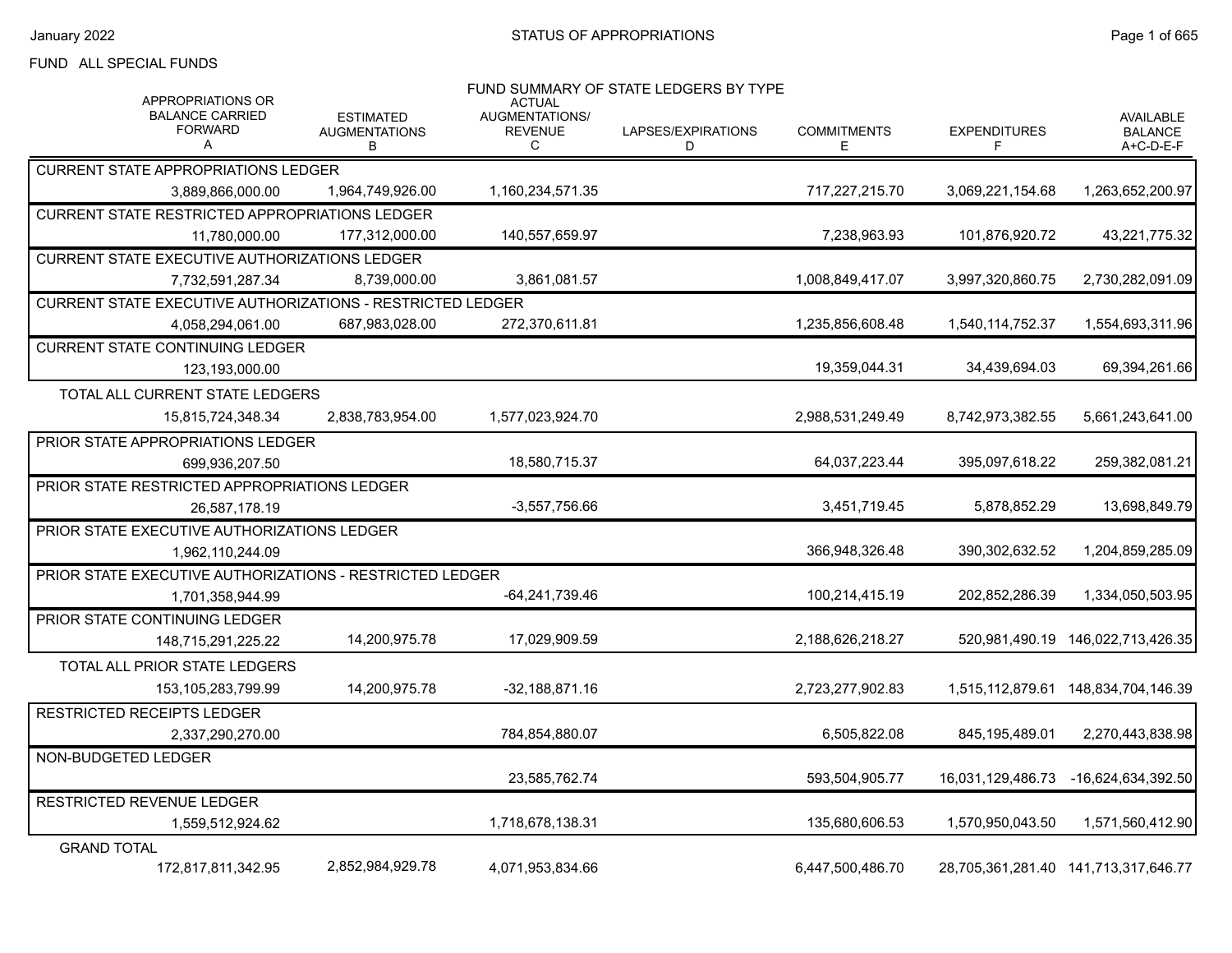### FUND 002 STATE LOTTERY FUND

| FUND SUMMARY OF STATE LEDGERS BY TYPE<br><b>APPROPRIATIONS OR</b><br><b>ACTUAL</b> |                                               |                                       |                         |                          |                          |                                                   |
|------------------------------------------------------------------------------------|-----------------------------------------------|---------------------------------------|-------------------------|--------------------------|--------------------------|---------------------------------------------------|
| <b>BALANCE CARRIED</b><br><b>FORWARD</b>                                           | <b>ESTIMATED</b><br><b>AUGMENTATIONS</b><br>В | AUGMENTATIONS/<br><b>REVENUE</b><br>С | LAPSES/EXPIRATIONS<br>D | <b>COMMITMENTS</b><br>E. | <b>EXPENDITURES</b><br>F | <b>AVAILABLE</b><br><b>BALANCE</b><br>$A+C-D-E-F$ |
| <b>CURRENT STATE APPROPRIATIONS LEDGER</b>                                         |                                               |                                       |                         |                          |                          |                                                   |
| 822.733.000.00                                                                     | 805,000.00                                    | 210,505.29                            |                         | 93,485,791.21            | 477,772,623.72           | 251,685,090.36                                    |
| <b>CURRENT STATE EXECUTIVE AUTHORIZATIONS LEDGER</b>                               |                                               |                                       |                         |                          |                          |                                                   |
| 1.190.752.000.00                                                                   | 663,000.00                                    | 515,310.00                            |                         | 256,348,778.97           | 593,277,837.04           | 341,640,693.99                                    |
| TOTAL ALL CURRENT STATE LEDGERS                                                    |                                               |                                       |                         |                          |                          |                                                   |
| 2,013,485,000.00                                                                   | 1,468,000.00                                  | 725,815.29                            |                         | 349,834,570.18           | 1,071,050,460.76         | 593,325,784.35                                    |
| <b>PRIOR STATE APPROPRIATIONS LEDGER</b>                                           |                                               |                                       |                         |                          |                          |                                                   |
| 121.293.513.57                                                                     |                                               | 485.00                                |                         | 807.994.47               | 88.109.469.99            | 32,376,534.11                                     |
| <b>PRIOR STATE EXECUTIVE AUTHORIZATIONS LEDGER</b>                                 |                                               |                                       |                         |                          |                          |                                                   |
| 182,906,135.19                                                                     |                                               |                                       |                         | 23,689,269.70            | 54.463.749.69            | 104,753,115.80                                    |
| TOTAL ALL PRIOR STATE LEDGERS                                                      |                                               |                                       |                         |                          |                          |                                                   |
| 304,199,648.76                                                                     |                                               | 485.00                                |                         | 24,497,264.17            | 142,573,219.68           | 137,129,649.91                                    |
| <b>RESTRICTED RECEIPTS LEDGER</b>                                                  |                                               |                                       |                         |                          |                          |                                                   |
| 404,684.42                                                                         |                                               | 60,000.00                             |                         |                          | 60,000.00                | 404,684.42                                        |
| <b>RESTRICTED REVENUE LEDGER</b>                                                   |                                               |                                       |                         |                          |                          |                                                   |
| 2,650.00                                                                           |                                               |                                       |                         |                          |                          | 2,650.00                                          |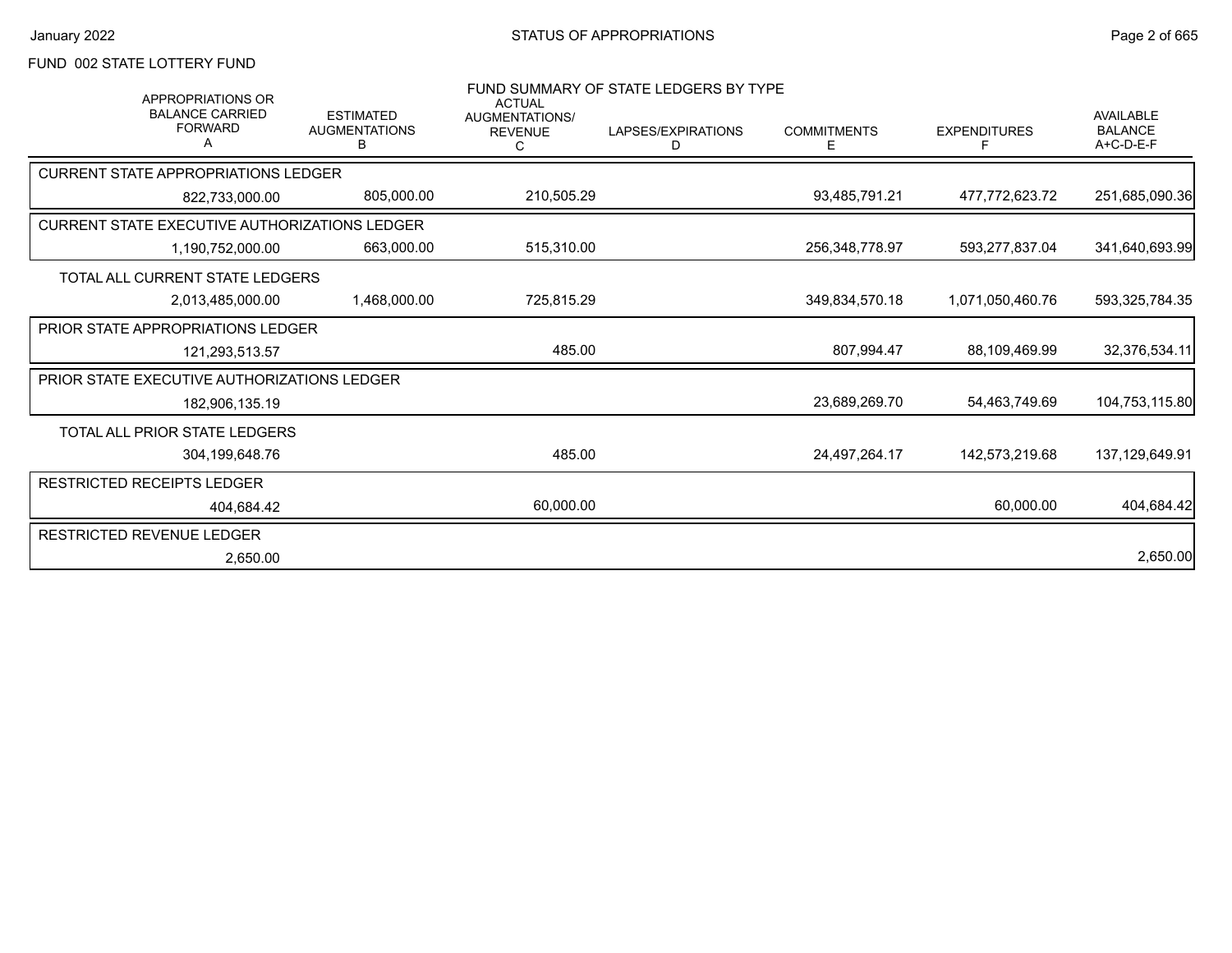# FUND 003 WILD RESOURCE CONSERVATION FUND

| APPROPRIATIONS OR<br><b>BALANCE CARRIED</b><br><b>FORWARD</b><br>A | <b>ESTIMATED</b><br><b>AUGMENTATIONS</b> | ACTUAL<br>AUGMENTATIONS/<br><b>REVENUE</b> | FUND SUMMARY OF STATE LEDGERS BY TYPE<br>LAPSES/EXPIRATIONS | <b>COMMITMENTS</b> | <b>EXPENDITURES</b> | AVAILABLE<br><b>BALANCE</b><br>A+C-D-E-F |
|--------------------------------------------------------------------|------------------------------------------|--------------------------------------------|-------------------------------------------------------------|--------------------|---------------------|------------------------------------------|
| <b>CURRENT STATE EXECUTIVE AUTHORIZATIONS LEDGER</b>               |                                          |                                            |                                                             |                    |                     |                                          |
| 132,000.00                                                         |                                          |                                            |                                                             | 51,154.04          | 7,092.05            | 73,753.91                                |
| TOTAL ALL CURRENT STATE LEDGERS                                    |                                          |                                            |                                                             |                    |                     |                                          |
| 132,000.00                                                         |                                          |                                            |                                                             | 51,154.04          | 7.092.05            | 73,753.91                                |
| PRIOR STATE EXECUTIVE AUTHORIZATIONS LEDGER                        |                                          |                                            |                                                             |                    |                     |                                          |
| 126,058.54                                                         |                                          |                                            |                                                             |                    | 22.461.65           | 103,596.89                               |
| TOTAL ALL PRIOR STATE LEDGERS                                      |                                          |                                            |                                                             |                    |                     |                                          |
| 126,058.54                                                         |                                          |                                            |                                                             |                    | 22,461.65           | 103,596.89                               |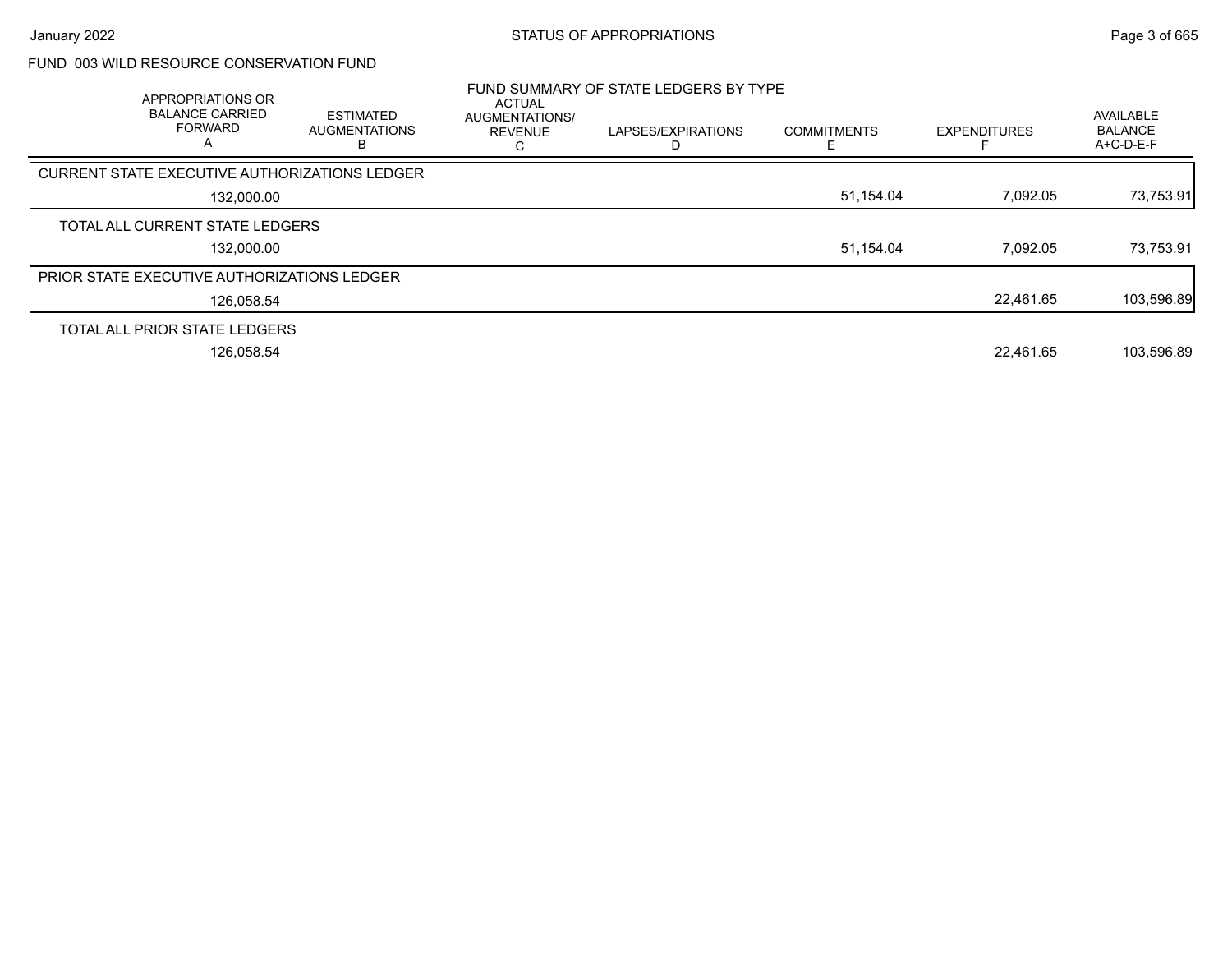### FUND 004 ENERGY DEVELOPMENT FUND

| APPROPRIATIONS OR<br><b>BALANCE CARRIED</b><br><b>FORWARD</b><br>A | <b>ESTIMATED</b><br><b>AUGMENTATIONS</b> | <b>ACTUAL</b><br>AUGMENTATIONS/<br><b>REVENUE</b> | FUND SUMMARY OF STATE LEDGERS BY TYPE<br>LAPSES/EXPIRATIONS | <b>COMMITMENTS</b><br>F | <b>EXPENDITURES</b> | <b>AVAILABLE</b><br><b>BALANCE</b><br>A+C-D-E-F |
|--------------------------------------------------------------------|------------------------------------------|---------------------------------------------------|-------------------------------------------------------------|-------------------------|---------------------|-------------------------------------------------|
| CURRENT STATE EXECUTIVE AUTHORIZATIONS LEDGER                      |                                          |                                                   |                                                             |                         |                     |                                                 |
| 139,000.00                                                         |                                          |                                                   |                                                             |                         | 34,670.17           | 104,329.83                                      |
| TOTAL ALL CURRENT STATE LEDGERS                                    |                                          |                                                   |                                                             |                         |                     |                                                 |
| 139,000.00                                                         |                                          |                                                   |                                                             |                         | 34,670.17           | 104,329.83                                      |
| PRIOR STATE EXECUTIVE AUTHORIZATIONS LEDGER                        |                                          |                                                   |                                                             |                         |                     |                                                 |
| 2,385,170.72                                                       |                                          |                                                   |                                                             |                         | 2,816.10            | 2,382,354.62                                    |
| TOTAL ALL PRIOR STATE LEDGERS                                      |                                          |                                                   |                                                             |                         |                     |                                                 |
| 2,385,170.72                                                       |                                          |                                                   |                                                             |                         | 2,816.10            | 2,382,354.62                                    |
| <b>RESTRICTED REVENUE LEDGER</b>                                   |                                          |                                                   |                                                             |                         |                     |                                                 |
|                                                                    |                                          |                                                   |                                                             |                         |                     |                                                 |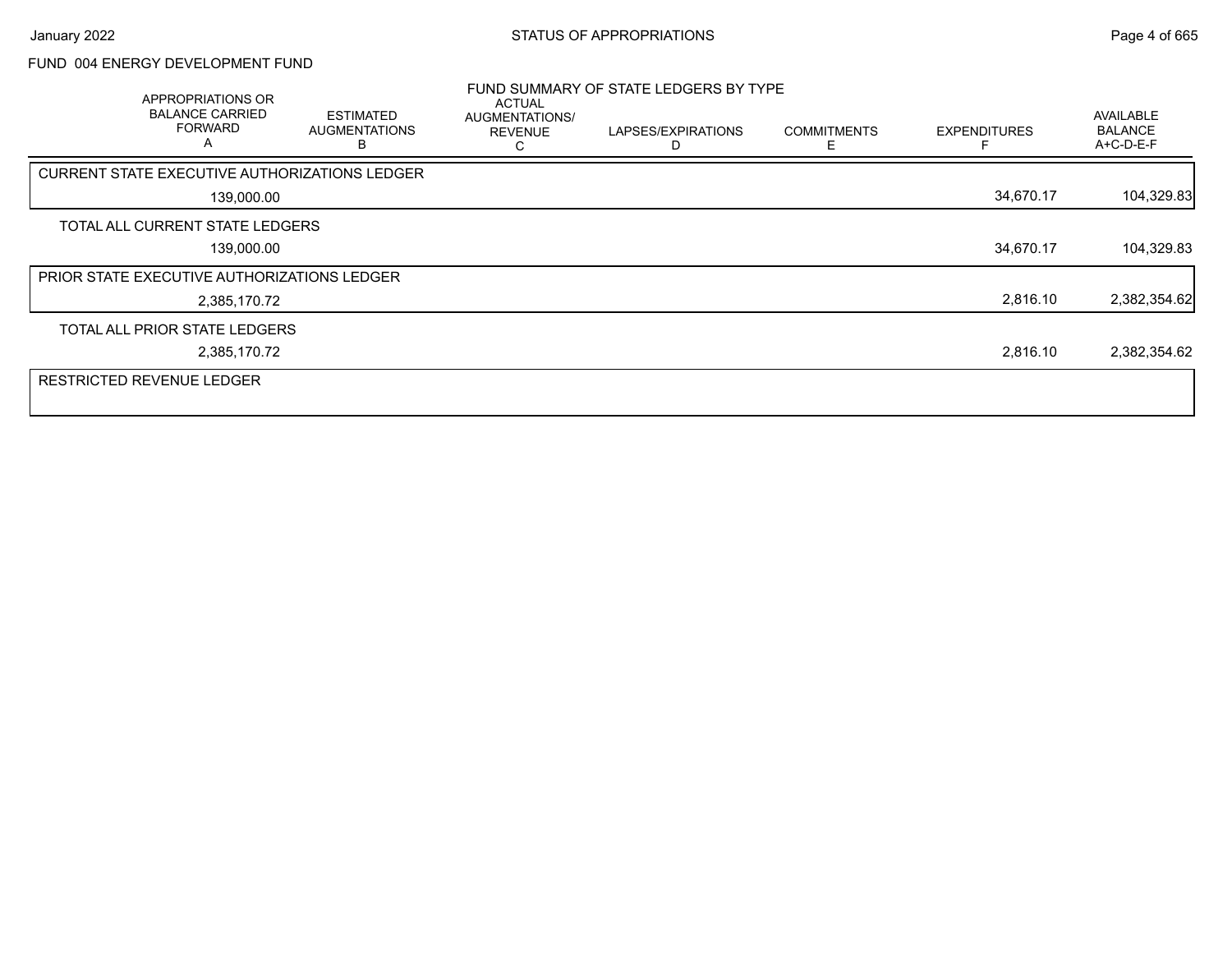#### FUND 005 STATE RACING FUND

| APPROPRIATIONS OR<br><b>BALANCE CARRIED</b><br><b>FORWARD</b><br>$\mathsf{A}$ | <b>ESTIMATED</b><br><b>AUGMENTATIONS</b><br>в | <b>ACTUAL</b><br>AUGMENTATIONS/<br><b>REVENUE</b><br>С | FUND SUMMARY OF STATE LEDGERS BY TYPE<br>LAPSES/EXPIRATIONS<br>D | <b>COMMITMENTS</b><br>E. | <b>EXPENDITURES</b> | <b>AVAILABLE</b><br><b>BALANCE</b><br>A+C-D-E-F |
|-------------------------------------------------------------------------------|-----------------------------------------------|--------------------------------------------------------|------------------------------------------------------------------|--------------------------|---------------------|-------------------------------------------------|
| <b>CURRENT STATE APPROPRIATIONS LEDGER</b>                                    |                                               |                                                        |                                                                  |                          |                     |                                                 |
| 22,665,000.00                                                                 | 10,000.00                                     |                                                        |                                                                  | 2,997,049.99             | 10,617,635.62       | 9,050,314.39                                    |
| TOTAL ALL CURRENT STATE LEDGERS                                               |                                               |                                                        |                                                                  |                          |                     |                                                 |
| 22,665,000.00                                                                 | 10,000.00                                     |                                                        |                                                                  | 2,997,049.99             | 10,617,635.62       | 9,050,314.39                                    |
| <b>PRIOR STATE APPROPRIATIONS LEDGER</b>                                      |                                               |                                                        |                                                                  |                          |                     |                                                 |
| 5,606,897.74                                                                  |                                               |                                                        |                                                                  |                          | 1,360,665.28        | 4,246,232.46                                    |
| <b>PRIOR STATE EXECUTIVE AUTHORIZATIONS LEDGER</b>                            |                                               |                                                        |                                                                  |                          |                     |                                                 |
| 10,000,000.00                                                                 |                                               |                                                        |                                                                  |                          |                     | 10,000,000.00                                   |
| TOTAL ALL PRIOR STATE LEDGERS                                                 |                                               |                                                        |                                                                  |                          |                     |                                                 |
| 15,606,897.74                                                                 |                                               |                                                        |                                                                  |                          | 1,360,665.28        | 14,246,232.46                                   |
| <b>RESTRICTED REVENUE LEDGER</b>                                              |                                               |                                                        |                                                                  |                          |                     |                                                 |
| 24,388,875.09                                                                 |                                               | 19,036,912.70                                          |                                                                  |                          | 16,527,076.63       | 26,898,711.16                                   |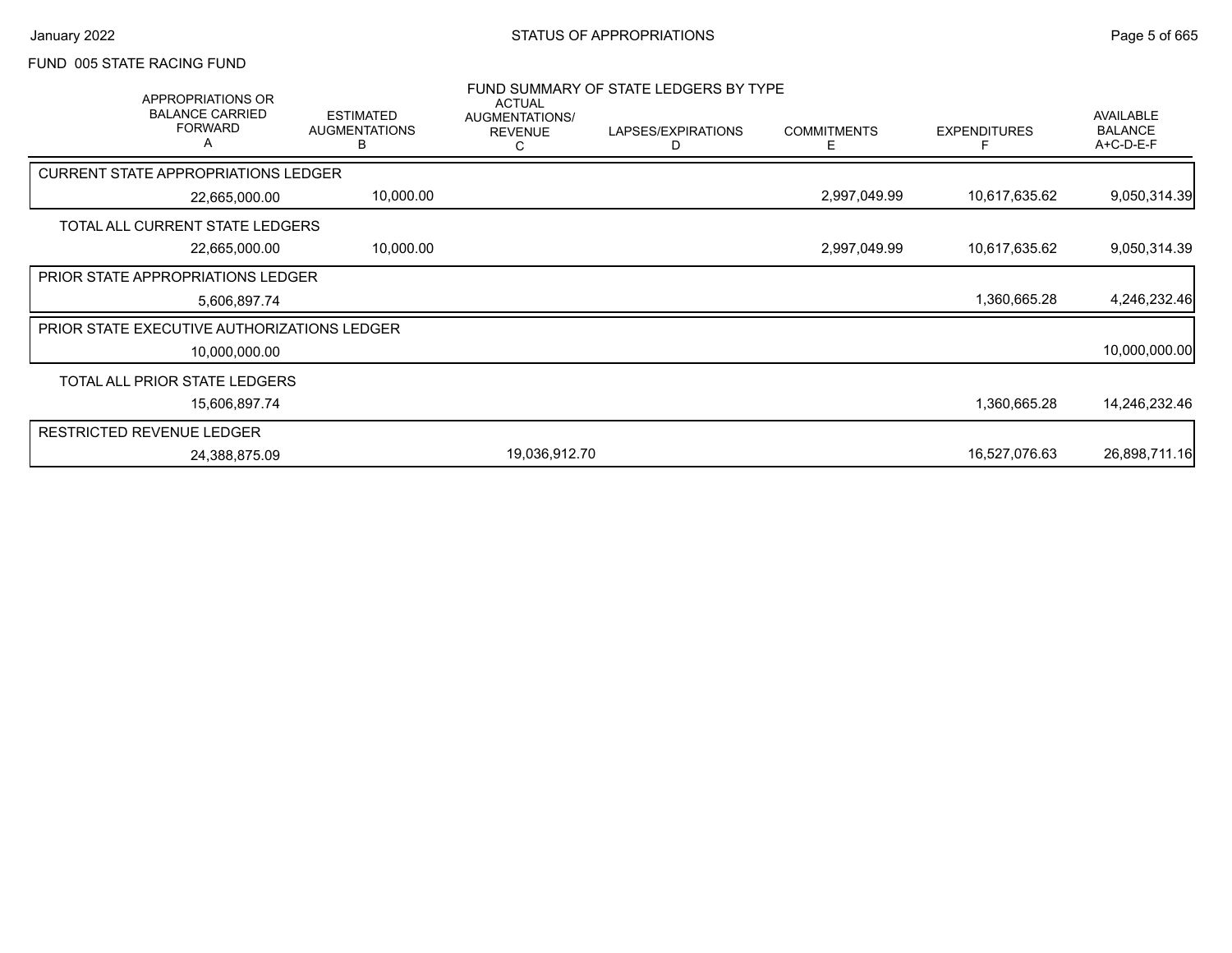#### FUND 006 HAZARDOUS SITES CLEANUP FUND

| APPROPRIATIONS OR<br><b>BALANCE CARRIED</b><br><b>FORWARD</b><br>А | <b>ESTIMATED</b><br><b>AUGMENTATIONS</b><br>В | <b>ACTUAL</b><br><b>AUGMENTATIONS/</b><br><b>REVENUE</b><br>С | FUND SUMMARY OF STATE LEDGERS BY TYPE<br>LAPSES/EXPIRATIONS<br>D | <b>COMMITMENTS</b><br>E. | <b>EXPENDITURES</b> | AVAILABLE<br><b>BALANCE</b><br>A+C-D-E-F |
|--------------------------------------------------------------------|-----------------------------------------------|---------------------------------------------------------------|------------------------------------------------------------------|--------------------------|---------------------|------------------------------------------|
| CURRENT STATE EXECUTIVE AUTHORIZATIONS LEDGER                      |                                               |                                                               |                                                                  |                          |                     |                                          |
| 38,195,000.00                                                      |                                               |                                                               |                                                                  | 6,308,941.28             | 13,993,819.14       | 17,892,239.58                            |
| <b>CURRENT STATE EXECUTIVE AUTHORIZATIONS - RESTRICTED LEDGER</b>  |                                               |                                                               |                                                                  |                          |                     |                                          |
|                                                                    | 15,000,000.00                                 | 3,750,000.00                                                  |                                                                  | 9,991,794.99             | 1,170,786.76        | $-7,412,581.75$                          |
| TOTAL ALL CURRENT STATE LEDGERS                                    |                                               |                                                               |                                                                  |                          |                     |                                          |
| 38,195,000.00                                                      | 15,000,000.00                                 | 3,750,000.00                                                  |                                                                  | 16,300,736.27            | 15,164,605.90       | 10,479,657.83                            |
| PRIOR STATE EXECUTIVE AUTHORIZATIONS LEDGER                        |                                               |                                                               |                                                                  |                          |                     |                                          |
| 21,948,258.22                                                      |                                               |                                                               |                                                                  | 48,063.79                | 3,138,895.49        | 18,761,298.94                            |
| TOTAL ALL PRIOR STATE LEDGERS                                      |                                               |                                                               |                                                                  |                          |                     |                                          |
| 21,948,258.22                                                      |                                               |                                                               |                                                                  | 48,063.79                | 3,138,895.49        | 18,761,298.94                            |
| <b>RESTRICTED REVENUE LEDGER</b>                                   |                                               |                                                               |                                                                  |                          |                     |                                          |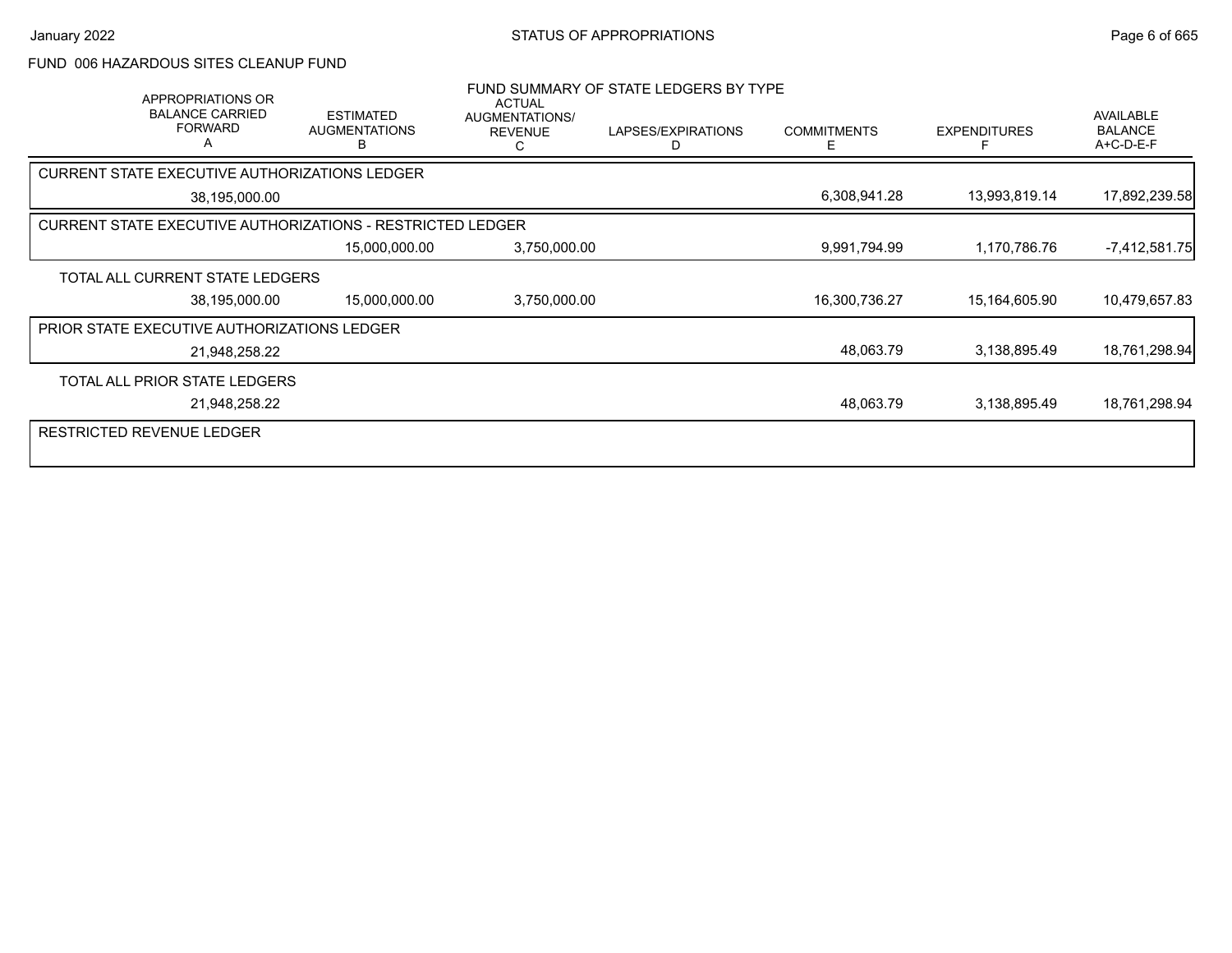#### FUND 007 HIGHWAY BEAUTIFICATION FUND

| APPROPRIATIONS OR<br><b>BALANCE CARRIED</b><br><b>FORWARD</b><br>A | <b>ESTIMATED</b><br><b>AUGMENTATIONS</b><br>в | ACTUAL<br>AUGMENTATIONS/<br><b>REVENUE</b> | FUND SUMMARY OF STATE LEDGERS BY TYPE<br>LAPSES/EXPIRATIONS | <b>COMMITMENTS</b> | <b>EXPENDITURES</b> | AVAILABLE<br><b>BALANCE</b><br>A+C-D-E-F |
|--------------------------------------------------------------------|-----------------------------------------------|--------------------------------------------|-------------------------------------------------------------|--------------------|---------------------|------------------------------------------|
| CURRENT STATE EXECUTIVE AUTHORIZATIONS LEDGER                      |                                               |                                            |                                                             |                    |                     |                                          |
| 350,000.00                                                         |                                               |                                            |                                                             |                    | 196,789.22          | 153,210.78                               |
| TOTAL ALL CURRENT STATE LEDGERS                                    |                                               |                                            |                                                             |                    |                     |                                          |
| 350,000.00                                                         |                                               |                                            |                                                             |                    | 196,789.22          | 153,210.78                               |
| <b>PRIOR STATE EXECUTIVE AUTHORIZATIONS LEDGER</b>                 |                                               |                                            |                                                             |                    |                     |                                          |
| 230,700.99                                                         |                                               |                                            |                                                             |                    | 18,087.29           | 212,613.70                               |
| TOTAL ALL PRIOR STATE LEDGERS                                      |                                               |                                            |                                                             |                    |                     |                                          |
| 230,700.99                                                         |                                               |                                            |                                                             |                    | 18,087.29           | 212,613.70                               |
| <b>RESTRICTED RECEIPTS LEDGER</b>                                  |                                               |                                            |                                                             |                    |                     |                                          |
| 20,566.64                                                          |                                               |                                            |                                                             |                    |                     | 20,566.64                                |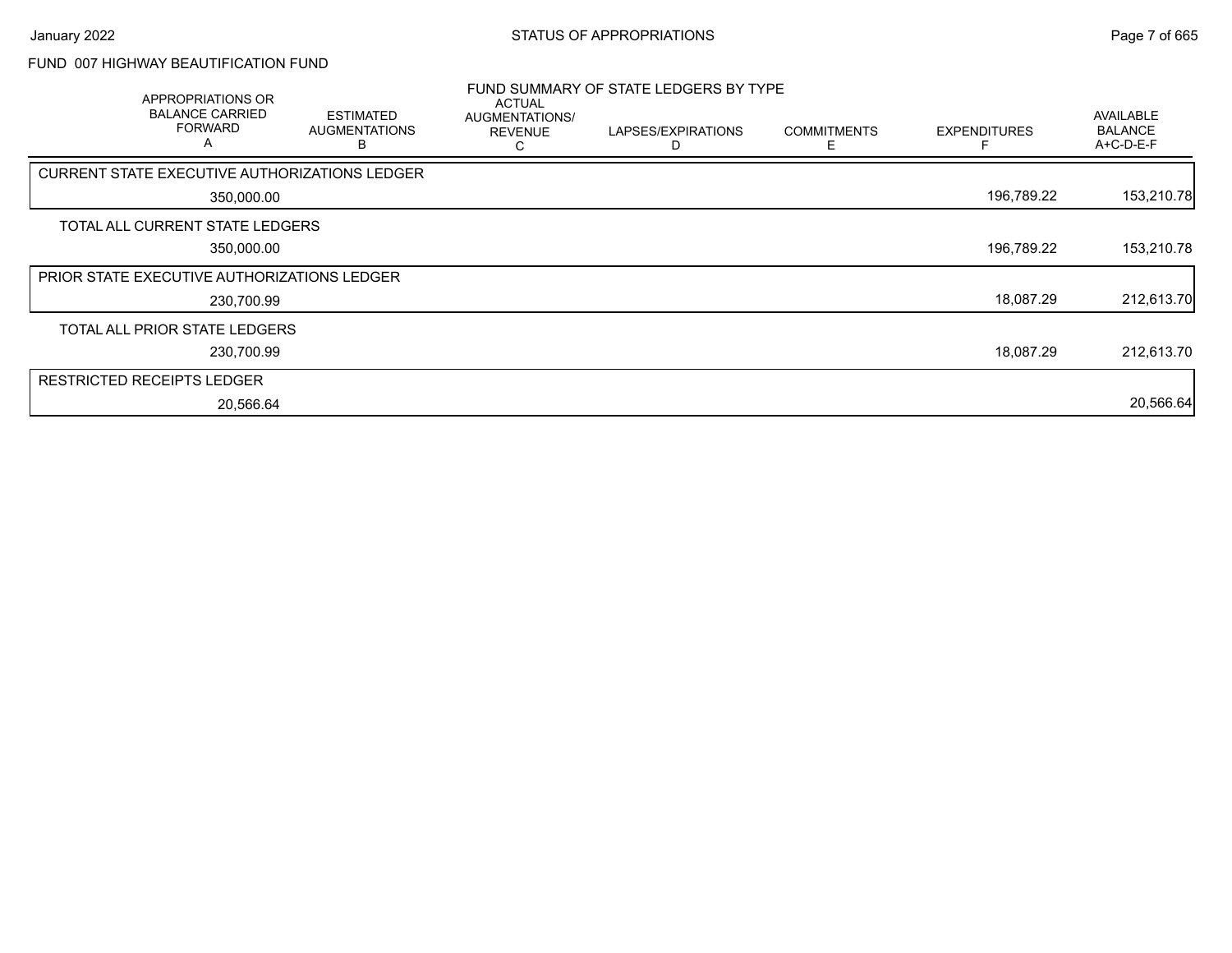### FUND 008 ENVIRONMENTAL STEWARDSHIP FUND

| APPROPRIATIONS OR<br><b>BALANCE CARRIED</b><br><b>FORWARD</b><br>Α | <b>ESTIMATED</b><br><b>AUGMENTATIONS</b><br>в | <b>ACTUAL</b><br>AUGMENTATIONS/<br><b>REVENUE</b> | FUND SUMMARY OF STATE LEDGERS BY TYPE<br>LAPSES/EXPIRATIONS<br>D | <b>COMMITMENTS</b><br>Е | <b>EXPENDITURES</b> | AVAILABLE<br><b>BALANCE</b><br>A+C-D-E-F |
|--------------------------------------------------------------------|-----------------------------------------------|---------------------------------------------------|------------------------------------------------------------------|-------------------------|---------------------|------------------------------------------|
| CURRENT STATE EXECUTIVE AUTHORIZATIONS LEDGER                      |                                               |                                                   |                                                                  |                         |                     |                                          |
| 80,753,000.00                                                      |                                               |                                                   |                                                                  | 19,608,875.32           | 31,952,999.38       | 29,191,125.30                            |
| TOTAL ALL CURRENT STATE LEDGERS                                    |                                               |                                                   |                                                                  |                         |                     |                                          |
| 80,753,000.00                                                      |                                               |                                                   |                                                                  | 19,608,875.32           | 31,952,999.38       | 29,191,125.30                            |
| PRIOR STATE APPROPRIATIONS LEDGER                                  |                                               |                                                   |                                                                  |                         |                     |                                          |
|                                                                    |                                               |                                                   |                                                                  | 18.22                   |                     | $-18.22$                                 |
| PRIOR STATE EXECUTIVE AUTHORIZATIONS LEDGER                        |                                               |                                                   |                                                                  |                         |                     |                                          |
| 161,257,104.89                                                     |                                               |                                                   |                                                                  | 94,194,669.23           | 24,680,231.65       | 42,382,204.01                            |
| TOTAL ALL PRIOR STATE LEDGERS                                      |                                               |                                                   |                                                                  |                         |                     |                                          |
| 161,257,104.89                                                     |                                               |                                                   |                                                                  | 94,194,687.45           | 24,680,231.65       | 42,382,185.79                            |
| <b>RESTRICTED RECEIPTS LEDGER</b>                                  |                                               |                                                   |                                                                  |                         |                     |                                          |
|                                                                    |                                               |                                                   |                                                                  |                         |                     |                                          |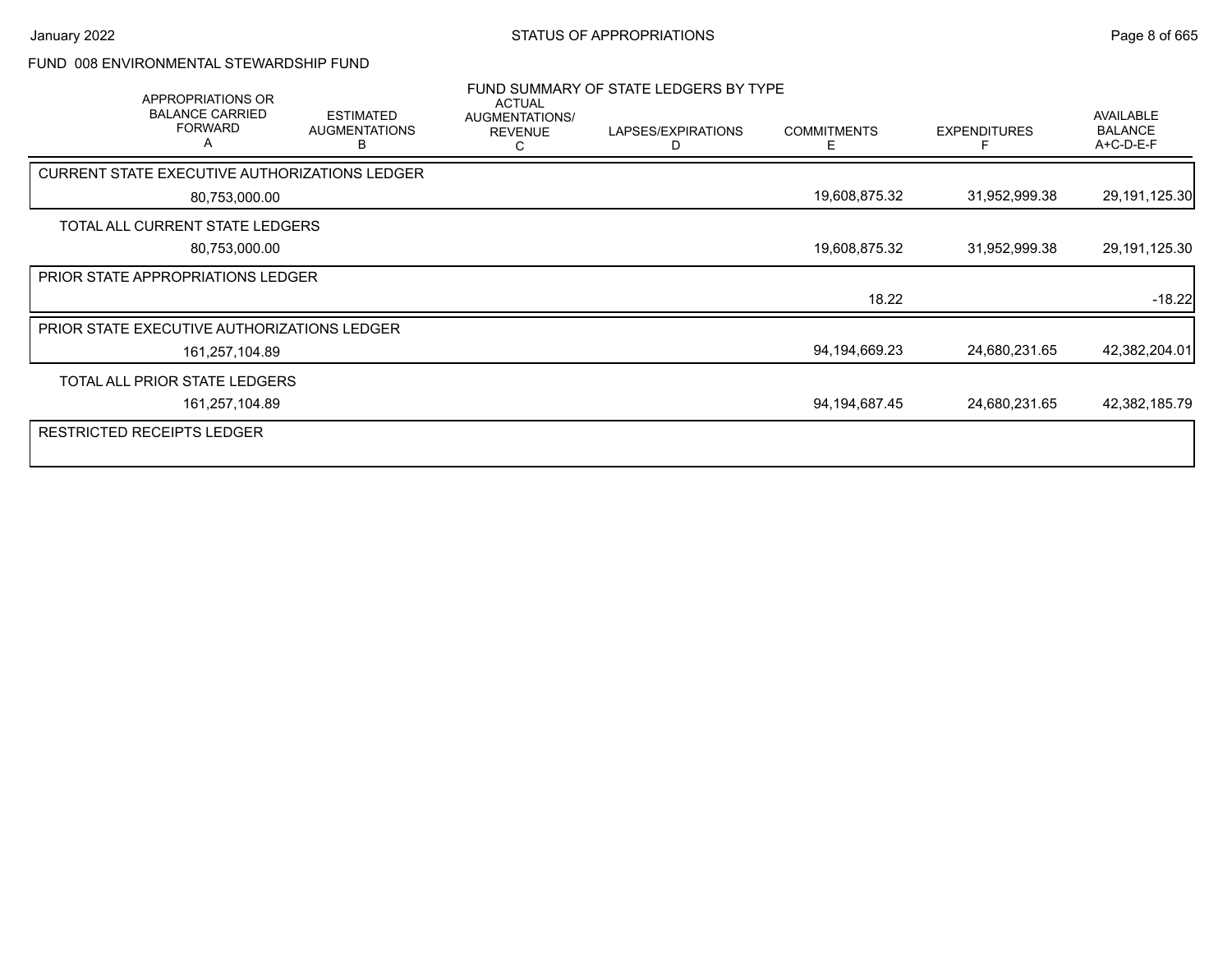#### FUND 009 RECYCLING FUND

|                                  | APPROPRIATIONS OR<br><b>BALANCE CARRIED</b><br><b>FORWARD</b><br>A | <b>ESTIMATED</b><br><b>AUGMENTATIONS</b><br>в | ACTUAL<br>AUGMENTATIONS/<br><b>REVENUE</b><br>С | FUND SUMMARY OF STATE LEDGERS BY TYPE<br>LAPSES/EXPIRATIONS | <b>COMMITMENTS</b><br>⊢ | <b>EXPENDITURES</b> | <b>AVAILABLE</b><br><b>BALANCE</b><br>A+C-D-E-F |
|----------------------------------|--------------------------------------------------------------------|-----------------------------------------------|-------------------------------------------------|-------------------------------------------------------------|-------------------------|---------------------|-------------------------------------------------|
|                                  |                                                                    | CURRENT STATE EXECUTIVE AUTHORIZATIONS LEDGER |                                                 |                                                             |                         |                     |                                                 |
|                                  | 78,172,000.00                                                      |                                               |                                                 |                                                             | 30,708,859.76           | 17,552,167.93       | 29,910,972.31                                   |
|                                  | TOTAL ALL CURRENT STATE LEDGERS                                    |                                               |                                                 |                                                             |                         |                     |                                                 |
|                                  | 78,172,000.00                                                      |                                               |                                                 |                                                             | 30,708,859.76           | 17,552,167.93       | 29,910,972.31                                   |
|                                  | <b>PRIOR STATE EXECUTIVE AUTHORIZATIONS LEDGER</b>                 |                                               |                                                 |                                                             |                         |                     |                                                 |
|                                  | 38,334,568.57                                                      |                                               |                                                 |                                                             | 1,009,638.35            | 13,878,097.70       | 23,446,832.52                                   |
|                                  | TOTAL ALL PRIOR STATE LEDGERS                                      |                                               |                                                 |                                                             |                         |                     |                                                 |
|                                  | 38,334,568.57                                                      |                                               |                                                 |                                                             | 1,009,638.35            | 13,878,097.70       | 23,446,832.52                                   |
| <b>RESTRICTED REVENUE LEDGER</b> |                                                                    |                                               |                                                 |                                                             |                         |                     |                                                 |
|                                  | 4,368,461.35                                                       |                                               | 1,000,000.00                                    |                                                             |                         | 802.412.09          | 4,566,049.26                                    |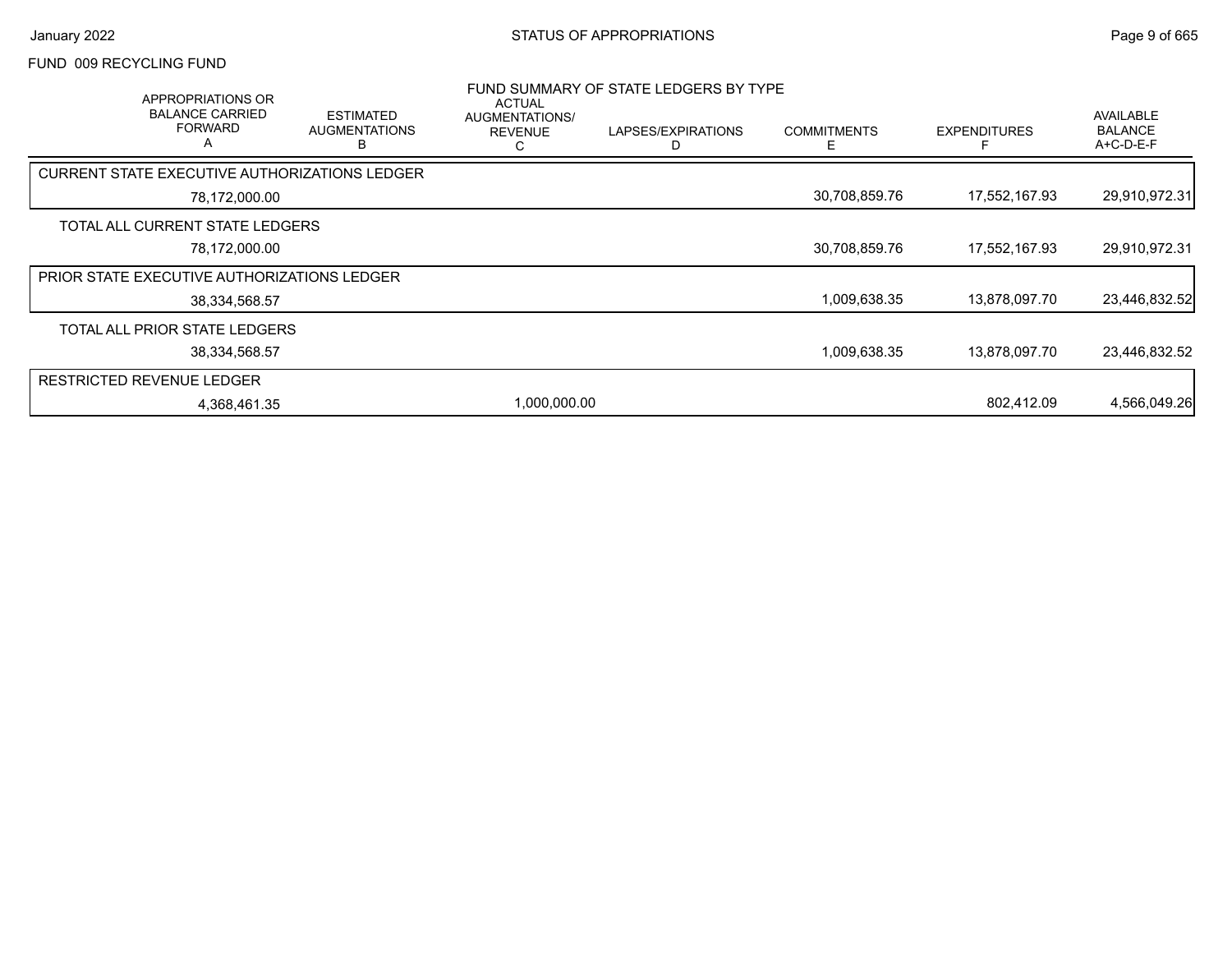### FUND 010 MOTOR LICENSE FUND

| APPROPRIATIONS OR<br><b>BALANCE CARRIED</b><br><b>FORWARD</b><br>A | <b>ESTIMATED</b><br><b>AUGMENTATIONS</b><br>В | <b>ACTUAL</b><br>AUGMENTATIONS/<br><b>REVENUE</b><br>C | FUND SUMMARY OF STATE LEDGERS BY TYPE<br>LAPSES/EXPIRATIONS<br>D | <b>COMMITMENTS</b><br>E. | <b>EXPENDITURES</b><br>F | <b>AVAILABLE</b><br><b>BALANCE</b><br>A+C-D-E-F |
|--------------------------------------------------------------------|-----------------------------------------------|--------------------------------------------------------|------------------------------------------------------------------|--------------------------|--------------------------|-------------------------------------------------|
| <b>CURRENT STATE APPROPRIATIONS LEDGER</b>                         |                                               |                                                        |                                                                  |                          |                          |                                                 |
| 2.530.917.000.00                                                   | 1,963,559,926.00                              | 1,158,208,279.62                                       |                                                                  | 579,962,085.32           | 2,418,531,615.75         | 690,631,578.55                                  |
| CURRENT STATE RESTRICTED APPROPRIATIONS LEDGER                     |                                               |                                                        |                                                                  |                          |                          |                                                 |
| 11,780,000.00                                                      | 500.000.00                                    | 146,665.18                                             |                                                                  | 2,671,182.34             | 2,498,296.83             | 6,757,186.01                                    |
| <b>CURRENT STATE EXECUTIVE AUTHORIZATIONS LEDGER</b>               |                                               |                                                        |                                                                  |                          |                          |                                                 |
| 320,681,000.00                                                     |                                               |                                                        |                                                                  | 56,150.80                | 106,354,301.51           | 214,270,547.69                                  |
| CURRENT STATE EXECUTIVE AUTHORIZATIONS - RESTRICTED LEDGER         |                                               |                                                        |                                                                  |                          |                          |                                                 |
| 1,921,144,107.00                                                   | 538,179,000.00                                | 154,402,261.45                                         |                                                                  | 145,276,083.49           | 778,252,760.96           | 1,152,017,524.00                                |
| <b>CURRENT STATE CONTINUING LEDGER</b>                             |                                               |                                                        |                                                                  |                          |                          |                                                 |
| 28,000,000.00                                                      |                                               |                                                        |                                                                  | 5,049,152.12             | 22,536,951.06            | 413,896.82                                      |
| TOTAL ALL CURRENT STATE LEDGERS                                    |                                               |                                                        |                                                                  |                          |                          |                                                 |
| 4,812,522,107.00                                                   | 2,502,238,926.00                              | 1,312,757,206.25                                       |                                                                  | 733,014,654.07           | 3,328,173,926.11         | 2,064,090,733.07                                |
| PRIOR STATE APPROPRIATIONS LEDGER                                  |                                               |                                                        |                                                                  |                          |                          |                                                 |
| 448,101,430.56                                                     |                                               | 18.580.230.37                                          |                                                                  | 52.493.194.66            | 271,055,772.90           | 143,132,693.37                                  |
| PRIOR STATE RESTRICTED APPROPRIATIONS LEDGER                       |                                               |                                                        |                                                                  |                          |                          |                                                 |
| 11,749,183.25                                                      |                                               | 9,658.24                                               |                                                                  | 1,898,203.52             | 1,888,192.33             | 7,972,445.64                                    |
| PRIOR STATE EXECUTIVE AUTHORIZATIONS LEDGER                        |                                               |                                                        |                                                                  |                          |                          |                                                 |
| 4,053,979.05                                                       |                                               |                                                        |                                                                  |                          | 580,934.11               | 3,473,044.94                                    |
| PRIOR STATE EXECUTIVE AUTHORIZATIONS - RESTRICTED LEDGER           |                                               |                                                        |                                                                  |                          |                          |                                                 |
| 373,240,632.92                                                     |                                               | 8,511,549.04                                           |                                                                  | 89, 122, 124.02          | 107,374,840.71           | 185,255,217.23                                  |
| PRIOR STATE CONTINUING LEDGER                                      |                                               |                                                        |                                                                  |                          |                          |                                                 |
| 2,318,818.47                                                       |                                               |                                                        |                                                                  | 917,709.79               | 1,384,645.67             | 16,463.01                                       |
| TOTAL ALL PRIOR STATE LEDGERS                                      |                                               |                                                        |                                                                  |                          |                          |                                                 |
| 839,464,044.25                                                     |                                               | 27,101,437.65                                          |                                                                  | 144,431,231.99           | 382,284,385.72           | 339,849,864.19                                  |
| <b>RESTRICTED RECEIPTS LEDGER</b>                                  |                                               |                                                        |                                                                  |                          |                          |                                                 |
| 61,460,096.00                                                      |                                               | 145,555,556.38                                         |                                                                  | 5,499,704.96             | 114,108,120.69           | 87,407,826.73                                   |
| NON-BUDGETED LEDGER                                                |                                               |                                                        |                                                                  |                          |                          |                                                 |
|                                                                    |                                               |                                                        |                                                                  |                          |                          |                                                 |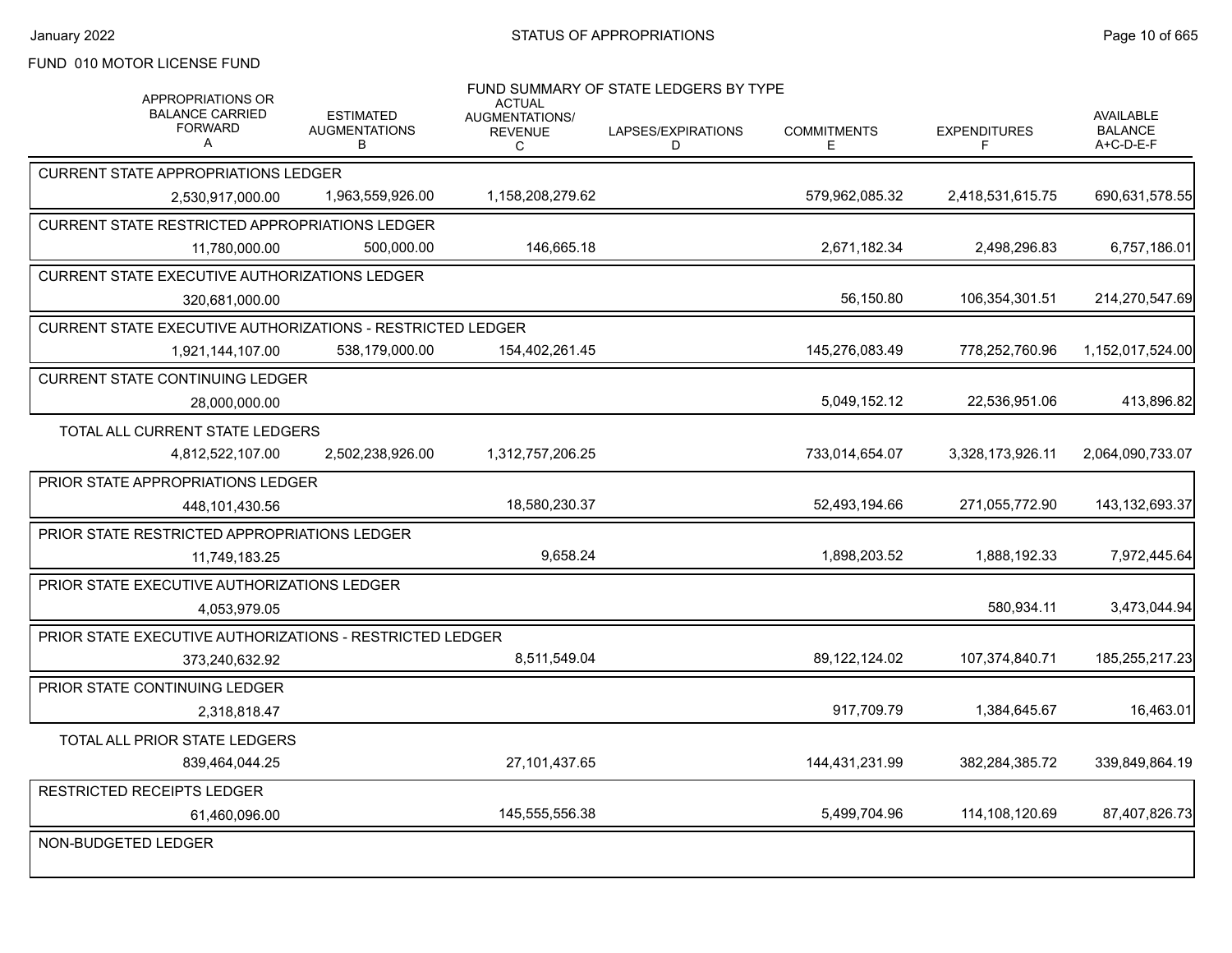### FUND 010 MOTOR LICENSE FUND

| APPROPRIATIONS OR<br><b>BALANCE CARRIED</b><br>FORWARD | <b>ESTIMATED</b><br><b>AUGMENTATIONS</b> | ACTUAL<br>AUGMENTATIONS/<br>REVENUE | FUND SUMMARY OF STATE LEDGERS BY TYPE<br>LAPSES/EXPIRATIONS | <b>COMMITMENTS</b> | <b>EXPENDITURES</b> | AVAILABLE<br><b>BALANCE</b><br>$A+C-D-E-F$ |
|--------------------------------------------------------|------------------------------------------|-------------------------------------|-------------------------------------------------------------|--------------------|---------------------|--------------------------------------------|
| RESTRICTED REVENUE LEDGER                              |                                          |                                     |                                                             |                    |                     |                                            |
| 152,755,394.10                                         |                                          | 20,935,557.00                       |                                                             | 52.044.758.52      | 3,652,670.29        | 117.993.522.29                             |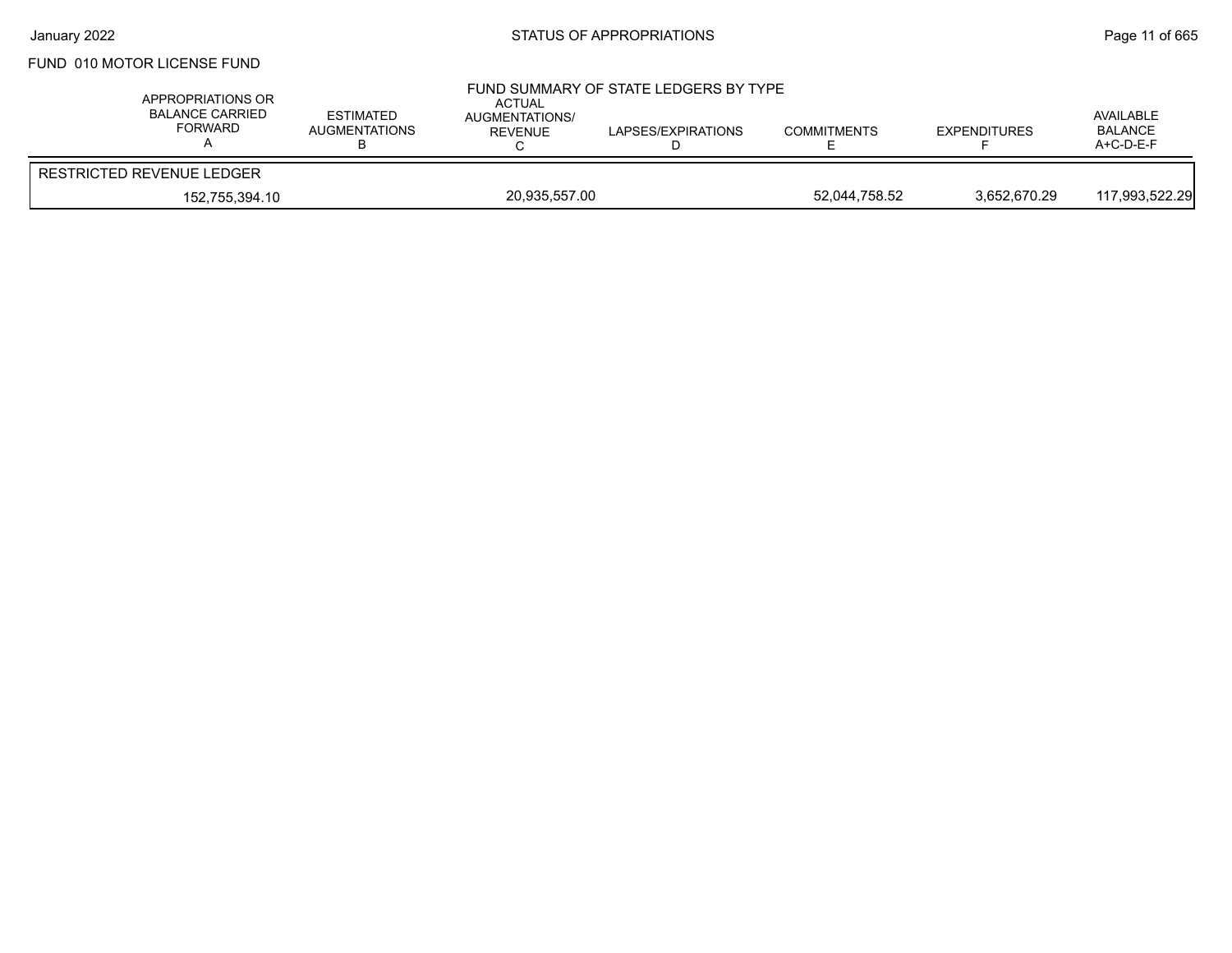#### FUND 011 GAME FUND

| <b>APPROPRIATIONS OR</b>                                          |                                               | <b>ACTUAL</b>                                | FUND SUMMARY OF STATE LEDGERS BY TYPE |                         |                     |                                                 |
|-------------------------------------------------------------------|-----------------------------------------------|----------------------------------------------|---------------------------------------|-------------------------|---------------------|-------------------------------------------------|
| <b>BALANCE CARRIED</b><br><b>FORWARD</b><br>Α                     | <b>ESTIMATED</b><br><b>AUGMENTATIONS</b><br>В | <b>AUGMENTATIONS/</b><br><b>REVENUE</b><br>C | LAPSES/EXPIRATIONS<br>D               | <b>COMMITMENTS</b><br>Ε | <b>EXPENDITURES</b> | <b>AVAILABLE</b><br><b>BALANCE</b><br>A+C-D-E-F |
| <b>CURRENT STATE EXECUTIVE AUTHORIZATIONS LEDGER</b>              |                                               |                                              |                                       |                         |                     |                                                 |
| 125,646,000.00                                                    |                                               |                                              |                                       | 28,943,606.77           | 58,074,971.54       | 38,627,421.69                                   |
| <b>CURRENT STATE EXECUTIVE AUTHORIZATIONS - RESTRICTED LEDGER</b> |                                               |                                              |                                       |                         |                     |                                                 |
|                                                                   | 9,000,000.00                                  | 9,000,000.00                                 |                                       |                         | 5,222,075.34        | 3,777,924.66                                    |
| TOTAL ALL CURRENT STATE LEDGERS                                   |                                               |                                              |                                       |                         |                     |                                                 |
| 125,646,000.00                                                    | 9,000,000.00                                  | 9,000,000.00                                 |                                       | 28,943,606.77           | 63,297,046.88       | 42,405,346.35                                   |
| <b>PRIOR STATE EXECUTIVE AUTHORIZATIONS LEDGER</b>                |                                               |                                              |                                       |                         |                     |                                                 |
| 45,072,740.47                                                     |                                               |                                              |                                       | 35,506.24               | 20,770,068.91       | 24,267,165.32                                   |
| PRIOR STATE EXECUTIVE AUTHORIZATIONS - RESTRICTED LEDGER          |                                               |                                              |                                       |                         |                     |                                                 |
|                                                                   |                                               |                                              |                                       |                         |                     |                                                 |
| TOTAL ALL PRIOR STATE LEDGERS                                     |                                               |                                              |                                       |                         |                     |                                                 |
| 45,072,740.47                                                     |                                               |                                              |                                       | 35,506.24               | 20,770,068.91       | 24,267,165.32                                   |
| RESTRICTED RECEIPTS LEDGER                                        |                                               |                                              |                                       |                         |                     |                                                 |
| 82.283.79                                                         |                                               | 127,000.00                                   |                                       |                         |                     | 209,283.79                                      |
| <b>RESTRICTED REVENUE LEDGER</b>                                  |                                               |                                              |                                       |                         |                     |                                                 |
| 28,331,890.16                                                     |                                               | 16,807,521.23                                |                                       | 6,706,751.09            | 9,621,647.81        | 28,811,012.49                                   |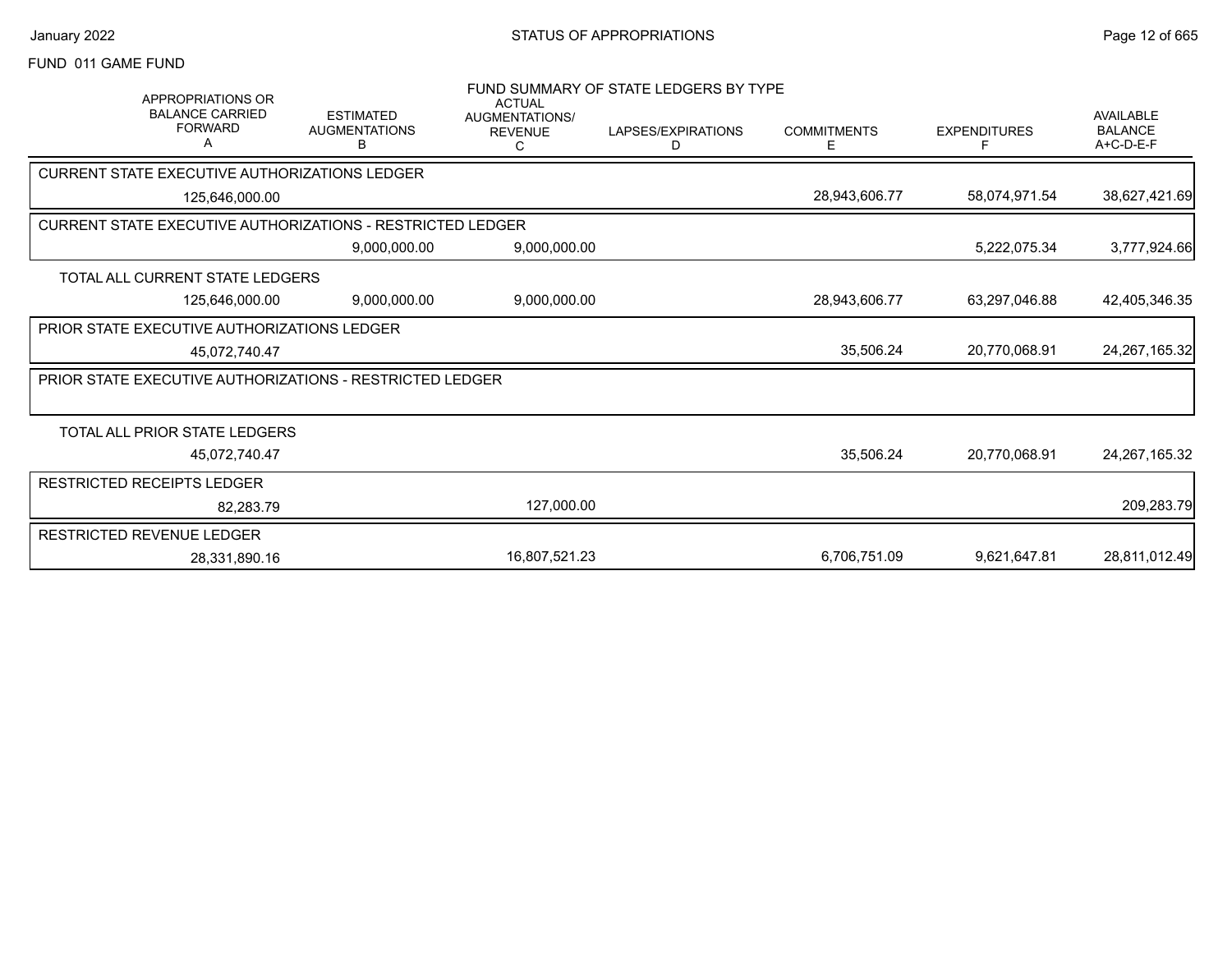#### FUND 012 FISH FUND

| APPROPRIATIONS OR<br><b>BALANCE CARRIED</b><br><b>FORWARD</b><br>$\overline{A}$ |               | <b>ESTIMATED</b><br><b>AUGMENTATIONS</b><br>B | <b>ACTUAL</b><br>AUGMENTATIONS/<br><b>REVENUE</b><br>C | FUND SUMMARY OF STATE LEDGERS BY TYPE<br>LAPSES/EXPIRATIONS | <b>COMMITMENTS</b><br>E | <b>EXPENDITURES</b> | AVAILABLE<br><b>BALANCE</b><br>$A+C-D-E-F$ |
|---------------------------------------------------------------------------------|---------------|-----------------------------------------------|--------------------------------------------------------|-------------------------------------------------------------|-------------------------|---------------------|--------------------------------------------|
| CURRENT STATE EXECUTIVE AUTHORIZATIONS LEDGER                                   |               |                                               |                                                        |                                                             |                         |                     |                                            |
|                                                                                 | 34,527,000.00 |                                               |                                                        |                                                             | 7,262,348.60            | 15,469,147.15       | 11,795,504.25                              |
| TOTAL ALL CURRENT STATE LEDGERS                                                 |               |                                               |                                                        |                                                             |                         |                     |                                            |
|                                                                                 | 34,527,000.00 |                                               |                                                        |                                                             | 7,262,348.60            | 15,469,147.15       | 11,795,504.25                              |
| PRIOR STATE EXECUTIVE AUTHORIZATIONS LEDGER                                     |               |                                               |                                                        |                                                             |                         |                     |                                            |
|                                                                                 | 7,742,286.49  |                                               |                                                        |                                                             | 722,664.14              | 4,955,533.17        | 2,064,089.18                               |
| TOTAL ALL PRIOR STATE LEDGERS                                                   |               |                                               |                                                        |                                                             |                         |                     |                                            |
|                                                                                 | 7,742,286.49  |                                               |                                                        |                                                             | 722,664.14              | 4,955,533.17        | 2,064,089.18                               |
| <b>RESTRICTED REVENUE LEDGER</b>                                                |               |                                               |                                                        |                                                             |                         |                     |                                            |
|                                                                                 | 26,061,651.14 |                                               | 1,154,050.24                                           |                                                             | 3,153,307.14            | 1,449,377.71        | 22,613,016.53                              |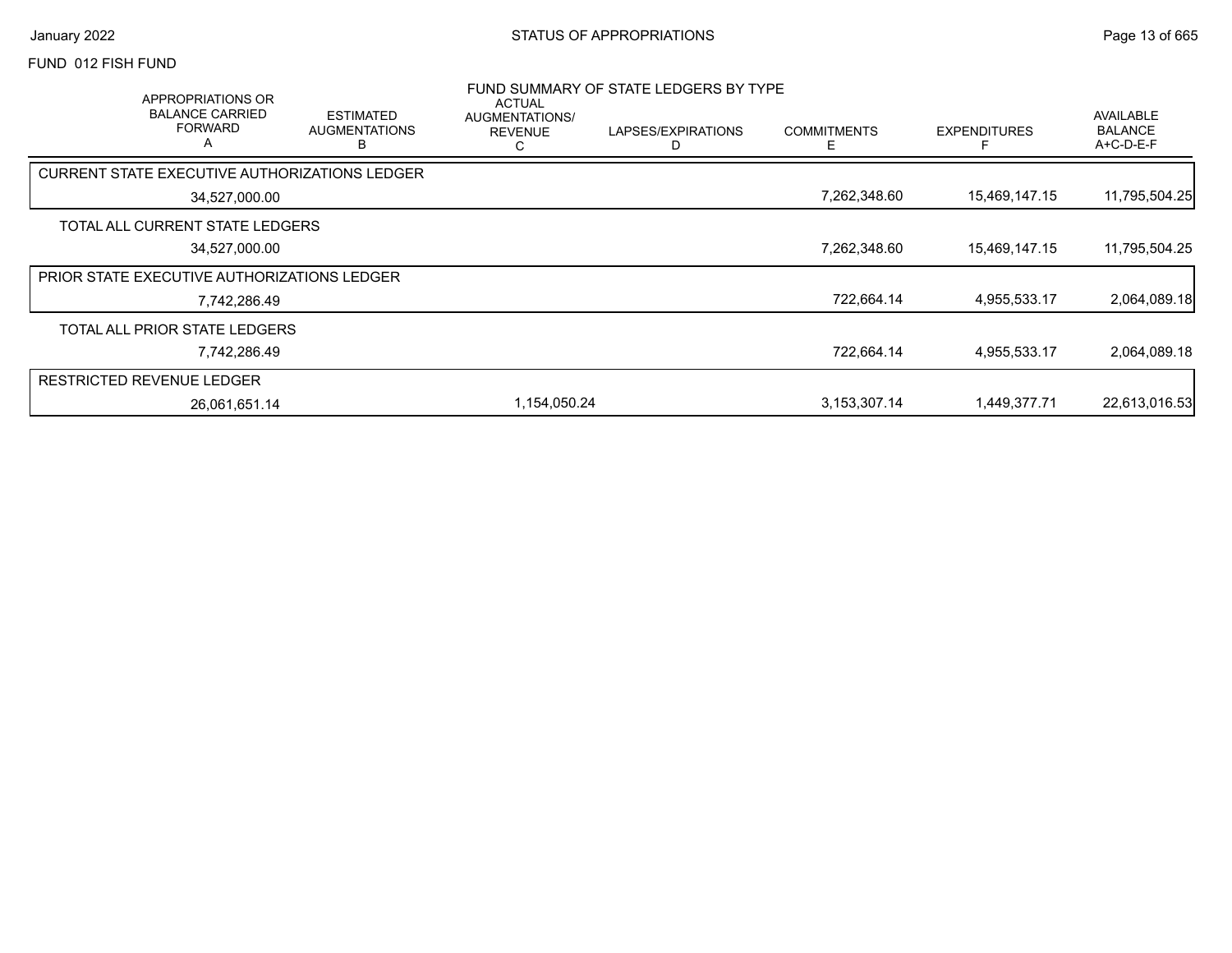# FUND 013 BANKING TRUST FUND

| APPROPRIATIONS OR<br><b>BALANCE CARRIED</b><br><b>FORWARD</b> | <b>ESTIMATED</b><br><b>AUGMENTATIONS</b><br>B | <b>ACTUAL</b><br>AUGMENTATIONS/<br><b>REVENUE</b><br>С | FUND SUMMARY OF STATE LEDGERS BY TYPE<br>LAPSES/EXPIRATIONS<br>D | <b>COMMITMENTS</b><br>Е | <b>EXPENDITURES</b> | AVAILABLE<br><b>BALANCE</b><br>A+C-D-E-F |
|---------------------------------------------------------------|-----------------------------------------------|--------------------------------------------------------|------------------------------------------------------------------|-------------------------|---------------------|------------------------------------------|
| <b>CURRENT STATE APPROPRIATIONS LEDGER</b>                    |                                               |                                                        |                                                                  |                         |                     |                                          |
| 23,786,000.00                                                 |                                               |                                                        |                                                                  | 620,475.11              | 10,778,670.40       | 12,386,854.49                            |
| TOTAL ALL CURRENT STATE LEDGERS                               |                                               |                                                        |                                                                  |                         |                     |                                          |
| 23,786,000.00                                                 |                                               |                                                        |                                                                  | 620,475.11              | 10,778,670.40       | 12,386,854.49                            |
| <b>PRIOR STATE APPROPRIATIONS LEDGER</b>                      |                                               |                                                        |                                                                  |                         |                     |                                          |
| 8,161,798.13                                                  |                                               |                                                        |                                                                  |                         | 567,253.01          | 7,594,545.12                             |
| TOTAL ALL PRIOR STATE LEDGERS                                 |                                               |                                                        |                                                                  |                         |                     |                                          |
| 8,161,798.13                                                  |                                               |                                                        |                                                                  |                         | 567,253.01          | 7,594,545.12                             |
| RESTRICTED RECEIPTS LEDGER                                    |                                               |                                                        |                                                                  |                         |                     |                                          |
| <b>RESTRICTED REVENUE LEDGER</b>                              |                                               |                                                        |                                                                  |                         |                     |                                          |
| 19,500,000.00                                                 |                                               |                                                        |                                                                  |                         |                     | 19,500,000.00                            |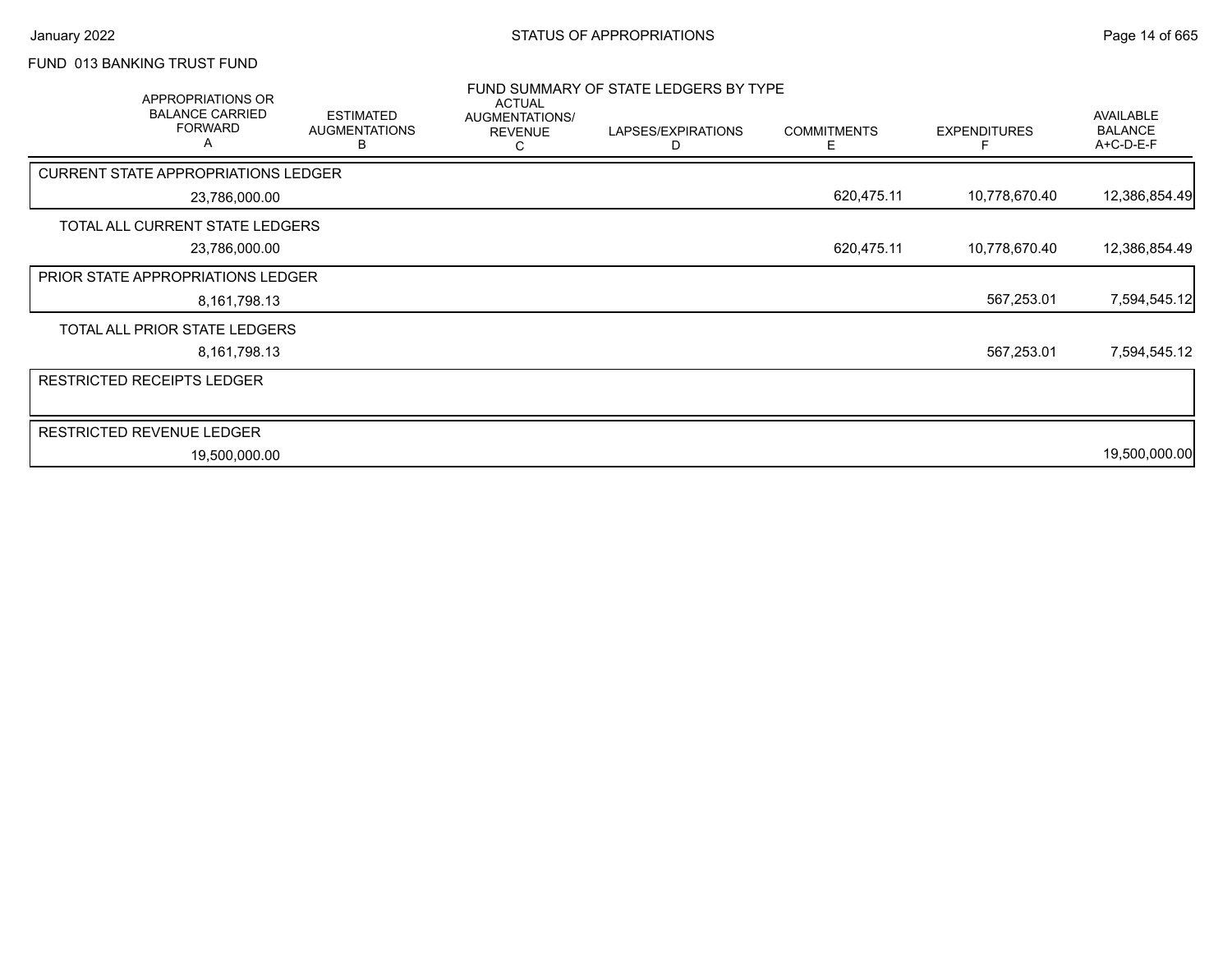### FUND 014 MILK MARKETING FUND

| APPROPRIATIONS OR<br><b>BALANCE CARRIED</b><br><b>FORWARD</b><br>A | <b>ESTIMATED</b><br><b>AUGMENTATIONS</b><br>в | ACTUAL<br>AUGMENTATIONS/<br><b>REVENUE</b><br>С | FUND SUMMARY OF STATE LEDGERS BY TYPE<br>LAPSES/EXPIRATIONS<br>D | <b>COMMITMENTS</b><br>Е | <b>EXPENDITURES</b> | <b>AVAILABLE</b><br><b>BALANCE</b><br>A+C-D-E-F |
|--------------------------------------------------------------------|-----------------------------------------------|-------------------------------------------------|------------------------------------------------------------------|-------------------------|---------------------|-------------------------------------------------|
| <b>CURRENT STATE APPROPRIATIONS LEDGER</b>                         |                                               |                                                 |                                                                  |                         |                     |                                                 |
| 2,840,000.00                                                       |                                               |                                                 |                                                                  | 20,904.78               | 1,268,982.78        | 1,550,112.44                                    |
| TOTAL ALL CURRENT STATE LEDGERS                                    |                                               |                                                 |                                                                  |                         |                     |                                                 |
| 2,840,000.00                                                       |                                               |                                                 |                                                                  | 20,904.78               | 1,268,982.78        | 1,550,112.44                                    |
| <b>PRIOR STATE APPROPRIATIONS LEDGER</b>                           |                                               |                                                 |                                                                  |                         |                     |                                                 |
| 973,229.86                                                         |                                               |                                                 |                                                                  | 223,071.28              | 301,956.68          | 448,201.90                                      |
| TOTAL ALL PRIOR STATE LEDGERS                                      |                                               |                                                 |                                                                  |                         |                     |                                                 |
| 973,229.86                                                         |                                               |                                                 |                                                                  | 223,071.28              | 301,956.68          | 448,201.90                                      |
| <b>RESTRICTED RECEIPTS LEDGER</b>                                  |                                               |                                                 |                                                                  |                         |                     |                                                 |
| 11,519.07                                                          |                                               |                                                 |                                                                  |                         |                     | 11,519.07                                       |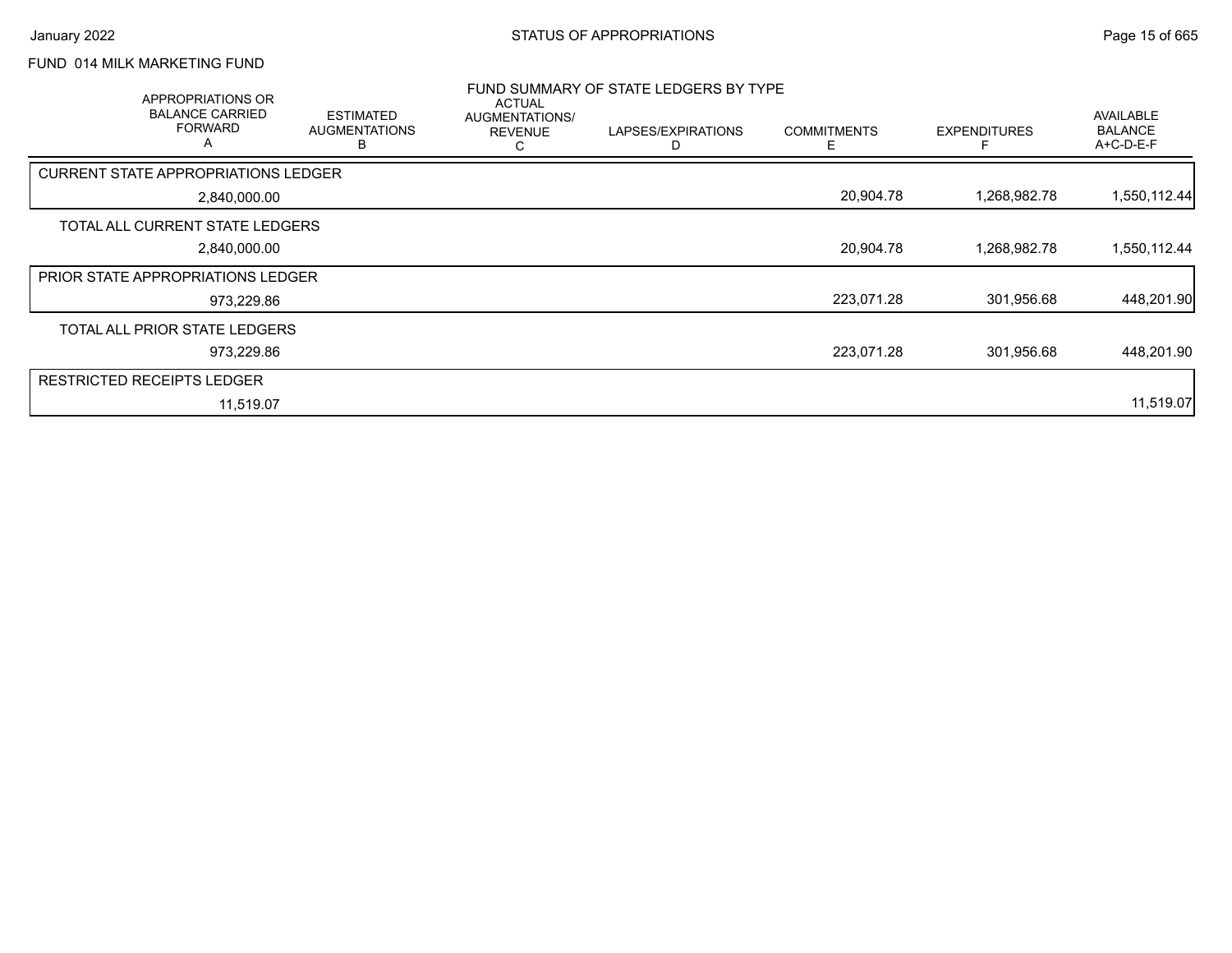# FUND 015 STATE FARM PRODUCTS SHOW FUND

| <b>APPROPRIATIONS OR</b><br><b>BALANCE CARRIED</b><br><b>FORWARD</b><br>А | <b>ESTIMATED</b><br><b>AUGMENTATIONS</b> | <b>ACTUAL</b><br><b>AUGMENTATIONS/</b><br><b>REVENUE</b> | FUND SUMMARY OF STATE LEDGERS BY TYPE<br>LAPSES/EXPIRATIONS | <b>COMMITMENTS</b> | <b>EXPENDITURES</b> | <b>AVAILABLE</b><br><b>BALANCE</b><br>$A+C-D-E-F$ |
|---------------------------------------------------------------------------|------------------------------------------|----------------------------------------------------------|-------------------------------------------------------------|--------------------|---------------------|---------------------------------------------------|
| <b>CURRENT STATE EXECUTIVE AUTHORIZATIONS LEDGER</b>                      |                                          |                                                          |                                                             |                    |                     |                                                   |
| 13.000.000.00                                                             |                                          |                                                          |                                                             | 1,424,857.08       | 6,022,527.89        | 5,552,615.03                                      |
| TOTAL ALL CURRENT STATE LEDGERS                                           |                                          |                                                          |                                                             |                    |                     |                                                   |
| 13.000.000.00                                                             |                                          |                                                          |                                                             | 1,424,857.08       | 6.022.527.89        | 5,552,615.03                                      |
| <b>PRIOR STATE EXECUTIVE AUTHORIZATIONS LEDGER</b>                        |                                          |                                                          |                                                             |                    |                     |                                                   |
| 1,079,476.37                                                              |                                          |                                                          |                                                             | 72,000.00          | 326.114.33          | 681,362.04                                        |
| TOTAL ALL PRIOR STATE LEDGERS                                             |                                          |                                                          |                                                             |                    |                     |                                                   |
| 1,079,476.37                                                              |                                          |                                                          |                                                             | 72,000.00          | 326,114.33          | 681,362.04                                        |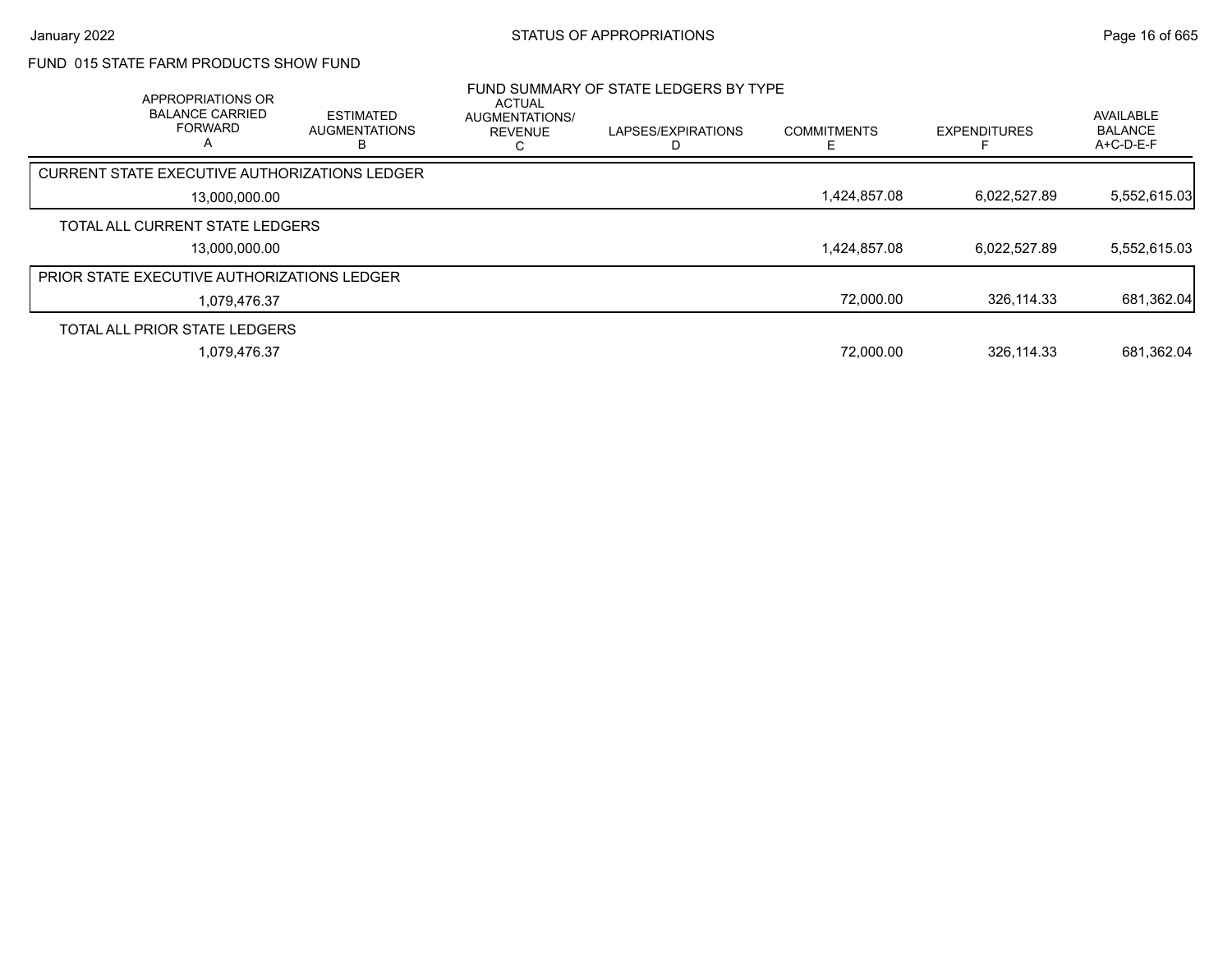#### FUND 016 OIL AND GAS LEASE FUND

|                                  | APPROPRIATIONS OR                                  |                                                       | <b>ACTUAL</b>                         | FUND SUMMARY OF STATE LEDGERS BY TYPE |                         |                          |                                                   |
|----------------------------------|----------------------------------------------------|-------------------------------------------------------|---------------------------------------|---------------------------------------|-------------------------|--------------------------|---------------------------------------------------|
|                                  | <b>BALANCE CARRIED</b><br><b>FORWARD</b><br>А      | <b>ESTIMATED</b><br><b>AUGMENTATIONS</b><br>B         | AUGMENTATIONS/<br><b>REVENUE</b><br>C | LAPSES/EXPIRATIONS<br>D               | <b>COMMITMENTS</b><br>Е | <b>EXPENDITURES</b><br>F | <b>AVAILABLE</b><br><b>BALANCE</b><br>$A+C-D-E-F$ |
|                                  | <b>CURRENT STATE APPROPRIATIONS LEDGER</b>         |                                                       |                                       |                                       |                         |                          |                                                   |
|                                  | 47,790,000.00                                      |                                                       |                                       |                                       | 3,951,059.28            | 17,801,956.49            | 26,036,984.23                                     |
|                                  |                                                    | <b>CURRENT STATE RESTRICTED APPROPRIATIONS LEDGER</b> |                                       |                                       |                         |                          |                                                   |
|                                  |                                                    |                                                       |                                       |                                       |                         |                          |                                                   |
|                                  | <b>CURRENT STATE CONTINUING LEDGER</b>             |                                                       |                                       |                                       |                         |                          |                                                   |
|                                  | 15,000,000.00                                      |                                                       |                                       |                                       |                         | 3,750,000.00             | 11,250,000.00                                     |
|                                  | TOTAL ALL CURRENT STATE LEDGERS                    |                                                       |                                       |                                       |                         |                          |                                                   |
|                                  | 62,790,000.00                                      |                                                       |                                       |                                       | 3,951,059.28            | 21,551,956.49            | 37,286,984.23                                     |
|                                  | PRIOR STATE APPROPRIATIONS LEDGER                  |                                                       |                                       |                                       |                         |                          |                                                   |
|                                  | 8,086,608.94                                       |                                                       |                                       |                                       | 3,610,379.60            | 1,148,447.14             | 3,327,782.20                                      |
|                                  | <b>PRIOR STATE EXECUTIVE AUTHORIZATIONS LEDGER</b> |                                                       |                                       |                                       |                         |                          |                                                   |
|                                  | 1.005.988.81                                       |                                                       |                                       |                                       | 8,648.40                | 529,056.41               | 468,284.00                                        |
|                                  | TOTAL ALL PRIOR STATE LEDGERS                      |                                                       |                                       |                                       |                         |                          |                                                   |
|                                  | 9,092,597.75                                       |                                                       |                                       |                                       | 3,619,028.00            | 1,677,503.55             | 3,796,066.20                                      |
| NON-BUDGETED LEDGER              |                                                    |                                                       |                                       |                                       |                         |                          |                                                   |
| <b>RESTRICTED REVENUE LEDGER</b> |                                                    |                                                       |                                       |                                       |                         |                          |                                                   |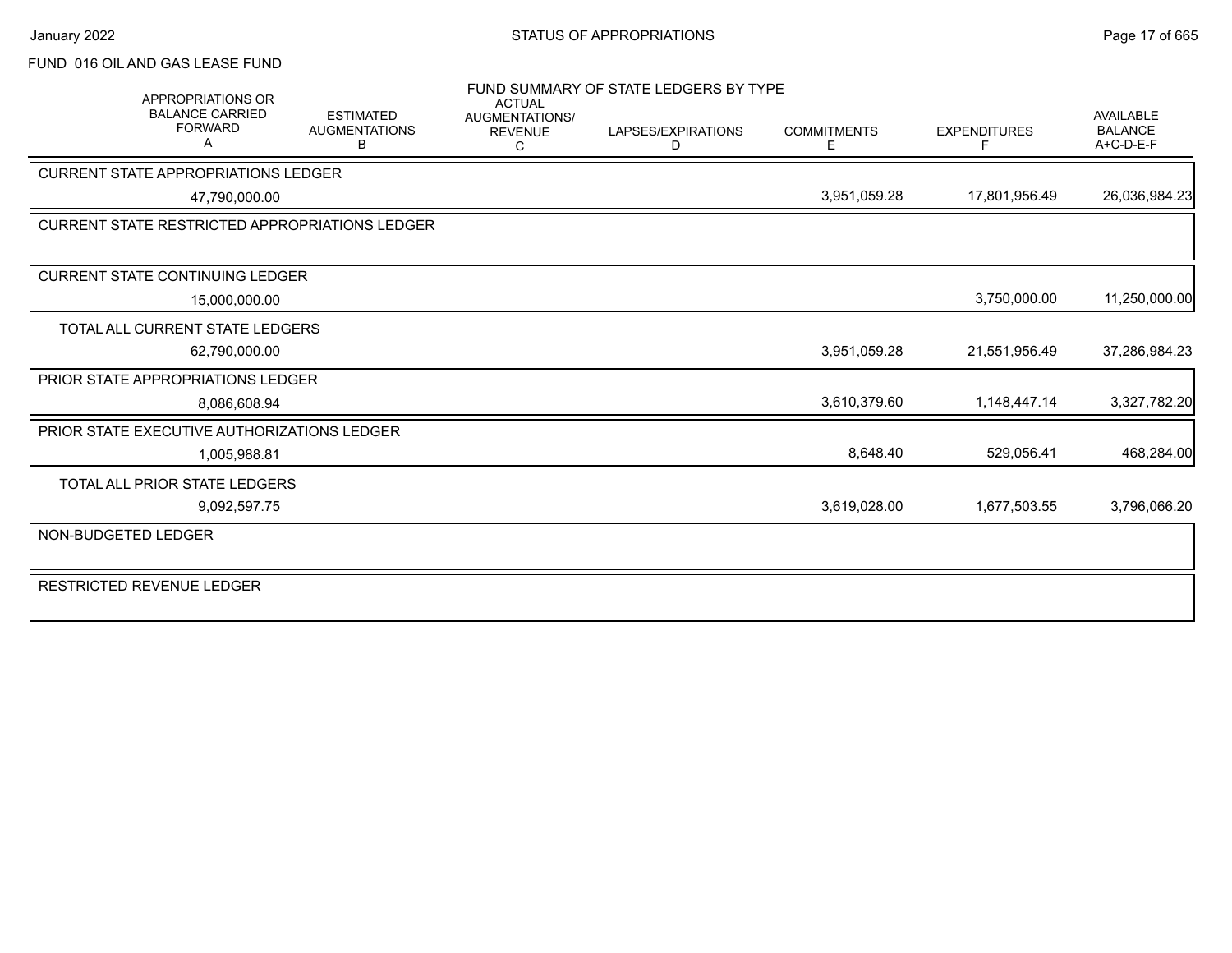### FUND 017 STATE TREASURY ARMORY FUND

| NON-BUDGETED LEDGER | APPROPRIATIONS OR<br>BALANCE CARRIED<br>FORWARD | <b>ESTIMATED</b><br>AUGMENTATIONS | <b>ACTUAL</b><br><b>AUGMENTATIONS/</b><br>REVENUE | FUND SUMMARY OF STATE LEDGERS BY TYPE<br>LAPSES/EXPIRATIONS | <b>COMMITMENTS</b> | <b>EXPENDITURES</b> | AVAILABLE<br><b>BALANCE</b><br>$A+C-D-E-F$ |
|---------------------|-------------------------------------------------|-----------------------------------|---------------------------------------------------|-------------------------------------------------------------|--------------------|---------------------|--------------------------------------------|
|                     |                                                 |                                   |                                                   |                                                             | 354.264.52         | 372.547.54          | $-726,812.06$                              |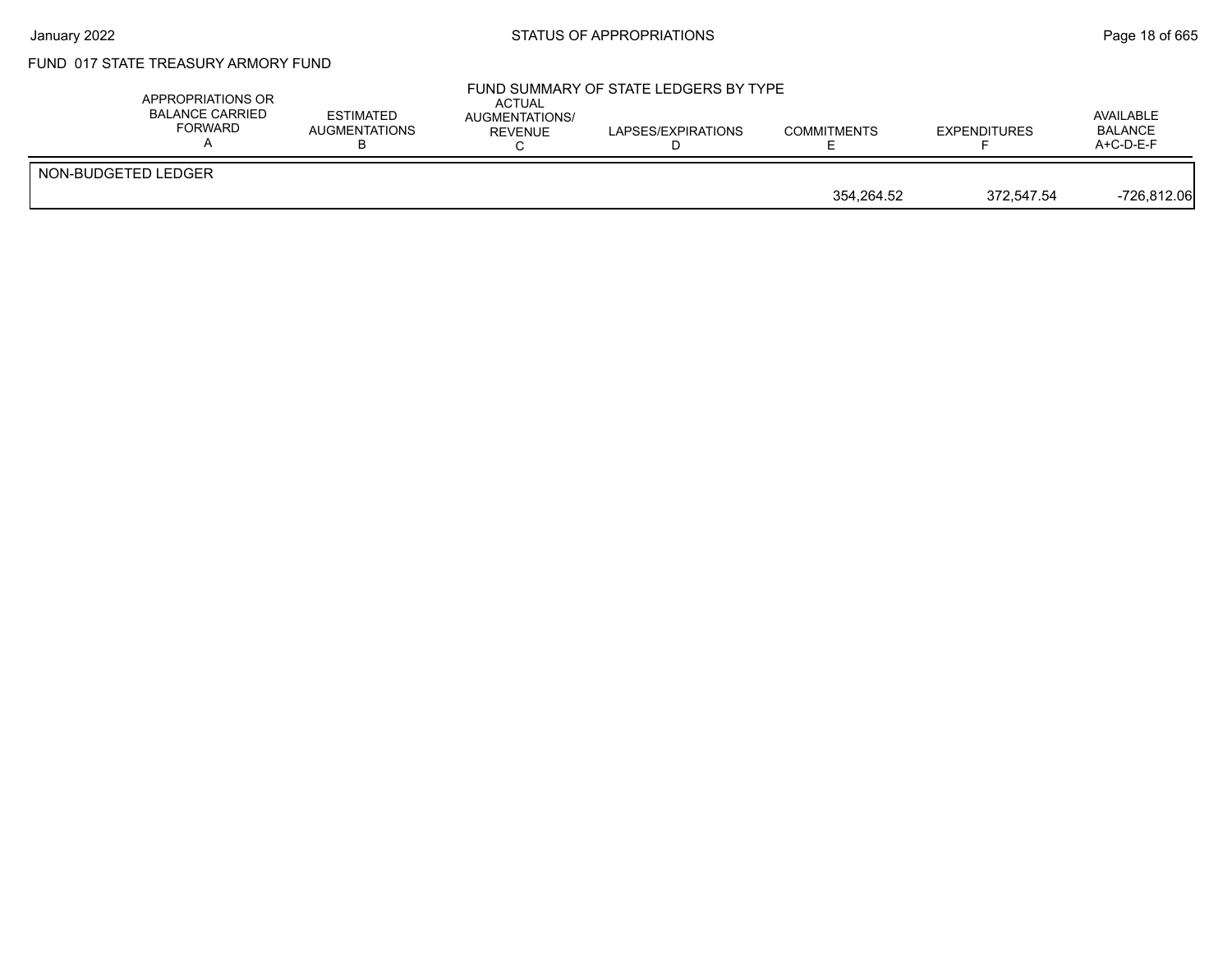# FUND 018 HISTORICAL PRESERVATION FUND

|                     | APPROPRIATIONS OR<br><b>BALANCE CARRIED</b><br><b>FORWARD</b><br>A | <b>ESTIMATED</b><br><b>AUGMENTATIONS</b><br>В | <b>ACTUAL</b><br>AUGMENTATIONS/<br><b>REVENUE</b><br>С | FUND SUMMARY OF STATE LEDGERS BY TYPE<br>LAPSES/EXPIRATIONS<br>D | <b>COMMITMENTS</b><br>E. | <b>EXPENDITURES</b> | <b>AVAILABLE</b><br><b>BALANCE</b><br>A+C-D-E-F |
|---------------------|--------------------------------------------------------------------|-----------------------------------------------|--------------------------------------------------------|------------------------------------------------------------------|--------------------------|---------------------|-------------------------------------------------|
|                     | CURRENT STATE EXECUTIVE AUTHORIZATIONS LEDGER                      |                                               |                                                        |                                                                  |                          |                     |                                                 |
|                     | 1,267,000.00                                                       |                                               |                                                        |                                                                  | 60,000.00                | 245,122.85          | 961,877.15                                      |
|                     | TOTAL ALL CURRENT STATE LEDGERS                                    |                                               |                                                        |                                                                  |                          |                     |                                                 |
|                     | 1,267,000.00                                                       |                                               |                                                        |                                                                  | 60,000.00                | 245,122.85          | 961,877.15                                      |
|                     | PRIOR STATE EXECUTIVE AUTHORIZATIONS LEDGER                        |                                               |                                                        |                                                                  |                          |                     |                                                 |
|                     | 5,265,695.94                                                       |                                               |                                                        |                                                                  |                          | 11,788.93           | 5,253,907.01                                    |
|                     | TOTAL ALL PRIOR STATE LEDGERS                                      |                                               |                                                        |                                                                  |                          |                     |                                                 |
|                     | 5,265,695.94                                                       |                                               |                                                        |                                                                  |                          | 11,788.93           | 5,253,907.01                                    |
| NON-BUDGETED LEDGER |                                                                    |                                               |                                                        |                                                                  |                          |                     |                                                 |
|                     |                                                                    |                                               |                                                        |                                                                  |                          |                     |                                                 |
|                     | <b>RESTRICTED REVENUE LEDGER</b>                                   |                                               |                                                        |                                                                  |                          |                     |                                                 |
|                     | 4,102,264.87                                                       |                                               | 2,172.00                                               |                                                                  | 3,211,413.89             | 480,724.96          | 412,298.02                                      |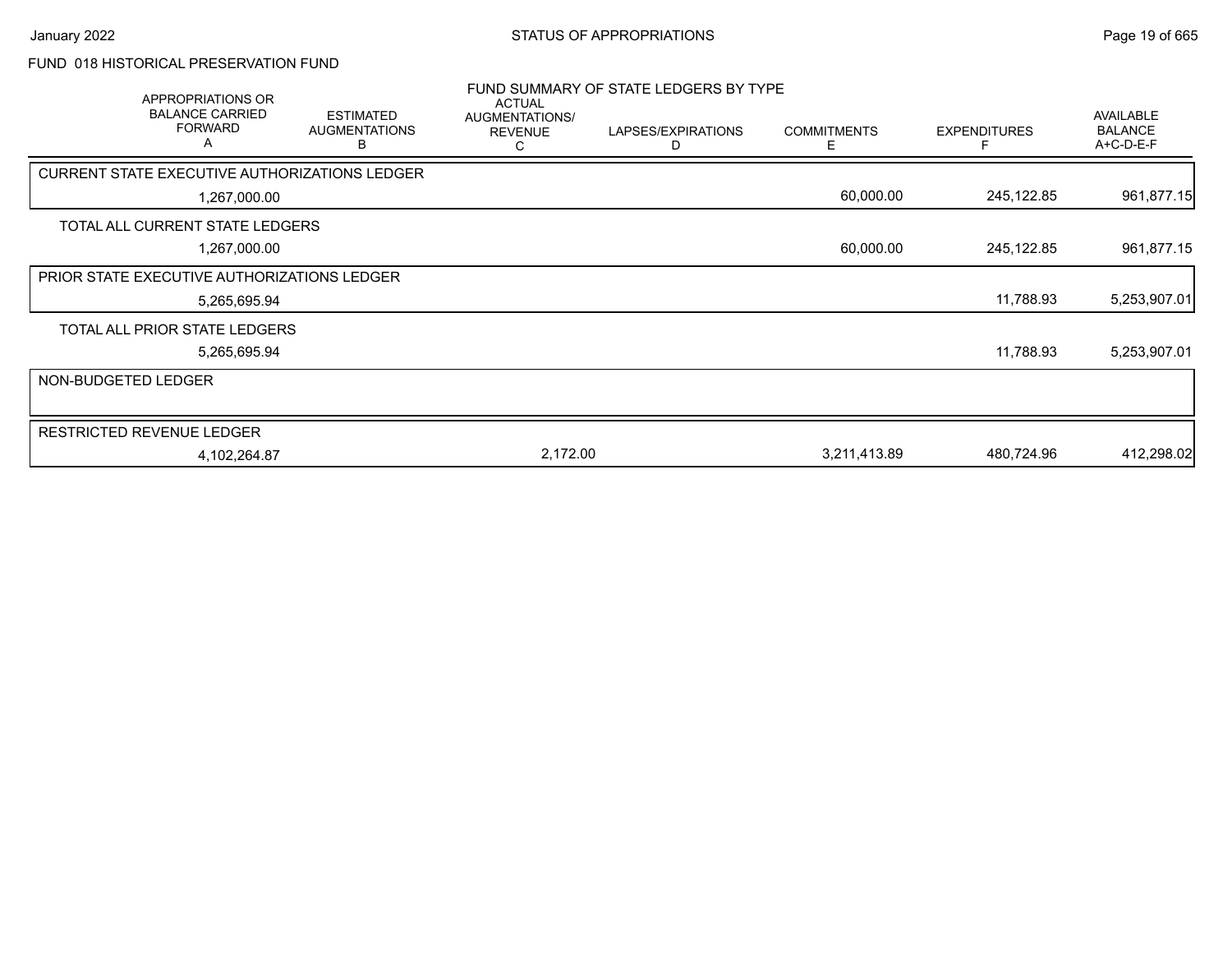#### FUND 019 PENNSYLVANIA INFRASTRUCTURE BANK

| APPROPRIATIONS OR<br><b>BALANCE CARRIED</b><br><b>FORWARD</b><br>A | <b>ESTIMATED</b><br><b>AUGMENTATIONS</b><br>в | ACTUAL<br>AUGMENTATIONS/<br><b>REVENUE</b> | FUND SUMMARY OF STATE LEDGERS BY TYPE<br>LAPSES/EXPIRATIONS | <b>COMMITMENTS</b><br>E | <b>EXPENDITURES</b> | AVAILABLE<br><b>BALANCE</b><br>A+C-D-E-F |
|--------------------------------------------------------------------|-----------------------------------------------|--------------------------------------------|-------------------------------------------------------------|-------------------------|---------------------|------------------------------------------|
| <b>CURRENT STATE EXECUTIVE AUTHORIZATIONS LEDGER</b>               |                                               |                                            |                                                             |                         |                     |                                          |
| 42,000,000.00                                                      |                                               |                                            |                                                             | 8,298,147.43            | 14,817,262.23       | 18,884,590.34                            |
| TOTAL ALL CURRENT STATE LEDGERS                                    |                                               |                                            |                                                             |                         |                     |                                          |
| 42,000,000.00                                                      |                                               |                                            |                                                             | 8,298,147.43            | 14,817,262.23       | 18,884,590.34                            |
| PRIOR STATE EXECUTIVE AUTHORIZATIONS LEDGER                        |                                               |                                            |                                                             |                         |                     |                                          |
| 11,269,650.75                                                      |                                               |                                            |                                                             |                         | 4,050,750.82        | 7,218,899.93                             |
| TOTAL ALL PRIOR STATE LEDGERS                                      |                                               |                                            |                                                             |                         |                     |                                          |
| 11,269,650.75                                                      |                                               |                                            |                                                             |                         | 4,050,750.82        | 7,218,899.93                             |
| <b>RESTRICTED REVENUE LEDGER</b>                                   |                                               |                                            |                                                             |                         |                     |                                          |
|                                                                    |                                               |                                            |                                                             |                         |                     |                                          |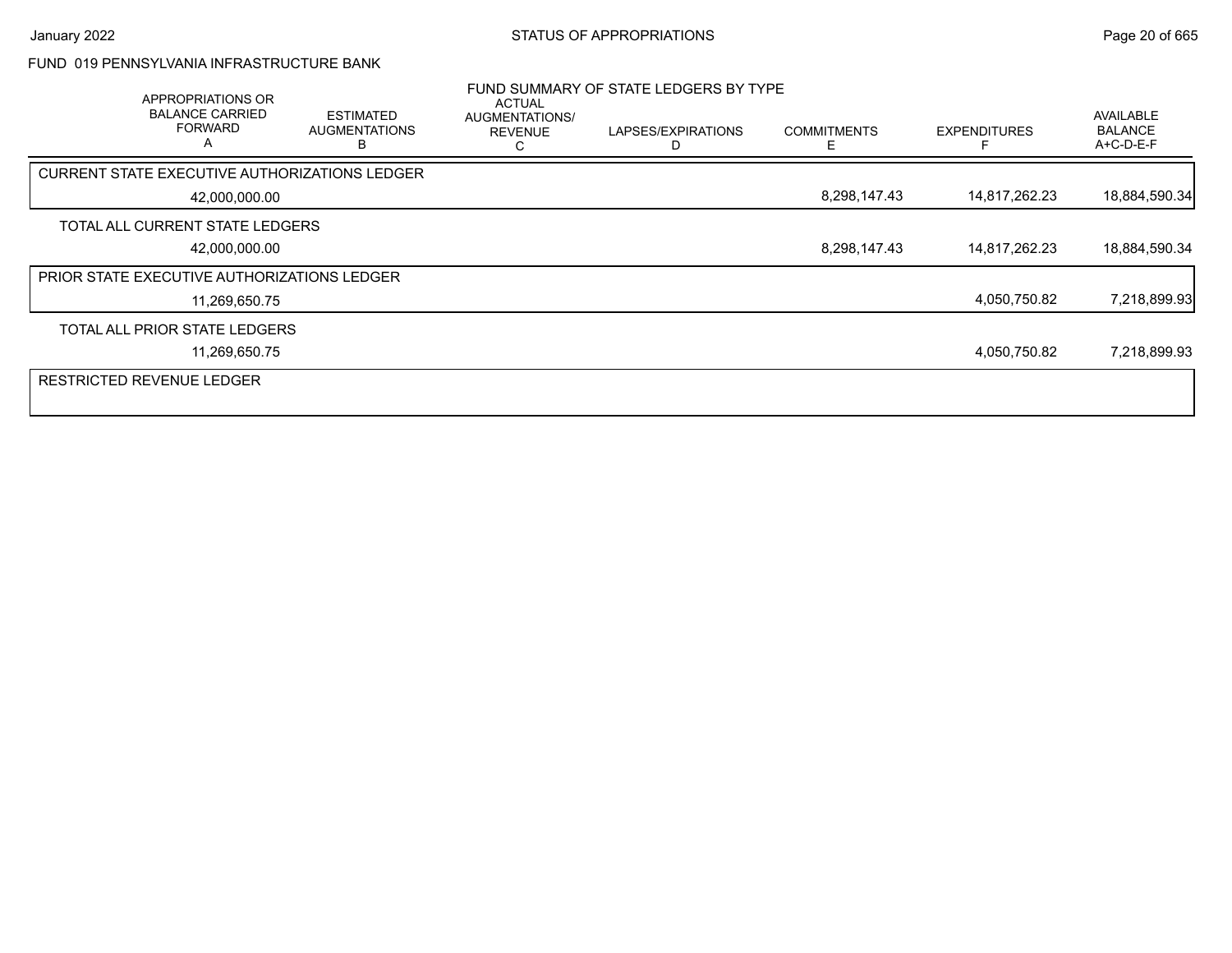# FUND 020 SURFACE MINING CONSERV&RECLAMATION

|                                                      | APPROPRIATIONS OR<br><b>BALANCE CARRIED</b><br><b>FORWARD</b><br>Α | <b>ESTIMATED</b><br><b>AUGMENTATIONS</b><br>в | <b>ACTUAL</b><br>AUGMENTATIONS/<br><b>REVENUE</b><br>С | FUND SUMMARY OF STATE LEDGERS BY TYPE<br>LAPSES/EXPIRATIONS<br>D | <b>COMMITMENTS</b><br>Е | <b>EXPENDITURES</b> | <b>AVAILABLE</b><br><b>BALANCE</b><br>A+C-D-E-F |
|------------------------------------------------------|--------------------------------------------------------------------|-----------------------------------------------|--------------------------------------------------------|------------------------------------------------------------------|-------------------------|---------------------|-------------------------------------------------|
| <b>CURRENT STATE EXECUTIVE AUTHORIZATIONS LEDGER</b> |                                                                    |                                               |                                                        |                                                                  |                         |                     |                                                 |
|                                                      | 4,999,000.00                                                       |                                               |                                                        |                                                                  | 844,930.84              | 487,762.01          | 3,666,307.15                                    |
| TOTAL ALL CURRENT STATE LEDGERS                      |                                                                    |                                               |                                                        |                                                                  |                         |                     |                                                 |
|                                                      | 4,999,000.00                                                       |                                               |                                                        |                                                                  | 844,930.84              | 487,762.01          | 3,666,307.15                                    |
| PRIOR STATE EXECUTIVE AUTHORIZATIONS LEDGER          |                                                                    |                                               |                                                        |                                                                  |                         |                     |                                                 |
|                                                      | 3,586,957.27                                                       |                                               |                                                        |                                                                  | 228,215.83              | 470,223.14          | 2,888,518.30                                    |
| TOTAL ALL PRIOR STATE LEDGERS                        |                                                                    |                                               |                                                        |                                                                  |                         |                     |                                                 |
|                                                      | 3,586,957.27                                                       |                                               |                                                        |                                                                  | 228,215.83              | 470,223.14          | 2,888,518.30                                    |
| <b>RESTRICTED RECEIPTS LEDGER</b>                    |                                                                    |                                               |                                                        |                                                                  |                         |                     |                                                 |
|                                                      | 9,781,806.56                                                       |                                               | 162,173.78                                             |                                                                  |                         | 12,400.00           | 9,931,580.34                                    |
| RESTRICTED REVENUE LEDGER                            |                                                                    |                                               |                                                        |                                                                  |                         |                     |                                                 |
|                                                      | 49,084,932.22                                                      |                                               | 851,452.87                                             |                                                                  | 1,735,570.26            | 417.753.25          | 47,783,061.58                                   |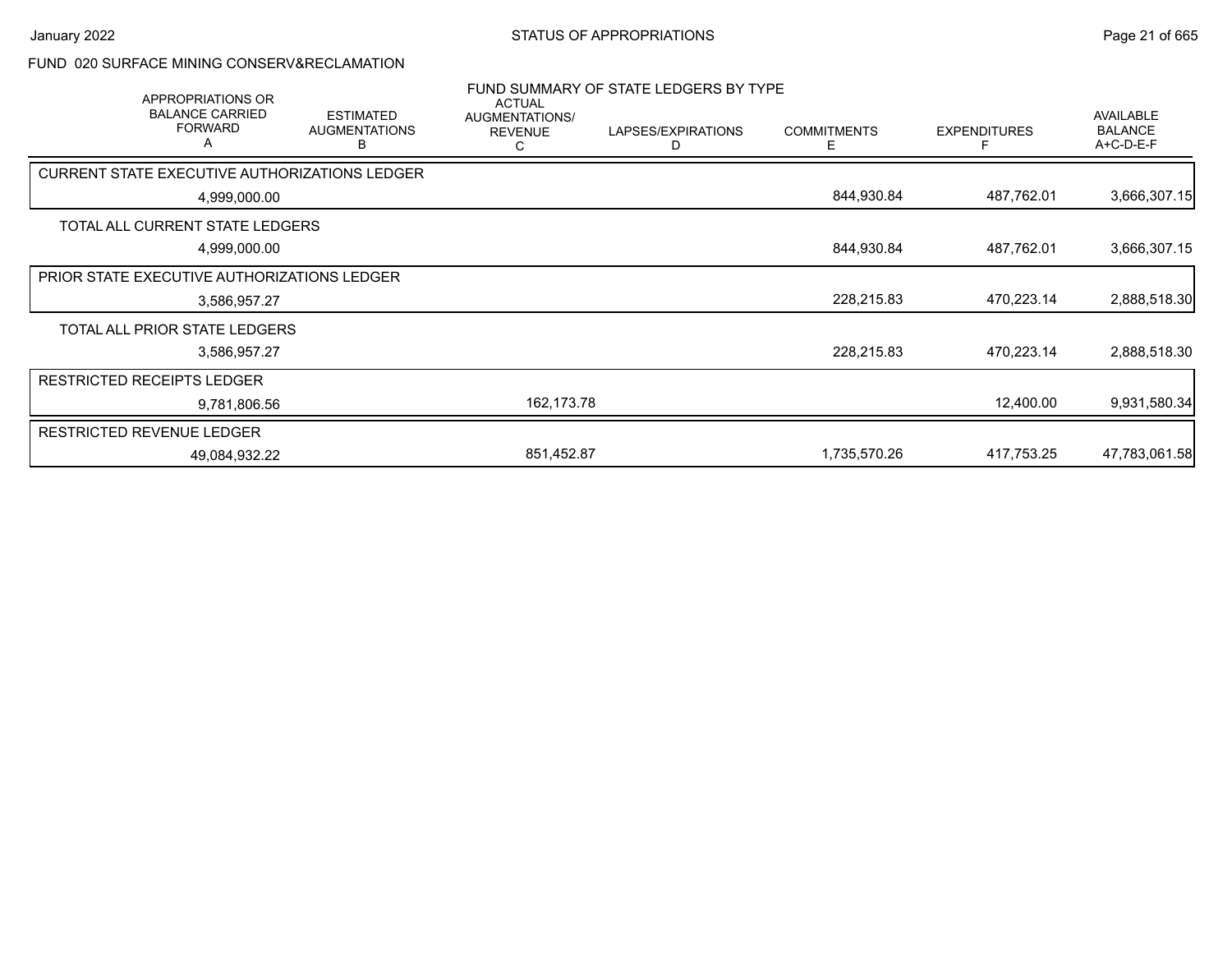# FUND 021 SPECIAL ADMINISTRATION FUND

|                     | APPROPRIATIONS OR<br><b>BALANCE CARRIED</b><br><b>FORWARD</b><br>A | <b>ESTIMATED</b><br><b>AUGMENTATIONS</b><br>в | ACTUAL<br>AUGMENTATIONS/<br><b>REVENUE</b><br>ι. | FUND SUMMARY OF STATE LEDGERS BY TYPE<br>LAPSES/EXPIRATIONS | <b>COMMITMENTS</b><br>F | <b>EXPENDITURES</b> | <b>AVAILABLE</b><br><b>BALANCE</b><br>A+C-D-E-F |
|---------------------|--------------------------------------------------------------------|-----------------------------------------------|--------------------------------------------------|-------------------------------------------------------------|-------------------------|---------------------|-------------------------------------------------|
|                     | CURRENT STATE EXECUTIVE AUTHORIZATIONS LEDGER                      |                                               |                                                  |                                                             |                         |                     |                                                 |
|                     | 25,000,000.00                                                      |                                               |                                                  |                                                             | 12,993,138.08           | 7,181,794.58        | 4,825,067.34                                    |
|                     | TOTAL ALL CURRENT STATE LEDGERS                                    |                                               |                                                  |                                                             |                         |                     |                                                 |
|                     | 25,000,000.00                                                      |                                               |                                                  |                                                             | 12,993,138.08           | 7,181,794.58        | 4,825,067.34                                    |
|                     | PRIOR STATE EXECUTIVE AUTHORIZATIONS LEDGER                        |                                               |                                                  |                                                             |                         |                     |                                                 |
|                     | 5,518,158.29                                                       |                                               |                                                  |                                                             | 459,086.63              | 2,469,045.65        | 2,590,026.01                                    |
|                     | TOTAL ALL PRIOR STATE LEDGERS                                      |                                               |                                                  |                                                             |                         |                     |                                                 |
|                     | 5,518,158.29                                                       |                                               |                                                  |                                                             | 459,086.63              | 2,469,045.65        | 2,590,026.01                                    |
| NON-BUDGETED LEDGER |                                                                    |                                               |                                                  |                                                             |                         |                     |                                                 |
|                     |                                                                    |                                               |                                                  |                                                             | 3,000,000.00            |                     | $-3,000,000.00$                                 |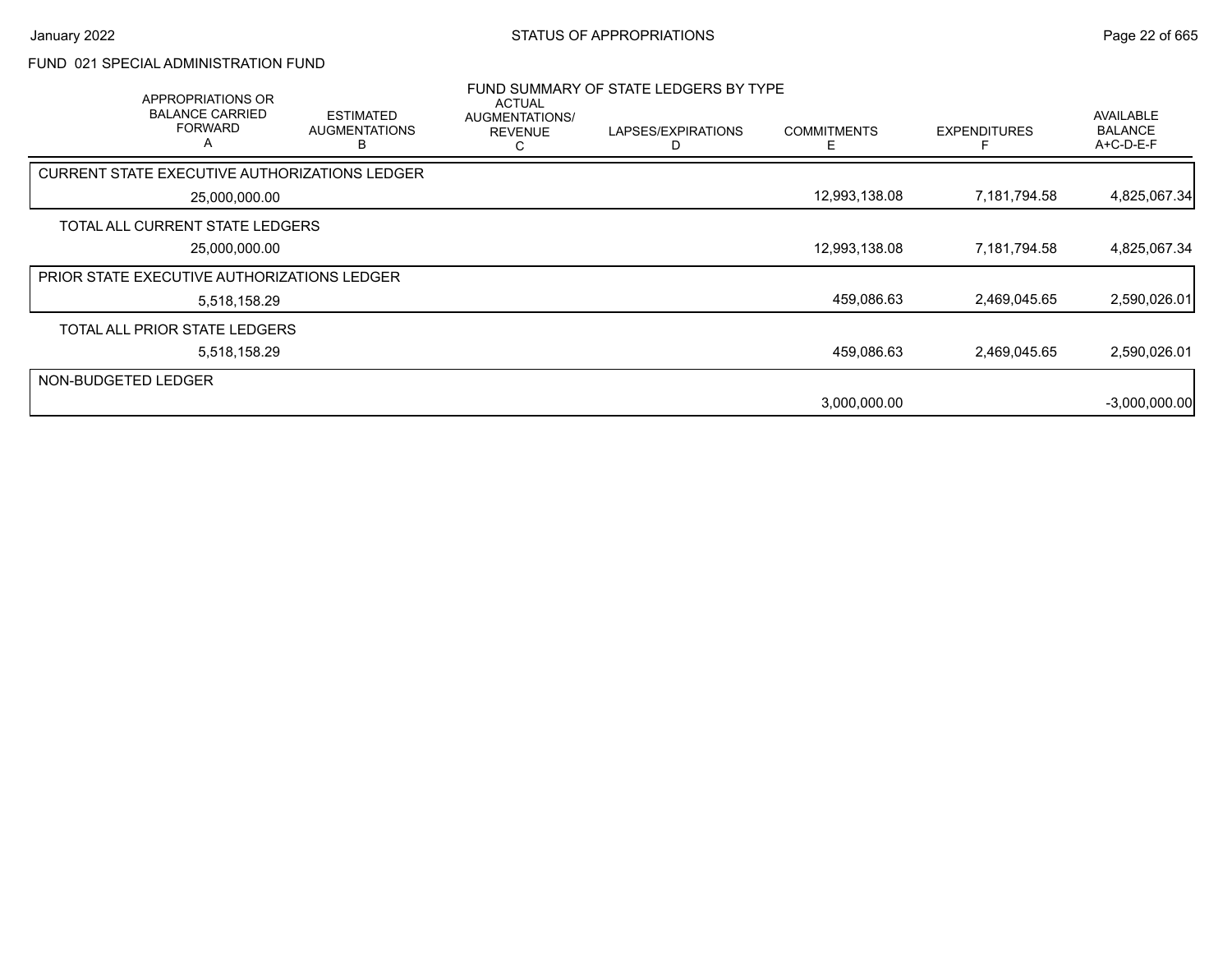### FUND 022 CAPITOL RESTORATION TRUST FUND

| APPROPRIATIONS OR<br><b>BALANCE CARRIED</b><br><b>FORWARD</b> | <b>ESTIMATED</b><br><b>AUGMENTATIONS</b> | ACTUAL<br><b>AUGMENTATIONS/</b><br>REVENUE | FUND SUMMARY OF STATE LEDGERS BY TYPE<br>LAPSES/EXPIRATIONS | <b>COMMITMENTS</b> | <b>EXPENDITURES</b> | AVAILABLE<br><b>BALANCE</b><br>A+C-D-E-F |
|---------------------------------------------------------------|------------------------------------------|--------------------------------------------|-------------------------------------------------------------|--------------------|---------------------|------------------------------------------|
| NON-BUDGETED LEDGER                                           |                                          |                                            |                                                             |                    | $-5.24$             | 5.24                                     |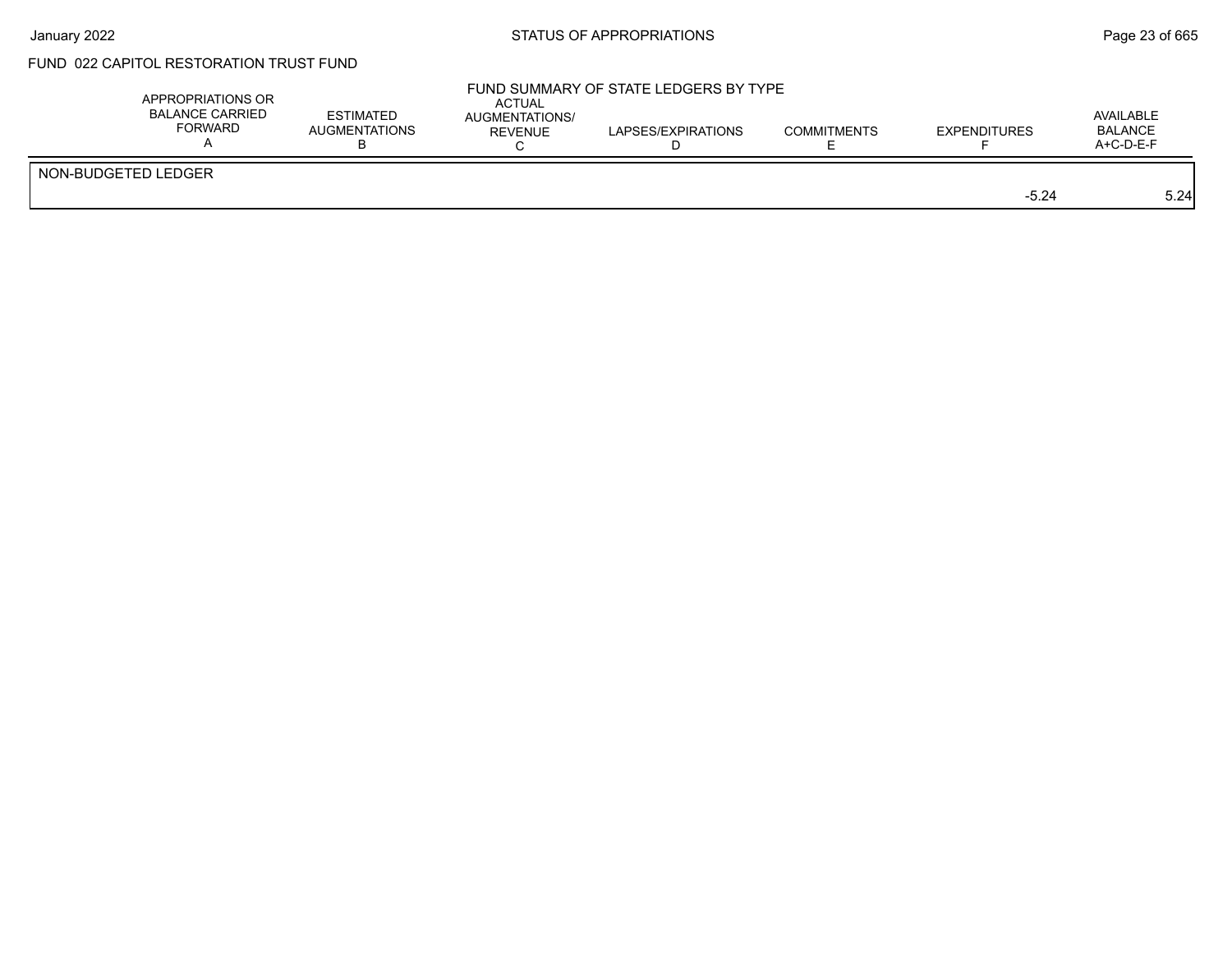### FUND 023 VOCATIONAL REHABILITATION FUND

| APPROPRIATIONS OR<br><b>BALANCE CARRIED</b><br><b>FORWARD</b><br>$\mathsf{A}$ | <b>ESTIMATED</b><br><b>AUGMENTATIONS</b> | ACTUAL<br>AUGMENTATIONS/<br><b>REVENUE</b><br>С | FUND SUMMARY OF STATE LEDGERS BY TYPE<br>LAPSES/EXPIRATIONS | <b>COMMITMENTS</b><br>E | <b>EXPENDITURES</b> | AVAILABLE<br><b>BALANCE</b><br>A+C-D-E-F |
|-------------------------------------------------------------------------------|------------------------------------------|-------------------------------------------------|-------------------------------------------------------------|-------------------------|---------------------|------------------------------------------|
| CURRENT STATE EXECUTIVE AUTHORIZATIONS LEDGER                                 |                                          |                                                 |                                                             |                         |                     |                                          |
| 47,942,000.00                                                                 |                                          |                                                 |                                                             | 6,165,750.47            | 26,156,359.10       | 15,619,890.43                            |
| TOTAL ALL CURRENT STATE LEDGERS                                               |                                          |                                                 |                                                             |                         |                     |                                          |
| 47,942,000.00                                                                 |                                          |                                                 |                                                             | 6,165,750.47            | 26,156,359.10       | 15,619,890.43                            |
| <b>PRIOR STATE EXECUTIVE AUTHORIZATIONS LEDGER</b>                            |                                          |                                                 |                                                             |                         |                     |                                          |
| 27,693,058.33                                                                 |                                          |                                                 |                                                             | 2,615,179.12            | 14,955,906.48       | 10,121,972.73                            |
| TOTAL ALL PRIOR STATE LEDGERS                                                 |                                          |                                                 |                                                             |                         |                     |                                          |
| 27.693.058.33                                                                 |                                          |                                                 |                                                             | 2,615,179.12            | 14.955.906.48       | 10.121.972.73                            |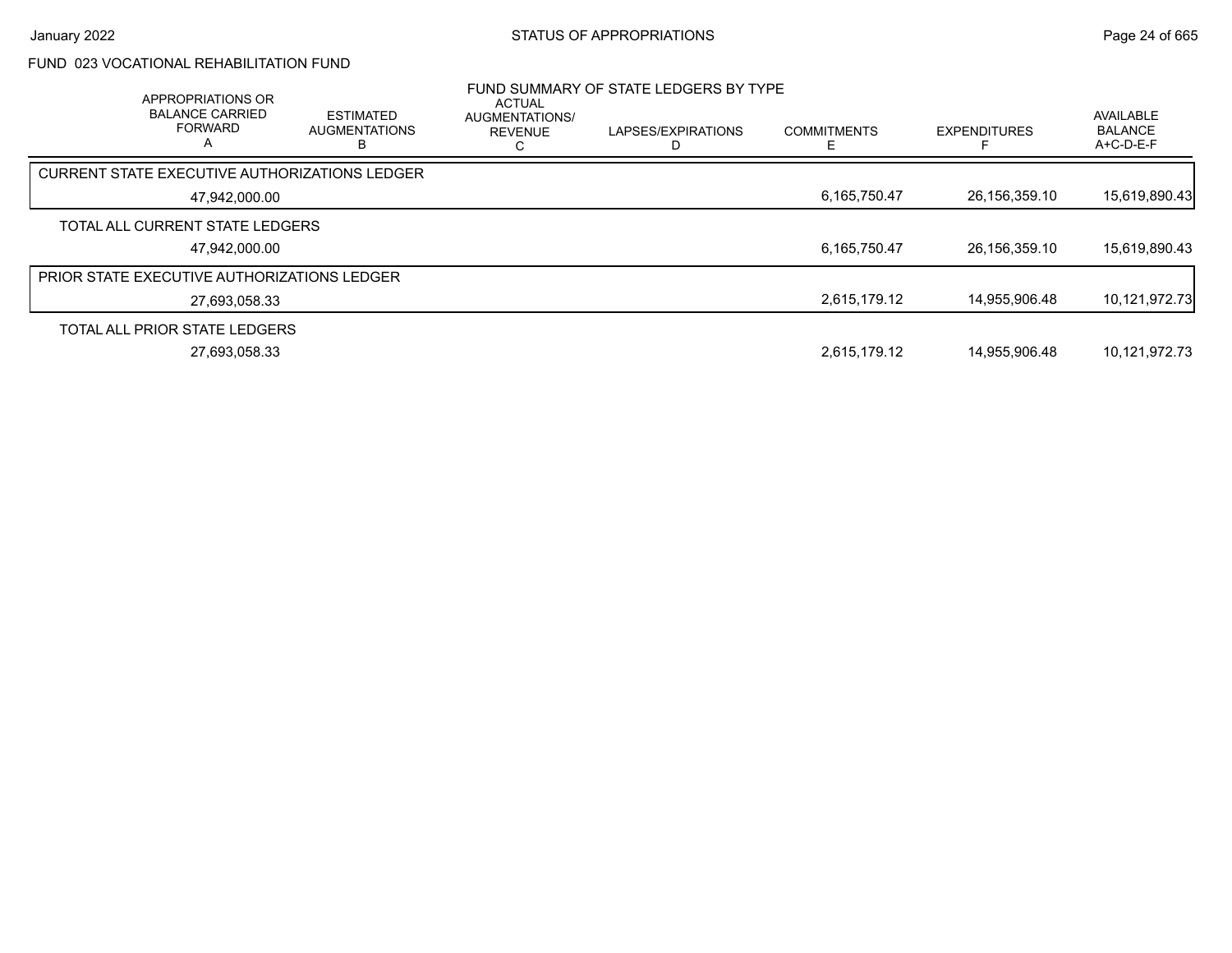#### FUND 024 PHARMACEUTICAL ASSISTANCE FUND

| APPROPRIATIONS OR<br><b>BALANCE CARRIED</b><br><b>FORWARD</b><br>A | <b>ESTIMATED</b><br><b>AUGMENTATIONS</b> | <b>ACTUAL</b><br>AUGMENTATIONS/<br><b>REVENUE</b><br>С | FUND SUMMARY OF STATE LEDGERS BY TYPE<br>LAPSES/EXPIRATIONS | <b>COMMITMENTS</b> | <b>EXPENDITURES</b> | AVAILABLE<br><b>BALANCE</b><br>$A+C-D-E-F$ |
|--------------------------------------------------------------------|------------------------------------------|--------------------------------------------------------|-------------------------------------------------------------|--------------------|---------------------|--------------------------------------------|
| CURRENT STATE EXECUTIVE AUTHORIZATIONS LEDGER                      |                                          |                                                        |                                                             |                    |                     |                                            |
| 138,922,000.00                                                     | 790,000.00                               | 333,720.05                                             |                                                             | 13,784,628.53      | 61,914,670.87       | 63,556,420.65                              |
| TOTAL ALL CURRENT STATE LEDGERS                                    |                                          |                                                        |                                                             |                    |                     |                                            |
| 138,922,000.00                                                     | 790,000.00                               | 333,720.05                                             |                                                             | 13,784,628.53      | 61,914,670.87       | 63,556,420.65                              |
| <b>PRIOR STATE EXECUTIVE AUTHORIZATIONS LEDGER</b>                 |                                          |                                                        |                                                             |                    |                     |                                            |
| 26,939,578.13                                                      |                                          |                                                        |                                                             |                    | 14,824,980.66       | 12, 114, 597. 47                           |
| TOTAL ALL PRIOR STATE LEDGERS                                      |                                          |                                                        |                                                             |                    |                     |                                            |
| 26,939,578.13                                                      |                                          |                                                        |                                                             |                    | 14,824,980.66       | 12,114,597.47                              |
| <b>RESTRICTED REVENUE LEDGER</b>                                   |                                          |                                                        |                                                             |                    |                     |                                            |
| 31,827,516.98                                                      |                                          | 36,992,002.73                                          |                                                             | 497.265.78         | 63,034,278.32       | 5,287,975.61                               |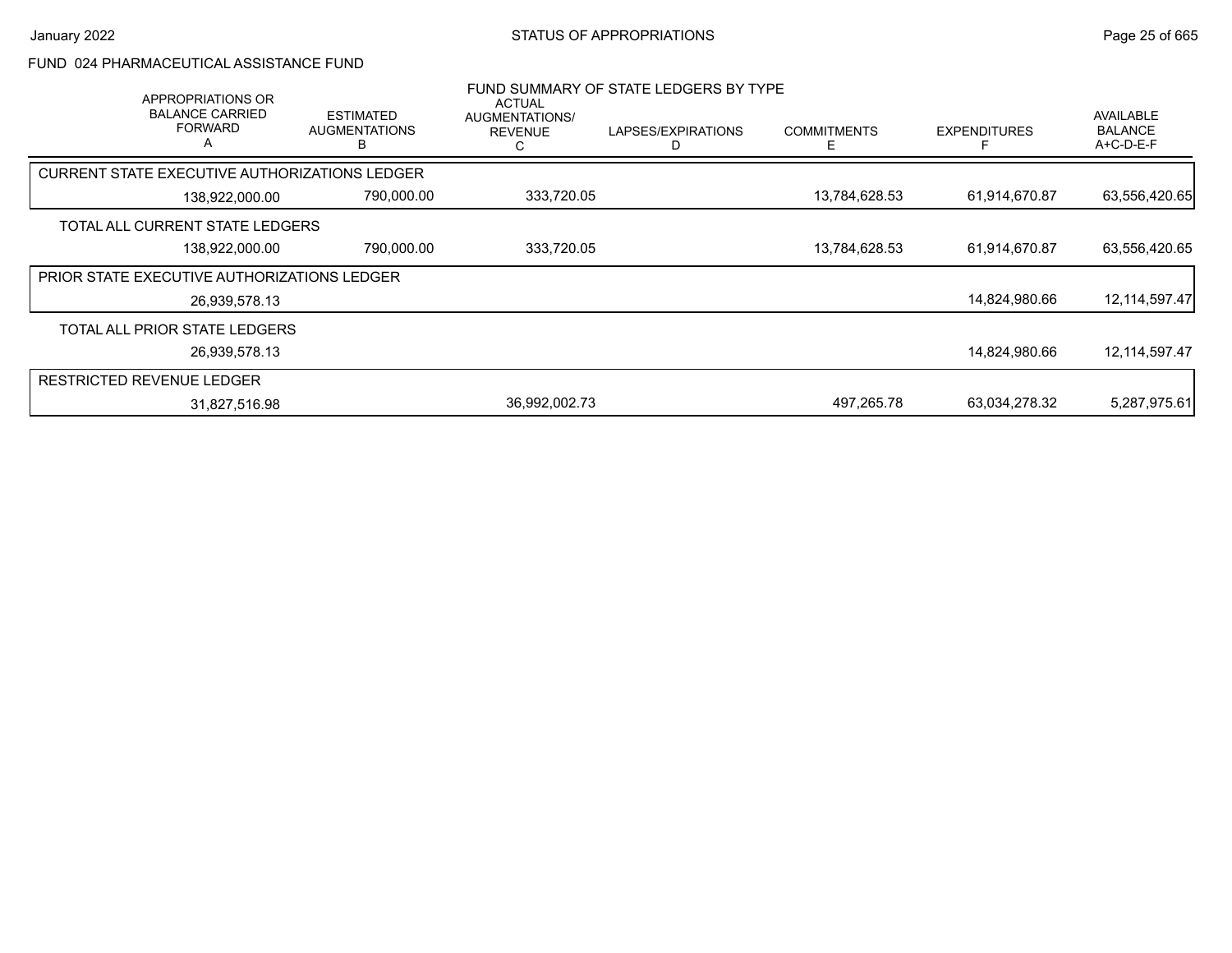#### FUND 025 BOAT FUND

|                                                    | APPROPRIATIONS OR<br><b>BALANCE CARRIED</b><br><b>FORWARD</b><br>$\overline{\mathsf{A}}$ | <b>ESTIMATED</b><br><b>AUGMENTATIONS</b><br>в | <b>ACTUAL</b><br>AUGMENTATIONS/<br><b>REVENUE</b><br>C | FUND SUMMARY OF STATE LEDGERS BY TYPE<br>LAPSES/EXPIRATIONS | <b>COMMITMENTS</b> | <b>EXPENDITURES</b> | AVAILABLE<br><b>BALANCE</b><br>$A+C-D-E-F$ |
|----------------------------------------------------|------------------------------------------------------------------------------------------|-----------------------------------------------|--------------------------------------------------------|-------------------------------------------------------------|--------------------|---------------------|--------------------------------------------|
| CURRENT STATE EXECUTIVE AUTHORIZATIONS LEDGER      |                                                                                          |                                               |                                                        |                                                             |                    |                     |                                            |
|                                                    | 19,614,000.00                                                                            |                                               |                                                        |                                                             | 3,182,300.90       | 7,052,174.33        | 9,379,524.77                               |
| TOTAL ALL CURRENT STATE LEDGERS                    |                                                                                          |                                               |                                                        |                                                             |                    |                     |                                            |
|                                                    | 19,614,000.00                                                                            |                                               |                                                        |                                                             | 3,182,300.90       | 7,052,174.33        | 9,379,524.77                               |
| <b>PRIOR STATE EXECUTIVE AUTHORIZATIONS LEDGER</b> |                                                                                          |                                               |                                                        |                                                             |                    |                     |                                            |
|                                                    | 6,968,228.15                                                                             |                                               |                                                        |                                                             | 155,747.34         | 2,709,965.58        | 4,102,515.23                               |
| TOTAL ALL PRIOR STATE LEDGERS                      |                                                                                          |                                               |                                                        |                                                             |                    |                     |                                            |
|                                                    | 6,968,228.15                                                                             |                                               |                                                        |                                                             | 155,747.34         | 2,709,965.58        | 4,102,515.23                               |
| <b>RESTRICTED REVENUE LEDGER</b>                   |                                                                                          |                                               |                                                        |                                                             |                    |                     |                                            |
|                                                    | 31,048,294.52                                                                            |                                               |                                                        |                                                             | 48,665.13          | 3,083,811.54        | 27,915,817.85                              |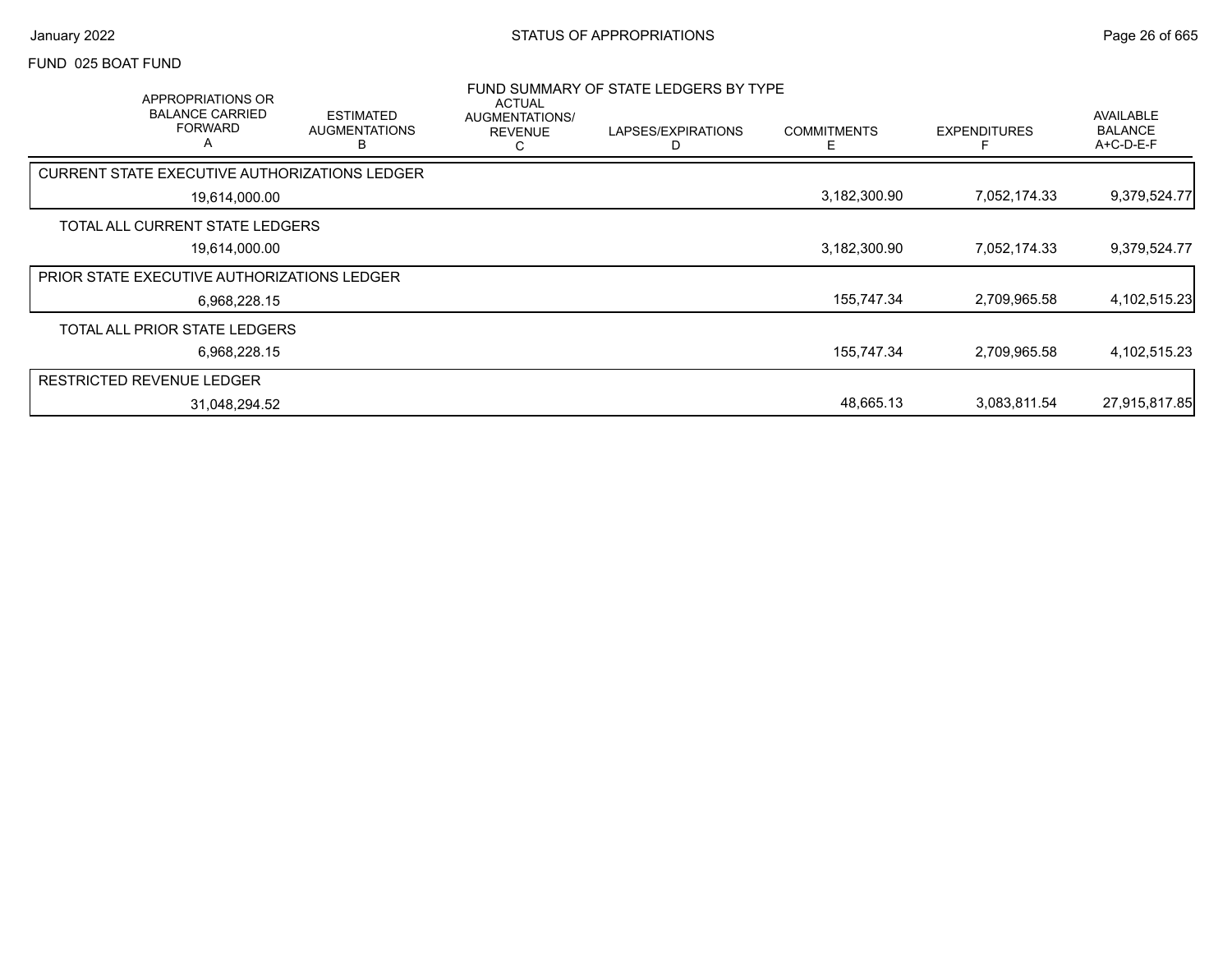# FUND 026 ADMINISTRATION FUND

| APPROPRIATIONS OR<br><b>BALANCE CARRIED</b><br><b>FORWARD</b><br>A | <b>ESTIMATED</b><br><b>AUGMENTATIONS</b><br>В | <b>ACTUAL</b><br>AUGMENTATIONS/<br><b>REVENUE</b><br>С | FUND SUMMARY OF STATE LEDGERS BY TYPE<br>LAPSES/EXPIRATIONS<br>D | <b>COMMITMENTS</b><br>E. | <b>EXPENDITURES</b> | <b>AVAILABLE</b><br><b>BALANCE</b><br>A+C-D-E-F |
|--------------------------------------------------------------------|-----------------------------------------------|--------------------------------------------------------|------------------------------------------------------------------|--------------------------|---------------------|-------------------------------------------------|
| <b>CURRENT STATE EXECUTIVE AUTHORIZATIONS LEDGER</b>               |                                               |                                                        |                                                                  |                          |                     |                                                 |
| 1,640,000.00                                                       | 66,000.00                                     |                                                        |                                                                  | 380,242.86               | 642,166.82          | 617,590.32                                      |
| TOTAL ALL CURRENT STATE LEDGERS                                    |                                               |                                                        |                                                                  |                          |                     |                                                 |
| 1,640,000.00                                                       | 66,000.00                                     |                                                        |                                                                  | 380,242.86               | 642,166.82          | 617,590.32                                      |
| PRIOR STATE EXECUTIVE AUTHORIZATIONS LEDGER                        |                                               |                                                        |                                                                  |                          |                     |                                                 |
| 2,792,408.22                                                       |                                               |                                                        |                                                                  | 183.06                   | 204,341.72          | 2,587,883.44                                    |
| TOTAL ALL PRIOR STATE LEDGERS                                      |                                               |                                                        |                                                                  |                          |                     |                                                 |
| 2,792,408.22                                                       |                                               |                                                        |                                                                  | 183.06                   | 204,341.72          | 2,587,883.44                                    |
| <b>RESTRICTED RECEIPTS LEDGER</b>                                  |                                               |                                                        |                                                                  |                          |                     |                                                 |
| 4,084,106.12                                                       |                                               | 206,315.47                                             |                                                                  |                          |                     | 4,290,421.59                                    |
| NON-BUDGETED LEDGER                                                |                                               |                                                        |                                                                  |                          |                     |                                                 |
|                                                                    |                                               |                                                        |                                                                  |                          | 1,630.94            | $-1,630.94$                                     |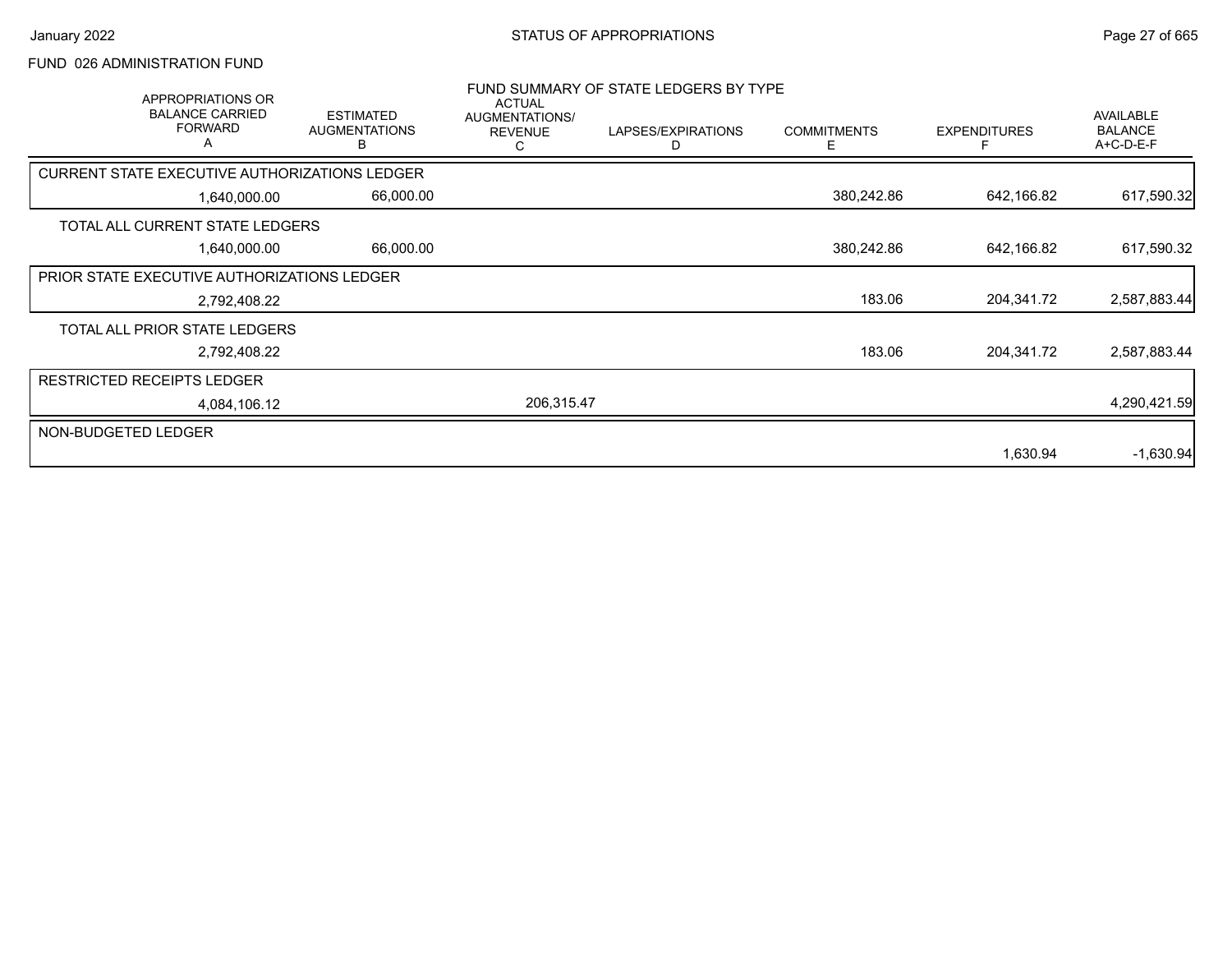### FUND 027 LIQUID FUELS TAX FUND

|                     | APPROPRIATIONS OR<br><b>BALANCE CARRIED</b><br><b>FORWARD</b><br>A | <b>ESTIMATED</b><br><b>AUGMENTATIONS</b><br>к | <b>ACTUAL</b><br>AUGMENTATIONS/<br><b>REVENUE</b> | FUND SUMMARY OF STATE LEDGERS BY TYPE<br>LAPSES/EXPIRATIONS | <b>COMMITMENTS</b> | <b>EXPENDITURES</b> | <b>AVAILABLE</b><br><b>BALANCE</b><br>A+C-D-E-F |
|---------------------|--------------------------------------------------------------------|-----------------------------------------------|---------------------------------------------------|-------------------------------------------------------------|--------------------|---------------------|-------------------------------------------------|
|                     | CURRENT STATE EXECUTIVE AUTHORIZATIONS LEDGER                      |                                               |                                                   |                                                             |                    |                     |                                                 |
|                     | 810,000.00                                                         |                                               |                                                   |                                                             |                    | 96,222.61           | 713,777.39                                      |
|                     | TOTAL ALL CURRENT STATE LEDGERS                                    |                                               |                                                   |                                                             |                    |                     |                                                 |
|                     | 810,000.00                                                         |                                               |                                                   |                                                             |                    | 96,222.61           | 713,777.39                                      |
|                     | <b>PRIOR STATE EXECUTIVE AUTHORIZATIONS LEDGER</b>                 |                                               |                                                   |                                                             |                    |                     |                                                 |
|                     | 857,731.44                                                         |                                               |                                                   |                                                             |                    |                     | 857,731.44                                      |
|                     | TOTAL ALL PRIOR STATE LEDGERS                                      |                                               |                                                   |                                                             |                    |                     |                                                 |
|                     | 857,731.44                                                         |                                               |                                                   |                                                             |                    |                     | 857,731.44                                      |
| NON-BUDGETED LEDGER |                                                                    |                                               |                                                   |                                                             |                    |                     |                                                 |
|                     |                                                                    |                                               |                                                   |                                                             |                    | 14,193,423.05       | $-14, 193, 423.05$                              |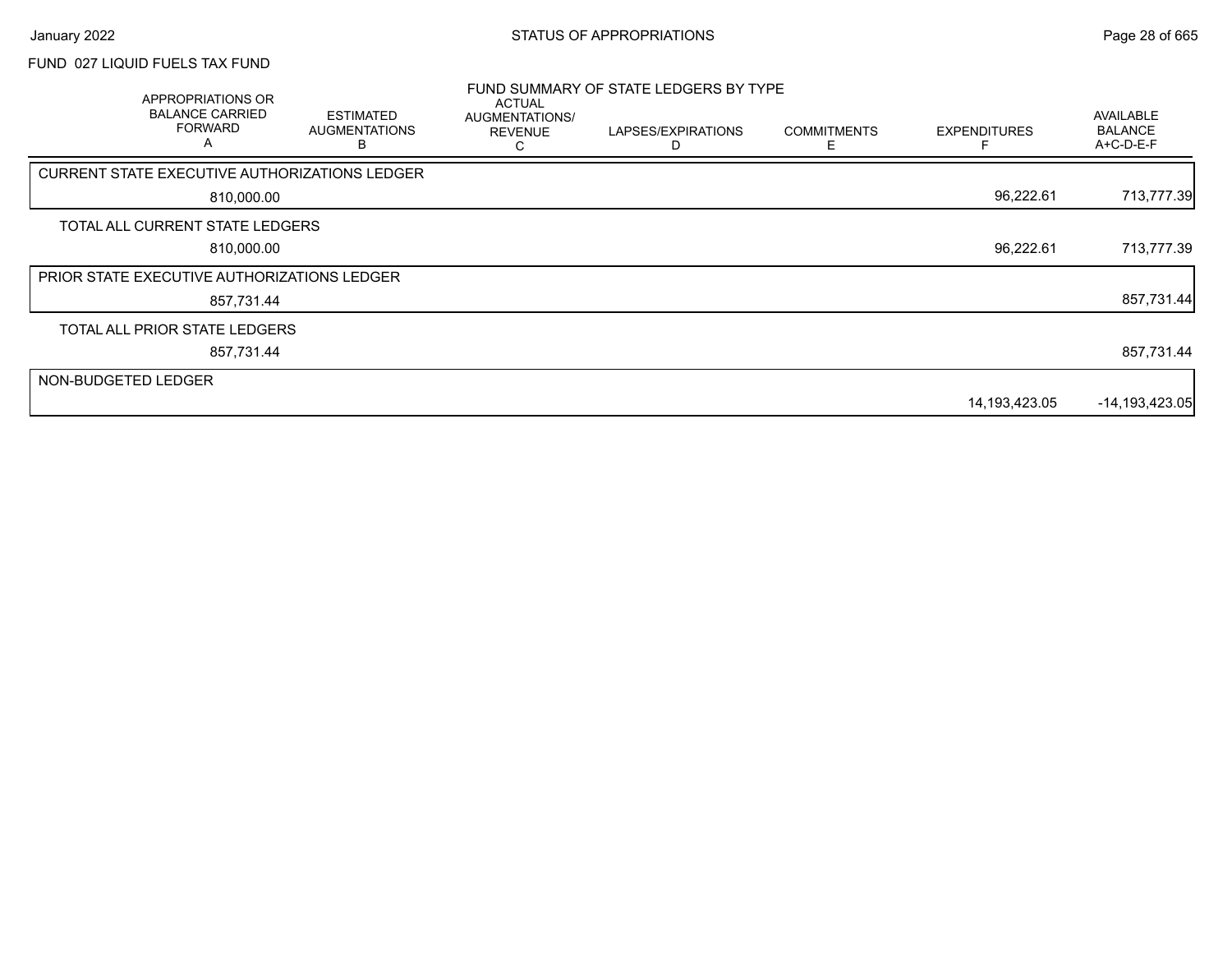### FUND 028 LIQUOR LICENSE FUND

|                     | APPROPRIATIONS OR<br><b>BALANCE CARRIED</b><br><b>FORWARD</b> | <b>ESTIMATED</b><br><b>AUGMENTATIONS</b> | ACTUAL<br>AUGMENTATIONS/<br>REVENUE | FUND SUMMARY OF STATE LEDGERS BY TYPE<br>LAPSES/EXPIRATIONS | <b>COMMITMENTS</b> | <b>EXPENDITURES</b> | AVAILABLE<br><b>BALANCE</b><br>$A+C-D-E-F$ |
|---------------------|---------------------------------------------------------------|------------------------------------------|-------------------------------------|-------------------------------------------------------------|--------------------|---------------------|--------------------------------------------|
| NON-BUDGETED LEDGER |                                                               |                                          |                                     |                                                             |                    | 187.975.00          | -187,975.00                                |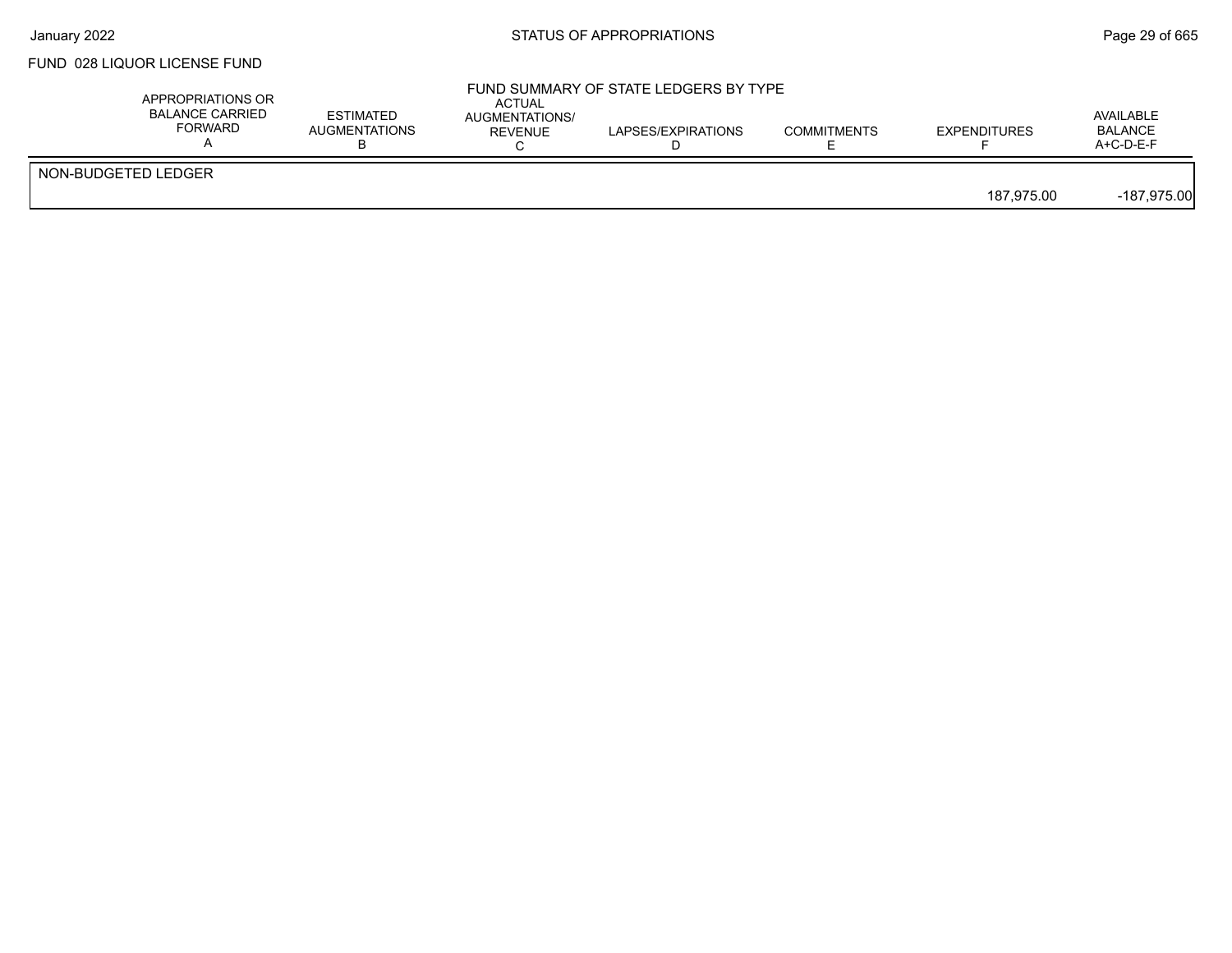# FUND 029 FIRE INSURANCE TAX FUND

| APPROPRIATIONS OR<br>BALANCE CARRIED<br><b>FORWARD</b> | <b>ESTIMATED</b><br><b>AUGMENTATIONS</b> | ACTUAL<br>AUGMENTATIONS/<br>REVENUE | FUND SUMMARY OF STATE LEDGERS BY TYPE<br>LAPSES/EXPIRATIONS | <b>COMMITMENTS</b> | <b>EXPENDITURES</b> | AVAILABLE<br><b>BALANCE</b><br>$A+C-D-E-F$ |
|--------------------------------------------------------|------------------------------------------|-------------------------------------|-------------------------------------------------------------|--------------------|---------------------|--------------------------------------------|
| NON-BUDGETED LEDGER                                    |                                          |                                     |                                                             |                    | 68,269,562.63       | -68,269,562.63                             |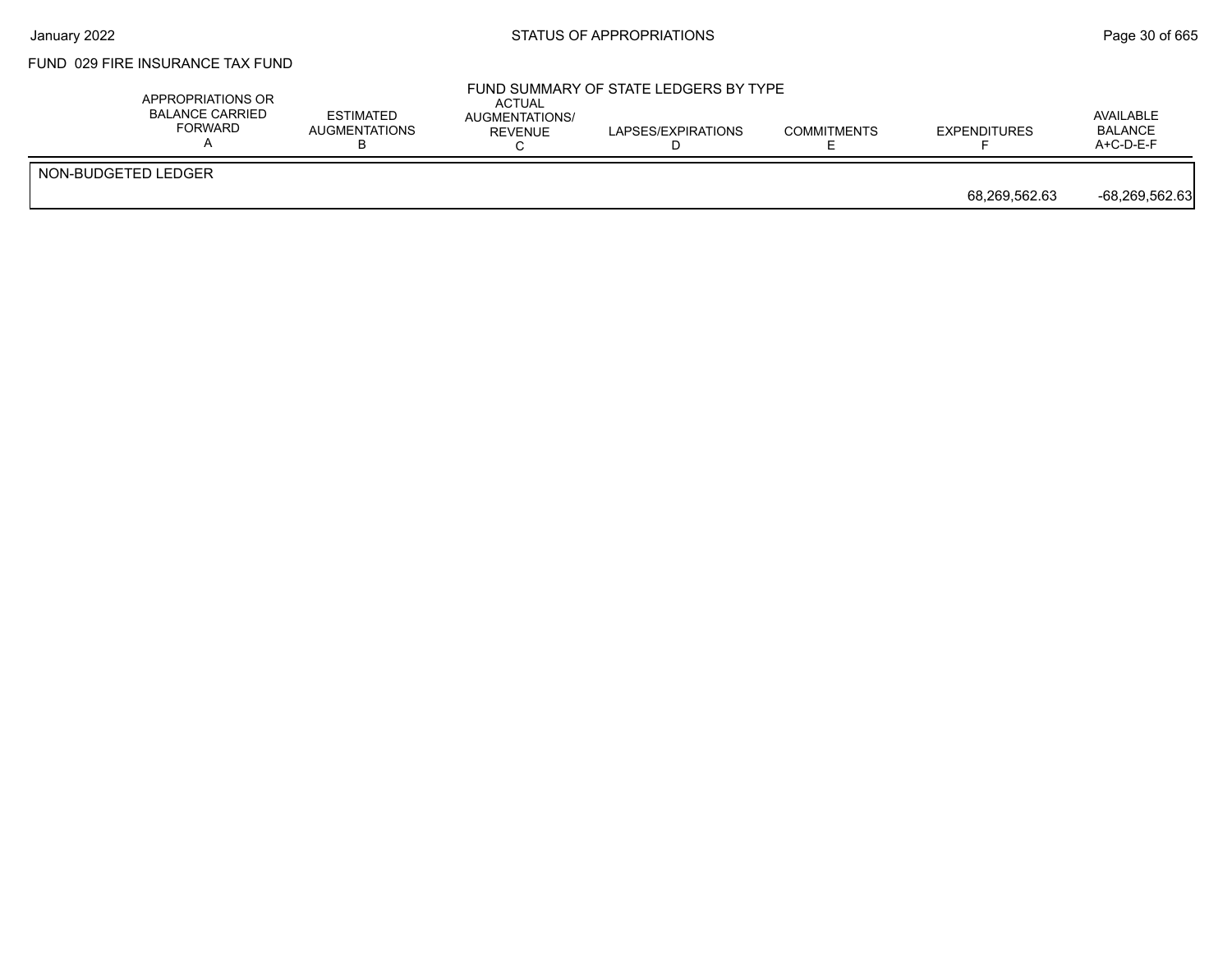### FUND 030 FIRE & EMERGENCY MED SVCS LOAN FUND

| APPROPRIATIONS OR<br><b>BALANCE CARRIED</b><br><b>FORWARD</b> | <b>ESTIMATED</b><br>AUGMENTATIONS | ACTUAL<br>AUGMENTATIONS/<br>REVENUE | FUND SUMMARY OF STATE LEDGERS BY TYPE<br>LAPSES/EXPIRATIONS | <b>COMMITMENTS</b> | <b>EXPENDITURES</b> | AVAILABLE<br><b>BALANCE</b><br>$A+C-D-E-F$ |
|---------------------------------------------------------------|-----------------------------------|-------------------------------------|-------------------------------------------------------------|--------------------|---------------------|--------------------------------------------|
| NON-BUDGETED LEDGER                                           |                                   |                                     |                                                             |                    |                     |                                            |
|                                                               |                                   |                                     |                                                             | 2,467,390.00       | 5.403.451.00        | $-7,870,841.00$                            |
| RESTRICTED REVENUE LEDGER                                     |                                   |                                     |                                                             |                    |                     |                                            |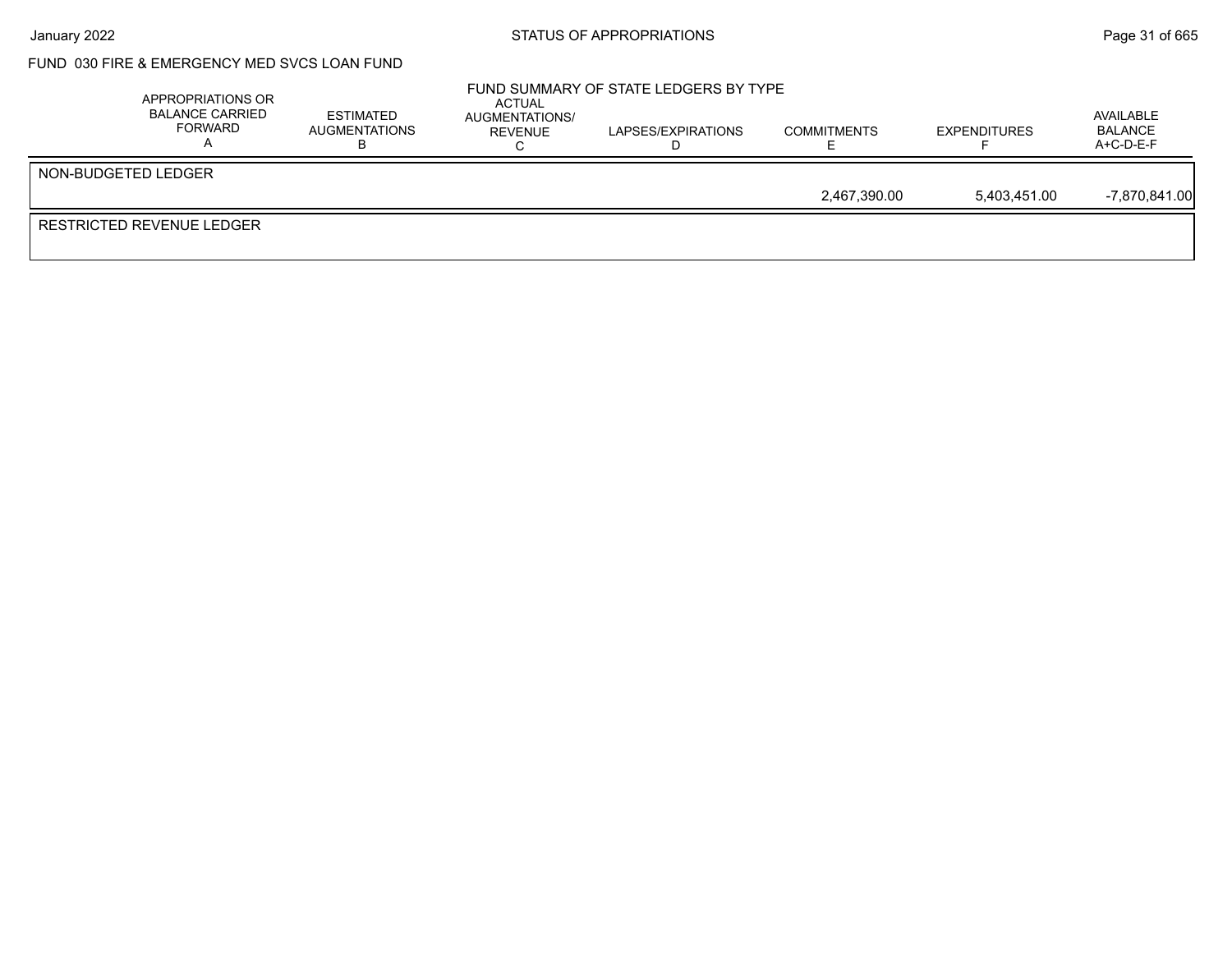### FUND 031 MANUFACTURING FUND

| APPROPRIATIONS OR<br><b>BALANCE CARRIED</b><br><b>FORWARD</b><br>A | <b>ESTIMATED</b><br><b>AUGMENTATIONS</b> | ACTUAL<br>AUGMENTATIONS/<br><b>REVENUE</b><br>Ō | FUND SUMMARY OF STATE LEDGERS BY TYPE<br>LAPSES/EXPIRATIONS | <b>COMMITMENTS</b><br>E | <b>EXPENDITURES</b> | AVAILABLE<br><b>BALANCE</b><br>A+C-D-E-F |
|--------------------------------------------------------------------|------------------------------------------|-------------------------------------------------|-------------------------------------------------------------|-------------------------|---------------------|------------------------------------------|
| <b>CURRENT STATE EXECUTIVE AUTHORIZATIONS LEDGER</b>               |                                          |                                                 |                                                             |                         |                     |                                          |
| 97,111,000.00                                                      |                                          |                                                 |                                                             | 15,835,353.74           | 44,287,652.70       | 36,987,993.56                            |
| TOTAL ALL CURRENT STATE LEDGERS                                    |                                          |                                                 |                                                             |                         |                     |                                          |
| 97.111.000.00                                                      |                                          |                                                 |                                                             | 15,835,353.74           | 44.287.652.70       | 36,987,993.56                            |
| <b>PRIOR STATE EXECUTIVE AUTHORIZATIONS LEDGER</b>                 |                                          |                                                 |                                                             |                         |                     |                                          |
| 14.650.175.92                                                      |                                          |                                                 |                                                             | 2,257,233.71            | 6,693,799.76        | 5,699,142.45                             |
| TOTAL ALL PRIOR STATE LEDGERS                                      |                                          |                                                 |                                                             |                         |                     |                                          |
| 14.650.175.92                                                      |                                          |                                                 |                                                             | 2,257,233.71            | 6.693.799.76        | 5.699.142.45                             |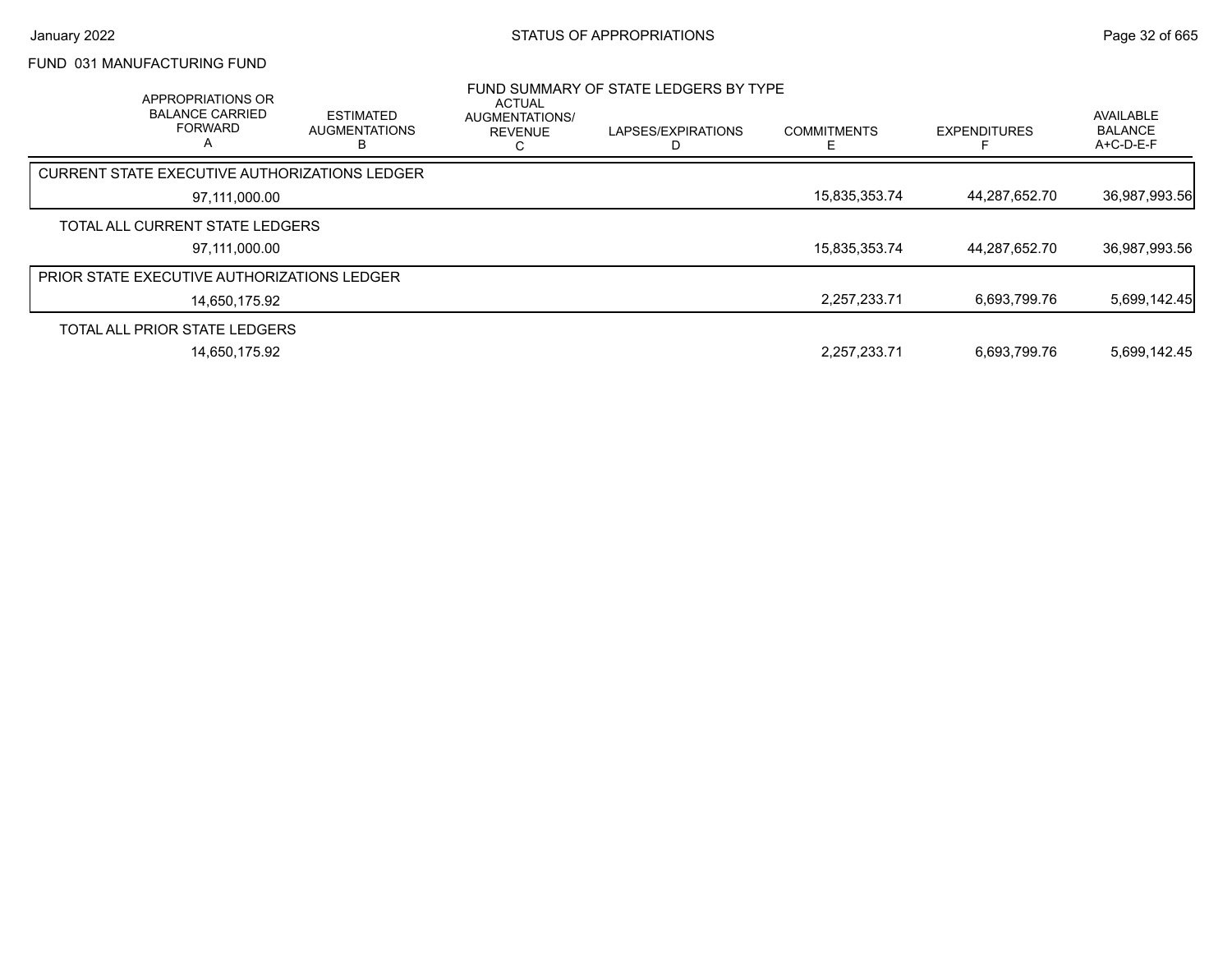#### FUND 032 PURCHASING FUND

| APPROPRIATIONS OR<br>BALANCE CARRIED<br>FORWARD | <b>ESTIMATED</b><br><b>AUGMENTATIONS</b> | ACTUAL<br><b>AUGMENTATIONS/</b><br>REVENUE | FUND SUMMARY OF STATE LEDGERS BY TYPE<br>LAPSES/EXPIRATIONS | <b>COMMITMENTS</b> | <b>EXPENDITURES</b> | AVAILABLE<br><b>BALANCE</b><br>$A+C-D-E-F$ |
|-------------------------------------------------|------------------------------------------|--------------------------------------------|-------------------------------------------------------------|--------------------|---------------------|--------------------------------------------|
| NON-BUDGETED LEDGER                             |                                          |                                            |                                                             |                    |                     |                                            |
|                                                 | 22,688,337.17                            |                                            |                                                             | 401,867,305.01     | 30.400.922.49       | -432.268.227.50                            |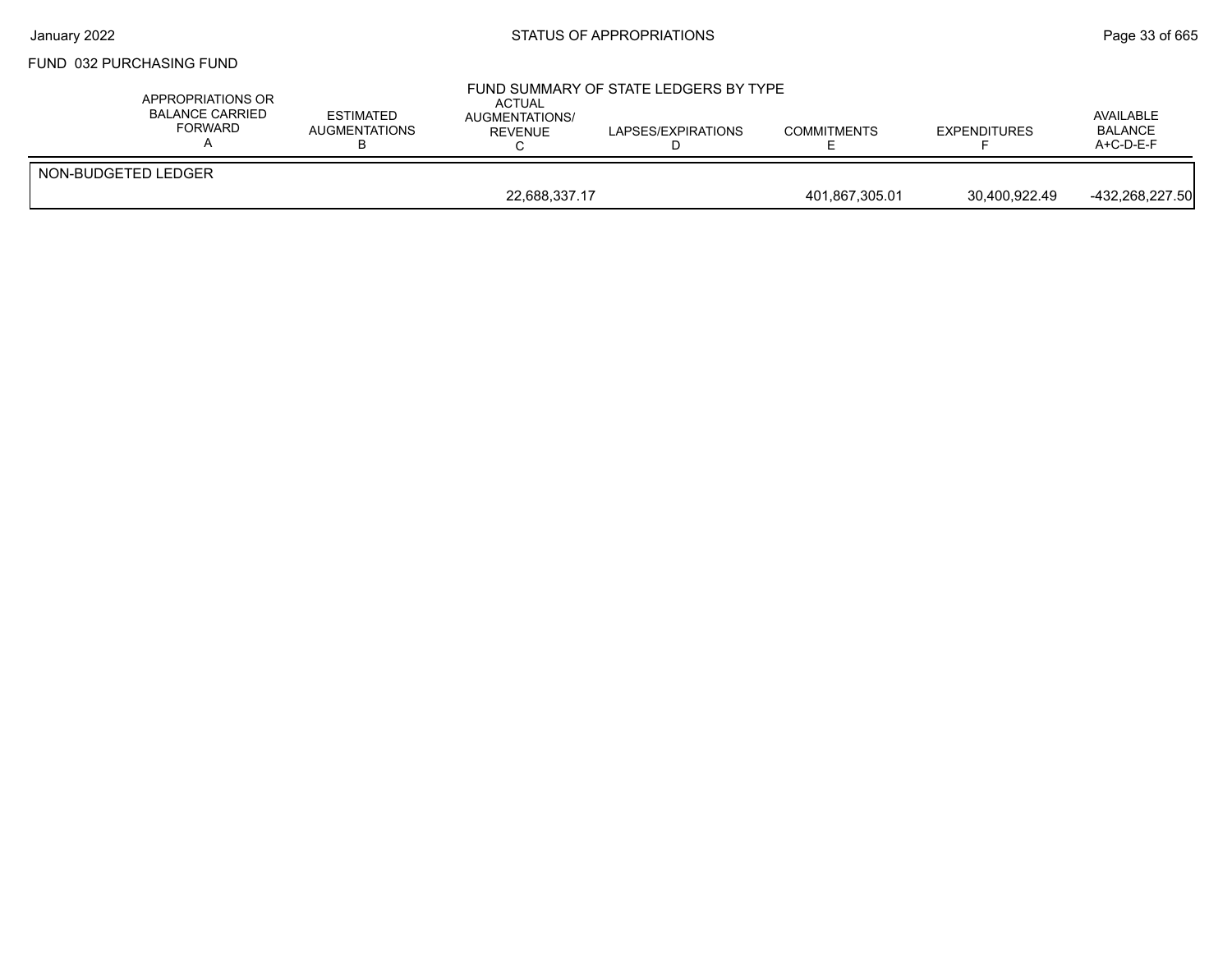# FUND 033 EMPLOYMENT FUND FOR THE BLIND

|                     | APPROPRIATIONS OR<br>BALANCE CARRIED<br>FORWARD | <b>ESTIMATED</b><br><b>AUGMENTATIONS</b> | ACTUAL<br>AUGMENTATIONS/<br>REVENUE | FUND SUMMARY OF STATE LEDGERS BY TYPE<br>LAPSES/EXPIRATIONS | <b>COMMITMENTS</b> | <b>EXPENDITURES</b> | AVAILABLE<br><b>BALANCE</b><br>$A+C-D-E-F$ |
|---------------------|-------------------------------------------------|------------------------------------------|-------------------------------------|-------------------------------------------------------------|--------------------|---------------------|--------------------------------------------|
|                     | <b>RESTRICTED RECEIPTS LEDGER</b>               |                                          |                                     |                                                             |                    |                     |                                            |
|                     | 44.878.27                                       |                                          | 86.578.31                           |                                                             |                    | 3,236.57            | 128,220.01                                 |
| NON-BUDGETED LEDGER |                                                 |                                          |                                     |                                                             |                    |                     |                                            |
|                     |                                                 |                                          | 58.274.92                           |                                                             | 2.712.43           | 150.908.39          | $-153,620.82$                              |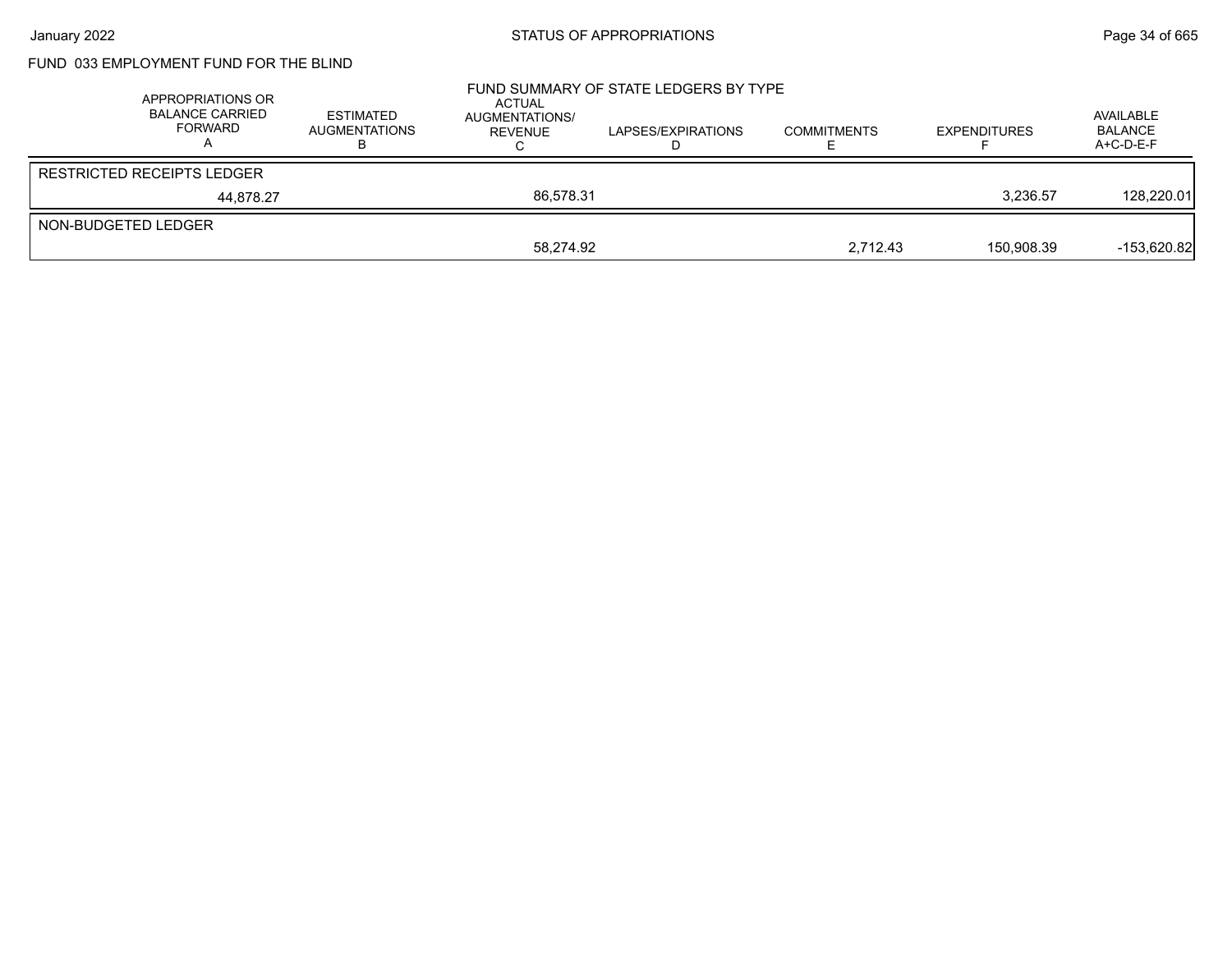### FUND 036 DISASTER RELIEF FUND

| APPROPRIATIONS OR<br><b>BALANCE CARRIED</b><br><b>FORWARD</b> | <b>ESTIMATED</b><br>AUGMENTATIONS | ACTUAL<br>AUGMENTATIONS/<br><b>REVENUE</b> | FUND SUMMARY OF STATE LEDGERS BY TYPE<br>LAPSES/EXPIRATIONS | <b>COMMITMENTS</b> | <b>EXPENDITURES</b> | AVAILABLE<br>BALANCE<br>$A+C-D-E-F$ |
|---------------------------------------------------------------|-----------------------------------|--------------------------------------------|-------------------------------------------------------------|--------------------|---------------------|-------------------------------------|
| <b>PRIOR STATE CONTINUING LEDGER</b>                          |                                   |                                            |                                                             |                    |                     |                                     |
| 77.446.000.00                                                 |                                   |                                            |                                                             |                    |                     | 77,446,000.00                       |
| TOTAL ALL PRIOR STATE LEDGERS                                 |                                   |                                            |                                                             |                    |                     |                                     |
| 77.446.000.00                                                 |                                   |                                            |                                                             |                    |                     | 77,446,000.00                       |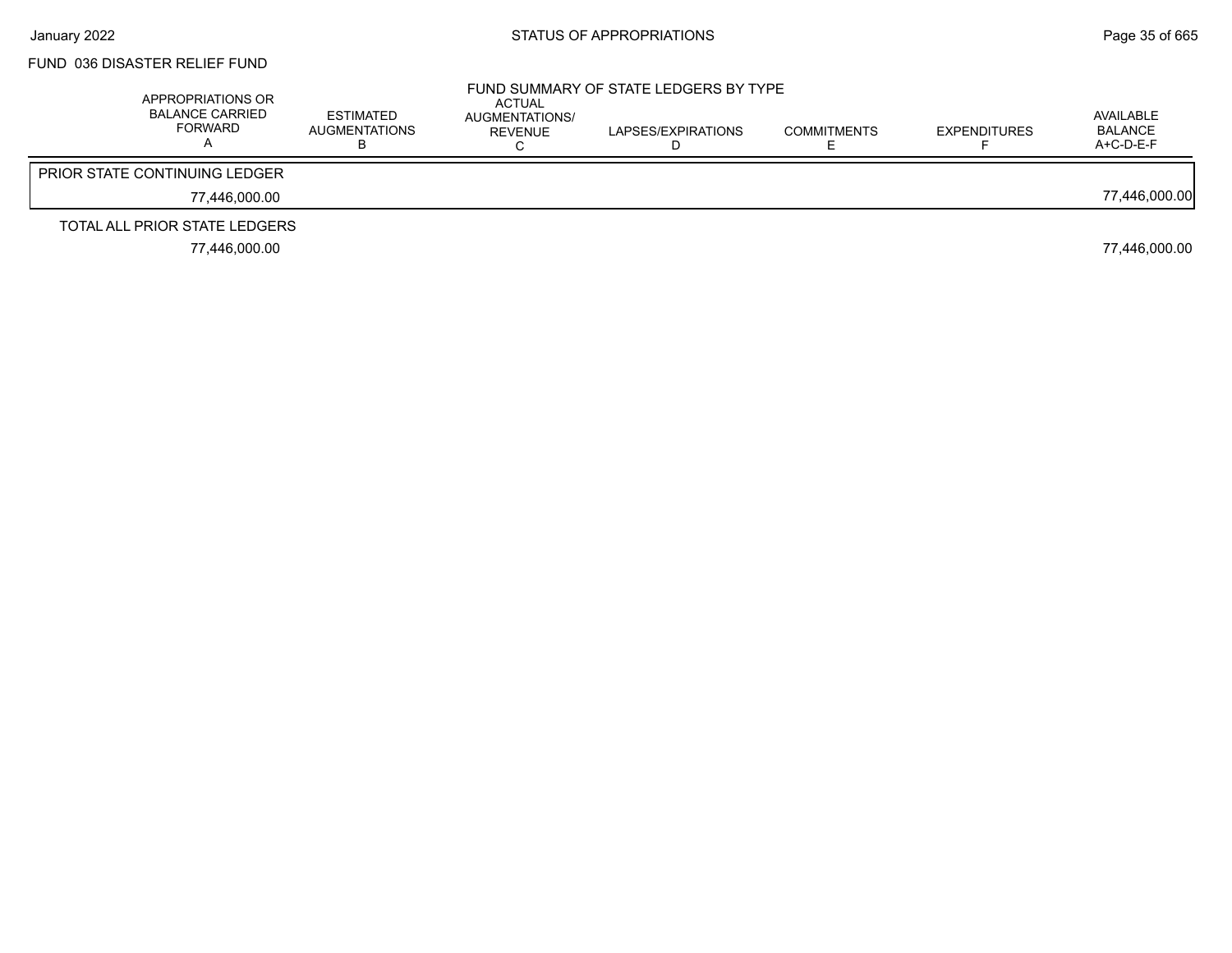#### FUND 037 PENNVEST DRINKING WATER REVOLVING

| APPROPRIATIONS OR<br><b>BALANCE CARRIED</b><br><b>FORWARD</b><br>A | <b>ESTIMATED</b><br><b>AUGMENTATIONS</b> | ACTUAL<br>AUGMENTATIONS/<br><b>REVENUE</b><br>r. | FUND SUMMARY OF STATE LEDGERS BY TYPE<br>LAPSES/EXPIRATIONS | <b>COMMITMENTS</b><br>F | <b>EXPENDITURES</b> | AVAILABLE<br><b>BALANCE</b><br>A+C-D-E-F |
|--------------------------------------------------------------------|------------------------------------------|--------------------------------------------------|-------------------------------------------------------------|-------------------------|---------------------|------------------------------------------|
| <b>CURRENT STATE EXECUTIVE AUTHORIZATIONS LEDGER</b>               |                                          |                                                  |                                                             |                         |                     |                                          |
| 220,000,000.00                                                     |                                          |                                                  |                                                             | 163,987,406.34          | 3,448,282.69        | 52,564,310.97                            |
| TOTAL ALL CURRENT STATE LEDGERS                                    |                                          |                                                  |                                                             |                         |                     |                                          |
| 220,000,000.00                                                     |                                          |                                                  |                                                             | 163,987,406.34          | 3,448,282.69        | 52,564,310.97                            |
| PRIOR STATE EXECUTIVE AUTHORIZATIONS LEDGER                        |                                          |                                                  |                                                             |                         |                     |                                          |
| 210,767,896.94                                                     |                                          |                                                  |                                                             |                         | 5,531,662.99        | 205,236,233.95                           |
| TOTAL ALL PRIOR STATE LEDGERS                                      |                                          |                                                  |                                                             |                         |                     |                                          |
| 210,767,896.94                                                     |                                          |                                                  |                                                             |                         | 5,531,662.99        | 205,236,233.95                           |
| <b>RESTRICTED REVENUE LEDGER</b>                                   |                                          |                                                  |                                                             |                         |                     |                                          |
|                                                                    |                                          |                                                  |                                                             |                         |                     |                                          |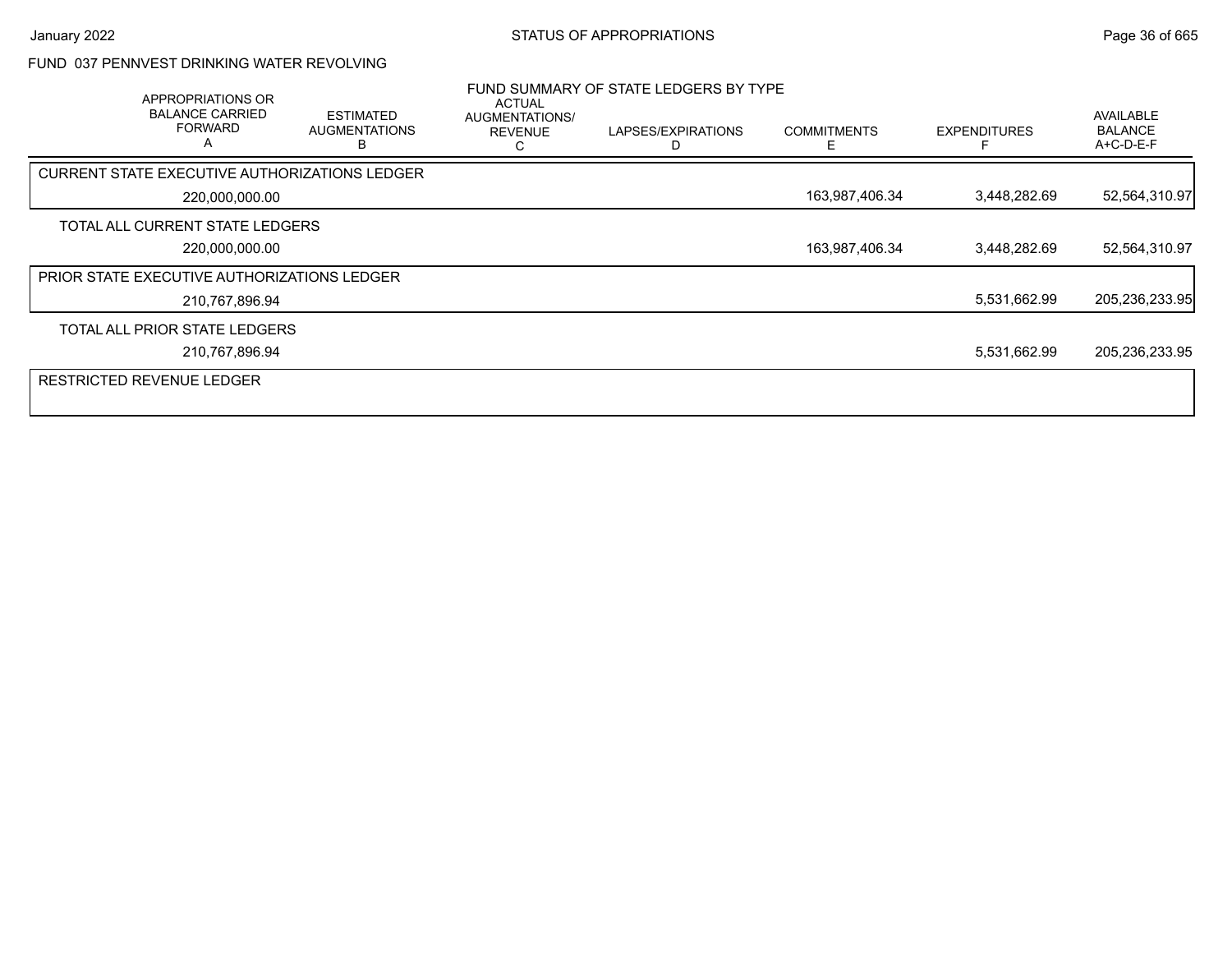### FUND 038 CAPITAL FACILITIES FUND

| APPROPRIATIONS OR<br><b>BALANCE CARRIED</b><br><b>FORWARD</b> | <b>ESTIMATED</b><br><b>AUGMENTATIONS</b><br>В | <b>ACTUAL</b><br>AUGMENTATIONS/<br><b>REVENUE</b><br>C | FUND SUMMARY OF STATE LEDGERS BY TYPE<br>LAPSES/EXPIRATIONS<br>D | <b>COMMITMENTS</b><br>Ε | <b>EXPENDITURES</b><br>F | AVAILABLE<br><b>BALANCE</b><br>A+C-D-E-F |
|---------------------------------------------------------------|-----------------------------------------------|--------------------------------------------------------|------------------------------------------------------------------|-------------------------|--------------------------|------------------------------------------|
| CURRENT STATE EXECUTIVE AUTHORIZATIONS LEDGER                 |                                               |                                                        |                                                                  |                         |                          |                                          |
| 29,000,000.00                                                 |                                               |                                                        |                                                                  | 5,171,874.83            | 228,151.00               | 23,599,974.17                            |
| TOTAL ALL CURRENT STATE LEDGERS                               |                                               |                                                        |                                                                  |                         |                          |                                          |
| 29,000,000.00                                                 |                                               |                                                        |                                                                  | 5,171,874.83            | 228,151.00               | 23,599,974.17                            |
| <b>PRIOR STATE EXECUTIVE AUTHORIZATIONS LEDGER</b>            |                                               |                                                        |                                                                  |                         |                          |                                          |
| 38,765,760.78                                                 |                                               |                                                        |                                                                  | 16,383,270.86           | 2,475,914.99             | 19,906,574.93                            |
| <b>PRIOR STATE CONTINUING LEDGER</b>                          |                                               |                                                        |                                                                  |                         |                          |                                          |
| 147,920,170,363.08                                            | 14,200,975.78                                 | 17,029,909.59                                          |                                                                  | 2,073,323,454.26        | 471,068,103.39           | 145,392,808,715.02                       |
| TOTAL ALL PRIOR STATE LEDGERS                                 |                                               |                                                        |                                                                  |                         |                          |                                          |
| 147,958,936,123.86                                            | 14,200,975.78                                 | 17,029,909.59                                          |                                                                  | 2,089,706,725.12        |                          | 473,544,018.38 145,412,715,289.95        |
| NON-BUDGETED LEDGER                                           |                                               |                                                        |                                                                  |                         |                          |                                          |
|                                                               |                                               |                                                        |                                                                  |                         | 170,734.93               | $-170,734.93$                            |
| RESTRICTED REVENUE LEDGER                                     |                                               |                                                        |                                                                  |                         |                          |                                          |
| 4,882,343.36                                                  |                                               |                                                        |                                                                  | 1,977,368.25            |                          | 2,904,975.11                             |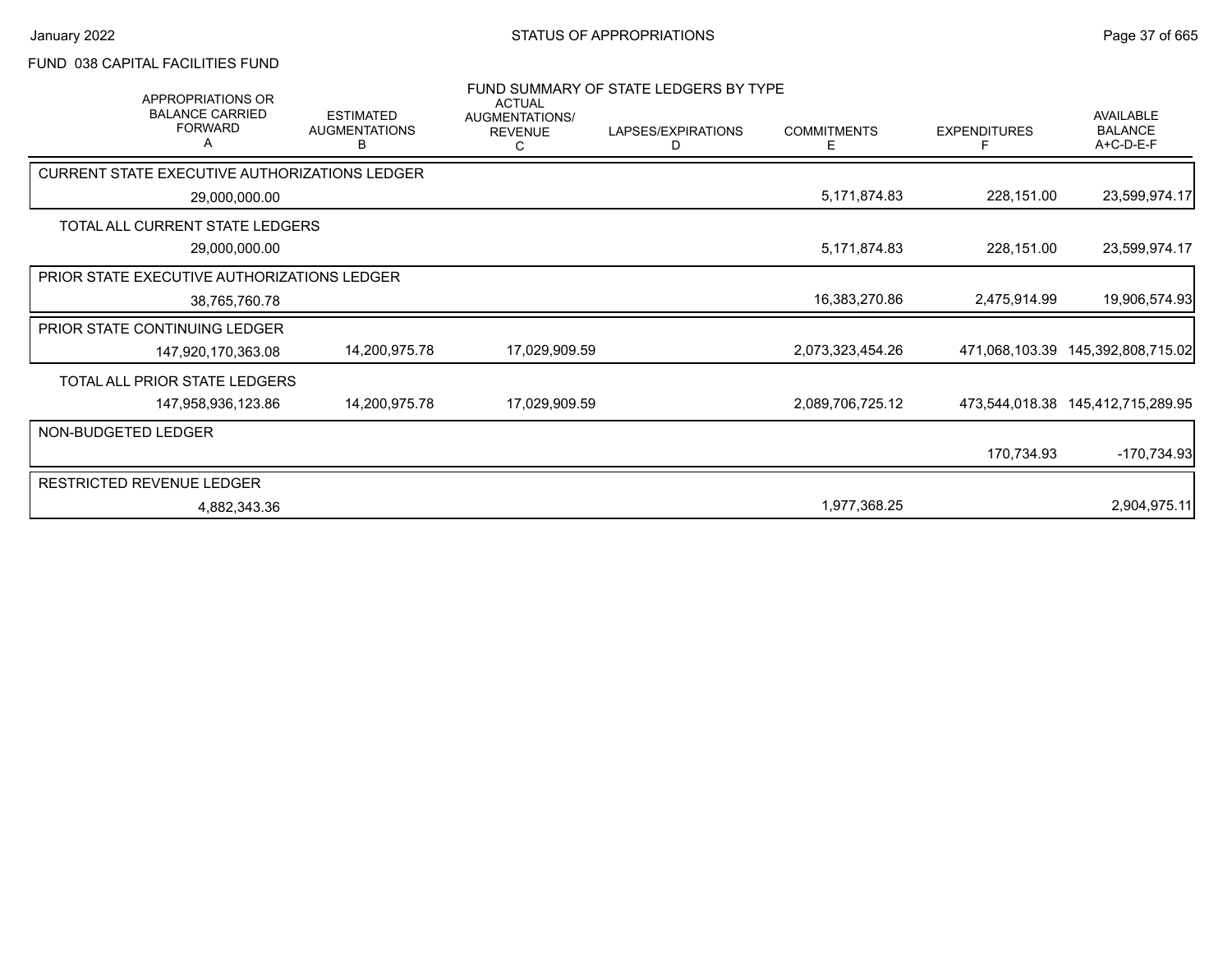### FUND 039 LAND AND WATER DEVELOPMENT FUND

| APPROPRIATIONS OR<br><b>BALANCE CARRIED</b><br>FORWARD | ESTIMATED<br><b>AUGMENTATIONS</b> | ACTUAL<br>AUGMENTATIONS/<br>REVENUE | FUND SUMMARY OF STATE LEDGERS BY TYPE<br>LAPSES/EXPIRATIONS | <b>COMMITMENTS</b> | <b>EXPENDITURES</b> | AVAILABLE<br>BALANCE<br>A+C-D-E-F |
|--------------------------------------------------------|-----------------------------------|-------------------------------------|-------------------------------------------------------------|--------------------|---------------------|-----------------------------------|
| <b>PRIOR STATE CONTINUING LEDGER</b>                   |                                   |                                     |                                                             |                    |                     |                                   |
| 19.069.37                                              |                                   |                                     |                                                             |                    |                     | 19,069.37                         |
| TOTAL ALL PRIOR STATE LEDGERS                          |                                   |                                     |                                                             |                    |                     |                                   |
| 19.069.37                                              |                                   |                                     |                                                             |                    |                     | 19.069.37                         |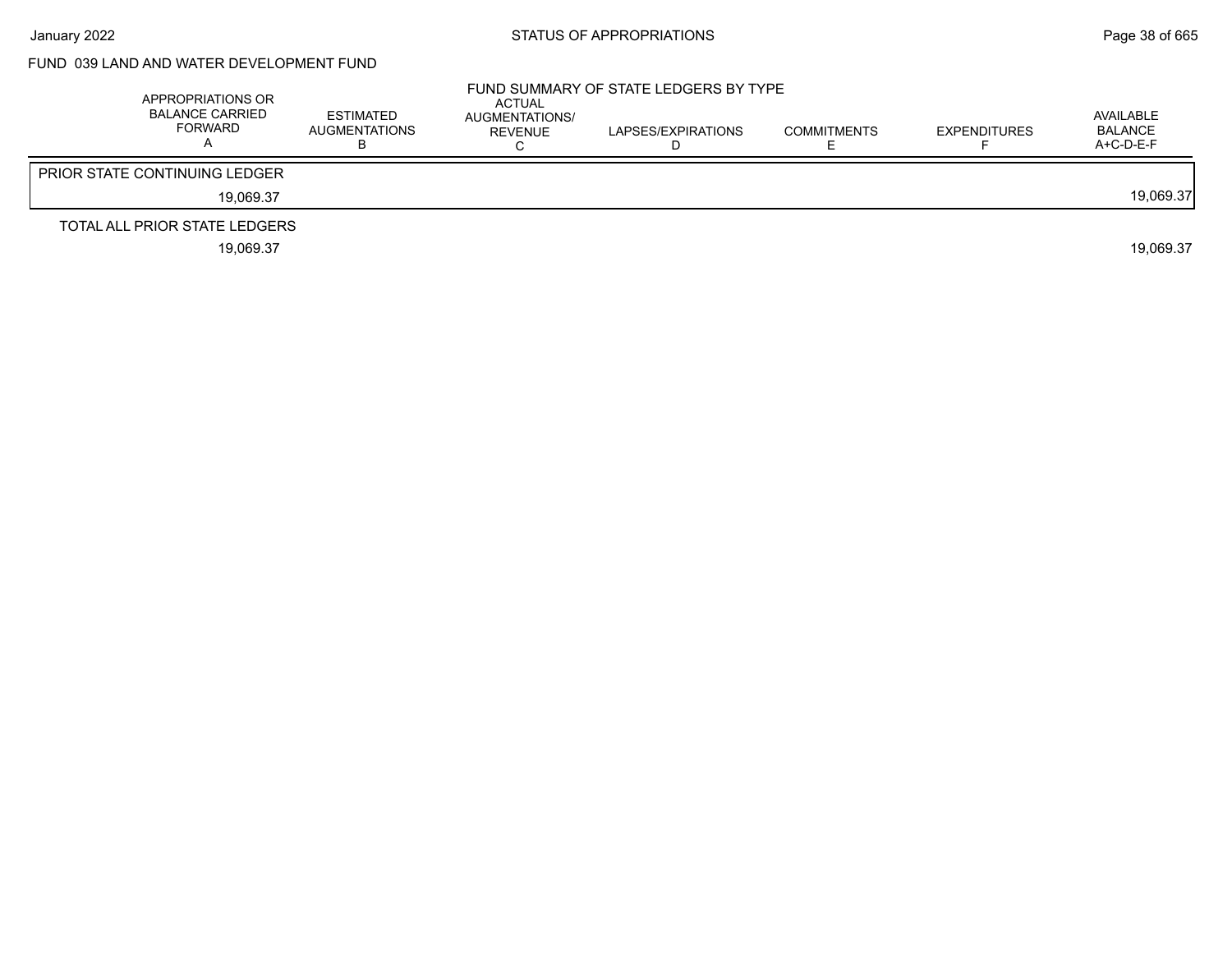## FUND 040 WATER FACILITIES LOAN FUND(NO CASH)

| APPROPRIATIONS OR<br><b>BALANCE CARRIED</b><br><b>FORWARD</b> | <b>ESTIMATED</b><br><b>AUGMENTATIONS</b> | ACTUAL<br>AUGMENTATIONS/<br>REVENUE | FUND SUMMARY OF STATE LEDGERS BY TYPE<br>LAPSES/EXPIRATIONS | <b>COMMITMENTS</b> | <b>EXPENDITURES</b> | AVAILABLE<br><b>BALANCE</b><br>$A+C-D-E-F$ |
|---------------------------------------------------------------|------------------------------------------|-------------------------------------|-------------------------------------------------------------|--------------------|---------------------|--------------------------------------------|
| <b>PRIOR STATE CONTINUING LEDGER</b>                          |                                          |                                     |                                                             |                    |                     |                                            |
| 12.620.196.06                                                 |                                          |                                     |                                                             |                    |                     | 12,620,196.06                              |
| TOTAL ALL PRIOR STATE LEDGERS                                 |                                          |                                     |                                                             |                    |                     |                                            |
| 12.620.196.06                                                 |                                          |                                     |                                                             |                    |                     | 12.620.196.06                              |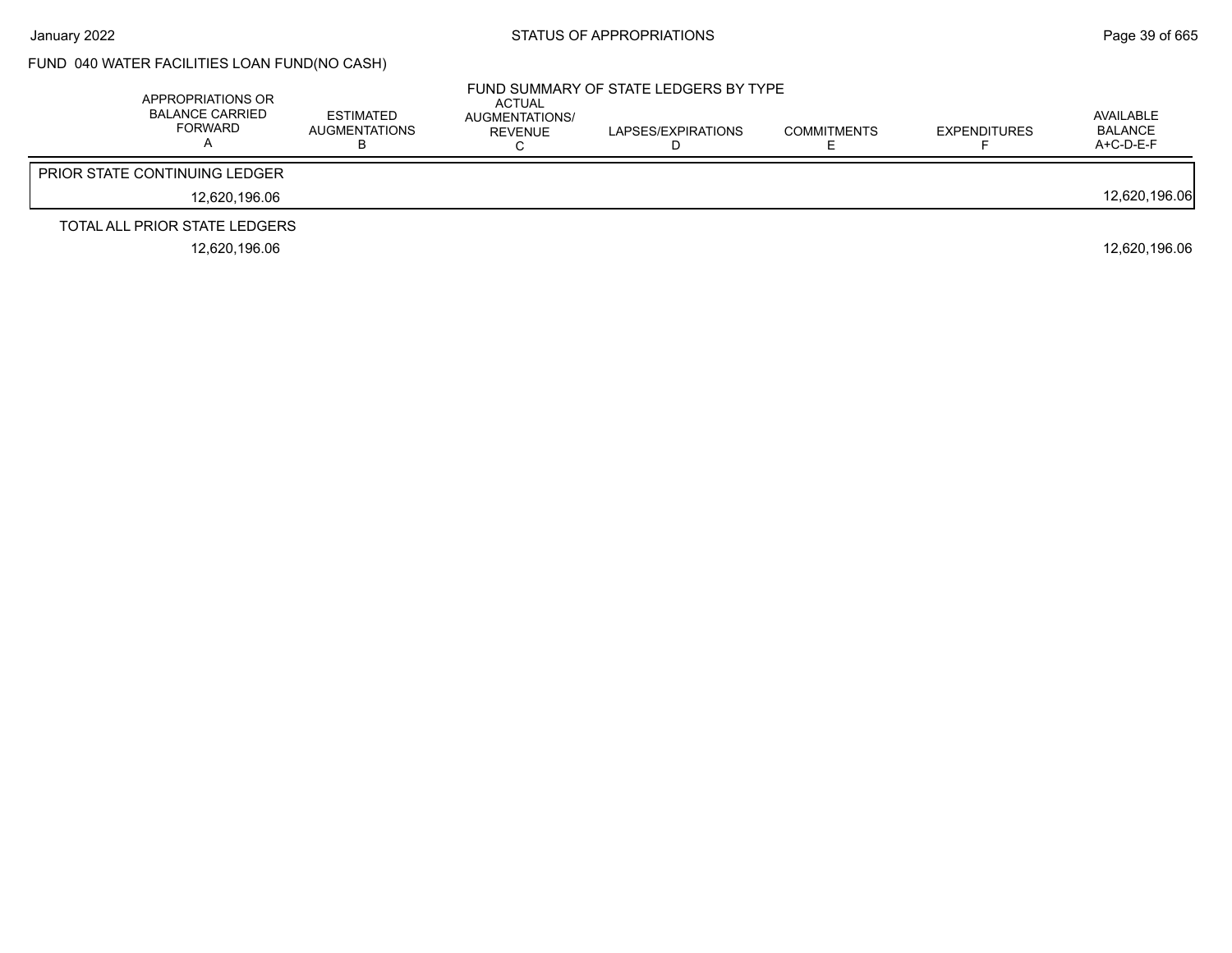## FUND 043 DEFERRED COMPENSATION FUND

| APPROPRIATIONS OR<br><b>BALANCE CARRIED</b><br>FORWARD | <b>ESTIMATED</b><br><b>AUGMENTATIONS</b> | ACTUAL<br>AUGMENTATIONS/<br>REVENUE | FUND SUMMARY OF STATE LEDGERS BY TYPE<br>LAPSES/EXPIRATIONS | <b>COMMITMENTS</b> | <b>EXPENDITURES</b> | AVAILABLE<br><b>BALANCE</b><br>$A+C-D-E-F$ |
|--------------------------------------------------------|------------------------------------------|-------------------------------------|-------------------------------------------------------------|--------------------|---------------------|--------------------------------------------|
| <b>RESTRICTED RECEIPTS LEDGER</b>                      |                                          |                                     |                                                             |                    |                     |                                            |
| 1.368.399.687.87                                       |                                          | 243.199.184.78                      |                                                             |                    | 102.089.356.79      | 1.509.509.515.86                           |
| NON-BUDGETED LEDGER                                    |                                          |                                     |                                                             |                    |                     |                                            |
|                                                        |                                          |                                     |                                                             | 11,797,256.99      | 178,374,160.89      | -190,171,417.88                            |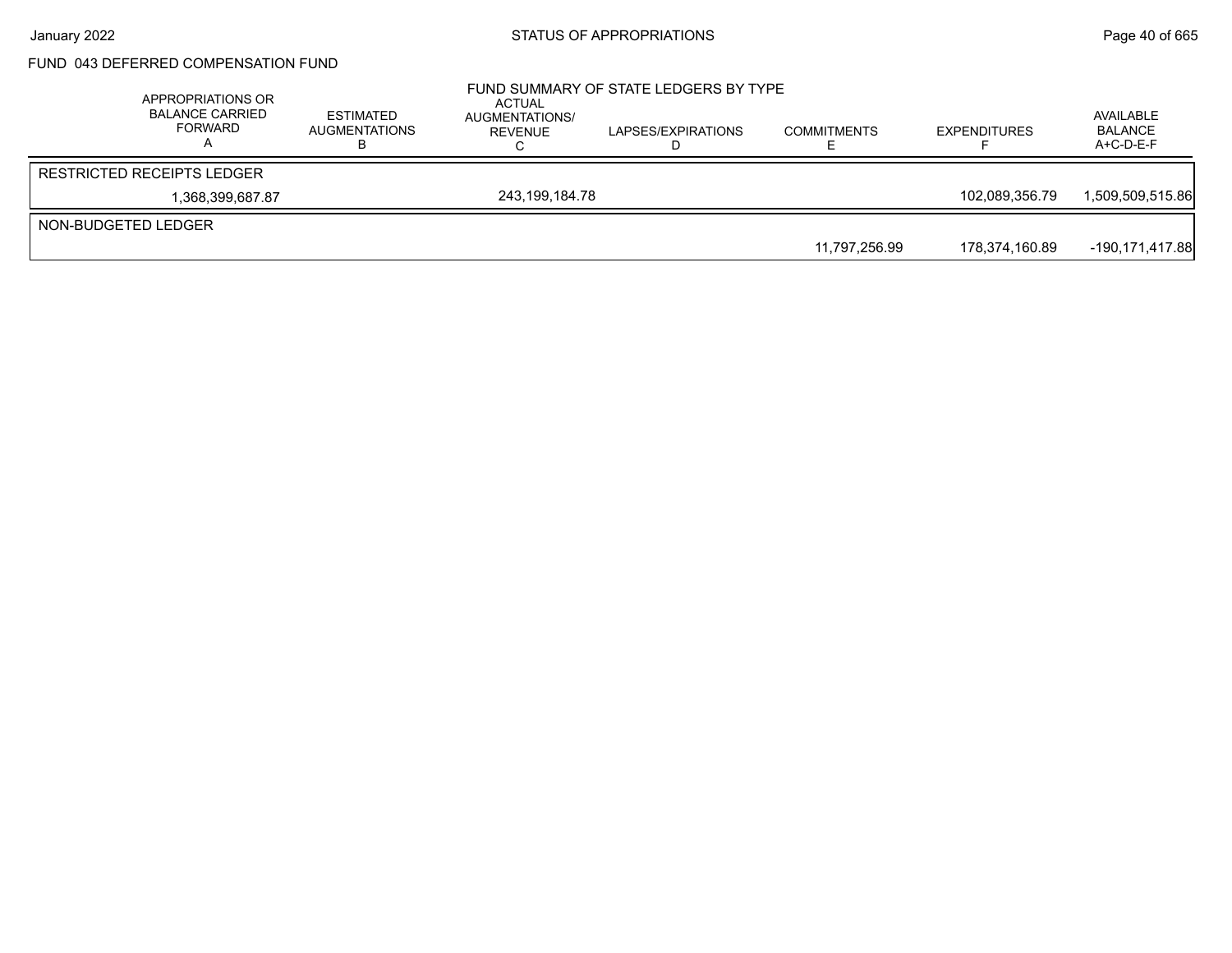### FUND 052 UNIFIED JUDICIAL SYSTEM TRANSFERRED

|                     | APPROPRIATIONS OR<br><b>BALANCE CARRIED</b><br>FORWARD | <b>ESTIMATED</b><br><b>AUGMENTATIONS</b> | <b>ACTUAL</b><br>AUGMENTATIONS/<br><b>REVENUE</b> | FUND SUMMARY OF STATE LEDGERS BY TYPE<br>LAPSES/EXPIRATIONS | <b>COMMITMENTS</b> | <b>EXPENDITURES</b> | AVAILABLE<br><b>BALANCE</b><br>$A+C-D-E-F$ |
|---------------------|--------------------------------------------------------|------------------------------------------|---------------------------------------------------|-------------------------------------------------------------|--------------------|---------------------|--------------------------------------------|
| NON-BUDGETED LEDGER |                                                        |                                          |                                                   |                                                             |                    | 229.833.77          | $-229,833.77$                              |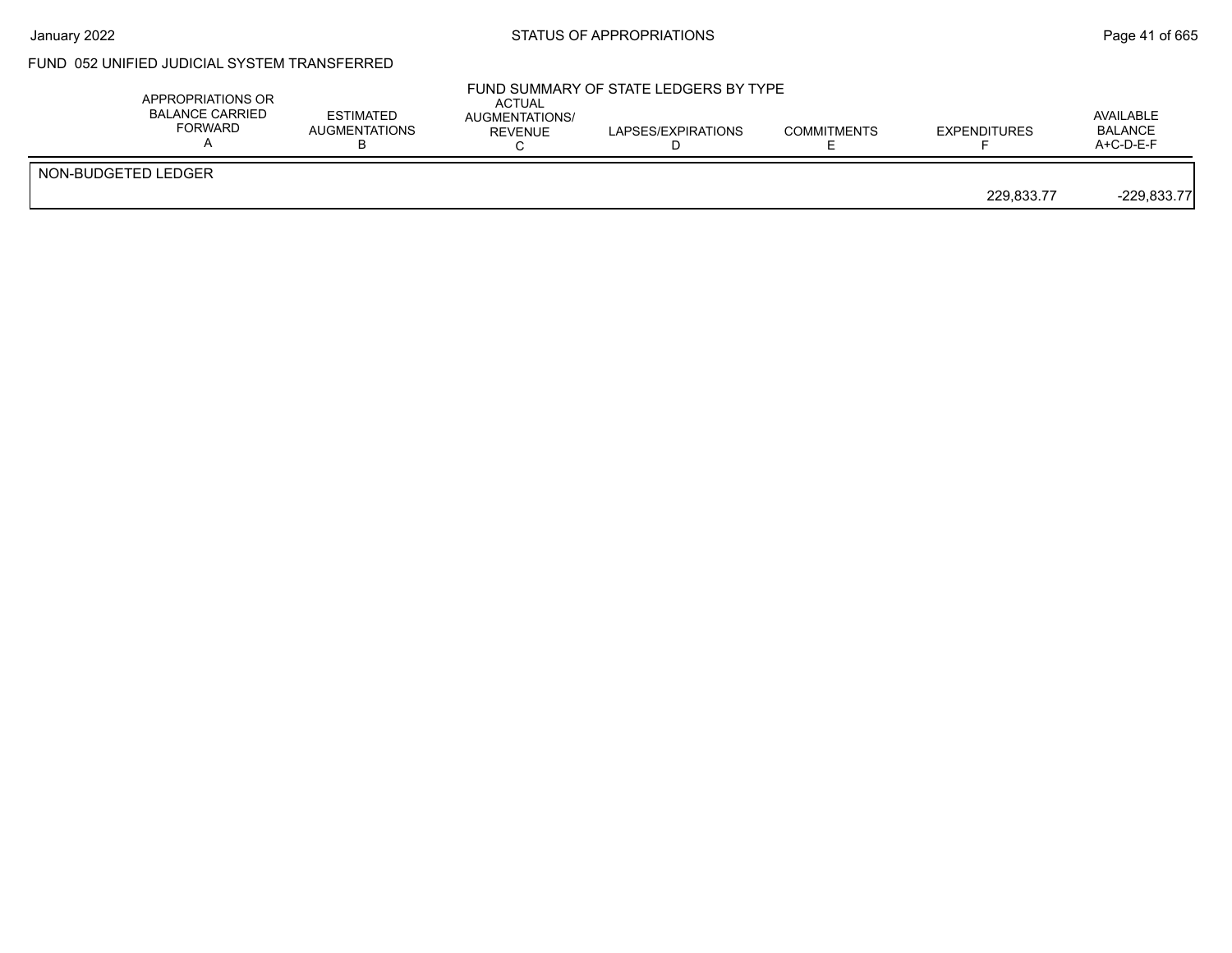#### FUND 054 AGRICULTURALCOLLEGE LAND SCRIP FUND

|                                                 | APPROPRIATIONS OR<br><b>BALANCE CARRIED</b><br><b>FORWARD</b><br>A | <b>ESTIMATED</b><br><b>AUGMENTATIONS</b><br>R | <b>ACTUAL</b><br>AUGMENTATIONS/<br><b>REVENUE</b> | FUND SUMMARY OF STATE LEDGERS BY TYPE<br>LAPSES/EXPIRATIONS | <b>COMMITMENTS</b> | <b>EXPENDITURES</b> | <b>AVAILABLE</b><br><b>BALANCE</b><br>A+C-D-E-F |
|-------------------------------------------------|--------------------------------------------------------------------|-----------------------------------------------|---------------------------------------------------|-------------------------------------------------------------|--------------------|---------------------|-------------------------------------------------|
|                                                 | <b>CURRENT STATE RESTRICTED APPROPRIATIONS LEDGER</b>              |                                               |                                                   |                                                             |                    |                     |                                                 |
| 36,640,000.00<br>54,960,000.00<br>36,640,000.00 |                                                                    |                                               |                                                   |                                                             |                    |                     |                                                 |
|                                                 | TOTAL ALL CURRENT STATE LEDGERS                                    |                                               |                                                   |                                                             |                    |                     |                                                 |
|                                                 |                                                                    | 54,960,000.00                                 | 36,640,000.00                                     |                                                             |                    | 36,640,000.00       |                                                 |
|                                                 | <b>PRIOR STATE RESTRICTED APPROPRIATIONS LEDGER</b>                |                                               |                                                   |                                                             |                    |                     |                                                 |
|                                                 |                                                                    |                                               |                                                   |                                                             |                    |                     |                                                 |
|                                                 | TOTAL ALL PRIOR STATE LEDGERS                                      |                                               |                                                   |                                                             |                    |                     |                                                 |
|                                                 |                                                                    |                                               |                                                   |                                                             |                    |                     |                                                 |
|                                                 | RESTRICTED REVENUE LEDGER                                          |                                               |                                                   |                                                             |                    |                     |                                                 |
|                                                 |                                                                    |                                               | 36,640,000.00                                     |                                                             |                    | 36,640,000.00       |                                                 |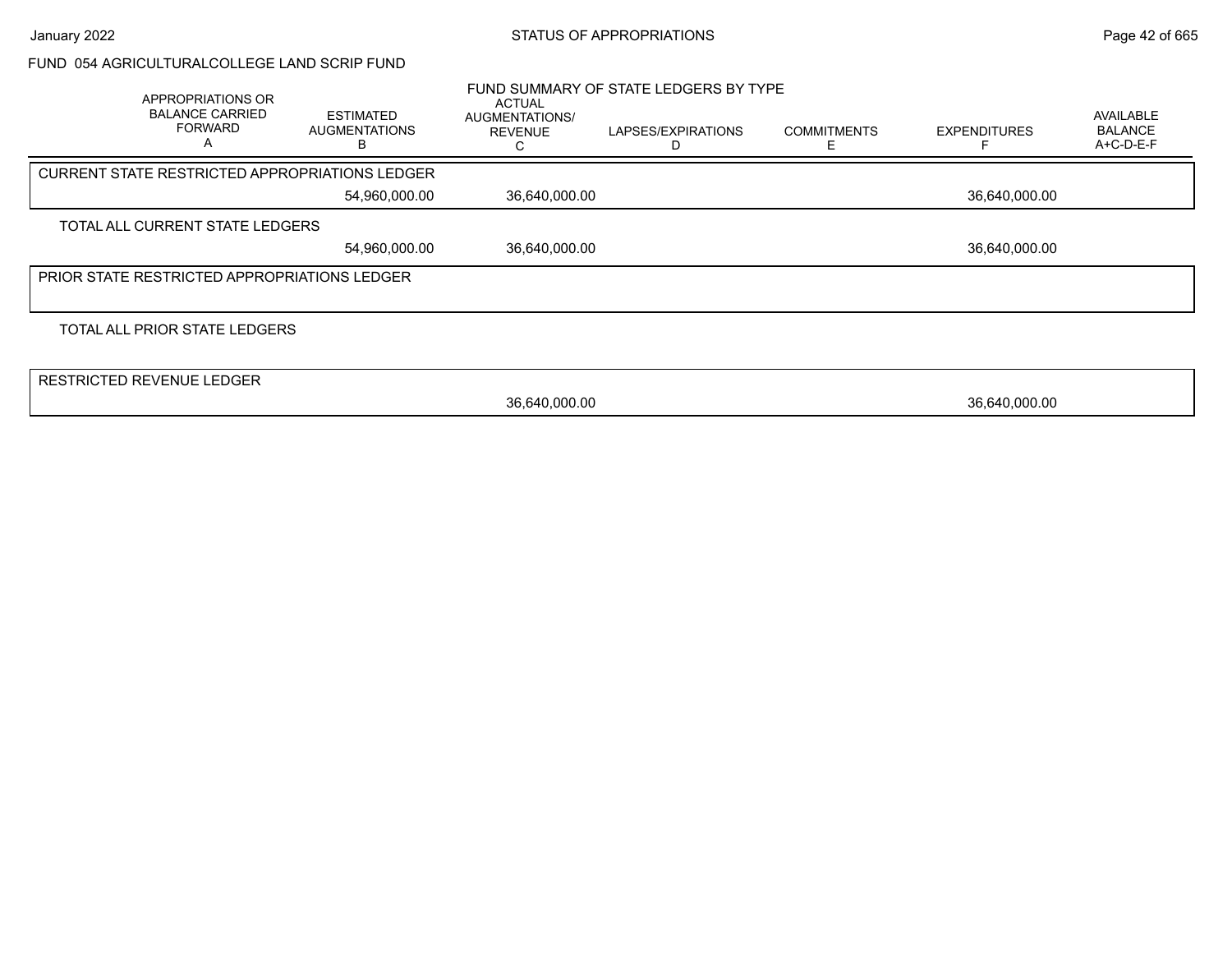### FUND 058 STATE INSURANCE FUND

|                     | APPROPRIATIONS OR<br><b>BALANCE CARRIED</b><br>FORWARD | <b>ESTIMATED</b><br><b>AUGMENTATIONS</b> | <b>ACTUAL</b><br>AUGMENTATIONS/<br>REVENUE | FUND SUMMARY OF STATE LEDGERS BY TYPE<br>LAPSES/EXPIRATIONS | <b>COMMITMENTS</b> | <b>EXPENDITURES</b> | AVAILABLE<br><b>BALANCE</b><br>$A+C-D-E-F$ |
|---------------------|--------------------------------------------------------|------------------------------------------|--------------------------------------------|-------------------------------------------------------------|--------------------|---------------------|--------------------------------------------|
| NON-BUDGETED LEDGER |                                                        |                                          |                                            |                                                             |                    |                     |                                            |
|                     |                                                        |                                          |                                            |                                                             | 2.385.965.17       | -219.972.99         | $-2,165,992.18$                            |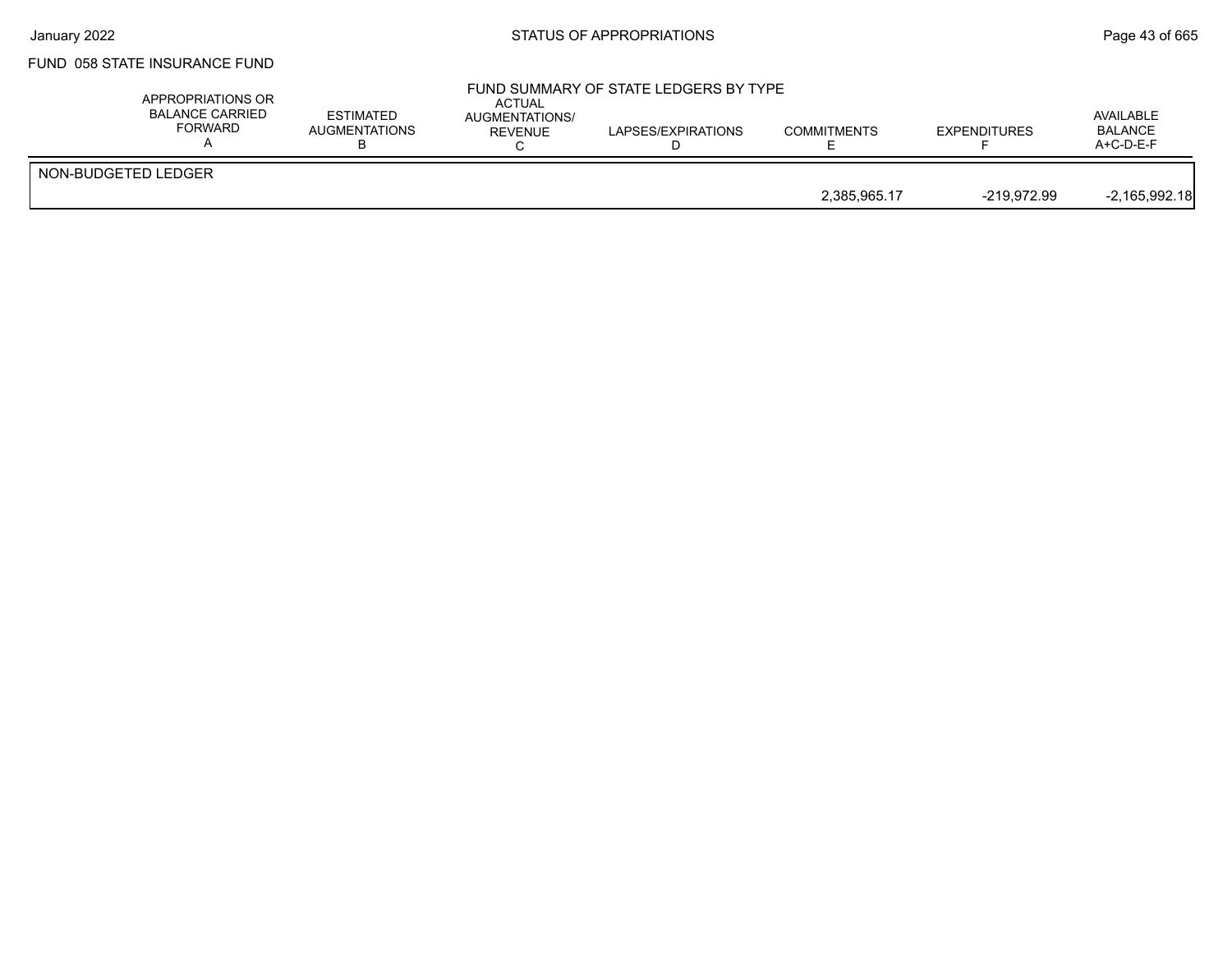### FUND 061 STATE EMPLOYEES' RET SYS

| <b>APPROPRIATIONS OR</b><br><b>BALANCE CARRIED</b><br><b>FORWARD</b> | <b>ESTIMATED</b><br><b>AUGMENTATIONS</b> | <b>ACTUAL</b><br>AUGMENTATIONS/ | FUND SUMMARY OF STATE LEDGERS BY TYPE<br>LAPSES/EXPIRATIONS | <b>COMMITMENTS</b> | <b>EXPENDITURES</b> | <b>AVAILABLE</b><br><b>BALANCE</b> |
|----------------------------------------------------------------------|------------------------------------------|---------------------------------|-------------------------------------------------------------|--------------------|---------------------|------------------------------------|
|                                                                      | в                                        | <b>REVENUE</b>                  | D                                                           | Ε                  | F                   | A+C-D-E-F                          |
| <b>CURRENT STATE APPROPRIATIONS LEDGER</b>                           |                                          |                                 |                                                             |                    |                     |                                    |
| 33,069,000.00                                                        |                                          |                                 |                                                             | 3,523,433.35       | 16,098,821.56       | 13,446,745.09                      |
| TOTAL ALL CURRENT STATE LEDGERS                                      |                                          |                                 |                                                             |                    |                     |                                    |
| 33,069,000.00                                                        |                                          |                                 |                                                             | 3,523,433.35       | 16,098,821.56       | 13,446,745.09                      |
| PRIOR STATE APPROPRIATIONS LEDGER                                    |                                          |                                 |                                                             |                    |                     |                                    |
| 13,462,312.80                                                        |                                          |                                 |                                                             | 98,977.49          | 1,571,870.93        | 11,791,464.38                      |
| TOTAL ALL PRIOR STATE LEDGERS                                        |                                          |                                 |                                                             |                    |                     |                                    |
| 13,462,312.80                                                        |                                          |                                 |                                                             | 98,977.49          | 1,571,870.93        | 11,791,464.38                      |
| <b>RESTRICTED RECEIPTS LEDGER</b>                                    |                                          |                                 |                                                             |                    |                     |                                    |
| NON-BUDGETED LEDGER                                                  |                                          |                                 |                                                             |                    |                     |                                    |
|                                                                      |                                          |                                 |                                                             | 4,506,728.51       | 2,208,566,993.26    | $-2,213,073,721.77$                |
| RESTRICTED REVENUE LEDGER                                            |                                          |                                 |                                                             |                    |                     |                                    |
| 3,681,844.22                                                         |                                          | 20,572.90                       |                                                             |                    |                     | 3,702,417.12                       |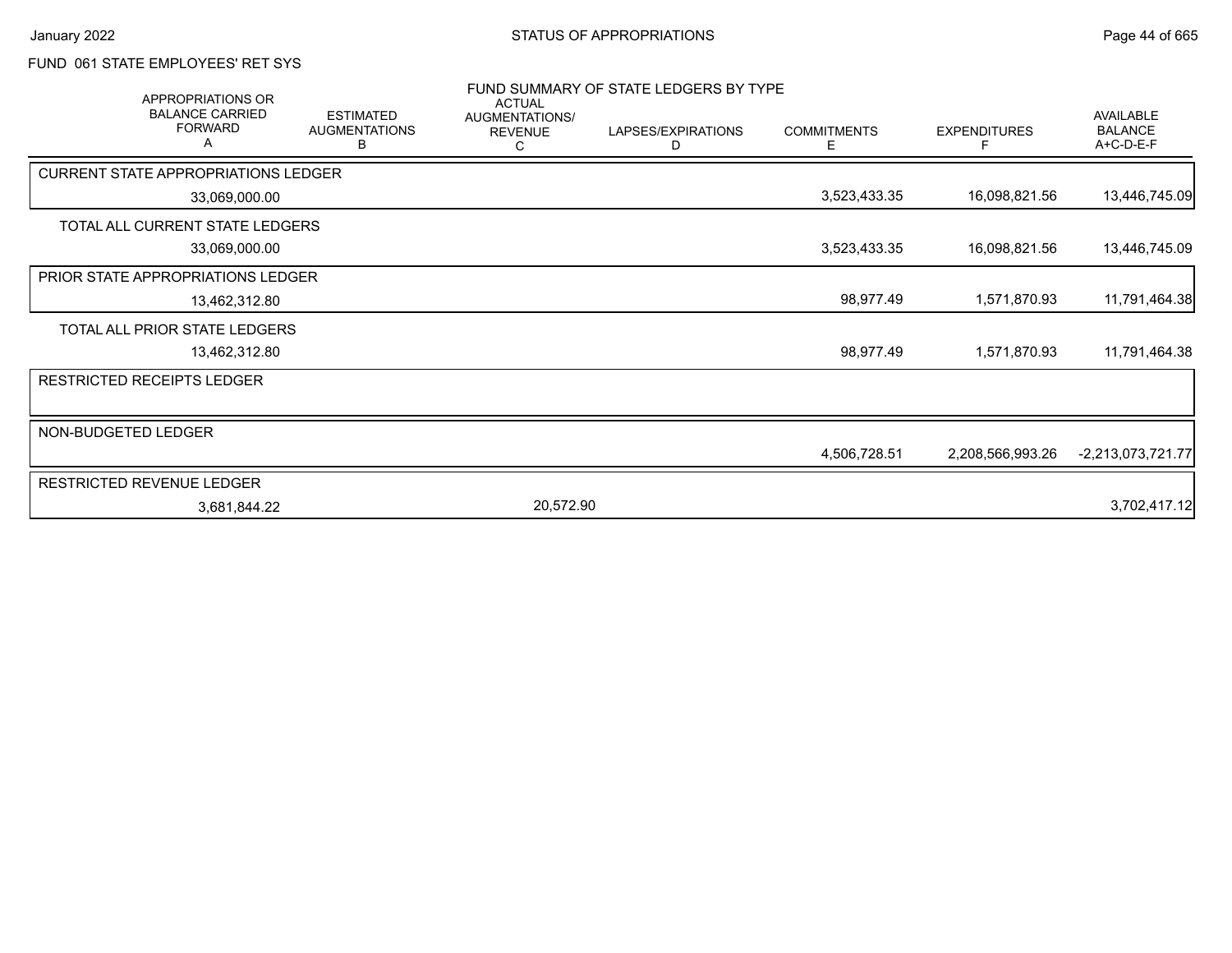### FUND 062 PUB SCHOOL EMPLOYEES' RET SYS

| <b>APPROPRIATIONS OR</b>                      |                                               | <b>ACTUAL</b>                         | FUND SUMMARY OF STATE LEDGERS BY TYPE |                         |                     |                                          |
|-----------------------------------------------|-----------------------------------------------|---------------------------------------|---------------------------------------|-------------------------|---------------------|------------------------------------------|
| <b>BALANCE CARRIED</b><br><b>FORWARD</b><br>A | <b>ESTIMATED</b><br><b>AUGMENTATIONS</b><br>в | AUGMENTATIONS/<br><b>REVENUE</b><br>С | LAPSES/EXPIRATIONS<br>D               | <b>COMMITMENTS</b><br>Е | <b>EXPENDITURES</b> | AVAILABLE<br><b>BALANCE</b><br>A+C-D-E-F |
| <b>CURRENT STATE APPROPRIATIONS LEDGER</b>    |                                               |                                       |                                       |                         |                     |                                          |
| 52,294,000.00                                 |                                               |                                       |                                       | 7,761,624.95            | 26,396,567.41       | 18,135,807.64                            |
| TOTAL ALL CURRENT STATE LEDGERS               |                                               |                                       |                                       |                         |                     |                                          |
| 52,294,000.00                                 |                                               |                                       |                                       | 7,761,624.95            | 26,396,567.41       | 18,135,807.64                            |
| PRIOR STATE APPROPRIATIONS LEDGER             |                                               |                                       |                                       |                         |                     |                                          |
| 10,329,124.02                                 |                                               |                                       |                                       | 4,624,853.91            | 3,290,608.19        | 2,413,661.92                             |
| TOTAL ALL PRIOR STATE LEDGERS                 |                                               |                                       |                                       |                         |                     |                                          |
| 10,329,124.02                                 |                                               |                                       |                                       | 4,624,853.91            | 3,290,608.19        | 2,413,661.92                             |
| <b>RESTRICTED RECEIPTS LEDGER</b>             |                                               |                                       |                                       |                         |                     |                                          |
|                                               |                                               |                                       |                                       |                         |                     |                                          |
| NON-BUDGETED LEDGER                           |                                               |                                       |                                       |                         |                     |                                          |
|                                               |                                               |                                       |                                       | 34,525,344.41           | 4,477,608,264.26    | -4,512,133,608.67                        |
| RESTRICTED REVENUE LEDGER                     |                                               |                                       |                                       |                         |                     |                                          |
| 79,957,941.35                                 |                                               | 61,130,783.14                         |                                       | 10,578,736.53           | 68,274,166.72       | 62,235,821.24                            |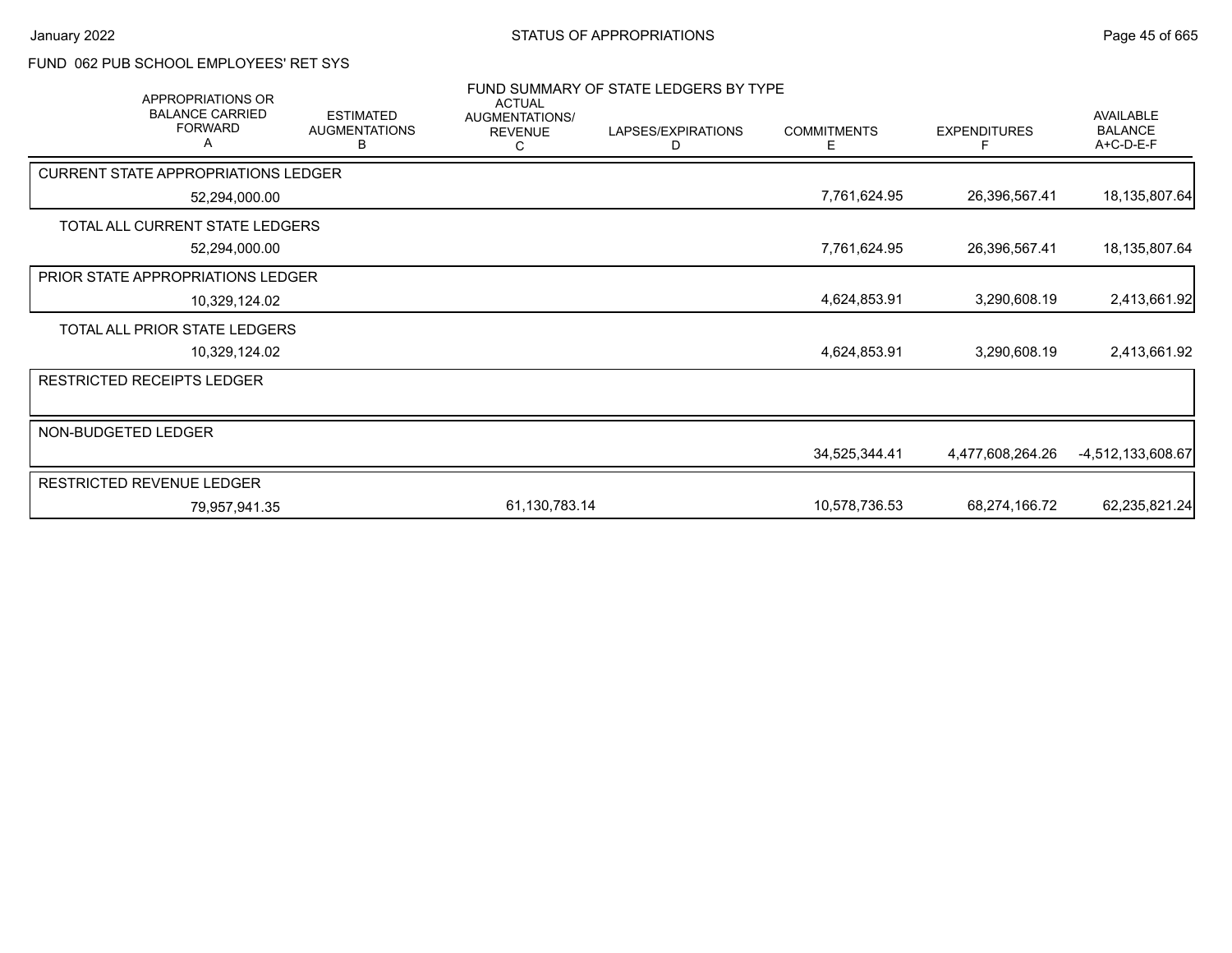#### FUND 063 UNEMPLOYMENT COMP CONTRIBUTION FUND

| APPROPRIATIONS OR<br><b>BALANCE CARRIED</b><br><b>FORWARD</b><br>A | <b>ESTIMATED</b><br><b>AUGMENTATIONS</b><br>в | <b>ACTUAL</b><br>AUGMENTATIONS/<br><b>REVENUE</b><br>C | FUND SUMMARY OF STATE LEDGERS BY TYPE<br>LAPSES/EXPIRATIONS<br>D | <b>COMMITMENTS</b><br>E | <b>EXPENDITURES</b> | <b>AVAILABLE</b><br><b>BALANCE</b><br>A+C-D-E-F |
|--------------------------------------------------------------------|-----------------------------------------------|--------------------------------------------------------|------------------------------------------------------------------|-------------------------|---------------------|-------------------------------------------------|
| <b>CURRENT STATE EXECUTIVE AUTHORIZATIONS - RESTRICTED LEDGER</b>  |                                               |                                                        |                                                                  |                         |                     |                                                 |
|                                                                    | 29,645,000.00                                 | 22,961,591.34                                          |                                                                  | 6,222,026.49            | 15,792,435.71       | 947,129.14                                      |
| TOTAL ALL CURRENT STATE LEDGERS                                    |                                               |                                                        |                                                                  |                         |                     |                                                 |
|                                                                    | 29,645,000.00                                 | 22,961,591.34                                          |                                                                  | 6,222,026.49            | 15,792,435.71       | 947,129.14                                      |
| <b>PRIOR STATE EXECUTIVE AUTHORIZATIONS - RESTRICTED LEDGER</b>    |                                               |                                                        |                                                                  |                         |                     |                                                 |
| 35,845,128.69                                                      |                                               | $-15,000,000.00$                                       |                                                                  | 9,967,104.17            | 3,929,294.04        | 6,948,730.48                                    |
| TOTAL ALL PRIOR STATE LEDGERS                                      |                                               |                                                        |                                                                  |                         |                     |                                                 |
| 35,845,128.69                                                      |                                               | $-15,000,000.00$                                       |                                                                  | 9,967,104.17            | 3,929,294.04        | 6,948,730.48                                    |
| NON-BUDGETED LEDGER                                                |                                               |                                                        |                                                                  |                         |                     |                                                 |
|                                                                    |                                               |                                                        |                                                                  |                         | 772,952,615.22      | -772,952,615.22                                 |
| <b>RESTRICTED REVENUE LEDGER</b>                                   |                                               |                                                        |                                                                  |                         |                     |                                                 |
| 39,585,126.67                                                      |                                               | 5,733,262.59                                           |                                                                  |                         | 7,961,591.34        | 37,356,797.92                                   |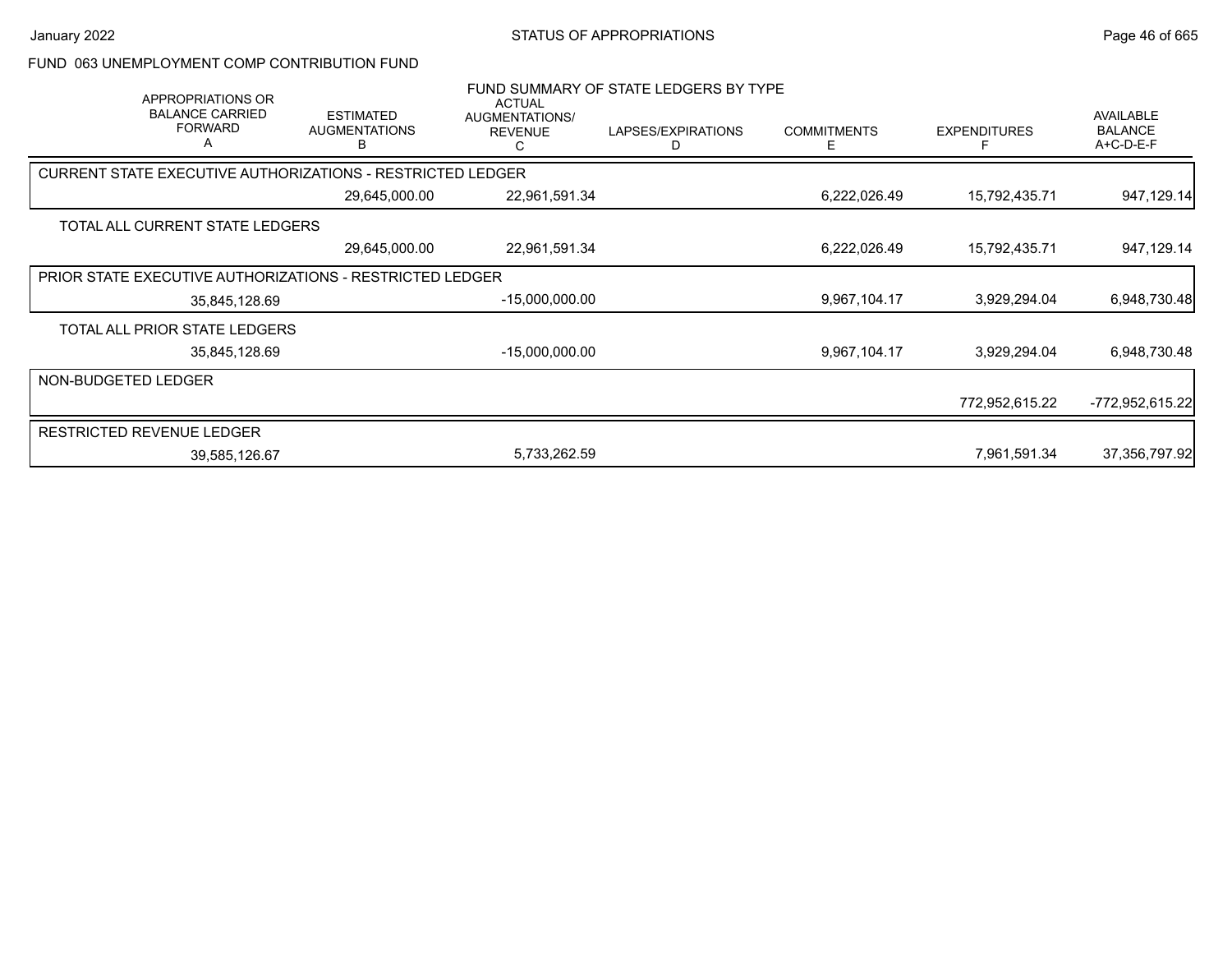## FUND 064 UNEMPLOYMENT COMP BENEFIT PAYMENT

|                     |                  | $A+C-D-E-F$       |
|---------------------|------------------|-------------------|
| NON-BUDGETED LEDGER | 5,423,444,577.49 | -5,423,444,577.49 |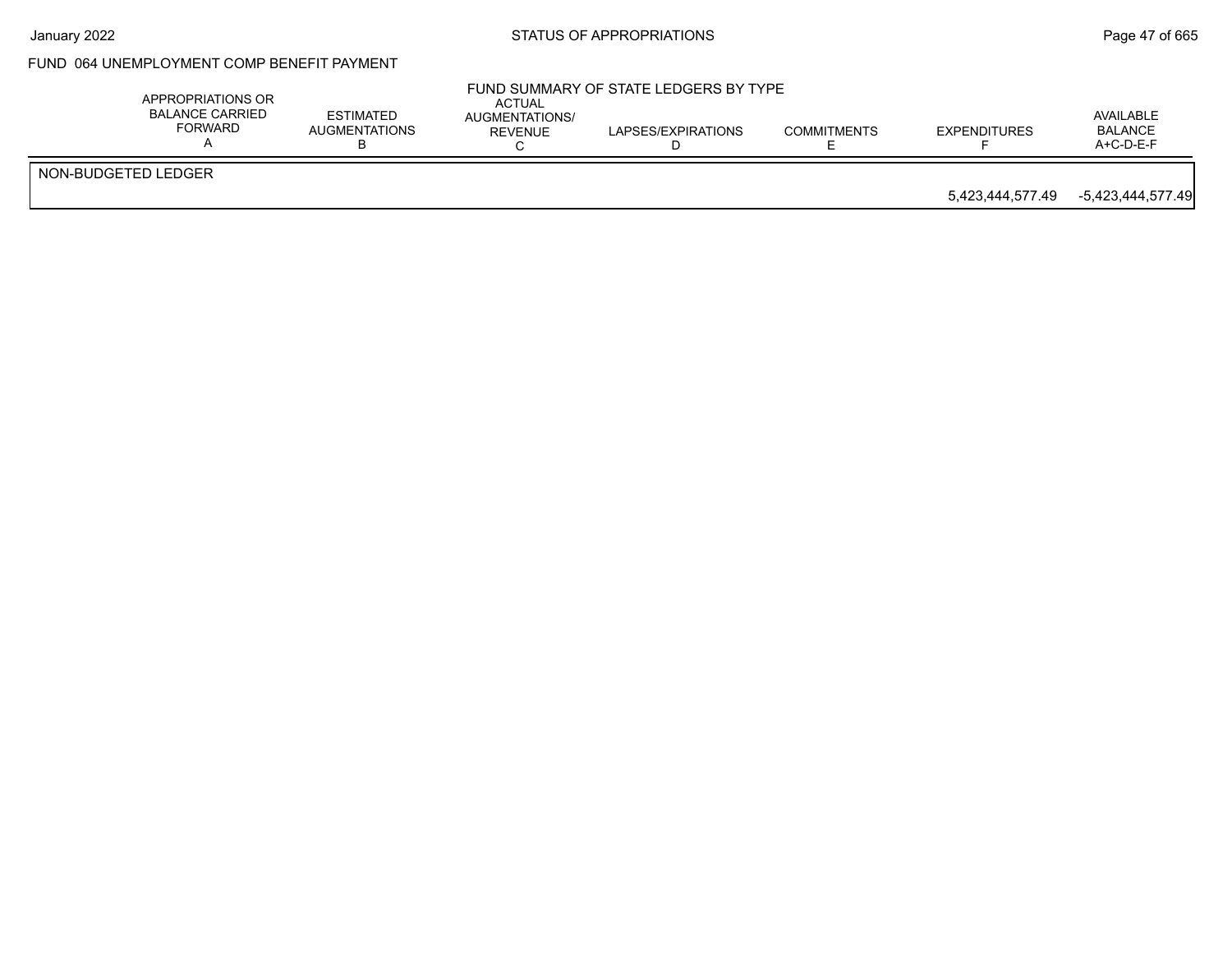## FUND 065 WORKMEN'S COMPENSATION ADMIN FUND

| <b>APPROPRIATIONS OR</b>                              |                                               | <b>ACTUAL</b>                    | FUND SUMMARY OF STATE LEDGERS BY TYPE |                         |                     |                                                   |
|-------------------------------------------------------|-----------------------------------------------|----------------------------------|---------------------------------------|-------------------------|---------------------|---------------------------------------------------|
| <b>BALANCE CARRIED</b><br><b>FORWARD</b>              | <b>ESTIMATED</b><br><b>AUGMENTATIONS</b><br>в | AUGMENTATIONS/<br><b>REVENUE</b> | LAPSES/EXPIRATIONS<br>D               | <b>COMMITMENTS</b><br>Е | <b>EXPENDITURES</b> | <b>AVAILABLE</b><br><b>BALANCE</b><br>$A+C-D-E-F$ |
| <b>CURRENT STATE APPROPRIATIONS LEDGER</b>            |                                               |                                  |                                       |                         |                     |                                                   |
| 75,802,000.00                                         | 300,000.00                                    | 13,571.45                        |                                       | 13,239,214.36           | 34,899,211.55       | 27,677,145.54                                     |
| <b>CURRENT STATE RESTRICTED APPROPRIATIONS LEDGER</b> |                                               |                                  |                                       |                         |                     |                                                   |
|                                                       | 280,000.00                                    | 280,000.00                       |                                       | 76,035.44               | 84,060.20           | 119,904.36                                        |
| TOTAL ALL CURRENT STATE LEDGERS                       |                                               |                                  |                                       |                         |                     |                                                   |
| 75,802,000.00                                         | 580,000.00                                    | 293,571.45                       |                                       | 13,315,249.80           | 34,983,271.75       | 27,797,049.90                                     |
| <b>PRIOR STATE APPROPRIATIONS LEDGER</b>              |                                               |                                  |                                       |                         |                     |                                                   |
| 15,144,071.03                                         |                                               |                                  |                                       | 403,658.39              | 4,524,197.31        | 10,216,215.33                                     |
| PRIOR STATE RESTRICTED APPROPRIATIONS LEDGER          |                                               |                                  |                                       |                         |                     |                                                   |
| 43,312.41                                             |                                               | $-36,293.48$                     |                                       |                         | 7,018.93            |                                                   |
| TOTAL ALL PRIOR STATE LEDGERS                         |                                               |                                  |                                       |                         |                     |                                                   |
| 15, 187, 383. 44                                      |                                               | $-36,293.48$                     |                                       | 403,658.39              | 4,531,216.24        | 10,216,215.33                                     |
| RESTRICTED RECEIPTS LEDGER                            |                                               |                                  |                                       |                         |                     |                                                   |
|                                                       |                                               |                                  |                                       |                         |                     |                                                   |
| RESTRICTED REVENUE LEDGER                             |                                               |                                  |                                       |                         |                     |                                                   |
| 1,167,485.85                                          |                                               | 250,987.00                       |                                       |                         | 243,706.52          | 1,174,766.33                                      |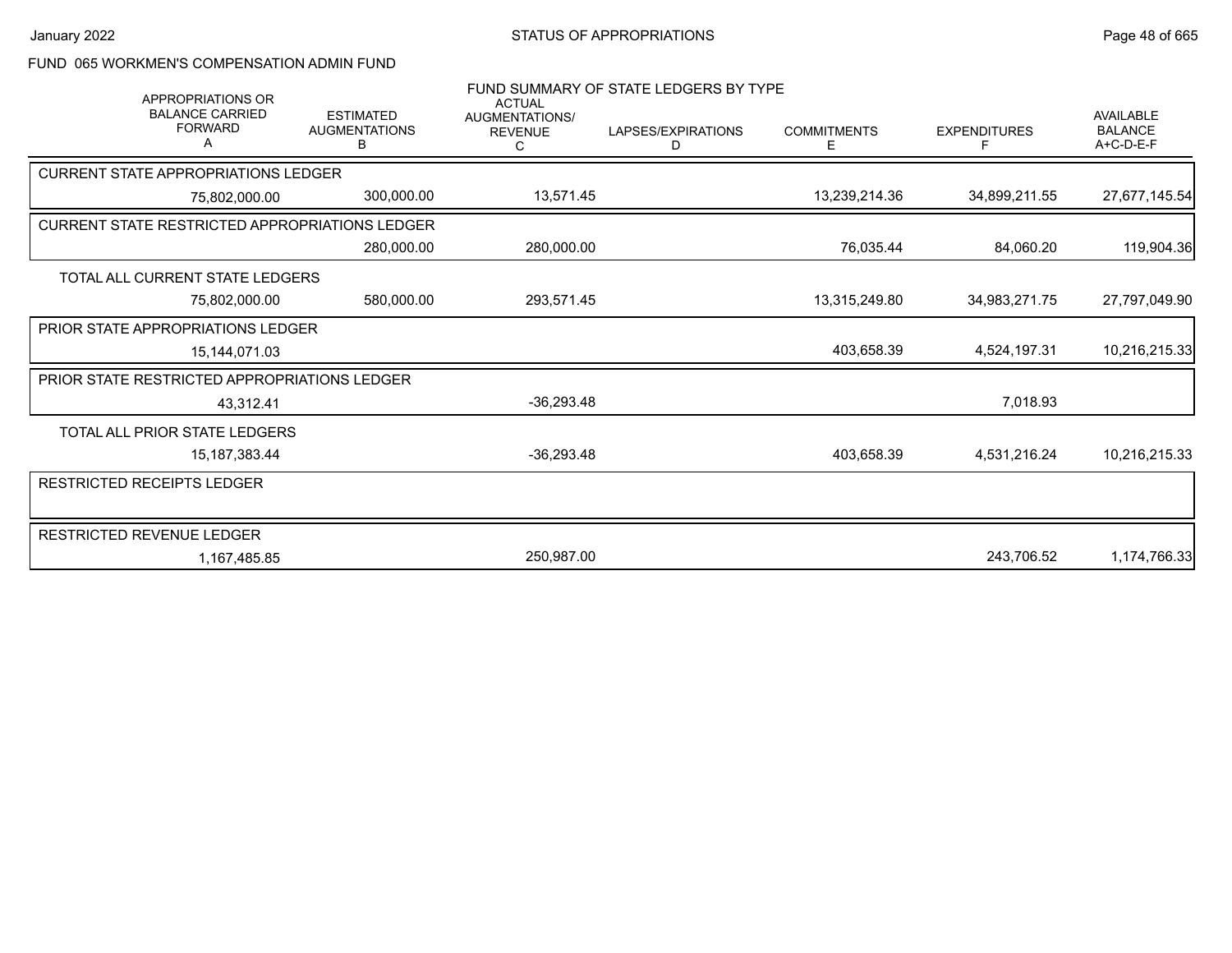## FUND 067 WORKERS' COMPENSATION SECURITY FUND

|                     | APPROPRIATIONS OR<br><b>BALANCE CARRIED</b><br><b>FORWARD</b><br>A | <b>ESTIMATED</b><br><b>AUGMENTATIONS</b>      | <b>ACTUAL</b><br>AUGMENTATIONS/<br><b>REVENUE</b> | FUND SUMMARY OF STATE LEDGERS BY TYPE<br>LAPSES/EXPIRATIONS | <b>COMMITMENTS</b><br>⊢ | <b>EXPENDITURES</b> | AVAILABLE<br><b>BALANCE</b><br>$A+C-D-E-F$ |
|---------------------|--------------------------------------------------------------------|-----------------------------------------------|---------------------------------------------------|-------------------------------------------------------------|-------------------------|---------------------|--------------------------------------------|
|                     |                                                                    | CURRENT STATE EXECUTIVE AUTHORIZATIONS LEDGER |                                                   |                                                             |                         |                     |                                            |
|                     | 34,758,000.00                                                      |                                               |                                                   |                                                             | 3,503,355.06            | 14,302,026.67       | 16,952,618.27                              |
|                     | TOTAL ALL CURRENT STATE LEDGERS                                    |                                               |                                                   |                                                             |                         |                     |                                            |
|                     | 34,758,000.00                                                      |                                               |                                                   |                                                             | 3,503,355.06            | 14,302,026.67       | 16,952,618.27                              |
|                     | <b>PRIOR STATE EXECUTIVE AUTHORIZATIONS LEDGER</b>                 |                                               |                                                   |                                                             |                         |                     |                                            |
|                     | 11,654,028.34                                                      |                                               |                                                   |                                                             |                         | 138,557.79          | 11,515,470.55                              |
|                     | TOTAL ALL PRIOR STATE LEDGERS                                      |                                               |                                                   |                                                             |                         |                     |                                            |
|                     | 11,654,028.34                                                      |                                               |                                                   |                                                             |                         | 138,557.79          | 11,515,470.55                              |
| NON-BUDGETED LEDGER |                                                                    |                                               |                                                   |                                                             |                         |                     |                                            |
|                     |                                                                    |                                               |                                                   |                                                             |                         | $-1,271.92$         | 1,271.92                                   |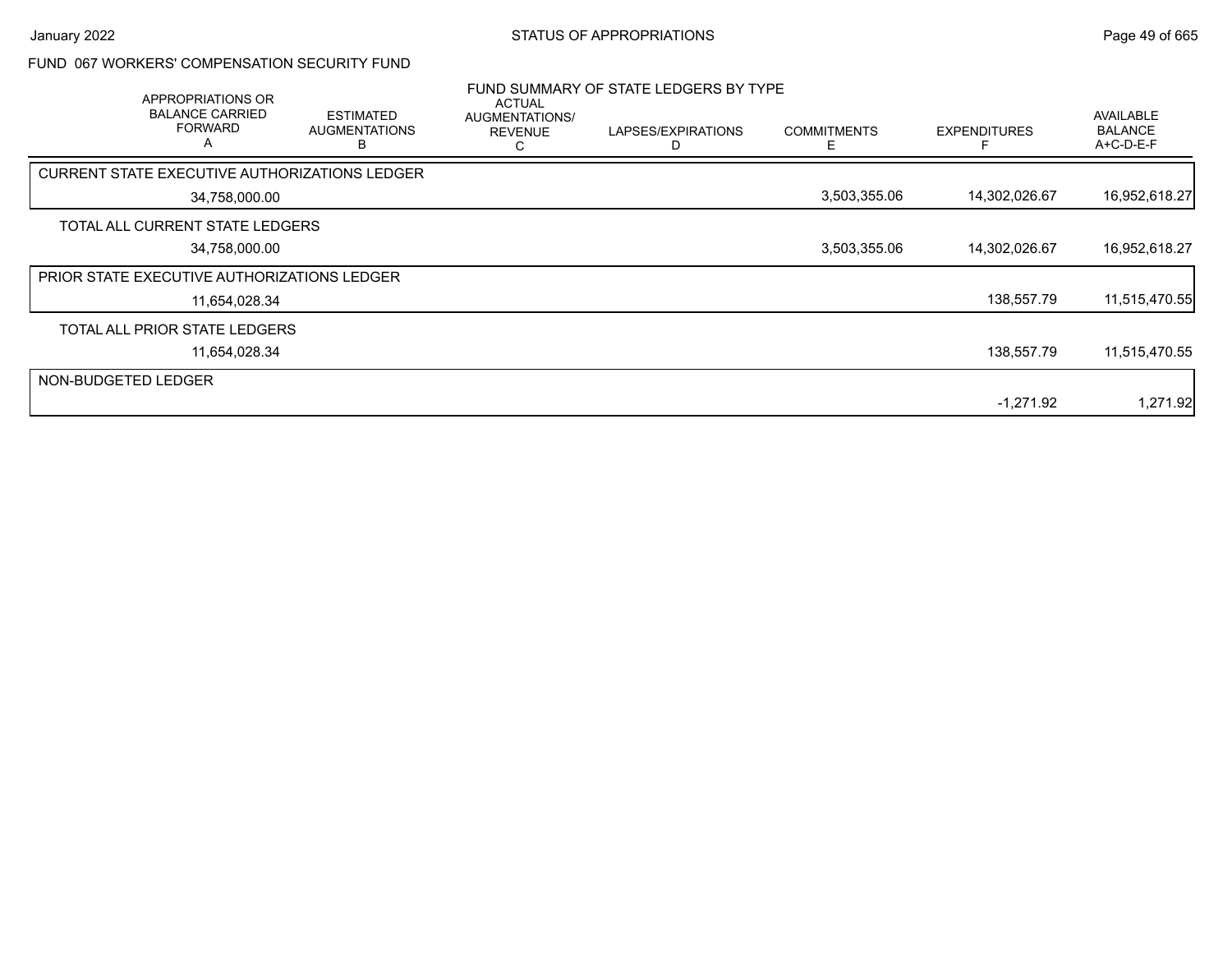## FUND 069 WORKMEN'S COMPENSATION SUPERSEDEAS

|                     | APPROPRIATIONS OR<br><b>BALANCE CARRIED</b><br>FORWARD | ESTIMATED<br><b>AUGMENTATIONS</b> | <b>ACTUAL</b><br>AUGMENTATIONS/<br>REVENUE | FUND SUMMARY OF STATE LEDGERS BY TYPE<br>LAPSES/EXPIRATIONS | <b>COMMITMENTS</b> | <b>EXPENDITURES</b> | AVAILABLE<br>BALANCE<br>A+C-D-E-F |
|---------------------|--------------------------------------------------------|-----------------------------------|--------------------------------------------|-------------------------------------------------------------|--------------------|---------------------|-----------------------------------|
| NON-BUDGETED LEDGER |                                                        |                                   |                                            |                                                             |                    | 15,870,839.22       | $-15,870,839.22$                  |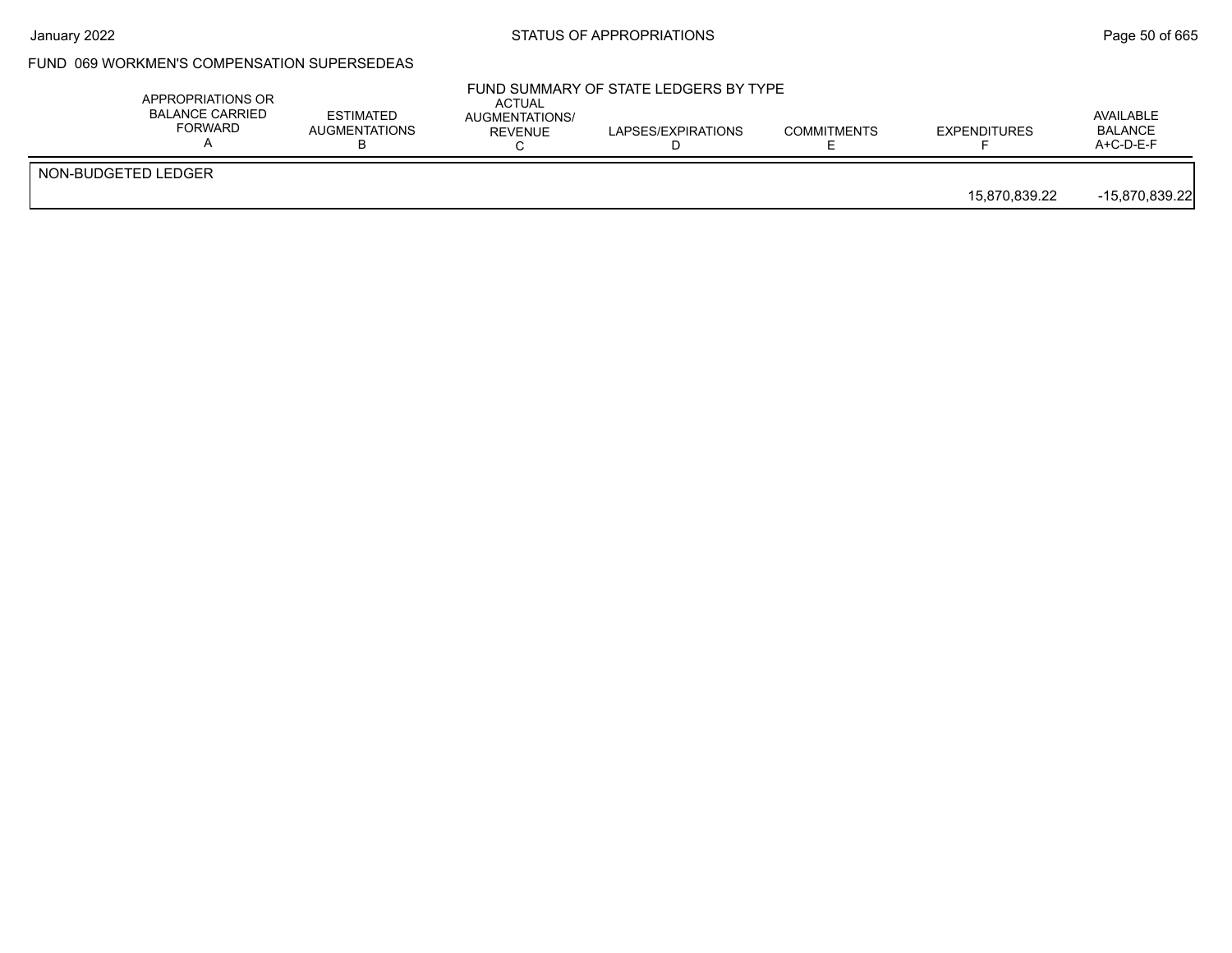### FUND 071 TOBACCO SETTLEMENT FUND

| APPROPRIATIONS OR<br><b>BALANCE CARRIED</b><br><b>FORWARD</b> | <b>ESTIMATED</b><br><b>AUGMENTATIONS</b><br>В | <b>ACTUAL</b><br>AUGMENTATIONS/<br><b>REVENUE</b> | FUND SUMMARY OF STATE LEDGERS BY TYPE<br>LAPSES/EXPIRATIONS<br>D | <b>COMMITMENTS</b><br>Е | <b>EXPENDITURES</b> | <b>AVAILABLE</b><br><b>BALANCE</b><br>$A+C-D-E-F$ |
|---------------------------------------------------------------|-----------------------------------------------|---------------------------------------------------|------------------------------------------------------------------|-------------------------|---------------------|---------------------------------------------------|
|                                                               |                                               | C                                                 |                                                                  |                         |                     |                                                   |
| <b>CURRENT STATE APPROPRIATIONS LEDGER</b>                    |                                               |                                                   |                                                                  |                         |                     |                                                   |
| 155,457,000.00                                                |                                               |                                                   |                                                                  | 692,111.66              | 1,307,888.34        | 153,457,000.00                                    |
| CURRENT STATE EXECUTIVE AUTHORIZATIONS LEDGER                 |                                               |                                                   |                                                                  |                         |                     |                                                   |
| 200,117,000.00                                                |                                               |                                                   |                                                                  | 10,515,742.23           | 1,888,026.44        | 187,713,231.33                                    |
| <b>TOTAL ALL CURRENT STATE LEDGERS</b>                        |                                               |                                                   |                                                                  |                         |                     |                                                   |
| 355,574,000.00                                                |                                               |                                                   |                                                                  | 11,207,853.89           | 3,195,914.78        | 341,170,231.33                                    |
| <b>PRIOR STATE APPROPRIATIONS LEDGER</b>                      |                                               |                                                   |                                                                  |                         |                     |                                                   |
| 16,506,926.56                                                 |                                               |                                                   |                                                                  |                         | 16,506,926.56       |                                                   |
| PRIOR STATE EXECUTIVE AUTHORIZATIONS LEDGER                   |                                               |                                                   |                                                                  |                         |                     |                                                   |
| 98,783,409.12                                                 |                                               |                                                   |                                                                  | 14,372,362.48           | 49,381,643.45       | 35,029,403.19                                     |
| TOTAL ALL PRIOR STATE LEDGERS                                 |                                               |                                                   |                                                                  |                         |                     |                                                   |
| 115,290,335.68                                                |                                               |                                                   |                                                                  | 14,372,362.48           | 65,888,570.01       | 35,029,403.19                                     |
| RESTRICTED RECEIPTS LEDGER                                    |                                               |                                                   |                                                                  |                         |                     |                                                   |
| <b>RESTRICTED REVENUE LEDGER</b>                              |                                               |                                                   |                                                                  |                         |                     |                                                   |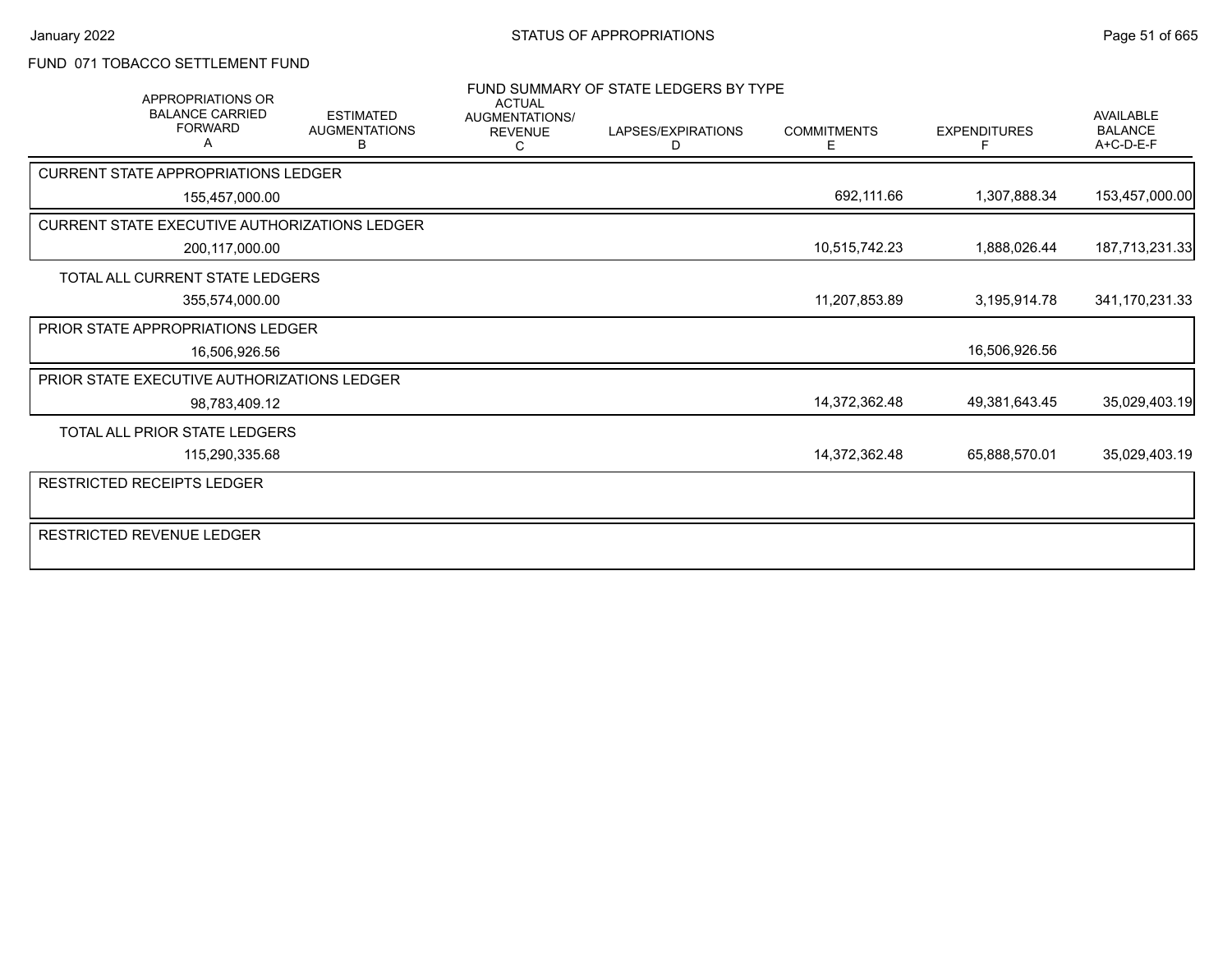# FUND 072 REAL ESTATE RECOVERY FUND

| APPROPRIATIONS OR<br><b>BALANCE CARRIED</b><br><b>FORWARD</b> | <b>ESTIMATED</b><br>AUGMENTATIONS<br>в | <b>ACTUAL</b><br>AUGMENTATIONS/<br><b>REVENUE</b> | FUND SUMMARY OF STATE LEDGERS BY TYPE<br>LAPSES/EXPIRATIONS<br>D | <b>COMMITMENTS</b> | <b>EXPENDITURES</b> | AVAILABLE<br><b>BALANCE</b><br>$A+C-D-E-F$ |
|---------------------------------------------------------------|----------------------------------------|---------------------------------------------------|------------------------------------------------------------------|--------------------|---------------------|--------------------------------------------|
| <b>CURRENT STATE EXECUTIVE AUTHORIZATIONS LEDGER</b>          |                                        |                                                   |                                                                  |                    |                     |                                            |
| 150,000.00                                                    |                                        |                                                   |                                                                  |                    |                     | 150,000.00                                 |
| TOTAL ALL CURRENT STATE LEDGERS                               |                                        |                                                   |                                                                  |                    |                     |                                            |
| 150,000.00                                                    |                                        |                                                   |                                                                  |                    |                     | 150,000.00                                 |
| <b>PRIOR STATE EXECUTIVE AUTHORIZATIONS LEDGER</b>            |                                        |                                                   |                                                                  |                    |                     |                                            |
| 129,990.94                                                    |                                        |                                                   |                                                                  |                    |                     | 129,990.94                                 |
| TOTAL ALL PRIOR STATE LEDGERS                                 |                                        |                                                   |                                                                  |                    |                     |                                            |
| 129.990.94                                                    |                                        |                                                   |                                                                  |                    |                     | 129,990.94                                 |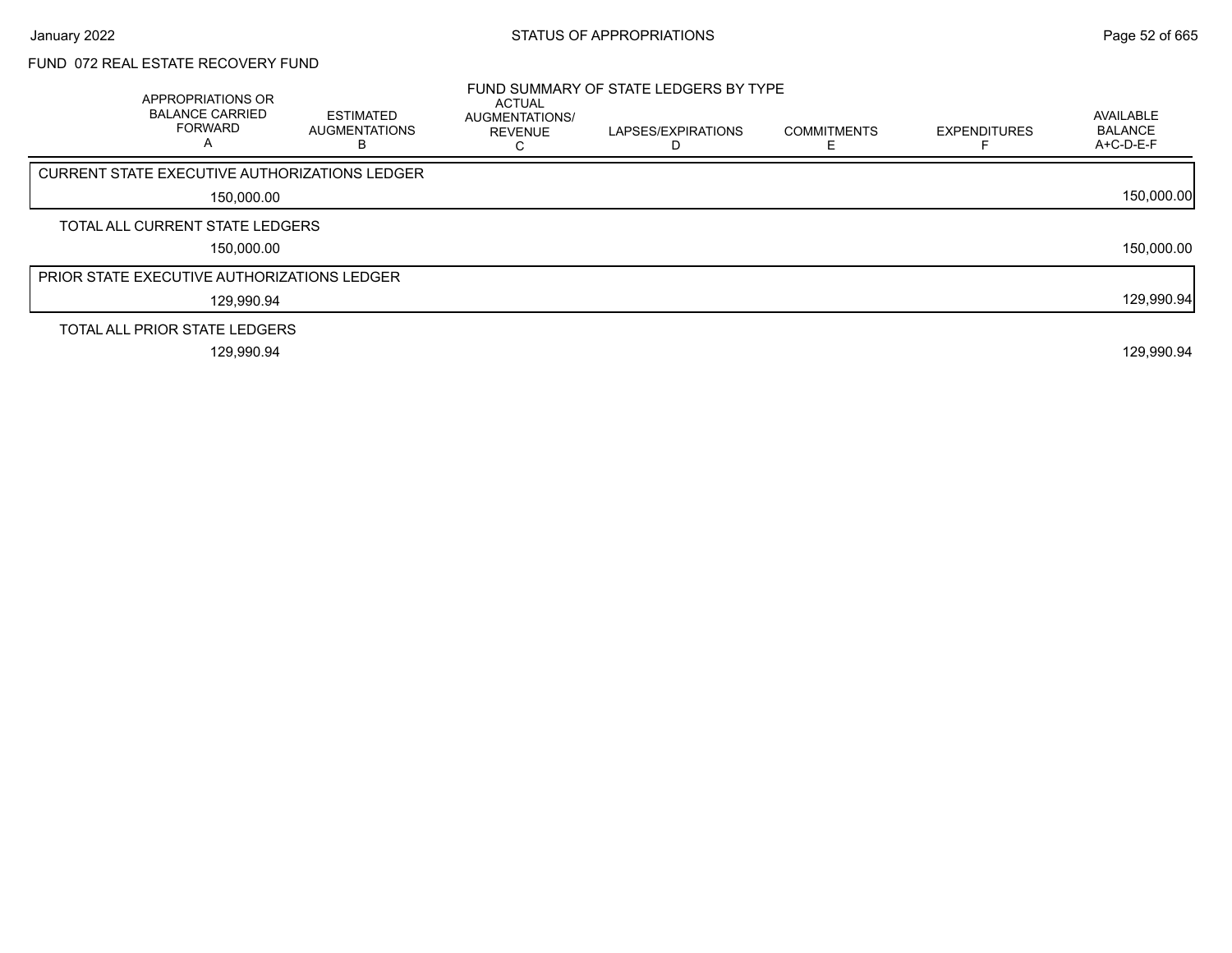#### FUND 073 NONCOAL SURFACE MINING CONSERVATION

| APPROPRIATIONS OR<br><b>BALANCE CARRIED</b><br><b>FORWARD</b><br>A | <b>ESTIMATED</b><br><b>AUGMENTATIONS</b><br>в | <b>ACTUAL</b><br>AUGMENTATIONS/<br><b>REVENUE</b><br>С | FUND SUMMARY OF STATE LEDGERS BY TYPE<br>LAPSES/EXPIRATIONS<br>D | <b>COMMITMENTS</b><br>E. | <b>EXPENDITURES</b> | <b>AVAILABLE</b><br><b>BALANCE</b><br>A+C-D-E-F |
|--------------------------------------------------------------------|-----------------------------------------------|--------------------------------------------------------|------------------------------------------------------------------|--------------------------|---------------------|-------------------------------------------------|
| CURRENT STATE EXECUTIVE AUTHORIZATIONS LEDGER                      |                                               |                                                        |                                                                  |                          |                     |                                                 |
| 3,978,000.00                                                       |                                               |                                                        |                                                                  | 5,000.00                 | 1,477,407.12        | 2,495,592.88                                    |
| TOTAL ALL CURRENT STATE LEDGERS                                    |                                               |                                                        |                                                                  |                          |                     |                                                 |
| 3,978,000.00                                                       |                                               |                                                        |                                                                  | 5,000.00                 | 1,477,407.12        | 2,495,592.88                                    |
| PRIOR STATE EXECUTIVE AUTHORIZATIONS LEDGER                        |                                               |                                                        |                                                                  |                          |                     |                                                 |
| 1,292,504.49                                                       |                                               |                                                        |                                                                  | 5,000.00                 | 145,845.14          | 1,141,659.35                                    |
| TOTAL ALL PRIOR STATE LEDGERS                                      |                                               |                                                        |                                                                  |                          |                     |                                                 |
| 1,292,504.49                                                       |                                               |                                                        |                                                                  | 5,000.00                 | 145,845.14          | 1,141,659.35                                    |
| <b>RESTRICTED RECEIPTS LEDGER</b>                                  |                                               |                                                        |                                                                  |                          |                     |                                                 |
| 2,505,766.05                                                       |                                               | 128,389.28                                             |                                                                  |                          | 1,000.00            | 2,633,155.33                                    |
| <b>RESTRICTED REVENUE LEDGER</b>                                   |                                               |                                                        |                                                                  |                          |                     |                                                 |
| 1,332,137.99                                                       |                                               | 72,981.77                                              |                                                                  |                          |                     | 1,405,119.76                                    |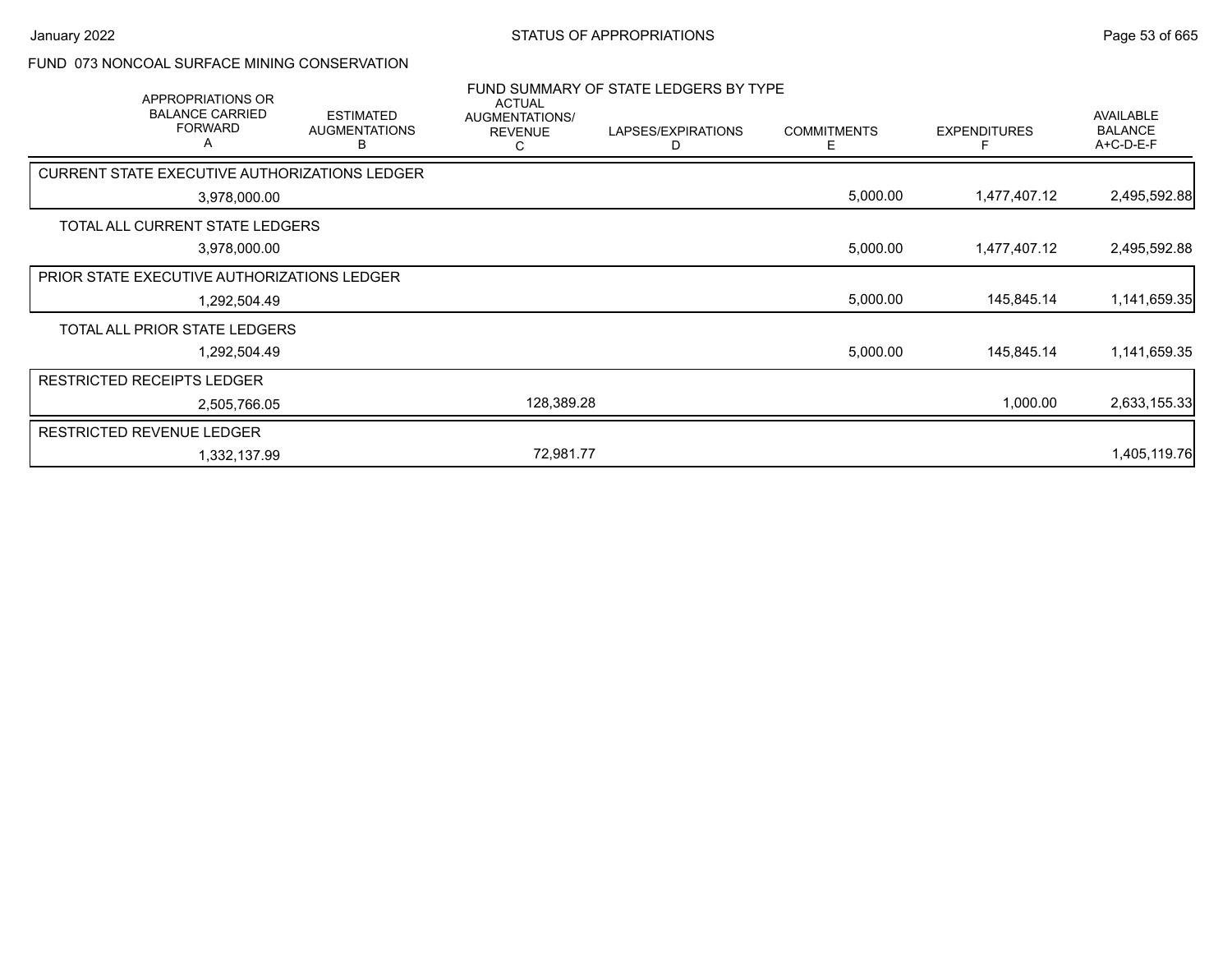# FUND 075 PUBLIC SCHOOL RETIREES' HEALTH INS

| APPROPRIATIONS OR<br><b>BALANCE CARRIED</b><br><b>FORWARD</b> | <b>ESTIMATED</b><br>AUGMENTATIONS | <b>ACTUAL</b><br>AUGMENTATIONS/<br>REVENUE | FUND SUMMARY OF STATE LEDGERS BY TYPE<br>LAPSES/EXPIRATIONS | <b>COMMITMENTS</b> | <b>EXPENDITURES</b> | AVAILABLE<br><b>BALANCE</b><br>$A+C-D-E-F$ |
|---------------------------------------------------------------|-----------------------------------|--------------------------------------------|-------------------------------------------------------------|--------------------|---------------------|--------------------------------------------|
| RESTRICTED REVENUE LEDGER                                     |                                   | 1.500.000.00                               |                                                             | 235.331.60         | 696.220.15          | 568,448.25                                 |
|                                                               |                                   |                                            |                                                             |                    |                     |                                            |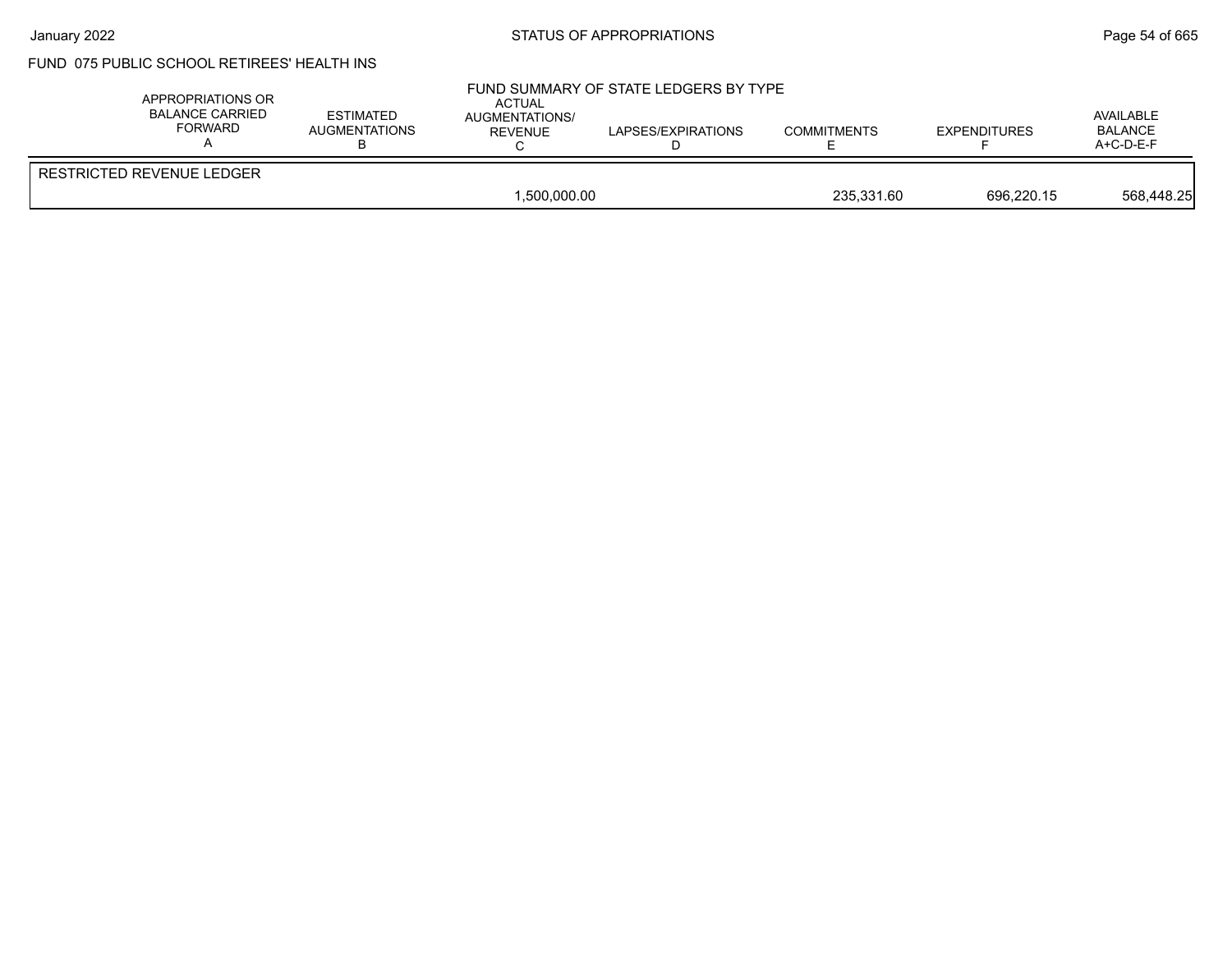### FUND 076 MUNICIPAL PENSION AID FUND

| APPROPRIATIONS OR<br><b>BALANCE CARRIED</b><br>FORWARD | ESTIMATED<br><b>AUGMENTATIONS</b> | ACTUAL<br>AUGMENTATIONS/<br>REVENUE | FUND SUMMARY OF STATE LEDGERS BY TYPE<br>LAPSES/EXPIRATIONS | <b>COMMITMENTS</b> | <b>EXPENDITURES</b> | AVAILABLE<br><b>BALANCE</b><br>A+C-D-E-F |
|--------------------------------------------------------|-----------------------------------|-------------------------------------|-------------------------------------------------------------|--------------------|---------------------|------------------------------------------|
| RESTRICTED RECEIPTS LEDGER                             |                                   |                                     |                                                             |                    |                     |                                          |
| 323.482.369.37                                         |                                   | $-2,128,884.33$                     |                                                             |                    | 317.898.824.35      | 3,454,660.69                             |
| RESTRICTED REVENUE LEDGER                              |                                   |                                     |                                                             |                    |                     |                                          |
| 972.20                                                 |                                   | 922,752.47                          |                                                             |                    | 922.752.47          | 972.20                                   |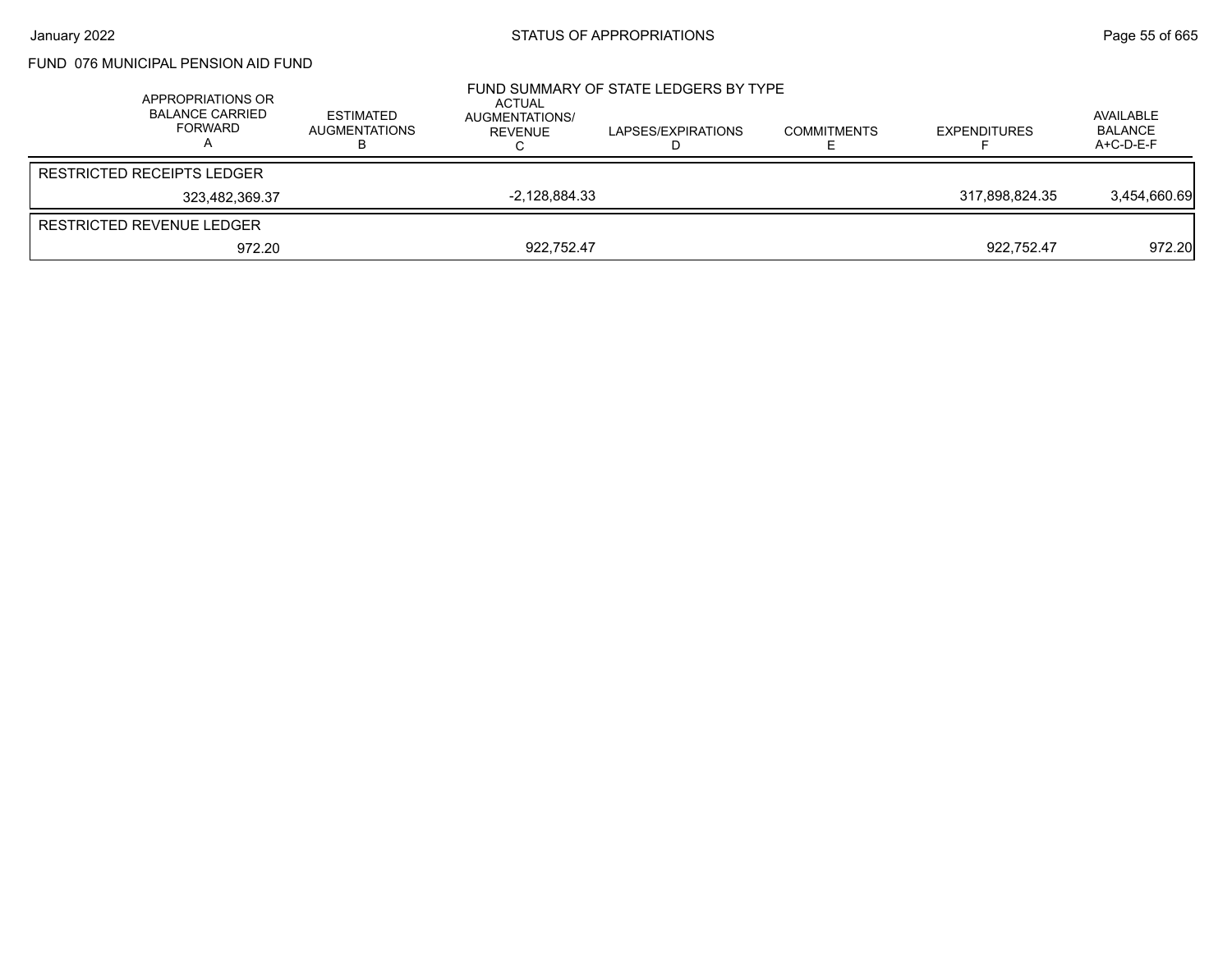# FUND 078 PA MUNICIPAL RETIREMENT FUND

|                     | APPROPRIATIONS OR<br><b>BALANCE CARRIED</b><br>FORWARD | ESTIMATED<br>AUGMENTATIONS | ACTUAL<br>AUGMENTATIONS/<br>REVENUE | FUND SUMMARY OF STATE LEDGERS BY TYPE<br>LAPSES/EXPIRATIONS | <b>COMMITMENTS</b> | <b>EXPENDITURES</b> | AVAILABLE<br>BALANCE<br>$A+C-D-E-F$ |
|---------------------|--------------------------------------------------------|----------------------------|-------------------------------------|-------------------------------------------------------------|--------------------|---------------------|-------------------------------------|
|                     | RESTRICTED RECEIPTS LEDGER                             |                            |                                     |                                                             |                    |                     |                                     |
| NON-BUDGETED LEDGER |                                                        |                            |                                     |                                                             |                    |                     |                                     |
|                     |                                                        |                            |                                     |                                                             | 10.380.894.48      | 89,251,886.87       | $-99,632,781.35$                    |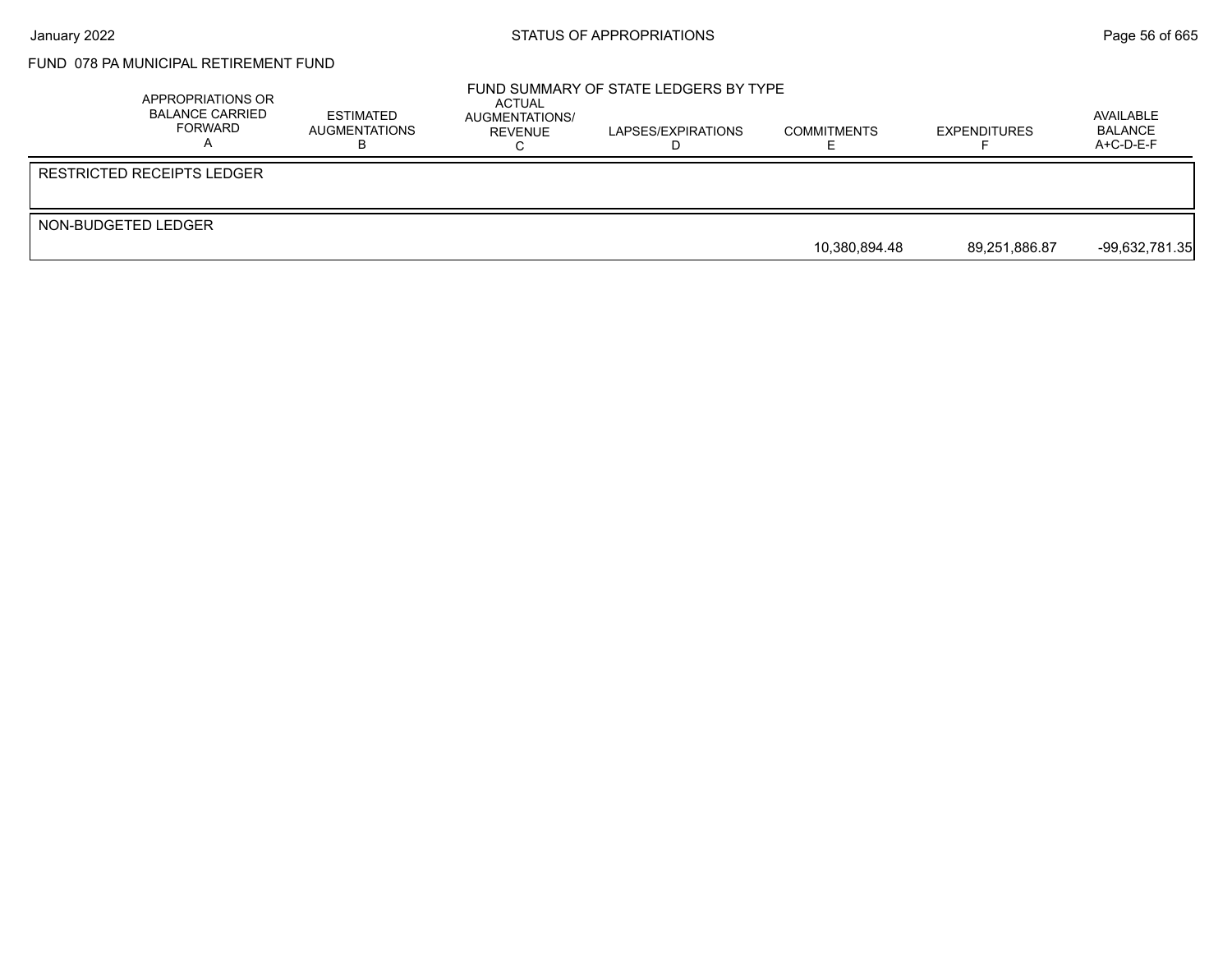## FUND 079 HIGHER EDUCATION ASSISTANCE FUND

| APPROPRIATIONS OR<br><b>BALANCE CARRIED</b><br><b>FORWARD</b><br>$\overline{A}$ | <b>ESTIMATED</b><br><b>AUGMENTATIONS</b><br>в | ACTUAL<br>AUGMENTATIONS/<br><b>REVENUE</b> | FUND SUMMARY OF STATE LEDGERS BY TYPE<br>LAPSES/EXPIRATIONS | <b>COMMITMENTS</b> | <b>EXPENDITURES</b> | AVAILABLE<br><b>BALANCE</b><br>A+C-D-E-F |
|---------------------------------------------------------------------------------|-----------------------------------------------|--------------------------------------------|-------------------------------------------------------------|--------------------|---------------------|------------------------------------------|
| <b>PRIOR STATE CONTINUING LEDGER</b>                                            |                                               |                                            |                                                             |                    |                     |                                          |
| 205.404.49                                                                      |                                               |                                            |                                                             |                    |                     | 205,404.49                               |
| TOTAL ALL PRIOR STATE LEDGERS                                                   |                                               |                                            |                                                             |                    |                     |                                          |
| 205.404.49                                                                      |                                               |                                            |                                                             |                    |                     | 205,404.49                               |
| <b>RESTRICTED RECEIPTS LEDGER</b>                                               |                                               |                                            |                                                             |                    |                     |                                          |
| -16.141.369.50                                                                  |                                               | 191,840,003.77                             |                                                             |                    | 166,274,256.90      | 9,424,377.37                             |
| <b>RESTRICTED REVENUE LEDGER</b>                                                |                                               |                                            |                                                             |                    |                     |                                          |
| 337,982,863.49                                                                  |                                               | 642.479.447.16                             |                                                             |                    | 599,181,871.47      | 381,280,439.18                           |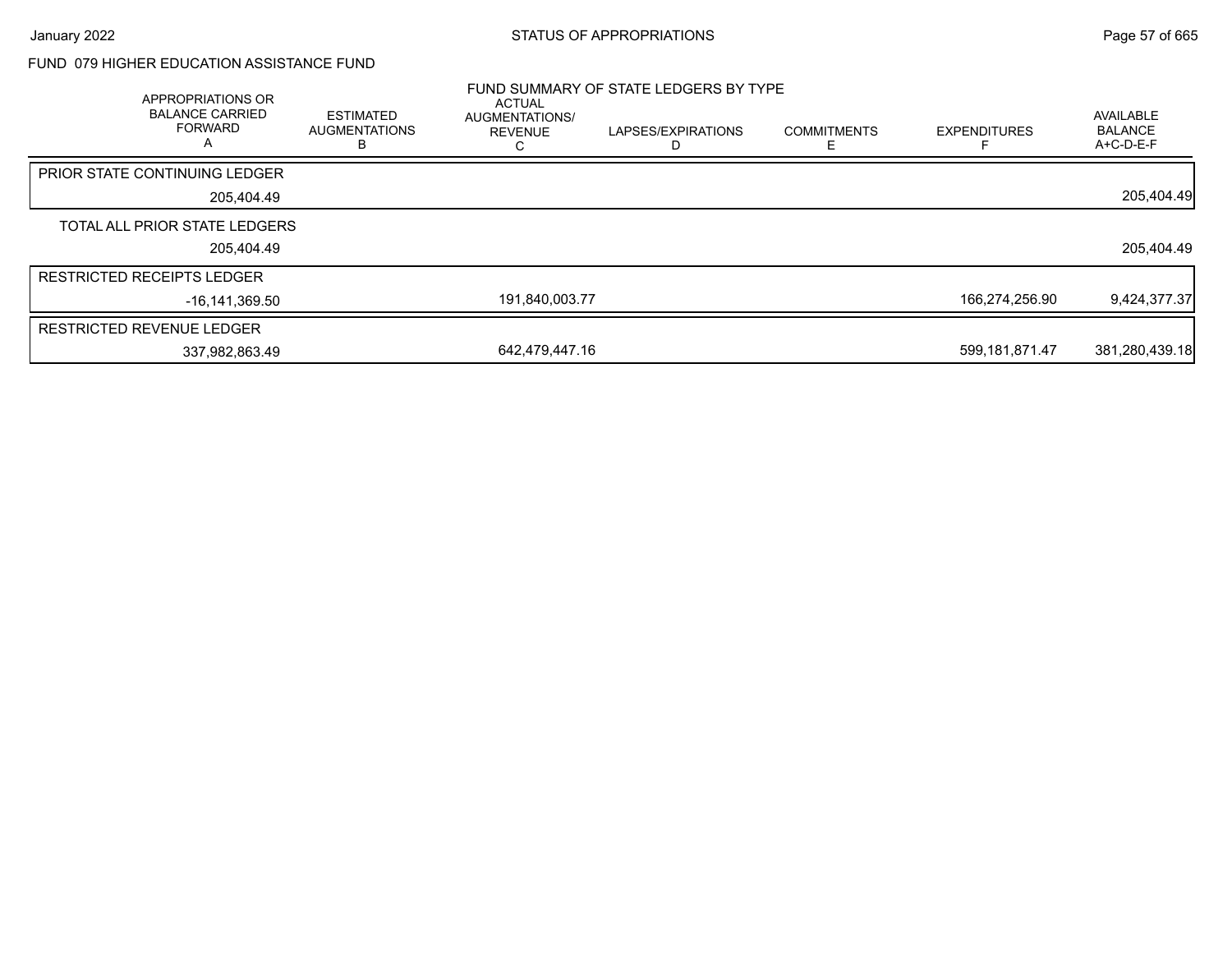### FUND 080 EMERGENCY MEDICAL OPERATING SERVICE

| APPROPRIATIONS OR<br><b>BALANCE CARRIED</b><br><b>FORWARD</b><br>$\mathsf{A}$ | <b>ESTIMATED</b><br><b>AUGMENTATIONS</b> | <b>ACTUAL</b><br>AUGMENTATIONS/<br><b>REVENUE</b><br>С | FUND SUMMARY OF STATE LEDGERS BY TYPE<br>LAPSES/EXPIRATIONS<br>D | <b>COMMITMENTS</b> | <b>EXPENDITURES</b> | AVAILABLE<br><b>BALANCE</b><br>$A+C-D-E-F$ |
|-------------------------------------------------------------------------------|------------------------------------------|--------------------------------------------------------|------------------------------------------------------------------|--------------------|---------------------|--------------------------------------------|
| <b>CURRENT STATE APPROPRIATIONS LEDGER</b>                                    |                                          |                                                        |                                                                  |                    |                     |                                            |
| 13,500,000.00                                                                 |                                          |                                                        |                                                                  | 4,326,013.88       | 5.567.172.13        | 3,606,813.99                               |
| TOTAL ALL CURRENT STATE LEDGERS                                               |                                          |                                                        |                                                                  |                    |                     |                                            |
| 13,500,000.00                                                                 |                                          |                                                        |                                                                  | 4,326,013.88       | 5,567,172.13        | 3,606,813.99                               |
| <b>PRIOR STATE APPROPRIATIONS LEDGER</b>                                      |                                          |                                                        |                                                                  |                    |                     |                                            |
| 4,224,201.82                                                                  |                                          |                                                        |                                                                  | 206.687.24         | 1.463.392.00        | 2,554,122.58                               |
| TOTAL ALL PRIOR STATE LEDGERS                                                 |                                          |                                                        |                                                                  |                    |                     |                                            |
| 4.224.201.82                                                                  |                                          |                                                        |                                                                  | 206.687.24         | 1.463.392.00        | 2.554.122.58                               |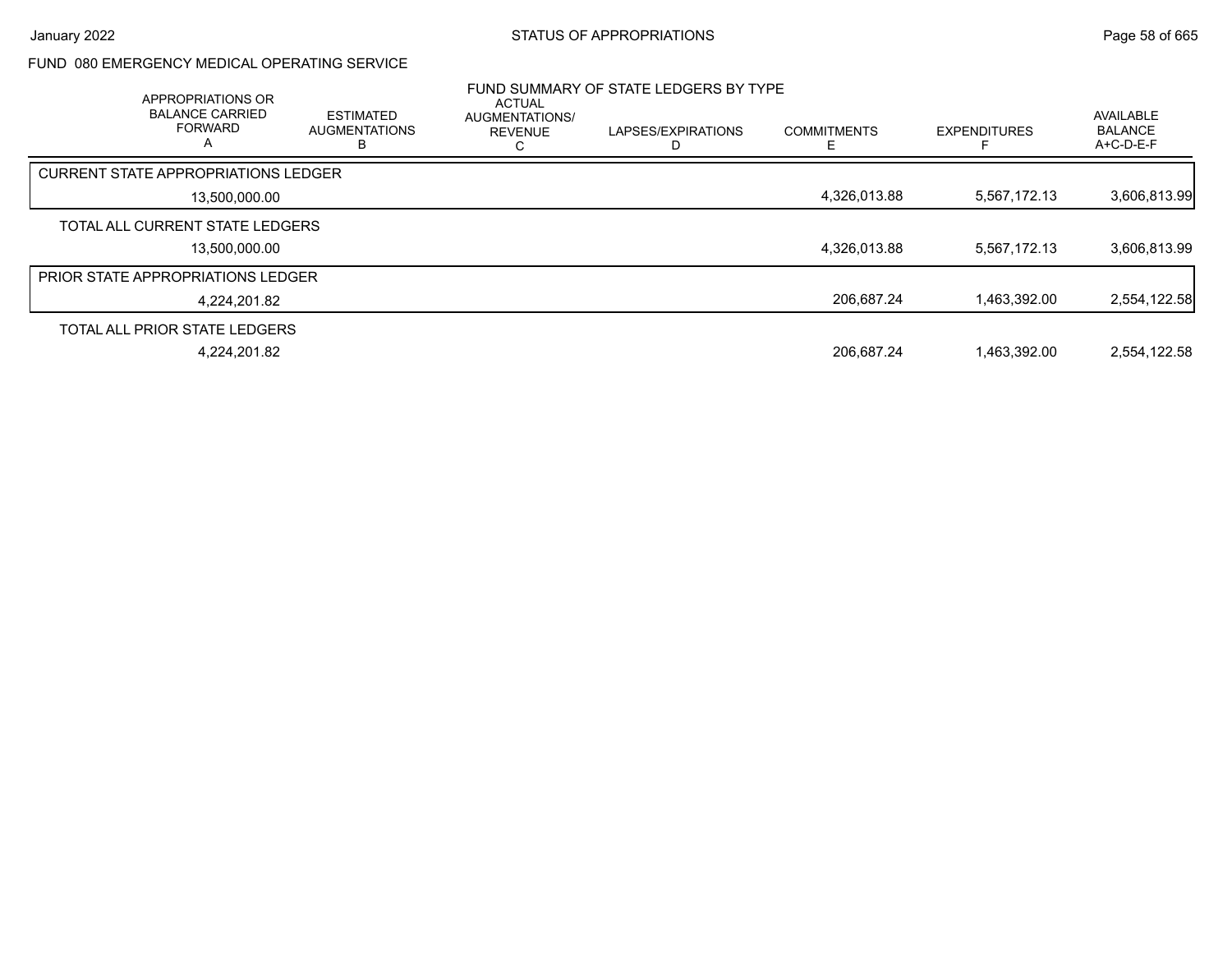## FUND 081 STATE RESTAURANT FUND

|                     |                       | $A+C-D-E-F$ |
|---------------------|-----------------------|-------------|
| NON-BUDGETED LEDGER | 8,590.40<br>32.881.46 | -41,471.86  |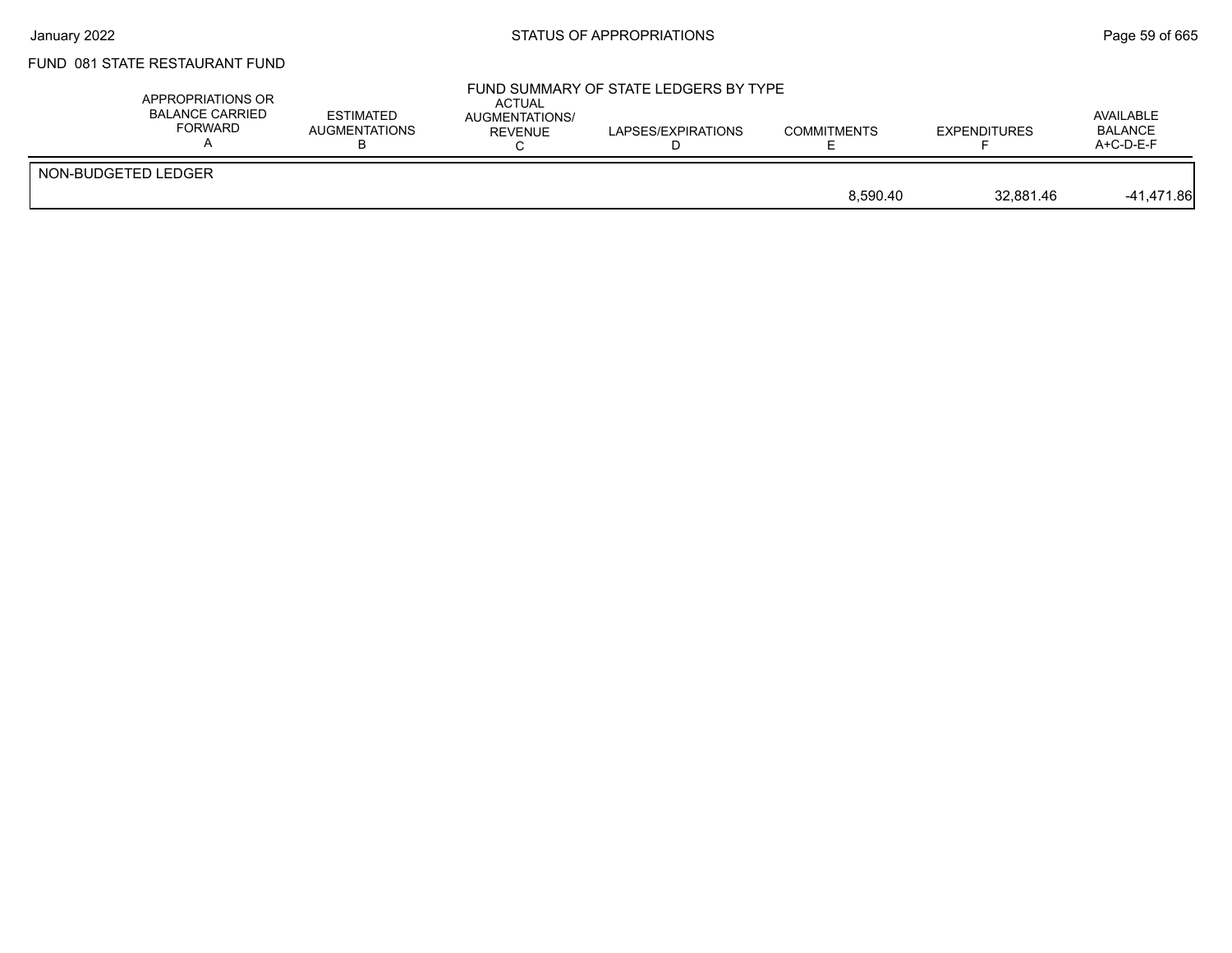## FUND 082 STATE WORKER'S INSURANCE FUND-SWIF

|                     | APPROPRIATIONS OR<br><b>BALANCE CARRIED</b><br>FORWARD | <b>ESTIMATED</b><br><b>AUGMENTATIONS</b> | ACTUAL<br>AUGMENTATIONS/<br>REVENUE | FUND SUMMARY OF STATE LEDGERS BY TYPE<br>LAPSES/EXPIRATIONS | <b>COMMITMENTS</b> | <b>EXPENDITURES</b> | AVAILABLE<br><b>BALANCE</b><br>$A+C-D-E-F$ |
|---------------------|--------------------------------------------------------|------------------------------------------|-------------------------------------|-------------------------------------------------------------|--------------------|---------------------|--------------------------------------------|
|                     | <b>RESTRICTED RECEIPTS LEDGER</b>                      |                                          |                                     |                                                             |                    |                     |                                            |
|                     | 2,891,726.83                                           |                                          | 515.249.99                          |                                                             |                    | 525.632.90          | 2,881,343.92                               |
| NON-BUDGETED LEDGER |                                                        |                                          |                                     |                                                             |                    |                     |                                            |
|                     |                                                        |                                          | 312,299.00                          |                                                             | 114.819.954.80     | 88,587,717.25       | -203,407,672.05                            |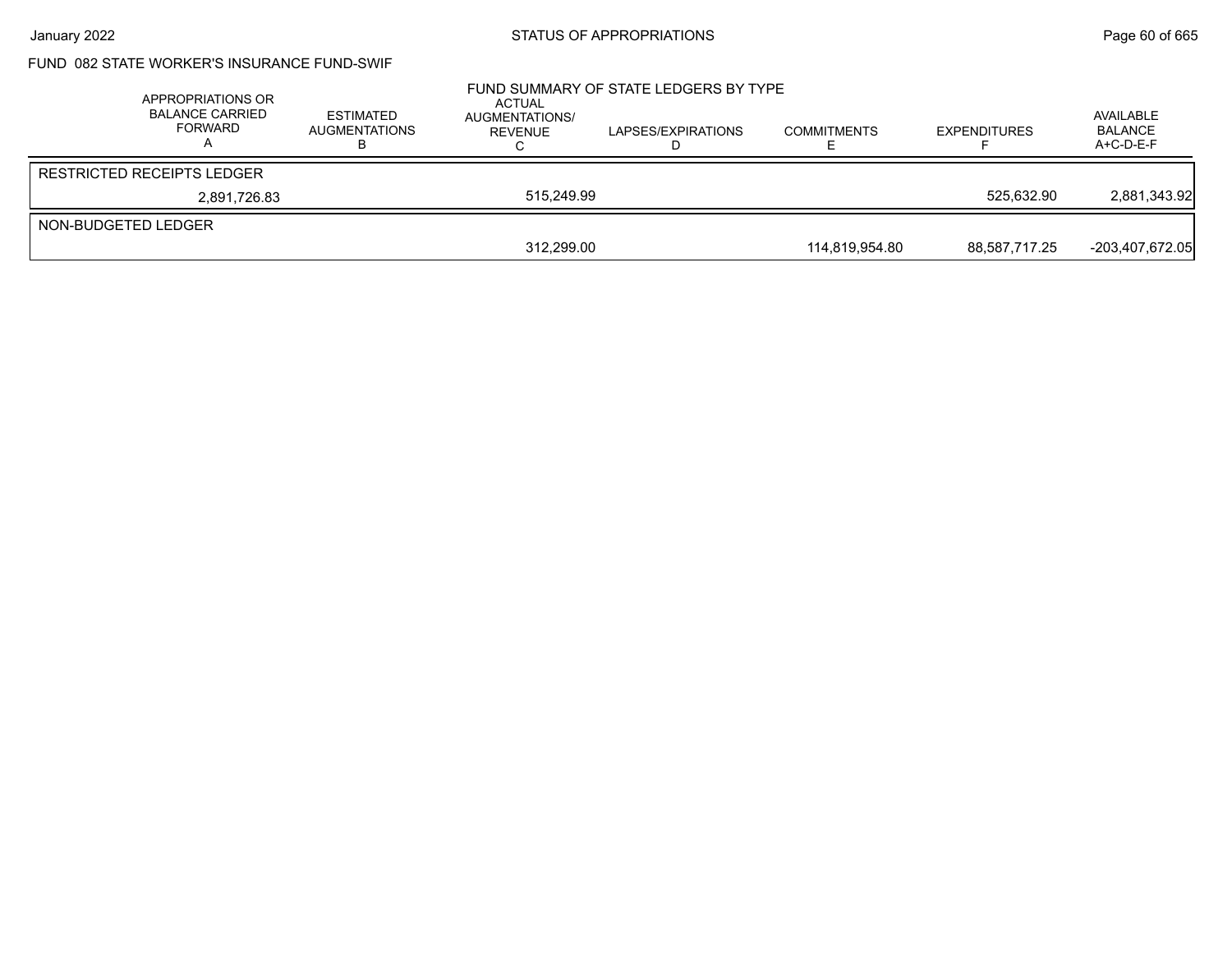$\bar{r}$ 

## January 2022 **STATUS OF APPROPRIATIONS** STATUS OF APPROPRIATIONS

### FUND 083 SOLID WASTE RESOURCE RECOVERY DEVEL

| APPROPRIATIONS OR<br><b>BALANCE CARRIED</b><br><b>FORWARD</b> | <b>ESTIMATED</b><br>AUGMENTATIONS | ACTUAL<br>AUGMENTATIONS/<br>REVENUE<br>◡ | FUND SUMMARY OF STATE LEDGERS BY TYPE<br>LAPSES/EXPIRATIONS | <b>COMMITMENTS</b> | <b>EXPENDITURES</b> | AVAILABLE<br><b>BALANCE</b><br>$A+C-D-E-F$ |
|---------------------------------------------------------------|-----------------------------------|------------------------------------------|-------------------------------------------------------------|--------------------|---------------------|--------------------------------------------|
| RESTRICTED REVENUE LEDGER                                     |                                   |                                          |                                                             |                    |                     |                                            |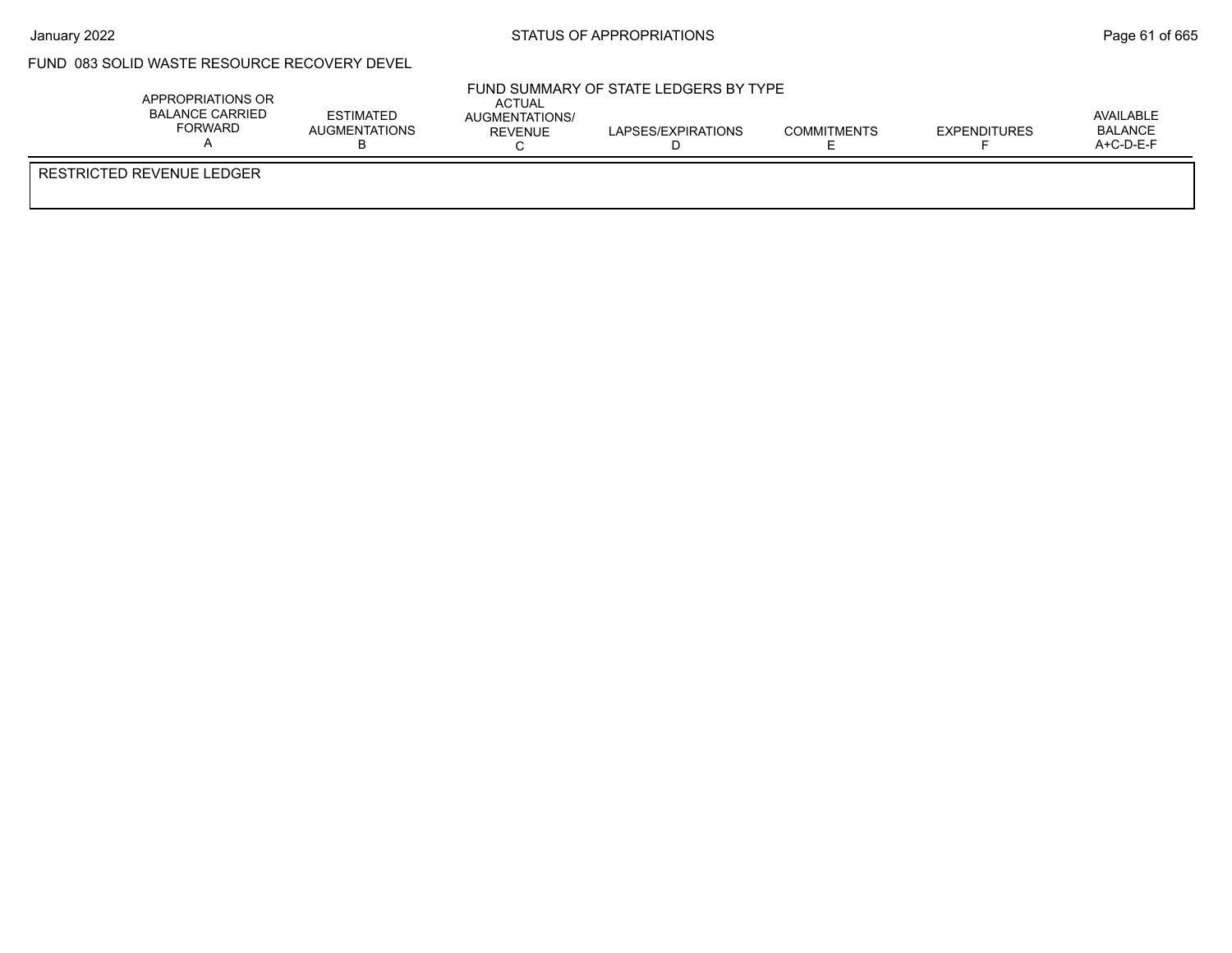### FUND 084 STATE STORES FUND

| <b>APPROPRIATIONS OR</b><br><b>BALANCE CARRIED</b><br><b>FORWARD</b><br>А | <b>ESTIMATED</b><br><b>AUGMENTATIONS</b><br>В | <b>ACTUAL</b><br><b>AUGMENTATIONS/</b><br><b>REVENUE</b><br>С | FUND SUMMARY OF STATE LEDGERS BY TYPE<br>LAPSES/EXPIRATIONS<br>D | <b>COMMITMENTS</b><br>E. | <b>EXPENDITURES</b><br>F | <b>AVAILABLE</b><br><b>BALANCE</b><br>$A+C-D-E-F$ |
|---------------------------------------------------------------------------|-----------------------------------------------|---------------------------------------------------------------|------------------------------------------------------------------|--------------------------|--------------------------|---------------------------------------------------|
| <b>CURRENT STATE APPROPRIATIONS LEDGER</b>                                |                                               |                                                               |                                                                  |                          |                          |                                                   |
| 33,196,000.00                                                             | 75,000.00                                     | 23,205.00                                                     |                                                                  | 1,623,293.38             | 16,774,942.69            | 14,820,968.93                                     |
| CURRENT STATE EXECUTIVE AUTHORIZATIONS LEDGER                             |                                               |                                                               |                                                                  |                          |                          |                                                   |
| 2,403,594,166.00                                                          | 20,000.00                                     |                                                               |                                                                  | 77,942,162.45            | 1,414,645,823.41         | 911,006,180.14                                    |
| TOTAL ALL CURRENT STATE LEDGERS                                           |                                               |                                                               |                                                                  |                          |                          |                                                   |
| 2,436,790,166.00                                                          | 95,000.00                                     | 23,205.00                                                     |                                                                  | 79,565,455.83            | 1,431,420,766.10         | 925,827,149.07                                    |
| <b>PRIOR STATE APPROPRIATIONS LEDGER</b>                                  |                                               |                                                               |                                                                  |                          |                          |                                                   |
| 7,377,247.40                                                              |                                               |                                                               |                                                                  | 598,067.07               | 1,603,235.42             | 5,175,944.91                                      |
| PRIOR STATE EXECUTIVE AUTHORIZATIONS LEDGER                               |                                               |                                                               |                                                                  |                          |                          |                                                   |
| 116,647,410.39                                                            |                                               |                                                               |                                                                  | 5,722,582.44             | 50,537,534.55            | 60,387,293.40                                     |
| TOTAL ALL PRIOR STATE LEDGERS                                             |                                               |                                                               |                                                                  |                          |                          |                                                   |
| 124,024,657.79                                                            |                                               |                                                               |                                                                  | 6,320,649.51             | 52,140,769.97            | 65,563,238.31                                     |
| <b>RESTRICTED RECEIPTS LEDGER</b>                                         |                                               |                                                               |                                                                  |                          |                          |                                                   |
|                                                                           |                                               |                                                               |                                                                  |                          |                          |                                                   |
| RESTRICTED REVENUE LEDGER                                                 |                                               |                                                               |                                                                  |                          |                          |                                                   |
| 212,929.12                                                                |                                               |                                                               |                                                                  |                          |                          | 212,929.12                                        |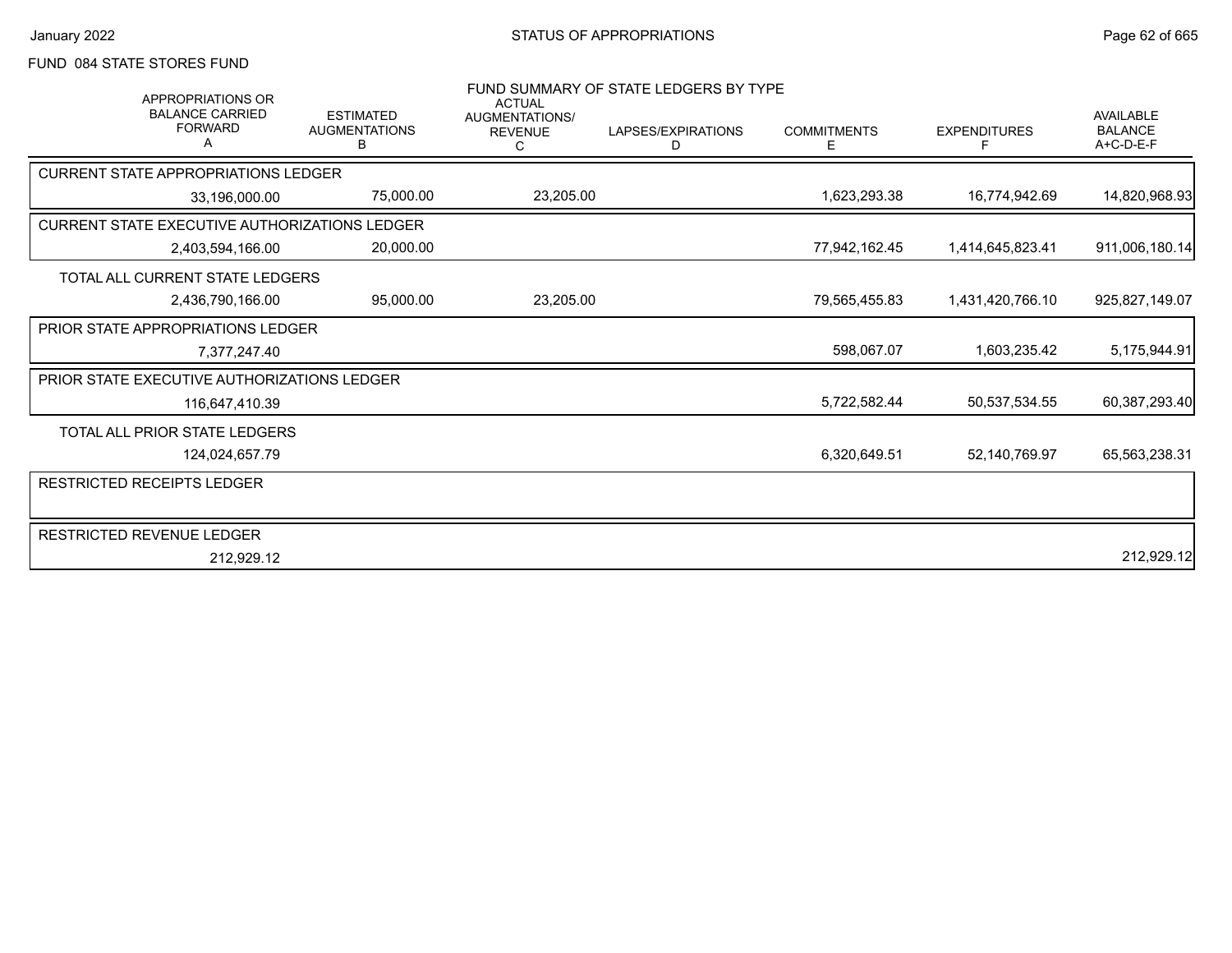# FUND 085 REHABILITATION CENTER FUND

| APPROPRIATIONS OR<br><b>BALANCE CARRIED</b><br><b>FORWARD</b> | <b>ESTIMATED</b><br><b>AUGMENTATIONS</b> | <b>ACTUAL</b><br>AUGMENTATIONS/<br>REVENUE | FUND SUMMARY OF STATE LEDGERS BY TYPE<br>LAPSES/EXPIRATIONS | <b>COMMITMENTS</b> | <b>EXPENDITURES</b> | AVAILABLE<br><b>BALANCE</b><br>$A+C-D-E-F$ |
|---------------------------------------------------------------|------------------------------------------|--------------------------------------------|-------------------------------------------------------------|--------------------|---------------------|--------------------------------------------|
| NON-BUDGETED LEDGER                                           |                                          |                                            |                                                             |                    |                     |                                            |
|                                                               | 526.851.65                               |                                            |                                                             | 6,397,092.75       | 12,495,831.81       | $-18,892,924.56$                           |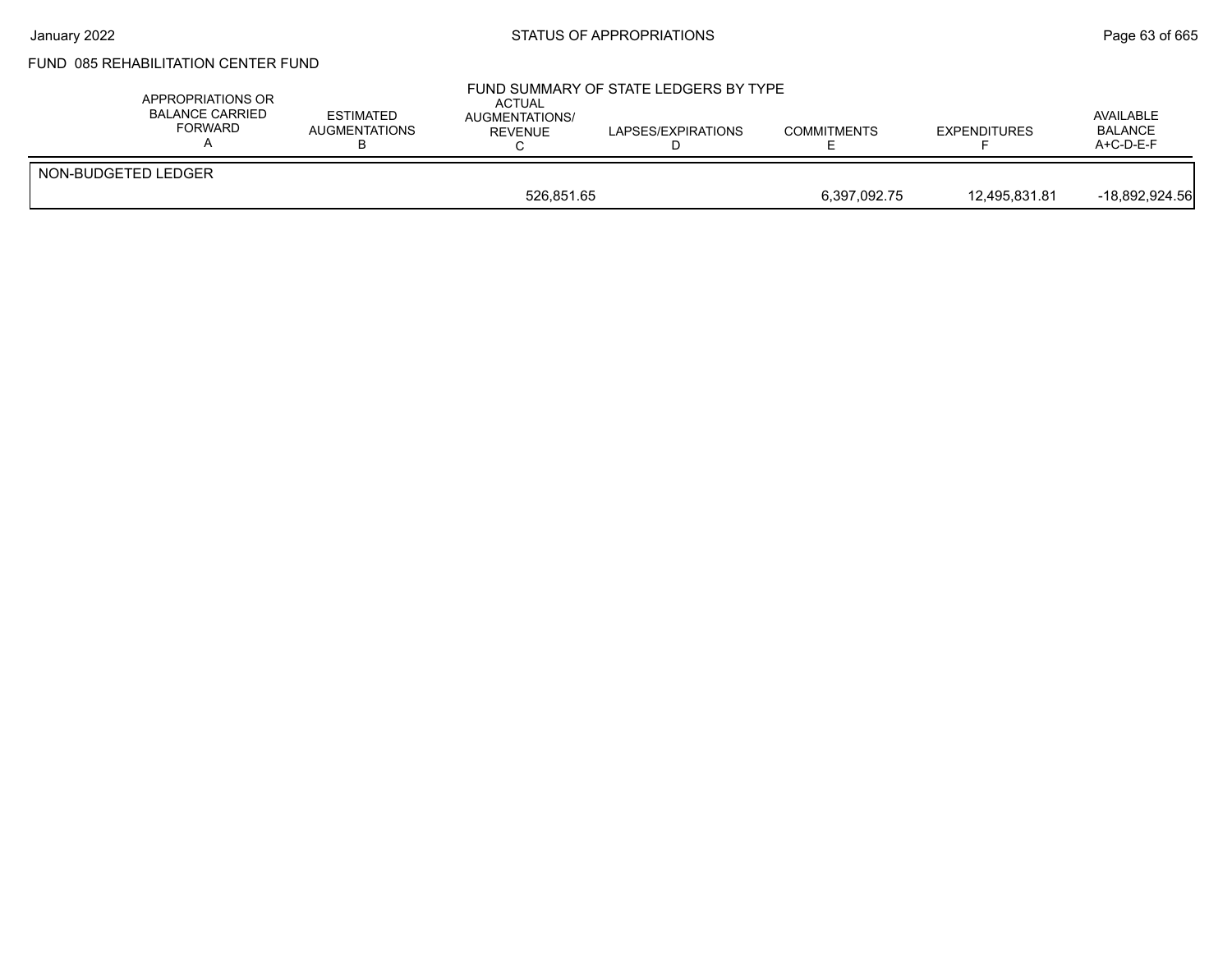## FUND 086 COAL&CLAY MINE SUBSIDENCE INSURANCE

| APPROPRIATIONS OR<br><b>BALANCE CARRIED</b><br><b>FORWARD</b><br>A | <b>ESTIMATED</b><br><b>AUGMENTATIONS</b> | <b>ACTUAL</b><br><b>AUGMENTATIONS/</b><br><b>REVENUE</b> | FUND SUMMARY OF STATE LEDGERS BY TYPE<br>LAPSES/EXPIRATIONS | <b>COMMITMENTS</b> | <b>EXPENDITURES</b> | AVAILABLE<br><b>BALANCE</b><br>$A+C-D-E-F$ |
|--------------------------------------------------------------------|------------------------------------------|----------------------------------------------------------|-------------------------------------------------------------|--------------------|---------------------|--------------------------------------------|
| CURRENT STATE EXECUTIVE AUTHORIZATIONS LEDGER                      |                                          |                                                          |                                                             |                    |                     |                                            |
| 6,778,000.00                                                       |                                          |                                                          |                                                             | 299,686.75         | 2,423,181.86        | 4,055,131.39                               |
| TOTAL ALL CURRENT STATE LEDGERS                                    |                                          |                                                          |                                                             |                    |                     |                                            |
| 6,778,000.00                                                       |                                          |                                                          |                                                             | 299,686.75         | 2,423,181.86        | 4,055,131.39                               |
| <b>PRIOR STATE EXECUTIVE AUTHORIZATIONS LEDGER</b>                 |                                          |                                                          |                                                             |                    |                     |                                            |
| 2,410,279.17                                                       |                                          |                                                          |                                                             | 11,376.90          | 245.611.73          | 2,153,290.54                               |
| TOTAL ALL PRIOR STATE LEDGERS                                      |                                          |                                                          |                                                             |                    |                     |                                            |
| 2,410,279.17                                                       |                                          |                                                          |                                                             | 11,376.90          | 245.611.73          | 2,153,290.54                               |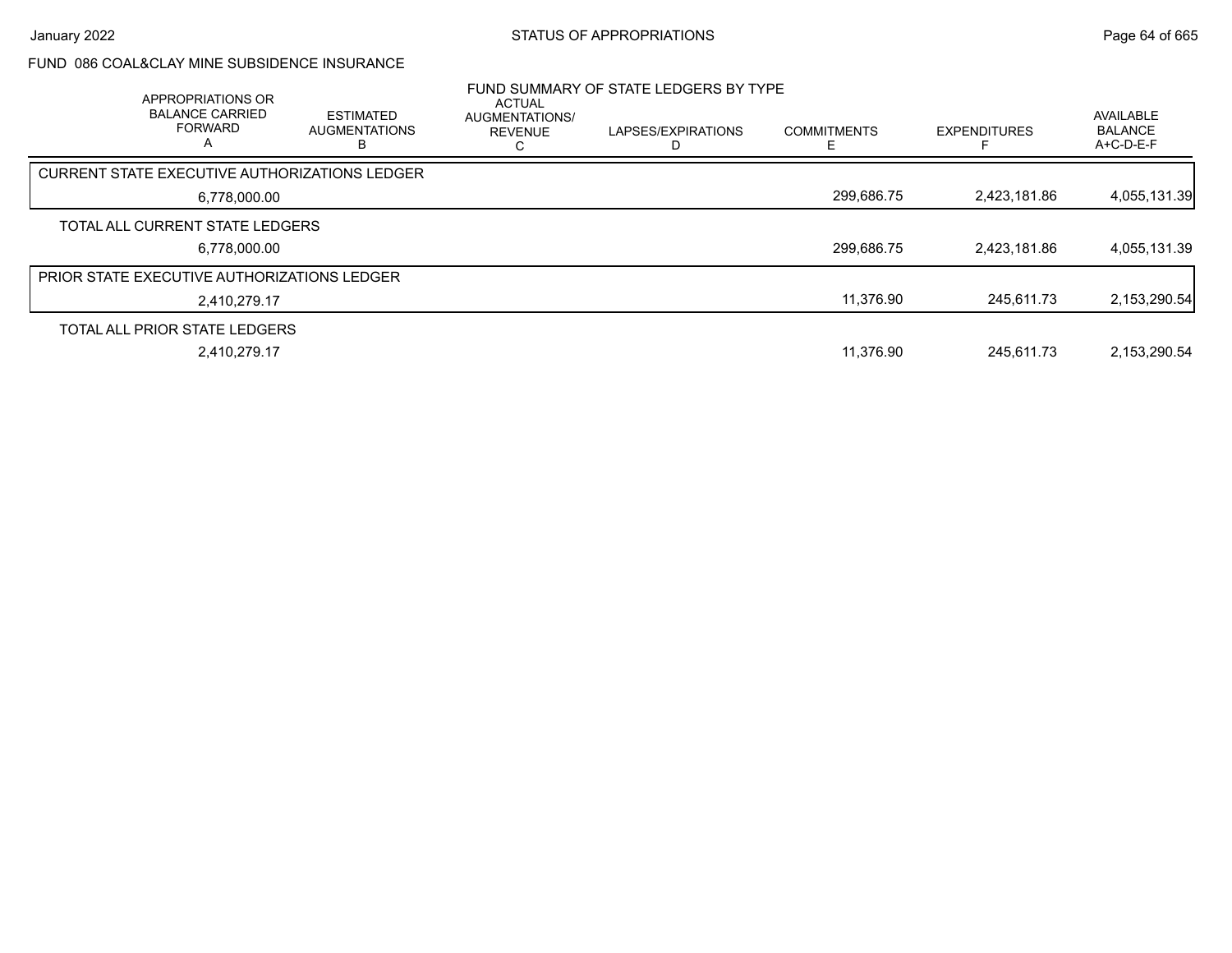## FUND 087 COAL LANDS IMPROVEMENT FUND

| APPROPRIATIONS OR<br><b>BALANCE CARRIED</b><br><b>FORWARD</b><br>Α | <b>ESTIMATED</b><br><b>AUGMENTATIONS</b><br>ĸ | <b>ACTUAL</b><br>AUGMENTATIONS/<br><b>REVENUE</b> | FUND SUMMARY OF STATE LEDGERS BY TYPE<br>LAPSES/EXPIRATIONS | <b>COMMITMENTS</b> | <b>EXPENDITURES</b> | AVAILABLE<br><b>BALANCE</b><br>A+C-D-E-F |
|--------------------------------------------------------------------|-----------------------------------------------|---------------------------------------------------|-------------------------------------------------------------|--------------------|---------------------|------------------------------------------|
| <b>CURRENT STATE EXECUTIVE AUTHORIZATIONS LEDGER</b>               |                                               |                                                   |                                                             |                    |                     |                                          |
| 1.200.000.00                                                       |                                               |                                                   |                                                             |                    | 750,000.00          | 450,000.00                               |
| TOTAL ALL CURRENT STATE LEDGERS                                    |                                               |                                                   |                                                             |                    |                     |                                          |
| 1,200,000.00                                                       |                                               |                                                   |                                                             |                    | 750,000.00          | 450,000.00                               |
| <b>PRIOR STATE EXECUTIVE AUTHORIZATIONS LEDGER</b>                 |                                               |                                                   |                                                             |                    |                     |                                          |
| 831,908.25                                                         |                                               |                                                   |                                                             |                    |                     | 831,908.25                               |
| TOTAL ALL PRIOR STATE LEDGERS                                      |                                               |                                                   |                                                             |                    |                     |                                          |
| 831,908.25                                                         |                                               |                                                   |                                                             |                    |                     | 831,908.25                               |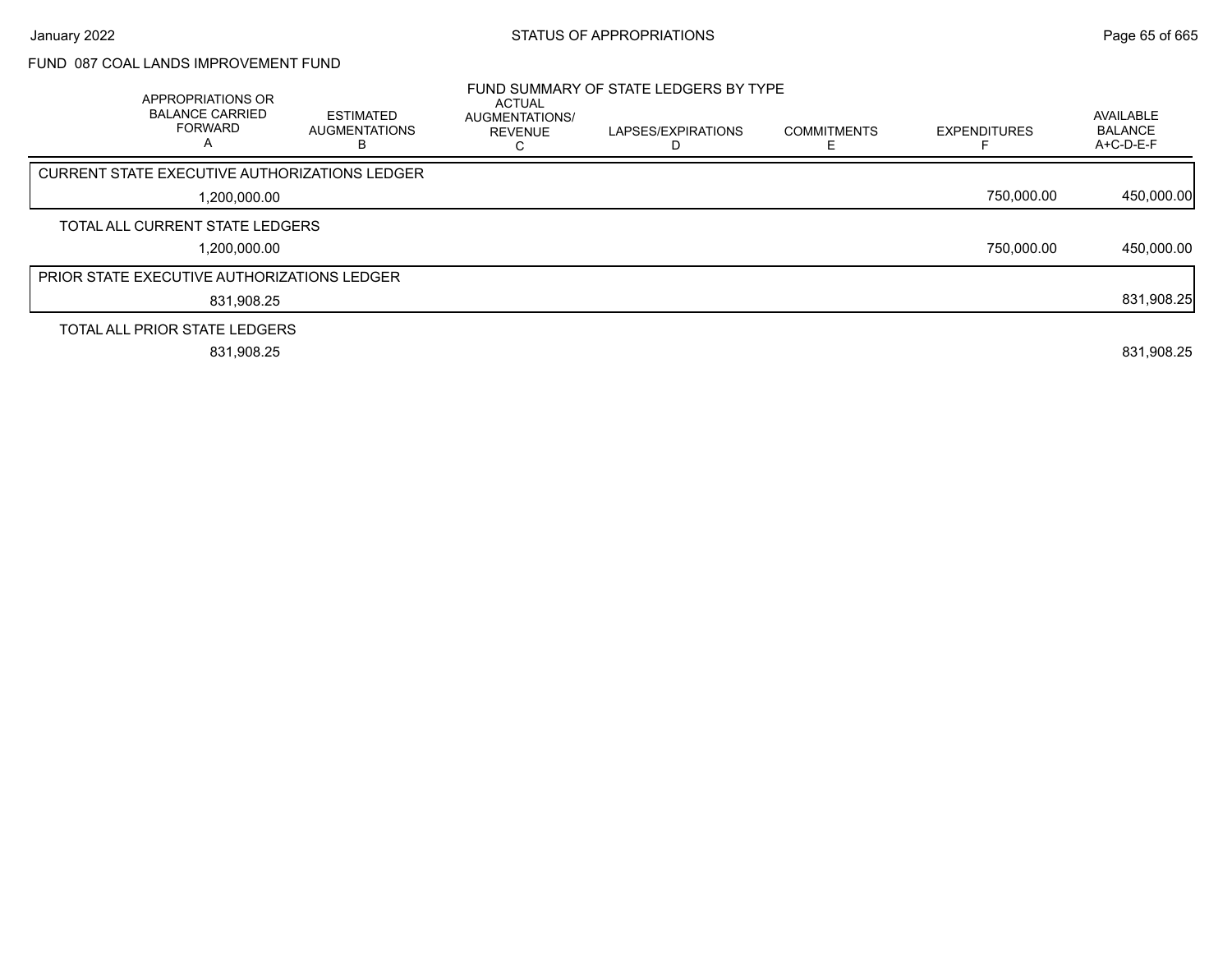## FUND 088 MINORITY BUSINESS DEVELOPMENT FUND

| APPROPRIATIONS OR<br><b>BALANCE CARRIED</b><br><b>FORWARD</b><br>А | <b>ESTIMATED</b><br><b>AUGMENTATIONS</b> | ACTUAL<br>AUGMENTATIONS/<br><b>REVENUE</b> | FUND SUMMARY OF STATE LEDGERS BY TYPE<br>LAPSES/EXPIRATIONS | <b>COMMITMENTS</b> | <b>EXPENDITURES</b> | AVAILABLE<br><b>BALANCE</b><br>A+C-D-E-F |
|--------------------------------------------------------------------|------------------------------------------|--------------------------------------------|-------------------------------------------------------------|--------------------|---------------------|------------------------------------------|
| CURRENT STATE EXECUTIVE AUTHORIZATIONS LEDGER                      |                                          |                                            |                                                             |                    |                     |                                          |
| 1,340,000.00                                                       |                                          |                                            |                                                             | 4,724.00           | 499,869.07          | 835,406.93                               |
| TOTAL ALL CURRENT STATE LEDGERS                                    |                                          |                                            |                                                             |                    |                     |                                          |
| 1,340,000.00                                                       |                                          |                                            |                                                             | 4,724.00           | 499,869.07          | 835,406.93                               |
| PRIOR STATE EXECUTIVE AUTHORIZATIONS LEDGER                        |                                          |                                            |                                                             |                    |                     |                                          |
| 333,694.32                                                         |                                          |                                            |                                                             |                    | 13,185.28           | 320,509.04                               |
| TOTAL ALL PRIOR STATE LEDGERS                                      |                                          |                                            |                                                             |                    |                     |                                          |
| 333,694.32                                                         |                                          |                                            |                                                             |                    | 13,185.28           | 320,509.04                               |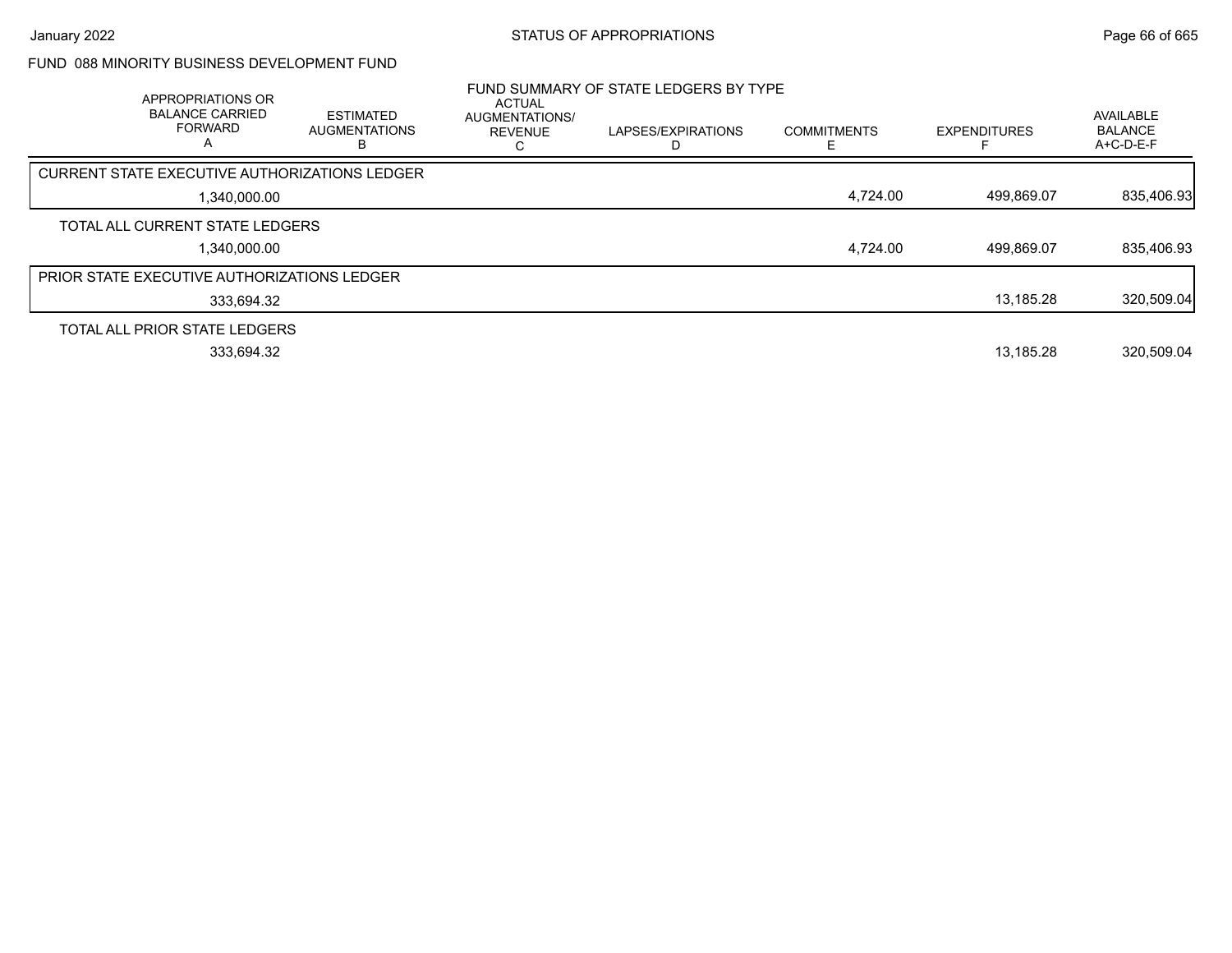### FUND 091 CAPITAL DEBT FUND

|                     | <b>APPROPRIATIONS OR</b><br><b>BALANCE CARRIED</b><br><b>FORWARD</b> | <b>ESTIMATED</b><br><b>AUGMENTATIONS</b> | ACTUAL<br>AUGMENTATIONS/<br>REVENUE | FUND SUMMARY OF STATE LEDGERS BY TYPE<br>LAPSES/EXPIRATIONS | <b>COMMITMENTS</b> | <b>EXPENDITURES</b> | AVAILABLE<br><b>BALANCE</b><br>$A+C-D-E-F$ |
|---------------------|----------------------------------------------------------------------|------------------------------------------|-------------------------------------|-------------------------------------------------------------|--------------------|---------------------|--------------------------------------------|
|                     | <b>RESTRICTED RECEIPTS LEDGER</b>                                    |                                          |                                     |                                                             |                    |                     |                                            |
| NON-BUDGETED LEDGER |                                                                      |                                          |                                     |                                                             |                    |                     |                                            |
|                     |                                                                      |                                          |                                     |                                                             |                    | 918,630,123.42      | -918,630,123.42                            |
|                     | <b>RESTRICTED REVENUE LEDGER</b>                                     |                                          |                                     |                                                             |                    |                     |                                            |
|                     | 325.98                                                               |                                          | 433,023,758.08                      |                                                             |                    | 433,023,350.00      | 734.06                                     |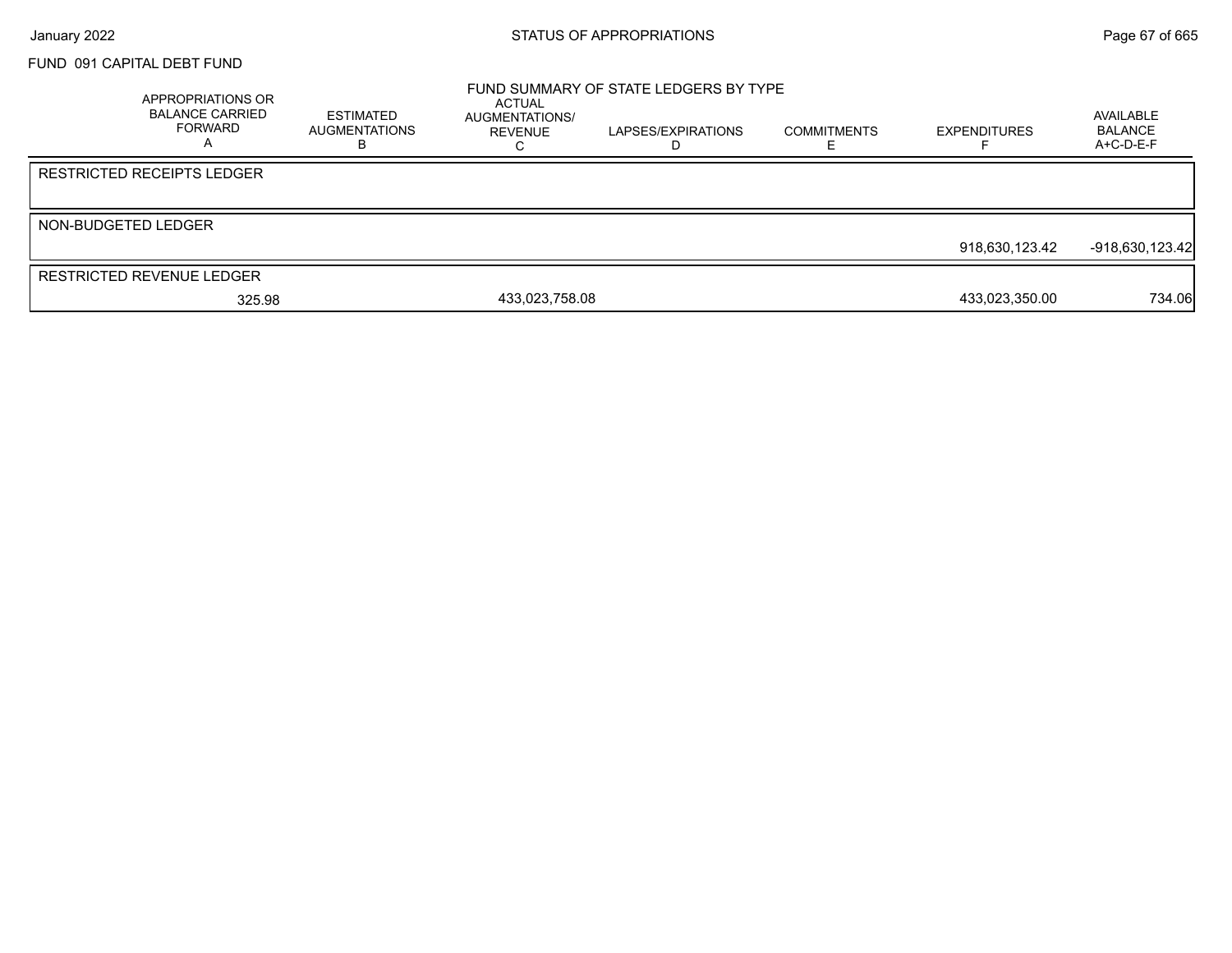## FUND 096 PA VETS MONUMNTS & MEMRIAL TRST FND

| APPROPRIATIONS OR<br><b>BALANCE CARRIED</b><br><b>FORWARD</b><br>A | <b>ESTIMATED</b><br><b>AUGMENTATIONS</b> | ACTUAL<br>AUGMENTATIONS/<br><b>REVENUE</b> | FUND SUMMARY OF STATE LEDGERS BY TYPE<br>LAPSES/EXPIRATIONS | <b>COMMITMENTS</b> | <b>EXPENDITURES</b> | AVAILABLE<br><b>BALANCE</b><br>A+C-D-E-F |
|--------------------------------------------------------------------|------------------------------------------|--------------------------------------------|-------------------------------------------------------------|--------------------|---------------------|------------------------------------------|
| <b>CURRENT STATE EXECUTIVE AUTHORIZATIONS LEDGER</b>               |                                          |                                            |                                                             |                    |                     |                                          |
| 175,000.00                                                         |                                          |                                            |                                                             | 22,174.32          | 30.816.74           | 122,008.94                               |
| TOTAL ALL CURRENT STATE LEDGERS                                    |                                          |                                            |                                                             |                    |                     |                                          |
| 175,000.00                                                         |                                          |                                            |                                                             | 22,174.32          | 30.816.74           | 122.008.94                               |
| <b>PRIOR STATE EXECUTIVE AUTHORIZATIONS LEDGER</b>                 |                                          |                                            |                                                             |                    |                     |                                          |
| 24,456.64                                                          |                                          |                                            |                                                             |                    | 6,419.92            | 18,036.72                                |
| TOTAL ALL PRIOR STATE LEDGERS                                      |                                          |                                            |                                                             |                    |                     |                                          |
| 24.456.64                                                          |                                          |                                            |                                                             |                    | 6.419.92            | 18.036.72                                |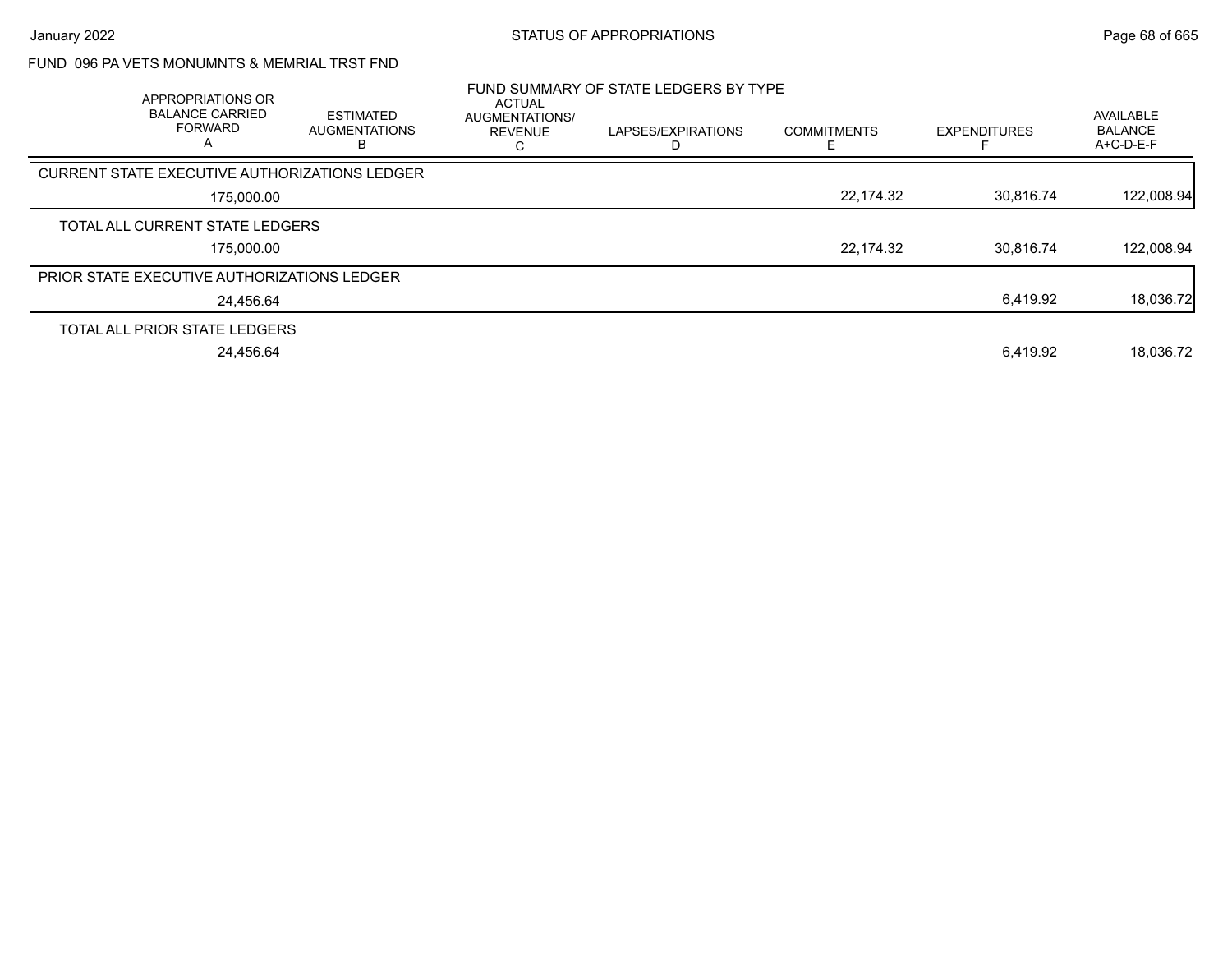### FUND 097 ANTHRACITE DEEP MINE OPERATORS EMER

| <b>APPROPRIATIONS OR</b><br><b>BALANCE CARRIED</b><br><b>FORWARD</b><br>A | <b>ESTIMATED</b><br><b>AUGMENTATIONS</b><br>B | ACTUAL<br>AUGMENTATIONS/<br><b>REVENUE</b><br>С | FUND SUMMARY OF STATE LEDGERS BY TYPE<br>LAPSES/EXPIRATIONS | <b>COMMITMENTS</b><br>Е | <b>EXPENDITURES</b> | AVAILABLE<br><b>BALANCE</b><br>A+C-D-E-F |
|---------------------------------------------------------------------------|-----------------------------------------------|-------------------------------------------------|-------------------------------------------------------------|-------------------------|---------------------|------------------------------------------|
| CURRENT STATE EXECUTIVE AUTHORIZATIONS LEDGER                             |                                               |                                                 |                                                             |                         |                     |                                          |
| 273,000.00                                                                |                                               |                                                 |                                                             | 197,987.34              |                     | 75,012.66                                |
| TOTAL ALL CURRENT STATE LEDGERS                                           |                                               |                                                 |                                                             |                         |                     |                                          |
| 273,000.00                                                                |                                               |                                                 |                                                             | 197,987.34              |                     | 75,012.66                                |
| <b>PRIOR STATE EXECUTIVE AUTHORIZATIONS LEDGER</b>                        |                                               |                                                 |                                                             |                         |                     |                                          |
| 450,000.00                                                                |                                               |                                                 |                                                             |                         |                     | 450,000.00                               |
| TOTAL ALL PRIOR STATE LEDGERS                                             |                                               |                                                 |                                                             |                         |                     |                                          |
| 450,000.00                                                                |                                               |                                                 |                                                             |                         |                     | 450,000.00                               |
| <b>RESTRICTED RECEIPTS LEDGER</b>                                         |                                               |                                                 |                                                             |                         |                     |                                          |
| 134,085.95                                                                |                                               | $-628.26$                                       |                                                             |                         |                     | 133,457.69                               |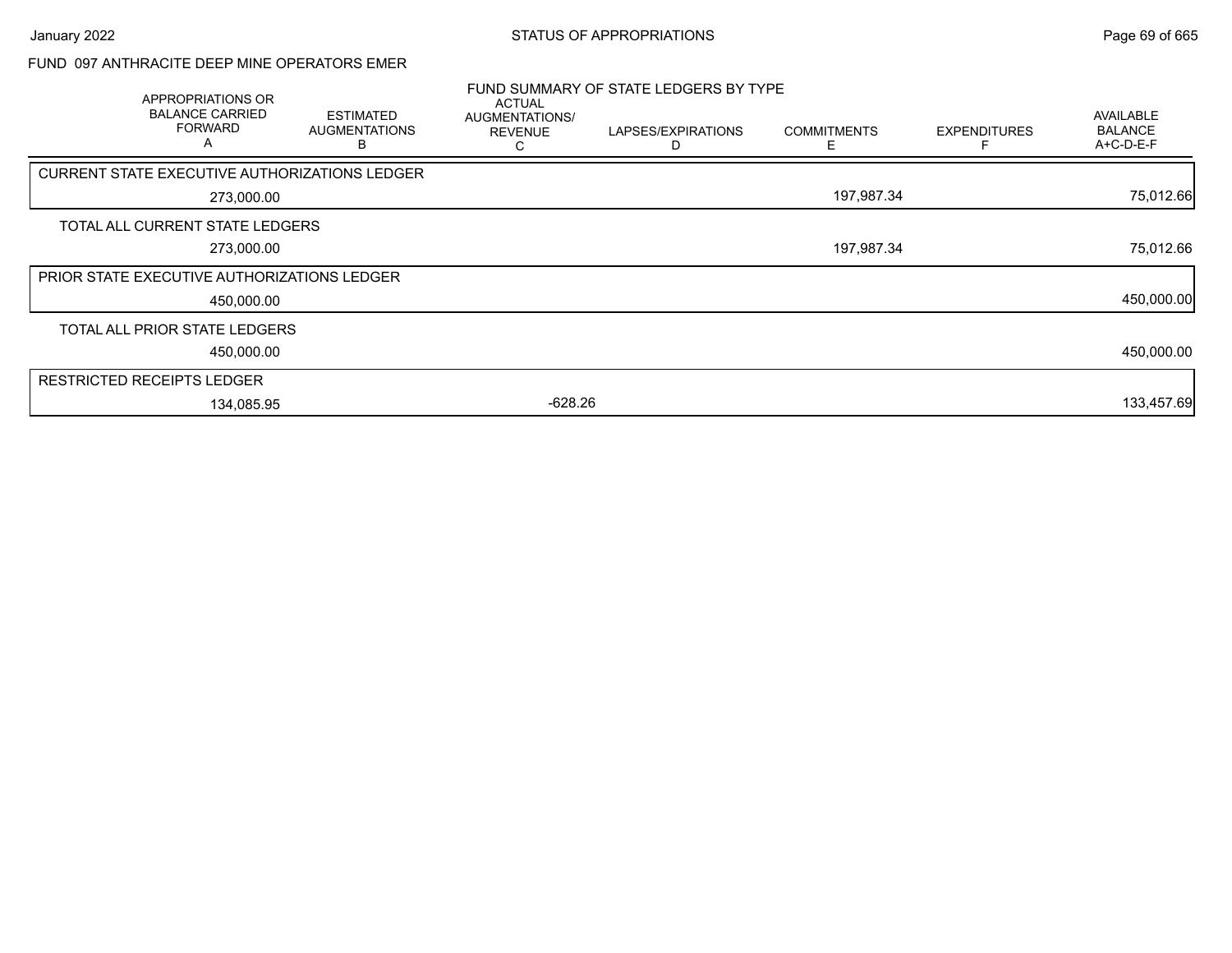### FUND 104 PENNVEST FUND

| <b>APPROPRIATIONS OR</b><br><b>BALANCE CARRIED</b><br><b>FORWARD</b> | <b>ESTIMATED</b><br><b>AUGMENTATIONS</b><br>B | <b>ACTUAL</b><br>AUGMENTATIONS/<br><b>REVENUE</b> | FUND SUMMARY OF STATE LEDGERS BY TYPE<br>LAPSES/EXPIRATIONS<br>D | <b>COMMITMENTS</b><br>E | <b>EXPENDITURES</b> | AVAILABLE<br><b>BALANCE</b><br>A+C-D-E-F |
|----------------------------------------------------------------------|-----------------------------------------------|---------------------------------------------------|------------------------------------------------------------------|-------------------------|---------------------|------------------------------------------|
| CURRENT STATE EXECUTIVE AUTHORIZATIONS LEDGER                        |                                               |                                                   |                                                                  |                         |                     |                                          |
| 40,944,000.00                                                        | 200,000.00                                    | 5,353.93                                          |                                                                  | 307,550.51              | 1,532,980.14        | 39,108,823.28                            |
| <b>CURRENT STATE EXECUTIVE AUTHORIZATIONS - RESTRICTED LEDGER</b>    |                                               |                                                   |                                                                  |                         |                     |                                          |
|                                                                      | 60,000,000.00                                 | 55,185,654.81                                     |                                                                  | 31,579,086.59           | 4,606,027.16        | 19,000,541.06                            |
| TOTAL ALL CURRENT STATE LEDGERS                                      |                                               |                                                   |                                                                  |                         |                     |                                          |
| 40,944,000.00                                                        | 60,200,000.00                                 | 55,191,008.74                                     |                                                                  | 31,886,637.10           | 6,139,007.30        | 58,109,364.34                            |
| <b>PRIOR STATE EXECUTIVE AUTHORIZATIONS LEDGER</b>                   |                                               |                                                   |                                                                  |                         |                     |                                          |
| 23,701,282.85                                                        |                                               |                                                   |                                                                  | 2,243.50                | 272,938.28          | 23,426,101.07                            |
| PRIOR STATE EXECUTIVE AUTHORIZATIONS - RESTRICTED LEDGER             |                                               |                                                   |                                                                  |                         |                     |                                          |
| 75,975,365.78                                                        |                                               | -55,185,654.81                                    |                                                                  |                         | 20,330,221.82       | 459,489.15                               |
| TOTAL ALL PRIOR STATE LEDGERS                                        |                                               |                                                   |                                                                  |                         |                     |                                          |
| 99,676,648.63                                                        |                                               | -55,185,654.81                                    |                                                                  | 2,243.50                | 20,603,160.10       | 23,885,590.22                            |
| RESTRICTED REVENUE LEDGER                                            |                                               |                                                   |                                                                  |                         |                     |                                          |
| 123,207,311.19                                                       |                                               | 41,440,203.91                                     |                                                                  | 42,736,992.88           | 8,834,153.84        | 113,076,368.38                           |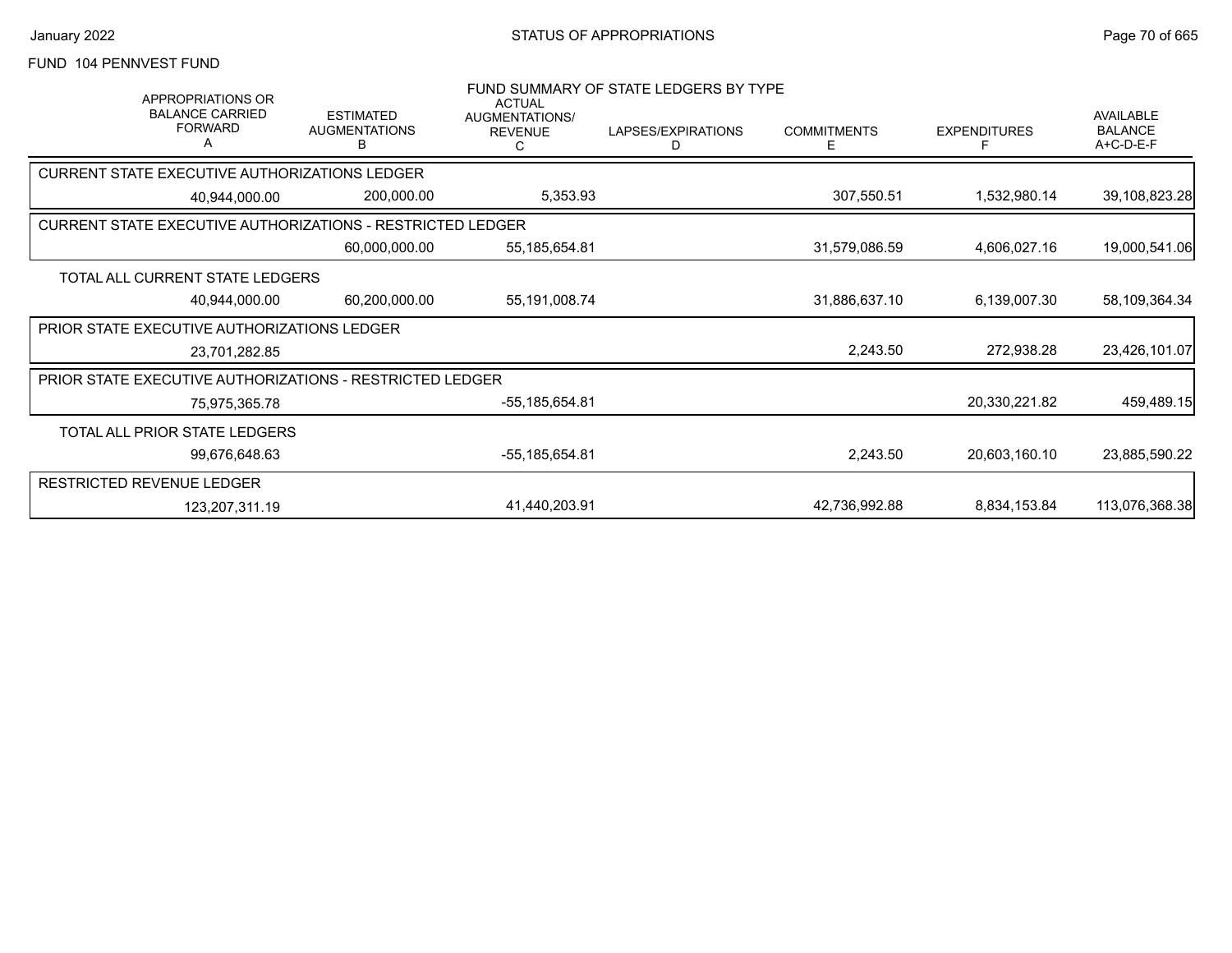## FUND 105 PENNVEST BOND AUTHORIZATION FUND

| APPROPRIATIONS OR<br>BALANCE CARRIED<br>FORWARD | ESTIMATED<br>AUGMENTATIONS | ACTUAL<br>AUGMENTATIONS/<br>REVENUE | FUND SUMMARY OF STATE LEDGERS BY TYPE<br>LAPSES/EXPIRATIONS | <b>COMMITMENTS</b> | <b>EXPENDITURES</b> | AVAILABLE<br><b>BALANCE</b><br>A+C-D-E-F |
|-------------------------------------------------|----------------------------|-------------------------------------|-------------------------------------------------------------|--------------------|---------------------|------------------------------------------|
| <b>PRIOR STATE CONTINUING LEDGER</b>            |                            |                                     |                                                             |                    |                     |                                          |
| 8.245.390.60                                    |                            |                                     |                                                             |                    |                     | 8,245,390.60                             |
| TOTAL ALL PRIOR STATE LEDGERS                   |                            |                                     |                                                             |                    |                     |                                          |
| 8.245.390.60                                    |                            |                                     |                                                             |                    |                     | 8.245.390.60                             |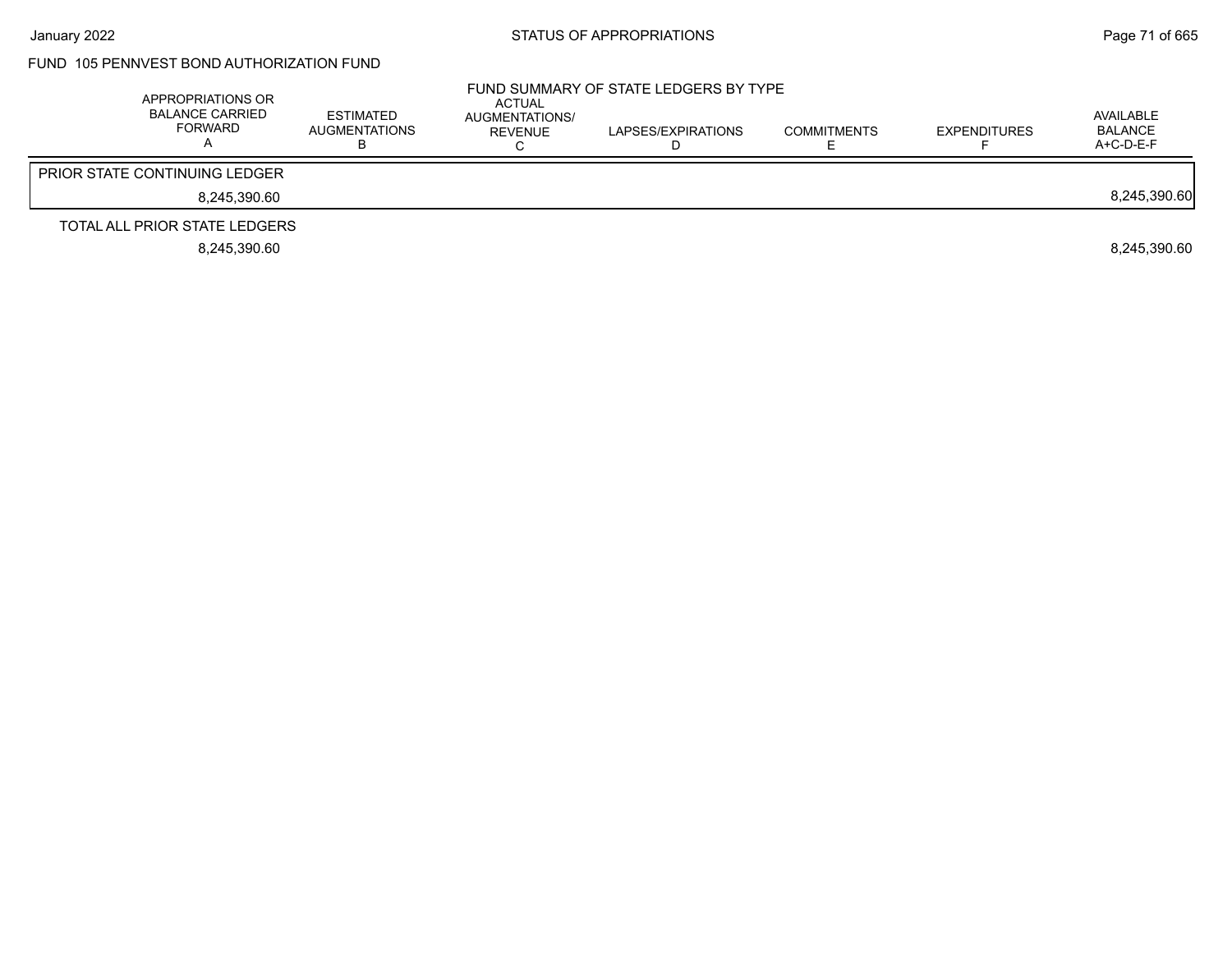## FUND 108 PENNVEST REDEMPTION FUND

| APPROPRIATIONS OR<br><b>BALANCE CARRIED</b><br>FORWARD | <b>ESTIMATED</b><br><b>AUGMENTATIONS</b> | <b>ACTUAL</b><br>AUGMENTATIONS/<br><b>REVENUE</b> | FUND SUMMARY OF STATE LEDGERS BY TYPE<br>LAPSES/EXPIRATIONS | <b>COMMITMENTS</b> | <b>EXPENDITURES</b> | AVAILABLE<br><b>BALANCE</b><br>$A+C-D-E-F$ |
|--------------------------------------------------------|------------------------------------------|---------------------------------------------------|-------------------------------------------------------------|--------------------|---------------------|--------------------------------------------|
| NON-BUDGETED LEDGER                                    |                                          |                                                   |                                                             |                    | 3.104.900.00        | $-3,104,900.00$                            |
|                                                        |                                          |                                                   |                                                             |                    |                     |                                            |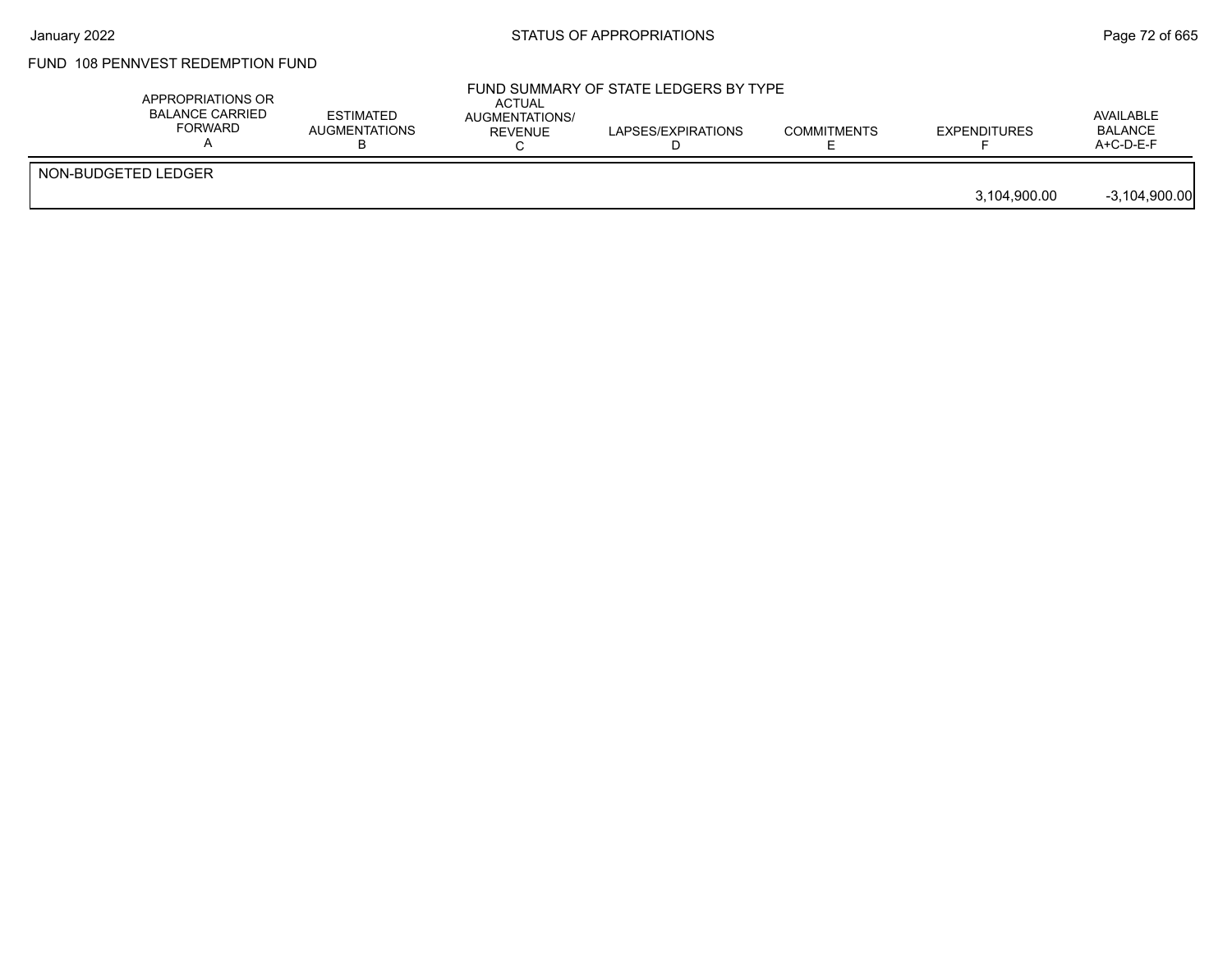### FUND 109 PENNVEST WATER POLLUTION CONTROL RE

| APPROPRIATIONS OR                                  |                                               | <b>ACTUAL</b>                         | FUND SUMMARY OF STATE LEDGERS BY TYPE |                         |                     |                                                 |
|----------------------------------------------------|-----------------------------------------------|---------------------------------------|---------------------------------------|-------------------------|---------------------|-------------------------------------------------|
| <b>BALANCE CARRIED</b><br><b>FORWARD</b><br>A      | <b>ESTIMATED</b><br><b>AUGMENTATIONS</b><br>в | AUGMENTATIONS/<br><b>REVENUE</b><br>С | LAPSES/EXPIRATIONS                    | <b>COMMITMENTS</b><br>Е | <b>EXPENDITURES</b> | <b>AVAILABLE</b><br><b>BALANCE</b><br>A+C-D-E-F |
| CURRENT STATE EXECUTIVE AUTHORIZATIONS LEDGER      |                                               |                                       |                                       |                         |                     |                                                 |
| 277,200,000.00                                     |                                               |                                       |                                       | 206,502,574.36          | 5,194,263.35        | 65,503,162.29                                   |
| TOTAL ALL CURRENT STATE LEDGERS                    |                                               |                                       |                                       |                         |                     |                                                 |
| 277,200,000.00                                     |                                               |                                       |                                       | 206,502,574.36          | 5,194,263.35        | 65,503,162.29                                   |
| <b>PRIOR STATE EXECUTIVE AUTHORIZATIONS LEDGER</b> |                                               |                                       |                                       |                         |                     |                                                 |
| 271,779,078.33                                     |                                               |                                       |                                       | 815.54                  | 7,106,433.24        | 264,671,829.55                                  |
| TOTAL ALL PRIOR STATE LEDGERS                      |                                               |                                       |                                       |                         |                     |                                                 |
| 271,779,078.33                                     |                                               |                                       |                                       | 815.54                  | 7,106,433.24        | 264,671,829.55                                  |
| <b>RESTRICTED REVENUE LEDGER</b>                   |                                               |                                       |                                       |                         |                     |                                                 |
| 406,455.48                                         |                                               |                                       |                                       |                         |                     | 406,455.48                                      |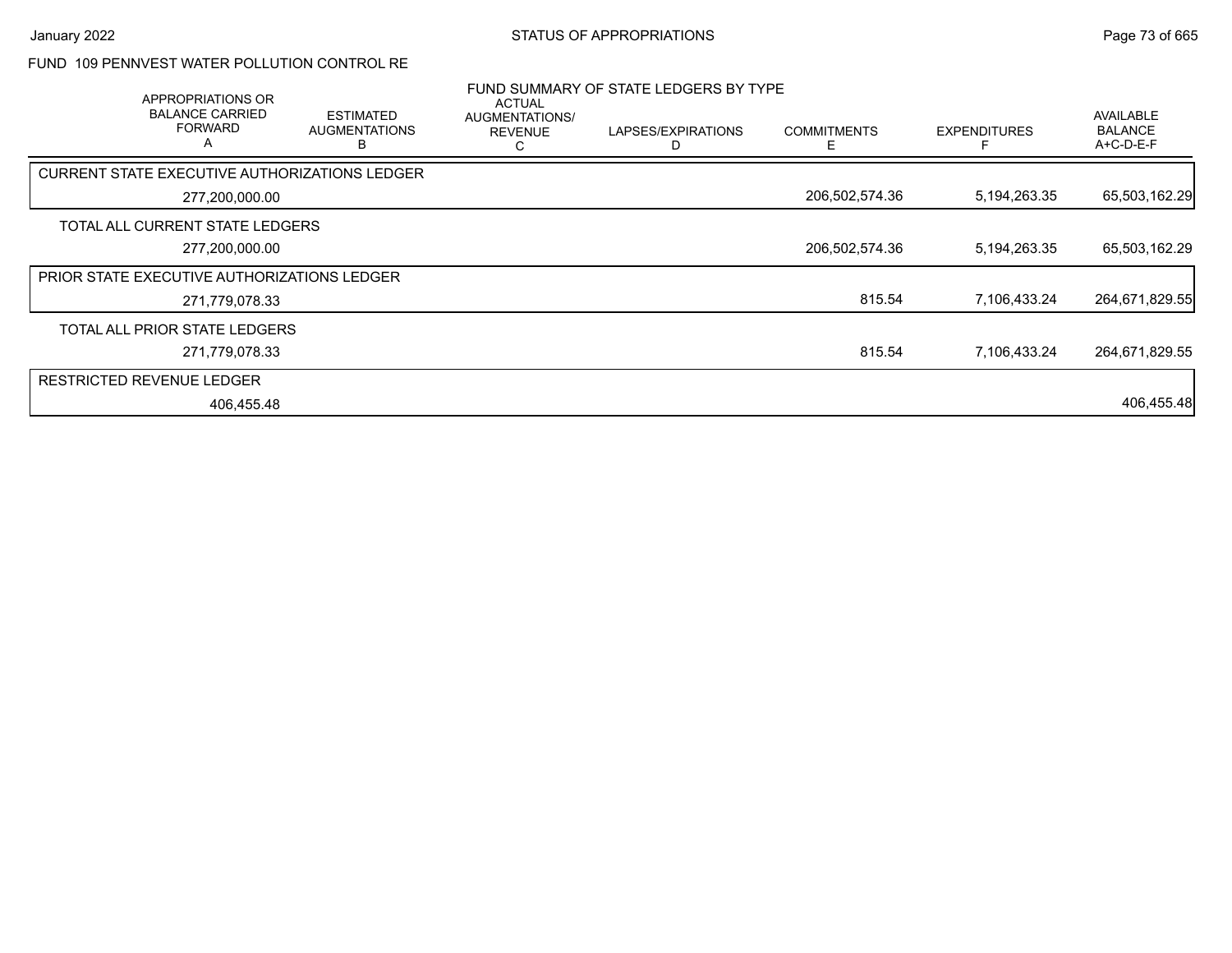### FUND 110 DEFERRED COMPENSATION FUND - SHORT

| APPROPRIATIONS OR<br><b>BALANCE CARRIED</b><br><b>FORWARD</b> | <b>ESTIMATED</b><br><b>AUGMENTATIONS</b> | ACTUAL<br>AUGMENTATIONS/<br>REVENUE | FUND SUMMARY OF STATE LEDGERS BY TYPE<br>LAPSES/EXPIRATIONS | <b>COMMITMENTS</b> | <b>EXPENDITURES</b> | AVAILABLE<br><b>BALANCE</b><br>$A+C-D-E-F$ |
|---------------------------------------------------------------|------------------------------------------|-------------------------------------|-------------------------------------------------------------|--------------------|---------------------|--------------------------------------------|
| NON-BUDGETED LEDGER                                           |                                          |                                     |                                                             |                    | 15.439.545.17       | $-15,439,545.17$                           |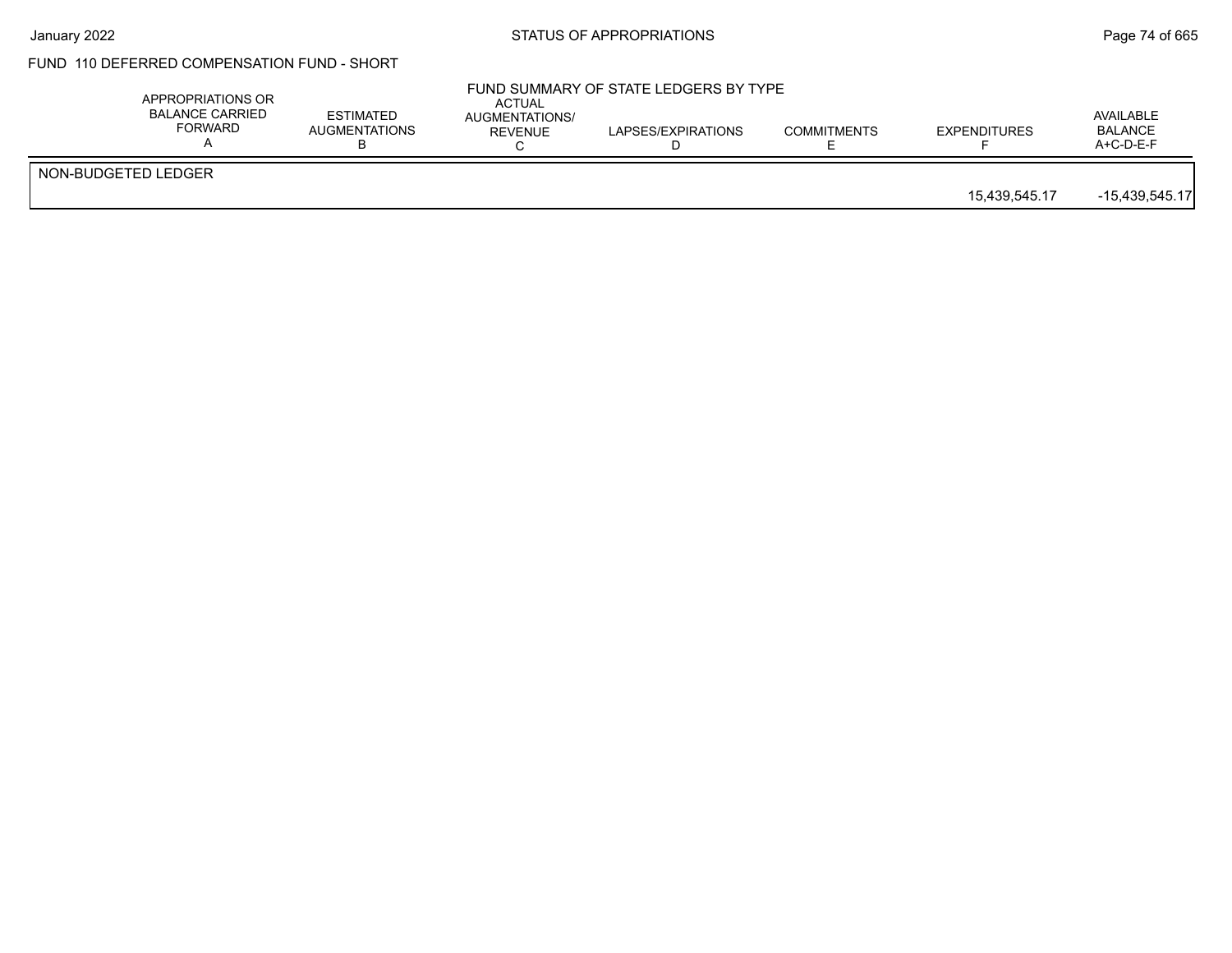### FUND 111 MACHINERY AND EQUIPMENT LOAN FUND

| APPROPRIATIONS OR<br><b>BALANCE CARRIED</b><br><b>FORWARD</b><br>A | <b>ESTIMATED</b><br><b>AUGMENTATIONS</b><br>В | <b>ACTUAL</b><br>AUGMENTATIONS/<br><b>REVENUE</b><br>C | FUND SUMMARY OF STATE LEDGERS BY TYPE<br>LAPSES/EXPIRATIONS<br>D | <b>COMMITMENTS</b> | <b>EXPENDITURES</b> | <b>AVAILABLE</b><br><b>BALANCE</b><br>A+C-D-E-F |
|--------------------------------------------------------------------|-----------------------------------------------|--------------------------------------------------------|------------------------------------------------------------------|--------------------|---------------------|-------------------------------------------------|
| CURRENT STATE EXECUTIVE AUTHORIZATIONS LEDGER                      |                                               |                                                        |                                                                  |                    |                     |                                                 |
| 11,778,000.00                                                      |                                               |                                                        |                                                                  | 1,025,629.50       | 195,568.83          | 10,556,801.67                                   |
| TOTAL ALL CURRENT STATE LEDGERS                                    |                                               |                                                        |                                                                  |                    |                     |                                                 |
| 11,778,000.00                                                      |                                               |                                                        |                                                                  | 1,025,629.50       | 195,568.83          | 10,556,801.67                                   |
| <b>PRIOR STATE EXECUTIVE AUTHORIZATIONS LEDGER</b>                 |                                               |                                                        |                                                                  |                    |                     |                                                 |
| 12,753,331.18                                                      |                                               |                                                        |                                                                  | 1,922,319.00       | 1,663,836.49        | 9,167,175.69                                    |
| TOTAL ALL PRIOR STATE LEDGERS                                      |                                               |                                                        |                                                                  |                    |                     |                                                 |
| 12,753,331.18                                                      |                                               |                                                        |                                                                  | 1,922,319.00       | 1,663,836.49        | 9,167,175.69                                    |
| <b>RESTRICTED REVENUE LEDGER</b>                                   |                                               |                                                        |                                                                  |                    |                     |                                                 |
| 5,666,833.73                                                       |                                               |                                                        |                                                                  |                    |                     | 5,666,833.73                                    |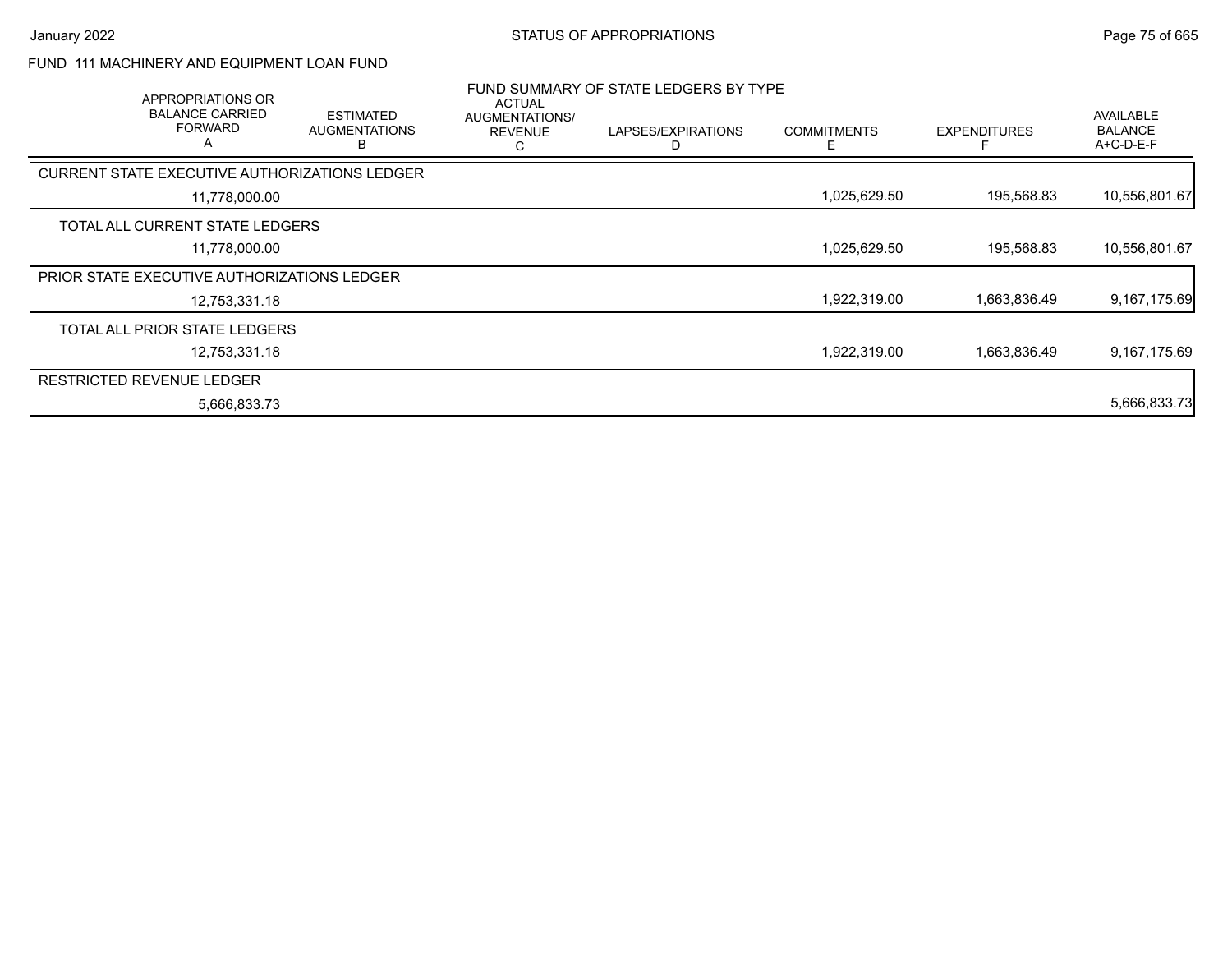### FUND 112 INSURANCE LIQUIDATION FUND

|                     | APPROPRIATIONS OR<br><b>BALANCE CARRIED</b><br>FORWARD | ESTIMATED<br>AUGMENTATIONS | ACTUAL<br>AUGMENTATIONS/<br>REVENUE | FUND SUMMARY OF STATE LEDGERS BY TYPE<br>LAPSES/EXPIRATIONS | <b>COMMITMENTS</b> | <b>EXPENDITURES</b> | AVAILABLE<br>BALANCE<br>$A+C-D-E-F$ |
|---------------------|--------------------------------------------------------|----------------------------|-------------------------------------|-------------------------------------------------------------|--------------------|---------------------|-------------------------------------|
|                     | <b>RESTRICTED RECEIPTS LEDGER</b>                      |                            |                                     |                                                             |                    |                     |                                     |
| NON-BUDGETED LEDGER |                                                        |                            |                                     |                                                             |                    | 39.238.360.79       | $-39,238,360.79$                    |
|                     |                                                        |                            |                                     |                                                             |                    |                     |                                     |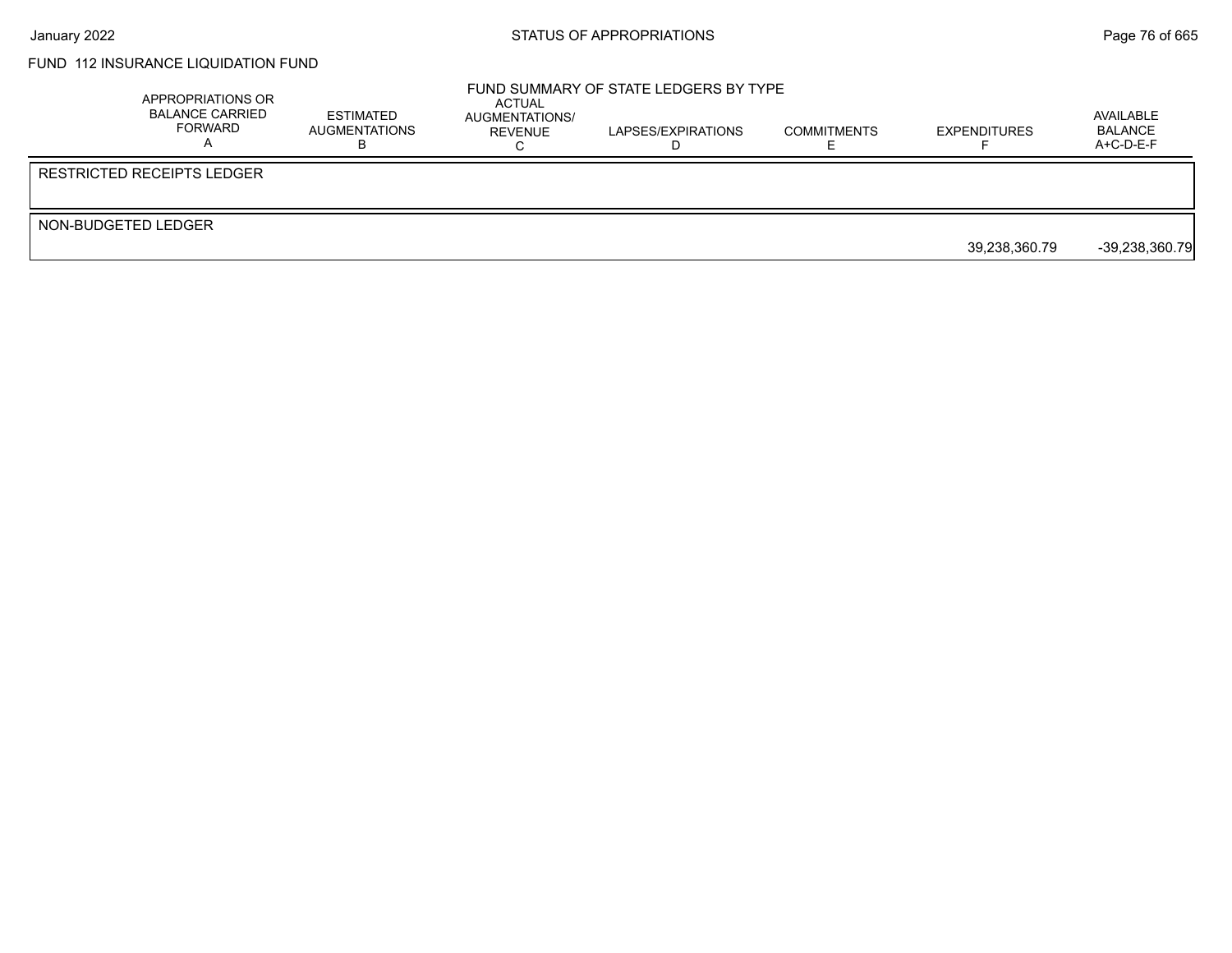### FUND 113 AGRICULTURAL CONS EASEMENT PURCHASE

|                                             | APPROPRIATIONS OR<br><b>BALANCE CARRIED</b><br><b>FORWARD</b><br>A | <b>ESTIMATED</b><br><b>AUGMENTATIONS</b><br>R | ACTUAL<br>AUGMENTATIONS/<br><b>REVENUE</b><br>С | FUND SUMMARY OF STATE LEDGERS BY TYPE<br>LAPSES/EXPIRATIONS | <b>COMMITMENTS</b> | <b>EXPENDITURES</b> | <b>AVAILABLE</b><br><b>BALANCE</b><br>A+C-D-E-F |
|---------------------------------------------|--------------------------------------------------------------------|-----------------------------------------------|-------------------------------------------------|-------------------------------------------------------------|--------------------|---------------------|-------------------------------------------------|
|                                             |                                                                    | CURRENT STATE EXECUTIVE AUTHORIZATIONS LEDGER |                                                 |                                                             |                    |                     |                                                 |
|                                             | 40,000,000.00                                                      |                                               |                                                 |                                                             | 3,464,784.05       | 18,403,483.32       | 18, 131, 732. 63                                |
| TOTAL ALL CURRENT STATE LEDGERS             |                                                                    |                                               |                                                 |                                                             |                    |                     |                                                 |
|                                             | 40,000,000.00                                                      |                                               |                                                 |                                                             | 3,464,784.05       | 18,403,483.32       | 18,131,732.63                                   |
| PRIOR STATE EXECUTIVE AUTHORIZATIONS LEDGER |                                                                    |                                               |                                                 |                                                             |                    |                     |                                                 |
|                                             | 3,996,228.17                                                       |                                               |                                                 |                                                             |                    | 3,571,338.05        | 424,890.12                                      |
| TOTAL ALL PRIOR STATE LEDGERS               |                                                                    |                                               |                                                 |                                                             |                    |                     |                                                 |
|                                             | 3,996,228.17                                                       |                                               |                                                 |                                                             |                    | 3,571,338.05        | 424,890.12                                      |
| <b>RESTRICTED REVENUE LEDGER</b>            |                                                                    |                                               |                                                 |                                                             |                    |                     |                                                 |
|                                             | 135,856.21                                                         |                                               |                                                 |                                                             | 33,031.60          |                     | 102,824.61                                      |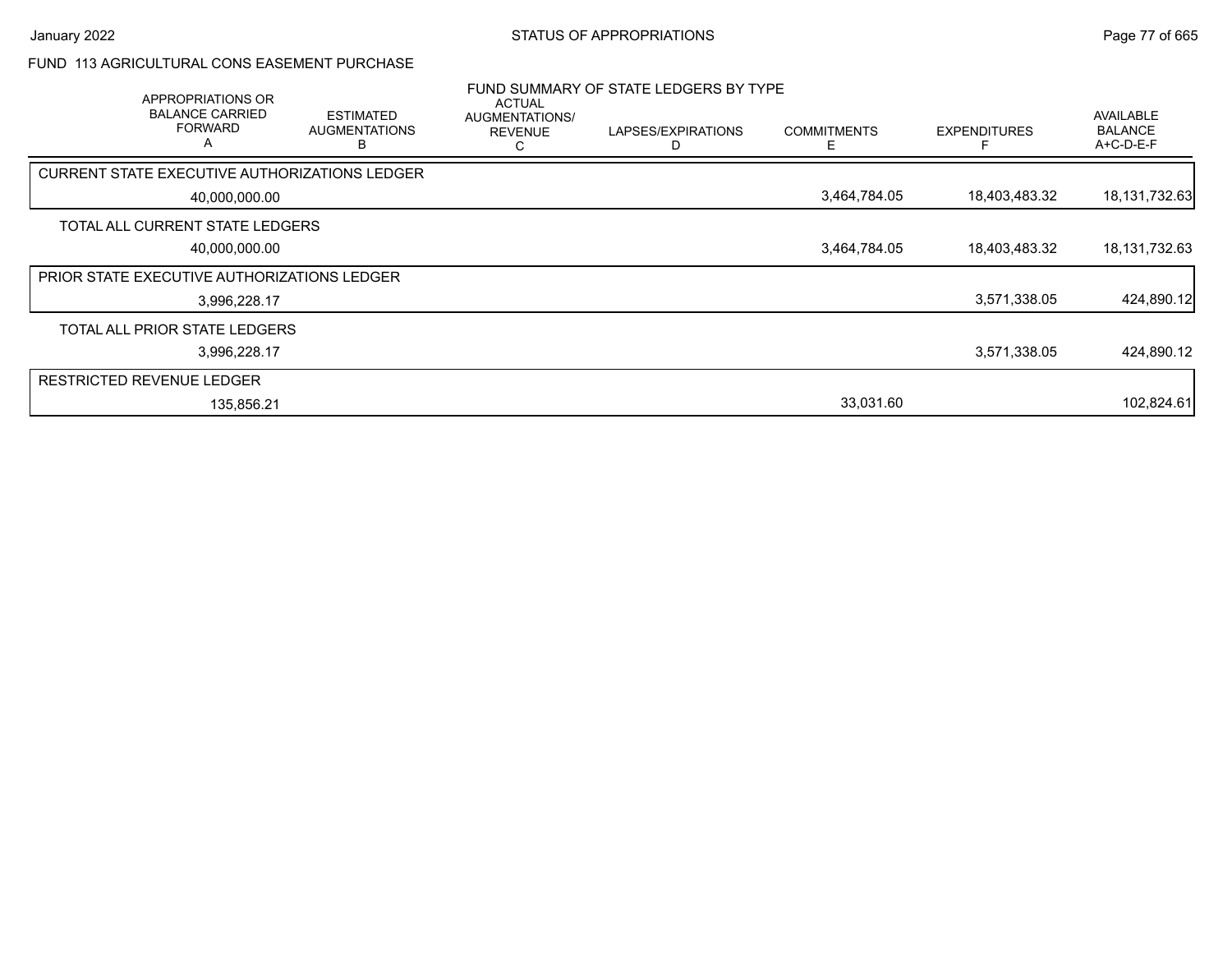## FUND 115 CHILDREN'S TRUST FUND

| APPROPRIATIONS OR<br><b>BALANCE CARRIED</b><br><b>FORWARD</b><br>$\overline{\mathsf{A}}$ | <b>ESTIMATED</b><br><b>AUGMENTATIONS</b> | ACTUAL<br>AUGMENTATIONS/<br><b>REVENUE</b> | FUND SUMMARY OF STATE LEDGERS BY TYPE<br>LAPSES/EXPIRATIONS | <b>COMMITMENTS</b> | <b>EXPENDITURES</b> | AVAILABLE<br><b>BALANCE</b><br>$A+C-D-E-F$ |
|------------------------------------------------------------------------------------------|------------------------------------------|--------------------------------------------|-------------------------------------------------------------|--------------------|---------------------|--------------------------------------------|
| CURRENT STATE EXECUTIVE AUTHORIZATIONS LEDGER                                            |                                          |                                            |                                                             |                    |                     |                                            |
| 1.400.000.00                                                                             |                                          |                                            |                                                             | 456,225.30         | 706.225.10          | 237,549.60                                 |
| TOTAL ALL CURRENT STATE LEDGERS                                                          |                                          |                                            |                                                             |                    |                     |                                            |
| 1.400.000.00                                                                             |                                          |                                            |                                                             | 456,225.30         | 706.225.10          | 237,549.60                                 |
| <b>PRIOR STATE EXECUTIVE AUTHORIZATIONS LEDGER</b>                                       |                                          |                                            |                                                             |                    |                     |                                            |
| 187,500.00                                                                               |                                          |                                            |                                                             | 12.500.00          | 120.616.22          | 54,383.78                                  |
| TOTAL ALL PRIOR STATE LEDGERS                                                            |                                          |                                            |                                                             |                    |                     |                                            |
| 187.500.00                                                                               |                                          |                                            |                                                             | 12.500.00          | 120.616.22          | 54,383.78                                  |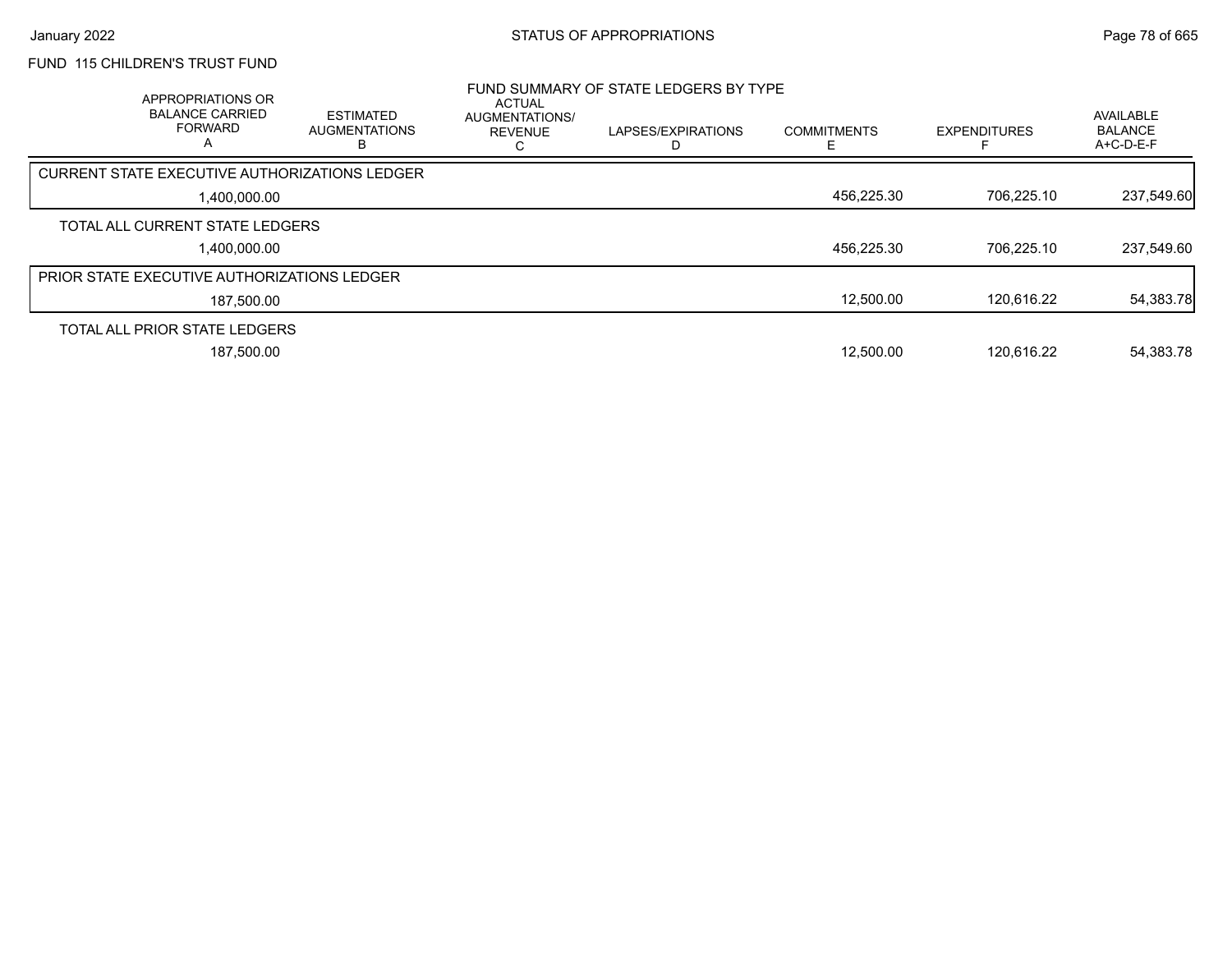### FUND 116 MUNICIPALITIES FINANRECOV REVOL AID

| APPROPRIATIONS OR<br><b>BALANCE CARRIED</b><br><b>FORWARD</b><br>A | <b>ESTIMATED</b><br><b>AUGMENTATIONS</b>      | ACTUAL<br>AUGMENTATIONS/<br><b>REVENUE</b><br>C | FUND SUMMARY OF STATE LEDGERS BY TYPE<br>LAPSES/EXPIRATIONS | <b>COMMITMENTS</b> | <b>EXPENDITURES</b> | AVAILABLE<br><b>BALANCE</b><br>A+C-D-E-F |
|--------------------------------------------------------------------|-----------------------------------------------|-------------------------------------------------|-------------------------------------------------------------|--------------------|---------------------|------------------------------------------|
|                                                                    | CURRENT STATE EXECUTIVE AUTHORIZATIONS LEDGER |                                                 |                                                             |                    |                     |                                          |
| 11,350,000.00                                                      |                                               |                                                 |                                                             | 2,802,514.31       | 6,702,296.38        | 1,845,189.31                             |
| TOTAL ALL CURRENT STATE LEDGERS                                    |                                               |                                                 |                                                             |                    |                     |                                          |
| 11,350,000.00                                                      |                                               |                                                 |                                                             | 2,802,514.31       | 6,702,296.38        | 1,845,189.31                             |
| PRIOR STATE EXECUTIVE AUTHORIZATIONS LEDGER                        |                                               |                                                 |                                                             |                    |                     |                                          |
| 5,977,741.00                                                       |                                               |                                                 |                                                             | 2,279,054.22       | 1,403,951.95        | 2,294,734.83                             |
| TOTAL ALL PRIOR STATE LEDGERS                                      |                                               |                                                 |                                                             |                    |                     |                                          |
| 5,977,741.00                                                       |                                               |                                                 |                                                             | 2,279,054.22       | 1,403,951.95        | 2,294,734.83                             |
| <b>RESTRICTED RECEIPTS LEDGER</b>                                  |                                               |                                                 |                                                             |                    |                     |                                          |
|                                                                    |                                               |                                                 |                                                             |                    |                     |                                          |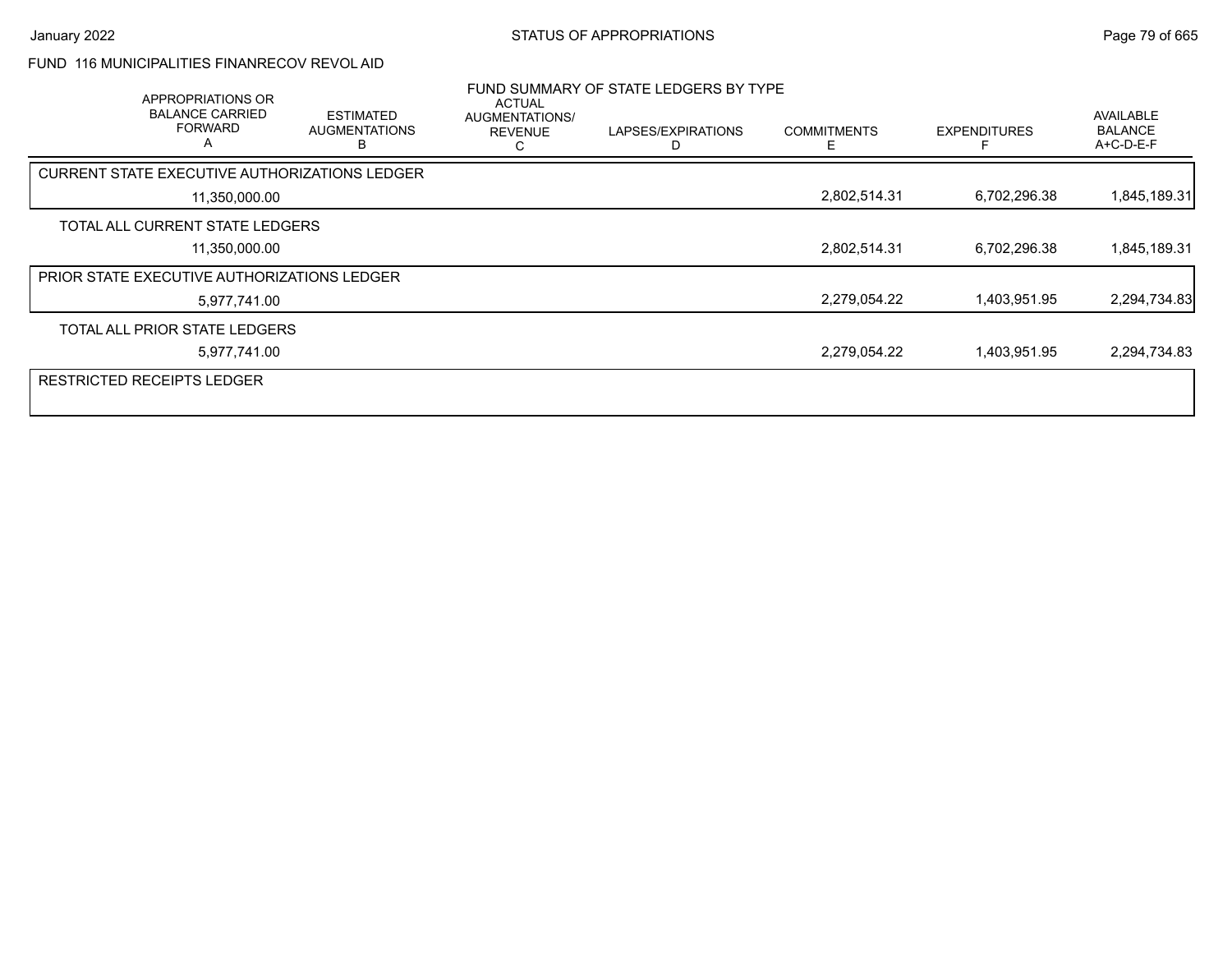### FUND 117 CATASTROPHIC LOSS BENEFITS CONTINUA

| APPROPRIATIONS OR<br><b>BALANCE CARRIED</b><br><b>FORWARD</b><br>A | <b>ESTIMATED</b><br><b>AUGMENTATIONS</b> | ACTUAL<br>AUGMENTATIONS/<br><b>REVENUE</b> | FUND SUMMARY OF STATE LEDGERS BY TYPE<br>LAPSES/EXPIRATIONS | <b>COMMITMENTS</b> | <b>EXPENDITURES</b> | AVAILABLE<br><b>BALANCE</b><br>A+C-D-E-F |
|--------------------------------------------------------------------|------------------------------------------|--------------------------------------------|-------------------------------------------------------------|--------------------|---------------------|------------------------------------------|
| <b>CURRENT STATE EXECUTIVE AUTHORIZATIONS LEDGER</b>               |                                          |                                            |                                                             |                    |                     |                                          |
| 7,935,000.00                                                       |                                          |                                            |                                                             | 40,494.48          | 3.501.270.36        | 4,393,235.16                             |
| TOTAL ALL CURRENT STATE LEDGERS                                    |                                          |                                            |                                                             |                    |                     |                                          |
| 7.935.000.00                                                       |                                          |                                            |                                                             | 40,494.48          | 3.501.270.36        | 4,393,235.16                             |
| <b>PRIOR STATE EXECUTIVE AUTHORIZATIONS LEDGER</b>                 |                                          |                                            |                                                             |                    |                     |                                          |
| 3.058.752.93                                                       |                                          |                                            |                                                             |                    | 8.537.93            | 3,050,215.00                             |
| TOTAL ALL PRIOR STATE LEDGERS                                      |                                          |                                            |                                                             |                    |                     |                                          |
| 3.058.752.93                                                       |                                          |                                            |                                                             |                    | 8.537.93            | 3.050.215.00                             |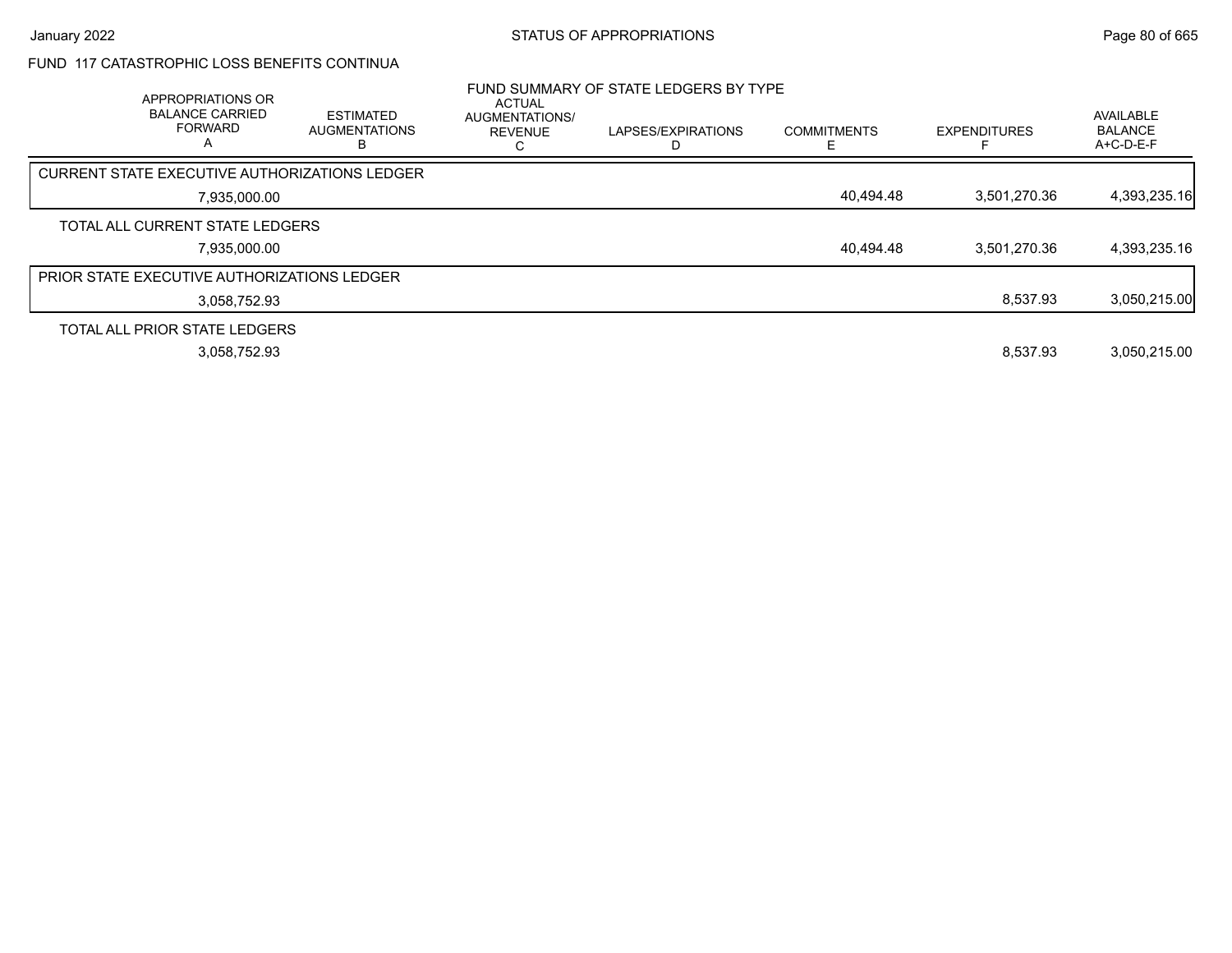### FUND 118 STORAGE TANK FUND

| APPROPRIATIONS OR<br><b>BALANCE CARRIED</b><br><b>FORWARD</b><br>A | <b>ESTIMATED</b><br><b>AUGMENTATIONS</b><br>в | <b>ACTUAL</b><br>AUGMENTATIONS/<br><b>REVENUE</b> | FUND SUMMARY OF STATE LEDGERS BY TYPE<br>LAPSES/EXPIRATIONS | <b>COMMITMENTS</b> | <b>EXPENDITURES</b>       | <b>AVAILABLE</b><br><b>BALANCE</b><br>$A+C-D-E-F$ |
|--------------------------------------------------------------------|-----------------------------------------------|---------------------------------------------------|-------------------------------------------------------------|--------------------|---------------------------|---------------------------------------------------|
| CURRENT STATE EXECUTIVE AUTHORIZATIONS LEDGER                      |                                               |                                                   |                                                             |                    |                           |                                                   |
|                                                                    | 3,986,000.00                                  | 7,000,000.00                                      | 3,006,697.59                                                |                    | 21.772.83<br>4,788,423.11 | 2,182,501.65                                      |
| TOTAL ALL CURRENT STATE LEDGERS                                    |                                               |                                                   |                                                             |                    |                           |                                                   |
|                                                                    | 3.986.000.00                                  | 7.000.000.00                                      | 3,006,697.59                                                |                    | 21,772.83<br>4,788,423.11 | 2,182,501.65                                      |
| <b>PRIOR STATE EXECUTIVE AUTHORIZATIONS LEDGER</b>                 |                                               |                                                   |                                                             |                    |                           |                                                   |
|                                                                    | 1,142,635.15                                  |                                                   |                                                             |                    | 45.997.56<br>702.244.78   | 394,392.81                                        |
| TOTAL ALL PRIOR STATE LEDGERS                                      |                                               |                                                   |                                                             |                    |                           |                                                   |
|                                                                    | 1.142.635.15                                  |                                                   |                                                             |                    | 45.997.56<br>702.244.78   | 394.392.81                                        |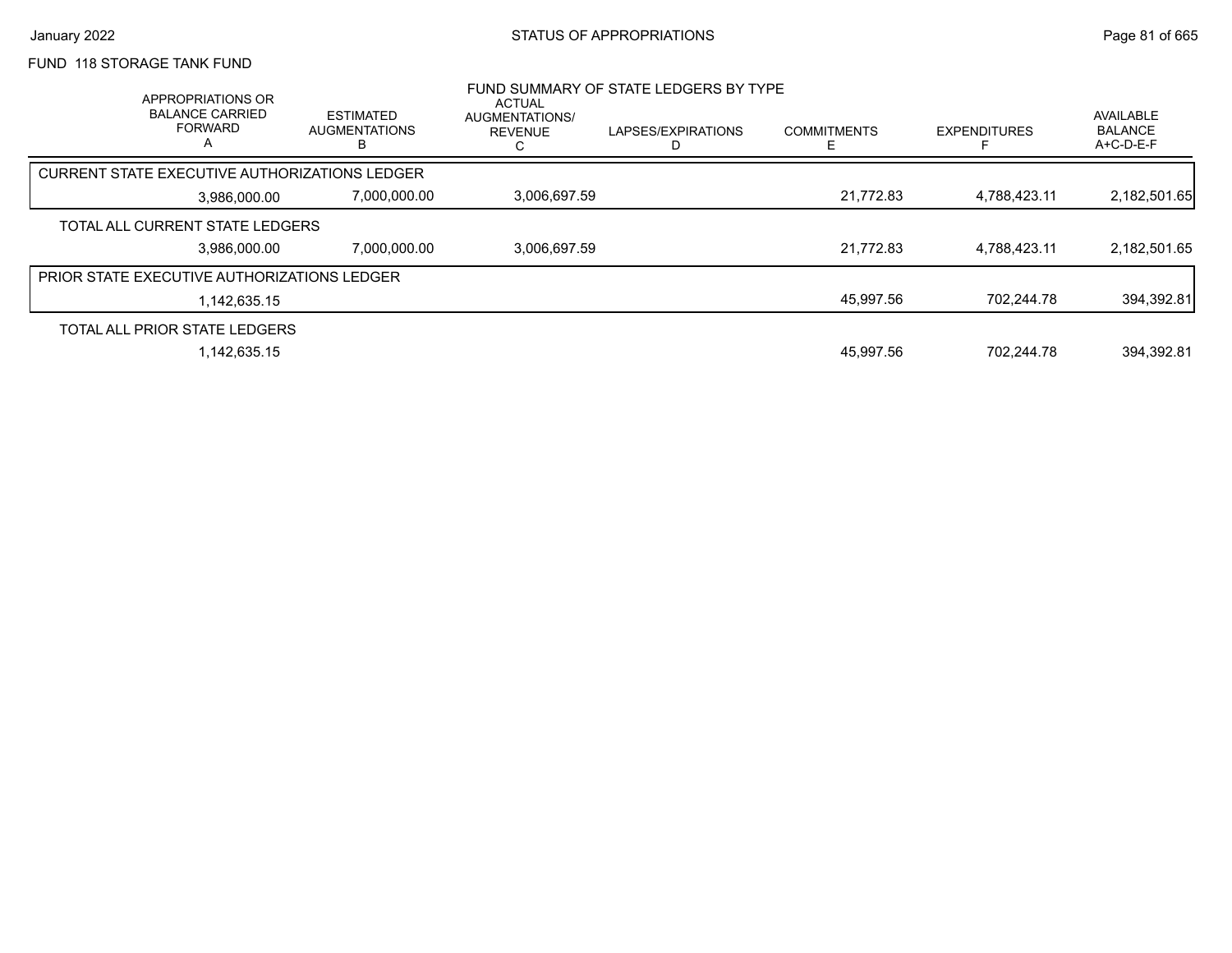#### FUND 119 UNDERGROUND STORAGE TANK INDEMNIFIC

| APPROPRIATIONS OR<br><b>BALANCE CARRIED</b><br><b>FORWARD</b><br>A | <b>ESTIMATED</b><br><b>AUGMENTATIONS</b> | <b>ACTUAL</b><br>AUGMENTATIONS/<br><b>REVENUE</b> | FUND SUMMARY OF STATE LEDGERS BY TYPE<br>LAPSES/EXPIRATIONS | <b>COMMITMENTS</b> | <b>EXPENDITURES</b> | AVAILABLE<br><b>BALANCE</b><br>A+C-D-E-F |
|--------------------------------------------------------------------|------------------------------------------|---------------------------------------------------|-------------------------------------------------------------|--------------------|---------------------|------------------------------------------|
| CURRENT STATE EXECUTIVE AUTHORIZATIONS LEDGER                      |                                          |                                                   |                                                             |                    |                     |                                          |
| 60,290,000.00                                                      |                                          |                                                   |                                                             | 5,604,057.20       | 21,835,531.65       | 32,850,411.15                            |
| TOTAL ALL CURRENT STATE LEDGERS                                    |                                          |                                                   |                                                             |                    |                     |                                          |
| 60,290,000.00                                                      |                                          |                                                   |                                                             | 5,604,057.20       | 21,835,531.65       | 32,850,411.15                            |
| PRIOR STATE EXECUTIVE AUTHORIZATIONS LEDGER                        |                                          |                                                   |                                                             |                    |                     |                                          |
| 18,008,366.39                                                      |                                          |                                                   |                                                             |                    | 2,517,177.92        | 15,491,188.47                            |
| TOTAL ALL PRIOR STATE LEDGERS                                      |                                          |                                                   |                                                             |                    |                     |                                          |
| 18,008,366.39                                                      |                                          |                                                   |                                                             |                    | 2,517,177.92        | 15,491,188.47                            |
| <b>RESTRICTED REVENUE LEDGER</b>                                   |                                          |                                                   |                                                             |                    |                     |                                          |
|                                                                    |                                          |                                                   |                                                             |                    |                     |                                          |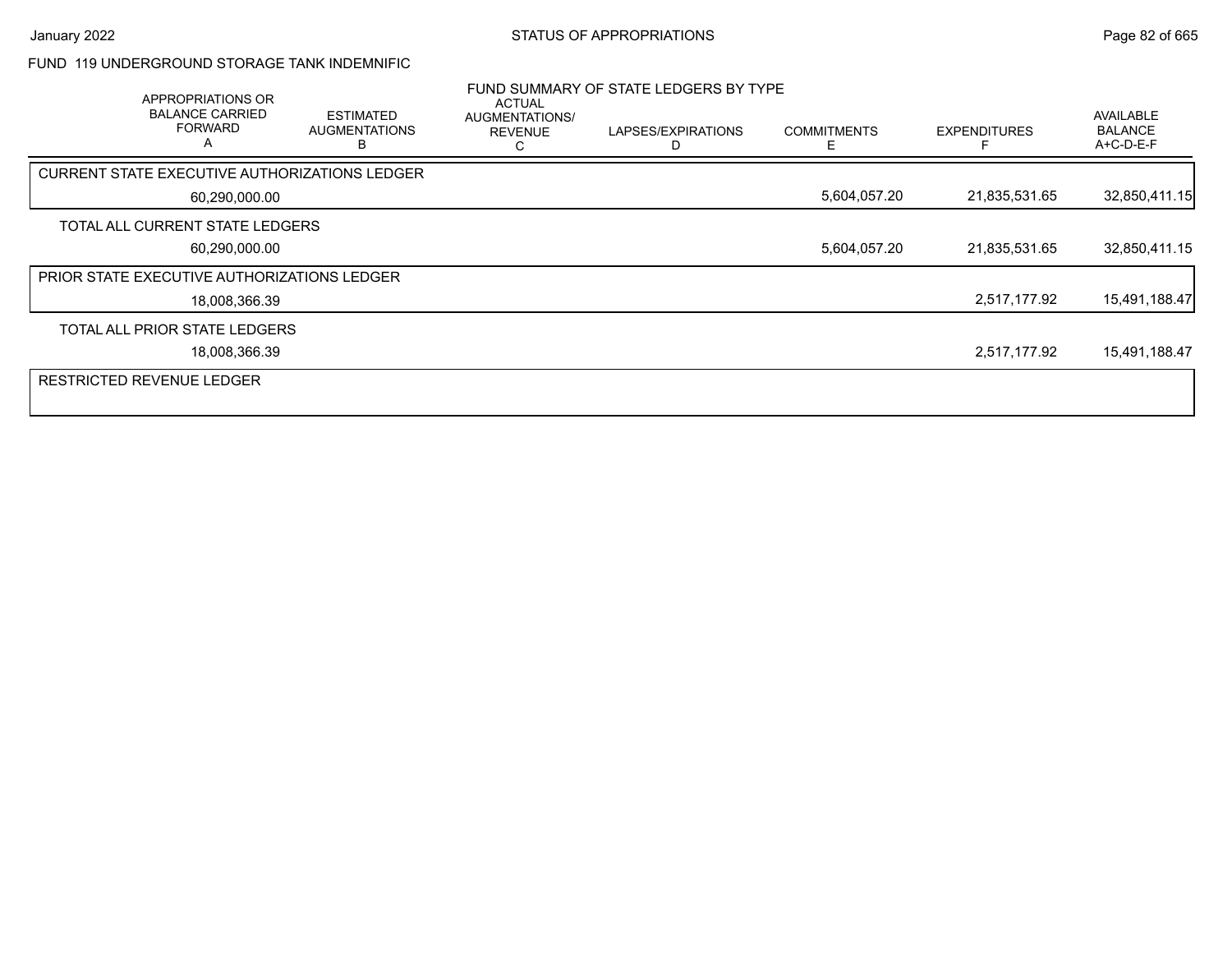## FUND 123 MOTOR VEHICLE TRANSACTION RECOVERY

| APPROPRIATIONS OR<br><b>BALANCE CARRIED</b><br><b>FORWARD</b> | <b>ESTIMATED</b><br><b>AUGMENTATIONS</b> | <b>ACTUAL</b><br>AUGMENTATIONS/<br>REVENUE | FUND SUMMARY OF STATE LEDGERS BY TYPE<br>LAPSES/EXPIRATIONS | <b>COMMITMENTS</b> | <b>EXPENDITURES</b> | AVAILABLE<br><b>BALANCE</b><br>A+C-D-E-F |
|---------------------------------------------------------------|------------------------------------------|--------------------------------------------|-------------------------------------------------------------|--------------------|---------------------|------------------------------------------|
| NON-BUDGETED LEDGER                                           |                                          |                                            |                                                             |                    | 260.273.36          | $-260,273.36$                            |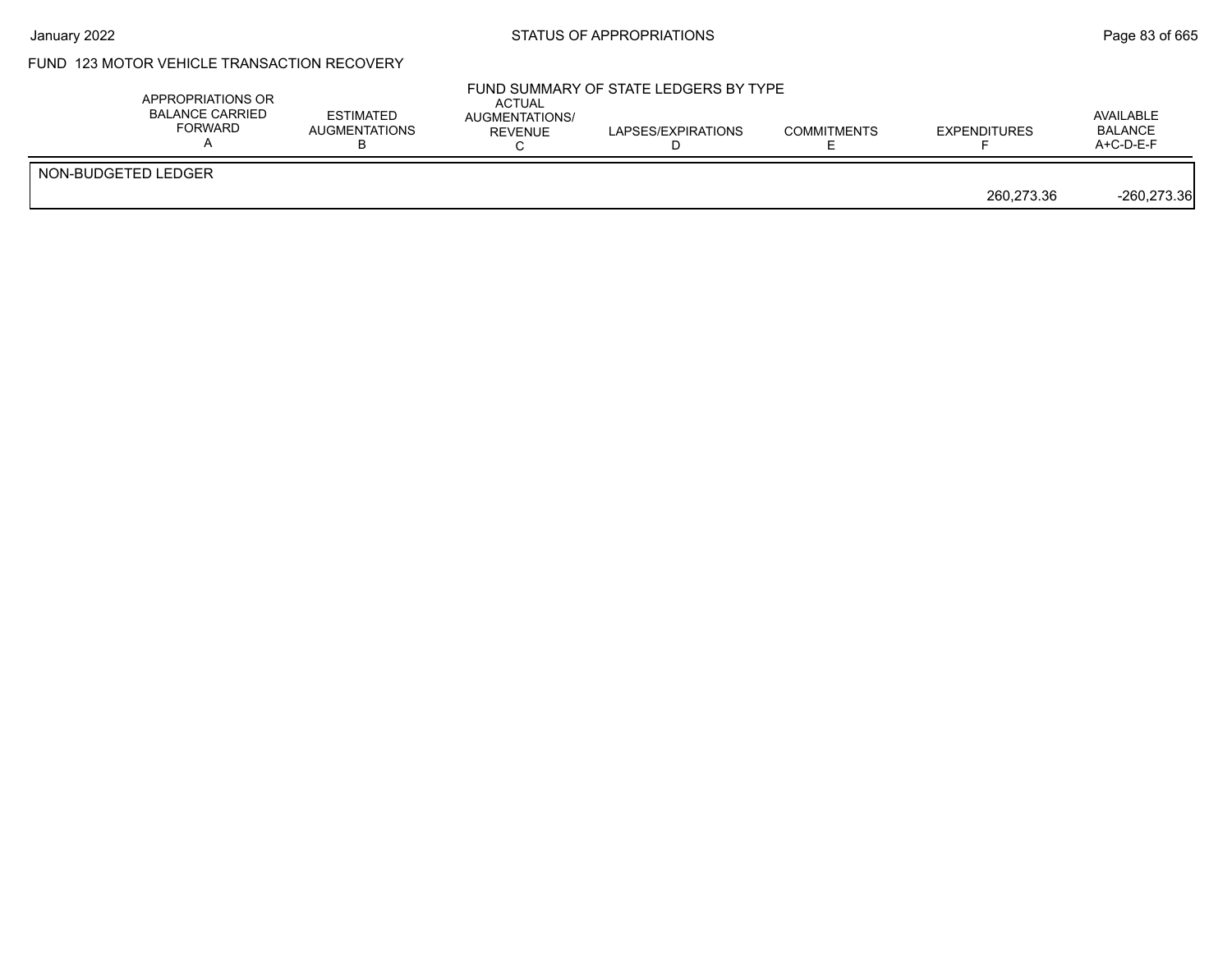### FUND 125 HAZARDOUS MATERIAL RESPONSE FUND

| APPROPRIATIONS OR                          |                                               |                                                        | FUND SUMMARY OF STATE LEDGERS BY TYPE |                    |                     |                                                 |
|--------------------------------------------|-----------------------------------------------|--------------------------------------------------------|---------------------------------------|--------------------|---------------------|-------------------------------------------------|
| <b>BALANCE CARRIED</b><br>FORWARD<br>A     | <b>ESTIMATED</b><br><b>AUGMENTATIONS</b><br>B | <b>ACTUAL</b><br>AUGMENTATIONS/<br><b>REVENUE</b><br>С | LAPSES/EXPIRATIONS                    | <b>COMMITMENTS</b> | <b>EXPENDITURES</b> | <b>AVAILABLE</b><br><b>BALANCE</b><br>A+C-D-E-F |
| <b>CURRENT STATE APPROPRIATIONS LEDGER</b> |                                               |                                                        |                                       |                    |                     |                                                 |
| 1,800,000.00                               |                                               |                                                        |                                       | 492.71             | 1,502,889.06        | 296,618.23                                      |
| TOTAL ALL CURRENT STATE LEDGERS            |                                               |                                                        |                                       |                    |                     |                                                 |
| 1,800,000.00                               |                                               |                                                        |                                       | 492.71             | 1,502,889.06        | 296,618.23                                      |
| <b>PRIOR STATE APPROPRIATIONS LEDGER</b>   |                                               |                                                        |                                       |                    |                     |                                                 |
| 173,961.87                                 |                                               |                                                        |                                       | 4,734.41           | $-14,580.36$        | 183,807.82                                      |
| TOTAL ALL PRIOR STATE LEDGERS              |                                               |                                                        |                                       |                    |                     |                                                 |
| 173,961.87                                 |                                               |                                                        |                                       | 4,734.41           | $-14,580.36$        | 183,807.82                                      |
| <b>RESTRICTED RECEIPTS LEDGER</b>          |                                               |                                                        |                                       |                    |                     |                                                 |
| 752,036.96                                 |                                               | 50,452.00                                              |                                       |                    | 1.784.70            | 800,704.26                                      |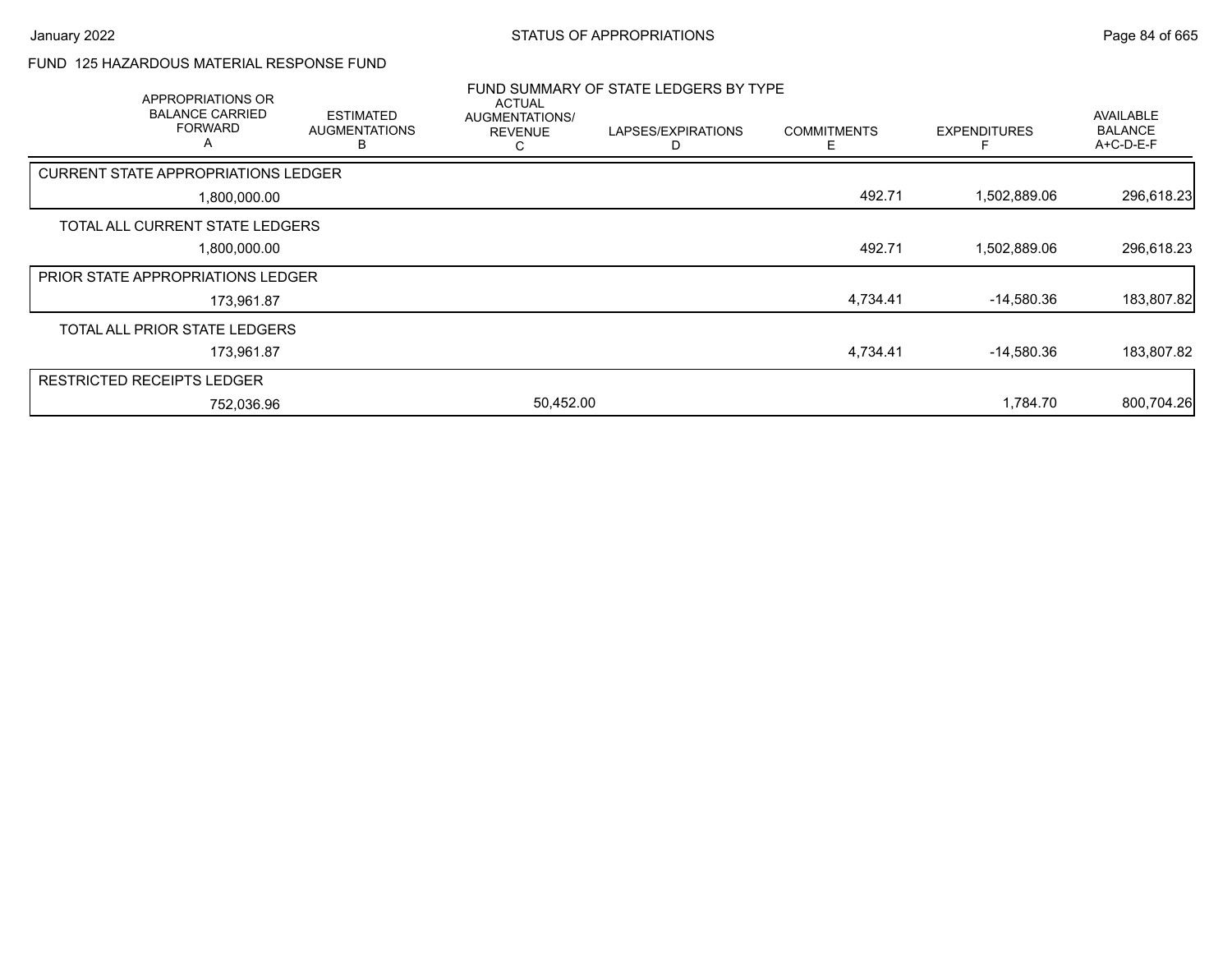# FUND 127 LOCAL GOV'T CAPITAL PROJECT LOAN

| <b>APPROPRIATIONS OR</b><br><b>BALANCE CARRIED</b><br><b>FORWARD</b><br>A | <b>ESTIMATED</b><br><b>AUGMENTATIONS</b> | <b>ACTUAL</b><br><b>AUGMENTATIONS/</b><br><b>REVENUE</b><br>ι. | FUND SUMMARY OF STATE LEDGERS BY TYPE<br>LAPSES/EXPIRATIONS | <b>COMMITMENTS</b> | <b>EXPENDITURES</b> | AVAILABLE<br><b>BALANCE</b><br>$A+C-D-E-F$ |
|---------------------------------------------------------------------------|------------------------------------------|----------------------------------------------------------------|-------------------------------------------------------------|--------------------|---------------------|--------------------------------------------|
| <b>CURRENT STATE EXECUTIVE AUTHORIZATIONS LEDGER</b>                      |                                          |                                                                |                                                             |                    |                     |                                            |
| 1,000,000.00                                                              |                                          |                                                                |                                                             |                    |                     | 1,000,000.00                               |
| TOTAL ALL CURRENT STATE LEDGERS                                           |                                          |                                                                |                                                             |                    |                     |                                            |
| 1,000,000.00                                                              |                                          |                                                                |                                                             |                    |                     | 1,000,000.00                               |
| <b>PRIOR STATE EXECUTIVE AUTHORIZATIONS LEDGER</b>                        |                                          |                                                                |                                                             |                    |                     |                                            |
| 1,000,000.00                                                              |                                          |                                                                |                                                             |                    |                     | 1,000,000.00                               |
| TOTAL ALL PRIOR STATE LEDGERS                                             |                                          |                                                                |                                                             |                    |                     |                                            |
| 1,000,000.00                                                              |                                          |                                                                |                                                             |                    |                     | 1,000,000.00                               |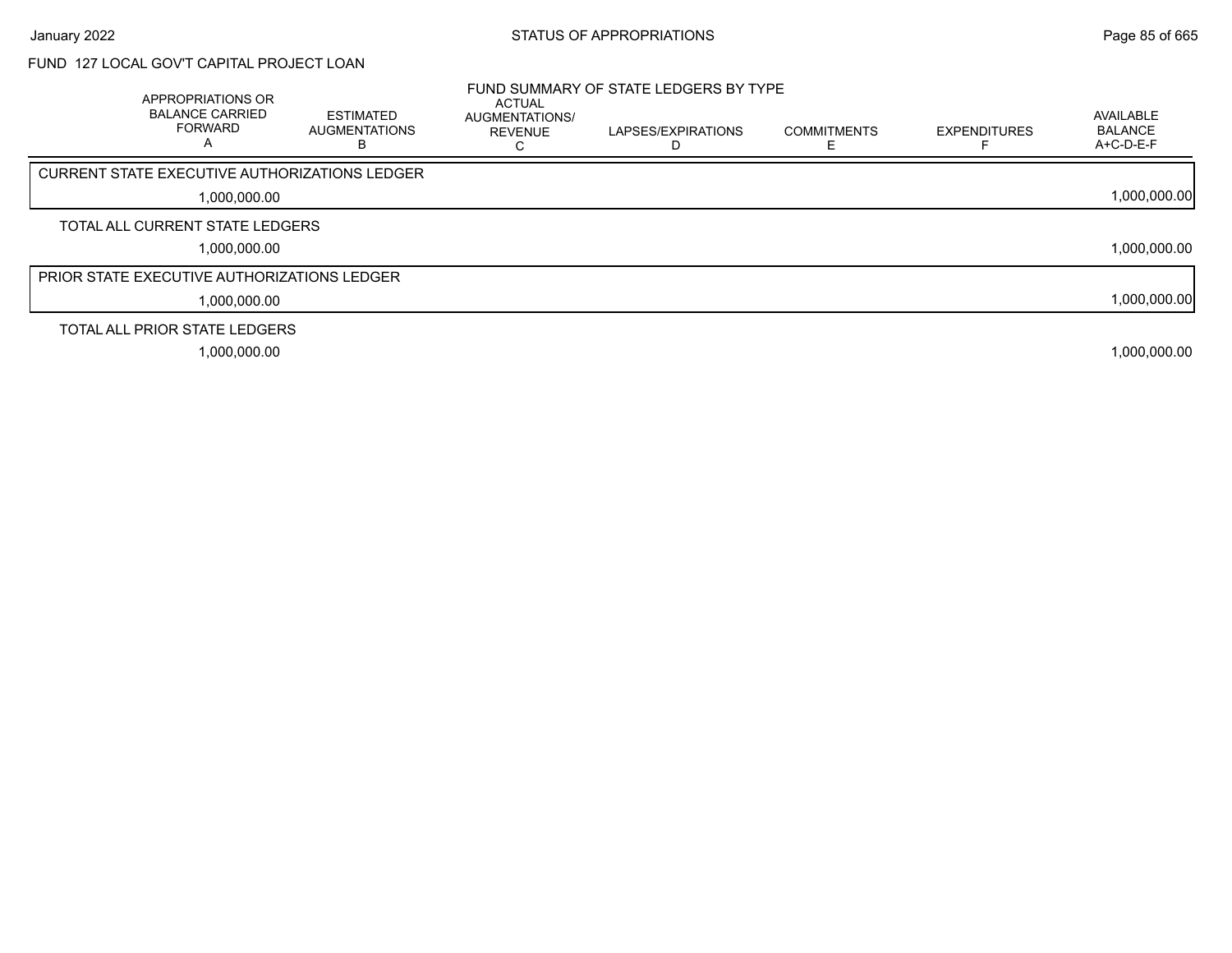## FUND 128 LOCAL SALES AND USE TAX FUND

|                     | APPROPRIATIONS OR<br>BALANCE CARRIED<br>FORWARD | <b>ESTIMATED</b><br><b>AUGMENTATIONS</b> | ACTUAL<br>AUGMENTATIONS/<br>REVENUE | FUND SUMMARY OF STATE LEDGERS BY TYPE<br>LAPSES/EXPIRATIONS | <b>COMMITMENTS</b> | <b>EXPENDITURES</b> | AVAILABLE<br><b>BALANCE</b><br>$A+C-D-E-F$ |
|---------------------|-------------------------------------------------|------------------------------------------|-------------------------------------|-------------------------------------------------------------|--------------------|---------------------|--------------------------------------------|
| NON-BUDGETED LEDGER |                                                 |                                          |                                     |                                                             |                    | 227.047.656.92      | -227,047,656.92                            |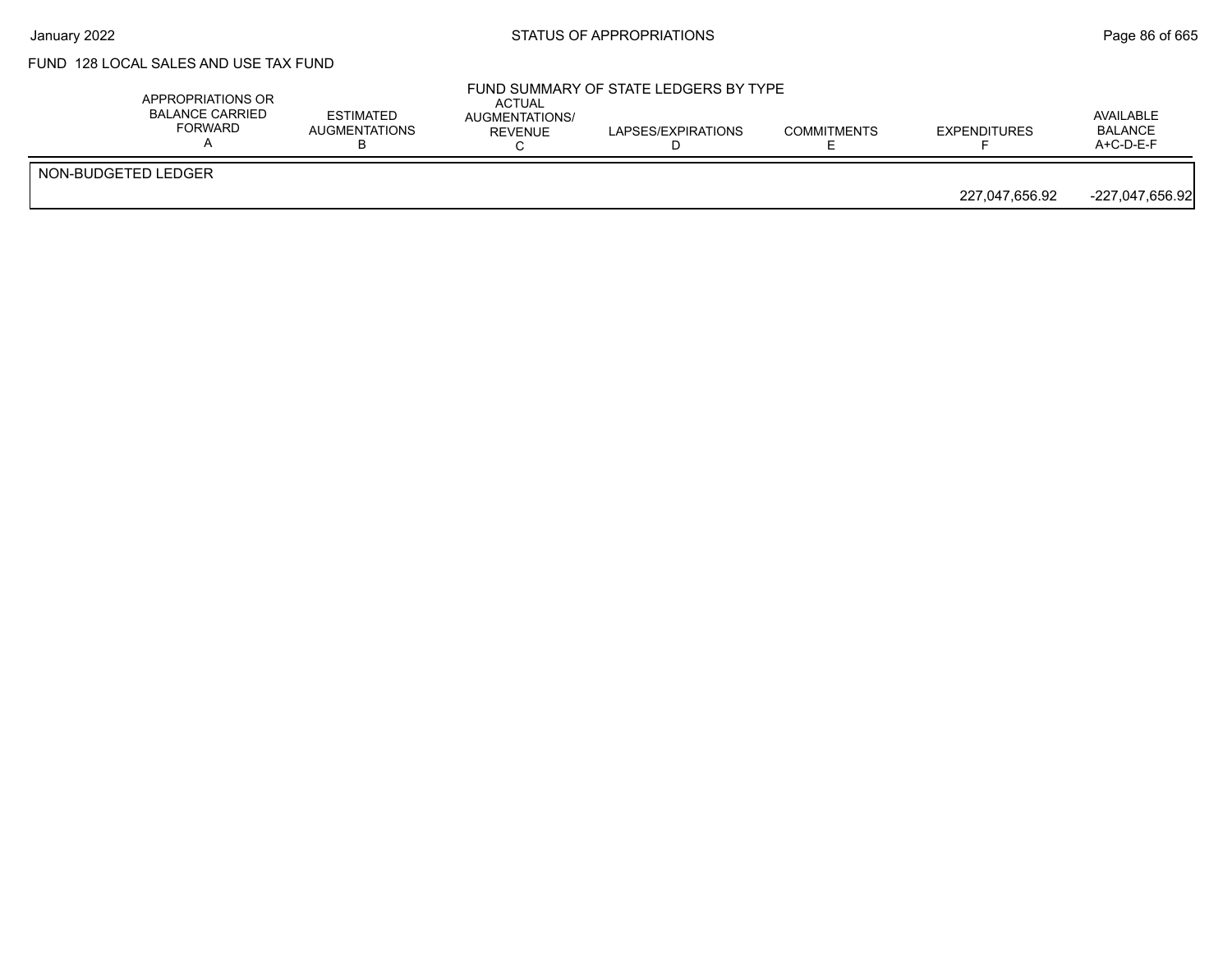# FUND 129 PA INTERGOVERNMENTAL COOPERATION AU

| APPROPRIATIONS OR<br>BALANCE CARRIED<br>FORWARD | <b>ESTIMATED</b><br><b>AUGMENTATIONS</b> | ACTUAL<br>AUGMENTATIONS/<br>REVENUE | FUND SUMMARY OF STATE LEDGERS BY TYPE<br>LAPSES/EXPIRATIONS | <b>COMMITMENTS</b> | <b>EXPENDITURES</b> | AVAILABLE<br><b>BALANCE</b><br>$A+C-D-E-F$ |
|-------------------------------------------------|------------------------------------------|-------------------------------------|-------------------------------------------------------------|--------------------|---------------------|--------------------------------------------|
| NON-BUDGETED LEDGER                             |                                          |                                     |                                                             |                    | 320,403,330.54      | $-320,403,330.54$                          |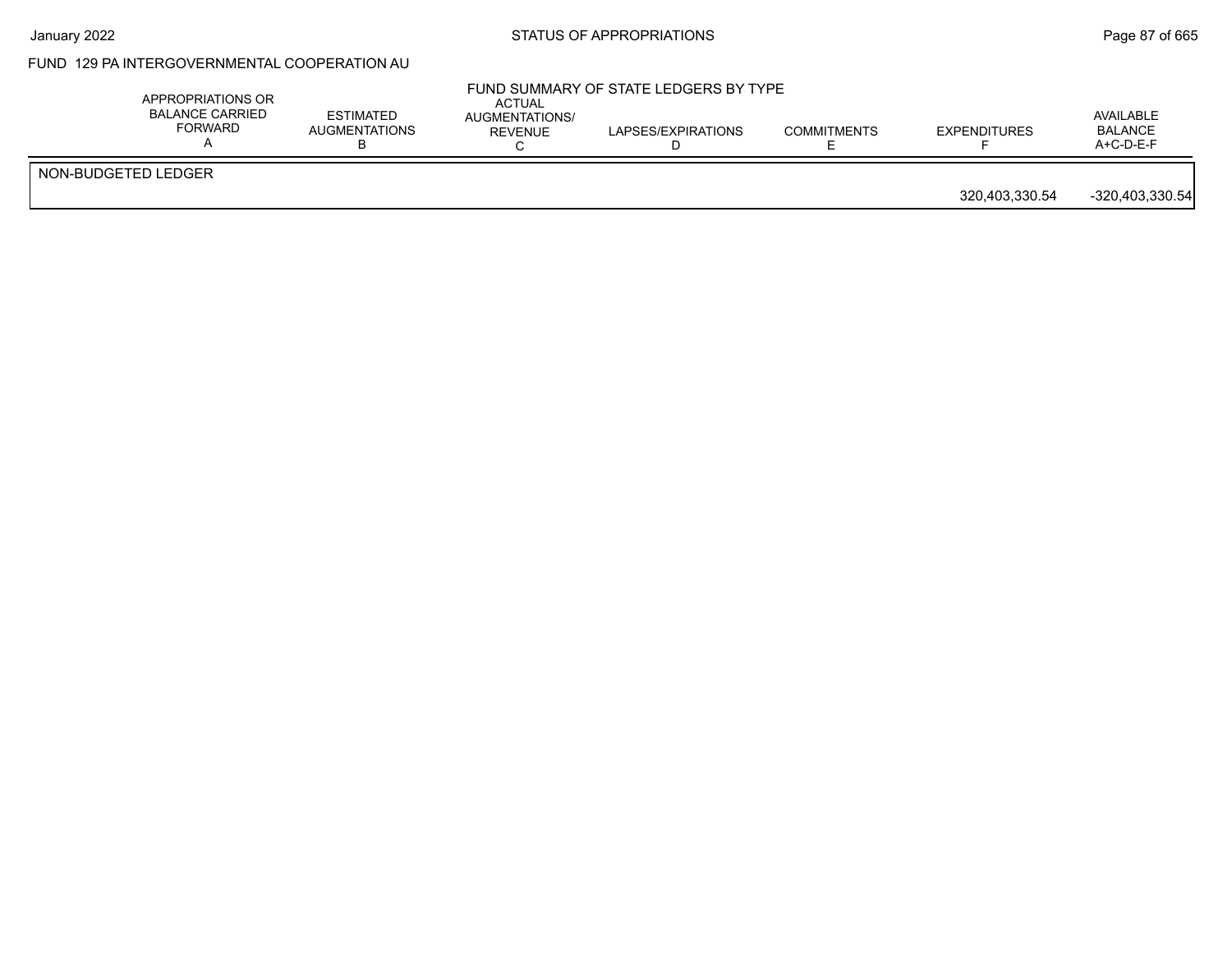### FUND 130 PUBLIC TRANSPORTATION ASSISTANCE

| APPROPRIATIONS OR<br><b>BALANCE CARRIED</b><br><b>FORWARD</b><br>A | <b>ESTIMATED</b><br><b>AUGMENTATIONS</b><br>в | <b>ACTUAL</b><br>AUGMENTATIONS/<br><b>REVENUE</b> | FUND SUMMARY OF STATE LEDGERS BY TYPE<br>LAPSES/EXPIRATIONS | <b>COMMITMENTS</b> | <b>EXPENDITURES</b> | AVAILABLE<br><b>BALANCE</b><br>A+C-D-E-F |
|--------------------------------------------------------------------|-----------------------------------------------|---------------------------------------------------|-------------------------------------------------------------|--------------------|---------------------|------------------------------------------|
| CURRENT STATE EXECUTIVE AUTHORIZATIONS LEDGER                      |                                               |                                                   |                                                             |                    |                     |                                          |
| 284,200,000.00                                                     |                                               |                                                   |                                                             |                    | 155, 182, 046. 15   | 129,017,953.85                           |
| TOTAL ALL CURRENT STATE LEDGERS                                    |                                               |                                                   |                                                             |                    |                     |                                          |
| 284,200,000.00                                                     |                                               |                                                   |                                                             |                    | 155, 182, 046. 15   | 129,017,953.85                           |
| <b>PRIOR STATE EXECUTIVE AUTHORIZATIONS LEDGER</b>                 |                                               |                                                   |                                                             |                    |                     |                                          |
| 3,399,163.13                                                       |                                               |                                                   |                                                             |                    |                     | 3,399,163.13                             |
| TOTAL ALL PRIOR STATE LEDGERS                                      |                                               |                                                   |                                                             |                    |                     |                                          |
| 3,399,163.13                                                       |                                               |                                                   |                                                             |                    |                     | 3,399,163.13                             |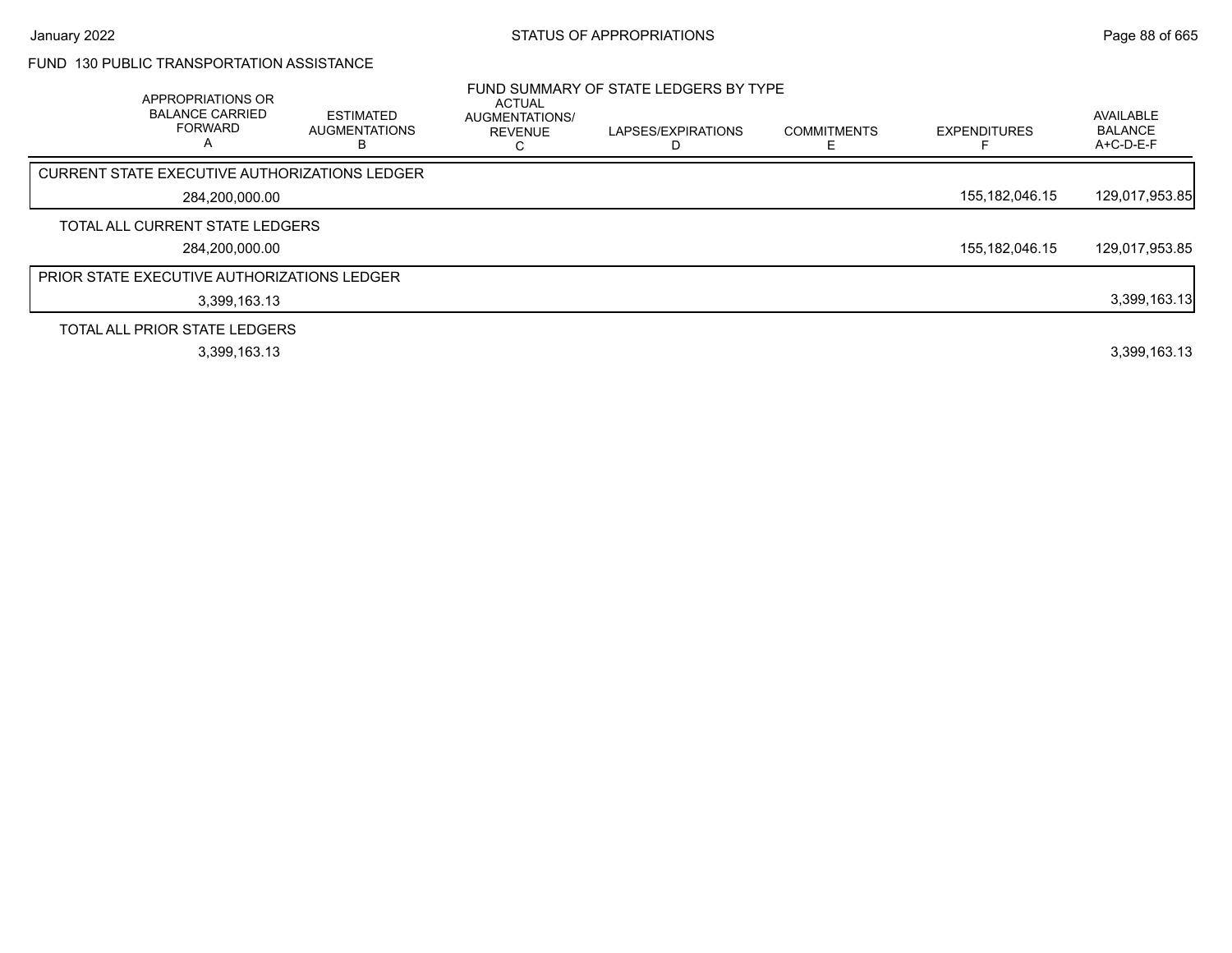### FUND 138 CLEAN AIR FUND

| APPROPRIATIONS OR<br><b>BALANCE CARRIED</b><br><b>FORWARD</b><br>A | <b>ESTIMATED</b><br><b>AUGMENTATIONS</b><br>н | ACTUAL<br>AUGMENTATIONS/<br><b>REVENUE</b><br>С | FUND SUMMARY OF STATE LEDGERS BY TYPE<br>LAPSES/EXPIRATIONS | <b>COMMITMENTS</b><br>F | <b>EXPENDITURES</b> | AVAILABLE<br><b>BALANCE</b><br>A+C-D-E-F |
|--------------------------------------------------------------------|-----------------------------------------------|-------------------------------------------------|-------------------------------------------------------------|-------------------------|---------------------|------------------------------------------|
| CURRENT STATE EXECUTIVE AUTHORIZATIONS LEDGER                      |                                               |                                                 |                                                             |                         |                     |                                          |
| 30,236,000.00                                                      |                                               |                                                 |                                                             | 1,689,851.95            | 9,624,948.74        | 18,921,199.31                            |
| TOTAL ALL CURRENT STATE LEDGERS                                    |                                               |                                                 |                                                             |                         |                     |                                          |
| 30,236,000.00                                                      |                                               |                                                 |                                                             | 1,689,851.95            | 9,624,948.74        | 18,921,199.31                            |
| <b>PRIOR STATE EXECUTIVE AUTHORIZATIONS LEDGER</b>                 |                                               |                                                 |                                                             |                         |                     |                                          |
| 9,436,856.55                                                       |                                               |                                                 |                                                             | 29,892.77               | 1,294,252.42        | 8,112,711.36                             |
| TOTAL ALL PRIOR STATE LEDGERS                                      |                                               |                                                 |                                                             |                         |                     |                                          |
| 9,436,856.55                                                       |                                               |                                                 |                                                             | 29,892.77               | 1,294,252.42        | 8,112,711.36                             |
| <b>RESTRICTED RECEIPTS LEDGER</b>                                  |                                               |                                                 |                                                             |                         |                     |                                          |
|                                                                    |                                               |                                                 |                                                             |                         |                     |                                          |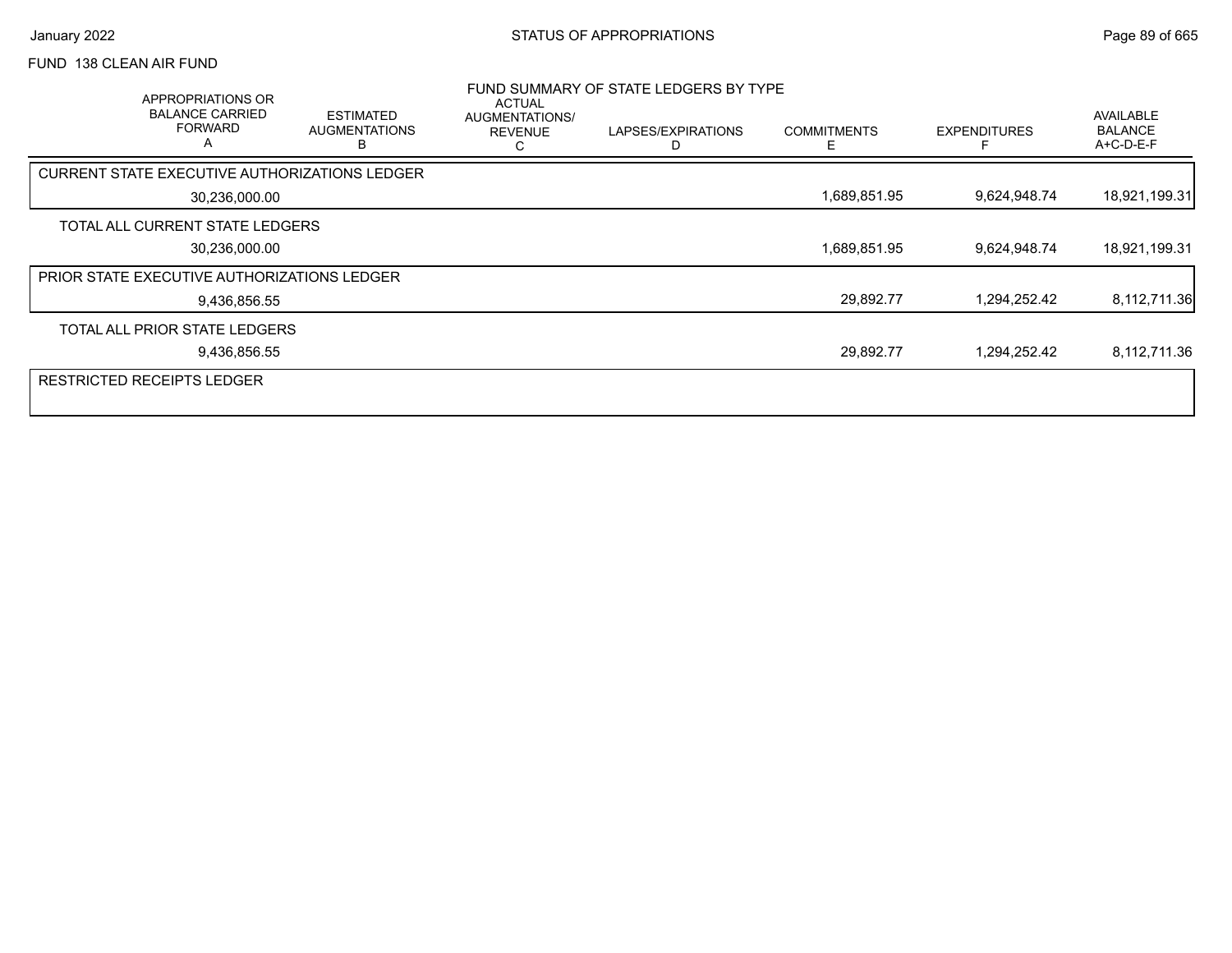# FUND 139 HOME INVESTMENT TRUST FUND

| APPROPRIATIONS OR<br><b>BALANCE CARRIED</b><br><b>FORWARD</b> | <b>ESTIMATED</b><br>AUGMENTATIONS | <b>ACTUAL</b><br>AUGMENTATIONS/<br>REVENUE | FUND SUMMARY OF STATE LEDGERS BY TYPE<br>LAPSES/EXPIRATIONS | <b>COMMITMENTS</b> | <b>EXPENDITURES</b> | AVAILABLE<br>BALANCE<br>A+C-D-E-F |
|---------------------------------------------------------------|-----------------------------------|--------------------------------------------|-------------------------------------------------------------|--------------------|---------------------|-----------------------------------|
| RESTRICTED REVENUE LEDGER                                     |                                   |                                            |                                                             |                    |                     |                                   |
| 859.844.95                                                    |                                   | 66.495.07                                  |                                                             |                    |                     | 926,340.02                        |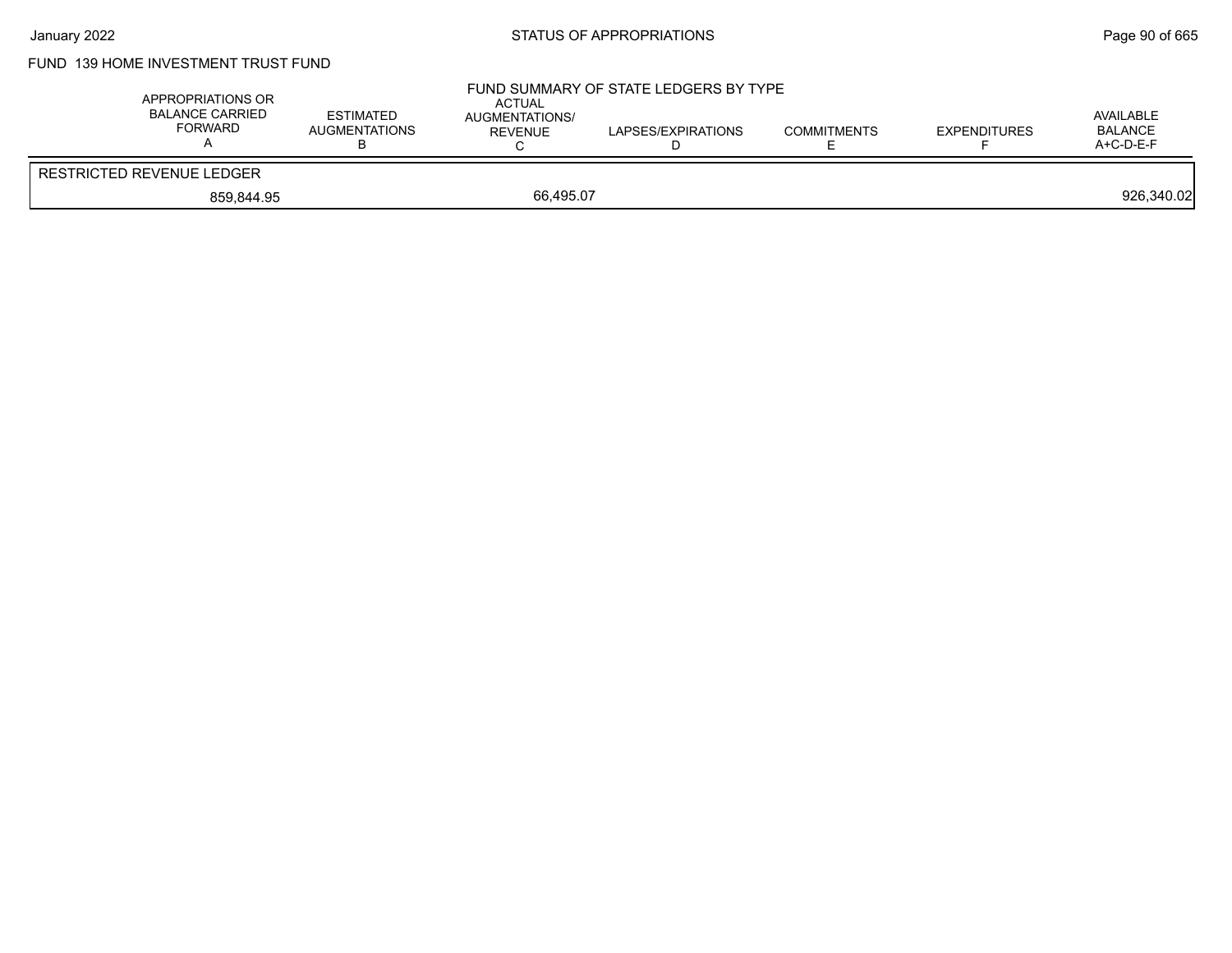# FUND 140 PHILADELPHIA REGIONAL PORT AUTHORIT

| APPROPRIATIONS OR<br><b>BALANCE CARRIED</b><br>FORWARD | <b>ESTIMATED</b><br><b>AUGMENTATIONS</b> | <b>ACTUAL</b><br>AUGMENTATIONS/<br>REVENUE | FUND SUMMARY OF STATE LEDGERS BY TYPE<br>LAPSES/EXPIRATIONS | <b>COMMITMENTS</b> | <b>EXPENDITURES</b> | AVAILABLE<br>BALANCE<br>$A+C-D-E-F$ |
|--------------------------------------------------------|------------------------------------------|--------------------------------------------|-------------------------------------------------------------|--------------------|---------------------|-------------------------------------|
| <b>RESTRICTED REVENUE LEDGER</b>                       |                                          |                                            |                                                             |                    |                     |                                     |
| 347,730.89                                             |                                          | 3,400,000.00                               |                                                             |                    | 3.562.928.19        | 184.802.70                          |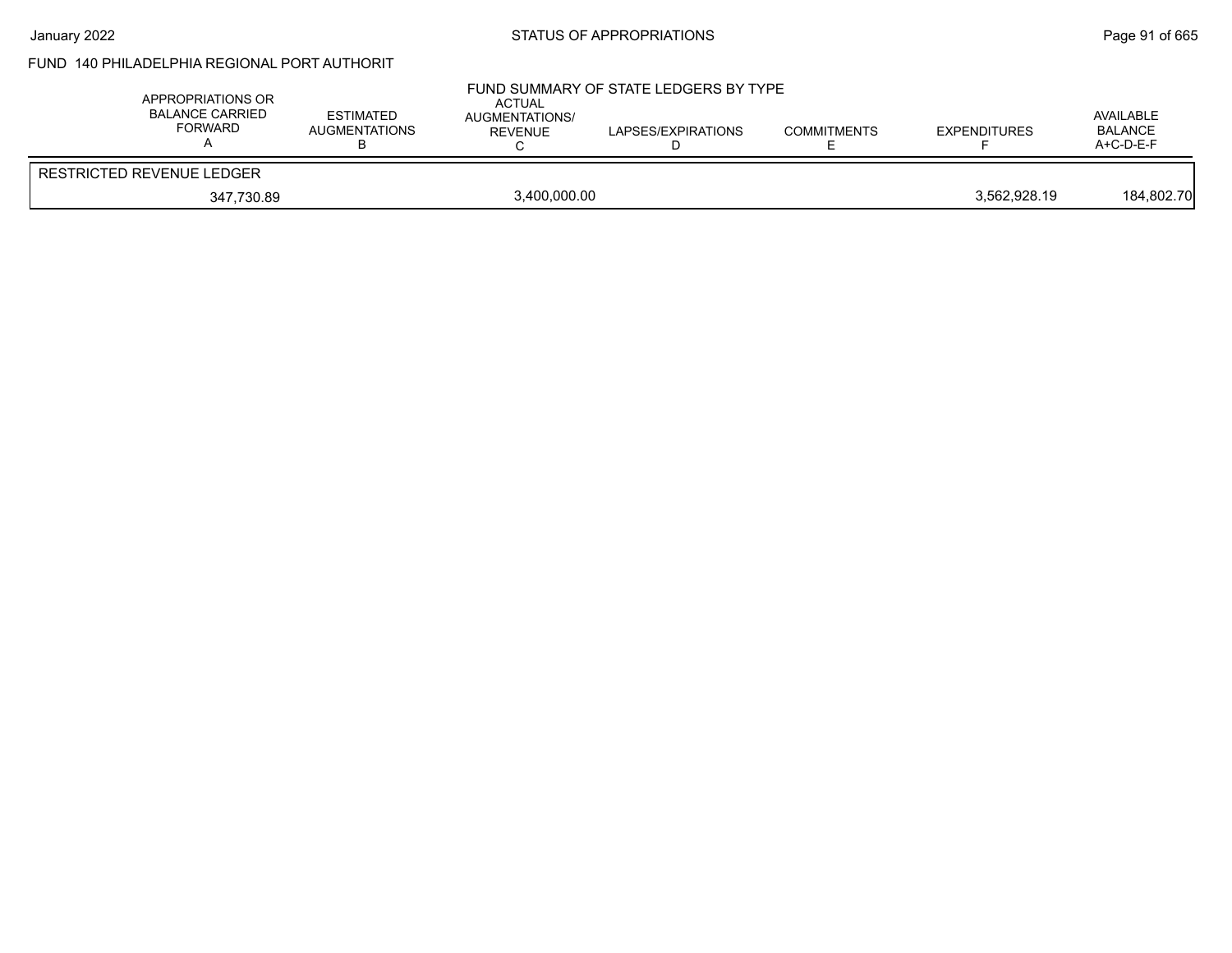## FUND 141 PORT OF PITTSBURGH COMMISSION FUND

| APPROPRIATIONS OR<br>BALANCE CARRIED<br><b>FORWARD</b> | <b>ESTIMATED</b><br><b>AUGMENTATIONS</b> | ACTUAL<br><b>AUGMENTATIONS/</b><br>REVENUE | FUND SUMMARY OF STATE LEDGERS BY TYPE<br>LAPSES/EXPIRATIONS | <b>COMMITMENTS</b> | <b>EXPENDITURES</b> | AVAILABLE<br><b>BALANCE</b><br>$A+C-D-E-F$ |
|--------------------------------------------------------|------------------------------------------|--------------------------------------------|-------------------------------------------------------------|--------------------|---------------------|--------------------------------------------|
| RESTRICTED REVENUE LEDGER                              |                                          |                                            |                                                             |                    |                     |                                            |
| 1.971.563.63                                           | 475.000.00                               |                                            |                                                             | 208.200.98         | 541.629.94          | 1,696,732.71                               |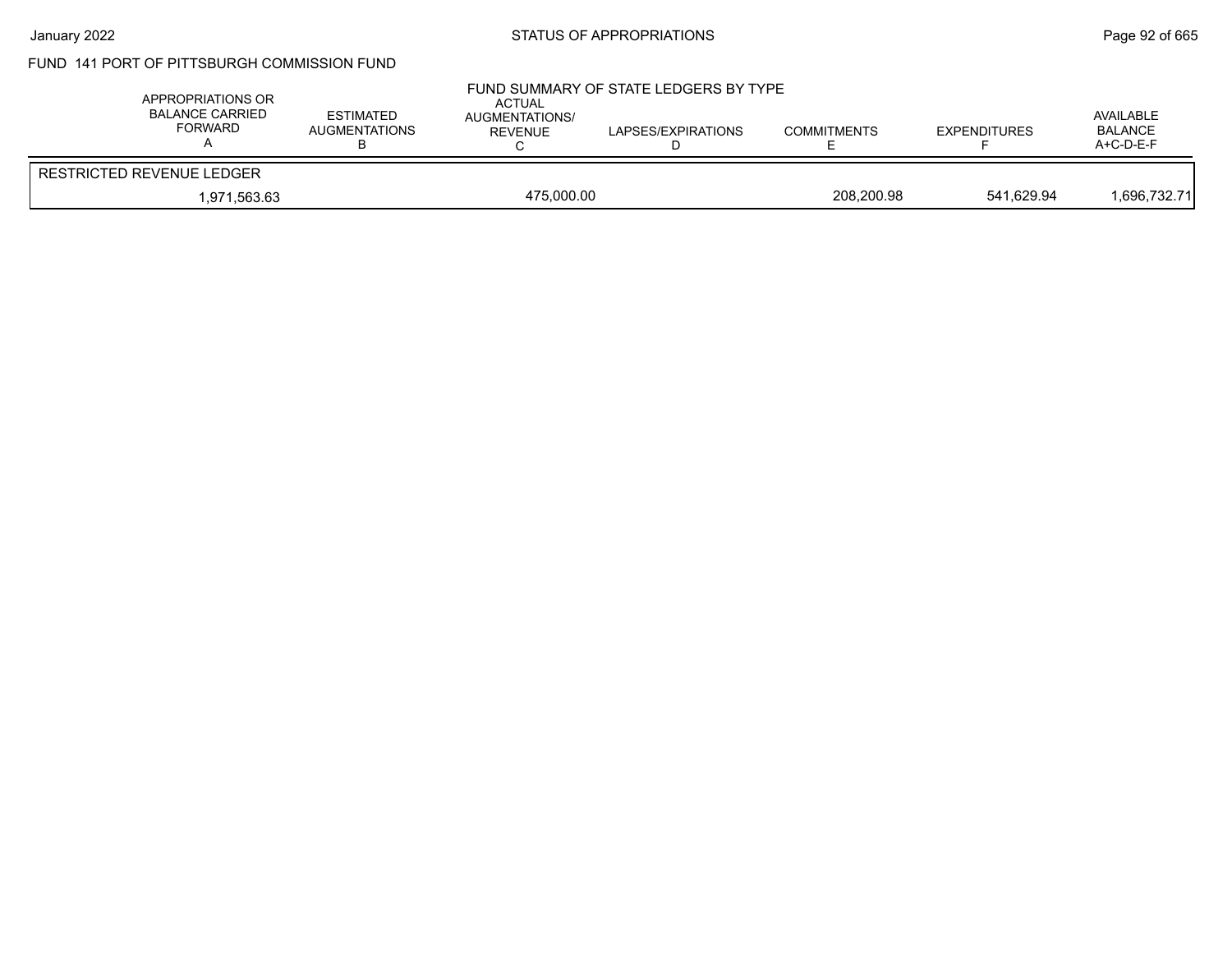# FUND 142 TUITION ACCOUNT INVESTMENT PROGRAM

| APPROPRIATIONS OR<br><b>BALANCE CARRIED</b><br><b>FORWARD</b> | <b>ESTIMATED</b><br>AUGMENTATIONS | ACTUAL<br>AUGMENTATIONS/<br>REVENUE | FUND SUMMARY OF STATE LEDGERS BY TYPE<br>LAPSES/EXPIRATIONS | <b>COMMITMENTS</b> | <b>EXPENDITURES</b> | AVAILABLE<br><b>BALANCE</b><br>$A+C-D-E-F$ |
|---------------------------------------------------------------|-----------------------------------|-------------------------------------|-------------------------------------------------------------|--------------------|---------------------|--------------------------------------------|
| NON-BUDGETED LEDGER                                           |                                   |                                     |                                                             |                    | 116.899.213.56      | -116,899,213.56                            |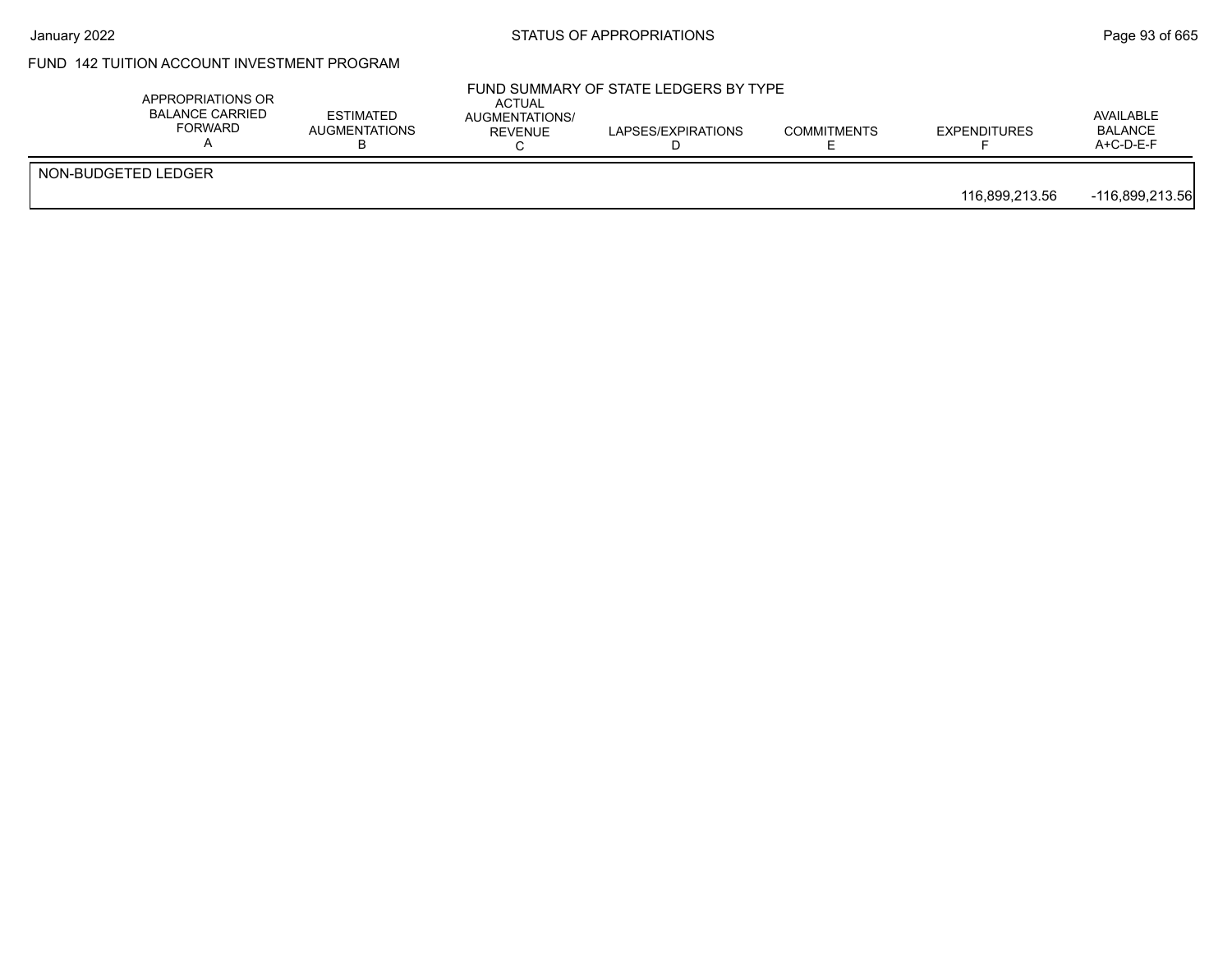#### FUND 143 TUITIONACCOUNTGUARANTDSVNGSPGRMFUND

|                     | APPROPRIATIONS OR<br><b>BALANCE CARRIED</b><br><b>FORWARD</b><br>A | <b>ESTIMATED</b><br><b>AUGMENTATIONS</b><br>R | <b>ACTUAL</b><br>AUGMENTATIONS/<br><b>REVENUE</b><br>С | FUND SUMMARY OF STATE LEDGERS BY TYPE<br>LAPSES/EXPIRATIONS | <b>COMMITMENTS</b><br>Е | <b>EXPENDITURES</b> | <b>AVAILABLE</b><br><b>BALANCE</b><br>A+C-D-E-F |
|---------------------|--------------------------------------------------------------------|-----------------------------------------------|--------------------------------------------------------|-------------------------------------------------------------|-------------------------|---------------------|-------------------------------------------------|
|                     | <b>CURRENT STATE APPROPRIATIONS LEDGER</b>                         |                                               |                                                        |                                                             |                         |                     |                                                 |
|                     | 3,339,000.00                                                       |                                               | 1,779,009.99                                           |                                                             |                         | 2,173,012.60        | 2,944,997.39                                    |
|                     | TOTAL ALL CURRENT STATE LEDGERS                                    |                                               |                                                        |                                                             |                         |                     |                                                 |
|                     | 3,339,000.00                                                       |                                               | 1,779,009.99                                           |                                                             |                         | 2,173,012.60        | 2,944,997.39                                    |
|                     | <b>PRIOR STATE APPROPRIATIONS LEDGER</b>                           |                                               |                                                        |                                                             |                         |                     |                                                 |
|                     | 4.606.544.60                                                       |                                               |                                                        |                                                             |                         | 1,108,072.48        | 3,498,472.12                                    |
|                     | TOTAL ALL PRIOR STATE LEDGERS                                      |                                               |                                                        |                                                             |                         |                     |                                                 |
|                     | 4,606,544.60                                                       |                                               |                                                        |                                                             |                         | 1,108,072.48        | 3,498,472.12                                    |
| NON-BUDGETED LEDGER |                                                                    |                                               |                                                        |                                                             |                         |                     |                                                 |
|                     |                                                                    |                                               |                                                        |                                                             |                         | 217,065,010.83      | $-217,065,010.83$                               |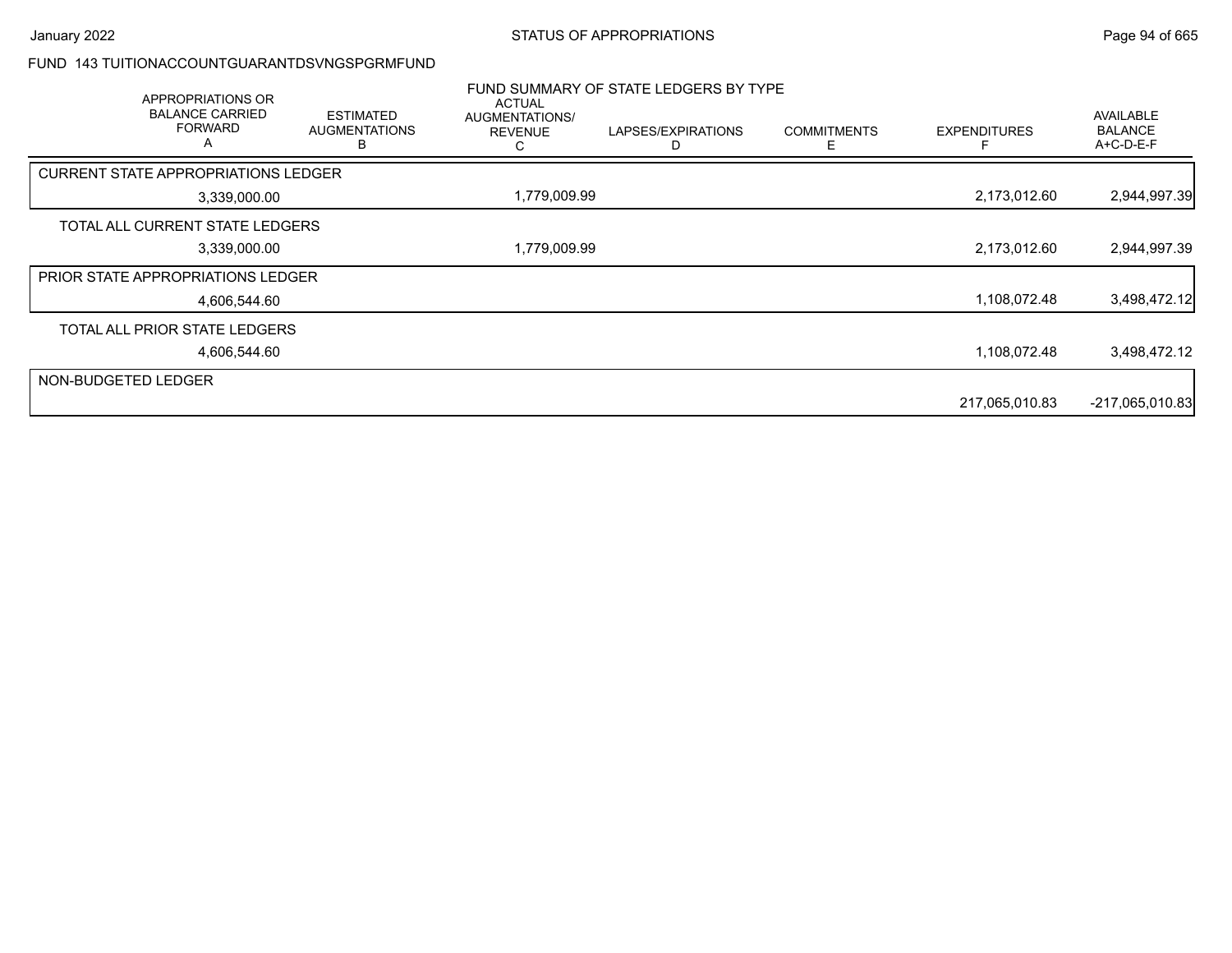### FUND 146 REMINING FINANCIAL ASSURANCE FUND

| APPROPRIATIONS OR<br><b>BALANCE CARRIED</b><br><b>FORWARD</b><br>Α | <b>ESTIMATED</b><br>AUGMENTATIONS<br>в | <b>ACTUAL</b><br><b>AUGMENTATIONS/</b><br><b>REVENUE</b> | FUND SUMMARY OF STATE LEDGERS BY TYPE<br>LAPSES/EXPIRATIONS | <b>COMMITMENTS</b><br>E | <b>EXPENDITURES</b> | AVAILABLE<br><b>BALANCE</b><br>A+C-D-E-F |
|--------------------------------------------------------------------|----------------------------------------|----------------------------------------------------------|-------------------------------------------------------------|-------------------------|---------------------|------------------------------------------|
| <b>CURRENT STATE EXECUTIVE AUTHORIZATIONS LEDGER</b>               |                                        |                                                          |                                                             |                         |                     |                                          |
| 400.000.00                                                         |                                        |                                                          |                                                             |                         |                     | 400,000.00                               |
| TOTAL ALL CURRENT STATE LEDGERS                                    |                                        |                                                          |                                                             |                         |                     |                                          |
| 400,000.00                                                         |                                        |                                                          |                                                             |                         |                     | 400,000.00                               |
| <b>PRIOR STATE EXECUTIVE AUTHORIZATIONS LEDGER</b>                 |                                        |                                                          |                                                             |                         |                     |                                          |
| 510,230.42                                                         |                                        |                                                          |                                                             |                         |                     | 510,230.42                               |
| TOTAL ALL PRIOR STATE LEDGERS                                      |                                        |                                                          |                                                             |                         |                     |                                          |
| 510,230.42                                                         |                                        |                                                          |                                                             |                         |                     | 510,230.42                               |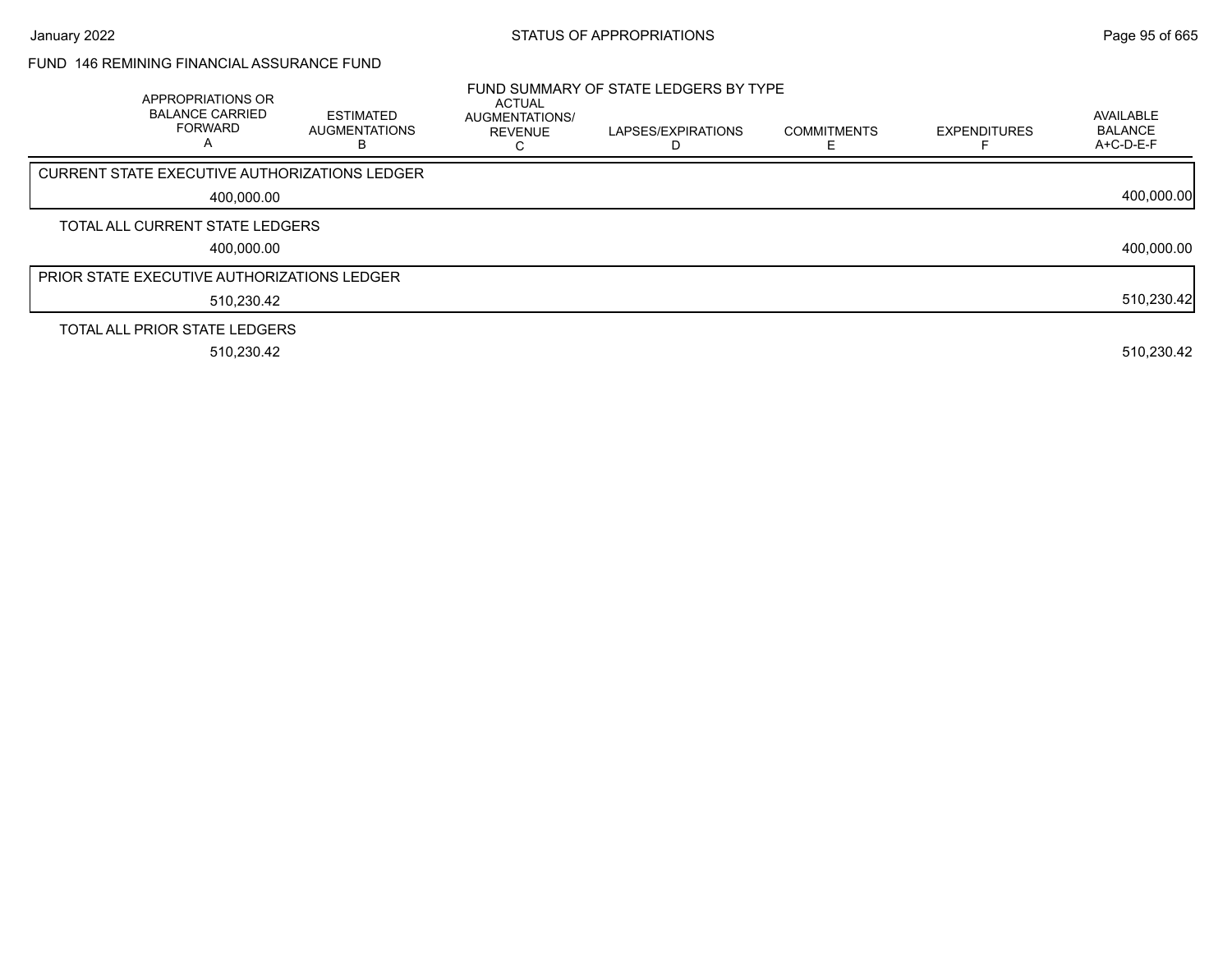# FUND 147 ENVIRONMENTAL EDUCATION FUND

| APPROPRIATIONS OR<br><b>BALANCE CARRIED</b><br><b>FORWARD</b><br>$\mathsf{A}$ | <b>ESTIMATED</b><br><b>AUGMENTATIONS</b> | <b>ACTUAL</b><br><b>AUGMENTATIONS/</b><br><b>REVENUE</b> | FUND SUMMARY OF STATE LEDGERS BY TYPE<br>LAPSES/EXPIRATIONS | <b>COMMITMENTS</b> | <b>EXPENDITURES</b> | <b>AVAILABLE</b><br><b>BALANCE</b><br>$A+C-D-E-F$ |
|-------------------------------------------------------------------------------|------------------------------------------|----------------------------------------------------------|-------------------------------------------------------------|--------------------|---------------------|---------------------------------------------------|
| <b>CURRENT STATE EXECUTIVE AUTHORIZATIONS LEDGER</b>                          |                                          |                                                          |                                                             |                    |                     |                                                   |
| 1.464.000.00                                                                  |                                          |                                                          |                                                             | 494,256.42         | 296,687.35          | 673,056.23                                        |
| TOTAL ALL CURRENT STATE LEDGERS                                               |                                          |                                                          |                                                             |                    |                     |                                                   |
| 1.464.000.00                                                                  |                                          |                                                          |                                                             | 494,256.42         | 296.687.35          | 673,056.23                                        |
| PRIOR STATE EXECUTIVE AUTHORIZATIONS LEDGER                                   |                                          |                                                          |                                                             |                    |                     |                                                   |
| 833.700.84                                                                    |                                          |                                                          |                                                             | 48,351.60          | 239.051.38          | 546,297.86                                        |
| TOTAL ALL PRIOR STATE LEDGERS                                                 |                                          |                                                          |                                                             |                    |                     |                                                   |
| 833.700.84                                                                    |                                          |                                                          |                                                             | 48.351.60          | 239.051.38          | 546.297.86                                        |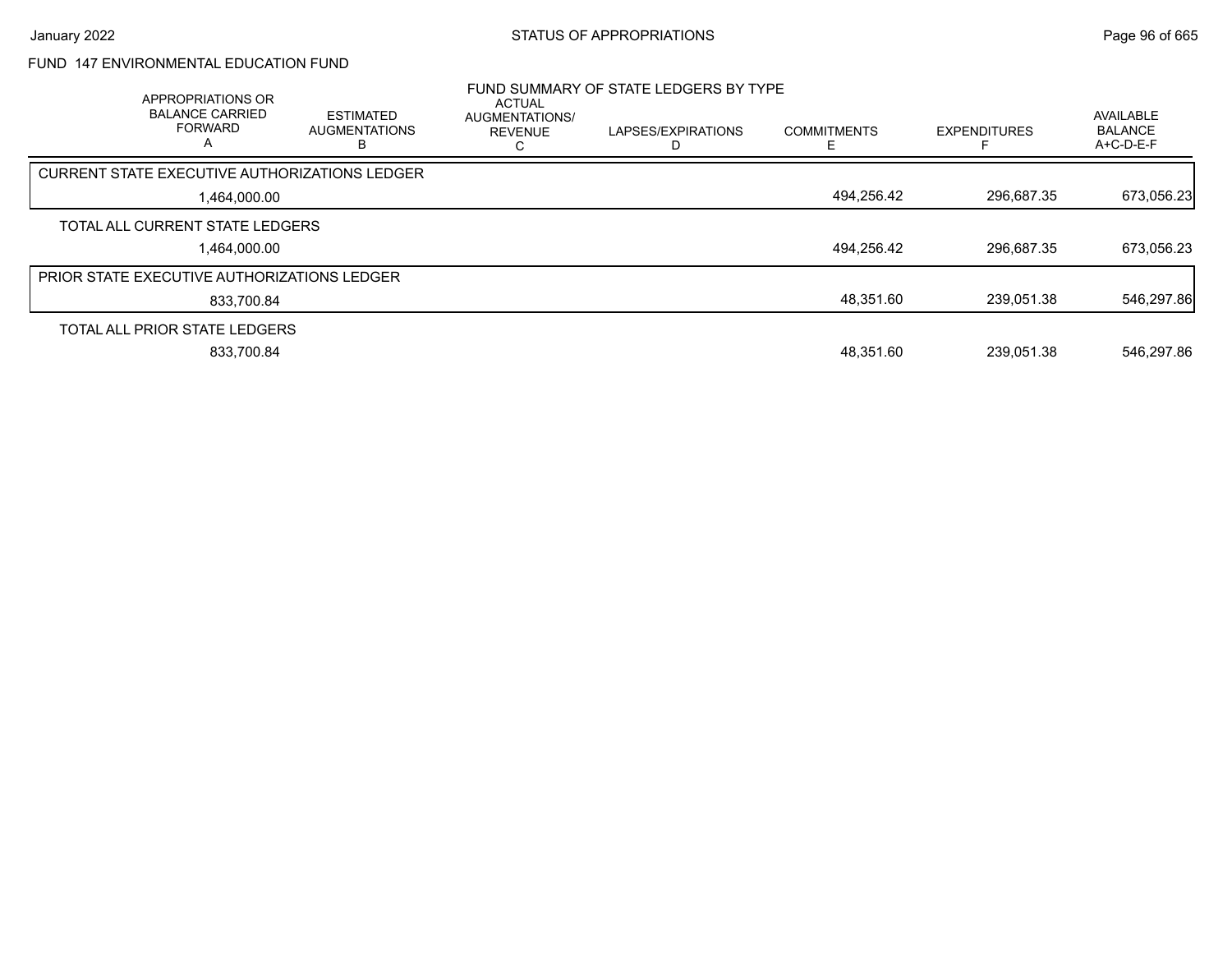# FUND 148 SELF-INSURANCE GUARANTY FUND

| APPROPRIATIONS OR<br><b>BALANCE CARRIED</b><br><b>FORWARD</b> | ESTIMATED<br>AUGMENTATIONS | ACTUAL<br>AUGMENTATIONS/<br>REVENUE | FUND SUMMARY OF STATE LEDGERS BY TYPE<br>LAPSES/EXPIRATIONS | <b>COMMITMENTS</b> | <b>EXPENDITURES</b> | AVAILABLE<br><b>BALANCE</b><br>A+C-D-E-F |
|---------------------------------------------------------------|----------------------------|-------------------------------------|-------------------------------------------------------------|--------------------|---------------------|------------------------------------------|
| <b>RESTRICTED RECEIPTS LEDGER</b>                             |                            |                                     |                                                             |                    |                     |                                          |
| 12.776.211.85                                                 |                            | 327.891.00                          |                                                             | 6.117.12           | 818.921.50          | 12,279,064.23                            |
| RESTRICTED REVENUE LEDGER                                     |                            |                                     |                                                             |                    |                     |                                          |
| 38,138,603.42                                                 |                            | 1,011,064.17                        |                                                             | 1.261.173.38       | 714.911.38          | 37,173,582.83                            |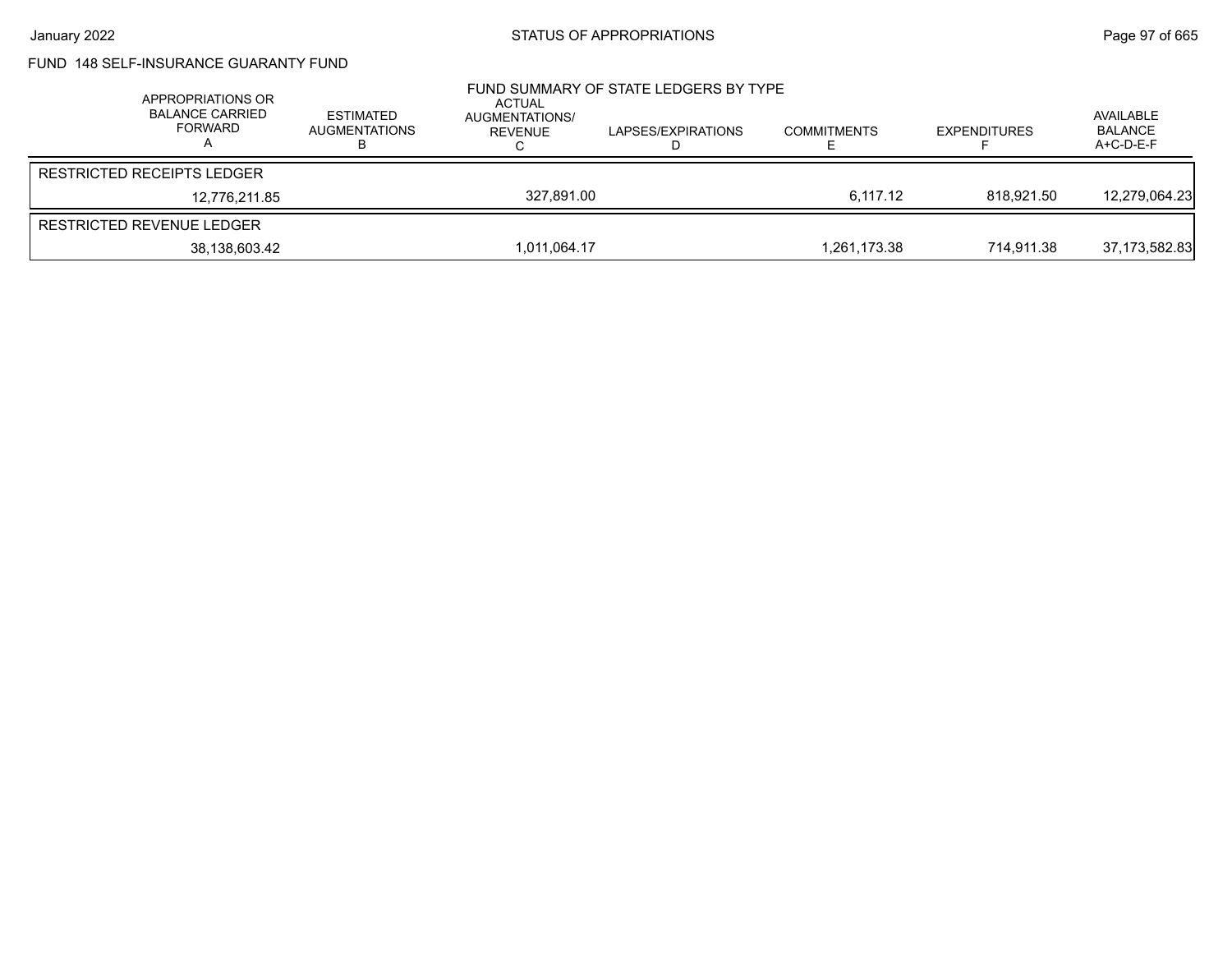### FUND 149 KEYSTONE RECREATION PARK&CONSERVATN

| APPROPRIATIONS OR<br><b>BALANCE CARRIED</b><br><b>FORWARD</b><br>A | <b>ESTIMATED</b><br><b>AUGMENTATIONS</b><br>В | <b>ACTUAL</b><br>AUGMENTATIONS/<br><b>REVENUE</b><br>C | FUND SUMMARY OF STATE LEDGERS BY TYPE<br>LAPSES/EXPIRATIONS<br>D | <b>COMMITMENTS</b><br>E | <b>EXPENDITURES</b> | <b>AVAILABLE</b><br><b>BALANCE</b><br>A+C-D-E-F |
|--------------------------------------------------------------------|-----------------------------------------------|--------------------------------------------------------|------------------------------------------------------------------|-------------------------|---------------------|-------------------------------------------------|
| CURRENT STATE EXECUTIVE AUTHORIZATIONS LEDGER                      |                                               |                                                        |                                                                  |                         |                     |                                                 |
| 17,603,000.00                                                      |                                               |                                                        |                                                                  |                         | 17,603,000.00       |                                                 |
| <b>CURRENT STATE CONTINUING LEDGER</b>                             |                                               |                                                        |                                                                  |                         |                     |                                                 |
| 80,193,000.00                                                      |                                               |                                                        |                                                                  | 14,309,892.19           | 8,100,779.06        | 57,782,328.75                                   |
| TOTAL ALL CURRENT STATE LEDGERS                                    |                                               |                                                        |                                                                  |                         |                     |                                                 |
| 97,796,000.00                                                      |                                               |                                                        |                                                                  | 14,309,892.19           | 25,703,779.06       | 57,782,328.75                                   |
| <b>PRIOR STATE EXECUTIVE AUTHORIZATIONS LEDGER</b>                 |                                               |                                                        |                                                                  |                         |                     |                                                 |
| 6,548,000.00                                                       |                                               |                                                        |                                                                  |                         | 6,548,000.00        |                                                 |
| PRIOR STATE CONTINUING LEDGER                                      |                                               |                                                        |                                                                  |                         |                     |                                                 |
| 185,064,223.61                                                     |                                               |                                                        |                                                                  | 101,607,168.56          | 37, 192, 323. 30    | 46,264,731.75                                   |
| TOTAL ALL PRIOR STATE LEDGERS                                      |                                               |                                                        |                                                                  |                         |                     |                                                 |
| 191,612,223.61                                                     |                                               |                                                        |                                                                  | 101,607,168.56          | 43,740,323.30       | 46,264,731.75                                   |
|                                                                    |                                               |                                                        |                                                                  |                         |                     |                                                 |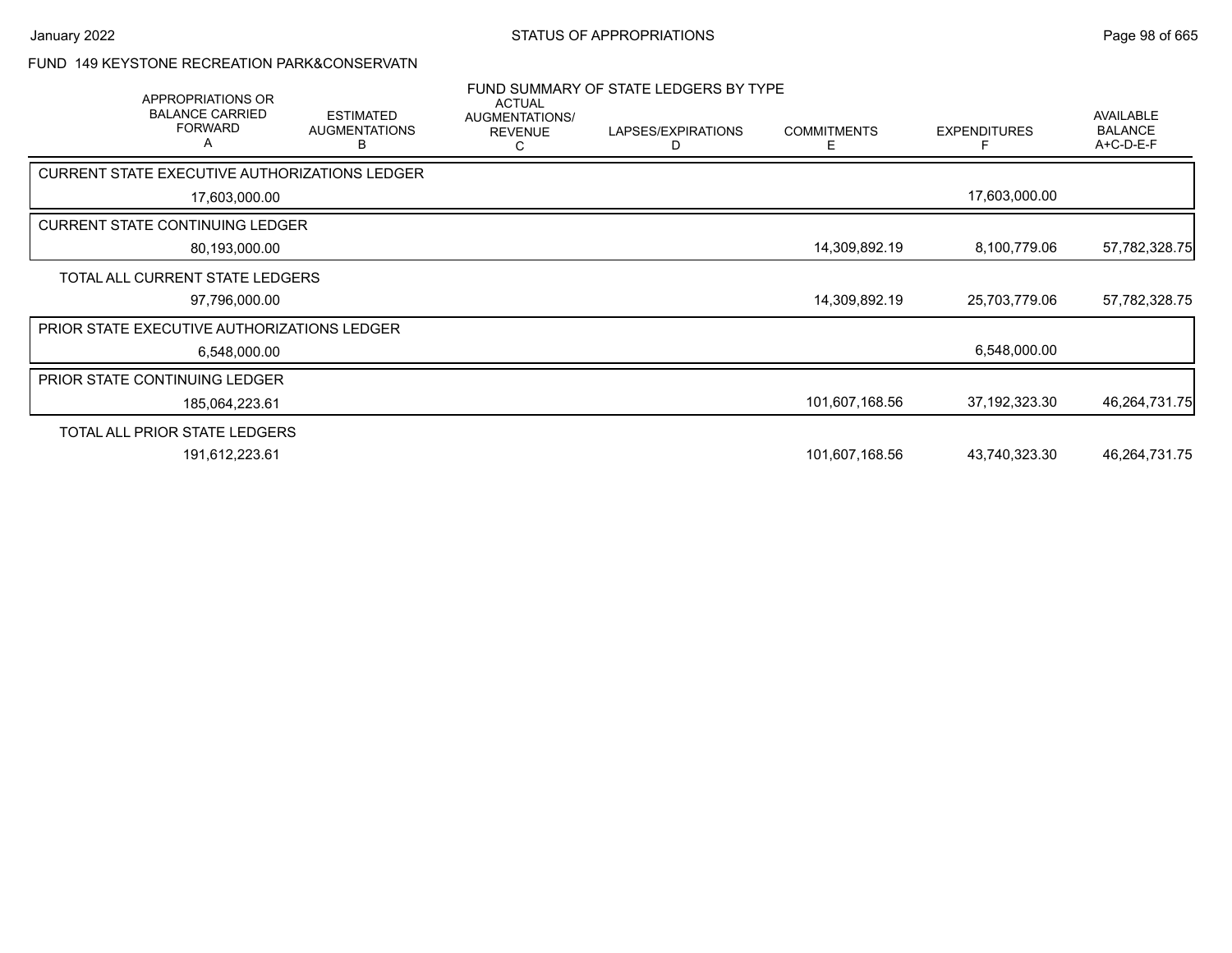# FUND 152 NUTRIENT MANAGEMENT FUND

| <b>APPROPRIATIONS OR</b><br><b>BALANCE CARRIED</b><br><b>FORWARD</b><br>A | <b>ESTIMATED</b><br><b>AUGMENTATIONS</b> | <b>ACTUAL</b><br><b>AUGMENTATIONS/</b><br><b>REVENUE</b> | FUND SUMMARY OF STATE LEDGERS BY TYPE<br>LAPSES/EXPIRATIONS | <b>COMMITMENTS</b> | <b>EXPENDITURES</b> | <b>AVAILABLE</b><br><b>BALANCE</b><br>$A+C-D-E-F$ |
|---------------------------------------------------------------------------|------------------------------------------|----------------------------------------------------------|-------------------------------------------------------------|--------------------|---------------------|---------------------------------------------------|
| <b>CURRENT STATE EXECUTIVE AUTHORIZATIONS LEDGER</b>                      |                                          |                                                          |                                                             |                    |                     |                                                   |
| 6,749,000.00                                                              |                                          |                                                          |                                                             | 2,755,934.99       | 2,484,908.20        | 1,508,156.81                                      |
| TOTAL ALL CURRENT STATE LEDGERS                                           |                                          |                                                          |                                                             |                    |                     |                                                   |
| 6.749.000.00                                                              |                                          |                                                          |                                                             | 2,755,934.99       | 2,484,908.20        | 1,508,156.81                                      |
| <b>PRIOR STATE EXECUTIVE AUTHORIZATIONS LEDGER</b>                        |                                          |                                                          |                                                             |                    |                     |                                                   |
| 3,939,146.36                                                              |                                          |                                                          |                                                             | 1,444,776.40       | 1,701,419.48        | 792,950.48                                        |
| TOTAL ALL PRIOR STATE LEDGERS                                             |                                          |                                                          |                                                             |                    |                     |                                                   |
| 3,939,146.36                                                              |                                          |                                                          |                                                             | 1,444,776.40       | 1,701,419.48        | 792,950.48                                        |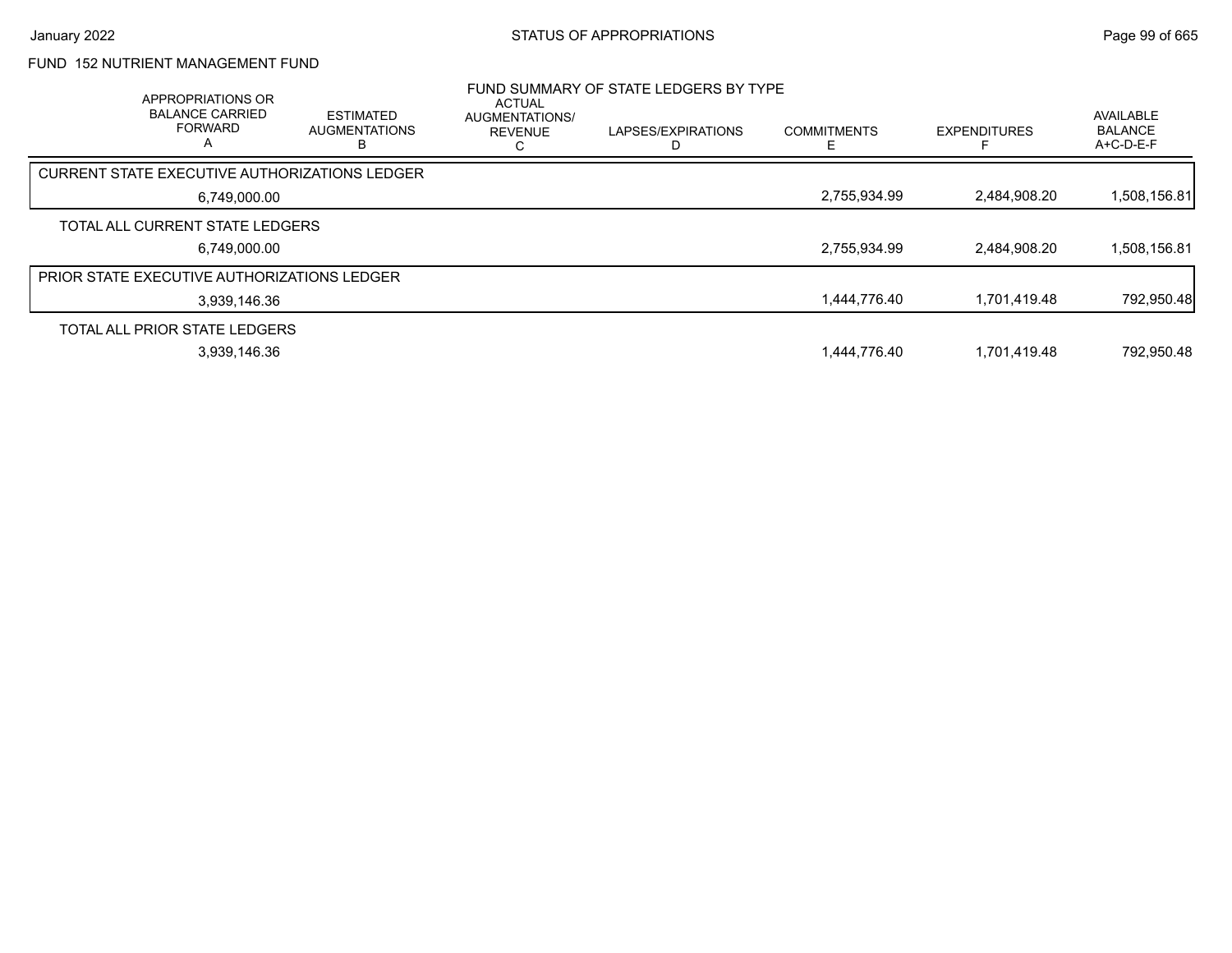## FUND 153 ALLEGHENY REGIONAL ASSET DISTRICT S

|                     | APPROPRIATIONS OR<br><b>BALANCE CARRIED</b><br>FORWARD | <b>ESTIMATED</b><br><b>AUGMENTATIONS</b> | ACTUAL<br>AUGMENTATIONS/<br>REVENUE | FUND SUMMARY OF STATE LEDGERS BY TYPE<br>LAPSES/EXPIRATIONS | <b>COMMITMENTS</b> | <b>EXPENDITURES</b> | AVAILABLE<br>BALANCE<br>A+C-D-E-F |
|---------------------|--------------------------------------------------------|------------------------------------------|-------------------------------------|-------------------------------------------------------------|--------------------|---------------------|-----------------------------------|
| NON-BUDGETED LEDGER |                                                        |                                          |                                     |                                                             |                    | 139,364,622.21      | $-139,364,622.21$                 |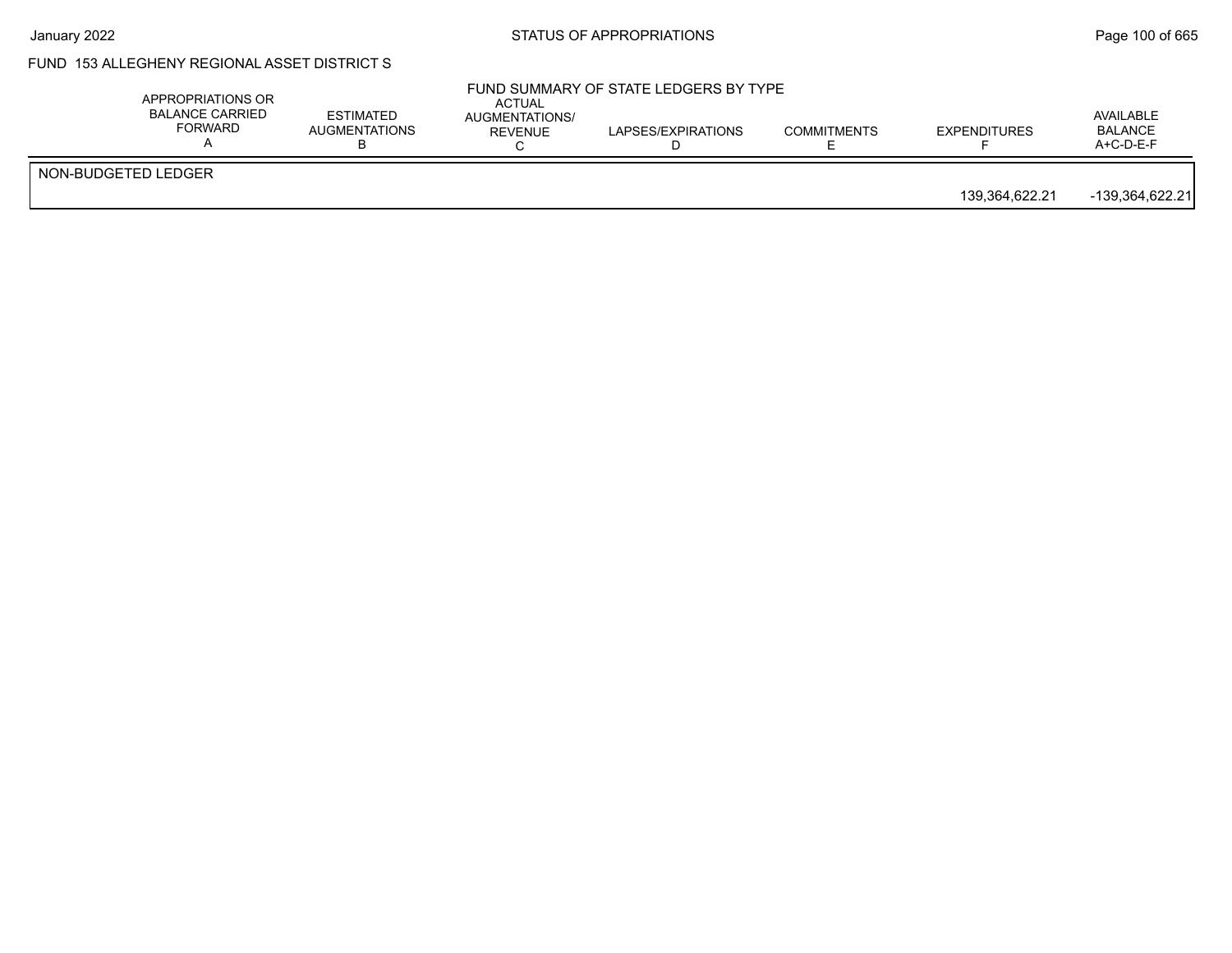#### FUND 155 GOVERNOR ROBERT P. CASEY MEMORIAL O

| APPROPRIATIONS OR<br><b>BALANCE CARRIED</b><br><b>FORWARD</b><br>A | <b>ESTIMATED</b><br><b>AUGMENTATIONS</b><br>в | <b>ACTUAL</b><br>AUGMENTATIONS/<br><b>REVENUE</b><br>C | FUND SUMMARY OF STATE LEDGERS BY TYPE<br>LAPSES/EXPIRATIONS<br>D | <b>COMMITMENTS</b><br>E | <b>EXPENDITURES</b> | <b>AVAILABLE</b><br><b>BALANCE</b><br>A+C-D-E-F |
|--------------------------------------------------------------------|-----------------------------------------------|--------------------------------------------------------|------------------------------------------------------------------|-------------------------|---------------------|-------------------------------------------------|
| CURRENT STATE EXECUTIVE AUTHORIZATIONS LEDGER                      |                                               |                                                        |                                                                  |                         |                     |                                                 |
| 813,000.00                                                         |                                               |                                                        |                                                                  | 443,623.24              | 161,846.47          | 207,530.29                                      |
| <b>CURRENT STATE EXECUTIVE AUTHORIZATIONS - RESTRICTED LEDGER</b>  |                                               |                                                        |                                                                  |                         |                     |                                                 |
|                                                                    | 80,000.00                                     |                                                        |                                                                  |                         |                     | 80,000.00                                       |
| TOTAL ALL CURRENT STATE LEDGERS                                    |                                               |                                                        |                                                                  |                         |                     |                                                 |
| 893,000.00                                                         |                                               |                                                        |                                                                  | 443,623.24              | 161,846.47          | 287,530.29                                      |
| PRIOR STATE EXECUTIVE AUTHORIZATIONS LEDGER                        |                                               |                                                        |                                                                  |                         |                     |                                                 |
| 412,405.12                                                         |                                               |                                                        |                                                                  |                         | 192,199.98          | 220,205.14                                      |
| <b>PRIOR STATE EXECUTIVE AUTHORIZATIONS - RESTRICTED LEDGER</b>    |                                               |                                                        |                                                                  |                         |                     |                                                 |
| 273,628.55                                                         |                                               |                                                        |                                                                  |                         |                     | 273,628.55                                      |
| TOTAL ALL PRIOR STATE LEDGERS                                      |                                               |                                                        |                                                                  |                         |                     |                                                 |
| 686,033.67                                                         |                                               |                                                        |                                                                  |                         | 192,199.98          | 493,833.69                                      |
|                                                                    |                                               |                                                        |                                                                  |                         |                     |                                                 |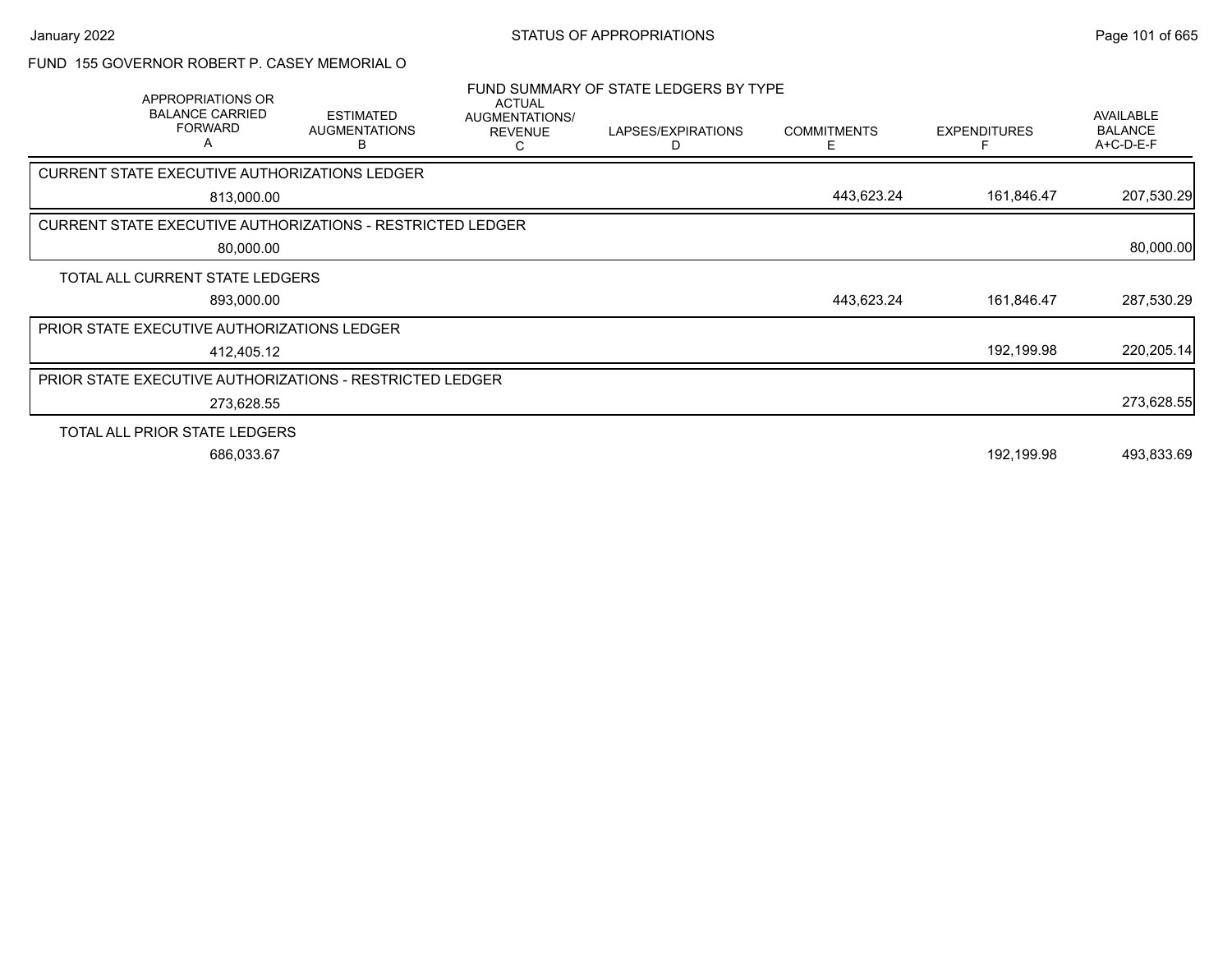### FUND 156 INSURANCE FRAUD PREVENTION TRUST

| APPROPRIATIONS OR<br><b>BALANCE CARRIED</b><br><b>FORWARD</b><br>A | <b>ESTIMATED</b><br><b>AUGMENTATIONS</b><br>в | <b>ACTUAL</b><br>AUGMENTATIONS/<br><b>REVENUE</b> | FUND SUMMARY OF STATE LEDGERS BY TYPE<br>LAPSES/EXPIRATIONS | <b>COMMITMENTS</b> | <b>EXPENDITURES</b> | AVAILABLE<br><b>BALANCE</b><br>$A+C-D-E-F$ |
|--------------------------------------------------------------------|-----------------------------------------------|---------------------------------------------------|-------------------------------------------------------------|--------------------|---------------------|--------------------------------------------|
| CURRENT STATE EXECUTIVE AUTHORIZATIONS LEDGER                      |                                               |                                                   |                                                             |                    |                     |                                            |
| 17,123,000.00                                                      |                                               |                                                   |                                                             |                    |                     | 17,123,000.00                              |
| TOTAL ALL CURRENT STATE LEDGERS                                    |                                               |                                                   |                                                             |                    |                     |                                            |
| 17,123,000.00                                                      |                                               |                                                   |                                                             |                    |                     | 17,123,000.00                              |
| <b>PRIOR STATE EXECUTIVE AUTHORIZATIONS LEDGER</b>                 |                                               |                                                   |                                                             |                    |                     |                                            |
| 21,766,935.98                                                      |                                               |                                                   |                                                             |                    | 8,979,303.50        | 12,787,632.48                              |
| TOTAL ALL PRIOR STATE LEDGERS                                      |                                               |                                                   |                                                             |                    |                     |                                            |
| 21,766,935.98                                                      |                                               |                                                   |                                                             |                    | 8,979,303.50        | 12,787,632.48                              |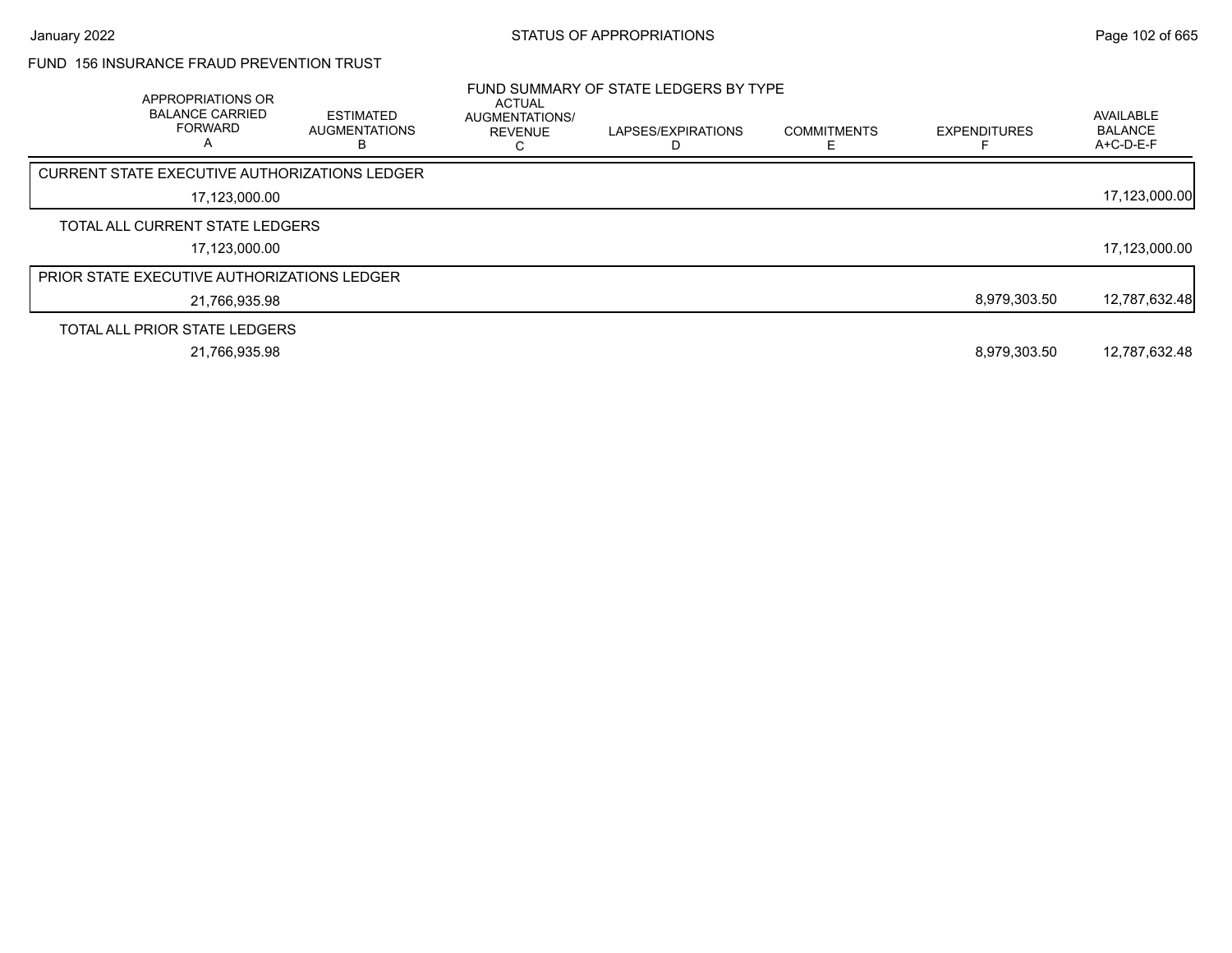# FUND 157 AUTOMOBILE THEFT PREVENTION TRUST

| APPROPRIATIONS OR<br><b>BALANCE CARRIED</b><br><b>FORWARD</b><br>Α | <b>ESTIMATED</b><br><b>AUGMENTATIONS</b><br>В | ACTUAL<br><b>AUGMENTATIONS/</b><br><b>REVENUE</b> | FUND SUMMARY OF STATE LEDGERS BY TYPE<br>LAPSES/EXPIRATIONS | <b>COMMITMENTS</b> | <b>EXPENDITURES</b> | <b>AVAILABLE</b><br><b>BALANCE</b><br>A+C-D-E-F |
|--------------------------------------------------------------------|-----------------------------------------------|---------------------------------------------------|-------------------------------------------------------------|--------------------|---------------------|-------------------------------------------------|
| CURRENT STATE EXECUTIVE AUTHORIZATIONS LEDGER                      |                                               |                                                   |                                                             |                    |                     |                                                 |
| 7.402.812.92                                                       |                                               |                                                   |                                                             |                    | 7,379,001.02        | 23,811.90                                       |
| TOTAL ALL CURRENT STATE LEDGERS                                    |                                               |                                                   |                                                             |                    |                     |                                                 |
| 7.402.812.92                                                       |                                               |                                                   |                                                             |                    | 7.379.001.02        | 23,811.90                                       |
| <b>PRIOR STATE EXECUTIVE AUTHORIZATIONS LEDGER</b>                 |                                               |                                                   |                                                             |                    |                     |                                                 |
| 1.574.493.99                                                       |                                               |                                                   |                                                             |                    | 620,999.99          | 953,494.00                                      |
| TOTAL ALL PRIOR STATE LEDGERS                                      |                                               |                                                   |                                                             |                    |                     |                                                 |
| 1.574.493.99                                                       |                                               |                                                   |                                                             |                    | 620.999.99          | 953.494.00                                      |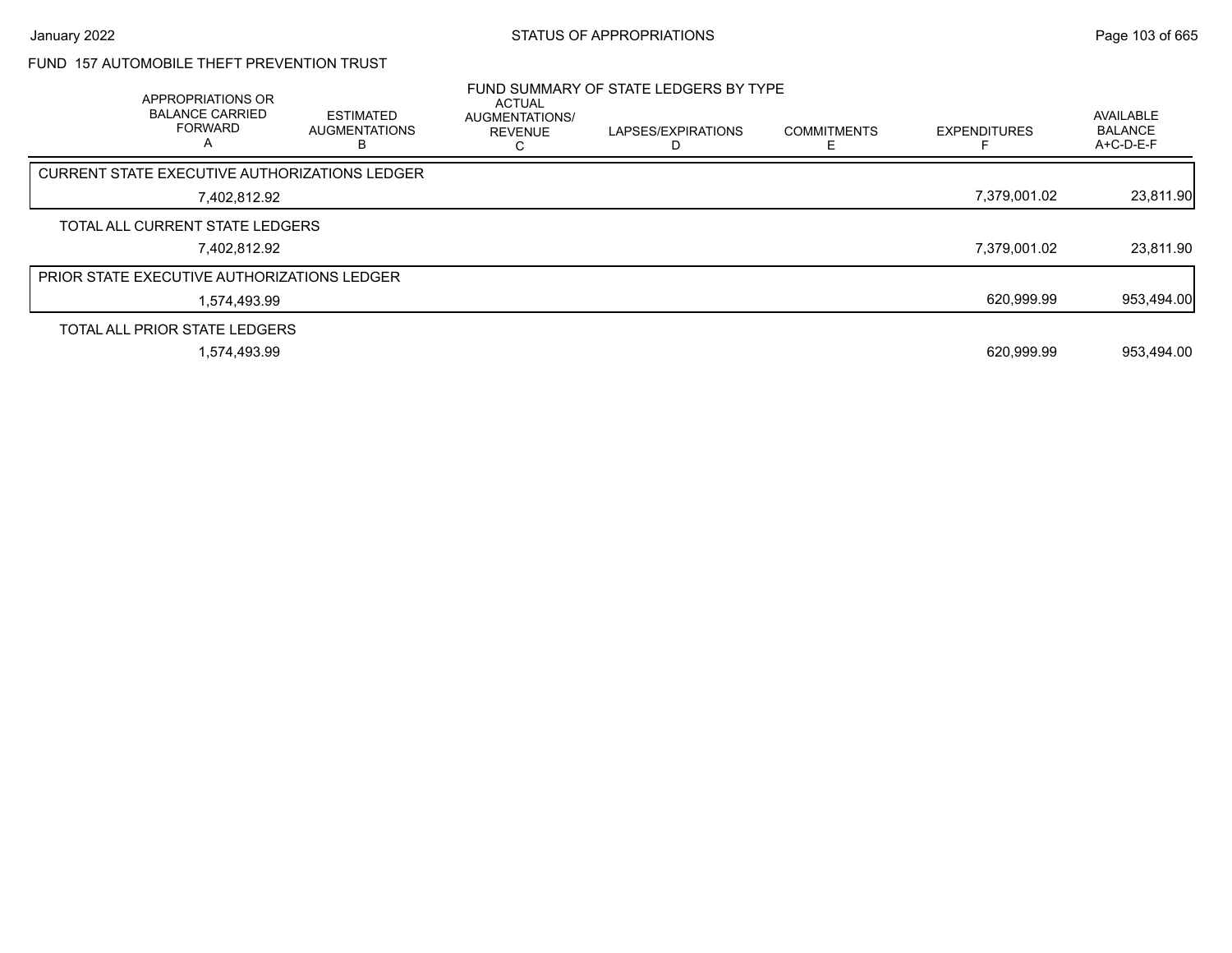# FUND 158 INDUSTRIAL SITES CLEANUP FUND

| APPROPRIATIONS OR<br><b>BALANCE CARRIED</b><br><b>FORWARD</b><br>A | <b>ESTIMATED</b><br><b>AUGMENTATIONS</b> | <b>ACTUAL</b><br>AUGMENTATIONS/<br><b>REVENUE</b> | FUND SUMMARY OF STATE LEDGERS BY TYPE<br>LAPSES/EXPIRATIONS | <b>COMMITMENTS</b> | <b>EXPENDITURES</b> | AVAILABLE<br><b>BALANCE</b><br>$A+C-D-E-F$ |
|--------------------------------------------------------------------|------------------------------------------|---------------------------------------------------|-------------------------------------------------------------|--------------------|---------------------|--------------------------------------------|
| CURRENT STATE EXECUTIVE AUTHORIZATIONS LEDGER                      |                                          |                                                   |                                                             |                    |                     |                                            |
| 6,314,000.00                                                       |                                          |                                                   |                                                             | 2,472,173.00       | 552,597.08          | 3,289,229.92                               |
| TOTAL ALL CURRENT STATE LEDGERS                                    |                                          |                                                   |                                                             |                    |                     |                                            |
| 6,314,000.00                                                       |                                          |                                                   |                                                             | 2,472,173.00       | 552.597.08          | 3,289,229.92                               |
| <b>PRIOR STATE EXECUTIVE AUTHORIZATIONS LEDGER</b>                 |                                          |                                                   |                                                             |                    |                     |                                            |
| 7,265,535.26                                                       |                                          |                                                   |                                                             | 4,247,755.00       | 1.244.495.15        | 1,773,285.11                               |
| TOTAL ALL PRIOR STATE LEDGERS                                      |                                          |                                                   |                                                             |                    |                     |                                            |
| 7,265,535.26                                                       |                                          |                                                   |                                                             | 4,247,755.00       | 1,244,495.15        | 1,773,285.11                               |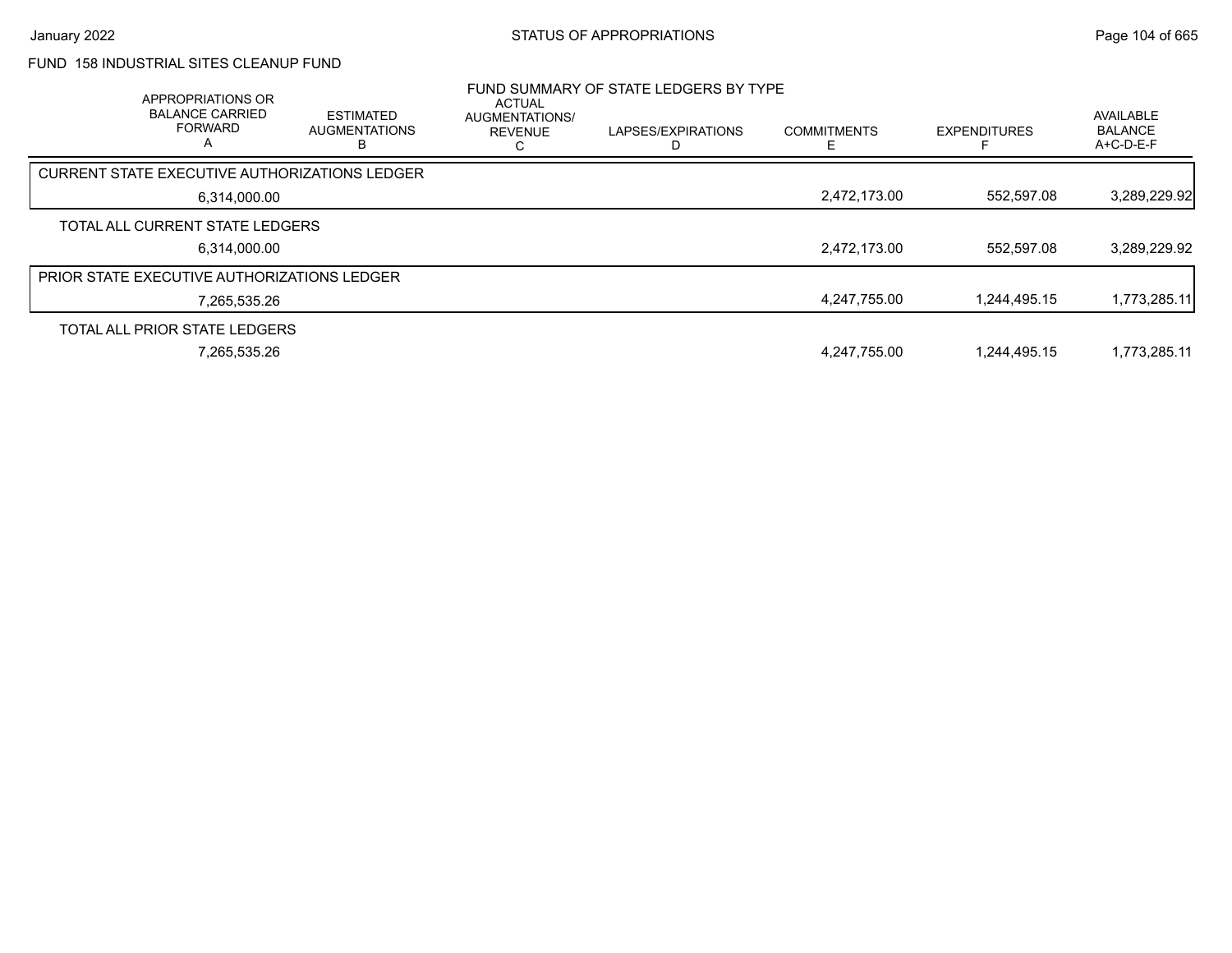## FUND 159 DNA DETECTION FUND

| APPROPRIATIONS OR<br><b>BALANCE CARRIED</b><br><b>FORWARD</b><br>А | <b>ESTIMATED</b><br><b>AUGMENTATIONS</b><br>в | <b>ACTUAL</b><br>AUGMENTATIONS/<br><b>REVENUE</b> | FUND SUMMARY OF STATE LEDGERS BY TYPE<br>LAPSES/EXPIRATIONS | <b>COMMITMENTS</b> | <b>EXPENDITURES</b> | AVAILABLE<br><b>BALANCE</b><br>$A+C-D-E-F$ |
|--------------------------------------------------------------------|-----------------------------------------------|---------------------------------------------------|-------------------------------------------------------------|--------------------|---------------------|--------------------------------------------|
| CURRENT STATE EXECUTIVE AUTHORIZATIONS LEDGER                      |                                               |                                                   |                                                             |                    |                     |                                            |
| 5,152,000.00                                                       |                                               |                                                   |                                                             | 203,977.37         | 2,327,485.03        | 2,620,537.60                               |
| TOTAL ALL CURRENT STATE LEDGERS                                    |                                               |                                                   |                                                             |                    |                     |                                            |
| 5,152,000.00                                                       |                                               |                                                   |                                                             | 203,977.37         | 2,327,485.03        | 2,620,537.60                               |
| <b>PRIOR STATE EXECUTIVE AUTHORIZATIONS LEDGER</b>                 |                                               |                                                   |                                                             |                    |                     |                                            |
| 2,297,690.54                                                       |                                               |                                                   |                                                             | 13.14              | 59.834.62           | 2,237,842.78                               |
| TOTAL ALL PRIOR STATE LEDGERS                                      |                                               |                                                   |                                                             |                    |                     |                                            |
| 2.297.690.54                                                       |                                               |                                                   |                                                             | 13.14              | 59.834.62           | 2.237.842.78                               |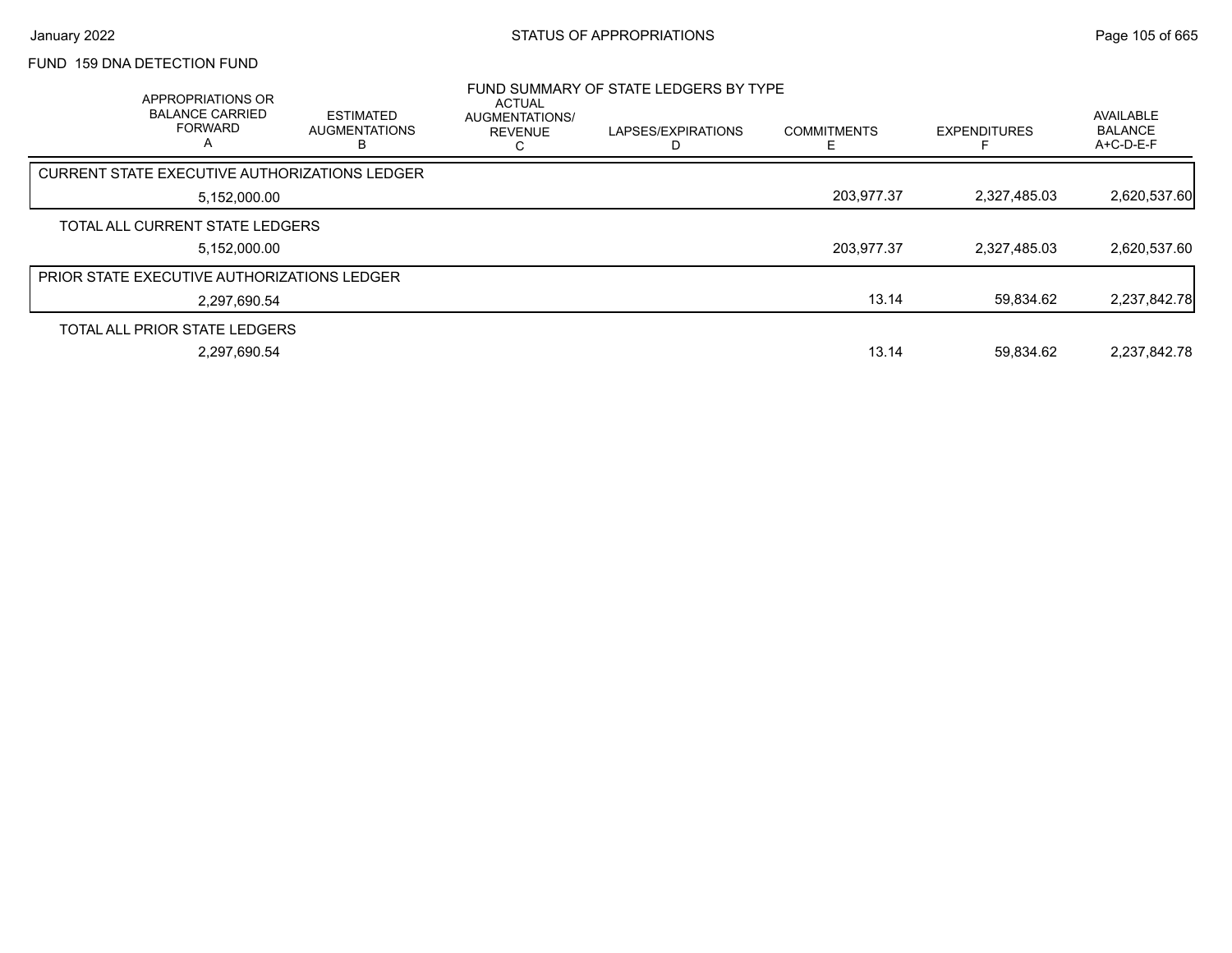### FUND 160 SMALL BUSINESS FIRST FUND

| APPROPRIATIONS OR<br><b>BALANCE CARRIED</b><br><b>FORWARD</b><br>A | <b>ESTIMATED</b><br><b>AUGMENTATIONS</b><br>R | <b>ACTUAL</b><br>AUGMENTATIONS/<br><b>REVENUE</b><br>С | FUND SUMMARY OF STATE LEDGERS BY TYPE<br>LAPSES/EXPIRATIONS<br>D | <b>COMMITMENTS</b><br>E | <b>EXPENDITURES</b> | AVAILABLE<br><b>BALANCE</b><br>A+C-D-E-F |
|--------------------------------------------------------------------|-----------------------------------------------|--------------------------------------------------------|------------------------------------------------------------------|-------------------------|---------------------|------------------------------------------|
| CURRENT STATE EXECUTIVE AUTHORIZATIONS LEDGER                      |                                               |                                                        |                                                                  |                         |                     |                                          |
| 10,000,000.00                                                      |                                               |                                                        |                                                                  | 1,759,889.00            | 968,168.29          | 7,271,942.71                             |
| TOTAL ALL CURRENT STATE LEDGERS                                    |                                               |                                                        |                                                                  |                         |                     |                                          |
| 10,000,000.00                                                      |                                               |                                                        |                                                                  | 1,759,889.00            | 968,168.29          | 7,271,942.71                             |
| PRIOR STATE EXECUTIVE AUTHORIZATIONS LEDGER                        |                                               |                                                        |                                                                  |                         |                     |                                          |
| 17,025,193.32                                                      |                                               |                                                        |                                                                  | 650,000.00              | 1,739,600.88        | 14,635,592.44                            |
| TOTAL ALL PRIOR STATE LEDGERS                                      |                                               |                                                        |                                                                  |                         |                     |                                          |
| 17,025,193.32                                                      |                                               |                                                        |                                                                  | 650,000.00              | 1,739,600.88        | 14,635,592.44                            |
| <b>RESTRICTED REVENUE LEDGER</b>                                   |                                               |                                                        |                                                                  |                         |                     |                                          |
| 1,398,749.56                                                       |                                               | 37,502.91                                              |                                                                  |                         |                     | 1,436,252.47                             |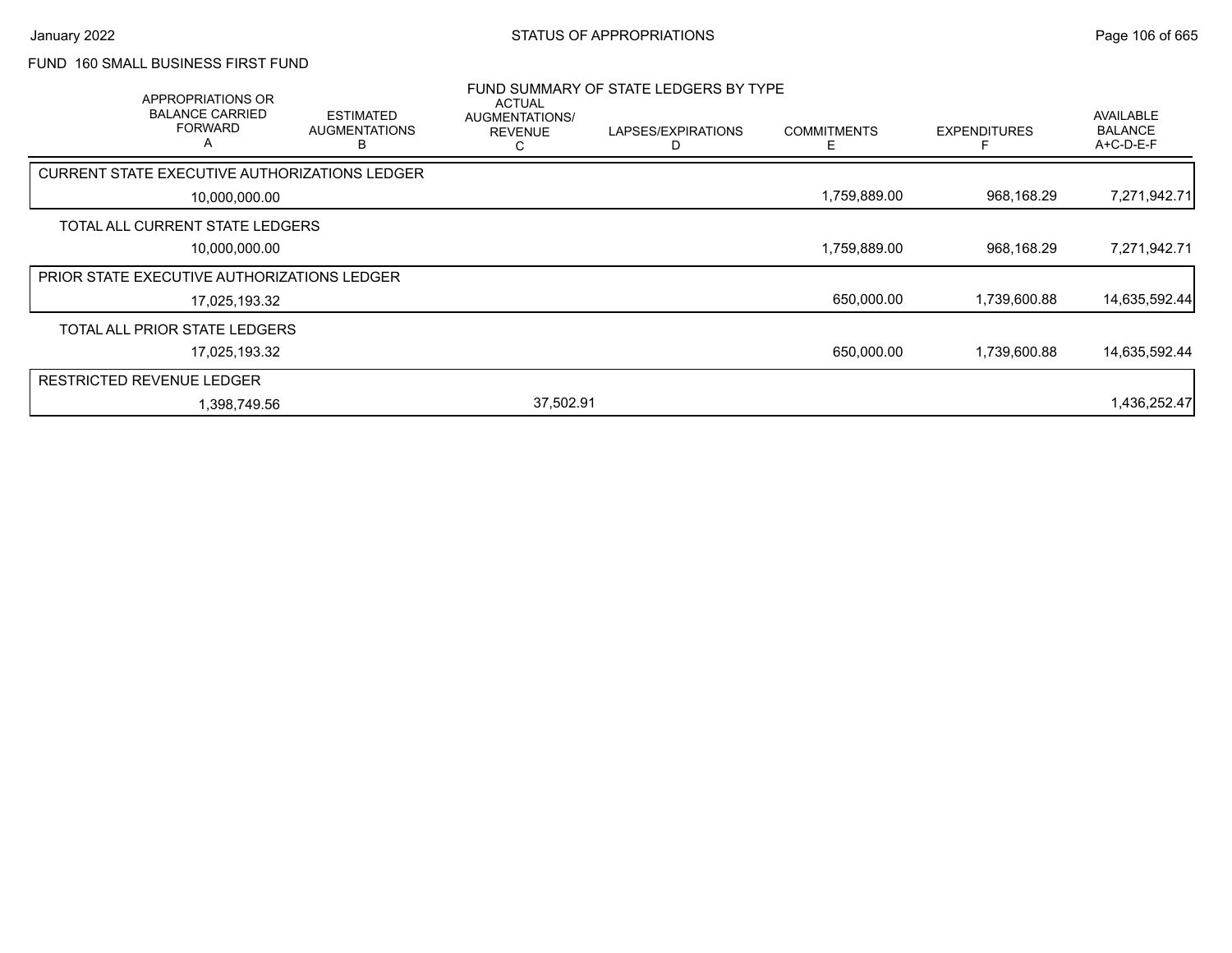### FUND 161 BEN FRANKLIN TECHNOLOGY DEVELOPMENT

| APPROPRIATIONS OR                             |                                               | <b>ACTUAL</b>                         | FUND SUMMARY OF STATE LEDGERS BY TYPE |                         |                     |                                                 |
|-----------------------------------------------|-----------------------------------------------|---------------------------------------|---------------------------------------|-------------------------|---------------------|-------------------------------------------------|
| <b>BALANCE CARRIED</b><br><b>FORWARD</b><br>A | <b>ESTIMATED</b><br><b>AUGMENTATIONS</b><br>В | AUGMENTATIONS/<br><b>REVENUE</b><br>С | LAPSES/EXPIRATIONS                    | <b>COMMITMENTS</b><br>F | <b>EXPENDITURES</b> | <b>AVAILABLE</b><br><b>BALANCE</b><br>A+C-D-E-F |
| <b>CURRENT STATE APPROPRIATIONS LEDGER</b>    |                                               |                                       |                                       |                         |                     |                                                 |
| 35,000,000.00                                 |                                               |                                       |                                       | 3,500,000.00            | 10,790,793.91       | 20,709,206.09                                   |
| TOTAL ALL CURRENT STATE LEDGERS               |                                               |                                       |                                       |                         |                     |                                                 |
| 35,000,000.00                                 |                                               |                                       |                                       | 3,500,000.00            | 10,790,793.91       | 20,709,206.09                                   |
| PRIOR STATE APPROPRIATIONS LEDGER             |                                               |                                       |                                       |                         |                     |                                                 |
| 20,411,356.49                                 |                                               |                                       |                                       | 36,431.54               | 20,767.51           | 20,354,157.44                                   |
| TOTAL ALL PRIOR STATE LEDGERS                 |                                               |                                       |                                       |                         |                     |                                                 |
| 20,411,356.49                                 |                                               |                                       |                                       | 36,431.54               | 20,767.51           | 20,354,157.44                                   |
| <b>RESTRICTED RECEIPTS LEDGER</b>             |                                               |                                       |                                       |                         |                     |                                                 |
| 14,761,944.59                                 |                                               | 837,145.83                            |                                       | 1,000,000.00            | 3,047,902.62        | 11,551,187.80                                   |
| <b>RESTRICTED REVENUE LEDGER</b>              |                                               |                                       |                                       |                         |                     |                                                 |
| 952,097.38                                    |                                               |                                       |                                       |                         | 952,097.38          |                                                 |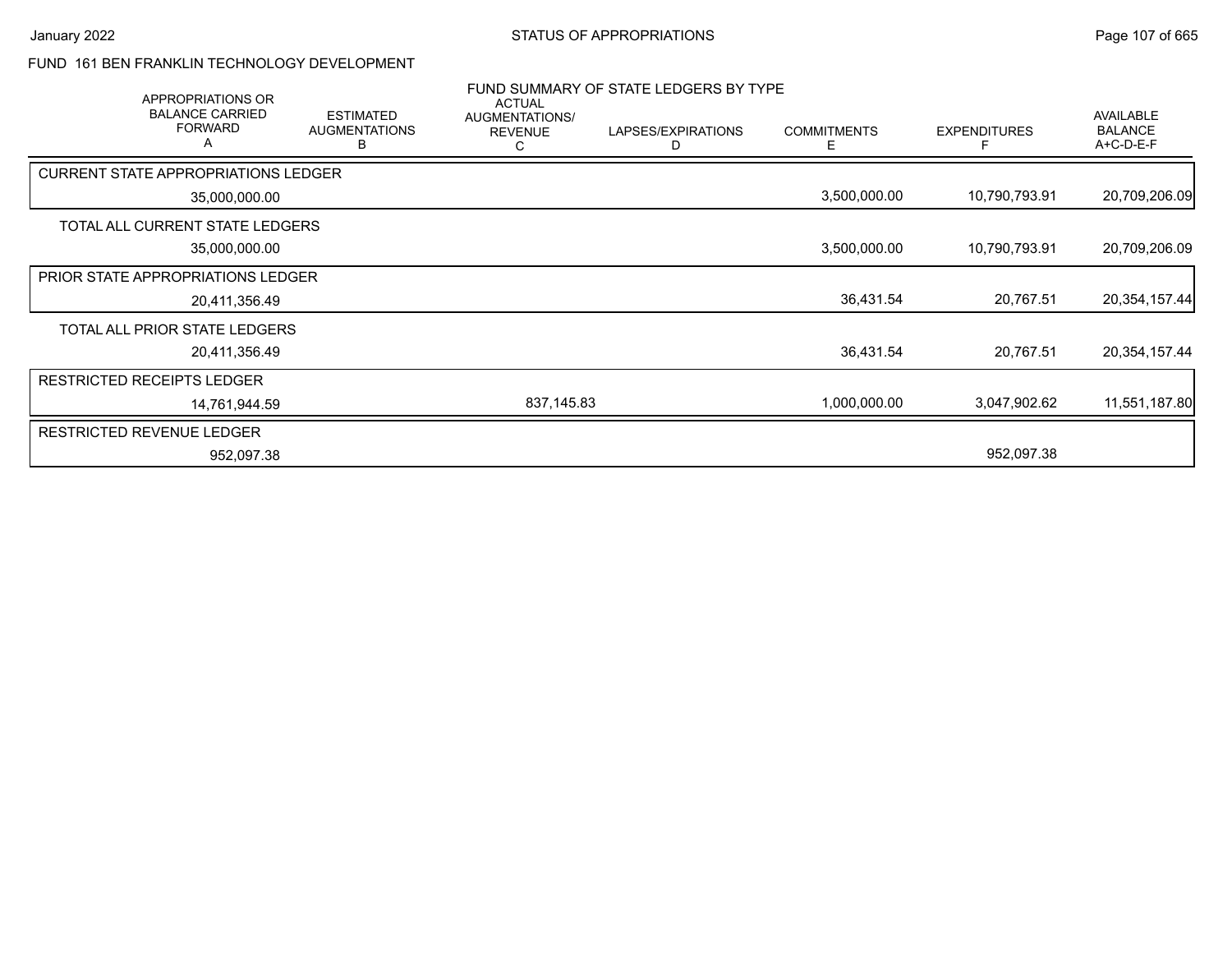## FUND 162 MED CARE AVAIL & REDUCT OF ERR FUND

| APPROPRIATIONS OR<br><b>BALANCE CARRIED</b><br><b>FORWARD</b><br>A | <b>ESTIMATED</b><br><b>AUGMENTATIONS</b> | ACTUAL<br>AUGMENTATIONS/<br><b>REVENUE</b> | FUND SUMMARY OF STATE LEDGERS BY TYPE<br>LAPSES/EXPIRATIONS | <b>COMMITMENTS</b> | <b>EXPENDITURES</b> | AVAILABLE<br><b>BALANCE</b><br>A+C-D-E-F |
|--------------------------------------------------------------------|------------------------------------------|--------------------------------------------|-------------------------------------------------------------|--------------------|---------------------|------------------------------------------|
| <b>CURRENT STATE EXECUTIVE AUTHORIZATIONS LEDGER</b>               |                                          |                                            |                                                             |                    |                     |                                          |
| 209,931,000.00                                                     |                                          |                                            |                                                             | 5,458,571.71       | 145,807,316.23      | 58,665,112.06                            |
| TOTAL ALL CURRENT STATE LEDGERS                                    |                                          |                                            |                                                             |                    |                     |                                          |
| 209.931.000.00                                                     |                                          |                                            |                                                             | 5,458,571.71       | 145,807,316.23      | 58.665.112.06                            |
| <b>PRIOR STATE EXECUTIVE AUTHORIZATIONS LEDGER</b>                 |                                          |                                            |                                                             |                    |                     |                                          |
| 35,840,214.84                                                      |                                          |                                            |                                                             |                    | 882.330.39          | 34,957,884.45                            |
| TOTAL ALL PRIOR STATE LEDGERS                                      |                                          |                                            |                                                             |                    |                     |                                          |
| 35.840.214.84                                                      |                                          |                                            |                                                             |                    | 882.330.39          | 34.957.884.45                            |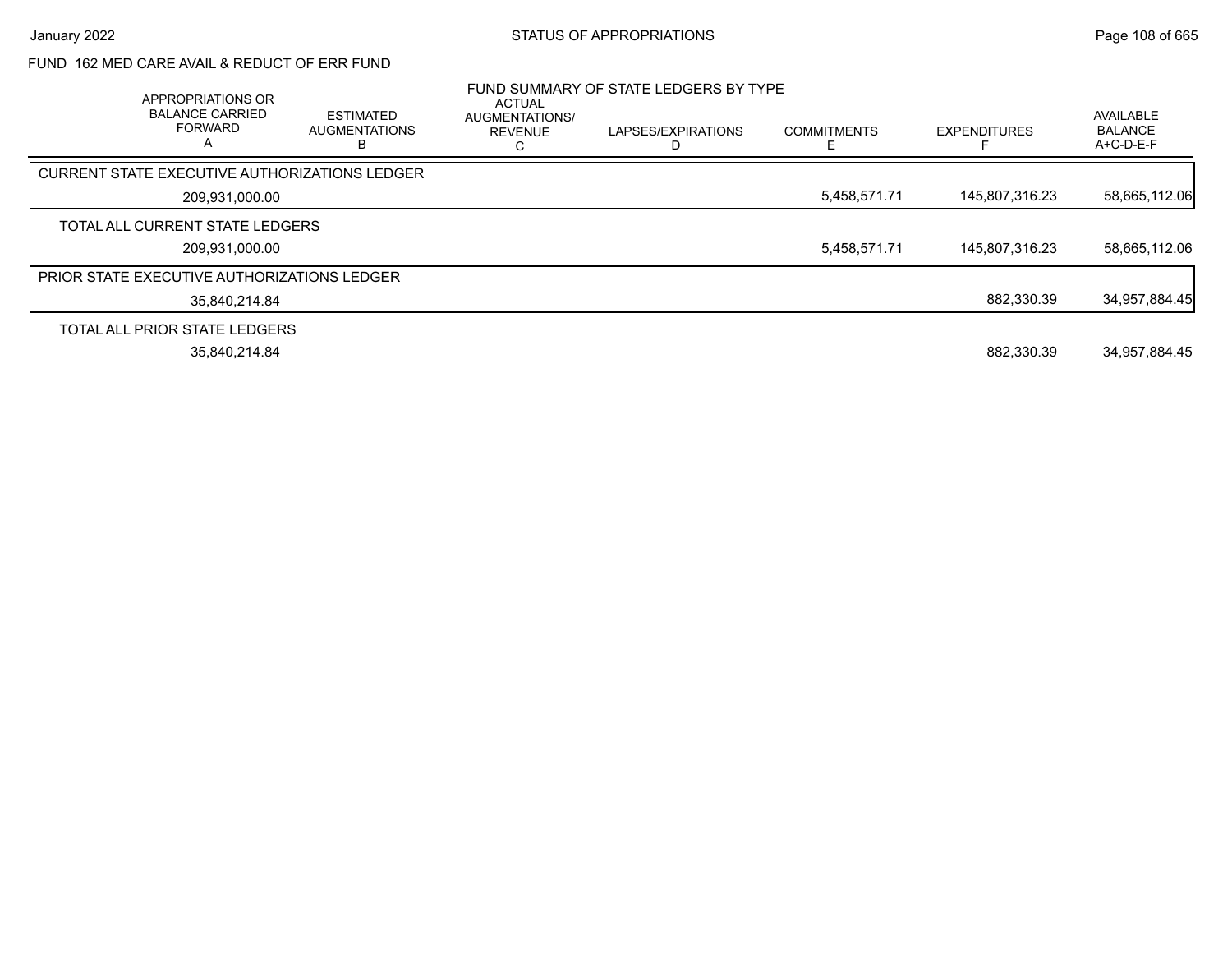# FUND 163 PATIENT SAFETY TRUST FUND

| APPROPRIATIONS OR<br><b>BALANCE CARRIED</b><br><b>FORWARD</b><br>А | <b>ESTIMATED</b><br><b>AUGMENTATIONS</b><br>в | <b>ACTUAL</b><br><b>AUGMENTATIONS/</b><br><b>REVENUE</b> | FUND SUMMARY OF STATE LEDGERS BY TYPE<br>LAPSES/EXPIRATIONS | <b>COMMITMENTS</b> | <b>EXPENDITURES</b> | AVAILABLE<br><b>BALANCE</b><br>$A+C-D-E-F$ |
|--------------------------------------------------------------------|-----------------------------------------------|----------------------------------------------------------|-------------------------------------------------------------|--------------------|---------------------|--------------------------------------------|
| CURRENT STATE EXECUTIVE AUTHORIZATIONS LEDGER                      |                                               |                                                          |                                                             |                    |                     |                                            |
| 9,400,000.00                                                       |                                               |                                                          |                                                             | 1,177,434.73       | 3,764,969.18        | 4,457,596.09                               |
| TOTAL ALL CURRENT STATE LEDGERS                                    |                                               |                                                          |                                                             |                    |                     |                                            |
| 9,400,000.00                                                       |                                               |                                                          |                                                             | 1,177,434.73       | 3,764,969.18        | 4,457,596.09                               |
| <b>PRIOR STATE EXECUTIVE AUTHORIZATIONS LEDGER</b>                 |                                               |                                                          |                                                             |                    |                     |                                            |
| 5.869.016.73                                                       |                                               |                                                          |                                                             |                    | 410.703.51          | 5,458,313.22                               |
| TOTAL ALL PRIOR STATE LEDGERS                                      |                                               |                                                          |                                                             |                    |                     |                                            |
| 5,869,016.73                                                       |                                               |                                                          |                                                             |                    | 410.703.51          | 5,458,313.22                               |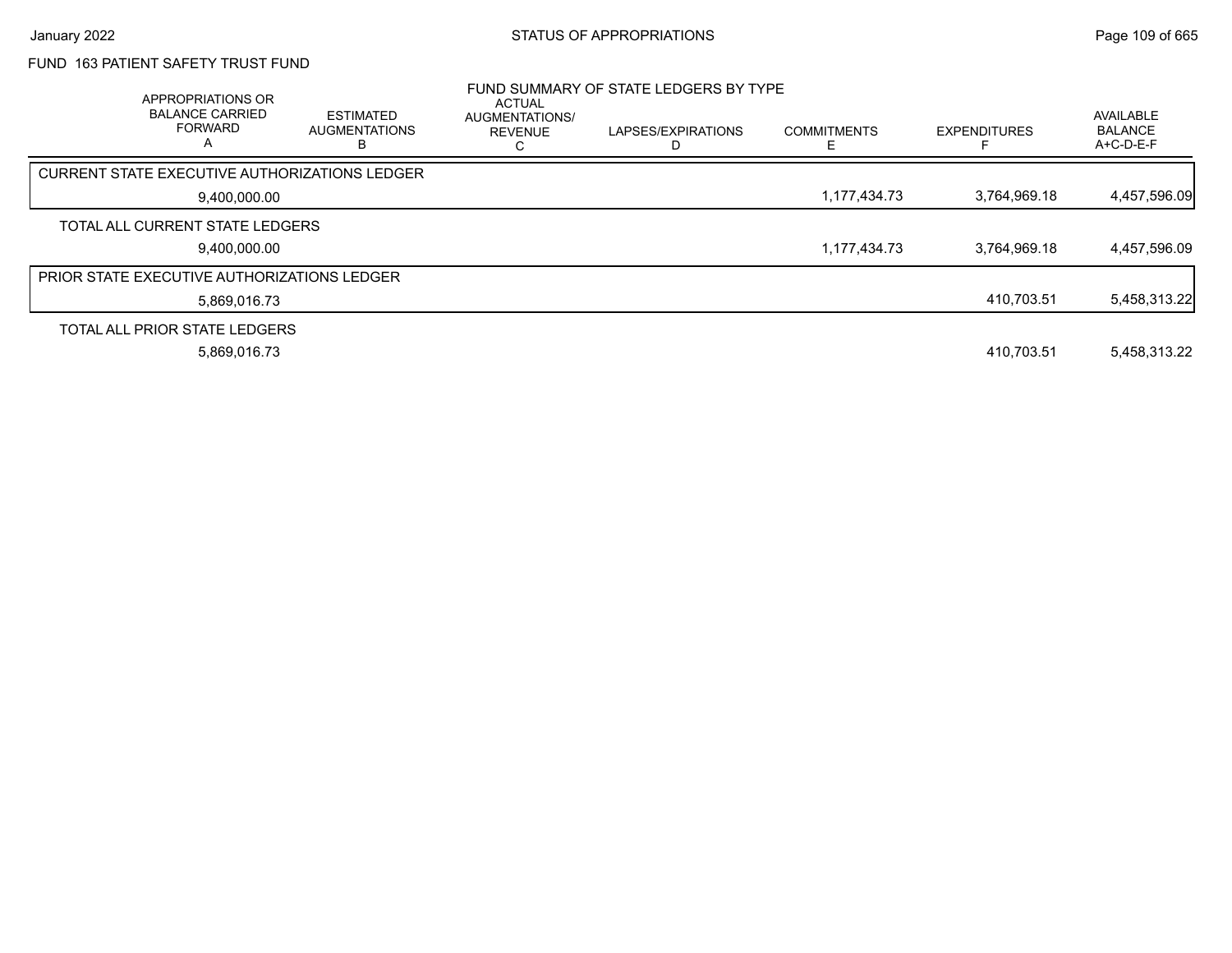### FUND 164 SUBST AB EDUC & DEMAND REDUCTION

| APPROPRIATIONS OR<br><b>BALANCE CARRIED</b><br><b>FORWARD</b><br>A | <b>ESTIMATED</b><br><b>AUGMENTATIONS</b> | <b>ACTUAL</b><br>AUGMENTATIONS/<br><b>REVENUE</b> | FUND SUMMARY OF STATE LEDGERS BY TYPE<br>LAPSES/EXPIRATIONS | <b>COMMITMENTS</b> | <b>EXPENDITURES</b> | <b>AVAILABLE</b><br><b>BALANCE</b><br>$A+C-D-E-F$ |
|--------------------------------------------------------------------|------------------------------------------|---------------------------------------------------|-------------------------------------------------------------|--------------------|---------------------|---------------------------------------------------|
| CURRENT STATE EXECUTIVE AUTHORIZATIONS LEDGER                      |                                          |                                                   |                                                             |                    |                     |                                                   |
| 5,800,000.00                                                       |                                          |                                                   |                                                             | 2,515,303.52       | 1,526,458.37        | 1,758,238.11                                      |
| TOTAL ALL CURRENT STATE LEDGERS                                    |                                          |                                                   |                                                             |                    |                     |                                                   |
| 5.800.000.00                                                       |                                          |                                                   |                                                             | 2,515,303.52       | 1.526.458.37        | 1,758,238.11                                      |
| <b>PRIOR STATE EXECUTIVE AUTHORIZATIONS LEDGER</b>                 |                                          |                                                   |                                                             |                    |                     |                                                   |
| 5,265,562.81                                                       |                                          |                                                   |                                                             |                    | 70,897.10           | 5,194,665.71                                      |
| TOTAL ALL PRIOR STATE LEDGERS                                      |                                          |                                                   |                                                             |                    |                     |                                                   |
| 5,265,562.81                                                       |                                          |                                                   |                                                             |                    | 70.897.10           | 5,194,665.71                                      |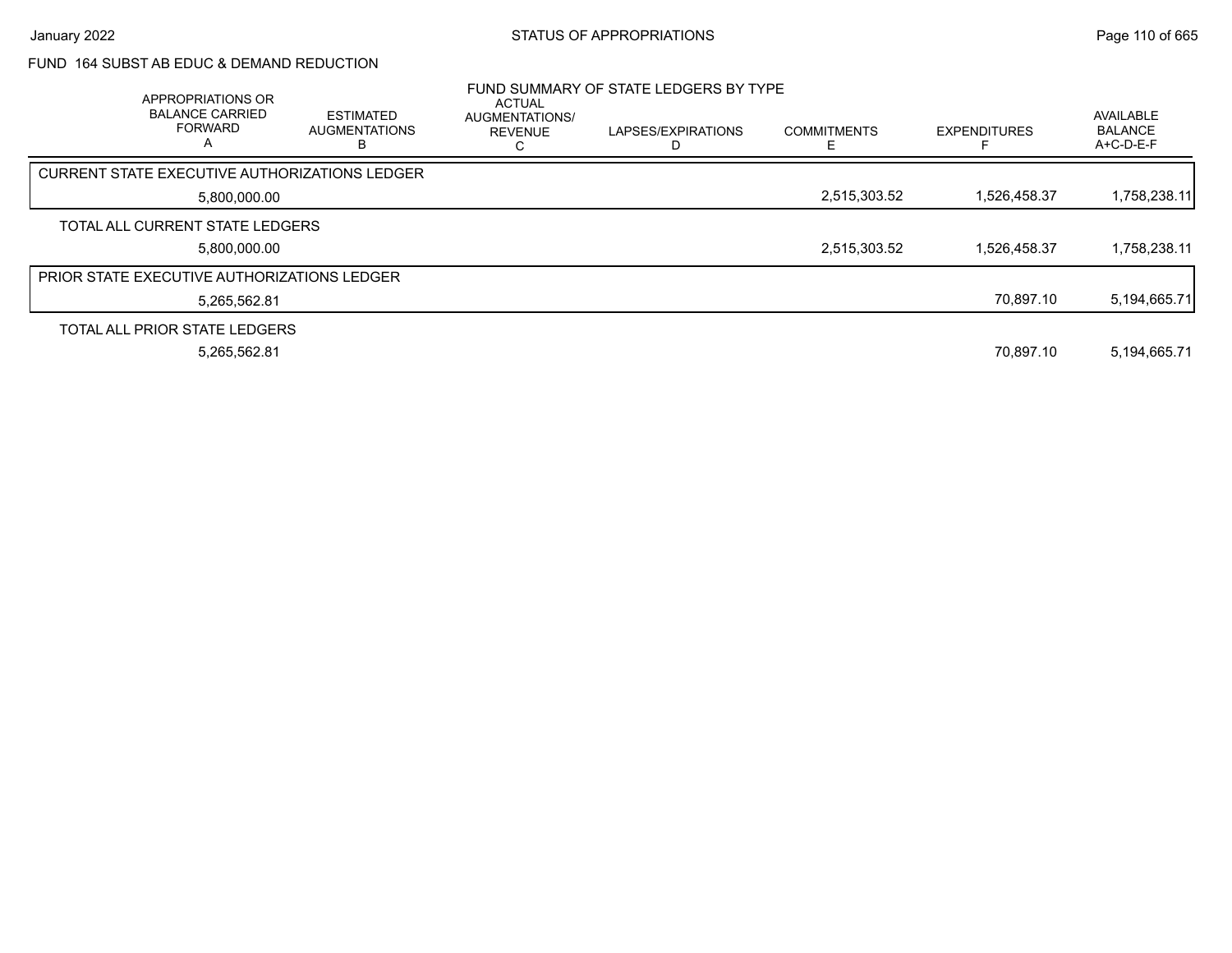# FUND 165 BENEFITS COMPLETION PLAN FUND

| APPROPRIATIONS OR<br><b>BALANCE CARRIED</b><br>FORWARD | <b>ESTIMATED</b><br><b>AUGMENTATIONS</b> | <b>ACTUAL</b><br>AUGMENTATIONS/<br>REVENUE | FUND SUMMARY OF STATE LEDGERS BY TYPE<br>LAPSES/EXPIRATIONS | <b>COMMITMENTS</b> | <b>EXPENDITURES</b> | AVAILABLE<br><b>BALANCE</b><br>$A+C-D-E-F$ |
|--------------------------------------------------------|------------------------------------------|--------------------------------------------|-------------------------------------------------------------|--------------------|---------------------|--------------------------------------------|
| NON-BUDGETED LEDGER                                    |                                          |                                            |                                                             |                    | 985.912.47          | $-985,912.47$                              |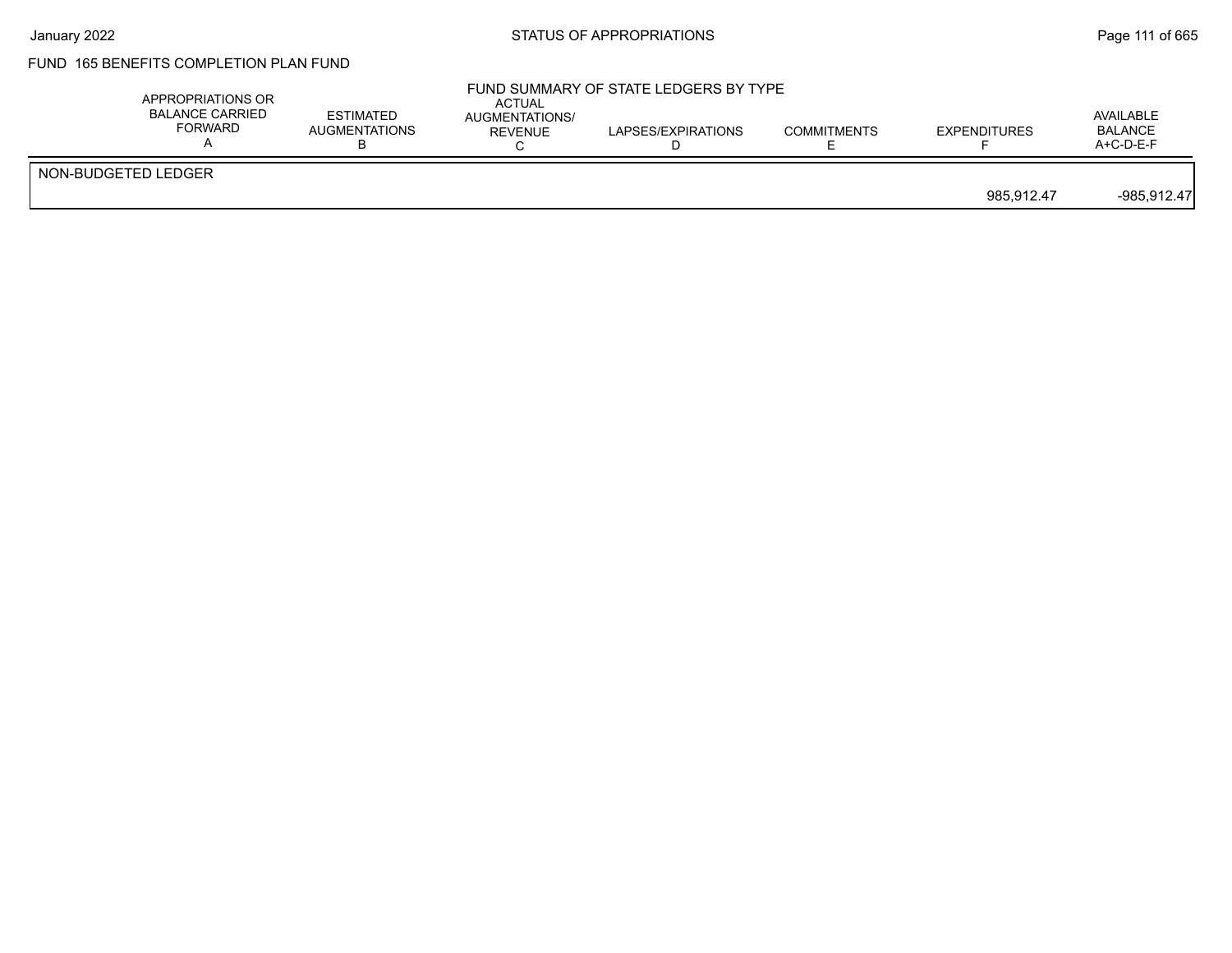#### FUND 166 911 FUND

| APPROPRIATIONS OR<br><b>BALANCE CARRIED</b><br><b>FORWARD</b><br>А | <b>ESTIMATED</b><br><b>AUGMENTATIONS</b> | <b>ACTUAL</b><br>AUGMENTATIONS/<br><b>REVENUE</b> | FUND SUMMARY OF STATE LEDGERS BY TYPE<br>LAPSES/EXPIRATIONS | <b>COMMITMENTS</b> | <b>EXPENDITURES</b> | AVAILABLE<br><b>BALANCE</b><br>A+C-D-E-F |
|--------------------------------------------------------------------|------------------------------------------|---------------------------------------------------|-------------------------------------------------------------|--------------------|---------------------|------------------------------------------|
| CURRENT STATE EXECUTIVE AUTHORIZATIONS LEDGER                      |                                          |                                                   |                                                             |                    |                     |                                          |
| 357,000,000.00                                                     |                                          |                                                   |                                                             | 37,686,807.48      | 228,507,339.85      | 90,805,852.67                            |
| TOTAL ALL CURRENT STATE LEDGERS                                    |                                          |                                                   |                                                             |                    |                     |                                          |
| 357.000.000.00                                                     |                                          |                                                   |                                                             | 37,686,807.48      | 228,507,339.85      | 90,805,852.67                            |
| <b>PRIOR STATE EXECUTIVE AUTHORIZATIONS LEDGER</b>                 |                                          |                                                   |                                                             |                    |                     |                                          |
| 30.258.508.50                                                      |                                          |                                                   |                                                             | 4,916,424.05       | 9,969,708.01        | 15,372,376.44                            |
| TOTAL ALL PRIOR STATE LEDGERS                                      |                                          |                                                   |                                                             |                    |                     |                                          |
| 30,258,508.50                                                      |                                          |                                                   |                                                             | 4.916.424.05       | 9.969.708.01        | 15.372.376.44                            |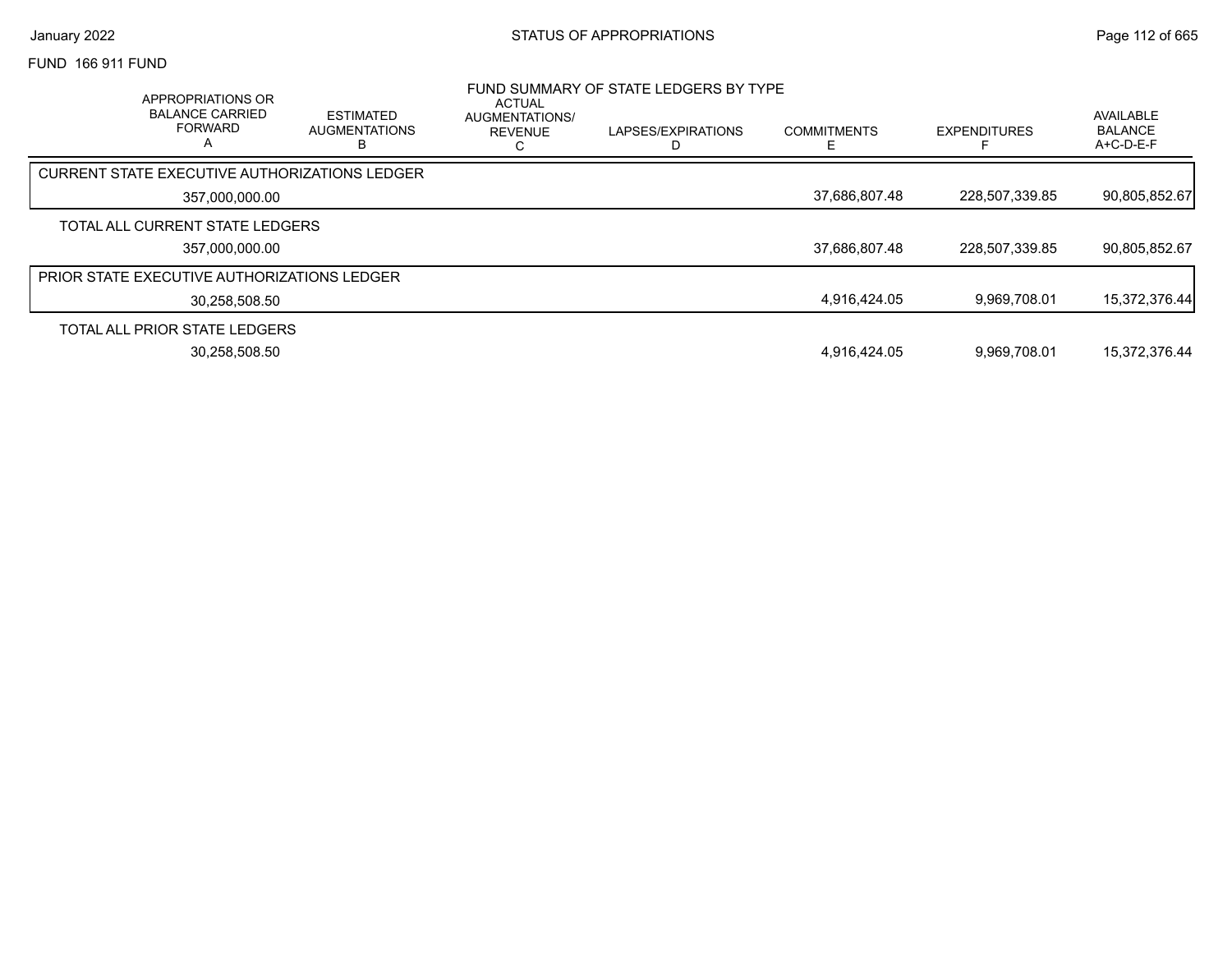# FUND 167 RIGHTFUL OWNERS' CLAIMS PAYMENT

| APPROPRIATIONS OR<br>BALANCE CARRIED<br><b>FORWARD</b> | <b>ESTIMATED</b><br>AUGMENTATIONS | <b>ACTUAL</b><br>AUGMENTATIONS/<br>REVENUE | FUND SUMMARY OF STATE LEDGERS BY TYPE<br>LAPSES/EXPIRATIONS | <b>COMMITMENTS</b> | <b>EXPENDITURES</b> | AVAILABLE<br><b>BALANCE</b><br>$A+C-D-E-F$ |
|--------------------------------------------------------|-----------------------------------|--------------------------------------------|-------------------------------------------------------------|--------------------|---------------------|--------------------------------------------|
| NON-BUDGETED LEDGER                                    |                                   |                                            |                                                             |                    | 88.004.58           | $-88,004.58$                               |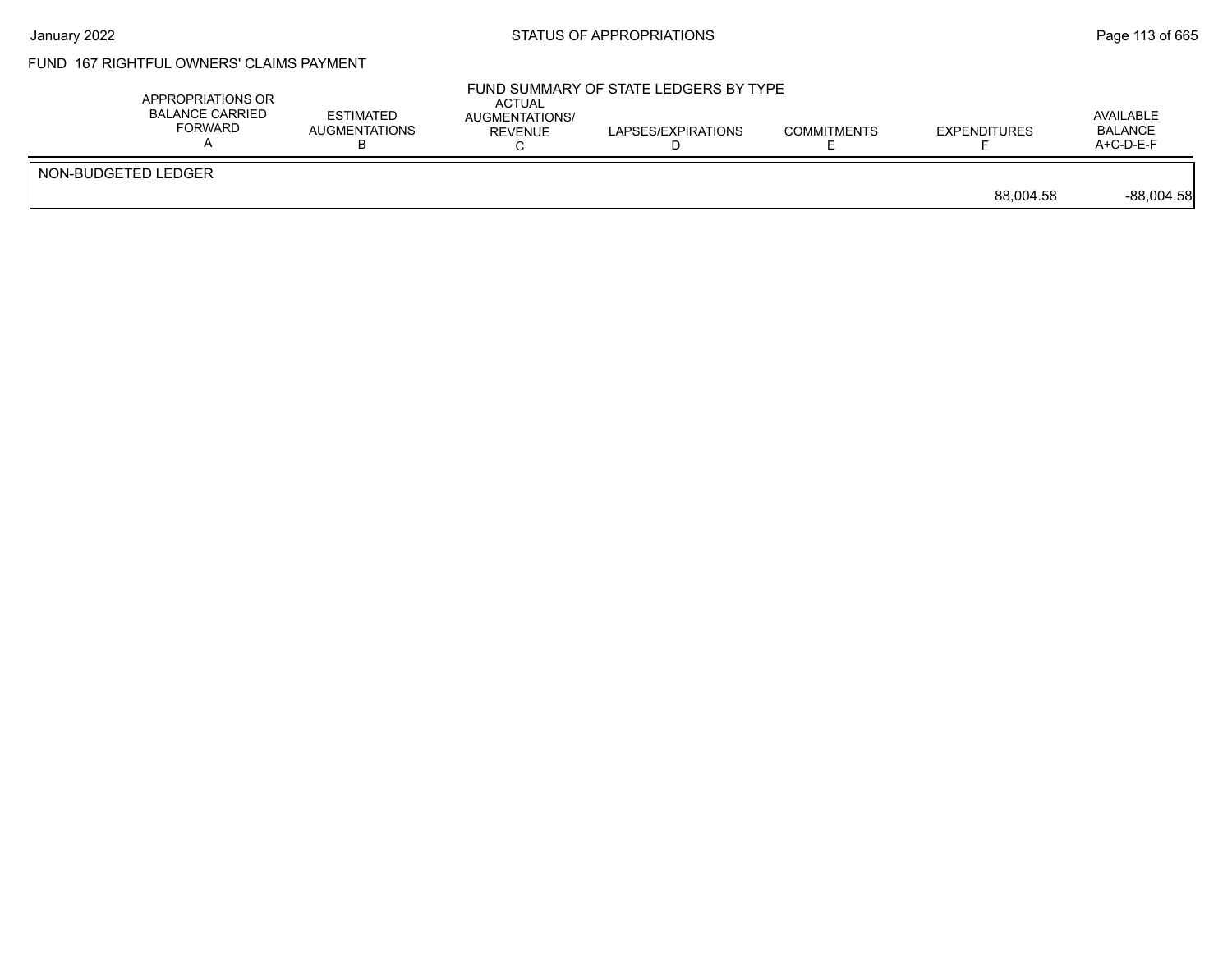## FUND 168 STATE GAMING FUND

| <b>APPROPRIATIONS OR</b><br><b>BALANCE CARRIED</b><br><b>FORWARD</b><br>А | <b>ESTIMATED</b><br><b>AUGMENTATIONS</b><br>B | <b>ACTUAL</b><br><b>AUGMENTATIONS/</b><br><b>REVENUE</b><br>C | FUND SUMMARY OF STATE LEDGERS BY TYPE<br>LAPSES/EXPIRATIONS<br>D | <b>COMMITMENTS</b><br>Е | <b>EXPENDITURES</b><br>F | <b>AVAILABLE</b><br><b>BALANCE</b><br>$A+C-D-E-F$ |
|---------------------------------------------------------------------------|-----------------------------------------------|---------------------------------------------------------------|------------------------------------------------------------------|-------------------------|--------------------------|---------------------------------------------------|
| <b>CURRENT STATE RESTRICTED APPROPRIATIONS LEDGER</b>                     |                                               |                                                               |                                                                  |                         |                          |                                                   |
|                                                                           | 84,818,000.00                                 | 72,282,048.48                                                 |                                                                  | 3,612,152.63            | 43,822,341.82            | 24,847,554.03                                     |
| <b>CURRENT STATE EXECUTIVE AUTHORIZATIONS LEDGER</b>                      |                                               |                                                               |                                                                  |                         |                          |                                                   |
| 45,624,842.00                                                             |                                               |                                                               |                                                                  |                         | 45,438,593.23            | 186,248.77                                        |
| TOTAL ALL CURRENT STATE LEDGERS                                           |                                               |                                                               |                                                                  |                         |                          |                                                   |
| 45.624.842.00                                                             | 84.818.000.00                                 | 72.282.048.48                                                 |                                                                  | 3,612,152.63            | 89,260,935.05            | 25,033,802.80                                     |
| PRIOR STATE RESTRICTED APPROPRIATIONS LEDGER                              |                                               |                                                               |                                                                  |                         |                          |                                                   |
| 7,222,570.70                                                              |                                               | -864,490.92                                                   |                                                                  | 511,700.47              | 3,231,552.48             | 2,614,826.83                                      |
| PRIOR STATE EXECUTIVE AUTHORIZATIONS LEDGER                               |                                               |                                                               |                                                                  |                         |                          |                                                   |
| 6.210.503.86                                                              |                                               |                                                               |                                                                  | 51,487.61               | 3,657,080.39             | 2,501,935.86                                      |
| TOTAL ALL PRIOR STATE LEDGERS                                             |                                               |                                                               |                                                                  |                         |                          |                                                   |
| 13,433,074.56                                                             |                                               | -864,490.92                                                   |                                                                  | 563,188.08              | 6,888,632.87             | 5,116,762.69                                      |
| <b>RESTRICTED RECEIPTS LEDGER</b>                                         |                                               |                                                               |                                                                  |                         |                          |                                                   |
| 29,731,150.68                                                             |                                               | 59,330,517.04                                                 |                                                                  |                         | 65,915,889.49            | 23, 145, 778. 23                                  |
| NON-BUDGETED LEDGER                                                       |                                               |                                                               |                                                                  |                         |                          |                                                   |
|                                                                           |                                               |                                                               |                                                                  |                         | 603,400,785.35           | -603,400,785.35                                   |
| RESTRICTED REVENUE LEDGER                                                 |                                               |                                                               |                                                                  |                         |                          |                                                   |
| 207,220,929.04                                                            |                                               | 237.087.805.12                                                |                                                                  | 10.612.039.50           | 155,429,117.80           | 278,267,576.86                                    |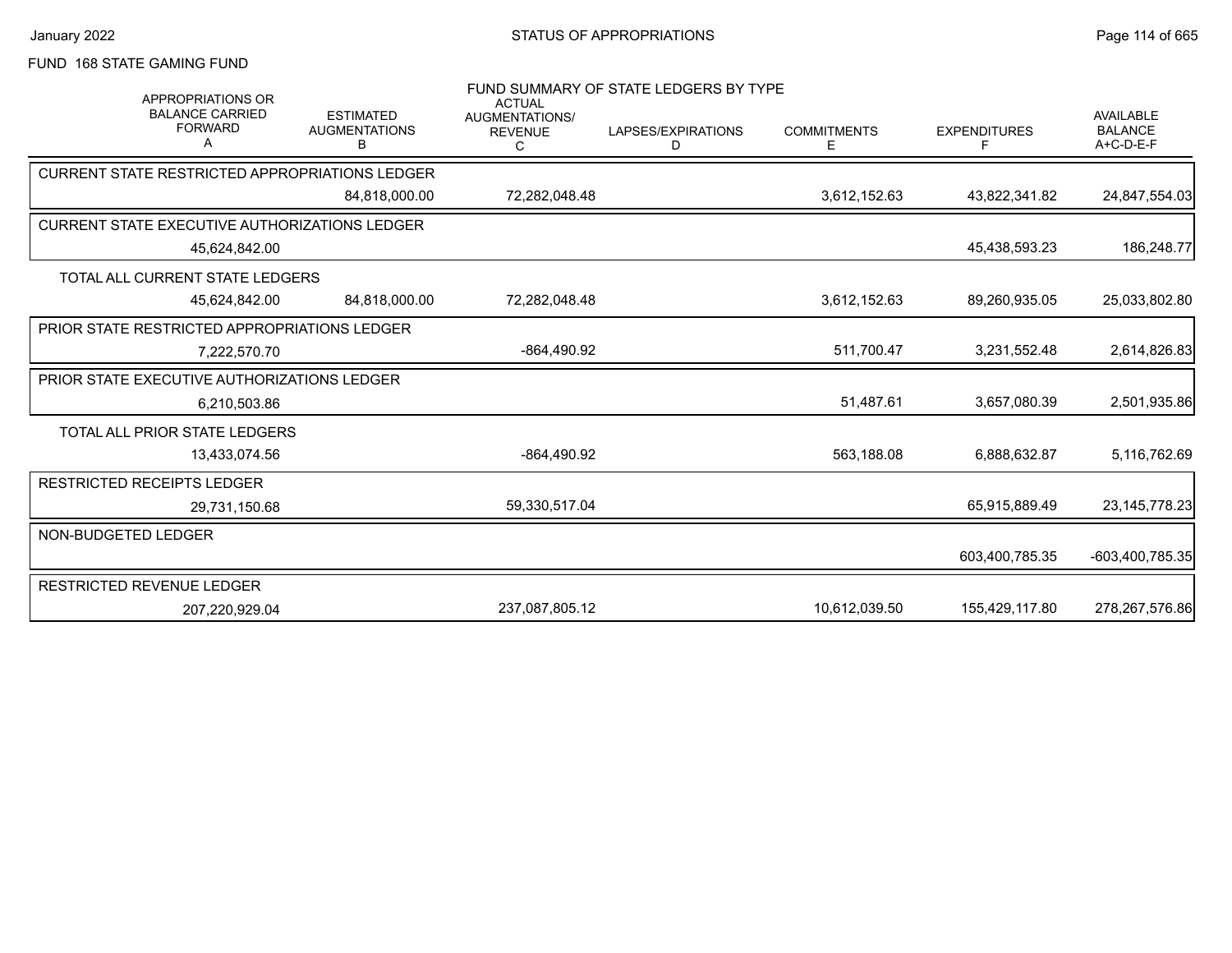#### FUND 169 COMPULSIVE&PROBLEM GAMBLING TREATMT

| APPROPRIATIONS OR<br><b>BALANCE CARRIED</b><br><b>FORWARD</b><br>Α | <b>ESTIMATED</b><br><b>AUGMENTATIONS</b><br>B | <b>ACTUAL</b><br>AUGMENTATIONS/<br><b>REVENUE</b> | FUND SUMMARY OF STATE LEDGERS BY TYPE<br>LAPSES/EXPIRATIONS<br>D | <b>COMMITMENTS</b><br>Е | <b>EXPENDITURES</b><br>F | AVAILABLE<br><b>BALANCE</b><br>A+C-D-E-F |
|--------------------------------------------------------------------|-----------------------------------------------|---------------------------------------------------|------------------------------------------------------------------|-------------------------|--------------------------|------------------------------------------|
| CURRENT STATE EXECUTIVE AUTHORIZATIONS LEDGER                      |                                               |                                                   |                                                                  |                         |                          |                                          |
| 4,676,000.00                                                       |                                               |                                                   |                                                                  | 1,404,333.42            | 1,695,666.58             | 1,576,000.00                             |
| CURRENT STATE EXECUTIVE AUTHORIZATIONS - RESTRICTED LEDGER         |                                               |                                                   |                                                                  |                         |                          |                                          |
|                                                                    | 5,800,000.00                                  | 5,507,000.00                                      |                                                                  | 1,308,189.88            | 1,590,661.63             | 2,608,148.49                             |
| TOTAL ALL CURRENT STATE LEDGERS                                    |                                               |                                                   |                                                                  |                         |                          |                                          |
| 4,676,000.00                                                       | 5,800,000.00                                  | 5,507,000.00                                      |                                                                  | 2,712,523.30            | 3,286,328.21             | 4, 184, 148. 49                          |
| PRIOR STATE EXECUTIVE AUTHORIZATIONS LEDGER                        |                                               |                                                   |                                                                  |                         |                          |                                          |
| 571,296.00                                                         |                                               |                                                   |                                                                  |                         | 571,296.00               |                                          |
| PRIOR STATE EXECUTIVE AUTHORIZATIONS - RESTRICTED LEDGER           |                                               |                                                   |                                                                  |                         |                          |                                          |
| 2,381,459.99                                                       |                                               |                                                   |                                                                  |                         | 367,193.01               | 2,014,266.98                             |
| TOTAL ALL PRIOR STATE LEDGERS                                      |                                               |                                                   |                                                                  |                         |                          |                                          |
| 2,952,755.99                                                       |                                               |                                                   |                                                                  |                         | 938,489.01               | 2,014,266.98                             |
| <b>RESTRICTED REVENUE LEDGER</b>                                   |                                               |                                                   |                                                                  |                         |                          |                                          |
| 3,414,261.58                                                       |                                               | 8,005,039.33                                      |                                                                  |                         | 5,507,000.00             | 5,912,300.91                             |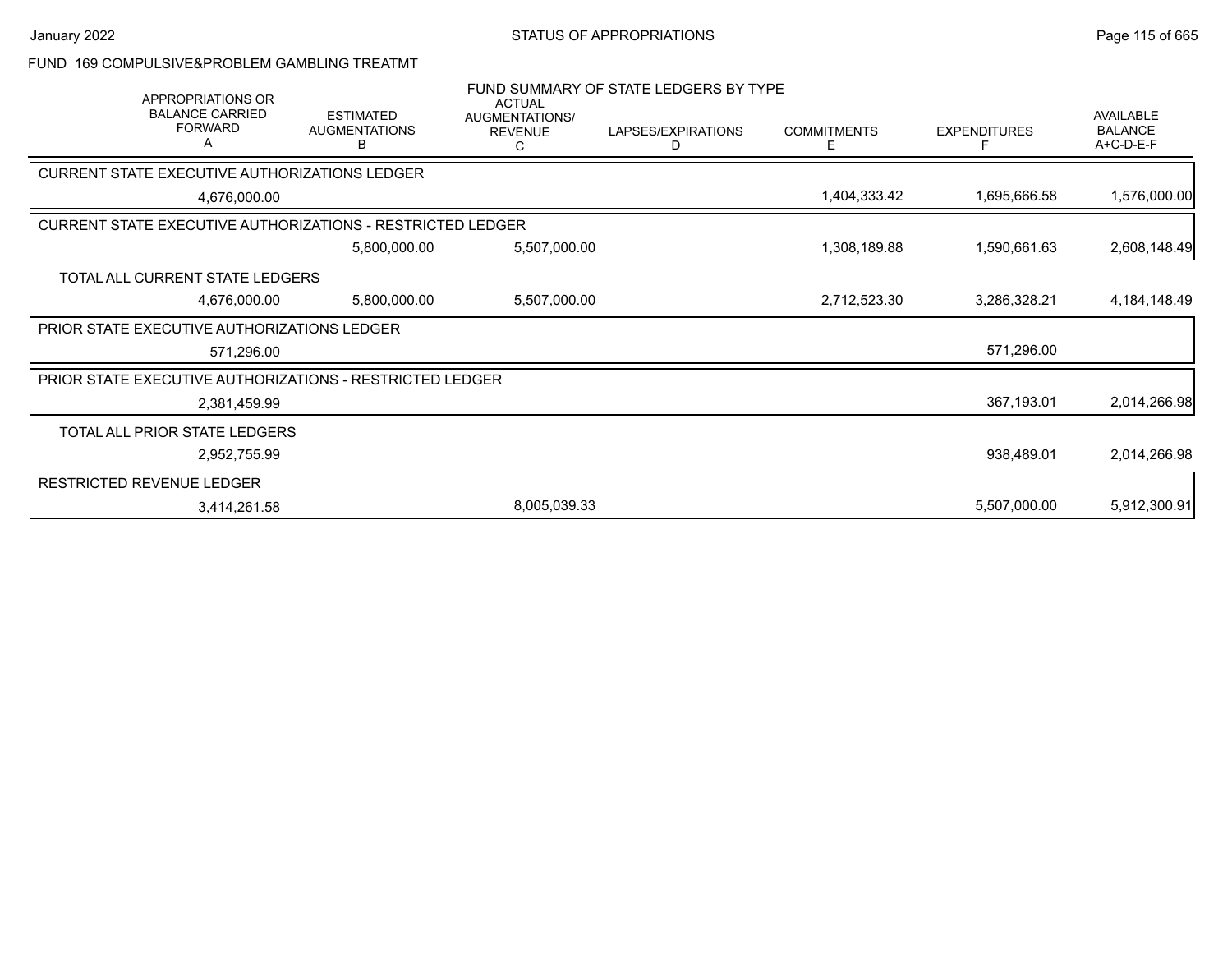# FUND 170 PROPERTY TAX RELIEF FUND

| APPROPRIATIONS OR<br><b>BALANCE CARRIED</b><br><b>FORWARD</b><br>A | <b>ESTIMATED</b><br><b>AUGMENTATIONS</b><br>в | <b>ACTUAL</b><br>AUGMENTATIONS/<br><b>REVENUE</b><br>C | FUND SUMMARY OF STATE LEDGERS BY TYPE<br>LAPSES/EXPIRATIONS<br>D | <b>COMMITMENTS</b><br>Е | <b>EXPENDITURES</b> | AVAILABLE<br><b>BALANCE</b><br>A+C-D-E-F |
|--------------------------------------------------------------------|-----------------------------------------------|--------------------------------------------------------|------------------------------------------------------------------|-------------------------|---------------------|------------------------------------------|
| CURRENT STATE EXECUTIVE AUTHORIZATIONS LEDGER                      |                                               |                                                        |                                                                  |                         |                     |                                          |
| 740,500,000.00                                                     |                                               |                                                        |                                                                  |                         | 740,499,999.94      | 0.06                                     |
| TOTAL ALL CURRENT STATE LEDGERS                                    |                                               |                                                        |                                                                  |                         |                     |                                          |
| 740,500,000.00                                                     |                                               |                                                        |                                                                  |                         | 740,499,999.94      | 0.06                                     |
| PRIOR STATE EXECUTIVE AUTHORIZATIONS LEDGER                        |                                               |                                                        |                                                                  |                         |                     |                                          |
| 0.04                                                               |                                               |                                                        |                                                                  |                         |                     | 0.04                                     |
| PRIOR STATE CONTINUING LEDGER                                      |                                               |                                                        |                                                                  |                         |                     |                                          |
| 10,341.00                                                          |                                               |                                                        |                                                                  |                         |                     | 10,341.00                                |
| TOTAL ALL PRIOR STATE LEDGERS                                      |                                               |                                                        |                                                                  |                         |                     |                                          |
| 10,341.04                                                          |                                               |                                                        |                                                                  |                         |                     | 10,341.04                                |
| <b>RESTRICTED RECEIPTS LEDGER</b>                                  |                                               |                                                        |                                                                  |                         |                     |                                          |
| 6,192,265.00                                                       |                                               |                                                        |                                                                  |                         |                     | 6,192,265.00                             |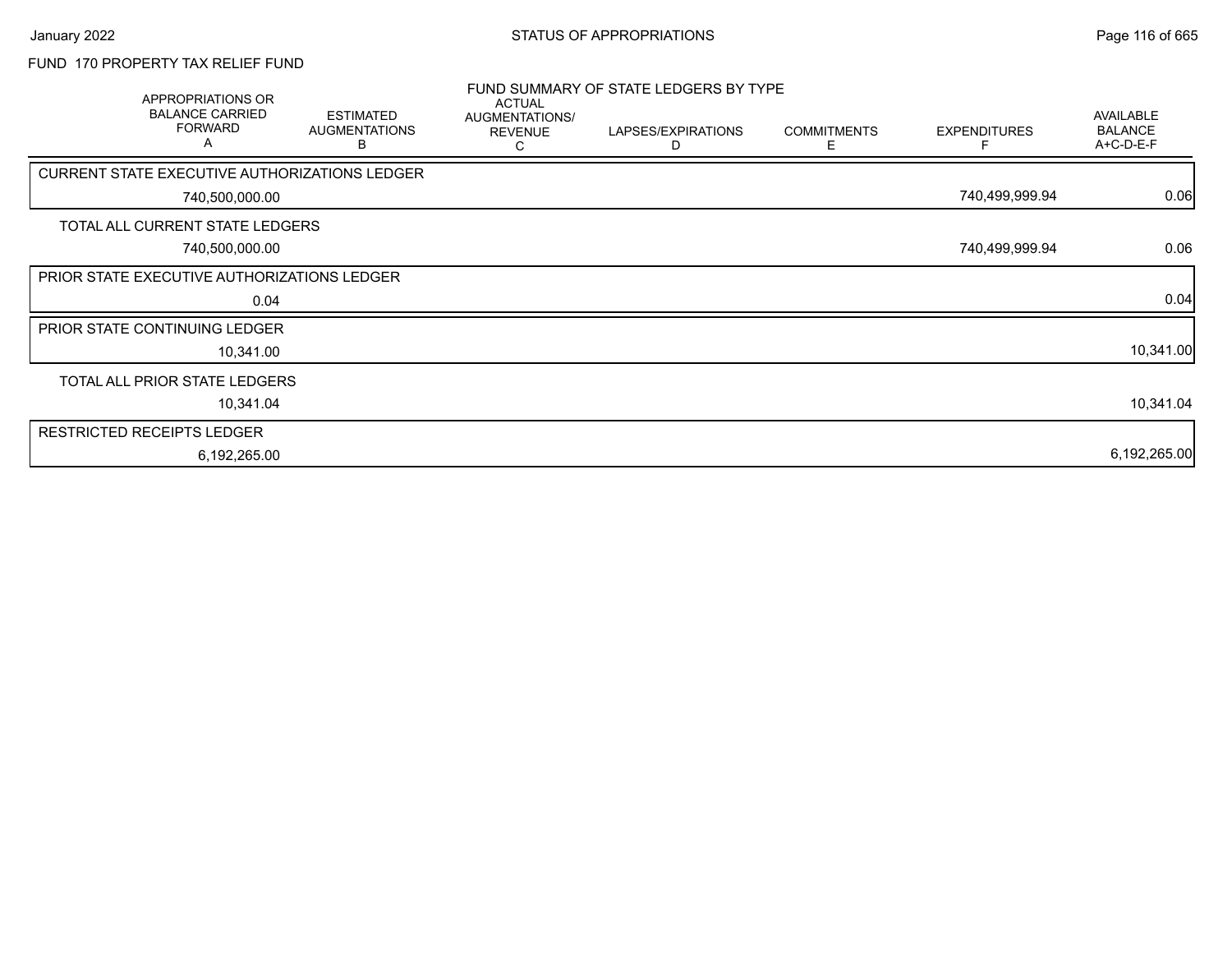### FUND 171 PA GAMING ECONOMIC DEVELOPMENT

| APPROPRIATIONS OR<br><b>BALANCE CARRIED</b><br><b>FORWARD</b><br>A | <b>ESTIMATED</b><br><b>AUGMENTATIONS</b><br>в | <b>ACTUAL</b><br>AUGMENTATIONS/<br><b>REVENUE</b><br>C | FUND SUMMARY OF STATE LEDGERS BY TYPE<br>LAPSES/EXPIRATIONS<br>D | <b>COMMITMENTS</b><br>E. | <b>EXPENDITURES</b> | <b>AVAILABLE</b><br><b>BALANCE</b><br>A+C-D-E-F |
|--------------------------------------------------------------------|-----------------------------------------------|--------------------------------------------------------|------------------------------------------------------------------|--------------------------|---------------------|-------------------------------------------------|
| <b>CURRENT STATE EXECUTIVE AUTHORIZATIONS LEDGER</b>               |                                               |                                                        |                                                                  |                          |                     |                                                 |
| 78,471,466.42                                                      |                                               |                                                        |                                                                  |                          | 28,208,753.39       | 50,262,713.03                                   |
| TOTAL ALL CURRENT STATE LEDGERS                                    |                                               |                                                        |                                                                  |                          |                     |                                                 |
| 78,471,466.42                                                      |                                               |                                                        |                                                                  |                          | 28,208,753.39       | 50,262,713.03                                   |
| <b>PRIOR STATE EXECUTIVE AUTHORIZATIONS LEDGER</b>                 |                                               |                                                        |                                                                  |                          |                     |                                                 |
| 16,000,000.00                                                      |                                               |                                                        |                                                                  |                          |                     | 16,000,000.00                                   |
| PRIOR STATE CONTINUING LEDGER                                      |                                               |                                                        |                                                                  |                          |                     |                                                 |
| 440,610,511.97                                                     |                                               |                                                        |                                                                  |                          | $-1,449,222.32$     | 442,059,734.29                                  |
| TOTAL ALL PRIOR STATE LEDGERS                                      |                                               |                                                        |                                                                  |                          |                     |                                                 |
| 456,610,511.97                                                     |                                               |                                                        |                                                                  |                          | $-1,449,222.32$     | 458,059,734.29                                  |
| <b>RESTRICTED REVENUE LEDGER</b>                                   |                                               |                                                        |                                                                  |                          |                     |                                                 |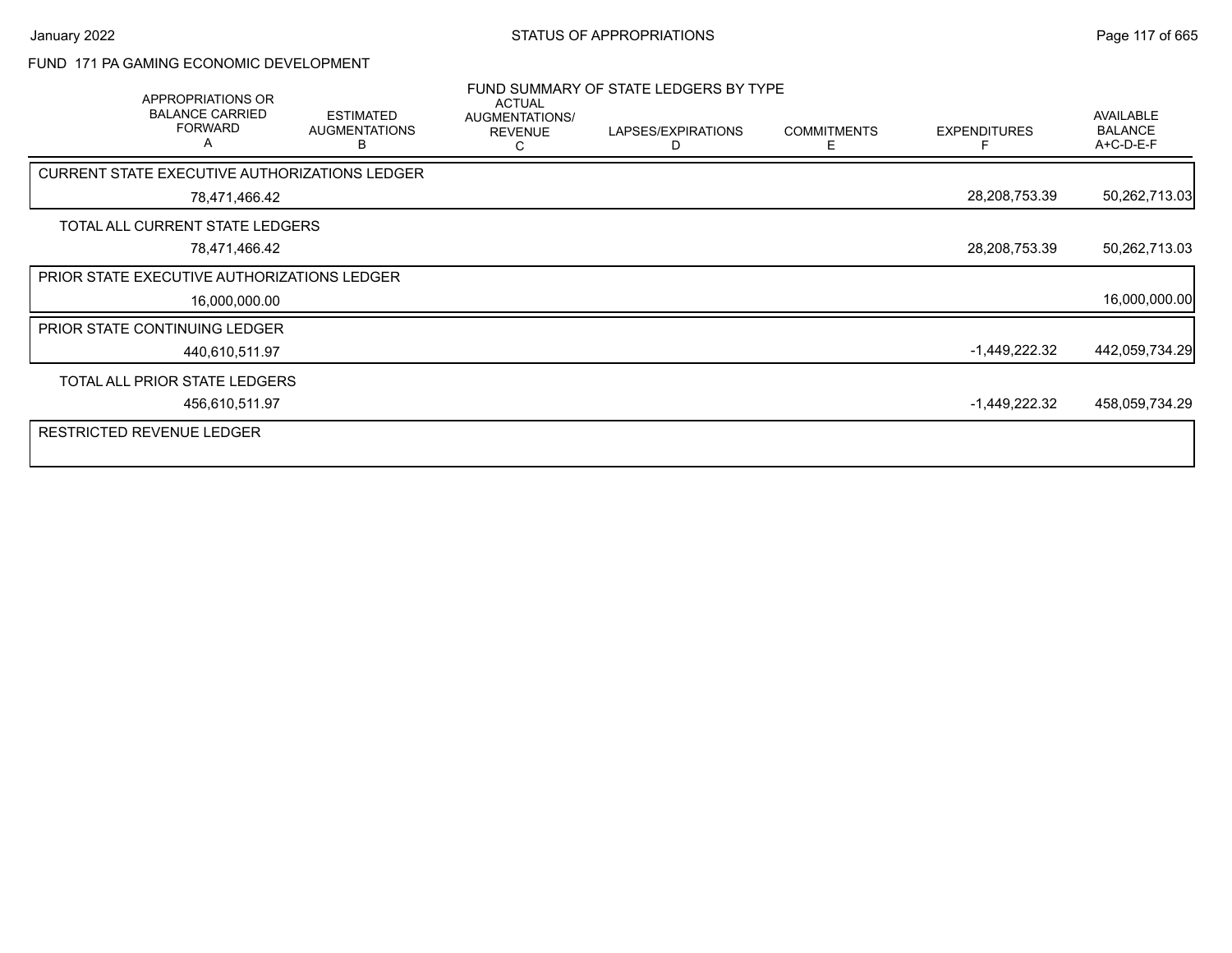### FUND 172 PA RACEHORSE DEVELOPMENT TRUST FUND

| APPROPRIATIONS OR<br><b>BALANCE CARRIED</b><br><b>FORWARD</b><br>Α | <b>ESTIMATED</b><br><b>AUGMENTATIONS</b><br>В | <b>ACTUAL</b><br>AUGMENTATIONS/<br><b>REVENUE</b> | FUND SUMMARY OF STATE LEDGERS BY TYPE<br>LAPSES/EXPIRATIONS<br>D. | <b>COMMITMENTS</b><br>E | <b>EXPENDITURES</b> | AVAILABLE<br><b>BALANCE</b><br>A+C-D-E-F |
|--------------------------------------------------------------------|-----------------------------------------------|---------------------------------------------------|-------------------------------------------------------------------|-------------------------|---------------------|------------------------------------------|
| CURRENT STATE RESTRICTED APPROPRIATIONS LEDGER                     |                                               |                                                   |                                                                   |                         |                     |                                          |
|                                                                    | 29,725,000.00                                 | 25,509,000.00                                     |                                                                   |                         | 16,836,444.36       | 8,672,555.64                             |
| <b>CURRENT STATE EXECUTIVE AUTHORIZATIONS - RESTRICTED LEDGER</b>  |                                               |                                                   |                                                                   |                         |                     |                                          |
|                                                                    | 1,840,028.00                                  | 1,840,028.00                                      |                                                                   |                         | 1,840,028.00        |                                          |
| TOTAL ALL CURRENT STATE LEDGERS                                    |                                               |                                                   |                                                                   |                         |                     |                                          |
|                                                                    | 31,565,028.00                                 | 27,349,028.00                                     |                                                                   |                         | 18,676,472.36       | 8,672,555.64                             |
| PRIOR STATE RESTRICTED APPROPRIATIONS LEDGER                       |                                               |                                                   |                                                                   |                         |                     |                                          |
| 1,920,922.39                                                       |                                               |                                                   |                                                                   | 1,006,781.88            | 291,881.10          | 622,259.41                               |
| TOTAL ALL PRIOR STATE LEDGERS                                      |                                               |                                                   |                                                                   |                         |                     |                                          |
| 1,920,922.39                                                       |                                               |                                                   |                                                                   | 1,006,781.88            | 291,881.10          | 622,259.41                               |
| <b>RESTRICTED REVENUE LEDGER</b>                                   |                                               |                                                   |                                                                   |                         |                     |                                          |
| 4,880,757.02                                                       |                                               | 141,569,949.60                                    |                                                                   |                         | 142,583,427.39      | 3,867,279.23                             |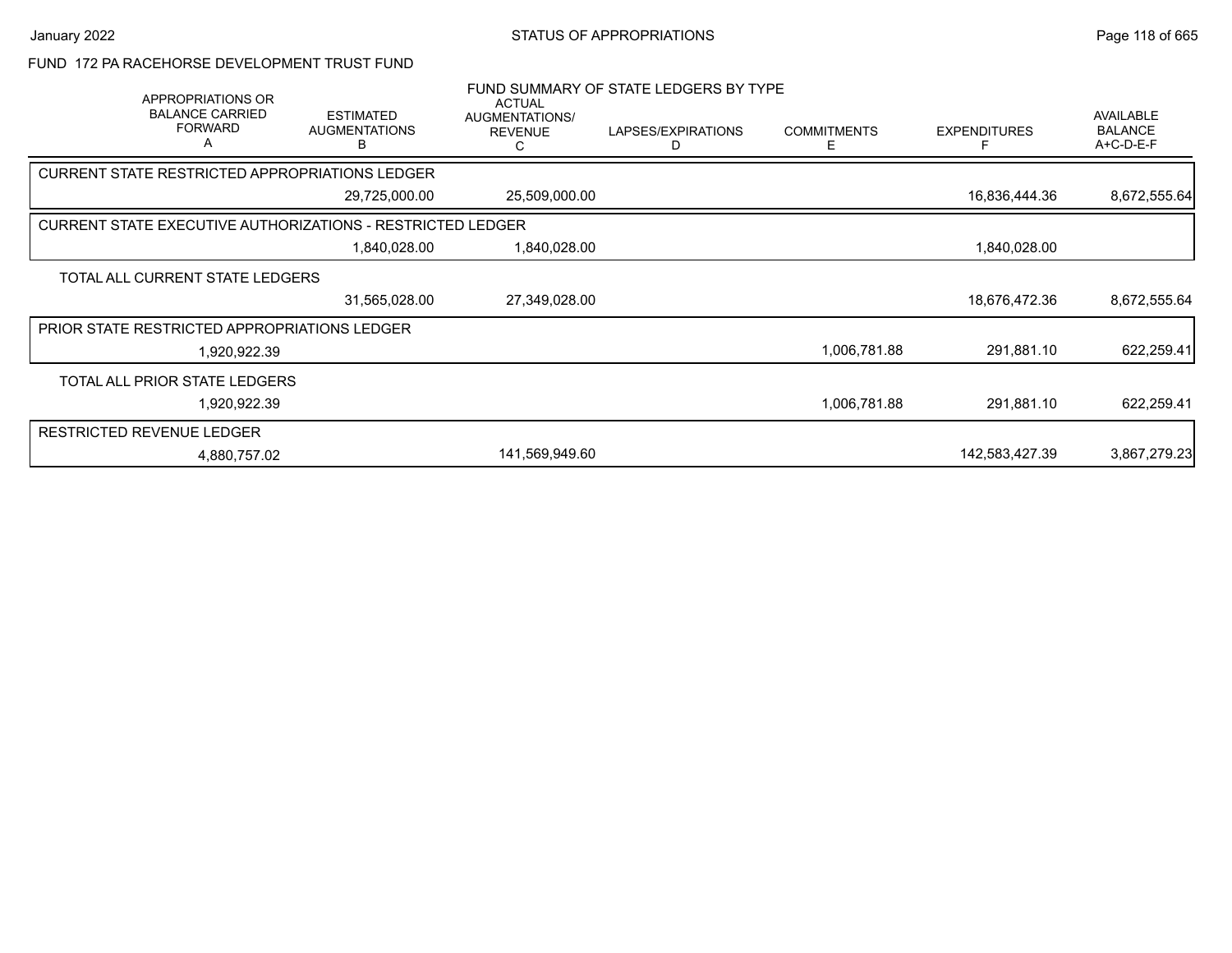## FUND 176 EDUCATIONAL ASSISTANCE PROGRAM FUND

| APPROPRIATIONS OR<br><b>BALANCE CARRIED</b><br><b>FORWARD</b><br>A | <b>ESTIMATED</b><br><b>AUGMENTATIONS</b><br>В | <b>ACTUAL</b><br>AUGMENTATIONS/<br><b>REVENUE</b><br>С | FUND SUMMARY OF STATE LEDGERS BY TYPE<br>LAPSES/EXPIRATIONS<br>D | <b>COMMITMENTS</b><br>Е | <b>EXPENDITURES</b> | AVAILABLE<br><b>BALANCE</b><br>A+C-D-E-F |
|--------------------------------------------------------------------|-----------------------------------------------|--------------------------------------------------------|------------------------------------------------------------------|-------------------------|---------------------|------------------------------------------|
| CURRENT STATE EXECUTIVE AUTHORIZATIONS LEDGER                      |                                               |                                                        |                                                                  |                         |                     |                                          |
| 11,231,000.00                                                      |                                               |                                                        |                                                                  | 889,238.28              | 9,752,768.29        | 588,993.43                               |
| CURRENT STATE EXECUTIVE AUTHORIZATIONS - RESTRICTED LEDGER         |                                               |                                                        |                                                                  |                         |                     |                                          |
|                                                                    | 4,579,000.00                                  | 4,579,000.00                                           |                                                                  | 3,000,216.00            | 1,473,774.27        | 105,009.73                               |
| TOTAL ALL CURRENT STATE LEDGERS                                    |                                               |                                                        |                                                                  |                         |                     |                                          |
| 11,231,000.00                                                      | 4,579,000.00                                  | 4,579,000.00                                           |                                                                  | 3,889,454.28            | 11,226,542.56       | 694,003.16                               |
| PRIOR STATE EXECUTIVE AUTHORIZATIONS LEDGER                        |                                               |                                                        |                                                                  |                         |                     |                                          |
| 1,471,557.14                                                       |                                               |                                                        |                                                                  |                         | 11,251.53           | 1,460,305.61                             |
| PRIOR STATE EXECUTIVE AUTHORIZATIONS - RESTRICTED LEDGER           |                                               |                                                        |                                                                  |                         |                     |                                          |
| 1,883,232.29                                                       |                                               |                                                        |                                                                  |                         | 11,384.58           | 1,871,847.71                             |
| TOTAL ALL PRIOR STATE LEDGERS                                      |                                               |                                                        |                                                                  |                         |                     |                                          |
| 3,354,789.43                                                       |                                               |                                                        |                                                                  |                         | 22,636.11           | 3,332,153.32                             |
| RESTRICTED REVENUE LEDGER                                          |                                               |                                                        |                                                                  |                         |                     |                                          |
| 428.27                                                             |                                               | 4,579,000.12                                           |                                                                  |                         | 4,579,000.00        | 428.39                                   |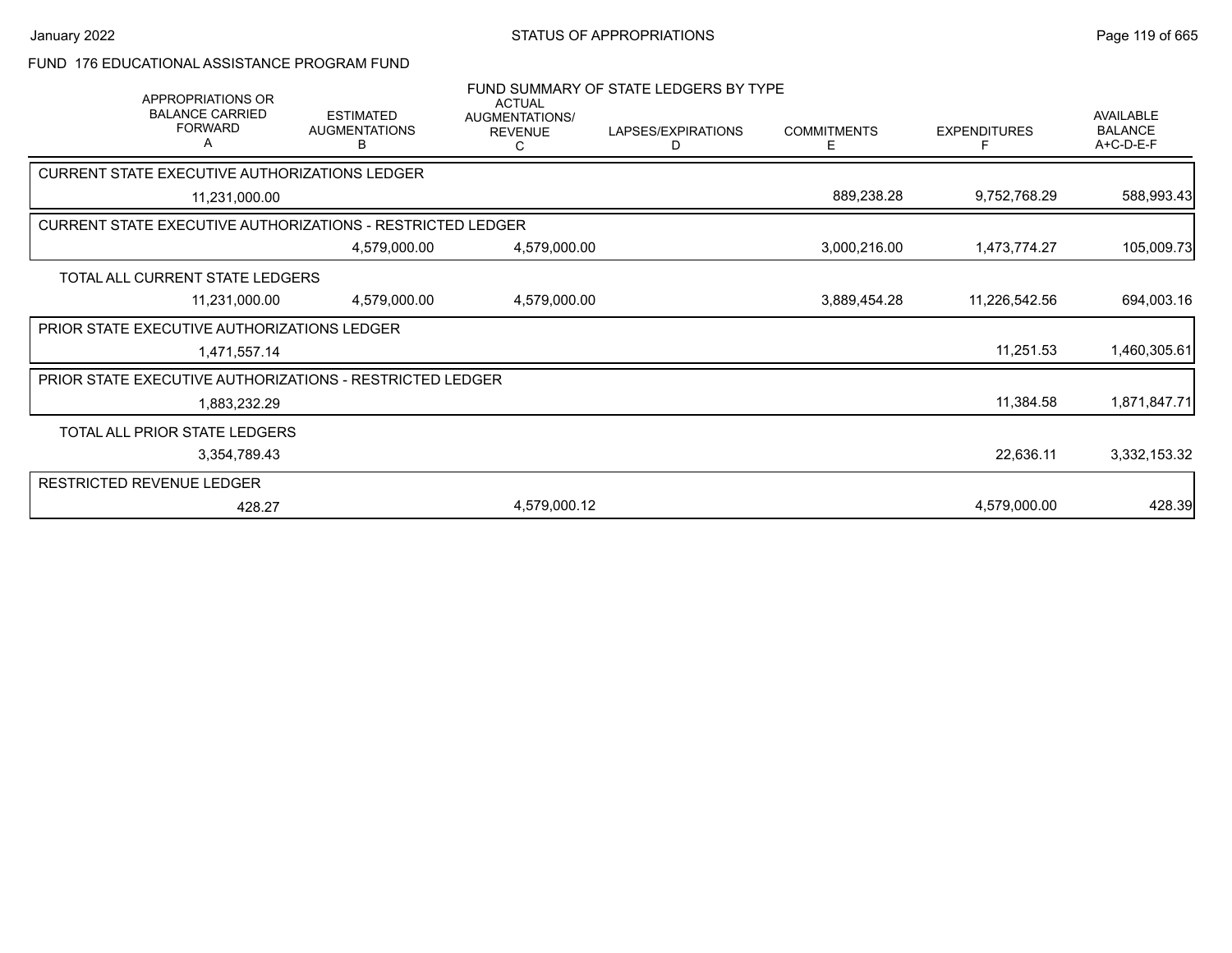## FUND 178 COMMUNITY COLLEGE CAPITAL FUND

|                     | APPROPRIATIONS OR<br><b>BALANCE CARRIED</b><br><b>FORWARD</b> | <b>ESTIMATED</b><br><b>AUGMENTATIONS</b> | ACTUAL<br>AUGMENTATIONS/<br><b>REVENUE</b> | FUND SUMMARY OF STATE LEDGERS BY TYPE<br>LAPSES/EXPIRATIONS | <b>COMMITMENTS</b> | <b>EXPENDITURES</b> | AVAILABLE<br><b>BALANCE</b><br>$A+C-D-E-F$ |
|---------------------|---------------------------------------------------------------|------------------------------------------|--------------------------------------------|-------------------------------------------------------------|--------------------|---------------------|--------------------------------------------|
| NON-BUDGETED LEDGER |                                                               |                                          |                                            |                                                             |                    | 25,859,739.40       | $-25,859,739.40$                           |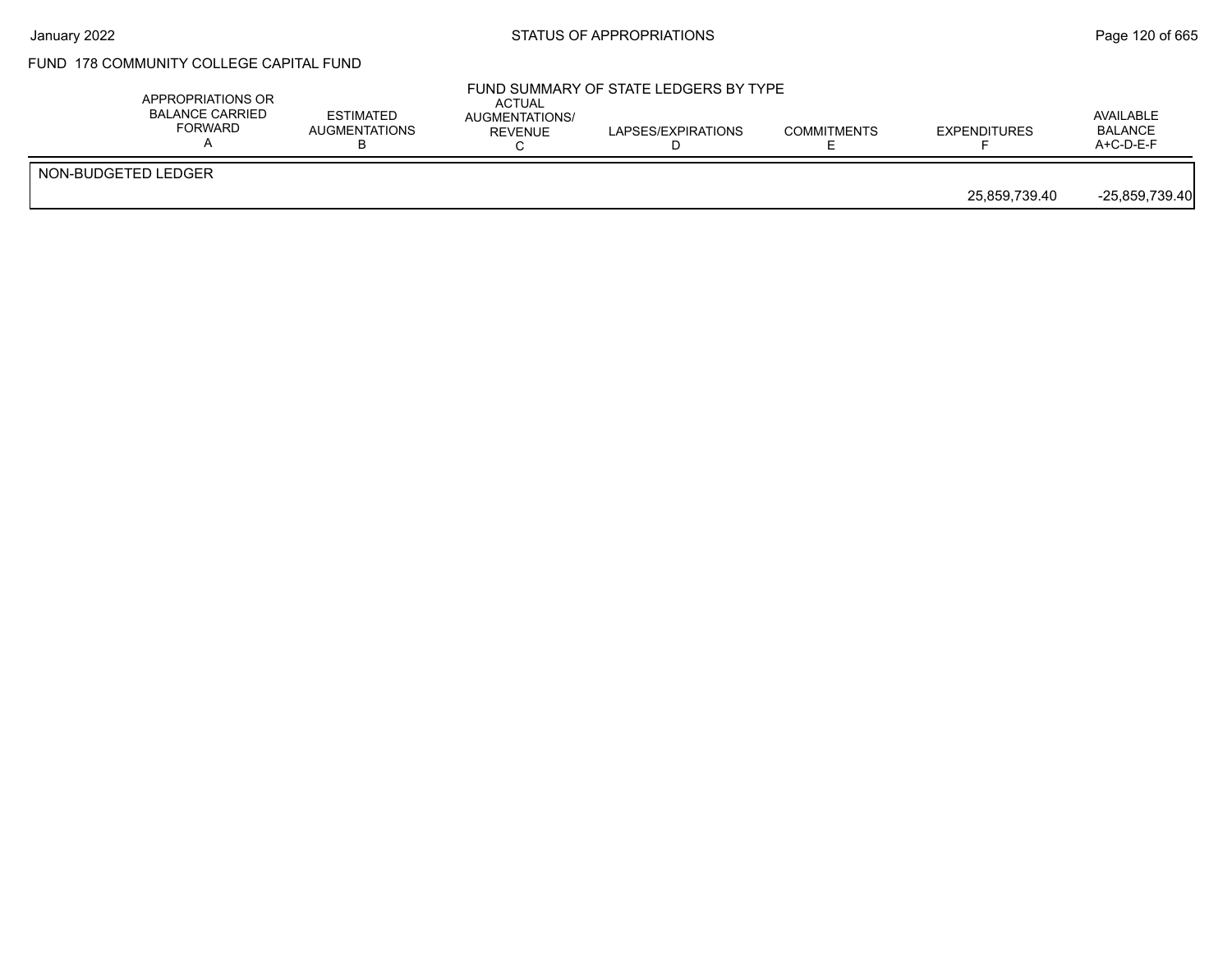## FUND 179 GROWING GREENER BOND FUND

| APPROPRIATIONS OR<br><b>BALANCE CARRIED</b><br>FORWARD | ESTIMATED<br><b>AUGMENTATIONS</b> | ACTUAL<br>AUGMENTATIONS/<br>REVENUE | FUND SUMMARY OF STATE LEDGERS BY TYPE<br>LAPSES/EXPIRATIONS | <b>COMMITMENTS</b> | <b>EXPENDITURES</b> | AVAILABLE<br><b>BALANCE</b><br>A+C-D-E-F |
|--------------------------------------------------------|-----------------------------------|-------------------------------------|-------------------------------------------------------------|--------------------|---------------------|------------------------------------------|
| <b>PRIOR STATE CONTINUING LEDGER</b>                   |                                   |                                     |                                                             |                    |                     |                                          |
| 745.451.75                                             |                                   |                                     |                                                             |                    | 121.160.39          | 624,291.36                               |
| TOTAL ALL PRIOR STATE LEDGERS                          |                                   |                                     |                                                             |                    |                     |                                          |
| 745.451.75                                             |                                   |                                     |                                                             |                    | 121,160.39          | 624.291.36                               |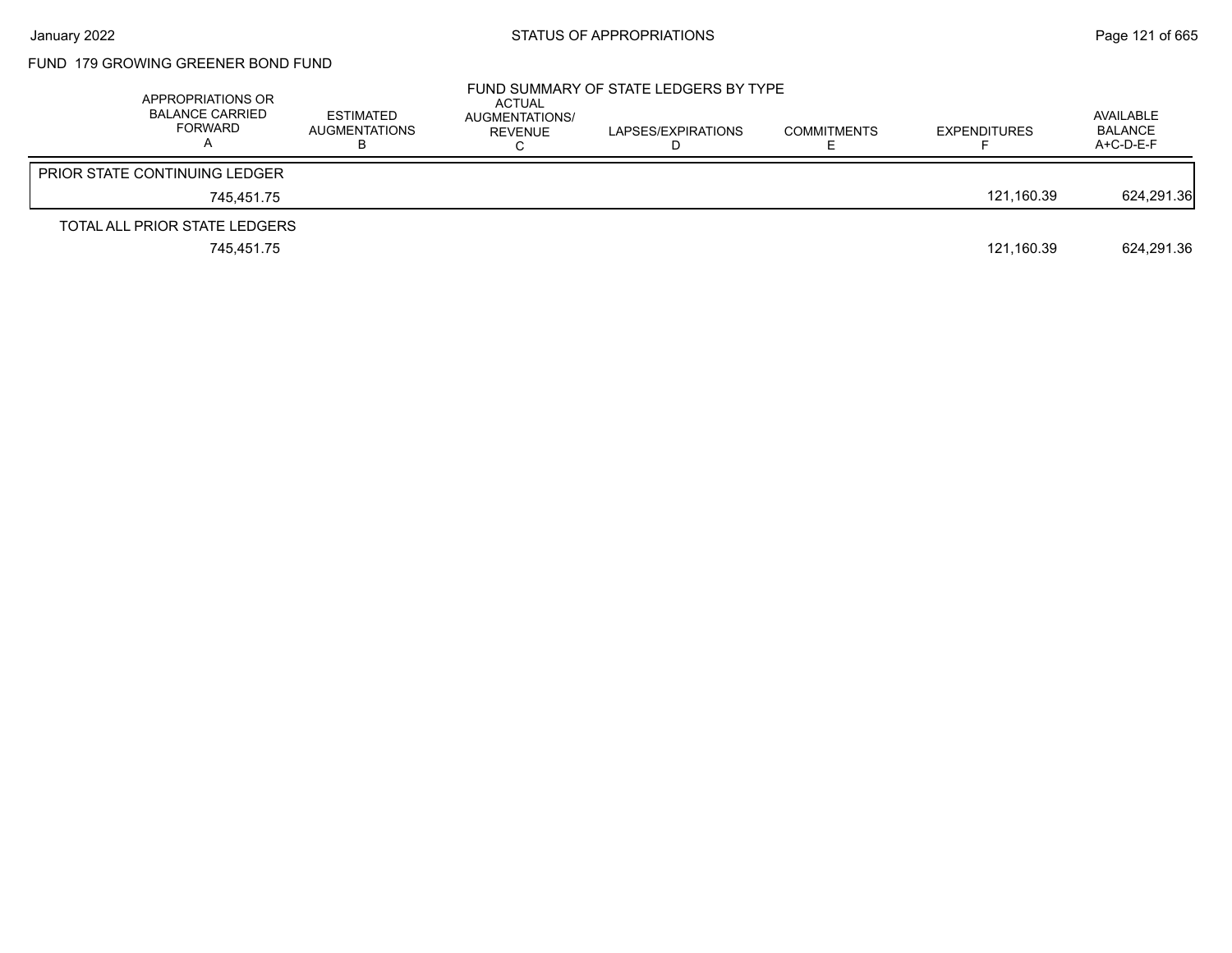## FUND 180 GROWING GREENER BOND SINKING FUND

|                           | APPROPRIATIONS OR<br><b>BALANCE CARRIED</b><br>FORWARD | <b>ESTIMATED</b><br>AUGMENTATIONS | ACTUAL<br>AUGMENTATIONS/<br>REVENUE | FUND SUMMARY OF STATE LEDGERS BY TYPE<br>LAPSES/EXPIRATIONS | <b>COMMITMENTS</b> | <b>EXPENDITURES</b> | AVAILABLE<br>BALANCE<br>$A+C-D-E-F$ |
|---------------------------|--------------------------------------------------------|-----------------------------------|-------------------------------------|-------------------------------------------------------------|--------------------|---------------------|-------------------------------------|
| NON-BUDGETED LEDGER       |                                                        |                                   |                                     |                                                             |                    | 3.413.131.25        | $-3,413,131.25$                     |
| RESTRICTED REVENUE LEDGER |                                                        |                                   |                                     |                                                             |                    |                     |                                     |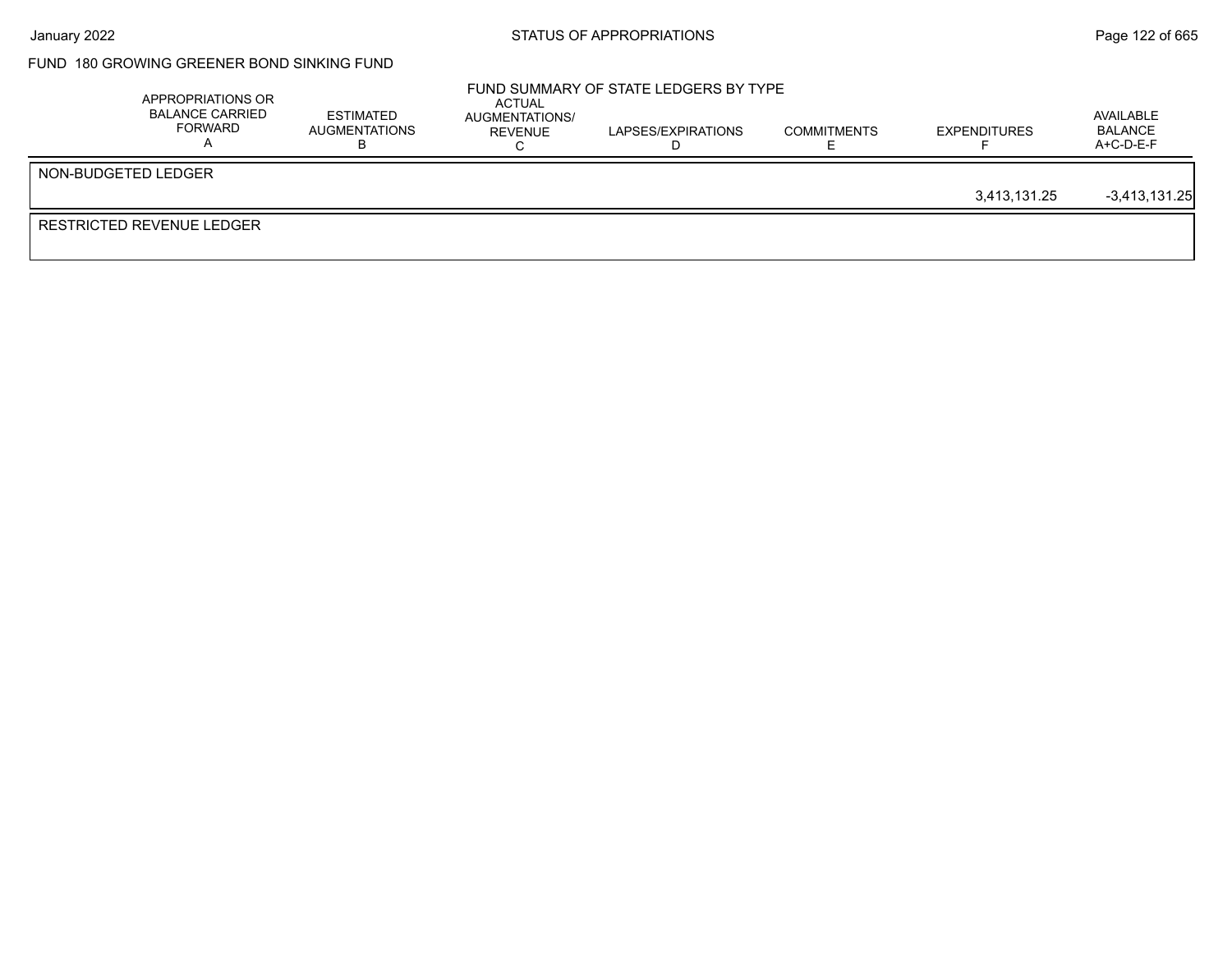## FUND 181 WATER SUPPLY & WASTEWATER TREATMENT

| APPROPRIATIONS OR<br><b>BALANCE CARRIED</b><br>FORWARD | <b>ESTIMATED</b><br><b>AUGMENTATIONS</b> | ACTUAL<br>AUGMENTATIONS/<br>REVENUE | FUND SUMMARY OF STATE LEDGERS BY TYPE<br>LAPSES/EXPIRATIONS | <b>COMMITMENTS</b> | <b>EXPENDITURES</b> | AVAILABLE<br><b>BALANCE</b><br>$A+C-D-E-F$ |
|--------------------------------------------------------|------------------------------------------|-------------------------------------|-------------------------------------------------------------|--------------------|---------------------|--------------------------------------------|
| <b>PRIOR STATE CONTINUING LEDGER</b>                   |                                          |                                     |                                                             |                    |                     |                                            |
| 9.400.182.32                                           |                                          |                                     |                                                             |                    |                     | 9,400,182.32                               |
| TOTAL ALL PRIOR STATE LEDGERS                          |                                          |                                     |                                                             |                    |                     |                                            |
| 9.400.182.32                                           |                                          |                                     |                                                             |                    |                     | 9.400.182.32                               |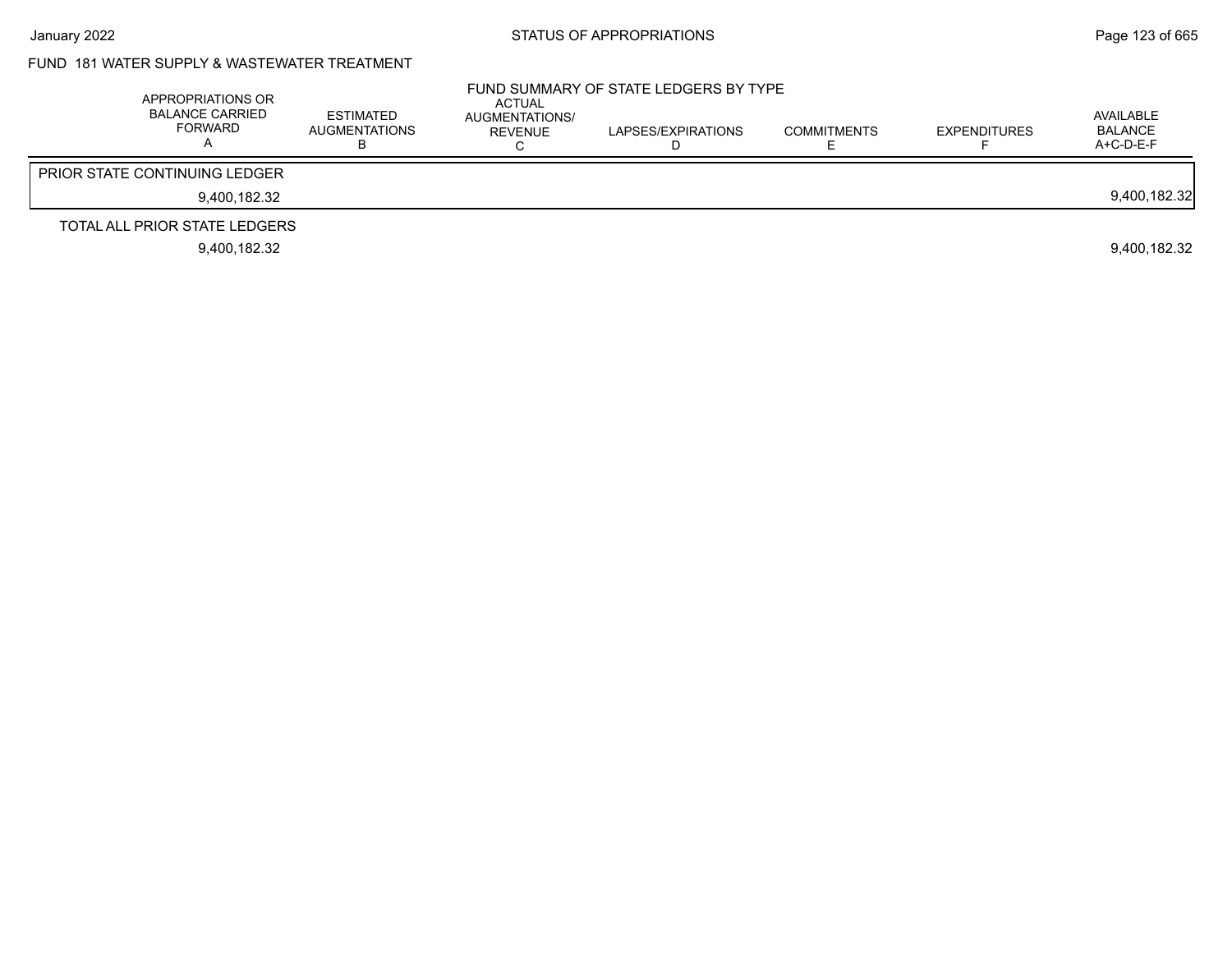# FUND 182 WATER SUPP& WASTEWATER TRMT SINKING

|                     | APPROPRIATIONS OR<br><b>BALANCE CARRIED</b><br><b>FORWARD</b> | <b>ESTIMATED</b><br><b>AUGMENTATIONS</b> | ACTUAL<br>AUGMENTATIONS/<br><b>REVENUE</b> | FUND SUMMARY OF STATE LEDGERS BY TYPE<br>LAPSES/EXPIRATIONS | <b>COMMITMENTS</b> | <b>EXPENDITURES</b> | AVAILABLE<br><b>BALANCE</b><br>$A+C-D-E-F$ |
|---------------------|---------------------------------------------------------------|------------------------------------------|--------------------------------------------|-------------------------------------------------------------|--------------------|---------------------|--------------------------------------------|
| NON-BUDGETED LEDGER |                                                               |                                          |                                            |                                                             |                    | 1,461,625.00        | $-1,461,625.00$                            |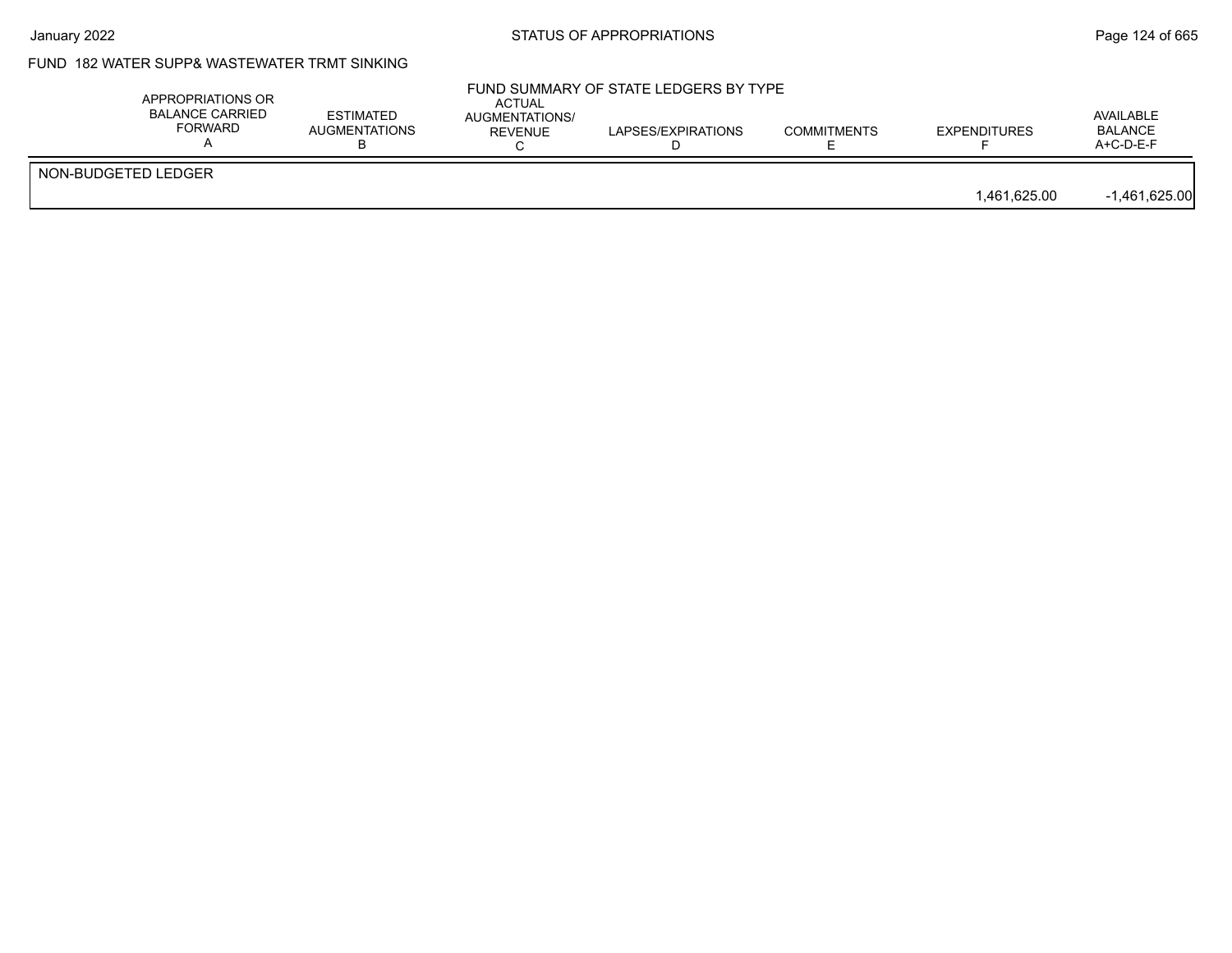# FUND 183 CONSERVATION DISTRICT FUND

| APPROPRIATIONS OR<br><b>BALANCE CARRIED</b><br><b>FORWARD</b><br>$\overline{A}$ | <b>ESTIMATED</b><br><b>AUGMENTATIONS</b> | ACTUAL<br>AUGMENTATIONS/<br><b>REVENUE</b><br>ι. | FUND SUMMARY OF STATE LEDGERS BY TYPE<br>LAPSES/EXPIRATIONS | <b>COMMITMENTS</b> | <b>EXPENDITURES</b> | AVAILABLE<br><b>BALANCE</b><br>A+C-D-E-F |
|---------------------------------------------------------------------------------|------------------------------------------|--------------------------------------------------|-------------------------------------------------------------|--------------------|---------------------|------------------------------------------|
| <b>CURRENT STATE EXECUTIVE AUTHORIZATIONS LEDGER</b>                            |                                          |                                                  |                                                             |                    |                     |                                          |
| 7,781,000.00                                                                    |                                          |                                                  |                                                             | 990,207.72         | 3,933,881.32        | 2,856,910.96                             |
| TOTAL ALL CURRENT STATE LEDGERS                                                 |                                          |                                                  |                                                             |                    |                     |                                          |
| 7.781.000.00                                                                    |                                          |                                                  |                                                             | 990,207.72         | 3.933.881.32        | 2,856,910.96                             |
| <b>PRIOR STATE EXECUTIVE AUTHORIZATIONS LEDGER</b>                              |                                          |                                                  |                                                             |                    |                     |                                          |
| 1.268.542.21                                                                    |                                          |                                                  |                                                             |                    | 917.417.42          | 351,124.79                               |
| TOTAL ALL PRIOR STATE LEDGERS                                                   |                                          |                                                  |                                                             |                    |                     |                                          |
| 1.268.542.21                                                                    |                                          |                                                  |                                                             |                    | 917.417.42          | 351.124.79                               |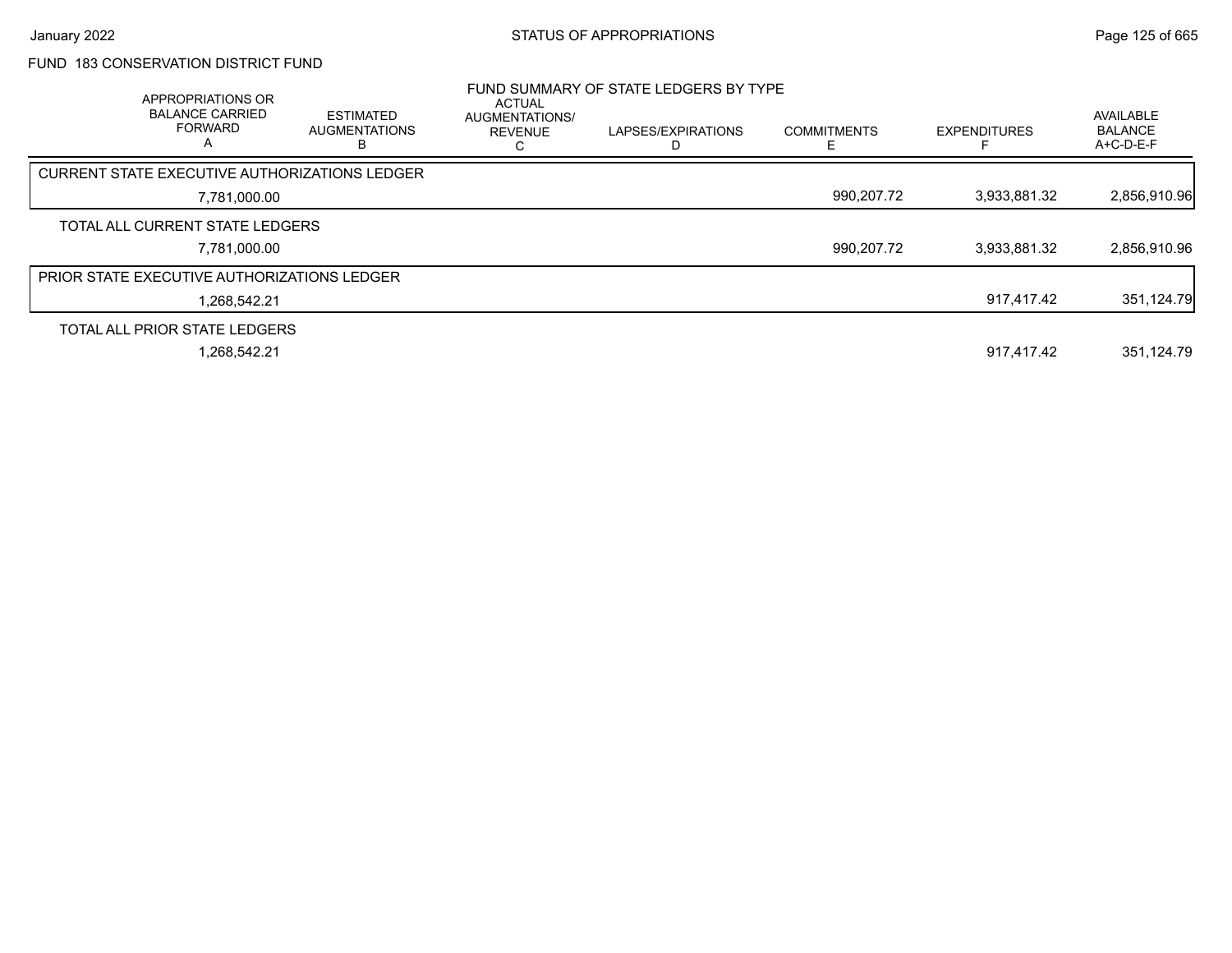# FUND 184 UNINSURED EMPLOYERS GUARANTY FUND

| APPROPRIATIONS OR<br><b>BALANCE CARRIED</b><br>FORWARD | <b>ESTIMATED</b><br>AUGMENTATIONS | ACTUAL<br><b>AUGMENTATIONS/</b><br><b>REVENUE</b> | FUND SUMMARY OF STATE LEDGERS BY TYPE<br>LAPSES/EXPIRATIONS | <b>COMMITMENTS</b> | <b>EXPENDITURES</b> | AVAILABLE<br><b>BALANCE</b><br>$A+C-D-E-F$ |
|--------------------------------------------------------|-----------------------------------|---------------------------------------------------|-------------------------------------------------------------|--------------------|---------------------|--------------------------------------------|
| NON-BUDGETED LEDGER                                    |                                   |                                                   |                                                             | 991.406.30         | 3.681.958.52        | $-4,673,364.82$                            |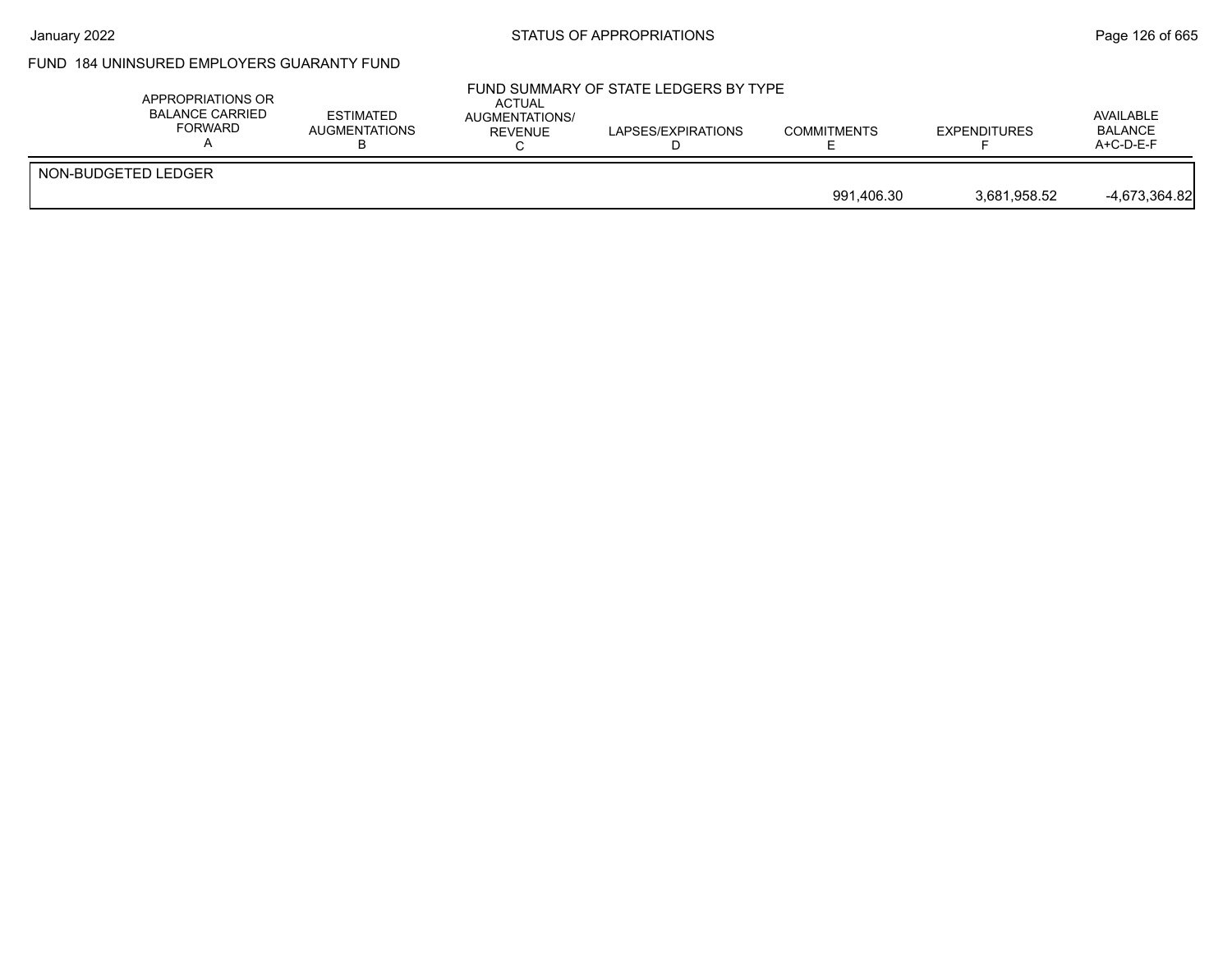#### FUND 185 PERSIAN GULF VETERANS COMPENSATION

| APPROPRIATIONS OR<br><b>BALANCE CARRIED</b><br>FORWARD | ESTIMATED<br>AUGMENTATIONS | ACTUAL<br>AUGMENTATIONS/<br>REVENUE | FUND SUMMARY OF STATE LEDGERS BY TYPE<br>LAPSES/EXPIRATIONS | <b>COMMITMENTS</b> | <b>EXPENDITURES</b> | AVAILABLE<br>BALANCE<br>$A+C-D-E-F$ |
|--------------------------------------------------------|----------------------------|-------------------------------------|-------------------------------------------------------------|--------------------|---------------------|-------------------------------------|
| <b>PRIOR STATE CONTINUING LEDGER</b>                   |                            |                                     |                                                             |                    |                     |                                     |
| 14.210.362.39                                          |                            |                                     |                                                             |                    |                     | 14,210,362.39                       |
| TOTAL ALL PRIOR STATE LEDGERS                          |                            |                                     |                                                             |                    |                     |                                     |
| 14.210.362.39                                          |                            |                                     |                                                             |                    |                     | 14.210.362.39                       |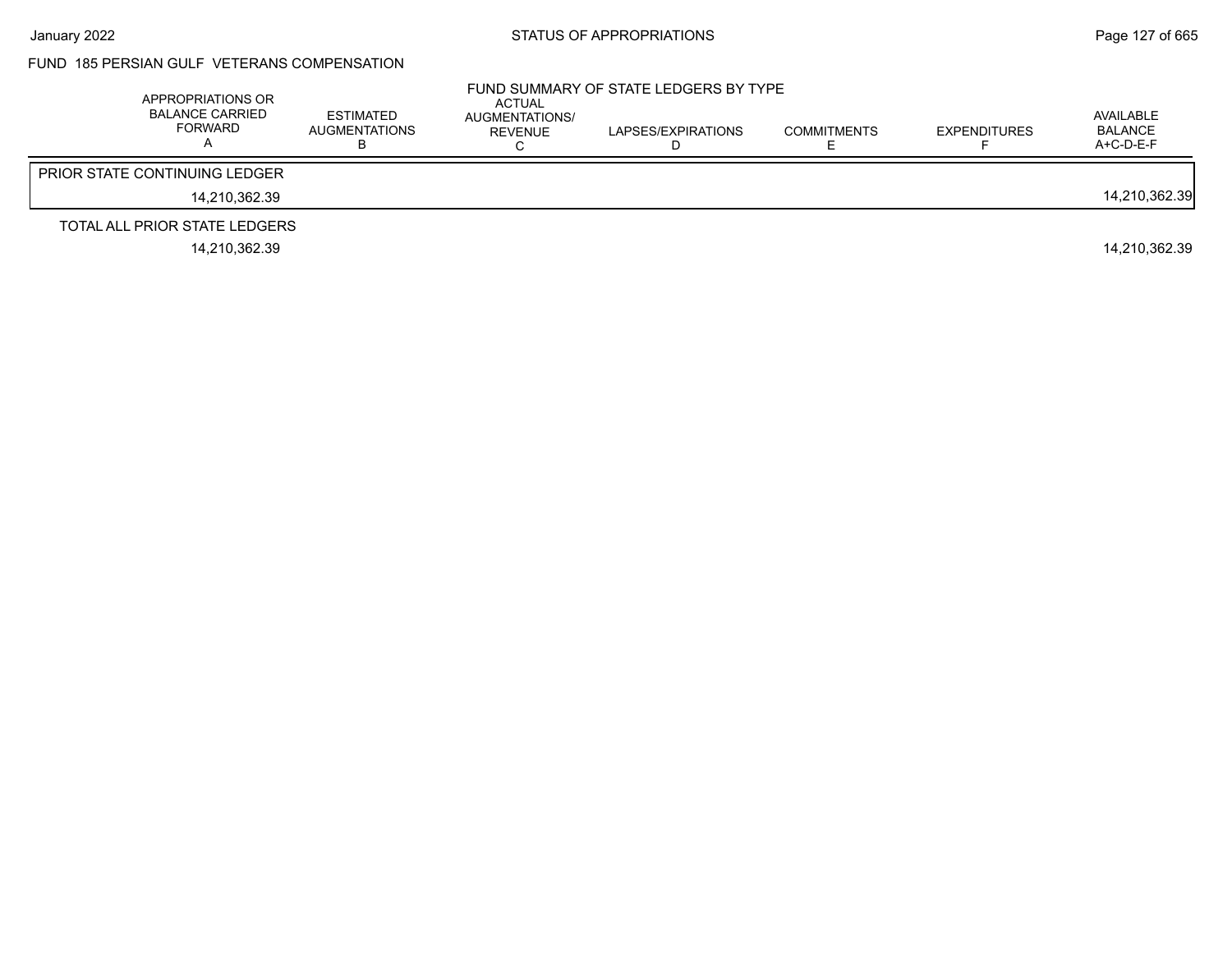#### FUND 187 PUBLIC TRANSPORTATION TRUST FUND

| APPROPRIATIONS OR<br><b>BALANCE CARRIED</b><br><b>FORWARD</b><br>A | <b>ESTIMATED</b><br><b>AUGMENTATIONS</b>                   | <b>ACTUAL</b><br>AUGMENTATIONS/<br><b>REVENUE</b> | FUND SUMMARY OF STATE LEDGERS BY TYPE<br>LAPSES/EXPIRATIONS | <b>COMMITMENTS</b> | <b>EXPENDITURES</b> | <b>AVAILABLE</b><br><b>BALANCE</b><br>$A+C-D-E-F$ |
|--------------------------------------------------------------------|------------------------------------------------------------|---------------------------------------------------|-------------------------------------------------------------|--------------------|---------------------|---------------------------------------------------|
|                                                                    | CURRENT STATE EXECUTIVE AUTHORIZATIONS - RESTRICTED LEDGER |                                                   |                                                             |                    |                     |                                                   |
| 2,137,069,954.00                                                   | 2,700,000.00                                               | 1,475,076.21                                      |                                                             | 1,035,931,595.76   | 721,564,617.23      | 381,048,817.22                                    |
| TOTAL ALL CURRENT STATE LEDGERS                                    |                                                            |                                                   |                                                             |                    |                     |                                                   |
| 2,137,069,954.00                                                   | 2.700.000.00                                               | 1.475.076.21                                      |                                                             | 1,035,931,595.76   | 721.564.617.23      | 381,048,817.22                                    |
|                                                                    | PRIOR STATE EXECUTIVE AUTHORIZATIONS - RESTRICTED LEDGER   |                                                   |                                                             |                    |                     |                                                   |
| 1,208,436,574.15                                                   |                                                            |                                                   |                                                             | 1,125,187.00       | 70.394.058.05       | 1,136,917,329.10                                  |
| TOTAL ALL PRIOR STATE LEDGERS                                      |                                                            |                                                   |                                                             |                    |                     |                                                   |
| 1,208,436,574.15                                                   |                                                            |                                                   |                                                             | 1.125.187.00       | 70.394.058.05       | 1,136,917,329.10                                  |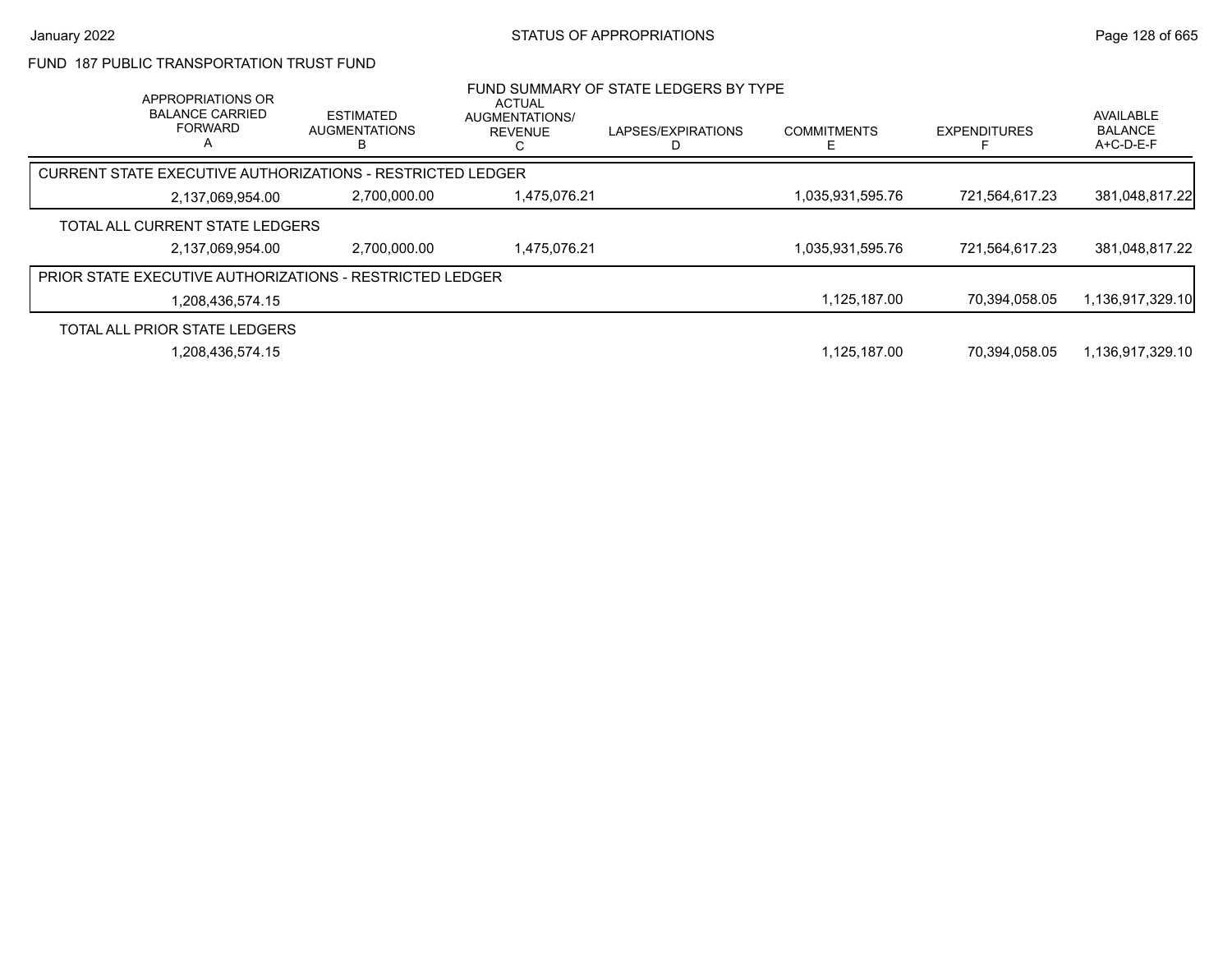#### FUND 188 NEIGHBORHOOD IMPROVEMENT ZONE FUND

|                            | APPROPRIATIONS OR<br>BALANCE CARRIED<br><b>FORWARD</b> | <b>ESTIMATED</b><br><b>AUGMENTATIONS</b><br>D | ACTUAL<br>AUGMENTATIONS/<br>RFVFNUF | FUND SUMMARY OF STATE LEDGERS BY TYPE<br>LAPSES/EXPIRATIONS | <b>COMMITMENTS</b> | <b>EXPENDITURES</b> | AVAILABLE<br>BALANCE<br>$A+C-D-E-F$ |  |
|----------------------------|--------------------------------------------------------|-----------------------------------------------|-------------------------------------|-------------------------------------------------------------|--------------------|---------------------|-------------------------------------|--|
| RESTRICTED RECEIPTS LEDGER |                                                        |                                               |                                     |                                                             |                    |                     |                                     |  |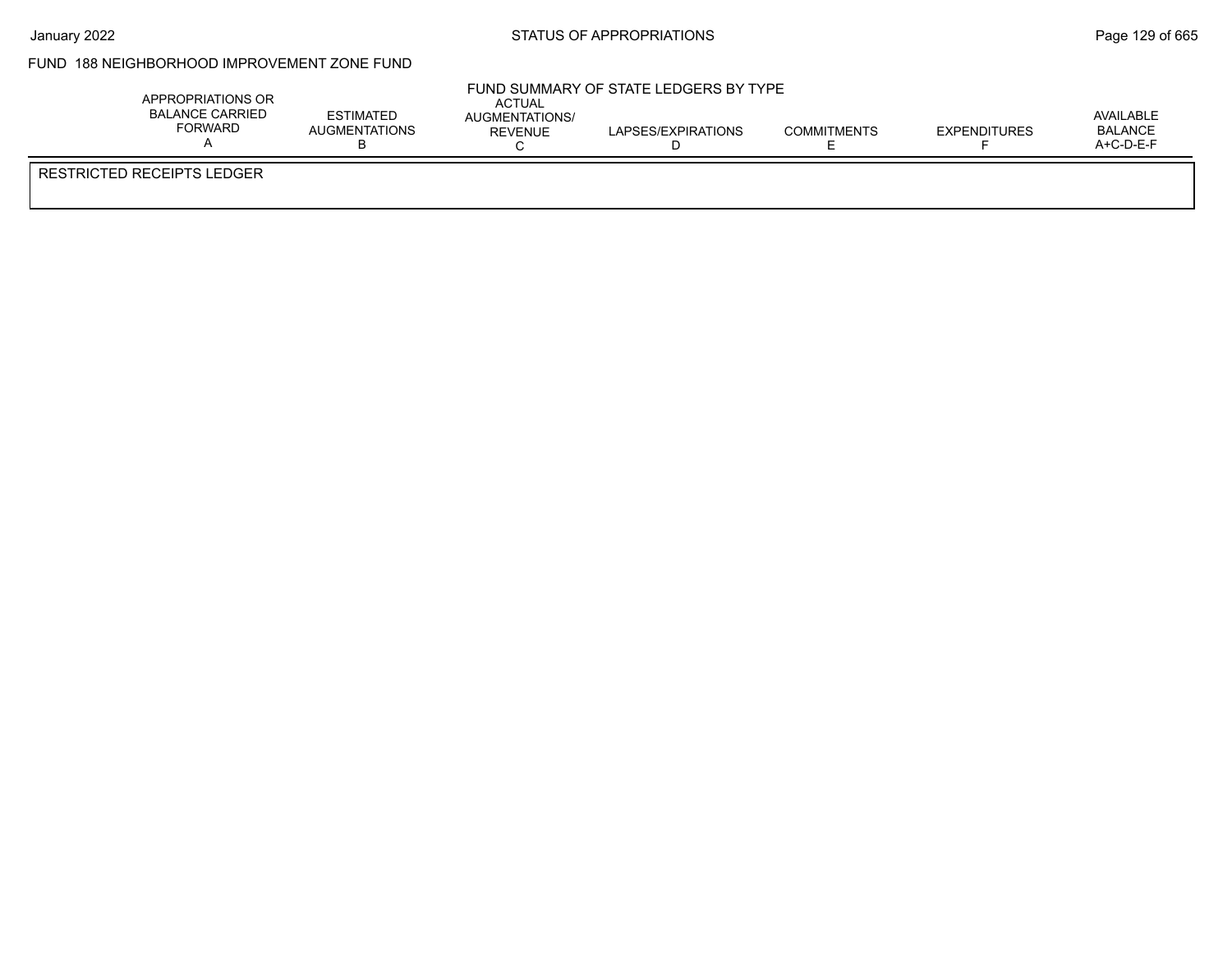## FUND 189 OPEB INVESTMENT POOL

| APPROPRIATIONS OR<br>BALANCE CARRIED<br>FORWARD | <b>ESTIMATED</b><br>AUGMENTATIONS | <b>ACTUAL</b><br>AUGMENTATIONS/<br>REVENUE | FUND SUMMARY OF STATE LEDGERS BY TYPE<br>LAPSES/EXPIRATIONS | <b>COMMITMENTS</b> | <b>EXPENDITURES</b> | AVAILABLE<br><b>BALANCE</b><br>$A+C-D-E-F$ |
|-------------------------------------------------|-----------------------------------|--------------------------------------------|-------------------------------------------------------------|--------------------|---------------------|--------------------------------------------|
| <b>RESTRICTED RECEIPTS LEDGER</b>               |                                   |                                            |                                                             |                    |                     |                                            |
| 464,800,000.00                                  |                                   | 51,000,000.00                              |                                                             |                    |                     | 515,800,000.00                             |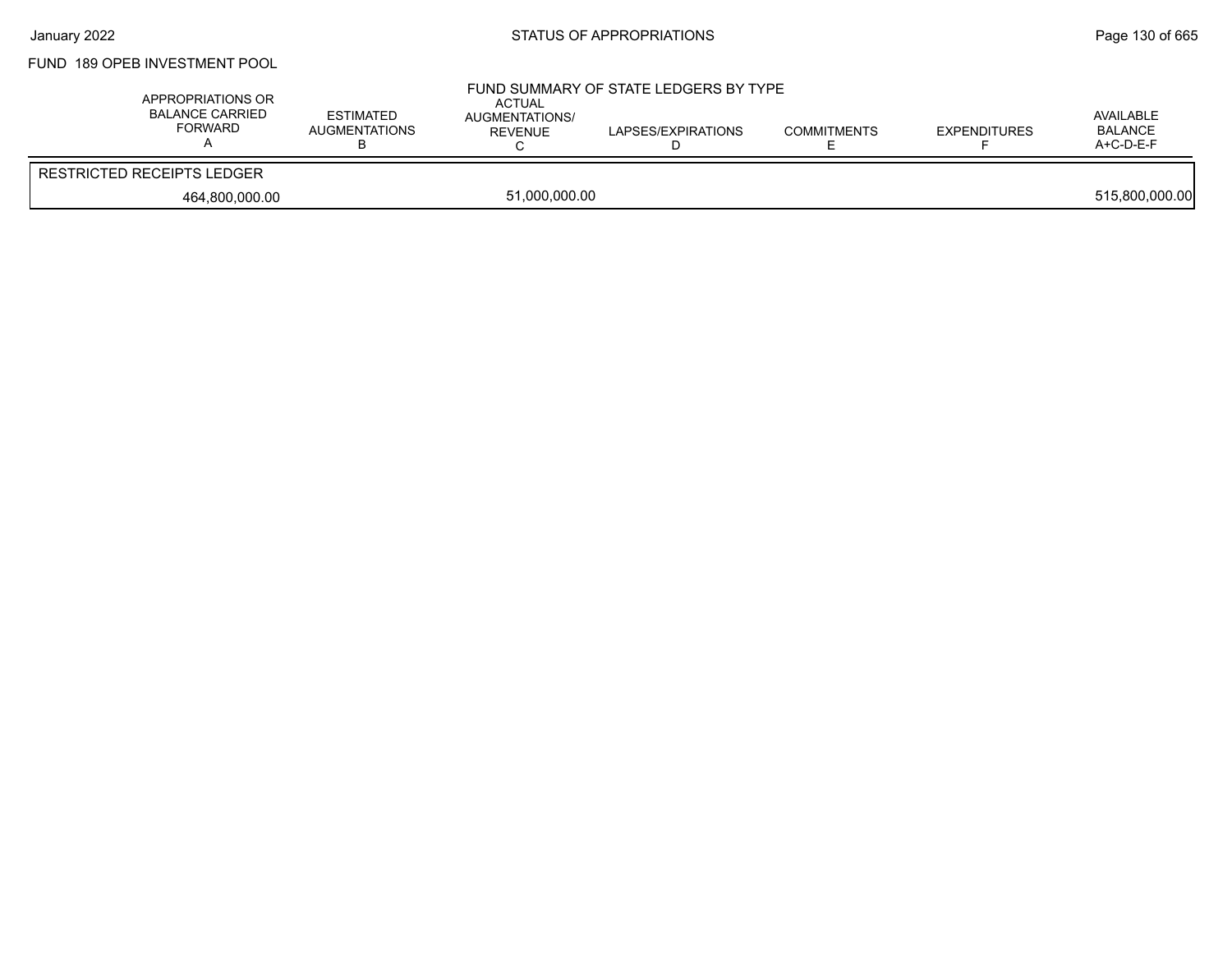### FUND 191 CIGARETTE FIRE & FIREFIGHTER PROT

| APPROPRIATIONS OR<br><b>BALANCE CARRIED</b><br><b>FORWARD</b><br>A | <b>ESTIMATED</b><br><b>AUGMENTATIONS</b><br>B | <b>ACTUAL</b><br><b>AUGMENTATIONS/</b><br><b>REVENUE</b> | FUND SUMMARY OF STATE LEDGERS BY TYPE<br>LAPSES/EXPIRATIONS | <b>COMMITMENTS</b> | <b>EXPENDITURES</b> | <b>AVAILABLE</b><br><b>BALANCE</b><br>$A+C-D-E-F$ |
|--------------------------------------------------------------------|-----------------------------------------------|----------------------------------------------------------|-------------------------------------------------------------|--------------------|---------------------|---------------------------------------------------|
| <b>CURRENT STATE APPROPRIATIONS LEDGER</b>                         |                                               |                                                          |                                                             |                    |                     |                                                   |
| 50,000.00                                                          |                                               |                                                          |                                                             | 48,000.00          | 20.00               | 1,980.00                                          |
| TOTAL ALL CURRENT STATE LEDGERS                                    |                                               |                                                          |                                                             |                    |                     |                                                   |
| 50,000.00                                                          |                                               |                                                          |                                                             | 48,000.00          | 20.00               | 1,980.00                                          |
| <b>PRIOR STATE APPROPRIATIONS LEDGER</b>                           |                                               |                                                          |                                                             |                    |                     |                                                   |
| 98,466.06                                                          |                                               |                                                          |                                                             | 43,620.00          |                     | 54,846.06                                         |
| <b>PRIOR STATE EXECUTIVE AUTHORIZATIONS LEDGER</b>                 |                                               |                                                          |                                                             |                    |                     |                                                   |
|                                                                    |                                               |                                                          |                                                             |                    |                     |                                                   |
| TOTAL ALL PRIOR STATE LEDGERS                                      |                                               |                                                          |                                                             |                    |                     |                                                   |
| 98,466.06                                                          |                                               |                                                          |                                                             | 43,620.00          |                     | 54,846.06                                         |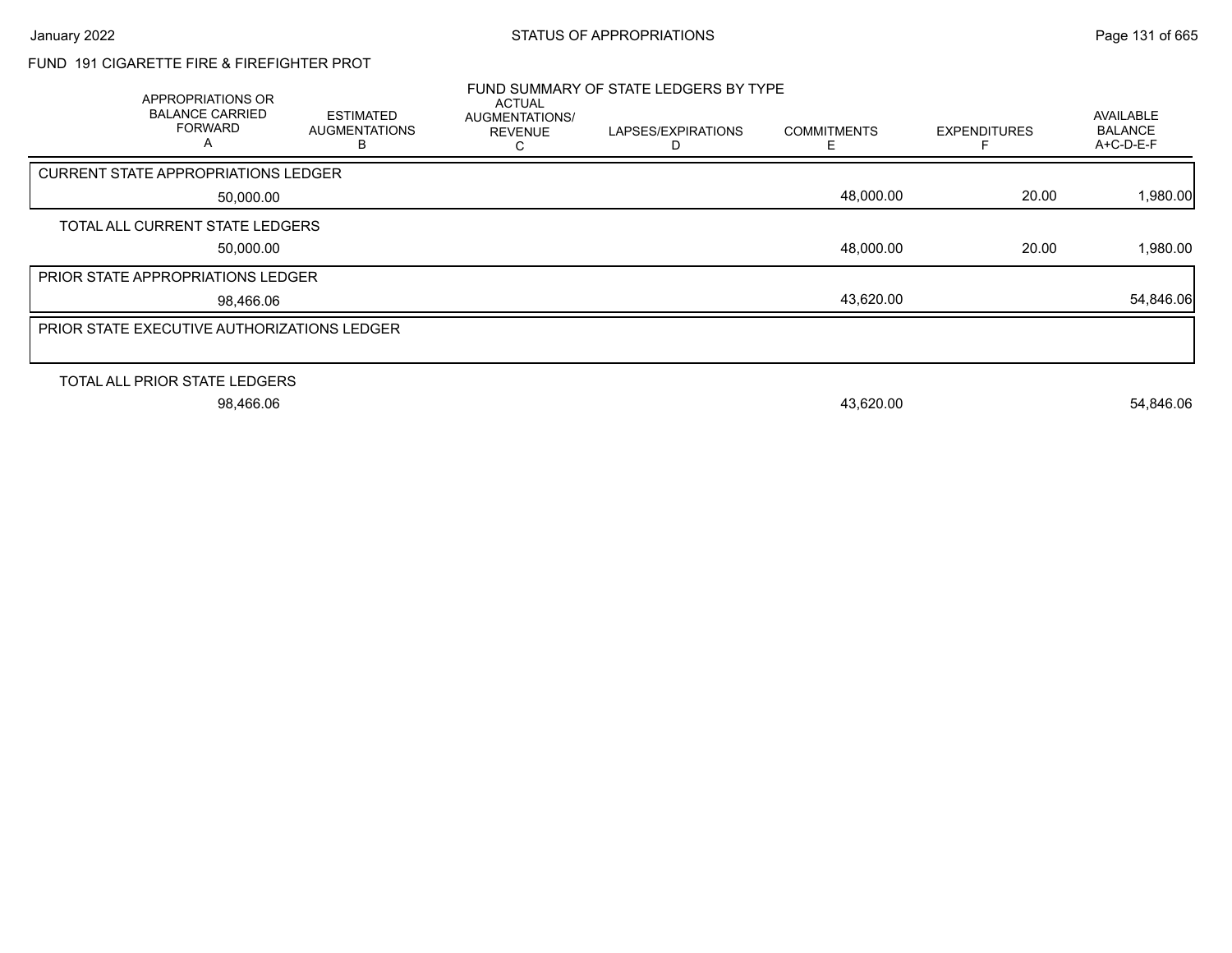### FUND 192 MINE SAFETY FUND

| <b>APPROPRIATIONS OR</b><br><b>BALANCE CARRIED</b><br><b>FORWARD</b><br>А | <b>ESTIMATED</b><br><b>AUGMENTATIONS</b> | ACTUAL<br><b>AUGMENTATIONS/</b><br><b>REVENUE</b> | FUND SUMMARY OF STATE LEDGERS BY TYPE<br>LAPSES/EXPIRATIONS<br>D | <b>COMMITMENTS</b> | <b>EXPENDITURES</b> | AVAILABLE<br><b>BALANCE</b><br>A+C-D-E-F |
|---------------------------------------------------------------------------|------------------------------------------|---------------------------------------------------|------------------------------------------------------------------|--------------------|---------------------|------------------------------------------|
| <b>CURRENT STATE EXECUTIVE AUTHORIZATIONS LEDGER</b>                      |                                          |                                                   |                                                                  |                    |                     |                                          |
| 17,000.00                                                                 |                                          |                                                   |                                                                  |                    |                     | 17,000.00                                |
| TOTAL ALL CURRENT STATE LEDGERS                                           |                                          |                                                   |                                                                  |                    |                     |                                          |
| 17,000.00                                                                 |                                          |                                                   |                                                                  |                    |                     | 17,000.00                                |
| <b>PRIOR STATE EXECUTIVE AUTHORIZATIONS LEDGER</b>                        |                                          |                                                   |                                                                  |                    |                     |                                          |
| 13,000.00                                                                 |                                          |                                                   |                                                                  |                    |                     | 13,000.00                                |
| TOTAL ALL PRIOR STATE LEDGERS                                             |                                          |                                                   |                                                                  |                    |                     |                                          |
| 13,000.00                                                                 |                                          |                                                   |                                                                  |                    |                     | 13,000.00                                |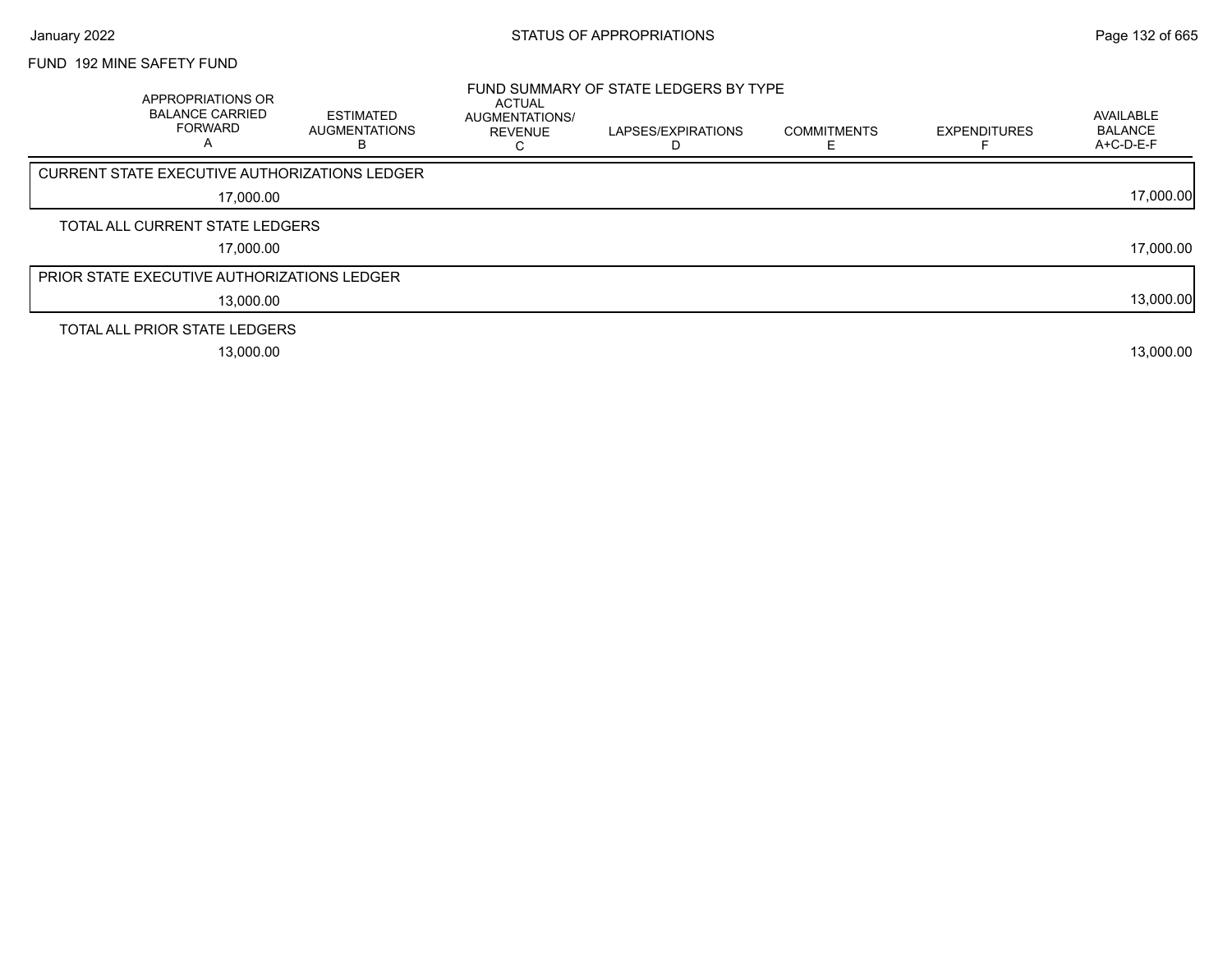## FUND 194 WATER & SEWER SYSTEMS ASST BOND

|                     | APPROPRIATIONS OR<br><b>BALANCE CARRIED</b><br>FORWARD | <b>ESTIMATED</b><br><b>AUGMENTATIONS</b><br>н | ACTUAL<br>AUGMENTATIONS/<br>REVENUE | FUND SUMMARY OF STATE LEDGERS BY TYPE<br>LAPSES/EXPIRATIONS<br>I) | <b>COMMITMENTS</b> | <b>EXPENDITURES</b> | AVAILABLE<br><b>BALANCE</b><br>$A+C-D-E-F$ |
|---------------------|--------------------------------------------------------|-----------------------------------------------|-------------------------------------|-------------------------------------------------------------------|--------------------|---------------------|--------------------------------------------|
|                     | <b>PRIOR STATE CONTINUING LEDGER</b>                   |                                               |                                     |                                                                   |                    |                     |                                            |
|                     | 18,759,566.41                                          |                                               |                                     |                                                                   | 11,891,382.00      | 6,352,341.11        | 515,843.30                                 |
|                     | TOTAL ALL PRIOR STATE LEDGERS                          |                                               |                                     |                                                                   |                    |                     |                                            |
|                     | 18,759,566.41                                          |                                               |                                     |                                                                   | 11,891,382.00      | 6,352,341.11        | 515,843.30                                 |
| NON-BUDGETED LEDGER |                                                        |                                               |                                     |                                                                   |                    |                     |                                            |
|                     |                                                        |                                               |                                     |                                                                   |                    | 88.50               | $-88.50$                                   |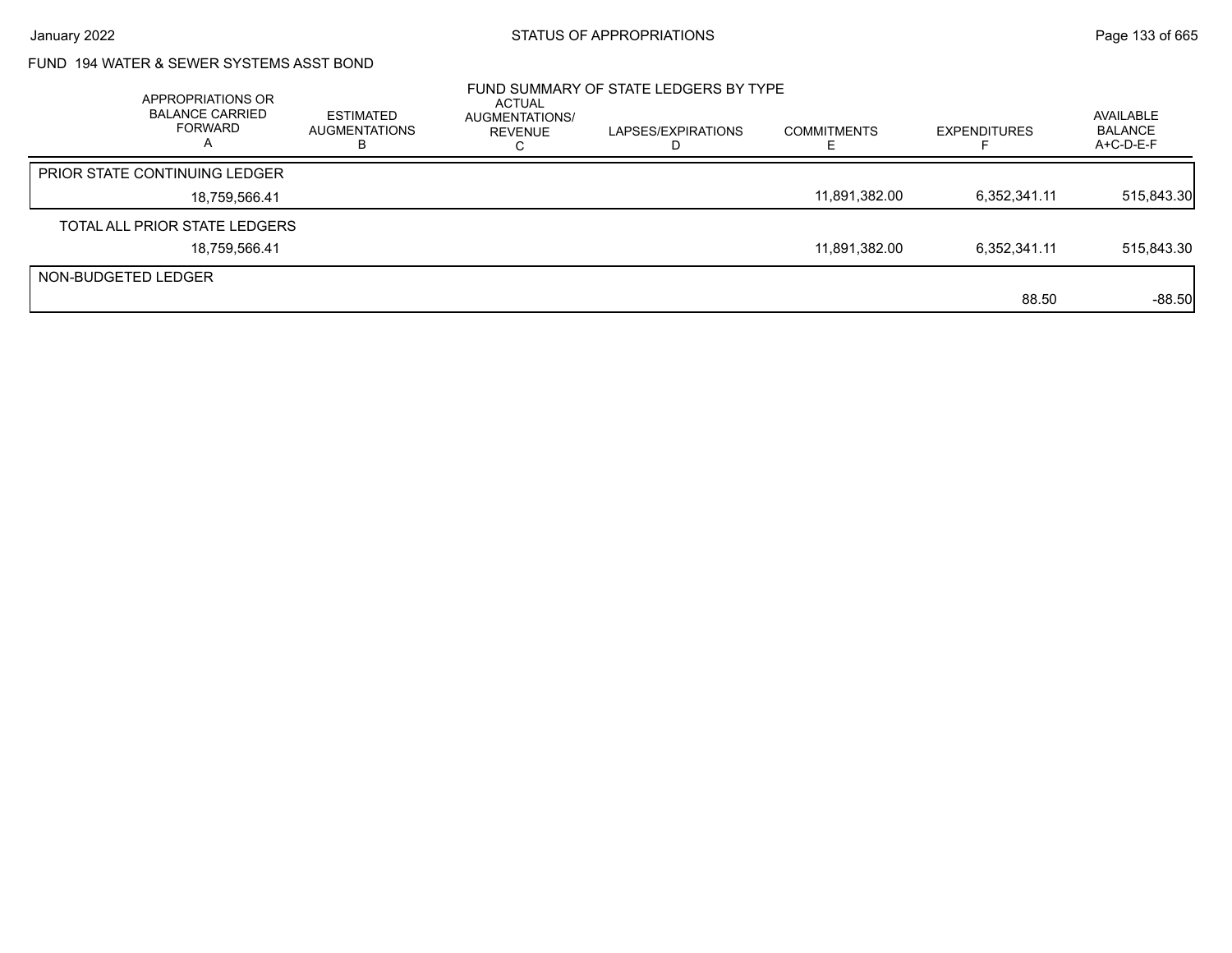## FUND 195 WATER & SEWER SYS ASST BOND SINKING

| APPROPRIATIONS OR<br>BALANCE CARRIED<br>FORWARD | <b>ESTIMATED</b><br>AUGMENTATIONS | ACTUAL<br>AUGMENTATIONS/<br>REVENUE | FUND SUMMARY OF STATE LEDGERS BY TYPE<br>LAPSES/EXPIRATIONS | <b>COMMITMENTS</b> | <b>EXPENDITURES</b> | AVAILABLE<br><b>BALANCE</b><br>A+C-D-E-F |
|-------------------------------------------------|-----------------------------------|-------------------------------------|-------------------------------------------------------------|--------------------|---------------------|------------------------------------------|
| NON-BUDGETED LEDGER                             |                                   |                                     |                                                             |                    |                     |                                          |
|                                                 |                                   |                                     |                                                             |                    | 5.830.867.50        | $-5,830,867.50$                          |
| RESTRICTED REVENUE LEDGER                       |                                   |                                     |                                                             |                    |                     |                                          |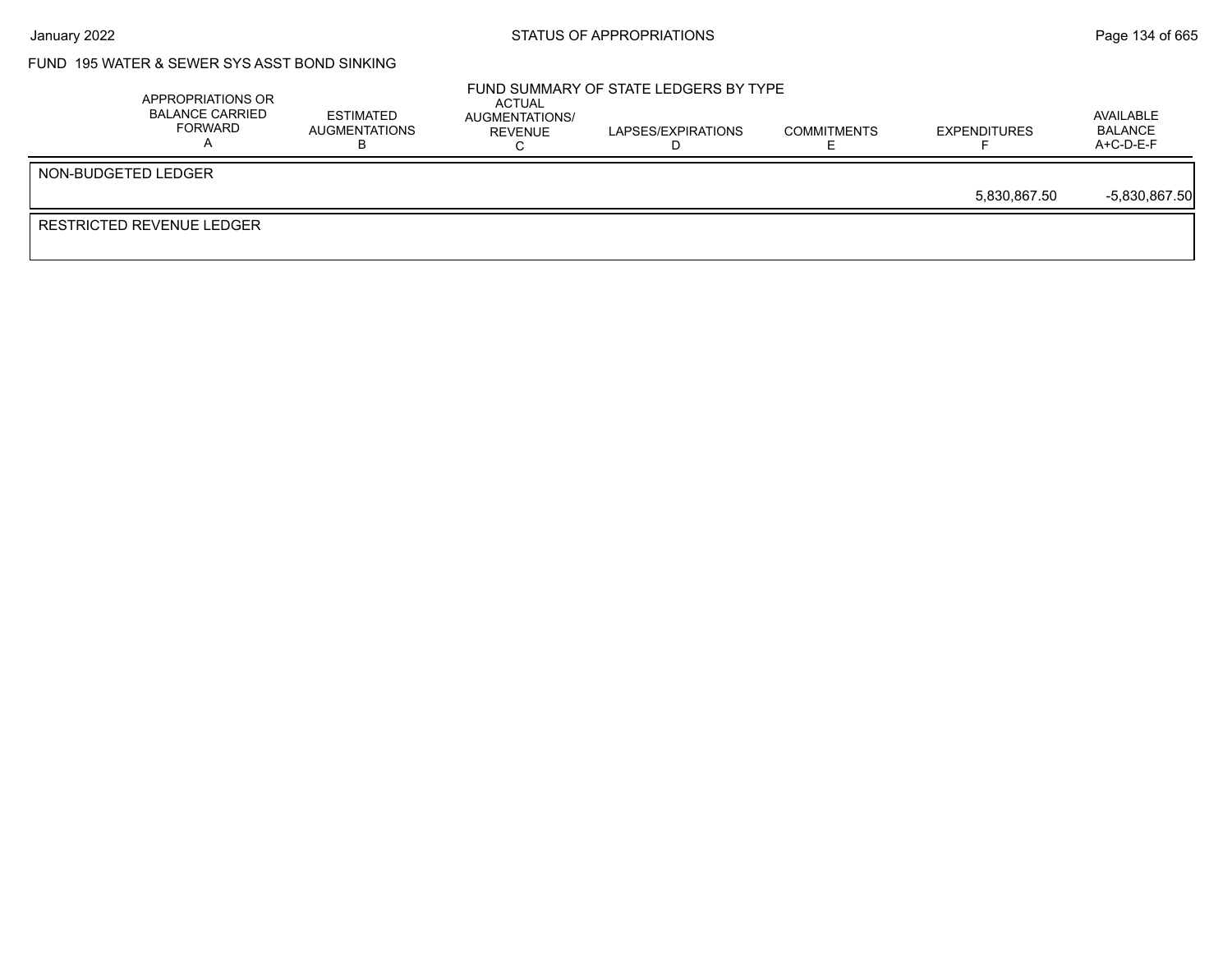## FUND 196 TREASURY INITIATIVE SUPPORT FUND

| APPROPRIATIONS OR<br><b>BALANCE CARRIED</b><br>FORWARD | <b>ESTIMATED</b><br><b>AUGMENTATIONS</b> | ACTUAL<br>AUGMENTATIONS/<br>REVENUE | FUND SUMMARY OF STATE LEDGERS BY TYPE<br>LAPSES/EXPIRATIONS | <b>COMMITMENTS</b> | <b>EXPENDITURES</b> | AVAILABLE<br>BALANCE<br>$A+C-D-E-F$ |
|--------------------------------------------------------|------------------------------------------|-------------------------------------|-------------------------------------------------------------|--------------------|---------------------|-------------------------------------|
| <b>RESTRICTED RECEIPTS LEDGER</b>                      |                                          |                                     |                                                             |                    |                     |                                     |
| 3.957.656.81                                           |                                          |                                     |                                                             |                    |                     | 3,957,656.81                        |
| RESTRICTED REVENUE LEDGER                              |                                          |                                     |                                                             |                    |                     |                                     |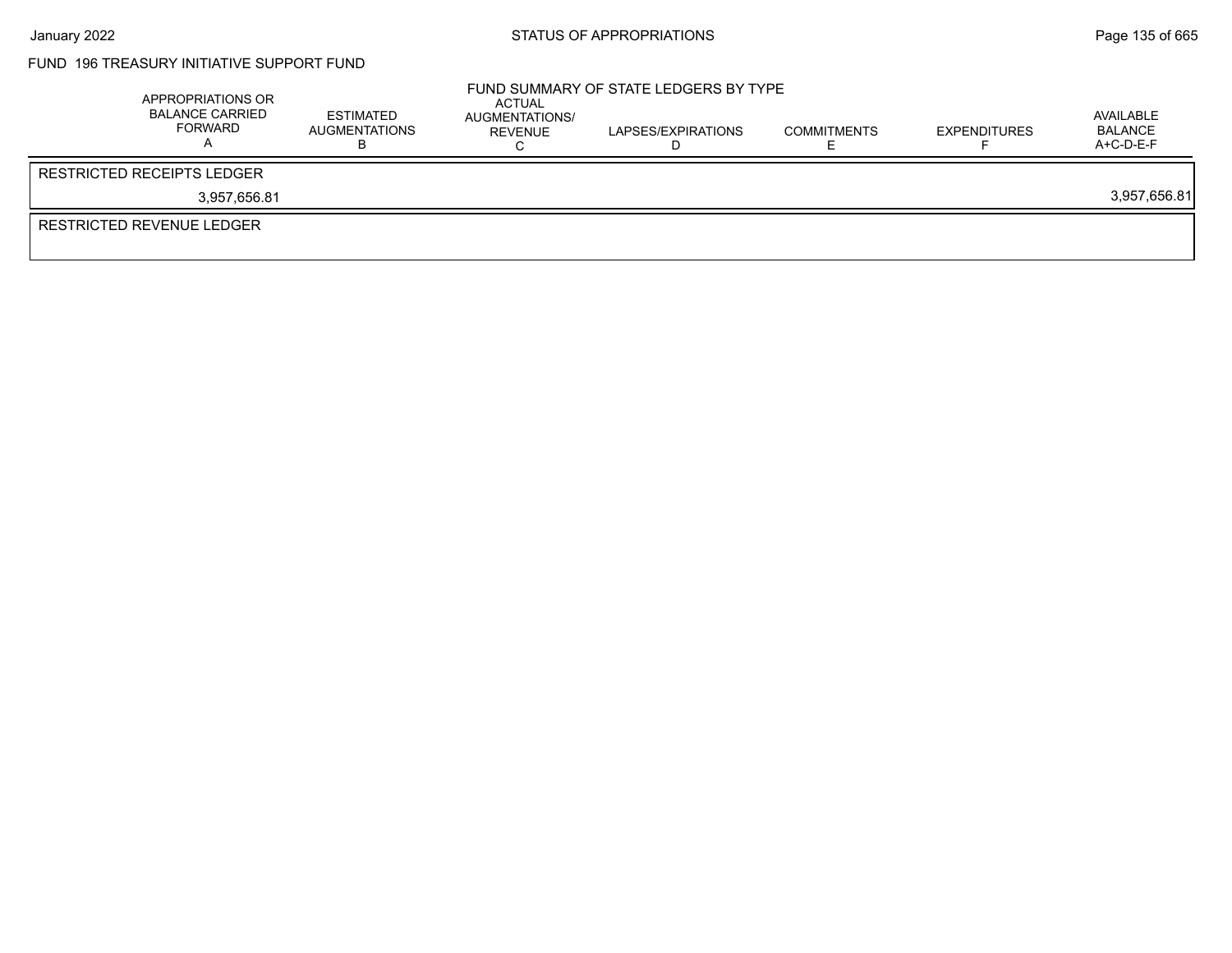$\bar{r}$ 

### FUND 197 SPEC JUVENILE VICTIM COMPENSATION

| APPROPRIATIONS OR<br><b>BALANCE CARRIED</b><br><b>FORWARD</b> | <b>ESTIMATED</b><br><b>AUGMENTATIONS</b> | ACTUAL<br>AUGMENTATIONS/<br>REVENUE | FUND SUMMARY OF STATE LEDGERS BY TYPE<br>LAPSES/EXPIRATIONS | <b>COMMITMENTS</b> | <b>EXPENDITURES</b> | AVAILABLE<br>BALANCE<br>$A+C-D-E-F$ |  |
|---------------------------------------------------------------|------------------------------------------|-------------------------------------|-------------------------------------------------------------|--------------------|---------------------|-------------------------------------|--|
| RESTRICTED REVENUE LEDGER                                     |                                          |                                     |                                                             |                    |                     |                                     |  |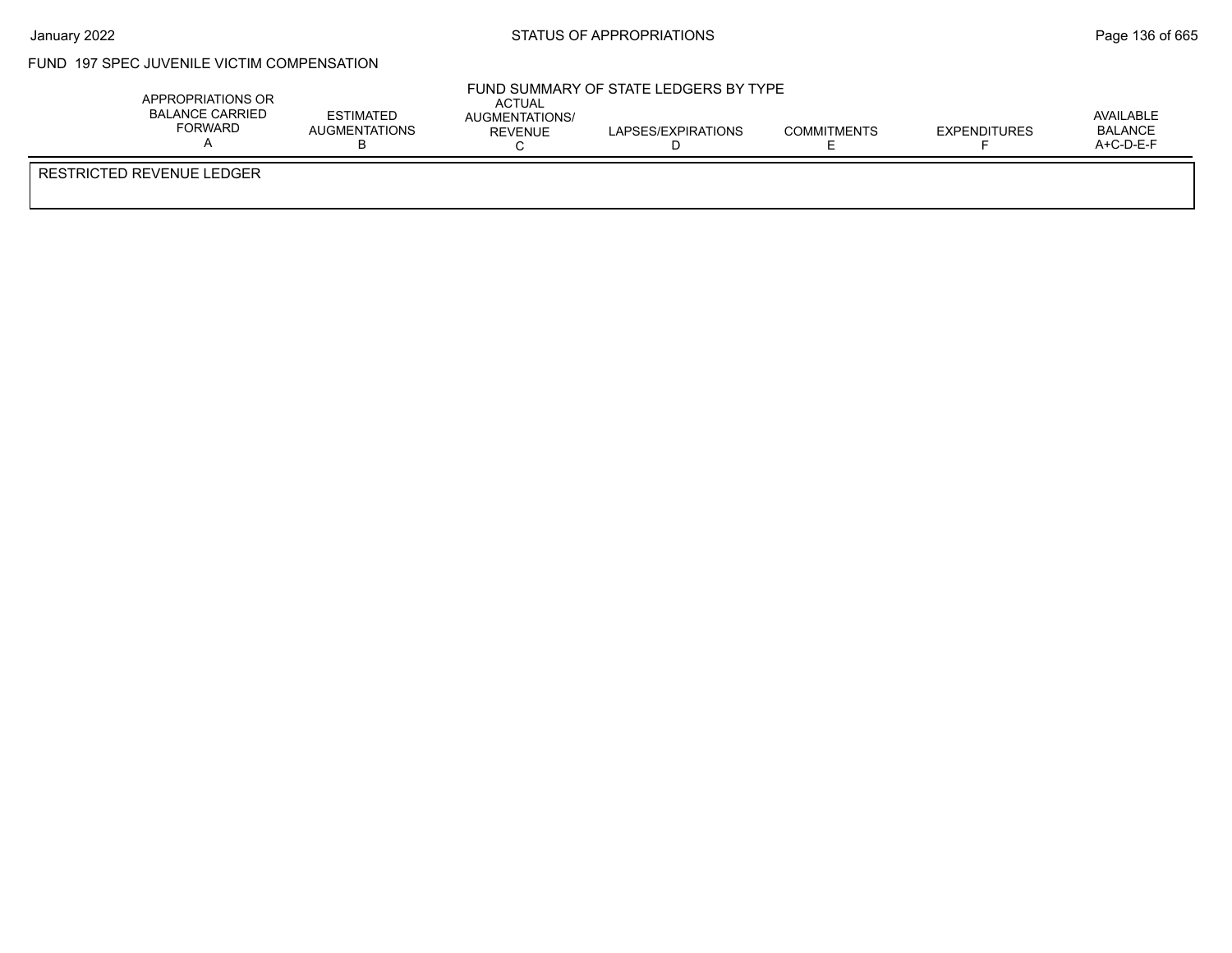## FUND 199 UNEMPLOYMENT COMP. DEBT SERVICE

|                     | APPROPRIATIONS OR<br><b>BALANCE CARRIED</b><br><b>FORWARD</b> | <b>ESTIMATED</b><br><b>AUGMENTATIONS</b> | <b>ACTUAL</b><br>AUGMENTATIONS/<br><b>REVENUE</b> | FUND SUMMARY OF STATE LEDGERS BY TYPE<br>LAPSES/EXPIRATIONS | <b>COMMITMENTS</b> | <b>EXPENDITURES</b> | AVAILABLE<br><b>BALANCE</b><br>$A+C-D-E-F$ |
|---------------------|---------------------------------------------------------------|------------------------------------------|---------------------------------------------------|-------------------------------------------------------------|--------------------|---------------------|--------------------------------------------|
| NON-BUDGETED LEDGER |                                                               |                                          |                                                   |                                                             |                    | 1.136.909.64        | $-1,136,909.64$                            |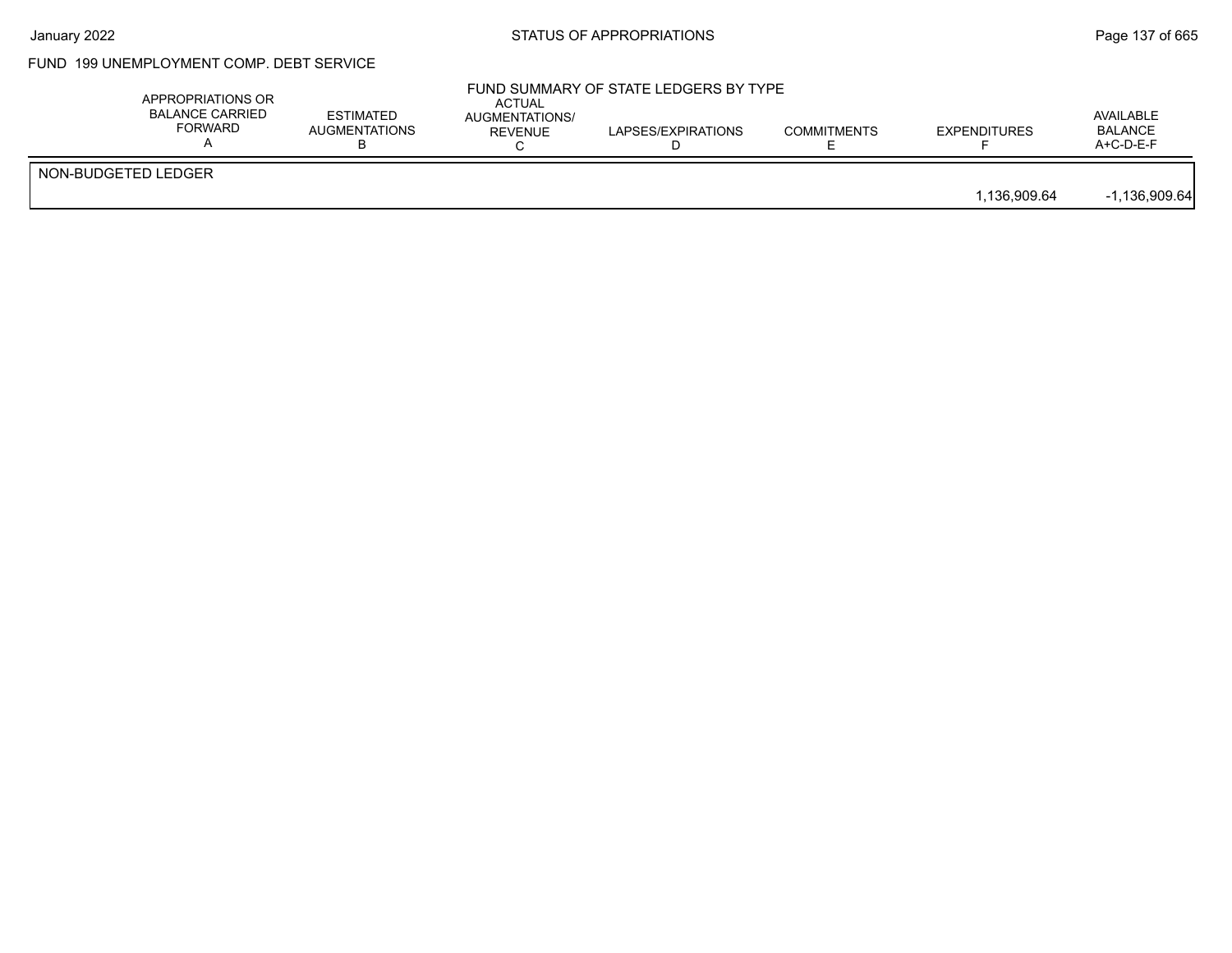#### FUND 201 HOUSING AFFORD AND REHAB ENH FND

| <b>APPROPRIATIONS OR</b><br><b>BALANCE CARRIED</b><br><b>FORWARD</b> | <b>ESTIMATED</b><br><b>AUGMENTATIONS</b><br>в | ACTUAL<br>AUGMENTATIONS/<br>REVENUE | FUND SUMMARY OF STATE LEDGERS BY TYPE<br>LAPSES/EXPIRATIONS | <b>COMMITMENTS</b> | <b>EXPENDITURES</b> | <b>AVAILABLE</b><br><b>BALANCE</b><br>A+C-D-E-F |
|----------------------------------------------------------------------|-----------------------------------------------|-------------------------------------|-------------------------------------------------------------|--------------------|---------------------|-------------------------------------------------|
| CURRENT STATE EXECUTIVE AUTHORIZATIONS LEDGER                        |                                               |                                     |                                                             |                    |                     |                                                 |
| 40,000,000.00                                                        |                                               |                                     |                                                             |                    | 40.000.000.00       |                                                 |
| TOTAL ALL CURRENT STATE LEDGERS                                      |                                               |                                     |                                                             |                    |                     |                                                 |
| 40,000,000.00                                                        |                                               |                                     |                                                             |                    | 40,000,000.00       |                                                 |
| <b>PRIOR STATE CONTINUING LEDGER</b>                                 |                                               |                                     |                                                             |                    |                     |                                                 |
| 5,059,973.68                                                         |                                               |                                     |                                                             |                    | 5,059,973.68        |                                                 |
| TOTAL ALL PRIOR STATE LEDGERS                                        |                                               |                                     |                                                             |                    |                     |                                                 |
| 5,059,973.68                                                         |                                               |                                     |                                                             |                    | 5,059,973.68        |                                                 |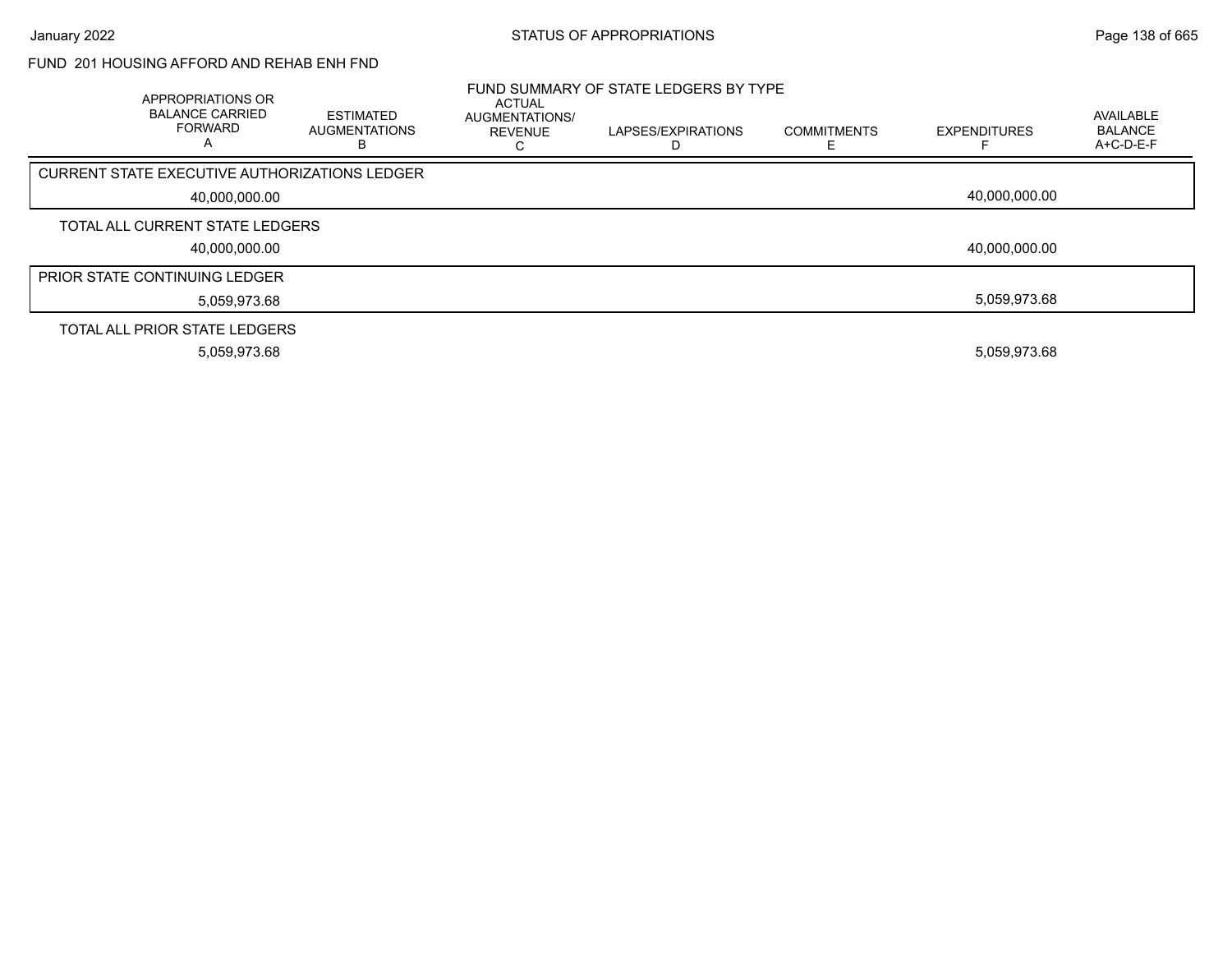## FUND 202 UNCONVENTIONAL GAS WELL FUND

| APPROPRIATIONS OR<br><b>BALANCE CARRIED</b><br><b>FORWARD</b><br>A | ESTIMATED<br><b>AUGMENTATIONS</b><br>в | <b>ACTUAL</b><br>AUGMENTATIONS/<br><b>REVENUE</b><br>U | FUND SUMMARY OF STATE LEDGERS BY TYPE<br>LAPSES/EXPIRATIONS<br>D | <b>COMMITMENTS</b> | <b>EXPENDITURES</b> | AVAILABLE<br><b>BALANCE</b><br>A+C-D-E-F |
|--------------------------------------------------------------------|----------------------------------------|--------------------------------------------------------|------------------------------------------------------------------|--------------------|---------------------|------------------------------------------|
| <b>CURRENT STATE CONTINUING LEDGER</b>                             |                                        |                                                        |                                                                  |                    |                     |                                          |
|                                                                    |                                        |                                                        |                                                                  |                    | 51,963.91           | $-51,963.91$                             |
| TOTAL ALL CURRENT STATE LEDGERS                                    |                                        |                                                        |                                                                  |                    |                     |                                          |
|                                                                    |                                        |                                                        |                                                                  |                    | 51,963.91           | $-51,963.91$                             |
| <b>PRIOR STATE CONTINUING LEDGER</b>                               |                                        |                                                        |                                                                  |                    |                     |                                          |
| 14,334,770.90                                                      |                                        |                                                        |                                                                  | 886,503.66         | 1,252,164.97        | 12,196,102.27                            |
| TOTAL ALL PRIOR STATE LEDGERS                                      |                                        |                                                        |                                                                  |                    |                     |                                          |
| 14,334,770.90                                                      |                                        |                                                        |                                                                  | 886,503.66         | 1,252,164.97        | 12,196,102.27                            |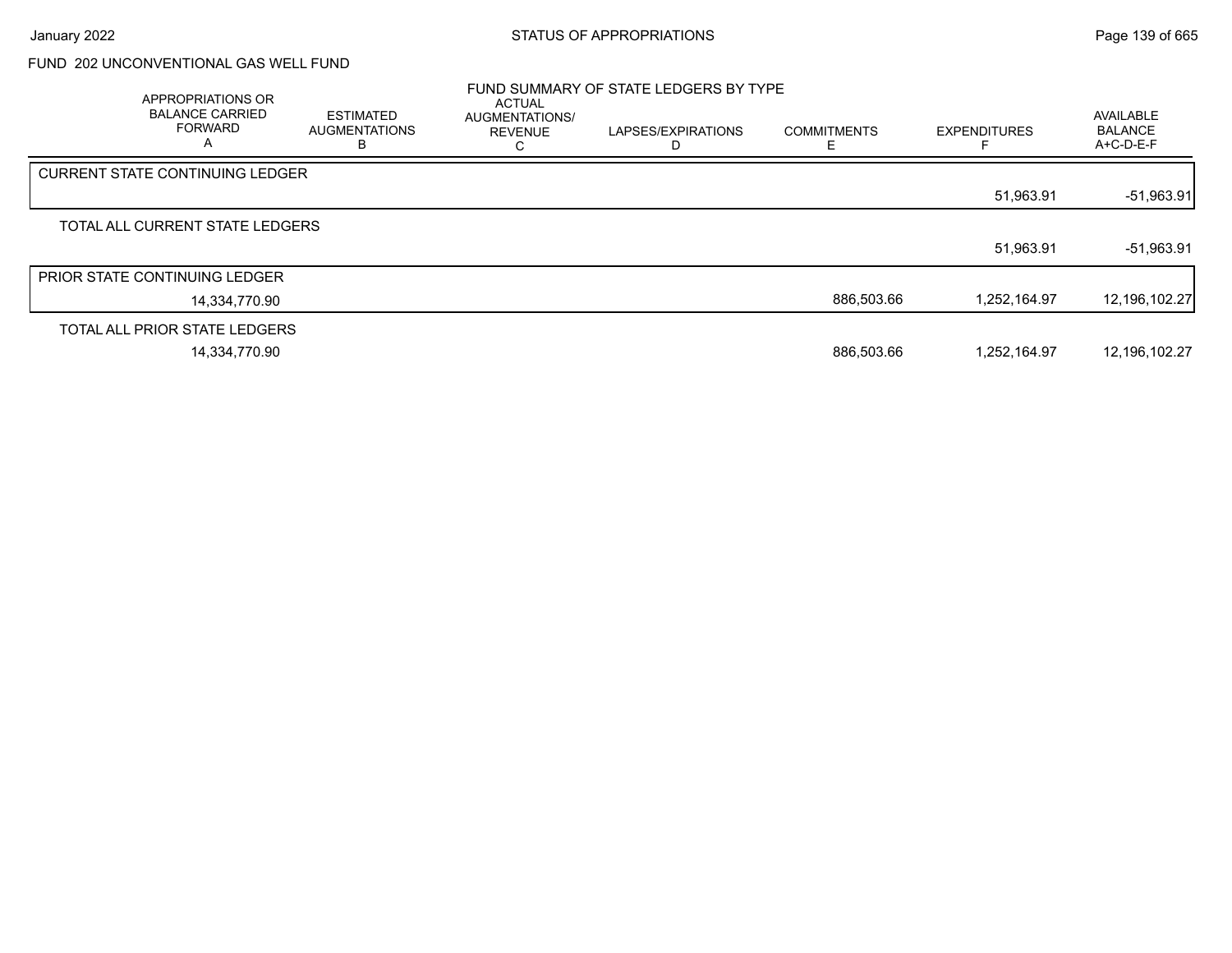#### FUND 203 MARCELLUS LEGACY FUND

| APPROPRIATIONS OR<br><b>BALANCE CARRIED</b><br><b>FORWARD</b><br>A | <b>ESTIMATED</b><br><b>AUGMENTATIONS</b>                   | <b>ACTUAL</b><br>AUGMENTATIONS/<br>REVENUE | FUND SUMMARY OF STATE LEDGERS BY TYPE<br>LAPSES/EXPIRATIONS | <b>COMMITMENTS</b> | <b>EXPENDITURES</b> | AVAILABLE<br><b>BALANCE</b><br>A+C-D-E-F |
|--------------------------------------------------------------------|------------------------------------------------------------|--------------------------------------------|-------------------------------------------------------------|--------------------|---------------------|------------------------------------------|
|                                                                    | CURRENT STATE EXECUTIVE AUTHORIZATIONS - RESTRICTED LEDGER |                                            |                                                             |                    |                     |                                          |
|                                                                    | 15,000,000.00                                              | 7,500,000.00                               |                                                             |                    | 7,500,000.00        |                                          |
| TOTAL ALL CURRENT STATE LEDGERS                                    |                                                            |                                            |                                                             |                    |                     |                                          |
|                                                                    | 15,000,000.00                                              | 7,500,000.00                               |                                                             |                    | 7,500,000.00        |                                          |
| <b>PRIOR STATE CONTINUING LEDGER</b>                               |                                                            |                                            |                                                             |                    |                     |                                          |
|                                                                    | 6.000.755.23                                               |                                            |                                                             |                    |                     | 6,000,755.23                             |
| TOTAL ALL PRIOR STATE LEDGERS                                      |                                                            |                                            |                                                             |                    |                     |                                          |
|                                                                    | 6,000,755.23                                               |                                            |                                                             |                    |                     | 6,000,755.23                             |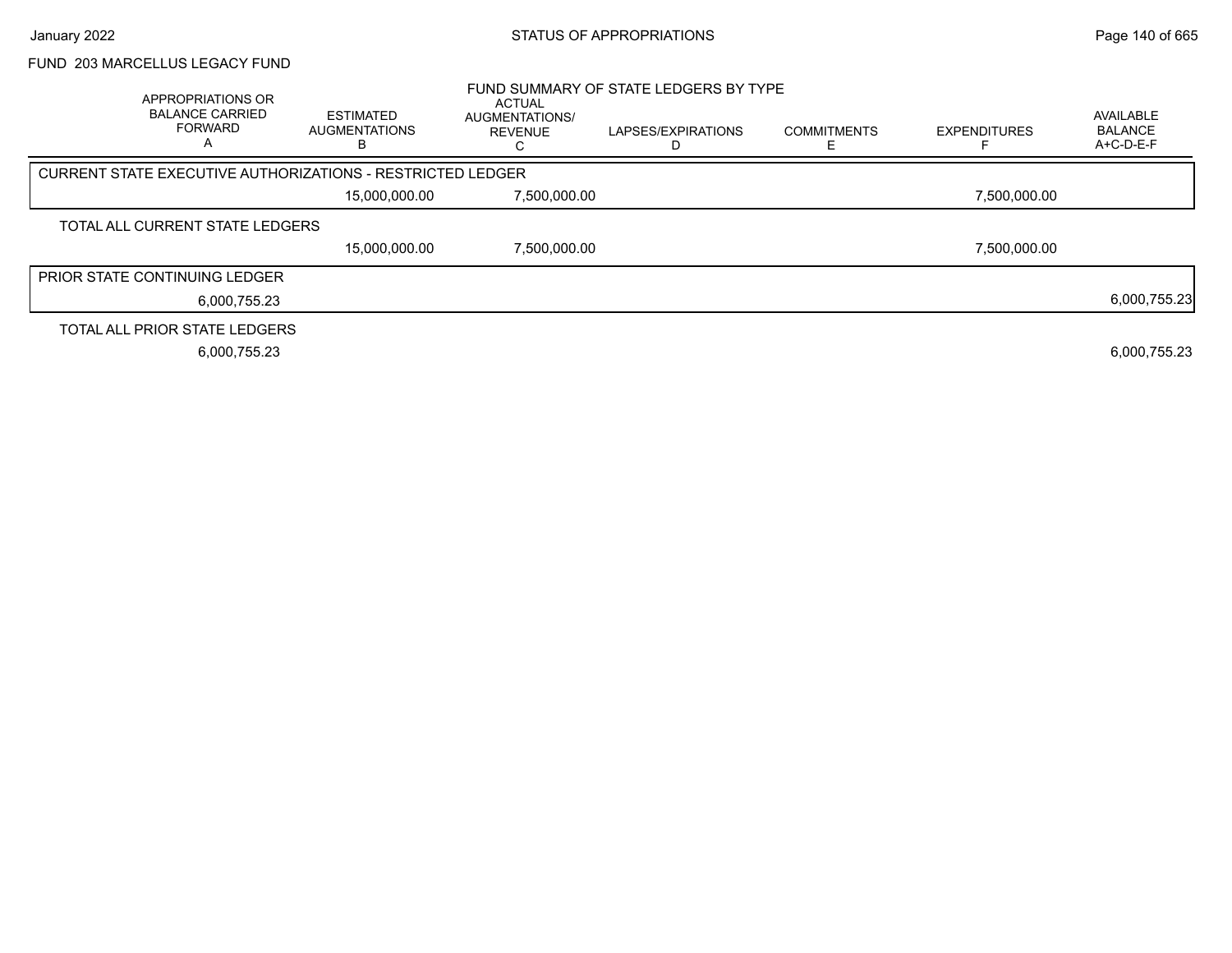## FUND 204 HOMEOWNER ASSISTANCE SETTLEMNT FUND

| APPROPRIATIONS OR<br>BALANCE CARRIED<br>FORWARD | <b>ESTIMATED</b><br><b>AUGMENTATIONS</b> | ACTUAL<br>AUGMENTATIONS/<br><b>REVENUE</b> | FUND SUMMARY OF STATE LEDGERS BY TYPE<br>LAPSES/EXPIRATIONS | <b>COMMITMENTS</b> | <b>EXPENDITURES</b> | AVAILABLE<br>BALANCE<br>$A+C-D-E-F$ |
|-------------------------------------------------|------------------------------------------|--------------------------------------------|-------------------------------------------------------------|--------------------|---------------------|-------------------------------------|
| <b>PRIOR STATE CONTINUING LEDGER</b>            |                                          |                                            |                                                             |                    |                     |                                     |
| 6.871.21                                        |                                          |                                            |                                                             |                    |                     | 6,871.21                            |
| TOTAL ALL PRIOR STATE LEDGERS                   |                                          |                                            |                                                             |                    |                     |                                     |
| 6,871.21                                        |                                          |                                            |                                                             |                    |                     | 6.871.21                            |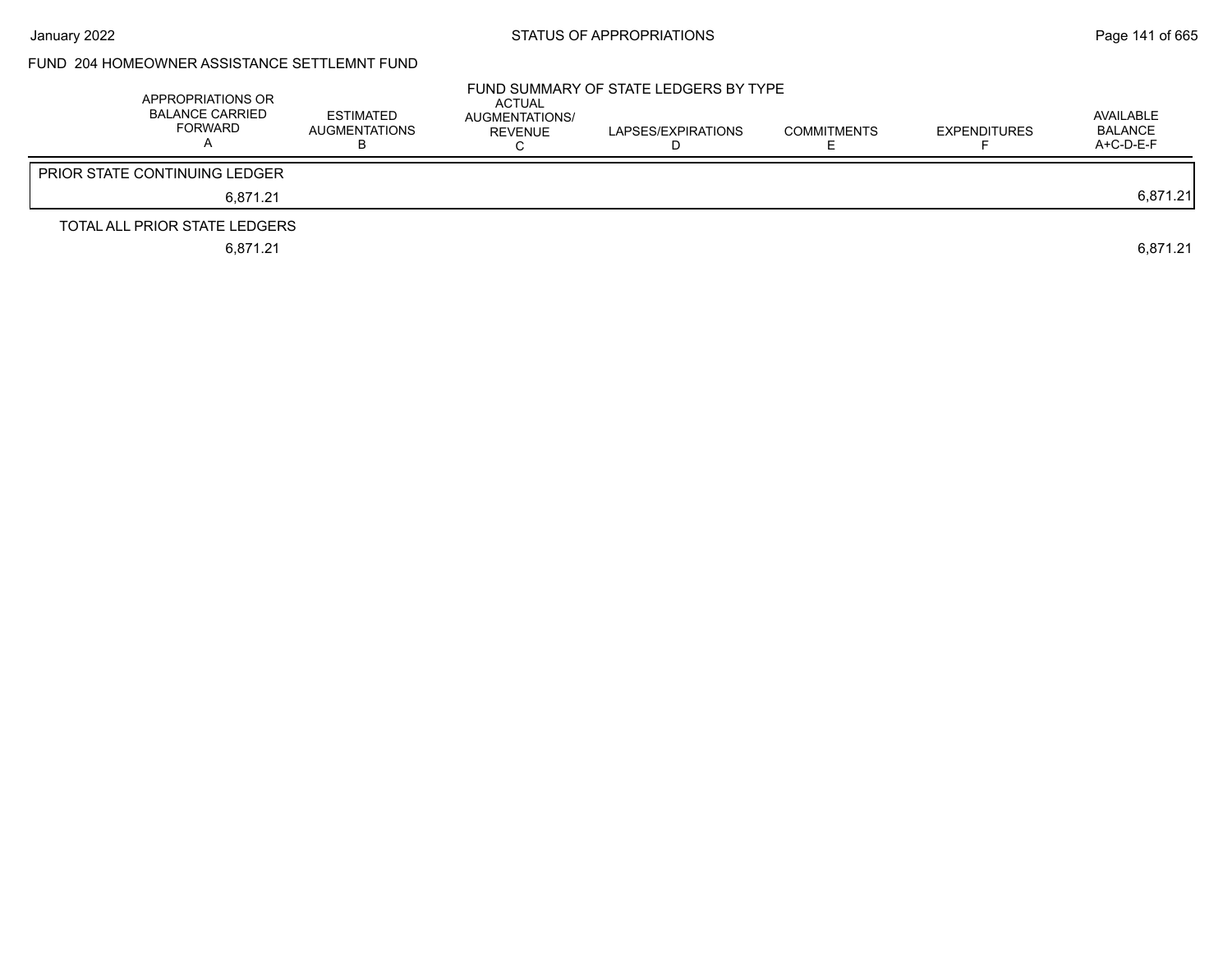# FUND 206 VETERANS' TRUST FUND

| APPROPRIATIONS OR<br><b>BALANCE CARRIED</b><br>FORWARD<br>A | <b>ESTIMATED</b><br><b>AUGMENTATIONS</b><br>в | ACTUAL<br>AUGMENTATIONS/<br><b>REVENUE</b><br>С | FUND SUMMARY OF STATE LEDGERS BY TYPE<br>LAPSES/EXPIRATIONS | <b>COMMITMENTS</b><br>F | <b>EXPENDITURES</b> | AVAILABLE<br><b>BALANCE</b><br>$A+C-D-E-F$ |
|-------------------------------------------------------------|-----------------------------------------------|-------------------------------------------------|-------------------------------------------------------------|-------------------------|---------------------|--------------------------------------------|
| CURRENT STATE EXECUTIVE AUTHORIZATIONS LEDGER               |                                               |                                                 |                                                             |                         |                     |                                            |
| 1,755,000.00                                                |                                               |                                                 |                                                             |                         | 376,656.00          | 1,378,344.00                               |
| TOTAL ALL CURRENT STATE LEDGERS                             |                                               |                                                 |                                                             |                         |                     |                                            |
| 1,755,000.00                                                |                                               |                                                 |                                                             |                         | 376,656.00          | 1,378,344.00                               |
| <b>PRIOR STATE EXECUTIVE AUTHORIZATIONS LEDGER</b>          |                                               |                                                 |                                                             |                         |                     |                                            |
| 1,415,008.43                                                |                                               |                                                 |                                                             |                         | 34,189.32           | 1,380,819.11                               |
| <b>PRIOR STATE CONTINUING LEDGER</b>                        |                                               |                                                 |                                                             |                         |                     |                                            |
| 62,972.68                                                   |                                               |                                                 |                                                             |                         |                     | 62,972.68                                  |
| TOTAL ALL PRIOR STATE LEDGERS                               |                                               |                                                 |                                                             |                         |                     |                                            |
| 1,477,981.11                                                |                                               |                                                 |                                                             |                         | 34,189.32           | 1,443,791.79                               |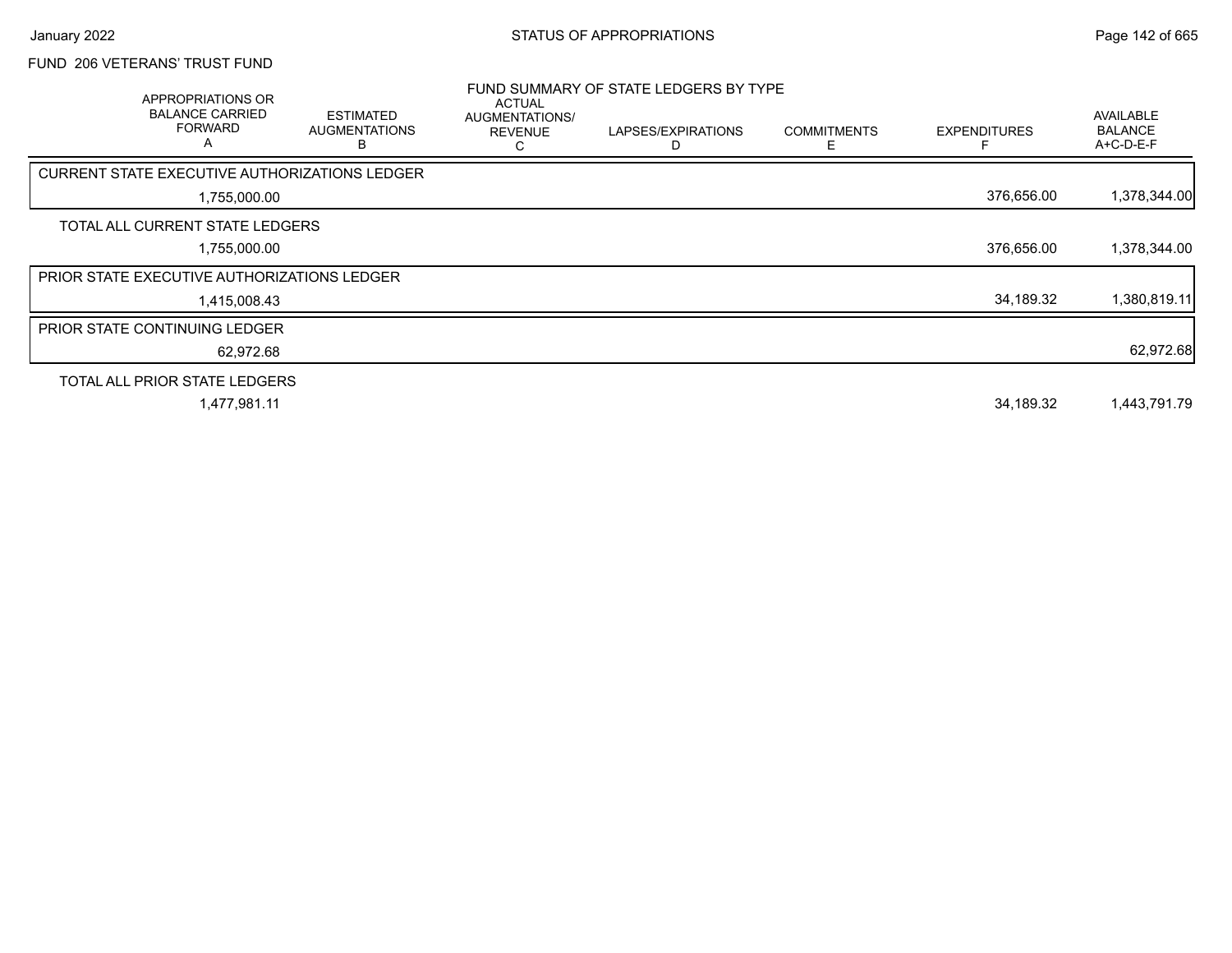## FUND 207 JUSTICE REINVESTMENT FUND

| APPROPRIATIONS OR<br><b>BALANCE CARRIED</b><br><b>FORWARD</b> | <b>ESTIMATED</b><br>AUGMENTATIONS<br>в                     | ACTUAL<br><b>AUGMENTATIONS/</b><br><b>REVENUE</b> | FUND SUMMARY OF STATE LEDGERS BY TYPE<br>LAPSES/EXPIRATIONS | <b>COMMITMENTS</b> | <b>EXPENDITURES</b> | AVAILABLE<br><b>BALANCE</b><br>A+C-D-E-F |
|---------------------------------------------------------------|------------------------------------------------------------|---------------------------------------------------|-------------------------------------------------------------|--------------------|---------------------|------------------------------------------|
|                                                               | CURRENT STATE EXECUTIVE AUTHORIZATIONS - RESTRICTED LEDGER |                                                   |                                                             |                    |                     |                                          |
|                                                               | 1,220,000.00                                               | 1,220,000.00                                      |                                                             |                    |                     | 1,220,000.00                             |
| TOTAL ALL CURRENT STATE LEDGERS                               |                                                            |                                                   |                                                             |                    |                     |                                          |
|                                                               | 1,220,000.00                                               | 1,220,000.00                                      |                                                             |                    |                     | 1,220,000.00                             |
| <b>PRIOR STATE APPROPRIATIONS LEDGER</b>                      |                                                            |                                                   |                                                             |                    |                     |                                          |
| 553.530.43                                                    |                                                            |                                                   |                                                             | 273,259.88         | 270.740.12          | 9,530.43                                 |
| TOTAL ALL PRIOR STATE LEDGERS                                 |                                                            |                                                   |                                                             |                    |                     |                                          |
| 553.530.43                                                    |                                                            |                                                   |                                                             | 273.259.88         | 270.740.12          | 9,530.43                                 |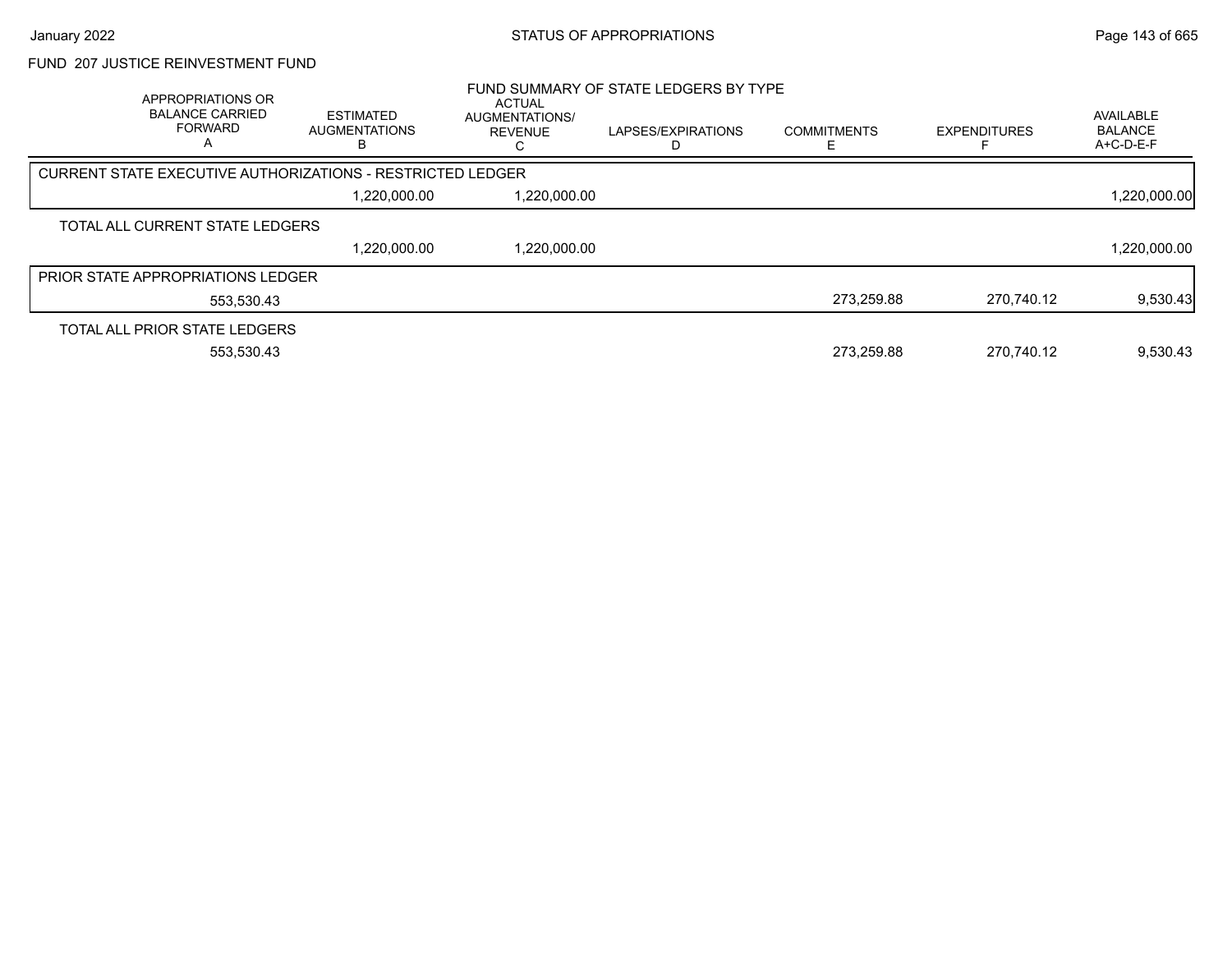### FUND 208 INSURANCE REG AND OVERSIGHT FUND

| APPROPRIATIONS OR<br><b>BALANCE CARRIED</b><br><b>FORWARD</b><br>A |               | <b>ESTIMATED</b><br><b>AUGMENTATIONS</b><br>ь | <b>ACTUAL</b><br><b>AUGMENTATIONS/</b><br><b>REVENUE</b> | FUND SUMMARY OF STATE LEDGERS BY TYPE<br>LAPSES/EXPIRATIONS<br>D | <b>COMMITMENTS</b><br>E. | <b>EXPENDITURES</b> | AVAILABLE<br><b>BALANCE</b><br>$A+C-D-E-F$ |
|--------------------------------------------------------------------|---------------|-----------------------------------------------|----------------------------------------------------------|------------------------------------------------------------------|--------------------------|---------------------|--------------------------------------------|
| CURRENT STATE APPROPRIATIONS LEDGER                                |               |                                               |                                                          |                                                                  |                          |                     |                                            |
|                                                                    | 31,649,000.00 |                                               |                                                          |                                                                  | 1,475,665.72             | 15,792,180.12       | 14,381,154.16                              |
| TOTAL ALL CURRENT STATE LEDGERS                                    |               |                                               |                                                          |                                                                  |                          |                     |                                            |
|                                                                    | 31,649,000.00 |                                               |                                                          |                                                                  | 1,475,665.72             | 15,792,180.12       | 14,381,154.16                              |
| <b>PRIOR STATE APPROPRIATIONS LEDGER</b>                           |               |                                               |                                                          |                                                                  |                          |                     |                                            |
|                                                                    | 8,705,021.16  |                                               |                                                          |                                                                  | 612,275.28               | 1.652.345.10        | 6,440,400.78                               |
| TOTAL ALL PRIOR STATE LEDGERS                                      |               |                                               |                                                          |                                                                  |                          |                     |                                            |
|                                                                    | 8,705,021.16  |                                               |                                                          |                                                                  | 612.275.28               | 1.652.345.10        | 6,440,400.78                               |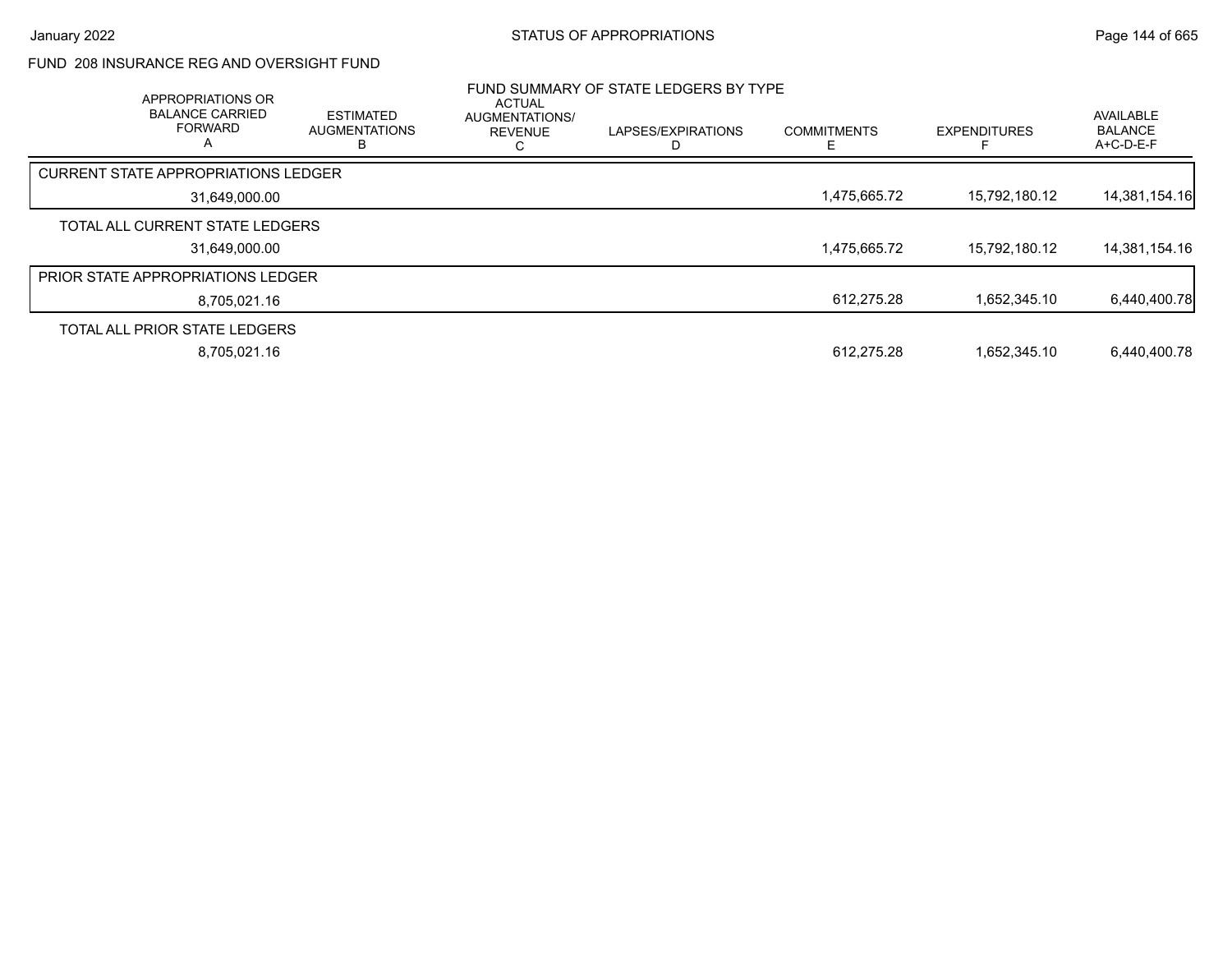# FUND 209 PHILA TAXI AND LIMO REG FUND

| APPROPRIATIONS OR<br><b>BALANCE CARRIED</b><br><b>FORWARD</b><br>A | <b>ESTIMATED</b><br><b>AUGMENTATIONS</b><br>В | <b>ACTUAL</b><br><b>AUGMENTATIONS/</b><br><b>REVENUE</b> | FUND SUMMARY OF STATE LEDGERS BY TYPE<br>LAPSES/EXPIRATIONS | <b>COMMITMENTS</b> | <b>EXPENDITURES</b> | AVAILABLE<br><b>BALANCE</b><br>A+C-D-E-F |
|--------------------------------------------------------------------|-----------------------------------------------|----------------------------------------------------------|-------------------------------------------------------------|--------------------|---------------------|------------------------------------------|
| <b>CURRENT STATE APPROPRIATIONS LEDGER</b>                         |                                               |                                                          |                                                             |                    |                     |                                          |
| 2,749,000.00                                                       |                                               |                                                          |                                                             |                    | 954,331.00          | 1,794,669.00                             |
| TOTAL ALL CURRENT STATE LEDGERS                                    |                                               |                                                          |                                                             |                    |                     |                                          |
| 2,749,000.00                                                       |                                               |                                                          |                                                             |                    | 954.331.00          | 1,794,669.00                             |
| <b>PRIOR STATE APPROPRIATIONS LEDGER</b>                           |                                               |                                                          |                                                             |                    |                     |                                          |
| 1,352,760.00                                                       |                                               |                                                          |                                                             |                    | 310,195.00          | 1,042,565.00                             |
| TOTAL ALL PRIOR STATE LEDGERS                                      |                                               |                                                          |                                                             |                    |                     |                                          |
| 1,352,760.00                                                       |                                               |                                                          |                                                             |                    | 310,195.00          | 1,042,565.00                             |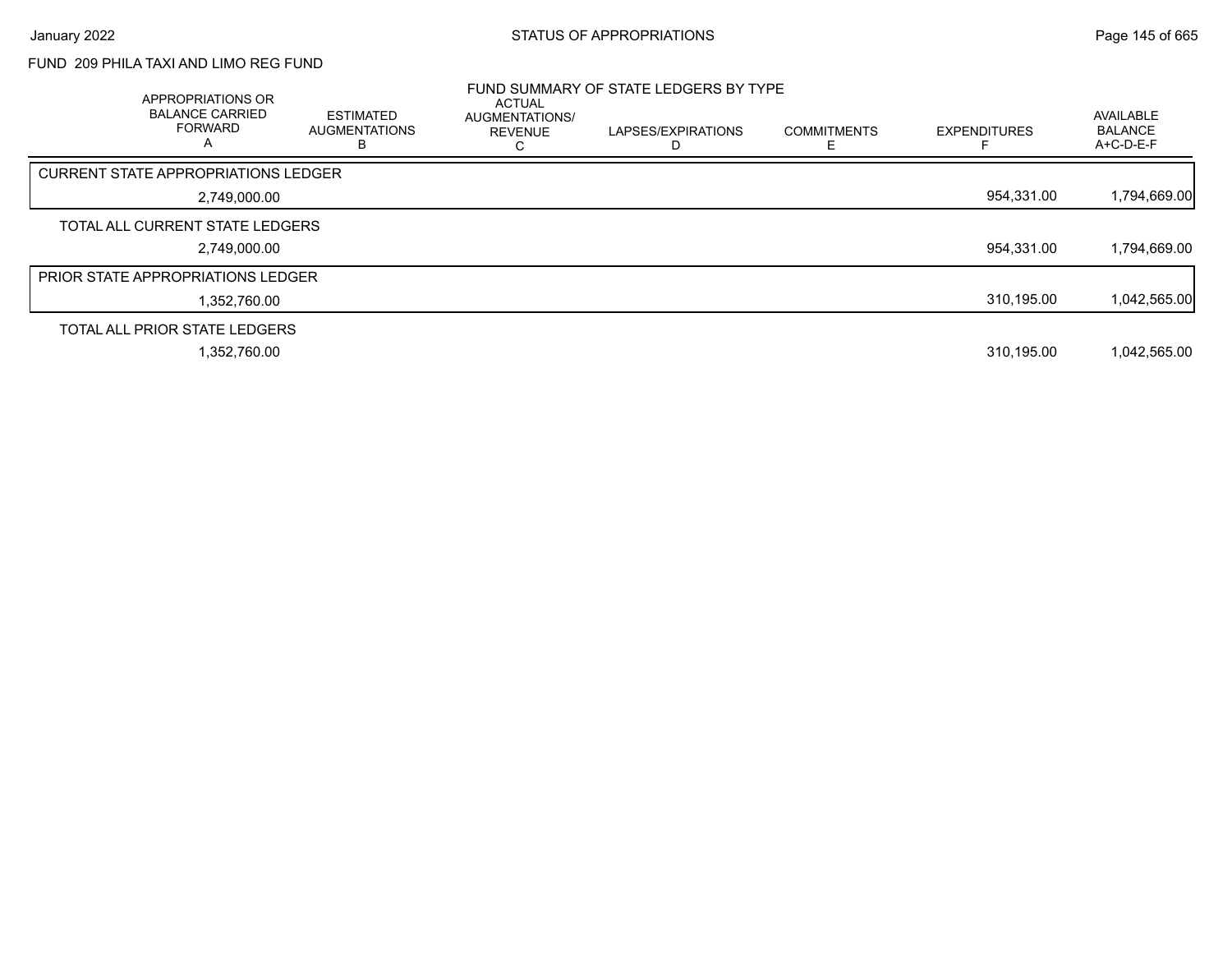# FUND 210 PHILA TAXI MEDALLION FUND

| APPROPRIATIONS OR<br><b>BALANCE CARRIED</b><br><b>FORWARD</b> | <b>ESTIMATED</b><br><b>AUGMENTATIONS</b> | <b>ACTUAL</b><br>AUGMENTATIONS/<br><b>REVENUE</b> | FUND SUMMARY OF STATE LEDGERS BY TYPE<br>LAPSES/EXPIRATIONS | <b>COMMITMENTS</b> | <b>EXPENDITURES</b> | AVAILABLE<br><b>BALANCE</b><br>A+C-D-E-F |
|---------------------------------------------------------------|------------------------------------------|---------------------------------------------------|-------------------------------------------------------------|--------------------|---------------------|------------------------------------------|
| CURRENT STATE APPROPRIATIONS LEDGER                           |                                          |                                                   |                                                             |                    |                     |                                          |
| 100,000.00                                                    |                                          |                                                   |                                                             |                    |                     | 100,000.00                               |
| TOTAL ALL CURRENT STATE LEDGERS                               |                                          |                                                   |                                                             |                    |                     |                                          |
| 100,000.00                                                    |                                          |                                                   |                                                             |                    |                     | 100,000.00                               |
| <b>PRIOR STATE APPROPRIATIONS LEDGER</b>                      |                                          |                                                   |                                                             |                    |                     |                                          |
| 100,000.00                                                    |                                          |                                                   |                                                             |                    |                     | 100,000.00                               |
| TOTAL ALL PRIOR STATE LEDGERS                                 |                                          |                                                   |                                                             |                    |                     |                                          |
| 100,000.00                                                    |                                          |                                                   |                                                             |                    |                     | 100,000.00                               |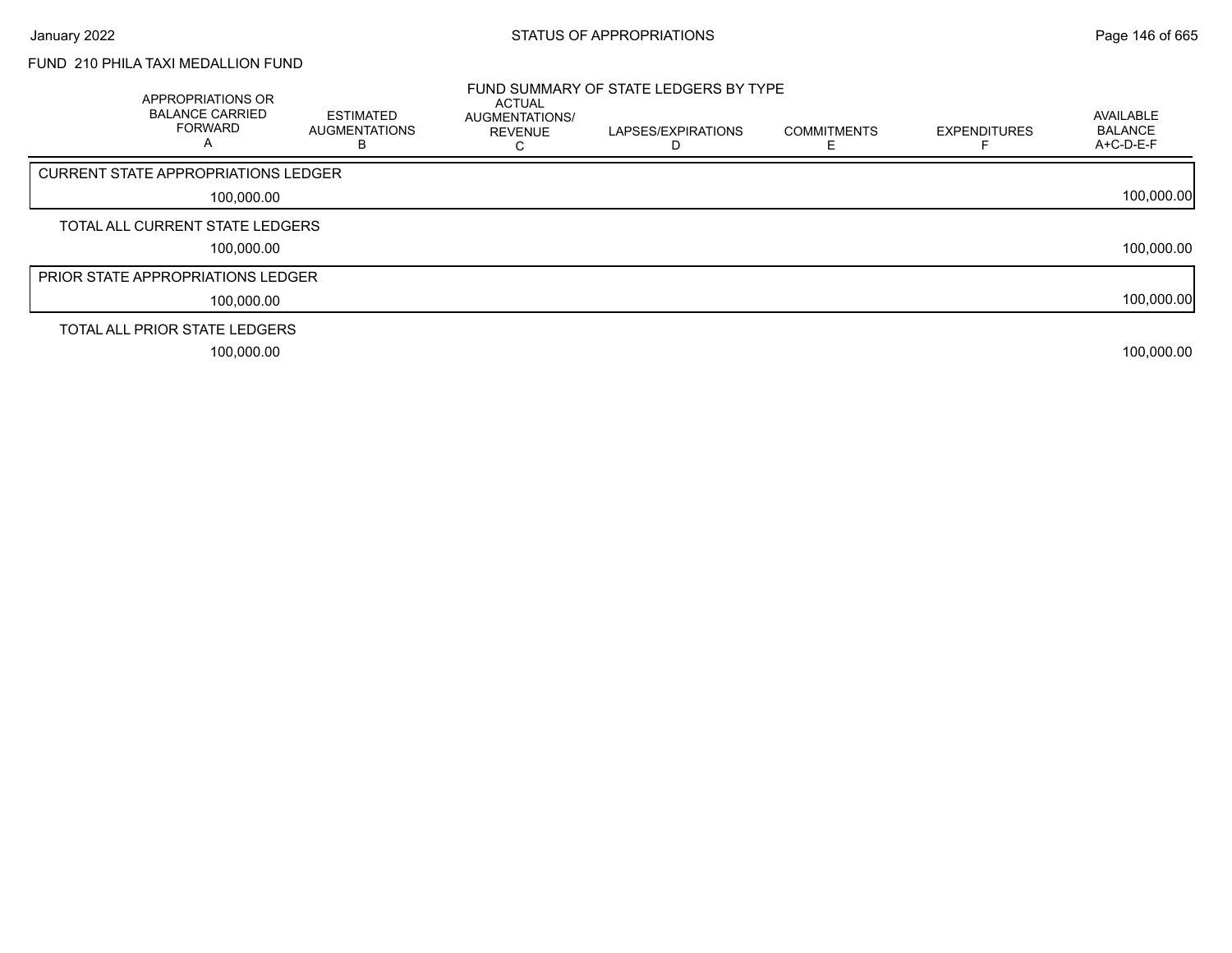# FUND 211 MULTIMODAL TRANSPORTATION FUND

| <b>APPROPRIATIONS OR</b><br><b>BALANCE CARRIED</b><br><b>FORWARD</b><br>Α | <b>ESTIMATED</b><br><b>AUGMENTATIONS</b><br>В | <b>ACTUAL</b><br>AUGMENTATIONS/<br><b>REVENUE</b> | FUND SUMMARY OF STATE LEDGERS BY TYPE<br>LAPSES/EXPIRATIONS<br>D | <b>COMMITMENTS</b><br>Е | <b>EXPENDITURES</b> | AVAILABLE<br><b>BALANCE</b><br>$A+C-D-E-F$ |
|---------------------------------------------------------------------------|-----------------------------------------------|---------------------------------------------------|------------------------------------------------------------------|-------------------------|---------------------|--------------------------------------------|
| CURRENT STATE EXECUTIVE AUTHORIZATIONS LEDGER                             |                                               |                                                   |                                                                  |                         |                     |                                            |
| 84,629,000.00                                                             |                                               |                                                   |                                                                  | 8,494,011.88            | 2,686,074.26        | 73,448,913.86                              |
| TOTAL ALL CURRENT STATE LEDGERS                                           |                                               |                                                   |                                                                  |                         |                     |                                            |
| 84,629,000.00                                                             |                                               |                                                   |                                                                  | 8,494,011.88            | 2,686,074.26        | 73,448,913.86                              |
| <b>PRIOR STATE APPROPRIATIONS LEDGER</b>                                  |                                               |                                                   |                                                                  |                         |                     |                                            |
| 4,321,087.38                                                              |                                               |                                                   |                                                                  |                         |                     | 4,321,087.38                               |
| PRIOR STATE EXECUTIVE AUTHORIZATIONS LEDGER                               |                                               |                                                   |                                                                  |                         |                     |                                            |
| 287,495,381.87                                                            |                                               |                                                   |                                                                  | 163,883,590.28          | 39,850,881.21       | 83,760,910.38                              |
| TOTAL ALL PRIOR STATE LEDGERS                                             |                                               |                                                   |                                                                  |                         |                     |                                            |
| 291,816,469.25                                                            |                                               |                                                   |                                                                  | 163,883,590.28          | 39,850,881.21       | 88,081,997.76                              |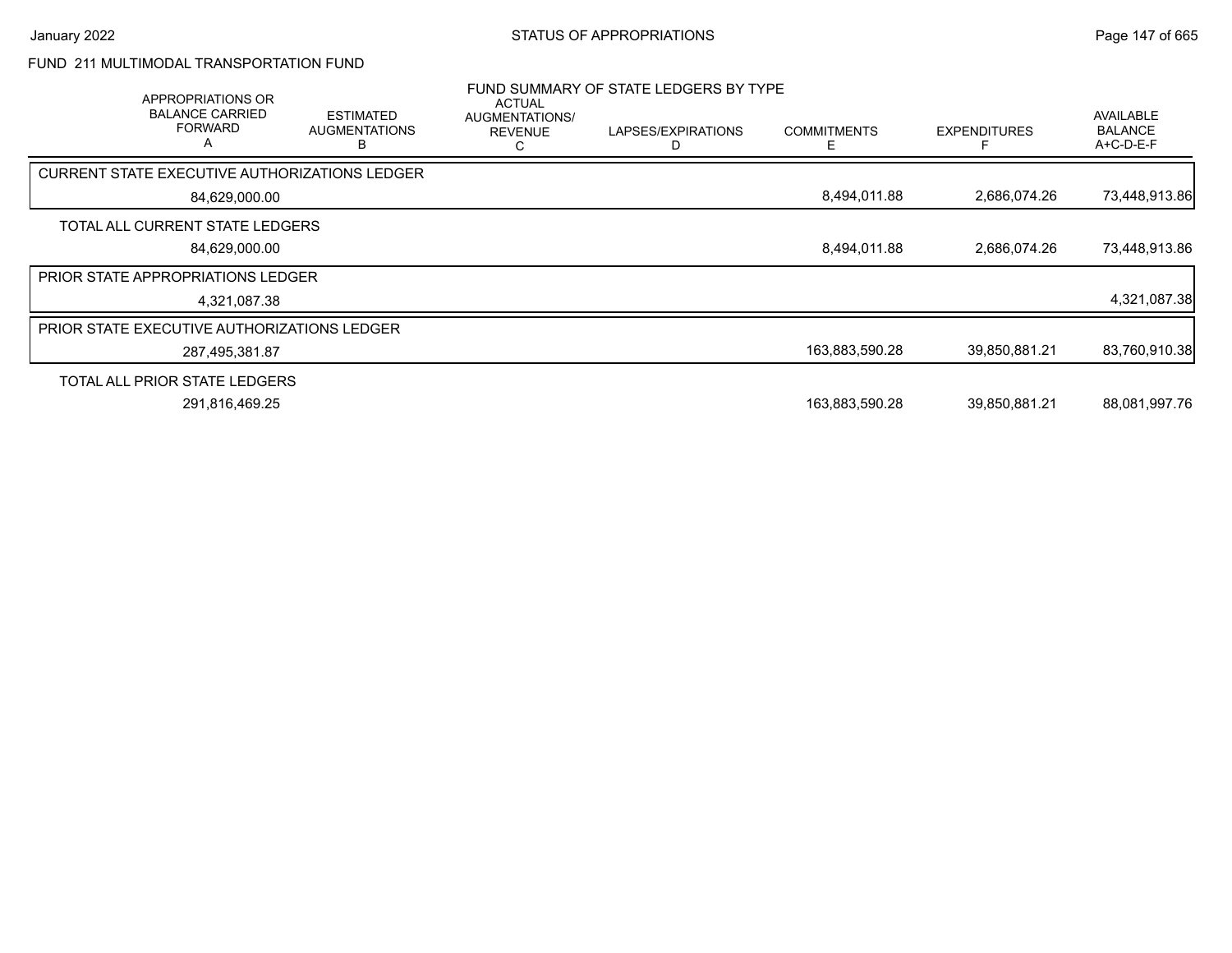## January 2022 **STATUS OF APPROPRIATIONS** STATUS OF APPROPRIATIONS

# FUND 212 CITY REVITALIZATION & IMPROVEMENT

| APPROPRIATIONS OR<br><b>BALANCE CARRIED</b><br><b>FORWARD</b> | <b>ESTIMATED</b><br>AUGMENTATIONS | <b>ACTUAL</b><br>AUGMENTATIONS/<br>REVENUE | FUND SUMMARY OF STATE LEDGERS BY TYPE<br>LAPSES/EXPIRATIONS | <b>COMMITMENTS</b> | <b>EXPENDITURES</b> | AVAILABLE<br><b>BALANCE</b><br>$A+C-D-E-F$ |  |
|---------------------------------------------------------------|-----------------------------------|--------------------------------------------|-------------------------------------------------------------|--------------------|---------------------|--------------------------------------------|--|
| RESTRICTED RECEIPTS LEDGER                                    |                                   |                                            |                                                             |                    |                     |                                            |  |
|                                                               | 8,985,614.34<br>8,985,614.34      |                                            |                                                             |                    |                     |                                            |  |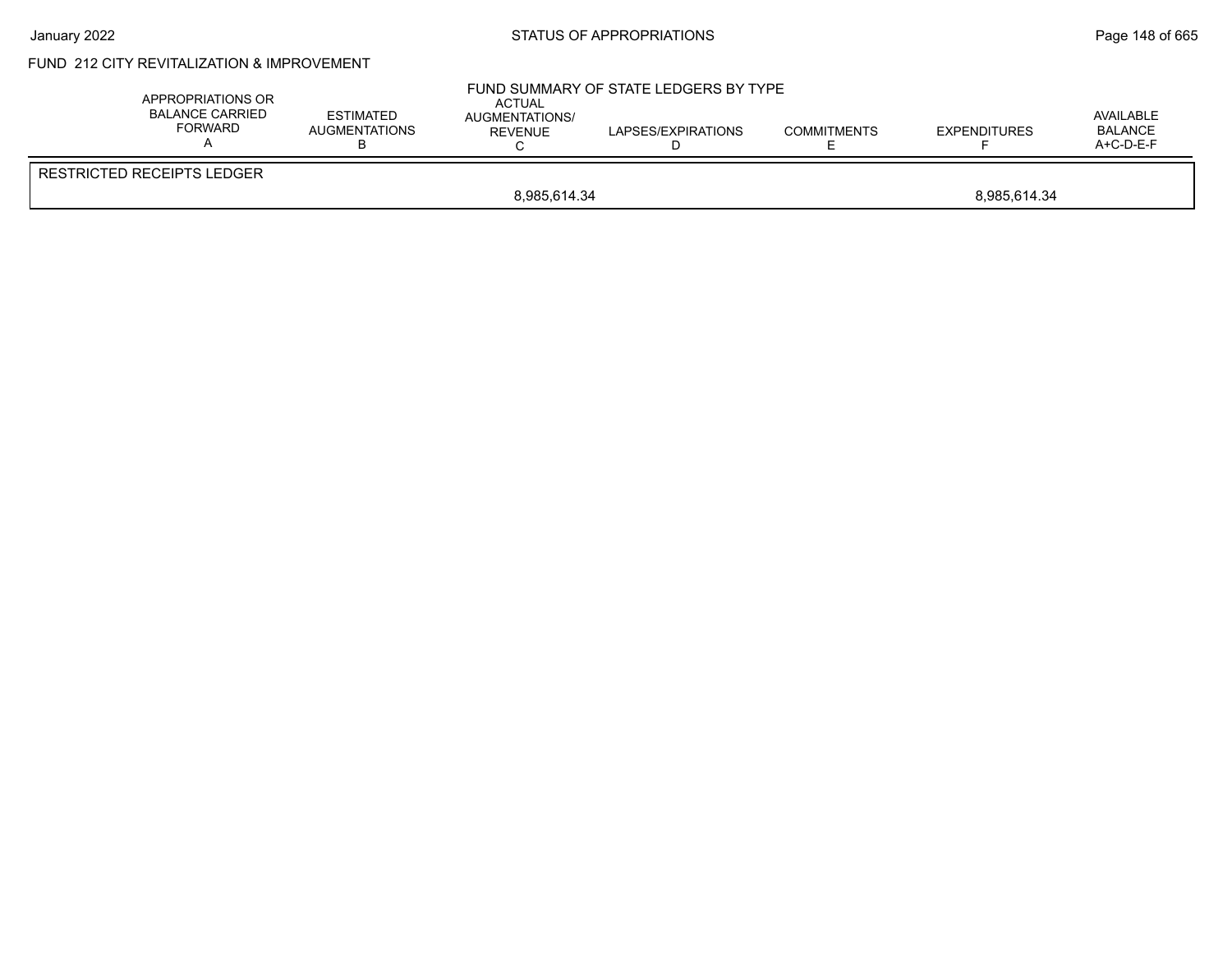# January 2022 **STATUS OF APPROPRIATIONS** STATUS OF APPROPRIATIONS

# FUND 213 LOCAL CIGARETTE TAX FUND

| APPROPRIATIONS OR<br><b>BALANCE CARRIED</b><br>FORWARD | <b>ESTIMATED</b><br><b>AUGMENTATIONS</b> | <b>ACTUAL</b><br>AUGMENTATIONS/<br><b>REVENUE</b> | FUND SUMMARY OF STATE LEDGERS BY TYPE<br>LAPSES/EXPIRATIONS | <b>COMMITMENTS</b> | <b>EXPENDITURES</b> | AVAILABLE<br><b>BALANCE</b><br>$A+C-D-E-F$ |
|--------------------------------------------------------|------------------------------------------|---------------------------------------------------|-------------------------------------------------------------|--------------------|---------------------|--------------------------------------------|
| RESTRICTED RECEIPTS LEDGER                             |                                          |                                                   |                                                             |                    |                     |                                            |
| 2.796.487.01                                           |                                          | 44.554.908.78                                     |                                                             |                    | 46.125.506.00       | 1,225,889.79                               |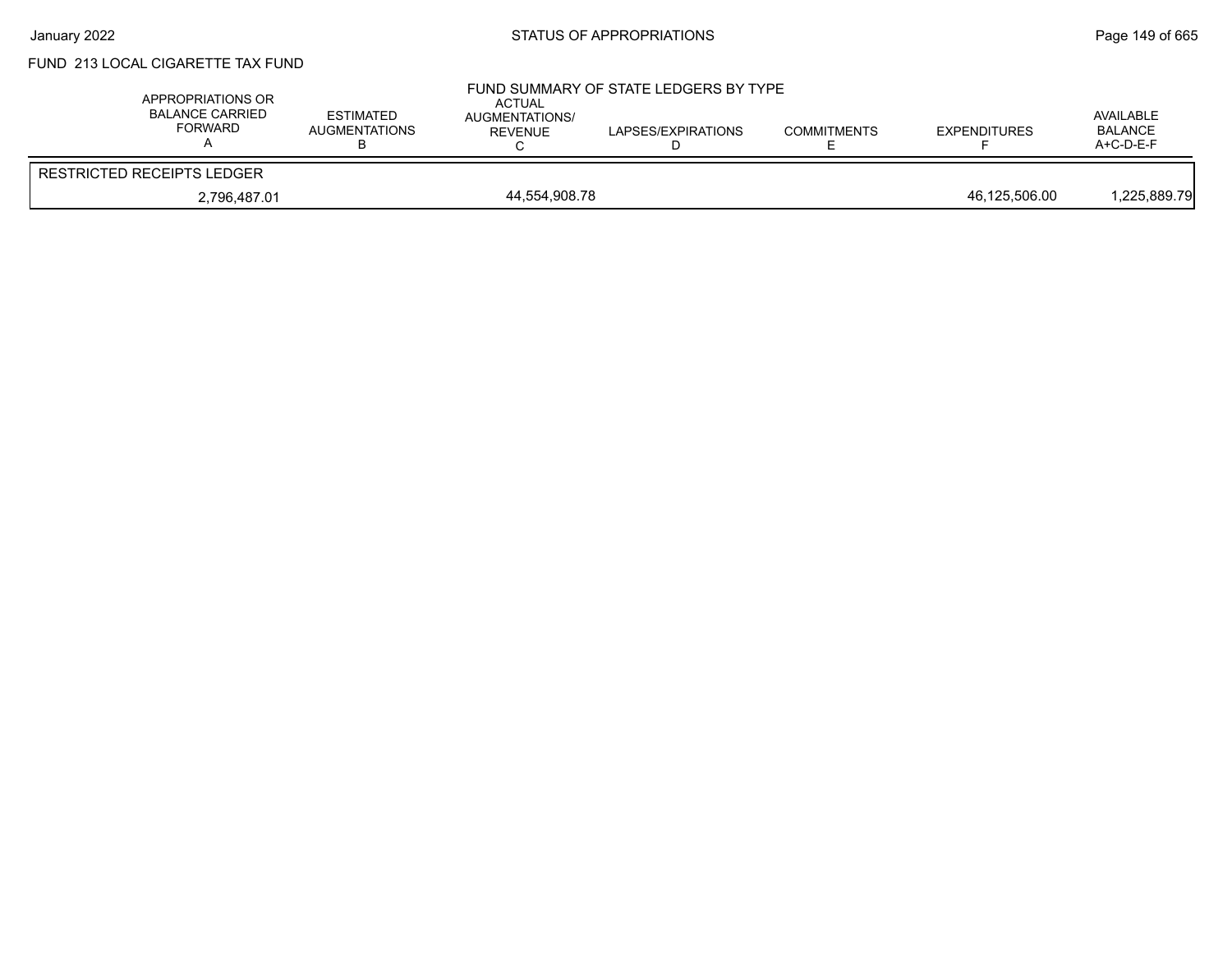### FUND 215 MONETARY PENALTY ENDOWMNTS TRST FND

| APPROPRIATIONS OR<br><b>BALANCE CARRIED</b><br><b>FORWARD</b><br>A | <b>ESTIMATED</b><br><b>AUGMENTATIONS</b><br>в              | ACTUAL<br>AUGMENTATIONS/<br><b>REVENUE</b><br>С | FUND SUMMARY OF STATE LEDGERS BY TYPE<br>LAPSES/EXPIRATIONS | <b>COMMITMENTS</b><br>Е | <b>EXPENDITURES</b> | AVAILABLE<br><b>BALANCE</b><br>A+C-D-E-F |
|--------------------------------------------------------------------|------------------------------------------------------------|-------------------------------------------------|-------------------------------------------------------------|-------------------------|---------------------|------------------------------------------|
|                                                                    | CURRENT STATE EXECUTIVE AUTHORIZATIONS - RESTRICTED LEDGER |                                                 |                                                             |                         |                     |                                          |
|                                                                    | 4,800,000.00                                               | 4,800,000.00                                    |                                                             | 2,547,615.28            | 1,013,058.81        | 1,239,325.91                             |
| TOTAL ALL CURRENT STATE LEDGERS                                    |                                                            |                                                 |                                                             |                         |                     |                                          |
|                                                                    | 4,800,000.00                                               | 4,800,000.00                                    |                                                             | 2,547,615.28            | 1,013,058.81        | 1,239,325.91                             |
|                                                                    | PRIOR STATE EXECUTIVE AUTHORIZATIONS - RESTRICTED LEDGER   |                                                 |                                                             |                         |                     |                                          |
| 3,289,617.63                                                       |                                                            | -2,567,633.69                                   |                                                             |                         | 431,242.10          | 290,741.84                               |
| TOTAL ALL PRIOR STATE LEDGERS                                      |                                                            |                                                 |                                                             |                         |                     |                                          |
| 3,289,617.63                                                       |                                                            | $-2,567,633.69$                                 |                                                             |                         | 431.242.10          | 290,741.84                               |
| <b>RESTRICTED REVENUE LEDGER</b>                                   |                                                            |                                                 |                                                             |                         |                     |                                          |
| 40.415.780.62                                                      |                                                            |                                                 |                                                             |                         | 2,232,366.31        | 38,183,414.31                            |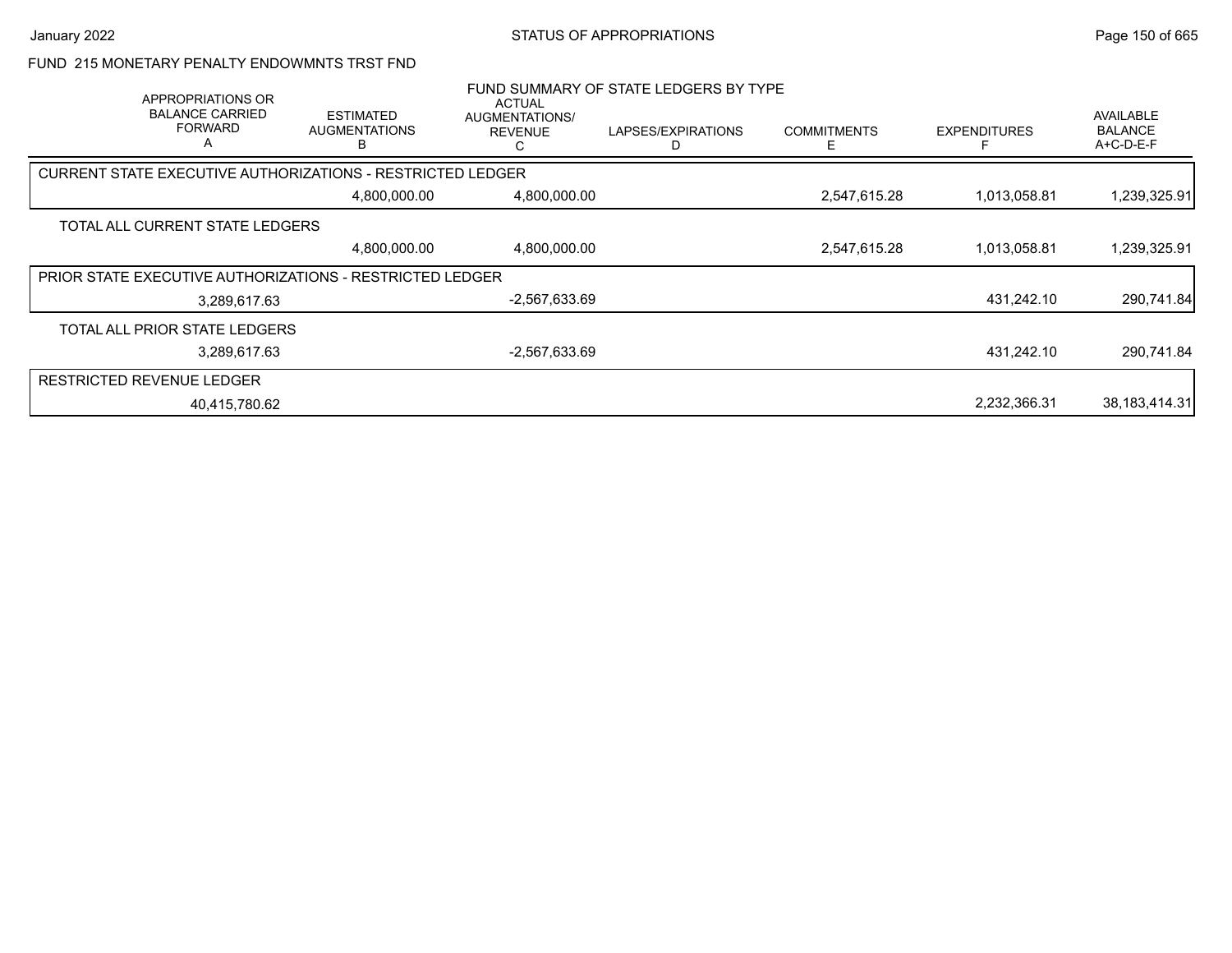# FUND 216 ACHIEVING A BETTER LIFE EXPERIENCE

| APPROPRIATIONS OR<br><b>BALANCE CARRIED</b><br><b>FORWARD</b><br>A | <b>ESTIMATED</b><br><b>AUGMENTATIONS</b><br>B. | <b>ACTUAL</b><br><b>AUGMENTATIONS/</b><br><b>REVENUE</b> | FUND SUMMARY OF STATE LEDGERS BY TYPE<br>LAPSES/EXPIRATIONS | <b>COMMITMENTS</b><br>E | <b>EXPENDITURES</b> | AVAILABLE<br><b>BALANCE</b><br>A+C-D-E-F |
|--------------------------------------------------------------------|------------------------------------------------|----------------------------------------------------------|-------------------------------------------------------------|-------------------------|---------------------|------------------------------------------|
| <b>CURRENT STATE APPROPRIATIONS LEDGER</b>                         |                                                |                                                          |                                                             |                         |                     |                                          |
|                                                                    | 1,130,000.00                                   |                                                          |                                                             |                         | 191,839.55          | 938,160.45                               |
| TOTAL ALL CURRENT STATE LEDGERS                                    |                                                |                                                          |                                                             |                         |                     |                                          |
|                                                                    | 1,130,000.00                                   |                                                          |                                                             |                         | 191,839.55          | 938,160.45                               |
| PRIOR STATE APPROPRIATIONS LEDGER                                  |                                                |                                                          |                                                             |                         |                     |                                          |
|                                                                    | 346.117.08                                     |                                                          |                                                             |                         | 246,282.96          | 99,834.12                                |
| TOTAL ALL PRIOR STATE LEDGERS                                      |                                                |                                                          |                                                             |                         |                     |                                          |
|                                                                    | 346,117.08                                     |                                                          |                                                             |                         | 246,282.96          | 99,834.12                                |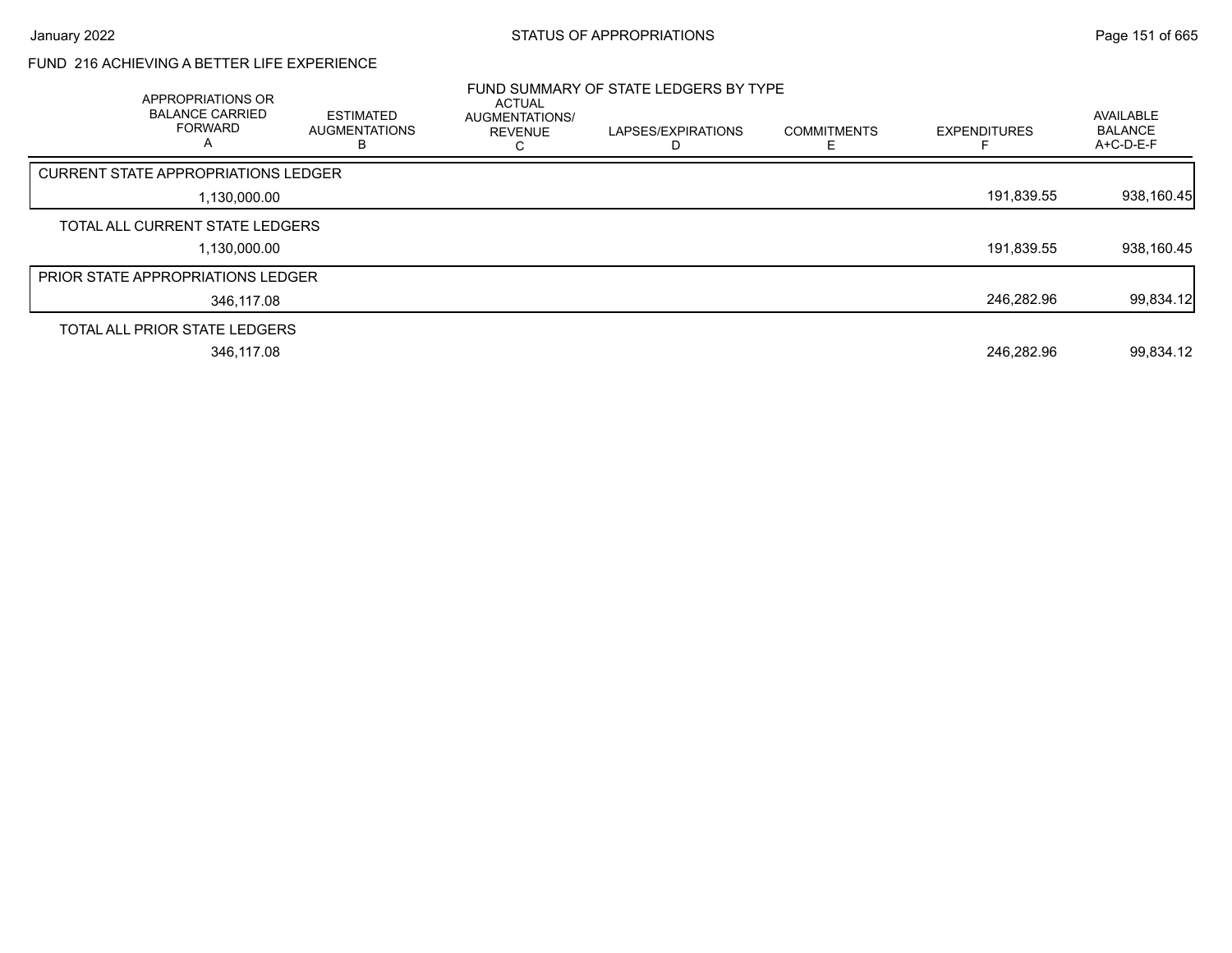# FUND 217 MEDICAL MARIJUANA PROGRAM FUND

| APPROPRIATIONS OR<br><b>BALANCE CARRIED</b><br><b>FORWARD</b><br>А | <b>ESTIMATED</b><br><b>AUGMENTATIONS</b> | ACTUAL<br>AUGMENTATIONS/<br><b>REVENUE</b> | FUND SUMMARY OF STATE LEDGERS BY TYPE<br>LAPSES/EXPIRATIONS | <b>COMMITMENTS</b> | <b>EXPENDITURES</b> | AVAILABLE<br><b>BALANCE</b><br>A+C-D-E-F |
|--------------------------------------------------------------------|------------------------------------------|--------------------------------------------|-------------------------------------------------------------|--------------------|---------------------|------------------------------------------|
| CURRENT STATE EXECUTIVE AUTHORIZATIONS LEDGER                      |                                          |                                            |                                                             |                    |                     |                                          |
| 54,858,000.00                                                      |                                          |                                            |                                                             | 5,680,218.12       | 9,185,215.88        | 39,992,566.00                            |
| TOTAL ALL CURRENT STATE LEDGERS                                    |                                          |                                            |                                                             |                    |                     |                                          |
| 54.858.000.00                                                      |                                          |                                            |                                                             | 5.680.218.12       | 9.185.215.88        | 39,992,566.00                            |
| PRIOR STATE EXECUTIVE AUTHORIZATIONS LEDGER                        |                                          |                                            |                                                             |                    |                     |                                          |
| 2.758.544.91                                                       |                                          |                                            |                                                             | 23,700.00          | 2,570,284.30        | 164,560.61                               |
| TOTAL ALL PRIOR STATE LEDGERS                                      |                                          |                                            |                                                             |                    |                     |                                          |
| 2.758.544.91                                                       |                                          |                                            |                                                             | 23.700.00          | 2.570.284.30        | 164.560.61                               |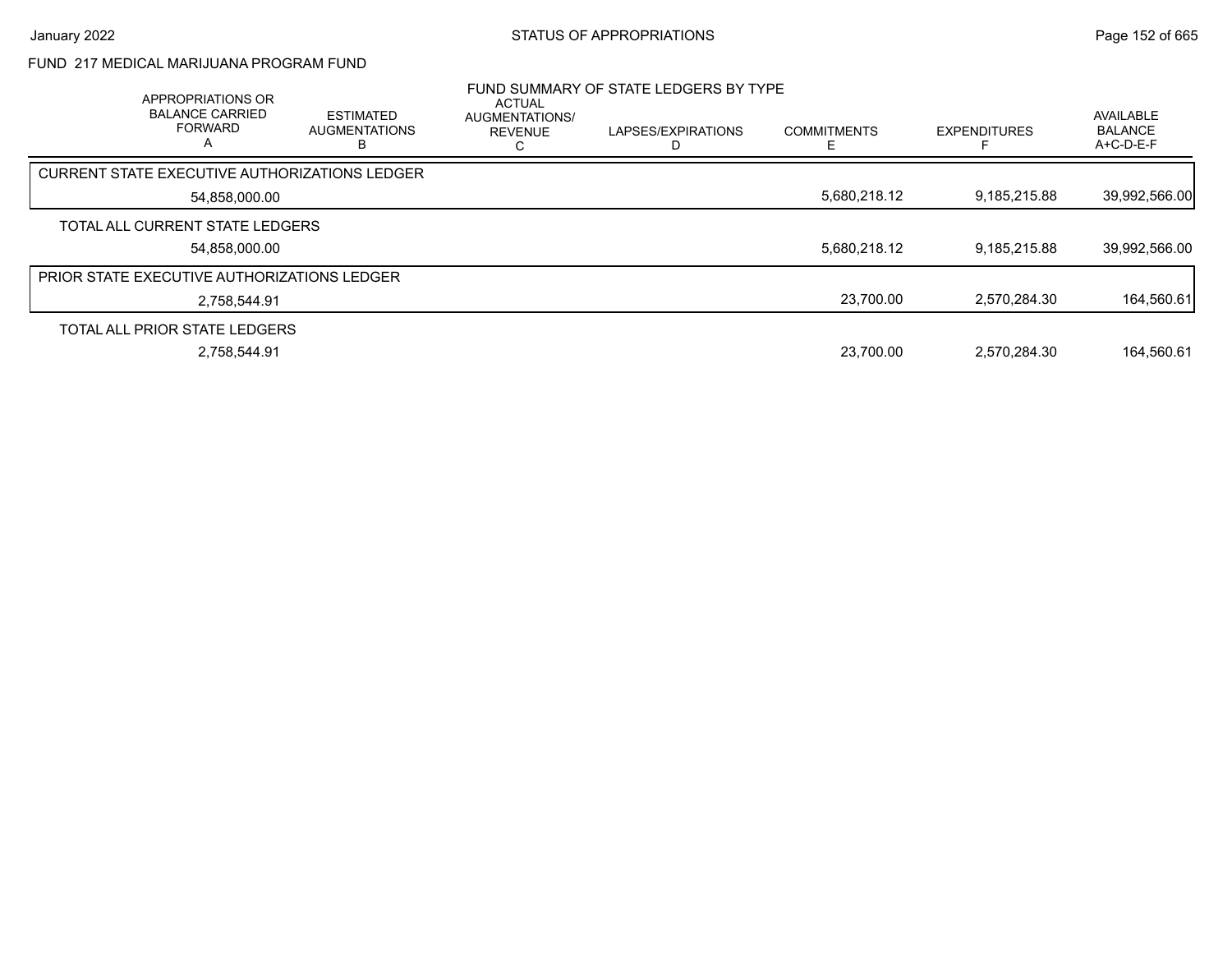# FUND 218 PLANCON BOND PROJECTS FUND

| APPROPRIATIONS OR<br><b>BALANCE CARRIED</b><br>FORWARD | ESTIMATED<br>AUGMENTATIONS | ACTUAL<br>AUGMENTATIONS/<br>REVENUE | FUND SUMMARY OF STATE LEDGERS BY TYPE<br>LAPSES/EXPIRATIONS | <b>COMMITMENTS</b> | <b>EXPENDITURES</b> | AVAILABLE<br>BALANCE<br>$A+C-D-E-F$ |
|--------------------------------------------------------|----------------------------|-------------------------------------|-------------------------------------------------------------|--------------------|---------------------|-------------------------------------|
| RESTRICTED REVENUE LEDGER                              |                            |                                     |                                                             |                    |                     |                                     |
| 282,647,343.81                                         |                            |                                     |                                                             |                    |                     | 282,647,343.81                      |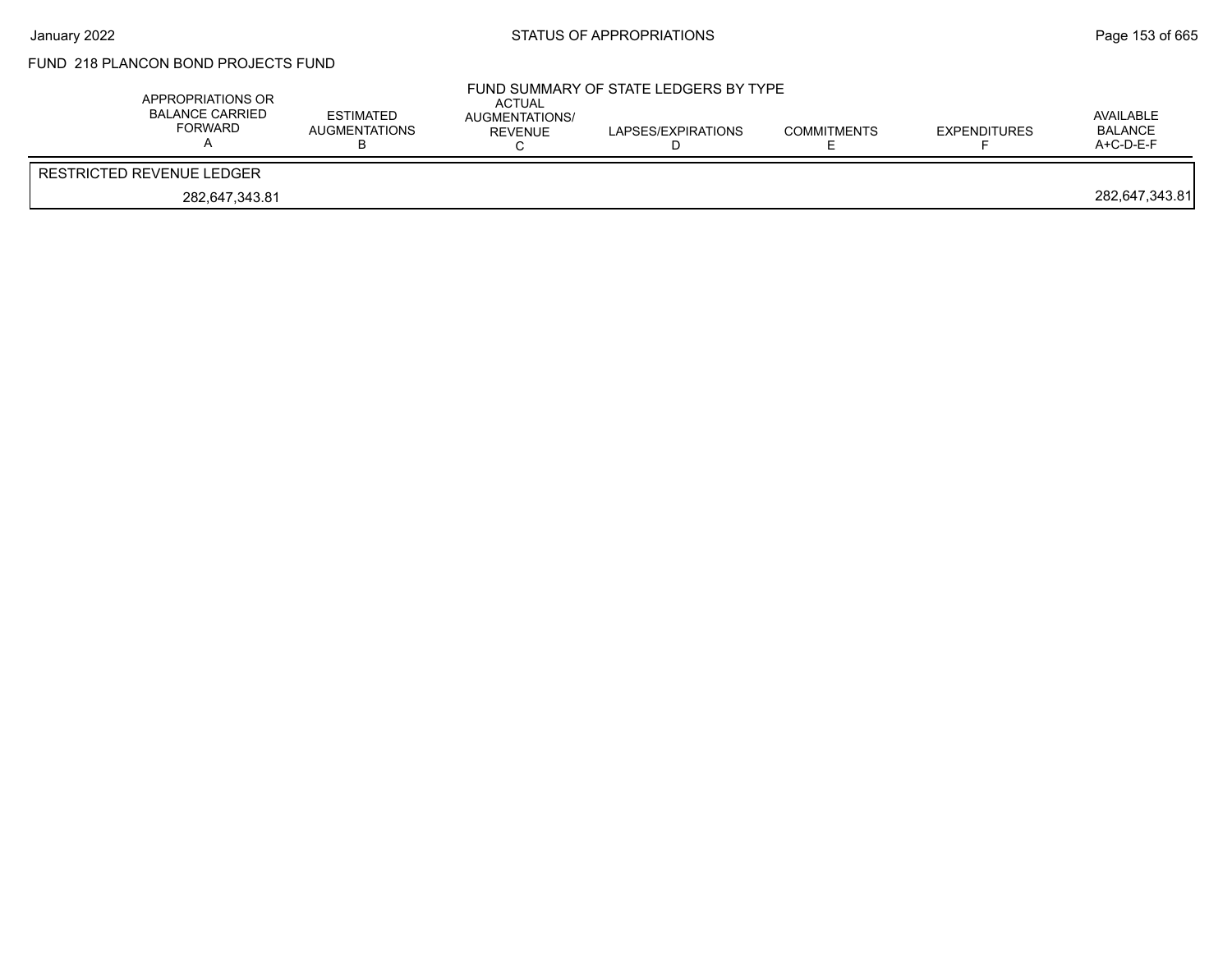## FUND 219 SERS - DEFINED CONTRIBUTION FUND

| <b>APPROPRIATIONS OR</b>                       | FUND SUMMARY OF STATE LEDGERS BY TYPE<br><b>ACTUAL</b> |                                       |                         |                         |                     |                                          |  |
|------------------------------------------------|--------------------------------------------------------|---------------------------------------|-------------------------|-------------------------|---------------------|------------------------------------------|--|
| <b>BALANCE CARRIED</b><br><b>FORWARD</b><br>A  | <b>ESTIMATED</b><br><b>AUGMENTATIONS</b><br>В          | AUGMENTATIONS/<br><b>REVENUE</b><br>С | LAPSES/EXPIRATIONS<br>D | <b>COMMITMENTS</b><br>E | <b>EXPENDITURES</b> | AVAILABLE<br><b>BALANCE</b><br>A+C-D-E-F |  |
| CURRENT STATE RESTRICTED APPROPRIATIONS LEDGER |                                                        |                                       |                         |                         |                     |                                          |  |
|                                                | 4,398,000.00                                           | 3,401,234.33                          |                         | 675,142.35              | 1,395,843.84        | 1,330,248.14                             |  |
| TOTAL ALL CURRENT STATE LEDGERS                |                                                        |                                       |                         |                         |                     |                                          |  |
|                                                | 4,398,000.00                                           | 3,401,234.33                          |                         | 675,142.35              | 1,395,843.84        | 1,330,248.14                             |  |
| PRIOR STATE RESTRICTED APPROPRIATIONS LEDGER   |                                                        |                                       |                         |                         |                     |                                          |  |
| 2,302,780.00                                   |                                                        | $-1,695,700.00$                       |                         | 35,033.58               | 387,585.70          | 184,460.72                               |  |
| TOTAL ALL PRIOR STATE LEDGERS                  |                                                        |                                       |                         |                         |                     |                                          |  |
| 2,302,780.00                                   |                                                        | $-1,695,700.00$                       |                         | 35,033.58               | 387,585.70          | 184,460.72                               |  |
| <b>RESTRICTED RECEIPTS LEDGER</b>              |                                                        |                                       |                         |                         |                     |                                          |  |
| 44,360,309.30                                  |                                                        | 22,764,403.95                         |                         |                         | 2,179,959.08        | 64,944,754.17                            |  |
| NON-BUDGETED LEDGER                            |                                                        |                                       |                         |                         |                     |                                          |  |
|                                                |                                                        |                                       |                         |                         | 1,471,920.40        | $-1,471,920.40$                          |  |
| <b>RESTRICTED REVENUE LEDGER</b>               |                                                        |                                       |                         |                         |                     |                                          |  |
| 433,768.48                                     |                                                        | 996,765.67                            |                         |                         |                     | 1,430,534.15                             |  |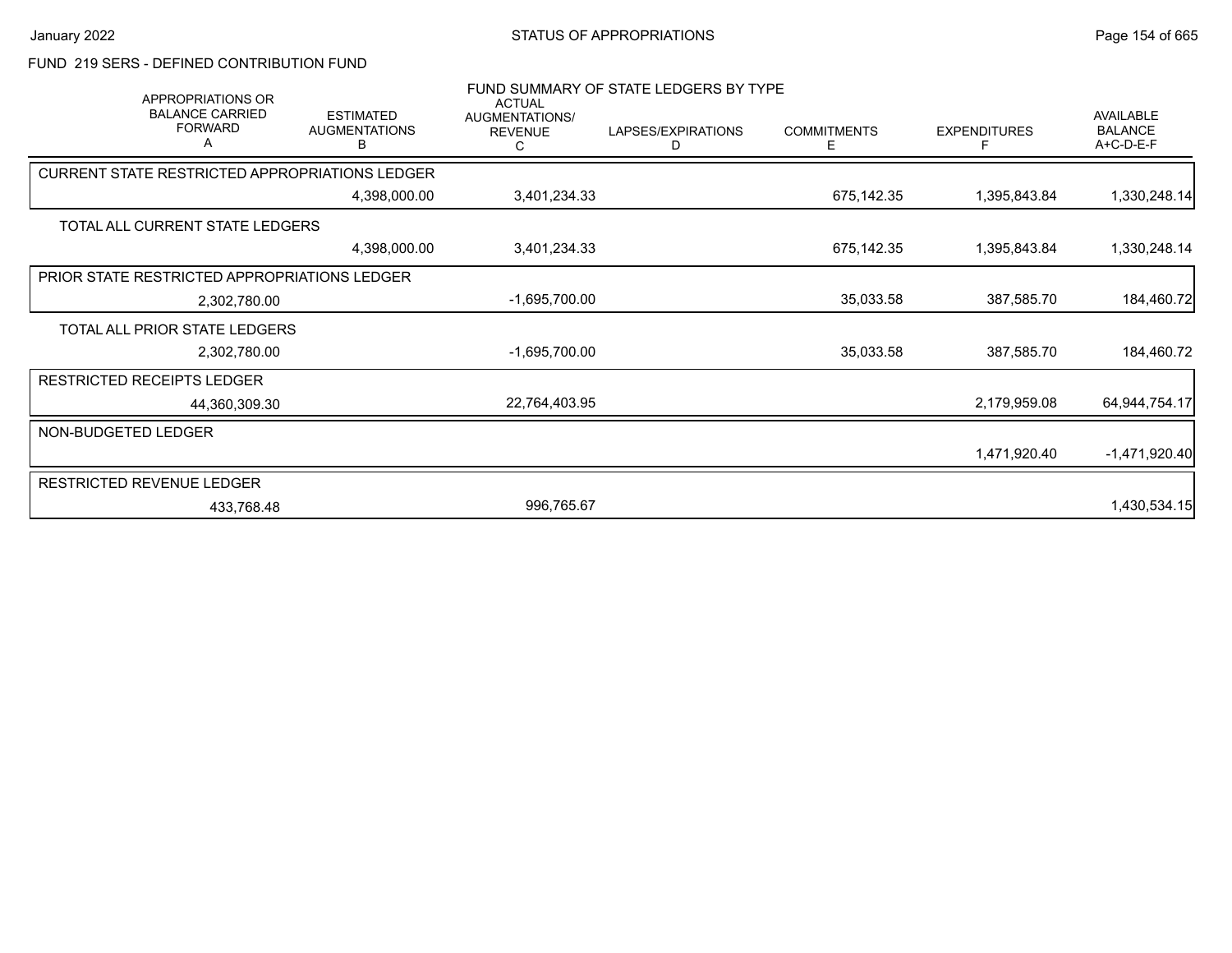## FUND 220 PSERS - DEFINED CONTRIBUTION FUND

| APPROPRIATIONS OR<br><b>BALANCE CARRIED</b><br><b>FORWARD</b><br>A | <b>ESTIMATED</b><br><b>AUGMENTATIONS</b> | <b>ACTUAL</b><br>AUGMENTATIONS/<br><b>REVENUE</b> | FUND SUMMARY OF STATE LEDGERS BY TYPE<br>LAPSES/EXPIRATIONS | <b>COMMITMENTS</b> | <b>EXPENDITURES</b> | <b>AVAILABLE</b><br><b>BALANCE</b><br>A+C-D-E-F |
|--------------------------------------------------------------------|------------------------------------------|---------------------------------------------------|-------------------------------------------------------------|--------------------|---------------------|-------------------------------------------------|
| <b>CURRENT STATE RESTRICTED APPROPRIATIONS LEDGER</b>              |                                          |                                                   |                                                             |                    |                     |                                                 |
|                                                                    | 955,000.00                               | 955,000.00                                        |                                                             | 168,436.67         | 455,274.75          | 331,288.58                                      |
| TOTAL ALL CURRENT STATE LEDGERS                                    |                                          |                                                   |                                                             |                    |                     |                                                 |
|                                                                    | 955,000.00                               | 955,000.00                                        |                                                             | 168,436.67         | 455,274.75          | 331,288.58                                      |
| PRIOR STATE RESTRICTED APPROPRIATIONS LEDGER                       |                                          |                                                   |                                                             |                    |                     |                                                 |
| 2,152,229.58                                                       |                                          |                                                   |                                                             |                    | 42,502.36           | 2,109,727.22                                    |
| TOTAL ALL PRIOR STATE LEDGERS                                      |                                          |                                                   |                                                             |                    |                     |                                                 |
| 2,152,229.58                                                       |                                          |                                                   |                                                             |                    | 42,502.36           | 2,109,727.22                                    |
| <b>RESTRICTED REVENUE LEDGER</b>                                   |                                          |                                                   |                                                             |                    |                     |                                                 |
| 3,424,804.77                                                       |                                          | $-955,000.00$                                     |                                                             | 640,000.00         |                     | 1,829,804.77                                    |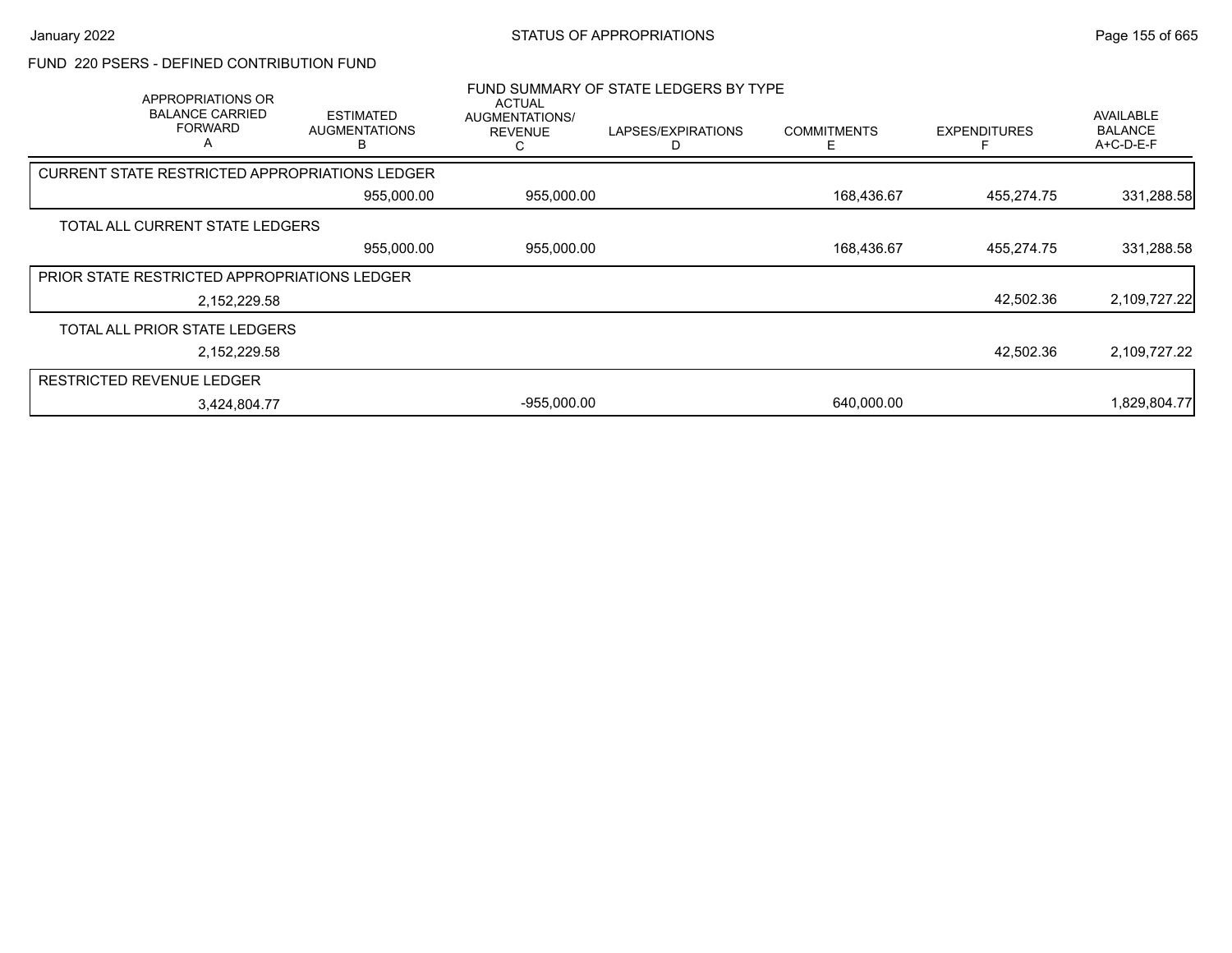# January 2022 **STATUS OF APPROPRIATIONS** STATUS OF APPROPRIATIONS

# FUND 221 VIDEO GAMING FUND

| <b>APPROPRIATIONS OR</b><br><b>BALANCE CARRIED</b><br><b>FORWARD</b><br>Α    | <b>ESTIMATED</b><br><b>AUGMENTATIONS</b><br>В | <b>ACTUAL</b><br>AUGMENTATIONS/<br><b>REVENUE</b><br>С | FUND SUMMARY OF STATE LEDGERS BY TYPE<br>LAPSES/EXPIRATIONS<br>D | <b>COMMITMENTS</b><br>E. | <b>EXPENDITURES</b> | <b>AVAILABLE</b><br><b>BALANCE</b><br>A+C-D-E-F |
|------------------------------------------------------------------------------|-----------------------------------------------|--------------------------------------------------------|------------------------------------------------------------------|--------------------------|---------------------|-------------------------------------------------|
| CURRENT STATE RESTRICTED APPROPRIATIONS LEDGER                               |                                               |                                                        |                                                                  |                          |                     |                                                 |
|                                                                              | 1,158,000.00                                  | 963,249.42                                             |                                                                  | 36,014.50                | 121,406.22          | 805,828.70                                      |
| <b>CURRENT STATE EXECUTIVE AUTHORIZATIONS - RESTRICTED LEDGER</b>            |                                               |                                                        |                                                                  |                          |                     |                                                 |
|                                                                              | 50,000.00                                     |                                                        |                                                                  |                          |                     |                                                 |
| TOTAL ALL CURRENT STATE LEDGERS                                              |                                               |                                                        |                                                                  |                          |                     |                                                 |
|                                                                              | 1,208,000.00                                  | 963,249.42                                             |                                                                  | 36,014.50                | 121,406.22          | 805,828.70                                      |
| PRIOR STATE RESTRICTED APPROPRIATIONS LEDGER                                 |                                               |                                                        |                                                                  |                          |                     |                                                 |
| 579,566.43                                                                   |                                               | $-617,233.35$                                          |                                                                  |                          | 27,466.54           | $-65, 133.46$                                   |
| <b>PRIOR STATE EXECUTIVE AUTHORIZATIONS - RESTRICTED LEDGER</b><br>11,000.00 |                                               |                                                        |                                                                  |                          |                     | 11,000.00                                       |
| TOTAL ALL PRIOR STATE LEDGERS                                                |                                               |                                                        |                                                                  |                          |                     |                                                 |
| 590,566.43                                                                   |                                               | $-617,233.35$                                          |                                                                  |                          | 27,466.54           | $-54, 133.46$                                   |
| <b>RESTRICTED RECEIPTS LEDGER</b>                                            |                                               |                                                        |                                                                  |                          |                     |                                                 |
|                                                                              |                                               | 1,019,959.49                                           |                                                                  |                          | 963,249.42          | 56,710.07                                       |
| RESTRICTED REVENUE LEDGER                                                    |                                               |                                                        |                                                                  |                          |                     |                                                 |
| 3,648,637.65                                                                 |                                               | 2,395,098.53                                           |                                                                  |                          |                     | 6,043,736.18                                    |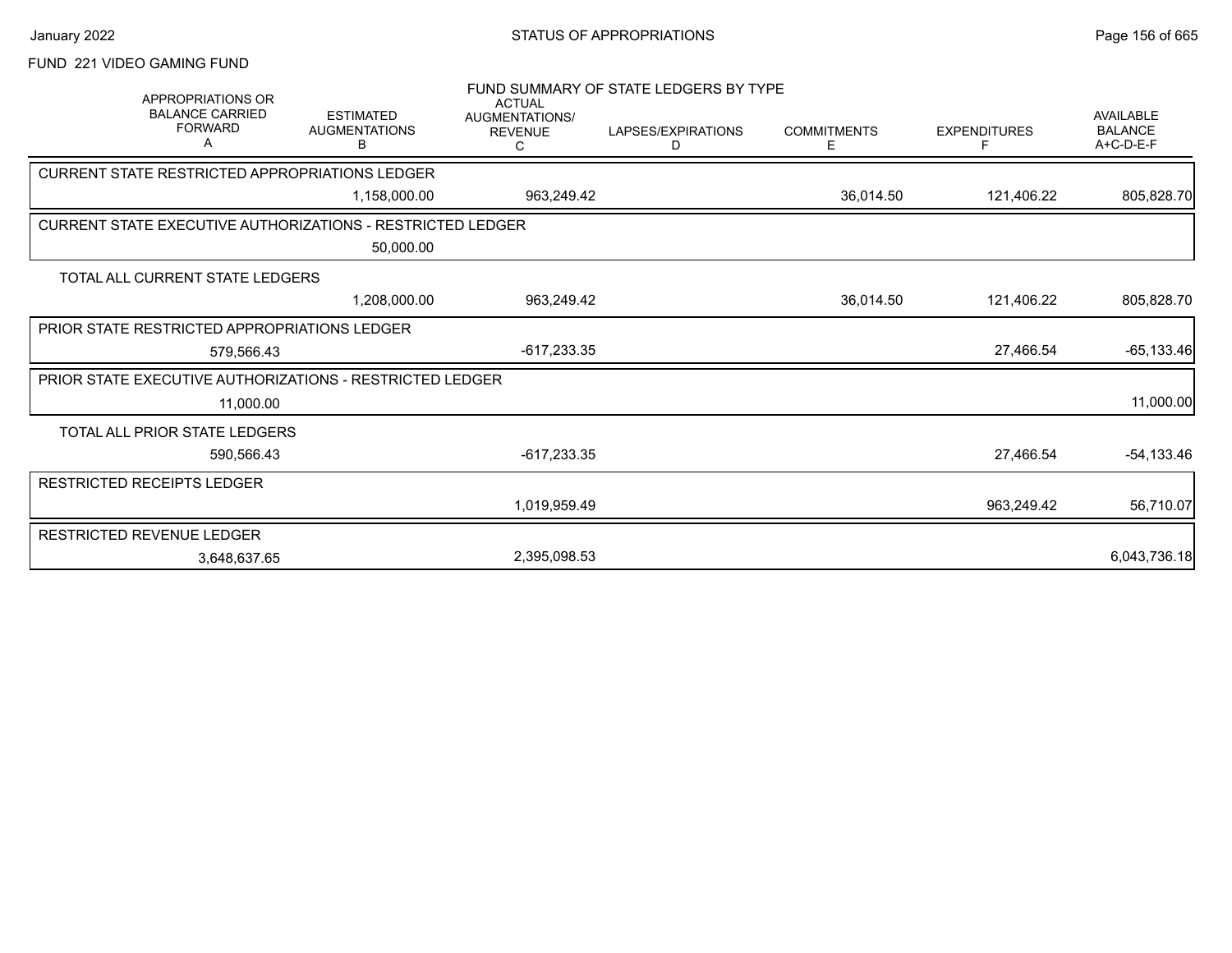# FUND 222 FANTASY CONTEST FUND

| APPROPRIATIONS OR                                                 |                                               | <b>ACTUAL</b>                                | FUND SUMMARY OF STATE LEDGERS BY TYPE |                         |                     |                                          |
|-------------------------------------------------------------------|-----------------------------------------------|----------------------------------------------|---------------------------------------|-------------------------|---------------------|------------------------------------------|
| <b>BALANCE CARRIED</b><br><b>FORWARD</b><br>A                     | <b>ESTIMATED</b><br><b>AUGMENTATIONS</b><br>B | <b>AUGMENTATIONS/</b><br><b>REVENUE</b><br>С | LAPSES/EXPIRATIONS<br>D               | <b>COMMITMENTS</b><br>Е | <b>EXPENDITURES</b> | AVAILABLE<br><b>BALANCE</b><br>A+C-D-E-F |
| CURRENT STATE RESTRICTED APPROPRIATIONS LEDGER                    |                                               |                                              |                                       |                         |                     |                                          |
|                                                                   | 518,000.00                                    | 380,462.56                                   |                                       |                         | 23,252.70           | 357,209.86                               |
| <b>CURRENT STATE EXECUTIVE AUTHORIZATIONS - RESTRICTED LEDGER</b> |                                               |                                              |                                       |                         |                     |                                          |
|                                                                   | 20,000.00                                     |                                              |                                       |                         |                     |                                          |
| TOTAL ALL CURRENT STATE LEDGERS                                   |                                               |                                              |                                       |                         |                     |                                          |
|                                                                   | 538,000.00                                    | 380,462.56                                   |                                       |                         | 23,252.70           | 357,209.86                               |
| PRIOR STATE RESTRICTED APPROPRIATIONS LEDGER                      |                                               |                                              |                                       |                         |                     |                                          |
| 616,613.43                                                        |                                               | $-353,697.15$                                |                                       |                         | 2,652.85            | 260,263.43                               |
| <b>PRIOR STATE EXECUTIVE AUTHORIZATIONS - RESTRICTED LEDGER</b>   |                                               |                                              |                                       |                         |                     |                                          |
|                                                                   |                                               |                                              |                                       |                         |                     |                                          |
| TOTAL ALL PRIOR STATE LEDGERS                                     |                                               |                                              |                                       |                         |                     |                                          |
| 616,613.43                                                        |                                               | $-353,697.15$                                |                                       |                         | 2,652.85            | 260,263.43                               |
| RESTRICTED RECEIPTS LEDGER                                        |                                               |                                              |                                       |                         |                     |                                          |
| 0.36                                                              |                                               | 429.677.37                                   |                                       |                         | 380,462.56          | 49,215.17                                |
| <b>RESTRICTED REVENUE LEDGER</b>                                  |                                               |                                              |                                       |                         |                     |                                          |
| 65.266.28                                                         |                                               | 15,000.00                                    |                                       |                         |                     | 80,266.28                                |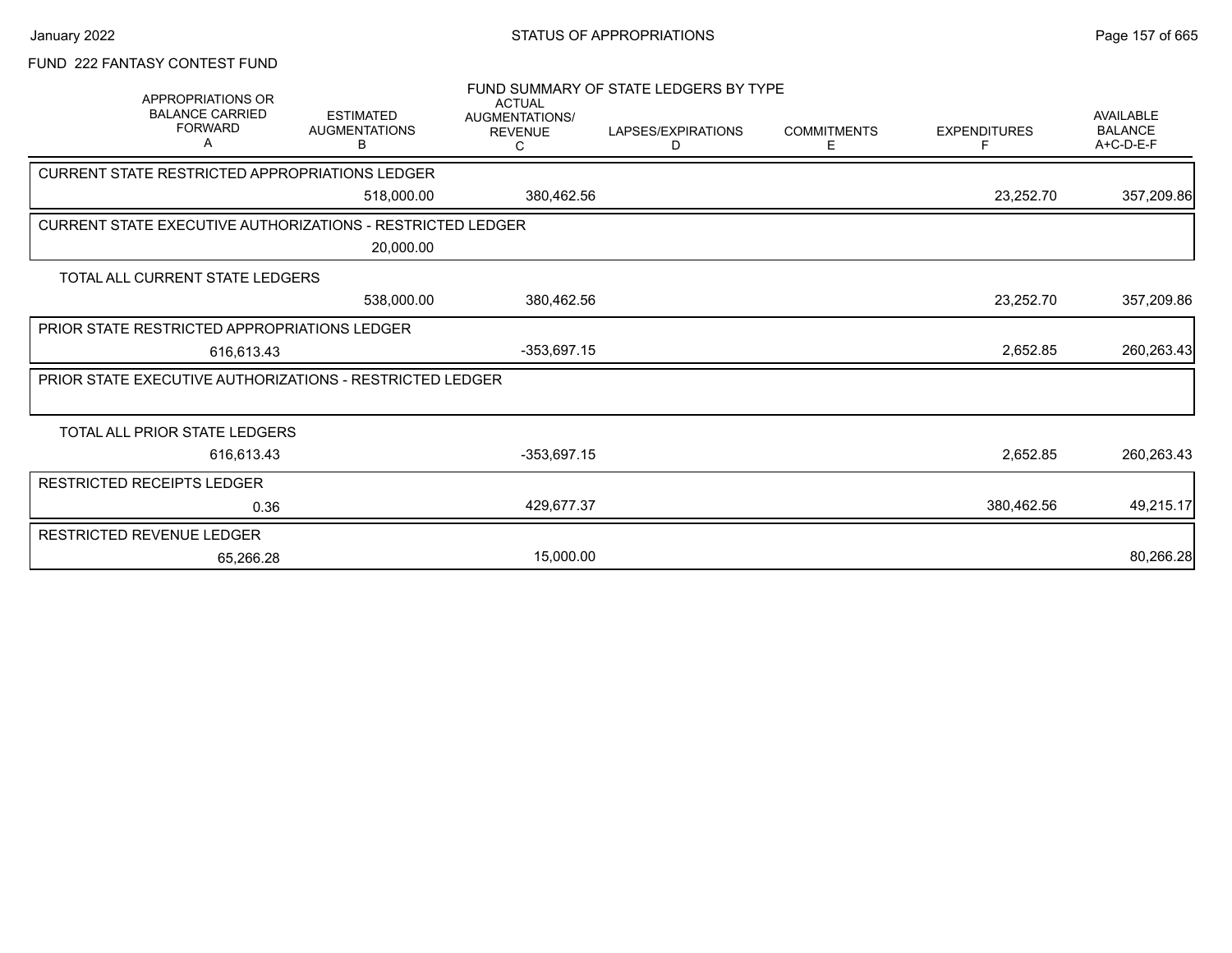# FUND 223 SCHOOL SAFETY AND SECURITY FUND

| APPROPRIATIONS OR<br><b>BALANCE CARRIED</b><br><b>FORWARD</b><br>А | <b>ESTIMATED</b><br><b>AUGMENTATIONS</b> | ACTUAL<br>AUGMENTATIONS/<br><b>REVENUE</b> | FUND SUMMARY OF STATE LEDGERS BY TYPE<br>LAPSES/EXPIRATIONS | <b>COMMITMENTS</b> | <b>EXPENDITURES</b> | AVAILABLE<br><b>BALANCE</b><br>A+C-D-E-F |
|--------------------------------------------------------------------|------------------------------------------|--------------------------------------------|-------------------------------------------------------------|--------------------|---------------------|------------------------------------------|
| <b>CURRENT STATE EXECUTIVE AUTHORIZATIONS LEDGER</b>               |                                          |                                            |                                                             |                    |                     |                                          |
| 24,556,000.00                                                      |                                          |                                            |                                                             | 16,620,202.88      | 8.016.952.10        | $-81,154.98$                             |
| TOTAL ALL CURRENT STATE LEDGERS                                    |                                          |                                            |                                                             |                    |                     |                                          |
| 24.556.000.00                                                      |                                          |                                            |                                                             | 16.620.202.88      | 8.016.952.10        | $-81,154.98$                             |
| PRIOR STATE EXECUTIVE AUTHORIZATIONS LEDGER                        |                                          |                                            |                                                             |                    |                     |                                          |
| 30,569,170.93                                                      |                                          |                                            |                                                             | 4,815,904.31       | 11,148,549.21       | 14,604,717.41                            |
| TOTAL ALL PRIOR STATE LEDGERS                                      |                                          |                                            |                                                             |                    |                     |                                          |
| 30,569,170.93                                                      |                                          |                                            |                                                             | 4.815.904.31       | 11.148.549.21       | 14.604.717.41                            |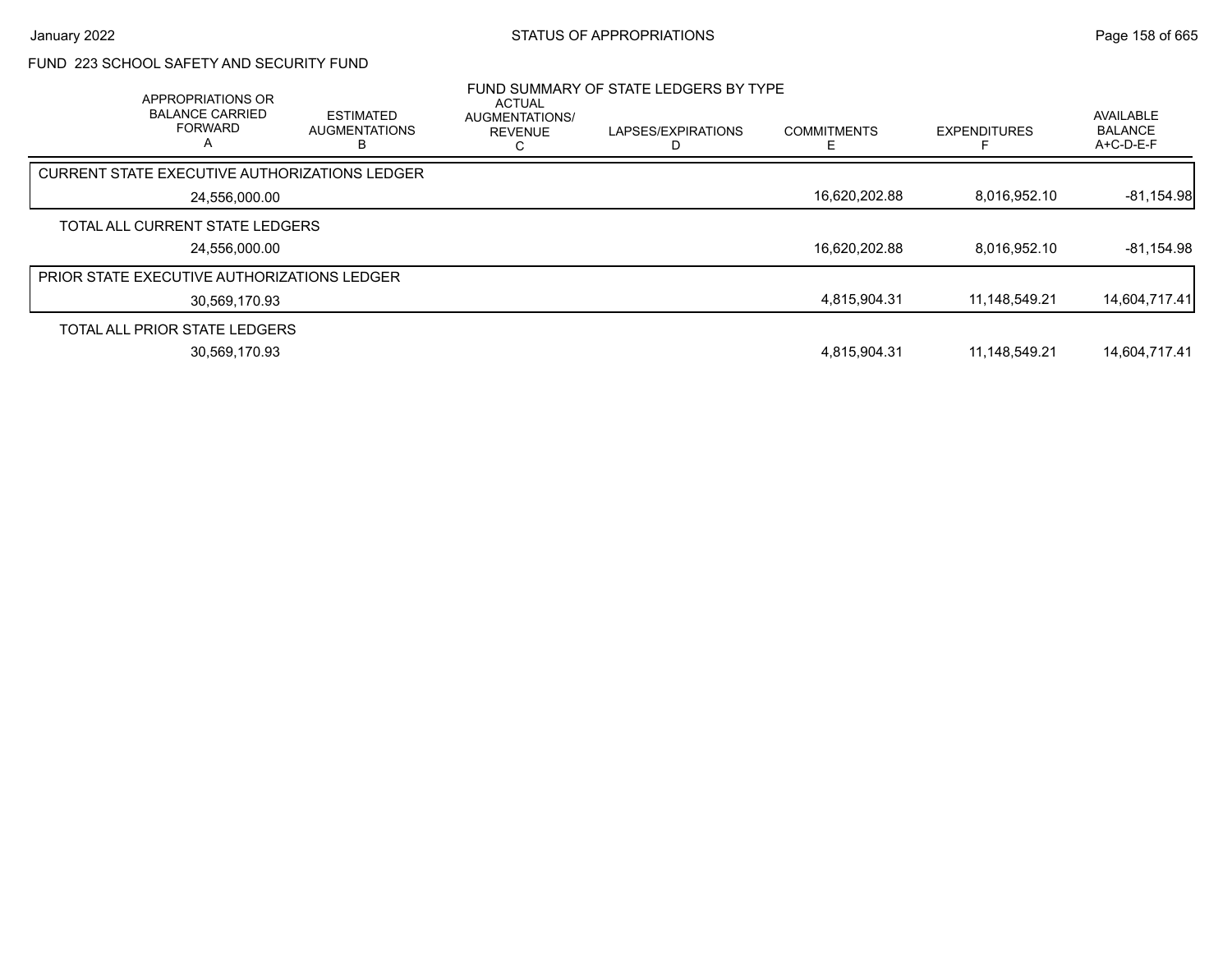## FUND 224 PA HEALTH INSURANCE EXCHANGE FUND

| APPROPRIATIONS OR<br><b>BALANCE CARRIED</b><br><b>FORWARD</b><br>А | <b>ESTIMATED</b><br><b>AUGMENTATIONS</b><br>в | <b>ACTUAL</b><br><b>AUGMENTATIONS/</b><br><b>REVENUE</b> | FUND SUMMARY OF STATE LEDGERS BY TYPE<br>LAPSES/EXPIRATIONS | <b>COMMITMENTS</b> | <b>EXPENDITURES</b> | AVAILABLE<br><b>BALANCE</b><br>$A+C-D-E-F$ |
|--------------------------------------------------------------------|-----------------------------------------------|----------------------------------------------------------|-------------------------------------------------------------|--------------------|---------------------|--------------------------------------------|
| CURRENT STATE EXECUTIVE AUTHORIZATIONS LEDGER                      |                                               |                                                          |                                                             |                    |                     |                                            |
| 49,381,000.00                                                      |                                               |                                                          |                                                             | 23,928,300.03      | 22,961,530.62       | 2,491,169.35                               |
| TOTAL ALL CURRENT STATE LEDGERS                                    |                                               |                                                          |                                                             |                    |                     |                                            |
| 49,381,000.00                                                      |                                               |                                                          |                                                             | 23,928,300.03      | 22,961,530.62       | 2,491,169.35                               |
| <b>PRIOR STATE EXECUTIVE AUTHORIZATIONS LEDGER</b>                 |                                               |                                                          |                                                             |                    |                     |                                            |
| 8.893.344.36                                                       |                                               |                                                          |                                                             |                    | 1,420,232.82        | 7,473,111.54                               |
| TOTAL ALL PRIOR STATE LEDGERS                                      |                                               |                                                          |                                                             |                    |                     |                                            |
| 8,893,344.36                                                       |                                               |                                                          |                                                             |                    | 1.420.232.82        | 7,473,111.54                               |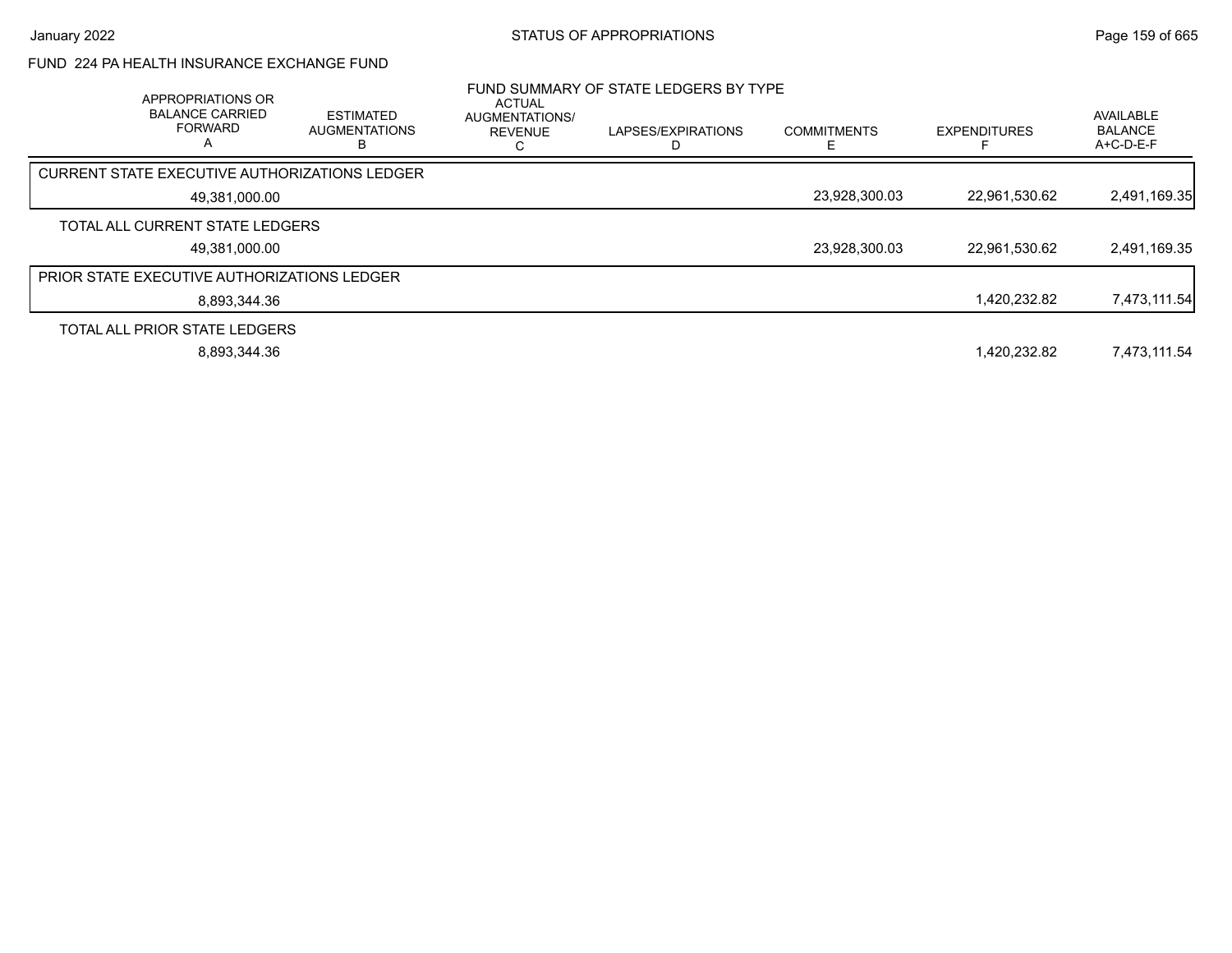## FUND 225 REINSURANCE FUND

| APPROPRIATIONS OR<br><b>BALANCE CARRIED</b><br><b>FORWARD</b><br>$\overline{\mathsf{A}}$ | <b>ESTIMATED</b><br><b>AUGMENTATIONS</b><br>в | <b>ACTUAL</b><br>AUGMENTATIONS/<br><b>REVENUE</b> | FUND SUMMARY OF STATE LEDGERS BY TYPE<br>LAPSES/EXPIRATIONS | <b>COMMITMENTS</b> | <b>EXPENDITURES</b> | AVAILABLE<br><b>BALANCE</b><br>$A+C-D-E-F$ |
|------------------------------------------------------------------------------------------|-----------------------------------------------|---------------------------------------------------|-------------------------------------------------------------|--------------------|---------------------|--------------------------------------------|
| CURRENT STATE EXECUTIVE AUTHORIZATIONS LEDGER                                            |                                               |                                                   |                                                             |                    |                     |                                            |
| 275.000.00                                                                               |                                               |                                                   |                                                             | 51,300.00          | 6,858.82            | 216,841.18                                 |
| TOTAL ALL CURRENT STATE LEDGERS                                                          |                                               |                                                   |                                                             |                    |                     |                                            |
| 275.000.00                                                                               |                                               |                                                   |                                                             | 51,300.00          | 6,858.82            | 216,841.18                                 |
| PRIOR STATE EXECUTIVE AUTHORIZATIONS LEDGER                                              |                                               |                                                   |                                                             |                    |                     |                                            |
| 119,038.22                                                                               |                                               |                                                   |                                                             |                    |                     | 119,038.22                                 |
| TOTAL ALL PRIOR STATE LEDGERS                                                            |                                               |                                                   |                                                             |                    |                     |                                            |
| 119,038.22                                                                               |                                               |                                                   |                                                             |                    |                     | 119,038.22                                 |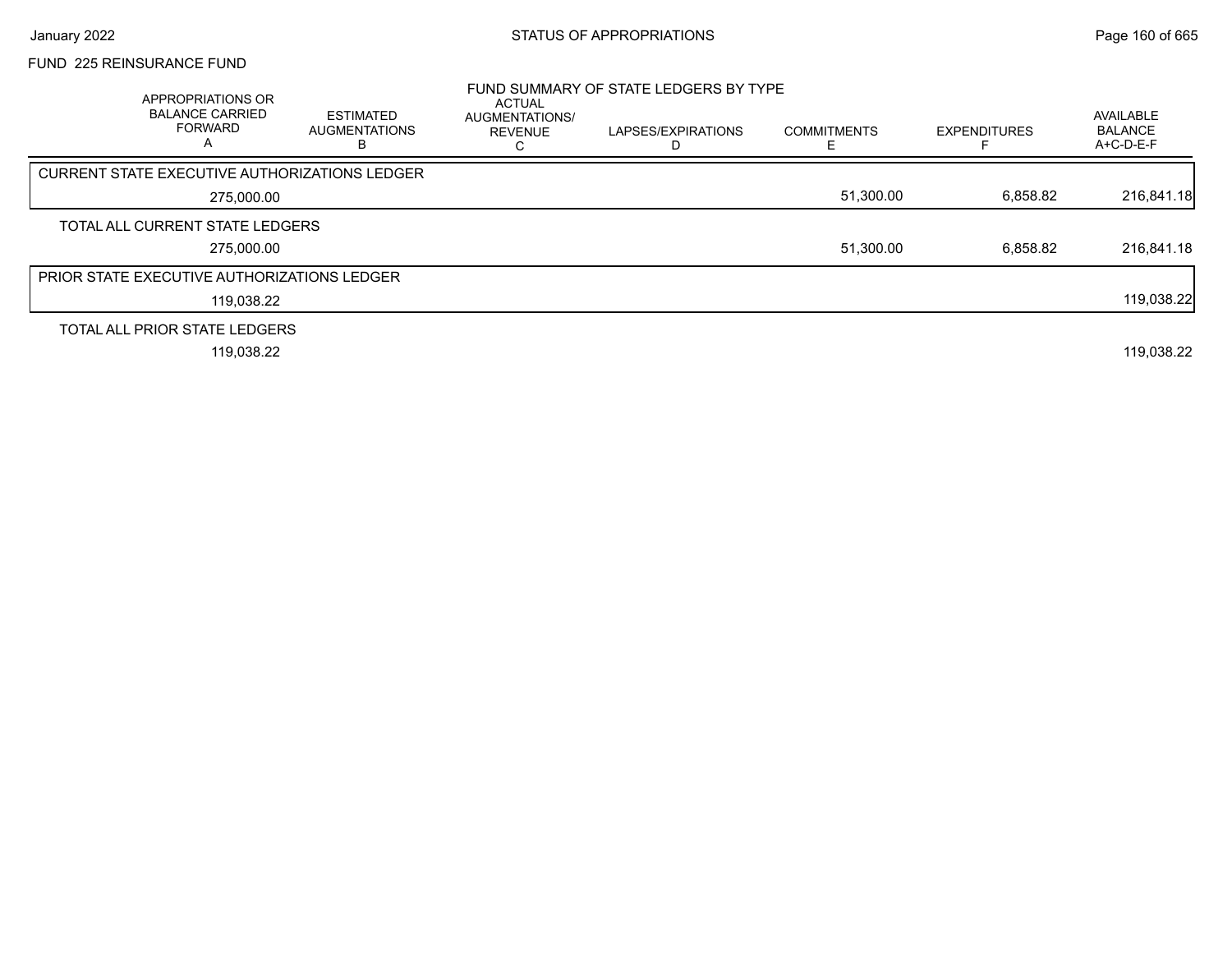## FUND 226 PA RURAL HEALTH REDESIGN CTR FUND

|                                                                   | APPROPRIATIONS OR<br><b>BALANCE CARRIED</b><br><b>FORWARD</b><br>A | <b>ESTIMATED</b><br><b>AUGMENTATIONS</b><br>в | <b>ACTUAL</b><br>AUGMENTATIONS/<br><b>REVENUE</b><br>C | FUND SUMMARY OF STATE LEDGERS BY TYPE<br>LAPSES/EXPIRATIONS<br>D | <b>COMMITMENTS</b><br>Е | <b>EXPENDITURES</b> | AVAILABLE<br><b>BALANCE</b><br>A+C-D-E-F |
|-------------------------------------------------------------------|--------------------------------------------------------------------|-----------------------------------------------|--------------------------------------------------------|------------------------------------------------------------------|-------------------------|---------------------|------------------------------------------|
| CURRENT STATE EXECUTIVE AUTHORIZATIONS LEDGER                     |                                                                    |                                               |                                                        |                                                                  |                         |                     |                                          |
|                                                                   | 350,000.00                                                         |                                               |                                                        |                                                                  |                         |                     | 350,000.00                               |
| <b>CURRENT STATE EXECUTIVE AUTHORIZATIONS - RESTRICTED LEDGER</b> |                                                                    |                                               |                                                        |                                                                  |                         |                     |                                          |
|                                                                   |                                                                    | 150,000.00                                    | 150,000.00                                             |                                                                  |                         | 88,526.50           | 61,473.50                                |
| TOTAL ALL CURRENT STATE LEDGERS                                   |                                                                    |                                               |                                                        |                                                                  |                         |                     |                                          |
|                                                                   | 350,000.00                                                         | 150,000.00                                    | 150,000.00                                             |                                                                  |                         | 88,526.50           | 411,473.50                               |
| PRIOR STATE EXECUTIVE AUTHORIZATIONS LEDGER                       |                                                                    |                                               |                                                        |                                                                  |                         |                     |                                          |
|                                                                   | 483,806.58                                                         |                                               |                                                        |                                                                  |                         |                     | 483,806.58                               |
| <b>PRIOR STATE EXECUTIVE AUTHORIZATIONS - RESTRICTED LEDGER</b>   |                                                                    |                                               |                                                        |                                                                  |                         |                     |                                          |
|                                                                   | 22,304.99                                                          |                                               |                                                        |                                                                  |                         | 14,052.08           | 8,252.91                                 |
| TOTAL ALL PRIOR STATE LEDGERS                                     |                                                                    |                                               |                                                        |                                                                  |                         |                     |                                          |
|                                                                   | 506,111.57                                                         |                                               |                                                        |                                                                  |                         | 14,052.08           | 492,059.49                               |
|                                                                   |                                                                    |                                               |                                                        |                                                                  |                         |                     |                                          |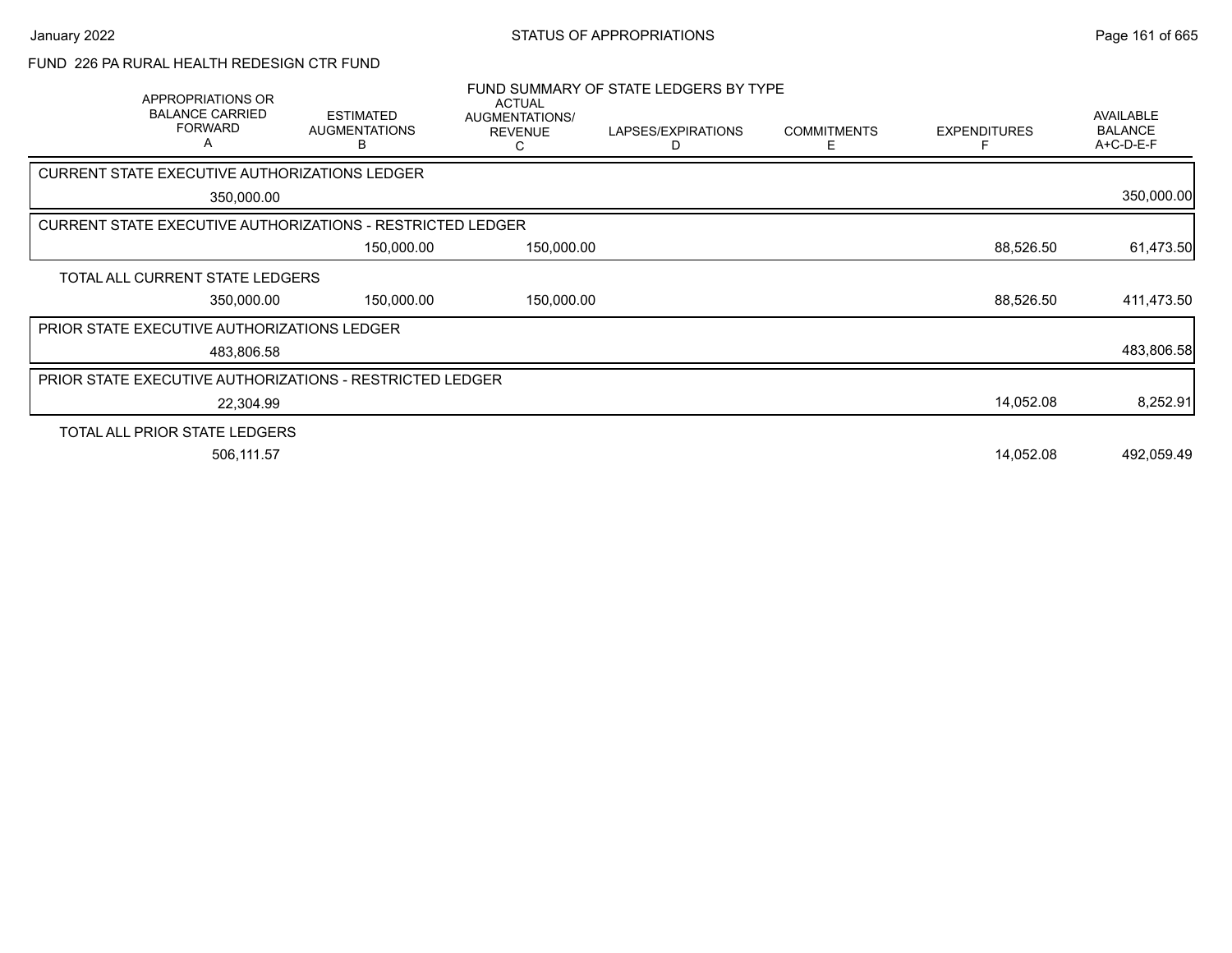# FUND 227 COUNTY VOTING APPARATUS FUND

| APPROPRIATIONS OR<br>BALANCE CARRIED<br>FORWARD    | <b>ESTIMATED</b><br>AUGMENTATIONS | ACTUAL<br>AUGMENTATIONS/<br>REVENUE | FUND SUMMARY OF STATE LEDGERS BY TYPE<br>LAPSES/EXPIRATIONS<br>Ш. | <b>COMMITMENTS</b> | EXPENDITURES | AVAILABLE<br><b>BALANCE</b><br>$A+C-D-E-F$ |
|----------------------------------------------------|-----------------------------------|-------------------------------------|-------------------------------------------------------------------|--------------------|--------------|--------------------------------------------|
| <b>PRIOR STATE EXECUTIVE AUTHORIZATIONS LEDGER</b> |                                   |                                     |                                                                   |                    |              |                                            |
| 47,218,029.02                                      |                                   |                                     |                                                                   | 20,582,803.28      | 568.353.97   | 26.066.871.77                              |
| TOTAL ALL PRIOR STATE LEDGERS                      |                                   |                                     |                                                                   |                    |              |                                            |
| 47,218,029.02                                      |                                   |                                     |                                                                   | 20,582,803.28      | 568.353.97   | 26.066.871.77                              |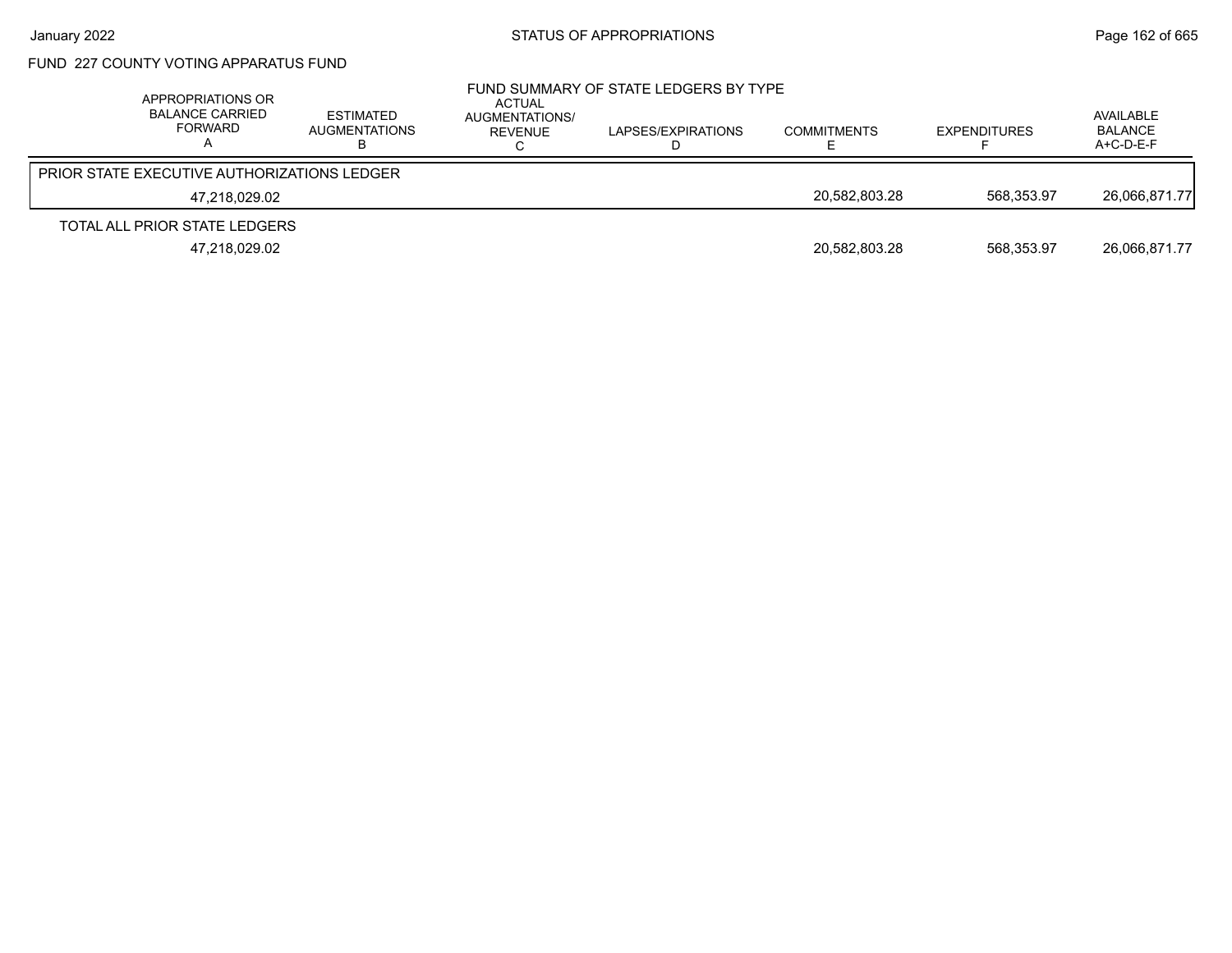# January 2022 **STATUS OF APPROPRIATIONS** STATUS OF APPROPRIATIONS

# FUND 229 MILITARY INSTALLATION REMED FUND

| APPROPRIATIONS OR<br><b>BALANCE CARRIED</b><br>FORWARD | <b>ESTIMATED</b><br>AUGMENTATIONS | ACTUAL<br>AUGMENTATIONS/<br><b>REVENUE</b> | FUND SUMMARY OF STATE LEDGERS BY TYPE<br>LAPSES/EXPIRATIONS | <b>COMMITMENTS</b> | <b>EXPENDITURES</b> | AVAILABLE<br>BALANCE<br>A+C-D-E-F |  |
|--------------------------------------------------------|-----------------------------------|--------------------------------------------|-------------------------------------------------------------|--------------------|---------------------|-----------------------------------|--|
| <b>RESTRICTED RECEIPTS LEDGER</b>                      |                                   |                                            |                                                             |                    |                     |                                   |  |
|                                                        | 15,803,371.10<br>15.803.371.10    |                                            |                                                             |                    |                     |                                   |  |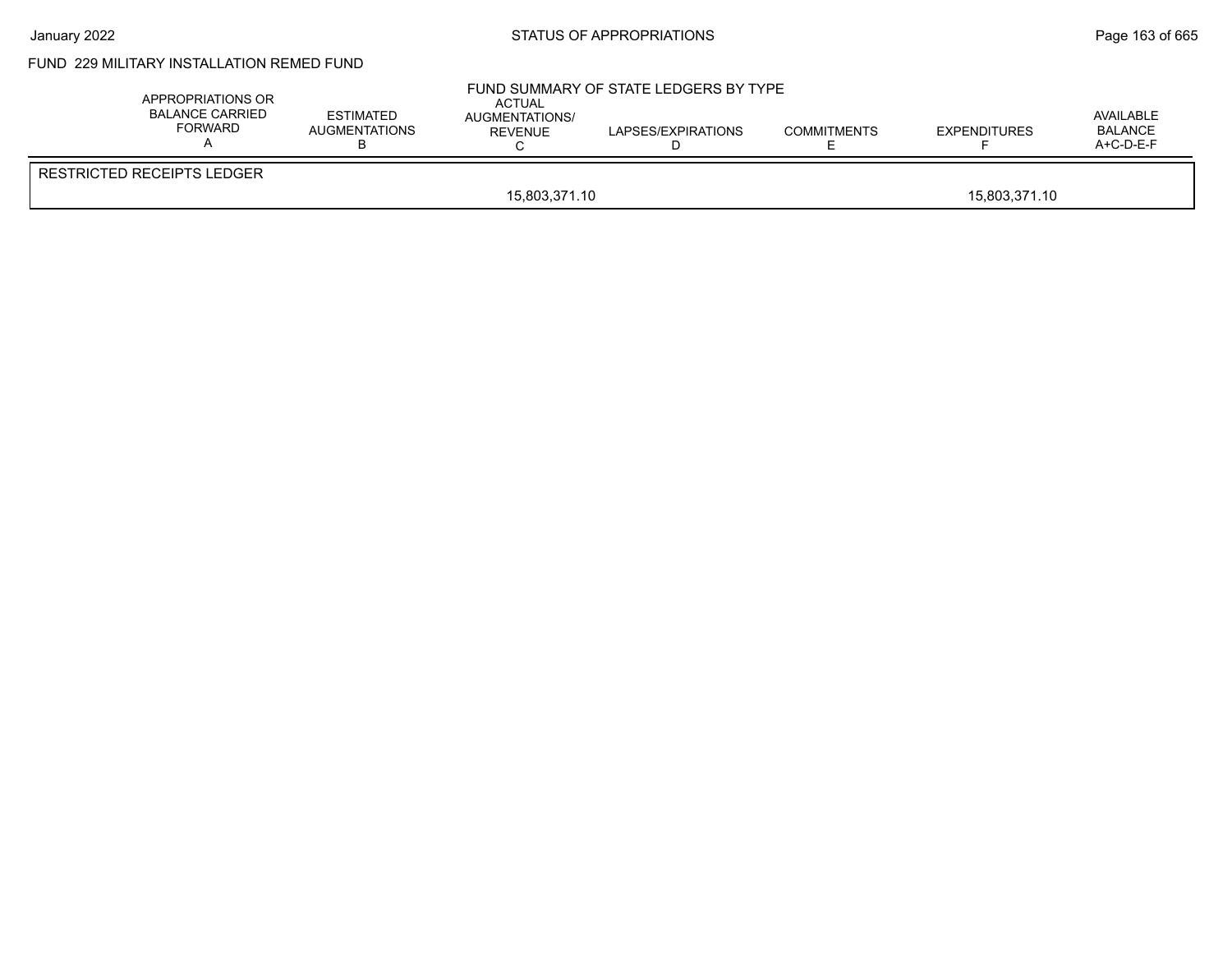### CURRENT STATE APPROPRIATIONS LEDGER

|                                                              | APPROPRIATIONS OR<br><b>BALANCE CARRIED</b><br><b>FORWARD</b><br>Α    | <b>ESTIMATED</b><br><b>AUGMENTATIONS</b><br>В | <b>ACTUAL</b><br>AUGMENTATIONS/<br><b>REVENUE</b><br>C | LAPSES/EXPIRATIONS<br>D | <b>COMMITMENTS</b><br>E. | <b>EXPENDITURES</b><br>F | <b>AVAILABLE</b><br><b>BALANCE</b><br>A+C-D-E-F |
|--------------------------------------------------------------|-----------------------------------------------------------------------|-----------------------------------------------|--------------------------------------------------------|-------------------------|--------------------------|--------------------------|-------------------------------------------------|
| BA 10 - Aging<br><b>GENERAL GOVERNMENT</b>                   |                                                                       |                                               |                                                        |                         |                          |                          |                                                 |
|                                                              | 10701 2021 General Government Operations                              |                                               |                                                        |                         |                          |                          |                                                 |
|                                                              | 10,171,000.00                                                         | 80,000.00                                     | 44,982.69                                              |                         | 1,609,950.70             | 6,077,797.49             | 2,528,234.50                                    |
| <b>GRANTS AND SUBSIDIES</b>                                  |                                                                       |                                               |                                                        |                         |                          |                          |                                                 |
|                                                              | 10001 2021 Transfer to Pharmaceutical Assistance Fd<br>155,000,000.00 |                                               |                                                        |                         |                          | 55,000,000.00            | 100,000,000.00                                  |
| 10008 2021                                                   | PennCARE<br>281,993,000.00                                            | 725,000.00                                    | 165,522.60                                             |                         | 87,488,223.81            | 186,219,432.39           | 8,450,866.40                                    |
| 10747 2021                                                   | <b>Grants to Senior Centers</b><br>2,000,000.00                       |                                               |                                                        |                         |                          |                          | 2,000,000.00                                    |
| 10749 2021                                                   | <b>Pre-Admission Assessment</b><br>8,750,000.00                       |                                               |                                                        |                         | 1,052,422.84             | 1,879,641.81             | 5,817,935.35                                    |
| 10914 2021                                                   | <b>Caregiver Support</b><br>12,103,000.00                             |                                               |                                                        |                         | 2,976,745.00             | 6,507,834.00             | 2,618,421.00                                    |
| 10959 2021                                                   | Alzheimer's Outreach<br>250,000.00                                    |                                               |                                                        |                         | 170,670.00               | 79,330.00                |                                                 |
| <b>DEPT TOTAL</b>                                            | 470,267,000.00                                                        | 805,000.00                                    | 210,505.29                                             |                         | 93,298,012.35            | 255,764,035.69           | 121,415,457.25                                  |
| <b>BA 21 - Human Services</b><br><b>GRANTS AND SUBSIDIES</b> |                                                                       |                                               |                                                        |                         |                          |                          |                                                 |
| 11072 2021                                                   | <b>Medical Assist-Transportation Services</b><br>3,500,000.00         |                                               |                                                        |                         | 187,778.86               | 2,008,588.03             | 1,303,633.11                                    |
| 11134 2021                                                   | Medical Assist - Community Healthchoices<br>348,966,000.00            |                                               |                                                        |                         |                          | 220,000,000.00           | 128,966,000.00                                  |
| <b>DEPT TOTAL</b>                                            | 352,466,000.00                                                        |                                               |                                                        |                         | 187,778.86               | 222,008,588.03           | 130,269,633.11                                  |
| <b>LEDGER TOTAL</b>                                          | 822,733,000.00                                                        | 805,000.00                                    | 210,505.29                                             |                         | 93,485,791.21            | 477,772,623.72           | 251,685,090.36                                  |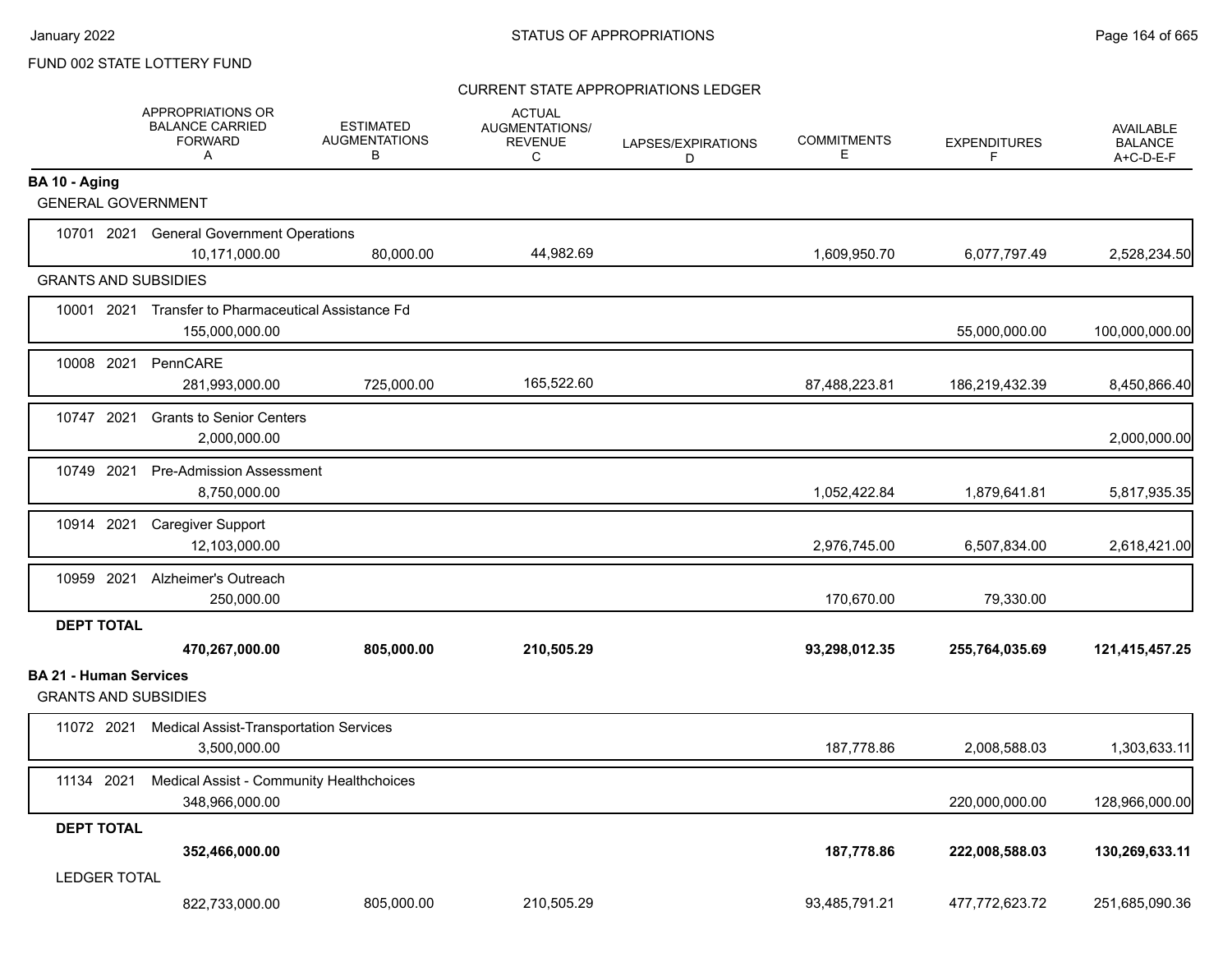#### CURRENT STATE EXECUTIVE AUTHORIZATIONS LEDGER

|                                                              | APPROPRIATIONS OR<br><b>BALANCE CARRIED</b><br><b>FORWARD</b><br>Α | <b>ESTIMATED</b><br><b>AUGMENTATIONS</b><br>В | <b>ACTUAL</b><br>AUGMENTATIONS/<br><b>REVENUE</b><br>C | LAPSES/EXPIRATIONS<br>D | <b>COMMITMENTS</b><br>E. | <b>EXPENDITURES</b> | <b>AVAILABLE</b><br><b>BALANCE</b><br>A+C-D-E-F |
|--------------------------------------------------------------|--------------------------------------------------------------------|-----------------------------------------------|--------------------------------------------------------|-------------------------|--------------------------|---------------------|-------------------------------------------------|
| BA 18 - Revenue                                              |                                                                    |                                               |                                                        |                         |                          |                     |                                                 |
| <b>GENERAL GOVERNMENT</b>                                    |                                                                    |                                               |                                                        |                         |                          |                     |                                                 |
| 20020 2021                                                   | Payment of Prize Money<br>490,293,000.00                           |                                               |                                                        |                         | 82,772,574.62            | 253, 102, 280. 45   | 154,418,144.93                                  |
| 20022 2021                                                   | <b>On-Line Vendor Commissions</b><br>73,692,000.00                 |                                               |                                                        |                         | 23,886,249.09            | 39,576,040.82       | 10,229,710.09                                   |
| 20024 2021                                                   | Instant Vendor Commissions<br>53,100,000.00                        |                                               |                                                        |                         | 28, 117, 045.44          | 24,982,954.56       |                                                 |
| 20270 2021                                                   | <b>Lottery Advertising</b><br>51,000,000.00                        | 500,000.00                                    | 500,000.00                                             |                         | 32,914,522.60            | 18,585,477.27       | 0.13                                            |
| 20296 2021                                                   | <b>General Operations</b><br>70,308,000.00                         | 163,000.00                                    | 15,310.00                                              |                         | 12,946,361.51            | 22,617,779.19       | 34,759,169.30                                   |
| 20361 2021                                                   | Property Tax Rent Rebate - General Op<br>18,952,000.00             |                                               |                                                        |                         | 507,900.47               | 4,675,484.56        | 13,768,614.97                                   |
| 20438 2021                                                   | iLottery Vendor Commissions<br>27,900,000.00                       |                                               |                                                        |                         | 19,220,712.45            | 8,679,287.55        |                                                 |
| <b>GRANTS AND SUBSIDIES</b>                                  |                                                                    |                                               |                                                        |                         |                          |                     |                                                 |
| 20021 2021                                                   | Prop Tax/Rent Astnc for Older Penn<br>234,600,000.00               |                                               |                                                        |                         |                          | 202,143,945.43      | 32,456,054.57                                   |
| <b>DEPT TOTAL</b>                                            |                                                                    |                                               |                                                        |                         |                          |                     |                                                 |
|                                                              | 1,019,845,000.00                                                   | 663,000.00                                    | 515,310.00                                             |                         | 200, 365, 366. 18        | 574,363,249.83      | 245,631,693.99                                  |
| <b>BA 78 - Transportation</b><br><b>GRANTS AND SUBSIDIES</b> |                                                                    |                                               |                                                        |                         |                          |                     |                                                 |
| 20167 2021                                                   | Older Pennsylvania Shared Rides<br>75,000,000.00                   |                                               |                                                        |                         | 55,983,412.79            | 18,914,587.21       | 102,000.00                                      |
| 20335 2021                                                   | Transfer to Public Transp. Trust Fund<br>95,907,000.00             |                                               |                                                        |                         |                          |                     | 95,907,000.00                                   |
| <b>DEPT TOTAL</b>                                            |                                                                    |                                               |                                                        |                         |                          |                     |                                                 |
|                                                              | 170,907,000.00                                                     |                                               |                                                        |                         | 55,983,412.79            | 18,914,587.21       | 96,009,000.00                                   |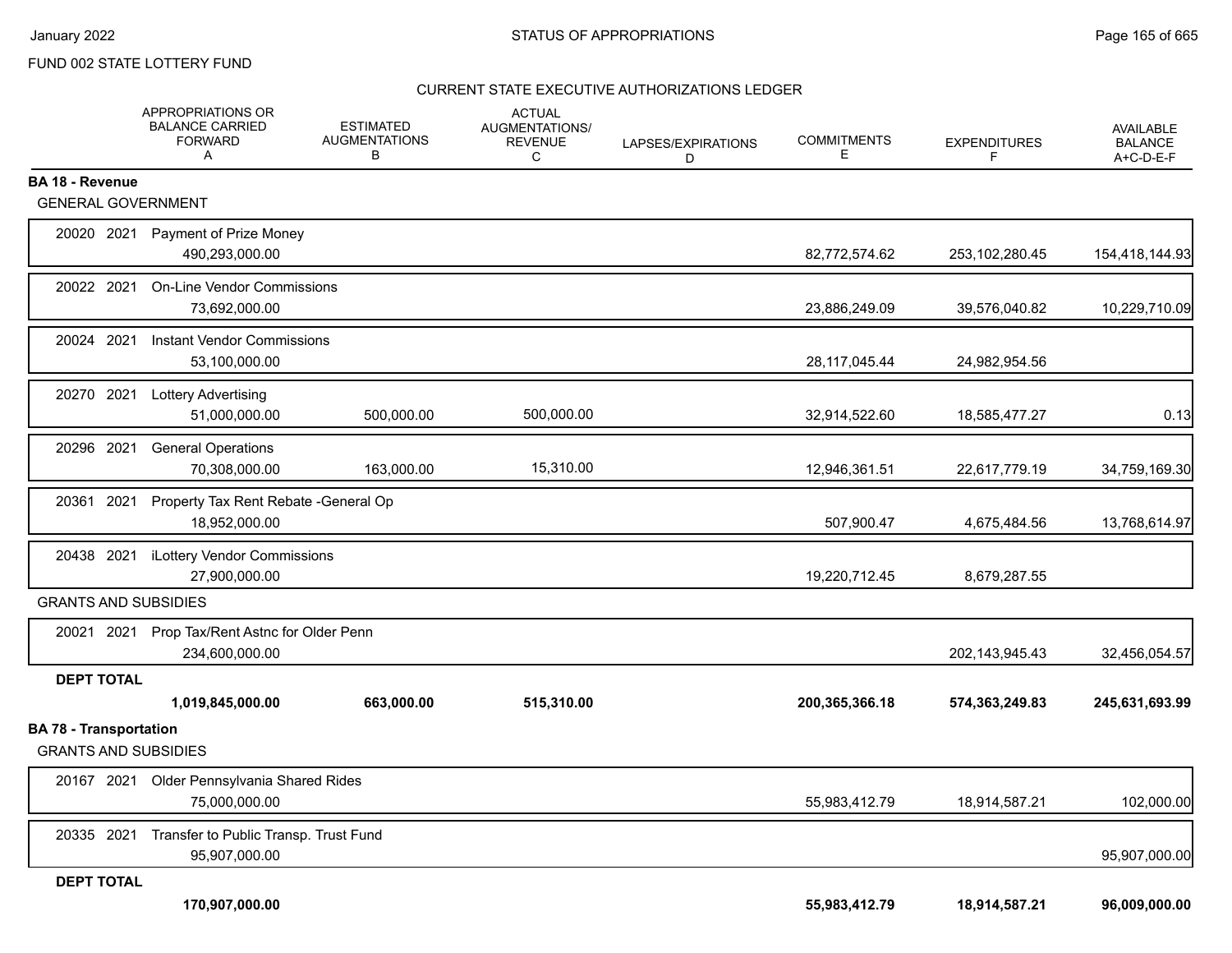| January 2022 |
|--------------|
|--------------|

#### LEDGER TOTAL

| ----------- |                                       |             |            |                |                  |                |
|-------------|---------------------------------------|-------------|------------|----------------|------------------|----------------|
|             | 1,190,752,000.00                      | 663,000.00  | 515,310.00 | 256.348.778.97 | 593,277,837.04   | 341,640,693.99 |
|             | TOTAL TOTAL ALL CURRENT STATE LEDGERS |             |            |                |                  |                |
|             | 2,013,485,000.00                      | .468,000.00 | 725.815.29 | 349.834.570.18 | 1.071.050.460.76 | 593.325.784.35 |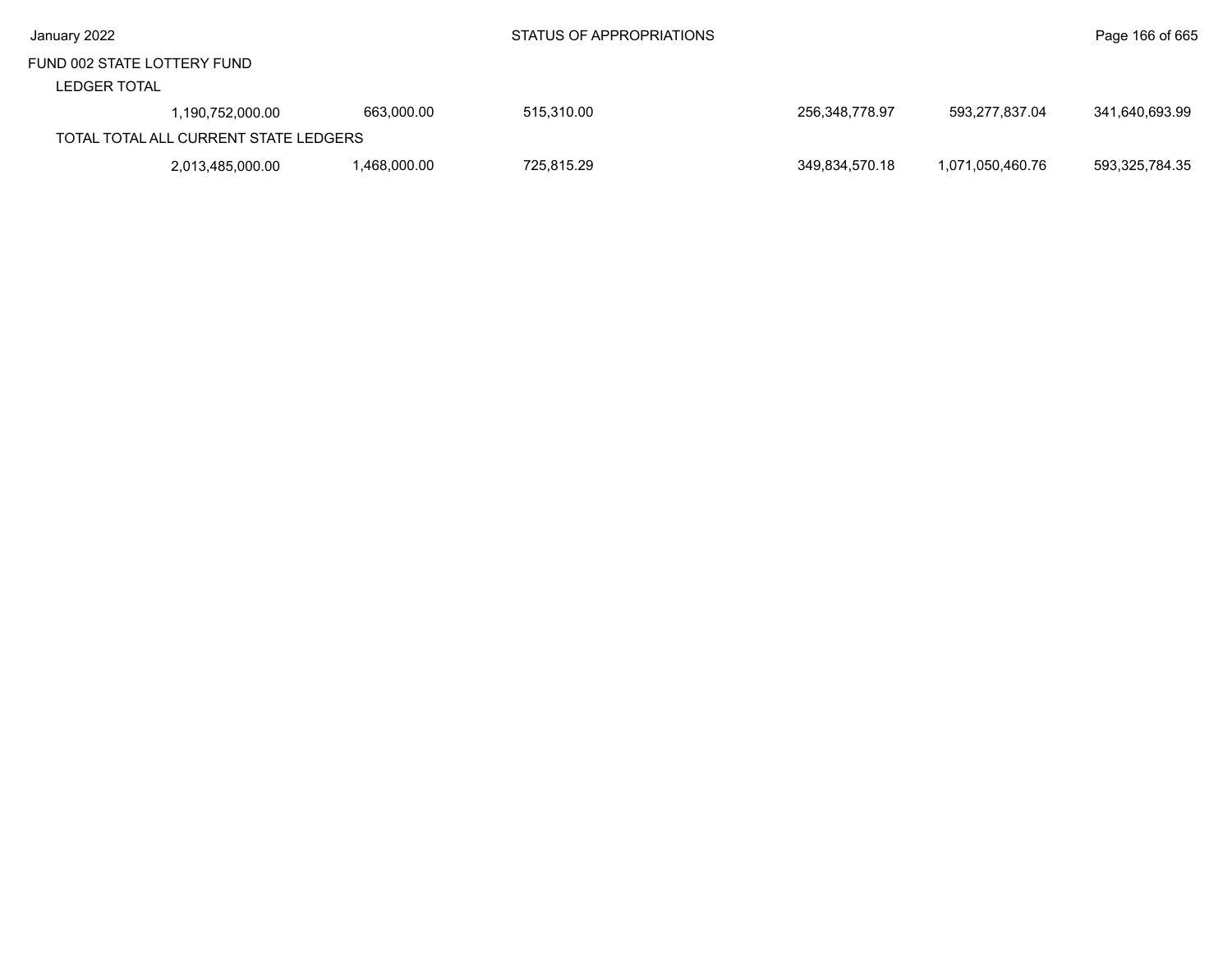#### PRIOR STATE APPROPRIATIONS LEDGER

|                             | APPROPRIATIONS OR<br><b>BALANCE CARRIED</b><br><b>FORWARD</b><br>A   | <b>ESTIMATED</b><br><b>AUGMENTATIONS</b><br>В | <b>ACTUAL</b><br>AUGMENTATIONS/<br><b>REVENUE</b><br>C | LAPSES/EXPIRATIONS<br>D | <b>COMMITMENTS</b><br>Е | <b>EXPENDITURES</b><br>F | AVAILABLE<br><b>BALANCE</b><br>A+C-D-E-F |
|-----------------------------|----------------------------------------------------------------------|-----------------------------------------------|--------------------------------------------------------|-------------------------|-------------------------|--------------------------|------------------------------------------|
| BA 10 - Aging               |                                                                      |                                               |                                                        |                         |                         |                          |                                          |
|                             | <b>GENERAL GOVERNMENT</b>                                            |                                               |                                                        |                         |                         |                          |                                          |
|                             | 10701 2019 General Government Operations<br>399.70                   |                                               |                                                        |                         | 388.66                  |                          | 11.04                                    |
|                             | 10701 2020 General Government Operations<br>1,048,949.03             |                                               | $-40.00$                                               |                         |                         | 465,313.52               | 583,595.51                               |
| <b>GRANTS AND SUBSIDIES</b> |                                                                      |                                               |                                                        |                         |                         |                          |                                          |
|                             | 10001 2020 Transfer to Pharmaceutical Assistance Fd<br>15,000,000.00 |                                               |                                                        |                         |                         |                          | 15,000,000.00                            |
|                             | 10008 2018 PennCARE<br>455.79                                        |                                               |                                                        |                         |                         |                          | 455.79                                   |
|                             | 10008 2019 PennCARE<br>1,747,790.76                                  |                                               |                                                        |                         |                         | $-3,660.00$              | 1,751,450.76                             |
|                             | 10008 2020 PennCARE<br>3,879,105.04                                  |                                               | 525.00                                                 |                         | 319,473.87              | $-8,024,529.02$          | 11,584,685.19                            |
|                             | 10747 2017 Grants to Senior Centers<br>55,657.27                     |                                               |                                                        |                         | 19,975.00               | 30,977.79                | 4,704.48                                 |
|                             | 10747 2018 Grants to Senior Centers<br>205,918.11                    |                                               |                                                        |                         | 40,958.00               | 157,289.91               | 7,670.20                                 |
|                             | 10747 2019 Grants to Senior Centers<br>1,028,270.00                  |                                               |                                                        |                         | 245,967.04              | 782,294.26               | 8.70                                     |
|                             | 10747 2020 Grants to Senior Centers                                  |                                               |                                                        |                         |                         | $-24,585.12$             | 24,585.12                                |
|                             | 10749 2019 Pre-Admission Assessment<br>10,001.50                     |                                               |                                                        |                         |                         |                          | 10,001.50                                |
|                             | 10749 2020 Pre-Admission Assessment<br>5,996,915.00                  |                                               |                                                        |                         |                         | 5,969,981.34             | 26,933.66                                |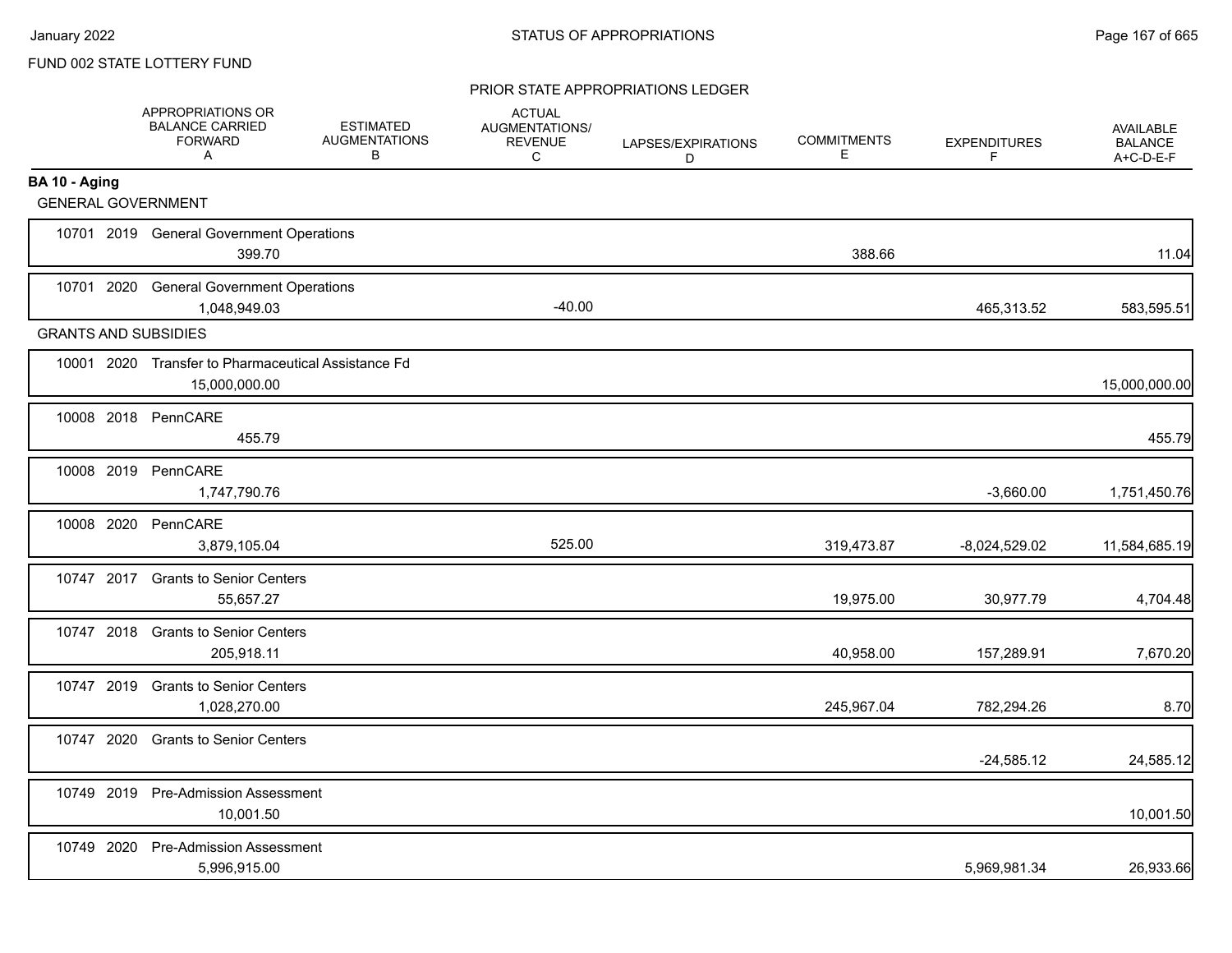#### PRIOR STATE APPROPRIATIONS LEDGER

|                                                              | <b>APPROPRIATIONS OR</b><br><b>BALANCE CARRIED</b><br><b>FORWARD</b><br>Α | <b>ESTIMATED</b><br><b>AUGMENTATIONS</b><br>В | <b>ACTUAL</b><br>AUGMENTATIONS/<br><b>REVENUE</b><br>C | LAPSES/EXPIRATIONS<br>D | <b>COMMITMENTS</b><br>Е | <b>EXPENDITURES</b><br>F. | <b>AVAILABLE</b><br><b>BALANCE</b><br>A+C-D-E-F |
|--------------------------------------------------------------|---------------------------------------------------------------------------|-----------------------------------------------|--------------------------------------------------------|-------------------------|-------------------------|---------------------------|-------------------------------------------------|
| 10914 2019                                                   | <b>Caregiver Support</b><br>127,955.43                                    |                                               |                                                        |                         |                         | $-50.00$                  | 128,005.43                                      |
| 2020<br>10914                                                | <b>Caregiver Support</b><br>1,955,148.00                                  |                                               |                                                        |                         | 181,231.90              | -1,356,645.69             | 3,130,561.79                                    |
| 10959 2020                                                   | Alzheimer's Outreach<br>115,789.00                                        |                                               |                                                        |                         |                         | 113,083.00                | 2,706.00                                        |
| <b>DEPT TOTAL</b>                                            |                                                                           |                                               |                                                        |                         |                         |                           |                                                 |
|                                                              | 31, 172, 354.63                                                           |                                               | 485.00                                                 |                         | 807,994.47              | $-1,890,530.01$           | 32,255,375.17                                   |
| <b>BA 21 - Human Services</b><br><b>GRANTS AND SUBSIDIES</b> |                                                                           |                                               |                                                        |                         |                         |                           |                                                 |
| 11072 2020                                                   | <b>Medical Assist-Transportation Services</b><br>121,158.94               |                                               |                                                        |                         |                         |                           | 121,158.94                                      |
| 11134 2020                                                   | Medical Assist - Community Healthchoices<br>90,000,000.00                 |                                               |                                                        |                         |                         | 90,000,000.00             |                                                 |
| <b>DEPT TOTAL</b>                                            |                                                                           |                                               |                                                        |                         |                         |                           |                                                 |
|                                                              | 90,121,158.94                                                             |                                               |                                                        |                         |                         | 90,000,000.00             | 121,158.94                                      |
| <b>LEDGER TOTAL</b>                                          |                                                                           |                                               |                                                        |                         |                         |                           |                                                 |
|                                                              | 121,293,513.57                                                            |                                               | 485.00                                                 |                         | 807,994.47              | 88,109,469.99             | 32,376,534.11                                   |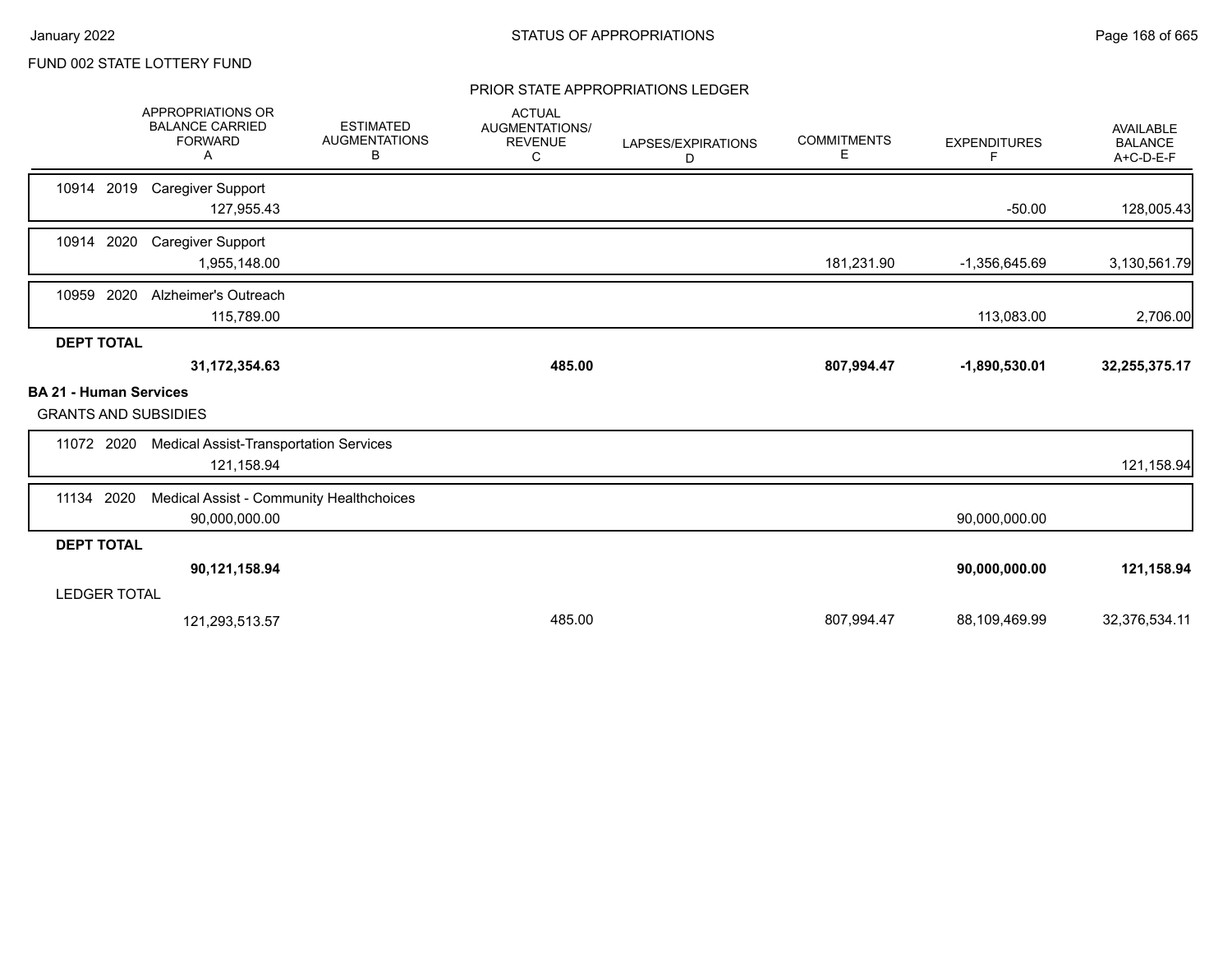### PRIOR STATE EXECUTIVE AUTHORIZATIONS LEDGER

|                               | APPROPRIATIONS OR<br><b>BALANCE CARRIED</b><br><b>FORWARD</b><br>Α | <b>ESTIMATED</b><br><b>AUGMENTATIONS</b><br>В | <b>ACTUAL</b><br><b>AUGMENTATIONS/</b><br><b>REVENUE</b><br>C | LAPSES/EXPIRATIONS<br>D | <b>COMMITMENTS</b><br>E | <b>EXPENDITURES</b><br>F | <b>AVAILABLE</b><br><b>BALANCE</b><br>A+C-D-E-F |
|-------------------------------|--------------------------------------------------------------------|-----------------------------------------------|---------------------------------------------------------------|-------------------------|-------------------------|--------------------------|-------------------------------------------------|
| <b>BA 18 - Revenue</b>        |                                                                    |                                               |                                                               |                         |                         |                          |                                                 |
| <b>GENERAL GOVERNMENT</b>     |                                                                    |                                               |                                                               |                         |                         |                          |                                                 |
|                               | 20020 2019 Payment of Prize Money<br>15,000.00                     |                                               |                                                               |                         |                         | 1.00                     | 14,999.00                                       |
| 20020<br>2020                 | Payment of Prize Money<br>30,904,323.68                            |                                               |                                                               |                         |                         | 121,534.88               | 30,782,788.80                                   |
| 20022 2020                    | <b>On-Line Vendor Commissions</b><br>9,635,841.91                  |                                               |                                                               |                         |                         | 6,645,629.26             | 2,990,212.65                                    |
| 20024 2020                    | <b>Instant Vendor Commissions</b><br>13,581,965.67                 |                                               |                                                               |                         |                         | 9,668,681.03             | 3,913,284.64                                    |
|                               | 20270 2018 Lottery Advertising<br>1,100.00                         |                                               |                                                               |                         |                         |                          | 1,100.00                                        |
|                               | 20270 2019 Lottery Advertising<br>76.677.55                        |                                               |                                                               |                         |                         |                          | 76,677.55                                       |
| 20270 2020                    | <b>Lottery Advertising</b><br>11,699,021.28                        |                                               |                                                               |                         | 131,868.91              | 11,567,151.54            | 0.83                                            |
| 20296 2020                    | <b>General Operations</b><br>24,661,711.19                         |                                               |                                                               |                         | 21,892,205.60           | 2,593,318.17             | 176,187.42                                      |
| 20361 2020                    | Property Tax Rent Rebate - General Op<br>3,068,376.49              |                                               |                                                               |                         |                         | 447,963.61               | 2,620,412.88                                    |
|                               | 20438 2020 iLottery Vendor Commissions<br>31,469,000.00            |                                               |                                                               |                         | 1,665,195.19            | 12,931,464.62            | 16,872,340.19                                   |
| <b>GRANTS AND SUBSIDIES</b>   |                                                                    |                                               |                                                               |                         |                         |                          |                                                 |
|                               | 20021 2019 Prop Tax/Rent Astnc for Older Penn<br>9,544,318.45      |                                               |                                                               |                         |                         | 3,289,616.66             | 6,254,701.79                                    |
| <b>DEPT TOTAL</b>             |                                                                    |                                               |                                                               |                         |                         |                          |                                                 |
| <b>BA 78 - Transportation</b> | 134,657,336.22                                                     |                                               |                                                               |                         | 23,689,269.70           | 47,265,360.77            | 63,702,705.75                                   |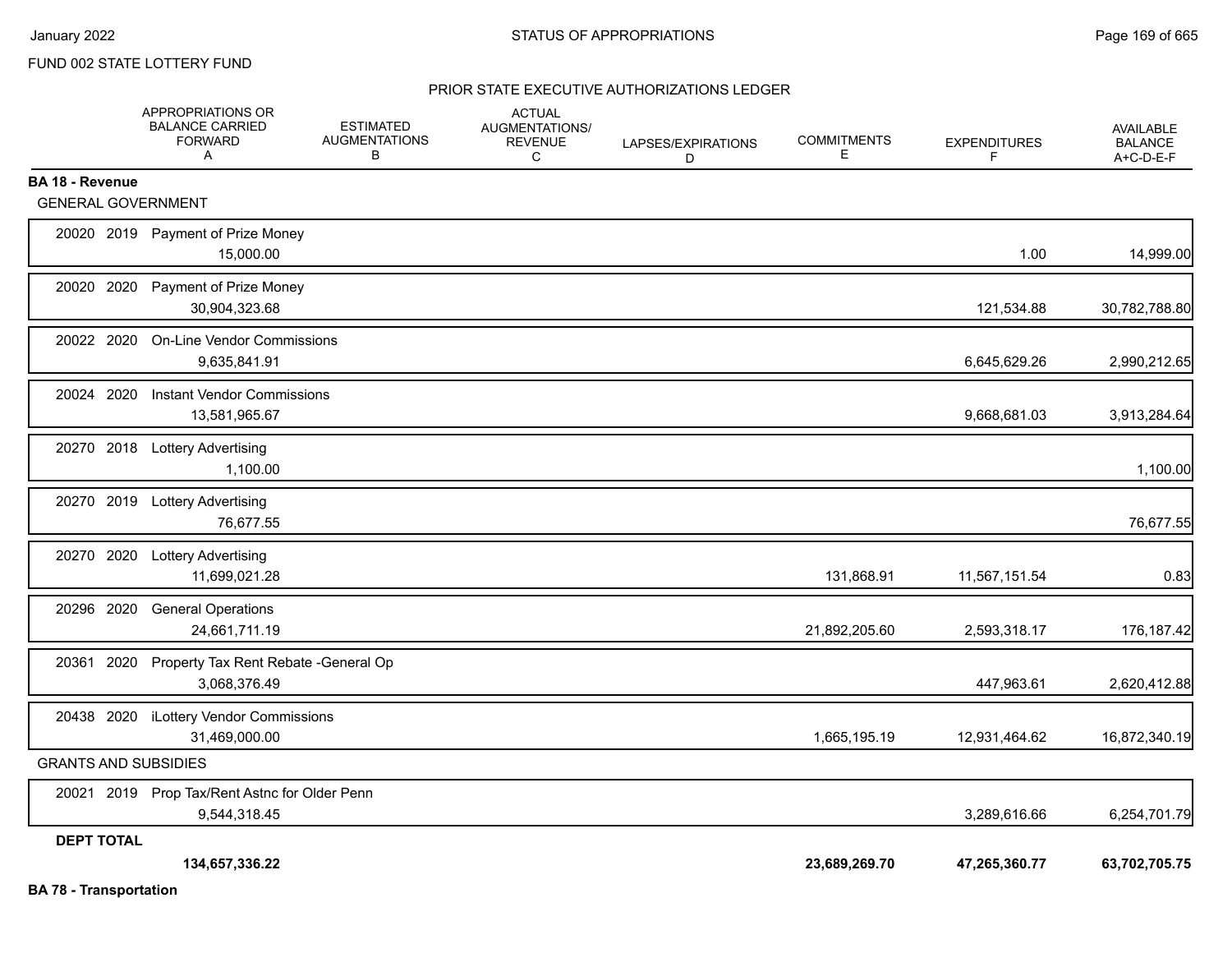#### PRIOR STATE EXECUTIVE AUTHORIZATIONS LEDGER

|                             | APPROPRIATIONS OR<br><b>BALANCE CARRIED</b><br><b>FORWARD</b><br>$\mathsf{A}$ | <b>ESTIMATED</b><br><b>AUGMENTATIONS</b><br>в | <b>ACTUAL</b><br>AUGMENTATIONS/<br><b>REVENUE</b><br>C | LAPSES/EXPIRATIONS<br>D | <b>COMMITMENTS</b> | <b>EXPENDITURES</b> | <b>AVAILABLE</b><br><b>BALANCE</b><br>A+C-D-E-F |
|-----------------------------|-------------------------------------------------------------------------------|-----------------------------------------------|--------------------------------------------------------|-------------------------|--------------------|---------------------|-------------------------------------------------|
| <b>GRANTS AND SUBSIDIES</b> |                                                                               |                                               |                                                        |                         |                    |                     |                                                 |
| 2020<br>20167               | Older Pennsylvania Shared Rides                                               |                                               |                                                        |                         |                    |                     |                                                 |
|                             | 48,248,798.97                                                                 |                                               |                                                        |                         |                    | 7,198,388.92        | 41,050,410.05                                   |
| <b>DEPT TOTAL</b>           |                                                                               |                                               |                                                        |                         |                    |                     |                                                 |
|                             | 48,248,798.97                                                                 |                                               |                                                        |                         |                    | 7,198,388.92        | 41,050,410.05                                   |
| <b>LEDGER TOTAL</b>         |                                                                               |                                               |                                                        |                         |                    |                     |                                                 |
|                             | 182,906,135.19                                                                |                                               |                                                        |                         | 23,689,269.70      | 54,463,749.69       | 104,753,115.80                                  |
|                             | TOTAL TOTAL ALL PRIOR STATE LEDGERS                                           |                                               |                                                        |                         |                    |                     |                                                 |
|                             | 304,199,648.76                                                                |                                               | 485.00                                                 |                         | 24,497,264.17      | 142,573,219.68      | 137,129,649.91                                  |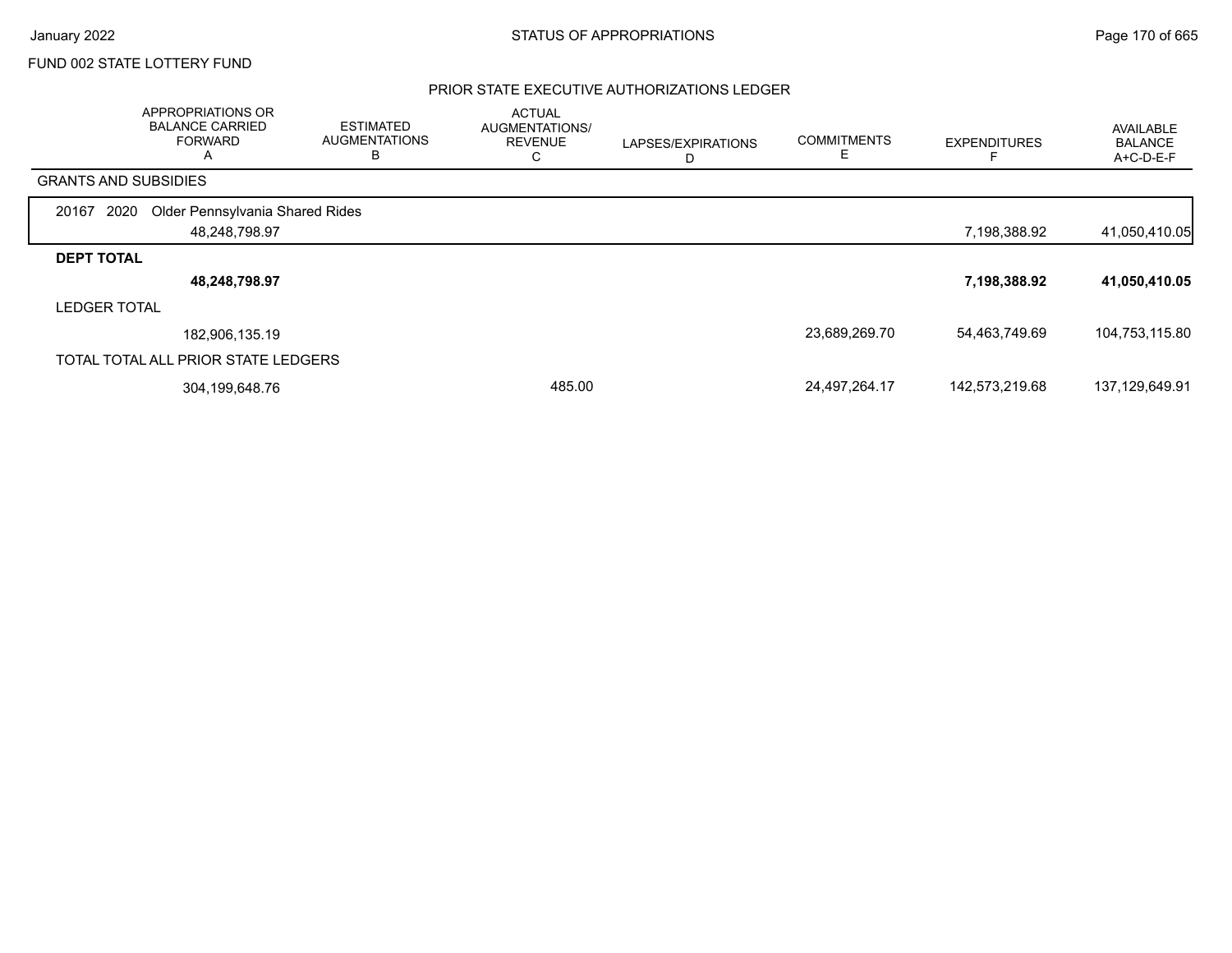#### RESTRICTED RECEIPTS LEDGER

|                           | <b>APPROPRIATIONS OR</b><br><b>BALANCE CARRIED</b><br><b>FORWARD</b><br>A | <b>ESTIMATED</b><br><b>AUGMENTATIONS</b><br>в | <b>ACTUAL</b><br><b>AUGMENTATIONS/</b><br><b>REVENUE</b><br>С | LAPSES/EXPIRATIONS<br>D | <b>COMMITMENTS</b><br>E | <b>EXPENDITURES</b> | AVAILABLE<br><b>BALANCE</b><br>A+C-D-E-F |
|---------------------------|---------------------------------------------------------------------------|-----------------------------------------------|---------------------------------------------------------------|-------------------------|-------------------------|---------------------|------------------------------------------|
| <b>BA 18 - Revenue</b>    |                                                                           |                                               |                                                               |                         |                         |                     |                                          |
| <b>GENERAL GOVERNMENT</b> |                                                                           |                                               |                                                               |                         |                         |                     |                                          |
| 2021<br>40176             | <b>Bond Collateral</b>                                                    |                                               |                                                               |                         |                         |                     |                                          |
|                           | 404,684.42                                                                |                                               | 60,000.00                                                     |                         |                         | 60,000.00           | 404,684.42                               |
| <b>DEPT TOTAL</b>         |                                                                           |                                               |                                                               |                         |                         |                     |                                          |
|                           | 404,684.42                                                                |                                               | 60,000.00                                                     |                         |                         | 60,000.00           | 404,684.42                               |
| <b>LEDGER TOTAL</b>       |                                                                           |                                               |                                                               |                         |                         |                     |                                          |
|                           | 404,684.42                                                                |                                               | 60.000.00                                                     |                         |                         | 60.000.00           | 404,684.42                               |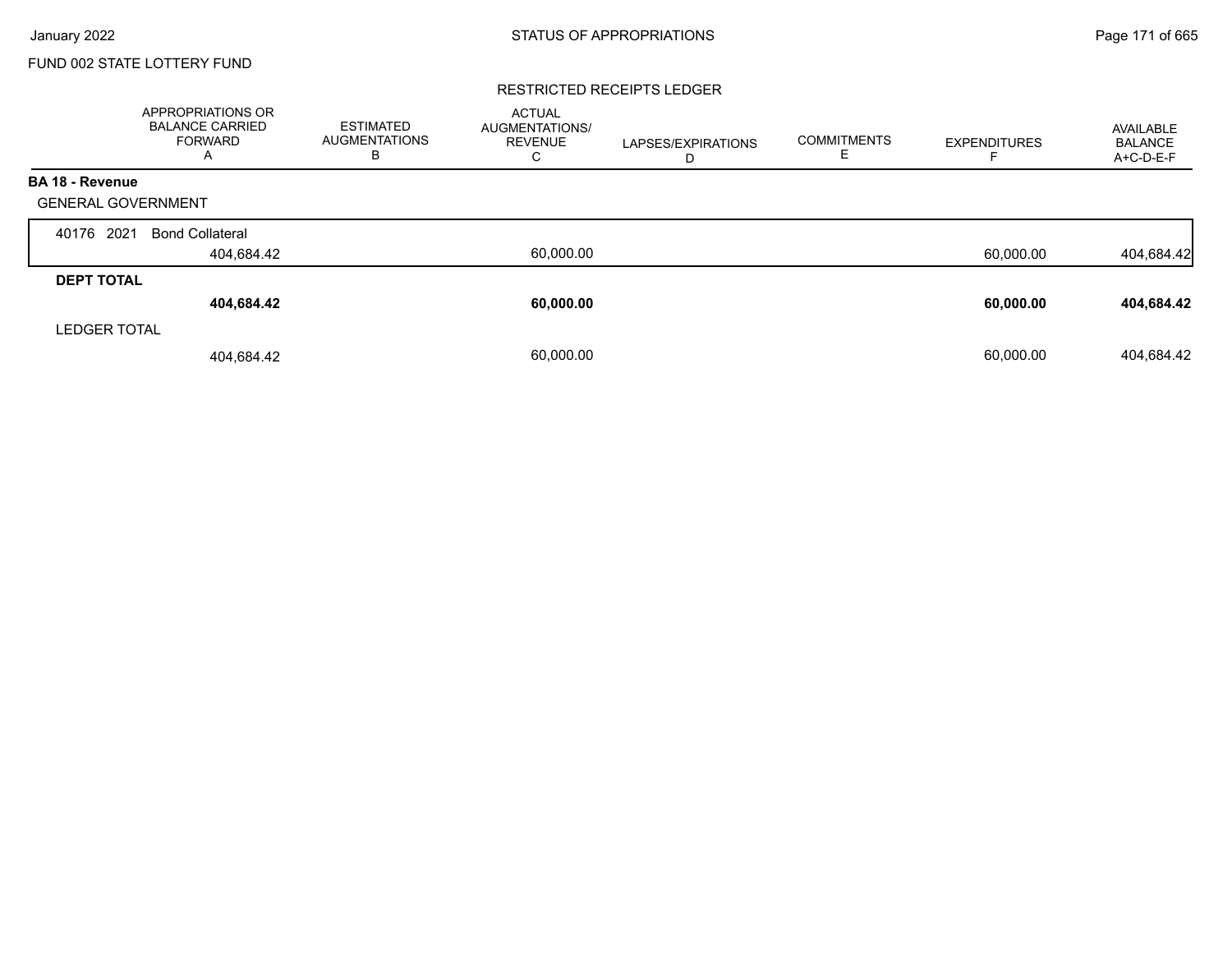#### RESTRICTED REVENUE LEDGER

|                           | APPROPRIATIONS OR<br><b>BALANCE CARRIED</b><br><b>FORWARD</b><br>$\mathsf{A}$ | <b>ESTIMATED</b><br><b>AUGMENTATIONS</b><br>B | <b>ACTUAL</b><br>AUGMENTATIONS/<br><b>REVENUE</b><br>С | LAPSES/EXPIRATIONS<br>D | <b>COMMITMENTS</b> | <b>EXPENDITURES</b> | AVAILABLE<br><b>BALANCE</b><br>A+C-D-E-F |
|---------------------------|-------------------------------------------------------------------------------|-----------------------------------------------|--------------------------------------------------------|-------------------------|--------------------|---------------------|------------------------------------------|
| <b>BA 18 - Revenue</b>    |                                                                               |                                               |                                                        |                         |                    |                     |                                          |
| <b>GENERAL GOVERNMENT</b> |                                                                               |                                               |                                                        |                         |                    |                     |                                          |
| 60206 2021                | Access Compliance Account                                                     |                                               |                                                        |                         |                    |                     |                                          |
|                           | 2,650.00                                                                      |                                               |                                                        |                         |                    |                     | 2,650.00                                 |
| <b>DEPT TOTAL</b>         |                                                                               |                                               |                                                        |                         |                    |                     |                                          |
|                           | 2,650.00                                                                      |                                               |                                                        |                         |                    |                     | 2,650.00                                 |
| <b>LEDGER TOTAL</b>       |                                                                               |                                               |                                                        |                         |                    |                     |                                          |
|                           | 2,650.00                                                                      |                                               |                                                        |                         |                    |                     | 2,650.00                                 |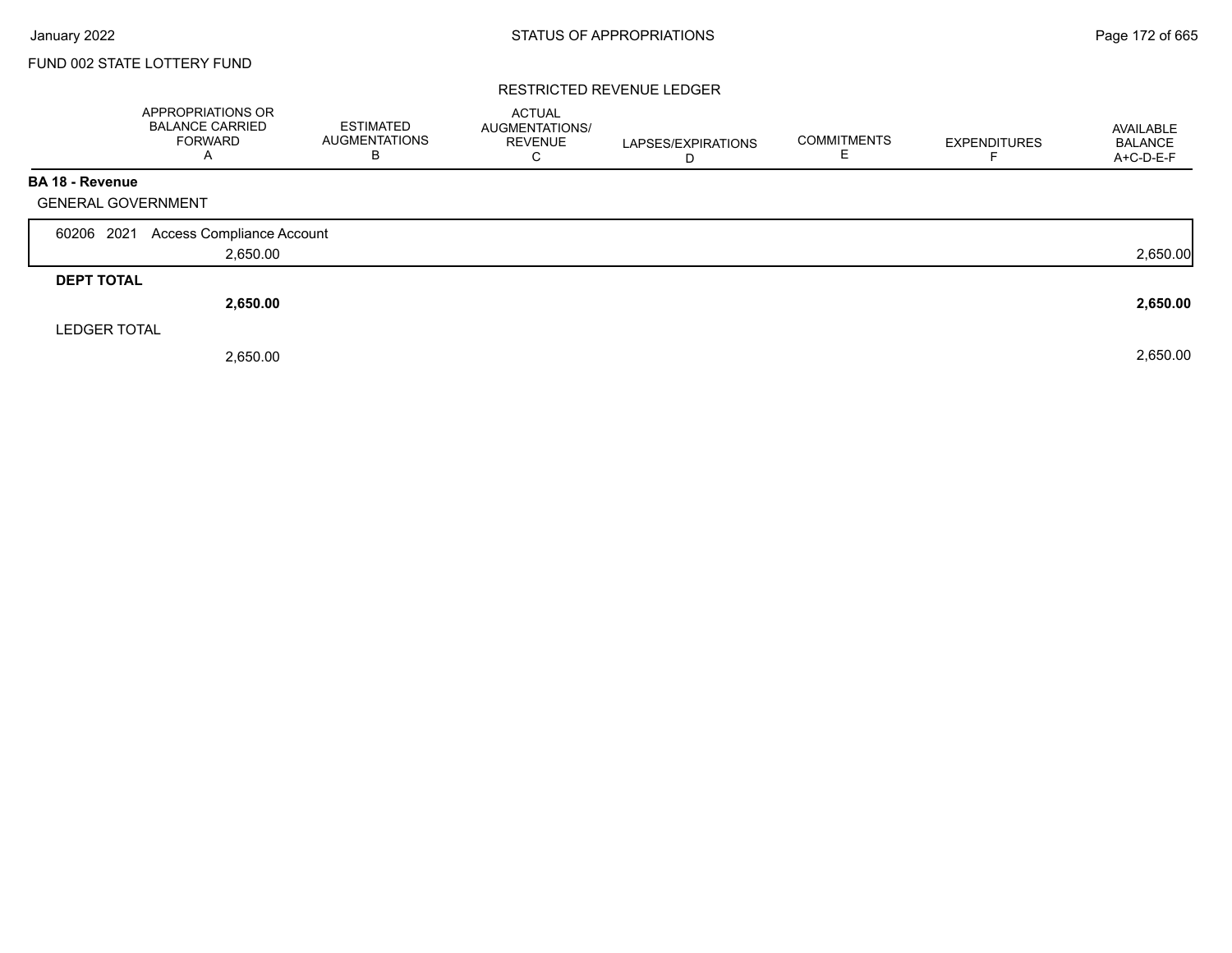# FUND 003 WILD RESOURCE CONSERVATION FUND

#### CURRENT STATE EXECUTIVE AUTHORIZATIONS LEDGER

|                           | APPROPRIATIONS OR<br><b>BALANCE CARRIED</b><br><b>FORWARD</b><br>A | <b>ESTIMATED</b><br><b>AUGMENTATIONS</b><br>B | <b>ACTUAL</b><br>AUGMENTATIONS/<br><b>REVENUE</b><br>C | LAPSES/EXPIRATIONS<br>D | <b>COMMITMENTS</b><br>Е | <b>EXPENDITURES</b> | AVAILABLE<br><b>BALANCE</b><br>A+C-D-E-F |
|---------------------------|--------------------------------------------------------------------|-----------------------------------------------|--------------------------------------------------------|-------------------------|-------------------------|---------------------|------------------------------------------|
|                           | <b>BA 38 - Conservation &amp; Natural Resourc</b>                  |                                               |                                                        |                         |                         |                     |                                          |
| <b>GENERAL GOVERNMENT</b> |                                                                    |                                               |                                                        |                         |                         |                     |                                          |
| 2021<br>20207             | <b>General Operations</b>                                          |                                               |                                                        |                         |                         |                     |                                          |
|                           | 132,000.00                                                         |                                               |                                                        |                         | 51,154.04               | 7,092.05            | 73,753.91                                |
| <b>DEPT TOTAL</b>         |                                                                    |                                               |                                                        |                         |                         |                     |                                          |
|                           | 132,000.00                                                         |                                               |                                                        |                         | 51,154.04               | 7,092.05            | 73,753.91                                |
| <b>LEDGER TOTAL</b>       |                                                                    |                                               |                                                        |                         |                         |                     |                                          |
|                           | 132,000.00                                                         |                                               |                                                        |                         | 51,154.04               | 7,092.05            | 73,753.91                                |
|                           | TOTAL TOTAL ALL CURRENT STATE LEDGERS                              |                                               |                                                        |                         |                         |                     |                                          |
|                           | 132,000.00                                                         |                                               |                                                        |                         | 51,154.04               | 7,092.05            | 73,753.91                                |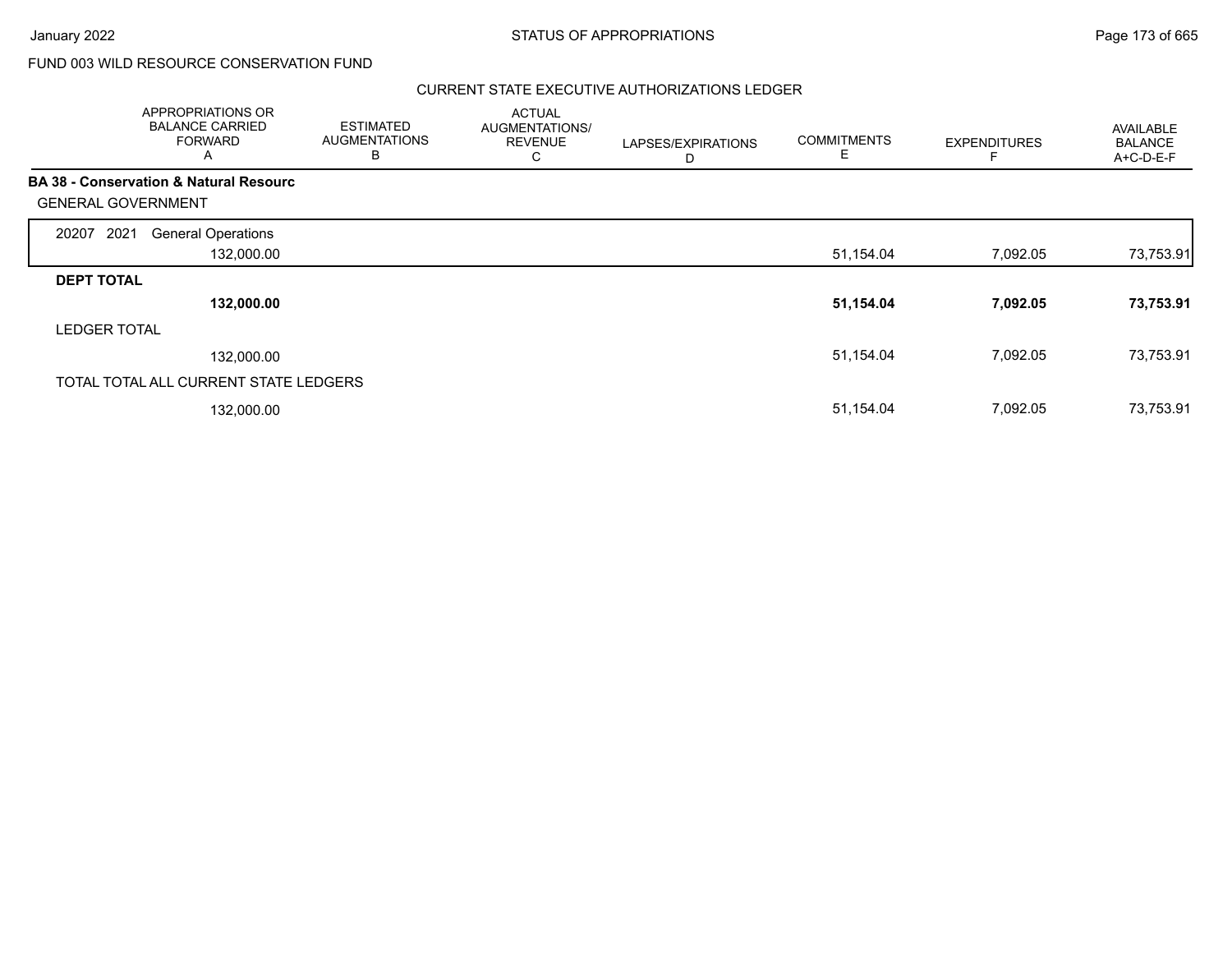# FUND 003 WILD RESOURCE CONSERVATION FUND

#### PRIOR STATE EXECUTIVE AUTHORIZATIONS LEDGER

|                                                   | APPROPRIATIONS OR<br><b>BALANCE CARRIED</b><br><b>FORWARD</b><br>A | <b>ESTIMATED</b><br><b>AUGMENTATIONS</b><br>В | <b>ACTUAL</b><br>AUGMENTATIONS/<br><b>REVENUE</b><br>U | LAPSES/EXPIRATIONS<br>D | <b>COMMITMENTS</b><br>Ε | <b>EXPENDITURES</b> | <b>AVAILABLE</b><br><b>BALANCE</b><br>A+C-D-E-F |
|---------------------------------------------------|--------------------------------------------------------------------|-----------------------------------------------|--------------------------------------------------------|-------------------------|-------------------------|---------------------|-------------------------------------------------|
| <b>BA 38 - Conservation &amp; Natural Resourc</b> |                                                                    |                                               |                                                        |                         |                         |                     |                                                 |
| <b>GENERAL GOVERNMENT</b>                         |                                                                    |                                               |                                                        |                         |                         |                     |                                                 |
| 2020<br>20207                                     | <b>General Operations</b>                                          |                                               |                                                        |                         |                         |                     |                                                 |
|                                                   | 126,058.54                                                         |                                               |                                                        |                         |                         | 22,461.65           | 103,596.89                                      |
| <b>DEPT TOTAL</b>                                 |                                                                    |                                               |                                                        |                         |                         |                     |                                                 |
|                                                   | 126,058.54                                                         |                                               |                                                        |                         |                         | 22,461.65           | 103,596.89                                      |
| <b>LEDGER TOTAL</b>                               |                                                                    |                                               |                                                        |                         |                         |                     |                                                 |
|                                                   | 126,058.54                                                         |                                               |                                                        |                         |                         | 22,461.65           | 103,596.89                                      |
|                                                   | TOTAL TOTAL ALL PRIOR STATE LEDGERS                                |                                               |                                                        |                         |                         |                     |                                                 |
|                                                   | 126,058.54                                                         |                                               |                                                        |                         |                         | 22,461.65           | 103,596.89                                      |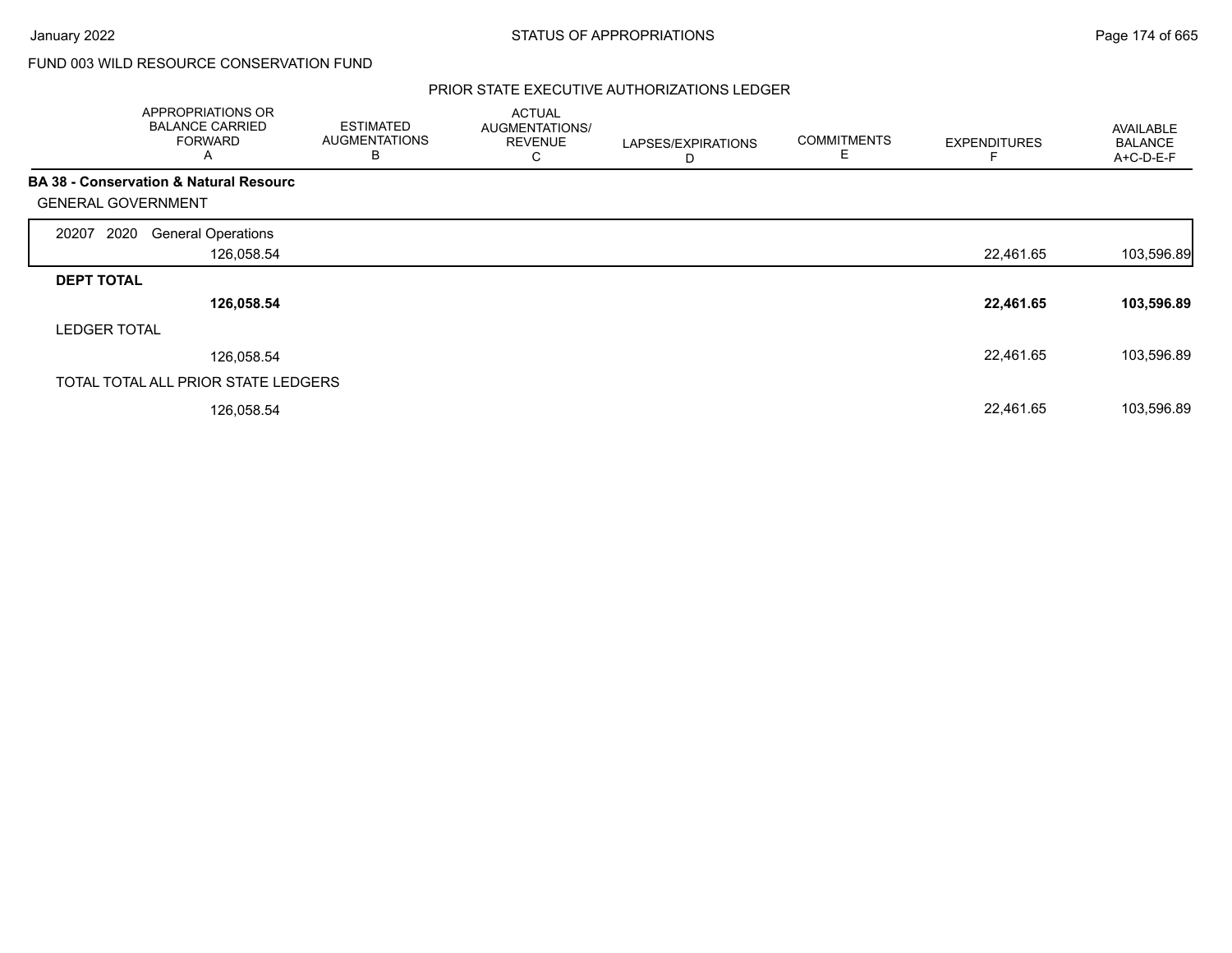# FUND 004 ENERGY DEVELOPMENT FUND

#### CURRENT STATE EXECUTIVE AUTHORIZATIONS LEDGER

|                           | APPROPRIATIONS OR<br><b>BALANCE CARRIED</b><br><b>FORWARD</b><br>A | <b>ESTIMATED</b><br><b>AUGMENTATIONS</b><br>в | <b>ACTUAL</b><br>AUGMENTATIONS/<br><b>REVENUE</b><br>С | LAPSES/EXPIRATIONS<br>D | <b>COMMITMENTS</b><br>Е | <b>EXPENDITURES</b> | AVAILABLE<br><b>BALANCE</b><br>A+C-D-E-F |
|---------------------------|--------------------------------------------------------------------|-----------------------------------------------|--------------------------------------------------------|-------------------------|-------------------------|---------------------|------------------------------------------|
|                           | <b>BA 35 - Environmental Protection</b>                            |                                               |                                                        |                         |                         |                     |                                          |
| <b>GENERAL GOVERNMENT</b> |                                                                    |                                               |                                                        |                         |                         |                     |                                          |
| 2021<br>20289             | Energy Development - Administration                                |                                               |                                                        |                         |                         |                     |                                          |
|                           | 139,000.00                                                         |                                               |                                                        |                         |                         | 34,670.17           | 104,329.83                               |
| <b>DEPT TOTAL</b>         |                                                                    |                                               |                                                        |                         |                         |                     |                                          |
|                           | 139,000.00                                                         |                                               |                                                        |                         |                         | 34,670.17           | 104,329.83                               |
| <b>LEDGER TOTAL</b>       |                                                                    |                                               |                                                        |                         |                         |                     |                                          |
|                           | 139,000.00                                                         |                                               |                                                        |                         |                         | 34,670.17           | 104,329.83                               |
|                           | TOTAL TOTAL ALL CURRENT STATE LEDGERS                              |                                               |                                                        |                         |                         |                     |                                          |
|                           | 139,000.00                                                         |                                               |                                                        |                         |                         | 34,670.17           | 104,329.83                               |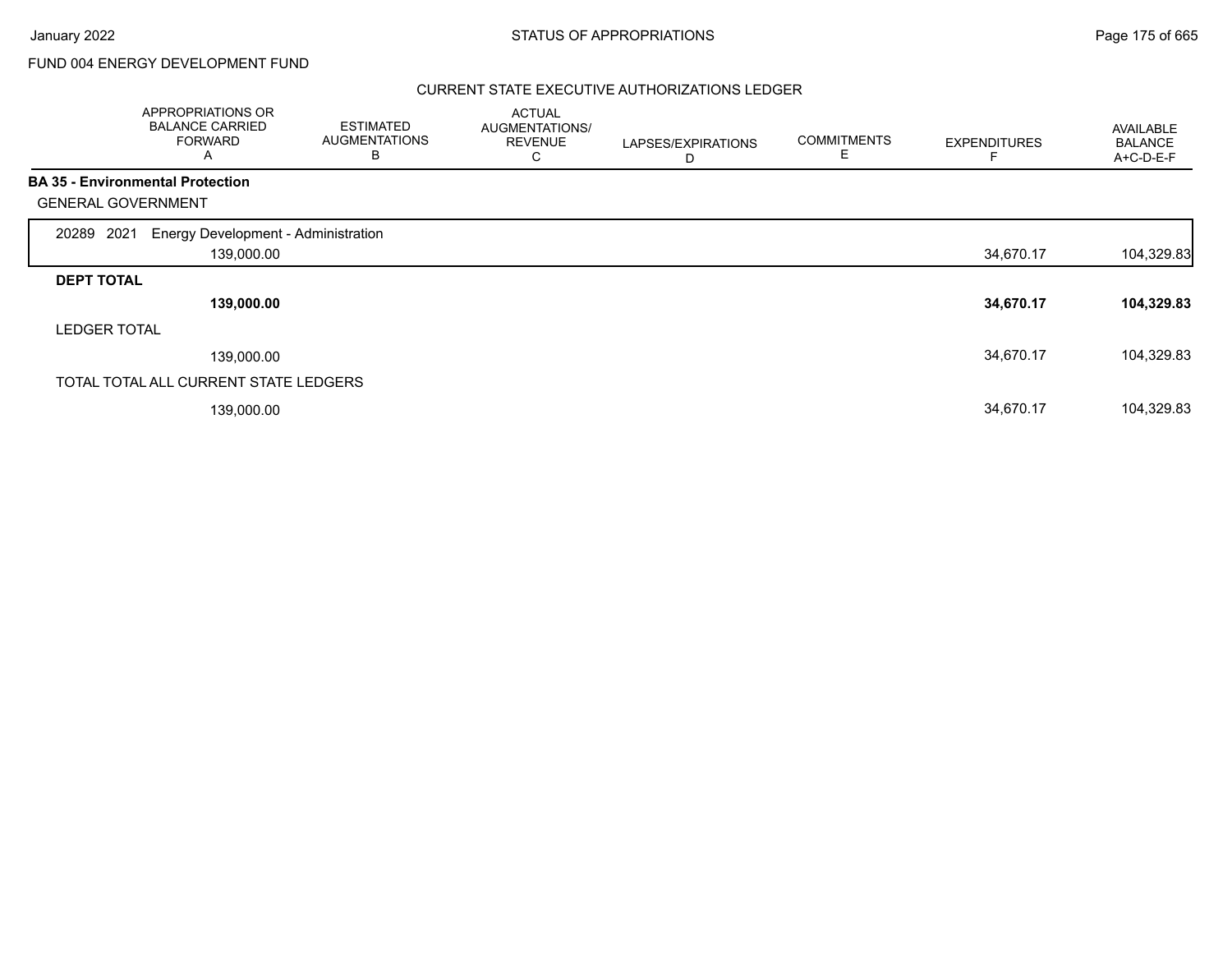# FUND 004 ENERGY DEVELOPMENT FUND

#### PRIOR STATE EXECUTIVE AUTHORIZATIONS LEDGER

|                             | <b>APPROPRIATIONS OR</b><br><b>BALANCE CARRIED</b><br><b>FORWARD</b><br>Α | <b>ESTIMATED</b><br><b>AUGMENTATIONS</b><br>В | <b>ACTUAL</b><br>AUGMENTATIONS/<br><b>REVENUE</b><br>С | LAPSES/EXPIRATIONS<br>D | <b>COMMITMENTS</b><br>E | <b>EXPENDITURES</b> | AVAILABLE<br><b>BALANCE</b><br>A+C-D-E-F |
|-----------------------------|---------------------------------------------------------------------------|-----------------------------------------------|--------------------------------------------------------|-------------------------|-------------------------|---------------------|------------------------------------------|
|                             | <b>BA 35 - Environmental Protection</b>                                   |                                               |                                                        |                         |                         |                     |                                          |
| <b>GENERAL GOVERNMENT</b>   |                                                                           |                                               |                                                        |                         |                         |                     |                                          |
| 2020<br>20289               | <b>Energy Development - Administration</b><br>85,170.72                   |                                               |                                                        |                         |                         | 2,816.10            | 82,354.62                                |
| <b>GRANTS AND SUBSIDIES</b> |                                                                           |                                               |                                                        |                         |                         |                     |                                          |
| 2020<br>20288               | <b>Energy Development Loans/Grants</b><br>2,300,000.00                    |                                               |                                                        |                         |                         |                     | 2,300,000.00                             |
| <b>DEPT TOTAL</b>           |                                                                           |                                               |                                                        |                         |                         |                     |                                          |
|                             | 2,385,170.72                                                              |                                               |                                                        |                         |                         | 2,816.10            | 2,382,354.62                             |
| <b>LEDGER TOTAL</b>         |                                                                           |                                               |                                                        |                         |                         |                     |                                          |
|                             | 2,385,170.72                                                              |                                               |                                                        |                         |                         | 2,816.10            | 2,382,354.62                             |
|                             | TOTAL TOTAL ALL PRIOR STATE LEDGERS                                       |                                               |                                                        |                         |                         |                     |                                          |
|                             | 2,385,170.72                                                              |                                               |                                                        |                         |                         | 2,816.10            | 2,382,354.62                             |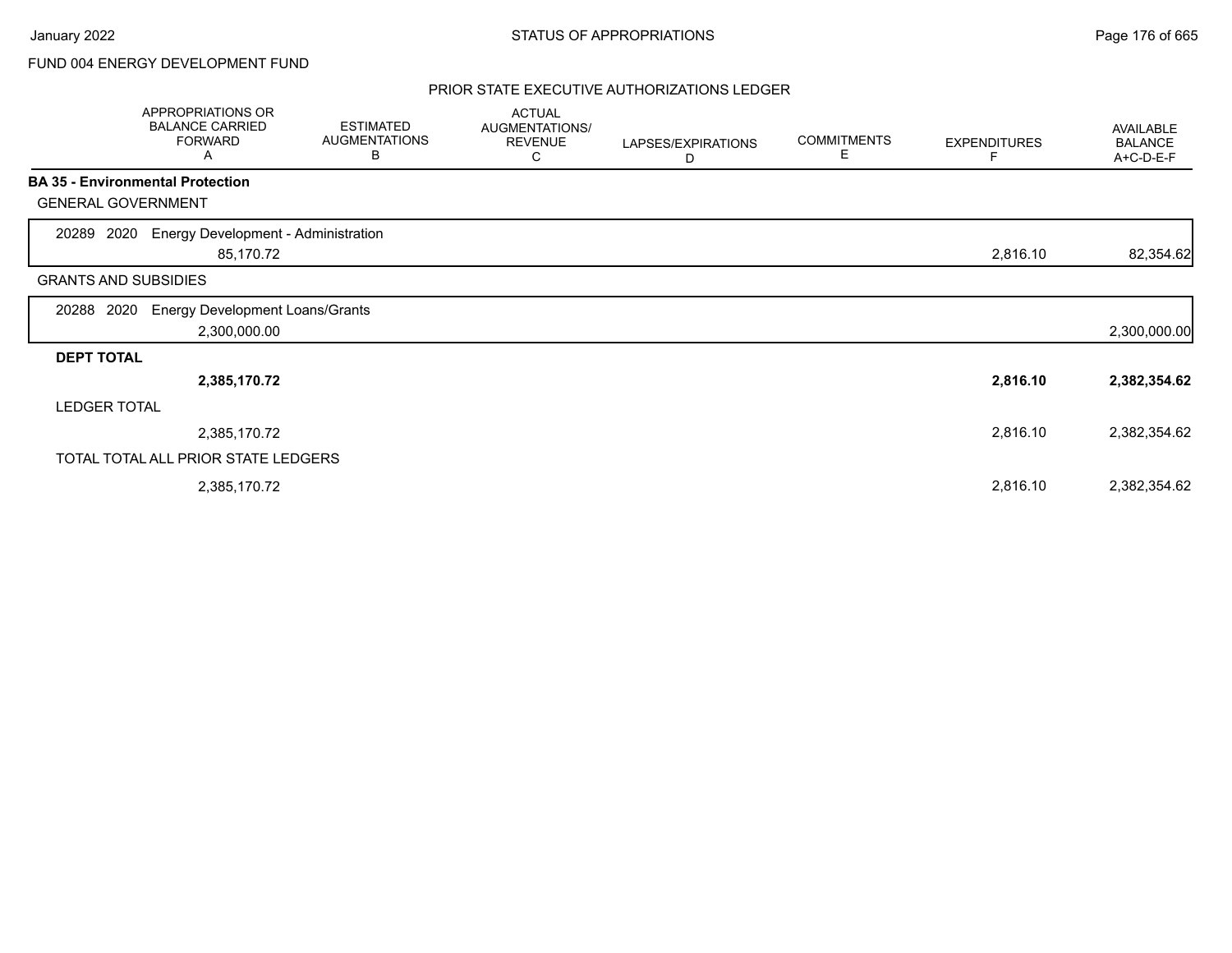### CURRENT STATE APPROPRIATIONS LEDGER

|                                                     | APPROPRIATIONS OR<br><b>BALANCE CARRIED</b><br><b>FORWARD</b><br>Α | <b>ESTIMATED</b><br><b>AUGMENTATIONS</b><br>В | <b>ACTUAL</b><br><b>AUGMENTATIONS/</b><br><b>REVENUE</b><br>C | LAPSES/EXPIRATIONS<br>D | <b>COMMITMENTS</b><br>Е | <b>EXPENDITURES</b><br>F | <b>AVAILABLE</b><br><b>BALANCE</b><br>A+C-D-E-F |
|-----------------------------------------------------|--------------------------------------------------------------------|-----------------------------------------------|---------------------------------------------------------------|-------------------------|-------------------------|--------------------------|-------------------------------------------------|
| <b>BA 68 - Agriculture</b>                          |                                                                    |                                               |                                                               |                         |                         |                          |                                                 |
| <b>GENERAL GOVERNMENT</b>                           |                                                                    |                                               |                                                               |                         |                         |                          |                                                 |
| 11106 2021                                          | <b>State Racing Commission</b><br>7,180,000.00                     |                                               |                                                               |                         | 223,962.27              | 3,657,501.40             | 3,298,536.33                                    |
| 11107 2021                                          | Equine Toxicology&Research Lab<br>13,251,000.00                    | 10,000.00                                     |                                                               |                         | 1,964,958.72            | 6,079,971.74             | 5,206,069.54                                    |
| 11113 2021                                          | Horse Racing Promotion<br>1,972,000.00                             |                                               |                                                               |                         | 808,129.00              | 813,501.23               | 350,369.77                                      |
| <b>DEPT TOTAL</b>                                   |                                                                    |                                               |                                                               |                         |                         |                          |                                                 |
|                                                     | 22,403,000.00                                                      | 10,000.00                                     |                                                               |                         | 2,997,049.99            | 10,550,974.37            | 8,854,975.64                                    |
| <b>BA 18 - Revenue</b><br><b>GENERAL GOVERNMENT</b> |                                                                    |                                               |                                                               |                         |                         |                          |                                                 |
| 11109 2021                                          | <b>Collections-State Racing</b><br>262,000.00                      |                                               |                                                               |                         |                         | 66,661.25                | 195,338.75                                      |
| <b>DEPT TOTAL</b>                                   |                                                                    |                                               |                                                               |                         |                         |                          |                                                 |
|                                                     | 262,000.00                                                         |                                               |                                                               |                         |                         | 66,661.25                | 195,338.75                                      |
| <b>LEDGER TOTAL</b>                                 |                                                                    |                                               |                                                               |                         |                         |                          |                                                 |
|                                                     | 22,665,000.00                                                      | 10,000.00                                     |                                                               |                         | 2,997,049.99            | 10,617,635.62            | 9,050,314.39                                    |
|                                                     | TOTAL TOTAL ALL CURRENT STATE LEDGERS                              |                                               |                                                               |                         |                         |                          |                                                 |
|                                                     | 22,665,000.00                                                      | 10,000.00                                     |                                                               |                         | 2,997,049.99            | 10,617,635.62            | 9,050,314.39                                    |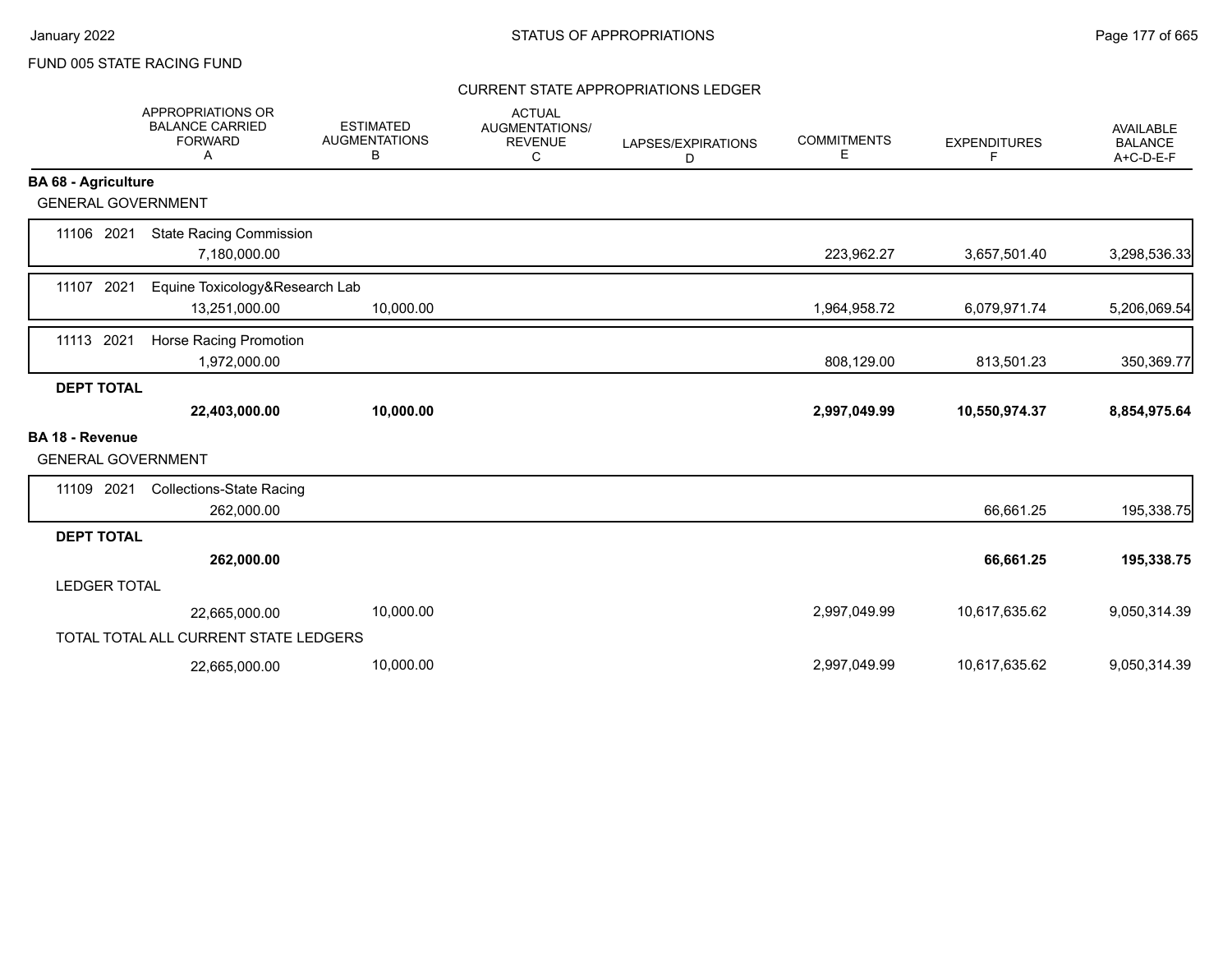#### PRIOR STATE APPROPRIATIONS LEDGER

|                                                     | APPROPRIATIONS OR<br><b>BALANCE CARRIED</b><br><b>FORWARD</b><br>Α | <b>ESTIMATED</b><br><b>AUGMENTATIONS</b><br>В | <b>ACTUAL</b><br>AUGMENTATIONS/<br><b>REVENUE</b><br>C | LAPSES/EXPIRATIONS<br>D | <b>COMMITMENTS</b><br>Е | <b>EXPENDITURES</b><br>F | AVAILABLE<br><b>BALANCE</b><br>$A+C-D-E-F$ |
|-----------------------------------------------------|--------------------------------------------------------------------|-----------------------------------------------|--------------------------------------------------------|-------------------------|-------------------------|--------------------------|--------------------------------------------|
| <b>BA 68 - Agriculture</b>                          |                                                                    |                                               |                                                        |                         |                         |                          |                                            |
| <b>GENERAL GOVERNMENT</b>                           |                                                                    |                                               |                                                        |                         |                         |                          |                                            |
| 11106 2020                                          | <b>State Racing Commission</b><br>1,487,151.81                     |                                               |                                                        |                         |                         | 104,073.54               | 1,383,078.27                               |
| 11107 2020                                          | Equine Toxicology&Research Lab<br>3,610,741.34                     |                                               |                                                        |                         |                         | 849,472.63               | 2,761,268.71                               |
| 11113 2019                                          | Horse Racing Promotion<br>44.68                                    |                                               |                                                        |                         |                         | 0.02                     | 44.66                                      |
| 11113 2020                                          | Horse Racing Promotion<br>403,684.80                               |                                               |                                                        |                         |                         | 403,645.78               | 39.02                                      |
| <b>DEPT TOTAL</b>                                   | 5,501,622.63                                                       |                                               |                                                        |                         |                         | 1,357,191.97             | 4,144,430.66                               |
| <b>BA 18 - Revenue</b><br><b>GENERAL GOVERNMENT</b> |                                                                    |                                               |                                                        |                         |                         |                          |                                            |
| 11109 2020                                          | <b>Collections-State Racing</b><br>105,275.11                      |                                               |                                                        |                         |                         | 3,473.31                 | 101,801.80                                 |
| <b>DEPT TOTAL</b>                                   |                                                                    |                                               |                                                        |                         |                         |                          |                                            |
|                                                     | 105,275.11                                                         |                                               |                                                        |                         |                         | 3,473.31                 | 101,801.80                                 |
| <b>LEDGER TOTAL</b>                                 |                                                                    |                                               |                                                        |                         |                         |                          |                                            |
|                                                     | 5,606,897.74                                                       |                                               |                                                        |                         |                         | 1,360,665.28             | 4,246,232.46                               |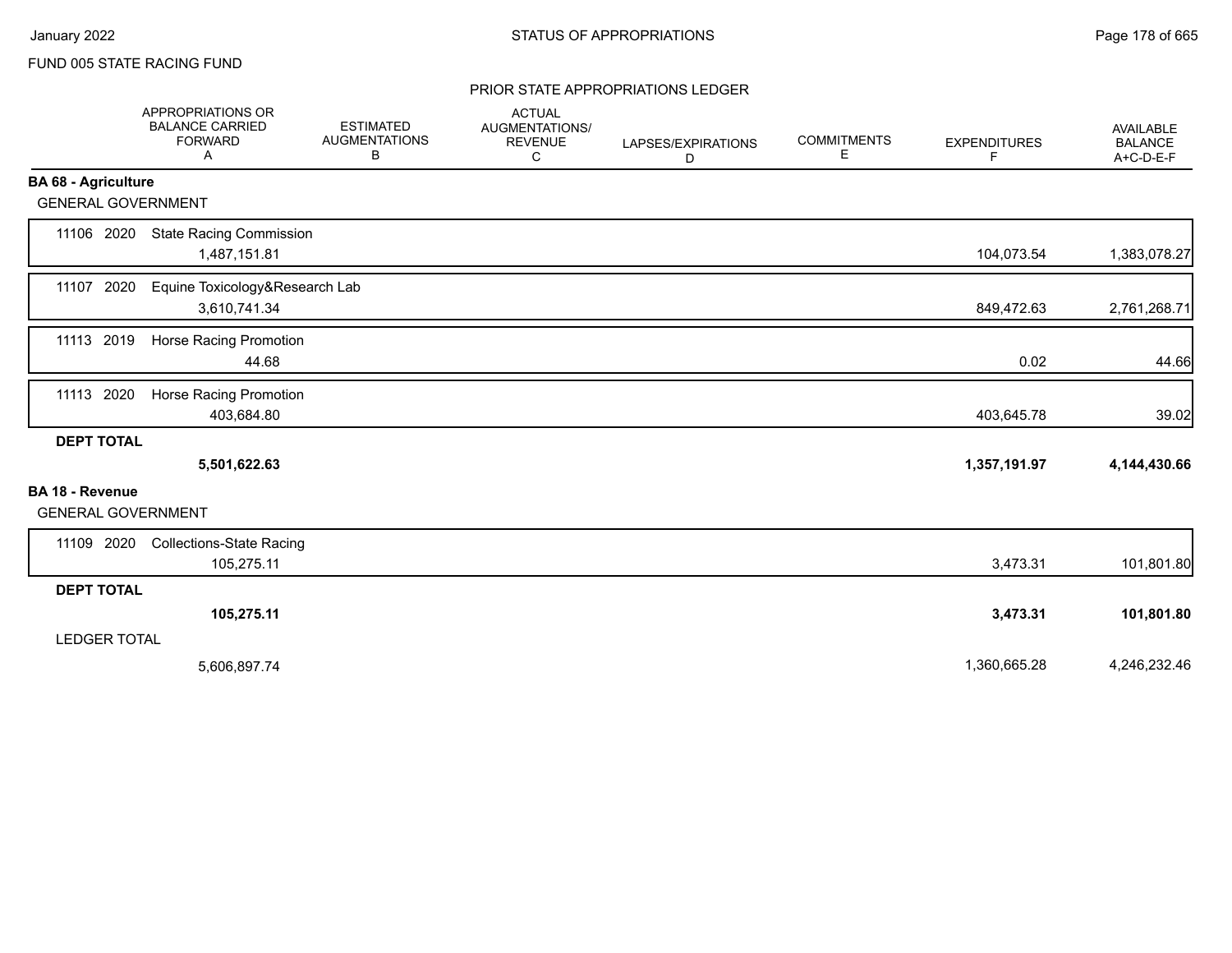#### PRIOR STATE EXECUTIVE AUTHORIZATIONS LEDGER

|                                  | APPROPRIATIONS OR<br><b>BALANCE CARRIED</b><br><b>FORWARD</b><br>A | <b>ESTIMATED</b><br><b>AUGMENTATIONS</b><br>В | <b>ACTUAL</b><br>AUGMENTATIONS/<br><b>REVENUE</b><br>U | LAPSES/EXPIRATIONS<br>D | <b>COMMITMENTS</b><br>E | <b>EXPENDITURES</b> | AVAILABLE<br><b>BALANCE</b><br>A+C-D-E-F |
|----------------------------------|--------------------------------------------------------------------|-----------------------------------------------|--------------------------------------------------------|-------------------------|-------------------------|---------------------|------------------------------------------|
| <b>BA 81 - Executive Offices</b> |                                                                    |                                               |                                                        |                         |                         |                     |                                          |
| <b>GENERAL GOVERNMENT</b>        |                                                                    |                                               |                                                        |                         |                         |                     |                                          |
| 20493 2020                       | Transfer to the General Fund<br>10,000,000.00                      |                                               |                                                        |                         |                         |                     | 10,000,000.00                            |
| <b>DEPT TOTAL</b>                |                                                                    |                                               |                                                        |                         |                         |                     |                                          |
|                                  | 10,000,000.00                                                      |                                               |                                                        |                         |                         |                     | 10,000,000.00                            |
| <b>LEDGER TOTAL</b>              |                                                                    |                                               |                                                        |                         |                         |                     |                                          |
|                                  | 10,000,000.00                                                      |                                               |                                                        |                         |                         |                     | 10,000,000.00                            |
|                                  | TOTAL TOTAL ALL PRIOR STATE LEDGERS                                |                                               |                                                        |                         |                         |                     |                                          |
|                                  | 15,606,897.74                                                      |                                               |                                                        |                         |                         | 1,360,665.28        | 14,246,232.46                            |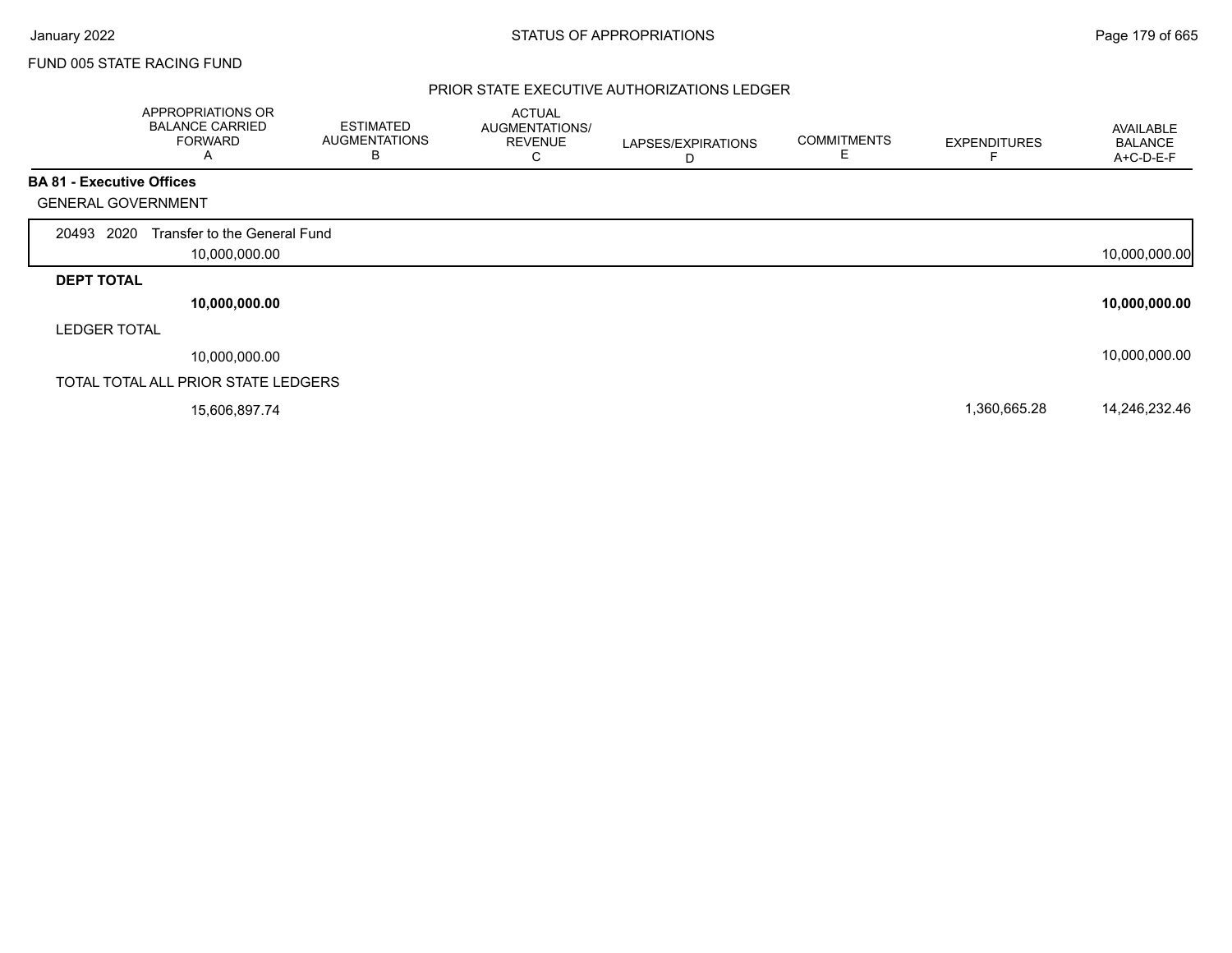#### RESTRICTED REVENUE LEDGER

|                             | APPROPRIATIONS OR<br><b>BALANCE CARRIED</b><br><b>FORWARD</b><br>A | <b>ESTIMATED</b><br><b>AUGMENTATIONS</b><br>B | <b>ACTUAL</b><br>AUGMENTATIONS/<br><b>REVENUE</b><br>C | LAPSES/EXPIRATIONS<br>D | <b>COMMITMENTS</b><br>Е | <b>EXPENDITURES</b> | AVAILABLE<br><b>BALANCE</b><br>A+C-D-E-F |
|-----------------------------|--------------------------------------------------------------------|-----------------------------------------------|--------------------------------------------------------|-------------------------|-------------------------|---------------------|------------------------------------------|
| <b>BA 68 - Agriculture</b>  |                                                                    |                                               |                                                        |                         |                         |                     |                                          |
| <b>GRANTS AND SUBSIDIES</b> |                                                                    |                                               |                                                        |                         |                         |                     |                                          |
| 2021<br>60112               | Pennsylvania Breeding Fund                                         |                                               |                                                        |                         |                         |                     |                                          |
|                             | 12,783,493.82                                                      |                                               | 10,702,865.32                                          |                         |                         | 10,801,836.12       | 12,684,523.02                            |
| 2021<br>60113               | Sire Stakes Program                                                |                                               |                                                        |                         |                         |                     |                                          |
|                             | 5,036,027.03                                                       |                                               | 5,316,410.19                                           |                         |                         | 5,325,240.51        | 5,027,196.71                             |
| 2021<br>60214               | PA Standardbred Breeders Development Fnd                           |                                               |                                                        |                         |                         |                     |                                          |
|                             | 6,569,354.24                                                       |                                               | 3,017,637.19                                           |                         |                         | 400,000.00          | 9,186,991.43                             |
| <b>DEPT TOTAL</b>           |                                                                    |                                               |                                                        |                         |                         |                     |                                          |
|                             | 24,388,875.09                                                      |                                               | 19,036,912.70                                          |                         |                         | 16,527,076.63       | 26,898,711.16                            |
| <b>LEDGER TOTAL</b>         |                                                                    |                                               |                                                        |                         |                         |                     |                                          |
|                             | 24,388,875.09                                                      |                                               | 19,036,912.70                                          |                         |                         | 16,527,076.63       | 26,898,711.16                            |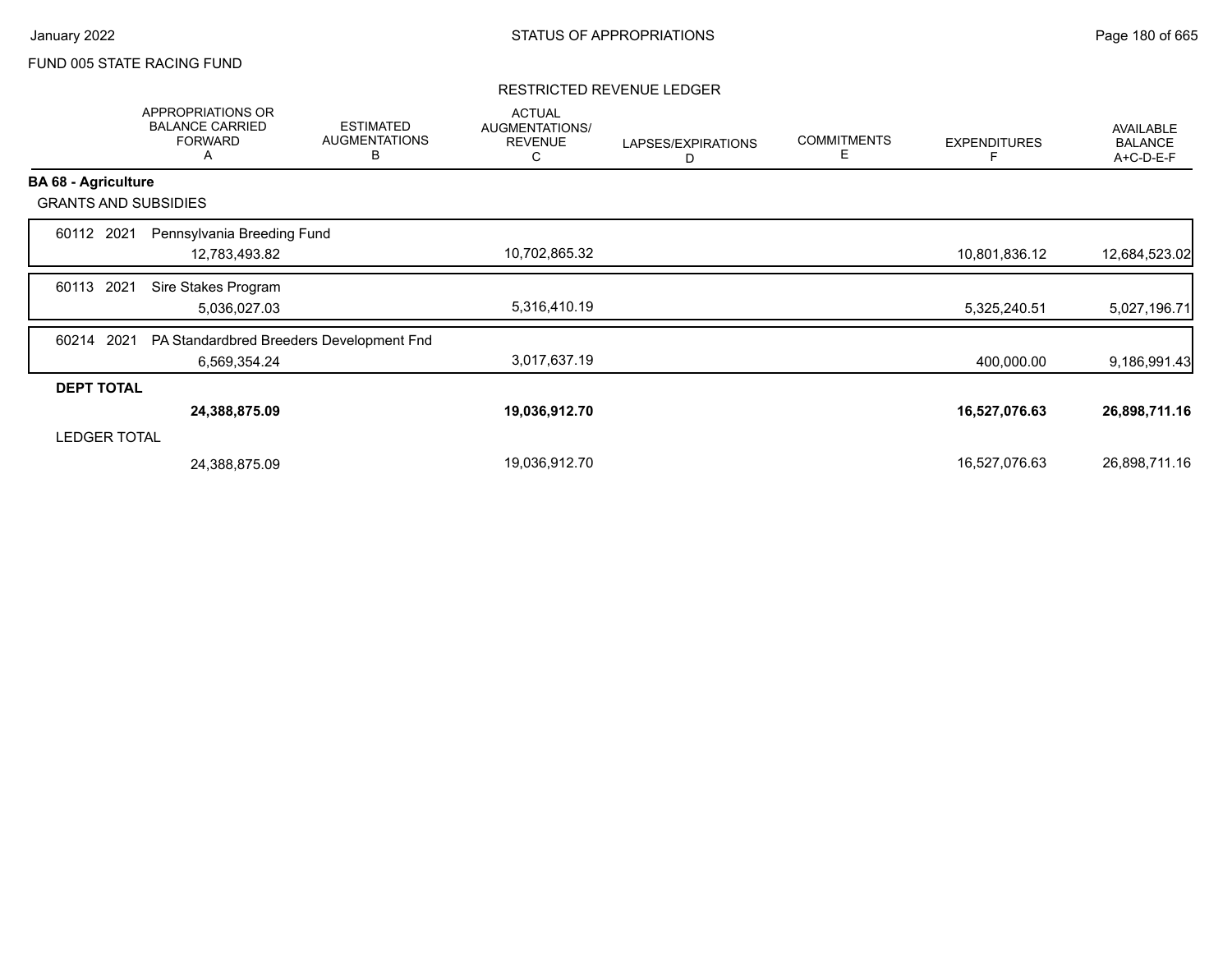# FUND 006 HAZARDOUS SITES CLEANUP FUND

|                     | <b>APPROPRIATIONS OR</b><br><b>BALANCE CARRIED</b><br><b>FORWARD</b><br>A | <b>ESTIMATED</b><br><b>AUGMENTATIONS</b><br>В | <b>ACTUAL</b><br><b>AUGMENTATIONS/</b><br><b>REVENUE</b><br>С | LAPSES/EXPIRATIONS<br>D | <b>COMMITMENTS</b><br>E | <b>EXPENDITURES</b><br>F | AVAILABLE<br><b>BALANCE</b><br>$A+C-D-E-F$ |
|---------------------|---------------------------------------------------------------------------|-----------------------------------------------|---------------------------------------------------------------|-------------------------|-------------------------|--------------------------|--------------------------------------------|
|                     | <b>BA 35 - Environmental Protection</b>                                   |                                               |                                                               |                         |                         |                          |                                            |
|                     | <b>GENERAL GOVERNMENT</b>                                                 |                                               |                                                               |                         |                         |                          |                                            |
| 20069               | 2021<br><b>General Operations</b><br>24,170,000.00                        |                                               |                                                               |                         | 153,943.96              | 7,902,181.33             | 16,113,874.71                              |
| 20271               | 2021<br>Tfr to Industrial Sites Cleanup Fund<br>3,000,000.00              |                                               |                                                               |                         |                         | 3,000,000.00             |                                            |
| 20272 2021          | Tfr to Household Hazardous Waste Account<br>1,000,000.00                  |                                               |                                                               |                         |                         | 1,000,000.00             |                                            |
|                     | <b>GRANTS AND SUBSIDIES</b>                                               |                                               |                                                               |                         |                         |                          |                                            |
| 20070               | 2021<br>Hazardous Sites Cleanup<br>9,000,000.00                           |                                               |                                                               |                         | 5,904,259.32            | 2,005,805.81             | 1,089,934.87                               |
| 20071               | 2021<br><b>Host Municipality Grants</b><br>25,000.00                      |                                               |                                                               |                         |                         |                          | 25,000.00                                  |
| 20273               | 2021<br><b>Small Business Pollution Prevention</b><br>1,000,000.00        |                                               |                                                               |                         | 250,738.00              | 85,832.00                | 663,430.00                                 |
| <b>DEPT TOTAL</b>   |                                                                           |                                               |                                                               |                         |                         |                          |                                            |
| <b>LEDGER TOTAL</b> | 38,195,000.00                                                             |                                               |                                                               |                         | 6,308,941.28            | 13,993,819.14            | 17,892,239.58                              |
|                     | 38,195,000.00                                                             |                                               |                                                               |                         | 6,308,941.28            | 13,993,819.14            | 17,892,239.58                              |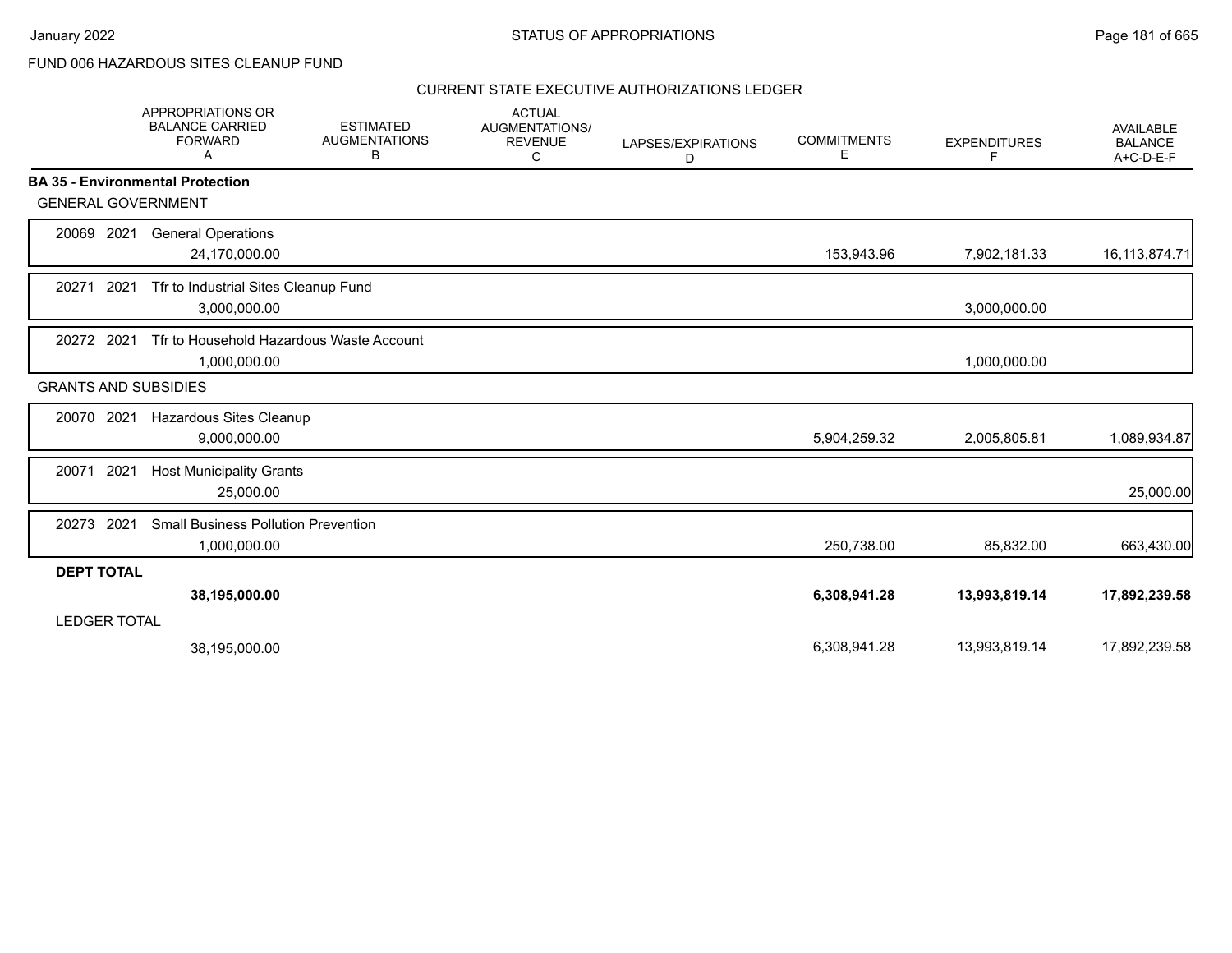FUND 006 HAZARDOUS SITES CLEANUP FUND

#### CURRENT STATE EXECUTIVE AUTHORIZATIONS - RESTRICTED LEDGER

|                             | APPROPRIATIONS OR<br><b>BALANCE CARRIED</b><br><b>FORWARD</b><br>$\mathsf{\Lambda}$ | <b>ESTIMATED</b><br><b>AUGMENTATIONS</b><br>в | <b>ACTUAL</b><br>AUGMENTATIONS/<br><b>REVENUE</b><br>С | LAPSES/EXPIRATIONS<br>D | <b>COMMITMENTS</b><br>E. | <b>EXPENDITURES</b> | AVAILABLE<br><b>BALANCE</b><br>A+C-D-E-F |
|-----------------------------|-------------------------------------------------------------------------------------|-----------------------------------------------|--------------------------------------------------------|-------------------------|--------------------------|---------------------|------------------------------------------|
|                             | <b>BA 35 - Environmental Protection</b>                                             |                                               |                                                        |                         |                          |                     |                                          |
| <b>GRANTS AND SUBSIDIES</b> |                                                                                     |                                               |                                                        |                         |                          |                     |                                          |
| 26512 2021                  | Hazardous Sites Cleanup (OGLF-T)                                                    |                                               |                                                        |                         |                          |                     |                                          |
|                             |                                                                                     | 15,000,000.00                                 | 3,750,000.00                                           |                         | 9,991,794.99             | 1,170,786.76        | $-7,412,581.75$                          |
| <b>DEPT TOTAL</b>           |                                                                                     |                                               |                                                        |                         |                          |                     |                                          |
|                             |                                                                                     | 15,000,000.00                                 | 3,750,000.00                                           |                         | 9,991,794.99             | 1,170,786.76        | -7,412,581.75                            |
| <b>LEDGER TOTAL</b>         |                                                                                     |                                               |                                                        |                         |                          |                     |                                          |
|                             |                                                                                     | 15,000,000.00                                 | 3,750,000.00                                           |                         | 9,991,794.99             | 1,170,786.76        | $-7,412,581.75$                          |
|                             | TOTAL TOTAL ALL CURRENT STATE LEDGERS                                               |                                               |                                                        |                         |                          |                     |                                          |
|                             | 38,195,000.00                                                                       | 15,000,000.00                                 | 3,750,000.00                                           |                         | 16,300,736.27            | 15,164,605.90       | 10,479,657.83                            |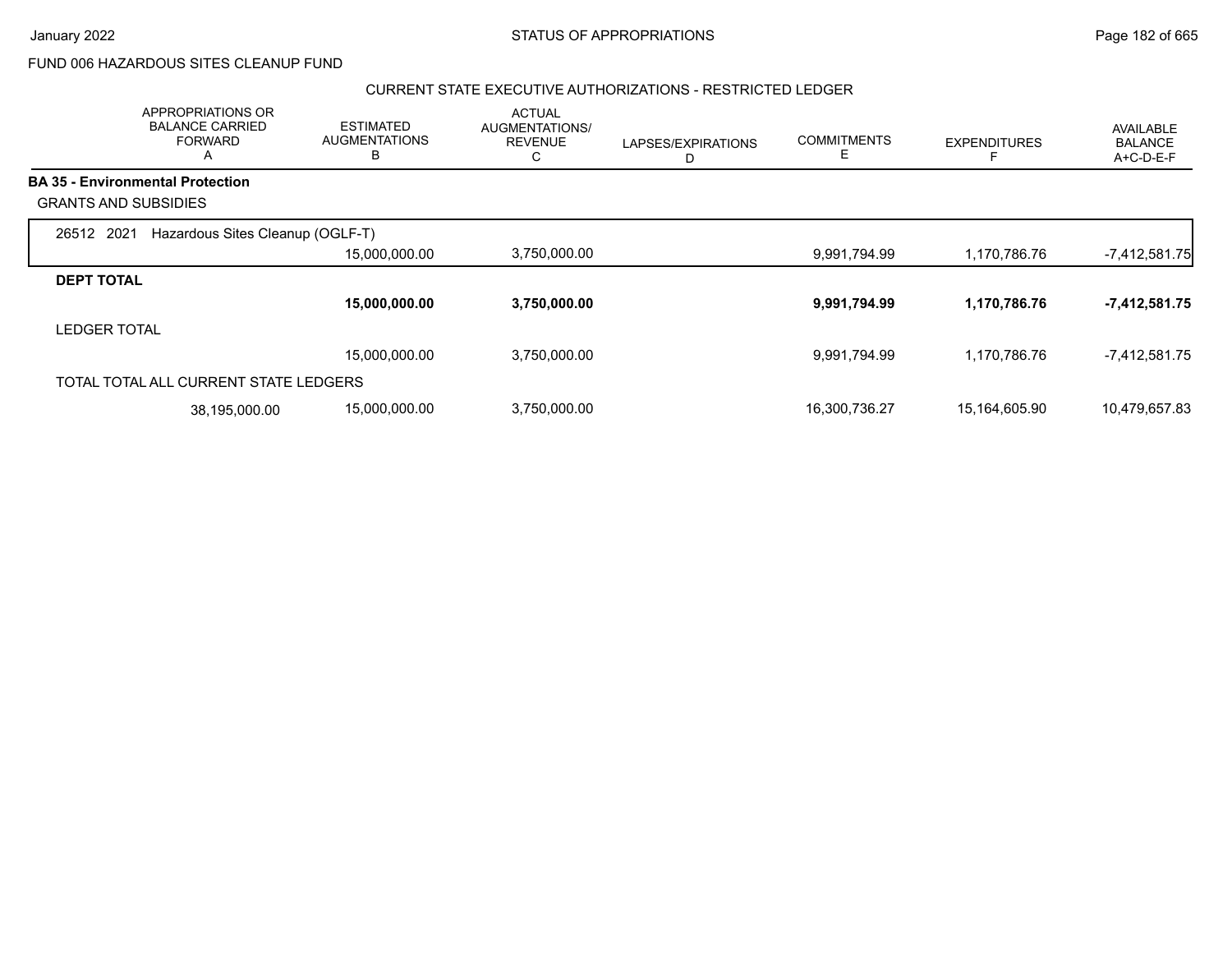# FUND 006 HAZARDOUS SITES CLEANUP FUND

|                                         | <b>APPROPRIATIONS OR</b><br><b>BALANCE CARRIED</b><br><b>FORWARD</b><br>A | <b>ESTIMATED</b><br><b>AUGMENTATIONS</b><br>В | <b>ACTUAL</b><br>AUGMENTATIONS/<br><b>REVENUE</b><br>C | LAPSES/EXPIRATIONS<br>D | <b>COMMITMENTS</b><br>Е | <b>EXPENDITURES</b><br>F | <b>AVAILABLE</b><br><b>BALANCE</b><br>A+C-D-E-F |
|-----------------------------------------|---------------------------------------------------------------------------|-----------------------------------------------|--------------------------------------------------------|-------------------------|-------------------------|--------------------------|-------------------------------------------------|
| <b>BA 35 - Environmental Protection</b> |                                                                           |                                               |                                                        |                         |                         |                          |                                                 |
| <b>GENERAL GOVERNMENT</b>               |                                                                           |                                               |                                                        |                         |                         |                          |                                                 |
| 2020<br>20069                           | <b>General Operations</b>                                                 |                                               |                                                        |                         |                         |                          |                                                 |
|                                         | 6,061,971.33                                                              |                                               |                                                        |                         | 48,063.79               | 678,212.04               | 5,335,695.50                                    |
| <b>GRANTS AND SUBSIDIES</b>             |                                                                           |                                               |                                                        |                         |                         |                          |                                                 |
| 2020<br>20070                           | Hazardous Sites Cleanup                                                   |                                               |                                                        |                         |                         |                          |                                                 |
|                                         | 15,642,228.89                                                             |                                               |                                                        |                         |                         | 2,276,817.85             | 13,365,411.04                                   |
| 2020<br>20071                           | <b>Host Municipality Grants</b>                                           |                                               |                                                        |                         |                         |                          |                                                 |
|                                         | 25,000.00                                                                 |                                               |                                                        |                         |                         | 4,296.60                 | 20,703.40                                       |
| 2020<br>20273                           | <b>Small Business Pollution Prevention</b>                                |                                               |                                                        |                         |                         |                          |                                                 |
|                                         | 219,058.00                                                                |                                               |                                                        |                         |                         | 179,569.00               | 39,489.00                                       |
| <b>DEPT TOTAL</b>                       |                                                                           |                                               |                                                        |                         |                         |                          |                                                 |
|                                         | 21,948,258.22                                                             |                                               |                                                        |                         | 48,063.79               | 3,138,895.49             | 18,761,298.94                                   |
| LEDGER TOTAL                            |                                                                           |                                               |                                                        |                         |                         |                          |                                                 |
|                                         | 21,948,258.22                                                             |                                               |                                                        |                         | 48,063.79               | 3,138,895.49             | 18,761,298.94                                   |
|                                         | TOTAL TOTAL ALL PRIOR STATE LEDGERS                                       |                                               |                                                        |                         |                         |                          |                                                 |
|                                         | 21,948,258.22                                                             |                                               |                                                        |                         | 48,063.79               | 3,138,895.49             | 18,761,298.94                                   |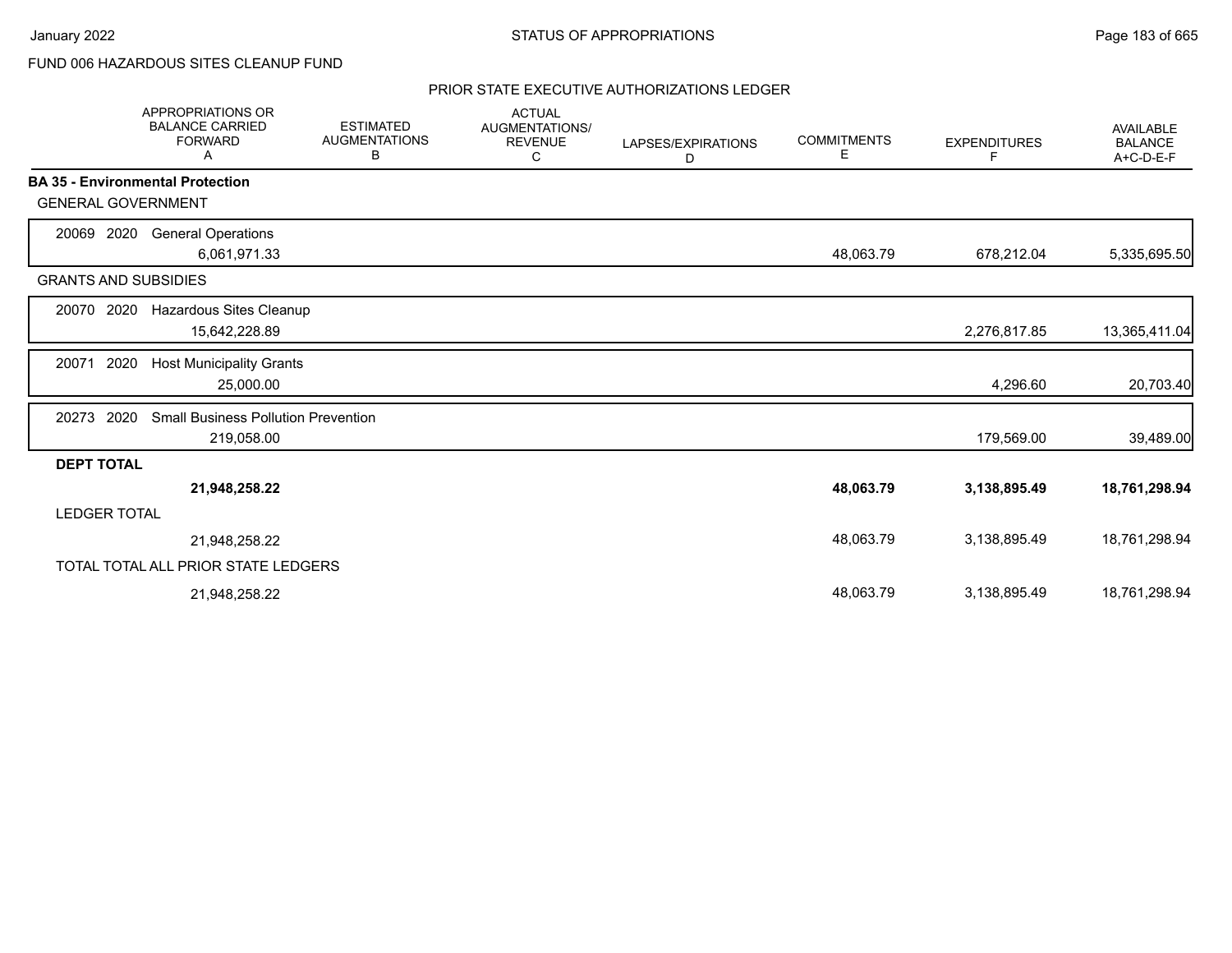# FUND 007 HIGHWAY BEAUTIFICATION FUND

|                               | APPROPRIATIONS OR<br><b>BALANCE CARRIED</b><br><b>FORWARD</b><br>Α | <b>ESTIMATED</b><br><b>AUGMENTATIONS</b><br>B | <b>ACTUAL</b><br><b>AUGMENTATIONS/</b><br><b>REVENUE</b><br>С | LAPSES/EXPIRATIONS<br>D | <b>COMMITMENTS</b><br>E | <b>EXPENDITURES</b> | AVAILABLE<br><b>BALANCE</b><br>A+C-D-E-F |
|-------------------------------|--------------------------------------------------------------------|-----------------------------------------------|---------------------------------------------------------------|-------------------------|-------------------------|---------------------|------------------------------------------|
| <b>BA 78 - Transportation</b> |                                                                    |                                               |                                                               |                         |                         |                     |                                          |
|                               | <b>GENERAL GOVERNMENT</b>                                          |                                               |                                                               |                         |                         |                     |                                          |
| 20169 2021                    | <b>Control of Outdoor Advertising</b>                              |                                               |                                                               |                         |                         |                     |                                          |
|                               | 350,000.00                                                         |                                               |                                                               |                         |                         | 196,789.22          | 153,210.78                               |
| <b>DEPT TOTAL</b>             |                                                                    |                                               |                                                               |                         |                         |                     |                                          |
|                               | 350,000.00                                                         |                                               |                                                               |                         |                         | 196,789.22          | 153,210.78                               |
| <b>LEDGER TOTAL</b>           |                                                                    |                                               |                                                               |                         |                         |                     |                                          |
|                               | 350,000.00                                                         |                                               |                                                               |                         |                         | 196,789.22          | 153,210.78                               |
|                               | TOTAL TOTAL ALL CURRENT STATE LEDGERS                              |                                               |                                                               |                         |                         |                     |                                          |
|                               | 350,000.00                                                         |                                               |                                                               |                         |                         | 196,789.22          | 153,210.78                               |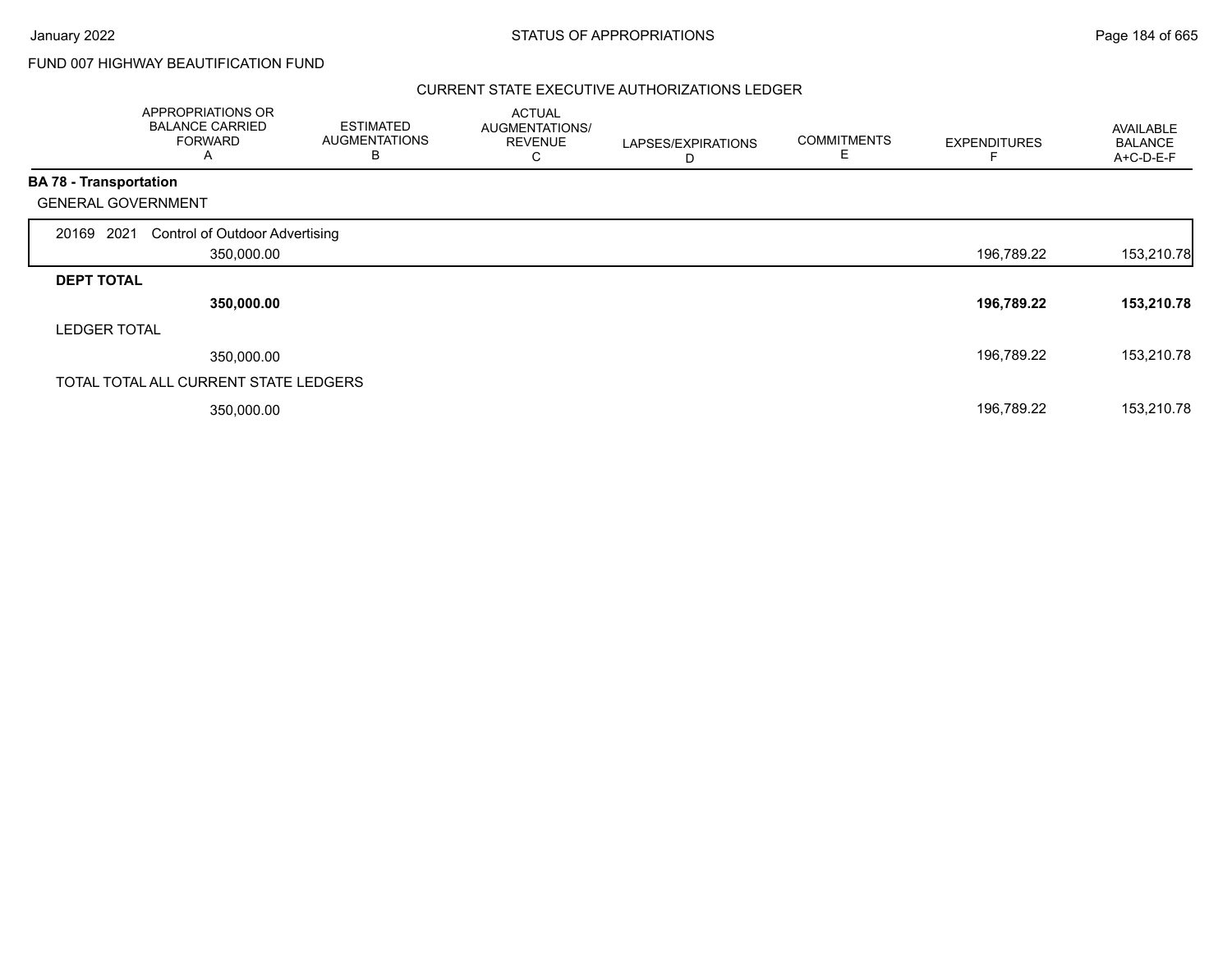# FUND 007 HIGHWAY BEAUTIFICATION FUND

|                               | APPROPRIATIONS OR<br><b>BALANCE CARRIED</b><br><b>FORWARD</b><br>A | <b>ESTIMATED</b><br><b>AUGMENTATIONS</b><br>В | <b>ACTUAL</b><br>AUGMENTATIONS/<br><b>REVENUE</b><br>С | LAPSES/EXPIRATIONS<br>D | <b>COMMITMENTS</b><br>Е | <b>EXPENDITURES</b> | AVAILABLE<br><b>BALANCE</b><br>A+C-D-E-F |
|-------------------------------|--------------------------------------------------------------------|-----------------------------------------------|--------------------------------------------------------|-------------------------|-------------------------|---------------------|------------------------------------------|
| <b>BA 78 - Transportation</b> |                                                                    |                                               |                                                        |                         |                         |                     |                                          |
|                               | <b>GENERAL GOVERNMENT</b>                                          |                                               |                                                        |                         |                         |                     |                                          |
| 20169                         | <b>Control of Outdoor Advertising</b><br>2019<br>164,096.04        |                                               |                                                        |                         |                         |                     | 164,096.04                               |
| 20169 2020                    | <b>Control of Outdoor Advertising</b>                              |                                               |                                                        |                         |                         |                     |                                          |
|                               | 66,604.95                                                          |                                               |                                                        |                         |                         | 18,087.29           | 48,517.66                                |
| <b>DEPT TOTAL</b>             |                                                                    |                                               |                                                        |                         |                         |                     |                                          |
|                               | 230,700.99                                                         |                                               |                                                        |                         |                         | 18,087.29           | 212,613.70                               |
|                               | <b>LEDGER TOTAL</b>                                                |                                               |                                                        |                         |                         |                     |                                          |
|                               | 230,700.99                                                         |                                               |                                                        |                         |                         | 18,087.29           | 212,613.70                               |
|                               | TOTAL TOTAL ALL PRIOR STATE LEDGERS                                |                                               |                                                        |                         |                         |                     |                                          |
|                               | 230,700.99                                                         |                                               |                                                        |                         |                         | 18,087.29           | 212,613.70                               |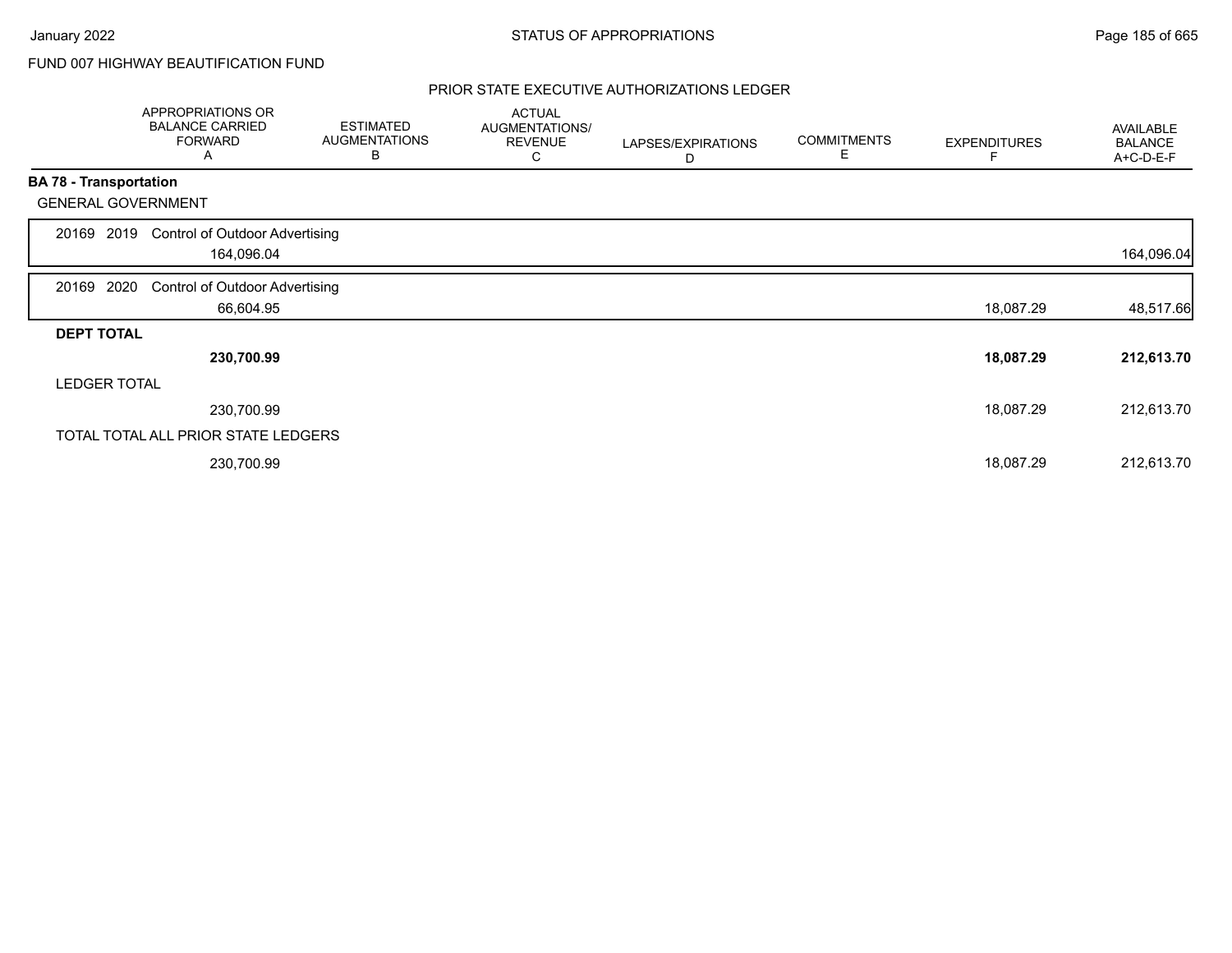# FUND 007 HIGHWAY BEAUTIFICATION FUND

#### RESTRICTED RECEIPTS LEDGER

|                   | <b>APPROPRIATIONS OR</b><br><b>BALANCE CARRIED</b><br><b>FORWARD</b> | <b>ESTIMATED</b><br><b>AUGMENTATIONS</b><br>В | <b>ACTUAL</b><br>AUGMENTATIONS/<br><b>REVENUE</b><br>C | LAPSES/EXPIRATIONS<br>D | <b>COMMITMENTS</b> | <b>EXPENDITURES</b> | AVAILABLE<br><b>BALANCE</b><br>A+C-D-E-F |
|-------------------|----------------------------------------------------------------------|-----------------------------------------------|--------------------------------------------------------|-------------------------|--------------------|---------------------|------------------------------------------|
|                   | BA 78 - Transportation                                               |                                               |                                                        |                         |                    |                     |                                          |
|                   | <b>GENERAL GOVERNMENT</b>                                            |                                               |                                                        |                         |                    |                     |                                          |
| 40079             | 2021<br><b>Outdoor Advertising Sign Removal</b>                      |                                               |                                                        |                         |                    |                     |                                          |
|                   | 20,566.64                                                            |                                               |                                                        |                         |                    |                     | 20,566.64                                |
| <b>DEPT TOTAL</b> |                                                                      |                                               |                                                        |                         |                    |                     |                                          |
|                   | 20,566.64                                                            |                                               |                                                        |                         |                    |                     | 20,566.64                                |
|                   | <b>LEDGER TOTAL</b>                                                  |                                               |                                                        |                         |                    |                     |                                          |
|                   | 20,566.64                                                            |                                               |                                                        |                         |                    |                     | 20,566.64                                |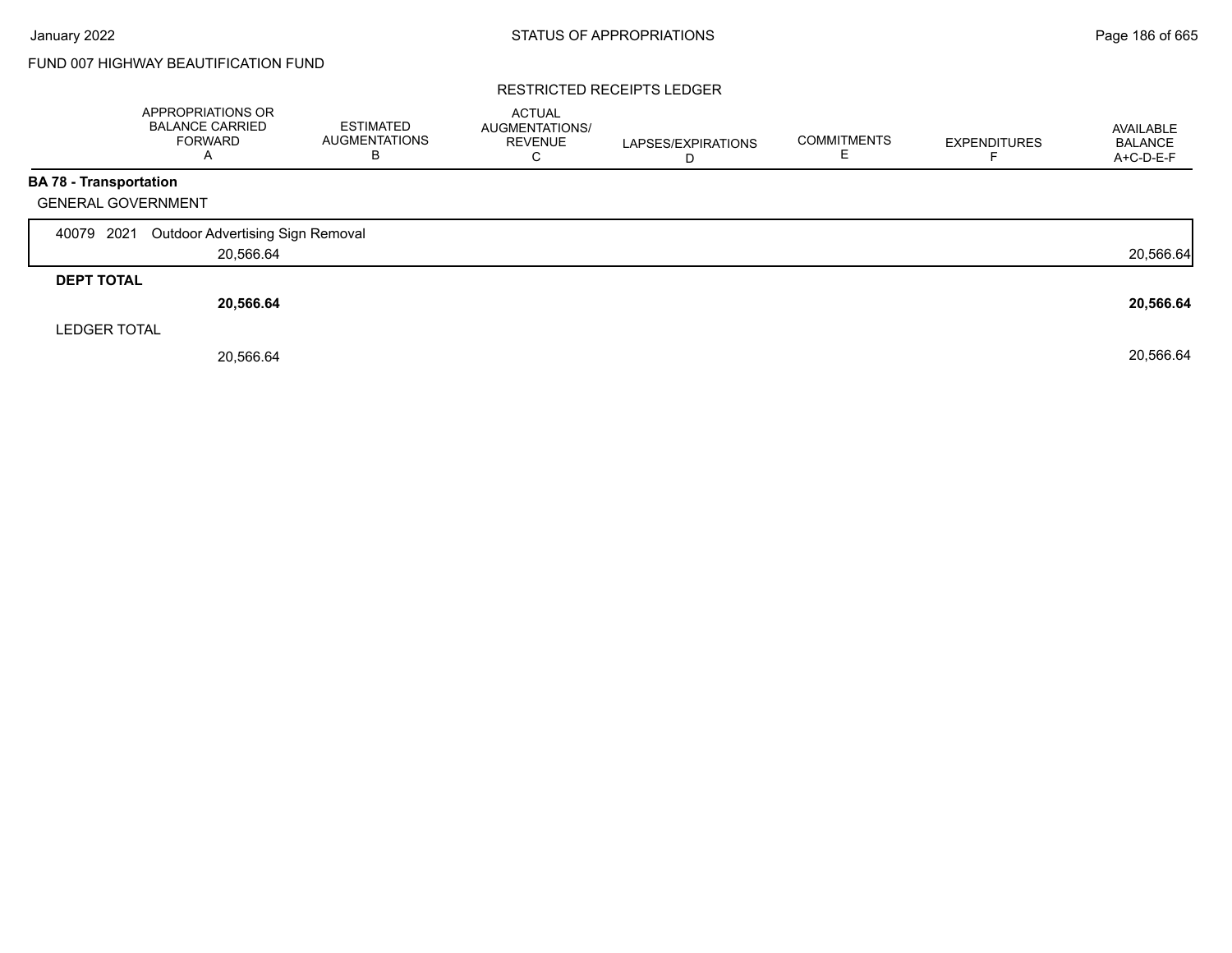January 2022 **STATUS OF APPROPRIATIONS** STATUS OF APPROPRIATIONS

# FUND 008 ENVIRONMENTAL STEWARDSHIP FUND

|                                                           | <b>APPROPRIATIONS OR</b><br><b>BALANCE CARRIED</b><br><b>FORWARD</b><br>A | <b>ESTIMATED</b><br><b>AUGMENTATIONS</b><br>В | <b>ACTUAL</b><br><b>AUGMENTATIONS/</b><br><b>REVENUE</b><br>C | LAPSES/EXPIRATIONS<br>D | <b>COMMITMENTS</b><br>Е | <b>EXPENDITURES</b><br>F. | <b>AVAILABLE</b><br><b>BALANCE</b><br>A+C-D-E-F |
|-----------------------------------------------------------|---------------------------------------------------------------------------|-----------------------------------------------|---------------------------------------------------------------|-------------------------|-------------------------|---------------------------|-------------------------------------------------|
| <b>BA 73 - Treasury</b><br><b>DEBT SERVICE</b>            |                                                                           |                                               |                                                               |                         |                         |                           |                                                 |
| 20330 2021                                                | Debt Service for Growing Greener<br>12,289,000.00                         |                                               |                                                               |                         |                         | 3,413,131.25              | 8,875,868.75                                    |
| <b>DEPT TOTAL</b>                                         |                                                                           |                                               |                                                               |                         |                         |                           |                                                 |
|                                                           | 12,289,000.00                                                             |                                               |                                                               |                         |                         | 3,413,131.25              | 8,875,868.75                                    |
| <b>BA 68 - Agriculture</b><br><b>GRANTS AND SUBSIDIES</b> |                                                                           |                                               |                                                               |                         |                         |                           |                                                 |
|                                                           | 20116 2021 Agricultural Conservation Easement Prgrm<br>10,133,000.00      |                                               |                                                               |                         |                         | 10,133,000.00             |                                                 |
| <b>DEPT TOTAL</b>                                         | 10,133,000.00                                                             |                                               |                                                               |                         |                         | 10,133,000.00             |                                                 |
| <b>GRANTS AND SUBSIDIES</b>                               | <b>BA 38 - Conservation &amp; Natural Resourc</b>                         |                                               |                                                               |                         |                         |                           |                                                 |
| 29220 2021                                                | Parks & Forest Facility Rehabilitation<br>10,775,000.00                   |                                               |                                                               |                         | 7,235,064.35            | 378,989.43                | 3,160,946.22                                    |
| 29221 2021                                                | <b>Community Conservation Grants</b><br>5,400,000.00                      |                                               |                                                               |                         | 164,048.00              |                           | 5,235,952.00                                    |
| 29223 2021                                                | <b>Natural Diversity Cnsvn Grants</b><br>325,000.00                       |                                               |                                                               |                         |                         |                           | 325,000.00                                      |
| <b>DEPT TOTAL</b>                                         |                                                                           |                                               |                                                               |                         |                         |                           |                                                 |
|                                                           | 16,500,000.00                                                             |                                               |                                                               |                         | 7,399,112.35            | 378,989.43                | 8,721,898.22                                    |
| <b>GRANTS AND SUBSIDIES</b>                               | <b>BA 35 - Environmental Protection</b>                                   |                                               |                                                               |                         |                         |                           |                                                 |
| 29079 2021                                                | Watershed Protection & Restoration<br>25,605,000.00                       |                                               |                                                               |                         | 12,209,762.97           | 1,801,878.70              | 11,593,358.33                                   |
| <b>DEPT TOTAL</b>                                         |                                                                           |                                               |                                                               |                         |                         |                           |                                                 |
|                                                           | 25,605,000.00                                                             |                                               |                                                               |                         | 12,209,762.97           | 1,801,878.70              | 11,593,358.33                                   |
|                                                           | <b>BA 33 - PA Infrastructure Investment</b>                               |                                               |                                                               |                         |                         |                           |                                                 |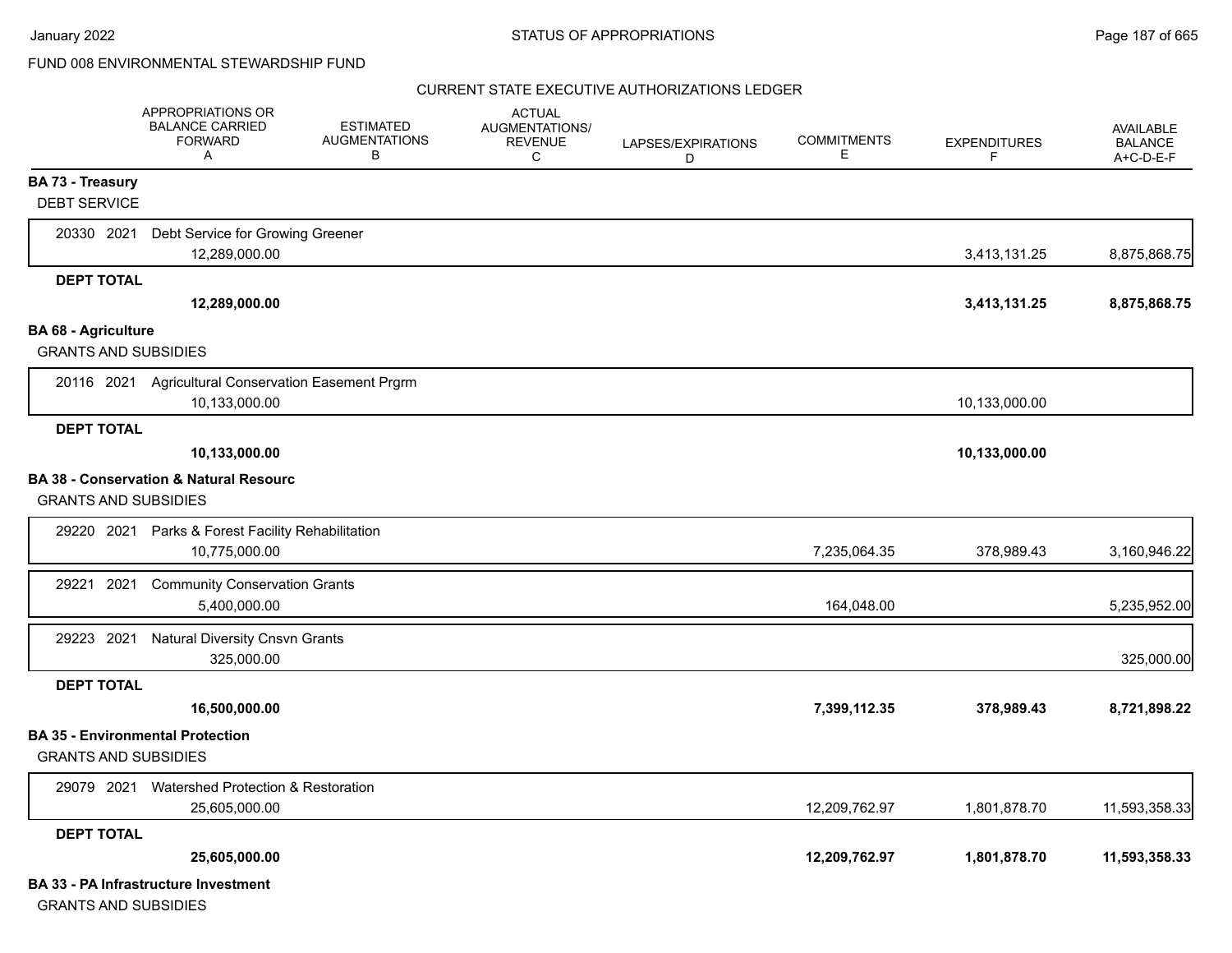January 2022 **STATUS OF APPROPRIATIONS** STATUS OF APPROPRIATIONS

FUND 008 ENVIRONMENTAL STEWARDSHIP FUND

|                     | APPROPRIATIONS OR<br><b>BALANCE CARRIED</b><br><b>FORWARD</b> | ESTIMATED<br><b>AUGMENTATIONS</b><br>в | <b>ACTUAL</b><br>AUGMENTATIONS/<br><b>REVENUE</b><br>◡ | LAPSES/EXPIRATIONS | <b>COMMITMENTS</b> | <b>EXPENDITURES</b> | AVAILABLE<br><b>BALANCE</b><br>A+C-D-E-F |
|---------------------|---------------------------------------------------------------|----------------------------------------|--------------------------------------------------------|--------------------|--------------------|---------------------|------------------------------------------|
| 2021<br>20247       | Storm Water, Water & Sewer Grants                             |                                        |                                                        |                    |                    |                     |                                          |
|                     | 16,226,000.00                                                 |                                        |                                                        |                    |                    | 16,226,000.00       |                                          |
| <b>DEPT TOTAL</b>   |                                                               |                                        |                                                        |                    |                    |                     |                                          |
|                     | 16,226,000.00                                                 |                                        |                                                        |                    |                    | 16,226,000.00       |                                          |
| <b>LEDGER TOTAL</b> |                                                               |                                        |                                                        |                    |                    |                     |                                          |
|                     | 80,753,000.00                                                 |                                        |                                                        |                    | 19,608,875.32      | 31,952,999.38       | 29,191,125.30                            |
|                     | TOTAL TOTAL ALL CURRENT STATE LEDGERS                         |                                        |                                                        |                    |                    |                     |                                          |
|                     | 80,753,000.00                                                 |                                        |                                                        |                    | 19,608,875.32      | 31,952,999.38       | 29,191,125.30                            |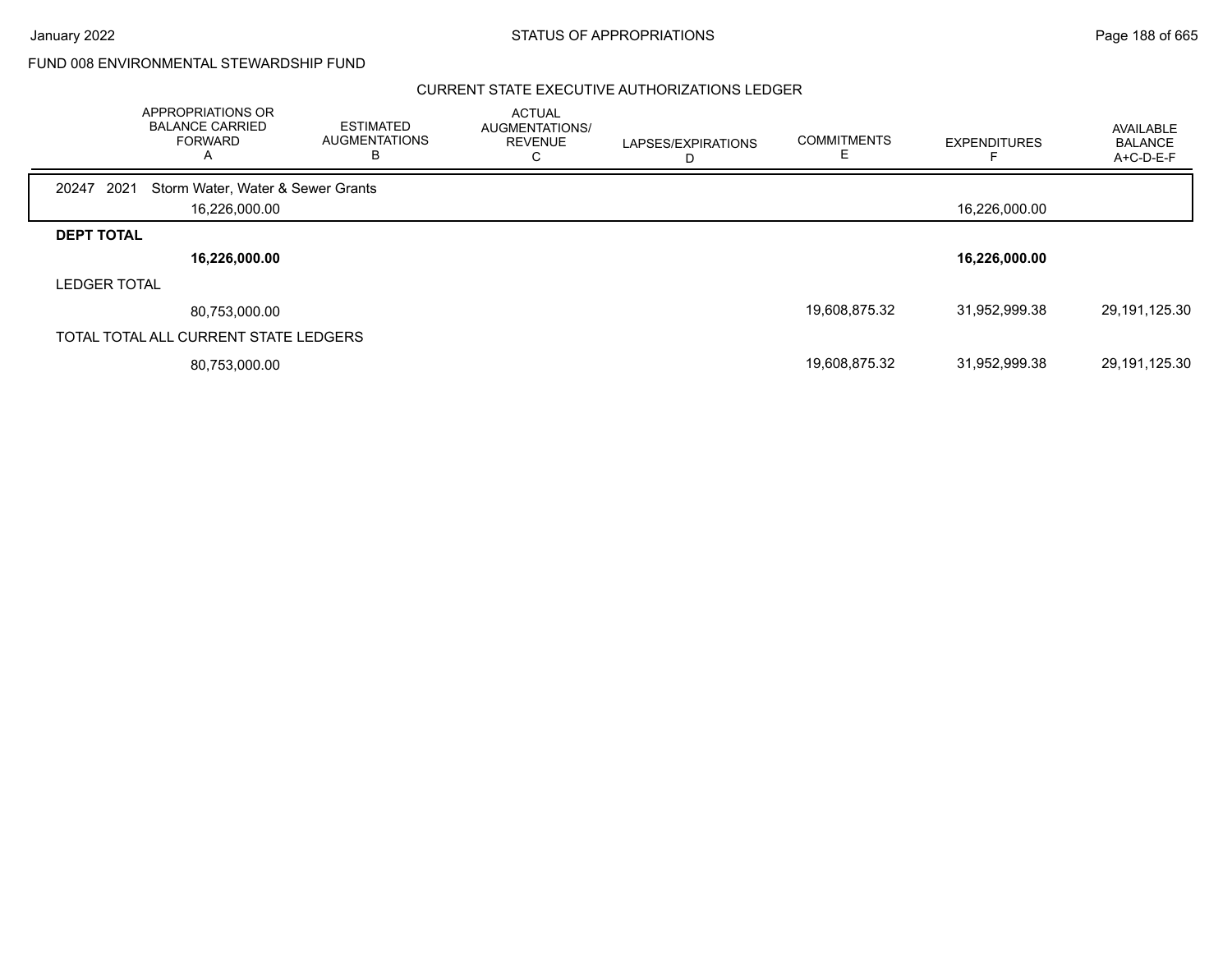|                     | APPROPRIATIONS OR<br><b>BALANCE CARRIED</b><br><b>FORWARD</b><br>A | <b>ESTIMATED</b><br><b>AUGMENTATIONS</b><br>B | <b>ACTUAL</b><br><b>AUGMENTATIONS/</b><br><b>REVENUE</b><br>С | LAPSES/EXPIRATIONS<br>D | <b>COMMITMENTS</b> | <b>EXPENDITURES</b> | AVAILABLE<br><b>BALANCE</b><br>A+C-D-E-F |
|---------------------|--------------------------------------------------------------------|-----------------------------------------------|---------------------------------------------------------------|-------------------------|--------------------|---------------------|------------------------------------------|
|                     | <b>BA 35 - Environmental Protection</b>                            |                                               |                                                               |                         |                    |                     |                                          |
|                     | <b>GENERAL GOVERNMENT</b>                                          |                                               |                                                               |                         |                    |                     |                                          |
| 11154 2019          | Chesapeake Bay Agric Source Abatement                              |                                               |                                                               |                         |                    |                     |                                          |
|                     |                                                                    |                                               |                                                               |                         | 18.22              |                     | $-18.22$                                 |
| <b>DEPT TOTAL</b>   |                                                                    |                                               |                                                               |                         |                    |                     |                                          |
|                     |                                                                    |                                               |                                                               |                         | 18.22              |                     | $-18.22$                                 |
| <b>LEDGER TOTAL</b> |                                                                    |                                               |                                                               |                         |                    |                     |                                          |
|                     |                                                                    |                                               |                                                               |                         | 18.22              |                     | $-18.22$                                 |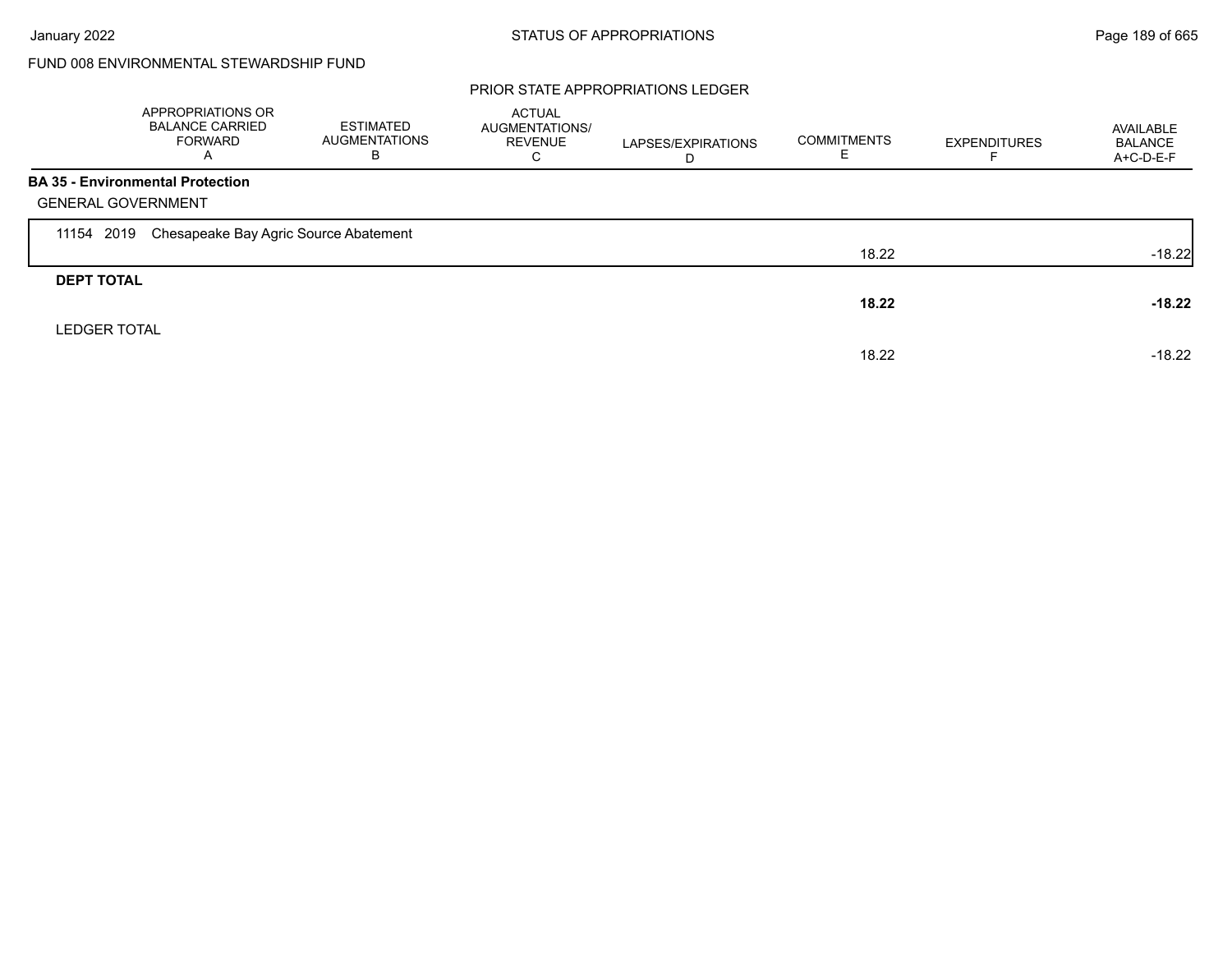|                                                           | APPROPRIATIONS OR<br><b>BALANCE CARRIED</b><br><b>FORWARD</b><br>Α | <b>ESTIMATED</b><br><b>AUGMENTATIONS</b><br>В | <b>ACTUAL</b><br>AUGMENTATIONS/<br><b>REVENUE</b><br>C | LAPSES/EXPIRATIONS<br>D | <b>COMMITMENTS</b><br>Е | <b>EXPENDITURES</b><br>F. | <b>AVAILABLE</b><br><b>BALANCE</b><br>A+C-D-E-F |
|-----------------------------------------------------------|--------------------------------------------------------------------|-----------------------------------------------|--------------------------------------------------------|-------------------------|-------------------------|---------------------------|-------------------------------------------------|
| <b>BA 73 - Treasury</b>                                   |                                                                    |                                               |                                                        |                         |                         |                           |                                                 |
| <b>DEBT SERVICE</b>                                       |                                                                    |                                               |                                                        |                         |                         |                           |                                                 |
| 20330 2020                                                | Debt Service for Growing Greener<br>173,437.50                     |                                               |                                                        |                         |                         |                           | 173,437.50                                      |
| <b>DEPT TOTAL</b>                                         |                                                                    |                                               |                                                        |                         |                         |                           |                                                 |
|                                                           | 173,437.50                                                         |                                               |                                                        |                         |                         |                           | 173,437.50                                      |
| <b>BA 68 - Agriculture</b><br><b>GRANTS AND SUBSIDIES</b> |                                                                    |                                               |                                                        |                         |                         |                           |                                                 |
|                                                           | 20116 2020 Agricultural Conservation Easement Prgrm<br>366.000.00  |                                               |                                                        |                         |                         | 366,000.00                |                                                 |
| <b>DEPT TOTAL</b>                                         |                                                                    |                                               |                                                        |                         |                         |                           |                                                 |
|                                                           | 366,000.00                                                         |                                               |                                                        |                         |                         | 366,000.00                |                                                 |
| <b>GRANTS AND SUBSIDIES</b>                               | <b>BA 38 - Conservation &amp; Natural Resourc</b>                  |                                               |                                                        |                         |                         |                           |                                                 |
|                                                           | 29220 2016 Parks & Forest Facility Rehabilitation<br>1,982,607.57  |                                               |                                                        |                         | 1,212,384.30            | 765,223.27                | 5,000.00                                        |
| 29220 2017                                                | Parks & Forest Facility Rehabilitation<br>8,258,797.99             |                                               |                                                        |                         | 5,614,868.73            | 2,185,491.17              | 458,438.09                                      |
| 29220 2018                                                | Parks & Forest Facility Rehabilitation<br>9,546,663.38             |                                               |                                                        |                         | 7,212,706.06            | 968,899.37                | 1,365,057.95                                    |
| 29220 2019                                                | Parks & Forest Facility Rehabilitation<br>8,974,365.63             |                                               |                                                        |                         | 5,842,054.12            | 1,278,375.74              | 1,853,935.77                                    |
| 29220 2020                                                | Parks & Forest Facility Rehabilitation<br>11,137,390.62            |                                               |                                                        |                         | 7,015,388.88            | 1,373,216.71              | 2,748,785.03                                    |
| 29221 2014                                                | <b>Community Conservation Grants</b><br>1,051,675.00               |                                               |                                                        |                         | 833,875.00              | 217,800.00                |                                                 |
| 2015<br>29221                                             | <b>Community Conservation Grants</b><br>2,010,042.57               |                                               |                                                        |                         | 1,768,640.00            | 94,217.00                 | 147,185.57                                      |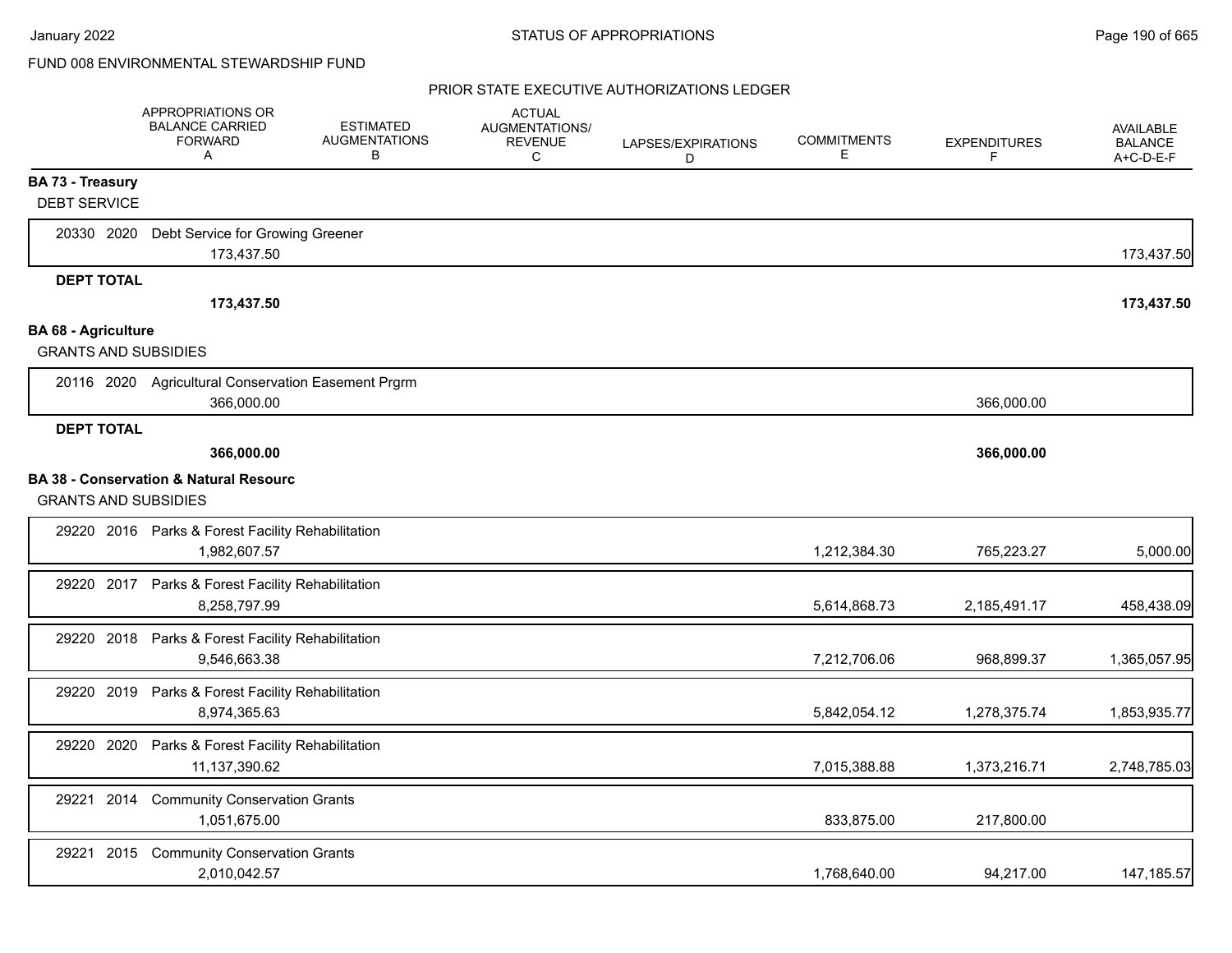|            |      | APPROPRIATIONS OR<br><b>BALANCE CARRIED</b><br><b>FORWARD</b><br>A | <b>ESTIMATED</b><br><b>AUGMENTATIONS</b><br>в | <b>ACTUAL</b><br>AUGMENTATIONS/<br><b>REVENUE</b><br>C | LAPSES/EXPIRATIONS<br>D | <b>COMMITMENTS</b><br>Е | <b>EXPENDITURES</b><br>F | <b>AVAILABLE</b><br><b>BALANCE</b><br>A+C-D-E-F |
|------------|------|--------------------------------------------------------------------|-----------------------------------------------|--------------------------------------------------------|-------------------------|-------------------------|--------------------------|-------------------------------------------------|
|            |      | 29221 2016 Community Conservation Grants<br>778,500.00             |                                               |                                                        |                         | 78,300.00               | 198,099.00               | 502,101.00                                      |
|            |      | 29221 2017 Community Conservation Grants<br>823,655.00             |                                               |                                                        |                         | 638,460.00              | 185,195.00               |                                                 |
| 29221      | 2018 | <b>Community Conservation Grants</b><br>1,640,970.43               |                                               |                                                        |                         | 1,162,975.00            | 477,990.00               | 5.43                                            |
| 29221 2019 |      | <b>Community Conservation Grants</b><br>1,709,229.00               |                                               |                                                        |                         | 1,368,185.00            | 281,117.00               | 59,927.00                                       |
| 29221 2020 |      | <b>Community Conservation Grants</b><br>5,117,659.00               |                                               |                                                        |                         | 3,653,163.00            | 845,580.00               | 618,916.00                                      |
| 29221 2013 |      | <b>Community Conservation Grants</b><br>10,000.00                  |                                               |                                                        |                         | 10,000.00               |                          |                                                 |
| 29223 2014 |      | <b>Natural Diversity Cnsvn Grants</b><br>6,730.84                  |                                               |                                                        |                         |                         |                          | 6,730.84                                        |
|            |      | 29223 2015 Natural Diversity Cnsvn Grants<br>69,640.75             |                                               |                                                        |                         |                         |                          | 69,640.75                                       |
| 29223 2016 |      | <b>Natural Diversity Cnsvn Grants</b><br>8,551.89                  |                                               |                                                        |                         |                         |                          | 8,551.89                                        |
| 29223 2017 |      | <b>Natural Diversity Cnsvn Grants</b><br>62,649.37                 |                                               |                                                        |                         | 52,714.93               | 8.10                     | 9,926.34                                        |
| 29223 2018 |      | <b>Natural Diversity Cnsvn Grants</b><br>77,239.68                 |                                               |                                                        |                         | 22,711.81               | 25,806.05                | 28,721.82                                       |
| 29223 2019 |      | <b>Natural Diversity Cnsvn Grants</b><br>230,037.69                |                                               |                                                        |                         | 125,592.26              | 76,871.97                | 27,573.46                                       |
| 29223 2020 |      | <b>Natural Diversity Cnsvn Grants</b><br>299,834.91                |                                               |                                                        |                         | 217,809.07              | 70,446.84                | 11,579.00                                       |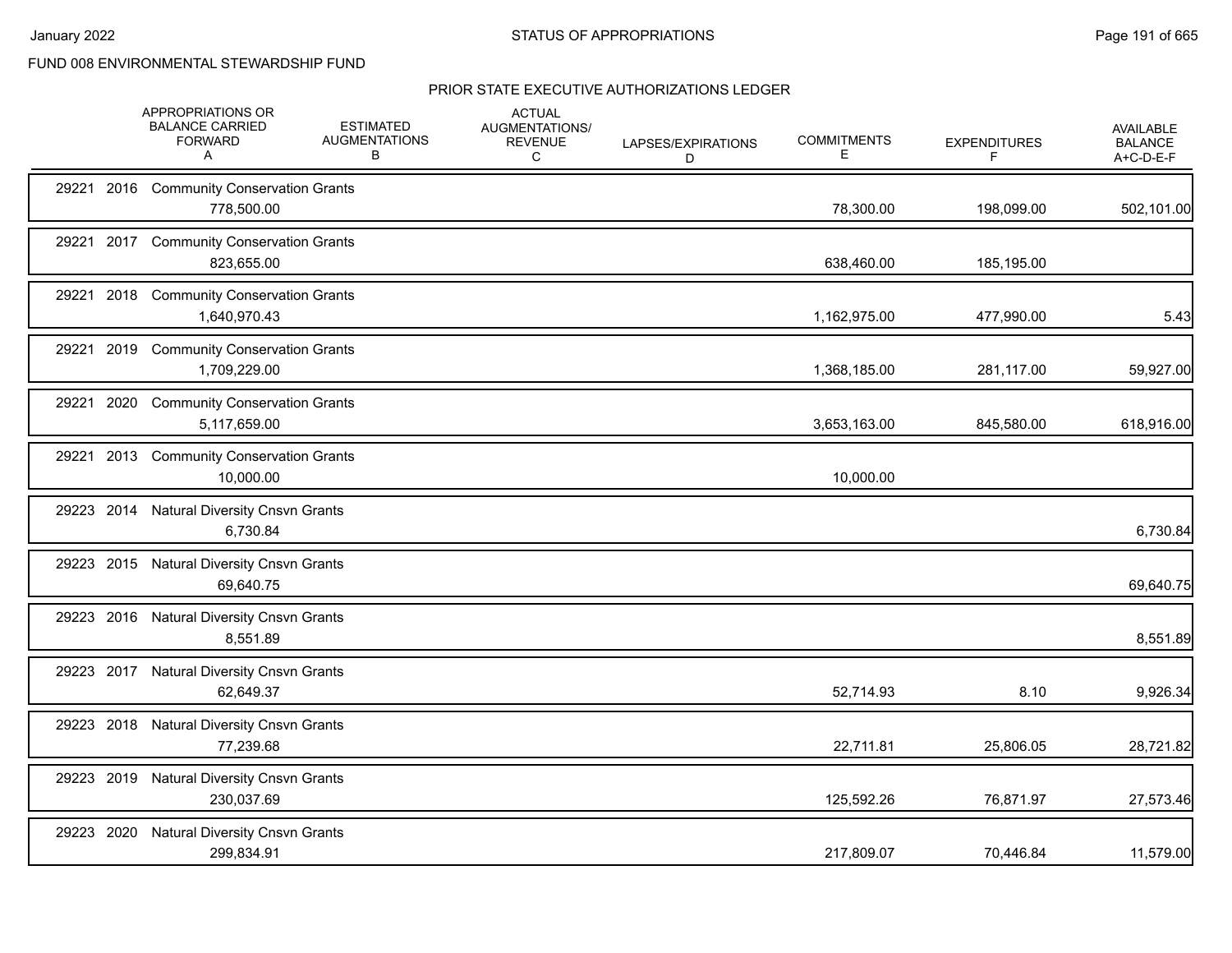|                                                                        | APPROPRIATIONS OR<br><b>BALANCE CARRIED</b><br><b>FORWARD</b><br>Α | <b>ESTIMATED</b><br><b>AUGMENTATIONS</b><br>B | <b>ACTUAL</b><br>AUGMENTATIONS/<br><b>REVENUE</b><br>C | LAPSES/EXPIRATIONS<br>D | <b>COMMITMENTS</b><br>E | <b>EXPENDITURES</b><br>F | AVAILABLE<br><b>BALANCE</b><br>A+C-D-E-F |
|------------------------------------------------------------------------|--------------------------------------------------------------------|-----------------------------------------------|--------------------------------------------------------|-------------------------|-------------------------|--------------------------|------------------------------------------|
|                                                                        | 29223 2012 Natural Diversity Cnsvn Gnts<br>29,395.37               |                                               |                                                        |                         |                         |                          | 29,395.37                                |
| 29223 2013                                                             | NATURAL DIVERSITY CNSVN GNTS<br>23,066.25                          |                                               |                                                        |                         |                         |                          | 23,066.25                                |
| <b>DEPT TOTAL</b>                                                      | 53,848,702.94                                                      |                                               |                                                        |                         | 36,829,828.16           | 9,044,337.22             | 7,974,537.56                             |
| <b>BA 35 - Environmental Protection</b><br><b>GRANTS AND SUBSIDIES</b> |                                                                    |                                               |                                                        |                         |                         |                          |                                          |
|                                                                        | 23079 2007 Watershed Protection & Restoration<br>288,000.75        |                                               |                                                        |                         |                         | $-35,240.46$             | 323,241.21                               |
| 29079 2014                                                             | Watershed Protection & Restoration<br>1,838,905.85                 |                                               |                                                        |                         | 492,625.92              | 412,315.03               | 933,964.90                               |
| 29079 2015                                                             | Watershed Protection & Restoration<br>4,523,130.08                 |                                               |                                                        |                         | 2,470,360.70            | 556,382.02               | 1,496,387.36                             |
| 29079 2016                                                             | Watershed Protection & Restoration<br>10,196,826.05                |                                               |                                                        |                         | 5,988,911.96            | 1,683,677.35             | 2,524,236.74                             |
|                                                                        | 29079 2017 Watershed Protection & Restoration<br>17,769,824.44     |                                               |                                                        |                         | 13,152,029.10           | 4,087,945.38             | 529,849.96                               |
| 29079 2018                                                             | Watershed Protection & Restoration<br>25,535,049.69                |                                               |                                                        |                         | 22,457,906.30           | 2,509,022.68             | 568,120.71                               |
| 29079 2019                                                             | Watershed Protection & Restoration<br>20,143,263.79                |                                               |                                                        |                         | 6,310,919.39            | 961,671.33               | 12,870,673.07                            |
| 29079 2020                                                             | Watershed Protection & Restoration<br>25,051,449.15                |                                               |                                                        |                         | 5,619,613.45            | 4,507,121.10             | 14,924,714.60                            |
|                                                                        | 29079 2012 Watershed Protection & Restoration<br>178,730.20        |                                               |                                                        |                         | 154,448.39              |                          | 24,281.81                                |
| 29079 2013                                                             | Watershed Protection & Restoration<br>756,784.45                   |                                               |                                                        |                         | 718,025.86              |                          | 38,758.59                                |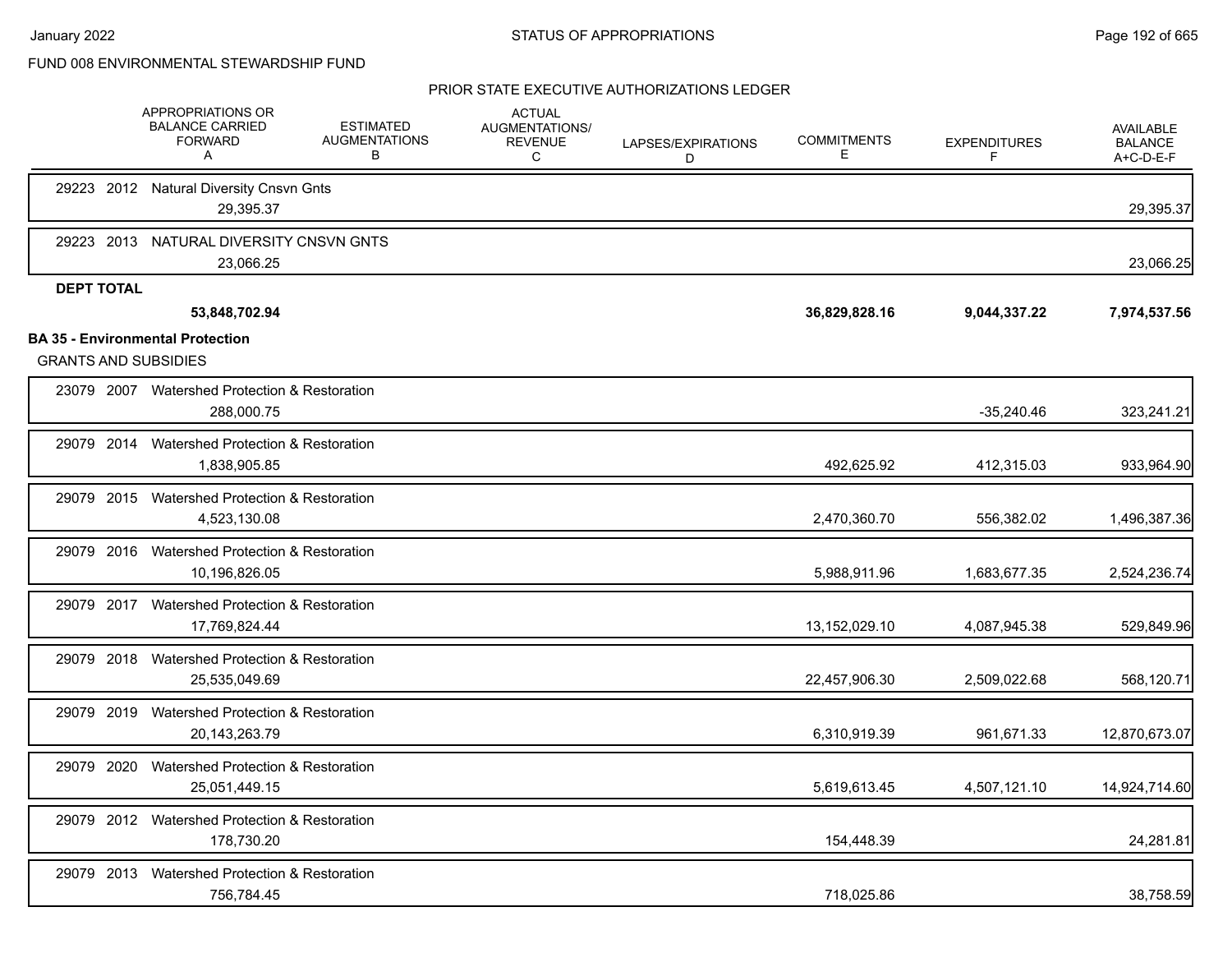January 2022 **STATUS OF APPROPRIATIONS** STATUS OF APPROPRIATIONS

FUND 008 ENVIRONMENTAL STEWARDSHIP FUND

|                             | APPROPRIATIONS OR<br><b>BALANCE CARRIED</b><br><b>FORWARD</b><br>Α | <b>ESTIMATED</b><br><b>AUGMENTATIONS</b><br>B | <b>ACTUAL</b><br><b>AUGMENTATIONS/</b><br><b>REVENUE</b><br>С | LAPSES/EXPIRATIONS<br>D | <b>COMMITMENTS</b><br>Е | <b>EXPENDITURES</b> | AVAILABLE<br><b>BALANCE</b><br>A+C-D-E-F |
|-----------------------------|--------------------------------------------------------------------|-----------------------------------------------|---------------------------------------------------------------|-------------------------|-------------------------|---------------------|------------------------------------------|
| <b>DEPT TOTAL</b>           |                                                                    |                                               |                                                               |                         |                         |                     |                                          |
|                             | 106,281,964.45                                                     |                                               |                                                               |                         | 57,364,841.07           | 14,682,894.43       | 34,234,228.95                            |
|                             | <b>BA 33 - PA Infrastructure Investment</b>                        |                                               |                                                               |                         |                         |                     |                                          |
| <b>GRANTS AND SUBSIDIES</b> |                                                                    |                                               |                                                               |                         |                         |                     |                                          |
| 2020<br>20247               | Storm Water, Water & Sewer Grants                                  |                                               |                                                               |                         |                         |                     |                                          |
|                             | 587,000.00                                                         |                                               |                                                               |                         |                         | 587,000.00          |                                          |
| <b>DEPT TOTAL</b>           |                                                                    |                                               |                                                               |                         |                         |                     |                                          |
|                             | 587,000.00                                                         |                                               |                                                               |                         |                         | 587,000.00          |                                          |
| <b>LEDGER TOTAL</b>         |                                                                    |                                               |                                                               |                         |                         |                     |                                          |
|                             | 161,257,104.89                                                     |                                               |                                                               |                         | 94,194,669.23           | 24,680,231.65       | 42,382,204.01                            |
|                             | TOTAL TOTAL ALL PRIOR STATE LEDGERS                                |                                               |                                                               |                         |                         |                     |                                          |
|                             | 161,257,104.89                                                     |                                               |                                                               |                         | 94, 194, 687. 45        | 24,680,231.65       | 42,382,185.79                            |
|                             |                                                                    |                                               |                                                               |                         |                         |                     |                                          |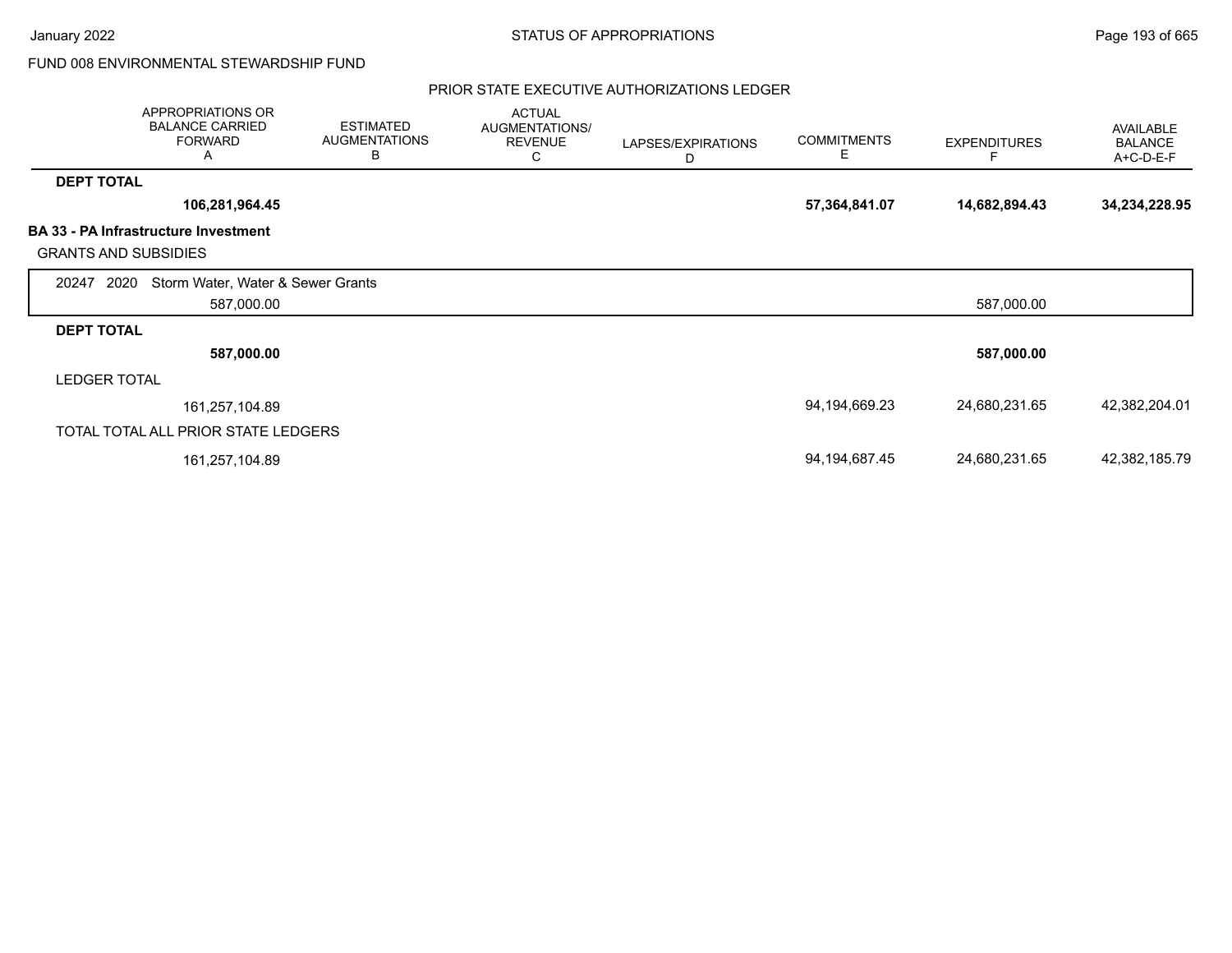### FUND 009 RECYCLING FUND

|                             | APPROPRIATIONS OR<br><b>BALANCE CARRIED</b><br><b>FORWARD</b><br>A | <b>ESTIMATED</b><br><b>AUGMENTATIONS</b><br>в | <b>ACTUAL</b><br><b>AUGMENTATIONS/</b><br><b>REVENUE</b><br>C | LAPSES/EXPIRATIONS<br>D | <b>COMMITMENTS</b><br>E | <b>EXPENDITURES</b><br>F. | <b>AVAILABLE</b><br><b>BALANCE</b><br>A+C-D-E-F |
|-----------------------------|--------------------------------------------------------------------|-----------------------------------------------|---------------------------------------------------------------|-------------------------|-------------------------|---------------------------|-------------------------------------------------|
|                             | <b>BA 35 - Environmental Protection</b>                            |                                               |                                                               |                         |                         |                           |                                                 |
| <b>GENERAL GOVERNMENT</b>   |                                                                    |                                               |                                                               |                         |                         |                           |                                                 |
| 20092 2021                  | Administration of Recycling Program<br>1,367,000.00                |                                               |                                                               |                         | 2,182.70                | 309,706.12                | 1,055,111.18                                    |
| <b>GRANTS AND SUBSIDIES</b> |                                                                    |                                               |                                                               |                         |                         |                           |                                                 |
| 29089 2021                  | <b>Recycling Coordinator Reimbursement</b><br>2,000,000.00         |                                               |                                                               |                         |                         |                           | 2,000,000.00                                    |
| 29090 2021                  | Reimbursement for Municipal Inspection<br>400,000.00               |                                               |                                                               |                         |                         | 8,838.10                  | 391,161.90                                      |
| 2021<br>29091               | ReimbrsHostMunicipltyPermitApplictnsRevw<br>10,000.00              |                                               |                                                               |                         |                         |                           | 10,000.00                                       |
| 2021<br>29093               | <b>County Planning Grants</b><br>1,300,000.00                      |                                               |                                                               |                         | 649,938.75              | 112,747.66                | 537,313.59                                      |
| 29094 2021                  | <b>Municipal Recycling Grants</b><br>44,000,000.00                 |                                               |                                                               |                         | 25,659,734.69           | 7,076,895.35              | 11,263,369.96                                   |
| 29095 2021                  | Municipal Recycling Performance Program<br>21,500,000.00           |                                               |                                                               |                         |                         | 8,847,376.94              | 12,652,623.06                                   |
| 29096 2021                  | <b>Public Education/Technical Assistance</b><br>7,595,000.00       |                                               |                                                               |                         | 4,397,003.62            | 1,196,603.76              | 2,001,392.62                                    |
| <b>DEPT TOTAL</b>           |                                                                    |                                               |                                                               |                         |                         |                           |                                                 |
|                             | 78,172,000.00                                                      |                                               |                                                               |                         | 30,708,859.76           | 17,552,167.93             | 29,910,972.31                                   |
| <b>LEDGER TOTAL</b>         |                                                                    |                                               |                                                               |                         |                         |                           |                                                 |
|                             | 78,172,000.00                                                      |                                               |                                                               |                         | 30,708,859.76           | 17,552,167.93             | 29,910,972.31                                   |
|                             | TOTAL TOTAL ALL CURRENT STATE LEDGERS                              |                                               |                                                               |                         |                         |                           |                                                 |
|                             | 78,172,000.00                                                      |                                               |                                                               |                         | 30.708.859.76           | 17,552,167.93             | 29.910.972.31                                   |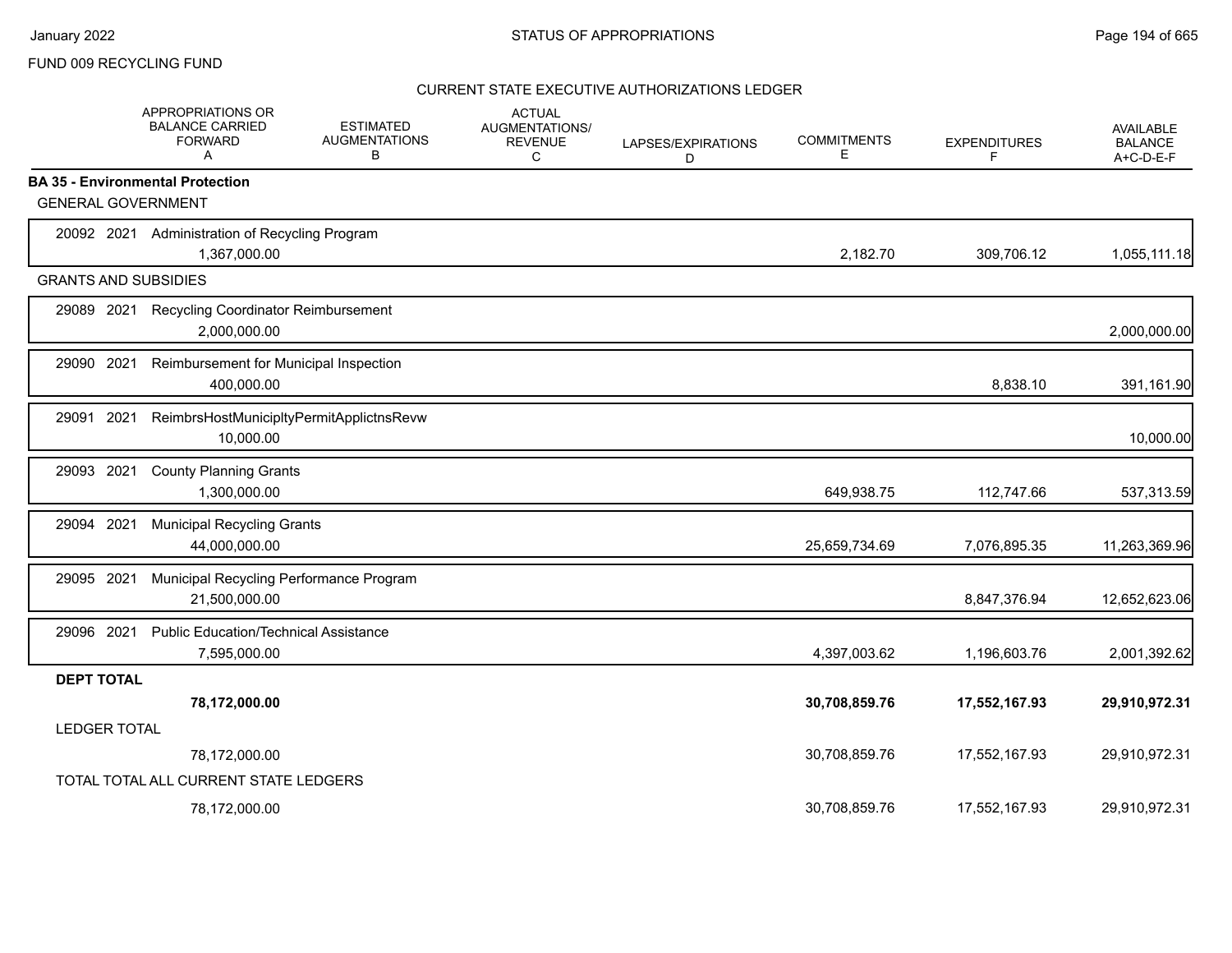### FUND 009 RECYCLING FUND

|                             | APPROPRIATIONS OR<br><b>BALANCE CARRIED</b><br><b>FORWARD</b><br>A | <b>ESTIMATED</b><br><b>AUGMENTATIONS</b><br>В | <b>ACTUAL</b><br><b>AUGMENTATIONS/</b><br><b>REVENUE</b><br>C | LAPSES/EXPIRATIONS<br>D | <b>COMMITMENTS</b><br>E | <b>EXPENDITURES</b><br>F | <b>AVAILABLE</b><br><b>BALANCE</b><br>A+C-D-E-F |
|-----------------------------|--------------------------------------------------------------------|-----------------------------------------------|---------------------------------------------------------------|-------------------------|-------------------------|--------------------------|-------------------------------------------------|
|                             | <b>BA 35 - Environmental Protection</b>                            |                                               |                                                               |                         |                         |                          |                                                 |
| <b>GENERAL GOVERNMENT</b>   |                                                                    |                                               |                                                               |                         |                         |                          |                                                 |
|                             | 20092 2020 Administration of Recycling Program<br>155,171.48       |                                               |                                                               |                         |                         | 1,320.00                 | 153,851.48                                      |
| <b>GRANTS AND SUBSIDIES</b> |                                                                    |                                               |                                                               |                         |                         |                          |                                                 |
| 20089 2020                  | <b>Recycling Coordinator Reimbursement</b><br>1,969,453.59         |                                               |                                                               |                         |                         | 1,871,135.69             | 98,317.90                                       |
| 20090 2020                  | Reimbursement for Municipal Inspections<br>271,447.00              |                                               |                                                               |                         |                         | 148,804.80               | 122,642.20                                      |
| 20091 2020                  | Reimb Host Municipality Permit App Rev<br>10,000.00                |                                               |                                                               |                         |                         |                          | 10,000.00                                       |
| 20093 2020                  | <b>County Planning Grants</b><br>1,515,970.70                      |                                               |                                                               |                         | 24,532.00               | 37,500.00                | 1,453,938.70                                    |
| 20094 2020                  | <b>Municipal Recycling Grants</b><br>18,260,426.48                 |                                               |                                                               |                         | 634,890.05              | 5,334,052.11             | 12,291,484.32                                   |
| 20095 2020                  | Municipal Recycling Performance Program<br>5,011,947.25            |                                               |                                                               |                         |                         | 5,011,947.25             |                                                 |
| 20096 2019                  | <b>Public Education/Technical Assistance</b><br>5,536,288.26       |                                               |                                                               |                         |                         |                          | 5,536,288.26                                    |
| 20096 2020                  | <b>Public Education/Technical Assistance</b><br>5,603,863.81       |                                               |                                                               |                         | 350,216.30              | 1,473,337.85             | 3,780,309.66                                    |
| <b>DEPT TOTAL</b>           |                                                                    |                                               |                                                               |                         |                         |                          |                                                 |
|                             | 38,334,568.57                                                      |                                               |                                                               |                         | 1,009,638.35            | 13,878,097.70            | 23,446,832.52                                   |
| <b>LEDGER TOTAL</b>         |                                                                    |                                               |                                                               |                         |                         |                          |                                                 |
|                             | 38,334,568.57                                                      |                                               |                                                               |                         | 1,009,638.35            | 13,878,097.70            | 23,446,832.52                                   |
|                             | TOTAL TOTAL ALL PRIOR STATE LEDGERS                                |                                               |                                                               |                         |                         |                          |                                                 |
|                             | 38,334,568.57                                                      |                                               |                                                               |                         | 1,009,638.35            | 13,878,097.70            | 23,446,832.52                                   |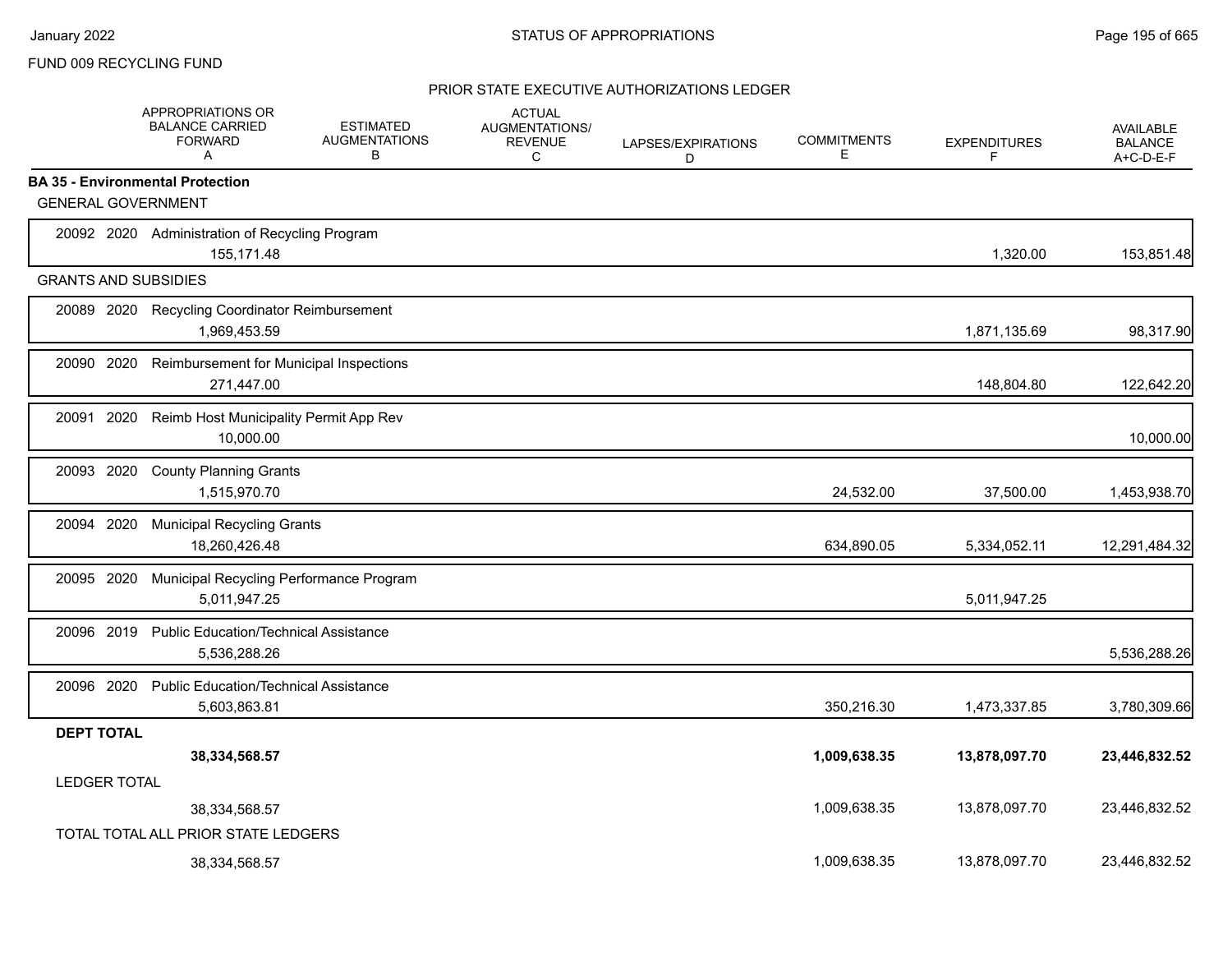# FUND 009 RECYCLING FUND

#### RESTRICTED REVENUE LEDGER

|                     | APPROPRIATIONS OR<br><b>BALANCE CARRIED</b><br><b>FORWARD</b><br>A | <b>ESTIMATED</b><br>AUGMENTATIONS<br>в | <b>ACTUAL</b><br><b>AUGMENTATIONS/</b><br><b>REVENUE</b><br>C | LAPSES/EXPIRATIONS<br>D | <b>COMMITMENTS</b><br>ᄇ | <b>EXPENDITURES</b> | AVAILABLE<br><b>BALANCE</b><br>A+C-D-E-F |
|---------------------|--------------------------------------------------------------------|----------------------------------------|---------------------------------------------------------------|-------------------------|-------------------------|---------------------|------------------------------------------|
|                     | <b>BA 35 - Environmental Protection</b>                            |                                        |                                                               |                         |                         |                     |                                          |
|                     | <b>GENERAL GOVERNMENT</b>                                          |                                        |                                                               |                         |                         |                     |                                          |
| 60081               | 2021<br>Household Hazardous Waste                                  |                                        |                                                               |                         |                         |                     |                                          |
|                     | 4,368,461.35                                                       |                                        | 1,000,000.00                                                  |                         |                         | 802,412.09          | 4,566,049.26                             |
| <b>DEPT TOTAL</b>   |                                                                    |                                        |                                                               |                         |                         |                     |                                          |
|                     | 4,368,461.35                                                       |                                        | 1,000,000.00                                                  |                         |                         | 802,412.09          | 4,566,049.26                             |
| <b>LEDGER TOTAL</b> |                                                                    |                                        |                                                               |                         |                         |                     |                                          |
|                     | 4,368,461.35                                                       |                                        | 1,000,000.00                                                  |                         |                         | 802.412.09          | 4.566.049.26                             |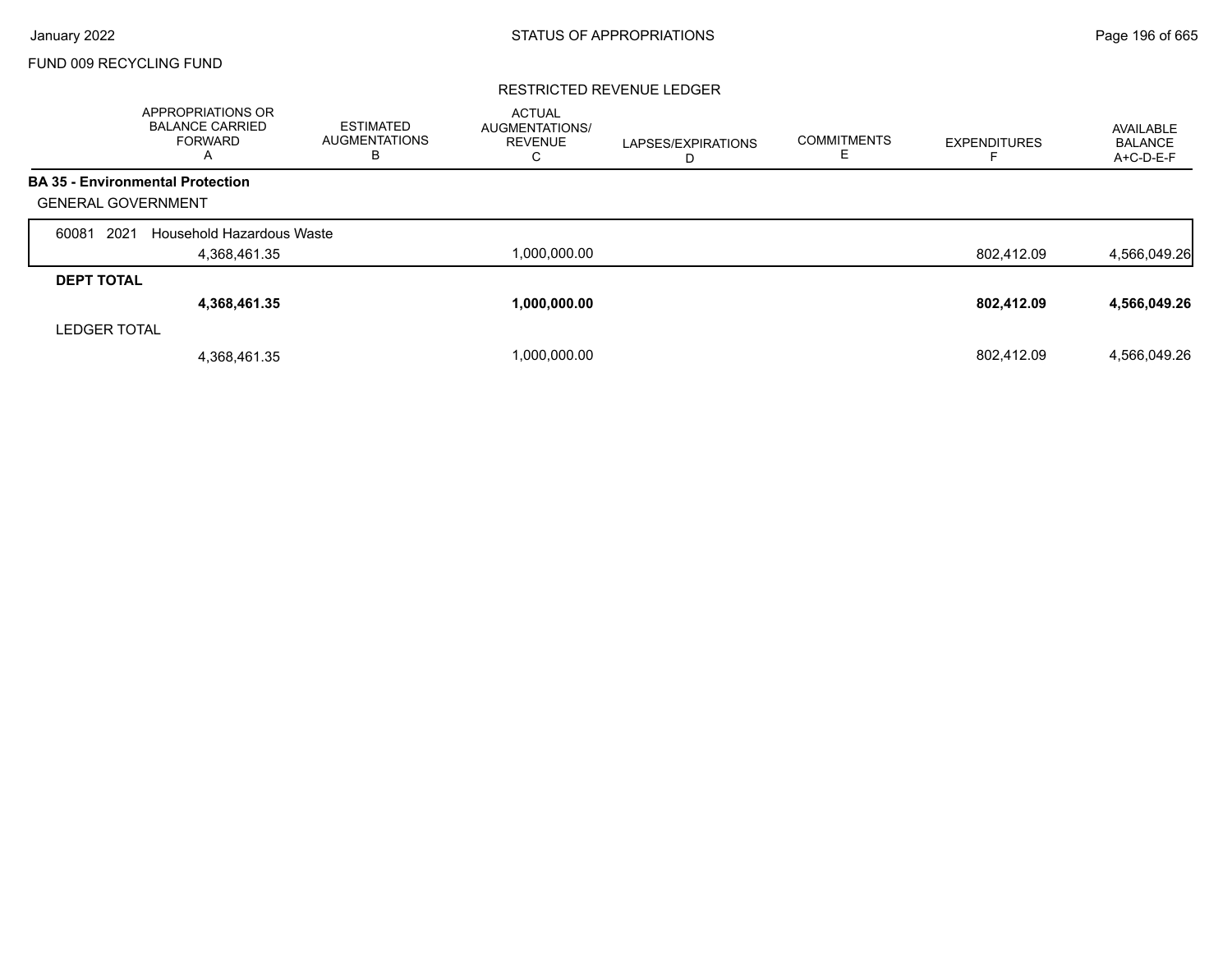|                                                         | <b>APPROPRIATIONS OR</b><br><b>BALANCE CARRIED</b><br><b>FORWARD</b><br>Α | <b>ESTIMATED</b><br><b>AUGMENTATIONS</b><br>В | <b>ACTUAL</b><br><b>AUGMENTATIONS/</b><br><b>REVENUE</b><br>C | LAPSES/EXPIRATIONS<br>D | <b>COMMITMENTS</b><br>E. | <b>EXPENDITURES</b><br>F | <b>AVAILABLE</b><br><b>BALANCE</b><br>$A+C-D-E-F$ |
|---------------------------------------------------------|---------------------------------------------------------------------------|-----------------------------------------------|---------------------------------------------------------------|-------------------------|--------------------------|--------------------------|---------------------------------------------------|
| <b>BA 73 - Treasury</b>                                 |                                                                           |                                               |                                                               |                         |                          |                          |                                                   |
| <b>GENERAL GOVERNMENT</b>                               |                                                                           |                                               |                                                               |                         |                          |                          |                                                   |
|                                                         | 10545 2021 Admin of Refunding Liquid Fuels Tax<br>551,000.00              |                                               |                                                               |                         |                          | 168,205.23               | 382,794.77                                        |
| <b>DEBT SERVICE</b>                                     |                                                                           |                                               |                                                               |                         |                          |                          |                                                   |
| 10548 2021                                              | <b>General Obligation Debt Service</b><br>23,187,000.00                   |                                               |                                                               |                         |                          |                          | 23,187,000.00                                     |
| 10549 2021                                              | <b>Capital Debt-Transportation Projects</b><br>35,779,000.00              |                                               |                                                               |                         |                          | 13,534,227.50            | 22,244,772.50                                     |
| 10550 2021                                              | Loan & Transfer Agents<br>40,000.00                                       |                                               |                                                               |                         |                          |                          | 40,000.00                                         |
| <b>DEPT TOTAL</b>                                       | 59,557,000.00                                                             |                                               |                                                               |                         |                          | 13,702,432.73            | 45,854,567.27                                     |
| <b>BA 68 - Agriculture</b><br><b>GENERAL GOVERNMENT</b> |                                                                           |                                               |                                                               |                         |                          |                          |                                                   |
|                                                         | 10945 2021 Weights and Measures Administration<br>5,817,000.00            |                                               |                                                               |                         |                          |                          | 5,817,000.00                                      |
| <b>DEPT TOTAL</b>                                       |                                                                           |                                               |                                                               |                         |                          |                          |                                                   |
|                                                         | 5,817,000.00                                                              |                                               |                                                               |                         |                          |                          | 5,817,000.00                                      |
| <b>GENERAL GOVERNMENT</b>                               | <b>BA 24 - Community &amp; Economic Develop</b>                           |                                               |                                                               |                         |                          |                          |                                                   |
|                                                         | 11059 2021 Appalachian Regional Commission<br>500,000.00                  |                                               |                                                               |                         |                          | 175,000.00               | 325,000.00                                        |
| <b>DEPT TOTAL</b>                                       |                                                                           |                                               |                                                               |                         |                          |                          |                                                   |
|                                                         | 500,000.00                                                                |                                               |                                                               |                         |                          | 175,000.00               | 325,000.00                                        |
| <b>GENERAL GOVERNMENT</b>                               | <b>BA 38 - Conservation &amp; Natural Resourc</b>                         |                                               |                                                               |                         |                          |                          |                                                   |
| 10398 2021                                              | Dirt & Gravel Roads<br>7,000,000.00                                       |                                               |                                                               |                         | 1,353,287.51             | 378,410.92               | 5,268,301.57                                      |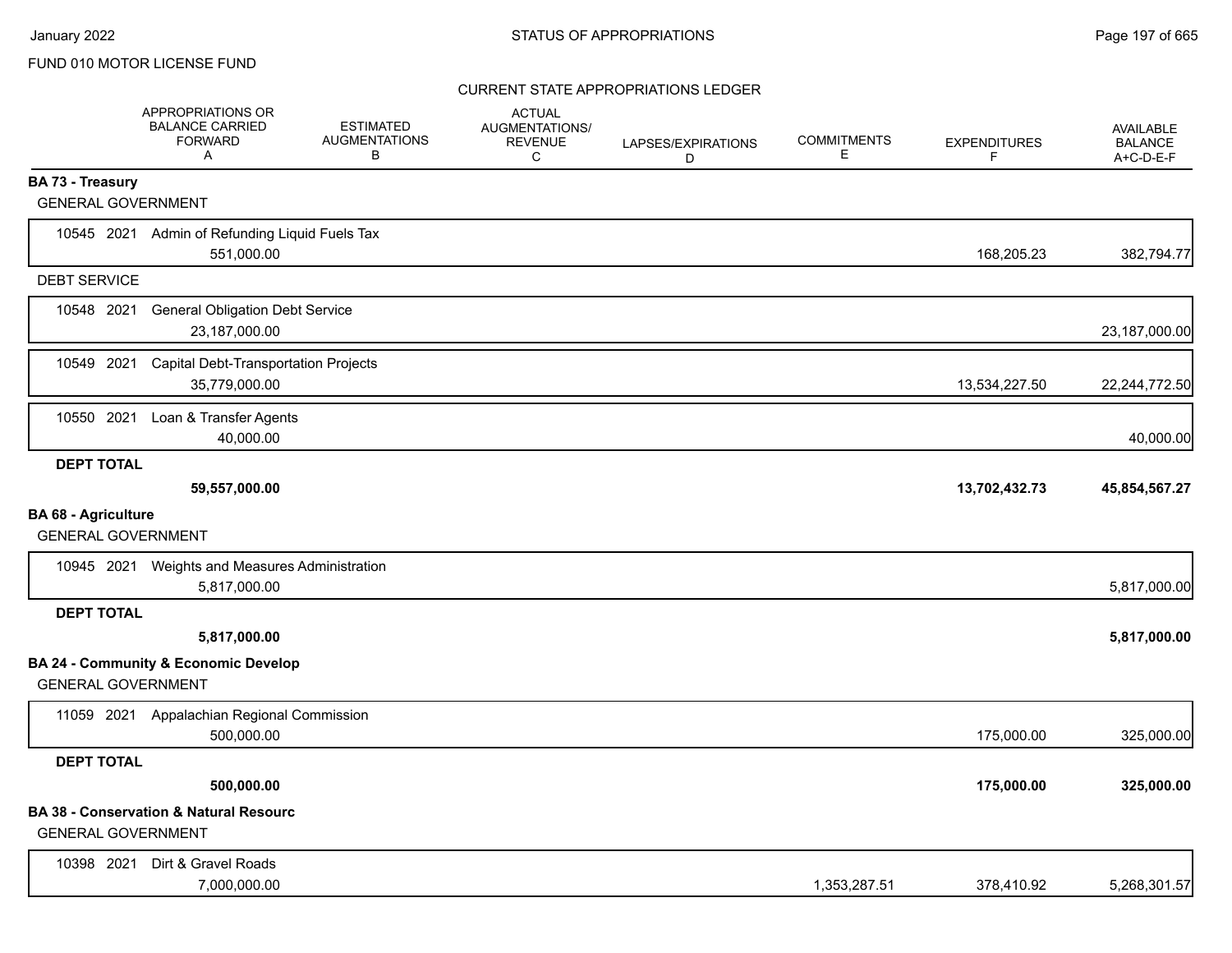|                                                              | APPROPRIATIONS OR<br><b>BALANCE CARRIED</b><br><b>FORWARD</b><br>Α | <b>ESTIMATED</b><br><b>AUGMENTATIONS</b><br>B | <b>ACTUAL</b><br><b>AUGMENTATIONS/</b><br><b>REVENUE</b><br>C | LAPSES/EXPIRATIONS<br>D | <b>COMMITMENTS</b><br>Е | <b>EXPENDITURES</b><br>F. | <b>AVAILABLE</b><br><b>BALANCE</b><br>A+C-D-E-F |
|--------------------------------------------------------------|--------------------------------------------------------------------|-----------------------------------------------|---------------------------------------------------------------|-------------------------|-------------------------|---------------------------|-------------------------------------------------|
| <b>DEPT TOTAL</b>                                            |                                                                    |                                               |                                                               |                         |                         |                           |                                                 |
|                                                              | 7,000,000.00                                                       |                                               |                                                               |                         | 1,353,287.51            | 378,410.92                | 5,268,301.57                                    |
| <b>BA 16 - Education</b>                                     |                                                                    |                                               |                                                               |                         |                         |                           |                                                 |
| <b>GRANTS AND SUBSIDIES</b>                                  |                                                                    |                                               |                                                               |                         |                         |                           |                                                 |
|                                                              | 10147 2021 Safe Driving Course                                     |                                               |                                                               |                         |                         |                           |                                                 |
|                                                              | 1,100,000.00                                                       |                                               |                                                               |                         | 205.73                  | 113,219.20                | 986,575.07                                      |
| <b>DEPT TOTAL</b>                                            |                                                                    |                                               |                                                               |                         |                         |                           |                                                 |
|                                                              | 1,100,000.00                                                       |                                               |                                                               |                         | 205.73                  | 113,219.20                | 986,575.07                                      |
| <b>BA 15 - General Services</b><br><b>GENERAL GOVERNMENT</b> |                                                                    |                                               |                                                               |                         |                         |                           |                                                 |
|                                                              | 10076 2021 Tort Claims Payments<br>9,000,000.00                    |                                               |                                                               |                         |                         | 486,545.18                | 8,513,454.82                                    |
| <b>DEPT TOTAL</b>                                            |                                                                    |                                               |                                                               |                         |                         |                           |                                                 |
|                                                              | 9,000,000.00                                                       |                                               |                                                               |                         |                         | 486,545.18                | 8,513,454.82                                    |
| <b>BA 18 - Revenue</b>                                       |                                                                    |                                               |                                                               |                         |                         |                           |                                                 |
| <b>GENERAL GOVERNMENT</b>                                    |                                                                    |                                               |                                                               |                         |                         |                           |                                                 |
|                                                              | 10206 2021 Collections - Liquid Fuels Tax                          |                                               |                                                               |                         |                         |                           |                                                 |
|                                                              | 21,792,000.00                                                      |                                               |                                                               |                         | 63,969.02               | 8,810,850.82              | 12,917,180.16                                   |
| <b>DEPT TOTAL</b>                                            |                                                                    |                                               |                                                               |                         |                         |                           |                                                 |
|                                                              | 21,792,000.00                                                      |                                               |                                                               |                         | 63,969.02               | 8,810,850.82              | 12,917,180.16                                   |
| <b>BA 20 - State Police</b>                                  |                                                                    |                                               |                                                               |                         |                         |                           |                                                 |
| <b>GENERAL GOVERNMENT</b>                                    |                                                                    |                                               |                                                               |                         |                         |                           |                                                 |
|                                                              | 10222 2021 Law Enforcement Information Technology<br>20.697.000.00 |                                               |                                                               |                         |                         | 20,697,000.00             |                                                 |
| 10223 2021                                                   | <b>General Government Operations</b><br>599,652,000.00             |                                               |                                                               |                         |                         | 599,652,000.00            |                                                 |
| 10224 2021                                                   | <b>Municipal Police Training</b><br>1,708,000.00                   |                                               |                                                               |                         |                         | 1,708,000.00              |                                                 |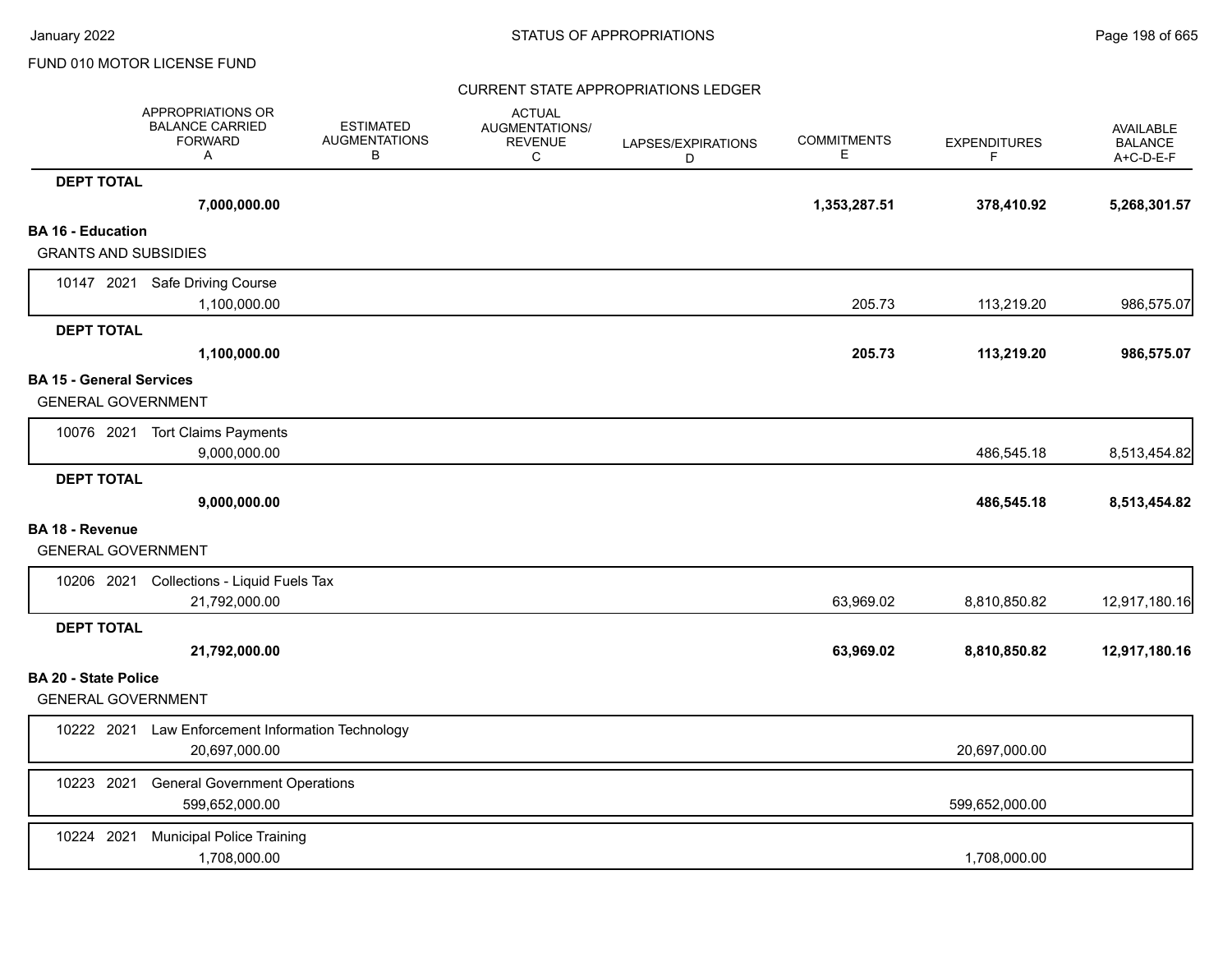|                               |                   | APPROPRIATIONS OR<br><b>BALANCE CARRIED</b><br><b>FORWARD</b><br>Α | <b>ESTIMATED</b><br><b>AUGMENTATIONS</b><br>В | <b>ACTUAL</b><br><b>AUGMENTATIONS/</b><br><b>REVENUE</b><br>C | LAPSES/EXPIRATIONS<br>D | <b>COMMITMENTS</b><br>Е | <b>EXPENDITURES</b><br>F | <b>AVAILABLE</b><br><b>BALANCE</b><br>A+C-D-E-F |
|-------------------------------|-------------------|--------------------------------------------------------------------|-----------------------------------------------|---------------------------------------------------------------|-------------------------|-------------------------|--------------------------|-------------------------------------------------|
| 10225 2021                    |                   | <b>Patrol Vehicles</b><br>12,000,000.00                            |                                               |                                                               |                         | 11,500,000.00           |                          | 500,000.00                                      |
|                               | 10703 2021        | <b>Commercial Vehicle Inspections</b><br>13,427,000.00             | 785,000.00                                    | 783,710.00                                                    |                         | 43,440.35               | 4,941,738.84             | 9,225,530.81                                    |
| 11041 2021                    |                   | Public Safety Radio System - MLF<br>20,977,000.00                  |                                               |                                                               |                         |                         | 20,977,000.00            |                                                 |
|                               |                   | <b>GRANTS AND SUBSIDIES</b>                                        |                                               |                                                               |                         |                         |                          |                                                 |
|                               | 11074 2021        | <b>Municipal Police Training Grants</b><br>5,000,000.00            |                                               |                                                               |                         |                         | 642,868.25               | 4,357,131.75                                    |
|                               | <b>DEPT TOTAL</b> | 673,461,000.00                                                     | 785,000.00                                    | 783,710.00                                                    |                         | 11,543,440.35           | 648,618,607.09           | 14,082,662.56                                   |
| <b>BA 78 - Transportation</b> |                   | <b>GENERAL GOVERNMENT</b>                                          |                                               |                                                               |                         |                         |                          |                                                 |
|                               | 10575 2021        | <b>Reinvestment-Facilities</b><br>16,000,000.00                    | 10,000,000.00                                 | 2,605,947.34                                                  |                         | 6,878,211.47            | 10,882,322.39            | 845,413.48                                      |
| 10576 2021                    |                   | <b>Highway Systems Technology</b><br>16.000.000.00                 | 2,080,000.00                                  | 1,768,511.59                                                  |                         | 5,425,038.32            | 9,099,200.20             | 3,244,273.07                                    |
| 10580 2021                    |                   | <b>Driver and Vehicle Services</b><br>225,834,000.00               | 34,453,000.00                                 | 25,821,429.56                                                 |                         | 40,057,291.06           | 103,393,692.37           | 108,204,446.13                                  |
|                               | 10581 2021        | Highway / Safety Improvement<br>190,000,000.00                     | 1,702,151,926.00                              | 1,053,293,855.72                                              |                         | 228,180,292.43          | 982,668,282.28           | 32,445,281.01                                   |
|                               | 10582 2021        | <b>Highway Maintenance</b><br>896,879,000.00                       | 212,336,000.00                                | 73,340,040.19                                                 |                         | 175,827,853.79          | 578,093,774.03           | 216,297,412.37                                  |
|                               | 10584 2021        | <b>General Government Operations</b><br>68,600,000.00              | 1,754,000.00                                  | 171,900.59                                                    |                         | 74,441,364.15           | 42,192,947.67            | -47,862,411.23                                  |
| 10795 2021                    |                   | Homeland Security - Real ID<br>25,901,000.00                       |                                               |                                                               |                         | 4,264,098.08            | 12,428,764.51            | 9,208,137.41                                    |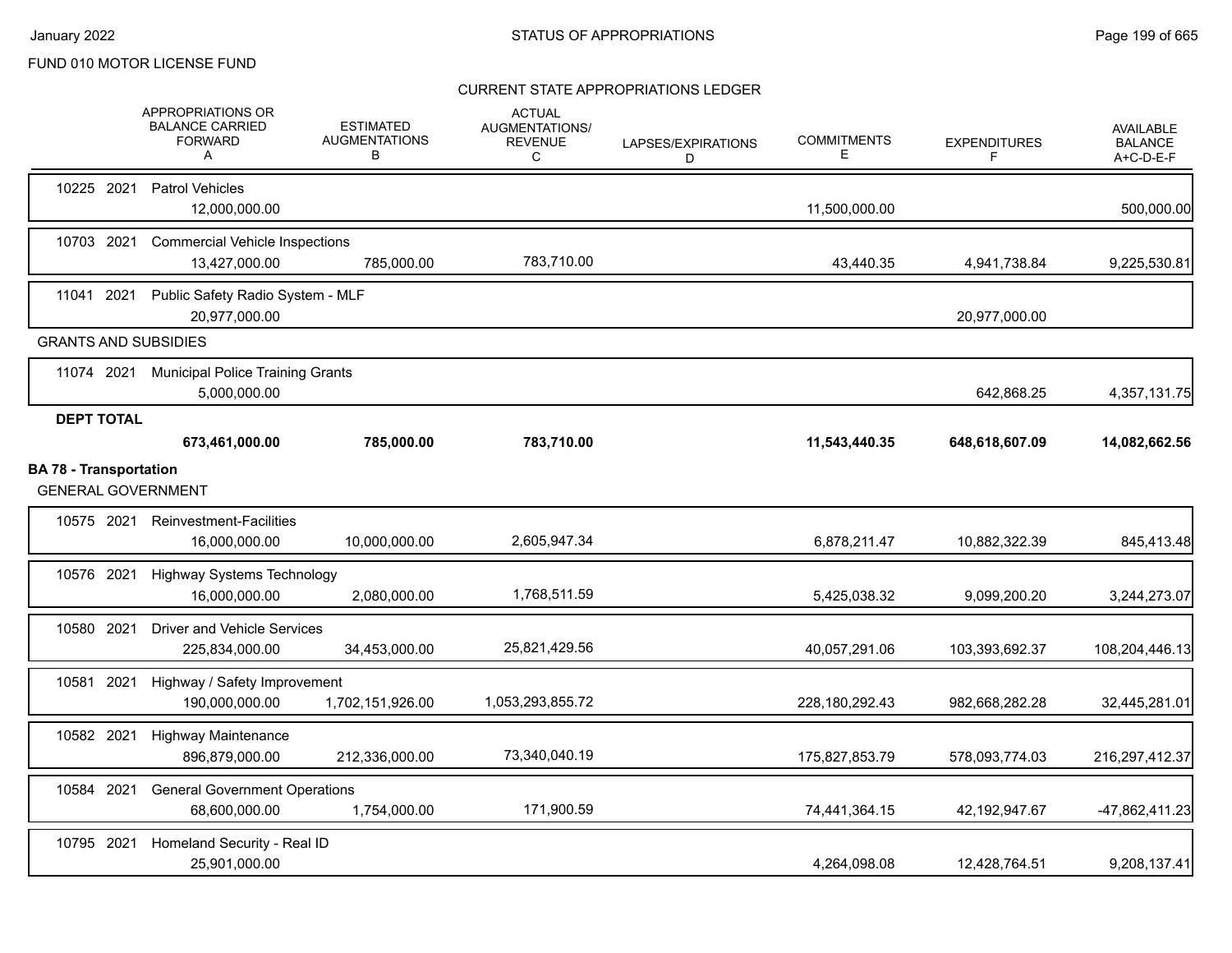|                             | APPROPRIATIONS OR<br><b>BALANCE CARRIED</b><br><b>FORWARD</b><br>A | <b>ESTIMATED</b><br><b>AUGMENTATIONS</b><br>в | <b>ACTUAL</b><br><b>AUGMENTATIONS/</b><br><b>REVENUE</b><br>C | LAPSES/EXPIRATIONS<br>D | <b>COMMITMENTS</b><br>Е | <b>EXPENDITURES</b><br>F | <b>AVAILABLE</b><br><b>BALANCE</b><br>A+C-D-E-F |
|-----------------------------|--------------------------------------------------------------------|-----------------------------------------------|---------------------------------------------------------------|-------------------------|-------------------------|--------------------------|-------------------------------------------------|
| 10847<br>2021               | Welcome Centers Automated Technology<br>4,115,000.00               |                                               |                                                               |                         | 148,333.90              | 2,075,215.11             | 1,891,450.99                                    |
| <b>GRANTS AND SUBSIDIES</b> |                                                                    |                                               |                                                               |                         |                         |                          |                                                 |
| 10573<br>2021               | Local Road Maint & Construction Payments<br>229,361,000.00         |                                               |                                                               |                         |                         | $-14,315.56$             | 229,375,315.56                                  |
| 10574<br>2021               | Suppl Local Road Maint & Const Payments<br>5,000,000.00            |                                               |                                                               |                         |                         |                          | 5,000,000.00                                    |
| 10917<br>2021               | Maintenance and Const of County Bridges<br>5,000,000.00            |                                               |                                                               |                         |                         | 5,000,000.00             |                                                 |
| 10918 2021                  | Municipal Roads and Bridges<br>30,000,000.00                       |                                               |                                                               |                         |                         |                          | 30,000,000.00                                   |
| 11073 2021                  | <b>Municipal Traffic Signals</b><br>40,000,000.00                  |                                               | 422,884.63                                                    |                         | 31,778,699.51           | 426,666.81               | 8,217,518.31                                    |
| <b>DEPT TOTAL</b>           |                                                                    |                                               |                                                               |                         |                         |                          |                                                 |
| <b>LEDGER TOTAL</b>         | 1,752,690,000.00                                                   | 1,962,774,926.00                              | 1,157,424,569.62                                              |                         | 567,001,182.71          | 1,746,246,549.81         | 596,866,837.10                                  |
|                             | 2,530,917,000.00                                                   | 1,963,559,926.00                              | 1,158,208,279.62                                              |                         | 579,962,085.32          | 2,418,531,615.75         | 690,631,578.55                                  |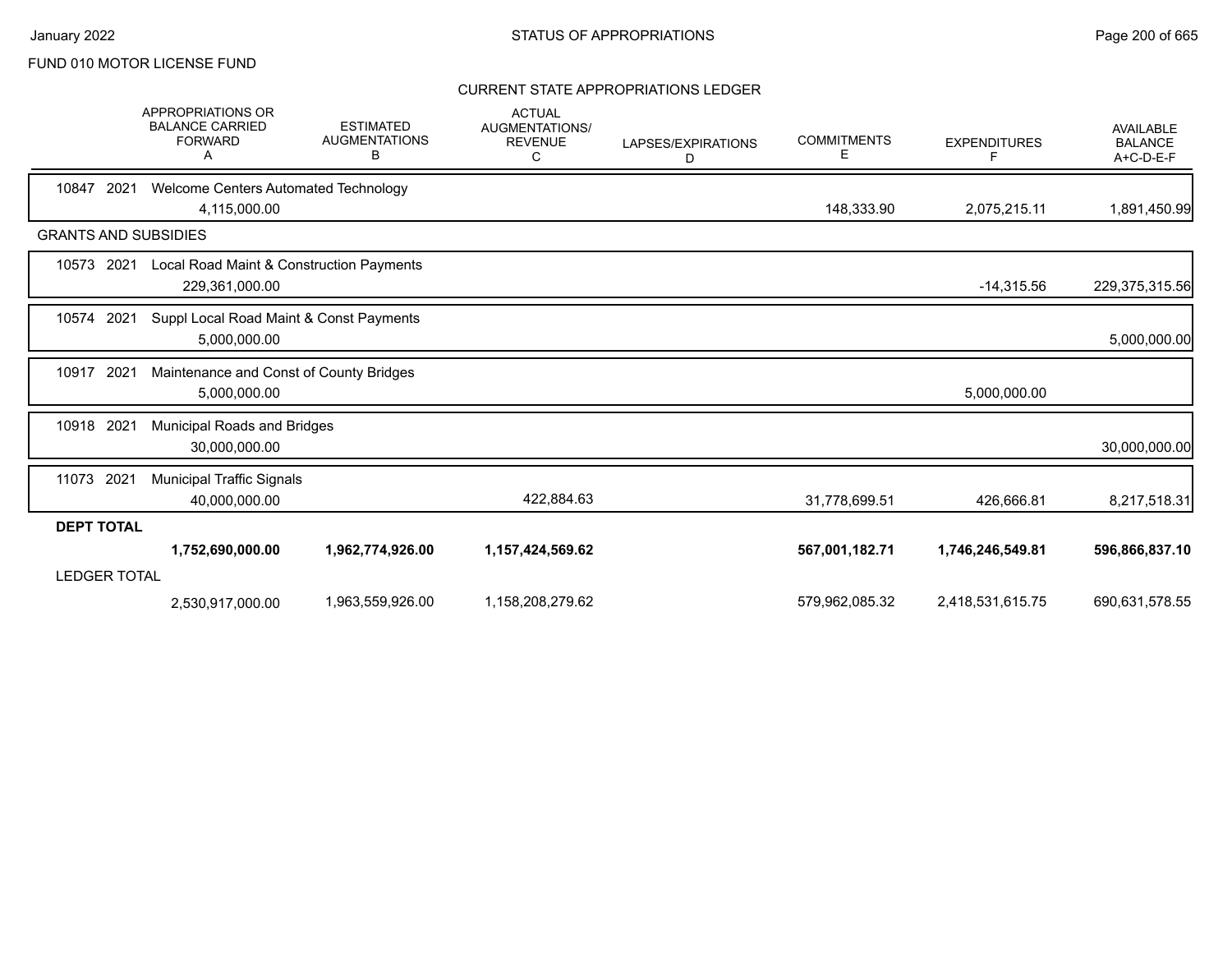### CURRENT STATE RESTRICTED APPROPRIATIONS LEDGER

|                               | APPROPRIATIONS OR<br><b>BALANCE CARRIED</b><br><b>FORWARD</b><br>Α | <b>ESTIMATED</b><br><b>AUGMENTATIONS</b><br>В | <b>ACTUAL</b><br>AUGMENTATIONS/<br><b>REVENUE</b><br>С | LAPSES/EXPIRATIONS<br>D | <b>COMMITMENTS</b><br>Е | <b>EXPENDITURES</b> | AVAILABLE<br><b>BALANCE</b><br>A+C-D-E-F |
|-------------------------------|--------------------------------------------------------------------|-----------------------------------------------|--------------------------------------------------------|-------------------------|-------------------------|---------------------|------------------------------------------|
| <b>BA 78 - Transportation</b> |                                                                    |                                               |                                                        |                         |                         |                     |                                          |
| <b>GENERAL GOVERNMENT</b>     |                                                                    |                                               |                                                        |                         |                         |                     |                                          |
| 16579<br>2021                 | <b>Aviation Operations</b><br>5,530,000.00                         | 500,000.00                                    | 146,665.18                                             |                         | 830,893.35              | 2,137,273.59        | 2,708,498.24                             |
| <b>GRANTS AND SUBSIDIES</b>   |                                                                    |                                               |                                                        |                         |                         |                     |                                          |
| 16571<br>2021                 | <b>Airport Development</b><br>6,000,000.00                         |                                               |                                                        |                         | 1,830,596.99            | 314,088.24          | 3,855,314.77                             |
| 16572 2021                    | <b>Real Estate Tax Rebate</b><br>250,000.00                        |                                               |                                                        |                         | 9,692.00                | 46,935.00           | 193,373.00                               |
| <b>DEPT TOTAL</b>             |                                                                    |                                               |                                                        |                         |                         |                     |                                          |
|                               | 11,780,000.00                                                      | 500,000.00                                    | 146,665.18                                             |                         | 2,671,182.34            | 2,498,296.83        | 6,757,186.01                             |
| <b>LEDGER TOTAL</b>           |                                                                    |                                               |                                                        |                         |                         |                     |                                          |
|                               | 11,780,000.00                                                      | 500,000.00                                    | 146,665.18                                             |                         | 2,671,182.34            | 2,498,296.83        | 6,757,186.01                             |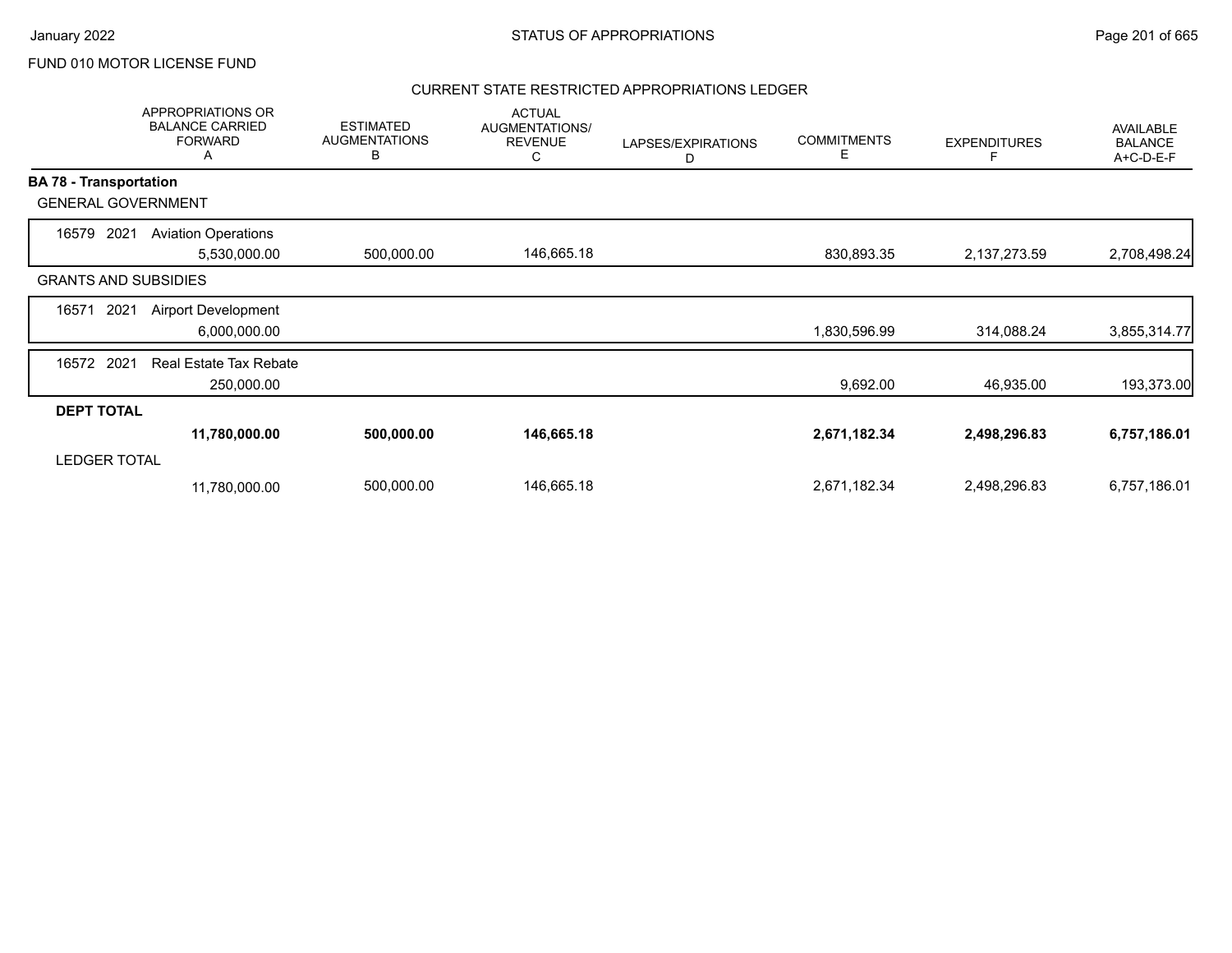|                                           | APPROPRIATIONS OR<br><b>BALANCE CARRIED</b><br><b>FORWARD</b><br>Α | <b>ESTIMATED</b><br><b>AUGMENTATIONS</b><br>в | <b>ACTUAL</b><br><b>AUGMENTATIONS/</b><br><b>REVENUE</b><br>C | LAPSES/EXPIRATIONS<br>D | <b>COMMITMENTS</b><br>E. | <b>EXPENDITURES</b><br>F | <b>AVAILABLE</b><br><b>BALANCE</b><br>A+C-D-E-F |
|-------------------------------------------|--------------------------------------------------------------------|-----------------------------------------------|---------------------------------------------------------------|-------------------------|--------------------------|--------------------------|-------------------------------------------------|
| <b>BA 73 - Treasury</b><br><b>REFUNDS</b> |                                                                    |                                               |                                                               |                         |                          |                          |                                                 |
| 20350 2021                                | Refunding Liquid Fuels Taxes-State Share<br>4,800,000.00           |                                               |                                                               |                         |                          | 36,922.58                | 4,763,077.42                                    |
| 20354 2021                                | Refunding Liquid Fuels Taxes-Agriculture<br>5,000,000.00           |                                               |                                                               |                         |                          | 3,476,058.28             | 1,523,941.72                                    |
| 20355 2021                                | Refndng Liquid Fuels Txs-Political Subdv<br>5,000,000.00           |                                               |                                                               |                         |                          |                          | 5,000,000.00                                    |
| 20356 2021                                | Refndng Liquid Fuels Txs-Volunteer Srvcs<br>700,000.00             |                                               |                                                               |                         |                          | 404,141.72               | 295,858.28                                      |
| 20357 2021                                | Refndng Liquid Fuels Txs-Snwmbls & ATVs<br>1,000,000.00            |                                               |                                                               |                         |                          | 1,000,000.00             |                                                 |
| 20358 2021                                | Refndng Liquid Fuels Txs-Boat Fund<br>12,300,000.00                |                                               |                                                               |                         |                          |                          | 12,300,000.00                                   |
| <b>DEPT TOTAL</b>                         | 28,800,000.00                                                      |                                               |                                                               |                         |                          | 4,917,122.58             | 23,882,877.42                                   |
| <b>BA 15 - General Services</b>           |                                                                    |                                               |                                                               |                         |                          |                          |                                                 |
| <b>GENERAL GOVERNMENT</b>                 |                                                                    |                                               |                                                               |                         |                          |                          |                                                 |
| 20007 2021                                | Harristown Utility & Municipal Charges<br>276,000.00               |                                               |                                                               |                         | 50,442.01                | 195,680.40               | 29,877.59                                       |
| 20008 2021                                | <b>Harristown Rental Charges</b><br>105,000.00                     |                                               |                                                               |                         | 5,708.79                 | 98,450.91                | 840.30                                          |
| <b>DEPT TOTAL</b>                         |                                                                    |                                               |                                                               |                         |                          |                          |                                                 |
|                                           | 381,000.00                                                         |                                               |                                                               |                         | 56,150.80                | 294,131.31               | 30,717.89                                       |
| <b>BA 18 - Revenue</b><br><b>REFUNDS</b>  |                                                                    |                                               |                                                               |                         |                          |                          |                                                 |
| 20017 2021                                | Refunding Liquid Fuels Tax<br>31,000,000.00                        |                                               |                                                               |                         |                          | 19,145,615.47            | 11,854,384.53                                   |
|                                           |                                                                    |                                               |                                                               |                         |                          |                          |                                                 |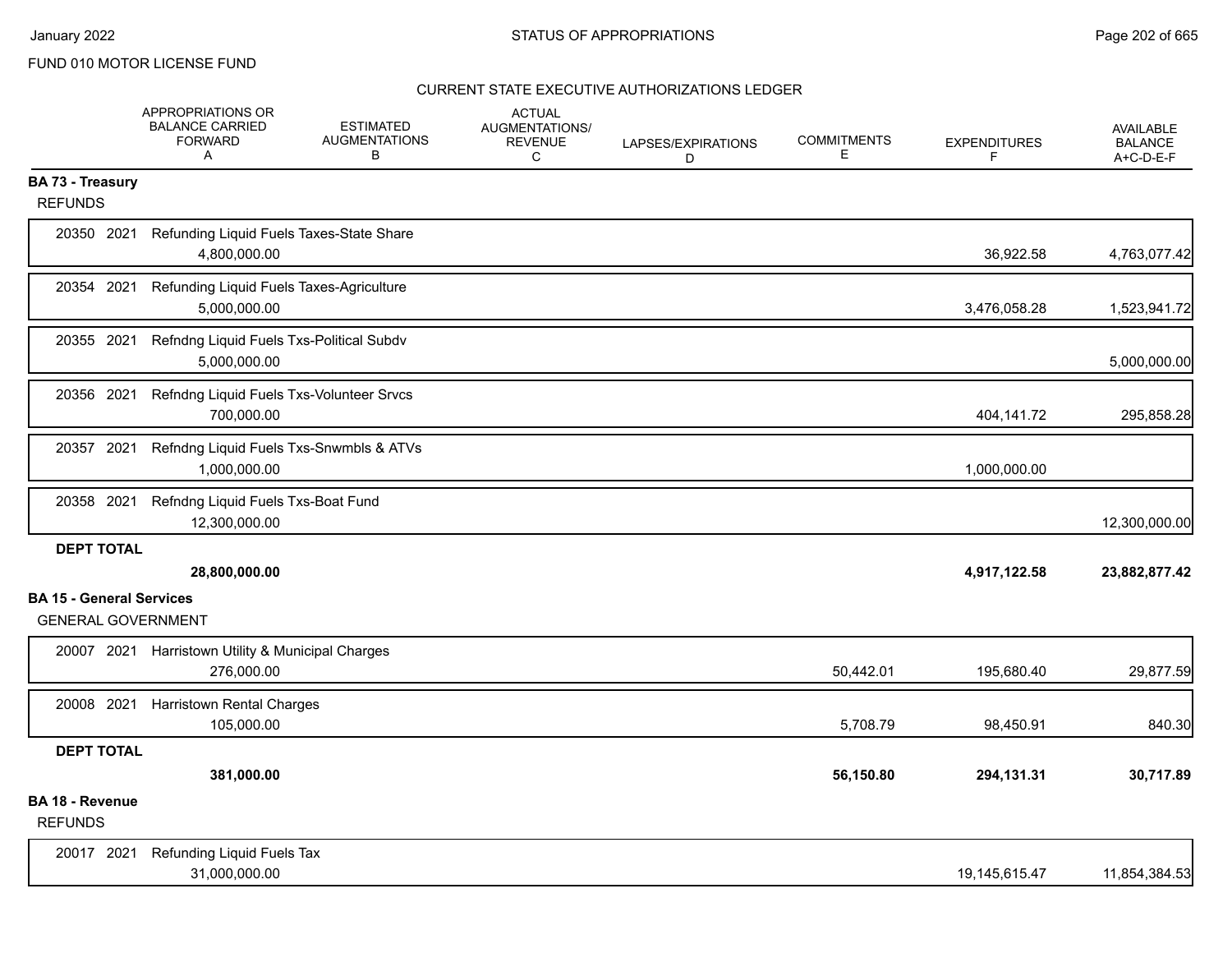|                                                            | <b>APPROPRIATIONS OR</b><br><b>BALANCE CARRIED</b><br><b>FORWARD</b><br>A | <b>ESTIMATED</b><br><b>AUGMENTATIONS</b><br>В | <b>ACTUAL</b><br><b>AUGMENTATIONS/</b><br><b>REVENUE</b><br>С | LAPSES/EXPIRATIONS<br>D | <b>COMMITMENTS</b><br>Е | <b>EXPENDITURES</b><br>F. | <b>AVAILABLE</b><br><b>BALANCE</b><br>$A+C-D-E-F$ |
|------------------------------------------------------------|---------------------------------------------------------------------------|-----------------------------------------------|---------------------------------------------------------------|-------------------------|-------------------------|---------------------------|---------------------------------------------------|
| <b>DEPT TOTAL</b>                                          |                                                                           |                                               |                                                               |                         |                         |                           |                                                   |
|                                                            | 31,000,000.00                                                             |                                               |                                                               |                         |                         | 19,145,615.47             | 11,854,384.53                                     |
| <b>BA 78 - Transportation</b><br><b>GENERAL GOVERNMENT</b> |                                                                           |                                               |                                                               |                         |                         |                           |                                                   |
| 20175 2021                                                 | <b>Highway Capital Projects</b><br>230,000,000.00                         |                                               |                                                               |                         |                         | 65,000,000.00             | 165,000,000.00                                    |
| <b>GRANTS AND SUBSIDIES</b>                                |                                                                           |                                               |                                                               |                         |                         |                           |                                                   |
| 20176 2021                                                 | Payment to Turnpike Commission<br>28,000,000.00                           |                                               |                                                               |                         |                         | 16,333,333.31             | 11,666,666.69                                     |
| <b>REFUNDS</b>                                             |                                                                           |                                               |                                                               |                         |                         |                           |                                                   |
| 2021<br>20171                                              | <b>Refunding Collected Monies</b><br>2,500,000.00                         |                                               |                                                               |                         |                         | 664,098.84                | 1,835,901.16                                      |
| <b>DEPT TOTAL</b>                                          |                                                                           |                                               |                                                               |                         |                         |                           |                                                   |
|                                                            | 260,500,000.00                                                            |                                               |                                                               |                         |                         | 81,997,432.15             | 178,502,567.85                                    |
| LEDGER TOTAL                                               |                                                                           |                                               |                                                               |                         |                         |                           |                                                   |
|                                                            | 320,681,000.00                                                            |                                               |                                                               |                         | 56,150.80               | 106,354,301.51            | 214,270,547.69                                    |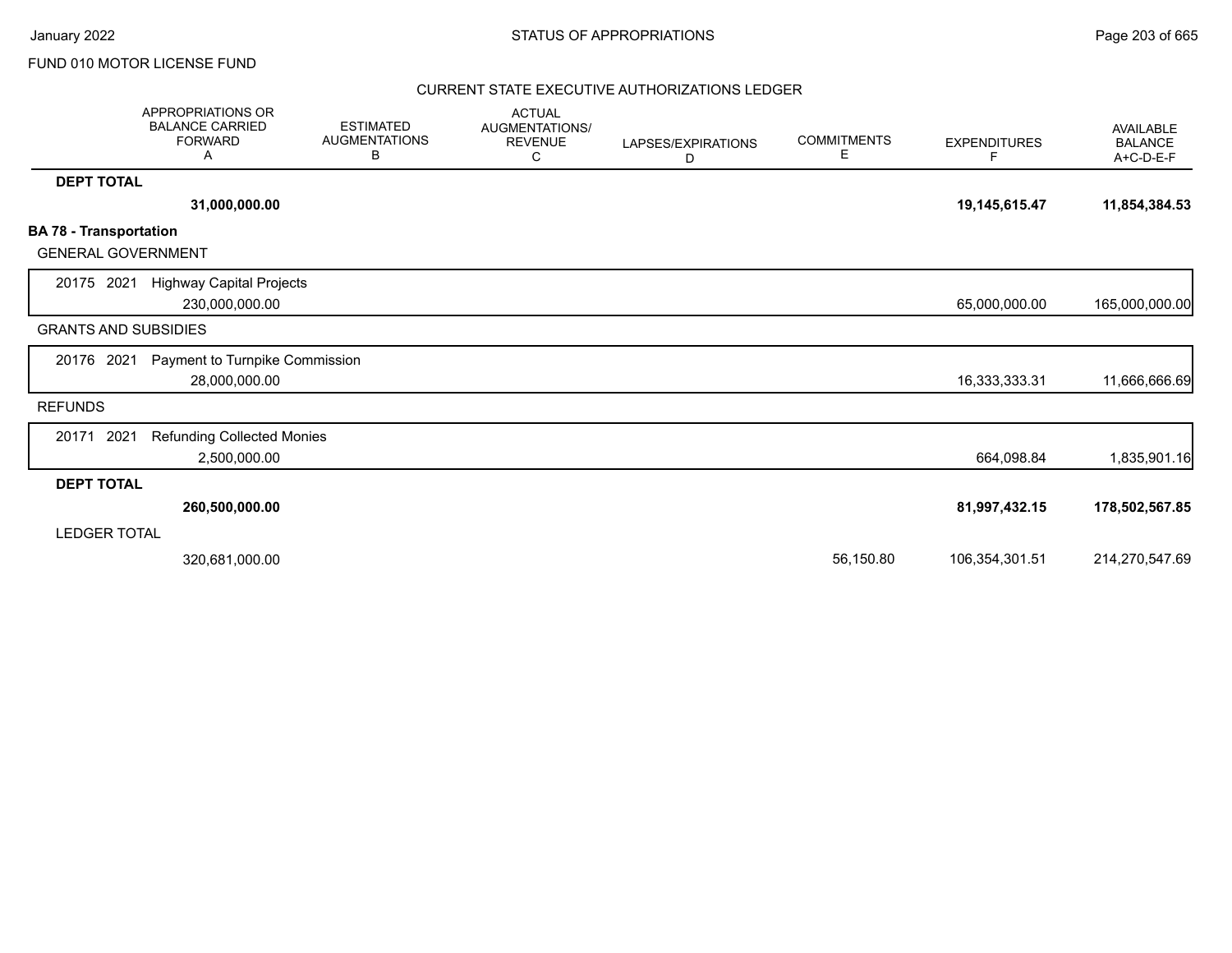#### CURRENT STATE EXECUTIVE AUTHORIZATIONS - RESTRICTED LEDGER

|                                                            | APPROPRIATIONS OR<br><b>BALANCE CARRIED</b><br><b>FORWARD</b><br>A | <b>ESTIMATED</b><br><b>AUGMENTATIONS</b><br>В | <b>ACTUAL</b><br>AUGMENTATIONS/<br><b>REVENUE</b><br>C | LAPSES/EXPIRATIONS<br>D | <b>COMMITMENTS</b><br>Е | <b>EXPENDITURES</b><br>F | <b>AVAILABLE</b><br><b>BALANCE</b><br>A+C-D-E-F |
|------------------------------------------------------------|--------------------------------------------------------------------|-----------------------------------------------|--------------------------------------------------------|-------------------------|-------------------------|--------------------------|-------------------------------------------------|
| <b>BA 73 - Treasury</b><br><b>DEBT SERVICE</b>             |                                                                    |                                               |                                                        |                         |                         |                          |                                                 |
| 26132 2021                                                 | Capital Bridge Debt Service<br>69,297,000.00                       |                                               |                                                        |                         |                         | 52,739,457.61            | 16,557,542.39                                   |
| <b>DEPT TOTAL</b>                                          | 69,297,000.00                                                      |                                               |                                                        |                         |                         | 52,739,457.61            | 16,557,542.39                                   |
| <b>GRANTS AND SUBSIDIES</b>                                | <b>BA 38 - Conservation &amp; Natural Resourc</b>                  |                                               |                                                        |                         |                         |                          |                                                 |
|                                                            | 26226 2021 Forestry Bridges - Exise Tax<br>9,305,000.00            |                                               |                                                        |                         | 7,371,935.79            | 1,332,424.72             | 600,639.49                                      |
| <b>DEPT TOTAL</b>                                          | 9,305,000.00                                                       |                                               |                                                        |                         | 7,371,935.79            | 1,332,424.72             | 600,639.49                                      |
| <b>BA 78 - Transportation</b><br><b>GENERAL GOVERNMENT</b> |                                                                    |                                               |                                                        |                         |                         |                          |                                                 |
| 26174 2021                                                 | Highway Maintenance Enhancement<br>266.520.000.00                  |                                               |                                                        |                         |                         |                          | 266,520,000.00                                  |
| 26177 2021                                                 | Highway Capital Projects-Excise Tax<br>379,200,000.00              |                                               |                                                        |                         |                         | 230,000,000.00           | 149,200,000.00                                  |
| 26178 2021                                                 | <b>Bridges-Excise Tax</b><br>123,465,000.00                        |                                               |                                                        |                         |                         | 98,465,000.00            | 25,000,000.00                                   |
| 26181<br>2021                                              | Highway Maintenance-Excise Tax<br>178,795,000.00                   |                                               |                                                        |                         |                         |                          | 178,795,000.00                                  |
| 26185 2021                                                 | <b>Highway Bridge Projects</b><br>135,000,000.00                   | 511,003,000.00                                | 144,239,782.03                                         |                         | 103,721,225.71          | 222,044,551.24           | -46,525,994.92                                  |
| 26409 2021                                                 | Expanded Highway & Bridge Maintenance<br>320,624,000.00            | 10,000,000.00                                 | 314,055.89                                             |                         | 26,066,346.54           | 47,377,053.54            | 247,494,655.81                                  |
| 26463 2021                                                 | AWZSE Program - PA DOT                                             | 4,000,000.00                                  | 3,870,250.18                                           |                         | 1,820,135.52            | 2,160,282.85             | $-110, 168.19$                                  |

GRANTS AND SUBSIDIES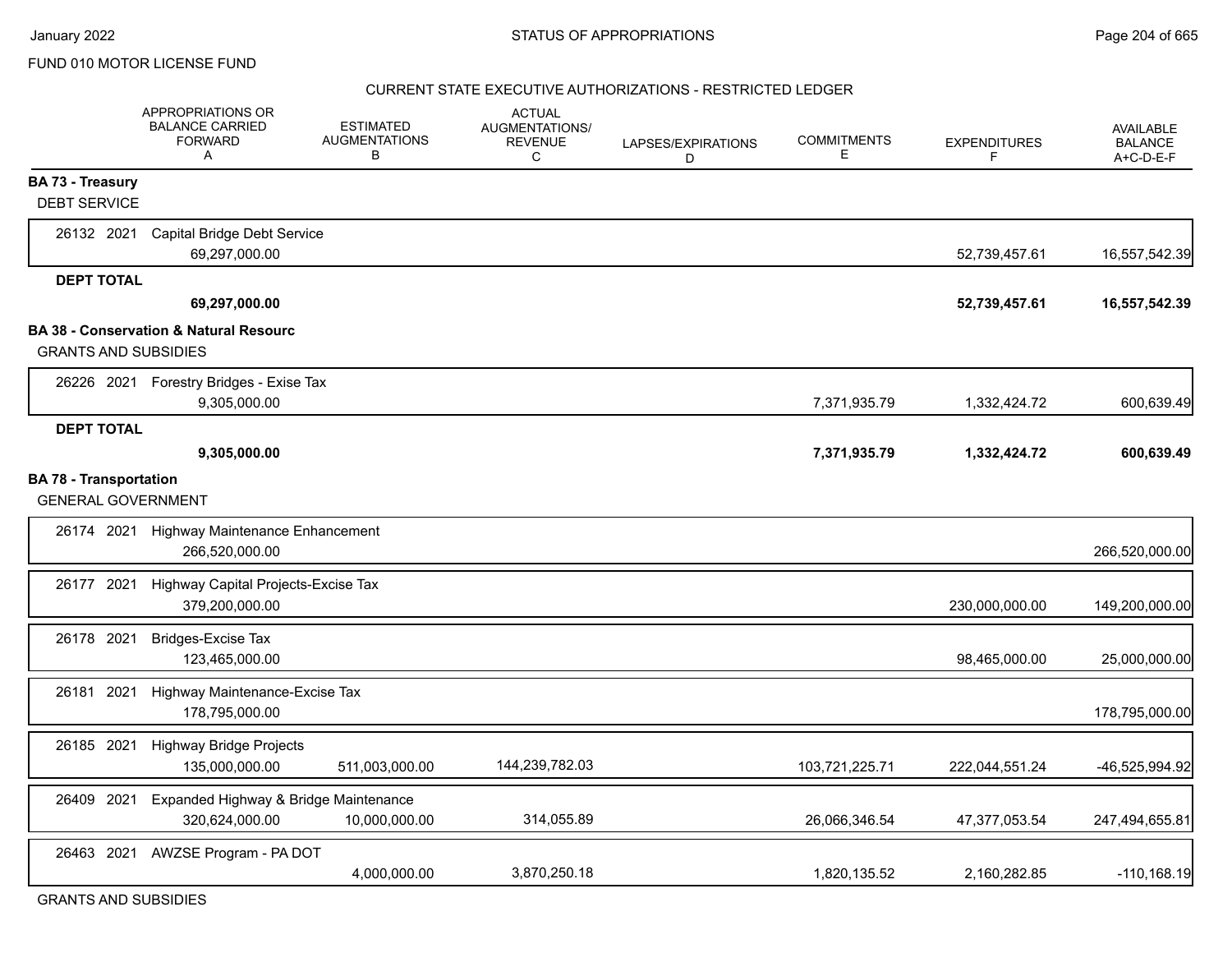### CURRENT STATE EXECUTIVE AUTHORIZATIONS - RESTRICTED LEDGER

|                     | <b>APPROPRIATIONS OR</b><br><b>BALANCE CARRIED</b><br><b>FORWARD</b><br>A | <b>ESTIMATED</b><br><b>AUGMENTATIONS</b><br>В | <b>ACTUAL</b><br>AUGMENTATIONS/<br><b>REVENUE</b><br>C | LAPSES/EXPIRATIONS<br>D | <b>COMMITMENTS</b><br>Е | <b>EXPENDITURES</b><br>F | AVAILABLE<br><b>BALANCE</b><br>A+C-D-E-F |
|---------------------|---------------------------------------------------------------------------|-----------------------------------------------|--------------------------------------------------------|-------------------------|-------------------------|--------------------------|------------------------------------------|
| 26172 2021          | Annual Maint Payments-Highway Transfer<br>19,372,000.00                   |                                               |                                                        |                         |                         | 4,000.00                 | 19,368,000.00                            |
| 26173 2021          | Payment to Municipalities<br>79,127,000.00                                |                                               |                                                        |                         |                         |                          | 79,127,000.00                            |
| 26179 2021          | <b>County Bridges Excise Tax</b><br>17,052,000.00                         | 200,000.00                                    | -258,896.51                                            |                         | 653,877.66              | 4,705,349.31             | 11,433,876.52                            |
| 2021<br>26180       | Local Road Payments- Excise Tax<br>112,397,000.00                         |                                               |                                                        |                         |                         |                          | 112,397,000.00                           |
| 26182 2021          | <b>Toll Roads-Excise Tax</b><br>135,782,000.00                            |                                               |                                                        |                         |                         | 81,145,471.26            | 54,636,528.74                            |
| 26183 2021          | Local Grants for Bridge Projects<br>25,000,000.00                         | 12,976,000.00                                 | 6,237,069.86                                           |                         | 5,642,562.27            | 15,707,133.48            | 9,887,374.11                             |
| 26184 2021          | Restoration Projects-Highway Transfer<br>11,000,000.00                    |                                               |                                                        |                         |                         | 9,813,929.95             | 1,186,070.05                             |
| 26388 2021          | County Bridge Projects - Marcellus Shale<br>12,758,107.00                 |                                               |                                                        |                         |                         | 12,758,107.00            |                                          |
| 26410 2021          | Local Bridge Projects<br>26,450,000.00                                    |                                               |                                                        |                         |                         |                          | 26,450,000.00                            |
| <b>DEPT TOTAL</b>   |                                                                           |                                               |                                                        |                         |                         |                          |                                          |
|                     | 1,842,542,107.00                                                          | 538,179,000.00                                | 154,402,261.45                                         |                         | 137,904,147.70          | 724,180,878.63           | 1,134,859,342.12                         |
| <b>LEDGER TOTAL</b> |                                                                           |                                               |                                                        |                         |                         |                          |                                          |
|                     | 1,921,144,107.00                                                          | 538,179,000.00                                | 154,402,261.45                                         |                         | 145,276,083.49          | 778,252,760.96           | 1,152,017,524.00                         |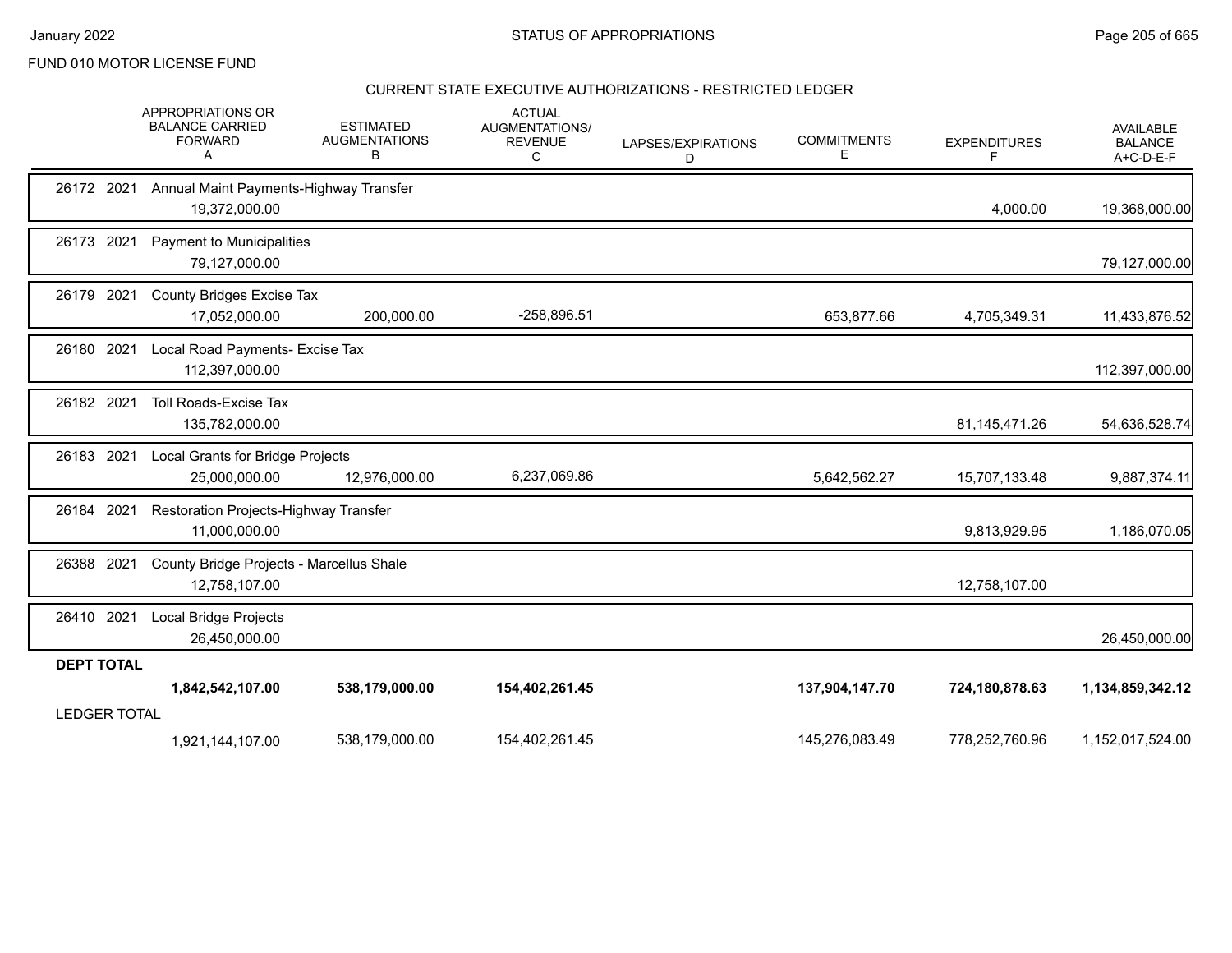### CURRENT STATE CONTINUING LEDGER

|                             | APPROPRIATIONS OR<br><b>BALANCE CARRIED</b><br><b>FORWARD</b><br>$\overline{\mathsf{A}}$ | <b>ESTIMATED</b><br><b>AUGMENTATIONS</b><br>В | <b>ACTUAL</b><br>AUGMENTATIONS/<br><b>REVENUE</b><br>С | LAPSES/EXPIRATIONS | <b>COMMITMENTS</b><br>Е | <b>EXPENDITURES</b> | <b>AVAILABLE</b><br><b>BALANCE</b><br>A+C-D-E-F |
|-----------------------------|------------------------------------------------------------------------------------------|-----------------------------------------------|--------------------------------------------------------|--------------------|-------------------------|---------------------|-------------------------------------------------|
| <b>BA 68 - Agriculture</b>  |                                                                                          |                                               |                                                        |                    |                         |                     |                                                 |
| <b>GRANTS AND SUBSIDIES</b> |                                                                                          |                                               |                                                        |                    |                         |                     |                                                 |
| 2021<br>30354               | Dirt Gravel & Low Volume Roads                                                           |                                               |                                                        |                    |                         |                     |                                                 |
|                             | 28,000,000.00                                                                            |                                               |                                                        |                    | 5,049,152.12            | 22,536,951.06       | 413,896.82                                      |
| <b>DEPT TOTAL</b>           |                                                                                          |                                               |                                                        |                    |                         |                     |                                                 |
|                             | 28,000,000.00                                                                            |                                               |                                                        |                    | 5,049,152.12            | 22,536,951.06       | 413,896.82                                      |
| <b>LEDGER TOTAL</b>         |                                                                                          |                                               |                                                        |                    |                         |                     |                                                 |
|                             | 28.000.000.00                                                                            |                                               |                                                        |                    | 5,049,152.12            | 22,536,951.06       | 413,896.82                                      |
|                             | TOTAL TOTAL ALL CURRENT STATE LEDGERS                                                    |                                               |                                                        |                    |                         |                     |                                                 |
|                             | 4,812,522,107.00                                                                         | 2,502,238,926.00                              | 1,312,757,206.25                                       |                    | 733,014,654.07          | 3,328,173,926.11    | 2,064,090,733.07                                |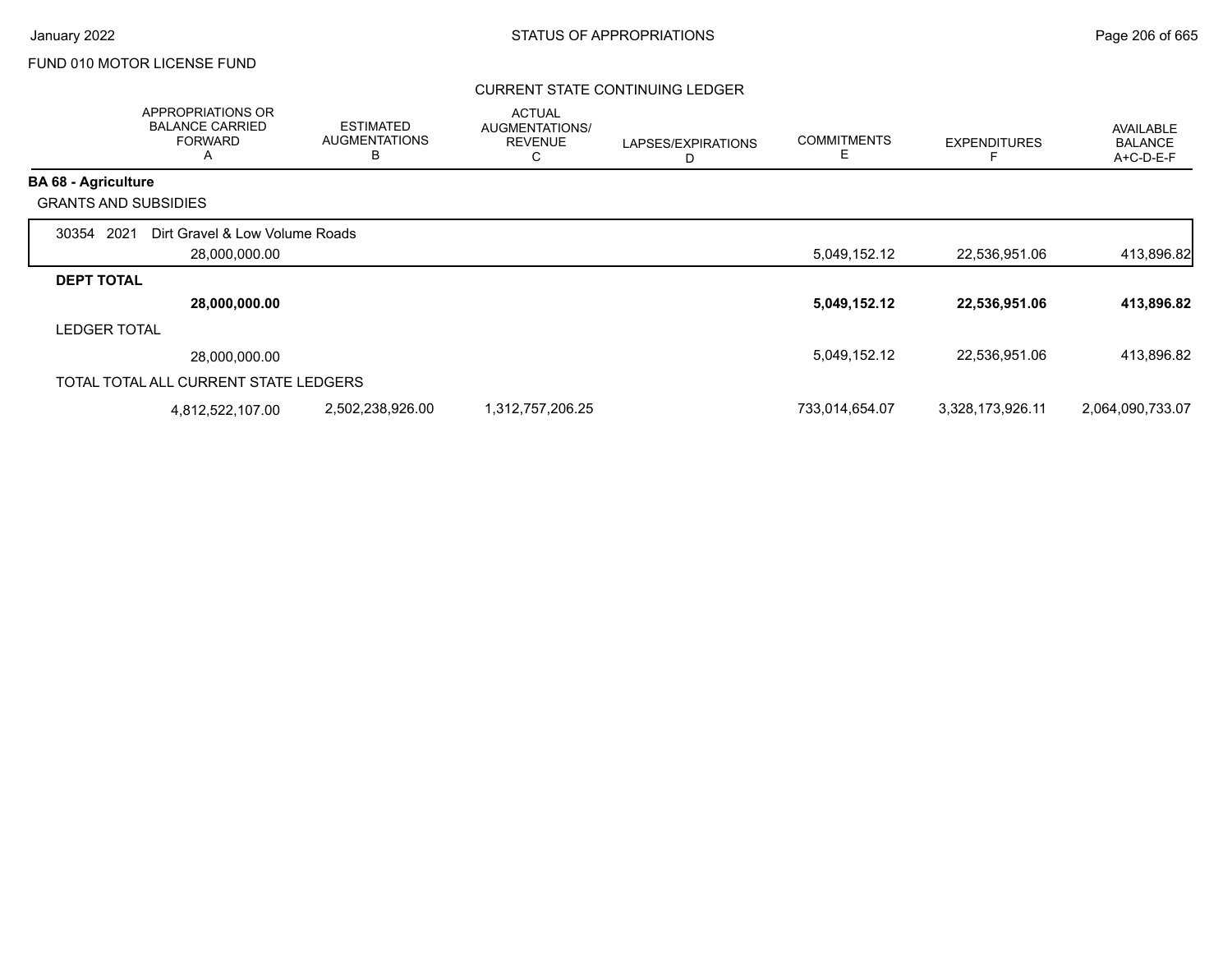|                           | APPROPRIATIONS OR<br><b>BALANCE CARRIED</b><br><b>FORWARD</b><br>$\mathsf{A}$ | <b>ESTIMATED</b><br><b>AUGMENTATIONS</b><br>B | <b>ACTUAL</b><br>AUGMENTATIONS/<br><b>REVENUE</b><br>C | LAPSES/EXPIRATIONS<br>D | <b>COMMITMENTS</b><br>Е | <b>EXPENDITURES</b><br>F | <b>AVAILABLE</b><br><b>BALANCE</b><br>A+C-D-E-F |
|---------------------------|-------------------------------------------------------------------------------|-----------------------------------------------|--------------------------------------------------------|-------------------------|-------------------------|--------------------------|-------------------------------------------------|
| BA 73 - Treasury          |                                                                               |                                               |                                                        |                         |                         |                          |                                                 |
| <b>GENERAL GOVERNMENT</b> |                                                                               |                                               |                                                        |                         |                         |                          |                                                 |
|                           | 10545 2019 Admin of Refunding Liquid Fuels Tax<br>74,799.49                   |                                               |                                                        |                         |                         |                          | 74,799.49                                       |
| 10545 2020                | Admin of Refunding Liquid Fuels Tax<br>233,728.31                             |                                               |                                                        |                         |                         | 12,535.82                | 221,192.49                                      |
| <b>DEBT SERVICE</b>       |                                                                               |                                               |                                                        |                         |                         |                          |                                                 |
|                           | 10549 2019 Capital Debt-Transportation Projects<br>107.50                     |                                               |                                                        |                         |                         |                          | 107.50                                          |
|                           | 10549 2020 Capital Debt-Transportation Projects<br>770.00                     |                                               |                                                        |                         |                         |                          | 770.00                                          |
|                           | 10550 2019 Loan & Transfer Agents<br>40,000.00                                |                                               |                                                        |                         |                         |                          | 40,000.00                                       |
| 10550 2020                | Loan & Transfer Agents<br>40,000.00                                           |                                               |                                                        |                         |                         |                          | 40,000.00                                       |
| <b>DEPT TOTAL</b>         |                                                                               |                                               |                                                        |                         |                         |                          |                                                 |
|                           | 389,405.30                                                                    |                                               |                                                        |                         |                         | 12,535.82                | 376,869.48                                      |
| <b>GENERAL GOVERNMENT</b> | <b>BA 24 - Community &amp; Economic Develop</b>                               |                                               |                                                        |                         |                         |                          |                                                 |
|                           | 11059 2020 Appalachian Regional Commission<br>352,000.00                      |                                               |                                                        |                         |                         |                          | 352,000.00                                      |
| <b>DEPT TOTAL</b>         |                                                                               |                                               |                                                        |                         |                         |                          |                                                 |
|                           | 352,000.00                                                                    |                                               |                                                        |                         |                         |                          | 352,000.00                                      |
| <b>GENERAL GOVERNMENT</b> | <b>BA 38 - Conservation &amp; Natural Resourc</b>                             |                                               |                                                        |                         |                         |                          |                                                 |
|                           | 10398 2017 Dirt & Gravel Roads<br>61.50                                       |                                               |                                                        |                         |                         | 61.20                    | 0.30                                            |
|                           | 10398 2019 Dirt & Gravel Roads<br>1,785,044.64                                |                                               |                                                        |                         | 88,647.00               | 33,404.04                | 1,662,993.60                                    |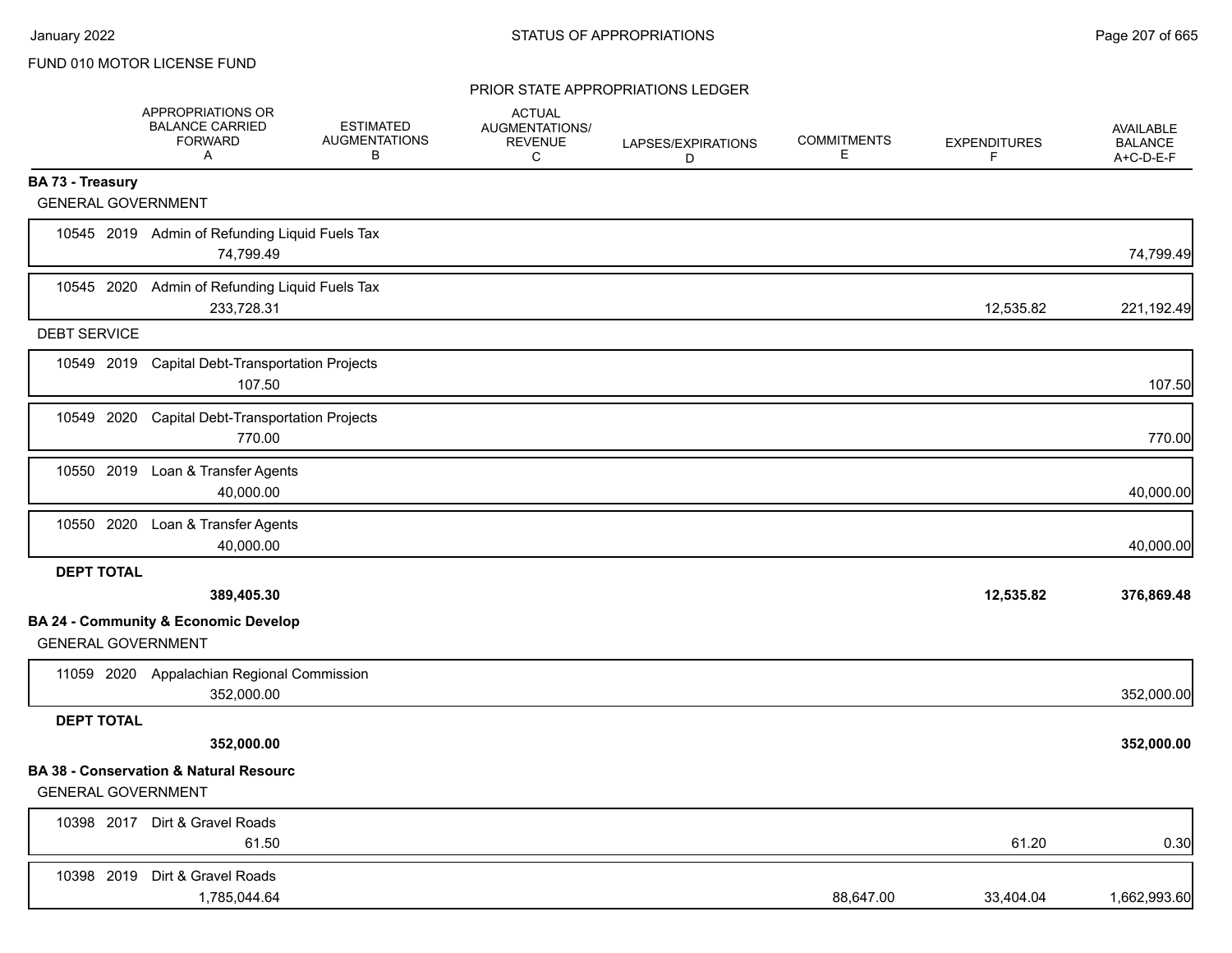|                                                              | APPROPRIATIONS OR<br><b>BALANCE CARRIED</b><br><b>FORWARD</b><br>A | <b>ESTIMATED</b><br><b>AUGMENTATIONS</b><br>В | <b>ACTUAL</b><br>AUGMENTATIONS/<br><b>REVENUE</b><br>C | LAPSES/EXPIRATIONS<br>D | <b>COMMITMENTS</b><br>E. | <b>EXPENDITURES</b><br>F | <b>AVAILABLE</b><br><b>BALANCE</b><br>A+C-D-E-F |
|--------------------------------------------------------------|--------------------------------------------------------------------|-----------------------------------------------|--------------------------------------------------------|-------------------------|--------------------------|--------------------------|-------------------------------------------------|
|                                                              | 10398 2020 Dirt & Gravel Roads<br>4,025,765.65                     |                                               |                                                        |                         | 327,374.00               | 3,340,923.37             | 357,468.28                                      |
| <b>DEPT TOTAL</b>                                            |                                                                    |                                               |                                                        |                         |                          |                          |                                                 |
|                                                              | 5,810,871.79                                                       |                                               |                                                        |                         | 416,021.00               | 3,374,388.61             | 2,020,462.18                                    |
| <b>BA 16 - Education</b><br><b>GRANTS AND SUBSIDIES</b>      |                                                                    |                                               |                                                        |                         |                          |                          |                                                 |
|                                                              | 10147 2020 Safe Driving Course<br>829,822.37                       |                                               |                                                        |                         |                          | 5,997.55                 | 823,824.82                                      |
| <b>DEPT TOTAL</b>                                            | 829,822.37                                                         |                                               |                                                        |                         |                          | 5,997.55                 | 823,824.82                                      |
| <b>BA 15 - General Services</b><br><b>GENERAL GOVERNMENT</b> |                                                                    |                                               |                                                        |                         |                          |                          |                                                 |
|                                                              | 10076 2017 Tort Claims Payments                                    |                                               |                                                        |                         |                          | $-1,175.20$              | 1,175.20                                        |
|                                                              | 10076 2019 Tort Claims Payments<br>1,667,956.90                    |                                               |                                                        |                         |                          | 857,045.26               | 810,911.64                                      |
|                                                              | 10076 2020 Tort Claims Payments<br>7,974,443.98                    |                                               |                                                        |                         |                          | 1,782,074.71             | 6,192,369.27                                    |
| <b>DEPT TOTAL</b>                                            | 9,642,400.88                                                       |                                               |                                                        |                         |                          | 2,637,944.77             | 7,004,456.11                                    |
| <b>BA 18 - Revenue</b><br><b>GENERAL GOVERNMENT</b>          |                                                                    |                                               |                                                        |                         |                          |                          |                                                 |
|                                                              | 10206 2019 Collections - Liquid Fuels Tax<br>3,039,700.65          |                                               |                                                        |                         |                          |                          | 3,039,700.65                                    |
| 10206 2020                                                   | Collections - Liquid Fuels Tax<br>8,825,993.11                     |                                               |                                                        |                         |                          | 392,066.26               | 8,433,926.85                                    |
|                                                              | 10206 2013 Collections - Liquid Fuels Tax                          |                                               |                                                        |                         |                          | $-2,036.74$              | 2,036.74                                        |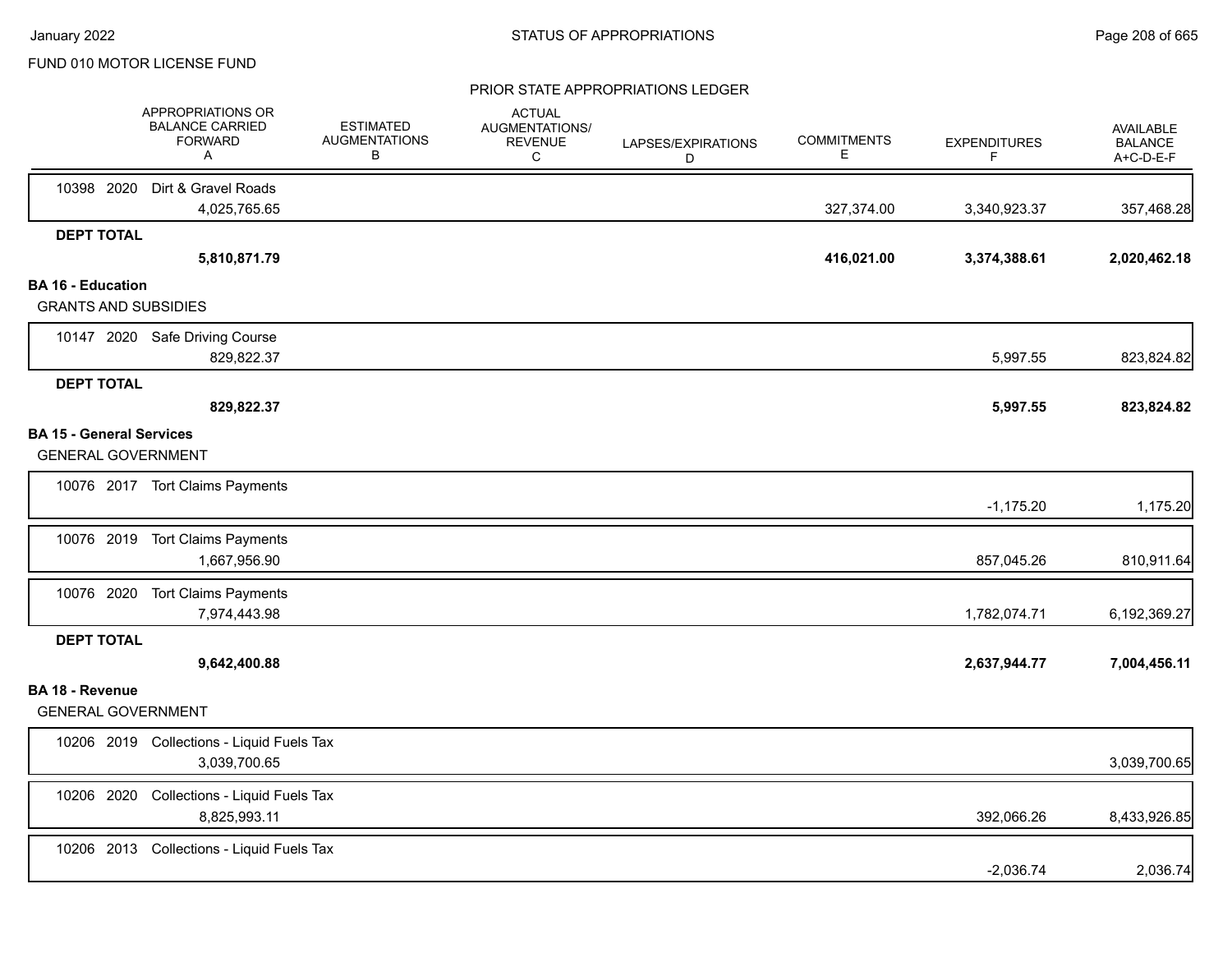|                                                            | APPROPRIATIONS OR<br><b>BALANCE CARRIED</b><br><b>FORWARD</b><br>A | <b>ESTIMATED</b><br><b>AUGMENTATIONS</b><br>В | <b>ACTUAL</b><br>AUGMENTATIONS/<br><b>REVENUE</b><br>C | LAPSES/EXPIRATIONS<br>D | <b>COMMITMENTS</b><br>Е | <b>EXPENDITURES</b><br>F | <b>AVAILABLE</b><br><b>BALANCE</b><br>A+C-D-E-F |
|------------------------------------------------------------|--------------------------------------------------------------------|-----------------------------------------------|--------------------------------------------------------|-------------------------|-------------------------|--------------------------|-------------------------------------------------|
| <b>DEPT TOTAL</b>                                          |                                                                    |                                               |                                                        |                         |                         |                          |                                                 |
|                                                            | 11,865,693.76                                                      |                                               |                                                        |                         |                         | 390,029.52               | 11,475,664.24                                   |
| <b>BA 20 - State Police</b><br><b>GENERAL GOVERNMENT</b>   |                                                                    |                                               |                                                        |                         |                         |                          |                                                 |
|                                                            | 10225 2020 Patrol Vehicles<br>11,500,000.00                        |                                               |                                                        |                         | 5,884,502.27            | 5,615,497.73             |                                                 |
| 10703 2020                                                 | <b>Commercial Vehicle Inspections</b><br>1,046,124.69              |                                               |                                                        |                         | 31,580.24               | 574,987.97               | 439,556.48                                      |
| <b>GRANTS AND SUBSIDIES</b>                                |                                                                    |                                               |                                                        |                         |                         |                          |                                                 |
| 11074 2020                                                 | <b>Municipal Police Training Grants</b><br>2,279,865.03            |                                               |                                                        |                         |                         | 1,158,962.43             | 1,120,902.60                                    |
| <b>DEPT TOTAL</b>                                          |                                                                    |                                               |                                                        |                         |                         |                          |                                                 |
|                                                            | 14,825,989.72                                                      |                                               |                                                        |                         | 5,916,082.51            | 7,349,448.13             | 1,560,459.08                                    |
| <b>BA 78 - Transportation</b><br><b>GENERAL GOVERNMENT</b> |                                                                    |                                               |                                                        |                         |                         |                          |                                                 |
|                                                            | 10575 2017 Reinvestment-Facilities<br>179,163.75                   |                                               |                                                        |                         | 15,317.47               |                          | 163,846.28                                      |
| 10575 2018                                                 | Reinvestment-Facilities<br>170,160.91                              |                                               |                                                        |                         | 26,872.70               |                          | 143,288.21                                      |
| 10575 2019                                                 | <b>Reinvestment-Facilities</b><br>10,045,467.40                    |                                               |                                                        |                         | 1,363,321.92            | 5,527,966.63             | 3, 154, 178.85                                  |
| 10575 2020                                                 | Reinvestment-Facilities<br>1,253,736.10                            |                                               |                                                        |                         | 241,648.23              | 848,137.09               | 163,950.78                                      |
| 10576 2018                                                 | <b>Highway Systems Technology</b><br>397,400.35                    |                                               | -51,710.36                                             |                         |                         |                          | 345,689.99                                      |
|                                                            | 10576 2019 Highway Systems Technology<br>196,922.31                |                                               | 51,710.36                                              |                         |                         |                          | 248,632.67                                      |
| 10576 2020                                                 | Highway Systems Technology<br>2,226,862.63                         |                                               |                                                        |                         | 19,656.00               | 1,744,213.59             | 462,993.04                                      |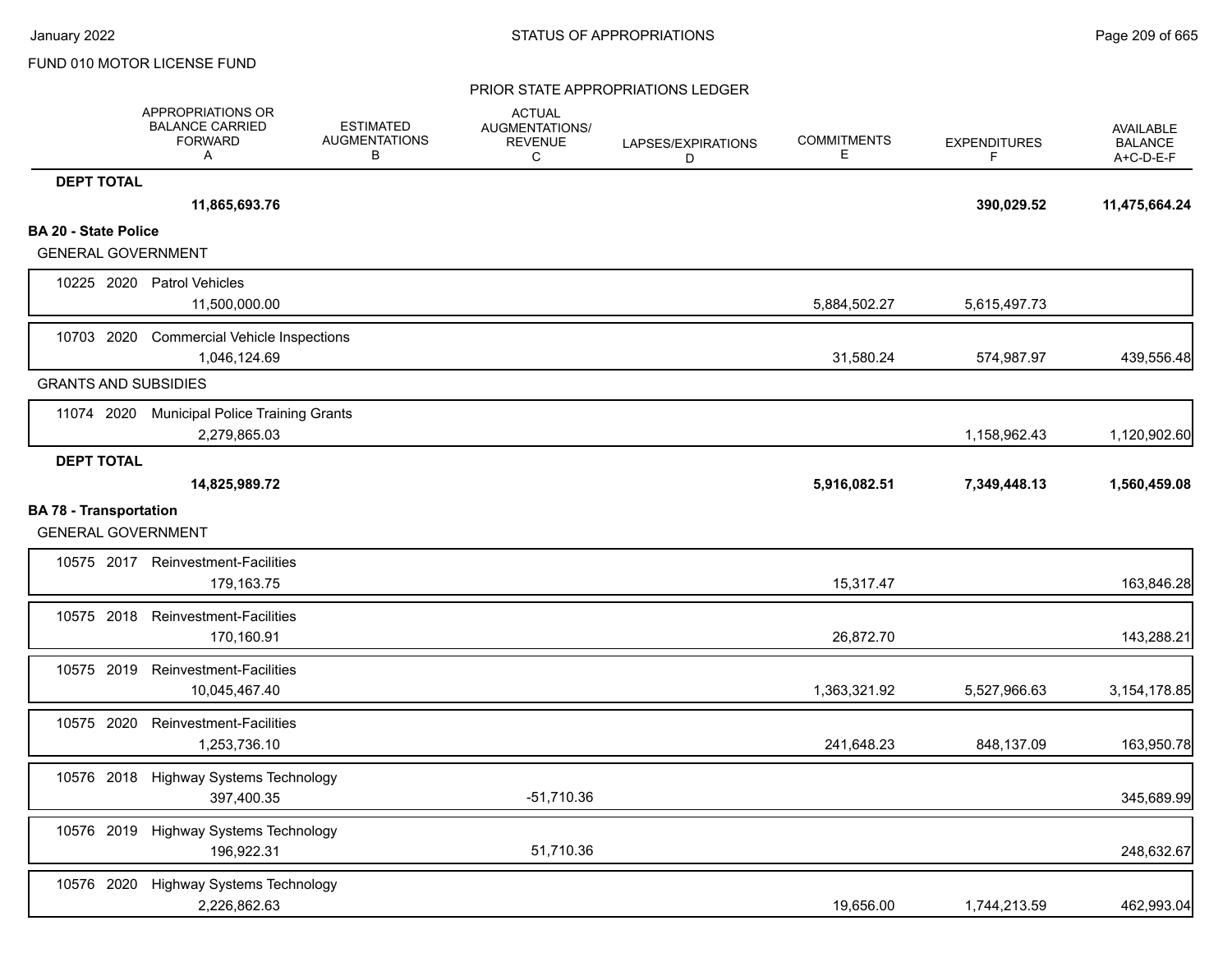|            | APPROPRIATIONS OR<br><b>BALANCE CARRIED</b><br><b>FORWARD</b><br>A | <b>ESTIMATED</b><br><b>AUGMENTATIONS</b><br>в | <b>ACTUAL</b><br><b>AUGMENTATIONS/</b><br><b>REVENUE</b><br>C | LAPSES/EXPIRATIONS<br>D | <b>COMMITMENTS</b><br>Е | <b>EXPENDITURES</b><br>F | AVAILABLE<br><b>BALANCE</b><br>A+C-D-E-F |
|------------|--------------------------------------------------------------------|-----------------------------------------------|---------------------------------------------------------------|-------------------------|-------------------------|--------------------------|------------------------------------------|
| 10580 2019 | <b>Driver and Vehicle Services</b><br>501,332.67                   |                                               |                                                               |                         | 169,225.14              | 137,845.85               | 194,261.68                               |
| 10580 2020 | <b>Driver and Vehicle Services</b><br>34, 173, 196. 17             |                                               |                                                               |                         | 437,681.49              | 18, 167, 842.57          | 15,567,672.11                            |
| 10581 2014 | Highway / Safety Improvement<br>67,388.48                          |                                               |                                                               |                         |                         | $-3,572.06$              | 70,960.54                                |
|            | 10581 2015 Highway / Safety Improvement<br>3,322.59                |                                               |                                                               |                         |                         |                          | 3,322.59                                 |
|            | 10581 2016 Highway / Safety Improvement<br>113,180.57              |                                               |                                                               |                         | 16, 157. 43             | 1,340.00                 | 95,683.14                                |
|            | 10581 2017 Highway / Safety Improvement<br>783,698.24              |                                               |                                                               |                         | 38,704.99               | $-47,104.99$             | 792,098.24                               |
|            | 10581 2018 Highway / Safety Improvement<br>4,511,705.78            |                                               | 1,845.00                                                      |                         | 21,244.12               | $-15,676.01$             | 4,507,982.67                             |
| 10581 2019 | Highway / Safety Improvement<br>606,268.20                         |                                               |                                                               |                         | 299,023.29              | -474,582.02              | 781,826.93                               |
| 10581 2020 | Highway / Safety Improvement<br>3,203,245.90                       |                                               | 15,021,500.00                                                 |                         | 1,319,411.95            | 17,490,747.10            | $-585,413.15$                            |
| 10581 2008 | Highway / Safety Improvement<br>1,150,817.09                       |                                               |                                                               |                         |                         |                          | 1,150,817.09                             |
| 10581 2009 | Highway Safety Improvement<br>90.633.90                            |                                               |                                                               |                         |                         | $-1,075,000.00$          | 1,165,633.90                             |
| 10581 2010 | <b>Highway Safety Improvement</b>                                  |                                               |                                                               |                         |                         | -578,503.00              | 578,503.00                               |
| 10581 2011 | Highway / Safety Improvement<br>11,953.35                          |                                               |                                                               |                         |                         |                          | 11,953.35                                |
|            |                                                                    |                                               |                                                               |                         |                         |                          |                                          |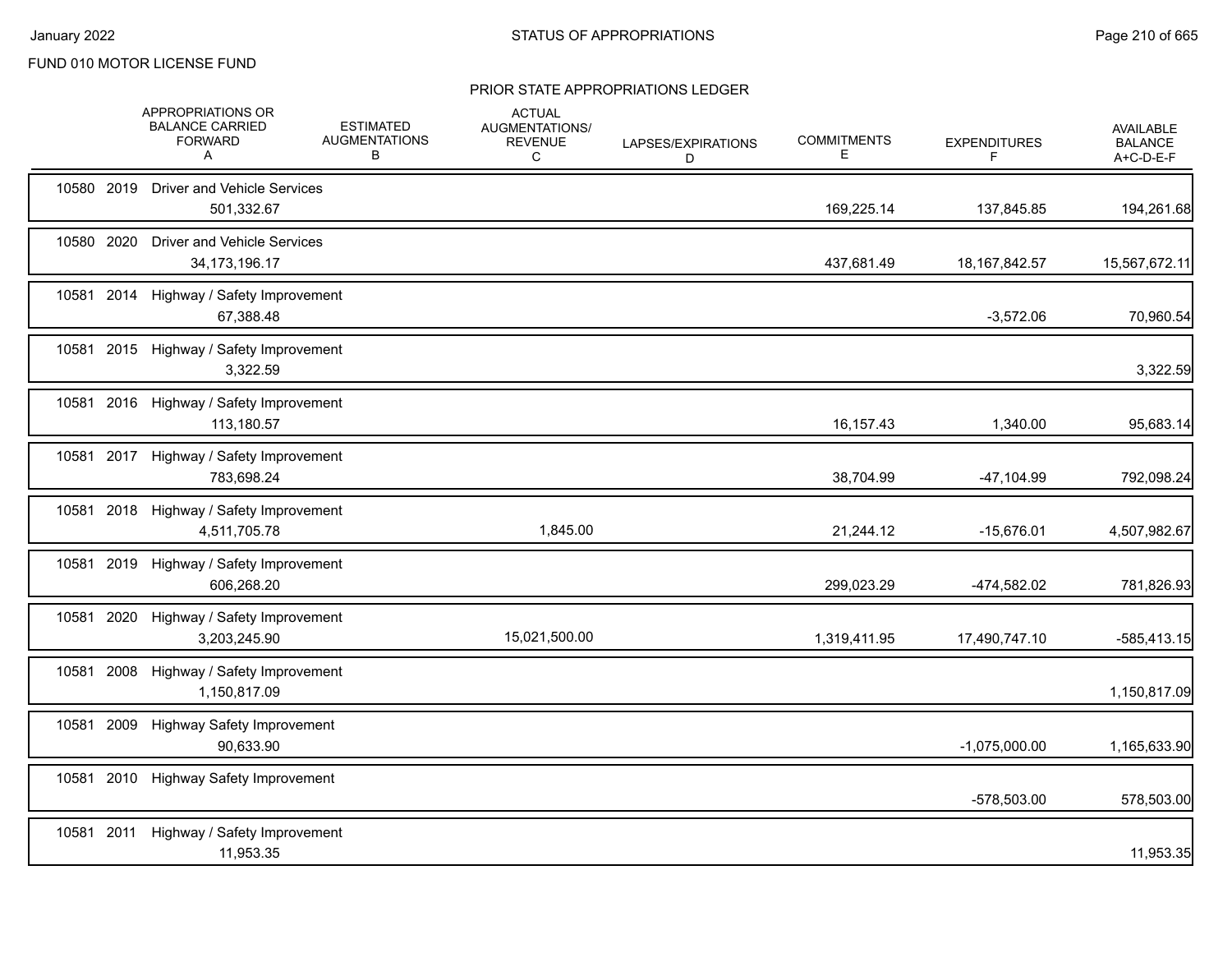|            | APPROPRIATIONS OR<br><b>BALANCE CARRIED</b><br><b>FORWARD</b><br>A | <b>ESTIMATED</b><br><b>AUGMENTATIONS</b><br>В | <b>ACTUAL</b><br>AUGMENTATIONS/<br><b>REVENUE</b><br>C | LAPSES/EXPIRATIONS<br>D | <b>COMMITMENTS</b><br>Е | <b>EXPENDITURES</b><br>F | AVAILABLE<br><b>BALANCE</b><br>A+C-D-E-F |
|------------|--------------------------------------------------------------------|-----------------------------------------------|--------------------------------------------------------|-------------------------|-------------------------|--------------------------|------------------------------------------|
|            | 10581 2012 Highway / Safety Improvement<br>4,126.31                |                                               |                                                        |                         |                         |                          | 4,126.31                                 |
| 10581      | 2013 Highway/Safety Improvement<br>126,481.67                      |                                               |                                                        |                         |                         |                          | 126,481.67                               |
| 10582 2014 | <b>Highway Maintenance</b><br>92,984.08                            |                                               |                                                        |                         | 0.01                    |                          | 92,984.07                                |
|            | 10582 2015 Highway Maintenance<br>944,017.56                       |                                               |                                                        |                         | 47,064.36               | 14,226.49                | 882,726.71                               |
|            | 10582 2016 Highway Maintenance<br>482,603.45                       |                                               | 848,079.38                                             |                         | 93,971.84               | 129,200.68               | 1,107,510.31                             |
|            | 10582 2017 Highway Maintenance<br>3,517,958.35                     |                                               | 43,148.45                                              |                         | 1,370,263.87            | 526,146.40               | 1,664,696.53                             |
|            | 10582 2018 Highway Maintenance<br>3,968,656.16                     |                                               | 57,598.73                                              |                         | 1,333,020.77            | 1,315,278.65             | 1,377,955.47                             |
|            | 10582 2019 Highway Maintenance<br>6,626,092.06                     |                                               | 252,576.33                                             |                         | 965,945.38              | 4,730,669.75             | 1,182,053.26                             |
| 10582 2020 | <b>Highway Maintenance</b><br>246,372,056.10                       |                                               | 2,788,641.21                                           |                         | 27,314,784.10           | 180,842,350.17           | 41,003,563.04                            |
|            | 10582 2005 Highway Maintenance<br>1,064.54                         |                                               |                                                        |                         |                         |                          | 1,064.54                                 |
|            | 10582 2006 Highway Maintenance<br>2,110.23                         |                                               |                                                        |                         |                         |                          | 2,110.23                                 |
|            | 10582 2007 Highway Maintenance<br>58.01                            |                                               |                                                        |                         |                         |                          | 58.01                                    |
|            | 10582 2008 Highway Maintenance<br>107,918.19                       |                                               |                                                        |                         |                         | $-1,315.24$              | 109,233.43                               |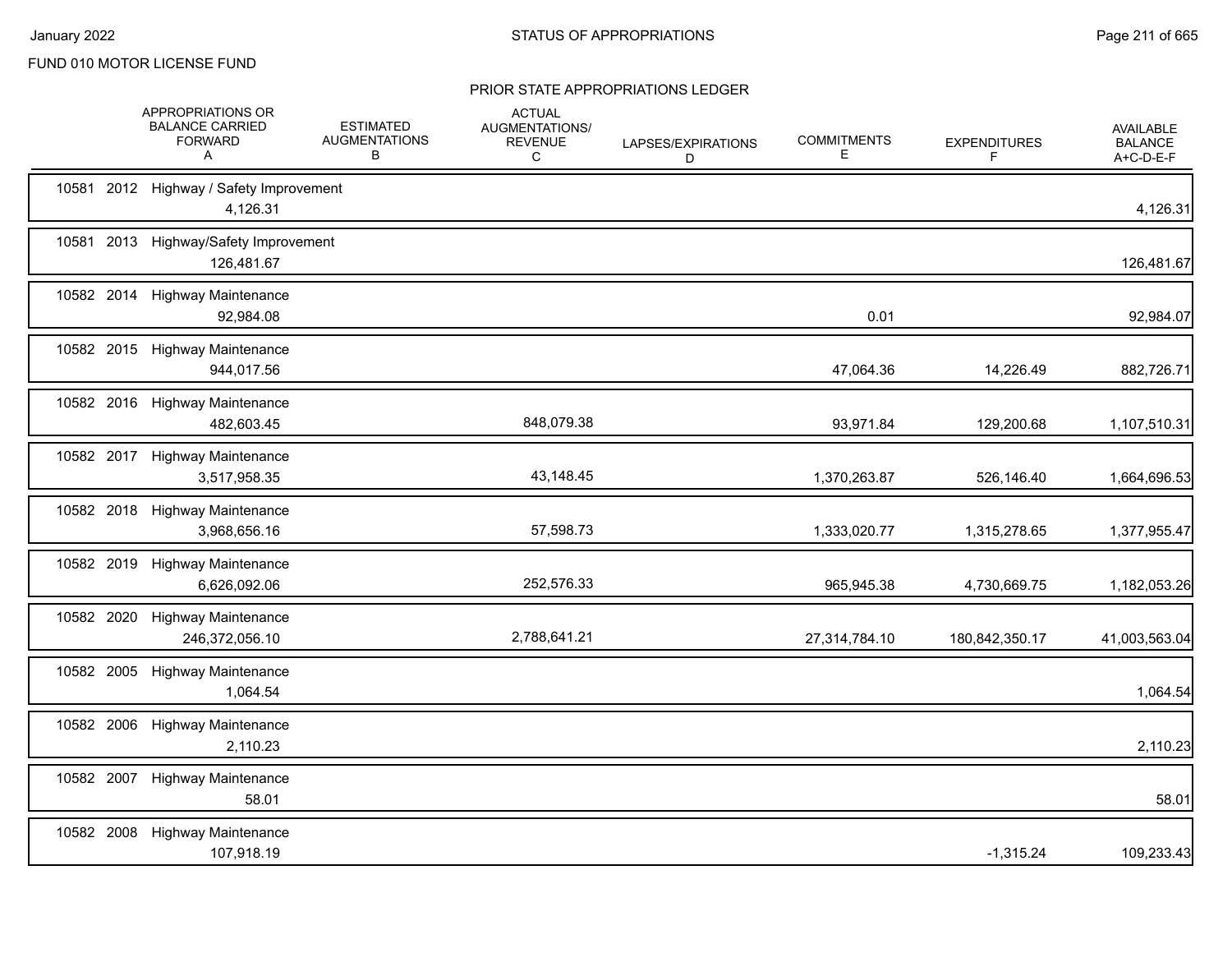|            | APPROPRIATIONS OR<br><b>BALANCE CARRIED</b><br><b>FORWARD</b><br>A | <b>ESTIMATED</b><br><b>AUGMENTATIONS</b><br>в | <b>ACTUAL</b><br>AUGMENTATIONS/<br><b>REVENUE</b><br>C | LAPSES/EXPIRATIONS<br>D | <b>COMMITMENTS</b><br>Е | <b>EXPENDITURES</b><br>F | AVAILABLE<br><b>BALANCE</b><br>A+C-D-E-F |
|------------|--------------------------------------------------------------------|-----------------------------------------------|--------------------------------------------------------|-------------------------|-------------------------|--------------------------|------------------------------------------|
|            | 10582 2009 Highway Maintenance<br>18.111.74                        |                                               |                                                        |                         |                         | $-174.92$                | 18,286.66                                |
|            | 10582 2010 Highway Maintenance<br>10,547.41                        |                                               | $-10,235.85$                                           |                         |                         |                          | 311.56                                   |
|            | 10582 2011 Highway Maintenance<br>18,121.73                        |                                               |                                                        |                         |                         | 1,862.25                 | 16,259.48                                |
|            | 10582 2012 Highway Maintenance<br>11,540.06                        |                                               |                                                        |                         |                         |                          | 11,540.06                                |
|            | 10582 2013 Highway Maintenance<br>81,521.76                        |                                               | $-38.25$                                               |                         | 36,010.00               | 3,060.55                 | 42,412.96                                |
|            | 10584 2017 General Government Operations<br>20,502.17              |                                               |                                                        |                         |                         |                          | 20,502.17                                |
|            | 10584 2018 General Government Operations<br>84,126.46              |                                               |                                                        |                         | 39,674.14               |                          | 44,452.32                                |
|            | 10584 2019 General Government Operations<br>1,435,581.39           |                                               |                                                        |                         | 747,010.43              | $-201.50$                | 688,772.46                               |
| 10584 2020 | <b>General Government Operations</b><br>22,827,045.59              |                                               |                                                        |                         | 2,142,224.70            | 19,082,805.48            | 1,602,015.41                             |
| 10584 2008 | <b>General Government Operations</b><br>117.68                     |                                               |                                                        |                         |                         |                          | 117.68                                   |
|            | 10795 2020 Homeland Security - Real ID<br>3,799,047.75             |                                               |                                                        |                         |                         | 1,930,785.39             | 1,868,262.36                             |
| 10847 2020 | Welcome Centers Automated Technology<br>402,472.76                 |                                               |                                                        |                         |                         | 203,084.13               | 199,388.63                               |
|            | 10916 2009 Expanded Maintainance Highways & Bridges<br>3,147.49    |                                               |                                                        |                         |                         |                          | 3,147.49                                 |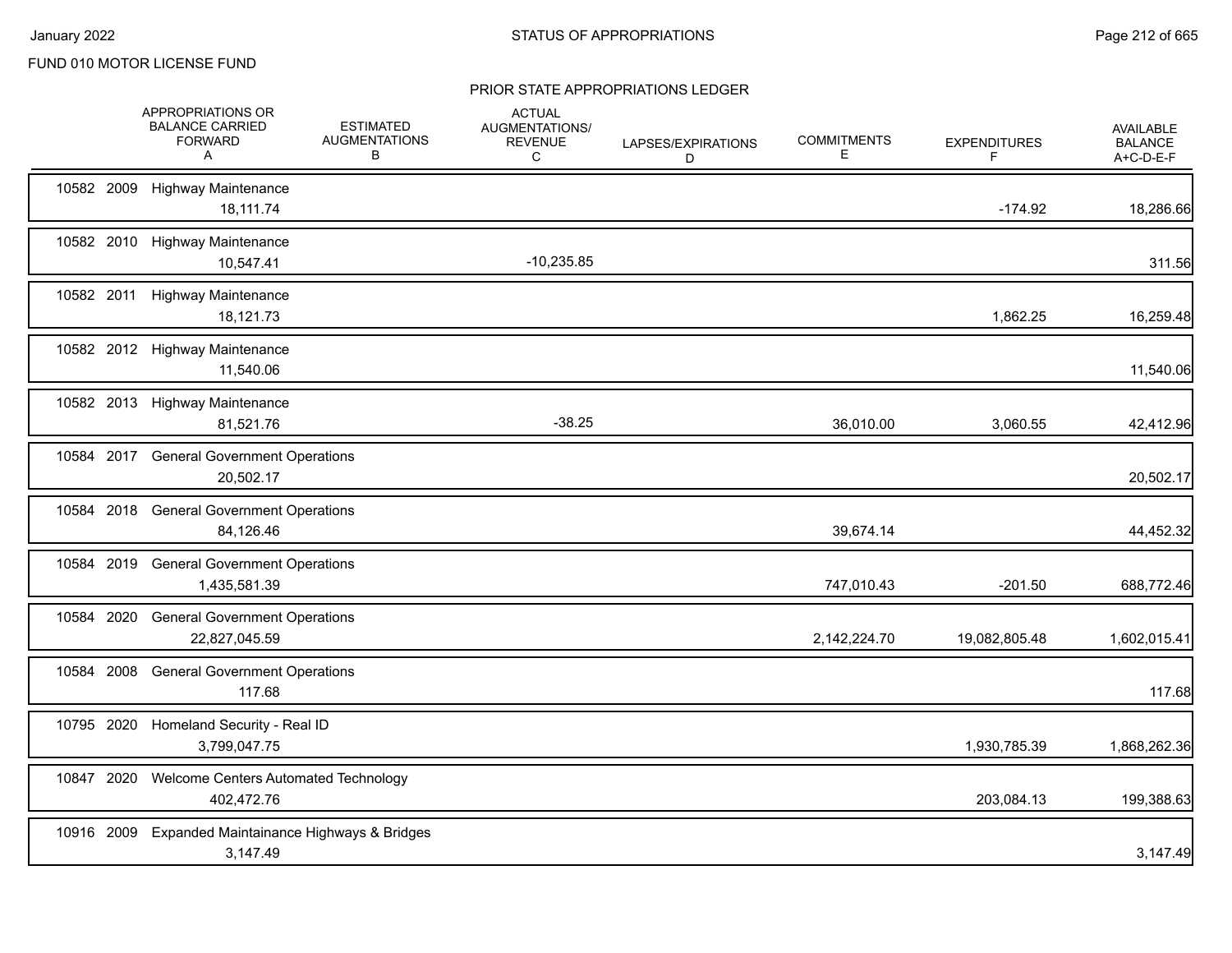|                             | APPROPRIATIONS OR<br><b>BALANCE CARRIED</b><br><b>FORWARD</b><br>A  | <b>ESTIMATED</b><br><b>AUGMENTATIONS</b><br>В | <b>ACTUAL</b><br>AUGMENTATIONS/<br>REVENUE<br>C | LAPSES/EXPIRATIONS<br>D | <b>COMMITMENTS</b><br>E | <b>EXPENDITURES</b><br>F | <b>AVAILABLE</b><br><b>BALANCE</b><br>A+C-D-E-F |
|-----------------------------|---------------------------------------------------------------------|-----------------------------------------------|-------------------------------------------------|-------------------------|-------------------------|--------------------------|-------------------------------------------------|
|                             | 10916 2013 Expanded Maintainance Highway & Bridge<br>509.33         |                                               |                                                 |                         |                         |                          | 509.33                                          |
| 11138 2018                  | <b>Rural Commercial Routes</b><br>8,633,657.81                      |                                               |                                                 |                         | 0.02                    |                          | 8,633,657.79                                    |
| <b>GRANTS AND SUBSIDIES</b> |                                                                     |                                               |                                                 |                         |                         |                          |                                                 |
|                             | 10573 2018 Local Road Maint & Construction Payments<br>1,798,691.27 |                                               |                                                 |                         |                         |                          | 1,798,691.27                                    |
|                             | 10573 2019 Local Road Maint & Construction Payments<br>297,282.24   |                                               |                                                 |                         |                         | 29,149.57                | 268,132.67                                      |
|                             | 10573 2020 Local Road Maint & Construction Payments<br>4,267,747.98 |                                               |                                                 |                         |                         | 2,872,068.89             | 1,395,679.09                                    |
|                             | 10574 2017 Suppl Local Road Maint & Const Payments<br>1,137.77      |                                               |                                                 |                         |                         |                          | 1,137.77                                        |
|                             | 10574 2018 Suppl Local Road Maint & Const Payments<br>2,436.25      |                                               |                                                 |                         |                         |                          | 2,436.25                                        |
|                             | 10574 2019 Suppl Local Road Maint & Const Payments<br>5,860.75      |                                               |                                                 |                         |                         | 574.75                   | 5,286.00                                        |
|                             | 10574 2020 Suppl Local Road Maint & Const Payments<br>88,987.18     |                                               |                                                 |                         |                         | 59,880.54                | 29,106.64                                       |
|                             | 10917 2018 Maintenance and Const of County Bridges<br>0.02          |                                               |                                                 |                         |                         |                          | 0.02                                            |
|                             | 10917 2019 Maintenance and Const of County Bridges<br>0.02          |                                               |                                                 |                         |                         |                          | 0.02                                            |
|                             | 10917 2020 Maintenance and Const of County Bridges<br>11,877.27     |                                               |                                                 |                         |                         | 11,877.27                |                                                 |
|                             | 10918 2017 Municipal Roads and Bridges<br>7,014.24                  |                                               |                                                 |                         |                         |                          | 7,014.24                                        |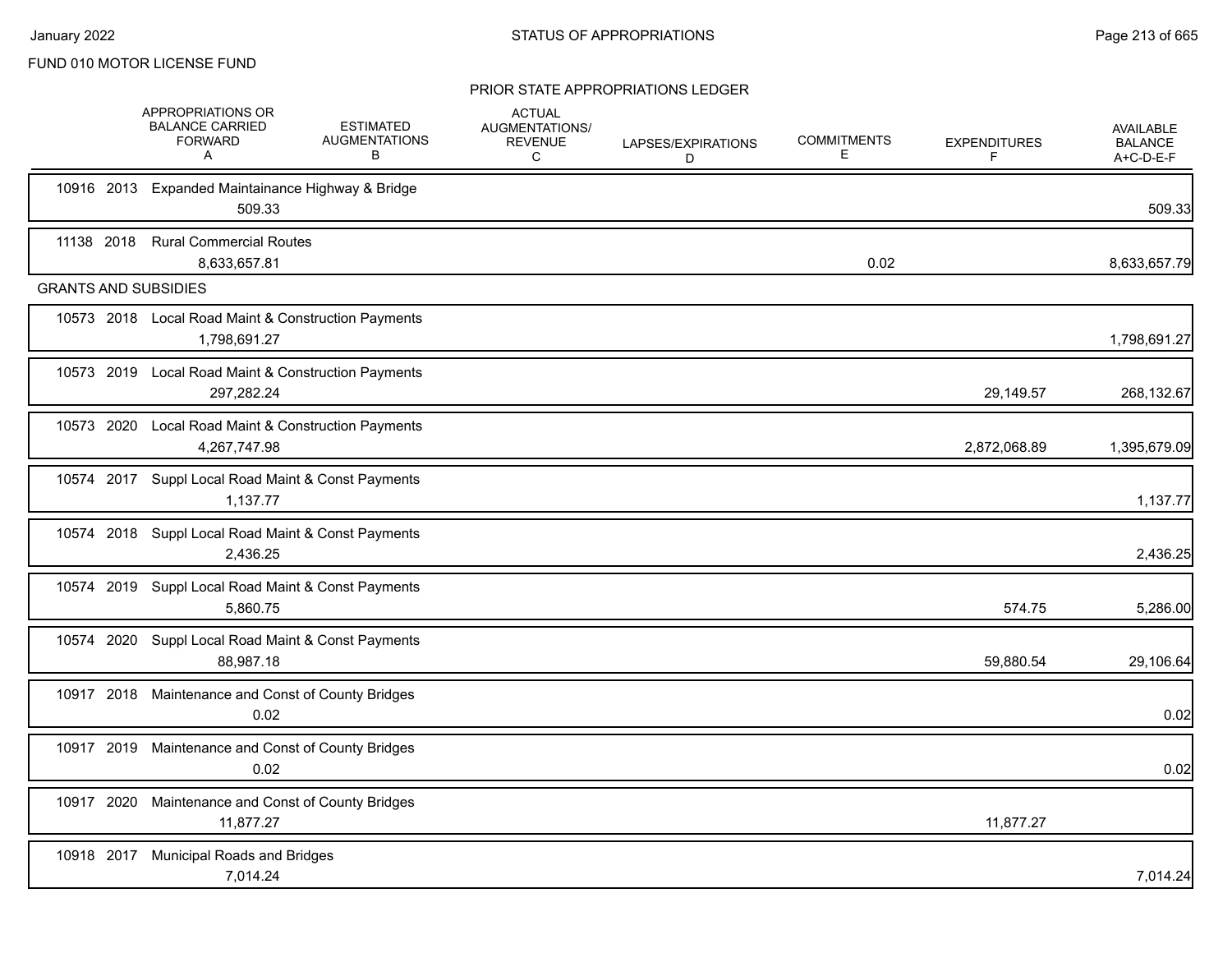|                     | <b>APPROPRIATIONS OR</b><br><b>BALANCE CARRIED</b><br><b>FORWARD</b><br>A | <b>ESTIMATED</b><br><b>AUGMENTATIONS</b><br>В | <b>ACTUAL</b><br><b>AUGMENTATIONS/</b><br><b>REVENUE</b><br>C | LAPSES/EXPIRATIONS<br>D | <b>COMMITMENTS</b><br>E. | <b>EXPENDITURES</b><br>F | <b>AVAILABLE</b><br><b>BALANCE</b><br>A+C-D-E-F |
|---------------------|---------------------------------------------------------------------------|-----------------------------------------------|---------------------------------------------------------------|-------------------------|--------------------------|--------------------------|-------------------------------------------------|
| 10918 2018          | <b>Municipal Roads and Bridges</b><br>14,752.45                           |                                               |                                                               |                         |                          |                          | 14,752.45                                       |
| 10918 2019          | <b>Municipal Roads and Bridges</b><br>35,331.22                           |                                               |                                                               |                         |                          | 3,448.60                 | 31,882.62                                       |
| 10918 2020          | <b>Municipal Roads and Bridges</b><br>440,891.35                          |                                               |                                                               |                         |                          | 360,840.00               | 80,051.35                                       |
| 11073<br>2018       | <b>Municipal Traffic Signals</b><br>17,560,589.03                         |                                               |                                                               |                         | 0.05                     | 27,451.05                | 17,533,137.93                                   |
| 2019<br>11073       | <b>Municipal Traffic Signals</b><br>11,438,900.09                         |                                               | -422,884.63                                                   |                         | 4,800,570.72             | 505,235.71               | 5,710,209.03                                    |
| 2020<br>11073       | <b>Municipal Traffic Signals</b><br>9,135,113.38                          |                                               |                                                               |                         | 3,302,286.03             | 2,913,469.09             | 2,919,358.26                                    |
| <b>DEPT TOTAL</b>   |                                                                           |                                               |                                                               |                         |                          |                          |                                                 |
|                     | 404,385,246.74                                                            |                                               | 18,580,230.37                                                 |                         | 46, 161, 091. 15         | 257,285,428.50           | 119,518,957.46                                  |
| <b>LEDGER TOTAL</b> |                                                                           |                                               |                                                               |                         |                          |                          |                                                 |
|                     | 448,101,430.56                                                            |                                               | 18,580,230.37                                                 |                         | 52,493,194.66            | 271,055,772.90           | 143,132,693.37                                  |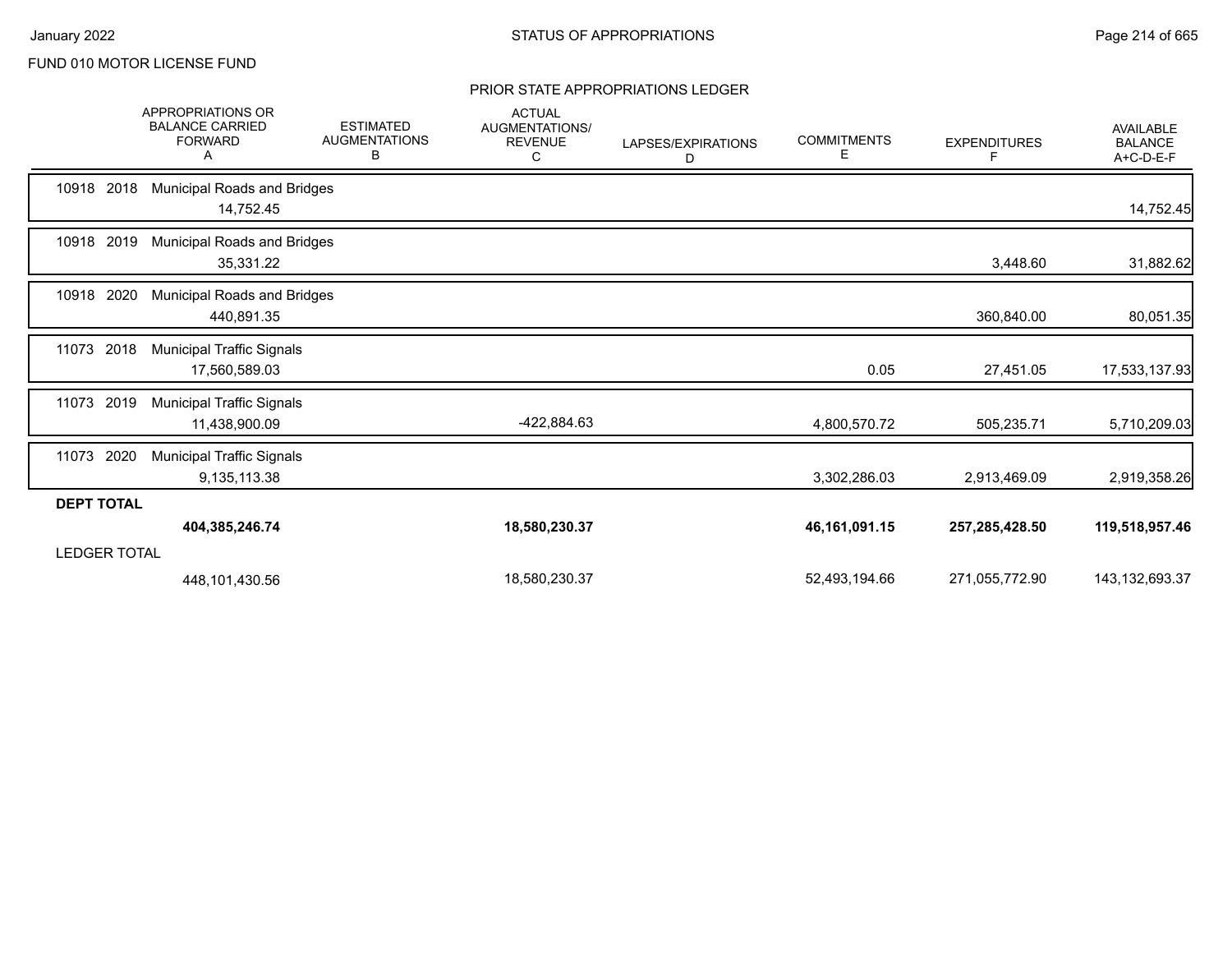### PRIOR STATE RESTRICTED APPROPRIATIONS LEDGER

|                               | APPROPRIATIONS OR<br><b>BALANCE CARRIED</b><br><b>FORWARD</b><br>$\mathsf{A}$ | <b>ESTIMATED</b><br><b>AUGMENTATIONS</b><br>В | <b>ACTUAL</b><br>AUGMENTATIONS/<br><b>REVENUE</b><br>C | LAPSES/EXPIRATIONS<br>D | <b>COMMITMENTS</b><br>Е | <b>EXPENDITURES</b><br>F | <b>AVAILABLE</b><br><b>BALANCE</b><br>A+C-D-E-F |
|-------------------------------|-------------------------------------------------------------------------------|-----------------------------------------------|--------------------------------------------------------|-------------------------|-------------------------|--------------------------|-------------------------------------------------|
| <b>BA 78 - Transportation</b> |                                                                               |                                               |                                                        |                         |                         |                          |                                                 |
| <b>GENERAL GOVERNMENT</b>     |                                                                               |                                               |                                                        |                         |                         |                          |                                                 |
|                               | 16579 2016 Aviation Operations<br>11,302.92                                   |                                               | 409.44                                                 |                         |                         | $-2,335.62$              | 14,047.98                                       |
|                               | 16579 2017 Aviation Operations<br>34.50                                       |                                               |                                                        |                         |                         |                          | 34.50                                           |
|                               | 16579 2018 Aviation Operations<br>10,537.76                                   |                                               |                                                        |                         |                         |                          | 10,537.76                                       |
|                               | 16579 2019 Aviation Operations<br>3,913,554.53                                |                                               |                                                        |                         |                         |                          | 3,913,554.53                                    |
|                               | 16579 2020 Aviation Operations<br>753,095.33                                  |                                               | 9,248.80                                               |                         |                         | 154,452.10               | 607,892.03                                      |
| <b>GRANTS AND SUBSIDIES</b>   |                                                                               |                                               |                                                        |                         |                         |                          |                                                 |
|                               | 16571 2016 Airport Development<br>24,319.18                                   |                                               |                                                        |                         |                         |                          | 24,319.18                                       |
|                               | 16571 2017 Airport Development<br>551,960.72                                  |                                               |                                                        |                         |                         |                          | 551,960.72                                      |
|                               | 16571 2018 Airport Development<br>603,539.02                                  |                                               |                                                        |                         |                         | 83,816.76                | 519,722.26                                      |
|                               | 16571 2019 Airport Development<br>1,144,989.04                                |                                               |                                                        |                         | 378,641.74              | 681,436.61               | 84,910.69                                       |
| 16571                         | 2020 Airport Development<br>4,448,577.25                                      |                                               |                                                        |                         | 1,519,561.78            | 971,622.48               | 1,957,392.99                                    |
|                               | 16572 2018 Real Estate Tax Rebate<br>200.00                                   |                                               |                                                        |                         |                         | $-800.00$                | 1,000.00                                        |
|                               | 16572 2019 Real Estate Tax Rebate<br>153,098.00                               |                                               |                                                        |                         |                         |                          | 153,098.00                                      |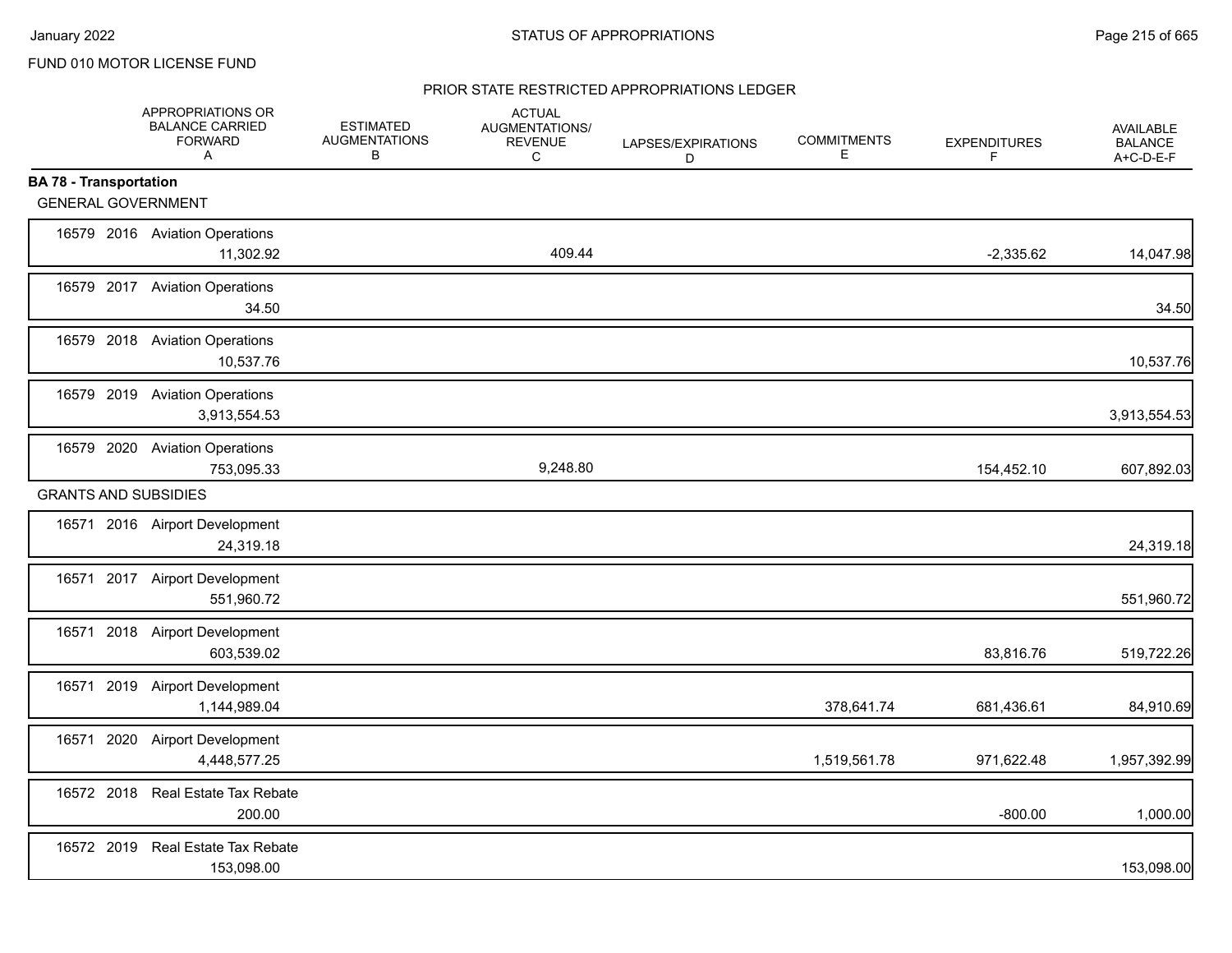#### PRIOR STATE RESTRICTED APPROPRIATIONS LEDGER

|                     | APPROPRIATIONS OR<br><b>BALANCE CARRIED</b><br>FORWARD<br>$\mathsf{A}$ | <b>ESTIMATED</b><br><b>AUGMENTATIONS</b><br>ь | <b>ACTUAL</b><br>AUGMENTATIONS/<br><b>REVENUE</b><br>◡ | LAPSES/EXPIRATIONS<br>D | <b>COMMITMENTS</b> | <b>EXPENDITURES</b> | AVAILABLE<br><b>BALANCE</b><br>$A+C-D-E-F$ |
|---------------------|------------------------------------------------------------------------|-----------------------------------------------|--------------------------------------------------------|-------------------------|--------------------|---------------------|--------------------------------------------|
| 16572 2020          | Real Estate Tax Rebate                                                 |                                               |                                                        |                         |                    |                     |                                            |
|                     | 133.975.00                                                             |                                               |                                                        |                         |                    |                     | 133,975.00                                 |
| <b>DEPT TOTAL</b>   |                                                                        |                                               |                                                        |                         |                    |                     |                                            |
|                     | 11,749,183.25                                                          |                                               | 9,658.24                                               |                         | 1,898,203.52       | 1,888,192.33        | 7,972,445.64                               |
| <b>LEDGER TOTAL</b> |                                                                        |                                               |                                                        |                         |                    |                     |                                            |
|                     | 11,749,183.25                                                          |                                               | 9,658.24                                               |                         | 1,898,203.52       | 1,888,192.33        | 7,972,445.64                               |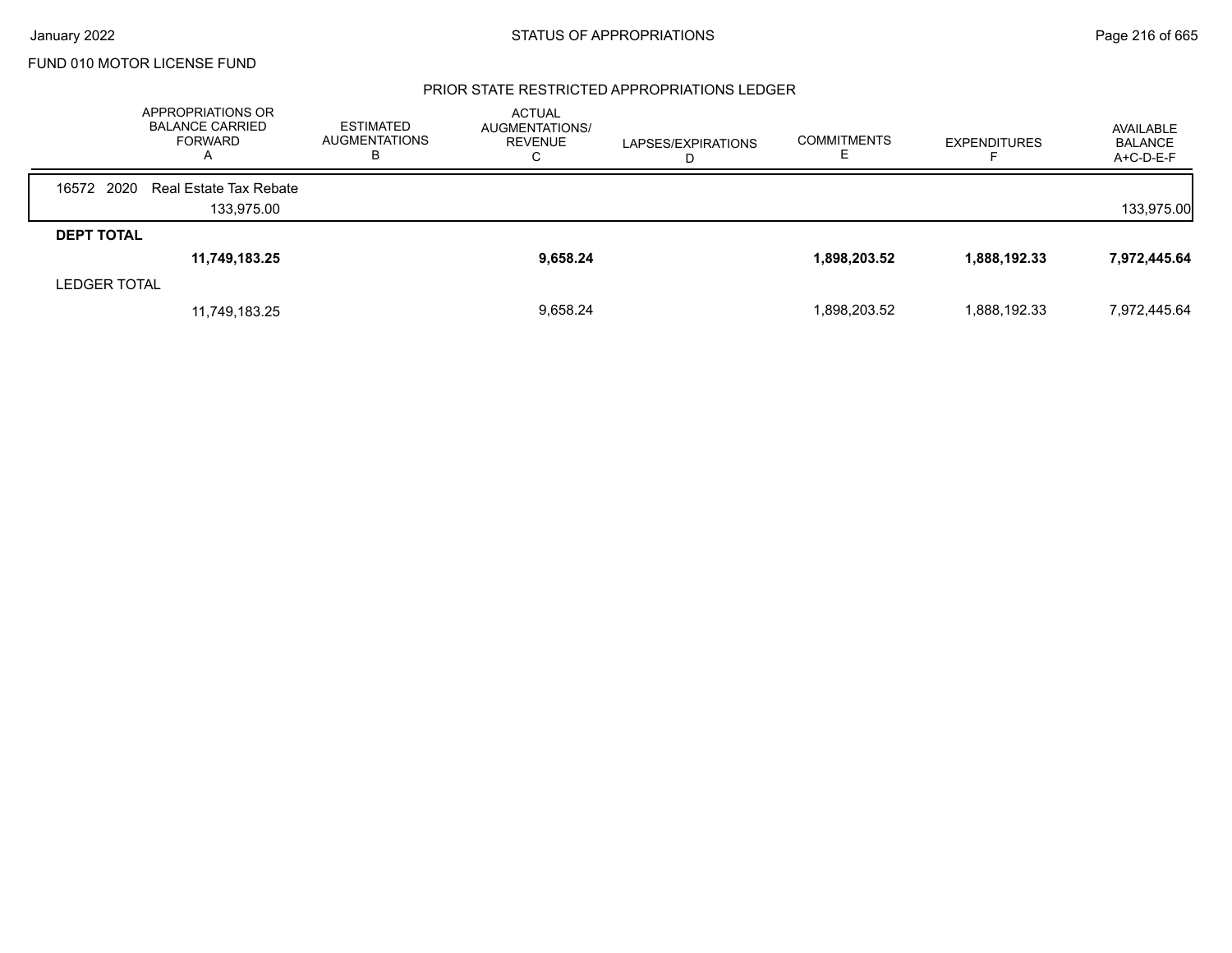## PRIOR STATE EXECUTIVE AUTHORIZATIONS LEDGER

|                                    | APPROPRIATIONS OR<br><b>BALANCE CARRIED</b><br><b>FORWARD</b><br>A | <b>ESTIMATED</b><br><b>AUGMENTATIONS</b><br>В | <b>ACTUAL</b><br><b>AUGMENTATIONS/</b><br><b>REVENUE</b><br>С | LAPSES/EXPIRATIONS<br>D | <b>COMMITMENTS</b><br>E | <b>EXPENDITURES</b><br>F. | <b>AVAILABLE</b><br><b>BALANCE</b><br>A+C-D-E-F |
|------------------------------------|--------------------------------------------------------------------|-----------------------------------------------|---------------------------------------------------------------|-------------------------|-------------------------|---------------------------|-------------------------------------------------|
| BA 73 - Treasury<br><b>REFUNDS</b> |                                                                    |                                               |                                                               |                         |                         |                           |                                                 |
|                                    | 20350 2019 Refunding Liquid Fuels Taxes-State Share<br>712.96      |                                               |                                                               |                         |                         |                           | 712.96                                          |
| 20350 2020                         | Refunding Liquid Fuels Taxes-State Share<br>2,100,568.15           |                                               |                                                               |                         |                         | 586,798.27                | 1,513,769.88                                    |
| 20354 2020                         | Refunding Liquid Fuels Taxes-Agriculture<br>76,564.78              |                                               |                                                               |                         |                         |                           | 76,564.78                                       |
| 20355 2020                         | Refndng Liquid Fuels Txs-Political Subdv<br>306,255.93             |                                               |                                                               |                         |                         | 9,750.74                  | 296,505.19                                      |
| 20356 2020                         | Refndng Liquid Fuels Txs-Volunteer Srvcs<br>56,735.51              |                                               |                                                               |                         |                         |                           | 56,735.51                                       |
| <b>DEPT TOTAL</b>                  |                                                                    |                                               |                                                               |                         |                         |                           |                                                 |
| <b>BA 15 - General Services</b>    | 2,540,837.33                                                       |                                               |                                                               |                         |                         | 596,549.01                | 1,944,288.32                                    |
| <b>GENERAL GOVERNMENT</b>          |                                                                    |                                               |                                                               |                         |                         |                           |                                                 |
|                                    | 20007 2019 Harristown Utility & Municipal Charges<br>1,770.34      |                                               |                                                               |                         |                         |                           | 1,770.34                                        |
| 20007 2020                         | Harristown Utility & Municipal Charges<br>328.32                   |                                               |                                                               |                         |                         |                           | 328.32                                          |
| 20008 2019                         | <b>Harristown Rental Charges</b><br>51,417.13                      |                                               |                                                               |                         |                         |                           | 51,417.13                                       |
| 20008 2020                         | <b>Harristown Rental Charges</b><br>564.36                         |                                               |                                                               |                         |                         | 564.36                    |                                                 |
| <b>DEPT TOTAL</b>                  |                                                                    |                                               |                                                               |                         |                         |                           |                                                 |
|                                    | 54,080.15                                                          |                                               |                                                               |                         |                         | 564.36                    | 53,515.79                                       |
| <b>BA 18 - Revenue</b>             |                                                                    |                                               |                                                               |                         |                         |                           |                                                 |

REFUNDS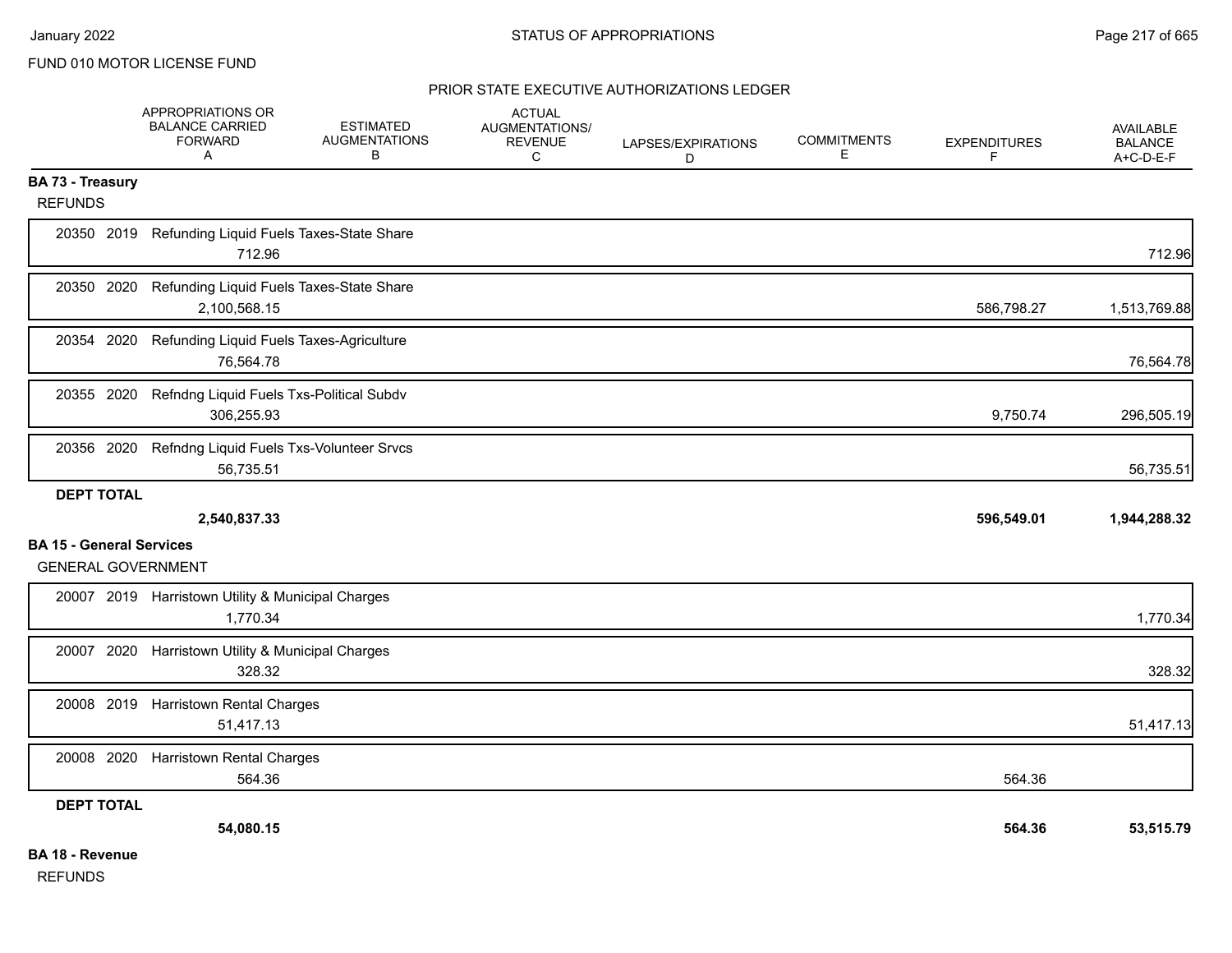### PRIOR STATE EXECUTIVE AUTHORIZATIONS LEDGER

|                                                 | APPROPRIATIONS OR<br><b>BALANCE CARRIED</b><br><b>FORWARD</b><br>Α | <b>ESTIMATED</b><br><b>AUGMENTATIONS</b><br>B | <b>ACTUAL</b><br>AUGMENTATIONS/<br><b>REVENUE</b><br>С | LAPSES/EXPIRATIONS<br>D | <b>COMMITMENTS</b><br>Е | <b>EXPENDITURES</b><br>F | <b>AVAILABLE</b><br><b>BALANCE</b><br>A+C-D-E-F |
|-------------------------------------------------|--------------------------------------------------------------------|-----------------------------------------------|--------------------------------------------------------|-------------------------|-------------------------|--------------------------|-------------------------------------------------|
| 2019<br>20017                                   | Refunding Liquid Fuels Tax<br>5,664.58                             |                                               |                                                        |                         |                         | 5.90                     | 5,658.68                                        |
| 2020<br>20017                                   | Refunding Liquid Fuels Tax<br>848,018.21                           |                                               |                                                        |                         |                         | $-12,104.91$             | 860,123.12                                      |
| <b>DEPT TOTAL</b>                               | 853,682.79                                                         |                                               |                                                        |                         |                         | $-12,099.01$             | 865,781.80                                      |
| <b>BA 78 - Transportation</b><br><b>REFUNDS</b> |                                                                    |                                               |                                                        |                         |                         |                          |                                                 |
| 2019<br>20171                                   | <b>Refunding Collected Monies</b><br>567,577.89                    |                                               |                                                        |                         |                         | $-89.00$                 | 567,666.89                                      |
| 2020<br>20171                                   | <b>Refunding Collected Monies</b><br>37,800.89                     |                                               |                                                        |                         |                         | $-3,991.25$              | 41,792.14                                       |
| <b>DEPT TOTAL</b>                               |                                                                    |                                               |                                                        |                         |                         |                          |                                                 |
|                                                 | 605,378.78                                                         |                                               |                                                        |                         |                         | $-4,080.25$              | 609,459.03                                      |
| <b>LEDGER TOTAL</b>                             |                                                                    |                                               |                                                        |                         |                         |                          |                                                 |
|                                                 | 4,053,979.05                                                       |                                               |                                                        |                         |                         | 580,934.11               | 3,473,044.94                                    |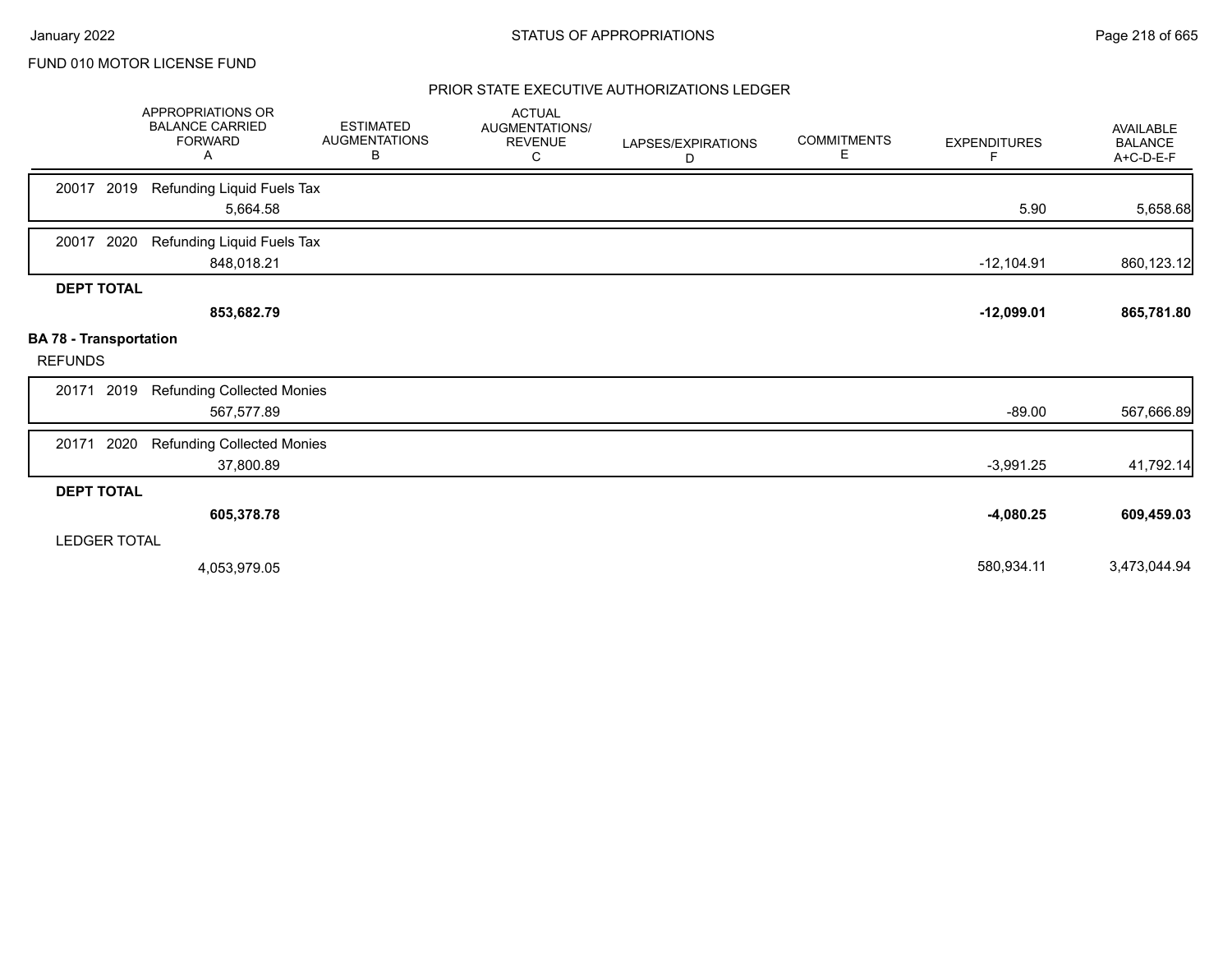|                                                            | APPROPRIATIONS OR<br><b>BALANCE CARRIED</b><br><b>FORWARD</b><br>A | <b>ESTIMATED</b><br><b>AUGMENTATIONS</b><br>В | <b>ACTUAL</b><br>AUGMENTATIONS/<br><b>REVENUE</b><br>C | LAPSES/EXPIRATIONS<br>D | <b>COMMITMENTS</b><br>Е | <b>EXPENDITURES</b><br>F | AVAILABLE<br><b>BALANCE</b><br>A+C-D-E-F |
|------------------------------------------------------------|--------------------------------------------------------------------|-----------------------------------------------|--------------------------------------------------------|-------------------------|-------------------------|--------------------------|------------------------------------------|
| <b>BA 73 - Treasury</b><br><b>DEBT SERVICE</b>             |                                                                    |                                               |                                                        |                         |                         |                          |                                          |
| 26132 2019                                                 | <b>Capital Bridge Debt Service</b><br>1,112.50                     |                                               |                                                        |                         |                         |                          | 1,112.50                                 |
|                                                            | 26132 2020 Capital Bridge Debt Service<br>1,577,020.00             |                                               |                                                        |                         |                         |                          | 1,577,020.00                             |
| <b>DEPT TOTAL</b>                                          |                                                                    |                                               |                                                        |                         |                         |                          |                                          |
|                                                            | 1,578,132.50                                                       |                                               |                                                        |                         |                         |                          | 1,578,132.50                             |
| <b>GRANTS AND SUBSIDIES</b>                                | <b>BA 38 - Conservation &amp; Natural Resourc</b>                  |                                               |                                                        |                         |                         |                          |                                          |
|                                                            | 26226 2018 Forestry Bridges - Exise Tax<br>712,071.82              |                                               |                                                        |                         | 3,962.96                |                          | 708,108.86                               |
|                                                            | 26226 2019 Forestry Bridges - Exise Tax<br>2,525,300.48            |                                               |                                                        |                         | 1,196,911.69            | 49,823.91                | 1,278,564.88                             |
|                                                            | 26226 2020 Forestry Bridges - Exise Tax<br>10,149,746.17           |                                               |                                                        |                         | 4,402,697.44            | 2,490,736.29             | 3,256,312.44                             |
| <b>DEPT TOTAL</b>                                          |                                                                    |                                               |                                                        |                         |                         |                          |                                          |
|                                                            | 13,387,118.47                                                      |                                               |                                                        |                         | 5,603,572.09            | 2,540,560.20             | 5,242,986.18                             |
| <b>BA 78 - Transportation</b><br><b>GENERAL GOVERNMENT</b> |                                                                    |                                               |                                                        |                         |                         |                          |                                          |
|                                                            | 26185 2014 Highway Bridge Projects<br>257,339.65                   |                                               |                                                        |                         |                         |                          | 257,339.65                               |
|                                                            | 26185 2015 Highway Bridge Projects<br>138,624.97                   |                                               |                                                        |                         |                         |                          | 138,624.97                               |
|                                                            | 26185 2016 Highway Bridge Projects<br>39,067.31                    |                                               |                                                        |                         | 4,525.00                |                          | 34,542.31                                |
|                                                            | 26185 2017 Highway Bridge Projects<br>63,877.56                    |                                               |                                                        |                         | 58,434.71               |                          | 5,442.85                                 |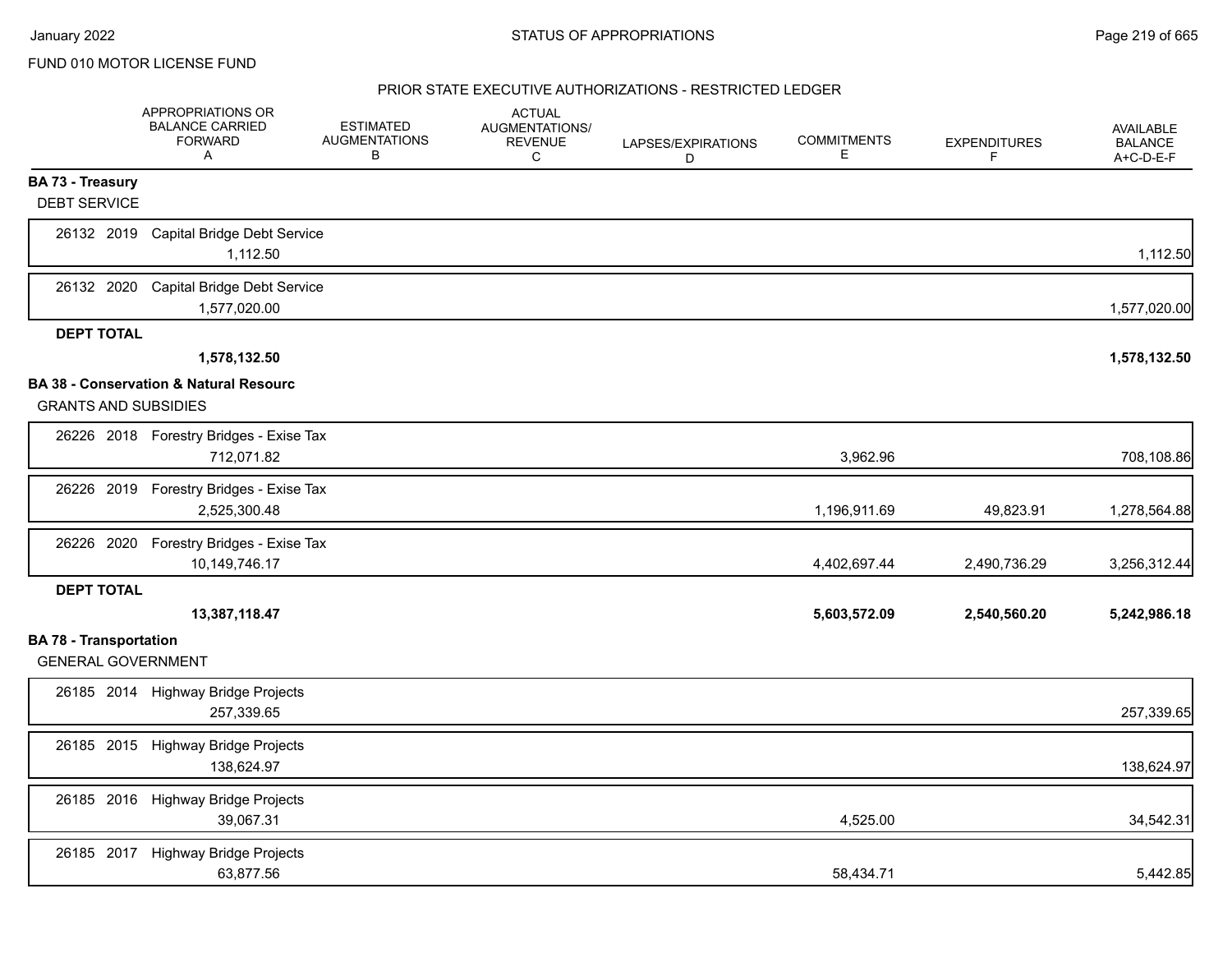|            | APPROPRIATIONS OR<br><b>BALANCE CARRIED</b><br><b>FORWARD</b><br>A | <b>ESTIMATED</b><br><b>AUGMENTATIONS</b><br>в | <b>ACTUAL</b><br>AUGMENTATIONS/<br><b>REVENUE</b><br>C | LAPSES/EXPIRATIONS<br>D | <b>COMMITMENTS</b><br>Е | <b>EXPENDITURES</b> | <b>AVAILABLE</b><br><b>BALANCE</b><br>A+C-D-E-F |
|------------|--------------------------------------------------------------------|-----------------------------------------------|--------------------------------------------------------|-------------------------|-------------------------|---------------------|-------------------------------------------------|
| 26185 2018 | <b>Highway Bridge Projects</b><br>22,992.05                        |                                               | 112,572.07                                             |                         |                         |                     | 135,564.12                                      |
| 26185 2019 | <b>Highway Bridge Projects</b><br>3,452,328.28                     |                                               | -152,685.39                                            |                         | 3,052,410.67            | $-40,206.68$        | 287,438.90                                      |
| 26185 2020 | <b>Highway Bridge Projects</b><br>4,339,667.36                     |                                               | 7,835,350.13                                           |                         | 49,441.12               | 2,245,321.53        | 9,880,254.84                                    |
|            | 26185 2012 Highway Bridge Projects<br>10,699.00                    |                                               |                                                        |                         |                         |                     | 10,699.00                                       |
|            | 26185 2013 Highway Bridge Projects<br>3,439.43                     |                                               |                                                        |                         |                         |                     | 3,439.43                                        |
| 26409 2014 | Expanded Highway & Bridge Maintenance<br>247,738.12                |                                               |                                                        |                         |                         |                     | 247,738.12                                      |
| 26409 2015 | Expanded Highway & Bridge Maintenance<br>16,004.34                 |                                               |                                                        |                         | 0.01                    |                     | 16,004.33                                       |
| 26409 2016 | Expanded Highway & Bridge Maintenance<br>422,010.37                |                                               |                                                        |                         | 134,378.90              | 110,563.68          | 177,067.79                                      |
| 26409 2017 | Expanded Highway & Bridge Maintenance<br>2,435,476.08              |                                               |                                                        |                         | 1,389,376.57            | 112,524.69          | 933,574.82                                      |
| 26409 2018 | Expanded Highway & Bridge Maintenance<br>4,011,084.10              |                                               |                                                        |                         | 1,957,414.69            | 1,983,467.21        | 70,202.20                                       |
| 26409 2019 | Expanded Highway & Bridge Maintenance<br>75,057,273.58             |                                               |                                                        |                         | 17,802,897.80           | 42,985,749.28       | 14,268,626.50                                   |
| 26409 2020 | Expanded Highway & Bridge Maintenance<br>172,908,013.56            |                                               |                                                        |                         | 55,530,833.31           | 54, 195, 629. 16    | 63,181,551.09                                   |
| 26409 2013 | Expanded Highway & Bridge Maintenance<br>154,898.43                |                                               |                                                        |                         |                         |                     | 154,898.43                                      |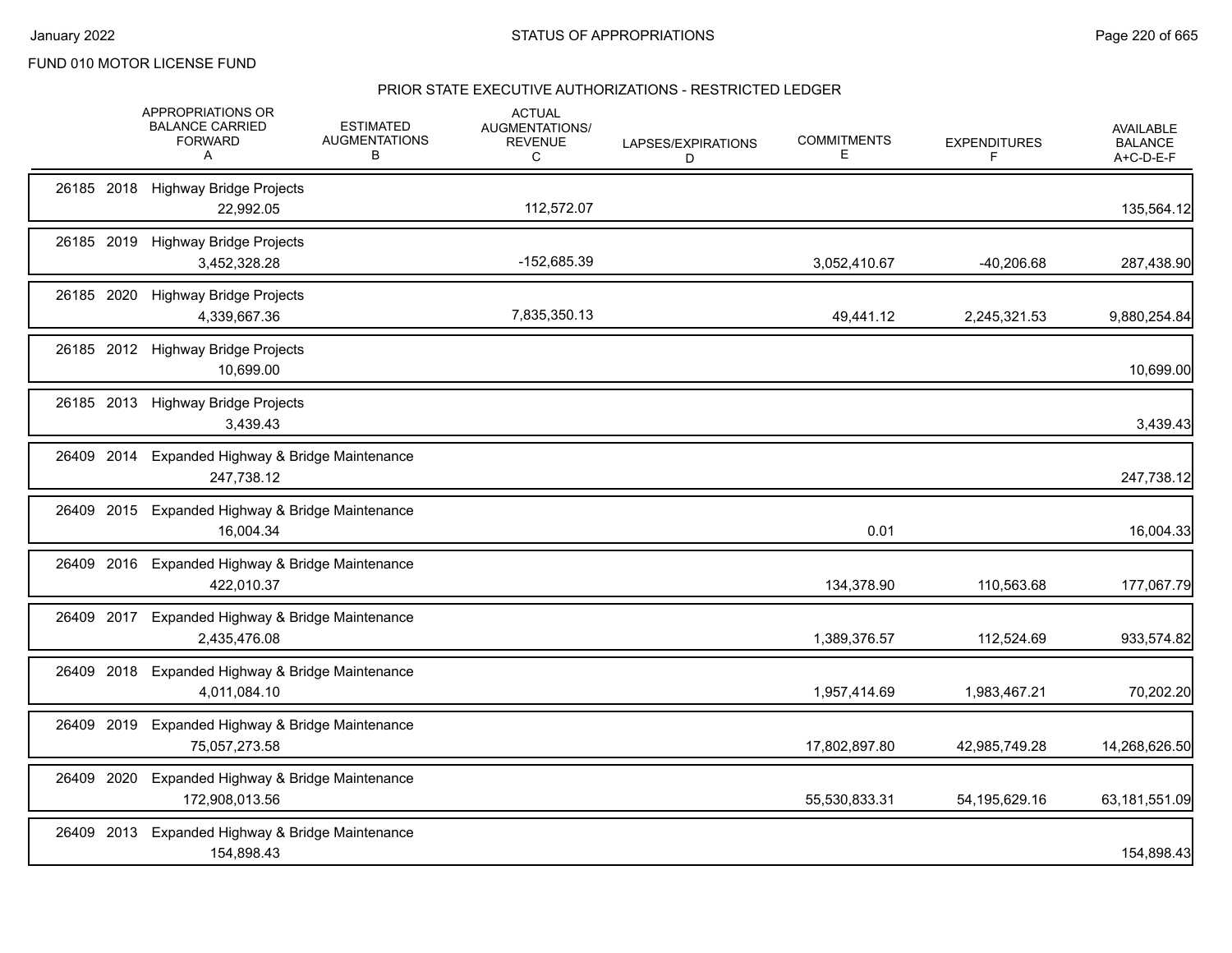| 26463 2019 AWZSE Program - PA DOT<br>313,743.38<br>26463 2020 AWZSE Program - PA DOT<br>$-83,774.39$<br><b>GRANTS AND SUBSIDIES</b><br>26172 2020 Annual Maint Payments-Highway Transfer<br>90,920.00<br>26173 2018 Payment to Municipalities<br>41,485.78<br>26173 2019 Payment to Municipalities<br>95,685.37<br>9,383.79<br>26173 2020<br><b>Payment to Municipalities</b><br>1,300,318.19<br>875,072.16<br>26179 2015 County Bridges Excise Tax<br>852.11<br>26179 2017 County Bridges Excise Tax<br>$-44,681.70$<br>44,681.70<br>26179 2018 County Bridges Excise Tax<br>20,000.00<br>26179 2019<br><b>County Bridges Excise Tax</b><br>248,464.35<br>7,203,905.99<br>31,351.61<br>26179 2020<br>County Bridges Excise Tax<br>9,545,658.12<br>46,950.65<br>26180 2018 Local Road Payments- Excise Tax<br>59,270.30<br>26180 2019 Local Road Payments- Excise Tax<br>137,450.95<br>13,479.72 |  | <b>APPROPRIATIONS OR</b><br><b>BALANCE CARRIED</b><br><b>FORWARD</b><br>A | <b>ESTIMATED</b><br><b>AUGMENTATIONS</b><br>В | <b>ACTUAL</b><br>AUGMENTATIONS/<br><b>REVENUE</b><br>C | LAPSES/EXPIRATIONS<br>D | <b>COMMITMENTS</b><br>Е | <b>EXPENDITURES</b><br>F | <b>AVAILABLE</b><br><b>BALANCE</b><br>A+C-D-E-F |
|--------------------------------------------------------------------------------------------------------------------------------------------------------------------------------------------------------------------------------------------------------------------------------------------------------------------------------------------------------------------------------------------------------------------------------------------------------------------------------------------------------------------------------------------------------------------------------------------------------------------------------------------------------------------------------------------------------------------------------------------------------------------------------------------------------------------------------------------------------------------------------------------------|--|---------------------------------------------------------------------------|-----------------------------------------------|--------------------------------------------------------|-------------------------|-------------------------|--------------------------|-------------------------------------------------|
|                                                                                                                                                                                                                                                                                                                                                                                                                                                                                                                                                                                                                                                                                                                                                                                                                                                                                                  |  |                                                                           |                                               |                                                        |                         |                         |                          | 313,743.38                                      |
|                                                                                                                                                                                                                                                                                                                                                                                                                                                                                                                                                                                                                                                                                                                                                                                                                                                                                                  |  |                                                                           |                                               |                                                        |                         |                         |                          | 83,774.39                                       |
|                                                                                                                                                                                                                                                                                                                                                                                                                                                                                                                                                                                                                                                                                                                                                                                                                                                                                                  |  |                                                                           |                                               |                                                        |                         |                         |                          |                                                 |
|                                                                                                                                                                                                                                                                                                                                                                                                                                                                                                                                                                                                                                                                                                                                                                                                                                                                                                  |  |                                                                           |                                               |                                                        |                         |                         |                          | 90,920.00                                       |
|                                                                                                                                                                                                                                                                                                                                                                                                                                                                                                                                                                                                                                                                                                                                                                                                                                                                                                  |  |                                                                           |                                               |                                                        |                         |                         |                          | 41,485.78                                       |
|                                                                                                                                                                                                                                                                                                                                                                                                                                                                                                                                                                                                                                                                                                                                                                                                                                                                                                  |  |                                                                           |                                               |                                                        |                         |                         |                          | 86,301.58                                       |
|                                                                                                                                                                                                                                                                                                                                                                                                                                                                                                                                                                                                                                                                                                                                                                                                                                                                                                  |  |                                                                           |                                               |                                                        |                         |                         |                          | 425,246.03                                      |
|                                                                                                                                                                                                                                                                                                                                                                                                                                                                                                                                                                                                                                                                                                                                                                                                                                                                                                  |  |                                                                           |                                               |                                                        |                         |                         |                          | 852.11                                          |
|                                                                                                                                                                                                                                                                                                                                                                                                                                                                                                                                                                                                                                                                                                                                                                                                                                                                                                  |  |                                                                           |                                               |                                                        |                         |                         |                          |                                                 |
|                                                                                                                                                                                                                                                                                                                                                                                                                                                                                                                                                                                                                                                                                                                                                                                                                                                                                                  |  |                                                                           |                                               |                                                        |                         |                         |                          | 20,000.00                                       |
|                                                                                                                                                                                                                                                                                                                                                                                                                                                                                                                                                                                                                                                                                                                                                                                                                                                                                                  |  |                                                                           |                                               |                                                        |                         |                         |                          | 7,421,018.73                                    |
|                                                                                                                                                                                                                                                                                                                                                                                                                                                                                                                                                                                                                                                                                                                                                                                                                                                                                                  |  |                                                                           |                                               |                                                        |                         |                         |                          | 9,498,707.47                                    |
|                                                                                                                                                                                                                                                                                                                                                                                                                                                                                                                                                                                                                                                                                                                                                                                                                                                                                                  |  |                                                                           |                                               |                                                        |                         |                         |                          | 59,270.30                                       |
|                                                                                                                                                                                                                                                                                                                                                                                                                                                                                                                                                                                                                                                                                                                                                                                                                                                                                                  |  |                                                                           |                                               |                                                        |                         |                         |                          | 123,971.23                                      |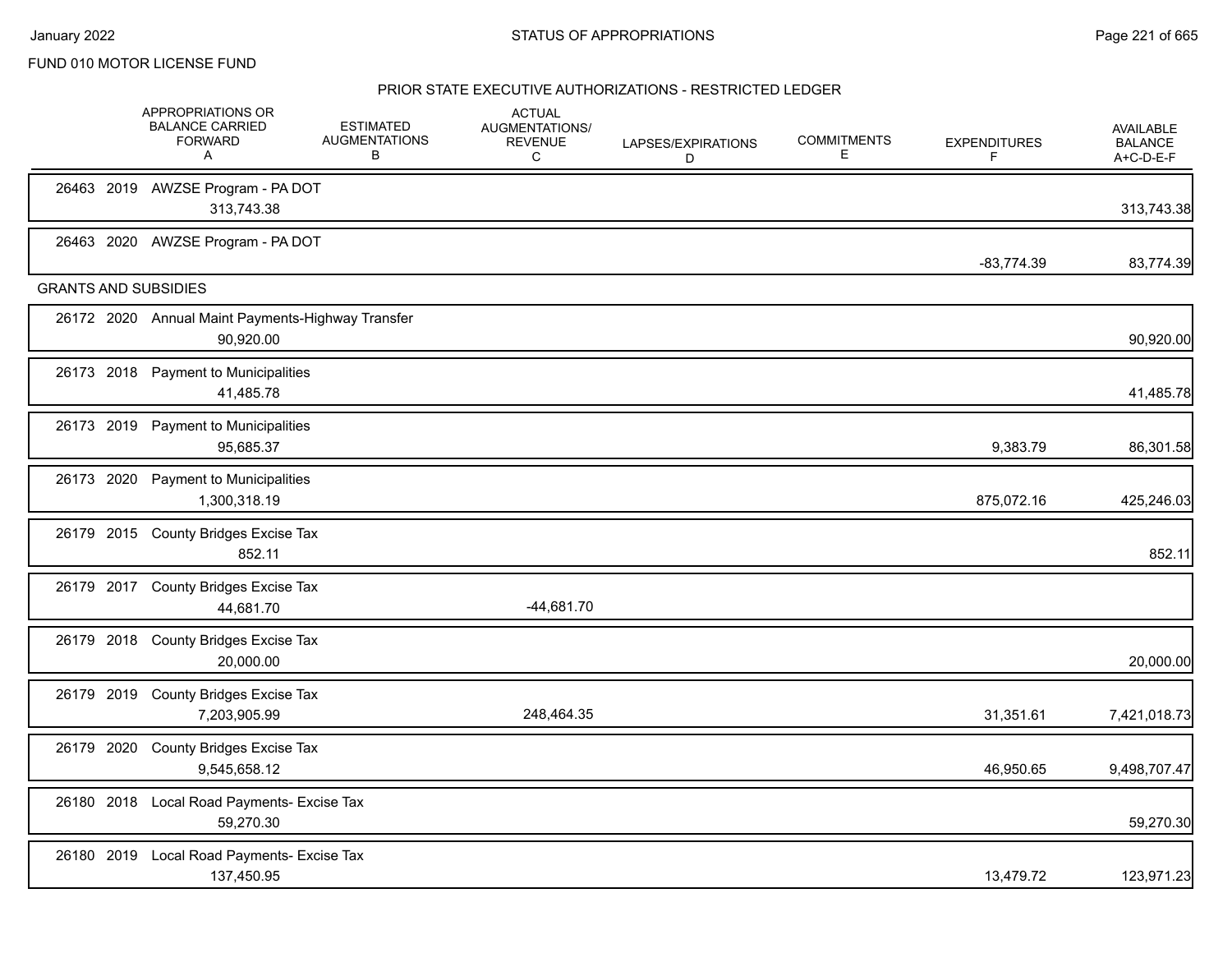|                     | APPROPRIATIONS OR<br><b>BALANCE CARRIED</b><br><b>FORWARD</b><br>A | <b>ESTIMATED</b><br><b>AUGMENTATIONS</b><br>B | <b>ACTUAL</b><br>AUGMENTATIONS/<br><b>REVENUE</b><br>C | LAPSES/EXPIRATIONS<br>D | <b>COMMITMENTS</b><br>Е | <b>EXPENDITURES</b><br>F | <b>AVAILABLE</b><br><b>BALANCE</b><br>A+C-D-E-F |
|---------------------|--------------------------------------------------------------------|-----------------------------------------------|--------------------------------------------------------|-------------------------|-------------------------|--------------------------|-------------------------------------------------|
|                     | 26180 2020 Local Road Payments- Excise Tax<br>1,865,196.24         |                                               |                                                        |                         |                         | 1,255,218.67             | 609,977.57                                      |
| 26182 2018          | Toll Roads-Excise Tax<br>360.00                                    |                                               |                                                        |                         |                         |                          | 360.00                                          |
| 26182 2020          | Toll Roads-Excise Tax<br>7,815,487.06                              |                                               |                                                        |                         |                         |                          | 7,815,487.06                                    |
|                     | 26183 2015 Local Grants for Bridge Projects<br>0.01                |                                               |                                                        |                         |                         |                          | 0.01                                            |
| 26183 2018          | Local Grants for Bridge Projects<br>2,030,938.73                   |                                               |                                                        |                         |                         | 178.43                   | 2,030,760.30                                    |
| 26183 2019          | Local Grants for Bridge Projects<br>19,805,777.68                  |                                               |                                                        |                         | 3,117,068.37            | 319,784.65               | 16,368,924.66                                   |
| 26183 2020          | Local Grants for Bridge Projects<br>30,735,349.65                  |                                               | 512,529.58                                             |                         | 421,770.78              | 257,064.85               | 30,569,043.60                                   |
| 26184 2020          | Restoration Projects-Highway Transfer<br>2,378,726.41              |                                               |                                                        |                         |                         | 516,521.50               | 1,862,204.91                                    |
| 26388 2018          | County Bridge Projects - Marcellus Shale<br>1,028,270.00           |                                               |                                                        |                         |                         |                          | 1,028,270.00                                    |
| 26388 2020          | County Bridge Projects - Marcellus Shale<br>275.00                 |                                               |                                                        |                         |                         |                          | 275.00                                          |
|                     | 26410 2017 Local Bridge Projects<br>10,180,495.09                  |                                               |                                                        |                         |                         |                          | 10,180,495.09                                   |
| <b>DEPT TOTAL</b>   | 358,275,381.95                                                     |                                               | 8,511,549.04                                           |                         | 83,518,551.93           | 104,834,280.51           | 178,434,098.55                                  |
| <b>LEDGER TOTAL</b> | 373.240.632.92                                                     |                                               | 8,511,549.04                                           |                         | 89,122,124.02           | 107,374,840.71           | 185,255,217.23                                  |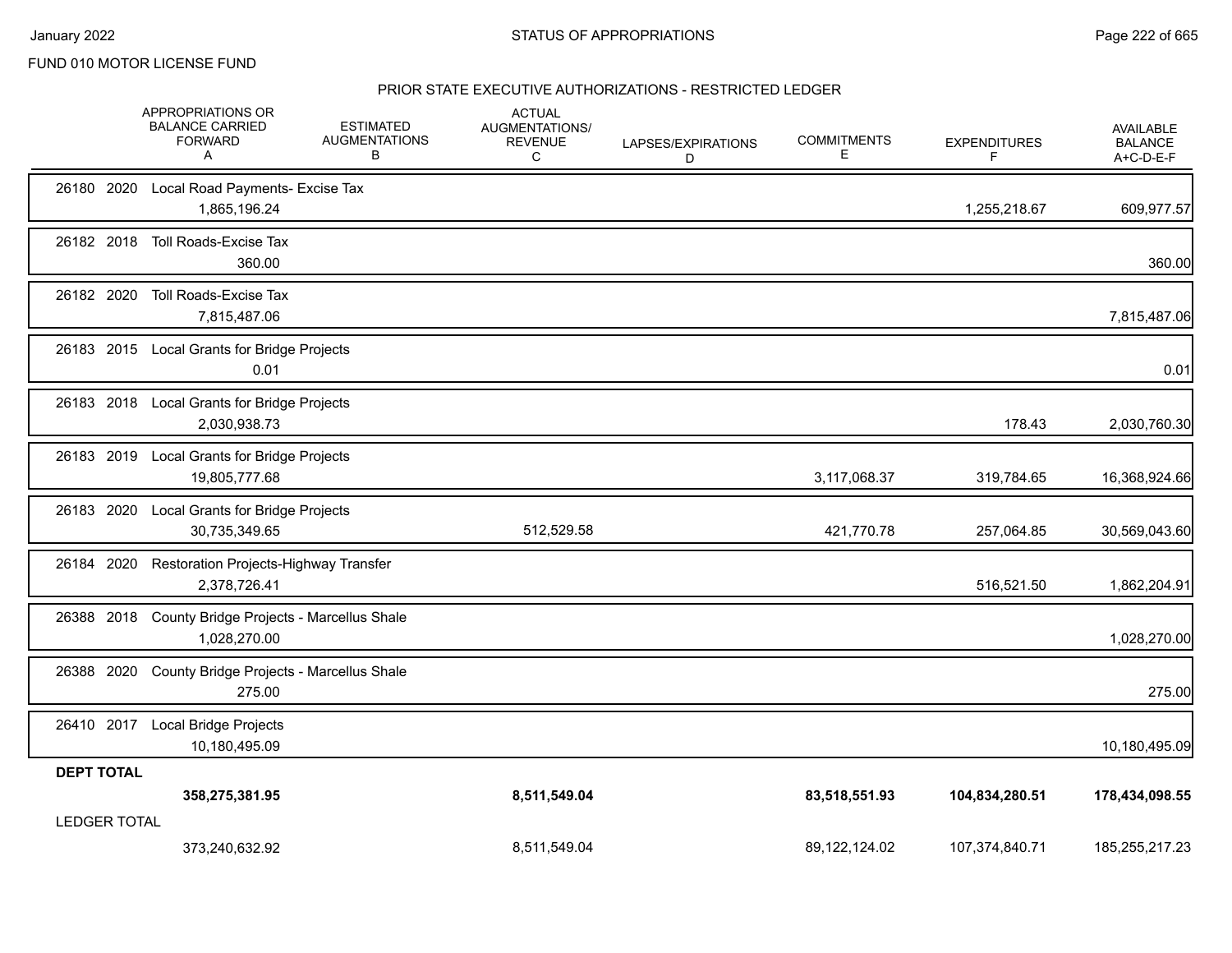### PRIOR STATE CONTINUING LEDGER

|                            | <b>APPROPRIATIONS OR</b><br><b>BALANCE CARRIED</b><br><b>FORWARD</b><br>A | <b>ESTIMATED</b><br><b>AUGMENTATIONS</b><br>B | <b>ACTUAL</b><br><b>AUGMENTATIONS/</b><br><b>REVENUE</b><br>С | LAPSES/EXPIRATIONS<br>D | <b>COMMITMENTS</b><br>Е | <b>EXPENDITURES</b> | AVAILABLE<br><b>BALANCE</b><br>A+C-D-E-F |
|----------------------------|---------------------------------------------------------------------------|-----------------------------------------------|---------------------------------------------------------------|-------------------------|-------------------------|---------------------|------------------------------------------|
| <b>BA 68 - Agriculture</b> |                                                                           |                                               |                                                               |                         |                         |                     |                                          |
|                            | <b>GRANTS AND SUBSIDIES</b>                                               |                                               |                                                               |                         |                         |                     |                                          |
| 30354                      | Dirt Gravel & Low Volume Roads<br>2019                                    |                                               |                                                               |                         |                         |                     |                                          |
|                            | 175,854.96                                                                |                                               |                                                               |                         | 78,932.24               | 96,922.72           |                                          |
| 30354                      | 2020<br>Dirt Gravel & Low Volume Roads                                    |                                               |                                                               |                         |                         |                     |                                          |
|                            | 2,142,963.51                                                              |                                               |                                                               |                         | 838,777.55              | 1,287,722.95        | 16,463.01                                |
| <b>DEPT TOTAL</b>          |                                                                           |                                               |                                                               |                         |                         |                     |                                          |
|                            | 2,318,818.47                                                              |                                               |                                                               |                         | 917,709.79              | 1,384,645.67        | 16,463.01                                |
|                            | <b>LEDGER TOTAL</b>                                                       |                                               |                                                               |                         |                         |                     |                                          |
|                            | 2,318,818.47                                                              |                                               |                                                               |                         | 917,709.79              | 1,384,645.67        | 16,463.01                                |
|                            | TOTAL TOTAL ALL PRIOR STATE LEDGERS                                       |                                               |                                                               |                         |                         |                     |                                          |
|                            | 839,464,044.25                                                            |                                               | 27,101,437.65                                                 |                         | 144,431,231.99          | 382,284,385.72      | 339,849,864.19                           |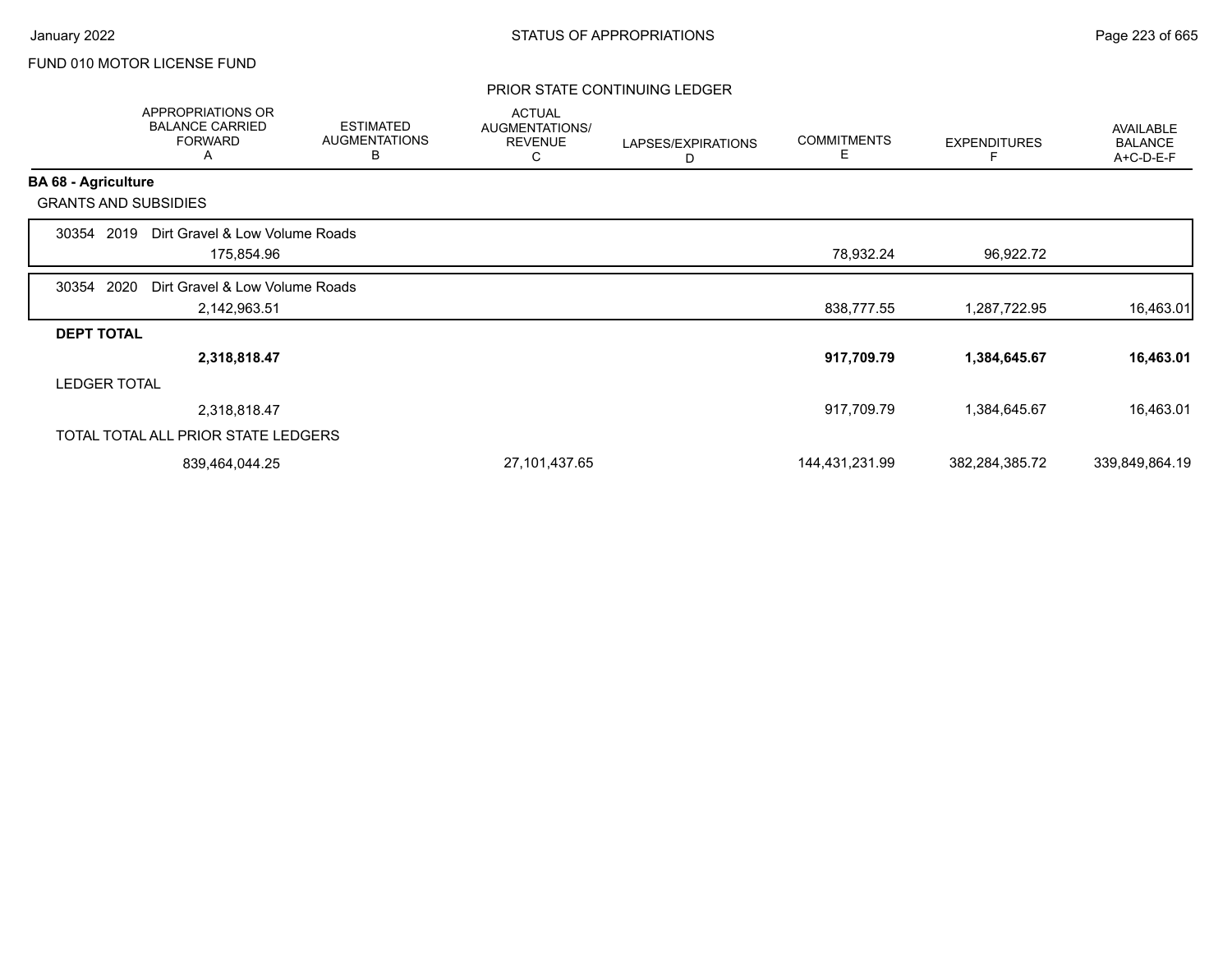#### RESTRICTED RECEIPTS LEDGER

|                               | <b>APPROPRIATIONS OR</b><br><b>BALANCE CARRIED</b><br><b>FORWARD</b><br>Α |                                                      | <b>ESTIMATED</b><br><b>AUGMENTATIONS</b><br>в  | <b>ACTUAL</b><br>AUGMENTATIONS/<br><b>REVENUE</b><br>C | LAPSES/EXPIRATIONS<br>D | <b>COMMITMENTS</b><br>Е | <b>EXPENDITURES</b><br>F | <b>AVAILABLE</b><br><b>BALANCE</b><br>A+C-D-E-F |
|-------------------------------|---------------------------------------------------------------------------|------------------------------------------------------|------------------------------------------------|--------------------------------------------------------|-------------------------|-------------------------|--------------------------|-------------------------------------------------|
| <b>BA 18 - Revenue</b>        |                                                                           |                                                      |                                                |                                                        |                         |                         |                          |                                                 |
|                               | <b>GENERAL GOVERNMENT</b>                                                 |                                                      |                                                |                                                        |                         |                         |                          |                                                 |
|                               | 40021 2021 International Fuel Tax Agreement                               |                                                      |                                                |                                                        |                         |                         |                          |                                                 |
|                               |                                                                           | 24,761,542.57                                        |                                                | 6,095,288.14                                           |                         |                         | 276.03                   | 30,856,554.68                                   |
| <b>DEPT TOTAL</b>             |                                                                           |                                                      |                                                |                                                        |                         |                         |                          |                                                 |
|                               |                                                                           | 24,761,542.57                                        |                                                | 6,095,288.14                                           |                         |                         | 276.03                   | 30,856,554.68                                   |
| <b>BA 78 - Transportation</b> |                                                                           |                                                      |                                                |                                                        |                         |                         |                          |                                                 |
|                               | <b>GENERAL GOVERNMENT</b>                                                 |                                                      |                                                |                                                        |                         |                         |                          |                                                 |
|                               | 40081 2021 Vending Machine Contracts                                      | 309,199.33                                           |                                                |                                                        |                         |                         |                          | 309,199.33                                      |
| 40083 2021                    |                                                                           | License and Registration Pickups<br>2,300.00         |                                                |                                                        |                         |                         |                          | 2,300.00                                        |
| 40084 2021                    |                                                                           | DELISTINGHIA-FEDSRAL<br>10,790.68                    |                                                | 167.19                                                 |                         |                         |                          | 10,957.87                                       |
| 40086 2021                    |                                                                           | USDA Federal Aid- Timber Bridges<br>30,855.90        |                                                |                                                        |                         |                         |                          | 30,855.90                                       |
| 40088 2021                    |                                                                           | Motorcylce Safety Education Account<br>13,340,620.43 |                                                | 3,324,082.07                                           |                         | 5,499,704.96            | 2,629,126.18             | 8,535,871.36                                    |
| 40091                         | 2021                                                                      | 18,751,537.84                                        | Reimburse Other St Apportined RGTRN Plan       | -5,457,404.27                                          |                         |                         |                          | 13,294,133.57                                   |
| 40137 2021                    |                                                                           | 56,219.98                                            | <b>Commercial Driver's License HazMat Fees</b> | 164,594.00                                             |                         |                         | 124,100.00               | 96,713.98                                       |
| 40231                         | 2021                                                                      | <b>Employee Association Fund</b><br>1,473.74         |                                                | 0.36                                                   |                         |                         |                          | 1,474.10                                        |
| 40265 2021                    | <b>AWZSE Program - PTC</b>                                                | 0.02                                                 |                                                | 1,409,307.19                                           |                         |                         | 1,409,307.19             | 0.02                                            |
| 40278 2021                    |                                                                           | PA Breast Cancer Coalition Donations                 |                                                | 67,740.00                                              |                         |                         |                          | 67,740.00                                       |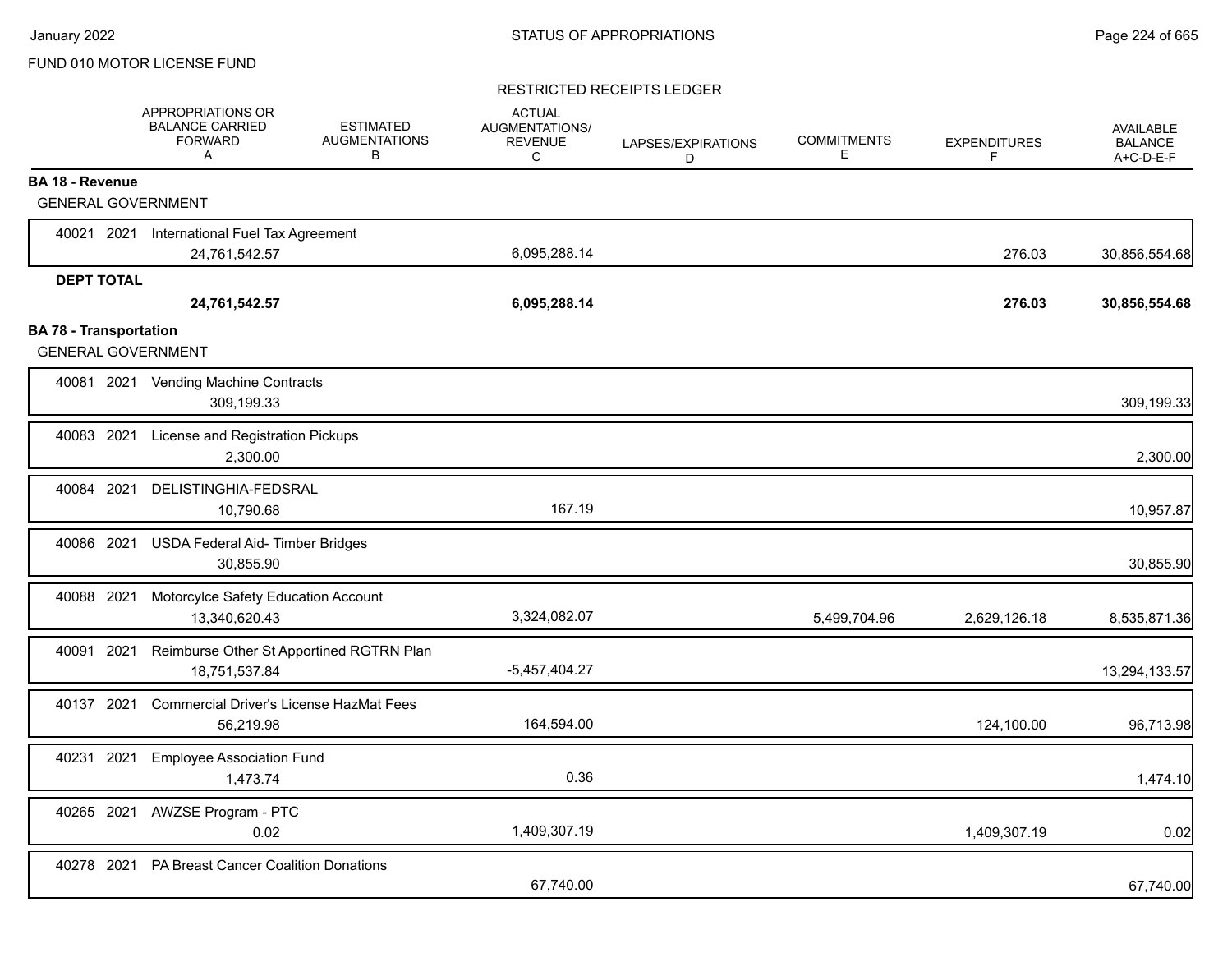### RESTRICTED RECEIPTS LEDGER

|                             | APPROPRIATIONS OR<br><b>BALANCE CARRIED</b><br><b>FORWARD</b><br>A | <b>ESTIMATED</b><br><b>AUGMENTATIONS</b><br>B | <b>ACTUAL</b><br>AUGMENTATIONS/<br><b>REVENUE</b><br>С | LAPSES/EXPIRATIONS<br>D | <b>COMMITMENTS</b><br>E | <b>EXPENDITURES</b> | AVAILABLE<br><b>BALANCE</b><br>A+C-D-E-F |
|-----------------------------|--------------------------------------------------------------------|-----------------------------------------------|--------------------------------------------------------|-------------------------|-------------------------|---------------------|------------------------------------------|
| <b>GRANTS AND SUBSIDIES</b> |                                                                    |                                               |                                                        |                         |                         |                     |                                          |
| 2021<br>40085               | FHWA Reimb-Municipal/Pol Subdivisions                              |                                               |                                                        |                         |                         |                     |                                          |
|                             | $-8,650,304.11$                                                    |                                               | 89,231,009.12                                          |                         |                         | 60,253,839.23       | 20,326,865.78                            |
| 2021<br>40089               | Fed Reimburse-Local Bridge Project Acct                            |                                               |                                                        |                         |                         |                     |                                          |
|                             | 78,190.40                                                          |                                               | 28,998,473.63                                          |                         |                         | 26,741,372.06       | 2,335,291.97                             |
| 2021<br>40233               | Fee for Local Use                                                  |                                               |                                                        |                         |                         |                     |                                          |
|                             | 12,767,669.22                                                      |                                               | 21,722,298.95                                          |                         |                         | 22,950,100.00       | 11,539,868.17                            |
| <b>DEPT TOTAL</b>           |                                                                    |                                               |                                                        |                         |                         |                     |                                          |
|                             | 36,698,553.43                                                      |                                               | 139,460,268.24                                         |                         | 5,499,704.96            | 114,107,844.66      | 56,551,272.05                            |
| <b>LEDGER TOTAL</b>         |                                                                    |                                               |                                                        |                         |                         |                     |                                          |
|                             | 61,460,096.00                                                      |                                               | 145,555,556.38                                         |                         | 5,499,704.96            | 114,108,120.69      | 87,407,826.73                            |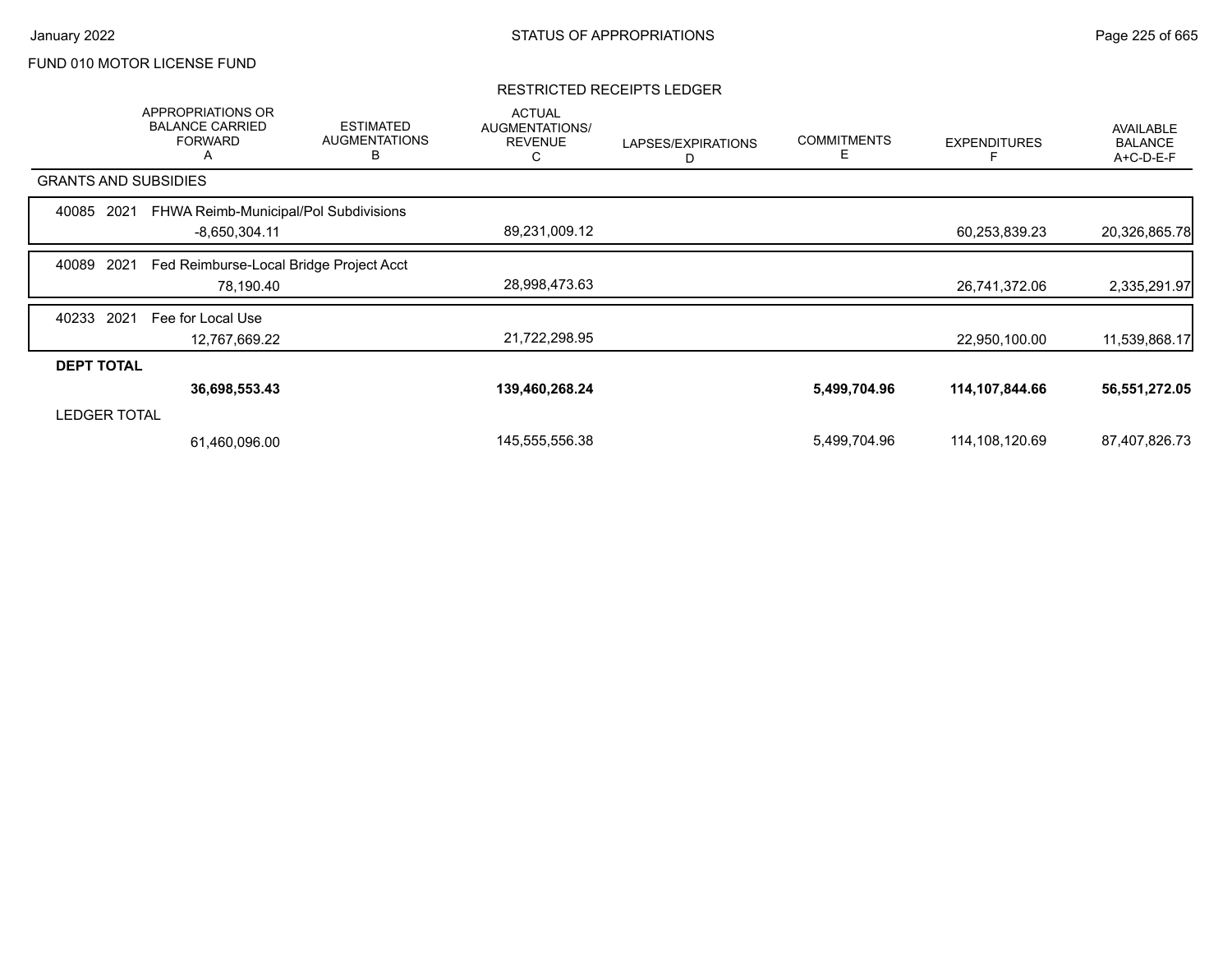#### RESTRICTED REVENUE LEDGER

|                                                            | APPROPRIATIONS OR<br><b>BALANCE CARRIED</b><br><b>FORWARD</b><br>A | <b>ESTIMATED</b><br><b>AUGMENTATIONS</b><br>В | <b>ACTUAL</b><br>AUGMENTATIONS/<br><b>REVENUE</b><br>C | LAPSES/EXPIRATIONS<br>D | <b>COMMITMENTS</b><br>E | <b>EXPENDITURES</b><br>F | <b>AVAILABLE</b><br><b>BALANCE</b><br>A+C-D-E-F |
|------------------------------------------------------------|--------------------------------------------------------------------|-----------------------------------------------|--------------------------------------------------------|-------------------------|-------------------------|--------------------------|-------------------------------------------------|
| <b>BA 73 - Treasury</b><br><b>DEBT SERVICE</b>             |                                                                    |                                               |                                                        |                         |                         |                          |                                                 |
| 60329 2021                                                 | PTC Special Revenue Bonds Account<br>53,595,000.00                 |                                               | $-4,114,209.00$                                        |                         |                         |                          | 49,480,791.00                                   |
| <b>DEPT TOTAL</b>                                          |                                                                    |                                               |                                                        |                         |                         |                          |                                                 |
|                                                            | 53,595,000.00                                                      |                                               | $-4,114,209.00$                                        |                         |                         |                          | 49,480,791.00                                   |
| <b>BA 18 - Revenue</b><br><b>GRANTS AND SUBSIDIES</b>      |                                                                    |                                               |                                                        |                         |                         |                          |                                                 |
|                                                            | 60026 2021 Fuels Tax Enforcement Forfeitures<br>120,499.73         |                                               |                                                        |                         |                         |                          | 120,499.73                                      |
| <b>DEPT TOTAL</b>                                          | 120,499.73                                                         |                                               |                                                        |                         |                         |                          | 120,499.73                                      |
| <b>BA 20 - State Police</b><br><b>GENERAL GOVERNMENT</b>   |                                                                    |                                               |                                                        |                         |                         |                          |                                                 |
|                                                            | 60271 2021 Vehicle Sales & Purchases<br>1,631,735.38               |                                               | 1,442,378.00                                           |                         | 2,088,367.67            | 136,887.27               | 848,858.44                                      |
| <b>DEPT TOTAL</b>                                          |                                                                    |                                               |                                                        |                         |                         |                          |                                                 |
|                                                            | 1,631,735.38                                                       |                                               | 1,442,378.00                                           |                         | 2,088,367.67            | 136,887.27               | 848,858.44                                      |
| <b>BA 78 - Transportation</b><br><b>GENERAL GOVERNMENT</b> |                                                                    |                                               |                                                        |                         |                         |                          |                                                 |
|                                                            | 60132 2021 Engineering Software Maintence<br>6.678.376.11          |                                               | 135,508.00                                             |                         |                         |                          | 6,813,884.11                                    |
| 60383 2021                                                 | <b>Delegated Facility Projects</b><br>4,302,286.01                 |                                               |                                                        |                         | 1,629,077.63            | 725,689.13               | 1,947,519.25                                    |
| <b>GRANTS AND SUBSIDIES</b>                                |                                                                    |                                               |                                                        |                         |                         |                          |                                                 |
|                                                            | 60242 2021 Infrastructure Bank Loan Proceeds<br>13,498,797.14      |                                               |                                                        |                         |                         |                          | 13,498,797.14                                   |
| 60244 2021                                                 | Red Light Photo Enforcement Program<br>72.928.699.73               |                                               | 23,471,880.00                                          |                         | 48,327,313.22           | 2,790,093.89             | 45,283,172.62                                   |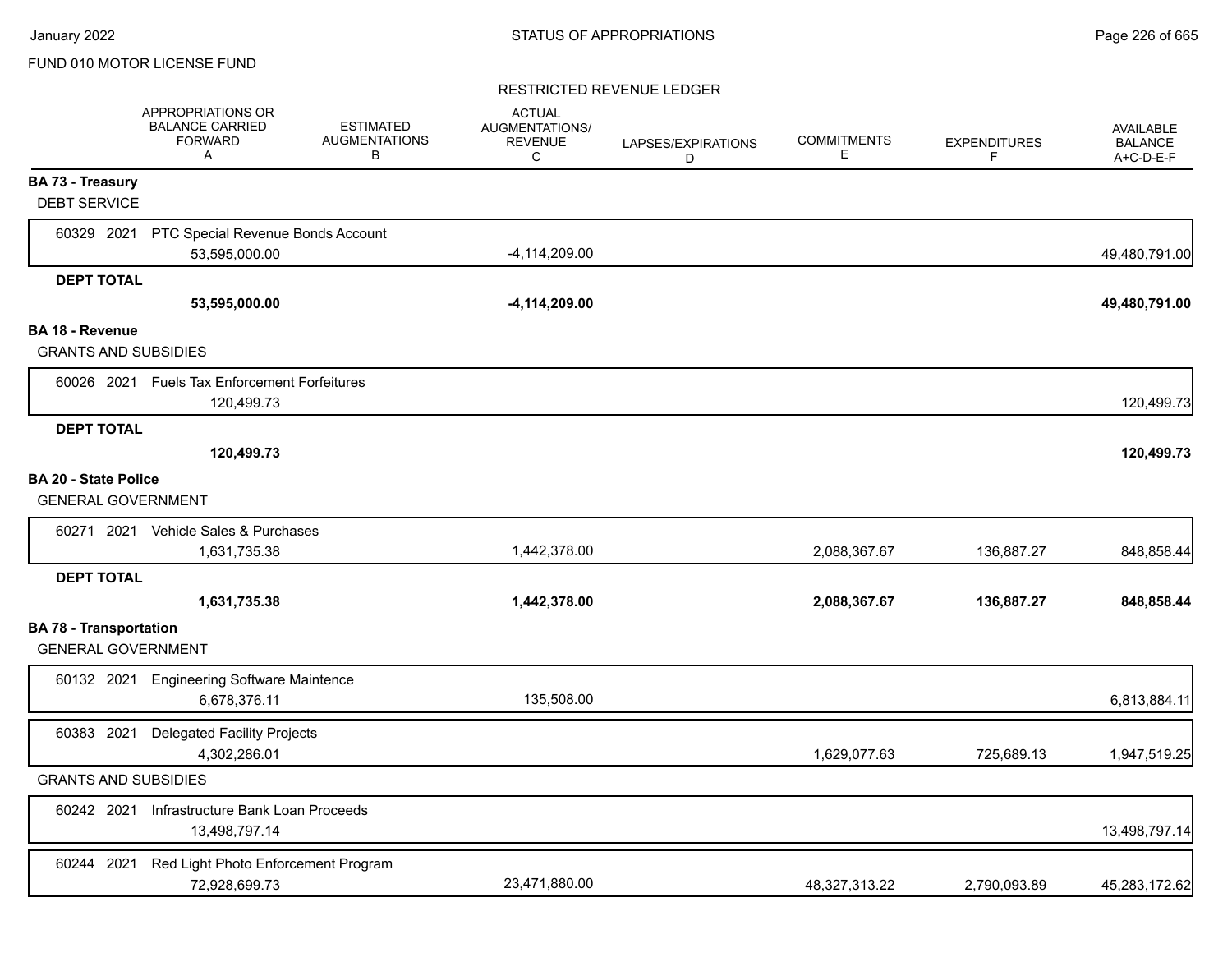### RESTRICTED REVENUE LEDGER

|                   | APPROPRIATIONS OR<br><b>BALANCE CARRIED</b><br><b>FORWARD</b> | <b>ESTIMATED</b><br><b>AUGMENTATIONS</b><br>D | <b>ACTUAL</b><br>AUGMENTATIONS/<br><b>REVENUE</b><br>U | LAPSES/EXPIRATIONS | <b>COMMITMENTS</b><br>– | <b>EXPENDITURES</b> | AVAILABLE<br>BALANCE<br>$A+C-D-E-F$ |
|-------------------|---------------------------------------------------------------|-----------------------------------------------|--------------------------------------------------------|--------------------|-------------------------|---------------------|-------------------------------------|
| <b>DEPT TOTAL</b> |                                                               |                                               |                                                        |                    |                         |                     |                                     |
|                   | 97,408,158.99                                                 |                                               | 23,607,388.00                                          |                    | 49,956,390.85           | 3.515.783.02        | 67,543,373.12                       |
| LEDGER TOTAL      |                                                               |                                               |                                                        |                    |                         |                     |                                     |
|                   | 152,755,394.10                                                |                                               | 20,935,557.00                                          |                    | 52,044,758.52           | 3.652.670.29        | 117.993.522.29                      |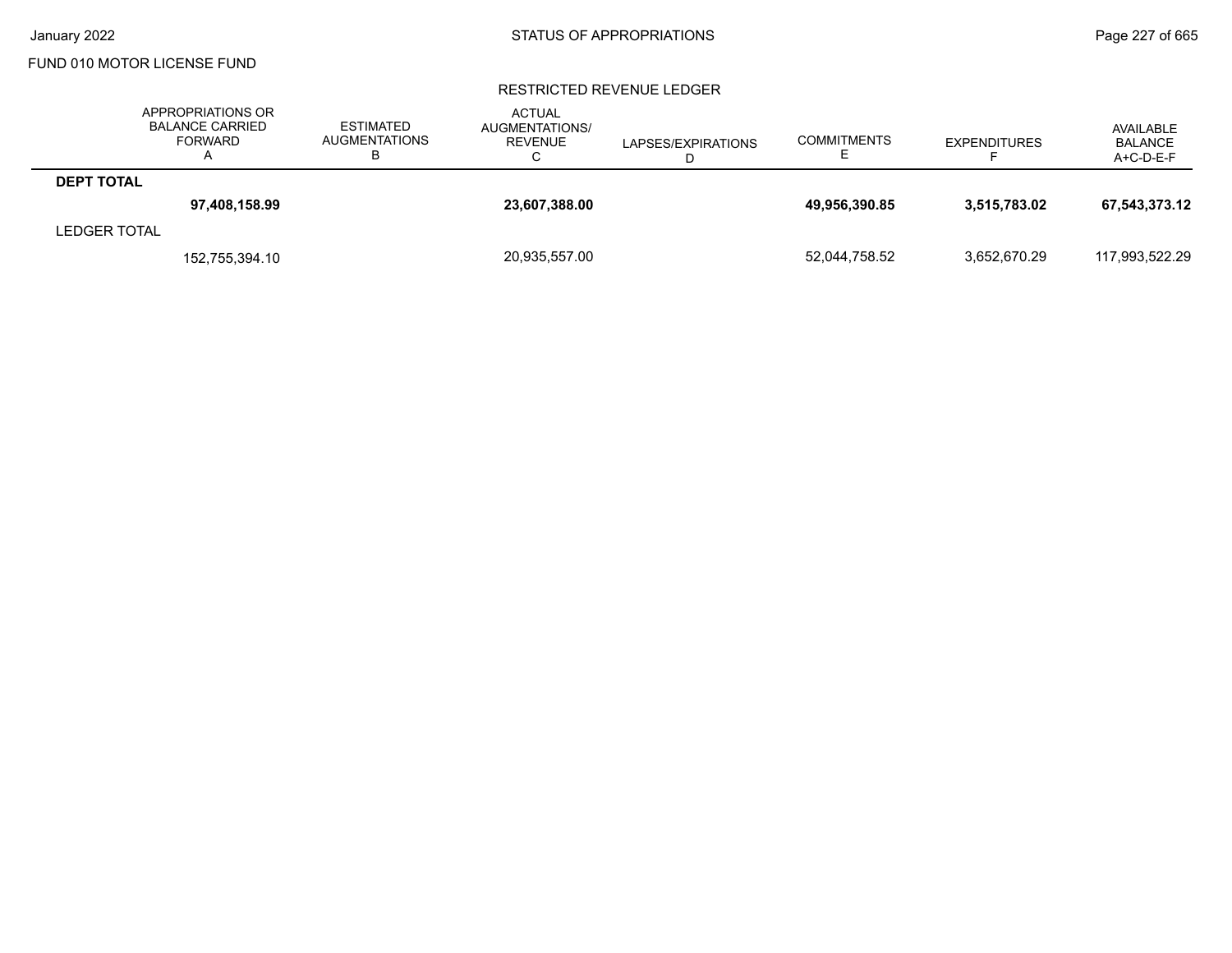### CURRENT STATE EXECUTIVE AUTHORIZATIONS LEDGER

|                                | <b>APPROPRIATIONS OR</b><br><b>BALANCE CARRIED</b><br><b>FORWARD</b><br>A | <b>ESTIMATED</b><br><b>AUGMENTATIONS</b><br>В | <b>ACTUAL</b><br>AUGMENTATIONS/<br><b>REVENUE</b><br>С | LAPSES/EXPIRATIONS<br>D | <b>COMMITMENTS</b><br>E. | <b>EXPENDITURES</b> | AVAILABLE<br><b>BALANCE</b><br>A+C-D-E-F |
|--------------------------------|---------------------------------------------------------------------------|-----------------------------------------------|--------------------------------------------------------|-------------------------|--------------------------|---------------------|------------------------------------------|
| <b>BA 23 - Game Commission</b> |                                                                           |                                               |                                                        |                         |                          |                     |                                          |
| <b>GENERAL GOVERNMENT</b>      |                                                                           |                                               |                                                        |                         |                          |                     |                                          |
| 2021<br>20039                  | <b>General Operations</b><br>125,146,000.00                               |                                               |                                                        |                         | 28,943,606.77            | 58,032,728.34       | 38,169,664.89                            |
| 2021<br>20040                  | Land Acquisition and Development<br>500,000.00                            |                                               |                                                        |                         |                          | 42,243.20           | 457,756.80                               |
| <b>DEPT TOTAL</b>              |                                                                           |                                               |                                                        |                         |                          |                     |                                          |
|                                | 125,646,000.00                                                            |                                               |                                                        |                         | 28,943,606.77            | 58,074,971.54       | 38,627,421.69                            |
| <b>LEDGER TOTAL</b>            |                                                                           |                                               |                                                        |                         |                          |                     |                                          |
|                                | 125,646,000.00                                                            |                                               |                                                        |                         | 28,943,606.77            | 58,074,971.54       | 38,627,421.69                            |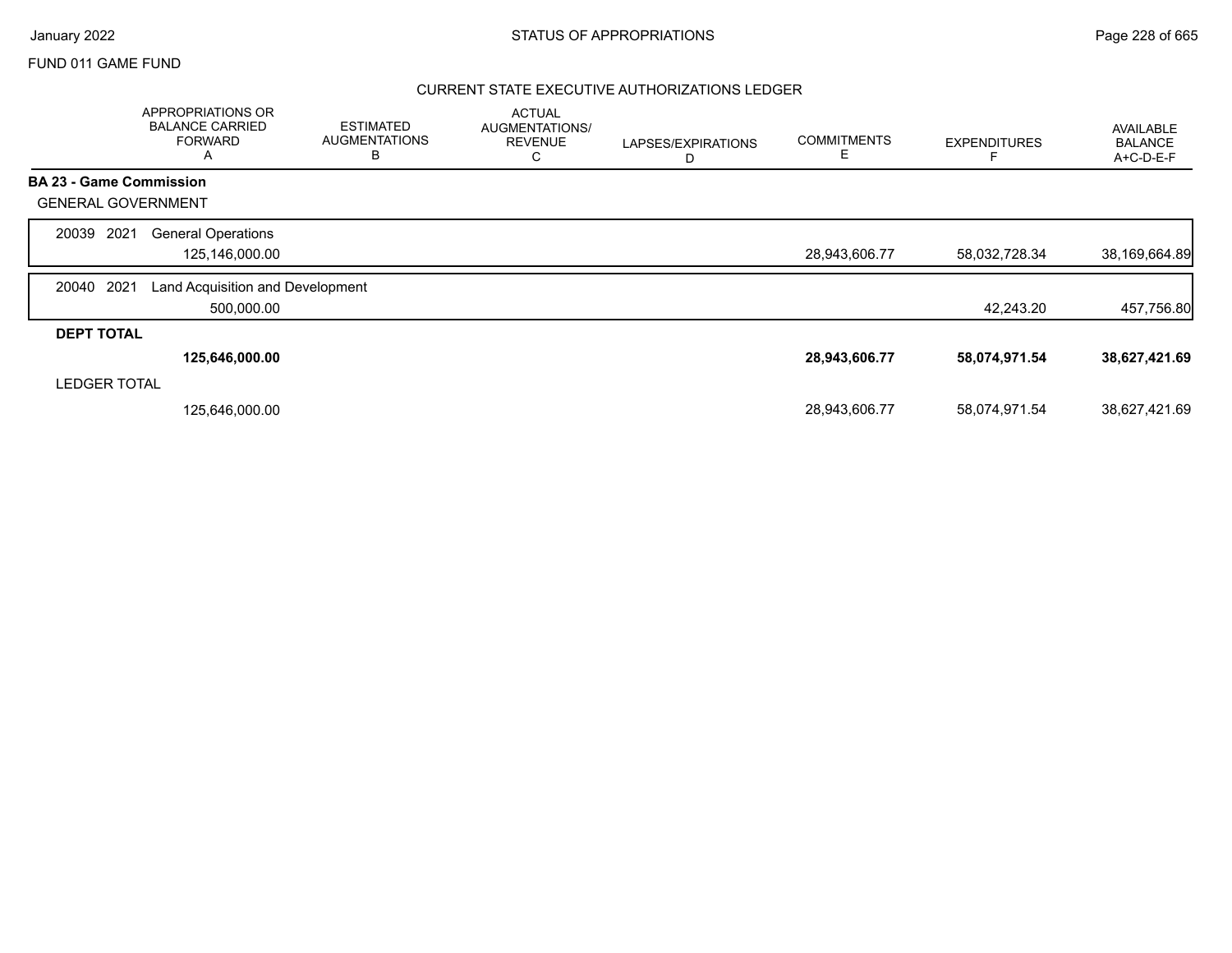|                                | APPROPRIATIONS OR<br><b>BALANCE CARRIED</b><br><b>FORWARD</b><br>A | <b>ESTIMATED</b><br><b>AUGMENTATIONS</b><br>B | <b>ACTUAL</b><br>AUGMENTATIONS/<br><b>REVENUE</b><br>С | LAPSES/EXPIRATIONS<br>D | <b>COMMITMENTS</b><br>E | <b>EXPENDITURES</b> | AVAILABLE<br><b>BALANCE</b><br>A+C-D-E-F |
|--------------------------------|--------------------------------------------------------------------|-----------------------------------------------|--------------------------------------------------------|-------------------------|-------------------------|---------------------|------------------------------------------|
| <b>BA 23 - Game Commission</b> |                                                                    |                                               |                                                        |                         |                         |                     |                                          |
| <b>GENERAL GOVERNMENT</b>      |                                                                    |                                               |                                                        |                         |                         |                     |                                          |
| 2021<br>26036                  | National Propagation of Wildlife                                   |                                               |                                                        |                         |                         |                     |                                          |
|                                |                                                                    | 9,000,000.00                                  | 9,000,000.00                                           |                         |                         | 5,222,075.34        | 3,777,924.66                             |
| <b>DEPT TOTAL</b>              |                                                                    |                                               |                                                        |                         |                         |                     |                                          |
|                                |                                                                    | 9,000,000.00                                  | 9,000,000.00                                           |                         |                         | 5,222,075.34        | 3,777,924.66                             |
| <b>LEDGER TOTAL</b>            |                                                                    |                                               |                                                        |                         |                         |                     |                                          |
|                                |                                                                    | 9,000,000.00                                  | 9,000,000.00                                           |                         |                         | 5,222,075.34        | 3,777,924.66                             |
|                                | TOTAL TOTAL ALL CURRENT STATE LEDGERS                              |                                               |                                                        |                         |                         |                     |                                          |
|                                | 125,646,000.00                                                     | 9,000,000.00                                  | 9,000,000.00                                           |                         | 28,943,606.77           | 63,297,046.88       | 42,405,346.35                            |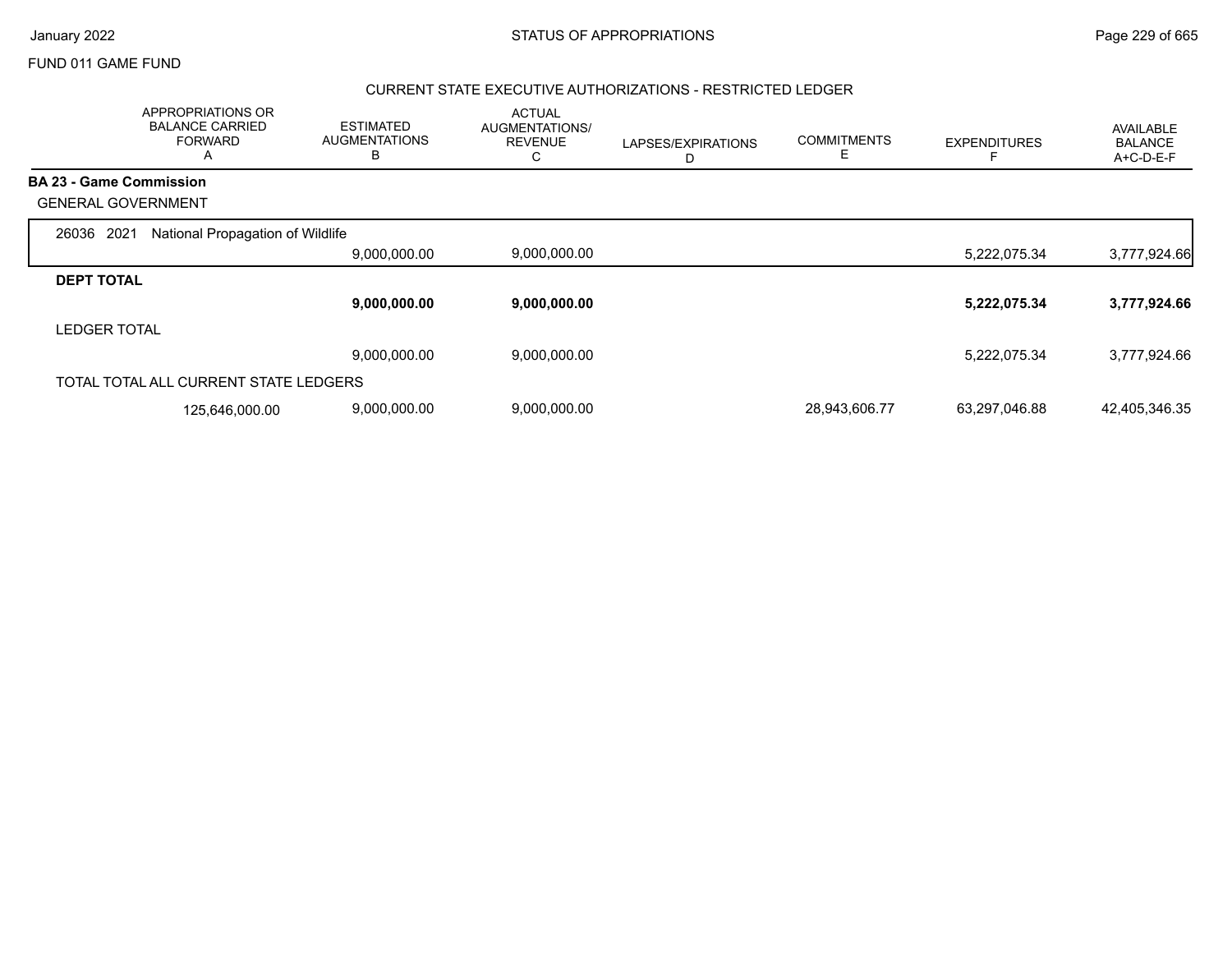## PRIOR STATE EXECUTIVE AUTHORIZATIONS LEDGER

|                     | APPROPRIATIONS OR<br><b>BALANCE CARRIED</b><br><b>FORWARD</b><br>Α | <b>ESTIMATED</b><br><b>AUGMENTATIONS</b><br>В | <b>ACTUAL</b><br>AUGMENTATIONS/<br><b>REVENUE</b><br>С | LAPSES/EXPIRATIONS<br>D | <b>COMMITMENTS</b><br>Е | <b>EXPENDITURES</b> | <b>AVAILABLE</b><br><b>BALANCE</b><br>A+C-D-E-F |
|---------------------|--------------------------------------------------------------------|-----------------------------------------------|--------------------------------------------------------|-------------------------|-------------------------|---------------------|-------------------------------------------------|
|                     | <b>BA 23 - Game Commission</b>                                     |                                               |                                                        |                         |                         |                     |                                                 |
|                     | <b>GENERAL GOVERNMENT</b>                                          |                                               |                                                        |                         |                         |                     |                                                 |
| 20039               | 2019<br><b>General Operations</b>                                  |                                               |                                                        |                         |                         |                     |                                                 |
|                     |                                                                    |                                               |                                                        |                         |                         | $-2,762.14$         | 2,762.14                                        |
| 20039               | 2020<br><b>General Operations</b>                                  |                                               |                                                        |                         |                         |                     |                                                 |
|                     | 44,687,356.47                                                      |                                               |                                                        |                         | 35,506.24               | 20,742,831.05       | 23,909,019.18                                   |
| 20040               | 2020<br>Land Acquisition and Development                           |                                               |                                                        |                         |                         |                     |                                                 |
|                     | 385,384.00                                                         |                                               |                                                        |                         |                         | 30,000.00           | 355,384.00                                      |
| <b>DEPT TOTAL</b>   |                                                                    |                                               |                                                        |                         |                         |                     |                                                 |
|                     | 45,072,740.47                                                      |                                               |                                                        |                         | 35,506.24               | 20,770,068.91       | 24, 267, 165. 32                                |
| <b>LEDGER TOTAL</b> |                                                                    |                                               |                                                        |                         |                         |                     |                                                 |
|                     | 45,072,740.47                                                      |                                               |                                                        |                         | 35,506.24               | 20,770,068.91       | 24, 267, 165. 32                                |
|                     | TOTAL TOTAL ALL PRIOR STATE LEDGERS                                |                                               |                                                        |                         |                         |                     |                                                 |
|                     | 45,072,740.47                                                      |                                               |                                                        |                         | 35,506.24               | 20,770,068.91       | 24, 267, 165. 32                                |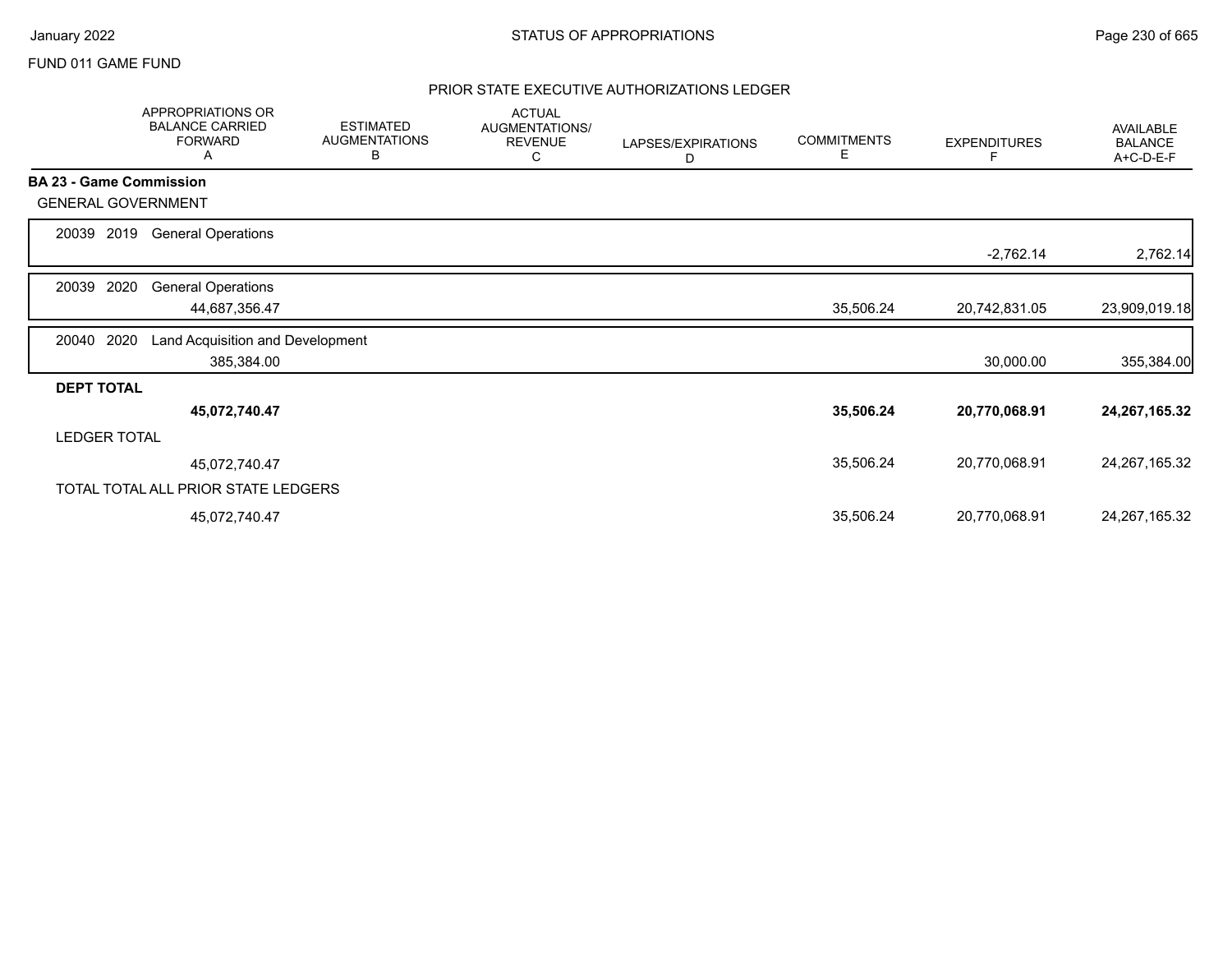#### RESTRICTED RECEIPTS LEDGER

|                                | APPROPRIATIONS OR<br><b>BALANCE CARRIED</b><br><b>FORWARD</b><br>A | <b>ESTIMATED</b><br><b>AUGMENTATIONS</b><br>В | <b>ACTUAL</b><br>AUGMENTATIONS/<br><b>REVENUE</b><br>C | LAPSES/EXPIRATIONS<br>D | <b>COMMITMENTS</b><br>Е | <b>EXPENDITURES</b> | AVAILABLE<br><b>BALANCE</b><br>A+C-D-E-F |
|--------------------------------|--------------------------------------------------------------------|-----------------------------------------------|--------------------------------------------------------|-------------------------|-------------------------|---------------------|------------------------------------------|
| <b>BA 23 - Game Commission</b> |                                                                    |                                               |                                                        |                         |                         |                     |                                          |
| <b>GENERAL GOVERNMENT</b>      |                                                                    |                                               |                                                        |                         |                         |                     |                                          |
| 2021<br>40036                  | Sharecrop & Agricultural Agreement Prog<br>30,283.79               |                                               |                                                        |                         |                         |                     | 30,283.79                                |
| 2021<br>40269                  | <b>Timber Performance Surety</b>                                   |                                               |                                                        |                         |                         |                     |                                          |
|                                | 52,000.00                                                          |                                               | 127,000.00                                             |                         |                         |                     | 179,000.00                               |
| <b>DEPT TOTAL</b>              |                                                                    |                                               |                                                        |                         |                         |                     |                                          |
|                                | 82,283.79                                                          |                                               | 127,000.00                                             |                         |                         |                     | 209,283.79                               |
| <b>LEDGER TOTAL</b>            |                                                                    |                                               |                                                        |                         |                         |                     |                                          |
|                                | 82,283.79                                                          |                                               | 127,000.00                                             |                         |                         |                     | 209,283.79                               |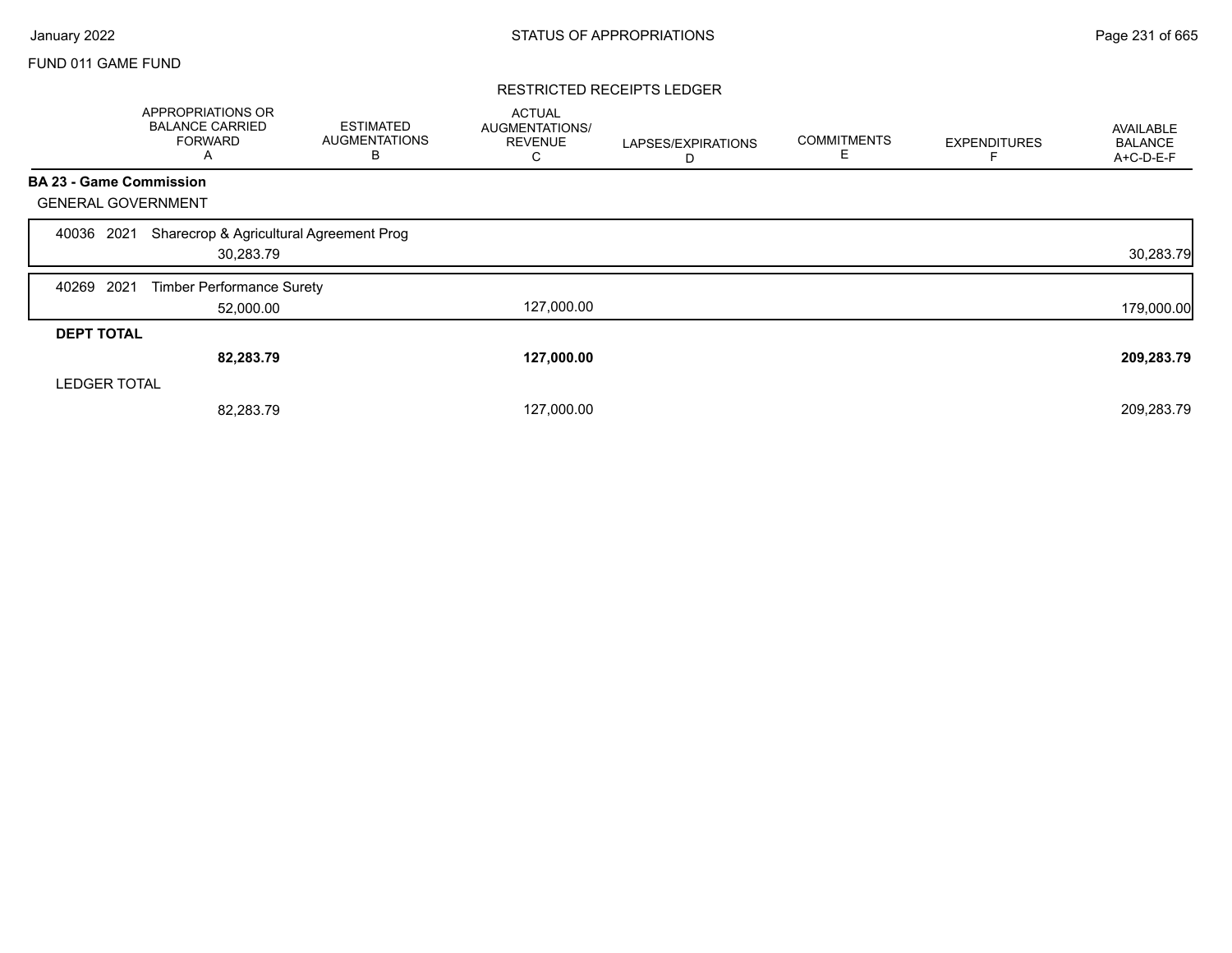### RESTRICTED REVENUE LEDGER

|                                 | APPROPRIATIONS OR<br><b>BALANCE CARRIED</b><br><b>FORWARD</b><br>Α | <b>ESTIMATED</b><br><b>AUGMENTATIONS</b><br>В | <b>ACTUAL</b><br><b>AUGMENTATIONS/</b><br><b>REVENUE</b><br>С | LAPSES/EXPIRATIONS<br>D | <b>COMMITMENTS</b><br>Е | <b>EXPENDITURES</b><br>F | <b>AVAILABLE</b><br><b>BALANCE</b><br>A+C-D-E-F |
|---------------------------------|--------------------------------------------------------------------|-----------------------------------------------|---------------------------------------------------------------|-------------------------|-------------------------|--------------------------|-------------------------------------------------|
|                                 | <b>BA 23 - Game Commission</b>                                     |                                               |                                                               |                         |                         |                          |                                                 |
|                                 | <b>GENERAL GOVERNMENT</b>                                          |                                               |                                                               |                         |                         |                          |                                                 |
| 60044 2021                      | <b>Environ Assessment Damage Recoveries</b><br>123,201.32          |                                               |                                                               |                         |                         |                          | 123,201.32                                      |
| 60045 2021                      | License Fees-Nat Propagation of Wildlife<br>0.04                   |                                               | 9,000,000.00                                                  |                         |                         | 9,000,000.00             | 0.04                                            |
| 60048 2021                      | Pennsylvania Wildlife Data Base<br>25,470.45                       |                                               |                                                               |                         |                         |                          | 25,470.45                                       |
| 60486 2021                      | Other Cost Sharing Funds<br>5,392,673.75                           |                                               | 17,592.89                                                     |                         |                         | 356,950.00               | 5,053,316.64                                    |
|                                 | <b>GRANTS AND SUBSIDIES</b>                                        |                                               |                                                               |                         |                         |                          |                                                 |
| 60381 2021                      | PA Hunting Heritage Registration Plates<br>2,544.60                |                                               | 434.00                                                        |                         |                         | 1,213.00                 | 1,765.60                                        |
| <b>DEPT TOTAL</b>               | 5,543,890.16                                                       |                                               | 9,018,026.89                                                  |                         |                         | 9,358,163.00             | 5,203,754.05                                    |
| <b>BA 15 - General Services</b> | <b>GENERAL GOVERNMENT</b>                                          |                                               |                                                               |                         |                         |                          |                                                 |
|                                 | 60496 2021 Agency Construction Projects-Game<br>22,788,000.00      |                                               | 7,789,494.34                                                  |                         | 6,706,751.09            | 263,484.81               | 23,607,258.44                                   |
| <b>DEPT TOTAL</b>               |                                                                    |                                               |                                                               |                         |                         |                          |                                                 |
|                                 | 22,788,000.00                                                      |                                               | 7,789,494.34                                                  |                         | 6,706,751.09            | 263,484.81               | 23,607,258.44                                   |
| <b>LEDGER TOTAL</b>             |                                                                    |                                               |                                                               |                         |                         |                          |                                                 |
|                                 | 28,331,890.16                                                      |                                               | 16,807,521.23                                                 |                         | 6,706,751.09            | 9,621,647.81             | 28,811,012.49                                   |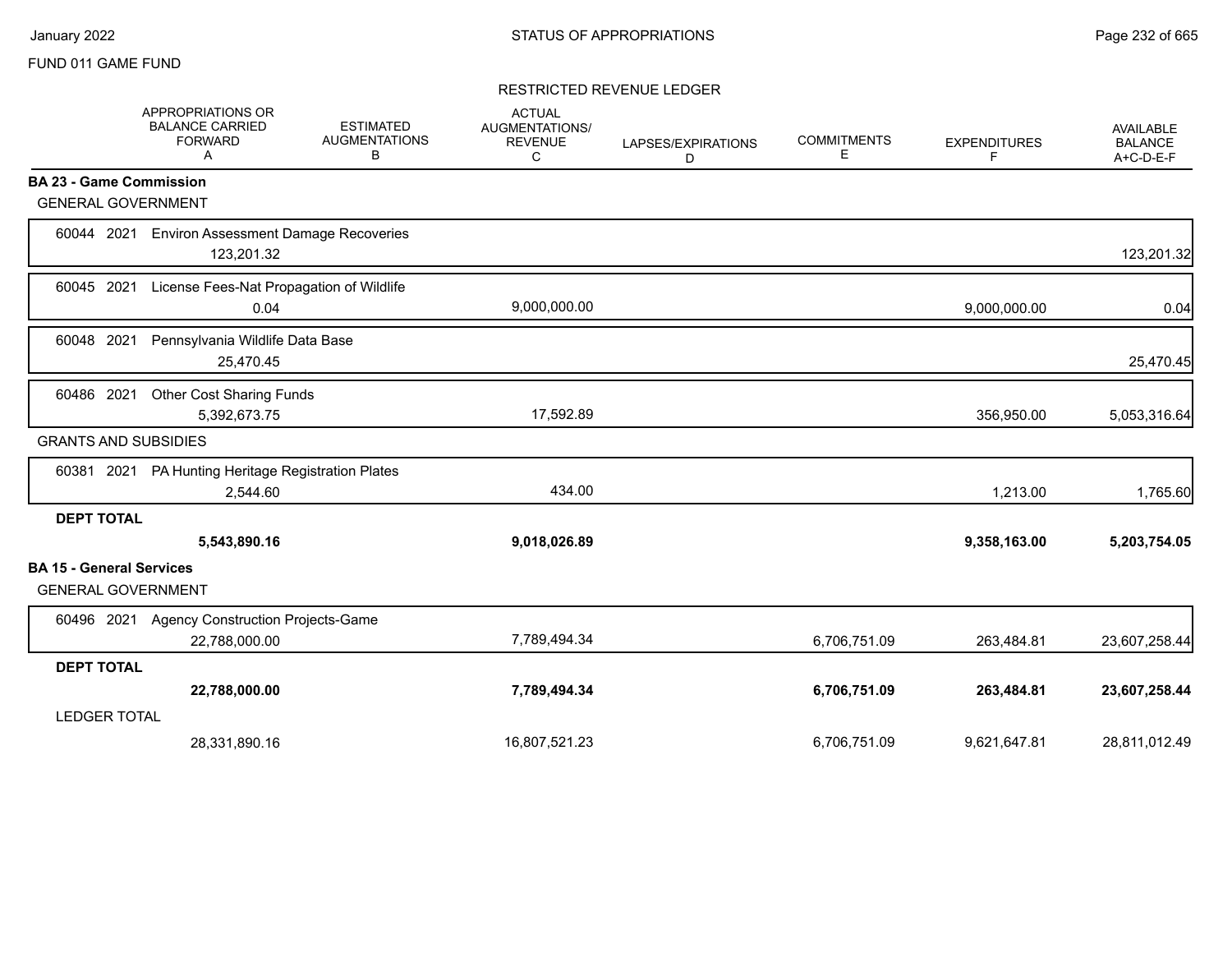### FUND 012 FISH FUND

## CURRENT STATE EXECUTIVE AUTHORIZATIONS LEDGER

| APPROPRIATIONS OR<br><b>BALANCE CARRIED</b><br><b>FORWARD</b><br>$\mathsf{A}$ | <b>ESTIMATED</b><br><b>AUGMENTATIONS</b><br>В | <b>ACTUAL</b><br><b>AUGMENTATIONS/</b><br><b>REVENUE</b><br>С | LAPSES/EXPIRATIONS<br>D | <b>COMMITMENTS</b><br>Ε | <b>EXPENDITURES</b> | <b>AVAILABLE</b><br><b>BALANCE</b><br>A+C-D-E-F |
|-------------------------------------------------------------------------------|-----------------------------------------------|---------------------------------------------------------------|-------------------------|-------------------------|---------------------|-------------------------------------------------|
| <b>BA 22 - Fish &amp; Boat Commission</b>                                     |                                               |                                                               |                         |                         |                     |                                                 |
| <b>GENERAL GOVERNMENT</b>                                                     |                                               |                                                               |                         |                         |                     |                                                 |
| 2021<br><b>General Operations</b><br>20033                                    |                                               |                                                               |                         |                         |                     |                                                 |
| 34,527,000.00                                                                 |                                               |                                                               |                         | 7,262,348.60            | 15,469,147.15       | 11,795,504.25                                   |
| <b>DEPT TOTAL</b>                                                             |                                               |                                                               |                         |                         |                     |                                                 |
| 34,527,000.00                                                                 |                                               |                                                               |                         | 7,262,348.60            | 15,469,147.15       | 11,795,504.25                                   |
| <b>LEDGER TOTAL</b>                                                           |                                               |                                                               |                         |                         |                     |                                                 |
| 34.527.000.00                                                                 |                                               |                                                               |                         | 7,262,348.60            | 15,469,147.15       | 11,795,504.25                                   |
| TOTAL TOTAL ALL CURRENT STATE LEDGERS                                         |                                               |                                                               |                         |                         |                     |                                                 |
| 34,527,000.00                                                                 |                                               |                                                               |                         | 7,262,348.60            | 15,469,147.15       | 11,795,504.25                                   |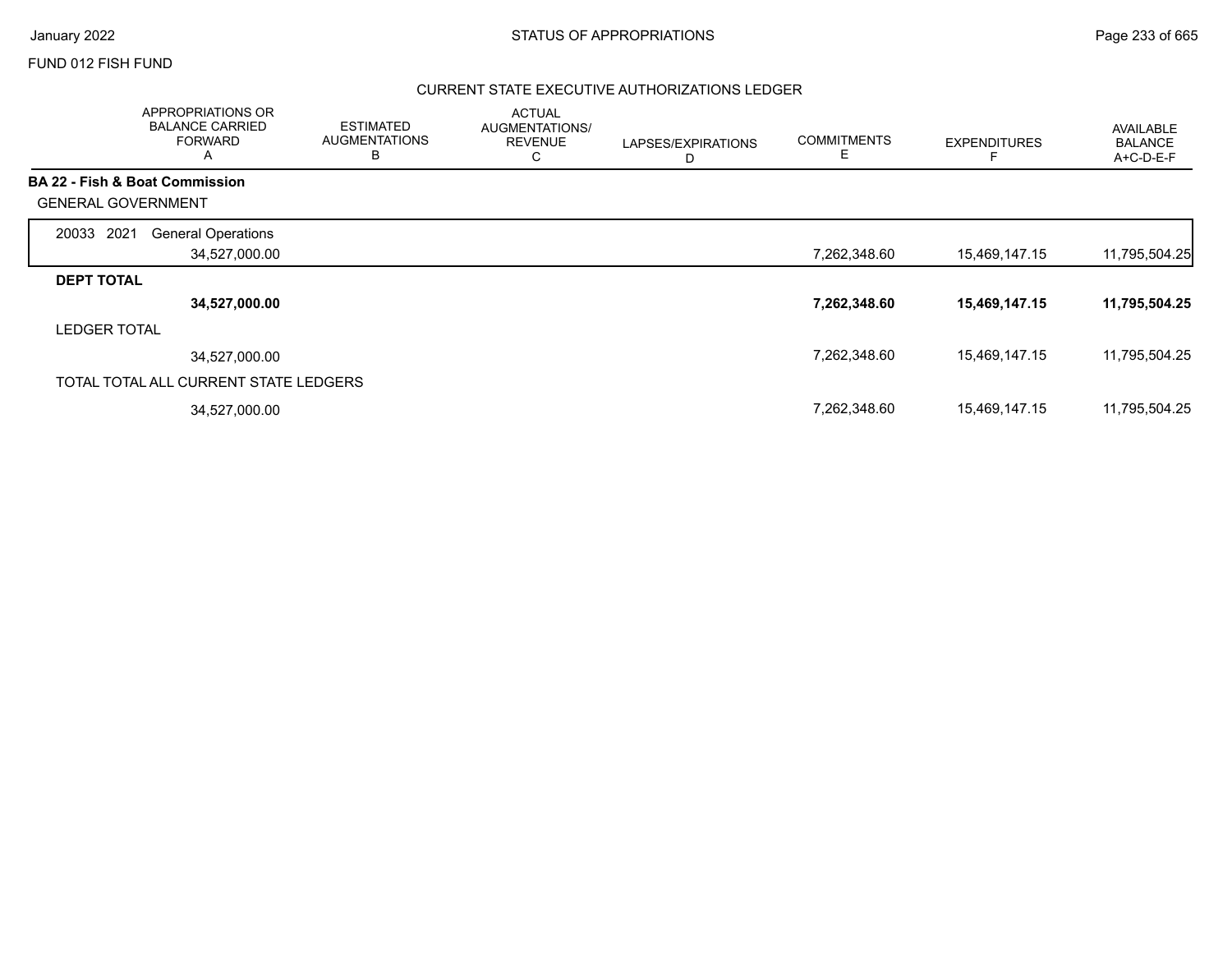## FUND 012 FISH FUND

## PRIOR STATE EXECUTIVE AUTHORIZATIONS LEDGER

|                                           | APPROPRIATIONS OR<br><b>BALANCE CARRIED</b><br><b>FORWARD</b><br>A | <b>ESTIMATED</b><br><b>AUGMENTATIONS</b><br>В | <b>ACTUAL</b><br>AUGMENTATIONS/<br><b>REVENUE</b><br>С | LAPSES/EXPIRATIONS<br>D | <b>COMMITMENTS</b><br>Е | <b>EXPENDITURES</b> | AVAILABLE<br><b>BALANCE</b><br>A+C-D-E-F |
|-------------------------------------------|--------------------------------------------------------------------|-----------------------------------------------|--------------------------------------------------------|-------------------------|-------------------------|---------------------|------------------------------------------|
| <b>BA 22 - Fish &amp; Boat Commission</b> |                                                                    |                                               |                                                        |                         |                         |                     |                                          |
| <b>GENERAL GOVERNMENT</b>                 |                                                                    |                                               |                                                        |                         |                         |                     |                                          |
| 2018<br>20033                             | <b>General Operations</b>                                          |                                               |                                                        |                         |                         |                     |                                          |
|                                           |                                                                    |                                               |                                                        |                         |                         | $-192.01$           | 192.01                                   |
| 2019<br>20033                             | <b>General Operations</b>                                          |                                               |                                                        |                         |                         |                     |                                          |
|                                           | 34,592.69                                                          |                                               |                                                        |                         | 4,021.90                | 32,609.60           | $-2,038.81$                              |
| 2020<br>20033                             | <b>General Operations</b>                                          |                                               |                                                        |                         |                         |                     |                                          |
|                                           | 7,707,693.80                                                       |                                               |                                                        |                         | 718,642.24              | 4,923,115.58        | 2,065,935.98                             |
| <b>DEPT TOTAL</b>                         |                                                                    |                                               |                                                        |                         |                         |                     |                                          |
|                                           | 7,742,286.49                                                       |                                               |                                                        |                         | 722,664.14              | 4,955,533.17        | 2,064,089.18                             |
| <b>LEDGER TOTAL</b>                       |                                                                    |                                               |                                                        |                         |                         |                     |                                          |
|                                           | 7,742,286.49                                                       |                                               |                                                        |                         | 722,664.14              | 4,955,533.17        | 2,064,089.18                             |
|                                           | TOTAL TOTAL ALL PRIOR STATE LEDGERS                                |                                               |                                                        |                         |                         |                     |                                          |
|                                           | 7,742,286.49                                                       |                                               |                                                        |                         | 722,664.14              | 4,955,533.17        | 2,064,089.18                             |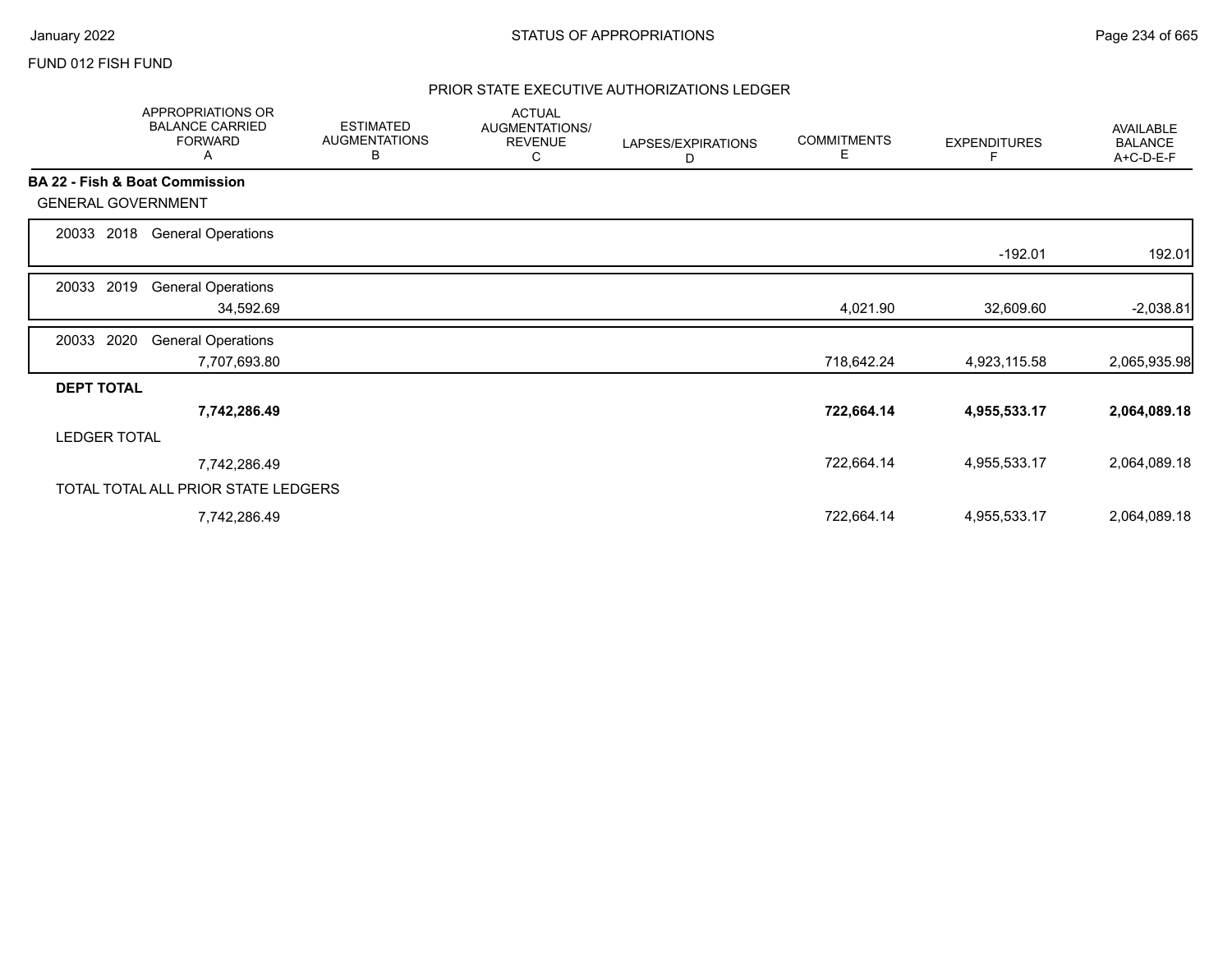### FUND 012 FISH FUND

## RESTRICTED REVENUE LEDGER

|                           | APPROPRIATIONS OR<br><b>BALANCE CARRIED</b><br><b>FORWARD</b><br>Α | <b>ESTIMATED</b><br><b>AUGMENTATIONS</b><br>в | <b>ACTUAL</b><br><b>AUGMENTATIONS/</b><br><b>REVENUE</b><br>C | LAPSES/EXPIRATIONS<br>D | <b>COMMITMENTS</b><br>E. | <b>EXPENDITURES</b><br>F | AVAILABLE<br><b>BALANCE</b><br>A+C-D-E-F |
|---------------------------|--------------------------------------------------------------------|-----------------------------------------------|---------------------------------------------------------------|-------------------------|--------------------------|--------------------------|------------------------------------------|
|                           | BA 22 - Fish & Boat Commission                                     |                                               |                                                               |                         |                          |                          |                                          |
| <b>GENERAL GOVERNMENT</b> |                                                                    |                                               |                                                               |                         |                          |                          |                                          |
| 60039 2021                | <b>Texas Eastern Settlement</b><br>281,019.35                      |                                               |                                                               |                         | 117,017.07               | 10,561.15                | 153,441.13                               |
| 2021<br>60040             | Gill Net Compensation Program<br>5,496,676.07                      |                                               | 216,647.97                                                    |                         | 1,686,185.28             | 706,423.32               | 3,320,715.44                             |
| 60041 2021                | Natural Res-Damage Recoveries<br>2,214,380.71                      |                                               |                                                               |                         | 131,159.25               | 123,941.62               | 1,959,279.84                             |
| 60042 2021                | <b>Conservation Partnership Account</b><br>17,034,625.60           |                                               | 937,200.83                                                    |                         | 750,795.60               | 464,924.84               | 16,756,105.99                            |
| 60043 2021                | Voluntary Waterways/Watershed Conser<br>14,252.27                  |                                               |                                                               |                         |                          |                          | 14,252.27                                |
| 60224 2021                | Recreational Fishing & Boating Enhancmts<br>130,866.06             |                                               |                                                               |                         |                          |                          | 130,866.06                               |
| 60245 2021                | Norfolk Southern Corporation Settlement<br>852,099.99              |                                               | 192.30                                                        |                         | 468,149.94               | 143,526.78               | 240,615.57                               |
| 60325 2021                | <b>Blair County Stewarship</b><br>37,731.09                        |                                               | 9.14                                                          |                         |                          |                          | 37,740.23                                |
| <b>DEPT TOTAL</b>         |                                                                    |                                               |                                                               |                         |                          |                          |                                          |
|                           | 26,061,651.14                                                      |                                               | 1,154,050.24                                                  |                         | 3,153,307.14             | 1,449,377.71             | 22,613,016.53                            |
| <b>LEDGER TOTAL</b>       |                                                                    |                                               |                                                               |                         |                          |                          |                                          |
|                           | 26,061,651.14                                                      |                                               | 1,154,050.24                                                  |                         | 3,153,307.14             | 1,449,377.71             | 22,613,016.53                            |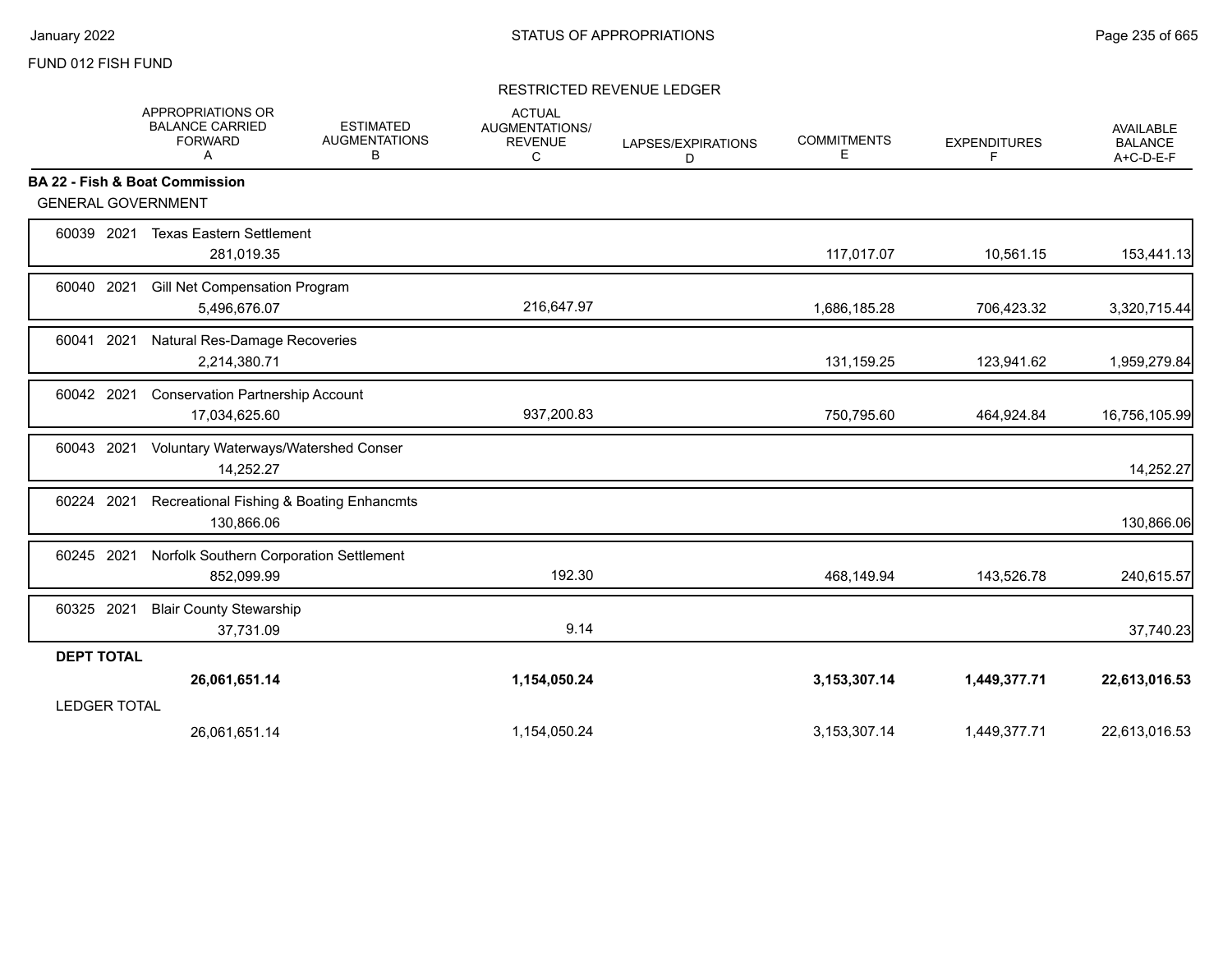## FUND 013 BANKING TRUST FUND

## CURRENT STATE APPROPRIATIONS LEDGER

|                     | APPROPRIATIONS OR<br><b>BALANCE CARRIED</b><br><b>FORWARD</b><br>Α | <b>ESTIMATED</b><br><b>AUGMENTATIONS</b><br>B | <b>ACTUAL</b><br><b>AUGMENTATIONS/</b><br><b>REVENUE</b><br>С | LAPSES/EXPIRATIONS<br>D | <b>COMMITMENTS</b> | <b>EXPENDITURES</b> | AVAILABLE<br><b>BALANCE</b><br>A+C-D-E-F |
|---------------------|--------------------------------------------------------------------|-----------------------------------------------|---------------------------------------------------------------|-------------------------|--------------------|---------------------|------------------------------------------|
|                     | <b>BA 75 - Banking &amp; Securities</b>                            |                                               |                                                               |                         |                    |                     |                                          |
|                     | <b>GENERAL GOVERNMENT</b>                                          |                                               |                                                               |                         |                    |                     |                                          |
| 10558               | 2021<br><b>General Government Operations</b>                       |                                               |                                                               |                         |                    |                     |                                          |
|                     | 23,786,000.00                                                      |                                               |                                                               |                         | 620,475.11         | 10,778,670.40       | 12,386,854.49                            |
| <b>DEPT TOTAL</b>   |                                                                    |                                               |                                                               |                         |                    |                     |                                          |
|                     | 23,786,000.00                                                      |                                               |                                                               |                         | 620,475.11         | 10,778,670.40       | 12,386,854.49                            |
| <b>LEDGER TOTAL</b> |                                                                    |                                               |                                                               |                         |                    |                     |                                          |
|                     | 23,786,000.00                                                      |                                               |                                                               |                         | 620,475.11         | 10,778,670.40       | 12,386,854.49                            |
|                     | TOTAL TOTAL ALL CURRENT STATE LEDGERS                              |                                               |                                                               |                         |                    |                     |                                          |
|                     | 23,786,000.00                                                      |                                               |                                                               |                         | 620,475.11         | 10,778,670.40       | 12,386,854.49                            |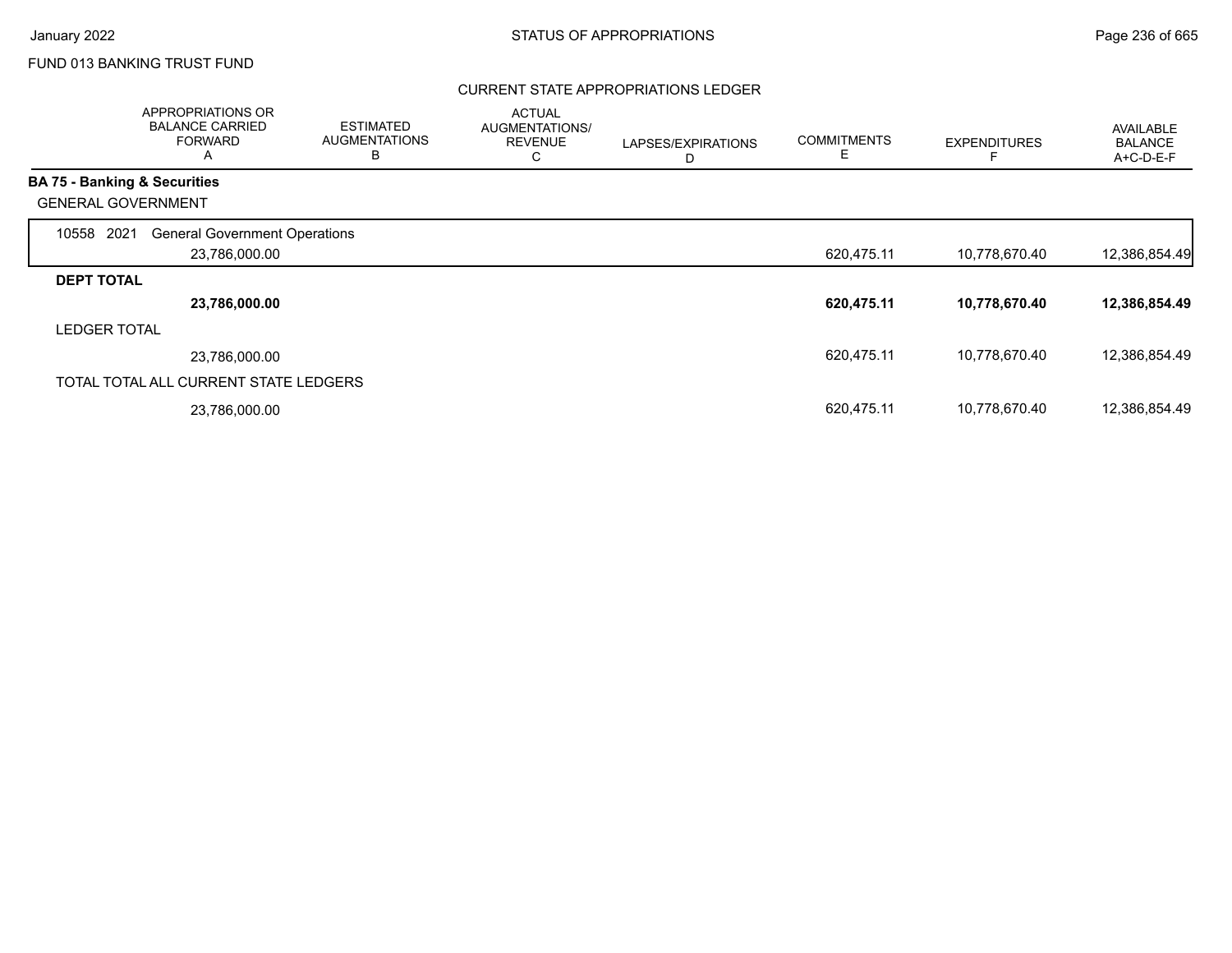## FUND 013 BANKING TRUST FUND

### PRIOR STATE APPROPRIATIONS LEDGER

|                              | APPROPRIATIONS OR<br><b>BALANCE CARRIED</b><br><b>FORWARD</b><br>A | <b>ESTIMATED</b><br><b>AUGMENTATIONS</b><br>В | <b>ACTUAL</b><br>AUGMENTATIONS/<br><b>REVENUE</b><br>С | LAPSES/EXPIRATIONS<br>D | <b>COMMITMENTS</b><br>Е | <b>EXPENDITURES</b><br>F | <b>AVAILABLE</b><br><b>BALANCE</b><br>A+C-D-E-F |
|------------------------------|--------------------------------------------------------------------|-----------------------------------------------|--------------------------------------------------------|-------------------------|-------------------------|--------------------------|-------------------------------------------------|
| BA 75 - Banking & Securities |                                                                    |                                               |                                                        |                         |                         |                          |                                                 |
| <b>GENERAL GOVERNMENT</b>    |                                                                    |                                               |                                                        |                         |                         |                          |                                                 |
| 10558 2017                   | <b>General Government Operations</b>                               |                                               |                                                        |                         |                         |                          |                                                 |
|                              |                                                                    |                                               |                                                        |                         |                         | $-20,615.00$             | 20,615.00                                       |
| 2019<br>10558                | <b>General Government Operations</b>                               |                                               |                                                        |                         |                         |                          |                                                 |
|                              | 2,614,739.47                                                       |                                               |                                                        |                         |                         | 63,984.69                | 2,550,754.78                                    |
| 2020<br>10558                | <b>General Government Operations</b>                               |                                               |                                                        |                         |                         |                          |                                                 |
|                              | 5,547,058.66                                                       |                                               |                                                        |                         |                         | 523,883.32               | 5,023,175.34                                    |
| <b>DEPT TOTAL</b>            |                                                                    |                                               |                                                        |                         |                         |                          |                                                 |
|                              | 8,161,798.13                                                       |                                               |                                                        |                         |                         | 567,253.01               | 7,594,545.12                                    |
| <b>LEDGER TOTAL</b>          |                                                                    |                                               |                                                        |                         |                         |                          |                                                 |
|                              | 8,161,798.13                                                       |                                               |                                                        |                         |                         | 567,253.01               | 7,594,545.12                                    |
|                              | TOTAL TOTAL ALL PRIOR STATE LEDGERS                                |                                               |                                                        |                         |                         |                          |                                                 |
|                              | 8,161,798.13                                                       |                                               |                                                        |                         |                         | 567,253.01               | 7,594,545.12                                    |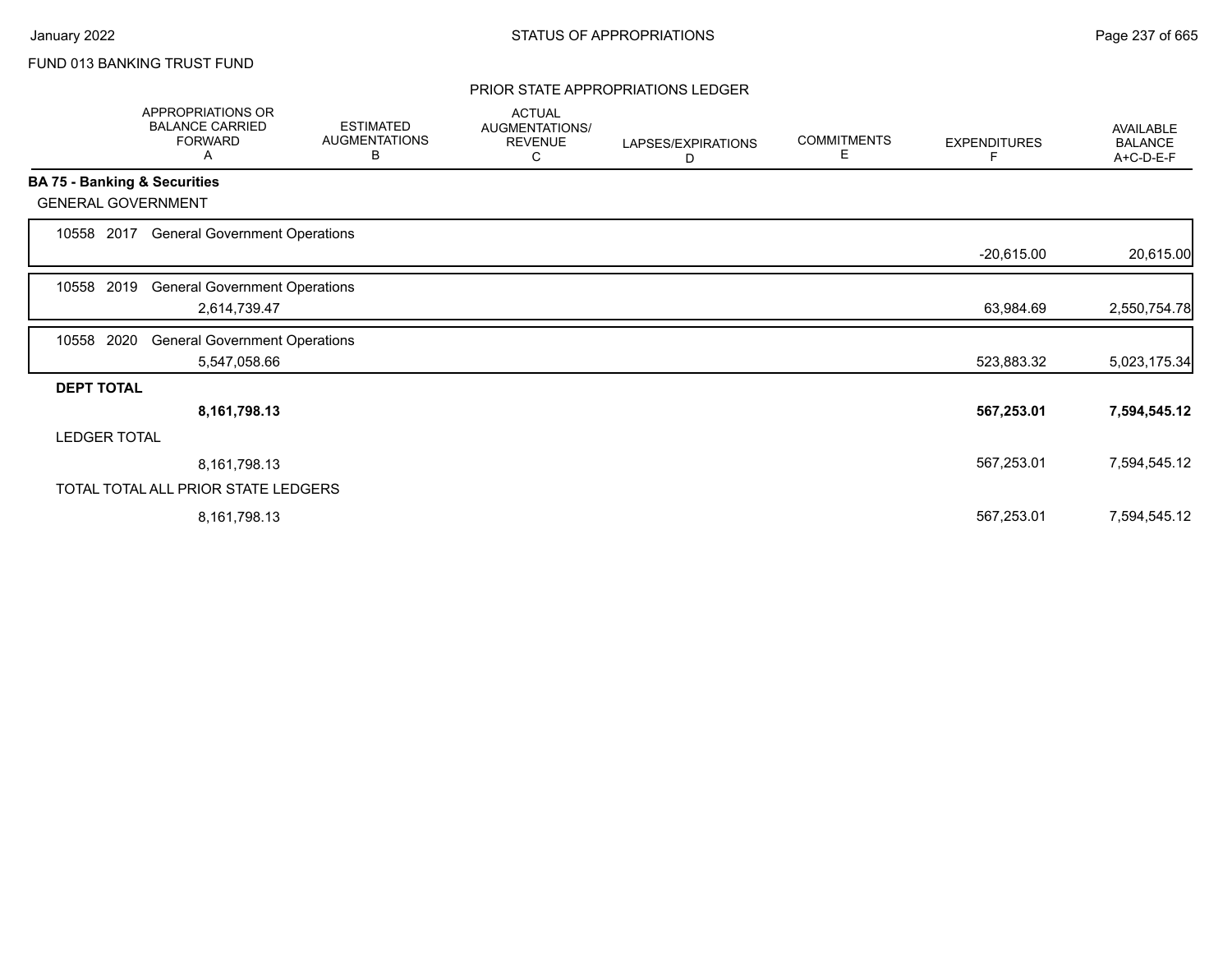Г

## FUND 013 BANKING TRUST FUND

#### RESTRICTED REVENUE LEDGER

|                     | APPROPRIATIONS OR<br><b>BALANCE CARRIED</b><br><b>FORWARD</b><br>$\overline{\mathsf{A}}$ | ESTIMATED<br><b>AUGMENTATIONS</b><br>в | <b>ACTUAL</b><br>AUGMENTATIONS/<br><b>REVENUE</b><br>С | LAPSES/EXPIRATIONS<br>D | <b>COMMITMENTS</b> | <b>EXPENDITURES</b> | AVAILABLE<br><b>BALANCE</b><br>A+C-D-E-F |
|---------------------|------------------------------------------------------------------------------------------|----------------------------------------|--------------------------------------------------------|-------------------------|--------------------|---------------------|------------------------------------------|
|                     | <b>BA 75 - Banking &amp; Securities</b>                                                  |                                        |                                                        |                         |                    |                     |                                          |
|                     | <b>GENERAL GOVERNMENT</b>                                                                |                                        |                                                        |                         |                    |                     |                                          |
| 2021<br>60340       | Institution Resolution Account                                                           |                                        |                                                        |                         |                    |                     |                                          |
|                     | 19,500,000.00                                                                            |                                        |                                                        |                         |                    |                     | 19,500,000.00                            |
| <b>DEPT TOTAL</b>   |                                                                                          |                                        |                                                        |                         |                    |                     |                                          |
|                     | 19,500,000.00                                                                            |                                        |                                                        |                         |                    |                     | 19,500,000.00                            |
| <b>LEDGER TOTAL</b> |                                                                                          |                                        |                                                        |                         |                    |                     |                                          |
|                     | 19,500,000.00                                                                            |                                        |                                                        |                         |                    |                     | 19,500,000.00                            |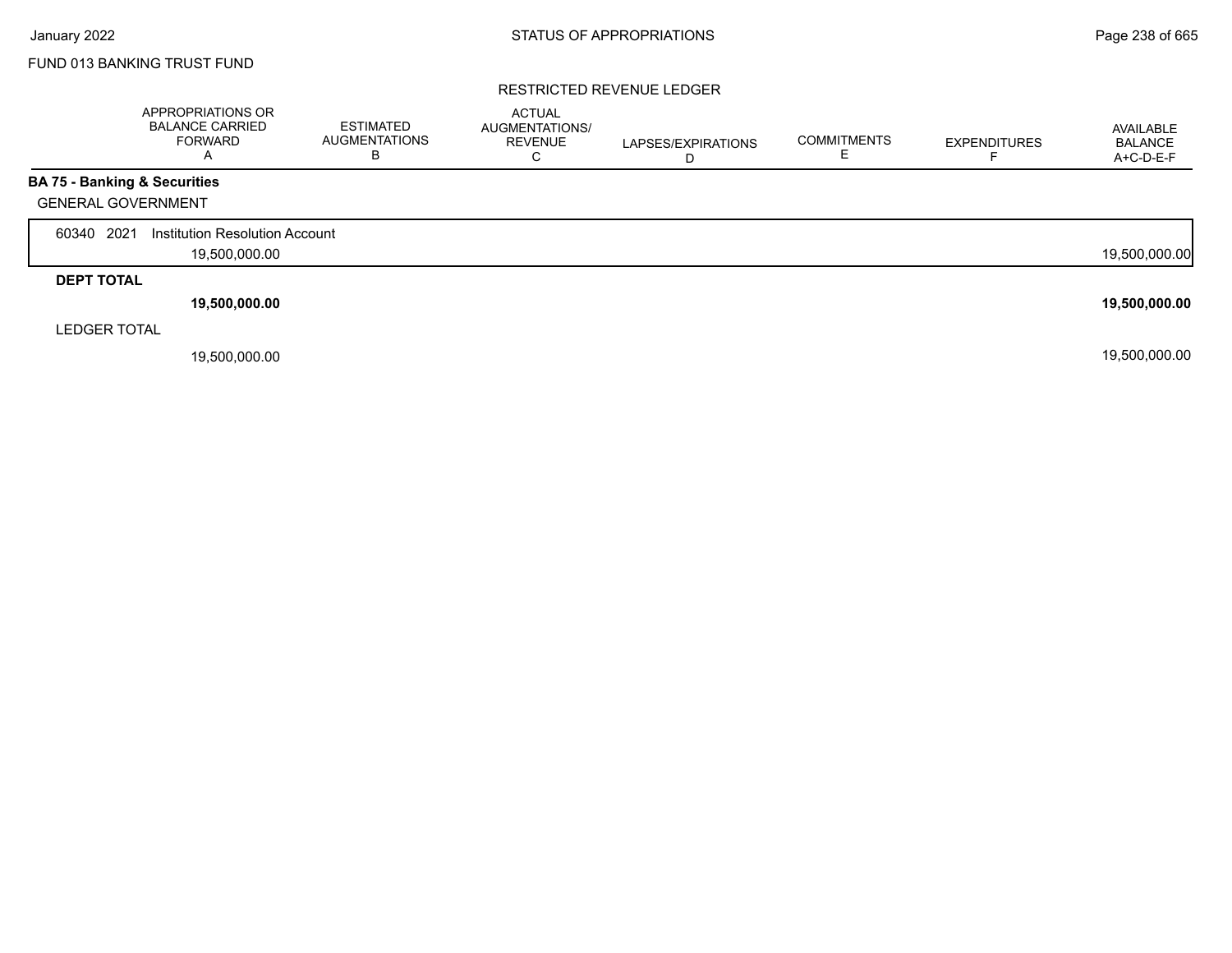## FUND 014 MILK MARKETING FUND

## CURRENT STATE APPROPRIATIONS LEDGER

| APPROPRIATIONS OR<br><b>BALANCE CARRIED</b><br><b>FORWARD</b><br>A | <b>ESTIMATED</b><br><b>AUGMENTATIONS</b><br>в | <b>ACTUAL</b><br>AUGMENTATIONS/<br><b>REVENUE</b><br>C | LAPSES/EXPIRATIONS<br>D | <b>COMMITMENTS</b><br>Е | <b>EXPENDITURES</b> | AVAILABLE<br><b>BALANCE</b><br>A+C-D-E-F |
|--------------------------------------------------------------------|-----------------------------------------------|--------------------------------------------------------|-------------------------|-------------------------|---------------------|------------------------------------------|
| <b>BA 27 - Milk Marketing Board</b>                                |                                               |                                                        |                         |                         |                     |                                          |
| <b>GENERAL GOVERNMENT</b>                                          |                                               |                                                        |                         |                         |                     |                                          |
| 2021<br><b>General Operations</b><br>10335                         |                                               |                                                        |                         |                         |                     |                                          |
| 2,840,000.00                                                       |                                               |                                                        |                         | 20,904.78               | 1,268,982.78        | 1,550,112.44                             |
| <b>DEPT TOTAL</b>                                                  |                                               |                                                        |                         |                         |                     |                                          |
| 2,840,000.00                                                       |                                               |                                                        |                         | 20,904.78               | 1,268,982.78        | 1,550,112.44                             |
| <b>LEDGER TOTAL</b>                                                |                                               |                                                        |                         |                         |                     |                                          |
| 2,840,000.00                                                       |                                               |                                                        |                         | 20,904.78               | 1,268,982.78        | 1,550,112.44                             |
| TOTAL TOTAL ALL CURRENT STATE LEDGERS                              |                                               |                                                        |                         |                         |                     |                                          |
| 2,840,000.00                                                       |                                               |                                                        |                         | 20,904.78               | 1,268,982.78        | 1,550,112.44                             |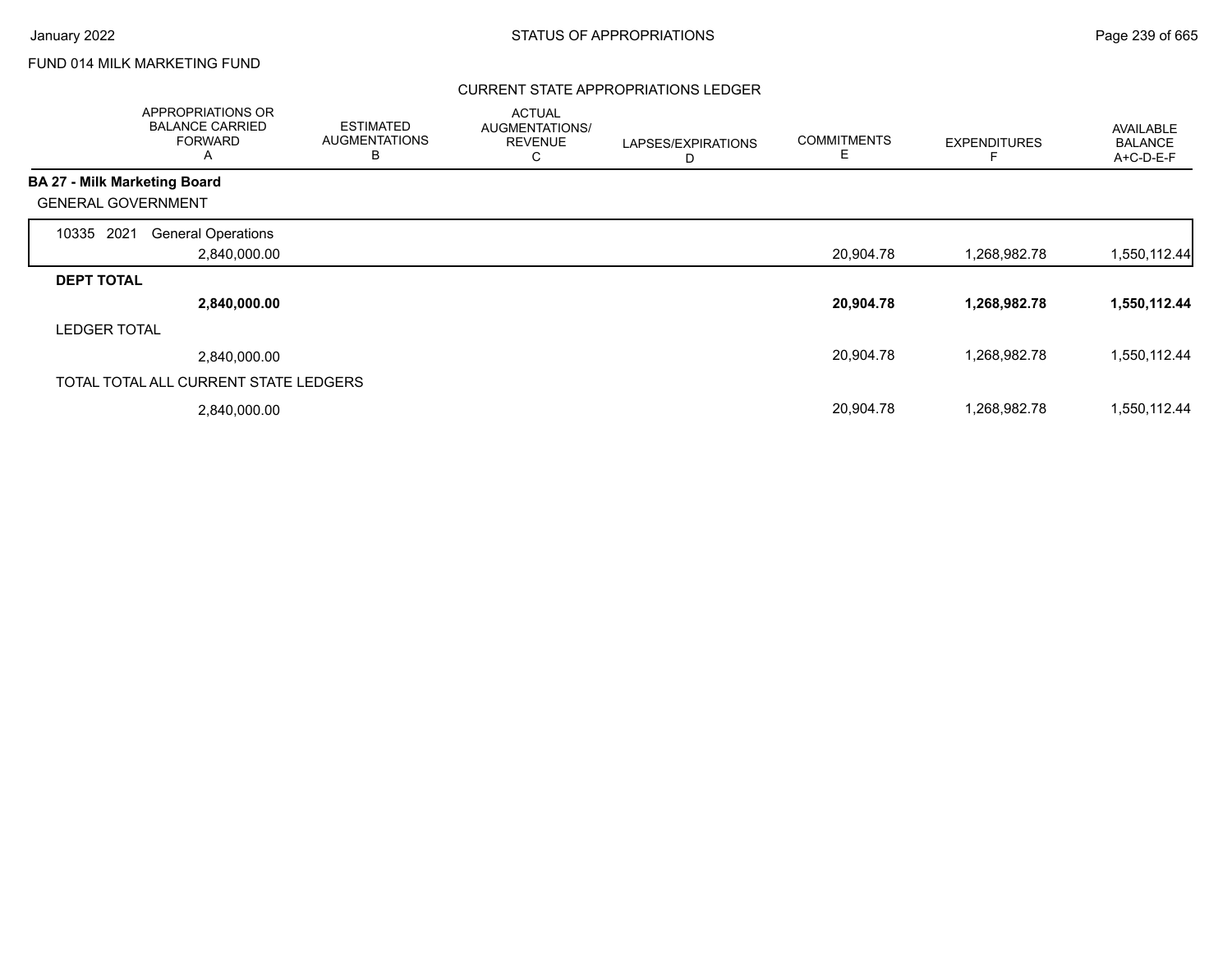## FUND 014 MILK MARKETING FUND

### PRIOR STATE APPROPRIATIONS LEDGER

|                     | <b>APPROPRIATIONS OR</b><br><b>BALANCE CARRIED</b><br><b>FORWARD</b><br>A | <b>ESTIMATED</b><br><b>AUGMENTATIONS</b><br>B | <b>ACTUAL</b><br>AUGMENTATIONS/<br><b>REVENUE</b><br>С | LAPSES/EXPIRATIONS<br>D | <b>COMMITMENTS</b><br>Е | <b>EXPENDITURES</b> | AVAILABLE<br><b>BALANCE</b><br>A+C-D-E-F |
|---------------------|---------------------------------------------------------------------------|-----------------------------------------------|--------------------------------------------------------|-------------------------|-------------------------|---------------------|------------------------------------------|
|                     | <b>BA 27 - Milk Marketing Board</b>                                       |                                               |                                                        |                         |                         |                     |                                          |
|                     | <b>GENERAL GOVERNMENT</b>                                                 |                                               |                                                        |                         |                         |                     |                                          |
| 10335               | <b>General Operations</b><br>2019                                         |                                               |                                                        |                         |                         |                     |                                          |
|                     | 324,423.03                                                                |                                               |                                                        |                         | 83,461.45               | 171,490.50          | 69,471.08                                |
| 10335               | 2020<br><b>General Operations</b>                                         |                                               |                                                        |                         |                         |                     |                                          |
|                     | 648,806.83                                                                |                                               |                                                        |                         | 139,609.83              | 130,466.18          | 378,730.82                               |
| <b>DEPT TOTAL</b>   |                                                                           |                                               |                                                        |                         |                         |                     |                                          |
|                     | 973,229.86                                                                |                                               |                                                        |                         | 223,071.28              | 301,956.68          | 448,201.90                               |
| <b>LEDGER TOTAL</b> |                                                                           |                                               |                                                        |                         |                         |                     |                                          |
|                     | 973,229.86                                                                |                                               |                                                        |                         | 223,071.28              | 301,956.68          | 448,201.90                               |
|                     | TOTAL TOTAL ALL PRIOR STATE LEDGERS                                       |                                               |                                                        |                         |                         |                     |                                          |
|                     | 973,229.86                                                                |                                               |                                                        |                         | 223,071.28              | 301,956.68          | 448,201.90                               |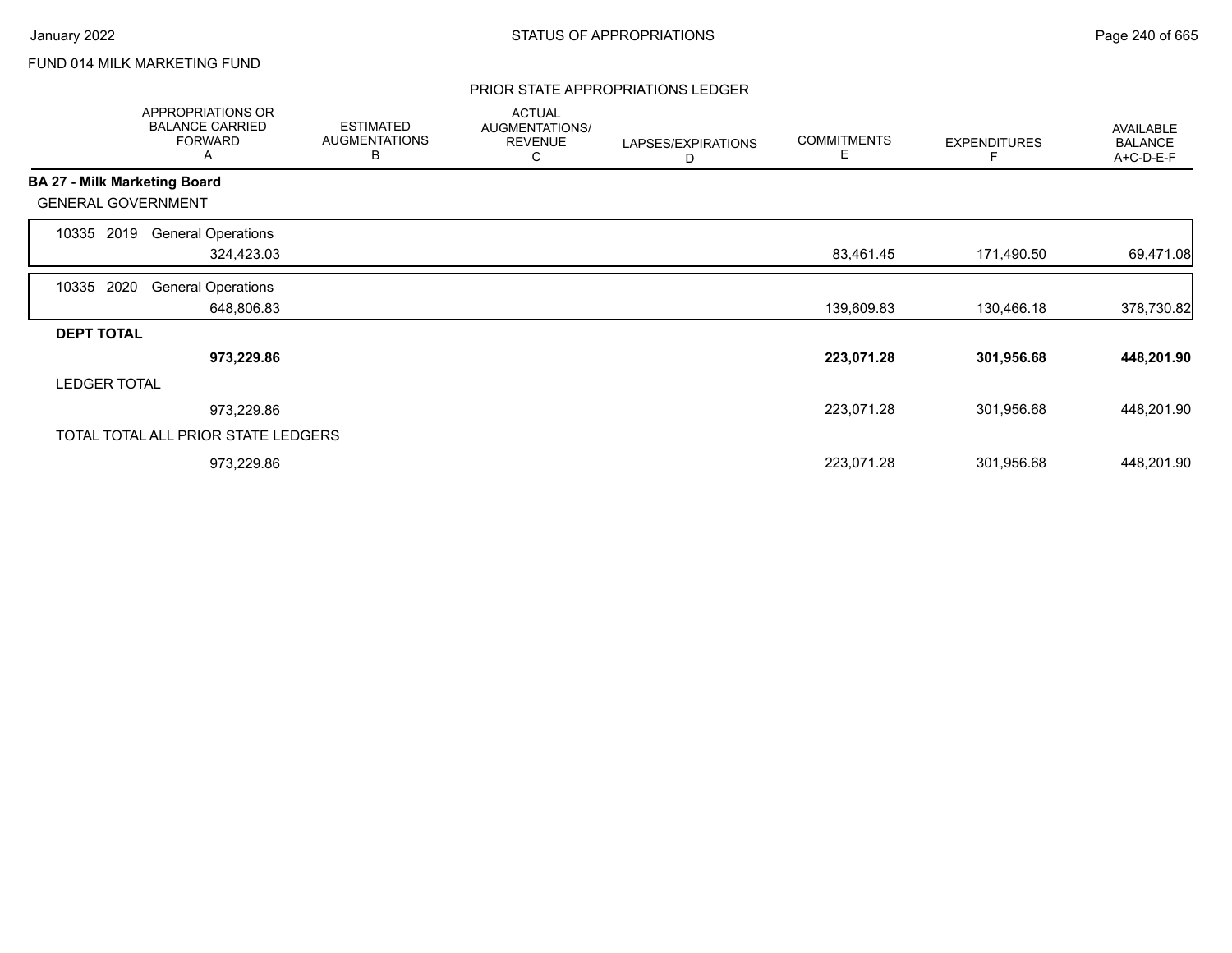## FUND 014 MILK MARKETING FUND

#### RESTRICTED RECEIPTS LEDGER

|                              | <b>APPROPRIATIONS OR</b><br><b>BALANCE CARRIED</b><br><b>FORWARD</b><br>Α | <b>ESTIMATED</b><br><b>AUGMENTATIONS</b><br>В | <b>ACTUAL</b><br>AUGMENTATIONS/<br><b>REVENUE</b><br>С | LAPSES/EXPIRATIONS<br>D | <b>COMMITMENTS</b> | <b>EXPENDITURES</b> | AVAILABLE<br><b>BALANCE</b><br>A+C-D-E-F |
|------------------------------|---------------------------------------------------------------------------|-----------------------------------------------|--------------------------------------------------------|-------------------------|--------------------|---------------------|------------------------------------------|
| BA 27 - Milk Marketing Board |                                                                           |                                               |                                                        |                         |                    |                     |                                          |
| <b>GENERAL GOVERNMENT</b>    |                                                                           |                                               |                                                        |                         |                    |                     |                                          |
| 2021<br>40120                | Underpayments To Dairy Farmers                                            |                                               |                                                        |                         |                    |                     |                                          |
|                              | 11,519.07                                                                 |                                               |                                                        |                         |                    |                     | 11,519.07                                |
| <b>DEPT TOTAL</b>            |                                                                           |                                               |                                                        |                         |                    |                     |                                          |
|                              | 11,519.07                                                                 |                                               |                                                        |                         |                    |                     | 11,519.07                                |
| <b>LEDGER TOTAL</b>          |                                                                           |                                               |                                                        |                         |                    |                     |                                          |
|                              | 11,519.07                                                                 |                                               |                                                        |                         |                    |                     | 11,519.07                                |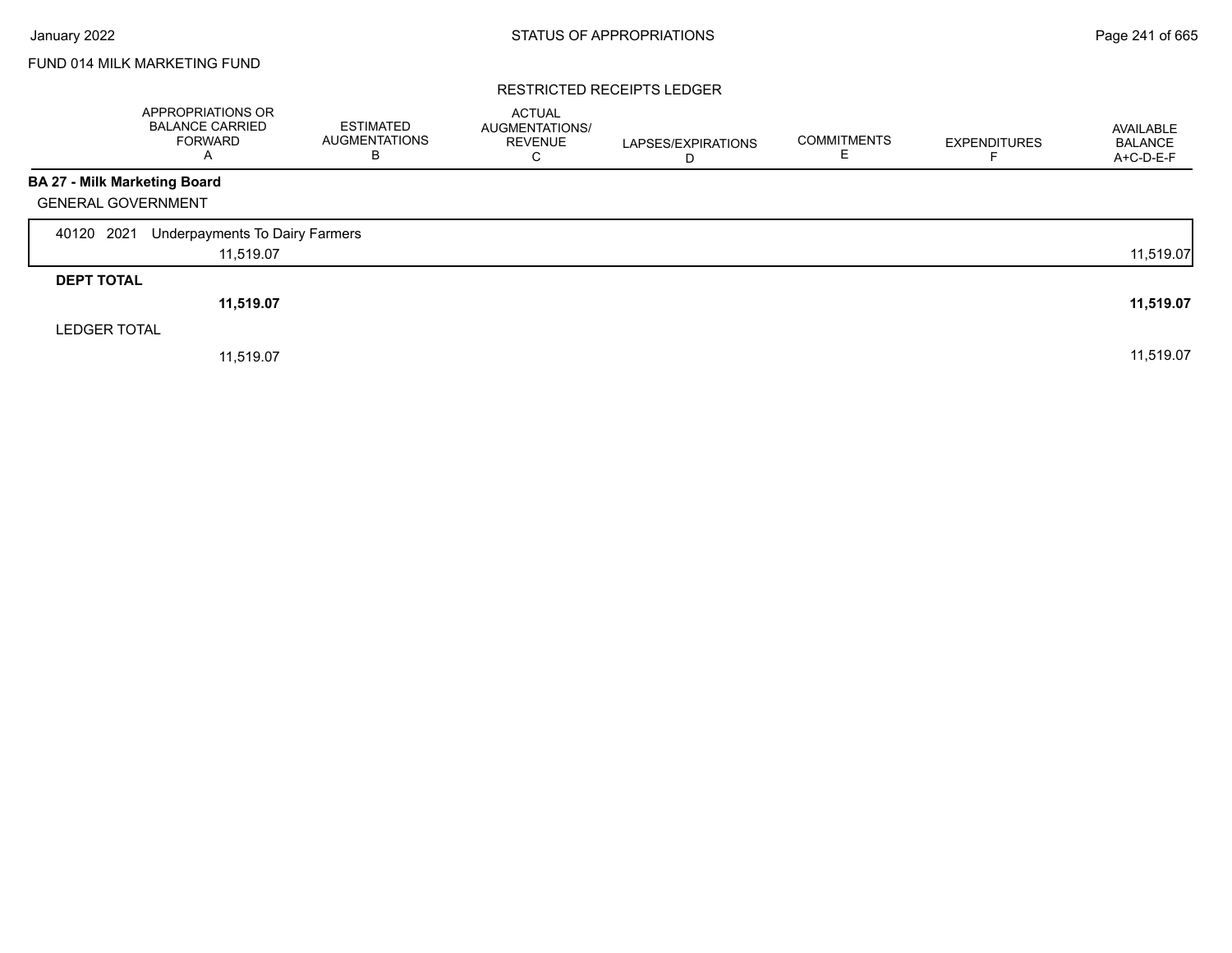# FUND 015 STATE FARM PRODUCTS SHOW FUND

### CURRENT STATE EXECUTIVE AUTHORIZATIONS LEDGER

|                            | APPROPRIATIONS OR<br><b>BALANCE CARRIED</b><br><b>FORWARD</b><br>A | <b>ESTIMATED</b><br><b>AUGMENTATIONS</b><br>B | <b>ACTUAL</b><br>AUGMENTATIONS/<br><b>REVENUE</b><br>С | LAPSES/EXPIRATIONS<br>D | <b>COMMITMENTS</b><br>E | <b>EXPENDITURES</b> | <b>AVAILABLE</b><br><b>BALANCE</b><br>A+C-D-E-F |
|----------------------------|--------------------------------------------------------------------|-----------------------------------------------|--------------------------------------------------------|-------------------------|-------------------------|---------------------|-------------------------------------------------|
| <b>BA 68 - Agriculture</b> |                                                                    |                                               |                                                        |                         |                         |                     |                                                 |
| <b>GENERAL GOVERNMENT</b>  |                                                                    |                                               |                                                        |                         |                         |                     |                                                 |
| 2021<br>20118              | <b>General Operations</b>                                          |                                               |                                                        |                         |                         |                     |                                                 |
|                            | 13,000,000.00                                                      |                                               |                                                        |                         | 1,424,857.08            | 6,022,527.89        | 5,552,615.03                                    |
| <b>DEPT TOTAL</b>          |                                                                    |                                               |                                                        |                         |                         |                     |                                                 |
|                            | 13,000,000.00                                                      |                                               |                                                        |                         | 1,424,857.08            | 6,022,527.89        | 5,552,615.03                                    |
| <b>LEDGER TOTAL</b>        |                                                                    |                                               |                                                        |                         |                         |                     |                                                 |
|                            | 13,000,000.00                                                      |                                               |                                                        |                         | 1,424,857.08            | 6,022,527.89        | 5,552,615.03                                    |
|                            | TOTAL TOTAL ALL CURRENT STATE LEDGERS                              |                                               |                                                        |                         |                         |                     |                                                 |
|                            | 13,000,000.00                                                      |                                               |                                                        |                         | 1,424,857.08            | 6,022,527.89        | 5,552,615.03                                    |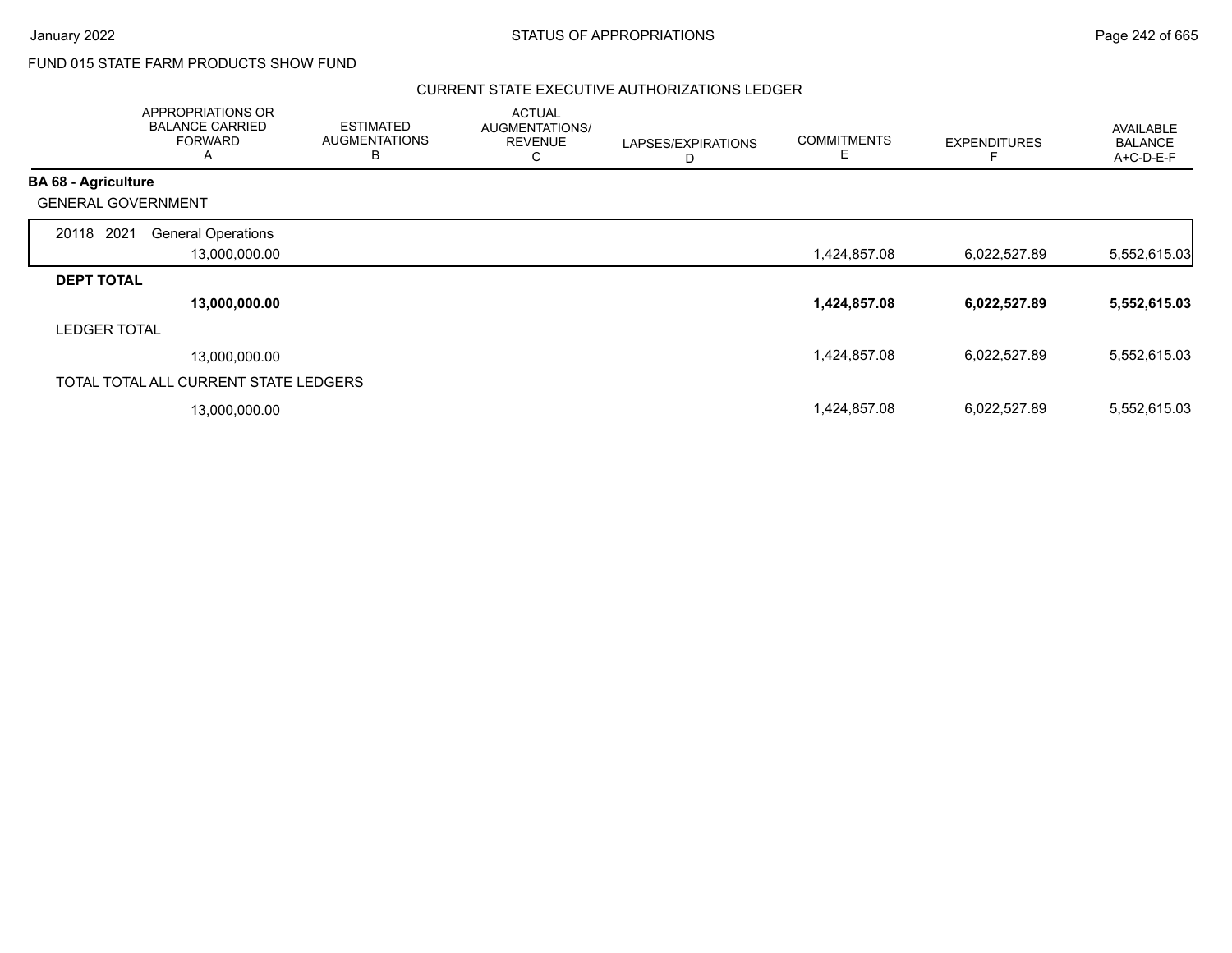# FUND 015 STATE FARM PRODUCTS SHOW FUND

## PRIOR STATE EXECUTIVE AUTHORIZATIONS LEDGER

|                            | APPROPRIATIONS OR<br><b>BALANCE CARRIED</b><br><b>FORWARD</b><br>A | <b>ESTIMATED</b><br><b>AUGMENTATIONS</b><br>B | <b>ACTUAL</b><br>AUGMENTATIONS/<br><b>REVENUE</b><br>С | LAPSES/EXPIRATIONS<br>D | <b>COMMITMENTS</b><br>E | <b>EXPENDITURES</b> | <b>AVAILABLE</b><br><b>BALANCE</b><br>A+C-D-E-F |
|----------------------------|--------------------------------------------------------------------|-----------------------------------------------|--------------------------------------------------------|-------------------------|-------------------------|---------------------|-------------------------------------------------|
| <b>BA 68 - Agriculture</b> |                                                                    |                                               |                                                        |                         |                         |                     |                                                 |
| <b>GENERAL GOVERNMENT</b>  |                                                                    |                                               |                                                        |                         |                         |                     |                                                 |
| 20118 2020                 | <b>General Operations</b>                                          |                                               |                                                        |                         |                         |                     |                                                 |
|                            | 1,079,476.37                                                       |                                               |                                                        |                         | 72,000.00               | 326,114.33          | 681,362.04                                      |
| <b>DEPT TOTAL</b>          |                                                                    |                                               |                                                        |                         |                         |                     |                                                 |
|                            | 1,079,476.37                                                       |                                               |                                                        |                         | 72,000.00               | 326,114.33          | 681,362.04                                      |
| <b>LEDGER TOTAL</b>        |                                                                    |                                               |                                                        |                         |                         |                     |                                                 |
|                            | 1,079,476.37                                                       |                                               |                                                        |                         | 72,000.00               | 326,114.33          | 681,362.04                                      |
|                            | TOTAL TOTAL ALL PRIOR STATE LEDGERS                                |                                               |                                                        |                         |                         |                     |                                                 |
|                            | 1,079,476.37                                                       |                                               |                                                        |                         | 72,000.00               | 326,114.33          | 681,362.04                                      |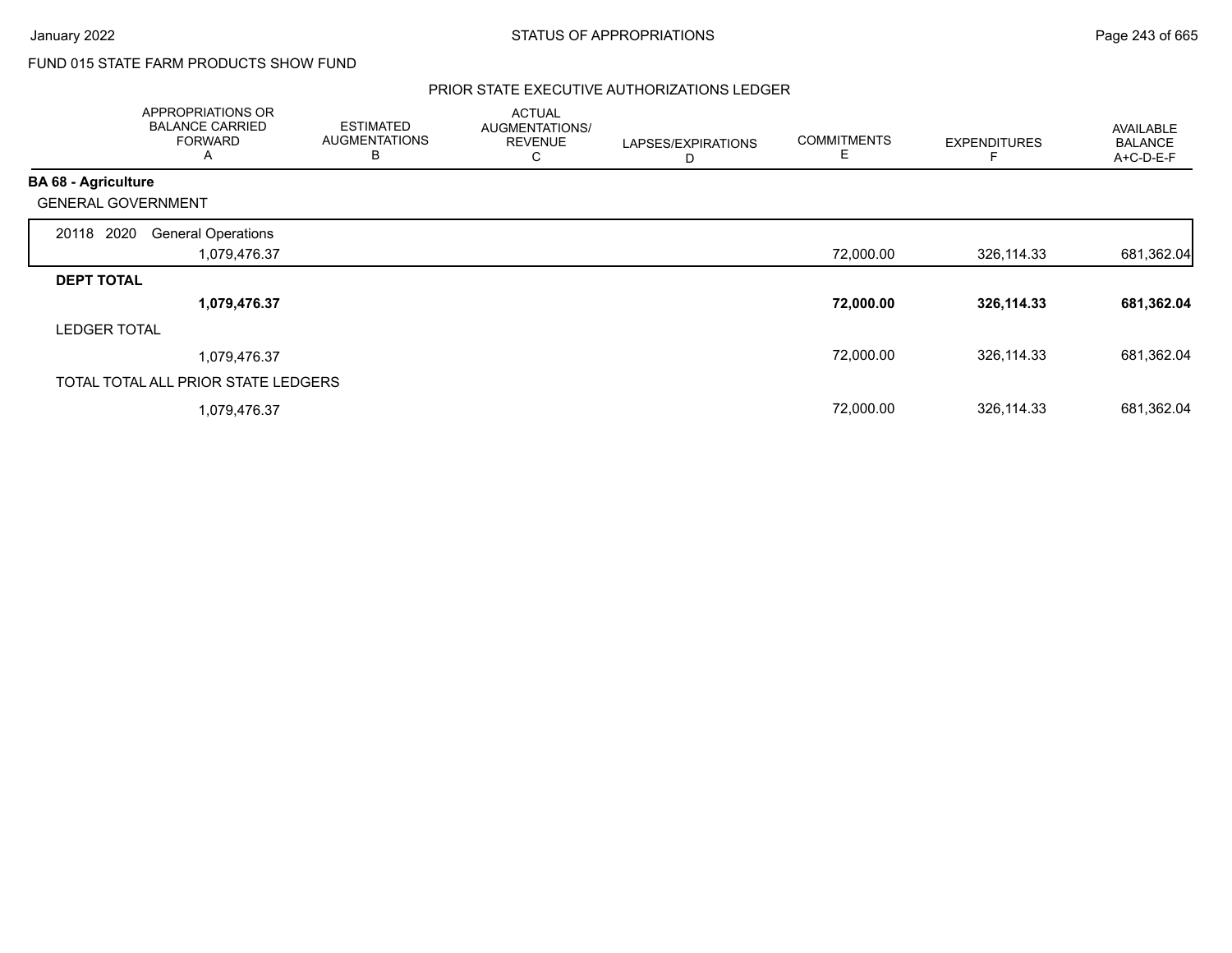## CURRENT STATE APPROPRIATIONS LEDGER

|                           | <b>APPROPRIATIONS OR</b><br><b>BALANCE CARRIED</b><br><b>FORWARD</b><br>A | <b>ESTIMATED</b><br><b>AUGMENTATIONS</b><br>B | <b>ACTUAL</b><br>AUGMENTATIONS/<br><b>REVENUE</b><br>С | LAPSES/EXPIRATIONS<br>D | <b>COMMITMENTS</b><br>E | <b>EXPENDITURES</b> | AVAILABLE<br><b>BALANCE</b><br>A+C-D-E-F |
|---------------------------|---------------------------------------------------------------------------|-----------------------------------------------|--------------------------------------------------------|-------------------------|-------------------------|---------------------|------------------------------------------|
|                           | <b>BA 38 - Conservation &amp; Natural Resourc</b>                         |                                               |                                                        |                         |                         |                     |                                          |
| <b>GENERAL GOVERNMENT</b> |                                                                           |                                               |                                                        |                         |                         |                     |                                          |
| 2021<br>11026             | <b>State Parks Operations</b>                                             |                                               |                                                        |                         |                         |                     |                                          |
|                           | 16,500,000.00                                                             |                                               |                                                        |                         |                         | 8,250,000.00        | 8,250,000.00                             |
| 2021<br>11060             | <b>State Forest Operations</b>                                            |                                               |                                                        |                         |                         |                     |                                          |
|                           | 16,500,000.00                                                             |                                               |                                                        |                         |                         | 8,250,000.00        | 8,250,000.00                             |
| 2021<br>11075             | <b>General Government Operations</b>                                      |                                               |                                                        |                         |                         |                     |                                          |
|                           | 14,790,000.00                                                             |                                               |                                                        |                         | 3,951,059.28            | 1,301,956.49        | 9,536,984.23                             |
| <b>DEPT TOTAL</b>         |                                                                           |                                               |                                                        |                         |                         |                     |                                          |
|                           | 47,790,000.00                                                             |                                               |                                                        |                         | 3,951,059.28            | 17,801,956.49       | 26,036,984.23                            |
| <b>LEDGER TOTAL</b>       |                                                                           |                                               |                                                        |                         |                         |                     |                                          |
|                           | 47,790,000.00                                                             |                                               |                                                        |                         | 3,951,059.28            | 17,801,956.49       | 26,036,984.23                            |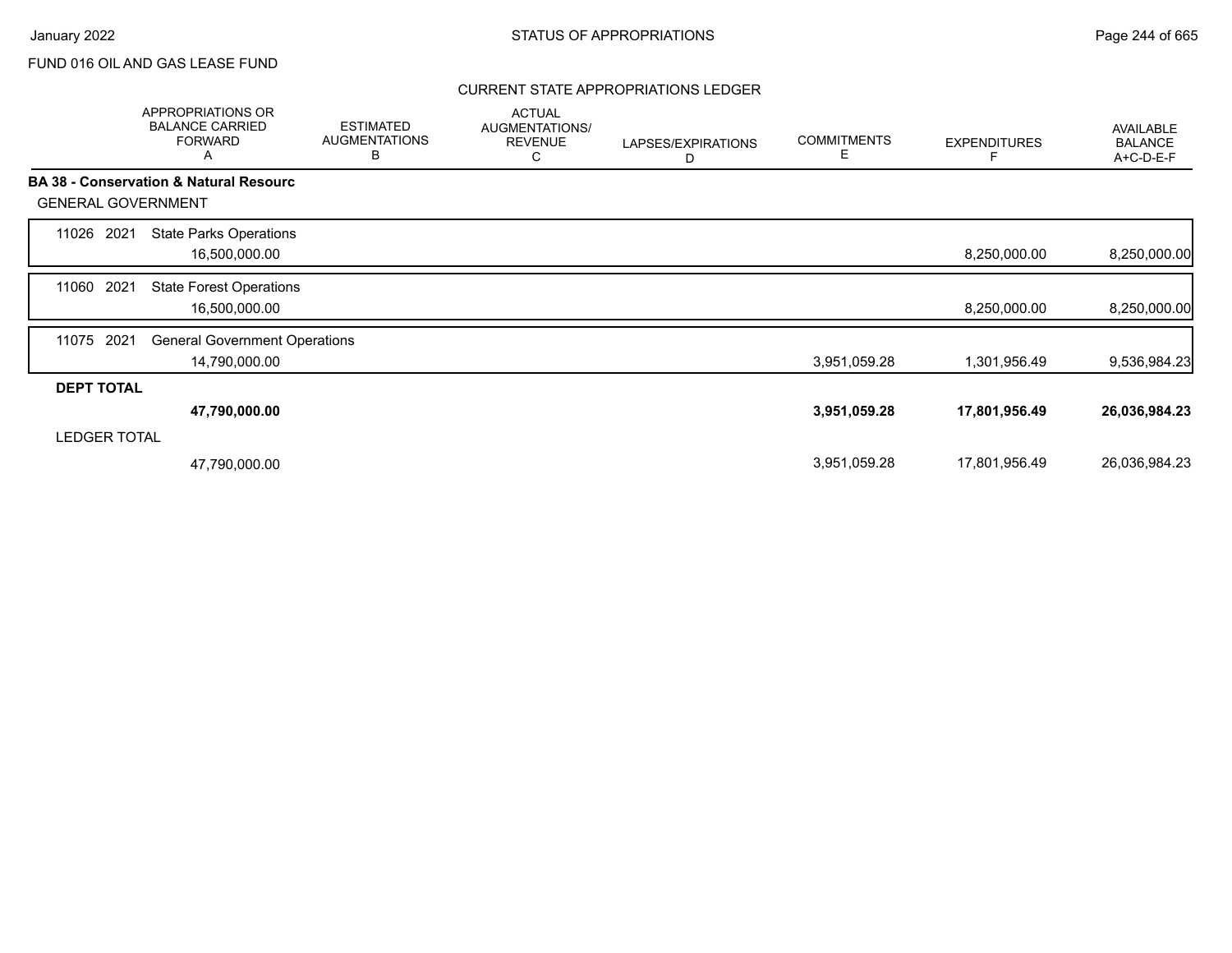### CURRENT STATE CONTINUING LEDGER

|                           | APPROPRIATIONS OR<br><b>BALANCE CARRIED</b><br><b>FORWARD</b><br>A | <b>ESTIMATED</b><br><b>AUGMENTATIONS</b><br>В | <b>ACTUAL</b><br><b>AUGMENTATIONS/</b><br><b>REVENUE</b><br>С | LAPSES/EXPIRATIONS<br>D | <b>COMMITMENTS</b> | <b>EXPENDITURES</b> | AVAILABLE<br><b>BALANCE</b><br>A+C-D-E-F |
|---------------------------|--------------------------------------------------------------------|-----------------------------------------------|---------------------------------------------------------------|-------------------------|--------------------|---------------------|------------------------------------------|
|                           | <b>BA 38 - Conservation &amp; Natural Resourc</b>                  |                                               |                                                               |                         |                    |                     |                                          |
| <b>GENERAL GOVERNMENT</b> |                                                                    |                                               |                                                               |                         |                    |                     |                                          |
| 30352 2021                | Transfer to Marcellus Legacy Fund<br>15,000,000.00                 |                                               |                                                               |                         |                    | 3,750,000.00        | 11,250,000.00                            |
| <b>DEPT TOTAL</b>         |                                                                    |                                               |                                                               |                         |                    |                     |                                          |
|                           | 15,000,000.00                                                      |                                               |                                                               |                         |                    | 3,750,000.00        | 11,250,000.00                            |
| <b>LEDGER TOTAL</b>       |                                                                    |                                               |                                                               |                         |                    |                     |                                          |
|                           | 15,000,000.00                                                      |                                               |                                                               |                         |                    | 3,750,000.00        | 11,250,000.00                            |
|                           | TOTAL TOTAL ALL CURRENT STATE LEDGERS                              |                                               |                                                               |                         |                    |                     |                                          |
|                           | 62,790,000.00                                                      |                                               |                                                               |                         | 3,951,059.28       | 21,551,956.49       | 37,286,984.23                            |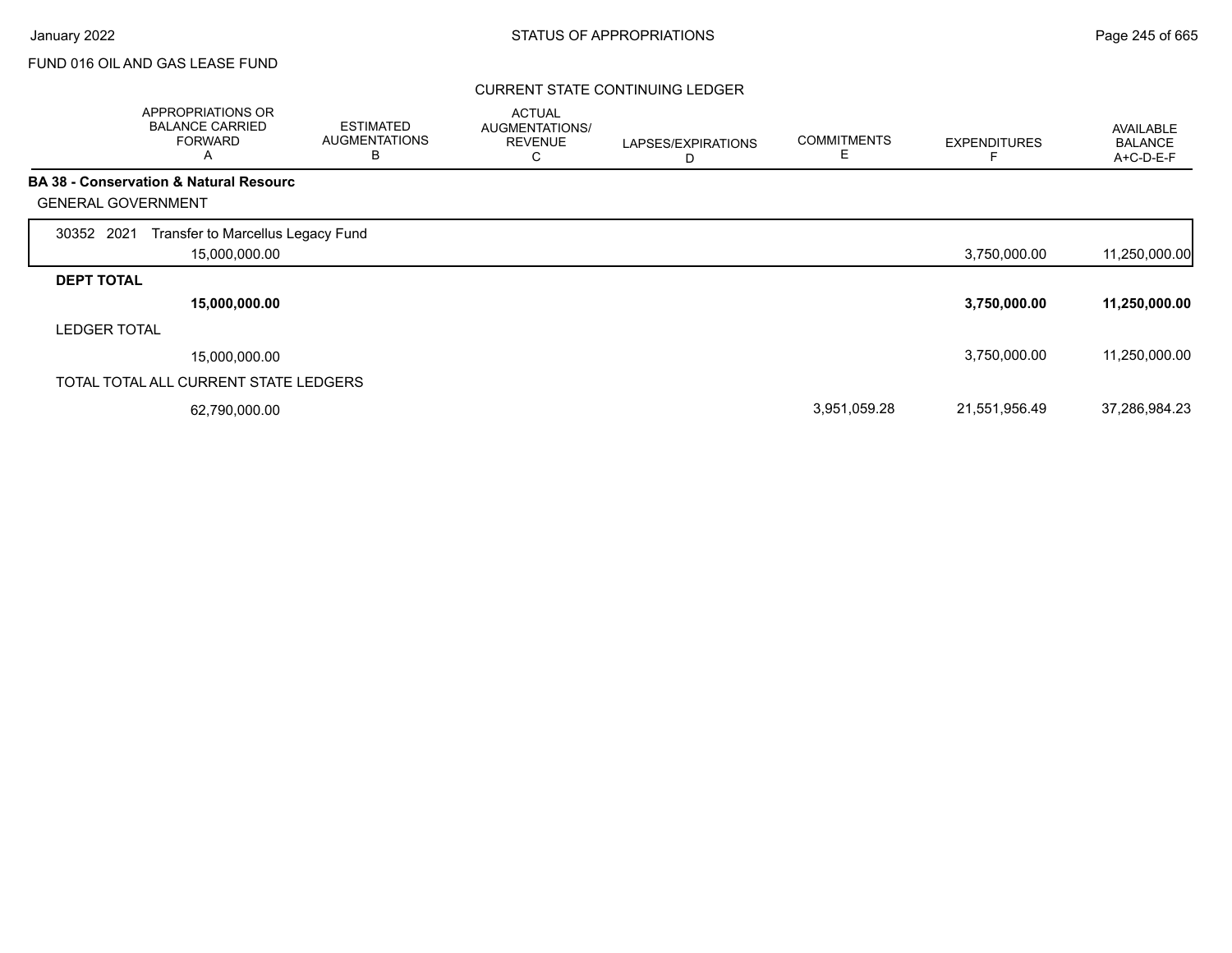### PRIOR STATE APPROPRIATIONS LEDGER

|                           | APPROPRIATIONS OR<br><b>BALANCE CARRIED</b><br><b>FORWARD</b><br>A | <b>ESTIMATED</b><br><b>AUGMENTATIONS</b><br>В | <b>ACTUAL</b><br>AUGMENTATIONS/<br><b>REVENUE</b><br>С | LAPSES/EXPIRATIONS<br>D | <b>COMMITMENTS</b><br>Е | <b>EXPENDITURES</b><br>F | AVAILABLE<br><b>BALANCE</b><br>A+C-D-E-F |
|---------------------------|--------------------------------------------------------------------|-----------------------------------------------|--------------------------------------------------------|-------------------------|-------------------------|--------------------------|------------------------------------------|
|                           | <b>BA 38 - Conservation &amp; Natural Resourc</b>                  |                                               |                                                        |                         |                         |                          |                                          |
| <b>GENERAL GOVERNMENT</b> |                                                                    |                                               |                                                        |                         |                         |                          |                                          |
| 2017<br>11075             | <b>General Government Operations</b><br>42,140.69                  |                                               |                                                        |                         |                         | 42,140.69                |                                          |
| 2018<br>11075             | <b>General Government Operations</b><br>215,371.36                 |                                               |                                                        |                         | 723.00                  | 214,648.36               |                                          |
| 2019<br>11075             | <b>General Government Operations</b><br>2,381,977.81               |                                               |                                                        |                         | 443,782.75              | 47,191.06                | 1,891,004.00                             |
| 2020<br>11075             | <b>General Government Operations</b><br>5,447,119.08               |                                               |                                                        |                         | 3,165,873.85            | 844,467.03               | 1,436,778.20                             |
| <b>DEPT TOTAL</b>         |                                                                    |                                               |                                                        |                         |                         |                          |                                          |
|                           | 8,086,608.94                                                       |                                               |                                                        |                         | 3,610,379.60            | 1,148,447.14             | 3,327,782.20                             |
| <b>LEDGER TOTAL</b>       |                                                                    |                                               |                                                        |                         |                         |                          |                                          |
|                           | 8,086,608.94                                                       |                                               |                                                        |                         | 3,610,379.60            | 1,148,447.14             | 3,327,782.20                             |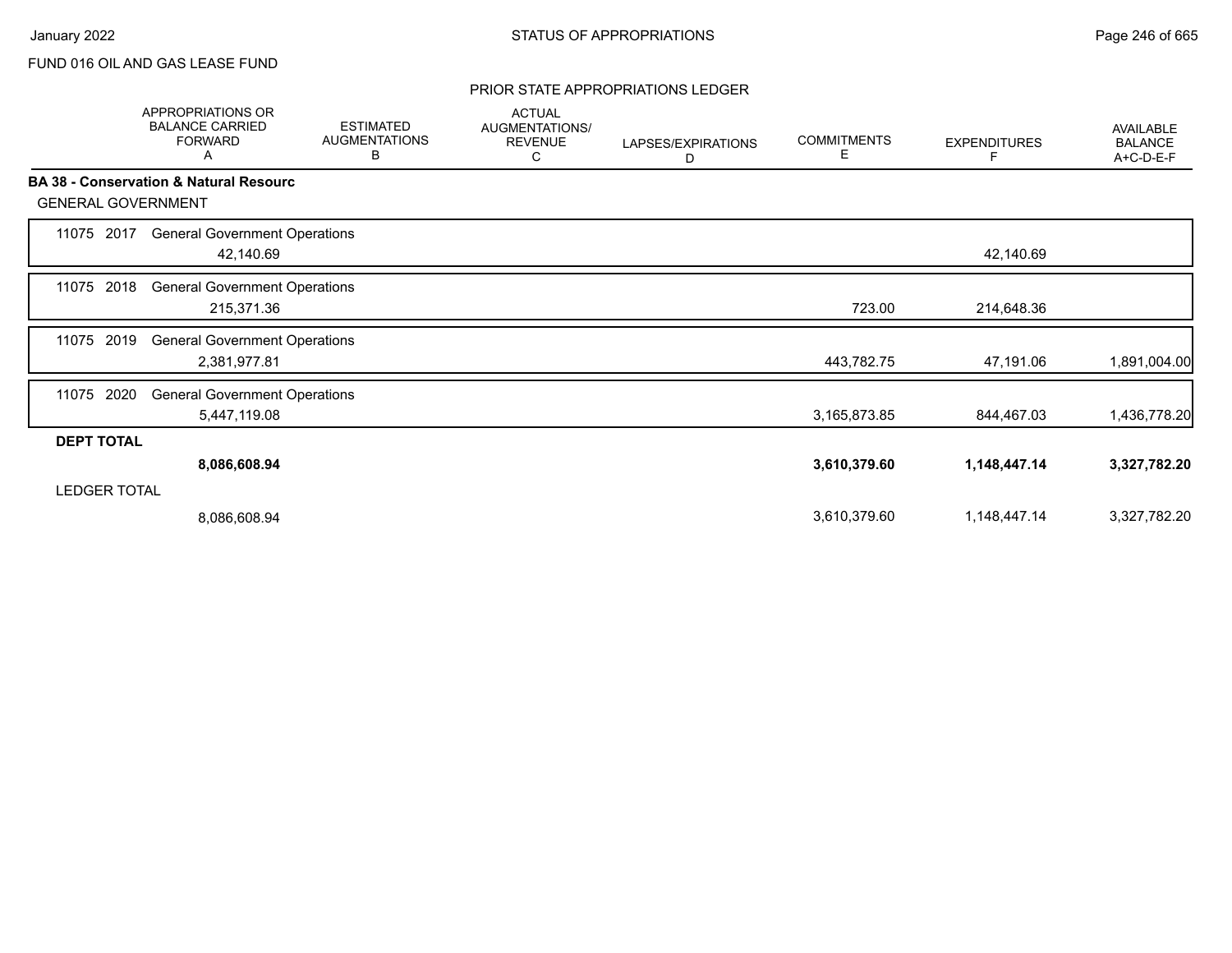## PRIOR STATE EXECUTIVE AUTHORIZATIONS LEDGER

|                           | <b>APPROPRIATIONS OR</b><br><b>BALANCE CARRIED</b><br><b>FORWARD</b><br>A | <b>ESTIMATED</b><br><b>AUGMENTATIONS</b><br>В | <b>ACTUAL</b><br><b>AUGMENTATIONS/</b><br><b>REVENUE</b><br>С | LAPSES/EXPIRATIONS<br>D | <b>COMMITMENTS</b><br>Е | <b>EXPENDITURES</b><br>F | <b>AVAILABLE</b><br><b>BALANCE</b><br>A+C-D-E-F |
|---------------------------|---------------------------------------------------------------------------|-----------------------------------------------|---------------------------------------------------------------|-------------------------|-------------------------|--------------------------|-------------------------------------------------|
|                           | <b>BA 38 - Conservation &amp; Natural Resourc</b>                         |                                               |                                                               |                         |                         |                          |                                                 |
| <b>GENERAL GOVERNMENT</b> |                                                                           |                                               |                                                               |                         |                         |                          |                                                 |
| 29392 2014                | <b>General Operations</b><br>304,913.58                                   |                                               |                                                               |                         |                         | 104,576.58               | 200,337.00                                      |
| 2015<br>29392             | <b>General Operations</b><br>257,458.62                                   |                                               |                                                               |                         |                         | 191,812.62               | 65,646.00                                       |
| 2016<br>29392             | <b>General Operations</b><br>110,181.32                                   |                                               |                                                               |                         | 8,648.40                | 62,423.92                | 39,109.00                                       |
| 29392 2013                | <b>General Operations</b><br>333,435.29                                   |                                               |                                                               |                         |                         | 170,243.29               | 163,192.00                                      |
| <b>DEPT TOTAL</b>         |                                                                           |                                               |                                                               |                         |                         |                          |                                                 |
|                           | 1,005,988.81                                                              |                                               |                                                               |                         | 8,648.40                | 529,056.41               | 468,284.00                                      |
| <b>LEDGER TOTAL</b>       |                                                                           |                                               |                                                               |                         |                         |                          |                                                 |
|                           | 1,005,988.81                                                              |                                               |                                                               |                         | 8,648.40                | 529,056.41               | 468,284.00                                      |
|                           | TOTAL TOTAL ALL PRIOR STATE LEDGERS                                       |                                               |                                                               |                         |                         |                          |                                                 |
|                           | 9,092,597.75                                                              |                                               |                                                               |                         | 3,619,028.00            | 1,677,503.55             | 3,796,066.20                                    |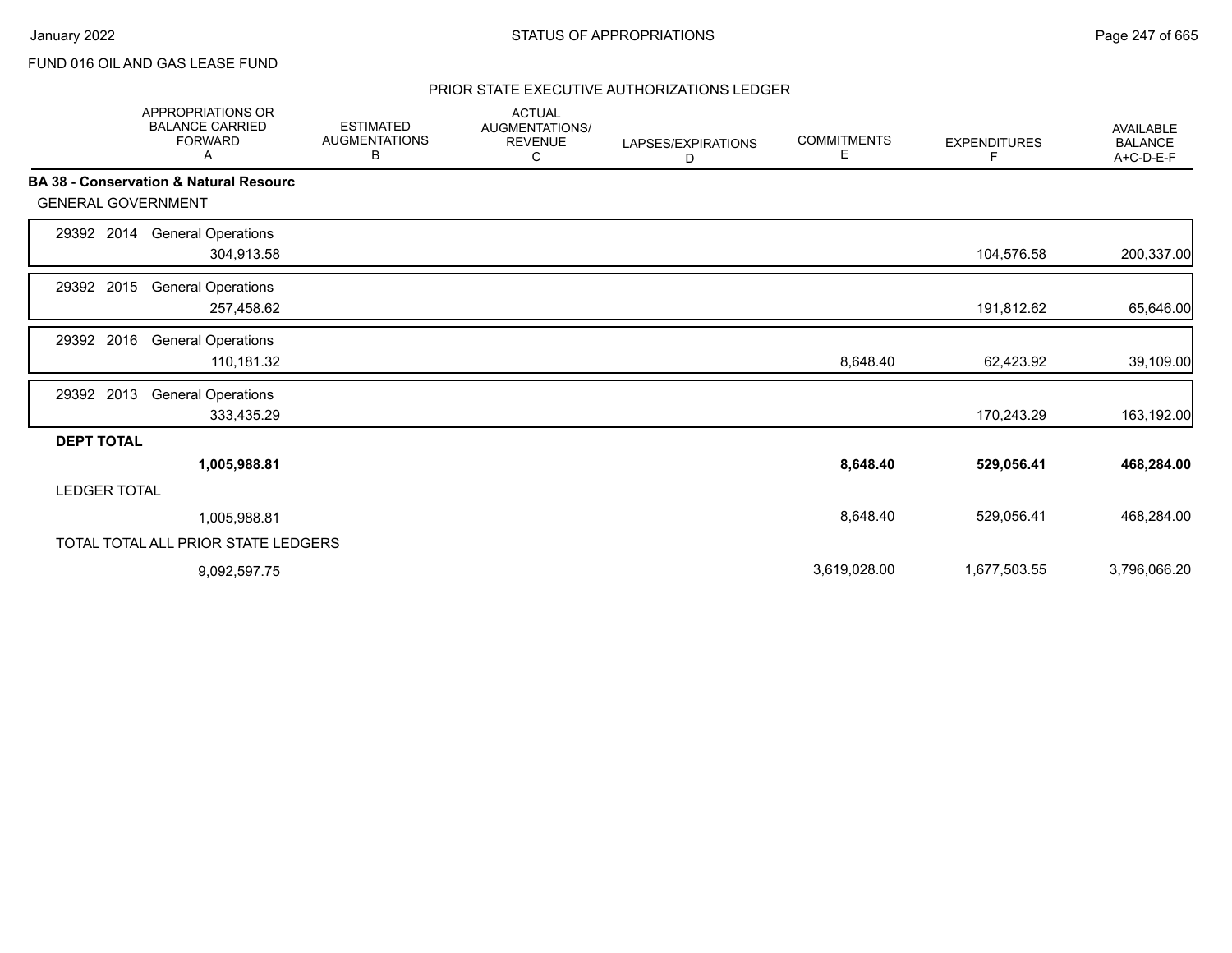$\Gamma$ 

# FUND 017 STATE TREASURY ARMORY FUND

#### NON-BUDGETED LEDGER

|                           | <b>APPROPRIATIONS OR</b><br><b>BALANCE CARRIED</b><br><b>FORWARD</b><br>$\overline{A}$ | <b>ESTIMATED</b><br><b>AUGMENTATIONS</b><br>в | <b>ACTUAL</b><br><b>AUGMENTATIONS/</b><br><b>REVENUE</b><br>С | LAPSES/EXPIRATIONS<br>D | <b>COMMITMENTS</b> | <b>EXPENDITURES</b> | AVAILABLE<br><b>BALANCE</b><br>A+C-D-E-F |
|---------------------------|----------------------------------------------------------------------------------------|-----------------------------------------------|---------------------------------------------------------------|-------------------------|--------------------|---------------------|------------------------------------------|
|                           | BA 13 - Military & Veterans Affairs                                                    |                                               |                                                               |                         |                    |                     |                                          |
| <b>GENERAL GOVERNMENT</b> |                                                                                        |                                               |                                                               |                         |                    |                     |                                          |
| 2021<br>50079             | <b>Capital Expenditures-Armories</b>                                                   |                                               |                                                               |                         |                    |                     |                                          |
|                           |                                                                                        |                                               |                                                               |                         | 354,264.52         | 372.547.54          | $-726,812.06$                            |
| <b>DEPT TOTAL</b>         |                                                                                        |                                               |                                                               |                         |                    |                     |                                          |
|                           |                                                                                        |                                               |                                                               |                         | 354,264.52         | 372,547.54          | $-726,812.06$                            |
| <b>LEDGER TOTAL</b>       |                                                                                        |                                               |                                                               |                         |                    |                     |                                          |
|                           |                                                                                        |                                               |                                                               |                         | 354.264.52         | 372.547.54          | $-726.812.06$                            |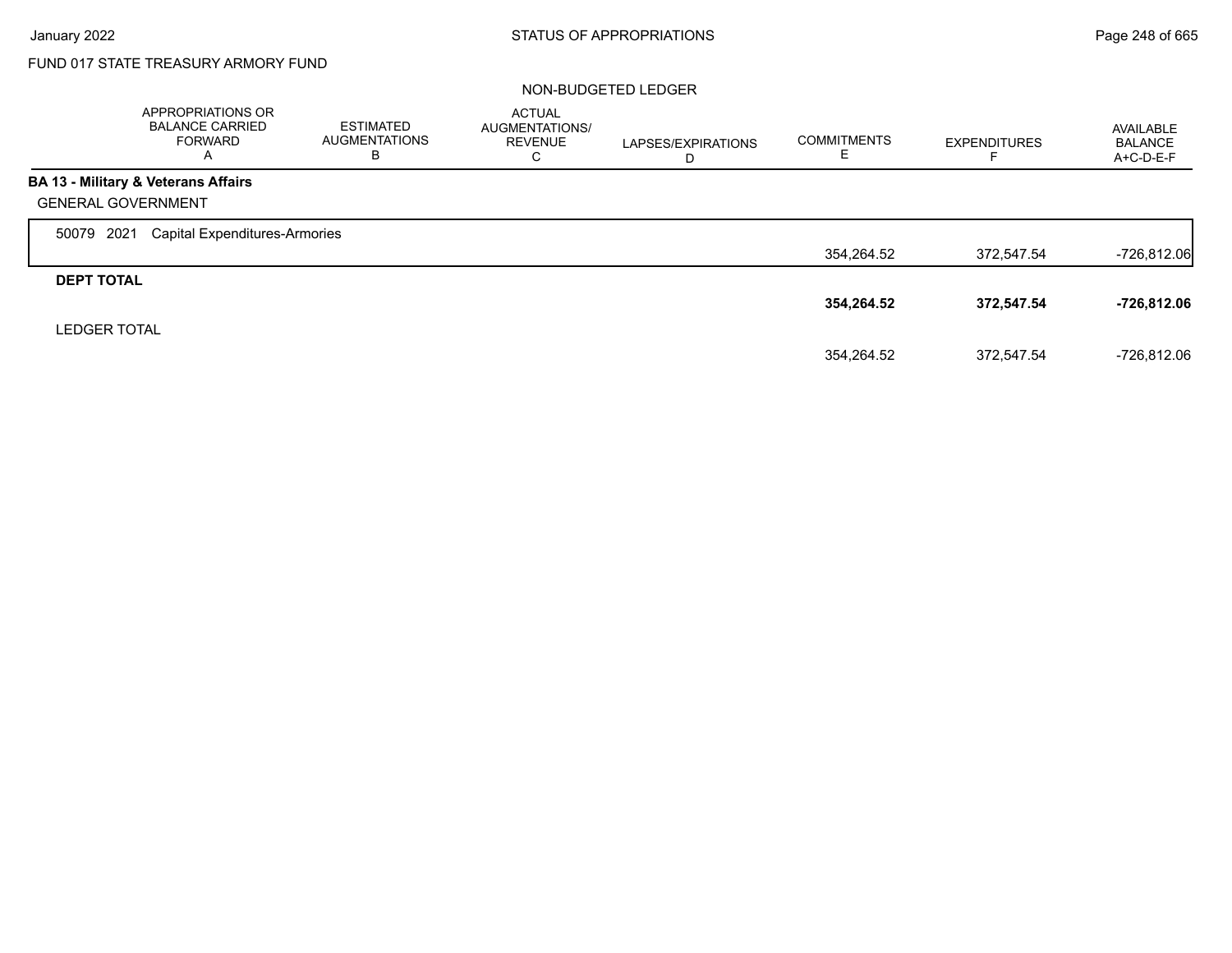# FUND 018 HISTORICAL PRESERVATION FUND

### CURRENT STATE EXECUTIVE AUTHORIZATIONS LEDGER

|                             | APPROPRIATIONS OR<br><b>BALANCE CARRIED</b><br><b>FORWARD</b><br>A | <b>ESTIMATED</b><br><b>AUGMENTATIONS</b><br>B | <b>ACTUAL</b><br>AUGMENTATIONS/<br><b>REVENUE</b><br>С | LAPSES/EXPIRATIONS<br>D | <b>COMMITMENTS</b><br>Е | <b>EXPENDITURES</b> | <b>AVAILABLE</b><br><b>BALANCE</b><br>A+C-D-E-F |
|-----------------------------|--------------------------------------------------------------------|-----------------------------------------------|--------------------------------------------------------|-------------------------|-------------------------|---------------------|-------------------------------------------------|
|                             | <b>BA 30 - Historical &amp; Museum Commission</b>                  |                                               |                                                        |                         |                         |                     |                                                 |
| <b>GRANTS AND SUBSIDIES</b> |                                                                    |                                               |                                                        |                         |                         |                     |                                                 |
| 2021<br>20465               | <b>General Operations</b>                                          |                                               |                                                        |                         |                         |                     |                                                 |
|                             | 1,267,000.00                                                       |                                               |                                                        |                         | 60,000.00               | 245,122.85          | 961,877.15                                      |
| <b>DEPT TOTAL</b>           |                                                                    |                                               |                                                        |                         |                         |                     |                                                 |
|                             | 1,267,000.00                                                       |                                               |                                                        |                         | 60,000.00               | 245,122.85          | 961,877.15                                      |
| <b>LEDGER TOTAL</b>         |                                                                    |                                               |                                                        |                         |                         |                     |                                                 |
|                             | 1,267,000.00                                                       |                                               |                                                        |                         | 60,000.00               | 245,122.85          | 961,877.15                                      |
|                             | TOTAL TOTAL ALL CURRENT STATE LEDGERS                              |                                               |                                                        |                         |                         |                     |                                                 |
|                             | 1,267,000.00                                                       |                                               |                                                        |                         | 60,000.00               | 245,122.85          | 961,877.15                                      |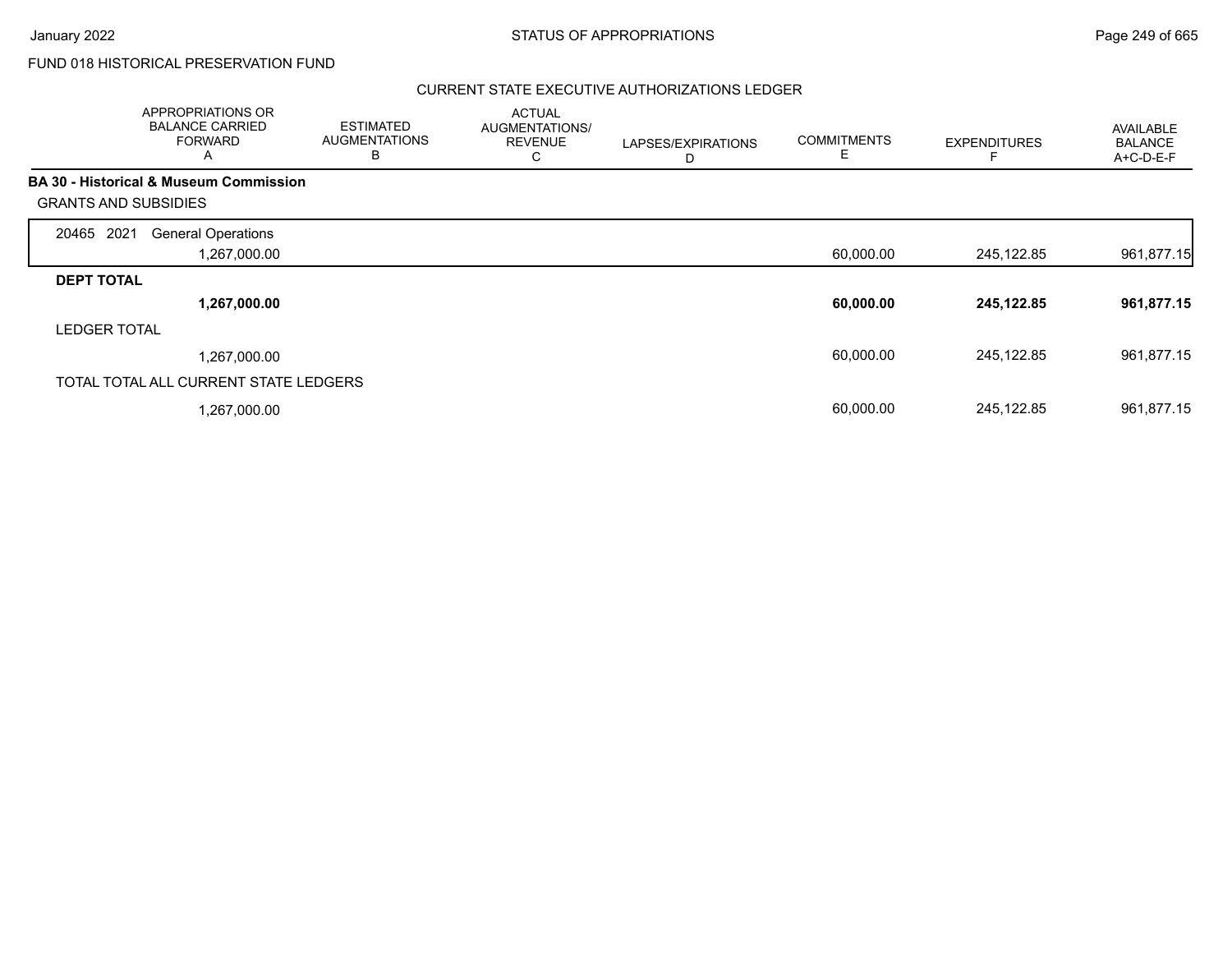# FUND 018 HISTORICAL PRESERVATION FUND

#### PRIOR STATE EXECUTIVE AUTHORIZATIONS LEDGER

|                                  | APPROPRIATIONS OR<br><b>BALANCE CARRIED</b><br><b>FORWARD</b><br>Α | <b>ESTIMATED</b><br><b>AUGMENTATIONS</b><br>В | <b>ACTUAL</b><br>AUGMENTATIONS/<br><b>REVENUE</b><br>C | LAPSES/EXPIRATIONS<br>D | <b>COMMITMENTS</b><br>E. | <b>EXPENDITURES</b><br>F | <b>AVAILABLE</b><br><b>BALANCE</b><br>A+C-D-E-F |
|----------------------------------|--------------------------------------------------------------------|-----------------------------------------------|--------------------------------------------------------|-------------------------|--------------------------|--------------------------|-------------------------------------------------|
| <b>BA 81 - Executive Offices</b> |                                                                    |                                               |                                                        |                         |                          |                          |                                                 |
| <b>GENERAL GOVERNMENT</b>        |                                                                    |                                               |                                                        |                         |                          |                          |                                                 |
| 20495 2020                       | Transfer to the General Fund<br>4,000,000.00                       |                                               |                                                        |                         |                          |                          | 4,000,000.00                                    |
| <b>DEPT TOTAL</b>                |                                                                    |                                               |                                                        |                         |                          |                          |                                                 |
|                                  | 4,000,000.00                                                       |                                               |                                                        |                         |                          |                          | 4,000,000.00                                    |
| <b>GRANTS AND SUBSIDIES</b>      | <b>BA 30 - Historical &amp; Museum Commission</b>                  |                                               |                                                        |                         |                          |                          |                                                 |
| 20465 2020                       | <b>General Operations</b><br>1,265,695.94                          |                                               |                                                        |                         |                          | 11,788.93                | 1,253,907.01                                    |
| <b>DEPT TOTAL</b>                |                                                                    |                                               |                                                        |                         |                          |                          |                                                 |
|                                  | 1,265,695.94                                                       |                                               |                                                        |                         |                          | 11,788.93                | 1,253,907.01                                    |
| <b>LEDGER TOTAL</b>              |                                                                    |                                               |                                                        |                         |                          |                          |                                                 |
|                                  | 5,265,695.94                                                       |                                               |                                                        |                         |                          | 11,788.93                | 5,253,907.01                                    |
|                                  | TOTAL TOTAL ALL PRIOR STATE LEDGERS                                |                                               |                                                        |                         |                          |                          |                                                 |
|                                  | 5,265,695.94                                                       |                                               |                                                        |                         |                          | 11,788.93                | 5,253,907.01                                    |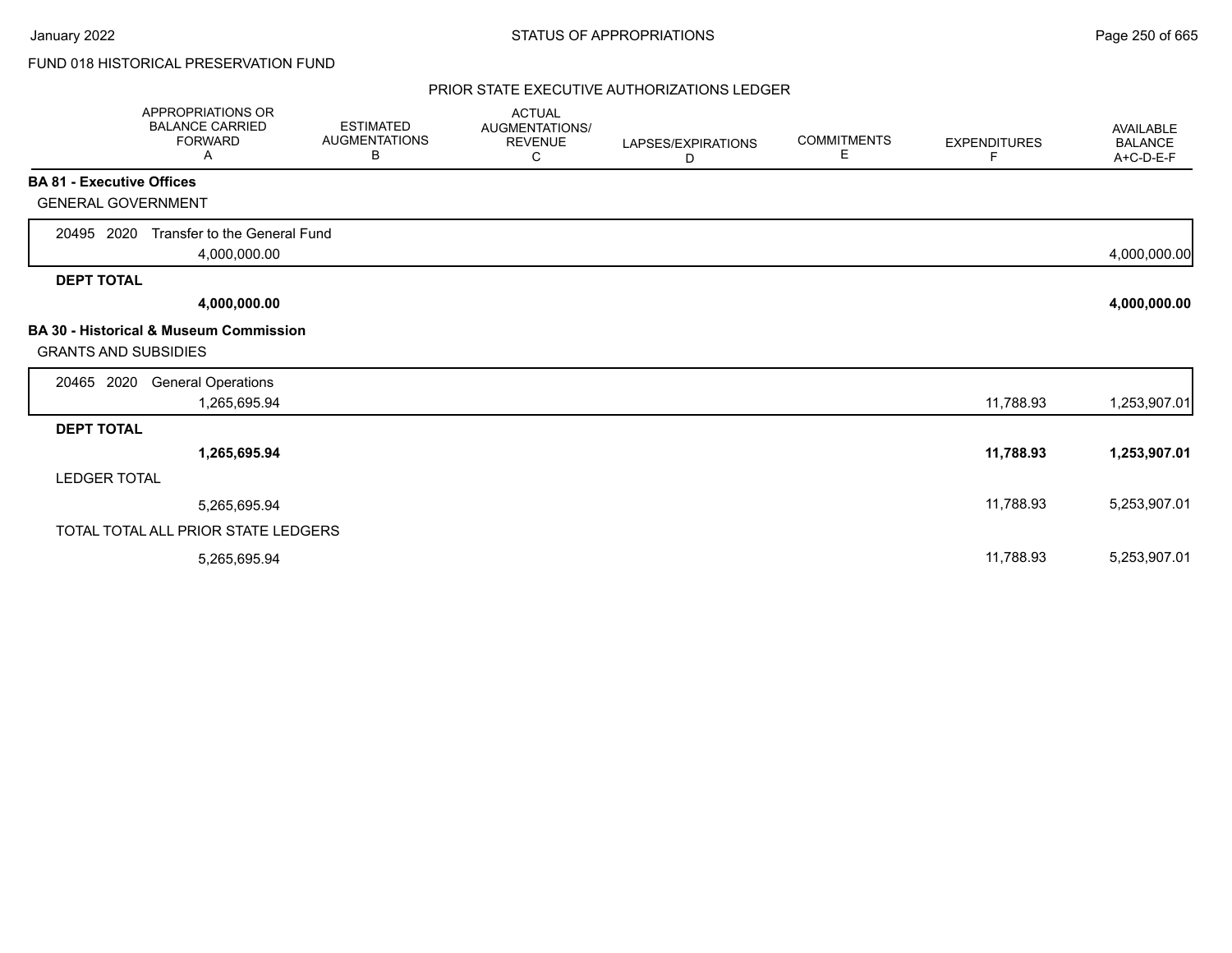# FUND 018 HISTORICAL PRESERVATION FUND

### RESTRICTED REVENUE LEDGER

|                             | APPROPRIATIONS OR<br><b>BALANCE CARRIED</b><br><b>FORWARD</b><br>Α | <b>ESTIMATED</b><br><b>AUGMENTATIONS</b><br>В | <b>ACTUAL</b><br>AUGMENTATIONS/<br><b>REVENUE</b><br>С | LAPSES/EXPIRATIONS<br>D | <b>COMMITMENTS</b><br>E | <b>EXPENDITURES</b> | <b>AVAILABLE</b><br><b>BALANCE</b><br>A+C-D-E-F |
|-----------------------------|--------------------------------------------------------------------|-----------------------------------------------|--------------------------------------------------------|-------------------------|-------------------------|---------------------|-------------------------------------------------|
|                             | <b>BA 30 - Historical &amp; Museum Commission</b>                  |                                               |                                                        |                         |                         |                     |                                                 |
| <b>GENERAL GOVERNMENT</b>   |                                                                    |                                               |                                                        |                         |                         |                     |                                                 |
| 2021<br>60057               | Deaccession of Collections                                         |                                               |                                                        |                         |                         |                     |                                                 |
|                             | 317,963.19                                                         |                                               | 2,172.00                                               |                         |                         | 2,283.89            | 317,851.30                                      |
| <b>GRANTS AND SUBSIDIES</b> |                                                                    |                                               |                                                        |                         |                         |                     |                                                 |
| 2021<br>60463               | Mitigation and Special Projects                                    |                                               |                                                        |                         |                         |                     |                                                 |
|                             | 3,784,301.68                                                       |                                               |                                                        |                         | 3,211,413.89            | 478,441.07          | 94,446.72                                       |
| <b>DEPT TOTAL</b>           |                                                                    |                                               |                                                        |                         |                         |                     |                                                 |
|                             | 4,102,264.87                                                       |                                               | 2,172.00                                               |                         | 3,211,413.89            | 480,724.96          | 412,298.02                                      |
| <b>LEDGER TOTAL</b>         |                                                                    |                                               |                                                        |                         |                         |                     |                                                 |
|                             | 4,102,264.87                                                       |                                               | 2,172.00                                               |                         | 3,211,413.89            | 480,724.96          | 412,298.02                                      |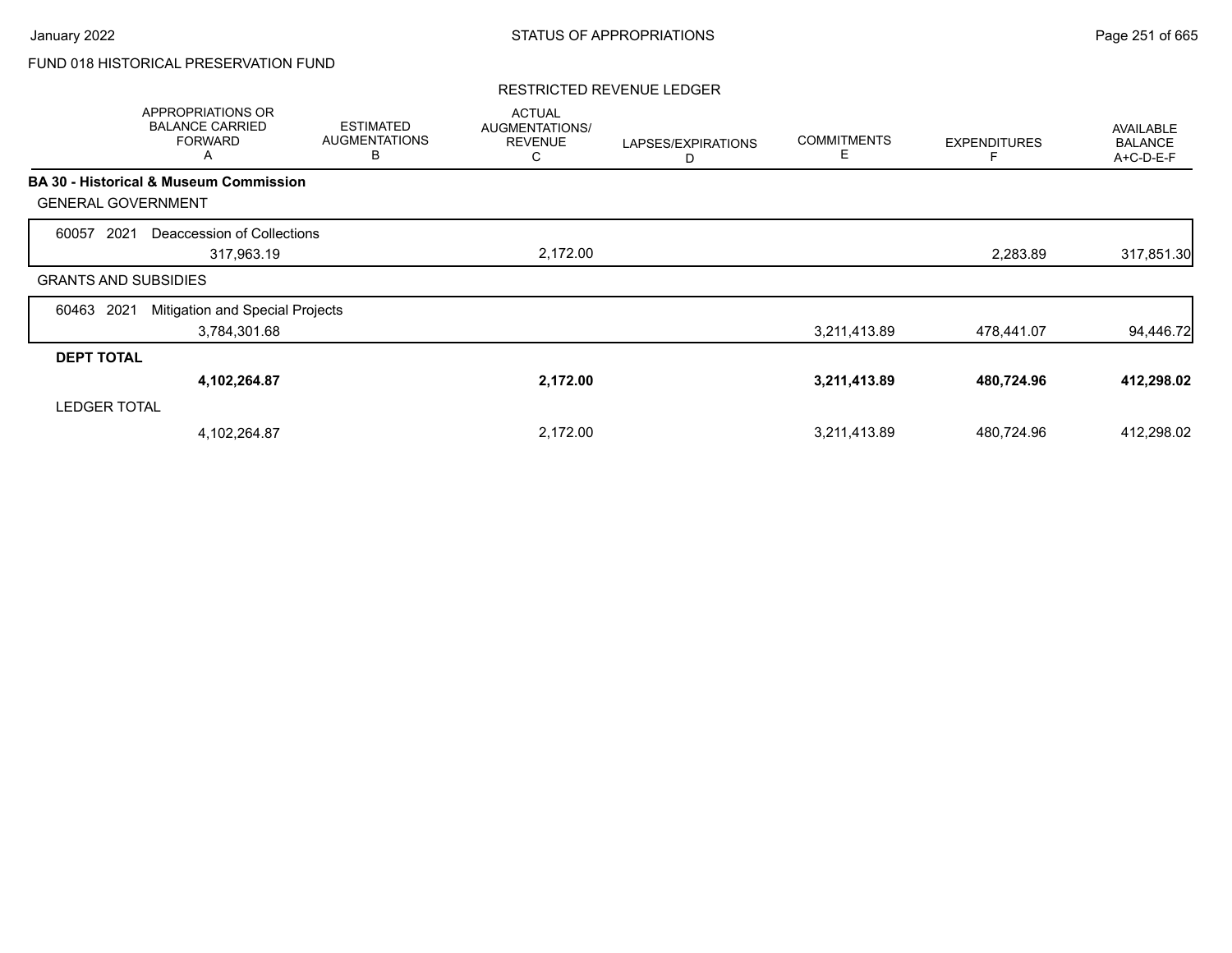$\Gamma$ 

# FUND 019 PENNSYLVANIA INFRASTRUCTURE BANK

### CURRENT STATE EXECUTIVE AUTHORIZATIONS LEDGER

|                             | APPROPRIATIONS OR<br><b>BALANCE CARRIED</b><br><b>FORWARD</b><br>A | <b>ESTIMATED</b><br><b>AUGMENTATIONS</b><br>в | <b>ACTUAL</b><br>AUGMENTATIONS/<br><b>REVENUE</b><br>С | LAPSES/EXPIRATIONS<br>D | <b>COMMITMENTS</b><br>Е | <b>EXPENDITURES</b> | AVAILABLE<br><b>BALANCE</b><br>A+C-D-E-F |
|-----------------------------|--------------------------------------------------------------------|-----------------------------------------------|--------------------------------------------------------|-------------------------|-------------------------|---------------------|------------------------------------------|
| BA 78 - Transportation      |                                                                    |                                               |                                                        |                         |                         |                     |                                          |
| <b>GRANTS AND SUBSIDIES</b> |                                                                    |                                               |                                                        |                         |                         |                     |                                          |
| 2021<br>20186               | Infrastruct Bnk Lns                                                |                                               |                                                        |                         |                         |                     |                                          |
|                             | 42,000,000.00                                                      |                                               |                                                        |                         | 8,298,147.43            | 14,817,262.23       | 18,884,590.34                            |
| <b>DEPT TOTAL</b>           |                                                                    |                                               |                                                        |                         |                         |                     |                                          |
|                             | 42,000,000.00                                                      |                                               |                                                        |                         | 8,298,147.43            | 14,817,262.23       | 18,884,590.34                            |
| <b>LEDGER TOTAL</b>         |                                                                    |                                               |                                                        |                         |                         |                     |                                          |
|                             | 42,000,000.00                                                      |                                               |                                                        |                         | 8,298,147.43            | 14,817,262.23       | 18,884,590.34                            |
|                             | TOTAL TOTAL ALL CURRENT STATE LEDGERS                              |                                               |                                                        |                         |                         |                     |                                          |
|                             | 42,000,000.00                                                      |                                               |                                                        |                         | 8,298,147.43            | 14,817,262.23       | 18,884,590.34                            |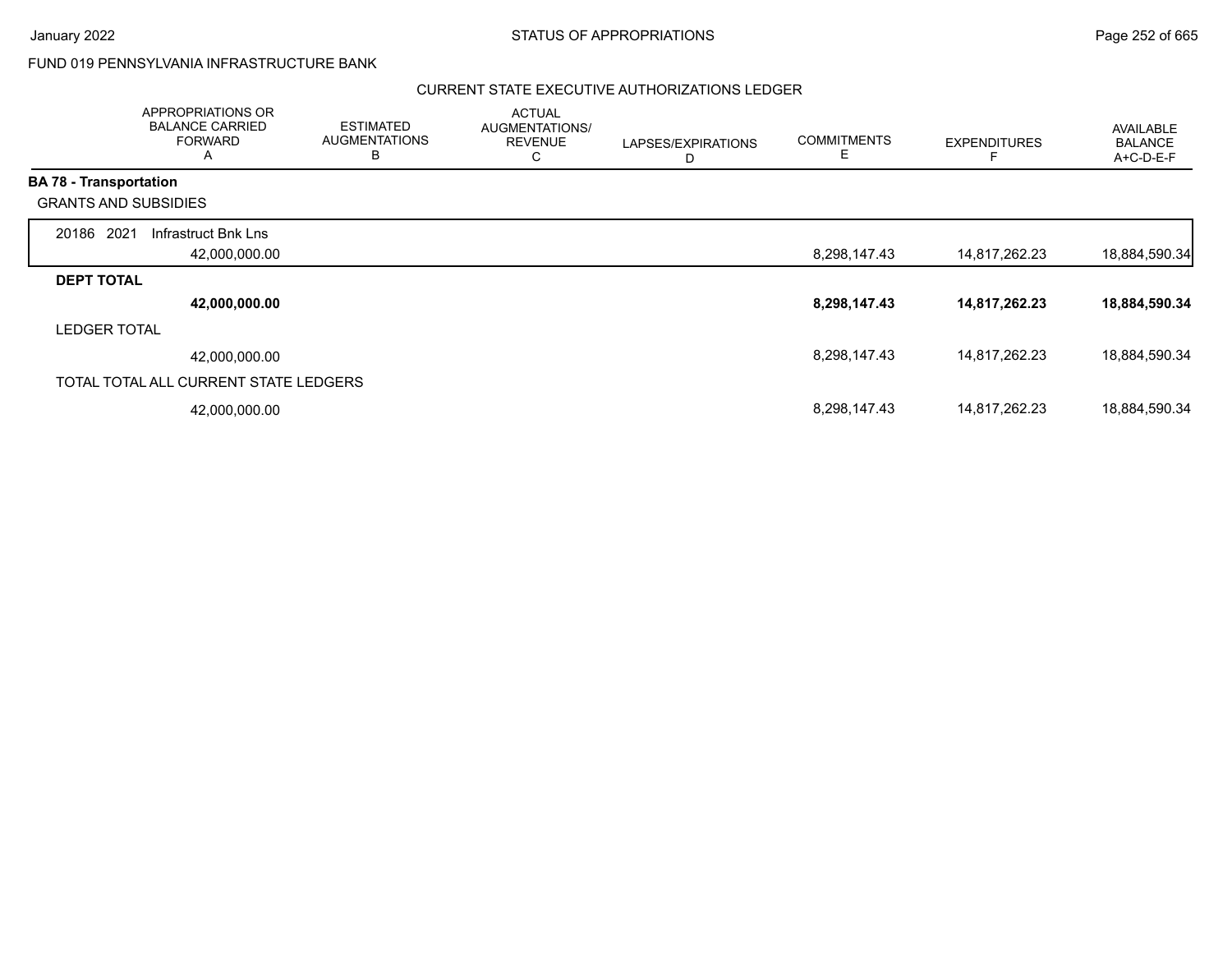# FUND 019 PENNSYLVANIA INFRASTRUCTURE BANK

|                               | APPROPRIATIONS OR<br><b>BALANCE CARRIED</b><br><b>FORWARD</b><br>A | <b>ESTIMATED</b><br><b>AUGMENTATIONS</b><br>B | <b>ACTUAL</b><br>AUGMENTATIONS/<br><b>REVENUE</b><br>C | LAPSES/EXPIRATIONS<br>D | <b>COMMITMENTS</b><br>Е | <b>EXPENDITURES</b> | AVAILABLE<br><b>BALANCE</b><br>A+C-D-E-F |
|-------------------------------|--------------------------------------------------------------------|-----------------------------------------------|--------------------------------------------------------|-------------------------|-------------------------|---------------------|------------------------------------------|
| <b>BA 78 - Transportation</b> |                                                                    |                                               |                                                        |                         |                         |                     |                                          |
|                               | <b>GRANTS AND SUBSIDIES</b>                                        |                                               |                                                        |                         |                         |                     |                                          |
| 20186                         | 2019<br>Infrastruct Bnk Lns<br>1,341,899.00                        |                                               |                                                        |                         |                         |                     | 1,341,899.00                             |
| 20186 2020                    | Infrastruct Bnk Lns<br>9,927,751.75                                |                                               |                                                        |                         |                         | 4,050,750.82        | 5,877,000.93                             |
| <b>DEPT TOTAL</b>             |                                                                    |                                               |                                                        |                         |                         |                     |                                          |
|                               | 11,269,650.75                                                      |                                               |                                                        |                         |                         | 4,050,750.82        | 7,218,899.93                             |
|                               | <b>LEDGER TOTAL</b>                                                |                                               |                                                        |                         |                         |                     |                                          |
|                               | 11,269,650.75                                                      |                                               |                                                        |                         |                         | 4,050,750.82        | 7,218,899.93                             |
|                               | TOTAL TOTAL ALL PRIOR STATE LEDGERS                                |                                               |                                                        |                         |                         |                     |                                          |
|                               | 11,269,650.75                                                      |                                               |                                                        |                         |                         | 4,050,750.82        | 7,218,899.93                             |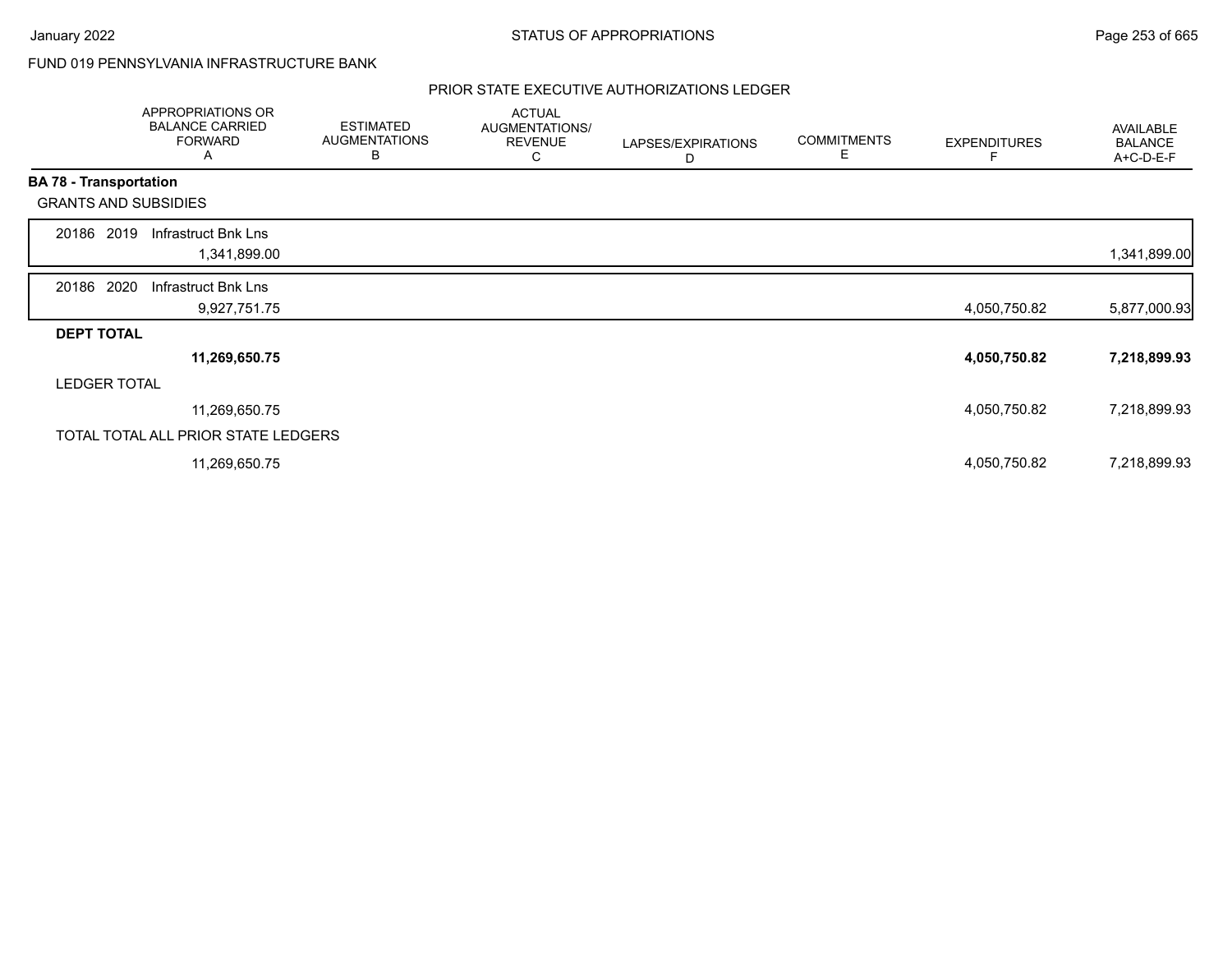|                                         | <b>APPROPRIATIONS OR</b><br><b>BALANCE CARRIED</b><br><b>FORWARD</b><br>A | <b>ESTIMATED</b><br><b>AUGMENTATIONS</b><br>B | <b>ACTUAL</b><br>AUGMENTATIONS/<br><b>REVENUE</b><br>U | LAPSES/EXPIRATIONS<br>D | <b>COMMITMENTS</b><br>Е | <b>EXPENDITURES</b> | AVAILABLE<br><b>BALANCE</b><br>A+C-D-E-F |
|-----------------------------------------|---------------------------------------------------------------------------|-----------------------------------------------|--------------------------------------------------------|-------------------------|-------------------------|---------------------|------------------------------------------|
| <b>BA 35 - Environmental Protection</b> |                                                                           |                                               |                                                        |                         |                         |                     |                                          |
| <b>GENERAL GOVERNMENT</b>               |                                                                           |                                               |                                                        |                         |                         |                     |                                          |
| 20102 2021                              | <b>General Operations</b>                                                 |                                               |                                                        |                         |                         |                     |                                          |
|                                         | 4,999,000.00                                                              |                                               |                                                        |                         | 844,930.84              | 487,762.01          | 3,666,307.15                             |
| <b>DEPT TOTAL</b>                       |                                                                           |                                               |                                                        |                         |                         |                     |                                          |
|                                         | 4,999,000.00                                                              |                                               |                                                        |                         | 844,930.84              | 487,762.01          | 3,666,307.15                             |
| <b>LEDGER TOTAL</b>                     |                                                                           |                                               |                                                        |                         |                         |                     |                                          |
|                                         | 4,999,000.00                                                              |                                               |                                                        |                         | 844,930.84              | 487,762.01          | 3,666,307.15                             |
| TOTAL TOTAL ALL CURRENT STATE LEDGERS   |                                                                           |                                               |                                                        |                         |                         |                     |                                          |
|                                         | 4,999,000.00                                                              |                                               |                                                        |                         | 844,930.84              | 487,762.01          | 3,666,307.15                             |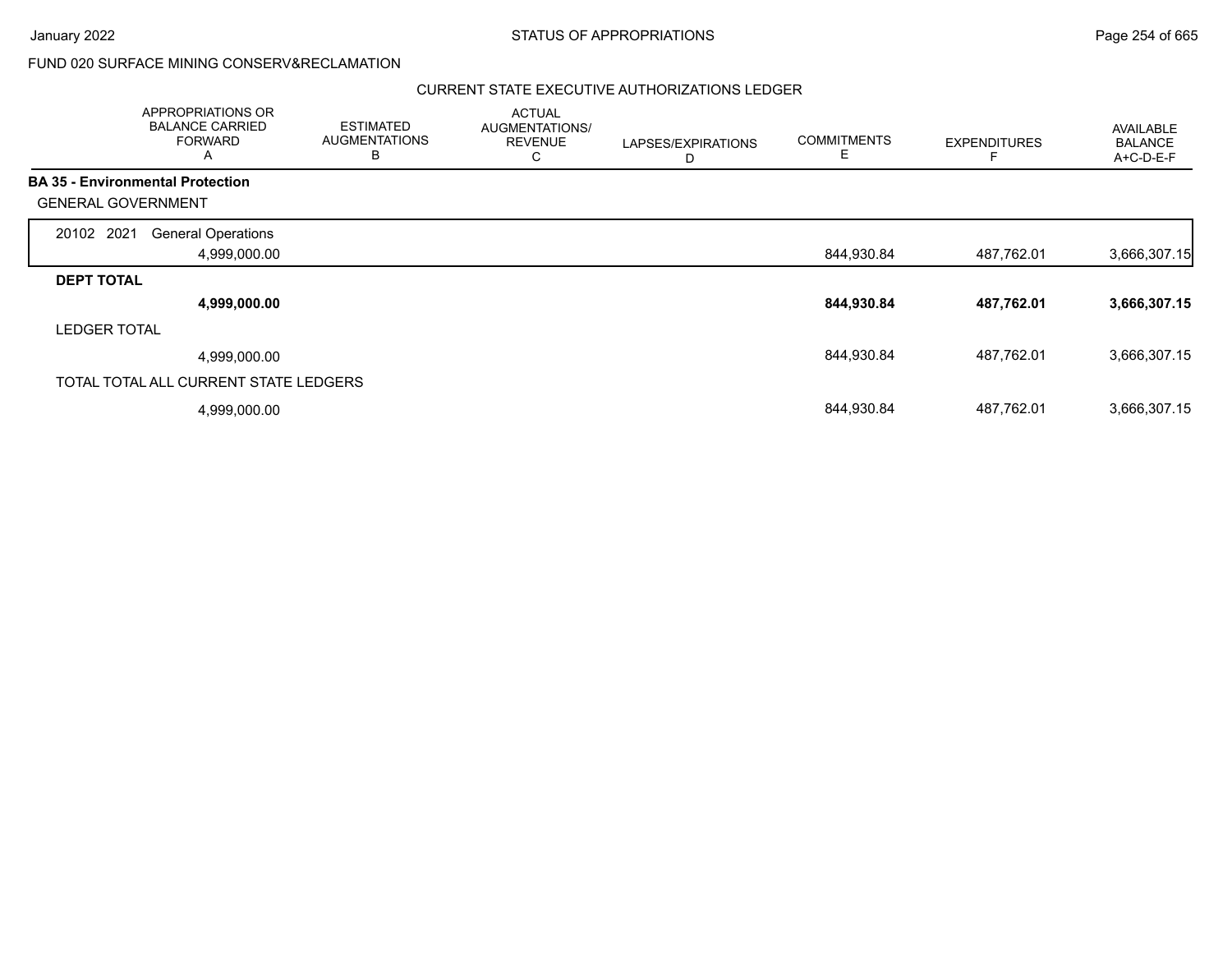|                           | APPROPRIATIONS OR<br><b>BALANCE CARRIED</b><br><b>FORWARD</b><br>Α | <b>ESTIMATED</b><br><b>AUGMENTATIONS</b><br>В | <b>ACTUAL</b><br>AUGMENTATIONS/<br><b>REVENUE</b><br>С | LAPSES/EXPIRATIONS<br>D | <b>COMMITMENTS</b><br>Е | <b>EXPENDITURES</b><br>F | AVAILABLE<br><b>BALANCE</b><br>A+C-D-E-F |
|---------------------------|--------------------------------------------------------------------|-----------------------------------------------|--------------------------------------------------------|-------------------------|-------------------------|--------------------------|------------------------------------------|
|                           | <b>BA 35 - Environmental Protection</b>                            |                                               |                                                        |                         |                         |                          |                                          |
| <b>GENERAL GOVERNMENT</b> |                                                                    |                                               |                                                        |                         |                         |                          |                                          |
| 20102 2018                | <b>General Operations</b><br>51,163.91                             |                                               |                                                        |                         |                         |                          | 51,163.91                                |
| 20102 2019                | <b>General Operations</b><br>279,006.85                            |                                               |                                                        |                         | 55,236.85               |                          | 223,770.00                               |
| 20102 2020                | <b>General Operations</b><br>3,256,786.51                          |                                               |                                                        |                         | 172,978.98              | 470,223.14               | 2,613,584.39                             |
| <b>DEPT TOTAL</b>         |                                                                    |                                               |                                                        |                         |                         |                          |                                          |
|                           | 3,586,957.27                                                       |                                               |                                                        |                         | 228,215.83              | 470,223.14               | 2,888,518.30                             |
| <b>LEDGER TOTAL</b>       |                                                                    |                                               |                                                        |                         |                         |                          |                                          |
|                           | 3,586,957.27                                                       |                                               |                                                        |                         | 228,215.83              | 470,223.14               | 2,888,518.30                             |
|                           | TOTAL TOTAL ALL PRIOR STATE LEDGERS                                |                                               |                                                        |                         |                         |                          |                                          |
|                           | 3,586,957.27                                                       |                                               |                                                        |                         | 228,215.83              | 470,223.14               | 2,888,518.30                             |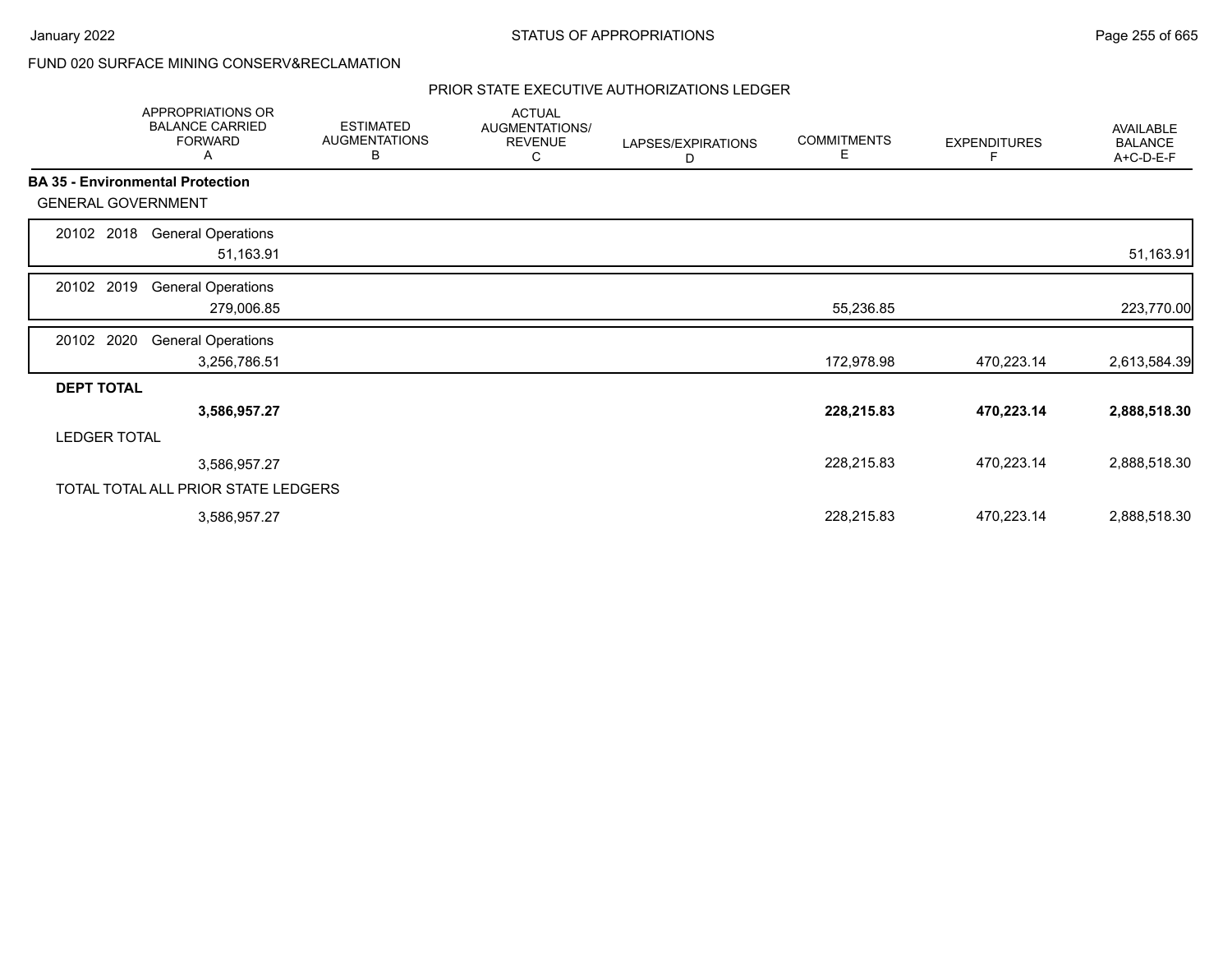#### RESTRICTED RECEIPTS LEDGER

|                           | <b>APPROPRIATIONS OR</b><br><b>BALANCE CARRIED</b><br><b>FORWARD</b><br>A | <b>ESTIMATED</b><br><b>AUGMENTATIONS</b><br>в | <b>ACTUAL</b><br><b>AUGMENTATIONS/</b><br><b>REVENUE</b><br>С | LAPSES/EXPIRATIONS<br>D | <b>COMMITMENTS</b><br>ᄂ | <b>EXPENDITURES</b> | AVAILABLE<br><b>BALANCE</b><br>A+C-D-E-F |
|---------------------------|---------------------------------------------------------------------------|-----------------------------------------------|---------------------------------------------------------------|-------------------------|-------------------------|---------------------|------------------------------------------|
|                           | <b>BA 35 - Environmental Protection</b>                                   |                                               |                                                               |                         |                         |                     |                                          |
| <b>GENERAL GOVERNMENT</b> |                                                                           |                                               |                                                               |                         |                         |                     |                                          |
| 2021<br>40050             | Trust Account for CO                                                      |                                               |                                                               |                         |                         |                     |                                          |
|                           | 9,781,806.56                                                              |                                               | 162,173.78                                                    |                         |                         | 12,400.00           | 9,931,580.34                             |
| <b>DEPT TOTAL</b>         |                                                                           |                                               |                                                               |                         |                         |                     |                                          |
|                           | 9,781,806.56                                                              |                                               | 162,173.78                                                    |                         |                         | 12,400.00           | 9,931,580.34                             |
| <b>LEDGER TOTAL</b>       |                                                                           |                                               |                                                               |                         |                         |                     |                                          |
|                           | 9,781,806.56                                                              |                                               | 162,173.78                                                    |                         |                         | 12,400.00           | 9,931,580.34                             |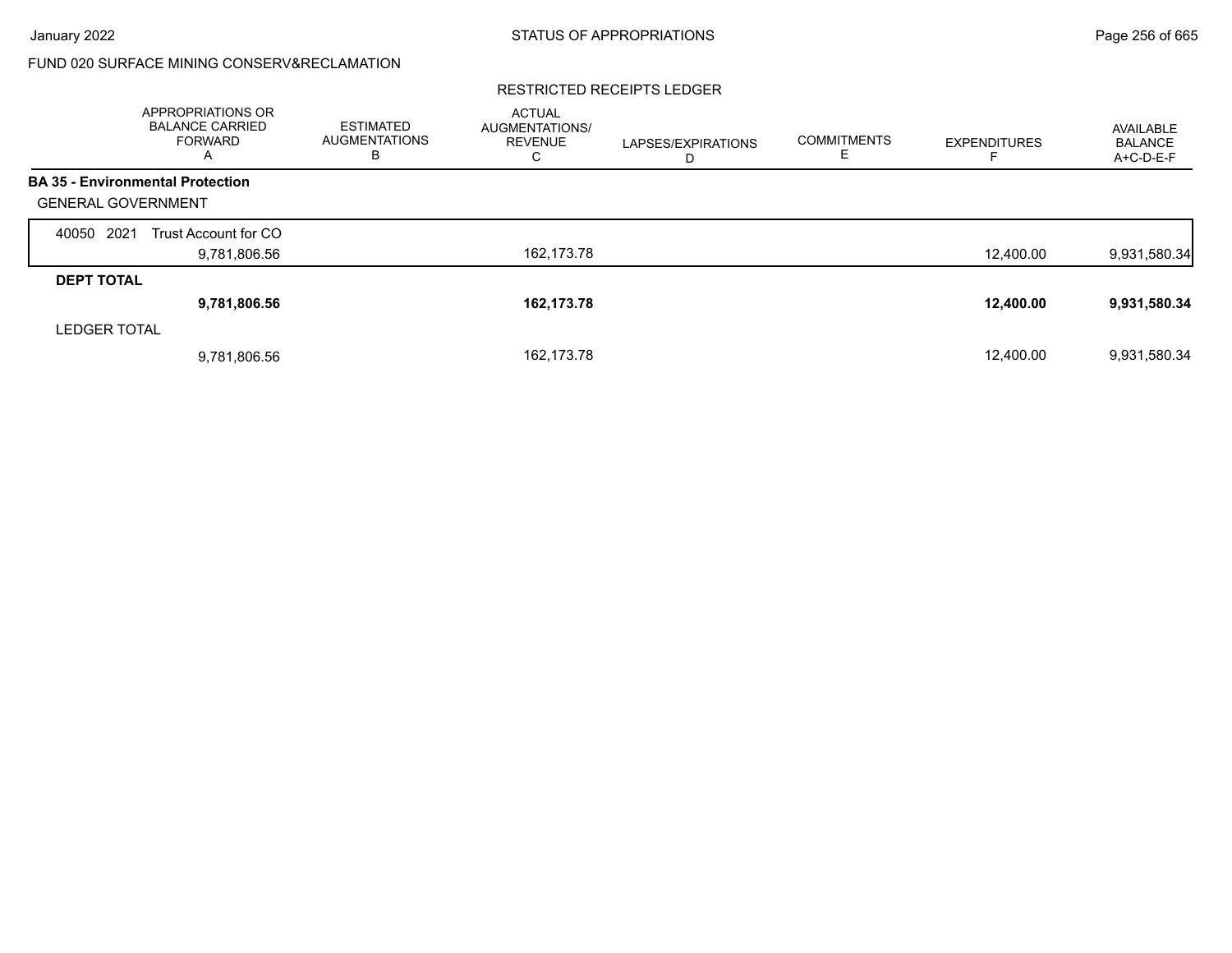### RESTRICTED REVENUE LEDGER

|                           | <b>APPROPRIATIONS OR</b><br><b>BALANCE CARRIED</b><br><b>FORWARD</b><br>A | <b>ESTIMATED</b><br><b>AUGMENTATIONS</b><br>В | <b>ACTUAL</b><br>AUGMENTATIONS/<br><b>REVENUE</b><br>С | LAPSES/EXPIRATIONS<br>D | <b>COMMITMENTS</b><br>Е | <b>EXPENDITURES</b><br>F | <b>AVAILABLE</b><br><b>BALANCE</b><br>A+C-D-E-F |
|---------------------------|---------------------------------------------------------------------------|-----------------------------------------------|--------------------------------------------------------|-------------------------|-------------------------|--------------------------|-------------------------------------------------|
|                           | <b>BA 35 - Environmental Protection</b>                                   |                                               |                                                        |                         |                         |                          |                                                 |
| <b>GENERAL GOVERNMENT</b> |                                                                           |                                               |                                                        |                         |                         |                          |                                                 |
| 60085 2021                | Forestering or Reclaiming Land                                            |                                               |                                                        |                         |                         |                          |                                                 |
|                           | 17,793,364.01                                                             |                                               | 200,779.46                                             |                         | 77,050.88               | 29,717.31                | 17,887,375.28                                   |
| 2021<br>60087             | Mine Reclamation Released Bonds                                           |                                               |                                                        |                         |                         |                          |                                                 |
|                           | 2,410,517.26                                                              |                                               |                                                        |                         | 53,857.04               | 23,291.01                | 2,333,369.21                                    |
| 60178 2021                | Alternative Bond System Deficit Closeout                                  |                                               |                                                        |                         |                         |                          |                                                 |
|                           | 1,897,148.67                                                              |                                               |                                                        |                         | 18,256.78               | 26,478.09                | 1,852,413.80                                    |
| 2021<br>60251             | <b>Reclamation Fee O&amp;M Trust Account</b>                              |                                               |                                                        |                         |                         |                          |                                                 |
|                           | 3,954,995.08                                                              |                                               | 261,066.56                                             |                         | 1,586,405.56            | 338,266.84               | 2,291,389.24                                    |
| 60252 2021                | ABS Legacy Sites Trust Account                                            |                                               |                                                        |                         |                         |                          |                                                 |
|                           | 6,111,541.59                                                              |                                               | 1.481.58                                               |                         |                         |                          | 6,113,023.17                                    |
| 2021<br>60349             | LandReclamationFinancialGuaranteeAccount                                  |                                               |                                                        |                         |                         |                          |                                                 |
|                           | 16,917,365.61                                                             |                                               | 388,125.27                                             |                         |                         |                          | 17,305,490.88                                   |
| <b>DEPT TOTAL</b>         |                                                                           |                                               |                                                        |                         |                         |                          |                                                 |
|                           | 49,084,932.22                                                             |                                               | 851,452.87                                             |                         | 1,735,570.26            | 417,753.25               | 47,783,061.58                                   |
| <b>LEDGER TOTAL</b>       |                                                                           |                                               |                                                        |                         |                         |                          |                                                 |
|                           | 49,084,932.22                                                             |                                               | 851,452.87                                             |                         | 1,735,570.26            | 417,753.25               | 47,783,061.58                                   |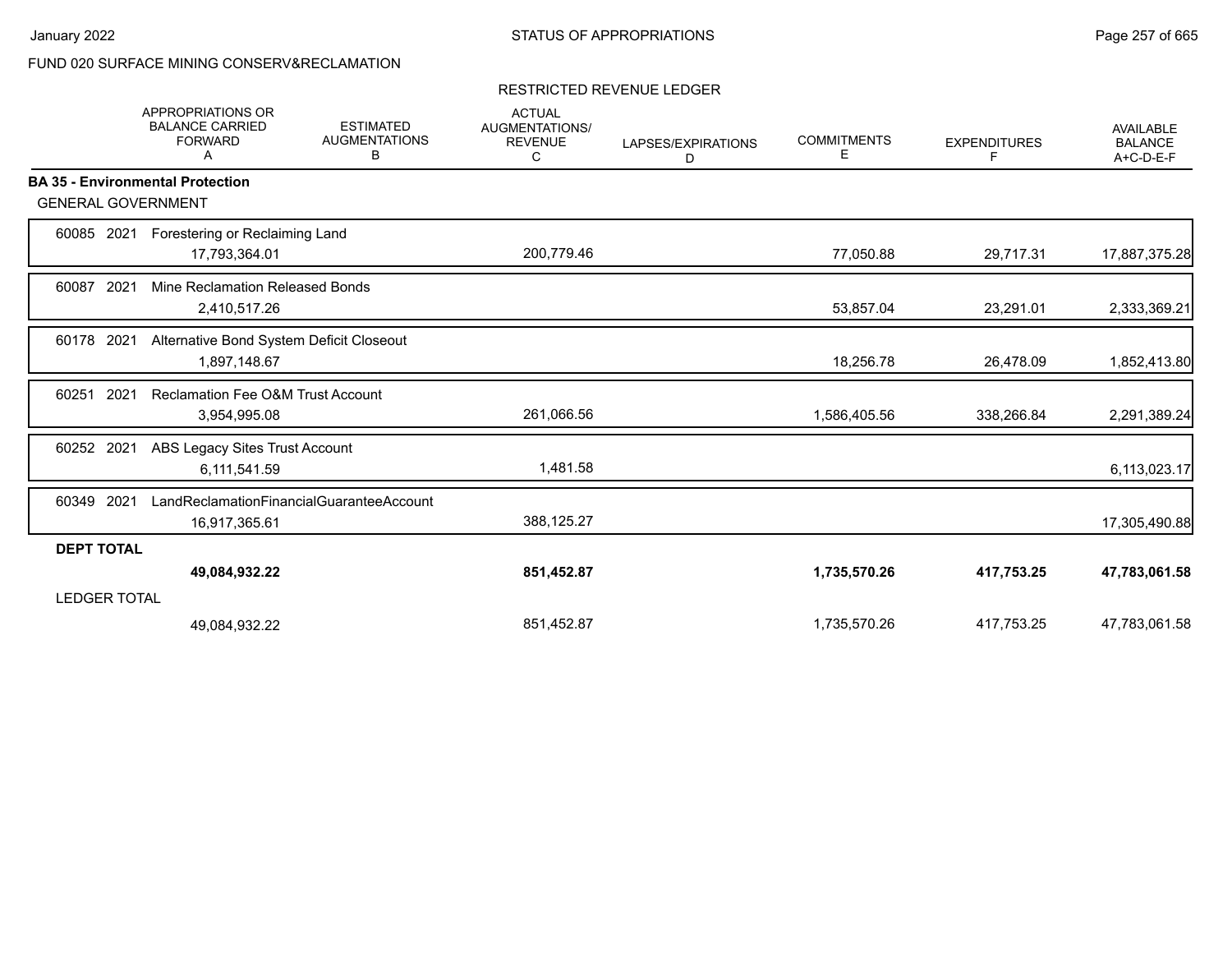# FUND 021 SPECIAL ADMINISTRATION FUND

|                          | APPROPRIATIONS OR<br><b>BALANCE CARRIED</b><br><b>FORWARD</b><br>A | <b>ESTIMATED</b><br><b>AUGMENTATIONS</b><br>B | <b>ACTUAL</b><br>AUGMENTATIONS/<br><b>REVENUE</b><br>С | LAPSES/EXPIRATIONS<br>D | <b>COMMITMENTS</b><br>Ε | <b>EXPENDITURES</b> | AVAILABLE<br><b>BALANCE</b><br>A+C-D-E-F |
|--------------------------|--------------------------------------------------------------------|-----------------------------------------------|--------------------------------------------------------|-------------------------|-------------------------|---------------------|------------------------------------------|
| BA 12 - Labor & Industry |                                                                    |                                               |                                                        |                         |                         |                     |                                          |
|                          | <b>GENERAL GOVERNMENT</b>                                          |                                               |                                                        |                         |                         |                     |                                          |
| 20436                    | 2021<br>Administration of UnemploymentComp-State<br>25,000,000.00  |                                               |                                                        |                         | 12,993,138.08           | 7,181,794.58        | 4,825,067.34                             |
| <b>DEPT TOTAL</b>        |                                                                    |                                               |                                                        |                         |                         |                     |                                          |
|                          | 25,000,000.00                                                      |                                               |                                                        |                         | 12,993,138.08           | 7,181,794.58        | 4,825,067.34                             |
| <b>LEDGER TOTAL</b>      |                                                                    |                                               |                                                        |                         |                         |                     |                                          |
|                          | 25,000,000.00                                                      |                                               |                                                        |                         | 12,993,138.08           | 7,181,794.58        | 4,825,067.34                             |
|                          | TOTAL TOTAL ALL CURRENT STATE LEDGERS                              |                                               |                                                        |                         |                         |                     |                                          |
|                          | 25,000,000.00                                                      |                                               |                                                        |                         | 12,993,138.08           | 7,181,794.58        | 4,825,067.34                             |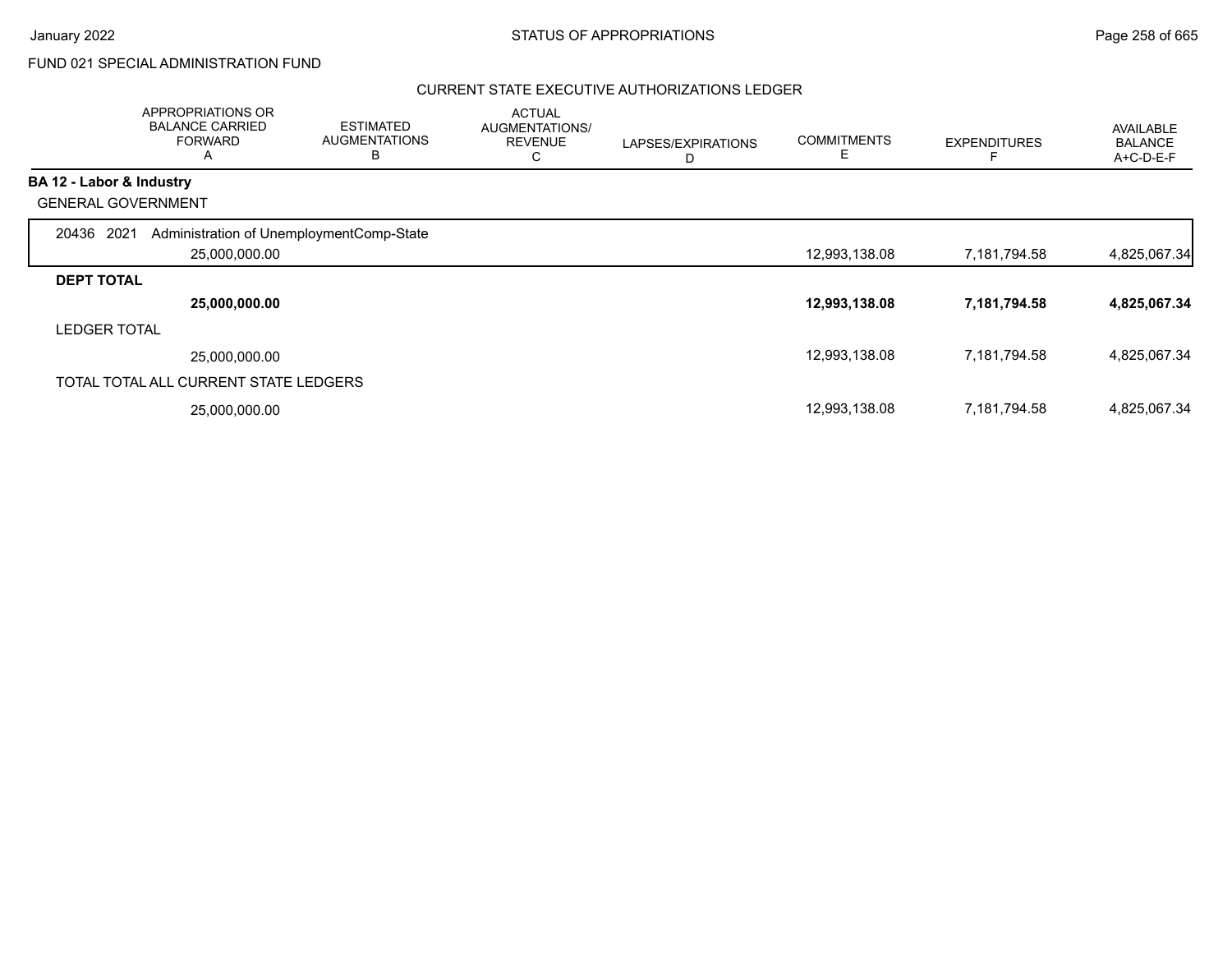# FUND 021 SPECIAL ADMINISTRATION FUND

|                     | APPROPRIATIONS OR<br><b>BALANCE CARRIED</b><br><b>FORWARD</b><br>Α | <b>ESTIMATED</b><br><b>AUGMENTATIONS</b><br>В | <b>ACTUAL</b><br>AUGMENTATIONS/<br><b>REVENUE</b><br>С | LAPSES/EXPIRATIONS<br>D | <b>COMMITMENTS</b><br>Е | <b>EXPENDITURES</b> | AVAILABLE<br><b>BALANCE</b><br>A+C-D-E-F |
|---------------------|--------------------------------------------------------------------|-----------------------------------------------|--------------------------------------------------------|-------------------------|-------------------------|---------------------|------------------------------------------|
|                     | BA 12 - Labor & Industry                                           |                                               |                                                        |                         |                         |                     |                                          |
|                     | <b>GENERAL GOVERNMENT</b>                                          |                                               |                                                        |                         |                         |                     |                                          |
| 20436               | Administration of UnemploymentComp-State<br>2019<br>459,086.63     |                                               |                                                        |                         |                         |                     | 459,086.63                               |
| 20436               | 2020<br>Administration of UnemploymentComp-State                   |                                               |                                                        |                         |                         |                     |                                          |
|                     | 5,059,071.66                                                       |                                               |                                                        |                         | 459,086.63              | 2,469,045.65        | 2,130,939.38                             |
| <b>DEPT TOTAL</b>   |                                                                    |                                               |                                                        |                         |                         |                     |                                          |
|                     | 5,518,158.29                                                       |                                               |                                                        |                         | 459,086.63              | 2,469,045.65        | 2,590,026.01                             |
| <b>LEDGER TOTAL</b> |                                                                    |                                               |                                                        |                         |                         |                     |                                          |
|                     | 5,518,158.29                                                       |                                               |                                                        |                         | 459,086.63              | 2,469,045.65        | 2,590,026.01                             |
|                     | TOTAL TOTAL ALL PRIOR STATE LEDGERS                                |                                               |                                                        |                         |                         |                     |                                          |
|                     | 5,518,158.29                                                       |                                               |                                                        |                         | 459,086.63              | 2,469,045.65        | 2,590,026.01                             |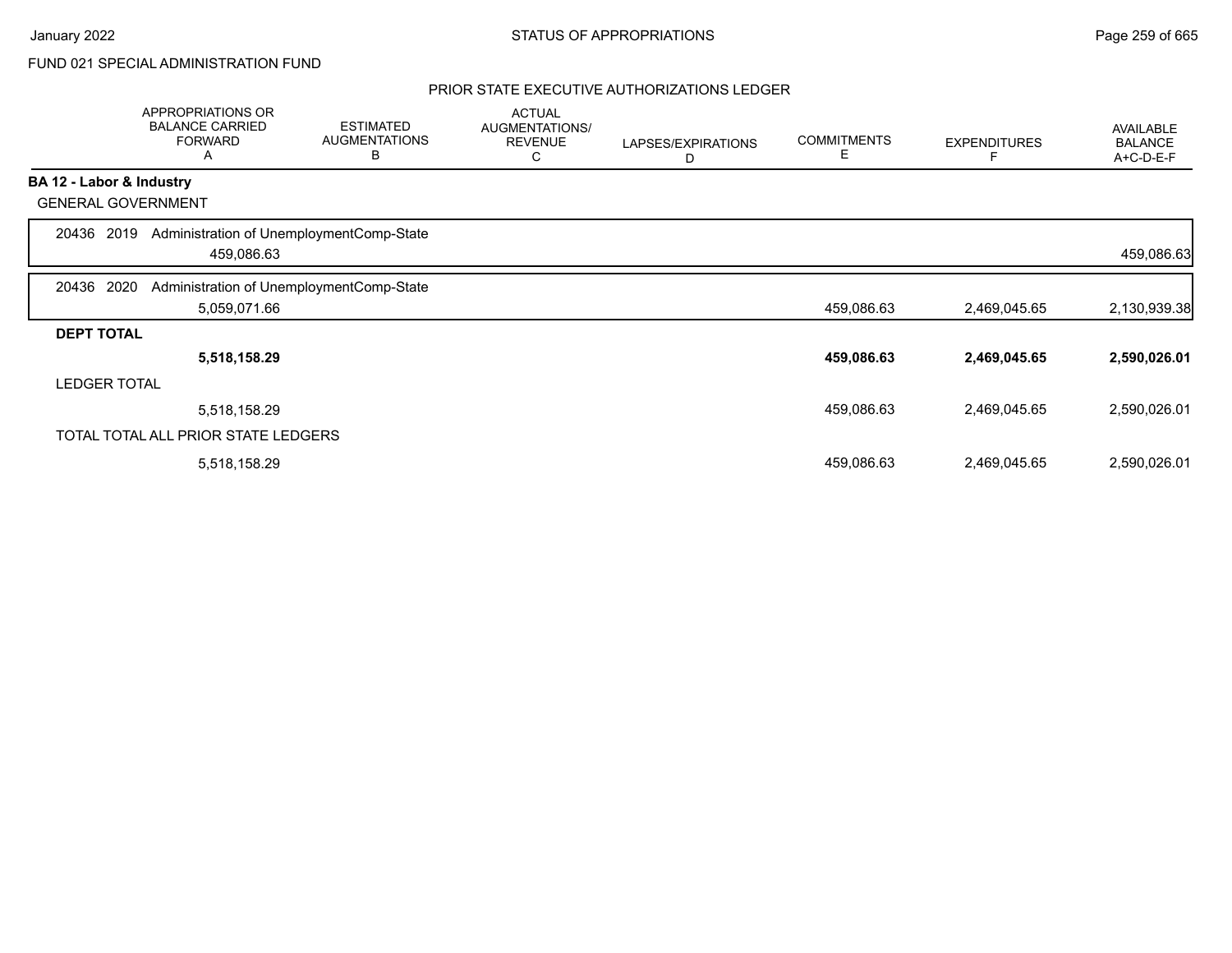Г

# FUND 021 SPECIAL ADMINISTRATION FUND

|                           | APPROPRIATIONS OR<br><b>BALANCE CARRIED</b><br><b>FORWARD</b><br>A | <b>ESTIMATED</b><br><b>AUGMENTATIONS</b><br>в | <b>ACTUAL</b><br><b>AUGMENTATIONS/</b><br><b>REVENUE</b><br>С | LAPSES/EXPIRATIONS<br>D | <b>COMMITMENTS</b> | <b>EXPENDITURES</b> | AVAILABLE<br><b>BALANCE</b><br>A+C-D-E-F |
|---------------------------|--------------------------------------------------------------------|-----------------------------------------------|---------------------------------------------------------------|-------------------------|--------------------|---------------------|------------------------------------------|
| BA 12 - Labor & Industry  |                                                                    |                                               |                                                               |                         |                    |                     |                                          |
| <b>GENERAL GOVERNMENT</b> |                                                                    |                                               |                                                               |                         |                    |                     |                                          |
| 2021<br>50001             | Costs of Administration                                            |                                               |                                                               |                         |                    |                     |                                          |
|                           |                                                                    |                                               |                                                               |                         | 3,000,000.00       |                     | $-3,000,000.00$                          |
| <b>DEPT TOTAL</b>         |                                                                    |                                               |                                                               |                         |                    |                     |                                          |
|                           |                                                                    |                                               |                                                               |                         | 3,000,000.00       |                     | $-3,000,000.00$                          |
| <b>LEDGER TOTAL</b>       |                                                                    |                                               |                                                               |                         |                    |                     |                                          |
|                           |                                                                    |                                               |                                                               |                         | 3,000,000.00       |                     | $-3,000,000.00$                          |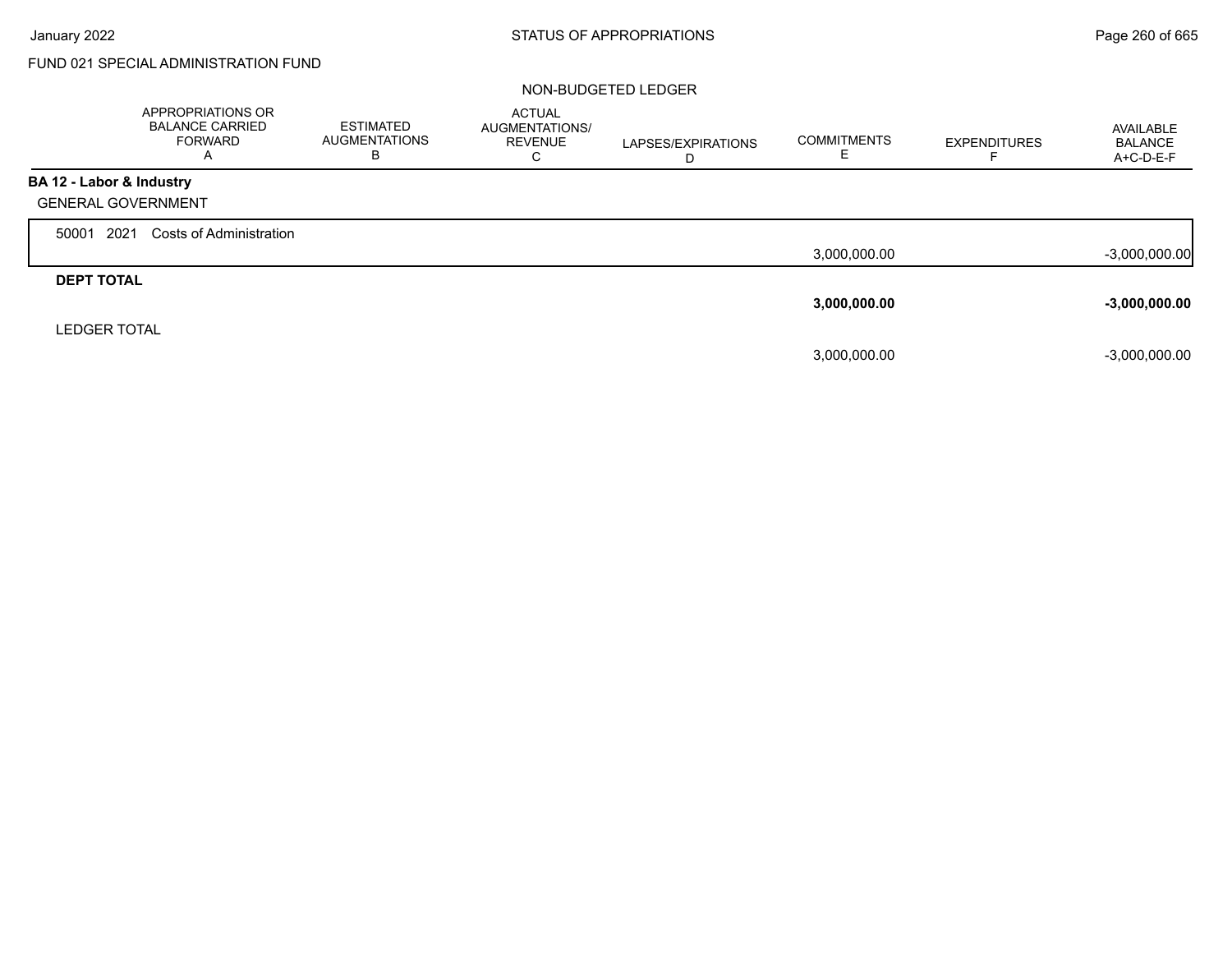Г

# FUND 022 CAPITOL RESTORATION TRUST FUND

|                                 | APPROPRIATIONS OR<br><b>BALANCE CARRIED</b><br><b>FORWARD</b><br>A | ESTIMATED<br><b>AUGMENTATIONS</b><br>В | <b>ACTUAL</b><br>AUGMENTATIONS/<br><b>REVENUE</b><br>C | LAPSES/EXPIRATIONS<br>D | <b>COMMITMENTS</b> | <b>EXPENDITURES</b> | AVAILABLE<br><b>BALANCE</b><br>A+C-D-E-F |
|---------------------------------|--------------------------------------------------------------------|----------------------------------------|--------------------------------------------------------|-------------------------|--------------------|---------------------|------------------------------------------|
| <b>BA 15 - General Services</b> |                                                                    |                                        |                                                        |                         |                    |                     |                                          |
|                                 | <b>GENERAL GOVERNMENT</b>                                          |                                        |                                                        |                         |                    |                     |                                          |
| 50012 2021                      | <b>Capitol Restoration Trust Fund</b>                              |                                        |                                                        |                         |                    |                     |                                          |
|                                 |                                                                    |                                        |                                                        |                         |                    | $-5.24$             | 5.24                                     |
| <b>DEPT TOTAL</b>               |                                                                    |                                        |                                                        |                         |                    |                     |                                          |
|                                 |                                                                    |                                        |                                                        |                         |                    | $-5.24$             | 5.24                                     |
| <b>LEDGER TOTAL</b>             |                                                                    |                                        |                                                        |                         |                    |                     |                                          |
|                                 |                                                                    |                                        |                                                        |                         |                    | $-5.24$             | 5.24                                     |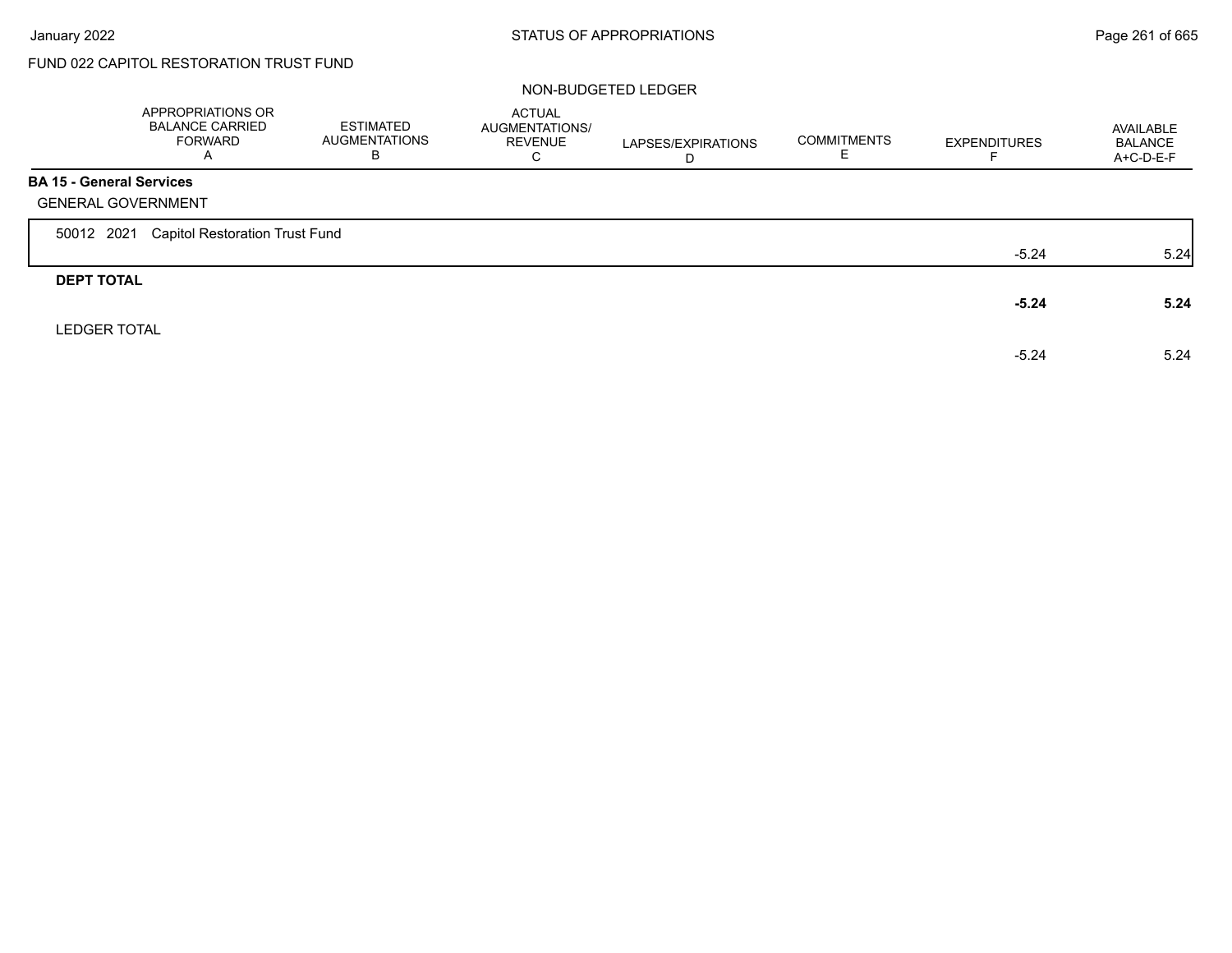# FUND 023 VOCATIONAL REHABILITATION FUND

|                           | APPROPRIATIONS OR<br><b>BALANCE CARRIED</b><br><b>FORWARD</b><br>A | <b>ESTIMATED</b><br><b>AUGMENTATIONS</b><br>B | <b>ACTUAL</b><br>AUGMENTATIONS/<br><b>REVENUE</b><br>C | LAPSES/EXPIRATIONS<br>D | <b>COMMITMENTS</b><br>E | <b>EXPENDITURES</b> | AVAILABLE<br><b>BALANCE</b><br>A+C-D-E-F |
|---------------------------|--------------------------------------------------------------------|-----------------------------------------------|--------------------------------------------------------|-------------------------|-------------------------|---------------------|------------------------------------------|
| BA 12 - Labor & Industry  |                                                                    |                                               |                                                        |                         |                         |                     |                                          |
| <b>GENERAL GOVERNMENT</b> |                                                                    |                                               |                                                        |                         |                         |                     |                                          |
| 2021<br>20006             | <b>General Operations</b>                                          |                                               |                                                        |                         |                         |                     |                                          |
|                           | 47,942,000.00                                                      |                                               |                                                        |                         | 6,165,750.47            | 26,156,359.10       | 15,619,890.43                            |
| <b>DEPT TOTAL</b>         |                                                                    |                                               |                                                        |                         |                         |                     |                                          |
|                           | 47,942,000.00                                                      |                                               |                                                        |                         | 6,165,750.47            | 26, 156, 359. 10    | 15,619,890.43                            |
| <b>LEDGER TOTAL</b>       |                                                                    |                                               |                                                        |                         |                         |                     |                                          |
|                           | 47,942,000.00                                                      |                                               |                                                        |                         | 6,165,750.47            | 26,156,359.10       | 15,619,890.43                            |
|                           | TOTAL TOTAL ALL CURRENT STATE LEDGERS                              |                                               |                                                        |                         |                         |                     |                                          |
|                           | 47,942,000.00                                                      |                                               |                                                        |                         | 6,165,750.47            | 26,156,359.10       | 15,619,890.43                            |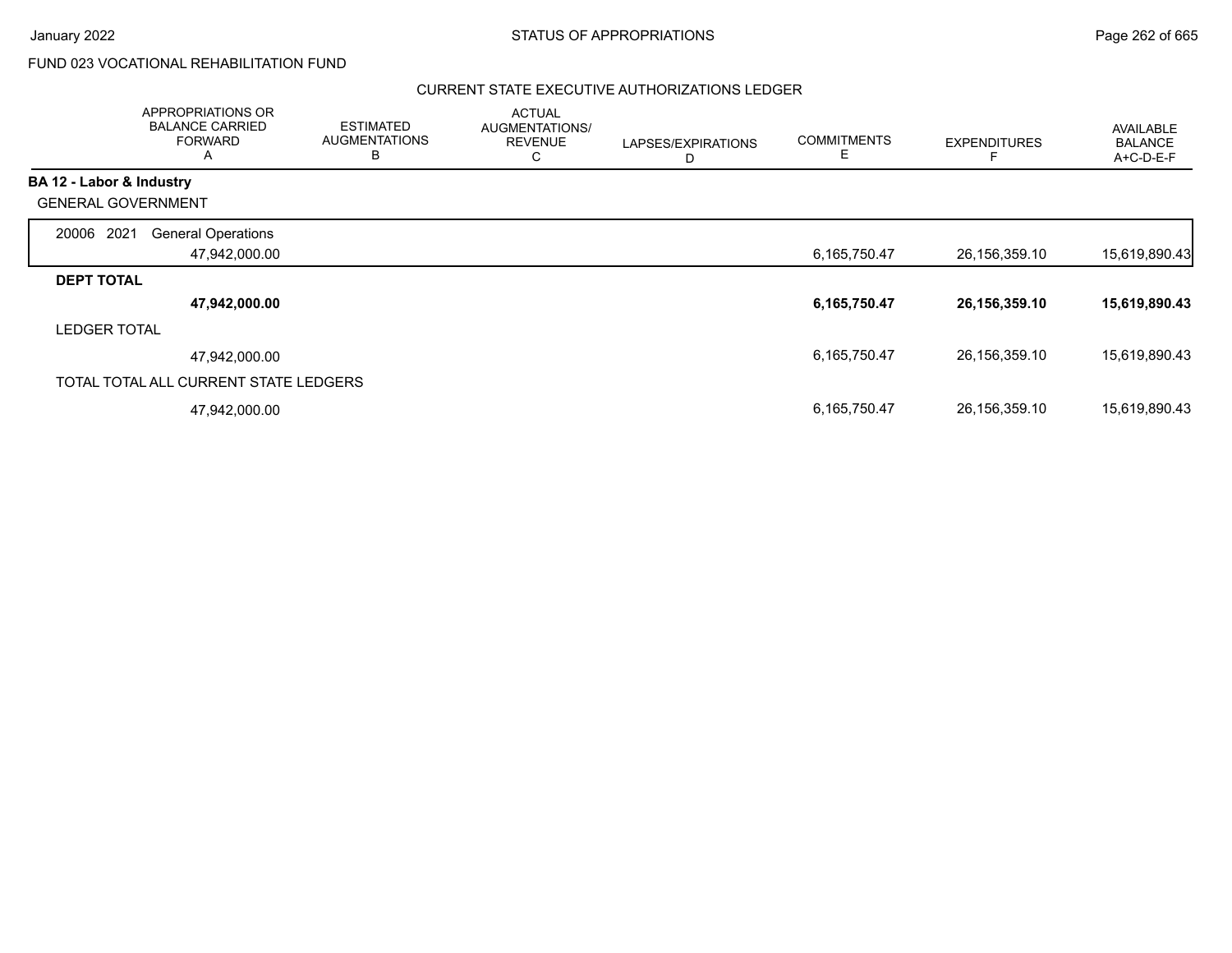# FUND 023 VOCATIONAL REHABILITATION FUND

|                           | APPROPRIATIONS OR<br><b>BALANCE CARRIED</b><br><b>FORWARD</b><br>Α | <b>ESTIMATED</b><br><b>AUGMENTATIONS</b><br>В | <b>ACTUAL</b><br>AUGMENTATIONS/<br><b>REVENUE</b><br>C | LAPSES/EXPIRATIONS<br>D | <b>COMMITMENTS</b><br>Е | <b>EXPENDITURES</b><br>F | AVAILABLE<br><b>BALANCE</b><br>A+C-D-E-F |
|---------------------------|--------------------------------------------------------------------|-----------------------------------------------|--------------------------------------------------------|-------------------------|-------------------------|--------------------------|------------------------------------------|
| BA 12 - Labor & Industry  |                                                                    |                                               |                                                        |                         |                         |                          |                                          |
| <b>GENERAL GOVERNMENT</b> |                                                                    |                                               |                                                        |                         |                         |                          |                                          |
|                           | 20006 2014 General Operations                                      |                                               |                                                        |                         |                         | $-472.52$                | 472.52                                   |
|                           | 20006 2015 General Operations                                      |                                               |                                                        |                         |                         | $-889.09$                | 889.09                                   |
|                           | 20006 2016 General Operations<br>29.09                             |                                               |                                                        |                         |                         | $-1,662.23$              | 1,691.32                                 |
| 20006 2017                | <b>General Operations</b><br>45.37                                 |                                               |                                                        |                         |                         | $-2,776.29$              | 2,821.66                                 |
| 20006 2018                | <b>General Operations</b>                                          |                                               |                                                        |                         |                         | $-991.66$                | 991.66                                   |
| 20006 2019                | <b>General Operations</b><br>85,322.58                             |                                               |                                                        |                         | 522.09                  | $-1,140.61$              | 85,941.10                                |
| 20006 2020                | <b>General Operations</b><br>27,607,661.29                         |                                               |                                                        |                         | 2,614,657.03            | 14,963,838.88            | 10,029,165.38                            |
| <b>DEPT TOTAL</b>         | 27,693,058.33                                                      |                                               |                                                        |                         | 2,615,179.12            | 14,955,906.48            | 10,121,972.73                            |
| <b>LEDGER TOTAL</b>       |                                                                    |                                               |                                                        |                         |                         |                          |                                          |
|                           | 27,693,058.33                                                      |                                               |                                                        |                         | 2,615,179.12            | 14,955,906.48            | 10,121,972.73                            |
|                           | TOTAL TOTAL ALL PRIOR STATE LEDGERS                                |                                               |                                                        |                         |                         |                          |                                          |
|                           | 27,693,058.33                                                      |                                               |                                                        |                         | 2,615,179.12            | 14,955,906.48            | 10,121,972.73                            |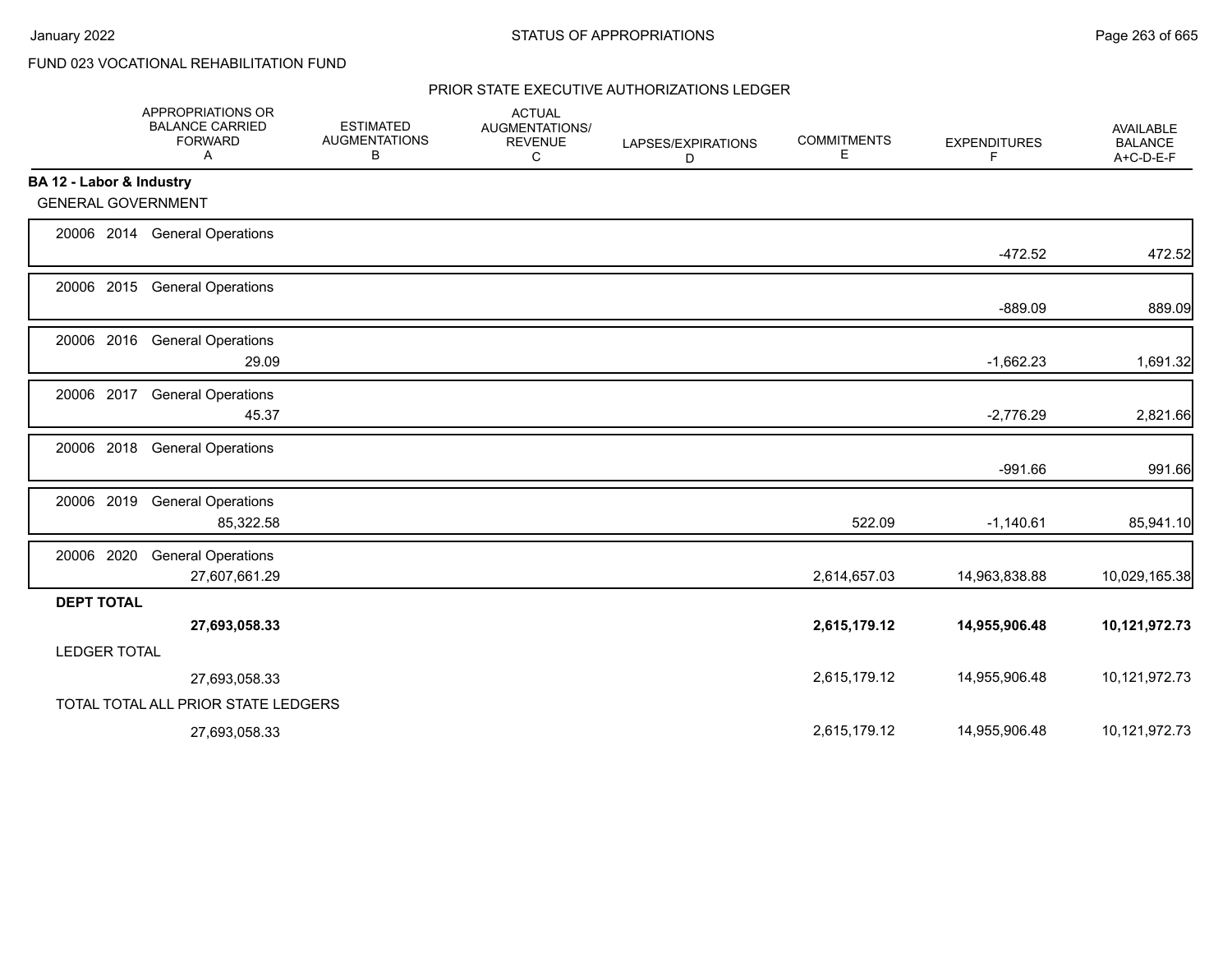# FUND 024 PHARMACEUTICAL ASSISTANCE FUND

|                     | <b>APPROPRIATIONS OR</b><br><b>BALANCE CARRIED</b><br><b>FORWARD</b><br>A | <b>ESTIMATED</b><br><b>AUGMENTATIONS</b><br>В | <b>ACTUAL</b><br>AUGMENTATIONS/<br><b>REVENUE</b><br>С | LAPSES/EXPIRATIONS<br>D | <b>COMMITMENTS</b><br>Е | <b>EXPENDITURES</b> | <b>AVAILABLE</b><br><b>BALANCE</b><br>A+C-D-E-F |
|---------------------|---------------------------------------------------------------------------|-----------------------------------------------|--------------------------------------------------------|-------------------------|-------------------------|---------------------|-------------------------------------------------|
| BA 10 - Aging       |                                                                           |                                               |                                                        |                         |                         |                     |                                                 |
|                     | <b>GENERAL GOVERNMENT</b>                                                 |                                               |                                                        |                         |                         |                     |                                                 |
| 20316               | 2021<br>Administration of PACE<br>1,224,000.00                            |                                               |                                                        |                         | 14,941.91               | 644,624.66          | 564,433.43                                      |
|                     | <b>GRANTS AND SUBSIDIES</b>                                               |                                               |                                                        |                         |                         |                     |                                                 |
| 20233               | 2021<br><b>PACE Contracted Services</b><br>137,698,000.00                 | 790,000.00                                    | 333,720.05                                             |                         | 13,769,686.62           | 61,270,046.21       | 62,991,987.22                                   |
| <b>DEPT TOTAL</b>   |                                                                           |                                               |                                                        |                         |                         |                     |                                                 |
|                     | 138,922,000.00                                                            | 790,000.00                                    | 333,720.05                                             |                         | 13,784,628.53           | 61,914,670.87       | 63,556,420.65                                   |
| <b>LEDGER TOTAL</b> |                                                                           |                                               |                                                        |                         |                         |                     |                                                 |
|                     | 138,922,000.00                                                            | 790,000.00                                    | 333,720.05                                             |                         | 13,784,628.53           | 61,914,670.87       | 63,556,420.65                                   |
|                     | TOTAL TOTAL ALL CURRENT STATE LEDGERS                                     |                                               |                                                        |                         |                         |                     |                                                 |
|                     | 138,922,000.00                                                            | 790,000.00                                    | 333,720.05                                             |                         | 13,784,628.53           | 61,914,670.87       | 63,556,420.65                                   |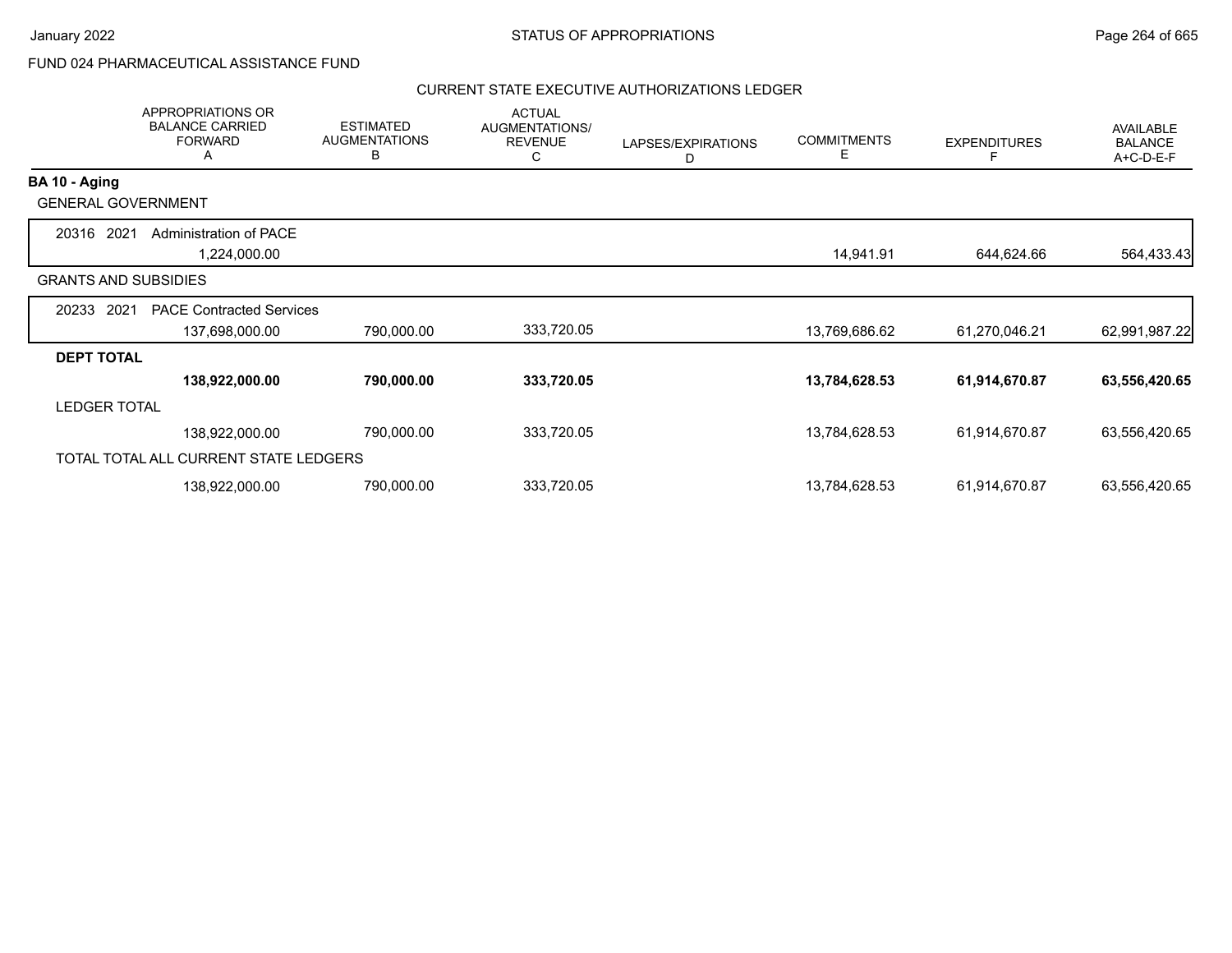# FUND 024 PHARMACEUTICAL ASSISTANCE FUND

|                             | <b>APPROPRIATIONS OR</b><br><b>BALANCE CARRIED</b><br><b>FORWARD</b><br>Α | <b>ESTIMATED</b><br><b>AUGMENTATIONS</b><br>В | <b>ACTUAL</b><br><b>AUGMENTATIONS/</b><br><b>REVENUE</b><br>C | LAPSES/EXPIRATIONS<br>D | <b>COMMITMENTS</b><br>Е | <b>EXPENDITURES</b> | <b>AVAILABLE</b><br><b>BALANCE</b><br>A+C-D-E-F |
|-----------------------------|---------------------------------------------------------------------------|-----------------------------------------------|---------------------------------------------------------------|-------------------------|-------------------------|---------------------|-------------------------------------------------|
| BA 10 - Aging               |                                                                           |                                               |                                                               |                         |                         |                     |                                                 |
| <b>GENERAL GOVERNMENT</b>   |                                                                           |                                               |                                                               |                         |                         |                     |                                                 |
| 20316 2020                  | Administration of PACE                                                    |                                               |                                                               |                         |                         |                     |                                                 |
|                             | 114,485.03                                                                |                                               |                                                               |                         |                         | 32,206.27           | 82,278.76                                       |
| <b>GRANTS AND SUBSIDIES</b> |                                                                           |                                               |                                                               |                         |                         |                     |                                                 |
| 20233 2019                  | <b>PACE Contracted Services</b>                                           |                                               |                                                               |                         |                         |                     |                                                 |
|                             |                                                                           |                                               |                                                               |                         |                         | $-22,470.00$        | 22,470.00                                       |
| 2020<br>20233               | <b>PACE Contracted Services</b>                                           |                                               |                                                               |                         |                         |                     |                                                 |
|                             | 26,825,093.10                                                             |                                               |                                                               |                         |                         | 14,815,244.39       | 12,009,848.71                                   |
| <b>DEPT TOTAL</b>           |                                                                           |                                               |                                                               |                         |                         |                     |                                                 |
|                             | 26,939,578.13                                                             |                                               |                                                               |                         |                         | 14,824,980.66       | 12,114,597.47                                   |
| <b>LEDGER TOTAL</b>         |                                                                           |                                               |                                                               |                         |                         |                     |                                                 |
|                             | 26,939,578.13                                                             |                                               |                                                               |                         |                         | 14,824,980.66       | 12, 114, 597. 47                                |
|                             | TOTAL TOTAL ALL PRIOR STATE LEDGERS                                       |                                               |                                                               |                         |                         |                     |                                                 |
|                             | 26,939,578.13                                                             |                                               |                                                               |                         |                         | 14,824,980.66       | 12, 114, 597. 47                                |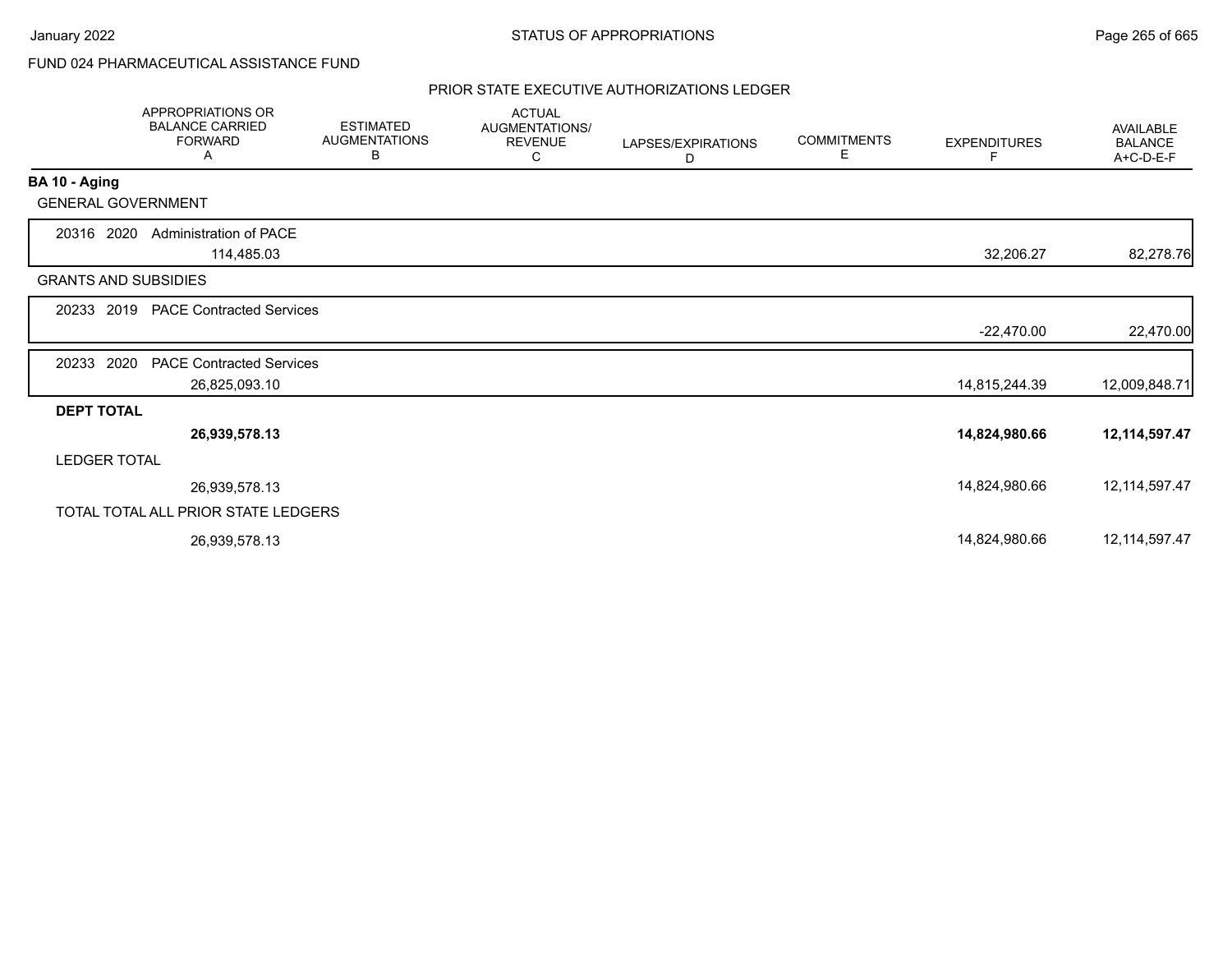# FUND 024 PHARMACEUTICAL ASSISTANCE FUND

### RESTRICTED REVENUE LEDGER

|                     | APPROPRIATIONS OR<br><b>BALANCE CARRIED</b><br><b>FORWARD</b><br>A | <b>ESTIMATED</b><br><b>AUGMENTATIONS</b><br>В | <b>ACTUAL</b><br>AUGMENTATIONS/<br><b>REVENUE</b><br>C | LAPSES/EXPIRATIONS<br>D | <b>COMMITMENTS</b><br>Е | <b>EXPENDITURES</b> | <b>AVAILABLE</b><br><b>BALANCE</b><br>A+C-D-E-F |
|---------------------|--------------------------------------------------------------------|-----------------------------------------------|--------------------------------------------------------|-------------------------|-------------------------|---------------------|-------------------------------------------------|
| BA 10 - Aging       |                                                                    |                                               |                                                        |                         |                         |                     |                                                 |
|                     | <b>GRANTS AND SUBSIDIES</b>                                        |                                               |                                                        |                         |                         |                     |                                                 |
| 60001               | <b>Chronic Renal Disease</b><br>2021<br>1,462,073.84               |                                               | 1,074,394.62                                           |                         |                         | 912,730.39          | 1,623,738.07                                    |
| 60002               | 2021<br>Aids Special Pharmaceutical Services<br>28,358,870.93      |                                               | 35,917,608.11                                          |                         | 497,265.78              | 61,987,883.30       | 1,791,329.96                                    |
| 60203               | 2021<br><b>Attorney General Settlements</b><br>2,006,543.53        |                                               |                                                        |                         |                         | 133,664.63          | 1,872,878.90                                    |
| 60269               | 2021<br>Auto Cat Claims Processing<br>28.68                        |                                               |                                                        |                         |                         |                     | 28.68                                           |
| <b>DEPT TOTAL</b>   |                                                                    |                                               |                                                        |                         |                         |                     |                                                 |
|                     | 31,827,516.98                                                      |                                               | 36,992,002.73                                          |                         | 497,265.78              | 63,034,278.32       | 5,287,975.61                                    |
| <b>LEDGER TOTAL</b> |                                                                    |                                               |                                                        |                         |                         |                     |                                                 |
|                     | 31,827,516.98                                                      |                                               | 36,992,002.73                                          |                         | 497,265.78              | 63,034,278.32       | 5,287,975.61                                    |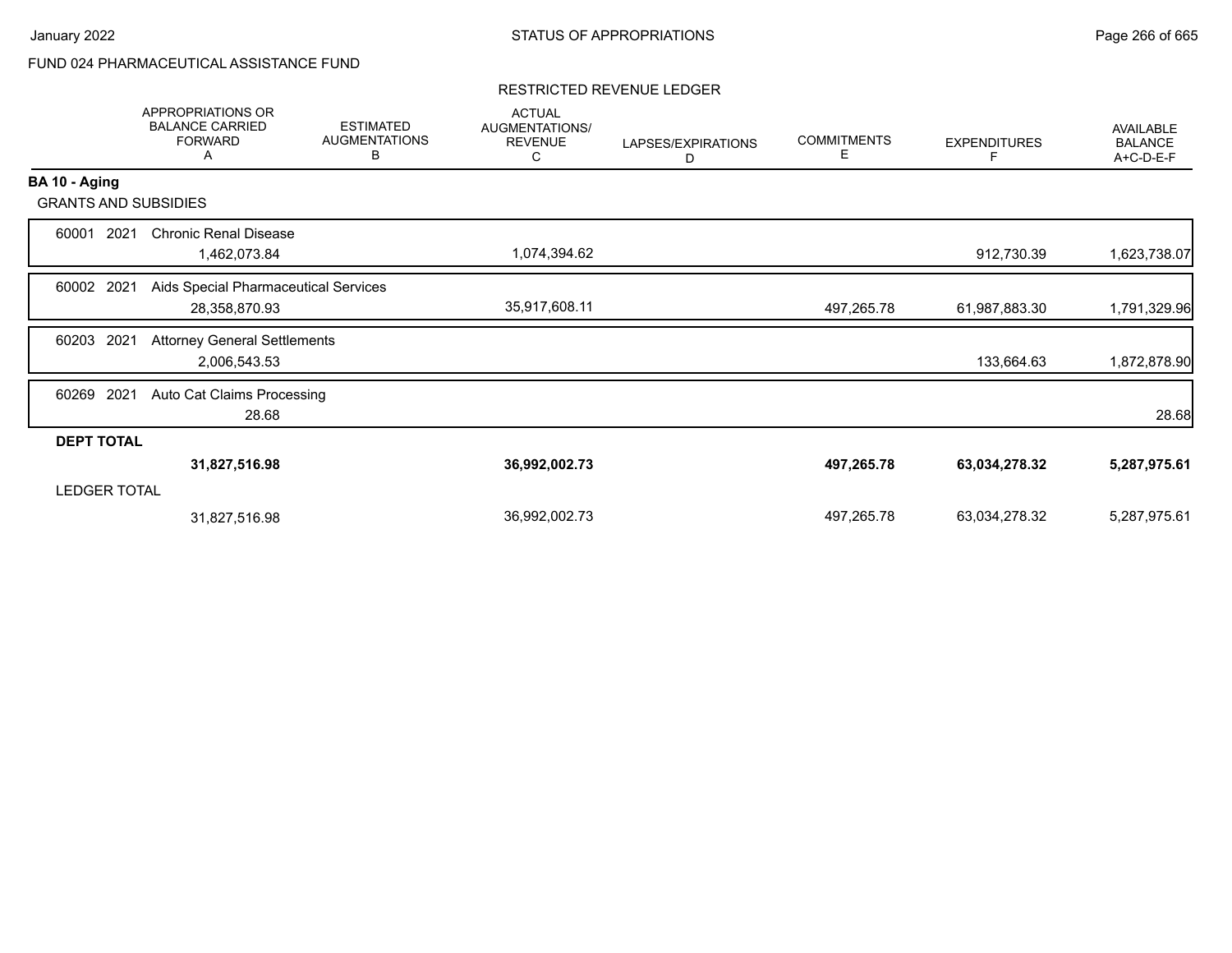### FUND 025 BOAT FUND

|                                | APPROPRIATIONS OR<br><b>BALANCE CARRIED</b><br><b>FORWARD</b><br>$\overline{A}$ | <b>ESTIMATED</b><br><b>AUGMENTATIONS</b><br>В | <b>ACTUAL</b><br>AUGMENTATIONS/<br><b>REVENUE</b><br>С | LAPSES/EXPIRATIONS<br>D | <b>COMMITMENTS</b><br>Е | <b>EXPENDITURES</b> | AVAILABLE<br><b>BALANCE</b><br>A+C-D-E-F |
|--------------------------------|---------------------------------------------------------------------------------|-----------------------------------------------|--------------------------------------------------------|-------------------------|-------------------------|---------------------|------------------------------------------|
| BA 22 - Fish & Boat Commission |                                                                                 |                                               |                                                        |                         |                         |                     |                                          |
| <b>GENERAL GOVERNMENT</b>      |                                                                                 |                                               |                                                        |                         |                         |                     |                                          |
| 2021<br>20034                  | <b>General Operations</b>                                                       |                                               |                                                        |                         |                         |                     |                                          |
|                                | 19,614,000.00                                                                   |                                               |                                                        |                         | 3,182,300.90            | 7,052,174.33        | 9,379,524.77                             |
| <b>DEPT TOTAL</b>              |                                                                                 |                                               |                                                        |                         |                         |                     |                                          |
|                                | 19,614,000.00                                                                   |                                               |                                                        |                         | 3,182,300.90            | 7,052,174.33        | 9,379,524.77                             |
| <b>LEDGER TOTAL</b>            |                                                                                 |                                               |                                                        |                         |                         |                     |                                          |
|                                | 19,614,000.00                                                                   |                                               |                                                        |                         | 3,182,300.90            | 7,052,174.33        | 9,379,524.77                             |
|                                | TOTAL TOTAL ALL CURRENT STATE LEDGERS                                           |                                               |                                                        |                         |                         |                     |                                          |
|                                | 19,614,000.00                                                                   |                                               |                                                        |                         | 3,182,300.90            | 7,052,174.33        | 9,379,524.77                             |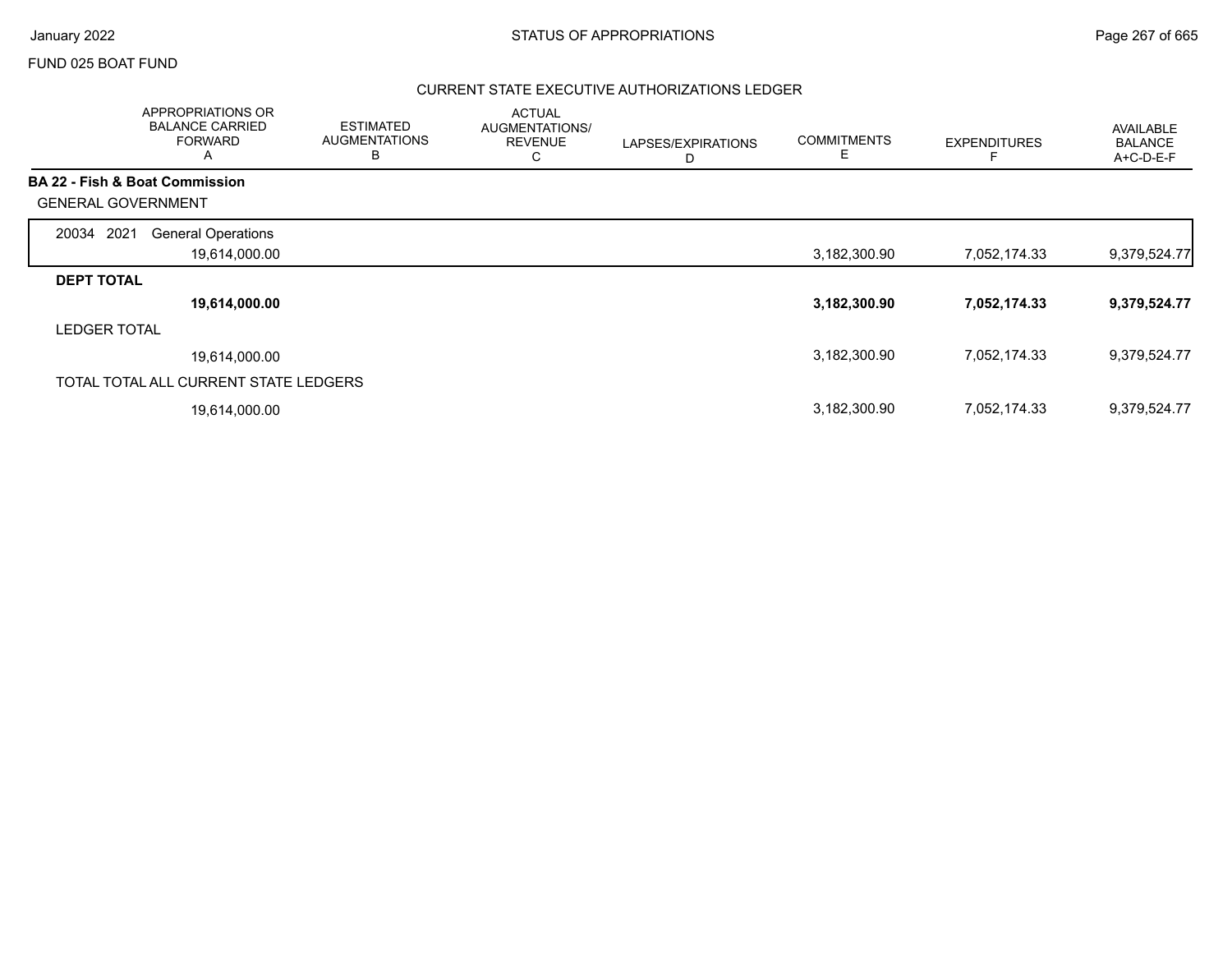### FUND 025 BOAT FUND

|                           | APPROPRIATIONS OR<br><b>BALANCE CARRIED</b><br><b>FORWARD</b><br>Α | <b>ESTIMATED</b><br><b>AUGMENTATIONS</b><br>в | <b>ACTUAL</b><br>AUGMENTATIONS/<br><b>REVENUE</b><br>С | LAPSES/EXPIRATIONS<br>D | <b>COMMITMENTS</b><br>E. | <b>EXPENDITURES</b> | AVAILABLE<br><b>BALANCE</b><br>A+C-D-E-F |
|---------------------------|--------------------------------------------------------------------|-----------------------------------------------|--------------------------------------------------------|-------------------------|--------------------------|---------------------|------------------------------------------|
|                           | BA 22 - Fish & Boat Commission                                     |                                               |                                                        |                         |                          |                     |                                          |
| <b>GENERAL GOVERNMENT</b> |                                                                    |                                               |                                                        |                         |                          |                     |                                          |
| 2019<br>20034             | <b>General Operations</b>                                          |                                               |                                                        |                         |                          |                     |                                          |
|                           | 97,375.24                                                          |                                               |                                                        |                         | 99,033.68                |                     | $-1,658.44$                              |
| 2020<br>20034             | <b>General Operations</b>                                          |                                               |                                                        |                         |                          |                     |                                          |
|                           | 6,870,852.91                                                       |                                               |                                                        |                         | 56,713.66                | 2,709,965.58        | 4,104,173.67                             |
| <b>DEPT TOTAL</b>         |                                                                    |                                               |                                                        |                         |                          |                     |                                          |
|                           | 6,968,228.15                                                       |                                               |                                                        |                         | 155,747.34               | 2,709,965.58        | 4,102,515.23                             |
| <b>LEDGER TOTAL</b>       |                                                                    |                                               |                                                        |                         |                          |                     |                                          |
|                           | 6,968,228.15                                                       |                                               |                                                        |                         | 155,747.34               | 2,709,965.58        | 4,102,515.23                             |
|                           | TOTAL TOTAL ALL PRIOR STATE LEDGERS                                |                                               |                                                        |                         |                          |                     |                                          |
|                           | 6,968,228.15                                                       |                                               |                                                        |                         | 155,747.34               | 2,709,965.58        | 4,102,515.23                             |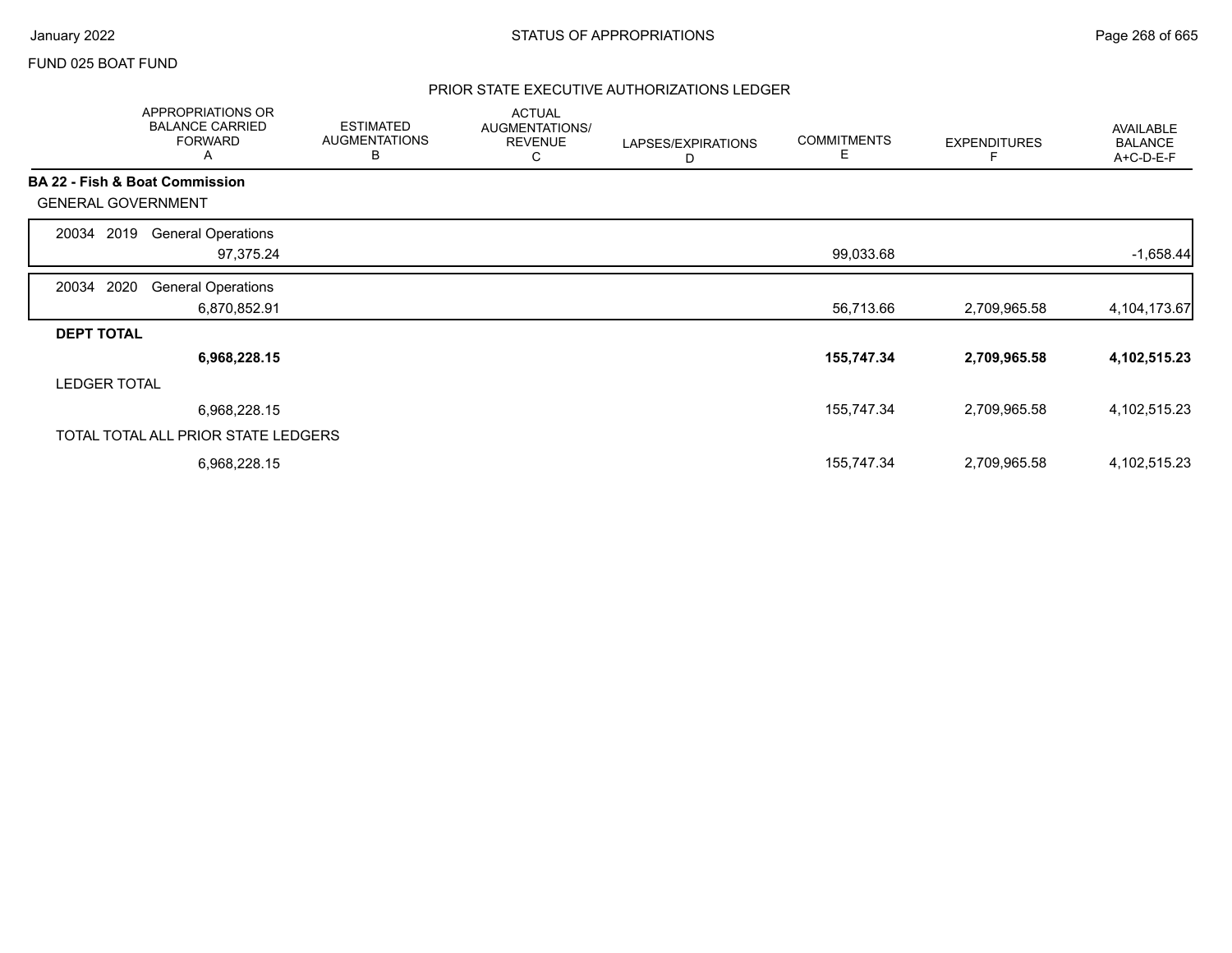Г

# FUND 025 BOAT FUND

### RESTRICTED REVENUE LEDGER

|                           | <b>APPROPRIATIONS OR</b><br><b>BALANCE CARRIED</b><br>FORWARD<br>A | <b>ESTIMATED</b><br><b>AUGMENTATIONS</b><br>в | <b>ACTUAL</b><br>AUGMENTATIONS/<br><b>REVENUE</b><br>С | LAPSES/EXPIRATIONS<br>D | <b>COMMITMENTS</b><br>E. | <b>EXPENDITURES</b> | AVAILABLE<br><b>BALANCE</b><br>A+C-D-E-F |
|---------------------------|--------------------------------------------------------------------|-----------------------------------------------|--------------------------------------------------------|-------------------------|--------------------------|---------------------|------------------------------------------|
|                           | BA 22 - Fish & Boat Commission                                     |                                               |                                                        |                         |                          |                     |                                          |
| <b>GENERAL GOVERNMENT</b> |                                                                    |                                               |                                                        |                         |                          |                     |                                          |
| 2021<br>60365             | Improvement of Hazardous Dams                                      |                                               |                                                        |                         |                          |                     |                                          |
|                           | 31,048,294.52                                                      |                                               |                                                        |                         | 48,665.13                | 3,083,811.54        | 27,915,817.85                            |
| <b>DEPT TOTAL</b>         |                                                                    |                                               |                                                        |                         |                          |                     |                                          |
|                           | 31,048,294.52                                                      |                                               |                                                        |                         | 48,665.13                | 3,083,811.54        | 27,915,817.85                            |
| <b>LEDGER TOTAL</b>       |                                                                    |                                               |                                                        |                         |                          |                     |                                          |
|                           | 31.048.294.52                                                      |                                               |                                                        |                         | 48.665.13                | 3,083,811.54        | 27,915,817.85                            |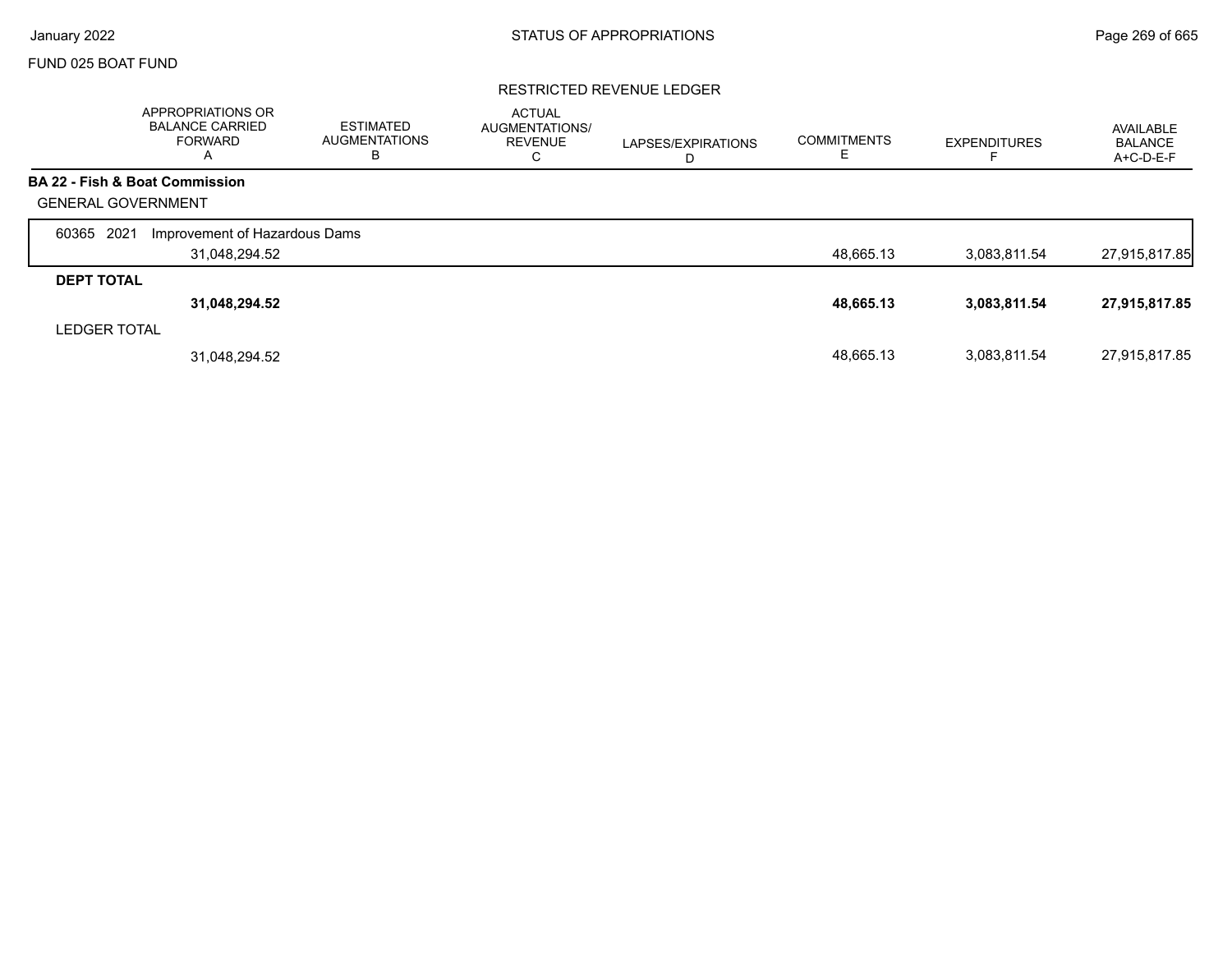### FUND 026 ADMINISTRATION FUND

|                          | <b>APPROPRIATIONS OR</b><br><b>BALANCE CARRIED</b><br><b>FORWARD</b><br>A | <b>ESTIMATED</b><br><b>AUGMENTATIONS</b><br>В | <b>ACTUAL</b><br>AUGMENTATIONS/<br><b>REVENUE</b><br>С | LAPSES/EXPIRATIONS<br>D | <b>COMMITMENTS</b><br>Е | <b>EXPENDITURES</b> | AVAILABLE<br><b>BALANCE</b><br>A+C-D-E-F |
|--------------------------|---------------------------------------------------------------------------|-----------------------------------------------|--------------------------------------------------------|-------------------------|-------------------------|---------------------|------------------------------------------|
| BA 12 - Labor & Industry |                                                                           |                                               |                                                        |                         |                         |                     |                                          |
|                          | <b>GENERAL GOVERNMENT</b>                                                 |                                               |                                                        |                         |                         |                     |                                          |
| 20430                    | 2021<br>Administration of Unemploy Compensation                           |                                               |                                                        |                         |                         |                     |                                          |
|                          | 1,000,000.00                                                              |                                               |                                                        |                         | 1,820.00                | 377,708.31          | 620,471.69                               |
| 20431                    | 2021<br><b>Workforce Development</b>                                      |                                               |                                                        |                         |                         |                     |                                          |
|                          | 640,000.00                                                                | 66,000.00                                     |                                                        |                         | 378,422.86              | 264,458.51          | $-2,881.37$                              |
| <b>DEPT TOTAL</b>        |                                                                           |                                               |                                                        |                         |                         |                     |                                          |
|                          | 1,640,000.00                                                              | 66,000.00                                     |                                                        |                         | 380,242.86              | 642,166.82          | 617,590.32                               |
| <b>LEDGER TOTAL</b>      |                                                                           |                                               |                                                        |                         |                         |                     |                                          |
|                          | 1,640,000.00                                                              | 66,000.00                                     |                                                        |                         | 380,242.86              | 642,166.82          | 617,590.32                               |
|                          | TOTAL TOTAL ALL CURRENT STATE LEDGERS                                     |                                               |                                                        |                         |                         |                     |                                          |
|                          | 1,640,000.00                                                              | 66,000.00                                     |                                                        |                         | 380,242.86              | 642,166.82          | 617,590.32                               |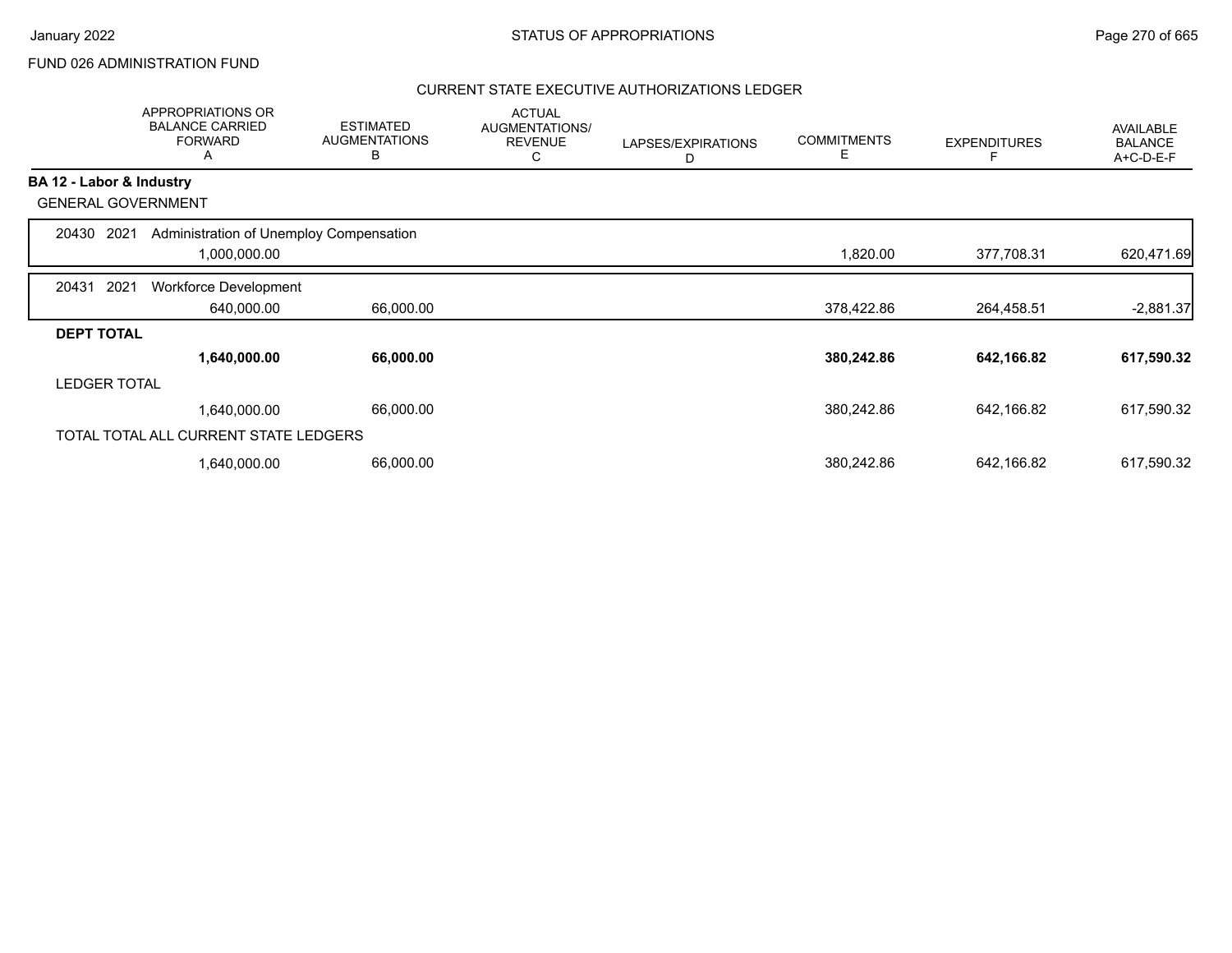### FUND 026 ADMINISTRATION FUND

|                           | APPROPRIATIONS OR<br><b>BALANCE CARRIED</b><br><b>FORWARD</b><br>A | <b>ESTIMATED</b><br><b>AUGMENTATIONS</b><br>В | <b>ACTUAL</b><br>AUGMENTATIONS/<br><b>REVENUE</b><br>С | LAPSES/EXPIRATIONS<br>D | <b>COMMITMENTS</b><br>E | <b>EXPENDITURES</b> | <b>AVAILABLE</b><br><b>BALANCE</b><br>A+C-D-E-F |
|---------------------------|--------------------------------------------------------------------|-----------------------------------------------|--------------------------------------------------------|-------------------------|-------------------------|---------------------|-------------------------------------------------|
| BA 12 - Labor & Industry  |                                                                    |                                               |                                                        |                         |                         |                     |                                                 |
| <b>GENERAL GOVERNMENT</b> |                                                                    |                                               |                                                        |                         |                         |                     |                                                 |
| 20430<br>2020             | Administration of Unemploy Compensation                            |                                               |                                                        |                         |                         |                     |                                                 |
|                           | 606,481.49                                                         |                                               |                                                        |                         | 183.06                  | 50,468.53           | 555,829.90                                      |
| 2019<br>20431             | Workforce Development                                              |                                               |                                                        |                         |                         |                     |                                                 |
|                           |                                                                    |                                               |                                                        |                         |                         | $-2,020.11$         | 2,020.11                                        |
| 2020<br>20431             | Workforce Development                                              |                                               |                                                        |                         |                         |                     |                                                 |
|                           | 2,185,926.73                                                       |                                               |                                                        |                         |                         | 155,893.30          | 2,030,033.43                                    |
| <b>DEPT TOTAL</b>         |                                                                    |                                               |                                                        |                         |                         |                     |                                                 |
|                           | 2,792,408.22                                                       |                                               |                                                        |                         | 183.06                  | 204,341.72          | 2,587,883.44                                    |
| <b>LEDGER TOTAL</b>       |                                                                    |                                               |                                                        |                         |                         |                     |                                                 |
|                           | 2,792,408.22                                                       |                                               |                                                        |                         | 183.06                  | 204,341.72          | 2,587,883.44                                    |
|                           | TOTAL TOTAL ALL PRIOR STATE LEDGERS                                |                                               |                                                        |                         |                         |                     |                                                 |
|                           | 2,792,408.22                                                       |                                               |                                                        |                         | 183.06                  | 204,341.72          | 2,587,883.44                                    |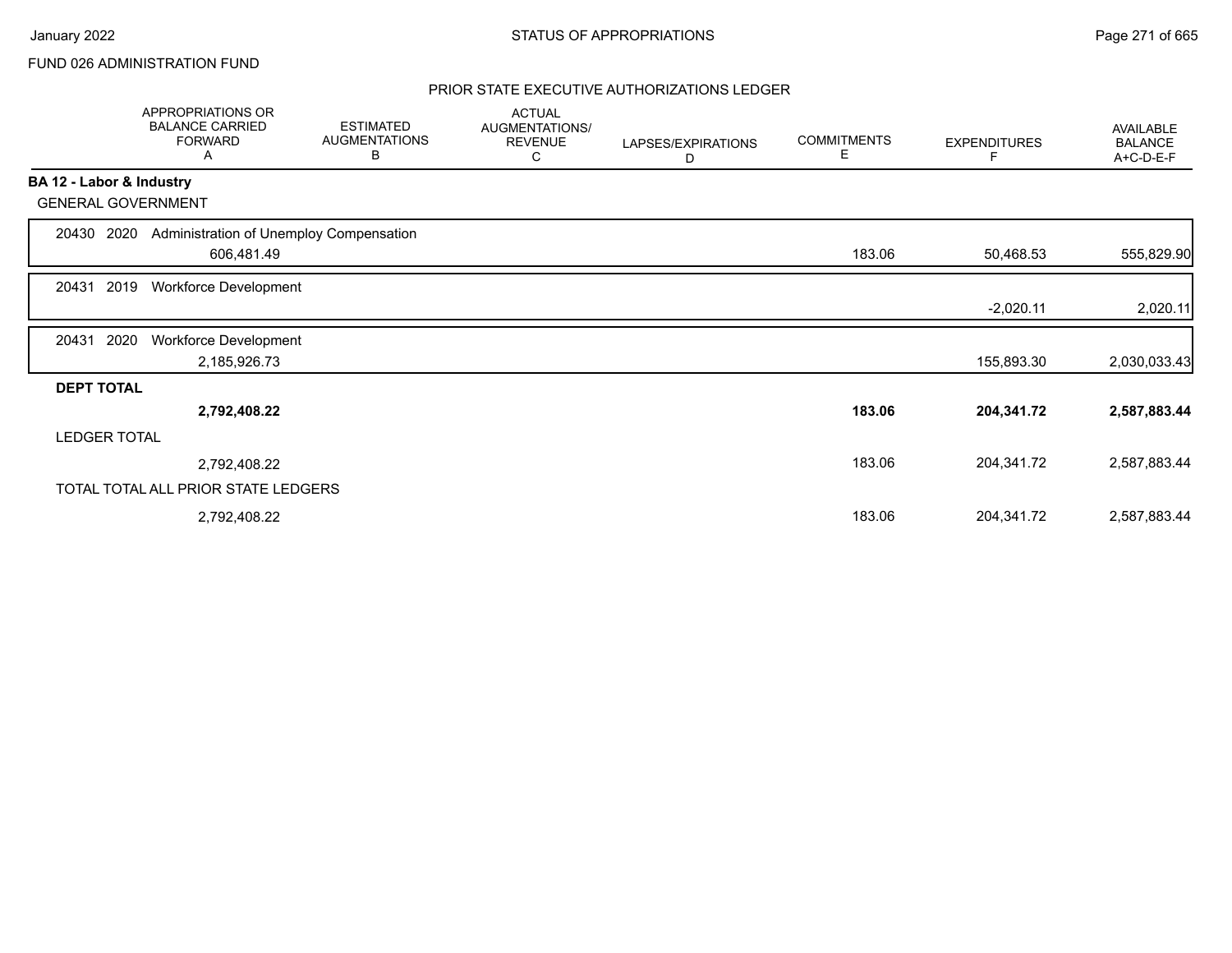## FUND 026 ADMINISTRATION FUND

#### RESTRICTED RECEIPTS LEDGER

|                           | <b>APPROPRIATIONS OR</b><br><b>BALANCE CARRIED</b><br><b>FORWARD</b><br>A | <b>ESTIMATED</b><br><b>AUGMENTATIONS</b><br>в | <b>ACTUAL</b><br>AUGMENTATIONS/<br><b>REVENUE</b><br>С | LAPSES/EXPIRATIONS<br>D | <b>COMMITMENTS</b><br>E | <b>EXPENDITURES</b> | AVAILABLE<br><b>BALANCE</b><br>A+C-D-E-F |
|---------------------------|---------------------------------------------------------------------------|-----------------------------------------------|--------------------------------------------------------|-------------------------|-------------------------|---------------------|------------------------------------------|
| BA 12 - Labor & Industry  |                                                                           |                                               |                                                        |                         |                         |                     |                                          |
| <b>GENERAL GOVERNMENT</b> |                                                                           |                                               |                                                        |                         |                         |                     |                                          |
| 40174 2021                | <b>UCTS - Cash Collateral</b>                                             |                                               |                                                        |                         |                         |                     |                                          |
|                           | 4,084,106.12                                                              |                                               | 206,315.47                                             |                         |                         |                     | 4,290,421.59                             |
| <b>DEPT TOTAL</b>         |                                                                           |                                               |                                                        |                         |                         |                     |                                          |
|                           | 4,084,106.12                                                              |                                               | 206,315.47                                             |                         |                         |                     | 4,290,421.59                             |
| <b>LEDGER TOTAL</b>       |                                                                           |                                               |                                                        |                         |                         |                     |                                          |
|                           | 4,084,106.12                                                              |                                               | 206,315.47                                             |                         |                         |                     | 4,290,421.59                             |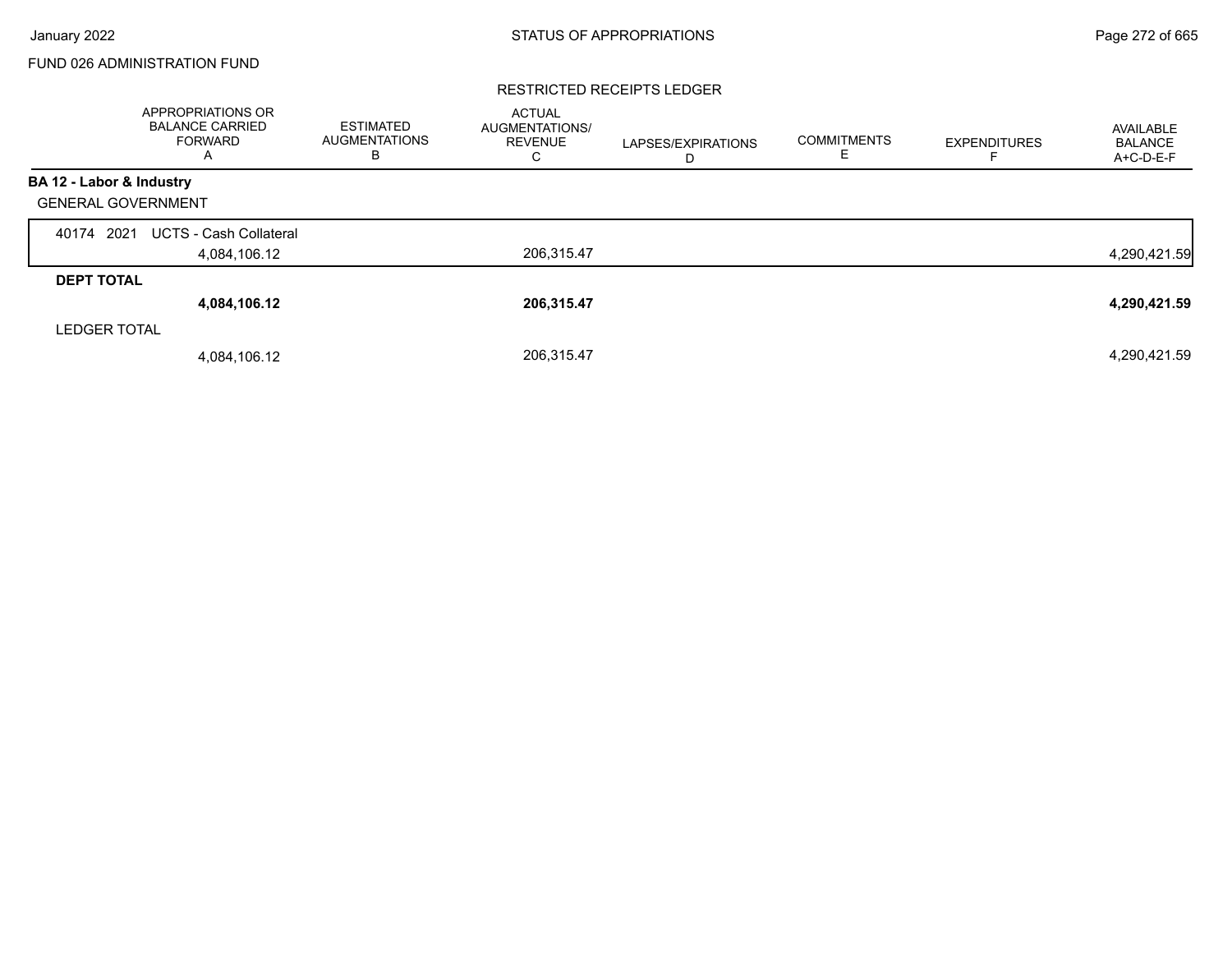Г

### FUND 026 ADMINISTRATION FUND

|                           | APPROPRIATIONS OR<br><b>BALANCE CARRIED</b><br><b>FORWARD</b><br>A | <b>ESTIMATED</b><br>AUGMENTATIONS<br>в | <b>ACTUAL</b><br>AUGMENTATIONS/<br><b>REVENUE</b><br>С | LAPSES/EXPIRATIONS<br>D | <b>COMMITMENTS</b><br>E. | <b>EXPENDITURES</b> | AVAILABLE<br><b>BALANCE</b><br>A+C-D-E-F |
|---------------------------|--------------------------------------------------------------------|----------------------------------------|--------------------------------------------------------|-------------------------|--------------------------|---------------------|------------------------------------------|
| BA 12 - Labor & Industry  |                                                                    |                                        |                                                        |                         |                          |                     |                                          |
| <b>GENERAL GOVERNMENT</b> |                                                                    |                                        |                                                        |                         |                          |                     |                                          |
| 50002 2021                | <b>General Operations</b>                                          |                                        |                                                        |                         |                          |                     |                                          |
|                           |                                                                    |                                        |                                                        |                         |                          | 1,630.94            | $-1,630.94$                              |
| <b>DEPT TOTAL</b>         |                                                                    |                                        |                                                        |                         |                          |                     |                                          |
|                           |                                                                    |                                        |                                                        |                         |                          | 1,630.94            | $-1,630.94$                              |
| <b>LEDGER TOTAL</b>       |                                                                    |                                        |                                                        |                         |                          |                     |                                          |
|                           |                                                                    |                                        |                                                        |                         |                          | 1,630.94            | $-1,630.94$                              |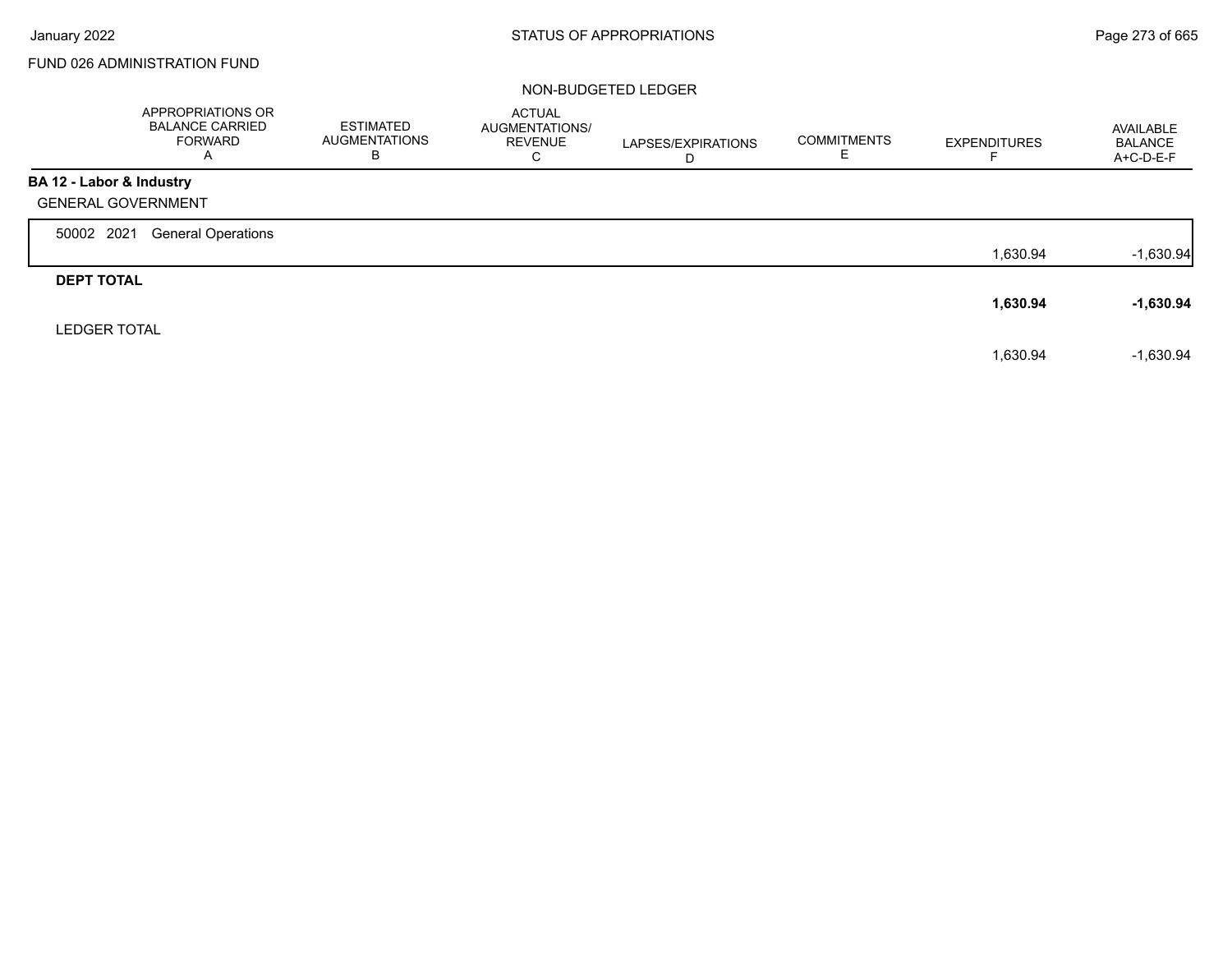### FUND 027 LIQUID FUELS TAX FUND

|                                                            | <b>APPROPRIATIONS OR</b><br><b>BALANCE CARRIED</b><br><b>FORWARD</b><br>A | <b>ESTIMATED</b><br><b>AUGMENTATIONS</b><br>В | <b>ACTUAL</b><br>AUGMENTATIONS/<br><b>REVENUE</b><br>C | LAPSES/EXPIRATIONS<br>D | <b>COMMITMENTS</b><br>Е | <b>EXPENDITURES</b><br>F. | <b>AVAILABLE</b><br><b>BALANCE</b><br>A+C-D-E-F |
|------------------------------------------------------------|---------------------------------------------------------------------------|-----------------------------------------------|--------------------------------------------------------|-------------------------|-------------------------|---------------------------|-------------------------------------------------|
| BA 73 - Treasury                                           |                                                                           |                                               |                                                        |                         |                         |                           |                                                 |
| <b>REFUNDS</b>                                             |                                                                           |                                               |                                                        |                         |                         |                           |                                                 |
| 2021<br>20141                                              | Refunding Liq Fuels Tax-Boat Fund<br>110,000.00                           |                                               |                                                        |                         |                         |                           | 110,000.00                                      |
| <b>DEPT TOTAL</b>                                          |                                                                           |                                               |                                                        |                         |                         |                           |                                                 |
|                                                            | 110,000.00                                                                |                                               |                                                        |                         |                         |                           | 110,000.00                                      |
| <b>BA 78 - Transportation</b><br><b>GENERAL GOVERNMENT</b> |                                                                           |                                               |                                                        |                         |                         |                           |                                                 |
| 20187 2021                                                 | <b>Auditor General's Audit Costs</b>                                      |                                               |                                                        |                         |                         |                           |                                                 |
|                                                            | 700,000.00                                                                |                                               |                                                        |                         |                         | 96,222.61                 | 603,777.39                                      |
| <b>DEPT TOTAL</b>                                          |                                                                           |                                               |                                                        |                         |                         |                           |                                                 |
|                                                            | 700,000.00                                                                |                                               |                                                        |                         |                         | 96,222.61                 | 603,777.39                                      |
| <b>LEDGER TOTAL</b>                                        |                                                                           |                                               |                                                        |                         |                         |                           |                                                 |
|                                                            | 810,000.00                                                                |                                               |                                                        |                         |                         | 96,222.61                 | 713,777.39                                      |
|                                                            | TOTAL TOTAL ALL CURRENT STATE LEDGERS                                     |                                               |                                                        |                         |                         |                           |                                                 |
|                                                            | 810,000.00                                                                |                                               |                                                        |                         |                         | 96,222.61                 | 713,777.39                                      |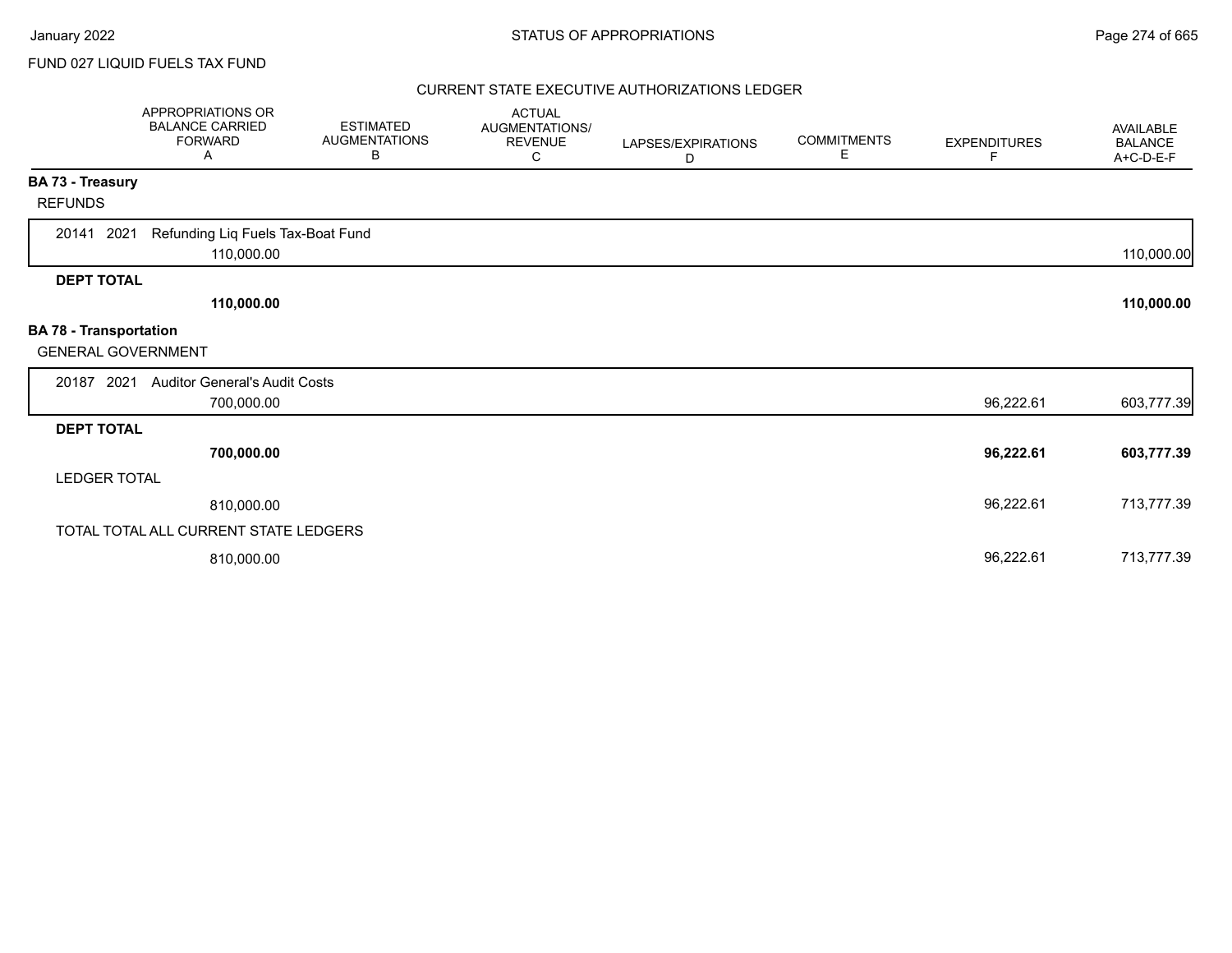FUND 027 LIQUID FUELS TAX FUND

|                               | APPROPRIATIONS OR<br><b>BALANCE CARRIED</b><br><b>FORWARD</b><br>Α | <b>ESTIMATED</b><br><b>AUGMENTATIONS</b><br>В | <b>ACTUAL</b><br>AUGMENTATIONS/<br><b>REVENUE</b><br>C | LAPSES/EXPIRATIONS<br>D | <b>COMMITMENTS</b><br>Е | <b>EXPENDITURES</b><br>F | AVAILABLE<br><b>BALANCE</b><br>A+C-D-E-F |
|-------------------------------|--------------------------------------------------------------------|-----------------------------------------------|--------------------------------------------------------|-------------------------|-------------------------|--------------------------|------------------------------------------|
| <b>BA 73 - Treasury</b>       |                                                                    |                                               |                                                        |                         |                         |                          |                                          |
| <b>REFUNDS</b>                |                                                                    |                                               |                                                        |                         |                         |                          |                                          |
| 20141 2018                    | Refunding Liq Fuels Tax-Boat Fund<br>94,826.65                     |                                               |                                                        |                         |                         |                          | 94,826.65                                |
| 20141 2019                    | Refunding Liq Fuels Tax-Boat Fund<br>105,000.00                    |                                               |                                                        |                         |                         |                          | 105,000.00                               |
| 20141<br>2020                 | Refunding Liq Fuels Tax-Boat Fund<br>318.63                        |                                               |                                                        |                         |                         |                          | 318.63                                   |
| <b>DEPT TOTAL</b>             |                                                                    |                                               |                                                        |                         |                         |                          |                                          |
|                               | 200,145.28                                                         |                                               |                                                        |                         |                         |                          | 200,145.28                               |
| <b>BA 78 - Transportation</b> |                                                                    |                                               |                                                        |                         |                         |                          |                                          |
| <b>GENERAL GOVERNMENT</b>     |                                                                    |                                               |                                                        |                         |                         |                          |                                          |
|                               | 20187 2019 Auditor General's Audit Costs                           |                                               |                                                        |                         |                         |                          |                                          |
|                               | 288,568.33                                                         |                                               |                                                        |                         |                         |                          | 288,568.33                               |
| 20187 2020                    | <b>Auditor General's Audit Costs</b>                               |                                               |                                                        |                         |                         |                          |                                          |
|                               | 369,017.83                                                         |                                               |                                                        |                         |                         |                          | 369,017.83                               |
| <b>DEPT TOTAL</b>             |                                                                    |                                               |                                                        |                         |                         |                          |                                          |
|                               | 657,586.16                                                         |                                               |                                                        |                         |                         |                          | 657,586.16                               |
| <b>LEDGER TOTAL</b>           |                                                                    |                                               |                                                        |                         |                         |                          |                                          |
|                               | 857,731.44                                                         |                                               |                                                        |                         |                         |                          | 857,731.44                               |
|                               | TOTAL TOTAL ALL PRIOR STATE LEDGERS                                |                                               |                                                        |                         |                         |                          |                                          |
|                               | 857,731.44                                                         |                                               |                                                        |                         |                         |                          | 857,731.44                               |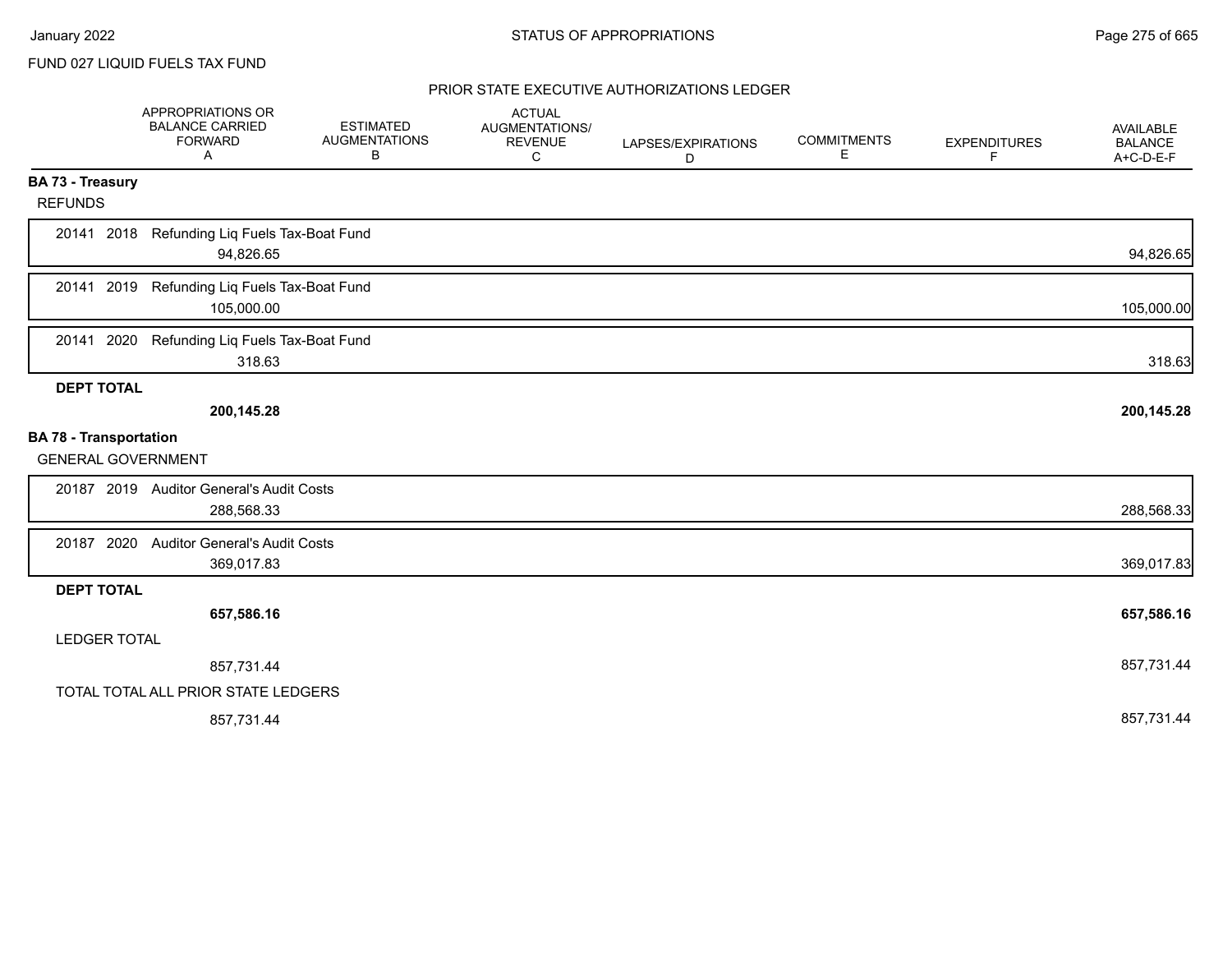г

## FUND 027 LIQUID FUELS TAX FUND

|                               | <b>APPROPRIATIONS OR</b><br><b>BALANCE CARRIED</b><br><b>FORWARD</b><br>A | ESTIMATED<br><b>AUGMENTATIONS</b><br>В | <b>ACTUAL</b><br>AUGMENTATIONS/<br><b>REVENUE</b><br>C | LAPSES/EXPIRATIONS<br>D | <b>COMMITMENTS</b><br>Е. | <b>EXPENDITURES</b> | AVAILABLE<br><b>BALANCE</b><br>$A+C-D-E-F$ |
|-------------------------------|---------------------------------------------------------------------------|----------------------------------------|--------------------------------------------------------|-------------------------|--------------------------|---------------------|--------------------------------------------|
| <b>BA 78 - Transportation</b> |                                                                           |                                        |                                                        |                         |                          |                     |                                            |
|                               | <b>GENERAL GOVERNMENT</b>                                                 |                                        |                                                        |                         |                          |                     |                                            |
| 50077                         | PAYMENTS TO COUNTIES<br>2021                                              |                                        |                                                        |                         |                          |                     |                                            |
|                               |                                                                           |                                        |                                                        |                         |                          | 14,193,423.05       | $-14, 193, 423.05$                         |
| <b>DEPT TOTAL</b>             |                                                                           |                                        |                                                        |                         |                          |                     |                                            |
|                               |                                                                           |                                        |                                                        |                         |                          | 14,193,423.05       | -14,193,423.05                             |
| <b>LEDGER TOTAL</b>           |                                                                           |                                        |                                                        |                         |                          |                     |                                            |
|                               |                                                                           |                                        |                                                        |                         |                          | 14,193,423.05       | -14,193,423.05                             |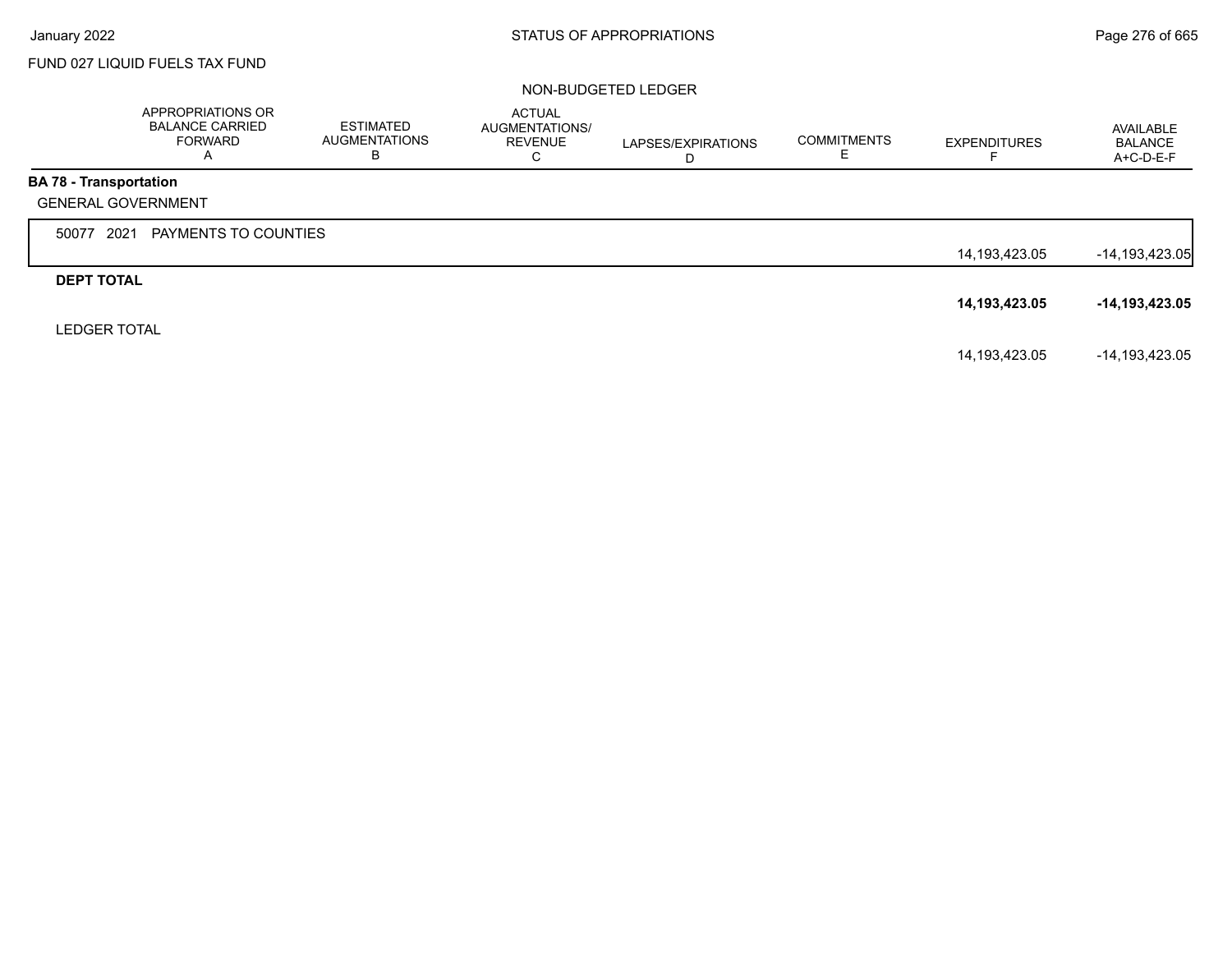Г

## FUND 028 LIQUOR LICENSE FUND

|                              | APPROPRIATIONS OR<br><b>BALANCE CARRIED</b><br><b>FORWARD</b><br>$\overline{\mathsf{A}}$ | ESTIMATED<br><b>AUGMENTATIONS</b><br>ь | <b>ACTUAL</b><br>AUGMENTATIONS/<br><b>REVENUE</b><br>С | LAPSES/EXPIRATIONS | <b>COMMITMENTS</b> | <b>EXPENDITURES</b> | AVAILABLE<br><b>BALANCE</b><br>A+C-D-E-F |
|------------------------------|------------------------------------------------------------------------------------------|----------------------------------------|--------------------------------------------------------|--------------------|--------------------|---------------------|------------------------------------------|
| BA 26 - Liquor Control Board |                                                                                          |                                        |                                                        |                    |                    |                     |                                          |
| <b>GRANTS AND SUBSIDIES</b>  |                                                                                          |                                        |                                                        |                    |                    |                     |                                          |
| 2021<br>50014                | Liquor License                                                                           |                                        |                                                        |                    |                    |                     |                                          |
|                              |                                                                                          |                                        |                                                        |                    |                    | 187,975.00          | $-187,975.00$                            |
| <b>DEPT TOTAL</b>            |                                                                                          |                                        |                                                        |                    |                    |                     |                                          |
|                              |                                                                                          |                                        |                                                        |                    |                    | 187,975.00          | -187,975.00                              |
| <b>LEDGER TOTAL</b>          |                                                                                          |                                        |                                                        |                    |                    |                     |                                          |
|                              |                                                                                          |                                        |                                                        |                    |                    | 187.975.00          | -187,975.00                              |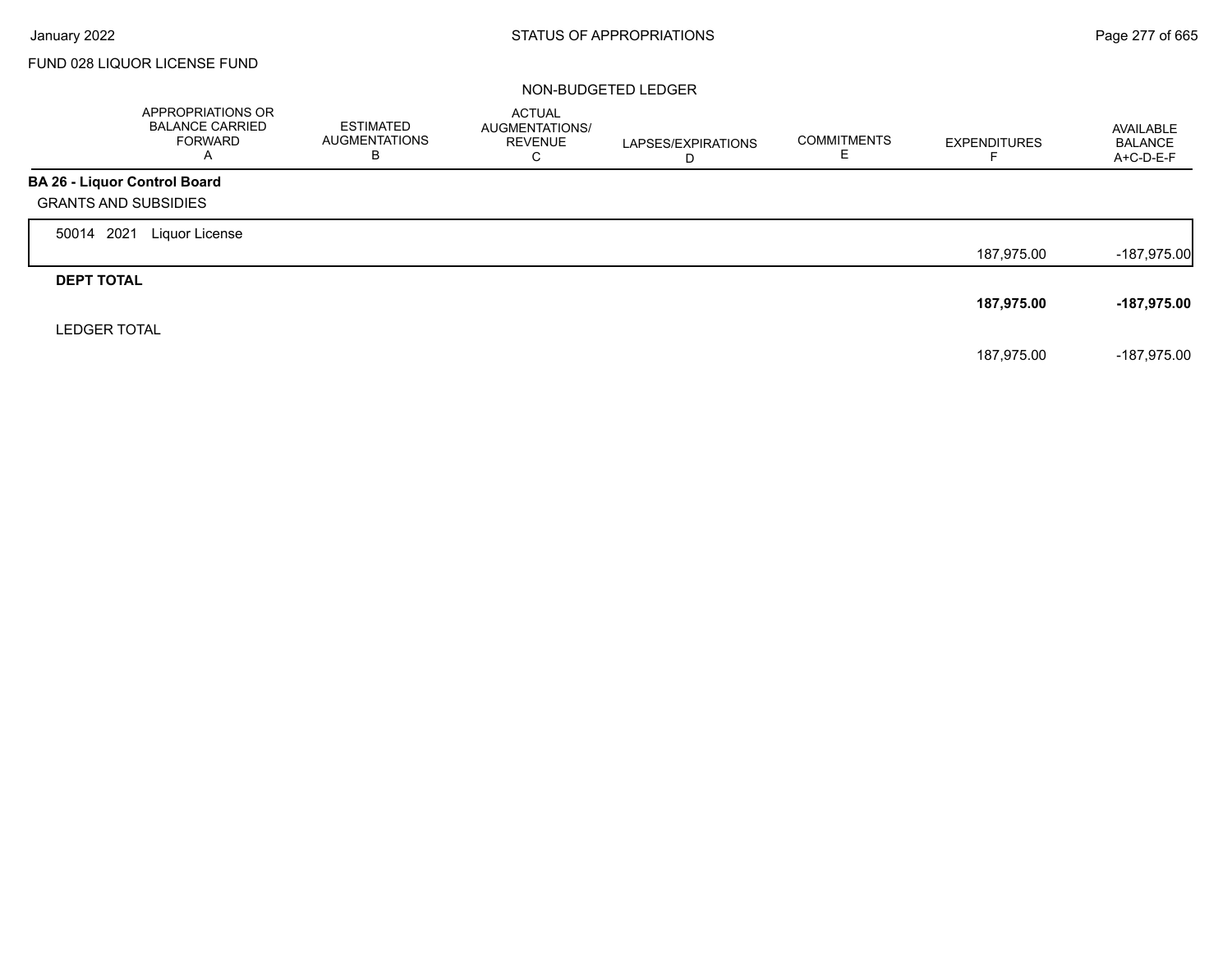# FUND 029 FIRE INSURANCE TAX FUND

|                                | APPROPRIATIONS OR<br><b>BALANCE CARRIED</b><br><b>FORWARD</b><br>A | <b>ESTIMATED</b><br><b>AUGMENTATIONS</b><br>в | <b>ACTUAL</b><br>AUGMENTATIONS/<br><b>REVENUE</b><br>С | LAPSES/EXPIRATIONS<br>D | <b>COMMITMENTS</b> | <b>EXPENDITURES</b> | AVAILABLE<br>BALANCE<br>A+C-D-E-F |
|--------------------------------|--------------------------------------------------------------------|-----------------------------------------------|--------------------------------------------------------|-------------------------|--------------------|---------------------|-----------------------------------|
| <b>BA 92 - Auditor General</b> |                                                                    |                                               |                                                        |                         |                    |                     |                                   |
| <b>GENERAL GOVERNMENT</b>      |                                                                    |                                               |                                                        |                         |                    |                     |                                   |
| 2021<br>50067                  | Payments to Subdivisions                                           |                                               |                                                        |                         |                    |                     |                                   |
|                                |                                                                    |                                               |                                                        |                         |                    | 68,269,562.63       | $-68,269,562.63$                  |
| <b>DEPT TOTAL</b>              |                                                                    |                                               |                                                        |                         |                    |                     |                                   |
|                                |                                                                    |                                               |                                                        |                         |                    | 68,269,562.63       | $-68,269,562.63$                  |
| <b>LEDGER TOTAL</b>            |                                                                    |                                               |                                                        |                         |                    |                     |                                   |
|                                |                                                                    |                                               |                                                        |                         |                    | 68,269,562.63       | -68,269,562.63                    |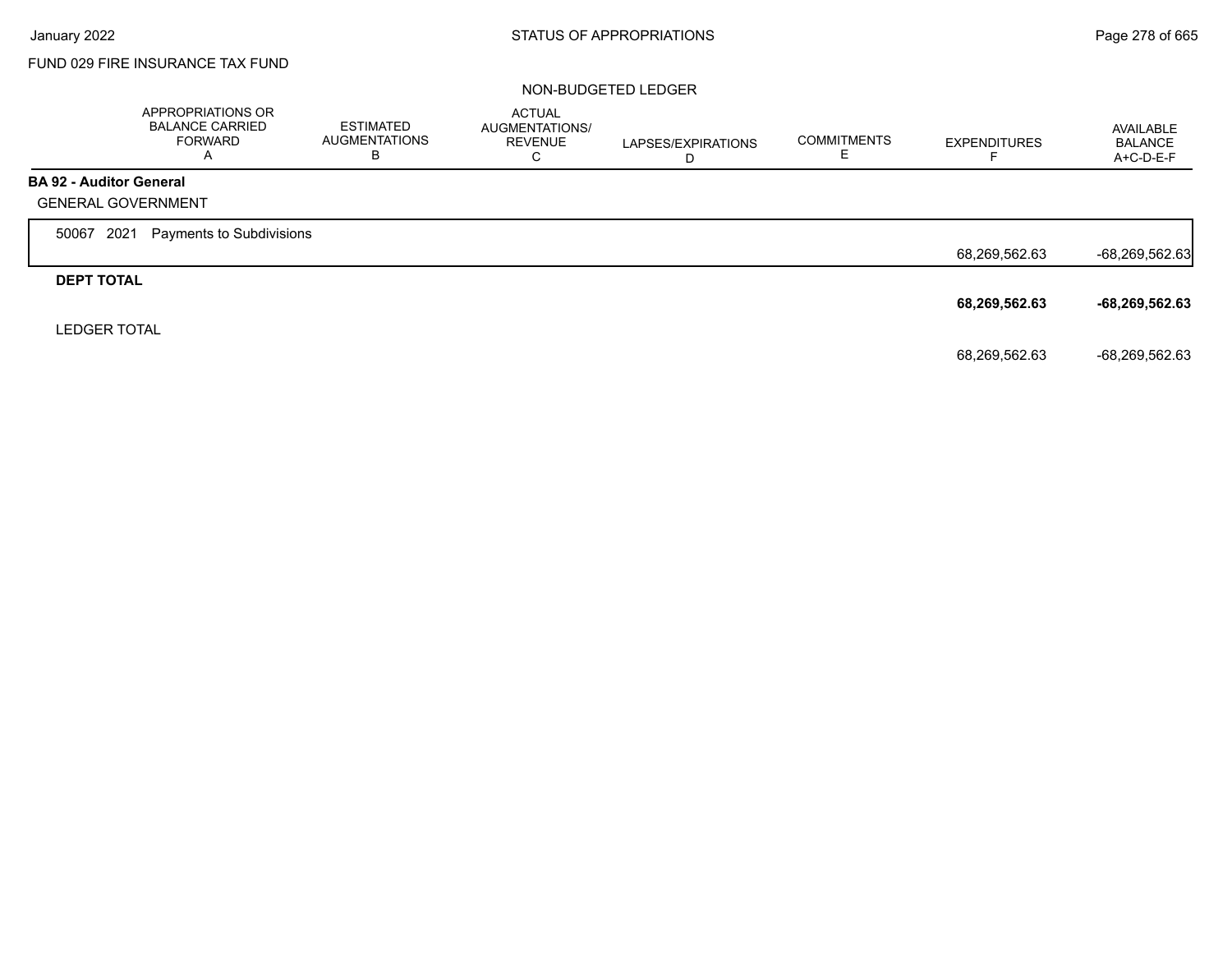# FUND 030 FIRE & EMERGENCY MED SVCS LOAN FUND

|                             | <b>APPROPRIATIONS OR</b><br><b>BALANCE CARRIED</b><br><b>FORWARD</b><br>A | <b>ESTIMATED</b><br><b>AUGMENTATIONS</b><br>B | <b>ACTUAL</b><br>AUGMENTATIONS/<br><b>REVENUE</b><br>С | LAPSES/EXPIRATIONS<br>D | <b>COMMITMENTS</b><br>E. | <b>EXPENDITURES</b><br>F | <b>AVAILABLE</b><br><b>BALANCE</b><br>A+C-D-E-F |
|-----------------------------|---------------------------------------------------------------------------|-----------------------------------------------|--------------------------------------------------------|-------------------------|--------------------------|--------------------------|-------------------------------------------------|
|                             | BA 31 - PA Emergency Management Agency                                    |                                               |                                                        |                         |                          |                          |                                                 |
| <b>GENERAL GOVERNMENT</b>   |                                                                           |                                               |                                                        |                         |                          |                          |                                                 |
| 2021<br>50020               | VLAP-AMBULANCE                                                            |                                               |                                                        |                         |                          |                          |                                                 |
|                             |                                                                           |                                               |                                                        |                         | 226,630.00               | 100,733.00               | $-327,363.00$                                   |
| 2021<br>50021               | <b>VLAP-RESCUE</b>                                                        |                                               |                                                        |                         |                          |                          |                                                 |
|                             |                                                                           |                                               |                                                        |                         | 45,760.00                | 327,533.00               | -373,293.00                                     |
| <b>GRANTS AND SUBSIDIES</b> |                                                                           |                                               |                                                        |                         |                          |                          |                                                 |
| 2021<br>50019               | <b>VLAP-FIRE</b>                                                          |                                               |                                                        |                         |                          |                          |                                                 |
|                             |                                                                           |                                               |                                                        |                         | 2,195,000.00             | 4,975,185.00             | $-7,170,185.00$                                 |
| <b>DEPT TOTAL</b>           |                                                                           |                                               |                                                        |                         |                          |                          |                                                 |
|                             |                                                                           |                                               |                                                        |                         | 2,467,390.00             | 5,403,451.00             | -7,870,841.00                                   |
| <b>LEDGER TOTAL</b>         |                                                                           |                                               |                                                        |                         |                          |                          |                                                 |
|                             |                                                                           |                                               |                                                        |                         | 2,467,390.00             | 5,403,451.00             | -7,870,841.00                                   |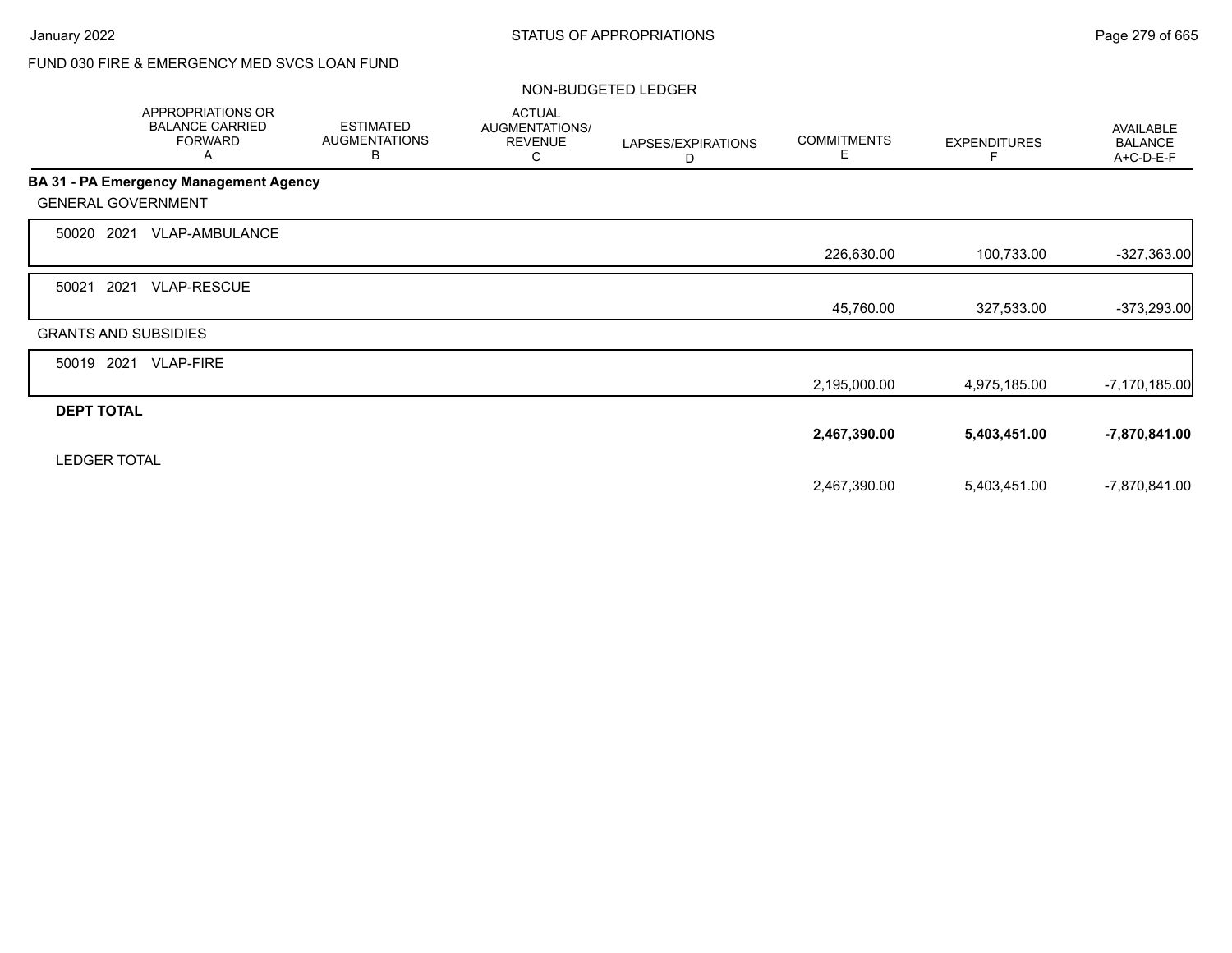Г

## FUND 031 MANUFACTURING FUND

|                                                    | APPROPRIATIONS OR<br><b>BALANCE CARRIED</b><br><b>FORWARD</b><br>A | <b>ESTIMATED</b><br><b>AUGMENTATIONS</b><br>B | <b>ACTUAL</b><br>AUGMENTATIONS/<br><b>REVENUE</b><br>С | LAPSES/EXPIRATIONS<br>D | <b>COMMITMENTS</b><br>E. | <b>EXPENDITURES</b> | <b>AVAILABLE</b><br><b>BALANCE</b><br>A+C-D-E-F |
|----------------------------------------------------|--------------------------------------------------------------------|-----------------------------------------------|--------------------------------------------------------|-------------------------|--------------------------|---------------------|-------------------------------------------------|
| <b>BA 11 - Corrections</b><br><b>INSTITUTIONAL</b> |                                                                    |                                               |                                                        |                         |                          |                     |                                                 |
| 20234 2021                                         | <b>General Operations</b>                                          |                                               |                                                        |                         |                          |                     |                                                 |
|                                                    | 97,111,000.00                                                      |                                               |                                                        |                         | 15,835,353.74            | 44,287,652.70       | 36,987,993.56                                   |
| <b>DEPT TOTAL</b>                                  |                                                                    |                                               |                                                        |                         |                          |                     |                                                 |
|                                                    | 97,111,000.00                                                      |                                               |                                                        |                         | 15,835,353.74            | 44,287,652.70       | 36,987,993.56                                   |
| <b>LEDGER TOTAL</b>                                |                                                                    |                                               |                                                        |                         |                          |                     |                                                 |
|                                                    | 97,111,000.00                                                      |                                               |                                                        |                         | 15,835,353.74            | 44,287,652.70       | 36,987,993.56                                   |
|                                                    | TOTAL TOTAL ALL CURRENT STATE LEDGERS                              |                                               |                                                        |                         |                          |                     |                                                 |
|                                                    | 97,111,000.00                                                      |                                               |                                                        |                         | 15,835,353.74            | 44,287,652.70       | 36,987,993.56                                   |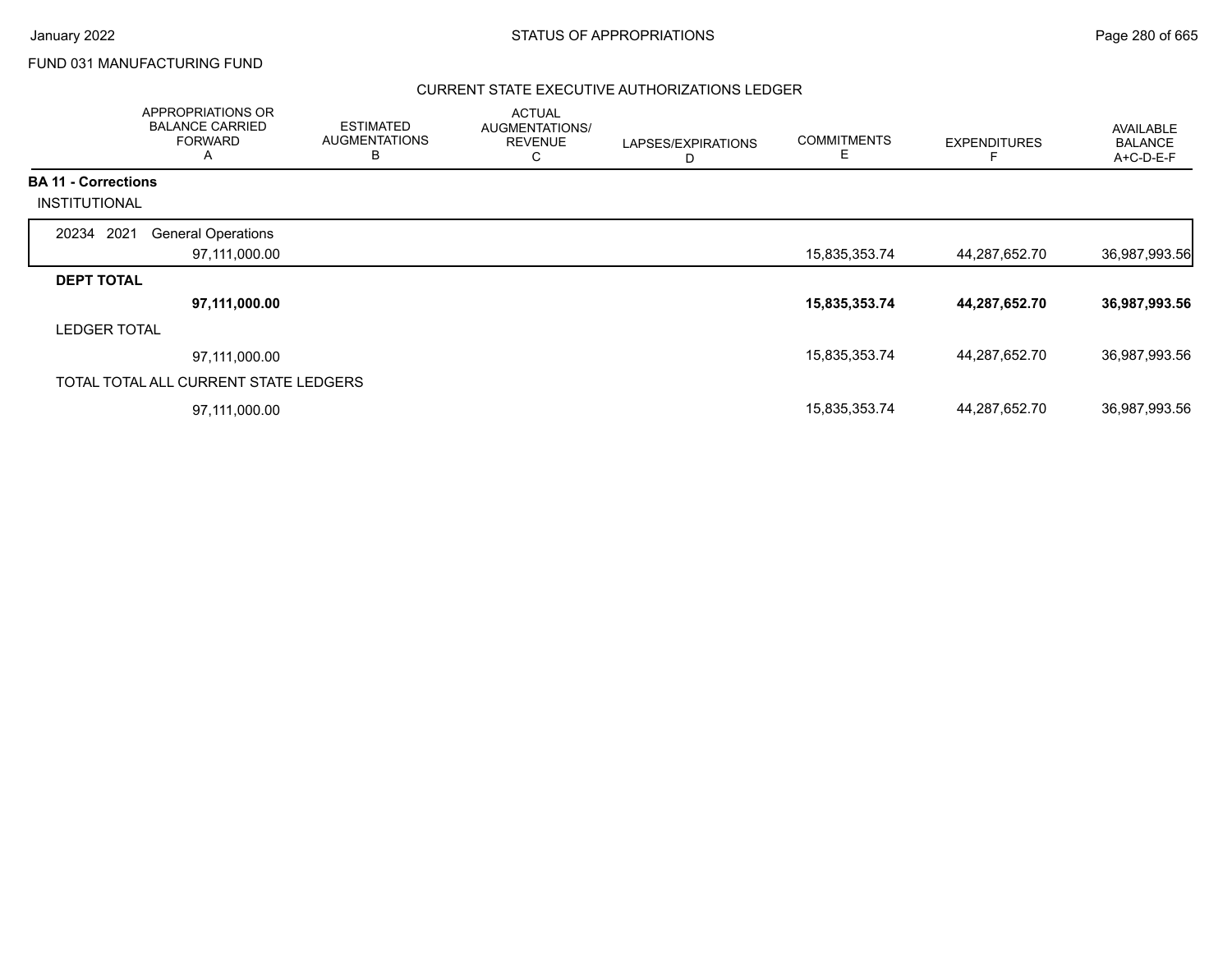# FUND 031 MANUFACTURING FUND

|                            | APPROPRIATIONS OR<br><b>BALANCE CARRIED</b><br><b>FORWARD</b><br>A | <b>ESTIMATED</b><br><b>AUGMENTATIONS</b><br>в | <b>ACTUAL</b><br>AUGMENTATIONS/<br><b>REVENUE</b><br>C | LAPSES/EXPIRATIONS<br>D | <b>COMMITMENTS</b><br>Е | <b>EXPENDITURES</b><br>F | AVAILABLE<br><b>BALANCE</b><br>$A+C-D-E-F$ |
|----------------------------|--------------------------------------------------------------------|-----------------------------------------------|--------------------------------------------------------|-------------------------|-------------------------|--------------------------|--------------------------------------------|
| <b>BA 11 - Corrections</b> |                                                                    |                                               |                                                        |                         |                         |                          |                                            |
| <b>INSTITUTIONAL</b>       |                                                                    |                                               |                                                        |                         |                         |                          |                                            |
|                            | 20234 2014 General Operations<br>1,010.88                          |                                               |                                                        |                         | 1,010.88                |                          |                                            |
|                            | 20234 2015 General Operations<br>5,648.70                          |                                               |                                                        |                         | 5,648.70                |                          |                                            |
|                            | 20234 2016 General Operations<br>213.00                            |                                               |                                                        |                         | 213.00                  |                          |                                            |
| 20234 2018                 | <b>General Operations</b><br>834.71                                |                                               |                                                        |                         | 834.71                  |                          |                                            |
| 20234 2019                 | <b>General Operations</b><br>18,361.77                             |                                               |                                                        |                         | 21,267.93               | $-3,041.31$              | 135.15                                     |
| 20234 2020                 | <b>General Operations</b><br>14,610,906.86                         |                                               |                                                        |                         | 2,228,258.49            | 6,696,841.07             | 5,685,807.30                               |
| 20234 2011                 | <b>General Operations</b><br>13,200.00                             |                                               |                                                        |                         |                         |                          | 13,200.00                                  |
| <b>DEPT TOTAL</b>          |                                                                    |                                               |                                                        |                         |                         |                          |                                            |
|                            | 14,650,175.92                                                      |                                               |                                                        |                         | 2,257,233.71            | 6,693,799.76             | 5,699,142.45                               |
| <b>LEDGER TOTAL</b>        |                                                                    |                                               |                                                        |                         |                         |                          |                                            |
|                            | 14,650,175.92                                                      |                                               |                                                        |                         | 2,257,233.71            | 6,693,799.76             | 5,699,142.45                               |
|                            | TOTAL TOTAL ALL PRIOR STATE LEDGERS                                |                                               |                                                        |                         |                         |                          |                                            |
|                            | 14,650,175.92                                                      |                                               |                                                        |                         | 2,257,233.71            | 6,693,799.76             | 5,699,142.45                               |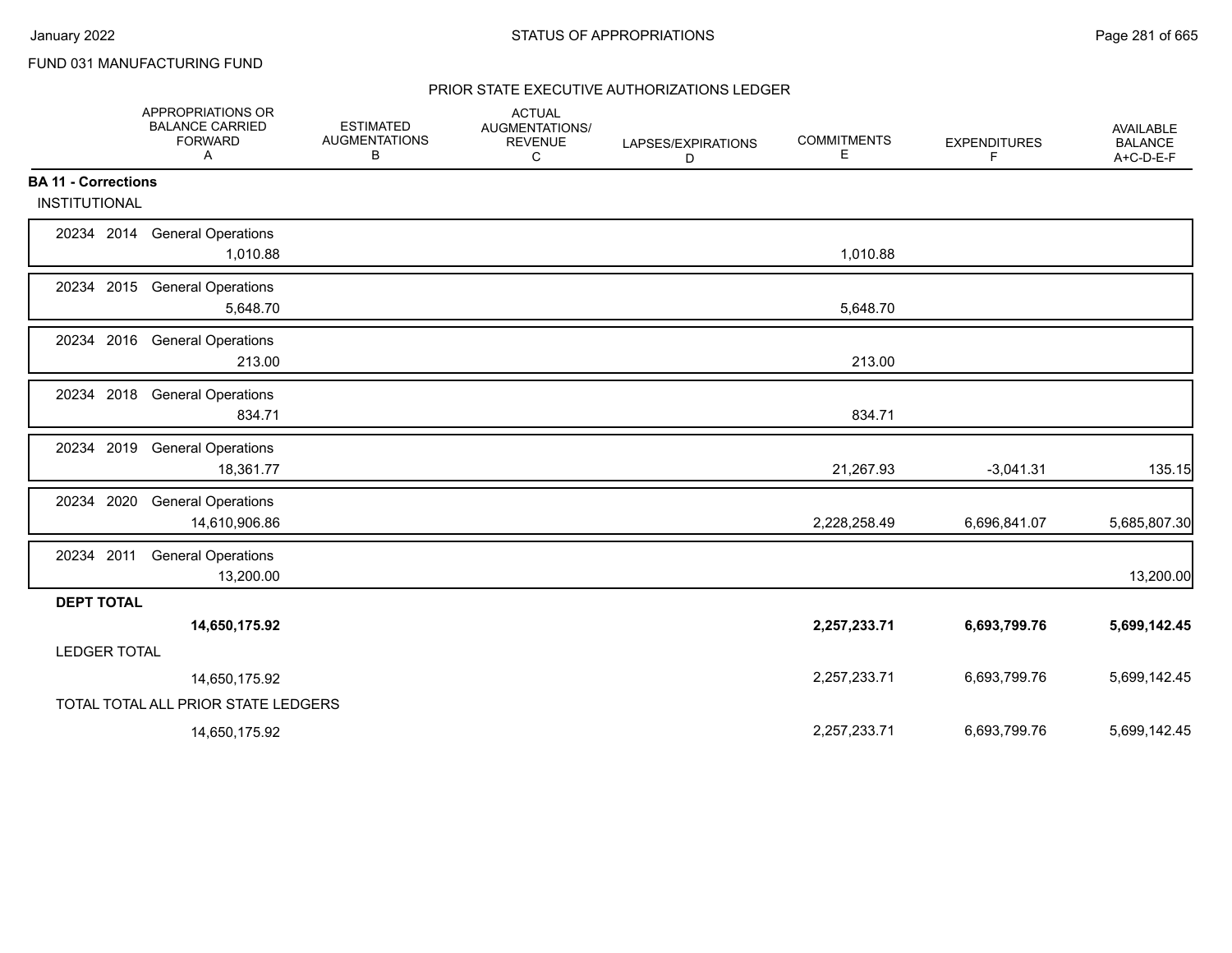### FUND 032 PURCHASING FUND

|                                 | <b>APPROPRIATIONS OR</b><br><b>BALANCE CARRIED</b><br>FORWARD<br>A | <b>ESTIMATED</b><br><b>AUGMENTATIONS</b><br>в | <b>ACTUAL</b><br>AUGMENTATIONS/<br><b>REVENUE</b><br>C | LAPSES/EXPIRATIONS<br>D | <b>COMMITMENTS</b><br>E. | <b>EXPENDITURES</b> | AVAILABLE<br><b>BALANCE</b><br>$A+C-D-E-F$ |
|---------------------------------|--------------------------------------------------------------------|-----------------------------------------------|--------------------------------------------------------|-------------------------|--------------------------|---------------------|--------------------------------------------|
| <b>BA 15 - General Services</b> |                                                                    |                                               |                                                        |                         |                          |                     |                                            |
| <b>GENERAL GOVERNMENT</b>       |                                                                    |                                               |                                                        |                         |                          |                     |                                            |
| 2021<br>50009                   | Purchasing Fund                                                    |                                               |                                                        |                         |                          |                     |                                            |
|                                 |                                                                    |                                               | 22,688,337.17                                          |                         | 401,867,305.01           | 30,400,922.49       | $-432,268,227.50$                          |
| <b>DEPT TOTAL</b>               |                                                                    |                                               |                                                        |                         |                          |                     |                                            |
|                                 |                                                                    |                                               | 22,688,337.17                                          |                         | 401,867,305.01           | 30,400,922.49       | -432,268,227.50                            |
| <b>LEDGER TOTAL</b>             |                                                                    |                                               |                                                        |                         |                          |                     |                                            |
|                                 |                                                                    |                                               | 22,688,337.17                                          |                         | 401,867,305.01           | 30.400.922.49       | -432.268.227.50                            |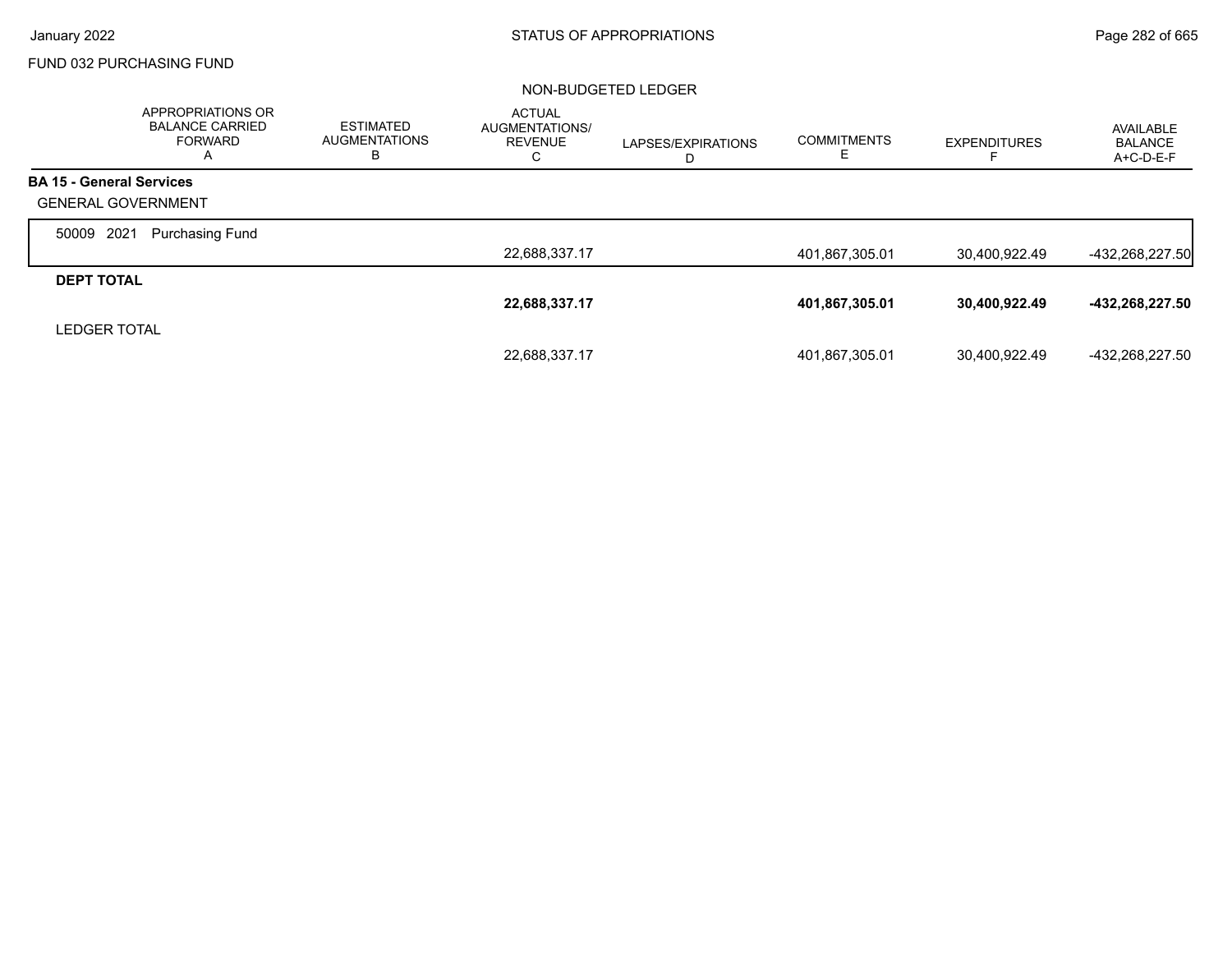# FUND 033 EMPLOYMENT FUND FOR THE BLIND

#### RESTRICTED RECEIPTS LEDGER

|                           | APPROPRIATIONS OR<br><b>BALANCE CARRIED</b><br><b>FORWARD</b><br>A | <b>ESTIMATED</b><br><b>AUGMENTATIONS</b><br>в | <b>ACTUAL</b><br>AUGMENTATIONS/<br><b>REVENUE</b><br>С | LAPSES/EXPIRATIONS<br>D | <b>COMMITMENTS</b><br>Е | <b>EXPENDITURES</b> | AVAILABLE<br><b>BALANCE</b><br>A+C-D-E-F |
|---------------------------|--------------------------------------------------------------------|-----------------------------------------------|--------------------------------------------------------|-------------------------|-------------------------|---------------------|------------------------------------------|
| BA 12 - Labor & Industry  |                                                                    |                                               |                                                        |                         |                         |                     |                                          |
| <b>GENERAL GOVERNMENT</b> |                                                                    |                                               |                                                        |                         |                         |                     |                                          |
| 40002 2021                | <b>Blind Vendors' Retirement Plan</b>                              |                                               |                                                        |                         |                         |                     |                                          |
|                           | 44,878.27                                                          |                                               | 86,578.31                                              |                         |                         | 3,236.57            | 128,220.01                               |
| <b>DEPT TOTAL</b>         |                                                                    |                                               |                                                        |                         |                         |                     |                                          |
|                           | 44,878.27                                                          |                                               | 86,578.31                                              |                         |                         | 3,236.57            | 128,220.01                               |
| <b>LEDGER TOTAL</b>       |                                                                    |                                               |                                                        |                         |                         |                     |                                          |
|                           | 44.878.27                                                          |                                               | 86.578.31                                              |                         |                         | 3,236.57            | 128,220.01                               |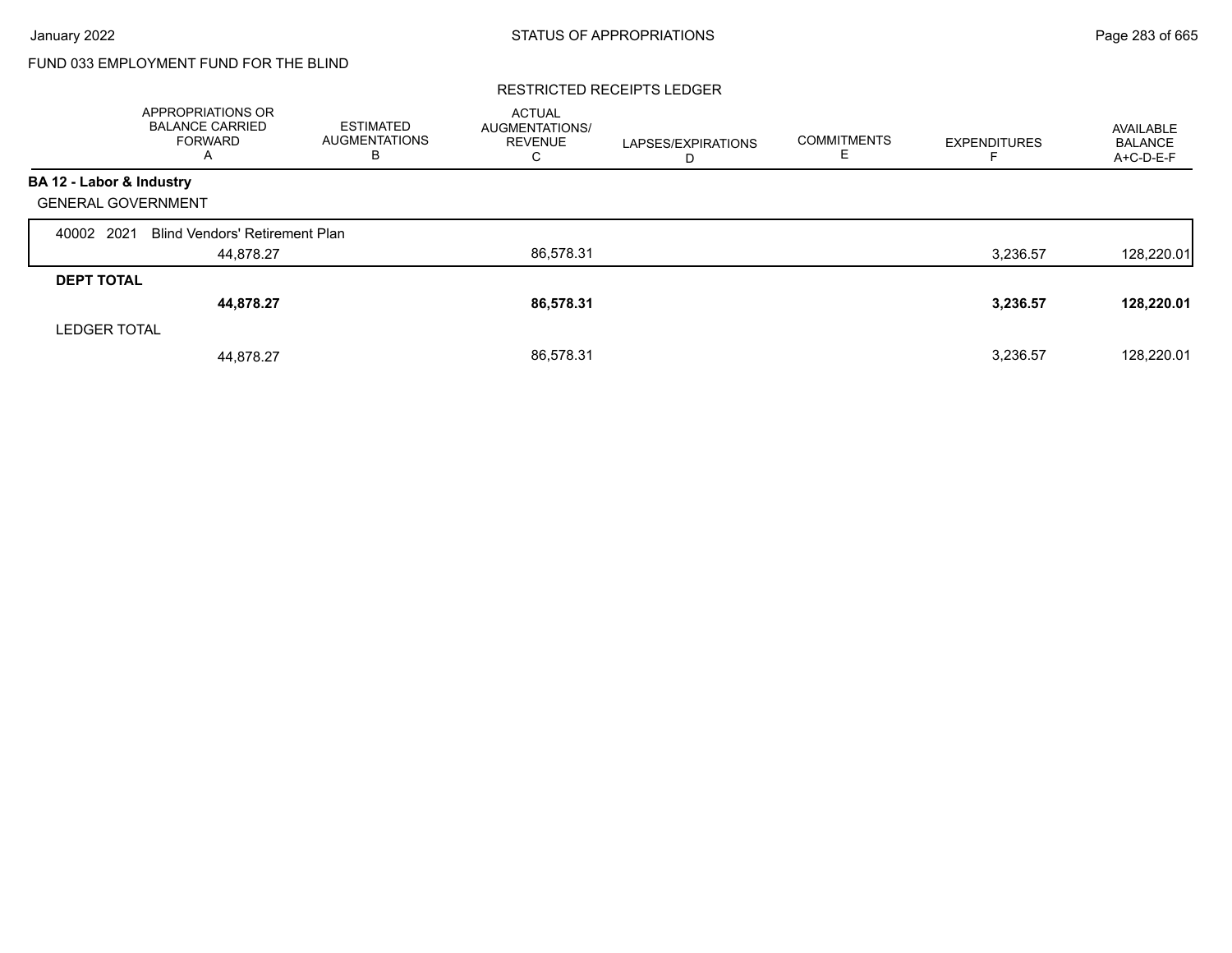# FUND 033 EMPLOYMENT FUND FOR THE BLIND

|                           | APPROPRIATIONS OR<br><b>BALANCE CARRIED</b><br><b>FORWARD</b><br>A | <b>ESTIMATED</b><br><b>AUGMENTATIONS</b><br>В | <b>ACTUAL</b><br>AUGMENTATIONS/<br><b>REVENUE</b><br>С | LAPSES/EXPIRATIONS<br>D | <b>COMMITMENTS</b><br>Е | <b>EXPENDITURES</b> | <b>AVAILABLE</b><br><b>BALANCE</b><br>A+C-D-E-F |
|---------------------------|--------------------------------------------------------------------|-----------------------------------------------|--------------------------------------------------------|-------------------------|-------------------------|---------------------|-------------------------------------------------|
| BA 12 - Labor & Industry  |                                                                    |                                               |                                                        |                         |                         |                     |                                                 |
| <b>GENERAL GOVERNMENT</b> |                                                                    |                                               |                                                        |                         |                         |                     |                                                 |
| 2021<br>50003             | Blind Vendors' Retirement Plan-Gen Oper                            |                                               |                                                        |                         |                         |                     |                                                 |
|                           |                                                                    |                                               |                                                        |                         | 2,712.43                | 150,908.39          | $-153,620.82$                                   |
| 50294 2021                | BEP - Set Aside Funds                                              |                                               |                                                        |                         |                         |                     |                                                 |
|                           |                                                                    |                                               | 58,274.92                                              |                         |                         |                     |                                                 |
| <b>DEPT TOTAL</b>         |                                                                    |                                               |                                                        |                         |                         |                     |                                                 |
|                           |                                                                    |                                               | 58,274.92                                              |                         | 2,712.43                | 150,908.39          | $-153,620.82$                                   |
| <b>LEDGER TOTAL</b>       |                                                                    |                                               |                                                        |                         |                         |                     |                                                 |
|                           |                                                                    |                                               | 58.274.92                                              |                         | 2,712.43                | 150,908.39          | -153,620.82                                     |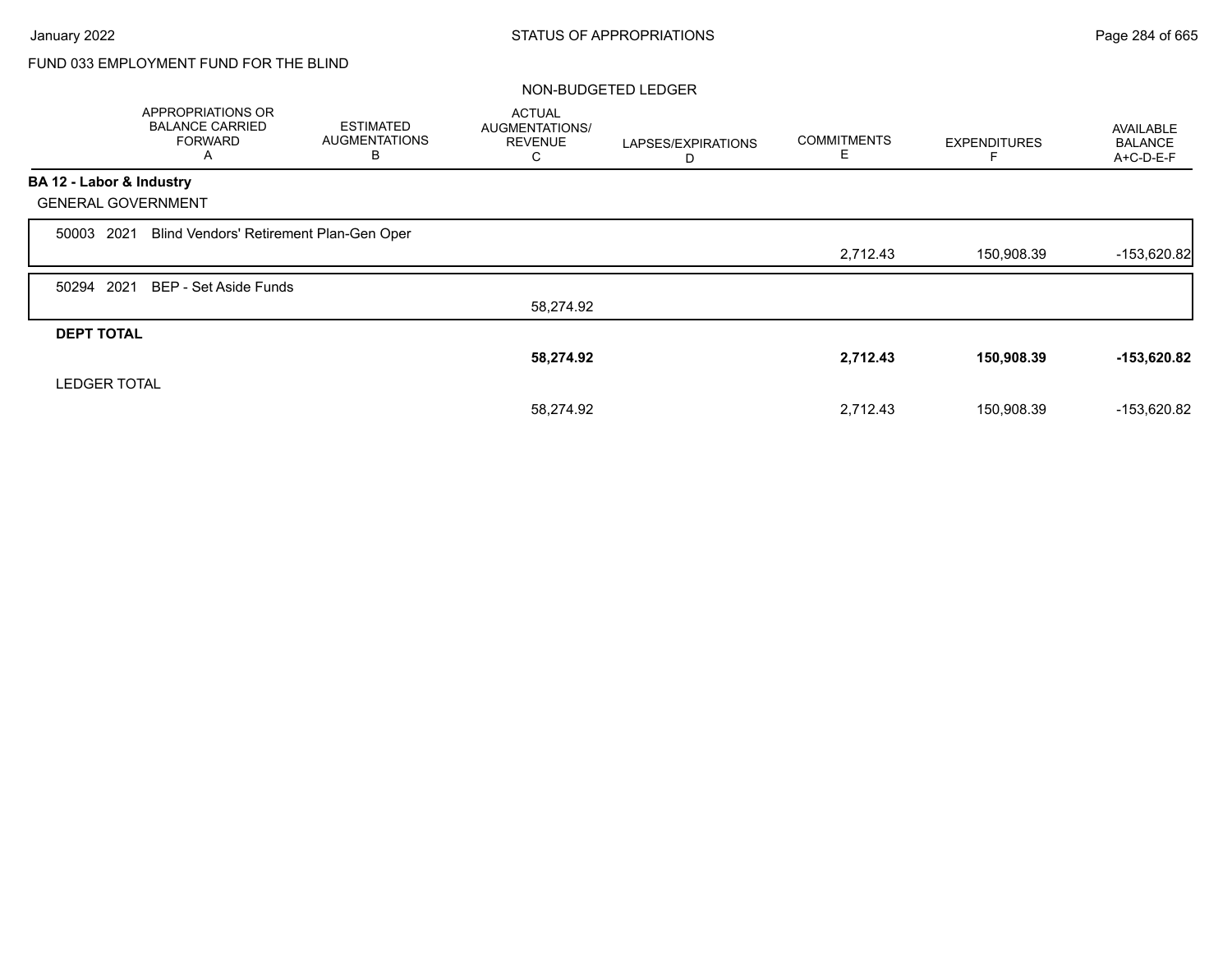## FUND 036 DISASTER RELIEF FUND

### PRIOR STATE CONTINUING LEDGER

|                             | APPROPRIATIONS OR<br><b>BALANCE CARRIED</b><br><b>FORWARD</b><br>A | <b>ESTIMATED</b><br><b>AUGMENTATIONS</b><br>B | <b>ACTUAL</b><br>AUGMENTATIONS/<br><b>REVENUE</b><br>С | LAPSES/EXPIRATIONS<br>D | <b>COMMITMENTS</b><br>Е | <b>EXPENDITURES</b> | AVAILABLE<br><b>BALANCE</b><br>A+C-D-E-F |
|-----------------------------|--------------------------------------------------------------------|-----------------------------------------------|--------------------------------------------------------|-------------------------|-------------------------|---------------------|------------------------------------------|
| BA 81 - Executive Offices   |                                                                    |                                               |                                                        |                         |                         |                     |                                          |
| <b>GRANTS AND SUBSIDIES</b> |                                                                    |                                               |                                                        |                         |                         |                     |                                          |
| 30182 1996                  | Jan 96 Disaster Relief - Bond Proceeds                             |                                               |                                                        |                         |                         |                     |                                          |
|                             | 77,446,000.00                                                      |                                               |                                                        |                         |                         |                     | 77,446,000.00                            |
| <b>DEPT TOTAL</b>           |                                                                    |                                               |                                                        |                         |                         |                     |                                          |
|                             | 77,446,000.00                                                      |                                               |                                                        |                         |                         |                     | 77,446,000.00                            |
| <b>LEDGER TOTAL</b>         |                                                                    |                                               |                                                        |                         |                         |                     |                                          |
|                             | 77,446,000.00                                                      |                                               |                                                        |                         |                         |                     | 77,446,000.00                            |
|                             | TOTAL TOTAL ALL PRIOR STATE LEDGERS                                |                                               |                                                        |                         |                         |                     |                                          |
|                             | 77,446,000.00                                                      |                                               |                                                        |                         |                         |                     | 77,446,000.00                            |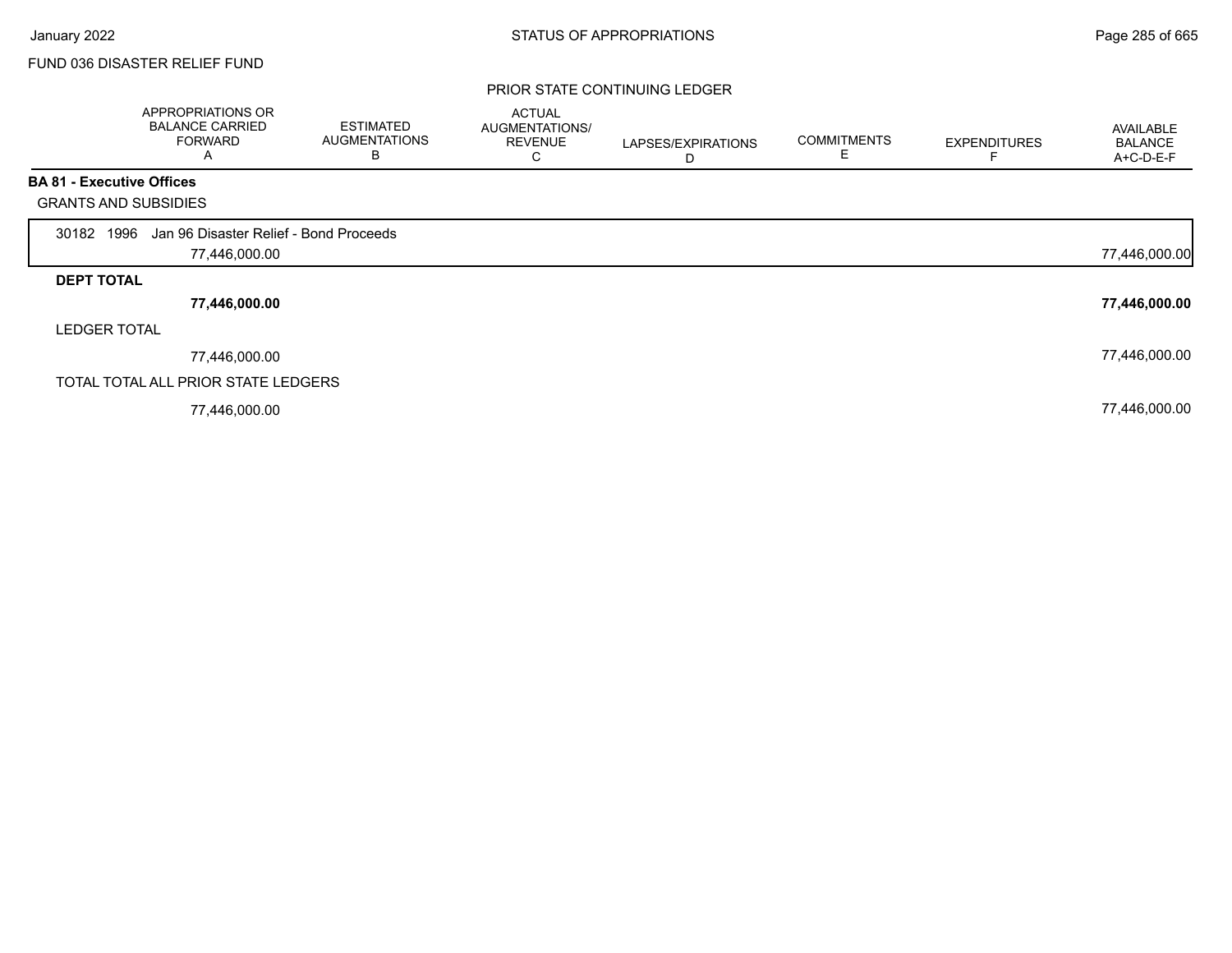## FUND 037 PENNVEST DRINKING WATER REVOLVING

|                             | APPROPRIATIONS OR<br><b>BALANCE CARRIED</b><br><b>FORWARD</b><br>Α | <b>ESTIMATED</b><br><b>AUGMENTATIONS</b><br>B | <b>ACTUAL</b><br>AUGMENTATIONS/<br><b>REVENUE</b><br>С | LAPSES/EXPIRATIONS<br>D | <b>COMMITMENTS</b><br>Е | <b>EXPENDITURES</b> | <b>AVAILABLE</b><br><b>BALANCE</b><br>A+C-D-E-F |
|-----------------------------|--------------------------------------------------------------------|-----------------------------------------------|--------------------------------------------------------|-------------------------|-------------------------|---------------------|-------------------------------------------------|
|                             | <b>BA 33 - PA Infrastructure Investment</b>                        |                                               |                                                        |                         |                         |                     |                                                 |
| <b>GRANTS AND SUBSIDIES</b> |                                                                    |                                               |                                                        |                         |                         |                     |                                                 |
| 20246 2021                  | Addtl Drink Water Proj Rev Loans<br>200,000,000.00                 |                                               |                                                        |                         | 163,987,406.34          | 3,448,282.69        | 32,564,310.97                                   |
| 20333<br>2021               | Trsfr-Pennyest WaterPollControl Rev Fund<br>20,000,000.00          |                                               |                                                        |                         |                         |                     | 20,000,000.00                                   |
| <b>DEPT TOTAL</b>           |                                                                    |                                               |                                                        |                         |                         |                     |                                                 |
|                             | 220,000,000.00                                                     |                                               |                                                        |                         | 163,987,406.34          | 3,448,282.69        | 52,564,310.97                                   |
| <b>LEDGER TOTAL</b>         |                                                                    |                                               |                                                        |                         |                         |                     |                                                 |
|                             | 220,000,000.00                                                     |                                               |                                                        |                         | 163,987,406.34          | 3,448,282.69        | 52,564,310.97                                   |
|                             | TOTAL TOTAL ALL CURRENT STATE LEDGERS                              |                                               |                                                        |                         |                         |                     |                                                 |
|                             | 220,000,000.00                                                     |                                               |                                                        |                         | 163,987,406.34          | 3,448,282.69        | 52,564,310.97                                   |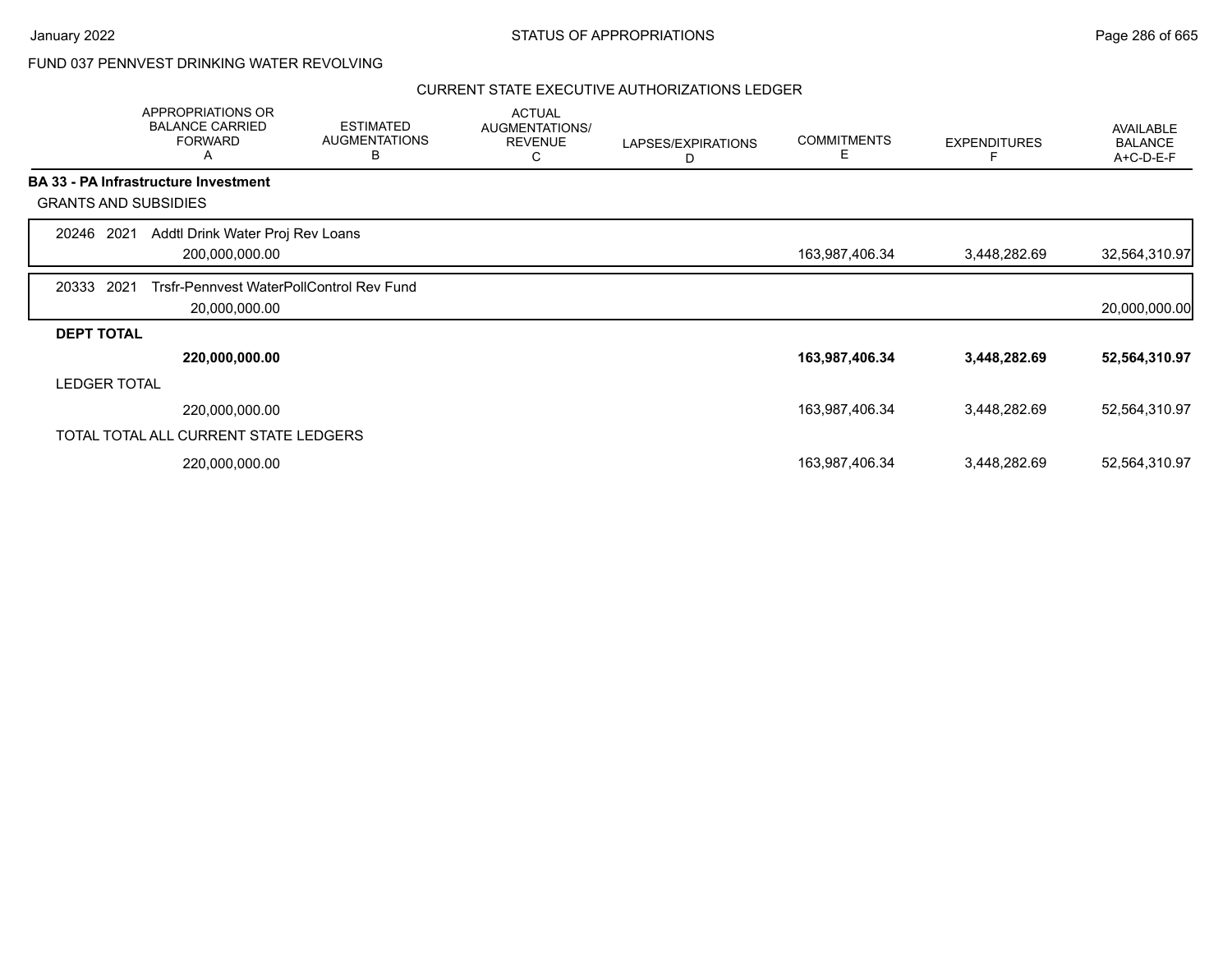# FUND 037 PENNVEST DRINKING WATER REVOLVING

|                                  | <b>APPROPRIATIONS OR</b><br><b>BALANCE CARRIED</b><br><b>FORWARD</b><br>A | <b>ESTIMATED</b><br><b>AUGMENTATIONS</b><br>В | <b>ACTUAL</b><br><b>AUGMENTATIONS/</b><br><b>REVENUE</b><br>С | LAPSES/EXPIRATIONS<br>D | <b>COMMITMENTS</b><br>E | <b>EXPENDITURES</b><br>F | <b>AVAILABLE</b><br><b>BALANCE</b><br>A+C-D-E-F |
|----------------------------------|---------------------------------------------------------------------------|-----------------------------------------------|---------------------------------------------------------------|-------------------------|-------------------------|--------------------------|-------------------------------------------------|
| <b>BA 81 - Executive Offices</b> |                                                                           |                                               |                                                               |                         |                         |                          |                                                 |
| <b>GENERAL GOVERNMENT</b>        |                                                                           |                                               |                                                               |                         |                         |                          |                                                 |
| 20496 2020                       | Transfer to the General Fund<br>26,500,000.00                             |                                               |                                                               |                         |                         |                          | 26,500,000.00                                   |
| <b>DEPT TOTAL</b>                |                                                                           |                                               |                                                               |                         |                         |                          |                                                 |
|                                  | 26,500,000.00                                                             |                                               |                                                               |                         |                         |                          | 26,500,000.00                                   |
|                                  | <b>BA 33 - PA Infrastructure Investment</b>                               |                                               |                                                               |                         |                         |                          |                                                 |
| <b>GRANTS AND SUBSIDIES</b>      |                                                                           |                                               |                                                               |                         |                         |                          |                                                 |
|                                  | 20246 2018 Addtl Drink Water Proj Rev Loans                               |                                               |                                                               |                         |                         |                          |                                                 |
|                                  |                                                                           |                                               |                                                               |                         |                         | -147,852.69              | 147,852.69                                      |
| 20246 2020                       | Addtl Drink Water Proj Rev Loans                                          |                                               |                                                               |                         |                         |                          |                                                 |
|                                  | 164,267,896.94                                                            |                                               |                                                               |                         |                         | 5,679,515.68             | 158,588,381.26                                  |
| 20333 2020                       | Trsfr-Pennvest WaterPollControl Rev Fund                                  |                                               |                                                               |                         |                         |                          |                                                 |
|                                  | 20,000,000.00                                                             |                                               |                                                               |                         |                         |                          | 20,000,000.00                                   |
| <b>DEPT TOTAL</b>                |                                                                           |                                               |                                                               |                         |                         |                          |                                                 |
|                                  | 184,267,896.94                                                            |                                               |                                                               |                         |                         | 5,531,662.99             | 178,736,233.95                                  |
| <b>LEDGER TOTAL</b>              |                                                                           |                                               |                                                               |                         |                         |                          |                                                 |
|                                  | 210,767,896.94                                                            |                                               |                                                               |                         |                         | 5,531,662.99             | 205,236,233.95                                  |
|                                  | TOTAL TOTAL ALL PRIOR STATE LEDGERS                                       |                                               |                                                               |                         |                         |                          |                                                 |
|                                  | 210,767,896.94                                                            |                                               |                                                               |                         |                         | 5,531,662.99             | 205,236,233.95                                  |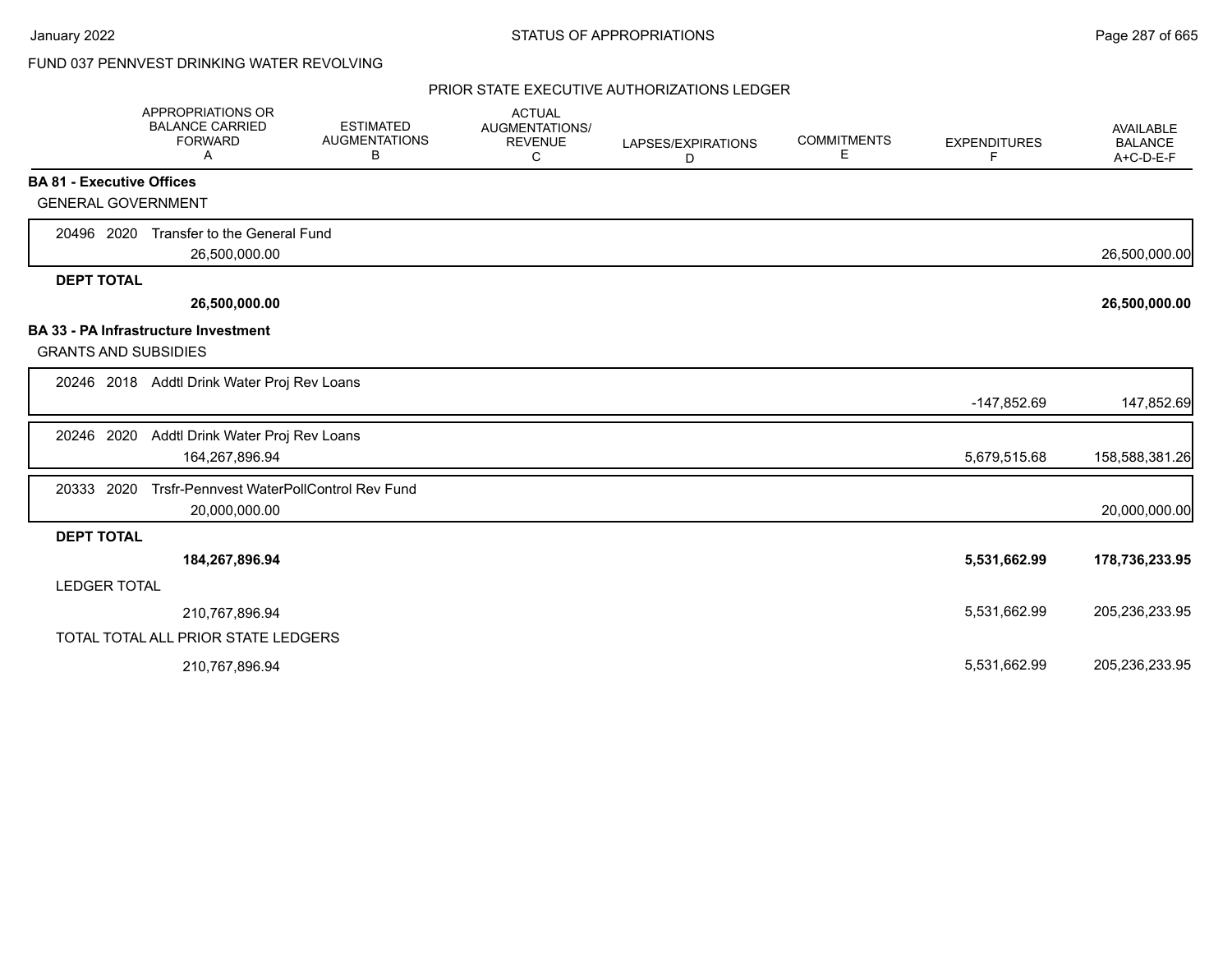## FUND 038 CAPITAL FACILITIES FUND

|                                  | <b>APPROPRIATIONS OR</b><br><b>BALANCE CARRIED</b><br><b>FORWARD</b><br>A | <b>ESTIMATED</b><br><b>AUGMENTATIONS</b><br>В | <b>ACTUAL</b><br>AUGMENTATIONS/<br><b>REVENUE</b><br>С | LAPSES/EXPIRATIONS<br>D | <b>COMMITMENTS</b><br>Е | <b>EXPENDITURES</b> | AVAILABLE<br><b>BALANCE</b><br>A+C-D-E-F |
|----------------------------------|---------------------------------------------------------------------------|-----------------------------------------------|--------------------------------------------------------|-------------------------|-------------------------|---------------------|------------------------------------------|
| <b>BA 81 - Executive Offices</b> |                                                                           |                                               |                                                        |                         |                         |                     |                                          |
| <b>GENERAL GOVERNMENT</b>        |                                                                           |                                               |                                                        |                         |                         |                     |                                          |
| 2021<br>20428                    | <b>Public Works Administration</b>                                        |                                               |                                                        |                         |                         |                     |                                          |
|                                  | 20,000,000.00                                                             |                                               |                                                        |                         |                         |                     | 20,000,000.00                            |
| 2021<br>29348                    | Redevelopment Assistance Administration                                   |                                               |                                                        |                         |                         |                     |                                          |
|                                  | 9,000,000.00                                                              |                                               |                                                        |                         | 5,171,874.83            | 228,151.00          | 3,599,974.17                             |
| <b>DEPT TOTAL</b>                |                                                                           |                                               |                                                        |                         |                         |                     |                                          |
|                                  | 29,000,000.00                                                             |                                               |                                                        |                         | 5,171,874.83            | 228,151.00          | 23,599,974.17                            |
| <b>LEDGER TOTAL</b>              |                                                                           |                                               |                                                        |                         |                         |                     |                                          |
|                                  | 29,000,000.00                                                             |                                               |                                                        |                         | 5,171,874.83            | 228,151.00          | 23,599,974.17                            |
|                                  | TOTAL TOTAL ALL CURRENT STATE LEDGERS                                     |                                               |                                                        |                         |                         |                     |                                          |
|                                  | 29,000,000.00                                                             |                                               |                                                        |                         | 5,171,874.83            | 228,151.00          | 23,599,974.17                            |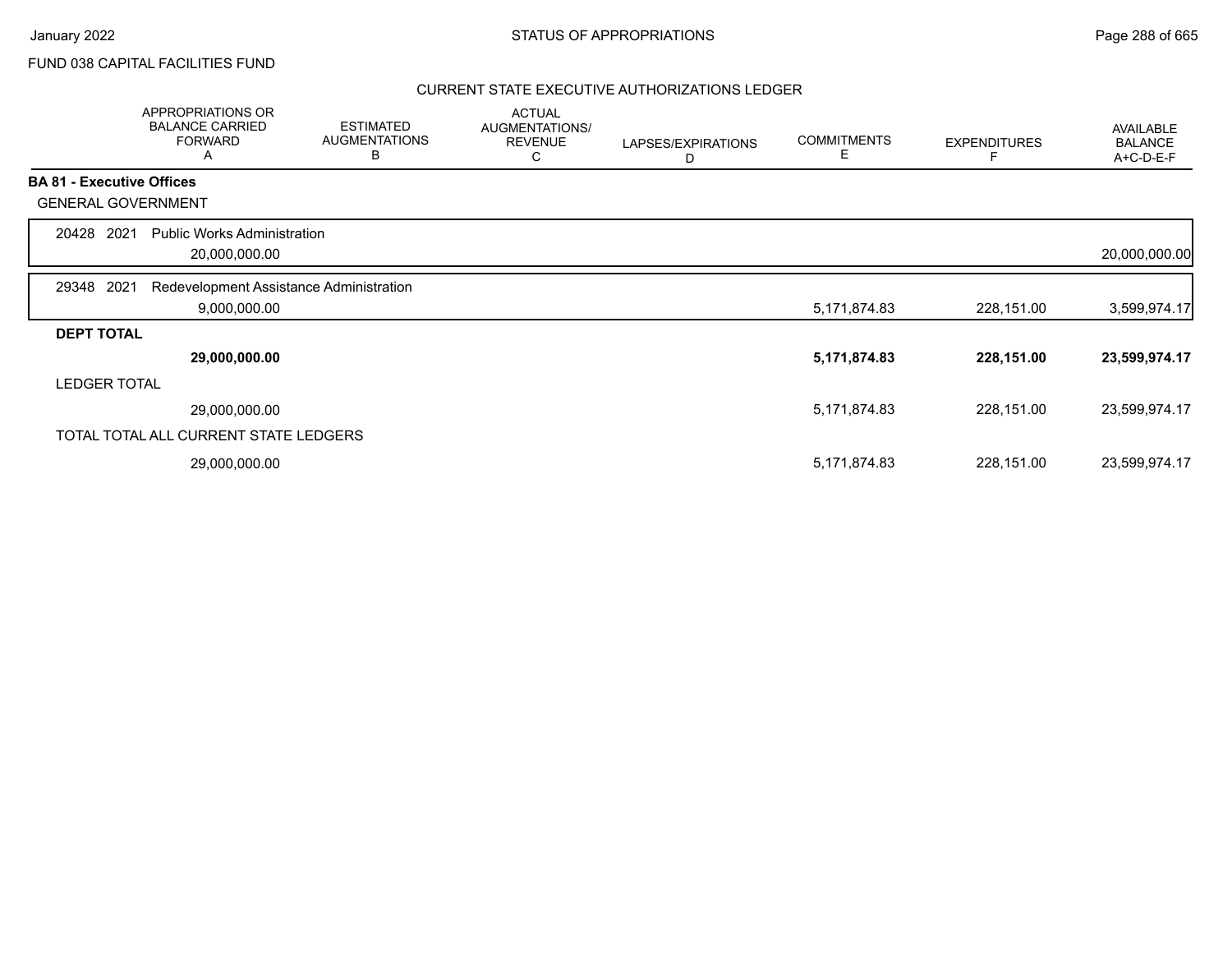## PRIOR STATE EXECUTIVE AUTHORIZATIONS LEDGER

|                                  |            | APPROPRIATIONS OR<br><b>BALANCE CARRIED</b><br><b>FORWARD</b><br>A | <b>ESTIMATED</b><br><b>AUGMENTATIONS</b><br>В | <b>ACTUAL</b><br>AUGMENTATIONS/<br><b>REVENUE</b><br>C | LAPSES/EXPIRATIONS<br>D | <b>COMMITMENTS</b><br>Е | <b>EXPENDITURES</b><br>F | <b>AVAILABLE</b><br><b>BALANCE</b><br>A+C-D-E-F |
|----------------------------------|------------|--------------------------------------------------------------------|-----------------------------------------------|--------------------------------------------------------|-------------------------|-------------------------|--------------------------|-------------------------------------------------|
| <b>BA 81 - Executive Offices</b> |            |                                                                    |                                               |                                                        |                         |                         |                          |                                                 |
|                                  |            | <b>GENERAL GOVERNMENT</b>                                          |                                               |                                                        |                         |                         |                          |                                                 |
|                                  |            | 20428 2019 Public Works Administration<br>1,200,000.00             |                                               |                                                        |                         |                         |                          | 1,200,000.00                                    |
|                                  | 20428 2020 | <b>Public Works Administration</b><br>2,429,000.00                 |                                               |                                                        |                         |                         |                          | 2,429,000.00                                    |
|                                  | 29348 2014 | Redevelopment Assistance Administration<br>1,557,173.24            |                                               |                                                        |                         | 709,129.49              | 39.611.80                | 808,431.95                                      |
|                                  | 29348 2015 | Redevelopment Assistance Administration<br>125,071.72              |                                               |                                                        |                         | 79,240.82               |                          | 45,830.90                                       |
|                                  | 29348 2016 | Redevelopment Assistance Administration<br>3,353,758.55            |                                               |                                                        |                         | 1,783,889.74            | 141,410.35               | 1,428,458.46                                    |
|                                  |            | 29348 2017 Redevelopment Assistance Administration<br>2,276,753.13 |                                               |                                                        |                         | 930,883.15              | 111,891.80               | 1,233,978.18                                    |
|                                  | 29348 2018 | Redevelopment Assistance Administration<br>4,729,207.98            |                                               |                                                        |                         | 3,006,880.40            | 491,803.13               | 1,230,524.45                                    |
|                                  | 29348 2019 | Redevelopment Assistance Administration<br>7,269,020.19            |                                               |                                                        |                         | 3,949,679.21            | 750,182.20               | 2,569,158.78                                    |
|                                  | 29348 2020 | Redevelopment Assistance Administration<br>12,536,891.06           |                                               |                                                        |                         | 4,425,423.32            | 897,799.86               | 7,213,667.88                                    |
|                                  | 29348 2007 | Redevelopment Assistance Administration<br>185,156.76              |                                               |                                                        |                         | 98,273.91               |                          | 86,882.85                                       |
|                                  | 29348 2008 | Redevelopment Assistance Administration<br>110,914.30              |                                               |                                                        |                         | 50,914.30               |                          | 60,000.00                                       |
| 29348                            | 2009       | Redevelopment Assistance Administration<br>330,268.94              |                                               |                                                        |                         | 151,548.44              | 4,028.50                 | 174,692.00                                      |
|                                  | 29348 2010 | Redevelopment Assistance Administration<br>433,752.20              |                                               |                                                        |                         | 168,833.45              | 13,180.25                | 251,738.50                                      |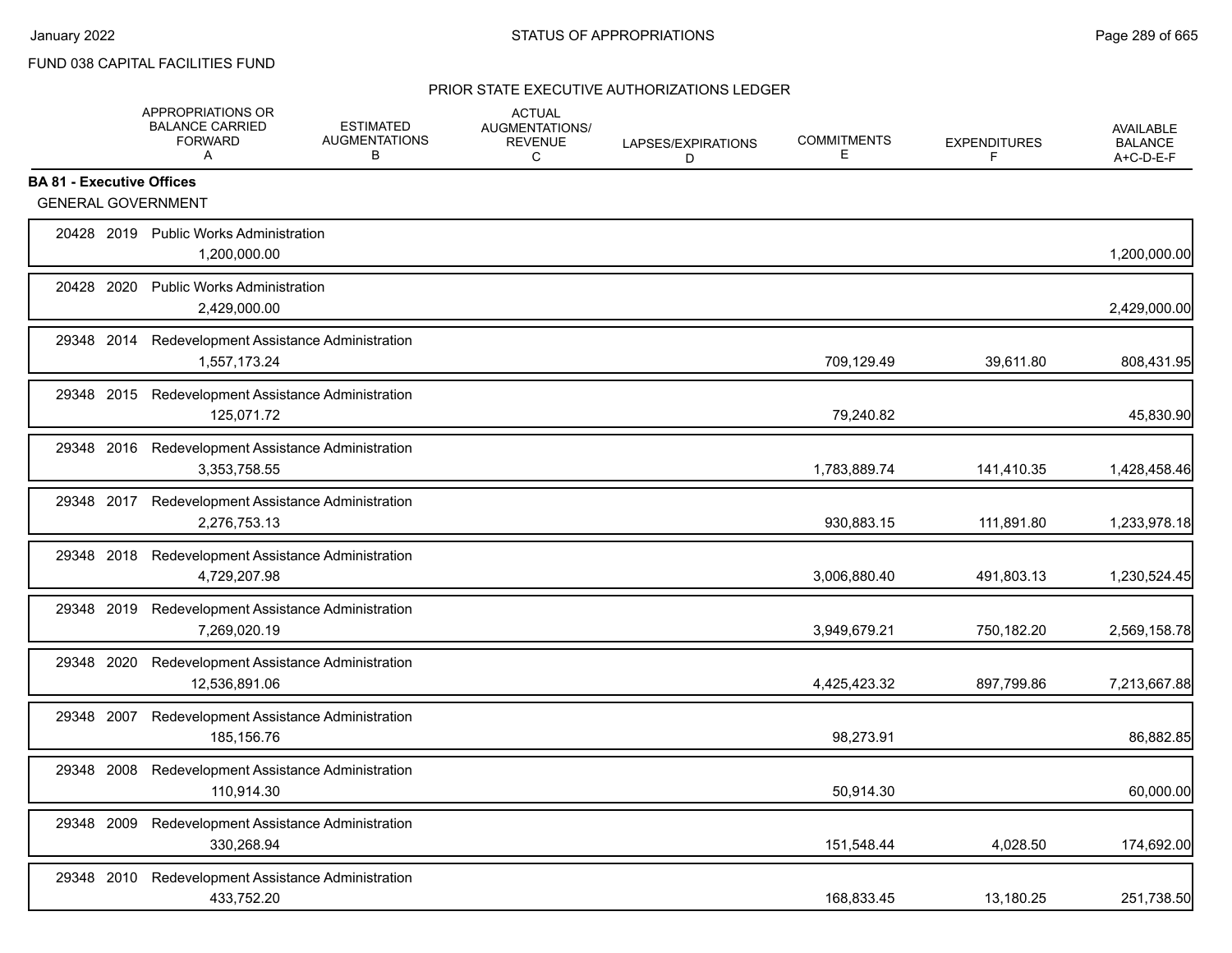## PRIOR STATE EXECUTIVE AUTHORIZATIONS LEDGER

|                     | APPROPRIATIONS OR<br><b>BALANCE CARRIED</b><br><b>FORWARD</b><br>A | <b>ESTIMATED</b><br><b>AUGMENTATIONS</b><br>В | <b>ACTUAL</b><br>AUGMENTATIONS/<br><b>REVENUE</b><br>С | LAPSES/EXPIRATIONS<br>D | <b>COMMITMENTS</b><br>E. | <b>EXPENDITURES</b> | <b>AVAILABLE</b><br><b>BALANCE</b><br>$A+C-D-E-F$ |
|---------------------|--------------------------------------------------------------------|-----------------------------------------------|--------------------------------------------------------|-------------------------|--------------------------|---------------------|---------------------------------------------------|
| 2011<br>29348       | Redevelopment Assistance Administration                            |                                               |                                                        |                         |                          |                     |                                                   |
|                     | 1,376,526.58                                                       |                                               |                                                        |                         | 650,482.84               | 14,307.60           | 711,736.14                                        |
| 2012<br>29348       | Redevelopment Assistance Administration                            |                                               |                                                        |                         |                          |                     |                                                   |
|                     | 238,684.48                                                         |                                               |                                                        |                         | 82,508.64                | 4,200.00            | 151,975.84                                        |
| 2013<br>29348       | Redevelopment Assistance Administration                            |                                               |                                                        |                         |                          |                     |                                                   |
|                     | 613,581.65                                                         |                                               |                                                        |                         | 295,583.15               | 7,499.50            | 310,499.00                                        |
| <b>DEPT TOTAL</b>   |                                                                    |                                               |                                                        |                         |                          |                     |                                                   |
|                     | 38,765,760.78                                                      |                                               |                                                        |                         | 16,383,270.86            | 2,475,914.99        | 19,906,574.93                                     |
| <b>LEDGER TOTAL</b> |                                                                    |                                               |                                                        |                         |                          |                     |                                                   |
|                     | 38,765,760.78                                                      |                                               |                                                        |                         | 16,383,270.86            | 2,475,914.99        | 19,906,574.93                                     |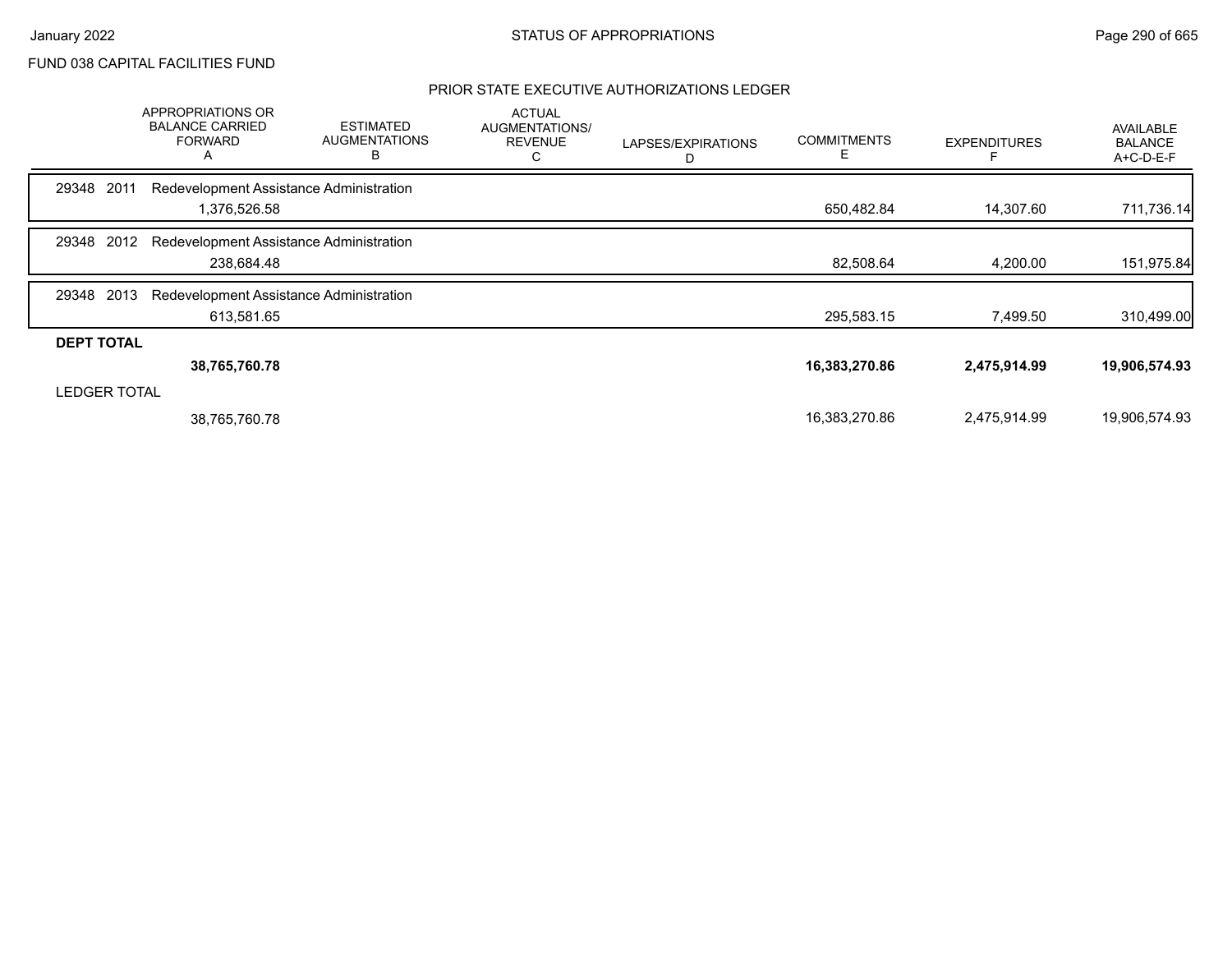|                             | APPROPRIATIONS OR<br><b>BALANCE CARRIED</b><br><b>FORWARD</b><br>A | <b>ESTIMATED</b><br><b>AUGMENTATIONS</b><br>B | <b>ACTUAL</b><br>AUGMENTATIONS/<br><b>REVENUE</b><br>C | LAPSES/EXPIRATIONS<br>D | <b>COMMITMENTS</b><br>E | <b>EXPENDITURES</b><br>F | <b>AVAILABLE</b><br><b>BALANCE</b><br>A+C-D-E-F |
|-----------------------------|--------------------------------------------------------------------|-----------------------------------------------|--------------------------------------------------------|-------------------------|-------------------------|--------------------------|-------------------------------------------------|
|                             | <b>BA 24 - Community &amp; Economic Develop</b>                    |                                               |                                                        |                         |                         |                          |                                                 |
| <b>GRANTS AND SUBSIDIES</b> |                                                                    |                                               |                                                        |                         |                         |                          |                                                 |
|                             | 30166 2003 Redevelopment Assistance Projects<br>10.000.000.00      |                                               |                                                        |                         |                         |                          | 10,000,000.00                                   |
| 30166 2004                  | Redevelopment Assistance Projects<br>6,000,638,856.14              |                                               |                                                        |                         | 29,709,773.00           | 1,910,863.00             | 5,969,018,220.14                                |
| 30166 2006                  | Redevelopment Assistance Projects<br>5,149,947,527.00              |                                               |                                                        |                         | 39,321,901.00           | 4,460,214.00             | 5,106,165,412.00                                |
| 30166 2008                  | Redevelopment Assistance Projects<br>6,818,846,992.68              |                                               |                                                        |                         | 70,160,547.68           | 8,196,106.00             | 6,740,490,339.00                                |
| 30166 2010                  | Redevelopment Assistance Projects<br>7,040,951,223.00              |                                               |                                                        |                         | 136,130,690.00          | 10,273,767.00            | 6,894,546,766.00                                |
| 30166 2013                  | Redevelopment Assistance Projects<br>6,524,513,877.00              |                                               |                                                        |                         | 71,561,676.00           | 20,677,943.00            | 6,432,274,258.00                                |
| 30166 2017                  | Redevelopment Assistance Projects<br>10,274,965,814.00             |                                               |                                                        |                         | 52,503,269.00           | 18,506,745.00            | 10,203,955,800.00                               |
| 30166 2020                  | Redevelopment Assistance Projects<br>11,015,128,000.00             |                                               |                                                        |                         | 537,500.00              | 462,500.00               | 11,014,128,000.00                               |
| <b>CAPITAL</b>              |                                                                    |                                               |                                                        |                         |                         |                          |                                                 |
| 30166 2000                  | Redevelopment Assistance Projects<br>1,177,595,992.18              |                                               |                                                        |                         | 13,025,436.18           |                          | 1,164,570,556.00                                |
| 30166 2001                  | Redevelopment Assistance Projects<br>3,749,333,062.10              |                                               |                                                        |                         | 20,392,615.10           | 60,559.00                | 3,728,879,888.00                                |
| 30166 1996                  | Redevelopment Assistance Projects<br>1,948,435,385.76              |                                               |                                                        |                         |                         |                          | 1,948,435,385.76                                |
| 30166 1999                  | Redevelopment Assistance Projects<br>3,035,643,499.61              |                                               |                                                        |                         | 2,243,424.00            |                          | 3,033,400,075.61                                |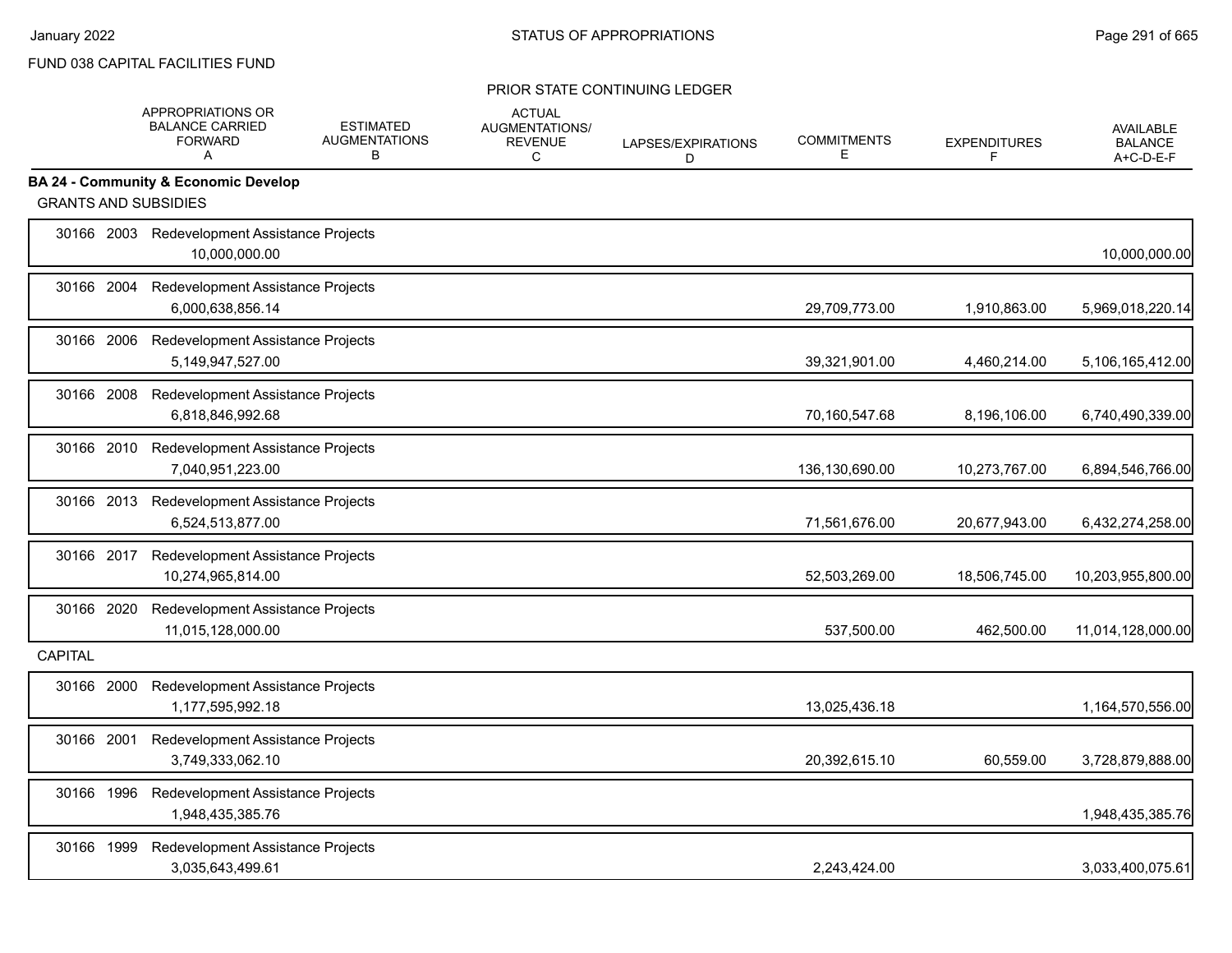|                             | APPROPRIATIONS OR<br><b>BALANCE CARRIED</b><br><b>FORWARD</b><br>A | <b>ESTIMATED</b><br><b>AUGMENTATIONS</b><br>В | <b>ACTUAL</b><br>AUGMENTATIONS/<br><b>REVENUE</b><br>С | LAPSES/EXPIRATIONS<br>D | <b>COMMITMENTS</b><br>Е | <b>EXPENDITURES</b><br>F | <b>AVAILABLE</b><br><b>BALANCE</b><br>A+C-D-E-F |
|-----------------------------|--------------------------------------------------------------------|-----------------------------------------------|--------------------------------------------------------|-------------------------|-------------------------|--------------------------|-------------------------------------------------|
|                             | 30167 1984 Redevelopment Assistance Projects<br>81,731,579.43      |                                               |                                                        |                         |                         |                          | 81,731,579.43                                   |
|                             | 473,342,236.02                                                     | 30167 1987 REDEVELOPMENT ASSISTANCE PROJECTS  |                                                        |                         | 3,601,538.02            |                          | 469,740,698.00                                  |
|                             | 30167 1990 REDEVELOPMENT ASSISTANCE<br>5,100,000.00                |                                               |                                                        |                         |                         |                          | 5,100,000.00                                    |
|                             | 30167 1991 REDEVELOPMENT ASSISTANCE<br>55,027,157.96               |                                               |                                                        |                         | 2,429,157.96            |                          | 52,598,000.00                                   |
|                             | 30167 1993 REDEVELOPMENT ASSISTANCE<br>124,346,508.00              |                                               |                                                        |                         | 1,898.00                |                          | 124,344,610.00                                  |
|                             | 30167 1994 REDEVELOPMENT ASSISTANCE<br>290,371,420.00              |                                               |                                                        |                         | 568,420.00              |                          | 289,803,000.00                                  |
|                             |                                                                    |                                               |                                                        |                         |                         |                          |                                                 |
| <b>DEPT TOTAL</b>           | 63,775,919,130.88                                                  |                                               |                                                        |                         | 442, 187, 845. 94       | 64,548,697.00            | 63,269,182,587.94                               |
| <b>GRANTS AND SUBSIDIES</b> | <b>BA 35 - Environmental Protection</b>                            |                                               |                                                        |                         |                         |                          |                                                 |
|                             | 30155 2000 Flood Control Projects<br>9,545,678.01                  |                                               |                                                        |                         |                         |                          | 9,545,678.01                                    |
|                             | 30155 2017 Flood Control Projects<br>408,861,000.00                |                                               |                                                        |                         |                         |                          | 408,861,000.00                                  |
|                             | 30155 2020 Flood Control Projects<br>39,780,000.00                 |                                               |                                                        |                         |                         |                          | 39,780,000.00                                   |
| 30155 2001                  | <b>Flood Control Projects</b><br>138,634,443.50                    |                                               |                                                        |                         |                         |                          | 138,634,443.50                                  |
|                             | 30155 2004 Flood Control Projects<br>32,615,990.96                 |                                               |                                                        |                         |                         |                          | 32,615,990.96                                   |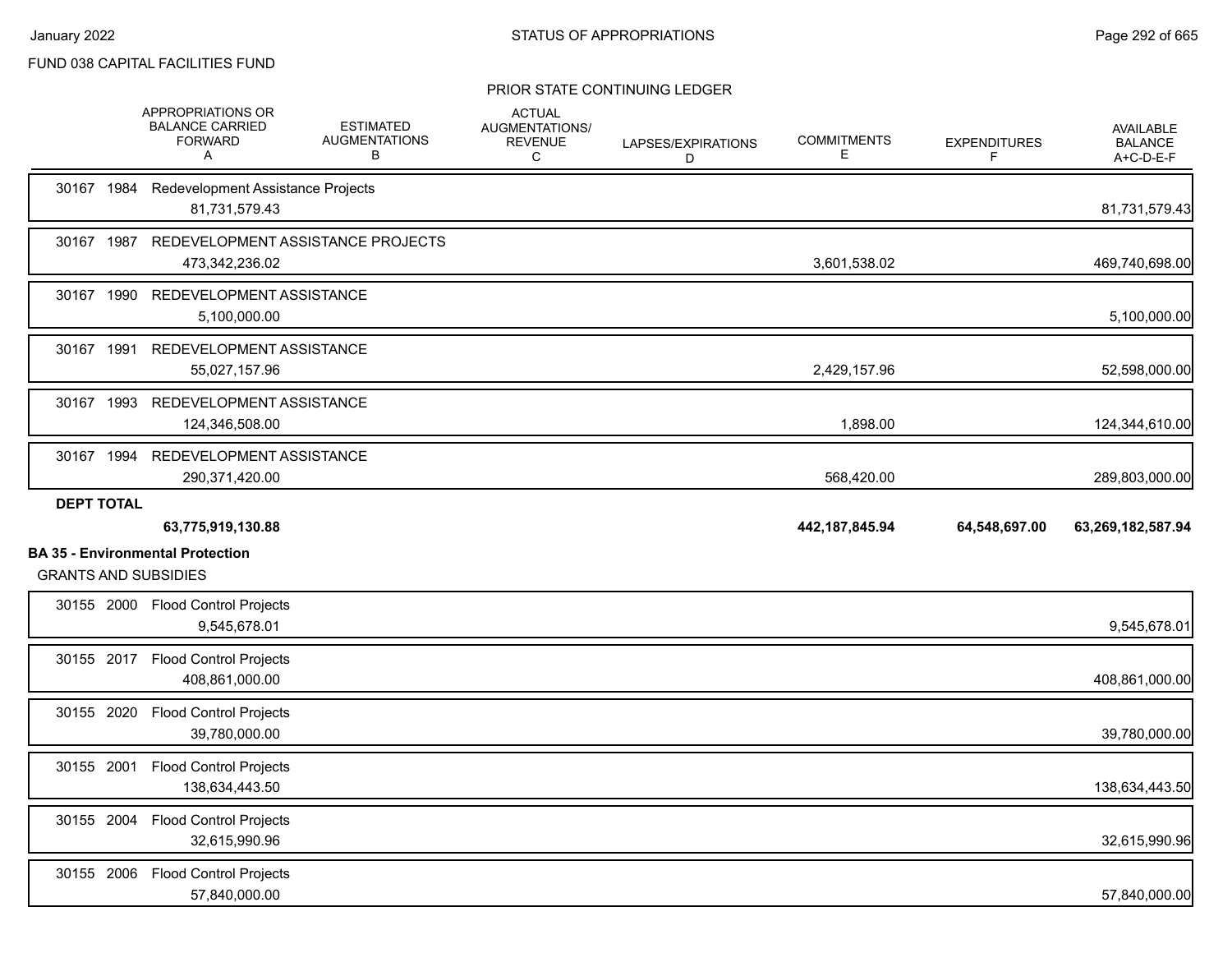|                   | APPROPRIATIONS OR<br><b>BALANCE CARRIED</b><br><b>FORWARD</b><br>Α       | <b>ESTIMATED</b><br><b>AUGMENTATIONS</b><br>В | <b>ACTUAL</b><br>AUGMENTATIONS/<br><b>REVENUE</b><br>С | LAPSES/EXPIRATIONS<br>D | <b>COMMITMENTS</b><br>Е | <b>EXPENDITURES</b><br>F | <b>AVAILABLE</b><br><b>BALANCE</b><br>A+C-D-E-F |
|-------------------|--------------------------------------------------------------------------|-----------------------------------------------|--------------------------------------------------------|-------------------------|-------------------------|--------------------------|-------------------------------------------------|
| 30155 2008        | <b>Flood Control Projects</b><br>95,309,123.60                           |                                               |                                                        |                         |                         | 750,000.00               | 94,559,123.60                                   |
| 30155 2010        | <b>Flood Control Projects</b><br>80,445,000.00                           |                                               |                                                        |                         |                         |                          | 80,445,000.00                                   |
| 30155 2013        | <b>Flood Control Projects</b><br>137,852,000.00                          |                                               |                                                        |                         |                         |                          | 137,852,000.00                                  |
| <b>CAPITAL</b>    |                                                                          |                                               |                                                        |                         |                         |                          |                                                 |
| 30155 1984        | <b>Flood Control Projects</b><br>15,830,000.00                           |                                               |                                                        |                         |                         |                          | 15,830,000.00                                   |
| 30155 1990        | <b>Flood Control Projects</b><br>21,265,853.49                           |                                               |                                                        |                         | 1,425,908.42            |                          | 19,839,945.07                                   |
| 30155 1991        | <b>Flood Control Projects</b><br>4,462,000.00                            |                                               |                                                        |                         |                         |                          | 4,462,000.00                                    |
| 30155 1993        | <b>Flood Control Projects</b><br>1,075,000.00                            |                                               |                                                        |                         |                         |                          | 1,075,000.00                                    |
| 30155 1994        | <b>Flood Control Projects</b><br>21,224,239.93                           |                                               |                                                        |                         |                         |                          | 21,224,239.93                                   |
| 30155 1996        | <b>Flood Control Projects</b><br>121,631,000.00                          |                                               |                                                        |                         |                         |                          | 121,631,000.00                                  |
| 30155 1999        | <b>Flood Control Projects</b><br>13,318,877.56                           |                                               |                                                        |                         |                         |                          | 13,318,877.56                                   |
| <b>DEPT TOTAL</b> |                                                                          |                                               |                                                        |                         |                         |                          |                                                 |
|                   | 1,199,690,207.05                                                         |                                               |                                                        |                         | 1,425,908.42            | 750,000.00               | 1,197,514,298.63                                |
|                   | <b>BA 22 - Fish &amp; Boat Commission</b><br><b>GRANTS AND SUBSIDIES</b> |                                               |                                                        |                         |                         |                          |                                                 |
|                   | 30222 2002 Public Improvement- Const. & Acquisition<br>54,460,000.00     |                                               |                                                        |                         |                         |                          | 54,460,000.00                                   |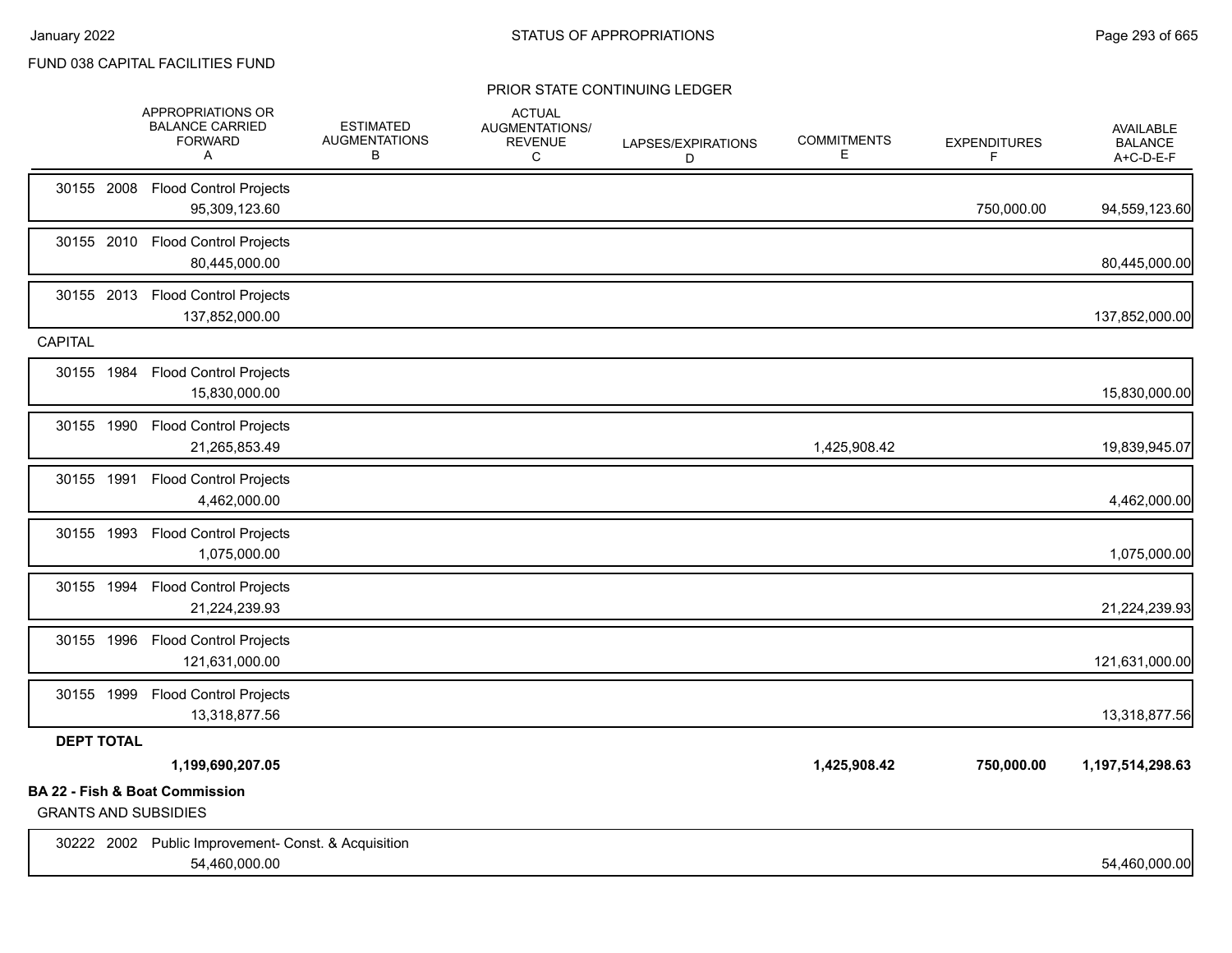|                                 | APPROPRIATIONS OR<br><b>BALANCE CARRIED</b><br><b>FORWARD</b><br>Α | <b>ESTIMATED</b><br><b>AUGMENTATIONS</b><br>в | <b>ACTUAL</b><br>AUGMENTATIONS/<br><b>REVENUE</b><br>С | LAPSES/EXPIRATIONS<br>D | <b>COMMITMENTS</b><br>Е | <b>EXPENDITURES</b><br>F | <b>AVAILABLE</b><br><b>BALANCE</b><br>A+C-D-E-F |
|---------------------------------|--------------------------------------------------------------------|-----------------------------------------------|--------------------------------------------------------|-------------------------|-------------------------|--------------------------|-------------------------------------------------|
| 30222 2004                      | Public Improvement- Const. & Acquisition<br>44,675,000.00          |                                               |                                                        |                         |                         |                          | 44,675,000.00                                   |
| <b>DEPT TOTAL</b>               |                                                                    |                                               |                                                        |                         |                         |                          |                                                 |
| <b>BA 15 - General Services</b> | 99,135,000.00                                                      |                                               |                                                        |                         |                         |                          | 99,135,000.00                                   |
| CAPITAL                         |                                                                    |                                               |                                                        |                         |                         |                          |                                                 |
| 30002 2000                      | Pblc Imprvmnt Prjcts-Orgnl Frntur&Equip<br>27,339,878.40           |                                               |                                                        |                         | 7,660.33                |                          | 27,332,218.07                                   |
| 30002 2001                      | Pblc Imprvmnt Prjcts-Orgnl Frntur&Equip<br>111, 132, 732.08        |                                               |                                                        |                         | 186,386.96              |                          | 110,946,345.12                                  |
| 30002 2004                      | Pblc Imprvmnt Prjcts-Orgnl Frntur&Equip<br>102,033,376.31          |                                               |                                                        |                         | 201,116.26              | 608,016.53               | 101,224,243.52                                  |
| 30002 2006                      | Pblc Imprvmnt Prjcts-Orgnl Frntur&Equip<br>101,003,862.81          |                                               |                                                        |                         | 4,096,680.11            | 349,362.68               | 96,557,820.02                                   |
| 30002 2008                      | Pblc Imprvmnt Prjcts-Orgnl Frntur&Equip<br>125,665,084.35          |                                               |                                                        |                         | 1,534,306.98            | 437,772.83               | 123,693,004.54                                  |
| 30002 2010                      | Pblc Imprvmnt Prjcts-Orgnl Frntur&Equip<br>159,414,509.48          |                                               |                                                        |                         | 636,691.63              | 544,577.51               | 158,233,240.34                                  |
| 30002 2013                      | Pblc Imprvmnt Prjcts-Orgnl Frntur&Equip<br>151,710,457.72          |                                               |                                                        |                         | 349,198.21              | 97,819.70                | 151,263,439.81                                  |
| 30002 2017                      | Pblc Imprvmnt Prjcts-Orgnl Frntur&Equip<br>219,547,600.41          |                                               |                                                        |                         | 2,713,108.77            | 2,713.57                 | 216,831,778.07                                  |
| 30002 2020                      | Furniture and Equipment Projects<br>506,655,000.00                 |                                               |                                                        |                         |                         |                          | 506,655,000.00                                  |
| 30002 1983                      | Pblc Imprvmnt Prjcts-Orgnl Frntur&Equip<br>479,340.10              |                                               |                                                        |                         |                         |                          | 479,340.10                                      |
| 30002 1984                      | Pblc Imprvmnt Prjcts-Orgnl Frntur&Equip<br>595,793.79              |                                               |                                                        |                         |                         |                          | 595,793.79                                      |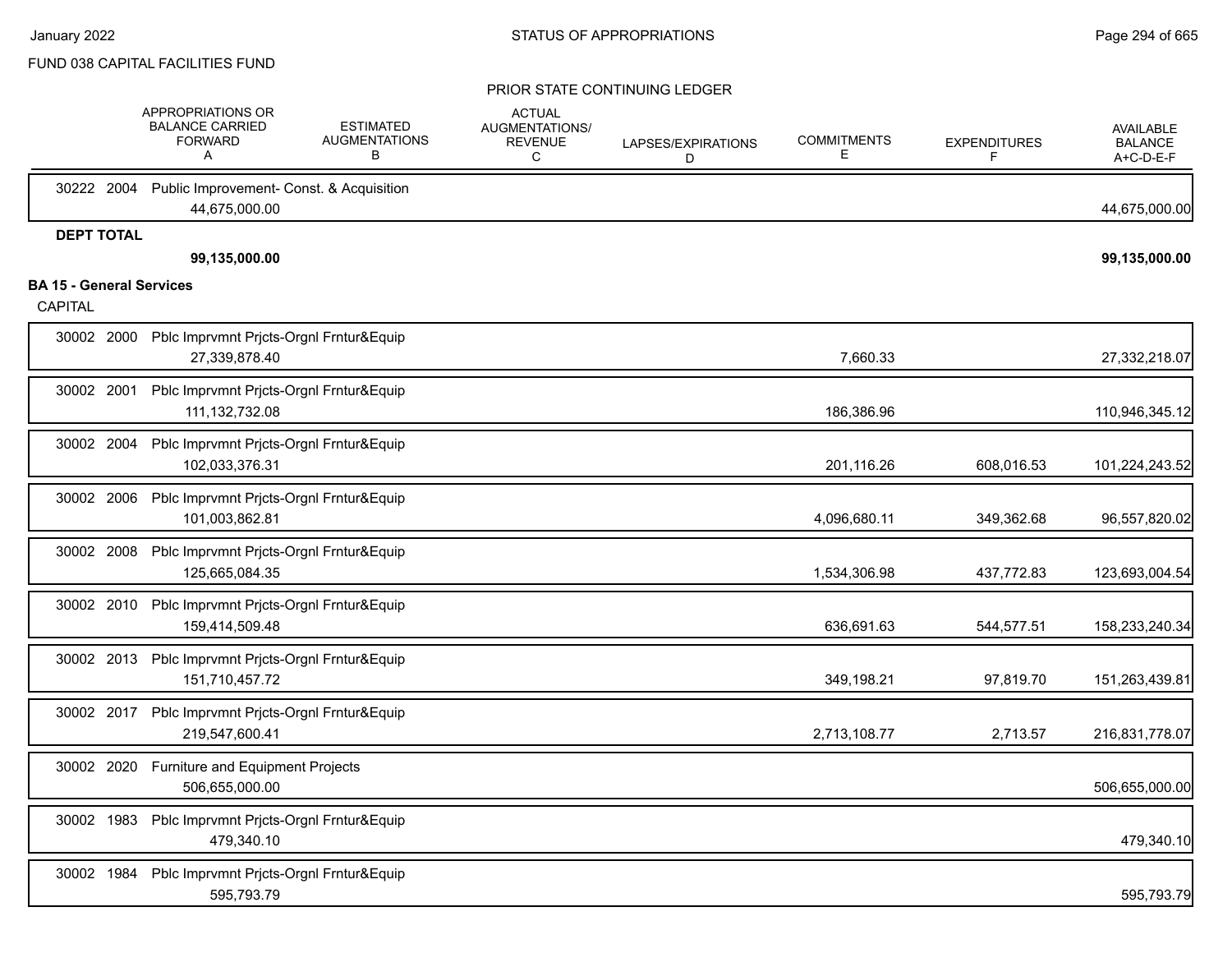|            | <b>APPROPRIATIONS OR</b><br><b>BALANCE CARRIED</b><br><b>FORWARD</b><br>A | <b>ESTIMATED</b><br><b>AUGMENTATIONS</b><br>В | <b>ACTUAL</b><br>AUGMENTATIONS/<br><b>REVENUE</b><br>C | LAPSES/EXPIRATIONS<br>D | <b>COMMITMENTS</b><br>Е | <b>EXPENDITURES</b><br>F | <b>AVAILABLE</b><br><b>BALANCE</b><br>A+C-D-E-F |
|------------|---------------------------------------------------------------------------|-----------------------------------------------|--------------------------------------------------------|-------------------------|-------------------------|--------------------------|-------------------------------------------------|
|            | 30002 1987 Pblc Imprvmnt Pricts-Orgnl Frntur&Equip<br>12,304,225.01       |                                               |                                                        |                         |                         |                          | 12,304,225.01                                   |
| 30002 1990 | Pblc Imprvmnt Prjcts-Orgnl Frntur&Equip<br>8,989,575.81                   |                                               |                                                        |                         | 613.08                  |                          | 8,988,962.73                                    |
| 30002 1991 | Pblc Imprvmnt Pricts-Orgnl Frntur&Equip<br>8,412,773.45                   |                                               |                                                        |                         | 33,435.00               |                          | 8,379,338.45                                    |
| 30002 1993 | Pblc Imprvmnt Prjcts-Orgnl Frntur&Equip<br>1,415,304.58                   |                                               |                                                        |                         | 5,398.82                |                          | 1,409,905.76                                    |
|            | 30002 1994 Pblc Imprvmnt Pricts-Orgnl Frntur&Equip<br>7,660,228.94        |                                               |                                                        |                         |                         |                          | 7,660,228.94                                    |
| 30002 1996 | Pblc Imprvmnt Prjcts-Orgnl Frntur&Equip<br>26,070,257.00                  |                                               |                                                        |                         | 432,199.97              |                          | 25,638,057.03                                   |
| 30002 1999 | Pblc Imprvmnt Prjcts-Orgnl Frntur&Equip<br>13,169,445.69                  |                                               |                                                        |                         | 7,573.24                |                          | 13, 161, 872. 45                                |
| 30003 2000 | Pblc Imprvmnt Prjcts-Const&Acquisition<br>737,216,668.05                  |                                               |                                                        |                         | 2,325,892.97            | 24,278.72                | 734,866,496.36                                  |
| 30003 2001 | Pblc Imprvmnt Prjcts-Const&Acquisition<br>2,710,750,736.76                | 38,375.00                                     | 38,375.00                                              |                         | 39,794,940.44           | 21,884,408.33            | 2,649,109,762.99                                |
| 30003 2003 | Pblc Imprvmnt Prjcts-Const&Acquisition<br>19,160.29                       |                                               |                                                        |                         |                         |                          | 19,160.29                                       |
|            | 30003 2004 Pblc Imprvmnt Prjcts-Const&Acquisition<br>2,620,290,995.10     | 2,336,000.00                                  | 17,106.38                                              |                         | 156,500,642.31          | 32,407,863.72            | 2,431,399,595.45                                |
| 30003 2006 | Pblc Imprvmnt Pricts-Const&Acquisition<br>2,293,280,033.55                |                                               |                                                        |                         | 70,570,836.70           | 14,605,709.06            | 2,208,103,487.79                                |
| 30003 2008 | Pblc Imprvmnt Prjcts-Const&Acquisition<br>4,172,343,801.20                |                                               | 50.000.00                                              |                         | 78,342,707.60           | 33.789.509.99            | 4,060,261,583.61                                |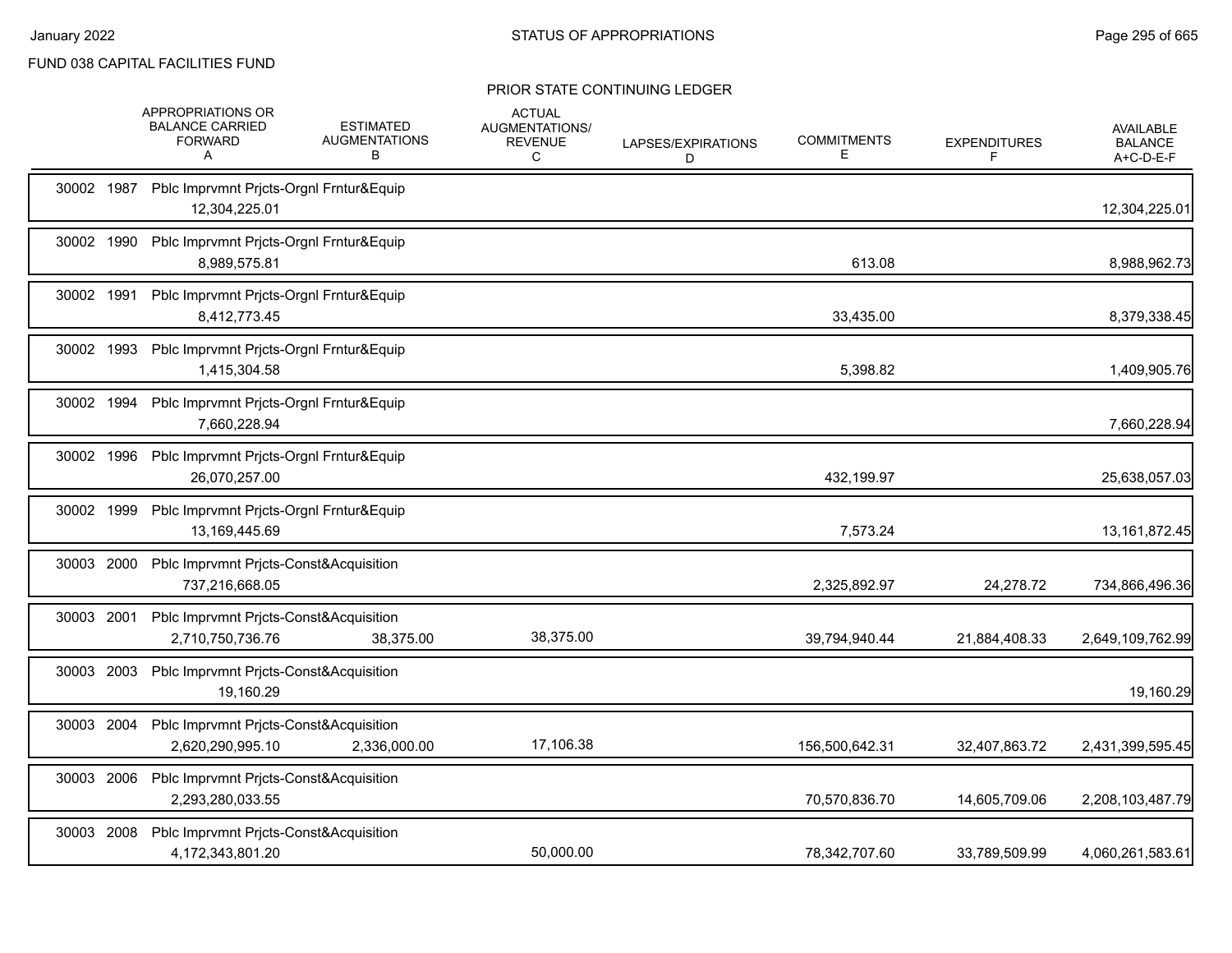|            | APPROPRIATIONS OR<br><b>BALANCE CARRIED</b><br><b>FORWARD</b><br>Α     | <b>ESTIMATED</b><br><b>AUGMENTATIONS</b><br>В | <b>ACTUAL</b><br><b>AUGMENTATIONS/</b><br><b>REVENUE</b><br>C | LAPSES/EXPIRATIONS<br>D | <b>COMMITMENTS</b><br>Е | <b>EXPENDITURES</b> | <b>AVAILABLE</b><br><b>BALANCE</b><br>A+C-D-E-F |
|------------|------------------------------------------------------------------------|-----------------------------------------------|---------------------------------------------------------------|-------------------------|-------------------------|---------------------|-------------------------------------------------|
|            | 30003 2010 Pblc Imprvmnt Pricts-Const&Acquisition<br>3,237,197,781.01  | 3,964,055.55                                  | 7,667,382.98                                                  |                         | 136,409,980.44          | 34,471,699.12       | 3,073,983,484.43                                |
| 30003 2013 | Pblc Imprvmnt Prjcts-Const&Acquisition<br>4,129,774,198.24             | 4,379,438.00                                  | 4,623,938.00                                                  |                         | 297,859,720.13          | 75,072,104.02       | 3,761,466,312.09                                |
|            | 30003 2017 Pblc Imprvmnt Prjcts-Const&Acquisition<br>7,135,854,978.63  | 441,685.68                                    | 591,685.68                                                    |                         | 515,983,705.73          | 108, 133, 177. 19   | 6,512,329,781.39                                |
| 30003 2020 | PublicImprovement-ConstructnAcquisitnPrj<br>8.918.258.021.60           |                                               | 1,000,000.00                                                  |                         | 86,953,053.08           | 2,691,119.52        | 8,829,613,849.00                                |
|            | 30003 1974 Pblc Imprvmnt Pricts-Const&Acquisition<br>70,763,356.86     |                                               |                                                               |                         |                         |                     | 70,763,356.86                                   |
| 30003 1979 | Pblc Imprvmnt Pricts-Const&Acquisition<br>14,175,641.86                |                                               |                                                               |                         |                         |                     | 14,175,641.86                                   |
| 30003 1980 | Pblc Imprvmnt Pricts-Const&Acquisition<br>21,644,118.28                |                                               |                                                               |                         |                         |                     | 21,644,118.28                                   |
| 30003 1981 | Pblc Imprvmnt Pricts-Const&Acquisition<br>25,340,626.93                |                                               |                                                               |                         |                         |                     | 25,340,626.93                                   |
| 30003 1983 | Pblc Imprvmnt Prjcts-Const&Acquisition<br>64,054,369.62                |                                               |                                                               |                         | 2,444.00                | 6,502.78            | 64,045,422.84                                   |
| 30003 1984 | Pblc Imprvmnt Prjcts-Const&Acquisition<br>65,468,008.82                |                                               |                                                               |                         |                         |                     | 65,468,008.82                                   |
|            | 30003 1987 Pblc Imprvmnt Pricts-Const&Acquisition<br>916, 155, 652. 61 |                                               |                                                               |                         | 1,815,622.45            | 185,598.81          | 914, 154, 431. 35                               |
| 30003 1990 | Pblc Imprvmnt Pricts-Const&Acquisition<br>185,805,084.32               |                                               |                                                               |                         | 2,899,295.36            | 98,310.24           | 182,807,478.72                                  |
| 30003 1991 | Pblc Imprvmnt Pricts-Const&Acquisition<br>181,742,528.92               |                                               |                                                               |                         | 1,112.52                |                     | 181,741,416.40                                  |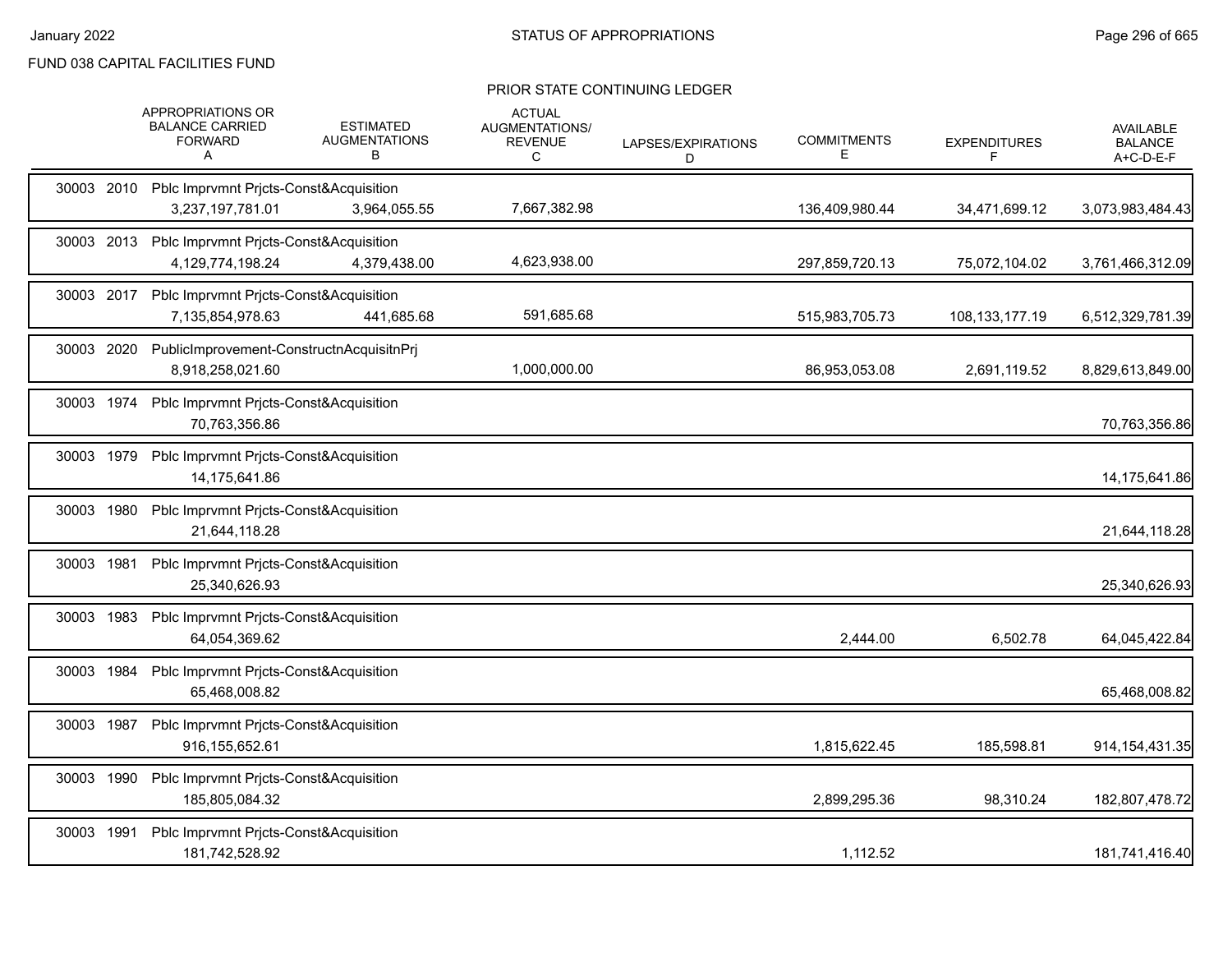|                                                              | APPROPRIATIONS OR<br><b>BALANCE CARRIED</b><br><b>FORWARD</b><br>Α  | <b>ESTIMATED</b><br><b>AUGMENTATIONS</b><br>В | <b>ACTUAL</b><br>AUGMENTATIONS/<br><b>REVENUE</b><br>С | LAPSES/EXPIRATIONS<br>D | <b>COMMITMENTS</b><br>E. | <b>EXPENDITURES</b><br>F | <b>AVAILABLE</b><br><b>BALANCE</b><br>A+C-D-E-F |
|--------------------------------------------------------------|---------------------------------------------------------------------|-----------------------------------------------|--------------------------------------------------------|-------------------------|--------------------------|--------------------------|-------------------------------------------------|
|                                                              | 30003 1993 Pblc Imprvmnt Prjcts-Const&Acquisition<br>104,333,135.66 |                                               |                                                        |                         | 150,183.11               |                          | 104,182,952.55                                  |
|                                                              | 30003 1994 Pblc Imprvmnt Pricts-Const&Acquisition<br>319,171,464.80 |                                               |                                                        |                         | 4,697,737.37             |                          | 314,473,727.43                                  |
|                                                              | 30003 1995 Pblc Imprvmnt Prjcts-Const&Acquisition<br>396,030,698.08 |                                               |                                                        |                         | 864,826.56               |                          | 395, 165, 871.52                                |
|                                                              | 30003 1996 Pblc Imprvmnt Pricts-Const&Acquisition<br>267.760.679.63 | 3,041,421.55                                  | 3,041,421.55                                           |                         | 11,486,321.17            | 9,125,134.57             | 250,190,645.44                                  |
|                                                              | 30003 1998 Pblc Imprvmnt Prjcts-Const&Acquisition<br>150.000.00     |                                               |                                                        |                         |                          |                          | 150,000.00                                      |
| 30003 1999                                                   | Pblc Imprvmnt Prjcts-Const&Acquisition<br>154,824,487.60            |                                               |                                                        |                         | 3,137,553.95             | 11,267.89                | 151,675,665.76                                  |
| <b>DEPT TOTAL</b>                                            | 40,326,005,674.35                                                   | 14,200,975.78                                 | 17,029,909.59                                          |                         | 1,420,000,945.25         | 334,546,946.78           | 38,588,487,691.91                               |
| <b>BA 78 - Transportation</b><br><b>GRANTS AND SUBSIDIES</b> |                                                                     |                                               |                                                        |                         |                          |                          |                                                 |
|                                                              | 30144 2000 Transportation Assistance Projects                       |                                               |                                                        |                         |                          |                          |                                                 |
|                                                              | 876, 191, 134.54                                                    |                                               |                                                        |                         | 18,033,118.00            | 36,697.52                | 858,121,319.02                                  |
|                                                              | 30144 2017 Transportation Assistance Projects<br>2,362,222,096.39   |                                               |                                                        |                         | 68,909,044.72            | 43,034,387.67            | 2,250,278,664.00                                |
|                                                              | 30144 2020 Transportation Assistance Projects<br>383,683,000.00     |                                               |                                                        |                         | 3,221,400.00             |                          | 380,461,600.00                                  |
|                                                              | 30144 2001 Transportation Assistance Projects<br>1,116,071,566.99   |                                               |                                                        |                         | 292,527.41               | 108,857.59               | 1,115,670,181.99                                |
|                                                              | 30144 2006 Transportation Assistance Projects<br>805.531.266.74     |                                               |                                                        |                         | 17,262,346.54            | 5,843,784.46             | 782,425,135.74                                  |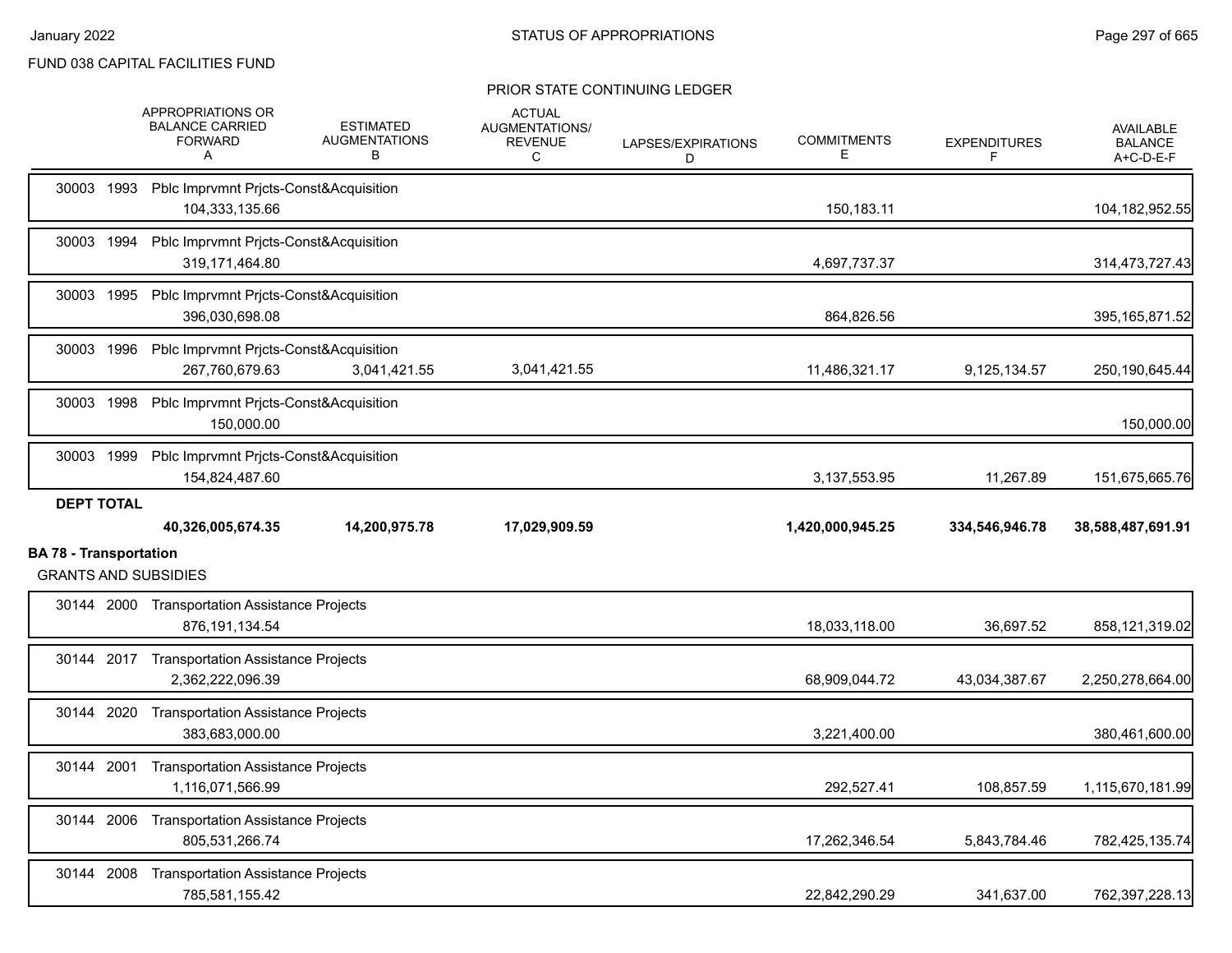|                | <b>APPROPRIATIONS OR</b><br><b>BALANCE CARRIED</b><br><b>FORWARD</b><br>A | <b>ESTIMATED</b><br><b>AUGMENTATIONS</b><br>в | <b>ACTUAL</b><br>AUGMENTATIONS/<br><b>REVENUE</b><br>C | LAPSES/EXPIRATIONS<br>D | <b>COMMITMENTS</b><br>Е. | <b>EXPENDITURES</b><br>F | AVAILABLE<br><b>BALANCE</b><br>A+C-D-E-F |
|----------------|---------------------------------------------------------------------------|-----------------------------------------------|--------------------------------------------------------|-------------------------|--------------------------|--------------------------|------------------------------------------|
| 30144 2009     | <b>Transportation Assistance Projects</b><br>98,419,234.45                |                                               |                                                        |                         |                          |                          | 98,419,234.45                            |
|                | 30144 2010 Transportation Assistance Projects<br>735,972,567.89           |                                               |                                                        |                         | 6,418,789.18             | 1,610,019.18             | 727,943,759.53                           |
|                | 30144 2013 Transportation Assistance Projects<br>1,449,253,037.65         |                                               |                                                        |                         | 65,969,583.95            | 16,937,465.50            | 1,366,345,988.20                         |
| 30229 2004     | <b>Transportation Assistance Projects</b><br>41,856,382.39                |                                               |                                                        |                         |                          |                          | 41,856,382.39                            |
| 30358 2014     | Highway Projects - Act 89<br>553.18                                       |                                               |                                                        |                         |                          |                          | 553.18                                   |
| <b>CAPITAL</b> |                                                                           |                                               |                                                        |                         |                          |                          |                                          |
| 30144 2004     | <b>Transportation Assistance Projects</b><br>1,382,715,500.39             |                                               |                                                        |                         | 3,750,328.02             | 2,521,835.09             | 1,376,443,337.28                         |
| 30144 1980     | <b>Transportation Assistance Projects</b><br>2,483,264.60                 |                                               |                                                        |                         |                          |                          | 2,483,264.60                             |
| 30144 1981     | <b>Transportation Assistance Projects</b><br>3,057,960.97                 |                                               |                                                        |                         |                          |                          | 3,057,960.97                             |
| 30144 1984     | <b>Transportation Assistance Projects</b><br>2,627,413.71                 |                                               |                                                        |                         |                          |                          | 2,627,413.71                             |
| 30144 1987     | <b>Transportation Assistance Projects</b><br>105,315,732.78               |                                               |                                                        |                         |                          |                          | 105,315,732.78                           |
| 30144 1990     | <b>Transportation Assistance Projects</b><br>110,879,445.31               |                                               |                                                        |                         |                          |                          | 110,879,445.31                           |
| 30144 1991     | <b>Transportation Assistance Projects</b><br>49,972,924.27                |                                               |                                                        |                         |                          |                          | 49,972,924.27                            |
| 30144 1993     | <b>Transportation Assistance Projects</b><br>52,650,713.91                |                                               |                                                        |                         |                          |                          | 52,650,713.91                            |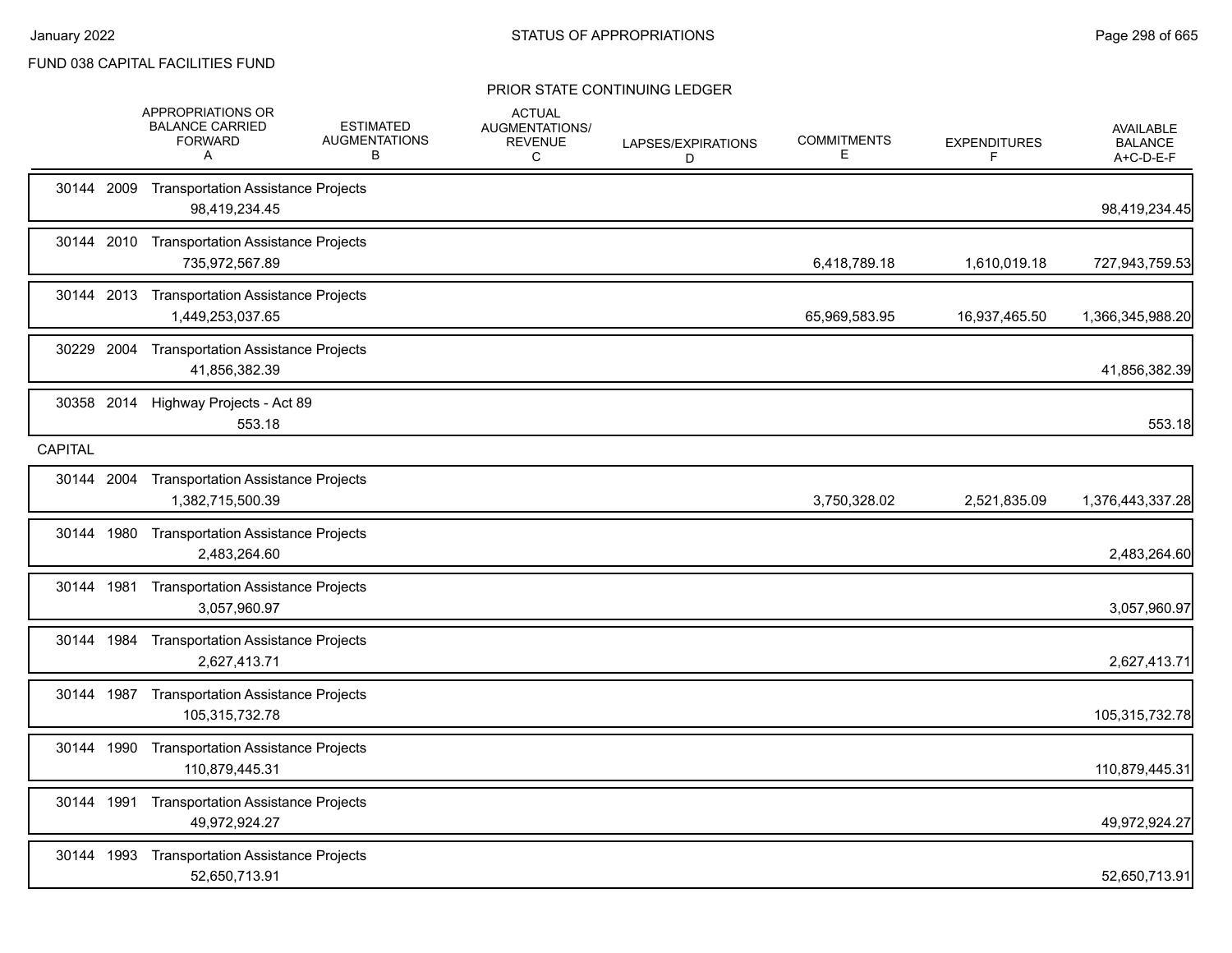|            | APPROPRIATIONS OR<br><b>BALANCE CARRIED</b><br><b>FORWARD</b><br>A | <b>ESTIMATED</b><br><b>AUGMENTATIONS</b><br>В | <b>ACTUAL</b><br>AUGMENTATIONS/<br><b>REVENUE</b><br>C | LAPSES/EXPIRATIONS<br>D | <b>COMMITMENTS</b><br>Е | <b>EXPENDITURES</b><br>F | <b>AVAILABLE</b><br><b>BALANCE</b><br>A+C-D-E-F |
|------------|--------------------------------------------------------------------|-----------------------------------------------|--------------------------------------------------------|-------------------------|-------------------------|--------------------------|-------------------------------------------------|
| 30144 1994 | <b>Transportation Assistance Projects</b><br>40,277,102.93         |                                               |                                                        |                         |                         |                          | 40,277,102.93                                   |
| 30144 1996 | <b>Transportation Assistance Projects</b><br>483,011,424.46        |                                               |                                                        |                         | 1,143,083.63            | 64,123.37                | 481,804,217.46                                  |
| 30144 1999 | <b>Transportation Assistance Projects</b><br>456,673,961.70        |                                               |                                                        |                         | 1,866,242.91            | 723,652.23               | 454,084,066.56                                  |
| 30145 1976 | Transportation Assist & Highway Projects<br>1,468,851.69           |                                               |                                                        |                         |                         |                          | 1,468,851.69                                    |
| 30146 1980 | Transportation Assist Projects-pool bus<br>10,507,331.68           |                                               |                                                        |                         |                         |                          | 10,507,331.68                                   |
| 30147 1996 | <b>Flood Control Projects</b><br>500,000.00                        |                                               |                                                        |                         |                         |                          | 500,000.00                                      |
| 30148 2008 | Highway-Bridge Projects<br>715,988,088.96                          |                                               |                                                        |                         |                         |                          | 715,988,088.96                                  |
|            | 30148 1982 Highway Projects<br>2,358,324,821.96                    |                                               |                                                        |                         |                         |                          | 2,358,324,821.96                                |
|            | 30148 1991 Highway Projects<br>1,197,411,000.00                    |                                               |                                                        |                         |                         |                          | 1,197,411,000.00                                |
| 30149 1983 | <b>Transportation Assistance Projects</b><br>19,723,399.90         |                                               |                                                        |                         |                         |                          | 19,723,399.90                                   |
| 30149 1984 | <b>Transportation Assistance Projects</b><br>11,853,740.87         |                                               |                                                        |                         |                         |                          | 11,853,740.87                                   |
|            | 30150 2014 Highway Projects<br>19,154,285,000.00                   |                                               |                                                        |                         |                         |                          | 19,154,285,000.00                               |
| 30150 2008 | <b>Highway Projects</b><br>4,716,904,000.00                        |                                               |                                                        |                         |                         |                          | 4,716,904,000.00                                |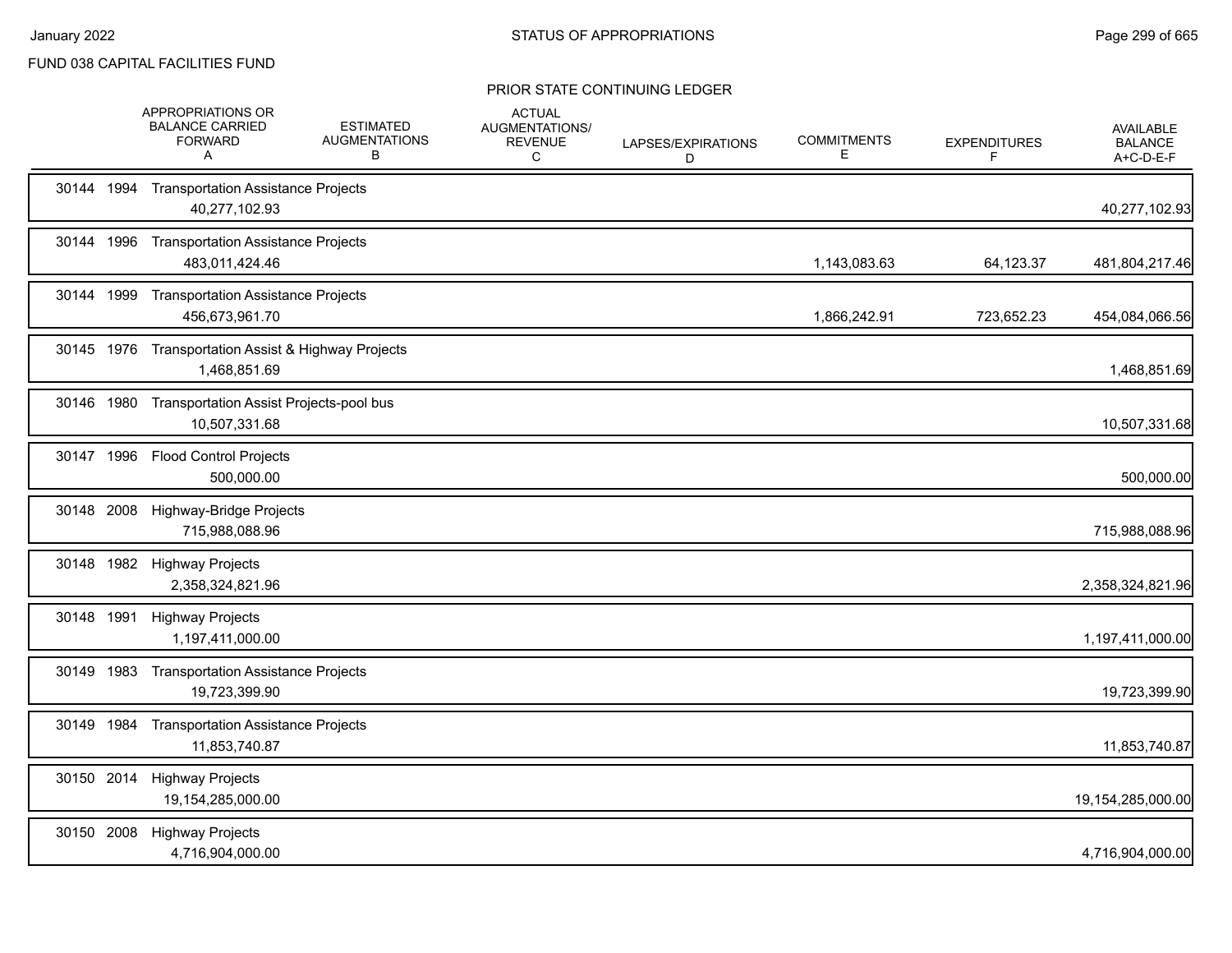|                     |      | APPROPRIATIONS OR<br><b>BALANCE CARRIED</b><br><b>FORWARD</b><br>Α | <b>ESTIMATED</b><br><b>AUGMENTATIONS</b><br>B | <b>ACTUAL</b><br>AUGMENTATIONS/<br><b>REVENUE</b><br>С | LAPSES/EXPIRATIONS<br>D | <b>COMMITMENTS</b><br>Е | <b>EXPENDITURES</b><br>F | <b>AVAILABLE</b><br><b>BALANCE</b><br>A+C-D-E-F |
|---------------------|------|--------------------------------------------------------------------|-----------------------------------------------|--------------------------------------------------------|-------------------------|-------------------------|--------------------------|-------------------------------------------------|
| 30150               | 1983 | <b>Highway Projects</b>                                            |                                               |                                                        |                         |                         |                          |                                                 |
|                     |      | 35,885,000.00                                                      |                                               |                                                        |                         |                         |                          | 35,885,000.00                                   |
| 30150               | 1984 | <b>Highway Projects</b>                                            |                                               |                                                        |                         |                         |                          |                                                 |
|                     |      | 823,784,000.00                                                     |                                               |                                                        |                         |                         |                          | 823,784,000.00                                  |
| 30150               | 1987 | <b>Highway Projects</b>                                            |                                               |                                                        |                         |                         |                          |                                                 |
|                     |      | 2,128,337,675.07                                                   |                                               |                                                        |                         |                         |                          | 2,128,337,675.07                                |
| <b>DEPT TOTAL</b>   |      |                                                                    |                                               |                                                        |                         |                         |                          |                                                 |
|                     |      | 42,519,420,350.80                                                  |                                               |                                                        |                         | 209,708,754.65          | 71,222,459.61            | 42,238,489,136.54                               |
| <b>LEDGER TOTAL</b> |      |                                                                    |                                               |                                                        |                         |                         |                          |                                                 |
|                     |      | 147,920,170,363.08                                                 | 14,200,975.78                                 | 17,029,909.59                                          |                         | 2,073,323,454.26        | 471,068,103.39           | 145,392,808,715.02                              |
|                     |      | TOTAL TOTAL ALL PRIOR STATE LEDGERS                                |                                               |                                                        |                         |                         |                          |                                                 |
|                     |      | 147,958,936,123.86                                                 | 14,200,975.78                                 | 17,029,909.59                                          |                         | 2,089,706,725.12        | 473,544,018.38           | 145,412,715,289.95                              |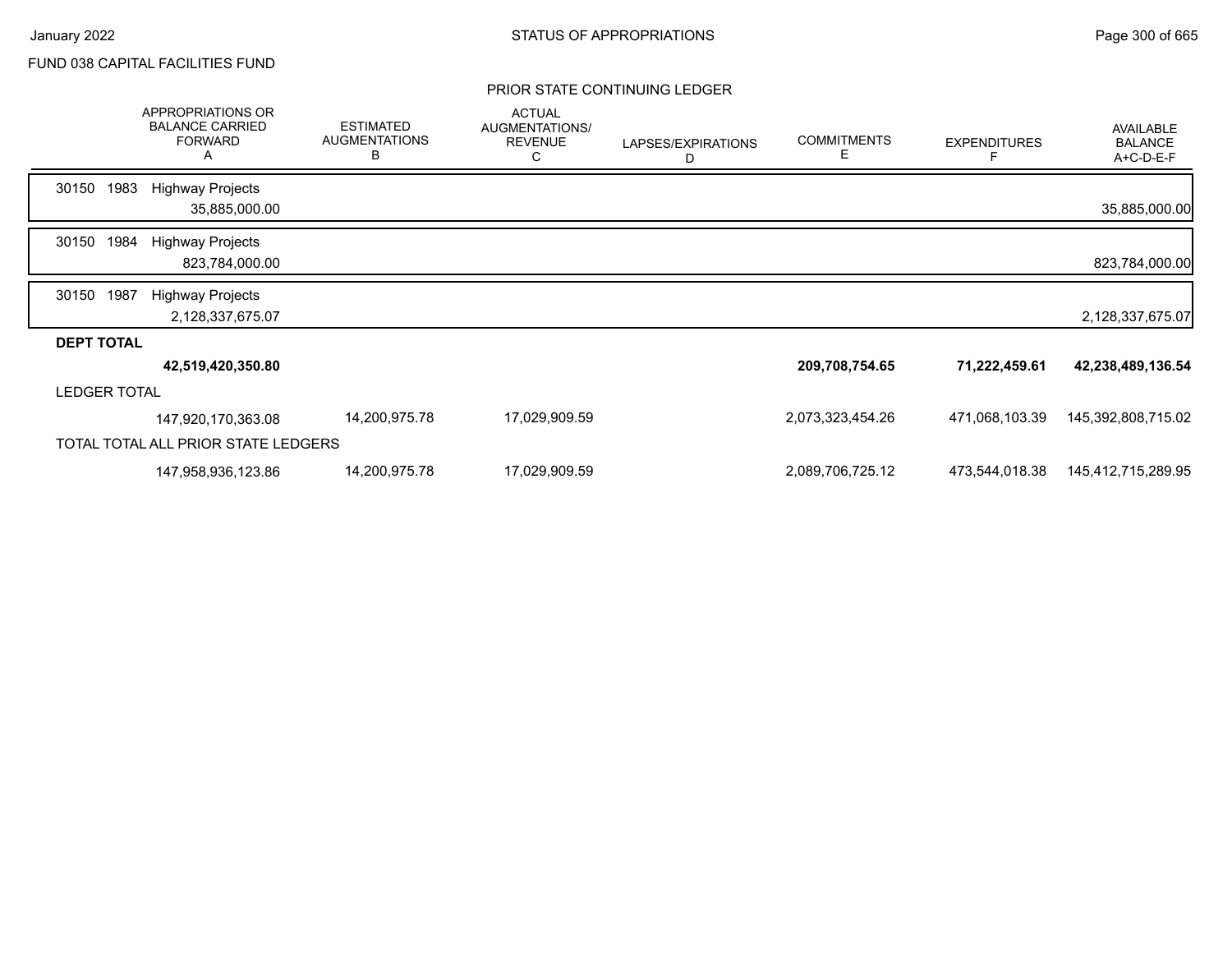|                         | APPROPRIATIONS OR<br><b>BALANCE CARRIED</b><br><b>FORWARD</b><br>A | <b>ESTIMATED</b><br><b>AUGMENTATIONS</b><br>B | <b>ACTUAL</b><br>AUGMENTATIONS/<br><b>REVENUE</b><br>C | LAPSES/EXPIRATIONS<br>D | <b>COMMITMENTS</b><br>Е | <b>EXPENDITURES</b> | <b>AVAILABLE</b><br><b>BALANCE</b><br>A+C-D-E-F |
|-------------------------|--------------------------------------------------------------------|-----------------------------------------------|--------------------------------------------------------|-------------------------|-------------------------|---------------------|-------------------------------------------------|
| <b>BA 73 - Treasury</b> |                                                                    |                                               |                                                        |                         |                         |                     |                                                 |
|                         | <b>GENERAL GOVERNMENT</b>                                          |                                               |                                                        |                         |                         |                     |                                                 |
| 50302 2021              | Bond Issuance Expenses SA102                                       |                                               |                                                        |                         |                         |                     |                                                 |
|                         |                                                                    |                                               |                                                        |                         |                         | 100,168,610.93      | -100,168,610.93                                 |
| 50304 2021              | Bond Issuance Expenses SA104                                       |                                               |                                                        |                         |                         |                     |                                                 |
|                         |                                                                    |                                               |                                                        |                         |                         | -99,999,181.38      | 99,999,181.38                                   |
| 50307 2021              | Bond Issuance Expenses SA107                                       |                                               |                                                        |                         |                         |                     |                                                 |
|                         |                                                                    |                                               |                                                        |                         |                         | 1,305.38            | $-1,305.38$                                     |
| <b>DEPT TOTAL</b>       |                                                                    |                                               |                                                        |                         |                         |                     |                                                 |
|                         |                                                                    |                                               |                                                        |                         |                         | 170,734.93          | -170,734.93                                     |
|                         | <b>LEDGER TOTAL</b>                                                |                                               |                                                        |                         |                         |                     |                                                 |
|                         |                                                                    |                                               |                                                        |                         |                         | 170,734.93          | -170,734.93                                     |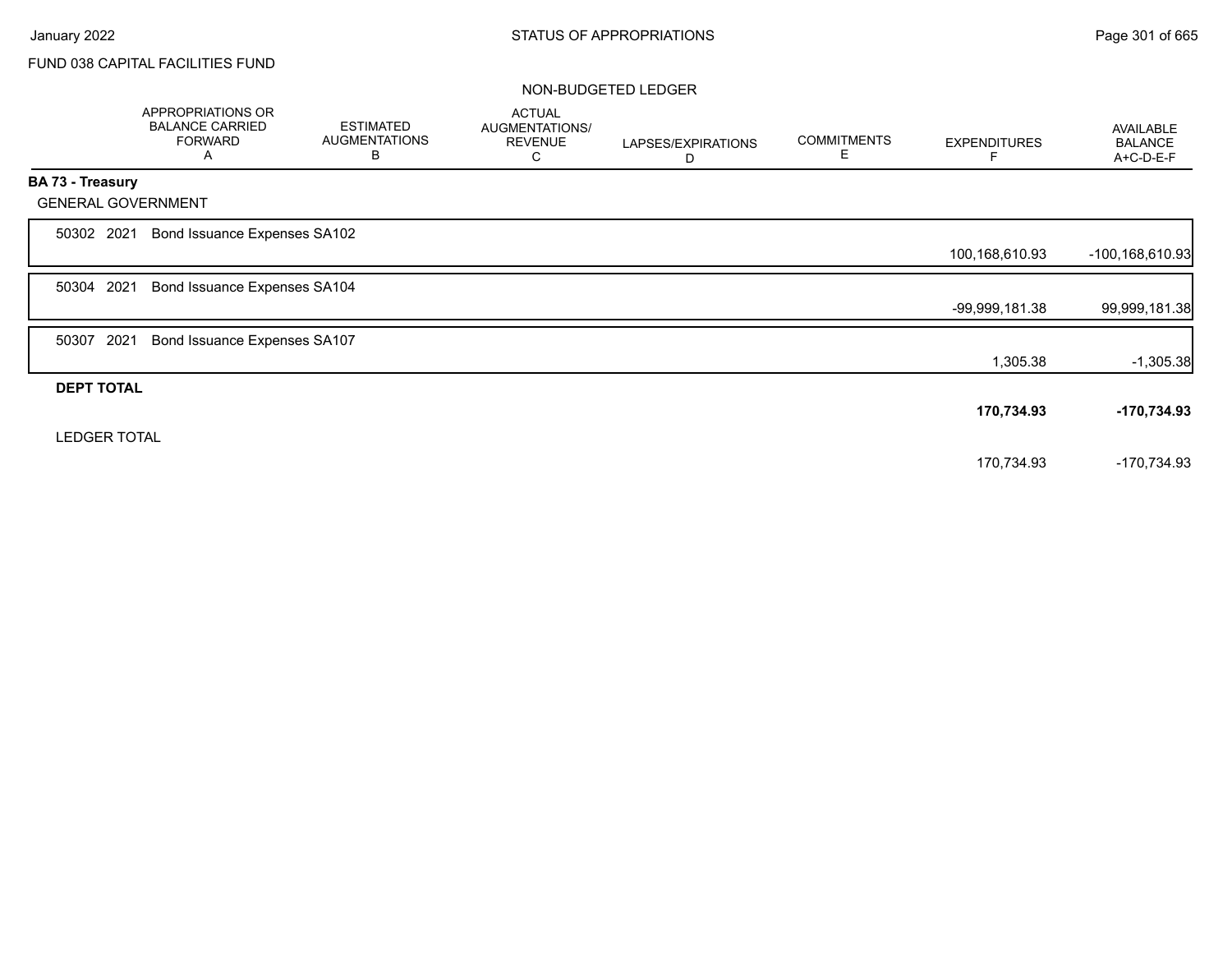### RESTRICTED REVENUE LEDGER

|                                                              | APPROPRIATIONS OR<br><b>BALANCE CARRIED</b><br><b>FORWARD</b><br>Α | <b>ESTIMATED</b><br><b>AUGMENTATIONS</b><br>В | <b>ACTUAL</b><br>AUGMENTATIONS/<br><b>REVENUE</b><br>C | LAPSES/EXPIRATIONS<br>D | <b>COMMITMENTS</b><br>Е | <b>EXPENDITURES</b><br>F | <b>AVAILABLE</b><br><b>BALANCE</b><br>A+C-D-E-F |
|--------------------------------------------------------------|--------------------------------------------------------------------|-----------------------------------------------|--------------------------------------------------------|-------------------------|-------------------------|--------------------------|-------------------------------------------------|
| <b>CAPITAL</b>                                               | BA 38 - Conservation & Natural Resourc                             |                                               |                                                        |                         |                         |                          |                                                 |
| 60228 2021                                                   | <b>DCNR Delegated Capital Projects</b><br>1,218,863.29             |                                               |                                                        |                         |                         |                          | 1,218,863.29                                    |
| <b>DEPT TOTAL</b>                                            |                                                                    |                                               |                                                        |                         |                         |                          |                                                 |
|                                                              | 1,218,863.29                                                       |                                               |                                                        |                         |                         |                          | 1,218,863.29                                    |
| <b>BA 15 - General Services</b><br><b>GENERAL GOVERNMENT</b> |                                                                    |                                               |                                                        |                         |                         |                          |                                                 |
| 60016 2021                                                   | <b>GSA Maintenance</b><br>3,661,370.09                             |                                               |                                                        |                         | 1,977,368.25            |                          | 1,684,001.84                                    |
| <b>DEPT TOTAL</b>                                            |                                                                    |                                               |                                                        |                         |                         |                          |                                                 |
|                                                              | 3,661,370.09                                                       |                                               |                                                        |                         | 1,977,368.25            |                          | 1,684,001.84                                    |
| <b>CAPITAL</b>                                               | BA 13 - Military & Veterans Affairs                                |                                               |                                                        |                         |                         |                          |                                                 |
| 60256 2021                                                   | DMVA Delegated Capital Projects<br>2,109.98                        |                                               |                                                        |                         |                         |                          | 2,109.98                                        |
| <b>DEPT TOTAL</b>                                            |                                                                    |                                               |                                                        |                         |                         |                          |                                                 |
|                                                              | 2,109.98                                                           |                                               |                                                        |                         |                         |                          | 2,109.98                                        |
| <b>LEDGER TOTAL</b>                                          |                                                                    |                                               |                                                        |                         |                         |                          |                                                 |
|                                                              | 4,882,343.36                                                       |                                               |                                                        |                         | 1,977,368.25            |                          | 2,904,975.11                                    |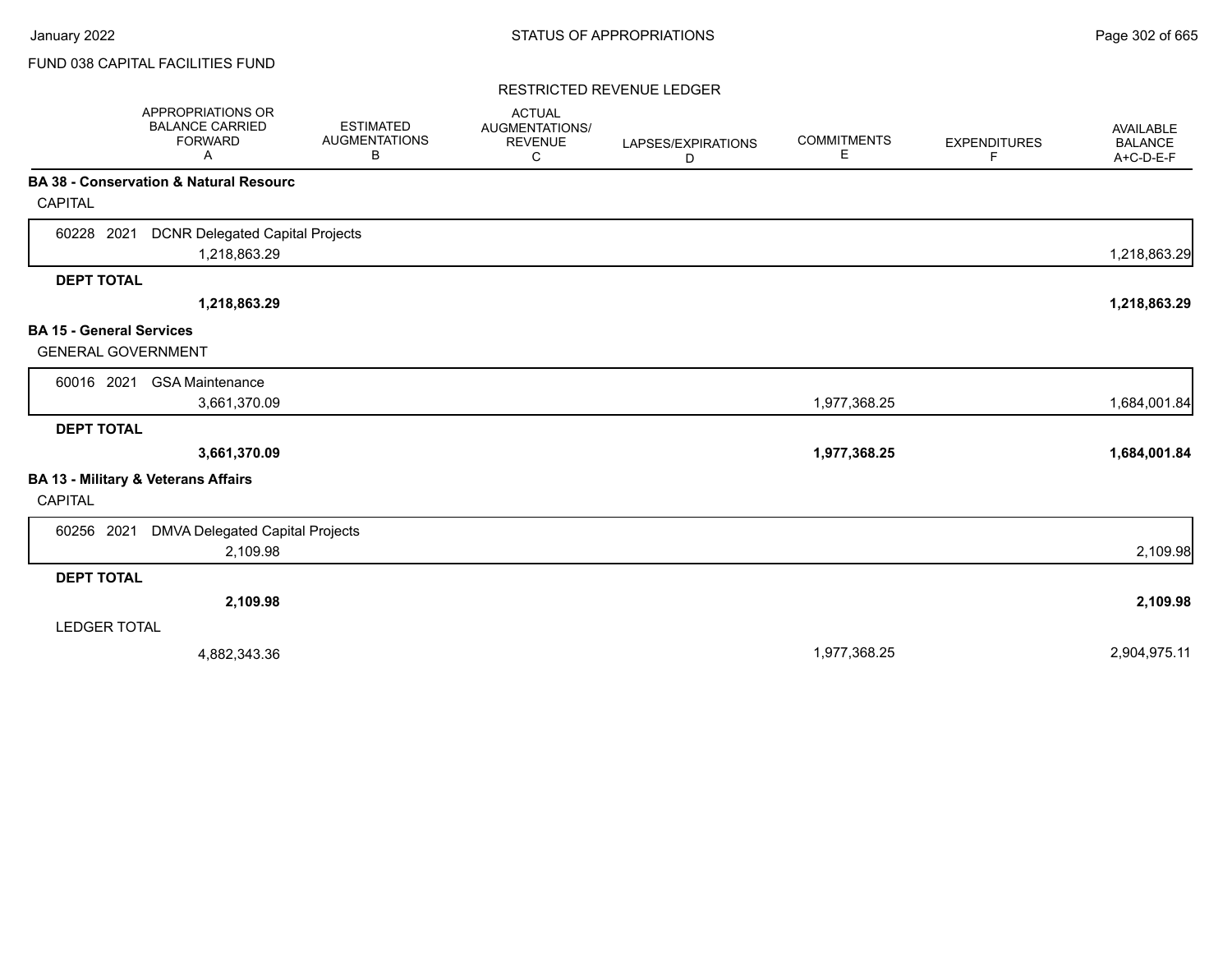# FUND 039 LAND AND WATER DEVELOPMENT FUND

|                           | APPROPRIATIONS OR<br><b>BALANCE CARRIED</b><br><b>FORWARD</b><br>A | <b>ESTIMATED</b><br><b>AUGMENTATIONS</b><br>B | <b>ACTUAL</b><br>AUGMENTATIONS/<br><b>REVENUE</b><br>C | LAPSES/EXPIRATIONS<br>D | <b>COMMITMENTS</b><br>E | <b>EXPENDITURES</b> | AVAILABLE<br><b>BALANCE</b><br>A+C-D-E-F |
|---------------------------|--------------------------------------------------------------------|-----------------------------------------------|--------------------------------------------------------|-------------------------|-------------------------|---------------------|------------------------------------------|
|                           | <b>BA 35 - Environmental Protection</b>                            |                                               |                                                        |                         |                         |                     |                                          |
| <b>GENERAL GOVERNMENT</b> |                                                                    |                                               |                                                        |                         |                         |                     |                                          |
| 1980<br>30177             | ELIMINATION OF LAND/WATER SCARS                                    |                                               |                                                        |                         |                         |                     |                                          |
|                           | 19,069.37                                                          |                                               |                                                        |                         |                         |                     | 19,069.37                                |
| <b>DEPT TOTAL</b>         |                                                                    |                                               |                                                        |                         |                         |                     |                                          |
|                           | 19,069.37                                                          |                                               |                                                        |                         |                         |                     | 19,069.37                                |
| <b>LEDGER TOTAL</b>       |                                                                    |                                               |                                                        |                         |                         |                     |                                          |
|                           | 19,069.37                                                          |                                               |                                                        |                         |                         |                     | 19,069.37                                |
|                           | TOTAL TOTAL ALL PRIOR STATE LEDGERS                                |                                               |                                                        |                         |                         |                     |                                          |
|                           | 19,069.37                                                          |                                               |                                                        |                         |                         |                     | 19,069.37                                |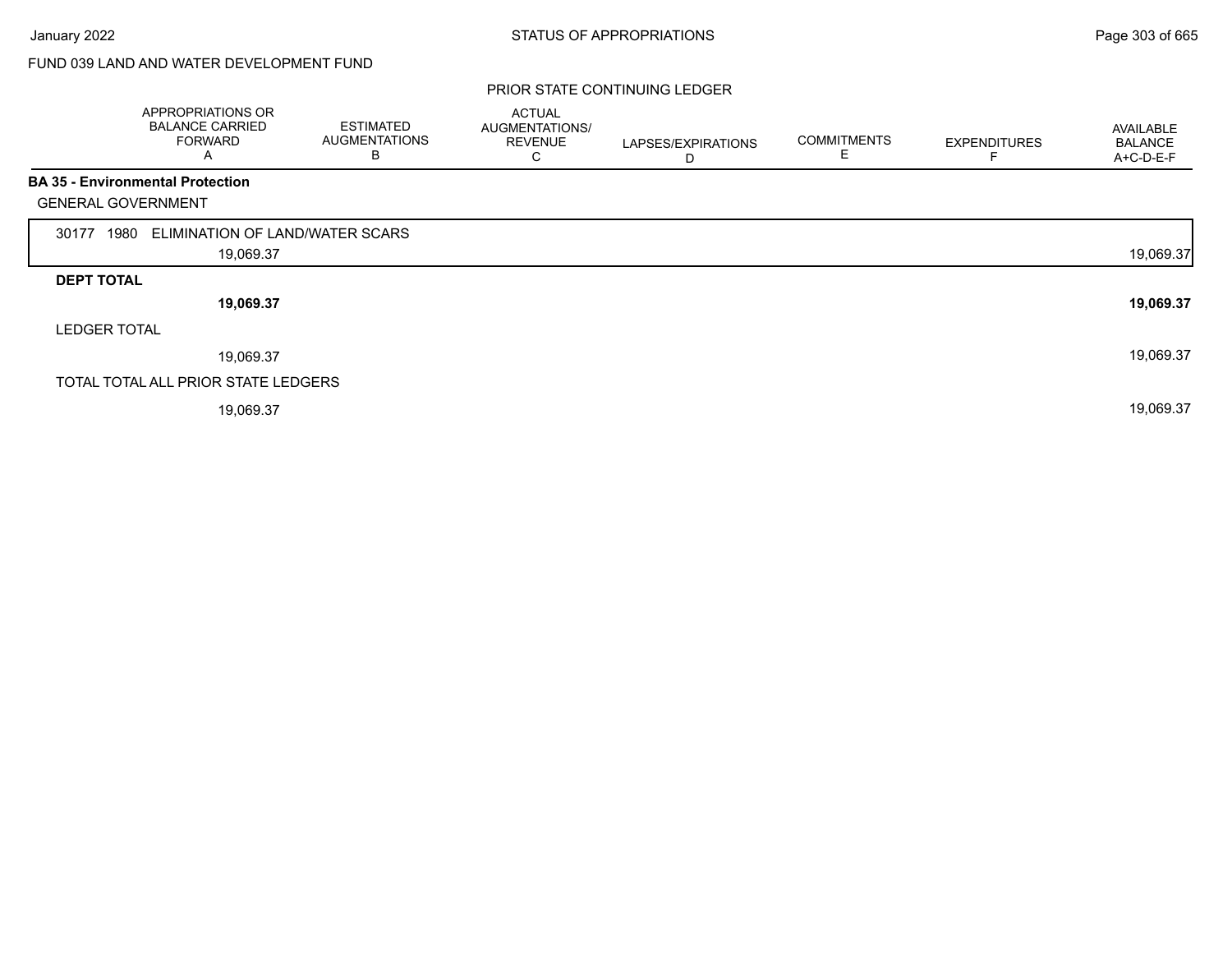Г

# FUND 040 WATER FACILITIES LOAN FUND(NO CASH)

|                             | APPROPRIATIONS OR<br><b>BALANCE CARRIED</b><br><b>FORWARD</b><br>A | <b>ESTIMATED</b><br><b>AUGMENTATIONS</b><br>в | <b>ACTUAL</b><br>AUGMENTATIONS/<br><b>REVENUE</b><br>С | LAPSES/EXPIRATIONS<br>D | <b>COMMITMENTS</b> | <b>EXPENDITURES</b> | <b>AVAILABLE</b><br><b>BALANCE</b><br>A+C-D-E-F |
|-----------------------------|--------------------------------------------------------------------|-----------------------------------------------|--------------------------------------------------------|-------------------------|--------------------|---------------------|-------------------------------------------------|
|                             | BA 33 - PA Infrastructure Investment                               |                                               |                                                        |                         |                    |                     |                                                 |
| <b>GRANTS AND SUBSIDIES</b> |                                                                    |                                               |                                                        |                         |                    |                     |                                                 |
| 1988<br>30169               | Transf To Pennvest-Drinking Water Suppl                            |                                               |                                                        |                         |                    |                     |                                                 |
|                             | 12,620,196.06                                                      |                                               |                                                        |                         |                    |                     | 12,620,196.06                                   |
| <b>DEPT TOTAL</b>           |                                                                    |                                               |                                                        |                         |                    |                     |                                                 |
|                             | 12,620,196.06                                                      |                                               |                                                        |                         |                    |                     | 12,620,196.06                                   |
| <b>LEDGER TOTAL</b>         |                                                                    |                                               |                                                        |                         |                    |                     |                                                 |
|                             | 12,620,196.06                                                      |                                               |                                                        |                         |                    |                     | 12,620,196.06                                   |
|                             | TOTAL TOTAL ALL PRIOR STATE LEDGERS                                |                                               |                                                        |                         |                    |                     |                                                 |
|                             | 12,620,196.06                                                      |                                               |                                                        |                         |                    |                     | 12,620,196.06                                   |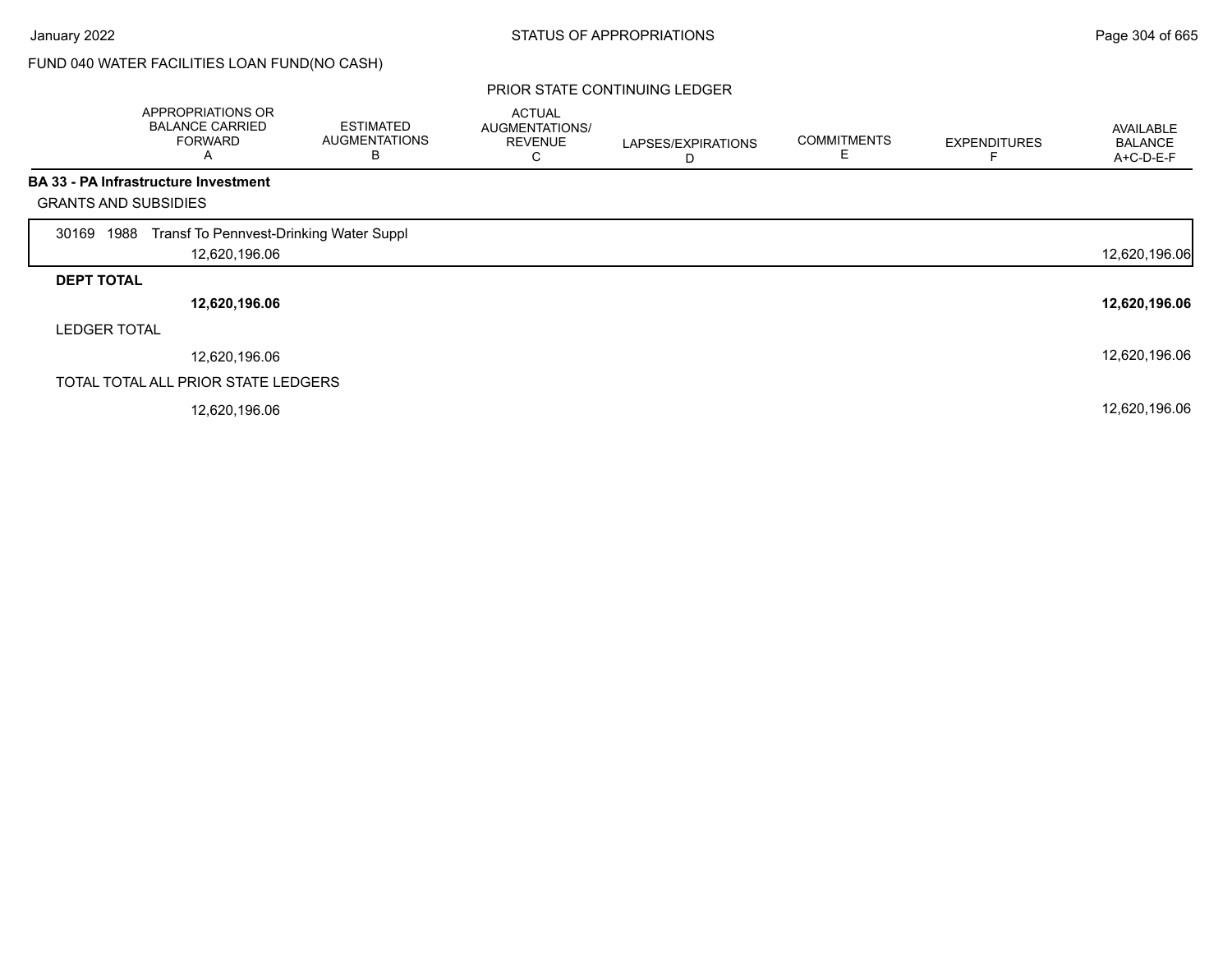# FUND 043 DEFERRED COMPENSATION FUND

### RESTRICTED RECEIPTS LEDGER

|                                  | APPROPRIATIONS OR<br><b>BALANCE CARRIED</b><br><b>FORWARD</b><br>Α | <b>ESTIMATED</b><br><b>AUGMENTATIONS</b><br>В | <b>ACTUAL</b><br>AUGMENTATIONS/<br><b>REVENUE</b><br>С | LAPSES/EXPIRATIONS<br>D | <b>COMMITMENTS</b><br>Е | <b>EXPENDITURES</b><br>F. | <b>AVAILABLE</b><br><b>BALANCE</b><br>A+C-D-E-F |
|----------------------------------|--------------------------------------------------------------------|-----------------------------------------------|--------------------------------------------------------|-------------------------|-------------------------|---------------------------|-------------------------------------------------|
| <b>BA 81 - Executive Offices</b> |                                                                    |                                               |                                                        |                         |                         |                           |                                                 |
| <b>GENERAL GOVERNMENT</b>        |                                                                    |                                               |                                                        |                         |                         |                           |                                                 |
| 40122 2021                       | <b>Payroll Deductions</b>                                          |                                               |                                                        |                         |                         |                           |                                                 |
|                                  | 262.50                                                             |                                               | 89,616,639.87                                          |                         |                         | 89,616,639.87             | 262.50                                          |
| <b>DEPT TOTAL</b>                |                                                                    |                                               |                                                        |                         |                         |                           |                                                 |
|                                  | 262.50                                                             |                                               | 89,616,639.87                                          |                         |                         | 89,616,639.87             | 262.50                                          |
| BA 73 - Treasury                 |                                                                    |                                               |                                                        |                         |                         |                           |                                                 |
| <b>GENERAL GOVERNMENT</b>        |                                                                    |                                               |                                                        |                         |                         |                           |                                                 |
| 40227<br>2021                    | Replacement Checks-Deferred Comp                                   |                                               |                                                        |                         |                         |                           |                                                 |
|                                  | 43,071.27                                                          |                                               |                                                        |                         |                         |                           | 43,071.27                                       |
| <b>DEPT TOTAL</b>                |                                                                    |                                               |                                                        |                         |                         |                           |                                                 |
|                                  | 43,071.27                                                          |                                               |                                                        |                         |                         |                           | 43,071.27                                       |
| <b>GENERAL GOVERNMENT</b>        | <b>BA 70 - State Employees' Ret Sys</b>                            |                                               |                                                        |                         |                         |                           |                                                 |
| 40063 2021                       | Employee Contributions to Plan Invest.                             |                                               |                                                        |                         |                         |                           |                                                 |
|                                  | 1,368,356,354.10                                                   |                                               | 153,582,544.91                                         |                         |                         | 12,472,716.92             | 1,509,466,182.09                                |
| <b>DEPT TOTAL</b>                |                                                                    |                                               |                                                        |                         |                         |                           |                                                 |
|                                  | 1,368,356,354.10                                                   |                                               | 153,582,544.91                                         |                         |                         | 12,472,716.92             | 1,509,466,182.09                                |
| <b>LEDGER TOTAL</b>              |                                                                    |                                               |                                                        |                         |                         |                           |                                                 |
|                                  | 1,368,399,687.87                                                   |                                               | 243, 199, 184. 78                                      |                         |                         | 102,089,356.79            | 1,509,509,515.86                                |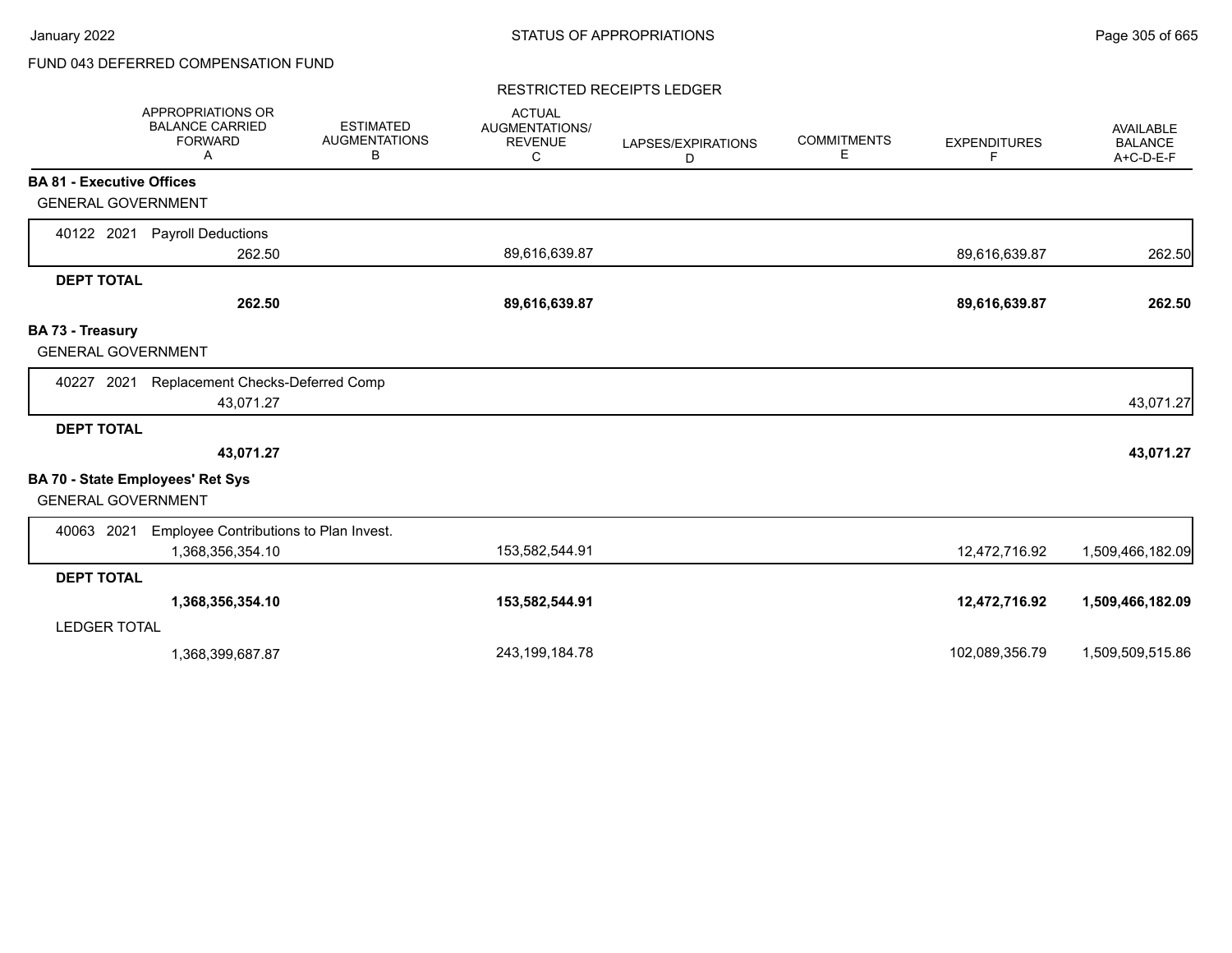$\Gamma$ 

# FUND 043 DEFERRED COMPENSATION FUND

|                           | APPROPRIATIONS OR<br><b>BALANCE CARRIED</b><br>FORWARD<br>A | <b>ESTIMATED</b><br><b>AUGMENTATIONS</b><br>в | <b>ACTUAL</b><br>AUGMENTATIONS/<br><b>REVENUE</b><br>С | LAPSES/EXPIRATIONS<br>D | <b>COMMITMENTS</b><br>E. | <b>EXPENDITURES</b> | AVAILABLE<br><b>BALANCE</b><br>$A+C-D-E-F$ |
|---------------------------|-------------------------------------------------------------|-----------------------------------------------|--------------------------------------------------------|-------------------------|--------------------------|---------------------|--------------------------------------------|
|                           | BA 70 - State Employees' Ret Sys                            |                                               |                                                        |                         |                          |                     |                                            |
| <b>GENERAL GOVERNMENT</b> |                                                             |                                               |                                                        |                         |                          |                     |                                            |
| 50022 2021                | <b>Plan Payouts and Transfers</b>                           |                                               |                                                        |                         |                          |                     |                                            |
|                           |                                                             |                                               |                                                        |                         | 11,797,256.99            | 178,374,160.89      | $-190, 171, 417.88$                        |
| <b>DEPT TOTAL</b>         |                                                             |                                               |                                                        |                         |                          |                     |                                            |
|                           |                                                             |                                               |                                                        |                         | 11,797,256.99            | 178,374,160.89      | -190,171,417.88                            |
| <b>LEDGER TOTAL</b>       |                                                             |                                               |                                                        |                         |                          |                     |                                            |
|                           |                                                             |                                               |                                                        |                         | 11,797,256.99            | 178,374,160.89      | -190,171,417.88                            |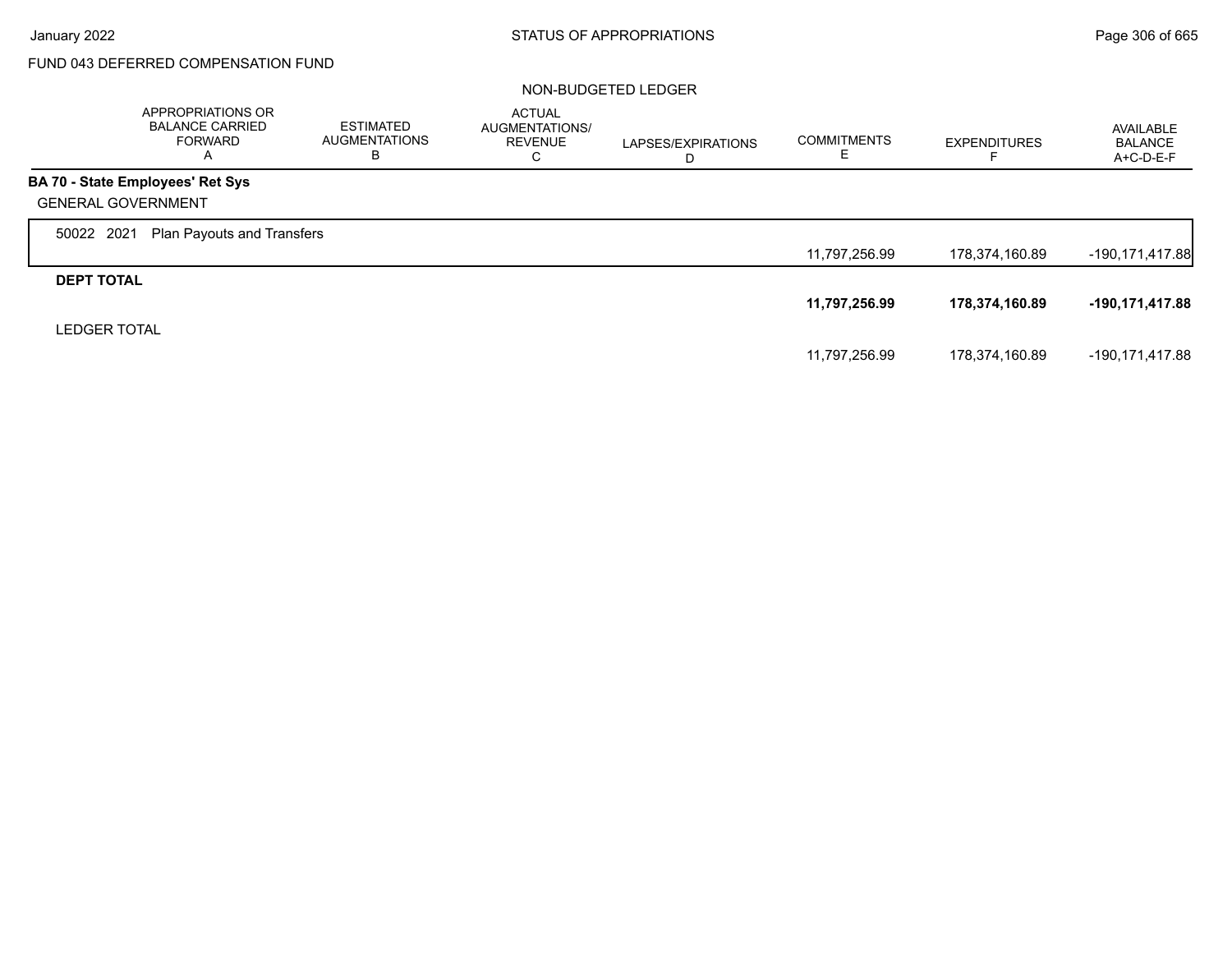# FUND 052 UNIFIED JUDICIAL SYSTEM TRANSFERRED

|                              | <b>APPROPRIATIONS OR</b><br><b>BALANCE CARRIED</b><br>FORWARD<br>$\mathsf{A}$ | <b>ESTIMATED</b><br><b>AUGMENTATIONS</b><br>в | <b>ACTUAL</b><br>AUGMENTATIONS/<br><b>REVENUE</b><br>С | LAPSES/EXPIRATIONS<br>D | <b>COMMITMENTS</b> | <b>EXPENDITURES</b> | AVAILABLE<br><b>BALANCE</b><br>$A+C-D-E-F$ |
|------------------------------|-------------------------------------------------------------------------------|-----------------------------------------------|--------------------------------------------------------|-------------------------|--------------------|---------------------|--------------------------------------------|
| <b>BA 51 - Supreme Court</b> |                                                                               |                                               |                                                        |                         |                    |                     |                                            |
|                              | <b>GENERAL GOVERNMENT</b>                                                     |                                               |                                                        |                         |                    |                     |                                            |
| 50207                        | 2021<br>Sick and Annual Leave Payouts                                         |                                               |                                                        |                         |                    |                     |                                            |
|                              |                                                                               |                                               |                                                        |                         |                    | 229,833.77          | $-229,833.77$                              |
| <b>DEPT TOTAL</b>            |                                                                               |                                               |                                                        |                         |                    |                     |                                            |
|                              |                                                                               |                                               |                                                        |                         |                    | 229,833.77          | $-229,833.77$                              |
| <b>LEDGER TOTAL</b>          |                                                                               |                                               |                                                        |                         |                    |                     |                                            |
|                              |                                                                               |                                               |                                                        |                         |                    | 229,833.77          | $-229,833.77$                              |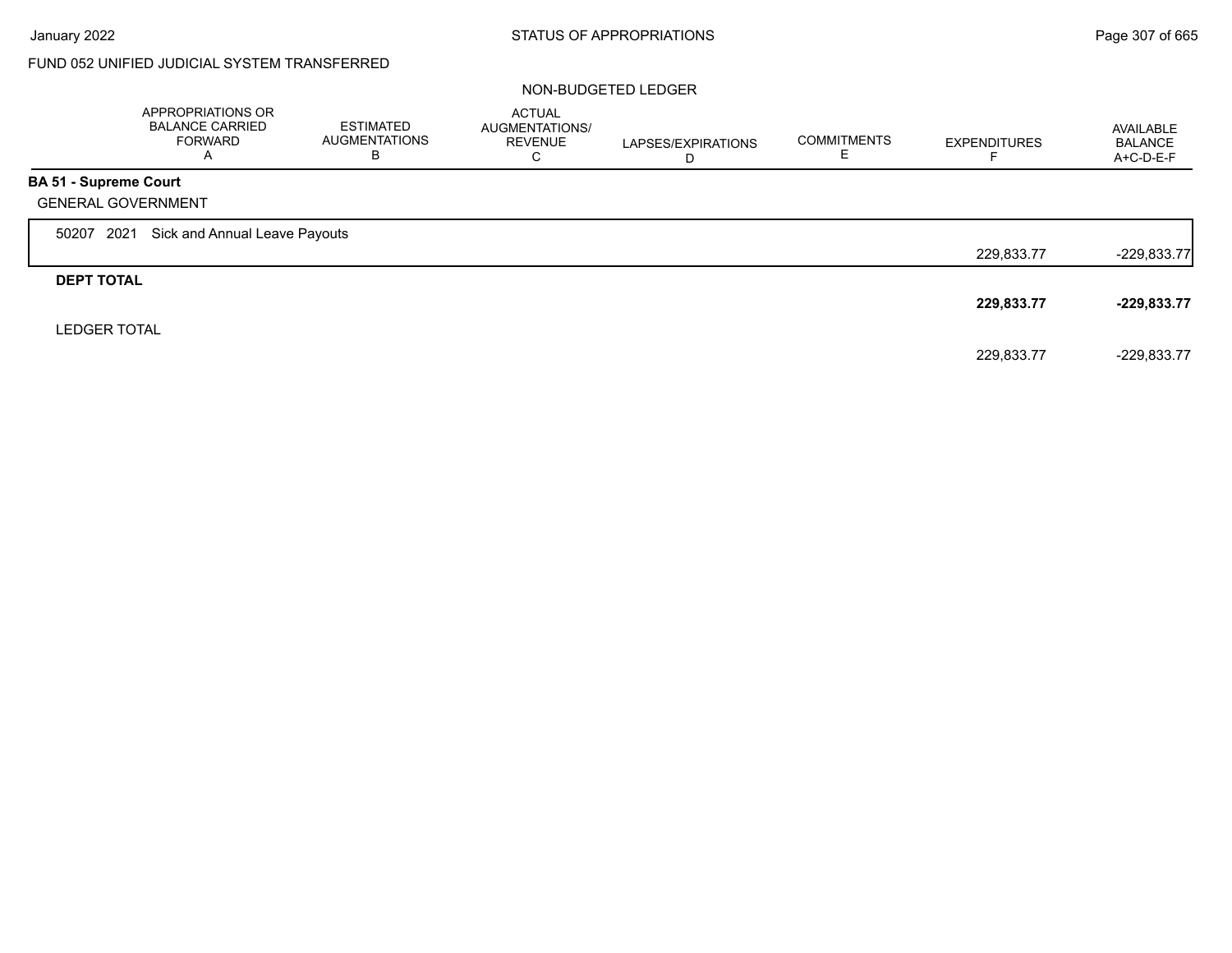January 2022 **STATUS OF APPROPRIATIONS** STATUS OF APPROPRIATIONS

FUND 054 AGRICULTURALCOLLEGE LAND SCRIP FUND

#### CURRENT STATE RESTRICTED APPROPRIATIONS LEDGER

|                            | APPROPRIATIONS OR<br><b>BALANCE CARRIED</b><br><b>FORWARD</b><br>A | ESTIMATED<br><b>AUGMENTATIONS</b><br>В | <b>ACTUAL</b><br>AUGMENTATIONS/<br><b>REVENUE</b><br>C | LAPSES/EXPIRATIONS<br>D | <b>COMMITMENTS</b><br>F. | <b>EXPENDITURES</b> | <b>AVAILABLE</b><br><b>BALANCE</b><br>A+C-D-E-F |
|----------------------------|--------------------------------------------------------------------|----------------------------------------|--------------------------------------------------------|-------------------------|--------------------------|---------------------|-------------------------------------------------|
| <b>BA 68 - Agriculture</b> |                                                                    |                                        |                                                        |                         |                          |                     |                                                 |
|                            | <b>GRANTS AND SUBSIDIES</b>                                        |                                        |                                                        |                         |                          |                     |                                                 |
| 16772 2021                 | PennState AgriculturalResearch&Extension                           |                                        |                                                        |                         |                          |                     |                                                 |
|                            |                                                                    | 54,960,000.00                          | 36,640,000.00                                          |                         |                          | 36,640,000.00       |                                                 |
| <b>DEPT TOTAL</b>          |                                                                    |                                        |                                                        |                         |                          |                     |                                                 |
|                            |                                                                    | 54,960,000.00                          | 36,640,000.00                                          |                         |                          | 36,640,000.00       |                                                 |
| <b>LEDGER TOTAL</b>        |                                                                    |                                        |                                                        |                         |                          |                     |                                                 |
|                            |                                                                    | 54,960,000.00                          | 36,640,000.00                                          |                         |                          | 36,640,000.00       |                                                 |
|                            | TOTAL TOTAL ALL CURRENT STATE LEDGERS                              |                                        |                                                        |                         |                          |                     |                                                 |
|                            |                                                                    | 54,960,000.00                          | 36,640,000.00                                          |                         |                          | 36,640,000.00       |                                                 |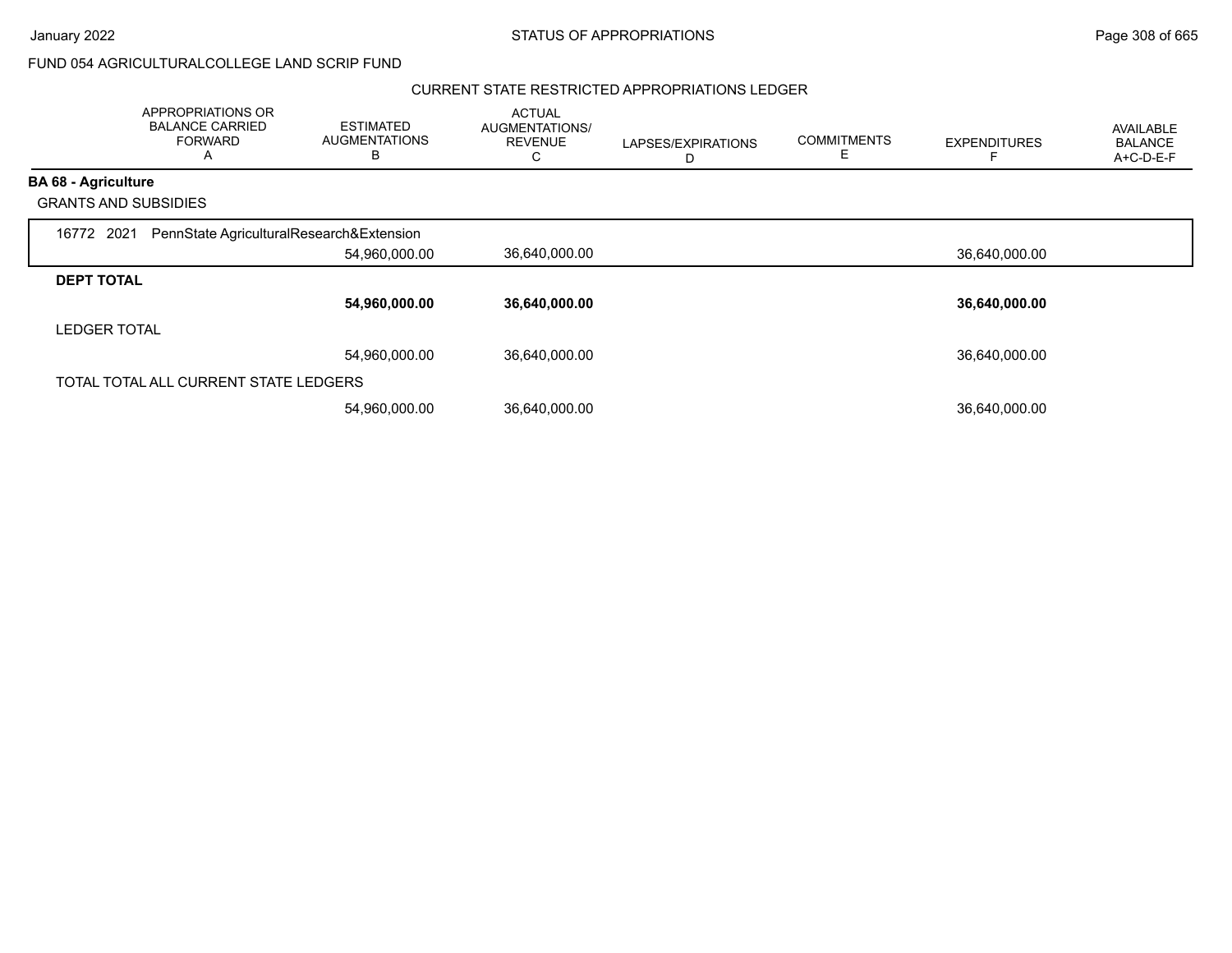## FUND 054 AGRICULTURALCOLLEGE LAND SCRIP FUND

### RESTRICTED REVENUE LEDGER

|                                                           | <b>APPROPRIATIONS OR</b><br><b>BALANCE CARRIED</b><br><b>FORWARD</b> | <b>ESTIMATED</b><br><b>AUGMENTATIONS</b><br>в | <b>ACTUAL</b><br><b>AUGMENTATIONS/</b><br><b>REVENUE</b><br>U | LAPSES/EXPIRATIONS<br>D | <b>COMMITMENTS</b> | <b>EXPENDITURES</b> | AVAILABLE<br><b>BALANCE</b><br>A+C-D-E-F |
|-----------------------------------------------------------|----------------------------------------------------------------------|-----------------------------------------------|---------------------------------------------------------------|-------------------------|--------------------|---------------------|------------------------------------------|
| <b>BA 68 - Agriculture</b><br><b>GRANTS AND SUBSIDIES</b> |                                                                      |                                               |                                                               |                         |                    |                     |                                          |
| 2021<br>60315                                             | Agricultural Research Prgs&ExtensionServ                             |                                               |                                                               |                         |                    |                     |                                          |
|                                                           |                                                                      |                                               | 36,640,000.00                                                 |                         |                    | 36,640,000.00       |                                          |
| <b>DEPT TOTAL</b>                                         |                                                                      |                                               |                                                               |                         |                    |                     |                                          |
|                                                           |                                                                      |                                               | 36,640,000.00                                                 |                         |                    | 36,640,000.00       |                                          |
| <b>LEDGER TOTAL</b>                                       |                                                                      |                                               |                                                               |                         |                    |                     |                                          |
|                                                           |                                                                      |                                               | 36,640,000.00                                                 |                         |                    | 36,640,000.00       |                                          |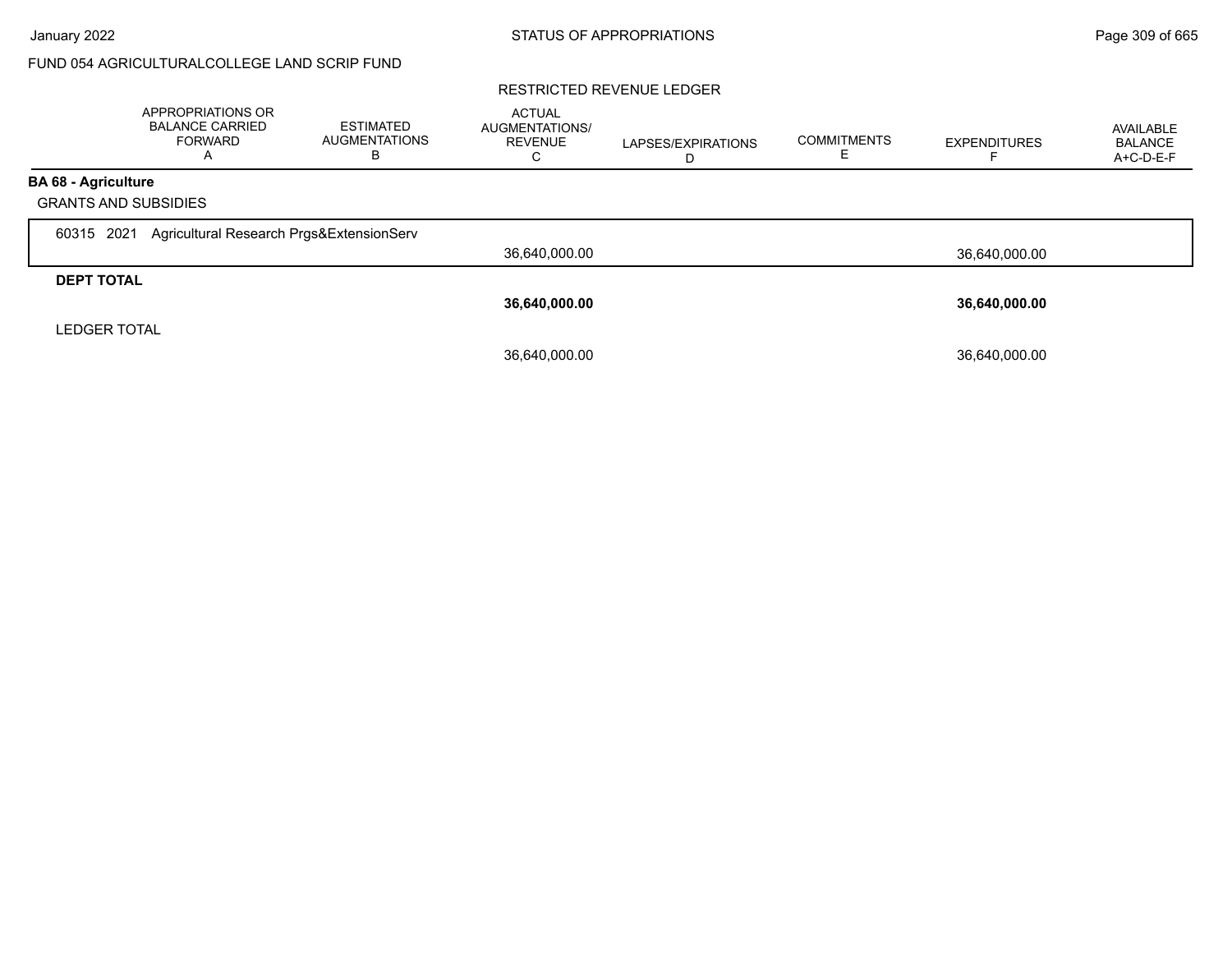Г

## FUND 058 STATE INSURANCE FUND

|                                 | APPROPRIATIONS OR<br><b>BALANCE CARRIED</b><br><b>FORWARD</b><br>A | <b>ESTIMATED</b><br><b>AUGMENTATIONS</b><br>в | <b>ACTUAL</b><br>AUGMENTATIONS/<br><b>REVENUE</b><br>С | LAPSES/EXPIRATIONS<br>D | <b>COMMITMENTS</b><br>Е | <b>EXPENDITURES</b> | AVAILABLE<br><b>BALANCE</b><br>$A+C-D-E-F$ |
|---------------------------------|--------------------------------------------------------------------|-----------------------------------------------|--------------------------------------------------------|-------------------------|-------------------------|---------------------|--------------------------------------------|
| <b>BA 15 - General Services</b> |                                                                    |                                               |                                                        |                         |                         |                     |                                            |
| <b>GENERAL GOVERNMENT</b>       |                                                                    |                                               |                                                        |                         |                         |                     |                                            |
| 2021<br>50010                   | State Insurance Fund                                               |                                               |                                                        |                         |                         |                     |                                            |
|                                 |                                                                    |                                               |                                                        |                         | 2,385,965.17            | $-219,972.99$       | $-2,165,992.18$                            |
| <b>DEPT TOTAL</b>               |                                                                    |                                               |                                                        |                         |                         |                     |                                            |
|                                 |                                                                    |                                               |                                                        |                         | 2,385,965.17            | -219,972.99         | $-2,165,992.18$                            |
| <b>LEDGER TOTAL</b>             |                                                                    |                                               |                                                        |                         |                         |                     |                                            |
|                                 |                                                                    |                                               |                                                        |                         | 2,385,965.17            | -219,972.99         | $-2,165,992.18$                            |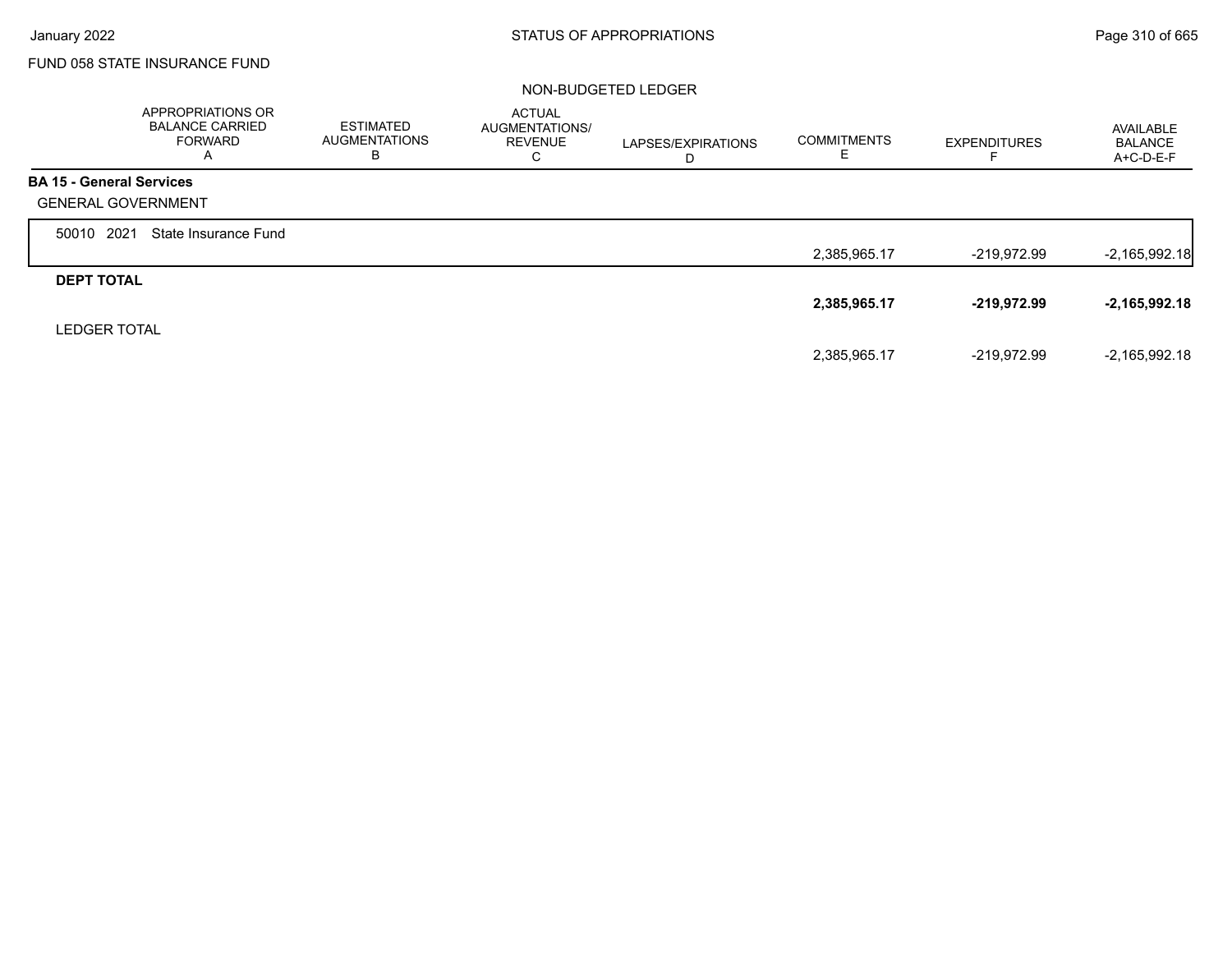## CURRENT STATE APPROPRIATIONS LEDGER

| APPROPRIATIONS OR<br><b>BALANCE CARRIED</b><br><b>FORWARD</b><br>A |                     | <b>ESTIMATED</b><br><b>AUGMENTATIONS</b><br>В | <b>ACTUAL</b><br>AUGMENTATIONS/<br><b>REVENUE</b><br>С | LAPSES/EXPIRATIONS<br>D | <b>COMMITMENTS</b><br>Е | <b>EXPENDITURES</b> | <b>AVAILABLE</b><br><b>BALANCE</b><br>A+C-D-E-F |
|--------------------------------------------------------------------|---------------------|-----------------------------------------------|--------------------------------------------------------|-------------------------|-------------------------|---------------------|-------------------------------------------------|
| <b>BA 70 - State Employees' Ret Sys</b>                            |                     |                                               |                                                        |                         |                         |                     |                                                 |
| <b>GENERAL GOVERNMENT</b>                                          |                     |                                               |                                                        |                         |                         |                     |                                                 |
| 2021<br>10535                                                      | Administration-SERB |                                               |                                                        |                         |                         |                     |                                                 |
|                                                                    | 33,069,000.00       |                                               |                                                        |                         | 3,523,433.35            | 16,098,821.56       | 13,446,745.09                                   |
| <b>DEPT TOTAL</b>                                                  |                     |                                               |                                                        |                         |                         |                     |                                                 |
|                                                                    | 33,069,000.00       |                                               |                                                        |                         | 3,523,433.35            | 16,098,821.56       | 13,446,745.09                                   |
| <b>LEDGER TOTAL</b>                                                |                     |                                               |                                                        |                         |                         |                     |                                                 |
|                                                                    | 33,069,000.00       |                                               |                                                        |                         | 3,523,433.35            | 16,098,821.56       | 13,446,745.09                                   |
| TOTAL TOTAL ALL CURRENT STATE LEDGERS                              |                     |                                               |                                                        |                         |                         |                     |                                                 |
|                                                                    | 33,069,000.00       |                                               |                                                        |                         | 3,523,433.35            | 16,098,821.56       | 13,446,745.09                                   |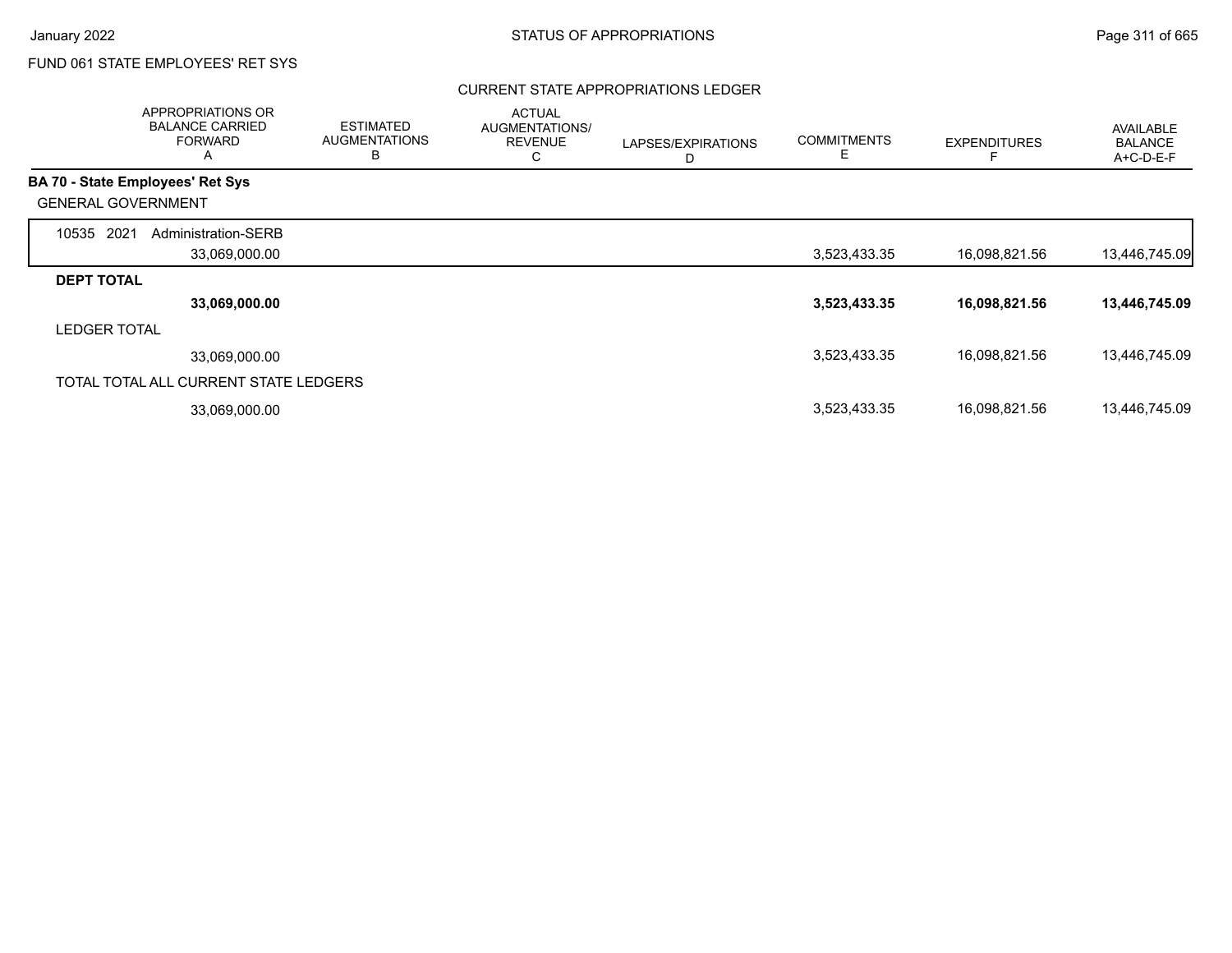### PRIOR STATE APPROPRIATIONS LEDGER

|                           | <b>APPROPRIATIONS OR</b><br><b>BALANCE CARRIED</b><br><b>FORWARD</b><br>Α | <b>ESTIMATED</b><br><b>AUGMENTATIONS</b><br>В | <b>ACTUAL</b><br>AUGMENTATIONS/<br><b>REVENUE</b><br>С | LAPSES/EXPIRATIONS<br>D | <b>COMMITMENTS</b><br>E | <b>EXPENDITURES</b><br>F | <b>AVAILABLE</b><br><b>BALANCE</b><br>A+C-D-E-F |
|---------------------------|---------------------------------------------------------------------------|-----------------------------------------------|--------------------------------------------------------|-------------------------|-------------------------|--------------------------|-------------------------------------------------|
|                           | BA 70 - State Employees' Ret Sys                                          |                                               |                                                        |                         |                         |                          |                                                 |
| <b>GENERAL GOVERNMENT</b> |                                                                           |                                               |                                                        |                         |                         |                          |                                                 |
| 10535 2017                | <b>Administration-SERB</b><br>10,500.10                                   |                                               |                                                        |                         |                         |                          | 10,500.10                                       |
| 10535 2018                | Administration-SERB<br>285,935.85                                         |                                               |                                                        |                         | 62,500.00               | -157,663.34              | 381,099.19                                      |
| 10535 2019                | <b>Administration-SERB</b><br>7,060,379.76                                |                                               |                                                        |                         |                         | 108,889.28               | 6,951,490.48                                    |
| 2020<br>10535             | Administration-SERB<br>6,105,471.62                                       |                                               |                                                        |                         | 36,452.02               | 1,620,644.99             | 4,448,374.61                                    |
| 10535 2013                | Administration-St Employes Ret Board<br>25.47                             |                                               |                                                        |                         | 25.47                   |                          |                                                 |
| <b>DEPT TOTAL</b>         |                                                                           |                                               |                                                        |                         |                         |                          |                                                 |
|                           | 13,462,312.80                                                             |                                               |                                                        |                         | 98,977.49               | 1,571,870.93             | 11,791,464.38                                   |
| <b>LEDGER TOTAL</b>       |                                                                           |                                               |                                                        |                         |                         |                          |                                                 |
|                           | 13,462,312.80                                                             |                                               |                                                        |                         | 98,977.49               | 1,571,870.93             | 11,791,464.38                                   |
|                           | TOTAL TOTAL ALL PRIOR STATE LEDGERS                                       |                                               |                                                        |                         |                         |                          |                                                 |
|                           | 13,462,312.80                                                             |                                               |                                                        |                         | 98,977.49               | 1,571,870.93             | 11,791,464.38                                   |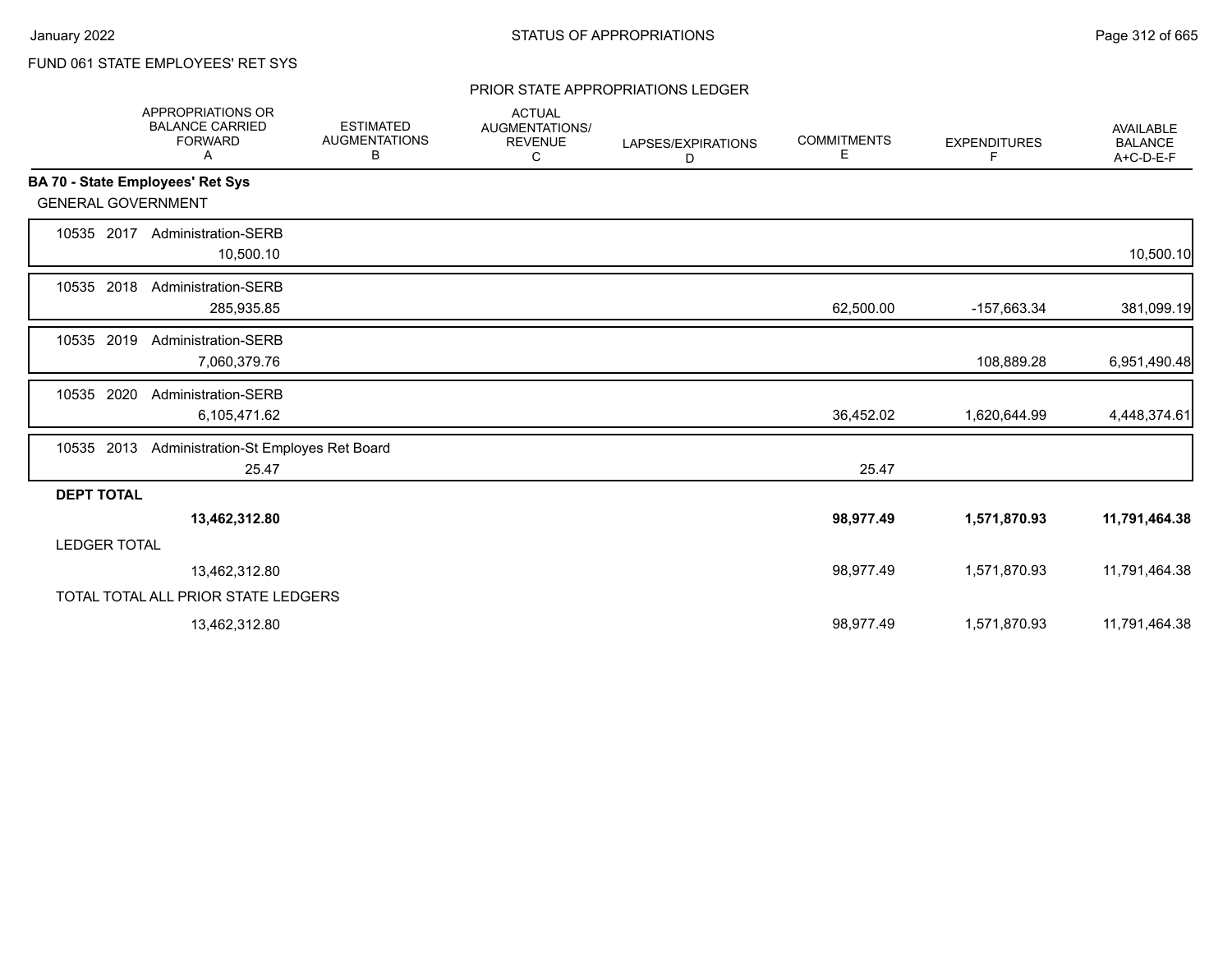|                     | APPROPRIATIONS OR<br><b>BALANCE CARRIED</b><br><b>FORWARD</b><br>A | <b>ESTIMATED</b><br><b>AUGMENTATIONS</b><br>B | <b>ACTUAL</b><br>AUGMENTATIONS/<br><b>REVENUE</b><br>C | LAPSES/EXPIRATIONS<br>D | <b>COMMITMENTS</b><br>Е | <b>EXPENDITURES</b> | <b>AVAILABLE</b><br><b>BALANCE</b><br>A+C-D-E-F |
|---------------------|--------------------------------------------------------------------|-----------------------------------------------|--------------------------------------------------------|-------------------------|-------------------------|---------------------|-------------------------------------------------|
|                     | BA 70 - State Employees' Ret Sys                                   |                                               |                                                        |                         |                         |                     |                                                 |
|                     | <b>GENERAL GOVERNMENT</b>                                          |                                               |                                                        |                         |                         |                     |                                                 |
| 50025 2021          | Retirement of State Employees                                      |                                               |                                                        |                         |                         |                     |                                                 |
|                     |                                                                    |                                               |                                                        |                         |                         | 2,204,664,713.78    | $-2,204,664,713.78$                             |
| 50268               | 2021<br><b>Investment Related Expenses</b>                         |                                               |                                                        |                         |                         |                     |                                                 |
|                     |                                                                    |                                               |                                                        |                         | 4,506,728.51            | 3,902,279.48        | -8,409,007.99                                   |
| <b>DEPT TOTAL</b>   |                                                                    |                                               |                                                        |                         |                         |                     |                                                 |
|                     |                                                                    |                                               |                                                        |                         | 4,506,728.51            | 2,208,566,993.26    | $-2,213,073,721.77$                             |
| <b>LEDGER TOTAL</b> |                                                                    |                                               |                                                        |                         |                         |                     |                                                 |
|                     |                                                                    |                                               |                                                        |                         | 4,506,728.51            | 2,208,566,993.26    | -2,213,073,721.77                               |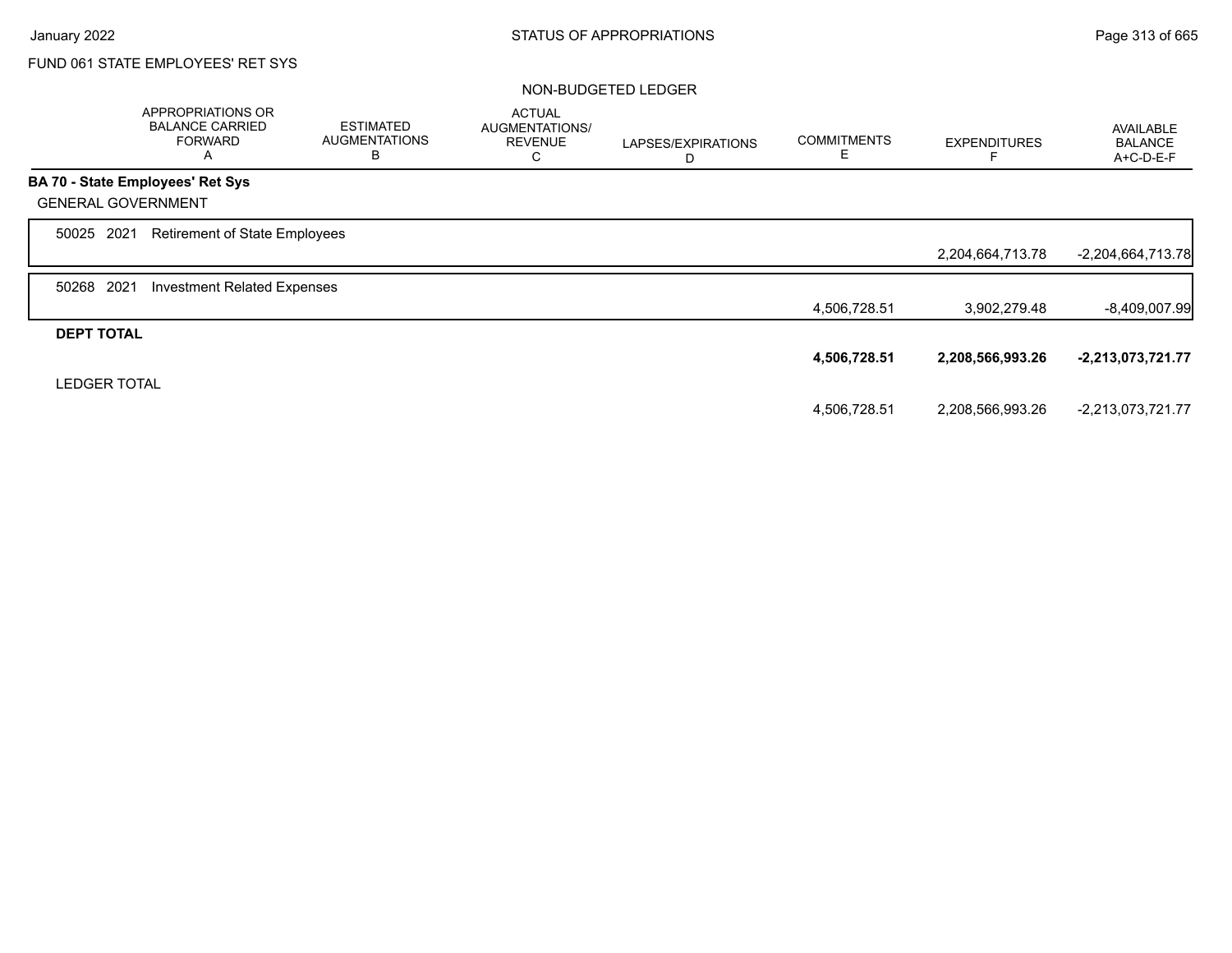### RESTRICTED REVENUE LEDGER

|                           | <b>APPROPRIATIONS OR</b><br><b>BALANCE CARRIED</b><br><b>FORWARD</b><br>A | <b>ESTIMATED</b><br><b>AUGMENTATIONS</b><br>в | <b>ACTUAL</b><br><b>AUGMENTATIONS/</b><br><b>REVENUE</b><br>С | LAPSES/EXPIRATIONS<br>D | <b>COMMITMENTS</b><br>Е | <b>EXPENDITURES</b> | AVAILABLE<br><b>BALANCE</b><br>A+C-D-E-F |
|---------------------------|---------------------------------------------------------------------------|-----------------------------------------------|---------------------------------------------------------------|-------------------------|-------------------------|---------------------|------------------------------------------|
|                           | <b>BA 70 - State Employees' Ret Sys</b>                                   |                                               |                                                               |                         |                         |                     |                                          |
| <b>GENERAL GOVERNMENT</b> |                                                                           |                                               |                                                               |                         |                         |                     |                                          |
| 60125 2021                | <b>Directed Commissions</b>                                               |                                               |                                                               |                         |                         |                     |                                          |
|                           | 3,681,844.22                                                              |                                               | 20,572.90                                                     |                         |                         |                     | 3,702,417.12                             |
| <b>DEPT TOTAL</b>         |                                                                           |                                               |                                                               |                         |                         |                     |                                          |
|                           | 3,681,844.22                                                              |                                               | 20,572.90                                                     |                         |                         |                     | 3,702,417.12                             |
| <b>LEDGER TOTAL</b>       |                                                                           |                                               |                                                               |                         |                         |                     |                                          |
|                           | 3,681,844.22                                                              |                                               | 20.572.90                                                     |                         |                         |                     | 3,702,417.12                             |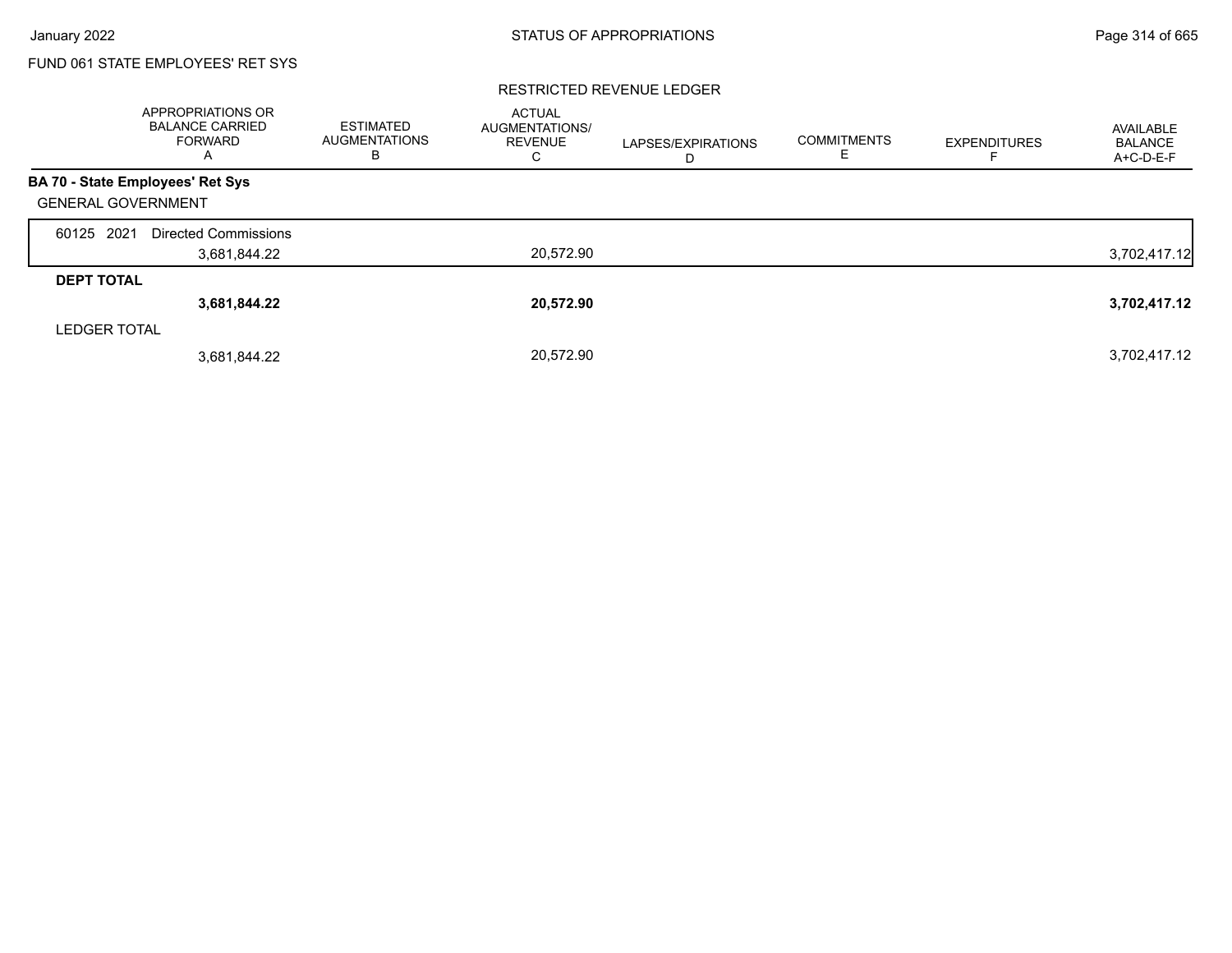## CURRENT STATE APPROPRIATIONS LEDGER

|                           | APPROPRIATIONS OR<br><b>BALANCE CARRIED</b><br><b>FORWARD</b><br>A | <b>ESTIMATED</b><br><b>AUGMENTATIONS</b><br>B | <b>ACTUAL</b><br>AUGMENTATIONS/<br><b>REVENUE</b><br>С | LAPSES/EXPIRATIONS<br>D | <b>COMMITMENTS</b><br>Е | <b>EXPENDITURES</b> | <b>AVAILABLE</b><br><b>BALANCE</b><br>A+C-D-E-F |
|---------------------------|--------------------------------------------------------------------|-----------------------------------------------|--------------------------------------------------------|-------------------------|-------------------------|---------------------|-------------------------------------------------|
|                           | <b>BA 72 - Pub School Employees' Ret Sys</b>                       |                                               |                                                        |                         |                         |                     |                                                 |
| <b>GENERAL GOVERNMENT</b> |                                                                    |                                               |                                                        |                         |                         |                     |                                                 |
| 10536<br>2021             | Administration-PSERB                                               |                                               |                                                        |                         |                         |                     |                                                 |
|                           | 52,294,000.00                                                      |                                               |                                                        |                         | 7,761,624.95            | 26,396,567.41       | 18,135,807.64                                   |
| <b>DEPT TOTAL</b>         |                                                                    |                                               |                                                        |                         |                         |                     |                                                 |
|                           | 52,294,000.00                                                      |                                               |                                                        |                         | 7,761,624.95            | 26,396,567.41       | 18,135,807.64                                   |
| <b>LEDGER TOTAL</b>       |                                                                    |                                               |                                                        |                         |                         |                     |                                                 |
|                           | 52,294,000.00                                                      |                                               |                                                        |                         | 7,761,624.95            | 26,396,567.41       | 18,135,807.64                                   |
|                           | TOTAL TOTAL ALL CURRENT STATE LEDGERS                              |                                               |                                                        |                         |                         |                     |                                                 |
|                           | 52,294,000.00                                                      |                                               |                                                        |                         | 7,761,624.95            | 26,396,567.41       | 18,135,807.64                                   |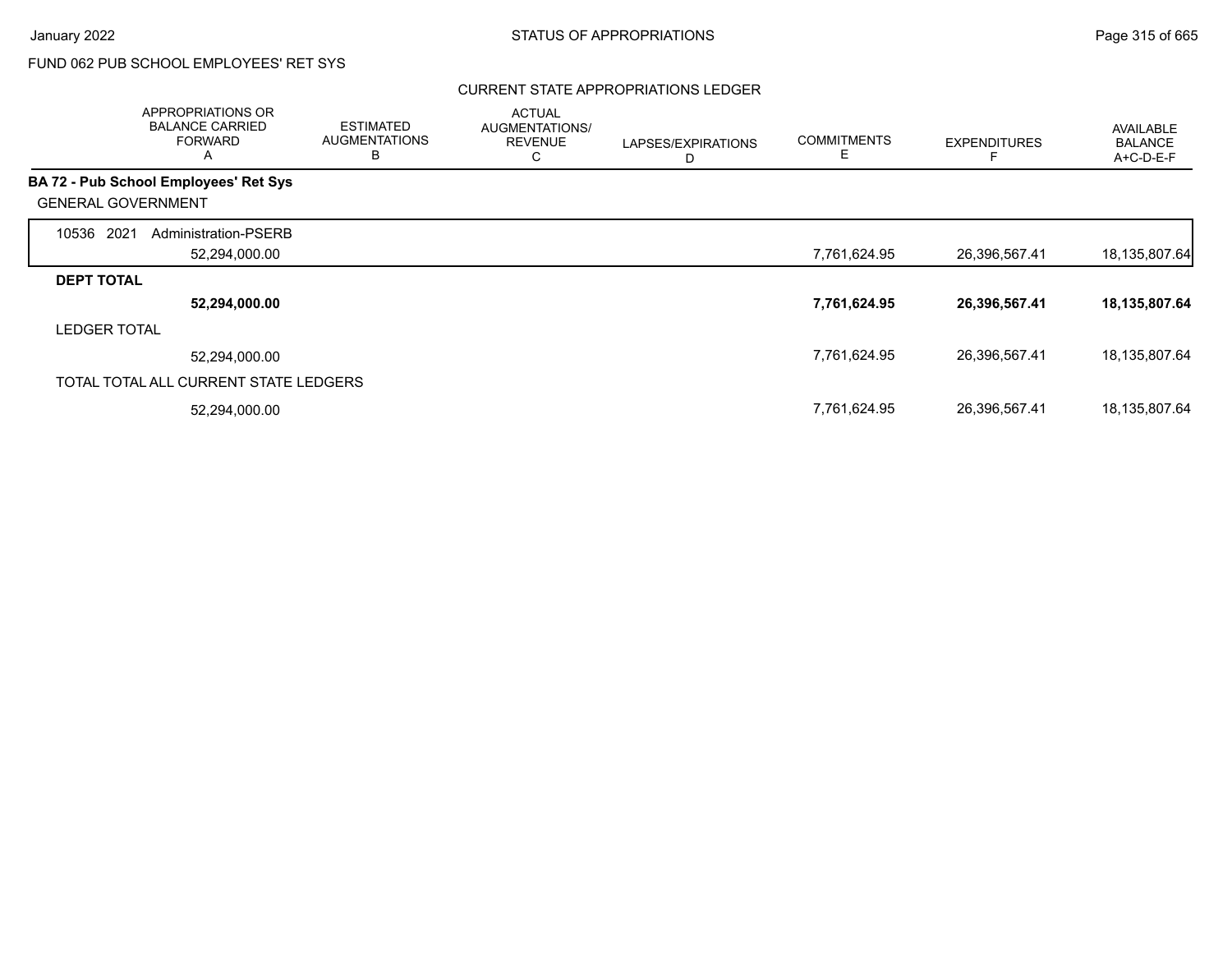## PRIOR STATE APPROPRIATIONS LEDGER

|                           | APPROPRIATIONS OR<br><b>BALANCE CARRIED</b><br><b>FORWARD</b><br>Α | <b>ESTIMATED</b><br><b>AUGMENTATIONS</b><br>В | <b>ACTUAL</b><br>AUGMENTATIONS/<br><b>REVENUE</b><br>C | LAPSES/EXPIRATIONS<br>D | <b>COMMITMENTS</b><br>Е | <b>EXPENDITURES</b><br>F | <b>AVAILABLE</b><br><b>BALANCE</b><br>A+C-D-E-F |
|---------------------------|--------------------------------------------------------------------|-----------------------------------------------|--------------------------------------------------------|-------------------------|-------------------------|--------------------------|-------------------------------------------------|
|                           | BA 72 - Pub School Employees' Ret Sys                              |                                               |                                                        |                         |                         |                          |                                                 |
| <b>GENERAL GOVERNMENT</b> |                                                                    |                                               |                                                        |                         |                         |                          |                                                 |
|                           | 10536 2015 Administration-PSERB<br>500.00                          |                                               |                                                        |                         | 500.00                  |                          |                                                 |
| 10536 2016                | <b>Administration-PSERB</b><br>59,229.76                           |                                               |                                                        |                         | 59,229.76               |                          |                                                 |
| 10536 2017                | <b>Administration-PSERB</b><br>107,918.24                          |                                               |                                                        |                         | 107,080.98              |                          | 837.26                                          |
| 10536 2018                | Administration-PSERB<br>377,563.71                                 |                                               |                                                        |                         | 350,664.59              |                          | 26,899.12                                       |
| 10536 2019                | <b>Administration-PSERB</b><br>939,395.63                          |                                               |                                                        |                         | 879,651.61              | 11,412.73                | 48,331.29                                       |
| 10536 2020                | <b>Administration-PSERB</b><br>8,844,516.68                        |                                               |                                                        |                         | 3,227,726.97            | 3,279,195.46             | 2,337,594.25                                    |
| <b>DEPT TOTAL</b>         |                                                                    |                                               |                                                        |                         |                         |                          |                                                 |
|                           | 10,329,124.02                                                      |                                               |                                                        |                         | 4,624,853.91            | 3,290,608.19             | 2,413,661.92                                    |
| <b>LEDGER TOTAL</b>       |                                                                    |                                               |                                                        |                         |                         |                          |                                                 |
|                           | 10,329,124.02                                                      |                                               |                                                        |                         | 4,624,853.91            | 3,290,608.19             | 2,413,661.92                                    |
|                           | TOTAL TOTAL ALL PRIOR STATE LEDGERS                                |                                               |                                                        |                         |                         |                          |                                                 |
|                           | 10,329,124.02                                                      |                                               |                                                        |                         | 4,624,853.91            | 3,290,608.19             | 2,413,661.92                                    |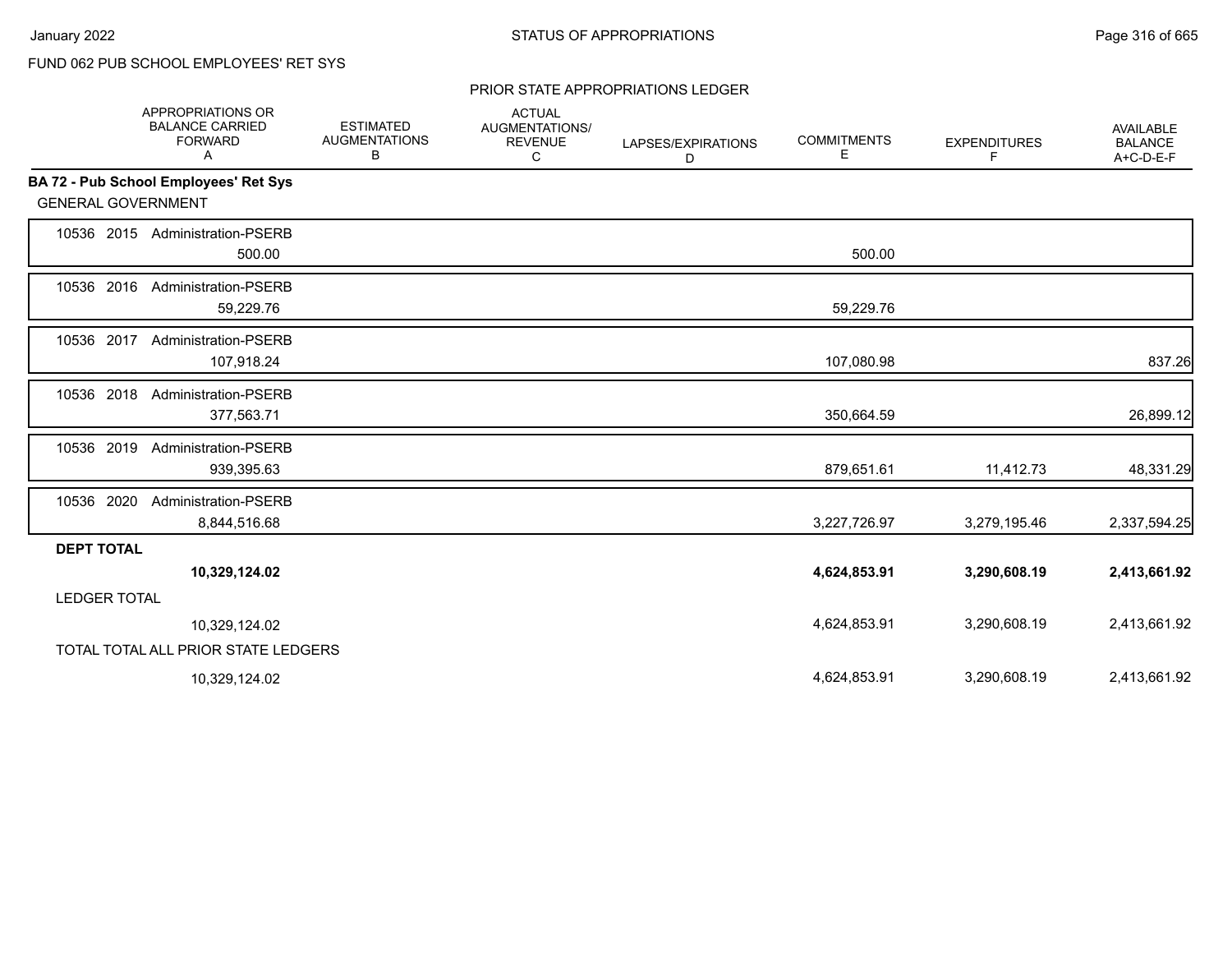|                           | <b>APPROPRIATIONS OR</b><br><b>BALANCE CARRIED</b><br><b>FORWARD</b><br>A | <b>ESTIMATED</b><br><b>AUGMENTATIONS</b><br>B | <b>ACTUAL</b><br>AUGMENTATIONS/<br><b>REVENUE</b><br>С | LAPSES/EXPIRATIONS<br>D | <b>COMMITMENTS</b><br>Е | <b>EXPENDITURES</b> | <b>AVAILABLE</b><br><b>BALANCE</b><br>A+C-D-E-F |
|---------------------------|---------------------------------------------------------------------------|-----------------------------------------------|--------------------------------------------------------|-------------------------|-------------------------|---------------------|-------------------------------------------------|
|                           | BA 72 - Pub School Employees' Ret Sys                                     |                                               |                                                        |                         |                         |                     |                                                 |
| <b>GENERAL GOVERNMENT</b> |                                                                           |                                               |                                                        |                         |                         |                     |                                                 |
| 50032 2021                | Retirement of School Employes                                             |                                               |                                                        |                         |                         |                     |                                                 |
|                           |                                                                           |                                               |                                                        |                         |                         | 4,458,600,317.48    | -4,458,600,317.48                               |
| 2021<br>50033             | <b>Investment Related Expenses</b>                                        |                                               |                                                        |                         |                         |                     |                                                 |
|                           |                                                                           |                                               |                                                        |                         | 34,525,344.41           | 19,007,946.78       | $-53,533,291.19$                                |
| <b>DEPT TOTAL</b>         |                                                                           |                                               |                                                        |                         |                         |                     |                                                 |
|                           |                                                                           |                                               |                                                        |                         | 34,525,344.41           | 4,477,608,264.26    | -4,512,133,608.67                               |
| <b>LEDGER TOTAL</b>       |                                                                           |                                               |                                                        |                         |                         |                     |                                                 |
|                           |                                                                           |                                               |                                                        |                         | 34,525,344.41           | 4,477,608,264.26    | -4,512,133,608.67                               |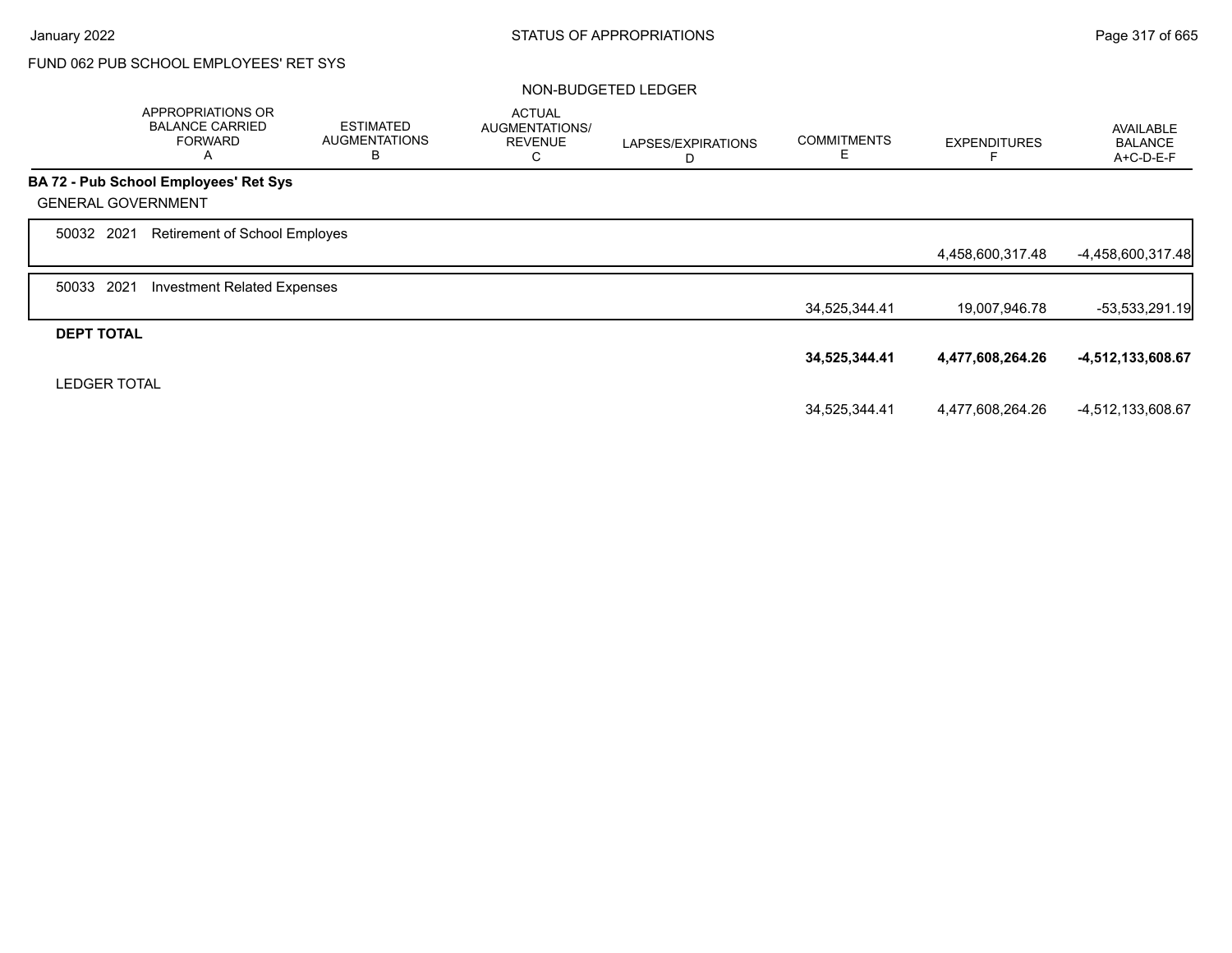### RESTRICTED REVENUE LEDGER

|                     | APPROPRIATIONS OR<br><b>BALANCE CARRIED</b><br><b>FORWARD</b><br>Α | <b>ESTIMATED</b><br><b>AUGMENTATIONS</b><br>B | <b>ACTUAL</b><br>AUGMENTATIONS/<br><b>REVENUE</b><br>С | LAPSES/EXPIRATIONS<br>D | <b>COMMITMENTS</b><br>Е | <b>EXPENDITURES</b> | <b>AVAILABLE</b><br><b>BALANCE</b><br>A+C-D-E-F |
|---------------------|--------------------------------------------------------------------|-----------------------------------------------|--------------------------------------------------------|-------------------------|-------------------------|---------------------|-------------------------------------------------|
|                     | BA 72 - Pub School Employees' Ret Sys                              |                                               |                                                        |                         |                         |                     |                                                 |
|                     | <b>GENERAL GOVERNMENT</b>                                          |                                               |                                                        |                         |                         |                     |                                                 |
| 60126               | 2021<br>Health Insurance Account                                   |                                               |                                                        |                         |                         |                     |                                                 |
|                     | 31,426,326.86                                                      |                                               | 61,099,016.95                                          |                         | 8,301,027.38            | 66,881,441.69       | 17,342,874.74                                   |
| 60127               | 2021<br><b>Directed Commissions</b>                                |                                               |                                                        |                         |                         |                     |                                                 |
|                     | 8,531,614.49                                                       |                                               | 31,766.19                                              |                         |                         |                     | 8,563,380.68                                    |
| 60295               | 2021<br>Directors, O & F Self-Insurance plan Res                   |                                               |                                                        |                         |                         |                     |                                                 |
|                     | 40,000,000.00                                                      |                                               |                                                        |                         | 2,277,709.15            | 1,392,725.03        | 36,329,565.82                                   |
| <b>DEPT TOTAL</b>   |                                                                    |                                               |                                                        |                         |                         |                     |                                                 |
|                     | 79,957,941.35                                                      |                                               | 61,130,783.14                                          |                         | 10,578,736.53           | 68,274,166.72       | 62,235,821.24                                   |
| <b>LEDGER TOTAL</b> |                                                                    |                                               |                                                        |                         |                         |                     |                                                 |
|                     | 79,957,941.35                                                      |                                               | 61,130,783.14                                          |                         | 10,578,736.53           | 68,274,166.72       | 62,235,821.24                                   |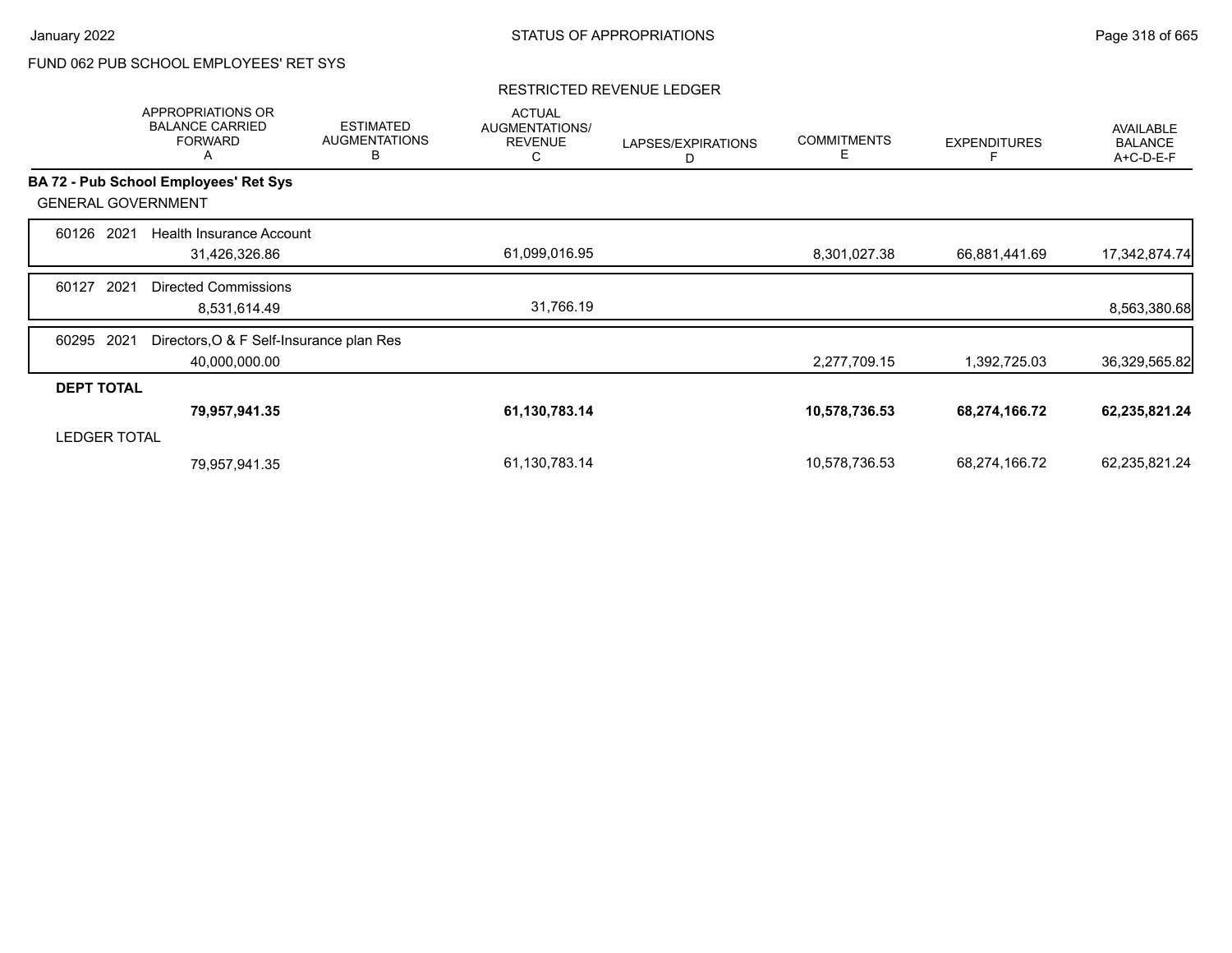## CURRENT STATE EXECUTIVE AUTHORIZATIONS - RESTRICTED LEDGER

|                          | APPROPRIATIONS OR<br><b>BALANCE CARRIED</b><br><b>FORWARD</b><br>A | <b>ESTIMATED</b><br><b>AUGMENTATIONS</b><br>В | <b>ACTUAL</b><br>AUGMENTATIONS/<br><b>REVENUE</b><br>С | LAPSES/EXPIRATIONS<br>D | <b>COMMITMENTS</b><br>Е | <b>EXPENDITURES</b> | <b>AVAILABLE</b><br><b>BALANCE</b><br>A+C-D-E-F |
|--------------------------|--------------------------------------------------------------------|-----------------------------------------------|--------------------------------------------------------|-------------------------|-------------------------|---------------------|-------------------------------------------------|
| BA 12 - Labor & Industry |                                                                    |                                               |                                                        |                         |                         |                     |                                                 |
|                          | <b>GRANTS AND SUBSIDIES</b>                                        |                                               |                                                        |                         |                         |                     |                                                 |
| 2021<br>26391            | <b>Reemployment Services</b>                                       |                                               |                                                        |                         |                         |                     |                                                 |
|                          |                                                                    | 10,000,000.00                                 | 7,961,591.34                                           |                         | 2,435,524.20            | 980,767.01          | 4,545,300.13                                    |
| 2021<br>26397            | Service & Infrastructure ImprovementFund                           |                                               |                                                        |                         |                         |                     |                                                 |
|                          |                                                                    | 19,645,000.00                                 | 15,000,000.00                                          |                         | 3,786,502.29            | 14,811,668.70       | $-3,598,170.99$                                 |
| <b>DEPT TOTAL</b>        |                                                                    |                                               |                                                        |                         |                         |                     |                                                 |
|                          |                                                                    | 29,645,000.00                                 | 22,961,591.34                                          |                         | 6,222,026.49            | 15,792,435.71       | 947,129.14                                      |
| <b>LEDGER TOTAL</b>      |                                                                    |                                               |                                                        |                         |                         |                     |                                                 |
|                          |                                                                    | 29,645,000.00                                 | 22,961,591.34                                          |                         | 6,222,026.49            | 15,792,435.71       | 947,129.14                                      |
|                          | TOTAL TOTAL ALL CURRENT STATE LEDGERS                              |                                               |                                                        |                         |                         |                     |                                                 |
|                          |                                                                    | 29,645,000.00                                 | 22,961,591.34                                          |                         | 6,222,026.49            | 15,792,435.71       | 947,129.14                                      |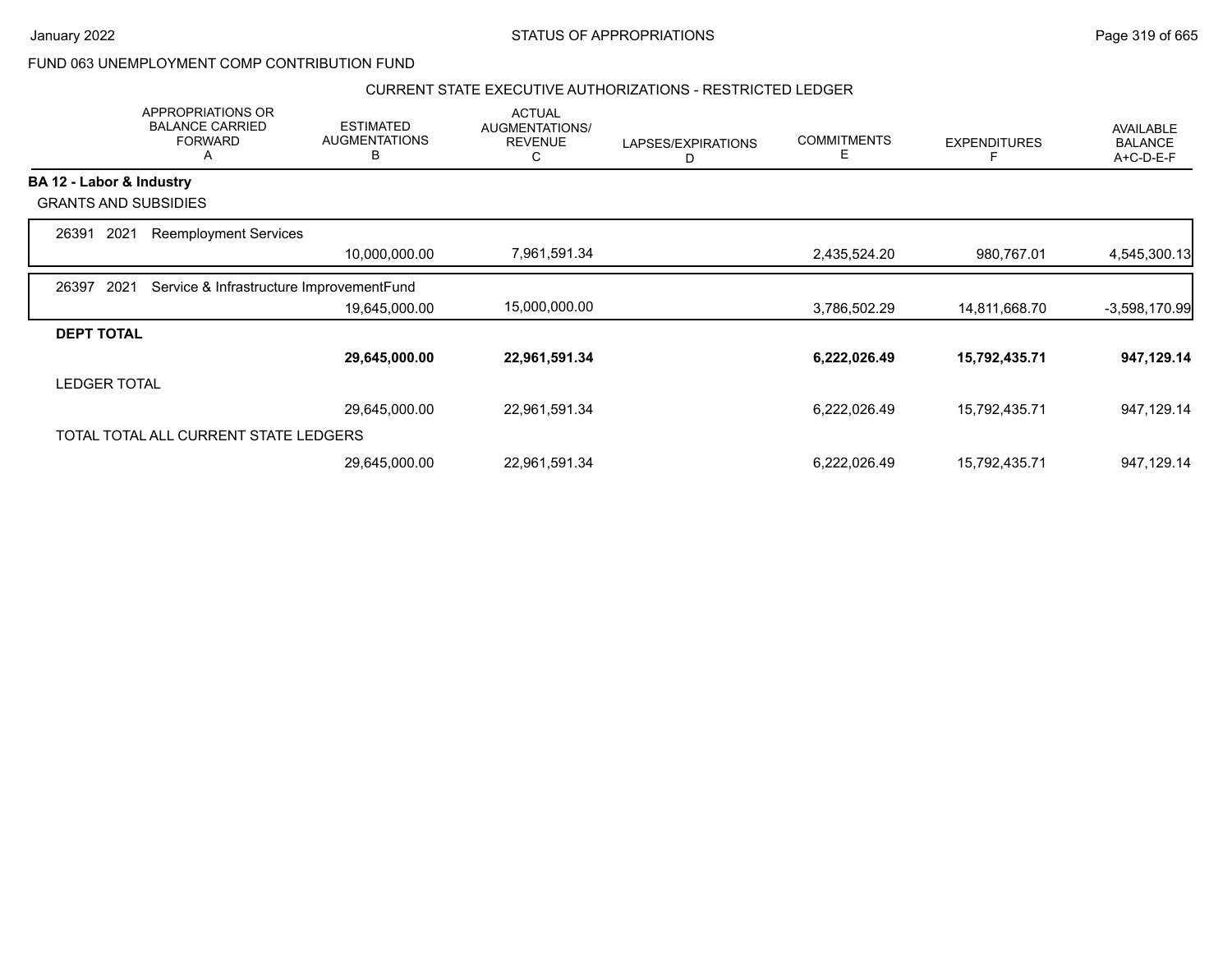### PRIOR STATE EXECUTIVE AUTHORIZATIONS - RESTRICTED LEDGER

|                          | <b>APPROPRIATIONS OR</b><br><b>BALANCE CARRIED</b><br><b>FORWARD</b><br>A | <b>ESTIMATED</b><br><b>AUGMENTATIONS</b><br>в | <b>ACTUAL</b><br>AUGMENTATIONS/<br><b>REVENUE</b><br>С | LAPSES/EXPIRATIONS<br>D | <b>COMMITMENTS</b><br>E | <b>EXPENDITURES</b> | AVAILABLE<br><b>BALANCE</b><br>A+C-D-E-F |
|--------------------------|---------------------------------------------------------------------------|-----------------------------------------------|--------------------------------------------------------|-------------------------|-------------------------|---------------------|------------------------------------------|
| BA 12 - Labor & Industry |                                                                           |                                               |                                                        |                         |                         |                     |                                          |
|                          | <b>GRANTS AND SUBSIDIES</b>                                               |                                               |                                                        |                         |                         |                     |                                          |
| 26391                    | 2020<br><b>Reemployment Services</b>                                      |                                               |                                                        |                         |                         |                     |                                          |
|                          | 7,748,523.08                                                              |                                               |                                                        |                         | 6,690,163.58            | 1,012,288.90        | 46,070.60                                |
| 26397                    | Service & Infrastructure ImprovementFund<br>2020                          |                                               |                                                        |                         |                         |                     |                                          |
|                          | 28,096,605.61                                                             |                                               | $-15,000,000.00$                                       |                         | 3,276,940.59            | 2,917,005.14        | 6,902,659.88                             |
| <b>DEPT TOTAL</b>        |                                                                           |                                               |                                                        |                         |                         |                     |                                          |
|                          | 35,845,128.69                                                             |                                               | $-15,000,000.00$                                       |                         | 9,967,104.17            | 3,929,294.04        | 6,948,730.48                             |
| <b>LEDGER TOTAL</b>      |                                                                           |                                               |                                                        |                         |                         |                     |                                          |
|                          | 35,845,128.69                                                             |                                               | $-15,000,000.00$                                       |                         | 9,967,104.17            | 3,929,294.04        | 6,948,730.48                             |
|                          | TOTAL TOTAL ALL PRIOR STATE LEDGERS                                       |                                               |                                                        |                         |                         |                     |                                          |
|                          | 35,845,128.69                                                             |                                               | $-15,000,000.00$                                       |                         | 9,967,104.17            | 3,929,294.04        | 6,948,730.48                             |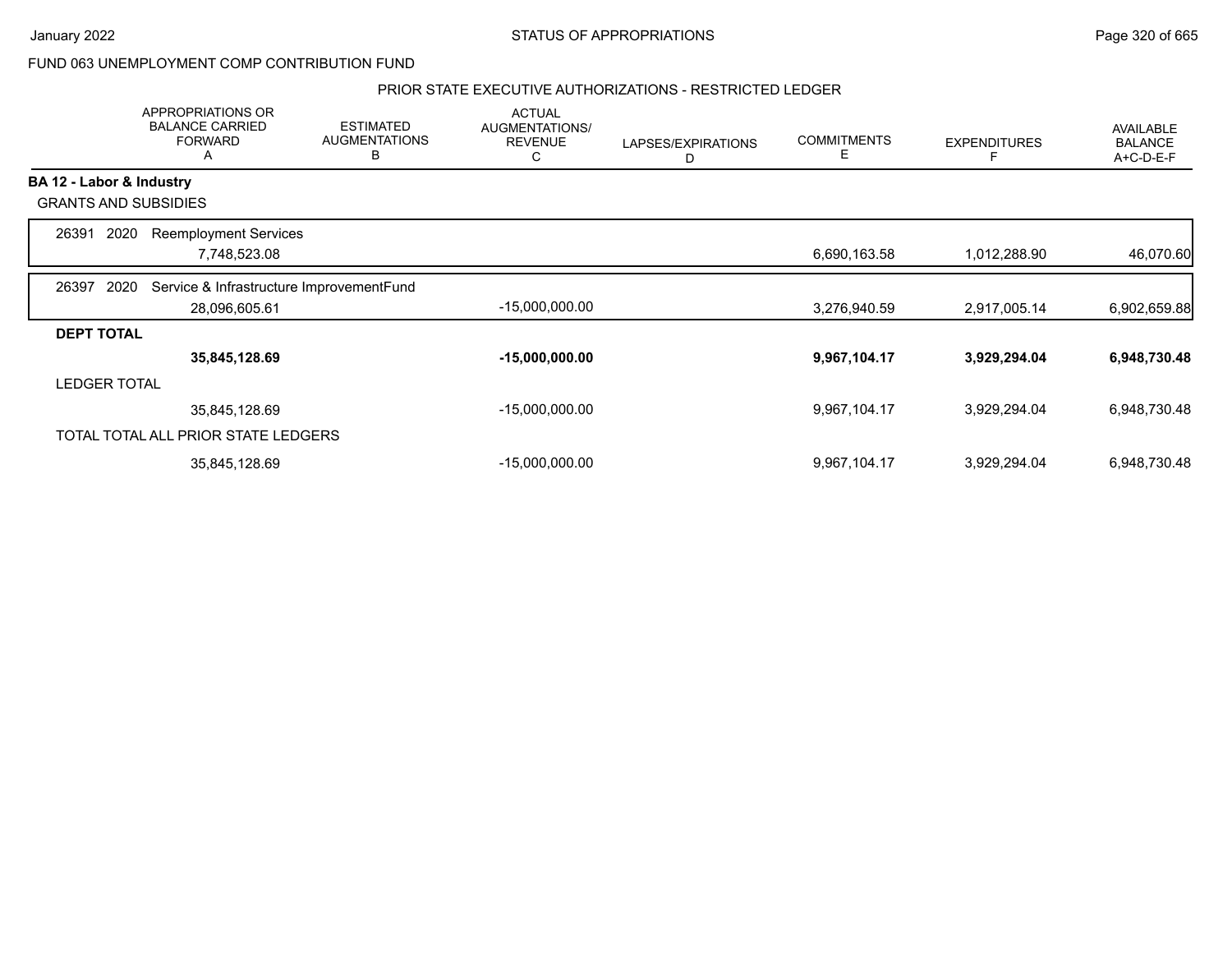|                          | APPROPRIATIONS OR<br><b>BALANCE CARRIED</b><br><b>FORWARD</b><br>A | ESTIMATED<br><b>AUGMENTATIONS</b><br>в | <b>ACTUAL</b><br>AUGMENTATIONS/<br><b>REVENUE</b><br>С | LAPSES/EXPIRATIONS<br>D | <b>COMMITMENTS</b> | <b>EXPENDITURES</b> | AVAILABLE<br>BALANCE<br>A+C-D-E-F |
|--------------------------|--------------------------------------------------------------------|----------------------------------------|--------------------------------------------------------|-------------------------|--------------------|---------------------|-----------------------------------|
| BA 12 - Labor & Industry |                                                                    |                                        |                                                        |                         |                    |                     |                                   |
|                          | <b>GENERAL GOVERNMENT</b>                                          |                                        |                                                        |                         |                    |                     |                                   |
| 50004 2021               | Unemploy Compensation Contribution Fund                            |                                        |                                                        |                         |                    |                     |                                   |
|                          |                                                                    |                                        |                                                        |                         |                    | 772,952,615.22      | -772,952,615.22                   |
| <b>DEPT TOTAL</b>        |                                                                    |                                        |                                                        |                         |                    |                     |                                   |
|                          |                                                                    |                                        |                                                        |                         |                    | 772,952,615.22      | -772,952,615.22                   |
| <b>LEDGER TOTAL</b>      |                                                                    |                                        |                                                        |                         |                    |                     |                                   |
|                          |                                                                    |                                        |                                                        |                         |                    | 772,952,615.22      | -772,952,615.22                   |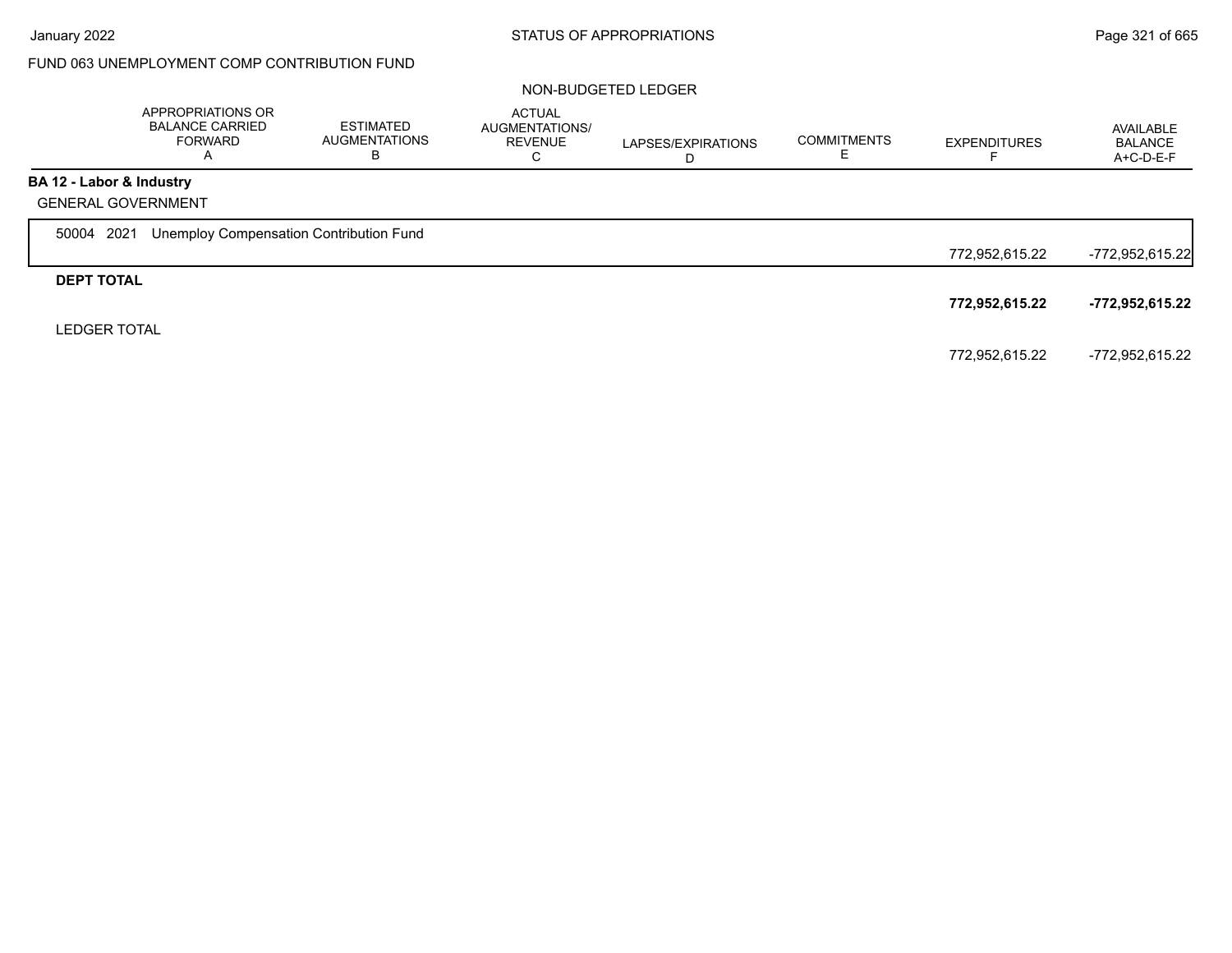### RESTRICTED REVENUE LEDGER

|                             | APPROPRIATIONS OR<br><b>BALANCE CARRIED</b><br><b>FORWARD</b><br>$\mathsf{A}$ | <b>ESTIMATED</b><br><b>AUGMENTATIONS</b><br>B | <b>ACTUAL</b><br>AUGMENTATIONS/<br><b>REVENUE</b><br>С | LAPSES/EXPIRATIONS<br>D | <b>COMMITMENTS</b><br>E. | <b>EXPENDITURES</b> | AVAILABLE<br><b>BALANCE</b><br>A+C-D-E-F |
|-----------------------------|-------------------------------------------------------------------------------|-----------------------------------------------|--------------------------------------------------------|-------------------------|--------------------------|---------------------|------------------------------------------|
| BA 12 - Labor & Industry    |                                                                               |                                               |                                                        |                         |                          |                     |                                          |
| <b>GRANTS AND SUBSIDIES</b> |                                                                               |                                               |                                                        |                         |                          |                     |                                          |
| 2021<br>60348               | <b>Reemployment Fund</b><br>5,640,566.45                                      |                                               | 5,733,262.59                                           |                         |                          | 7,961,591.34        | 3,412,237.70                             |
| 2021<br>60355               | Service & Infrastructure ImprovementFund<br>33,944,560.22                     |                                               |                                                        |                         |                          |                     | 33,944,560.22                            |
| <b>DEPT TOTAL</b>           |                                                                               |                                               |                                                        |                         |                          |                     |                                          |
|                             | 39,585,126.67                                                                 |                                               | 5,733,262.59                                           |                         |                          | 7,961,591.34        | 37,356,797.92                            |
| <b>LEDGER TOTAL</b>         |                                                                               |                                               |                                                        |                         |                          |                     |                                          |
|                             | 39,585,126.67                                                                 |                                               | 5,733,262.59                                           |                         |                          | 7,961,591.34        | 37,356,797.92                            |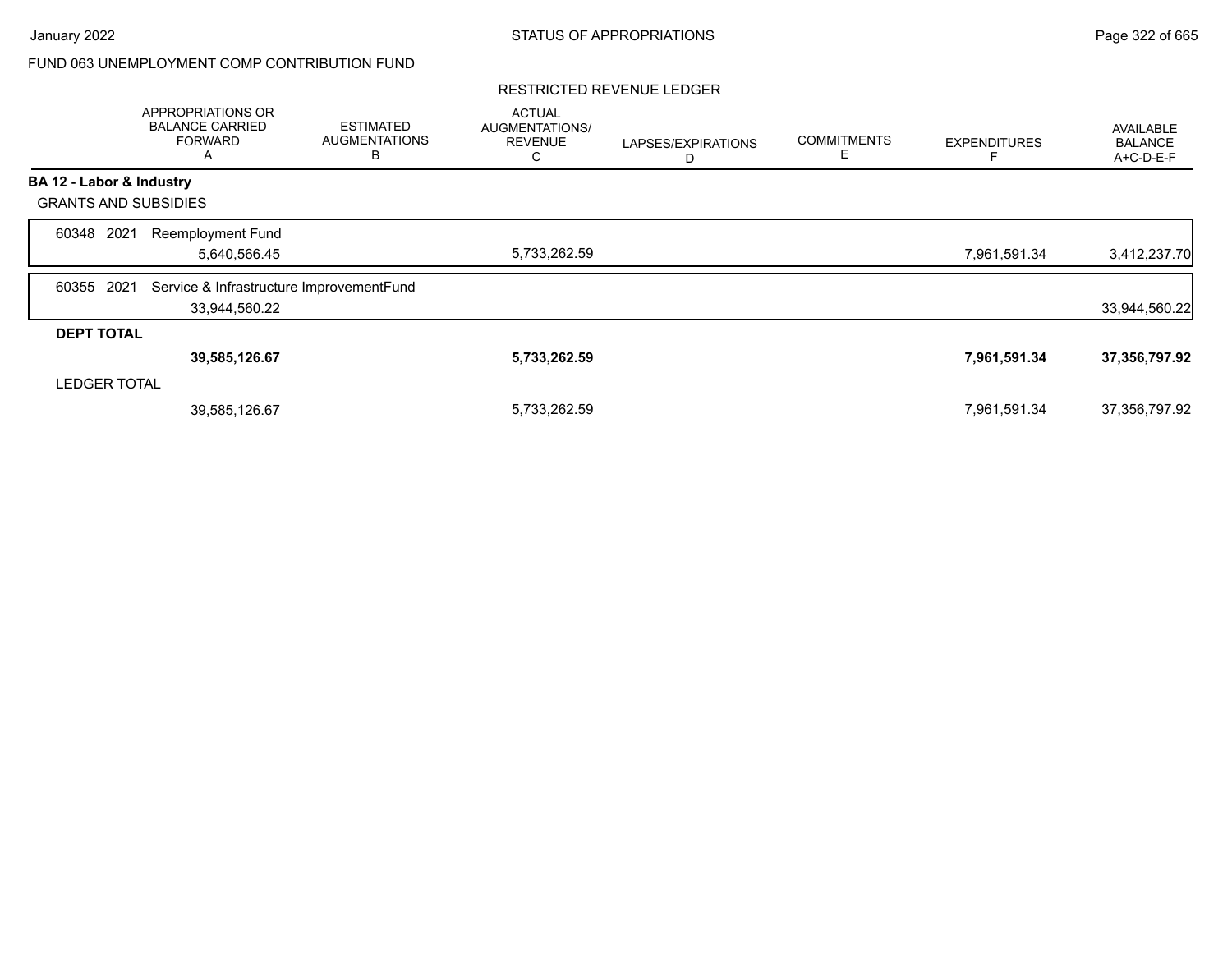Г

# FUND 064 UNEMPLOYMENT COMP BENEFIT PAYMENT

|                          | APPROPRIATIONS OR<br><b>BALANCE CARRIED</b><br>FORWARD<br>A | <b>ESTIMATED</b><br><b>AUGMENTATIONS</b><br>в | <b>ACTUAL</b><br>AUGMENTATIONS/<br><b>REVENUE</b><br>C | LAPSES/EXPIRATIONS<br>D | <b>COMMITMENTS</b> | <b>EXPENDITURES</b> | AVAILABLE<br><b>BALANCE</b><br>$A+C-D-E-F$ |
|--------------------------|-------------------------------------------------------------|-----------------------------------------------|--------------------------------------------------------|-------------------------|--------------------|---------------------|--------------------------------------------|
| BA 12 - Labor & Industry |                                                             |                                               |                                                        |                         |                    |                     |                                            |
|                          | <b>GRANTS AND SUBSIDIES</b>                                 |                                               |                                                        |                         |                    |                     |                                            |
| 50005 2021               | Unemploy Comp Benefit Payment Fund                          |                                               |                                                        |                         |                    |                     |                                            |
|                          |                                                             |                                               |                                                        |                         |                    | 5,423,444,577.49    | -5,423,444,577.49                          |
| <b>DEPT TOTAL</b>        |                                                             |                                               |                                                        |                         |                    |                     |                                            |
|                          |                                                             |                                               |                                                        |                         |                    | 5,423,444,577.49    | -5,423,444,577.49                          |
| <b>LEDGER TOTAL</b>      |                                                             |                                               |                                                        |                         |                    |                     |                                            |
|                          |                                                             |                                               |                                                        |                         |                    | 5,423,444,577.49    | -5,423,444,577.49                          |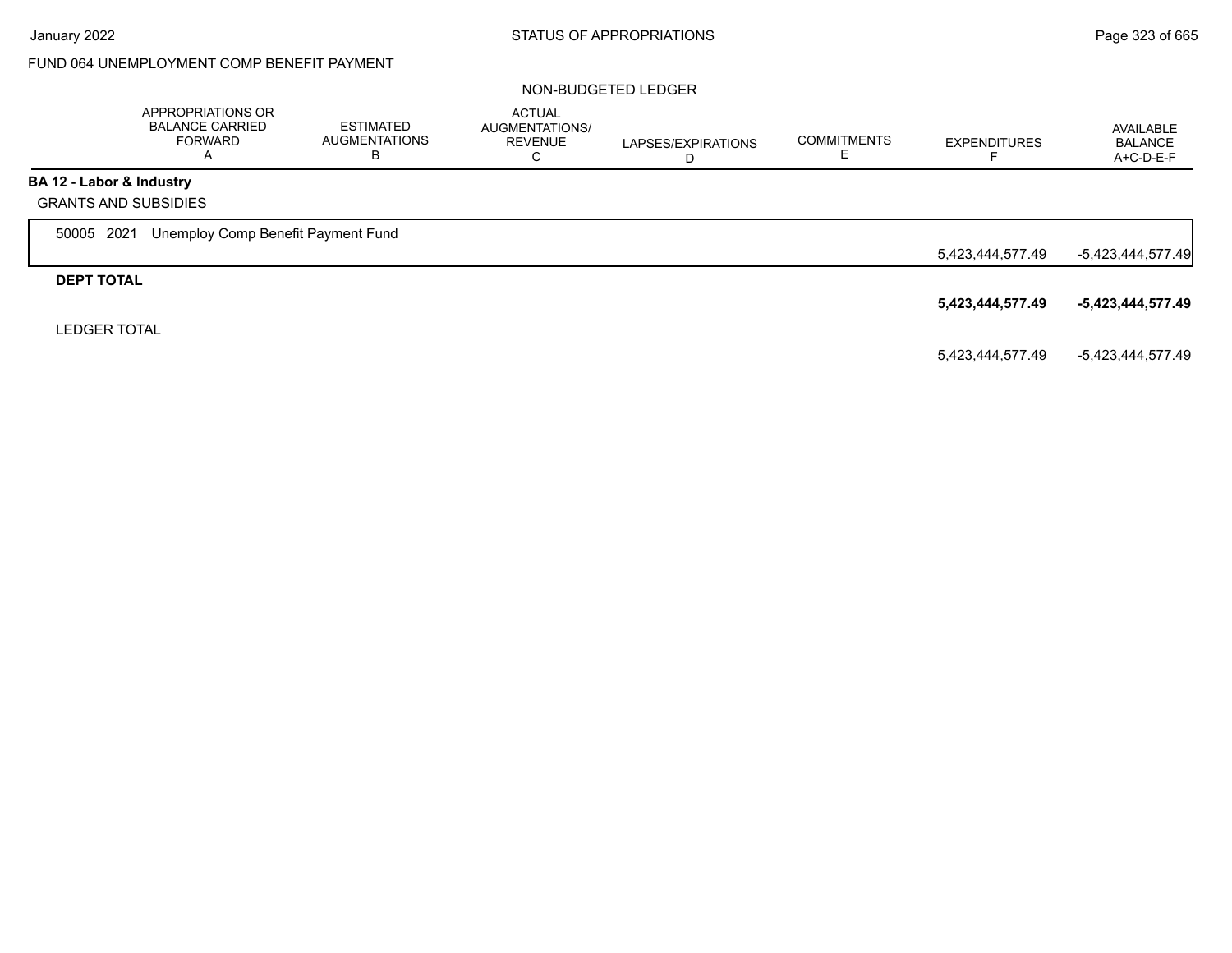# FUND 065 WORKMEN'S COMPENSATION ADMIN FUND

## CURRENT STATE APPROPRIATIONS LEDGER

|                           | APPROPRIATIONS OR<br><b>BALANCE CARRIED</b><br><b>FORWARD</b><br>A | <b>ESTIMATED</b><br><b>AUGMENTATIONS</b><br>B | <b>ACTUAL</b><br>AUGMENTATIONS/<br><b>REVENUE</b><br>С | LAPSES/EXPIRATIONS<br>D | <b>COMMITMENTS</b> | <b>EXPENDITURES</b> | AVAILABLE<br><b>BALANCE</b><br>A+C-D-E-F |
|---------------------------|--------------------------------------------------------------------|-----------------------------------------------|--------------------------------------------------------|-------------------------|--------------------|---------------------|------------------------------------------|
| BA 12 - Labor & Industry  |                                                                    |                                               |                                                        |                         |                    |                     |                                          |
| <b>GENERAL GOVERNMENT</b> |                                                                    |                                               |                                                        |                         |                    |                     |                                          |
| 10032 2021                | Administration of Workers Compensation                             |                                               |                                                        |                         |                    |                     |                                          |
|                           | 75.802.000.00                                                      | 300.000.00                                    | 13.571.45                                              |                         | 13.239.214.36      | 34.899.211.55       | 27,677,145.54                            |
| <b>DEPT TOTAL</b>         |                                                                    |                                               |                                                        |                         |                    |                     |                                          |
|                           | 75,802,000.00                                                      | 300,000.00                                    | 13,571.45                                              |                         | 13,239,214.36      | 34,899,211.55       | 27,677,145.54                            |
| <b>LEDGER TOTAL</b>       |                                                                    |                                               |                                                        |                         |                    |                     |                                          |
|                           | 75.802.000.00                                                      | 300,000.00                                    | 13.571.45                                              |                         | 13,239,214.36      | 34,899,211.55       | 27,677,145.54                            |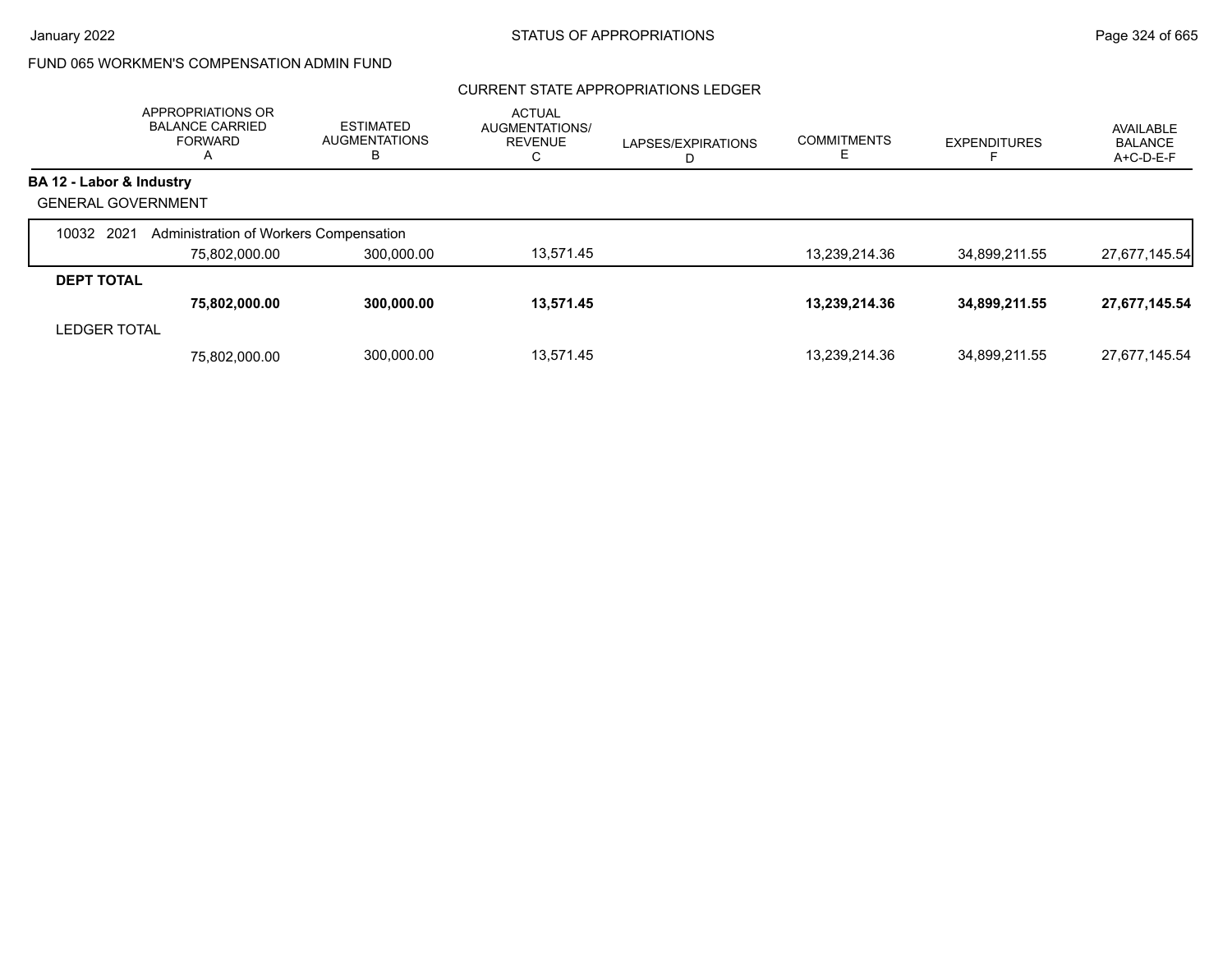#### CURRENT STATE RESTRICTED APPROPRIATIONS LEDGER

|                     | <b>APPROPRIATIONS OR</b><br><b>BALANCE CARRIED</b><br><b>FORWARD</b><br>А | <b>ESTIMATED</b><br><b>AUGMENTATIONS</b><br>в | <b>ACTUAL</b><br>AUGMENTATIONS/<br><b>REVENUE</b><br>С | LAPSES/EXPIRATIONS | <b>COMMITMENTS</b><br>Е | <b>EXPENDITURES</b> | <b>AVAILABLE</b><br><b>BALANCE</b><br>A+C-D-E-F |
|---------------------|---------------------------------------------------------------------------|-----------------------------------------------|--------------------------------------------------------|--------------------|-------------------------|---------------------|-------------------------------------------------|
|                     | <b>BA 24 - Community &amp; Economic Develop</b>                           |                                               |                                                        |                    |                         |                     |                                                 |
|                     | <b>GENERAL GOVERNMENT</b>                                                 |                                               |                                                        |                    |                         |                     |                                                 |
| 2021<br>16315       | Workers' Comp-Small Business Advocate                                     |                                               |                                                        |                    |                         |                     |                                                 |
|                     |                                                                           | 280,000.00                                    | 280,000.00                                             |                    | 76,035.44               | 84,060.20           | 119,904.36                                      |
| <b>DEPT TOTAL</b>   |                                                                           |                                               |                                                        |                    |                         |                     |                                                 |
|                     |                                                                           | 280,000.00                                    | 280,000.00                                             |                    | 76,035.44               | 84,060.20           | 119,904.36                                      |
| <b>LEDGER TOTAL</b> |                                                                           |                                               |                                                        |                    |                         |                     |                                                 |
|                     |                                                                           | 280,000.00                                    | 280,000.00                                             |                    | 76,035.44               | 84,060.20           | 119,904.36                                      |
|                     | TOTAL TOTAL ALL CURRENT STATE LEDGERS                                     |                                               |                                                        |                    |                         |                     |                                                 |
|                     | 75,802,000.00                                                             | 580,000.00                                    | 293,571.45                                             |                    | 13,315,249.80           | 34,983,271.75       | 27,797,049.90                                   |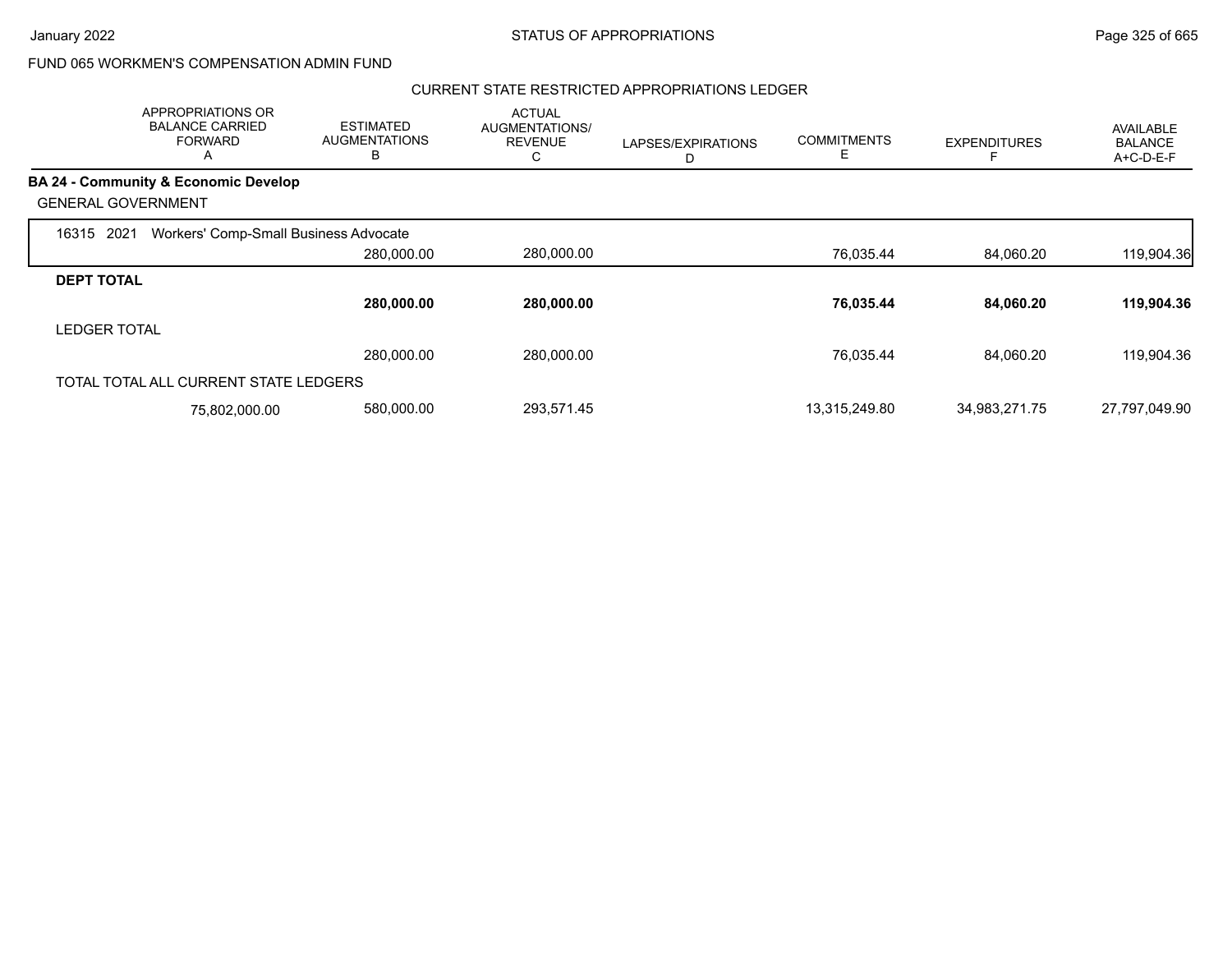### PRIOR STATE APPROPRIATIONS LEDGER

|                           | APPROPRIATIONS OR<br><b>BALANCE CARRIED</b><br><b>FORWARD</b><br>Α | <b>ESTIMATED</b><br><b>AUGMENTATIONS</b><br>B | <b>ACTUAL</b><br>AUGMENTATIONS/<br><b>REVENUE</b><br>С | LAPSES/EXPIRATIONS<br>D | <b>COMMITMENTS</b><br>Е | <b>EXPENDITURES</b> | AVAILABLE<br><b>BALANCE</b><br>A+C-D-E-F |
|---------------------------|--------------------------------------------------------------------|-----------------------------------------------|--------------------------------------------------------|-------------------------|-------------------------|---------------------|------------------------------------------|
| BA 12 - Labor & Industry  |                                                                    |                                               |                                                        |                         |                         |                     |                                          |
| <b>GENERAL GOVERNMENT</b> |                                                                    |                                               |                                                        |                         |                         |                     |                                          |
| 10032 2019                | Administration of Workers Compensation                             |                                               |                                                        |                         |                         |                     |                                          |
|                           | 15,033.01                                                          |                                               |                                                        |                         | 415.01                  | 260.00              | 14,358.00                                |
| 2020<br>10032             | Administration of Workers Compensation                             |                                               |                                                        |                         |                         |                     |                                          |
|                           | 15,129,038.02                                                      |                                               |                                                        |                         | 403,243.38              | 4,523,937.31        | 10,201,857.33                            |
| <b>DEPT TOTAL</b>         |                                                                    |                                               |                                                        |                         |                         |                     |                                          |
|                           | 15,144,071.03                                                      |                                               |                                                        |                         | 403,658.39              | 4,524,197.31        | 10,216,215.33                            |
| <b>LEDGER TOTAL</b>       |                                                                    |                                               |                                                        |                         |                         |                     |                                          |
|                           | 15,144,071.03                                                      |                                               |                                                        |                         | 403,658.39              | 4,524,197.31        | 10,216,215.33                            |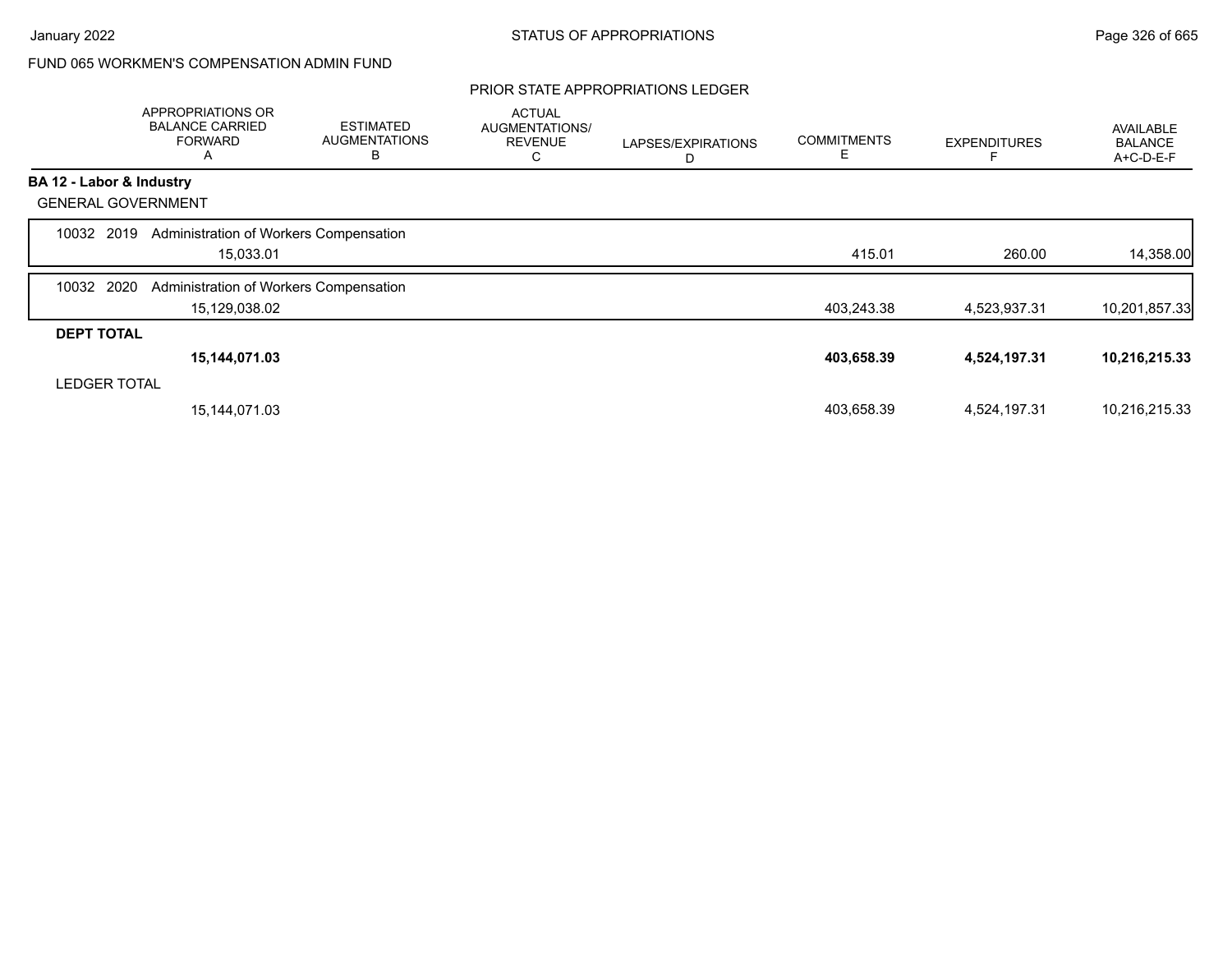#### PRIOR STATE RESTRICTED APPROPRIATIONS LEDGER

|                     | <b>APPROPRIATIONS OR</b><br><b>BALANCE CARRIED</b><br><b>FORWARD</b><br>A | <b>ESTIMATED</b><br><b>AUGMENTATIONS</b><br>в | <b>ACTUAL</b><br>AUGMENTATIONS/<br><b>REVENUE</b><br>С | LAPSES/EXPIRATIONS<br>D | <b>COMMITMENTS</b><br>E | <b>EXPENDITURES</b> | AVAILABLE<br><b>BALANCE</b><br>A+C-D-E-F |
|---------------------|---------------------------------------------------------------------------|-----------------------------------------------|--------------------------------------------------------|-------------------------|-------------------------|---------------------|------------------------------------------|
|                     | BA 24 - Community & Economic Develop                                      |                                               |                                                        |                         |                         |                     |                                          |
|                     | <b>GENERAL GOVERNMENT</b>                                                 |                                               |                                                        |                         |                         |                     |                                          |
| 16315               | Workers' Comp-Small Business Advocate<br>2020                             |                                               |                                                        |                         |                         |                     |                                          |
|                     | 43,312.41                                                                 |                                               | $-36,293.48$                                           |                         |                         | 7,018.93            |                                          |
| <b>DEPT TOTAL</b>   |                                                                           |                                               |                                                        |                         |                         |                     |                                          |
|                     | 43,312.41                                                                 |                                               | $-36,293.48$                                           |                         |                         | 7,018.93            |                                          |
| <b>LEDGER TOTAL</b> |                                                                           |                                               |                                                        |                         |                         |                     |                                          |
|                     | 43,312.41                                                                 |                                               | $-36,293.48$                                           |                         |                         | 7,018.93            |                                          |
|                     | TOTAL TOTAL ALL PRIOR STATE LEDGERS                                       |                                               |                                                        |                         |                         |                     |                                          |
|                     | 15,187,383.44                                                             |                                               | $-36,293.48$                                           |                         | 403,658.39              | 4,531,216.24        | 10,216,215.33                            |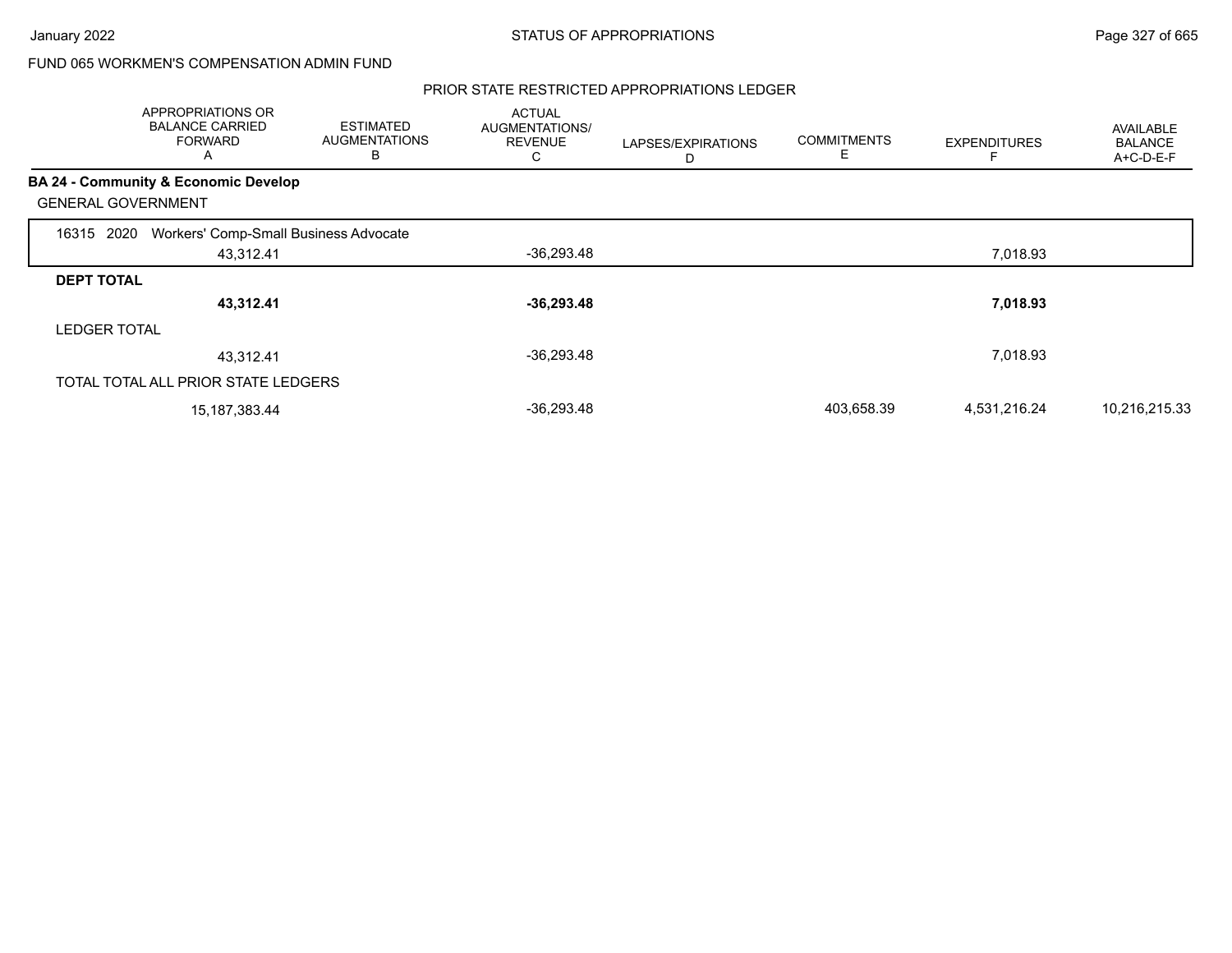#### RESTRICTED REVENUE LEDGER

|                           | <b>APPROPRIATIONS OR</b><br><b>BALANCE CARRIED</b><br>FORWARD<br>A | <b>ESTIMATED</b><br><b>AUGMENTATIONS</b><br>в | <b>ACTUAL</b><br>AUGMENTATIONS/<br><b>REVENUE</b><br>С | LAPSES/EXPIRATIONS<br>D | <b>COMMITMENTS</b><br>E. | <b>EXPENDITURES</b> | AVAILABLE<br><b>BALANCE</b><br>$A+C-D-E-F$ |
|---------------------------|--------------------------------------------------------------------|-----------------------------------------------|--------------------------------------------------------|-------------------------|--------------------------|---------------------|--------------------------------------------|
|                           | BA 24 - Community & Economic Develop                               |                                               |                                                        |                         |                          |                     |                                            |
| <b>GENERAL GOVERNMENT</b> |                                                                    |                                               |                                                        |                         |                          |                     |                                            |
| 2021<br>60050             | Workers Comp-Small Business Advocate                               |                                               |                                                        |                         |                          |                     |                                            |
|                           | 1,167,485.85                                                       |                                               | 250,987.00                                             |                         |                          | 243,706.52          | 1,174,766.33                               |
| <b>DEPT TOTAL</b>         |                                                                    |                                               |                                                        |                         |                          |                     |                                            |
|                           | 1,167,485.85                                                       |                                               | 250.987.00                                             |                         |                          | 243,706.52          | 1,174,766.33                               |
| <b>LEDGER TOTAL</b>       |                                                                    |                                               |                                                        |                         |                          |                     |                                            |
|                           | 1,167,485.85                                                       |                                               | 250.987.00                                             |                         |                          | 243.706.52          | 1,174,766.33                               |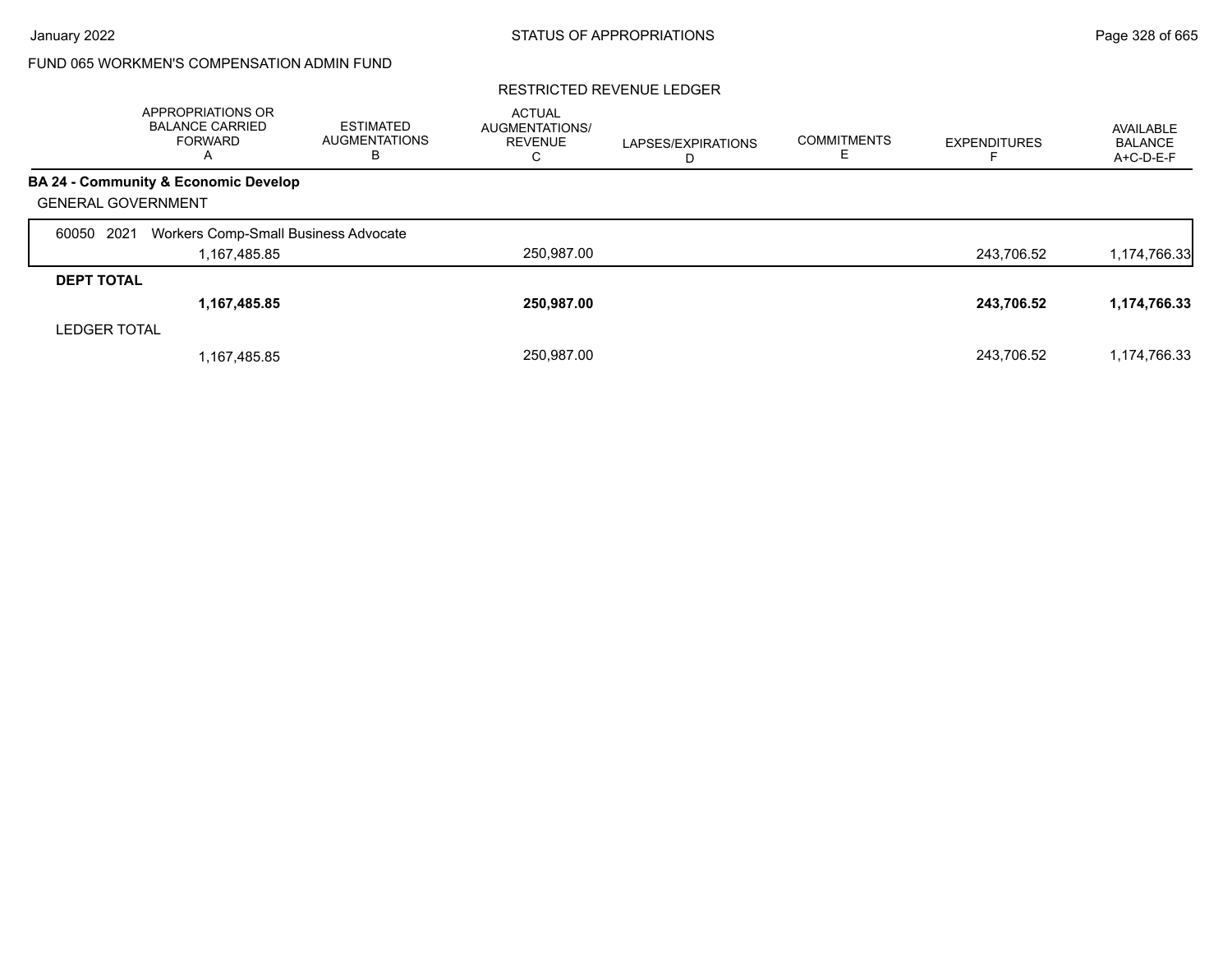## FUND 067 WORKERS' COMPENSATION SECURITY FUND

#### CURRENT STATE EXECUTIVE AUTHORIZATIONS LEDGER

|                          | APPROPRIATIONS OR<br><b>BALANCE CARRIED</b><br><b>FORWARD</b><br>A | <b>ESTIMATED</b><br><b>AUGMENTATIONS</b><br>В | <b>ACTUAL</b><br>AUGMENTATIONS/<br><b>REVENUE</b><br>C | LAPSES/EXPIRATIONS<br>D | <b>COMMITMENTS</b><br>Е | <b>EXPENDITURES</b><br>F | <b>AVAILABLE</b><br><b>BALANCE</b><br>A+C-D-E-F |
|--------------------------|--------------------------------------------------------------------|-----------------------------------------------|--------------------------------------------------------|-------------------------|-------------------------|--------------------------|-------------------------------------------------|
| <b>BA 79 - Insurance</b> |                                                                    |                                               |                                                        |                         |                         |                          |                                                 |
|                          | <b>GENERAL GOVERNMENT</b>                                          |                                               |                                                        |                         |                         |                          |                                                 |
| 20466 2021               | <b>WCS Administration</b>                                          |                                               |                                                        |                         |                         |                          |                                                 |
|                          | 5,758,000.00                                                       |                                               |                                                        |                         | 638,025.41              | 4,068,072.29             | 1,051,902.30                                    |
|                          | <b>GRANTS AND SUBSIDIES</b>                                        |                                               |                                                        |                         |                         |                          |                                                 |
| 20467                    | 2021<br><b>WCS Claims</b>                                          |                                               |                                                        |                         |                         |                          |                                                 |
|                          | 29,000,000.00                                                      |                                               |                                                        |                         | 2,865,329.65            | 10,233,954.38            | 15,900,715.97                                   |
| <b>DEPT TOTAL</b>        |                                                                    |                                               |                                                        |                         |                         |                          |                                                 |
|                          | 34,758,000.00                                                      |                                               |                                                        |                         | 3,503,355.06            | 14,302,026.67            | 16,952,618.27                                   |
| <b>LEDGER TOTAL</b>      |                                                                    |                                               |                                                        |                         |                         |                          |                                                 |
|                          | 34,758,000.00                                                      |                                               |                                                        |                         | 3,503,355.06            | 14,302,026.67            | 16,952,618.27                                   |
|                          | TOTAL TOTAL ALL CURRENT STATE LEDGERS                              |                                               |                                                        |                         |                         |                          |                                                 |
|                          | 34,758,000.00                                                      |                                               |                                                        |                         | 3,503,355.06            | 14,302,026.67            | 16,952,618.27                                   |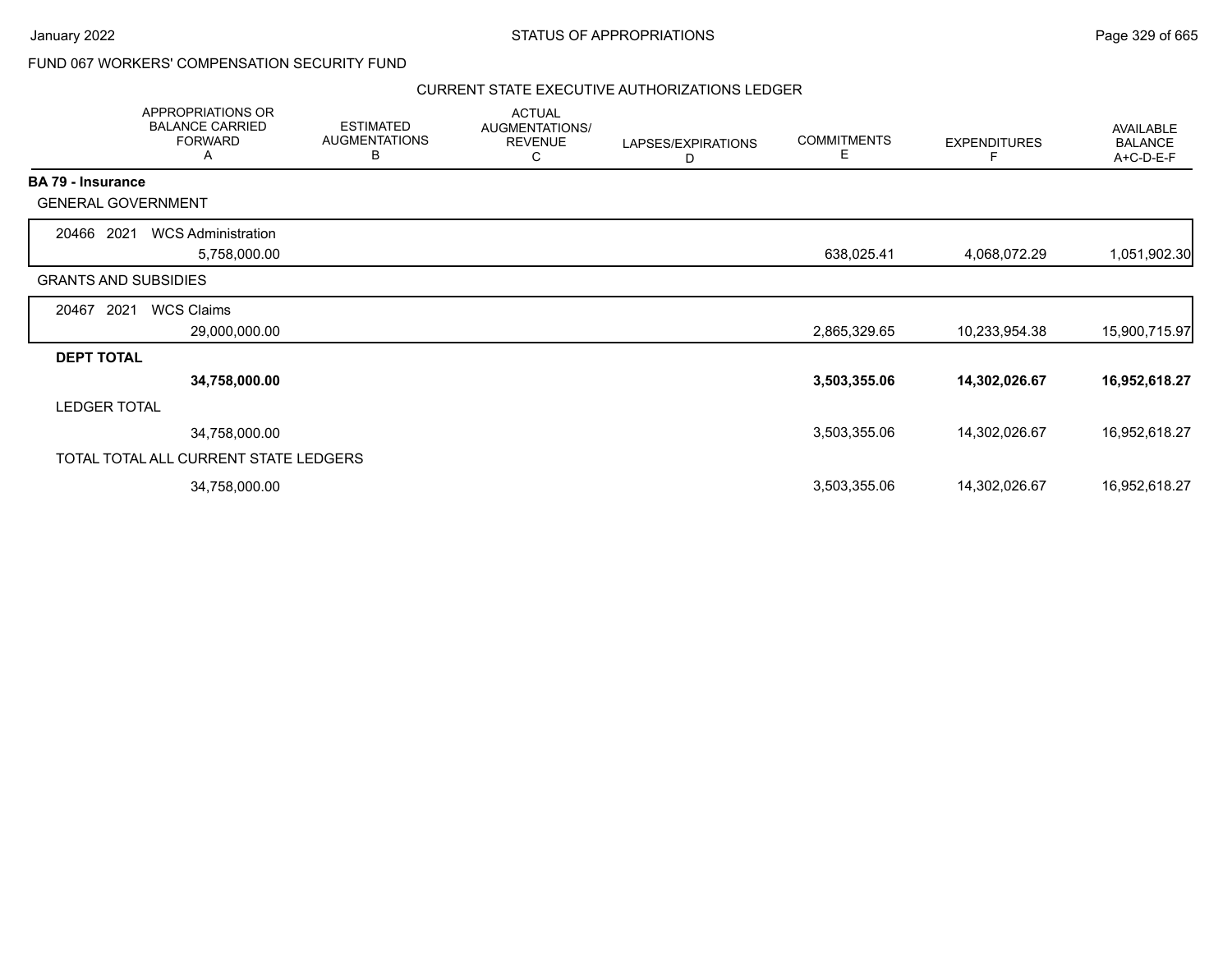٠.

## FUND 067 WORKERS' COMPENSATION SECURITY FUND

#### PRIOR STATE EXECUTIVE AUTHORIZATIONS LEDGER

|                             | <b>APPROPRIATIONS OR</b><br><b>BALANCE CARRIED</b><br><b>FORWARD</b><br>Α | <b>ESTIMATED</b><br><b>AUGMENTATIONS</b><br>В | <b>ACTUAL</b><br>AUGMENTATIONS/<br><b>REVENUE</b><br>C | LAPSES/EXPIRATIONS<br>D | <b>COMMITMENTS</b><br>Е | <b>EXPENDITURES</b><br>F | <b>AVAILABLE</b><br><b>BALANCE</b><br>A+C-D-E-F |
|-----------------------------|---------------------------------------------------------------------------|-----------------------------------------------|--------------------------------------------------------|-------------------------|-------------------------|--------------------------|-------------------------------------------------|
| <b>BA 79 - Insurance</b>    |                                                                           |                                               |                                                        |                         |                         |                          |                                                 |
| <b>GENERAL GOVERNMENT</b>   |                                                                           |                                               |                                                        |                         |                         |                          |                                                 |
| 20466 2020                  | <b>WCS Administration</b><br>913,788.20                                   |                                               |                                                        |                         |                         | 129,667.49               | 784,120.71                                      |
| <b>GRANTS AND SUBSIDIES</b> |                                                                           |                                               |                                                        |                         |                         |                          |                                                 |
| 2019<br>20467               | <b>WCS Claims</b>                                                         |                                               |                                                        |                         |                         |                          |                                                 |
|                             |                                                                           |                                               |                                                        |                         |                         | $-6,840.00$              | 6,840.00                                        |
| 2020<br>20467               | <b>WCS Claims</b>                                                         |                                               |                                                        |                         |                         |                          |                                                 |
|                             | 10,740,240.14                                                             |                                               |                                                        |                         |                         | 15,730.30                | 10,724,509.84                                   |
| <b>DEPT TOTAL</b>           |                                                                           |                                               |                                                        |                         |                         |                          |                                                 |
|                             | 11,654,028.34                                                             |                                               |                                                        |                         |                         | 138,557.79               | 11,515,470.55                                   |
| <b>LEDGER TOTAL</b>         |                                                                           |                                               |                                                        |                         |                         |                          |                                                 |
|                             | 11,654,028.34                                                             |                                               |                                                        |                         |                         | 138,557.79               | 11,515,470.55                                   |
|                             | TOTAL TOTAL ALL PRIOR STATE LEDGERS                                       |                                               |                                                        |                         |                         |                          |                                                 |
|                             | 11,654,028.34                                                             |                                               |                                                        |                         |                         | 138,557.79               | 11,515,470.55                                   |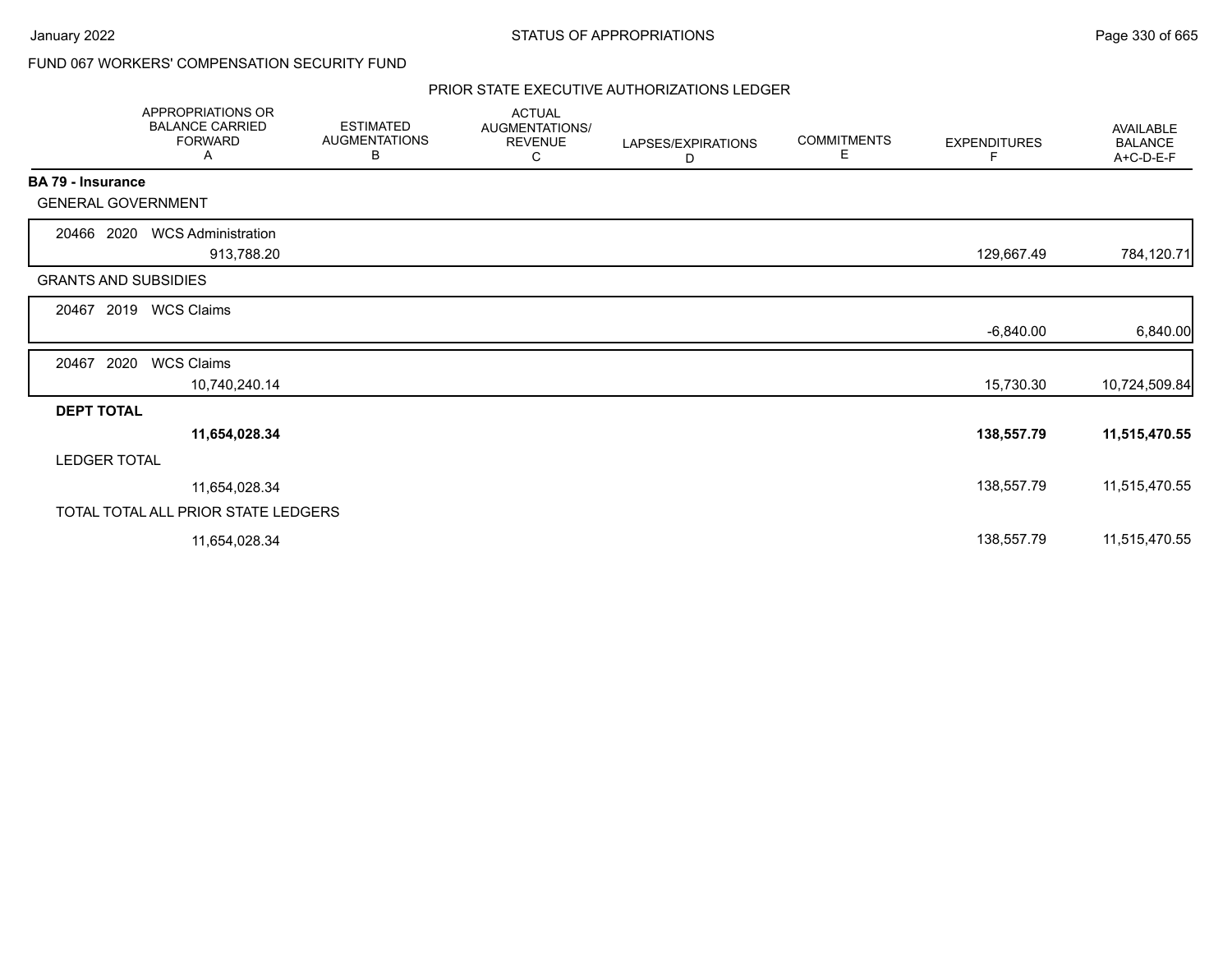# FUND 067 WORKERS' COMPENSATION SECURITY FUND

#### NON-BUDGETED LEDGER

|                          | APPROPRIATIONS OR<br><b>BALANCE CARRIED</b><br><b>FORWARD</b><br>A | <b>ESTIMATED</b><br><b>AUGMENTATIONS</b><br>B | <b>ACTUAL</b><br>AUGMENTATIONS/<br><b>REVENUE</b><br>C | LAPSES/EXPIRATIONS<br>D | <b>COMMITMENTS</b> | <b>EXPENDITURES</b> | AVAILABLE<br><b>BALANCE</b><br>A+C-D-E-F |
|--------------------------|--------------------------------------------------------------------|-----------------------------------------------|--------------------------------------------------------|-------------------------|--------------------|---------------------|------------------------------------------|
| <b>BA 79 - Insurance</b> | <b>GENERAL GOVERNMENT</b>                                          |                                               |                                                        |                         |                    |                     |                                          |
| 50063 2021               | <b>Workers' Compensation Security</b>                              |                                               |                                                        |                         |                    |                     |                                          |
|                          |                                                                    |                                               |                                                        |                         |                    | -1,271.92           | 1,271.92                                 |
| <b>DEPT TOTAL</b>        |                                                                    |                                               |                                                        |                         |                    |                     |                                          |
|                          |                                                                    |                                               |                                                        |                         |                    | -1,271.92           | 1,271.92                                 |
| <b>LEDGER TOTAL</b>      |                                                                    |                                               |                                                        |                         |                    |                     |                                          |
|                          |                                                                    |                                               |                                                        |                         |                    | $-1,271.92$         | 1,271.92                                 |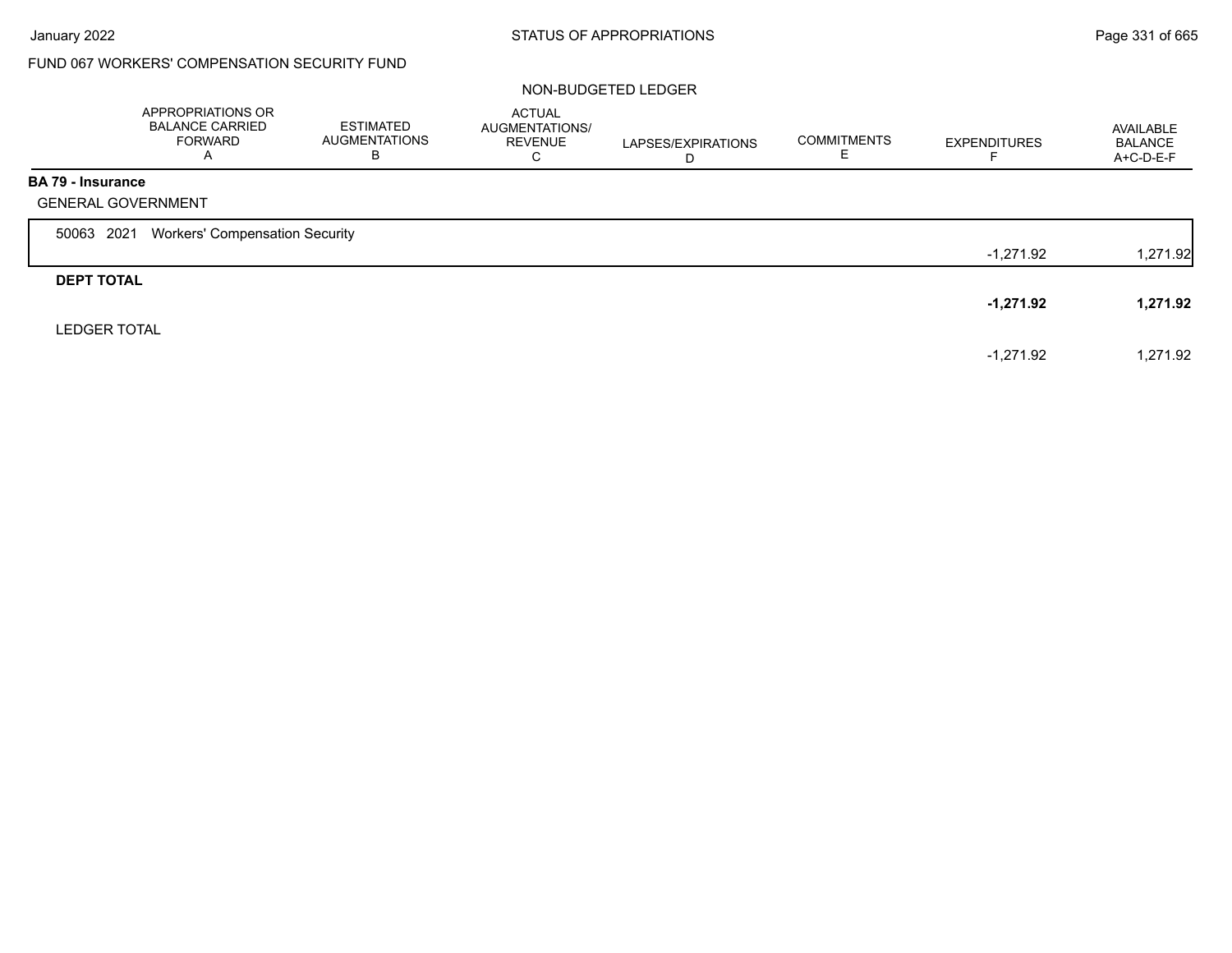## FUND 069 WORKMEN'S COMPENSATION SUPERSEDEAS

#### NON-BUDGETED LEDGER

|                          | APPROPRIATIONS OR<br><b>BALANCE CARRIED</b><br><b>FORWARD</b><br>A | <b>ESTIMATED</b><br>AUGMENTATIONS<br>В | <b>ACTUAL</b><br>AUGMENTATIONS/<br><b>REVENUE</b><br>С | LAPSES/EXPIRATIONS<br>D | <b>COMMITMENTS</b> | <b>EXPENDITURES</b> | AVAILABLE<br><b>BALANCE</b><br>A+C-D-E-F |
|--------------------------|--------------------------------------------------------------------|----------------------------------------|--------------------------------------------------------|-------------------------|--------------------|---------------------|------------------------------------------|
| BA 12 - Labor & Industry |                                                                    |                                        |                                                        |                         |                    |                     |                                          |
|                          | <b>GENERAL GOVERNMENT</b>                                          |                                        |                                                        |                         |                    |                     |                                          |
| 50006 2021               | Workmen's Compensation Superseds Fund                              |                                        |                                                        |                         |                    |                     |                                          |
|                          |                                                                    |                                        |                                                        |                         |                    | 15,870,839.22       | $-15,870,839.22$                         |
| <b>DEPT TOTAL</b>        |                                                                    |                                        |                                                        |                         |                    |                     |                                          |
|                          |                                                                    |                                        |                                                        |                         |                    | 15,870,839.22       | -15,870,839.22                           |
| <b>LEDGER TOTAL</b>      |                                                                    |                                        |                                                        |                         |                    |                     |                                          |
|                          |                                                                    |                                        |                                                        |                         |                    | 15,870,839.22       | -15,870,839.22                           |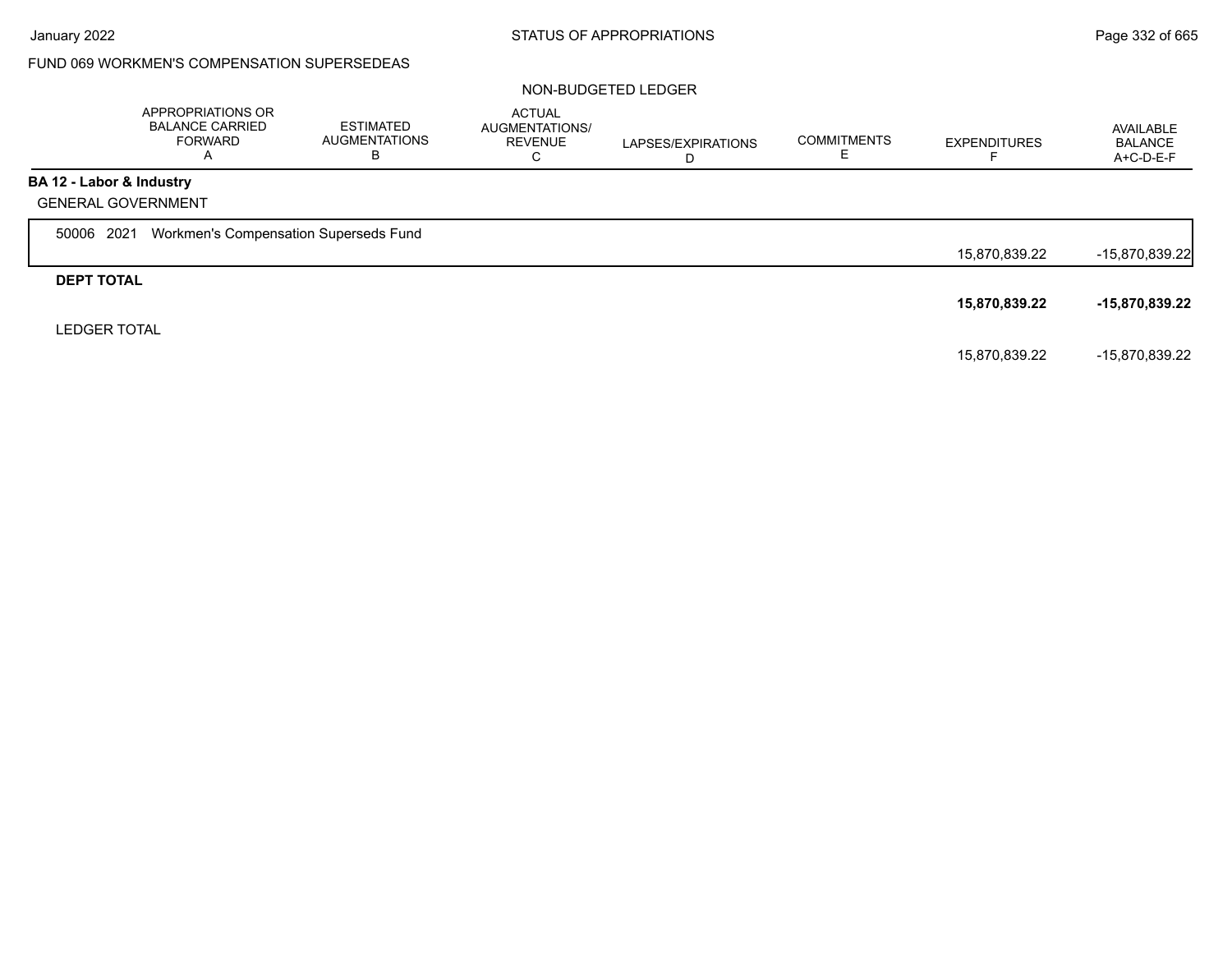#### CURRENT STATE APPROPRIATIONS LEDGER

| APPROPRIATIONS OR<br><b>BALANCE CARRIED</b><br><b>FORWARD</b><br>Α  |                                         | <b>ESTIMATED</b><br><b>AUGMENTATIONS</b><br>В | <b>ACTUAL</b><br>AUGMENTATIONS/<br><b>REVENUE</b><br>С | LAPSES/EXPIRATIONS<br>D | <b>COMMITMENTS</b><br>Е | <b>EXPENDITURES</b> | AVAILABLE<br><b>BALANCE</b><br>A+C-D-E-F |
|---------------------------------------------------------------------|-----------------------------------------|-----------------------------------------------|--------------------------------------------------------|-------------------------|-------------------------|---------------------|------------------------------------------|
| BA 24 - Community & Economic Develop<br><b>GRANTS AND SUBSIDIES</b> |                                         |                                               |                                                        |                         |                         |                     |                                          |
| 10773<br>2021                                                       | Life Science Greenhouse<br>3,000,000.00 |                                               |                                                        |                         | 692,111.66              | 1,307,888.34        | 1,000,000.00                             |
| <b>DEPT TOTAL</b>                                                   |                                         |                                               |                                                        |                         |                         |                     |                                          |
|                                                                     | 3,000,000.00                            |                                               |                                                        |                         | 692,111.66              | 1,307,888.34        | 1,000,000.00                             |
| <b>BA 21 - Human Services</b><br><b>GRANTS AND SUBSIDIES</b>        |                                         |                                               |                                                        |                         |                         |                     |                                          |
| 11135 2021                                                          | 152,457,000.00                          | Medical Assist - Community Healthchoices      |                                                        |                         |                         |                     | 152,457,000.00                           |
| <b>DEPT TOTAL</b>                                                   |                                         |                                               |                                                        |                         |                         |                     |                                          |
|                                                                     | 152,457,000.00                          |                                               |                                                        |                         |                         |                     | 152,457,000.00                           |
| <b>LEDGER TOTAL</b>                                                 |                                         |                                               |                                                        |                         |                         |                     |                                          |
|                                                                     | 155,457,000.00                          |                                               |                                                        |                         | 692,111.66              | 1,307,888.34        | 153,457,000.00                           |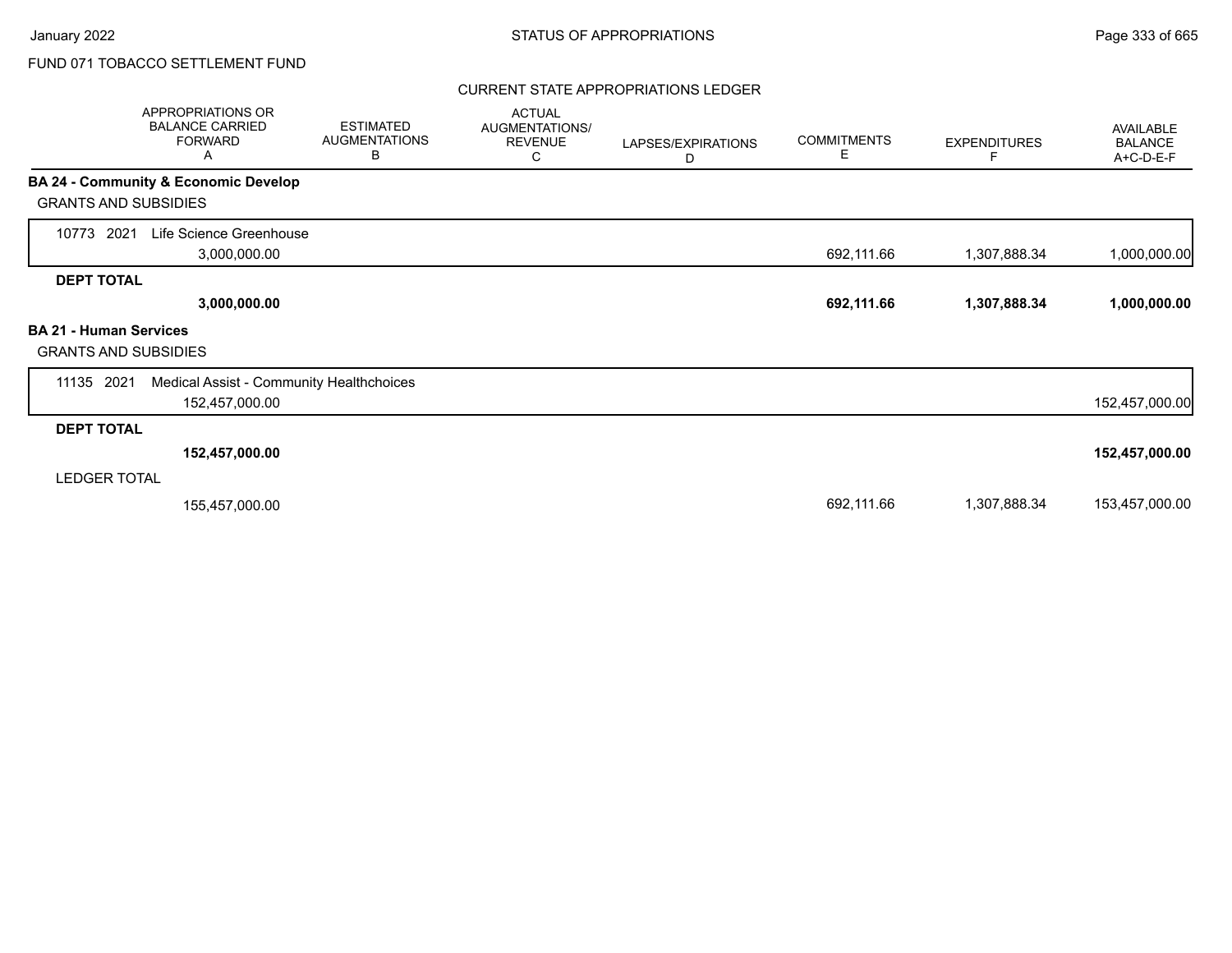#### CURRENT STATE EXECUTIVE AUTHORIZATIONS LEDGER

|                               | <b>APPROPRIATIONS OR</b><br><b>BALANCE CARRIED</b><br><b>FORWARD</b><br>A | <b>ESTIMATED</b><br><b>AUGMENTATIONS</b><br>В | <b>ACTUAL</b><br>AUGMENTATIONS/<br><b>REVENUE</b><br>C | LAPSES/EXPIRATIONS<br>D | <b>COMMITMENTS</b><br>E | <b>EXPENDITURES</b><br>F | <b>AVAILABLE</b><br><b>BALANCE</b><br>$A+C-D-E-F$ |
|-------------------------------|---------------------------------------------------------------------------|-----------------------------------------------|--------------------------------------------------------|-------------------------|-------------------------|--------------------------|---------------------------------------------------|
| BA 67 - Health                |                                                                           |                                               |                                                        |                         |                         |                          |                                                   |
| <b>GRANTS AND SUBSIDIES</b>   |                                                                           |                                               |                                                        |                         |                         |                          |                                                   |
| 29106 2021                    | <b>Tobacco Use Prevention &amp; Cessation</b><br>16,001,000.00            |                                               |                                                        |                         | 9,437,056.55            | 4,490,047.09             | 2,073,896.36                                      |
| 29107 2021                    | <b>Health Research-Health Priorities</b><br>44,802,000.00                 |                                               |                                                        |                         | 1,078,685.68            | 89,636.49                | 43,633,677.83                                     |
| 29108 2021                    | Health Research-National CancerInstitute<br>3,556,000.00                  |                                               |                                                        |                         |                         |                          | 3,556,000.00                                      |
| <b>DEPT TOTAL</b>             |                                                                           |                                               |                                                        |                         |                         |                          |                                                   |
|                               | 64,359,000.00                                                             |                                               |                                                        |                         | 10,515,742.23           | 4,579,683.58             | 49,263,574.19                                     |
| <b>BA 21 - Human Services</b> |                                                                           |                                               |                                                        |                         |                         |                          |                                                   |
| <b>GRANTS AND SUBSIDIES</b>   |                                                                           |                                               |                                                        |                         |                         |                          |                                                   |
| 29030 2021                    | <b>Uncompensated Care</b><br>29,086,000.00                                |                                               |                                                        |                         |                         | 1,624,981.90             | 27,461,018.10                                     |
| 2021<br>29031                 | Med. Care for Workers with Disabilities<br>106,672,000.00                 |                                               |                                                        |                         |                         | -4,316,639.04            | 110,988,639.04                                    |
| <b>DEPT TOTAL</b>             |                                                                           |                                               |                                                        |                         |                         |                          |                                                   |
|                               | 135,758,000.00                                                            |                                               |                                                        |                         |                         | $-2,691,657.14$          | 138,449,657.14                                    |
| <b>LEDGER TOTAL</b>           |                                                                           |                                               |                                                        |                         |                         |                          |                                                   |
|                               | 200,117,000.00                                                            |                                               |                                                        |                         | 10,515,742.23           | 1,888,026.44             | 187,713,231.33                                    |
|                               | TOTAL TOTAL ALL CURRENT STATE LEDGERS                                     |                                               |                                                        |                         |                         |                          |                                                   |
|                               | 355,574,000.00                                                            |                                               |                                                        |                         | 11,207,853.89           | 3,195,914.78             | 341,170,231.33                                    |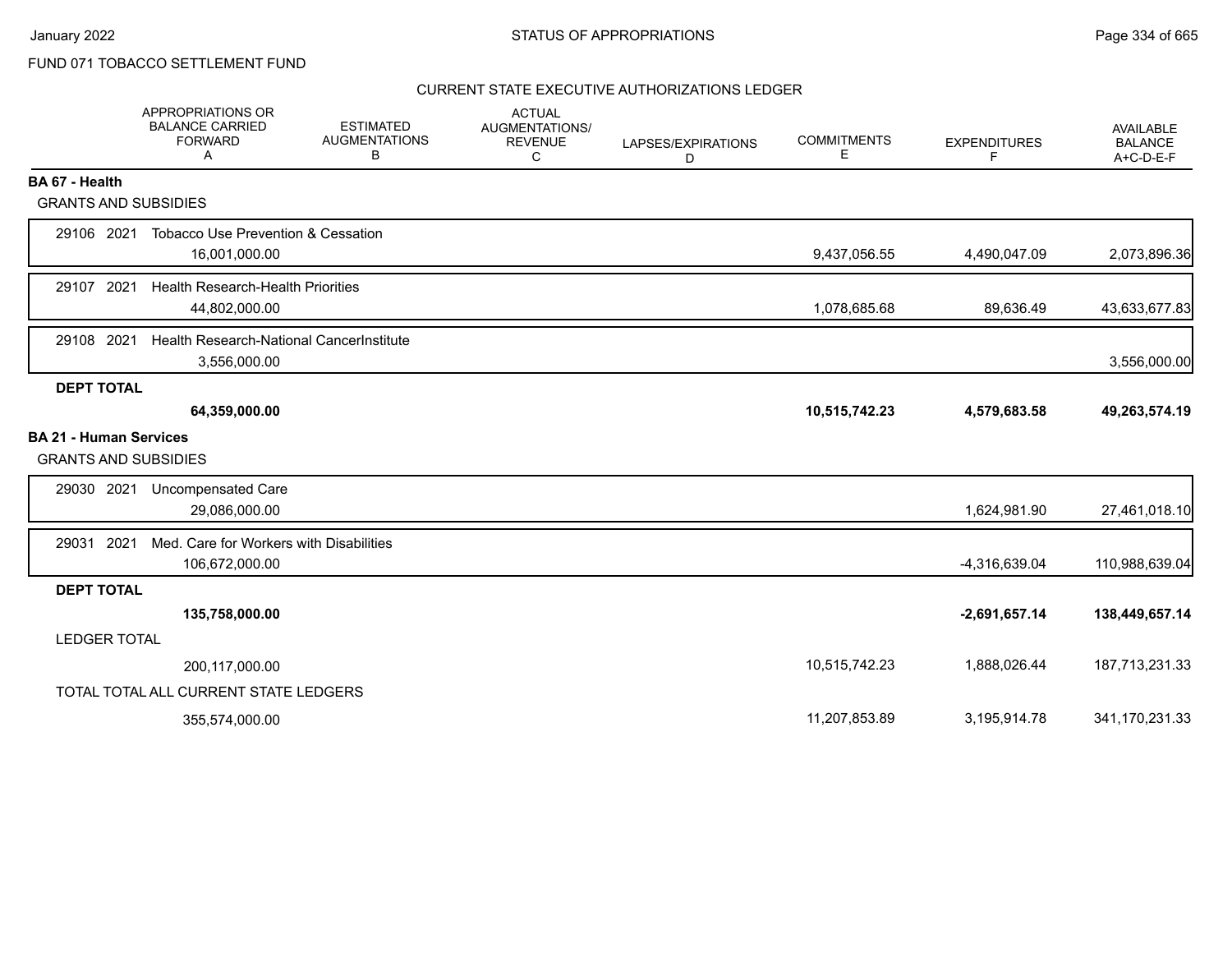#### PRIOR STATE APPROPRIATIONS LEDGER

|                                                              | <b>APPROPRIATIONS OR</b><br><b>BALANCE CARRIED</b><br><b>FORWARD</b><br>Α | <b>ESTIMATED</b><br><b>AUGMENTATIONS</b><br>В | <b>ACTUAL</b><br>AUGMENTATIONS/<br><b>REVENUE</b><br>С | LAPSES/EXPIRATIONS<br>D | <b>COMMITMENTS</b><br>Е | <b>EXPENDITURES</b><br>F | AVAILABLE<br><b>BALANCE</b><br>A+C-D-E-F |
|--------------------------------------------------------------|---------------------------------------------------------------------------|-----------------------------------------------|--------------------------------------------------------|-------------------------|-------------------------|--------------------------|------------------------------------------|
|                                                              | BA 24 - Community & Economic Develop                                      |                                               |                                                        |                         |                         |                          |                                          |
| <b>GRANTS AND SUBSIDIES</b>                                  |                                                                           |                                               |                                                        |                         |                         |                          |                                          |
| 2020<br>10773                                                | Life Science Greenhouse<br>609,926.56                                     |                                               |                                                        |                         |                         | 609,926.56               |                                          |
| <b>DEPT TOTAL</b>                                            |                                                                           |                                               |                                                        |                         |                         |                          |                                          |
|                                                              | 609,926.56                                                                |                                               |                                                        |                         |                         | 609,926.56               |                                          |
| <b>BA 21 - Human Services</b><br><b>GRANTS AND SUBSIDIES</b> |                                                                           |                                               |                                                        |                         |                         |                          |                                          |
| 11135 2020                                                   | Medical Assist - Community Healthchoices                                  |                                               |                                                        |                         |                         |                          |                                          |
|                                                              | 15,897,000.00                                                             |                                               |                                                        |                         |                         | 15,897,000.00            |                                          |
| <b>DEPT TOTAL</b>                                            |                                                                           |                                               |                                                        |                         |                         |                          |                                          |
|                                                              | 15,897,000.00                                                             |                                               |                                                        |                         |                         | 15,897,000.00            |                                          |
| <b>LEDGER TOTAL</b>                                          |                                                                           |                                               |                                                        |                         |                         |                          |                                          |
|                                                              | 16,506,926.56                                                             |                                               |                                                        |                         |                         | 16,506,926.56            |                                          |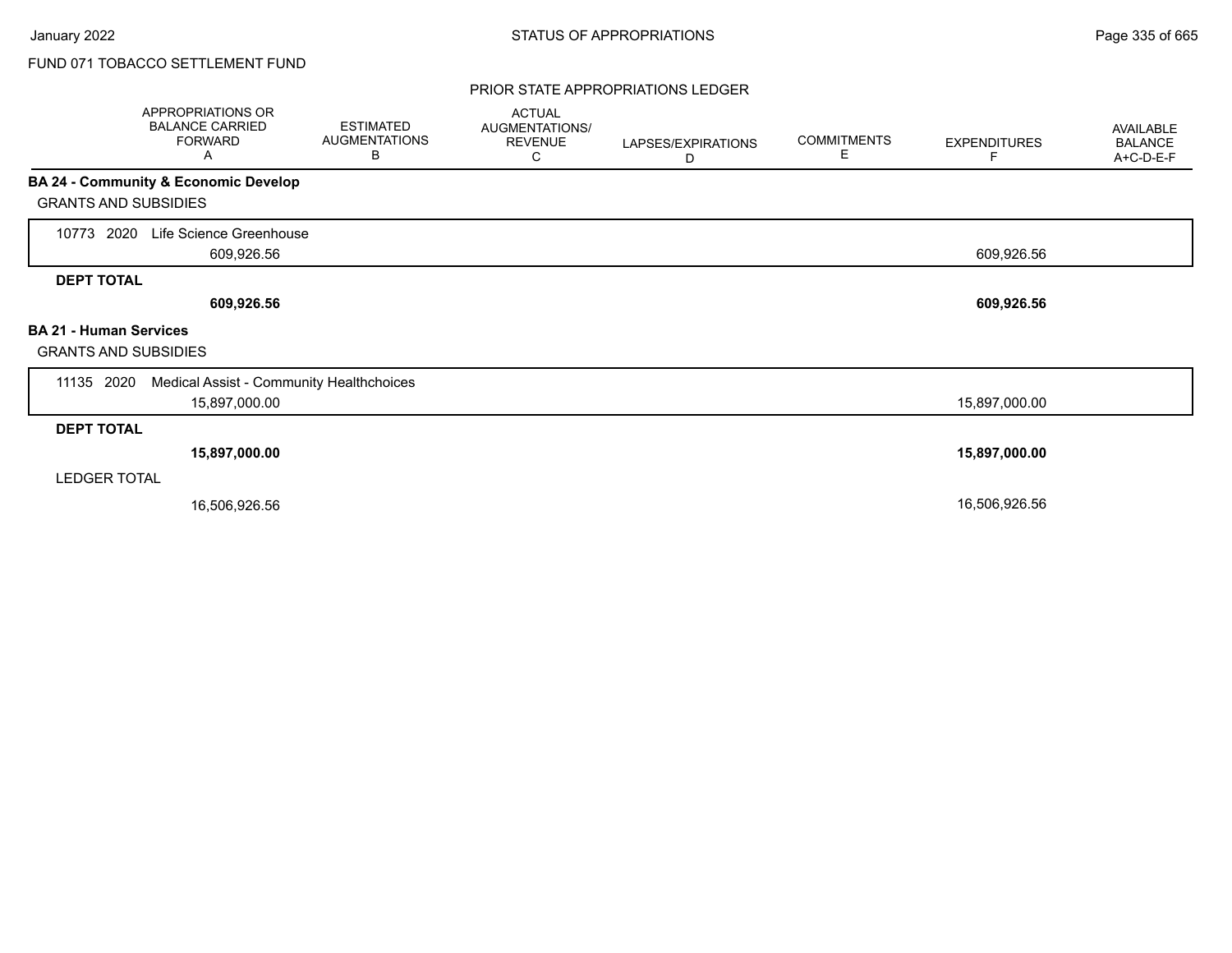### PRIOR STATE EXECUTIVE AUTHORIZATIONS LEDGER

|                                                              | <b>APPROPRIATIONS OR</b><br><b>BALANCE CARRIED</b><br><b>FORWARD</b><br>A | <b>ESTIMATED</b><br><b>AUGMENTATIONS</b><br>В | <b>ACTUAL</b><br>AUGMENTATIONS/<br><b>REVENUE</b><br>C | LAPSES/EXPIRATIONS<br>D | <b>COMMITMENTS</b><br>Е | <b>EXPENDITURES</b><br>F | <b>AVAILABLE</b><br><b>BALANCE</b><br>A+C-D-E-F |
|--------------------------------------------------------------|---------------------------------------------------------------------------|-----------------------------------------------|--------------------------------------------------------|-------------------------|-------------------------|--------------------------|-------------------------------------------------|
| BA 67 - Health                                               |                                                                           |                                               |                                                        |                         |                         |                          |                                                 |
| <b>GRANTS AND SUBSIDIES</b>                                  |                                                                           |                                               |                                                        |                         |                         |                          |                                                 |
|                                                              | 20106 2019 Tobacco Use Prevention & Cessation<br>985,430.25               |                                               |                                                        |                         |                         | 759,345.62               | 226,084.63                                      |
|                                                              | 20107 2015 Health Research - Health Priorities<br>21,311.71               |                                               |                                                        |                         | 21,311.71               |                          |                                                 |
|                                                              | 20107 2016 Health Research - Health Priorities<br>25.842.16               |                                               |                                                        |                         | 25,842.16               |                          |                                                 |
|                                                              | 20107 2017 Health Research - Health Priorities<br>2,000.00                |                                               |                                                        |                         | 2,000.00                |                          |                                                 |
|                                                              | 20107 2019 Health Research - Health Priorities<br>154.37                  |                                               |                                                        |                         | 154.37                  |                          |                                                 |
|                                                              | 20108 2017 Health Research - National Cancer Inst<br>2,103.56             |                                               |                                                        |                         | 2,103.56                |                          |                                                 |
| 29106 2020                                                   | Tobacco Use Prevention & Cessation<br>7,222,314.45                        |                                               |                                                        |                         | 1,047,382.79            | 4,077,265.66             | 2,097,666.00                                    |
|                                                              | 29107 2020 Health Research-Health Priorities<br>45,250,621.51             |                                               |                                                        |                         | 13,224,221.89           | 4,110,309.82             | 27,916,089.80                                   |
|                                                              | 29108 2020 Health Research-National Cancer Institute<br>3,624,000.00      |                                               |                                                        |                         | 49,346.00               | 1,323,512.00             | 2,251,142.00                                    |
| <b>DEPT TOTAL</b>                                            | 57, 133, 778.01                                                           |                                               |                                                        |                         | 14,372,362.48           | 10,270,433.10            | 32,490,982.43                                   |
| <b>BA 21 - Human Services</b><br><b>GRANTS AND SUBSIDIES</b> |                                                                           |                                               |                                                        |                         |                         |                          |                                                 |
|                                                              | 20030 2020 Uncompensated Care<br>272,853.26                               |                                               |                                                        |                         |                         |                          | 272,853.26                                      |
|                                                              | 29030 2020 Uncompensated Care<br>29,646,000.00                            |                                               |                                                        |                         |                         | 27,380,870.27            | 2,265,129.73                                    |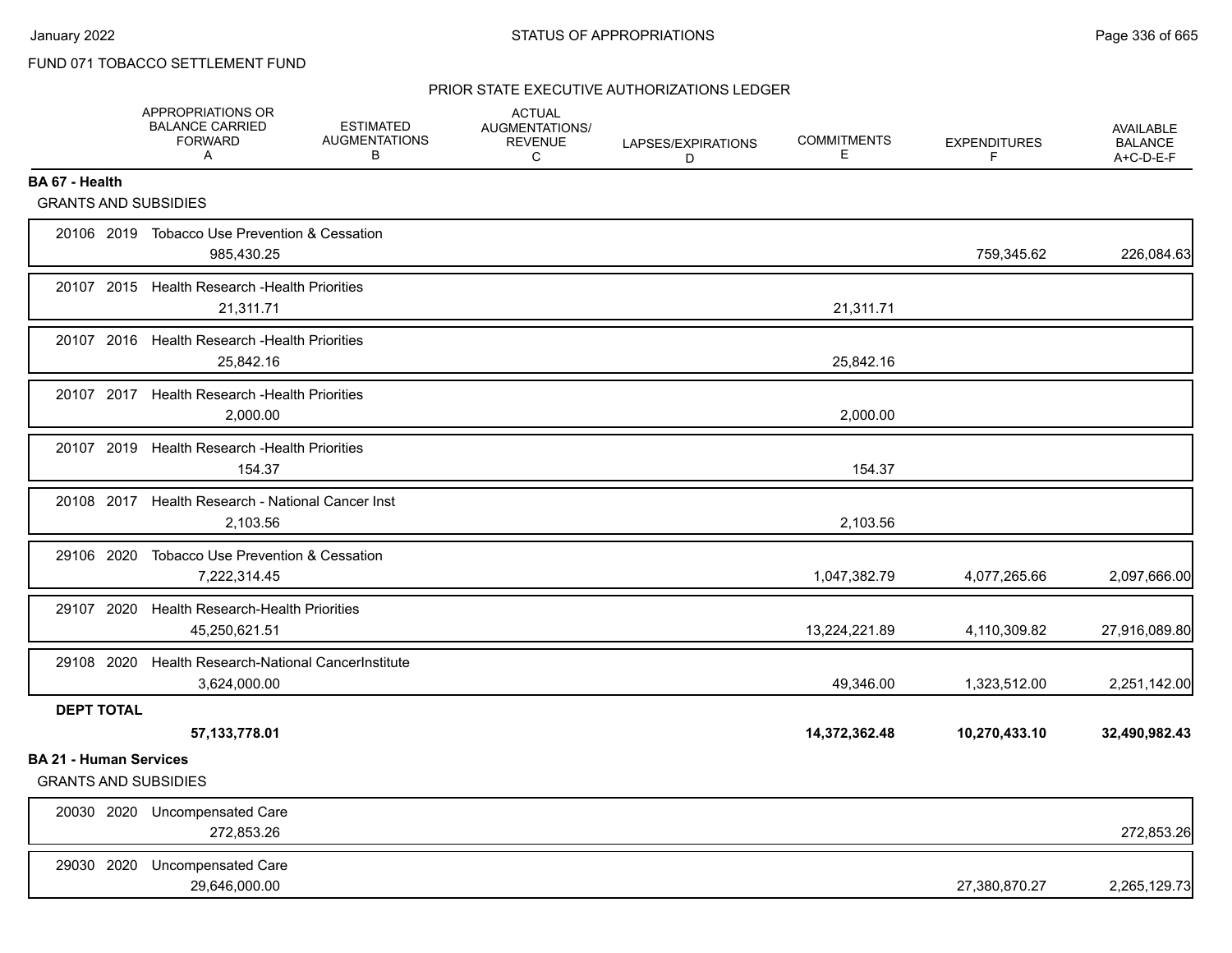### PRIOR STATE EXECUTIVE AUTHORIZATIONS LEDGER

|                     | APPROPRIATIONS OR<br><b>BALANCE CARRIED</b><br><b>FORWARD</b><br>$\mathsf{A}$ | <b>ESTIMATED</b><br><b>AUGMENTATIONS</b><br>в | <b>ACTUAL</b><br><b>AUGMENTATIONS/</b><br><b>REVENUE</b> | LAPSES/EXPIRATIONS<br>D | <b>COMMITMENTS</b> | <b>EXPENDITURES</b> | AVAILABLE<br><b>BALANCE</b><br>A+C-D-E-F |
|---------------------|-------------------------------------------------------------------------------|-----------------------------------------------|----------------------------------------------------------|-------------------------|--------------------|---------------------|------------------------------------------|
| 29031               | 2020<br>Med. Care for Workers with Disabilities                               |                                               |                                                          |                         |                    |                     |                                          |
|                     | 11,730,777.85                                                                 |                                               |                                                          |                         |                    | 11,730,340.08       | 437.77                                   |
| <b>DEPT TOTAL</b>   |                                                                               |                                               |                                                          |                         |                    |                     |                                          |
|                     | 41,649,631.11                                                                 |                                               |                                                          |                         |                    | 39, 111, 210. 35    | 2,538,420.76                             |
| <b>LEDGER TOTAL</b> |                                                                               |                                               |                                                          |                         |                    |                     |                                          |
|                     | 98,783,409.12                                                                 |                                               |                                                          |                         | 14,372,362.48      | 49,381,643.45       | 35,029,403.19                            |
|                     | TOTAL TOTAL ALL PRIOR STATE LEDGERS                                           |                                               |                                                          |                         |                    |                     |                                          |
|                     | 115,290,335.68                                                                |                                               |                                                          |                         | 14,372,362.48      | 65,888,570.01       | 35,029,403.19                            |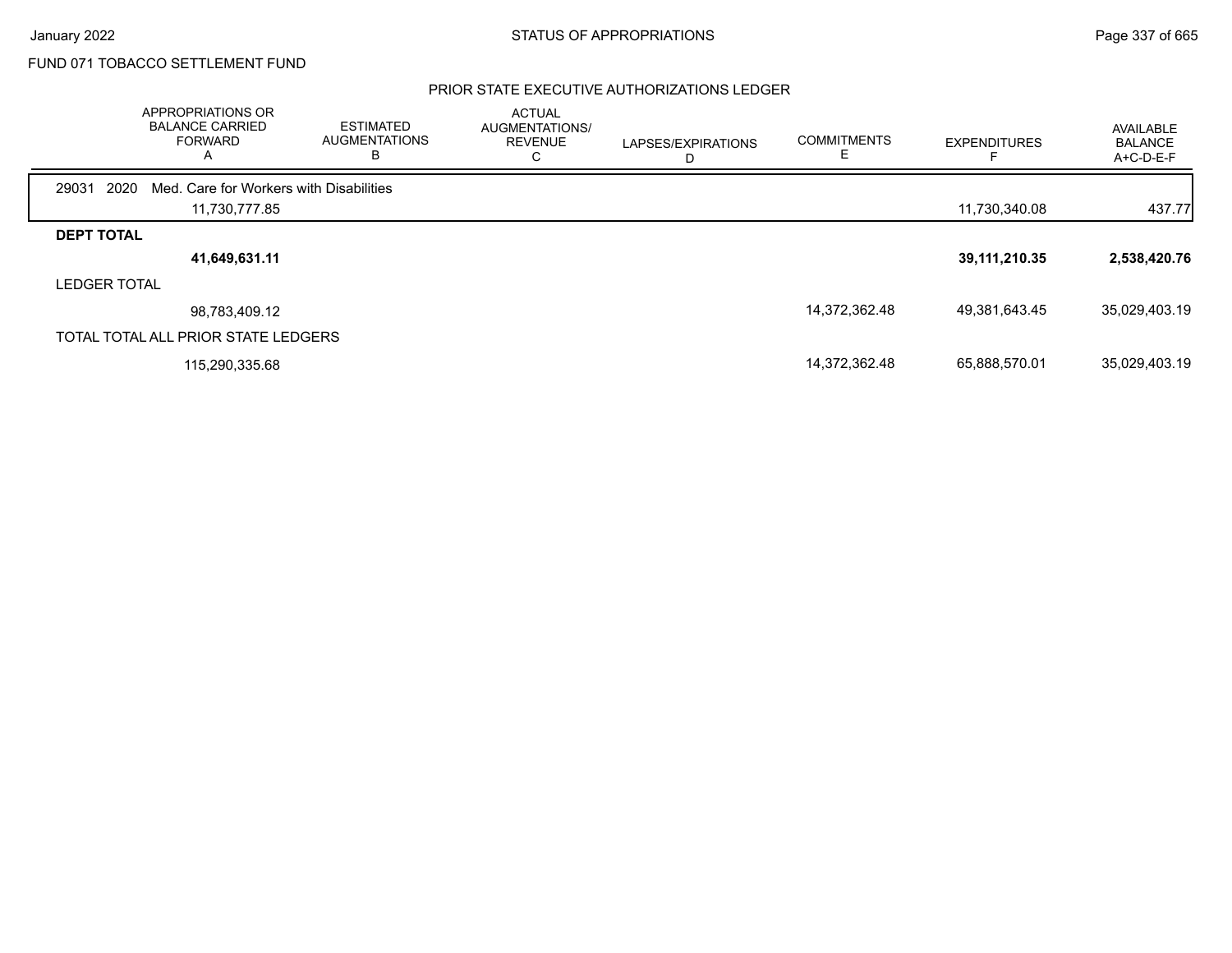# FUND 072 REAL ESTATE RECOVERY FUND

#### CURRENT STATE EXECUTIVE AUTHORIZATIONS LEDGER

|                                 | APPROPRIATIONS OR<br><b>BALANCE CARRIED</b><br><b>FORWARD</b><br>A | <b>ESTIMATED</b><br><b>AUGMENTATIONS</b><br>B | <b>ACTUAL</b><br>AUGMENTATIONS/<br><b>REVENUE</b><br>С | LAPSES/EXPIRATIONS<br>D | <b>COMMITMENTS</b><br>E | <b>EXPENDITURES</b> | AVAILABLE<br><b>BALANCE</b><br>A+C-D-E-F |
|---------------------------------|--------------------------------------------------------------------|-----------------------------------------------|--------------------------------------------------------|-------------------------|-------------------------|---------------------|------------------------------------------|
| <b>BA 19 - State Department</b> |                                                                    |                                               |                                                        |                         |                         |                     |                                          |
| <b>GRANTS AND SUBSIDIES</b>     |                                                                    |                                               |                                                        |                         |                         |                     |                                          |
| 20026 2021                      | Real Estate Recovery Payments                                      |                                               |                                                        |                         |                         |                     |                                          |
|                                 | 150,000.00                                                         |                                               |                                                        |                         |                         |                     | 150,000.00                               |
| <b>DEPT TOTAL</b>               |                                                                    |                                               |                                                        |                         |                         |                     |                                          |
|                                 | 150,000.00                                                         |                                               |                                                        |                         |                         |                     | 150,000.00                               |
| <b>LEDGER TOTAL</b>             |                                                                    |                                               |                                                        |                         |                         |                     |                                          |
|                                 | 150,000.00                                                         |                                               |                                                        |                         |                         |                     | 150,000.00                               |
|                                 | TOTAL TOTAL ALL CURRENT STATE LEDGERS                              |                                               |                                                        |                         |                         |                     |                                          |
|                                 | 150,000.00                                                         |                                               |                                                        |                         |                         |                     | 150,000.00                               |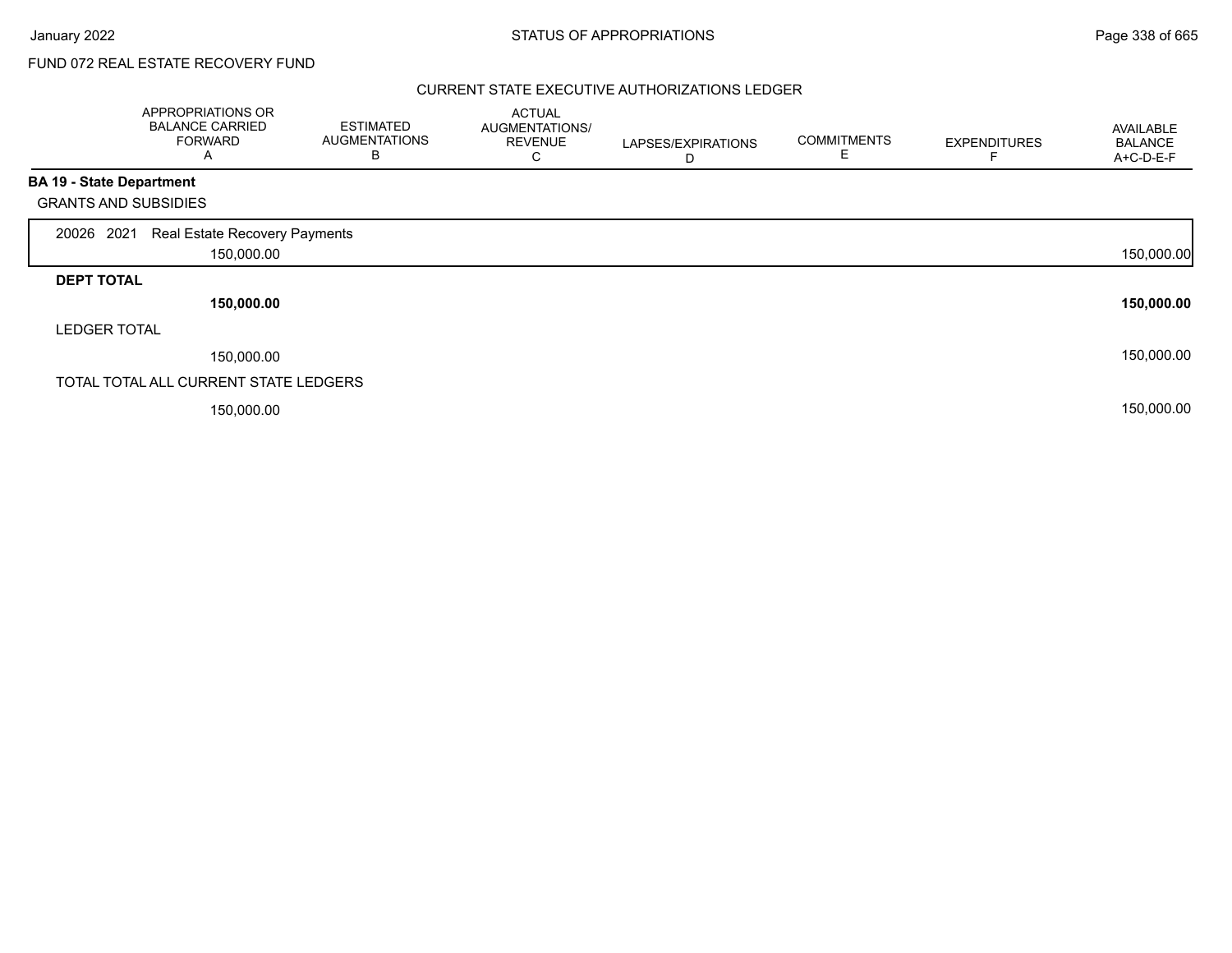# FUND 072 REAL ESTATE RECOVERY FUND

#### PRIOR STATE EXECUTIVE AUTHORIZATIONS LEDGER

|                                 | APPROPRIATIONS OR<br><b>BALANCE CARRIED</b><br><b>FORWARD</b><br>Α | <b>ESTIMATED</b><br><b>AUGMENTATIONS</b><br>B | <b>ACTUAL</b><br>AUGMENTATIONS/<br><b>REVENUE</b><br>С | LAPSES/EXPIRATIONS<br>D | <b>COMMITMENTS</b> | <b>EXPENDITURES</b> | AVAILABLE<br><b>BALANCE</b><br>A+C-D-E-F |
|---------------------------------|--------------------------------------------------------------------|-----------------------------------------------|--------------------------------------------------------|-------------------------|--------------------|---------------------|------------------------------------------|
| <b>BA 19 - State Department</b> |                                                                    |                                               |                                                        |                         |                    |                     |                                          |
| <b>GRANTS AND SUBSIDIES</b>     |                                                                    |                                               |                                                        |                         |                    |                     |                                          |
| 20026 2020                      | Real Estate Recovery Payments                                      |                                               |                                                        |                         |                    |                     |                                          |
|                                 | 129,990.94                                                         |                                               |                                                        |                         |                    |                     | 129,990.94                               |
| <b>DEPT TOTAL</b>               |                                                                    |                                               |                                                        |                         |                    |                     |                                          |
|                                 | 129,990.94                                                         |                                               |                                                        |                         |                    |                     | 129,990.94                               |
| <b>LEDGER TOTAL</b>             |                                                                    |                                               |                                                        |                         |                    |                     |                                          |
|                                 | 129,990.94                                                         |                                               |                                                        |                         |                    |                     | 129,990.94                               |
|                                 | TOTAL TOTAL ALL PRIOR STATE LEDGERS                                |                                               |                                                        |                         |                    |                     |                                          |
|                                 | 129,990.94                                                         |                                               |                                                        |                         |                    |                     | 129,990.94                               |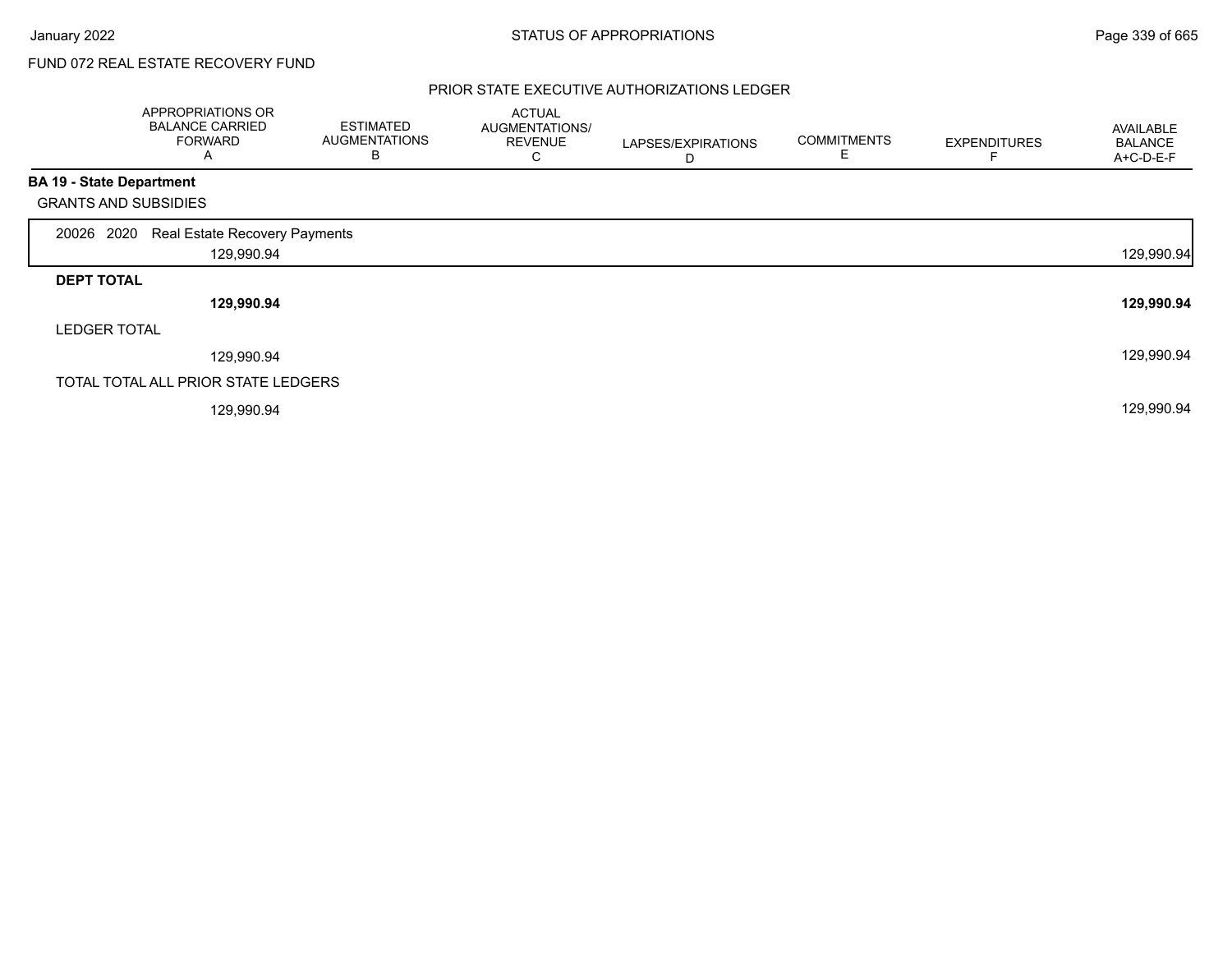## FUND 073 NONCOAL SURFACE MINING CONSERVATION

#### CURRENT STATE EXECUTIVE AUTHORIZATIONS LEDGER

|                                         | <b>APPROPRIATIONS OR</b><br><b>BALANCE CARRIED</b><br><b>FORWARD</b><br>A | <b>ESTIMATED</b><br><b>AUGMENTATIONS</b><br>в | <b>ACTUAL</b><br><b>AUGMENTATIONS/</b><br><b>REVENUE</b><br>С | LAPSES/EXPIRATIONS<br>D | <b>COMMITMENTS</b> | <b>EXPENDITURES</b> | <b>AVAILABLE</b><br><b>BALANCE</b><br>A+C-D-E-F |
|-----------------------------------------|---------------------------------------------------------------------------|-----------------------------------------------|---------------------------------------------------------------|-------------------------|--------------------|---------------------|-------------------------------------------------|
| <b>BA 35 - Environmental Protection</b> |                                                                           |                                               |                                                               |                         |                    |                     |                                                 |
| <b>GENERAL GOVERNMENT</b>               |                                                                           |                                               |                                                               |                         |                    |                     |                                                 |
| 2021<br>20101                           | <b>General Operations</b>                                                 |                                               |                                                               |                         |                    |                     |                                                 |
|                                         | 3,978,000.00                                                              |                                               |                                                               |                         | 5,000.00           | 1,477,407.12        | 2,495,592.88                                    |
| <b>DEPT TOTAL</b>                       |                                                                           |                                               |                                                               |                         |                    |                     |                                                 |
|                                         | 3,978,000.00                                                              |                                               |                                                               |                         | 5,000.00           | 1,477,407.12        | 2,495,592.88                                    |
| <b>LEDGER TOTAL</b>                     |                                                                           |                                               |                                                               |                         |                    |                     |                                                 |
|                                         | 3,978,000.00                                                              |                                               |                                                               |                         | 5,000.00           | 1,477,407.12        | 2,495,592.88                                    |
|                                         | TOTAL TOTAL ALL CURRENT STATE LEDGERS                                     |                                               |                                                               |                         |                    |                     |                                                 |
|                                         | 3,978,000.00                                                              |                                               |                                                               |                         | 5,000.00           | 1,477,407.12        | 2,495,592.88                                    |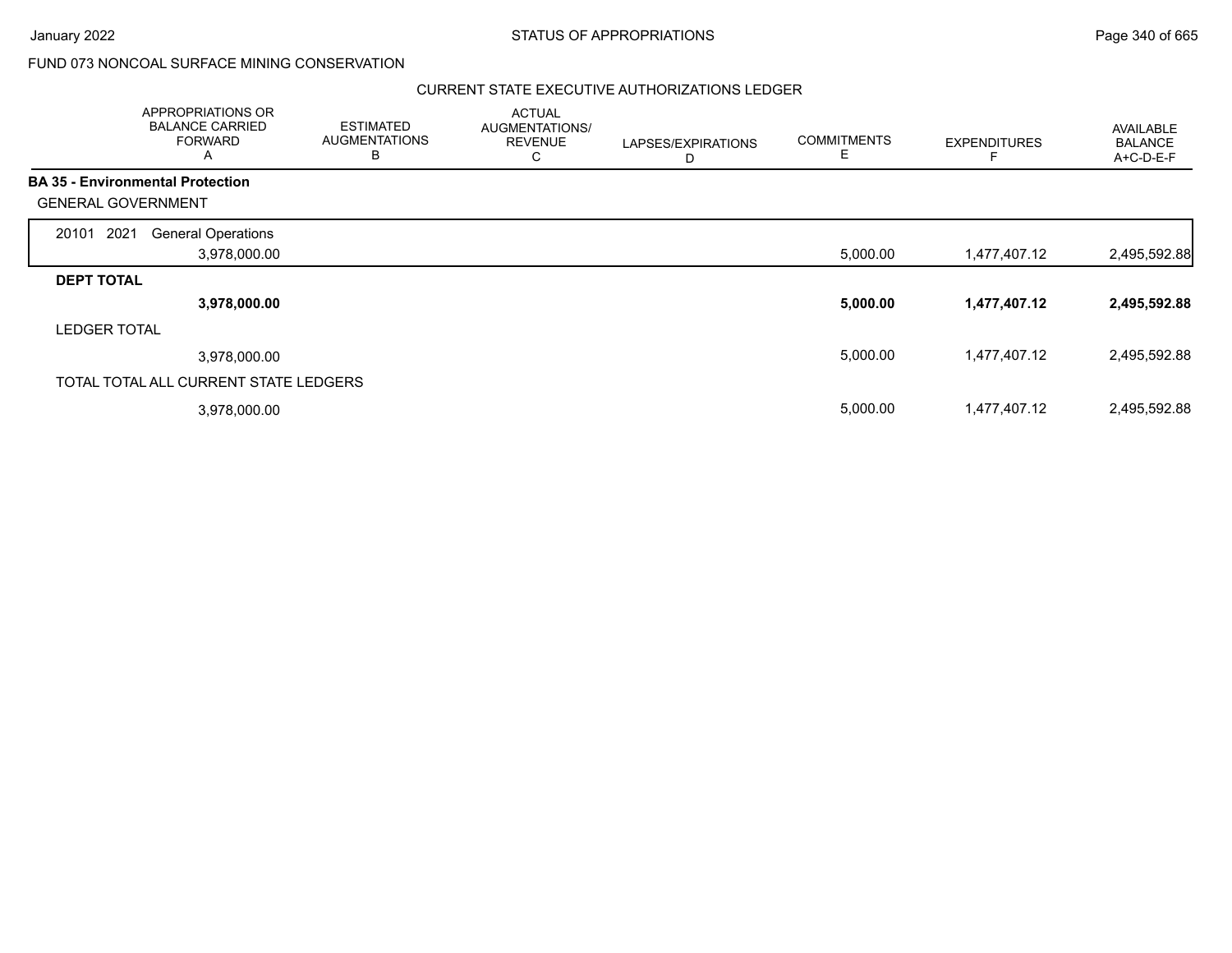$\overline{\phantom{a}}$ 

# FUND 073 NONCOAL SURFACE MINING CONSERVATION

### PRIOR STATE EXECUTIVE AUTHORIZATIONS LEDGER

|                                         | APPROPRIATIONS OR<br><b>BALANCE CARRIED</b><br><b>FORWARD</b><br>A | <b>ESTIMATED</b><br><b>AUGMENTATIONS</b><br>В | <b>ACTUAL</b><br>AUGMENTATIONS/<br><b>REVENUE</b><br>С | LAPSES/EXPIRATIONS<br>D | <b>COMMITMENTS</b><br>E | <b>EXPENDITURES</b> | <b>AVAILABLE</b><br><b>BALANCE</b><br>A+C-D-E-F |
|-----------------------------------------|--------------------------------------------------------------------|-----------------------------------------------|--------------------------------------------------------|-------------------------|-------------------------|---------------------|-------------------------------------------------|
| <b>BA 35 - Environmental Protection</b> |                                                                    |                                               |                                                        |                         |                         |                     |                                                 |
| <b>GENERAL GOVERNMENT</b>               |                                                                    |                                               |                                                        |                         |                         |                     |                                                 |
| 2020<br>20101                           | <b>General Operations</b>                                          |                                               |                                                        |                         |                         |                     |                                                 |
|                                         | 1,292,504.49                                                       |                                               |                                                        |                         | 5,000.00                | 145,845.14          | 1,141,659.35                                    |
| <b>DEPT TOTAL</b>                       |                                                                    |                                               |                                                        |                         |                         |                     |                                                 |
|                                         | 1,292,504.49                                                       |                                               |                                                        |                         | 5,000.00                | 145,845.14          | 1,141,659.35                                    |
| <b>LEDGER TOTAL</b>                     |                                                                    |                                               |                                                        |                         |                         |                     |                                                 |
|                                         | 1,292,504.49                                                       |                                               |                                                        |                         | 5,000.00                | 145,845.14          | 1,141,659.35                                    |
|                                         | TOTAL TOTAL ALL PRIOR STATE LEDGERS                                |                                               |                                                        |                         |                         |                     |                                                 |
|                                         | 1,292,504.49                                                       |                                               |                                                        |                         | 5,000.00                | 145,845.14          | 1,141,659.35                                    |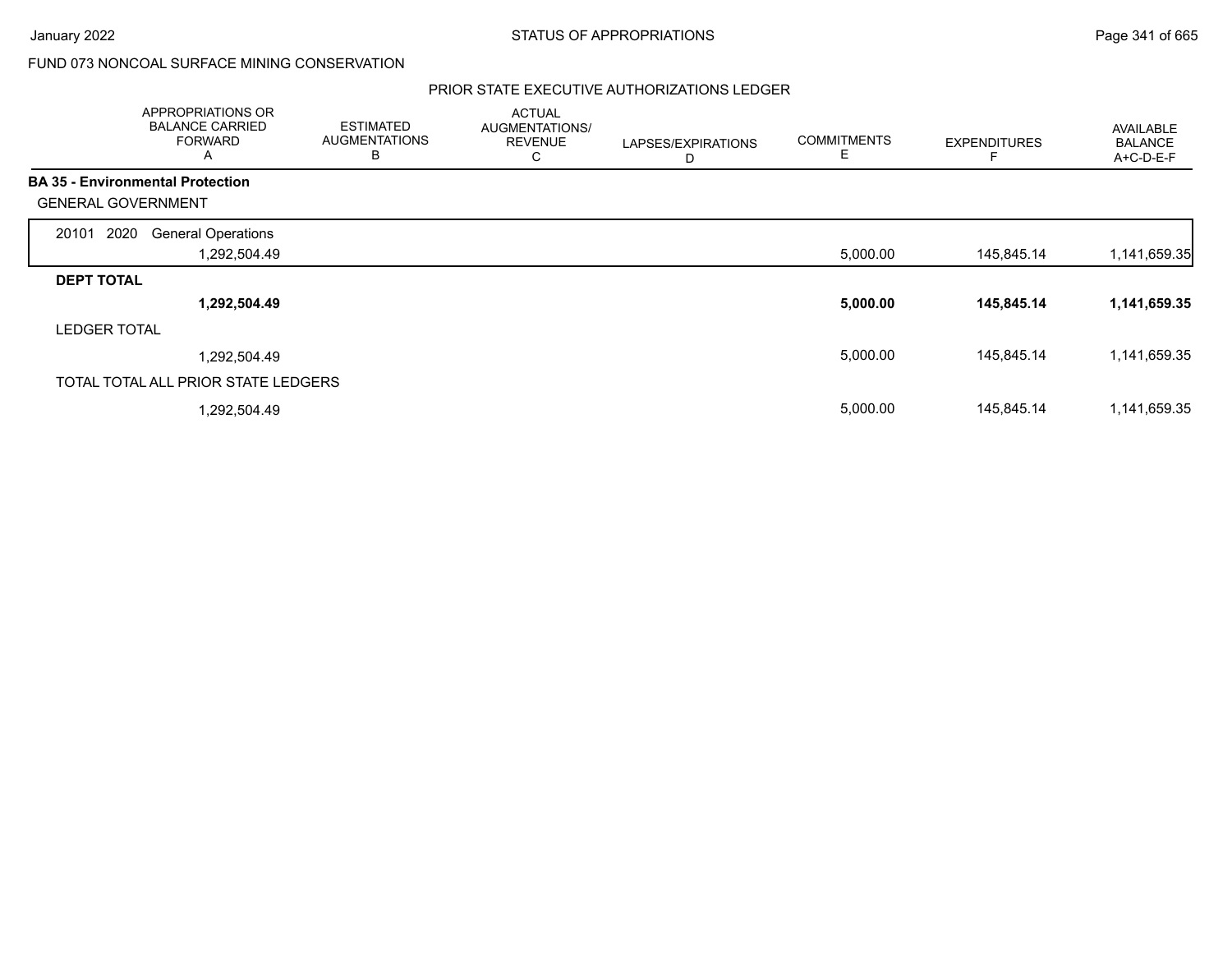# FUND 073 NONCOAL SURFACE MINING CONSERVATION

#### RESTRICTED RECEIPTS LEDGER

|                           | APPROPRIATIONS OR<br><b>BALANCE CARRIED</b><br><b>FORWARD</b><br>A | <b>ESTIMATED</b><br><b>AUGMENTATIONS</b><br>В | <b>ACTUAL</b><br><b>AUGMENTATIONS/</b><br><b>REVENUE</b><br>С | LAPSES/EXPIRATIONS<br>D | <b>COMMITMENTS</b> | <b>EXPENDITURES</b> | AVAILABLE<br><b>BALANCE</b><br>A+C-D-E-F |
|---------------------------|--------------------------------------------------------------------|-----------------------------------------------|---------------------------------------------------------------|-------------------------|--------------------|---------------------|------------------------------------------|
|                           | <b>BA 35 - Environmental Protection</b>                            |                                               |                                                               |                         |                    |                     |                                          |
| <b>GENERAL GOVERNMENT</b> |                                                                    |                                               |                                                               |                         |                    |                     |                                          |
| 2021<br>40048             | Mining Permit Collateral Guarantee                                 |                                               |                                                               |                         |                    |                     |                                          |
|                           | 2,505,766.05                                                       |                                               | 128,389.28                                                    |                         |                    | 1.000.00            | 2,633,155.33                             |
| <b>DEPT TOTAL</b>         |                                                                    |                                               |                                                               |                         |                    |                     |                                          |
|                           | 2,505,766.05                                                       |                                               | 128,389.28                                                    |                         |                    | 1,000.00            | 2,633,155.33                             |
| <b>LEDGER TOTAL</b>       |                                                                    |                                               |                                                               |                         |                    |                     |                                          |
|                           | 2,505,766.05                                                       |                                               | 128.389.28                                                    |                         |                    | 1,000.00            | 2,633,155.33                             |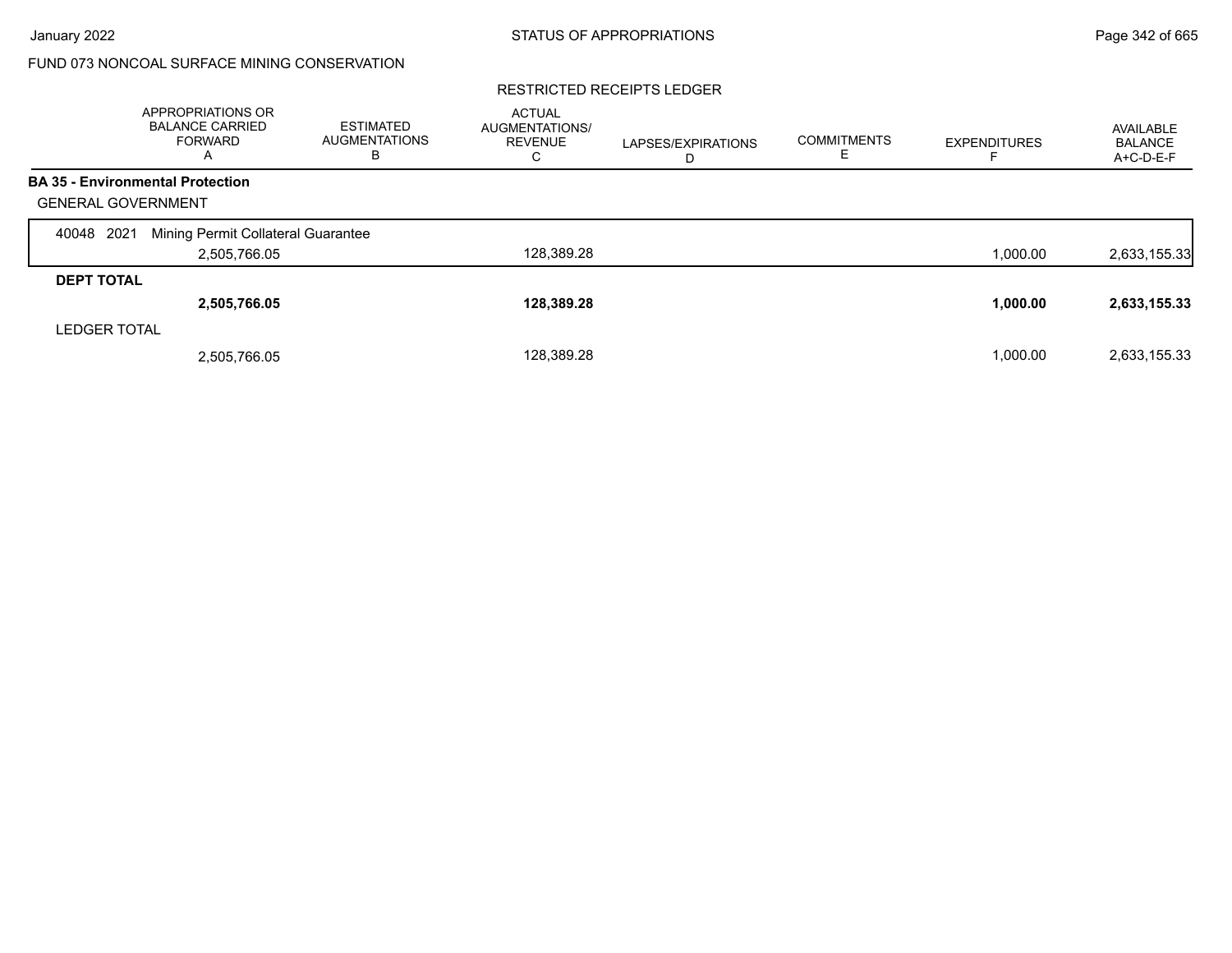# FUND 073 NONCOAL SURFACE MINING CONSERVATION

#### RESTRICTED REVENUE LEDGER

|                           | <b>APPROPRIATIONS OR</b><br><b>BALANCE CARRIED</b><br><b>FORWARD</b><br>A | <b>ESTIMATED</b><br><b>AUGMENTATIONS</b><br>в | <b>ACTUAL</b><br>AUGMENTATIONS/<br><b>REVENUE</b><br>С | LAPSES/EXPIRATIONS<br>D | <b>COMMITMENTS</b><br>Е | <b>EXPENDITURES</b> | AVAILABLE<br><b>BALANCE</b><br>A+C-D-E-F |
|---------------------------|---------------------------------------------------------------------------|-----------------------------------------------|--------------------------------------------------------|-------------------------|-------------------------|---------------------|------------------------------------------|
|                           | <b>BA 35 - Environmental Protection</b>                                   |                                               |                                                        |                         |                         |                     |                                          |
| <b>GENERAL GOVERNMENT</b> |                                                                           |                                               |                                                        |                         |                         |                     |                                          |
| 60084 2021                | Forfeiture of Bonds                                                       |                                               |                                                        |                         |                         |                     |                                          |
|                           | 1,332,137.99                                                              |                                               | 72,981.77                                              |                         |                         |                     | 1,405,119.76                             |
| <b>DEPT TOTAL</b>         |                                                                           |                                               |                                                        |                         |                         |                     |                                          |
|                           | 1,332,137.99                                                              |                                               | 72,981.77                                              |                         |                         |                     | 1,405,119.76                             |
| <b>LEDGER TOTAL</b>       |                                                                           |                                               |                                                        |                         |                         |                     |                                          |
|                           | 1,332,137.99                                                              |                                               | 72,981.77                                              |                         |                         |                     | 1,405,119.76                             |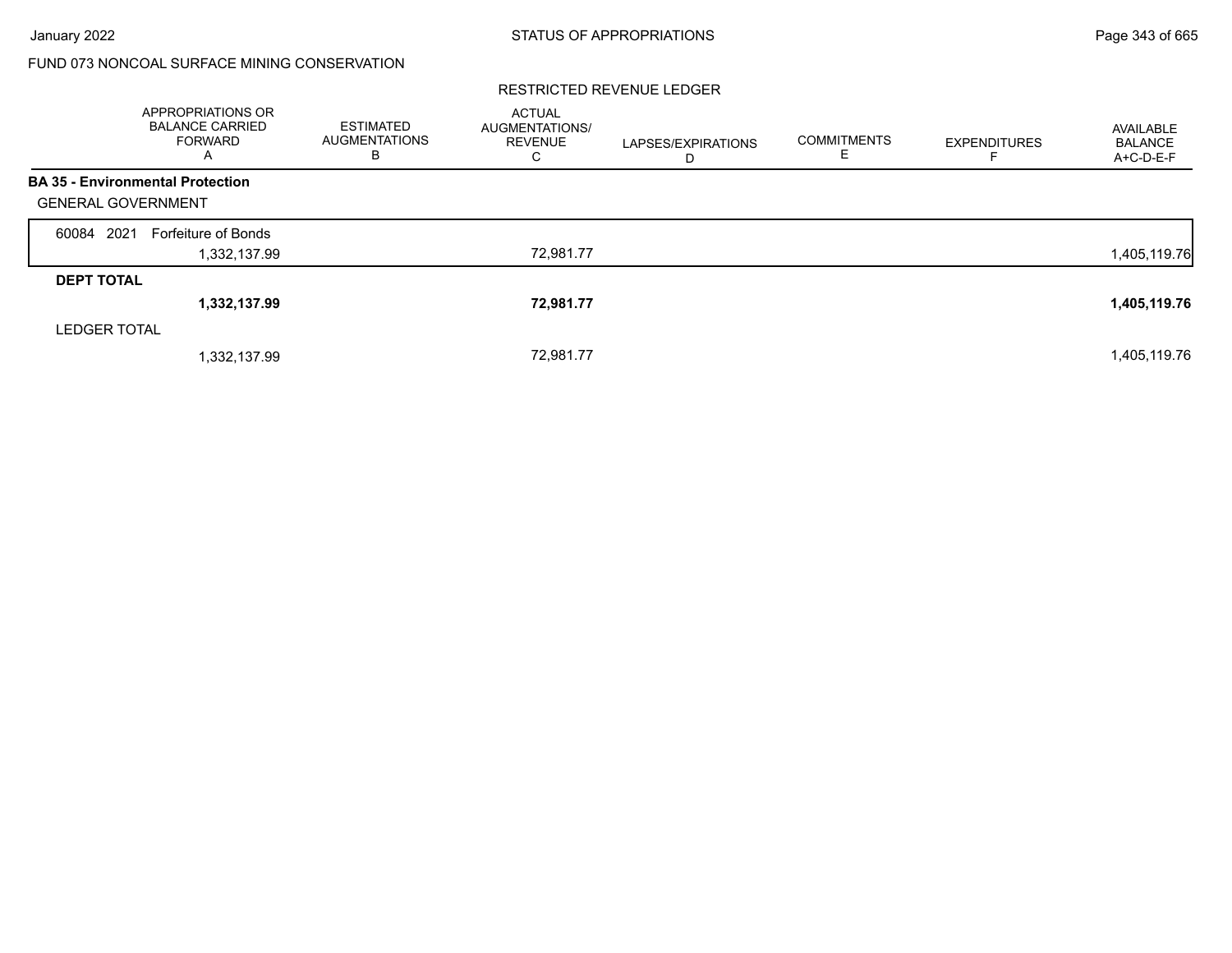# FUND 075 PUBLIC SCHOOL RETIREES' HEALTH INS

#### RESTRICTED REVENUE LEDGER

|                           | APPROPRIATIONS OR<br><b>BALANCE CARRIED</b><br><b>FORWARD</b><br>A | <b>ESTIMATED</b><br><b>AUGMENTATIONS</b><br>в | <b>ACTUAL</b><br><b>AUGMENTATIONS/</b><br><b>REVENUE</b><br>◡ | LAPSES/EXPIRATIONS<br>D | <b>COMMITMENTS</b> | <b>EXPENDITURES</b> | AVAILABLE<br>BALANCE<br>A+C-D-E-F |
|---------------------------|--------------------------------------------------------------------|-----------------------------------------------|---------------------------------------------------------------|-------------------------|--------------------|---------------------|-----------------------------------|
|                           | BA 72 - Pub School Employees' Ret Sys                              |                                               |                                                               |                         |                    |                     |                                   |
| <b>GENERAL GOVERNMENT</b> |                                                                    |                                               |                                                               |                         |                    |                     |                                   |
| 2021<br>60187             | <b>Health Insurance Claims Reserve</b>                             |                                               |                                                               |                         |                    |                     |                                   |
|                           |                                                                    |                                               | 1,500,000.00                                                  |                         | 235.331.60         | 696.220.15          | 568,448.25                        |
| <b>DEPT TOTAL</b>         |                                                                    |                                               |                                                               |                         |                    |                     |                                   |
|                           |                                                                    |                                               | 1,500,000.00                                                  |                         | 235,331.60         | 696,220.15          | 568,448.25                        |
| <b>LEDGER TOTAL</b>       |                                                                    |                                               |                                                               |                         |                    |                     |                                   |
|                           |                                                                    |                                               | 1,500,000.00                                                  |                         | 235.331.60         | 696,220.15          | 568.448.25                        |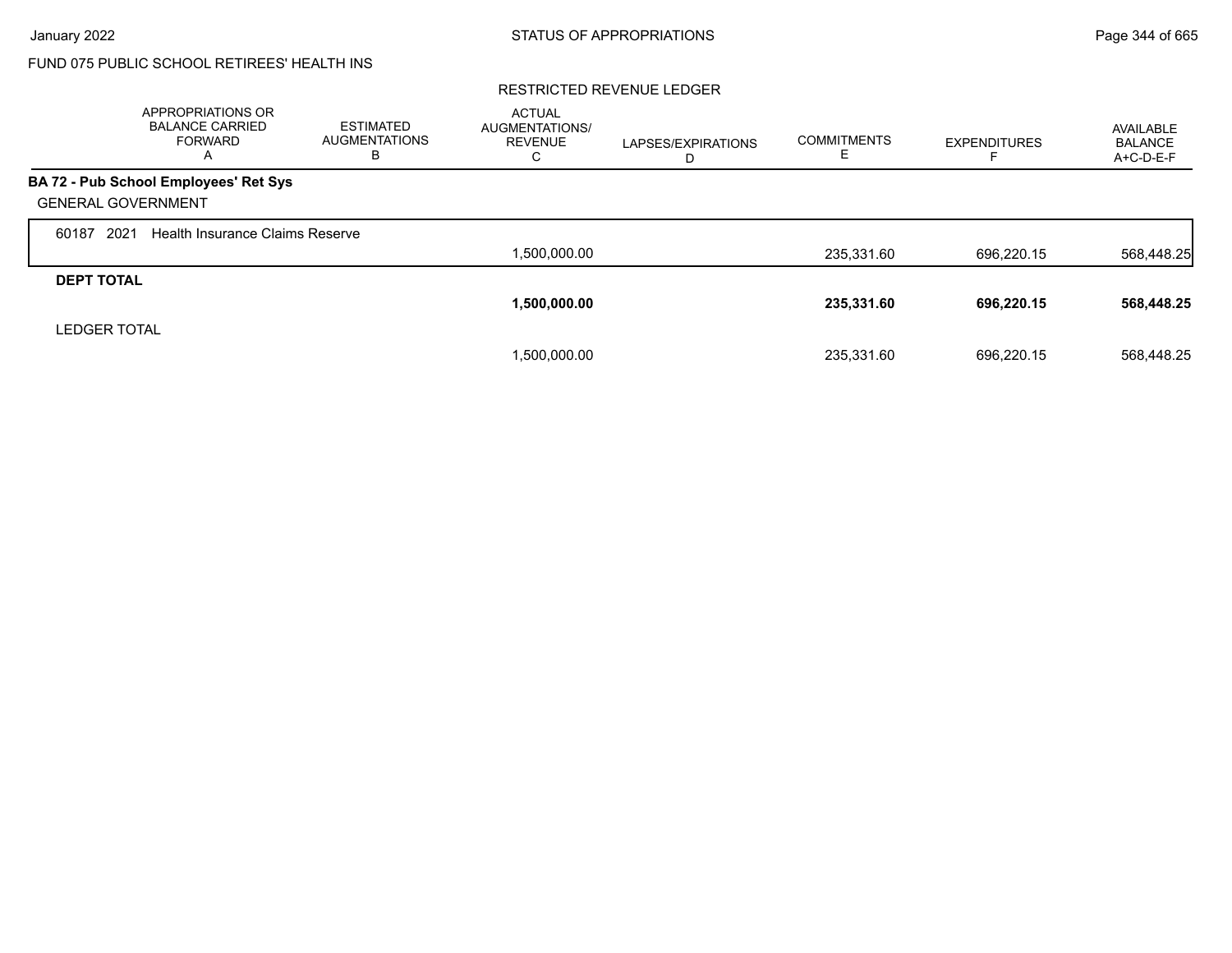# FUND 076 MUNICIPAL PENSION AID FUND

#### RESTRICTED RECEIPTS LEDGER

|                                | APPROPRIATIONS OR<br><b>BALANCE CARRIED</b><br><b>FORWARD</b><br>A | <b>ESTIMATED</b><br><b>AUGMENTATIONS</b><br>в | <b>ACTUAL</b><br>AUGMENTATIONS/<br><b>REVENUE</b><br>С | LAPSES/EXPIRATIONS<br>D | <b>COMMITMENTS</b><br>E | <b>EXPENDITURES</b> | AVAILABLE<br><b>BALANCE</b><br>A+C-D-E-F |
|--------------------------------|--------------------------------------------------------------------|-----------------------------------------------|--------------------------------------------------------|-------------------------|-------------------------|---------------------|------------------------------------------|
| <b>BA 92 - Auditor General</b> |                                                                    |                                               |                                                        |                         |                         |                     |                                          |
| <b>GENERAL GOVERNMENT</b>      |                                                                    |                                               |                                                        |                         |                         |                     |                                          |
| 2021<br>40098                  | Municipal Pension Aid                                              |                                               |                                                        |                         |                         |                     |                                          |
|                                | 323,482,369.37                                                     |                                               | $-2,128,884.33$                                        |                         |                         | 317,898,824.35      | 3,454,660.69                             |
| <b>DEPT TOTAL</b>              |                                                                    |                                               |                                                        |                         |                         |                     |                                          |
|                                | 323,482,369.37                                                     |                                               | $-2,128,884.33$                                        |                         |                         | 317,898,824.35      | 3,454,660.69                             |
| <b>LEDGER TOTAL</b>            |                                                                    |                                               |                                                        |                         |                         |                     |                                          |
|                                | 323,482,369.37                                                     |                                               | $-2,128,884.33$                                        |                         |                         | 317,898,824.35      | 3.454.660.69                             |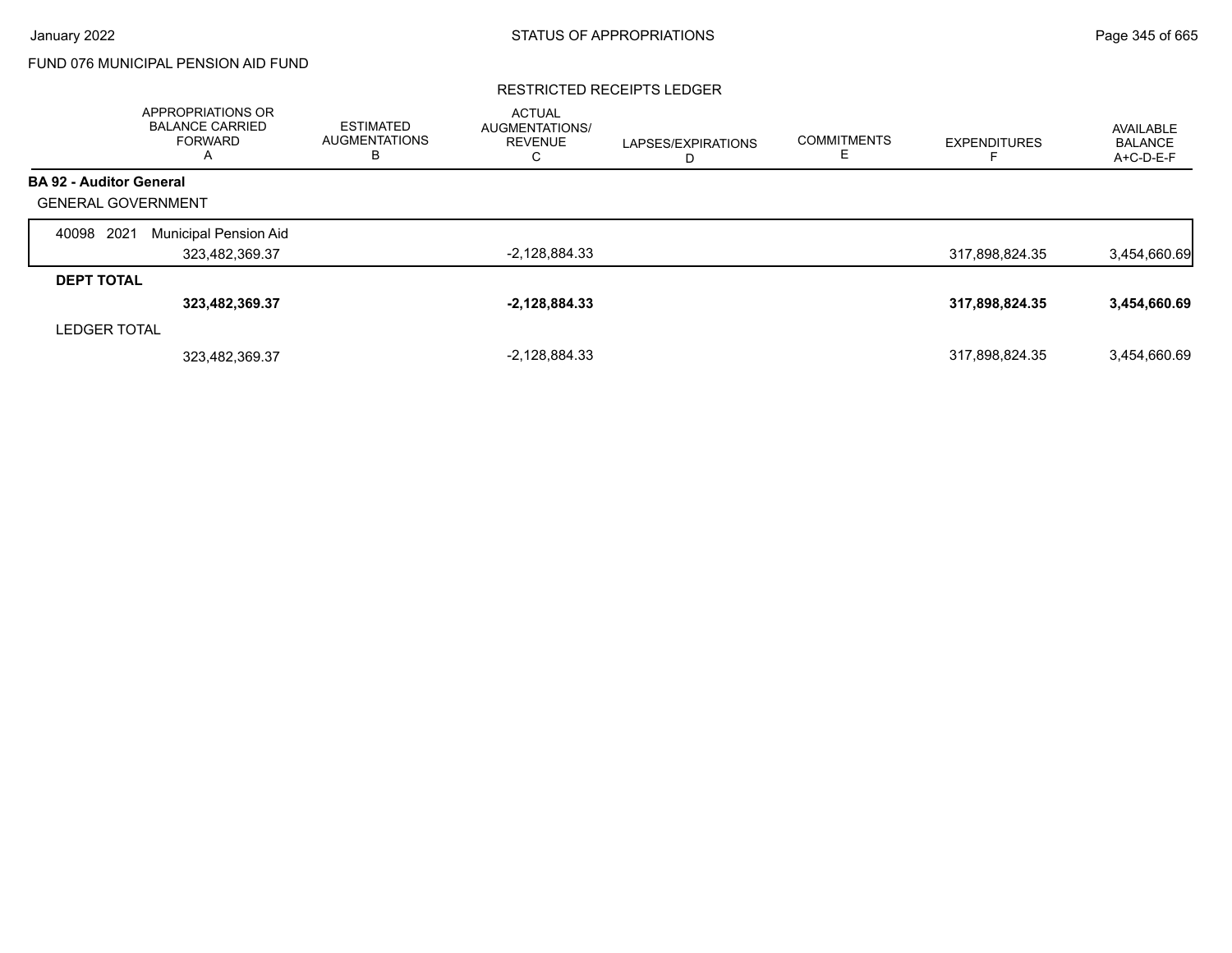# FUND 076 MUNICIPAL PENSION AID FUND

#### RESTRICTED REVENUE LEDGER

|                                | APPROPRIATIONS OR<br><b>BALANCE CARRIED</b><br><b>FORWARD</b><br>A | <b>ESTIMATED</b><br><b>AUGMENTATIONS</b><br>В | <b>ACTUAL</b><br>AUGMENTATIONS/<br><b>REVENUE</b><br>С | LAPSES/EXPIRATIONS<br>D | <b>COMMITMENTS</b><br>Е | <b>EXPENDITURES</b> | AVAILABLE<br><b>BALANCE</b><br>A+C-D-E-F |
|--------------------------------|--------------------------------------------------------------------|-----------------------------------------------|--------------------------------------------------------|-------------------------|-------------------------|---------------------|------------------------------------------|
| <b>BA 92 - Auditor General</b> |                                                                    |                                               |                                                        |                         |                         |                     |                                          |
| <b>GENERAL GOVERNMENT</b>      |                                                                    |                                               |                                                        |                         |                         |                     |                                          |
| 60144 2021                     | Post Retirement Adjustment Account                                 |                                               |                                                        |                         |                         |                     |                                          |
|                                | 972.20                                                             |                                               | 922,752.47                                             |                         |                         | 922,752.47          | 972.20                                   |
| <b>DEPT TOTAL</b>              |                                                                    |                                               |                                                        |                         |                         |                     |                                          |
|                                | 972.20                                                             |                                               | 922,752.47                                             |                         |                         | 922,752.47          | 972.20                                   |
| <b>LEDGER TOTAL</b>            |                                                                    |                                               |                                                        |                         |                         |                     |                                          |
|                                | 972.20                                                             |                                               | 922.752.47                                             |                         |                         | 922.752.47          | 972.20                                   |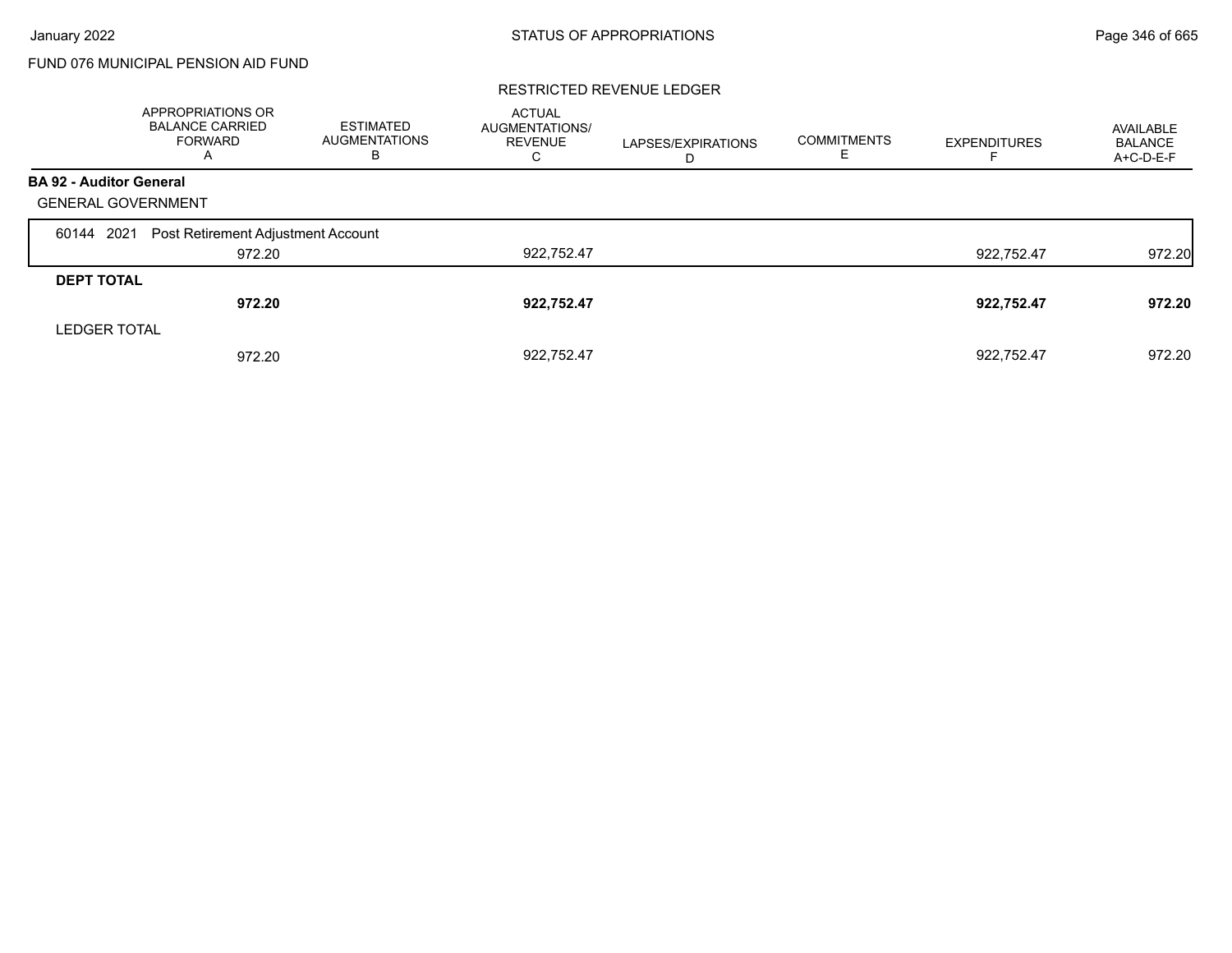# FUND 078 PA MUNICIPAL RETIREMENT FUND

#### NON-BUDGETED LEDGER

|                           | APPROPRIATIONS OR<br><b>BALANCE CARRIED</b><br><b>FORWARD</b><br>A | <b>ESTIMATED</b><br><b>AUGMENTATIONS</b><br>В | <b>ACTUAL</b><br>AUGMENTATIONS/<br><b>REVENUE</b><br>С | LAPSES/EXPIRATIONS<br>D | <b>COMMITMENTS</b><br>Ε | <b>EXPENDITURES</b> | <b>AVAILABLE</b><br><b>BALANCE</b><br>A+C-D-E-F |
|---------------------------|--------------------------------------------------------------------|-----------------------------------------------|--------------------------------------------------------|-------------------------|-------------------------|---------------------|-------------------------------------------------|
|                           | <b>BA 71 - PA Municipal Retirement Board</b>                       |                                               |                                                        |                         |                         |                     |                                                 |
| <b>GENERAL GOVERNMENT</b> |                                                                    |                                               |                                                        |                         |                         |                     |                                                 |
| 2021<br>50083             | <b>Administration-PMRS</b>                                         |                                               |                                                        |                         |                         |                     |                                                 |
|                           |                                                                    |                                               |                                                        |                         | 10,380,894.48           | 5,630,079.36        | $-16,010,973.84$                                |
| 2021<br>50085             | <b>Retirement Of Municipal Employes</b>                            |                                               |                                                        |                         |                         |                     |                                                 |
|                           |                                                                    |                                               |                                                        |                         |                         | 83,621,807.51       | $-83,621,807.51$                                |
| <b>DEPT TOTAL</b>         |                                                                    |                                               |                                                        |                         |                         |                     |                                                 |
|                           |                                                                    |                                               |                                                        |                         | 10,380,894.48           | 89,251,886.87       | -99,632,781.35                                  |
| <b>LEDGER TOTAL</b>       |                                                                    |                                               |                                                        |                         |                         |                     |                                                 |
|                           |                                                                    |                                               |                                                        |                         | 10,380,894.48           | 89.251.886.87       | -99,632,781.35                                  |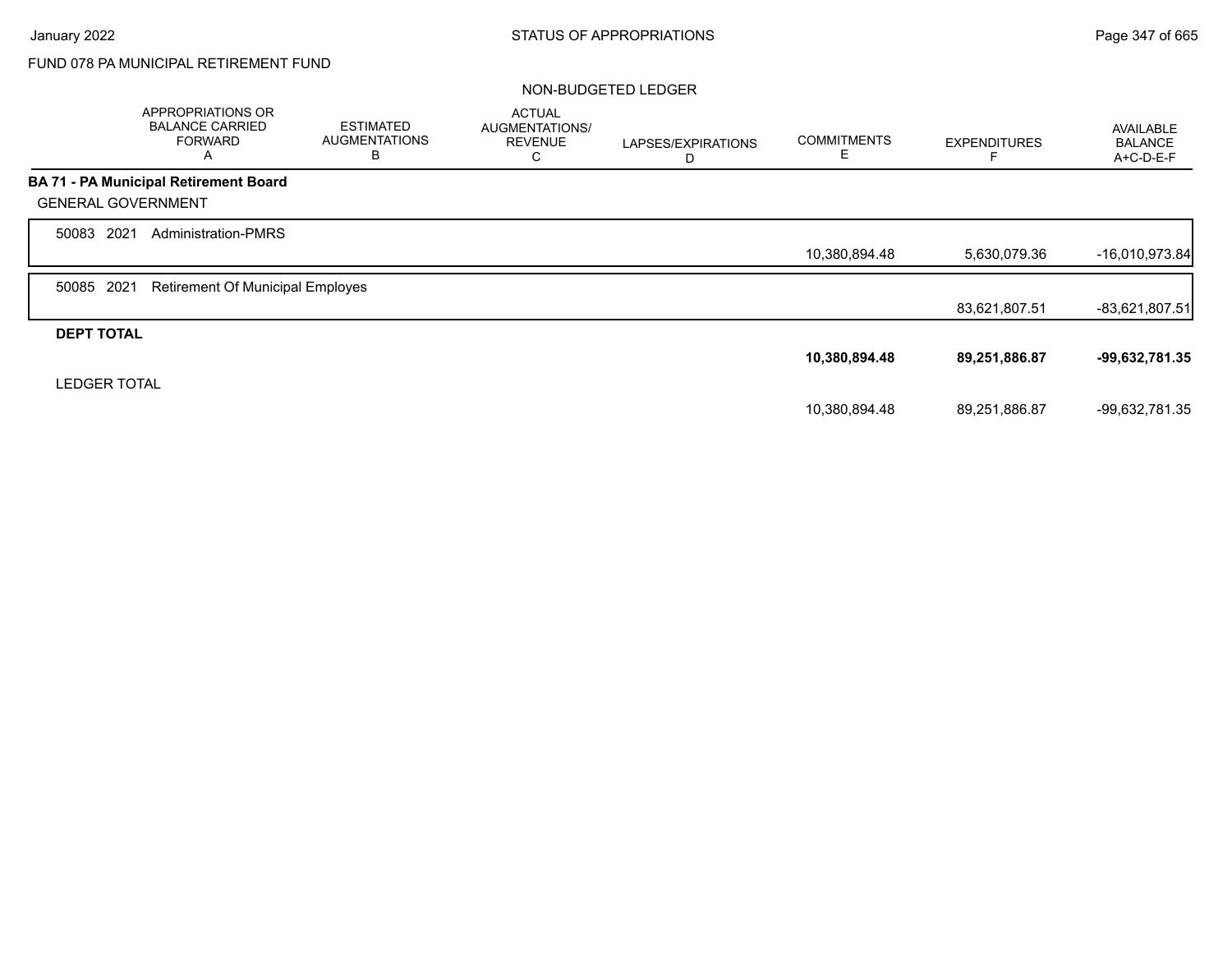#### PRIOR STATE CONTINUING LEDGER

|                           | APPROPRIATIONS OR<br><b>BALANCE CARRIED</b><br><b>FORWARD</b><br>Α | <b>ESTIMATED</b><br><b>AUGMENTATIONS</b><br>В | <b>ACTUAL</b><br>AUGMENTATIONS/<br><b>REVENUE</b><br>С | LAPSES/EXPIRATIONS<br>D | <b>COMMITMENTS</b><br>Ε | <b>EXPENDITURES</b> | AVAILABLE<br><b>BALANCE</b><br>A+C-D-E-F |
|---------------------------|--------------------------------------------------------------------|-----------------------------------------------|--------------------------------------------------------|-------------------------|-------------------------|---------------------|------------------------------------------|
|                           | <b>BA 39 - PA Higher Education Assistance</b>                      |                                               |                                                        |                         |                         |                     |                                          |
| <b>GENERAL GOVERNMENT</b> |                                                                    |                                               |                                                        |                         |                         |                     |                                          |
| 1973<br>30036             | Scholarships for Depend of POW's & MIA's                           |                                               |                                                        |                         |                         |                     |                                          |
|                           | 205,404.49                                                         |                                               |                                                        |                         |                         |                     | 205,404.49                               |
| <b>DEPT TOTAL</b>         |                                                                    |                                               |                                                        |                         |                         |                     |                                          |
|                           | 205,404.49                                                         |                                               |                                                        |                         |                         |                     | 205,404.49                               |
| <b>LEDGER TOTAL</b>       |                                                                    |                                               |                                                        |                         |                         |                     |                                          |
|                           | 205,404.49                                                         |                                               |                                                        |                         |                         |                     | 205,404.49                               |
|                           | TOTAL TOTAL ALL PRIOR STATE LEDGERS                                |                                               |                                                        |                         |                         |                     |                                          |
|                           | 205,404.49                                                         |                                               |                                                        |                         |                         |                     | 205,404.49                               |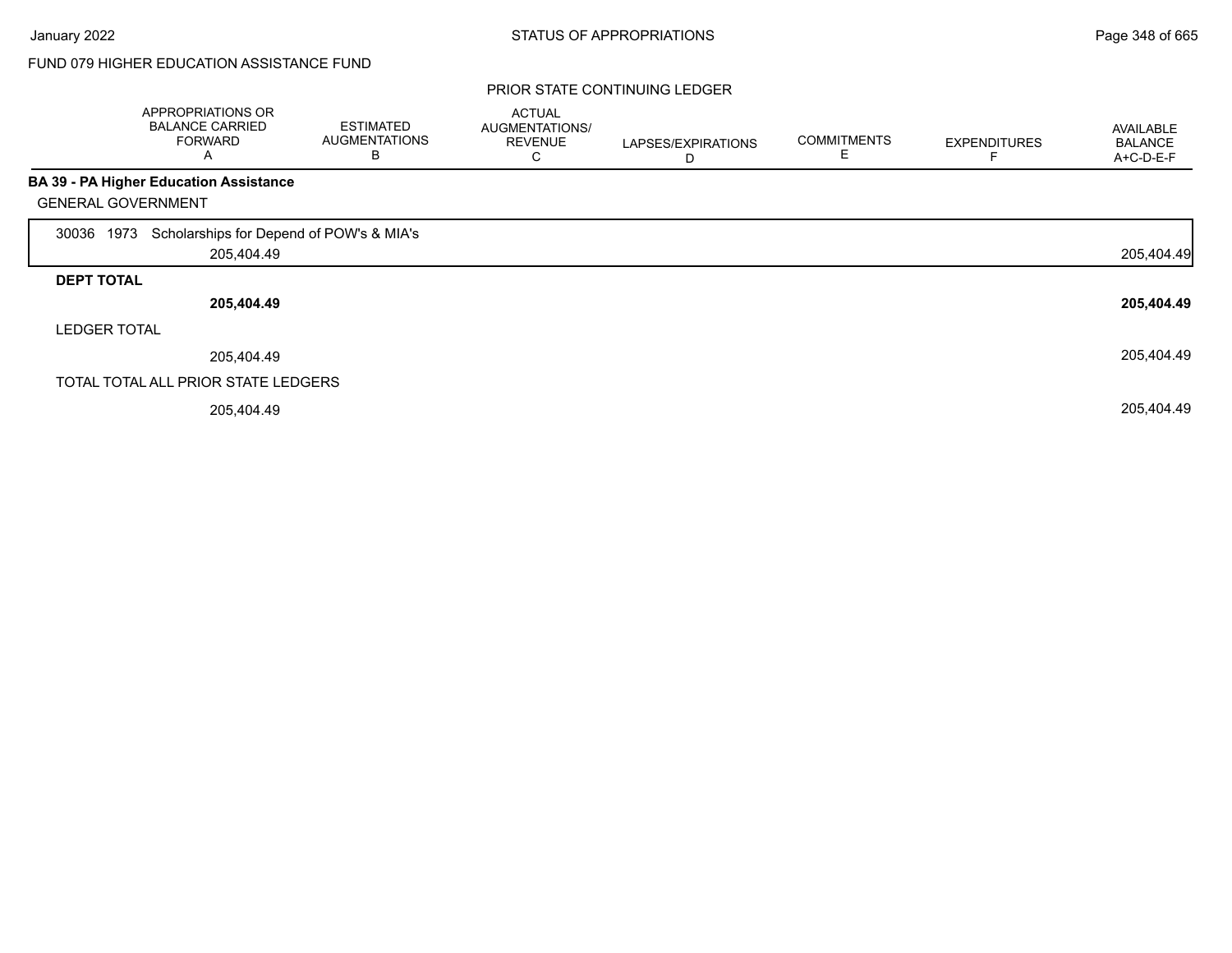#### RESTRICTED RECEIPTS LEDGER

|                             | <b>APPROPRIATIONS OR</b><br><b>BALANCE CARRIED</b><br><b>FORWARD</b><br>A | <b>ESTIMATED</b><br><b>AUGMENTATIONS</b><br>в | <b>ACTUAL</b><br><b>AUGMENTATIONS/</b><br><b>REVENUE</b><br>С | LAPSES/EXPIRATIONS<br>D | <b>COMMITMENTS</b> | <b>EXPENDITURES</b> | AVAILABLE<br><b>BALANCE</b><br>A+C-D-E-F |
|-----------------------------|---------------------------------------------------------------------------|-----------------------------------------------|---------------------------------------------------------------|-------------------------|--------------------|---------------------|------------------------------------------|
|                             | <b>BA 39 - PA Higher Education Assistance</b>                             |                                               |                                                               |                         |                    |                     |                                          |
| <b>GRANTS AND SUBSIDIES</b> |                                                                           |                                               |                                                               |                         |                    |                     |                                          |
| 40054 2021                  | PHEAA Discretionary Fund                                                  |                                               |                                                               |                         |                    |                     |                                          |
|                             | -16,141,369.50                                                            |                                               | 191,840,003.77                                                |                         |                    | 166,274,256.90      | 9,424,377.37                             |
| <b>DEPT TOTAL</b>           |                                                                           |                                               |                                                               |                         |                    |                     |                                          |
|                             | $-16, 141, 369.50$                                                        |                                               | 191,840,003.77                                                |                         |                    | 166,274,256.90      | 9,424,377.37                             |
| <b>LEDGER TOTAL</b>         |                                                                           |                                               |                                                               |                         |                    |                     |                                          |
|                             | -16.141.369.50                                                            |                                               | 191,840,003.77                                                |                         |                    | 166,274,256.90      | 9.424.377.37                             |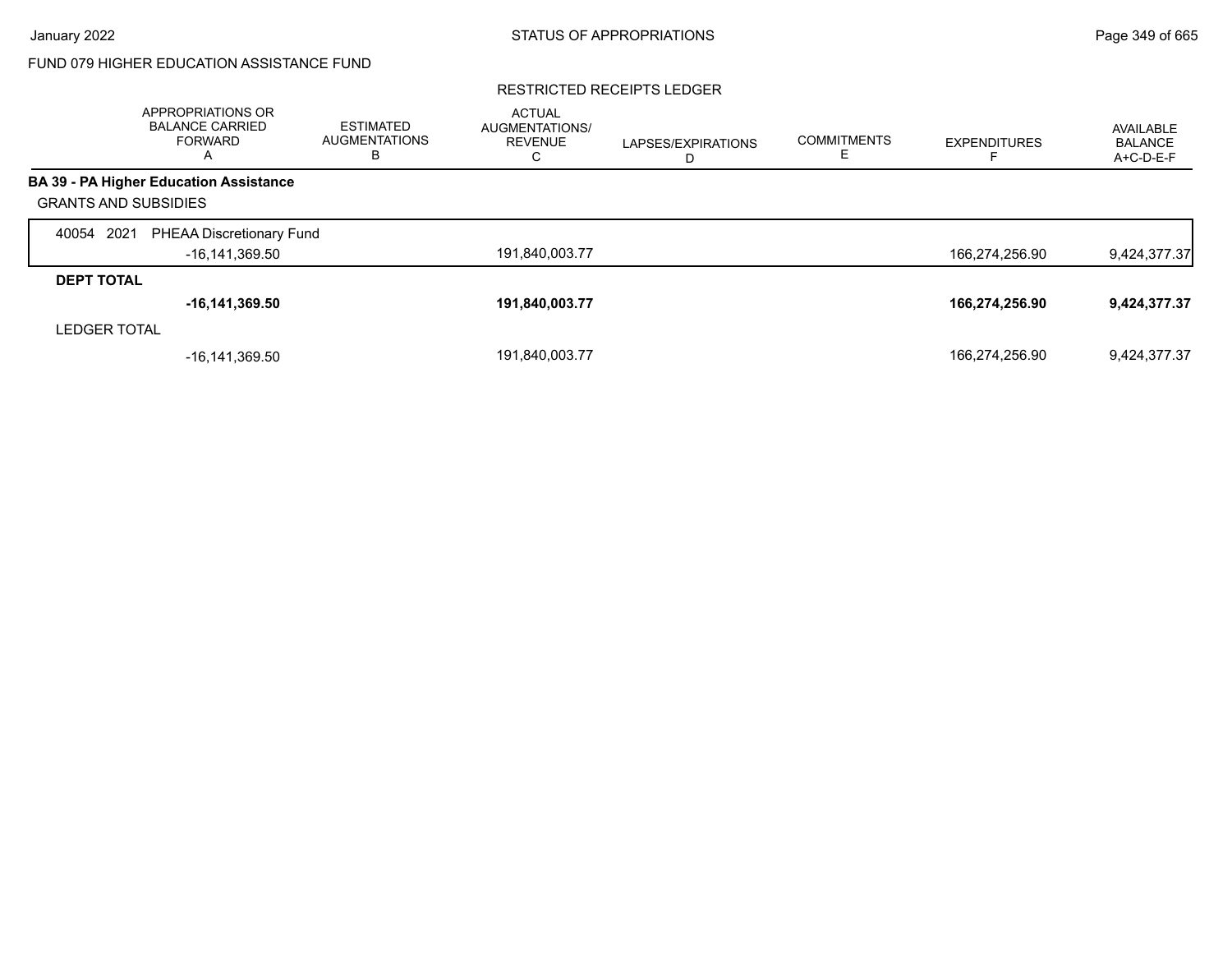#### RESTRICTED REVENUE LEDGER

|            | APPROPRIATIONS OR<br><b>BALANCE CARRIED</b><br><b>FORWARD</b><br>A | <b>ESTIMATED</b><br><b>AUGMENTATIONS</b><br>В | <b>ACTUAL</b><br><b>AUGMENTATIONS/</b><br><b>REVENUE</b><br>C | LAPSES/EXPIRATIONS<br>D | <b>COMMITMENTS</b><br>Е | <b>EXPENDITURES</b><br>F | <b>AVAILABLE</b><br><b>BALANCE</b><br>A+C-D-E-F |
|------------|--------------------------------------------------------------------|-----------------------------------------------|---------------------------------------------------------------|-------------------------|-------------------------|--------------------------|-------------------------------------------------|
|            | <b>BA 39 - PA Higher Education Assistance</b>                      |                                               |                                                               |                         |                         |                          |                                                 |
|            | <b>GENERAL GOVERNMENT</b>                                          |                                               |                                                               |                         |                         |                          |                                                 |
|            | 60179 2021 ADMINISTRATION - PAYROLL<br>2,706,627.93                |                                               | 39,541,159.33                                                 |                         |                         | 37,572,715.42            | 4,675,071.84                                    |
|            | 60180 2021 ADMINISTRATION<br>54,547,640.06                         |                                               | 202,586,738.64                                                |                         |                         | 234,784,978.76           | 22,349,399.94                                   |
| 60182 2021 | 324,947.75                                                         | NURSING SCHOOL STUDENT LOANS                  |                                                               |                         |                         |                          | 324,947.75                                      |
| 60198 2021 | Washington Center Internships<br>472,500.00                        |                                               | 450,000.00                                                    |                         |                         | 216,250.00               | 706,250.00                                      |
| 60211 2021 | 47,123.57                                                          | Technology Work Experience Internship Pr      | 357.53                                                        |                         |                         |                          | 47,481.10                                       |
| 60331 2021 | 1,057,331.29                                                       | TargetedIndustryClusterScholarshipProgrm      | 4,432,688.77                                                  |                         |                         | 2,200,798.00             | 3,289,222.06                                    |
|            | <b>GRANTS AND SUBSIDIES</b>                                        |                                               |                                                               |                         |                         |                          |                                                 |
|            | 60089 2021 State Grants<br>29,050,362.05                           |                                               | 306,670,009.60                                                |                         |                         | 269,945,838.71           | 65,774,532.94                                   |
| 60090 2021 | <b>Matching Funds</b><br>8,889,243.20                              |                                               | 13,209,764.66                                                 |                         |                         | 3,756,444.34             | 18,342,563.52                                   |
| 60091 2021 |                                                                    | Cheyney University Keystone Academy           | 4,000,000.00                                                  |                         |                         | 2,000,000.00             | 2,000,000.00                                    |
| 60092 2021 | <b>Institutional Assistance Grants</b><br>3,447,378.10             |                                               | 23,947,000.48                                                 |                         |                         | 26,678,347.00            | 716,031.58                                      |
| 60093 2021 | Scitech & GI Bill<br>7,915,015.23                                  |                                               | 89,416.68                                                     |                         |                         | $-180,450.68$            | 8,184,882.59                                    |
| 60094 2021 | 1,434,568.00                                                       | Horace Mann Bds-Leslie Pinckney Hill Sch      | 811,613.49                                                    |                         |                         | 510,345.25               | 1,735,836.24                                    |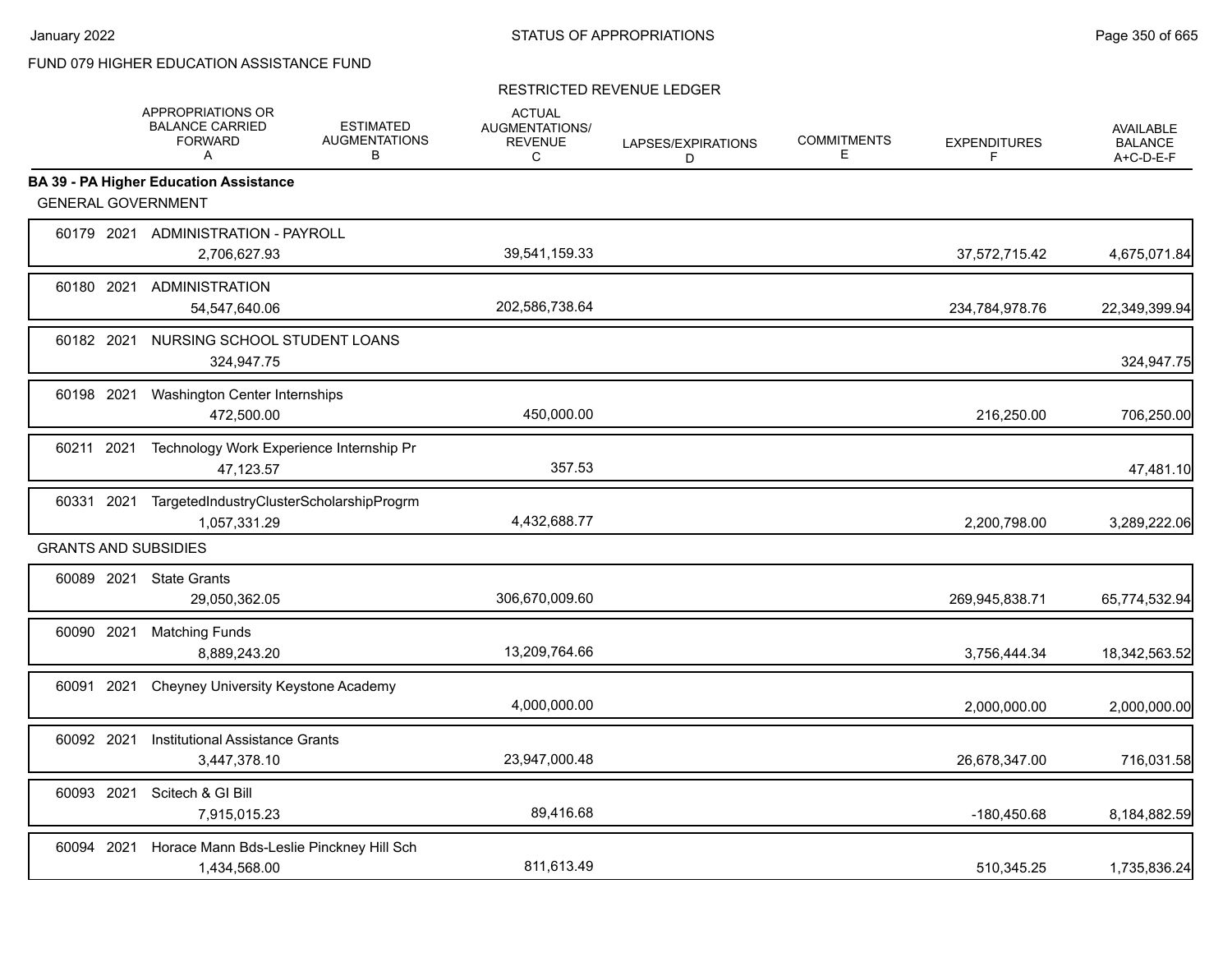## RESTRICTED REVENUE LEDGER

|            | APPROPRIATIONS OR<br><b>BALANCE CARRIED</b><br><b>FORWARD</b><br>A | <b>ESTIMATED</b><br><b>AUGMENTATIONS</b><br>в | <b>ACTUAL</b><br>AUGMENTATIONS/<br><b>REVENUE</b><br>С | LAPSES/EXPIRATIONS<br>D | <b>COMMITMENTS</b><br>Е | <b>EXPENDITURES</b><br>F | <b>AVAILABLE</b><br><b>BALANCE</b><br>A+C-D-E-F |
|------------|--------------------------------------------------------------------|-----------------------------------------------|--------------------------------------------------------|-------------------------|-------------------------|--------------------------|-------------------------------------------------|
|            | 60098 2021 Primary Health Care Loan Forgiveness<br>833,666.31      |                                               | 6,325.25                                               |                         |                         |                          | 839,991.56                                      |
|            | 60099 2021 Paul Doughlas Teachers Scholarships<br>710.00           |                                               | 390.00                                                 |                         |                         | 835.00                   | 265.00                                          |
| 60103 2021 | <b>Guaranty Agency Operation Fund</b><br>205,317,587.60            |                                               | 21,690,101.04                                          |                         |                         | 4,487,832.52             | 222,519,856.12                                  |
| 60200 2021 | <b>Educational Training Vouchers program</b><br>2,297,491.43       |                                               | 1,551,390.77                                           |                         |                         | 1,266,321.00             | 2,582,561.20                                    |
| 60259 2021 | <b>Nursing Loan Programs</b><br>2,503,121.57                       |                                               | 10,403.94                                              |                         |                         | $-100.05$                | 2,513,625.56                                    |
| 60274 2021 | National Guard Educational Assistnc Prog<br>412,217.85             |                                               | 9,690,133.00                                           |                         |                         | 9,571,837.00             | 530,513.85                                      |
| 60303 2021 | School of Medicine Grant<br>47,752.43                              |                                               | 112,492.53                                             |                         |                         | 160,244.96               |                                                 |
| 60305 2021 | Public Defender & DA Loan Forgiveness<br>9,402.06                  |                                               | 56,915.00                                              |                         |                         | 56,915.00                | 9,402.06                                        |
| 60318 2021 | <b>State Grants Supplement</b><br>15,000,000.00                    |                                               |                                                        |                         |                         |                          | 15,000,000.00                                   |
| 60319 2021 | Higher Education for the Disadvantaged<br>710,548.68               |                                               | 1,656,672.42                                           |                         |                         | 2,160,931.24             | 206,289.86                                      |
| 60320 2021 | HigherEducation of Blind or DeafStudents<br>80,840.35              |                                               | 49,760.41                                              |                         |                         | 13,500.00                | 117,100.76                                      |
| 60366 2021 | <b>Distance Education Program</b><br>583,336.21                    |                                               | 4,425.93                                               |                         |                         |                          | 587,762.14                                      |
| 60373 2021 | Ready to Succeed Scholarships<br>214,280.40                        |                                               | 5,562,169.02                                           |                         |                         | 2,809,240.00             | 2,967,209.42                                    |
|            |                                                                    |                                               |                                                        |                         |                         |                          |                                                 |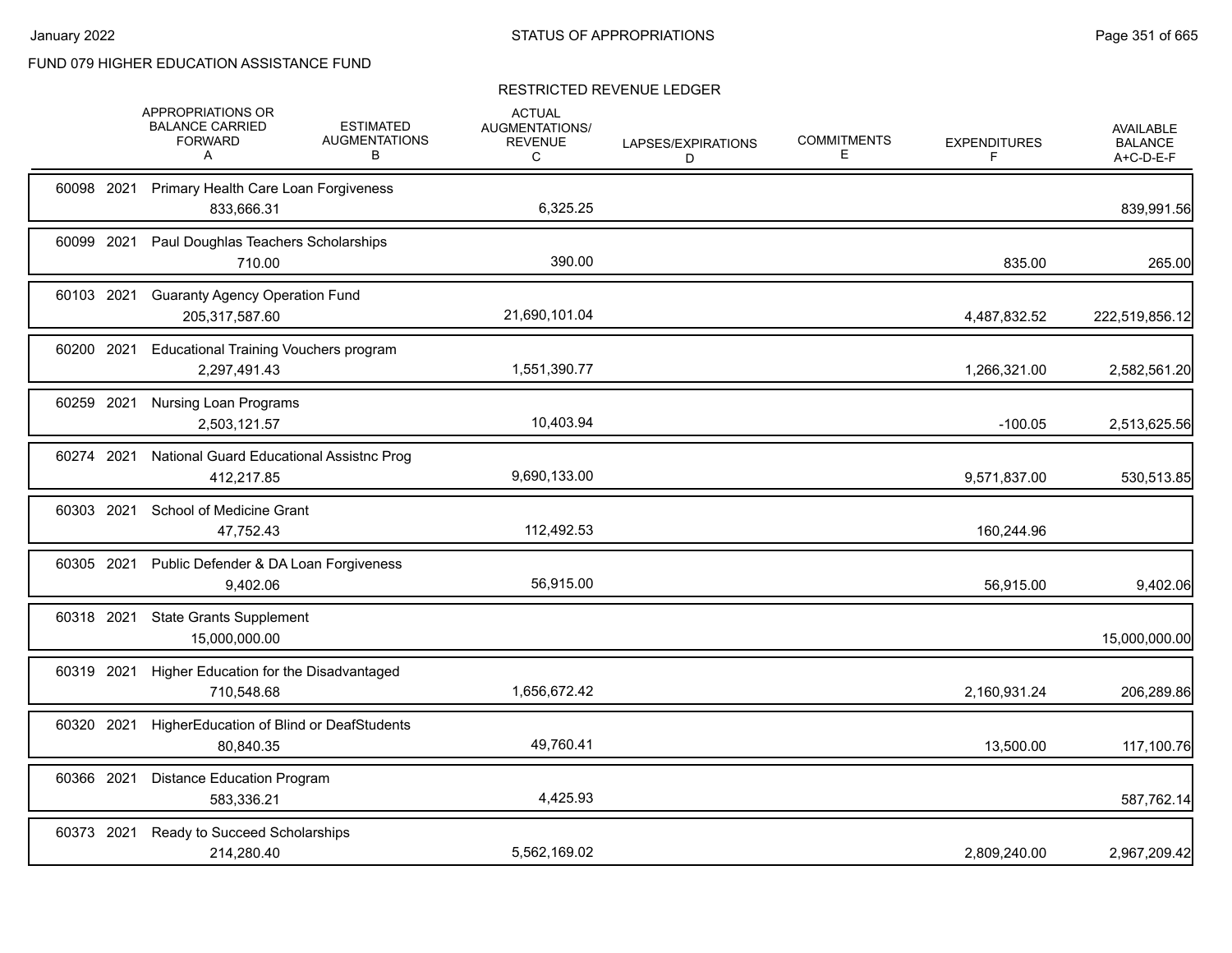#### RESTRICTED REVENUE LEDGER ACTUAL AUGMENTATIONS/ REVENUE C LAPSES/EXPIRATIONS D COMMITMENTS E EXPENDITURES F AVAILABLE BALANCE A+C-D-E-F APPROPRIATIONS OR BALANCE CARRIED FORWARD A ESTIMATED AUGMENTATIONS B 60485 2021 MilitaryFamilyEducationProgrm(MFEP)Grnts 79,171.42 1,344,747.03 1,169,048.00 254,870.45 60504 2021 COVID Student Loan Relief for Nurses 5,004,771.64 5,004,771.64 **DEPT TOTAL 337,982,863.49 642,479,447.16 599,181,871.47 381,280,439.18** LEDGER TOTAL 337,982,863.49 642,479,447.16 599,181,871.47 381,280,439.18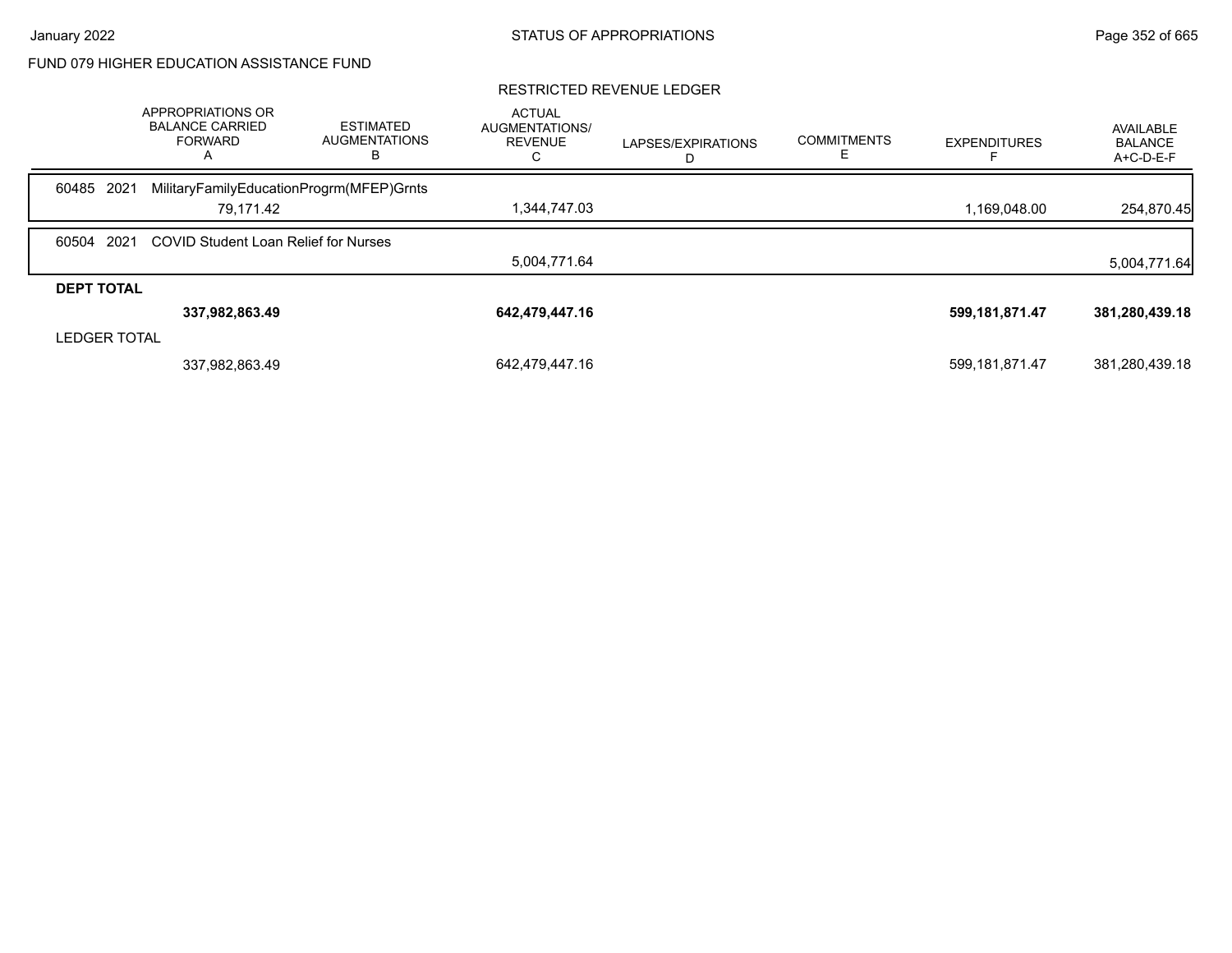# FUND 080 EMERGENCY MEDICAL OPERATING SERVICE

### CURRENT STATE APPROPRIATIONS LEDGER

|                             | <b>APPROPRIATIONS OR</b><br><b>BALANCE CARRIED</b><br><b>FORWARD</b><br>A | <b>ESTIMATED</b><br><b>AUGMENTATIONS</b><br>B | <b>ACTUAL</b><br>AUGMENTATIONS/<br><b>REVENUE</b><br>C | LAPSES/EXPIRATIONS<br>D | <b>COMMITMENTS</b><br>Е | <b>EXPENDITURES</b><br>F | AVAILABLE<br><b>BALANCE</b><br>A+C-D-E-F |
|-----------------------------|---------------------------------------------------------------------------|-----------------------------------------------|--------------------------------------------------------|-------------------------|-------------------------|--------------------------|------------------------------------------|
| <b>BA 67 - Health</b>       |                                                                           |                                               |                                                        |                         |                         |                          |                                          |
| <b>GRANTS AND SUBSIDIES</b> |                                                                           |                                               |                                                        |                         |                         |                          |                                          |
| 10505<br>2021               | <b>Emergency Medical Services</b>                                         |                                               |                                                        |                         |                         |                          |                                          |
|                             | 9,200,000.00                                                              |                                               |                                                        |                         | 4,257,300.16            | 4,332,220.83             | 610,479.01                               |
| 10506 2021                  | Catastrophic Medical & Rehabilitation                                     |                                               |                                                        |                         |                         |                          |                                          |
|                             | 4,300,000.00                                                              |                                               |                                                        |                         | 68,713.72               | 1,234,951.30             | 2,996,334.98                             |
| <b>DEPT TOTAL</b>           |                                                                           |                                               |                                                        |                         |                         |                          |                                          |
|                             | 13,500,000.00                                                             |                                               |                                                        |                         | 4,326,013.88            | 5,567,172.13             | 3,606,813.99                             |
| LEDGER TOTAL                |                                                                           |                                               |                                                        |                         |                         |                          |                                          |
|                             | 13,500,000.00                                                             |                                               |                                                        |                         | 4,326,013.88            | 5,567,172.13             | 3,606,813.99                             |
|                             | TOTAL TOTAL ALL CURRENT STATE LEDGERS                                     |                                               |                                                        |                         |                         |                          |                                          |
|                             | 13,500,000.00                                                             |                                               |                                                        |                         | 4,326,013.88            | 5,567,172.13             | 3,606,813.99                             |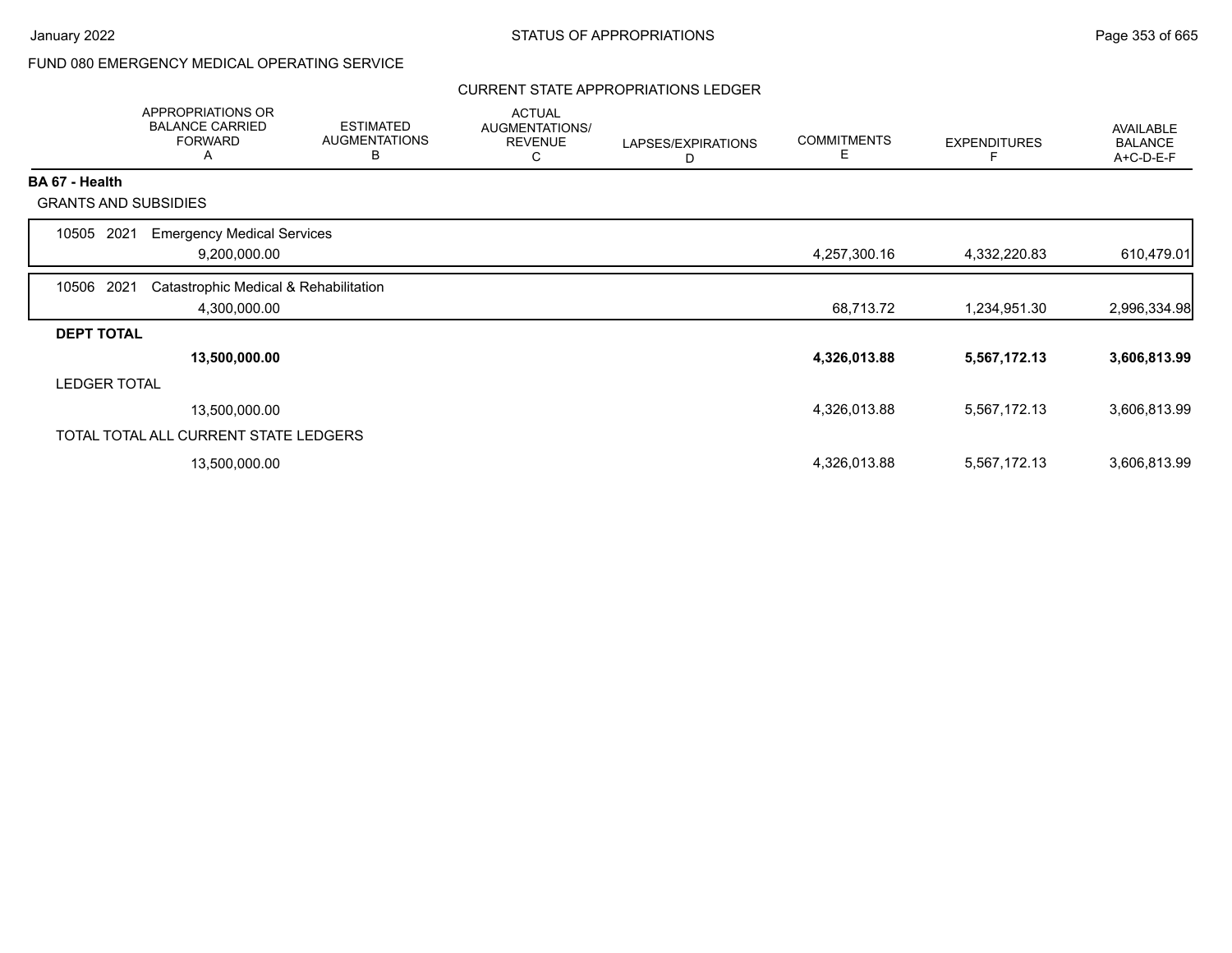# FUND 080 EMERGENCY MEDICAL OPERATING SERVICE

#### PRIOR STATE APPROPRIATIONS LEDGER

|                             | <b>APPROPRIATIONS OR</b><br><b>BALANCE CARRIED</b><br><b>FORWARD</b><br>A | <b>ESTIMATED</b><br><b>AUGMENTATIONS</b><br>В | <b>ACTUAL</b><br><b>AUGMENTATIONS/</b><br><b>REVENUE</b><br>С | LAPSES/EXPIRATIONS<br>D | <b>COMMITMENTS</b><br>Е | <b>EXPENDITURES</b><br>F | <b>AVAILABLE</b><br><b>BALANCE</b><br>A+C-D-E-F |
|-----------------------------|---------------------------------------------------------------------------|-----------------------------------------------|---------------------------------------------------------------|-------------------------|-------------------------|--------------------------|-------------------------------------------------|
| BA 67 - Health              |                                                                           |                                               |                                                               |                         |                         |                          |                                                 |
| <b>GRANTS AND SUBSIDIES</b> |                                                                           |                                               |                                                               |                         |                         |                          |                                                 |
| 10505<br>2018               | <b>Emergency Medical Services</b>                                         |                                               |                                                               |                         |                         |                          |                                                 |
|                             |                                                                           |                                               |                                                               |                         | 10,054.00               | $-10,054.00$             |                                                 |
| 2019<br>10505               | <b>Emergency Medical Services</b><br>79,021.06                            |                                               |                                                               |                         | 45,814.91               | $-10,317.00$             | 43,523.15                                       |
| 10505<br>2020               | <b>Emergency Medical Services</b><br>2,213,917.81                         |                                               |                                                               |                         | 150,818.33              | 1,022,565.53             | 1,040,533.95                                    |
| 2020<br>10506               | Catastrophic Medical & Rehabilitation<br>1,931,262.95                     |                                               |                                                               |                         |                         | 461,197.47               | 1,470,065.48                                    |
| <b>DEPT TOTAL</b>           |                                                                           |                                               |                                                               |                         |                         |                          |                                                 |
|                             | 4,224,201.82                                                              |                                               |                                                               |                         | 206,687.24              | 1,463,392.00             | 2,554,122.58                                    |
| <b>LEDGER TOTAL</b>         |                                                                           |                                               |                                                               |                         |                         |                          |                                                 |
|                             | 4,224,201.82                                                              |                                               |                                                               |                         | 206,687.24              | 1,463,392.00             | 2,554,122.58                                    |
|                             | TOTAL TOTAL ALL PRIOR STATE LEDGERS                                       |                                               |                                                               |                         |                         |                          |                                                 |
|                             | 4,224,201.82                                                              |                                               |                                                               |                         | 206,687.24              | 1,463,392.00             | 2,554,122.58                                    |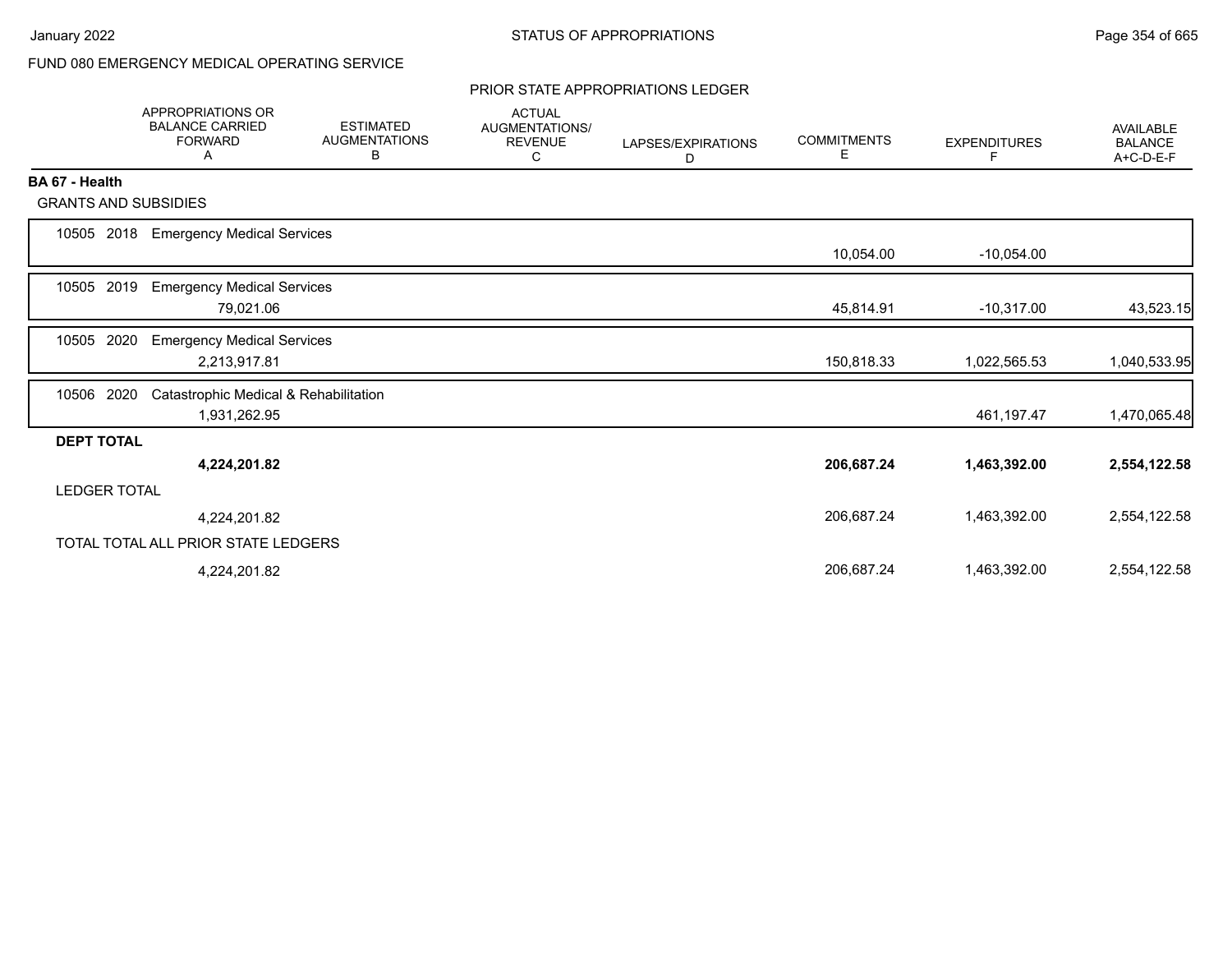Г

# FUND 081 STATE RESTAURANT FUND

#### NON-BUDGETED LEDGER

|                                 | <b>APPROPRIATIONS OR</b><br><b>BALANCE CARRIED</b><br><b>FORWARD</b><br>A | <b>ESTIMATED</b><br><b>AUGMENTATIONS</b><br>в | <b>ACTUAL</b><br>AUGMENTATIONS/<br><b>REVENUE</b><br>С | LAPSES/EXPIRATIONS<br>D | <b>COMMITMENTS</b><br>E | <b>EXPENDITURES</b> | AVAILABLE<br><b>BALANCE</b><br>$A+C-D-E-F$ |
|---------------------------------|---------------------------------------------------------------------------|-----------------------------------------------|--------------------------------------------------------|-------------------------|-------------------------|---------------------|--------------------------------------------|
| <b>BA 15 - General Services</b> |                                                                           |                                               |                                                        |                         |                         |                     |                                            |
| <b>GENERAL GOVERNMENT</b>       |                                                                           |                                               |                                                        |                         |                         |                     |                                            |
| 2021<br>50011                   | <b>State Restaurant Fund</b>                                              |                                               |                                                        |                         |                         |                     |                                            |
|                                 |                                                                           |                                               |                                                        |                         | 8,590.40                | 32,881.46           | $-41,471.86$                               |
| <b>DEPT TOTAL</b>               |                                                                           |                                               |                                                        |                         |                         |                     |                                            |
|                                 |                                                                           |                                               |                                                        |                         | 8,590.40                | 32,881.46           | -41,471.86                                 |
| <b>LEDGER TOTAL</b>             |                                                                           |                                               |                                                        |                         |                         |                     |                                            |
|                                 |                                                                           |                                               |                                                        |                         | 8.590.40                | 32.881.46           | -41,471.86                                 |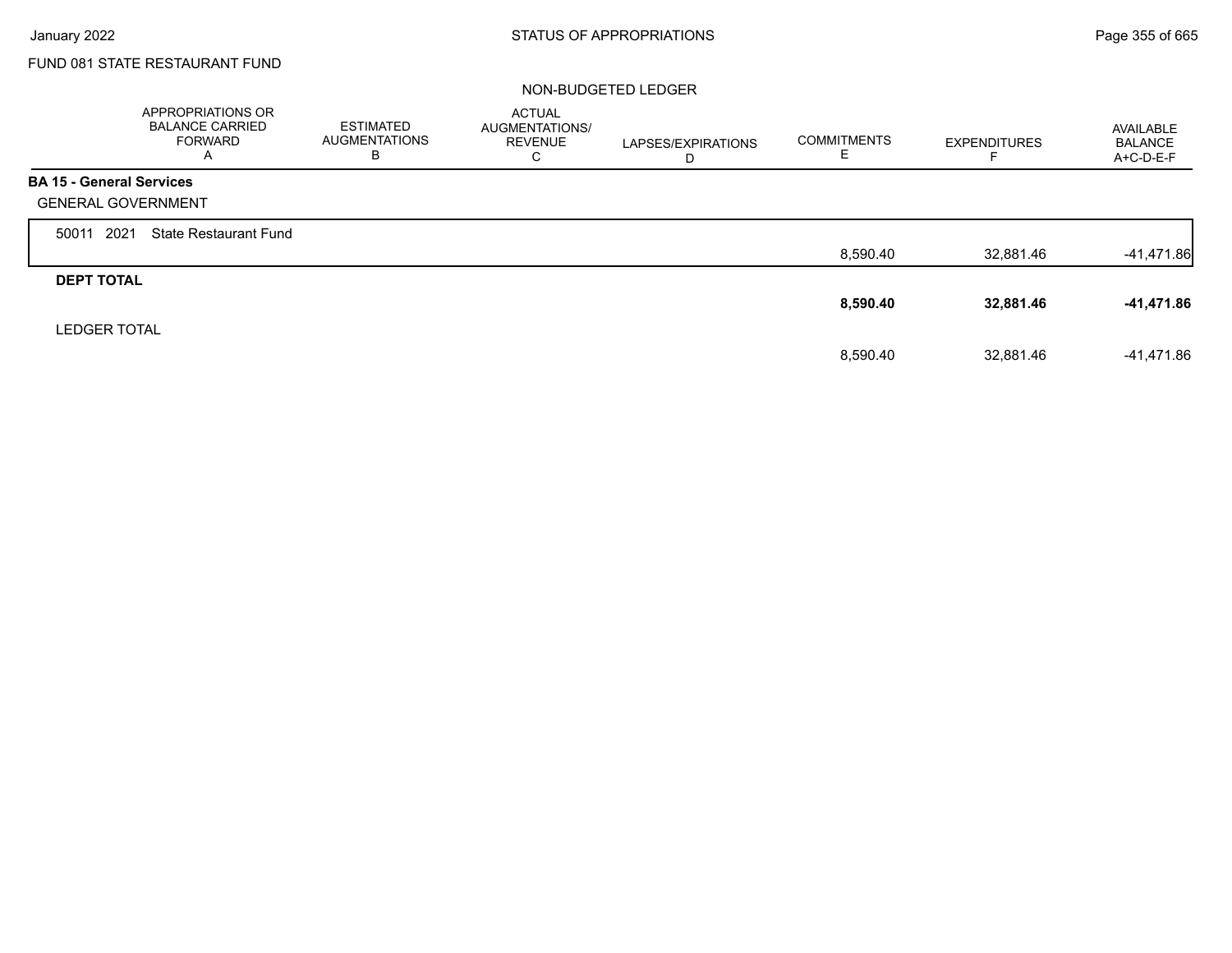# FUND 082 STATE WORKER'S INSURANCE FUND-SWIF

#### RESTRICTED RECEIPTS LEDGER

|                           | APPROPRIATIONS OR<br><b>BALANCE CARRIED</b><br><b>FORWARD</b><br>A | <b>ESTIMATED</b><br><b>AUGMENTATIONS</b><br>в | <b>ACTUAL</b><br>AUGMENTATIONS/<br><b>REVENUE</b><br>С | LAPSES/EXPIRATIONS<br>D | <b>COMMITMENTS</b><br>Е | <b>EXPENDITURES</b> | AVAILABLE<br><b>BALANCE</b><br>A+C-D-E-F |
|---------------------------|--------------------------------------------------------------------|-----------------------------------------------|--------------------------------------------------------|-------------------------|-------------------------|---------------------|------------------------------------------|
| BA 12 - Labor & Industry  |                                                                    |                                               |                                                        |                         |                         |                     |                                          |
| <b>GENERAL GOVERNMENT</b> |                                                                    |                                               |                                                        |                         |                         |                     |                                          |
| 2021<br>40006             | Commonwealth Self Insurance Claims Year                            |                                               |                                                        |                         |                         |                     |                                          |
|                           | 1,923,945.62                                                       |                                               | 515,249.99                                             |                         |                         | 525,632.90          | 1,913,562.71                             |
| 2021<br>40007             | Workmens's Comp Benefits-Self-Insured                              |                                               |                                                        |                         |                         |                     |                                          |
|                           | 967,781.21                                                         |                                               |                                                        |                         |                         |                     | 967,781.21                               |
| <b>DEPT TOTAL</b>         |                                                                    |                                               |                                                        |                         |                         |                     |                                          |
|                           | 2,891,726.83                                                       |                                               | 515,249.99                                             |                         |                         | 525,632.90          | 2,881,343.92                             |
| <b>LEDGER TOTAL</b>       |                                                                    |                                               |                                                        |                         |                         |                     |                                          |
|                           | 2,891,726.83                                                       |                                               | 515,249.99                                             |                         |                         | 525,632.90          | 2,881,343.92                             |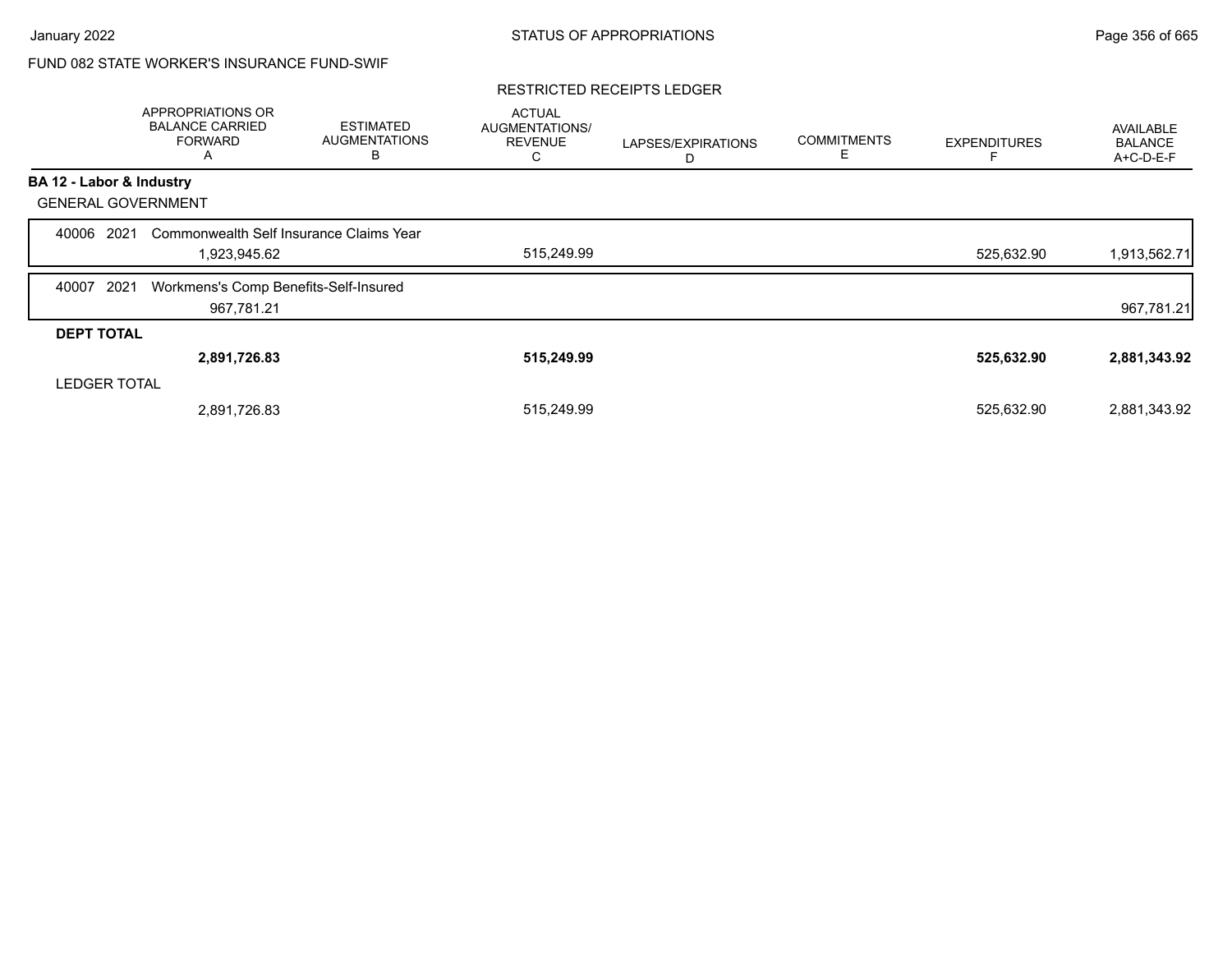# FUND 082 STATE WORKER'S INSURANCE FUND-SWIF

#### NON-BUDGETED LEDGER

|                           | <b>APPROPRIATIONS OR</b><br><b>BALANCE CARRIED</b><br><b>FORWARD</b><br>A | <b>ESTIMATED</b><br><b>AUGMENTATIONS</b><br>ь | <b>ACTUAL</b><br><b>AUGMENTATIONS/</b><br><b>REVENUE</b><br>С | LAPSES/EXPIRATIONS<br>D | <b>COMMITMENTS</b> | <b>EXPENDITURES</b> | AVAILABLE<br><b>BALANCE</b><br>A+C-D-E-F |
|---------------------------|---------------------------------------------------------------------------|-----------------------------------------------|---------------------------------------------------------------|-------------------------|--------------------|---------------------|------------------------------------------|
| BA 12 - Labor & Industry  |                                                                           |                                               |                                                               |                         |                    |                     |                                          |
| <b>GENERAL GOVERNMENT</b> |                                                                           |                                               |                                                               |                         |                    |                     |                                          |
| 2021<br>50007             | <b>General Operations</b>                                                 |                                               |                                                               |                         |                    |                     |                                          |
|                           |                                                                           |                                               | 312,299.00                                                    |                         | 114,819,954.80     | 88,587,717.25       | $-203,407,672.05$                        |
| <b>DEPT TOTAL</b>         |                                                                           |                                               |                                                               |                         |                    |                     |                                          |
|                           |                                                                           |                                               | 312,299.00                                                    |                         | 114,819,954.80     | 88,587,717.25       | -203,407,672.05                          |
| <b>LEDGER TOTAL</b>       |                                                                           |                                               |                                                               |                         |                    |                     |                                          |
|                           |                                                                           |                                               | 312.299.00                                                    |                         | 114,819,954.80     | 88,587,717.25       | -203,407,672.05                          |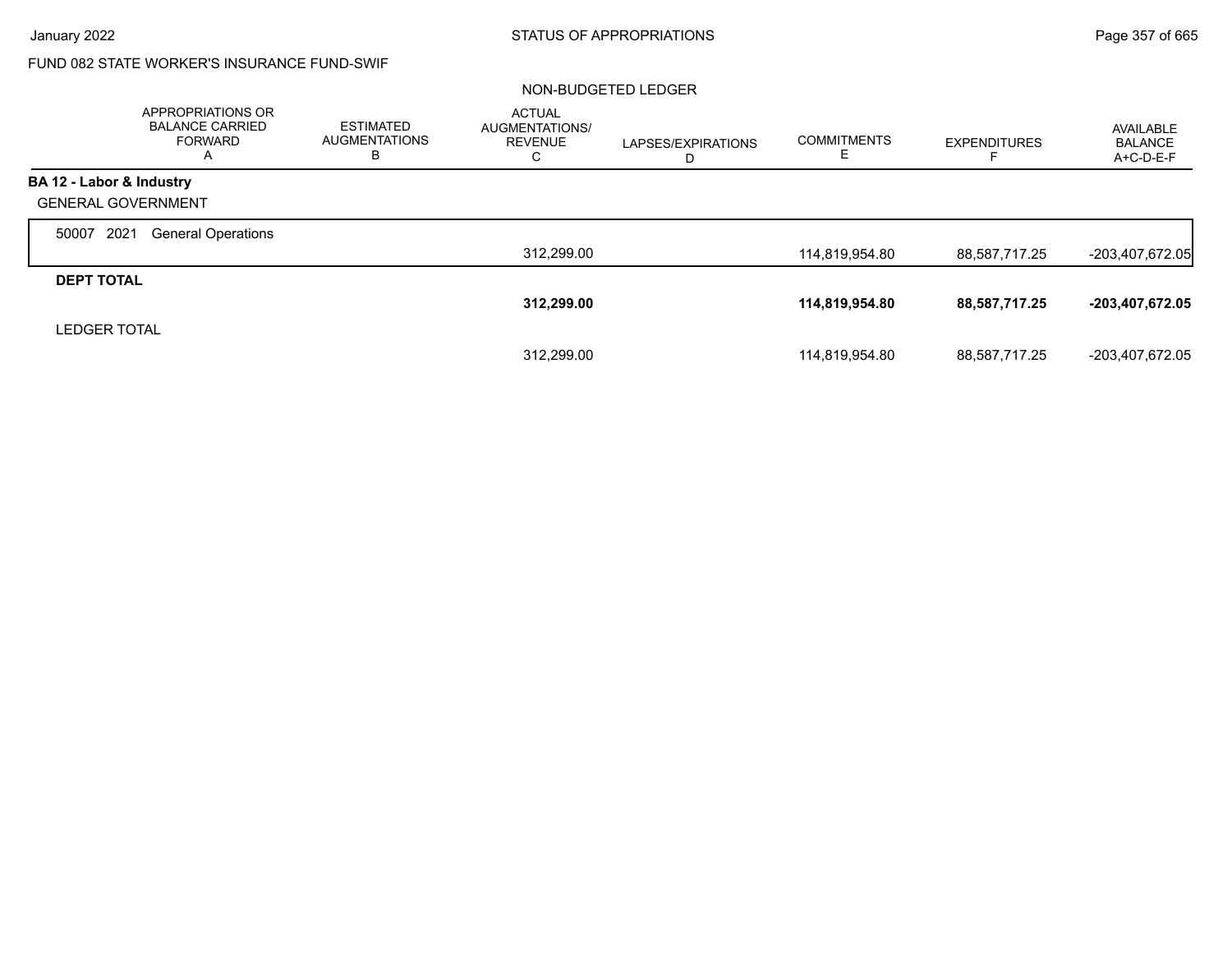## FUND 084 STATE STORES FUND

## CURRENT STATE APPROPRIATIONS LEDGER

|                             | APPROPRIATIONS OR<br><b>BALANCE CARRIED</b><br><b>FORWARD</b><br>$\mathsf{A}$ | <b>ESTIMATED</b><br><b>AUGMENTATIONS</b><br>B | <b>ACTUAL</b><br><b>AUGMENTATIONS/</b><br><b>REVENUE</b><br>◡ | LAPSES/EXPIRATIONS<br>D | <b>COMMITMENTS</b> | <b>EXPENDITURES</b> | AVAILABLE<br><b>BALANCE</b><br>A+C-D-E-F |
|-----------------------------|-------------------------------------------------------------------------------|-----------------------------------------------|---------------------------------------------------------------|-------------------------|--------------------|---------------------|------------------------------------------|
| <b>BA 20 - State Police</b> |                                                                               |                                               |                                                               |                         |                    |                     |                                          |
| <b>GENERAL GOVERNMENT</b>   |                                                                               |                                               |                                                               |                         |                    |                     |                                          |
| 2021<br>10219               | <b>Liquor Control Enforcement</b>                                             |                                               |                                                               |                         |                    |                     |                                          |
|                             | 33,196,000.00                                                                 | 75,000.00                                     | 23,205.00                                                     |                         | 1,623,293.38       | 16,774,942.69       | 14,820,968.93                            |
| <b>DEPT TOTAL</b>           |                                                                               |                                               |                                                               |                         |                    |                     |                                          |
|                             | 33,196,000.00                                                                 | 75,000.00                                     | 23,205.00                                                     |                         | 1,623,293.38       | 16,774,942.69       | 14,820,968.93                            |
| <b>LEDGER TOTAL</b>         |                                                                               |                                               |                                                               |                         |                    |                     |                                          |
|                             | 33.196.000.00                                                                 | 75,000.00                                     | 23.205.00                                                     |                         | 1.623.293.38       | 16.774.942.69       | 14.820.968.93                            |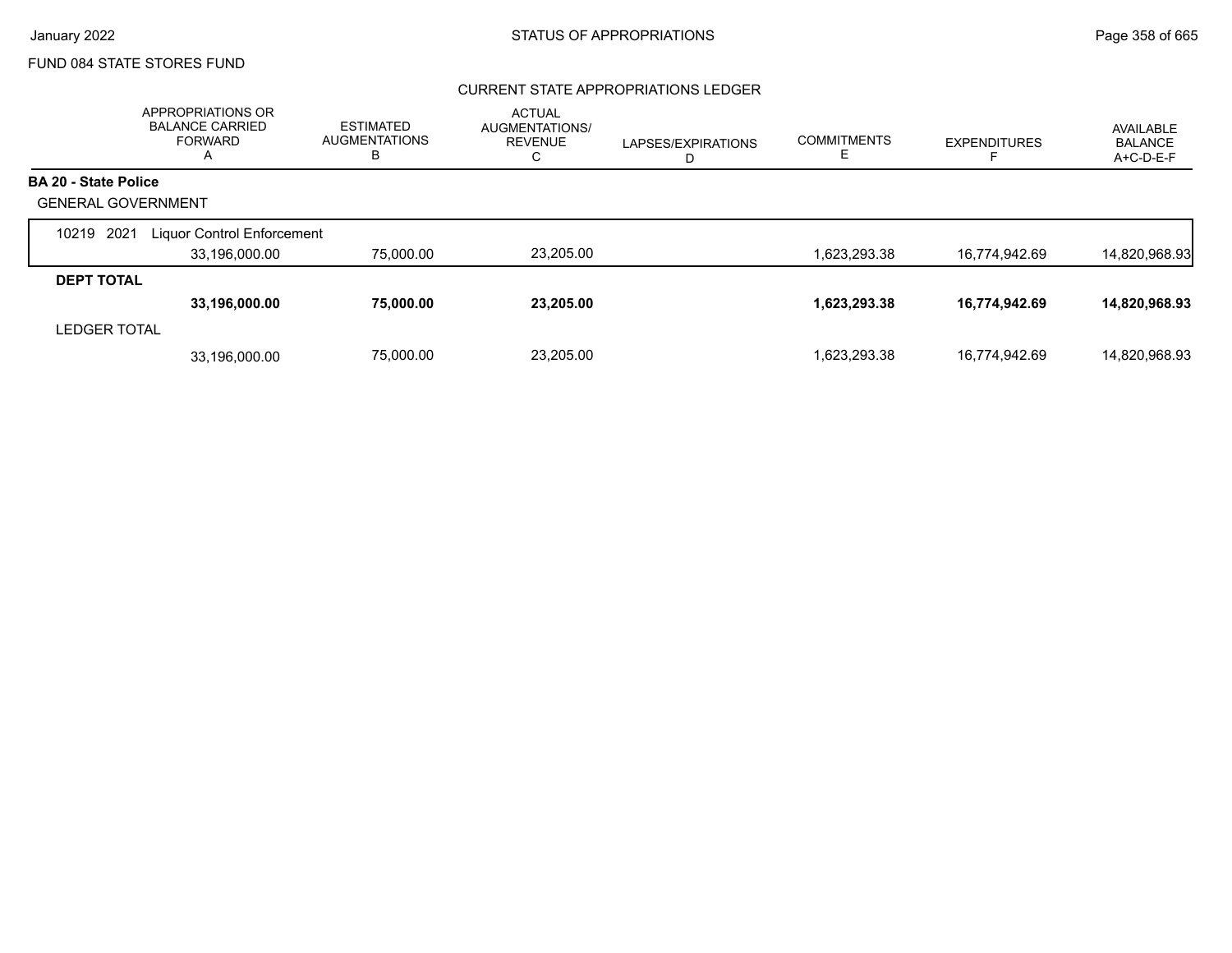#### FUND 084 STATE STORES FUND

#### CURRENT STATE EXECUTIVE AUTHORIZATIONS LEDGER

|                             | <b>APPROPRIATIONS OR</b><br><b>BALANCE CARRIED</b><br><b>FORWARD</b><br>A | <b>ESTIMATED</b><br><b>AUGMENTATIONS</b><br>В | <b>ACTUAL</b><br>AUGMENTATIONS/<br><b>REVENUE</b><br>C | LAPSES/EXPIRATIONS<br>D | <b>COMMITMENTS</b><br>Е | <b>EXPENDITURES</b><br>F. | AVAILABLE<br><b>BALANCE</b><br>A+C-D-E-F |
|-----------------------------|---------------------------------------------------------------------------|-----------------------------------------------|--------------------------------------------------------|-------------------------|-------------------------|---------------------------|------------------------------------------|
|                             | <b>BA 74 - Drug and Alcohol Programs</b>                                  |                                               |                                                        |                         |                         |                           |                                          |
| <b>GRANTS AND SUBSIDIES</b> |                                                                           |                                               |                                                        |                         |                         |                           |                                          |
|                             | 20381 2021 SSF-Alcohol Abuse Programs                                     |                                               |                                                        |                         |                         |                           |                                          |
|                             | 5,297,166.00                                                              |                                               |                                                        |                         |                         |                           | 5,297,166.00                             |
| <b>DEPT TOTAL</b>           |                                                                           |                                               |                                                        |                         |                         |                           |                                          |
|                             | 5,297,166.00                                                              |                                               |                                                        |                         |                         |                           | 5,297,166.00                             |
| <b>GENERAL GOVERNMENT</b>   | <b>BA 26 - Liquor Control Board</b>                                       |                                               |                                                        |                         |                         |                           |                                          |
| 20061 2021                  | Purchase of Liquor<br>1,530,600,000.00                                    |                                               |                                                        |                         |                         | 979,055,541.49            | 551,544,458.51                           |
| 20063 2021                  | <b>Comptroller Operations</b><br>6,130,000.00                             |                                               |                                                        |                         |                         | 992,445.33                | 5, 137, 554. 67                          |
| 20064 2021                  | <b>General Operations</b><br>676,467,000.00                               | 20,000.00                                     |                                                        |                         | 77,942,162.45           | 334,597,836.59            | 263,927,000.96                           |
| <b>GRANTS AND SUBSIDIES</b> |                                                                           |                                               |                                                        |                         |                         |                           |                                          |
| 20062 2021                  | Transfer of Profits to General Fund<br>185,100,000.00                     |                                               |                                                        |                         |                         | 100,000,000.00            | 85,100,000.00                            |
| <b>DEPT TOTAL</b>           |                                                                           |                                               |                                                        |                         |                         |                           |                                          |
|                             | 2,398,297,000.00                                                          | 20,000.00                                     |                                                        |                         | 77,942,162.45           | 1,414,645,823.41          | 905,709,014.14                           |
| <b>LEDGER TOTAL</b>         |                                                                           |                                               |                                                        |                         |                         |                           |                                          |
|                             | 2,403,594,166.00                                                          | 20,000.00                                     |                                                        |                         | 77,942,162.45           | 1,414,645,823.41          | 911,006,180.14                           |
|                             | TOTAL TOTAL ALL CURRENT STATE LEDGERS                                     |                                               |                                                        |                         |                         |                           |                                          |
|                             | 2,436,790,166.00                                                          | 95,000.00                                     | 23,205.00                                              |                         | 79,565,455.83           | 1,431,420,766.10          | 925,827,149.07                           |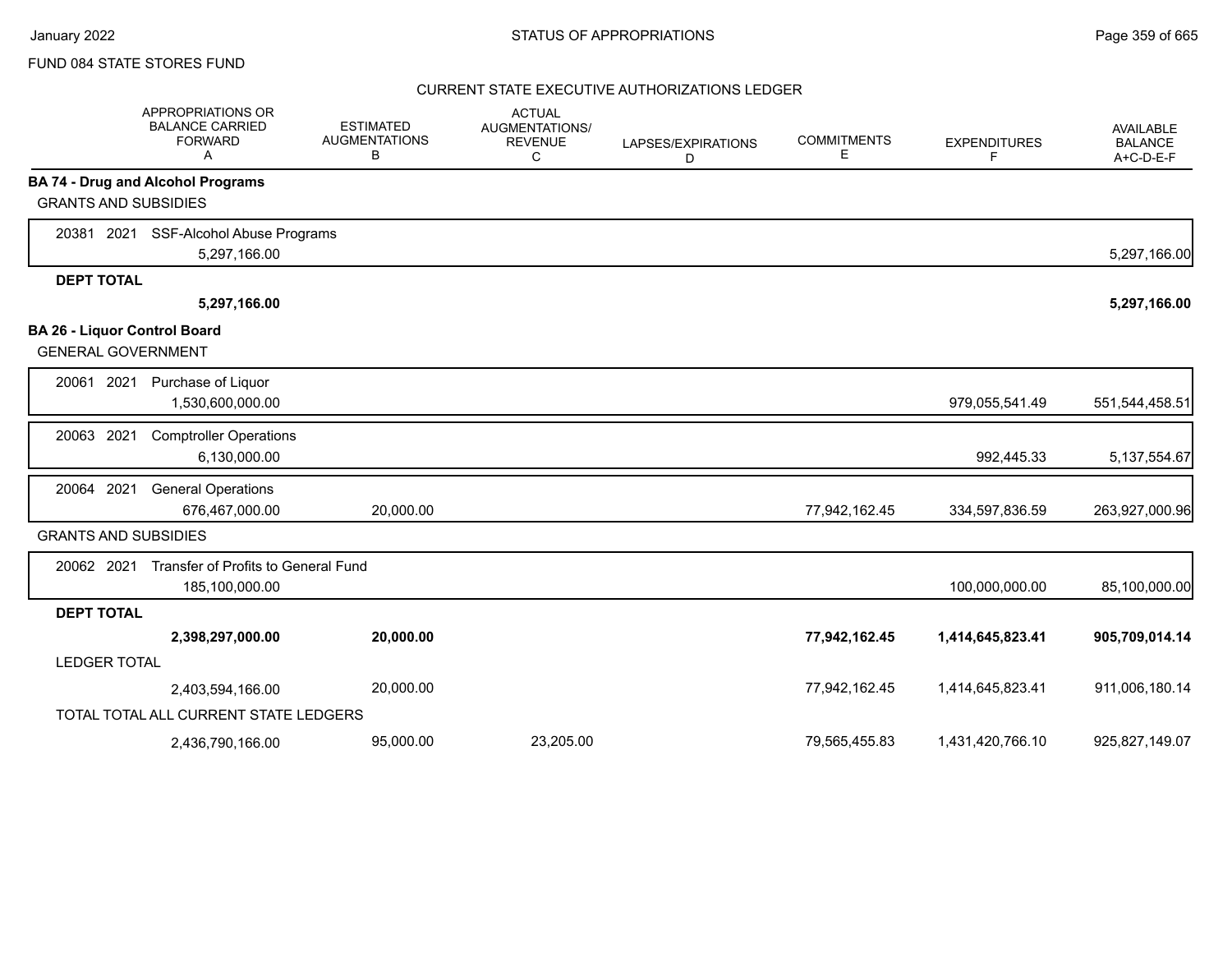## FUND 084 STATE STORES FUND

#### PRIOR STATE APPROPRIATIONS LEDGER

|                             | APPROPRIATIONS OR<br><b>BALANCE CARRIED</b><br><b>FORWARD</b><br>A | <b>ESTIMATED</b><br><b>AUGMENTATIONS</b><br>В | <b>ACTUAL</b><br>AUGMENTATIONS/<br><b>REVENUE</b><br>С | LAPSES/EXPIRATIONS<br>D | <b>COMMITMENTS</b><br>Е | <b>EXPENDITURES</b><br>F | <b>AVAILABLE</b><br><b>BALANCE</b><br>A+C-D-E-F |
|-----------------------------|--------------------------------------------------------------------|-----------------------------------------------|--------------------------------------------------------|-------------------------|-------------------------|--------------------------|-------------------------------------------------|
| <b>BA 20 - State Police</b> |                                                                    |                                               |                                                        |                         |                         |                          |                                                 |
| <b>GENERAL GOVERNMENT</b>   |                                                                    |                                               |                                                        |                         |                         |                          |                                                 |
| 10219 2016                  | <b>Liquor Control Enforcement</b><br>197.82                        |                                               |                                                        |                         |                         |                          | 197.82                                          |
| 2018<br>10219               | <b>Liquor Control Enforcement</b><br>1,241.52                      |                                               |                                                        |                         |                         |                          | 1,241.52                                        |
| 2019<br>10219               | Liquor Control Enforcement<br>2,095,887.73                         |                                               |                                                        |                         | 363,202.65              | 11,089.20                | 1,721,595.88                                    |
| 2020<br>10219               | <b>Liquor Control Enforcement</b><br>5,279,920.33                  |                                               |                                                        |                         | 234,864.42              | 1,592,146.22             | 3,452,909.69                                    |
| <b>DEPT TOTAL</b>           |                                                                    |                                               |                                                        |                         |                         |                          |                                                 |
|                             | 7,377,247.40                                                       |                                               |                                                        |                         | 598,067.07              | 1,603,235.42             | 5,175,944.91                                    |
| <b>LEDGER TOTAL</b>         |                                                                    |                                               |                                                        |                         |                         |                          |                                                 |
|                             | 7,377,247.40                                                       |                                               |                                                        |                         | 598,067.07              | 1,603,235.42             | 5,175,944.91                                    |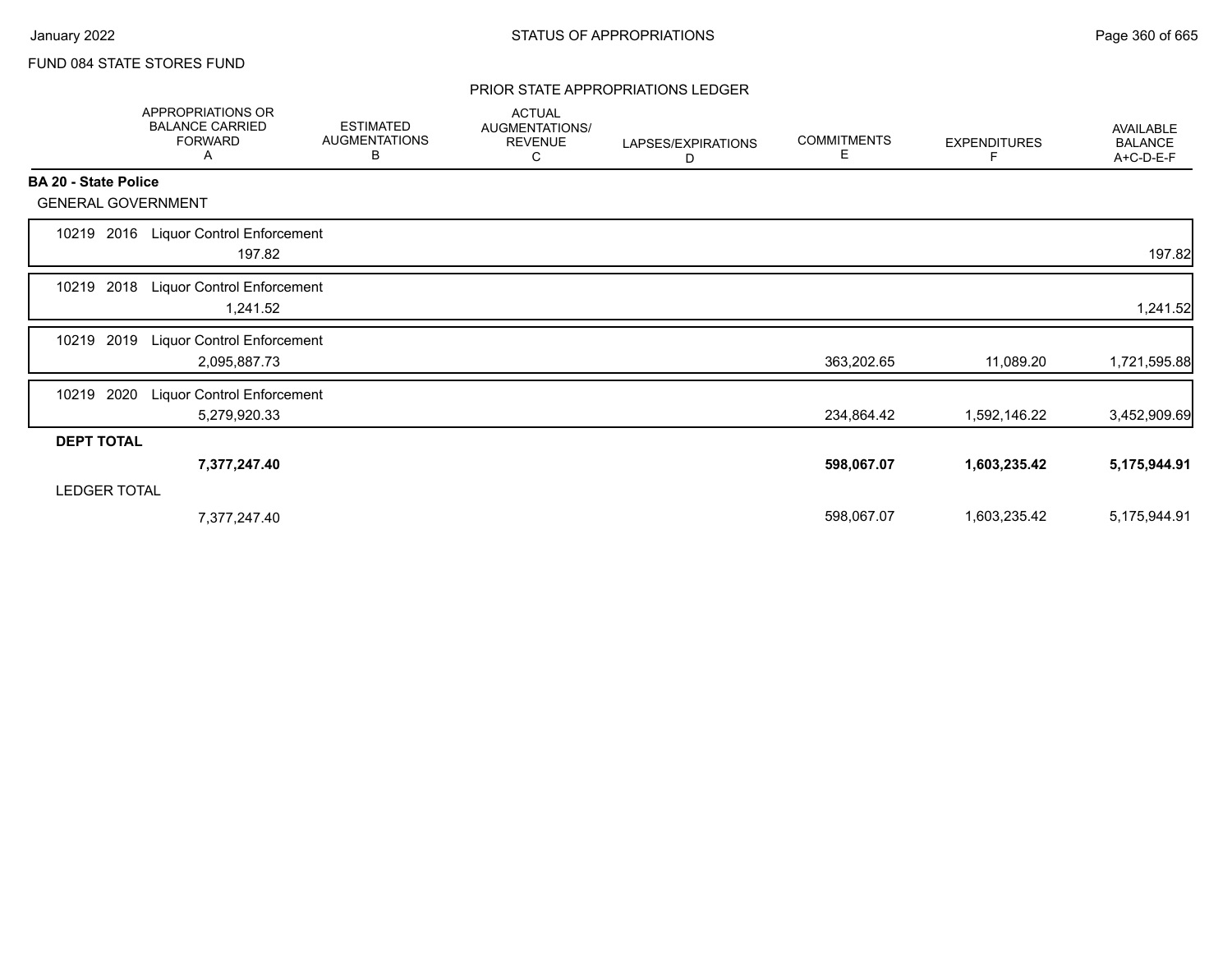## FUND 084 STATE STORES FUND

|                                     | APPROPRIATIONS OR<br><b>BALANCE CARRIED</b><br><b>FORWARD</b><br>A | <b>ESTIMATED</b><br><b>AUGMENTATIONS</b><br>B | <b>ACTUAL</b><br><b>AUGMENTATIONS/</b><br><b>REVENUE</b><br>C | LAPSES/EXPIRATIONS<br>D | <b>COMMITMENTS</b><br>E | <b>EXPENDITURES</b><br>F | <b>AVAILABLE</b><br><b>BALANCE</b><br>A+C-D-E-F |
|-------------------------------------|--------------------------------------------------------------------|-----------------------------------------------|---------------------------------------------------------------|-------------------------|-------------------------|--------------------------|-------------------------------------------------|
| <b>BA 26 - Liquor Control Board</b> |                                                                    |                                               |                                                               |                         |                         |                          |                                                 |
| <b>GENERAL GOVERNMENT</b>           |                                                                    |                                               |                                                               |                         |                         |                          |                                                 |
|                                     | 20061 2019 Purchase of Liquor                                      |                                               |                                                               |                         |                         | -106,624.67              | 106,624.67                                      |
|                                     | 20061 2020 Purchase of Liquor<br>29,660,735.70                     |                                               |                                                               |                         |                         | 39,567.17                | 29,621,168.53                                   |
| 20063 2020                          | <b>Comptroller Operations</b><br>98,000.00                         |                                               |                                                               |                         |                         |                          | 98,000.00                                       |
|                                     | 20064 2014 General Operations<br>2,948,191.11                      |                                               |                                                               |                         | 157,411.33              |                          | 2,790,779.78                                    |
|                                     | 20064 2015 General Operations<br>1,142,025.81                      |                                               |                                                               |                         | 1,074,980.31            |                          | 67,045.50                                       |
|                                     | 20064 2016 General Operations<br>281,023.55                        |                                               |                                                               |                         | 229,998.27              |                          | 51,025.28                                       |
|                                     | 20064 2017 General Operations<br>715,580.33                        |                                               |                                                               |                         | 701,117.96              |                          | 14,462.37                                       |
|                                     | 20064 2018 General Operations<br>1,018,751.62                      |                                               |                                                               |                         | 992,783.03              | 1,140.00                 | 24,828.59                                       |
|                                     | 20064 2019 General Operations<br>1,194,897.43                      |                                               |                                                               |                         | 920,905.67              | 3,304.91                 | 270,686.85                                      |
| 20064 2020                          | <b>General Operations</b><br>79,588,204.84                         |                                               |                                                               |                         | 1,645,385.87            | 50,600,147.14            | 27,342,671.83                                   |
| <b>DEPT TOTAL</b>                   |                                                                    |                                               |                                                               |                         |                         |                          |                                                 |
|                                     | 116,647,410.39                                                     |                                               |                                                               |                         | 5,722,582.44            | 50,537,534.55            | 60,387,293.40                                   |
| <b>LEDGER TOTAL</b>                 |                                                                    |                                               |                                                               |                         |                         |                          |                                                 |
|                                     | 116,647,410.39                                                     |                                               |                                                               |                         | 5,722,582.44            | 50,537,534.55            | 60,387,293.40                                   |
|                                     | TOTAL TOTAL ALL PRIOR STATE LEDGERS                                |                                               |                                                               |                         |                         |                          |                                                 |
|                                     | 124,024,657.79                                                     |                                               |                                                               |                         | 6,320,649.51            | 52,140,769.97            | 65,563,238.31                                   |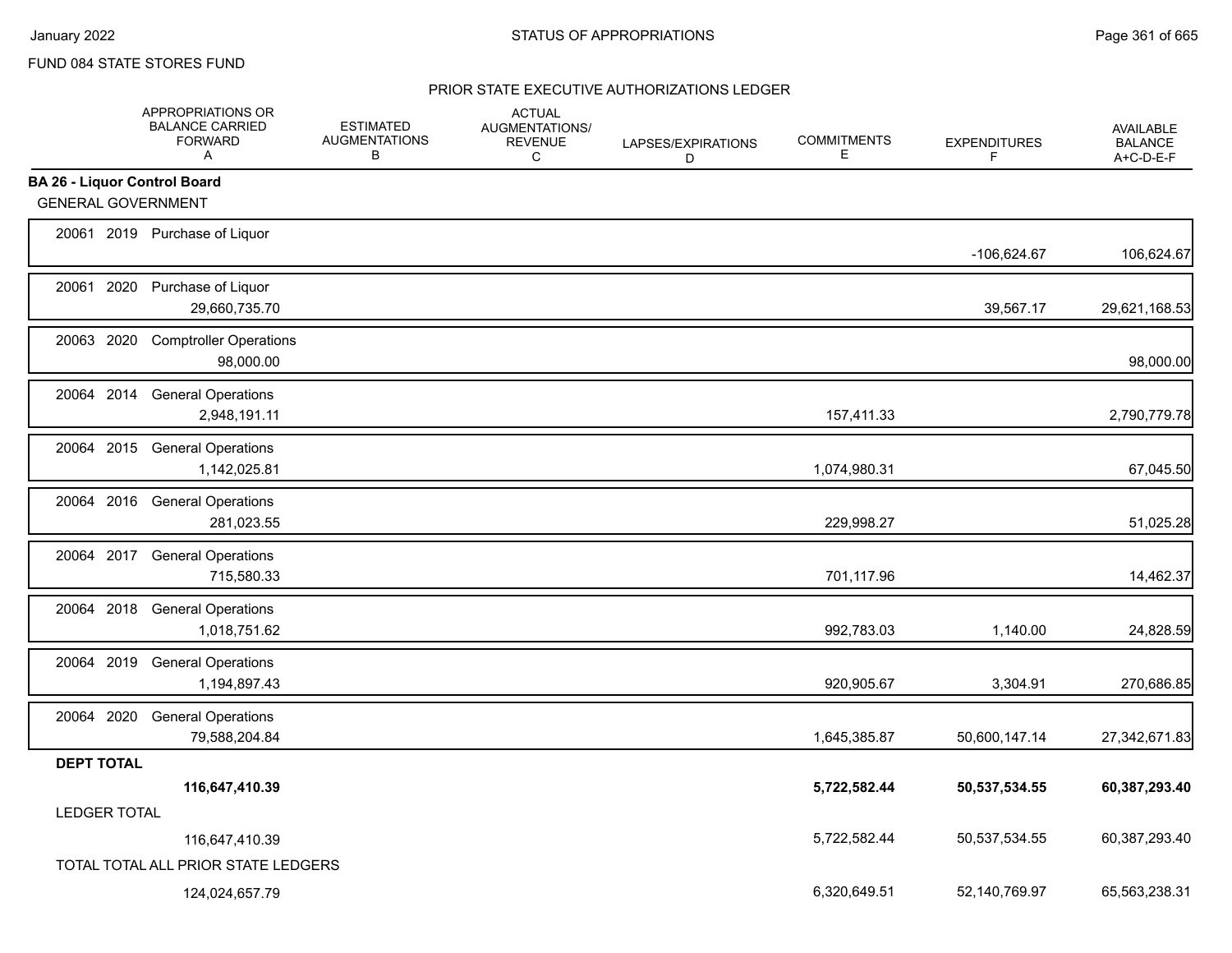## FUND 084 STATE STORES FUND

### RESTRICTED REVENUE LEDGER

|                              | APPROPRIATIONS OR<br><b>BALANCE CARRIED</b><br><b>FORWARD</b><br>$\overline{\mathsf{A}}$ | ESTIMATED<br><b>AUGMENTATIONS</b><br>в | <b>ACTUAL</b><br>AUGMENTATIONS/<br><b>REVENUE</b><br>С | LAPSES/EXPIRATIONS | <b>COMMITMENTS</b> | <b>EXPENDITURES</b> | AVAILABLE<br><b>BALANCE</b><br>A+C-D-E-F |
|------------------------------|------------------------------------------------------------------------------------------|----------------------------------------|--------------------------------------------------------|--------------------|--------------------|---------------------|------------------------------------------|
| BA 26 - Liquor Control Board |                                                                                          |                                        |                                                        |                    |                    |                     |                                          |
| <b>GRANTS AND SUBSIDIES</b>  |                                                                                          |                                        |                                                        |                    |                    |                     |                                          |
| 60055 2021                   | Robert Wood Johnson Foundation Grant                                                     |                                        |                                                        |                    |                    |                     |                                          |
|                              | 212,929.12                                                                               |                                        |                                                        |                    |                    |                     | 212,929.12                               |
| <b>DEPT TOTAL</b>            |                                                                                          |                                        |                                                        |                    |                    |                     |                                          |
|                              | 212,929.12                                                                               |                                        |                                                        |                    |                    |                     | 212,929.12                               |
| <b>LEDGER TOTAL</b>          |                                                                                          |                                        |                                                        |                    |                    |                     |                                          |
|                              | 212.929.12                                                                               |                                        |                                                        |                    |                    |                     | 212,929.12                               |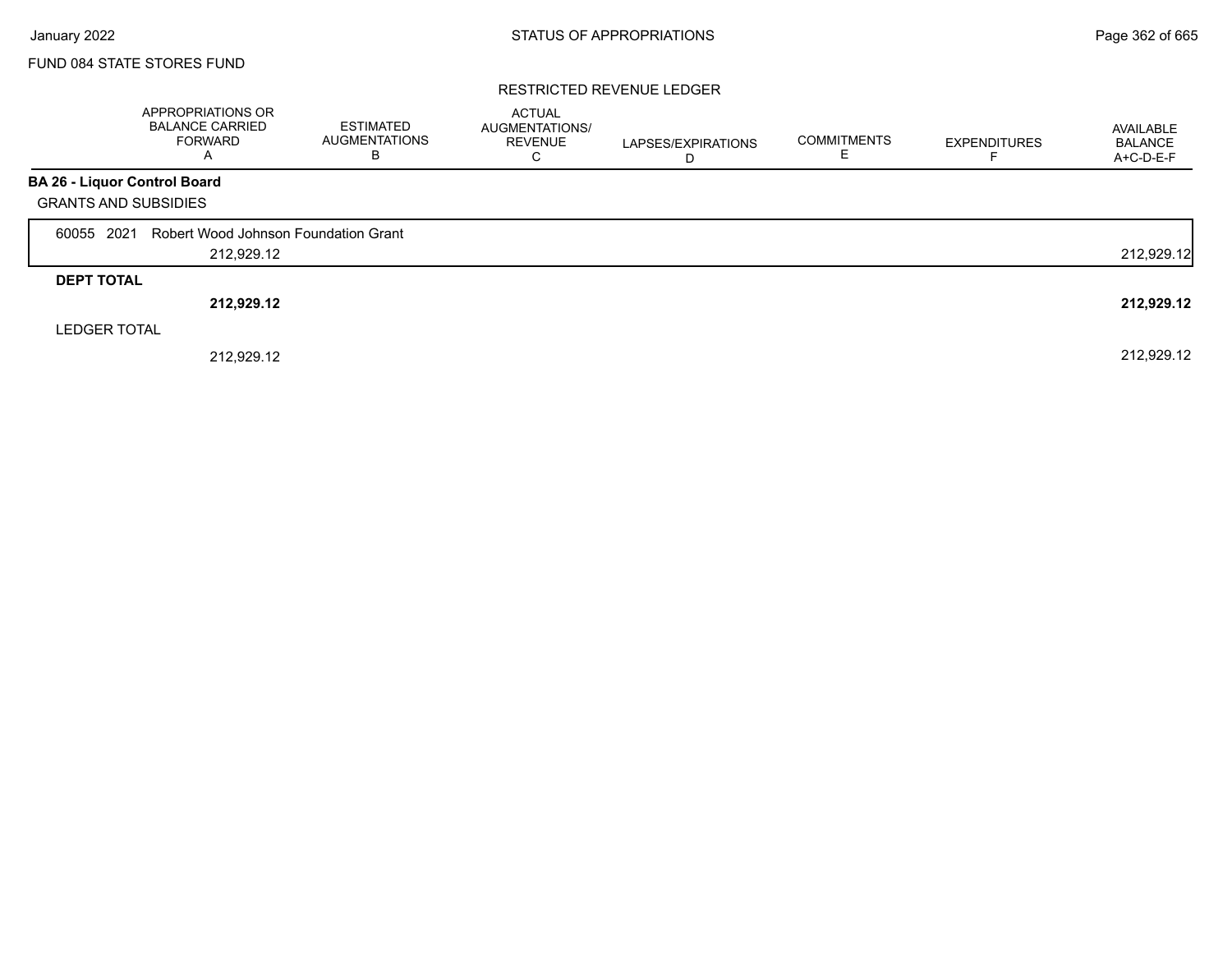# FUND 085 REHABILITATION CENTER FUND

### NON-BUDGETED LEDGER

|                           | <b>APPROPRIATIONS OR</b><br><b>BALANCE CARRIED</b><br><b>FORWARD</b><br>A | <b>ESTIMATED</b><br><b>AUGMENTATIONS</b><br>в | <b>ACTUAL</b><br><b>AUGMENTATIONS/</b><br><b>REVENUE</b><br>С | LAPSES/EXPIRATIONS<br>D | <b>COMMITMENTS</b><br>ᄂ | <b>EXPENDITURES</b> | AVAILABLE<br><b>BALANCE</b><br>A+C-D-E-F |
|---------------------------|---------------------------------------------------------------------------|-----------------------------------------------|---------------------------------------------------------------|-------------------------|-------------------------|---------------------|------------------------------------------|
| BA 12 - Labor & Industry  |                                                                           |                                               |                                                               |                         |                         |                     |                                          |
| <b>GENERAL GOVERNMENT</b> |                                                                           |                                               |                                                               |                         |                         |                     |                                          |
| 2021<br>50008             | <b>General Operations</b>                                                 |                                               |                                                               |                         |                         |                     |                                          |
|                           |                                                                           |                                               | 526,851.65                                                    |                         | 6,397,092.75            | 12,495,831.81       | $-18,892,924.56$                         |
| <b>DEPT TOTAL</b>         |                                                                           |                                               |                                                               |                         |                         |                     |                                          |
|                           |                                                                           |                                               | 526,851.65                                                    |                         | 6,397,092.75            | 12,495,831.81       | $-18,892,924.56$                         |
| <b>LEDGER TOTAL</b>       |                                                                           |                                               |                                                               |                         |                         |                     |                                          |
|                           |                                                                           |                                               | 526.851.65                                                    |                         | 6,397,092.75            | 12,495,831.81       | -18.892.924.56                           |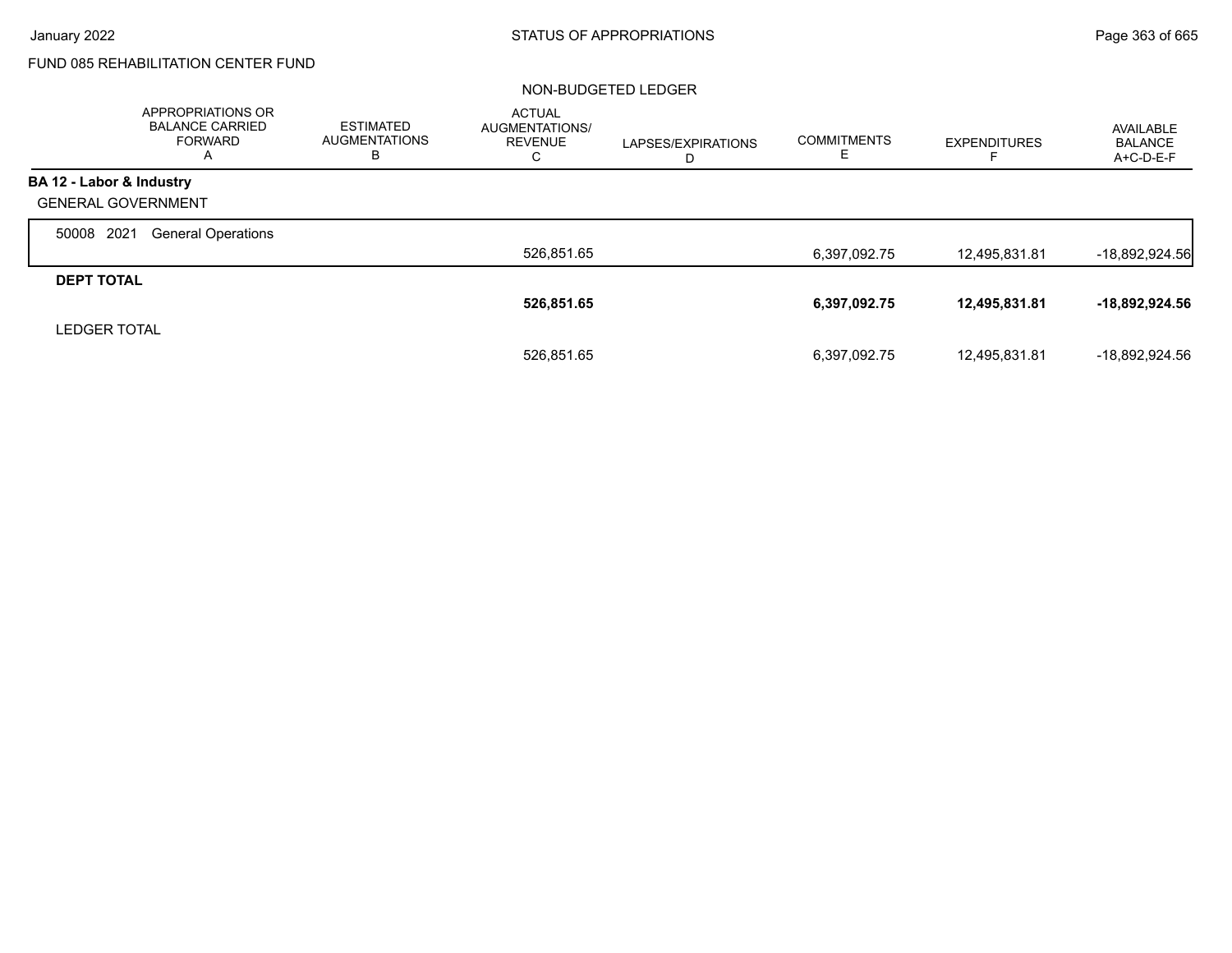## FUND 086 COAL&CLAY MINE SUBSIDENCE INSURANCE

|                                         | APPROPRIATIONS OR<br><b>BALANCE CARRIED</b><br><b>FORWARD</b><br>A | <b>ESTIMATED</b><br><b>AUGMENTATIONS</b><br>B | <b>ACTUAL</b><br>AUGMENTATIONS/<br><b>REVENUE</b><br>С | LAPSES/EXPIRATIONS<br>D | <b>COMMITMENTS</b><br>Е | <b>EXPENDITURES</b> | AVAILABLE<br><b>BALANCE</b><br>A+C-D-E-F |
|-----------------------------------------|--------------------------------------------------------------------|-----------------------------------------------|--------------------------------------------------------|-------------------------|-------------------------|---------------------|------------------------------------------|
| <b>BA 35 - Environmental Protection</b> |                                                                    |                                               |                                                        |                         |                         |                     |                                          |
| <b>GENERAL GOVERNMENT</b>               |                                                                    |                                               |                                                        |                         |                         |                     |                                          |
| 20103 2021                              | <b>General Operations</b>                                          |                                               |                                                        |                         |                         |                     |                                          |
|                                         | 4,738,000.00                                                       |                                               |                                                        |                         | 299,686.75              | 1,151,860.57        | 3,286,452.68                             |
| <b>GRANTS AND SUBSIDIES</b>             |                                                                    |                                               |                                                        |                         |                         |                     |                                          |
| 20104 2021                              | Payment of Claims                                                  |                                               |                                                        |                         |                         |                     |                                          |
|                                         | 2,040,000.00                                                       |                                               |                                                        |                         |                         | 1,271,321.29        | 768,678.71                               |
| <b>DEPT TOTAL</b>                       |                                                                    |                                               |                                                        |                         |                         |                     |                                          |
|                                         | 6,778,000.00                                                       |                                               |                                                        |                         | 299,686.75              | 2,423,181.86        | 4,055,131.39                             |
| <b>LEDGER TOTAL</b>                     |                                                                    |                                               |                                                        |                         |                         |                     |                                          |
|                                         | 6,778,000.00                                                       |                                               |                                                        |                         | 299,686.75              | 2,423,181.86        | 4,055,131.39                             |
|                                         | TOTAL TOTAL ALL CURRENT STATE LEDGERS                              |                                               |                                                        |                         |                         |                     |                                          |
|                                         | 6,778,000.00                                                       |                                               |                                                        |                         | 299,686.75              | 2,423,181.86        | 4,055,131.39                             |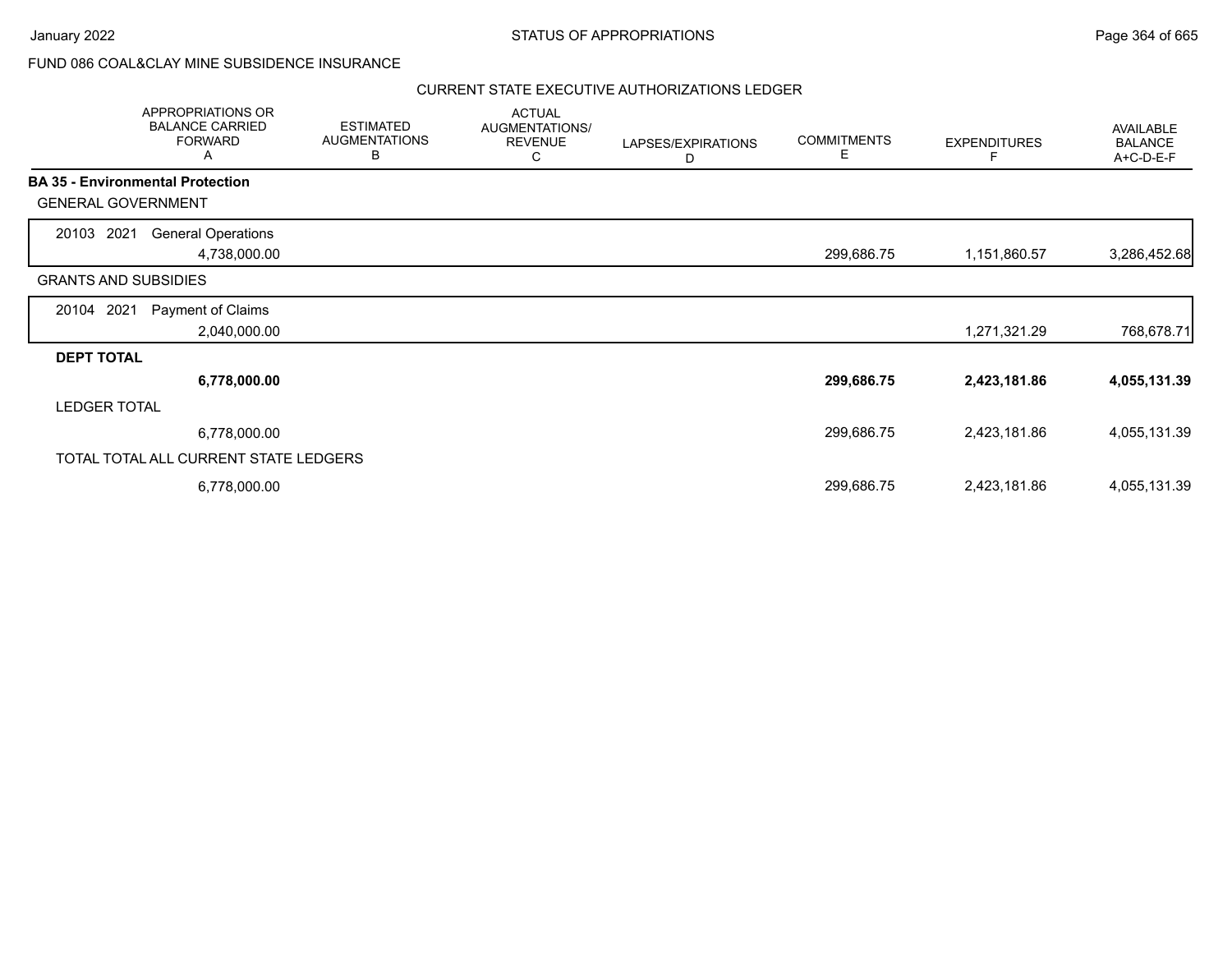## FUND 086 COAL&CLAY MINE SUBSIDENCE INSURANCE

|                                         | APPROPRIATIONS OR<br><b>BALANCE CARRIED</b><br><b>FORWARD</b><br>A | <b>ESTIMATED</b><br><b>AUGMENTATIONS</b><br>B | <b>ACTUAL</b><br>AUGMENTATIONS/<br><b>REVENUE</b><br>С | LAPSES/EXPIRATIONS<br>D | <b>COMMITMENTS</b><br>Е | <b>EXPENDITURES</b><br>F | <b>AVAILABLE</b><br><b>BALANCE</b><br>A+C-D-E-F |
|-----------------------------------------|--------------------------------------------------------------------|-----------------------------------------------|--------------------------------------------------------|-------------------------|-------------------------|--------------------------|-------------------------------------------------|
| <b>BA 35 - Environmental Protection</b> |                                                                    |                                               |                                                        |                         |                         |                          |                                                 |
| <b>GENERAL GOVERNMENT</b>               |                                                                    |                                               |                                                        |                         |                         |                          |                                                 |
| 20103 2020                              | <b>General Operations</b>                                          |                                               |                                                        |                         |                         |                          |                                                 |
|                                         | 2,287,145.79                                                       |                                               |                                                        |                         | 11,376.90               | 254,222.42               | 2,021,546.47                                    |
| <b>GRANTS AND SUBSIDIES</b>             |                                                                    |                                               |                                                        |                         |                         |                          |                                                 |
| 20104 2020                              | Payment of Claims                                                  |                                               |                                                        |                         |                         |                          |                                                 |
|                                         | 123,133.38                                                         |                                               |                                                        |                         |                         | $-8,610.69$              | 131,744.07                                      |
| <b>DEPT TOTAL</b>                       |                                                                    |                                               |                                                        |                         |                         |                          |                                                 |
|                                         | 2,410,279.17                                                       |                                               |                                                        |                         | 11,376.90               | 245,611.73               | 2,153,290.54                                    |
| <b>LEDGER TOTAL</b>                     |                                                                    |                                               |                                                        |                         |                         |                          |                                                 |
|                                         | 2,410,279.17                                                       |                                               |                                                        |                         | 11,376.90               | 245,611.73               | 2,153,290.54                                    |
|                                         | TOTAL TOTAL ALL PRIOR STATE LEDGERS                                |                                               |                                                        |                         |                         |                          |                                                 |
|                                         | 2,410,279.17                                                       |                                               |                                                        |                         | 11,376.90               | 245,611.73               | 2,153,290.54                                    |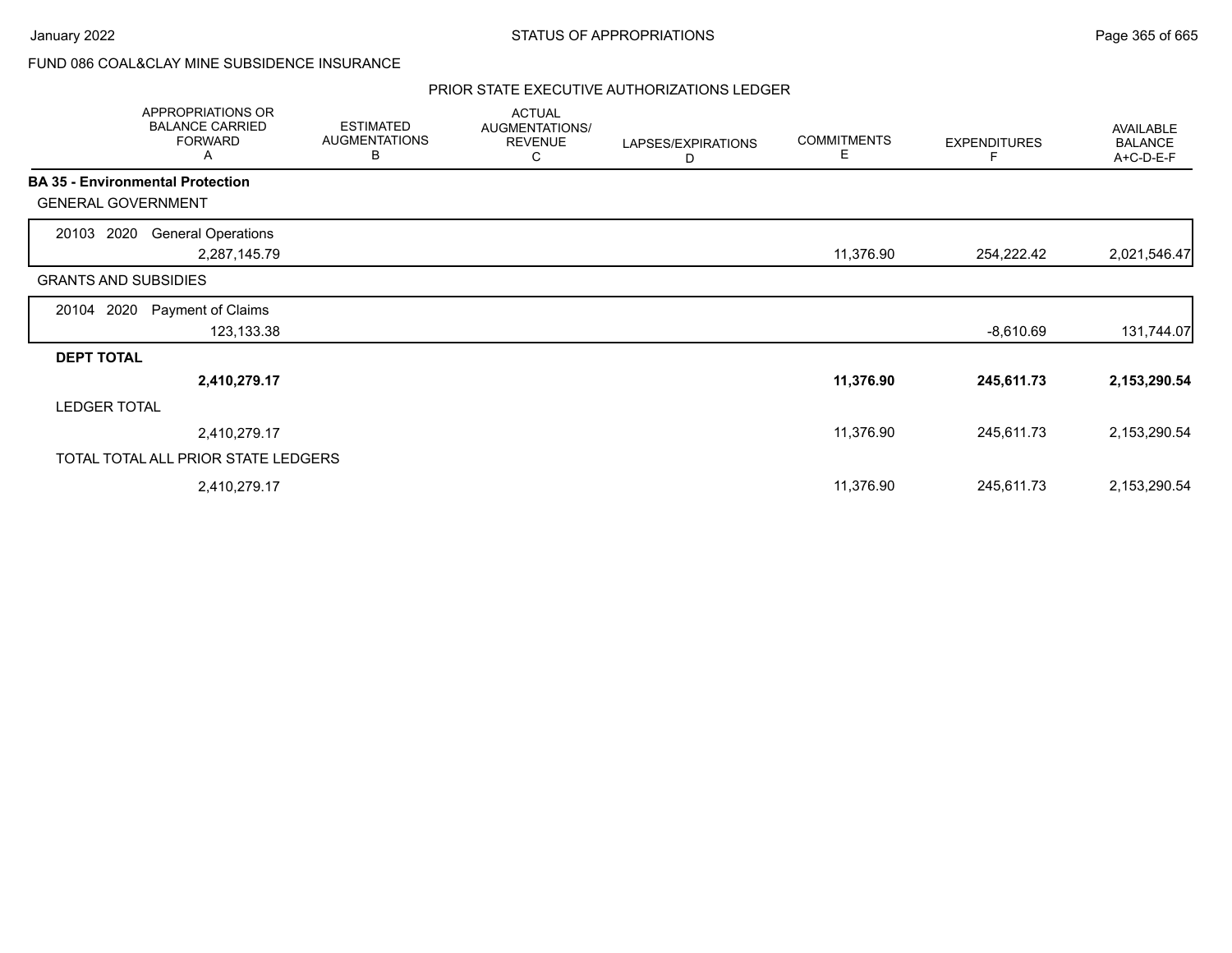# FUND 087 COAL LANDS IMPROVEMENT FUND

|                             | APPROPRIATIONS OR<br><b>BALANCE CARRIED</b><br><b>FORWARD</b><br>A | <b>ESTIMATED</b><br><b>AUGMENTATIONS</b><br>В | <b>ACTUAL</b><br>AUGMENTATIONS/<br><b>REVENUE</b><br>С | LAPSES/EXPIRATIONS<br>D | <b>COMMITMENTS</b><br>Е | <b>EXPENDITURES</b> | AVAILABLE<br><b>BALANCE</b><br>A+C-D-E-F |
|-----------------------------|--------------------------------------------------------------------|-----------------------------------------------|--------------------------------------------------------|-------------------------|-------------------------|---------------------|------------------------------------------|
|                             | <b>BA 35 - Environmental Protection</b>                            |                                               |                                                        |                         |                         |                     |                                          |
| <b>GRANTS AND SUBSIDIES</b> |                                                                    |                                               |                                                        |                         |                         |                     |                                          |
| 2021<br>20297               | Coal Land Restoration                                              |                                               |                                                        |                         |                         |                     |                                          |
|                             | 1,200,000.00                                                       |                                               |                                                        |                         |                         | 750,000.00          | 450,000.00                               |
| <b>DEPT TOTAL</b>           |                                                                    |                                               |                                                        |                         |                         |                     |                                          |
|                             | 1,200,000.00                                                       |                                               |                                                        |                         |                         | 750,000.00          | 450,000.00                               |
| <b>LEDGER TOTAL</b>         |                                                                    |                                               |                                                        |                         |                         |                     |                                          |
|                             | 1,200,000.00                                                       |                                               |                                                        |                         |                         | 750,000.00          | 450,000.00                               |
|                             | TOTAL TOTAL ALL CURRENT STATE LEDGERS                              |                                               |                                                        |                         |                         |                     |                                          |
|                             | ,200,000.00                                                        |                                               |                                                        |                         |                         | 750,000.00          | 450,000.00                               |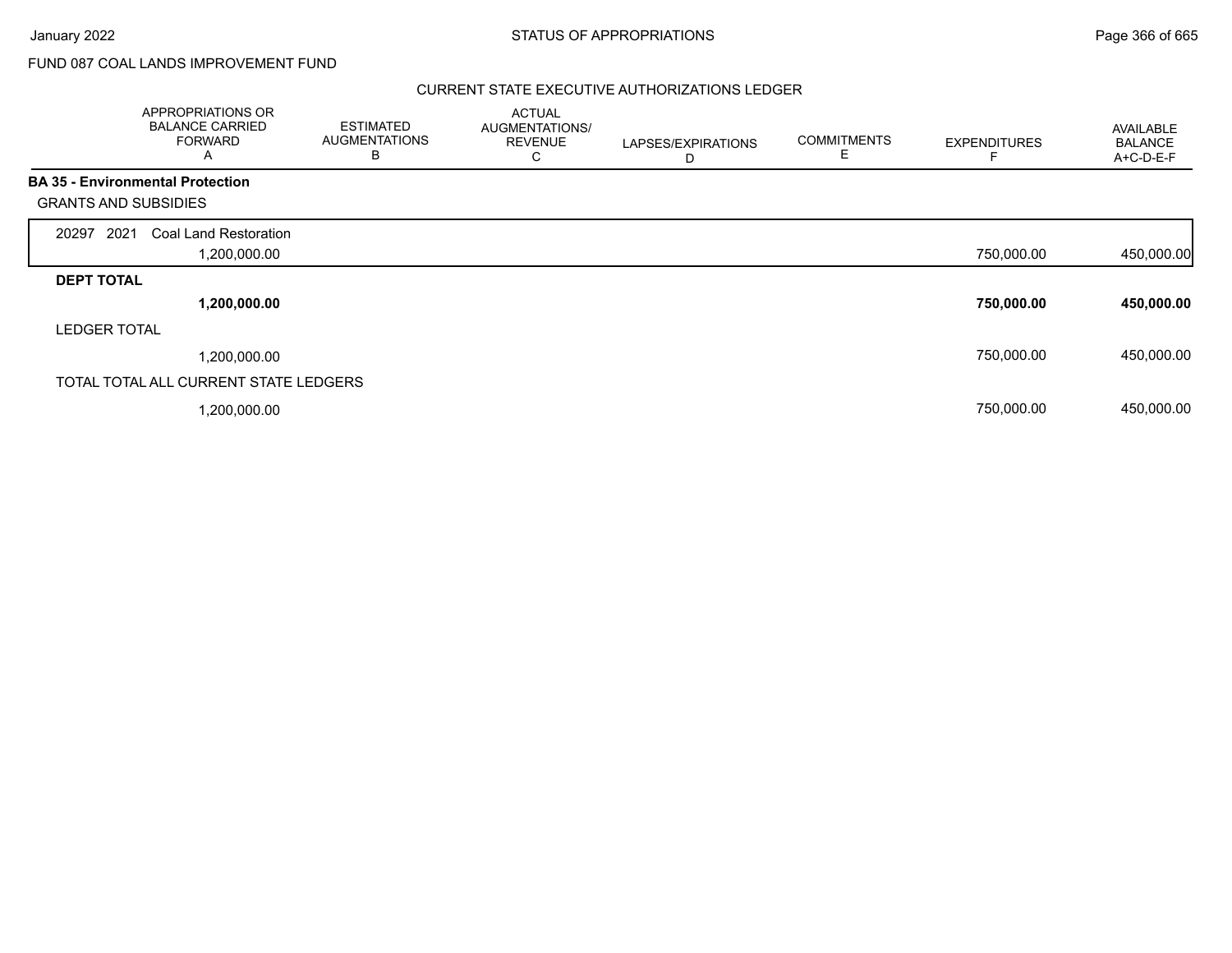# FUND 087 COAL LANDS IMPROVEMENT FUND

|                             | APPROPRIATIONS OR<br><b>BALANCE CARRIED</b><br><b>FORWARD</b><br>A | <b>ESTIMATED</b><br><b>AUGMENTATIONS</b><br>В | <b>ACTUAL</b><br>AUGMENTATIONS/<br><b>REVENUE</b><br>С | LAPSES/EXPIRATIONS<br>D | <b>COMMITMENTS</b><br>E | <b>EXPENDITURES</b> | AVAILABLE<br><b>BALANCE</b><br>A+C-D-E-F |
|-----------------------------|--------------------------------------------------------------------|-----------------------------------------------|--------------------------------------------------------|-------------------------|-------------------------|---------------------|------------------------------------------|
|                             | <b>BA 35 - Environmental Protection</b>                            |                                               |                                                        |                         |                         |                     |                                          |
| <b>GRANTS AND SUBSIDIES</b> |                                                                    |                                               |                                                        |                         |                         |                     |                                          |
| 2020<br>20297               | <b>Coal Land Restoration</b>                                       |                                               |                                                        |                         |                         |                     |                                          |
|                             | 831,908.25                                                         |                                               |                                                        |                         |                         |                     | 831,908.25                               |
| <b>DEPT TOTAL</b>           |                                                                    |                                               |                                                        |                         |                         |                     |                                          |
|                             | 831,908.25                                                         |                                               |                                                        |                         |                         |                     | 831,908.25                               |
| <b>LEDGER TOTAL</b>         |                                                                    |                                               |                                                        |                         |                         |                     |                                          |
|                             | 831,908.25                                                         |                                               |                                                        |                         |                         |                     | 831,908.25                               |
|                             | TOTAL TOTAL ALL PRIOR STATE LEDGERS                                |                                               |                                                        |                         |                         |                     |                                          |
|                             | 831,908.25                                                         |                                               |                                                        |                         |                         |                     | 831,908.25                               |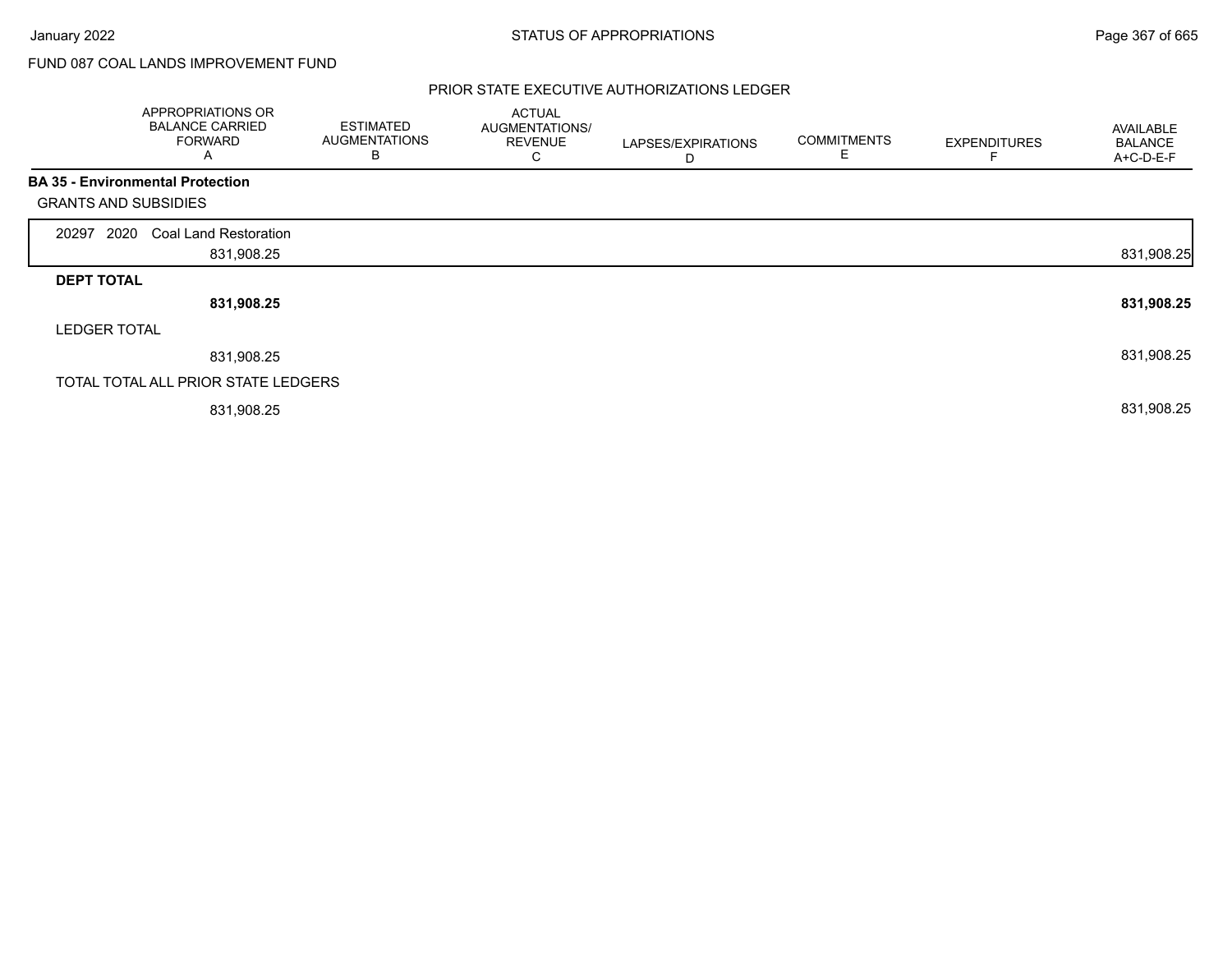## FUND 088 MINORITY BUSINESS DEVELOPMENT FUND

|                             | APPROPRIATIONS OR<br><b>BALANCE CARRIED</b><br><b>FORWARD</b><br>A | <b>ESTIMATED</b><br><b>AUGMENTATIONS</b><br>В | <b>ACTUAL</b><br>AUGMENTATIONS/<br><b>REVENUE</b><br>С | LAPSES/EXPIRATIONS<br>D | <b>COMMITMENTS</b><br>Е | <b>EXPENDITURES</b> | <b>AVAILABLE</b><br><b>BALANCE</b><br>A+C-D-E-F |
|-----------------------------|--------------------------------------------------------------------|-----------------------------------------------|--------------------------------------------------------|-------------------------|-------------------------|---------------------|-------------------------------------------------|
|                             | <b>BA 24 - Community &amp; Economic Develop</b>                    |                                               |                                                        |                         |                         |                     |                                                 |
| <b>GENERAL GOVERNMENT</b>   |                                                                    |                                               |                                                        |                         |                         |                     |                                                 |
| 2021<br>20041               | <b>General Operations</b>                                          |                                               |                                                        |                         |                         |                     |                                                 |
|                             | 340,000.00                                                         |                                               |                                                        |                         | 4,724.00                | 149,869.07          | 185,406.93                                      |
| <b>GRANTS AND SUBSIDIES</b> |                                                                    |                                               |                                                        |                         |                         |                     |                                                 |
| 20042 2021                  | Minority Business Dev. Loans                                       |                                               |                                                        |                         |                         |                     |                                                 |
|                             | 1,000,000.00                                                       |                                               |                                                        |                         |                         | 350,000.00          | 650,000.00                                      |
| <b>DEPT TOTAL</b>           |                                                                    |                                               |                                                        |                         |                         |                     |                                                 |
|                             | 1,340,000.00                                                       |                                               |                                                        |                         | 4,724.00                | 499,869.07          | 835,406.93                                      |
| <b>LEDGER TOTAL</b>         |                                                                    |                                               |                                                        |                         |                         |                     |                                                 |
|                             | 1,340,000.00                                                       |                                               |                                                        |                         | 4,724.00                | 499,869.07          | 835,406.93                                      |
|                             | TOTAL TOTAL ALL CURRENT STATE LEDGERS                              |                                               |                                                        |                         |                         |                     |                                                 |
|                             | 1,340,000.00                                                       |                                               |                                                        |                         | 4,724.00                | 499,869.07          | 835,406.93                                      |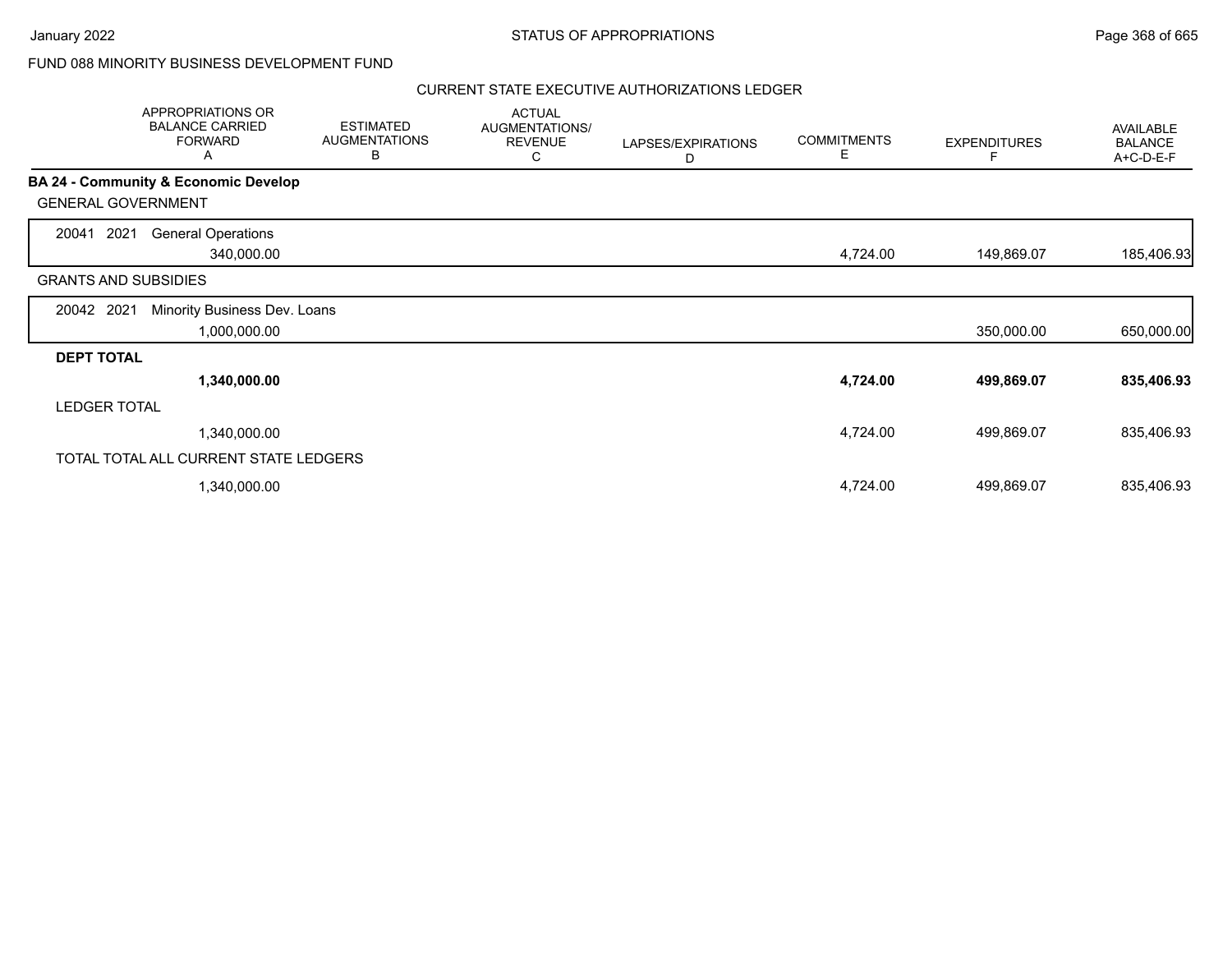## FUND 088 MINORITY BUSINESS DEVELOPMENT FUND

|                     | APPROPRIATIONS OR<br><b>BALANCE CARRIED</b><br><b>FORWARD</b><br>A | <b>ESTIMATED</b><br><b>AUGMENTATIONS</b><br>В | <b>ACTUAL</b><br>AUGMENTATIONS/<br><b>REVENUE</b><br>С | LAPSES/EXPIRATIONS<br>D | <b>COMMITMENTS</b><br>Е | <b>EXPENDITURES</b><br>F | AVAILABLE<br><b>BALANCE</b><br>A+C-D-E-F |
|---------------------|--------------------------------------------------------------------|-----------------------------------------------|--------------------------------------------------------|-------------------------|-------------------------|--------------------------|------------------------------------------|
|                     | BA 24 - Community & Economic Develop                               |                                               |                                                        |                         |                         |                          |                                          |
|                     | <b>GENERAL GOVERNMENT</b>                                          |                                               |                                                        |                         |                         |                          |                                          |
| 20041               | 2020<br><b>General Operations</b><br>39,324.32                     |                                               |                                                        |                         |                         | 13,185.28                | 26,139.04                                |
|                     | <b>GRANTS AND SUBSIDIES</b>                                        |                                               |                                                        |                         |                         |                          |                                          |
| 20042               | Minority Business Dev. Loans<br>2020<br>294,370.00                 |                                               |                                                        |                         |                         |                          | 294,370.00                               |
| <b>DEPT TOTAL</b>   |                                                                    |                                               |                                                        |                         |                         |                          |                                          |
|                     | 333,694.32                                                         |                                               |                                                        |                         |                         | 13,185.28                | 320,509.04                               |
| <b>LEDGER TOTAL</b> |                                                                    |                                               |                                                        |                         |                         |                          |                                          |
|                     | 333,694.32                                                         |                                               |                                                        |                         |                         | 13,185.28                | 320,509.04                               |
|                     | TOTAL TOTAL ALL PRIOR STATE LEDGERS                                |                                               |                                                        |                         |                         |                          |                                          |
|                     | 333,694.32                                                         |                                               |                                                        |                         |                         | 13,185.28                | 320,509.04                               |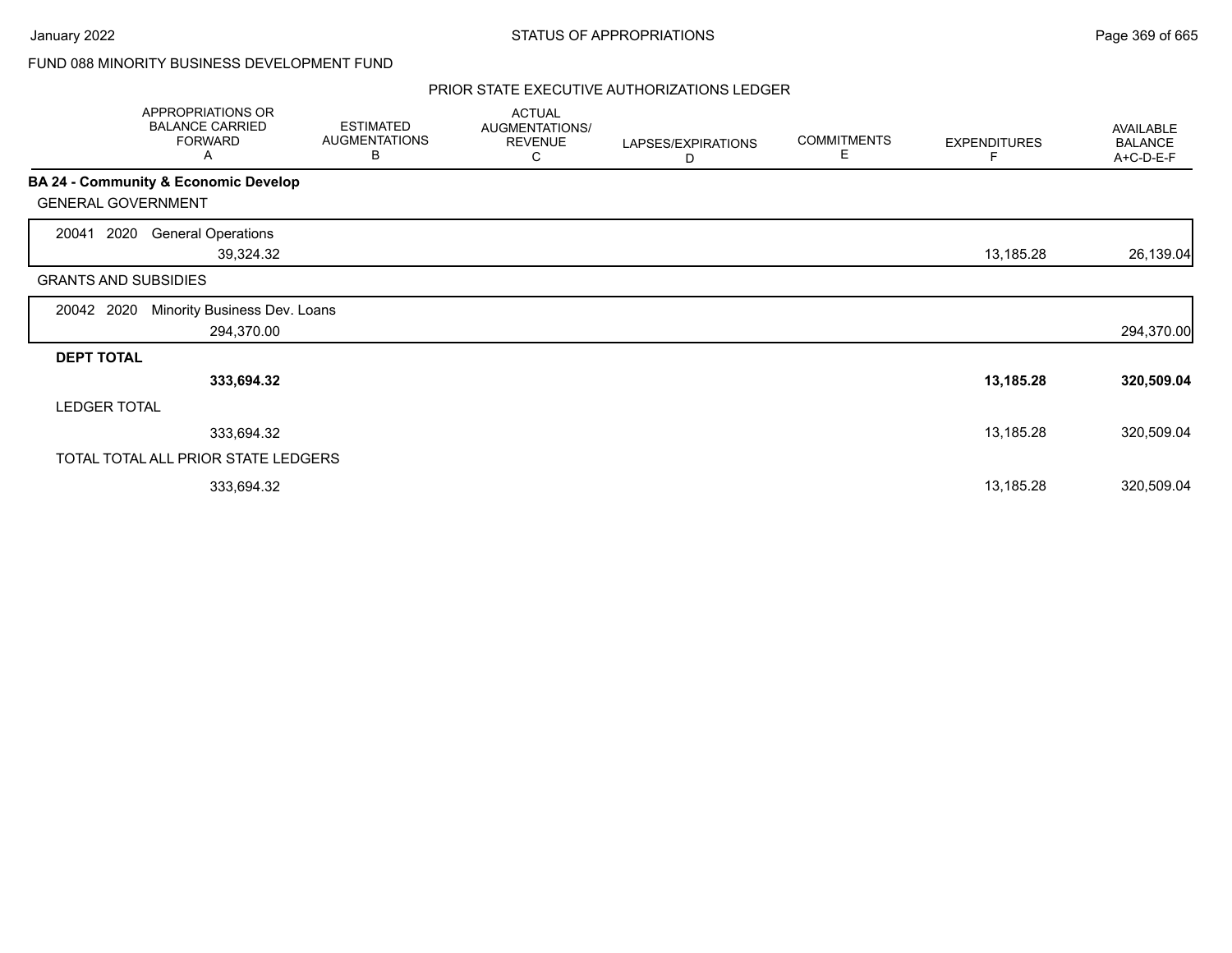## FUND 091 CAPITAL DEBT FUND

### NON-BUDGETED LEDGER

|                         | APPROPRIATIONS OR<br><b>BALANCE CARRIED</b><br><b>FORWARD</b><br>A | <b>ESTIMATED</b><br><b>AUGMENTATIONS</b><br>В | <b>ACTUAL</b><br>AUGMENTATIONS/<br><b>REVENUE</b><br>С | LAPSES/EXPIRATIONS<br>D | <b>COMMITMENTS</b> | <b>EXPENDITURES</b><br>− | AVAILABLE<br><b>BALANCE</b><br>$A+C-D-E-F$ |
|-------------------------|--------------------------------------------------------------------|-----------------------------------------------|--------------------------------------------------------|-------------------------|--------------------|--------------------------|--------------------------------------------|
| <b>BA 73 - Treasury</b> |                                                                    |                                               |                                                        |                         |                    |                          |                                            |
|                         | <b>GENERAL GOVERNMENT</b>                                          |                                               |                                                        |                         |                    |                          |                                            |
| 50059 2021              | <b>Capital Facilities Redemption</b>                               |                                               |                                                        |                         |                    |                          |                                            |
|                         |                                                                    |                                               |                                                        |                         |                    | 918,630,123.42           | $-918,630,123.42$                          |
| <b>DEPT TOTAL</b>       |                                                                    |                                               |                                                        |                         |                    |                          |                                            |
|                         |                                                                    |                                               |                                                        |                         |                    | 918,630,123.42           | -918,630,123.42                            |
| <b>LEDGER TOTAL</b>     |                                                                    |                                               |                                                        |                         |                    |                          |                                            |
|                         |                                                                    |                                               |                                                        |                         |                    | 918,630,123.42           | -918,630,123.42                            |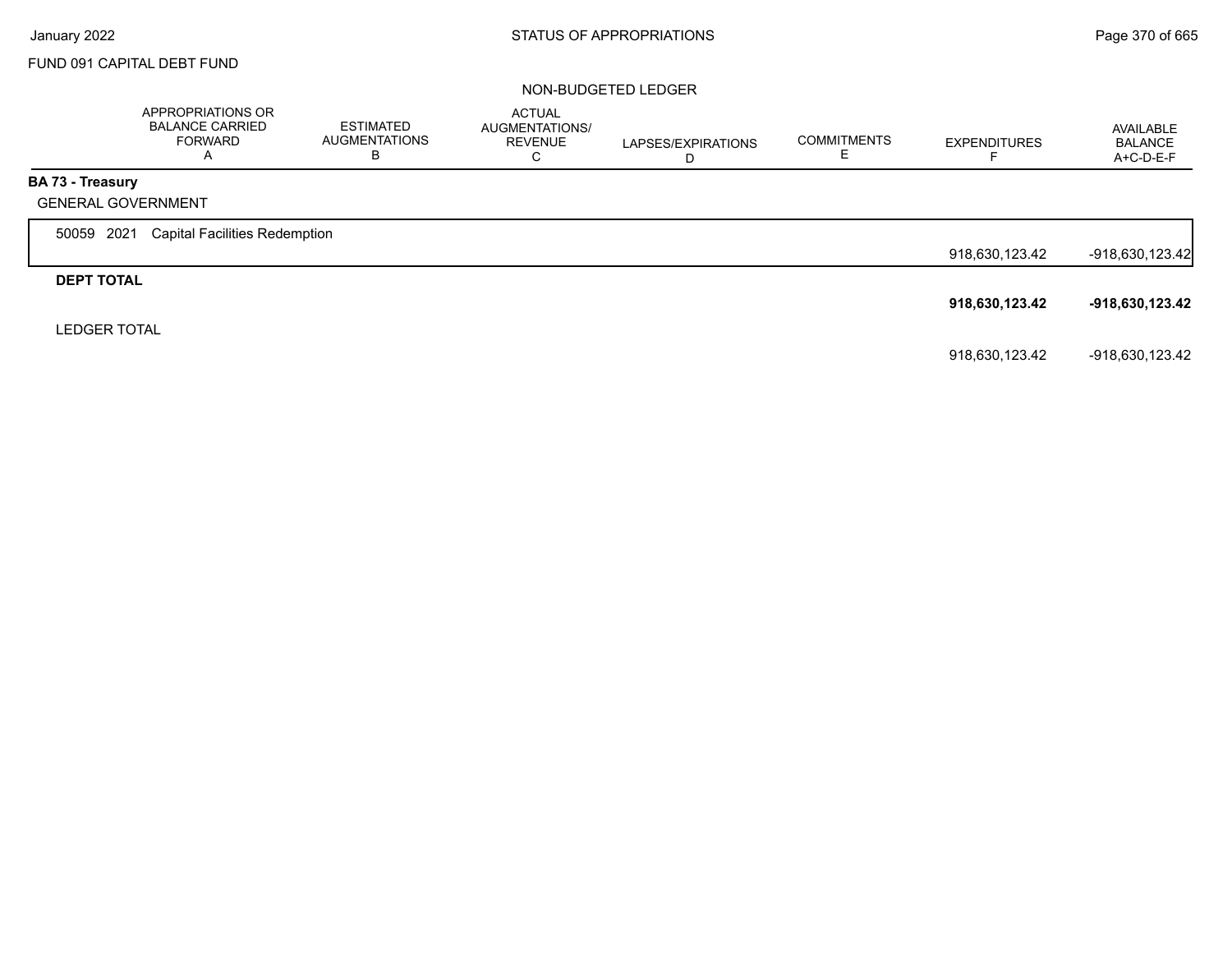## FUND 091 CAPITAL DEBT FUND

### RESTRICTED REVENUE LEDGER

|                           | APPROPRIATIONS OR<br><b>BALANCE CARRIED</b><br><b>FORWARD</b><br>A | <b>ESTIMATED</b><br><b>AUGMENTATIONS</b><br>B | <b>ACTUAL</b><br>AUGMENTATIONS/<br><b>REVENUE</b><br>С | LAPSES/EXPIRATIONS<br>D | <b>COMMITMENTS</b><br>Е | <b>EXPENDITURES</b> | AVAILABLE<br><b>BALANCE</b><br>A+C-D-E-F |
|---------------------------|--------------------------------------------------------------------|-----------------------------------------------|--------------------------------------------------------|-------------------------|-------------------------|---------------------|------------------------------------------|
| <b>BA 73 - Treasury</b>   |                                                                    |                                               |                                                        |                         |                         |                     |                                          |
| <b>GENERAL GOVERNMENT</b> |                                                                    |                                               |                                                        |                         |                         |                     |                                          |
| 2021<br>60430             | Refunding G.O. Bonds-1st Ref Series 2017<br>315.99                 |                                               | 290,377,905.77                                         |                         |                         | 290,377,500.00      | 721.76                                   |
| 2021<br>60499             | Refunding G.O. Bonds-1stRefundSeries2021<br>9.99                   |                                               | 142,645,852.31                                         |                         |                         | 142,645,850.00      | 12.30                                    |
| <b>DEPT TOTAL</b>         |                                                                    |                                               |                                                        |                         |                         |                     |                                          |
|                           | 325.98                                                             |                                               | 433,023,758.08                                         |                         |                         | 433,023,350.00      | 734.06                                   |
| <b>LEDGER TOTAL</b>       |                                                                    |                                               |                                                        |                         |                         |                     |                                          |
|                           | 325.98                                                             |                                               | 433,023,758.08                                         |                         |                         | 433,023,350.00      | 734.06                                   |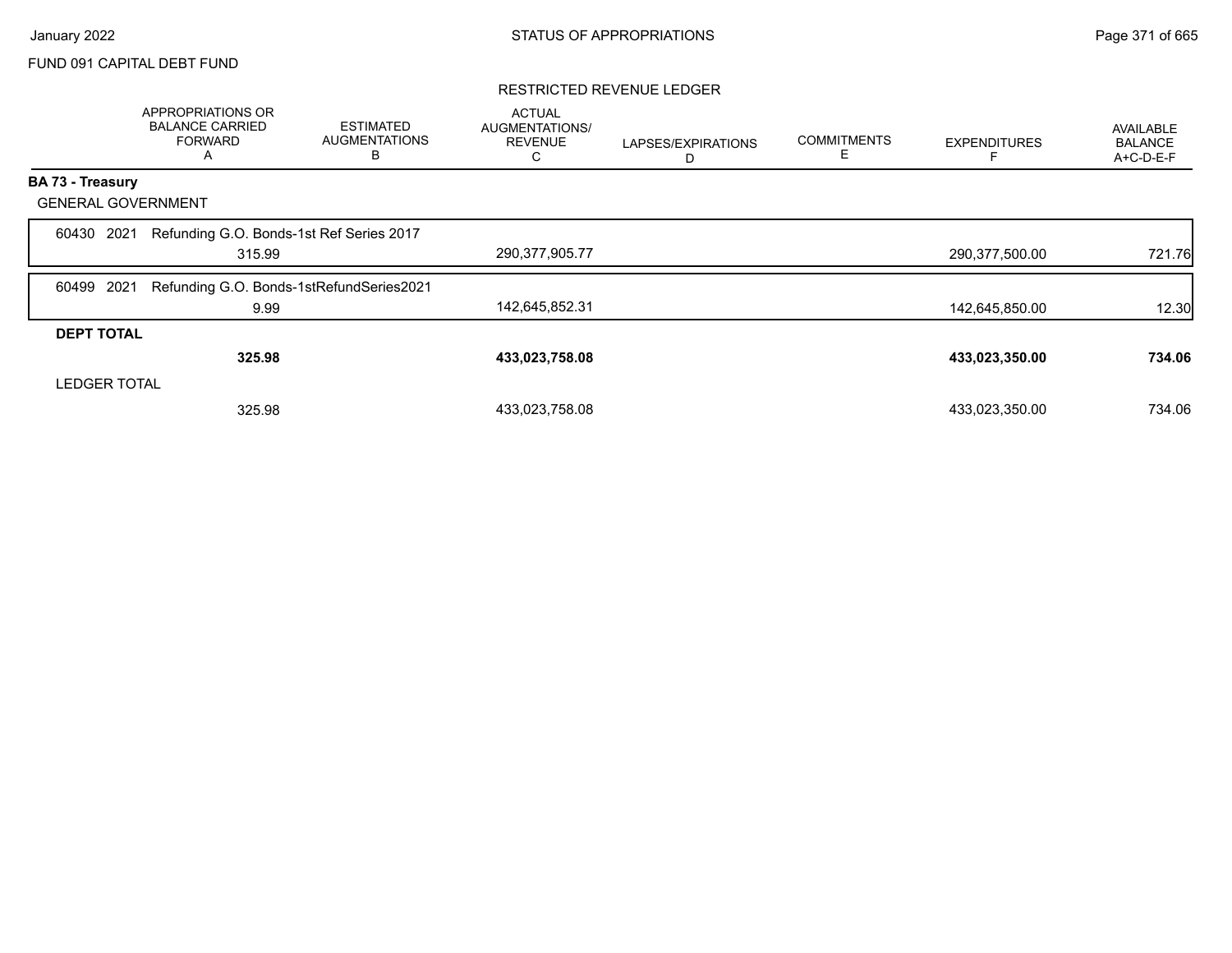Г

## FUND 096 PA VETS MONUMNTS & MEMRIAL TRST FND

|                                                | APPROPRIATIONS OR<br><b>BALANCE CARRIED</b><br><b>FORWARD</b><br>A | <b>ESTIMATED</b><br><b>AUGMENTATIONS</b><br>B | <b>ACTUAL</b><br>AUGMENTATIONS/<br><b>REVENUE</b><br>С | LAPSES/EXPIRATIONS<br>D | <b>COMMITMENTS</b><br>E | <b>EXPENDITURES</b> | <b>AVAILABLE</b><br><b>BALANCE</b><br>A+C-D-E-F |
|------------------------------------------------|--------------------------------------------------------------------|-----------------------------------------------|--------------------------------------------------------|-------------------------|-------------------------|---------------------|-------------------------------------------------|
| <b>BA 13 - Military &amp; Veterans Affairs</b> |                                                                    |                                               |                                                        |                         |                         |                     |                                                 |
| <b>GRANTS AND SUBSIDIES</b>                    |                                                                    |                                               |                                                        |                         |                         |                     |                                                 |
| 2021<br>20236                                  | Veterans Memorial                                                  |                                               |                                                        |                         |                         |                     |                                                 |
|                                                | 175,000.00                                                         |                                               |                                                        |                         | 22,174.32               | 30,816.74           | 122,008.94                                      |
| <b>DEPT TOTAL</b>                              |                                                                    |                                               |                                                        |                         |                         |                     |                                                 |
|                                                | 175,000.00                                                         |                                               |                                                        |                         | 22,174.32               | 30,816.74           | 122,008.94                                      |
| <b>LEDGER TOTAL</b>                            |                                                                    |                                               |                                                        |                         |                         |                     |                                                 |
|                                                | 175,000.00                                                         |                                               |                                                        |                         | 22,174.32               | 30,816.74           | 122,008.94                                      |
| TOTAL TOTAL ALL CURRENT STATE LEDGERS          |                                                                    |                                               |                                                        |                         |                         |                     |                                                 |
|                                                | 175,000.00                                                         |                                               |                                                        |                         | 22,174.32               | 30,816.74           | 122,008.94                                      |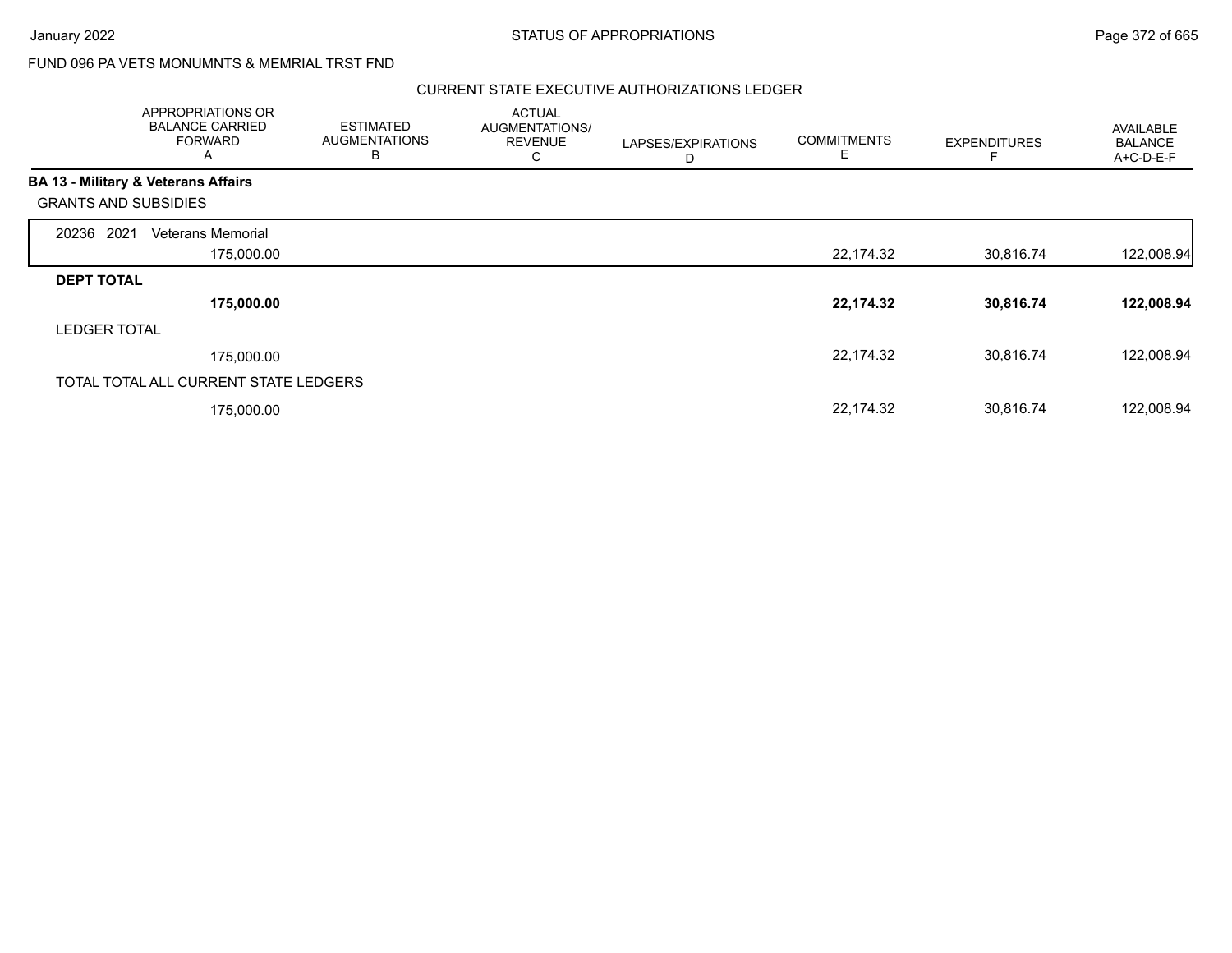# FUND 096 PA VETS MONUMNTS & MEMRIAL TRST FND

|                                                | APPROPRIATIONS OR<br><b>BALANCE CARRIED</b><br><b>FORWARD</b><br>A | <b>ESTIMATED</b><br><b>AUGMENTATIONS</b><br>B | <b>ACTUAL</b><br>AUGMENTATIONS/<br><b>REVENUE</b><br>C | LAPSES/EXPIRATIONS<br>D | <b>COMMITMENTS</b><br>E | <b>EXPENDITURES</b> | <b>AVAILABLE</b><br><b>BALANCE</b><br>A+C-D-E-F |
|------------------------------------------------|--------------------------------------------------------------------|-----------------------------------------------|--------------------------------------------------------|-------------------------|-------------------------|---------------------|-------------------------------------------------|
| <b>BA 13 - Military &amp; Veterans Affairs</b> |                                                                    |                                               |                                                        |                         |                         |                     |                                                 |
| <b>GRANTS AND SUBSIDIES</b>                    |                                                                    |                                               |                                                        |                         |                         |                     |                                                 |
| 2020<br>20236                                  | <b>Veterans Memorial</b>                                           |                                               |                                                        |                         |                         |                     |                                                 |
|                                                | 24,456.64                                                          |                                               |                                                        |                         |                         | 6,419.92            | 18,036.72                                       |
| <b>DEPT TOTAL</b>                              |                                                                    |                                               |                                                        |                         |                         |                     |                                                 |
|                                                | 24,456.64                                                          |                                               |                                                        |                         |                         | 6,419.92            | 18,036.72                                       |
| <b>LEDGER TOTAL</b>                            |                                                                    |                                               |                                                        |                         |                         |                     |                                                 |
|                                                | 24,456.64                                                          |                                               |                                                        |                         |                         | 6,419.92            | 18,036.72                                       |
|                                                | TOTAL TOTAL ALL PRIOR STATE LEDGERS                                |                                               |                                                        |                         |                         |                     |                                                 |
|                                                | 24,456.64                                                          |                                               |                                                        |                         |                         | 6,419.92            | 18,036.72                                       |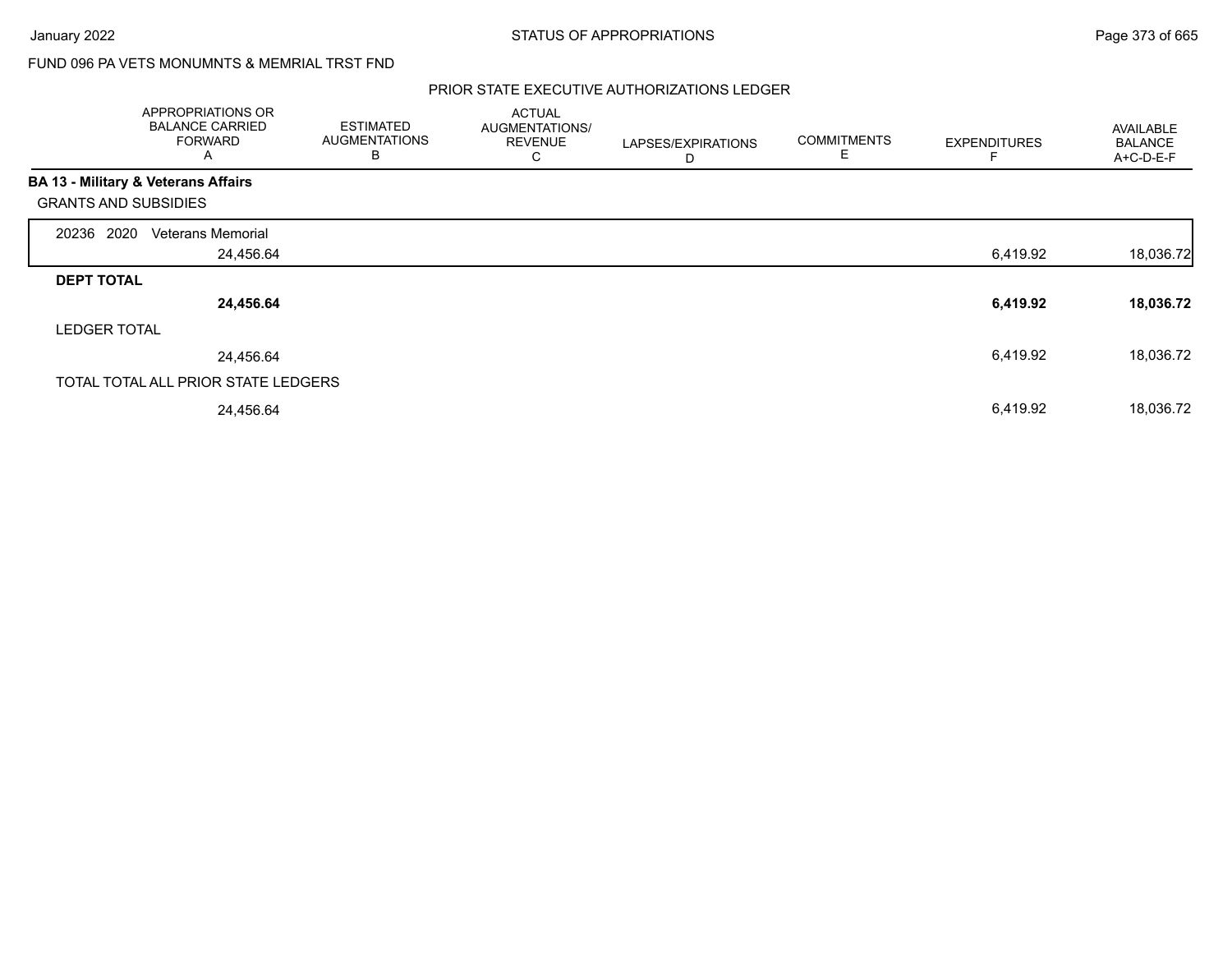$\overline{\phantom{a}}$ 

January 2022 **STATUS OF APPROPRIATIONS** STATUS OF APPROPRIATIONS

## FUND 097 ANTHRACITE DEEP MINE OPERATORS EMER

|                                         | APPROPRIATIONS OR<br><b>BALANCE CARRIED</b><br><b>FORWARD</b><br>A | <b>ESTIMATED</b><br><b>AUGMENTATIONS</b><br>В | <b>ACTUAL</b><br>AUGMENTATIONS/<br><b>REVENUE</b><br>С | LAPSES/EXPIRATIONS<br>D | <b>COMMITMENTS</b> | <b>EXPENDITURES</b> | <b>AVAILABLE</b><br><b>BALANCE</b><br>A+C-D-E-F |
|-----------------------------------------|--------------------------------------------------------------------|-----------------------------------------------|--------------------------------------------------------|-------------------------|--------------------|---------------------|-------------------------------------------------|
| <b>BA 35 - Environmental Protection</b> |                                                                    |                                               |                                                        |                         |                    |                     |                                                 |
| <b>GRANTS AND SUBSIDIES</b>             |                                                                    |                                               |                                                        |                         |                    |                     |                                                 |
| 20100 2021                              | Loan Account                                                       |                                               |                                                        |                         |                    |                     |                                                 |
|                                         | 273,000.00                                                         |                                               |                                                        |                         | 197,987.34         |                     | 75,012.66                                       |
| <b>DEPT TOTAL</b>                       |                                                                    |                                               |                                                        |                         |                    |                     |                                                 |
|                                         | 273,000.00                                                         |                                               |                                                        |                         | 197,987.34         |                     | 75,012.66                                       |
| <b>LEDGER TOTAL</b>                     |                                                                    |                                               |                                                        |                         |                    |                     |                                                 |
|                                         | 273,000.00                                                         |                                               |                                                        |                         | 197,987.34         |                     | 75,012.66                                       |
|                                         | TOTAL TOTAL ALL CURRENT STATE LEDGERS                              |                                               |                                                        |                         |                    |                     |                                                 |
|                                         | 273,000.00                                                         |                                               |                                                        |                         | 197,987.34         |                     | 75,012.66                                       |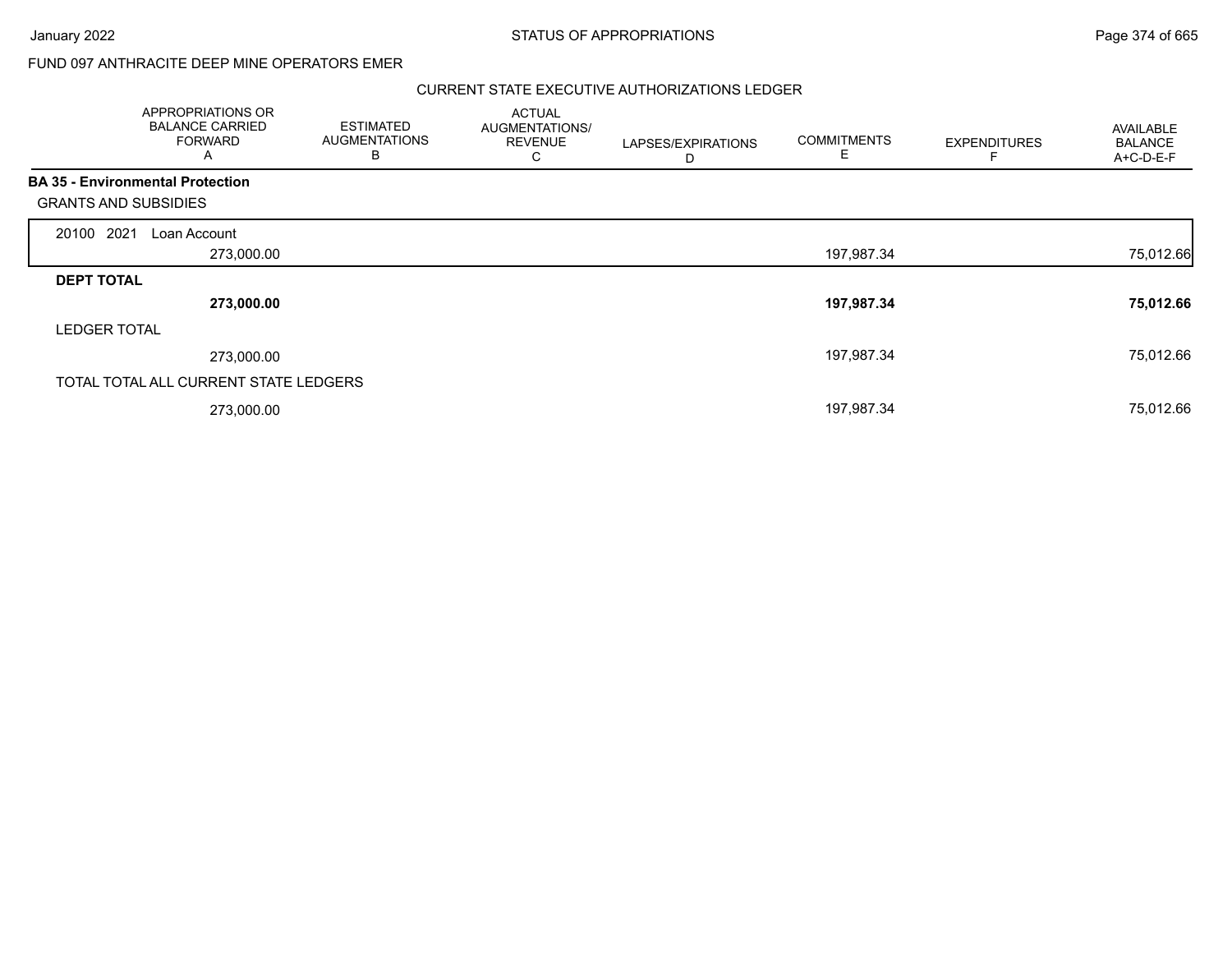## FUND 097 ANTHRACITE DEEP MINE OPERATORS EMER

|                             | APPROPRIATIONS OR<br><b>BALANCE CARRIED</b><br><b>FORWARD</b><br>A | <b>ESTIMATED</b><br><b>AUGMENTATIONS</b><br>В | <b>ACTUAL</b><br>AUGMENTATIONS/<br><b>REVENUE</b><br>С | LAPSES/EXPIRATIONS<br>D | <b>COMMITMENTS</b><br>E | <b>EXPENDITURES</b> | AVAILABLE<br><b>BALANCE</b><br>A+C-D-E-F |
|-----------------------------|--------------------------------------------------------------------|-----------------------------------------------|--------------------------------------------------------|-------------------------|-------------------------|---------------------|------------------------------------------|
| <b>GRANTS AND SUBSIDIES</b> | <b>BA 35 - Environmental Protection</b>                            |                                               |                                                        |                         |                         |                     |                                          |
| 2020<br>20100               | Loan Account                                                       |                                               |                                                        |                         |                         |                     |                                          |
|                             | 450,000.00                                                         |                                               |                                                        |                         |                         |                     | 450,000.00                               |
| <b>DEPT TOTAL</b>           |                                                                    |                                               |                                                        |                         |                         |                     |                                          |
|                             | 450,000.00                                                         |                                               |                                                        |                         |                         |                     | 450,000.00                               |
| <b>LEDGER TOTAL</b>         |                                                                    |                                               |                                                        |                         |                         |                     |                                          |
|                             | 450,000.00                                                         |                                               |                                                        |                         |                         |                     | 450,000.00                               |
|                             | TOTAL TOTAL ALL PRIOR STATE LEDGERS                                |                                               |                                                        |                         |                         |                     |                                          |
|                             | 450,000.00                                                         |                                               |                                                        |                         |                         |                     | 450,000.00                               |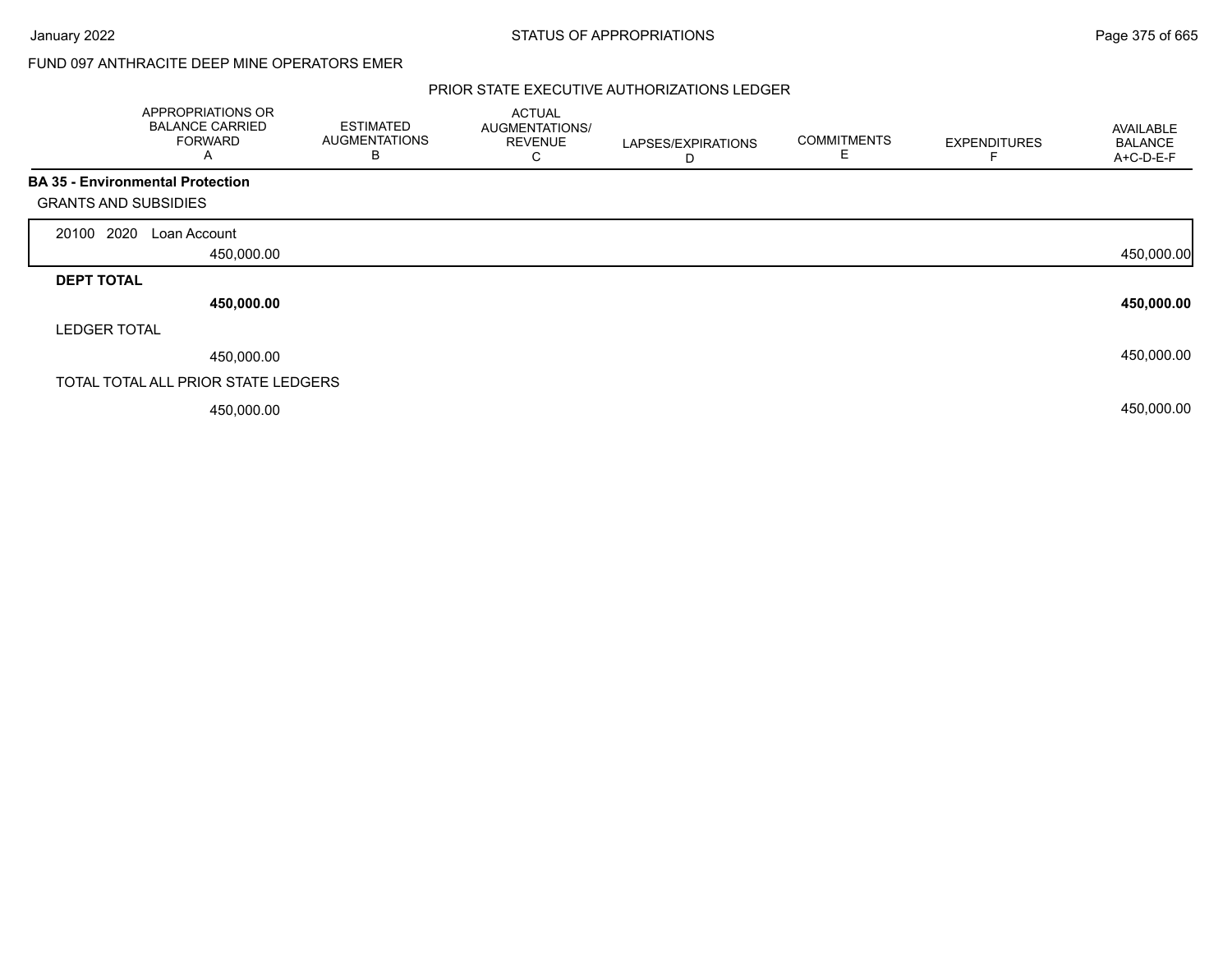# FUND 097 ANTHRACITE DEEP MINE OPERATORS EMER

#### RESTRICTED RECEIPTS LEDGER

|                                         | APPROPRIATIONS OR<br><b>BALANCE CARRIED</b><br>FORWARD<br>A | <b>ESTIMATED</b><br><b>AUGMENTATIONS</b><br>в | <b>ACTUAL</b><br>AUGMENTATIONS/<br><b>REVENUE</b><br>С | LAPSES/EXPIRATIONS<br>D | <b>COMMITMENTS</b><br>Е | <b>EXPENDITURES</b> | AVAILABLE<br><b>BALANCE</b><br>A+C-D-E-F |
|-----------------------------------------|-------------------------------------------------------------|-----------------------------------------------|--------------------------------------------------------|-------------------------|-------------------------|---------------------|------------------------------------------|
| <b>BA 35 - Environmental Protection</b> |                                                             |                                               |                                                        |                         |                         |                     |                                          |
| <b>GENERAL GOVERNMENT</b>               |                                                             |                                               |                                                        |                         |                         |                     |                                          |
| 2021<br>40045                           | Anthricite Emerg Bond Fd-Opert Payment                      |                                               |                                                        |                         |                         |                     |                                          |
|                                         | 134,085.95                                                  |                                               | -628.26                                                |                         |                         |                     | 133,457.69                               |
| <b>DEPT TOTAL</b>                       |                                                             |                                               |                                                        |                         |                         |                     |                                          |
|                                         | 134,085.95                                                  |                                               | $-628.26$                                              |                         |                         |                     | 133,457.69                               |
| <b>LEDGER TOTAL</b>                     |                                                             |                                               |                                                        |                         |                         |                     |                                          |
|                                         | 134,085.95                                                  |                                               | $-628.26$                                              |                         |                         |                     | 133,457.69                               |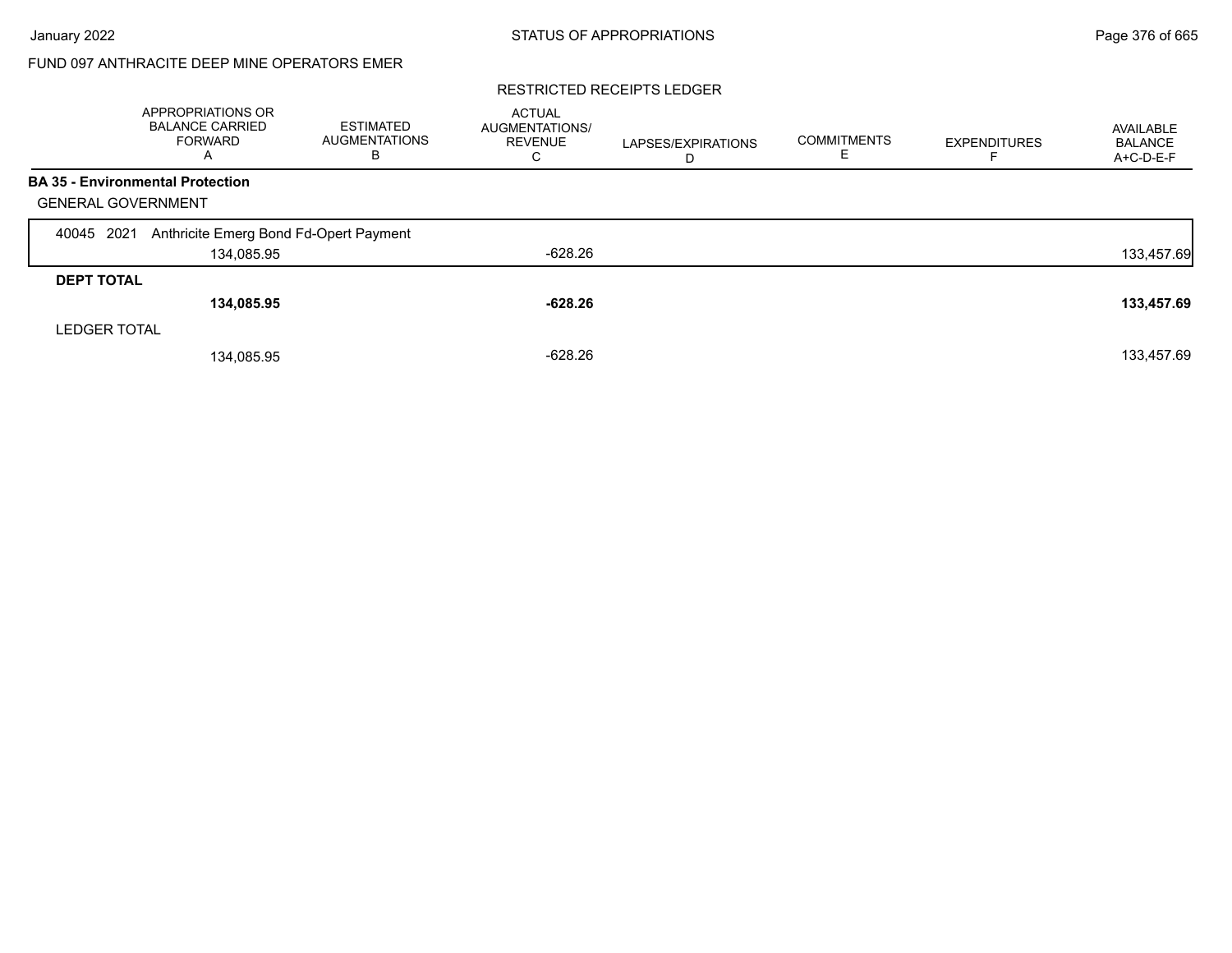|                             |      | <b>APPROPRIATIONS OR</b><br><b>BALANCE CARRIED</b><br><b>FORWARD</b><br>A | <b>ESTIMATED</b><br><b>AUGMENTATIONS</b><br>В | <b>ACTUAL</b><br>AUGMENTATIONS/<br><b>REVENUE</b><br>С | LAPSES/EXPIRATIONS<br>D | <b>COMMITMENTS</b><br>Е | <b>EXPENDITURES</b> | <b>AVAILABLE</b><br><b>BALANCE</b><br>A+C-D-E-F |
|-----------------------------|------|---------------------------------------------------------------------------|-----------------------------------------------|--------------------------------------------------------|-------------------------|-------------------------|---------------------|-------------------------------------------------|
|                             |      | BA 33 - PA Infrastructure Investment                                      |                                               |                                                        |                         |                         |                     |                                                 |
| <b>GENERAL GOVERNMENT</b>   |      |                                                                           |                                               |                                                        |                         |                         |                     |                                                 |
| 20245                       | 2021 | <b>Pennvest Operations</b><br>5,934,000.00                                |                                               |                                                        |                         | 307,550.51              | 1,532,980.14        | 4,093,469.35                                    |
| 20249                       | 2021 | Revenue Bond Loan Pool<br>10,000.00                                       |                                               |                                                        |                         |                         |                     | 10,000.00                                       |
| <b>GRANTS AND SUBSIDIES</b> |      |                                                                           |                                               |                                                        |                         |                         |                     |                                                 |
| 20244                       | 2021 | <b>Grants-Other Revenue Sources</b><br>35,000,000.00                      | 200,000.00                                    | 5,353.93                                               |                         |                         |                     | 35,005,353.93                                   |
| <b>DEPT TOTAL</b>           |      |                                                                           |                                               |                                                        |                         |                         |                     |                                                 |
| <b>LEDGER TOTAL</b>         |      | 40,944,000.00                                                             | 200,000.00                                    | 5,353.93                                               |                         | 307,550.51              | 1,532,980.14        | 39,108,823.28                                   |
|                             |      | 40,944,000.00                                                             | 200,000.00                                    | 5,353.93                                               |                         | 307,550.51              | 1,532,980.14        | 39,108,823.28                                   |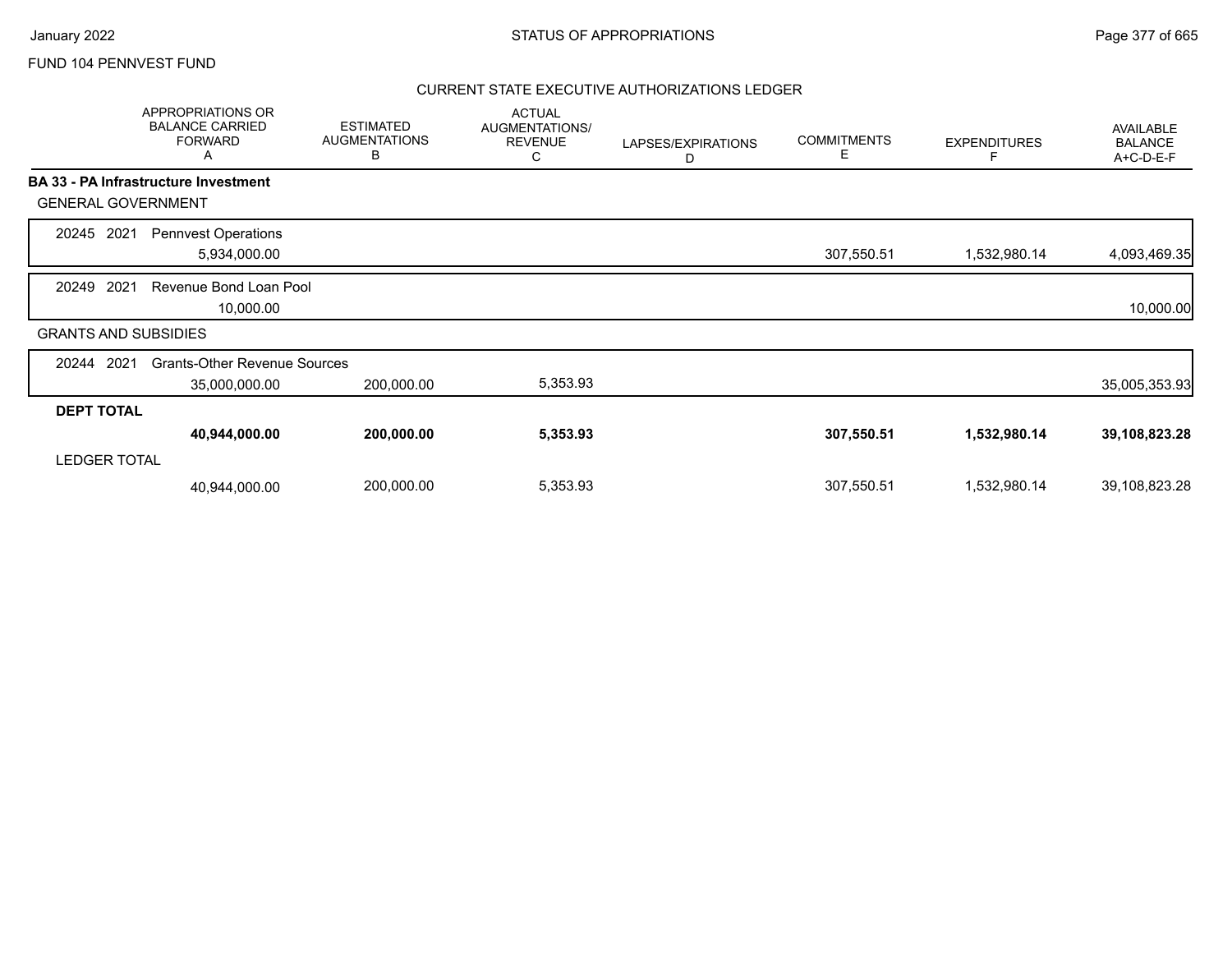## CURRENT STATE EXECUTIVE AUTHORIZATIONS - RESTRICTED LEDGER

|                             | APPROPRIATIONS OR<br><b>BALANCE CARRIED</b><br><b>FORWARD</b><br>A | <b>ESTIMATED</b><br><b>AUGMENTATIONS</b><br>B | <b>ACTUAL</b><br>AUGMENTATIONS/<br><b>REVENUE</b><br>С | LAPSES/EXPIRATIONS<br>D | <b>COMMITMENTS</b><br>E | <b>EXPENDITURES</b> | <b>AVAILABLE</b><br><b>BALANCE</b><br>A+C-D-E-F |
|-----------------------------|--------------------------------------------------------------------|-----------------------------------------------|--------------------------------------------------------|-------------------------|-------------------------|---------------------|-------------------------------------------------|
|                             | <b>BA 33 - PA Infrastructure Investment</b>                        |                                               |                                                        |                         |                         |                     |                                                 |
| <b>GRANTS AND SUBSIDIES</b> |                                                                    |                                               |                                                        |                         |                         |                     |                                                 |
| 2021<br>26347               | Revolving Loans and Administration                                 |                                               |                                                        |                         |                         |                     |                                                 |
|                             |                                                                    | 60,000,000.00                                 | 55,185,654.81                                          |                         | 31,579,086.59           | 4,606,027.16        | 19,000,541.06                                   |
| <b>DEPT TOTAL</b>           |                                                                    |                                               |                                                        |                         |                         |                     |                                                 |
|                             |                                                                    | 60,000,000.00                                 | 55, 185, 654.81                                        |                         | 31,579,086.59           | 4,606,027.16        | 19,000,541.06                                   |
| <b>LEDGER TOTAL</b>         |                                                                    |                                               |                                                        |                         |                         |                     |                                                 |
|                             |                                                                    | 60,000,000.00                                 | 55,185,654.81                                          |                         | 31,579,086.59           | 4,606,027.16        | 19,000,541.06                                   |
|                             | TOTAL TOTAL ALL CURRENT STATE LEDGERS                              |                                               |                                                        |                         |                         |                     |                                                 |
|                             | 40,944,000.00                                                      | 60,200,000.00                                 | 55,191,008.74                                          |                         | 31,886,637.10           | 6,139,007.30        | 58,109,364.34                                   |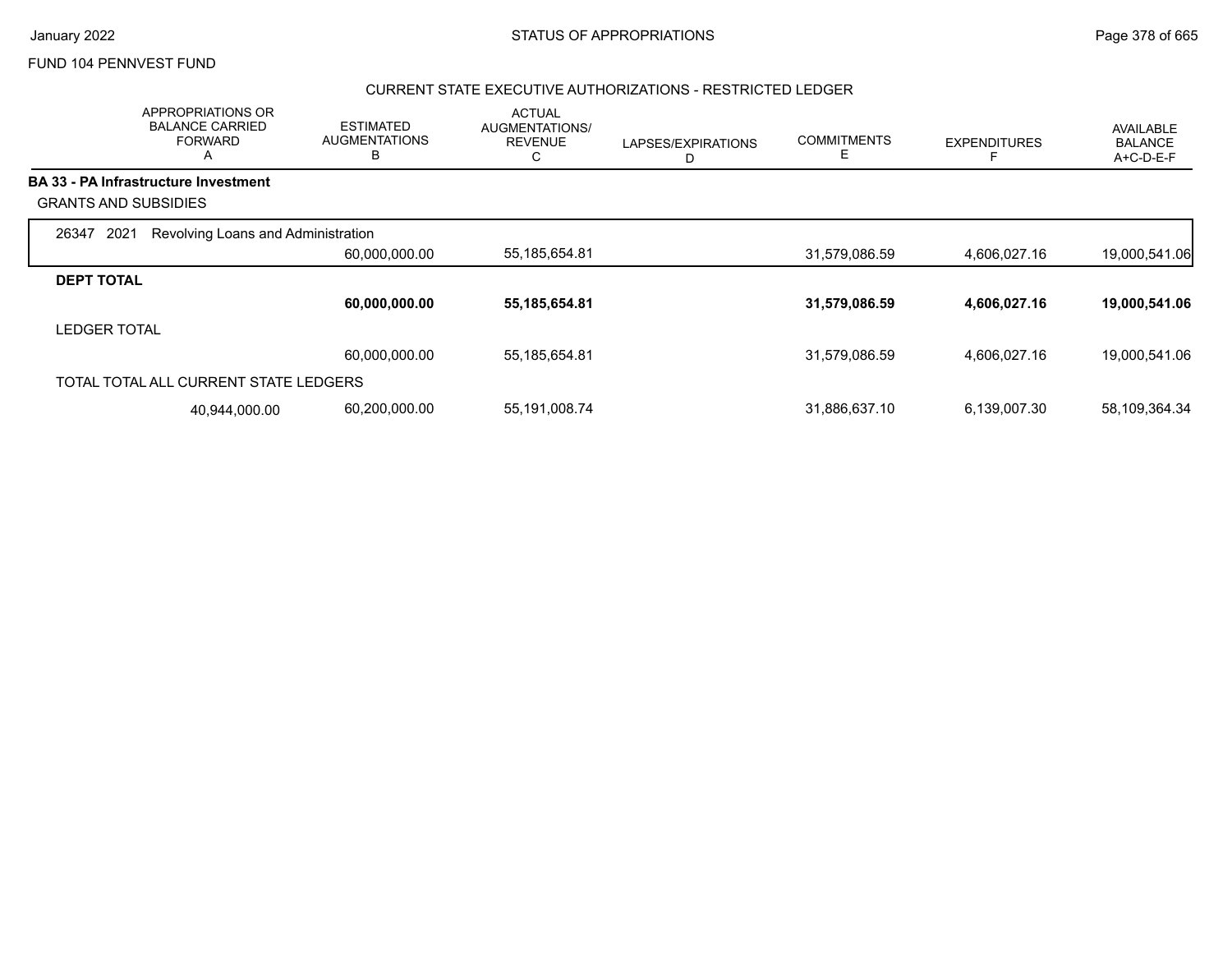|                                                                          | APPROPRIATIONS OR<br><b>BALANCE CARRIED</b><br><b>FORWARD</b><br>A | <b>ESTIMATED</b><br><b>AUGMENTATIONS</b><br>В | <b>ACTUAL</b><br>AUGMENTATIONS/<br><b>REVENUE</b><br>C | LAPSES/EXPIRATIONS<br>D | <b>COMMITMENTS</b><br>Е | <b>EXPENDITURES</b><br>F | <b>AVAILABLE</b><br><b>BALANCE</b><br>A+C-D-E-F |
|--------------------------------------------------------------------------|--------------------------------------------------------------------|-----------------------------------------------|--------------------------------------------------------|-------------------------|-------------------------|--------------------------|-------------------------------------------------|
| <b>BA 81 - Executive Offices</b>                                         |                                                                    |                                               |                                                        |                         |                         |                          |                                                 |
| <b>GENERAL GOVERNMENT</b>                                                |                                                                    |                                               |                                                        |                         |                         |                          |                                                 |
| 20498 2020                                                               | Transfer to the General Fund<br>10,000,000.00                      |                                               |                                                        |                         |                         |                          | 10,000,000.00                                   |
| <b>DEPT TOTAL</b>                                                        |                                                                    |                                               |                                                        |                         |                         |                          |                                                 |
|                                                                          | 10,000,000.00                                                      |                                               |                                                        |                         |                         |                          | 10,000,000.00                                   |
| <b>BA 33 - PA Infrastructure Investment</b><br><b>GENERAL GOVERNMENT</b> |                                                                    |                                               |                                                        |                         |                         |                          |                                                 |
|                                                                          | 20245 2019 Pennvest Operations<br>48,660.54                        |                                               |                                                        |                         | 2,243.50                |                          | 46,417.04                                       |
| 20245 2020                                                               | <b>Pennvest Operations</b><br>3,600,464.56                         |                                               |                                                        |                         |                         | 272,938.28               | 3,327,526.28                                    |
| 2020<br>20249                                                            | Revenue Bond Loan Pool<br>10,000.00                                |                                               |                                                        |                         |                         |                          | 10,000.00                                       |
| <b>GRANTS AND SUBSIDIES</b>                                              |                                                                    |                                               |                                                        |                         |                         |                          |                                                 |
| 20244 2020                                                               | <b>Grants-Other Revenue Sources</b><br>10,042,157.75               |                                               |                                                        |                         |                         |                          | 10,042,157.75                                   |
| <b>DEPT TOTAL</b>                                                        |                                                                    |                                               |                                                        |                         |                         |                          |                                                 |
| <b>LEDGER TOTAL</b>                                                      | 13,701,282.85                                                      |                                               |                                                        |                         | 2,243.50                | 272,938.28               | 13,426,101.07                                   |
|                                                                          | 23,701,282.85                                                      |                                               |                                                        |                         | 2,243.50                | 272,938.28               | 23,426,101.07                                   |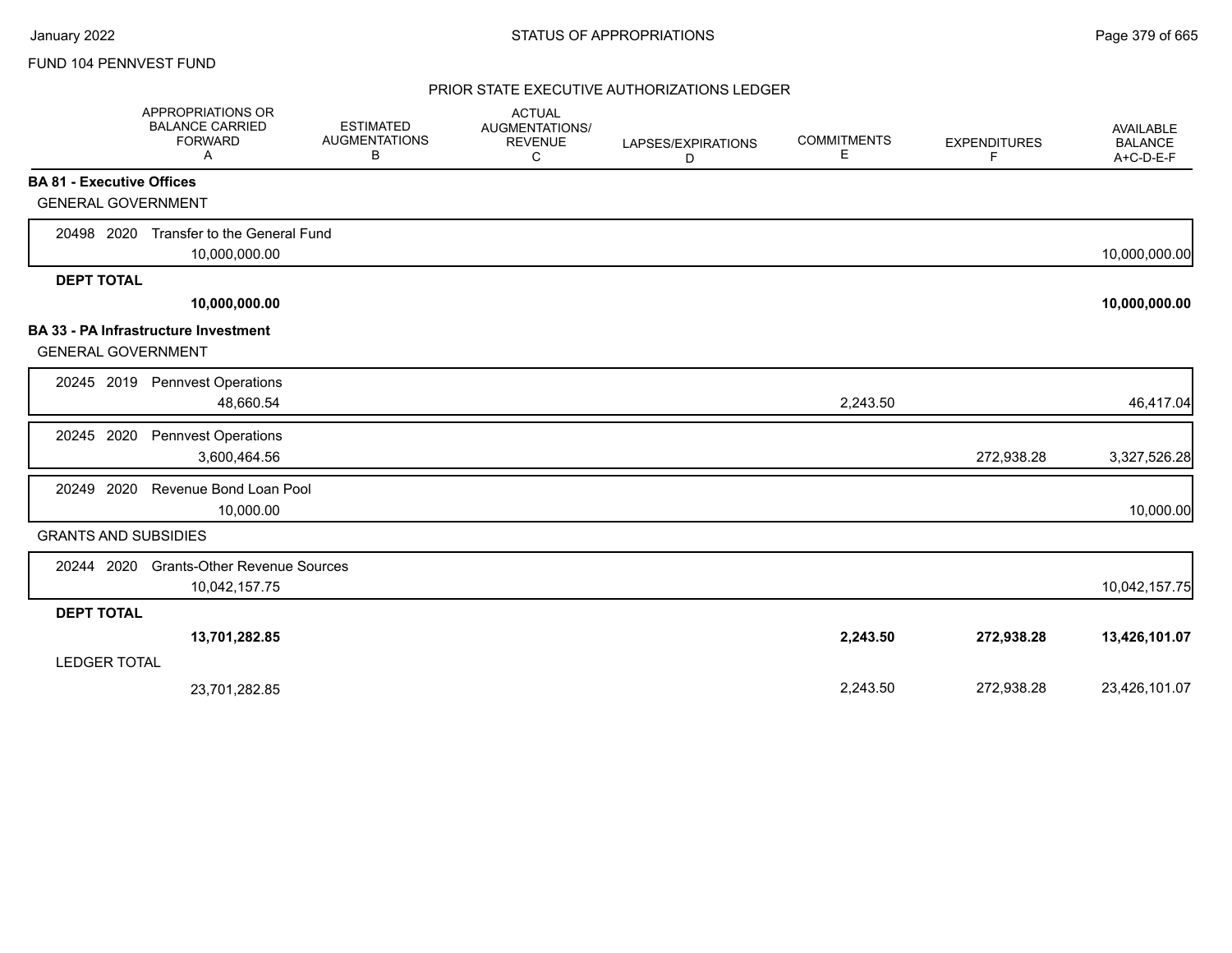### PRIOR STATE EXECUTIVE AUTHORIZATIONS - RESTRICTED LEDGER

|                             |                     | APPROPRIATIONS OR<br><b>BALANCE CARRIED</b><br><b>FORWARD</b><br>A | <b>ESTIMATED</b><br><b>AUGMENTATIONS</b><br>В | <b>ACTUAL</b><br>AUGMENTATIONS/<br><b>REVENUE</b><br>C | LAPSES/EXPIRATIONS<br>D | <b>COMMITMENTS</b><br>Е | <b>EXPENDITURES</b> | AVAILABLE<br><b>BALANCE</b><br>A+C-D-E-F |
|-----------------------------|---------------------|--------------------------------------------------------------------|-----------------------------------------------|--------------------------------------------------------|-------------------------|-------------------------|---------------------|------------------------------------------|
|                             |                     | BA 33 - PA Infrastructure Investment                               |                                               |                                                        |                         |                         |                     |                                          |
| <b>GRANTS AND SUBSIDIES</b> |                     |                                                                    |                                               |                                                        |                         |                         |                     |                                          |
| 26347                       | 2019                | Revolving Loans and Administration                                 |                                               |                                                        |                         |                         |                     |                                          |
|                             |                     | 69,549.51                                                          |                                               | $-69,549.51$                                           |                         |                         |                     |                                          |
| 26347                       | 2020                | Revolving Loans and Administration                                 |                                               |                                                        |                         |                         |                     |                                          |
|                             |                     | 75,905,816.27                                                      |                                               | -55,116,105.30                                         |                         |                         | 20,330,221.82       | 459,489.15                               |
| <b>DEPT TOTAL</b>           |                     |                                                                    |                                               |                                                        |                         |                         |                     |                                          |
|                             |                     | 75,975,365.78                                                      |                                               | -55,185,654.81                                         |                         |                         | 20,330,221.82       | 459,489.15                               |
|                             | <b>LEDGER TOTAL</b> |                                                                    |                                               |                                                        |                         |                         |                     |                                          |
|                             |                     | 75,975,365.78                                                      |                                               | -55,185,654.81                                         |                         |                         | 20,330,221.82       | 459,489.15                               |
|                             |                     | TOTAL TOTAL ALL PRIOR STATE LEDGERS                                |                                               |                                                        |                         |                         |                     |                                          |
|                             |                     | 99,676,648.63                                                      |                                               | -55,185,654.81                                         |                         | 2,243.50                | 20,603,160.10       | 23,885,590.22                            |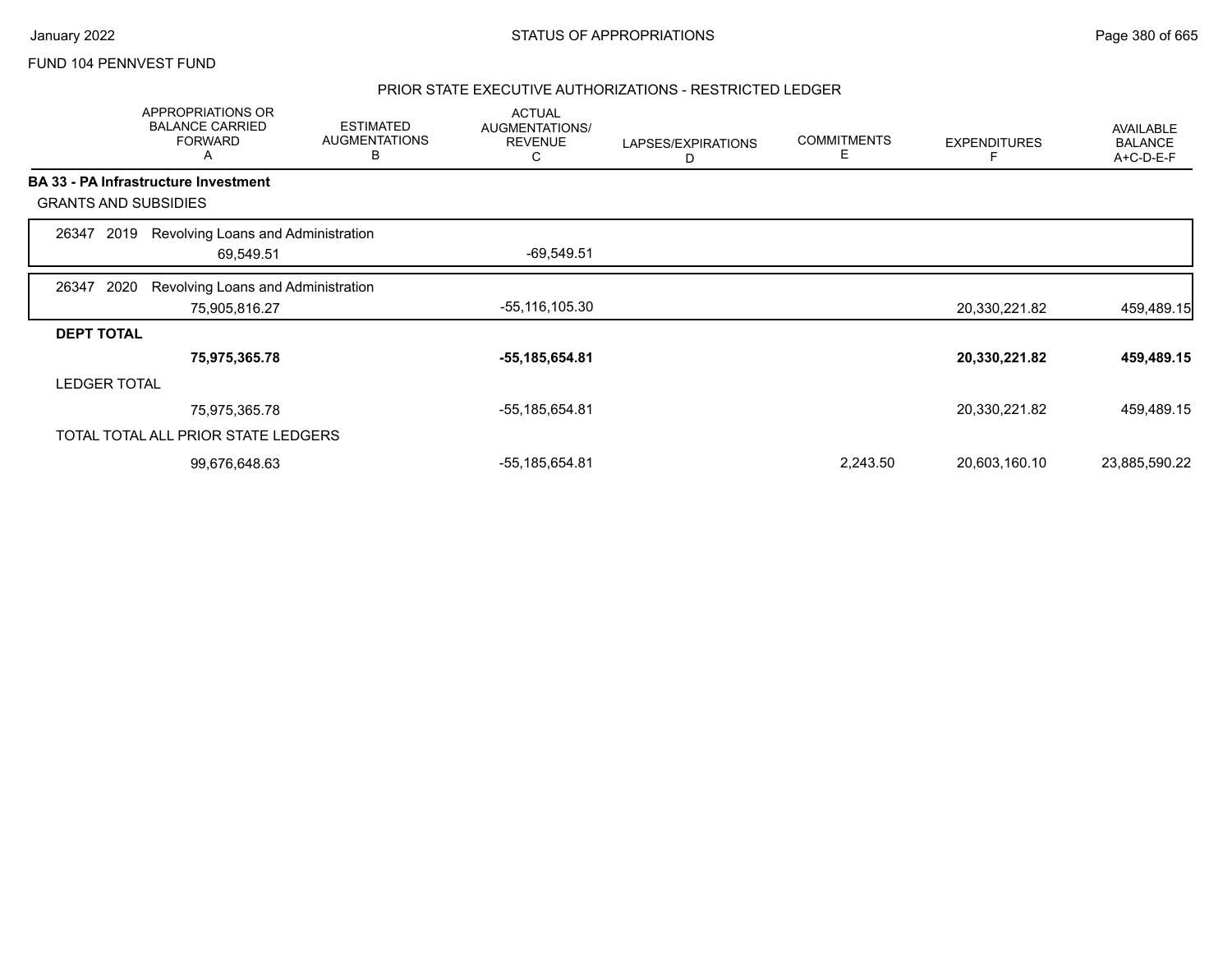### RESTRICTED REVENUE LEDGER

|                     | APPROPRIATIONS OR<br><b>BALANCE CARRIED</b><br><b>FORWARD</b><br>Α | <b>ESTIMATED</b><br><b>AUGMENTATIONS</b><br>B | <b>ACTUAL</b><br>AUGMENTATIONS/<br><b>REVENUE</b><br>C | LAPSES/EXPIRATIONS<br>D | <b>COMMITMENTS</b><br>Е | <b>EXPENDITURES</b> | AVAILABLE<br><b>BALANCE</b><br>A+C-D-E-F |
|---------------------|--------------------------------------------------------------------|-----------------------------------------------|--------------------------------------------------------|-------------------------|-------------------------|---------------------|------------------------------------------|
|                     | <b>BA 33 - PA Infrastructure Investment</b>                        |                                               |                                                        |                         |                         |                     |                                          |
|                     | <b>GRANTS AND SUBSIDIES</b>                                        |                                               |                                                        |                         |                         |                     |                                          |
| 2021<br>60173       | <b>Growing Greener Grants</b>                                      |                                               |                                                        |                         |                         |                     |                                          |
|                     | 75,915,867.07                                                      |                                               | 16,813,000.00                                          |                         | 29,587,486.25           | 5,623,573.73        | 57,517,807.09                            |
| 2021<br>60176       | Revolving Loans and Administration                                 |                                               |                                                        |                         |                         |                     |                                          |
|                     | 15,032,811.41                                                      |                                               | 24,627,203.91                                          |                         |                         |                     | 39,660,015.32                            |
| 2021<br>60347       | <b>Marcellus Legacy Grants</b>                                     |                                               |                                                        |                         |                         |                     |                                          |
|                     | 32,258,632.71                                                      |                                               |                                                        |                         | 13,149,506.63           | 3,210,580.11        | 15,898,545.97                            |
| <b>DEPT TOTAL</b>   |                                                                    |                                               |                                                        |                         |                         |                     |                                          |
|                     | 123,207,311.19                                                     |                                               | 41,440,203.91                                          |                         | 42,736,992.88           | 8,834,153.84        | 113,076,368.38                           |
| <b>LEDGER TOTAL</b> |                                                                    |                                               |                                                        |                         |                         |                     |                                          |
|                     | 123,207,311.19                                                     |                                               | 41,440,203.91                                          |                         | 42,736,992.88           | 8,834,153.84        | 113,076,368.38                           |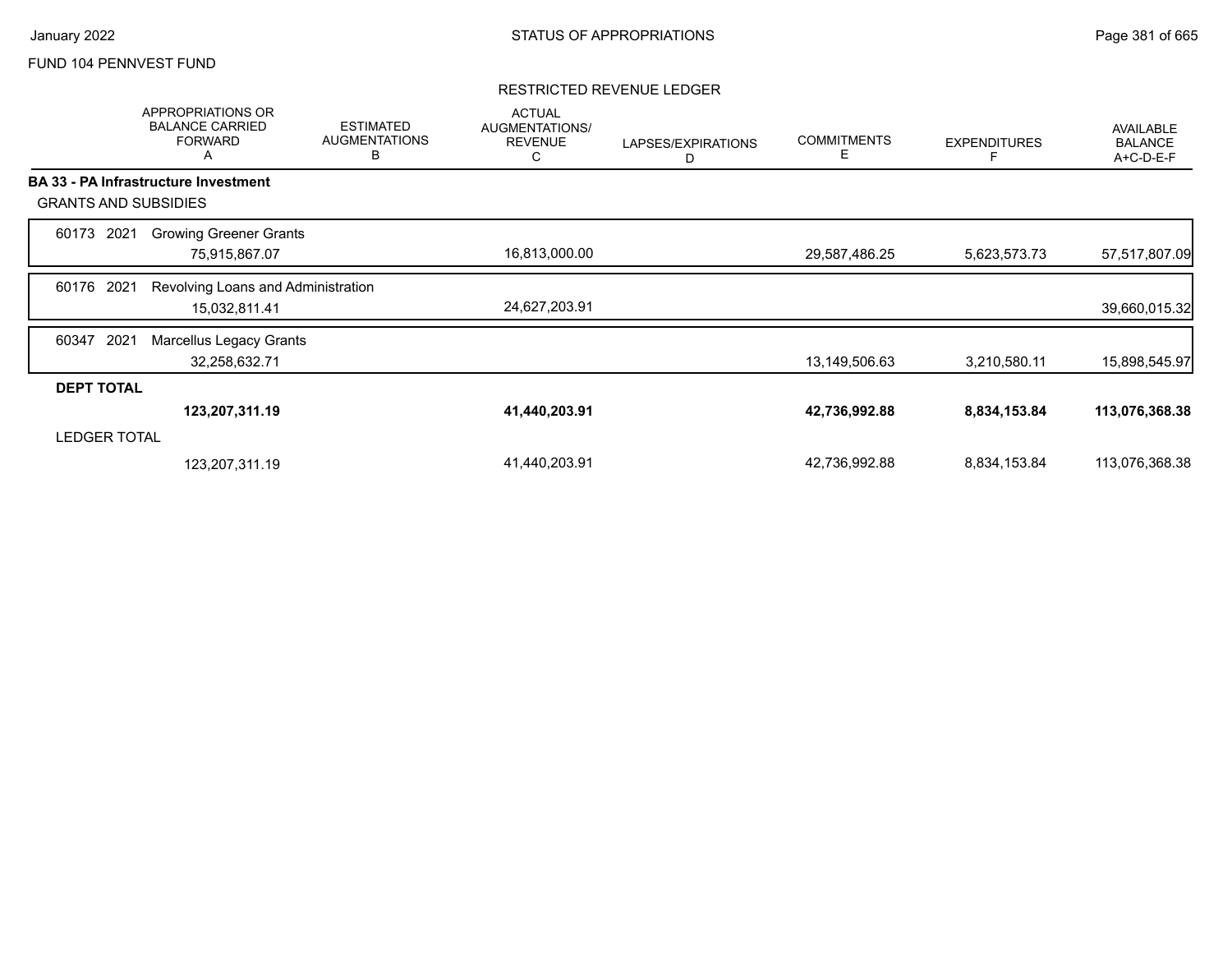# FUND 105 PENNVEST BOND AUTHORIZATION FUND

### PRIOR STATE CONTINUING LEDGER

|                             |      | APPROPRIATIONS OR<br><b>BALANCE CARRIED</b><br><b>FORWARD</b><br>A | <b>ESTIMATED</b><br><b>AUGMENTATIONS</b><br>В | <b>ACTUAL</b><br>AUGMENTATIONS/<br><b>REVENUE</b><br>С | LAPSES/EXPIRATIONS<br>D | <b>COMMITMENTS</b><br>Е | <b>EXPENDITURES</b> | <b>AVAILABLE</b><br><b>BALANCE</b><br>A+C-D-E-F |
|-----------------------------|------|--------------------------------------------------------------------|-----------------------------------------------|--------------------------------------------------------|-------------------------|-------------------------|---------------------|-------------------------------------------------|
|                             |      | BA 33 - PA Infrastructure Investment                               |                                               |                                                        |                         |                         |                     |                                                 |
| <b>GRANTS AND SUBSIDIES</b> |      |                                                                    |                                               |                                                        |                         |                         |                     |                                                 |
| 30170                       | 1988 | WATER AND SEWER 1988 REFERENDUM                                    |                                               |                                                        |                         |                         |                     |                                                 |
|                             |      | 290,504.80                                                         |                                               |                                                        |                         |                         |                     | 290,504.80                                      |
| 30171                       | 1988 | DRINKING WATER SUPPLIES                                            |                                               |                                                        |                         |                         |                     |                                                 |
|                             |      | 7,954,885.80                                                       |                                               |                                                        |                         |                         |                     | 7,954,885.80                                    |
| <b>DEPT TOTAL</b>           |      |                                                                    |                                               |                                                        |                         |                         |                     |                                                 |
|                             |      | 8,245,390.60                                                       |                                               |                                                        |                         |                         |                     | 8,245,390.60                                    |
| <b>LEDGER TOTAL</b>         |      |                                                                    |                                               |                                                        |                         |                         |                     |                                                 |
|                             |      | 8,245,390.60                                                       |                                               |                                                        |                         |                         |                     | 8,245,390.60                                    |
|                             |      | TOTAL TOTAL ALL PRIOR STATE LEDGERS                                |                                               |                                                        |                         |                         |                     |                                                 |
|                             |      | 8,245,390.60                                                       |                                               |                                                        |                         |                         |                     | 8,245,390.60                                    |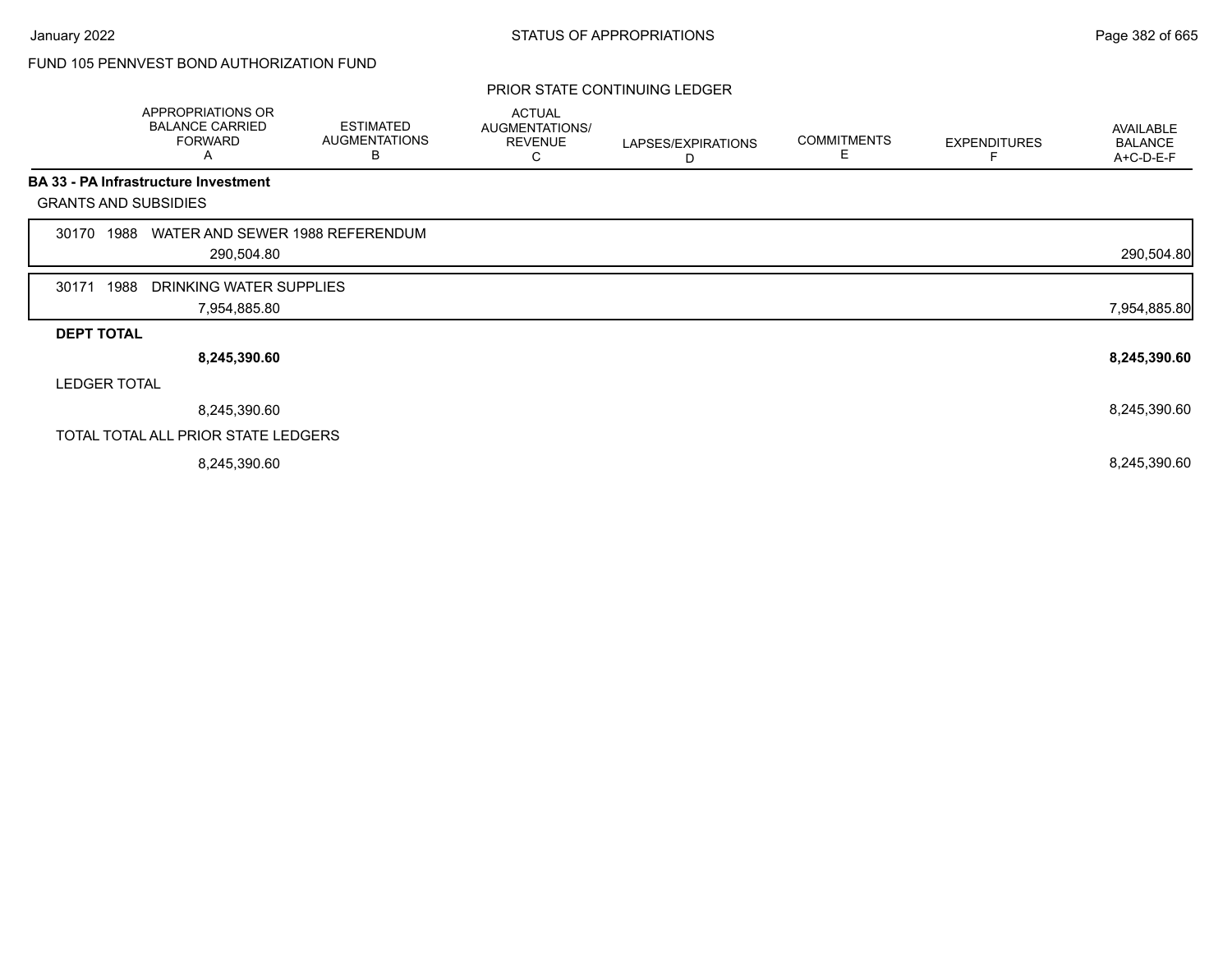# FUND 108 PENNVEST REDEMPTION FUND

### NON-BUDGETED LEDGER

|                     | APPROPRIATIONS OR<br><b>BALANCE CARRIED</b><br><b>FORWARD</b><br>$\overline{A}$ | <b>ESTIMATED</b><br><b>AUGMENTATIONS</b><br>В | <b>ACTUAL</b><br><b>AUGMENTATIONS/</b><br><b>REVENUE</b><br>C | LAPSES/EXPIRATIONS<br>D | <b>COMMITMENTS</b> | <b>EXPENDITURES</b> | AVAILABLE<br><b>BALANCE</b><br>A+C-D-E-F |
|---------------------|---------------------------------------------------------------------------------|-----------------------------------------------|---------------------------------------------------------------|-------------------------|--------------------|---------------------|------------------------------------------|
| BA 73 - Treasury    |                                                                                 |                                               |                                                               |                         |                    |                     |                                          |
|                     | <b>GENERAL GOVERNMENT</b>                                                       |                                               |                                                               |                         |                    |                     |                                          |
| 50035 2021          | Payment of Interest and Principal                                               |                                               |                                                               |                         |                    |                     |                                          |
|                     |                                                                                 |                                               |                                                               |                         |                    | 3,104,900.00        | $-3,104,900.00$                          |
| <b>DEPT TOTAL</b>   |                                                                                 |                                               |                                                               |                         |                    |                     |                                          |
|                     |                                                                                 |                                               |                                                               |                         |                    | 3,104,900.00        | $-3,104,900.00$                          |
| <b>LEDGER TOTAL</b> |                                                                                 |                                               |                                                               |                         |                    |                     |                                          |
|                     |                                                                                 |                                               |                                                               |                         |                    | 3,104,900.00        | $-3.104.900.00$                          |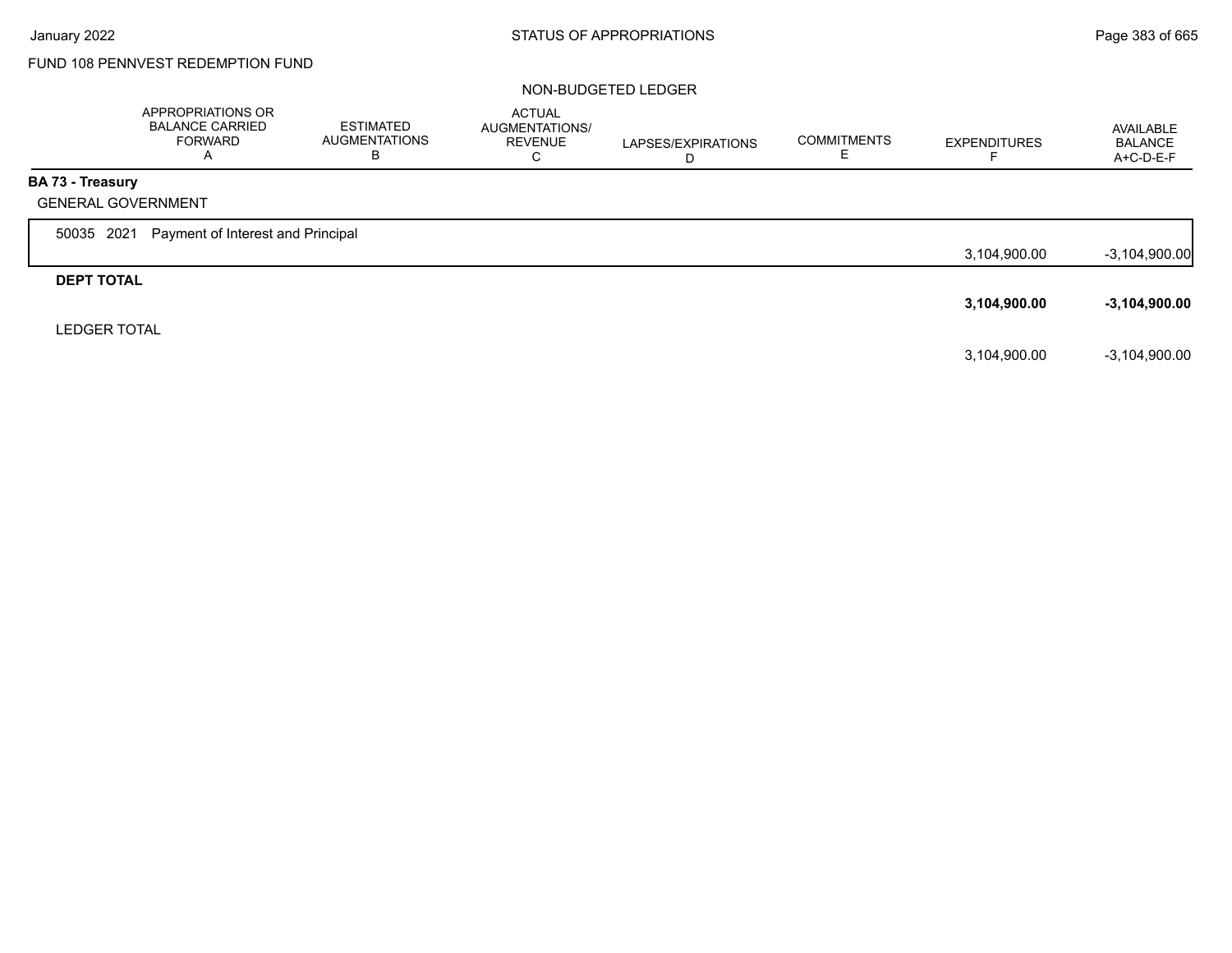## FUND 109 PENNVEST WATER POLLUTION CONTROL RE

|                             | APPROPRIATIONS OR<br><b>BALANCE CARRIED</b><br><b>FORWARD</b><br>Α | <b>ESTIMATED</b><br><b>AUGMENTATIONS</b><br>B | <b>ACTUAL</b><br>AUGMENTATIONS/<br><b>REVENUE</b><br>С | LAPSES/EXPIRATIONS<br>D | <b>COMMITMENTS</b><br>Е | <b>EXPENDITURES</b> | AVAILABLE<br><b>BALANCE</b><br>A+C-D-E-F |
|-----------------------------|--------------------------------------------------------------------|-----------------------------------------------|--------------------------------------------------------|-------------------------|-------------------------|---------------------|------------------------------------------|
|                             | <b>BA 33 - PA Infrastructure Investment</b>                        |                                               |                                                        |                         |                         |                     |                                          |
| <b>GRANTS AND SUBSIDIES</b> |                                                                    |                                               |                                                        |                         |                         |                     |                                          |
| 2021<br>20248               | Addtl Sewage Proj Rev Loans                                        |                                               |                                                        |                         |                         |                     |                                          |
|                             | 257,200,000.00                                                     |                                               |                                                        |                         | 206,502,574.36          | 5, 194, 263. 35     | 45,503,162.29                            |
| 20822 2021                  | Transfr to Drinking Water Revolving Fund<br>20,000,000.00          |                                               |                                                        |                         |                         |                     | 20,000,000.00                            |
| <b>DEPT TOTAL</b>           |                                                                    |                                               |                                                        |                         |                         |                     |                                          |
|                             | 277,200,000.00                                                     |                                               |                                                        |                         | 206,502,574.36          | 5, 194, 263. 35     | 65,503,162.29                            |
| <b>LEDGER TOTAL</b>         |                                                                    |                                               |                                                        |                         |                         |                     |                                          |
|                             | 277,200,000.00                                                     |                                               |                                                        |                         | 206,502,574.36          | 5, 194, 263. 35     | 65,503,162.29                            |
|                             | TOTAL TOTAL ALL CURRENT STATE LEDGERS                              |                                               |                                                        |                         |                         |                     |                                          |
|                             | 277,200,000.00                                                     |                                               |                                                        |                         | 206,502,574.36          | 5, 194, 263. 35     | 65,503,162.29                            |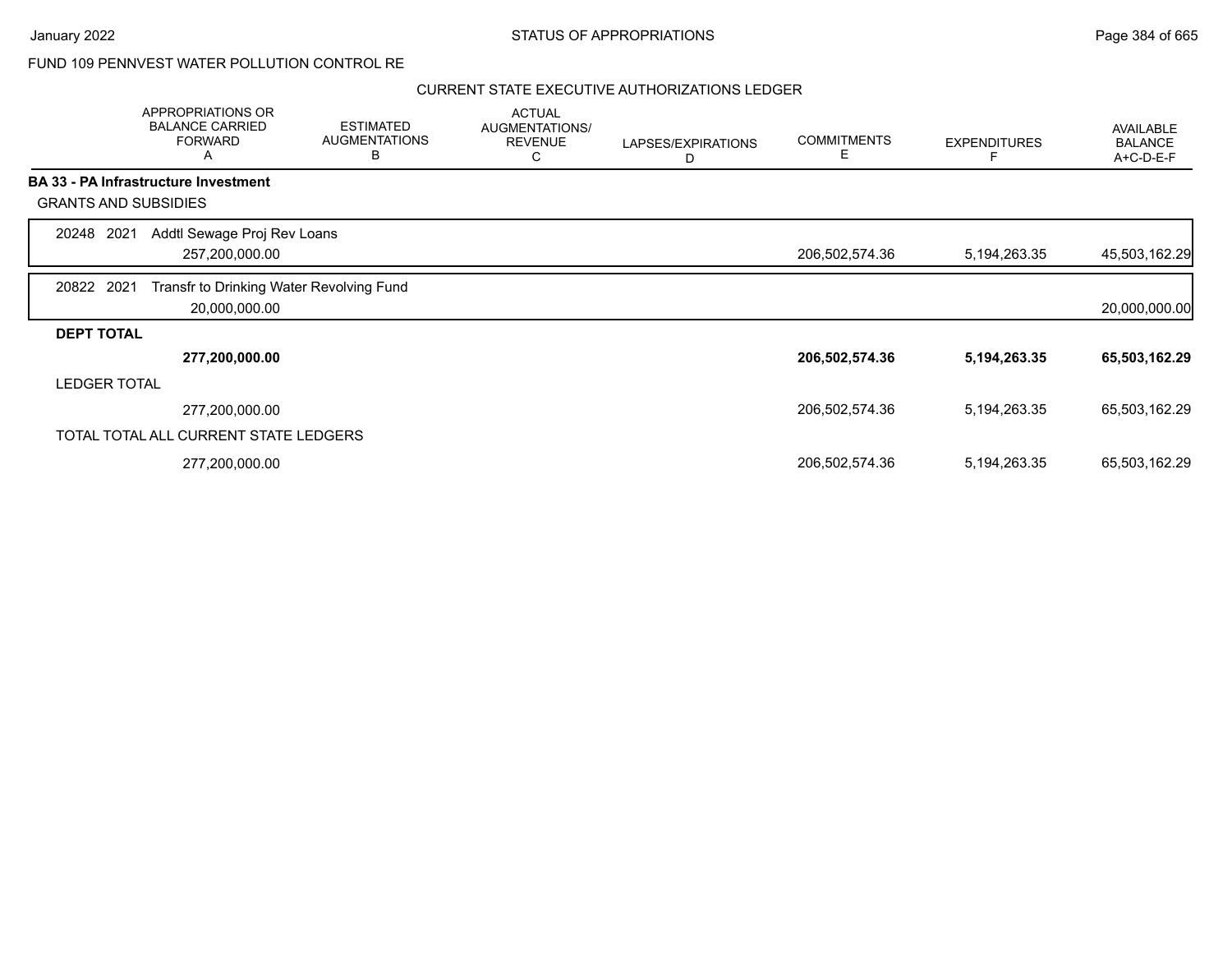# FUND 109 PENNVEST WATER POLLUTION CONTROL RE

|                                  | APPROPRIATIONS OR<br><b>BALANCE CARRIED</b><br><b>FORWARD</b><br>Α | <b>ESTIMATED</b><br><b>AUGMENTATIONS</b><br>В | <b>ACTUAL</b><br><b>AUGMENTATIONS/</b><br><b>REVENUE</b><br>C | LAPSES/EXPIRATIONS<br>D | <b>COMMITMENTS</b><br>E. | <b>EXPENDITURES</b><br>F | AVAILABLE<br><b>BALANCE</b><br>A+C-D-E-F |
|----------------------------------|--------------------------------------------------------------------|-----------------------------------------------|---------------------------------------------------------------|-------------------------|--------------------------|--------------------------|------------------------------------------|
| <b>BA 81 - Executive Offices</b> |                                                                    |                                               |                                                               |                         |                          |                          |                                          |
| <b>GENERAL GOVERNMENT</b>        |                                                                    |                                               |                                                               |                         |                          |                          |                                          |
| 20499 2020                       | Transfer to the General Fund                                       |                                               |                                                               |                         |                          |                          |                                          |
|                                  | 9,000,000.00                                                       |                                               |                                                               |                         |                          |                          | 9,000,000.00                             |
| <b>DEPT TOTAL</b>                |                                                                    |                                               |                                                               |                         |                          |                          |                                          |
|                                  | 9,000,000.00                                                       |                                               |                                                               |                         |                          |                          | 9,000,000.00                             |
|                                  | <b>BA 33 - PA Infrastructure Investment</b>                        |                                               |                                                               |                         |                          |                          |                                          |
| <b>GRANTS AND SUBSIDIES</b>      |                                                                    |                                               |                                                               |                         |                          |                          |                                          |
|                                  | 20248 2015 Addtl Sewage Proj Rev Loans                             |                                               |                                                               |                         |                          |                          |                                          |
|                                  |                                                                    |                                               |                                                               |                         |                          | $-109, 116.79$           | 109,116.79                               |
| 20248 2019                       | Addtl Sewage Proj Rev Loans                                        |                                               |                                                               |                         |                          |                          |                                          |
|                                  | 12,895,788.93                                                      |                                               |                                                               |                         |                          |                          | 12,895,788.93                            |
| 20248 2020                       | Addtl Sewage Proj Rev Loans                                        |                                               |                                                               |                         |                          |                          |                                          |
|                                  | 229,882,947.40                                                     |                                               |                                                               |                         | 815.54                   | 7,215,550.03             | 222,666,581.83                           |
| 20822 2020                       | Transfr to Drinking Water Revolving Fund                           |                                               |                                                               |                         |                          |                          |                                          |
|                                  | 20,000,342.00                                                      |                                               |                                                               |                         |                          |                          | 20,000,342.00                            |
| <b>DEPT TOTAL</b>                |                                                                    |                                               |                                                               |                         |                          |                          |                                          |
|                                  | 262,779,078.33                                                     |                                               |                                                               |                         | 815.54                   | 7,106,433.24             | 255,671,829.55                           |
| <b>LEDGER TOTAL</b>              |                                                                    |                                               |                                                               |                         |                          |                          |                                          |
|                                  | 271,779,078.33                                                     |                                               |                                                               |                         | 815.54                   | 7,106,433.24             | 264,671,829.55                           |
|                                  | TOTAL TOTAL ALL PRIOR STATE LEDGERS                                |                                               |                                                               |                         |                          |                          |                                          |
|                                  | 271,779,078.33                                                     |                                               |                                                               |                         | 815.54                   | 7,106,433.24             | 264,671,829.55                           |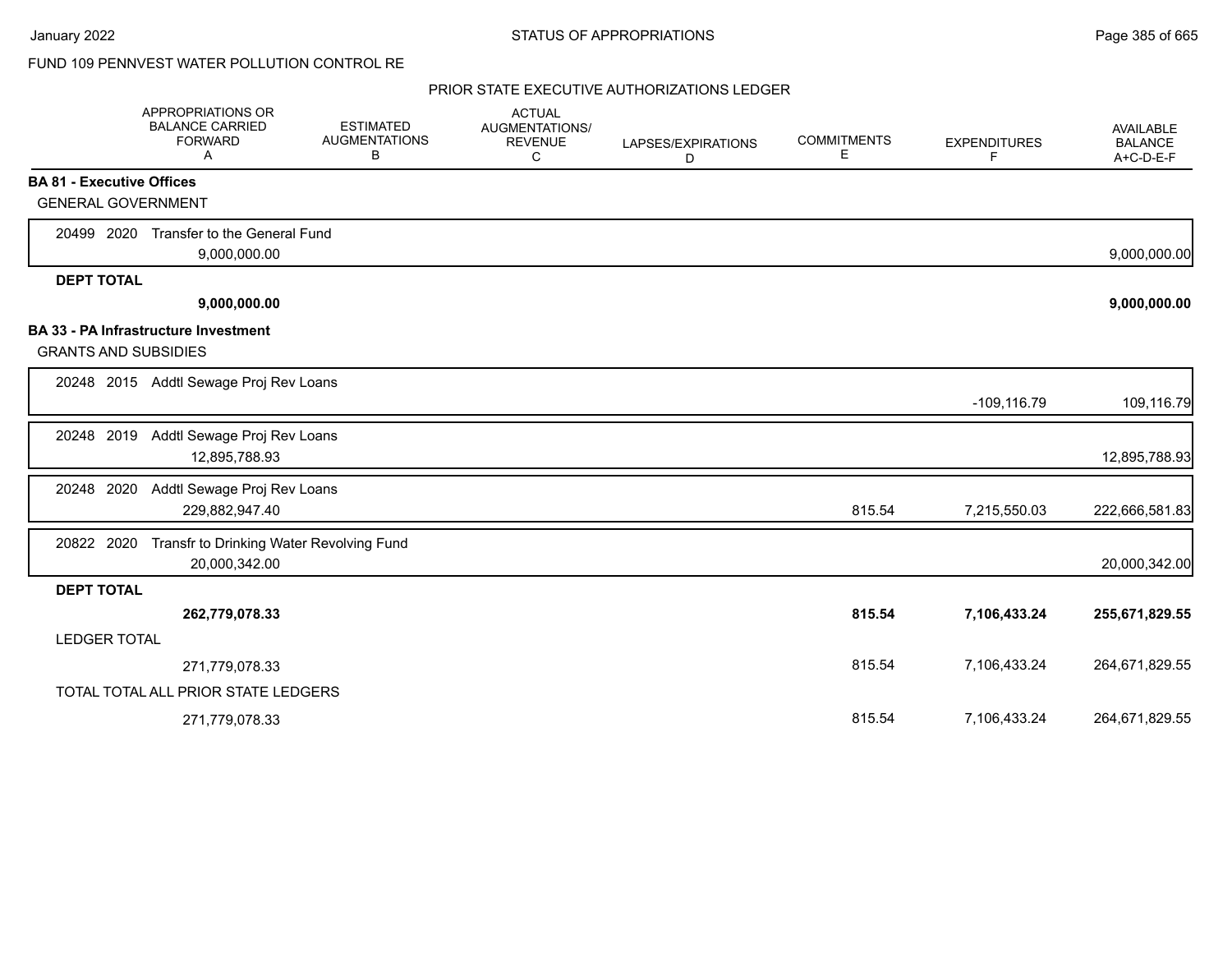# FUND 109 PENNVEST WATER POLLUTION CONTROL RE

### RESTRICTED REVENUE LEDGER

|                             | <b>APPROPRIATIONS OR</b><br><b>BALANCE CARRIED</b><br><b>FORWARD</b><br>А | <b>ESTIMATED</b><br><b>AUGMENTATIONS</b><br>в | <b>ACTUAL</b><br>AUGMENTATIONS/<br><b>REVENUE</b><br>С | LAPSES/EXPIRATIONS<br>D | <b>COMMITMENTS</b> | <b>EXPENDITURES</b> | AVAILABLE<br><b>BALANCE</b><br>A+C-D-E-F |
|-----------------------------|---------------------------------------------------------------------------|-----------------------------------------------|--------------------------------------------------------|-------------------------|--------------------|---------------------|------------------------------------------|
|                             | BA 33 - PA Infrastructure Investment                                      |                                               |                                                        |                         |                    |                     |                                          |
| <b>GRANTS AND SUBSIDIES</b> |                                                                           |                                               |                                                        |                         |                    |                     |                                          |
| 2021<br>60253               | <b>Nutrient Credits</b>                                                   |                                               |                                                        |                         |                    |                     |                                          |
|                             | 406,455.48                                                                |                                               |                                                        |                         |                    |                     | 406,455.48                               |
| <b>DEPT TOTAL</b>           |                                                                           |                                               |                                                        |                         |                    |                     |                                          |
|                             | 406,455.48                                                                |                                               |                                                        |                         |                    |                     | 406,455.48                               |
| <b>LEDGER TOTAL</b>         |                                                                           |                                               |                                                        |                         |                    |                     |                                          |
|                             | 406,455.48                                                                |                                               |                                                        |                         |                    |                     | 406,455.48                               |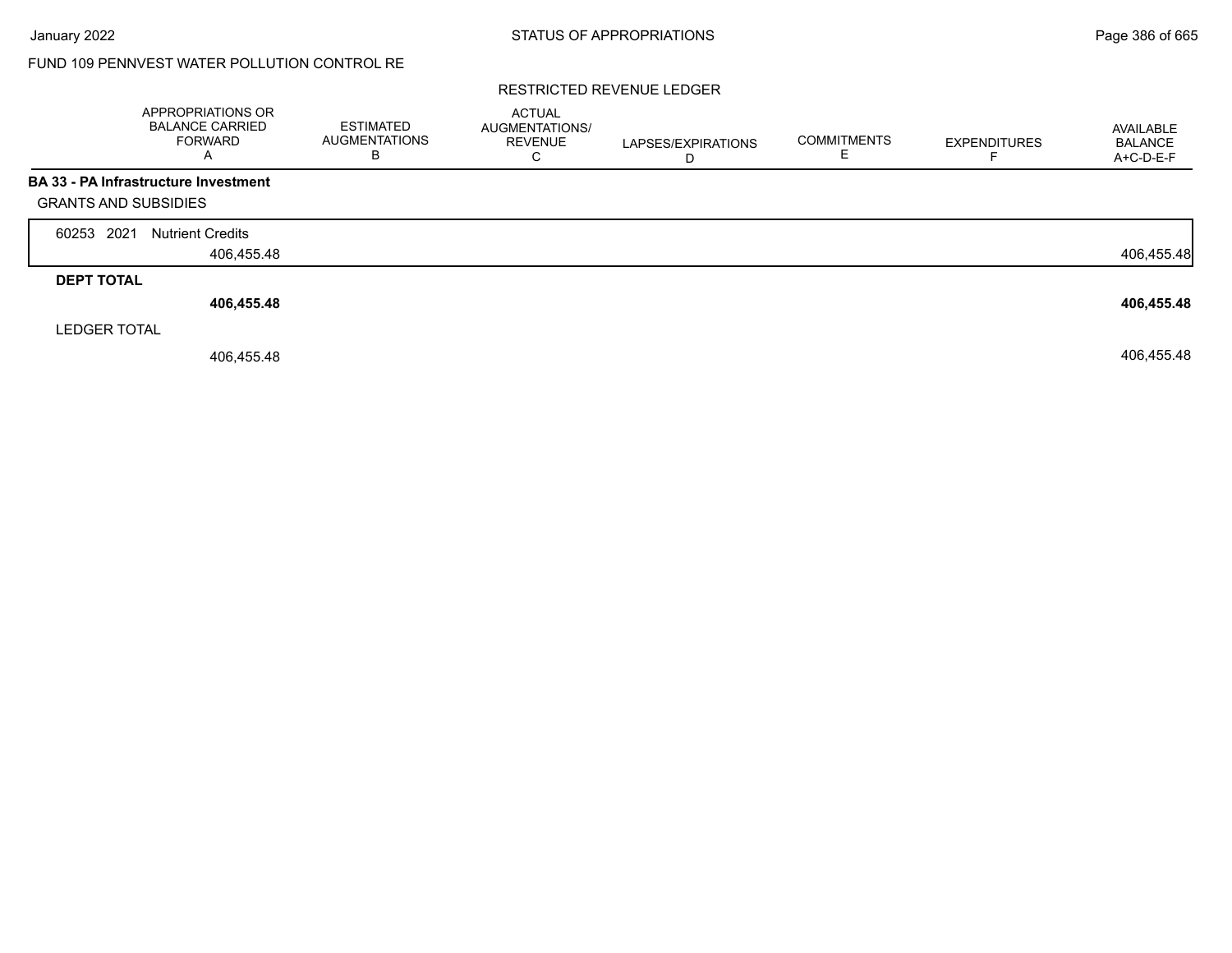Г

# FUND 110 DEFERRED COMPENSATION FUND - SHORT

### NON-BUDGETED LEDGER

|                     | APPROPRIATIONS OR<br><b>BALANCE CARRIED</b><br><b>FORWARD</b><br>A | <b>ESTIMATED</b><br><b>AUGMENTATIONS</b><br>В | <b>ACTUAL</b><br>AUGMENTATIONS/<br><b>REVENUE</b><br>С | LAPSES/EXPIRATIONS<br>D | <b>COMMITMENTS</b> | <b>EXPENDITURES</b> | AVAILABLE<br><b>BALANCE</b><br>A+C-D-E-F |
|---------------------|--------------------------------------------------------------------|-----------------------------------------------|--------------------------------------------------------|-------------------------|--------------------|---------------------|------------------------------------------|
|                     | <b>BA 70 - State Employees' Ret Sys</b>                            |                                               |                                                        |                         |                    |                     |                                          |
|                     | <b>GENERAL GOVERNMENT</b>                                          |                                               |                                                        |                         |                    |                     |                                          |
| 50029               | 2021<br>Purchase of Investments - Short Term                       |                                               |                                                        |                         |                    |                     |                                          |
|                     |                                                                    |                                               |                                                        |                         |                    | 15,439,545.17       | $-15,439,545.17$                         |
| <b>DEPT TOTAL</b>   |                                                                    |                                               |                                                        |                         |                    |                     |                                          |
|                     |                                                                    |                                               |                                                        |                         |                    | 15,439,545.17       | $-15,439,545.17$                         |
| <b>LEDGER TOTAL</b> |                                                                    |                                               |                                                        |                         |                    |                     |                                          |
|                     |                                                                    |                                               |                                                        |                         |                    | 15,439,545.17       | -15,439,545.17                           |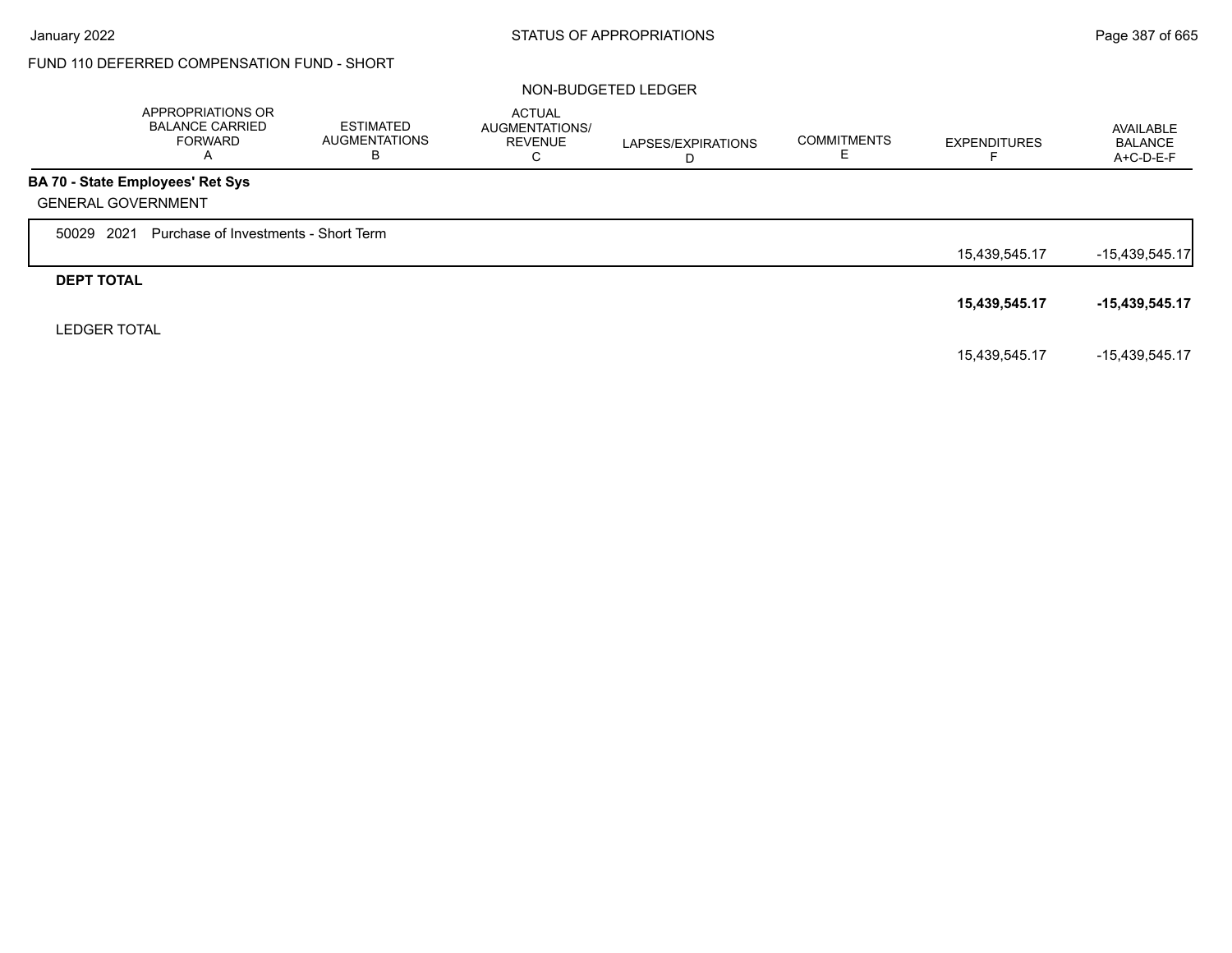## FUND 111 MACHINERY AND EQUIPMENT LOAN FUND

|                             | APPROPRIATIONS OR<br><b>BALANCE CARRIED</b><br><b>FORWARD</b><br>Α | <b>ESTIMATED</b><br><b>AUGMENTATIONS</b><br>В | <b>ACTUAL</b><br>AUGMENTATIONS/<br><b>REVENUE</b><br>С | LAPSES/EXPIRATIONS<br>D | <b>COMMITMENTS</b><br>Е | <b>EXPENDITURES</b><br>F | <b>AVAILABLE</b><br><b>BALANCE</b><br>A+C-D-E-F |
|-----------------------------|--------------------------------------------------------------------|-----------------------------------------------|--------------------------------------------------------|-------------------------|-------------------------|--------------------------|-------------------------------------------------|
|                             | <b>BA 24 - Community &amp; Economic Develop</b>                    |                                               |                                                        |                         |                         |                          |                                                 |
| <b>GENERAL GOVERNMENT</b>   |                                                                    |                                               |                                                        |                         |                         |                          |                                                 |
| 2021<br>20043               | <b>General Operations</b>                                          |                                               |                                                        |                         |                         |                          |                                                 |
|                             | 778,000.00                                                         |                                               |                                                        |                         | 25,629.50               | 195,568.83               | 556,801.67                                      |
| <b>GRANTS AND SUBSIDIES</b> |                                                                    |                                               |                                                        |                         |                         |                          |                                                 |
| 2021<br>20044               | Machinery and Equipment Loans                                      |                                               |                                                        |                         |                         |                          |                                                 |
|                             | 11,000,000.00                                                      |                                               |                                                        |                         | 1,000,000.00            |                          | 10,000,000.00                                   |
| <b>DEPT TOTAL</b>           |                                                                    |                                               |                                                        |                         |                         |                          |                                                 |
|                             | 11,778,000.00                                                      |                                               |                                                        |                         | 1,025,629.50            | 195,568.83               | 10,556,801.67                                   |
| <b>LEDGER TOTAL</b>         |                                                                    |                                               |                                                        |                         |                         |                          |                                                 |
|                             | 11,778,000.00                                                      |                                               |                                                        |                         | 1,025,629.50            | 195,568.83               | 10,556,801.67                                   |
|                             | TOTAL TOTAL ALL CURRENT STATE LEDGERS                              |                                               |                                                        |                         |                         |                          |                                                 |
|                             | 11,778,000.00                                                      |                                               |                                                        |                         | 1,025,629.50            | 195,568.83               | 10,556,801.67                                   |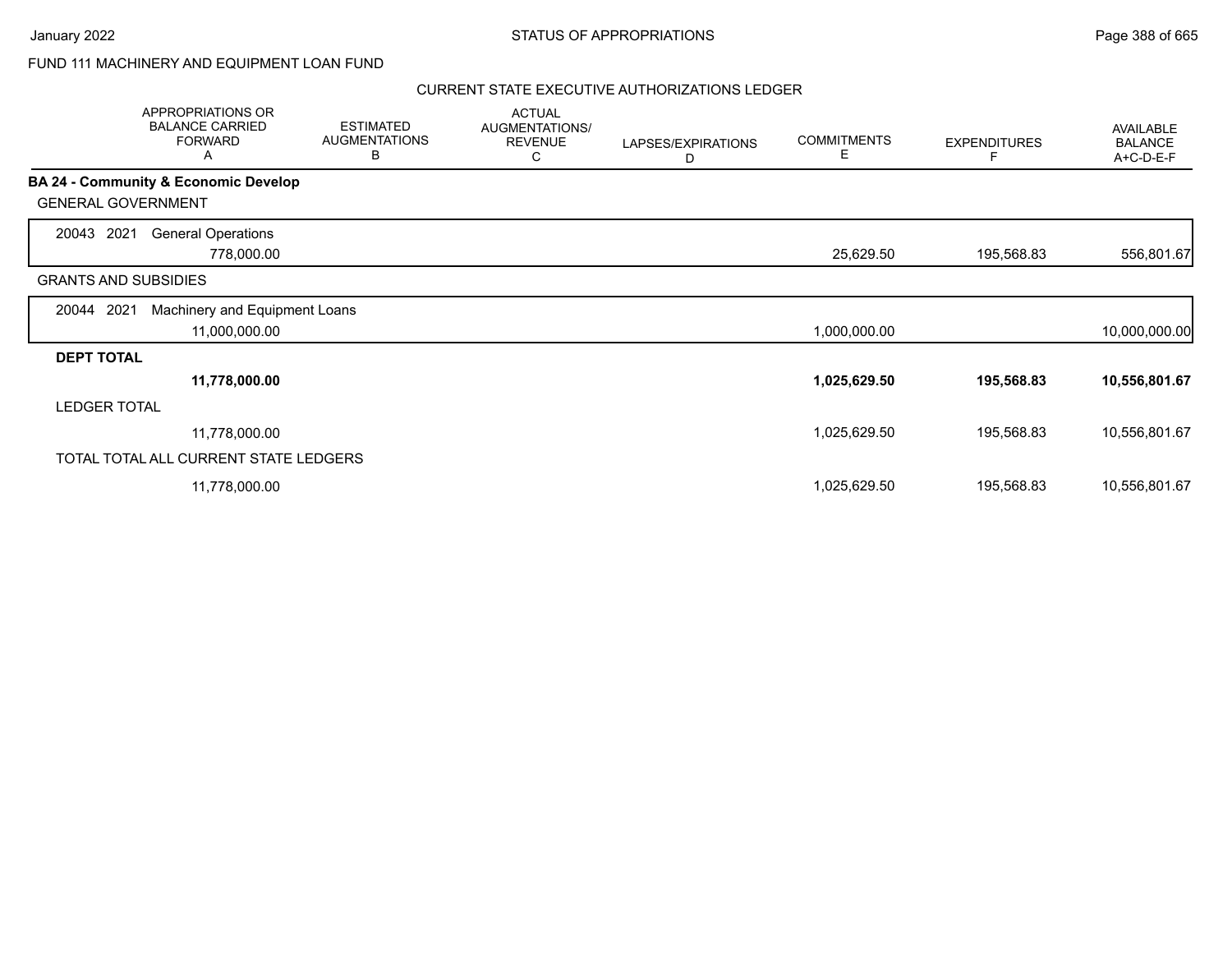## FUND 111 MACHINERY AND EQUIPMENT LOAN FUND

|                             | <b>APPROPRIATIONS OR</b><br><b>BALANCE CARRIED</b><br><b>FORWARD</b><br>A | <b>ESTIMATED</b><br><b>AUGMENTATIONS</b><br>В | <b>ACTUAL</b><br>AUGMENTATIONS/<br><b>REVENUE</b><br>C | LAPSES/EXPIRATIONS<br>D | <b>COMMITMENTS</b><br>Е | <b>EXPENDITURES</b><br>F | <b>AVAILABLE</b><br><b>BALANCE</b><br>A+C-D-E-F |
|-----------------------------|---------------------------------------------------------------------------|-----------------------------------------------|--------------------------------------------------------|-------------------------|-------------------------|--------------------------|-------------------------------------------------|
|                             | BA 24 - Community & Economic Develop                                      |                                               |                                                        |                         |                         |                          |                                                 |
| <b>GENERAL GOVERNMENT</b>   |                                                                           |                                               |                                                        |                         |                         |                          |                                                 |
| 2020<br>20043               | <b>General Operations</b><br>423,181.18                                   |                                               |                                                        |                         |                         | 13,836.49                | 409,344.69                                      |
| <b>GRANTS AND SUBSIDIES</b> |                                                                           |                                               |                                                        |                         |                         |                          |                                                 |
| 20044 2018                  | Machinery and Equipment Loans<br>47,831.00                                |                                               |                                                        |                         |                         |                          | 47,831.00                                       |
| 2019<br>20044               | Machinery and Equipment Loans<br>2,632,319.00                             |                                               |                                                        |                         | 982,319.00              | 1,650,000.00             |                                                 |
| 2020<br>20044               | Machinery and Equipment Loans<br>9,650,000.00                             |                                               |                                                        |                         | 940,000.00              |                          | 8,710,000.00                                    |
| <b>DEPT TOTAL</b>           |                                                                           |                                               |                                                        |                         |                         |                          |                                                 |
|                             | 12,753,331.18                                                             |                                               |                                                        |                         | 1,922,319.00            | 1,663,836.49             | 9,167,175.69                                    |
| <b>LEDGER TOTAL</b>         |                                                                           |                                               |                                                        |                         |                         |                          |                                                 |
|                             | 12,753,331.18                                                             |                                               |                                                        |                         | 1,922,319.00            | 1,663,836.49             | 9,167,175.69                                    |
|                             | TOTAL TOTAL ALL PRIOR STATE LEDGERS                                       |                                               |                                                        |                         |                         |                          |                                                 |
|                             | 12,753,331.18                                                             |                                               |                                                        |                         | 1,922,319.00            | 1,663,836.49             | 9,167,175.69                                    |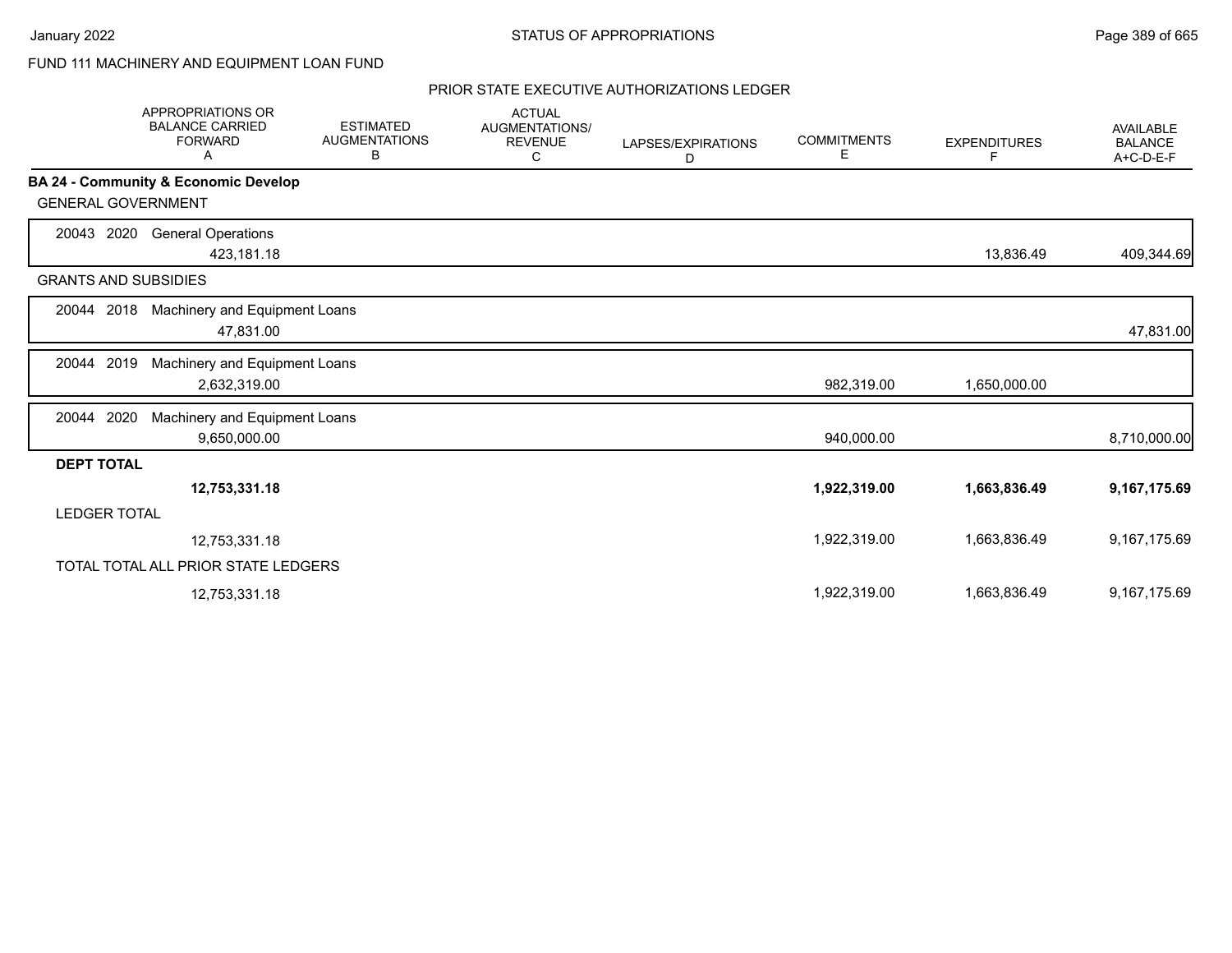# FUND 111 MACHINERY AND EQUIPMENT LOAN FUND

### RESTRICTED REVENUE LEDGER

|                             | APPROPRIATIONS OR<br><b>BALANCE CARRIED</b><br><b>FORWARD</b><br>$\mathsf{A}$ | <b>ESTIMATED</b><br><b>AUGMENTATIONS</b><br>B | <b>ACTUAL</b><br>AUGMENTATIONS/<br><b>REVENUE</b><br>C | LAPSES/EXPIRATIONS<br>D | <b>COMMITMENTS</b> | <b>EXPENDITURES</b> | AVAILABLE<br><b>BALANCE</b><br>A+C-D-E-F |
|-----------------------------|-------------------------------------------------------------------------------|-----------------------------------------------|--------------------------------------------------------|-------------------------|--------------------|---------------------|------------------------------------------|
|                             | <b>BA 24 - Community &amp; Economic Develop</b>                               |                                               |                                                        |                         |                    |                     |                                          |
| <b>GRANTS AND SUBSIDIES</b> |                                                                               |                                               |                                                        |                         |                    |                     |                                          |
| 60328 2021                  | StateSmallBusinessCreditInitiativeLoans                                       |                                               |                                                        |                         |                    |                     |                                          |
|                             | 5,666,833.73                                                                  |                                               |                                                        |                         |                    |                     | 5,666,833.73                             |
| <b>DEPT TOTAL</b>           |                                                                               |                                               |                                                        |                         |                    |                     |                                          |
|                             | 5,666,833.73                                                                  |                                               |                                                        |                         |                    |                     | 5,666,833.73                             |
| <b>LEDGER TOTAL</b>         |                                                                               |                                               |                                                        |                         |                    |                     |                                          |
|                             | 5,666,833.73                                                                  |                                               |                                                        |                         |                    |                     | 5,666,833.73                             |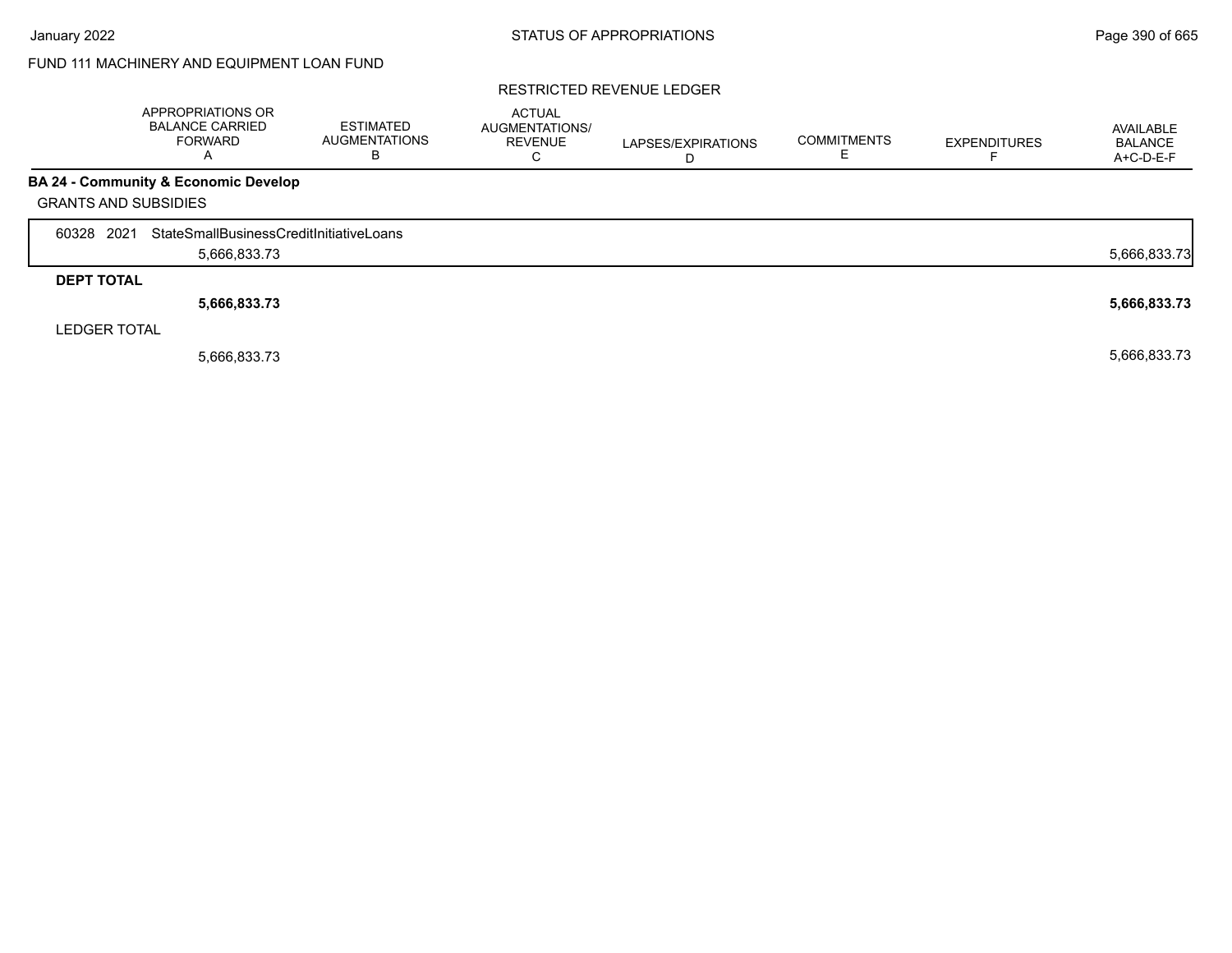# FUND 112 INSURANCE LIQUIDATION FUND

### NON-BUDGETED LEDGER

|                          | APPROPRIATIONS OR<br><b>BALANCE CARRIED</b><br><b>FORWARD</b><br>A | <b>ESTIMATED</b><br><b>AUGMENTATIONS</b><br>В | <b>ACTUAL</b><br>AUGMENTATIONS/<br><b>REVENUE</b><br>C | LAPSES/EXPIRATIONS<br>D | <b>COMMITMENTS</b> | <b>EXPENDITURES</b><br>⊢ | AVAILABLE<br><b>BALANCE</b><br>A+C-D-E-F |
|--------------------------|--------------------------------------------------------------------|-----------------------------------------------|--------------------------------------------------------|-------------------------|--------------------|--------------------------|------------------------------------------|
| <b>BA 79 - Insurance</b> |                                                                    |                                               |                                                        |                         |                    |                          |                                          |
|                          | <b>GENERAL GOVERNMENT</b>                                          |                                               |                                                        |                         |                    |                          |                                          |
| 50078 2021               | LIQUIDATION DISTRIBUTION                                           |                                               |                                                        |                         |                    |                          |                                          |
|                          |                                                                    |                                               |                                                        |                         |                    | 39,238,360.79            | $-39,238,360.79$                         |
| <b>DEPT TOTAL</b>        |                                                                    |                                               |                                                        |                         |                    |                          |                                          |
|                          |                                                                    |                                               |                                                        |                         |                    | 39,238,360.79            | $-39,238,360.79$                         |
| <b>LEDGER TOTAL</b>      |                                                                    |                                               |                                                        |                         |                    |                          |                                          |
|                          |                                                                    |                                               |                                                        |                         |                    | 39,238,360.79            | -39,238,360.79                           |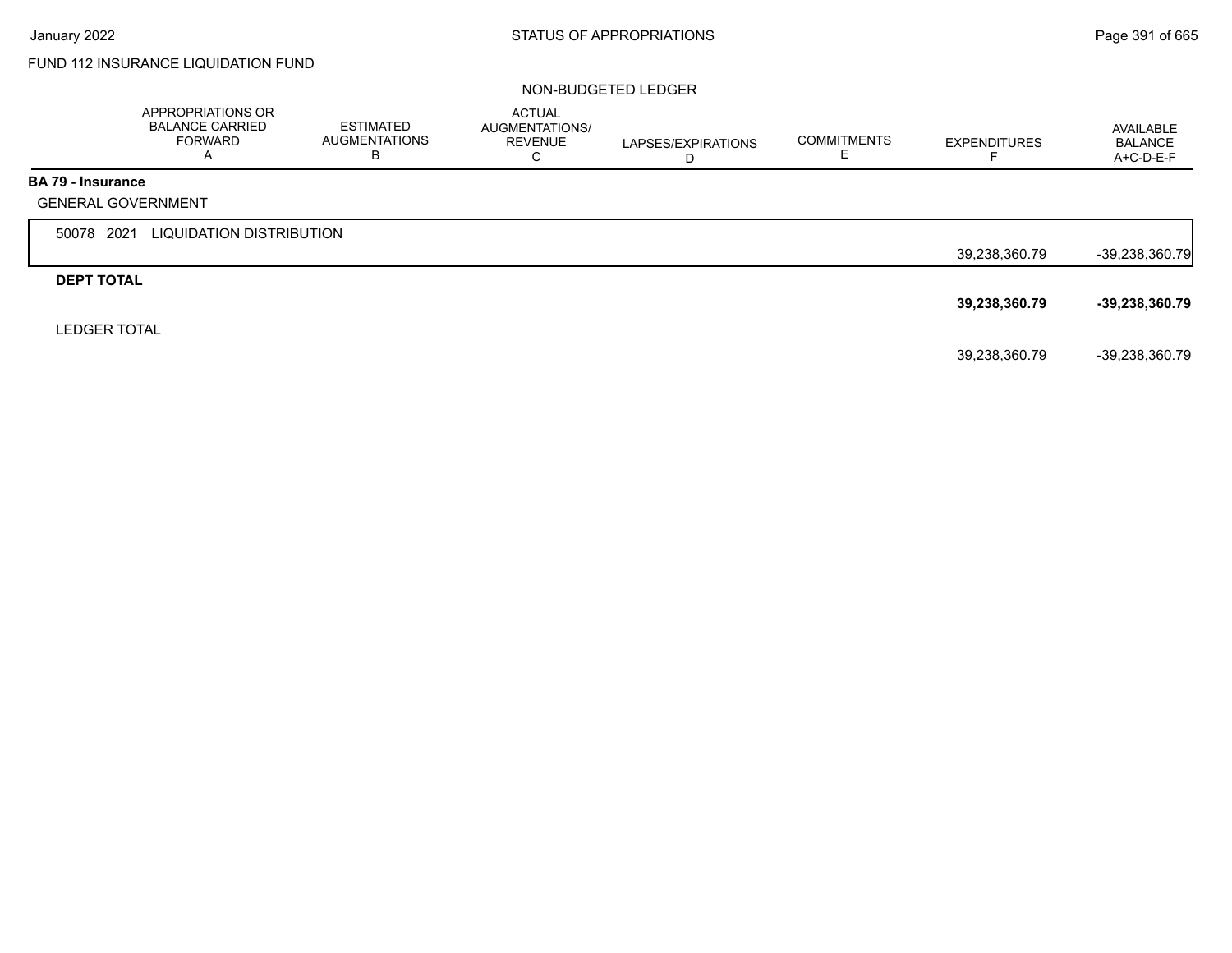$\overline{\phantom{a}}$ 

## FUND 113 AGRICULTURAL CONS EASEMENT PURCHASE

|                             | APPROPRIATIONS OR<br><b>BALANCE CARRIED</b><br><b>FORWARD</b><br>A | <b>ESTIMATED</b><br><b>AUGMENTATIONS</b><br>в | <b>ACTUAL</b><br>AUGMENTATIONS/<br><b>REVENUE</b><br>С | LAPSES/EXPIRATIONS<br>D | <b>COMMITMENTS</b><br>Е | <b>EXPENDITURES</b> | <b>AVAILABLE</b><br><b>BALANCE</b><br>A+C-D-E-F |
|-----------------------------|--------------------------------------------------------------------|-----------------------------------------------|--------------------------------------------------------|-------------------------|-------------------------|---------------------|-------------------------------------------------|
| <b>BA 68 - Agriculture</b>  |                                                                    |                                               |                                                        |                         |                         |                     |                                                 |
| <b>GRANTS AND SUBSIDIES</b> |                                                                    |                                               |                                                        |                         |                         |                     |                                                 |
| 20113 2021                  | <b>Purchase of County Easements</b>                                |                                               |                                                        |                         |                         |                     |                                                 |
|                             | 40,000,000.00                                                      |                                               |                                                        |                         | 3,464,784.05            | 18,403,483.32       | 18, 131, 732. 63                                |
| <b>DEPT TOTAL</b>           |                                                                    |                                               |                                                        |                         |                         |                     |                                                 |
|                             | 40,000,000.00                                                      |                                               |                                                        |                         | 3,464,784.05            | 18,403,483.32       | 18, 131, 732. 63                                |
| <b>LEDGER TOTAL</b>         |                                                                    |                                               |                                                        |                         |                         |                     |                                                 |
|                             | 40,000,000.00                                                      |                                               |                                                        |                         | 3,464,784.05            | 18,403,483.32       | 18, 131, 732. 63                                |
|                             | TOTAL TOTAL ALL CURRENT STATE LEDGERS                              |                                               |                                                        |                         |                         |                     |                                                 |
|                             | 40,000,000.00                                                      |                                               |                                                        |                         | 3,464,784.05            | 18,403,483.32       | 18, 131, 732. 63                                |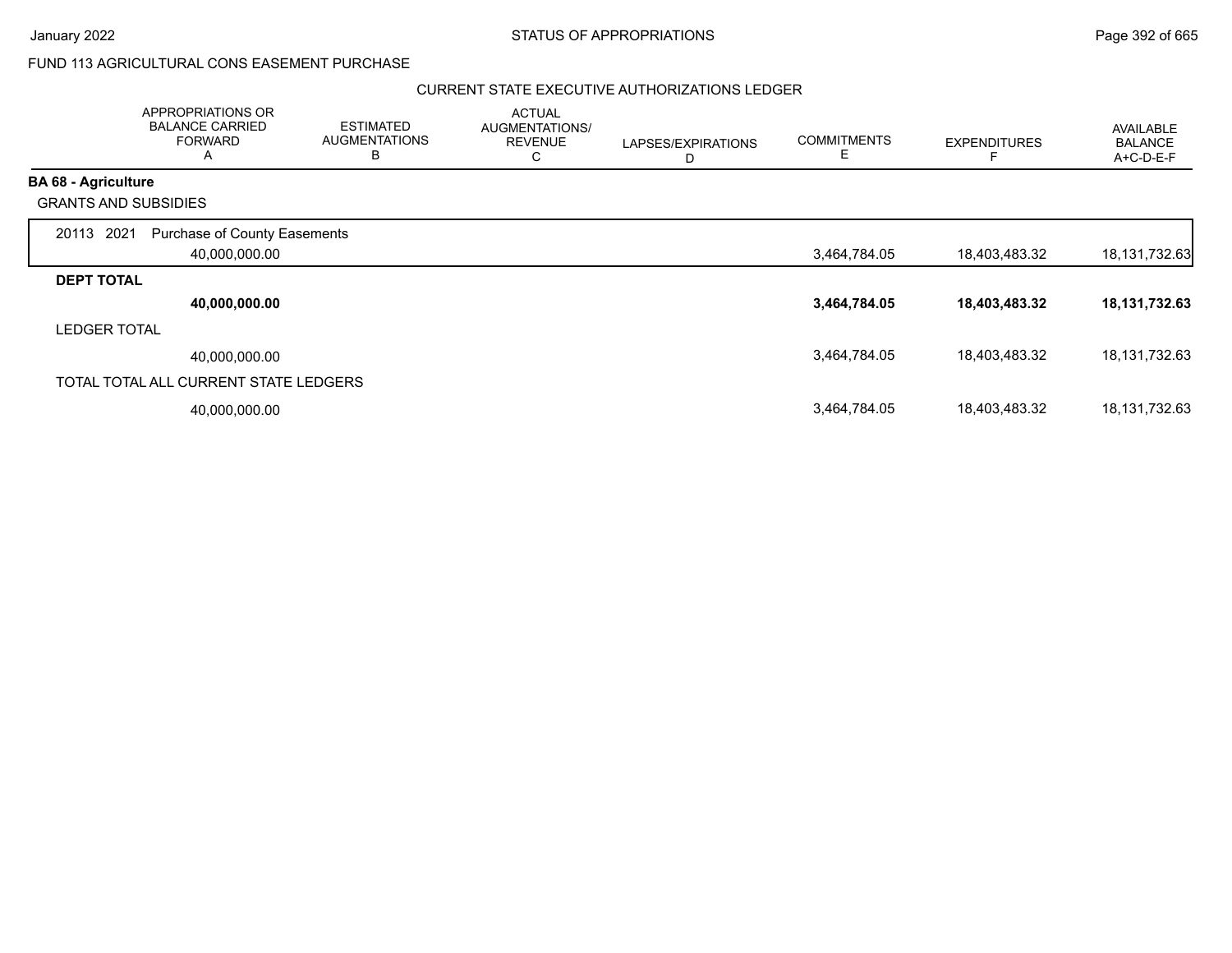# FUND 113 AGRICULTURAL CONS EASEMENT PURCHASE

|                             | <b>APPROPRIATIONS OR</b><br><b>BALANCE CARRIED</b><br><b>FORWARD</b><br>Α | <b>ESTIMATED</b><br><b>AUGMENTATIONS</b><br>В | <b>ACTUAL</b><br>AUGMENTATIONS/<br><b>REVENUE</b><br>С | LAPSES/EXPIRATIONS<br>D | <b>COMMITMENTS</b><br>Е | <b>EXPENDITURES</b><br>F. | <b>AVAILABLE</b><br><b>BALANCE</b><br>A+C-D-E-F |
|-----------------------------|---------------------------------------------------------------------------|-----------------------------------------------|--------------------------------------------------------|-------------------------|-------------------------|---------------------------|-------------------------------------------------|
| <b>BA 68 - Agriculture</b>  |                                                                           |                                               |                                                        |                         |                         |                           |                                                 |
| <b>GRANTS AND SUBSIDIES</b> |                                                                           |                                               |                                                        |                         |                         |                           |                                                 |
| 20113 2020                  | Purchase of County Easements<br>3,994,319.12                              |                                               |                                                        |                         |                         | 3,571,338.05              | 422,981.07                                      |
| 20113 2007                  | Purchase of County Easements<br>37.80                                     |                                               |                                                        |                         |                         |                           | 37.80                                           |
| 20113 2010                  | Purchase of County Easements<br>1,671.25                                  |                                               |                                                        |                         |                         |                           | 1,671.25                                        |
| 20113 2011                  | Purchase of County Easements<br>200.00                                    |                                               |                                                        |                         |                         |                           | 200.00                                          |
| <b>DEPT TOTAL</b>           |                                                                           |                                               |                                                        |                         |                         |                           |                                                 |
|                             | 3,996,228.17                                                              |                                               |                                                        |                         |                         | 3,571,338.05              | 424,890.12                                      |
| <b>LEDGER TOTAL</b>         |                                                                           |                                               |                                                        |                         |                         |                           |                                                 |
|                             | 3,996,228.17                                                              |                                               |                                                        |                         |                         | 3,571,338.05              | 424,890.12                                      |
|                             | TOTAL TOTAL ALL PRIOR STATE LEDGERS                                       |                                               |                                                        |                         |                         |                           |                                                 |
|                             | 3,996,228.17                                                              |                                               |                                                        |                         |                         | 3,571,338.05              | 424,890.12                                      |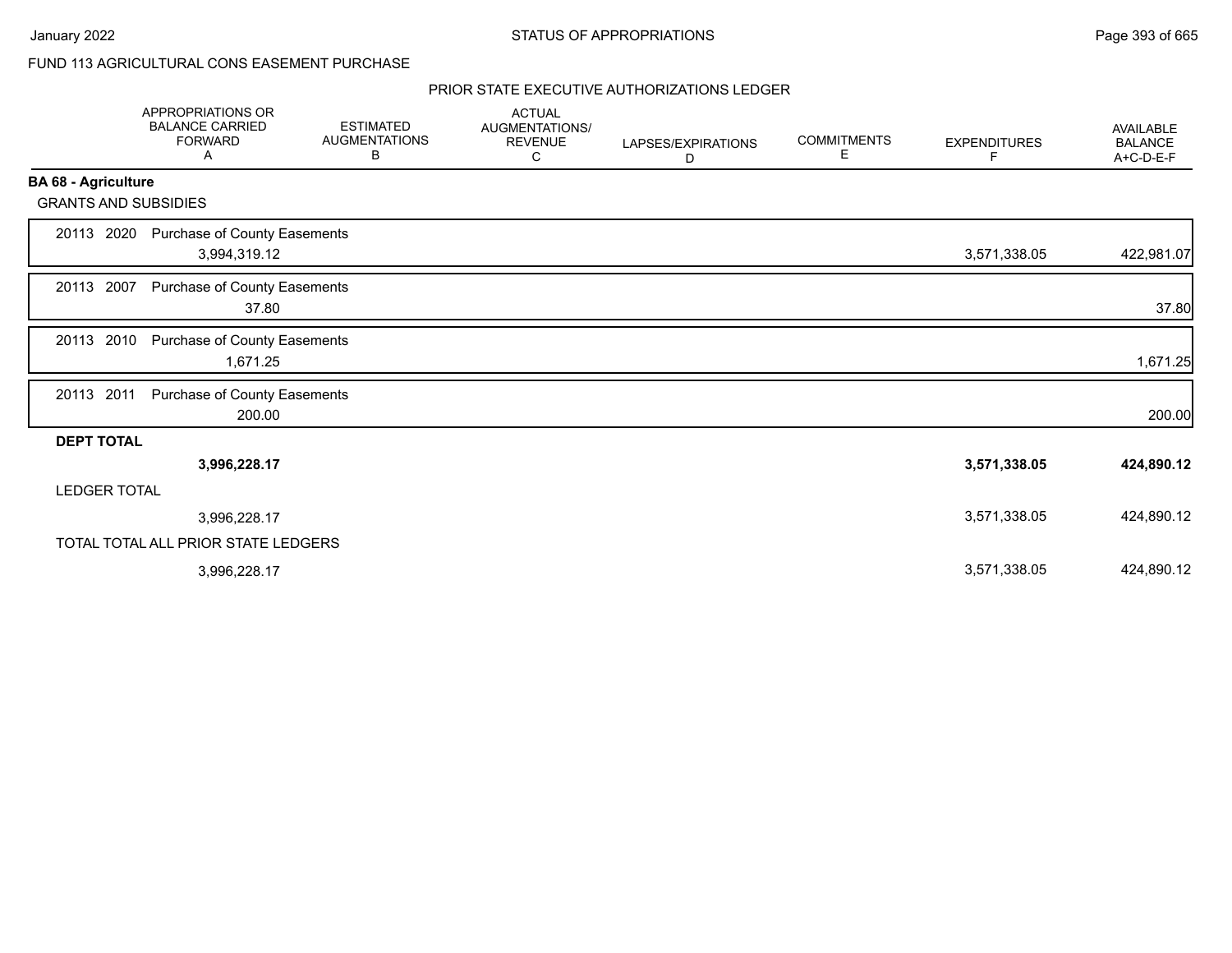# FUND 113 AGRICULTURAL CONS EASEMENT PURCHASE

### RESTRICTED REVENUE LEDGER

|                             | APPROPRIATIONS OR<br><b>BALANCE CARRIED</b><br><b>FORWARD</b><br>A | <b>ESTIMATED</b><br><b>AUGMENTATIONS</b><br>в | <b>ACTUAL</b><br>AUGMENTATIONS/<br><b>REVENUE</b><br>С | LAPSES/EXPIRATIONS<br>D | <b>COMMITMENTS</b><br>Е | <b>EXPENDITURES</b> | AVAILABLE<br><b>BALANCE</b><br>A+C-D-E-F |
|-----------------------------|--------------------------------------------------------------------|-----------------------------------------------|--------------------------------------------------------|-------------------------|-------------------------|---------------------|------------------------------------------|
| <b>BA 68 - Agriculture</b>  |                                                                    |                                               |                                                        |                         |                         |                     |                                          |
| <b>GRANTS AND SUBSIDIES</b> |                                                                    |                                               |                                                        |                         |                         |                     |                                          |
| 2021<br>60115               | Agri Land & Conservation Assistance<br>132,417.62                  |                                               |                                                        |                         | 33,031.60               |                     | 99,386.02                                |
| 2021<br>60117               | Supplemental Ag Conserv Esmt Purchase<br>3,438.59                  |                                               |                                                        |                         |                         |                     | 3,438.59                                 |
| <b>DEPT TOTAL</b>           |                                                                    |                                               |                                                        |                         |                         |                     |                                          |
|                             | 135,856.21                                                         |                                               |                                                        |                         | 33,031.60               |                     | 102,824.61                               |
| <b>LEDGER TOTAL</b>         |                                                                    |                                               |                                                        |                         |                         |                     |                                          |
|                             | 135,856.21                                                         |                                               |                                                        |                         | 33,031.60               |                     | 102,824.61                               |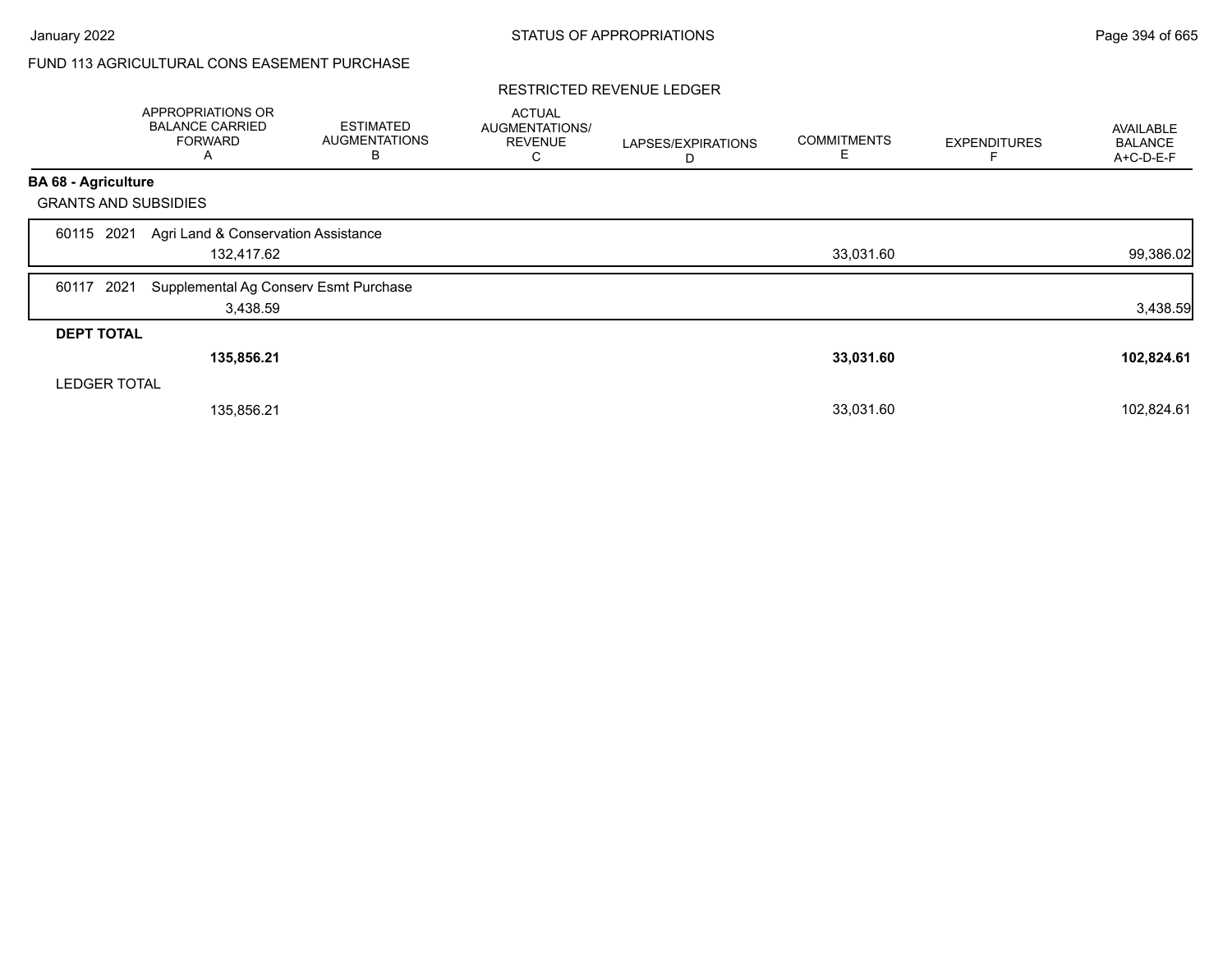## FUND 115 CHILDREN'S TRUST FUND

|                               | APPROPRIATIONS OR<br><b>BALANCE CARRIED</b><br><b>FORWARD</b><br>A | <b>ESTIMATED</b><br><b>AUGMENTATIONS</b><br>B | <b>ACTUAL</b><br>AUGMENTATIONS/<br><b>REVENUE</b><br>C | LAPSES/EXPIRATIONS<br>D | <b>COMMITMENTS</b><br>E | <b>EXPENDITURES</b> | AVAILABLE<br><b>BALANCE</b><br>A+C-D-E-F |
|-------------------------------|--------------------------------------------------------------------|-----------------------------------------------|--------------------------------------------------------|-------------------------|-------------------------|---------------------|------------------------------------------|
| <b>BA 21 - Human Services</b> |                                                                    |                                               |                                                        |                         |                         |                     |                                          |
| <b>GRANTS AND SUBSIDIES</b>   |                                                                    |                                               |                                                        |                         |                         |                     |                                          |
| 2021<br>20029                 | <b>Children's Trust Fund</b>                                       |                                               |                                                        |                         |                         |                     |                                          |
|                               | 00.000.00, ا                                                       |                                               |                                                        |                         | 456,225.30              | 706,225.10          | 237,549.60                               |
| <b>DEPT TOTAL</b>             |                                                                    |                                               |                                                        |                         |                         |                     |                                          |
|                               | 1,400,000.00                                                       |                                               |                                                        |                         | 456,225.30              | 706,225.10          | 237,549.60                               |
| <b>LEDGER TOTAL</b>           |                                                                    |                                               |                                                        |                         |                         |                     |                                          |
|                               | 1,400,000.00                                                       |                                               |                                                        |                         | 456,225.30              | 706,225.10          | 237,549.60                               |
|                               | TOTAL TOTAL ALL CURRENT STATE LEDGERS                              |                                               |                                                        |                         |                         |                     |                                          |
|                               | 1,400,000.00                                                       |                                               |                                                        |                         | 456,225.30              | 706,225.10          | 237,549.60                               |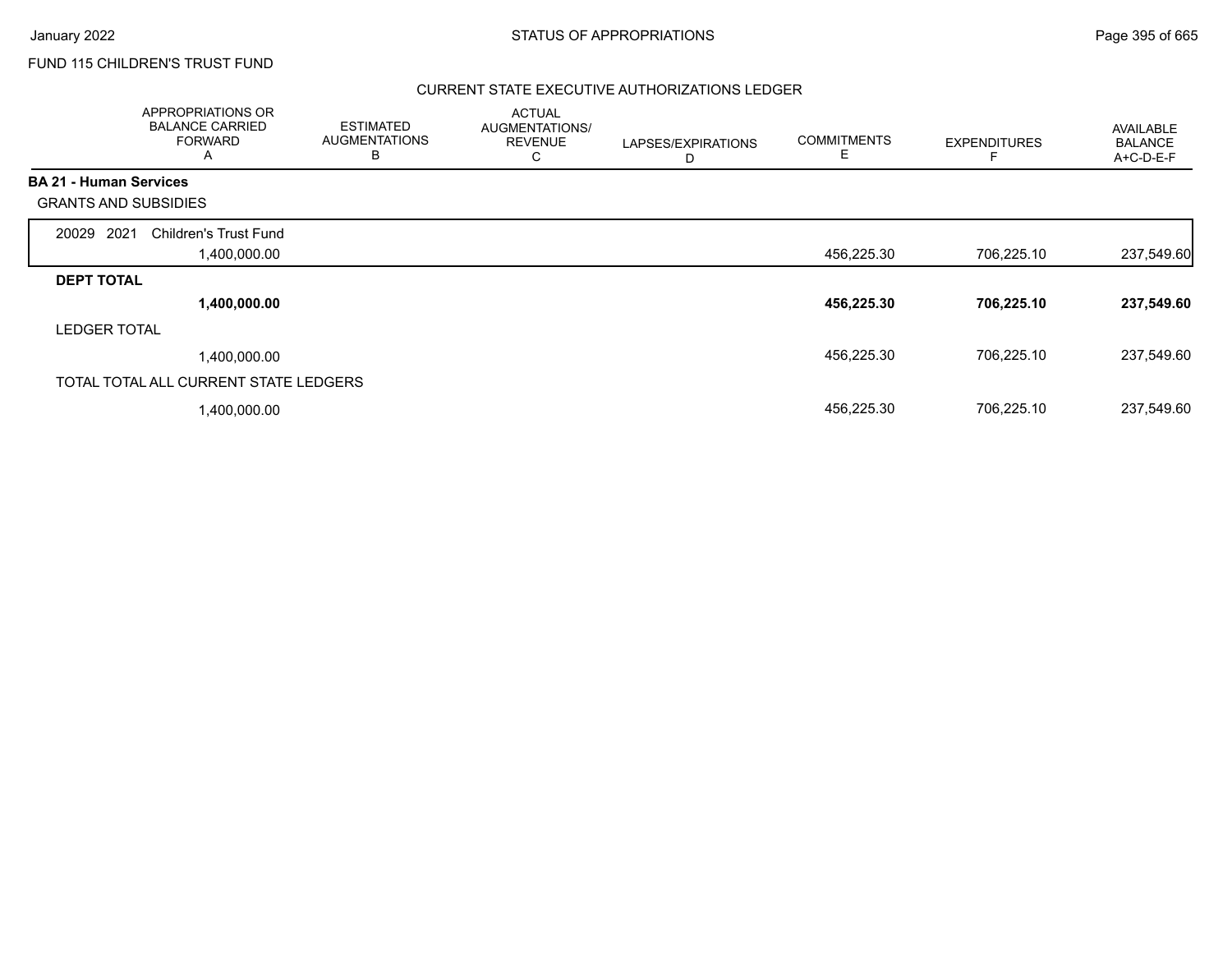## FUND 115 CHILDREN'S TRUST FUND

|                               | APPROPRIATIONS OR<br><b>BALANCE CARRIED</b><br><b>FORWARD</b><br>A | <b>ESTIMATED</b><br><b>AUGMENTATIONS</b><br>в | <b>ACTUAL</b><br>AUGMENTATIONS/<br><b>REVENUE</b><br>С | LAPSES/EXPIRATIONS<br>D | <b>COMMITMENTS</b><br>Е | <b>EXPENDITURES</b> | <b>AVAILABLE</b><br><b>BALANCE</b><br>A+C-D-E-F |
|-------------------------------|--------------------------------------------------------------------|-----------------------------------------------|--------------------------------------------------------|-------------------------|-------------------------|---------------------|-------------------------------------------------|
| <b>BA 21 - Human Services</b> |                                                                    |                                               |                                                        |                         |                         |                     |                                                 |
| <b>GRANTS AND SUBSIDIES</b>   |                                                                    |                                               |                                                        |                         |                         |                     |                                                 |
| 2020<br>20029                 | <b>Children's Trust Fund</b>                                       |                                               |                                                        |                         |                         |                     |                                                 |
|                               | 187,500.00                                                         |                                               |                                                        |                         | 12,500.00               | 120,616.22          | 54,383.78                                       |
| <b>DEPT TOTAL</b>             |                                                                    |                                               |                                                        |                         |                         |                     |                                                 |
|                               | 187,500.00                                                         |                                               |                                                        |                         | 12,500.00               | 120,616.22          | 54,383.78                                       |
| <b>LEDGER TOTAL</b>           |                                                                    |                                               |                                                        |                         |                         |                     |                                                 |
|                               | 187,500.00                                                         |                                               |                                                        |                         | 12,500.00               | 120.616.22          | 54,383.78                                       |
|                               | TOTAL TOTAL ALL PRIOR STATE LEDGERS                                |                                               |                                                        |                         |                         |                     |                                                 |
|                               | 187,500.00                                                         |                                               |                                                        |                         | 12,500.00               | 120,616.22          | 54,383.78                                       |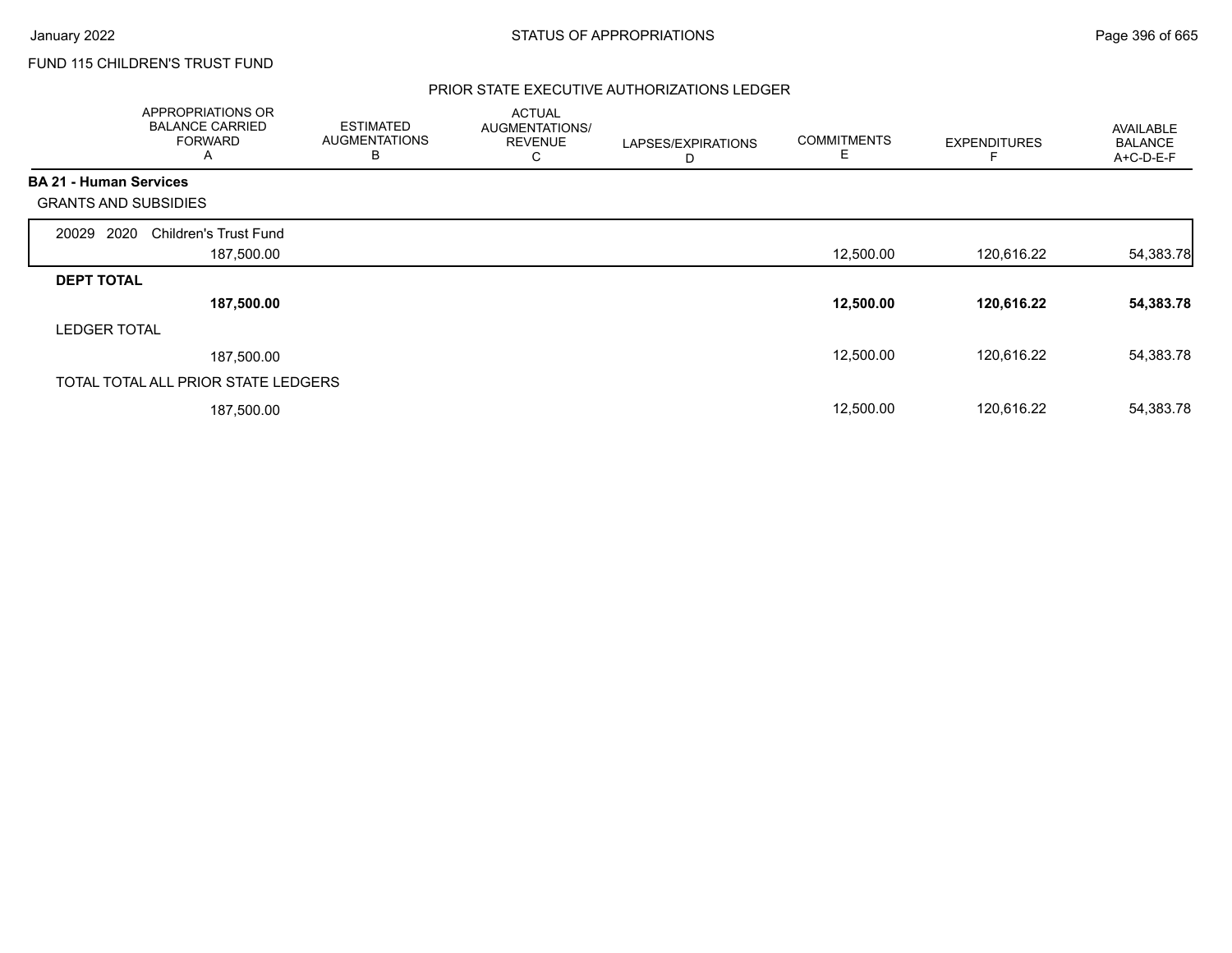## FUND 116 MUNICIPALITIES FINANRECOV REVOL AID

|                             | APPROPRIATIONS OR<br><b>BALANCE CARRIED</b><br><b>FORWARD</b><br>A | <b>ESTIMATED</b><br><b>AUGMENTATIONS</b><br>B | <b>ACTUAL</b><br>AUGMENTATIONS/<br><b>REVENUE</b><br>С | LAPSES/EXPIRATIONS<br>D | <b>COMMITMENTS</b><br>E. | <b>EXPENDITURES</b> | AVAILABLE<br><b>BALANCE</b><br>A+C-D-E-F |
|-----------------------------|--------------------------------------------------------------------|-----------------------------------------------|--------------------------------------------------------|-------------------------|--------------------------|---------------------|------------------------------------------|
|                             | <b>BA 24 - Community &amp; Economic Develop</b>                    |                                               |                                                        |                         |                          |                     |                                          |
| <b>GRANTS AND SUBSIDIES</b> |                                                                    |                                               |                                                        |                         |                          |                     |                                          |
| 2021<br>20048               | <b>Distressed Community Assistance</b>                             |                                               |                                                        |                         |                          |                     |                                          |
|                             | 11,350,000.00                                                      |                                               |                                                        |                         | 2,802,514.31             | 6,702,296.38        | 1,845,189.31                             |
| <b>DEPT TOTAL</b>           |                                                                    |                                               |                                                        |                         |                          |                     |                                          |
|                             | 11,350,000.00                                                      |                                               |                                                        |                         | 2,802,514.31             | 6,702,296.38        | 1,845,189.31                             |
| <b>LEDGER TOTAL</b>         |                                                                    |                                               |                                                        |                         |                          |                     |                                          |
|                             | 11,350,000.00                                                      |                                               |                                                        |                         | 2,802,514.31             | 6,702,296.38        | 1,845,189.31                             |
|                             | TOTAL TOTAL ALL CURRENT STATE LEDGERS                              |                                               |                                                        |                         |                          |                     |                                          |
|                             | 11,350,000.00                                                      |                                               |                                                        |                         | 2,802,514.31             | 6,702,296.38        | 1,845,189.31                             |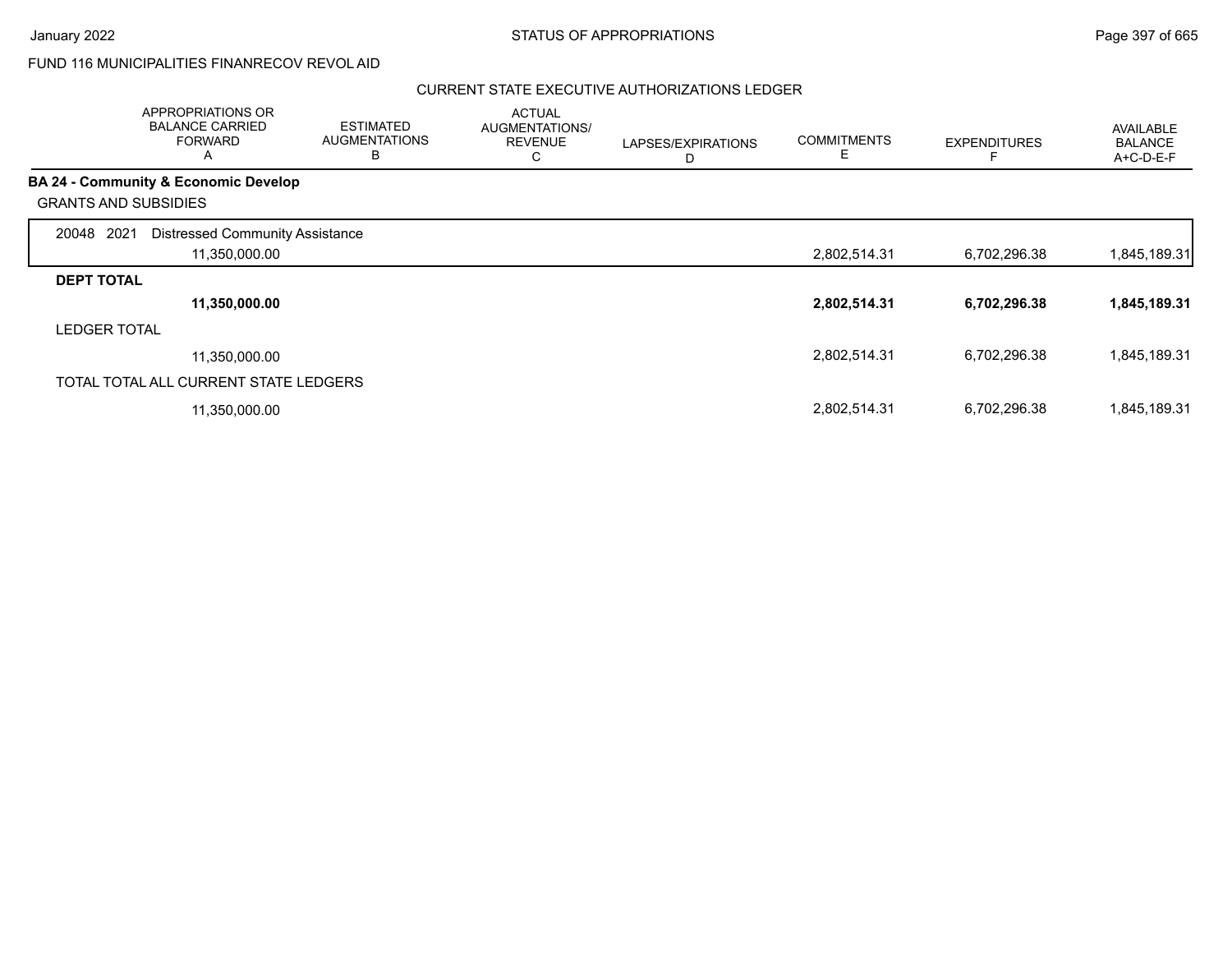# FUND 116 MUNICIPALITIES FINANRECOV REVOL AID

|                             | <b>APPROPRIATIONS OR</b><br><b>BALANCE CARRIED</b><br><b>FORWARD</b><br>A | <b>ESTIMATED</b><br><b>AUGMENTATIONS</b><br>в | <b>ACTUAL</b><br>AUGMENTATIONS/<br><b>REVENUE</b><br>С | LAPSES/EXPIRATIONS<br>D | <b>COMMITMENTS</b><br>E | <b>EXPENDITURES</b> | <b>AVAILABLE</b><br><b>BALANCE</b><br>A+C-D-E-F |
|-----------------------------|---------------------------------------------------------------------------|-----------------------------------------------|--------------------------------------------------------|-------------------------|-------------------------|---------------------|-------------------------------------------------|
|                             | BA 24 - Community & Economic Develop                                      |                                               |                                                        |                         |                         |                     |                                                 |
| <b>GRANTS AND SUBSIDIES</b> |                                                                           |                                               |                                                        |                         |                         |                     |                                                 |
| 2018<br>20048               | <b>Distressed Community Assistance</b><br>820,530.37                      |                                               |                                                        |                         | 671,396.02              | 146,909.19          | 2,225.16                                        |
| 2019<br>20048               | <b>Distressed Community Assistance</b><br>796,117.40                      |                                               |                                                        |                         | 660,010.11              | 133,148.47          | 2,958.82                                        |
| 2020<br>20048               | <b>Distressed Community Assistance</b><br>4,361,093.23                    |                                               |                                                        |                         | 947,648.09              | 1,123,894.29        | 2,289,550.85                                    |
| <b>DEPT TOTAL</b>           |                                                                           |                                               |                                                        |                         |                         |                     |                                                 |
|                             | 5,977,741.00                                                              |                                               |                                                        |                         | 2,279,054.22            | 1,403,951.95        | 2,294,734.83                                    |
| <b>LEDGER TOTAL</b>         |                                                                           |                                               |                                                        |                         |                         |                     |                                                 |
|                             | 5,977,741.00                                                              |                                               |                                                        |                         | 2,279,054.22            | 1,403,951.95        | 2,294,734.83                                    |
|                             | TOTAL TOTAL ALL PRIOR STATE LEDGERS                                       |                                               |                                                        |                         |                         |                     |                                                 |
|                             | 5,977,741.00                                                              |                                               |                                                        |                         | 2,279,054.22            | 1,403,951.95        | 2,294,734.83                                    |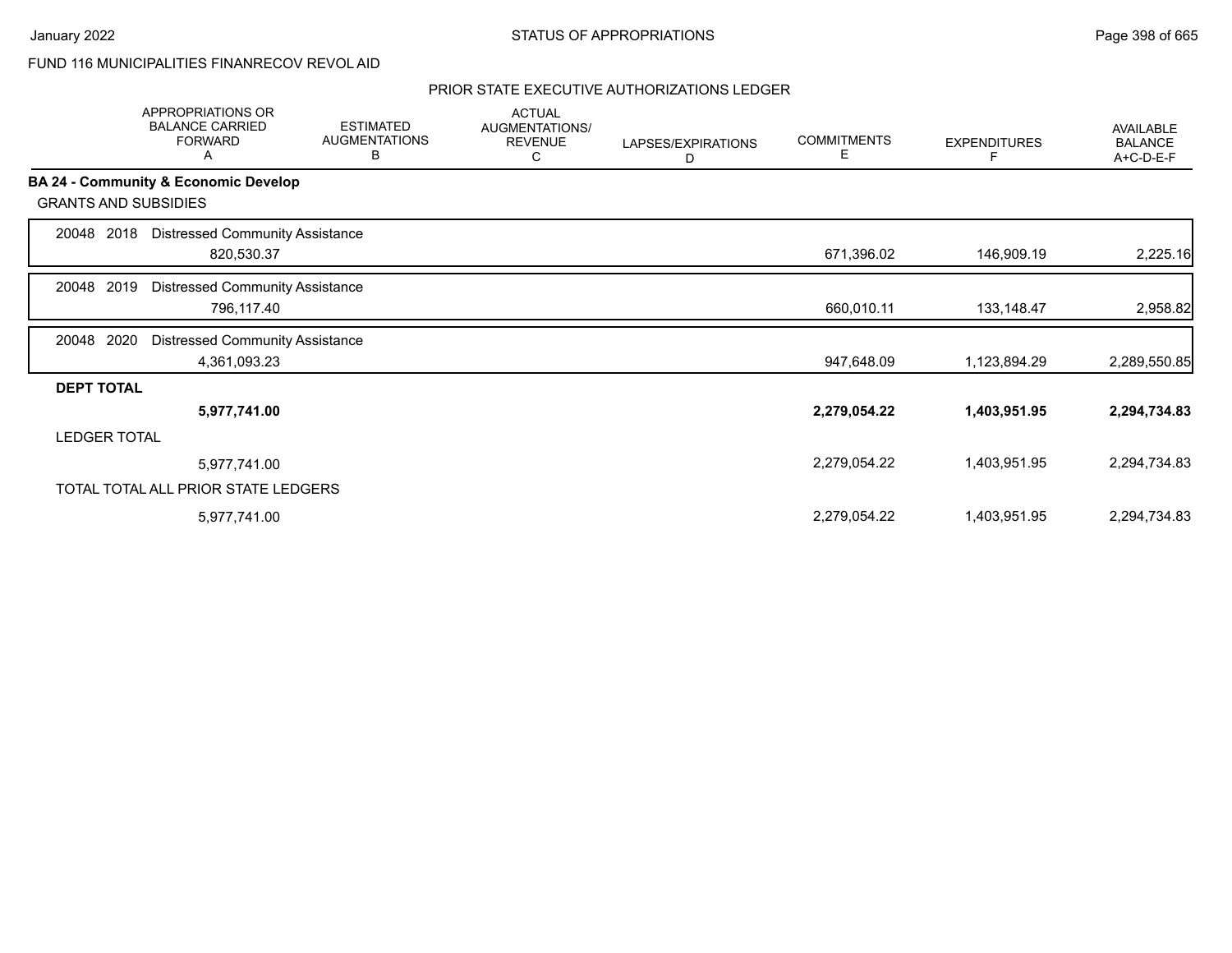## FUND 117 CATASTROPHIC LOSS BENEFITS CONTINUA

|                             | APPROPRIATIONS OR<br><b>BALANCE CARRIED</b><br><b>FORWARD</b><br>Α | <b>ESTIMATED</b><br><b>AUGMENTATIONS</b><br>В | <b>ACTUAL</b><br>AUGMENTATIONS/<br><b>REVENUE</b><br>С | LAPSES/EXPIRATIONS<br>D | <b>COMMITMENTS</b><br>Е | <b>EXPENDITURES</b> | AVAILABLE<br><b>BALANCE</b><br>A+C-D-E-F |
|-----------------------------|--------------------------------------------------------------------|-----------------------------------------------|--------------------------------------------------------|-------------------------|-------------------------|---------------------|------------------------------------------|
| <b>BA 79 - Insurance</b>    |                                                                    |                                               |                                                        |                         |                         |                     |                                          |
| <b>GENERAL GOVERNMENT</b>   |                                                                    |                                               |                                                        |                         |                         |                     |                                          |
| 20192 2021                  | <b>CAT Administration</b>                                          |                                               |                                                        |                         |                         |                     |                                          |
|                             | 1,885,000.00                                                       |                                               |                                                        |                         | 40,494.48               | 1,568,587.90        | 275,917.62                               |
| <b>GRANTS AND SUBSIDIES</b> |                                                                    |                                               |                                                        |                         |                         |                     |                                          |
| 20193 2021                  | <b>CAT Claims</b>                                                  |                                               |                                                        |                         |                         |                     |                                          |
|                             | 6,050,000.00                                                       |                                               |                                                        |                         |                         | 1,932,682.46        | 4, 117, 317.54                           |
| <b>DEPT TOTAL</b>           |                                                                    |                                               |                                                        |                         |                         |                     |                                          |
|                             | 7,935,000.00                                                       |                                               |                                                        |                         | 40,494.48               | 3,501,270.36        | 4,393,235.16                             |
| <b>LEDGER TOTAL</b>         |                                                                    |                                               |                                                        |                         |                         |                     |                                          |
|                             | 7,935,000.00                                                       |                                               |                                                        |                         | 40,494.48               | 3,501,270.36        | 4,393,235.16                             |
|                             | TOTAL TOTAL ALL CURRENT STATE LEDGERS                              |                                               |                                                        |                         |                         |                     |                                          |
|                             | 7,935,000.00                                                       |                                               |                                                        |                         | 40,494.48               | 3,501,270.36        | 4,393,235.16                             |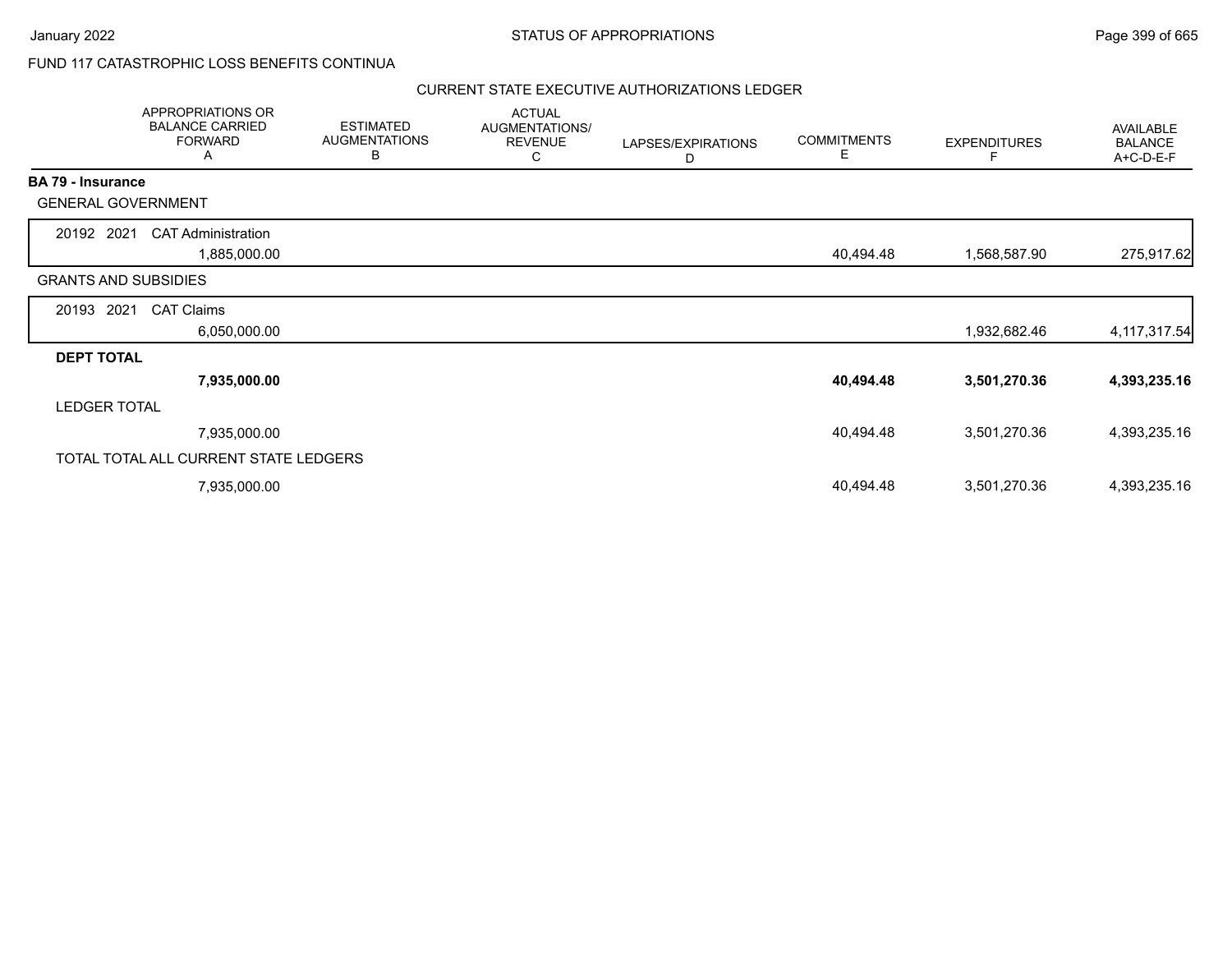# FUND 117 CATASTROPHIC LOSS BENEFITS CONTINUA

|                             | APPROPRIATIONS OR<br><b>BALANCE CARRIED</b><br><b>FORWARD</b><br>A | <b>ESTIMATED</b><br><b>AUGMENTATIONS</b><br>В | <b>ACTUAL</b><br>AUGMENTATIONS/<br><b>REVENUE</b><br>С | LAPSES/EXPIRATIONS<br>D | <b>COMMITMENTS</b><br>Е | <b>EXPENDITURES</b><br>F | <b>AVAILABLE</b><br><b>BALANCE</b><br>A+C-D-E-F |
|-----------------------------|--------------------------------------------------------------------|-----------------------------------------------|--------------------------------------------------------|-------------------------|-------------------------|--------------------------|-------------------------------------------------|
| BA 79 - Insurance           |                                                                    |                                               |                                                        |                         |                         |                          |                                                 |
| <b>GENERAL GOVERNMENT</b>   |                                                                    |                                               |                                                        |                         |                         |                          |                                                 |
| 20192 2020                  | <b>CAT Administration</b><br>121,118.78                            |                                               |                                                        |                         |                         | 12,989.47                | 108,129.31                                      |
| <b>GRANTS AND SUBSIDIES</b> |                                                                    |                                               |                                                        |                         |                         |                          |                                                 |
| 20193<br>2020               | <b>CAT Claims</b>                                                  |                                               |                                                        |                         |                         |                          |                                                 |
|                             | 2,937,634.15                                                       |                                               |                                                        |                         |                         | $-244.03$                | 2,937,878.18                                    |
| 20193 2012                  | <b>CAT Claims</b>                                                  |                                               |                                                        |                         |                         |                          |                                                 |
| <b>DEPT TOTAL</b>           |                                                                    |                                               |                                                        |                         |                         | $-4,207.51$              | 4,207.51                                        |
|                             | 3,058,752.93                                                       |                                               |                                                        |                         |                         | 8,537.93                 | 3,050,215.00                                    |
| <b>LEDGER TOTAL</b>         |                                                                    |                                               |                                                        |                         |                         |                          |                                                 |
|                             | 3,058,752.93                                                       |                                               |                                                        |                         |                         | 8,537.93                 | 3,050,215.00                                    |
|                             | TOTAL TOTAL ALL PRIOR STATE LEDGERS                                |                                               |                                                        |                         |                         |                          |                                                 |
|                             | 3,058,752.93                                                       |                                               |                                                        |                         |                         | 8,537.93                 | 3,050,215.00                                    |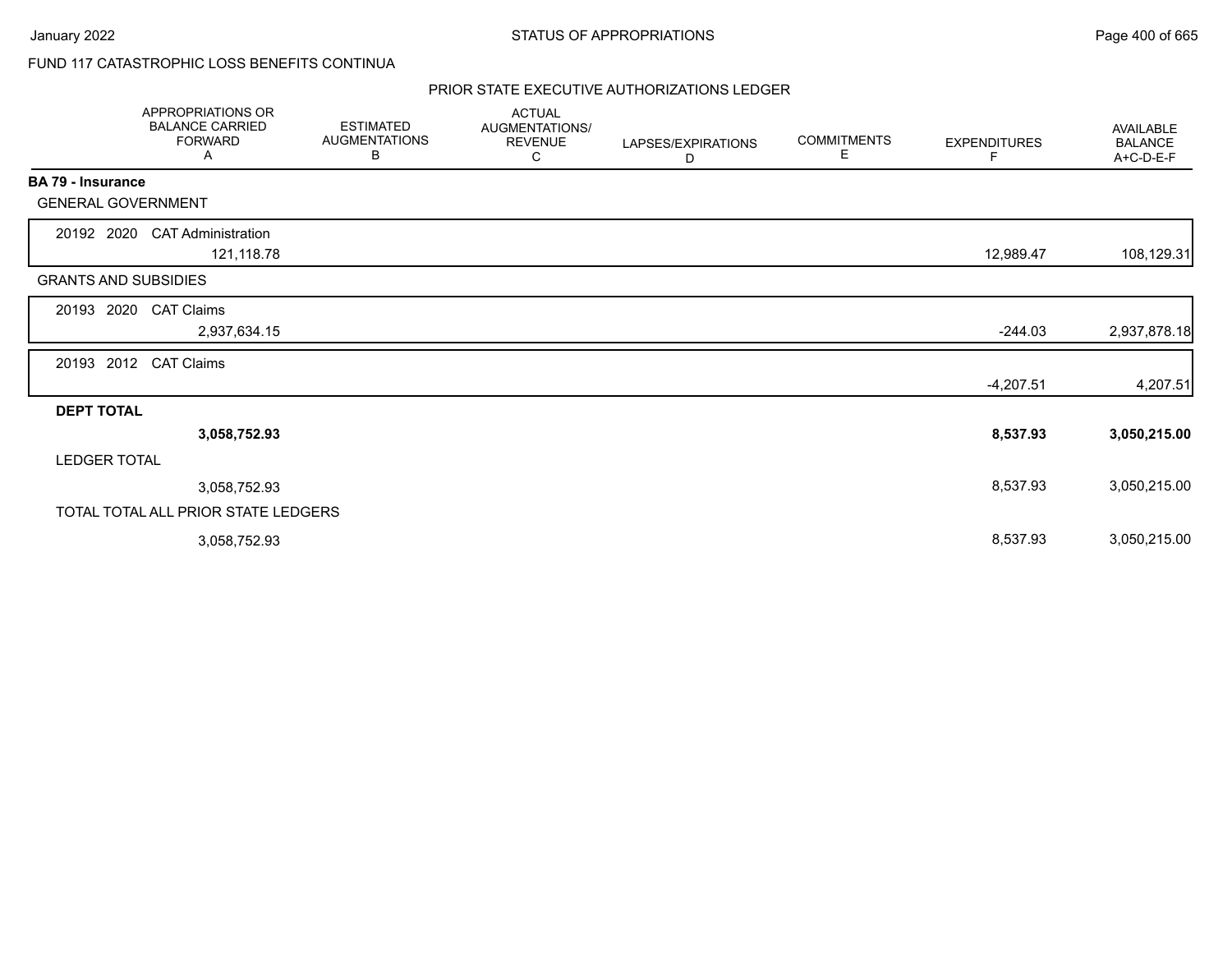## FUND 118 STORAGE TANK FUND

|                           | APPROPRIATIONS OR<br><b>BALANCE CARRIED</b><br><b>FORWARD</b><br>A | <b>ESTIMATED</b><br><b>AUGMENTATIONS</b><br>B | <b>ACTUAL</b><br><b>AUGMENTATIONS/</b><br><b>REVENUE</b><br>С | LAPSES/EXPIRATIONS<br>D | <b>COMMITMENTS</b><br>Е | <b>EXPENDITURES</b> | AVAILABLE<br><b>BALANCE</b><br>A+C-D-E-F |
|---------------------------|--------------------------------------------------------------------|-----------------------------------------------|---------------------------------------------------------------|-------------------------|-------------------------|---------------------|------------------------------------------|
|                           | <b>BA 35 - Environmental Protection</b>                            |                                               |                                                               |                         |                         |                     |                                          |
| <b>GENERAL GOVERNMENT</b> |                                                                    |                                               |                                                               |                         |                         |                     |                                          |
| 2021<br>20073             | <b>General Operations</b>                                          |                                               |                                                               |                         |                         |                     |                                          |
|                           | 3,986,000.00                                                       | 7,000,000.00                                  | 3,006,697.59                                                  |                         | 21,772.83               | 4,788,423.11        | 2,182,501.65                             |
| <b>DEPT TOTAL</b>         |                                                                    |                                               |                                                               |                         |                         |                     |                                          |
|                           | 3,986,000.00                                                       | 7,000,000.00                                  | 3,006,697.59                                                  |                         | 21,772.83               | 4,788,423.11        | 2,182,501.65                             |
| <b>LEDGER TOTAL</b>       |                                                                    |                                               |                                                               |                         |                         |                     |                                          |
|                           | 3,986,000.00                                                       | 7,000,000.00                                  | 3,006,697.59                                                  |                         | 21,772.83               | 4,788,423.11        | 2,182,501.65                             |
|                           | TOTAL TOTAL ALL CURRENT STATE LEDGERS                              |                                               |                                                               |                         |                         |                     |                                          |
|                           | 3.986.000.00                                                       | 7,000,000.00                                  | 3,006,697.59                                                  |                         | 21,772.83               | 4,788,423.11        | 2,182,501.65                             |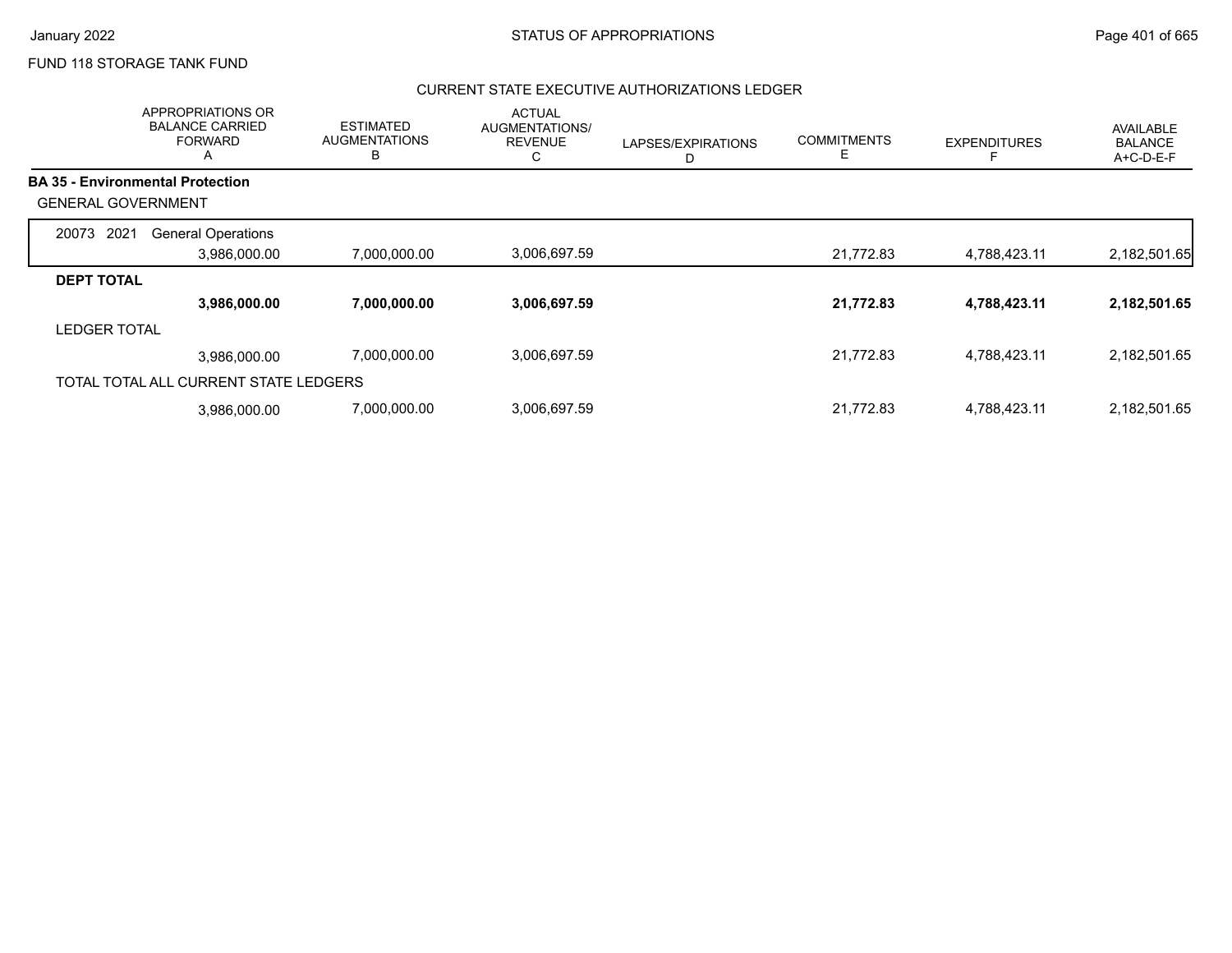## FUND 118 STORAGE TANK FUND

|                           | <b>APPROPRIATIONS OR</b><br><b>BALANCE CARRIED</b><br><b>FORWARD</b><br>A | <b>ESTIMATED</b><br><b>AUGMENTATIONS</b><br>в | <b>ACTUAL</b><br>AUGMENTATIONS/<br><b>REVENUE</b><br>С | LAPSES/EXPIRATIONS<br>D | <b>COMMITMENTS</b><br>Е | <b>EXPENDITURES</b> | AVAILABLE<br><b>BALANCE</b><br>A+C-D-E-F |
|---------------------------|---------------------------------------------------------------------------|-----------------------------------------------|--------------------------------------------------------|-------------------------|-------------------------|---------------------|------------------------------------------|
|                           | <b>BA 35 - Environmental Protection</b>                                   |                                               |                                                        |                         |                         |                     |                                          |
| <b>GENERAL GOVERNMENT</b> |                                                                           |                                               |                                                        |                         |                         |                     |                                          |
| 2020<br>20073             | <b>General Operations</b>                                                 |                                               |                                                        |                         |                         |                     |                                          |
|                           | 1,142,635.15                                                              |                                               |                                                        |                         | 45,997.56               | 702,244.78          | 394,392.81                               |
| <b>DEPT TOTAL</b>         |                                                                           |                                               |                                                        |                         |                         |                     |                                          |
|                           | 1,142,635.15                                                              |                                               |                                                        |                         | 45,997.56               | 702,244.78          | 394,392.81                               |
| <b>LEDGER TOTAL</b>       |                                                                           |                                               |                                                        |                         |                         |                     |                                          |
|                           | 1,142,635.15                                                              |                                               |                                                        |                         | 45,997.56               | 702.244.78          | 394,392.81                               |
|                           | TOTAL TOTAL ALL PRIOR STATE LEDGERS                                       |                                               |                                                        |                         |                         |                     |                                          |
|                           | 1,142,635.15                                                              |                                               |                                                        |                         | 45,997.56               | 702,244.78          | 394,392.81                               |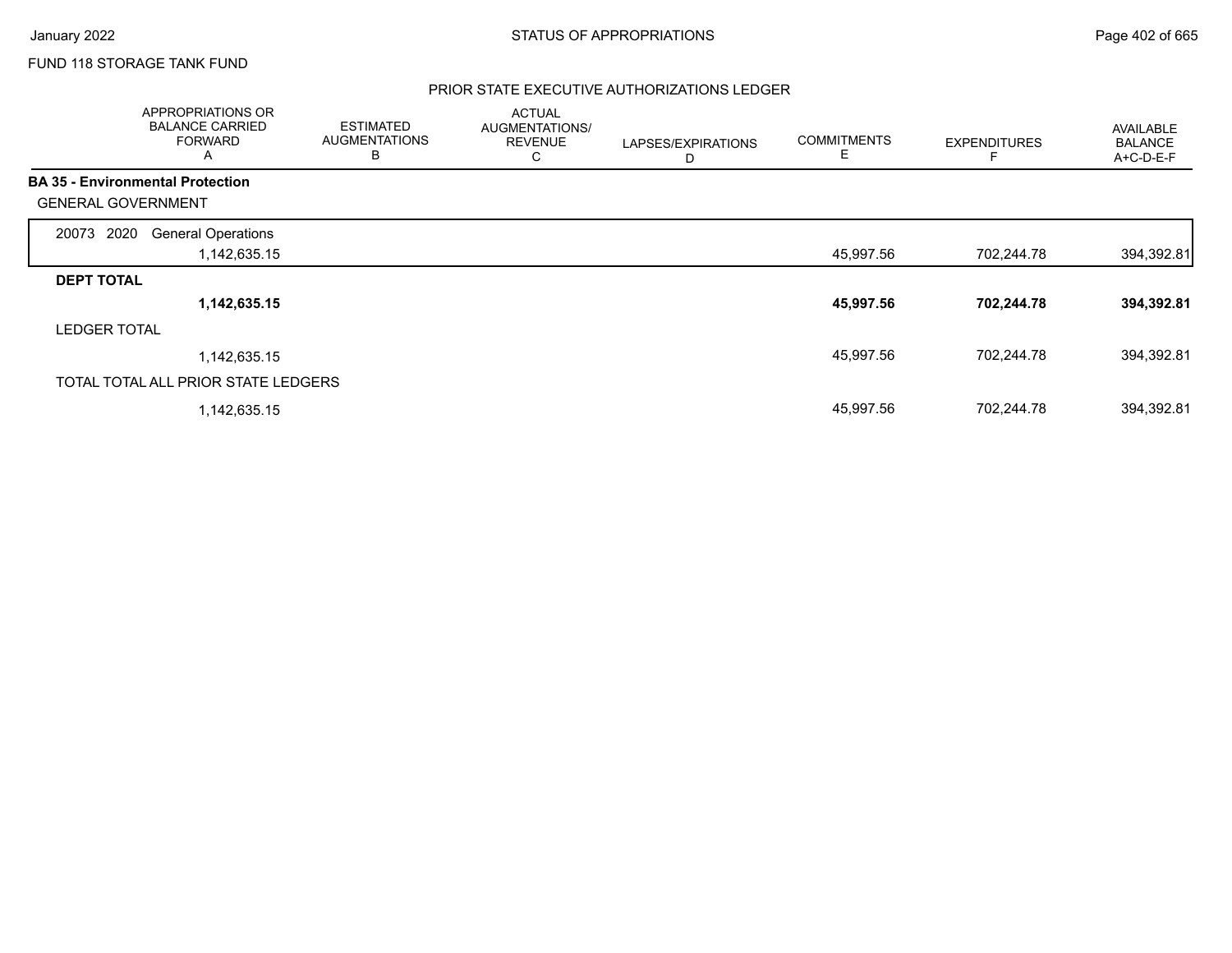٠.

## FUND 119 UNDERGROUND STORAGE TANK INDEMNIFIC

|                             | APPROPRIATIONS OR<br><b>BALANCE CARRIED</b><br><b>FORWARD</b><br>A | <b>ESTIMATED</b><br><b>AUGMENTATIONS</b><br>В | <b>ACTUAL</b><br><b>AUGMENTATIONS/</b><br><b>REVENUE</b><br>С | LAPSES/EXPIRATIONS<br>D | <b>COMMITMENTS</b><br>Е | <b>EXPENDITURES</b><br>F | <b>AVAILABLE</b><br><b>BALANCE</b><br>A+C-D-E-F |
|-----------------------------|--------------------------------------------------------------------|-----------------------------------------------|---------------------------------------------------------------|-------------------------|-------------------------|--------------------------|-------------------------------------------------|
|                             | <b>BA 35 - Environmental Protection</b>                            |                                               |                                                               |                         |                         |                          |                                                 |
| <b>GRANTS AND SUBSIDIES</b> |                                                                    |                                               |                                                               |                         |                         |                          |                                                 |
| 20082 2021                  | <b>Environmental Cleanup Program</b>                               |                                               |                                                               |                         |                         |                          |                                                 |
|                             | 3,479,000.00                                                       |                                               |                                                               |                         | 1,758,070.48            | 928,673.42               | 792,256.10                                      |
| 20083 2021                  | Pollution Prevention Program                                       |                                               |                                                               |                         |                         |                          |                                                 |
|                             | 100,000.00                                                         |                                               |                                                               |                         |                         | 7,500.00                 | 92,500.00                                       |
| <b>DEPT TOTAL</b>           |                                                                    |                                               |                                                               |                         |                         |                          |                                                 |
|                             | 3,579,000.00                                                       |                                               |                                                               |                         | 1,758,070.48            | 936,173.42               | 884,756.10                                      |
| <b>BA 79 - Insurance</b>    |                                                                    |                                               |                                                               |                         |                         |                          |                                                 |
| <b>GENERAL GOVERNMENT</b>   |                                                                    |                                               |                                                               |                         |                         |                          |                                                 |
| 20195 2021                  | <b>USTIF Admin</b>                                                 |                                               |                                                               |                         |                         |                          |                                                 |
|                             | 16,711,000.00                                                      |                                               |                                                               |                         | 3,845,986.72            | 3,907,903.56             | 8,957,109.72                                    |
| <b>GRANTS AND SUBSIDIES</b> |                                                                    |                                               |                                                               |                         |                         |                          |                                                 |
| 20196 2021                  | Claims                                                             |                                               |                                                               |                         |                         |                          |                                                 |
|                             | 40,000,000.00                                                      |                                               |                                                               |                         |                         | 16,991,454.67            | 23,008,545.33                                   |
| <b>DEPT TOTAL</b>           |                                                                    |                                               |                                                               |                         |                         |                          |                                                 |
|                             | 56,711,000.00                                                      |                                               |                                                               |                         | 3,845,986.72            | 20,899,358.23            | 31,965,655.05                                   |
| <b>LEDGER TOTAL</b>         |                                                                    |                                               |                                                               |                         |                         |                          |                                                 |
|                             | 60,290,000.00                                                      |                                               |                                                               |                         | 5,604,057.20            | 21,835,531.65            | 32,850,411.15                                   |
|                             | TOTAL TOTAL ALL CURRENT STATE LEDGERS                              |                                               |                                                               |                         |                         |                          |                                                 |
|                             | 60,290,000.00                                                      |                                               |                                                               |                         | 5,604,057.20            | 21,835,531.65            | 32,850,411.15                                   |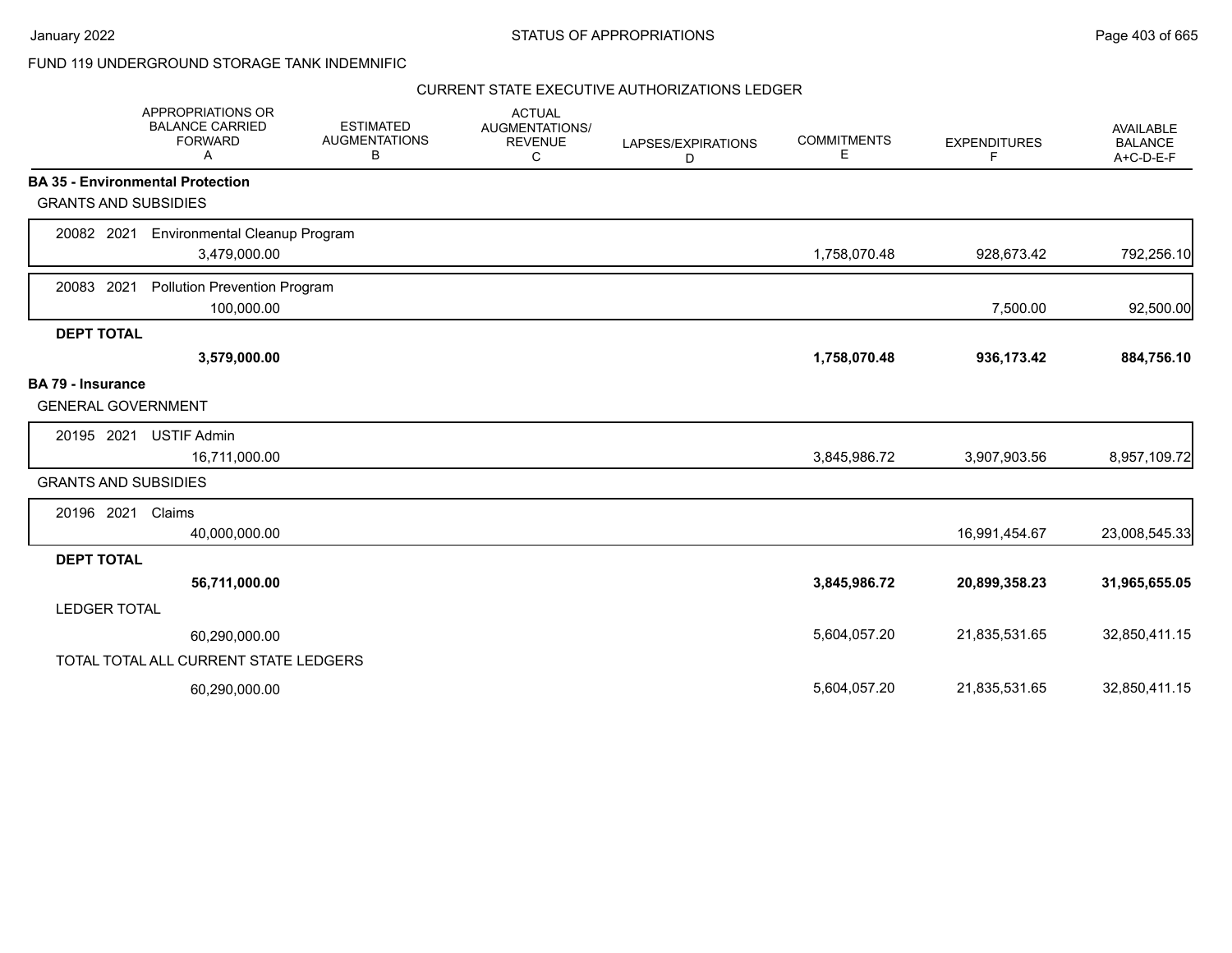## FUND 119 UNDERGROUND STORAGE TANK INDEMNIFIC

|                                                       | APPROPRIATIONS OR<br><b>BALANCE CARRIED</b><br><b>FORWARD</b><br>A | <b>ESTIMATED</b><br><b>AUGMENTATIONS</b><br>В | <b>ACTUAL</b><br>AUGMENTATIONS/<br><b>REVENUE</b><br>C | LAPSES/EXPIRATIONS<br>D | <b>COMMITMENTS</b><br>E | <b>EXPENDITURES</b><br>F | AVAILABLE<br><b>BALANCE</b><br>A+C-D-E-F |
|-------------------------------------------------------|--------------------------------------------------------------------|-----------------------------------------------|--------------------------------------------------------|-------------------------|-------------------------|--------------------------|------------------------------------------|
|                                                       | <b>BA 35 - Environmental Protection</b>                            |                                               |                                                        |                         |                         |                          |                                          |
| <b>GRANTS AND SUBSIDIES</b>                           |                                                                    |                                               |                                                        |                         |                         |                          |                                          |
|                                                       | 20082 2020 Environmental Cleanup Program<br>1,962,566.67           |                                               |                                                        |                         |                         | 189,764.24               | 1,772,802.43                             |
| 20083 2020                                            | <b>Pollution Prevention Program</b><br>30,723.40                   |                                               |                                                        |                         |                         |                          | 30,723.40                                |
| <b>DEPT TOTAL</b>                                     |                                                                    |                                               |                                                        |                         |                         |                          |                                          |
|                                                       | 1,993,290.07                                                       |                                               |                                                        |                         |                         | 189,764.24               | 1,803,525.83                             |
| <b>BA 79 - Insurance</b><br><b>GENERAL GOVERNMENT</b> |                                                                    |                                               |                                                        |                         |                         |                          |                                          |
| 20195 2020                                            | <b>USTIF Admin</b><br>6,015,085.09                                 |                                               |                                                        |                         |                         | 2,331,503.71             | 3,683,581.38                             |
| <b>GRANTS AND SUBSIDIES</b>                           |                                                                    |                                               |                                                        |                         |                         |                          |                                          |
| 20196 2018 Claims                                     | 5,000.00                                                           |                                               |                                                        |                         |                         | $-8,009.20$              | 13,009.20                                |
| 20196 2019                                            | Claims<br>433.75                                                   |                                               |                                                        |                         |                         |                          | 433.75                                   |
| 20196 2020                                            | Claims<br>9,994,557.48                                             |                                               |                                                        |                         |                         | 3,919.17                 | 9,990,638.31                             |
| <b>DEPT TOTAL</b>                                     |                                                                    |                                               |                                                        |                         |                         |                          |                                          |
|                                                       | 16,015,076.32                                                      |                                               |                                                        |                         |                         | 2,327,413.68             | 13,687,662.64                            |
| <b>LEDGER TOTAL</b>                                   |                                                                    |                                               |                                                        |                         |                         |                          |                                          |
|                                                       | 18,008,366.39                                                      |                                               |                                                        |                         |                         | 2,517,177.92             | 15,491,188.47                            |
|                                                       | TOTAL TOTAL ALL PRIOR STATE LEDGERS                                |                                               |                                                        |                         |                         |                          |                                          |
|                                                       | 18,008,366.39                                                      |                                               |                                                        |                         |                         | 2,517,177.92             | 15,491,188.47                            |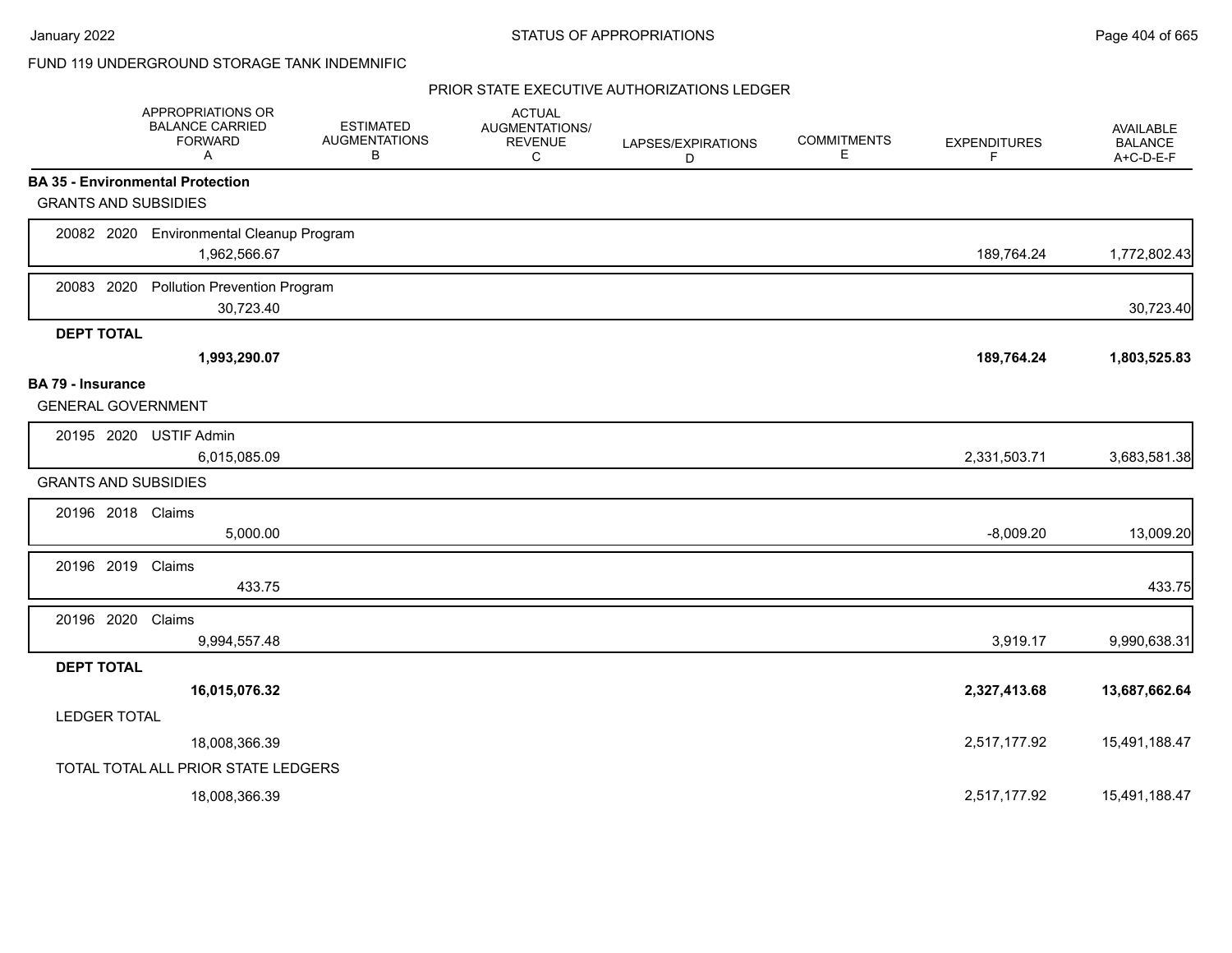# FUND 123 MOTOR VEHICLE TRANSACTION RECOVERY

### NON-BUDGETED LEDGER

|                           | APPROPRIATIONS OR<br><b>BALANCE CARRIED</b><br><b>FORWARD</b><br>A | <b>ESTIMATED</b><br><b>AUGMENTATIONS</b><br>В | <b>ACTUAL</b><br>AUGMENTATIONS/<br><b>REVENUE</b><br>С | LAPSES/EXPIRATIONS<br>D | <b>COMMITMENTS</b><br>Е | <b>EXPENDITURES</b> | AVAILABLE<br><b>BALANCE</b><br>A+C-D-E-F |
|---------------------------|--------------------------------------------------------------------|-----------------------------------------------|--------------------------------------------------------|-------------------------|-------------------------|---------------------|------------------------------------------|
| BA 78 - Transportation    |                                                                    |                                               |                                                        |                         |                         |                     |                                          |
| <b>GENERAL GOVERNMENT</b> |                                                                    |                                               |                                                        |                         |                         |                     |                                          |
| 2021<br>50061             | <b>Titling and Registration Fees</b>                               |                                               |                                                        |                         |                         |                     |                                          |
|                           |                                                                    |                                               |                                                        |                         |                         | 105,691.93          | $-105,691.93$                            |
| 50062 2021                | Sales Tax Titling and Registration Fees                            |                                               |                                                        |                         |                         |                     |                                          |
|                           |                                                                    |                                               |                                                        |                         |                         | 154,581.43          | $-154,581.43$                            |
| <b>DEPT TOTAL</b>         |                                                                    |                                               |                                                        |                         |                         |                     |                                          |
|                           |                                                                    |                                               |                                                        |                         |                         | 260,273.36          | $-260,273.36$                            |
| <b>LEDGER TOTAL</b>       |                                                                    |                                               |                                                        |                         |                         |                     |                                          |
|                           |                                                                    |                                               |                                                        |                         |                         | 260,273.36          | $-260,273.36$                            |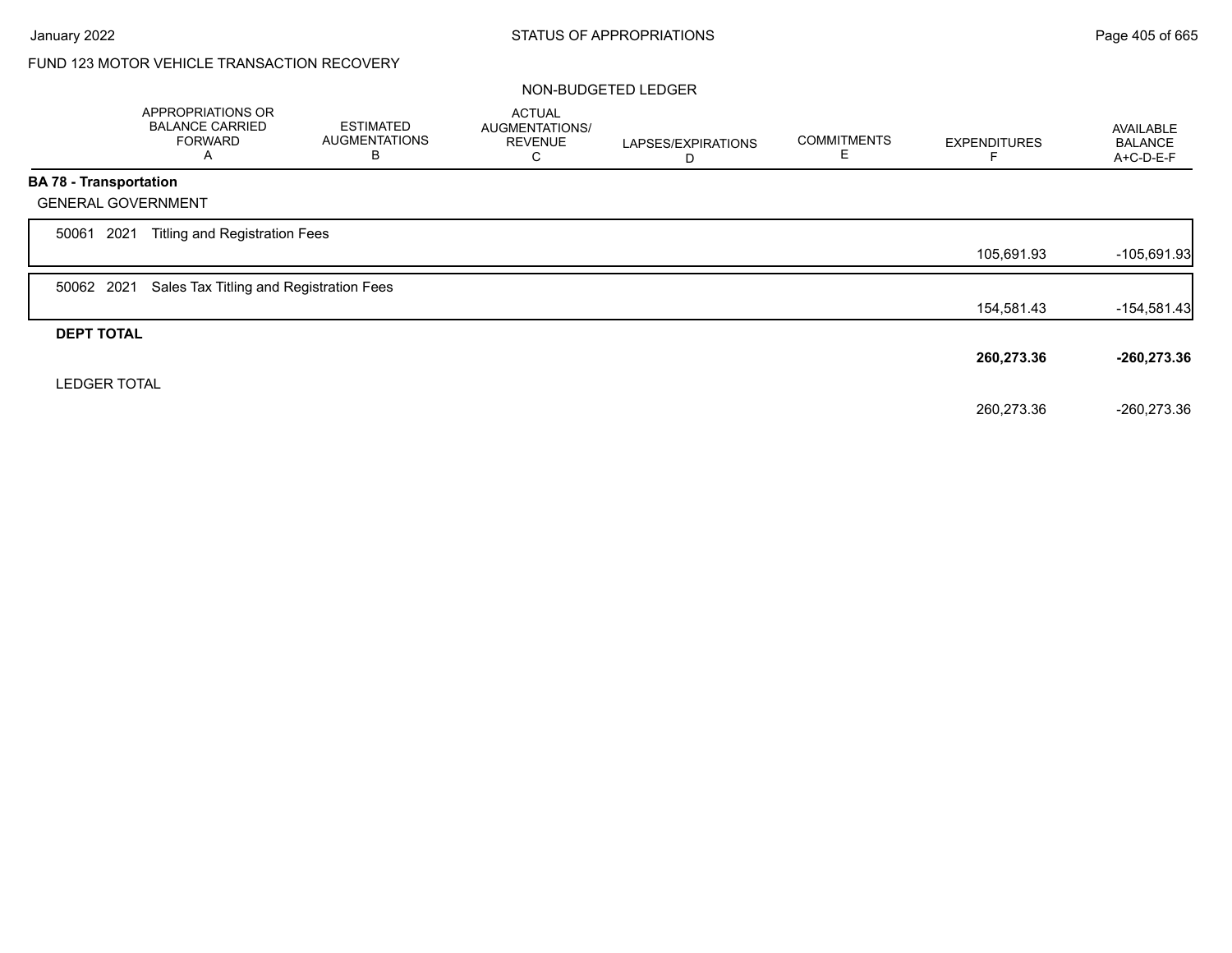# FUND 125 HAZARDOUS MATERIAL RESPONSE FUND

## CURRENT STATE APPROPRIATIONS LEDGER

|                             | <b>APPROPRIATIONS OR</b><br><b>BALANCE CARRIED</b><br><b>FORWARD</b><br>Α | <b>ESTIMATED</b><br><b>AUGMENTATIONS</b><br>В | <b>ACTUAL</b><br>AUGMENTATIONS/<br><b>REVENUE</b><br>С | LAPSES/EXPIRATIONS<br>D | <b>COMMITMENTS</b><br>E. | <b>EXPENDITURES</b><br>F. | <b>AVAILABLE</b><br><b>BALANCE</b><br>A+C-D-E-F |
|-----------------------------|---------------------------------------------------------------------------|-----------------------------------------------|--------------------------------------------------------|-------------------------|--------------------------|---------------------------|-------------------------------------------------|
|                             | <b>BA 31 - PA Emergency Management Agency</b>                             |                                               |                                                        |                         |                          |                           |                                                 |
| <b>GENERAL GOVERNMENT</b>   |                                                                           |                                               |                                                        |                         |                          |                           |                                                 |
| 10356 2021                  | Act165-HMRT<br>180,000.00                                                 |                                               |                                                        |                         |                          | 132,831.19                | 47,168.81                                       |
| 2021<br>10357               | Act165-PFOE<br>180,000.00                                                 |                                               |                                                        |                         |                          | 58,579.06                 | 121,420.94                                      |
| 10358 2021                  | <b>General Operations</b><br>180,000.00                                   |                                               |                                                        |                         |                          | 52,759.79                 | 127,240.21                                      |
| <b>GRANTS AND SUBSIDIES</b> |                                                                           |                                               |                                                        |                         |                          |                           |                                                 |
| 10359 2021                  | Act165-Grants<br>1,260,000.00                                             |                                               |                                                        |                         | 492.71                   | 1,258,719.02              | 788.27                                          |
| <b>DEPT TOTAL</b>           |                                                                           |                                               |                                                        |                         |                          |                           |                                                 |
|                             | 1,800,000.00                                                              |                                               |                                                        |                         | 492.71                   | 1,502,889.06              | 296,618.23                                      |
| <b>LEDGER TOTAL</b>         |                                                                           |                                               |                                                        |                         |                          |                           |                                                 |
|                             | 1,800,000.00                                                              |                                               |                                                        |                         | 492.71                   | 1,502,889.06              | 296,618.23                                      |
|                             | TOTAL TOTAL ALL CURRENT STATE LEDGERS                                     |                                               |                                                        |                         |                          |                           |                                                 |
|                             | 1,800,000.00                                                              |                                               |                                                        |                         | 492.71                   | 1,502,889.06              | 296,618.23                                      |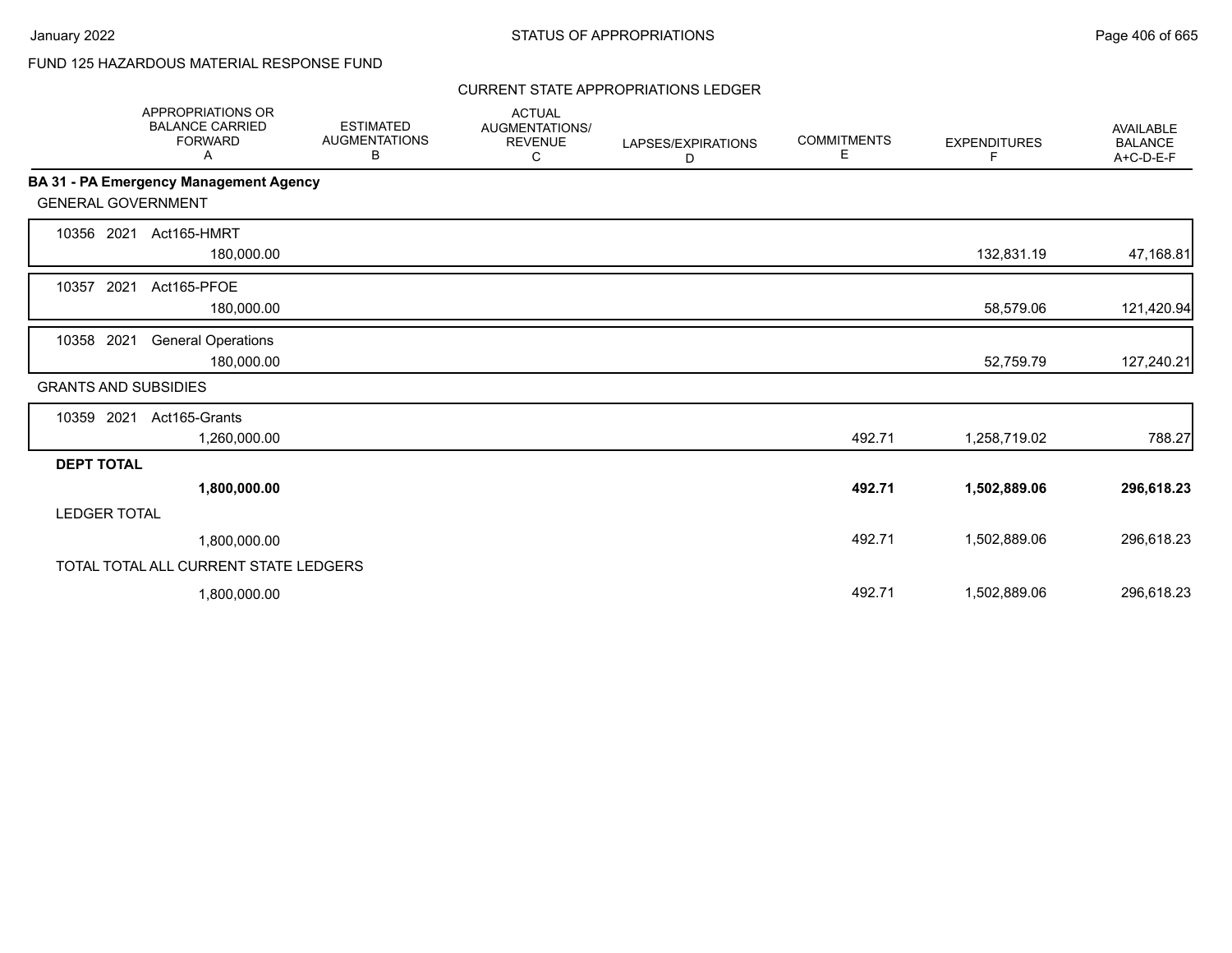# FUND 125 HAZARDOUS MATERIAL RESPONSE FUND

### PRIOR STATE APPROPRIATIONS LEDGER

|                     | <b>APPROPRIATIONS OR</b><br><b>BALANCE CARRIED</b><br><b>FORWARD</b><br>Α | <b>ESTIMATED</b><br><b>AUGMENTATIONS</b><br>B | <b>ACTUAL</b><br>AUGMENTATIONS/<br><b>REVENUE</b><br>C | LAPSES/EXPIRATIONS<br>D | <b>COMMITMENTS</b><br>Е | <b>EXPENDITURES</b><br>F. | <b>AVAILABLE</b><br><b>BALANCE</b><br>A+C-D-E-F |
|---------------------|---------------------------------------------------------------------------|-----------------------------------------------|--------------------------------------------------------|-------------------------|-------------------------|---------------------------|-------------------------------------------------|
|                     | BA 31 - PA Emergency Management Agency                                    |                                               |                                                        |                         |                         |                           |                                                 |
|                     | <b>GENERAL GOVERNMENT</b>                                                 |                                               |                                                        |                         |                         |                           |                                                 |
|                     | 10356 2020 Act165-HMRT<br>38,273.04                                       |                                               |                                                        |                         |                         | 1,926.35                  | 36,346.69                                       |
| 10357               | 2020<br>Act165-PFOE<br>84,045.97                                          |                                               |                                                        |                         |                         | 3,267.28                  | 80,778.69                                       |
| 10358 2020          | <b>General Operations</b><br>48,153.89                                    |                                               |                                                        |                         |                         | $-1,784.54$               | 49,938.43                                       |
|                     | <b>GRANTS AND SUBSIDIES</b>                                               |                                               |                                                        |                         |                         |                           |                                                 |
|                     | 10359 2017 Act165-Grants                                                  |                                               |                                                        |                         | 440.00                  | $-440.00$                 |                                                 |
| 10359 2019          | Act165-Grants<br>3,351.91                                                 |                                               |                                                        |                         | 3,907.25                | $-3,907.25$               | 3,351.91                                        |
| 10359 2020          | Act165-Grants<br>137.06                                                   |                                               |                                                        |                         | 387.16                  | $-13,642.20$              | 13,392.10                                       |
| <b>DEPT TOTAL</b>   |                                                                           |                                               |                                                        |                         |                         |                           |                                                 |
|                     | 173,961.87                                                                |                                               |                                                        |                         | 4,734.41                | $-14,580.36$              | 183,807.82                                      |
| <b>LEDGER TOTAL</b> |                                                                           |                                               |                                                        |                         |                         |                           |                                                 |
|                     | 173,961.87                                                                |                                               |                                                        |                         | 4,734.41                | $-14,580.36$              | 183,807.82                                      |
|                     | TOTAL TOTAL ALL PRIOR STATE LEDGERS                                       |                                               |                                                        |                         |                         |                           |                                                 |
|                     | 173,961.87                                                                |                                               |                                                        |                         | 4,734.41                | $-14,580.36$              | 183,807.82                                      |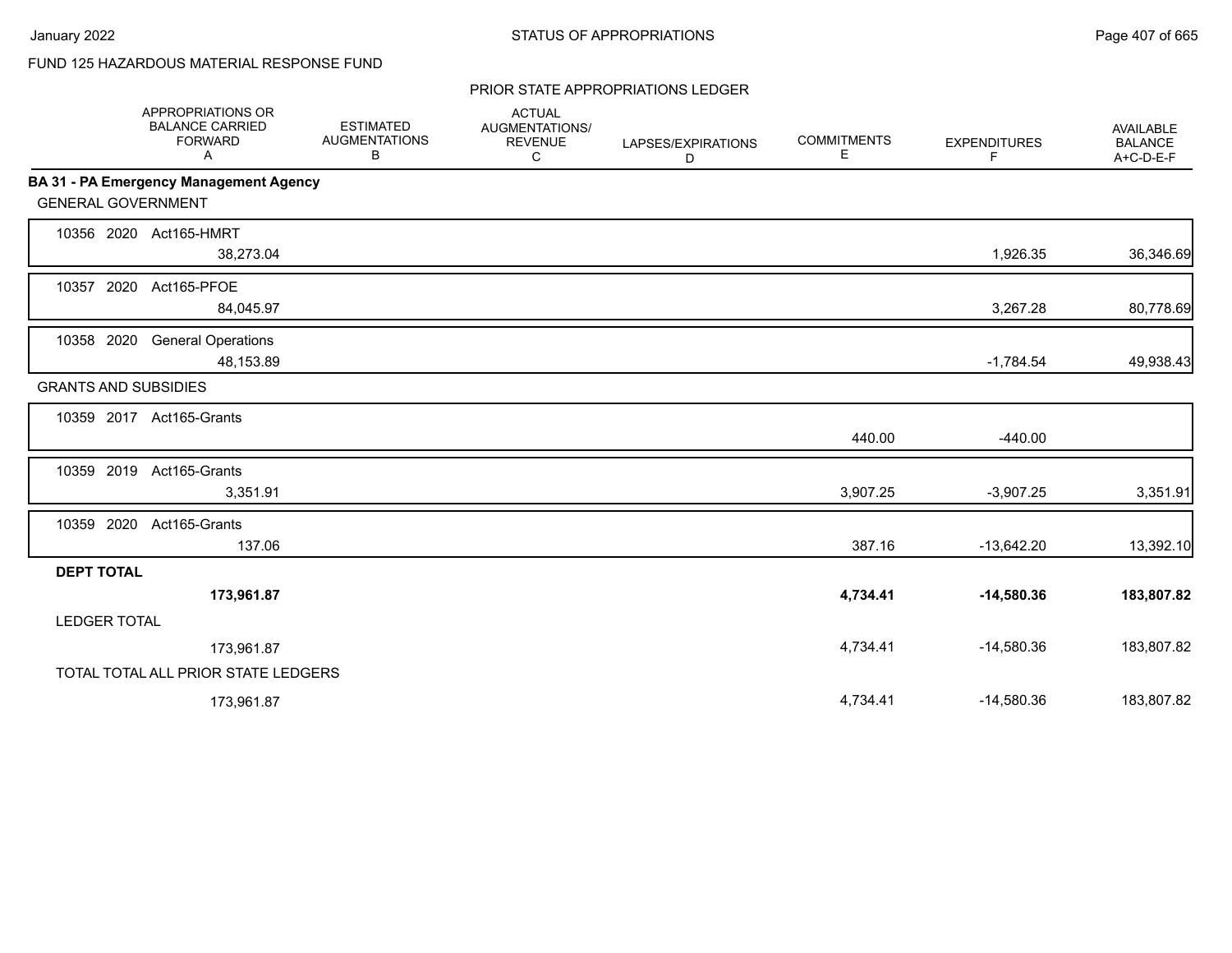# FUND 125 HAZARDOUS MATERIAL RESPONSE FUND

### RESTRICTED RECEIPTS LEDGER

|                           | <b>APPROPRIATIONS OR</b><br><b>BALANCE CARRIED</b><br><b>FORWARD</b><br>A | <b>ESTIMATED</b><br><b>AUGMENTATIONS</b><br>в | <b>ACTUAL</b><br><b>AUGMENTATIONS/</b><br><b>REVENUE</b><br>C. | LAPSES/EXPIRATIONS<br>D | <b>COMMITMENTS</b> | <b>EXPENDITURES</b> | AVAILABLE<br><b>BALANCE</b><br>A+C-D-E-F |
|---------------------------|---------------------------------------------------------------------------|-----------------------------------------------|----------------------------------------------------------------|-------------------------|--------------------|---------------------|------------------------------------------|
| BA 12 - Labor & Industry  |                                                                           |                                               |                                                                |                         |                    |                     |                                          |
| <b>GENERAL GOVERNMENT</b> |                                                                           |                                               |                                                                |                         |                    |                     |                                          |
| 2021<br>40008             | Hazardous Material Response Admin                                         |                                               |                                                                |                         |                    |                     |                                          |
|                           | 752,036.96                                                                |                                               | 50,452.00                                                      |                         |                    | 1,784.70            | 800,704.26                               |
| <b>DEPT TOTAL</b>         |                                                                           |                                               |                                                                |                         |                    |                     |                                          |
|                           | 752,036.96                                                                |                                               | 50,452.00                                                      |                         |                    | 1,784.70            | 800,704.26                               |
| <b>LEDGER TOTAL</b>       |                                                                           |                                               |                                                                |                         |                    |                     |                                          |
|                           | 752,036.96                                                                |                                               | 50,452.00                                                      |                         |                    | 1.784.70            | 800.704.26                               |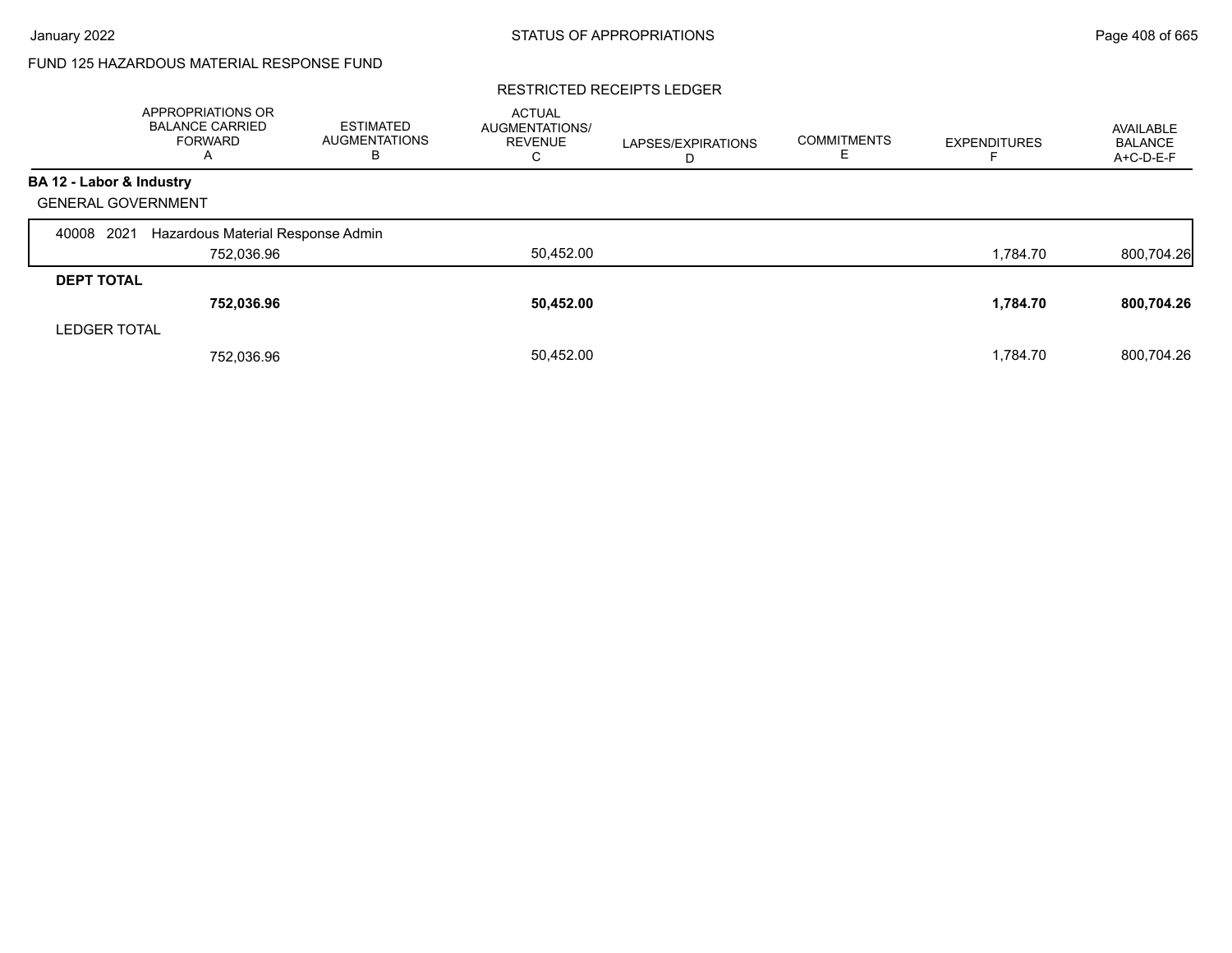# FUND 127 LOCAL GOV'T CAPITAL PROJECT LOAN

|                             | APPROPRIATIONS OR<br><b>BALANCE CARRIED</b><br><b>FORWARD</b><br>A | <b>ESTIMATED</b><br><b>AUGMENTATIONS</b><br>в | <b>ACTUAL</b><br>AUGMENTATIONS/<br><b>REVENUE</b><br>С | LAPSES/EXPIRATIONS<br>D | <b>COMMITMENTS</b><br>Е | <b>EXPENDITURES</b> | <b>AVAILABLE</b><br><b>BALANCE</b><br>A+C-D-E-F |
|-----------------------------|--------------------------------------------------------------------|-----------------------------------------------|--------------------------------------------------------|-------------------------|-------------------------|---------------------|-------------------------------------------------|
|                             | BA 24 - Community & Economic Develop                               |                                               |                                                        |                         |                         |                     |                                                 |
| <b>GRANTS AND SUBSIDIES</b> |                                                                    |                                               |                                                        |                         |                         |                     |                                                 |
| 2021<br>20049               | Local Government Capital Proj. Loans                               |                                               |                                                        |                         |                         |                     |                                                 |
|                             | 1,000,000.00                                                       |                                               |                                                        |                         |                         |                     | 1,000,000.00                                    |
| <b>DEPT TOTAL</b>           |                                                                    |                                               |                                                        |                         |                         |                     |                                                 |
|                             | 1,000,000.00                                                       |                                               |                                                        |                         |                         |                     | 1,000,000.00                                    |
| <b>LEDGER TOTAL</b>         |                                                                    |                                               |                                                        |                         |                         |                     |                                                 |
|                             | 1,000,000.00                                                       |                                               |                                                        |                         |                         |                     | 1,000,000.00                                    |
|                             | TOTAL TOTAL ALL CURRENT STATE LEDGERS                              |                                               |                                                        |                         |                         |                     |                                                 |
|                             | 1,000,000.00                                                       |                                               |                                                        |                         |                         |                     | 1,000,000.00                                    |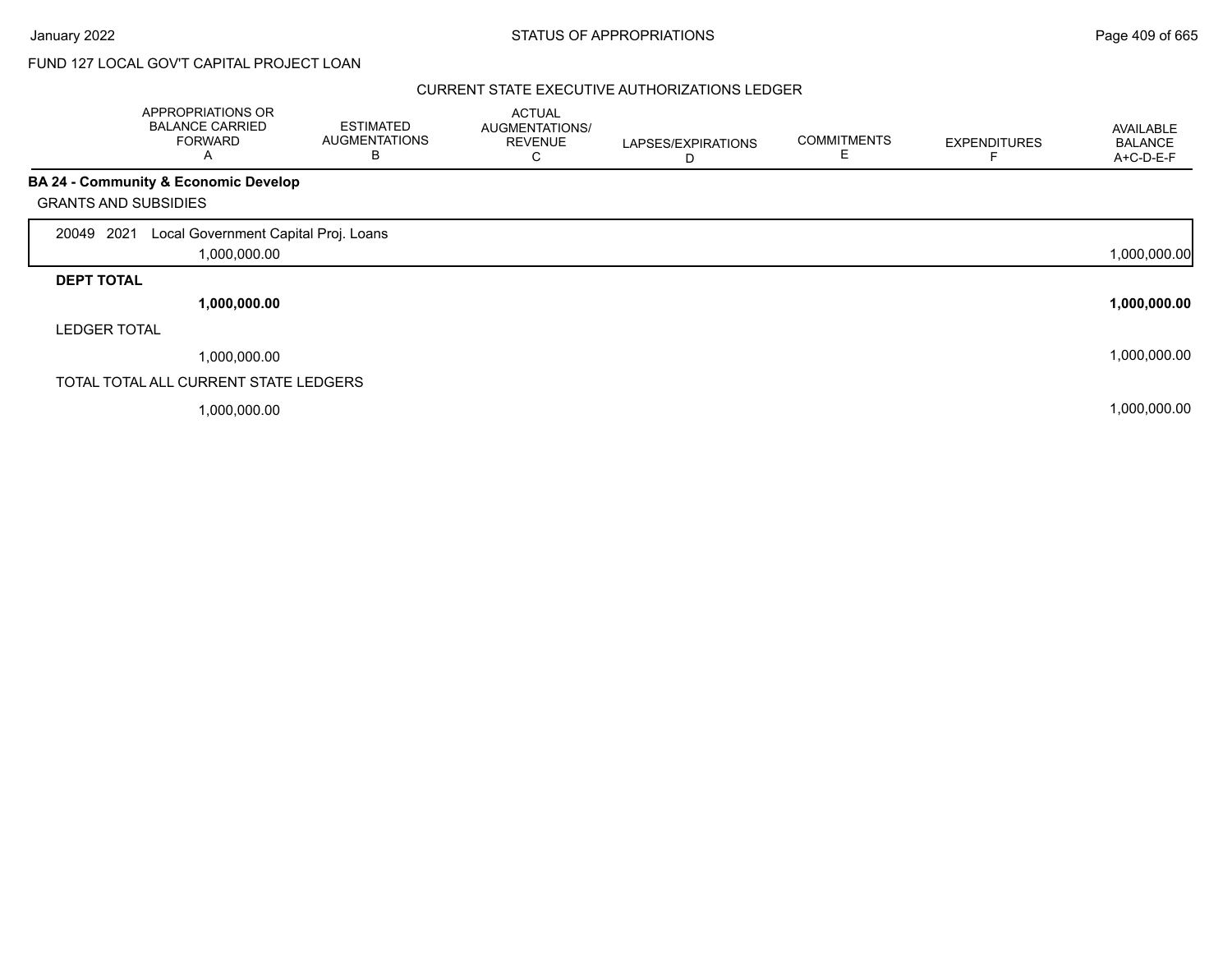# FUND 127 LOCAL GOV'T CAPITAL PROJECT LOAN

|                             | APPROPRIATIONS OR<br><b>BALANCE CARRIED</b><br><b>FORWARD</b><br>A | <b>ESTIMATED</b><br><b>AUGMENTATIONS</b><br>в | <b>ACTUAL</b><br>AUGMENTATIONS/<br><b>REVENUE</b><br>C | LAPSES/EXPIRATIONS<br>D | <b>COMMITMENTS</b><br>Е | <b>EXPENDITURES</b> | AVAILABLE<br><b>BALANCE</b><br>A+C-D-E-F |
|-----------------------------|--------------------------------------------------------------------|-----------------------------------------------|--------------------------------------------------------|-------------------------|-------------------------|---------------------|------------------------------------------|
|                             | BA 24 - Community & Economic Develop                               |                                               |                                                        |                         |                         |                     |                                          |
| <b>GRANTS AND SUBSIDIES</b> |                                                                    |                                               |                                                        |                         |                         |                     |                                          |
| 2020<br>20049               | Local Government Capital Proj. Loans                               |                                               |                                                        |                         |                         |                     |                                          |
|                             | 1,000,000.00                                                       |                                               |                                                        |                         |                         |                     | 1,000,000.00                             |
| <b>DEPT TOTAL</b>           |                                                                    |                                               |                                                        |                         |                         |                     |                                          |
|                             | 1,000,000.00                                                       |                                               |                                                        |                         |                         |                     | 1,000,000.00                             |
| <b>LEDGER TOTAL</b>         |                                                                    |                                               |                                                        |                         |                         |                     |                                          |
|                             | 1,000,000.00                                                       |                                               |                                                        |                         |                         |                     | 1,000,000.00                             |
|                             | TOTAL TOTAL ALL PRIOR STATE LEDGERS                                |                                               |                                                        |                         |                         |                     |                                          |
|                             | 1,000,000.00                                                       |                                               |                                                        |                         |                         |                     | 1,000,000.00                             |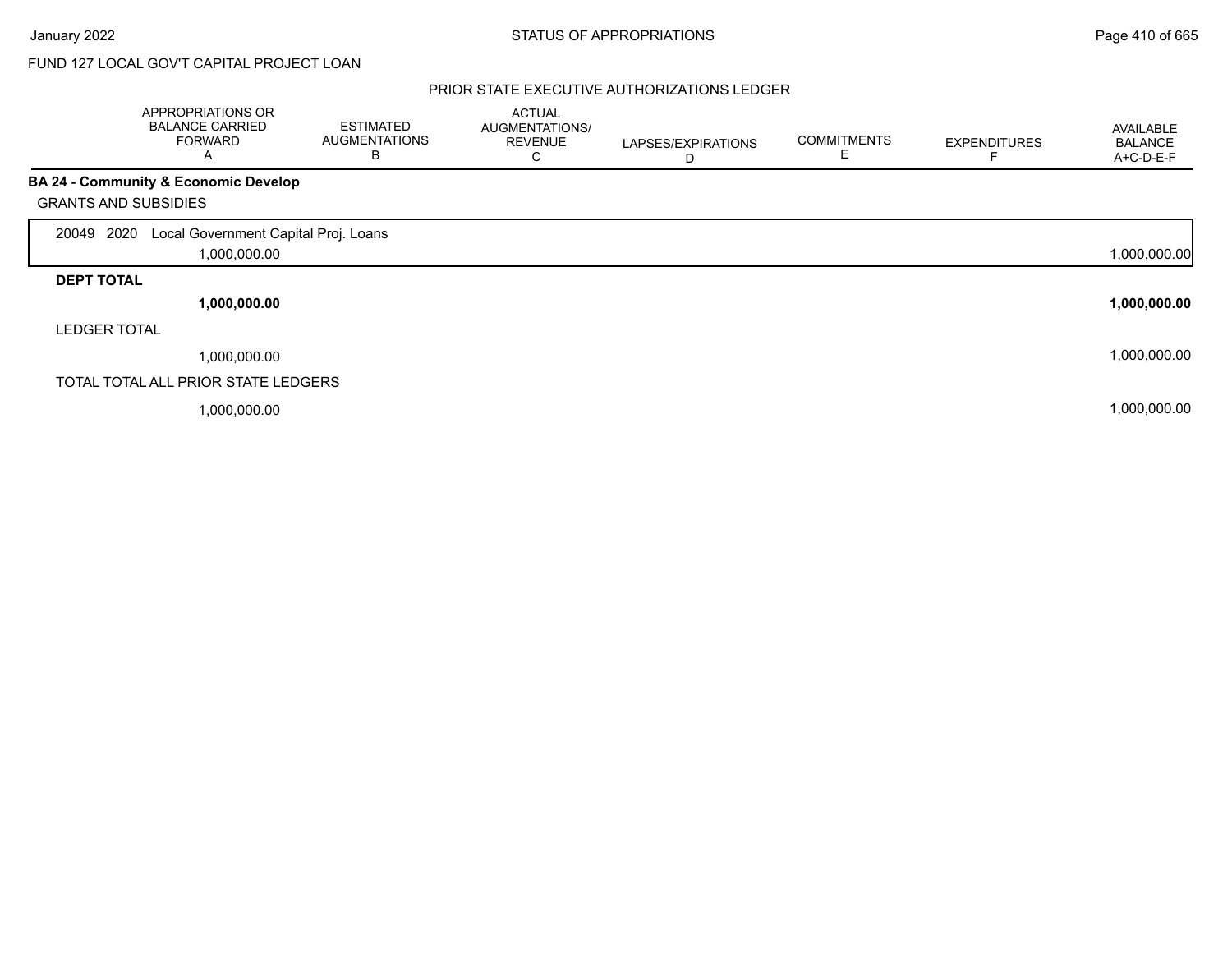# FUND 128 LOCAL SALES AND USE TAX FUND

### NON-BUDGETED LEDGER

|                           | APPROPRIATIONS OR<br><b>BALANCE CARRIED</b><br>FORWARD<br>$\mathsf{A}$ | <b>ESTIMATED</b><br><b>AUGMENTATIONS</b><br>в | <b>ACTUAL</b><br>AUGMENTATIONS/<br><b>REVENUE</b><br>C | LAPSES/EXPIRATIONS<br>D | <b>COMMITMENTS</b> | <b>EXPENDITURES</b> | AVAILABLE<br><b>BALANCE</b><br>$A+C-D-E-F$ |
|---------------------------|------------------------------------------------------------------------|-----------------------------------------------|--------------------------------------------------------|-------------------------|--------------------|---------------------|--------------------------------------------|
| <b>BA 73 - Treasury</b>   |                                                                        |                                               |                                                        |                         |                    |                     |                                            |
| <b>GENERAL GOVERNMENT</b> |                                                                        |                                               |                                                        |                         |                    |                     |                                            |
| 50043 2021                | Payment to Cities of the First Class                                   |                                               |                                                        |                         |                    |                     |                                            |
|                           |                                                                        |                                               |                                                        |                         |                    | 227,047,656.92      | $-227,047,656.92$                          |
| <b>DEPT TOTAL</b>         |                                                                        |                                               |                                                        |                         |                    |                     |                                            |
|                           |                                                                        |                                               |                                                        |                         |                    | 227,047,656.92      | -227,047,656.92                            |
| <b>LEDGER TOTAL</b>       |                                                                        |                                               |                                                        |                         |                    |                     |                                            |
|                           |                                                                        |                                               |                                                        |                         |                    | 227,047,656.92      | -227,047,656.92                            |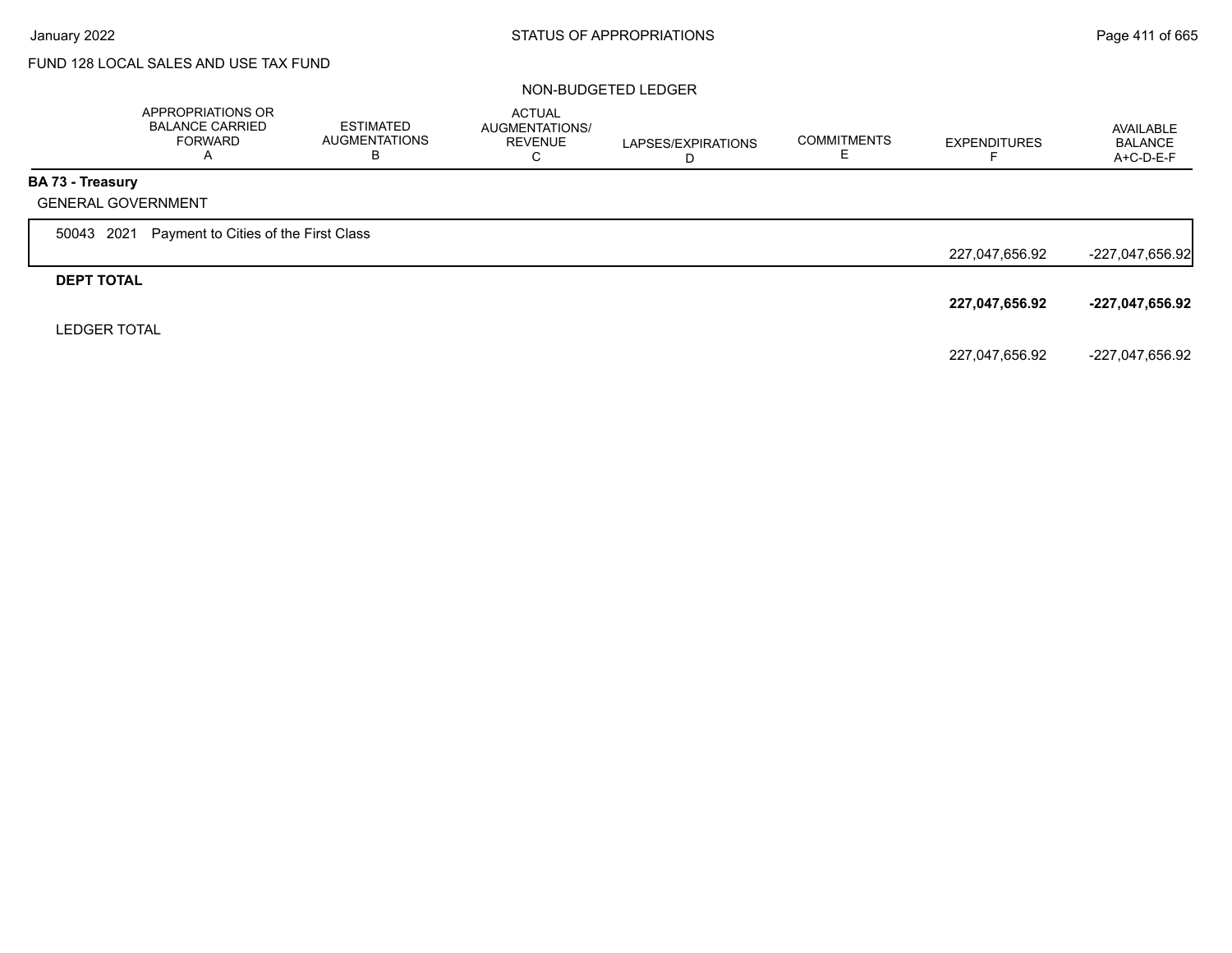# FUND 129 PA INTERGOVERNMENTAL COOPERATION AU

#### NON-BUDGETED LEDGER

|                           | APPROPRIATIONS OR<br><b>BALANCE CARRIED</b><br><b>FORWARD</b><br>A | <b>ESTIMATED</b><br><b>AUGMENTATIONS</b><br>В | <b>ACTUAL</b><br>AUGMENTATIONS/<br><b>REVENUE</b><br>C | LAPSES/EXPIRATIONS<br>D | <b>COMMITMENTS</b> | <b>EXPENDITURES</b> | AVAILABLE<br><b>BALANCE</b><br>$A+C-D-E-F$ |
|---------------------------|--------------------------------------------------------------------|-----------------------------------------------|--------------------------------------------------------|-------------------------|--------------------|---------------------|--------------------------------------------|
|                           | BA 95 - PA Intergovernmental CO-OP                                 |                                               |                                                        |                         |                    |                     |                                            |
| <b>GENERAL GOVERNMENT</b> |                                                                    |                                               |                                                        |                         |                    |                     |                                            |
| 2021<br>50070             | Payments to PICA                                                   |                                               |                                                        |                         |                    |                     |                                            |
|                           |                                                                    |                                               |                                                        |                         |                    | 320,403,330.54      | $-320,403,330.54$                          |
| <b>DEPT TOTAL</b>         |                                                                    |                                               |                                                        |                         |                    |                     |                                            |
|                           |                                                                    |                                               |                                                        |                         |                    | 320,403,330.54      | -320,403,330.54                            |
| <b>LEDGER TOTAL</b>       |                                                                    |                                               |                                                        |                         |                    |                     |                                            |
|                           |                                                                    |                                               |                                                        |                         |                    | 320,403,330.54      | -320,403,330.54                            |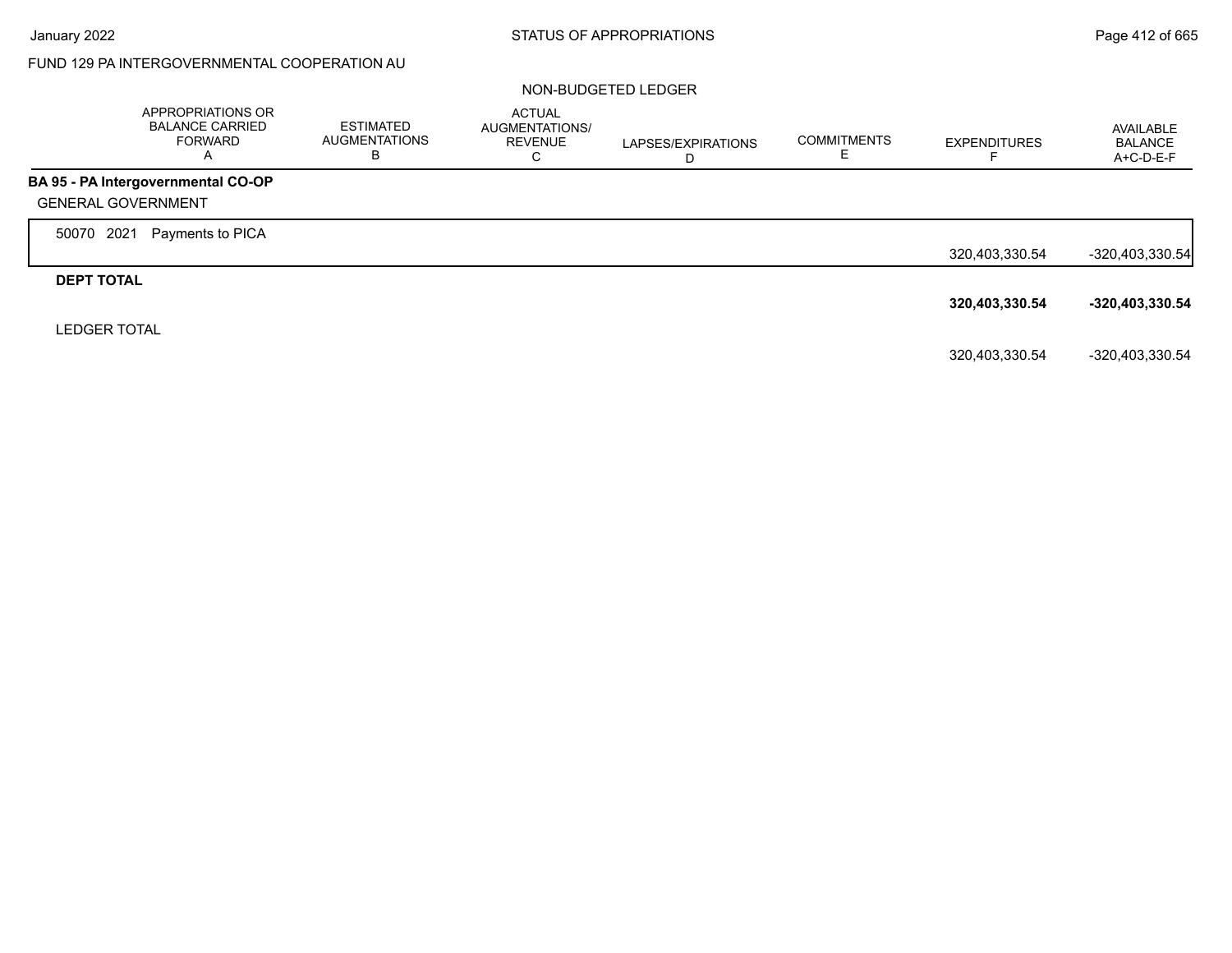## FUND 130 PUBLIC TRANSPORTATION ASSISTANCE

|                               | APPROPRIATIONS OR<br><b>BALANCE CARRIED</b><br><b>FORWARD</b><br>Α | <b>ESTIMATED</b><br><b>AUGMENTATIONS</b><br>B | <b>ACTUAL</b><br>AUGMENTATIONS/<br><b>REVENUE</b><br>С | LAPSES/EXPIRATIONS<br>D | <b>COMMITMENTS</b><br>Е | <b>EXPENDITURES</b> | AVAILABLE<br><b>BALANCE</b><br>A+C-D-E-F |
|-------------------------------|--------------------------------------------------------------------|-----------------------------------------------|--------------------------------------------------------|-------------------------|-------------------------|---------------------|------------------------------------------|
| <b>BA 78 - Transportation</b> |                                                                    |                                               |                                                        |                         |                         |                     |                                          |
|                               | <b>GRANTS AND SUBSIDIES</b>                                        |                                               |                                                        |                         |                         |                     |                                          |
| 20336                         | 2021<br>Mass Transit                                               |                                               |                                                        |                         |                         |                     |                                          |
|                               | 259,569,000.00                                                     |                                               |                                                        |                         |                         | 141,579,207.25      | 117,989,792.75                           |
| 20337                         | 2021<br>Transfer to Public Transp. Trust Fund                      |                                               |                                                        |                         |                         |                     |                                          |
|                               | 24,631,000.00                                                      |                                               |                                                        |                         |                         | 13,602,838.90       | 11,028,161.10                            |
| <b>DEPT TOTAL</b>             |                                                                    |                                               |                                                        |                         |                         |                     |                                          |
|                               | 284,200,000.00                                                     |                                               |                                                        |                         |                         | 155, 182, 046. 15   | 129,017,953.85                           |
|                               | <b>LEDGER TOTAL</b>                                                |                                               |                                                        |                         |                         |                     |                                          |
|                               | 284,200,000.00                                                     |                                               |                                                        |                         |                         | 155, 182, 046. 15   | 129,017,953.85                           |
|                               | TOTAL TOTAL ALL CURRENT STATE LEDGERS                              |                                               |                                                        |                         |                         |                     |                                          |
|                               | 284,200,000.00                                                     |                                               |                                                        |                         |                         | 155, 182, 046. 15   | 129,017,953.85                           |
|                               |                                                                    |                                               |                                                        |                         |                         |                     |                                          |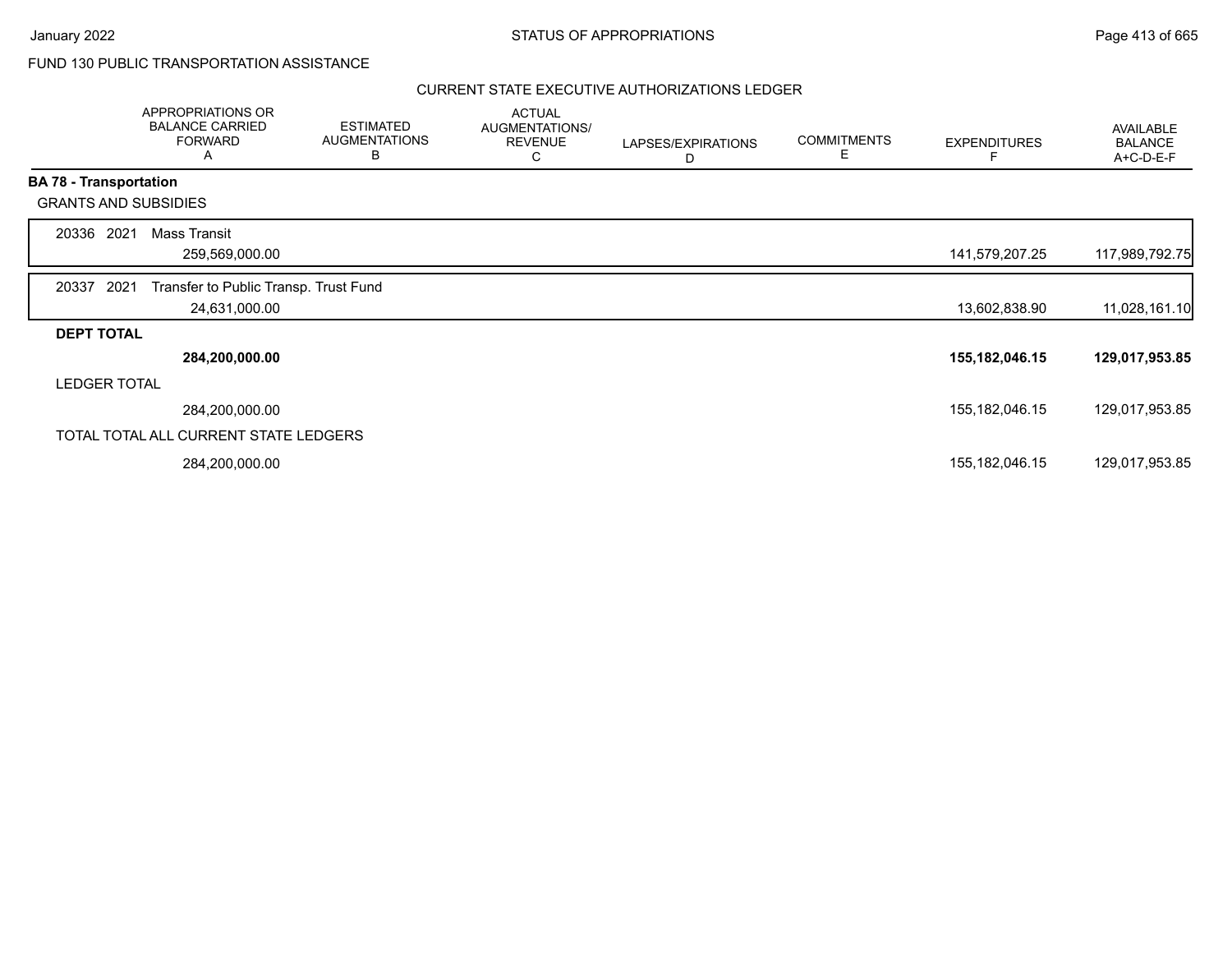# FUND 130 PUBLIC TRANSPORTATION ASSISTANCE

|                               | APPROPRIATIONS OR<br><b>BALANCE CARRIED</b><br><b>FORWARD</b><br>Α | <b>ESTIMATED</b><br><b>AUGMENTATIONS</b><br>В | <b>ACTUAL</b><br>AUGMENTATIONS/<br><b>REVENUE</b><br>С | LAPSES/EXPIRATIONS<br>D | <b>COMMITMENTS</b><br>Е | <b>EXPENDITURES</b><br>F | AVAILABLE<br><b>BALANCE</b><br>A+C-D-E-F |
|-------------------------------|--------------------------------------------------------------------|-----------------------------------------------|--------------------------------------------------------|-------------------------|-------------------------|--------------------------|------------------------------------------|
| <b>BA 78 - Transportation</b> |                                                                    |                                               |                                                        |                         |                         |                          |                                          |
| <b>GRANTS AND SUBSIDIES</b>   |                                                                    |                                               |                                                        |                         |                         |                          |                                          |
| 20336 2019                    | Mass Transit<br>2,196,866.66                                       |                                               |                                                        |                         |                         |                          | 2,196,866.66                             |
| 20336 2020                    | Mass Transit<br>957,281.31                                         |                                               |                                                        |                         |                         |                          | 957,281.31                               |
| 2019<br>20337                 | Transfer to Public Transp. Trust Fund<br>170,501.07                |                                               |                                                        |                         |                         |                          | 170,501.07                               |
| 20337<br>2020                 | Transfer to Public Transp. Trust Fund<br>74,514.09                 |                                               |                                                        |                         |                         |                          | 74,514.09                                |
| <b>DEPT TOTAL</b>             |                                                                    |                                               |                                                        |                         |                         |                          |                                          |
|                               | 3,399,163.13                                                       |                                               |                                                        |                         |                         |                          | 3,399,163.13                             |
| <b>LEDGER TOTAL</b>           |                                                                    |                                               |                                                        |                         |                         |                          |                                          |
|                               | 3,399,163.13                                                       |                                               |                                                        |                         |                         |                          | 3,399,163.13                             |
|                               | TOTAL TOTAL ALL PRIOR STATE LEDGERS                                |                                               |                                                        |                         |                         |                          |                                          |
|                               | 3,399,163.13                                                       |                                               |                                                        |                         |                         |                          | 3,399,163.13                             |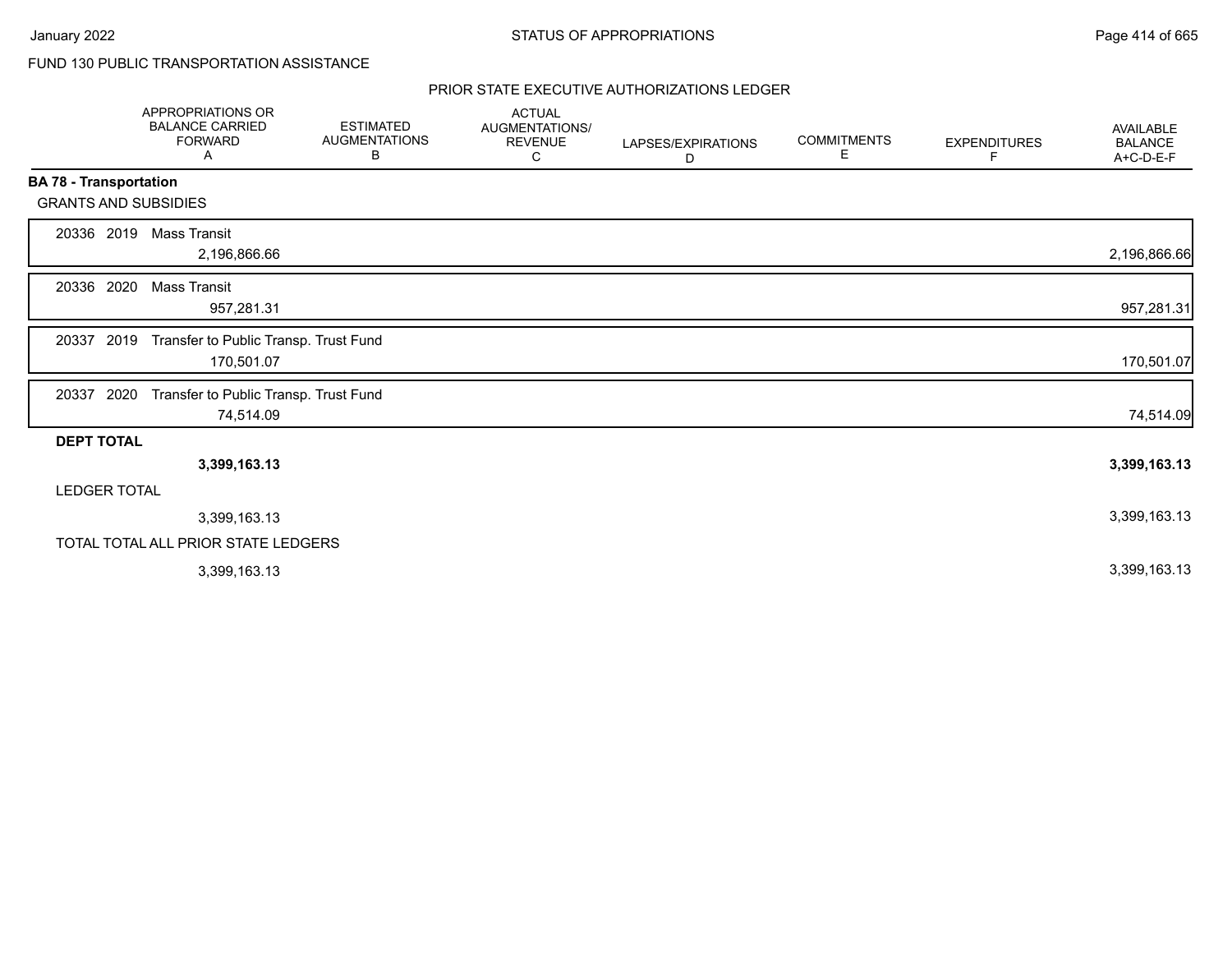## FUND 138 CLEAN AIR FUND

|                           | <b>APPROPRIATIONS OR</b><br><b>BALANCE CARRIED</b><br><b>FORWARD</b><br>A | <b>ESTIMATED</b><br><b>AUGMENTATIONS</b><br>В | <b>ACTUAL</b><br>AUGMENTATIONS/<br><b>REVENUE</b><br>С | LAPSES/EXPIRATIONS<br>D | <b>COMMITMENTS</b><br>Е | <b>EXPENDITURES</b> | AVAILABLE<br><b>BALANCE</b><br>A+C-D-E-F |
|---------------------------|---------------------------------------------------------------------------|-----------------------------------------------|--------------------------------------------------------|-------------------------|-------------------------|---------------------|------------------------------------------|
|                           | <b>BA 35 - Environmental Protection</b>                                   |                                               |                                                        |                         |                         |                     |                                          |
| <b>GENERAL GOVERNMENT</b> |                                                                           |                                               |                                                        |                         |                         |                     |                                          |
| 20077<br>2021             | <b>Major Emission Facilities</b>                                          |                                               |                                                        |                         |                         |                     |                                          |
|                           | 20,083,000.00                                                             |                                               |                                                        |                         | 1,033,365.79            | 8,095,128.14        | 10,954,506.07                            |
| 2021<br>20084             | Mobile and Area Facilities                                                |                                               |                                                        |                         |                         |                     |                                          |
|                           | 10,153,000.00                                                             |                                               |                                                        |                         | 656,486.16              | 1,529,820.60        | 7,966,693.24                             |
| <b>DEPT TOTAL</b>         |                                                                           |                                               |                                                        |                         |                         |                     |                                          |
|                           | 30,236,000.00                                                             |                                               |                                                        |                         | 1,689,851.95            | 9,624,948.74        | 18,921,199.31                            |
| <b>LEDGER TOTAL</b>       |                                                                           |                                               |                                                        |                         |                         |                     |                                          |
|                           | 30,236,000.00                                                             |                                               |                                                        |                         | 1,689,851.95            | 9,624,948.74        | 18,921,199.31                            |
|                           | TOTAL TOTAL ALL CURRENT STATE LEDGERS                                     |                                               |                                                        |                         |                         |                     |                                          |
|                           | 30,236,000.00                                                             |                                               |                                                        |                         | 1,689,851.95            | 9,624,948.74        | 18,921,199.31                            |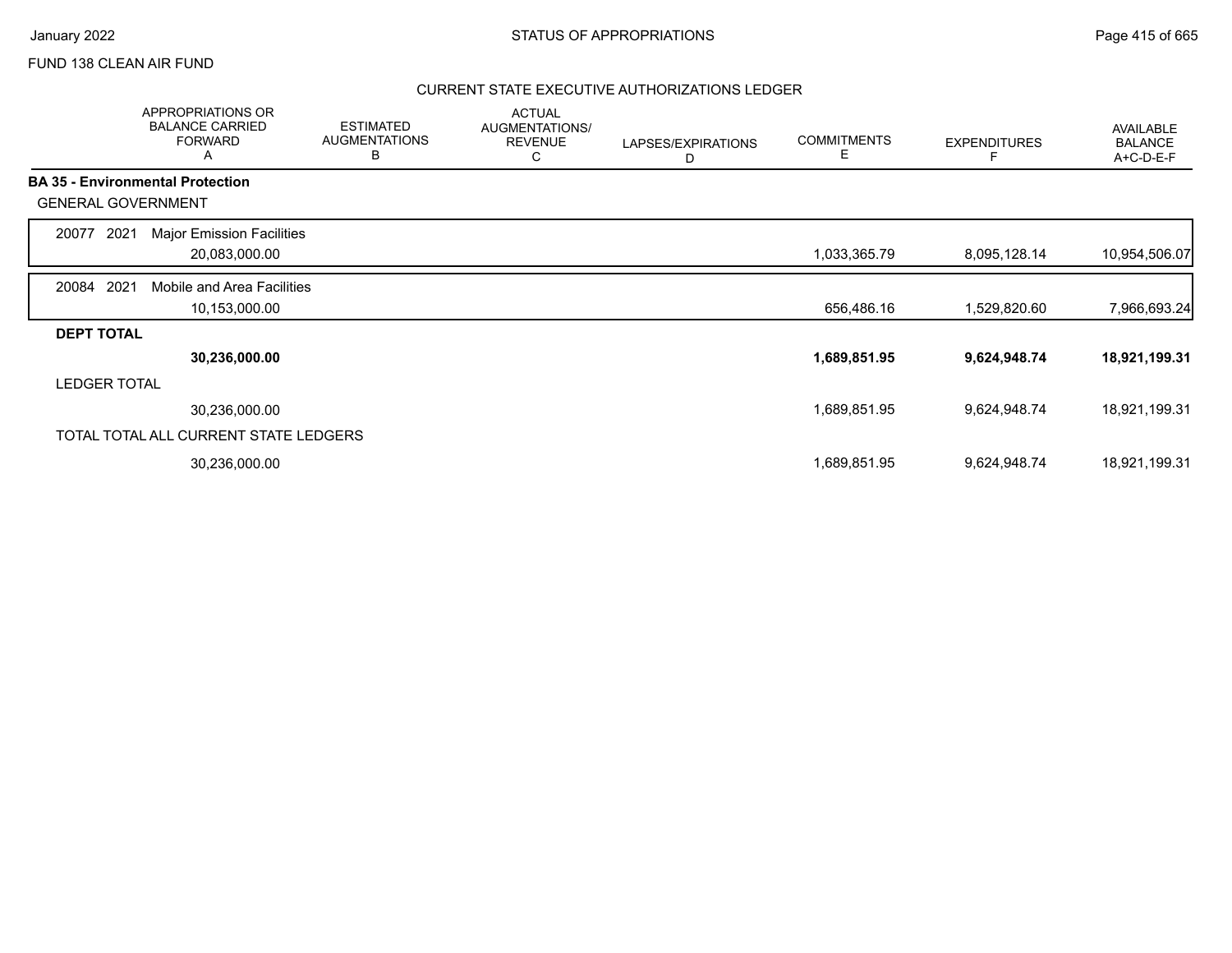## FUND 138 CLEAN AIR FUND

|                           | APPROPRIATIONS OR<br><b>BALANCE CARRIED</b><br><b>FORWARD</b><br>A | <b>ESTIMATED</b><br><b>AUGMENTATIONS</b><br>B | <b>ACTUAL</b><br>AUGMENTATIONS/<br><b>REVENUE</b><br>С | LAPSES/EXPIRATIONS<br>D | <b>COMMITMENTS</b><br>Е | <b>EXPENDITURES</b> | AVAILABLE<br><b>BALANCE</b><br>A+C-D-E-F |
|---------------------------|--------------------------------------------------------------------|-----------------------------------------------|--------------------------------------------------------|-------------------------|-------------------------|---------------------|------------------------------------------|
|                           | <b>BA 35 - Environmental Protection</b>                            |                                               |                                                        |                         |                         |                     |                                          |
| <b>GENERAL GOVERNMENT</b> |                                                                    |                                               |                                                        |                         |                         |                     |                                          |
| 2020<br>20077             | <b>Major Emission Facilities</b>                                   |                                               |                                                        |                         |                         |                     |                                          |
|                           | 4,878,667.09                                                       |                                               |                                                        |                         | 15,459.74               | 1,058,850.47        | 3,804,356.88                             |
| 2020<br>20084             | Mobile and Area Facilities                                         |                                               |                                                        |                         |                         |                     |                                          |
|                           | 4,558,189.46                                                       |                                               |                                                        |                         | 14,433.03               | 235,401.95          | 4,308,354.48                             |
| <b>DEPT TOTAL</b>         |                                                                    |                                               |                                                        |                         |                         |                     |                                          |
|                           | 9,436,856.55                                                       |                                               |                                                        |                         | 29,892.77               | 1,294,252.42        | 8,112,711.36                             |
| <b>LEDGER TOTAL</b>       |                                                                    |                                               |                                                        |                         |                         |                     |                                          |
|                           | 9,436,856.55                                                       |                                               |                                                        |                         | 29,892.77               | 1,294,252.42        | 8,112,711.36                             |
|                           | TOTAL TOTAL ALL PRIOR STATE LEDGERS                                |                                               |                                                        |                         |                         |                     |                                          |
|                           | 9,436,856.55                                                       |                                               |                                                        |                         | 29,892.77               | 1,294,252.42        | 8,112,711.36                             |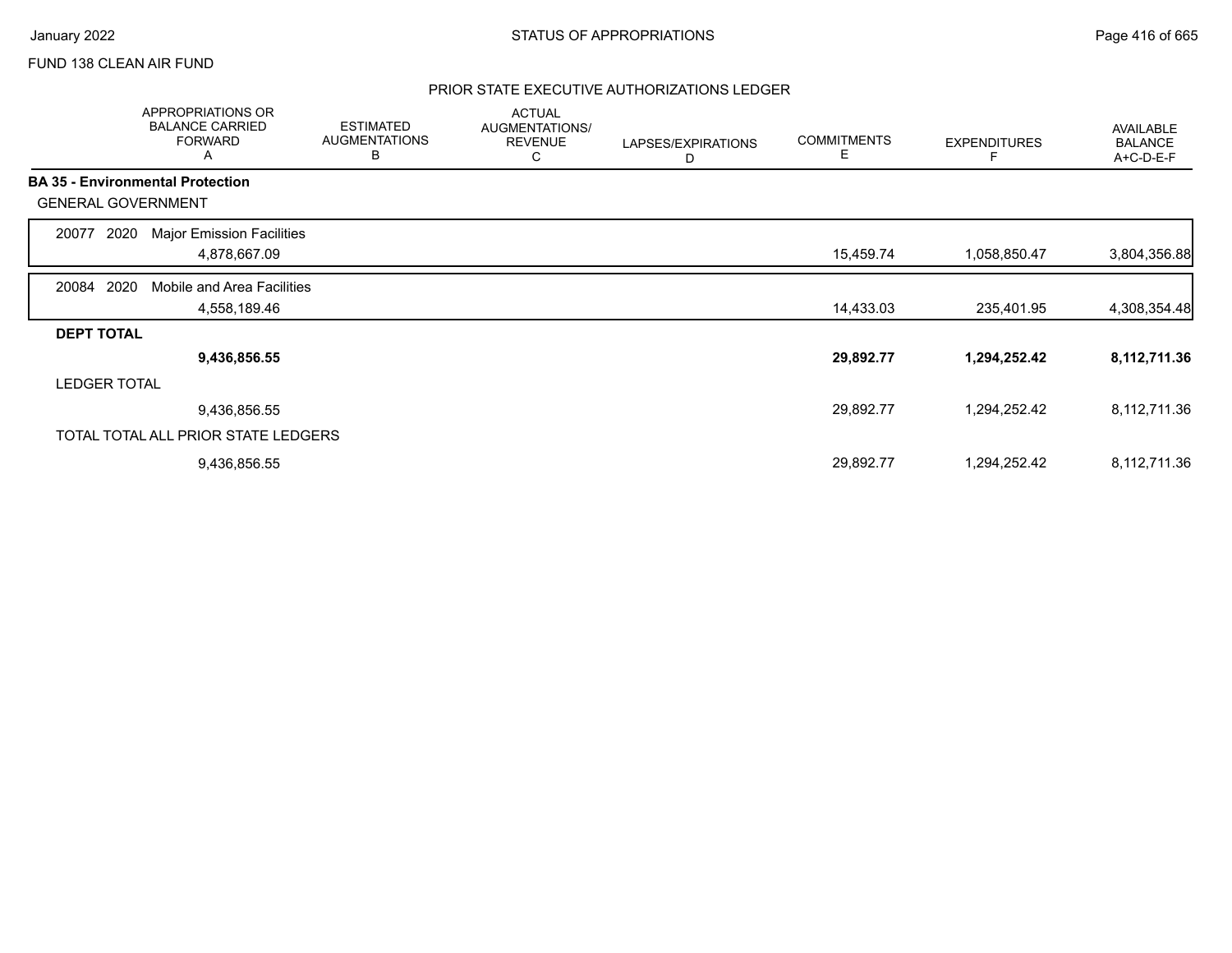# FUND 139 HOME INVESTMENT TRUST FUND

|                           | APPROPRIATIONS OR<br><b>BALANCE CARRIED</b><br>FORWARD<br>A | <b>ESTIMATED</b><br><b>AUGMENTATIONS</b><br>в | <b>ACTUAL</b><br>AUGMENTATIONS/<br><b>REVENUE</b><br>С | LAPSES/EXPIRATIONS<br>D | <b>COMMITMENTS</b><br>ᄇ | <b>EXPENDITURES</b> | AVAILABLE<br><b>BALANCE</b><br>A+C-D-E-F |
|---------------------------|-------------------------------------------------------------|-----------------------------------------------|--------------------------------------------------------|-------------------------|-------------------------|---------------------|------------------------------------------|
|                           | BA 24 - Community & Economic Develop                        |                                               |                                                        |                         |                         |                     |                                          |
| <b>GENERAL GOVERNMENT</b> |                                                             |                                               |                                                        |                         |                         |                     |                                          |
| 2021<br>60400             | <b>HOME Program Income</b>                                  |                                               |                                                        |                         |                         |                     |                                          |
|                           | 859,844.95                                                  |                                               | 66,495.07                                              |                         |                         |                     | 926,340.02                               |
| <b>DEPT TOTAL</b>         |                                                             |                                               |                                                        |                         |                         |                     |                                          |
|                           | 859,844.95                                                  |                                               | 66,495.07                                              |                         |                         |                     | 926,340.02                               |
| <b>LEDGER TOTAL</b>       |                                                             |                                               |                                                        |                         |                         |                     |                                          |
|                           | 859,844.95                                                  |                                               | 66,495.07                                              |                         |                         |                     | 926.340.02                               |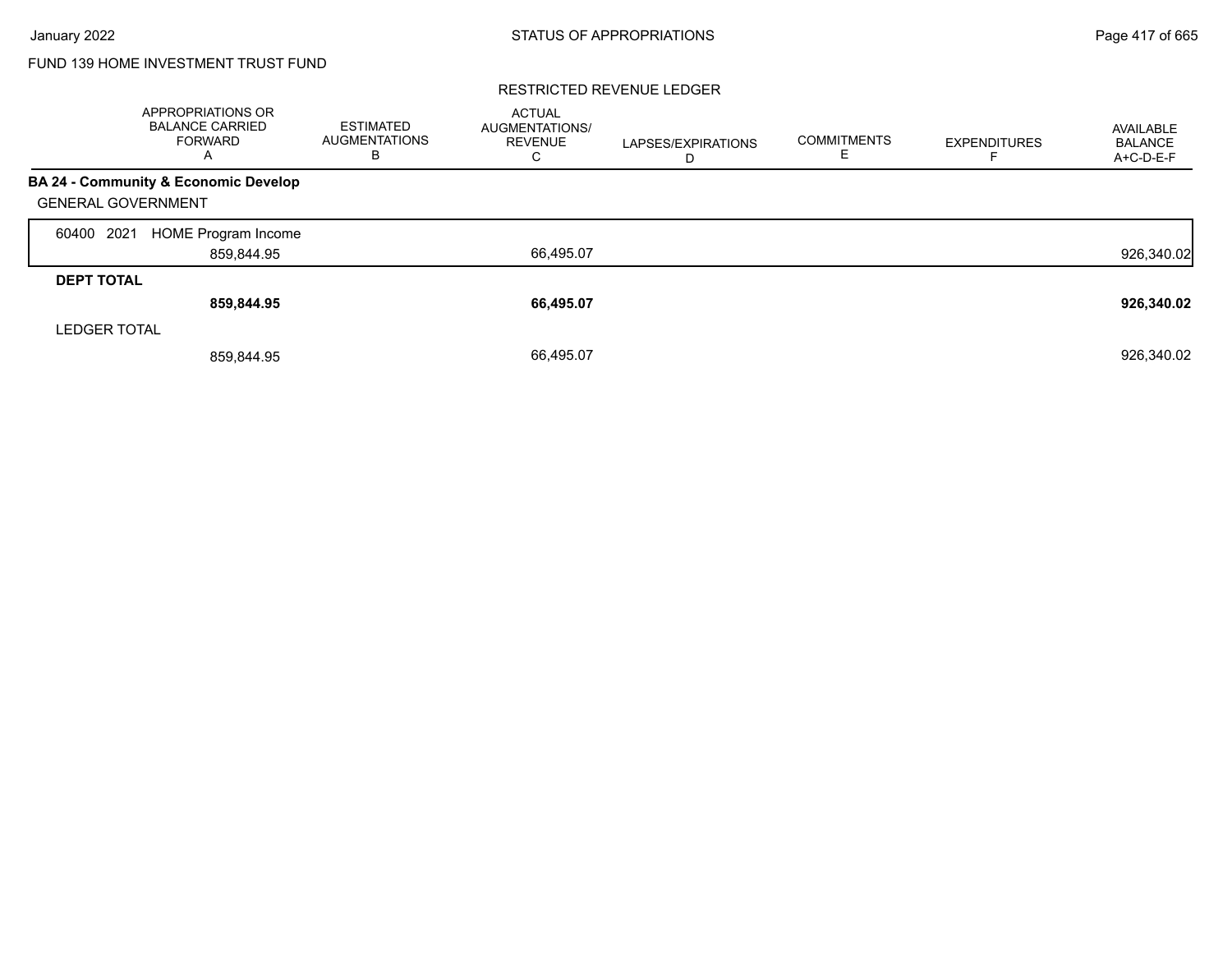# FUND 140 PHILADELPHIA REGIONAL PORT AUTHORIT

|                                    | <b>APPROPRIATIONS OR</b><br><b>BALANCE CARRIED</b><br>FORWARD<br>A | <b>ESTIMATED</b><br><b>AUGMENTATIONS</b><br>в | <b>ACTUAL</b><br>AUGMENTATIONS/<br><b>REVENUE</b><br>С | LAPSES/EXPIRATIONS<br>D | <b>COMMITMENTS</b><br>Е | <b>EXPENDITURES</b> | AVAILABLE<br><b>BALANCE</b><br>$A+C-D-E-F$ |
|------------------------------------|--------------------------------------------------------------------|-----------------------------------------------|--------------------------------------------------------|-------------------------|-------------------------|---------------------|--------------------------------------------|
| <b>BA 88 - PA Port Authorities</b> |                                                                    |                                               |                                                        |                         |                         |                     |                                            |
| <b>GRANTS AND SUBSIDIES</b>        |                                                                    |                                               |                                                        |                         |                         |                     |                                            |
| 2021<br>60139                      | Philadelphia Reg Port Authority Oper                               |                                               |                                                        |                         |                         |                     |                                            |
|                                    | 347,730.89                                                         |                                               | 3,400,000.00                                           |                         |                         | 3,562,928.19        | 184,802.70                                 |
| <b>DEPT TOTAL</b>                  |                                                                    |                                               |                                                        |                         |                         |                     |                                            |
|                                    | 347,730.89                                                         |                                               | 3,400,000.00                                           |                         |                         | 3,562,928.19        | 184,802.70                                 |
| <b>LEDGER TOTAL</b>                |                                                                    |                                               |                                                        |                         |                         |                     |                                            |
|                                    | 347,730.89                                                         |                                               | 3.400.000.00                                           |                         |                         | 3,562,928.19        | 184.802.70                                 |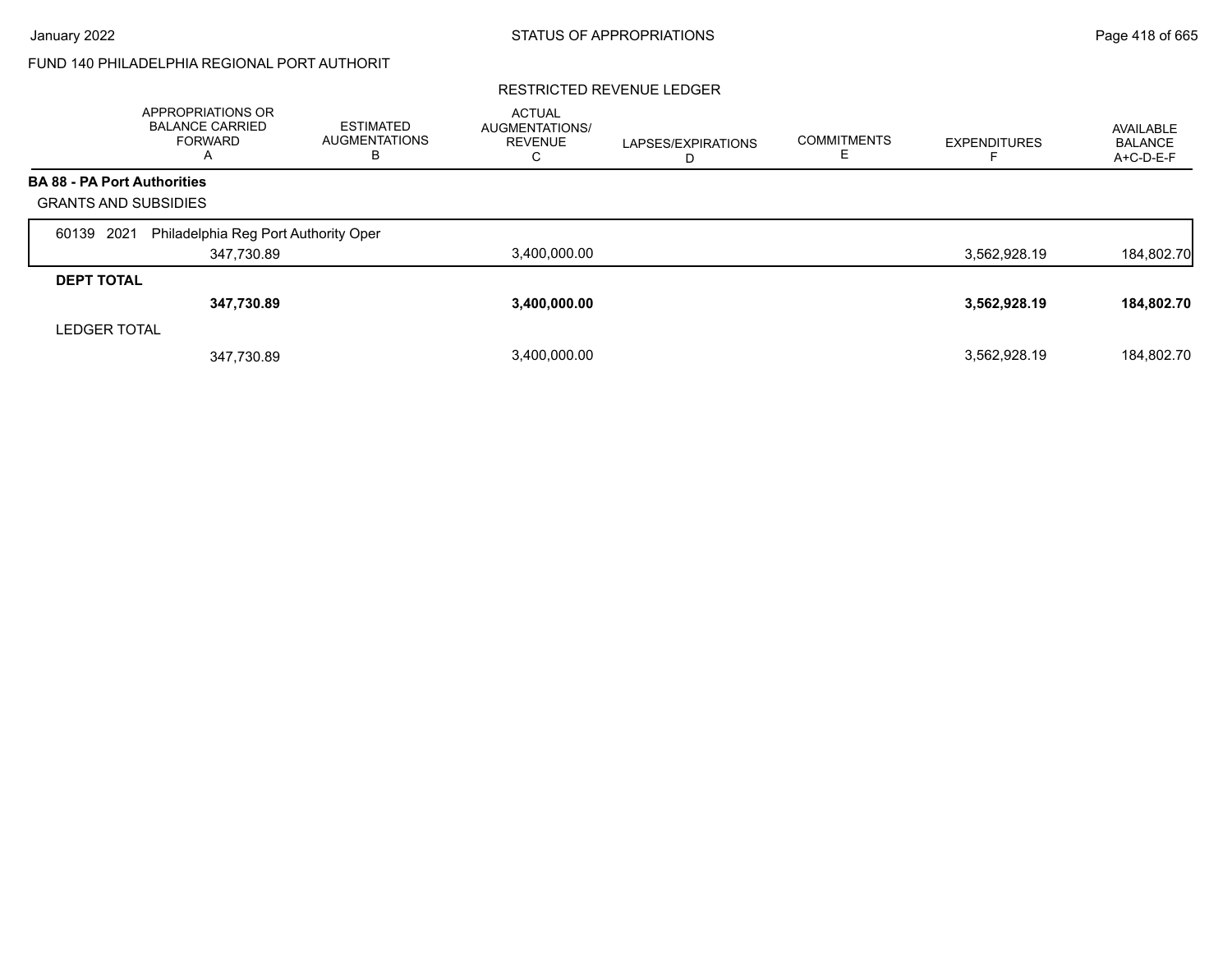# FUND 141 PORT OF PITTSBURGH COMMISSION FUND

|                                    | APPROPRIATIONS OR<br><b>BALANCE CARRIED</b><br><b>FORWARD</b><br>A | <b>ESTIMATED</b><br><b>AUGMENTATIONS</b><br>B | <b>ACTUAL</b><br>AUGMENTATIONS/<br><b>REVENUE</b><br>С | LAPSES/EXPIRATIONS<br>D | <b>COMMITMENTS</b><br>E. | <b>EXPENDITURES</b> | AVAILABLE<br><b>BALANCE</b><br>A+C-D-E-F |
|------------------------------------|--------------------------------------------------------------------|-----------------------------------------------|--------------------------------------------------------|-------------------------|--------------------------|---------------------|------------------------------------------|
| <b>BA 88 - PA Port Authorities</b> |                                                                    |                                               |                                                        |                         |                          |                     |                                          |
| <b>GENERAL GOVERNMENT</b>          |                                                                    |                                               |                                                        |                         |                          |                     |                                          |
| 60140 2021                         | Port of Pitts Comm Oper<br>1,015,439.84                            |                                               | 475,000.00                                             |                         | 208,200.98               | 541,629.94          | 740,608.92                               |
| 60142 2021                         | Revolving Loan Fund<br>956,123.79                                  |                                               |                                                        |                         |                          |                     | 956,123.79                               |
| <b>DEPT TOTAL</b>                  |                                                                    |                                               |                                                        |                         |                          |                     |                                          |
|                                    | 1,971,563.63                                                       |                                               | 475,000.00                                             |                         | 208,200.98               | 541,629.94          | 1,696,732.71                             |
| <b>LEDGER TOTAL</b>                |                                                                    |                                               |                                                        |                         |                          |                     |                                          |
|                                    | 1,971,563.63                                                       |                                               | 475,000.00                                             |                         | 208,200.98               | 541,629.94          | 1,696,732.71                             |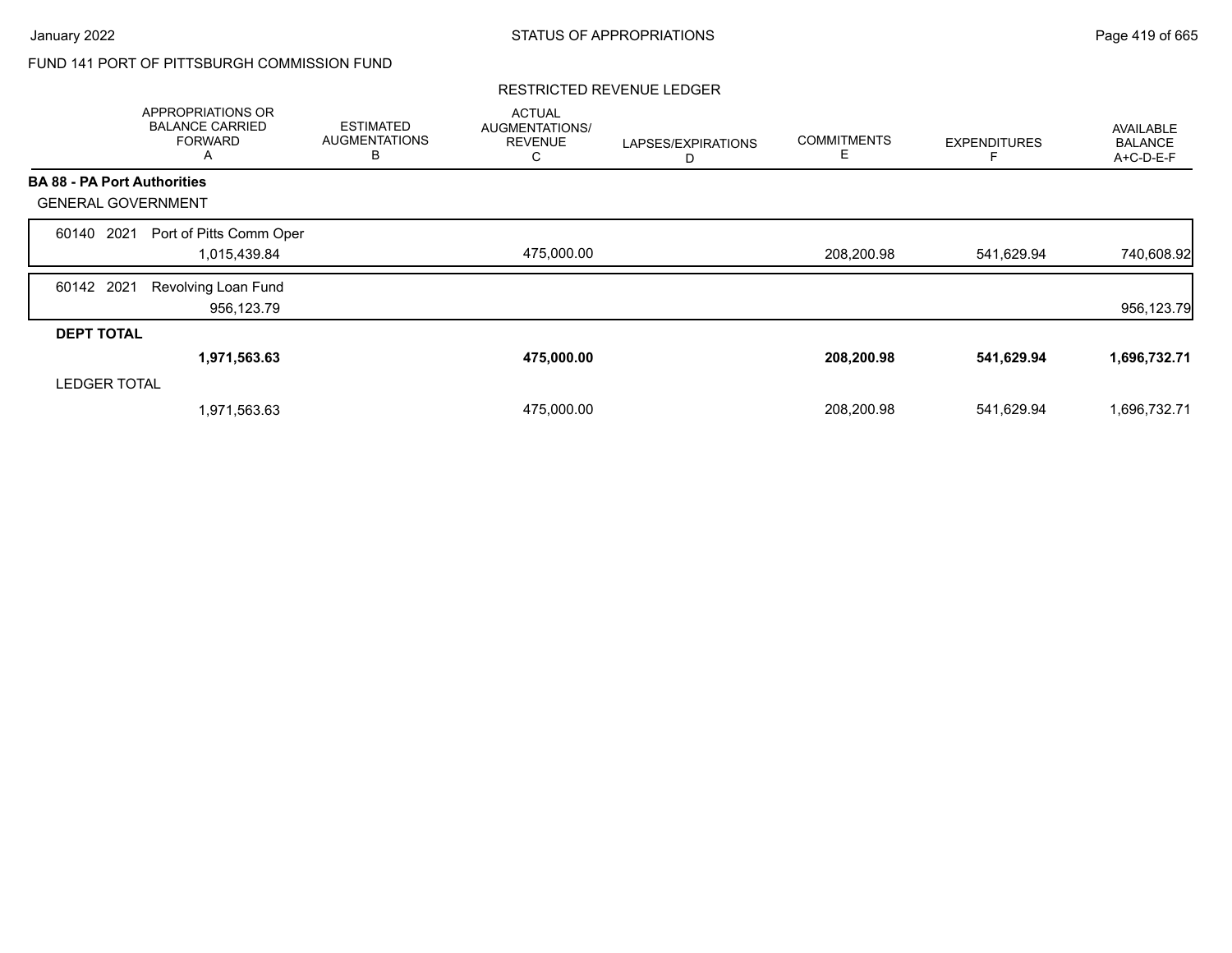# FUND 142 TUITION ACCOUNT INVESTMENT PROGRAM

### NON-BUDGETED LEDGER

|                           | APPROPRIATIONS OR<br><b>BALANCE CARRIED</b><br><b>FORWARD</b><br>$\mathsf{A}$ | <b>ESTIMATED</b><br><b>AUGMENTATIONS</b><br>В | <b>ACTUAL</b><br>AUGMENTATIONS/<br><b>REVENUE</b><br>С | LAPSES/EXPIRATIONS<br>D | <b>COMMITMENTS</b><br>E | <b>EXPENDITURES</b> | AVAILABLE<br><b>BALANCE</b><br>A+C-D-E-F |
|---------------------------|-------------------------------------------------------------------------------|-----------------------------------------------|--------------------------------------------------------|-------------------------|-------------------------|---------------------|------------------------------------------|
| BA 73 - Treasury          |                                                                               |                                               |                                                        |                         |                         |                     |                                          |
| <b>GENERAL GOVERNMENT</b> |                                                                               |                                               |                                                        |                         |                         |                     |                                          |
| 50120 2021                | <b>Investment Refunds</b>                                                     |                                               |                                                        |                         |                         |                     |                                          |
|                           |                                                                               |                                               |                                                        |                         |                         | 116,899,213.56      | -116,899,213.56                          |
| <b>DEPT TOTAL</b>         |                                                                               |                                               |                                                        |                         |                         |                     |                                          |
|                           |                                                                               |                                               |                                                        |                         |                         | 116,899,213.56      | -116,899,213.56                          |
| <b>LEDGER TOTAL</b>       |                                                                               |                                               |                                                        |                         |                         |                     |                                          |
|                           |                                                                               |                                               |                                                        |                         |                         | 116,899,213.56      | -116,899,213.56                          |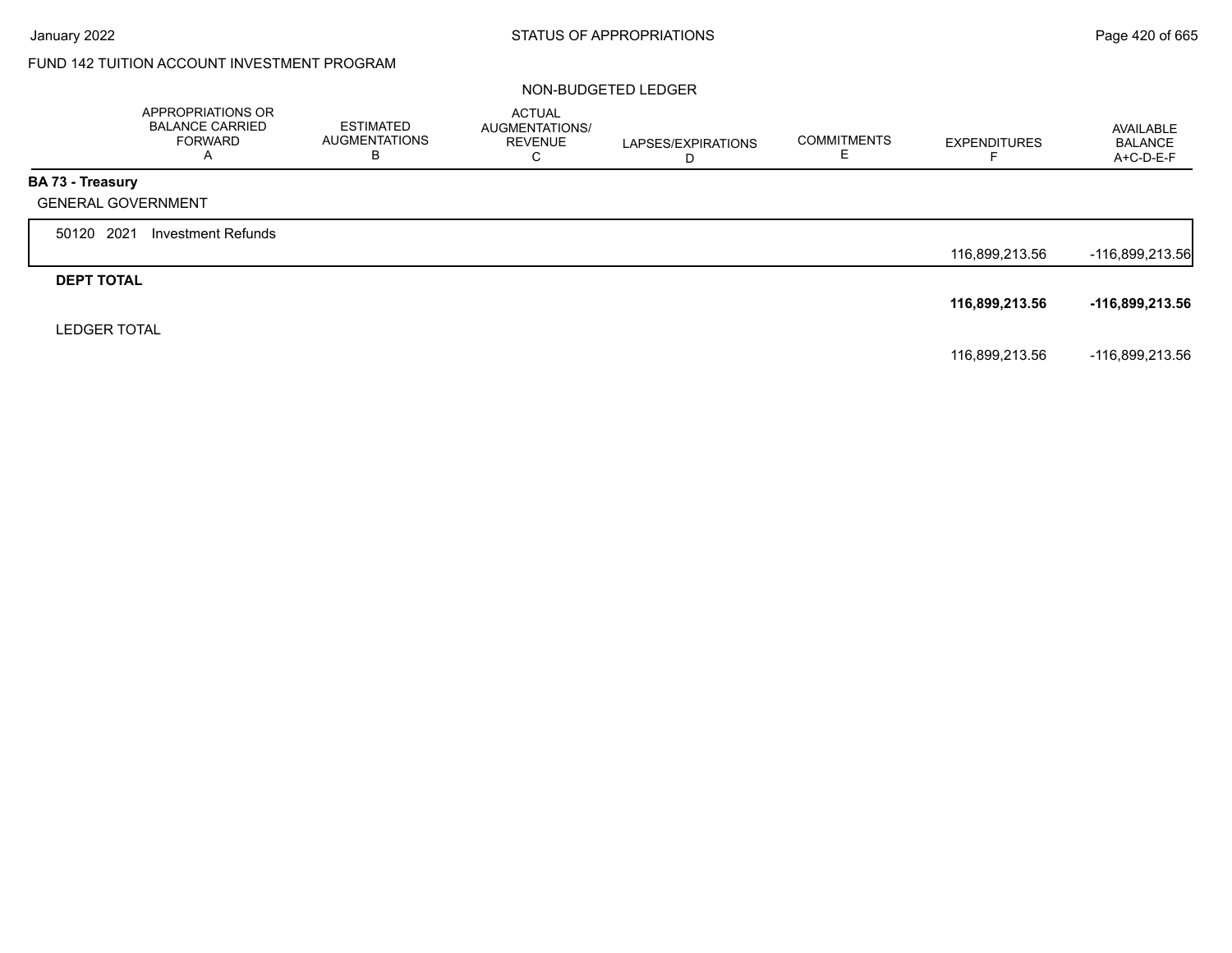# FUND 143 TUITIONACCOUNTGUARANTDSVNGSPGRMFUND

## CURRENT STATE APPROPRIATIONS LEDGER

|                           | APPROPRIATIONS OR<br><b>BALANCE CARRIED</b><br><b>FORWARD</b><br>A | <b>ESTIMATED</b><br><b>AUGMENTATIONS</b><br>в | <b>ACTUAL</b><br>AUGMENTATIONS/<br><b>REVENUE</b><br>С | LAPSES/EXPIRATIONS<br>D | <b>COMMITMENTS</b><br>Е | <b>EXPENDITURES</b> | AVAILABLE<br><b>BALANCE</b><br>A+C-D-E-F |
|---------------------------|--------------------------------------------------------------------|-----------------------------------------------|--------------------------------------------------------|-------------------------|-------------------------|---------------------|------------------------------------------|
| BA 73 - Treasury          |                                                                    |                                               |                                                        |                         |                         |                     |                                          |
| <b>GENERAL GOVERNMENT</b> |                                                                    |                                               |                                                        |                         |                         |                     |                                          |
| 10542 2021                | Tuition Account Program Bureau                                     |                                               |                                                        |                         |                         |                     |                                          |
|                           | 3,339,000.00                                                       |                                               | 1,779,009.99                                           |                         |                         | 2,173,012.60        | 2,944,997.39                             |
| <b>DEPT TOTAL</b>         |                                                                    |                                               |                                                        |                         |                         |                     |                                          |
|                           | 3,339,000.00                                                       |                                               | 1,779,009.99                                           |                         |                         | 2,173,012.60        | 2,944,997.39                             |
| <b>LEDGER TOTAL</b>       |                                                                    |                                               |                                                        |                         |                         |                     |                                          |
|                           | 3,339,000.00                                                       |                                               | 1,779,009.99                                           |                         |                         | 2,173,012.60        | 2,944,997.39                             |
|                           | TOTAL TOTAL ALL CURRENT STATE LEDGERS                              |                                               |                                                        |                         |                         |                     |                                          |
|                           | 3,339,000.00                                                       |                                               | 1,779,009.99                                           |                         |                         | 2,173,012.60        | 2,944,997.39                             |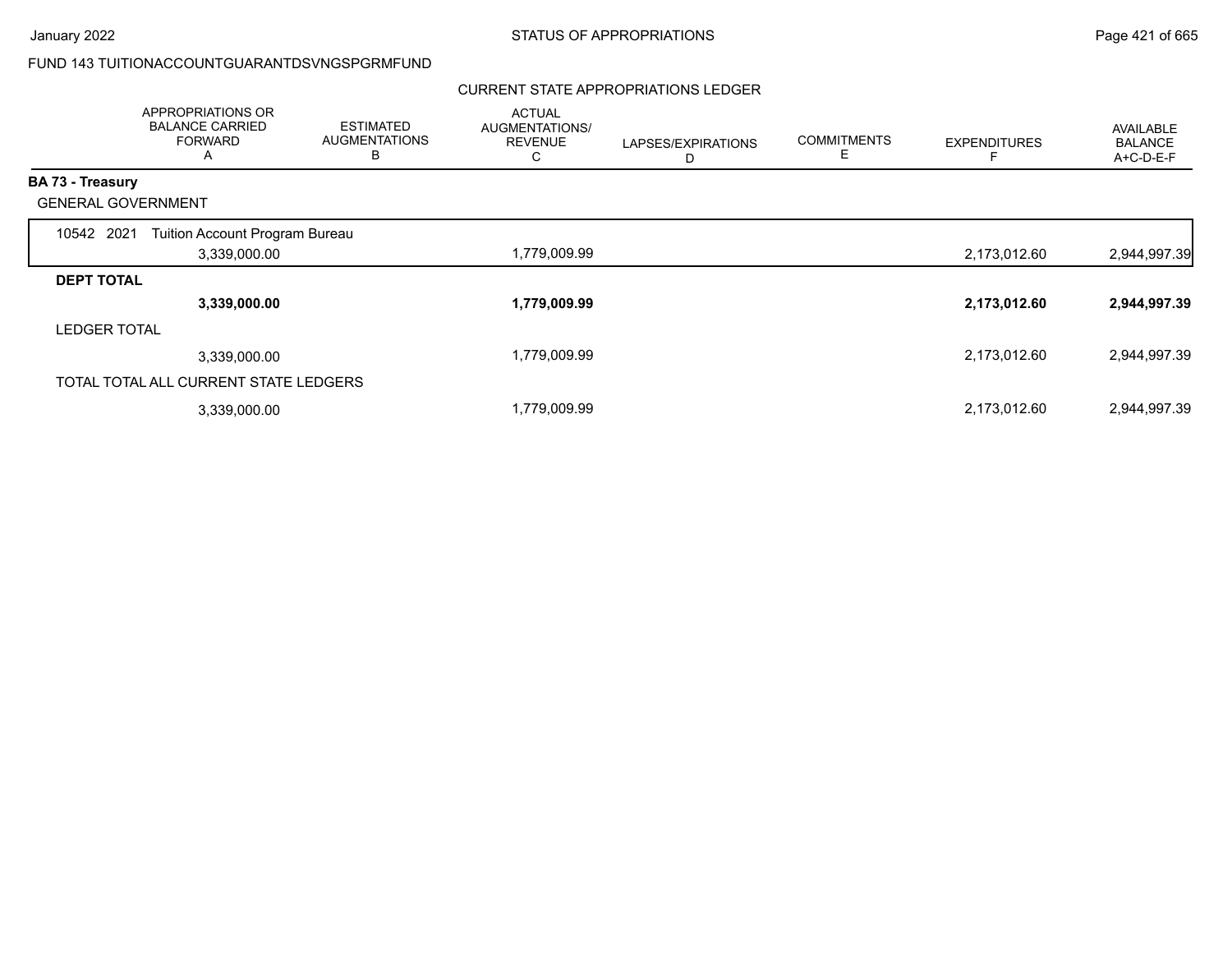## FUND 143 TUITIONACCOUNTGUARANTDSVNGSPGRMFUND

### PRIOR STATE APPROPRIATIONS LEDGER

|                           | <b>APPROPRIATIONS OR</b><br><b>BALANCE CARRIED</b><br><b>FORWARD</b><br>A | <b>ESTIMATED</b><br><b>AUGMENTATIONS</b><br>В | <b>ACTUAL</b><br>AUGMENTATIONS/<br><b>REVENUE</b><br>С | LAPSES/EXPIRATIONS<br>D | <b>COMMITMENTS</b><br>Е | <b>EXPENDITURES</b><br>F | AVAILABLE<br><b>BALANCE</b><br>A+C-D-E-F |
|---------------------------|---------------------------------------------------------------------------|-----------------------------------------------|--------------------------------------------------------|-------------------------|-------------------------|--------------------------|------------------------------------------|
| <b>BA 73 - Treasury</b>   |                                                                           |                                               |                                                        |                         |                         |                          |                                          |
| <b>GENERAL GOVERNMENT</b> |                                                                           |                                               |                                                        |                         |                         |                          |                                          |
| 10542 2018                | Tuition Account Program Bureau<br>1,388,057.77                            |                                               |                                                        |                         |                         |                          | 1,388,057.77                             |
| 10542 2019                | Tuition Account Program Bureau<br>1,423,666.62                            |                                               |                                                        |                         |                         | $-300.00$                | 1,423,966.62                             |
| 10542 2020                | Tuition Account Program Bureau<br>1,794,820.21                            |                                               |                                                        |                         |                         | 1,108,372.48             | 686,447.73                               |
| <b>DEPT TOTAL</b>         |                                                                           |                                               |                                                        |                         |                         |                          |                                          |
|                           | 4,606,544.60                                                              |                                               |                                                        |                         |                         | 1,108,072.48             | 3,498,472.12                             |
| <b>LEDGER TOTAL</b>       |                                                                           |                                               |                                                        |                         |                         |                          |                                          |
|                           | 4,606,544.60                                                              |                                               |                                                        |                         |                         | 1,108,072.48             | 3,498,472.12                             |
|                           | TOTAL TOTAL ALL PRIOR STATE LEDGERS                                       |                                               |                                                        |                         |                         |                          |                                          |
|                           | 4,606,544.60                                                              |                                               |                                                        |                         |                         | 1,108,072.48             | 3,498,472.12                             |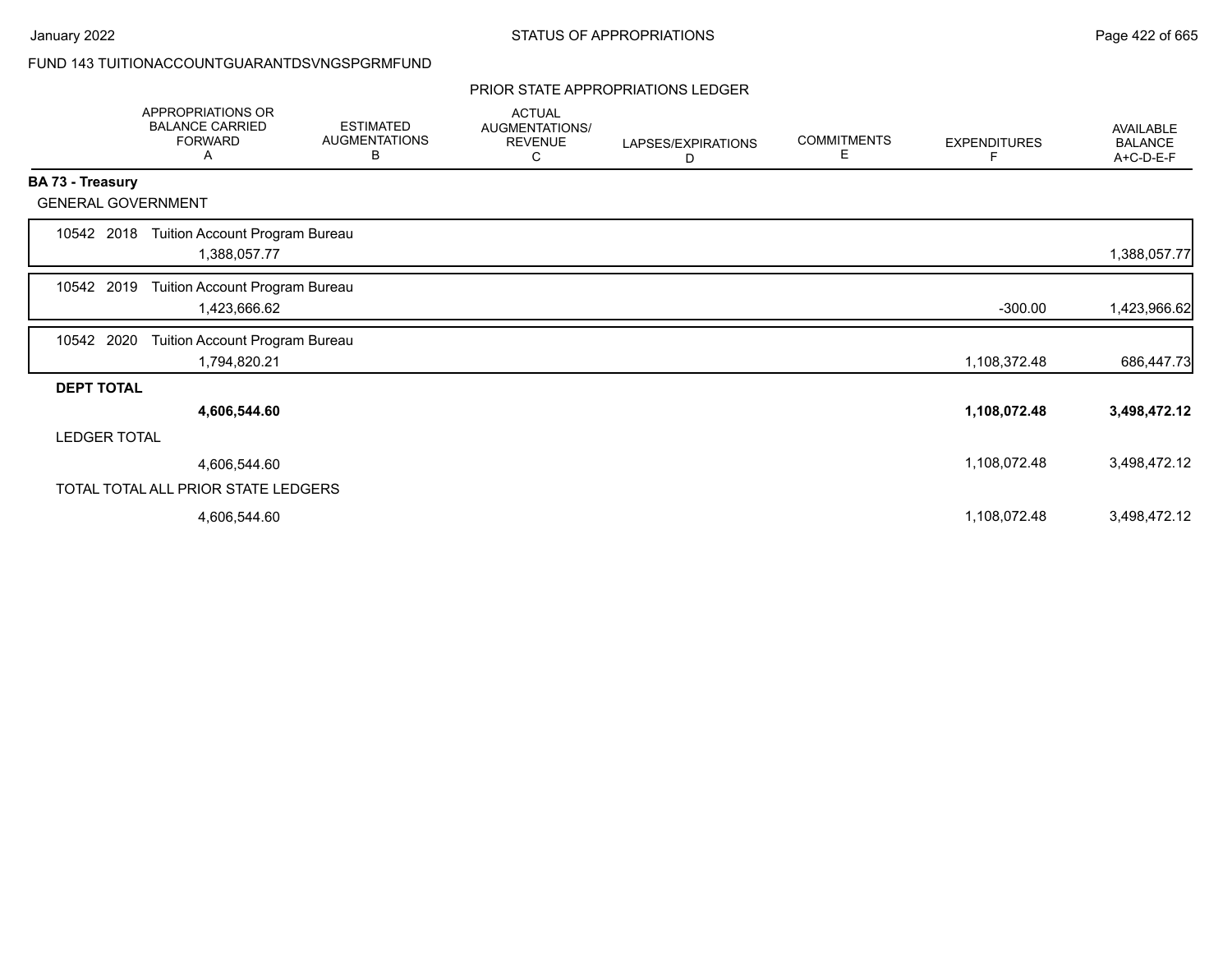# FUND 143 TUITIONACCOUNTGUARANTDSVNGSPGRMFUND

### NON-BUDGETED LEDGER

|                         | <b>APPROPRIATIONS OR</b><br><b>BALANCE CARRIED</b><br><b>FORWARD</b><br>Α | <b>ESTIMATED</b><br><b>AUGMENTATIONS</b><br>В | <b>ACTUAL</b><br>AUGMENTATIONS/<br><b>REVENUE</b><br>С | LAPSES/EXPIRATIONS<br>D | <b>COMMITMENTS</b><br>Е | <b>EXPENDITURES</b><br>F | <b>AVAILABLE</b><br><b>BALANCE</b><br>A+C-D-E-F |
|-------------------------|---------------------------------------------------------------------------|-----------------------------------------------|--------------------------------------------------------|-------------------------|-------------------------|--------------------------|-------------------------------------------------|
| <b>BA 73 - Treasury</b> |                                                                           |                                               |                                                        |                         |                         |                          |                                                 |
|                         | <b>GENERAL GOVERNMENT</b>                                                 |                                               |                                                        |                         |                         |                          |                                                 |
| 50049 2021              | Tuition Pay to Participating Institution                                  |                                               |                                                        |                         |                         | 74,074,936.91            |                                                 |
|                         |                                                                           |                                               |                                                        |                         |                         |                          | -74,074,936.91                                  |
| 50050 2021              | Tuition Pay to Nonparticipating Institut                                  |                                               |                                                        |                         |                         | 124,231,250.85           | -124,231,250.85                                 |
| 50051                   | 2021<br><b>Tuition Units Refunds</b>                                      |                                               |                                                        |                         |                         |                          |                                                 |
|                         |                                                                           |                                               |                                                        |                         |                         | 16,287,246.00            | -16,287,246.00                                  |
| 50052 2021              | <b>Tuition Shortfall-Participating</b>                                    |                                               |                                                        |                         |                         |                          |                                                 |
|                         |                                                                           |                                               |                                                        |                         |                         | 11,728.32                | $-11,728.32$                                    |
| 50054 2021              | <b>Investment Manager Fees</b>                                            |                                               |                                                        |                         |                         |                          |                                                 |
|                         |                                                                           |                                               |                                                        |                         |                         | 2,402,970.02             | $-2,402,970.02$                                 |
| 50055 2021              | <b>Tuition Shortfall-Nonparticipating</b>                                 |                                               |                                                        |                         |                         |                          |                                                 |
|                         |                                                                           |                                               |                                                        |                         |                         | 56,878.73                | -56,878.73                                      |
| <b>DEPT TOTAL</b>       |                                                                           |                                               |                                                        |                         |                         |                          |                                                 |
|                         |                                                                           |                                               |                                                        |                         |                         | 217,065,010.83           | -217,065,010.83                                 |
| <b>LEDGER TOTAL</b>     |                                                                           |                                               |                                                        |                         |                         |                          |                                                 |
|                         |                                                                           |                                               |                                                        |                         |                         | 217,065,010.83           | -217,065,010.83                                 |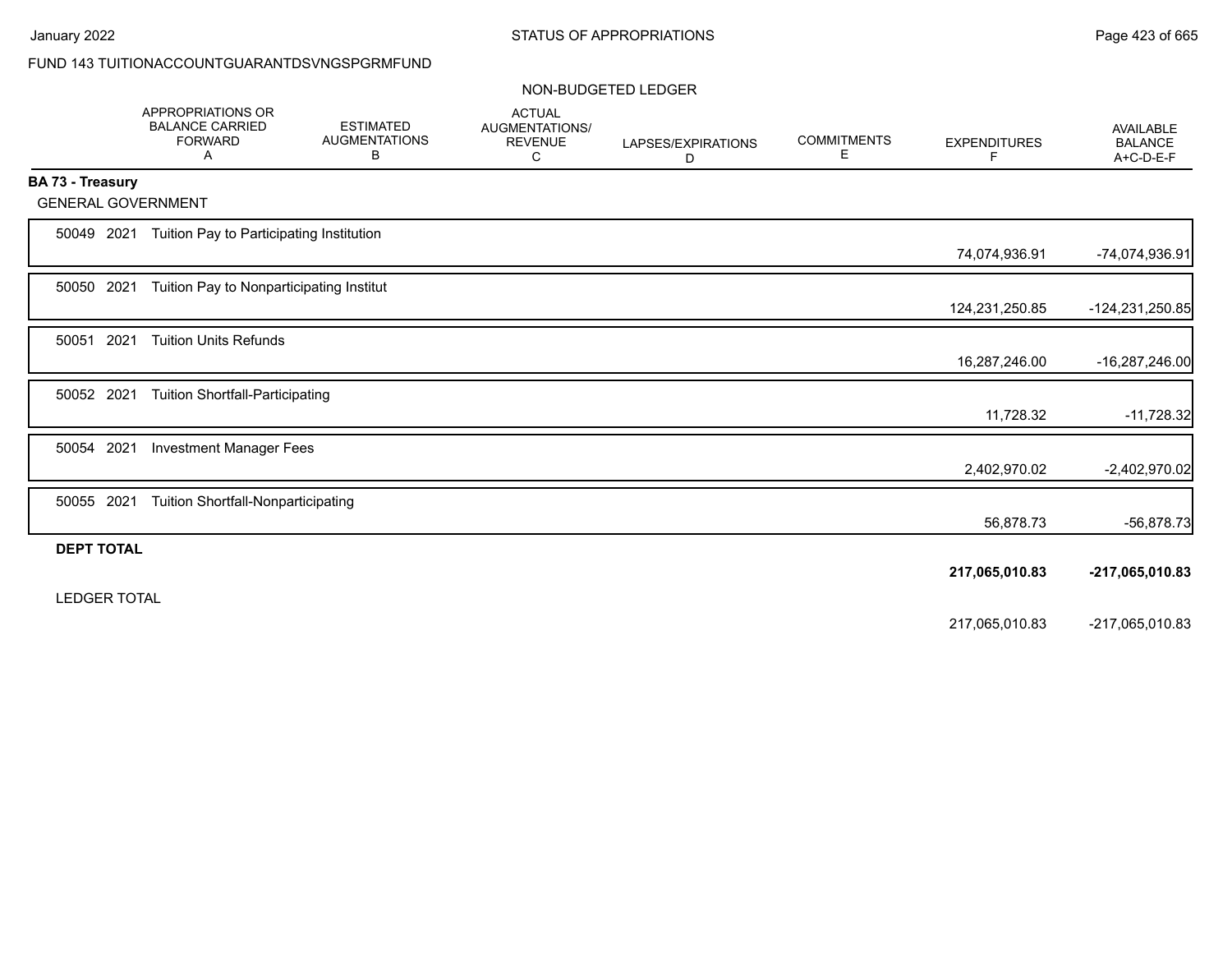## FUND 146 REMINING FINANCIAL ASSURANCE FUND

|                             | <b>APPROPRIATIONS OR</b><br><b>BALANCE CARRIED</b><br><b>FORWARD</b><br>A | <b>ESTIMATED</b><br><b>AUGMENTATIONS</b><br>B | <b>ACTUAL</b><br>AUGMENTATIONS/<br><b>REVENUE</b><br>С | LAPSES/EXPIRATIONS<br>D | <b>COMMITMENTS</b><br>E | <b>EXPENDITURES</b> | <b>AVAILABLE</b><br><b>BALANCE</b><br>A+C-D-E-F |
|-----------------------------|---------------------------------------------------------------------------|-----------------------------------------------|--------------------------------------------------------|-------------------------|-------------------------|---------------------|-------------------------------------------------|
|                             | <b>BA 35 - Environmental Protection</b>                                   |                                               |                                                        |                         |                         |                     |                                                 |
| <b>GRANTS AND SUBSIDIES</b> |                                                                           |                                               |                                                        |                         |                         |                     |                                                 |
| 2021<br>20076               | <b>Remining Financial Assurance</b>                                       |                                               |                                                        |                         |                         |                     |                                                 |
|                             | 400,000.00                                                                |                                               |                                                        |                         |                         |                     | 400,000.00                                      |
| <b>DEPT TOTAL</b>           |                                                                           |                                               |                                                        |                         |                         |                     |                                                 |
|                             | 400,000.00                                                                |                                               |                                                        |                         |                         |                     | 400,000.00                                      |
| <b>LEDGER TOTAL</b>         |                                                                           |                                               |                                                        |                         |                         |                     |                                                 |
|                             | 400,000.00                                                                |                                               |                                                        |                         |                         |                     | 400,000.00                                      |
|                             | TOTAL TOTAL ALL CURRENT STATE LEDGERS                                     |                                               |                                                        |                         |                         |                     |                                                 |
|                             | 400,000.00                                                                |                                               |                                                        |                         |                         |                     | 400,000.00                                      |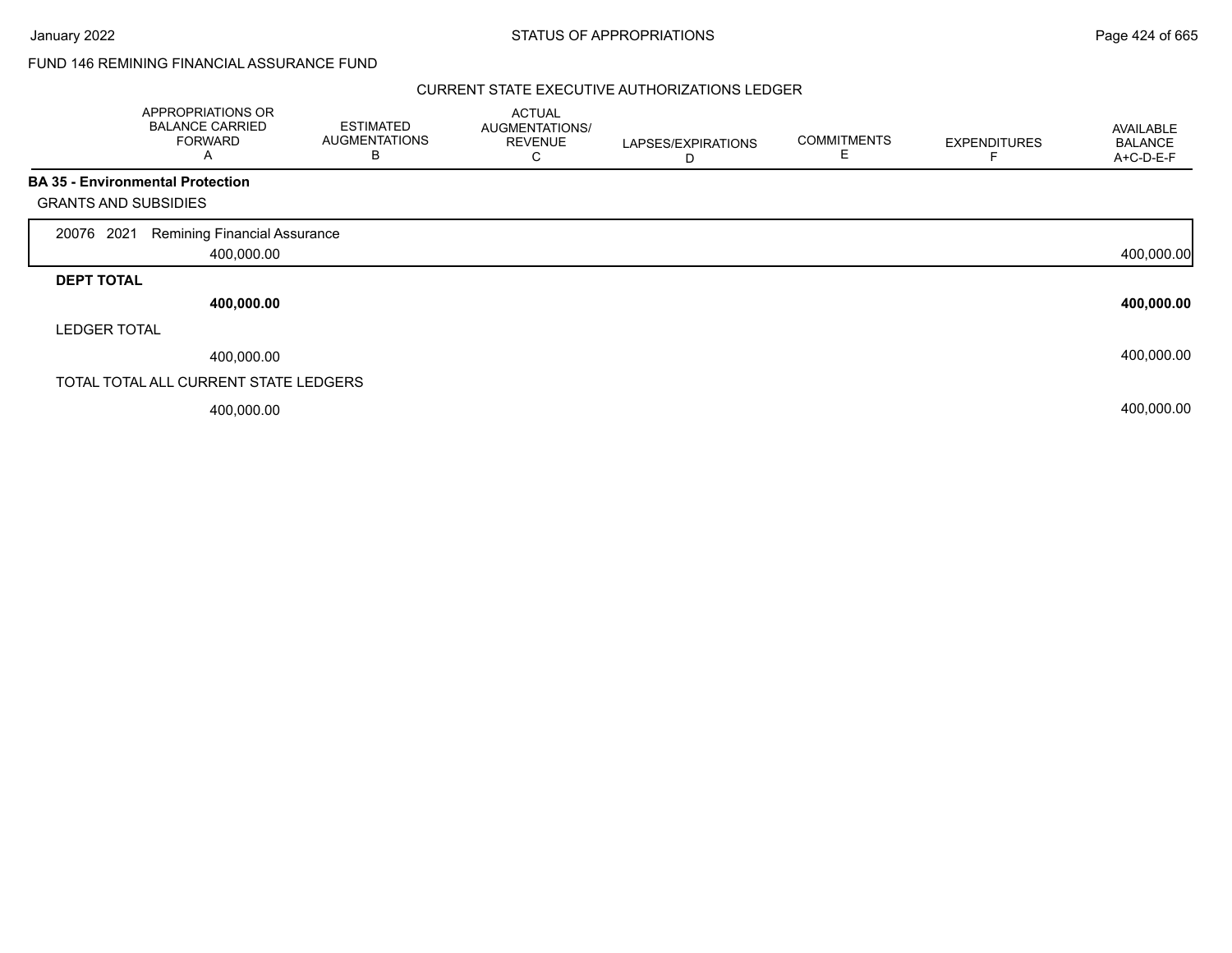# FUND 146 REMINING FINANCIAL ASSURANCE FUND

|                             | APPROPRIATIONS OR<br><b>BALANCE CARRIED</b><br><b>FORWARD</b><br>A | <b>ESTIMATED</b><br><b>AUGMENTATIONS</b><br>B | <b>ACTUAL</b><br>AUGMENTATIONS/<br><b>REVENUE</b><br>С | LAPSES/EXPIRATIONS<br>D | <b>COMMITMENTS</b><br>Е | <b>EXPENDITURES</b> | <b>AVAILABLE</b><br><b>BALANCE</b><br>A+C-D-E-F |
|-----------------------------|--------------------------------------------------------------------|-----------------------------------------------|--------------------------------------------------------|-------------------------|-------------------------|---------------------|-------------------------------------------------|
|                             | <b>BA 35 - Environmental Protection</b>                            |                                               |                                                        |                         |                         |                     |                                                 |
| <b>GRANTS AND SUBSIDIES</b> |                                                                    |                                               |                                                        |                         |                         |                     |                                                 |
| 2020<br>20076               | <b>Remining Financial Assurance</b>                                |                                               |                                                        |                         |                         |                     |                                                 |
|                             | 510,230.42                                                         |                                               |                                                        |                         |                         |                     | 510,230.42                                      |
| <b>DEPT TOTAL</b>           |                                                                    |                                               |                                                        |                         |                         |                     |                                                 |
|                             | 510,230.42                                                         |                                               |                                                        |                         |                         |                     | 510,230.42                                      |
| <b>LEDGER TOTAL</b>         |                                                                    |                                               |                                                        |                         |                         |                     |                                                 |
|                             | 510,230.42                                                         |                                               |                                                        |                         |                         |                     | 510,230.42                                      |
|                             | TOTAL TOTAL ALL PRIOR STATE LEDGERS                                |                                               |                                                        |                         |                         |                     |                                                 |
|                             | 510,230.42                                                         |                                               |                                                        |                         |                         |                     | 510,230.42                                      |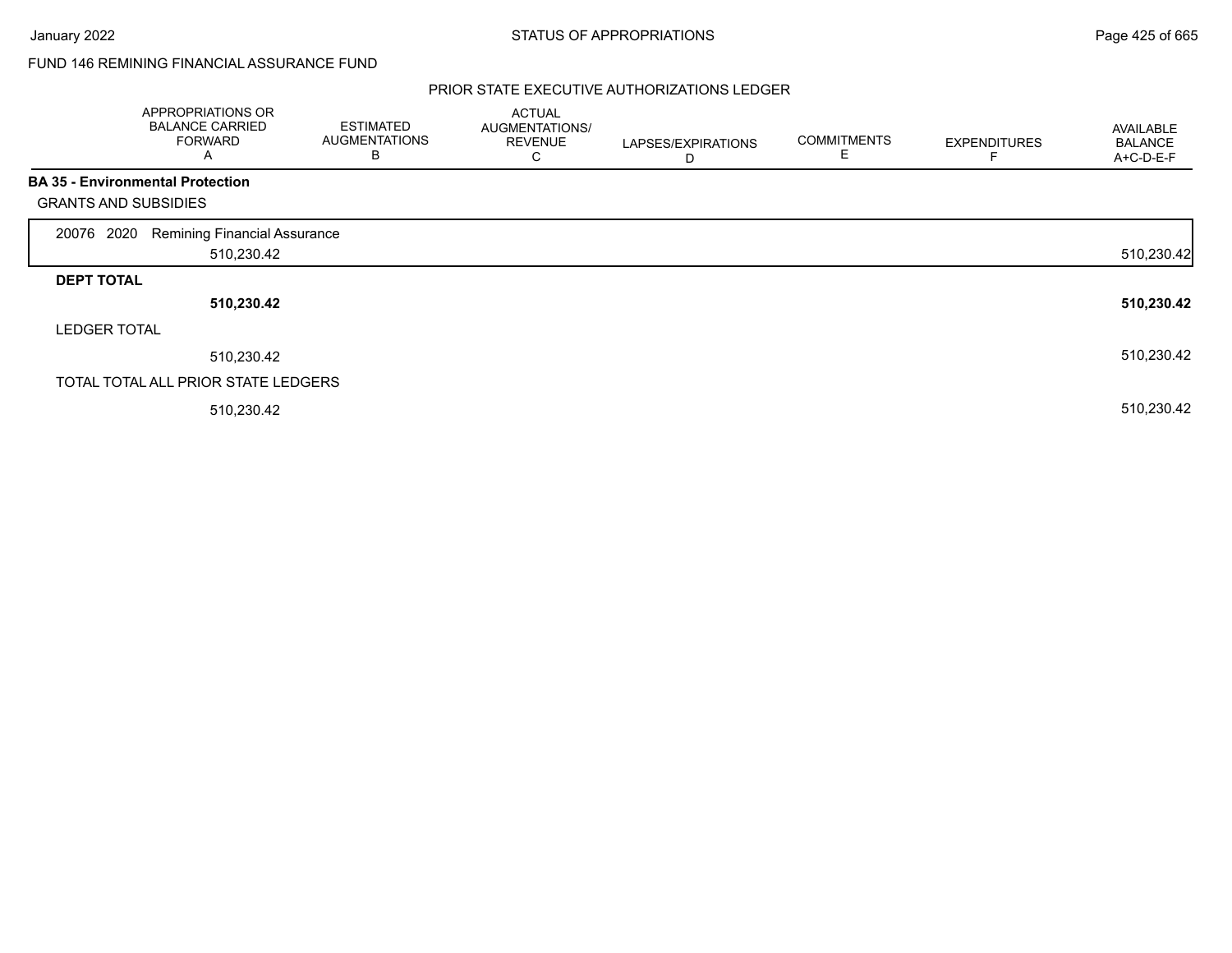# FUND 147 ENVIRONMENTAL EDUCATION FUND

| <b>APPROPRIATIONS OR</b><br><b>BALANCE CARRIED</b><br><b>FORWARD</b><br>Α | <b>ESTIMATED</b><br><b>AUGMENTATIONS</b><br>В | <b>ACTUAL</b><br>AUGMENTATIONS/<br><b>REVENUE</b><br>С | LAPSES/EXPIRATIONS<br>D | <b>COMMITMENTS</b><br>Е | <b>EXPENDITURES</b><br>F | <b>AVAILABLE</b><br><b>BALANCE</b><br>A+C-D-E-F |
|---------------------------------------------------------------------------|-----------------------------------------------|--------------------------------------------------------|-------------------------|-------------------------|--------------------------|-------------------------------------------------|
| <b>BA 38 - Conservation &amp; Natural Resourc</b>                         |                                               |                                                        |                         |                         |                          |                                                 |
| <b>GENERAL GOVERNMENT</b>                                                 |                                               |                                                        |                         |                         |                          |                                                 |
| 20230 2021<br><b>General Operations</b>                                   |                                               |                                                        |                         |                         |                          |                                                 |
| 583,000.00                                                                |                                               |                                                        |                         | 69,644.92               | 141,573.17               | 371,781.91                                      |
| <b>DEPT TOTAL</b>                                                         |                                               |                                                        |                         |                         |                          |                                                 |
| 583,000.00                                                                |                                               |                                                        |                         | 69,644.92               | 141,573.17               | 371,781.91                                      |
| <b>BA 35 - Environmental Protection</b><br><b>GENERAL GOVERNMENT</b>      |                                               |                                                        |                         |                         |                          |                                                 |
| 2021<br><b>General Operations</b><br>20097                                |                                               |                                                        |                         |                         |                          |                                                 |
| 881,000.00                                                                |                                               |                                                        |                         | 424,611.50              | 155,114.18               | 301,274.32                                      |
| <b>DEPT TOTAL</b>                                                         |                                               |                                                        |                         |                         |                          |                                                 |
| 881,000.00                                                                |                                               |                                                        |                         | 424,611.50              | 155,114.18               | 301,274.32                                      |
| <b>LEDGER TOTAL</b>                                                       |                                               |                                                        |                         |                         |                          |                                                 |
| 1,464,000.00                                                              |                                               |                                                        |                         | 494,256.42              | 296,687.35               | 673,056.23                                      |
| TOTAL TOTAL ALL CURRENT STATE LEDGERS                                     |                                               |                                                        |                         |                         |                          |                                                 |
| 1,464,000.00                                                              |                                               |                                                        |                         | 494,256.42              | 296,687.35               | 673,056.23                                      |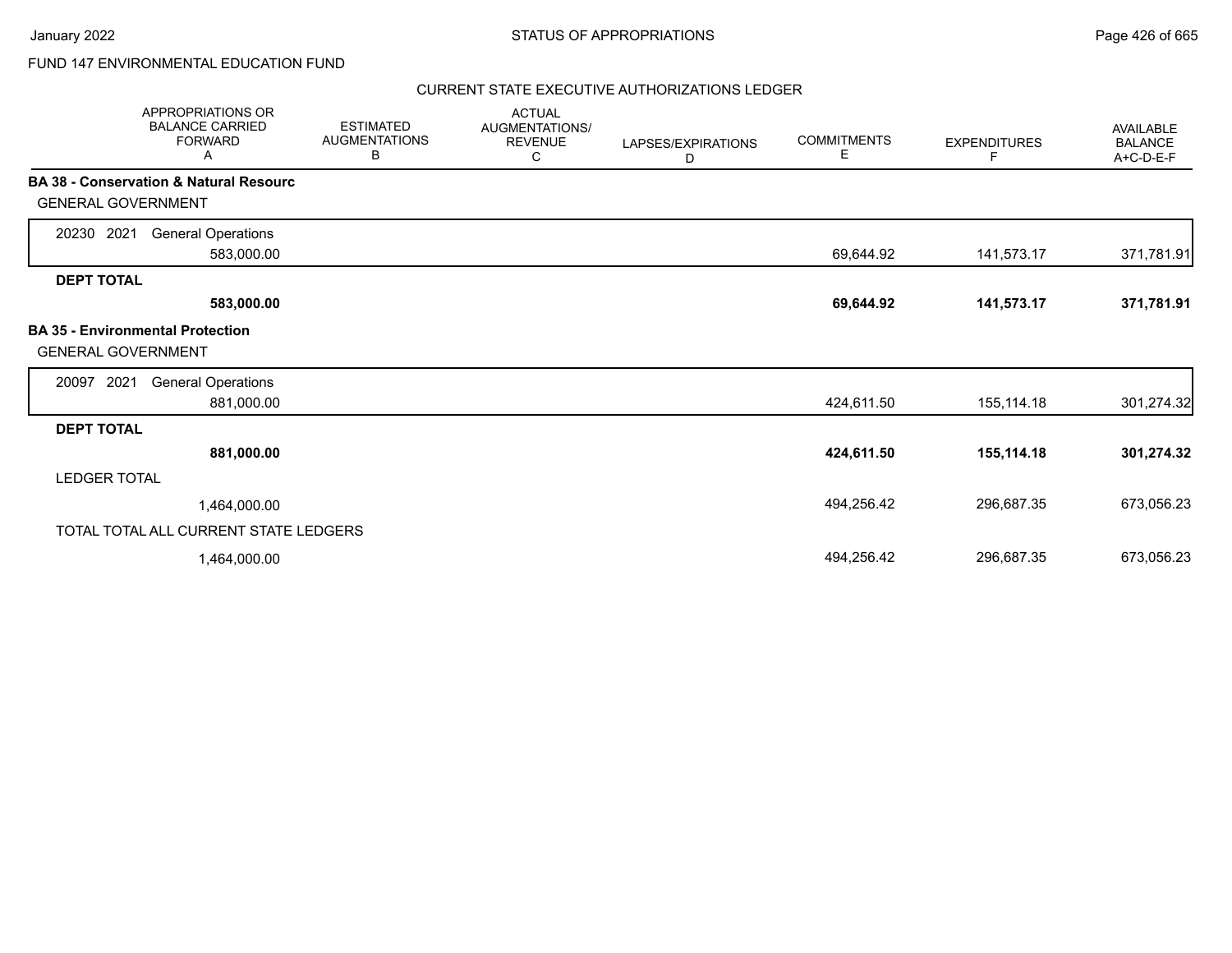# FUND 147 ENVIRONMENTAL EDUCATION FUND

|                           | <b>APPROPRIATIONS OR</b><br><b>BALANCE CARRIED</b><br><b>FORWARD</b><br>Α | <b>ESTIMATED</b><br><b>AUGMENTATIONS</b><br>в | <b>ACTUAL</b><br>AUGMENTATIONS/<br><b>REVENUE</b><br>С | LAPSES/EXPIRATIONS<br>D | <b>COMMITMENTS</b><br>Е | <b>EXPENDITURES</b><br>F | AVAILABLE<br><b>BALANCE</b><br>A+C-D-E-F |
|---------------------------|---------------------------------------------------------------------------|-----------------------------------------------|--------------------------------------------------------|-------------------------|-------------------------|--------------------------|------------------------------------------|
| <b>GENERAL GOVERNMENT</b> | <b>BA 38 - Conservation &amp; Natural Resourc</b>                         |                                               |                                                        |                         |                         |                          |                                          |
| 20230 2020                | <b>General Operations</b><br>119,591.29                                   |                                               |                                                        |                         |                         | 6,600.47                 | 112,990.82                               |
| <b>DEPT TOTAL</b>         | 119,591.29                                                                |                                               |                                                        |                         |                         | 6,600.47                 | 112,990.82                               |
| <b>GENERAL GOVERNMENT</b> | <b>BA 35 - Environmental Protection</b>                                   |                                               |                                                        |                         |                         |                          |                                          |
| 2019<br>20097             | <b>General Operations</b><br>252,624.93                                   |                                               |                                                        |                         | 226.57                  | 37,800.20                | 214,598.16                               |
| 2020<br>20097             | <b>General Operations</b><br>461,484.62                                   |                                               |                                                        |                         | 48,125.03               | 194,650.71               | 218,708.88                               |
| <b>DEPT TOTAL</b>         | 714,109.55                                                                |                                               |                                                        |                         | 48,351.60               | 232,450.91               | 433,307.04                               |
| <b>LEDGER TOTAL</b>       |                                                                           |                                               |                                                        |                         |                         |                          |                                          |
|                           | 833,700.84                                                                |                                               |                                                        |                         | 48,351.60               | 239,051.38               | 546,297.86                               |
|                           | TOTAL TOTAL ALL PRIOR STATE LEDGERS                                       |                                               |                                                        |                         |                         |                          |                                          |
|                           | 833,700.84                                                                |                                               |                                                        |                         | 48,351.60               | 239,051.38               | 546,297.86                               |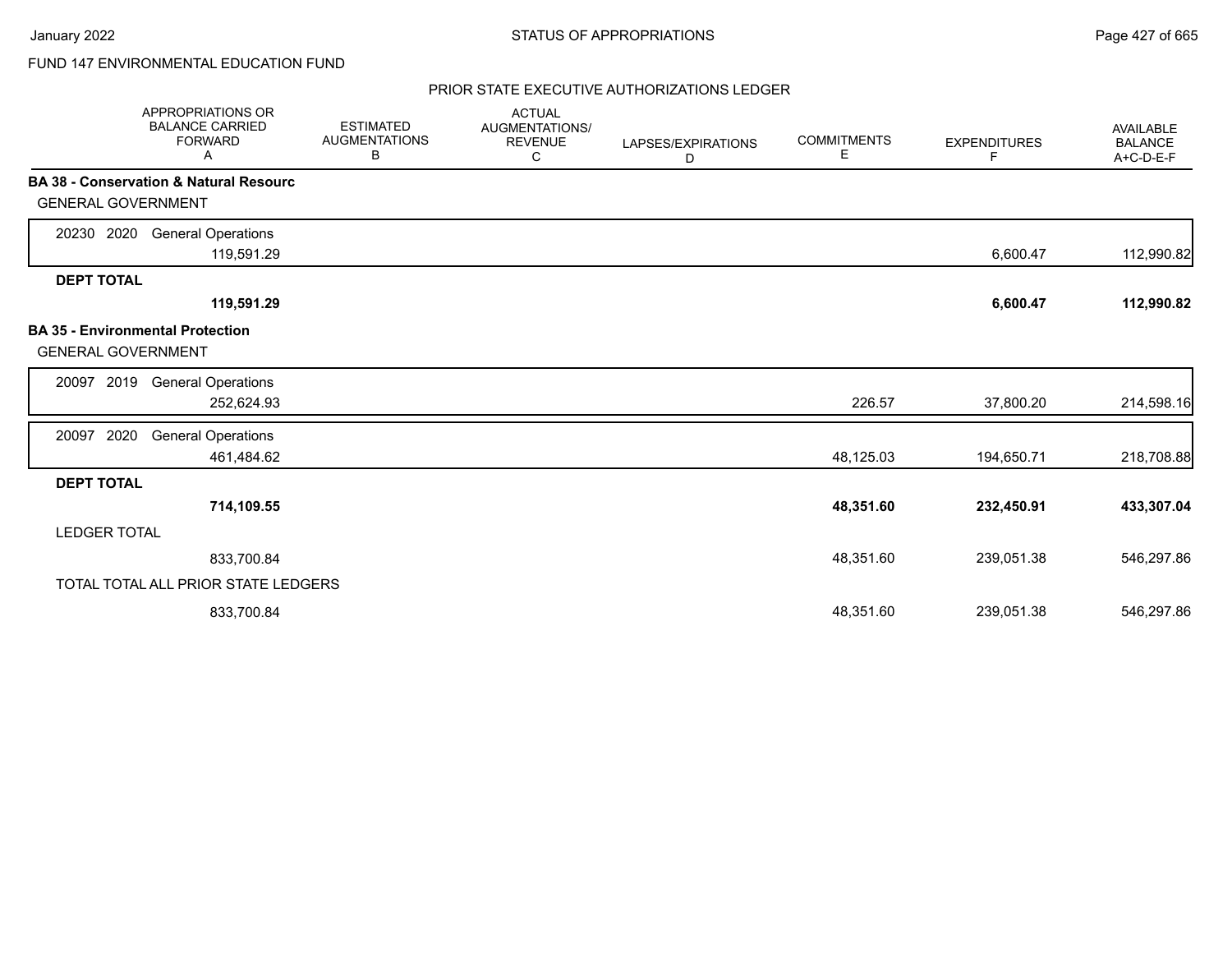# FUND 148 SELF-INSURANCE GUARANTY FUND

### RESTRICTED RECEIPTS LEDGER

|                           | APPROPRIATIONS OR<br><b>BALANCE CARRIED</b><br><b>FORWARD</b><br>Α | <b>ESTIMATED</b><br><b>AUGMENTATIONS</b><br>В | <b>ACTUAL</b><br>AUGMENTATIONS/<br><b>REVENUE</b><br>C | LAPSES/EXPIRATIONS<br>D | <b>COMMITMENTS</b><br>Е | <b>EXPENDITURES</b><br>F | <b>AVAILABLE</b><br><b>BALANCE</b><br>A+C-D-E-F |
|---------------------------|--------------------------------------------------------------------|-----------------------------------------------|--------------------------------------------------------|-------------------------|-------------------------|--------------------------|-------------------------------------------------|
| BA 12 - Labor & Industry  |                                                                    |                                               |                                                        |                         |                         |                          |                                                 |
| <b>GENERAL GOVERNMENT</b> |                                                                    |                                               |                                                        |                         |                         |                          |                                                 |
| 40178 2021                | Metaldyne Corporation<br>1,629,614.04                              |                                               | 43,066.00                                              |                         |                         |                          | 1,672,680.04                                    |
| 40197 2021                | <b>Transcontinental Refrigerated Lines</b><br>66,675.94            |                                               | 1,631.00                                               |                         |                         | 13,378.51                | 54,928.43                                       |
| 40201 2021                | <b>Lukens Steel</b><br>396,344.19                                  |                                               | 9,675.00                                               |                         |                         | 89,583.77                | 316,435.42                                      |
| 40225 2021                | <b>Hostess Brands</b><br>4,021,752.89                              |                                               | 103,317.00                                             |                         |                         | 276,275.52               | 3,848,794.37                                    |
| 40232 2021                | <b>Florence Mining Company</b><br>1,044,529.21                     |                                               | 26,445.00                                              |                         |                         | 122,842.76               | 948,131.45                                      |
| 40237 2021                | Pope & Talbot Claims<br>21,816.19                                  |                                               | 566.00                                                 |                         |                         | 1,945.82                 | 20,436.37                                       |
| 40238 2021                | Great Atlantic & Pacific Tea Co (A&P)<br>5,595,479.39              |                                               | 143,191.00                                             |                         | 6,117.12                | 314,895.12               | 5,417,658.15                                    |
| <b>DEPT TOTAL</b>         |                                                                    |                                               |                                                        |                         |                         |                          |                                                 |
|                           | 12,776,211.85                                                      |                                               | 327,891.00                                             |                         | 6,117.12                | 818,921.50               | 12,279,064.23                                   |
| <b>LEDGER TOTAL</b>       |                                                                    |                                               |                                                        |                         |                         |                          |                                                 |
|                           | 12,776,211.85                                                      |                                               | 327,891.00                                             |                         | 6,117.12                | 818,921.50               | 12,279,064.23                                   |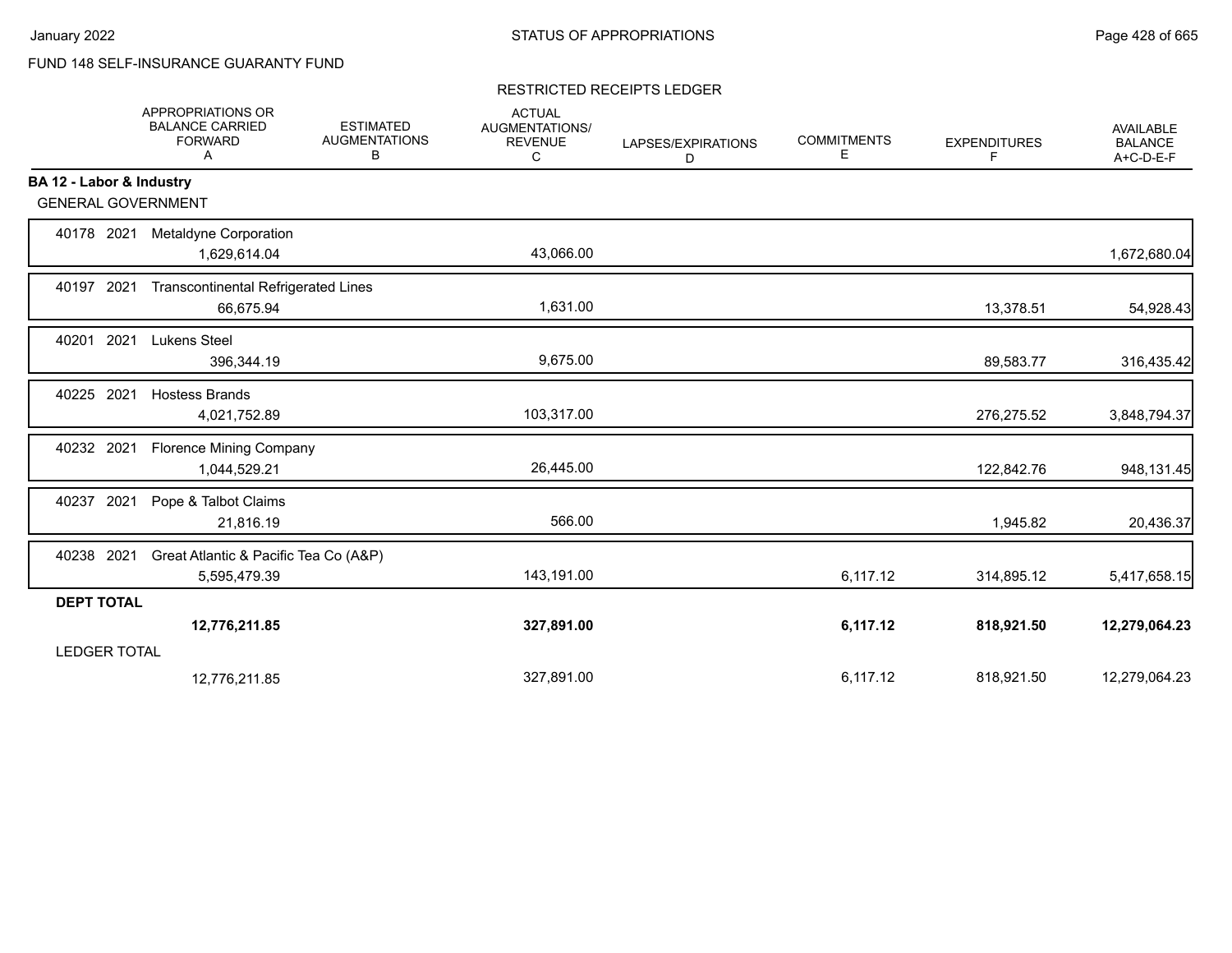# FUND 148 SELF-INSURANCE GUARANTY FUND

|                          | <b>APPROPRIATIONS OR</b><br><b>BALANCE CARRIED</b><br><b>FORWARD</b><br>A | <b>ESTIMATED</b><br><b>AUGMENTATIONS</b><br>B | <b>ACTUAL</b><br><b>AUGMENTATIONS/</b><br><b>REVENUE</b><br>С | LAPSES/EXPIRATIONS<br>D | <b>COMMITMENTS</b><br>Е | <b>EXPENDITURES</b> | <b>AVAILABLE</b><br><b>BALANCE</b><br>A+C-D-E-F |
|--------------------------|---------------------------------------------------------------------------|-----------------------------------------------|---------------------------------------------------------------|-------------------------|-------------------------|---------------------|-------------------------------------------------|
| BA 12 - Labor & Industry |                                                                           |                                               |                                                               |                         |                         |                     |                                                 |
|                          | <b>GENERAL GOVERNMENT</b>                                                 |                                               |                                                               |                         |                         |                     |                                                 |
| 60006                    | 2021                                                                      | Workmens's Comp Self-Insured Employers        |                                                               |                         |                         |                     |                                                 |
|                          | 28,227,319.25                                                             |                                               | 740,512.00                                                    |                         | 1,261,173.38            | 204,768.83          | 27,501,889.04                                   |
| 60007                    | 2021                                                                      | Workmens's Comp Self-Insurance Pooling        |                                                               |                         |                         |                     |                                                 |
|                          | 2,711,691.18                                                              |                                               | 71,298.00                                                     |                         |                         | 40,259.98           | 2,742,729.20                                    |
| 60008                    | 2021<br><b>Prefund Account</b>                                            |                                               |                                                               |                         |                         |                     |                                                 |
|                          | 7,199,592.99                                                              |                                               | 199,254.17                                                    |                         |                         | 469,882.57          | 6,928,964.59                                    |
| <b>DEPT TOTAL</b>        |                                                                           |                                               |                                                               |                         |                         |                     |                                                 |
|                          | 38,138,603.42                                                             |                                               | 1,011,064.17                                                  |                         | 1,261,173.38            | 714,911.38          | 37, 173, 582.83                                 |
| <b>LEDGER TOTAL</b>      |                                                                           |                                               |                                                               |                         |                         |                     |                                                 |
|                          | 38,138,603.42                                                             |                                               | 1,011,064.17                                                  |                         | 1,261,173.38            | 714,911.38          | 37, 173, 582.83                                 |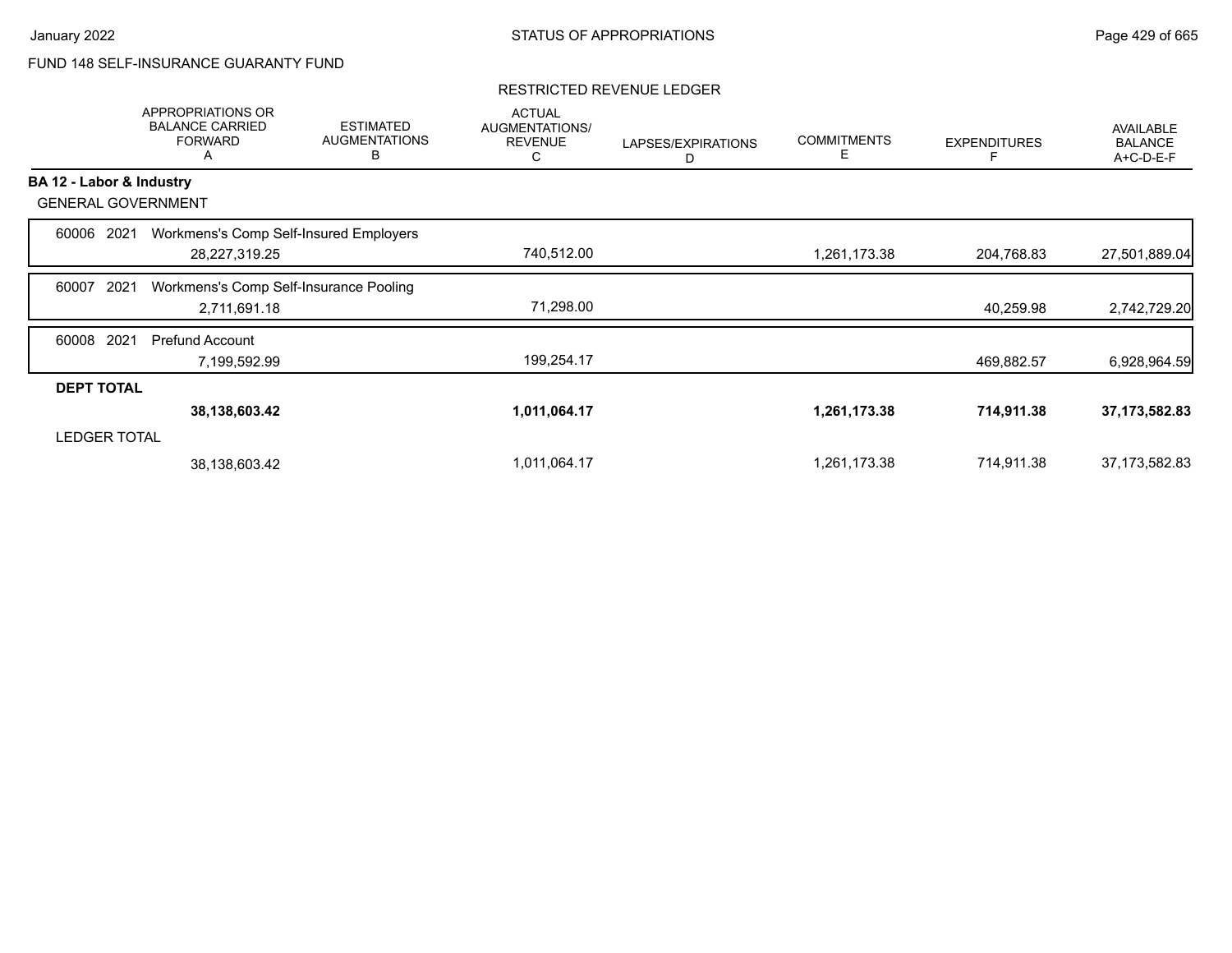January 2022 **STATUS OF APPROPRIATIONS** STATUS OF APPROPRIATIONS

## FUND 149 KEYSTONE RECREATION PARK&CONSERVATN

|                             | APPROPRIATIONS OR<br><b>BALANCE CARRIED</b><br><b>FORWARD</b><br>A | <b>ESTIMATED</b><br><b>AUGMENTATIONS</b><br>в | <b>ACTUAL</b><br><b>AUGMENTATIONS/</b><br><b>REVENUE</b><br>C | LAPSES/EXPIRATIONS | <b>COMMITMENTS</b> | <b>EXPENDITURES</b> | AVAILABLE<br><b>BALANCE</b><br>A+C-D-E-F |
|-----------------------------|--------------------------------------------------------------------|-----------------------------------------------|---------------------------------------------------------------|--------------------|--------------------|---------------------|------------------------------------------|
|                             | <b>BA 90 - System of Higher Education</b>                          |                                               |                                                               |                    |                    |                     |                                          |
| <b>GRANTS AND SUBSIDIES</b> |                                                                    |                                               |                                                               |                    |                    |                     |                                          |
| 2021<br>20201               | Deferred Maintenance                                               |                                               |                                                               |                    |                    |                     |                                          |
|                             | 17,603,000.00                                                      |                                               |                                                               |                    |                    | 17,603,000.00       |                                          |
| <b>DEPT TOTAL</b>           |                                                                    |                                               |                                                               |                    |                    |                     |                                          |
|                             | 17,603,000.00                                                      |                                               |                                                               |                    |                    | 17,603,000.00       |                                          |
| <b>LEDGER TOTAL</b>         |                                                                    |                                               |                                                               |                    |                    |                     |                                          |
|                             | 17,603,000.00                                                      |                                               |                                                               |                    |                    | 17,603,000.00       |                                          |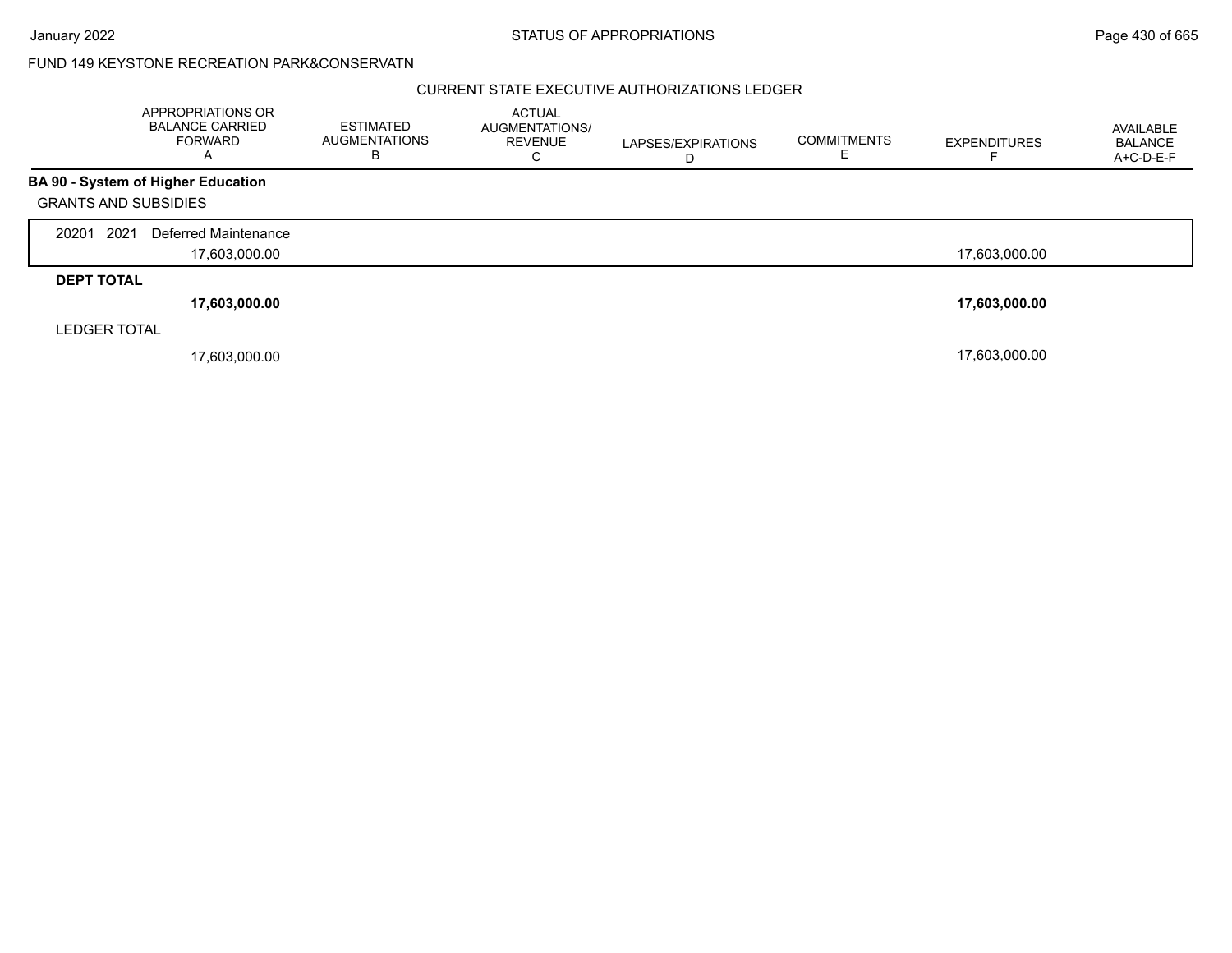## FUND 149 KEYSTONE RECREATION PARK&CONSERVATN

## CURRENT STATE CONTINUING LEDGER

|                                                         | <b>APPROPRIATIONS OR</b><br><b>BALANCE CARRIED</b><br><b>FORWARD</b><br>A | <b>ESTIMATED</b><br><b>AUGMENTATIONS</b><br>В | <b>ACTUAL</b><br><b>AUGMENTATIONS/</b><br><b>REVENUE</b><br>C | LAPSES/EXPIRATIONS<br>D | <b>COMMITMENTS</b><br>Е | <b>EXPENDITURES</b><br>F | <b>AVAILABLE</b><br><b>BALANCE</b><br>A+C-D-E-F |
|---------------------------------------------------------|---------------------------------------------------------------------------|-----------------------------------------------|---------------------------------------------------------------|-------------------------|-------------------------|--------------------------|-------------------------------------------------|
|                                                         | <b>BA 38 - Conservation &amp; Natural Resourc</b>                         |                                               |                                                               |                         |                         |                          |                                                 |
| <b>GENERAL GOVERNMENT</b>                               |                                                                           |                                               |                                                               |                         |                         |                          |                                                 |
|                                                         | 30251 2021 Park and Forest Facility Rehab -RTT<br>29,339,000.00           |                                               |                                                               |                         | 13,501,081.19           | 5,035,514.67             | 10,802,404.14                                   |
| <b>GRANTS AND SUBSIDIES</b>                             |                                                                           |                                               |                                                               |                         |                         |                          |                                                 |
| 30242 2021                                              | <b>Grants for Local Recrtn-Realty Trans Tax</b><br>24,449,000.00          |                                               |                                                               |                         | 428,000.00              | 1,091,000.00             | 22,930,000.00                                   |
| 30245 2021                                              | Grants for Land Trusts-RealtyTransferTax<br>9,780,000.00                  |                                               |                                                               |                         |                         | 432,000.00               | 9,348,000.00                                    |
| <b>DEPT TOTAL</b>                                       |                                                                           |                                               |                                                               |                         |                         |                          |                                                 |
|                                                         | 63,568,000.00                                                             |                                               |                                                               |                         | 13,929,081.19           | 6,558,514.67             | 43,080,404.14                                   |
| <b>BA 16 - Education</b><br><b>GRANTS AND SUBSIDIES</b> |                                                                           |                                               |                                                               |                         |                         |                          |                                                 |
| 30252 2021                                              | Local Libraries Rhab & Dvlpmnt-RltyTxT<br>3,912,000.00                    |                                               |                                                               |                         | 86,450.00               | 105,000.00               | 3,720,550.00                                    |
| <b>DEPT TOTAL</b>                                       |                                                                           |                                               |                                                               |                         |                         |                          |                                                 |
|                                                         | 3,912,000.00                                                              |                                               |                                                               |                         | 86,450.00               | 105,000.00               | 3,720,550.00                                    |
| <b>GRANTS AND SUBSIDIES</b>                             | BA 30 - Historical & Museum Commission                                    |                                               |                                                               |                         |                         |                          |                                                 |
|                                                         | 30253 2021 Historic Site Dvpt Realty Transfr Tax<br>12,713,000.00         |                                               |                                                               |                         | 294,361.00              | 1,437,264.39             | 10,981,374.61                                   |
| <b>DEPT TOTAL</b>                                       |                                                                           |                                               |                                                               |                         |                         |                          |                                                 |
|                                                         | 12,713,000.00                                                             |                                               |                                                               |                         | 294,361.00              | 1,437,264.39             | 10,981,374.61                                   |
| <b>LEDGER TOTAL</b>                                     |                                                                           |                                               |                                                               |                         |                         |                          |                                                 |
|                                                         | 80,193,000.00                                                             |                                               |                                                               |                         | 14,309,892.19           | 8,100,779.06             | 57,782,328.75                                   |
|                                                         | TOTAL TOTAL ALL CURRENT STATE LEDGERS                                     |                                               |                                                               |                         |                         |                          |                                                 |
|                                                         | 97,796,000.00                                                             |                                               |                                                               |                         | 14,309,892.19           | 25.703.779.06            | 57,782,328.75                                   |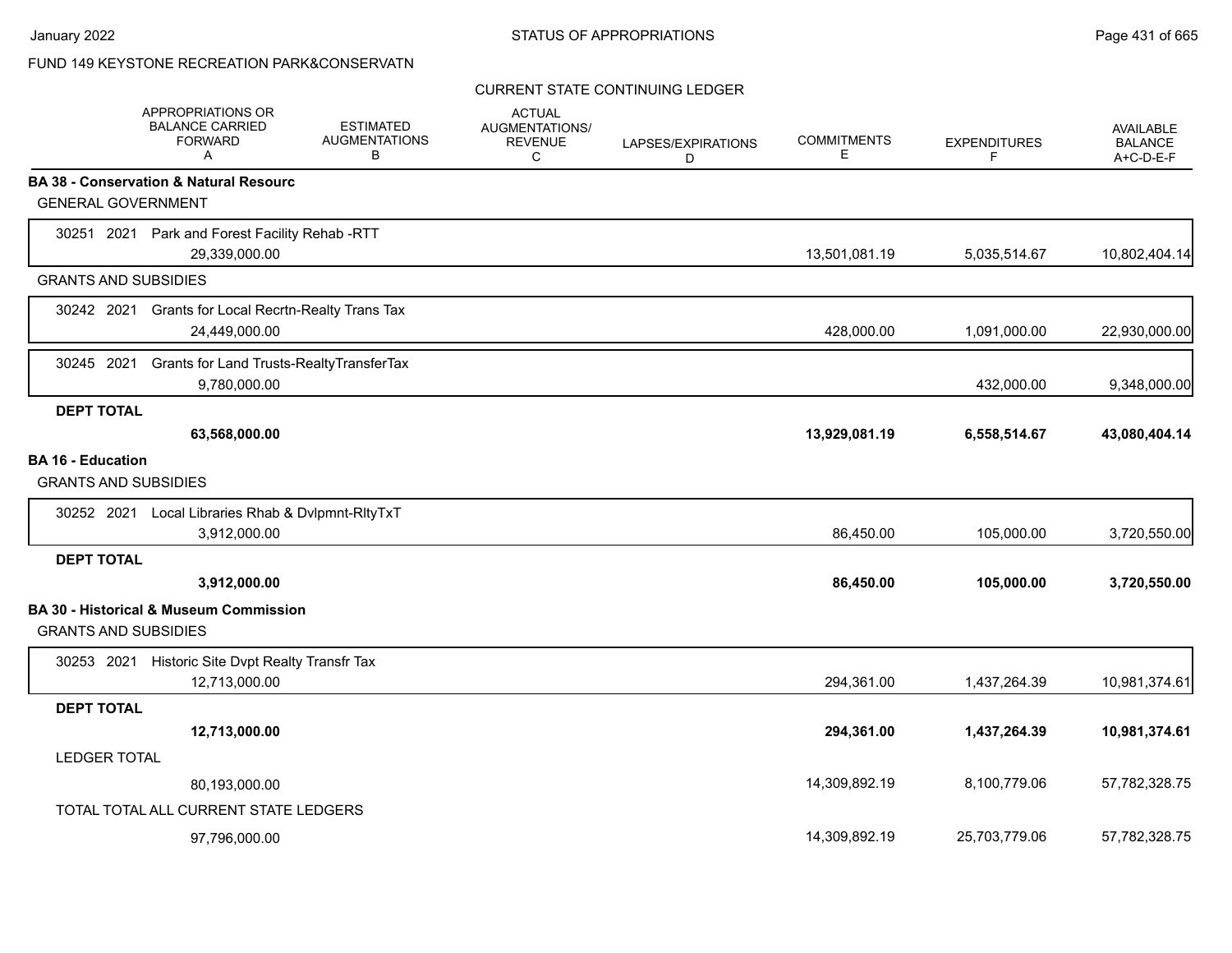## FUND 149 KEYSTONE RECREATION PARK&CONSERVATN

|                             | APPROPRIATIONS OR<br><b>BALANCE CARRIED</b><br><b>FORWARD</b><br>A | <b>ESTIMATED</b><br><b>AUGMENTATIONS</b><br>в | <b>ACTUAL</b><br><b>AUGMENTATIONS/</b><br><b>REVENUE</b><br>С | LAPSES/EXPIRATIONS<br>D | <b>COMMITMENTS</b> | <b>EXPENDITURES</b> | AVAILABLE<br>BALANCE<br>A+C-D-E-F |
|-----------------------------|--------------------------------------------------------------------|-----------------------------------------------|---------------------------------------------------------------|-------------------------|--------------------|---------------------|-----------------------------------|
|                             | <b>BA 90 - System of Higher Education</b>                          |                                               |                                                               |                         |                    |                     |                                   |
| <b>GRANTS AND SUBSIDIES</b> |                                                                    |                                               |                                                               |                         |                    |                     |                                   |
| 2020<br>20201               | Deferred Maintenance                                               |                                               |                                                               |                         |                    |                     |                                   |
|                             | 6,548,000.00                                                       |                                               |                                                               |                         |                    | 6,548,000.00        |                                   |
| <b>DEPT TOTAL</b>           |                                                                    |                                               |                                                               |                         |                    |                     |                                   |
|                             | 6,548,000.00                                                       |                                               |                                                               |                         |                    | 6,548,000.00        |                                   |
| <b>LEDGER TOTAL</b>         |                                                                    |                                               |                                                               |                         |                    |                     |                                   |
|                             | 6,548,000.00                                                       |                                               |                                                               |                         |                    | 6.548.000.00        |                                   |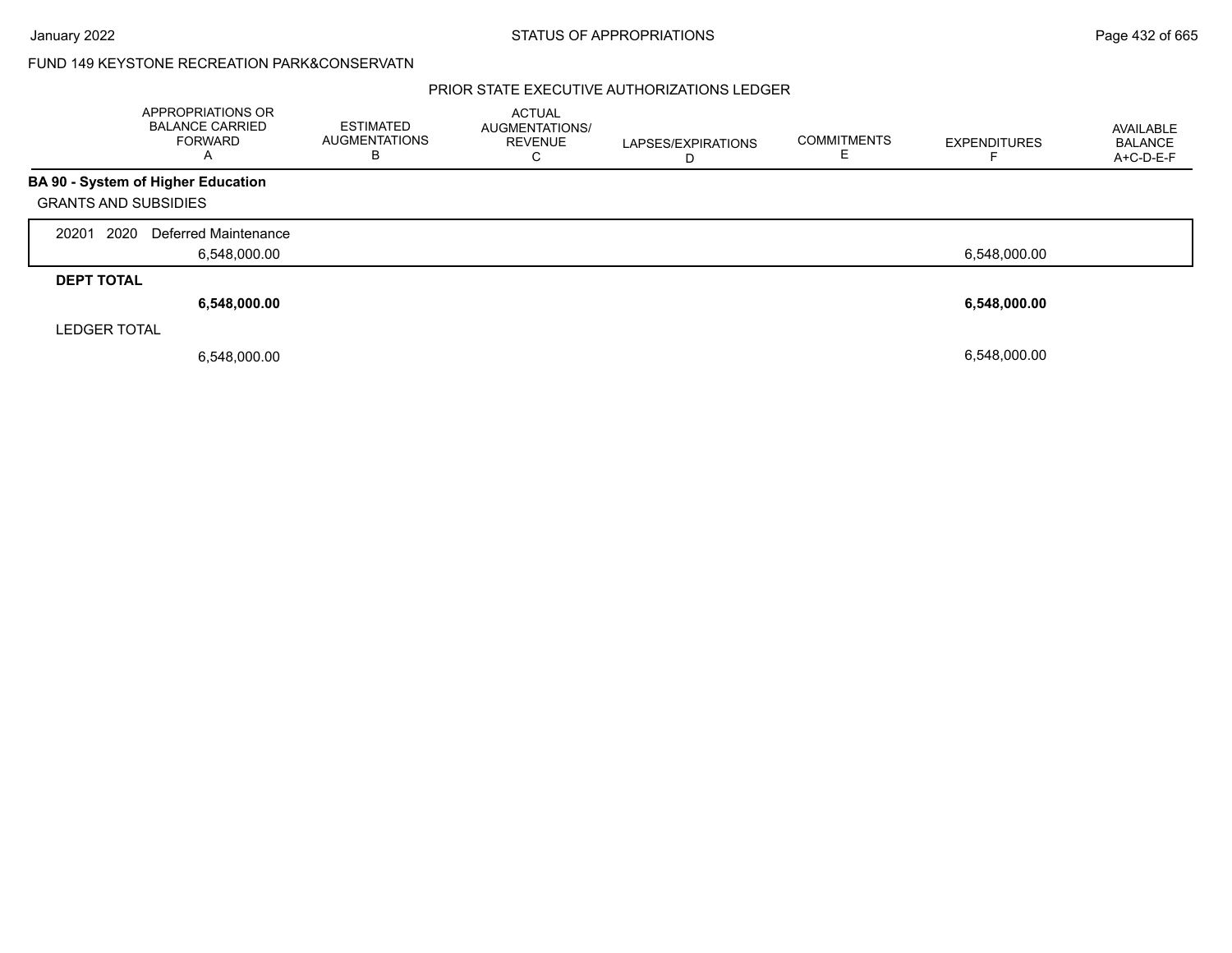## PRIOR STATE CONTINUING LEDGER

|                             | APPROPRIATIONS OR<br><b>BALANCE CARRIED</b><br><b>FORWARD</b><br>A   | <b>ESTIMATED</b><br><b>AUGMENTATIONS</b><br>B | <b>ACTUAL</b><br>AUGMENTATIONS/<br><b>REVENUE</b><br>C | LAPSES/EXPIRATIONS<br>D | <b>COMMITMENTS</b><br>E | <b>EXPENDITURES</b><br>F | AVAILABLE<br><b>BALANCE</b><br>A+C-D-E-F |
|-----------------------------|----------------------------------------------------------------------|-----------------------------------------------|--------------------------------------------------------|-------------------------|-------------------------|--------------------------|------------------------------------------|
|                             | <b>BA 38 - Conservation &amp; Natural Resourc</b>                    |                                               |                                                        |                         |                         |                          |                                          |
| <b>GENERAL GOVERNMENT</b>   |                                                                      |                                               |                                                        |                         |                         |                          |                                          |
|                             | 30251 2015 Park and Forest Facility Rehab -RTT<br>279,236.00         |                                               |                                                        |                         |                         | 279,236.00               |                                          |
|                             | 30251 2016 Park and Forest Facility Rehab -RTT<br>3,074,837.96       |                                               |                                                        |                         | 467,361.96              | 2,594,652.00             | 12,824.00                                |
|                             | 30251 2017 Park and Forest Facility Rehab -RTT<br>8,678,989.38       |                                               |                                                        |                         | 4,220,813.54            | 4,269,301.43             | 188,874.41                               |
|                             | 30251 2018 Park and Forest Facility Rehab -RTT<br>10,548,237.06      |                                               |                                                        |                         | 5,804,404.41            | 2,922,041.86             | 1,821,790.79                             |
|                             | 30251 2019 Park and Forest Facility Rehab -RTT<br>12,449,886.17      |                                               |                                                        |                         | 7,201,282.02            | 3,736,656.61             | 1,511,947.54                             |
|                             | 30251 2020 Park and Forest Facility Rehab -RTT<br>22,846,439.63      |                                               |                                                        |                         | 10,737,024.58           | 3,700,255.35             | 8,409,159.70                             |
| <b>GRANTS AND SUBSIDIES</b> |                                                                      |                                               |                                                        |                         |                         |                          |                                          |
|                             | 30242 2014 Grants for Local Recrtn-Realty Trans Tax<br>164,253.00    |                                               |                                                        |                         | 153,551.00              | 10,702.00                |                                          |
|                             | 30242 2015 Grants for Local Recrtn-Realty Trans Tax<br>2,831,731.00  |                                               |                                                        |                         | 1,776,320.00            | 1,055,129.00             | 282.00                                   |
|                             | 30242 2016 Grants for Local Recrtn-Realty Trans Tax<br>5,920,028.26  |                                               |                                                        |                         | 4,745,479.00            | 1,145,402.00             | 29,147.26                                |
|                             | 30242 2017 Grants for Local Recrtn-Realty Trans Tax<br>8,363,570.63  |                                               |                                                        |                         | 7,038,148.00            | 1,315,617.00             | 9,805.63                                 |
|                             | 30242 2018 Grants for Local Recrtn-Realty Trans Tax<br>11,977,659.00 |                                               |                                                        |                         | 9,587,766.00            | 2,339,843.00             | 50,050.00                                |
| 30242 2019                  | Grants for Local Recrtn-Realty Trans Tax<br>18,027,091.00            |                                               |                                                        |                         | 14,660,528.00           | 2,923,810.00             | 442,753.00                               |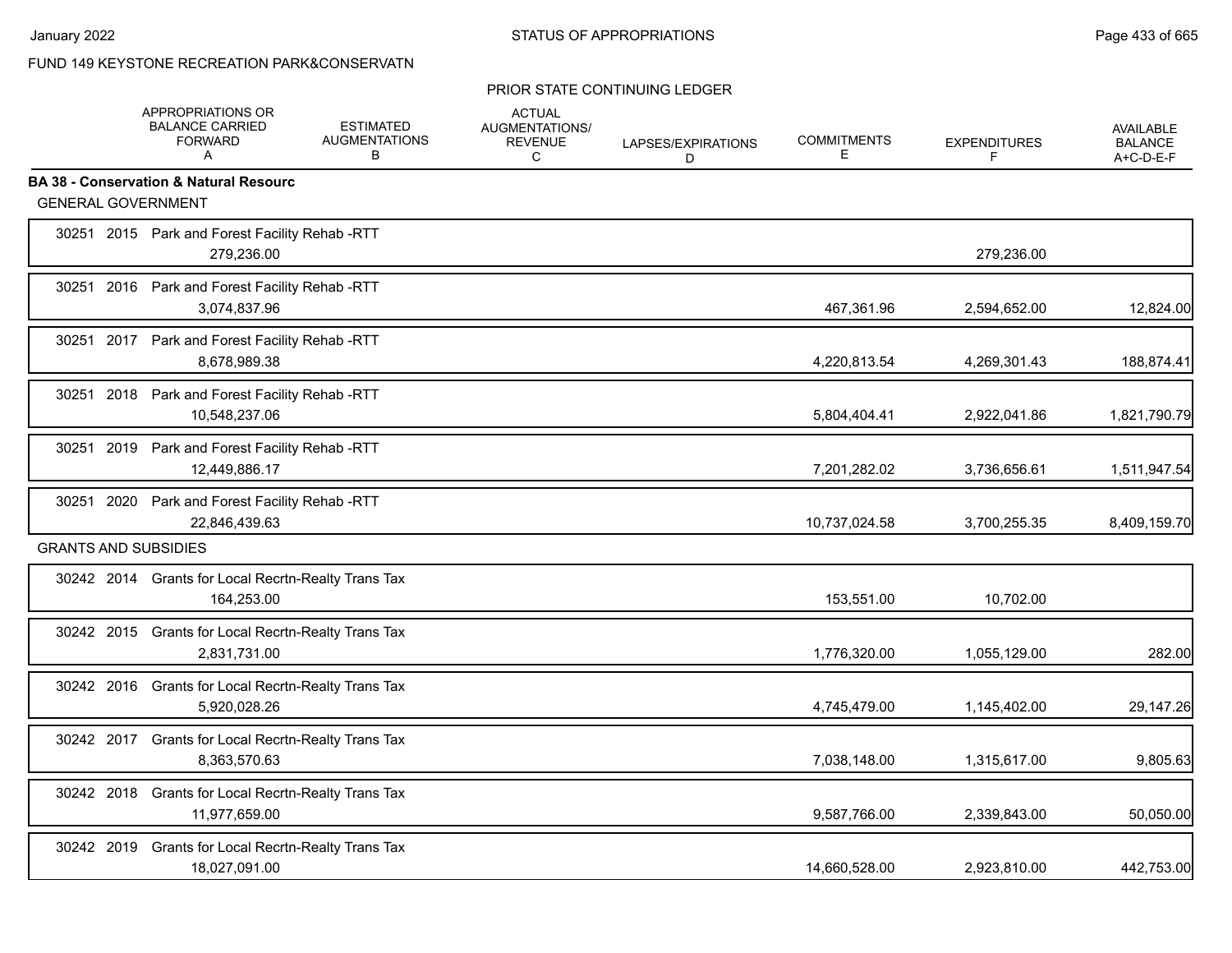#### PRIOR STATE CONTINUING LEDGER

|                                             | APPROPRIATIONS OR<br><b>BALANCE CARRIED</b><br><b>FORWARD</b><br>A  | <b>ESTIMATED</b><br><b>AUGMENTATIONS</b><br>B | <b>ACTUAL</b><br>AUGMENTATIONS/<br><b>REVENUE</b><br>C | LAPSES/EXPIRATIONS<br>D | <b>COMMITMENTS</b><br>E | <b>EXPENDITURES</b><br>F. | <b>AVAILABLE</b><br><b>BALANCE</b><br>$A+C-D-E-F$ |
|---------------------------------------------|---------------------------------------------------------------------|-----------------------------------------------|--------------------------------------------------------|-------------------------|-------------------------|---------------------------|---------------------------------------------------|
| 30242 2020                                  | <b>Grants for Local Recrtn-Realty Trans Tax</b><br>26,276,636.00    |                                               |                                                        |                         | 14,271,395.00           | 1,554,804.00              | 10,450,437.00                                     |
|                                             | 30242 2008 Grants for Local Recrtn-Realty Trans Tax<br>4,437.00     |                                               |                                                        |                         | 4,437.00                |                           |                                                   |
|                                             | 30242 2012 Grants for Local Recrtn-Realty Trans Tax<br>527,085.35   |                                               |                                                        |                         | 259,105.00              | 266,500.00                | 1,480.35                                          |
|                                             | 30242 2013 Grants for Local Recrtn-Realty Trans Tax<br>588,453.14   |                                               |                                                        |                         | 588,453.00              |                           | 0.14                                              |
|                                             | 30245 2014 Grants for Land Trusts-RealtyTransferTax<br>74,042.42    |                                               |                                                        |                         | 74,042.00               |                           | 0.42                                              |
|                                             | 30245 2015 Grants for Land Trusts-RealtyTransferTax<br>57,899.63    |                                               |                                                        |                         | 11,571.00               | 41,096.00                 | 5,232.63                                          |
|                                             | 30245 2016 Grants for Land Trusts-RealtyTransferTax<br>17,930.06    |                                               |                                                        |                         | 17,930.00               |                           | 0.06                                              |
|                                             | 30245 2017 Grants for Land Trusts-RealtyTransferTax<br>715,376.00   |                                               |                                                        |                         | 41,975.00               | 94,929.00                 | 578,472.00                                        |
|                                             | 30245 2018 Grants for Land Trusts-RealtyTransferTax<br>1,023,493.00 |                                               |                                                        |                         | 372,684.00              | 650,808.73                | 0.27                                              |
| 30245 2019                                  | <b>Grants for Land Trusts-RealtyTransferTax</b><br>2,205,200.00     |                                               |                                                        |                         | 2,041,670.00            | 92,932.00                 | 70,598.00                                         |
| 30245 2020                                  | <b>Grants for Land Trusts-RealtyTransferTax</b><br>6,986,971.00     |                                               |                                                        |                         | 860,473.00              | 1,322,368.00              | 4,804,130.00                                      |
|                                             | 30245 2013 Grants for Land Trusts-RealtyTransferTax<br>35,000.06    |                                               |                                                        |                         |                         | 17,832.00                 | 17,168.06                                         |
| <b>DEPT TOTAL</b><br><b>DA 40 Education</b> | 143,674,482.75                                                      |                                               |                                                        |                         | 84,936,413.51           | 30,333,915.98             | 28,404,153.26                                     |

**BA 16 - Education**

GRANTS AND SUBSIDIES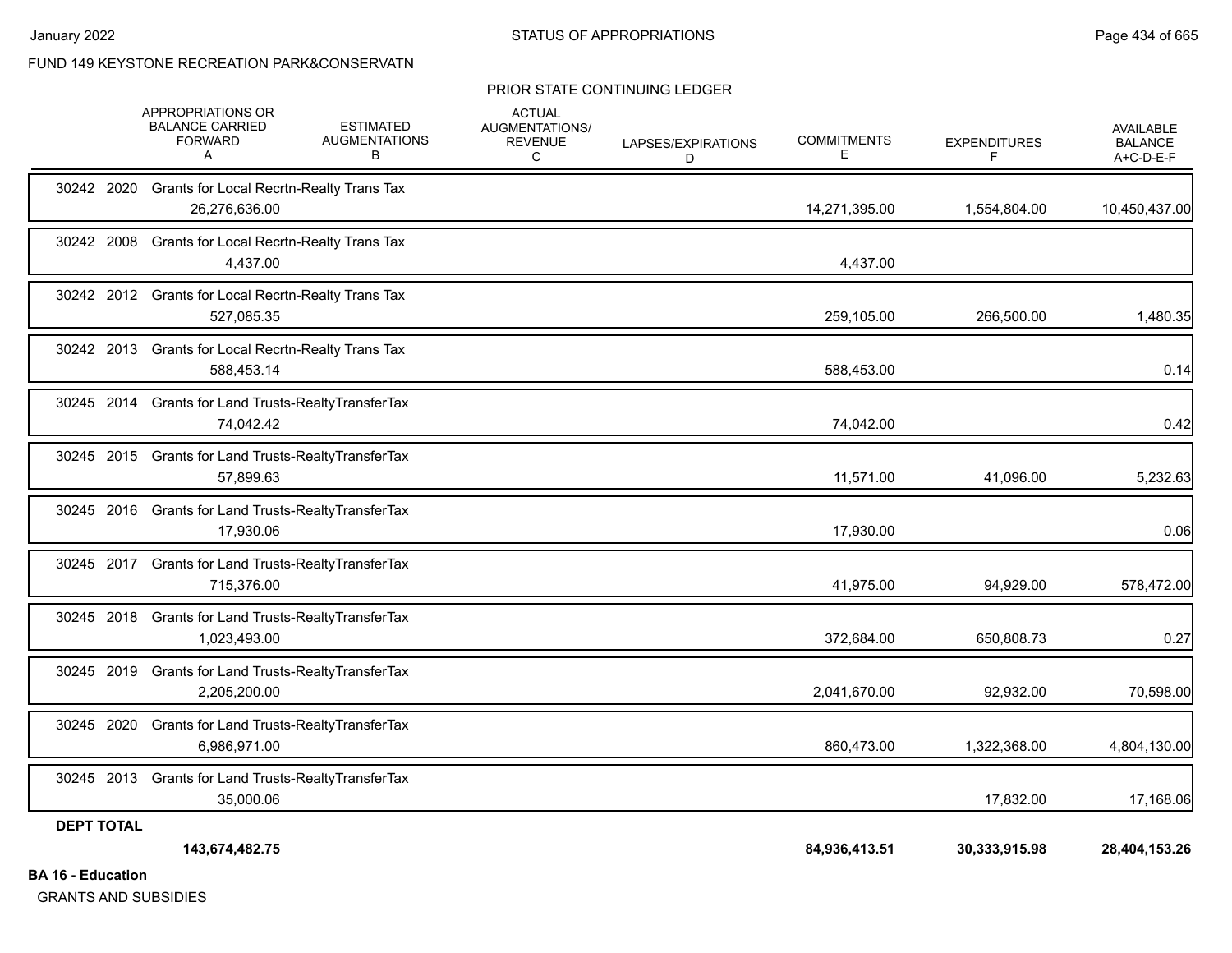## PRIOR STATE CONTINUING LEDGER

|                   | APPROPRIATIONS OR<br><b>BALANCE CARRIED</b><br><b>FORWARD</b><br>A             | <b>ESTIMATED</b><br><b>AUGMENTATIONS</b><br>В | <b>ACTUAL</b><br>AUGMENTATIONS/<br><b>REVENUE</b><br>C | LAPSES/EXPIRATIONS<br>D | <b>COMMITMENTS</b><br>Е | <b>EXPENDITURES</b><br>F | <b>AVAILABLE</b><br><b>BALANCE</b><br>A+C-D-E-F |
|-------------------|--------------------------------------------------------------------------------|-----------------------------------------------|--------------------------------------------------------|-------------------------|-------------------------|--------------------------|-------------------------------------------------|
|                   | 30252 2014 Local Libraries Rhab & Dvlpmnt-RltyTxT<br>15,792.50                 |                                               |                                                        |                         | 9,792.50                |                          | 6,000.00                                        |
|                   | 30252 2015 Local Libraries Rhab & Dvlpmnt-RltyTxT<br>424,815.69                |                                               |                                                        |                         | 399,842.00              |                          | 24,973.69                                       |
|                   | 30252 2016 Local Libraries Rhab & Dvlpmnt-RltyTxT<br>100,226.40                |                                               |                                                        |                         | 99,501.19               |                          | 725.21                                          |
|                   | 30252 2017 Local Libraries Rhab & Dvlpmnt-RltyTxT<br>210,349.84                |                                               |                                                        |                         | 79,545.13               | 63,936.37                | 66,868.34                                       |
|                   | 30252 2018 Local Libraries Rhab & Dvlpmnt-RltyTxT<br>3,101,800.03              |                                               |                                                        |                         | 1,261,607.24            | 1,204,098.51             | 636,094.28                                      |
|                   | 30252 2019 Local Libraries Rhab & Dvlpmnt-RltyTxT<br>3,811,841.90              |                                               |                                                        |                         | 2,801,719.46            | 748,763.33               | 261,359.11                                      |
| 30252 2020        | Local Libraries Rhab & Dvlpmnt-RltyTxT<br>4,412,000.00                         |                                               |                                                        |                         |                         |                          | 4,412,000.00                                    |
|                   | 30252 2010 Local Libraries Rhab & Dvlpmnt-RltyTxT<br>2.995.20                  |                                               |                                                        |                         |                         | 59.18                    | 2,936.02                                        |
|                   | 30252 2011 Local Libraries Rhab & Dvlpmnt-RltyTxT<br>53,138.76                 |                                               |                                                        |                         | 46,369.09               |                          | 6,769.67                                        |
|                   | 30252 2012 Local Libraries Rhab & Dvlpmnt-RltyTxT<br>6.805.33                  |                                               |                                                        |                         |                         |                          | 6,805.33                                        |
|                   | 30252 2013 Local Libraries Rhab & Dvlpmnt-RltyTxT<br>6,889.37                  |                                               |                                                        |                         |                         |                          | 6,889.37                                        |
| <b>DEPT TOTAL</b> |                                                                                |                                               |                                                        |                         |                         |                          |                                                 |
|                   | 12,146,655.02                                                                  |                                               |                                                        |                         | 4,698,376.61            | 2,016,857.39             | 5,431,421.02                                    |
|                   | <b>BA 30 - Historical &amp; Museum Commission</b><br><b>GENERAL GOVERNMENT</b> |                                               |                                                        |                         |                         |                          |                                                 |
|                   | 30258 2005 Hist Site Dvpt 94-04 RIty Tfr Tax<br>155,983.14                     |                                               |                                                        |                         |                         |                          | 155,983.14                                      |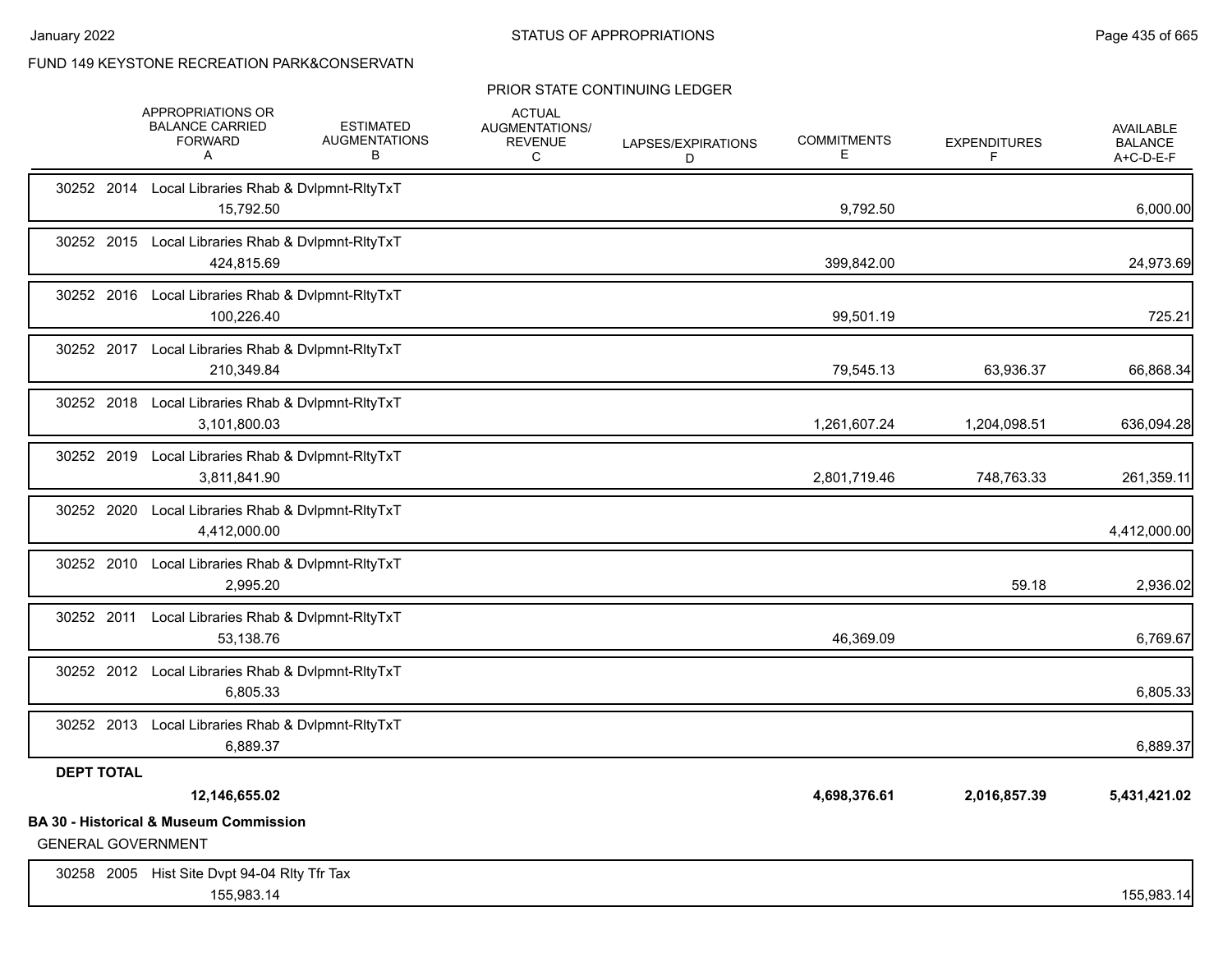### PRIOR STATE CONTINUING LEDGER

|                   |                             | APPROPRIATIONS OR<br><b>BALANCE CARRIED</b><br><b>FORWARD</b><br>A | <b>ESTIMATED</b><br><b>AUGMENTATIONS</b><br>В | <b>ACTUAL</b><br><b>AUGMENTATIONS/</b><br><b>REVENUE</b><br>C | LAPSES/EXPIRATIONS<br>D | <b>COMMITMENTS</b><br>E. | <b>EXPENDITURES</b><br>F | <b>AVAILABLE</b><br><b>BALANCE</b><br>A+C-D-E-F |
|-------------------|-----------------------------|--------------------------------------------------------------------|-----------------------------------------------|---------------------------------------------------------------|-------------------------|--------------------------|--------------------------|-------------------------------------------------|
|                   | <b>GRANTS AND SUBSIDIES</b> |                                                                    |                                               |                                                               |                         |                          |                          |                                                 |
|                   |                             | 30253 2014 Historic Site Dvpt Realty Transfr Tax<br>1,896,528.13   |                                               |                                                               |                         | 1,676,918.05             | 49,195.09                | 170,414.99                                      |
|                   |                             | 30253 2015 Historic Site Dvpt Realty Transfr Tax<br>85,542.71      |                                               |                                                               |                         | 61,966.44                | 23,576.27                |                                                 |
|                   |                             | 30253 2016 Historic Site Dvpt Realty Transfr Tax<br>233,591.20     |                                               |                                                               |                         | 60,444.08                | 138,492.97               | 34,654.15                                       |
|                   |                             | 30253 2017 Historic Site Dvpt Realty Transfr Tax<br>4,970,527.16   |                                               |                                                               |                         | 953,750.11               | 603,674.01               | 3,413,103.04                                    |
|                   |                             | 30253 2018 Historic Site Dvpt Realty Transfr Tax<br>5,311,961.44   |                                               |                                                               |                         | 1,642,672.34             | 757,072.23               | 2,912,216.87                                    |
| 30253 2019        |                             | Historic Site Dvpt Realty Transfr Tax<br>5,940,831.18              |                                               |                                                               |                         | 3,511,615.23             | 1,775,143.12             | 654,072.83                                      |
| 30253 2020        |                             | Historic Site Dvpt Realty Transfr Tax<br>10,500,359.94             |                                               |                                                               |                         | 3,994,056.19             | 1,417,922.49             | 5,088,381.26                                    |
|                   |                             | 30253 2006 Realty Transfer Tax<br>21,393.00                        |                                               |                                                               |                         | 21,393.00                |                          |                                                 |
| 30253 2007        |                             | Historic Site Dvpt-Realty Transfer Tax<br>7,563.00                 |                                               |                                                               |                         | 7,563.00                 |                          |                                                 |
|                   |                             | 30253 2012 Historic Site Dvpt 12 Realty Transfr Tax<br>76,112.69   |                                               |                                                               |                         |                          | 76,081.50                | 31.19                                           |
|                   |                             | 30253 2013 Historic Site Dvpt 13 Realty Transfr Tax<br>42,692.25   |                                               |                                                               |                         | 42,000.00                | 392.25                   | 300.00                                          |
| <b>DEPT TOTAL</b> |                             | 29,243,085.84                                                      |                                               |                                                               |                         | 11,972,378.44            | 4,841,549.93             | 12,429,157.47                                   |
|                   | <b>LEDGER TOTAL</b>         |                                                                    |                                               |                                                               |                         |                          |                          |                                                 |
|                   |                             | 185,064,223.61                                                     |                                               |                                                               |                         | 101,607,168.56           | 37, 192, 323. 30         | 46,264,731.75                                   |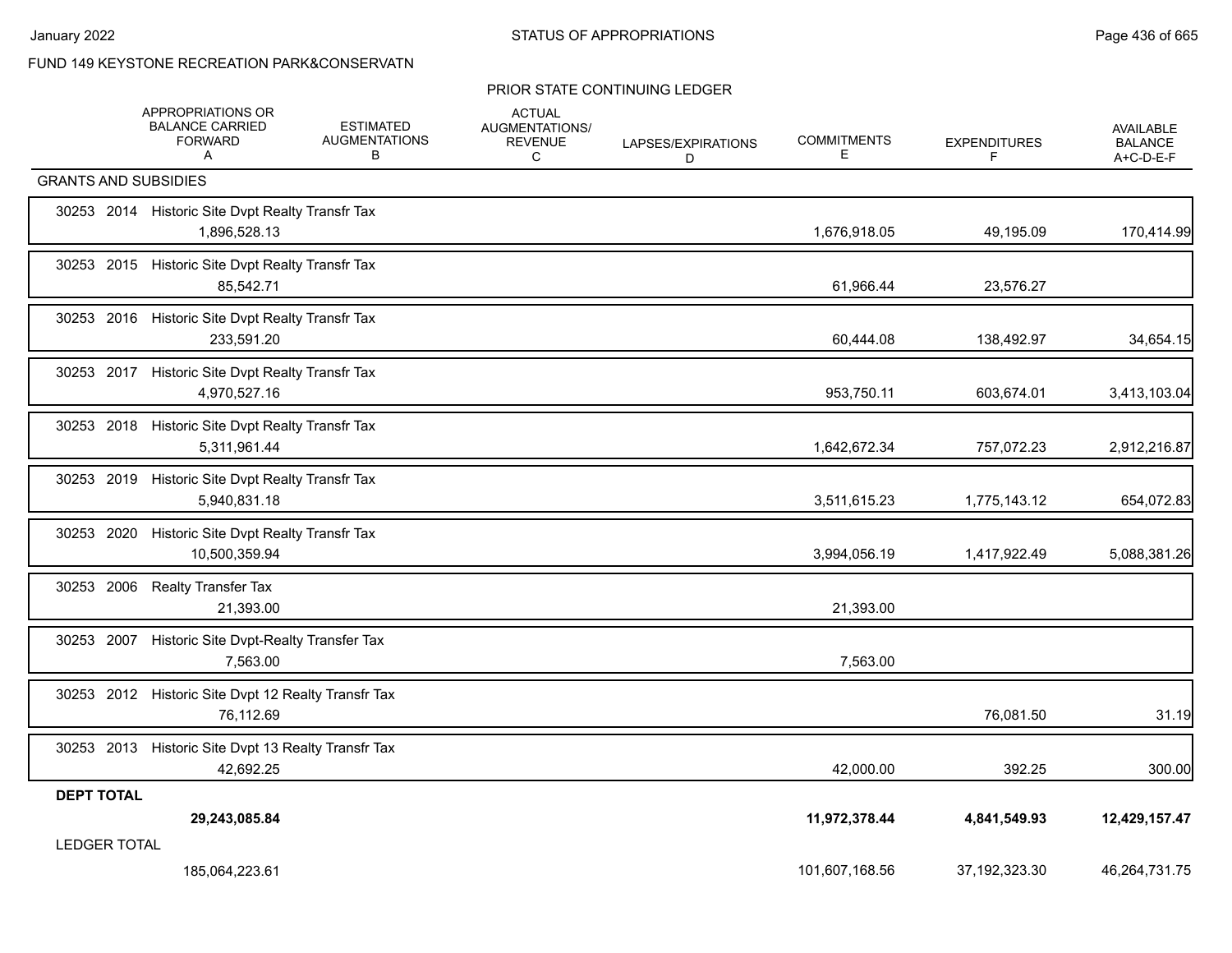## TOTAL TOTAL ALL PRIOR STATE LEDGERS

191,612,223.61 101,607,168.56 43,740,323.30 46,264,731.75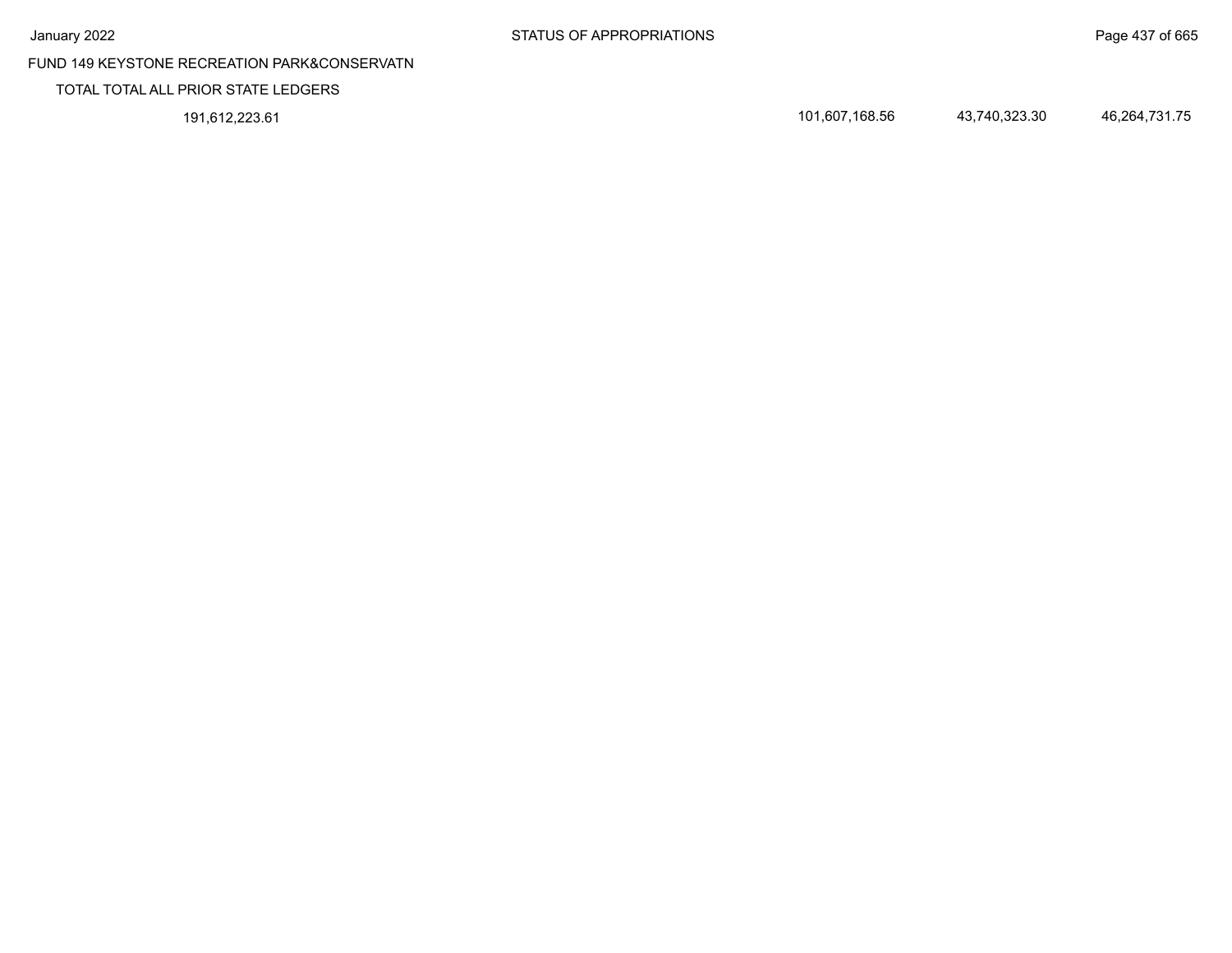# FUND 152 NUTRIENT MANAGEMENT FUND

|                            | <b>APPROPRIATIONS OR</b><br><b>BALANCE CARRIED</b><br><b>FORWARD</b><br>Α | <b>ESTIMATED</b><br><b>AUGMENTATIONS</b><br>В | <b>ACTUAL</b><br>AUGMENTATIONS/<br><b>REVENUE</b><br>C | LAPSES/EXPIRATIONS<br>D | <b>COMMITMENTS</b><br>Е | <b>EXPENDITURES</b><br>F | <b>AVAILABLE</b><br><b>BALANCE</b><br>A+C-D-E-F |
|----------------------------|---------------------------------------------------------------------------|-----------------------------------------------|--------------------------------------------------------|-------------------------|-------------------------|--------------------------|-------------------------------------------------|
| <b>BA 68 - Agriculture</b> |                                                                           |                                               |                                                        |                         |                         |                          |                                                 |
| <b>GENERAL GOVERNMENT</b>  |                                                                           |                                               |                                                        |                         |                         |                          |                                                 |
| 20114 2021                 | Plng, Lns, Grnts & Tchncl Asstnce<br>3,280,000.00                         |                                               |                                                        |                         | 1,328,056.11            | 1,048,037.89             | 903,906.00                                      |
| 2021<br>20115              | Nutrient Management - Administration<br>1,369,000.00                      |                                               |                                                        |                         | 2,339.01                | 762,410.18               | 604,250.81                                      |
| <b>DEPT TOTAL</b>          |                                                                           |                                               |                                                        |                         |                         |                          |                                                 |
|                            | 4,649,000.00                                                              |                                               |                                                        |                         | 1,330,395.12            | 1,810,448.07             | 1,508,156.81                                    |
| <b>GENERAL GOVERNMENT</b>  | <b>BA 35 - Environmental Protection</b>                                   |                                               |                                                        |                         |                         |                          |                                                 |
| 20098 2021                 | Ed Research & Technical Assistance                                        |                                               |                                                        |                         |                         |                          |                                                 |
|                            | 2,100,000.00                                                              |                                               |                                                        |                         | 1,425,539.87            | 674,460.13               |                                                 |
| <b>DEPT TOTAL</b>          |                                                                           |                                               |                                                        |                         |                         |                          |                                                 |
|                            | 2,100,000.00                                                              |                                               |                                                        |                         | 1,425,539.87            | 674,460.13               |                                                 |
| <b>LEDGER TOTAL</b>        |                                                                           |                                               |                                                        |                         |                         |                          |                                                 |
|                            | 6,749,000.00                                                              |                                               |                                                        |                         | 2,755,934.99            | 2,484,908.20             | 1,508,156.81                                    |
|                            | TOTAL TOTAL ALL CURRENT STATE LEDGERS                                     |                                               |                                                        |                         |                         |                          |                                                 |
|                            | 6,749,000.00                                                              |                                               |                                                        |                         | 2,755,934.99            | 2,484,908.20             | 1,508,156.81                                    |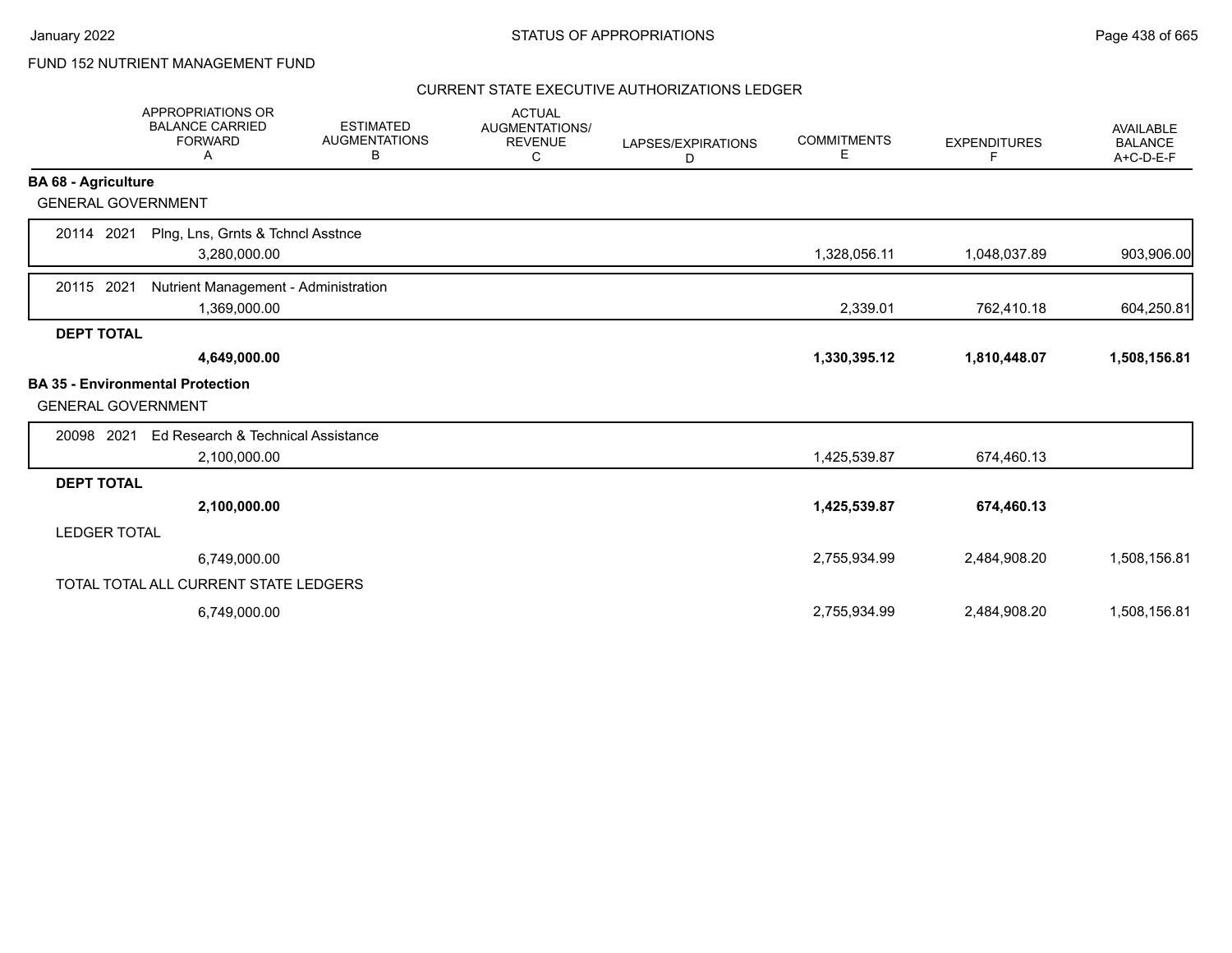# FUND 152 NUTRIENT MANAGEMENT FUND

|                            | APPROPRIATIONS OR<br><b>BALANCE CARRIED</b><br><b>FORWARD</b><br>Α | <b>ESTIMATED</b><br><b>AUGMENTATIONS</b><br>В | <b>ACTUAL</b><br>AUGMENTATIONS/<br><b>REVENUE</b><br>C | LAPSES/EXPIRATIONS<br>D | <b>COMMITMENTS</b><br>Е | <b>EXPENDITURES</b><br>F. | <b>AVAILABLE</b><br><b>BALANCE</b><br>A+C-D-E-F |
|----------------------------|--------------------------------------------------------------------|-----------------------------------------------|--------------------------------------------------------|-------------------------|-------------------------|---------------------------|-------------------------------------------------|
| <b>BA 68 - Agriculture</b> |                                                                    |                                               |                                                        |                         |                         |                           |                                                 |
| <b>GENERAL GOVERNMENT</b>  |                                                                    |                                               |                                                        |                         |                         |                           |                                                 |
| 20114 2019                 | Plng, Lns, Grnts & Tchncl Asstnce<br>1,284,284.66                  |                                               |                                                        |                         | 625,000.00              | 625,000.00                | 34,284.66                                       |
| 20114 2020                 | Plng, Lns, Grnts & Tchncl Asstnce<br>1,587,414.70                  |                                               |                                                        |                         | 754,595.13              | 307,145.57                | 525,674.00                                      |
| 20115 2020                 | Nutrient Management - Administration<br>277,812.00                 |                                               |                                                        |                         | 65,181.27               | 87,529.84                 | 125,100.89                                      |
| <b>DEPT TOTAL</b>          |                                                                    |                                               |                                                        |                         |                         |                           |                                                 |
|                            | 3,149,511.36                                                       |                                               |                                                        |                         | 1,444,776.40            | 1,019,675.41              | 685,059.55                                      |
| <b>GENERAL GOVERNMENT</b>  | <b>BA 35 - Environmental Protection</b>                            |                                               |                                                        |                         |                         |                           |                                                 |
| 20098 2020                 | Ed Research & Technical Assistance<br>789,635.00                   |                                               |                                                        |                         |                         | 681,744.07                | 107,890.93                                      |
| <b>DEPT TOTAL</b>          |                                                                    |                                               |                                                        |                         |                         |                           |                                                 |
|                            | 789,635.00                                                         |                                               |                                                        |                         |                         | 681,744.07                | 107,890.93                                      |
| <b>LEDGER TOTAL</b>        |                                                                    |                                               |                                                        |                         |                         |                           |                                                 |
|                            | 3,939,146.36                                                       |                                               |                                                        |                         | 1,444,776.40            | 1,701,419.48              | 792,950.48                                      |
|                            | TOTAL TOTAL ALL PRIOR STATE LEDGERS                                |                                               |                                                        |                         |                         |                           |                                                 |
|                            | 3,939,146.36                                                       |                                               |                                                        |                         | 1,444,776.40            | 1,701,419.48              | 792,950.48                                      |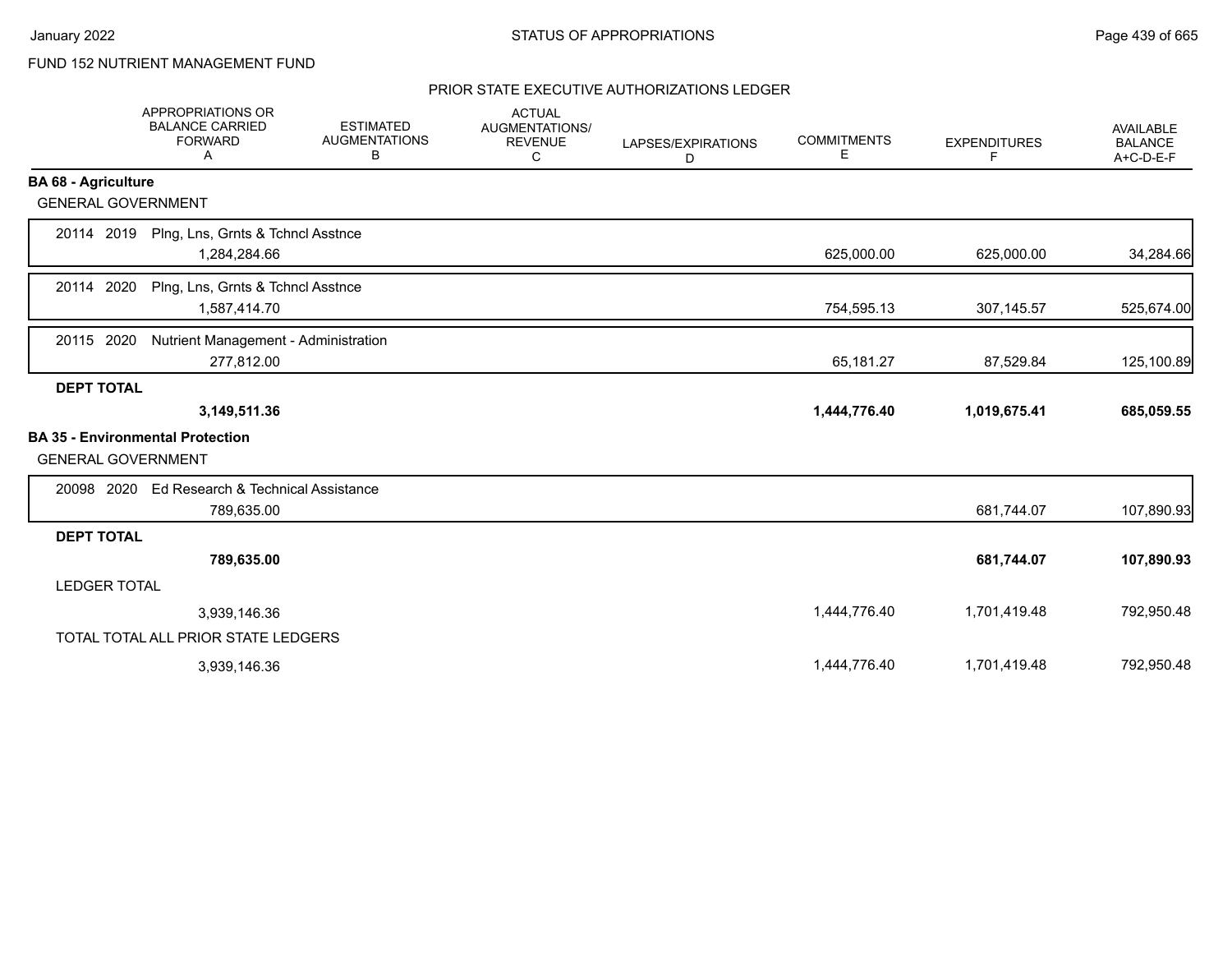# FUND 153 ALLEGHENY REGIONAL ASSET DISTRICT S

### NON-BUDGETED LEDGER

|                     |      | APPROPRIATIONS OR<br><b>BALANCE CARRIED</b><br><b>FORWARD</b><br>A | <b>ESTIMATED</b><br><b>AUGMENTATIONS</b><br>B | <b>ACTUAL</b><br>AUGMENTATIONS/<br><b>REVENUE</b><br>С | LAPSES/EXPIRATIONS<br>D | <b>COMMITMENTS</b><br>Е | <b>EXPENDITURES</b><br>F | AVAILABLE<br><b>BALANCE</b><br>A+C-D-E-F |
|---------------------|------|--------------------------------------------------------------------|-----------------------------------------------|--------------------------------------------------------|-------------------------|-------------------------|--------------------------|------------------------------------------|
| BA 73 - Treasury    |      |                                                                    |                                               |                                                        |                         |                         |                          |                                          |
|                     |      | <b>GENERAL GOVERNMENT</b>                                          |                                               |                                                        |                         |                         |                          |                                          |
| 50044               | 2021 | Pay to Allegheny Regional Asset District                           |                                               |                                                        |                         |                         |                          |                                          |
|                     |      |                                                                    |                                               |                                                        |                         |                         | 69,682,311.07            | $-69,682,311.07$                         |
| 50045               | 2021 | Payment to Allegheny County                                        |                                               |                                                        |                         |                         |                          |                                          |
|                     |      |                                                                    |                                               |                                                        |                         |                         | 34,841,155.57            | $-34,841,155.57$                         |
| 50046               | 2021 | Payment to Municipalities                                          |                                               |                                                        |                         |                         |                          |                                          |
|                     |      |                                                                    |                                               |                                                        |                         |                         | 34,841,155.57            | $-34,841,155.57$                         |
| <b>DEPT TOTAL</b>   |      |                                                                    |                                               |                                                        |                         |                         |                          |                                          |
|                     |      |                                                                    |                                               |                                                        |                         |                         | 139,364,622.21           | -139,364,622.21                          |
| <b>LEDGER TOTAL</b> |      |                                                                    |                                               |                                                        |                         |                         |                          |                                          |
|                     |      |                                                                    |                                               |                                                        |                         |                         | 139,364,622.21           | -139,364,622.21                          |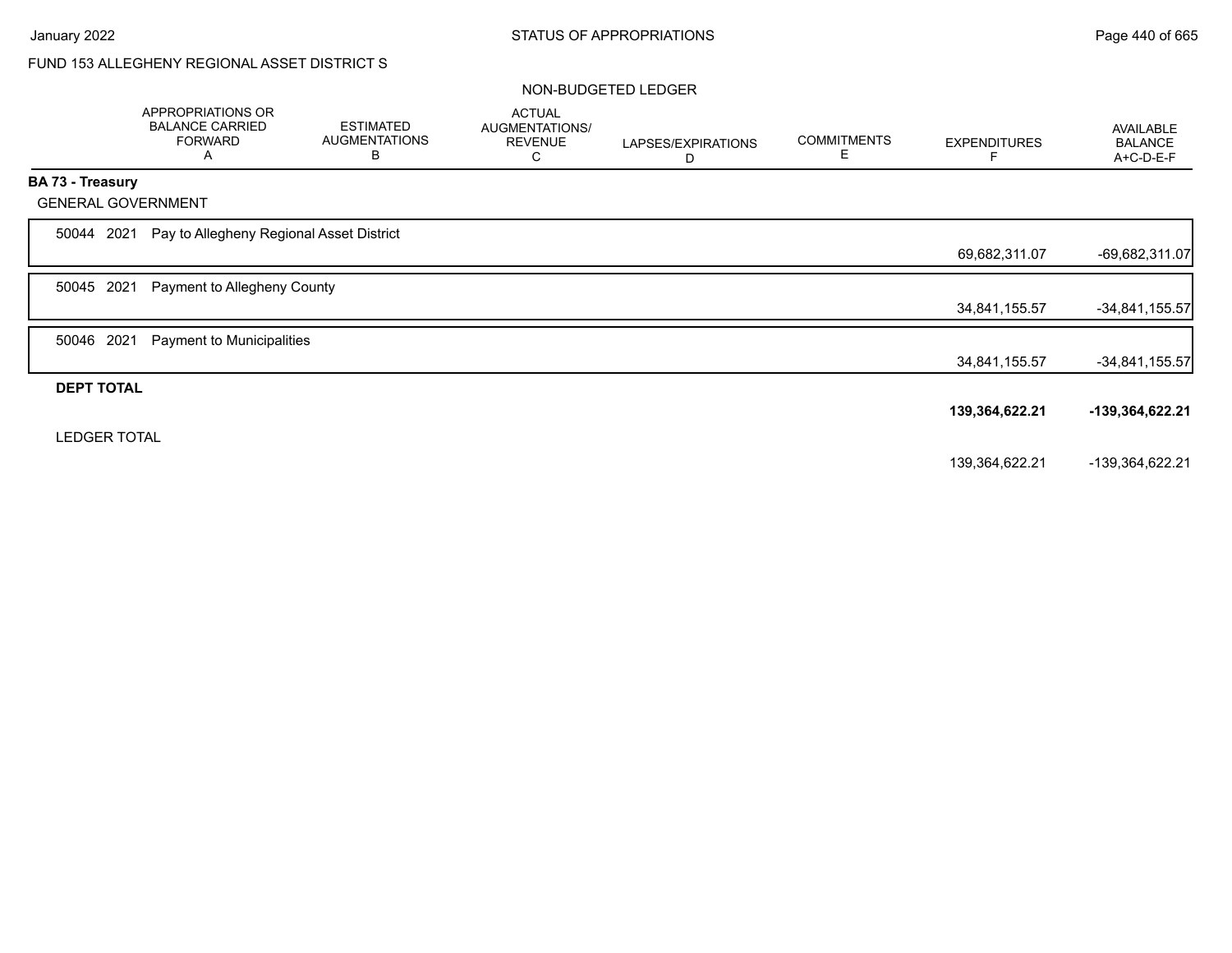## FUND 155 GOVERNOR ROBERT P. CASEY MEMORIAL O

|                                                       | APPROPRIATIONS OR<br><b>BALANCE CARRIED</b><br><b>FORWARD</b><br>A | <b>ESTIMATED</b><br><b>AUGMENTATIONS</b><br>В | <b>ACTUAL</b><br>AUGMENTATIONS/<br><b>REVENUE</b><br>С | LAPSES/EXPIRATIONS<br>D | <b>COMMITMENTS</b><br>Е | <b>EXPENDITURES</b><br>F | AVAILABLE<br><b>BALANCE</b><br>A+C-D-E-F |
|-------------------------------------------------------|--------------------------------------------------------------------|-----------------------------------------------|--------------------------------------------------------|-------------------------|-------------------------|--------------------------|------------------------------------------|
| <b>BA 16 - Education</b><br><b>GENERAL GOVERNMENT</b> |                                                                    |                                               |                                                        |                         |                         |                          |                                          |
|                                                       |                                                                    |                                               |                                                        |                         |                         |                          |                                          |
|                                                       | 20015 2021 Gov Casey Org & Tis Donation Awareness<br>165,000.00    |                                               |                                                        |                         | 165,000.00              |                          |                                          |
| <b>DEPT TOTAL</b>                                     |                                                                    |                                               |                                                        |                         |                         |                          |                                          |
|                                                       | 165,000.00                                                         |                                               |                                                        |                         | 165,000.00              |                          |                                          |
| BA 67 - Health<br><b>GENERAL GOVERNMENT</b>           |                                                                    |                                               |                                                        |                         |                         |                          |                                          |
| 20109 2021                                            | <b>Implementation Costs</b>                                        |                                               |                                                        |                         |                         |                          |                                          |
|                                                       | 170,000.00                                                         |                                               |                                                        |                         | 1,693.88                | 32,521.82                | 135,784.30                               |
| <b>GRANTS AND SUBSIDIES</b>                           |                                                                    |                                               |                                                        |                         |                         |                          |                                          |
| 20110 2021                                            | <b>Hospital and Other Medical Costs</b><br>18,000.00               |                                               |                                                        |                         |                         | 1,254.01                 | 16,745.99                                |
| 20111 2021                                            | Grants to Cert. Procurement Org<br>310,000.00                      |                                               |                                                        |                         | 198,736.38              | 111,263.62               |                                          |
| 20112 2021                                            | Project Make-A-Choice<br>150,000.00                                |                                               |                                                        |                         | 78,192.98               | 16,807.02                | 55,000.00                                |
| <b>DEPT TOTAL</b>                                     |                                                                    |                                               |                                                        |                         |                         |                          |                                          |
|                                                       | 648,000.00                                                         |                                               |                                                        |                         | 278,623.24              | 161,846.47               | 207,530.29                               |
| <b>LEDGER TOTAL</b>                                   |                                                                    |                                               |                                                        |                         |                         |                          |                                          |
|                                                       | 813,000.00                                                         |                                               |                                                        |                         | 443,623.24              | 161,846.47               | 207,530.29                               |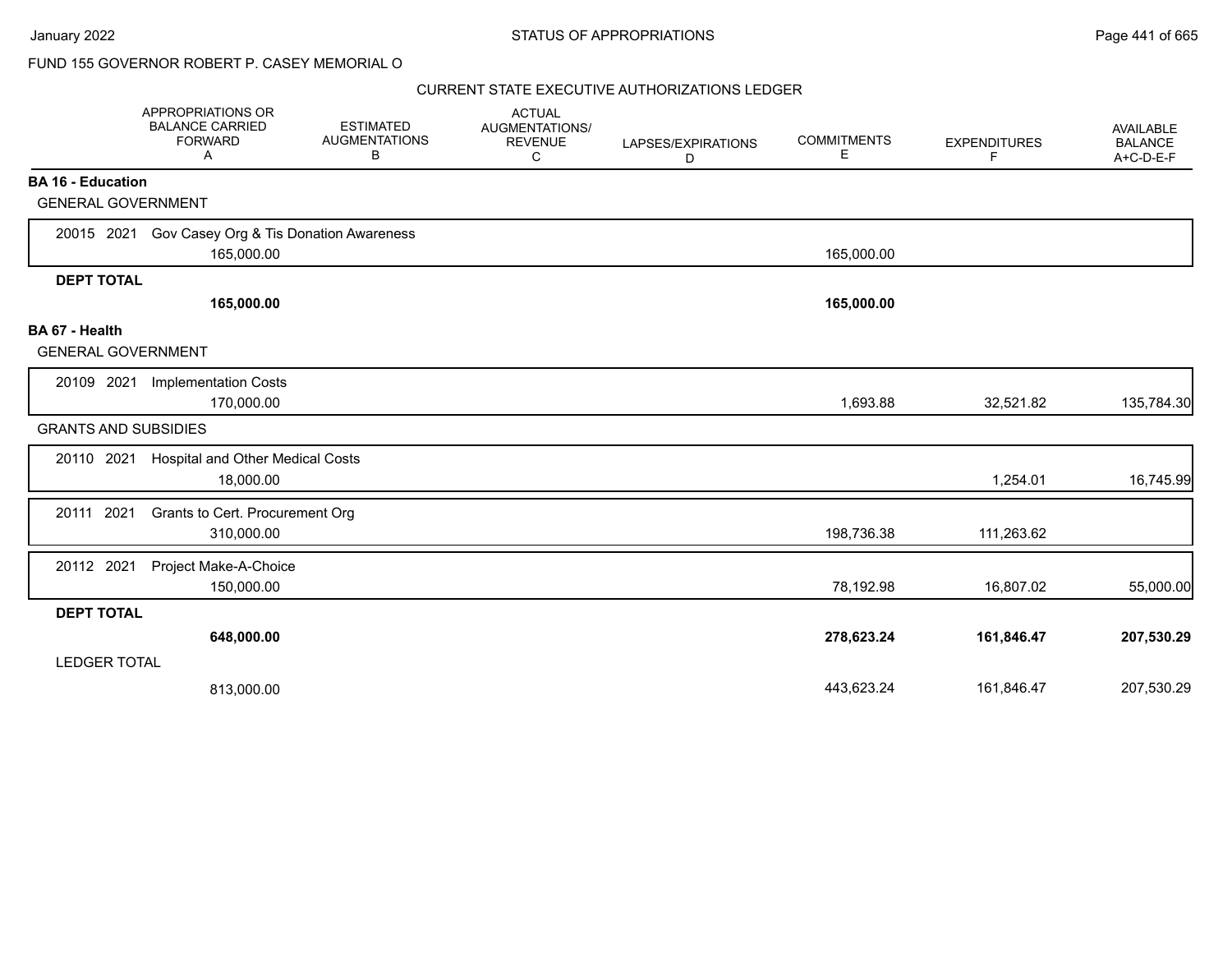### January 2022 **STATUS OF APPROPRIATIONS** STATUS OF APPROPRIATIONS

FUND 155 GOVERNOR ROBERT P. CASEY MEMORIAL O

### CURRENT STATE EXECUTIVE AUTHORIZATIONS - RESTRICTED LEDGER

|                               | APPROPRIATIONS OR<br><b>BALANCE CARRIED</b><br><b>FORWARD</b><br>A | <b>ESTIMATED</b><br><b>AUGMENTATIONS</b><br>В | <b>ACTUAL</b><br>AUGMENTATIONS/<br><b>REVENUE</b><br>C | LAPSES/EXPIRATIONS<br>D | <b>COMMITMENTS</b><br>Е | <b>EXPENDITURES</b> | AVAILABLE<br><b>BALANCE</b><br>A+C-D-E-F |
|-------------------------------|--------------------------------------------------------------------|-----------------------------------------------|--------------------------------------------------------|-------------------------|-------------------------|---------------------|------------------------------------------|
| <b>BA 78 - Transportation</b> |                                                                    |                                               |                                                        |                         |                         |                     |                                          |
|                               | <b>GRANTS AND SUBSIDIES</b>                                        |                                               |                                                        |                         |                         |                     |                                          |
| 26468 2021                    | Reimbursement to Transportation<br>80,000.00                       |                                               |                                                        |                         |                         |                     | 80,000.00                                |
| <b>DEPT TOTAL</b>             |                                                                    |                                               |                                                        |                         |                         |                     |                                          |
|                               | 80,000.00                                                          |                                               |                                                        |                         |                         |                     | 80,000.00                                |
| <b>LEDGER TOTAL</b>           |                                                                    |                                               |                                                        |                         |                         |                     |                                          |
|                               | 80,000.00                                                          |                                               |                                                        |                         |                         |                     | 80,000.00                                |
|                               | TOTAL TOTAL ALL CURRENT STATE LEDGERS                              |                                               |                                                        |                         |                         |                     |                                          |
|                               | 893,000.00                                                         |                                               |                                                        |                         | 443,623.24              | 161,846.47          | 287,530.29                               |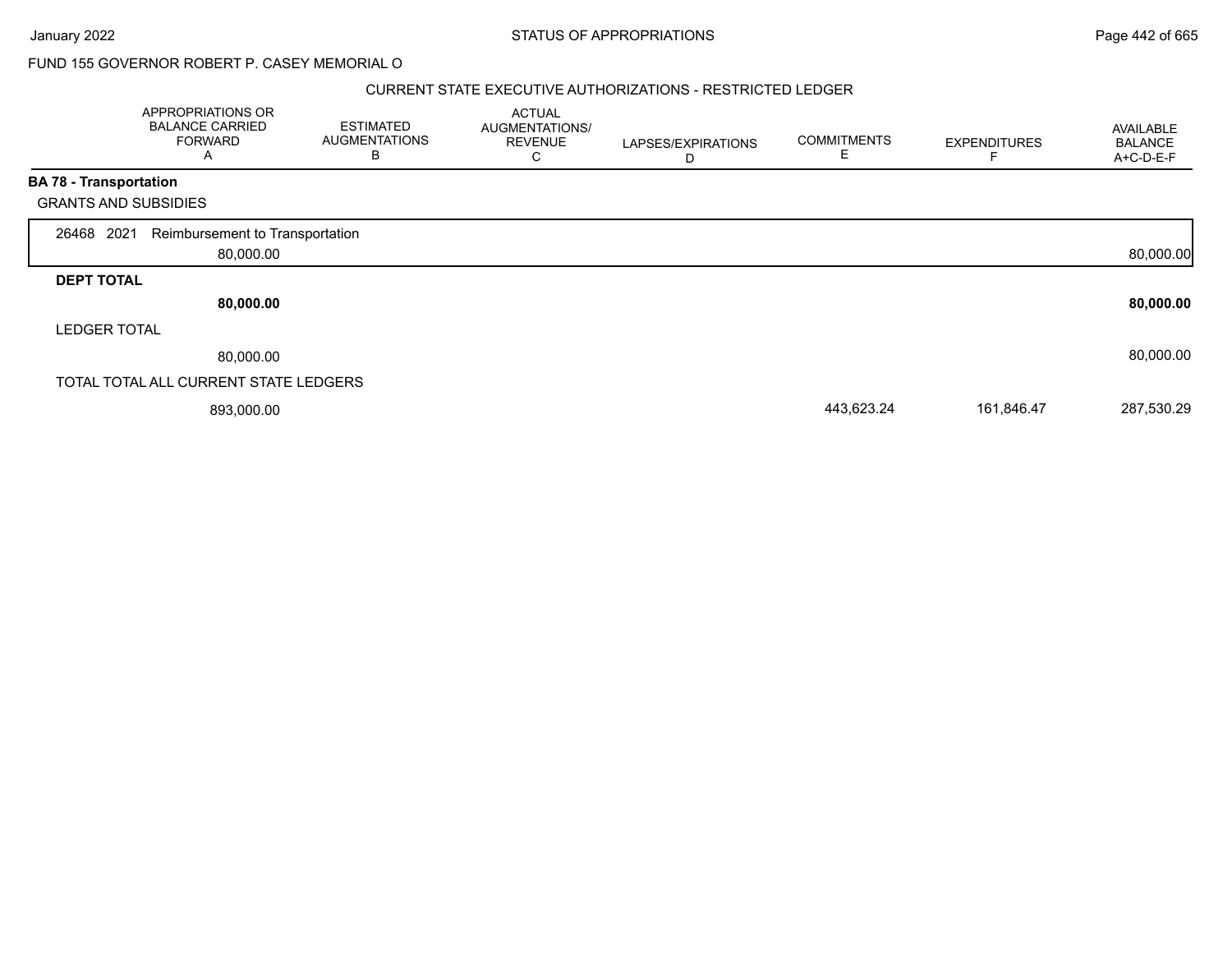## FUND 155 GOVERNOR ROBERT P. CASEY MEMORIAL O

|                                             | APPROPRIATIONS OR<br><b>BALANCE CARRIED</b><br><b>FORWARD</b><br>Α | <b>ESTIMATED</b><br><b>AUGMENTATIONS</b><br>В | <b>ACTUAL</b><br><b>AUGMENTATIONS/</b><br><b>REVENUE</b><br>C | LAPSES/EXPIRATIONS<br>D | <b>COMMITMENTS</b><br>E. | <b>EXPENDITURES</b><br>F | <b>AVAILABLE</b><br><b>BALANCE</b><br>A+C-D-E-F |
|---------------------------------------------|--------------------------------------------------------------------|-----------------------------------------------|---------------------------------------------------------------|-------------------------|--------------------------|--------------------------|-------------------------------------------------|
| <b>BA 16 - Education</b>                    |                                                                    |                                               |                                                               |                         |                          |                          |                                                 |
| <b>GENERAL GOVERNMENT</b>                   |                                                                    |                                               |                                                               |                         |                          |                          |                                                 |
| 20015 2020                                  | Gov Casey Org & Tis Donation Awareness<br>68,749.00                |                                               |                                                               |                         |                          | 68,749.00                |                                                 |
| <b>DEPT TOTAL</b>                           |                                                                    |                                               |                                                               |                         |                          |                          |                                                 |
|                                             | 68,749.00                                                          |                                               |                                                               |                         |                          | 68,749.00                |                                                 |
| BA 67 - Health<br><b>GENERAL GOVERNMENT</b> |                                                                    |                                               |                                                               |                         |                          |                          |                                                 |
| 20109 2020                                  | <b>Implementation Costs</b><br>154,026.35                          |                                               |                                                               |                         |                          | 2,520.89                 | 151,505.46                                      |
| <b>GRANTS AND SUBSIDIES</b>                 |                                                                    |                                               |                                                               |                         |                          |                          |                                                 |
| 20110 2020                                  | Hospital and Other Medical Costs<br>11,904.80                      |                                               |                                                               |                         |                          | 600.00                   | 11,304.80                                       |
| 20111 2020                                  | Grants to Cert. Procurement Org<br>55,798.26                       |                                               |                                                               |                         |                          | 54,473.22                | 1,325.04                                        |
| 20112 2020                                  | Project Make-A-Choice<br>121,926.71                                |                                               |                                                               |                         |                          | 65,856.87                | 56,069.84                                       |
| <b>DEPT TOTAL</b>                           |                                                                    |                                               |                                                               |                         |                          |                          |                                                 |
|                                             | 343,656.12                                                         |                                               |                                                               |                         |                          | 123,450.98               | 220,205.14                                      |
| <b>LEDGER TOTAL</b>                         |                                                                    |                                               |                                                               |                         |                          |                          |                                                 |
|                                             | 412,405.12                                                         |                                               |                                                               |                         |                          | 192,199.98               | 220,205.14                                      |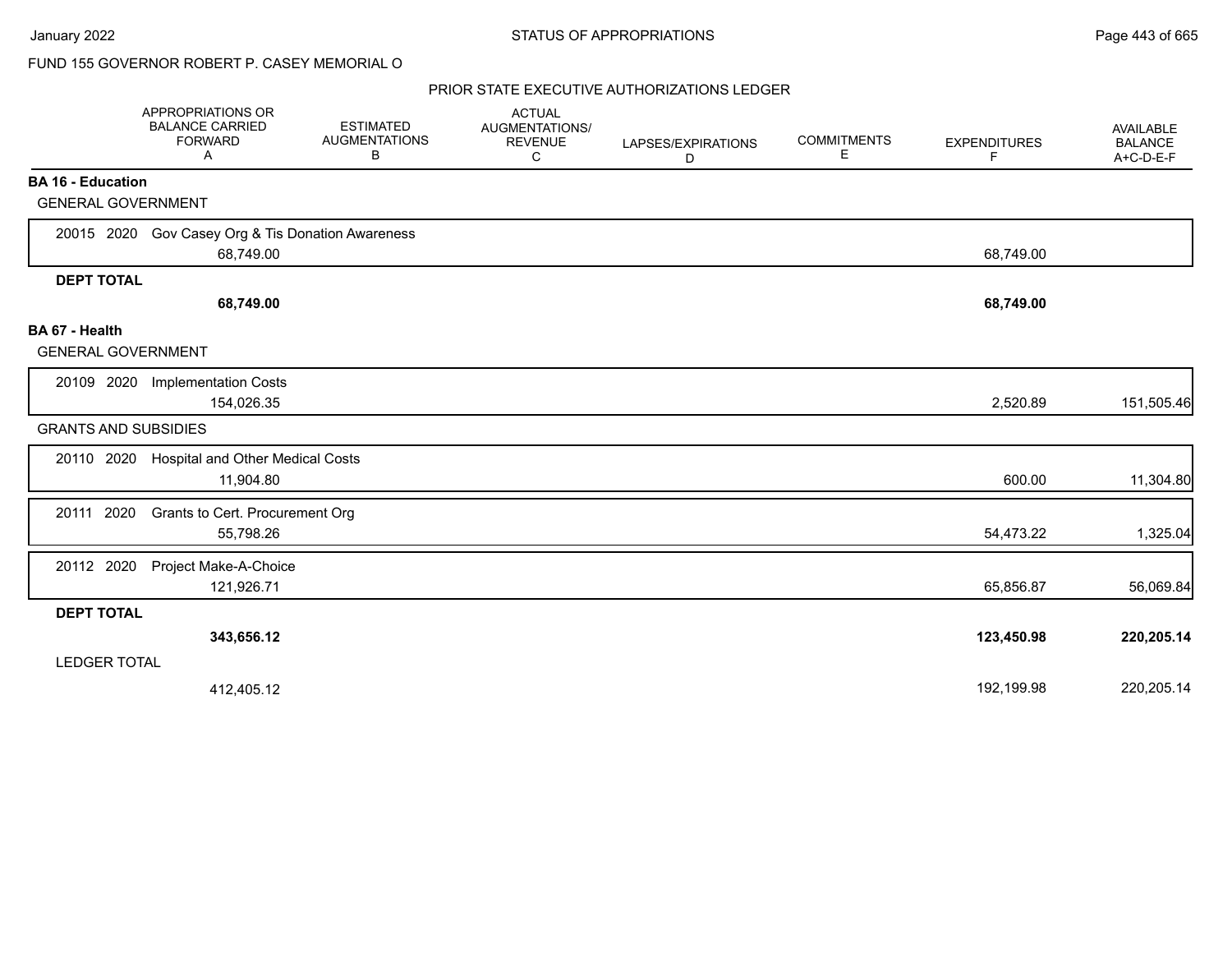## FUND 155 GOVERNOR ROBERT P. CASEY MEMORIAL O

### PRIOR STATE EXECUTIVE AUTHORIZATIONS - RESTRICTED LEDGER

|                   | <b>APPROPRIATIONS OR</b><br><b>BALANCE CARRIED</b><br><b>FORWARD</b><br>A | <b>ESTIMATED</b><br><b>AUGMENTATIONS</b><br>В | <b>ACTUAL</b><br>AUGMENTATIONS/<br><b>REVENUE</b><br>С | LAPSES/EXPIRATIONS<br>D | <b>COMMITMENTS</b><br>Е | <b>EXPENDITURES</b> | AVAILABLE<br><b>BALANCE</b><br>A+C-D-E-F |
|-------------------|---------------------------------------------------------------------------|-----------------------------------------------|--------------------------------------------------------|-------------------------|-------------------------|---------------------|------------------------------------------|
|                   | <b>BA 78 - Transportation</b>                                             |                                               |                                                        |                         |                         |                     |                                          |
|                   | <b>GRANTS AND SUBSIDIES</b>                                               |                                               |                                                        |                         |                         |                     |                                          |
| 26468             | Reimbursement to Transportation<br>2019<br>173,628.55                     |                                               |                                                        |                         |                         |                     | 173,628.55                               |
| 26468             | 2020<br>Reimbursement to Transportation<br>100,000.00                     |                                               |                                                        |                         |                         |                     | 100,000.00                               |
| <b>DEPT TOTAL</b> |                                                                           |                                               |                                                        |                         |                         |                     |                                          |
|                   | 273,628.55                                                                |                                               |                                                        |                         |                         |                     | 273,628.55                               |
|                   | <b>LEDGER TOTAL</b>                                                       |                                               |                                                        |                         |                         |                     |                                          |
|                   | 273,628.55                                                                |                                               |                                                        |                         |                         |                     | 273,628.55                               |
|                   | TOTAL TOTAL ALL PRIOR STATE LEDGERS                                       |                                               |                                                        |                         |                         |                     |                                          |
|                   | 686,033.67                                                                |                                               |                                                        |                         |                         | 192,199.98          | 493,833.69                               |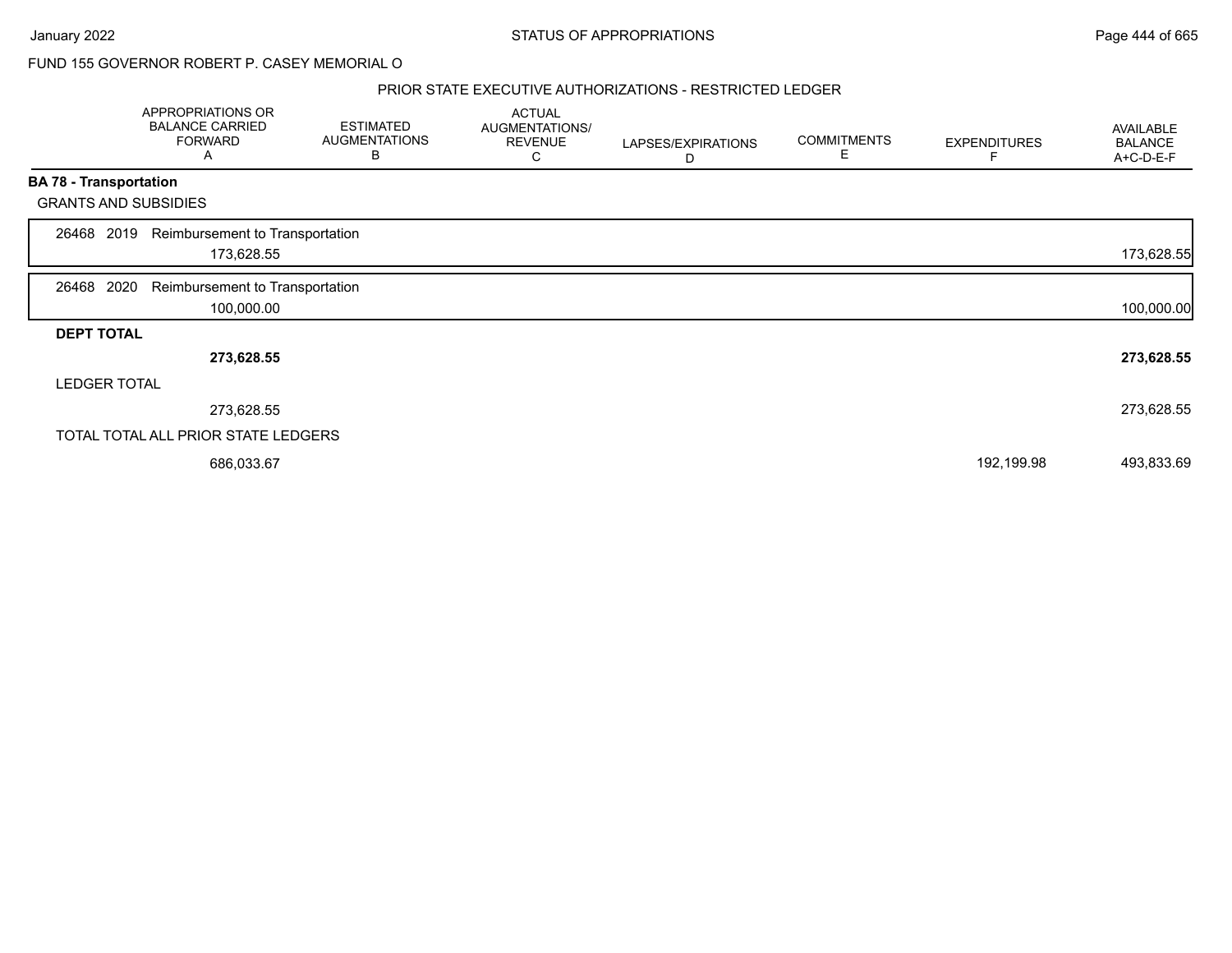# FUND 156 INSURANCE FRAUD PREVENTION TRUST

|                             | APPROPRIATIONS OR<br><b>BALANCE CARRIED</b><br><b>FORWARD</b><br>A | <b>ESTIMATED</b><br><b>AUGMENTATIONS</b><br>в | <b>ACTUAL</b><br>AUGMENTATIONS/<br><b>REVENUE</b><br>С | LAPSES/EXPIRATIONS<br>D | <b>COMMITMENTS</b><br>E | <b>EXPENDITURES</b> | AVAILABLE<br><b>BALANCE</b><br>A+C-D-E-F |
|-----------------------------|--------------------------------------------------------------------|-----------------------------------------------|--------------------------------------------------------|-------------------------|-------------------------|---------------------|------------------------------------------|
|                             | <b>BA 76 - Insurance Fraud Prevention</b>                          |                                               |                                                        |                         |                         |                     |                                          |
| <b>GRANTS AND SUBSIDIES</b> |                                                                    |                                               |                                                        |                         |                         |                     |                                          |
| 20252 2021                  | <b>General Operations</b>                                          |                                               |                                                        |                         |                         |                     |                                          |
|                             | 17,123,000.00                                                      |                                               |                                                        |                         |                         |                     | 17,123,000.00                            |
| <b>DEPT TOTAL</b>           |                                                                    |                                               |                                                        |                         |                         |                     |                                          |
|                             | 17,123,000.00                                                      |                                               |                                                        |                         |                         |                     | 17,123,000.00                            |
| <b>LEDGER TOTAL</b>         |                                                                    |                                               |                                                        |                         |                         |                     |                                          |
|                             | 17,123,000.00                                                      |                                               |                                                        |                         |                         |                     | 17,123,000.00                            |
|                             | TOTAL TOTAL ALL CURRENT STATE LEDGERS                              |                                               |                                                        |                         |                         |                     |                                          |
|                             | 17,123,000.00                                                      |                                               |                                                        |                         |                         |                     | 17,123,000.00                            |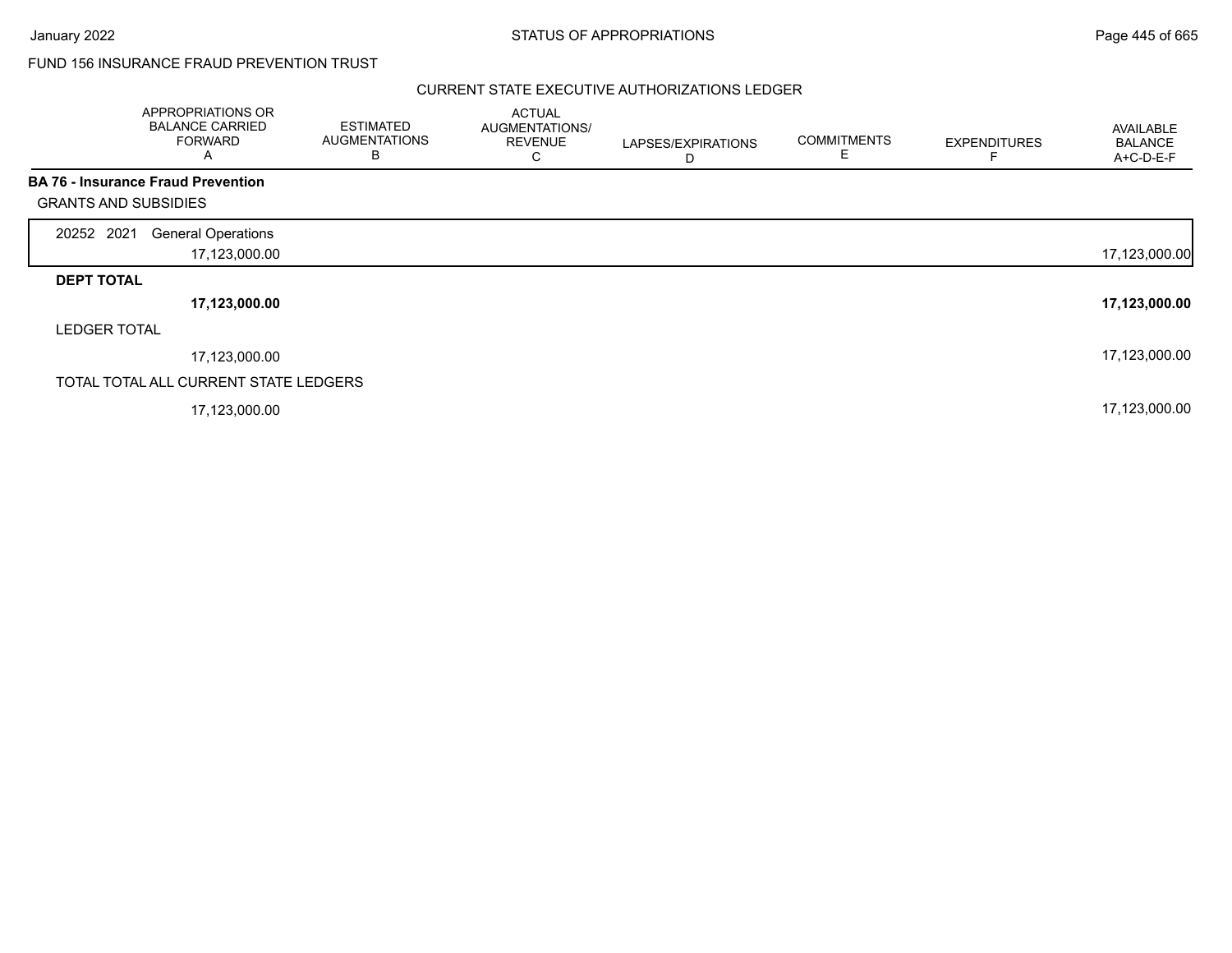# FUND 156 INSURANCE FRAUD PREVENTION TRUST

|                             | <b>APPROPRIATIONS OR</b><br><b>BALANCE CARRIED</b><br><b>FORWARD</b><br>Α | <b>ESTIMATED</b><br><b>AUGMENTATIONS</b><br>В | <b>ACTUAL</b><br>AUGMENTATIONS/<br><b>REVENUE</b><br>С | LAPSES/EXPIRATIONS<br>D | <b>COMMITMENTS</b><br>Е | <b>EXPENDITURES</b><br>F | <b>AVAILABLE</b><br><b>BALANCE</b><br>A+C-D-E-F |
|-----------------------------|---------------------------------------------------------------------------|-----------------------------------------------|--------------------------------------------------------|-------------------------|-------------------------|--------------------------|-------------------------------------------------|
|                             | <b>BA 76 - Insurance Fraud Prevention</b>                                 |                                               |                                                        |                         |                         |                          |                                                 |
| <b>GRANTS AND SUBSIDIES</b> |                                                                           |                                               |                                                        |                         |                         |                          |                                                 |
| 20252 2017                  | <b>General Operations</b><br>3,771.80                                     |                                               |                                                        |                         |                         |                          | 3,771.80                                        |
| 20252 2018                  | <b>General Operations</b><br>2,163,952.66                                 |                                               |                                                        |                         |                         |                          | 2,163,952.66                                    |
| 20252 2019                  | <b>General Operations</b><br>2,476,211.52                                 |                                               |                                                        |                         |                         | 2,298,359.25             | 177,852.27                                      |
| 20252 2020                  | <b>General Operations</b><br>17,123,000.00                                |                                               |                                                        |                         |                         | 6,680,944.25             | 10,442,055.75                                   |
| <b>DEPT TOTAL</b>           |                                                                           |                                               |                                                        |                         |                         |                          |                                                 |
|                             | 21,766,935.98                                                             |                                               |                                                        |                         |                         | 8,979,303.50             | 12,787,632.48                                   |
| <b>LEDGER TOTAL</b>         |                                                                           |                                               |                                                        |                         |                         |                          |                                                 |
|                             | 21,766,935.98                                                             |                                               |                                                        |                         |                         | 8,979,303.50             | 12,787,632.48                                   |
|                             | TOTAL TOTAL ALL PRIOR STATE LEDGERS                                       |                                               |                                                        |                         |                         |                          |                                                 |
|                             | 21,766,935.98                                                             |                                               |                                                        |                         |                         | 8,979,303.50             | 12,787,632.48                                   |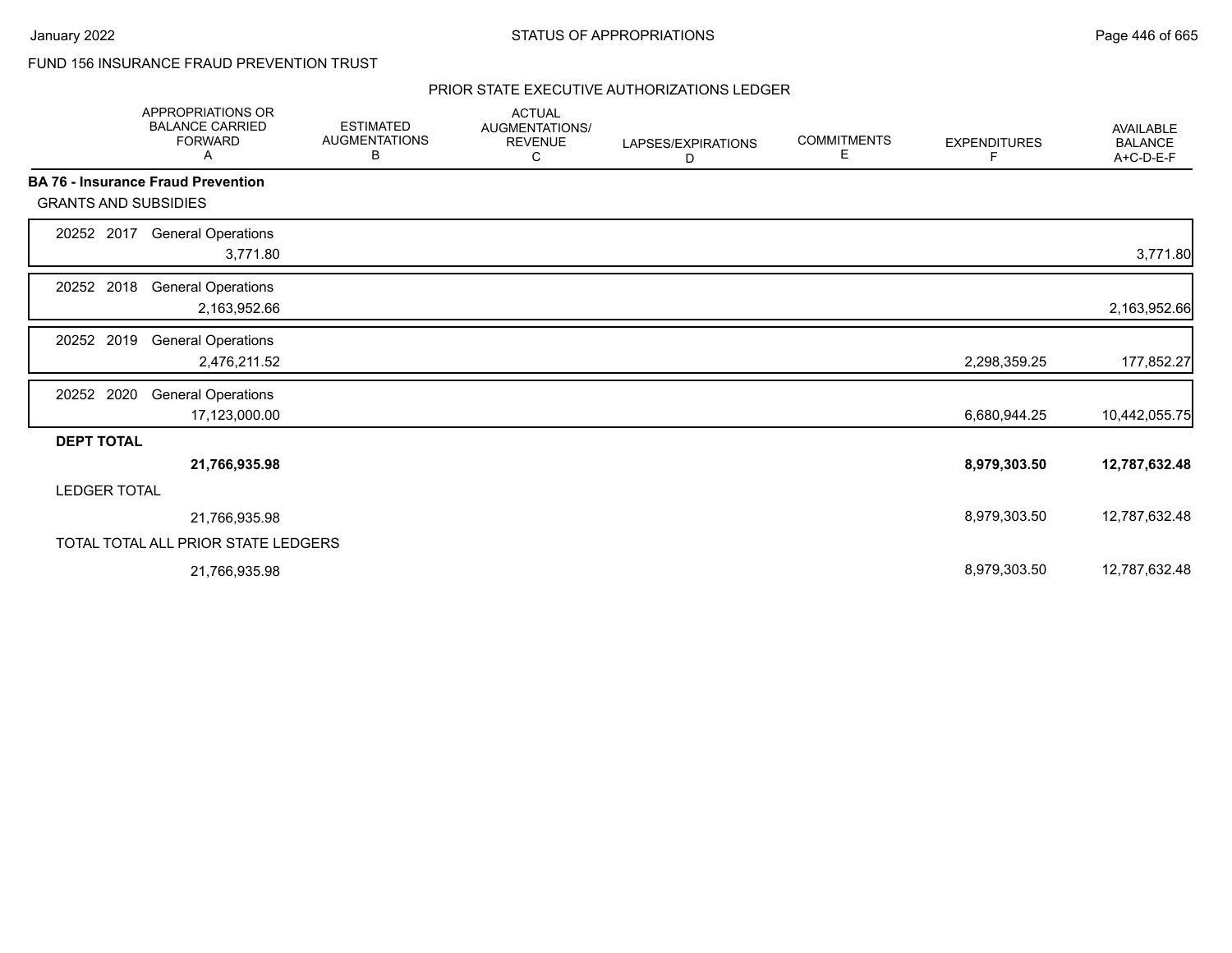# FUND 157 AUTOMOBILE THEFT PREVENTION TRUST

|                                            | APPROPRIATIONS OR<br><b>BALANCE CARRIED</b><br><b>FORWARD</b><br>A | <b>ESTIMATED</b><br><b>AUGMENTATIONS</b><br>в | <b>ACTUAL</b><br>AUGMENTATIONS/<br><b>REVENUE</b><br>С | LAPSES/EXPIRATIONS<br>D | <b>COMMITMENTS</b><br>E | <b>EXPENDITURES</b> | AVAILABLE<br><b>BALANCE</b><br>A+C-D-E-F |
|--------------------------------------------|--------------------------------------------------------------------|-----------------------------------------------|--------------------------------------------------------|-------------------------|-------------------------|---------------------|------------------------------------------|
| <b>BA 77 - Automobile Theft Prevention</b> |                                                                    |                                               |                                                        |                         |                         |                     |                                          |
| <b>GRANTS AND SUBSIDIES</b>                |                                                                    |                                               |                                                        |                         |                         |                     |                                          |
| 2021<br>20253                              | <b>General Operations</b>                                          |                                               |                                                        |                         |                         |                     |                                          |
|                                            | 7,402,812.92                                                       |                                               |                                                        |                         |                         | 7,379,001.02        | 23,811.90                                |
| <b>DEPT TOTAL</b>                          |                                                                    |                                               |                                                        |                         |                         |                     |                                          |
|                                            | 7,402,812.92                                                       |                                               |                                                        |                         |                         | 7,379,001.02        | 23,811.90                                |
| <b>LEDGER TOTAL</b>                        |                                                                    |                                               |                                                        |                         |                         |                     |                                          |
|                                            | 7,402,812.92                                                       |                                               |                                                        |                         |                         | 7,379,001.02        | 23,811.90                                |
|                                            | TOTAL TOTAL ALL CURRENT STATE LEDGERS                              |                                               |                                                        |                         |                         |                     |                                          |
|                                            | 7,402,812.92                                                       |                                               |                                                        |                         |                         | 7,379,001.02        | 23,811.90                                |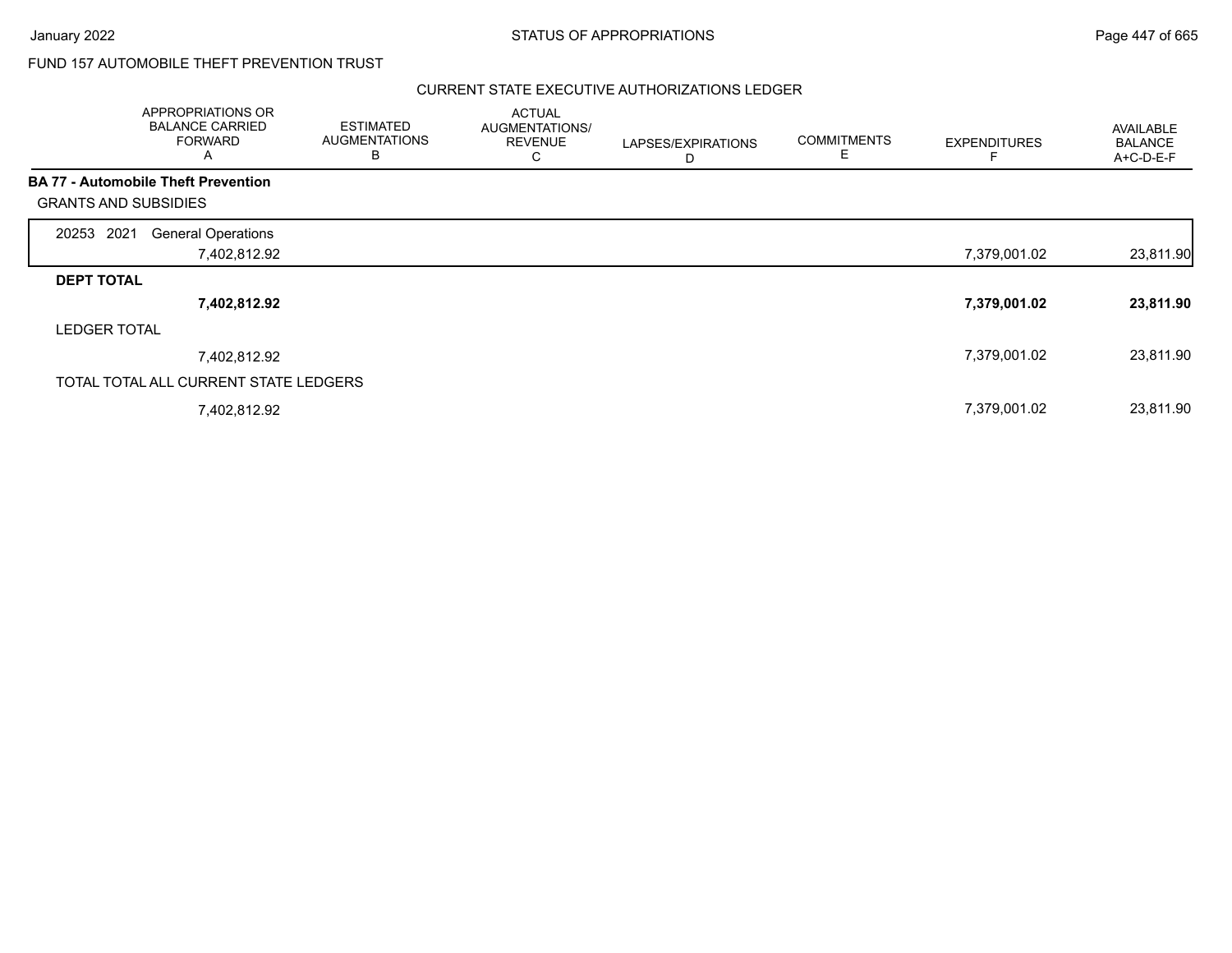# FUND 157 AUTOMOBILE THEFT PREVENTION TRUST

|                             | APPROPRIATIONS OR<br><b>BALANCE CARRIED</b><br><b>FORWARD</b><br>Α | <b>ESTIMATED</b><br><b>AUGMENTATIONS</b><br>В | <b>ACTUAL</b><br>AUGMENTATIONS/<br><b>REVENUE</b><br>С | LAPSES/EXPIRATIONS<br>D | <b>COMMITMENTS</b><br>Е | <b>EXPENDITURES</b><br>F | AVAILABLE<br><b>BALANCE</b><br>A+C-D-E-F |
|-----------------------------|--------------------------------------------------------------------|-----------------------------------------------|--------------------------------------------------------|-------------------------|-------------------------|--------------------------|------------------------------------------|
|                             | <b>BA 77 - Automobile Theft Prevention</b>                         |                                               |                                                        |                         |                         |                          |                                          |
| <b>GRANTS AND SUBSIDIES</b> |                                                                    |                                               |                                                        |                         |                         |                          |                                          |
| 2018<br>20253               | <b>General Operations</b><br>199,948.00                            |                                               |                                                        |                         |                         |                          | 199,948.00                               |
| 2019<br>20253               | <b>General Operations</b><br>753,546.00                            |                                               |                                                        |                         |                         |                          | 753,546.00                               |
| 2020<br>20253               | <b>General Operations</b><br>620,999.99                            |                                               |                                                        |                         |                         | 620,999.99               |                                          |
| <b>DEPT TOTAL</b>           |                                                                    |                                               |                                                        |                         |                         |                          |                                          |
|                             | 1,574,493.99                                                       |                                               |                                                        |                         |                         | 620,999.99               | 953,494.00                               |
| <b>LEDGER TOTAL</b>         |                                                                    |                                               |                                                        |                         |                         |                          |                                          |
|                             | 1,574,493.99                                                       |                                               |                                                        |                         |                         | 620,999.99               | 953,494.00                               |
|                             | TOTAL TOTAL ALL PRIOR STATE LEDGERS                                |                                               |                                                        |                         |                         |                          |                                          |
|                             | 1,574,493.99                                                       |                                               |                                                        |                         |                         | 620,999.99               | 953,494.00                               |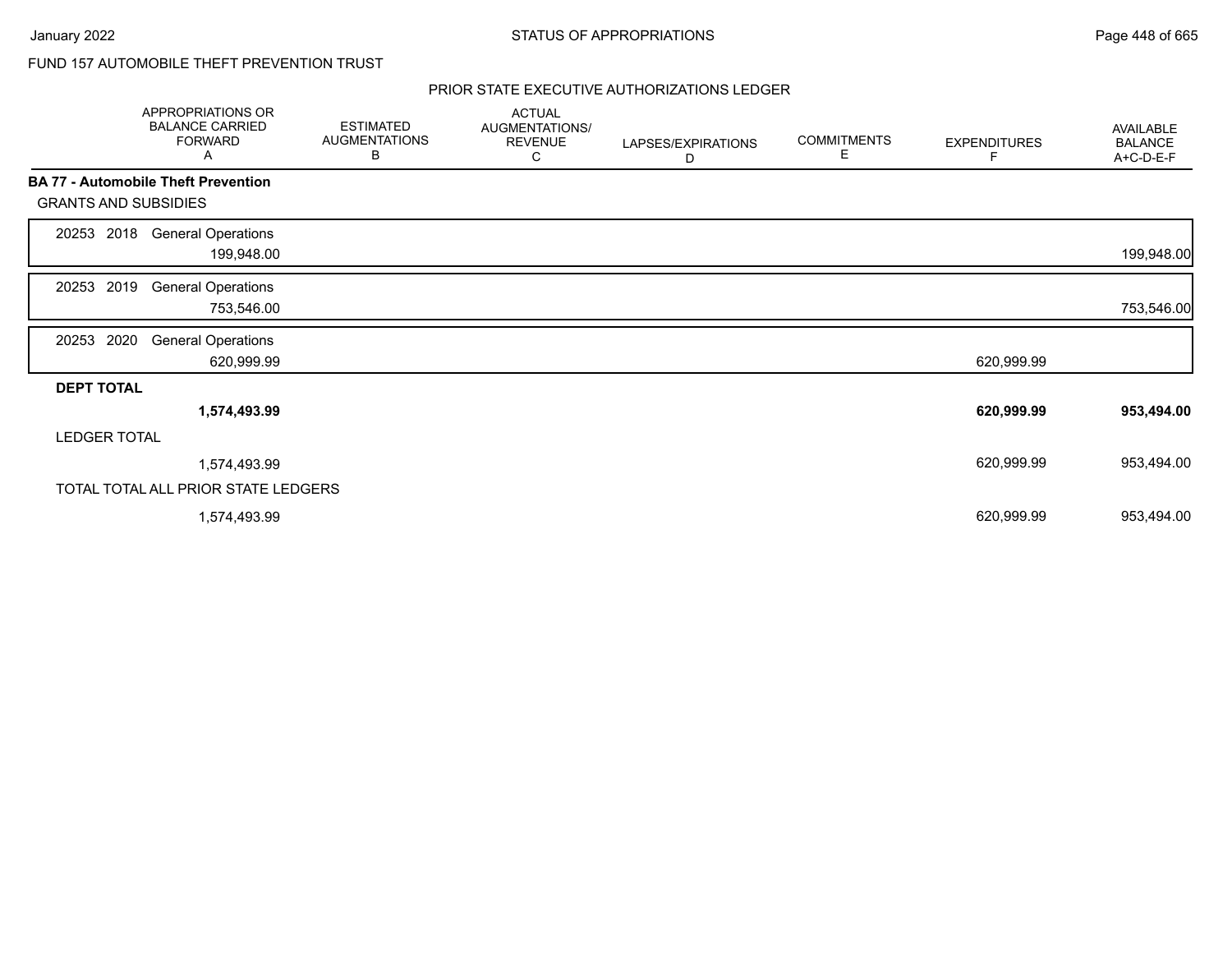# FUND 158 INDUSTRIAL SITES CLEANUP FUND

|                             | APPROPRIATIONS OR<br><b>BALANCE CARRIED</b><br><b>FORWARD</b><br>Α | <b>ESTIMATED</b><br><b>AUGMENTATIONS</b><br>В | <b>ACTUAL</b><br>AUGMENTATIONS/<br><b>REVENUE</b><br>С | LAPSES/EXPIRATIONS<br>D | <b>COMMITMENTS</b><br>E | <b>EXPENDITURES</b> | AVAILABLE<br><b>BALANCE</b><br>A+C-D-E-F |
|-----------------------------|--------------------------------------------------------------------|-----------------------------------------------|--------------------------------------------------------|-------------------------|-------------------------|---------------------|------------------------------------------|
|                             | <b>BA 24 - Community &amp; Economic Develop</b>                    |                                               |                                                        |                         |                         |                     |                                          |
| <b>GENERAL GOVERNMENT</b>   |                                                                    |                                               |                                                        |                         |                         |                     |                                          |
| 2021<br>20054               | Industrial Sites Cleanup-Adm.                                      |                                               |                                                        |                         |                         |                     |                                          |
|                             | 314,000.00                                                         |                                               |                                                        |                         |                         | 53,407.08           | 260,592.92                               |
| <b>GRANTS AND SUBSIDIES</b> |                                                                    |                                               |                                                        |                         |                         |                     |                                          |
| 2021<br>20055               | Industrial Sites Cleanup-Projects                                  |                                               |                                                        |                         |                         |                     |                                          |
|                             | 6,000,000.00                                                       |                                               |                                                        |                         | 2,472,173.00            | 499,190.00          | 3,028,637.00                             |
| <b>DEPT TOTAL</b>           |                                                                    |                                               |                                                        |                         |                         |                     |                                          |
|                             | 6,314,000.00                                                       |                                               |                                                        |                         | 2,472,173.00            | 552,597.08          | 3,289,229.92                             |
| <b>LEDGER TOTAL</b>         |                                                                    |                                               |                                                        |                         |                         |                     |                                          |
|                             | 6,314,000.00                                                       |                                               |                                                        |                         | 2,472,173.00            | 552,597.08          | 3,289,229.92                             |
|                             | TOTAL TOTAL ALL CURRENT STATE LEDGERS                              |                                               |                                                        |                         |                         |                     |                                          |
|                             | 6,314,000.00                                                       |                                               |                                                        |                         | 2,472,173.00            | 552,597.08          | 3,289,229.92                             |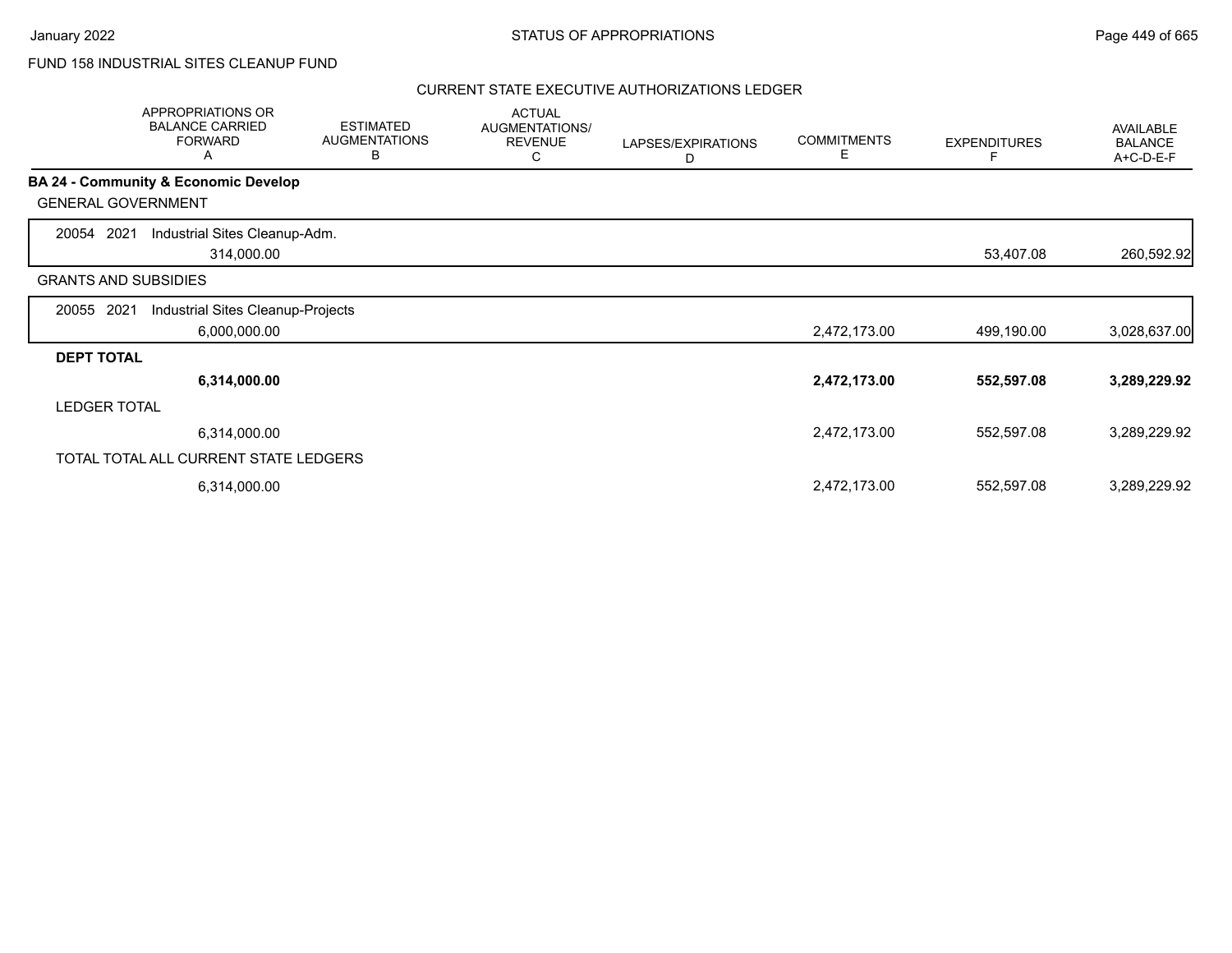# FUND 158 INDUSTRIAL SITES CLEANUP FUND

|                             | <b>APPROPRIATIONS OR</b><br><b>BALANCE CARRIED</b><br><b>FORWARD</b><br>A | <b>ESTIMATED</b><br><b>AUGMENTATIONS</b><br>В | <b>ACTUAL</b><br><b>AUGMENTATIONS/</b><br><b>REVENUE</b><br>С | LAPSES/EXPIRATIONS<br>D | <b>COMMITMENTS</b><br>Е | <b>EXPENDITURES</b><br>F | <b>AVAILABLE</b><br><b>BALANCE</b><br>A+C-D-E-F |
|-----------------------------|---------------------------------------------------------------------------|-----------------------------------------------|---------------------------------------------------------------|-------------------------|-------------------------|--------------------------|-------------------------------------------------|
|                             | BA 24 - Community & Economic Develop                                      |                                               |                                                               |                         |                         |                          |                                                 |
| <b>GENERAL GOVERNMENT</b>   |                                                                           |                                               |                                                               |                         |                         |                          |                                                 |
| 2020<br>20054               | Industrial Sites Cleanup-Adm.                                             |                                               |                                                               |                         |                         |                          |                                                 |
|                             | 221,343.26                                                                |                                               |                                                               |                         |                         | 4,450.15                 | 216,893.11                                      |
| <b>GRANTS AND SUBSIDIES</b> |                                                                           |                                               |                                                               |                         |                         |                          |                                                 |
| 20055 2018                  | Industrial Sites Cleanup-Projects                                         |                                               |                                                               |                         |                         |                          |                                                 |
|                             | 441,657.00                                                                |                                               |                                                               |                         |                         | 222,466.00               | 219,191.00                                      |
| 20055 2019                  | Industrial Sites Cleanup-Projects                                         |                                               |                                                               |                         |                         |                          |                                                 |
|                             | 2,213,126.00                                                              |                                               |                                                               |                         | 2,052,663.00            | 125,913.00               | 34,550.00                                       |
| 2020<br>20055               | Industrial Sites Cleanup-Projects                                         |                                               |                                                               |                         |                         |                          |                                                 |
|                             | 4,389,409.00                                                              |                                               |                                                               |                         | 2,195,092.00            | 891,666.00               | 1,302,651.00                                    |
| <b>DEPT TOTAL</b>           |                                                                           |                                               |                                                               |                         |                         |                          |                                                 |
|                             | 7,265,535.26                                                              |                                               |                                                               |                         | 4,247,755.00            | 1,244,495.15             | 1,773,285.11                                    |
| <b>LEDGER TOTAL</b>         |                                                                           |                                               |                                                               |                         |                         |                          |                                                 |
|                             | 7,265,535.26                                                              |                                               |                                                               |                         | 4,247,755.00            | 1,244,495.15             | 1,773,285.11                                    |
|                             | TOTAL TOTAL ALL PRIOR STATE LEDGERS                                       |                                               |                                                               |                         |                         |                          |                                                 |
|                             | 7,265,535.26                                                              |                                               |                                                               |                         | 4,247,755.00            | 1,244,495.15             | 1,773,285.11                                    |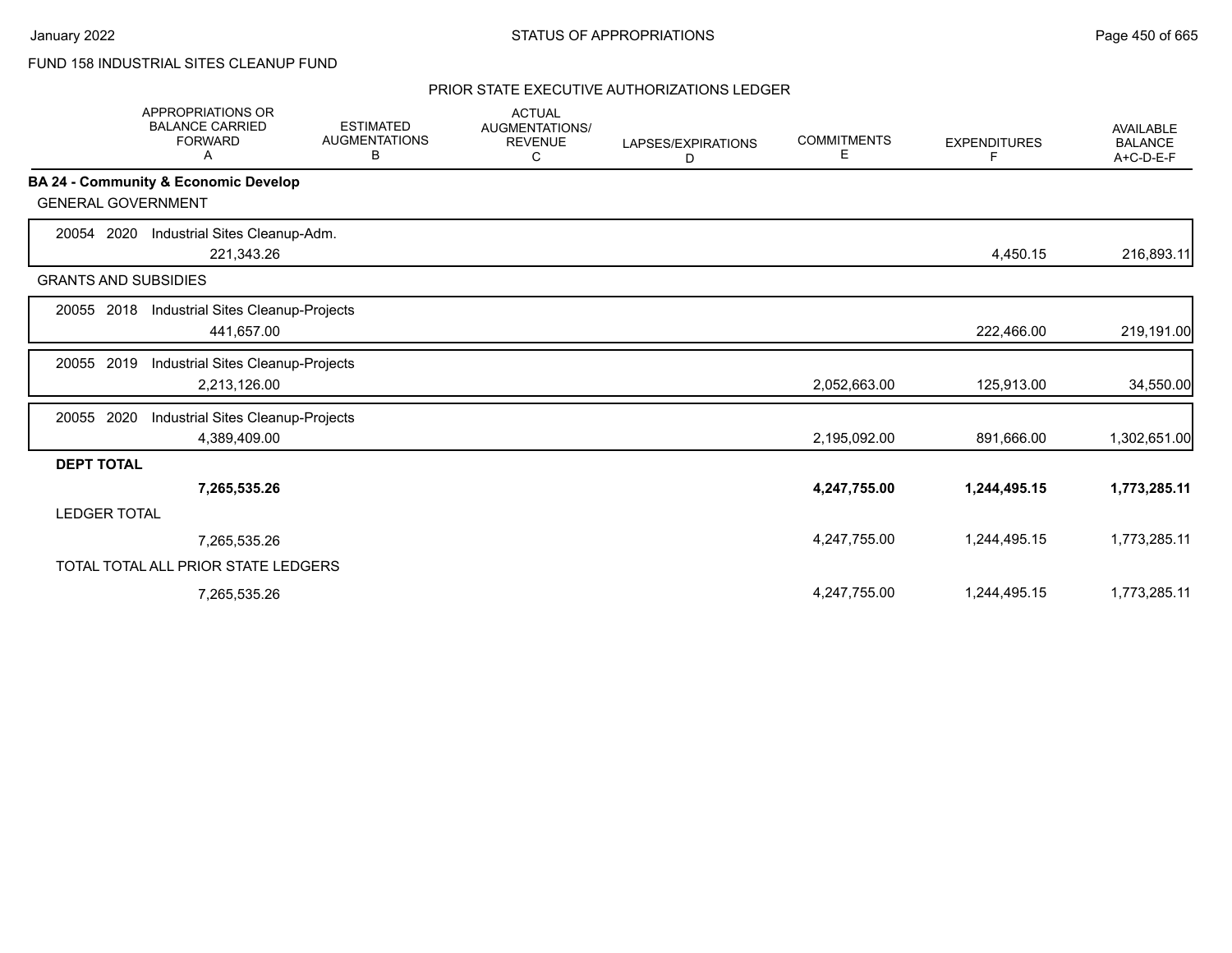## FUND 159 DNA DETECTION FUND

|                             | APPROPRIATIONS OR<br><b>BALANCE CARRIED</b><br><b>FORWARD</b><br>$\overline{A}$ | <b>ESTIMATED</b><br><b>AUGMENTATIONS</b><br>B | <b>ACTUAL</b><br>AUGMENTATIONS/<br><b>REVENUE</b><br>С | LAPSES/EXPIRATIONS<br>D | <b>COMMITMENTS</b><br>Е | <b>EXPENDITURES</b> | AVAILABLE<br><b>BALANCE</b><br>A+C-D-E-F |
|-----------------------------|---------------------------------------------------------------------------------|-----------------------------------------------|--------------------------------------------------------|-------------------------|-------------------------|---------------------|------------------------------------------|
| <b>BA 20 - State Police</b> |                                                                                 |                                               |                                                        |                         |                         |                     |                                          |
|                             | <b>GENERAL GOVERNMENT</b>                                                       |                                               |                                                        |                         |                         |                     |                                          |
| 2021<br>20240               | DNA Detection of Offenders                                                      |                                               |                                                        |                         |                         |                     |                                          |
|                             | 5,152,000.00                                                                    |                                               |                                                        |                         | 203,977.37              | 2,327,485.03        | 2,620,537.60                             |
| <b>DEPT TOTAL</b>           |                                                                                 |                                               |                                                        |                         |                         |                     |                                          |
|                             | 5,152,000.00                                                                    |                                               |                                                        |                         | 203,977.37              | 2,327,485.03        | 2,620,537.60                             |
| <b>LEDGER TOTAL</b>         |                                                                                 |                                               |                                                        |                         |                         |                     |                                          |
|                             | 5,152,000.00                                                                    |                                               |                                                        |                         | 203,977.37              | 2,327,485.03        | 2,620,537.60                             |
|                             | TOTAL TOTAL ALL CURRENT STATE LEDGERS                                           |                                               |                                                        |                         |                         |                     |                                          |
|                             | 5,152,000.00                                                                    |                                               |                                                        |                         | 203,977.37              | 2,327,485.03        | 2,620,537.60                             |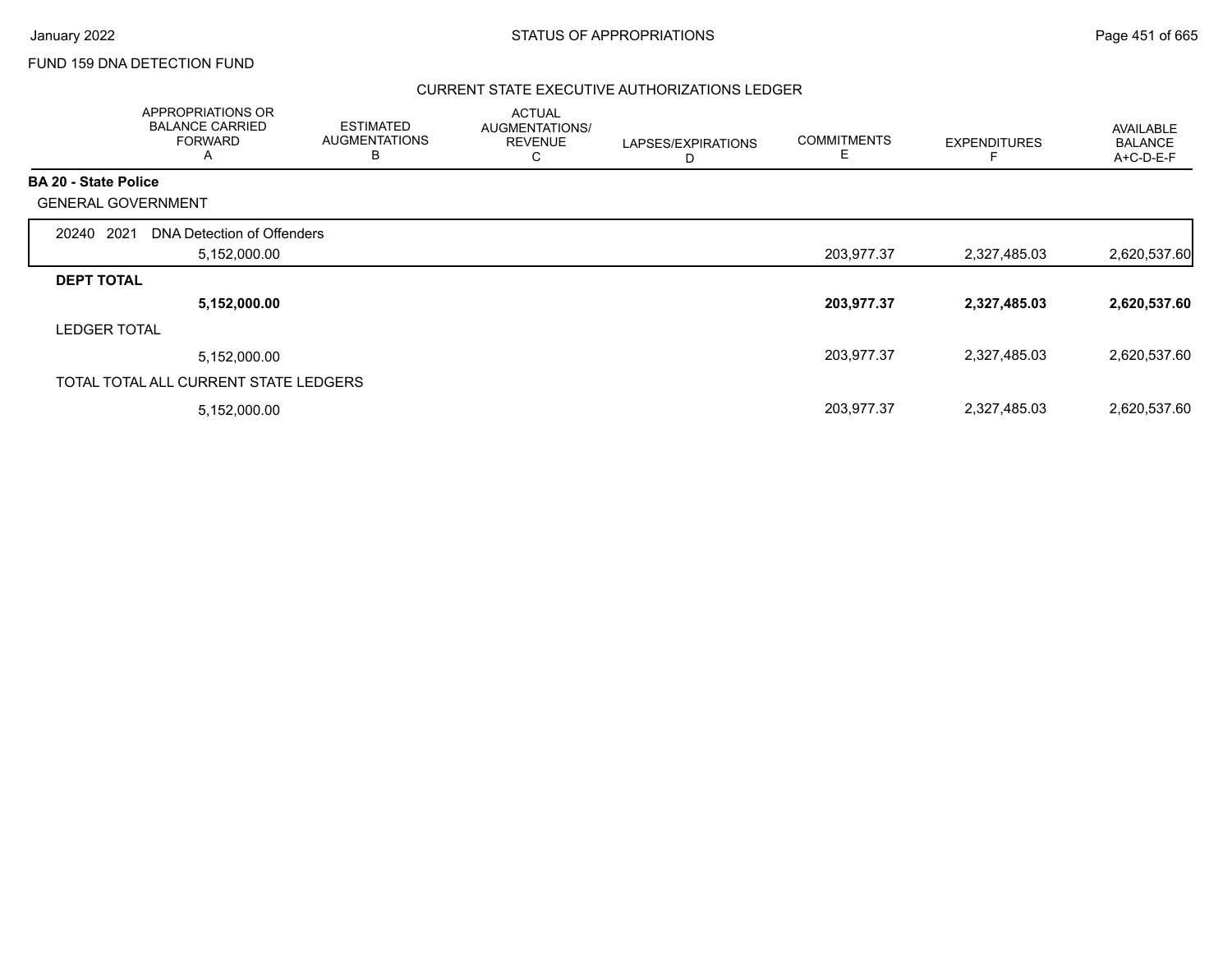## FUND 159 DNA DETECTION FUND

|                             | APPROPRIATIONS OR<br><b>BALANCE CARRIED</b><br><b>FORWARD</b><br>A | <b>ESTIMATED</b><br><b>AUGMENTATIONS</b><br>В | <b>ACTUAL</b><br>AUGMENTATIONS/<br><b>REVENUE</b><br>C | LAPSES/EXPIRATIONS<br>D | <b>COMMITMENTS</b><br>Е | <b>EXPENDITURES</b> | AVAILABLE<br><b>BALANCE</b><br>A+C-D-E-F |
|-----------------------------|--------------------------------------------------------------------|-----------------------------------------------|--------------------------------------------------------|-------------------------|-------------------------|---------------------|------------------------------------------|
| <b>BA 20 - State Police</b> |                                                                    |                                               |                                                        |                         |                         |                     |                                          |
| <b>GENERAL GOVERNMENT</b>   |                                                                    |                                               |                                                        |                         |                         |                     |                                          |
| 2018<br>20240               | DNA Detection of Offenders                                         |                                               |                                                        |                         |                         |                     |                                          |
|                             | 13.14                                                              |                                               |                                                        |                         | 13.14                   |                     |                                          |
| 2020<br>20240               | DNA Detection of Offenders                                         |                                               |                                                        |                         |                         |                     |                                          |
|                             | 2,297,677.40                                                       |                                               |                                                        |                         |                         | 59,834.62           | 2,237,842.78                             |
| <b>DEPT TOTAL</b>           |                                                                    |                                               |                                                        |                         |                         |                     |                                          |
|                             | 2,297,690.54                                                       |                                               |                                                        |                         | 13.14                   | 59,834.62           | 2,237,842.78                             |
| <b>LEDGER TOTAL</b>         |                                                                    |                                               |                                                        |                         |                         |                     |                                          |
|                             | 2,297,690.54                                                       |                                               |                                                        |                         | 13.14                   | 59,834.62           | 2,237,842.78                             |
|                             | TOTAL TOTAL ALL PRIOR STATE LEDGERS                                |                                               |                                                        |                         |                         |                     |                                          |
|                             | 2,297,690.54                                                       |                                               |                                                        |                         | 13.14                   | 59,834.62           | 2,237,842.78                             |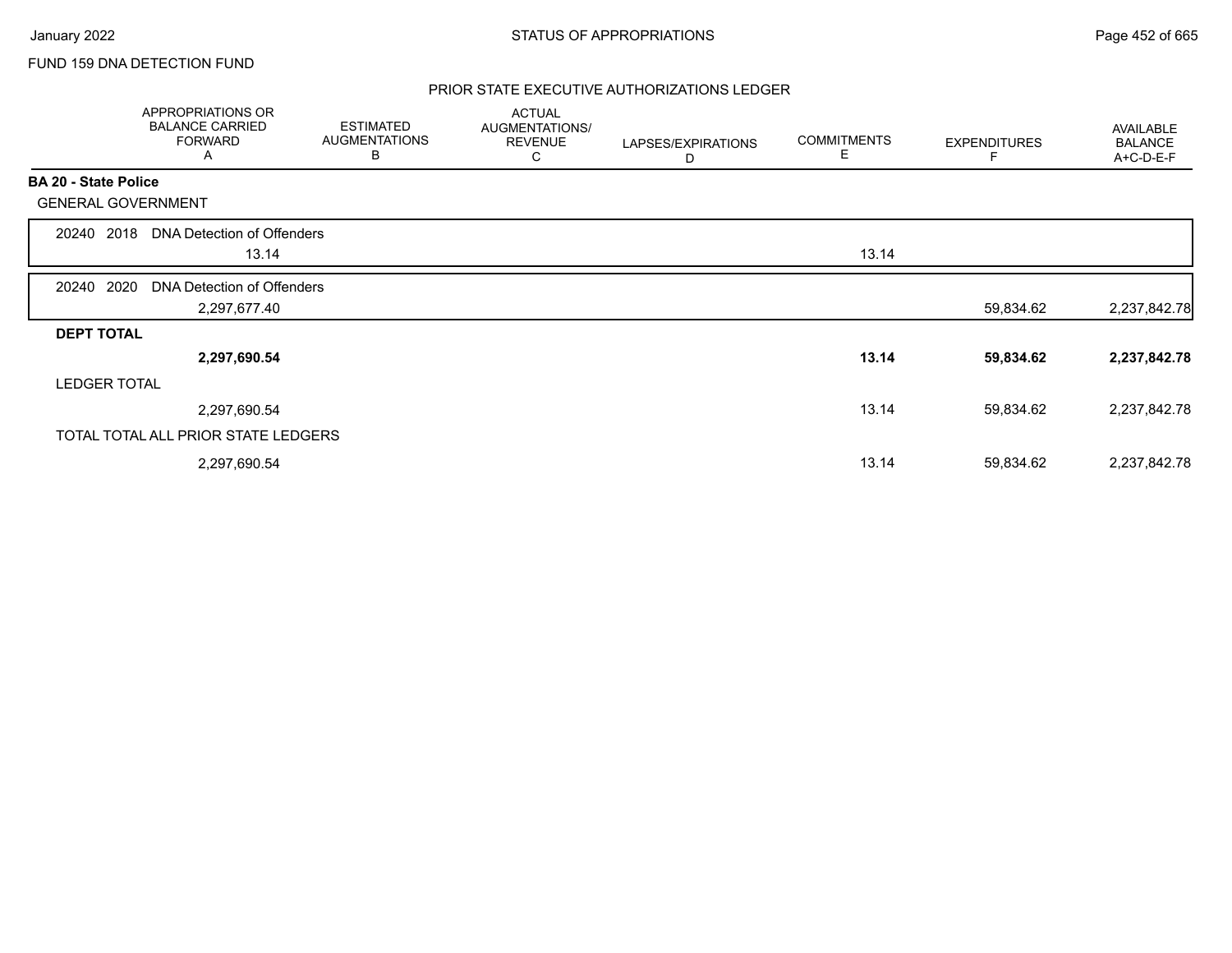## FUND 160 SMALL BUSINESS FIRST FUND

|                             | APPROPRIATIONS OR<br><b>BALANCE CARRIED</b><br><b>FORWARD</b><br>A | <b>ESTIMATED</b><br><b>AUGMENTATIONS</b><br>В | <b>ACTUAL</b><br>AUGMENTATIONS/<br><b>REVENUE</b><br>С | LAPSES/EXPIRATIONS<br>D | <b>COMMITMENTS</b><br>Е | <b>EXPENDITURES</b> | <b>AVAILABLE</b><br><b>BALANCE</b><br>A+C-D-E-F |
|-----------------------------|--------------------------------------------------------------------|-----------------------------------------------|--------------------------------------------------------|-------------------------|-------------------------|---------------------|-------------------------------------------------|
|                             | BA 24 - Community & Economic Develop                               |                                               |                                                        |                         |                         |                     |                                                 |
| <b>GENERAL GOVERNMENT</b>   |                                                                    |                                               |                                                        |                         |                         |                     |                                                 |
| 20056<br>2021               | Administration                                                     |                                               |                                                        |                         |                         |                     |                                                 |
|                             | 1,958,000.00                                                       |                                               |                                                        |                         | 13,889.00               | 191,668.29          | 1,752,442.71                                    |
| <b>GRANTS AND SUBSIDIES</b> |                                                                    |                                               |                                                        |                         |                         |                     |                                                 |
| 20046<br>2021               | Community Economic Dev. Loans                                      |                                               |                                                        |                         |                         |                     |                                                 |
|                             | 3,000,000.00                                                       |                                               |                                                        |                         | 200,000.00              |                     | 2,800,000.00                                    |
| 2021<br>20057               | Loans                                                              |                                               |                                                        |                         |                         |                     |                                                 |
|                             | 5,042,000.00                                                       |                                               |                                                        |                         | 1,546,000.00            | 776,500.00          | 2,719,500.00                                    |
| <b>DEPT TOTAL</b>           |                                                                    |                                               |                                                        |                         |                         |                     |                                                 |
|                             | 10,000,000.00                                                      |                                               |                                                        |                         | 1,759,889.00            | 968,168.29          | 7,271,942.71                                    |
| <b>LEDGER TOTAL</b>         |                                                                    |                                               |                                                        |                         |                         |                     |                                                 |
|                             | 10,000,000.00                                                      |                                               |                                                        |                         | 1,759,889.00            | 968,168.29          | 7,271,942.71                                    |
|                             | TOTAL TOTAL ALL CURRENT STATE LEDGERS                              |                                               |                                                        |                         |                         |                     |                                                 |
|                             | 10,000,000.00                                                      |                                               |                                                        |                         | 1,759,889.00            | 968,168.29          | 7,271,942.71                                    |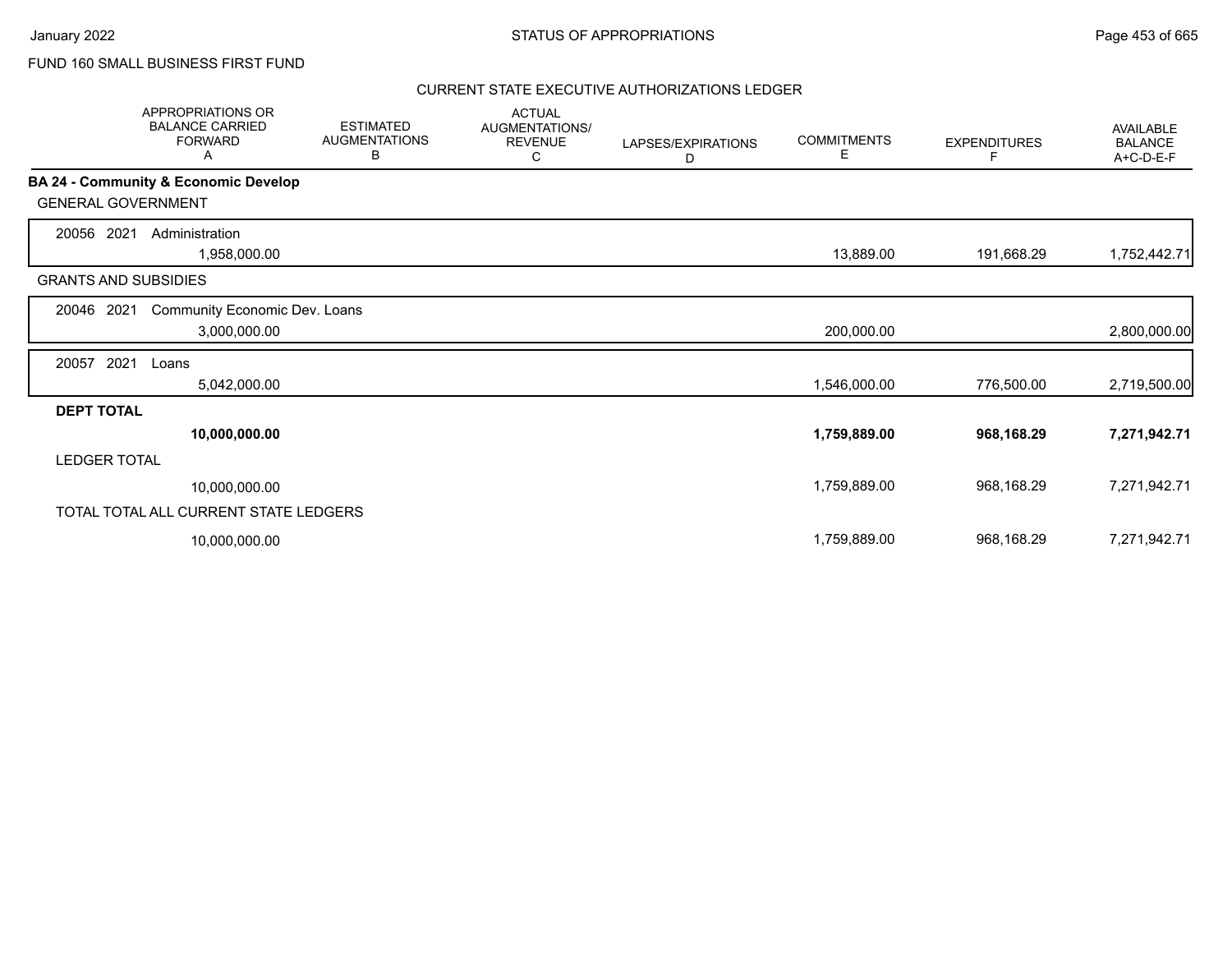# FUND 160 SMALL BUSINESS FIRST FUND

|                             | <b>APPROPRIATIONS OR</b><br><b>BALANCE CARRIED</b><br><b>FORWARD</b><br>A | <b>ESTIMATED</b><br><b>AUGMENTATIONS</b><br>В | <b>ACTUAL</b><br>AUGMENTATIONS/<br><b>REVENUE</b><br>C | LAPSES/EXPIRATIONS<br>D | <b>COMMITMENTS</b><br>Е | <b>EXPENDITURES</b><br>F | <b>AVAILABLE</b><br><b>BALANCE</b><br>A+C-D-E-F |
|-----------------------------|---------------------------------------------------------------------------|-----------------------------------------------|--------------------------------------------------------|-------------------------|-------------------------|--------------------------|-------------------------------------------------|
|                             | BA 24 - Community & Economic Develop                                      |                                               |                                                        |                         |                         |                          |                                                 |
| <b>GENERAL GOVERNMENT</b>   |                                                                           |                                               |                                                        |                         |                         |                          |                                                 |
| 20056 2020                  | Administration<br>1,456,743.32                                            |                                               |                                                        |                         |                         | 12,672.88                | 1,444,070.44                                    |
| <b>GRANTS AND SUBSIDIES</b> |                                                                           |                                               |                                                        |                         |                         |                          |                                                 |
|                             | 20046 2018 Community Economic Dev. Loans<br>200,000.00                    |                                               |                                                        |                         |                         |                          | 200,000.00                                      |
| 20046 2020                  | Community Economic Dev. Loans<br>4,808,178.00                             |                                               |                                                        |                         |                         | 33,178.00                | 4,775,000.00                                    |
| 20057 2018 Loans            | 746,000.00                                                                |                                               |                                                        |                         |                         |                          | 746,000.00                                      |
| 20057 2019                  | Loans<br>650,000.00                                                       |                                               |                                                        |                         | 650,000.00              |                          |                                                 |
| 20057 2020                  | Loans<br>9,164,272.00                                                     |                                               |                                                        |                         |                         | 1,693,750.00             | 7,470,522.00                                    |
| <b>DEPT TOTAL</b>           |                                                                           |                                               |                                                        |                         |                         |                          |                                                 |
|                             | 17,025,193.32                                                             |                                               |                                                        |                         | 650,000.00              | 1,739,600.88             | 14,635,592.44                                   |
| <b>LEDGER TOTAL</b>         |                                                                           |                                               |                                                        |                         |                         |                          |                                                 |
|                             | 17,025,193.32                                                             |                                               |                                                        |                         | 650,000.00              | 1,739,600.88             | 14,635,592.44                                   |
|                             | TOTAL TOTAL ALL PRIOR STATE LEDGERS                                       |                                               |                                                        |                         |                         |                          |                                                 |
|                             | 17,025,193.32                                                             |                                               |                                                        |                         | 650.000.00              | 1,739,600.88             | 14,635,592.44                                   |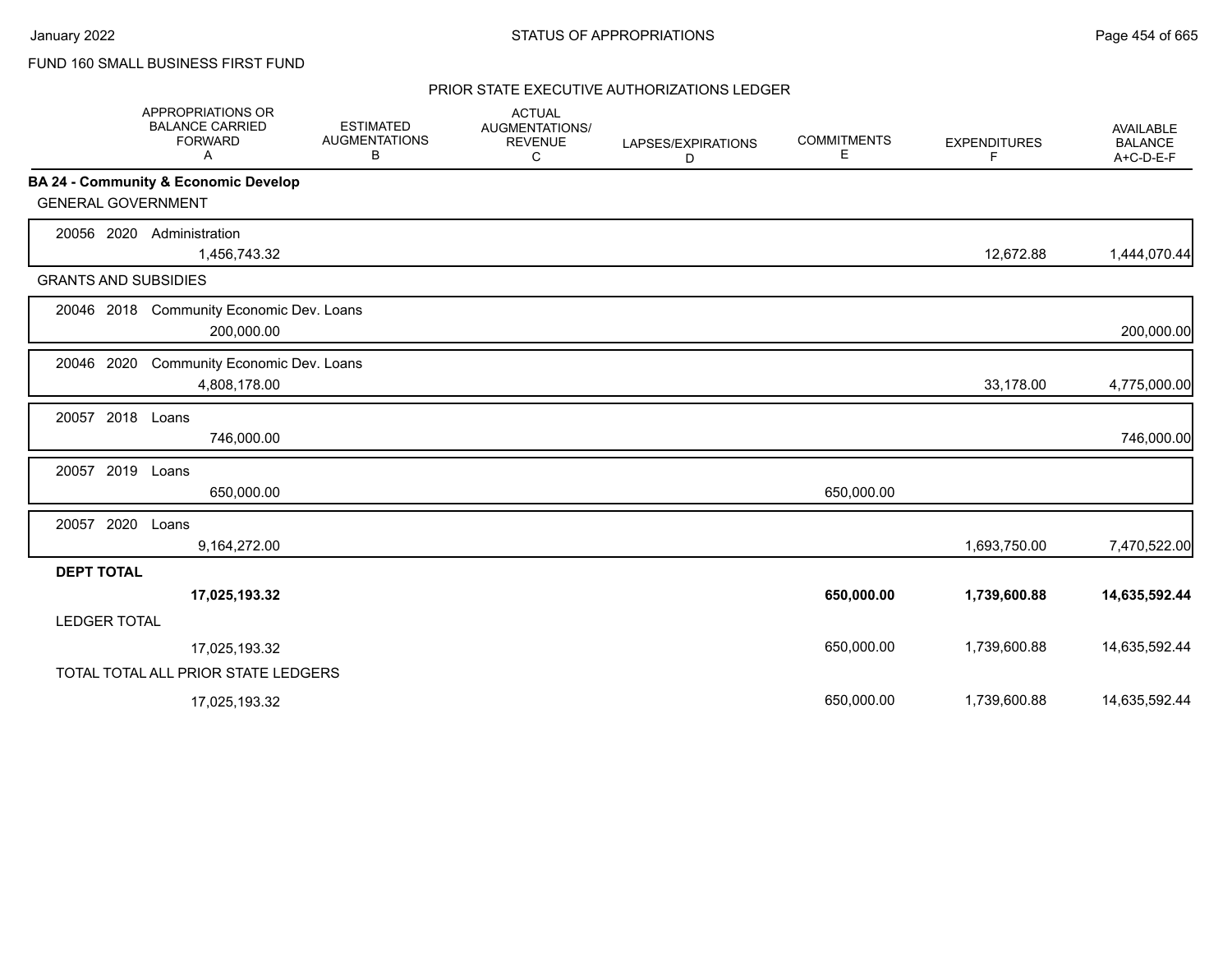# FUND 160 SMALL BUSINESS FIRST FUND

### RESTRICTED REVENUE LEDGER

|                             | <b>APPROPRIATIONS OR</b><br><b>BALANCE CARRIED</b><br><b>FORWARD</b><br>$\overline{A}$ | <b>ESTIMATED</b><br><b>AUGMENTATIONS</b><br>в | <b>ACTUAL</b><br><b>AUGMENTATIONS/</b><br><b>REVENUE</b><br>С | LAPSES/EXPIRATIONS<br>D | <b>COMMITMENTS</b> | <b>EXPENDITURES</b> | AVAILABLE<br><b>BALANCE</b><br>A+C-D-E-F |
|-----------------------------|----------------------------------------------------------------------------------------|-----------------------------------------------|---------------------------------------------------------------|-------------------------|--------------------|---------------------|------------------------------------------|
|                             | BA 24 - Community & Economic Develop                                                   |                                               |                                                               |                         |                    |                     |                                          |
| <b>GRANTS AND SUBSIDIES</b> |                                                                                        |                                               |                                                               |                         |                    |                     |                                          |
| 2021<br>60049               | <b>Pollution Prevention Assistance Acct</b>                                            |                                               |                                                               |                         |                    |                     |                                          |
|                             | 1,398,749.56                                                                           |                                               | 37,502.91                                                     |                         |                    |                     | 1,436,252.47                             |
| <b>DEPT TOTAL</b>           |                                                                                        |                                               |                                                               |                         |                    |                     |                                          |
|                             | 1,398,749.56                                                                           |                                               | 37,502.91                                                     |                         |                    |                     | 1,436,252.47                             |
| <b>LEDGER TOTAL</b>         |                                                                                        |                                               |                                                               |                         |                    |                     |                                          |
|                             | 1.398.749.56                                                                           |                                               | 37.502.91                                                     |                         |                    |                     | 1,436,252.47                             |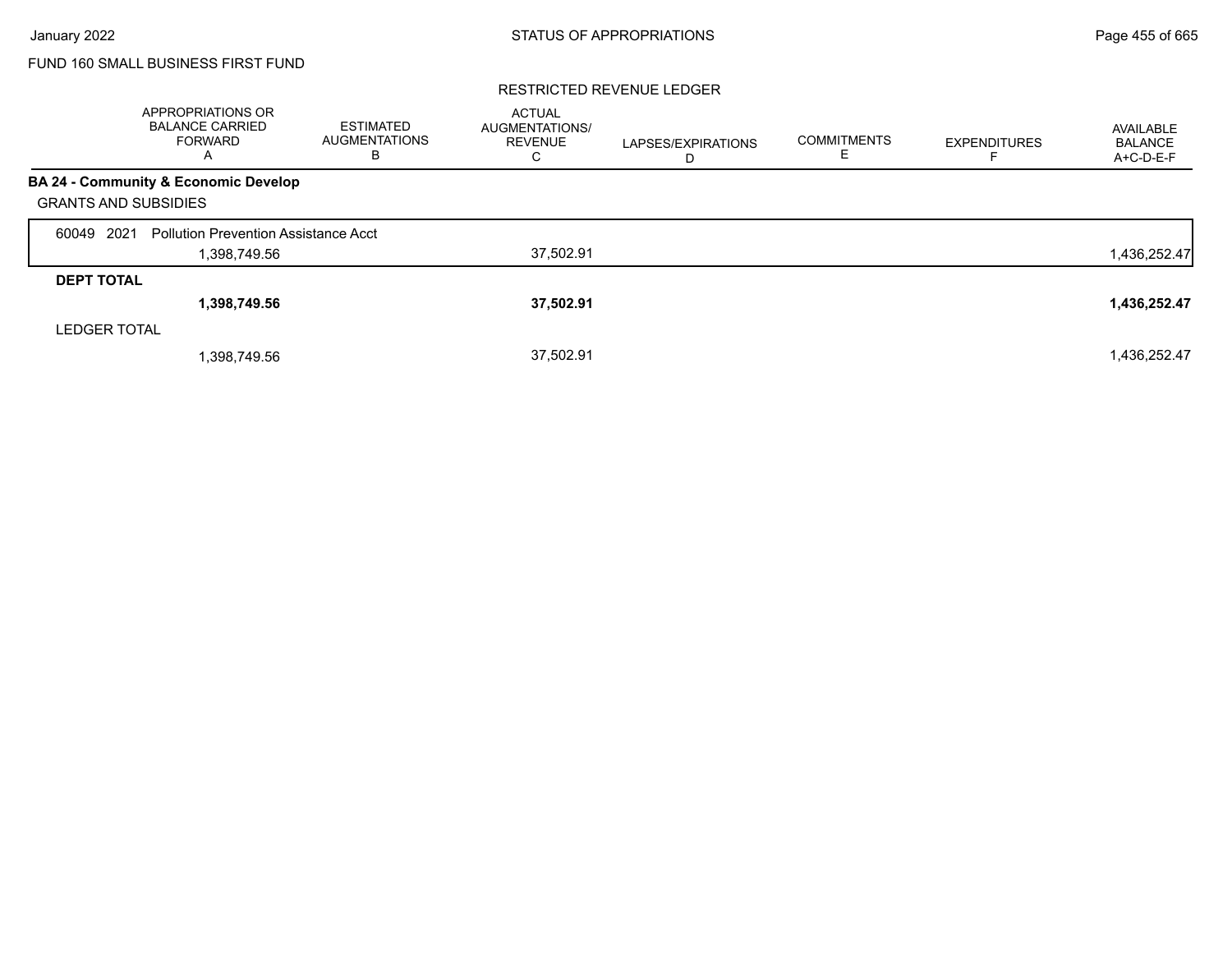## FUND 161 BEN FRANKLIN TECHNOLOGY DEVELOPMENT

## CURRENT STATE APPROPRIATIONS LEDGER

|                     | APPROPRIATIONS OR<br><b>BALANCE CARRIED</b><br><b>FORWARD</b><br>A | <b>ESTIMATED</b><br><b>AUGMENTATIONS</b><br>B | <b>ACTUAL</b><br>AUGMENTATIONS/<br><b>REVENUE</b><br>С | LAPSES/EXPIRATIONS<br>D | <b>COMMITMENTS</b><br>Е | <b>EXPENDITURES</b> | <b>AVAILABLE</b><br><b>BALANCE</b><br>$A+C-D-E-F$ |
|---------------------|--------------------------------------------------------------------|-----------------------------------------------|--------------------------------------------------------|-------------------------|-------------------------|---------------------|---------------------------------------------------|
|                     | <b>BA 24 - Community &amp; Economic Develop</b>                    |                                               |                                                        |                         |                         |                     |                                                   |
|                     | <b>GRANTS AND SUBSIDIES</b>                                        |                                               |                                                        |                         |                         |                     |                                                   |
| 2021<br>10281       | Ben FranklinTech Development Authority                             |                                               |                                                        |                         |                         |                     |                                                   |
|                     | 35,000,000.00                                                      |                                               |                                                        |                         | 3,500,000.00            | 10,790,793.91       | 20,709,206.09                                     |
| <b>DEPT TOTAL</b>   |                                                                    |                                               |                                                        |                         |                         |                     |                                                   |
|                     | 35,000,000.00                                                      |                                               |                                                        |                         | 3,500,000.00            | 10,790,793.91       | 20,709,206.09                                     |
| <b>LEDGER TOTAL</b> |                                                                    |                                               |                                                        |                         |                         |                     |                                                   |
|                     | 35.000.000.00                                                      |                                               |                                                        |                         | 3,500,000.00            | 10,790,793.91       | 20,709,206.09                                     |
|                     | TOTAL TOTAL ALL CURRENT STATE LEDGERS                              |                                               |                                                        |                         |                         |                     |                                                   |
|                     | 35,000,000.00                                                      |                                               |                                                        |                         | 3,500,000.00            | 10,790,793.91       | 20,709,206.09                                     |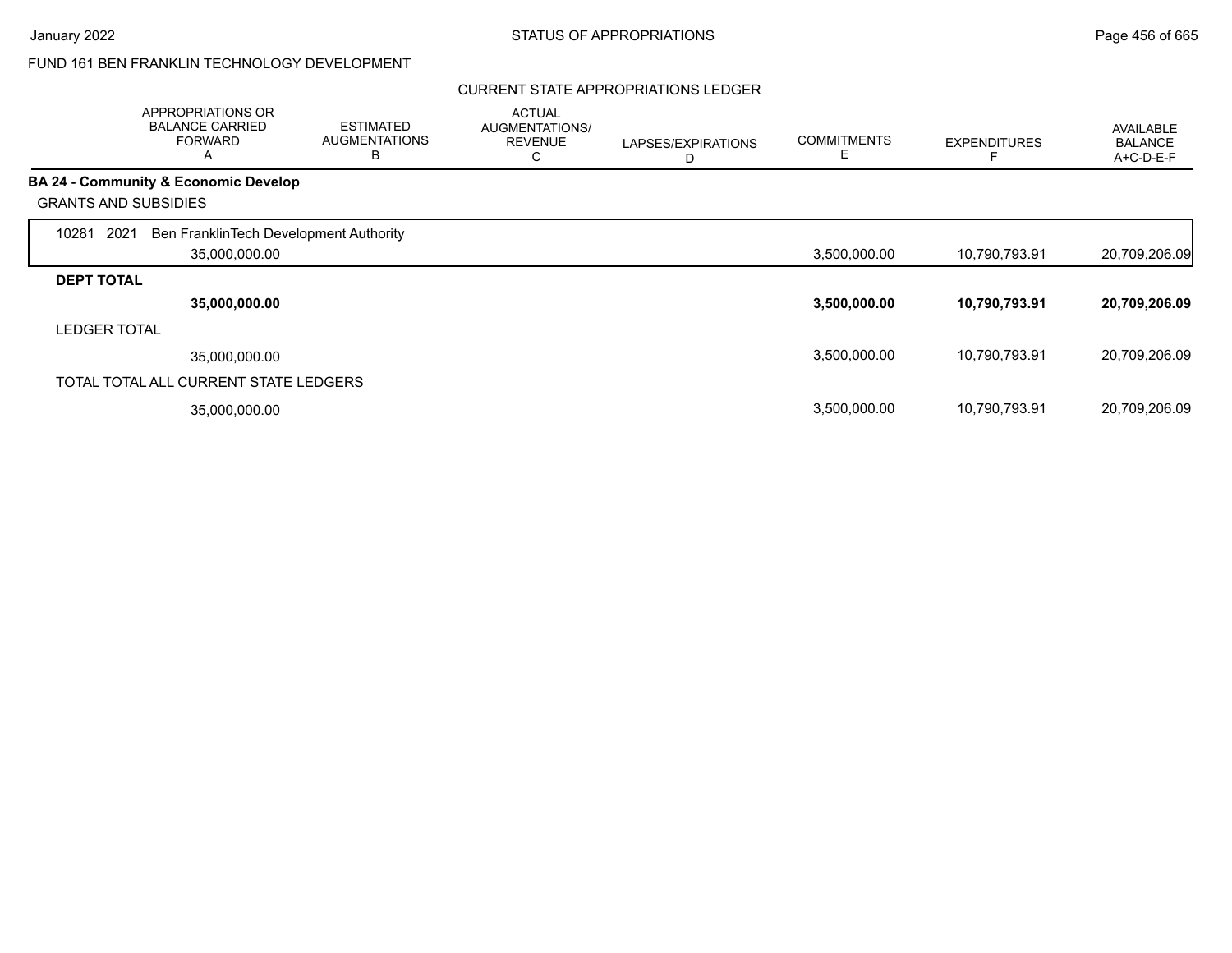## FUND 161 BEN FRANKLIN TECHNOLOGY DEVELOPMENT

### PRIOR STATE APPROPRIATIONS LEDGER

|                   | APPROPRIATIONS OR<br><b>BALANCE CARRIED</b><br><b>FORWARD</b><br>A | <b>ESTIMATED</b><br><b>AUGMENTATIONS</b><br>B | <b>ACTUAL</b><br>AUGMENTATIONS/<br><b>REVENUE</b><br>С | LAPSES/EXPIRATIONS<br>D | <b>COMMITMENTS</b><br>E | <b>EXPENDITURES</b> | <b>AVAILABLE</b><br><b>BALANCE</b><br>A+C-D-E-F |
|-------------------|--------------------------------------------------------------------|-----------------------------------------------|--------------------------------------------------------|-------------------------|-------------------------|---------------------|-------------------------------------------------|
|                   | BA 24 - Community & Economic Develop                               |                                               |                                                        |                         |                         |                     |                                                 |
|                   | <b>GRANTS AND SUBSIDIES</b>                                        |                                               |                                                        |                         |                         |                     |                                                 |
| 10281             | Ben FranklinTech Development Authority<br>2019<br>20,000.00        |                                               |                                                        |                         |                         |                     | 20,000.00                                       |
| 10281             | 2020<br>Ben FranklinTech Development Authority                     |                                               |                                                        |                         |                         |                     |                                                 |
|                   | 20,391,356.49                                                      |                                               |                                                        |                         | 36,431.54               | 20,767.51           | 20,334,157.44                                   |
| <b>DEPT TOTAL</b> |                                                                    |                                               |                                                        |                         |                         |                     |                                                 |
|                   | 20,411,356.49                                                      |                                               |                                                        |                         | 36,431.54               | 20,767.51           | 20,354,157.44                                   |
|                   | <b>LEDGER TOTAL</b>                                                |                                               |                                                        |                         |                         |                     |                                                 |
|                   | 20,411,356.49                                                      |                                               |                                                        |                         | 36,431.54               | 20,767.51           | 20,354,157.44                                   |
|                   | TOTAL TOTAL ALL PRIOR STATE LEDGERS                                |                                               |                                                        |                         |                         |                     |                                                 |
|                   | 20,411,356.49                                                      |                                               |                                                        |                         | 36,431.54               | 20,767.51           | 20,354,157.44                                   |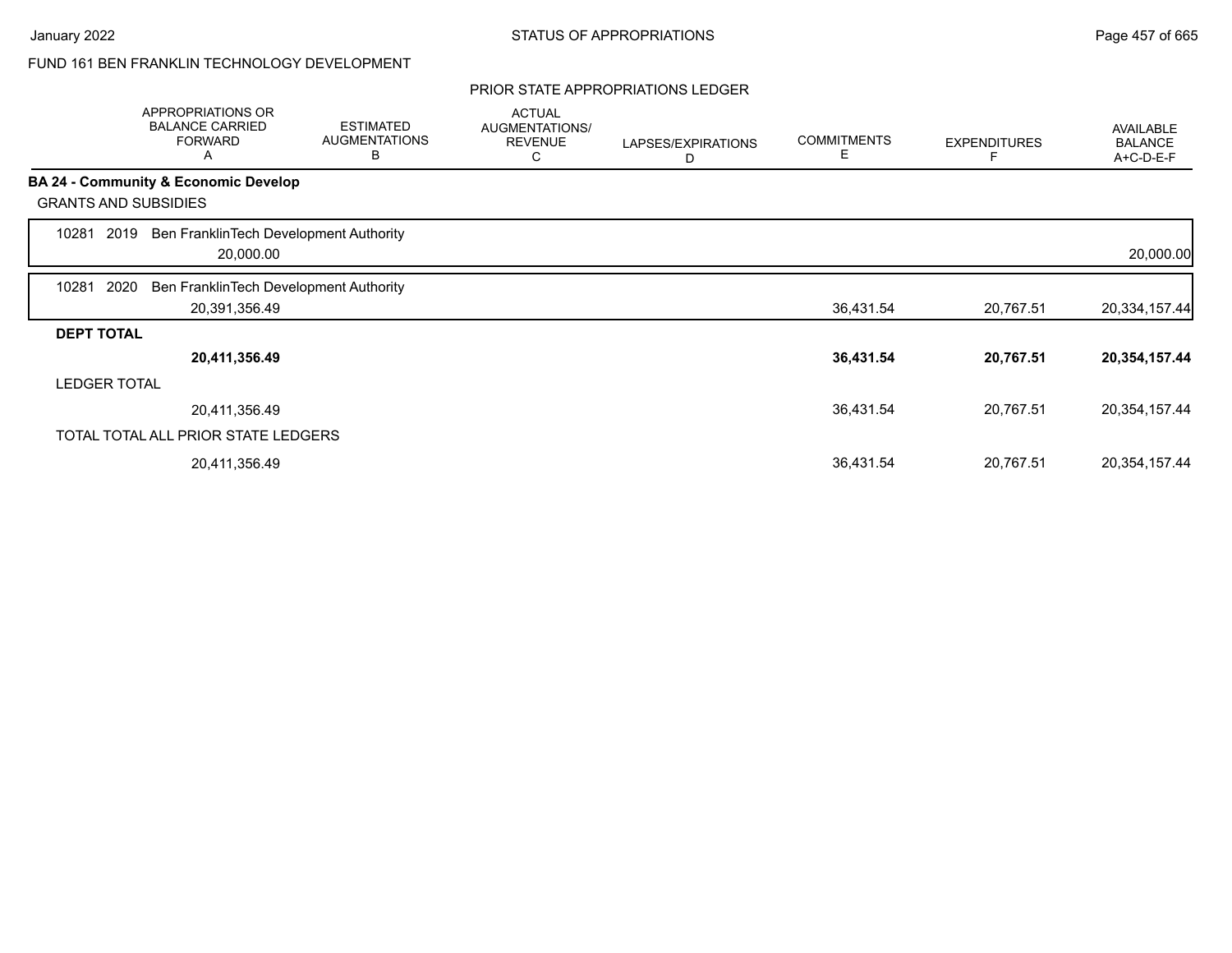# FUND 161 BEN FRANKLIN TECHNOLOGY DEVELOPMENT

### RESTRICTED RECEIPTS LEDGER

|                           | APPROPRIATIONS OR<br><b>BALANCE CARRIED</b><br><b>FORWARD</b><br>A | <b>ESTIMATED</b><br><b>AUGMENTATIONS</b><br>В | <b>ACTUAL</b><br><b>AUGMENTATIONS/</b><br><b>REVENUE</b><br>С | LAPSES/EXPIRATIONS<br>D | <b>COMMITMENTS</b> | <b>EXPENDITURES</b> | AVAILABLE<br><b>BALANCE</b><br>A+C-D-E-F |
|---------------------------|--------------------------------------------------------------------|-----------------------------------------------|---------------------------------------------------------------|-------------------------|--------------------|---------------------|------------------------------------------|
|                           | <b>BA 24 - Community &amp; Economic Develop</b>                    |                                               |                                                               |                         |                    |                     |                                          |
| <b>GENERAL GOVERNMENT</b> |                                                                    |                                               |                                                               |                         |                    |                     |                                          |
| 2021<br>40117             | PA Tech Invest Auth-Revolving Loan Acct                            |                                               |                                                               |                         |                    |                     |                                          |
|                           | 14,761,944.59                                                      |                                               | 837,145.83                                                    |                         | 1.000.000.00       | 3,047,902.62        | 11,551,187.80                            |
| <b>DEPT TOTAL</b>         |                                                                    |                                               |                                                               |                         |                    |                     |                                          |
|                           | 14,761,944.59                                                      |                                               | 837,145.83                                                    |                         | 1,000,000.00       | 3,047,902.62        | 11,551,187.80                            |
| <b>LEDGER TOTAL</b>       |                                                                    |                                               |                                                               |                         |                    |                     |                                          |
|                           | 14.761.944.59                                                      |                                               | 837,145.83                                                    |                         | 1.000.000.00       | 3,047,902.62        | 11,551,187.80                            |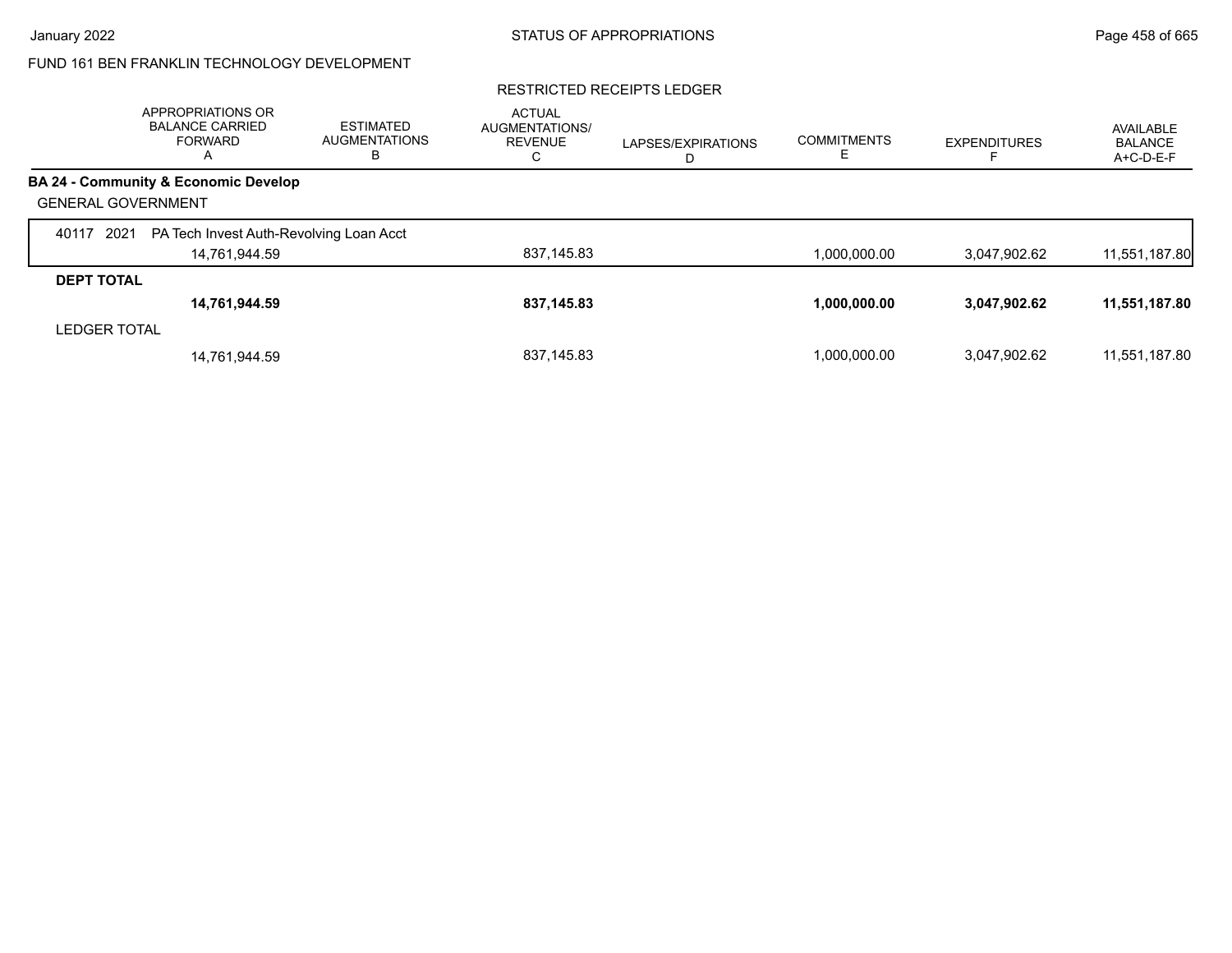Г

## FUND 161 BEN FRANKLIN TECHNOLOGY DEVELOPMENT

### RESTRICTED REVENUE LEDGER

|                             | <b>APPROPRIATIONS OR</b><br><b>BALANCE CARRIED</b><br><b>FORWARD</b><br>A | ESTIMATED<br><b>AUGMENTATIONS</b><br>в | <b>ACTUAL</b><br>AUGMENTATIONS/<br><b>REVENUE</b><br>С | LAPSES/EXPIRATIONS | <b>COMMITMENTS</b> | <b>EXPENDITURES</b> | AVAILABLE<br><b>BALANCE</b><br>A+C-D-E-F |
|-----------------------------|---------------------------------------------------------------------------|----------------------------------------|--------------------------------------------------------|--------------------|--------------------|---------------------|------------------------------------------|
|                             | <b>BA 24 - Community &amp; Economic Develop</b>                           |                                        |                                                        |                    |                    |                     |                                          |
| <b>GRANTS AND SUBSIDIES</b> |                                                                           |                                        |                                                        |                    |                    |                     |                                          |
| 60375 2021                  | Innovate in PA Program                                                    |                                        |                                                        |                    |                    |                     |                                          |
|                             | 952,097.38                                                                |                                        |                                                        |                    |                    | 952,097.38          |                                          |
| <b>DEPT TOTAL</b>           |                                                                           |                                        |                                                        |                    |                    |                     |                                          |
|                             | 952,097.38                                                                |                                        |                                                        |                    |                    | 952,097.38          |                                          |
| <b>LEDGER TOTAL</b>         |                                                                           |                                        |                                                        |                    |                    |                     |                                          |
|                             | 952,097.38                                                                |                                        |                                                        |                    |                    | 952,097.38          |                                          |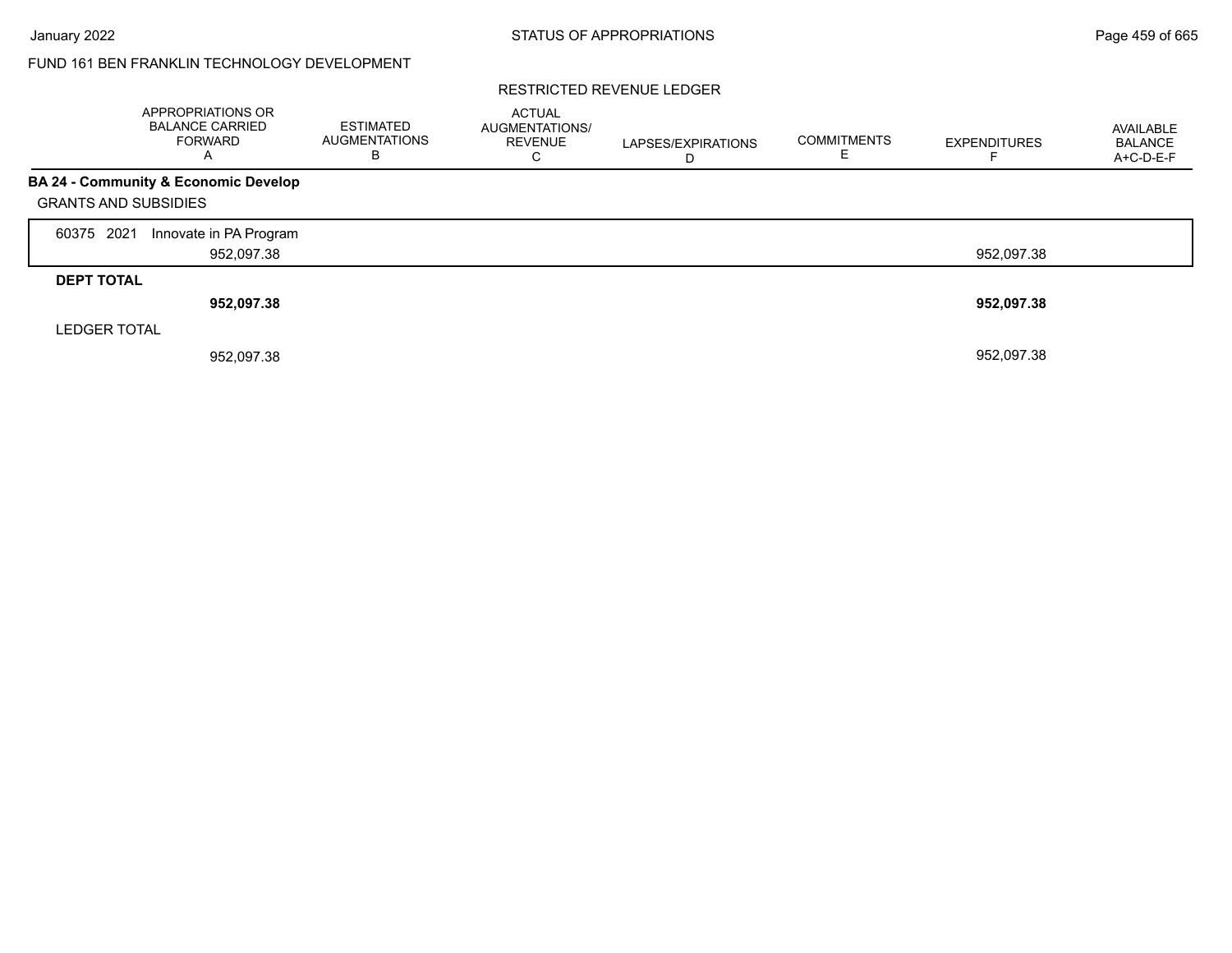# FUND 162 MED CARE AVAIL & REDUCT OF ERR FUND

|                          | APPROPRIATIONS OR<br><b>BALANCE CARRIED</b><br><b>FORWARD</b><br>A | <b>ESTIMATED</b><br><b>AUGMENTATIONS</b><br>B | <b>ACTUAL</b><br>AUGMENTATIONS/<br><b>REVENUE</b><br>C | LAPSES/EXPIRATIONS<br>D | <b>COMMITMENTS</b><br>E. | <b>EXPENDITURES</b><br>F | AVAILABLE<br><b>BALANCE</b><br>A+C-D-E-F |
|--------------------------|--------------------------------------------------------------------|-----------------------------------------------|--------------------------------------------------------|-------------------------|--------------------------|--------------------------|------------------------------------------|
| <b>BA 79 - Insurance</b> |                                                                    |                                               |                                                        |                         |                          |                          |                                          |
|                          | <b>GENERAL GOVERNMENT</b>                                          |                                               |                                                        |                         |                          |                          |                                          |
| 20306 2021               | <b>General Operations</b>                                          |                                               |                                                        |                         |                          |                          |                                          |
|                          | 14,911,000.00                                                      |                                               |                                                        |                         | 5,458,571.71             | 4,351,256.23             | 5,101,172.06                             |
|                          | <b>GRANTS AND SUBSIDIES</b>                                        |                                               |                                                        |                         |                          |                          |                                          |
| 20307                    | 2021<br>Payment of Claims                                          |                                               |                                                        |                         |                          |                          |                                          |
|                          | 195,020,000.00                                                     |                                               |                                                        |                         |                          | 141,456,060.00           | 53,563,940.00                            |
| <b>DEPT TOTAL</b>        |                                                                    |                                               |                                                        |                         |                          |                          |                                          |
|                          | 209,931,000.00                                                     |                                               |                                                        |                         | 5,458,571.71             | 145,807,316.23           | 58,665,112.06                            |
| <b>LEDGER TOTAL</b>      |                                                                    |                                               |                                                        |                         |                          |                          |                                          |
|                          | 209,931,000.00                                                     |                                               |                                                        |                         | 5,458,571.71             | 145,807,316.23           | 58,665,112.06                            |
|                          | TOTAL TOTAL ALL CURRENT STATE LEDGERS                              |                                               |                                                        |                         |                          |                          |                                          |
|                          | 209,931,000.00                                                     |                                               |                                                        |                         | 5,458,571.71             | 145,807,316.23           | 58,665,112.06                            |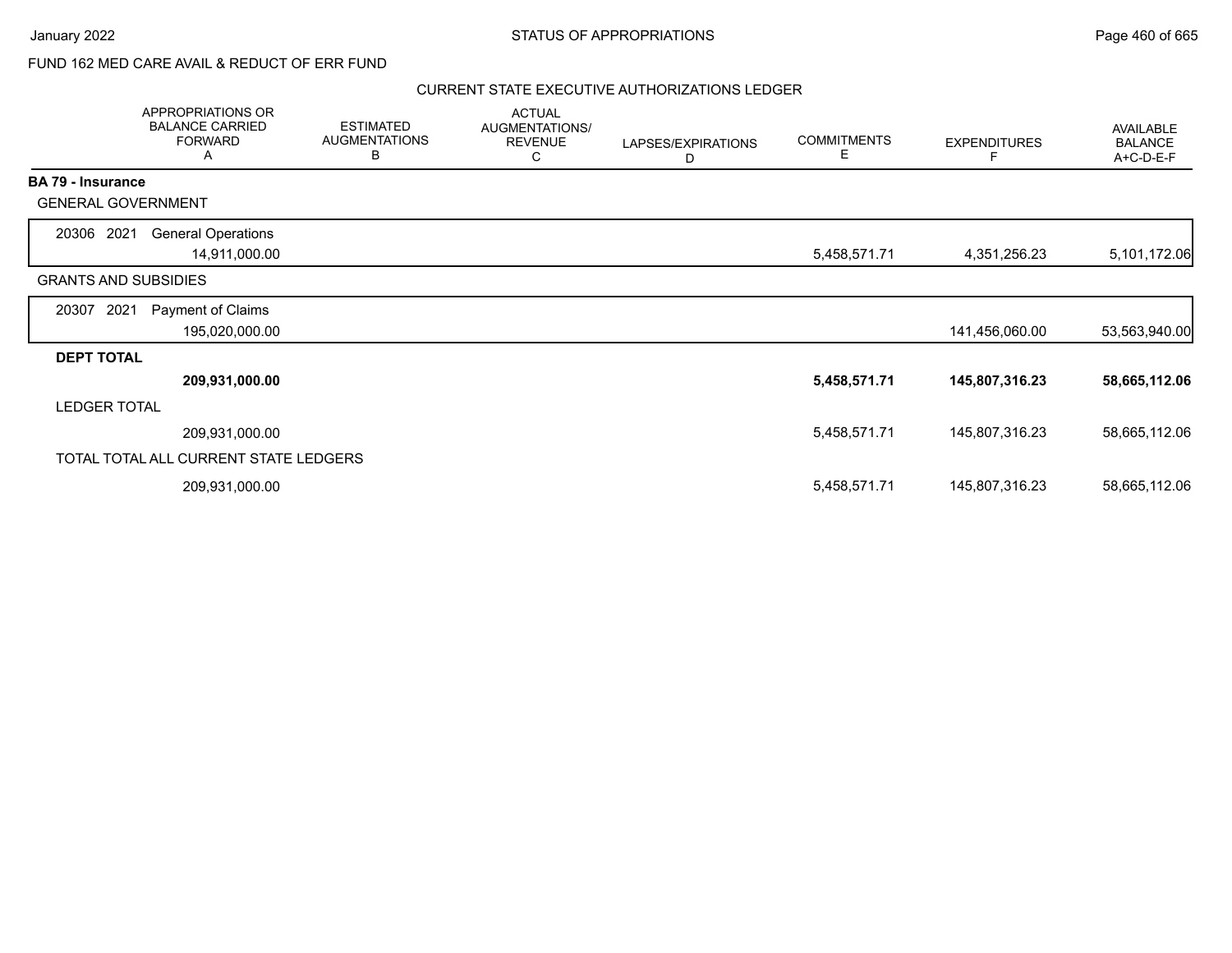# FUND 162 MED CARE AVAIL & REDUCT OF ERR FUND

|                             | APPROPRIATIONS OR<br><b>BALANCE CARRIED</b><br><b>FORWARD</b><br>A | <b>ESTIMATED</b><br><b>AUGMENTATIONS</b><br>В | <b>ACTUAL</b><br>AUGMENTATIONS/<br><b>REVENUE</b><br>С | LAPSES/EXPIRATIONS<br>D | <b>COMMITMENTS</b><br>Е | <b>EXPENDITURES</b><br>F | AVAILABLE<br><b>BALANCE</b><br>A+C-D-E-F |
|-----------------------------|--------------------------------------------------------------------|-----------------------------------------------|--------------------------------------------------------|-------------------------|-------------------------|--------------------------|------------------------------------------|
| <b>BA 79 - Insurance</b>    |                                                                    |                                               |                                                        |                         |                         |                          |                                          |
| <b>GENERAL GOVERNMENT</b>   |                                                                    |                                               |                                                        |                         |                         |                          |                                          |
| 20306 2019                  | <b>General Operations</b>                                          |                                               |                                                        |                         |                         |                          |                                          |
|                             | 589,274.38                                                         |                                               |                                                        |                         |                         |                          | 589,274.38                               |
| 20306 2020                  | <b>General Operations</b>                                          |                                               |                                                        |                         |                         |                          |                                          |
|                             | 9,006,769.46                                                       |                                               |                                                        |                         |                         | 882,330.39               | 8,124,439.07                             |
| <b>GRANTS AND SUBSIDIES</b> |                                                                    |                                               |                                                        |                         |                         |                          |                                          |
| 2020<br>20307               | Payment of Claims                                                  |                                               |                                                        |                         |                         |                          |                                          |
|                             | 26,244,171.00                                                      |                                               |                                                        |                         |                         |                          | 26,244,171.00                            |
| <b>DEPT TOTAL</b>           |                                                                    |                                               |                                                        |                         |                         |                          |                                          |
|                             | 35,840,214.84                                                      |                                               |                                                        |                         |                         | 882,330.39               | 34,957,884.45                            |
| <b>LEDGER TOTAL</b>         |                                                                    |                                               |                                                        |                         |                         |                          |                                          |
|                             | 35,840,214.84                                                      |                                               |                                                        |                         |                         | 882,330.39               | 34,957,884.45                            |
|                             | TOTAL TOTAL ALL PRIOR STATE LEDGERS                                |                                               |                                                        |                         |                         |                          |                                          |
|                             | 35,840,214.84                                                      |                                               |                                                        |                         |                         | 882,330.39               | 34,957,884.45                            |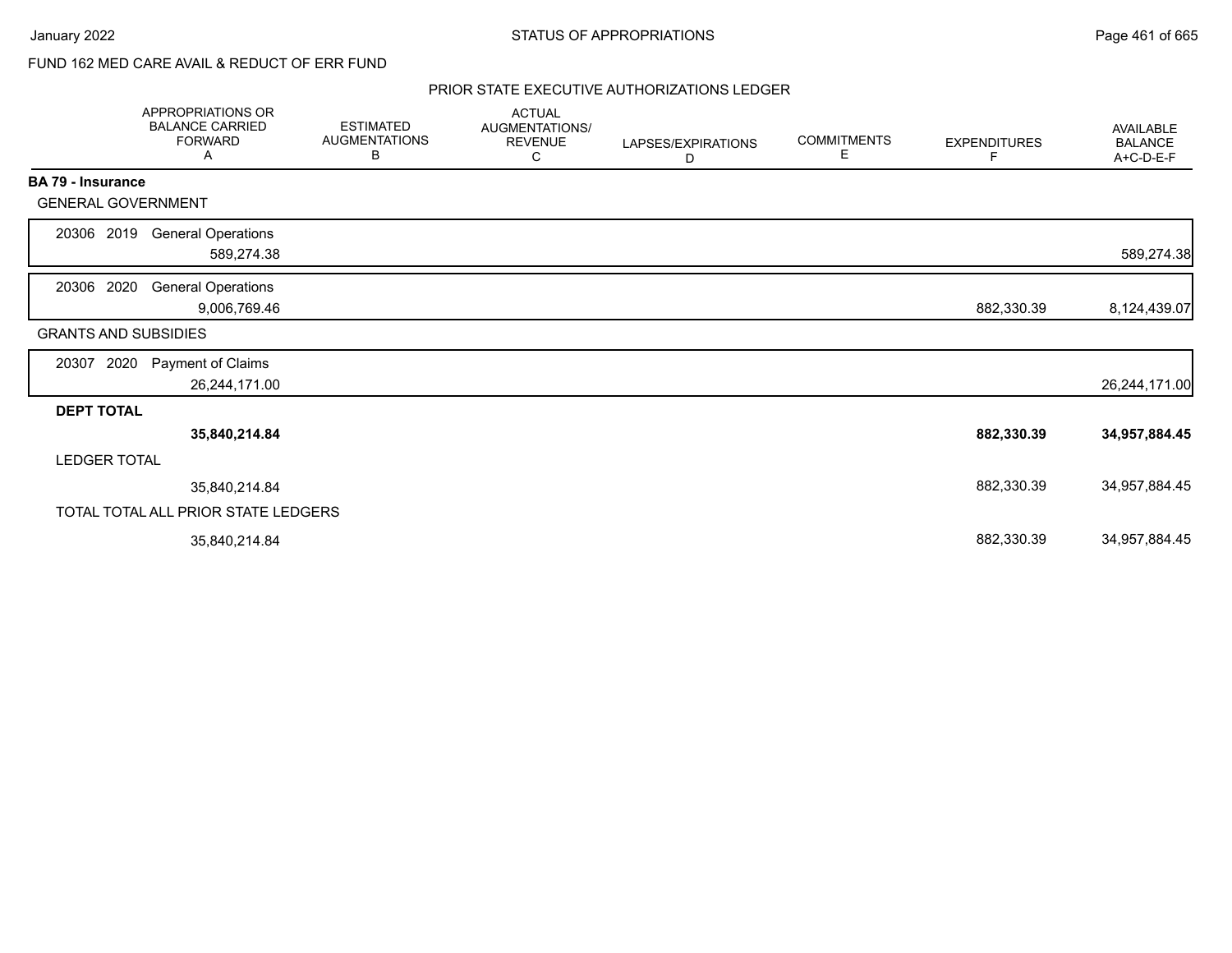# FUND 163 PATIENT SAFETY TRUST FUND

|                     | APPROPRIATIONS OR<br><b>BALANCE CARRIED</b><br><b>FORWARD</b><br>А | <b>ESTIMATED</b><br><b>AUGMENTATIONS</b><br>в | <b>ACTUAL</b><br>AUGMENTATIONS/<br><b>REVENUE</b><br>С | LAPSES/EXPIRATIONS<br>D | <b>COMMITMENTS</b><br>Ε | <b>EXPENDITURES</b> | <b>AVAILABLE</b><br><b>BALANCE</b><br>A+C-D-E-F |
|---------------------|--------------------------------------------------------------------|-----------------------------------------------|--------------------------------------------------------|-------------------------|-------------------------|---------------------|-------------------------------------------------|
|                     | <b>BA 83 - Patient Safety Authority</b>                            |                                               |                                                        |                         |                         |                     |                                                 |
|                     | <b>GENERAL GOVERNMENT</b>                                          |                                               |                                                        |                         |                         |                     |                                                 |
| 20351<br>2021       | GeneralOperations-PatientSafetyAuthority                           |                                               |                                                        |                         |                         |                     |                                                 |
|                     | 9,400,000.00                                                       |                                               |                                                        |                         | 1,177,434.73            | 3,764,969.18        | 4,457,596.09                                    |
| <b>DEPT TOTAL</b>   |                                                                    |                                               |                                                        |                         |                         |                     |                                                 |
|                     | 9,400,000.00                                                       |                                               |                                                        |                         | 1,177,434.73            | 3,764,969.18        | 4,457,596.09                                    |
| <b>LEDGER TOTAL</b> |                                                                    |                                               |                                                        |                         |                         |                     |                                                 |
|                     | 9,400,000.00                                                       |                                               |                                                        |                         | 1,177,434.73            | 3,764,969.18        | 4,457,596.09                                    |
|                     | TOTAL TOTAL ALL CURRENT STATE LEDGERS                              |                                               |                                                        |                         |                         |                     |                                                 |
|                     | 9,400,000.00                                                       |                                               |                                                        |                         | 1,177,434.73            | 3,764,969.18        | 4,457,596.09                                    |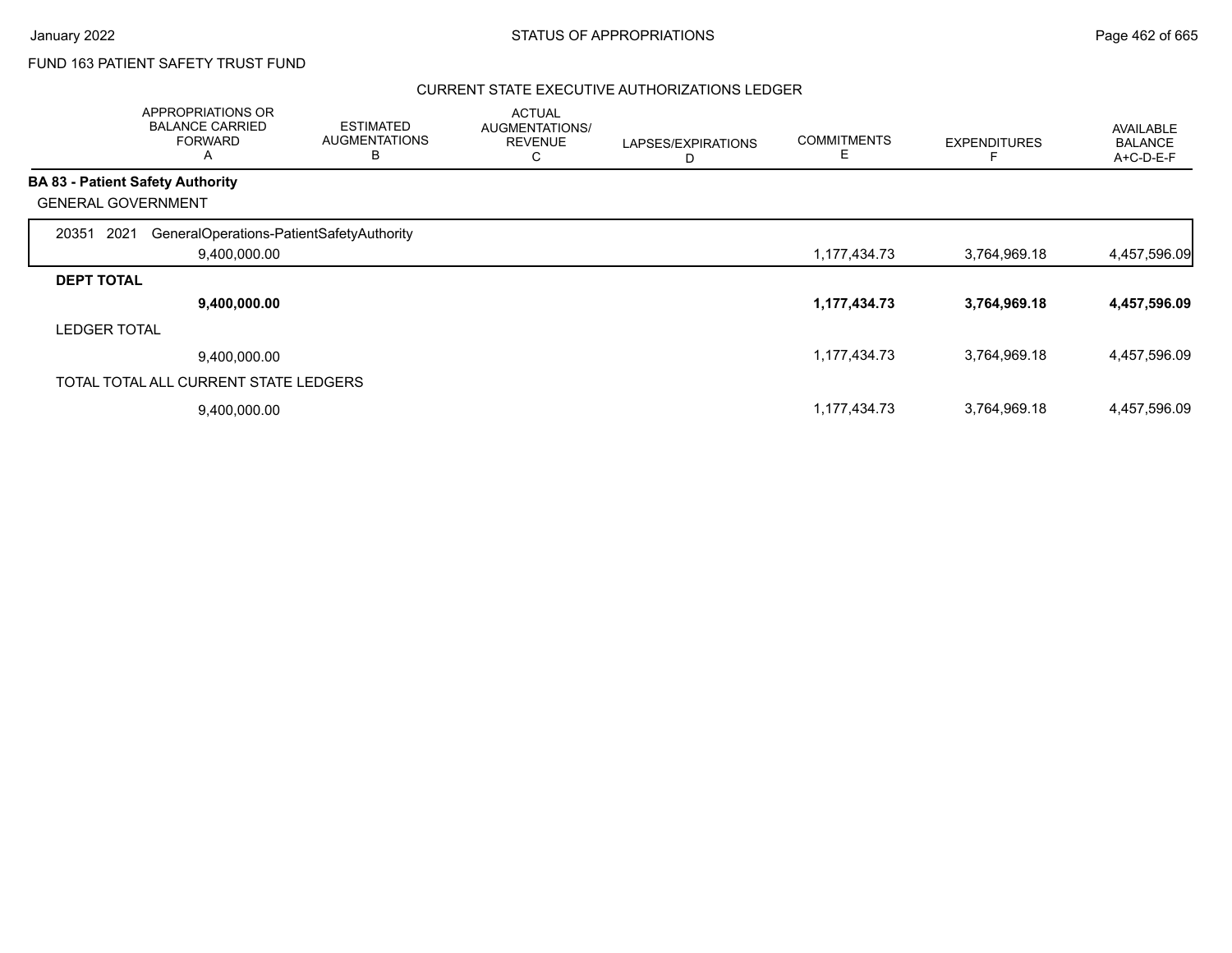# FUND 163 PATIENT SAFETY TRUST FUND

|                   | APPROPRIATIONS OR<br><b>BALANCE CARRIED</b><br><b>FORWARD</b><br>A | <b>ESTIMATED</b><br><b>AUGMENTATIONS</b><br>B | <b>ACTUAL</b><br>AUGMENTATIONS/<br><b>REVENUE</b><br>С | LAPSES/EXPIRATIONS<br>D | <b>COMMITMENTS</b><br>Е | <b>EXPENDITURES</b> | AVAILABLE<br><b>BALANCE</b><br>A+C-D-E-F |
|-------------------|--------------------------------------------------------------------|-----------------------------------------------|--------------------------------------------------------|-------------------------|-------------------------|---------------------|------------------------------------------|
|                   | <b>BA 83 - Patient Safety Authority</b>                            |                                               |                                                        |                         |                         |                     |                                          |
|                   | <b>GENERAL GOVERNMENT</b>                                          |                                               |                                                        |                         |                         |                     |                                          |
| 20351             | GeneralOperations-PatientSafetyAuthority<br>2019                   |                                               |                                                        |                         |                         |                     |                                          |
|                   | 2,613,077.99                                                       |                                               |                                                        |                         |                         |                     | 2,613,077.99                             |
| 20351             | 2020<br>GeneralOperations-PatientSafetyAuthority                   |                                               |                                                        |                         |                         |                     |                                          |
|                   | 3,255,938.74                                                       |                                               |                                                        |                         |                         | 410,703.51          | 2,845,235.23                             |
| <b>DEPT TOTAL</b> |                                                                    |                                               |                                                        |                         |                         |                     |                                          |
|                   | 5,869,016.73                                                       |                                               |                                                        |                         |                         | 410,703.51          | 5,458,313.22                             |
|                   | <b>LEDGER TOTAL</b>                                                |                                               |                                                        |                         |                         |                     |                                          |
|                   | 5,869,016.73                                                       |                                               |                                                        |                         |                         | 410,703.51          | 5,458,313.22                             |
|                   | TOTAL TOTAL ALL PRIOR STATE LEDGERS                                |                                               |                                                        |                         |                         |                     |                                          |
|                   | 5,869,016.73                                                       |                                               |                                                        |                         |                         | 410,703.51          | 5,458,313.22                             |
|                   |                                                                    |                                               |                                                        |                         |                         |                     |                                          |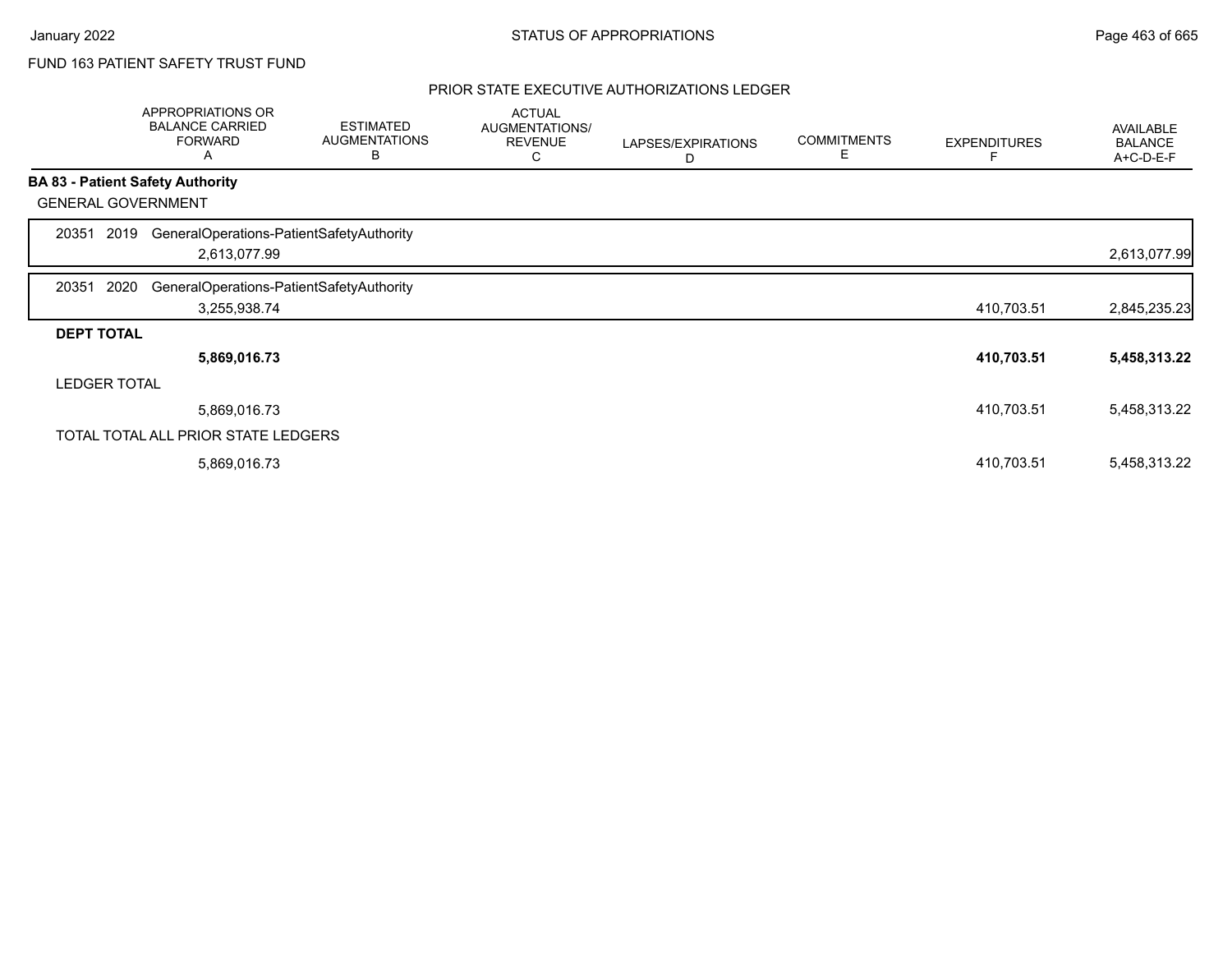## FUND 164 SUBST AB EDUC & DEMAND REDUCTION

|                                  | APPROPRIATIONS OR<br><b>BALANCE CARRIED</b><br><b>FORWARD</b><br>Α | <b>ESTIMATED</b><br><b>AUGMENTATIONS</b><br>B | <b>ACTUAL</b><br>AUGMENTATIONS/<br><b>REVENUE</b><br>C | LAPSES/EXPIRATIONS<br>D | <b>COMMITMENTS</b><br>Е | <b>EXPENDITURES</b> | <b>AVAILABLE</b><br><b>BALANCE</b><br>$A+C-D-E-F$ |
|----------------------------------|--------------------------------------------------------------------|-----------------------------------------------|--------------------------------------------------------|-------------------------|-------------------------|---------------------|---------------------------------------------------|
| <b>BA 81 - Executive Offices</b> |                                                                    |                                               |                                                        |                         |                         |                     |                                                   |
|                                  | <b>GENERAL GOVERNMENT</b>                                          |                                               |                                                        |                         |                         |                     |                                                   |
| 20308                            | Substance Abuse Education&Demand Reduc<br>2021                     |                                               |                                                        |                         |                         |                     |                                                   |
|                                  | 5,500,000.00                                                       |                                               |                                                        |                         | 2,513,328.92            | 1,483,882.23        | 1,502,788.85                                      |
| 20309                            | 2021                                                               | Substance Abuse Edu& Demand Reduc-Admin       |                                                        |                         |                         |                     |                                                   |
|                                  | 300,000.00                                                         |                                               |                                                        |                         | 1,974.60                | 42,576.14           | 255,449.26                                        |
| <b>DEPT TOTAL</b>                |                                                                    |                                               |                                                        |                         |                         |                     |                                                   |
|                                  | 5,800,000.00                                                       |                                               |                                                        |                         | 2,515,303.52            | 1,526,458.37        | 1,758,238.11                                      |
| <b>LEDGER TOTAL</b>              |                                                                    |                                               |                                                        |                         |                         |                     |                                                   |
|                                  | 5,800,000.00                                                       |                                               |                                                        |                         | 2,515,303.52            | 1,526,458.37        | 1,758,238.11                                      |
|                                  | TOTAL TOTAL ALL CURRENT STATE LEDGERS                              |                                               |                                                        |                         |                         |                     |                                                   |
|                                  | 5,800,000.00                                                       |                                               |                                                        |                         | 2,515,303.52            | 1,526,458.37        | 1,758,238.11                                      |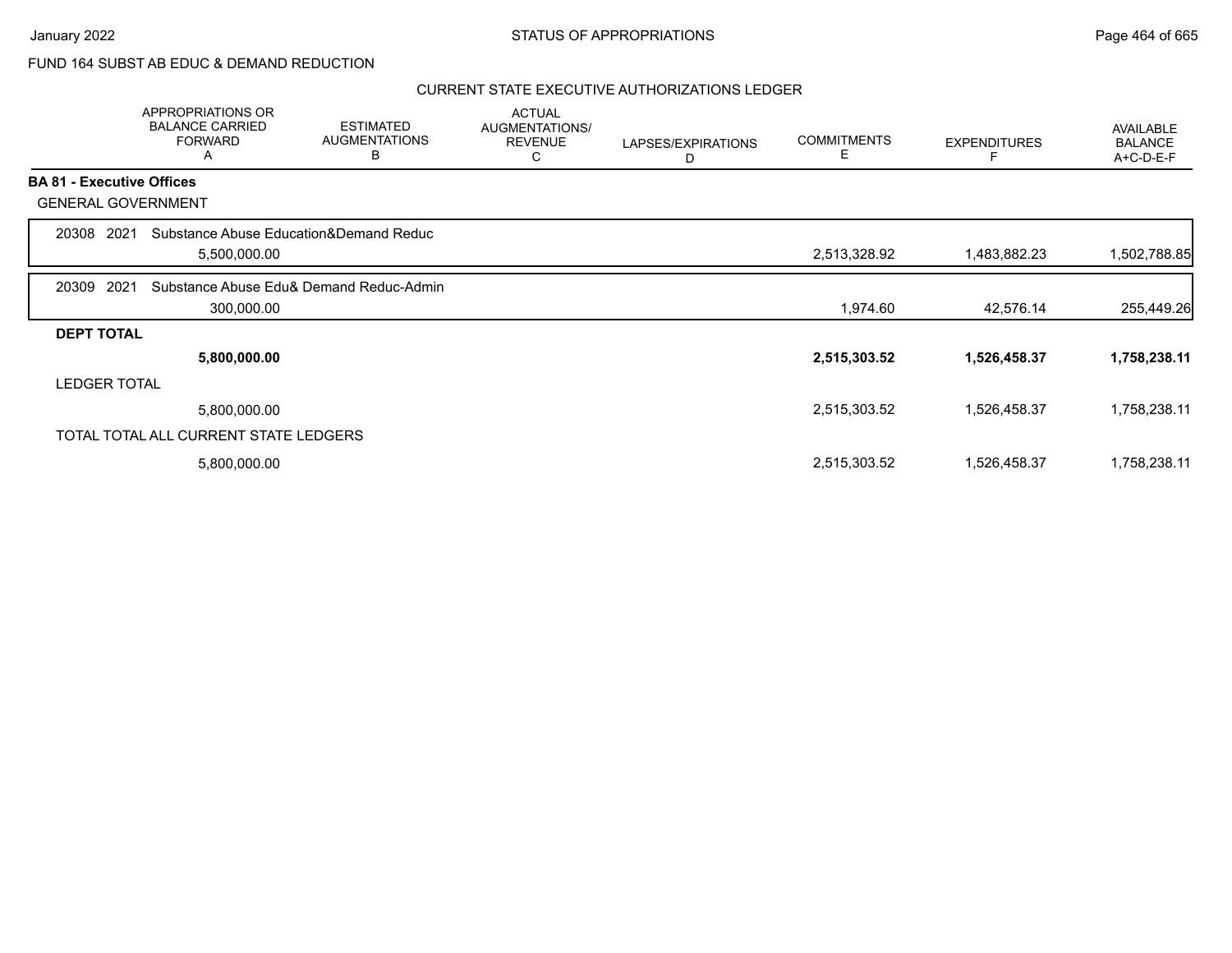# FUND 164 SUBST AB EDUC & DEMAND REDUCTION

|                                  | <b>APPROPRIATIONS OR</b><br><b>BALANCE CARRIED</b><br><b>FORWARD</b><br>Α | <b>ESTIMATED</b><br><b>AUGMENTATIONS</b><br>В | <b>ACTUAL</b><br>AUGMENTATIONS/<br><b>REVENUE</b><br>C | LAPSES/EXPIRATIONS<br>D | <b>COMMITMENTS</b><br>E. | <b>EXPENDITURES</b> | <b>AVAILABLE</b><br><b>BALANCE</b><br>A+C-D-E-F |
|----------------------------------|---------------------------------------------------------------------------|-----------------------------------------------|--------------------------------------------------------|-------------------------|--------------------------|---------------------|-------------------------------------------------|
| <b>BA 81 - Executive Offices</b> |                                                                           |                                               |                                                        |                         |                          |                     |                                                 |
| <b>GENERAL GOVERNMENT</b>        |                                                                           |                                               |                                                        |                         |                          |                     |                                                 |
| 20308 2020                       | Substance Abuse Education&Demand Reduc<br>5,065,038.75                    |                                               |                                                        |                         |                          | 70,032.12           | 4,995,006.63                                    |
| 2017<br>20309                    | 0.01                                                                      | Substance Abuse Edu& Demand Reduc-Admin       |                                                        |                         |                          | 0.01                |                                                 |
| 2020<br>20309                    | 200,524.05                                                                | Substance Abuse Edu& Demand Reduc-Admin       |                                                        |                         |                          | 864.97              | 199,659.08                                      |
| <b>DEPT TOTAL</b>                |                                                                           |                                               |                                                        |                         |                          |                     |                                                 |
|                                  | 5,265,562.81                                                              |                                               |                                                        |                         |                          | 70,897.10           | 5,194,665.71                                    |
| <b>LEDGER TOTAL</b>              |                                                                           |                                               |                                                        |                         |                          |                     |                                                 |
|                                  | 5,265,562.81                                                              |                                               |                                                        |                         |                          | 70,897.10           | 5,194,665.71                                    |
|                                  | TOTAL TOTAL ALL PRIOR STATE LEDGERS                                       |                                               |                                                        |                         |                          |                     |                                                 |
|                                  | 5,265,562.81                                                              |                                               |                                                        |                         |                          | 70,897.10           | 5,194,665.71                                    |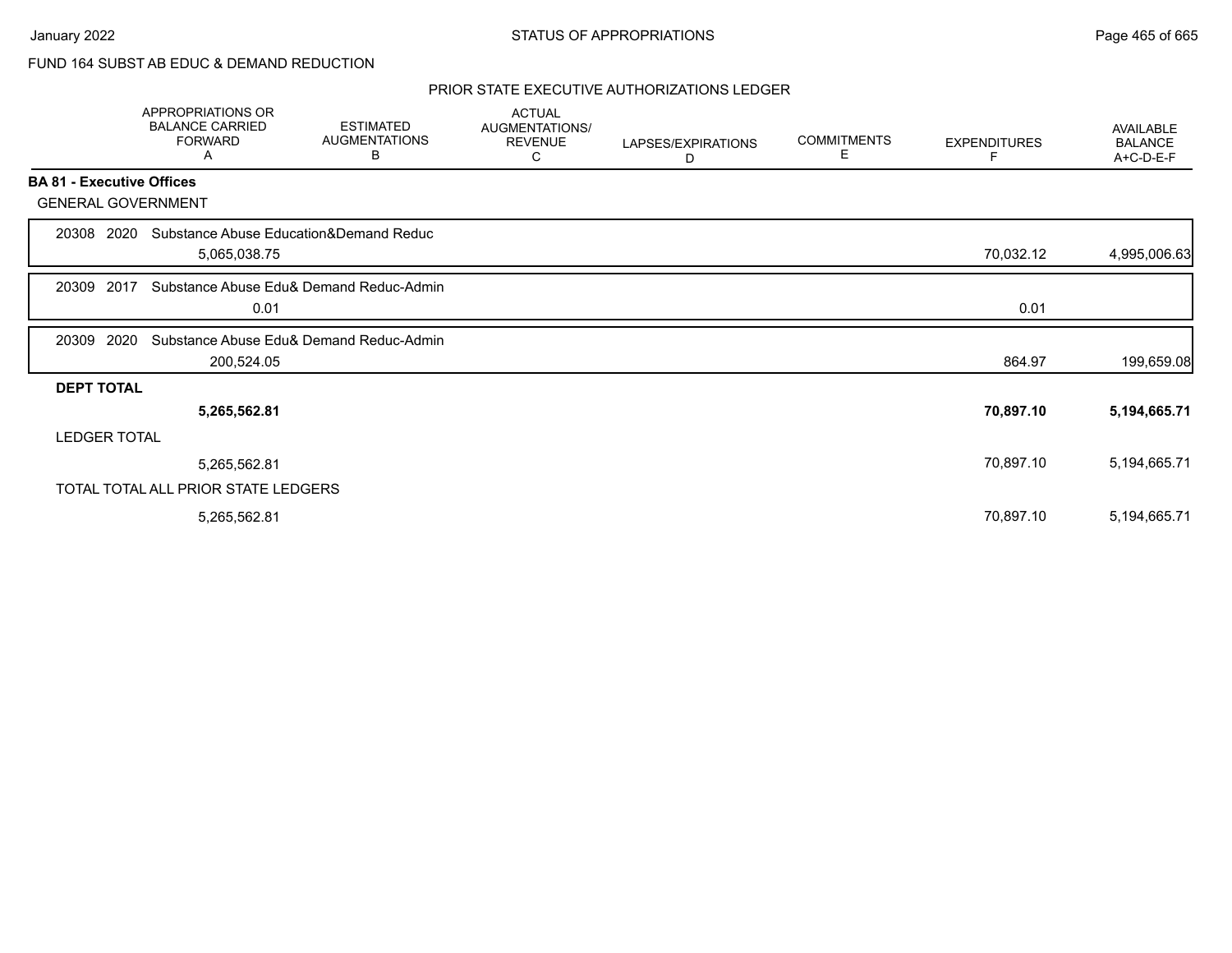# FUND 165 BENEFITS COMPLETION PLAN FUND

### NON-BUDGETED LEDGER

|                           | APPROPRIATIONS OR<br><b>BALANCE CARRIED</b><br><b>FORWARD</b><br>$\overline{\mathsf{A}}$ | ESTIMATED<br><b>AUGMENTATIONS</b><br>в | <b>ACTUAL</b><br>AUGMENTATIONS/<br><b>REVENUE</b><br>С | LAPSES/EXPIRATIONS<br>D | <b>COMMITMENTS</b> | <b>EXPENDITURES</b> | AVAILABLE<br><b>BALANCE</b><br>A+C-D-E-F |
|---------------------------|------------------------------------------------------------------------------------------|----------------------------------------|--------------------------------------------------------|-------------------------|--------------------|---------------------|------------------------------------------|
|                           | BA 70 - State Employees' Ret Sys                                                         |                                        |                                                        |                         |                    |                     |                                          |
| <b>GENERAL GOVERNMENT</b> |                                                                                          |                                        |                                                        |                         |                    |                     |                                          |
| 2021<br>50161             | <b>Benefits Payments</b>                                                                 |                                        |                                                        |                         |                    |                     |                                          |
|                           |                                                                                          |                                        |                                                        |                         |                    | 985,912.47          | $-985,912.47$                            |
| <b>DEPT TOTAL</b>         |                                                                                          |                                        |                                                        |                         |                    |                     |                                          |
|                           |                                                                                          |                                        |                                                        |                         |                    | 985,912.47          | -985,912.47                              |
| <b>LEDGER TOTAL</b>       |                                                                                          |                                        |                                                        |                         |                    |                     |                                          |
|                           |                                                                                          |                                        |                                                        |                         |                    | 985.912.47          | -985.912.47                              |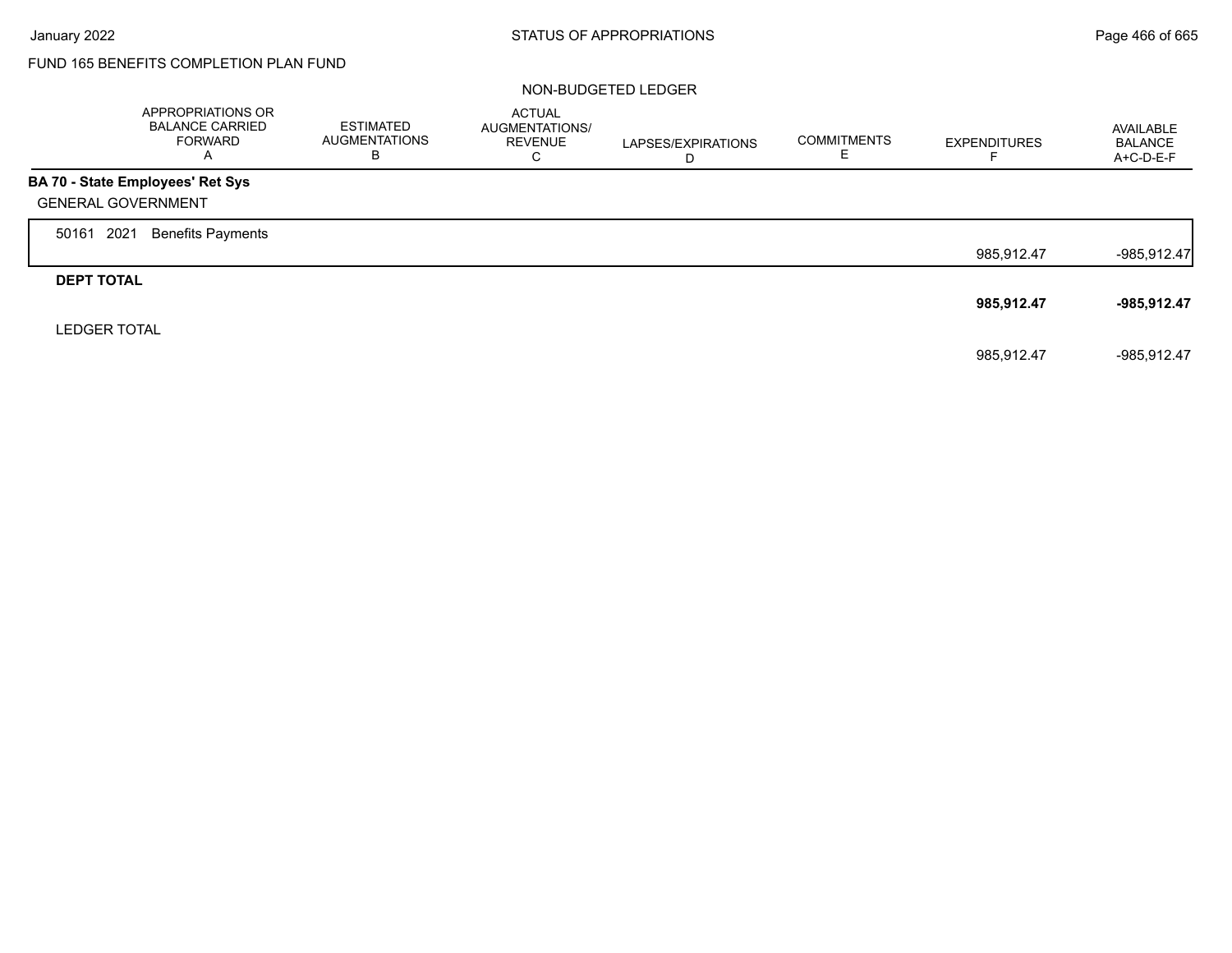### FUND 166 911 FUND

|                             | <b>APPROPRIATIONS OR</b><br><b>BALANCE CARRIED</b><br><b>FORWARD</b><br>A | <b>ESTIMATED</b><br><b>AUGMENTATIONS</b><br>B | <b>ACTUAL</b><br>AUGMENTATIONS/<br><b>REVENUE</b><br>С | LAPSES/EXPIRATIONS<br>D | <b>COMMITMENTS</b><br>Е | <b>EXPENDITURES</b> | AVAILABLE<br><b>BALANCE</b><br>A+C-D-E-F |
|-----------------------------|---------------------------------------------------------------------------|-----------------------------------------------|--------------------------------------------------------|-------------------------|-------------------------|---------------------|------------------------------------------|
|                             | BA 31 - PA Emergency Management Agency                                    |                                               |                                                        |                         |                         |                     |                                          |
| <b>GENERAL GOVERNMENT</b>   |                                                                           |                                               |                                                        |                         |                         |                     |                                          |
| 2021<br>20293               | <b>General Operations</b><br>6,300,000.00                                 |                                               |                                                        |                         | 1,675,676.70            | 1,955,324.84        | 2,668,998.46                             |
| <b>GRANTS AND SUBSIDIES</b> |                                                                           |                                               |                                                        |                         |                         |                     |                                          |
| 2021<br>20294               | <b>Emergency Services Grant</b>                                           |                                               |                                                        |                         |                         |                     |                                          |
|                             | 350,700,000.00                                                            |                                               |                                                        |                         | 36,011,130.78           | 226,552,015.01      | 88,136,854.21                            |
| <b>DEPT TOTAL</b>           |                                                                           |                                               |                                                        |                         |                         |                     |                                          |
|                             | 357,000,000.00                                                            |                                               |                                                        |                         | 37,686,807.48           | 228,507,339.85      | 90,805,852.67                            |
| <b>LEDGER TOTAL</b>         |                                                                           |                                               |                                                        |                         |                         |                     |                                          |
|                             | 357,000,000.00                                                            |                                               |                                                        |                         | 37,686,807.48           | 228,507,339.85      | 90,805,852.67                            |
|                             | TOTAL TOTAL ALL CURRENT STATE LEDGERS                                     |                                               |                                                        |                         |                         |                     |                                          |
|                             | 357,000,000.00                                                            |                                               |                                                        |                         | 37,686,807.48           | 228,507,339.85      | 90,805,852.67                            |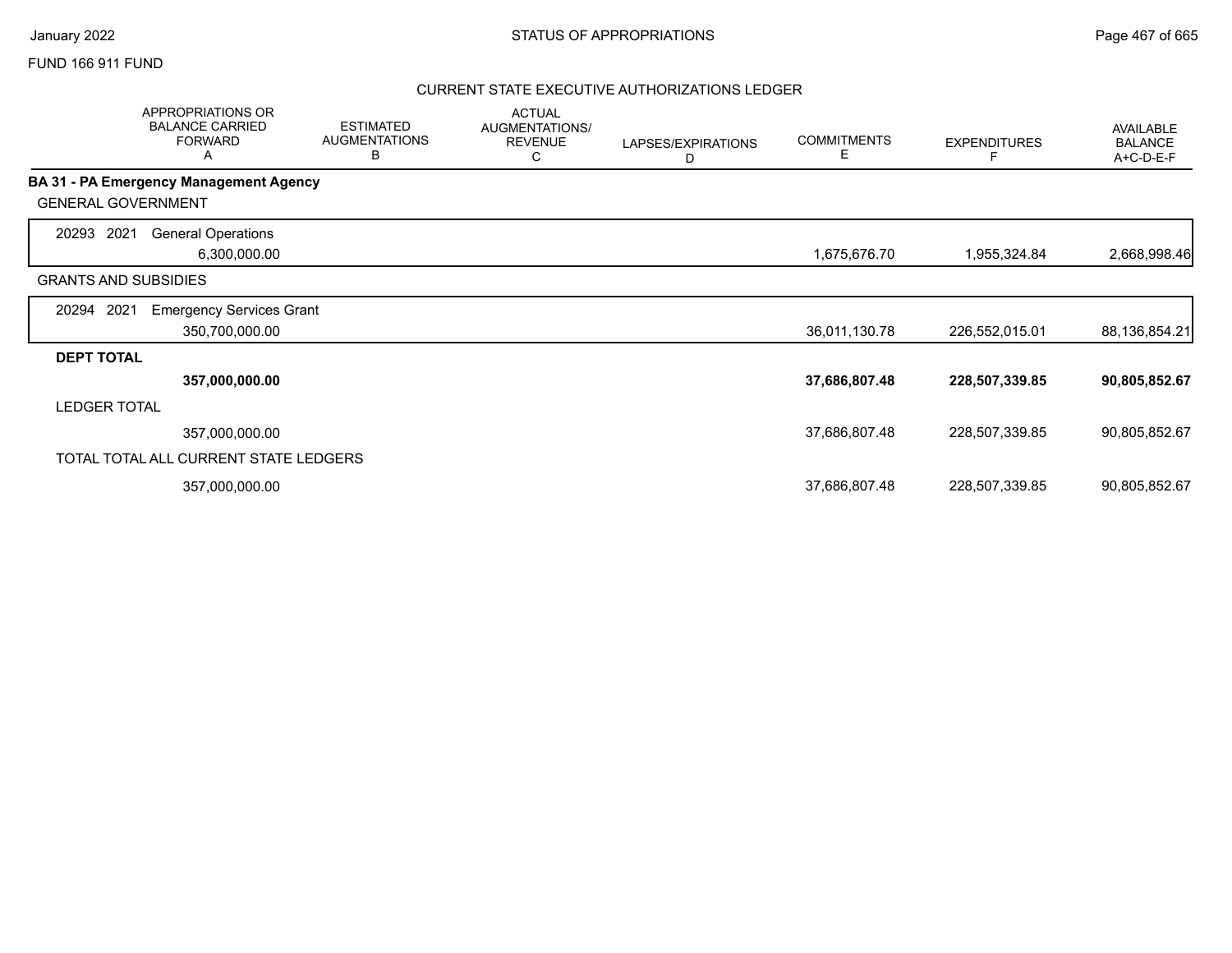## FUND 166 911 FUND

|                     | <b>APPROPRIATIONS OR</b><br><b>BALANCE CARRIED</b><br><b>FORWARD</b><br>A | <b>ESTIMATED</b><br><b>AUGMENTATIONS</b><br>в | <b>ACTUAL</b><br><b>AUGMENTATIONS/</b><br><b>REVENUE</b><br>C | LAPSES/EXPIRATIONS<br>D | <b>COMMITMENTS</b><br>Е | <b>EXPENDITURES</b><br>F | <b>AVAILABLE</b><br><b>BALANCE</b><br>A+C-D-E-F |
|---------------------|---------------------------------------------------------------------------|-----------------------------------------------|---------------------------------------------------------------|-------------------------|-------------------------|--------------------------|-------------------------------------------------|
|                     | BA 31 - PA Emergency Management Agency                                    |                                               |                                                               |                         |                         |                          |                                                 |
|                     | <b>GENERAL GOVERNMENT</b>                                                 |                                               |                                                               |                         |                         |                          |                                                 |
| 20293 2020          | <b>General Operations</b>                                                 |                                               |                                                               |                         |                         |                          |                                                 |
|                     | 1,363,084.91                                                              |                                               |                                                               |                         |                         | 359,963.55               | 1,003,121.36                                    |
|                     | <b>GRANTS AND SUBSIDIES</b>                                               |                                               |                                                               |                         |                         |                          |                                                 |
| 20294 2016          | <b>Emergency Services Grant</b>                                           |                                               |                                                               |                         |                         |                          |                                                 |
|                     |                                                                           |                                               |                                                               |                         |                         | $-990,896.00$            | 990,896.00                                      |
| 20294 2017          | <b>Emergency Services Grant</b>                                           |                                               |                                                               |                         |                         |                          |                                                 |
|                     |                                                                           |                                               |                                                               |                         |                         | $-122,316.68$            | 122,316.68                                      |
| 20294               | 2018<br><b>Emergency Services Grant</b>                                   |                                               |                                                               |                         |                         |                          |                                                 |
|                     |                                                                           |                                               |                                                               |                         |                         | $-2,871.11$              | 2,871.11                                        |
| 20294 2019          | <b>Emergency Services Grant</b>                                           |                                               |                                                               |                         |                         |                          |                                                 |
|                     |                                                                           |                                               |                                                               |                         |                         | $-6,055.78$              | 6,055.78                                        |
| 20294 2020          | <b>Emergency Services Grant</b>                                           |                                               |                                                               |                         |                         |                          |                                                 |
|                     | 28,895,423.59                                                             |                                               |                                                               |                         | 4,916,424.05            | 10,731,884.03            | 13,247,115.51                                   |
| <b>DEPT TOTAL</b>   |                                                                           |                                               |                                                               |                         |                         |                          |                                                 |
|                     | 30,258,508.50                                                             |                                               |                                                               |                         | 4,916,424.05            | 9,969,708.01             | 15,372,376.44                                   |
| <b>LEDGER TOTAL</b> |                                                                           |                                               |                                                               |                         |                         |                          |                                                 |
|                     | 30,258,508.50                                                             |                                               |                                                               |                         | 4,916,424.05            | 9,969,708.01             | 15,372,376.44                                   |
|                     | TOTAL TOTAL ALL PRIOR STATE LEDGERS                                       |                                               |                                                               |                         |                         |                          |                                                 |
|                     | 30,258,508.50                                                             |                                               |                                                               |                         | 4.916.424.05            | 9,969,708.01             | 15,372,376.44                                   |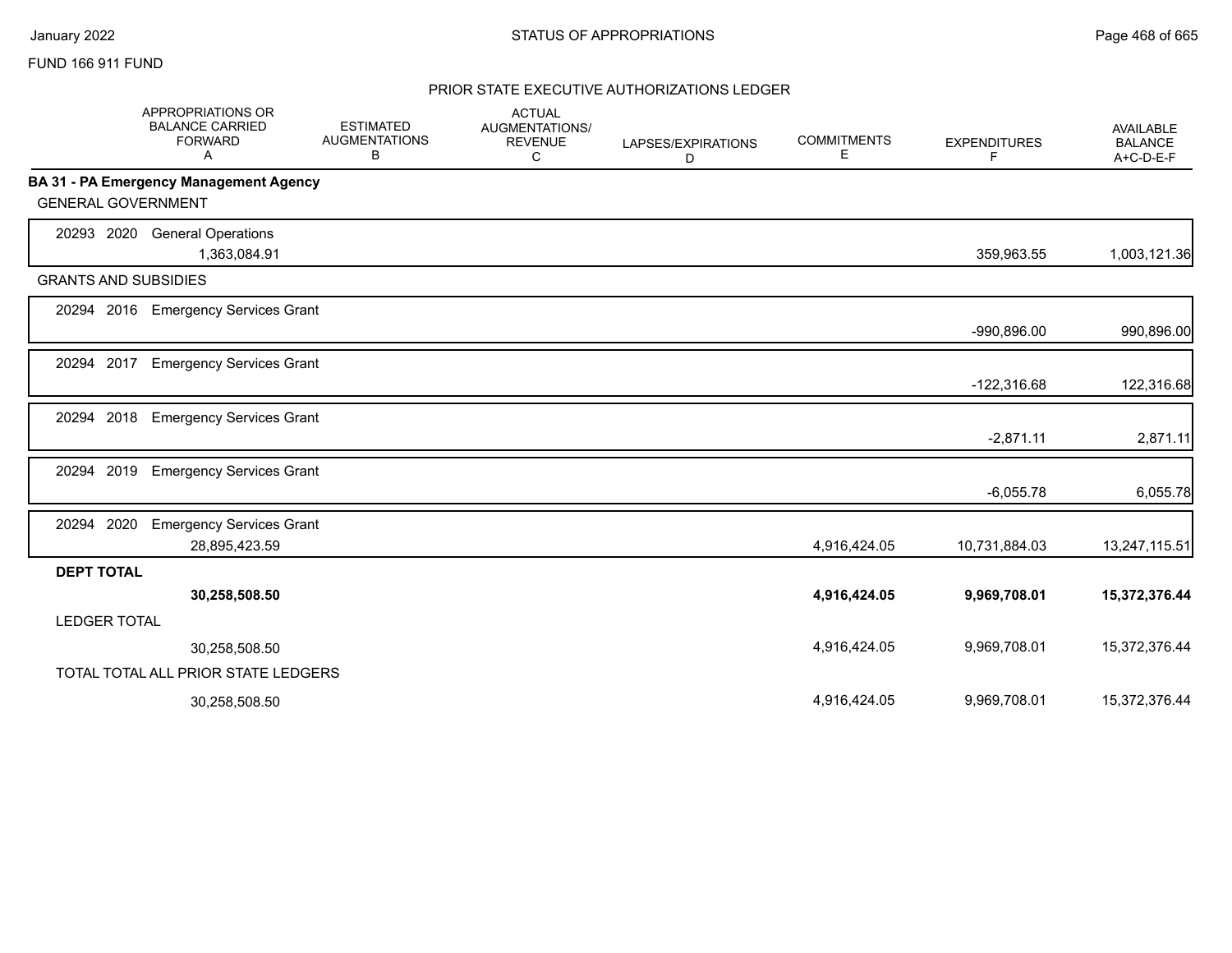# FUND 167 RIGHTFUL OWNERS' CLAIMS PAYMENT

### NON-BUDGETED LEDGER

|                         | APPROPRIATIONS OR<br><b>BALANCE CARRIED</b><br><b>FORWARD</b><br>A | ESTIMATED<br><b>AUGMENTATIONS</b><br>В | <b>ACTUAL</b><br>AUGMENTATIONS/<br><b>REVENUE</b><br>C | LAPSES/EXPIRATIONS<br>D | <b>COMMITMENTS</b> | <b>EXPENDITURES</b> | AVAILABLE<br><b>BALANCE</b><br>$A+C-D-E-F$ |
|-------------------------|--------------------------------------------------------------------|----------------------------------------|--------------------------------------------------------|-------------------------|--------------------|---------------------|--------------------------------------------|
| <b>BA 73 - Treasury</b> |                                                                    |                                        |                                                        |                         |                    |                     |                                            |
|                         | <b>GENERAL GOVERNMENT</b>                                          |                                        |                                                        |                         |                    |                     |                                            |
| 50131 2021              | Unclaimed Property Restitution Claim Pay                           |                                        |                                                        |                         |                    |                     |                                            |
|                         |                                                                    |                                        |                                                        |                         |                    | 88,004.58           | $-88,004.58$                               |
| <b>DEPT TOTAL</b>       |                                                                    |                                        |                                                        |                         |                    |                     |                                            |
|                         |                                                                    |                                        |                                                        |                         |                    | 88,004.58           | $-88,004.58$                               |
| <b>LEDGER TOTAL</b>     |                                                                    |                                        |                                                        |                         |                    |                     |                                            |
|                         |                                                                    |                                        |                                                        |                         |                    | 88,004.58           | $-88,004.58$                               |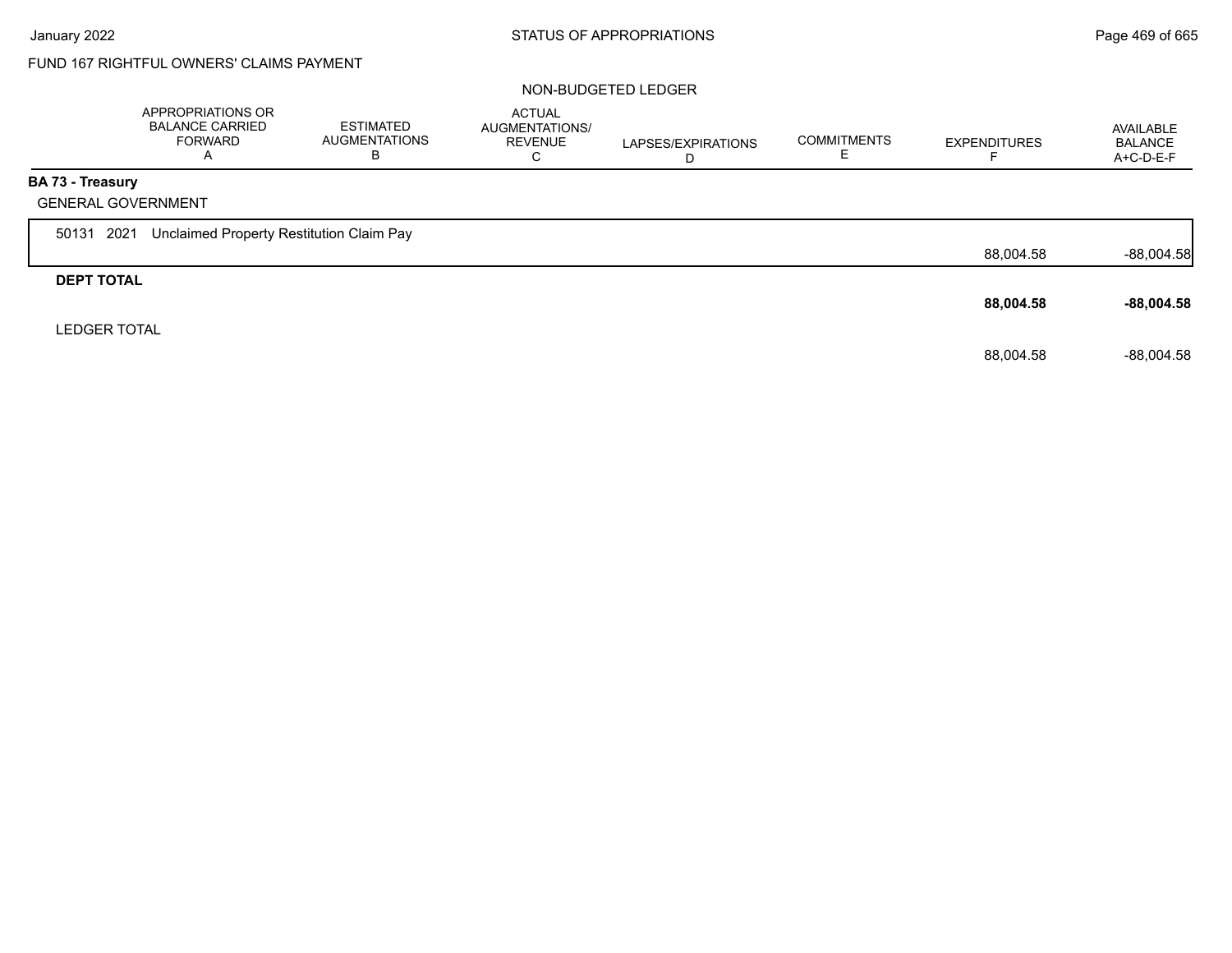#### CURRENT STATE RESTRICTED APPROPRIATIONS LEDGER

|                                 | APPROPRIATIONS OR<br><b>BALANCE CARRIED</b><br><b>FORWARD</b><br>Α | <b>ESTIMATED</b><br><b>AUGMENTATIONS</b><br>В | <b>ACTUAL</b><br>AUGMENTATIONS/<br><b>REVENUE</b><br>C | LAPSES/EXPIRATIONS<br>D | <b>COMMITMENTS</b><br>Е | <b>EXPENDITURES</b><br>F | <b>AVAILABLE</b><br><b>BALANCE</b><br>A+C-D-E-F |
|---------------------------------|--------------------------------------------------------------------|-----------------------------------------------|--------------------------------------------------------|-------------------------|-------------------------|--------------------------|-------------------------------------------------|
| <b>BA 14 - Attorney General</b> |                                                                    |                                               |                                                        |                         |                         |                          |                                                 |
| <b>GENERAL GOVERNMENT</b>       |                                                                    |                                               |                                                        |                         |                         |                          |                                                 |
|                                 | 14905 2021 Gaming Enforcement                                      | 1,405,000.00                                  | 1,405,000.00                                           |                         | 26,065.33               | 683,874.90               | 695,059.77                                      |
| <b>DEPT TOTAL</b>               |                                                                    |                                               |                                                        |                         |                         |                          |                                                 |
|                                 |                                                                    | 1,405,000.00                                  | 1,405,000.00                                           |                         | 26,065.33               | 683,874.90               | 695,059.77                                      |
| BA 18 - Revenue                 |                                                                    |                                               |                                                        |                         |                         |                          |                                                 |
| <b>GENERAL GOVERNMENT</b>       |                                                                    |                                               |                                                        |                         |                         |                          |                                                 |
| 14906 2021                      | <b>General Operations</b>                                          |                                               |                                                        |                         |                         |                          |                                                 |
|                                 |                                                                    | 6,707,000.00                                  | 6,707,000.00                                           |                         | 2,205,251.40            | 2,764,478.40             | 1,737,270.20                                    |
| <b>DEPT TOTAL</b>               |                                                                    |                                               |                                                        |                         |                         |                          |                                                 |
|                                 |                                                                    | 6,707,000.00                                  | 6,707,000.00                                           |                         | 2,205,251.40            | 2,764,478.40             | 1,737,270.20                                    |
| <b>BA 20 - State Police</b>     |                                                                    |                                               |                                                        |                         |                         |                          |                                                 |
| <b>GENERAL GOVERNMENT</b>       |                                                                    |                                               |                                                        |                         |                         |                          |                                                 |
|                                 | 14907 2021 Gaming Enforcement                                      |                                               |                                                        |                         |                         |                          |                                                 |
|                                 |                                                                    | 30,033,000.00                                 | 22,270,786.54                                          |                         | 13,120.35               | 16,821,063.74            | 5,436,602.45                                    |
| <b>DEPT TOTAL</b>               |                                                                    |                                               |                                                        |                         |                         |                          |                                                 |
|                                 |                                                                    | 30,033,000.00                                 | 22,270,786.54                                          |                         | 13,120.35               | 16,821,063.74            | 5,436,602.45                                    |
| <b>GENERAL GOVERNMENT</b>       | <b>BA 65 - PA Gaming Control Board</b>                             |                                               |                                                        |                         |                         |                          |                                                 |
|                                 | 14987 2021 Administration-Gaming Control Board                     |                                               |                                                        |                         |                         |                          |                                                 |
|                                 |                                                                    | 38,973,000.00                                 | 35,533,102.95                                          |                         | 1,367,715.55            | 22,643,299.15            | 11,522,088.25                                   |
| 16908 2021                      | Administration-Gaming Control Board                                |                                               |                                                        |                         |                         |                          |                                                 |
|                                 |                                                                    | 7,700,000.00                                  | 6,366,158.99                                           |                         |                         | 909,625.63               | 5,456,533.36                                    |
| <b>DEPT TOTAL</b>               |                                                                    |                                               |                                                        |                         |                         |                          |                                                 |
|                                 |                                                                    | 46,673,000.00                                 | 41,899,261.94                                          |                         | 1,367,715.55            | 23,552,924.78            | 16,978,621.61                                   |
| <b>LEDGER TOTAL</b>             |                                                                    |                                               |                                                        |                         |                         |                          |                                                 |
|                                 |                                                                    | 84,818,000.00                                 | 72,282,048.48                                          |                         | 3,612,152.63            | 43,822,341.82            | 24,847,554.03                                   |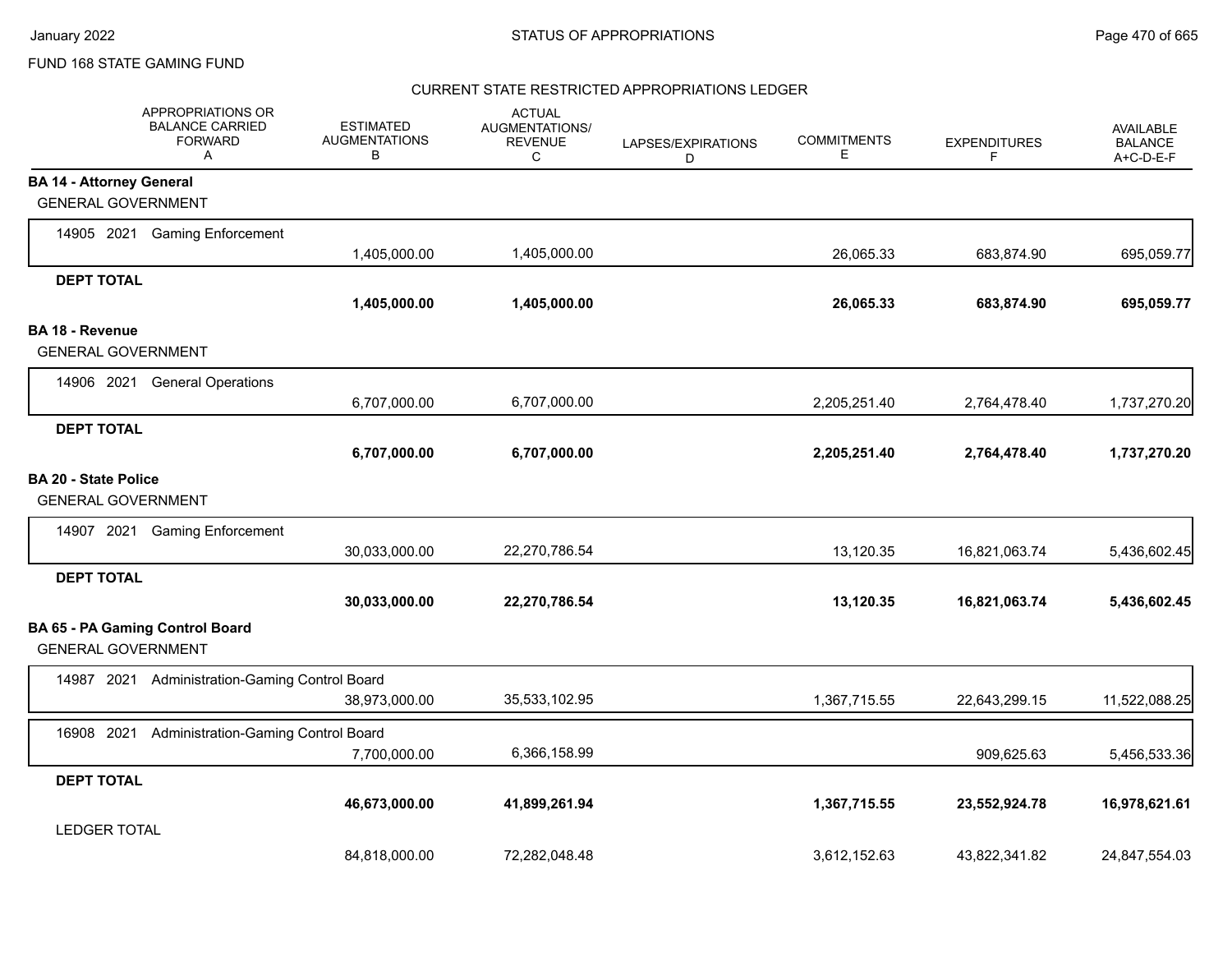## CURRENT STATE EXECUTIVE AUTHORIZATIONS LEDGER

|                                | APPROPRIATIONS OR<br><b>BALANCE CARRIED</b><br><b>FORWARD</b><br>A | <b>ESTIMATED</b><br><b>AUGMENTATIONS</b><br>В | <b>ACTUAL</b><br>AUGMENTATIONS/<br><b>REVENUE</b><br>C | LAPSES/EXPIRATIONS<br>D | <b>COMMITMENTS</b><br>Е | <b>EXPENDITURES</b><br>F | AVAILABLE<br><b>BALANCE</b><br>A+C-D-E-F |
|--------------------------------|--------------------------------------------------------------------|-----------------------------------------------|--------------------------------------------------------|-------------------------|-------------------------|--------------------------|------------------------------------------|
|                                | BA 38 - Conservation & Natural Resourc                             |                                               |                                                        |                         |                         |                          |                                          |
| <b>GENERAL GOVERNMENT</b>      |                                                                    |                                               |                                                        |                         |                         |                          |                                          |
|                                | 20322 2021 Payments in Lieu of Taxes                               |                                               |                                                        |                         |                         |                          |                                          |
|                                | 5,340,000.00                                                       |                                               |                                                        |                         |                         | 5,231,257.16             | 108,742.84                               |
| <b>DEPT TOTAL</b>              |                                                                    |                                               |                                                        |                         |                         |                          |                                          |
|                                | 5,340,000.00                                                       |                                               |                                                        |                         |                         | 5,231,257.16             | 108,742.84                               |
|                                | BA 31 - PA Emergency Management Agency                             |                                               |                                                        |                         |                         |                          |                                          |
| <b>GRANTS AND SUBSIDIES</b>    |                                                                    |                                               |                                                        |                         |                         |                          |                                          |
|                                | 20299 2021 Transfer to Volunteer Co Grants Program                 |                                               |                                                        |                         |                         |                          |                                          |
|                                | 25,000,000.00                                                      |                                               |                                                        |                         |                         | 25,000,000.00            |                                          |
| <b>DEPT TOTAL</b>              |                                                                    |                                               |                                                        |                         |                         |                          |                                          |
|                                | 25,000,000.00                                                      |                                               |                                                        |                         |                         | 25,000,000.00            |                                          |
| BA 22 - Fish & Boat Commission |                                                                    |                                               |                                                        |                         |                         |                          |                                          |
| <b>GENERAL GOVERNMENT</b>      |                                                                    |                                               |                                                        |                         |                         |                          |                                          |
|                                | 20323 2021 Payments in Lieu of Taxes                               |                                               |                                                        |                         |                         |                          |                                          |
|                                | 40,000.00                                                          |                                               |                                                        |                         |                         | 16,533.76                | 23,466.24                                |
| <b>DEPT TOTAL</b>              |                                                                    |                                               |                                                        |                         |                         |                          |                                          |
|                                | 40,000.00                                                          |                                               |                                                        |                         |                         | 16,533.76                | 23,466.24                                |
| <b>BA 23 - Game Commission</b> |                                                                    |                                               |                                                        |                         |                         |                          |                                          |
| <b>GENERAL GOVERNMENT</b>      |                                                                    |                                               |                                                        |                         |                         |                          |                                          |
|                                | 20324 2021 Payments in Lieu of Taxes                               |                                               |                                                        |                         |                         |                          |                                          |
|                                | 3,686,000.00                                                       |                                               |                                                        |                         |                         | 3,631,960.31             | 54,039.69                                |
| <b>DEPT TOTAL</b>              |                                                                    |                                               |                                                        |                         |                         |                          |                                          |
|                                | 3,686,000.00                                                       |                                               |                                                        |                         |                         | 3,631,960.31             | 54,039.69                                |
| <b>BA 18 - Revenue</b>         |                                                                    |                                               |                                                        |                         |                         |                          |                                          |
| <b>GRANTS AND SUBSIDIES</b>    |                                                                    |                                               |                                                        |                         |                         |                          |                                          |
|                                | 20364 2021 Transfer to Comp/ProbGambling Treat-D&A                 |                                               |                                                        |                         |                         |                          |                                          |
|                                | 4,758,143.00                                                       |                                               |                                                        |                         |                         | 4,758,143.00             |                                          |
| 20828 2021                     | Tfr to Cmplsv & Prblm Gamblng Treatmt Fd                           |                                               |                                                        |                         |                         |                          |                                          |
|                                | 6,800,699.00                                                       |                                               |                                                        |                         |                         | 6,800,699.00             |                                          |
|                                |                                                                    |                                               |                                                        |                         |                         |                          |                                          |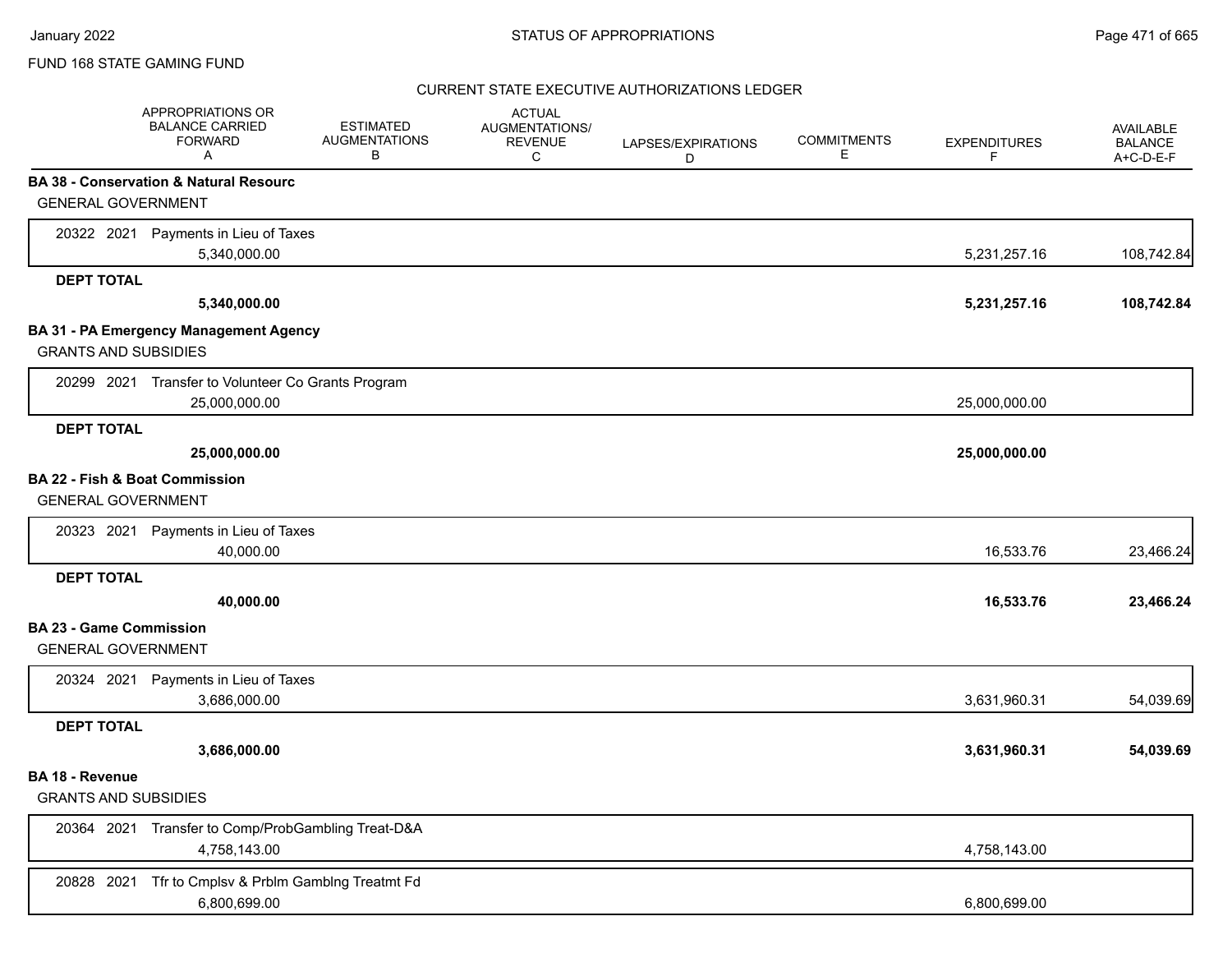## CURRENT STATE EXECUTIVE AUTHORIZATIONS LEDGER

|                     | APPROPRIATIONS OR<br><b>BALANCE CARRIED</b><br><b>FORWARD</b> | <b>ESTIMATED</b><br><b>AUGMENTATIONS</b><br>в | <b>ACTUAL</b><br><b>AUGMENTATIONS/</b><br>REVENUE<br>◡ | LAPSES/EXPIRATIONS<br>ш | <b>COMMITMENTS</b> | <b>EXPENDITURES</b> | AVAILABLE<br>BALANCE<br>$A+C-D-E-F$ |
|---------------------|---------------------------------------------------------------|-----------------------------------------------|--------------------------------------------------------|-------------------------|--------------------|---------------------|-------------------------------------|
| <b>DEPT TOTAL</b>   |                                                               |                                               |                                                        |                         |                    |                     |                                     |
|                     | 11,558,842.00                                                 |                                               |                                                        |                         |                    | 11,558,842.00       |                                     |
| <b>LEDGER TOTAL</b> |                                                               |                                               |                                                        |                         |                    |                     |                                     |
|                     | 45,624,842.00                                                 |                                               |                                                        |                         |                    | 45,438,593.23       | 186,248.77                          |
|                     | TOTAL TOTAL ALL CURRENT STATE LEDGERS                         |                                               |                                                        |                         |                    |                     |                                     |
|                     | 45.624.842.00                                                 | 84,818,000.00                                 | 72,282,048.48                                          |                         | 3,612,152.63       | 89,260,935.05       | 25,033,802.80                       |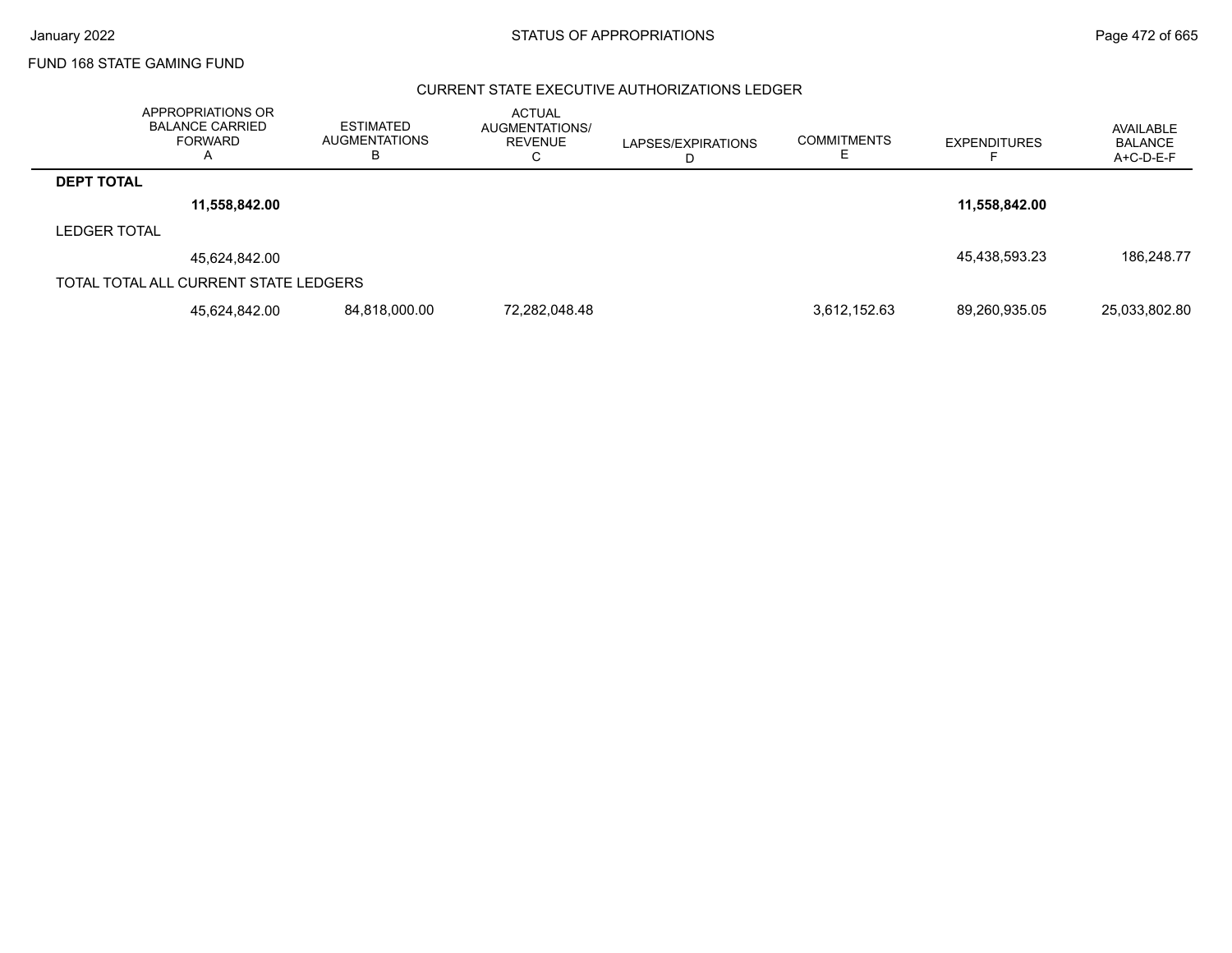## PRIOR STATE RESTRICTED APPROPRIATIONS LEDGER

|                                                              | <b>APPROPRIATIONS OR</b><br><b>BALANCE CARRIED</b><br><b>FORWARD</b><br>$\mathsf{A}$ | <b>ESTIMATED</b><br><b>AUGMENTATIONS</b><br>В | <b>ACTUAL</b><br>AUGMENTATIONS/<br><b>REVENUE</b><br>C | LAPSES/EXPIRATIONS<br>D | <b>COMMITMENTS</b><br>Е | <b>EXPENDITURES</b><br>F | <b>AVAILABLE</b><br><b>BALANCE</b><br>A+C-D-E-F |
|--------------------------------------------------------------|--------------------------------------------------------------------------------------|-----------------------------------------------|--------------------------------------------------------|-------------------------|-------------------------|--------------------------|-------------------------------------------------|
| <b>BA 14 - Attorney General</b><br><b>GENERAL GOVERNMENT</b> |                                                                                      |                                               |                                                        |                         |                         |                          |                                                 |
|                                                              | 14905 2020 Gaming Enforcement<br>719,657.47                                          |                                               |                                                        |                         | 223.62                  | 61,982.66                | 657,451.19                                      |
| <b>DEPT TOTAL</b>                                            | 719,657.47                                                                           |                                               |                                                        |                         | 223.62                  | 61,982.66                | 657,451.19                                      |
| <b>BA 18 - Revenue</b><br><b>GENERAL GOVERNMENT</b>          |                                                                                      |                                               |                                                        |                         |                         |                          |                                                 |
|                                                              | 14906 2020 General Operations<br>871,147.24                                          |                                               | -498,331.93                                            |                         |                         | 372,815.31               |                                                 |
| <b>DEPT TOTAL</b>                                            | 871,147.24                                                                           |                                               | -498,331.93                                            |                         |                         | 372,815.31               |                                                 |
| <b>BA 20 - State Police</b><br><b>GENERAL GOVERNMENT</b>     |                                                                                      |                                               |                                                        |                         |                         |                          |                                                 |
|                                                              | 14907 2020 Gaming Enforcement<br>2,248,366.76                                        |                                               |                                                        |                         |                         | 1,506,156.66             | 742,210.10                                      |
| <b>DEPT TOTAL</b>                                            | 2,248,366.76                                                                         |                                               |                                                        |                         |                         | 1,506,156.66             | 742,210.10                                      |
| <b>GENERAL GOVERNMENT</b>                                    | <b>BA 65 - PA Gaming Control Board</b>                                               |                                               |                                                        |                         |                         |                          |                                                 |
|                                                              | 14987 2017 Administration-Gaming Control Board<br>35.00                              |                                               |                                                        |                         |                         |                          | 35.00                                           |
| 14987                                                        | 2019 Administration-Gaming Control Board<br>320,919.63                               |                                               |                                                        |                         | 413.71                  |                          | 320,505.92                                      |
|                                                              | 14987 2020 Administration-Gaming Control Board<br>2,709,266.53                       |                                               |                                                        |                         | 511,063.14              | 1,303,878.77             | 894,324.62                                      |
| 16908 2020                                                   | Administration-Gaming Control Board<br>352,878.07                                    |                                               | $-366, 158.99$                                         |                         |                         | $-13,280.92$             |                                                 |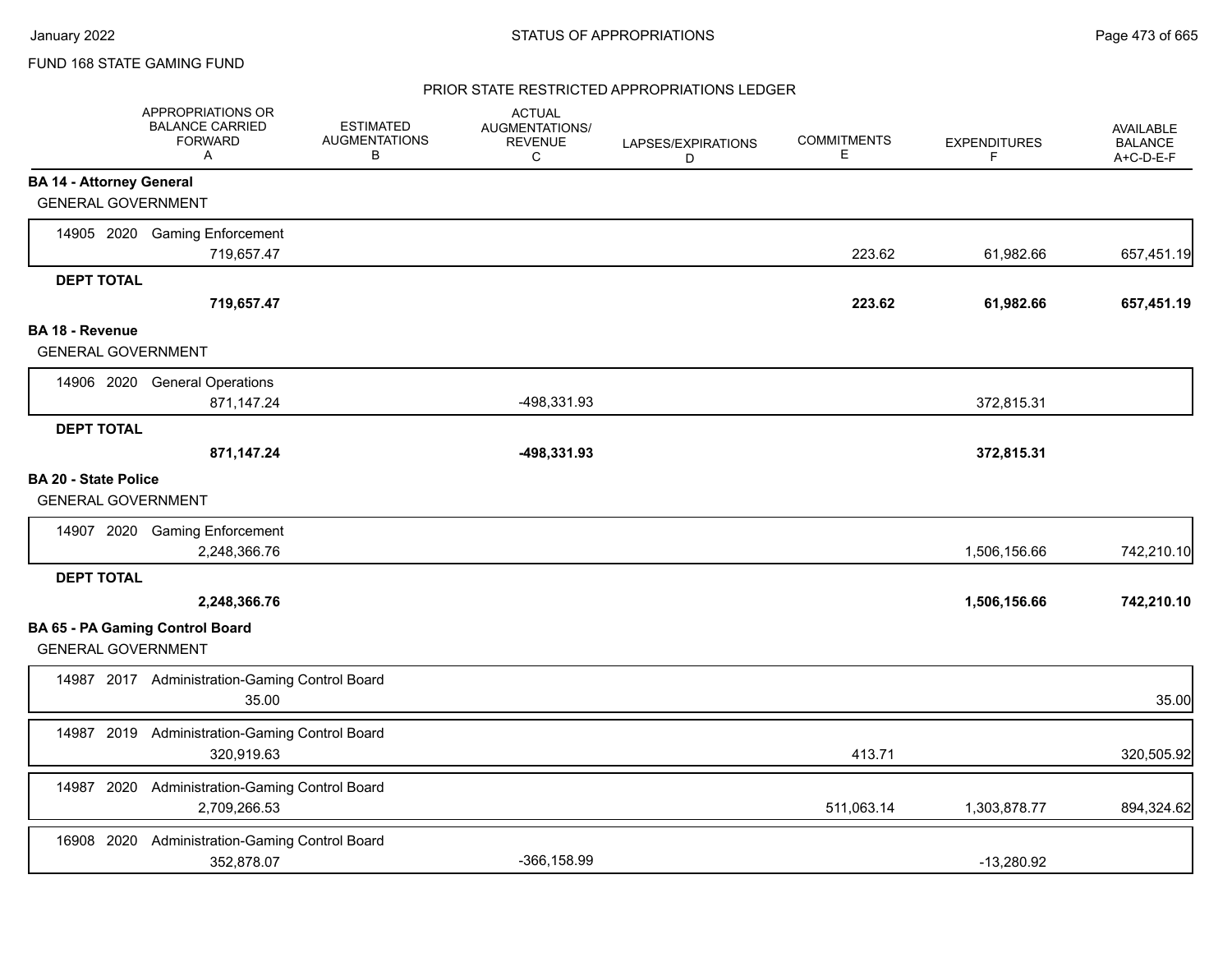### PRIOR STATE RESTRICTED APPROPRIATIONS LEDGER

|                   | APPROPRIATIONS OR<br><b>BALANCE CARRIED</b><br><b>FORWARD</b><br>A | <b>ESTIMATED</b><br><b>AUGMENTATIONS</b><br>ь | <b>ACTUAL</b><br><b>AUGMENTATIONS/</b><br><b>REVENUE</b><br>$\mathbf C$ | LAPSES/EXPIRATIONS<br>D | <b>COMMITMENTS</b> | <b>EXPENDITURES</b> | AVAILABLE<br><b>BALANCE</b><br>A+C-D-E-F |
|-------------------|--------------------------------------------------------------------|-----------------------------------------------|-------------------------------------------------------------------------|-------------------------|--------------------|---------------------|------------------------------------------|
| 2013<br>16908     | Administration-Gaming Control Board                                |                                               |                                                                         |                         |                    |                     |                                          |
|                   | 300.00                                                             |                                               |                                                                         |                         |                    |                     | 300.00                                   |
| <b>DEPT TOTAL</b> |                                                                    |                                               |                                                                         |                         |                    |                     |                                          |
|                   | 3,383,399.23                                                       |                                               | $-366, 158.99$                                                          |                         | 511,476.85         | 1,290,597.85        | 1,215,165.54                             |
| LEDGER TOTAL      |                                                                    |                                               |                                                                         |                         |                    |                     |                                          |
|                   | 7,222,570.70                                                       |                                               | -864,490.92                                                             |                         | 511.700.47         | 3,231,552.48        | 2,614,826.83                             |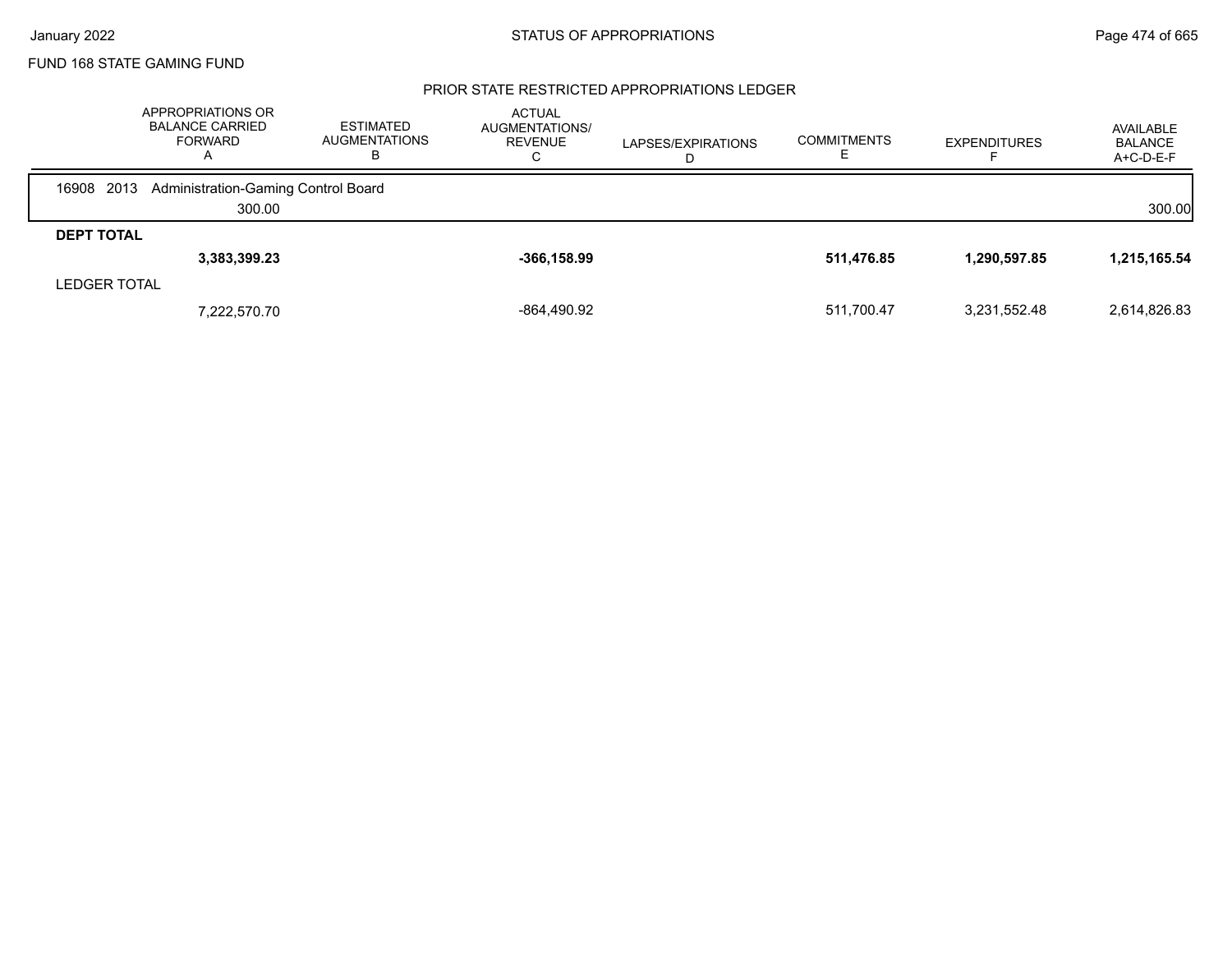## PRIOR STATE EXECUTIVE AUTHORIZATIONS LEDGER

|                                                             | APPROPRIATIONS OR<br><b>BALANCE CARRIED</b><br><b>FORWARD</b><br>Α | <b>ESTIMATED</b><br><b>AUGMENTATIONS</b><br>В | <b>ACTUAL</b><br>AUGMENTATIONS/<br><b>REVENUE</b><br>С | LAPSES/EXPIRATIONS<br>D | <b>COMMITMENTS</b><br>Е | <b>EXPENDITURES</b><br>F | AVAILABLE<br><b>BALANCE</b><br>A+C-D-E-F |
|-------------------------------------------------------------|--------------------------------------------------------------------|-----------------------------------------------|--------------------------------------------------------|-------------------------|-------------------------|--------------------------|------------------------------------------|
|                                                             | <b>BA 38 - Conservation &amp; Natural Resourc</b>                  |                                               |                                                        |                         |                         |                          |                                          |
| <b>GENERAL GOVERNMENT</b>                                   |                                                                    |                                               |                                                        |                         |                         |                          |                                          |
|                                                             | 20322 2020 Payments in Lieu of Taxes                               |                                               |                                                        |                         |                         |                          |                                          |
|                                                             | 85,845.31                                                          |                                               |                                                        |                         |                         |                          | 85,845.31                                |
| <b>DEPT TOTAL</b>                                           |                                                                    |                                               |                                                        |                         |                         |                          |                                          |
|                                                             | 85,845.31                                                          |                                               |                                                        |                         |                         |                          | 85,845.31                                |
| <b>BA 22 - Fish &amp; Boat Commission</b>                   |                                                                    |                                               |                                                        |                         |                         |                          |                                          |
| <b>GENERAL GOVERNMENT</b>                                   |                                                                    |                                               |                                                        |                         |                         |                          |                                          |
|                                                             | 20323 2020 Payments in Lieu of Taxes                               |                                               |                                                        |                         |                         |                          |                                          |
|                                                             | 23,466.24                                                          |                                               |                                                        |                         |                         |                          | 23,466.24                                |
| <b>DEPT TOTAL</b>                                           |                                                                    |                                               |                                                        |                         |                         |                          |                                          |
|                                                             | 23,466.24                                                          |                                               |                                                        |                         |                         |                          | 23,466.24                                |
| <b>BA 23 - Game Commission</b><br><b>GENERAL GOVERNMENT</b> |                                                                    |                                               |                                                        |                         |                         |                          |                                          |
| 20324 2020                                                  | Payments in Lieu of Taxes                                          |                                               |                                                        |                         |                         |                          |                                          |
|                                                             | 57,768.58                                                          |                                               |                                                        |                         |                         |                          | 57,768.58                                |
| <b>DEPT TOTAL</b>                                           |                                                                    |                                               |                                                        |                         |                         |                          |                                          |
|                                                             | 57,768.58                                                          |                                               |                                                        |                         |                         |                          | 57,768.58                                |
| BA 18 - Revenue<br><b>GRANTS AND SUBSIDIES</b>              |                                                                    |                                               |                                                        |                         |                         |                          |                                          |
|                                                             | 20364 2020 Transfer to Comp/ProbGambling Treat-D&A                 |                                               |                                                        |                         |                         |                          |                                          |
|                                                             | 3,458,568.00                                                       |                                               |                                                        |                         |                         | 3,458,568.00             |                                          |
| <b>DEPT TOTAL</b>                                           |                                                                    |                                               |                                                        |                         |                         |                          |                                          |
|                                                             | 3,458,568.00                                                       |                                               |                                                        |                         |                         | 3,458,568.00             |                                          |
| BA 65 - PA Gaming Control Board                             |                                                                    |                                               |                                                        |                         |                         |                          |                                          |
| <b>GRANTS AND SUBSIDIES</b>                                 |                                                                    |                                               |                                                        |                         |                         |                          |                                          |
|                                                             | 29300 2019 Local Law Enforcement Grants                            |                                               |                                                        |                         |                         |                          |                                          |
|                                                             | 584,855.73                                                         |                                               |                                                        |                         | 51,487.61               | 198,512.39               | 334,855.73                               |
| 29300 2020                                                  | <b>Local Law Enforcement Grants</b>                                |                                               |                                                        |                         |                         |                          |                                          |
|                                                             | 2,000,000.00                                                       |                                               |                                                        |                         |                         |                          | 2,000,000.00                             |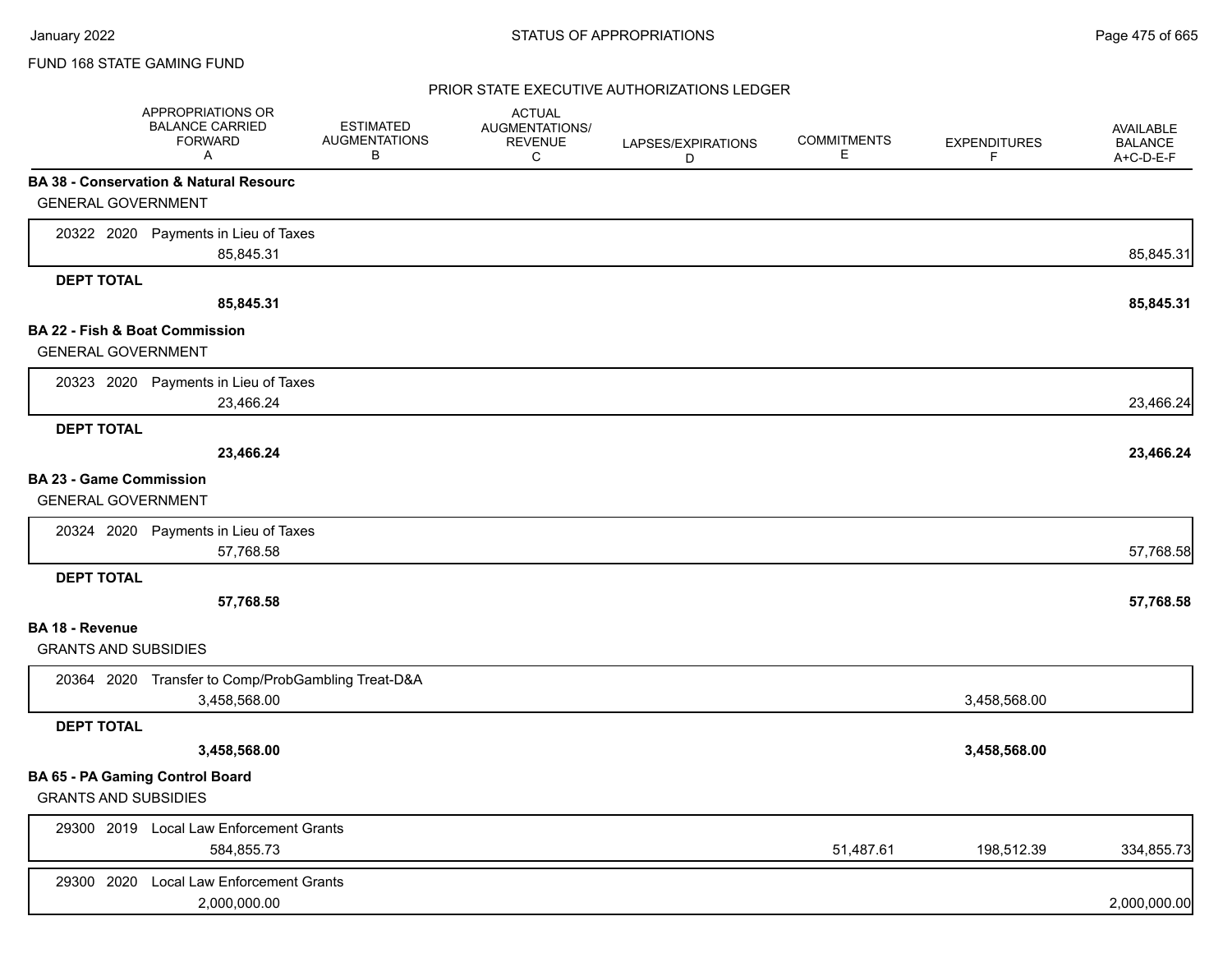## PRIOR STATE EXECUTIVE AUTHORIZATIONS LEDGER

|                     | APPROPRIATIONS OR<br><b>BALANCE CARRIED</b><br>FORWARD<br>$\mathsf{A}$ | <b>ESTIMATED</b><br><b>AUGMENTATIONS</b><br>в | <b>ACTUAL</b><br>AUGMENTATIONS/<br><b>REVENUE</b><br>⌒<br>◡ | LAPSES/EXPIRATIONS<br>D | <b>COMMITMENTS</b><br>E. | <b>EXPENDITURES</b> | AVAILABLE<br><b>BALANCE</b><br>$A+C-D-E-F$ |
|---------------------|------------------------------------------------------------------------|-----------------------------------------------|-------------------------------------------------------------|-------------------------|--------------------------|---------------------|--------------------------------------------|
| <b>DEPT TOTAL</b>   |                                                                        |                                               |                                                             |                         |                          |                     |                                            |
|                     | 2,584,855.73                                                           |                                               |                                                             |                         | 51,487.61                | 198.512.39          | 2,334,855.73                               |
| <b>LEDGER TOTAL</b> |                                                                        |                                               |                                                             |                         |                          |                     |                                            |
|                     | 6,210,503.86                                                           |                                               |                                                             |                         | 51,487.61                | 3,657,080.39        | 2,501,935.86                               |
|                     | TOTAL TOTAL ALL PRIOR STATE LEDGERS                                    |                                               |                                                             |                         |                          |                     |                                            |
|                     | 13,433,074.56                                                          |                                               | -864,490.92                                                 |                         | 563,188.08               | 6,888,632.87        | 5,116,762.69                               |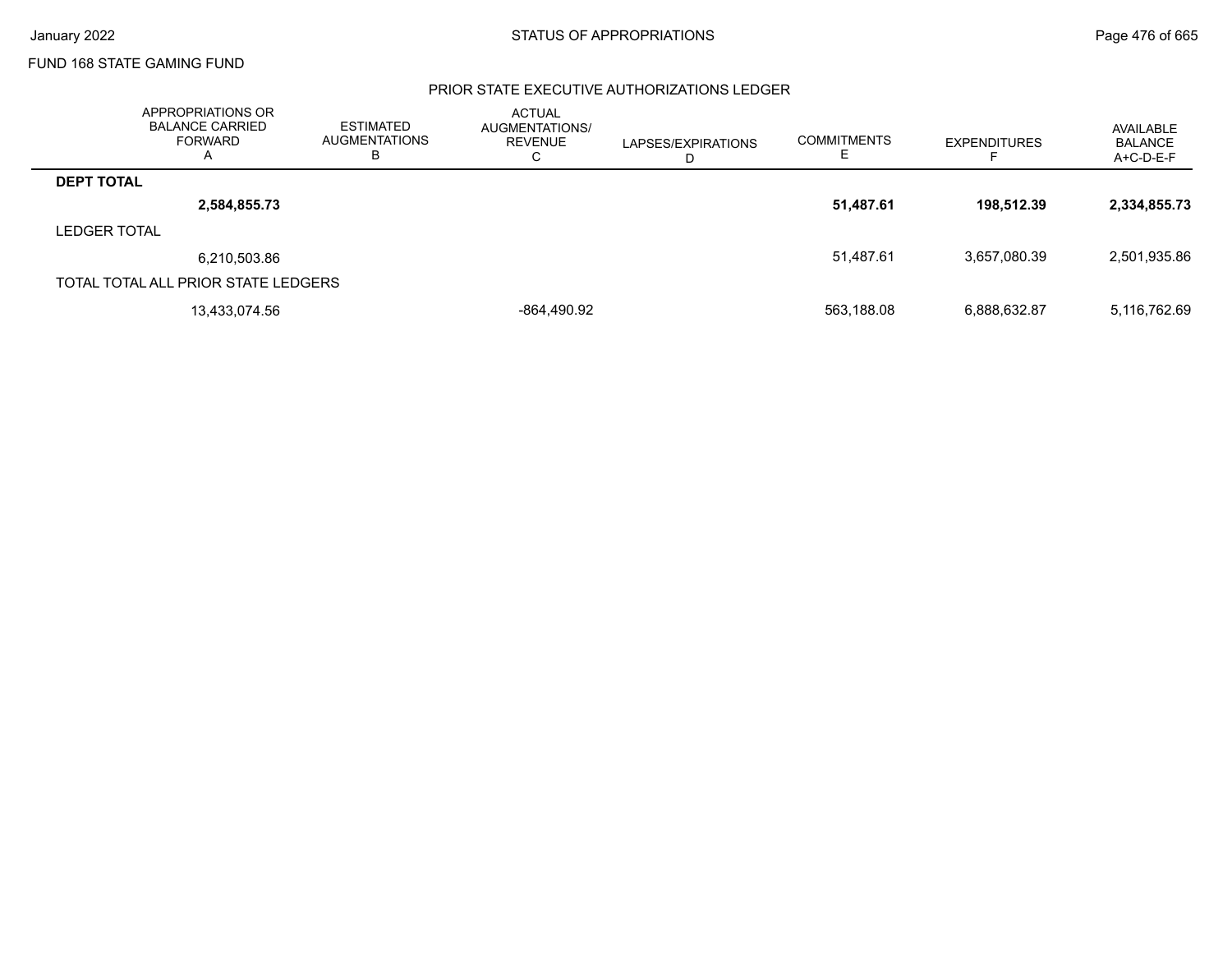## RESTRICTED RECEIPTS LEDGER

|                                                     | APPROPRIATIONS OR<br><b>BALANCE CARRIED</b><br><b>FORWARD</b><br>A  | <b>ESTIMATED</b><br><b>AUGMENTATIONS</b><br>В | <b>ACTUAL</b><br>AUGMENTATIONS/<br><b>REVENUE</b><br>C | LAPSES/EXPIRATIONS<br>D. | <b>COMMITMENTS</b><br>Е | <b>EXPENDITURES</b><br>F | <b>AVAILABLE</b><br><b>BALANCE</b><br>A+C-D-E-F |
|-----------------------------------------------------|---------------------------------------------------------------------|-----------------------------------------------|--------------------------------------------------------|--------------------------|-------------------------|--------------------------|-------------------------------------------------|
| <b>BA 18 - Revenue</b><br><b>GENERAL GOVERNMENT</b> |                                                                     |                                               |                                                        |                          |                         |                          |                                                 |
|                                                     | 40261 2021 LDA Presque Isle-Churchill Downs (CDI)<br>1,757,479.36   |                                               | 1,557,194.85                                           |                          |                         | 1,786,216.84             | 1,528,457.37                                    |
| 40262 2021                                          | LDA Nemacolin-Churchill Downs (CDI)<br>1,051,511.14                 |                                               | 285,012.21                                             |                          |                         | 331,226.54               | 1,005,296.81                                    |
|                                                     | 40268 2021 LDA Philly Live!-Stadium Casino LLC<br>1,957,032.22      |                                               | 2,705,123.13                                           |                          |                         | 3,129,440.46             | 1,532,714.89                                    |
|                                                     | 40451 2021 Licensee Deposit Account - Chester Downs<br>1,962,052.30 |                                               | 2,452,360.49                                           |                          |                         | 2,859,987.20             | 1,554,425.59                                    |
| 40452 2021                                          | Licensee Deposit Account - Pocono Downs<br>2,019,674.39             |                                               | 2,956,216.13                                           |                          |                         | 3,411,906.21             | 1,563,984.31                                    |
|                                                     | 40453 2021 Licensee Deposit Account - Phila Park<br>3,059,171.87    |                                               | 8,249,459.87                                           |                          |                         | 9,648,643.60             | 1,659,988.14                                    |
|                                                     | 40454 2021 Licensee Deposit Account -Penn National<br>2,852,566.66  |                                               | 7,292,410.35                                           |                          |                         | 8,583,056.17             | 1,561,920.84                                    |
| 40455 2021                                          | Licensee Deposit Account - The Meadows<br>2,049,139.58              |                                               | 3,226,968.27                                           |                          |                         | 3,718,554.96             | 1,557,552.89                                    |
| 40456 2021                                          | Licensee Deposit Acct-Sugar House Casino<br>2,676,022.02            |                                               | 5,934,686.74                                           |                          |                         | 7,078,238.43             | 1,532,470.33                                    |
| 40458 2021                                          | Licensee Deposit Acct-Rivers Casino<br>2,239,015.79                 |                                               | 4,424,062.59                                           |                          |                         | 5,074,024.91             | 1,589,053.47                                    |
| 40459 2021                                          | License Deposit Acct-Mount Airy Casino<br>2,093,432.45              |                                               | 2,966,217.48                                           |                          |                         | 3,511,361.78             | 1,548,288.15                                    |
| 40460 2021                                          | Licensee Dep Acct-Sands Bethworks Casino<br>2,574,411.75            |                                               | 7,132,576.35                                           |                          |                         | 8,062,946.47             | 1,644,041.63                                    |
| 40466 2021                                          | Licensee Deposit Acct-ValleyForgeCasino<br>1,930,568.17             |                                               | 5,242,670.13                                           |                          |                         | 6,134,812.71             | 1,038,425.59                                    |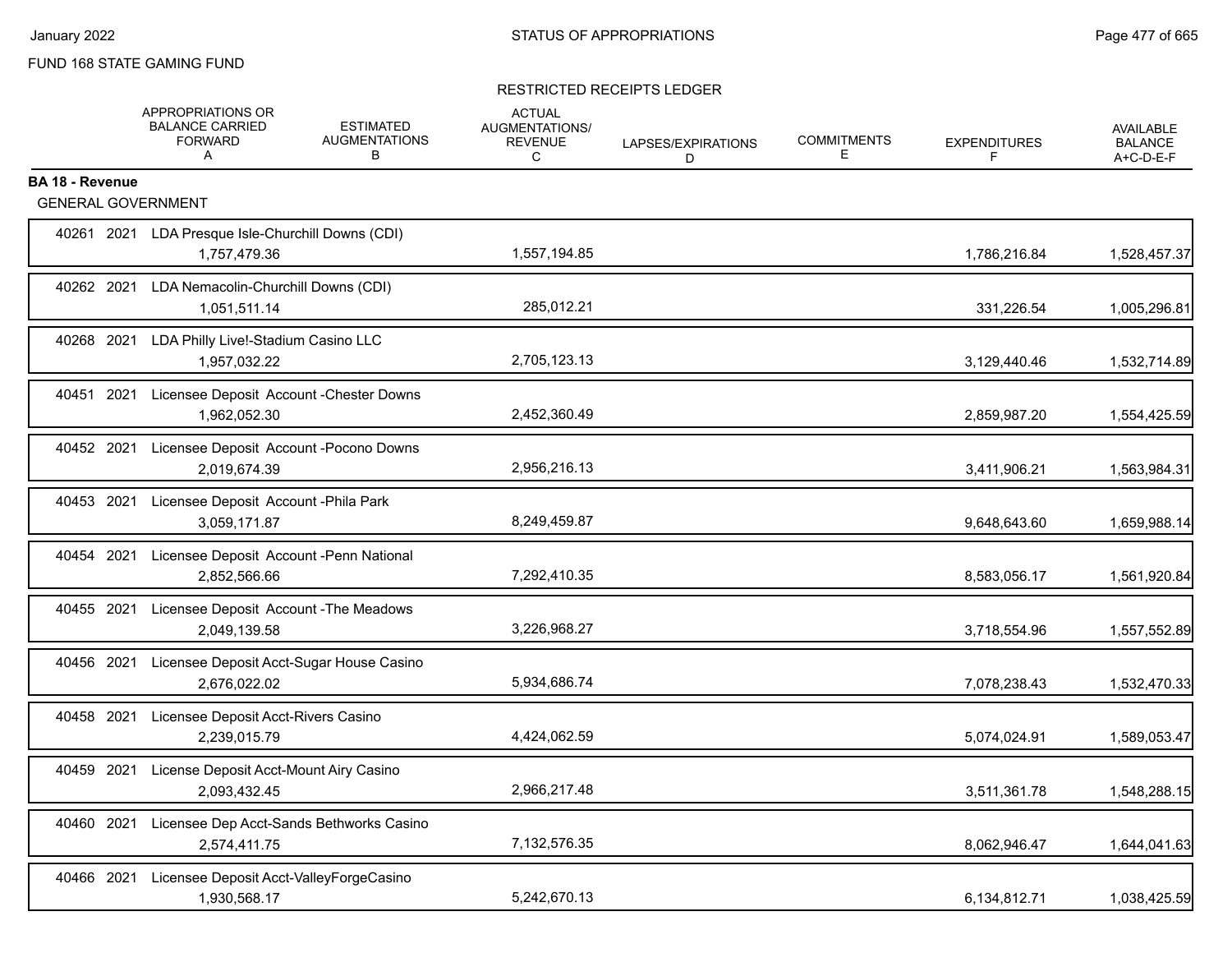### RESTRICTED RECEIPTS LEDGER

|                     | <b>APPROPRIATIONS OR</b><br><b>BALANCE CARRIED</b><br><b>FORWARD</b><br>A | <b>ESTIMATED</b><br><b>AUGMENTATIONS</b><br>в | <b>ACTUAL</b><br>AUGMENTATIONS/<br><b>REVENUE</b><br>С | LAPSES/EXPIRATIONS<br>D | <b>COMMITMENTS</b><br>E. | <b>EXPENDITURES</b> | AVAILABLE<br><b>BALANCE</b><br>A+C-D-E-F |
|---------------------|---------------------------------------------------------------------------|-----------------------------------------------|--------------------------------------------------------|-------------------------|--------------------------|---------------------|------------------------------------------|
| 2021<br>40480       | Category4LicenseeDepositAcctPennNatlYork                                  |                                               |                                                        |                         |                          |                     |                                          |
|                     |                                                                           |                                               | 2,119,119.46                                           |                         |                          | 842,472.08          | 1,276,647.38                             |
| 2021<br>40481       |                                                                           | Category4LicenseDepAcctPennNatILancaster      |                                                        |                         |                          |                     |                                          |
|                     | 74,011.18                                                                 |                                               | 1,462,328.14                                           |                         |                          | 267,266.81          | 269,072.51,                              |
| 40482 2021          |                                                                           | Cat4LcnsDepAcctStadiumCasinoWestmoreland      |                                                        |                         |                          |                     |                                          |
|                     | 1,435,061.80                                                              |                                               | 1,324,110.85                                           |                         |                          | 1,475,734.32        | 1,283,438.33                             |
| <b>DEPT TOTAL</b>   |                                                                           |                                               |                                                        |                         |                          |                     |                                          |
|                     | 29,731,150.68                                                             |                                               | 59,330,517.04                                          |                         |                          | 65,915,889.49       | 23, 145, 778. 23                         |
| <b>LEDGER TOTAL</b> |                                                                           |                                               |                                                        |                         |                          |                     |                                          |
|                     | 29,731,150.68                                                             |                                               | 59,330,517.04                                          |                         |                          | 65,915,889.49       | 23,145,778.23                            |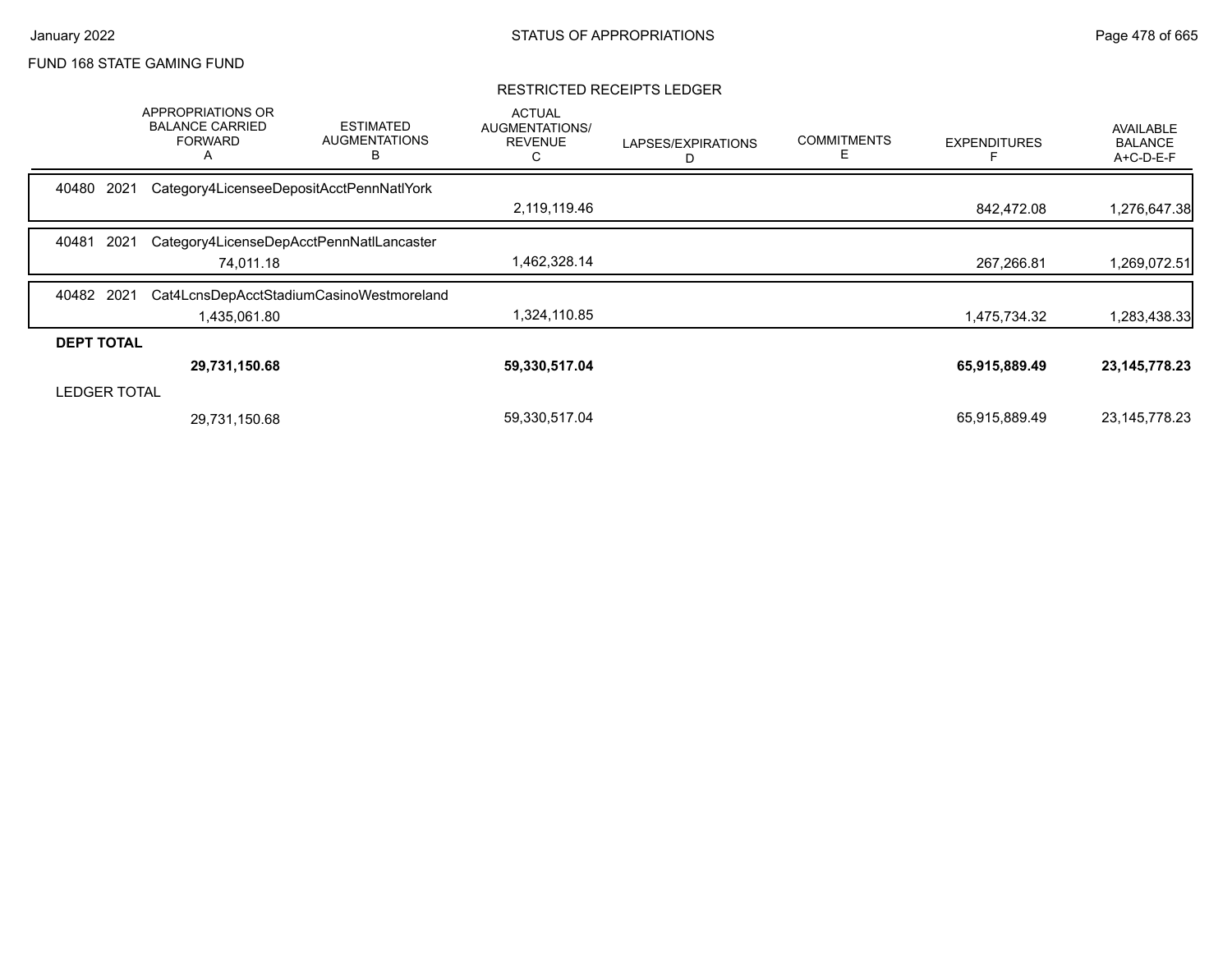#### NON-BUDGETED LEDGER

|                        | APPROPRIATIONS OR<br><b>BALANCE CARRIED</b><br><b>FORWARD</b><br>A | <b>ESTIMATED</b><br><b>AUGMENTATIONS</b><br>в | <b>ACTUAL</b><br>AUGMENTATIONS/<br><b>REVENUE</b><br>C | LAPSES/EXPIRATIONS<br>D | <b>COMMITMENTS</b><br>E. | <b>EXPENDITURES</b> | AVAILABLE<br><b>BALANCE</b><br>A+C-D-E-F |
|------------------------|--------------------------------------------------------------------|-----------------------------------------------|--------------------------------------------------------|-------------------------|--------------------------|---------------------|------------------------------------------|
| <b>BA 18 - Revenue</b> |                                                                    |                                               |                                                        |                         |                          |                     |                                          |
|                        | <b>GENERAL GOVERNMENT</b>                                          |                                               |                                                        |                         |                          |                     |                                          |
| 50210 2021             | Transfer To Property Tax Relief Fund                               |                                               |                                                        |                         |                          |                     |                                          |
|                        |                                                                    |                                               |                                                        |                         |                          | 603,400,785.35      | -603,400,785.35                          |
| <b>DEPT TOTAL</b>      |                                                                    |                                               |                                                        |                         |                          |                     |                                          |
|                        |                                                                    |                                               |                                                        |                         |                          | 603,400,785.35      | -603,400,785.35                          |
| <b>LEDGER TOTAL</b>    |                                                                    |                                               |                                                        |                         |                          |                     |                                          |
|                        |                                                                    |                                               |                                                        |                         |                          | 603,400,785.35      | -603,400,785.35                          |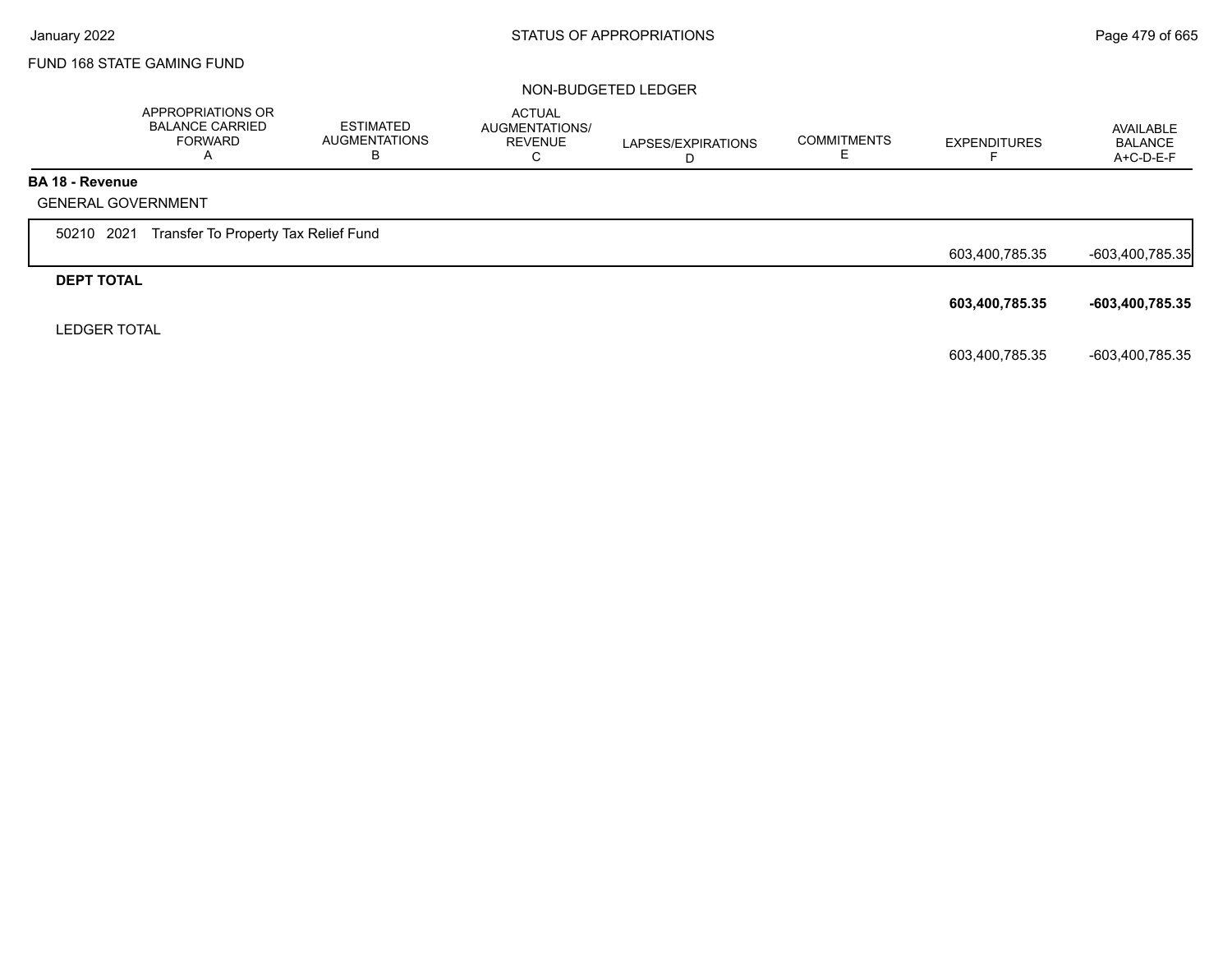### RESTRICTED REVENUE LEDGER

|                                                         | <b>APPROPRIATIONS OR</b><br><b>BALANCE CARRIED</b><br><b>FORWARD</b><br>A | <b>ESTIMATED</b><br><b>AUGMENTATIONS</b><br>В | <b>ACTUAL</b><br>AUGMENTATIONS/<br><b>REVENUE</b><br>C | LAPSES/EXPIRATIONS<br>D | <b>COMMITMENTS</b><br>E. | <b>EXPENDITURES</b><br>F. | <b>AVAILABLE</b><br><b>BALANCE</b><br>A+C-D-E-F |
|---------------------------------------------------------|---------------------------------------------------------------------------|-----------------------------------------------|--------------------------------------------------------|-------------------------|--------------------------|---------------------------|-------------------------------------------------|
| <b>GENERAL GOVERNMENT</b>                               | <b>BA 24 - Community &amp; Economic Develop</b>                           |                                               |                                                        |                         |                          |                           |                                                 |
|                                                         | 60445 2021 Local Share Assessment - Category 4<br>2,089,452.74            |                                               | 4,485,631.49                                           |                         |                          |                           | 6,575,084.23                                    |
| <b>GRANTS AND SUBSIDIES</b>                             |                                                                           |                                               |                                                        |                         |                          |                           |                                                 |
|                                                         | 60239 2021 Local Share Assessment Grants<br>31,693,179.49                 |                                               | 43,512,513.04                                          |                         | 10,612,039.50            | 26,299,197.17             | 38,294,455.86                                   |
|                                                         | 60454 2021 Local Share Assessment - Sports Wagering<br>7,129,332.48       |                                               | 5,205,063.80                                           |                         |                          |                           | 12,334,396.28                                   |
| 60458 2021                                              | Local ShareAssessment Interactive Gaming<br>8,547,863.53                  |                                               | 8,550,674.57                                           |                         |                          |                           | 17,098,538.10                                   |
| 60465 2021                                              | Interactive Gaming Act 42 CFA<br>95,791,184.62                            |                                               | 61,578,612.76                                          |                         |                          |                           | 157,369,797.38                                  |
| <b>DEPT TOTAL</b>                                       | 145,251,012.86                                                            |                                               | 123,332,495.66                                         |                         | 10,612,039.50            | 26,299,197.17             | 231,672,271.85                                  |
| <b>BA 16 - Education</b><br><b>GRANTS AND SUBSIDIES</b> |                                                                           |                                               |                                                        |                         |                          |                           |                                                 |
|                                                         | 60272 2021 Local Share Assessment-Table Games                             |                                               | 1,250,315.94                                           |                         |                          | 1,250,315.94              |                                                 |
| <b>DEPT TOTAL</b>                                       |                                                                           |                                               | 1,250,315.94                                           |                         |                          | 1,250,315.94              |                                                 |
| <b>BA 18 - Revenue</b><br><b>GENERAL GOVERNMENT</b>     |                                                                           |                                               |                                                        |                         |                          |                           |                                                 |
|                                                         | 60444 2021 Local Share Assessment - Category 4<br>2,089,452.74            |                                               | 4,485,631.49                                           |                         |                          |                           | 6,575,084.23                                    |
| <b>GRANTS AND SUBSIDIES</b>                             |                                                                           |                                               |                                                        |                         |                          |                           |                                                 |
|                                                         | 60240 2021 Local Share Assessment<br>14, 167, 139.41                      |                                               | 75.637.312.89                                          |                         |                          | 83,472,529.28             | 6,331,923.02                                    |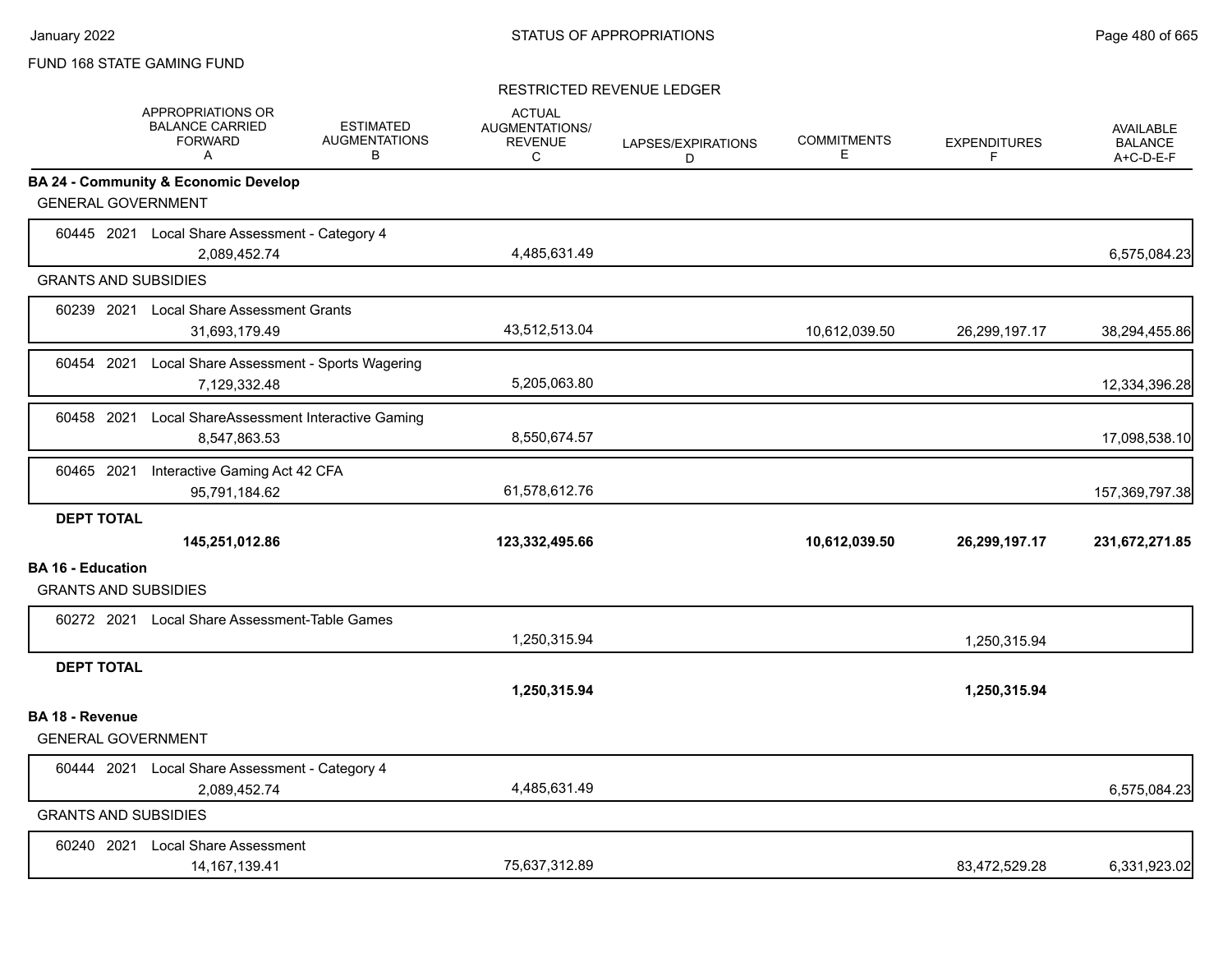### RESTRICTED REVENUE LEDGER

|                           |      | APPROPRIATIONS OR<br><b>BALANCE CARRIED</b><br><b>FORWARD</b><br>A | <b>ESTIMATED</b><br><b>AUGMENTATIONS</b><br>В | <b>ACTUAL</b><br><b>AUGMENTATIONS/</b><br><b>REVENUE</b><br>С | LAPSES/EXPIRATIONS<br>D | <b>COMMITMENTS</b><br>Е | <b>EXPENDITURES</b><br>F | <b>AVAILABLE</b><br><b>BALANCE</b><br>A+C-D-E-F |
|---------------------------|------|--------------------------------------------------------------------|-----------------------------------------------|---------------------------------------------------------------|-------------------------|-------------------------|--------------------------|-------------------------------------------------|
| 60273 2021                |      | Local Share Assessment-Table Games<br>4,114,494.21                 |                                               | 9,564,627.36                                                  |                         |                         | 12,543,862.80            | 1,135,258.77                                    |
| 60453 2021                |      | Local Share Assessment - Sports Wagering<br>1,445,282.79           |                                               | $-862, 194.97$                                                |                         |                         |                          | 583,087.82                                      |
| 60457                     | 2021 | Local ShareAssessment Interactive Gaming<br>5,065,801.11           |                                               | 4,366,466.85                                                  |                         |                         | 7,826,979.73             | 1,605,288.23                                    |
| 60464 2021                |      | Interactive Gaming Act 42 LSA<br>29,160,988.58                     |                                               | 15,210,977.06                                                 |                         |                         | 17,787,954.88            | 26,584,010.76                                   |
| <b>DEPT TOTAL</b>         |      |                                                                    |                                               |                                                               |                         |                         |                          |                                                 |
|                           |      | 56,043,158.84                                                      |                                               | 108,402,820.68                                                |                         |                         | 121,631,326.69           | 42,814,652.83                                   |
| <b>GENERAL GOVERNMENT</b> |      | BA 65 - PA Gaming Control Board                                    |                                               |                                                               |                         |                         |                          |                                                 |
| 60213 2021                |      | <b>Genaral Operations</b><br>5,789,794.34                          |                                               | 3,741,195.84                                                  |                         |                         | 6,000,000.00             | 3,530,990.18                                    |
| 60363 2021                |      | <b>Tavern Games-Investigations</b><br>7,000.00                     |                                               | 1,000.00                                                      |                         |                         |                          | 8,000.00                                        |
| 60490 2021                |      | iGAming Impact Assessment<br>129,963.00                            |                                               | 359,977.00                                                    |                         |                         | 248,278.00               | 241,662.00                                      |
| <b>DEPT TOTAL</b>         |      |                                                                    |                                               |                                                               |                         |                         |                          |                                                 |
|                           |      | 5,926,757.34                                                       |                                               | 4,102,172.84                                                  |                         |                         | 6,248,278.00             | 3,780,652.18                                    |
| <b>LEDGER TOTAL</b>       |      |                                                                    |                                               |                                                               |                         |                         |                          |                                                 |
|                           |      | 207,220,929.04                                                     |                                               | 237,087,805.12                                                |                         | 10,612,039.50           | 155,429,117.80           | 278,267,576.86                                  |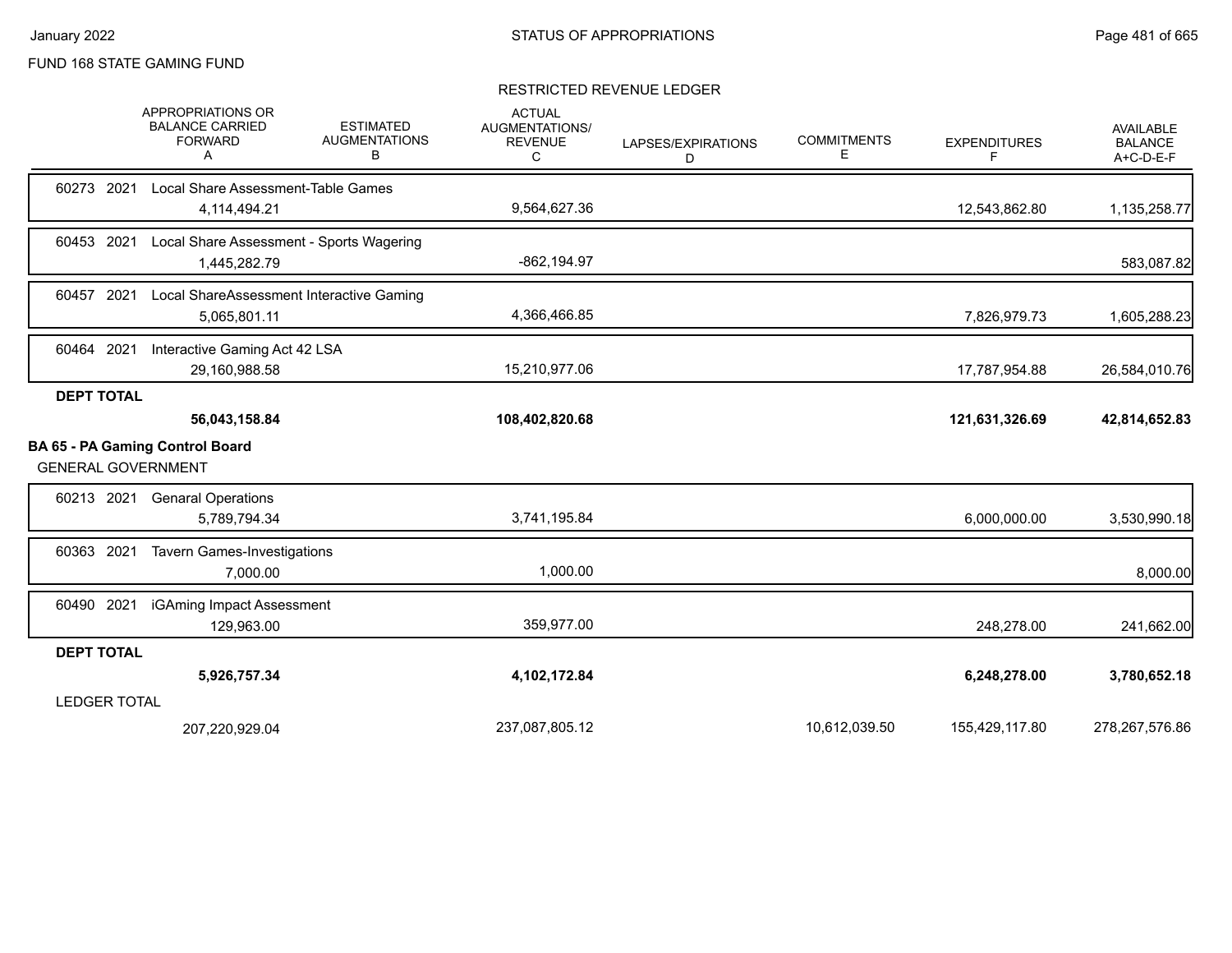## CURRENT STATE EXECUTIVE AUTHORIZATIONS LEDGER

|                             | APPROPRIATIONS OR<br><b>BALANCE CARRIED</b><br><b>FORWARD</b><br>A | <b>ESTIMATED</b><br><b>AUGMENTATIONS</b><br>ь | <b>ACTUAL</b><br>AUGMENTATIONS/<br><b>REVENUE</b><br>С | LAPSES/EXPIRATIONS<br>D | <b>COMMITMENTS</b><br>E | <b>EXPENDITURES</b> | AVAILABLE<br><b>BALANCE</b><br>A+C-D-E-F |
|-----------------------------|--------------------------------------------------------------------|-----------------------------------------------|--------------------------------------------------------|-------------------------|-------------------------|---------------------|------------------------------------------|
|                             | <b>BA 74 - Drug and Alcohol Programs</b>                           |                                               |                                                        |                         |                         |                     |                                          |
| <b>GRANTS AND SUBSIDIES</b> |                                                                    |                                               |                                                        |                         |                         |                     |                                          |
| 2021<br>20382               | Drug and Alcohol Treatment Services                                |                                               |                                                        |                         |                         |                     |                                          |
|                             | 4,676,000.00                                                       |                                               |                                                        |                         | 1,404,333.42            | 1,695,666.58        | 1,576,000.00                             |
| <b>DEPT TOTAL</b>           |                                                                    |                                               |                                                        |                         |                         |                     |                                          |
|                             | 4,676,000.00                                                       |                                               |                                                        |                         | 1,404,333.42            | 1,695,666.58        | 1,576,000.00                             |
| <b>LEDGER TOTAL</b>         |                                                                    |                                               |                                                        |                         |                         |                     |                                          |
|                             | 4,676,000.00                                                       |                                               |                                                        |                         | 1.404.333.42            | 1.695.666.58        | 1.576.000.00                             |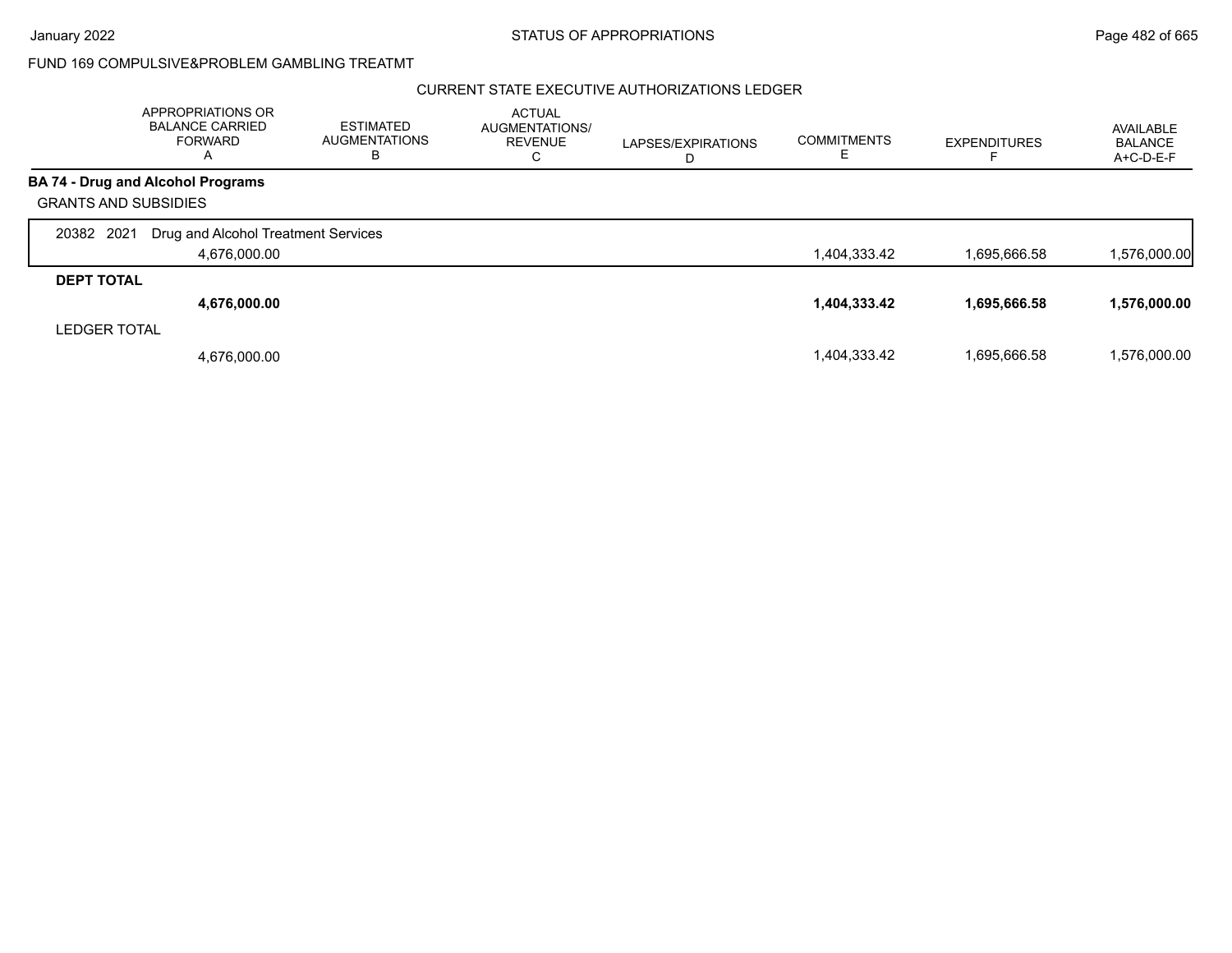## CURRENT STATE EXECUTIVE AUTHORIZATIONS - RESTRICTED LEDGER

|                                       | APPROPRIATIONS OR<br><b>BALANCE CARRIED</b><br><b>FORWARD</b><br>A | <b>ESTIMATED</b><br><b>AUGMENTATIONS</b><br>В | <b>ACTUAL</b><br>AUGMENTATIONS/<br><b>REVENUE</b><br>U | LAPSES/EXPIRATIONS<br>D | <b>COMMITMENTS</b><br>Е | <b>EXPENDITURES</b> | <b>AVAILABLE</b><br><b>BALANCE</b><br>A+C-D-E-F |
|---------------------------------------|--------------------------------------------------------------------|-----------------------------------------------|--------------------------------------------------------|-------------------------|-------------------------|---------------------|-------------------------------------------------|
| BA 74 - Drug and Alcohol Programs     |                                                                    |                                               |                                                        |                         |                         |                     |                                                 |
| <b>GRANTS AND SUBSIDIES</b>           |                                                                    |                                               |                                                        |                         |                         |                     |                                                 |
| 2021<br>26387                         |                                                                    | Compulsive & Problem Gambling Treatment       |                                                        |                         |                         |                     |                                                 |
|                                       |                                                                    | 5,800,000.00                                  | 5,507,000.00                                           |                         | 1,308,189.88            | 1,590,661.63        | 2,608,148.49                                    |
| <b>DEPT TOTAL</b>                     |                                                                    |                                               |                                                        |                         |                         |                     |                                                 |
|                                       |                                                                    | 5,800,000.00                                  | 5,507,000.00                                           |                         | 1,308,189.88            | 1,590,661.63        | 2,608,148.49                                    |
| <b>LEDGER TOTAL</b>                   |                                                                    |                                               |                                                        |                         |                         |                     |                                                 |
|                                       |                                                                    | 5,800,000.00                                  | 5,507,000.00                                           |                         | 1,308,189.88            | 1,590,661.63        | 2,608,148.49                                    |
| TOTAL TOTAL ALL CURRENT STATE LEDGERS |                                                                    |                                               |                                                        |                         |                         |                     |                                                 |
|                                       | 4,676,000.00                                                       | 5,800,000.00                                  | 5,507,000.00                                           |                         | 2,712,523.30            | 3,286,328.21        | 4,184,148.49                                    |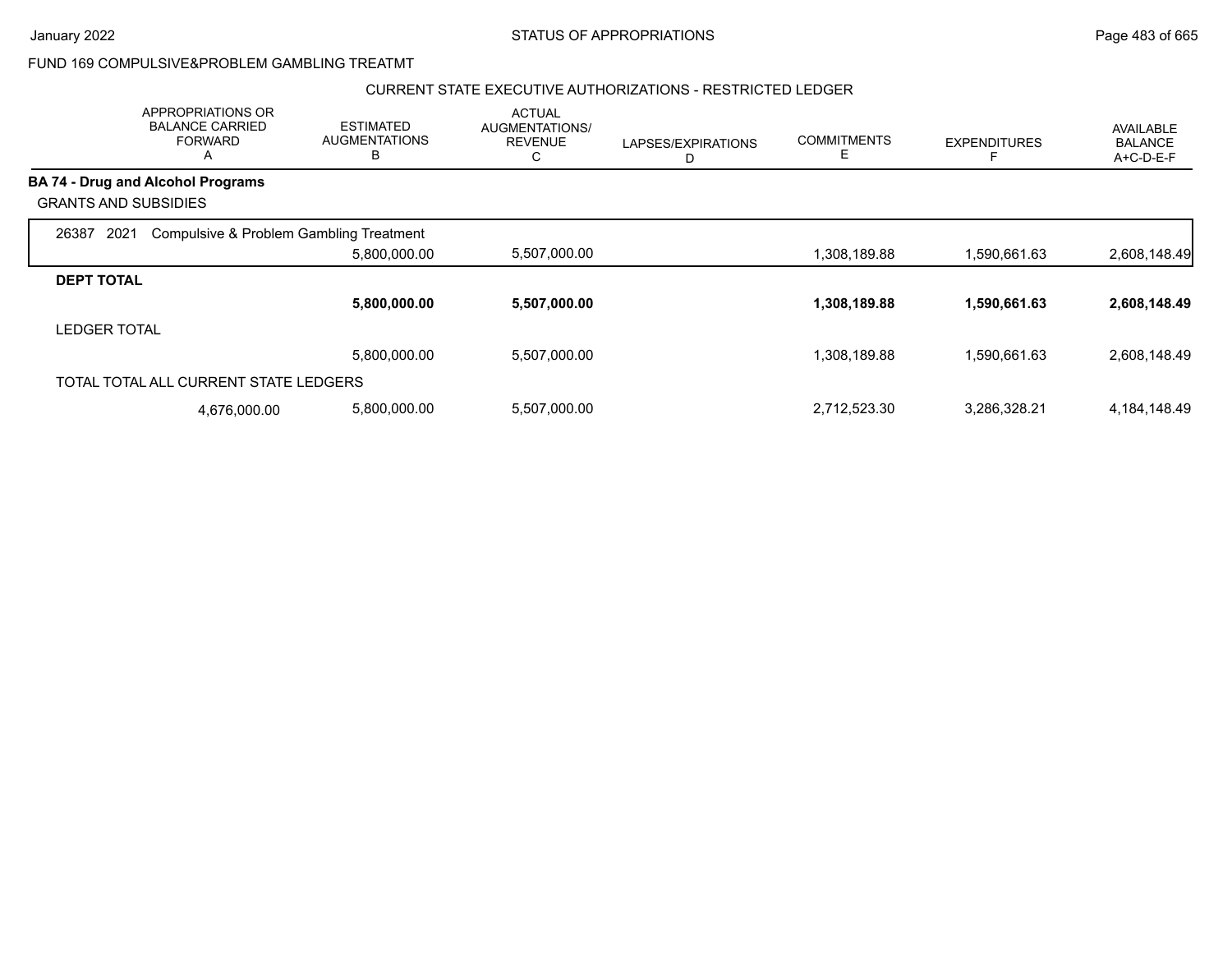## PRIOR STATE EXECUTIVE AUTHORIZATIONS LEDGER

|                             | APPROPRIATIONS OR<br><b>BALANCE CARRIED</b><br><b>FORWARD</b><br>A | <b>ESTIMATED</b><br><b>AUGMENTATIONS</b><br>В | <b>ACTUAL</b><br><b>AUGMENTATIONS/</b><br><b>REVENUE</b><br>С | LAPSES/EXPIRATIONS<br>D | <b>COMMITMENTS</b> | <b>EXPENDITURES</b> | AVAILABLE<br><b>BALANCE</b><br>A+C-D-E-F |
|-----------------------------|--------------------------------------------------------------------|-----------------------------------------------|---------------------------------------------------------------|-------------------------|--------------------|---------------------|------------------------------------------|
|                             | <b>BA 74 - Drug and Alcohol Programs</b>                           |                                               |                                                               |                         |                    |                     |                                          |
| <b>GRANTS AND SUBSIDIES</b> |                                                                    |                                               |                                                               |                         |                    |                     |                                          |
| 20382 2020                  | Drug and Alcohol Treatment Services                                |                                               |                                                               |                         |                    |                     |                                          |
|                             | 571,296.00                                                         |                                               |                                                               |                         |                    | 571,296.00          |                                          |
| <b>DEPT TOTAL</b>           |                                                                    |                                               |                                                               |                         |                    |                     |                                          |
|                             | 571,296.00                                                         |                                               |                                                               |                         |                    | 571,296.00          |                                          |
| <b>LEDGER TOTAL</b>         |                                                                    |                                               |                                                               |                         |                    |                     |                                          |
|                             | 571,296.00                                                         |                                               |                                                               |                         |                    | 571,296.00          |                                          |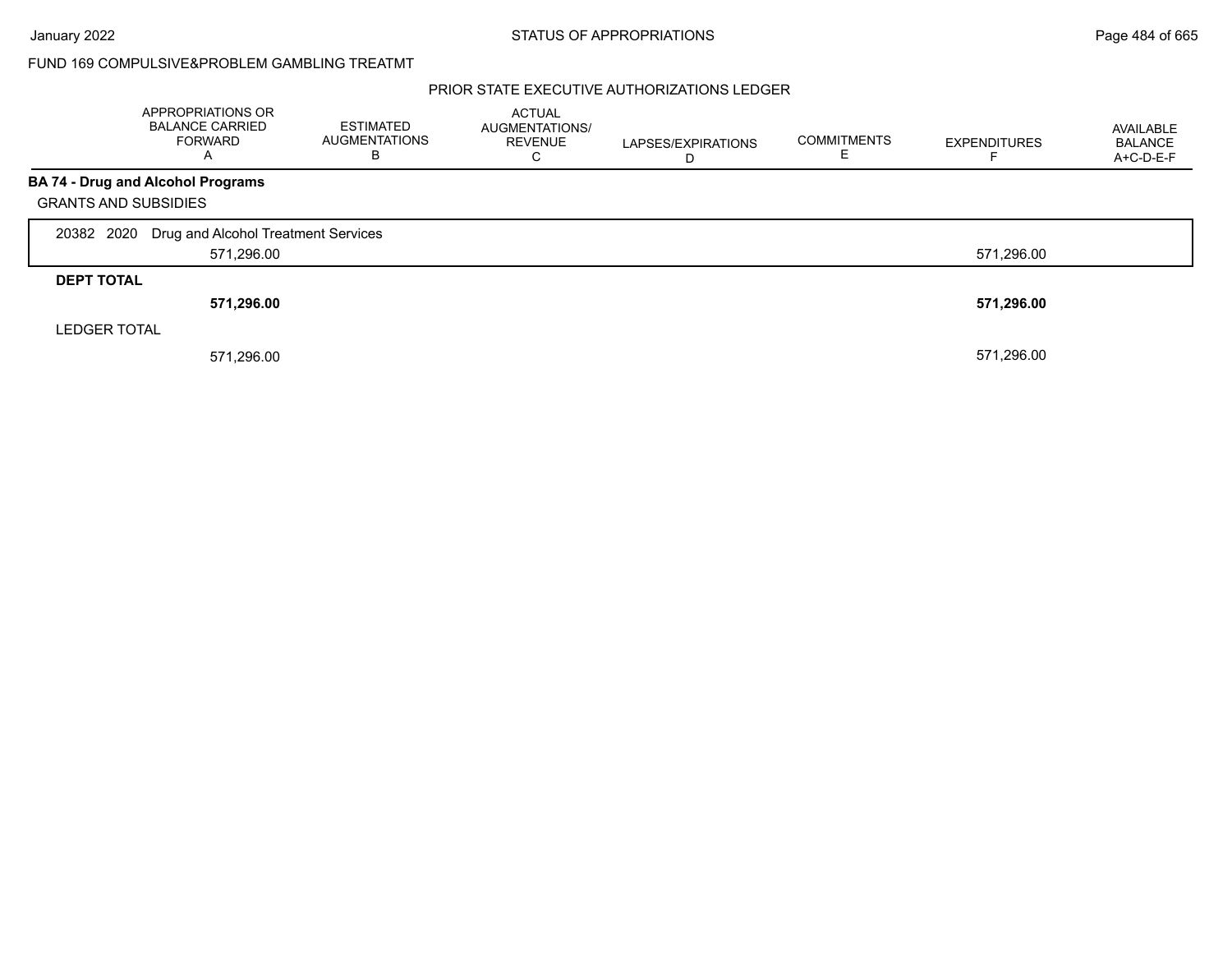### PRIOR STATE EXECUTIVE AUTHORIZATIONS - RESTRICTED LEDGER

|                             | APPROPRIATIONS OR<br><b>BALANCE CARRIED</b><br><b>FORWARD</b><br>Α | <b>ESTIMATED</b><br><b>AUGMENTATIONS</b><br>В | <b>ACTUAL</b><br>AUGMENTATIONS/<br><b>REVENUE</b><br>C | LAPSES/EXPIRATIONS<br>D | <b>COMMITMENTS</b><br>Е | <b>EXPENDITURES</b><br>F | AVAILABLE<br><b>BALANCE</b><br>A+C-D-E-F |
|-----------------------------|--------------------------------------------------------------------|-----------------------------------------------|--------------------------------------------------------|-------------------------|-------------------------|--------------------------|------------------------------------------|
|                             | <b>BA 74 - Drug and Alcohol Programs</b>                           |                                               |                                                        |                         |                         |                          |                                          |
| <b>GRANTS AND SUBSIDIES</b> |                                                                    |                                               |                                                        |                         |                         |                          |                                          |
| 26387<br>2018               | Compulsive & Problem Gambling Treatment<br>51,882.00               |                                               |                                                        |                         |                         |                          | 51,882.00                                |
| 2019<br>26387               | <b>Compulsive &amp; Problem Gambling Treatment</b><br>785,411.39   |                                               |                                                        |                         |                         |                          | 785,411.39                               |
| 26387<br>2020               | Compulsive & Problem Gambling Treatment<br>1,544,166.60            |                                               |                                                        |                         |                         | 367,193.01               | 1,176,973.59                             |
| <b>DEPT TOTAL</b>           |                                                                    |                                               |                                                        |                         |                         |                          |                                          |
|                             | 2,381,459.99                                                       |                                               |                                                        |                         |                         | 367,193.01               | 2,014,266.98                             |
| <b>LEDGER TOTAL</b>         |                                                                    |                                               |                                                        |                         |                         |                          |                                          |
|                             | 2,381,459.99                                                       |                                               |                                                        |                         |                         | 367,193.01               | 2,014,266.98                             |
|                             | TOTAL TOTAL ALL PRIOR STATE LEDGERS                                |                                               |                                                        |                         |                         |                          |                                          |
|                             | 2,952,755.99                                                       |                                               |                                                        |                         |                         | 938,489.01               | 2,014,266.98                             |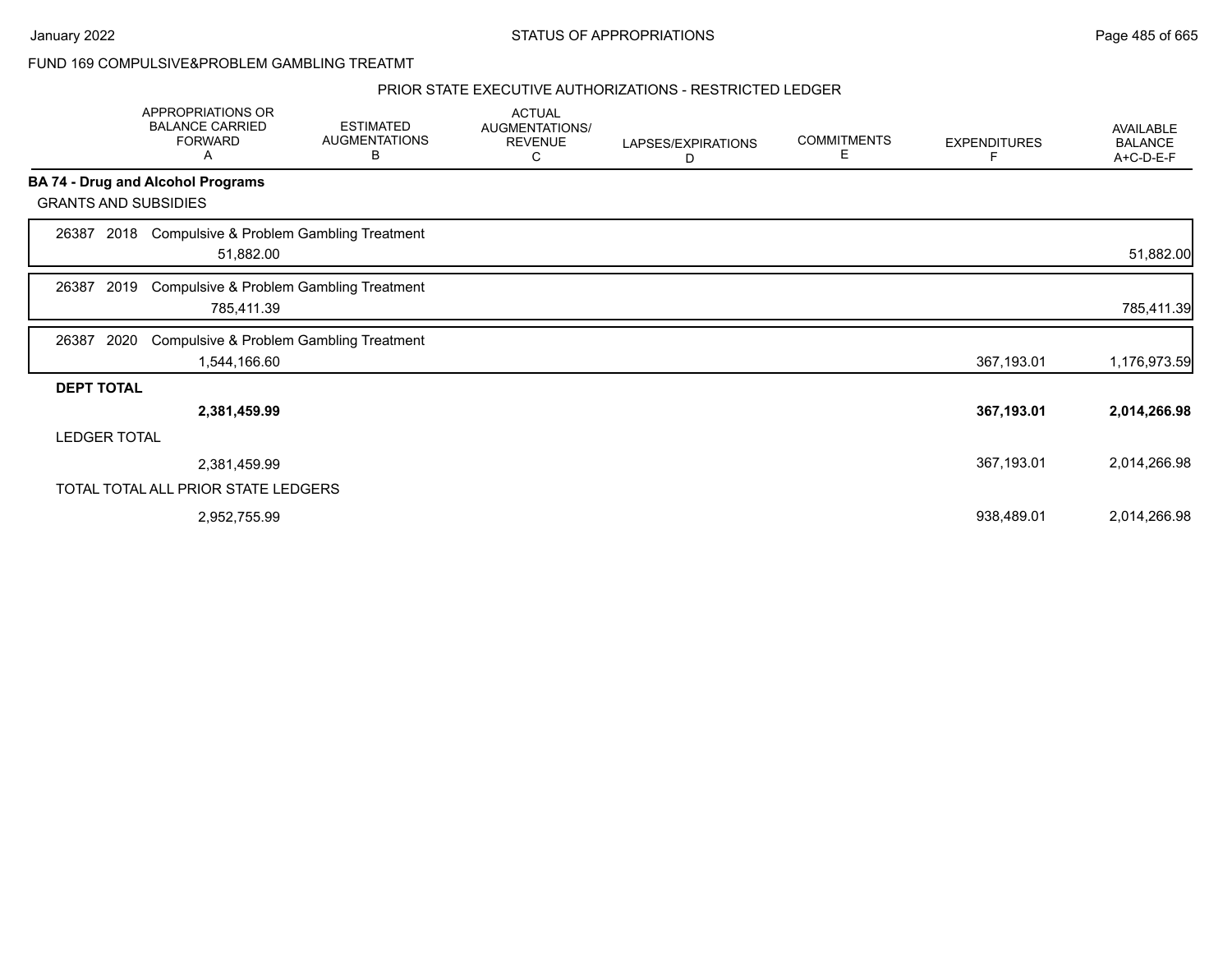## RESTRICTED REVENUE LEDGER

|                             | APPROPRIATIONS OR<br><b>BALANCE CARRIED</b><br><b>FORWARD</b><br>$\overline{a}$ | ESTIMATED<br><b>AUGMENTATIONS</b><br>В | <b>ACTUAL</b><br>AUGMENTATIONS/<br><b>REVENUE</b><br>С | LAPSES/EXPIRATIONS<br>D | <b>COMMITMENTS</b> | <b>EXPENDITURES</b> | AVAILABLE<br><b>BALANCE</b><br>A+C-D-E-F |
|-----------------------------|---------------------------------------------------------------------------------|----------------------------------------|--------------------------------------------------------|-------------------------|--------------------|---------------------|------------------------------------------|
|                             | <b>BA 74 - Drug and Alcohol Programs</b>                                        |                                        |                                                        |                         |                    |                     |                                          |
| <b>GRANTS AND SUBSIDIES</b> |                                                                                 |                                        |                                                        |                         |                    |                     |                                          |
| 2021<br>60345               | Compulsive & Problem Gambling Treatment                                         |                                        |                                                        |                         |                    |                     |                                          |
|                             | 3,414,261.58                                                                    |                                        | 8,005,039.33                                           |                         |                    | 5,507,000.00        | 5,912,300.91                             |
| <b>DEPT TOTAL</b>           |                                                                                 |                                        |                                                        |                         |                    |                     |                                          |
|                             | 3,414,261.58                                                                    |                                        | 8,005,039.33                                           |                         |                    | 5,507,000.00        | 5,912,300.91                             |
| <b>LEDGER TOTAL</b>         |                                                                                 |                                        |                                                        |                         |                    |                     |                                          |
|                             | 3,414,261.58                                                                    |                                        | 8.005.039.33                                           |                         |                    | 5,507,000.00        | 5,912,300.91                             |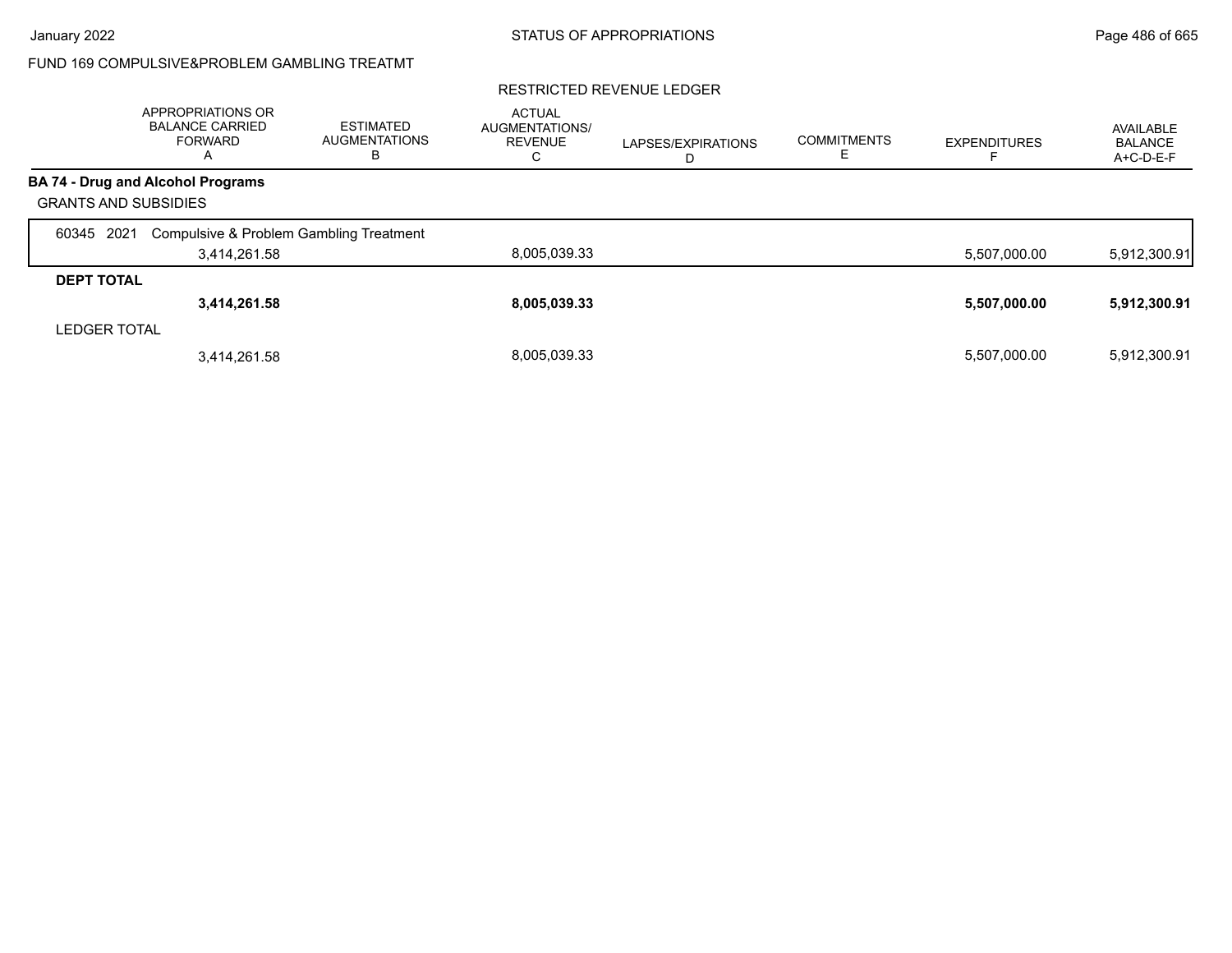# FUND 170 PROPERTY TAX RELIEF FUND

## CURRENT STATE EXECUTIVE AUTHORIZATIONS LEDGER

|                             | <b>APPROPRIATIONS OR</b><br><b>BALANCE CARRIED</b><br><b>FORWARD</b><br>A | <b>ESTIMATED</b><br><b>AUGMENTATIONS</b><br>В | <b>ACTUAL</b><br>AUGMENTATIONS/<br><b>REVENUE</b><br>C | LAPSES/EXPIRATIONS<br>D | <b>COMMITMENTS</b><br>Е | <b>EXPENDITURES</b><br>F | <b>AVAILABLE</b><br><b>BALANCE</b><br>A+C-D-E-F |
|-----------------------------|---------------------------------------------------------------------------|-----------------------------------------------|--------------------------------------------------------|-------------------------|-------------------------|--------------------------|-------------------------------------------------|
| <b>BA 16 - Education</b>    |                                                                           |                                               |                                                        |                         |                         |                          |                                                 |
| <b>GRANTS AND SUBSIDIES</b> |                                                                           |                                               |                                                        |                         |                         |                          |                                                 |
| 20321 2021                  | Property Tax Relief Payments<br>621,300,000.00                            |                                               |                                                        |                         |                         | 621,299,999.94           | 0.06                                            |
| <b>DEPT TOTAL</b>           |                                                                           |                                               |                                                        |                         |                         |                          |                                                 |
|                             | 621,300,000.00                                                            |                                               |                                                        |                         |                         | 621,299,999.94           | 0.06                                            |
| <b>GRANTS AND SUBSIDIES</b> | BA 31 - PA Emergency Management Agency                                    |                                               |                                                        |                         |                         |                          |                                                 |
| 20389 2021                  | TransferVolunteerCompanyGrantsProgram<br>5,000,000.00                     |                                               |                                                        |                         |                         | 5,000,000.00             |                                                 |
| <b>DEPT TOTAL</b>           |                                                                           |                                               |                                                        |                         |                         |                          |                                                 |
|                             | 5,000,000.00                                                              |                                               |                                                        |                         |                         | 5,000,000.00             |                                                 |
| <b>BA 18 - Revenue</b>      |                                                                           |                                               |                                                        |                         |                         |                          |                                                 |
| <b>GRANTS AND SUBSIDIES</b> |                                                                           |                                               |                                                        |                         |                         |                          |                                                 |
|                             | 20327 2021 Transfer to Lottery Fund                                       |                                               |                                                        |                         |                         |                          |                                                 |
|                             | 114,200,000.00                                                            |                                               |                                                        |                         |                         | 114,200,000.00           |                                                 |
| <b>DEPT TOTAL</b>           |                                                                           |                                               |                                                        |                         |                         |                          |                                                 |
|                             | 114,200,000.00                                                            |                                               |                                                        |                         |                         | 114,200,000.00           |                                                 |
| <b>LEDGER TOTAL</b>         |                                                                           |                                               |                                                        |                         |                         |                          |                                                 |
|                             | 740,500,000.00                                                            |                                               |                                                        |                         |                         | 740,499,999.94           | 0.06                                            |
|                             | TOTAL TOTAL ALL CURRENT STATE LEDGERS                                     |                                               |                                                        |                         |                         |                          |                                                 |
|                             | 740,500,000.00                                                            |                                               |                                                        |                         |                         | 740,499,999.94           | 0.06                                            |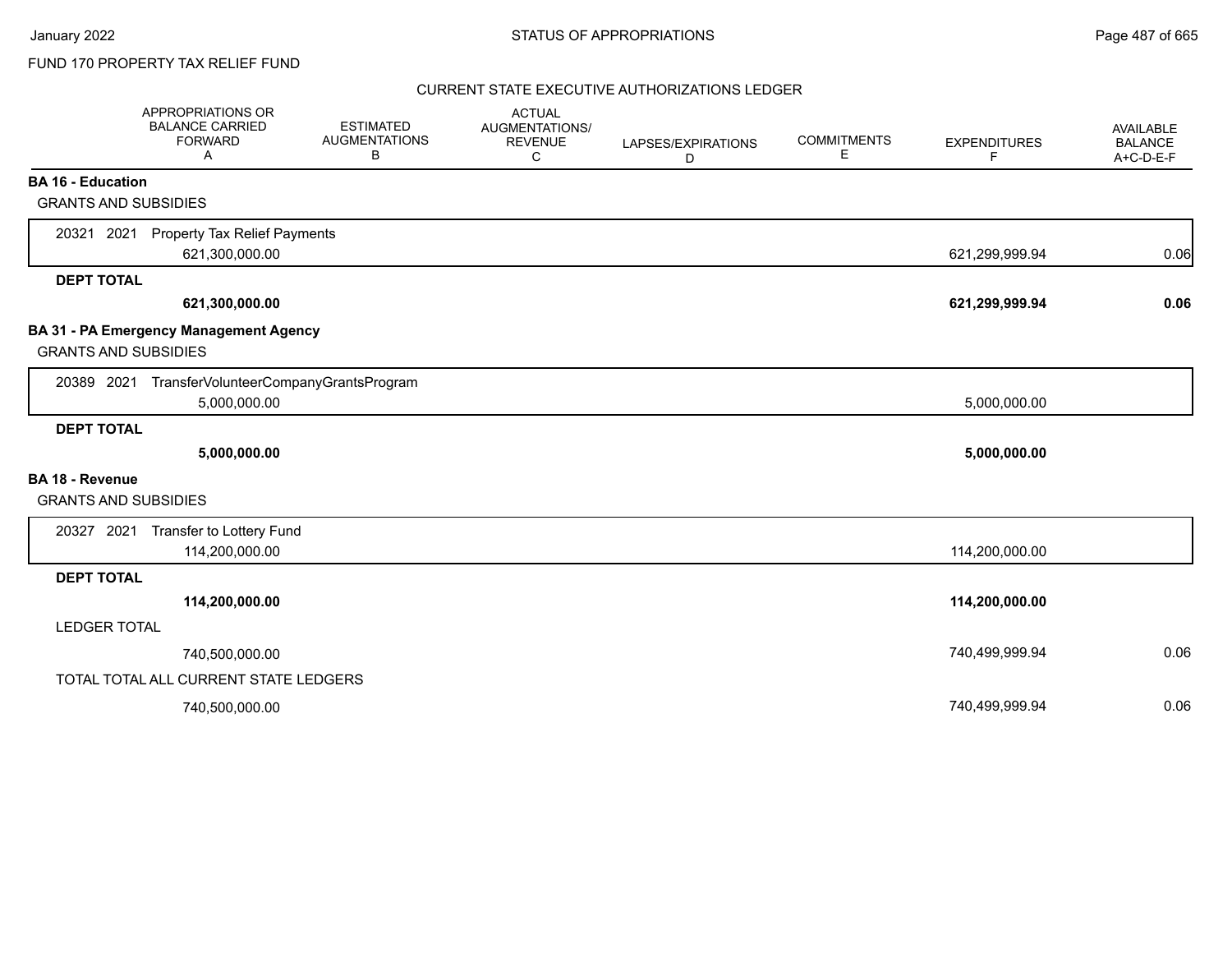# FUND 170 PROPERTY TAX RELIEF FUND

## PRIOR STATE EXECUTIVE AUTHORIZATIONS LEDGER

|                             | <b>APPROPRIATIONS OR</b><br><b>BALANCE CARRIED</b><br><b>FORWARD</b><br>A | <b>ESTIMATED</b><br><b>AUGMENTATIONS</b><br>в | ACTUAL<br>AUGMENTATIONS/<br><b>REVENUE</b><br>C | LAPSES/EXPIRATIONS | <b>COMMITMENTS</b><br>ᄇ | <b>EXPENDITURES</b> | AVAILABLE<br><b>BALANCE</b><br>A+C-D-E-F |
|-----------------------------|---------------------------------------------------------------------------|-----------------------------------------------|-------------------------------------------------|--------------------|-------------------------|---------------------|------------------------------------------|
| <b>BA 16 - Education</b>    |                                                                           |                                               |                                                 |                    |                         |                     |                                          |
| <b>GRANTS AND SUBSIDIES</b> |                                                                           |                                               |                                                 |                    |                         |                     |                                          |
| 2020<br>20321               | Property Tax Relief Payments                                              |                                               |                                                 |                    |                         |                     |                                          |
|                             | 0.04                                                                      |                                               |                                                 |                    |                         |                     | 0.04                                     |
| <b>DEPT TOTAL</b>           |                                                                           |                                               |                                                 |                    |                         |                     |                                          |
|                             | 0.04                                                                      |                                               |                                                 |                    |                         |                     | 0.04                                     |
| <b>LEDGER TOTAL</b>         |                                                                           |                                               |                                                 |                    |                         |                     |                                          |
|                             | 0.04                                                                      |                                               |                                                 |                    |                         |                     | 0.04                                     |
|                             |                                                                           |                                               |                                                 |                    |                         |                     |                                          |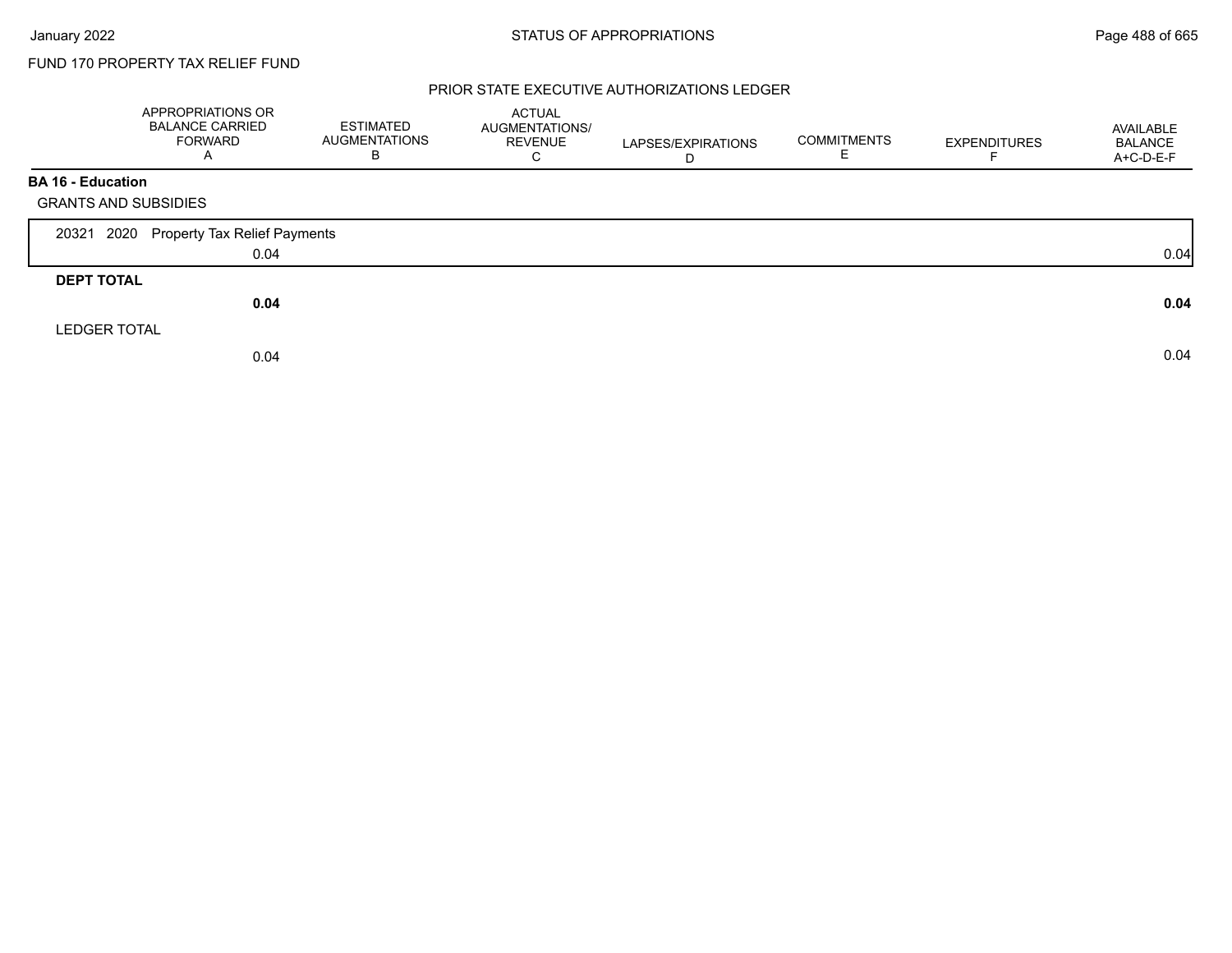# FUND 170 PROPERTY TAX RELIEF FUND

### PRIOR STATE CONTINUING LEDGER

|                             | <b>APPROPRIATIONS OR</b><br><b>BALANCE CARRIED</b><br><b>FORWARD</b><br>A | <b>ESTIMATED</b><br><b>AUGMENTATIONS</b><br>В | <b>ACTUAL</b><br>AUGMENTATIONS/<br><b>REVENUE</b><br>С | LAPSES/EXPIRATIONS<br>D | <b>COMMITMENTS</b><br>E | <b>EXPENDITURES</b> | AVAILABLE<br><b>BALANCE</b><br>A+C-D-E-F |
|-----------------------------|---------------------------------------------------------------------------|-----------------------------------------------|--------------------------------------------------------|-------------------------|-------------------------|---------------------|------------------------------------------|
|                             | BA 24 - Community & Economic Develop                                      |                                               |                                                        |                         |                         |                     |                                          |
| <b>GRANTS AND SUBSIDIES</b> |                                                                           |                                               |                                                        |                         |                         |                     |                                          |
| 2006<br>30290               | <b>Transition Grants to Counties</b>                                      |                                               |                                                        |                         |                         |                     |                                          |
|                             | 10,341.00                                                                 |                                               |                                                        |                         |                         |                     | 10,341.00                                |
| <b>DEPT TOTAL</b>           |                                                                           |                                               |                                                        |                         |                         |                     |                                          |
|                             | 10,341.00                                                                 |                                               |                                                        |                         |                         |                     | 10,341.00                                |
| <b>LEDGER TOTAL</b>         |                                                                           |                                               |                                                        |                         |                         |                     |                                          |
|                             | 10,341.00                                                                 |                                               |                                                        |                         |                         |                     | 10,341.00                                |
|                             | TOTAL TOTAL ALL PRIOR STATE LEDGERS                                       |                                               |                                                        |                         |                         |                     |                                          |
|                             | 10,341.04                                                                 |                                               |                                                        |                         |                         |                     | 10,341.04                                |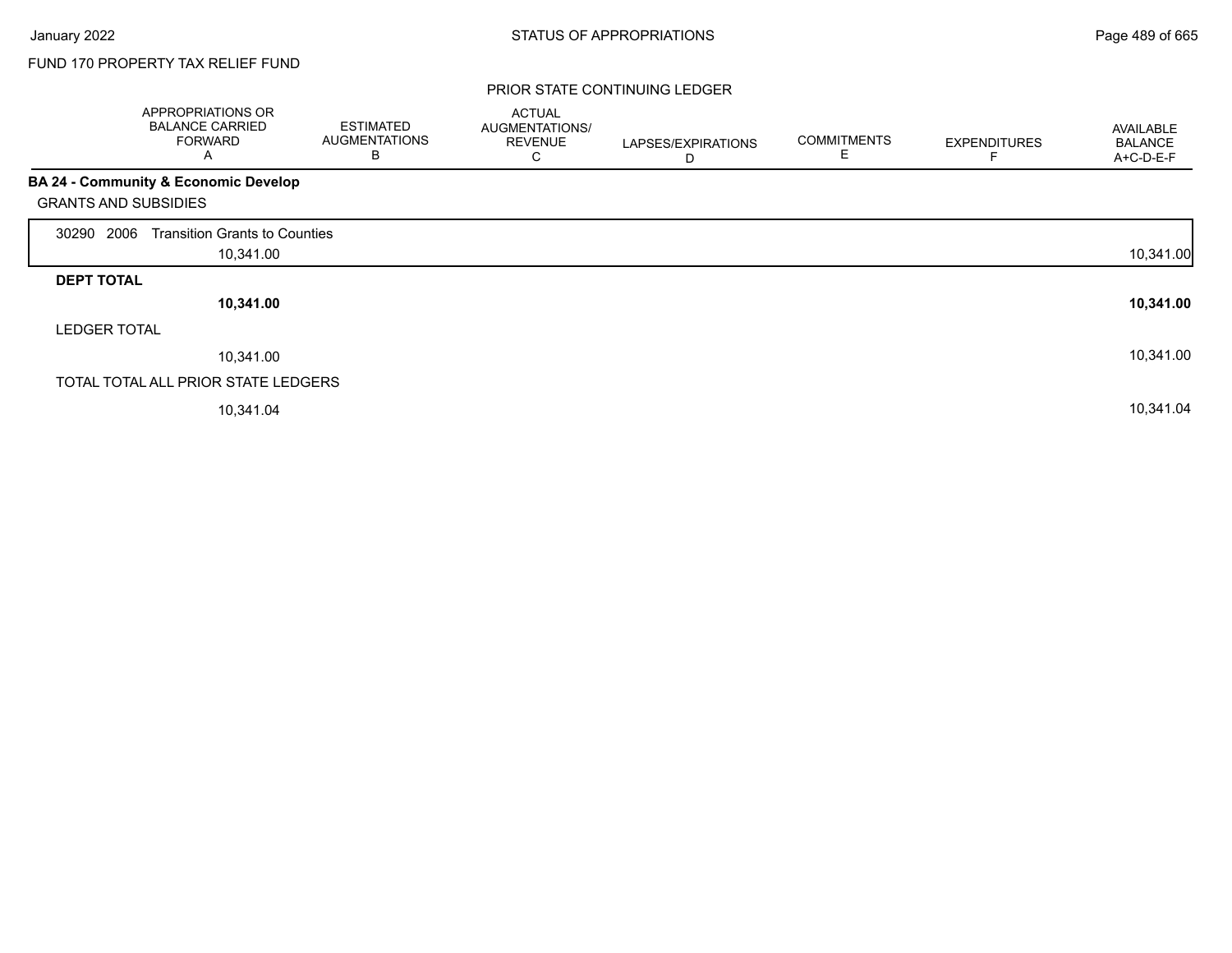Г

# FUND 170 PROPERTY TAX RELIEF FUND

### RESTRICTED RECEIPTS LEDGER

|                           | APPROPRIATIONS OR<br><b>BALANCE CARRIED</b><br><b>FORWARD</b><br>А | <b>ESTIMATED</b><br><b>AUGMENTATIONS</b><br>B | <b>ACTUAL</b><br>AUGMENTATIONS/<br><b>REVENUE</b><br>C | LAPSES/EXPIRATIONS<br>D | <b>COMMITMENTS</b> | <b>EXPENDITURES</b> | AVAILABLE<br><b>BALANCE</b><br>A+C-D-E-F |
|---------------------------|--------------------------------------------------------------------|-----------------------------------------------|--------------------------------------------------------|-------------------------|--------------------|---------------------|------------------------------------------|
| <b>BA 16 - Education</b>  |                                                                    |                                               |                                                        |                         |                    |                     |                                          |
| <b>GENERAL GOVERNMENT</b> |                                                                    |                                               |                                                        |                         |                    |                     |                                          |
| 2021<br>40139             | <b>Property Tax Relief Reserve</b>                                 |                                               |                                                        |                         |                    |                     |                                          |
|                           | 6,192,265.00                                                       |                                               |                                                        |                         |                    |                     | 6,192,265.00                             |
| <b>DEPT TOTAL</b>         |                                                                    |                                               |                                                        |                         |                    |                     |                                          |
|                           | 6,192,265.00                                                       |                                               |                                                        |                         |                    |                     | 6,192,265.00                             |
| <b>LEDGER TOTAL</b>       |                                                                    |                                               |                                                        |                         |                    |                     |                                          |
|                           | 6,192,265.00                                                       |                                               |                                                        |                         |                    |                     | 6,192,265.00                             |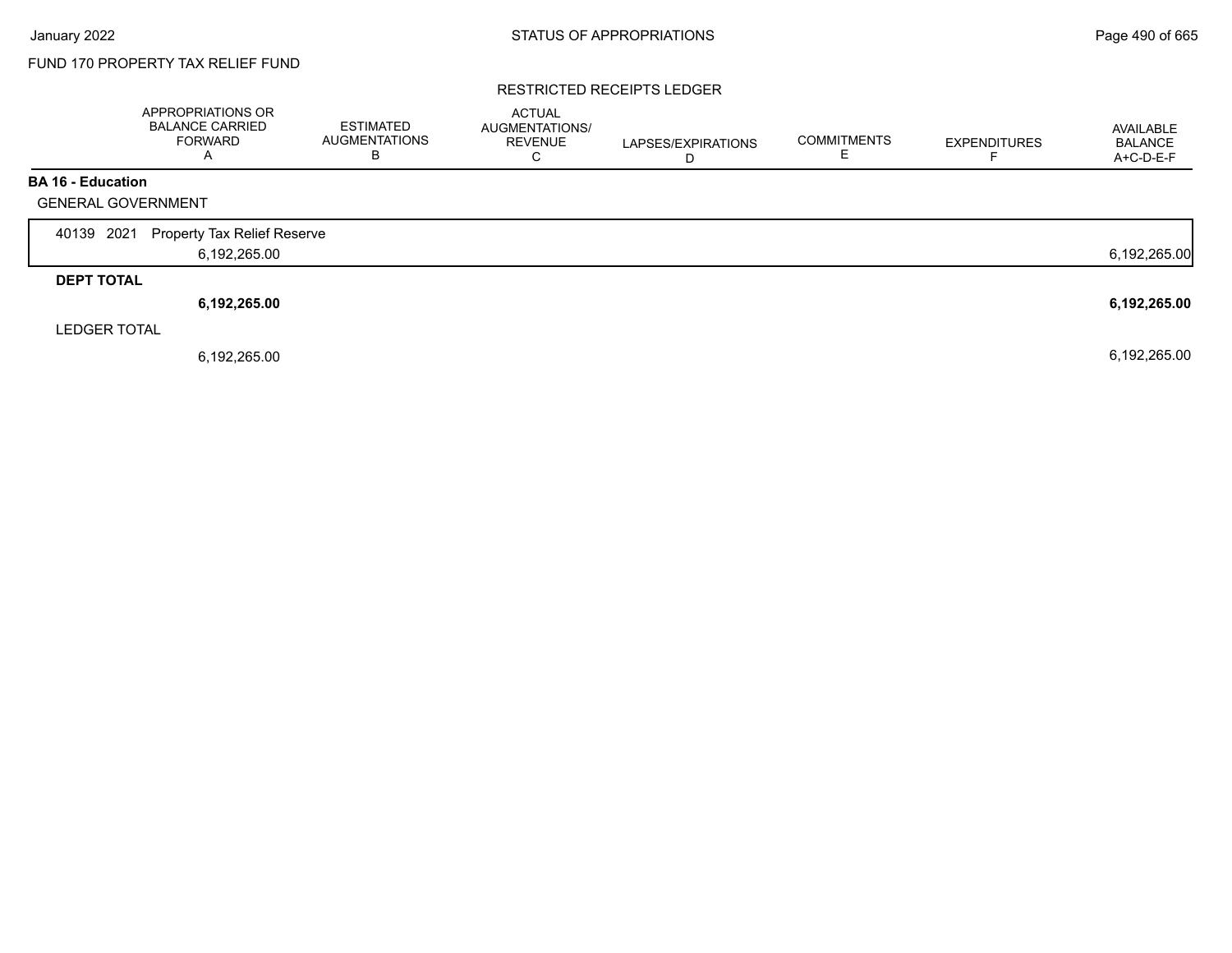January 2022 **STATUS OF APPROPRIATIONS** STATUS OF APPROPRIATIONS

# FUND 171 PA GAMING ECONOMIC DEVELOPMENT

### CURRENT STATE EXECUTIVE AUTHORIZATIONS LEDGER

|                                  | <b>APPROPRIATIONS OR</b><br><b>BALANCE CARRIED</b><br><b>FORWARD</b><br>А | <b>ESTIMATED</b><br><b>AUGMENTATIONS</b><br>В | <b>ACTUAL</b><br>AUGMENTATIONS/<br><b>REVENUE</b><br>С | LAPSES/EXPIRATIONS<br>D | <b>COMMITMENTS</b><br>Е | <b>EXPENDITURES</b><br>F. | <b>AVAILABLE</b><br><b>BALANCE</b><br>A+C-D-E-F |
|----------------------------------|---------------------------------------------------------------------------|-----------------------------------------------|--------------------------------------------------------|-------------------------|-------------------------|---------------------------|-------------------------------------------------|
| <b>BA 81 - Executive Offices</b> |                                                                           |                                               |                                                        |                         |                         |                           |                                                 |
| <b>GRANTS AND SUBSIDIES</b>      |                                                                           |                                               |                                                        |                         |                         |                           |                                                 |
| 2021<br>20363                    | Trf to Comwlth Financing Auth-H20 PA                                      |                                               |                                                        |                         |                         |                           |                                                 |
|                                  | 54,071,466.42                                                             |                                               |                                                        |                         |                         | 15,808,753.39             | 38,262,713.03                                   |
| <b>DEPT TOTAL</b>                |                                                                           |                                               |                                                        |                         |                         |                           |                                                 |
|                                  | 54,071,466.42                                                             |                                               |                                                        |                         |                         | 15,808,753.39             | 38,262,713.03                                   |
| <b>GRANTS AND SUBSIDIES</b>      | BA 24 - Community & Economic Develop                                      |                                               |                                                        |                         |                         |                           |                                                 |
| 20476 2021                       | EconomicDevelopmentProjectsAct42of2017                                    |                                               |                                                        |                         |                         |                           |                                                 |
|                                  | 24,400,000.00                                                             |                                               |                                                        |                         |                         | 12,400,000.00             | 12,000,000.00                                   |
| <b>DEPT TOTAL</b>                |                                                                           |                                               |                                                        |                         |                         |                           |                                                 |
|                                  | 24,400,000.00                                                             |                                               |                                                        |                         |                         | 12,400,000.00             | 12,000,000.00                                   |
| <b>LEDGER TOTAL</b>              |                                                                           |                                               |                                                        |                         |                         |                           |                                                 |
|                                  | 78,471,466.42                                                             |                                               |                                                        |                         |                         | 28,208,753.39             | 50,262,713.03                                   |
|                                  | TOTAL TOTAL ALL CURRENT STATE LEDGERS                                     |                                               |                                                        |                         |                         |                           |                                                 |
|                                  | 78,471,466.42                                                             |                                               |                                                        |                         |                         | 28,208,753.39             | 50,262,713.03                                   |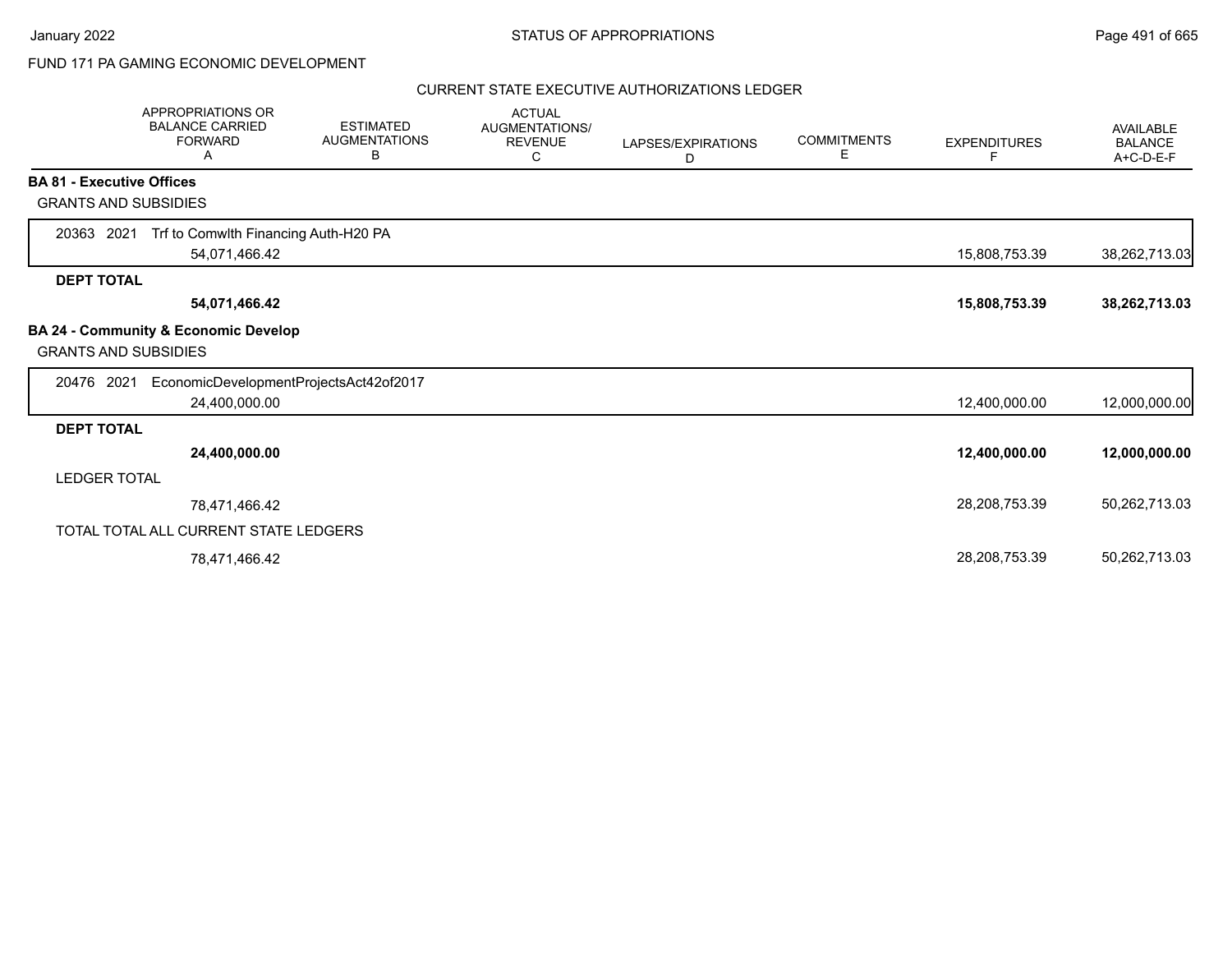# FUND 171 PA GAMING ECONOMIC DEVELOPMENT

## PRIOR STATE EXECUTIVE AUTHORIZATIONS LEDGER

|                             | APPROPRIATIONS OR<br><b>BALANCE CARRIED</b><br><b>FORWARD</b><br>A | <b>ESTIMATED</b><br><b>AUGMENTATIONS</b><br>В | <b>ACTUAL</b><br>AUGMENTATIONS/<br><b>REVENUE</b><br>С | LAPSES/EXPIRATIONS<br>D | <b>COMMITMENTS</b> | <b>EXPENDITURES</b> | AVAILABLE<br><b>BALANCE</b><br>A+C-D-E-F |
|-----------------------------|--------------------------------------------------------------------|-----------------------------------------------|--------------------------------------------------------|-------------------------|--------------------|---------------------|------------------------------------------|
|                             | <b>BA 24 - Community &amp; Economic Develop</b>                    |                                               |                                                        |                         |                    |                     |                                          |
| <b>GRANTS AND SUBSIDIES</b> |                                                                    |                                               |                                                        |                         |                    |                     |                                          |
| 29475 2019                  | Multi-County Project-Debt Service                                  |                                               |                                                        |                         |                    |                     |                                          |
|                             | 16,000,000.00                                                      |                                               |                                                        |                         |                    |                     | 16,000,000.00                            |
| <b>DEPT TOTAL</b>           |                                                                    |                                               |                                                        |                         |                    |                     |                                          |
|                             | 16,000,000.00                                                      |                                               |                                                        |                         |                    |                     | 16,000,000.00                            |
| <b>LEDGER TOTAL</b>         |                                                                    |                                               |                                                        |                         |                    |                     |                                          |
|                             | 16,000,000.00                                                      |                                               |                                                        |                         |                    |                     | 16,000,000.00                            |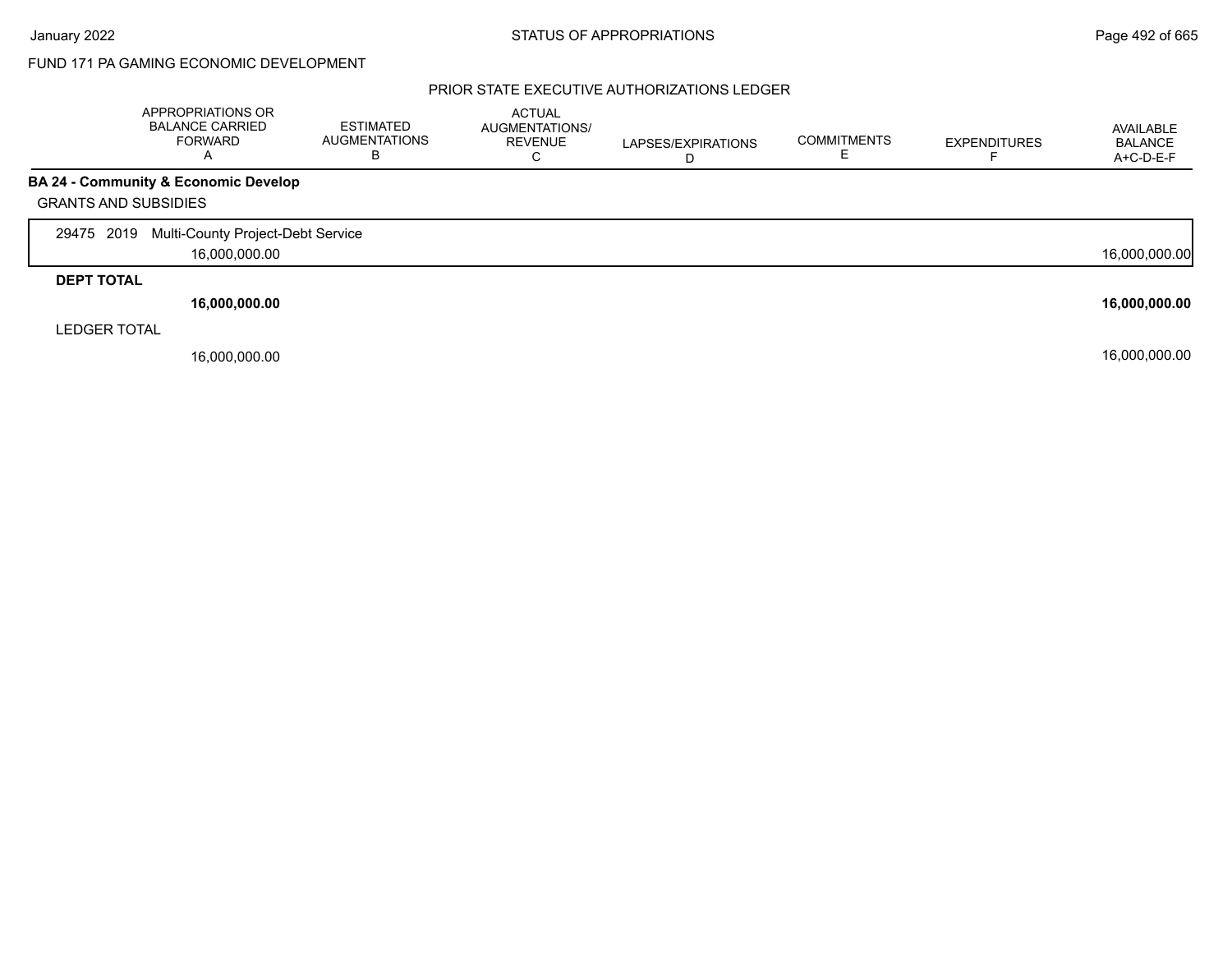# FUND 171 PA GAMING ECONOMIC DEVELOPMENT

### PRIOR STATE CONTINUING LEDGER

|                                                              | <b>APPROPRIATIONS OR</b><br><b>BALANCE CARRIED</b><br><b>FORWARD</b><br>Α | <b>ESTIMATED</b><br><b>AUGMENTATIONS</b><br>В | <b>ACTUAL</b><br>AUGMENTATIONS/<br><b>REVENUE</b><br>С | LAPSES/EXPIRATIONS<br>D | <b>COMMITMENTS</b><br>Е | <b>EXPENDITURES</b><br>F | <b>AVAILABLE</b><br><b>BALANCE</b><br>A+C-D-E-F |
|--------------------------------------------------------------|---------------------------------------------------------------------------|-----------------------------------------------|--------------------------------------------------------|-------------------------|-------------------------|--------------------------|-------------------------------------------------|
|                                                              | BA 24 - Community & Economic Develop                                      |                                               |                                                        |                         |                         |                          |                                                 |
| <b>GRANTS AND SUBSIDIES</b>                                  |                                                                           |                                               |                                                        |                         |                         |                          |                                                 |
| 2007<br>30329                                                | <b>Economic Development Projects</b><br>438,296,327.69                    |                                               |                                                        |                         |                         | $-1,711,986.56$          | 440,008,314.25                                  |
| <b>DEPT TOTAL</b>                                            |                                                                           |                                               |                                                        |                         |                         |                          |                                                 |
|                                                              | 438,296,327.69                                                            |                                               |                                                        |                         |                         | $-1,711,986.56$          | 440,008,314.25                                  |
| <b>BA 15 - General Services</b><br><b>GENERAL GOVERNMENT</b> |                                                                           |                                               |                                                        |                         |                         |                          |                                                 |
| 30234 2014                                                   | Multi-Use Arena Rent                                                      |                                               |                                                        |                         |                         |                          |                                                 |
|                                                              | 2,314,184.28                                                              |                                               |                                                        |                         |                         | 262,764.24               | 2,051,420.04                                    |
| <b>DEPT TOTAL</b>                                            |                                                                           |                                               |                                                        |                         |                         |                          |                                                 |
|                                                              | 2,314,184.28                                                              |                                               |                                                        |                         |                         | 262,764.24               | 2,051,420.04                                    |
| <b>LEDGER TOTAL</b>                                          |                                                                           |                                               |                                                        |                         |                         |                          |                                                 |
|                                                              | 440,610,511.97                                                            |                                               |                                                        |                         |                         | $-1,449,222.32$          | 442,059,734.29                                  |
|                                                              | TOTAL TOTAL ALL PRIOR STATE LEDGERS                                       |                                               |                                                        |                         |                         |                          |                                                 |
|                                                              | 456,610,511.97                                                            |                                               |                                                        |                         |                         | $-1,449,222.32$          | 458,059,734.29                                  |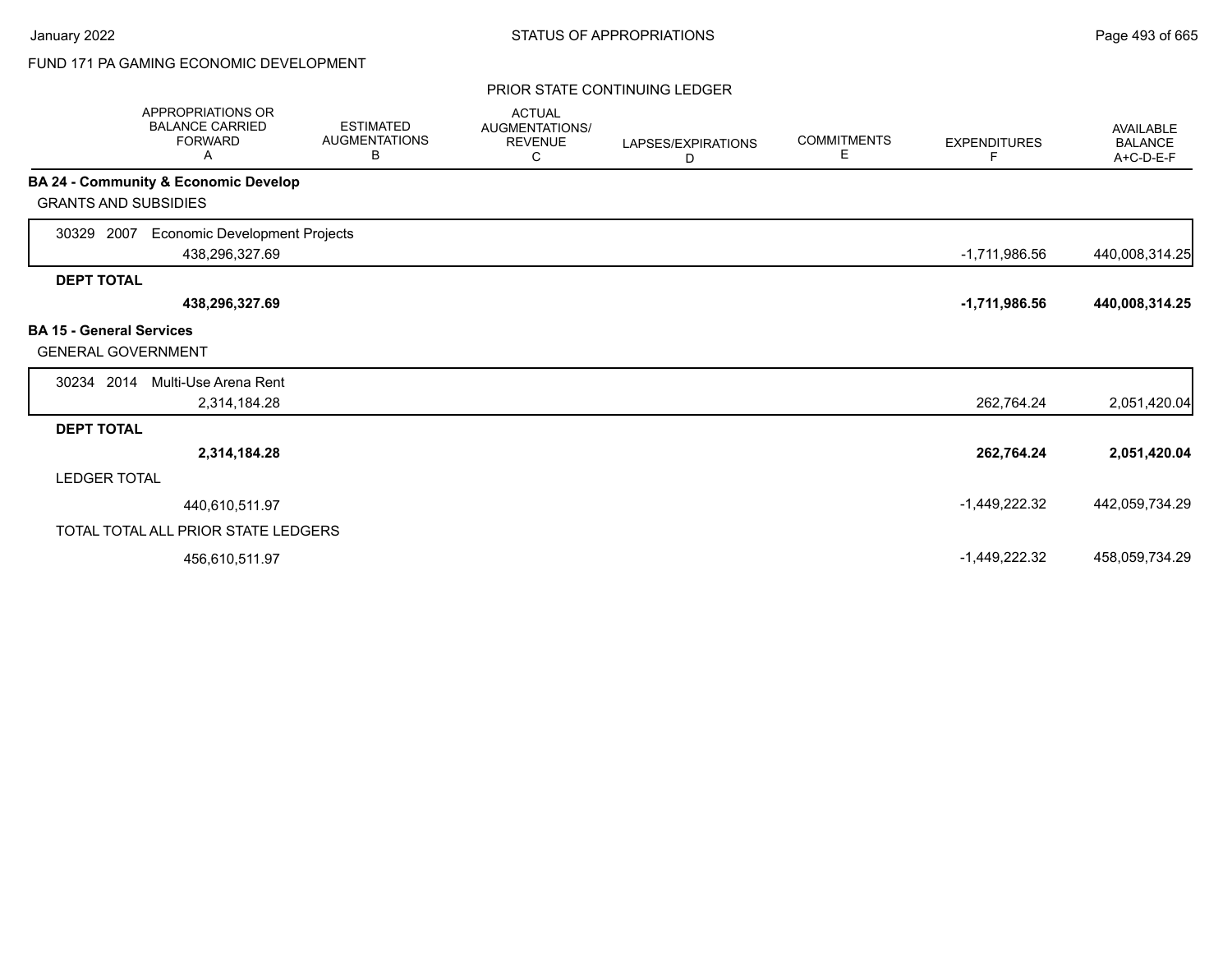January 2022 **STATUS OF APPROPRIATIONS** STATUS OF APPROPRIATIONS

# FUND 172 PA RACEHORSE DEVELOPMENT TRUST FUND

## CURRENT STATE RESTRICTED APPROPRIATIONS LEDGER

|                            | APPROPRIATIONS OR<br><b>BALANCE CARRIED</b><br><b>FORWARD</b><br>Α | <b>ESTIMATED</b><br><b>AUGMENTATIONS</b><br>В | <b>ACTUAL</b><br>AUGMENTATIONS/<br><b>REVENUE</b><br>C | LAPSES/EXPIRATIONS<br>D | <b>COMMITMENTS</b><br>Е | <b>EXPENDITURES</b><br>F | <b>AVAILABLE</b><br><b>BALANCE</b><br>A+C-D-E-F |
|----------------------------|--------------------------------------------------------------------|-----------------------------------------------|--------------------------------------------------------|-------------------------|-------------------------|--------------------------|-------------------------------------------------|
| <b>BA 68 - Agriculture</b> |                                                                    |                                               |                                                        |                         |                         |                          |                                                 |
|                            | <b>GENERAL GOVERNMENT</b>                                          |                                               |                                                        |                         |                         |                          |                                                 |
| 16820 2021                 | Animal Health & Diagnostic Commission                              |                                               |                                                        |                         |                         |                          |                                                 |
|                            |                                                                    | 5,350,000.00                                  | 5,350,000.00                                           |                         |                         | 5,350,000.00             |                                                 |
| 16821                      | 2021<br>PA Veterianary Lab                                         |                                               |                                                        |                         |                         |                          |                                                 |
|                            |                                                                    | 5,309,000.00                                  | 5,309,000.00                                           |                         |                         |                          | 5,309,000.00                                    |
| 16822 2021                 | Payments To PA Fairs                                               |                                               |                                                        |                         |                         |                          |                                                 |
|                            |                                                                    | 4,000,000.00                                  | 4,000,000.00                                           |                         |                         | 636,444.36               | 3,363,555.64                                    |
| 16840                      | 2021<br>TransferTo State Farm Products Show Fund                   |                                               |                                                        |                         |                         |                          |                                                 |
|                            |                                                                    | 5,000,000.00                                  | 5,000,000.00                                           |                         |                         | 5,000,000.00             |                                                 |
| <b>DEPT TOTAL</b>          |                                                                    |                                               |                                                        |                         |                         |                          |                                                 |
|                            |                                                                    | 19,659,000.00                                 | 19,659,000.00                                          |                         |                         | 10,986,444.36            | 8,672,555.64                                    |
| BA 18 - Revenue            | <b>GENERAL GOVERNMENT</b>                                          |                                               |                                                        |                         |                         |                          |                                                 |
| 16114 2021                 | TransferToState Racing Fund-Drug Testing                           |                                               |                                                        |                         |                         |                          |                                                 |
|                            |                                                                    | 10,066,000.00                                 | 5,850,000.00                                           |                         |                         | 5,850,000.00             |                                                 |
| <b>DEPT TOTAL</b>          |                                                                    |                                               |                                                        |                         |                         |                          |                                                 |
|                            |                                                                    | 10,066,000.00                                 | 5,850,000.00                                           |                         |                         | 5,850,000.00             |                                                 |
| <b>LEDGER TOTAL</b>        |                                                                    |                                               |                                                        |                         |                         |                          |                                                 |
|                            |                                                                    | 29,725,000.00                                 | 25,509,000.00                                          |                         |                         | 16,836,444.36            | 8,672,555.64                                    |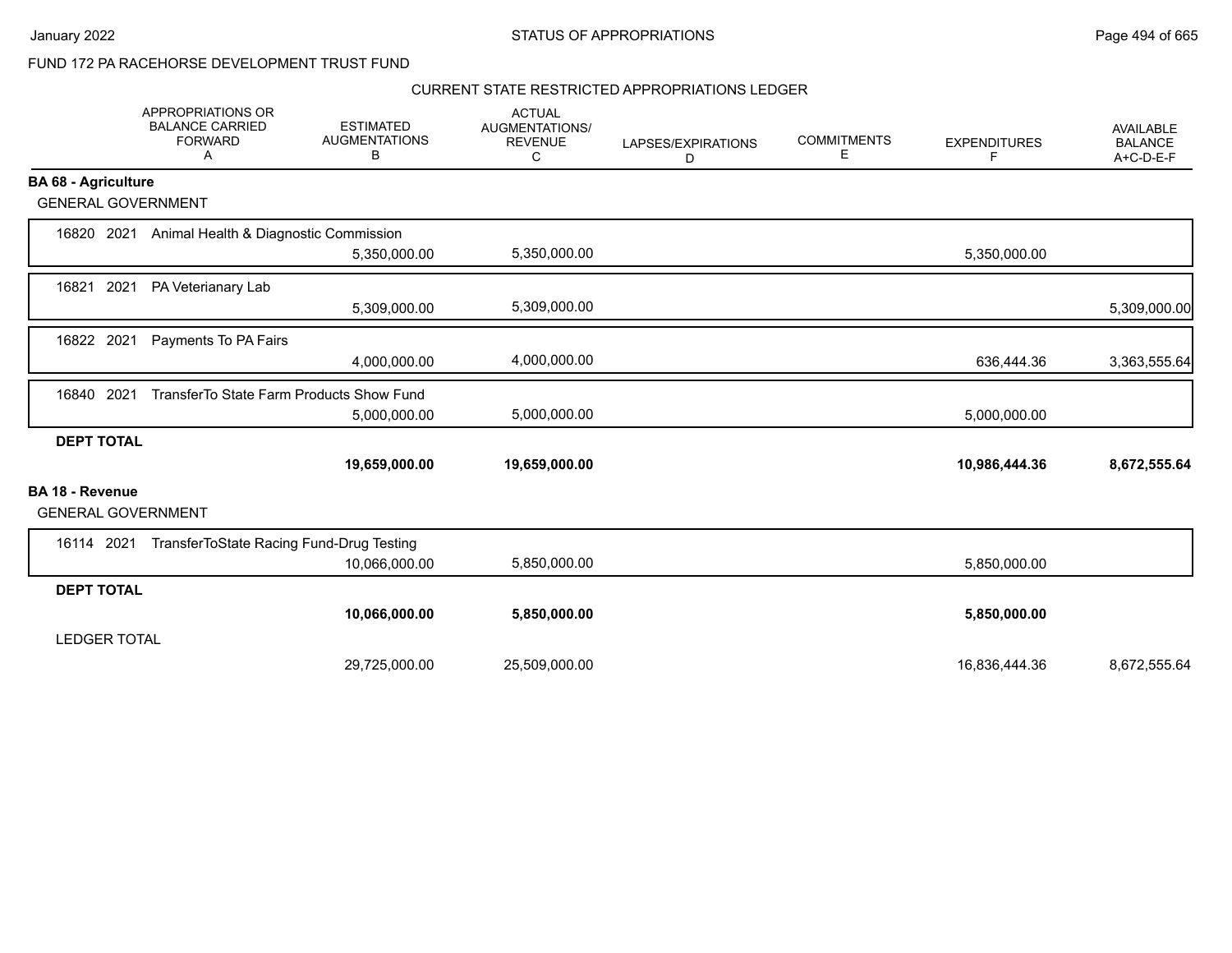### January 2022 **STATUS OF APPROPRIATIONS** STATUS OF APPROPRIATIONS

# FUND 172 PA RACEHORSE DEVELOPMENT TRUST FUND

## CURRENT STATE EXECUTIVE AUTHORIZATIONS - RESTRICTED LEDGER

|                           | APPROPRIATIONS OR<br><b>BALANCE CARRIED</b><br><b>FORWARD</b><br>A | <b>ESTIMATED</b><br><b>AUGMENTATIONS</b><br>В | <b>ACTUAL</b><br>AUGMENTATIONS/<br><b>REVENUE</b><br>C | LAPSES/EXPIRATIONS<br>D | <b>COMMITMENTS</b><br>E. | <b>EXPENDITURES</b> | <b>AVAILABLE</b><br><b>BALANCE</b><br>A+C-D-E-F |
|---------------------------|--------------------------------------------------------------------|-----------------------------------------------|--------------------------------------------------------|-------------------------|--------------------------|---------------------|-------------------------------------------------|
| <b>BA 18 - Revenue</b>    |                                                                    |                                               |                                                        |                         |                          |                     |                                                 |
| <b>GENERAL GOVERNMENT</b> |                                                                    |                                               |                                                        |                         |                          |                     |                                                 |
| 26423 2021                | TrsfrStateRacingFndPromotionHorseRacing                            |                                               |                                                        |                         |                          |                     |                                                 |
|                           |                                                                    | 1,840,028.00                                  | 1,840,028.00                                           |                         |                          | 1,840,028.00        |                                                 |
| <b>DEPT TOTAL</b>         |                                                                    |                                               |                                                        |                         |                          |                     |                                                 |
|                           |                                                                    | 1,840,028.00                                  | 1,840,028.00                                           |                         |                          | 1,840,028.00        |                                                 |
| <b>LEDGER TOTAL</b>       |                                                                    |                                               |                                                        |                         |                          |                     |                                                 |
|                           |                                                                    | 1,840,028.00                                  | 1,840,028.00                                           |                         |                          | 1,840,028.00        |                                                 |
|                           | TOTAL TOTAL ALL CURRENT STATE LEDGERS                              |                                               |                                                        |                         |                          |                     |                                                 |
|                           |                                                                    | 31,565,028.00                                 | 27,349,028.00                                          |                         |                          | 18,676,472.36       | 8,672,555.64                                    |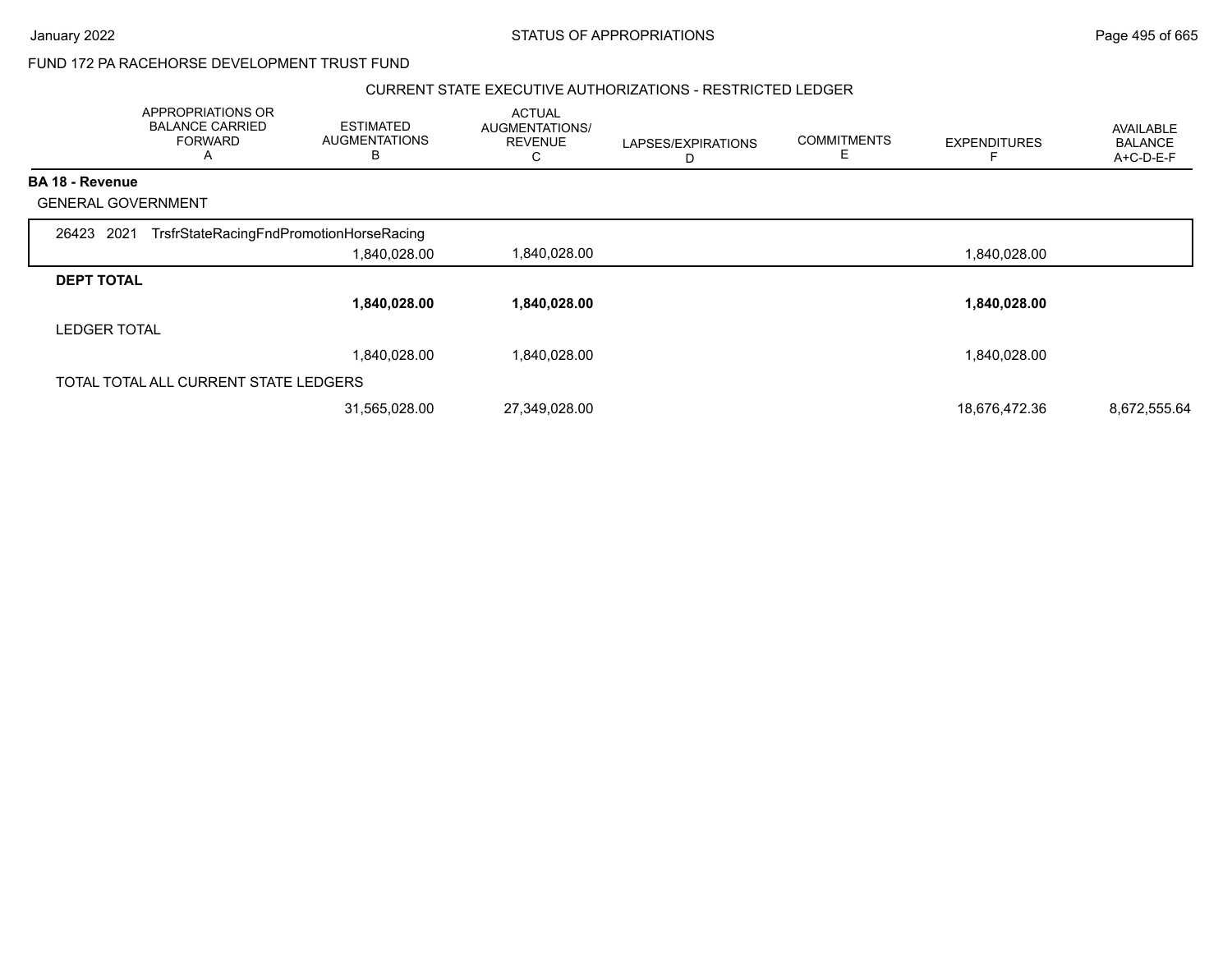# FUND 172 PA RACEHORSE DEVELOPMENT TRUST FUND

### PRIOR STATE RESTRICTED APPROPRIATIONS LEDGER

|                            | <b>APPROPRIATIONS OR</b><br><b>BALANCE CARRIED</b><br><b>FORWARD</b><br>Α | <b>ESTIMATED</b><br><b>AUGMENTATIONS</b><br>В | <b>ACTUAL</b><br><b>AUGMENTATIONS/</b><br><b>REVENUE</b><br>С | LAPSES/EXPIRATIONS<br>D | <b>COMMITMENTS</b><br>Е | <b>EXPENDITURES</b><br>E | AVAILABLE<br><b>BALANCE</b><br>A+C-D-E-F |
|----------------------------|---------------------------------------------------------------------------|-----------------------------------------------|---------------------------------------------------------------|-------------------------|-------------------------|--------------------------|------------------------------------------|
| <b>BA 68 - Agriculture</b> |                                                                           |                                               |                                                               |                         |                         |                          |                                          |
| <b>GENERAL GOVERNMENT</b>  |                                                                           |                                               |                                                               |                         |                         |                          |                                          |
| 16822 2016                 | Payments To PA Fairs<br>1,760.00                                          |                                               |                                                               |                         |                         | 1,760.00                 |                                          |
| 16822 2017                 | Payments To PA Fairs<br>48,884.00                                         |                                               |                                                               |                         | 33,884.00               | 15,000.00                |                                          |
| 2019<br>16822              | Payments To PA Fairs<br>495,407.25                                        |                                               |                                                               |                         | 255,704.88              | 163,641.82               | 76,060.55                                |
| 2020<br>16822              | Payments To PA Fairs<br>1,374,871.14                                      |                                               |                                                               |                         | 717,193.00              | 111,479.28               | 546,198.86                               |
| <b>DEPT TOTAL</b>          |                                                                           |                                               |                                                               |                         |                         |                          |                                          |
|                            | 1,920,922.39                                                              |                                               |                                                               |                         | 1,006,781.88            | 291,881.10               | 622,259.41                               |
| <b>LEDGER TOTAL</b>        |                                                                           |                                               |                                                               |                         |                         |                          |                                          |
|                            | 1,920,922.39                                                              |                                               |                                                               |                         | 1,006,781.88            | 291,881.10               | 622,259.41                               |
|                            | TOTAL TOTAL ALL PRIOR STATE LEDGERS                                       |                                               |                                                               |                         |                         |                          |                                          |
|                            | 1,920,922.39                                                              |                                               |                                                               |                         | 1,006,781.88            | 291,881.10               | 622,259.41                               |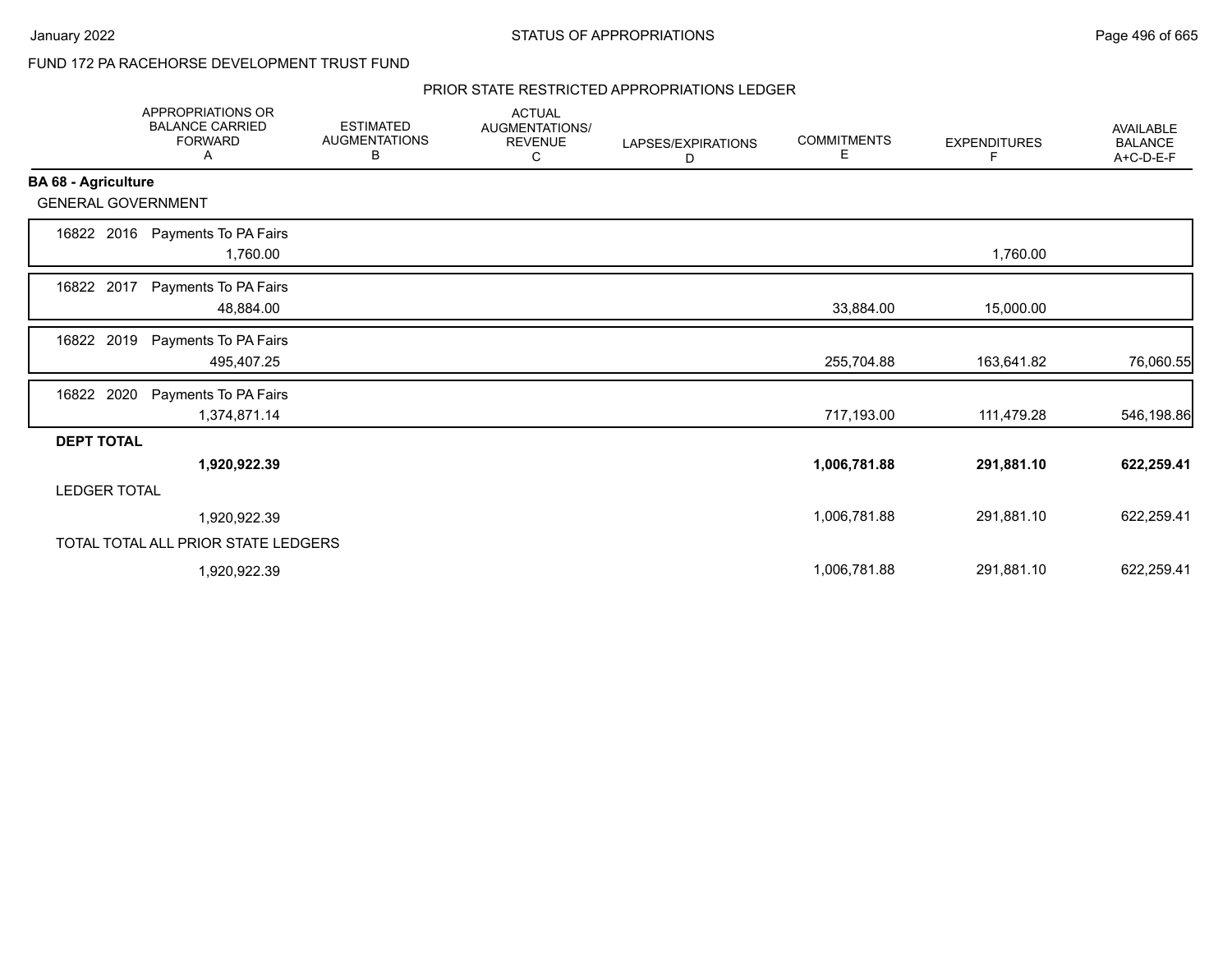# FUND 172 PA RACEHORSE DEVELOPMENT TRUST FUND

#### RESTRICTED REVENUE LEDGER

|                             | APPROPRIATIONS OR<br><b>BALANCE CARRIED</b><br><b>FORWARD</b><br>A | <b>ESTIMATED</b><br><b>AUGMENTATIONS</b><br>B | <b>ACTUAL</b><br>AUGMENTATIONS/<br><b>REVENUE</b><br>С | LAPSES/EXPIRATIONS<br>D | <b>COMMITMENTS</b><br>E. | <b>EXPENDITURES</b> | AVAILABLE<br><b>BALANCE</b><br>A+C-D-E-F |
|-----------------------------|--------------------------------------------------------------------|-----------------------------------------------|--------------------------------------------------------|-------------------------|--------------------------|---------------------|------------------------------------------|
| <b>BA 68 - Agriculture</b>  |                                                                    |                                               |                                                        |                         |                          |                     |                                          |
| <b>GRANTS AND SUBSIDIES</b> |                                                                    |                                               |                                                        |                         |                          |                     |                                          |
| 60352 2021                  | PA Race Horse Development Account                                  |                                               |                                                        |                         |                          |                     |                                          |
|                             |                                                                    |                                               | 19,659,000.00                                          |                         |                          | 19,659,000.00       |                                          |
| <b>DEPT TOTAL</b>           |                                                                    |                                               |                                                        |                         |                          |                     |                                          |
|                             |                                                                    |                                               | 19,659,000.00                                          |                         |                          | 19,659,000.00       |                                          |
| <b>BA 18 - Revenue</b>      |                                                                    |                                               |                                                        |                         |                          |                     |                                          |
| <b>GRANTS AND SUBSIDIES</b> |                                                                    |                                               |                                                        |                         |                          |                     |                                          |
| 60241<br>2021               | Race Horse Development                                             |                                               |                                                        |                         |                          |                     |                                          |
|                             | 4,880,757.02                                                       |                                               | 121,910,949.60                                         |                         |                          | 122,924,427.39      | 3,867,279.23                             |
| <b>DEPT TOTAL</b>           |                                                                    |                                               |                                                        |                         |                          |                     |                                          |
|                             | 4,880,757.02                                                       |                                               | 121,910,949.60                                         |                         |                          | 122,924,427.39      | 3,867,279.23                             |
| <b>LEDGER TOTAL</b>         |                                                                    |                                               |                                                        |                         |                          |                     |                                          |
|                             | 4,880,757.02                                                       |                                               | 141,569,949.60                                         |                         |                          | 142,583,427.39      | 3,867,279.23                             |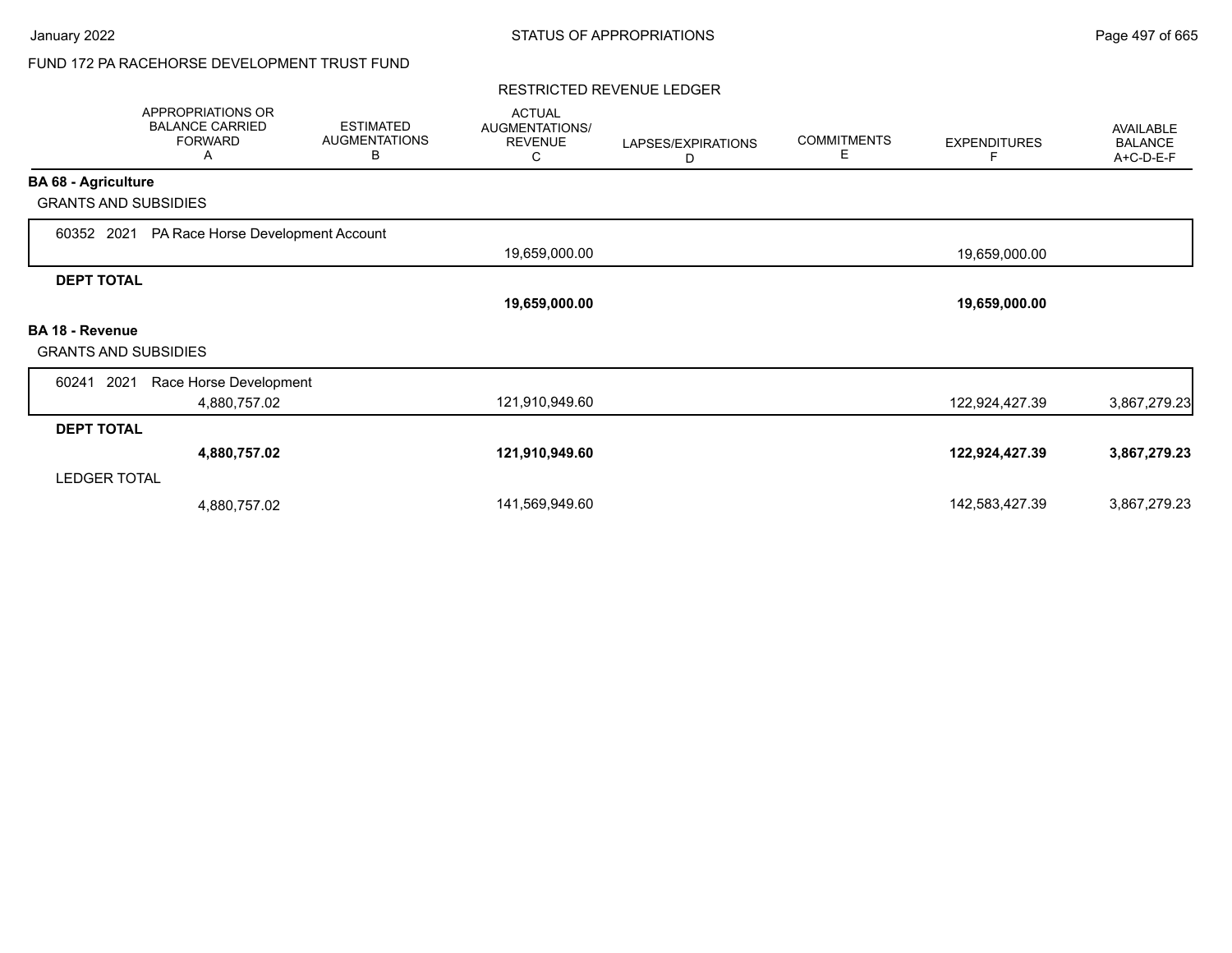## CURRENT STATE EXECUTIVE AUTHORIZATIONS LEDGER

|                             | APPROPRIATIONS OR<br><b>BALANCE CARRIED</b><br>FORWARD<br>A | <b>ESTIMATED</b><br><b>AUGMENTATIONS</b><br>в | <b>ACTUAL</b><br>AUGMENTATIONS/<br><b>REVENUE</b><br>C | LAPSES/EXPIRATIONS<br>D | <b>COMMITMENTS</b><br>E | <b>EXPENDITURES</b> | AVAILABLE<br><b>BALANCE</b><br>$A+C-D-E-F$ |
|-----------------------------|-------------------------------------------------------------|-----------------------------------------------|--------------------------------------------------------|-------------------------|-------------------------|---------------------|--------------------------------------------|
|                             | <b>BA 13 - Military &amp; Veterans Affairs</b>              |                                               |                                                        |                         |                         |                     |                                            |
| <b>GRANTS AND SUBSIDIES</b> |                                                             |                                               |                                                        |                         |                         |                     |                                            |
| 2021<br>20303               | <b>National Guard Education</b>                             |                                               |                                                        |                         |                         |                     |                                            |
|                             | 11,231,000.00                                               |                                               |                                                        |                         | 889,238.28              | 9,752,768.29        | 588,993.43                                 |
| <b>DEPT TOTAL</b>           |                                                             |                                               |                                                        |                         |                         |                     |                                            |
|                             | 11,231,000.00                                               |                                               |                                                        |                         | 889,238.28              | 9,752,768.29        | 588,993.43                                 |
| <b>LEDGER TOTAL</b>         |                                                             |                                               |                                                        |                         |                         |                     |                                            |
|                             | 11,231,000.00                                               |                                               |                                                        |                         | 889.238.28              | 9.752.768.29        | 588,993.43                                 |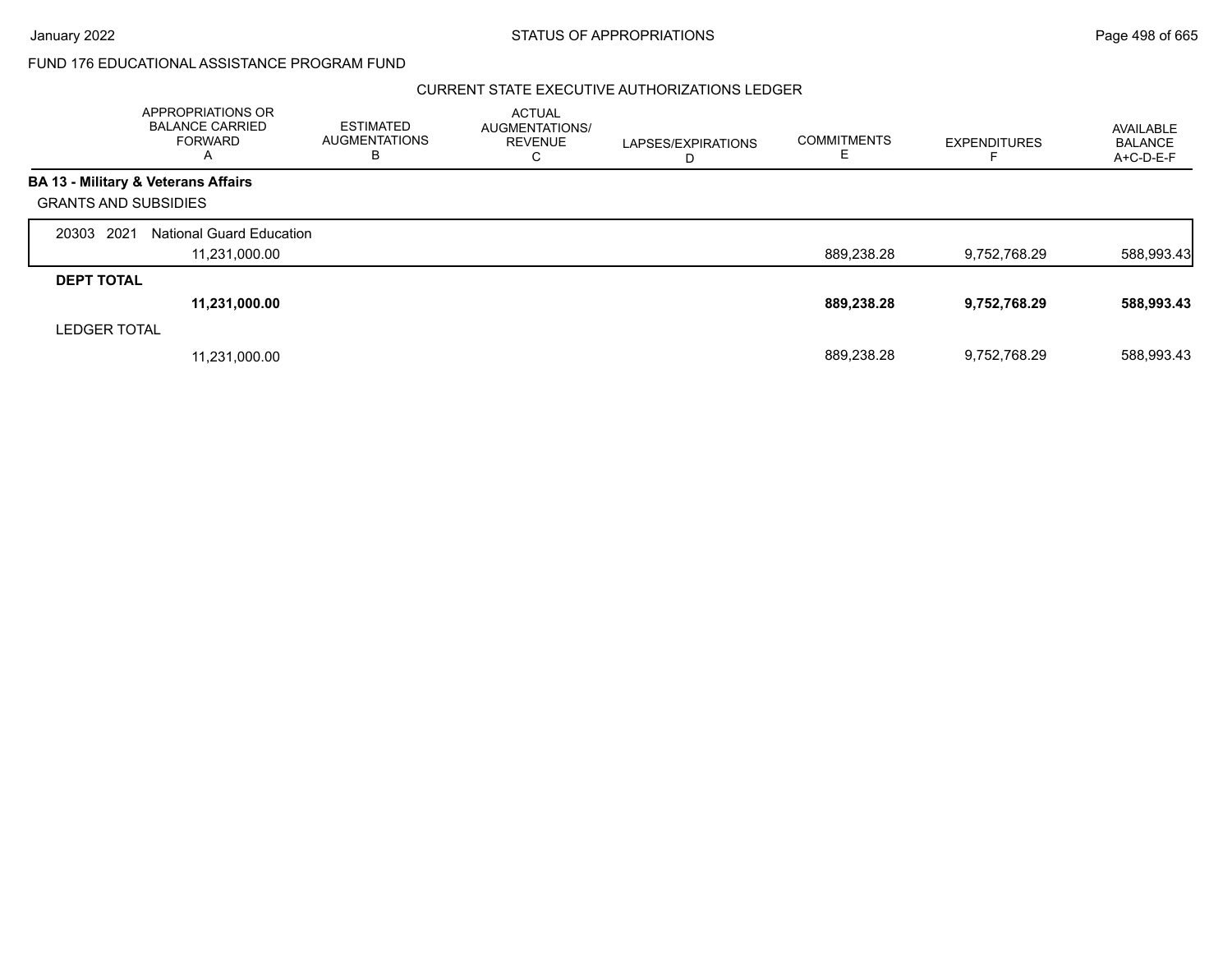## CURRENT STATE EXECUTIVE AUTHORIZATIONS - RESTRICTED LEDGER

|                             | APPROPRIATIONS OR<br><b>BALANCE CARRIED</b><br><b>FORWARD</b><br>A | <b>ESTIMATED</b><br><b>AUGMENTATIONS</b><br>B | <b>ACTUAL</b><br>AUGMENTATIONS/<br><b>REVENUE</b><br>С | LAPSES/EXPIRATIONS<br>D | <b>COMMITMENTS</b><br>E | <b>EXPENDITURES</b> | <b>AVAILABLE</b><br><b>BALANCE</b><br>A+C-D-E-F |
|-----------------------------|--------------------------------------------------------------------|-----------------------------------------------|--------------------------------------------------------|-------------------------|-------------------------|---------------------|-------------------------------------------------|
|                             | <b>BA 13 - Military &amp; Veterans Affairs</b>                     |                                               |                                                        |                         |                         |                     |                                                 |
| <b>GRANTS AND SUBSIDIES</b> |                                                                    |                                               |                                                        |                         |                         |                     |                                                 |
| 2021<br>26471               | <b>Military Family Education</b>                                   |                                               |                                                        |                         |                         |                     |                                                 |
|                             |                                                                    | 4,579,000.00                                  | 4,579,000.00                                           |                         | 3,000,216.00            | 1,473,774.27        | 105,009.73                                      |
| <b>DEPT TOTAL</b>           |                                                                    |                                               |                                                        |                         |                         |                     |                                                 |
|                             |                                                                    | 4,579,000.00                                  | 4,579,000.00                                           |                         | 3,000,216.00            | 1,473,774.27        | 105,009.73                                      |
| <b>LEDGER TOTAL</b>         |                                                                    |                                               |                                                        |                         |                         |                     |                                                 |
|                             |                                                                    | 4,579,000.00                                  | 4,579,000.00                                           |                         | 3,000,216.00            | 1,473,774.27        | 105,009.73                                      |
|                             | TOTAL TOTAL ALL CURRENT STATE LEDGERS                              |                                               |                                                        |                         |                         |                     |                                                 |
|                             | 11,231,000.00                                                      | 4,579,000.00                                  | 4,579,000.00                                           |                         | 3,889,454.28            | 11,226,542.56       | 694,003.16                                      |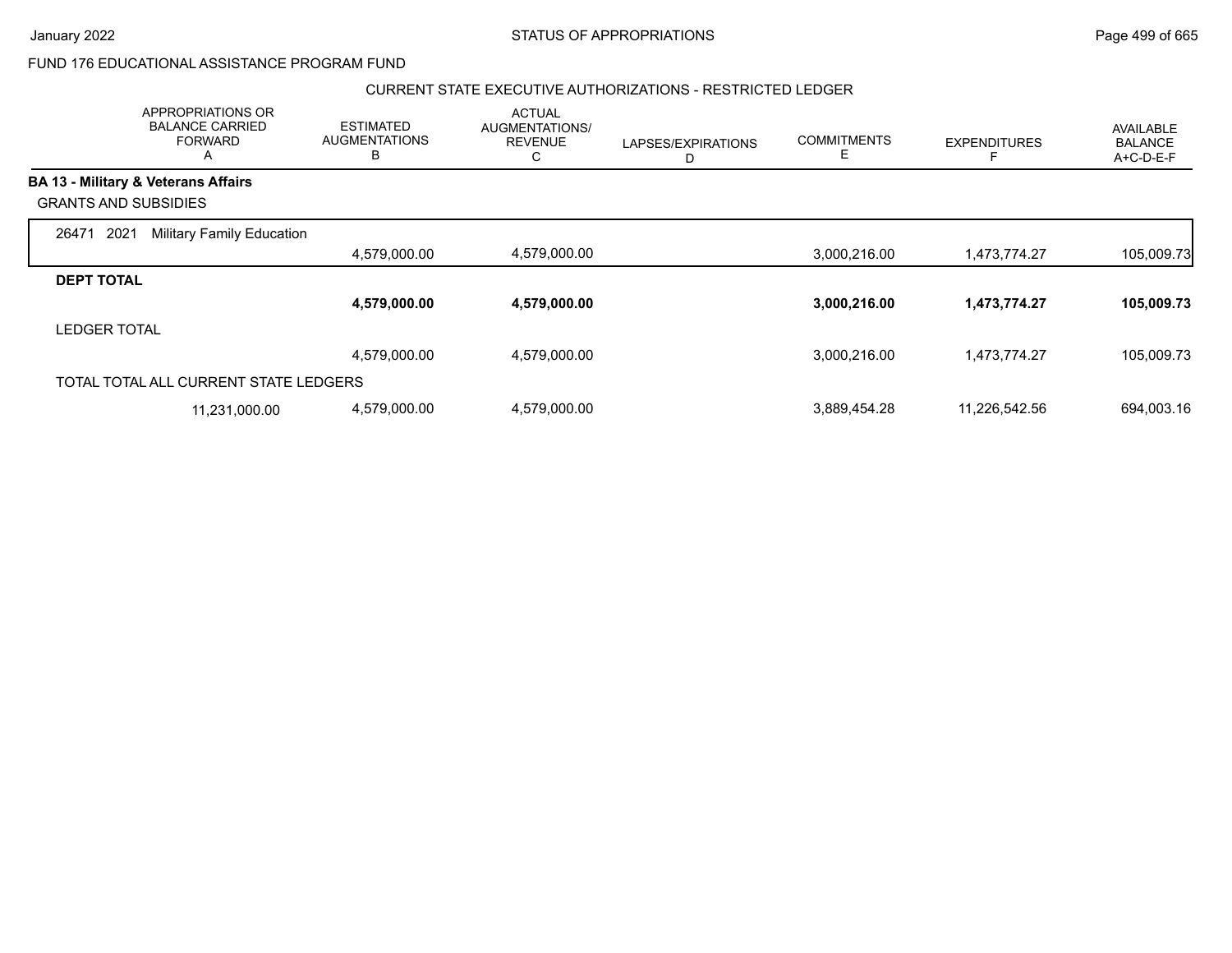## PRIOR STATE EXECUTIVE AUTHORIZATIONS LEDGER

|                             | APPROPRIATIONS OR<br><b>BALANCE CARRIED</b><br><b>FORWARD</b><br>A | <b>ESTIMATED</b><br><b>AUGMENTATIONS</b><br>В | <b>ACTUAL</b><br>AUGMENTATIONS/<br><b>REVENUE</b><br>C | LAPSES/EXPIRATIONS<br>D | <b>COMMITMENTS</b><br>ᄇ | <b>EXPENDITURES</b> | AVAILABLE<br><b>BALANCE</b><br>A+C-D-E-F |
|-----------------------------|--------------------------------------------------------------------|-----------------------------------------------|--------------------------------------------------------|-------------------------|-------------------------|---------------------|------------------------------------------|
|                             | <b>BA 13 - Military &amp; Veterans Affairs</b>                     |                                               |                                                        |                         |                         |                     |                                          |
| <b>GRANTS AND SUBSIDIES</b> |                                                                    |                                               |                                                        |                         |                         |                     |                                          |
| 20303 2020                  | <b>National Guard Education</b>                                    |                                               |                                                        |                         |                         |                     |                                          |
|                             | 1,471,557.14                                                       |                                               |                                                        |                         |                         | 11,251.53           | I,460,305.61                             |
| <b>DEPT TOTAL</b>           |                                                                    |                                               |                                                        |                         |                         |                     |                                          |
|                             | 1,471,557.14                                                       |                                               |                                                        |                         |                         | 11,251.53           | 1,460,305.61                             |
| <b>LEDGER TOTAL</b>         |                                                                    |                                               |                                                        |                         |                         |                     |                                          |
|                             | 1,471,557.14                                                       |                                               |                                                        |                         |                         | 11.251.53           | 1,460,305.61                             |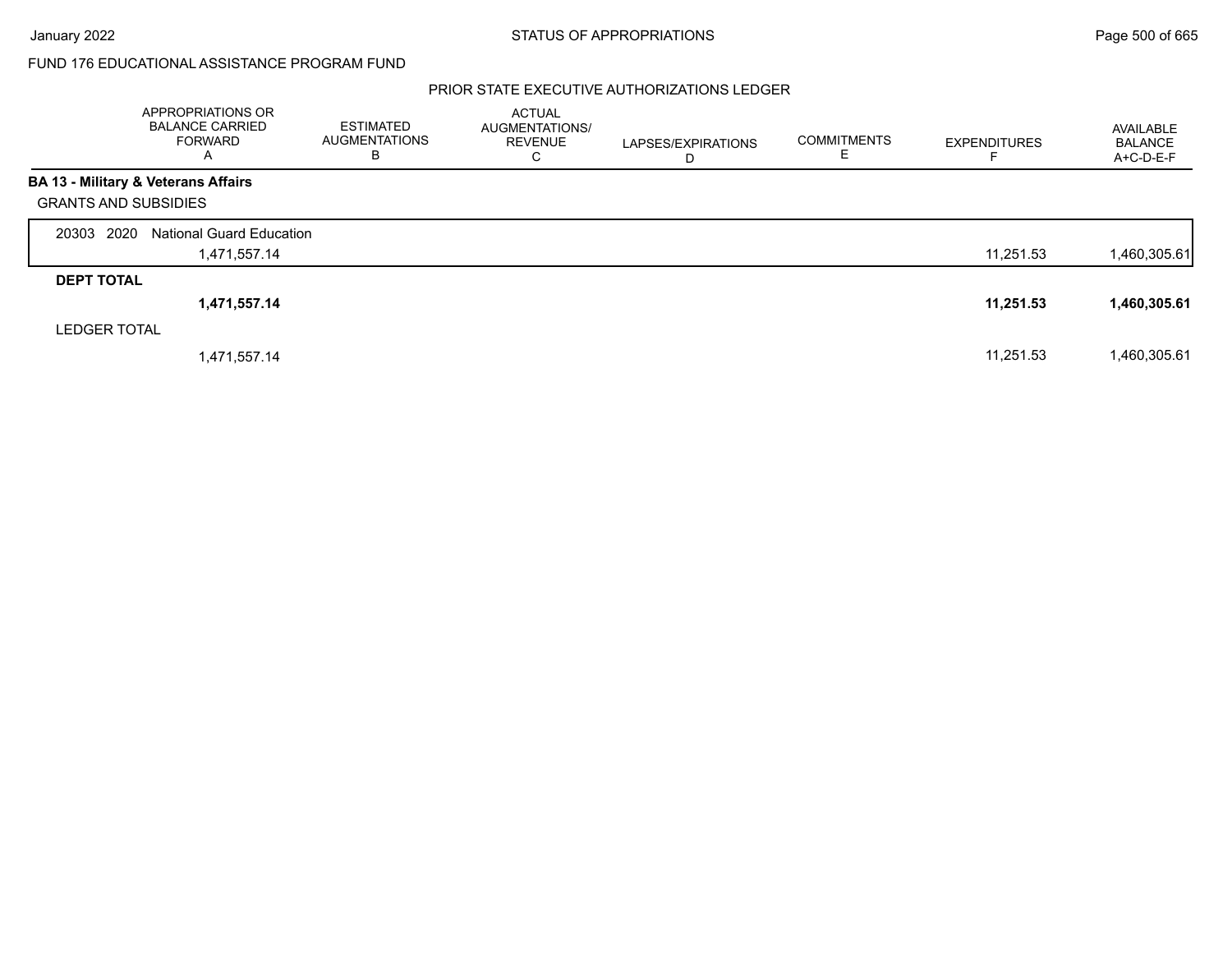### PRIOR STATE EXECUTIVE AUTHORIZATIONS - RESTRICTED LEDGER

|                             |      | APPROPRIATIONS OR<br><b>BALANCE CARRIED</b><br><b>FORWARD</b><br>A | <b>ESTIMATED</b><br><b>AUGMENTATIONS</b><br>В | <b>ACTUAL</b><br>AUGMENTATIONS/<br><b>REVENUE</b><br>С | LAPSES/EXPIRATIONS<br>D | <b>COMMITMENTS</b><br>Ε | <b>EXPENDITURES</b> | AVAILABLE<br><b>BALANCE</b><br>A+C-D-E-F |
|-----------------------------|------|--------------------------------------------------------------------|-----------------------------------------------|--------------------------------------------------------|-------------------------|-------------------------|---------------------|------------------------------------------|
|                             |      | BA 13 - Military & Veterans Affairs                                |                                               |                                                        |                         |                         |                     |                                          |
| <b>GRANTS AND SUBSIDIES</b> |      |                                                                    |                                               |                                                        |                         |                         |                     |                                          |
| 26471                       | 2019 | <b>Military Family Education</b>                                   |                                               |                                                        |                         |                         |                     |                                          |
|                             |      | 134,026.79                                                         |                                               |                                                        |                         |                         |                     | 134,026.79                               |
| 26471                       | 2020 | <b>Military Family Education</b>                                   |                                               |                                                        |                         |                         |                     |                                          |
|                             |      | 1,749,205.50                                                       |                                               |                                                        |                         |                         | 11,384.58           | 1,737,820.92                             |
| <b>DEPT TOTAL</b>           |      |                                                                    |                                               |                                                        |                         |                         |                     |                                          |
|                             |      | 1,883,232.29                                                       |                                               |                                                        |                         |                         | 11,384.58           | 1,871,847.71                             |
| <b>LEDGER TOTAL</b>         |      |                                                                    |                                               |                                                        |                         |                         |                     |                                          |
|                             |      | 1,883,232.29                                                       |                                               |                                                        |                         |                         | 11,384.58           | 1,871,847.71                             |
|                             |      | TOTAL TOTAL ALL PRIOR STATE LEDGERS                                |                                               |                                                        |                         |                         |                     |                                          |
|                             |      | 3,354,789.43                                                       |                                               |                                                        |                         |                         | 22,636.11           | 3,332,153.32                             |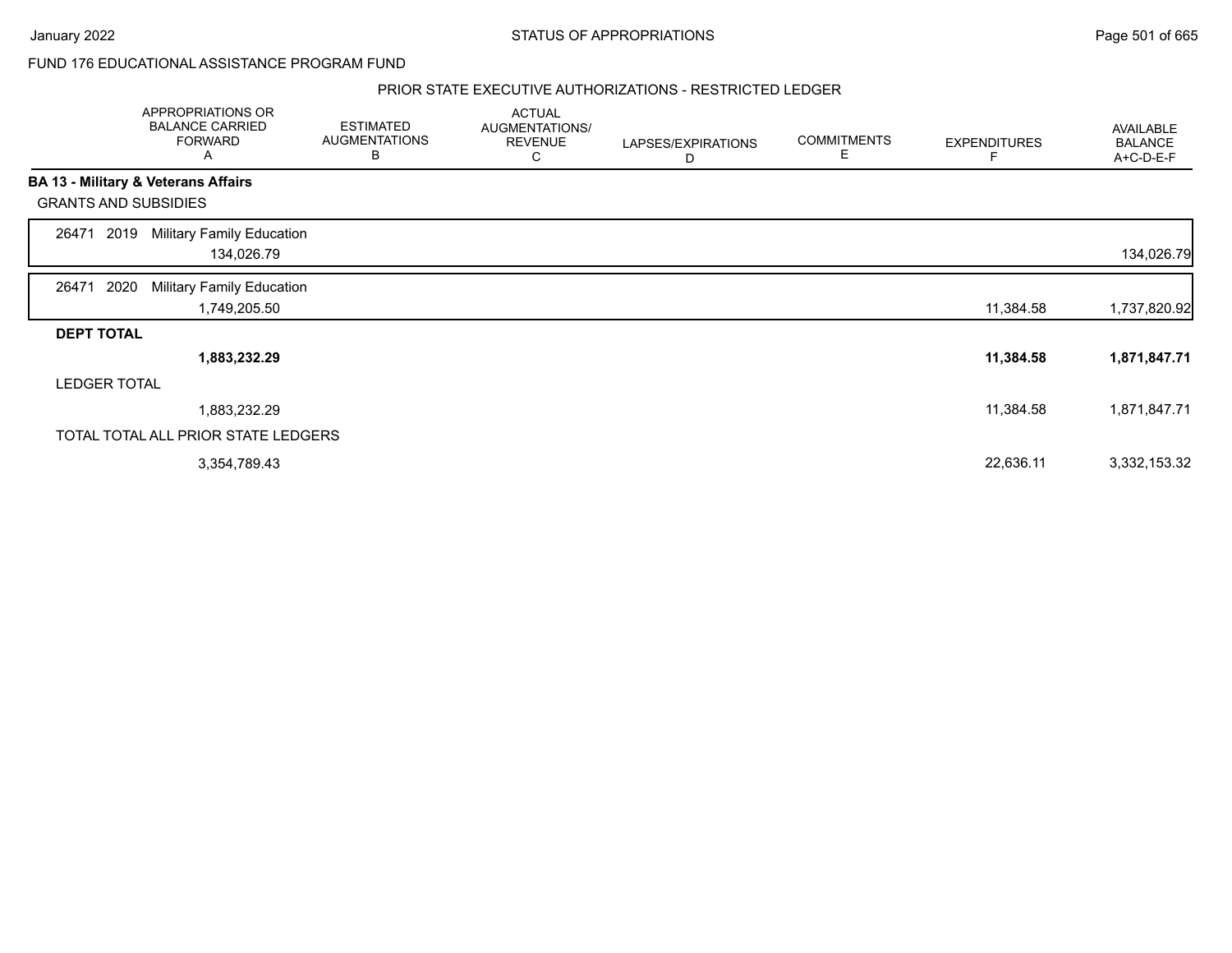### RESTRICTED REVENUE LEDGER

|                             | APPROPRIATIONS OR<br><b>BALANCE CARRIED</b><br>FORWARD<br>$\overline{\mathsf{A}}$ | ESTIMATED<br><b>AUGMENTATIONS</b><br>В | <b>ACTUAL</b><br>AUGMENTATIONS/<br><b>REVENUE</b><br>С | LAPSES/EXPIRATIONS<br>D | <b>COMMITMENTS</b> | <b>EXPENDITURES</b> | AVAILABLE<br><b>BALANCE</b><br>A+C-D-E-F |
|-----------------------------|-----------------------------------------------------------------------------------|----------------------------------------|--------------------------------------------------------|-------------------------|--------------------|---------------------|------------------------------------------|
|                             | BA 13 - Military & Veterans Affairs                                               |                                        |                                                        |                         |                    |                     |                                          |
| <b>GRANTS AND SUBSIDIES</b> |                                                                                   |                                        |                                                        |                         |                    |                     |                                          |
| 2021<br>60474               | Military Family Education Program Fund                                            |                                        |                                                        |                         |                    |                     |                                          |
|                             | 428.27                                                                            |                                        | 4,579,000.12                                           |                         |                    | 4,579,000.00        | 428.39                                   |
| <b>DEPT TOTAL</b>           |                                                                                   |                                        |                                                        |                         |                    |                     |                                          |
|                             | 428.27                                                                            |                                        | 4,579,000.12                                           |                         |                    | 4,579,000.00        | 428.39                                   |
| <b>LEDGER TOTAL</b>         |                                                                                   |                                        |                                                        |                         |                    |                     |                                          |
|                             | 428.27                                                                            |                                        | 4,579,000.12                                           |                         |                    | 4,579,000.00        | 428.39                                   |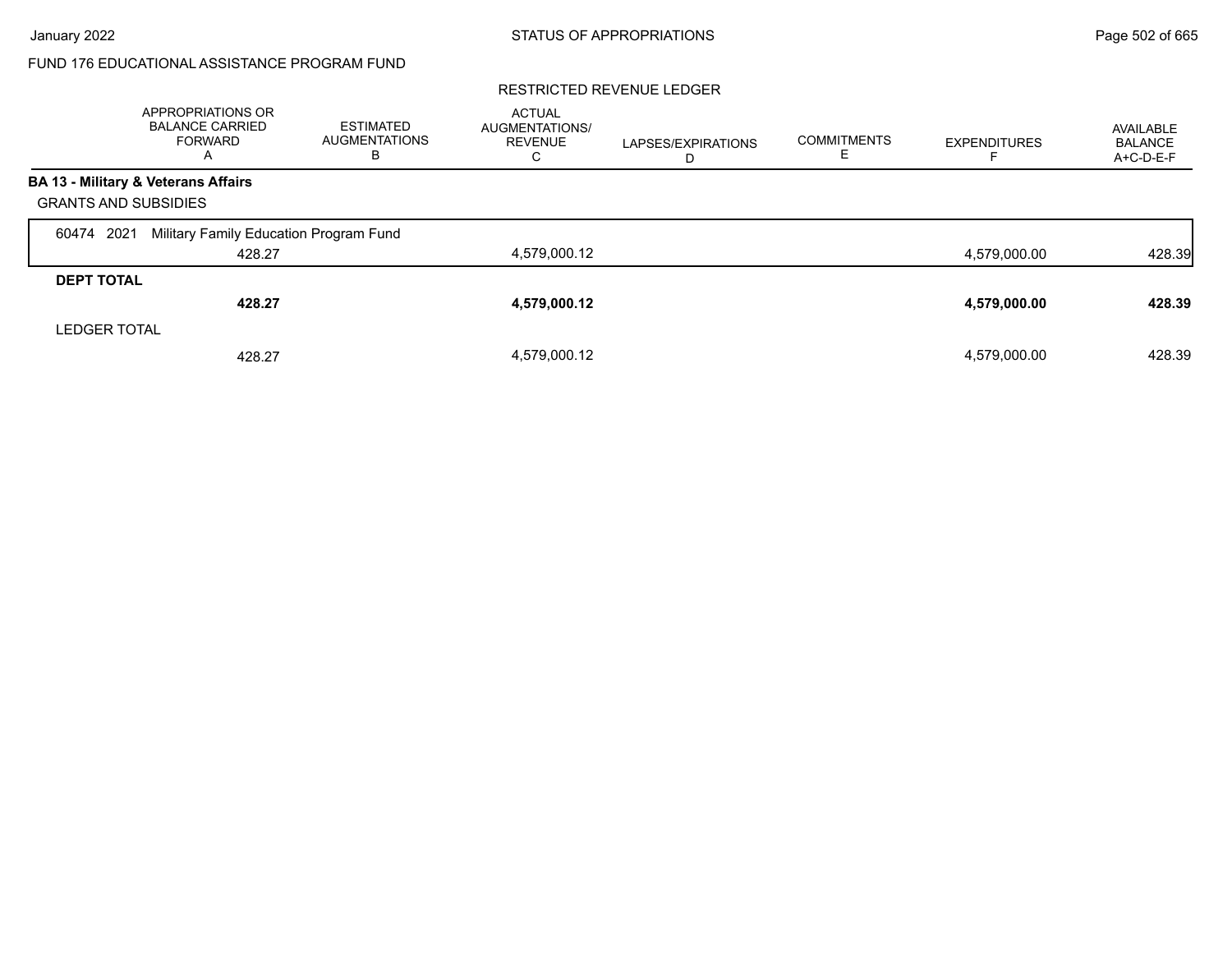# FUND 178 COMMUNITY COLLEGE CAPITAL FUND

### NON-BUDGETED LEDGER

|                          | APPROPRIATIONS OR<br><b>BALANCE CARRIED</b><br><b>FORWARD</b><br>A | <b>ESTIMATED</b><br><b>AUGMENTATIONS</b><br>В | <b>ACTUAL</b><br>AUGMENTATIONS/<br><b>REVENUE</b><br>С | LAPSES/EXPIRATIONS<br>D | <b>COMMITMENTS</b> | <b>EXPENDITURES</b> | AVAILABLE<br><b>BALANCE</b><br>A+C-D-E-F |
|--------------------------|--------------------------------------------------------------------|-----------------------------------------------|--------------------------------------------------------|-------------------------|--------------------|---------------------|------------------------------------------|
| <b>BA 16 - Education</b> |                                                                    |                                               |                                                        |                         |                    |                     |                                          |
|                          | <b>GRANTS AND SUBSIDIES</b>                                        |                                               |                                                        |                         |                    |                     |                                          |
| 50138 2021               | <b>Community College Capital</b>                                   |                                               |                                                        |                         |                    |                     |                                          |
|                          |                                                                    |                                               |                                                        |                         |                    | 25,859,739.40       | $-25,859,739.40$                         |
| <b>DEPT TOTAL</b>        |                                                                    |                                               |                                                        |                         |                    |                     |                                          |
|                          |                                                                    |                                               |                                                        |                         |                    | 25,859,739.40       | $-25,859,739.40$                         |
| <b>LEDGER TOTAL</b>      |                                                                    |                                               |                                                        |                         |                    |                     |                                          |
|                          |                                                                    |                                               |                                                        |                         |                    | 25,859,739.40       | -25,859,739.40                           |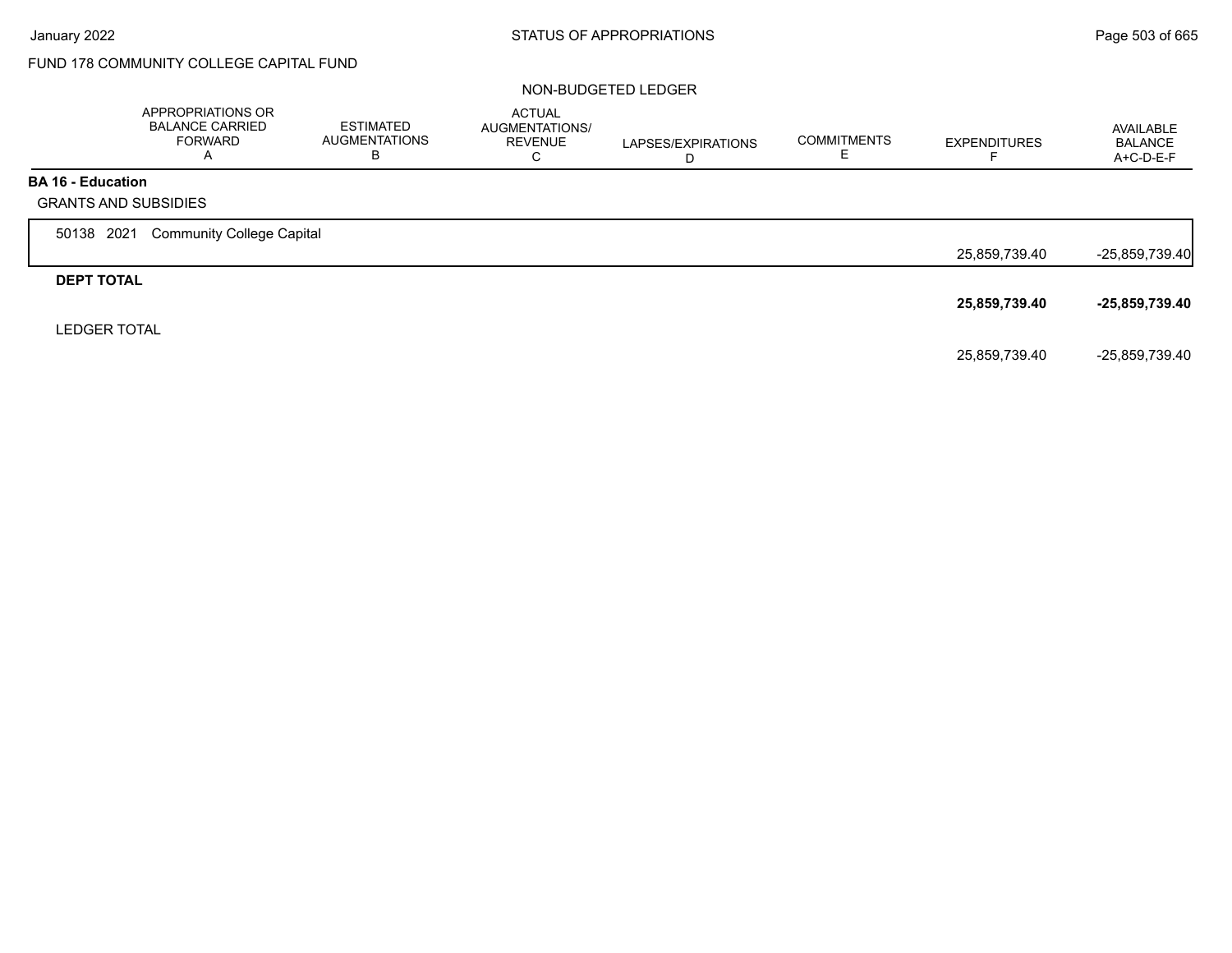# FUND 179 GROWING GREENER BOND FUND

### PRIOR STATE CONTINUING LEDGER

| APPROPRIATIONS OR<br><b>BALANCE CARRIED</b><br><b>FORWARD</b><br>Α     | <b>ESTIMATED</b><br><b>AUGMENTATIONS</b><br>В | <b>ACTUAL</b><br>AUGMENTATIONS/<br><b>REVENUE</b><br>С | LAPSES/EXPIRATIONS<br>D | <b>COMMITMENTS</b><br>Е | <b>EXPENDITURES</b><br>F | <b>AVAILABLE</b><br><b>BALANCE</b><br>A+C-D-E-F |
|------------------------------------------------------------------------|-----------------------------------------------|--------------------------------------------------------|-------------------------|-------------------------|--------------------------|-------------------------------------------------|
| <b>BA 24 - Community &amp; Economic Develop</b>                        |                                               |                                                        |                         |                         |                          |                                                 |
| <b>GENERAL GOVERNMENT</b>                                              |                                               |                                                        |                         |                         |                          |                                                 |
| Main Street and Downtown Development<br>30260<br>2005                  |                                               |                                                        |                         |                         |                          |                                                 |
| 662,212.69                                                             |                                               |                                                        |                         |                         | 37,921.33                | 624,291.36                                      |
| <b>DEPT TOTAL</b>                                                      |                                               |                                                        |                         |                         |                          |                                                 |
| 662,212.69                                                             |                                               |                                                        |                         |                         | 37,921.33                | 624,291.36                                      |
| <b>BA 22 - Fish &amp; Boat Commission</b><br><b>GENERAL GOVERNMENT</b> |                                               |                                                        |                         |                         |                          |                                                 |
| <b>Capital Improvement Projects</b><br>30266<br>2005                   |                                               |                                                        |                         |                         |                          |                                                 |
| 83,239.06                                                              |                                               |                                                        |                         |                         | 83,239.06                |                                                 |
| <b>DEPT TOTAL</b>                                                      |                                               |                                                        |                         |                         |                          |                                                 |
| 83,239.06                                                              |                                               |                                                        |                         |                         | 83,239.06                |                                                 |
| <b>LEDGER TOTAL</b>                                                    |                                               |                                                        |                         |                         |                          |                                                 |
| 745,451.75                                                             |                                               |                                                        |                         |                         | 121,160.39               | 624,291.36                                      |
| TOTAL TOTAL ALL PRIOR STATE LEDGERS                                    |                                               |                                                        |                         |                         |                          |                                                 |
| 745,451.75                                                             |                                               |                                                        |                         |                         | 121,160.39               | 624,291.36                                      |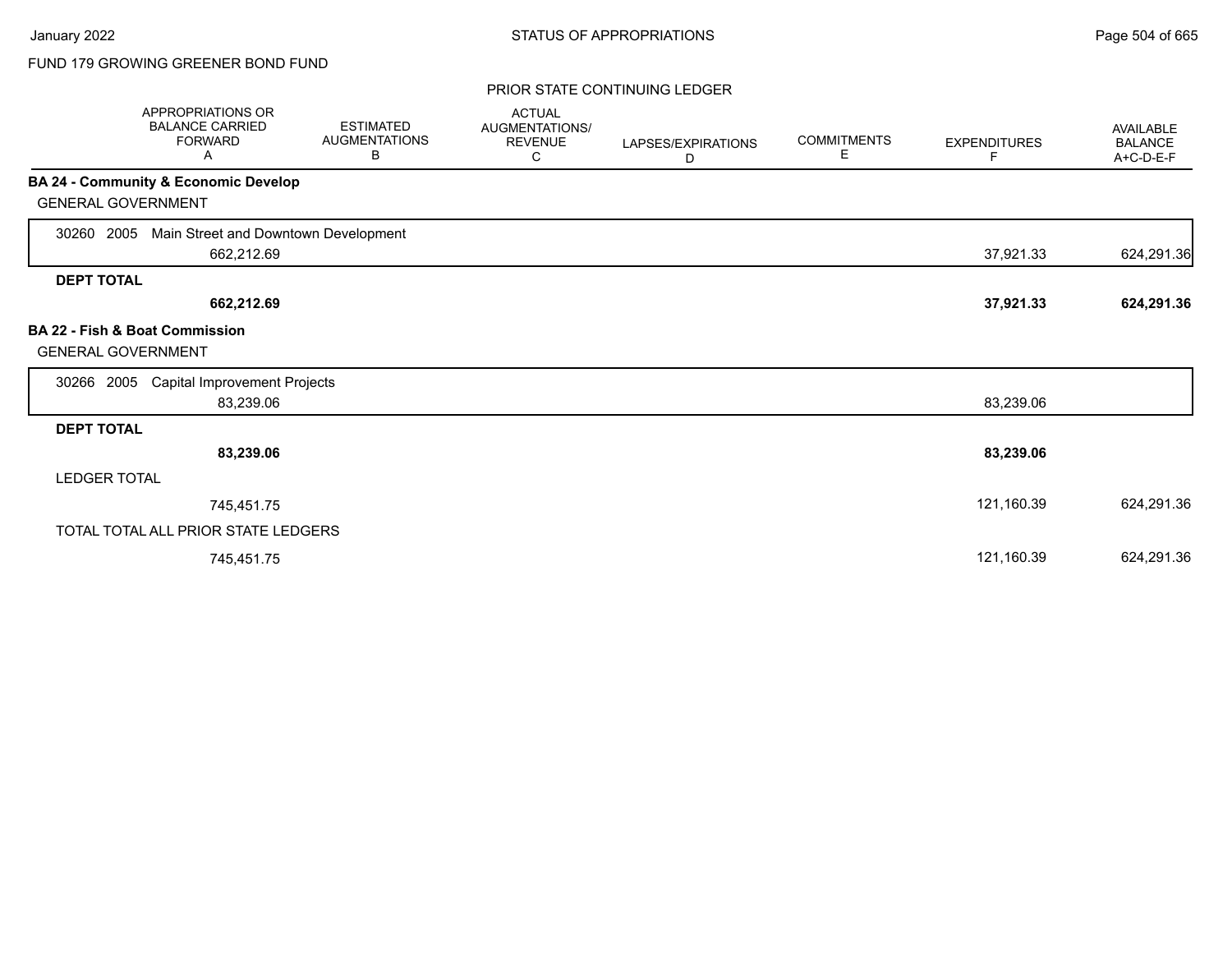# FUND 180 GROWING GREENER BOND SINKING FUND

#### NON-BUDGETED LEDGER

|                         | APPROPRIATIONS OR<br><b>BALANCE CARRIED</b><br><b>FORWARD</b><br>A | <b>ESTIMATED</b><br><b>AUGMENTATIONS</b><br>В | ACTUAL<br>AUGMENTATIONS/<br><b>REVENUE</b><br>C | LAPSES/EXPIRATIONS<br>D | <b>COMMITMENTS</b> | <b>EXPENDITURES</b> | AVAILABLE<br><b>BALANCE</b><br>A+C-D-E-F |
|-------------------------|--------------------------------------------------------------------|-----------------------------------------------|-------------------------------------------------|-------------------------|--------------------|---------------------|------------------------------------------|
| <b>BA 73 - Treasury</b> |                                                                    |                                               |                                                 |                         |                    |                     |                                          |
|                         | <b>GENERAL GOVERNMENT</b>                                          |                                               |                                                 |                         |                    |                     |                                          |
| 50146 2021              | Payment of Principal & Interest                                    |                                               |                                                 |                         |                    |                     |                                          |
|                         |                                                                    |                                               |                                                 |                         |                    | 3,413,131.25        | $-3,413,131.25$                          |
| <b>DEPT TOTAL</b>       |                                                                    |                                               |                                                 |                         |                    |                     |                                          |
|                         |                                                                    |                                               |                                                 |                         |                    | 3,413,131.25        | $-3,413,131.25$                          |
| <b>LEDGER TOTAL</b>     |                                                                    |                                               |                                                 |                         |                    |                     |                                          |
|                         |                                                                    |                                               |                                                 |                         |                    | 3,413,131.25        | $-3,413,131.25$                          |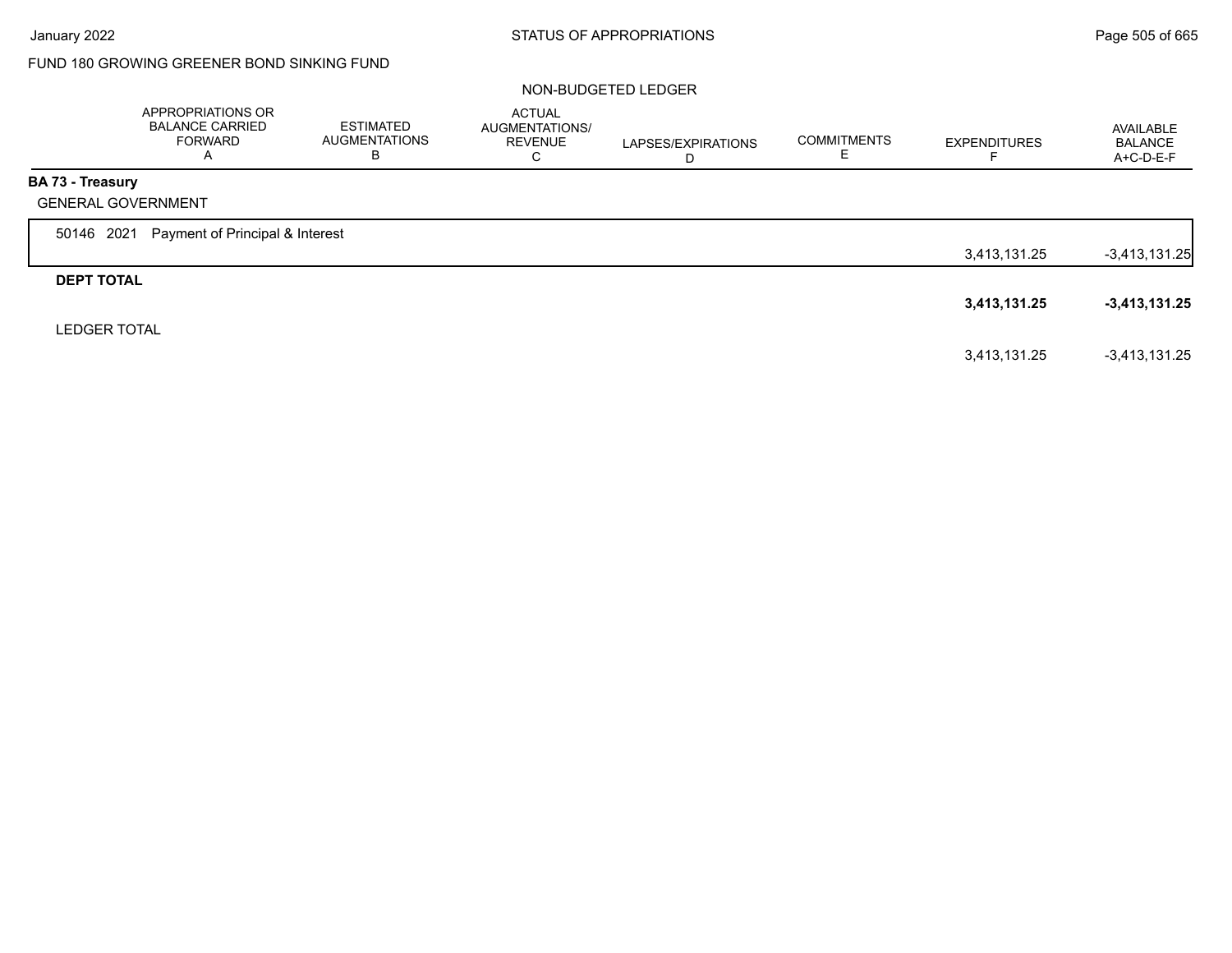# FUND 181 WATER SUPPLY & WASTEWATER TREATMENT

|                     | APPROPRIATIONS OR<br><b>BALANCE CARRIED</b><br><b>FORWARD</b><br>Α | <b>ESTIMATED</b><br><b>AUGMENTATIONS</b><br>B | <b>ACTUAL</b><br>AUGMENTATIONS/<br><b>REVENUE</b><br>С | LAPSES/EXPIRATIONS<br>D | <b>COMMITMENTS</b> | <b>EXPENDITURES</b> | <b>AVAILABLE</b><br><b>BALANCE</b><br>A+C-D-E-F |
|---------------------|--------------------------------------------------------------------|-----------------------------------------------|--------------------------------------------------------|-------------------------|--------------------|---------------------|-------------------------------------------------|
|                     | <b>BA 24 - Community &amp; Economic Develop</b>                    |                                               |                                                        |                         |                    |                     |                                                 |
|                     | <b>GRANTS AND SUBSIDIES</b>                                        |                                               |                                                        |                         |                    |                     |                                                 |
| 30268               | 2005 Comwl Finance Authority-Public Projects                       |                                               |                                                        |                         |                    |                     |                                                 |
|                     | 9,400,182.32                                                       |                                               |                                                        |                         |                    |                     | 9,400,182.32                                    |
| <b>DEPT TOTAL</b>   |                                                                    |                                               |                                                        |                         |                    |                     |                                                 |
|                     | 9,400,182.32                                                       |                                               |                                                        |                         |                    |                     | 9,400,182.32                                    |
| <b>LEDGER TOTAL</b> |                                                                    |                                               |                                                        |                         |                    |                     |                                                 |
|                     | 9,400,182.32                                                       |                                               |                                                        |                         |                    |                     | 9,400,182.32                                    |
|                     | TOTAL TOTAL ALL PRIOR STATE LEDGERS                                |                                               |                                                        |                         |                    |                     |                                                 |
|                     | 9,400,182.32                                                       |                                               |                                                        |                         |                    |                     | 9,400,182.32                                    |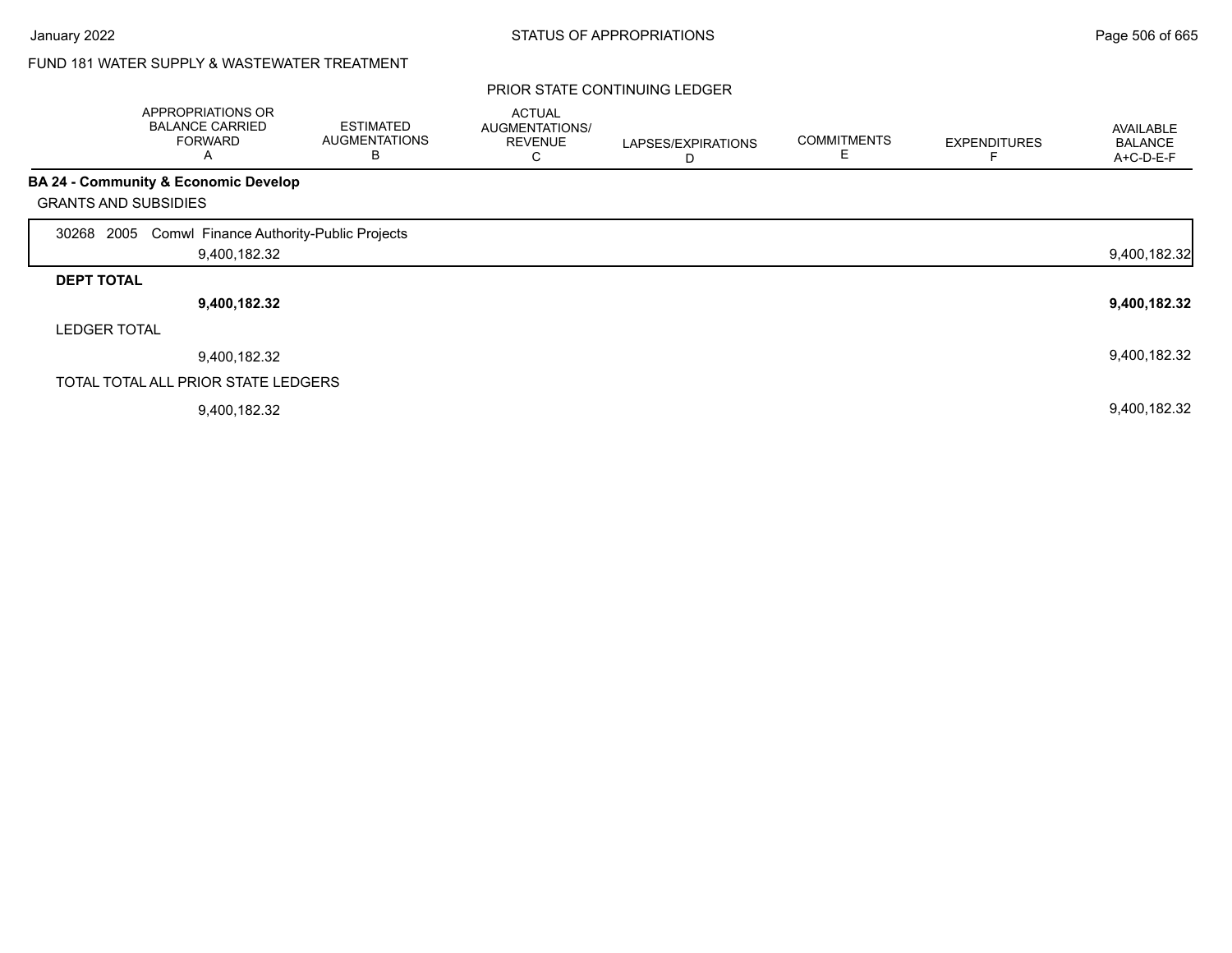# FUND 182 WATER SUPP& WASTEWATER TRMT SINKING

#### NON-BUDGETED LEDGER

|                         | APPROPRIATIONS OR<br><b>BALANCE CARRIED</b><br><b>FORWARD</b><br>A | <b>ESTIMATED</b><br><b>AUGMENTATIONS</b><br>В | <b>ACTUAL</b><br>AUGMENTATIONS/<br><b>REVENUE</b><br>C | LAPSES/EXPIRATIONS<br>D | <b>COMMITMENTS</b><br>ᄇ | <b>EXPENDITURES</b><br>⊢ | AVAILABLE<br><b>BALANCE</b><br>A+C-D-E-F |
|-------------------------|--------------------------------------------------------------------|-----------------------------------------------|--------------------------------------------------------|-------------------------|-------------------------|--------------------------|------------------------------------------|
| <b>BA 73 - Treasury</b> |                                                                    |                                               |                                                        |                         |                         |                          |                                          |
|                         | <b>GENERAL GOVERNMENT</b>                                          |                                               |                                                        |                         |                         |                          |                                          |
| 50142 2021              | Payment of Principal & Interest                                    |                                               |                                                        |                         |                         |                          |                                          |
|                         |                                                                    |                                               |                                                        |                         |                         | 1,461,625.00             | $-1,461,625.00$                          |
| <b>DEPT TOTAL</b>       |                                                                    |                                               |                                                        |                         |                         |                          |                                          |
|                         |                                                                    |                                               |                                                        |                         |                         | 1,461,625.00             | $-1,461,625.00$                          |
| <b>LEDGER TOTAL</b>     |                                                                    |                                               |                                                        |                         |                         |                          |                                          |
|                         |                                                                    |                                               |                                                        |                         |                         | 1,461,625.00             | $-1,461,625.00$                          |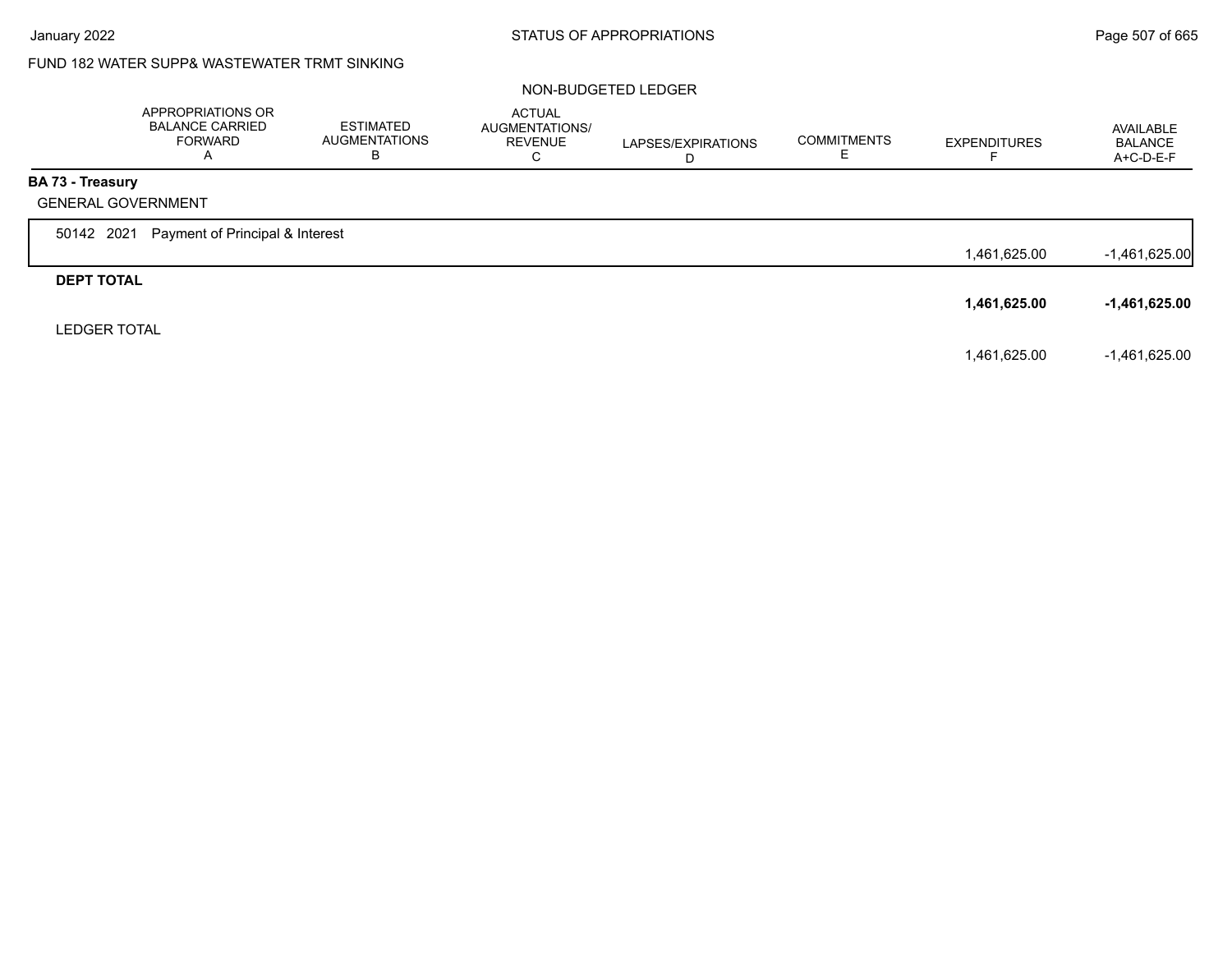# FUND 183 CONSERVATION DISTRICT FUND

### CURRENT STATE EXECUTIVE AUTHORIZATIONS LEDGER

|                             | <b>APPROPRIATIONS OR</b><br><b>BALANCE CARRIED</b><br><b>FORWARD</b><br>Α | <b>ESTIMATED</b><br><b>AUGMENTATIONS</b><br>В | <b>ACTUAL</b><br>AUGMENTATIONS/<br><b>REVENUE</b><br>С | LAPSES/EXPIRATIONS<br>D | <b>COMMITMENTS</b><br>Е | <b>EXPENDITURES</b><br>F | AVAILABLE<br><b>BALANCE</b><br>A+C-D-E-F |
|-----------------------------|---------------------------------------------------------------------------|-----------------------------------------------|--------------------------------------------------------|-------------------------|-------------------------|--------------------------|------------------------------------------|
| <b>BA 68 - Agriculture</b>  |                                                                           |                                               |                                                        |                         |                         |                          |                                          |
| <b>GRANTS AND SUBSIDIES</b> |                                                                           |                                               |                                                        |                         |                         |                          |                                          |
| 20334 2021                  | <b>Conservation District Grants</b>                                       |                                               |                                                        |                         |                         |                          |                                          |
|                             | 3,200,000.00                                                              |                                               |                                                        |                         | 990,207.72              | 1,674,361.83             | 535,430.45                               |
| <b>DEPT TOTAL</b>           |                                                                           |                                               |                                                        |                         |                         |                          |                                          |
|                             | 3,200,000.00                                                              |                                               |                                                        |                         | 990,207.72              | 1,674,361.83             | 535,430.45                               |
| <b>GRANTS AND SUBSIDIES</b> | <b>BA 35 - Environmental Protection</b>                                   |                                               |                                                        |                         |                         |                          |                                          |
| 20332 2021                  | <b>Conservation District Grants</b>                                       |                                               |                                                        |                         |                         |                          |                                          |
|                             | 4,581,000.00                                                              |                                               |                                                        |                         |                         | 2,259,519.49             | 2,321,480.51                             |
| <b>DEPT TOTAL</b>           |                                                                           |                                               |                                                        |                         |                         |                          |                                          |
|                             | 4,581,000.00                                                              |                                               |                                                        |                         |                         | 2,259,519.49             | 2,321,480.51                             |
| <b>LEDGER TOTAL</b>         |                                                                           |                                               |                                                        |                         |                         |                          |                                          |
|                             | 7,781,000.00                                                              |                                               |                                                        |                         | 990,207.72              | 3,933,881.32             | 2,856,910.96                             |
|                             | TOTAL TOTAL ALL CURRENT STATE LEDGERS                                     |                                               |                                                        |                         |                         |                          |                                          |
|                             | 7,781,000.00                                                              |                                               |                                                        |                         | 990,207.72              | 3,933,881.32             | 2,856,910.96                             |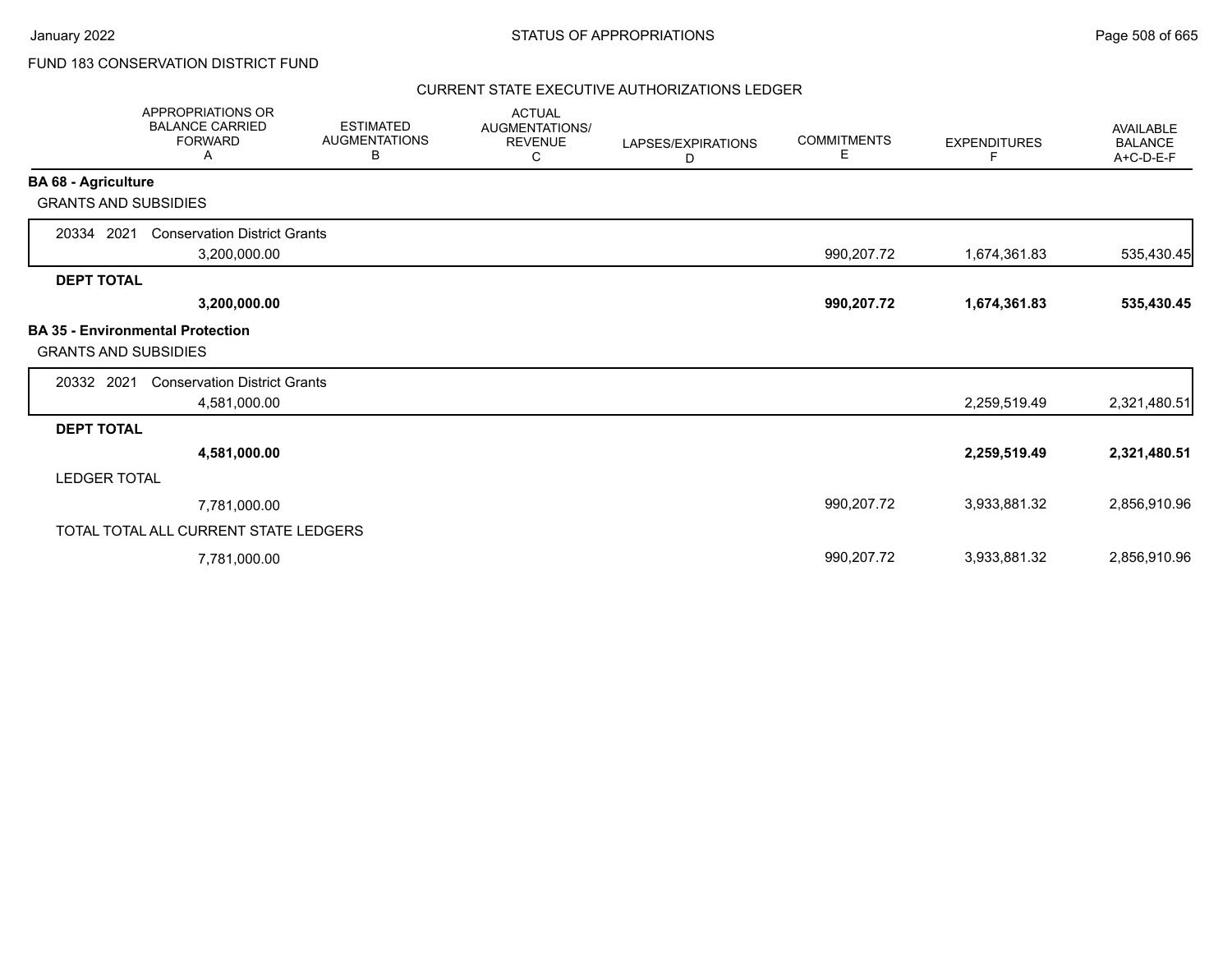# FUND 183 CONSERVATION DISTRICT FUND

### PRIOR STATE EXECUTIVE AUTHORIZATIONS LEDGER

| APPROPRIATIONS OR<br><b>BALANCE CARRIED</b><br><b>FORWARD</b><br>Α | <b>ESTIMATED</b><br><b>AUGMENTATIONS</b><br>В                                                                                                                                                                                            | <b>ACTUAL</b><br>AUGMENTATIONS/<br><b>REVENUE</b><br>С                                                                                                   | LAPSES/EXPIRATIONS<br>D | <b>COMMITMENTS</b><br>Е | <b>EXPENDITURES</b><br>F. | <b>AVAILABLE</b><br><b>BALANCE</b><br>A+C-D-E-F |
|--------------------------------------------------------------------|------------------------------------------------------------------------------------------------------------------------------------------------------------------------------------------------------------------------------------------|----------------------------------------------------------------------------------------------------------------------------------------------------------|-------------------------|-------------------------|---------------------------|-------------------------------------------------|
|                                                                    |                                                                                                                                                                                                                                          |                                                                                                                                                          |                         |                         |                           |                                                 |
|                                                                    |                                                                                                                                                                                                                                          |                                                                                                                                                          |                         |                         |                           |                                                 |
| 28,332.15                                                          |                                                                                                                                                                                                                                          |                                                                                                                                                          |                         |                         |                           | 28,332.15                                       |
| 628,201.12                                                         |                                                                                                                                                                                                                                          |                                                                                                                                                          |                         |                         | 390,462.63                | 237,738.49                                      |
|                                                                    |                                                                                                                                                                                                                                          |                                                                                                                                                          |                         |                         |                           |                                                 |
| 656,533.27                                                         |                                                                                                                                                                                                                                          |                                                                                                                                                          |                         |                         | 390,462.63                | 266,070.64                                      |
|                                                                    |                                                                                                                                                                                                                                          |                                                                                                                                                          |                         |                         |                           |                                                 |
|                                                                    |                                                                                                                                                                                                                                          |                                                                                                                                                          |                         |                         |                           |                                                 |
|                                                                    |                                                                                                                                                                                                                                          |                                                                                                                                                          |                         |                         |                           |                                                 |
| 612,008.94                                                         |                                                                                                                                                                                                                                          |                                                                                                                                                          |                         |                         | 526,954.79                | 85,054.15                                       |
|                                                                    |                                                                                                                                                                                                                                          |                                                                                                                                                          |                         |                         |                           |                                                 |
| 612,008.94                                                         |                                                                                                                                                                                                                                          |                                                                                                                                                          |                         |                         | 526,954.79                | 85,054.15                                       |
|                                                                    |                                                                                                                                                                                                                                          |                                                                                                                                                          |                         |                         |                           |                                                 |
| 1,268,542.21                                                       |                                                                                                                                                                                                                                          |                                                                                                                                                          |                         |                         | 917,417.42                | 351,124.79                                      |
|                                                                    |                                                                                                                                                                                                                                          |                                                                                                                                                          |                         |                         |                           |                                                 |
| 1,268,542.21                                                       |                                                                                                                                                                                                                                          |                                                                                                                                                          |                         |                         | 917,417.42                | 351,124.79                                      |
|                                                                    | <b>BA 68 - Agriculture</b><br><b>GRANTS AND SUBSIDIES</b><br>20334 2019<br>2020<br><b>DEPT TOTAL</b><br><b>BA 35 - Environmental Protection</b><br><b>GRANTS AND SUBSIDIES</b><br>20332 2020<br><b>DEPT TOTAL</b><br><b>LEDGER TOTAL</b> | <b>Conservation District Grants</b><br><b>Conservation District Grants</b><br><b>Conservation District Grants</b><br>TOTAL TOTAL ALL PRIOR STATE LEDGERS |                         |                         |                           |                                                 |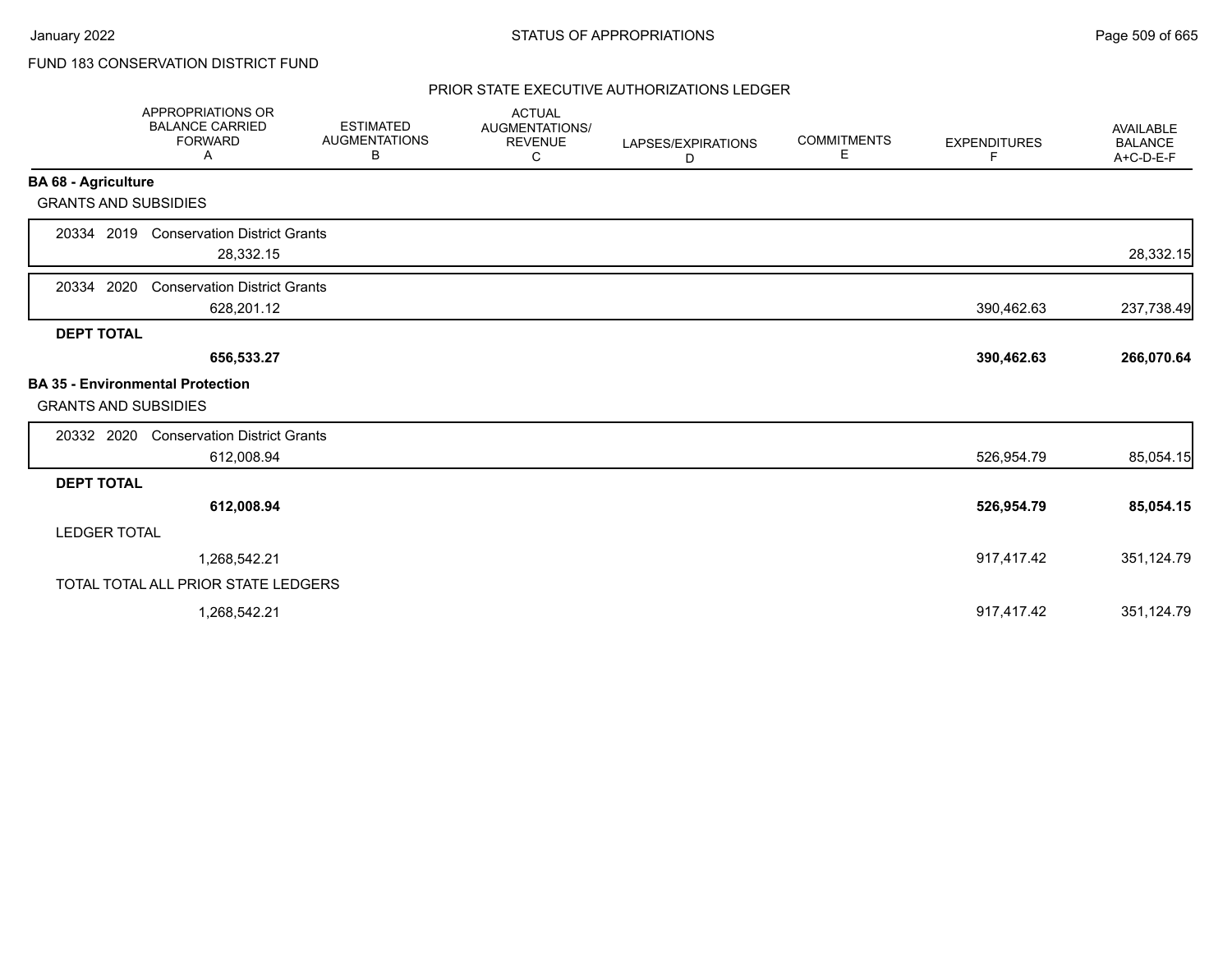Г

## FUND 184 UNINSURED EMPLOYERS GUARANTY FUND

#### NON-BUDGETED LEDGER

|                           | APPROPRIATIONS OR<br><b>BALANCE CARRIED</b><br><b>FORWARD</b><br>A | <b>ESTIMATED</b><br><b>AUGMENTATIONS</b><br>в | <b>ACTUAL</b><br>AUGMENTATIONS/<br><b>REVENUE</b><br>С | LAPSES/EXPIRATIONS<br>D | <b>COMMITMENTS</b><br>ᄂ | <b>EXPENDITURES</b> | AVAILABLE<br><b>BALANCE</b><br>$A+C-D-E-F$ |
|---------------------------|--------------------------------------------------------------------|-----------------------------------------------|--------------------------------------------------------|-------------------------|-------------------------|---------------------|--------------------------------------------|
| BA 12 - Labor & Industry  |                                                                    |                                               |                                                        |                         |                         |                     |                                            |
| <b>GENERAL GOVERNMENT</b> |                                                                    |                                               |                                                        |                         |                         |                     |                                            |
| 2021<br>50211             | <b>Workers Compensation</b>                                        |                                               |                                                        |                         |                         |                     |                                            |
|                           |                                                                    |                                               |                                                        |                         | 991,406.30              | 3.681.958.52        | $-4,673,364.82$                            |
| <b>DEPT TOTAL</b>         |                                                                    |                                               |                                                        |                         |                         |                     |                                            |
|                           |                                                                    |                                               |                                                        |                         | 991,406.30              | 3,681,958.52        | -4,673,364.82                              |
| <b>LEDGER TOTAL</b>       |                                                                    |                                               |                                                        |                         |                         |                     |                                            |
|                           |                                                                    |                                               |                                                        |                         | 991,406.30              | 3,681,958.52        | -4,673,364.82                              |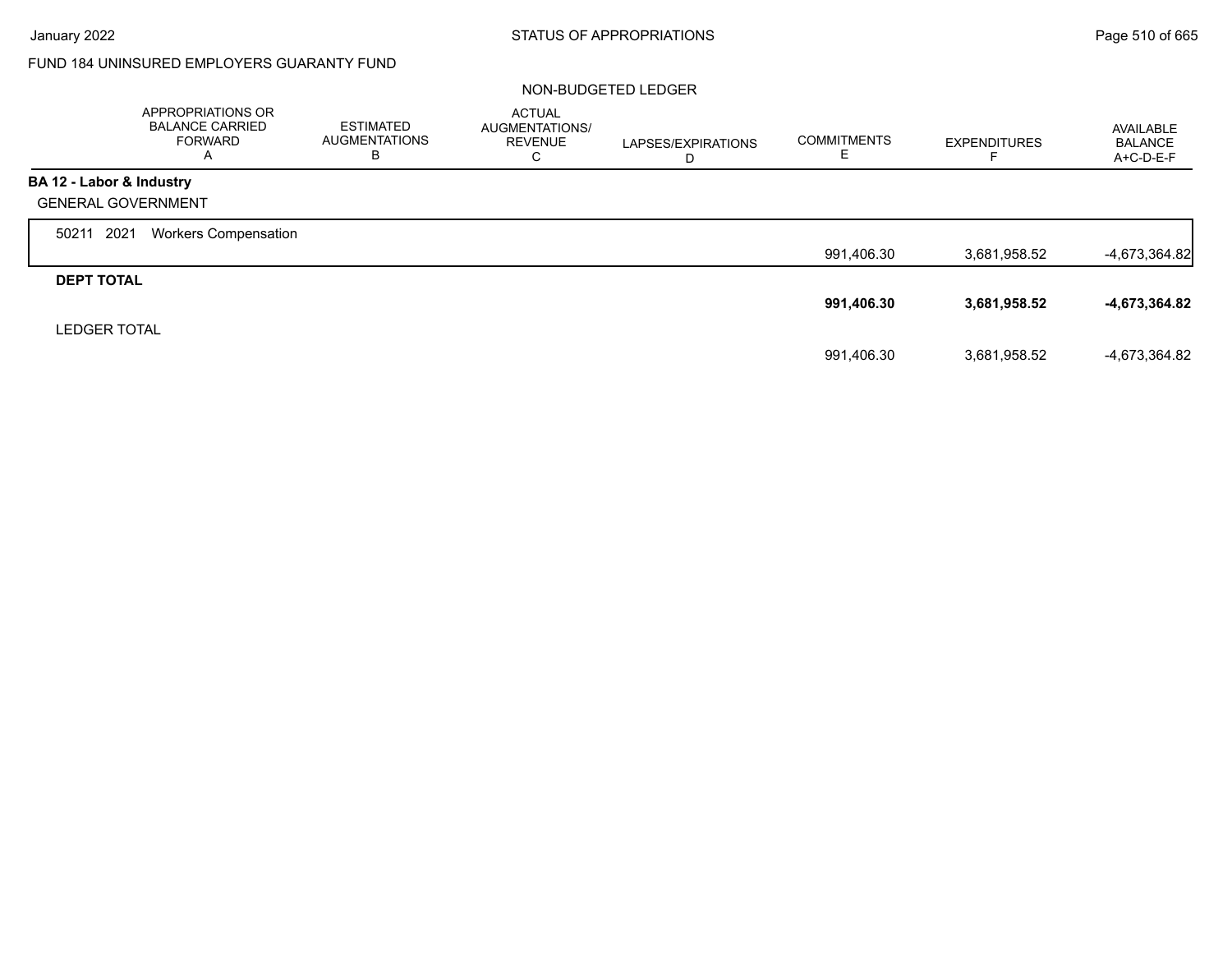## FUND 185 PERSIAN GULF VETERANS COMPENSATION

|                             | APPROPRIATIONS OR<br><b>BALANCE CARRIED</b><br><b>FORWARD</b><br>A | <b>ESTIMATED</b><br><b>AUGMENTATIONS</b><br>В | <b>ACTUAL</b><br><b>AUGMENTATIONS/</b><br><b>REVENUE</b><br>С | LAPSES/EXPIRATIONS<br>D | <b>COMMITMENTS</b> | <b>EXPENDITURES</b> | AVAILABLE<br><b>BALANCE</b><br>A+C-D-E-F |
|-----------------------------|--------------------------------------------------------------------|-----------------------------------------------|---------------------------------------------------------------|-------------------------|--------------------|---------------------|------------------------------------------|
|                             | <b>BA 13 - Military &amp; Veterans Affairs</b>                     |                                               |                                                               |                         |                    |                     |                                          |
| <b>GRANTS AND SUBSIDIES</b> |                                                                    |                                               |                                                               |                         |                    |                     |                                          |
| 2007<br>30297               | Persian Gulf Veterans' Bonus Program                               |                                               |                                                               |                         |                    |                     |                                          |
|                             | 14,210,362.39                                                      |                                               |                                                               |                         |                    |                     | 14,210,362.39                            |
| <b>DEPT TOTAL</b>           |                                                                    |                                               |                                                               |                         |                    |                     |                                          |
|                             | 14,210,362.39                                                      |                                               |                                                               |                         |                    |                     | 14,210,362.39                            |
| <b>LEDGER TOTAL</b>         |                                                                    |                                               |                                                               |                         |                    |                     |                                          |
|                             | 14,210,362.39                                                      |                                               |                                                               |                         |                    |                     | 14,210,362.39                            |
|                             | TOTAL TOTAL ALL PRIOR STATE LEDGERS                                |                                               |                                                               |                         |                    |                     |                                          |
|                             | 14,210,362.39                                                      |                                               |                                                               |                         |                    |                     | 14,210,362.39                            |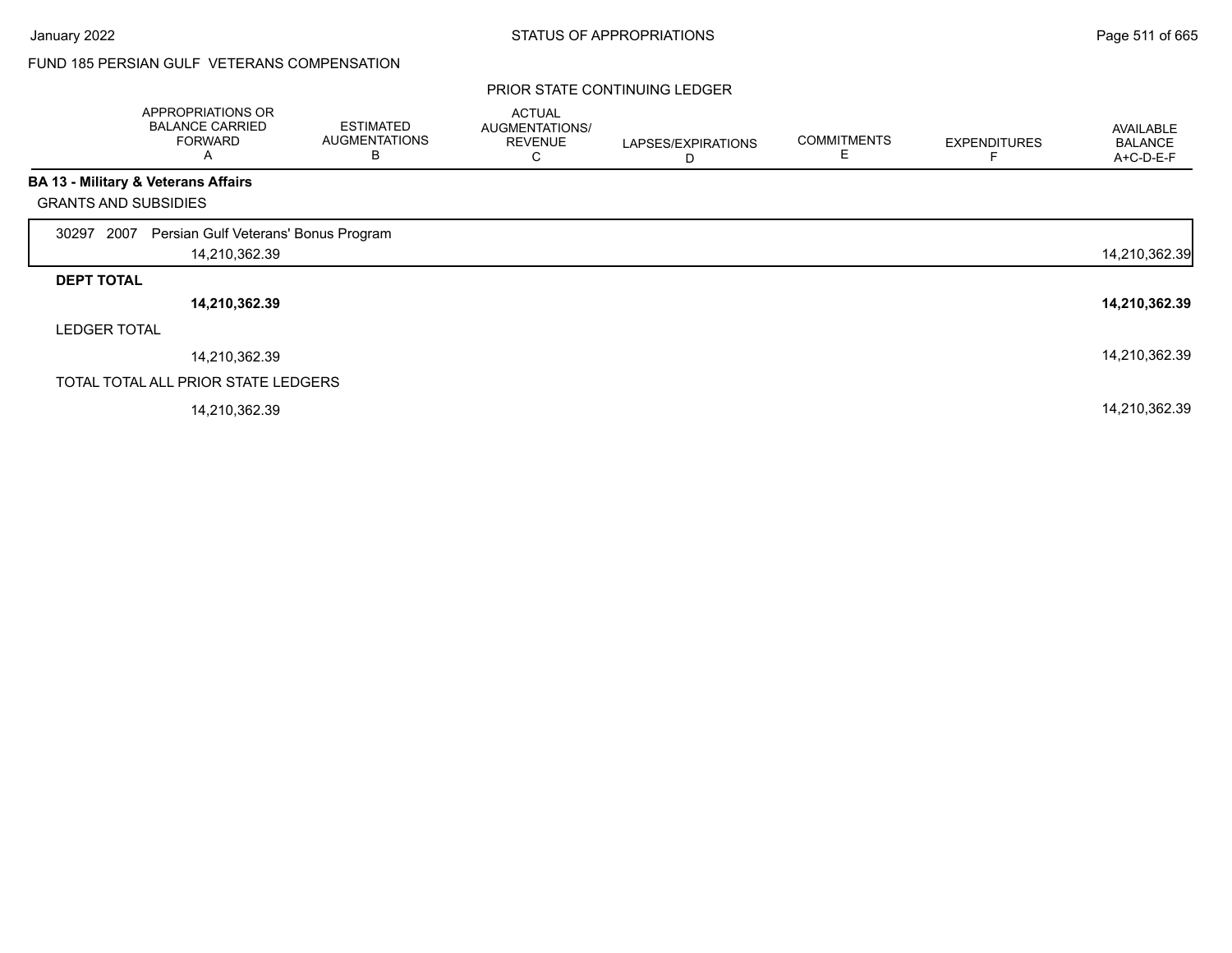FUND 187 PUBLIC TRANSPORTATION TRUST FUND

#### CURRENT STATE EXECUTIVE AUTHORIZATIONS - RESTRICTED LEDGER

|                               | <b>APPROPRIATIONS OR</b><br><b>BALANCE CARRIED</b><br><b>FORWARD</b><br>A | <b>ESTIMATED</b><br><b>AUGMENTATIONS</b><br>В | <b>ACTUAL</b><br><b>AUGMENTATIONS/</b><br><b>REVENUE</b><br>C | LAPSES/EXPIRATIONS<br>D | <b>COMMITMENTS</b><br>Е | <b>EXPENDITURES</b><br>F | <b>AVAILABLE</b><br><b>BALANCE</b><br>A+C-D-E-F |
|-------------------------------|---------------------------------------------------------------------------|-----------------------------------------------|---------------------------------------------------------------|-------------------------|-------------------------|--------------------------|-------------------------------------------------|
| <b>BA 78 - Transportation</b> |                                                                           |                                               |                                                               |                         |                         |                          |                                                 |
| <b>GRANTS AND SUBSIDIES</b>   |                                                                           |                                               |                                                               |                         |                         |                          |                                                 |
| 26338 2021                    | <b>Mass Transit Operating</b>                                             |                                               |                                                               |                         |                         |                          |                                                 |
|                               | 1,015,000,000.00                                                          |                                               |                                                               |                         | 321,819,118.00          | 588,567,768.00           | 104,613,114.00                                  |
| 26339<br>2021                 | Asset Improvement                                                         |                                               |                                                               |                         |                         |                          |                                                 |
|                               | 900,000,000.00                                                            |                                               |                                                               |                         | 599,811,060.21          | 83,500,363.08            | 216,688,576.71                                  |
| 2021<br>26340                 | Capital Improvement                                                       |                                               |                                                               |                         |                         |                          |                                                 |
|                               | 57,581,954.00                                                             | 2,000,000.00                                  | 1,475,076.21                                                  |                         | 30,178,961.15           | 11,170,838.01            | 17,707,231.05                                   |
| 2021<br>26341                 | Programs of Statewide Significance                                        |                                               |                                                               |                         |                         |                          |                                                 |
|                               | 160,000,000.00                                                            | 700,000.00                                    |                                                               |                         | 83,762,835.01           | 36,443,799.60            | 39,793,365.39                                   |
| 26342 2021                    | Transit Administration and Oversight                                      |                                               |                                                               |                         |                         |                          |                                                 |
|                               | 4,488,000.00                                                              |                                               |                                                               |                         | 359,621.39              | 1,881,848.54             | 2,246,530.07                                    |
| <b>DEPT TOTAL</b>             |                                                                           |                                               |                                                               |                         |                         |                          |                                                 |
|                               | 2,137,069,954.00                                                          | 2,700,000.00                                  | 1,475,076.21                                                  |                         | 1,035,931,595.76        | 721,564,617.23           | 381,048,817.22                                  |
| <b>LEDGER TOTAL</b>           |                                                                           |                                               |                                                               |                         |                         |                          |                                                 |
|                               | 2,137,069,954.00                                                          | 2,700,000.00                                  | 1,475,076.21                                                  |                         | 1,035,931,595.76        | 721,564,617.23           | 381,048,817.22                                  |
|                               | TOTAL TOTAL ALL CURRENT STATE LEDGERS                                     |                                               |                                                               |                         |                         |                          |                                                 |
|                               | 2,137,069,954.00                                                          | 2,700,000.00                                  | 1,475,076.21                                                  |                         | 1,035,931,595.76        | 721,564,617.23           | 381,048,817.22                                  |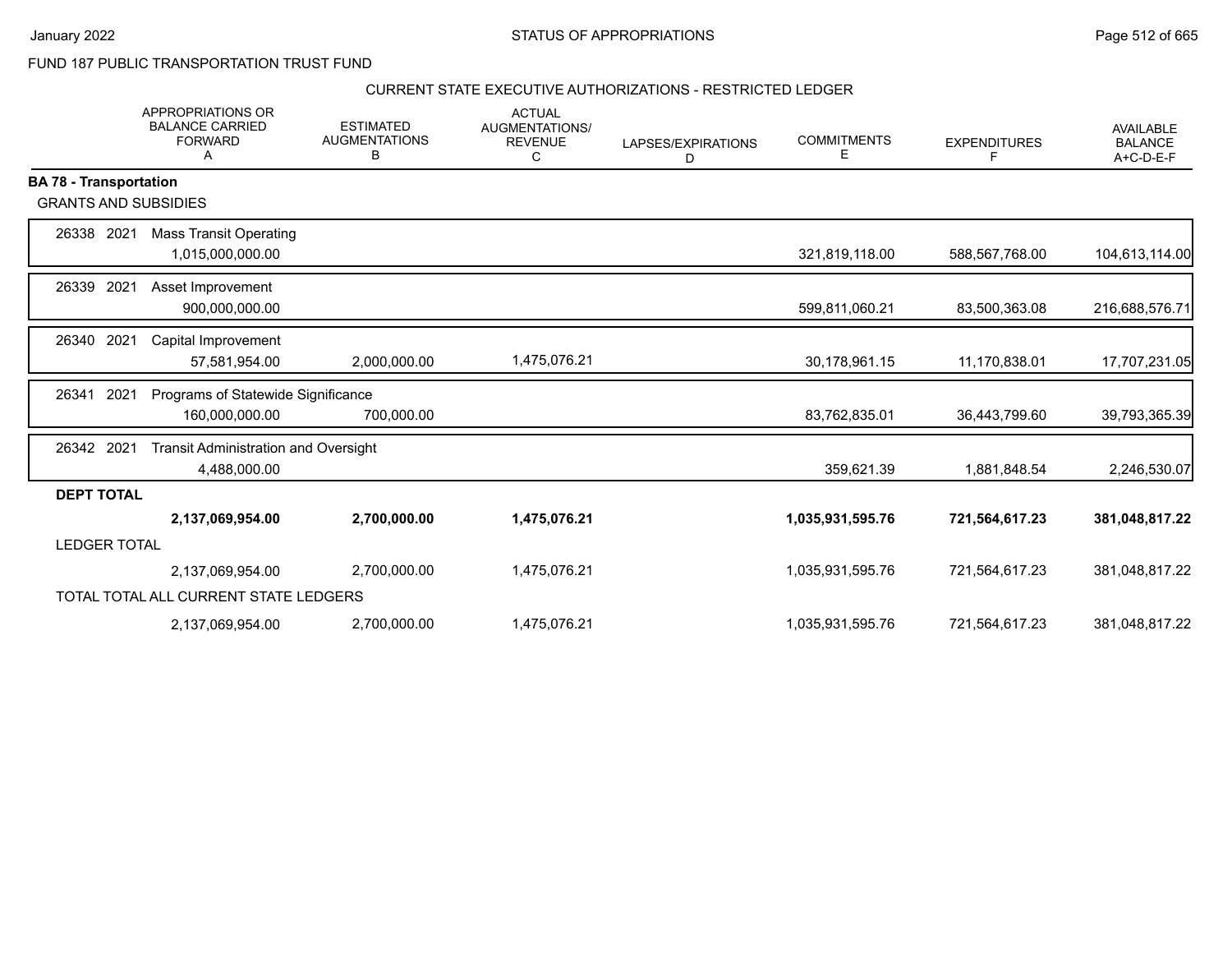FUND 187 PUBLIC TRANSPORTATION TRUST FUND

#### PRIOR STATE EXECUTIVE AUTHORIZATIONS - RESTRICTED LEDGER

|                                                              | APPROPRIATIONS OR<br><b>BALANCE CARRIED</b><br><b>FORWARD</b><br>A | <b>ESTIMATED</b><br><b>AUGMENTATIONS</b><br>В | <b>ACTUAL</b><br>AUGMENTATIONS/<br><b>REVENUE</b><br>C | LAPSES/EXPIRATIONS<br>D | <b>COMMITMENTS</b><br>E | <b>EXPENDITURES</b><br>F | <b>AVAILABLE</b><br><b>BALANCE</b><br>A+C-D-E-F |
|--------------------------------------------------------------|--------------------------------------------------------------------|-----------------------------------------------|--------------------------------------------------------|-------------------------|-------------------------|--------------------------|-------------------------------------------------|
| <b>BA 78 - Transportation</b><br><b>GRANTS AND SUBSIDIES</b> |                                                                    |                                               |                                                        |                         |                         |                          |                                                 |
|                                                              | 26338 2019 Mass Transit Operating<br>79,236,058.00                 |                                               |                                                        |                         |                         |                          | 79,236,058.00                                   |
| 26338 2020                                                   | <b>Mass Transit Operating</b><br>43,860,515.00                     |                                               |                                                        |                         |                         | 1,365,674.00             | 42,494,841.00                                   |
| 26339 2019                                                   | Asset Improvement<br>131,332,415.19                                |                                               |                                                        |                         |                         |                          | 131,332,415.19                                  |
| 26339 2020                                                   | Asset Improvement<br>652,982,120.69                                |                                               |                                                        |                         | 7,500.00                | 59,916,144.19            | 593,058,476.50                                  |
| 26340 2019                                                   | Capital Improvement<br>29,688,904.97                               |                                               |                                                        |                         |                         |                          | 29,688,904.97                                   |
| 26340 2020                                                   | Capital Improvement<br>36,657,463.58                               |                                               |                                                        |                         |                         | 1,187,919.52             | 35,469,544.06                                   |
| 2016<br>26341                                                | Programs of Statewide Significance<br>1,060,420.31                 |                                               |                                                        |                         |                         |                          | 1,060,420.31                                    |
|                                                              | 26341 2017 Programs of Statewide Significance<br>7,731,343.94      |                                               |                                                        |                         |                         |                          | 7,731,343.94                                    |
| 2018<br>26341                                                | Programs of Statewide Significance<br>11,824,868.77                |                                               |                                                        |                         |                         |                          | 11,824,868.77                                   |
| 26341<br>2019                                                | Programs of Statewide Significance<br>60,217,182.41                |                                               |                                                        |                         |                         |                          | 60,217,182.41                                   |
| 26341<br>2020                                                | Programs of Statewide Significance<br>152,551,868.79               |                                               |                                                        |                         | 1,117,687.00            | 7,652,431.09             | 143,781,750.70                                  |
| 26342 2016                                                   | <b>Transit Administration and Oversight</b><br>564.03              |                                               |                                                        |                         |                         |                          | 564.03                                          |
| 26342 2017                                                   | <b>Transit Administration and Oversight</b><br>290.00              |                                               |                                                        |                         |                         |                          | 290.00                                          |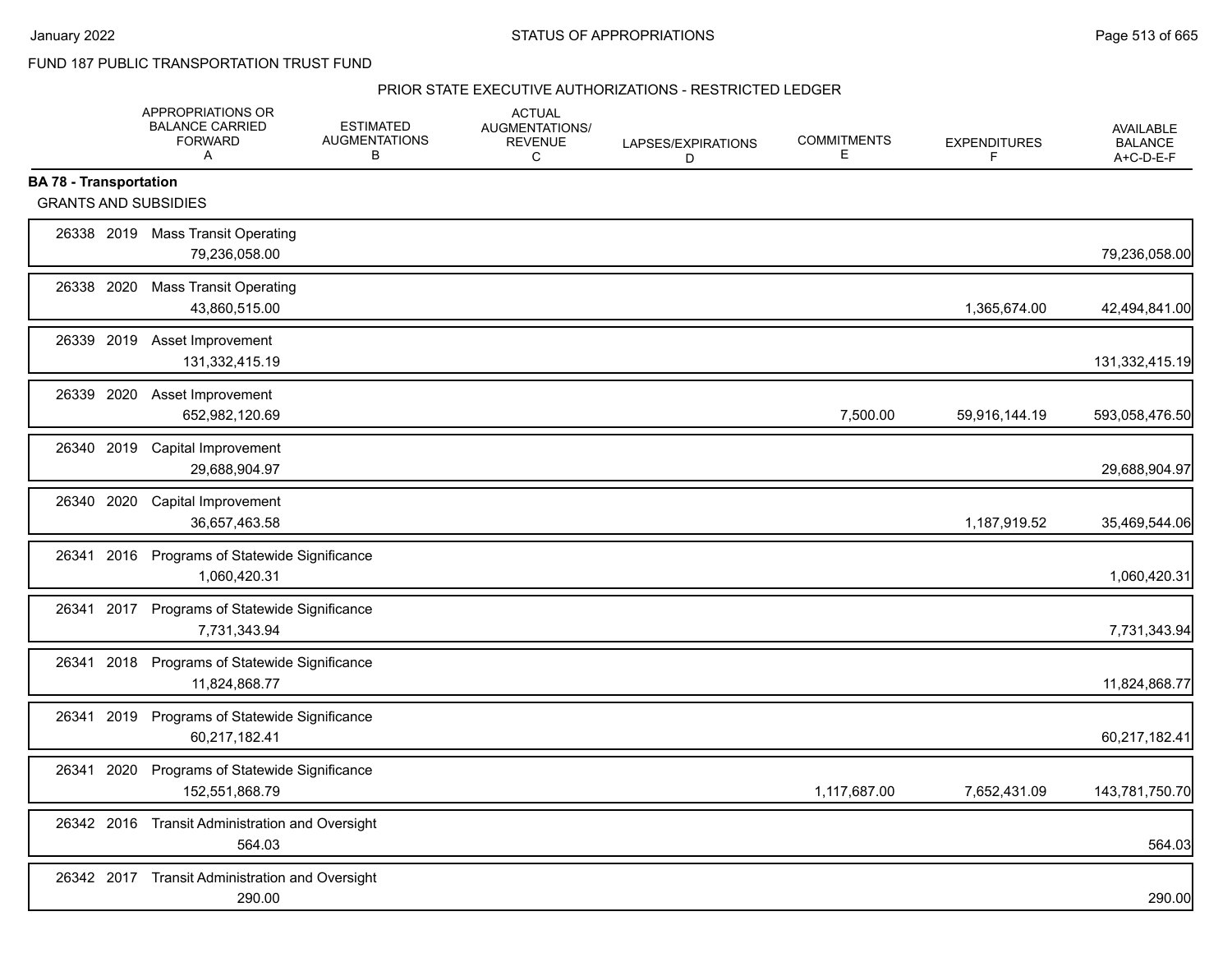## FUND 187 PUBLIC TRANSPORTATION TRUST FUND

#### PRIOR STATE EXECUTIVE AUTHORIZATIONS - RESTRICTED LEDGER

|                     | APPROPRIATIONS OR<br><b>BALANCE CARRIED</b><br><b>FORWARD</b><br>A | <b>ESTIMATED</b><br><b>AUGMENTATIONS</b><br>В | <b>ACTUAL</b><br>AUGMENTATIONS/<br><b>REVENUE</b><br>С | LAPSES/EXPIRATIONS<br>D | <b>COMMITMENTS</b><br>Е | <b>EXPENDITURES</b> | <b>AVAILABLE</b><br><b>BALANCE</b><br>A+C-D-E-F |
|---------------------|--------------------------------------------------------------------|-----------------------------------------------|--------------------------------------------------------|-------------------------|-------------------------|---------------------|-------------------------------------------------|
| 26342 2018          | <b>Transit Administration and Oversight</b><br>3,000.00            |                                               |                                                        |                         |                         |                     | 3,000.00                                        |
| 26342 2019          | <b>Transit Administration and Oversight</b><br>479,710.59          |                                               |                                                        |                         |                         |                     | 479,710.59                                      |
| 2020<br>26342       | <b>Transit Administration and Oversight</b><br>809,847.88          |                                               |                                                        |                         |                         | 271,889.25          | 537,958.63                                      |
| <b>DEPT TOTAL</b>   |                                                                    |                                               |                                                        |                         |                         |                     |                                                 |
|                     | 1,208,436,574.15                                                   |                                               |                                                        |                         | 1,125,187.00            | 70,394,058.05       | 1,136,917,329.10                                |
| <b>LEDGER TOTAL</b> |                                                                    |                                               |                                                        |                         |                         |                     |                                                 |
|                     | 1,208,436,574.15                                                   |                                               |                                                        |                         | 1,125,187.00            | 70,394,058.05       | 1,136,917,329.10                                |
|                     | TOTAL TOTAL ALL PRIOR STATE LEDGERS                                |                                               |                                                        |                         |                         |                     |                                                 |
|                     | 1,208,436,574.15                                                   |                                               |                                                        |                         | 1,125,187.00            | 70,394,058.05       | 1,136,917,329.10                                |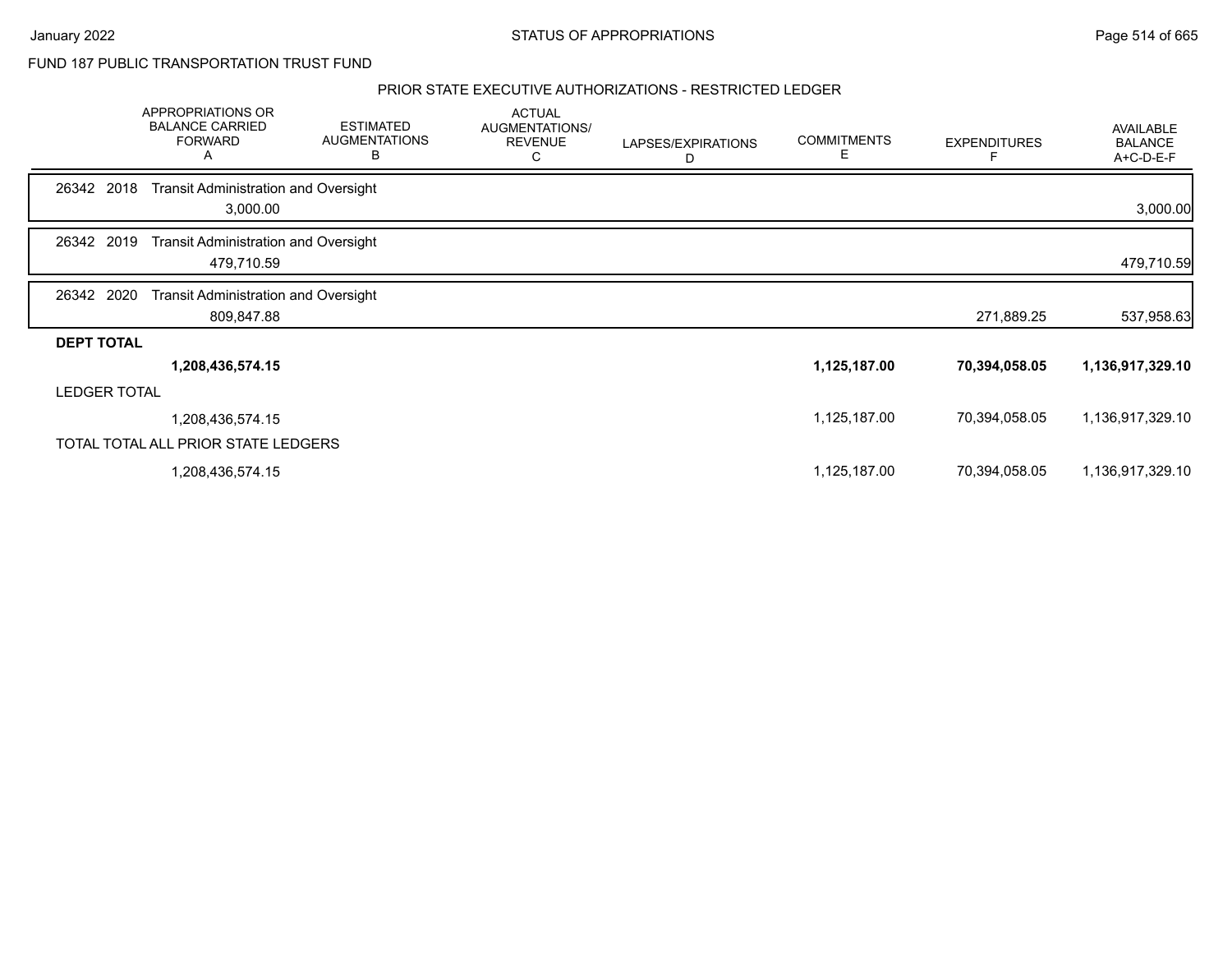## FUND 189 OPEB INVESTMENT POOL

#### RESTRICTED RECEIPTS LEDGER

|                           | <b>APPROPRIATIONS OR</b><br><b>BALANCE CARRIED</b><br><b>FORWARD</b><br>А | <b>ESTIMATED</b><br><b>AUGMENTATIONS</b><br>B | <b>ACTUAL</b><br>AUGMENTATIONS/<br><b>REVENUE</b><br>Ō | LAPSES/EXPIRATIONS<br>D | <b>COMMITMENTS</b><br>E | <b>EXPENDITURES</b> | AVAILABLE<br><b>BALANCE</b><br>A+C-D-E-F |
|---------------------------|---------------------------------------------------------------------------|-----------------------------------------------|--------------------------------------------------------|-------------------------|-------------------------|---------------------|------------------------------------------|
| BA 73 - Treasury          |                                                                           |                                               |                                                        |                         |                         |                     |                                          |
| <b>GENERAL GOVERNMENT</b> |                                                                           |                                               |                                                        |                         |                         |                     |                                          |
| 2021<br>40463             | <b>REHP Trust Account</b><br>410,000,000.00                               |                                               | 50,000,000.00                                          |                         |                         |                     | 460,000,000.00                           |
| 2021<br>40464             | <b>RPSPP Trust Account</b><br>54,800,000.00                               |                                               | 1,000,000.00                                           |                         |                         |                     | 55,800,000.00                            |
| <b>DEPT TOTAL</b>         |                                                                           |                                               |                                                        |                         |                         |                     |                                          |
|                           | 464,800,000.00                                                            |                                               | 51,000,000.00                                          |                         |                         |                     | 515,800,000.00                           |
| <b>LEDGER TOTAL</b>       |                                                                           |                                               |                                                        |                         |                         |                     |                                          |
|                           | 464,800,000.00                                                            |                                               | 51,000,000.00                                          |                         |                         |                     | 515,800,000.00                           |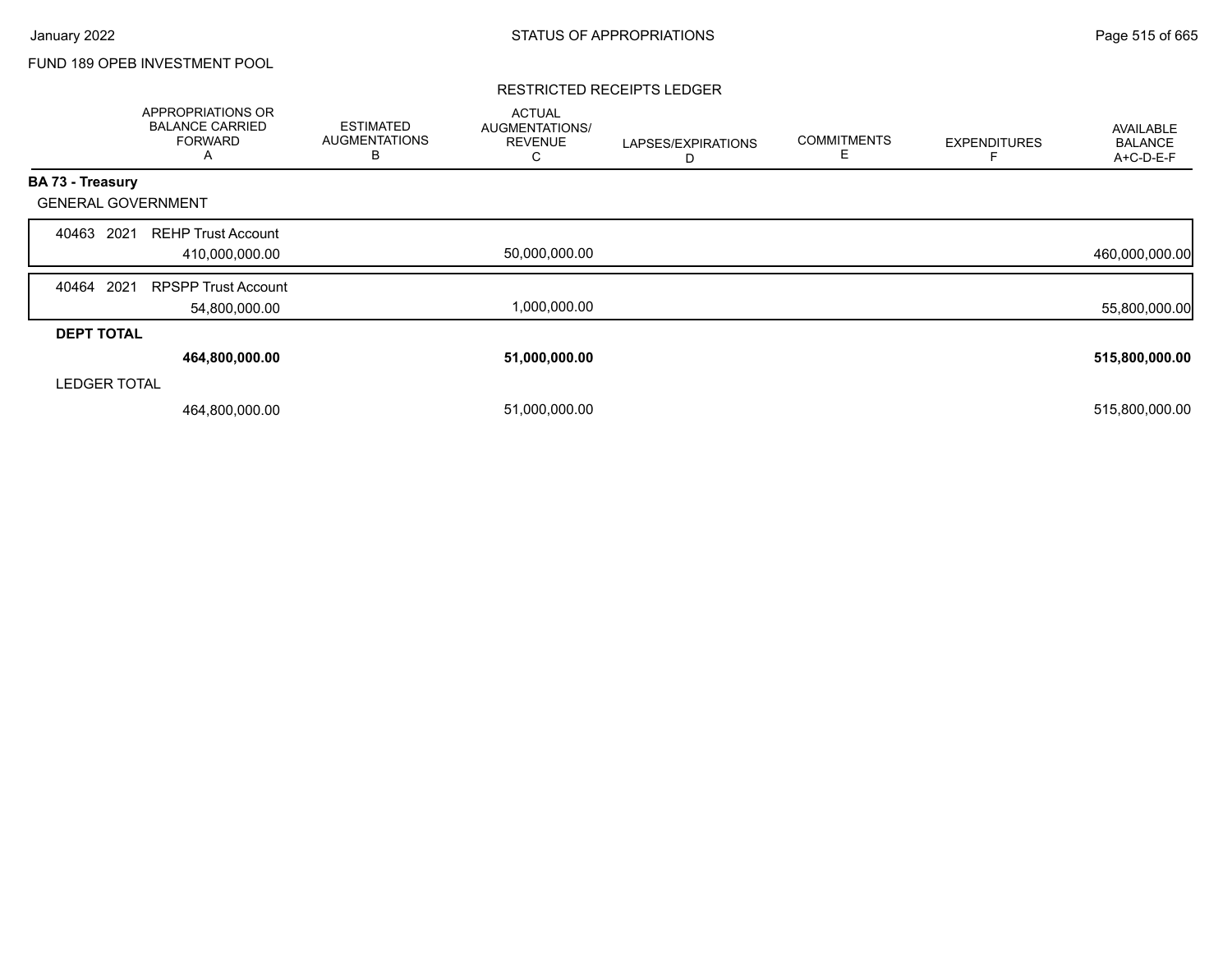# FUND 191 CIGARETTE FIRE & FIREFIGHTER PROT

### CURRENT STATE APPROPRIATIONS LEDGER

|                                 | APPROPRIATIONS OR<br><b>BALANCE CARRIED</b><br><b>FORWARD</b><br>A | <b>ESTIMATED</b><br><b>AUGMENTATIONS</b><br>B | <b>ACTUAL</b><br>AUGMENTATIONS/<br><b>REVENUE</b><br>С | LAPSES/EXPIRATIONS<br>D | <b>COMMITMENTS</b><br>E | <b>EXPENDITURES</b> | <b>AVAILABLE</b><br><b>BALANCE</b><br>A+C-D-E-F |
|---------------------------------|--------------------------------------------------------------------|-----------------------------------------------|--------------------------------------------------------|-------------------------|-------------------------|---------------------|-------------------------------------------------|
| <b>BA 14 - Attorney General</b> |                                                                    |                                               |                                                        |                         |                         |                     |                                                 |
|                                 | <b>GENERAL GOVERNMENT</b>                                          |                                               |                                                        |                         |                         |                     |                                                 |
| 11031                           | CigFireSafety&Firefighter ProtectEnforce<br>2021                   |                                               |                                                        |                         |                         |                     |                                                 |
|                                 | 50,000.00                                                          |                                               |                                                        |                         | 48,000.00               | 20.00               | 1,980.00                                        |
| <b>DEPT TOTAL</b>               |                                                                    |                                               |                                                        |                         |                         |                     |                                                 |
|                                 | 50,000.00                                                          |                                               |                                                        |                         | 48,000.00               | 20.00               | 1,980.00                                        |
| <b>LEDGER TOTAL</b>             |                                                                    |                                               |                                                        |                         |                         |                     |                                                 |
|                                 | 50,000.00                                                          |                                               |                                                        |                         | 48,000.00               | 20.00               | 1,980.00                                        |
|                                 | TOTAL TOTAL ALL CURRENT STATE LEDGERS                              |                                               |                                                        |                         |                         |                     |                                                 |
|                                 | 50,000.00                                                          |                                               |                                                        |                         | 48,000.00               | 20.00               | 1,980.00                                        |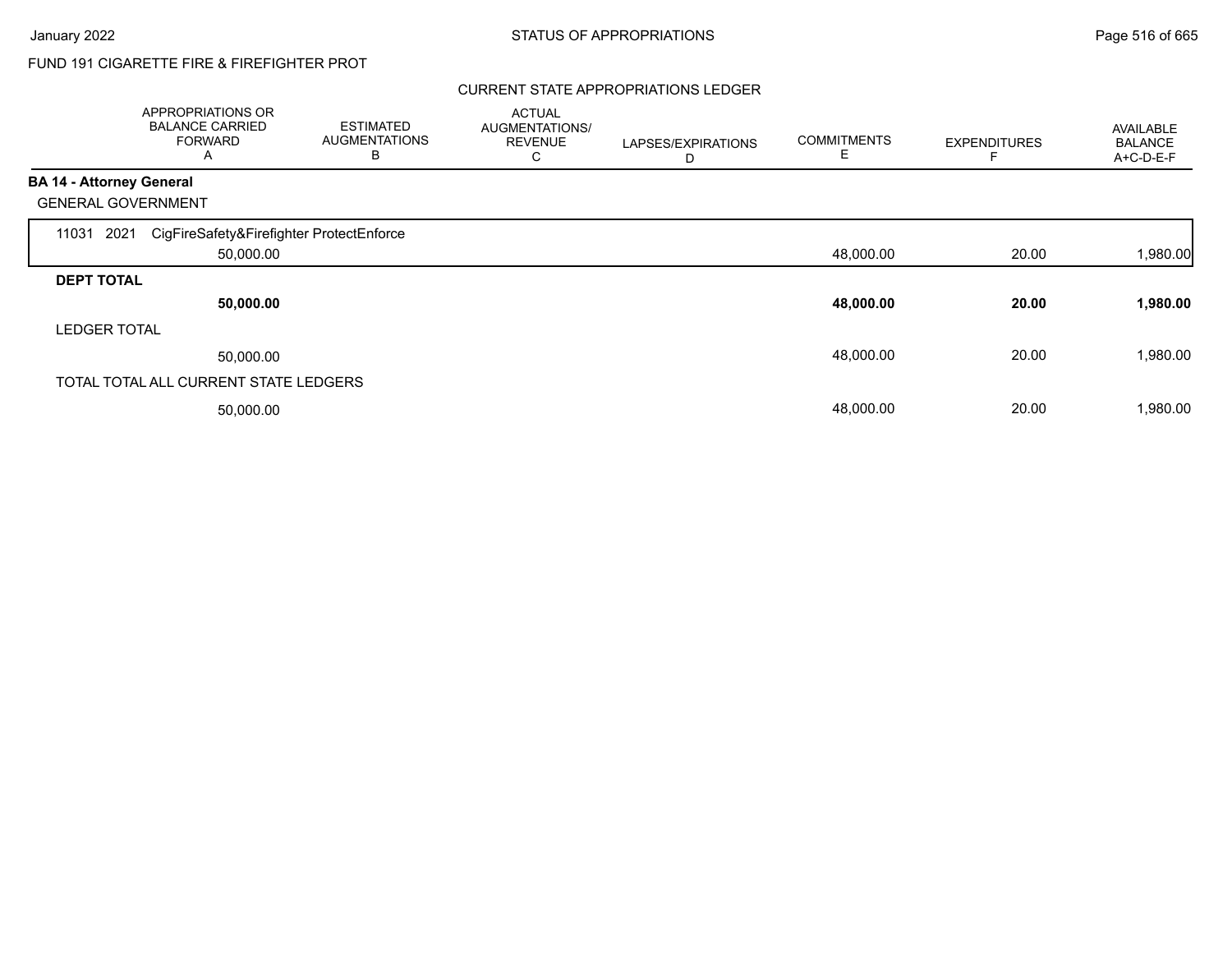# FUND 191 CIGARETTE FIRE & FIREFIGHTER PROT

### PRIOR STATE APPROPRIATIONS LEDGER

|                                 | APPROPRIATIONS OR<br><b>BALANCE CARRIED</b><br><b>FORWARD</b><br>A | <b>ESTIMATED</b><br><b>AUGMENTATIONS</b><br>B | <b>ACTUAL</b><br>AUGMENTATIONS/<br><b>REVENUE</b><br>С | LAPSES/EXPIRATIONS<br>D | <b>COMMITMENTS</b><br>E | <b>EXPENDITURES</b> | AVAILABLE<br><b>BALANCE</b><br>A+C-D-E-F |
|---------------------------------|--------------------------------------------------------------------|-----------------------------------------------|--------------------------------------------------------|-------------------------|-------------------------|---------------------|------------------------------------------|
| <b>BA 14 - Attorney General</b> |                                                                    |                                               |                                                        |                         |                         |                     |                                          |
|                                 | <b>GENERAL GOVERNMENT</b>                                          |                                               |                                                        |                         |                         |                     |                                          |
| 11031                           | CigFireSafety&Firefighter ProtectEnforce<br>2020                   |                                               |                                                        |                         |                         |                     |                                          |
|                                 | 98,466.06                                                          |                                               |                                                        |                         | 43,620.00               |                     | 54,846.06                                |
| <b>DEPT TOTAL</b>               |                                                                    |                                               |                                                        |                         |                         |                     |                                          |
|                                 | 98,466.06                                                          |                                               |                                                        |                         | 43,620.00               |                     | 54,846.06                                |
| <b>LEDGER TOTAL</b>             |                                                                    |                                               |                                                        |                         |                         |                     |                                          |
|                                 | 98,466.06                                                          |                                               |                                                        |                         | 43,620.00               |                     | 54,846.06                                |
|                                 | TOTAL TOTAL ALL PRIOR STATE LEDGERS                                |                                               |                                                        |                         |                         |                     |                                          |
|                                 | 98,466.06                                                          |                                               |                                                        |                         | 43,620.00               |                     | 54,846.06                                |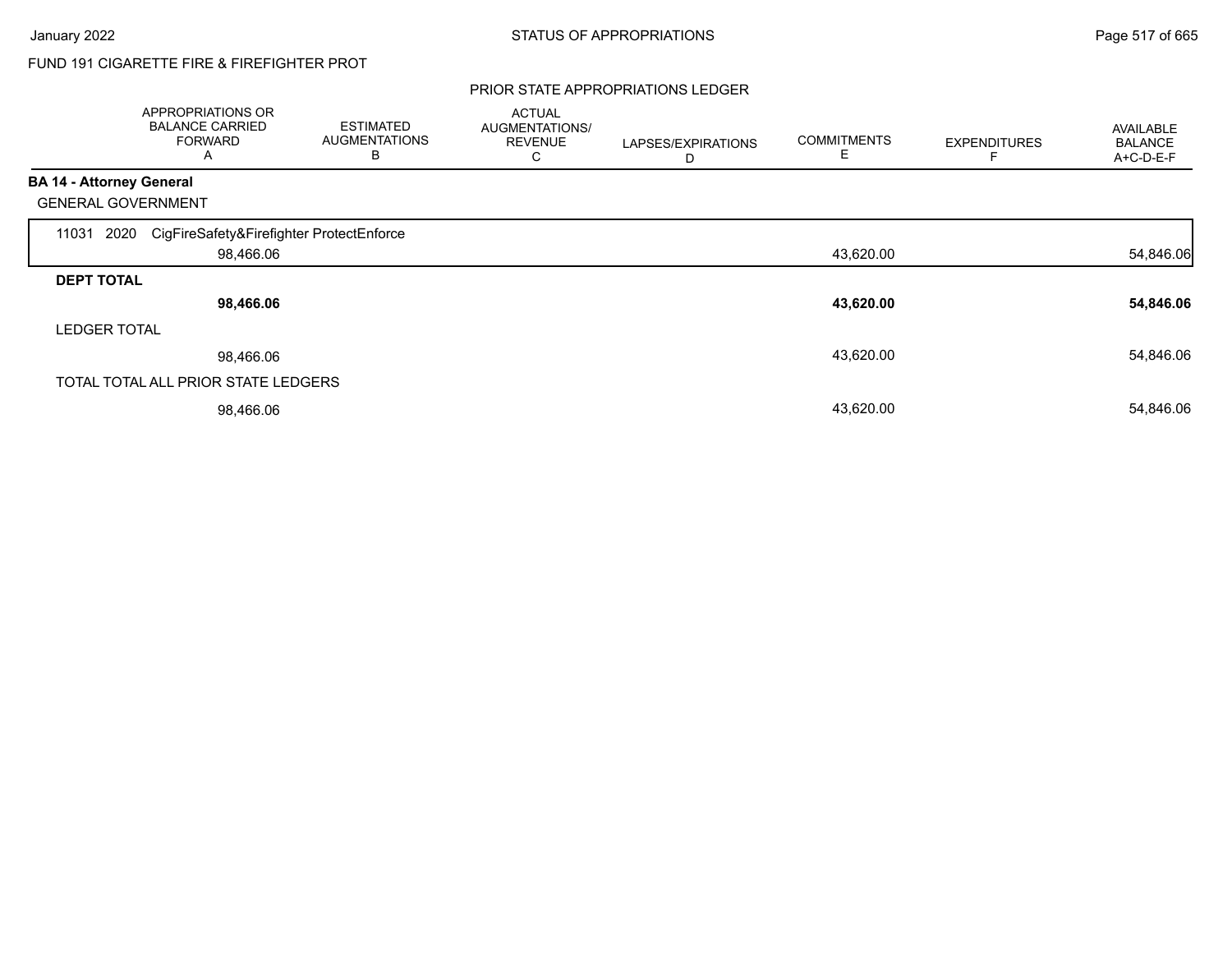### FUND 192 MINE SAFETY FUND

### CURRENT STATE EXECUTIVE AUTHORIZATIONS LEDGER

| APPROPRIATIONS OR<br><b>BALANCE CARRIED</b><br><b>FORWARD</b><br>A | <b>ESTIMATED</b><br><b>AUGMENTATIONS</b><br>В | <b>ACTUAL</b><br>AUGMENTATIONS/<br><b>REVENUE</b><br>С | LAPSES/EXPIRATIONS<br>D | <b>COMMITMENTS</b> | <b>EXPENDITURES</b> | <b>AVAILABLE</b><br><b>BALANCE</b><br>A+C-D-E-F |
|--------------------------------------------------------------------|-----------------------------------------------|--------------------------------------------------------|-------------------------|--------------------|---------------------|-------------------------------------------------|
| <b>BA 35 - Environmental Protection</b>                            |                                               |                                                        |                         |                    |                     |                                                 |
| <b>GENERAL GOVERNMENT</b>                                          |                                               |                                                        |                         |                    |                     |                                                 |
| 2021<br><b>General Operations</b><br>20371                         |                                               |                                                        |                         |                    |                     |                                                 |
|                                                                    | 17,000.00                                     |                                                        |                         |                    |                     | 17,000.00                                       |
| <b>DEPT TOTAL</b>                                                  |                                               |                                                        |                         |                    |                     |                                                 |
|                                                                    | 17,000.00                                     |                                                        |                         |                    |                     | 17,000.00                                       |
| <b>LEDGER TOTAL</b>                                                |                                               |                                                        |                         |                    |                     |                                                 |
|                                                                    | 17,000.00                                     |                                                        |                         |                    |                     | 17,000.00                                       |
| TOTAL TOTAL ALL CURRENT STATE LEDGERS                              |                                               |                                                        |                         |                    |                     |                                                 |
|                                                                    | 17,000.00                                     |                                                        |                         |                    |                     | 17,000.00                                       |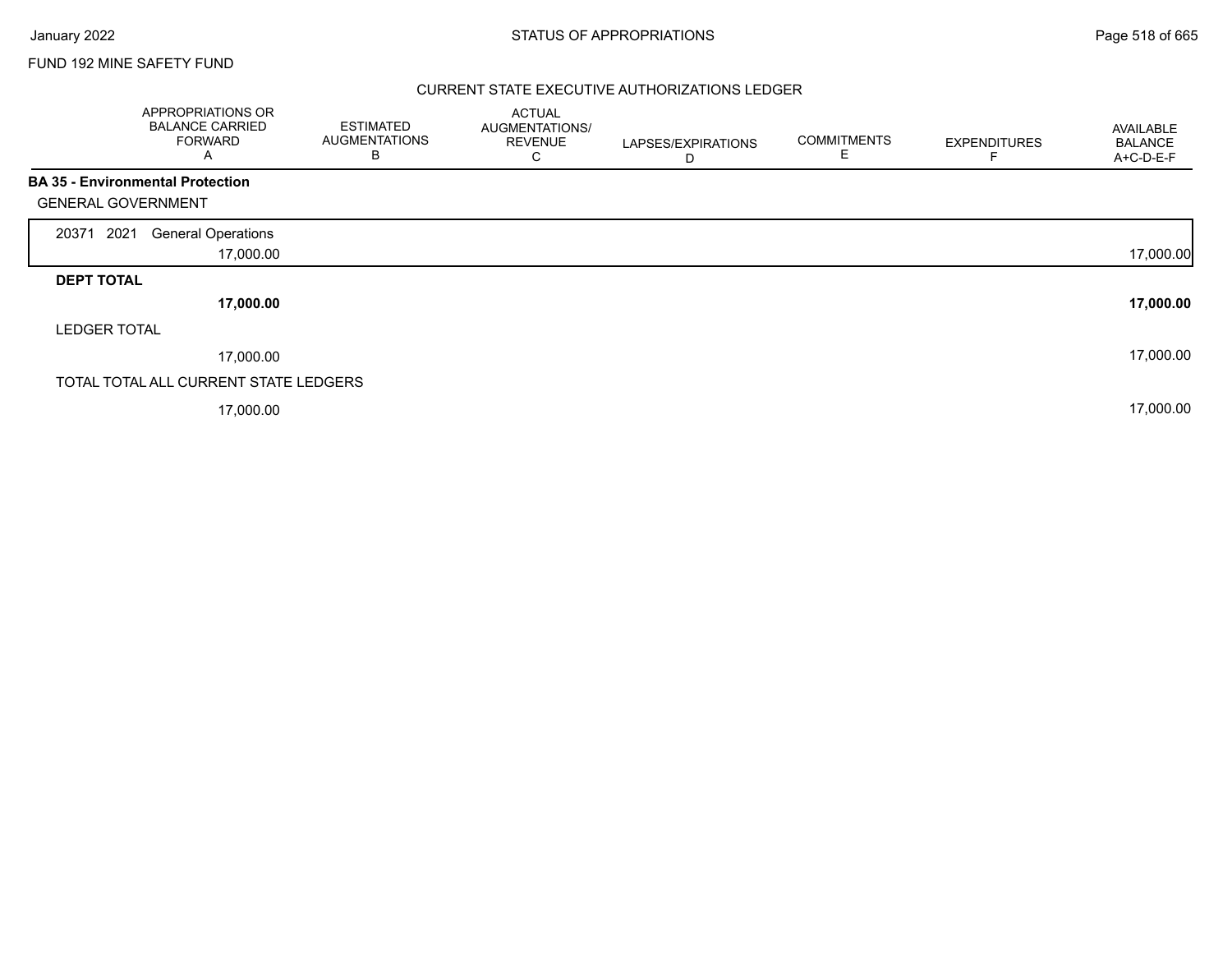Г

### FUND 192 MINE SAFETY FUND

### PRIOR STATE EXECUTIVE AUTHORIZATIONS LEDGER

|                                         | APPROPRIATIONS OR<br><b>BALANCE CARRIED</b><br><b>FORWARD</b><br>A | <b>ESTIMATED</b><br><b>AUGMENTATIONS</b><br>В | <b>ACTUAL</b><br>AUGMENTATIONS/<br><b>REVENUE</b><br>С | LAPSES/EXPIRATIONS<br>D | <b>COMMITMENTS</b><br>E | <b>EXPENDITURES</b> | AVAILABLE<br><b>BALANCE</b><br>A+C-D-E-F |
|-----------------------------------------|--------------------------------------------------------------------|-----------------------------------------------|--------------------------------------------------------|-------------------------|-------------------------|---------------------|------------------------------------------|
| <b>BA 35 - Environmental Protection</b> |                                                                    |                                               |                                                        |                         |                         |                     |                                          |
| <b>GENERAL GOVERNMENT</b>               |                                                                    |                                               |                                                        |                         |                         |                     |                                          |
| 2020<br>20371                           | <b>General Operations</b>                                          |                                               |                                                        |                         |                         |                     |                                          |
|                                         | 13,000.00                                                          |                                               |                                                        |                         |                         |                     | 13,000.00                                |
| <b>DEPT TOTAL</b>                       |                                                                    |                                               |                                                        |                         |                         |                     |                                          |
|                                         | 13,000.00                                                          |                                               |                                                        |                         |                         |                     | 13,000.00                                |
| <b>LEDGER TOTAL</b>                     |                                                                    |                                               |                                                        |                         |                         |                     |                                          |
|                                         | 13,000.00                                                          |                                               |                                                        |                         |                         |                     | 13,000.00                                |
|                                         | TOTAL TOTAL ALL PRIOR STATE LEDGERS                                |                                               |                                                        |                         |                         |                     |                                          |
|                                         | 13,000.00                                                          |                                               |                                                        |                         |                         |                     | 13,000.00                                |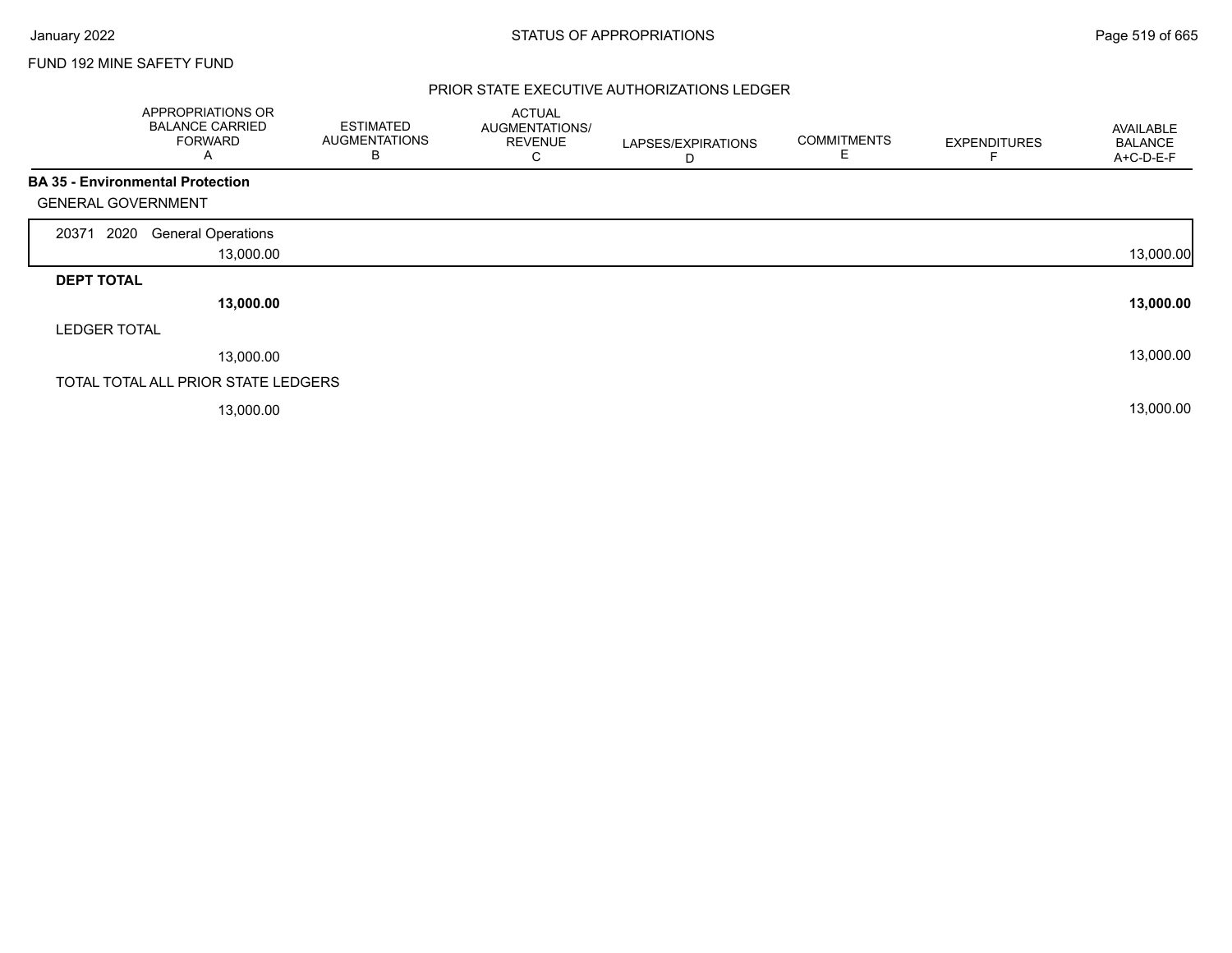# FUND 194 WATER & SEWER SYSTEMS ASST BOND

|                     | APPROPRIATIONS OR<br><b>BALANCE CARRIED</b><br><b>FORWARD</b><br>A | <b>ESTIMATED</b><br><b>AUGMENTATIONS</b><br>B | <b>ACTUAL</b><br>AUGMENTATIONS/<br><b>REVENUE</b><br>С | LAPSES/EXPIRATIONS<br>D | <b>COMMITMENTS</b><br>E. | <b>EXPENDITURES</b> | <b>AVAILABLE</b><br><b>BALANCE</b><br>$A+C-D-E-F$ |
|---------------------|--------------------------------------------------------------------|-----------------------------------------------|--------------------------------------------------------|-------------------------|--------------------------|---------------------|---------------------------------------------------|
|                     | <b>BA 33 - PA Infrastructure Investment</b>                        |                                               |                                                        |                         |                          |                     |                                                   |
|                     | <b>GRANTS AND SUBSIDIES</b>                                        |                                               |                                                        |                         |                          |                     |                                                   |
| 30271               | Water & Sewer Systems Assistance Program<br>2009                   |                                               |                                                        |                         |                          |                     |                                                   |
|                     | 18,759,566.41                                                      |                                               |                                                        |                         | 11,891,382.00            | 6,352,341.11        | 515,843.30                                        |
| <b>DEPT TOTAL</b>   |                                                                    |                                               |                                                        |                         |                          |                     |                                                   |
|                     | 18,759,566.41                                                      |                                               |                                                        |                         | 11,891,382.00            | 6,352,341.11        | 515,843.30                                        |
| <b>LEDGER TOTAL</b> |                                                                    |                                               |                                                        |                         |                          |                     |                                                   |
|                     | 18,759,566.41                                                      |                                               |                                                        |                         | 11,891,382.00            | 6,352,341.11        | 515,843.30                                        |
|                     | TOTAL TOTAL ALL PRIOR STATE LEDGERS                                |                                               |                                                        |                         |                          |                     |                                                   |
|                     | 18,759,566.41                                                      |                                               |                                                        |                         | 11,891,382.00            | 6,352,341.11        | 515,843.30                                        |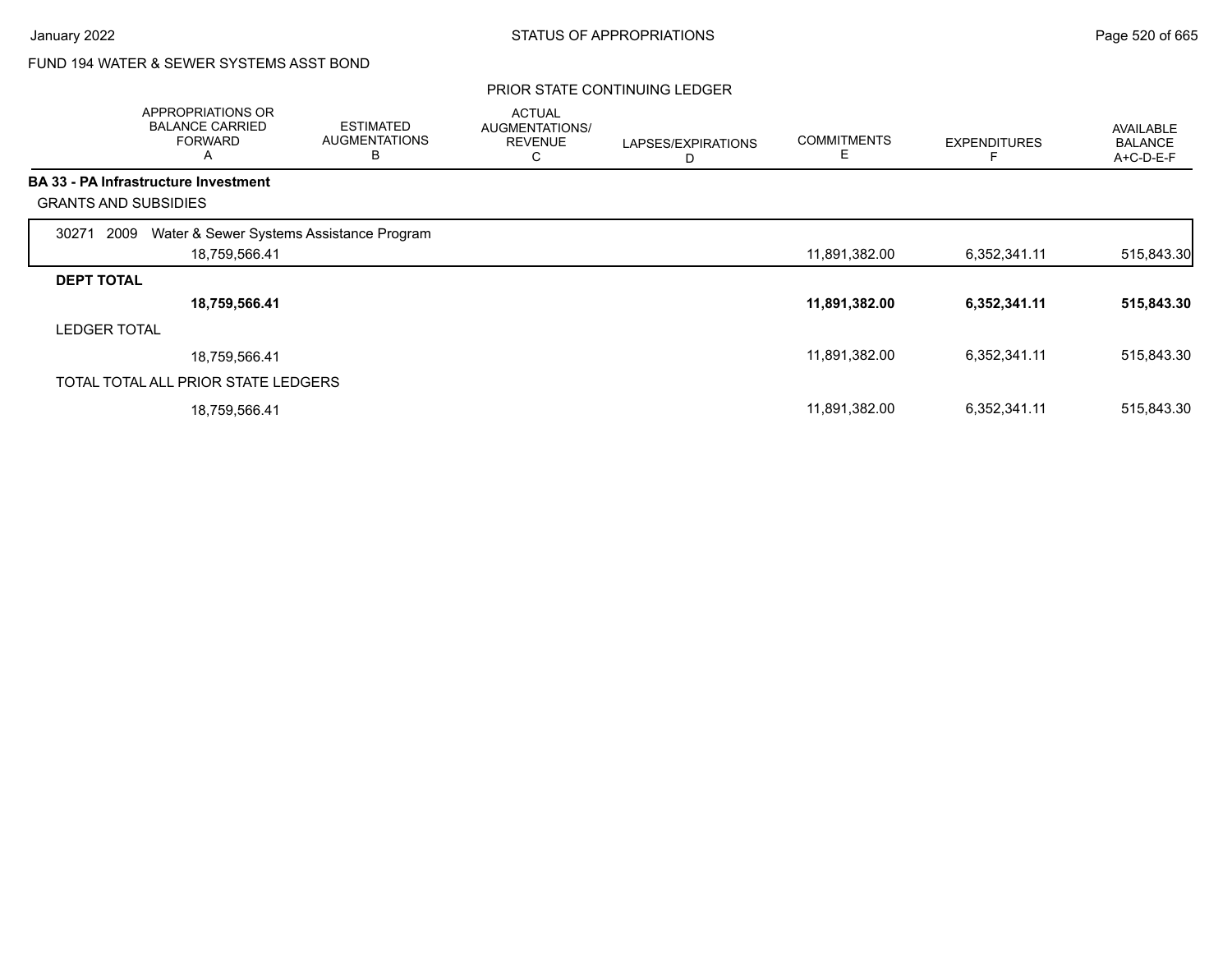# FUND 194 WATER & SEWER SYSTEMS ASST BOND

#### NON-BUDGETED LEDGER

|                         | APPROPRIATIONS OR<br><b>BALANCE CARRIED</b><br><b>FORWARD</b><br>A | <b>ESTIMATED</b><br><b>AUGMENTATIONS</b><br>B | <b>ACTUAL</b><br>AUGMENTATIONS/<br><b>REVENUE</b><br>C | LAPSES/EXPIRATIONS<br>D | <b>COMMITMENTS</b><br>E. | <b>EXPENDITURES</b> | AVAILABLE<br><b>BALANCE</b><br>A+C-D-E-F |
|-------------------------|--------------------------------------------------------------------|-----------------------------------------------|--------------------------------------------------------|-------------------------|--------------------------|---------------------|------------------------------------------|
| <b>BA 73 - Treasury</b> |                                                                    |                                               |                                                        |                         |                          |                     |                                          |
|                         | <b>GENERAL GOVERNMENT</b>                                          |                                               |                                                        |                         |                          |                     |                                          |
| 50253 2021              | <b>Expenses for Issuing Bonds</b>                                  |                                               |                                                        |                         |                          |                     |                                          |
|                         |                                                                    |                                               |                                                        |                         |                          | 88.50               | $-88.50$                                 |
| <b>DEPT TOTAL</b>       |                                                                    |                                               |                                                        |                         |                          |                     |                                          |
|                         |                                                                    |                                               |                                                        |                         |                          | 88.50               | $-88.50$                                 |
| <b>LEDGER TOTAL</b>     |                                                                    |                                               |                                                        |                         |                          |                     |                                          |
|                         |                                                                    |                                               |                                                        |                         |                          | 88.50               | $-88.50$                                 |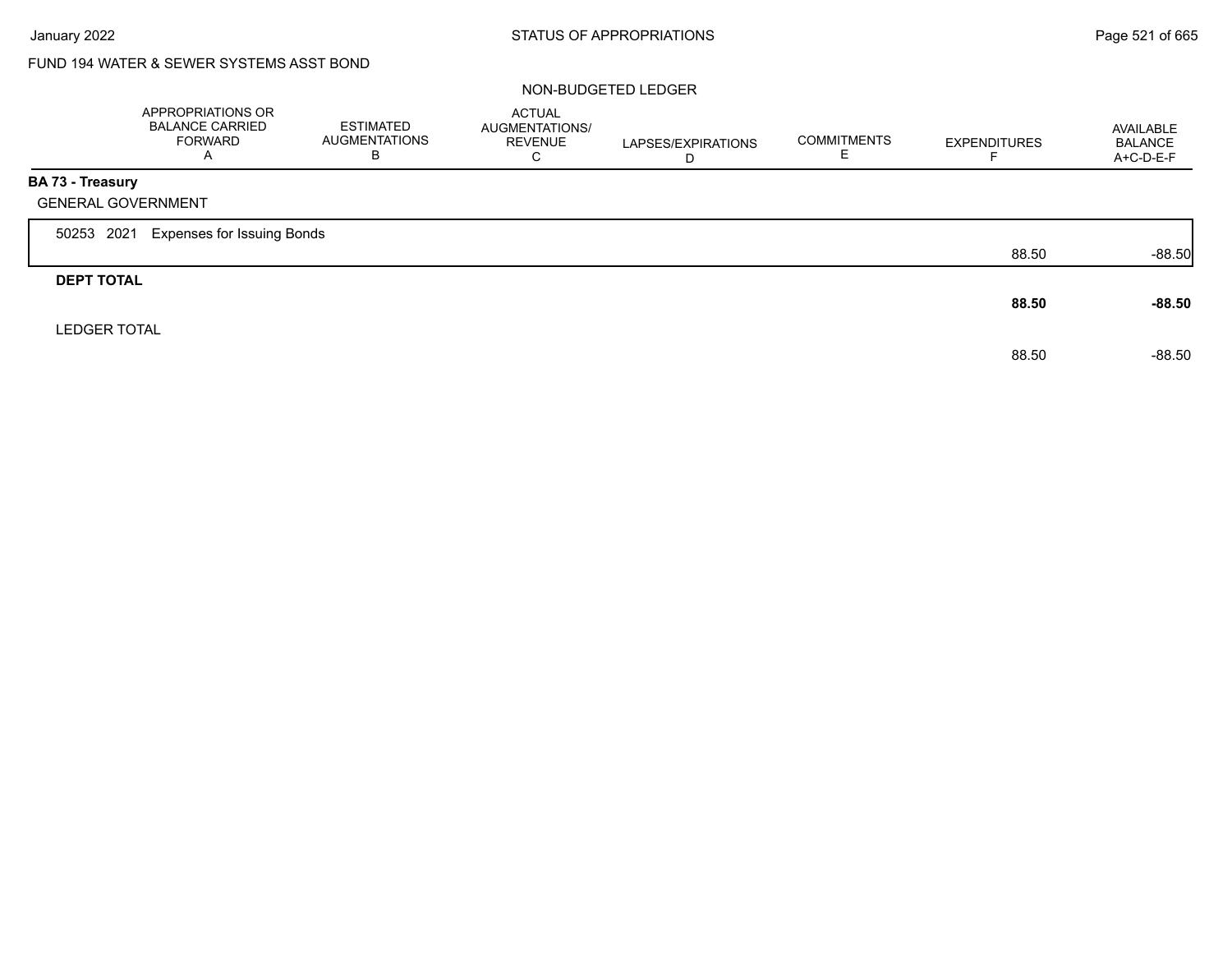# FUND 195 WATER & SEWER SYS ASST BOND SINKING

#### NON-BUDGETED LEDGER

|                     | APPROPRIATIONS OR<br><b>BALANCE CARRIED</b><br><b>FORWARD</b><br>A | <b>ESTIMATED</b><br><b>AUGMENTATIONS</b><br>В | <b>ACTUAL</b><br>AUGMENTATIONS/<br><b>REVENUE</b><br>C | LAPSES/EXPIRATIONS<br>D | <b>COMMITMENTS</b> | <b>EXPENDITURES</b> | AVAILABLE<br><b>BALANCE</b><br>A+C-D-E-F |
|---------------------|--------------------------------------------------------------------|-----------------------------------------------|--------------------------------------------------------|-------------------------|--------------------|---------------------|------------------------------------------|
| BA 73 - Treasury    |                                                                    |                                               |                                                        |                         |                    |                     |                                          |
|                     | <b>GENERAL GOVERNMENT</b>                                          |                                               |                                                        |                         |                    |                     |                                          |
| 50254 2021          | Payment of Principal & Interest                                    |                                               |                                                        |                         |                    |                     |                                          |
|                     |                                                                    |                                               |                                                        |                         |                    | 5,830,867.50        | $-5,830,867.50$                          |
| <b>DEPT TOTAL</b>   |                                                                    |                                               |                                                        |                         |                    |                     |                                          |
|                     |                                                                    |                                               |                                                        |                         |                    | 5,830,867.50        | $-5,830,867.50$                          |
| <b>LEDGER TOTAL</b> |                                                                    |                                               |                                                        |                         |                    |                     |                                          |
|                     |                                                                    |                                               |                                                        |                         |                    | 5,830,867.50        | $-5,830,867.50$                          |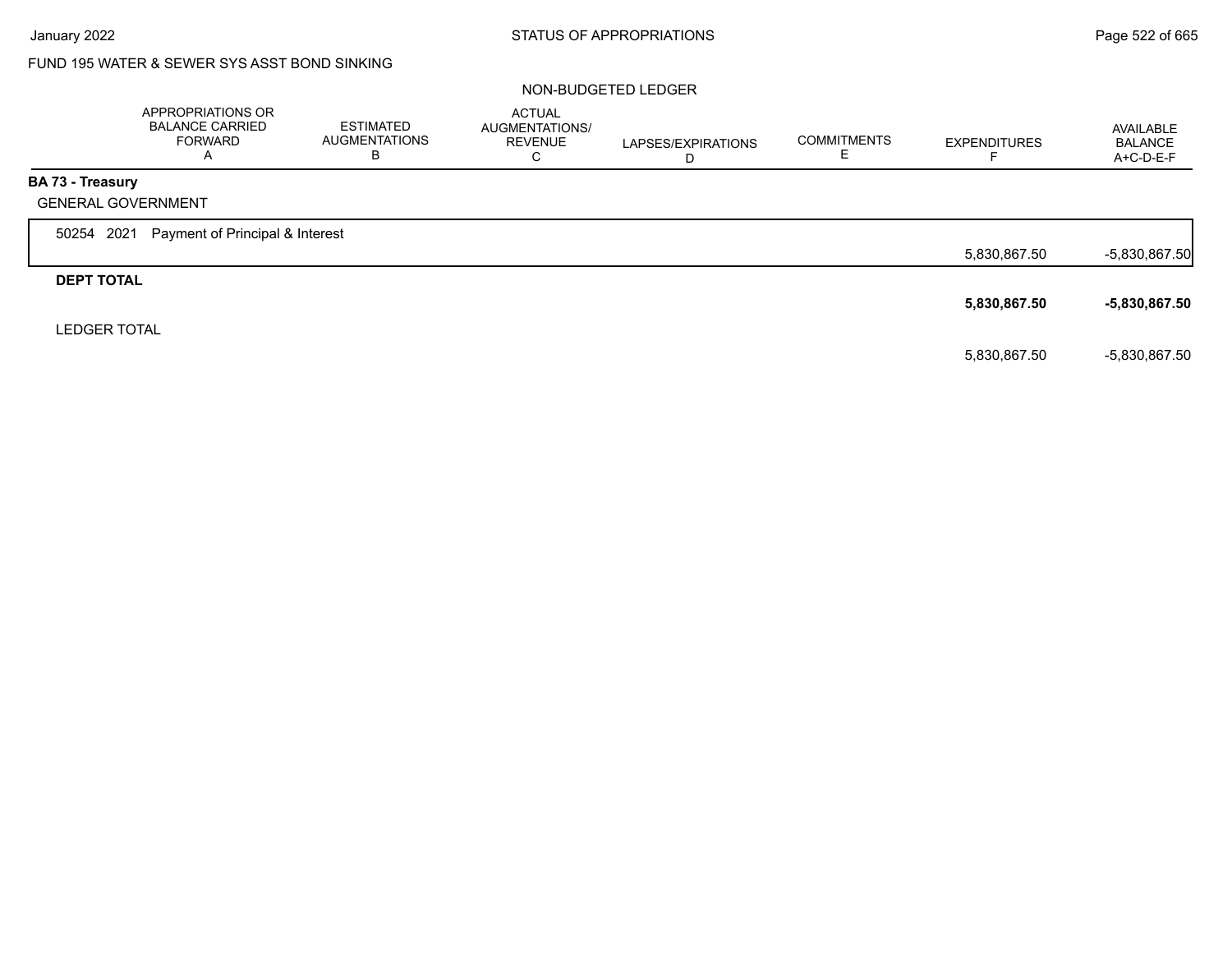# FUND 196 TREASURY INITIATIVE SUPPORT FUND

#### RESTRICTED RECEIPTS LEDGER

|                           | <b>APPROPRIATIONS OR</b><br><b>BALANCE CARRIED</b><br><b>FORWARD</b><br>Α | <b>ESTIMATED</b><br><b>AUGMENTATIONS</b><br>В | <b>ACTUAL</b><br>AUGMENTATIONS/<br><b>REVENUE</b><br>C | LAPSES/EXPIRATIONS<br>D | <b>COMMITMENTS</b><br>Е | <b>EXPENDITURES</b> | AVAILABLE<br><b>BALANCE</b><br>A+C-D-E-F |
|---------------------------|---------------------------------------------------------------------------|-----------------------------------------------|--------------------------------------------------------|-------------------------|-------------------------|---------------------|------------------------------------------|
| <b>BA 73 - Treasury</b>   |                                                                           |                                               |                                                        |                         |                         |                     |                                          |
| <b>GENERAL GOVERNMENT</b> |                                                                           |                                               |                                                        |                         |                         |                     |                                          |
| 2021<br>40165             | <b>Energy Audit Fee Reimbursements</b><br>686,990.07                      |                                               |                                                        |                         |                         |                     | 686,990.07                               |
| 2021<br>40175             | Loan Loss Reserve<br>3,093,316.60                                         |                                               |                                                        |                         |                         |                     | 3,093,316.60                             |
| 2021<br>40193             | Geothermal Loan Loss Reserve<br>177,350.14                                |                                               |                                                        |                         |                         |                     | 177,350.14                               |
| <b>DEPT TOTAL</b>         |                                                                           |                                               |                                                        |                         |                         |                     |                                          |
|                           | 3,957,656.81                                                              |                                               |                                                        |                         |                         |                     | 3,957,656.81                             |
| <b>LEDGER TOTAL</b>       |                                                                           |                                               |                                                        |                         |                         |                     |                                          |
|                           | 3,957,656.81                                                              |                                               |                                                        |                         |                         |                     | 3,957,656.81                             |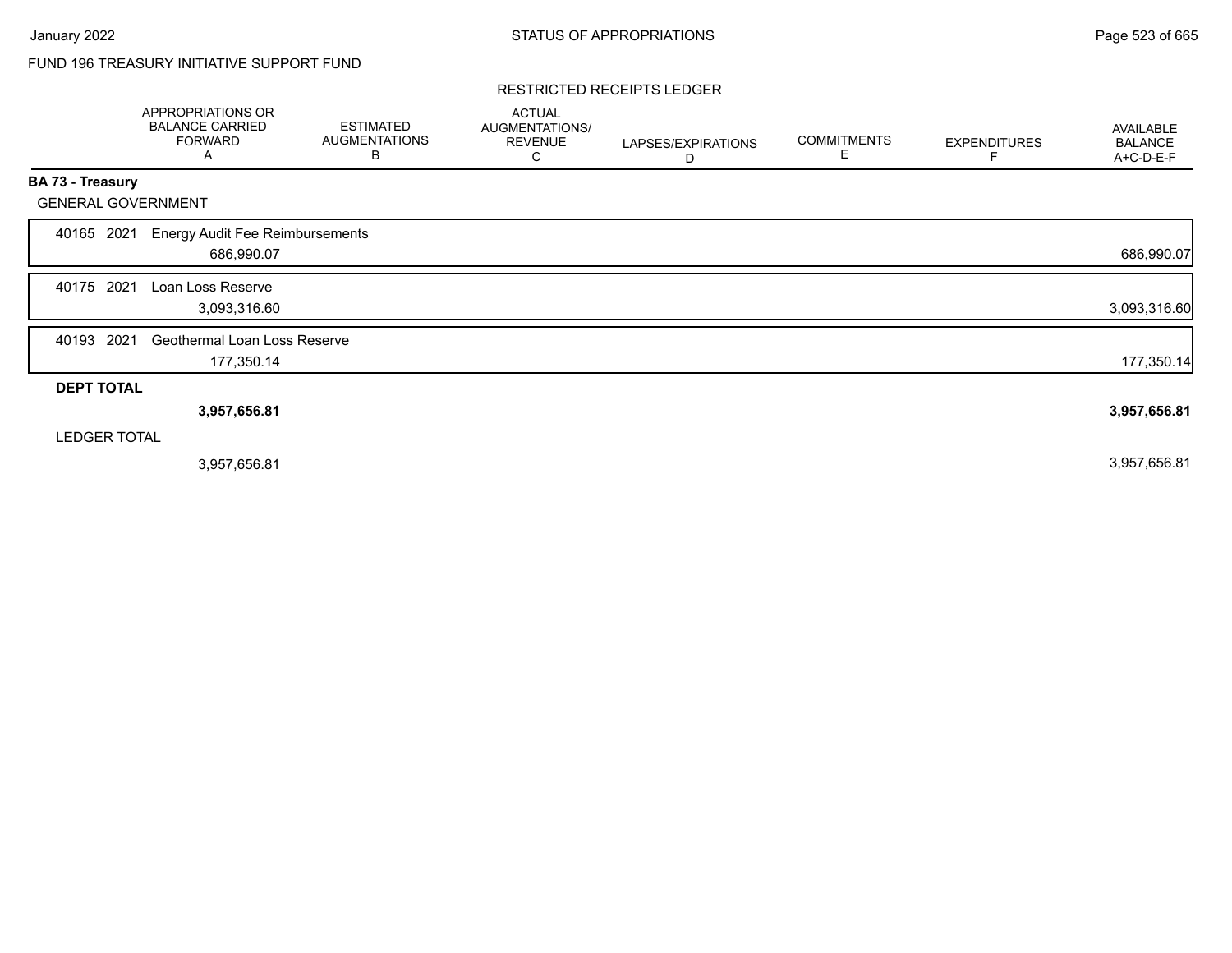Г

# FUND 199 UNEMPLOYMENT COMP. DEBT SERVICE

#### NON-BUDGETED LEDGER

|                           | APPROPRIATIONS OR<br><b>BALANCE CARRIED</b><br>FORWARD<br>A | <b>ESTIMATED</b><br><b>AUGMENTATIONS</b><br>в | <b>ACTUAL</b><br>AUGMENTATIONS/<br><b>REVENUE</b><br>C | LAPSES/EXPIRATIONS<br>D | <b>COMMITMENTS</b><br>Е | <b>EXPENDITURES</b> | AVAILABLE<br><b>BALANCE</b><br>A+C-D-E-F |
|---------------------------|-------------------------------------------------------------|-----------------------------------------------|--------------------------------------------------------|-------------------------|-------------------------|---------------------|------------------------------------------|
| BA 12 - Labor & Industry  |                                                             |                                               |                                                        |                         |                         |                     |                                          |
| <b>GENERAL GOVERNMENT</b> |                                                             |                                               |                                                        |                         |                         |                     |                                          |
| 50262 2021                | UC Trust Interest Payments                                  |                                               |                                                        |                         |                         |                     |                                          |
|                           |                                                             |                                               |                                                        |                         |                         | 1,136,909.64        | $-1,136,909.64$                          |
| <b>DEPT TOTAL</b>         |                                                             |                                               |                                                        |                         |                         |                     |                                          |
|                           |                                                             |                                               |                                                        |                         |                         | 1,136,909.64        | -1,136,909.64                            |
| <b>LEDGER TOTAL</b>       |                                                             |                                               |                                                        |                         |                         |                     |                                          |
|                           |                                                             |                                               |                                                        |                         |                         | 1,136,909.64        | $-1,136,909.64$                          |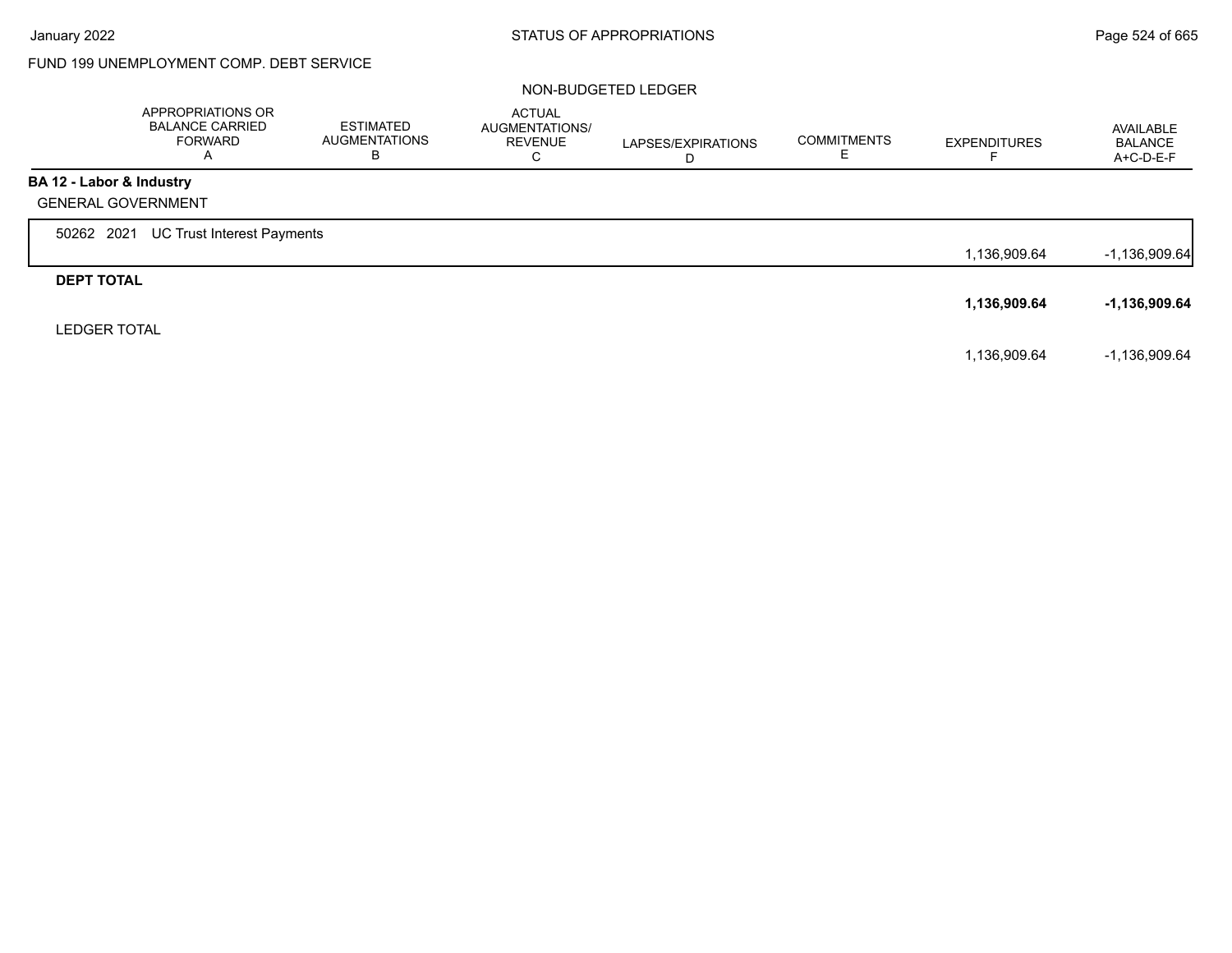January 2022 **STATUS OF APPROPRIATIONS** STATUS OF APPROPRIATIONS

### FUND 201 HOUSING AFFORD AND REHAB ENH FND

#### CURRENT STATE EXECUTIVE AUTHORIZATIONS LEDGER

|                             | APPROPRIATIONS OR<br><b>BALANCE CARRIED</b><br><b>FORWARD</b><br>A | <b>ESTIMATED</b><br><b>AUGMENTATIONS</b><br>в | <b>ACTUAL</b><br>AUGMENTATIONS/<br><b>REVENUE</b><br>С | LAPSES/EXPIRATIONS<br>D | <b>COMMITMENTS</b><br>Е | <b>EXPENDITURES</b> | AVAILABLE<br><b>BALANCE</b><br>A+C-D-E-F |
|-----------------------------|--------------------------------------------------------------------|-----------------------------------------------|--------------------------------------------------------|-------------------------|-------------------------|---------------------|------------------------------------------|
|                             | <b>BA 94 - PA Housing Finance Agency</b>                           |                                               |                                                        |                         |                         |                     |                                          |
| <b>GRANTS AND SUBSIDIES</b> |                                                                    |                                               |                                                        |                         |                         |                     |                                          |
| 2021<br>20425               | Housing Programs - RTT                                             |                                               |                                                        |                         |                         |                     |                                          |
|                             | 40,000,000.00                                                      |                                               |                                                        |                         |                         | 40,000,000.00       |                                          |
| <b>DEPT TOTAL</b>           |                                                                    |                                               |                                                        |                         |                         |                     |                                          |
|                             | 40,000,000.00                                                      |                                               |                                                        |                         |                         | 40,000,000.00       |                                          |
| <b>LEDGER TOTAL</b>         |                                                                    |                                               |                                                        |                         |                         |                     |                                          |
|                             | 40,000,000.00                                                      |                                               |                                                        |                         |                         | 40,000,000.00       |                                          |
|                             | TOTAL TOTAL ALL CURRENT STATE LEDGERS                              |                                               |                                                        |                         |                         |                     |                                          |
|                             | 40,000,000.00                                                      |                                               |                                                        |                         |                         | 40,000,000.00       |                                          |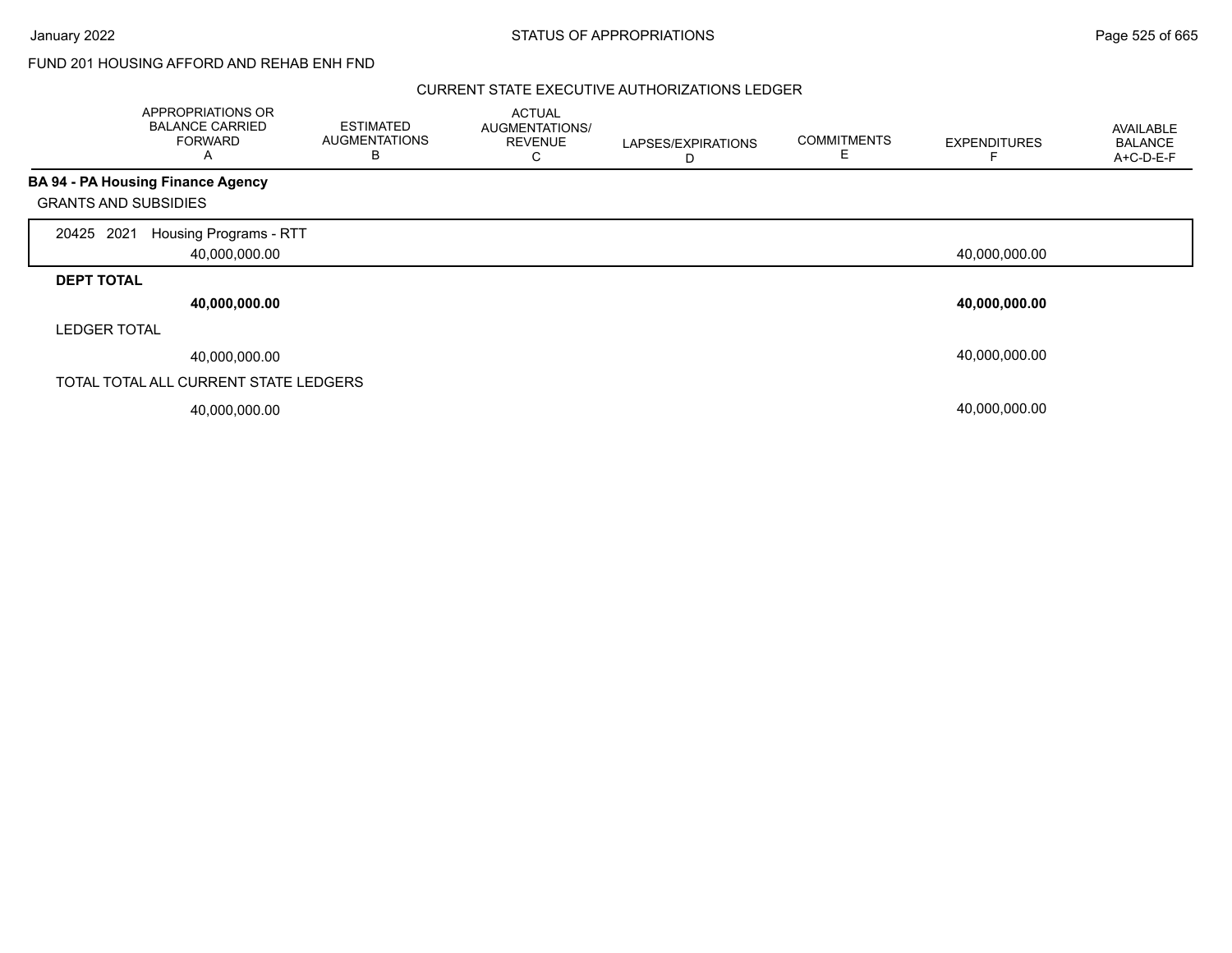## FUND 201 HOUSING AFFORD AND REHAB ENH FND

|                             | APPROPRIATIONS OR<br><b>BALANCE CARRIED</b><br><b>FORWARD</b><br>A | <b>ESTIMATED</b><br><b>AUGMENTATIONS</b><br>В | <b>ACTUAL</b><br>AUGMENTATIONS/<br><b>REVENUE</b><br>С | LAPSES/EXPIRATIONS<br>D | <b>COMMITMENTS</b> | <b>EXPENDITURES</b> | AVAILABLE<br><b>BALANCE</b><br>A+C-D-E-F |
|-----------------------------|--------------------------------------------------------------------|-----------------------------------------------|--------------------------------------------------------|-------------------------|--------------------|---------------------|------------------------------------------|
|                             | <b>BA 94 - PA Housing Finance Agency</b>                           |                                               |                                                        |                         |                    |                     |                                          |
| <b>GRANTS AND SUBSIDIES</b> |                                                                    |                                               |                                                        |                         |                    |                     |                                          |
| 2020<br>30347               | HousingAffordability&RehabilitationPrgrm                           |                                               |                                                        |                         |                    |                     |                                          |
|                             | 5,059,973.68                                                       |                                               |                                                        |                         |                    | 5,059,973.68        |                                          |
| <b>DEPT TOTAL</b>           |                                                                    |                                               |                                                        |                         |                    |                     |                                          |
|                             | 5,059,973.68                                                       |                                               |                                                        |                         |                    | 5,059,973.68        |                                          |
| <b>LEDGER TOTAL</b>         |                                                                    |                                               |                                                        |                         |                    |                     |                                          |
|                             | 5,059,973.68                                                       |                                               |                                                        |                         |                    | 5,059,973.68        |                                          |
|                             | TOTAL TOTAL ALL PRIOR STATE LEDGERS                                |                                               |                                                        |                         |                    |                     |                                          |
|                             | 5,059,973.68                                                       |                                               |                                                        |                         |                    | 5,059,973.68        |                                          |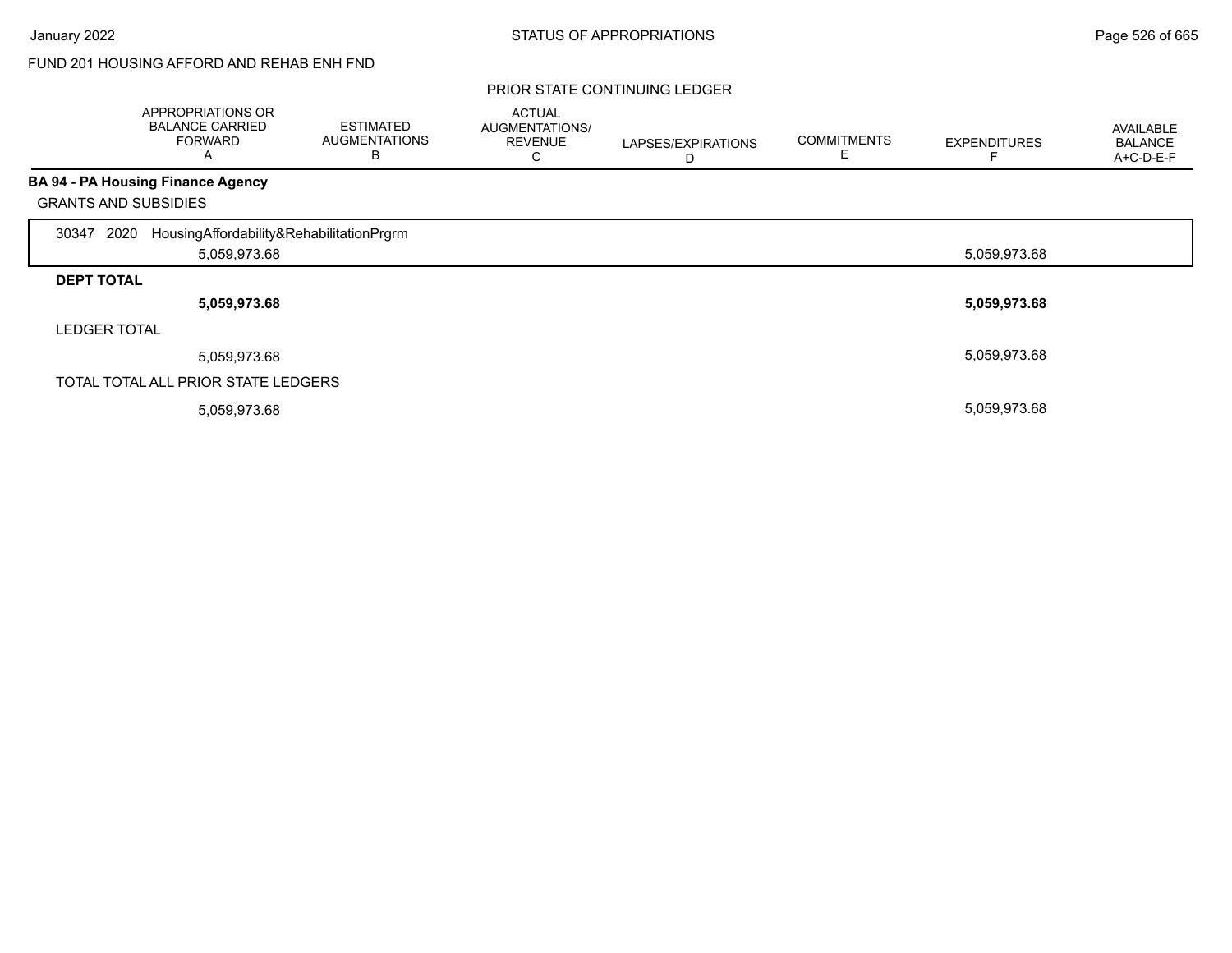### CURRENT STATE CONTINUING LEDGER

|                     | APPROPRIATIONS OR<br><b>BALANCE CARRIED</b><br><b>FORWARD</b><br>Α | <b>ESTIMATED</b><br><b>AUGMENTATIONS</b><br>В | <b>ACTUAL</b><br>AUGMENTATIONS/<br><b>REVENUE</b><br>C | LAPSES/EXPIRATIONS<br>D | <b>COMMITMENTS</b><br>Е | <b>EXPENDITURES</b><br>F | <b>AVAILABLE</b><br><b>BALANCE</b><br>A+C-D-E-F |
|---------------------|--------------------------------------------------------------------|-----------------------------------------------|--------------------------------------------------------|-------------------------|-------------------------|--------------------------|-------------------------------------------------|
|                     | <b>BA 31 - PA Emergency Management Agency</b>                      |                                               |                                                        |                         |                         |                          |                                                 |
|                     | <b>GENERAL GOVERNMENT</b>                                          |                                               |                                                        |                         |                         |                          |                                                 |
| 30321 2021          | <b>Emergency Response Planning</b>                                 |                                               |                                                        |                         |                         |                          |                                                 |
|                     |                                                                    |                                               |                                                        |                         |                         | 38,059.74                | $-38,059.74$                                    |
| 30322 2021          | First Responders Equipment and Training                            |                                               |                                                        |                         |                         |                          |                                                 |
|                     |                                                                    |                                               |                                                        |                         |                         | 14,676.41                | $-14,676.41$                                    |
| <b>DEPT TOTAL</b>   |                                                                    |                                               |                                                        |                         |                         |                          |                                                 |
|                     |                                                                    |                                               |                                                        |                         |                         | 52,736.15                | $-52,736.15$                                    |
|                     | <b>BA 22 - Fish &amp; Boat Commission</b>                          |                                               |                                                        |                         |                         |                          |                                                 |
|                     | <b>GENERAL GOVERNMENT</b>                                          |                                               |                                                        |                         |                         |                          |                                                 |
| 30324 2021          | <b>Gas Well Fee Administration</b>                                 |                                               |                                                        |                         |                         |                          |                                                 |
|                     |                                                                    |                                               |                                                        |                         |                         | $-772.24$                | 772.24                                          |
| <b>DEPT TOTAL</b>   |                                                                    |                                               |                                                        |                         |                         |                          |                                                 |
|                     |                                                                    |                                               |                                                        |                         |                         | $-772.24$                | 772.24                                          |
| <b>LEDGER TOTAL</b> |                                                                    |                                               |                                                        |                         |                         |                          |                                                 |
|                     |                                                                    |                                               |                                                        |                         |                         | 51,963.91                | $-51,963.91$                                    |
|                     | TOTAL TOTAL ALL CURRENT STATE LEDGERS                              |                                               |                                                        |                         |                         |                          |                                                 |
|                     |                                                                    |                                               |                                                        |                         |                         | 51,963.91                | -51,963.91                                      |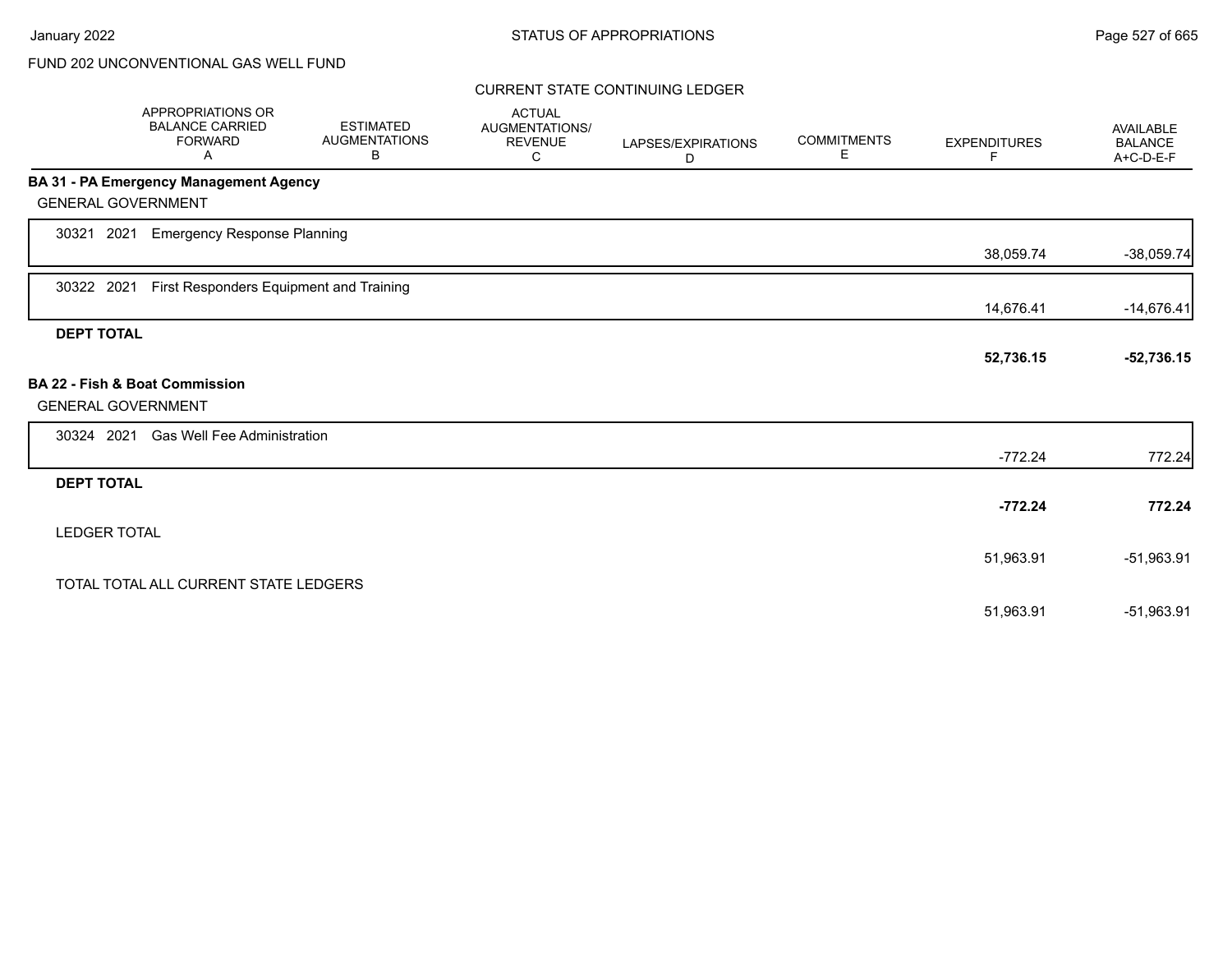|                           | APPROPRIATIONS OR<br><b>BALANCE CARRIED</b><br><b>FORWARD</b><br>A | <b>ESTIMATED</b><br><b>AUGMENTATIONS</b><br>B | <b>ACTUAL</b><br>AUGMENTATIONS/<br><b>REVENUE</b><br>C | LAPSES/EXPIRATIONS<br>D | <b>COMMITMENTS</b><br>E. | <b>EXPENDITURES</b><br>F | <b>AVAILABLE</b><br><b>BALANCE</b><br>A+C-D-E-F |
|---------------------------|--------------------------------------------------------------------|-----------------------------------------------|--------------------------------------------------------|-------------------------|--------------------------|--------------------------|-------------------------------------------------|
|                           | <b>BA 31 - PA Emergency Management Agency</b>                      |                                               |                                                        |                         |                          |                          |                                                 |
| <b>GENERAL GOVERNMENT</b> |                                                                    |                                               |                                                        |                         |                          |                          |                                                 |
|                           | 30321 2015 Emergency Response Planning<br>47,438.66                |                                               |                                                        |                         |                          | 780.31                   | 46,658.35                                       |
|                           | 30321 2016 Emergency Response Planning<br>453,975.54               |                                               |                                                        |                         |                          | 35,322.81                | 418,652.73                                      |
|                           | 30321 2017 Emergency Response Planning<br>673,462.86               |                                               |                                                        |                         |                          | 265,949.74               | 407,513.12                                      |
|                           | 30321 2018 Emergency Response Planning<br>750,000.00               |                                               |                                                        |                         |                          |                          | 750,000.00                                      |
|                           | 30321 2019 Emergency Response Planning<br>750.000.00               |                                               |                                                        |                         |                          |                          | 750,000.00                                      |
| 30321                     | 2020 Emergency Response Planning<br>750,000.00                     |                                               |                                                        |                         |                          | $-5,474.75$              | 755,474.75                                      |
|                           | 30322 2018 First Responders Equipment and Training<br>28.596.59    |                                               |                                                        |                         |                          | 4,696.65                 | 23,899.94                                       |
|                           | 30322 2019 First Responders Equipment and Training<br>749,826.00   |                                               |                                                        |                         |                          | 222,330.28               | 527,495.72                                      |
|                           | 30322 2020 First Responders Equipment and Training<br>750,000.00   |                                               |                                                        |                         |                          | 16,230.13                | 733,769.87                                      |
| <b>DEPT TOTAL</b>         | 4,953,299.65                                                       |                                               |                                                        |                         |                          | 539,835.17               | 4,413,464.48                                    |
| <b>GENERAL GOVERNMENT</b> | <b>BA 22 - Fish &amp; Boat Commission</b>                          |                                               |                                                        |                         |                          |                          |                                                 |
|                           | 30324 2017 Gas Well Fee Administration<br>196.49                   |                                               |                                                        |                         |                          | 196.49                   |                                                 |
|                           | 30324 2018 Gas Well Fee Administration<br>334,438.05               |                                               |                                                        |                         |                          | 994.23                   | 333,443.82                                      |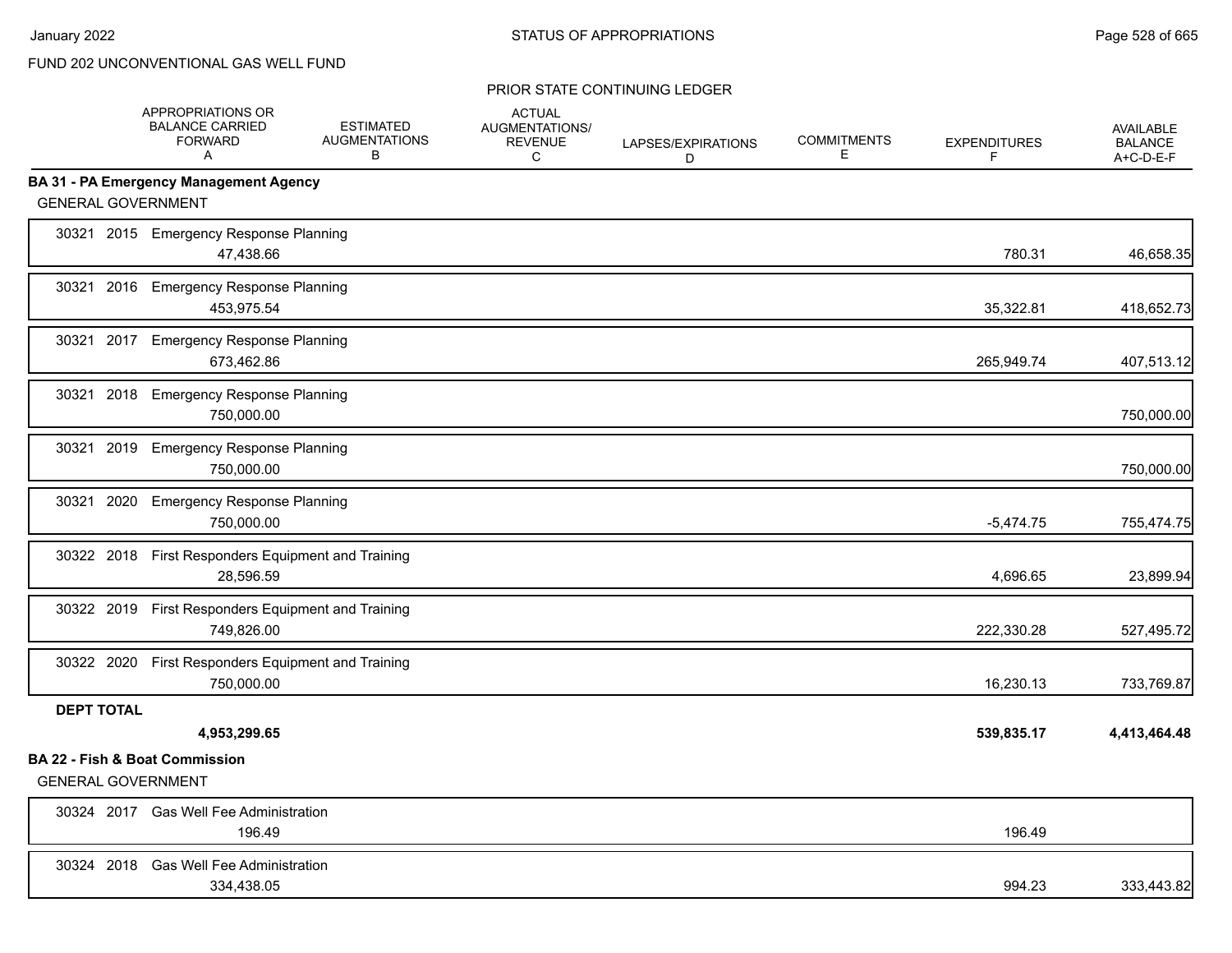#### PRIOR STATE CONTINUING LEDGER

|                   | APPROPRIATIONS OR<br><b>BALANCE CARRIED</b><br><b>FORWARD</b><br>A | <b>ESTIMATED</b><br><b>AUGMENTATIONS</b><br>B | <b>ACTUAL</b><br>AUGMENTATIONS/<br><b>REVENUE</b><br>C | LAPSES/EXPIRATIONS<br>D | <b>COMMITMENTS</b><br>Е | <b>EXPENDITURES</b><br>F | AVAILABLE<br><b>BALANCE</b><br>A+C-D-E-F |
|-------------------|--------------------------------------------------------------------|-----------------------------------------------|--------------------------------------------------------|-------------------------|-------------------------|--------------------------|------------------------------------------|
|                   | 30324 2019 Gas Well Fee Administration<br>146,047.98               |                                               |                                                        |                         |                         | 41,123.12                | 104,924.86                               |
| 30324 2020        | <b>Gas Well Fee Administration</b><br>1,000,000.00                 |                                               |                                                        |                         | 37,253.66               | 384,299.36               | 578,446.98                               |
| <b>DEPT TOTAL</b> | 1,480,682.52<br><b>BA 17 - Public Utility Commission</b>           |                                               |                                                        |                         | 37,253.66               | 426,613.20               | 1,016,815.66                             |
|                   | <b>GENERAL GOVERNMENT</b>                                          |                                               |                                                        |                         |                         |                          |                                          |
|                   | 30325 2014 Gas Well Fee Administration<br>400,000.00               |                                               |                                                        |                         |                         |                          | 400,000.00                               |
|                   | 30325 2015 Gas Well Fee Administration<br>273,986.49               |                                               |                                                        |                         |                         | 105,001.36               | 168,985.13                               |
|                   | 30325 2016 Gas Well Fee Administration<br>158,113.06               |                                               |                                                        |                         |                         |                          | 158,113.06                               |
|                   | 30325 2017 Gas Well Fee Administration<br>419,999.54               |                                               |                                                        |                         |                         | 58,217.02                | 361,782.52                               |
|                   | 30325 2018 Gas Well Fee Administration<br>1,000,000.00             |                                               |                                                        |                         |                         |                          | 1,000,000.00                             |
|                   | 30325 2019 Gas Well Fee Administration<br>999,098.32               |                                               |                                                        |                         |                         |                          | 999,098.32                               |
| 30325 2020        | <b>Gas Well Fee Administration</b><br>1,000,000.00                 |                                               |                                                        |                         |                         | 1,685.18                 | 998,314.82                               |
|                   | 30325 2012 Gas Well Fee Administration<br>29,855.08                |                                               |                                                        |                         |                         | 29,855.08                |                                          |
|                   | 30325 2013 Gas Well Fee Administration<br>246,842.62               |                                               |                                                        |                         |                         | 29,065.96                | 217,776.66                               |
|                   | $ \cdots$ $ \cdots$ $ \cdots$ $ \cdots$ $ \cdots$                  |                                               |                                                        |                         |                         |                          |                                          |

GRANTS AND SUBSIDIES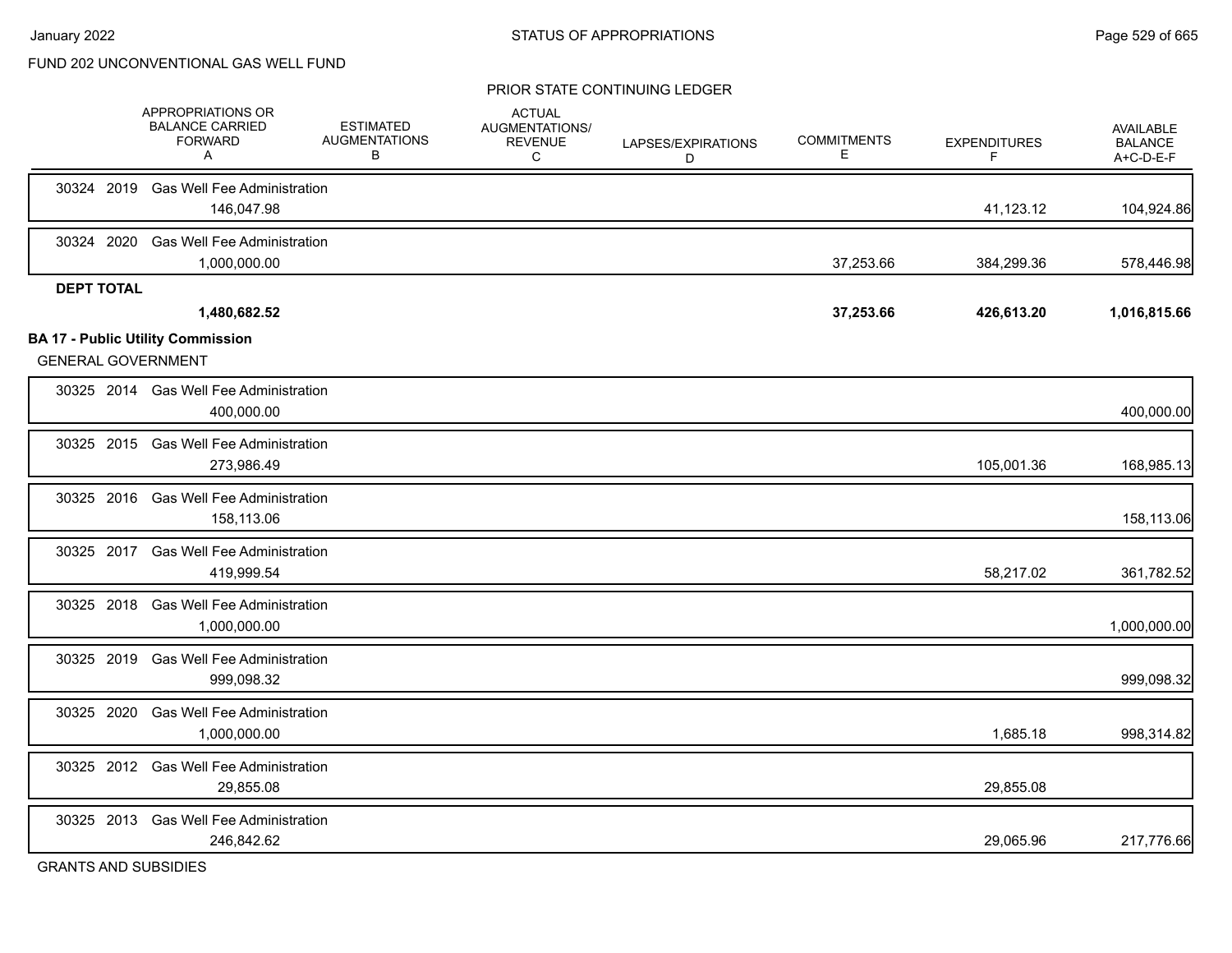|  | APPROPRIATIONS OR<br><b>BALANCE CARRIED</b><br><b>FORWARD</b><br>A | <b>ESTIMATED</b><br><b>AUGMENTATIONS</b><br>B | <b>ACTUAL</b><br>AUGMENTATIONS/<br><b>REVENUE</b><br>C | LAPSES/EXPIRATIONS<br>D | <b>COMMITMENTS</b><br>Ε | <b>EXPENDITURES</b><br>F | AVAILABLE<br><b>BALANCE</b><br>A+C-D-E-F |
|--|--------------------------------------------------------------------|-----------------------------------------------|--------------------------------------------------------|-------------------------|-------------------------|--------------------------|------------------------------------------|
|  | 30327 2014 Conservation District Grants<br>0.12                    |                                               |                                                        |                         |                         |                          | 0.12                                     |
|  | 30327 2015 Conservation District Grants<br>0.06                    |                                               |                                                        |                         |                         |                          | 0.06                                     |
|  | 30327 2016 Conservation District Grants<br>0.34                    |                                               |                                                        |                         |                         |                          | 0.34                                     |
|  | 30327 2017 Conservation District Grants<br>0.08                    |                                               |                                                        |                         |                         |                          | 0.08                                     |
|  | 30327 2018 Conservation District Grants<br>0.10                    |                                               |                                                        |                         |                         |                          | 0.10                                     |
|  | 30327 2019 Conservation District Grants<br>0.10                    |                                               |                                                        |                         |                         |                          | 0.10                                     |
|  | 30327 2012 Conservation District Grants<br>0.78                    |                                               |                                                        |                         |                         |                          | 0.78                                     |
|  | 30327 2013 Conservation District Grants<br>0.12                    |                                               |                                                        |                         |                         |                          | 0.12                                     |
|  | 30332 2014 Host Counties<br>0.18                                   |                                               |                                                        |                         |                         |                          | 0.18                                     |
|  | 30332 2015 Host Counties<br>0.98                                   |                                               |                                                        |                         |                         |                          | 0.98                                     |
|  | 30332 2016 Host Counties<br>0.75                                   |                                               |                                                        |                         |                         |                          | 0.75                                     |
|  | 30332 2017 Host Counties<br>0.35                                   |                                               |                                                        |                         |                         |                          | 0.35                                     |
|  | 30332 2018 Host Counties<br>0.67                                   |                                               |                                                        |                         |                         |                          | 0.67                                     |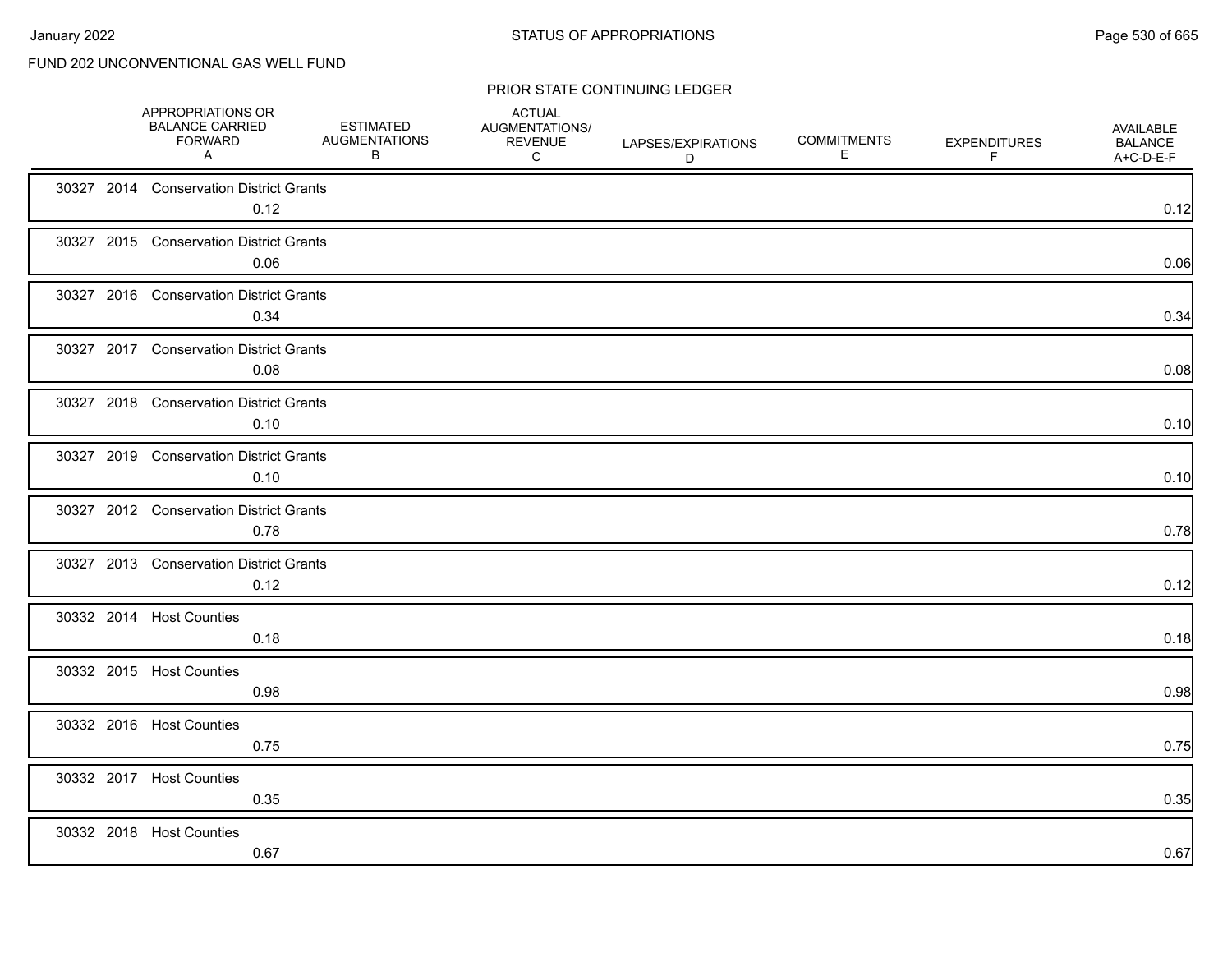|                                                              | APPROPRIATIONS OR<br><b>BALANCE CARRIED</b><br><b>FORWARD</b><br>A | <b>ESTIMATED</b><br><b>AUGMENTATIONS</b><br>В | <b>ACTUAL</b><br>AUGMENTATIONS/<br><b>REVENUE</b><br>C | LAPSES/EXPIRATIONS<br>D | <b>COMMITMENTS</b><br>E | <b>EXPENDITURES</b><br>F | <b>AVAILABLE</b><br><b>BALANCE</b><br>A+C-D-E-F |
|--------------------------------------------------------------|--------------------------------------------------------------------|-----------------------------------------------|--------------------------------------------------------|-------------------------|-------------------------|--------------------------|-------------------------------------------------|
|                                                              | 30332 2019 Host Counties<br>0.15                                   |                                               |                                                        |                         |                         |                          | 0.15                                            |
|                                                              | 30332 2012 Host Counties<br>0.39                                   |                                               |                                                        |                         |                         |                          | 0.39                                            |
|                                                              | 30332 2013 Host Counties<br>0.20                                   |                                               |                                                        |                         |                         |                          | 0.20                                            |
|                                                              | 30334 2015 Host Municipalities<br>110.16                           |                                               |                                                        |                         |                         |                          | 110.16                                          |
|                                                              | 30334 2018 Host Municipalities<br>0.79                             |                                               |                                                        |                         |                         |                          | 0.79                                            |
|                                                              | 30334 2019 Host Municipalities<br>0.28                             |                                               |                                                        |                         |                         |                          | 0.28                                            |
|                                                              | 30335 2017 Local Municipalities<br>0.06                            |                                               |                                                        |                         |                         |                          | 0.06                                            |
|                                                              | 30335 2018 Local Municipalities<br>0.40                            |                                               |                                                        |                         |                         |                          | 0.40                                            |
|                                                              | 30335 2019 Local Municipalities<br>0.14                            |                                               |                                                        |                         |                         |                          | 0.14                                            |
|                                                              | 30335 2013 Local Municipalities<br>32.52                           |                                               |                                                        |                         |                         |                          | 32.52                                           |
| <b>DEPT TOTAL</b>                                            | 4,528,044.83                                                       |                                               |                                                        |                         |                         | 223,824.60               | 4,304,220.23                                    |
| <b>BA 78 - Transportation</b><br><b>GRANTS AND SUBSIDIES</b> |                                                                    |                                               |                                                        |                         |                         |                          |                                                 |
|                                                              | 30333 2014 Rail Freight Assistance<br>277,115.00                   |                                               |                                                        |                         | 215,223.00              | 61,892.00                |                                                 |
|                                                              | 30333 2015 Rail Freight Assistance<br>2.90                         |                                               |                                                        |                         | 2.00                    |                          | 0.90                                            |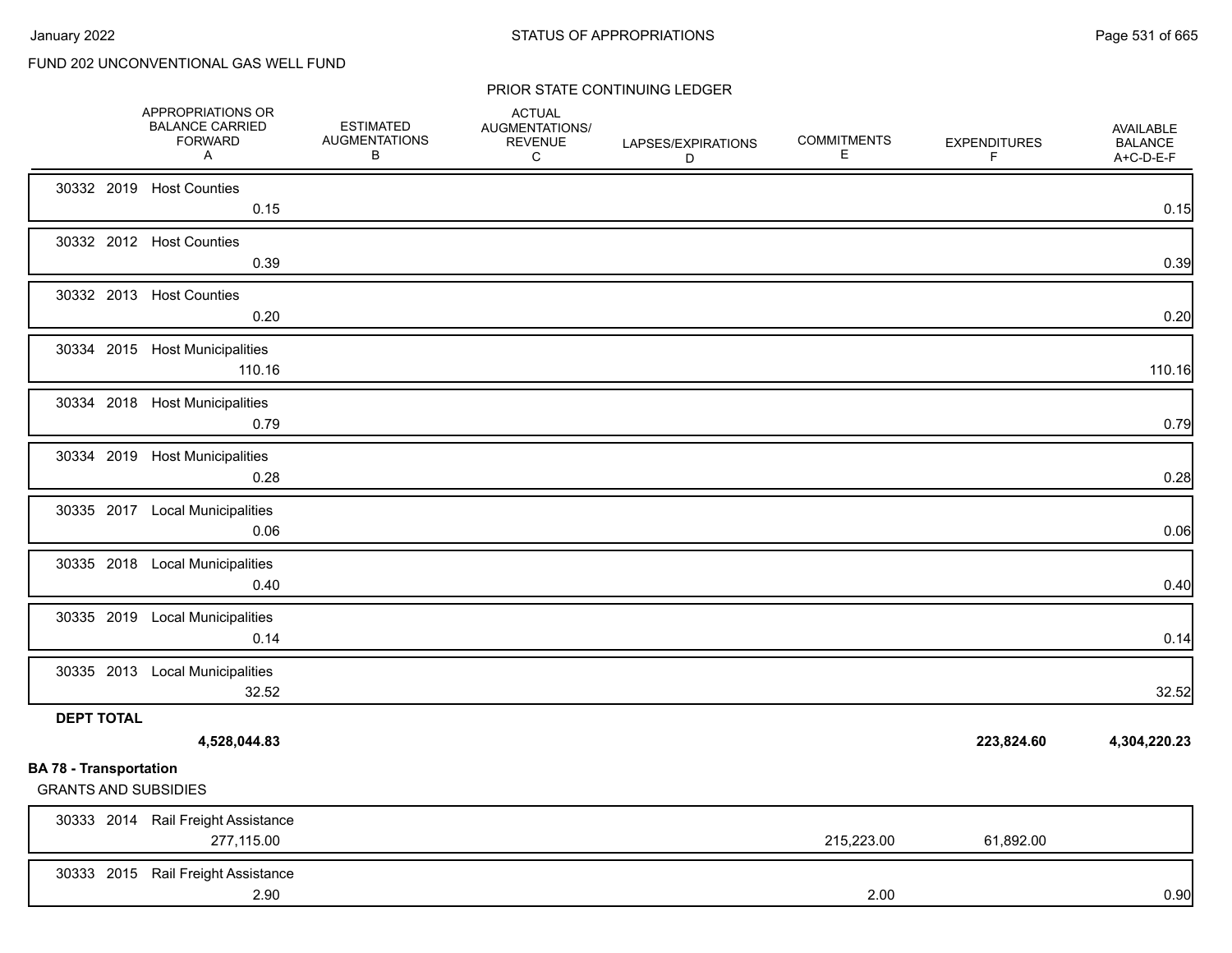|                     | APPROPRIATIONS OR<br><b>BALANCE CARRIED</b><br><b>FORWARD</b><br>Α | <b>ESTIMATED</b><br><b>AUGMENTATIONS</b><br>В | <b>ACTUAL</b><br>AUGMENTATIONS/<br><b>REVENUE</b><br>C | LAPSES/EXPIRATIONS<br>D | <b>COMMITMENTS</b><br>Е | <b>EXPENDITURES</b><br>F | AVAILABLE<br><b>BALANCE</b><br>A+C-D-E-F |
|---------------------|--------------------------------------------------------------------|-----------------------------------------------|--------------------------------------------------------|-------------------------|-------------------------|--------------------------|------------------------------------------|
| 30333<br>2016       | Rail Freight Assistance<br>209,100.00                              |                                               |                                                        |                         |                         |                          | 209,100.00                               |
|                     | 30333 2017 Rail Freight Assistance<br>63,402.00                    |                                               |                                                        |                         | 9,447.00                |                          | 53,955.00                                |
| 30333 2018          | Rail Freight Assistance<br>198,546.00                              |                                               |                                                        |                         |                         |                          | 198,546.00                               |
| 30333 2019          | Rail Freight Assistance<br>1,000,000.00                            |                                               |                                                        |                         |                         |                          | 1,000,000.00                             |
|                     | 30333 2020 Rail Freight Assistance<br>1,000,000.00                 |                                               |                                                        |                         |                         |                          | 1,000,000.00                             |
| 30333 2012          | Rail Freight Assistance<br>512,102.00                              |                                               |                                                        |                         | 512,102.00              |                          |                                          |
|                     | 30333 2013 Rail Freight Assistance<br>112,476.00                   |                                               |                                                        |                         | 112,476.00              |                          |                                          |
| <b>DEPT TOTAL</b>   |                                                                    |                                               |                                                        |                         |                         |                          |                                          |
|                     | 3,372,743.90                                                       |                                               |                                                        |                         | 849,250.00              | 61,892.00                | 2,461,601.90                             |
| <b>LEDGER TOTAL</b> |                                                                    |                                               |                                                        |                         |                         |                          |                                          |
|                     | 14,334,770.90                                                      |                                               |                                                        |                         | 886,503.66              | 1,252,164.97             | 12,196,102.27                            |
|                     | TOTAL TOTAL ALL PRIOR STATE LEDGERS                                |                                               |                                                        |                         |                         |                          |                                          |
|                     | 14,334,770.90                                                      |                                               |                                                        |                         | 886,503.66              | 1,252,164.97             | 12,196,102.27                            |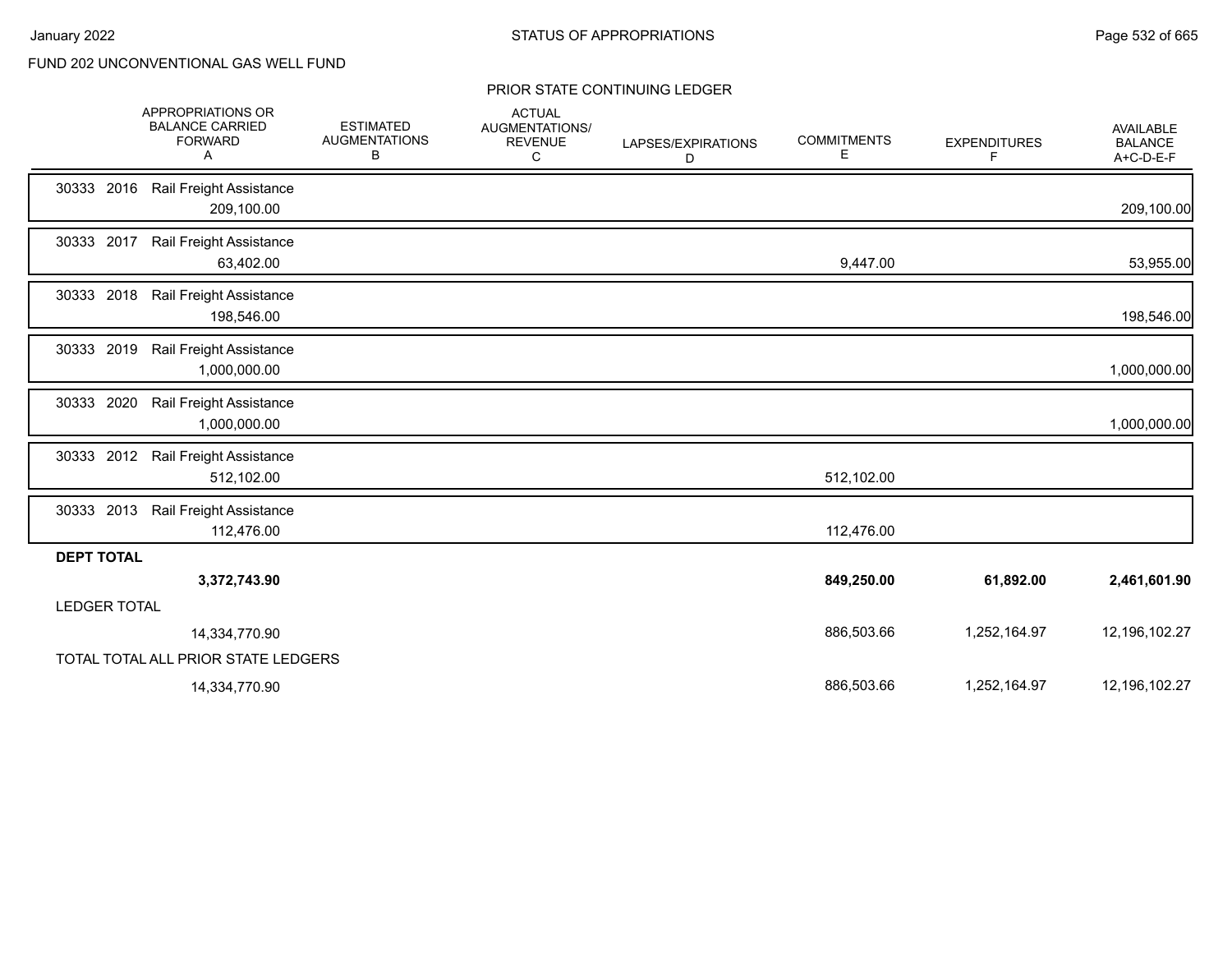FUND 203 MARCELLUS LEGACY FUND

### CURRENT STATE EXECUTIVE AUTHORIZATIONS - RESTRICTED LEDGER

|                           | APPROPRIATIONS OR<br><b>BALANCE CARRIED</b><br><b>FORWARD</b><br>A | <b>ESTIMATED</b><br><b>AUGMENTATIONS</b><br>В | <b>ACTUAL</b><br>AUGMENTATIONS/<br><b>REVENUE</b> | LAPSES/EXPIRATIONS<br>D | <b>COMMITMENTS</b><br>E | <b>EXPENDITURES</b> | AVAILABLE<br><b>BALANCE</b><br>A+C-D-E-F |
|---------------------------|--------------------------------------------------------------------|-----------------------------------------------|---------------------------------------------------|-------------------------|-------------------------|---------------------|------------------------------------------|
|                           | <b>BA 17 - Public Utility Commission</b>                           |                                               |                                                   |                         |                         |                     |                                          |
| <b>GENERAL GOVERNMENT</b> |                                                                    |                                               |                                                   |                         |                         |                     |                                          |
| 26511 2021                | Transfer-HazardousSites Cleanup Fund (T)                           |                                               |                                                   |                         |                         |                     |                                          |
|                           |                                                                    | 15,000,000.00                                 | 7,500,000.00                                      |                         |                         | 7,500,000.00        |                                          |
| <b>DEPT TOTAL</b>         |                                                                    |                                               |                                                   |                         |                         |                     |                                          |
|                           |                                                                    | 15,000,000.00                                 | 7,500,000.00                                      |                         |                         | 7,500,000.00        |                                          |
| <b>LEDGER TOTAL</b>       |                                                                    |                                               |                                                   |                         |                         |                     |                                          |
|                           |                                                                    | 15,000,000.00                                 | 7,500,000.00                                      |                         |                         | 7,500,000.00        |                                          |
|                           | TOTAL TOTAL ALL CURRENT STATE LEDGERS                              |                                               |                                                   |                         |                         |                     |                                          |
|                           |                                                                    | 15,000,000.00                                 | 7,500,000.00                                      |                         |                         | 7,500,000.00        |                                          |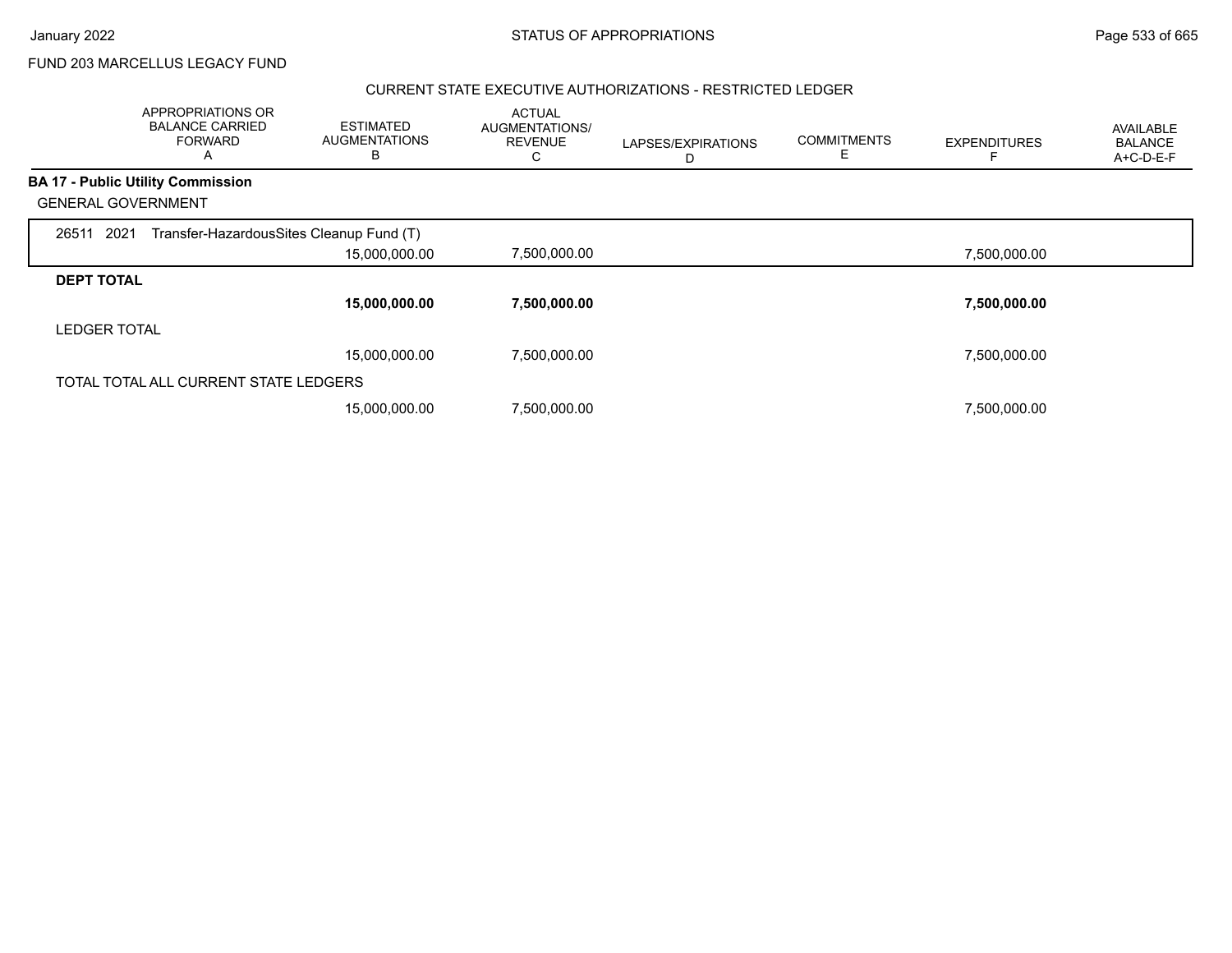### FUND 203 MARCELLUS LEGACY FUND

|                                                                         | APPROPRIATIONS OR<br><b>BALANCE CARRIED</b><br><b>FORWARD</b><br>A | <b>ESTIMATED</b><br><b>AUGMENTATIONS</b><br>в | <b>ACTUAL</b><br>AUGMENTATIONS/<br><b>REVENUE</b><br>С | LAPSES/EXPIRATIONS<br>D | <b>COMMITMENTS</b><br>Е | <b>EXPENDITURES</b><br>F | <b>AVAILABLE</b><br><b>BALANCE</b><br>A+C-D-E-F |
|-------------------------------------------------------------------------|--------------------------------------------------------------------|-----------------------------------------------|--------------------------------------------------------|-------------------------|-------------------------|--------------------------|-------------------------------------------------|
| <b>BA 35 - Environmental Protection</b>                                 |                                                                    |                                               |                                                        |                         |                         |                          |                                                 |
| <b>GRANTS AND SUBSIDIES</b>                                             |                                                                    |                                               |                                                        |                         |                         |                          |                                                 |
|                                                                         | 30345 2012 Natural Gas Energy Development Program<br>5,027,269.91  |                                               |                                                        |                         |                         |                          | 5,027,269.91                                    |
| 30345 2013                                                              | Natural Gas Energy Development Program<br>973,483.67               |                                               |                                                        |                         |                         |                          | 973,483.67                                      |
| <b>DEPT TOTAL</b>                                                       |                                                                    |                                               |                                                        |                         |                         |                          |                                                 |
|                                                                         | 6,000,753.58                                                       |                                               |                                                        |                         |                         |                          | 6,000,753.58                                    |
| <b>BA 17 - Public Utility Commission</b><br><b>GRANTS AND SUBSIDIES</b> |                                                                    |                                               |                                                        |                         |                         |                          |                                                 |
|                                                                         | 30341 2014 County Recreational Plan, Develop&Rehab<br>0.31         |                                               |                                                        |                         |                         |                          | 0.31                                            |
|                                                                         | 30341 2015 County Recreational Plan, Develop&Rehab<br>0.38         |                                               |                                                        |                         |                         |                          | 0.38                                            |
|                                                                         | 30341 2016 County Recreational Plan, Develop&Rehab<br>0.24         |                                               |                                                        |                         |                         |                          | 0.24                                            |
|                                                                         | 30341 2017 County Recreational Plan, Develop&Rehab<br>0.30         |                                               |                                                        |                         |                         |                          | 0.30                                            |
| 30341 2018                                                              | County Recreational Plan, Develop&Rehab<br>0.12                    |                                               |                                                        |                         |                         |                          | 0.12                                            |
|                                                                         | 30341 2019 County Recreational Plan, Develop&Rehab<br>0.30         |                                               |                                                        |                         |                         |                          | 0.30                                            |
| <b>DEPT TOTAL</b>                                                       |                                                                    |                                               |                                                        |                         |                         |                          |                                                 |
|                                                                         | 1.65                                                               |                                               |                                                        |                         |                         |                          | 1.65                                            |
| <b>LEDGER TOTAL</b>                                                     |                                                                    |                                               |                                                        |                         |                         |                          |                                                 |
|                                                                         | 6,000,755.23                                                       |                                               |                                                        |                         |                         |                          | 6,000,755.23                                    |
|                                                                         | TOTAL TOTAL ALL PRIOR STATE LEDGERS                                |                                               |                                                        |                         |                         |                          |                                                 |
|                                                                         | 6,000,755.23                                                       |                                               |                                                        |                         |                         |                          | 6,000,755.23                                    |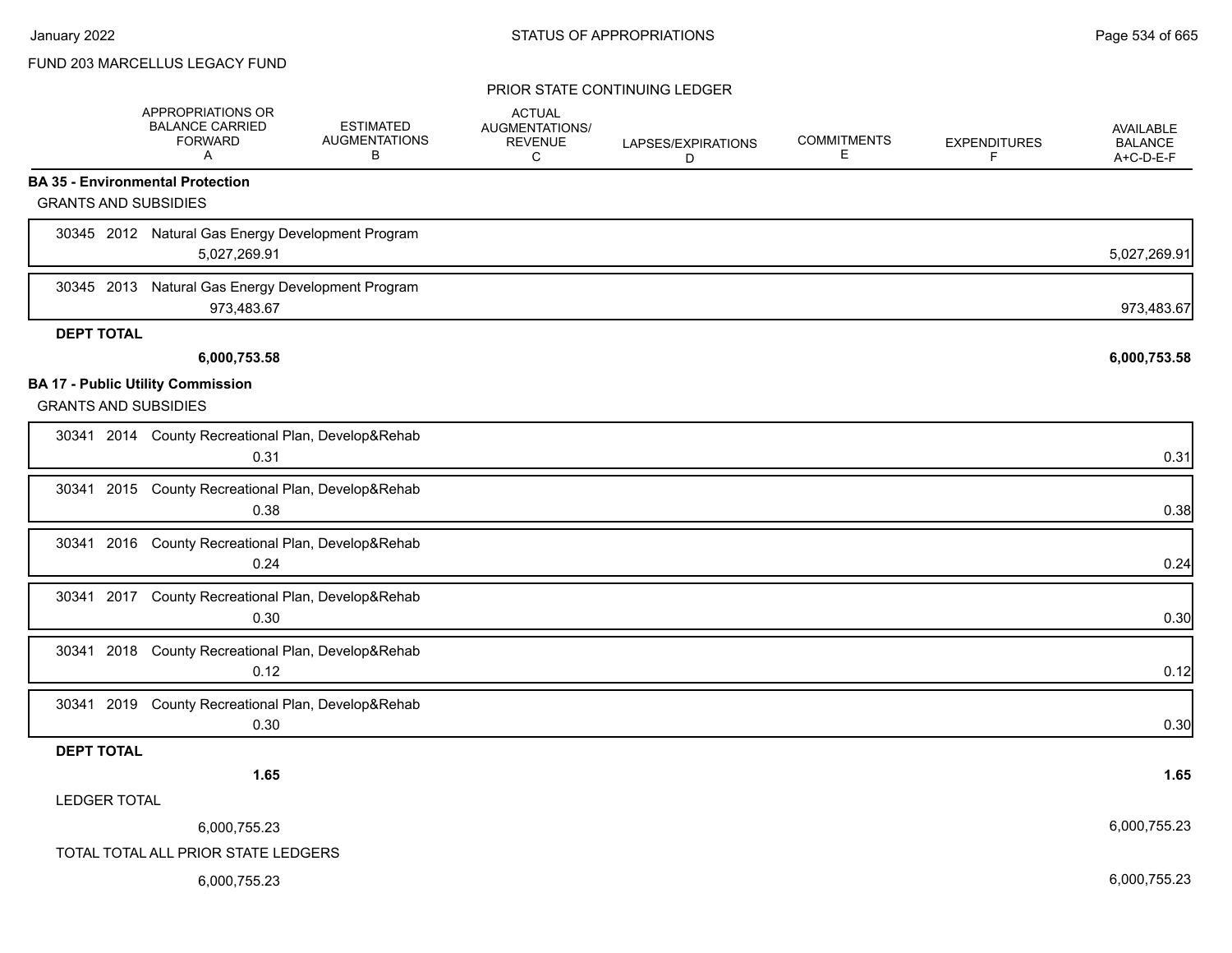# FUND 204 HOMEOWNER ASSISTANCE SETTLEMNT FUND

|                                  | APPROPRIATIONS OR<br><b>BALANCE CARRIED</b><br><b>FORWARD</b><br>A | <b>ESTIMATED</b><br><b>AUGMENTATIONS</b><br>В | <b>ACTUAL</b><br><b>AUGMENTATIONS/</b><br><b>REVENUE</b><br>C | LAPSES/EXPIRATIONS<br>D | <b>COMMITMENTS</b><br>Е | <b>EXPENDITURES</b><br>F | <b>AVAILABLE</b><br><b>BALANCE</b><br>A+C-D-E-F |
|----------------------------------|--------------------------------------------------------------------|-----------------------------------------------|---------------------------------------------------------------|-------------------------|-------------------------|--------------------------|-------------------------------------------------|
| <b>BA 81 - Executive Offices</b> |                                                                    |                                               |                                                               |                         |                         |                          |                                                 |
| <b>GENERAL GOVERNMENT</b>        |                                                                    |                                               |                                                               |                         |                         |                          |                                                 |
| 30318 2017                       | Transfer To The Access Justice Account                             |                                               |                                                               |                         |                         |                          |                                                 |
|                                  | 361.64                                                             |                                               |                                                               |                         |                         |                          | 361.64                                          |
| <b>DEPT TOTAL</b>                |                                                                    |                                               |                                                               |                         |                         |                          |                                                 |
|                                  | 361.64                                                             |                                               |                                                               |                         |                         |                          | 361.64                                          |
| <b>GRANTS AND SUBSIDIES</b>      | BA 94 - PA Housing Finance Agency                                  |                                               |                                                               |                         |                         |                          |                                                 |
| 30320 2017                       | Homeowner's Emergency Mortgage Assistanc                           |                                               |                                                               |                         |                         |                          |                                                 |
|                                  | 6,509.57                                                           |                                               |                                                               |                         |                         |                          | 6,509.57                                        |
| <b>DEPT TOTAL</b>                |                                                                    |                                               |                                                               |                         |                         |                          |                                                 |
|                                  | 6,509.57                                                           |                                               |                                                               |                         |                         |                          | 6,509.57                                        |
| LEDGER TOTAL                     |                                                                    |                                               |                                                               |                         |                         |                          |                                                 |
|                                  | 6,871.21                                                           |                                               |                                                               |                         |                         |                          | 6,871.21                                        |
|                                  | TOTAL TOTAL ALL PRIOR STATE LEDGERS                                |                                               |                                                               |                         |                         |                          |                                                 |
|                                  | 6,871.21                                                           |                                               |                                                               |                         |                         |                          | 6,871.21                                        |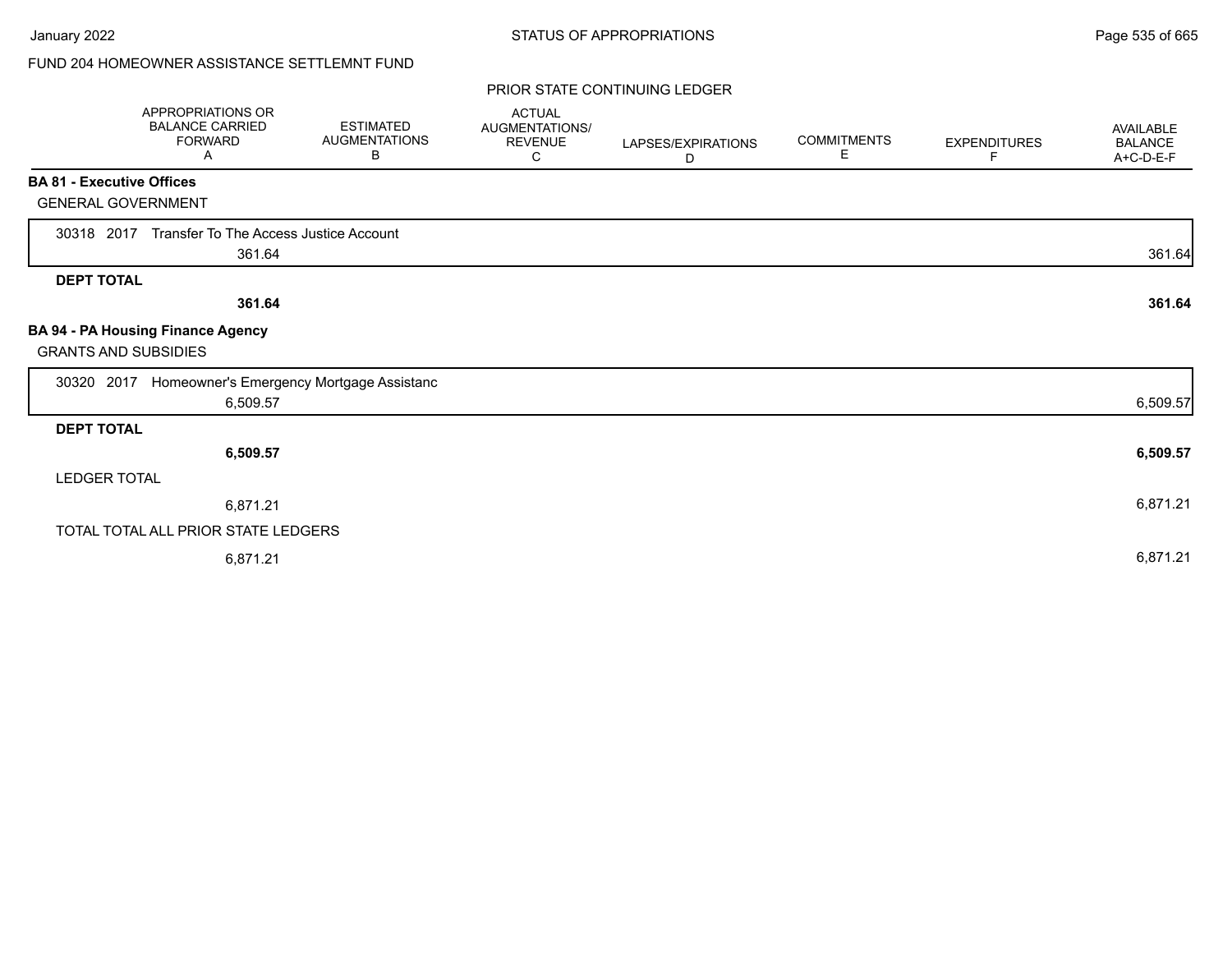## FUND 206 VETERANS' TRUST FUND

### CURRENT STATE EXECUTIVE AUTHORIZATIONS LEDGER

|                             | APPROPRIATIONS OR<br><b>BALANCE CARRIED</b><br><b>FORWARD</b><br>A | <b>ESTIMATED</b><br><b>AUGMENTATIONS</b><br>в | <b>ACTUAL</b><br>AUGMENTATIONS/<br><b>REVENUE</b><br>С | LAPSES/EXPIRATIONS<br>D | <b>COMMITMENTS</b><br>Е | <b>EXPENDITURES</b> | AVAILABLE<br><b>BALANCE</b><br>A+C-D-E-F |
|-----------------------------|--------------------------------------------------------------------|-----------------------------------------------|--------------------------------------------------------|-------------------------|-------------------------|---------------------|------------------------------------------|
|                             | BA 13 - Military & Veterans Affairs                                |                                               |                                                        |                         |                         |                     |                                          |
| <b>GRANTS AND SUBSIDIES</b> |                                                                    |                                               |                                                        |                         |                         |                     |                                          |
| 29412 2021                  | <b>Grants and Assistance</b>                                       |                                               |                                                        |                         |                         |                     |                                          |
|                             | 1,755,000.00                                                       |                                               |                                                        |                         |                         | 376,656.00          | 1,378,344.00                             |
| <b>DEPT TOTAL</b>           |                                                                    |                                               |                                                        |                         |                         |                     |                                          |
|                             | 1,755,000.00                                                       |                                               |                                                        |                         |                         | 376,656.00          | 1,378,344.00                             |
| <b>LEDGER TOTAL</b>         |                                                                    |                                               |                                                        |                         |                         |                     |                                          |
|                             | 1,755,000.00                                                       |                                               |                                                        |                         |                         | 376,656.00          | 1,378,344.00                             |
|                             | TOTAL TOTAL ALL CURRENT STATE LEDGERS                              |                                               |                                                        |                         |                         |                     |                                          |
|                             | 1,755,000.00                                                       |                                               |                                                        |                         |                         | 376,656.00          | 1,378,344.00                             |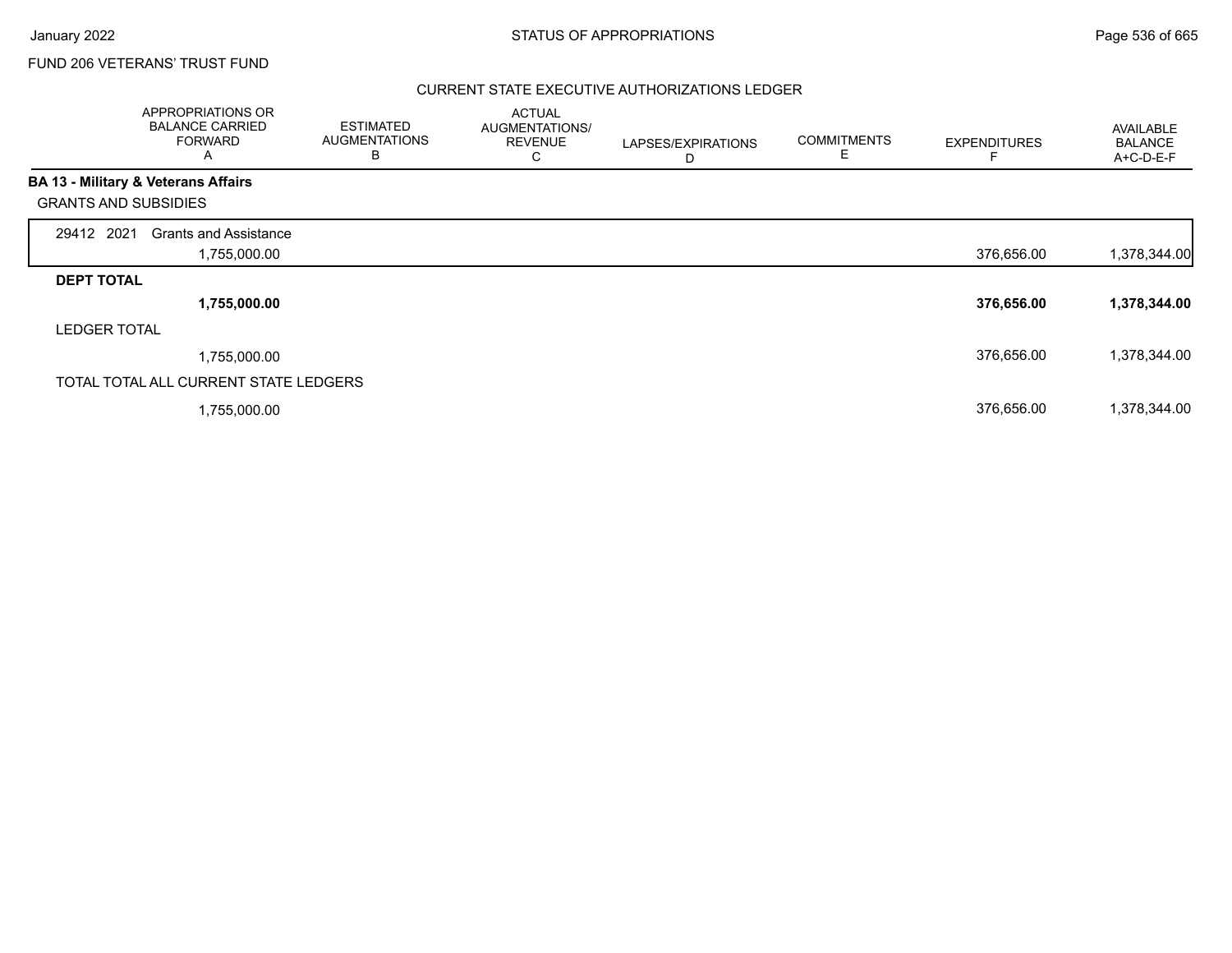# FUND 206 VETERANS' TRUST FUND

### PRIOR STATE EXECUTIVE AUTHORIZATIONS LEDGER

|                                                | APPROPRIATIONS OR<br><b>BALANCE CARRIED</b><br><b>FORWARD</b><br>Α | <b>ESTIMATED</b><br><b>AUGMENTATIONS</b><br>В | <b>ACTUAL</b><br><b>AUGMENTATIONS/</b><br><b>REVENUE</b><br>C | LAPSES/EXPIRATIONS<br>D | <b>COMMITMENTS</b><br>Ε | <b>EXPENDITURES</b><br>F. | <b>AVAILABLE</b><br><b>BALANCE</b><br>A+C-D-E-F |
|------------------------------------------------|--------------------------------------------------------------------|-----------------------------------------------|---------------------------------------------------------------|-------------------------|-------------------------|---------------------------|-------------------------------------------------|
| <b>BA 13 - Military &amp; Veterans Affairs</b> |                                                                    |                                               |                                                               |                         |                         |                           |                                                 |
| <b>GRANTS AND SUBSIDIES</b>                    |                                                                    |                                               |                                                               |                         |                         |                           |                                                 |
|                                                | 29412 2014 Grants and Assistance<br>18,098.00                      |                                               |                                                               |                         |                         |                           | 18,098.00                                       |
| 29412 2015                                     | <b>Grants and Assistance</b><br>27,631.12                          |                                               |                                                               |                         |                         |                           | 27,631.12                                       |
| 29412 2016                                     | <b>Grants and Assistance</b><br>8,670.25                           |                                               |                                                               |                         |                         |                           | 8,670.25                                        |
| 29412 2017                                     | <b>Grants and Assistance</b><br>394,417.52                         |                                               |                                                               |                         |                         |                           | 394,417.52                                      |
| 29412 2018                                     | <b>Grants and Assistance</b><br>171,150.54                         |                                               |                                                               |                         |                         | $-6,735.68$               | 177,886.22                                      |
| 29412 2019                                     | <b>Grants and Assistance</b><br>250,213.00                         |                                               |                                                               |                         |                         | $-2,097.00$               | 252,310.00                                      |
| 29412 2020                                     | <b>Grants and Assistance</b><br>544,828.00                         |                                               |                                                               |                         |                         | 43,022.00                 | 501,806.00                                      |
| <b>DEPT TOTAL</b>                              |                                                                    |                                               |                                                               |                         |                         |                           |                                                 |
|                                                | 1,415,008.43                                                       |                                               |                                                               |                         |                         | 34,189.32                 | 1,380,819.11                                    |
| <b>LEDGER TOTAL</b>                            |                                                                    |                                               |                                                               |                         |                         |                           |                                                 |
|                                                | 1,415,008.43                                                       |                                               |                                                               |                         |                         | 34,189.32                 | 1,380,819.11                                    |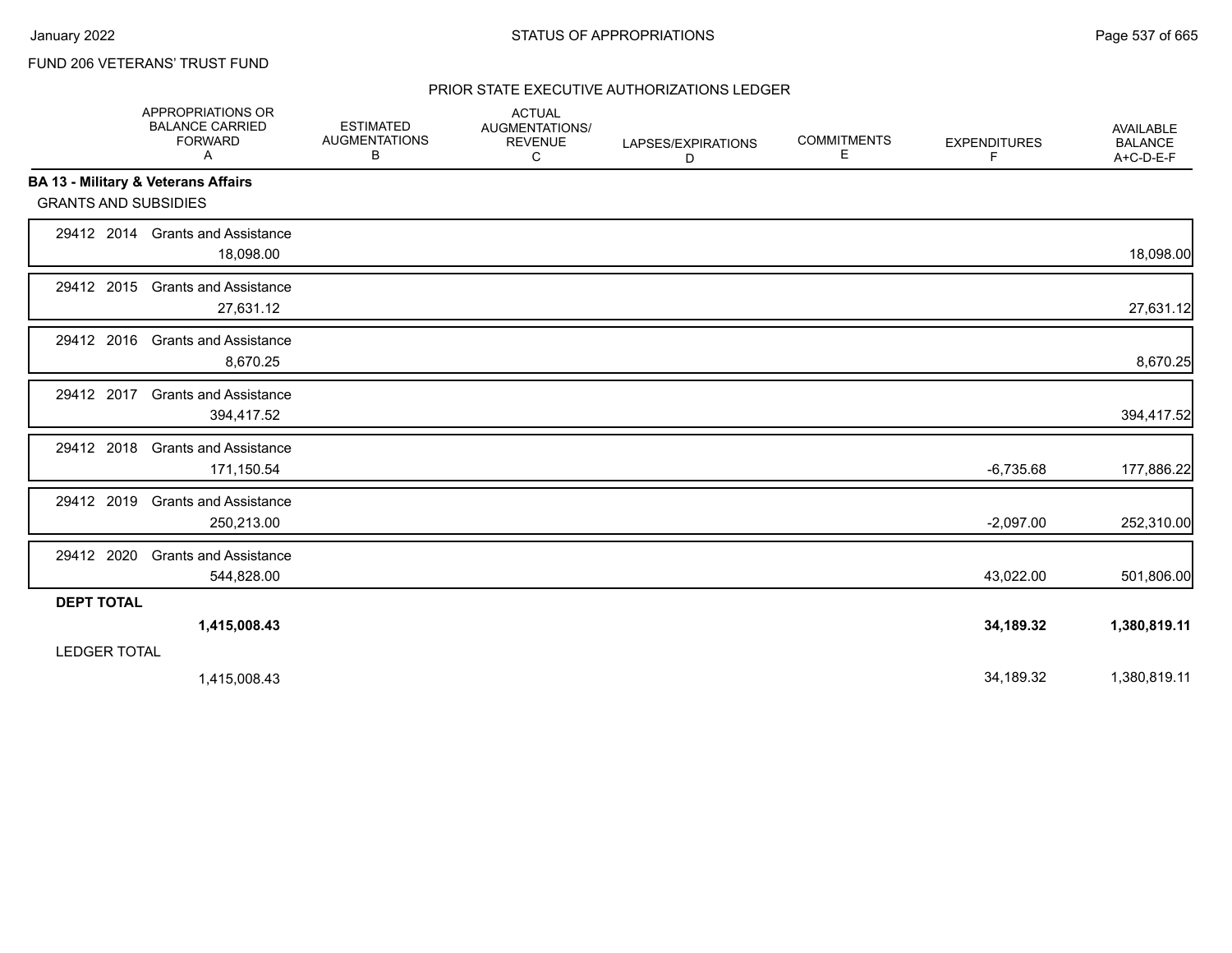Г

## FUND 206 VETERANS' TRUST FUND

|                             | APPROPRIATIONS OR<br><b>BALANCE CARRIED</b><br><b>FORWARD</b><br>A | <b>ESTIMATED</b><br><b>AUGMENTATIONS</b><br>B | <b>ACTUAL</b><br>AUGMENTATIONS/<br><b>REVENUE</b><br>С | LAPSES/EXPIRATIONS<br>D | <b>COMMITMENTS</b><br>E | <b>EXPENDITURES</b> | AVAILABLE<br><b>BALANCE</b><br>A+C-D-E-F |
|-----------------------------|--------------------------------------------------------------------|-----------------------------------------------|--------------------------------------------------------|-------------------------|-------------------------|---------------------|------------------------------------------|
|                             | BA 13 - Military & Veterans Affairs                                |                                               |                                                        |                         |                         |                     |                                          |
| <b>GRANTS AND SUBSIDIES</b> |                                                                    |                                               |                                                        |                         |                         |                     |                                          |
| 30349 2012                  | <b>Grants and Assistance</b>                                       |                                               |                                                        |                         |                         |                     |                                          |
|                             | 62,972.68                                                          |                                               |                                                        |                         |                         |                     | 62,972.68                                |
| <b>DEPT TOTAL</b>           |                                                                    |                                               |                                                        |                         |                         |                     |                                          |
|                             | 62,972.68                                                          |                                               |                                                        |                         |                         |                     | 62,972.68                                |
| <b>LEDGER TOTAL</b>         |                                                                    |                                               |                                                        |                         |                         |                     |                                          |
|                             | 62,972.68                                                          |                                               |                                                        |                         |                         |                     | 62,972.68                                |
|                             | TOTAL TOTAL ALL PRIOR STATE LEDGERS                                |                                               |                                                        |                         |                         |                     |                                          |
|                             | 1,477,981.11                                                       |                                               |                                                        |                         |                         | 34,189.32           | 1,443,791.79                             |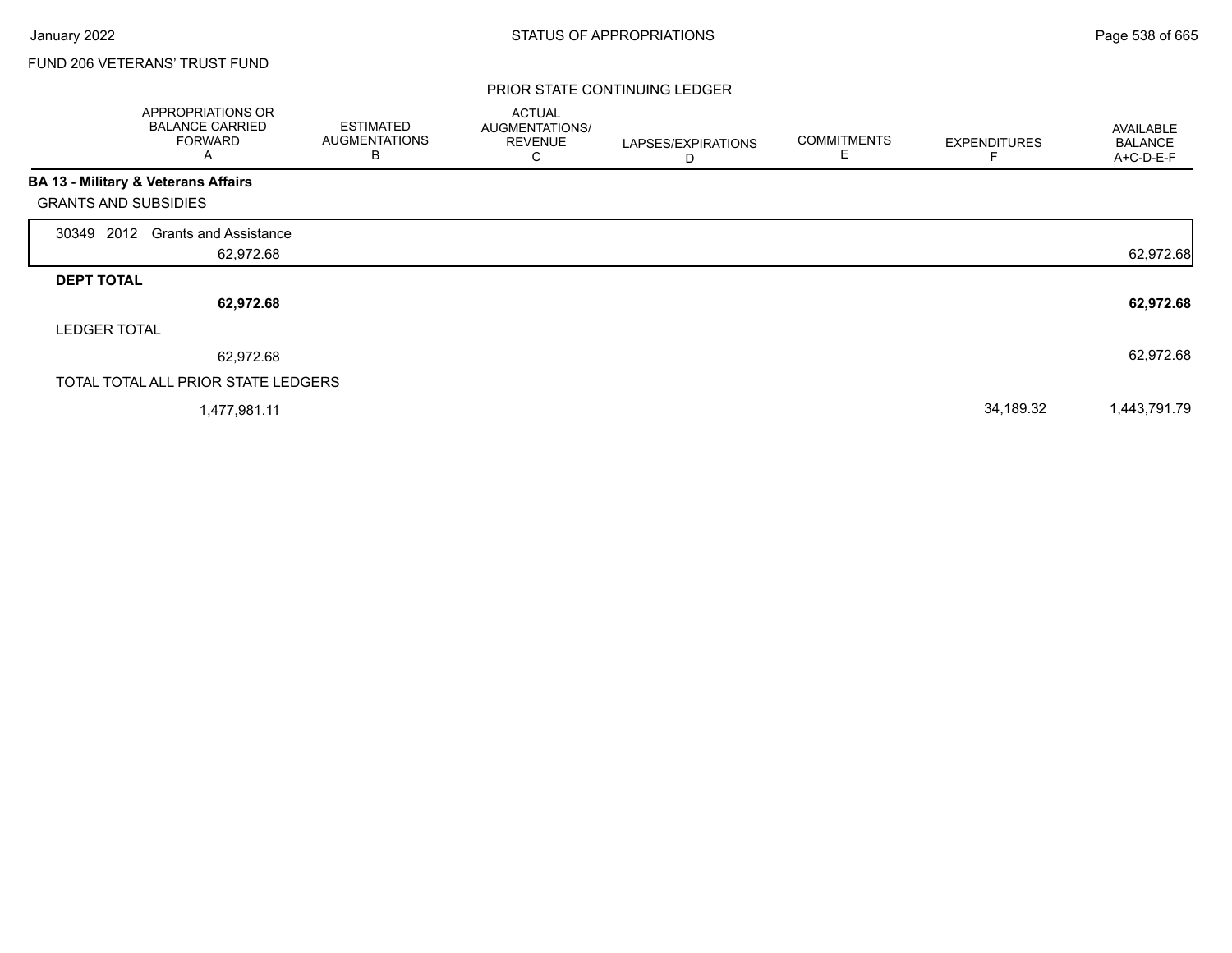# FUND 207 JUSTICE REINVESTMENT FUND

### CURRENT STATE EXECUTIVE AUTHORIZATIONS - RESTRICTED LEDGER

|                                  | <b>APPROPRIATIONS OR</b><br><b>BALANCE CARRIED</b><br><b>FORWARD</b><br>A | <b>ESTIMATED</b><br><b>AUGMENTATIONS</b><br>в | <b>ACTUAL</b><br>AUGMENTATIONS/<br><b>REVENUE</b><br>C | LAPSES/EXPIRATIONS<br>D | <b>COMMITMENTS</b><br>Е | <b>EXPENDITURES</b><br>F | AVAILABLE<br><b>BALANCE</b><br>A+C-D-E-F |
|----------------------------------|---------------------------------------------------------------------------|-----------------------------------------------|--------------------------------------------------------|-------------------------|-------------------------|--------------------------|------------------------------------------|
| <b>BA 81 - Executive Offices</b> |                                                                           |                                               |                                                        |                         |                         |                          |                                          |
| <b>GRANTS AND SUBSIDIES</b>      |                                                                           |                                               |                                                        |                         |                         |                          |                                          |
| 26522 2021                       | <b>Victim Services</b>                                                    |                                               |                                                        |                         |                         |                          |                                          |
|                                  |                                                                           | 250,000.00                                    | 250,000.00                                             |                         |                         |                          | 250,000.00                               |
| 2021<br>26523                    | <b>County Probation Grants</b>                                            |                                               |                                                        |                         |                         |                          |                                          |
|                                  |                                                                           | 570,000.00                                    | 570,000.00                                             |                         |                         |                          | 570,000.00                               |
| <b>DEPT TOTAL</b>                |                                                                           |                                               |                                                        |                         |                         |                          |                                          |
|                                  |                                                                           | 820,000.00                                    | 820,000.00                                             |                         |                         |                          | 820,000.00                               |
| <b>GRANTS AND SUBSIDIES</b>      | BA 45 - Legislative Misc & Commissions                                    |                                               |                                                        |                         |                         |                          |                                          |
| 26524 2021                       | <b>Commission on Sentencing</b>                                           |                                               |                                                        |                         |                         |                          |                                          |
|                                  |                                                                           | 400,000.00                                    | 400,000.00                                             |                         |                         |                          | 400,000.00                               |
| <b>DEPT TOTAL</b>                |                                                                           |                                               |                                                        |                         |                         |                          |                                          |
|                                  |                                                                           | 400,000.00                                    | 400,000.00                                             |                         |                         |                          | 400,000.00                               |
| <b>LEDGER TOTAL</b>              |                                                                           |                                               |                                                        |                         |                         |                          |                                          |
|                                  |                                                                           | 1,220,000.00                                  | 1,220,000.00                                           |                         |                         |                          | 1,220,000.00                             |
|                                  | TOTAL TOTAL ALL CURRENT STATE LEDGERS                                     |                                               |                                                        |                         |                         |                          |                                          |
|                                  |                                                                           | 1,220,000.00                                  | 1,220,000.00                                           |                         |                         |                          | 1,220,000.00                             |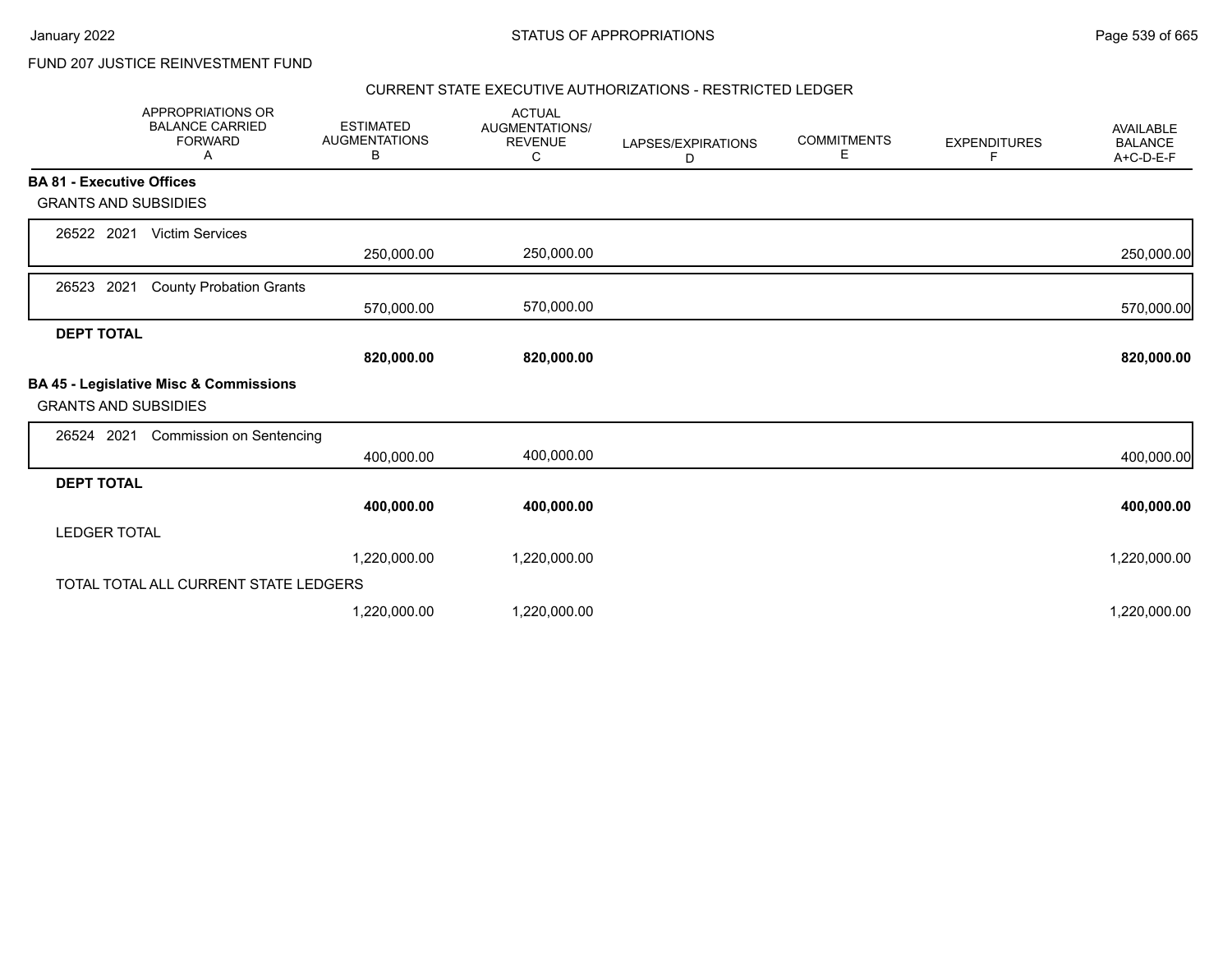# FUND 207 JUSTICE REINVESTMENT FUND

### PRIOR STATE APPROPRIATIONS LEDGER

|       | <b>APPROPRIATIONS OR</b><br><b>BALANCE CARRIED</b><br><b>FORWARD</b><br>Α | <b>ESTIMATED</b><br><b>AUGMENTATIONS</b><br>B | <b>ACTUAL</b><br>AUGMENTATIONS/<br><b>REVENUE</b><br>С | LAPSES/EXPIRATIONS<br>D | <b>COMMITMENTS</b><br>Е | <b>EXPENDITURES</b> | <b>AVAILABLE</b><br><b>BALANCE</b><br>A+C-D-E-F |
|-------|---------------------------------------------------------------------------|-----------------------------------------------|--------------------------------------------------------|-------------------------|-------------------------|---------------------|-------------------------------------------------|
|       | <b>BA 81 - Executive Offices</b>                                          |                                               |                                                        |                         |                         |                     |                                                 |
|       | <b>GRANTS AND SUBSIDIES</b>                                               |                                               |                                                        |                         |                         |                     |                                                 |
| 11083 | Innovative Policing Grants<br>2019<br>9,530.43                            |                                               |                                                        |                         |                         |                     | 9,530.43                                        |
| 11083 | 2020<br>Innovative Policing Grants<br>544,000.00                          |                                               |                                                        |                         | 273,259.88              | 270,740.12          |                                                 |
|       | <b>DEPT TOTAL</b>                                                         |                                               |                                                        |                         |                         |                     |                                                 |
|       | 553,530.43                                                                |                                               |                                                        |                         | 273,259.88              | 270,740.12          | 9,530.43                                        |
|       | <b>LEDGER TOTAL</b>                                                       |                                               |                                                        |                         |                         |                     |                                                 |
|       | 553,530.43                                                                |                                               |                                                        |                         | 273,259.88              | 270,740.12          | 9,530.43                                        |
|       | TOTAL TOTAL ALL PRIOR STATE LEDGERS                                       |                                               |                                                        |                         |                         |                     |                                                 |
|       | 553,530.43                                                                |                                               |                                                        |                         | 273,259.88              | 270,740.12          | 9,530.43                                        |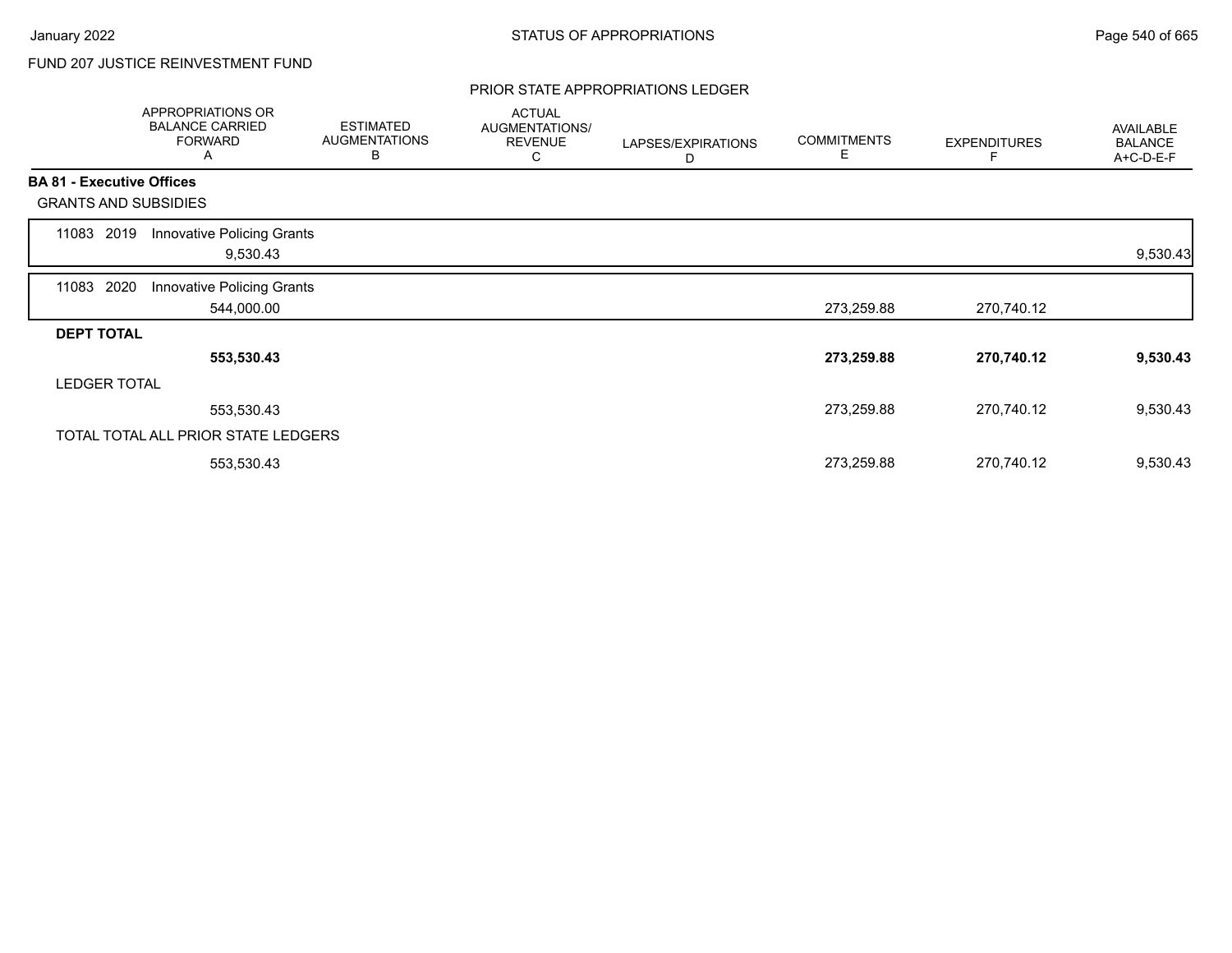# FUND 208 INSURANCE REG AND OVERSIGHT FUND

### CURRENT STATE APPROPRIATIONS LEDGER

|                          | APPROPRIATIONS OR<br><b>BALANCE CARRIED</b><br><b>FORWARD</b><br>A | <b>ESTIMATED</b><br><b>AUGMENTATIONS</b><br>В | <b>ACTUAL</b><br>AUGMENTATIONS/<br><b>REVENUE</b><br>С | LAPSES/EXPIRATIONS<br>D | <b>COMMITMENTS</b><br>Е | <b>EXPENDITURES</b> | <b>AVAILABLE</b><br><b>BALANCE</b><br>A+C-D-E-F |
|--------------------------|--------------------------------------------------------------------|-----------------------------------------------|--------------------------------------------------------|-------------------------|-------------------------|---------------------|-------------------------------------------------|
| <b>BA 79 - Insurance</b> |                                                                    |                                               |                                                        |                         |                         |                     |                                                 |
|                          | <b>GENERAL GOVERNMENT</b>                                          |                                               |                                                        |                         |                         |                     |                                                 |
| 11061                    | 2021<br><b>General Government Operations</b>                       |                                               |                                                        |                         |                         |                     |                                                 |
|                          | 31,649,000.00                                                      |                                               |                                                        |                         | 1,475,665.72            | 15,792,180.12       | 14,381,154.16                                   |
| <b>DEPT TOTAL</b>        |                                                                    |                                               |                                                        |                         |                         |                     |                                                 |
|                          | 31,649,000.00                                                      |                                               |                                                        |                         | 1,475,665.72            | 15,792,180.12       | 14,381,154.16                                   |
| <b>LEDGER TOTAL</b>      |                                                                    |                                               |                                                        |                         |                         |                     |                                                 |
|                          | 31,649,000.00                                                      |                                               |                                                        |                         | 1,475,665.72            | 15,792,180.12       | 14,381,154.16                                   |
|                          | TOTAL TOTAL ALL CURRENT STATE LEDGERS                              |                                               |                                                        |                         |                         |                     |                                                 |
|                          | 31,649,000.00                                                      |                                               |                                                        |                         | 1,475,665.72            | 15,792,180.12       | 14,381,154.16                                   |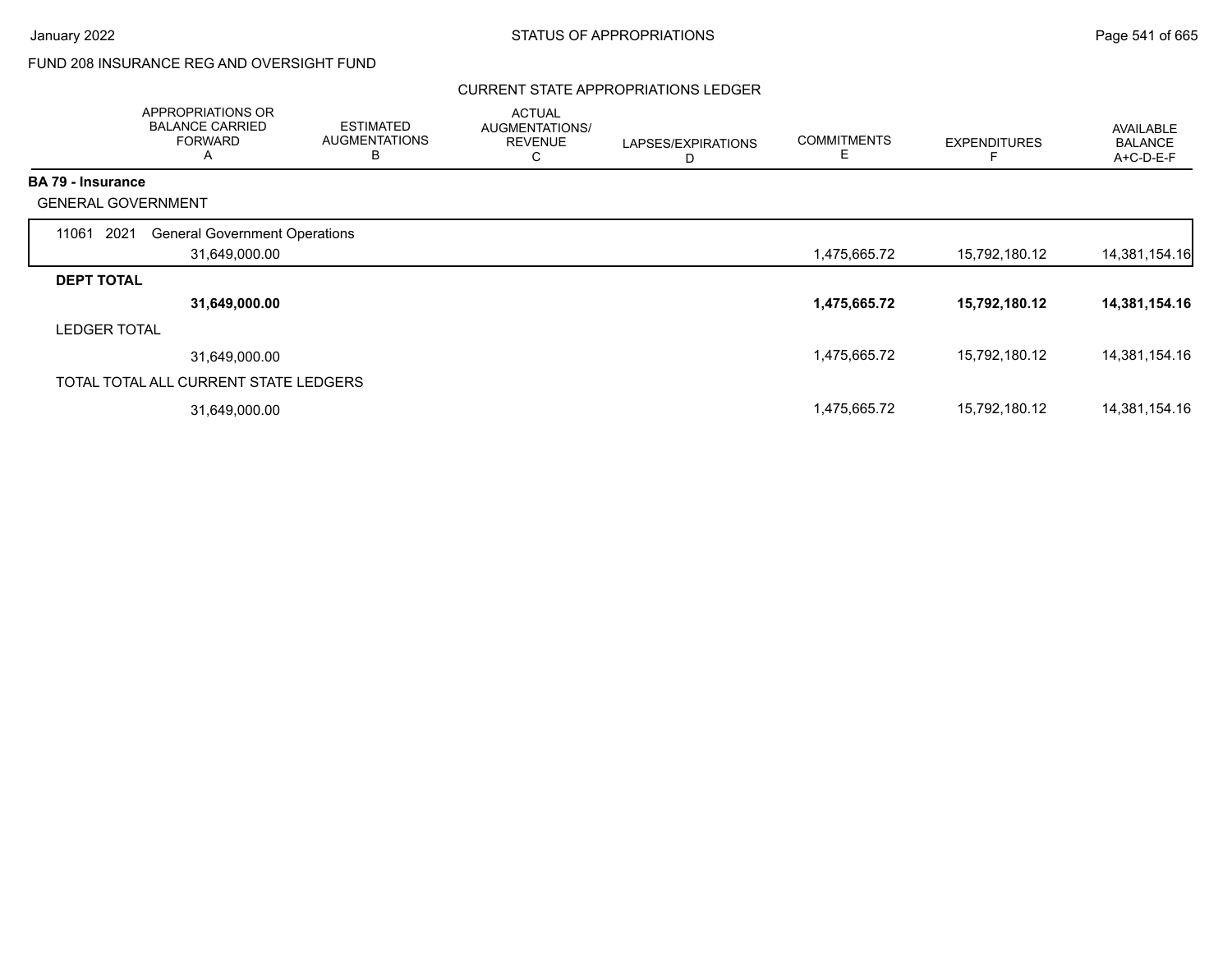# FUND 208 INSURANCE REG AND OVERSIGHT FUND

### PRIOR STATE APPROPRIATIONS LEDGER

|                          | <b>APPROPRIATIONS OR</b><br><b>BALANCE CARRIED</b><br><b>FORWARD</b><br>Α | <b>ESTIMATED</b><br><b>AUGMENTATIONS</b><br>В | <b>ACTUAL</b><br>AUGMENTATIONS/<br><b>REVENUE</b><br>С | LAPSES/EXPIRATIONS<br>D | <b>COMMITMENTS</b><br>Е | <b>EXPENDITURES</b><br>F | AVAILABLE<br><b>BALANCE</b><br>A+C-D-E-F |
|--------------------------|---------------------------------------------------------------------------|-----------------------------------------------|--------------------------------------------------------|-------------------------|-------------------------|--------------------------|------------------------------------------|
| <b>BA 79 - Insurance</b> |                                                                           |                                               |                                                        |                         |                         |                          |                                          |
|                          | <b>GENERAL GOVERNMENT</b>                                                 |                                               |                                                        |                         |                         |                          |                                          |
| 11061                    | <b>General Government Operations</b><br>2018<br>1,699,328.61              |                                               |                                                        |                         |                         |                          | 1,699,328.61                             |
| 11061                    | 2019<br><b>General Government Operations</b><br>1,912,457.07              |                                               |                                                        |                         | 116,184.23              | 16,983.69                | 1,779,289.15                             |
| 11061                    | 2020<br><b>General Government Operations</b><br>5,093,235.48              |                                               |                                                        |                         | 496,091.05              | 1,635,361.41             | 2,961,783.02                             |
| <b>DEPT TOTAL</b>        |                                                                           |                                               |                                                        |                         |                         |                          |                                          |
|                          | 8,705,021.16                                                              |                                               |                                                        |                         | 612,275.28              | 1,652,345.10             | 6,440,400.78                             |
| <b>LEDGER TOTAL</b>      |                                                                           |                                               |                                                        |                         |                         |                          |                                          |
|                          | 8,705,021.16                                                              |                                               |                                                        |                         | 612,275.28              | 1,652,345.10             | 6,440,400.78                             |
|                          | TOTAL TOTAL ALL PRIOR STATE LEDGERS                                       |                                               |                                                        |                         |                         |                          |                                          |
|                          | 8,705,021.16                                                              |                                               |                                                        |                         | 612,275.28              | 1,652,345.10             | 6,440,400.78                             |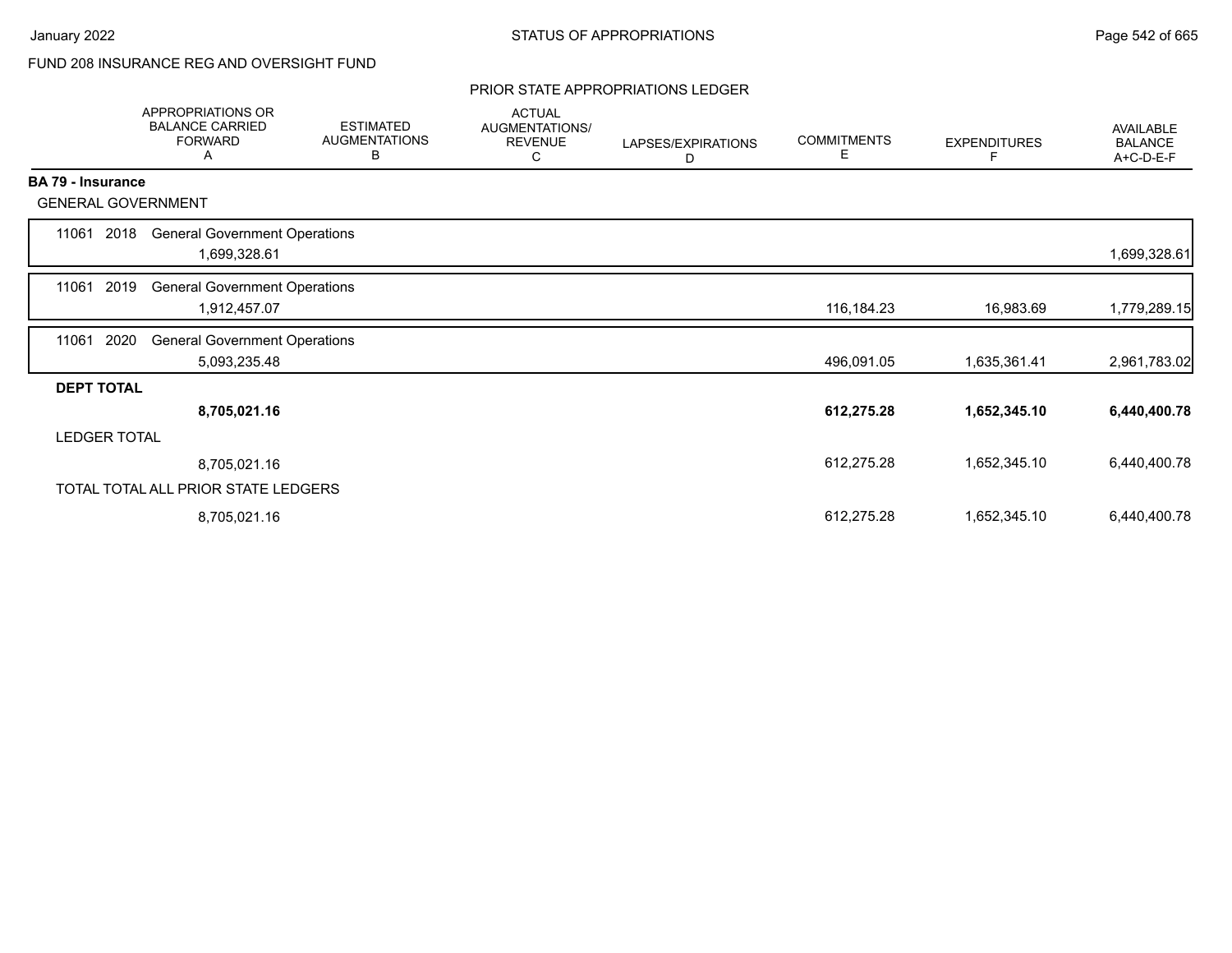г

# FUND 209 PHILA TAXI AND LIMO REG FUND

### CURRENT STATE APPROPRIATIONS LEDGER

|                                  | APPROPRIATIONS OR<br><b>BALANCE CARRIED</b><br><b>FORWARD</b><br>A | <b>ESTIMATED</b><br><b>AUGMENTATIONS</b><br>B | <b>ACTUAL</b><br>AUGMENTATIONS/<br><b>REVENUE</b><br>С | LAPSES/EXPIRATIONS<br>D | <b>COMMITMENTS</b><br>E | <b>EXPENDITURES</b> | AVAILABLE<br><b>BALANCE</b><br>A+C-D-E-F |
|----------------------------------|--------------------------------------------------------------------|-----------------------------------------------|--------------------------------------------------------|-------------------------|-------------------------|---------------------|------------------------------------------|
| <b>BA 81 - Executive Offices</b> |                                                                    |                                               |                                                        |                         |                         |                     |                                          |
| <b>GENERAL GOVERNMENT</b>        |                                                                    |                                               |                                                        |                         |                         |                     |                                          |
| 11062 2021                       | Transfer to PhiladelphiaParkingAuthority                           |                                               |                                                        |                         |                         |                     |                                          |
|                                  | 2,749,000.00                                                       |                                               |                                                        |                         |                         | 954,331.00          | 1,794,669.00                             |
| <b>DEPT TOTAL</b>                |                                                                    |                                               |                                                        |                         |                         |                     |                                          |
|                                  | 2,749,000.00                                                       |                                               |                                                        |                         |                         | 954,331.00          | 1,794,669.00                             |
| <b>LEDGER TOTAL</b>              |                                                                    |                                               |                                                        |                         |                         |                     |                                          |
|                                  | 2,749,000.00                                                       |                                               |                                                        |                         |                         | 954,331.00          | 1,794,669.00                             |
|                                  | TOTAL TOTAL ALL CURRENT STATE LEDGERS                              |                                               |                                                        |                         |                         |                     |                                          |
|                                  | 2,749,000.00                                                       |                                               |                                                        |                         |                         | 954,331.00          | 1,794,669.00                             |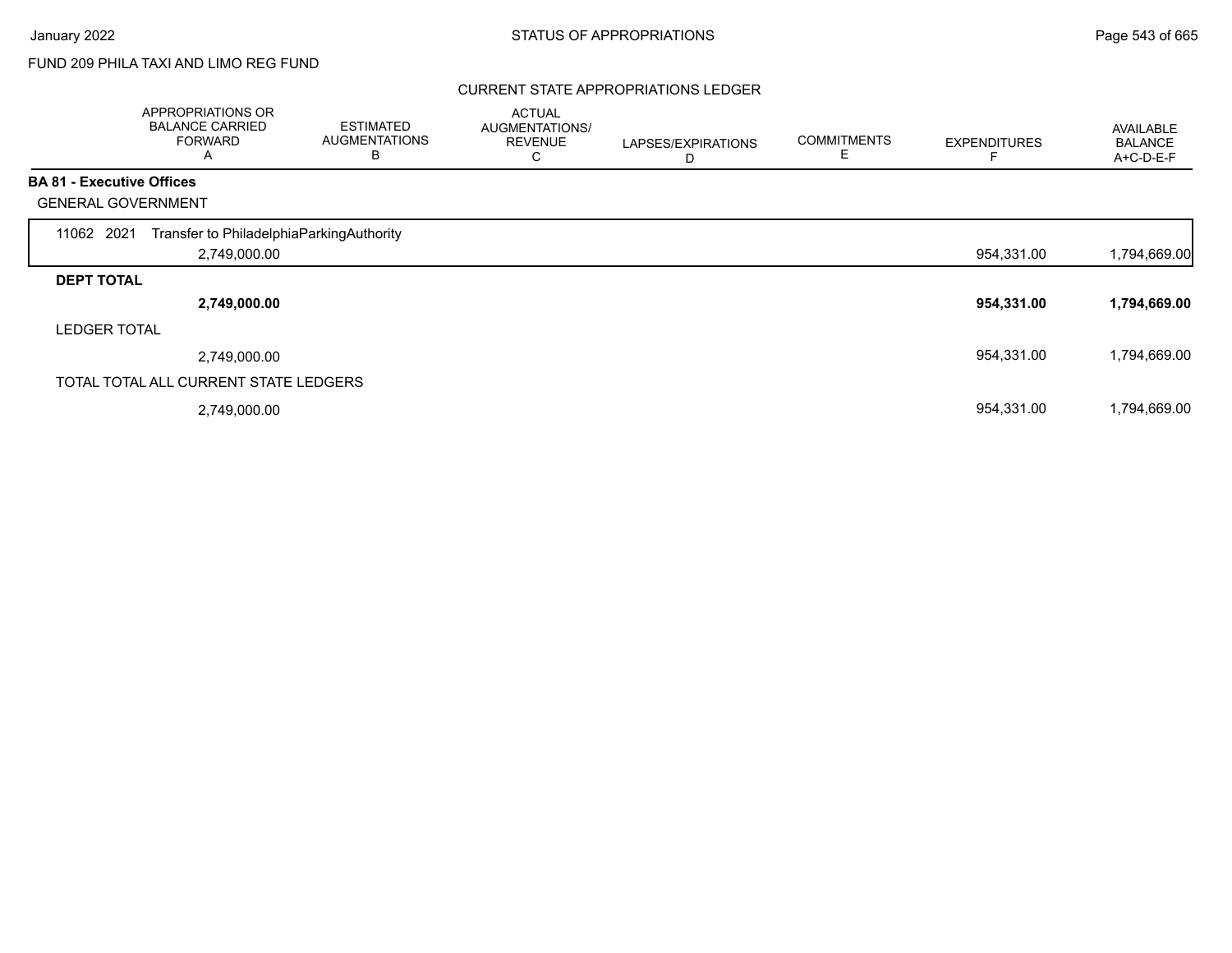# FUND 209 PHILA TAXI AND LIMO REG FUND

#### PRIOR STATE APPROPRIATIONS LEDGER

|                                  | APPROPRIATIONS OR<br><b>BALANCE CARRIED</b><br><b>FORWARD</b><br>A | <b>ESTIMATED</b><br><b>AUGMENTATIONS</b><br>B | <b>ACTUAL</b><br><b>AUGMENTATIONS/</b><br><b>REVENUE</b><br>С | LAPSES/EXPIRATIONS<br>D | <b>COMMITMENTS</b> | <b>EXPENDITURES</b> | AVAILABLE<br><b>BALANCE</b><br>A+C-D-E-F |
|----------------------------------|--------------------------------------------------------------------|-----------------------------------------------|---------------------------------------------------------------|-------------------------|--------------------|---------------------|------------------------------------------|
| <b>BA 81 - Executive Offices</b> |                                                                    |                                               |                                                               |                         |                    |                     |                                          |
|                                  | <b>GENERAL GOVERNMENT</b>                                          |                                               |                                                               |                         |                    |                     |                                          |
| 11062 2020                       | Transfer to PhiladelphiaParkingAuthority                           |                                               |                                                               |                         |                    |                     |                                          |
|                                  | 1,352,760.00                                                       |                                               |                                                               |                         |                    | 310,195.00          | 1,042,565.00                             |
| <b>DEPT TOTAL</b>                |                                                                    |                                               |                                                               |                         |                    |                     |                                          |
|                                  | 1,352,760.00                                                       |                                               |                                                               |                         |                    | 310,195.00          | 1,042,565.00                             |
| <b>LEDGER TOTAL</b>              |                                                                    |                                               |                                                               |                         |                    |                     |                                          |
|                                  | 1,352,760.00                                                       |                                               |                                                               |                         |                    | 310,195.00          | 1,042,565.00                             |
|                                  | TOTAL TOTAL ALL PRIOR STATE LEDGERS                                |                                               |                                                               |                         |                    |                     |                                          |
|                                  | 1,352,760.00                                                       |                                               |                                                               |                         |                    | 310,195.00          | 1,042,565.00                             |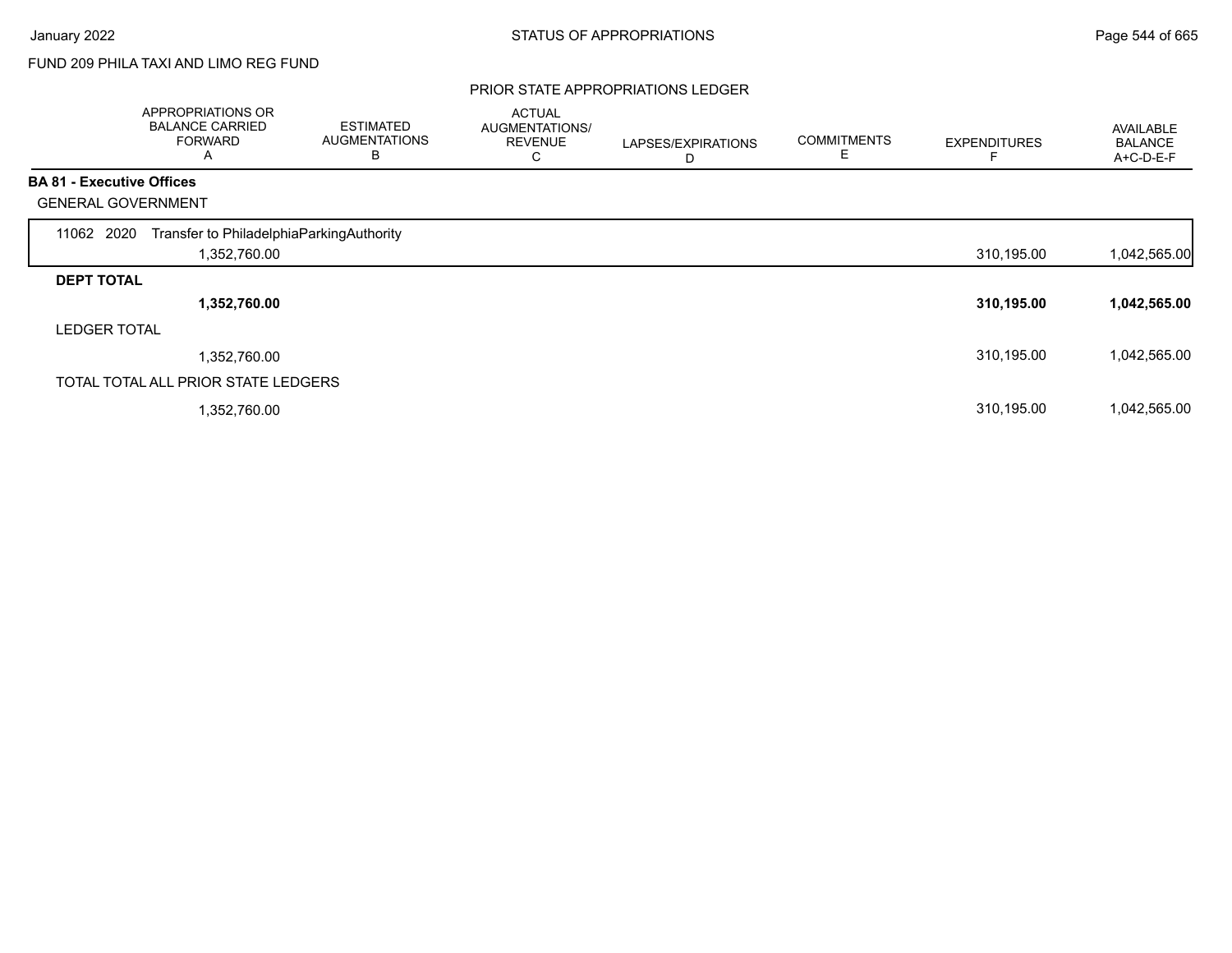Г

## FUND 210 PHILA TAXI MEDALLION FUND

### CURRENT STATE APPROPRIATIONS LEDGER

|                                  | <b>APPROPRIATIONS OR</b><br><b>BALANCE CARRIED</b><br><b>FORWARD</b><br>A | <b>ESTIMATED</b><br><b>AUGMENTATIONS</b><br>в | <b>ACTUAL</b><br>AUGMENTATIONS/<br><b>REVENUE</b><br>С | LAPSES/EXPIRATIONS<br>D | <b>COMMITMENTS</b><br>E | <b>EXPENDITURES</b> | AVAILABLE<br><b>BALANCE</b><br>A+C-D-E-F |
|----------------------------------|---------------------------------------------------------------------------|-----------------------------------------------|--------------------------------------------------------|-------------------------|-------------------------|---------------------|------------------------------------------|
| <b>BA 81 - Executive Offices</b> |                                                                           |                                               |                                                        |                         |                         |                     |                                          |
| <b>GENERAL GOVERNMENT</b>        |                                                                           |                                               |                                                        |                         |                         |                     |                                          |
| 2021<br>11063                    | Philadelphia Taxicab Medallion Program                                    |                                               |                                                        |                         |                         |                     |                                          |
|                                  | 100,000.00                                                                |                                               |                                                        |                         |                         |                     | 100,000.00                               |
| <b>DEPT TOTAL</b>                |                                                                           |                                               |                                                        |                         |                         |                     |                                          |
|                                  | 100,000.00                                                                |                                               |                                                        |                         |                         |                     | 100,000.00                               |
| <b>LEDGER TOTAL</b>              |                                                                           |                                               |                                                        |                         |                         |                     |                                          |
|                                  | 100,000.00                                                                |                                               |                                                        |                         |                         |                     | 100,000.00                               |
|                                  | TOTAL TOTAL ALL CURRENT STATE LEDGERS                                     |                                               |                                                        |                         |                         |                     |                                          |
|                                  | 100,000.00                                                                |                                               |                                                        |                         |                         |                     | 100,000.00                               |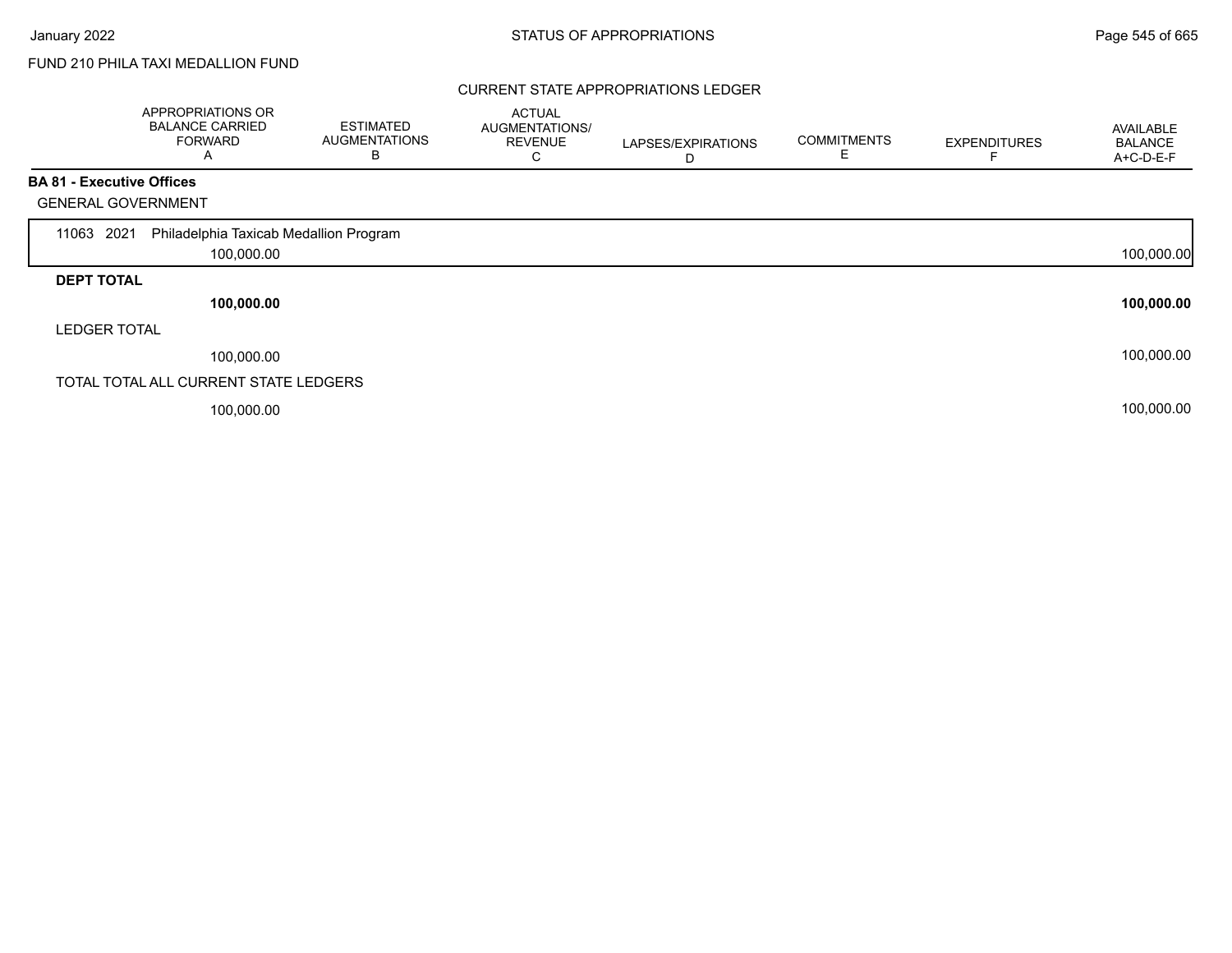Г

## FUND 210 PHILA TAXI MEDALLION FUND

### PRIOR STATE APPROPRIATIONS LEDGER

|                                  | <b>APPROPRIATIONS OR</b><br><b>BALANCE CARRIED</b><br><b>FORWARD</b><br>A | <b>ESTIMATED</b><br><b>AUGMENTATIONS</b><br>в | <b>ACTUAL</b><br>AUGMENTATIONS/<br><b>REVENUE</b><br>С | LAPSES/EXPIRATIONS<br>D | <b>COMMITMENTS</b> | <b>EXPENDITURES</b> | <b>AVAILABLE</b><br><b>BALANCE</b><br>A+C-D-E-F |
|----------------------------------|---------------------------------------------------------------------------|-----------------------------------------------|--------------------------------------------------------|-------------------------|--------------------|---------------------|-------------------------------------------------|
| <b>BA 81 - Executive Offices</b> |                                                                           |                                               |                                                        |                         |                    |                     |                                                 |
| <b>GENERAL GOVERNMENT</b>        |                                                                           |                                               |                                                        |                         |                    |                     |                                                 |
| 2020<br>11063                    | Philadelphia Taxicab Medallion Program                                    |                                               |                                                        |                         |                    |                     |                                                 |
|                                  | 100,000.00                                                                |                                               |                                                        |                         |                    |                     | 100,000.00                                      |
| <b>DEPT TOTAL</b>                |                                                                           |                                               |                                                        |                         |                    |                     |                                                 |
|                                  | 100,000.00                                                                |                                               |                                                        |                         |                    |                     | 100,000.00                                      |
| <b>LEDGER TOTAL</b>              |                                                                           |                                               |                                                        |                         |                    |                     |                                                 |
|                                  | 100,000.00                                                                |                                               |                                                        |                         |                    |                     | 100,000.00                                      |
|                                  | TOTAL TOTAL ALL PRIOR STATE LEDGERS                                       |                                               |                                                        |                         |                    |                     |                                                 |
|                                  | 100,000.00                                                                |                                               |                                                        |                         |                    |                     | 100,000.00                                      |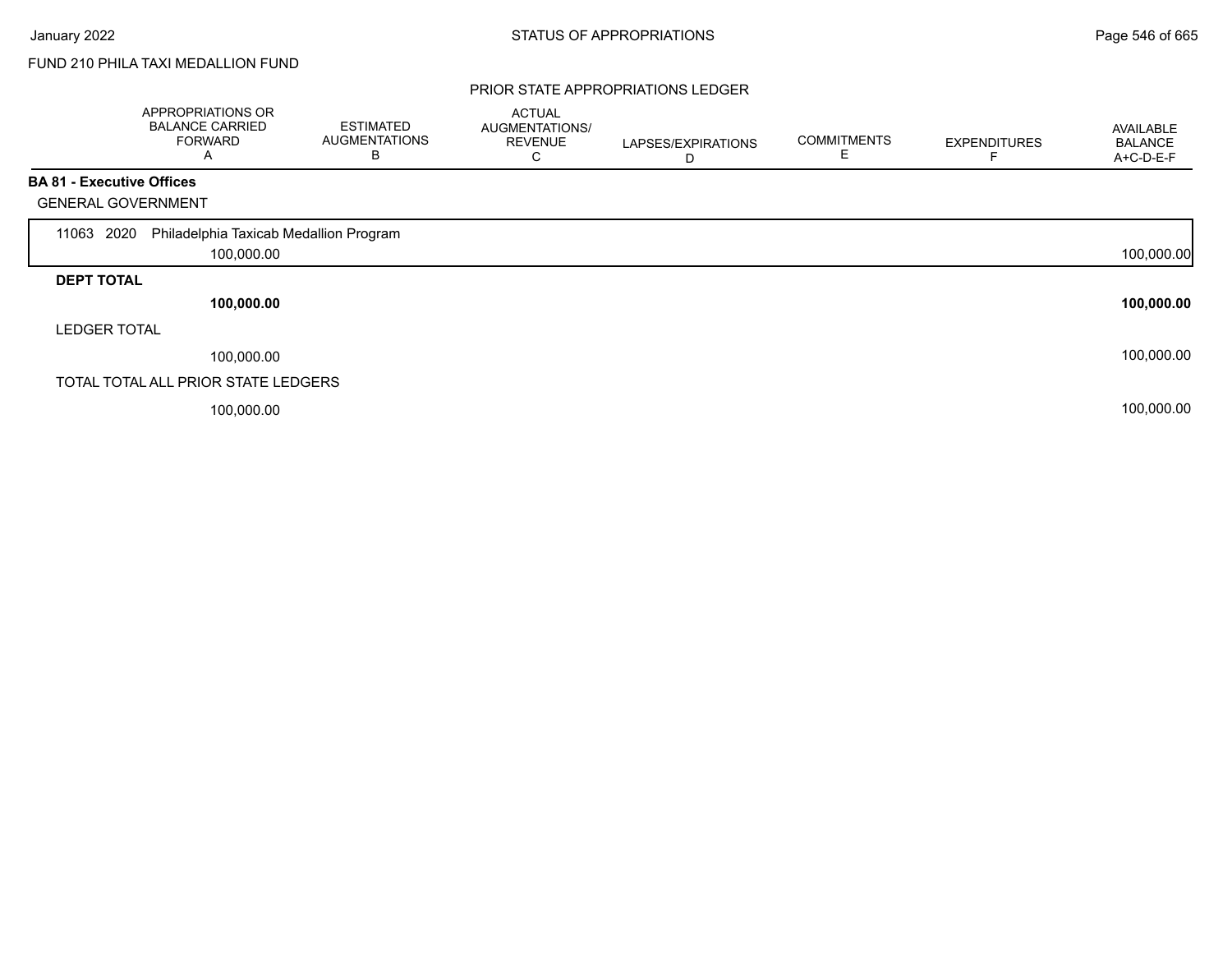January 2022 **STATUS OF APPROPRIATIONS** STATUS OF APPROPRIATIONS

### FUND 211 MULTIMODAL TRANSPORTATION FUND

|                               | APPROPRIATIONS OR<br><b>BALANCE CARRIED</b><br><b>FORWARD</b><br>Α | <b>ESTIMATED</b><br><b>AUGMENTATIONS</b><br>В | <b>ACTUAL</b><br>AUGMENTATIONS/<br><b>REVENUE</b><br>С | LAPSES/EXPIRATIONS<br>D | <b>COMMITMENTS</b><br>Е | <b>EXPENDITURES</b><br>F | AVAILABLE<br><b>BALANCE</b><br>A+C-D-E-F |
|-------------------------------|--------------------------------------------------------------------|-----------------------------------------------|--------------------------------------------------------|-------------------------|-------------------------|--------------------------|------------------------------------------|
| <b>BA 78 - Transportation</b> |                                                                    |                                               |                                                        |                         |                         |                          |                                          |
| <b>GENERAL GOVERNMENT</b>     |                                                                    |                                               |                                                        |                         |                         |                          |                                          |
| 29408 2021                    | Multimodal Administration & Oversight<br>4,317,000.00              |                                               |                                                        |                         | 3,806.76                | 986,972.63               | 3,326,220.61                             |
| <b>GRANTS AND SUBSIDIES</b>   |                                                                    |                                               |                                                        |                         |                         |                          |                                          |
| 29403 2021                    | <b>Aviation Grants</b><br>6,720,000.00                             |                                               |                                                        |                         |                         |                          | 6,720,000.00                             |
| 2021<br>29404                 | Rail Freight Grants<br>11,197,000.00                               |                                               |                                                        |                         |                         |                          | 11,197,000.00                            |
| 29405 2021                    | Passenger Rail Grants<br>8,959,000.00                              |                                               |                                                        |                         |                         |                          | 8,959,000.00                             |
| 29406 2021                    | Ports & Waterways Grants<br>11,197,000.00                          |                                               |                                                        |                         |                         |                          | 11,197,000.00                            |
| 29407 2021                    | <b>Bicycle &amp; Pedestrian Facilities Grants</b><br>2,239,000.00  |                                               |                                                        |                         | 1,993,813.96            |                          | 245,186.04                               |
| 29411 2021                    | <b>Statewide Programs Grants</b><br>40,000,000.00                  |                                               |                                                        |                         | 6,496,391.16            | 1,699,101.63             | 31,804,507.21                            |
| <b>DEPT TOTAL</b>             |                                                                    |                                               |                                                        |                         |                         |                          |                                          |
|                               | 84,629,000.00                                                      |                                               |                                                        |                         | 8,494,011.88            | 2,686,074.26             | 73,448,913.86                            |
| <b>LEDGER TOTAL</b>           |                                                                    |                                               |                                                        |                         |                         |                          |                                          |
|                               | 84,629,000.00                                                      |                                               |                                                        |                         | 8,494,011.88            | 2,686,074.26             | 73,448,913.86                            |
|                               | TOTAL TOTAL ALL CURRENT STATE LEDGERS                              |                                               |                                                        |                         |                         |                          |                                          |
|                               | 84,629,000.00                                                      |                                               |                                                        |                         | 8,494,011.88            | 2,686,074.26             | 73,448,913.86                            |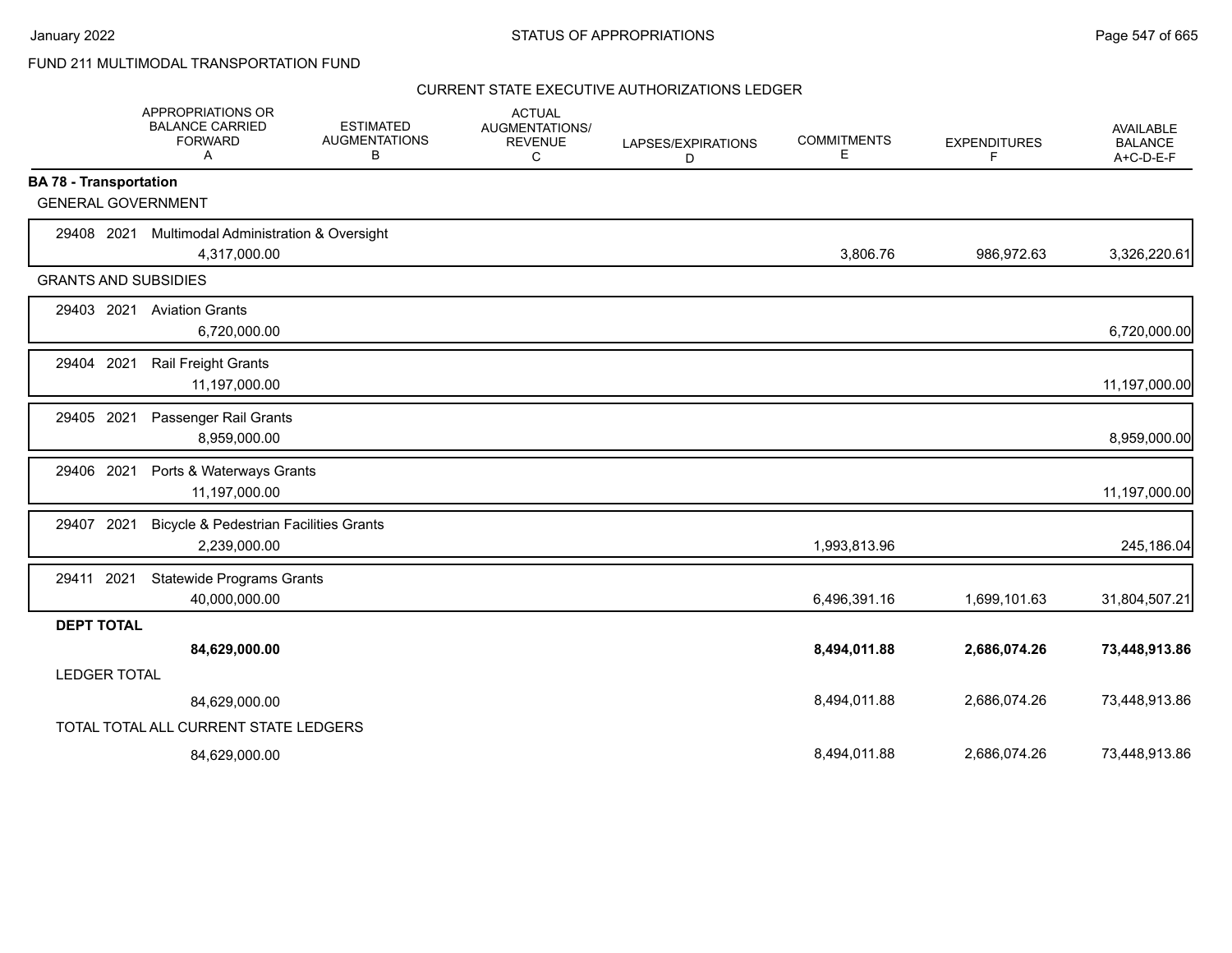### PRIOR STATE APPROPRIATIONS LEDGER

|                               | APPROPRIATIONS OR<br><b>BALANCE CARRIED</b><br><b>FORWARD</b><br>A | <b>ESTIMATED</b><br><b>AUGMENTATIONS</b><br>B | <b>ACTUAL</b><br><b>AUGMENTATIONS/</b><br><b>REVENUE</b><br>С | LAPSES/EXPIRATIONS<br>D | <b>COMMITMENTS</b> | <b>EXPENDITURES</b> | AVAILABLE<br><b>BALANCE</b><br>A+C-D-E-F |
|-------------------------------|--------------------------------------------------------------------|-----------------------------------------------|---------------------------------------------------------------|-------------------------|--------------------|---------------------|------------------------------------------|
| <b>BA 78 - Transportation</b> |                                                                    |                                               |                                                               |                         |                    |                     |                                          |
| <b>GENERAL GOVERNMENT</b>     |                                                                    |                                               |                                                               |                         |                    |                     |                                          |
| 2019<br>11100                 | PennPORTS-PRPA Debt Service<br>80,668.72                           |                                               |                                                               |                         |                    |                     | 80,668.72                                |
| 2020<br>11100                 | PennPORTS-PRPA Debt Service<br>4,240,418.66                        |                                               |                                                               |                         |                    |                     | 4,240,418.66                             |
| <b>DEPT TOTAL</b>             |                                                                    |                                               |                                                               |                         |                    |                     |                                          |
|                               | 4,321,087.38                                                       |                                               |                                                               |                         |                    |                     | 4,321,087.38                             |
| <b>LEDGER TOTAL</b>           |                                                                    |                                               |                                                               |                         |                    |                     |                                          |
|                               | 4,321,087.38                                                       |                                               |                                                               |                         |                    |                     | 4,321,087.38                             |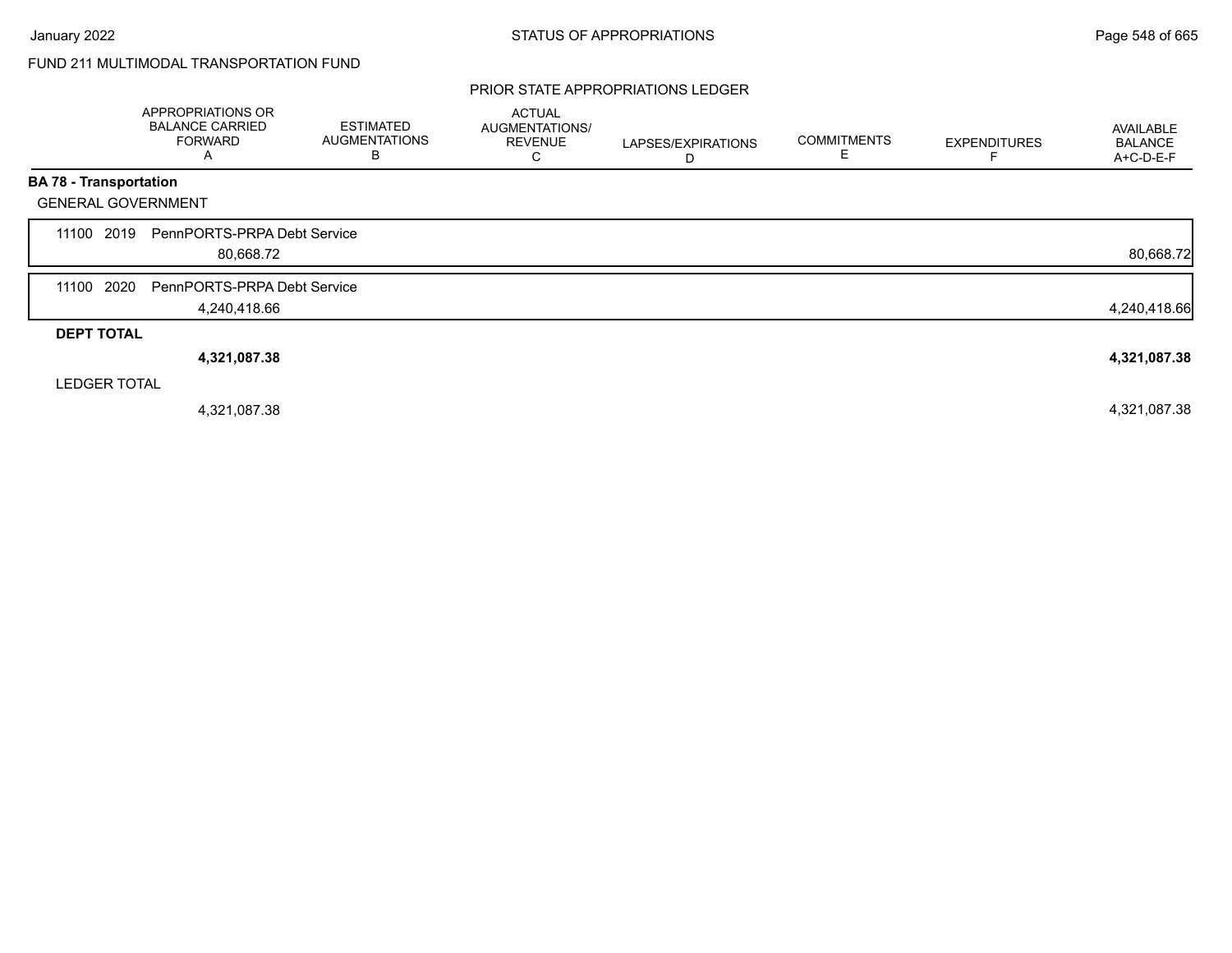|                               | APPROPRIATIONS OR<br><b>BALANCE CARRIED</b><br><b>FORWARD</b><br>$\mathsf{A}$ | <b>ESTIMATED</b><br><b>AUGMENTATIONS</b><br>В | <b>ACTUAL</b><br><b>AUGMENTATIONS/</b><br><b>REVENUE</b><br>C | LAPSES/EXPIRATIONS<br>D | <b>COMMITMENTS</b><br>Е | <b>EXPENDITURES</b><br>F | <b>AVAILABLE</b><br><b>BALANCE</b><br>A+C-D-E-F |
|-------------------------------|-------------------------------------------------------------------------------|-----------------------------------------------|---------------------------------------------------------------|-------------------------|-------------------------|--------------------------|-------------------------------------------------|
| <b>BA 78 - Transportation</b> |                                                                               |                                               |                                                               |                         |                         |                          |                                                 |
| <b>GENERAL GOVERNMENT</b>     |                                                                               |                                               |                                                               |                         |                         |                          |                                                 |
|                               | 29408 2014 Multimodal Administration & Oversight<br>135,576.72                |                                               |                                                               |                         | 85,323.67               | 50,099.33                | 153.72                                          |
|                               | 29408 2015 Multimodal Administration & Oversight<br>49,963.16                 |                                               |                                                               |                         |                         | 18,664.02                | 31,299.14                                       |
|                               | 29408 2016 Multimodal Administration & Oversight<br>48,494.45                 |                                               |                                                               |                         |                         | 48,494.45                |                                                 |
|                               | 29408 2017 Multimodal Administration & Oversight<br>1,175,283.31              |                                               |                                                               |                         | 328,256.56              | 534,001.78               | 313,024.97                                      |
|                               | 29408 2018 Multimodal Administration & Oversight<br>982,975.33                |                                               |                                                               |                         |                         | 2.24                     | 982,973.09                                      |
|                               | 29408 2019 Multimodal Administration & Oversight<br>621,684.69                |                                               |                                                               |                         | 112,490.83              | 13,078.99                | 496,114.87                                      |
|                               | 29408 2020 Multimodal Administration & Oversight<br>1,670,386.48              |                                               |                                                               |                         | 479,754.66              | 579.715.78               | 610,916.04                                      |
| <b>GRANTS AND SUBSIDIES</b>   |                                                                               |                                               |                                                               |                         |                         |                          |                                                 |
|                               | 29403 2014 Aviation Grants<br>146,205.45                                      |                                               |                                                               |                         | 146,205.45              |                          |                                                 |
|                               | 29403 2015 Aviation Grants<br>95,251.35                                       |                                               |                                                               |                         | 65,495.31               | 29,756.04                |                                                 |
|                               | 29403 2016 Aviation Grants<br>1,448,411.47                                    |                                               |                                                               |                         | 1,270,172.03            | 178,239.44               |                                                 |
|                               | 29403 2017 Aviation Grants<br>538,147.21                                      |                                               |                                                               |                         | 273,130.87              | 265,016.34               |                                                 |
|                               | 29403 2018 Aviation Grants<br>3,068,086.00                                    |                                               |                                                               |                         | 927,515.30              | 2,140,570.70             |                                                 |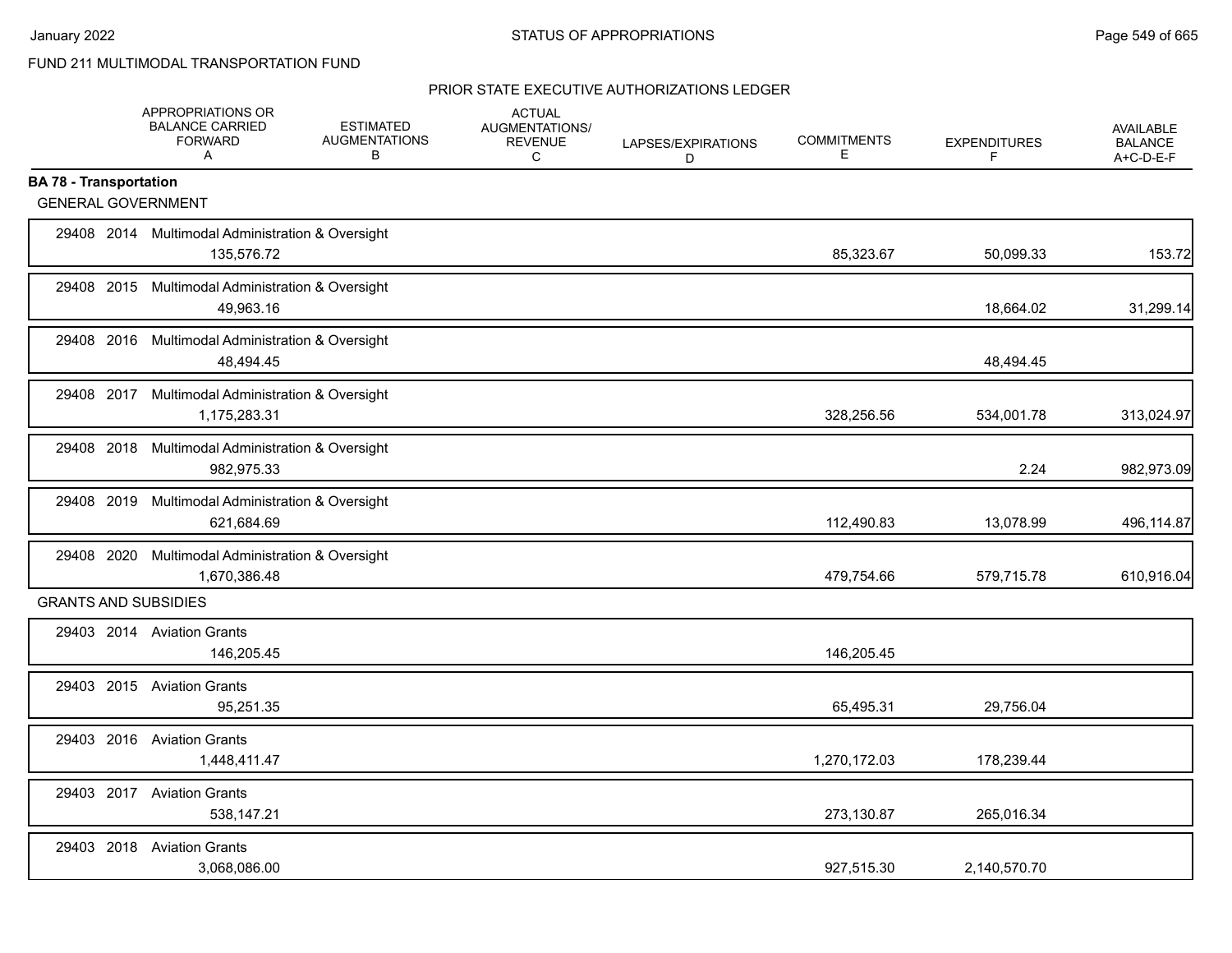|            | APPROPRIATIONS OR<br><b>BALANCE CARRIED</b><br><b>FORWARD</b><br>Α | <b>ESTIMATED</b><br><b>AUGMENTATIONS</b><br>в | <b>ACTUAL</b><br>AUGMENTATIONS/<br><b>REVENUE</b><br>C | LAPSES/EXPIRATIONS<br>D | <b>COMMITMENTS</b><br>Е | <b>EXPENDITURES</b><br>F | <b>AVAILABLE</b><br><b>BALANCE</b><br>A+C-D-E-F |
|------------|--------------------------------------------------------------------|-----------------------------------------------|--------------------------------------------------------|-------------------------|-------------------------|--------------------------|-------------------------------------------------|
|            | 29403 2019 Aviation Grants<br>3,254,131.67                         |                                               |                                                        |                         | 1,389,100.41            | 316,845.58               | 1,548,185.68                                    |
|            | 29403 2020 Aviation Grants<br>6,322,961.82                         |                                               |                                                        |                         | 1,942.31                | 3,011.01                 | 6,318,008.50                                    |
| 29404 2014 | <b>Rail Freight Grants</b><br>3,007,811.87                         |                                               |                                                        |                         | 1,783,866.87            | 1,223,945.00             |                                                 |
| 29404 2015 | <b>Rail Freight Grants</b><br>3,568,889.85                         |                                               |                                                        |                         | 2,836,838.35            | 732,051.50               |                                                 |
|            | 29404 2016 Rail Freight Grants<br>7,294,478.68                     |                                               |                                                        |                         | 4,299,006.24            | 2,986,844.47             | 8,627.97                                        |
|            | 29404 2017 Rail Freight Grants<br>7,837,444.00                     |                                               |                                                        |                         | 6,729,346.00            | 1,108,098.00             |                                                 |
| 29404 2018 | Rail Freight Grants<br>9,636,207.00                                |                                               |                                                        |                         | 8,468,928.49            | 486,243.00               | 681,035.51                                      |
| 29404 2019 | <b>Rail Freight Grants</b><br>10,243,273.00                        |                                               |                                                        |                         | 6,624,120.00            | $-1.23$                  | 3,619,154.23                                    |
| 29404 2020 | Rail Freight Grants<br>10,775,000.00                               |                                               |                                                        |                         |                         |                          | 10,775,000.00                                   |
| 29404 2013 | <b>Rail Freight Grants</b><br>240,822.73                           |                                               |                                                        |                         | 86,967.00               | 153,855.73               |                                                 |
| 29405 2020 | Passenger Rail Grants<br>4,029,653.95                              |                                               |                                                        |                         |                         | 4,029,653.95             |                                                 |
| 29406 2015 | Ports & Waterways Grants<br>400,000.00                             |                                               |                                                        |                         |                         | 400,000.00               |                                                 |
|            | 29406 2016 Ports & Waterways Grants<br>5,600.00                    |                                               |                                                        |                         | 184.10                  | 5,415.90                 |                                                 |
|            |                                                                    |                                               |                                                        |                         |                         |                          |                                                 |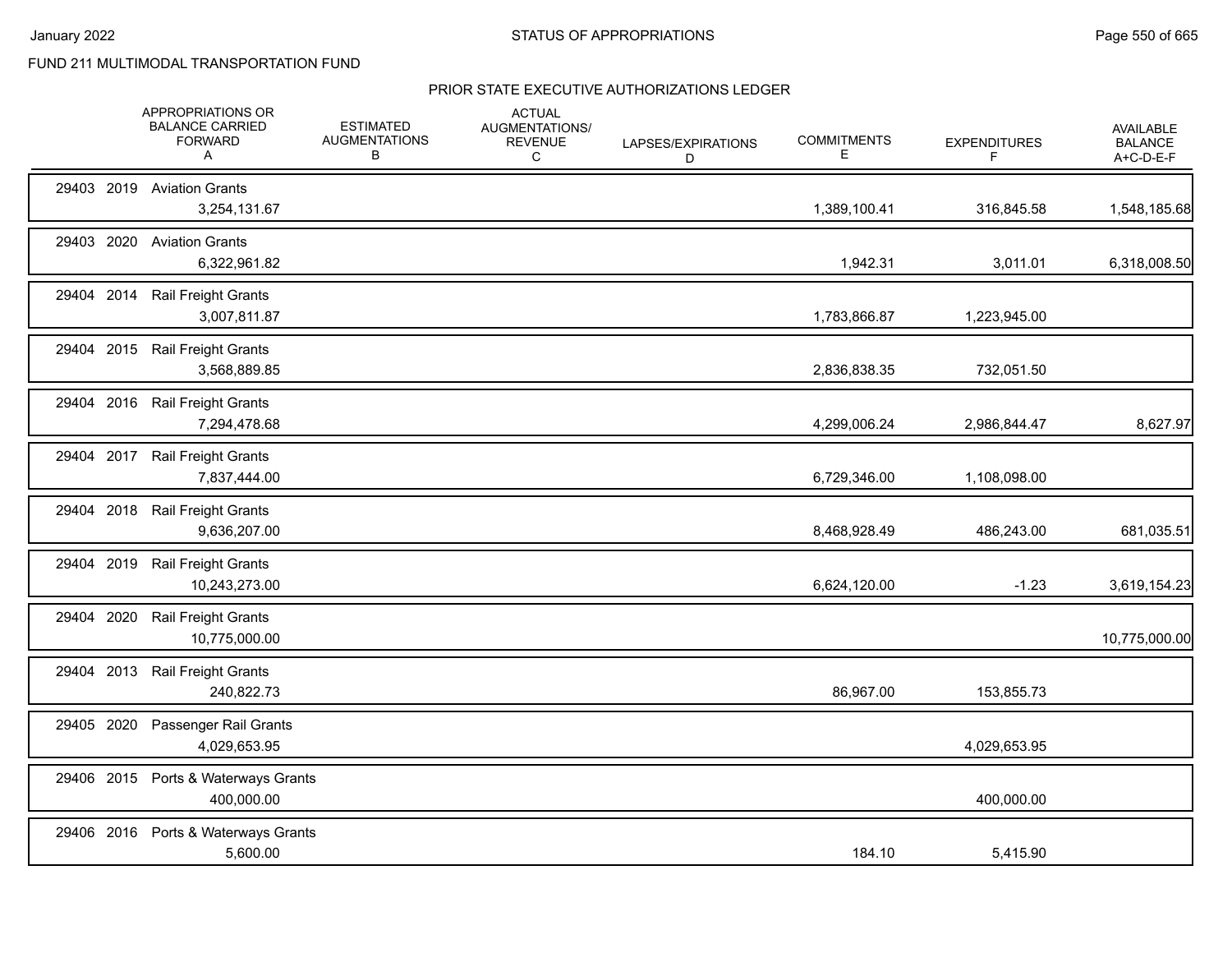|            | APPROPRIATIONS OR<br><b>BALANCE CARRIED</b><br><b>FORWARD</b><br>A | <b>ESTIMATED</b><br><b>AUGMENTATIONS</b><br>в | <b>ACTUAL</b><br>AUGMENTATIONS/<br><b>REVENUE</b><br>С | LAPSES/EXPIRATIONS<br>D | <b>COMMITMENTS</b><br>Е | <b>EXPENDITURES</b><br>F | <b>AVAILABLE</b><br><b>BALANCE</b><br>A+C-D-E-F |
|------------|--------------------------------------------------------------------|-----------------------------------------------|--------------------------------------------------------|-------------------------|-------------------------|--------------------------|-------------------------------------------------|
|            | 29406 2018 Ports & Waterways Grants<br>2,121,031.98                |                                               |                                                        |                         | 1,500,000.00            | 621,031.98               |                                                 |
|            | 29406 2019 Ports & Waterways Grants<br>3,933,191.20                |                                               |                                                        |                         | 848,208.76              | 2,854,048.49             | 230,933.95                                      |
| 29406 2020 | Ports & Waterways Grants<br>10,775,000.00                          |                                               |                                                        |                         | 4,396,840.90            | 3,641,964.39             | 2,736,194.71                                    |
| 29407 2014 | <b>Bicycle &amp; Pedestrian Facilities Grants</b><br>489,602.60    |                                               |                                                        |                         | 215,062.96              | 274,539.64               |                                                 |
| 29407 2015 | <b>Bicycle &amp; Pedestrian Facilities Grants</b><br>961,378.39    |                                               |                                                        |                         | 10,000.00               |                          | 951,378.39                                      |
| 29407 2016 | <b>Bicycle &amp; Pedestrian Facilities Grants</b><br>365,608.07    |                                               |                                                        |                         | 33,660.89               | 166,324.70               | 165,622.48                                      |
| 29407 2017 | <b>Bicycle &amp; Pedestrian Facilities Grants</b><br>1,304,155.05  |                                               |                                                        |                         | 131,351.37              | 475,061.78               | 697,741.90                                      |
| 29407 2018 | <b>Bicycle &amp; Pedestrian Facilities Grants</b><br>1,817,645.17  |                                               |                                                        |                         | 74,020.64               | 1,410,559.08             | 333,065.45                                      |
| 29407 2019 | <b>Bicycle &amp; Pedestrian Facilities Grants</b><br>2,170,968.47  |                                               |                                                        |                         | 783,484.87              | 331,693.51               | 1,055,790.09                                    |
| 29407 2020 | <b>Bicycle &amp; Pedestrian Facilities Grants</b><br>2,155,000.00  |                                               |                                                        |                         | 1,207,984.55            | 25,820.59                | 921,194.86                                      |
| 29407 2013 | <b>Bicycle &amp; Pedestrian Facilities Grants</b><br>280,691.30    |                                               |                                                        |                         |                         | 142,234.38               | 138,456.92                                      |
| 29411 2014 | <b>Statewide Programs Grants</b><br>7,948,062.21                   |                                               |                                                        |                         | 6,115,268.03            | 1,455,367.18             | 377,427.00                                      |
| 29411 2015 | <b>Statewide Programs Grants</b><br>14,299,063.34                  |                                               |                                                        |                         | 8,241,332.55            | 3,429,676.32             | 2,628,054.47                                    |
|            |                                                                    |                                               |                                                        |                         |                         |                          |                                                 |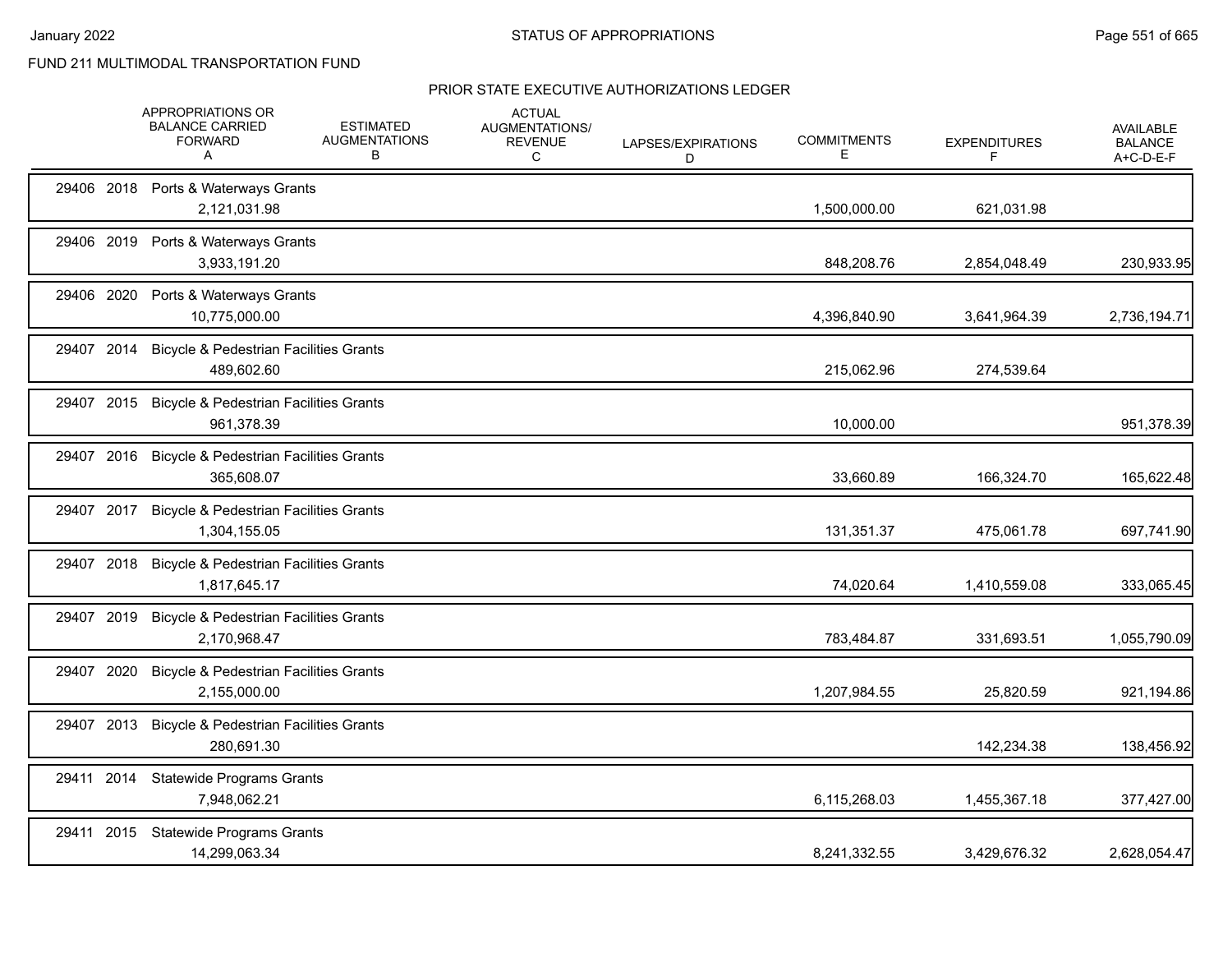|                     | <b>APPROPRIATIONS OR</b><br><b>BALANCE CARRIED</b><br><b>FORWARD</b><br>A | <b>ESTIMATED</b><br><b>AUGMENTATIONS</b><br>в | <b>ACTUAL</b><br>AUGMENTATIONS/<br><b>REVENUE</b><br>C | LAPSES/EXPIRATIONS<br>D | <b>COMMITMENTS</b><br>E | <b>EXPENDITURES</b><br>F | <b>AVAILABLE</b><br><b>BALANCE</b><br>$A+C-D-E-F$ |
|---------------------|---------------------------------------------------------------------------|-----------------------------------------------|--------------------------------------------------------|-------------------------|-------------------------|--------------------------|---------------------------------------------------|
| 29411 2016          | <b>Statewide Programs Grants</b><br>21,100,919.00                         |                                               |                                                        |                         | 15,025,838.07           | 2,314,421.28             | 3,760,659.65                                      |
| 29411 2017          | <b>Statewide Programs Grants</b><br>29,042,577.46                         |                                               |                                                        |                         | 14,545,284.20           | 2,678,951.66             | 11,818,341.60                                     |
| 2018<br>29411       | <b>Statewide Programs Grants</b><br>32,303,803.95                         |                                               |                                                        |                         | 17,778,446.59           | 2,569,007.12             | 11,956,350.24                                     |
| 2019<br>29411       | <b>Statewide Programs Grants</b><br>39,785,843.60                         |                                               |                                                        |                         | 21,709,368.45           | 2,155,570.14             | 15,920,905.01                                     |
| 2020<br>29411       | <b>Statewide Programs Grants</b><br>40,044,099.89                         |                                               |                                                        |                         | 35,358,793.00           | 1,006.95                 | 4,684,299.94                                      |
| <b>DEPT TOTAL</b>   | 287,495,381.87                                                            |                                               |                                                        |                         | 163,883,590.28          | 39,850,881.21            | 83,760,910.38                                     |
| <b>LEDGER TOTAL</b> |                                                                           |                                               |                                                        |                         |                         |                          |                                                   |
|                     | 287,495,381.87                                                            |                                               |                                                        |                         | 163,883,590.28          | 39,850,881.21            | 83,760,910.38                                     |
|                     | TOTAL TOTAL ALL PRIOR STATE LEDGERS                                       |                                               |                                                        |                         |                         |                          |                                                   |
|                     | 291,816,469.25                                                            |                                               |                                                        |                         | 163,883,590.28          | 39,850,881.21            | 88,081,997.76                                     |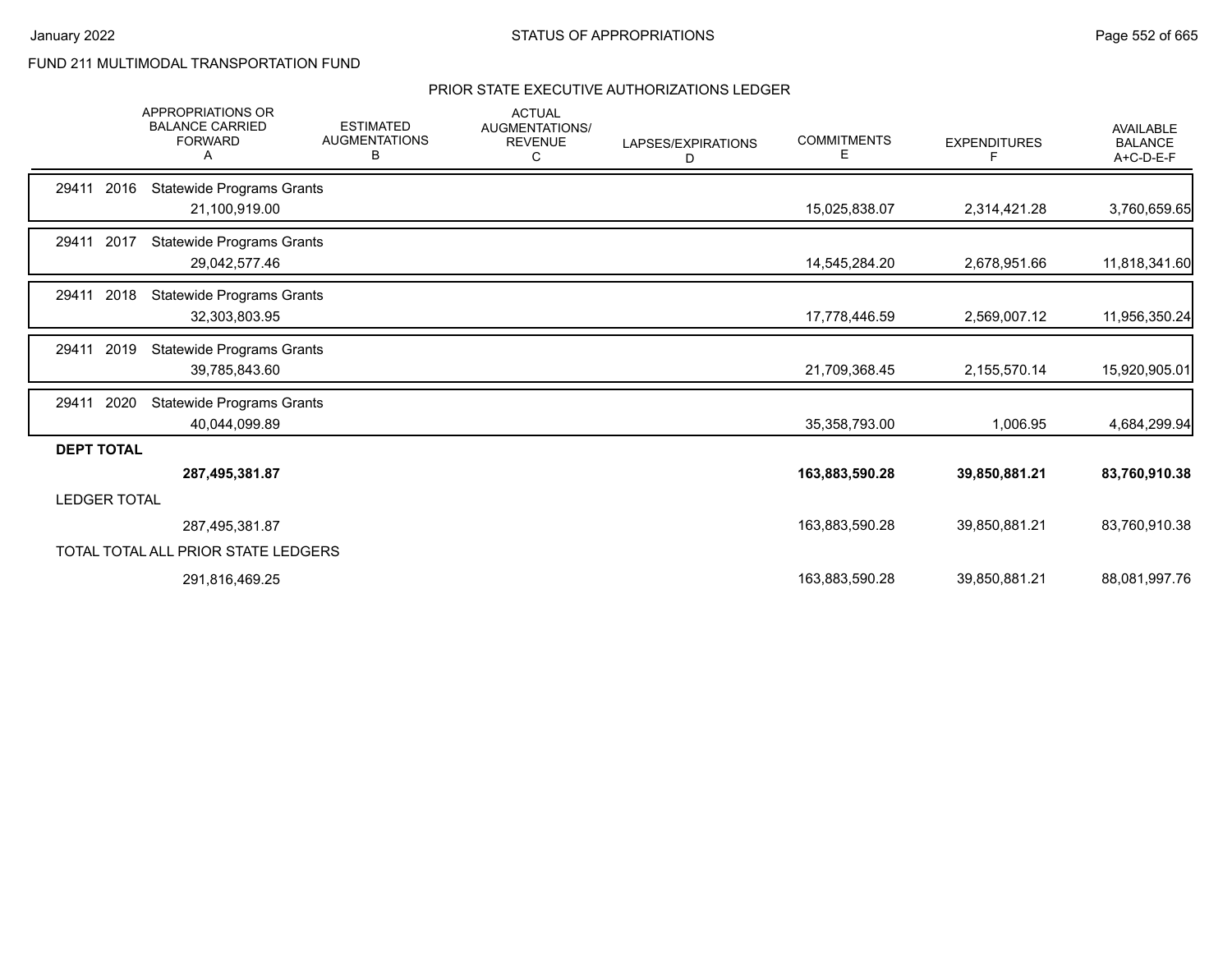# FUND 212 CITY REVITALIZATION & IMPROVEMENT

#### RESTRICTED RECEIPTS LEDGER

|                             | <b>APPROPRIATIONS OR</b><br><b>BALANCE CARRIED</b><br><b>FORWARD</b><br>Α | <b>ESTIMATED</b><br><b>AUGMENTATIONS</b><br>В | <b>ACTUAL</b><br>AUGMENTATIONS/<br><b>REVENUE</b><br>C | LAPSES/EXPIRATIONS<br>D | <b>COMMITMENTS</b><br>Е | <b>EXPENDITURES</b><br>F. | <b>AVAILABLE</b><br><b>BALANCE</b><br>A+C-D-E-F |
|-----------------------------|---------------------------------------------------------------------------|-----------------------------------------------|--------------------------------------------------------|-------------------------|-------------------------|---------------------------|-------------------------------------------------|
| BA 73 - Treasury            |                                                                           |                                               |                                                        |                         |                         |                           |                                                 |
| <b>GRANTS AND SUBSIDIES</b> |                                                                           |                                               |                                                        |                         |                         |                           |                                                 |
| 40234 2021                  | CRIZ-Bethlehem                                                            |                                               |                                                        |                         |                         |                           |                                                 |
|                             |                                                                           |                                               | 488,992.53                                             |                         |                         | 488,992.53                |                                                 |
| 40235 2021                  | CRIZ-Lancaster                                                            |                                               |                                                        |                         |                         |                           |                                                 |
|                             |                                                                           |                                               | 7,597,543.30                                           |                         |                         | 7,597,543.30              |                                                 |
| 40239 2021                  | <b>CRIZ-Local Share Bethlehem</b>                                         |                                               |                                                        |                         |                         |                           |                                                 |
|                             |                                                                           |                                               | 54,440.00                                              |                         |                         | 54,440.00                 |                                                 |
| 40240 2021                  | <b>CRIZ-Local Share Lancaster</b>                                         |                                               |                                                        |                         |                         |                           |                                                 |
|                             |                                                                           |                                               | 236,077.12                                             |                         |                         | 236,077.12                |                                                 |
| 40243 2021                  | CRIZ - Tamaqua                                                            |                                               |                                                        |                         |                         |                           |                                                 |
|                             |                                                                           |                                               | 581,156.17                                             |                         |                         | 581,156.17                |                                                 |
| 40244 2021                  | CRIZ - Local Share - Tamaqua                                              |                                               |                                                        |                         |                         |                           |                                                 |
|                             |                                                                           |                                               | 27,405.22                                              |                         |                         | 27,405.22                 |                                                 |
| <b>DEPT TOTAL</b>           |                                                                           |                                               |                                                        |                         |                         |                           |                                                 |
|                             |                                                                           |                                               | 8,985,614.34                                           |                         |                         | 8,985,614.34              |                                                 |
| <b>LEDGER TOTAL</b>         |                                                                           |                                               |                                                        |                         |                         |                           |                                                 |
|                             |                                                                           |                                               | 8,985,614.34                                           |                         |                         | 8,985,614.34              |                                                 |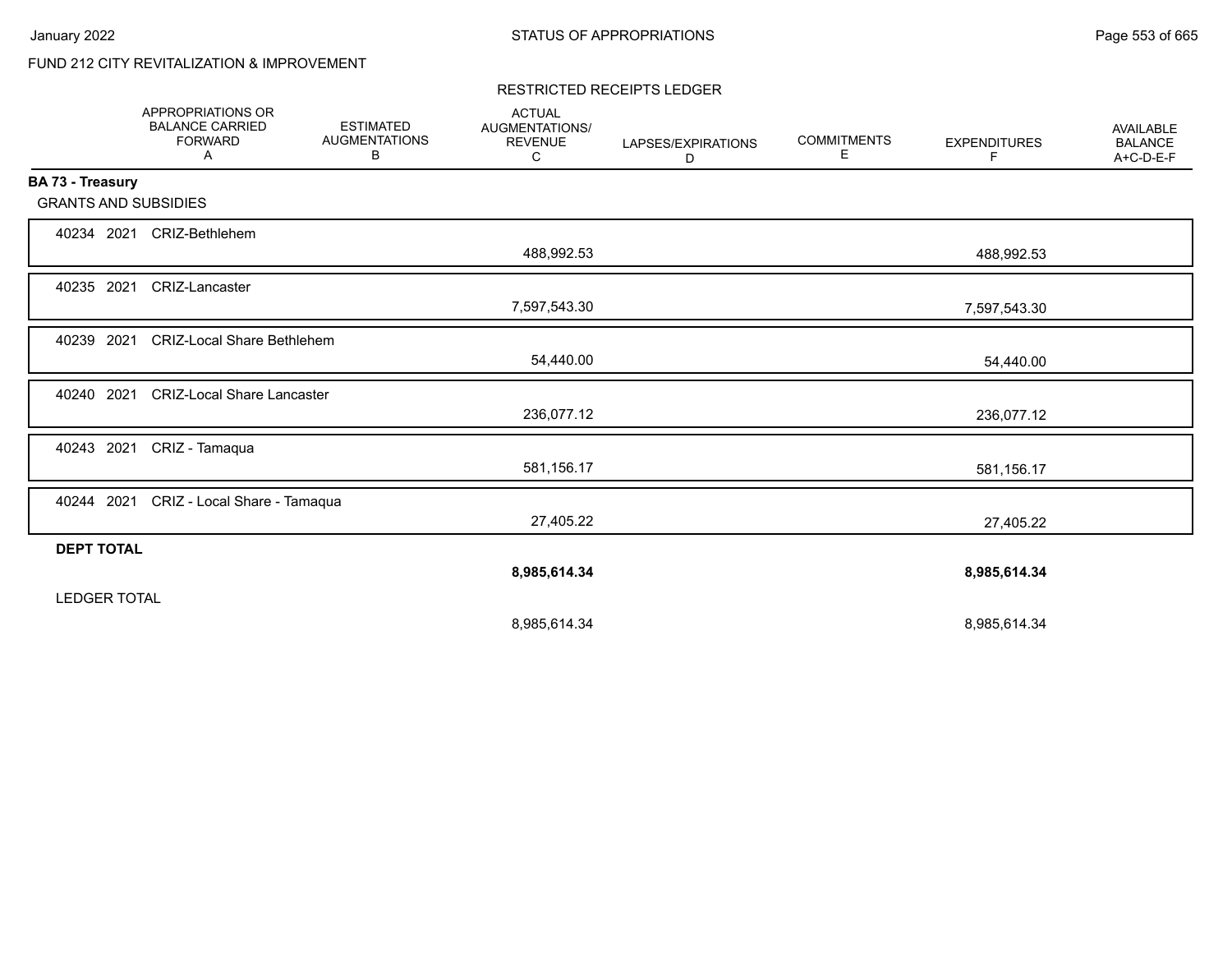# FUND 213 LOCAL CIGARETTE TAX FUND

#### RESTRICTED RECEIPTS LEDGER

|                             | <b>APPROPRIATIONS OR</b><br><b>BALANCE CARRIED</b><br><b>FORWARD</b><br>$\overline{a}$ | <b>ESTIMATED</b><br><b>AUGMENTATIONS</b><br>В | <b>ACTUAL</b><br>AUGMENTATIONS/<br><b>REVENUE</b><br>С | LAPSES/EXPIRATIONS<br>D | <b>COMMITMENTS</b> | <b>EXPENDITURES</b> | AVAILABLE<br><b>BALANCE</b><br>A+C-D-E-F |
|-----------------------------|----------------------------------------------------------------------------------------|-----------------------------------------------|--------------------------------------------------------|-------------------------|--------------------|---------------------|------------------------------------------|
| BA 73 - Treasury            |                                                                                        |                                               |                                                        |                         |                    |                     |                                          |
| <b>GRANTS AND SUBSIDIES</b> |                                                                                        |                                               |                                                        |                         |                    |                     |                                          |
| 2021<br>40236               | DistributionPhiladelphiaSchoolDistrict                                                 |                                               |                                                        |                         |                    |                     |                                          |
|                             | 2,796,487.01                                                                           |                                               | 44,554,908.78                                          |                         |                    | 46,125,506.00       | 1,225,889.79                             |
| <b>DEPT TOTAL</b>           |                                                                                        |                                               |                                                        |                         |                    |                     |                                          |
|                             | 2,796,487.01                                                                           |                                               | 44,554,908.78                                          |                         |                    | 46,125,506.00       | 1,225,889.79                             |
| <b>LEDGER TOTAL</b>         |                                                                                        |                                               |                                                        |                         |                    |                     |                                          |
|                             | 2,796,487.01                                                                           |                                               | 44.554.908.78                                          |                         |                    | 46,125,506.00       | 1,225,889.79                             |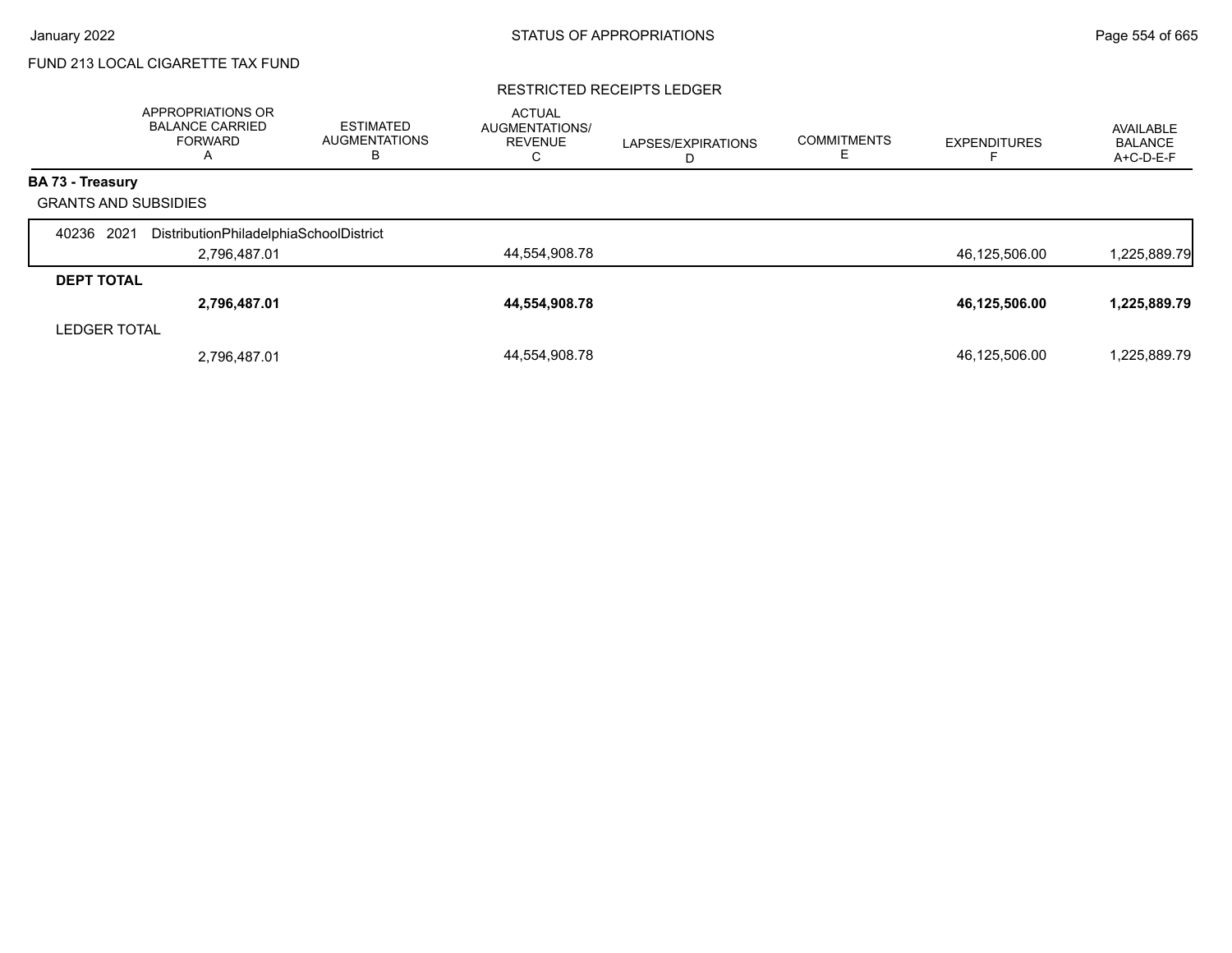## FUND 215 MONETARY PENALTY ENDOWMNTS TRST FND

### CURRENT STATE EXECUTIVE AUTHORIZATIONS - RESTRICTED LEDGER

|                                  | APPROPRIATIONS OR<br><b>BALANCE CARRIED</b><br><b>FORWARD</b><br>A | <b>ESTIMATED</b><br><b>AUGMENTATIONS</b><br>B | <b>ACTUAL</b><br>AUGMENTATIONS/<br><b>REVENUE</b><br>С | LAPSES/EXPIRATIONS<br>D | <b>COMMITMENTS</b> | <b>EXPENDITURES</b> | AVAILABLE<br><b>BALANCE</b><br>A+C-D-E-F |
|----------------------------------|--------------------------------------------------------------------|-----------------------------------------------|--------------------------------------------------------|-------------------------|--------------------|---------------------|------------------------------------------|
| <b>BA 81 - Executive Offices</b> |                                                                    |                                               |                                                        |                         |                    |                     |                                          |
|                                  | <b>GRANTS AND SUBSIDIES</b>                                        |                                               |                                                        |                         |                    |                     |                                          |
| 26420                            | 2021<br>NCAA Penn State Settlement                                 |                                               |                                                        |                         |                    |                     |                                          |
|                                  |                                                                    | 4,800,000.00                                  | 4,800,000.00                                           |                         | 2,547,615.28       | 1,013,058.81        | 1,239,325.91                             |
| <b>DEPT TOTAL</b>                |                                                                    |                                               |                                                        |                         |                    |                     |                                          |
|                                  |                                                                    | 4,800,000.00                                  | 4,800,000.00                                           |                         | 2,547,615.28       | 1,013,058.81        | 1,239,325.91                             |
| <b>LEDGER TOTAL</b>              |                                                                    |                                               |                                                        |                         |                    |                     |                                          |
|                                  |                                                                    | 4,800,000.00                                  | 4,800,000.00                                           |                         | 2,547,615.28       | 1,013,058.81        | 1,239,325.91                             |
|                                  | TOTAL TOTAL ALL CURRENT STATE LEDGERS                              |                                               |                                                        |                         |                    |                     |                                          |
|                                  |                                                                    | 4,800,000.00                                  | 4,800,000.00                                           |                         | 2,547,615.28       | 1,013,058.81        | 1,239,325.91                             |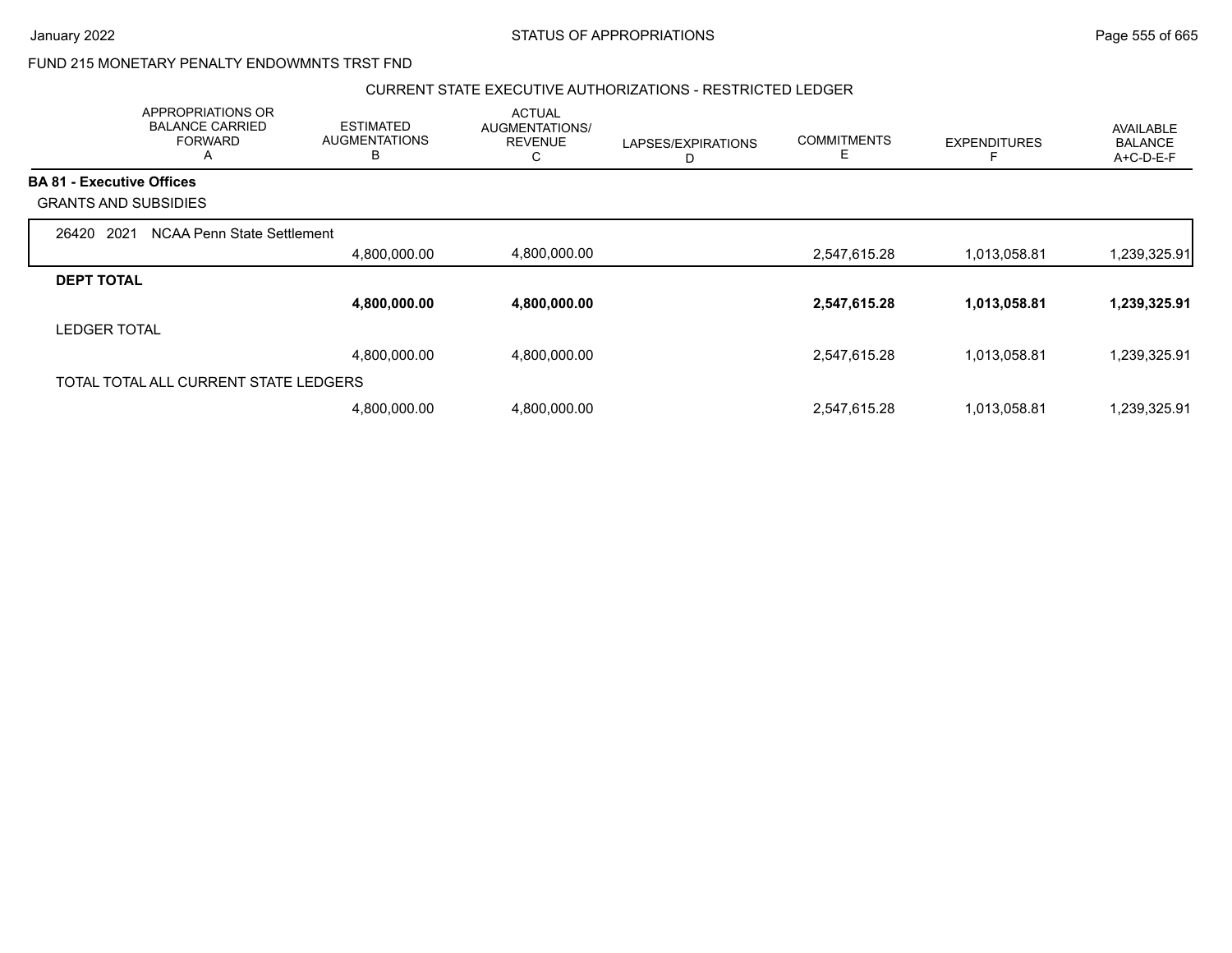### FUND 215 MONETARY PENALTY ENDOWMNTS TRST FND

#### PRIOR STATE EXECUTIVE AUTHORIZATIONS - RESTRICTED LEDGER

|                   | APPROPRIATIONS OR<br><b>BALANCE CARRIED</b><br><b>FORWARD</b><br>A | <b>ESTIMATED</b><br><b>AUGMENTATIONS</b><br>в | <b>ACTUAL</b><br>AUGMENTATIONS/<br><b>REVENUE</b><br>С | LAPSES/EXPIRATIONS<br>D | <b>COMMITMENTS</b><br>E | <b>EXPENDITURES</b> | AVAILABLE<br><b>BALANCE</b><br>A+C-D-E-F |
|-------------------|--------------------------------------------------------------------|-----------------------------------------------|--------------------------------------------------------|-------------------------|-------------------------|---------------------|------------------------------------------|
|                   | <b>BA 81 - Executive Offices</b>                                   |                                               |                                                        |                         |                         |                     |                                          |
|                   | <b>GRANTS AND SUBSIDIES</b>                                        |                                               |                                                        |                         |                         |                     |                                          |
| 26420             | <b>NCAA Penn State Settlement</b><br>2019<br>130,051.18            |                                               |                                                        |                         |                         |                     | 130,051.18                               |
| 26420             | 2020<br>NCAA Penn State Settlement<br>3,159,566.45                 |                                               | -2,567,633.69                                          |                         |                         | 431,242.10          | 160,690.66                               |
| <b>DEPT TOTAL</b> |                                                                    |                                               |                                                        |                         |                         |                     |                                          |
|                   | 3,289,617.63                                                       |                                               | $-2,567,633.69$                                        |                         |                         | 431,242.10          | 290,741.84                               |
|                   | <b>LEDGER TOTAL</b>                                                |                                               |                                                        |                         |                         |                     |                                          |
|                   | 3,289,617.63                                                       |                                               | -2,567,633.69                                          |                         |                         | 431,242.10          | 290,741.84                               |
|                   | TOTAL TOTAL ALL PRIOR STATE LEDGERS                                |                                               |                                                        |                         |                         |                     |                                          |
|                   | 3,289,617.63                                                       |                                               | -2,567,633.69                                          |                         |                         | 431,242.10          | 290,741.84                               |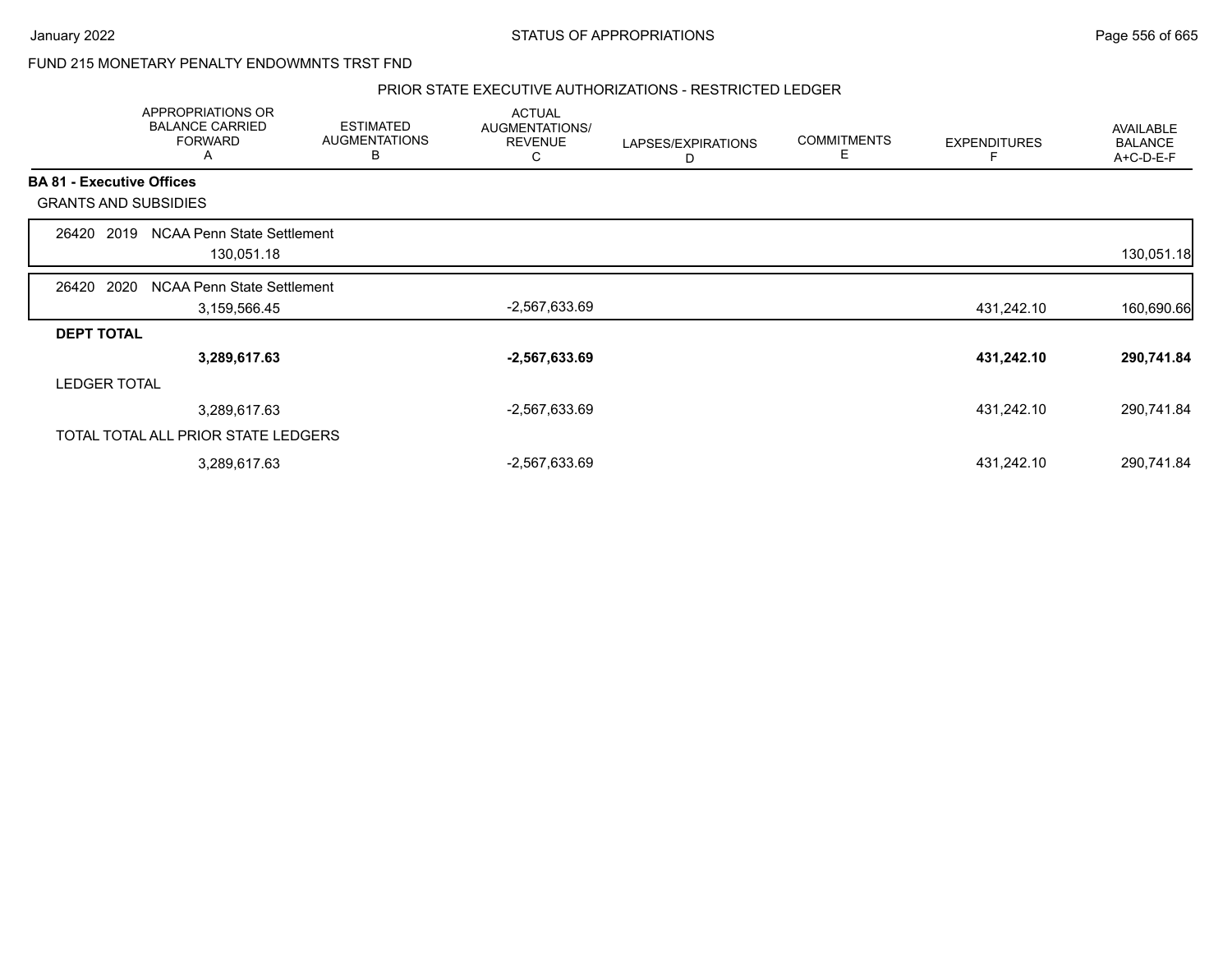## FUND 215 MONETARY PENALTY ENDOWMNTS TRST FND

### RESTRICTED REVENUE LEDGER

|                                  | APPROPRIATIONS OR<br><b>BALANCE CARRIED</b><br><b>FORWARD</b><br>A | ESTIMATED<br><b>AUGMENTATIONS</b><br>в | <b>ACTUAL</b><br>AUGMENTATIONS/<br><b>REVENUE</b><br>С | LAPSES/EXPIRATIONS<br>D | <b>COMMITMENTS</b> | <b>EXPENDITURES</b> | AVAILABLE<br><b>BALANCE</b><br>A+C-D-E-F |
|----------------------------------|--------------------------------------------------------------------|----------------------------------------|--------------------------------------------------------|-------------------------|--------------------|---------------------|------------------------------------------|
| <b>BA 81 - Executive Offices</b> |                                                                    |                                        |                                                        |                         |                    |                     |                                          |
| <b>GRANTS AND SUBSIDIES</b>      |                                                                    |                                        |                                                        |                         |                    |                     |                                          |
| 2021<br>60379                    | NCAA-Penn State Settlement                                         |                                        |                                                        |                         |                    |                     |                                          |
|                                  | 40,415,780.62                                                      |                                        |                                                        |                         |                    | 2,232,366.31        | 38, 183, 414. 31                         |
| <b>DEPT TOTAL</b>                |                                                                    |                                        |                                                        |                         |                    |                     |                                          |
|                                  | 40,415,780.62                                                      |                                        |                                                        |                         |                    | 2,232,366.31        | 38, 183, 414. 31                         |
| <b>LEDGER TOTAL</b>              |                                                                    |                                        |                                                        |                         |                    |                     |                                          |
|                                  | 40,415,780.62                                                      |                                        |                                                        |                         |                    | 2,232,366.31        | 38, 183, 414. 31                         |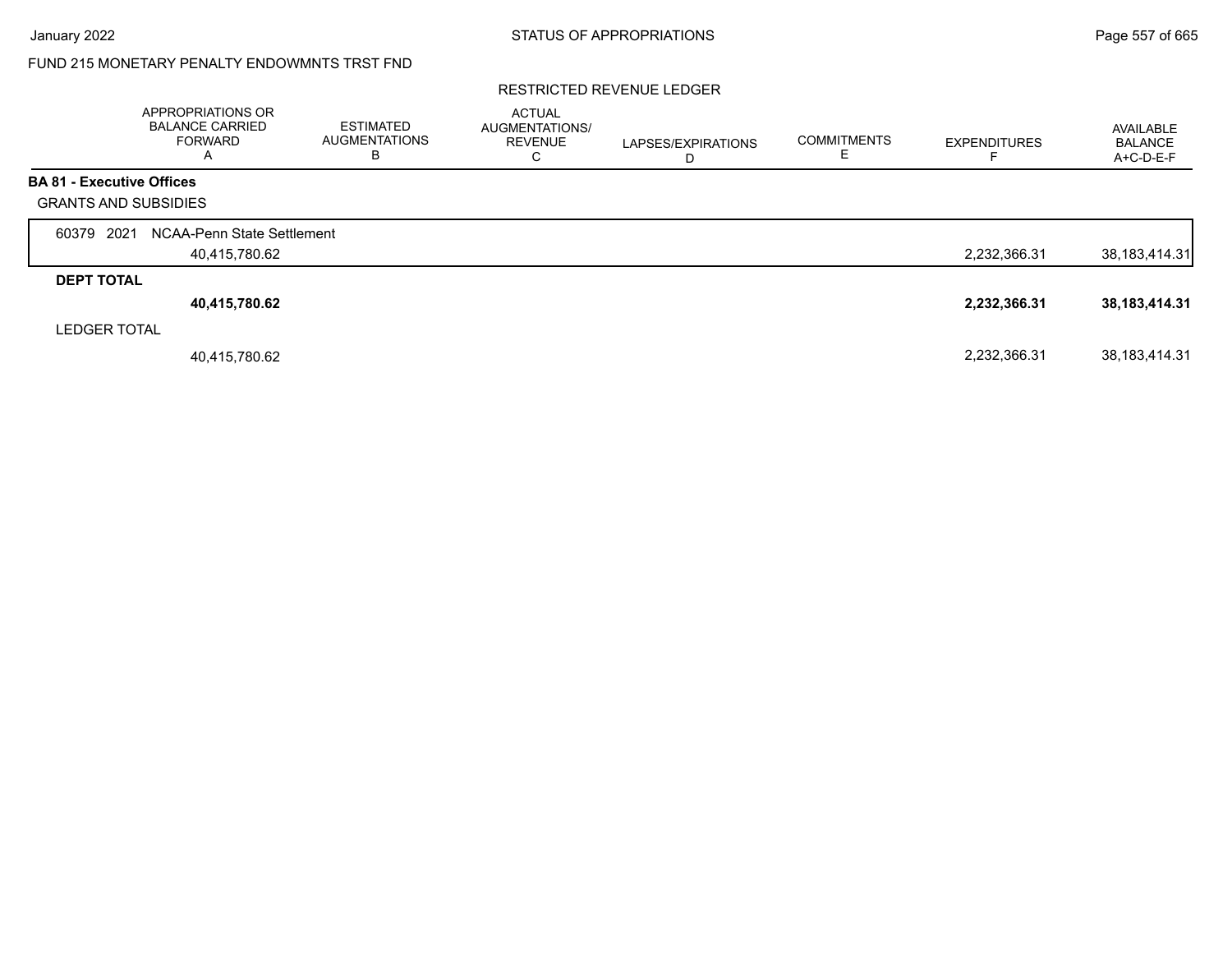# FUND 216 ACHIEVING A BETTER LIFE EXPERIENCE

### CURRENT STATE APPROPRIATIONS LEDGER

|                           | APPROPRIATIONS OR<br><b>BALANCE CARRIED</b><br><b>FORWARD</b><br>A | <b>ESTIMATED</b><br><b>AUGMENTATIONS</b><br>в | <b>ACTUAL</b><br>AUGMENTATIONS/<br><b>REVENUE</b><br>C | LAPSES/EXPIRATIONS<br>D | <b>COMMITMENTS</b><br>E | <b>EXPENDITURES</b> | <b>AVAILABLE</b><br><b>BALANCE</b><br>A+C-D-E-F |
|---------------------------|--------------------------------------------------------------------|-----------------------------------------------|--------------------------------------------------------|-------------------------|-------------------------|---------------------|-------------------------------------------------|
| <b>BA 73 - Treasury</b>   |                                                                    |                                               |                                                        |                         |                         |                     |                                                 |
| <b>GENERAL GOVERNMENT</b> |                                                                    |                                               |                                                        |                         |                         |                     |                                                 |
| 11111 2021                | <b>General Operations</b><br>1,130,000.00                          |                                               |                                                        |                         |                         | 191,839.55          | 938,160.45                                      |
| <b>DEPT TOTAL</b>         |                                                                    |                                               |                                                        |                         |                         |                     |                                                 |
|                           | 1,130,000.00                                                       |                                               |                                                        |                         |                         | 191,839.55          | 938,160.45                                      |
| <b>LEDGER TOTAL</b>       |                                                                    |                                               |                                                        |                         |                         |                     |                                                 |
|                           | 1,130,000.00                                                       |                                               |                                                        |                         |                         | 191,839.55          | 938,160.45                                      |
|                           | TOTAL TOTAL ALL CURRENT STATE LEDGERS                              |                                               |                                                        |                         |                         |                     |                                                 |
|                           | 1,130,000.00                                                       |                                               |                                                        |                         |                         | 191,839.55          | 938,160.45                                      |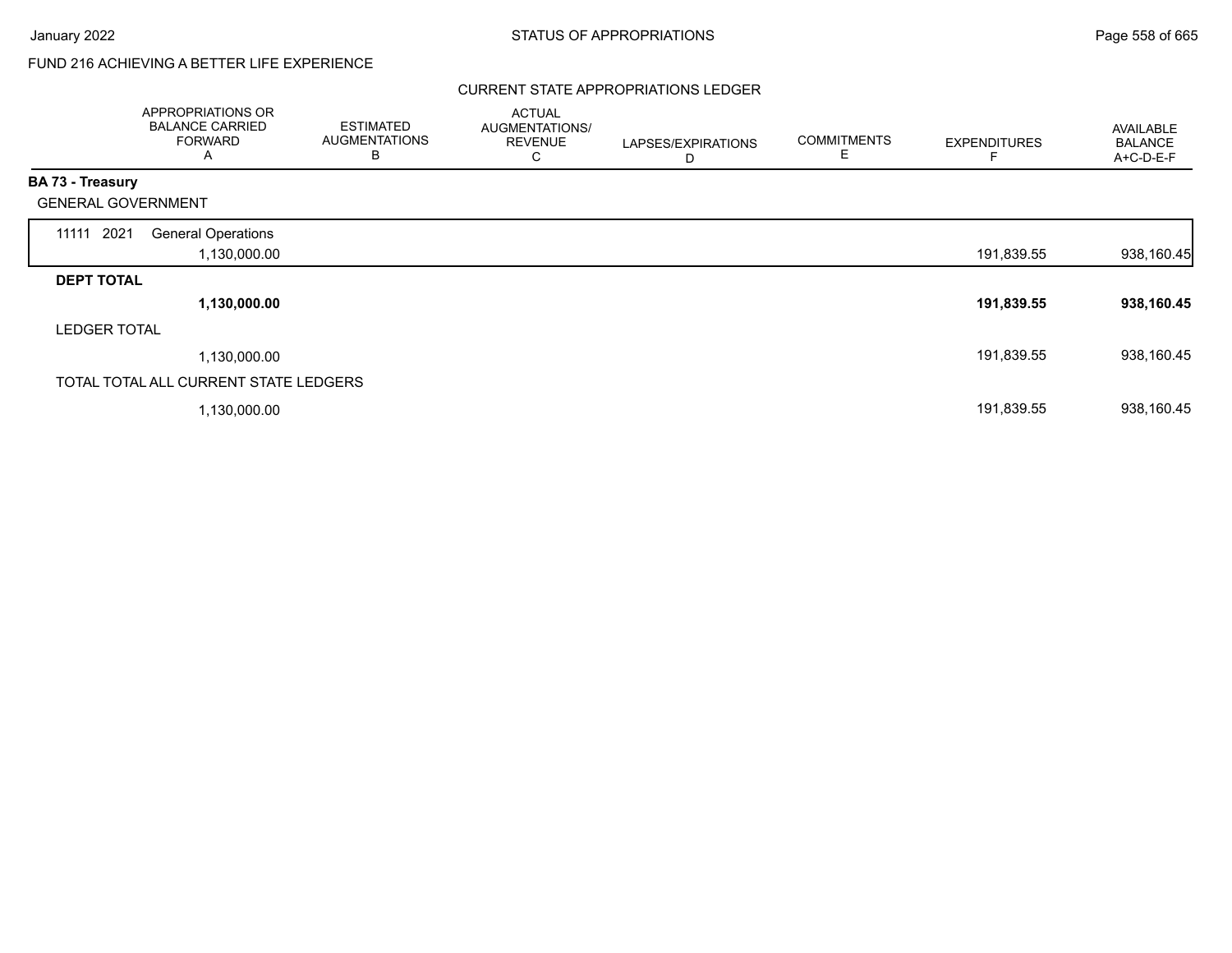# FUND 216 ACHIEVING A BETTER LIFE EXPERIENCE

### PRIOR STATE APPROPRIATIONS LEDGER

|                     | APPROPRIATIONS OR<br><b>BALANCE CARRIED</b><br><b>FORWARD</b><br>Α | <b>ESTIMATED</b><br><b>AUGMENTATIONS</b><br>В | <b>ACTUAL</b><br>AUGMENTATIONS/<br><b>REVENUE</b><br>С | LAPSES/EXPIRATIONS<br>D | <b>COMMITMENTS</b><br>E | <b>EXPENDITURES</b><br>F | <b>AVAILABLE</b><br><b>BALANCE</b><br>A+C-D-E-F |
|---------------------|--------------------------------------------------------------------|-----------------------------------------------|--------------------------------------------------------|-------------------------|-------------------------|--------------------------|-------------------------------------------------|
| BA 73 - Treasury    |                                                                    |                                               |                                                        |                         |                         |                          |                                                 |
|                     | <b>GENERAL GOVERNMENT</b>                                          |                                               |                                                        |                         |                         |                          |                                                 |
| 11111 2018          | <b>General Operations</b><br>41,149.17                             |                                               |                                                        |                         |                         |                          | 41,149.17                                       |
| 11111 2019          | <b>General Operations</b><br>51,631.37                             |                                               |                                                        |                         |                         |                          | 51,631.37                                       |
| 11111               | 2020<br><b>General Operations</b><br>253,336.54                    |                                               |                                                        |                         |                         | 246,282.96               | 7,053.58                                        |
| <b>DEPT TOTAL</b>   |                                                                    |                                               |                                                        |                         |                         |                          |                                                 |
|                     | 346,117.08                                                         |                                               |                                                        |                         |                         | 246,282.96               | 99,834.12                                       |
| <b>LEDGER TOTAL</b> |                                                                    |                                               |                                                        |                         |                         |                          |                                                 |
|                     | 346,117.08                                                         |                                               |                                                        |                         |                         | 246,282.96               | 99,834.12                                       |
|                     | TOTAL TOTAL ALL PRIOR STATE LEDGERS                                |                                               |                                                        |                         |                         |                          |                                                 |
|                     | 346,117.08                                                         |                                               |                                                        |                         |                         | 246,282.96               | 99,834.12                                       |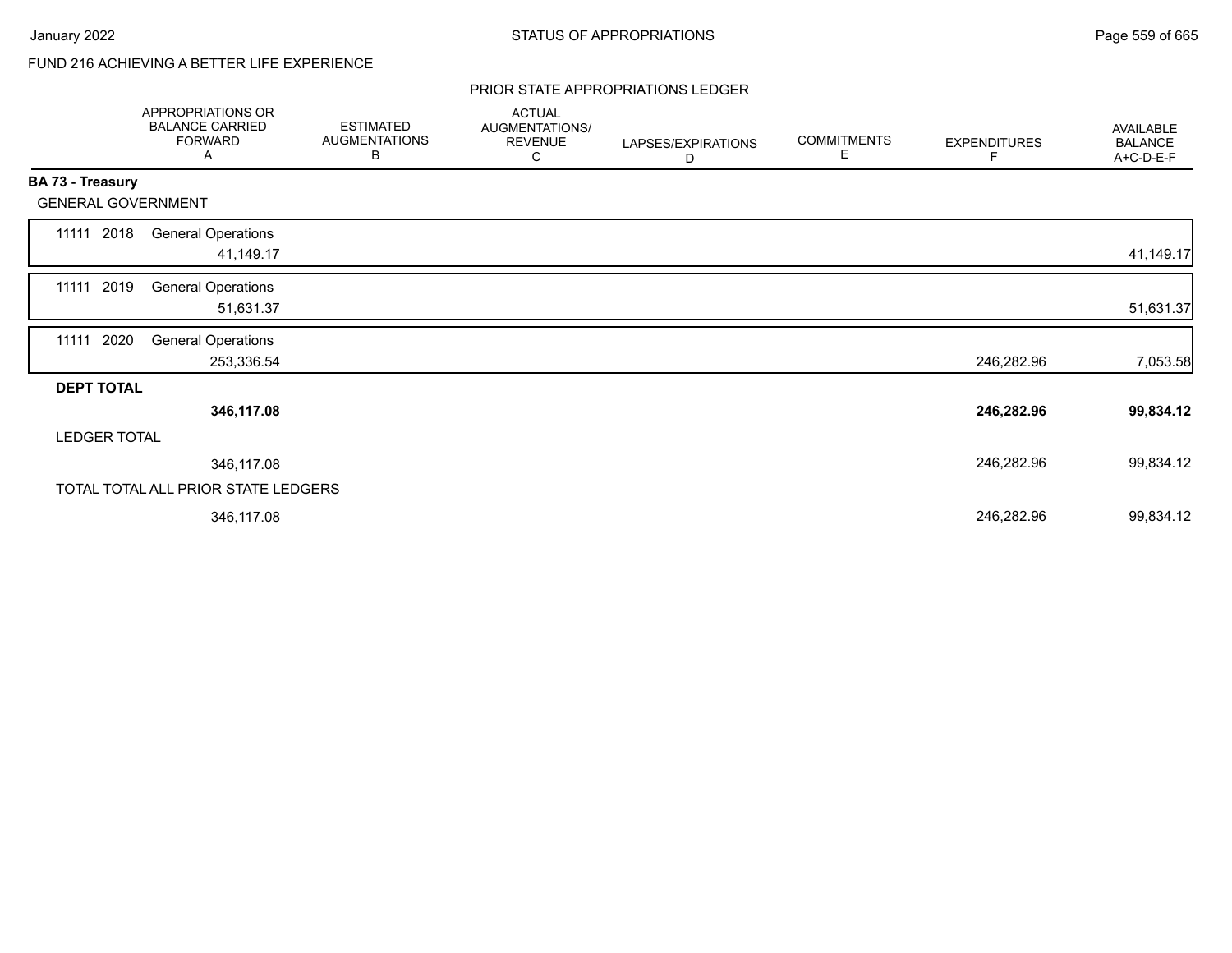January 2022 **STATUS OF APPROPRIATIONS** STATUS OF APPROPRIATIONS

## FUND 217 MEDICAL MARIJUANA PROGRAM FUND

|                                  | APPROPRIATIONS OR<br><b>BALANCE CARRIED</b><br><b>FORWARD</b><br>A | <b>ESTIMATED</b><br><b>AUGMENTATIONS</b><br>B | <b>ACTUAL</b><br>AUGMENTATIONS/<br><b>REVENUE</b><br>C | LAPSES/EXPIRATIONS<br>D | <b>COMMITMENTS</b><br>Е | <b>EXPENDITURES</b><br>F | <b>AVAILABLE</b><br><b>BALANCE</b><br>A+C-D-E-F |
|----------------------------------|--------------------------------------------------------------------|-----------------------------------------------|--------------------------------------------------------|-------------------------|-------------------------|--------------------------|-------------------------------------------------|
| <b>BA 81 - Executive Offices</b> |                                                                    |                                               |                                                        |                         |                         |                          |                                                 |
| <b>GRANTS AND SUBSIDIES</b>      |                                                                    |                                               |                                                        |                         |                         |                          |                                                 |
|                                  | 20521 2021 Enforcement Costs                                       |                                               |                                                        |                         |                         |                          |                                                 |
|                                  | 2,593,000.00                                                       |                                               |                                                        |                         |                         |                          | 2,593,000.00                                    |
| <b>DEPT TOTAL</b>                |                                                                    |                                               |                                                        |                         |                         |                          |                                                 |
|                                  | 2,593,000.00                                                       |                                               |                                                        |                         |                         |                          | 2,593,000.00                                    |
|                                  | <b>BA 74 - Drug and Alcohol Programs</b>                           |                                               |                                                        |                         |                         |                          |                                                 |
| <b>GRANTS AND SUBSIDIES</b>      |                                                                    |                                               |                                                        |                         |                         |                          |                                                 |
|                                  | 20520 2021 Prevention & Treatment Services                         |                                               |                                                        |                         |                         |                          |                                                 |
|                                  | 5,186,000.00                                                       |                                               |                                                        |                         |                         |                          | 5,186,000.00                                    |
| <b>DEPT TOTAL</b>                |                                                                    |                                               |                                                        |                         |                         |                          |                                                 |
|                                  | 5,186,000.00                                                       |                                               |                                                        |                         |                         |                          | 5,186,000.00                                    |
| BA 67 - Health                   |                                                                    |                                               |                                                        |                         |                         |                          |                                                 |
| <b>GENERAL GOVERNMENT</b>        |                                                                    |                                               |                                                        |                         |                         |                          |                                                 |
| 20429 2021                       | <b>General Operations</b>                                          |                                               |                                                        |                         |                         |                          |                                                 |
|                                  | 20,743,000.00                                                      |                                               |                                                        |                         | 5,680,218.12            | 6,185,215.88             | 8,877,566.00                                    |
| 20435 2021                       | Loan Repayment to General Fund                                     |                                               |                                                        |                         |                         |                          |                                                 |
|                                  | 3,000,000.00                                                       |                                               |                                                        |                         |                         | 3,000,000.00             |                                                 |
| 20518 2021                       | Patient Financial Hardship Program                                 |                                               |                                                        |                         |                         |                          |                                                 |
|                                  | 7,779,000.00                                                       |                                               |                                                        |                         |                         |                          | 7,779,000.00                                    |
| <b>GRANTS AND SUBSIDIES</b>      |                                                                    |                                               |                                                        |                         |                         |                          |                                                 |
| 20519 2021                       | Medical Marijuana Research                                         |                                               |                                                        |                         |                         |                          |                                                 |
|                                  | 15,557,000.00                                                      |                                               |                                                        |                         |                         |                          | 15,557,000.00                                   |
| <b>DEPT TOTAL</b>                |                                                                    |                                               |                                                        |                         |                         |                          |                                                 |
|                                  | 47,079,000.00                                                      |                                               |                                                        |                         | 5,680,218.12            | 9,185,215.88             | 32,213,566.00                                   |
| <b>LEDGER TOTAL</b>              |                                                                    |                                               |                                                        |                         |                         |                          |                                                 |
|                                  | 54,858,000.00                                                      |                                               |                                                        |                         | 5,680,218.12            | 9,185,215.88             | 39,992,566.00                                   |
|                                  | TOTAL TOTAL ALL CURRENT STATE LEDGERS                              |                                               |                                                        |                         |                         |                          |                                                 |
|                                  | 54,858,000.00                                                      |                                               |                                                        |                         | 5,680,218.12            | 9,185,215.88             | 39,992,566.00                                   |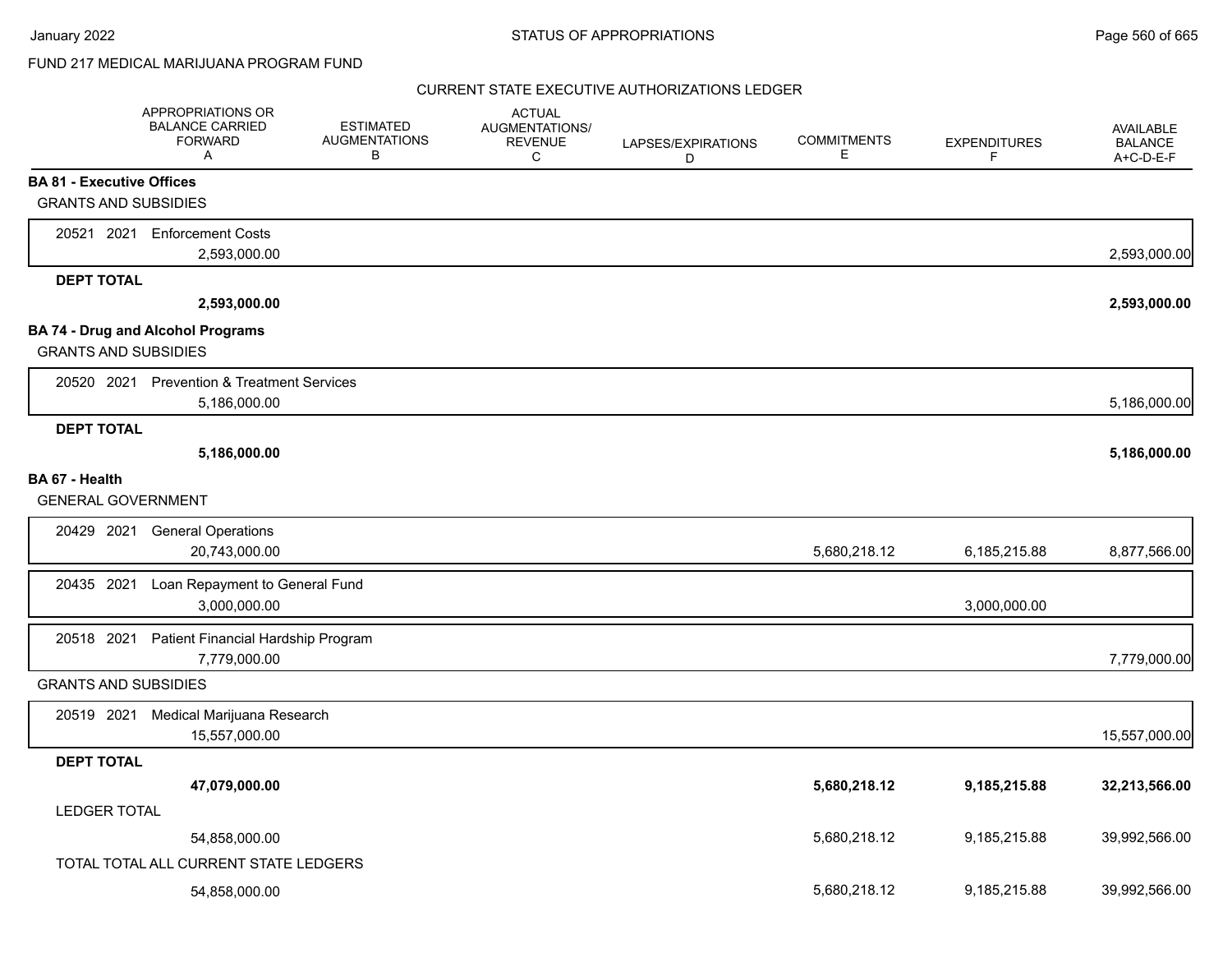## FUND 217 MEDICAL MARIJUANA PROGRAM FUND

|                           | APPROPRIATIONS OR<br><b>BALANCE CARRIED</b><br><b>FORWARD</b><br>A | <b>ESTIMATED</b><br><b>AUGMENTATIONS</b><br>B | <b>ACTUAL</b><br>AUGMENTATIONS/<br><b>REVENUE</b><br>С | LAPSES/EXPIRATIONS<br>D | <b>COMMITMENTS</b> | <b>EXPENDITURES</b> | <b>AVAILABLE</b><br><b>BALANCE</b><br>A+C-D-E-F |
|---------------------------|--------------------------------------------------------------------|-----------------------------------------------|--------------------------------------------------------|-------------------------|--------------------|---------------------|-------------------------------------------------|
| <b>BA 67 - Health</b>     |                                                                    |                                               |                                                        |                         |                    |                     |                                                 |
| <b>GENERAL GOVERNMENT</b> |                                                                    |                                               |                                                        |                         |                    |                     |                                                 |
| 2020<br>20429             | <b>General Operations</b>                                          |                                               |                                                        |                         |                    |                     |                                                 |
|                           | 2,758,544.91                                                       |                                               |                                                        |                         | 23,700.00          | 2,570,284.30        | 164,560.61                                      |
| <b>DEPT TOTAL</b>         |                                                                    |                                               |                                                        |                         |                    |                     |                                                 |
|                           | 2,758,544.91                                                       |                                               |                                                        |                         | 23,700.00          | 2,570,284.30        | 164,560.61                                      |
| <b>LEDGER TOTAL</b>       |                                                                    |                                               |                                                        |                         |                    |                     |                                                 |
|                           | 2,758,544.91                                                       |                                               |                                                        |                         | 23,700.00          | 2,570,284.30        | 164,560.61                                      |
|                           | TOTAL TOTAL ALL PRIOR STATE LEDGERS                                |                                               |                                                        |                         |                    |                     |                                                 |
|                           | 2,758,544.91                                                       |                                               |                                                        |                         | 23,700.00          | 2,570,284.30        | 164,560.61                                      |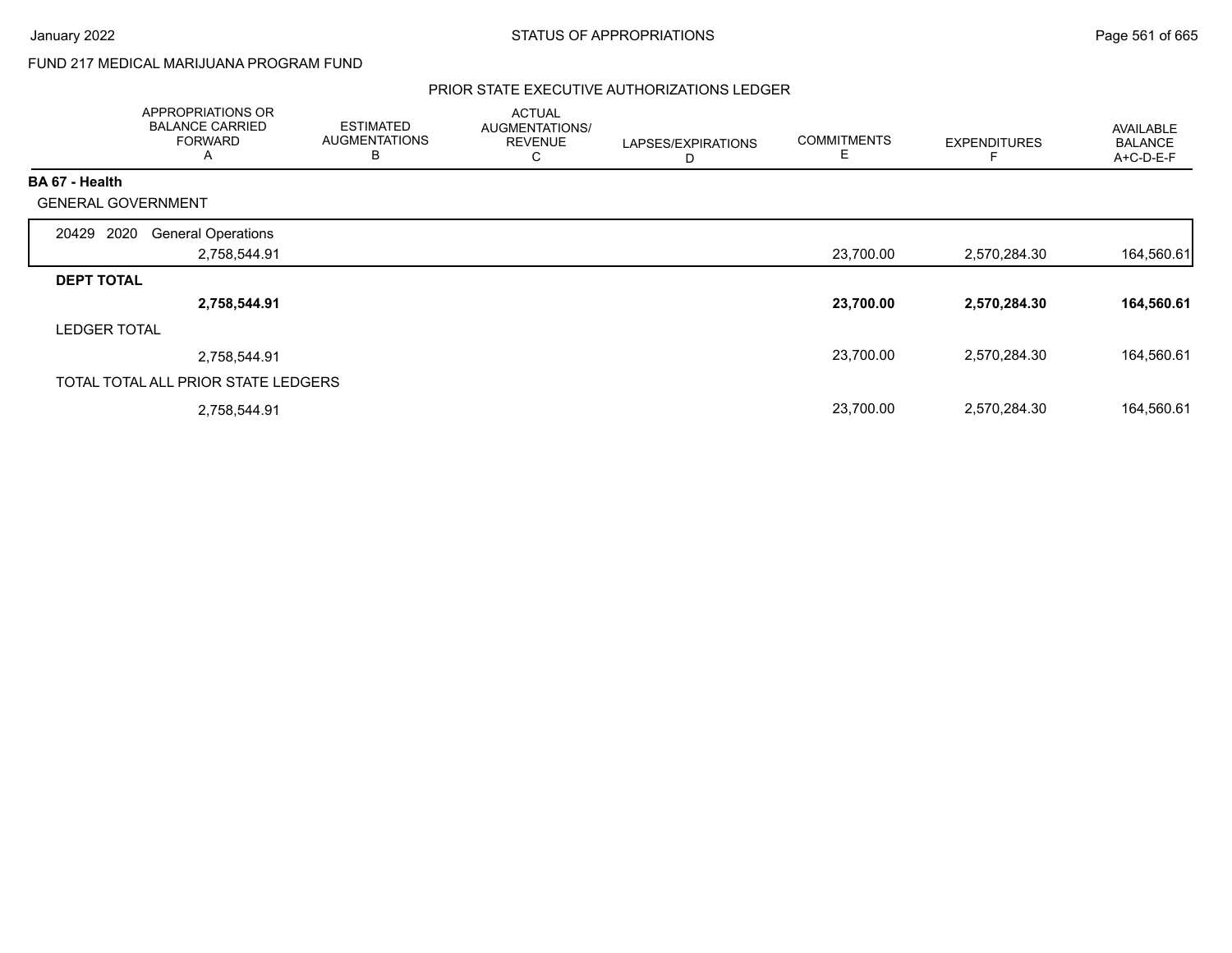## FUND 218 PLANCON BOND PROJECTS FUND

### RESTRICTED REVENUE LEDGER

|                           | <b>APPROPRIATIONS OR</b><br><b>BALANCE CARRIED</b><br><b>FORWARD</b> | <b>ESTIMATED</b><br><b>AUGMENTATIONS</b><br>B | <b>ACTUAL</b><br>AUGMENTATIONS/<br><b>REVENUE</b><br>C | LAPSES/EXPIRATIONS | <b>COMMITMENTS</b> | <b>EXPENDITURES</b> | AVAILABLE<br><b>BALANCE</b><br>A+C-D-E-F |
|---------------------------|----------------------------------------------------------------------|-----------------------------------------------|--------------------------------------------------------|--------------------|--------------------|---------------------|------------------------------------------|
| <b>BA 16 - Education</b>  |                                                                      |                                               |                                                        |                    |                    |                     |                                          |
| <b>GENERAL GOVERNMENT</b> |                                                                      |                                               |                                                        |                    |                    |                     |                                          |
| 2021<br>60421             | <b>School Construction Bond Proceeds</b>                             |                                               |                                                        |                    |                    |                     |                                          |
|                           | 282,647,343.81                                                       |                                               |                                                        |                    |                    |                     | 282,647,343.81                           |
| <b>DEPT TOTAL</b>         |                                                                      |                                               |                                                        |                    |                    |                     |                                          |
|                           | 282,647,343.81                                                       |                                               |                                                        |                    |                    |                     | 282,647,343.81                           |
| <b>LEDGER TOTAL</b>       |                                                                      |                                               |                                                        |                    |                    |                     |                                          |
|                           | 282,647,343.81                                                       |                                               |                                                        |                    |                    |                     | 282,647,343.81                           |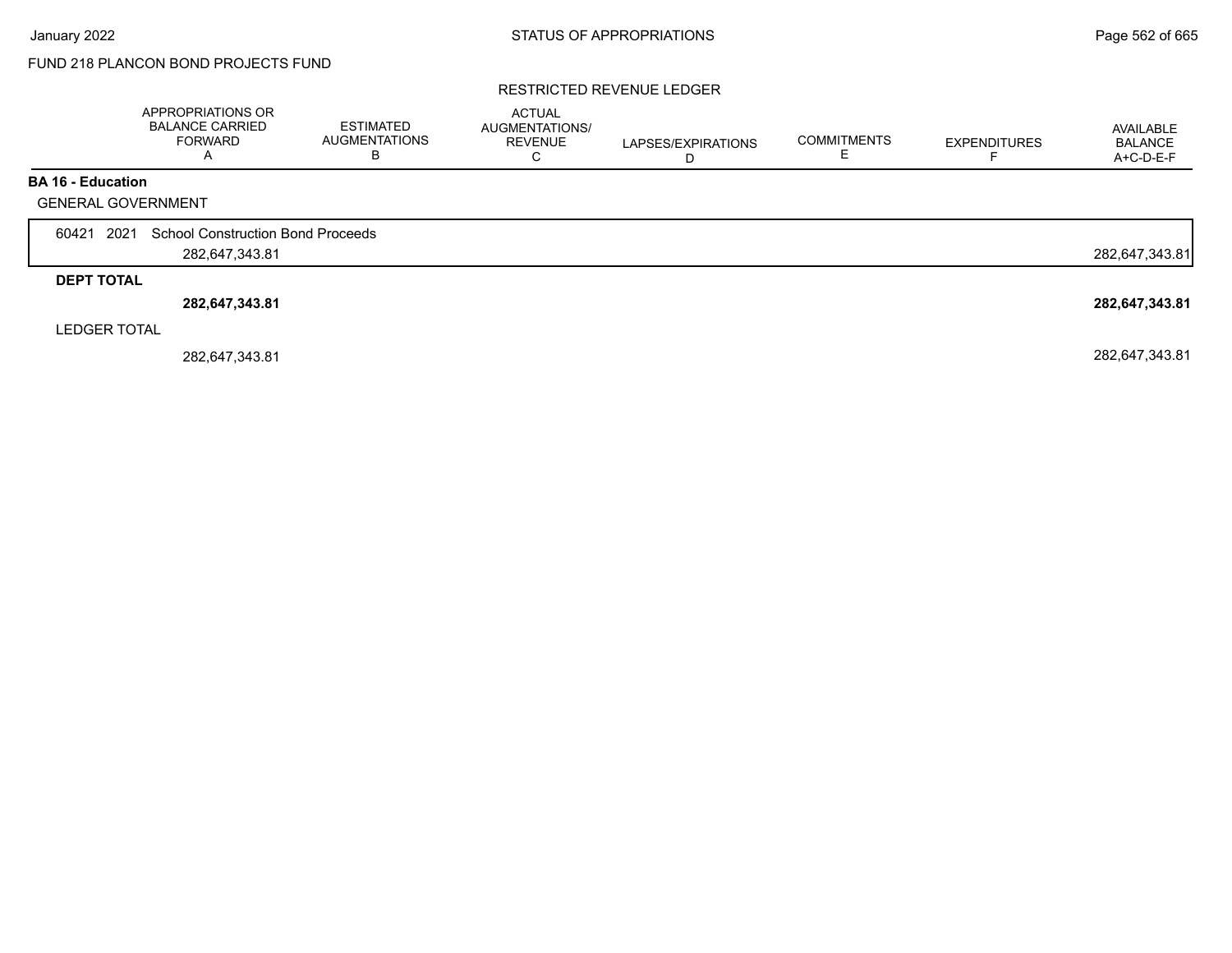### CURRENT STATE RESTRICTED APPROPRIATIONS LEDGER

|                     | APPROPRIATIONS OR<br><b>BALANCE CARRIED</b><br><b>FORWARD</b><br>A | <b>ESTIMATED</b><br><b>AUGMENTATIONS</b><br>B | <b>ACTUAL</b><br>AUGMENTATIONS/<br><b>REVENUE</b><br>С | LAPSES/EXPIRATIONS<br>D | <b>COMMITMENTS</b><br>Ε | <b>EXPENDITURES</b> | AVAILABLE<br><b>BALANCE</b><br>A+C-D-E-F |
|---------------------|--------------------------------------------------------------------|-----------------------------------------------|--------------------------------------------------------|-------------------------|-------------------------|---------------------|------------------------------------------|
|                     | <b>BA 70 - State Employees' Ret Sys</b>                            |                                               |                                                        |                         |                         |                     |                                          |
|                     | <b>GENERAL GOVERNMENT</b>                                          |                                               |                                                        |                         |                         |                     |                                          |
| 16131               | 2021<br>Admin-SERS Defined Contribution Plan                       |                                               |                                                        |                         |                         |                     |                                          |
|                     |                                                                    | 4,398,000.00                                  | 3,401,234.33                                           |                         | 675,142.35              | 1,395,843.84        | 1,330,248.14                             |
| <b>DEPT TOTAL</b>   |                                                                    |                                               |                                                        |                         |                         |                     |                                          |
|                     |                                                                    | 4,398,000.00                                  | 3,401,234.33                                           |                         | 675,142.35              | 1,395,843.84        | 1,330,248.14                             |
| <b>LEDGER TOTAL</b> |                                                                    |                                               |                                                        |                         |                         |                     |                                          |
|                     |                                                                    | 4,398,000.00                                  | 3,401,234.33                                           |                         | 675,142.35              | 1,395,843.84        | 1,330,248.14                             |
|                     | TOTAL TOTAL ALL CURRENT STATE LEDGERS                              |                                               |                                                        |                         |                         |                     |                                          |
|                     |                                                                    | 4,398,000.00                                  | 3,401,234.33                                           |                         | 675,142.35              | 1,395,843.84        | 1,330,248.14                             |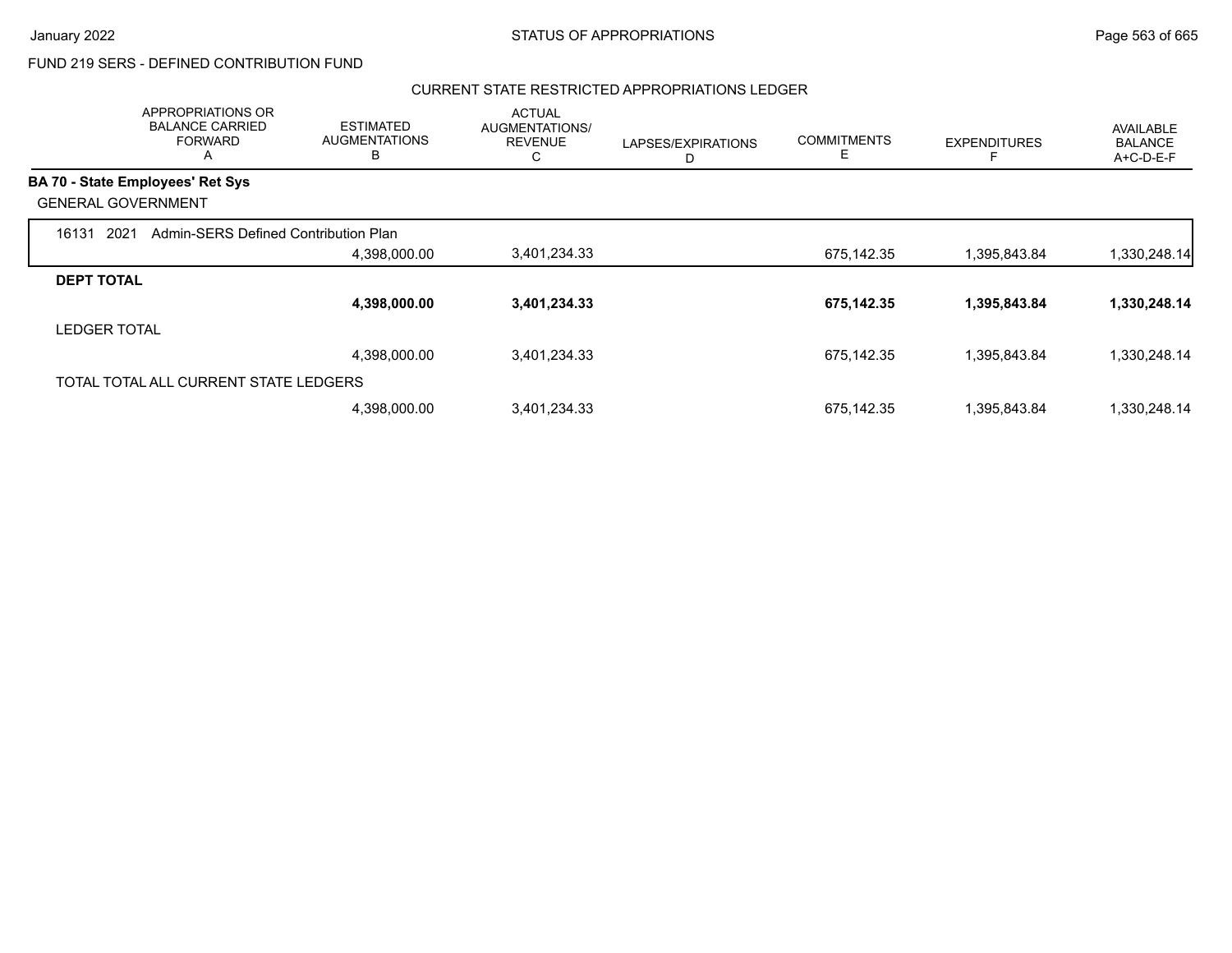### PRIOR STATE RESTRICTED APPROPRIATIONS LEDGER

|                     | <b>APPROPRIATIONS OR</b><br><b>BALANCE CARRIED</b><br><b>FORWARD</b><br>A | <b>ESTIMATED</b><br><b>AUGMENTATIONS</b><br>В | <b>ACTUAL</b><br>AUGMENTATIONS/<br><b>REVENUE</b><br>C | LAPSES/EXPIRATIONS<br>D | <b>COMMITMENTS</b><br>Е | <b>EXPENDITURES</b> | AVAILABLE<br><b>BALANCE</b><br>A+C-D-E-F |
|---------------------|---------------------------------------------------------------------------|-----------------------------------------------|--------------------------------------------------------|-------------------------|-------------------------|---------------------|------------------------------------------|
|                     | BA 70 - State Employees' Ret Sys                                          |                                               |                                                        |                         |                         |                     |                                          |
|                     | <b>GENERAL GOVERNMENT</b>                                                 |                                               |                                                        |                         |                         |                     |                                          |
| 16131               | 2019<br>Admin-SERS Defined Contribution Plan                              |                                               |                                                        |                         |                         |                     |                                          |
|                     | 695,438.90                                                                |                                               | -686,860.78                                            |                         | 8,523.50                |                     | 54.62                                    |
| 16131               | 2020<br>Admin-SERS Defined Contribution Plan                              |                                               |                                                        |                         |                         |                     |                                          |
|                     | 1,607,341.10                                                              |                                               | -1,008,839.22                                          |                         | 26,510.08               | 387,585.70          | 184,406.10                               |
| <b>DEPT TOTAL</b>   |                                                                           |                                               |                                                        |                         |                         |                     |                                          |
|                     | 2,302,780.00                                                              |                                               | $-1,695,700.00$                                        |                         | 35,033.58               | 387,585.70          | 184,460.72                               |
| <b>LEDGER TOTAL</b> |                                                                           |                                               |                                                        |                         |                         |                     |                                          |
|                     | 2,302,780.00                                                              |                                               | $-1,695,700.00$                                        |                         | 35,033.58               | 387,585.70          | 184,460.72                               |
|                     | TOTAL TOTAL ALL PRIOR STATE LEDGERS                                       |                                               |                                                        |                         |                         |                     |                                          |
|                     | 2,302,780.00                                                              |                                               | $-1,695,700.00$                                        |                         | 35,033.58               | 387,585.70          | 184,460.72                               |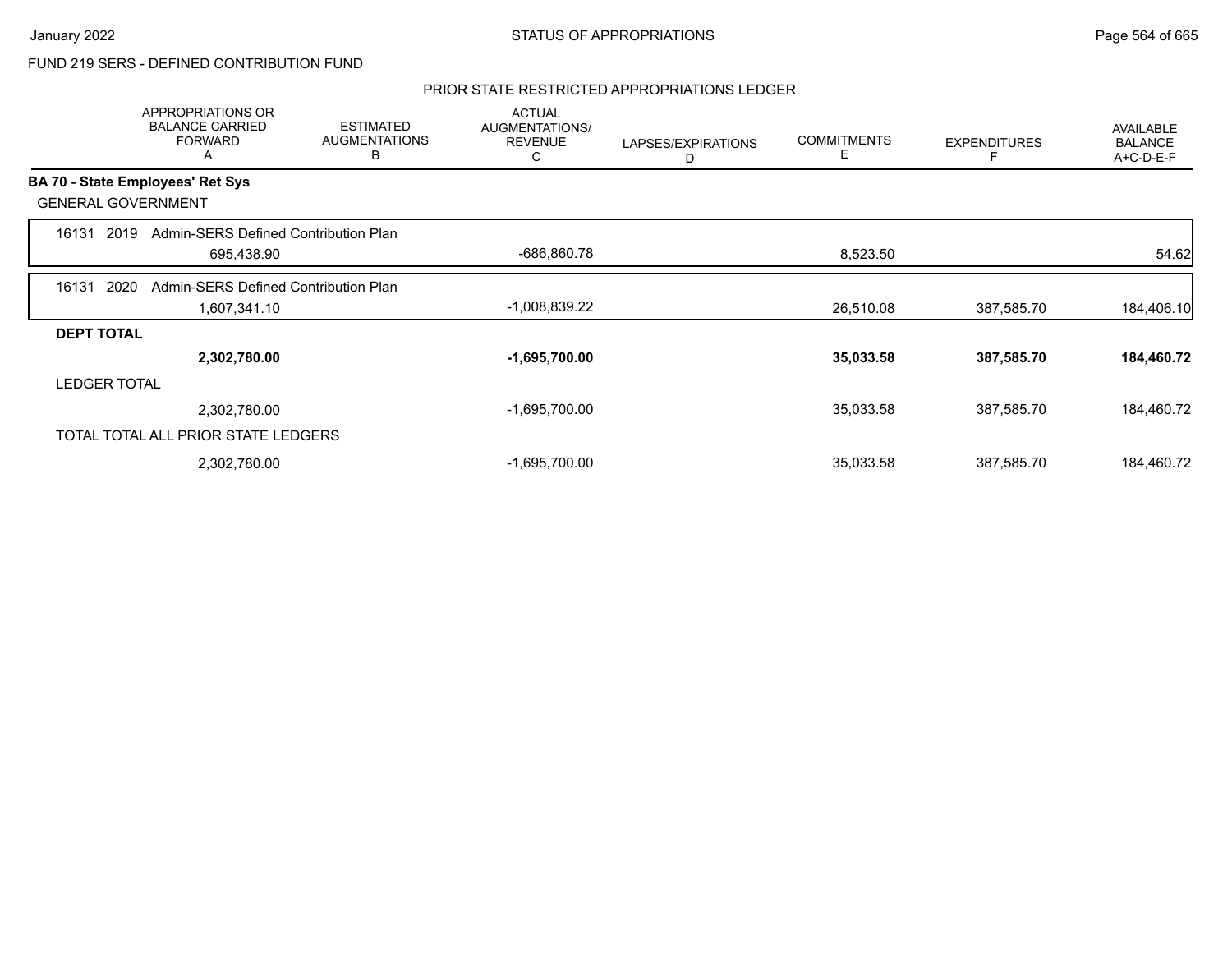### RESTRICTED RECEIPTS LEDGER

|                           | <b>APPROPRIATIONS OR</b><br><b>BALANCE CARRIED</b><br><b>FORWARD</b><br>A | <b>ESTIMATED</b><br><b>AUGMENTATIONS</b><br>в | <b>ACTUAL</b><br><b>AUGMENTATIONS/</b><br><b>REVENUE</b><br>С | LAPSES/EXPIRATIONS<br>D | <b>COMMITMENTS</b> | <b>EXPENDITURES</b> | AVAILABLE<br><b>BALANCE</b><br>A+C-D-E-F |
|---------------------------|---------------------------------------------------------------------------|-----------------------------------------------|---------------------------------------------------------------|-------------------------|--------------------|---------------------|------------------------------------------|
|                           | BA 70 - State Employees' Ret Sys                                          |                                               |                                                               |                         |                    |                     |                                          |
| <b>GENERAL GOVERNMENT</b> |                                                                           |                                               |                                                               |                         |                    |                     |                                          |
| 2021<br>40248             | Contributions and Rollovers-401a                                          |                                               |                                                               |                         |                    |                     |                                          |
|                           | 44,360,309.30                                                             |                                               | 22,764,403.95                                                 |                         |                    | 2,179,959.08        | 64,944,754.17                            |
| <b>DEPT TOTAL</b>         |                                                                           |                                               |                                                               |                         |                    |                     |                                          |
|                           | 44,360,309.30                                                             |                                               | 22,764,403.95                                                 |                         |                    | 2,179,959.08        | 64,944,754.17                            |
| <b>LEDGER TOTAL</b>       |                                                                           |                                               |                                                               |                         |                    |                     |                                          |
|                           | 44,360,309.30                                                             |                                               | 22,764,403.95                                                 |                         |                    | 2,179,959.08        | 64,944,754.17                            |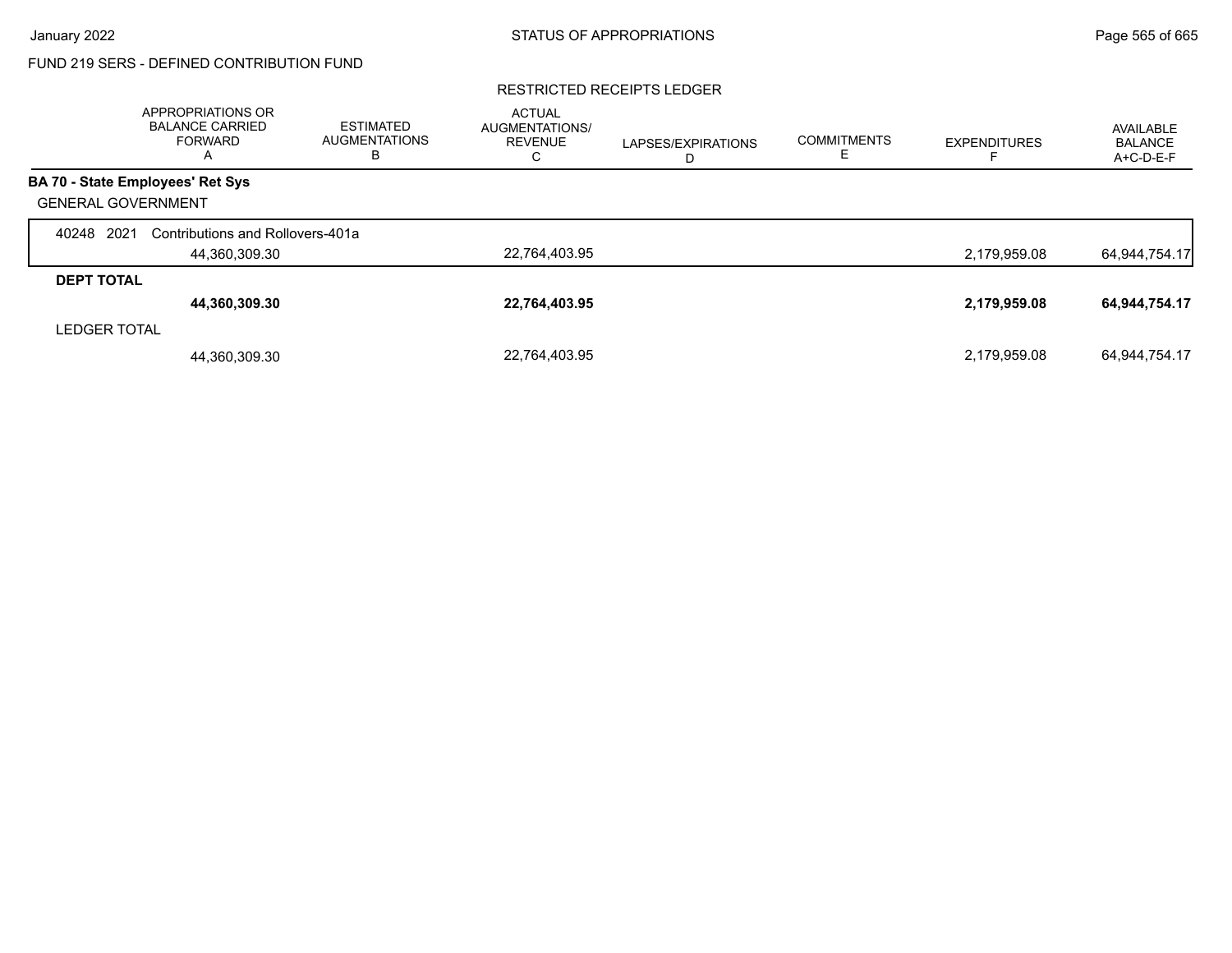$\Gamma$ 

# FUND 219 SERS - DEFINED CONTRIBUTION FUND

### NON-BUDGETED LEDGER

|                           | APPROPRIATIONS OR<br><b>BALANCE CARRIED</b><br><b>FORWARD</b><br>A | <b>ESTIMATED</b><br><b>AUGMENTATIONS</b><br>в | <b>ACTUAL</b><br>AUGMENTATIONS/<br><b>REVENUE</b><br>C | LAPSES/EXPIRATIONS<br>D | <b>COMMITMENTS</b><br>ᄂ | <b>EXPENDITURES</b> | AVAILABLE<br><b>BALANCE</b><br>$A+C-D-E-F$ |
|---------------------------|--------------------------------------------------------------------|-----------------------------------------------|--------------------------------------------------------|-------------------------|-------------------------|---------------------|--------------------------------------------|
|                           | <b>BA 70 - State Employees' Ret Sys</b>                            |                                               |                                                        |                         |                         |                     |                                            |
| <b>GENERAL GOVERNMENT</b> |                                                                    |                                               |                                                        |                         |                         |                     |                                            |
| 2021<br>50320             | Benefit Payments and Refunds-401a                                  |                                               |                                                        |                         |                         |                     |                                            |
|                           |                                                                    |                                               |                                                        |                         |                         | 1,471,920.40        | $-1,471,920.40$                            |
| <b>DEPT TOTAL</b>         |                                                                    |                                               |                                                        |                         |                         |                     |                                            |
|                           |                                                                    |                                               |                                                        |                         |                         | 1,471,920.40        | -1,471,920.40                              |
| <b>LEDGER TOTAL</b>       |                                                                    |                                               |                                                        |                         |                         |                     |                                            |
|                           |                                                                    |                                               |                                                        |                         |                         | 1,471,920.40        | -1.471.920.40                              |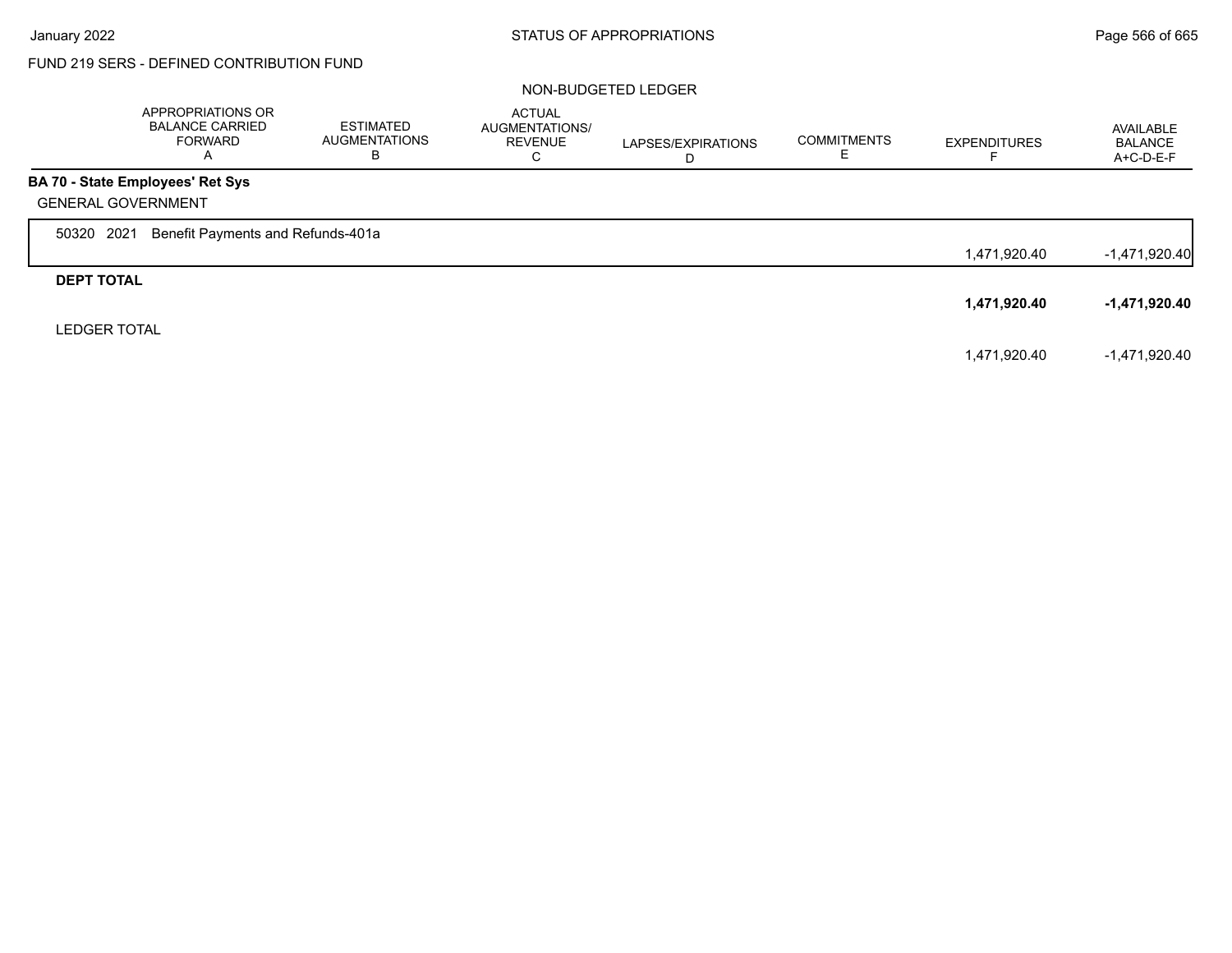### RESTRICTED REVENUE LEDGER

|                           | <b>APPROPRIATIONS OR</b><br><b>BALANCE CARRIED</b><br><b>FORWARD</b><br>A | <b>ESTIMATED</b><br><b>AUGMENTATIONS</b><br>в | <b>ACTUAL</b><br><b>AUGMENTATIONS/</b><br><b>REVENUE</b><br>С | LAPSES/EXPIRATIONS<br>D | <b>COMMITMENTS</b> | <b>EXPENDITURES</b> | AVAILABLE<br><b>BALANCE</b><br>A+C-D-E-F |
|---------------------------|---------------------------------------------------------------------------|-----------------------------------------------|---------------------------------------------------------------|-------------------------|--------------------|---------------------|------------------------------------------|
|                           | BA 70 - State Employees' Ret Sys                                          |                                               |                                                               |                         |                    |                     |                                          |
| <b>GENERAL GOVERNMENT</b> |                                                                           |                                               |                                                               |                         |                    |                     |                                          |
| 2021<br>60433             | Defined Contribution Plan                                                 |                                               |                                                               |                         |                    |                     |                                          |
|                           | 433,768.48                                                                |                                               | 996,765.67                                                    |                         |                    |                     | 1,430,534.15                             |
| <b>DEPT TOTAL</b>         |                                                                           |                                               |                                                               |                         |                    |                     |                                          |
|                           | 433,768.48                                                                |                                               | 996,765.67                                                    |                         |                    |                     | 1,430,534.15                             |
| <b>LEDGER TOTAL</b>       |                                                                           |                                               |                                                               |                         |                    |                     |                                          |
|                           | 433,768.48                                                                |                                               | 996,765.67                                                    |                         |                    |                     | 1,430,534.15                             |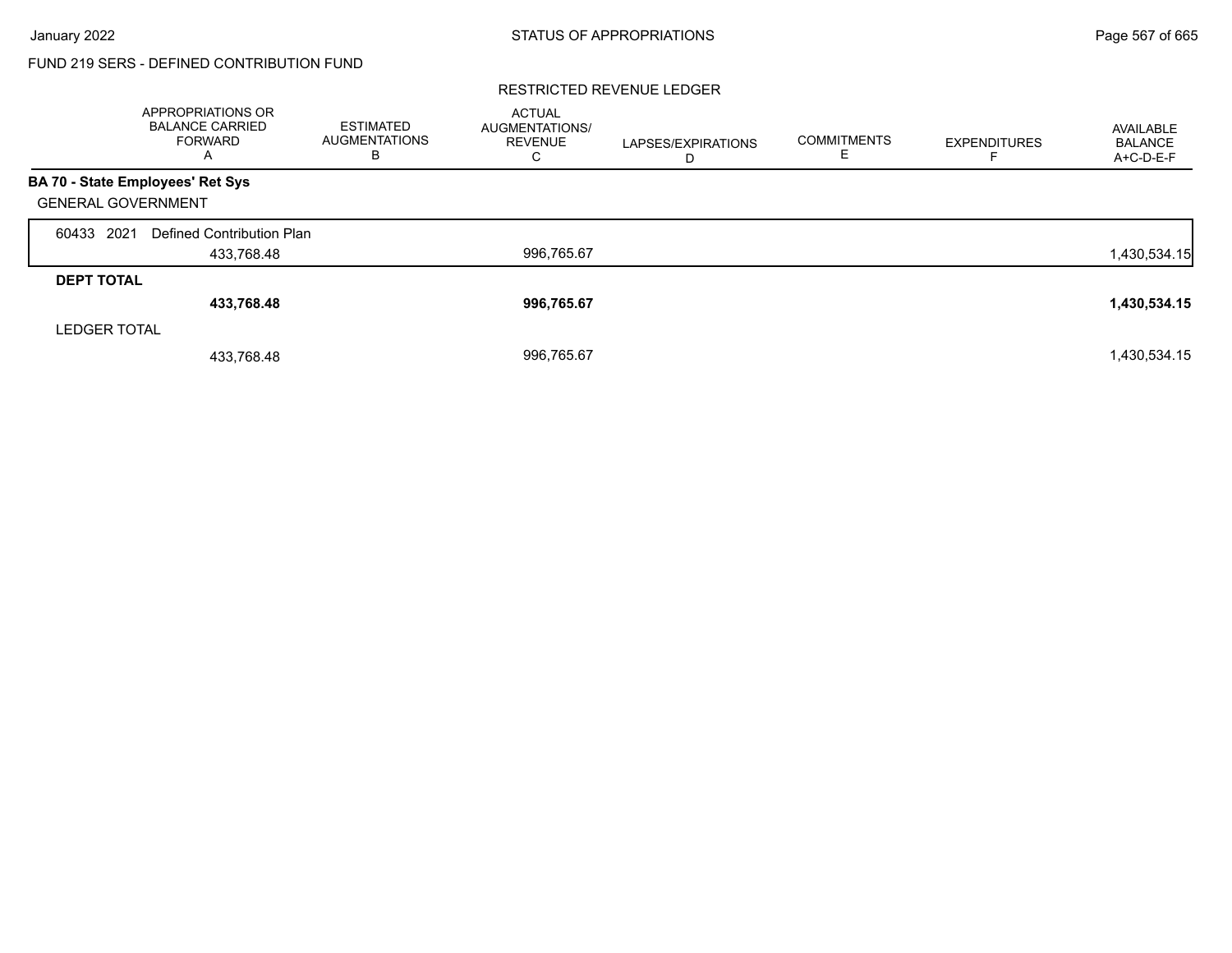$\overline{\phantom{a}}$ 

## FUND 220 PSERS - DEFINED CONTRIBUTION FUND

### CURRENT STATE RESTRICTED APPROPRIATIONS LEDGER

|                           | APPROPRIATIONS OR<br><b>BALANCE CARRIED</b><br><b>FORWARD</b><br>A | <b>ESTIMATED</b><br><b>AUGMENTATIONS</b><br>в | <b>ACTUAL</b><br><b>AUGMENTATIONS/</b><br><b>REVENUE</b><br>С | LAPSES/EXPIRATIONS<br>D | <b>COMMITMENTS</b><br>Е | <b>EXPENDITURES</b> | AVAILABLE<br><b>BALANCE</b><br>A+C-D-E-F |
|---------------------------|--------------------------------------------------------------------|-----------------------------------------------|---------------------------------------------------------------|-------------------------|-------------------------|---------------------|------------------------------------------|
|                           | BA 72 - Pub School Employees' Ret Sys                              |                                               |                                                               |                         |                         |                     |                                          |
| <b>GENERAL GOVERNMENT</b> |                                                                    |                                               |                                                               |                         |                         |                     |                                          |
| 2021<br>16140             | Admin-PSERS Defined Contribution Plan                              |                                               |                                                               |                         |                         |                     |                                          |
|                           |                                                                    | 955,000.00                                    | 955,000.00                                                    |                         | 168,436.67              | 455,274.75          | 331,288.58                               |
| <b>DEPT TOTAL</b>         |                                                                    |                                               |                                                               |                         |                         |                     |                                          |
|                           |                                                                    | 955,000.00                                    | 955,000.00                                                    |                         | 168,436.67              | 455,274.75          | 331,288.58                               |
| <b>LEDGER TOTAL</b>       |                                                                    |                                               |                                                               |                         |                         |                     |                                          |
|                           |                                                                    | 955,000.00                                    | 955,000.00                                                    |                         | 168,436.67              | 455,274.75          | 331,288.58                               |
|                           | TOTAL TOTAL ALL CURRENT STATE LEDGERS                              |                                               |                                                               |                         |                         |                     |                                          |
|                           |                                                                    | 955,000.00                                    | 955,000.00                                                    |                         | 168,436.67              | 455,274.75          | 331,288.58                               |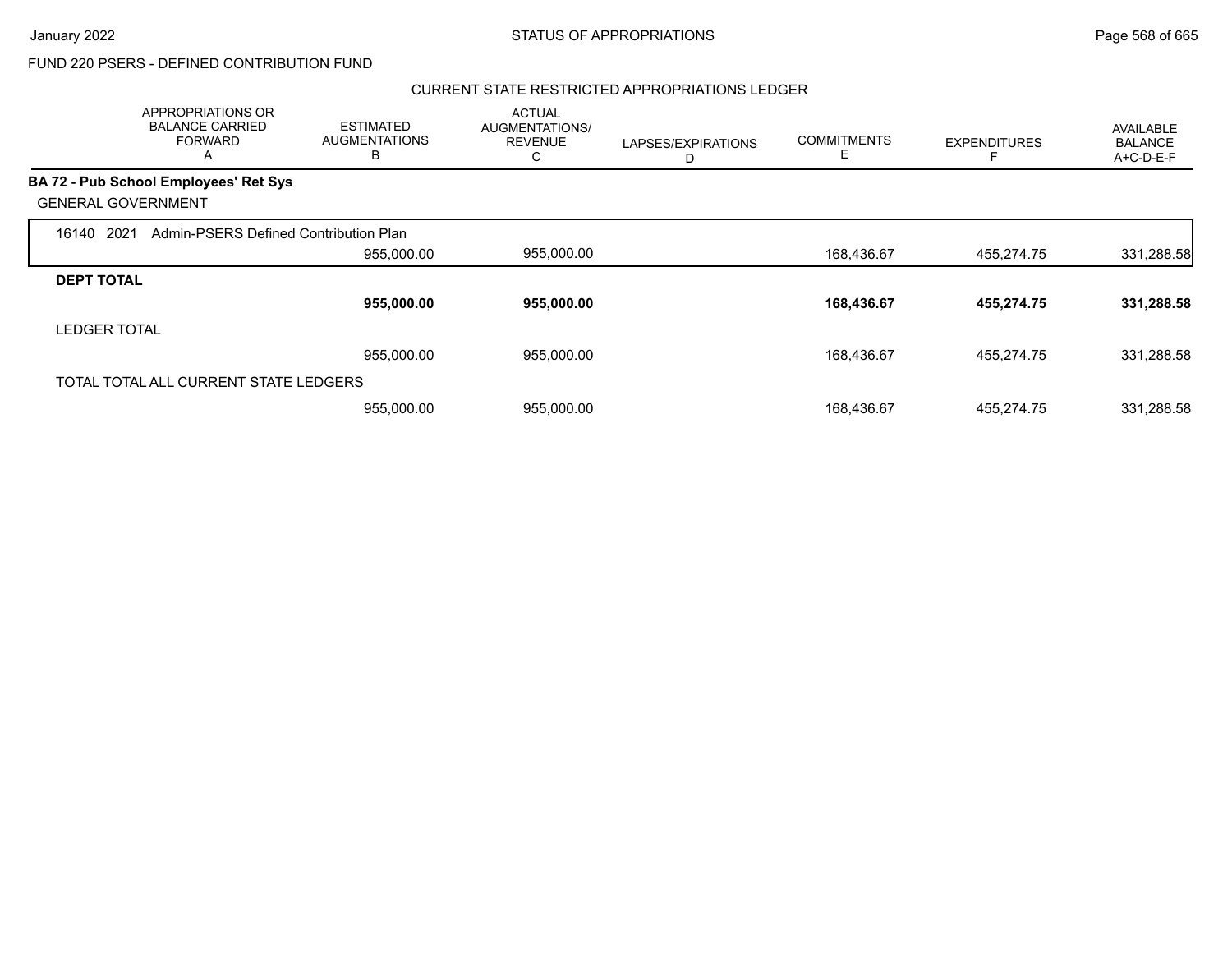### PRIOR STATE RESTRICTED APPROPRIATIONS LEDGER

|                           | APPROPRIATIONS OR<br><b>BALANCE CARRIED</b><br><b>FORWARD</b><br>A | <b>ESTIMATED</b><br><b>AUGMENTATIONS</b><br>В | <b>ACTUAL</b><br>AUGMENTATIONS/<br><b>REVENUE</b><br>С | LAPSES/EXPIRATIONS<br>D | <b>COMMITMENTS</b><br>Е | <b>EXPENDITURES</b> | AVAILABLE<br><b>BALANCE</b><br>A+C-D-E-F |
|---------------------------|--------------------------------------------------------------------|-----------------------------------------------|--------------------------------------------------------|-------------------------|-------------------------|---------------------|------------------------------------------|
|                           | BA 72 - Pub School Employees' Ret Sys                              |                                               |                                                        |                         |                         |                     |                                          |
| <b>GENERAL GOVERNMENT</b> |                                                                    |                                               |                                                        |                         |                         |                     |                                          |
| 2018<br>16140             | Admin-PSERS Defined Contribution Plan<br>230,802.65                |                                               |                                                        |                         |                         |                     | 230,802.65                               |
| 2019<br>16140             | Admin-PSERS Defined Contribution Plan<br>1,414,895.75              |                                               |                                                        |                         |                         |                     | 1,414,895.75                             |
| 2020<br>16140             | Admin-PSERS Defined Contribution Plan<br>506,531.18                |                                               |                                                        |                         |                         | 42,502.36           | 464,028.82                               |
| <b>DEPT TOTAL</b>         |                                                                    |                                               |                                                        |                         |                         |                     |                                          |
|                           | 2,152,229.58                                                       |                                               |                                                        |                         |                         | 42,502.36           | 2,109,727.22                             |
| <b>LEDGER TOTAL</b>       |                                                                    |                                               |                                                        |                         |                         |                     |                                          |
|                           | 2,152,229.58                                                       |                                               |                                                        |                         |                         | 42,502.36           | 2,109,727.22                             |
|                           | TOTAL TOTAL ALL PRIOR STATE LEDGERS                                |                                               |                                                        |                         |                         |                     |                                          |
|                           | 2,152,229.58                                                       |                                               |                                                        |                         |                         | 42,502.36           | 2,109,727.22                             |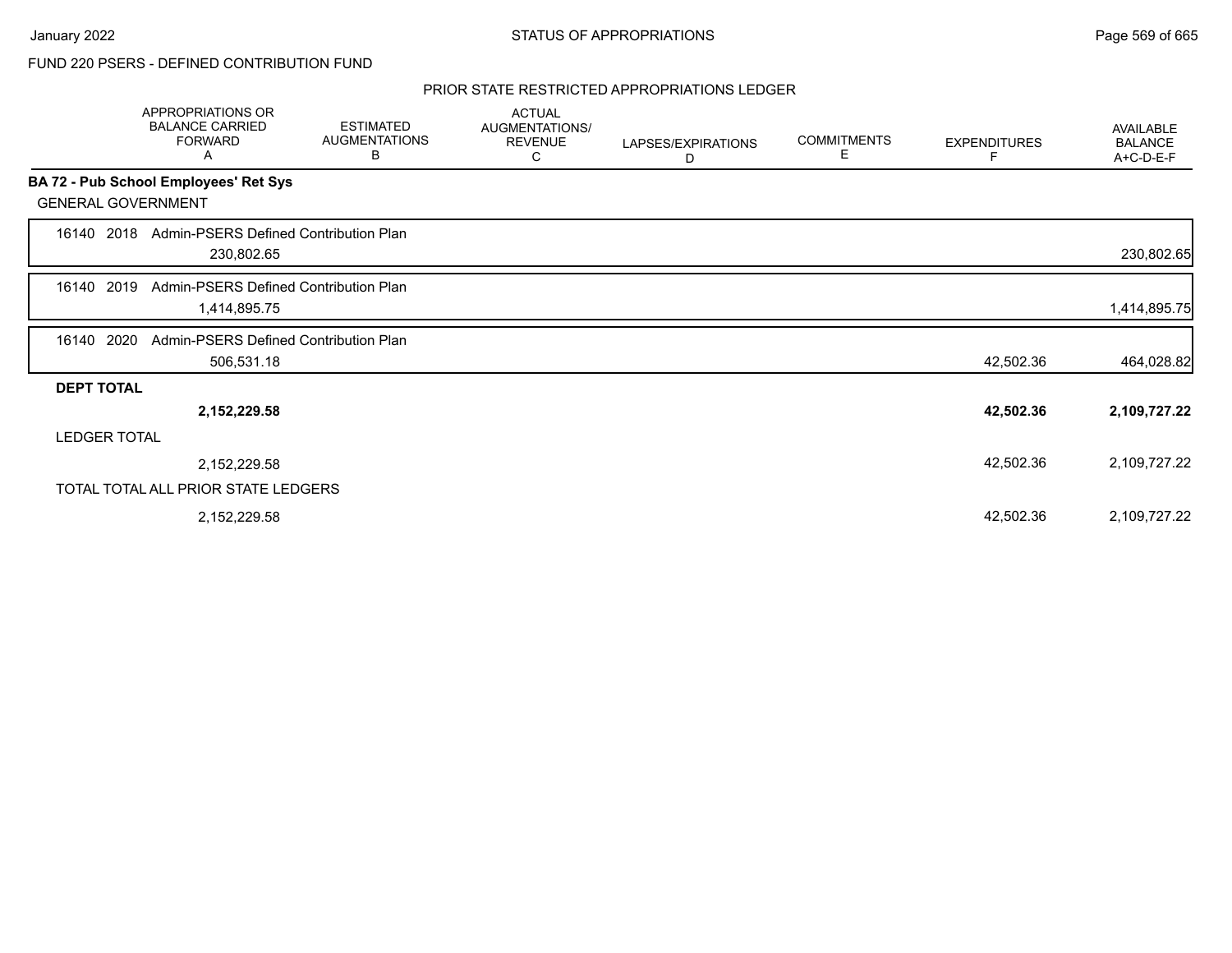### RESTRICTED REVENUE LEDGER

|                           | APPROPRIATIONS OR<br><b>BALANCE CARRIED</b><br><b>FORWARD</b><br>A | <b>ESTIMATED</b><br><b>AUGMENTATIONS</b><br>в | <b>ACTUAL</b><br><b>AUGMENTATIONS/</b><br><b>REVENUE</b><br>С | LAPSES/EXPIRATIONS<br>D | <b>COMMITMENTS</b> | <b>EXPENDITURES</b> | AVAILABLE<br>BALANCE<br>A+C-D-E-F |
|---------------------------|--------------------------------------------------------------------|-----------------------------------------------|---------------------------------------------------------------|-------------------------|--------------------|---------------------|-----------------------------------|
|                           | BA 72 - Pub School Employees' Ret Sys                              |                                               |                                                               |                         |                    |                     |                                   |
| <b>GENERAL GOVERNMENT</b> |                                                                    |                                               |                                                               |                         |                    |                     |                                   |
| 60434 2021                | Defined Contribution Plan                                          |                                               |                                                               |                         |                    |                     |                                   |
|                           | 3,424,804.77                                                       |                                               | $-955,000.00$                                                 |                         | 640,000.00         |                     | 1,829,804.77                      |
| <b>DEPT TOTAL</b>         |                                                                    |                                               |                                                               |                         |                    |                     |                                   |
|                           | 3,424,804.77                                                       |                                               | $-955,000.00$                                                 |                         | 640,000.00         |                     | 1,829,804.77                      |
| <b>LEDGER TOTAL</b>       |                                                                    |                                               |                                                               |                         |                    |                     |                                   |
|                           | 3,424,804.77                                                       |                                               | $-955.000.00$                                                 |                         | 640.000.00         |                     | 1,829,804.77                      |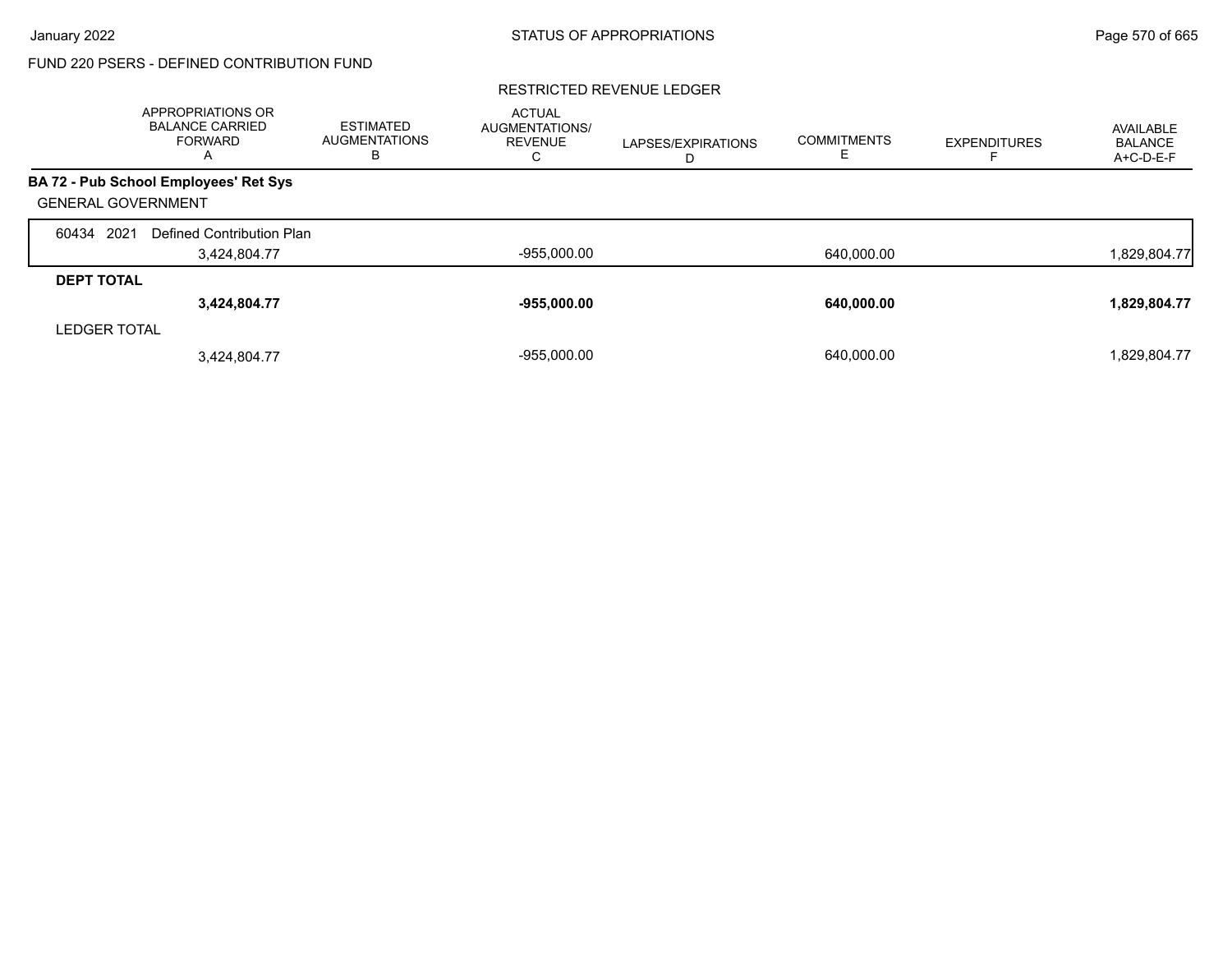### FUND 221 VIDEO GAMING FUND

### CURRENT STATE RESTRICTED APPROPRIATIONS LEDGER

|                           | APPROPRIATIONS OR<br><b>BALANCE CARRIED</b><br><b>FORWARD</b><br>A | <b>ESTIMATED</b><br><b>AUGMENTATIONS</b><br>В | <b>ACTUAL</b><br>AUGMENTATIONS/<br><b>REVENUE</b><br>C | LAPSES/EXPIRATIONS<br>D | <b>COMMITMENTS</b><br>Е | <b>EXPENDITURES</b> | <b>AVAILABLE</b><br><b>BALANCE</b><br>A+C-D-E-F |
|---------------------------|--------------------------------------------------------------------|-----------------------------------------------|--------------------------------------------------------|-------------------------|-------------------------|---------------------|-------------------------------------------------|
| <b>BA 18 - Revenue</b>    |                                                                    |                                               |                                                        |                         |                         |                     |                                                 |
| <b>GENERAL GOVERNMENT</b> |                                                                    |                                               |                                                        |                         |                         |                     |                                                 |
| 2021<br>14900             | Video Gaming Operations                                            |                                               |                                                        |                         |                         |                     |                                                 |
|                           |                                                                    | 683,000.00                                    | 525,251.28                                             |                         | 36,014.50               | 79,549.66           | 409,687.12                                      |
| <b>DEPT TOTAL</b>         |                                                                    |                                               |                                                        |                         |                         |                     |                                                 |
|                           |                                                                    | 683,000.00                                    | 525,251.28                                             |                         | 36,014.50               | 79,549.66           | 409,687.12                                      |
| <b>GENERAL GOVERNMENT</b> | BA 65 - PA Gaming Control Board                                    |                                               |                                                        |                         |                         |                     |                                                 |
| 14901<br>2021             | Video Gaming Administration                                        |                                               |                                                        |                         |                         |                     |                                                 |
|                           |                                                                    | 475,000.00                                    | 437,998.14                                             |                         |                         | 41,856.56           | 396,141.58                                      |
| <b>DEPT TOTAL</b>         |                                                                    |                                               |                                                        |                         |                         |                     |                                                 |
|                           |                                                                    | 475,000.00                                    | 437,998.14                                             |                         |                         | 41,856.56           | 396,141.58                                      |
| <b>LEDGER TOTAL</b>       |                                                                    |                                               |                                                        |                         |                         |                     |                                                 |
|                           |                                                                    | 1,158,000.00                                  | 963,249.42                                             |                         | 36,014.50               | 121,406.22          | 805,828.70                                      |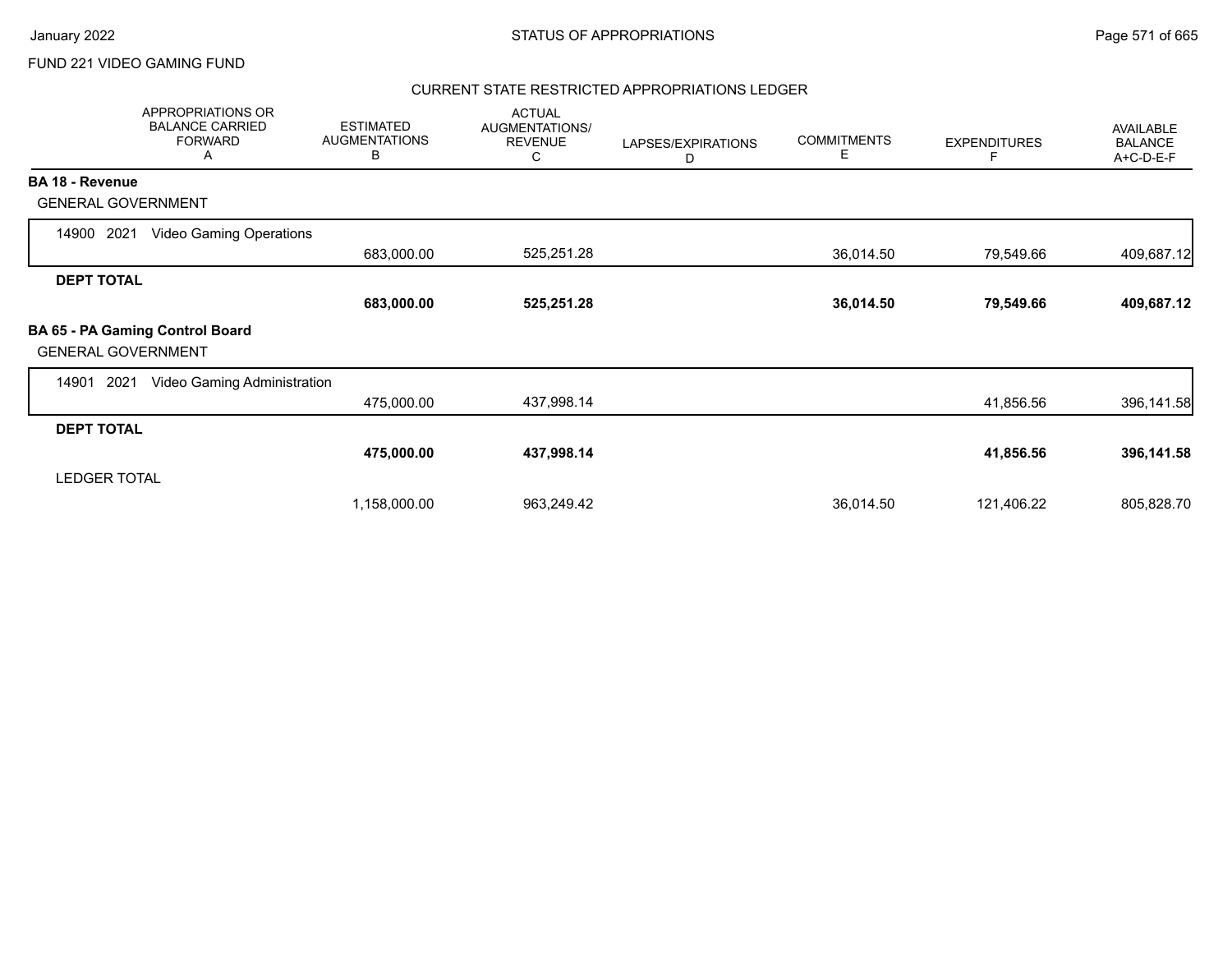Г

FUND 221 VIDEO GAMING FUND

### CURRENT STATE EXECUTIVE AUTHORIZATIONS - RESTRICTED LEDGER

|                     | APPROPRIATIONS OR<br><b>BALANCE CARRIED</b><br><b>FORWARD</b><br>Α | <b>ESTIMATED</b><br><b>AUGMENTATIONS</b><br>B | <b>ACTUAL</b><br>AUGMENTATIONS/<br><b>REVENUE</b><br>С | LAPSES/EXPIRATIONS<br>D | <b>COMMITMENTS</b><br>E | <b>EXPENDITURES</b> | <b>AVAILABLE</b><br><b>BALANCE</b><br>A+C-D-E-F |
|---------------------|--------------------------------------------------------------------|-----------------------------------------------|--------------------------------------------------------|-------------------------|-------------------------|---------------------|-------------------------------------------------|
|                     | <b>BA 65 - PA Gaming Control Board</b>                             |                                               |                                                        |                         |                         |                     |                                                 |
|                     | <b>GENERAL GOVERNMENT</b>                                          |                                               |                                                        |                         |                         |                     |                                                 |
| 26462 2021          | VGT Testing and Certification                                      |                                               |                                                        |                         |                         |                     |                                                 |
|                     |                                                                    | 50,000.00                                     |                                                        |                         |                         |                     |                                                 |
| <b>DEPT TOTAL</b>   |                                                                    |                                               |                                                        |                         |                         |                     |                                                 |
|                     |                                                                    | 50,000.00                                     |                                                        |                         |                         |                     |                                                 |
| <b>LEDGER TOTAL</b> |                                                                    |                                               |                                                        |                         |                         |                     |                                                 |
|                     |                                                                    | 50,000.00                                     |                                                        |                         |                         |                     |                                                 |
|                     | TOTAL TOTAL ALL CURRENT STATE LEDGERS                              |                                               |                                                        |                         |                         |                     |                                                 |
|                     |                                                                    | 1,208,000.00                                  | 963,249.42                                             |                         | 36,014.50               | 121,406.22          | 805,828.70                                      |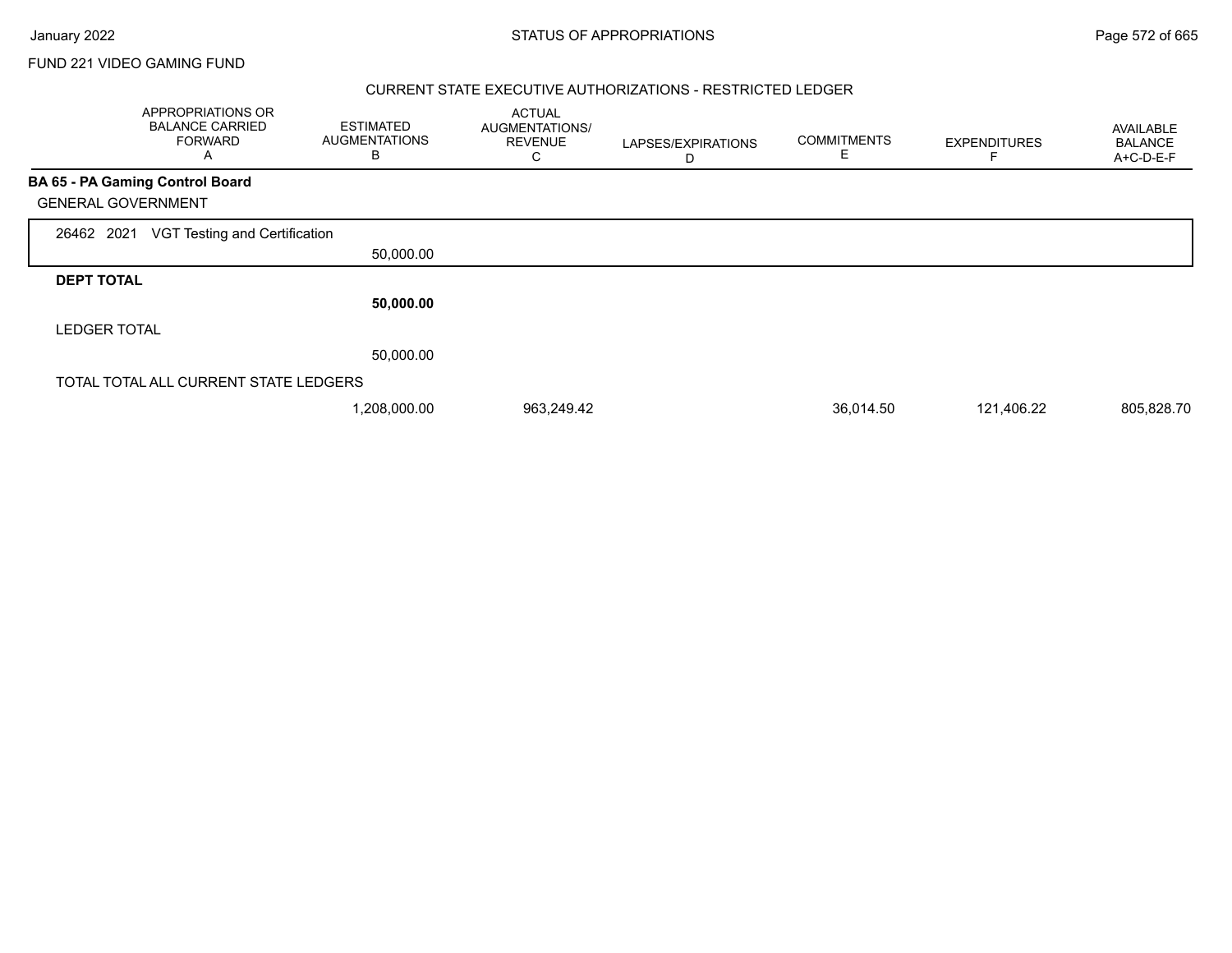### FUND 221 VIDEO GAMING FUND

### PRIOR STATE RESTRICTED APPROPRIATIONS LEDGER

|                           | APPROPRIATIONS OR<br><b>BALANCE CARRIED</b><br><b>FORWARD</b><br>Α | <b>ESTIMATED</b><br><b>AUGMENTATIONS</b><br>В | <b>ACTUAL</b><br>AUGMENTATIONS/<br><b>REVENUE</b><br>С | LAPSES/EXPIRATIONS<br>D | <b>COMMITMENTS</b><br>Е | <b>EXPENDITURES</b><br>F | AVAILABLE<br><b>BALANCE</b><br>A+C-D-E-F |
|---------------------------|--------------------------------------------------------------------|-----------------------------------------------|--------------------------------------------------------|-------------------------|-------------------------|--------------------------|------------------------------------------|
| BA 18 - Revenue           |                                                                    |                                               |                                                        |                         |                         |                          |                                          |
| <b>GENERAL GOVERNMENT</b> |                                                                    |                                               |                                                        |                         |                         |                          |                                          |
| 14900 2020                | <b>Video Gaming Operations</b><br>150,790.60                       |                                               | $-145,073.39$                                          |                         |                         | 5,717.21                 |                                          |
| <b>DEPT TOTAL</b>         |                                                                    |                                               |                                                        |                         |                         |                          |                                          |
|                           | 150,790.60                                                         |                                               | $-145,073.39$                                          |                         |                         | 5,717.21                 |                                          |
| <b>GENERAL GOVERNMENT</b> | BA 65 - PA Gaming Control Board                                    |                                               |                                                        |                         |                         |                          |                                          |
|                           | 14901 2019 Video Gaming Administration<br>30.00                    |                                               |                                                        |                         |                         |                          | 30.00                                    |
| 14901<br>2020             | Video Gaming Administration<br>428,745.83                          |                                               | -472,159.96                                            |                         |                         | 21,749.33                | $-65,163.46$                             |
| <b>DEPT TOTAL</b>         |                                                                    |                                               |                                                        |                         |                         |                          |                                          |
|                           | 428,775.83                                                         |                                               | -472,159.96                                            |                         |                         | 21,749.33                | $-65, 133.46$                            |
| <b>LEDGER TOTAL</b>       |                                                                    |                                               |                                                        |                         |                         |                          |                                          |
|                           | 579,566.43                                                         |                                               | $-617,233.35$                                          |                         |                         | 27,466.54                | $-65, 133.46$                            |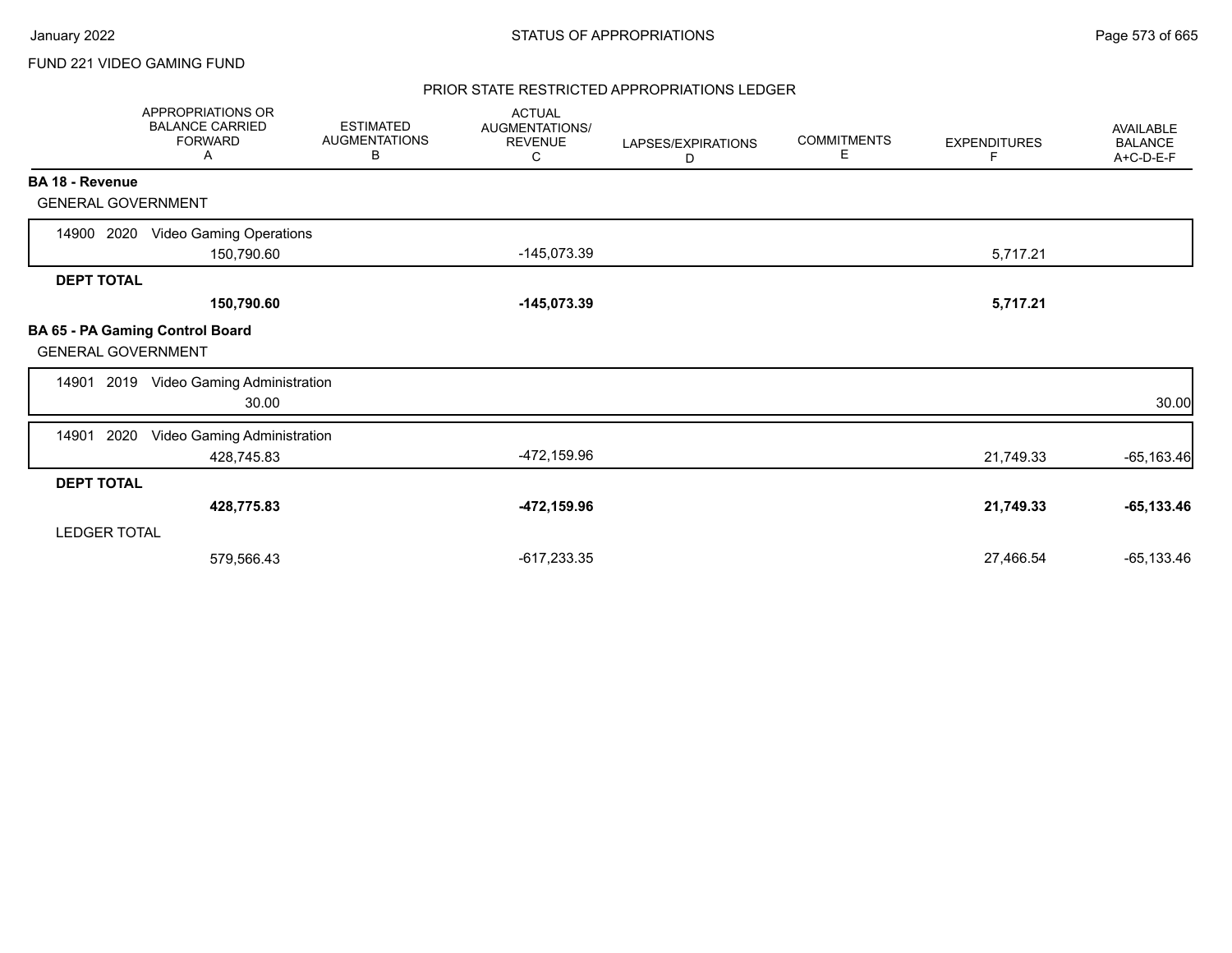$\Gamma$ 

### FUND 221 VIDEO GAMING FUND

### PRIOR STATE EXECUTIVE AUTHORIZATIONS - RESTRICTED LEDGER

|                           | APPROPRIATIONS OR<br><b>BALANCE CARRIED</b><br><b>FORWARD</b><br>A | <b>ESTIMATED</b><br><b>AUGMENTATIONS</b><br>в | <b>ACTUAL</b><br><b>AUGMENTATIONS/</b><br><b>REVENUE</b><br>С | LAPSES/EXPIRATIONS<br>D | <b>COMMITMENTS</b><br>Е | <b>EXPENDITURES</b> | AVAILABLE<br><b>BALANCE</b><br>A+C-D-E-F |
|---------------------------|--------------------------------------------------------------------|-----------------------------------------------|---------------------------------------------------------------|-------------------------|-------------------------|---------------------|------------------------------------------|
|                           | BA 65 - PA Gaming Control Board                                    |                                               |                                                               |                         |                         |                     |                                          |
| <b>GENERAL GOVERNMENT</b> |                                                                    |                                               |                                                               |                         |                         |                     |                                          |
| 26462 2019                | VGT Testing and Certification                                      |                                               |                                                               |                         |                         |                     |                                          |
|                           | 11,000.00                                                          |                                               |                                                               |                         |                         |                     | 11,000.00                                |
| <b>DEPT TOTAL</b>         |                                                                    |                                               |                                                               |                         |                         |                     |                                          |
|                           | 11,000.00                                                          |                                               |                                                               |                         |                         |                     | 11,000.00                                |
| <b>LEDGER TOTAL</b>       |                                                                    |                                               |                                                               |                         |                         |                     |                                          |
|                           | 11,000.00                                                          |                                               |                                                               |                         |                         |                     | 11,000.00                                |
|                           | TOTAL TOTAL ALL PRIOR STATE LEDGERS                                |                                               |                                                               |                         |                         |                     |                                          |
|                           | 590,566.43                                                         |                                               | $-617,233.35$                                                 |                         |                         | 27,466.54           | $-54,133.46$                             |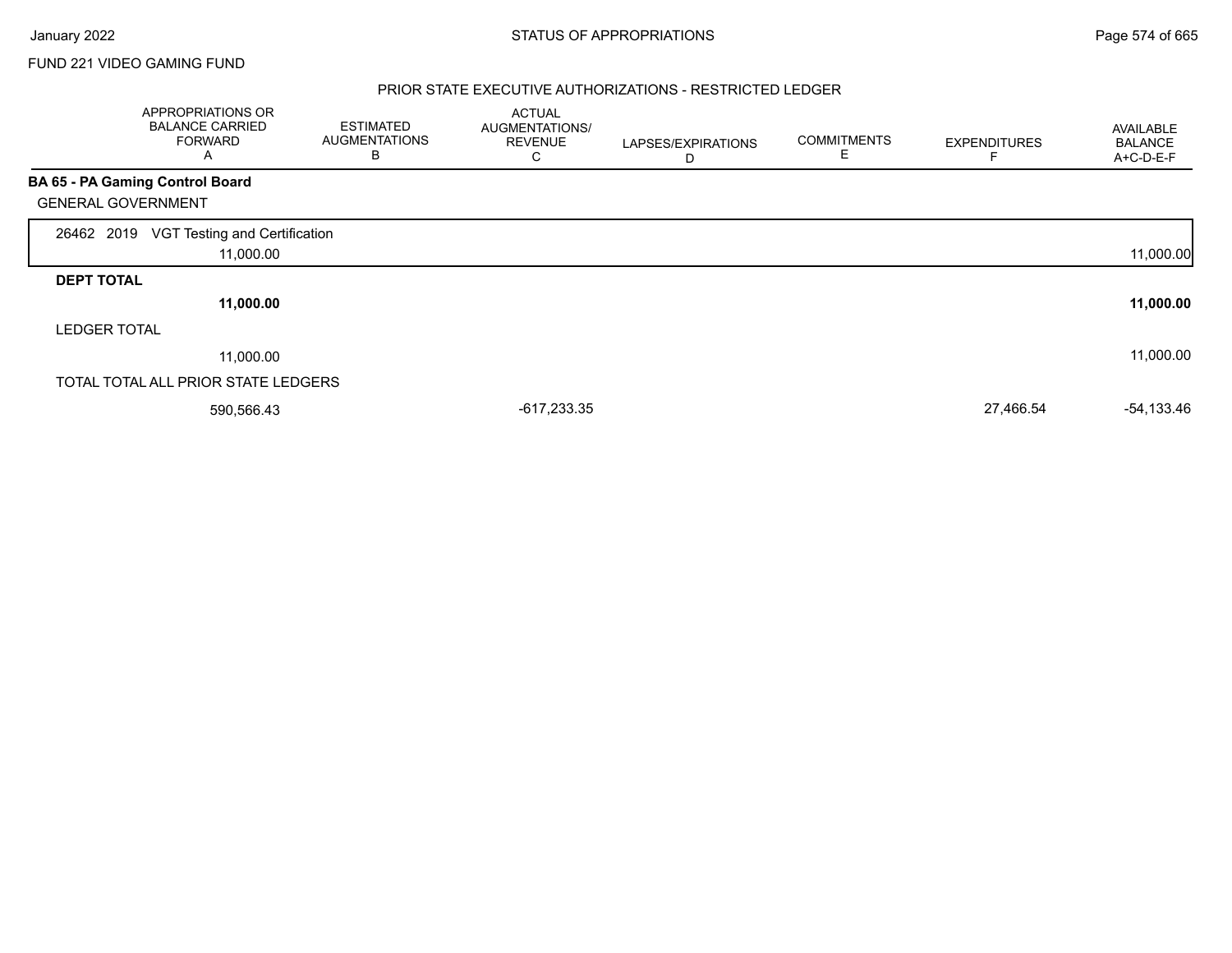### FUND 221 VIDEO GAMING FUND

### RESTRICTED RECEIPTS LEDGER

|                     | <b>APPROPRIATIONS OR</b><br><b>BALANCE CARRIED</b><br><b>FORWARD</b><br>Α | <b>ESTIMATED</b><br><b>AUGMENTATIONS</b><br>В | <b>ACTUAL</b><br>AUGMENTATIONS/<br><b>REVENUE</b><br>С | LAPSES/EXPIRATIONS<br>D | <b>COMMITMENTS</b><br>Е | <b>EXPENDITURES</b><br>F. | <b>AVAILABLE</b><br><b>BALANCE</b><br>A+C-D-E-F |
|---------------------|---------------------------------------------------------------------------|-----------------------------------------------|--------------------------------------------------------|-------------------------|-------------------------|---------------------------|-------------------------------------------------|
| BA 18 - Revenue     |                                                                           |                                               |                                                        |                         |                         |                           |                                                 |
|                     | <b>GENERAL GOVERNMENT</b>                                                 |                                               |                                                        |                         |                         |                           |                                                 |
| 40249               | 2021<br>VGLDA-Commonwealth Gaming LLC                                     |                                               | 138,841.93                                             |                         |                         | 131,498.76                | 7,343.17                                        |
| 40250               | 2021<br>VGLDA-Marquee by Penn LLC                                         |                                               | 691,445.52                                             |                         |                         | 654,657.56                | 36,787.96                                       |
| 40255               | VGLDA-Second State Gaming LLC<br>2021                                     |                                               | 66,942.74                                              |                         |                         | 66,942.74                 |                                                 |
| 40260               | 2021<br>VGLDA-J&J Ventures Gaming of PA LLC                               |                                               | 19,877.98                                              |                         |                         | 14,228.65                 | 5,649.33                                        |
| 40267               | 2021                                                                      | VideoGamngLicensDepost-JangoEntertainmnt      | 102,851.32                                             |                         |                         | 95,921.71                 | 6,929.61                                        |
| <b>DEPT TOTAL</b>   |                                                                           |                                               |                                                        |                         |                         |                           |                                                 |
| <b>LEDGER TOTAL</b> |                                                                           |                                               | 1,019,959.49                                           |                         |                         | 963,249.42                | 56,710.07                                       |
|                     |                                                                           |                                               | 1,019,959.49                                           |                         |                         | 963,249.42                | 56,710.07                                       |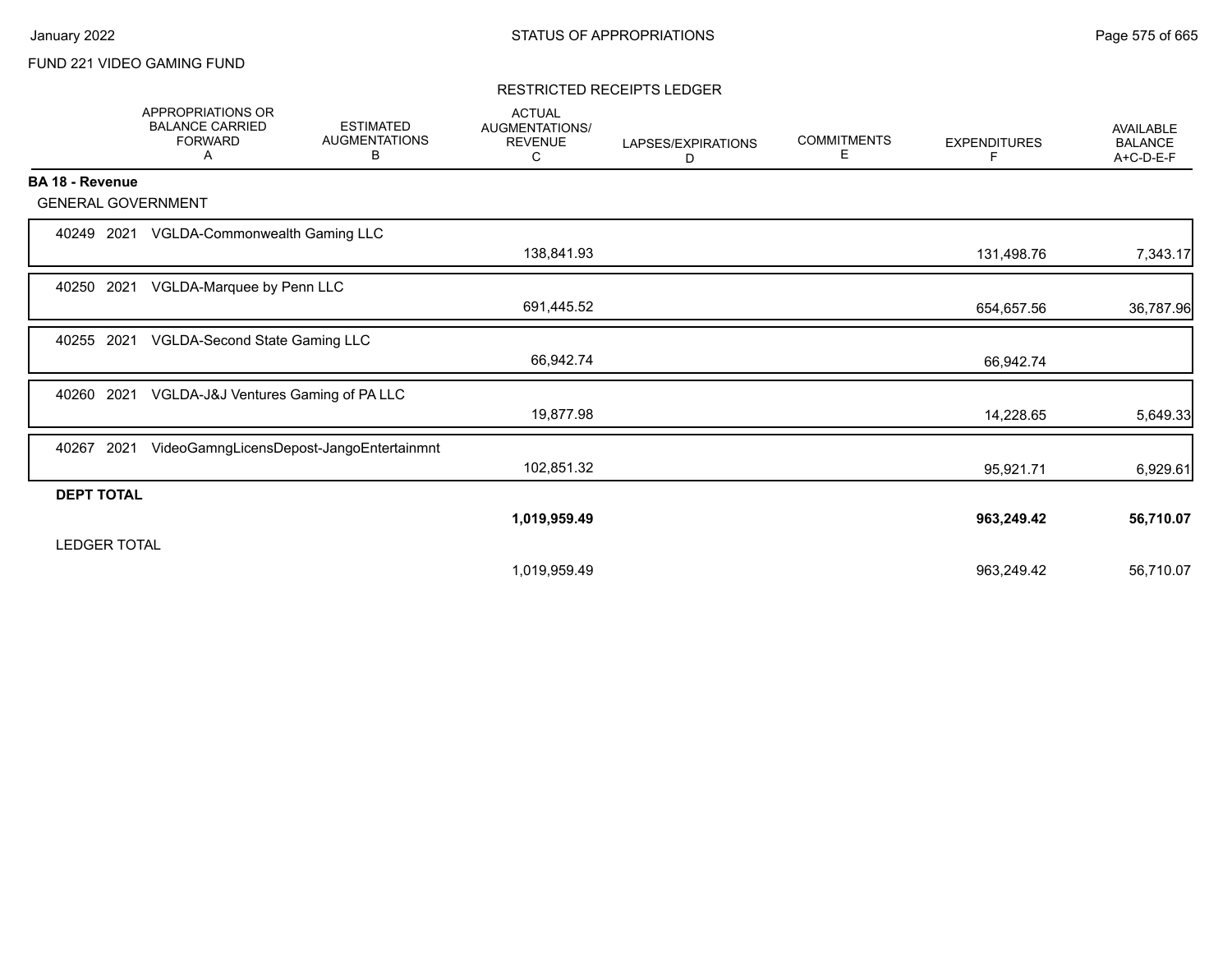### FUND 221 VIDEO GAMING FUND

### RESTRICTED REVENUE LEDGER

|                                                       | APPROPRIATIONS OR<br><b>BALANCE CARRIED</b><br><b>FORWARD</b><br>A | <b>ESTIMATED</b><br><b>AUGMENTATIONS</b><br>В | <b>ACTUAL</b><br>AUGMENTATIONS/<br><b>REVENUE</b><br>C | LAPSES/EXPIRATIONS<br>D | <b>COMMITMENTS</b><br>Е | <b>EXPENDITURES</b><br>F. | <b>AVAILABLE</b><br><b>BALANCE</b><br>A+C-D-E-F |
|-------------------------------------------------------|--------------------------------------------------------------------|-----------------------------------------------|--------------------------------------------------------|-------------------------|-------------------------|---------------------------|-------------------------------------------------|
|                                                       | <b>BA 24 - Community &amp; Economic Develop</b>                    |                                               |                                                        |                         |                         |                           |                                                 |
| <b>GRANTS AND SUBSIDIES</b>                           |                                                                    |                                               |                                                        |                         |                         |                           |                                                 |
| 60460 2021                                            | Local Share Assessment Video Gaming                                |                                               |                                                        |                         |                         |                           |                                                 |
|                                                       | 2,737,625.06                                                       |                                               | 3, 145, 323. 14                                        |                         |                         |                           | 5,882,948.20                                    |
| <b>DEPT TOTAL</b>                                     |                                                                    |                                               |                                                        |                         |                         |                           |                                                 |
|                                                       | 2,737,625.06                                                       |                                               | 3, 145, 323. 14                                        |                         |                         |                           | 5,882,948.20                                    |
| <b>BA 18 - Revenue</b><br><b>GRANTS AND SUBSIDIES</b> |                                                                    |                                               |                                                        |                         |                         |                           |                                                 |
| 60459 2021                                            | Local Share Assessment Video Gaming                                |                                               |                                                        |                         |                         |                           |                                                 |
|                                                       | 910,912.59                                                         |                                               | -753,384.61                                            |                         |                         |                           | 157,527.98                                      |
| <b>DEPT TOTAL</b>                                     |                                                                    |                                               |                                                        |                         |                         |                           |                                                 |
|                                                       | 910,912.59                                                         |                                               | $-753,384.61$                                          |                         |                         |                           | 157,527.98                                      |
| <b>GENERAL GOVERNMENT</b>                             | <b>BA 65 - PA Gaming Control Board</b>                             |                                               |                                                        |                         |                         |                           |                                                 |
|                                                       | 60468 2021 VGT Testing and Certification Fees                      |                                               |                                                        |                         |                         |                           |                                                 |
|                                                       | 100.00                                                             |                                               | 3,160.00                                               |                         |                         |                           | 3,260.00                                        |
| <b>DEPT TOTAL</b>                                     |                                                                    |                                               |                                                        |                         |                         |                           |                                                 |
|                                                       | 100.00                                                             |                                               | 3,160.00                                               |                         |                         |                           | 3,260.00                                        |
| <b>LEDGER TOTAL</b>                                   |                                                                    |                                               |                                                        |                         |                         |                           |                                                 |
|                                                       | 3,648,637.65                                                       |                                               | 2,395,098.53                                           |                         |                         |                           | 6,043,736.18                                    |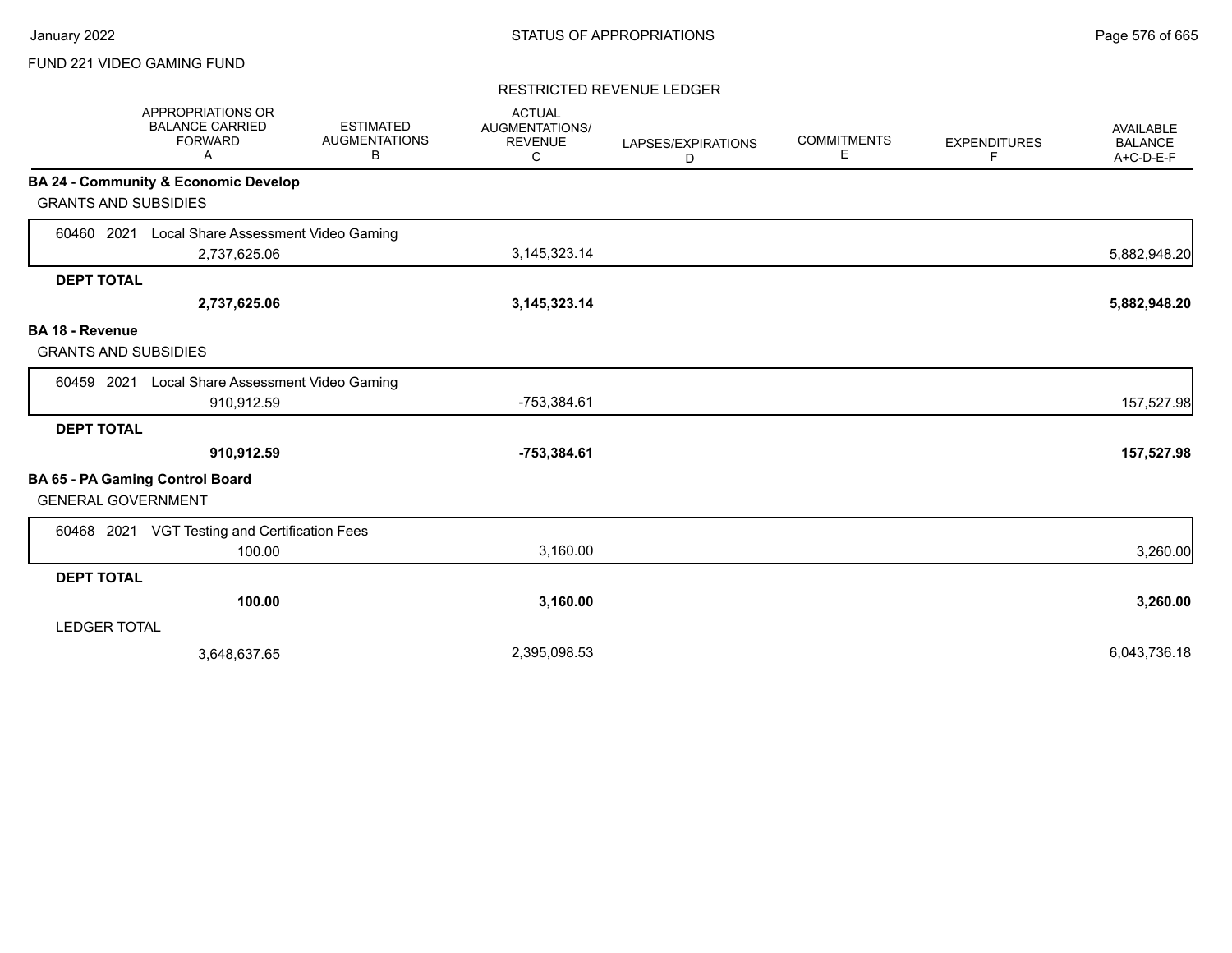### CURRENT STATE RESTRICTED APPROPRIATIONS LEDGER

|                           | APPROPRIATIONS OR<br><b>BALANCE CARRIED</b><br><b>FORWARD</b><br>A | <b>ESTIMATED</b><br><b>AUGMENTATIONS</b><br>В | <b>ACTUAL</b><br>AUGMENTATIONS/<br><b>REVENUE</b><br>C | LAPSES/EXPIRATIONS<br>D | <b>COMMITMENTS</b><br>Е | <b>EXPENDITURES</b> | AVAILABLE<br><b>BALANCE</b><br>A+C-D-E-F |
|---------------------------|--------------------------------------------------------------------|-----------------------------------------------|--------------------------------------------------------|-------------------------|-------------------------|---------------------|------------------------------------------|
| <b>BA 18 - Revenue</b>    |                                                                    |                                               |                                                        |                         |                         |                     |                                          |
| <b>GENERAL GOVERNMENT</b> |                                                                    |                                               |                                                        |                         |                         |                     |                                          |
| 2021<br>14890             | <b>Fantasy Contest Operations</b>                                  |                                               |                                                        |                         |                         |                     |                                          |
|                           |                                                                    | 418,000.00                                    | 280,462.56                                             |                         |                         | 9,110.98            | 271,351.58                               |
| <b>DEPT TOTAL</b>         |                                                                    |                                               |                                                        |                         |                         |                     |                                          |
|                           |                                                                    | 418,000.00                                    | 280,462.56                                             |                         |                         | 9,110.98            | 271,351.58                               |
| <b>GENERAL GOVERNMENT</b> | BA 65 - PA Gaming Control Board                                    |                                               |                                                        |                         |                         |                     |                                          |
| 2021<br>14892             | <b>Fantasy Contest Administration</b>                              |                                               |                                                        |                         |                         |                     |                                          |
|                           |                                                                    | 100,000.00                                    | 100,000.00                                             |                         |                         | 14,141.72           | 85,858.28                                |
| <b>DEPT TOTAL</b>         |                                                                    |                                               |                                                        |                         |                         |                     |                                          |
|                           |                                                                    | 100,000.00                                    | 100,000.00                                             |                         |                         | 14,141.72           | 85,858.28                                |
| <b>LEDGER TOTAL</b>       |                                                                    |                                               |                                                        |                         |                         |                     |                                          |
|                           |                                                                    | 518,000.00                                    | 380,462.56                                             |                         |                         | 23,252.70           | 357,209.86                               |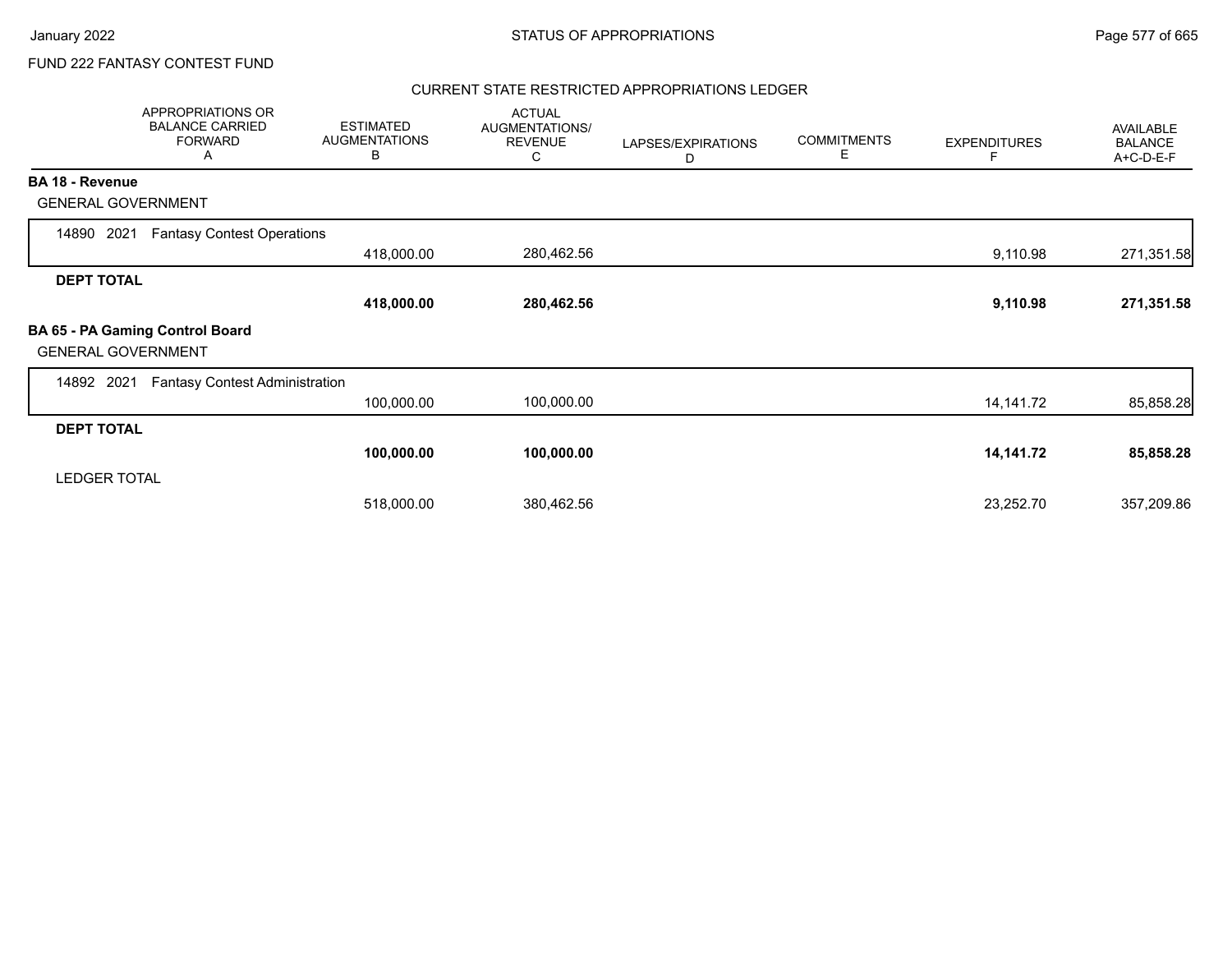#### CURRENT STATE EXECUTIVE AUTHORIZATIONS - RESTRICTED LEDGER

|                           | APPROPRIATIONS OR<br><b>BALANCE CARRIED</b><br><b>FORWARD</b><br>Α | <b>ESTIMATED</b><br><b>AUGMENTATIONS</b><br>B | <b>ACTUAL</b><br><b>AUGMENTATIONS/</b><br><b>REVENUE</b><br>С | LAPSES/EXPIRATIONS<br>D | <b>COMMITMENTS</b> | <b>EXPENDITURES</b> | AVAILABLE<br><b>BALANCE</b><br>A+C-D-E-F |
|---------------------------|--------------------------------------------------------------------|-----------------------------------------------|---------------------------------------------------------------|-------------------------|--------------------|---------------------|------------------------------------------|
|                           | <b>BA 65 - PA Gaming Control Board</b>                             |                                               |                                                               |                         |                    |                     |                                          |
| <b>GENERAL GOVERNMENT</b> |                                                                    |                                               |                                                               |                         |                    |                     |                                          |
| 2021<br>26461             | FC Administration-Application/Licensure                            |                                               |                                                               |                         |                    |                     |                                          |
|                           |                                                                    | 20,000.00                                     |                                                               |                         |                    |                     |                                          |
| <b>DEPT TOTAL</b>         |                                                                    |                                               |                                                               |                         |                    |                     |                                          |
|                           |                                                                    | 20,000.00                                     |                                                               |                         |                    |                     |                                          |
| <b>LEDGER TOTAL</b>       |                                                                    |                                               |                                                               |                         |                    |                     |                                          |
|                           |                                                                    | 20,000.00                                     |                                                               |                         |                    |                     |                                          |
|                           | TOTAL TOTAL ALL CURRENT STATE LEDGERS                              |                                               |                                                               |                         |                    |                     |                                          |
|                           |                                                                    | 538,000.00                                    | 380,462.56                                                    |                         |                    | 23,252.70           | 357,209.86                               |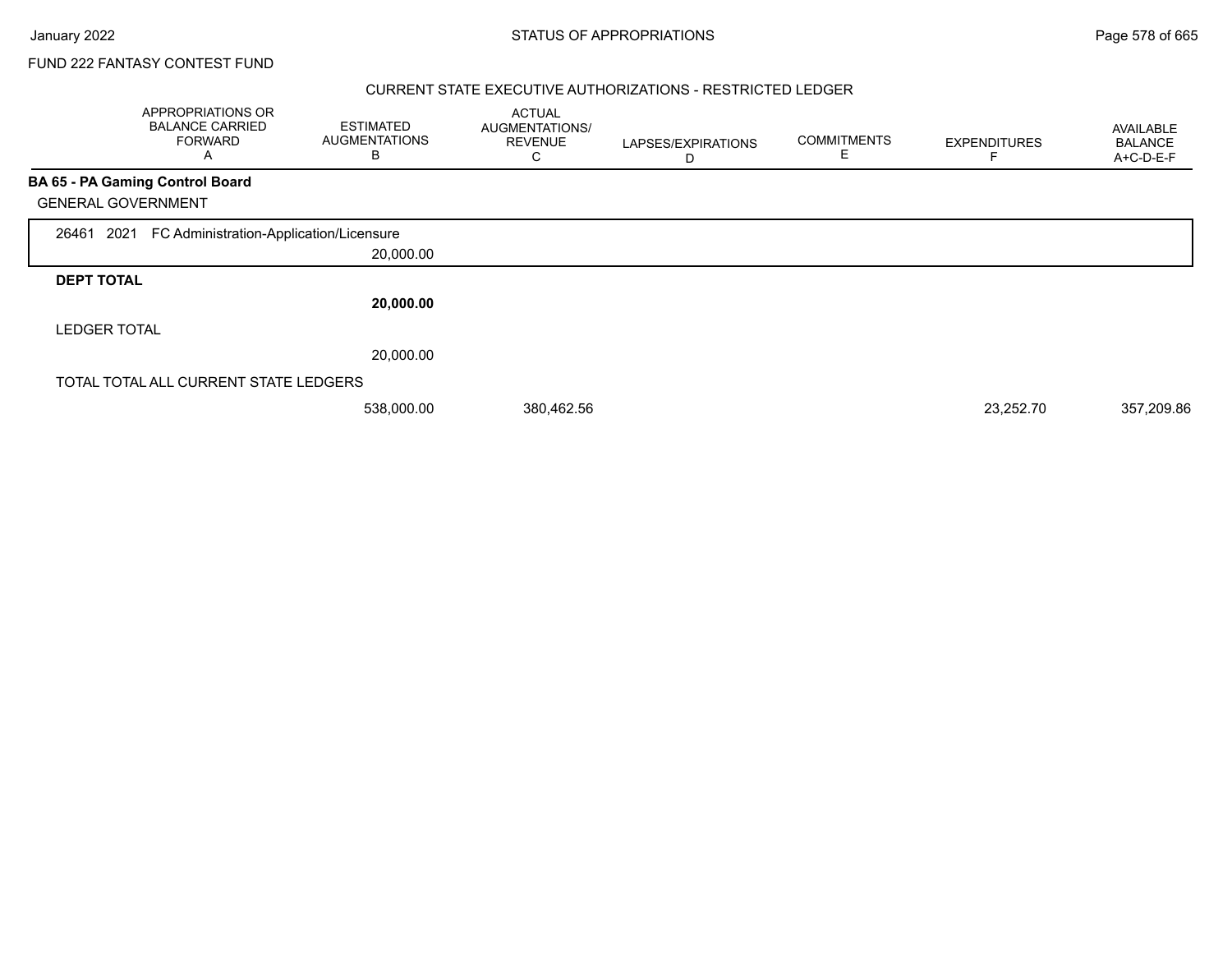### PRIOR STATE RESTRICTED APPROPRIATIONS LEDGER

|                           | APPROPRIATIONS OR<br><b>BALANCE CARRIED</b><br><b>FORWARD</b><br>Α | <b>ESTIMATED</b><br><b>AUGMENTATIONS</b><br>В | <b>ACTUAL</b><br>AUGMENTATIONS/<br><b>REVENUE</b><br>C | LAPSES/EXPIRATIONS<br>D | <b>COMMITMENTS</b><br>Е | <b>EXPENDITURES</b><br>F | <b>AVAILABLE</b><br><b>BALANCE</b><br>A+C-D-E-F |
|---------------------------|--------------------------------------------------------------------|-----------------------------------------------|--------------------------------------------------------|-------------------------|-------------------------|--------------------------|-------------------------------------------------|
| <b>BA 18 - Revenue</b>    |                                                                    |                                               |                                                        |                         |                         |                          |                                                 |
| <b>GENERAL GOVERNMENT</b> |                                                                    |                                               |                                                        |                         |                         |                          |                                                 |
| 14890 2020                | <b>Fantasy Contest Operations</b>                                  |                                               |                                                        |                         |                         |                          |                                                 |
|                           | 354,139.98                                                         |                                               | $-353,697.15$                                          |                         |                         | 442.83                   |                                                 |
| <b>DEPT TOTAL</b>         |                                                                    |                                               |                                                        |                         |                         |                          |                                                 |
|                           | 354,139.98                                                         |                                               | $-353,697.15$                                          |                         |                         | 442.83                   |                                                 |
| <b>GENERAL GOVERNMENT</b> | BA 65 - PA Gaming Control Board                                    |                                               |                                                        |                         |                         |                          |                                                 |
|                           | 14892 2018 Fantasy Contest Administration<br>61,789.97             |                                               |                                                        |                         |                         |                          | 61,789.97                                       |
| 14892 2019                | <b>Fantasy Contest Administration</b><br>157,759.55                |                                               |                                                        |                         |                         |                          | 157,759.55                                      |
| 14892 2020                | <b>Fantasy Contest Administration</b><br>42,923.93                 |                                               |                                                        |                         |                         | 2,210.02                 | 40,713.91                                       |
| <b>DEPT TOTAL</b>         |                                                                    |                                               |                                                        |                         |                         |                          |                                                 |
|                           | 262,473.45                                                         |                                               |                                                        |                         |                         | 2,210.02                 | 260,263.43                                      |
| <b>LEDGER TOTAL</b>       |                                                                    |                                               |                                                        |                         |                         |                          |                                                 |
|                           | 616,613.43                                                         |                                               | $-353,697.15$                                          |                         |                         | 2,652.85                 | 260,263.43                                      |
|                           | TOTAL TOTAL ALL PRIOR STATE LEDGERS                                |                                               |                                                        |                         |                         |                          |                                                 |
|                           | 616,613.43                                                         |                                               | $-353,697.15$                                          |                         |                         | 2,652.85                 | 260,263.43                                      |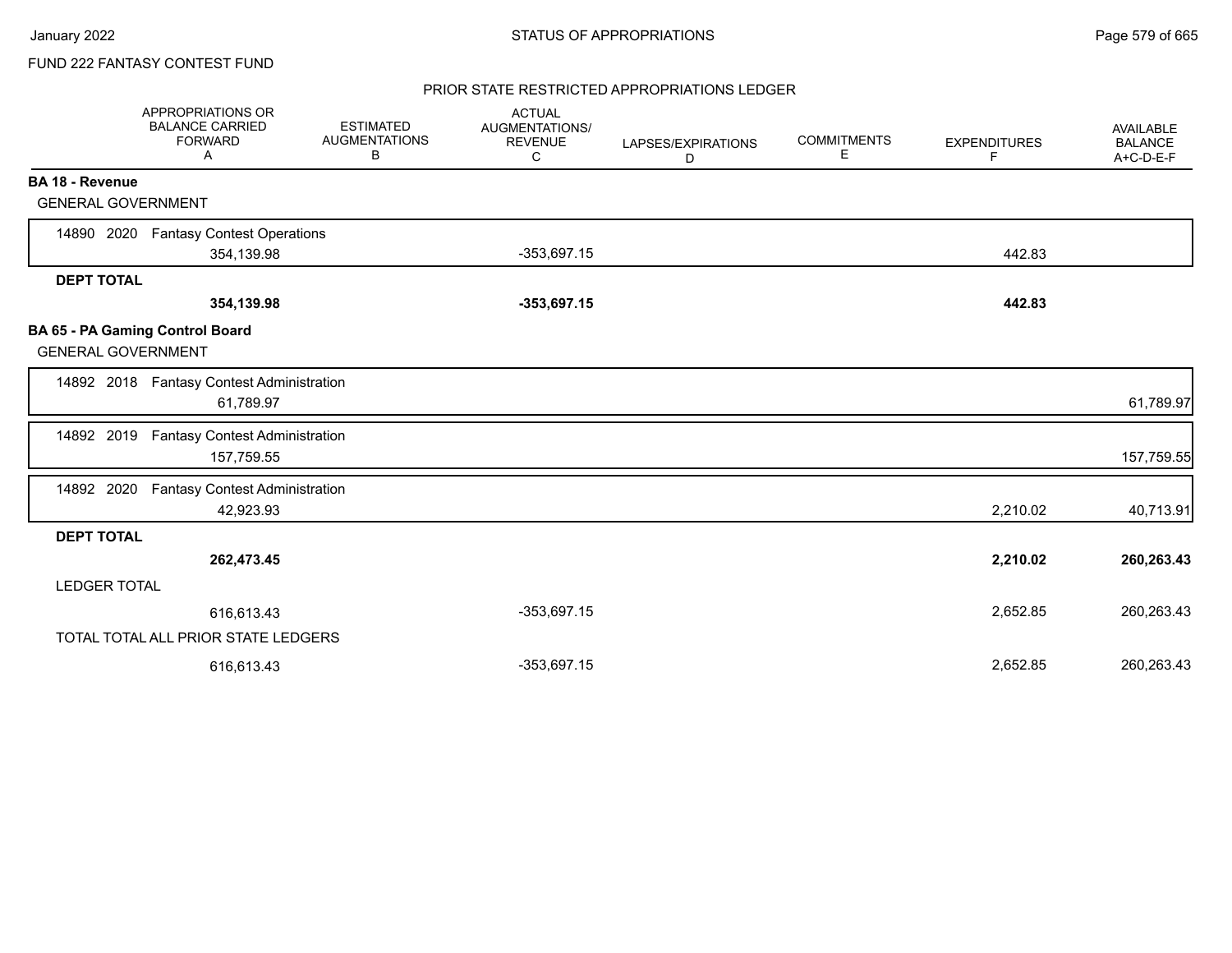#### RESTRICTED RECEIPTS LEDGER

|                           | APPROPRIATIONS OR<br><b>BALANCE CARRIED</b><br><b>FORWARD</b><br>A | <b>ESTIMATED</b><br><b>AUGMENTATIONS</b><br>В | <b>ACTUAL</b><br>AUGMENTATIONS/<br><b>REVENUE</b><br>C | LAPSES/EXPIRATIONS<br>D | <b>COMMITMENTS</b><br>E | <b>EXPENDITURES</b><br>F | <b>AVAILABLE</b><br><b>BALANCE</b><br>A+C-D-E-F |
|---------------------------|--------------------------------------------------------------------|-----------------------------------------------|--------------------------------------------------------|-------------------------|-------------------------|--------------------------|-------------------------------------------------|
| <b>BA 18 - Revenue</b>    |                                                                    |                                               |                                                        |                         |                         |                          |                                                 |
| <b>GENERAL GOVERNMENT</b> |                                                                    |                                               |                                                        |                         |                         |                          |                                                 |
|                           | 40275 2021 FantasyLicenseeDpstAccount-UnderdogSport                |                                               | 1,868.19                                               |                         |                         | 1,313.82                 | 554.37                                          |
| 40276 2021                |                                                                    | FantsyLicnsDpstAcct-FantsySportsGamesLLC      | 209.73                                                 |                         |                         | 180.74                   | 28.99                                           |
| 40277 2021                |                                                                    | FantasyLicenseeDepositAccoun-NHA PA, LLC      | 3.18                                                   |                         |                         | 3.18                     |                                                 |
| 40491 2021                |                                                                    | FLDAcct-FantasyFootballPlayrsChampionshp      | 4,094.31                                               |                         |                         | 1,833.09                 | 2,261.22                                        |
| 40492 2021                | FantasyLicenseeDeposit Account-Fanduel                             |                                               | 188,781.62                                             |                         |                         | 168,522.76               | 20,258.86                                       |
| 40493 2021                | FantasyLicenseeDepositAcct-DraftKingsInc                           |                                               | 231,837.64                                             |                         |                         | 205,731.11               | 26,106.53                                       |
| 40494 2021                |                                                                    | FantasyLicenseeDepositAcct-Boom Fantasy       | 15.86                                                  |                         |                         | 15.86                    |                                                 |
| 40496 2021                |                                                                    | FantasyLcnsDptAcct-SportshubTechnologies      | 1,422.12                                               |                         |                         | 1,417.28                 | 4.84                                            |
| 40497 2021                | FantasyLicenseDepstAcct-FantasyDraftLLC<br>0.36                    |                                               |                                                        |                         |                         |                          | 0.36                                            |
| 40498 2021                |                                                                    | FantasyLicnsDpAcct-YahooFantasySportsLLC      | 1,343.80                                               |                         |                         | 1,343.80                 |                                                 |
| 40499 2021                | FLDA-Full Time Fantasy Sport LLC                                   |                                               | 100.92                                                 |                         |                         | 100.92                   |                                                 |
| <b>DEPT TOTAL</b>         |                                                                    |                                               |                                                        |                         |                         |                          |                                                 |
|                           | 0.36                                                               |                                               | 429,677.37                                             |                         |                         | 380,462.56               | 49,215.17                                       |
| <b>LEDGER TOTAL</b>       |                                                                    |                                               |                                                        |                         |                         |                          |                                                 |
|                           | 0.36                                                               |                                               | 429,677.37                                             |                         |                         | 380,462.56               | 49,215.17                                       |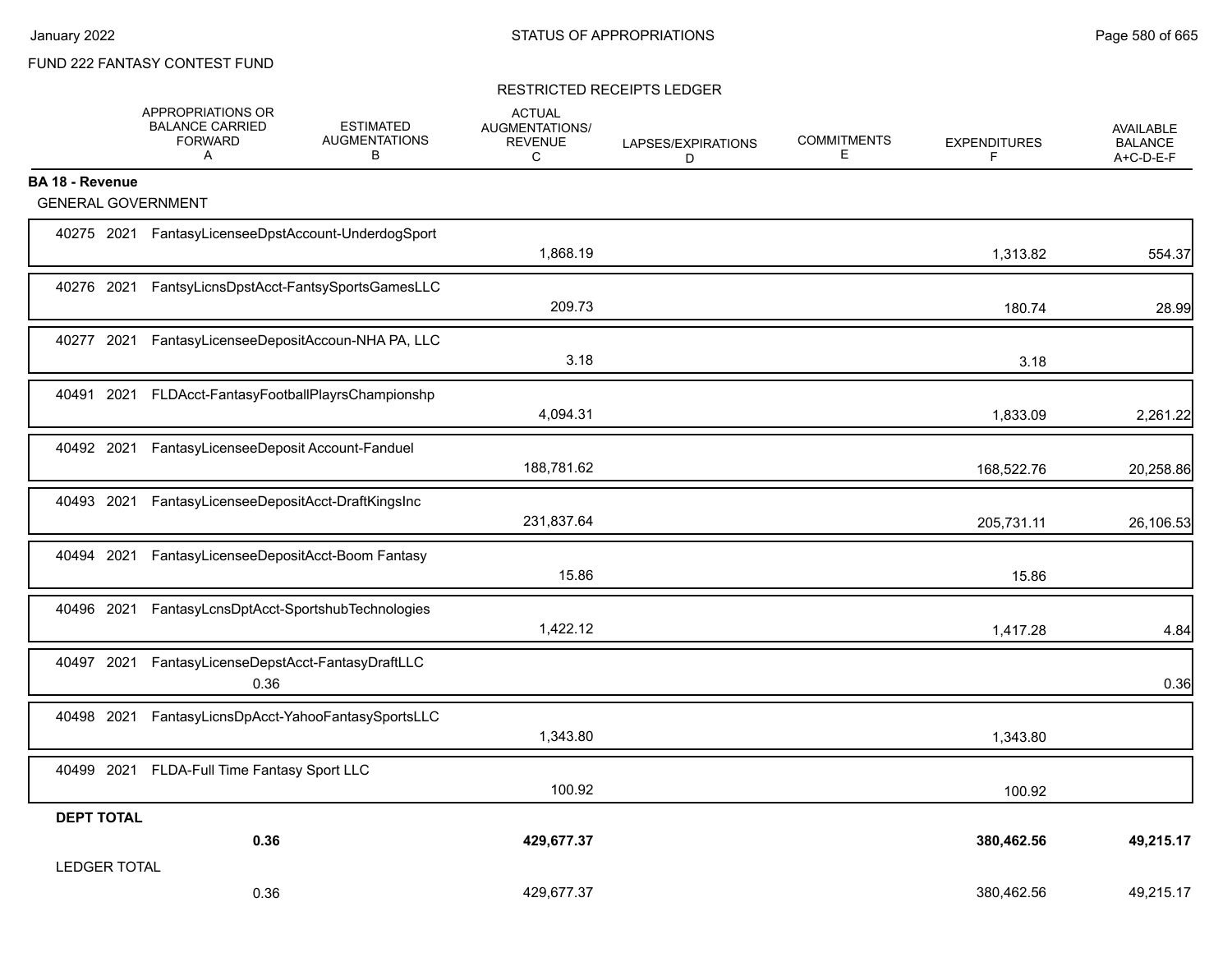#### RESTRICTED REVENUE LEDGER

|                     | <b>APPROPRIATIONS OR</b><br><b>BALANCE CARRIED</b><br><b>FORWARD</b><br>A | <b>ESTIMATED</b><br><b>AUGMENTATIONS</b><br>в | <b>ACTUAL</b><br>AUGMENTATIONS/<br><b>REVENUE</b><br>С | LAPSES/EXPIRATIONS<br>D | <b>COMMITMENTS</b><br>E. | <b>EXPENDITURES</b> | AVAILABLE<br><b>BALANCE</b><br>A+C-D-E-F |
|---------------------|---------------------------------------------------------------------------|-----------------------------------------------|--------------------------------------------------------|-------------------------|--------------------------|---------------------|------------------------------------------|
|                     | <b>BA 65 - PA Gaming Control Board</b>                                    |                                               |                                                        |                         |                          |                     |                                          |
|                     | <b>GENERAL GOVERNMENT</b>                                                 |                                               |                                                        |                         |                          |                     |                                          |
| 60467               | 2021<br><b>Fantasy Contest Application Fees</b>                           |                                               |                                                        |                         |                          |                     |                                          |
|                     | 65,266.28                                                                 |                                               | 15,000.00                                              |                         |                          |                     | 80,266.28                                |
| <b>DEPT TOTAL</b>   |                                                                           |                                               |                                                        |                         |                          |                     |                                          |
|                     | 65,266.28                                                                 |                                               | 15,000.00                                              |                         |                          |                     | 80,266.28                                |
| <b>LEDGER TOTAL</b> |                                                                           |                                               |                                                        |                         |                          |                     |                                          |
|                     | 65.266.28                                                                 |                                               | 15,000.00                                              |                         |                          |                     | 80,266.28                                |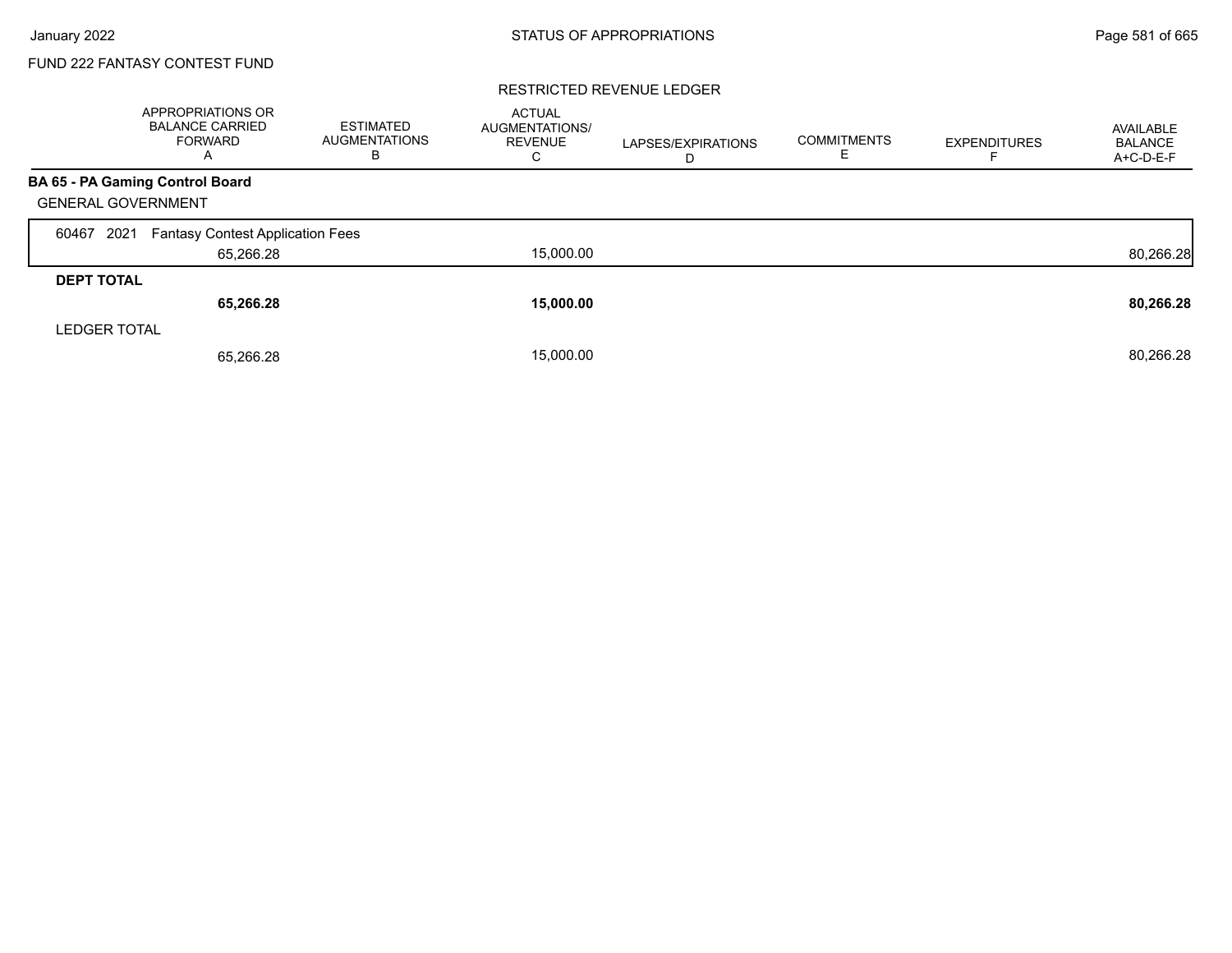# FUND 223 SCHOOL SAFETY AND SECURITY FUND

#### CURRENT STATE EXECUTIVE AUTHORIZATIONS LEDGER

|                                  | APPROPRIATIONS OR<br><b>BALANCE CARRIED</b><br><b>FORWARD</b><br>A | <b>ESTIMATED</b><br><b>AUGMENTATIONS</b><br>B | <b>ACTUAL</b><br>AUGMENTATIONS/<br><b>REVENUE</b><br>С | LAPSES/EXPIRATIONS<br>D | <b>COMMITMENTS</b><br>E | <b>EXPENDITURES</b> | <b>AVAILABLE</b><br><b>BALANCE</b><br>$A+C-D-E-F$ |
|----------------------------------|--------------------------------------------------------------------|-----------------------------------------------|--------------------------------------------------------|-------------------------|-------------------------|---------------------|---------------------------------------------------|
| <b>BA 81 - Executive Offices</b> |                                                                    |                                               |                                                        |                         |                         |                     |                                                   |
|                                  | <b>GRANTS AND SUBSIDIES</b>                                        |                                               |                                                        |                         |                         |                     |                                                   |
| 20458                            | School Safety & Security Program<br>2021                           |                                               |                                                        |                         |                         |                     |                                                   |
|                                  | 24,556,000.00                                                      |                                               |                                                        |                         | 16,620,202.88           | 8,016,952.10        | $-81,154.98$                                      |
| <b>DEPT TOTAL</b>                |                                                                    |                                               |                                                        |                         |                         |                     |                                                   |
|                                  | 24,556,000.00                                                      |                                               |                                                        |                         | 16,620,202.88           | 8,016,952.10        | $-81,154.98$                                      |
| <b>LEDGER TOTAL</b>              |                                                                    |                                               |                                                        |                         |                         |                     |                                                   |
|                                  | 24,556,000.00                                                      |                                               |                                                        |                         | 16,620,202.88           | 8,016,952.10        | -81,154.98                                        |
|                                  | TOTAL TOTAL ALL CURRENT STATE LEDGERS                              |                                               |                                                        |                         |                         |                     |                                                   |
|                                  | 24,556,000.00                                                      |                                               |                                                        |                         | 16,620,202.88           | 8,016,952.10        | $-81,154.98$                                      |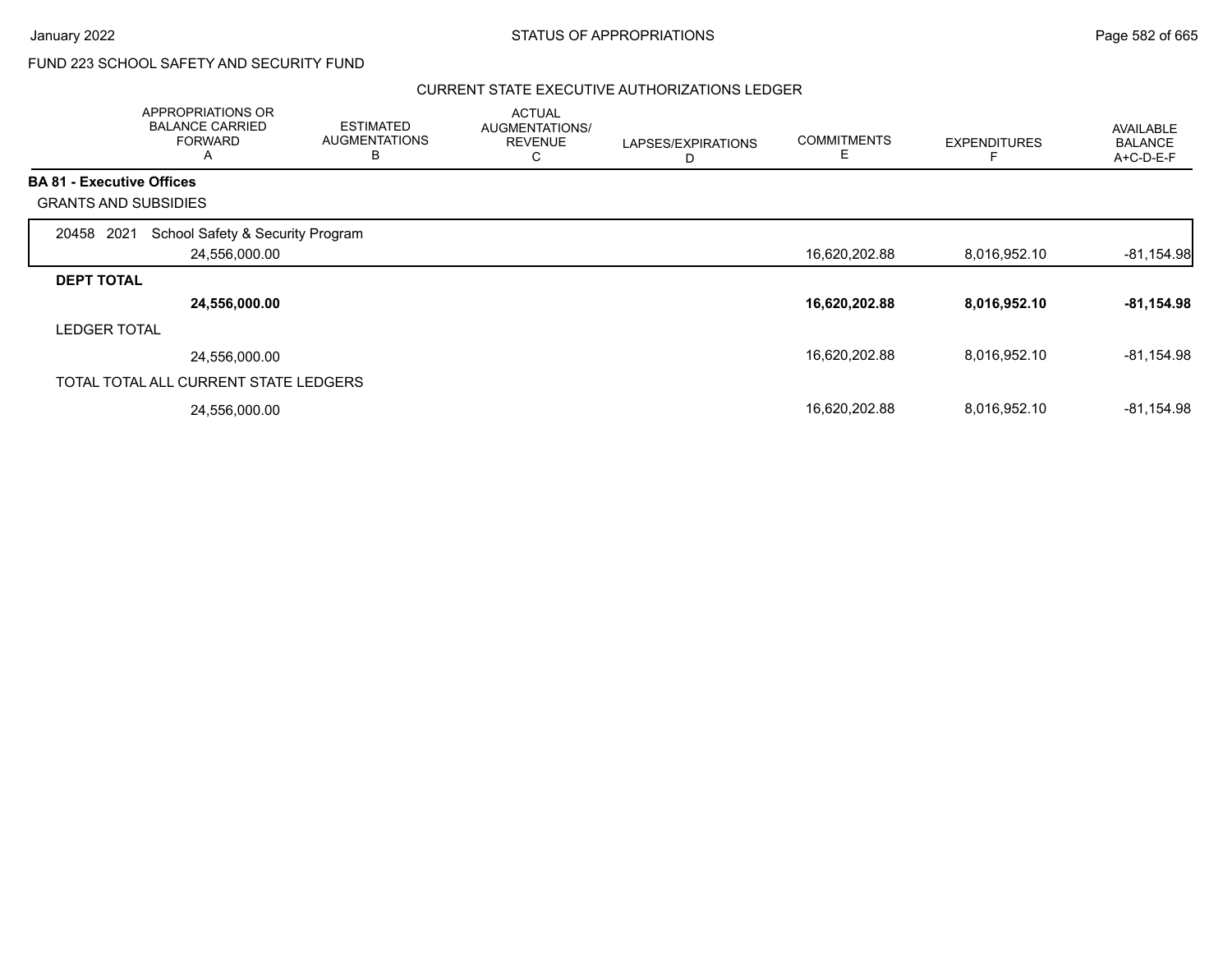# FUND 223 SCHOOL SAFETY AND SECURITY FUND

### PRIOR STATE EXECUTIVE AUTHORIZATIONS LEDGER

|                                  | <b>APPROPRIATIONS OR</b><br><b>BALANCE CARRIED</b><br><b>FORWARD</b><br>Α | <b>ESTIMATED</b><br><b>AUGMENTATIONS</b><br>В | <b>ACTUAL</b><br>AUGMENTATIONS/<br><b>REVENUE</b><br>С | LAPSES/EXPIRATIONS<br>D | <b>COMMITMENTS</b><br>Е | <b>EXPENDITURES</b> | AVAILABLE<br><b>BALANCE</b><br>A+C-D-E-F |
|----------------------------------|---------------------------------------------------------------------------|-----------------------------------------------|--------------------------------------------------------|-------------------------|-------------------------|---------------------|------------------------------------------|
| <b>BA 81 - Executive Offices</b> |                                                                           |                                               |                                                        |                         |                         |                     |                                          |
| <b>GRANTS AND SUBSIDIES</b>      |                                                                           |                                               |                                                        |                         |                         |                     |                                          |
| 2018<br>20458                    | School Safety & Security Program                                          |                                               |                                                        |                         |                         |                     |                                          |
|                                  |                                                                           |                                               |                                                        |                         |                         | $-32,818.46$        | 32,818.46                                |
| 2019<br>20458                    | School Safety & Security Program                                          |                                               |                                                        |                         |                         |                     |                                          |
|                                  | 472,314.97                                                                |                                               |                                                        |                         |                         | $-2,587.66$         | 474,902.63                               |
| 20458<br>2020                    | School Safety & Security Program                                          |                                               |                                                        |                         |                         |                     |                                          |
|                                  | 30,096,855.96                                                             |                                               |                                                        |                         | 4,815,904.31            | 11,183,955.33       | 14,096,996.32                            |
| <b>DEPT TOTAL</b>                |                                                                           |                                               |                                                        |                         |                         |                     |                                          |
|                                  | 30,569,170.93                                                             |                                               |                                                        |                         | 4,815,904.31            | 11,148,549.21       | 14,604,717.41                            |
| <b>LEDGER TOTAL</b>              |                                                                           |                                               |                                                        |                         |                         |                     |                                          |
|                                  | 30,569,170.93                                                             |                                               |                                                        |                         | 4,815,904.31            | 11,148,549.21       | 14,604,717.41                            |
|                                  | TOTAL TOTAL ALL PRIOR STATE LEDGERS                                       |                                               |                                                        |                         |                         |                     |                                          |
|                                  | 30,569,170.93                                                             |                                               |                                                        |                         | 4,815,904.31            | 11,148,549.21       | 14,604,717.41                            |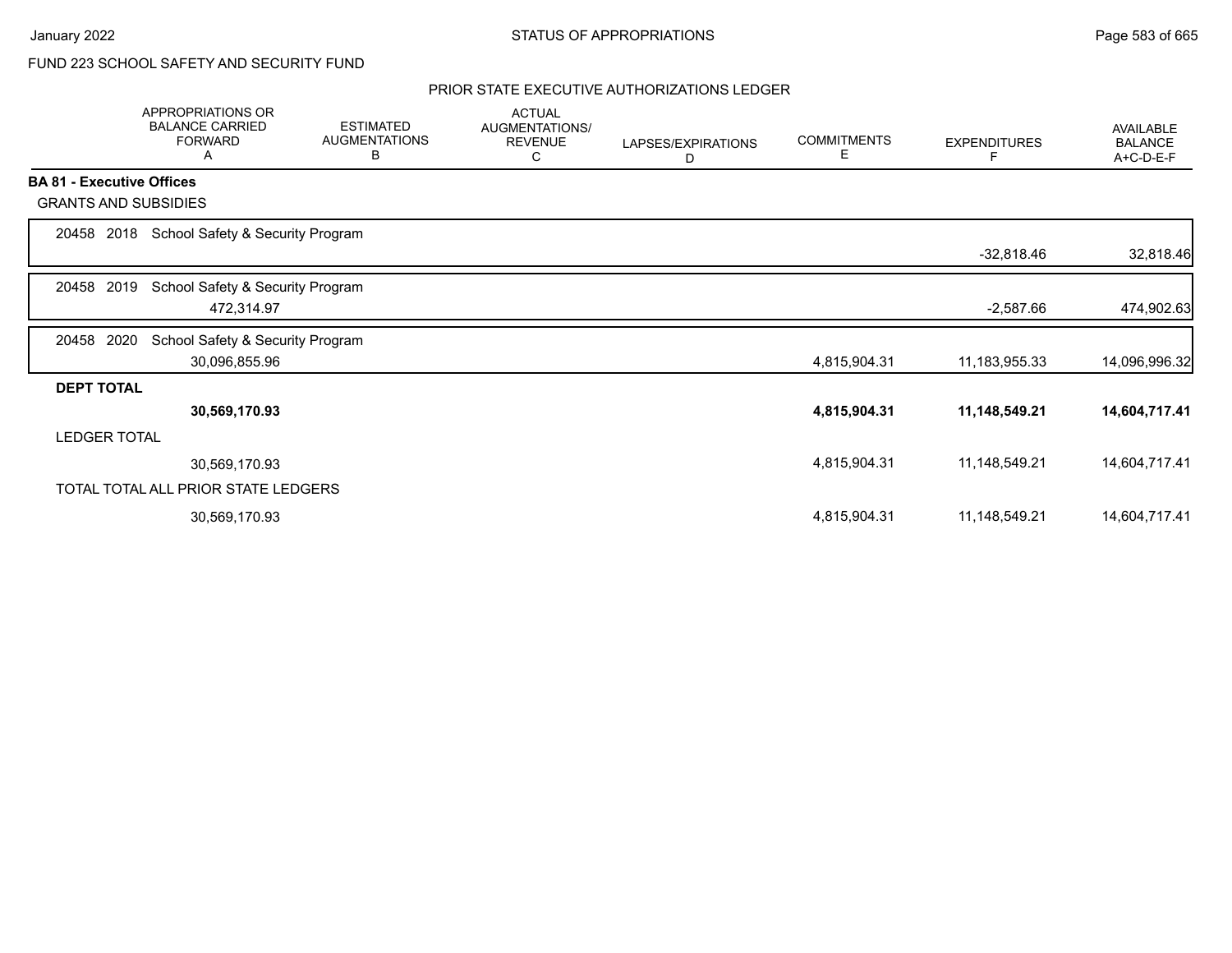## FUND 224 PA HEALTH INSURANCE EXCHANGE FUND

#### CURRENT STATE EXECUTIVE AUTHORIZATIONS LEDGER

|                          | APPROPRIATIONS OR<br><b>BALANCE CARRIED</b><br><b>FORWARD</b><br>A | <b>ESTIMATED</b><br><b>AUGMENTATIONS</b><br>B | <b>ACTUAL</b><br>AUGMENTATIONS/<br><b>REVENUE</b><br>C | LAPSES/EXPIRATIONS<br>D | <b>COMMITMENTS</b><br>Е | <b>EXPENDITURES</b> | <b>AVAILABLE</b><br><b>BALANCE</b><br>A+C-D-E-F |
|--------------------------|--------------------------------------------------------------------|-----------------------------------------------|--------------------------------------------------------|-------------------------|-------------------------|---------------------|-------------------------------------------------|
| <b>BA 79 - Insurance</b> |                                                                    |                                               |                                                        |                         |                         |                     |                                                 |
|                          | <b>GENERAL GOVERNMENT</b>                                          |                                               |                                                        |                         |                         |                     |                                                 |
| 20474                    | <b>General Government Operations</b><br>2021                       |                                               |                                                        |                         |                         |                     |                                                 |
|                          | 49,106,000.00                                                      |                                               |                                                        |                         | 23,928,300.03           | 22,686,530.62       | 2,491,169.35                                    |
| 20513                    | 2021<br>Transfer to Reinsurance Fund                               |                                               |                                                        |                         |                         |                     |                                                 |
|                          | 275,000.00                                                         |                                               |                                                        |                         |                         | 275,000.00          |                                                 |
| <b>DEPT TOTAL</b>        |                                                                    |                                               |                                                        |                         |                         |                     |                                                 |
|                          | 49,381,000.00                                                      |                                               |                                                        |                         | 23,928,300.03           | 22,961,530.62       | 2,491,169.35                                    |
| <b>LEDGER TOTAL</b>      |                                                                    |                                               |                                                        |                         |                         |                     |                                                 |
|                          | 49,381,000.00                                                      |                                               |                                                        |                         | 23,928,300.03           | 22,961,530.62       | 2,491,169.35                                    |
|                          | TOTAL TOTAL ALL CURRENT STATE LEDGERS                              |                                               |                                                        |                         |                         |                     |                                                 |
|                          | 49,381,000.00                                                      |                                               |                                                        |                         | 23,928,300.03           | 22,961,530.62       | 2,491,169.35                                    |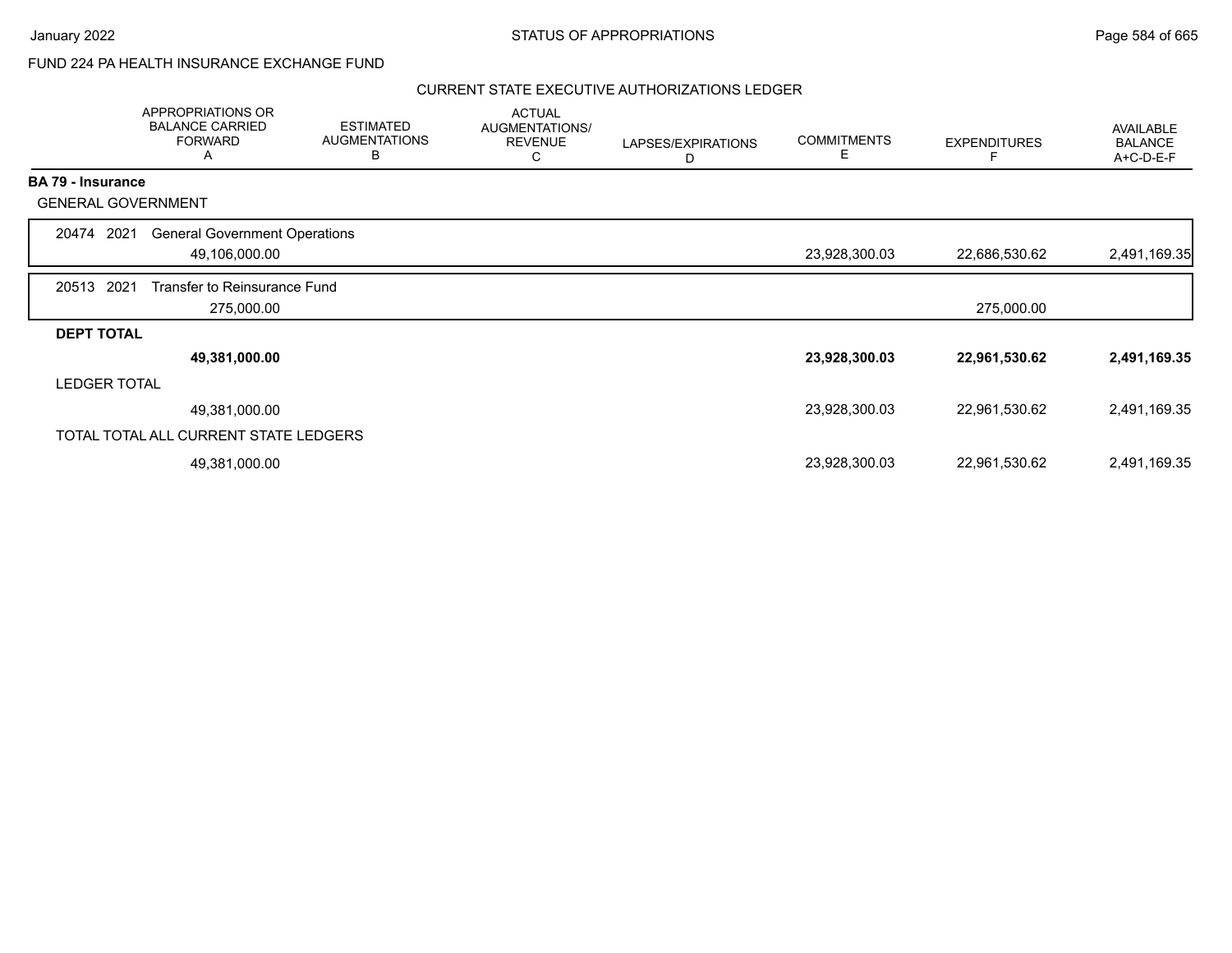# FUND 224 PA HEALTH INSURANCE EXCHANGE FUND

#### PRIOR STATE EXECUTIVE AUTHORIZATIONS LEDGER

|                           | APPROPRIATIONS OR<br><b>BALANCE CARRIED</b><br><b>FORWARD</b><br>A | <b>ESTIMATED</b><br><b>AUGMENTATIONS</b><br>В | <b>ACTUAL</b><br>AUGMENTATIONS/<br><b>REVENUE</b><br>C | LAPSES/EXPIRATIONS<br>D | <b>COMMITMENTS</b><br>Е | <b>EXPENDITURES</b> | AVAILABLE<br><b>BALANCE</b><br>A+C-D-E-F |
|---------------------------|--------------------------------------------------------------------|-----------------------------------------------|--------------------------------------------------------|-------------------------|-------------------------|---------------------|------------------------------------------|
| <b>BA 79 - Insurance</b>  |                                                                    |                                               |                                                        |                         |                         |                     |                                          |
| <b>GENERAL GOVERNMENT</b> |                                                                    |                                               |                                                        |                         |                         |                     |                                          |
| 2020<br>20474             | <b>General Government Operations</b>                               |                                               |                                                        |                         |                         |                     |                                          |
|                           | 8,810,275.39                                                       |                                               |                                                        |                         |                         | 1,420,232.82        | 7,390,042.57                             |
| 20513 2020                | Transfer to Reinsurance Fund                                       |                                               |                                                        |                         |                         |                     |                                          |
|                           | 83,068.97                                                          |                                               |                                                        |                         |                         |                     | 83,068.97                                |
| <b>DEPT TOTAL</b>         |                                                                    |                                               |                                                        |                         |                         |                     |                                          |
|                           | 8,893,344.36                                                       |                                               |                                                        |                         |                         | 1,420,232.82        | 7,473,111.54                             |
| <b>LEDGER TOTAL</b>       |                                                                    |                                               |                                                        |                         |                         |                     |                                          |
|                           | 8,893,344.36                                                       |                                               |                                                        |                         |                         | 1,420,232.82        | 7,473,111.54                             |
|                           | TOTAL TOTAL ALL PRIOR STATE LEDGERS                                |                                               |                                                        |                         |                         |                     |                                          |
|                           | 8,893,344.36                                                       |                                               |                                                        |                         |                         | 1,420,232.82        | 7,473,111.54                             |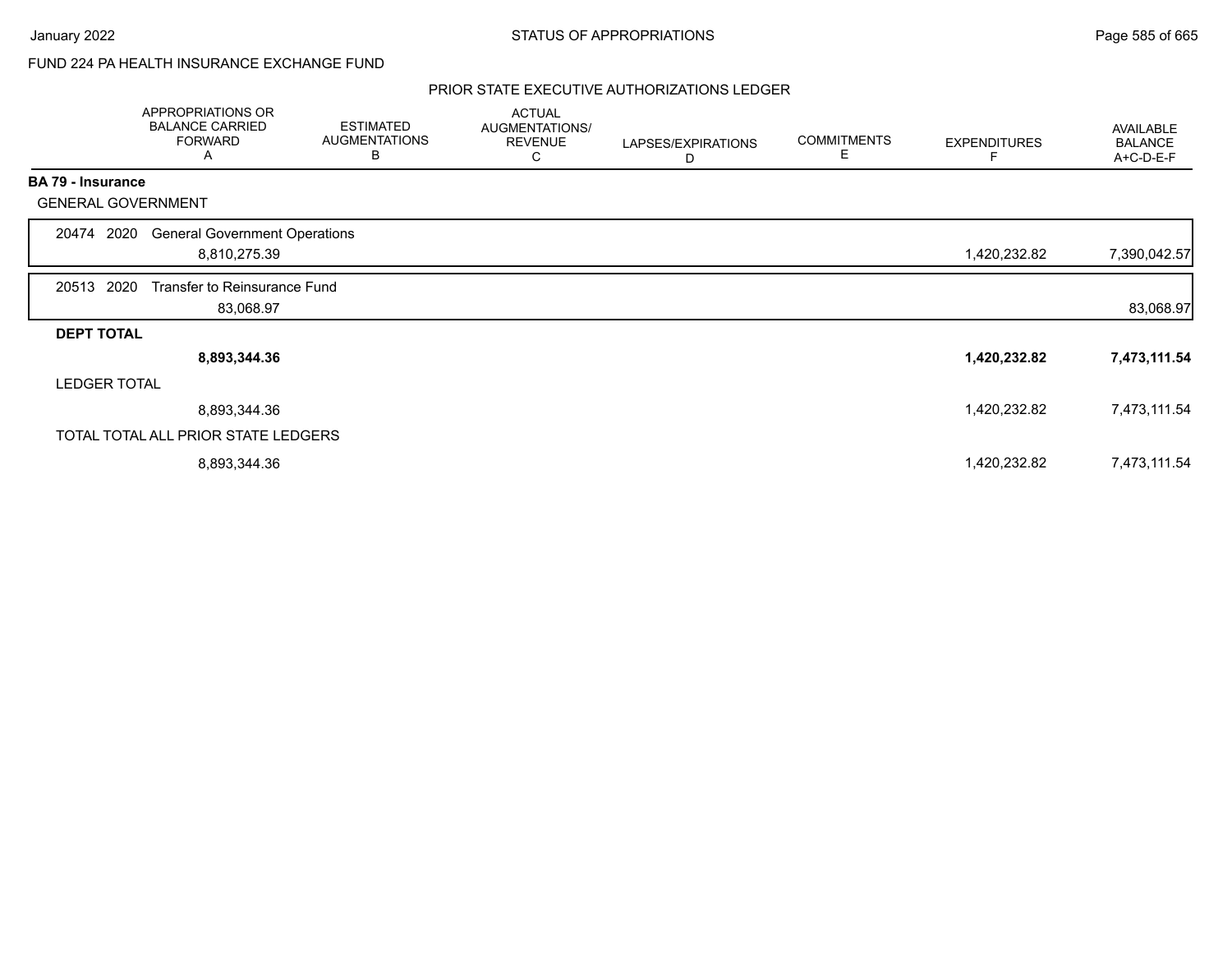## FUND 225 REINSURANCE FUND

### CURRENT STATE EXECUTIVE AUTHORIZATIONS LEDGER

|                          | APPROPRIATIONS OR<br><b>BALANCE CARRIED</b><br><b>FORWARD</b><br>A | <b>ESTIMATED</b><br><b>AUGMENTATIONS</b><br>B | <b>ACTUAL</b><br>AUGMENTATIONS/<br><b>REVENUE</b><br>С | LAPSES/EXPIRATIONS<br>D | <b>COMMITMENTS</b><br>E | <b>EXPENDITURES</b> | AVAILABLE<br><b>BALANCE</b><br>A+C-D-E-F |
|--------------------------|--------------------------------------------------------------------|-----------------------------------------------|--------------------------------------------------------|-------------------------|-------------------------|---------------------|------------------------------------------|
| <b>BA 79 - Insurance</b> |                                                                    |                                               |                                                        |                         |                         |                     |                                          |
|                          | <b>GENERAL GOVERNMENT</b>                                          |                                               |                                                        |                         |                         |                     |                                          |
| 20492 2021               | Reinsurance Administration                                         |                                               |                                                        |                         |                         |                     |                                          |
|                          | 275,000.00                                                         |                                               |                                                        |                         | 51,300.00               | 6,858.82            | 216,841.18                               |
| <b>DEPT TOTAL</b>        |                                                                    |                                               |                                                        |                         |                         |                     |                                          |
|                          | 275,000.00                                                         |                                               |                                                        |                         | 51,300.00               | 6,858.82            | 216,841.18                               |
| <b>LEDGER TOTAL</b>      |                                                                    |                                               |                                                        |                         |                         |                     |                                          |
|                          | 275,000.00                                                         |                                               |                                                        |                         | 51,300.00               | 6,858.82            | 216,841.18                               |
|                          | TOTAL TOTAL ALL CURRENT STATE LEDGERS                              |                                               |                                                        |                         |                         |                     |                                          |
|                          | 275,000.00                                                         |                                               |                                                        |                         | 51,300.00               | 6,858.82            | 216,841.18                               |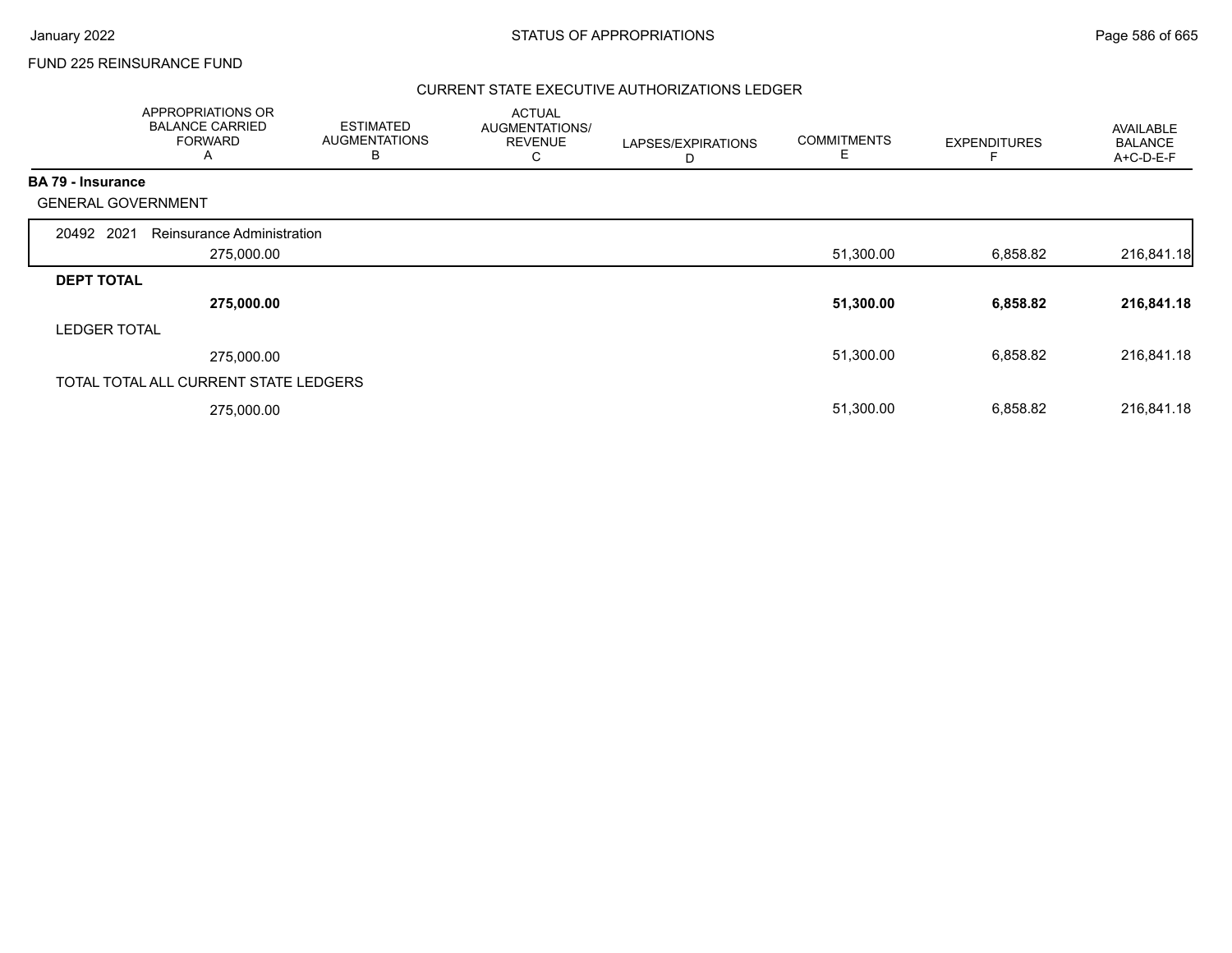## FUND 225 REINSURANCE FUND

### PRIOR STATE EXECUTIVE AUTHORIZATIONS LEDGER

|                           | APPROPRIATIONS OR<br><b>BALANCE CARRIED</b><br><b>FORWARD</b><br>A | <b>ESTIMATED</b><br><b>AUGMENTATIONS</b><br>В | <b>ACTUAL</b><br>AUGMENTATIONS/<br><b>REVENUE</b><br>C | LAPSES/EXPIRATIONS<br>D | <b>COMMITMENTS</b><br>Е | <b>EXPENDITURES</b> | AVAILABLE<br><b>BALANCE</b><br>A+C-D-E-F |
|---------------------------|--------------------------------------------------------------------|-----------------------------------------------|--------------------------------------------------------|-------------------------|-------------------------|---------------------|------------------------------------------|
| <b>BA 79 - Insurance</b>  |                                                                    |                                               |                                                        |                         |                         |                     |                                          |
| <b>GENERAL GOVERNMENT</b> |                                                                    |                                               |                                                        |                         |                         |                     |                                          |
| 20492 2020                | <b>Reinsurance Administration</b>                                  |                                               |                                                        |                         |                         |                     |                                          |
|                           | 119,038.22                                                         |                                               |                                                        |                         |                         |                     | 119,038.22                               |
| <b>DEPT TOTAL</b>         |                                                                    |                                               |                                                        |                         |                         |                     |                                          |
|                           | 119,038.22                                                         |                                               |                                                        |                         |                         |                     | 119,038.22                               |
| <b>LEDGER TOTAL</b>       |                                                                    |                                               |                                                        |                         |                         |                     |                                          |
|                           | 119,038.22                                                         |                                               |                                                        |                         |                         |                     | 119,038.22                               |
|                           | TOTAL TOTAL ALL PRIOR STATE LEDGERS                                |                                               |                                                        |                         |                         |                     |                                          |
|                           | 119,038.22                                                         |                                               |                                                        |                         |                         |                     | 119,038.22                               |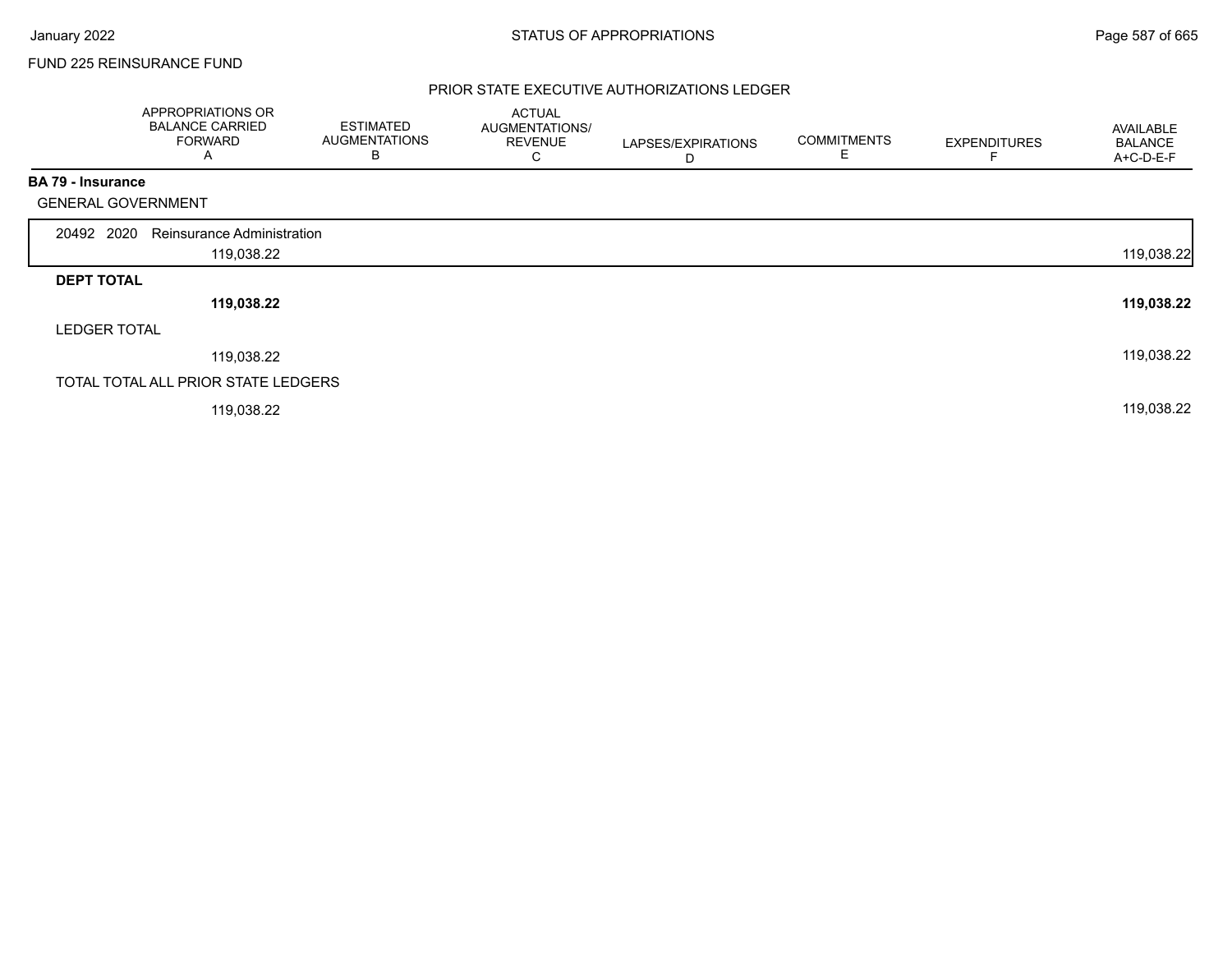# FUND 226 PA RURAL HEALTH REDESIGN CTR FUND

#### CURRENT STATE EXECUTIVE AUTHORIZATIONS LEDGER

|                     | APPROPRIATIONS OR<br><b>BALANCE CARRIED</b><br><b>FORWARD</b><br>A | <b>ESTIMATED</b><br><b>AUGMENTATIONS</b><br>в | ACTUAL<br>AUGMENTATIONS/<br><b>REVENUE</b><br>⌒<br>Ü | LAPSES/EXPIRATIONS<br>D | <b>COMMITMENTS</b> | <b>EXPENDITURES</b> | AVAILABLE<br><b>BALANCE</b><br>A+C-D-E-F |
|---------------------|--------------------------------------------------------------------|-----------------------------------------------|------------------------------------------------------|-------------------------|--------------------|---------------------|------------------------------------------|
| BA 67 - Health      |                                                                    |                                               |                                                      |                         |                    |                     |                                          |
|                     | <b>GENERAL GOVERNMENT</b>                                          |                                               |                                                      |                         |                    |                     |                                          |
|                     |                                                                    |                                               |                                                      |                         |                    |                     |                                          |
| 20491 2021          | <b>RHRCA-General Operations</b>                                    |                                               |                                                      |                         |                    |                     |                                          |
|                     | 350,000.00                                                         |                                               |                                                      |                         |                    |                     | 350,000.00                               |
| <b>DEPT TOTAL</b>   |                                                                    |                                               |                                                      |                         |                    |                     |                                          |
|                     | 350,000.00                                                         |                                               |                                                      |                         |                    |                     | 350,000.00                               |
| <b>LEDGER TOTAL</b> |                                                                    |                                               |                                                      |                         |                    |                     |                                          |
|                     | 350,000.00                                                         |                                               |                                                      |                         |                    |                     | 350,000.00                               |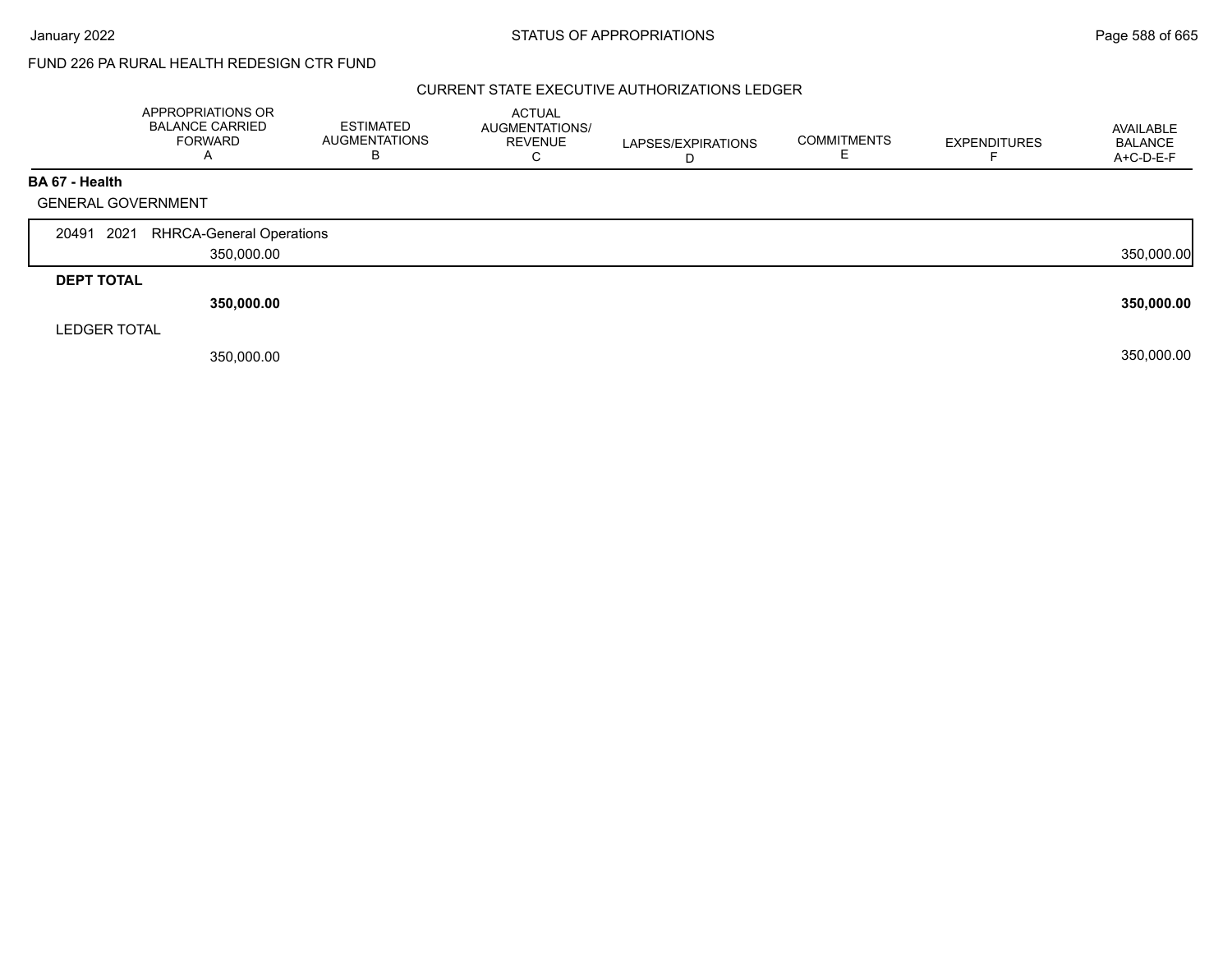# FUND 226 PA RURAL HEALTH REDESIGN CTR FUND

#### CURRENT STATE EXECUTIVE AUTHORIZATIONS - RESTRICTED LEDGER

|                           | <b>APPROPRIATIONS OR</b><br><b>BALANCE CARRIED</b><br><b>FORWARD</b><br>A | <b>ESTIMATED</b><br><b>AUGMENTATIONS</b><br>В | <b>ACTUAL</b><br>AUGMENTATIONS/<br><b>REVENUE</b><br>С | LAPSES/EXPIRATIONS<br>D | <b>COMMITMENTS</b><br>E | <b>EXPENDITURES</b> | AVAILABLE<br><b>BALANCE</b><br>A+C-D-E-F |
|---------------------------|---------------------------------------------------------------------------|-----------------------------------------------|--------------------------------------------------------|-------------------------|-------------------------|---------------------|------------------------------------------|
| <b>BA 67 - Health</b>     |                                                                           |                                               |                                                        |                         |                         |                     |                                          |
| <b>GENERAL GOVERNMENT</b> |                                                                           |                                               |                                                        |                         |                         |                     |                                          |
| 2021<br>26506             | <b>RHRCA-Private Grants</b>                                               |                                               |                                                        |                         |                         |                     |                                          |
|                           |                                                                           | 150,000.00                                    | 150,000.00                                             |                         |                         | 88,526.50           | 61,473.50                                |
| <b>DEPT TOTAL</b>         |                                                                           |                                               |                                                        |                         |                         |                     |                                          |
|                           |                                                                           | 150,000.00                                    | 150,000.00                                             |                         |                         | 88,526.50           | 61,473.50                                |
| <b>LEDGER TOTAL</b>       |                                                                           |                                               |                                                        |                         |                         |                     |                                          |
|                           |                                                                           | 150,000.00                                    | 150,000.00                                             |                         |                         | 88,526.50           | 61,473.50                                |
|                           | TOTAL TOTAL ALL CURRENT STATE LEDGERS                                     |                                               |                                                        |                         |                         |                     |                                          |
|                           | 350,000.00                                                                | 150,000.00                                    | 150,000.00                                             |                         |                         | 88,526.50           | 411,473.50                               |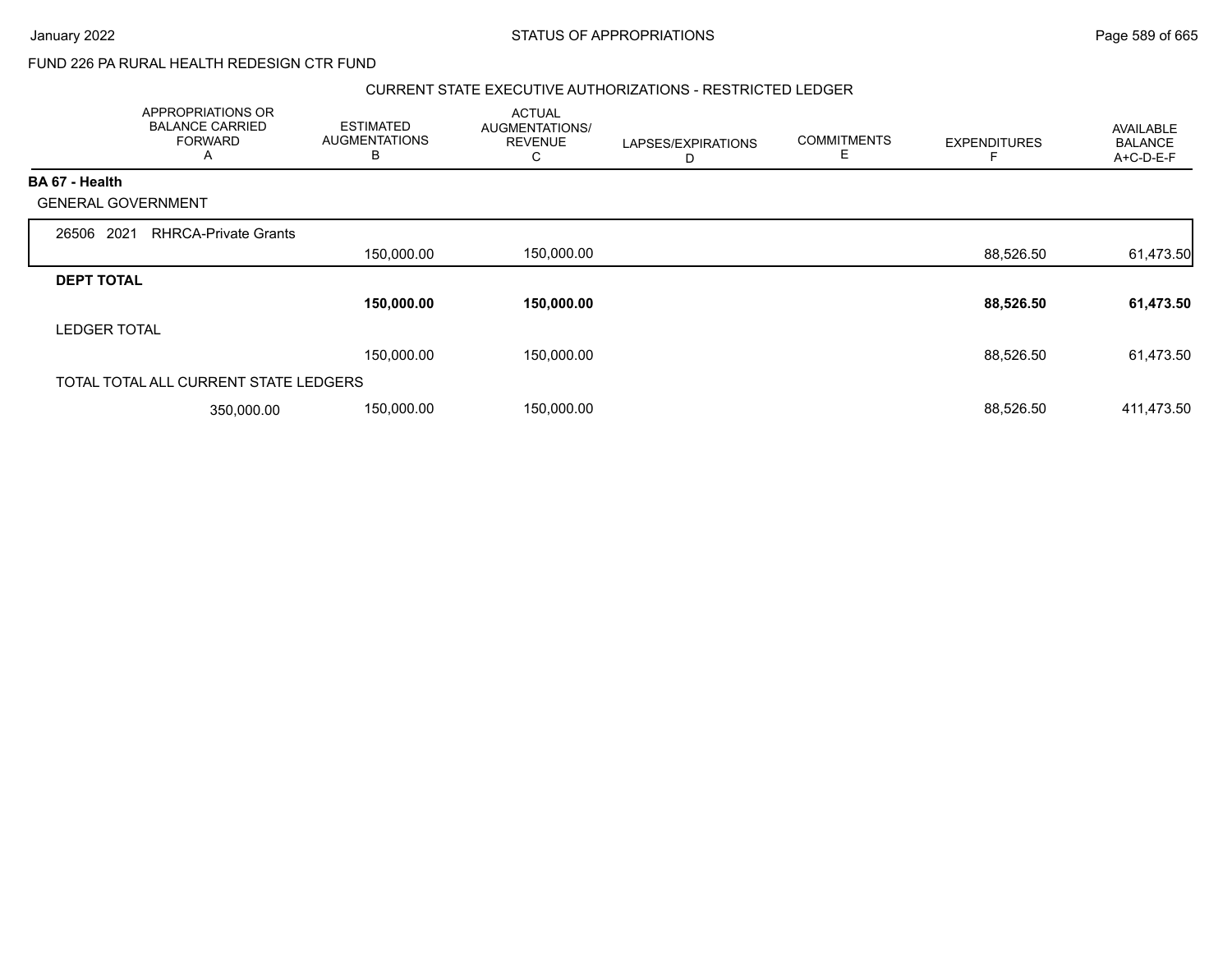# FUND 226 PA RURAL HEALTH REDESIGN CTR FUND

### PRIOR STATE EXECUTIVE AUTHORIZATIONS LEDGER

|                           | APPROPRIATIONS OR<br><b>BALANCE CARRIED</b><br><b>FORWARD</b><br>A | <b>ESTIMATED</b><br><b>AUGMENTATIONS</b><br>В | <b>ACTUAL</b><br>AUGMENTATIONS/<br><b>REVENUE</b><br>C | LAPSES/EXPIRATIONS<br>D | <b>COMMITMENTS</b> | <b>EXPENDITURES</b> | AVAILABLE<br><b>BALANCE</b><br>A+C-D-E-F |
|---------------------------|--------------------------------------------------------------------|-----------------------------------------------|--------------------------------------------------------|-------------------------|--------------------|---------------------|------------------------------------------|
| BA 67 - Health            |                                                                    |                                               |                                                        |                         |                    |                     |                                          |
| <b>GENERAL GOVERNMENT</b> |                                                                    |                                               |                                                        |                         |                    |                     |                                          |
|                           | 20489 2020 PA Rural Health Redesign CenterAuthority<br>370,686.89  |                                               |                                                        |                         |                    |                     | 370,686.89                               |
| 2020<br>20491             | <b>RHRCA-General Operations</b><br>113,119.69                      |                                               |                                                        |                         |                    |                     | 113,119.69                               |
| <b>DEPT TOTAL</b>         |                                                                    |                                               |                                                        |                         |                    |                     |                                          |
|                           | 483,806.58                                                         |                                               |                                                        |                         |                    |                     | 483,806.58                               |
| <b>LEDGER TOTAL</b>       |                                                                    |                                               |                                                        |                         |                    |                     |                                          |
|                           | 483,806.58                                                         |                                               |                                                        |                         |                    |                     | 483,806.58                               |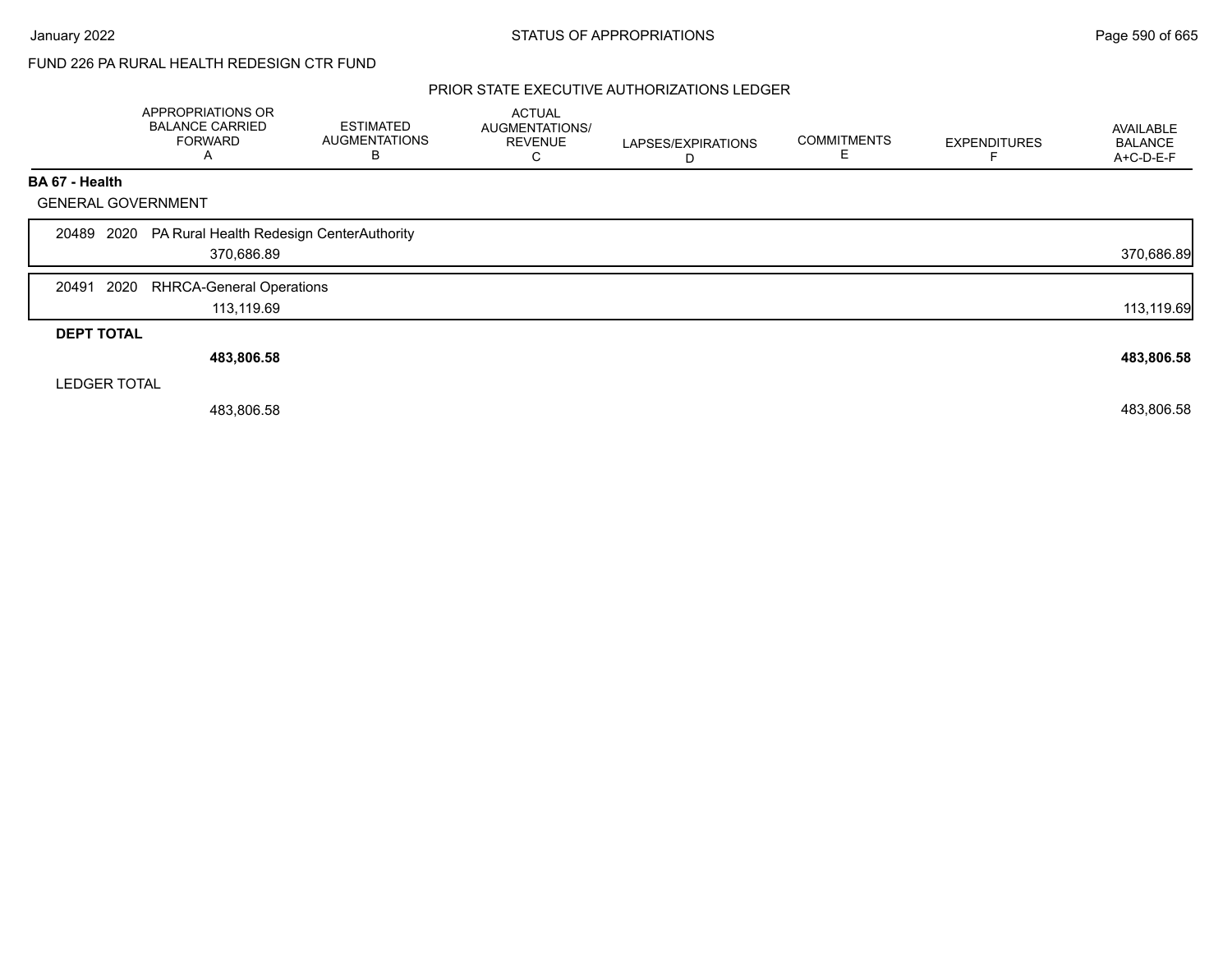FUND 226 PA RURAL HEALTH REDESIGN CTR FUND

#### PRIOR STATE EXECUTIVE AUTHORIZATIONS - RESTRICTED LEDGER

|                           | APPROPRIATIONS OR<br><b>BALANCE CARRIED</b><br><b>FORWARD</b><br>A | <b>ESTIMATED</b><br><b>AUGMENTATIONS</b><br>В | <b>ACTUAL</b><br>AUGMENTATIONS/<br><b>REVENUE</b><br>С | LAPSES/EXPIRATIONS<br>D | <b>COMMITMENTS</b><br>Е | <b>EXPENDITURES</b> | AVAILABLE<br><b>BALANCE</b><br>A+C-D-E-F |
|---------------------------|--------------------------------------------------------------------|-----------------------------------------------|--------------------------------------------------------|-------------------------|-------------------------|---------------------|------------------------------------------|
| BA 67 - Health            |                                                                    |                                               |                                                        |                         |                         |                     |                                          |
| <b>GENERAL GOVERNMENT</b> |                                                                    |                                               |                                                        |                         |                         |                     |                                          |
| 26506 2020                | <b>RHRCA-Private Grants</b>                                        |                                               |                                                        |                         |                         |                     |                                          |
|                           | 22,304.99                                                          |                                               |                                                        |                         |                         | 14,052.08           | 8,252.91                                 |
| <b>DEPT TOTAL</b>         |                                                                    |                                               |                                                        |                         |                         |                     |                                          |
|                           | 22,304.99                                                          |                                               |                                                        |                         |                         | 14,052.08           | 8,252.91                                 |
| <b>LEDGER TOTAL</b>       |                                                                    |                                               |                                                        |                         |                         |                     |                                          |
|                           | 22,304.99                                                          |                                               |                                                        |                         |                         | 14,052.08           | 8,252.91                                 |
|                           | TOTAL TOTAL ALL PRIOR STATE LEDGERS                                |                                               |                                                        |                         |                         |                     |                                          |
|                           | 506,111.57                                                         |                                               |                                                        |                         |                         | 14,052.08           | 492,059.49                               |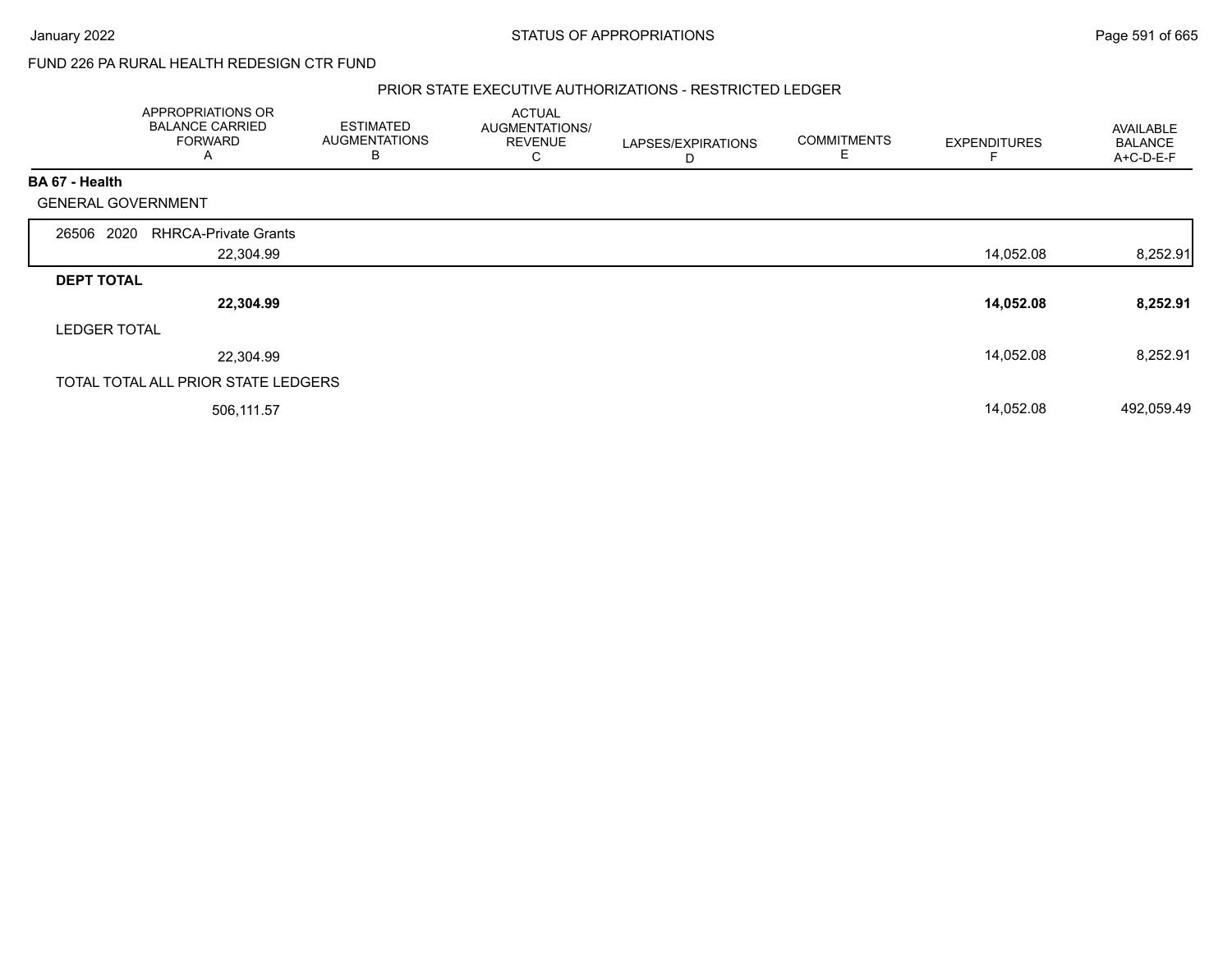# FUND 227 COUNTY VOTING APPARATUS FUND

## PRIOR STATE EXECUTIVE AUTHORIZATIONS LEDGER

|                   | APPROPRIATIONS OR<br><b>BALANCE CARRIED</b><br><b>FORWARD</b><br>Α | <b>ESTIMATED</b><br><b>AUGMENTATIONS</b><br>в | <b>ACTUAL</b><br>AUGMENTATIONS/<br><b>REVENUE</b><br>$\sim$<br>◡ | LAPSES/EXPIRATIONS<br>D | <b>COMMITMENTS</b><br>Ε | <b>EXPENDITURES</b> | <b>AVAILABLE</b><br><b>BALANCE</b><br>A+C-D-E-F |
|-------------------|--------------------------------------------------------------------|-----------------------------------------------|------------------------------------------------------------------|-------------------------|-------------------------|---------------------|-------------------------------------------------|
|                   | <b>BA 19 - State Department</b>                                    |                                               |                                                                  |                         |                         |                     |                                                 |
|                   | <b>GRANTS AND SUBSIDIES</b>                                        |                                               |                                                                  |                         |                         |                     |                                                 |
| 29490             | <b>County Voting Apparatus Reimbursements</b><br>2020              |                                               |                                                                  |                         |                         |                     |                                                 |
|                   | 47,218,029.02                                                      |                                               |                                                                  |                         | 20,582,803.28           | 568,353.97          | 26,066,871.77                                   |
| <b>DEPT TOTAL</b> |                                                                    |                                               |                                                                  |                         |                         |                     |                                                 |
|                   | 47,218,029.02                                                      |                                               |                                                                  |                         | 20,582,803.28           | 568,353.97          | 26,066,871.77                                   |
|                   | <b>LEDGER TOTAL</b>                                                |                                               |                                                                  |                         |                         |                     |                                                 |
|                   | 47,218,029.02                                                      |                                               |                                                                  |                         | 20,582,803.28           | 568,353.97          | 26,066,871.77                                   |
|                   | TOTAL TOTAL ALL PRIOR STATE LEDGERS                                |                                               |                                                                  |                         |                         |                     |                                                 |
|                   | 47,218,029.02                                                      |                                               |                                                                  |                         | 20,582,803.28           | 568,353.97          | 26,066,871.77                                   |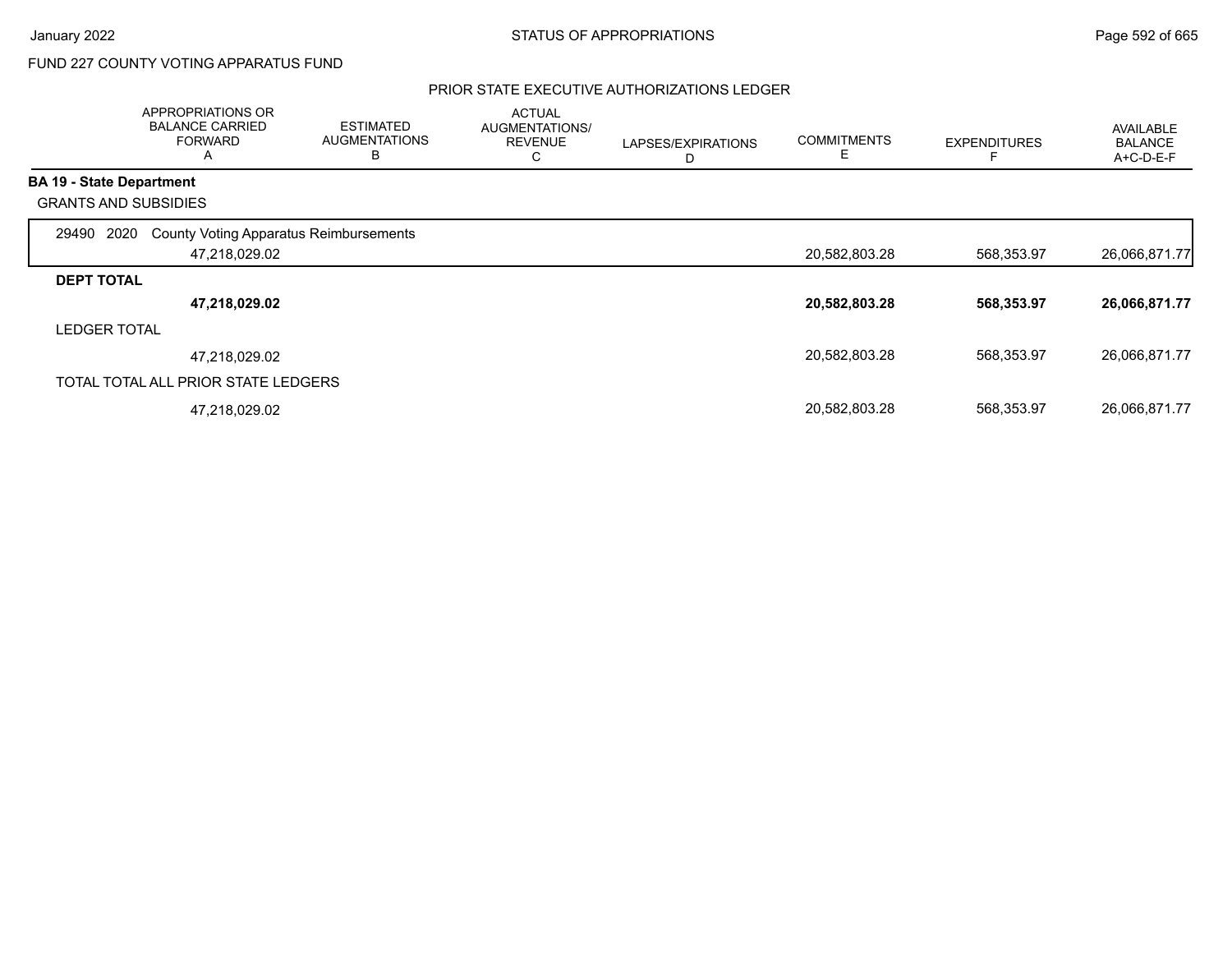# FUND 229 MILITARY INSTALLATION REMED FUND

#### RESTRICTED RECEIPTS LEDGER

|                             | <b>APPROPRIATIONS OR</b><br><b>BALANCE CARRIED</b><br>FORWARD<br>A | <b>ESTIMATED</b><br><b>AUGMENTATIONS</b><br>в | <b>ACTUAL</b><br>AUGMENTATIONS/<br><b>REVENUE</b><br>С | LAPSES/EXPIRATIONS<br>D | <b>COMMITMENTS</b><br>E. | <b>EXPENDITURES</b> | AVAILABLE<br><b>BALANCE</b><br>A+C-D-E-F |
|-----------------------------|--------------------------------------------------------------------|-----------------------------------------------|--------------------------------------------------------|-------------------------|--------------------------|---------------------|------------------------------------------|
| <b>BA 73 - Treasury</b>     |                                                                    |                                               |                                                        |                         |                          |                     |                                          |
| <b>GRANTS AND SUBSIDIES</b> |                                                                    |                                               |                                                        |                         |                          |                     |                                          |
| 2021<br>40270               | MIRP Horsham Twp                                                   |                                               |                                                        |                         |                          |                     |                                          |
|                             |                                                                    |                                               | 15,803,371.10                                          |                         |                          | 15,803,371.10       |                                          |
| <b>DEPT TOTAL</b>           |                                                                    |                                               |                                                        |                         |                          |                     |                                          |
|                             |                                                                    |                                               | 15,803,371.10                                          |                         |                          | 15,803,371.10       |                                          |
| <b>LEDGER TOTAL</b>         |                                                                    |                                               |                                                        |                         |                          |                     |                                          |
|                             |                                                                    |                                               | 15,803,371.10                                          |                         |                          | 15,803,371.10       |                                          |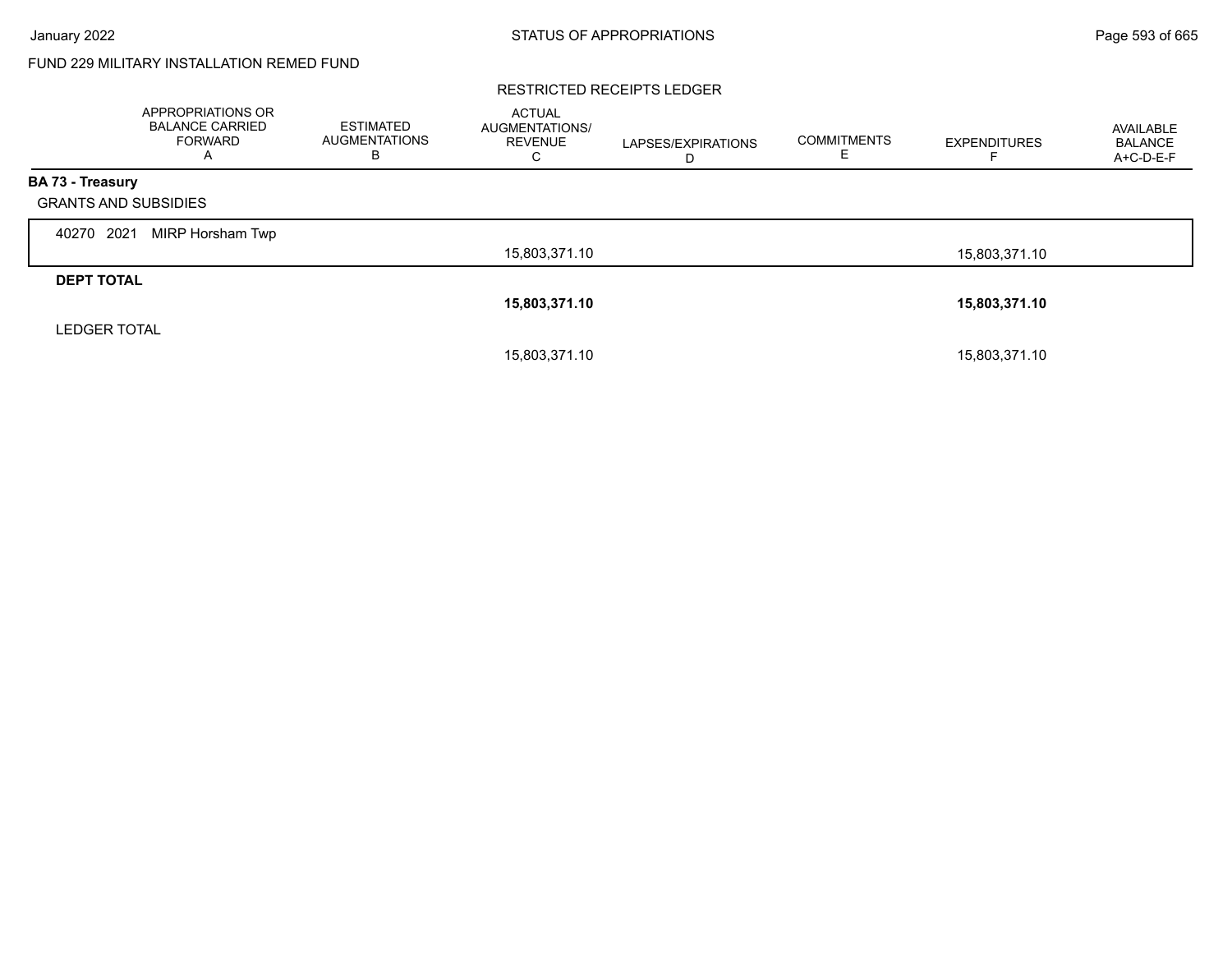## FUND ALL SPECIAL FUNDS

#### FUND SUMMARY OF FEDERAL LEDGERS BY TYPE

| <b>APPROPRIATIONS OR</b><br><b>BALANCE CARRIED</b><br><b>FORWARD</b><br>A | <b>ESTIMATED</b><br><b>AUGMENTATIONS</b><br>в | <b>ACTUAL</b><br>AUGMENTATIONS/<br><b>REVENUE</b><br>C | LAPSES/EXPIRATIONS<br>D | <b>COMMITMENTS</b><br>Е | <b>EXPENDITURES</b><br>F | <b>AVAILABLE</b><br><b>BALANCE</b><br>A+C-D-E-F |
|---------------------------------------------------------------------------|-----------------------------------------------|--------------------------------------------------------|-------------------------|-------------------------|--------------------------|-------------------------------------------------|
| <b>ICURRENT FEDERAL APPROPRIATIONS LEDGER</b>                             |                                               |                                                        |                         |                         |                          |                                                 |
| 199,660,000.00                                                            |                                               | 88,750,423.55                                          |                         | 48,726,394.57           | 93,782,329.27            | 57, 151, 276. 16                                |
| CURRENT FEDERAL EXECUTIVE AUTHORIZATIONS LEDGER                           |                                               |                                                        |                         |                         |                          |                                                 |
| 935,492,027.00                                                            |                                               | 178,544,588.42                                         |                         | 124,445,217.20          | 239,363,154.60           | 571,683,655.20                                  |
| TOTAL ALL CURRENT FEDERAL LEDGERS                                         |                                               |                                                        |                         |                         |                          |                                                 |
| 1,135,152,027.00                                                          |                                               | 267,295,011.97                                         |                         | 173, 171, 611. 77       | 333, 145, 483.87         | 628,834,931.36                                  |
| <b>PRIOR FEDERAL APPROPRIATIONS LEDGER</b>                                |                                               |                                                        |                         |                         |                          |                                                 |
| 6,339,706.27                                                              |                                               | 5,061,993.96                                           |                         | 178,954.66              | 916,802.74               | 5,243,948.87                                    |
| <b>PRIOR FEDERAL EXECUTIVE AUTHORIZATIONS LEDGER</b>                      |                                               |                                                        |                         |                         |                          |                                                 |
| 798,803,802.94                                                            |                                               | 171,563,710.36                                         |                         | 27,801,380.22           | -4,691,458.79            | 775,693,881.51                                  |
| TOTAL ALL PRIOR FEDERAL LEDGERS                                           |                                               |                                                        |                         |                         |                          |                                                 |
| 805,143,509.21                                                            |                                               | 176,625,704.32                                         |                         | 27,980,334.88           | $-3.774.656.05$          | 780,937,830.38                                  |
| FEDERAL RESTRICTED RECEIPTS LEDGER                                        |                                               |                                                        |                         |                         |                          |                                                 |
| 3,005.09                                                                  |                                               |                                                        |                         |                         |                          | 3,005.09                                        |
| <b>GRAND TOTAL</b>                                                        |                                               |                                                        |                         |                         |                          |                                                 |
| 1,940,298,541.30                                                          |                                               | 443,920,716.29                                         |                         | 201,151,946.65          | 329,370,827.82           | 1,409,775,766.83                                |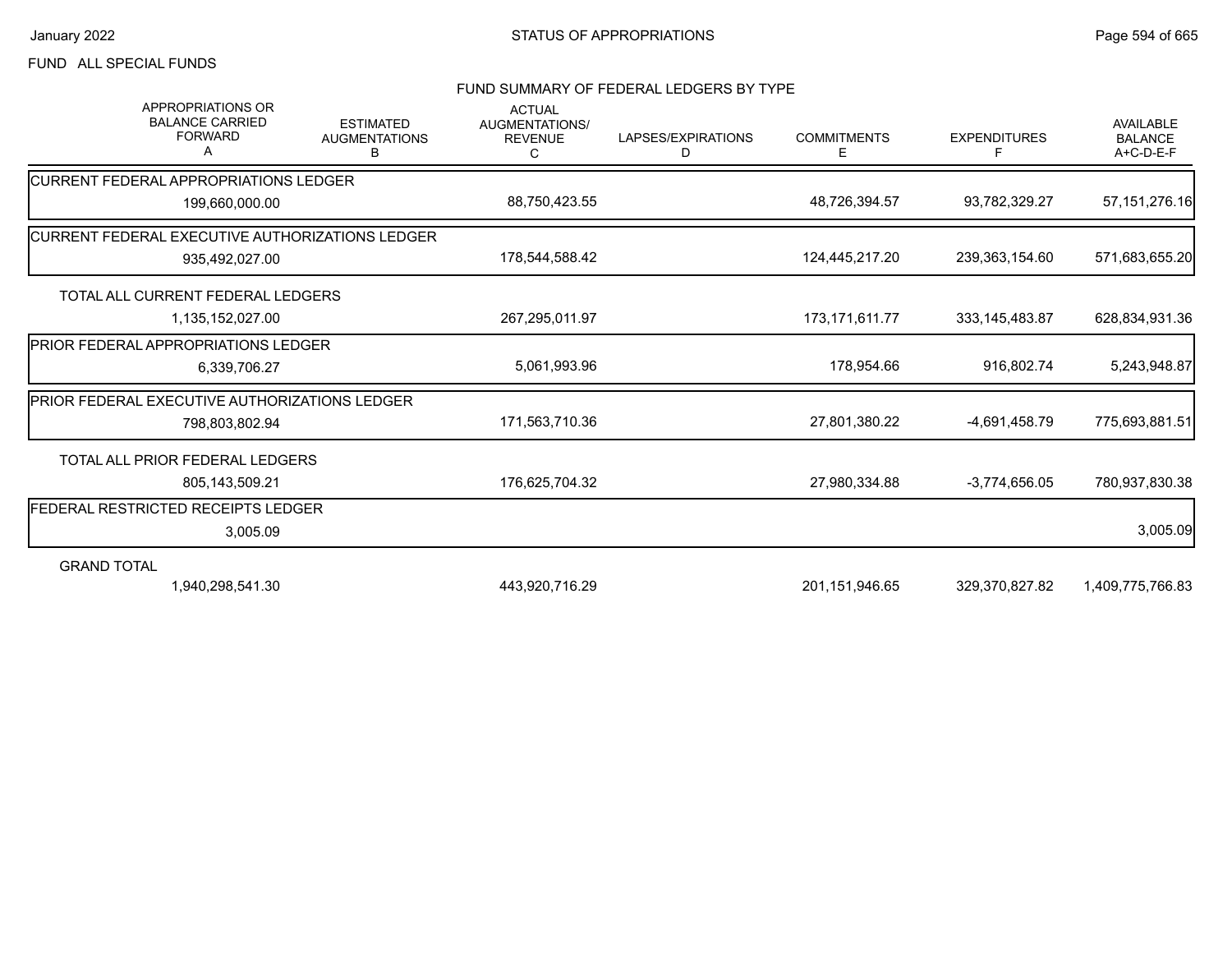# FUND 002 STATE LOTTERY FUND

## FUND SUMMARY OF FEDERAL LEDGERS BY TYPE

|                                     | APPROPRIATIONS OR<br>BALANCE CARRIED<br><b>FORWARD</b> | <b>ESTIMATED</b><br><b>AUGMENTATIONS</b> | <b>ACTUAL</b><br>AUGMENTATIONS/<br><b>REVENUE</b> | LAPSES/EXPIRATIONS | <b>COMMITMENTS</b> | EXPENDITURES | AVAILABLE<br><b>BALANCE</b><br>$A+C-D-E-F$ |  |  |
|-------------------------------------|--------------------------------------------------------|------------------------------------------|---------------------------------------------------|--------------------|--------------------|--------------|--------------------------------------------|--|--|
| PRIOR FEDERAL APPROPRIATIONS LEDGER |                                                        |                                          |                                                   |                    |                    |              |                                            |  |  |

TOTAL ALL PRIOR FEDERAL LEDGERS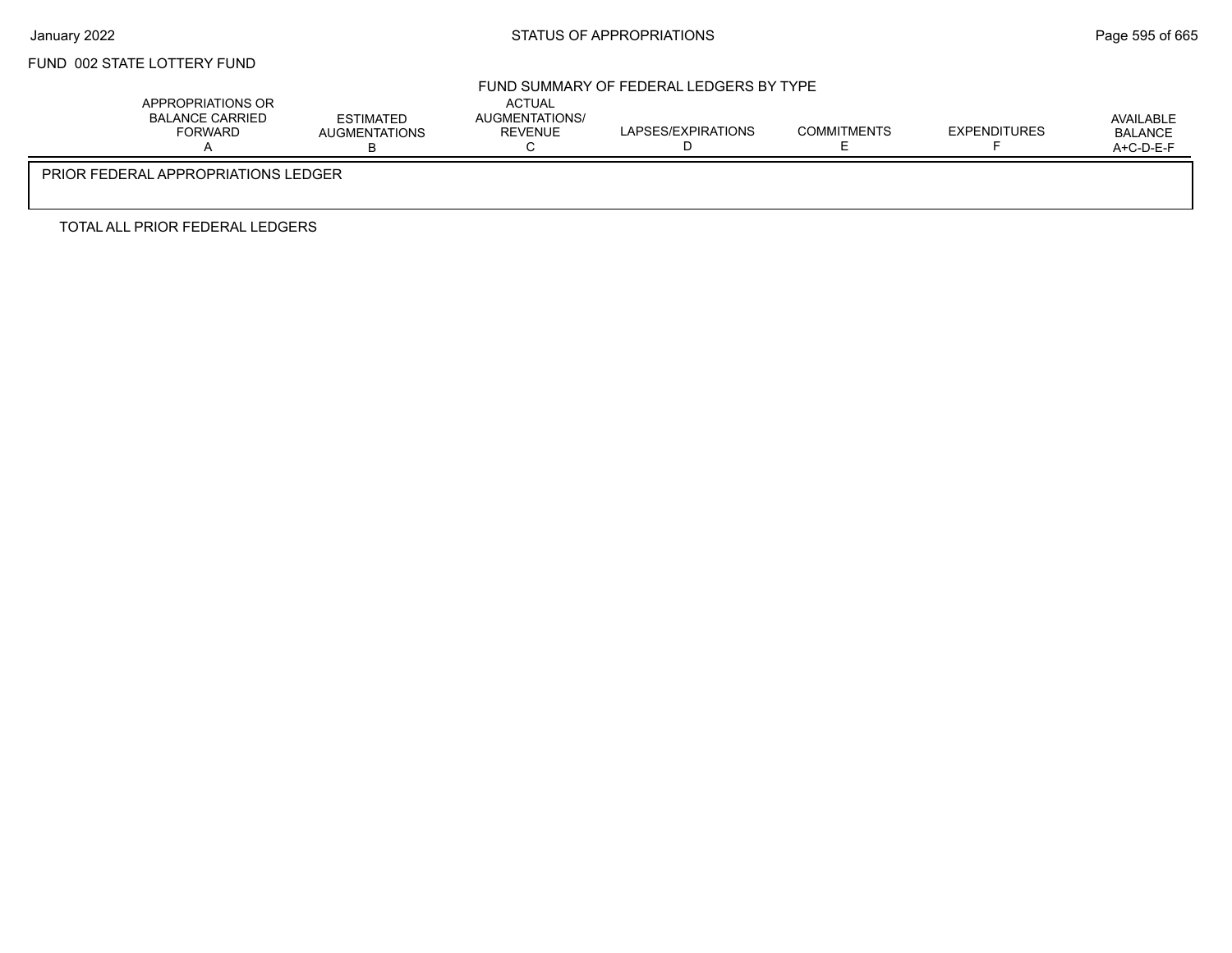# FUND 010 MOTOR LICENSE FUND

| <b>APPROPRIATIONS OR</b>                        |                                               | <b>ACTUAL</b>                           | FUND SUMMARY OF FEDERAL LEDGERS BY TYPE |                         |                     |                                                 |
|-------------------------------------------------|-----------------------------------------------|-----------------------------------------|-----------------------------------------|-------------------------|---------------------|-------------------------------------------------|
| <b>BALANCE CARRIED</b><br><b>FORWARD</b>        | <b>ESTIMATED</b><br><b>AUGMENTATIONS</b><br>в | <b>AUGMENTATIONS/</b><br><b>REVENUE</b> | LAPSES/EXPIRATIONS<br>D                 | <b>COMMITMENTS</b><br>Е | <b>EXPENDITURES</b> | <b>AVAILABLE</b><br><b>BALANCE</b><br>A+C-D-E-F |
| <b>CURRENT FEDERAL APPROPRIATIONS LEDGER</b>    |                                               |                                         |                                         |                         |                     |                                                 |
| 8,335,000.00                                    |                                               | 1,618,274.67                            |                                         | 309,064.67              | 5,028,857.92        | 2,997,077.41                                    |
| CURRENT FEDERAL EXECUTIVE AUTHORIZATIONS LEDGER |                                               |                                         |                                         |                         |                     |                                                 |
| 76,790,000.00                                   | 4,638,425.53                                  |                                         | 22,896,439.20                           | 7,532,013.22            | 46,361,547.58       |                                                 |
| TOTAL ALL CURRENT FEDERAL LEDGERS               |                                               |                                         |                                         |                         |                     |                                                 |
| 85,125,000.00                                   |                                               | 6,256,700.20                            |                                         | 23,205,503.87           | 12,560,871.14       | 49,358,624.99                                   |
| PRIOR FEDERAL APPROPRIATIONS LEDGER             |                                               |                                         |                                         |                         |                     |                                                 |
| 3,279,769.10                                    |                                               | 4,154,318.97                            |                                         | 178,954.66              | 882,907.44          | 2,217,907.00                                    |
| PRIOR FEDERAL EXECUTIVE AUTHORIZATIONS LEDGER   |                                               |                                         |                                         |                         |                     |                                                 |
| 173,005,566.62                                  |                                               | 15,332,022.39                           |                                         | 5,648,994.46            | -152,480,888.88     | 319,837,461.04                                  |
| TOTAL ALL PRIOR FEDERAL LEDGERS                 |                                               |                                         |                                         |                         |                     |                                                 |
| 176,285,335.72                                  |                                               | 19,486,341.36                           |                                         | 5,827,949.12            | -151,597,981.44     | 322,055,368.04                                  |
| FEDERAL RESTRICTED RECEIPTS LEDGER              |                                               |                                         |                                         |                         |                     |                                                 |
| 3,005.08                                        |                                               |                                         |                                         |                         |                     | 3,005.08                                        |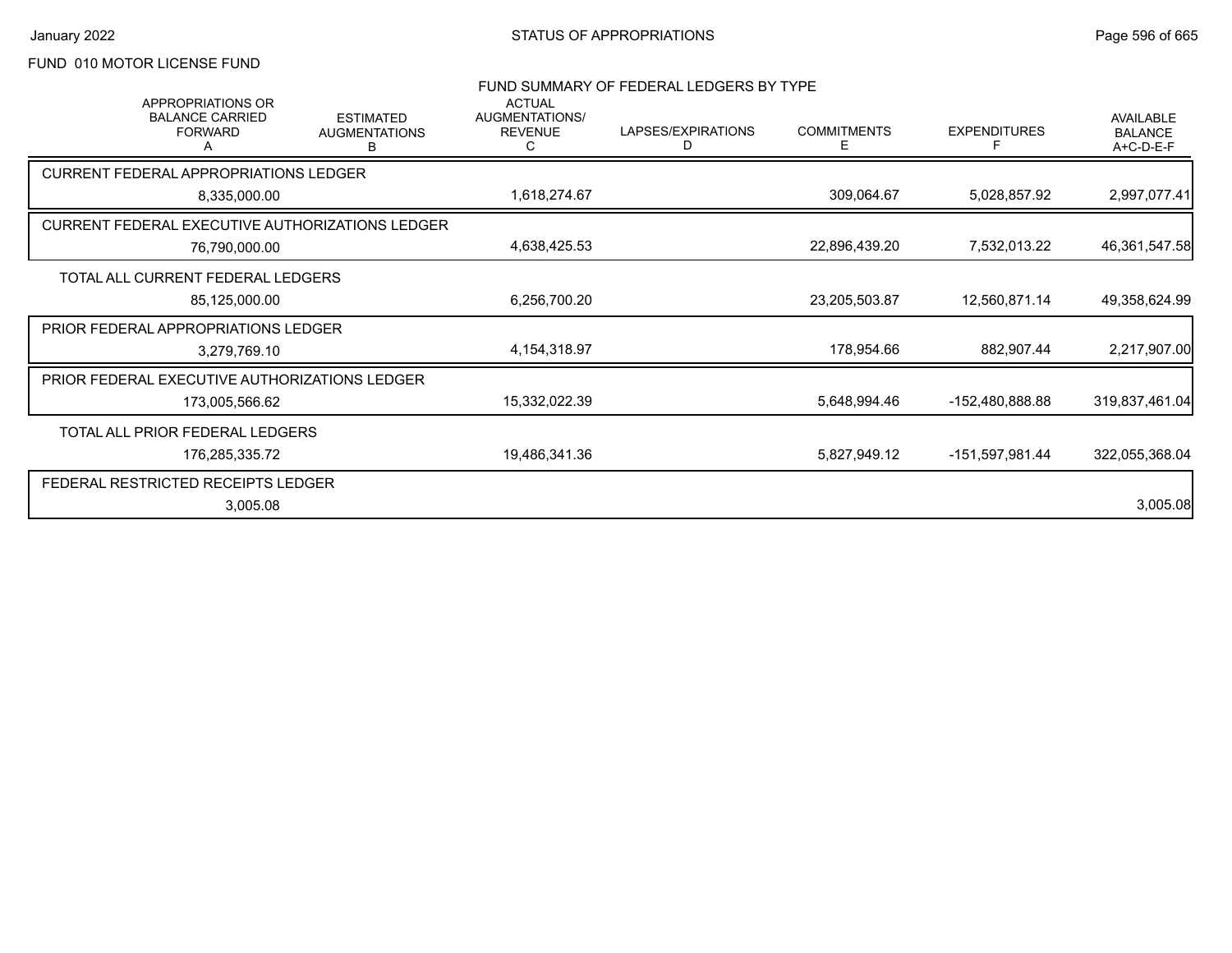### FUND 011 GAME FUND

|                                                                    |                                               |                                                               | FUND SUMMARY OF FEDERAL LEDGERS BY TYPE |                         |                     |                                   |
|--------------------------------------------------------------------|-----------------------------------------------|---------------------------------------------------------------|-----------------------------------------|-------------------------|---------------------|-----------------------------------|
| APPROPRIATIONS OR<br><b>BALANCE CARRIED</b><br><b>FORWARD</b><br>Α | <b>ESTIMATED</b><br><b>AUGMENTATIONS</b><br>в | <b>ACTUAL</b><br><b>AUGMENTATIONS/</b><br><b>REVENUE</b><br>С | LAPSES/EXPIRATIONS<br>D                 | <b>COMMITMENTS</b><br>ᄂ | <b>EXPENDITURES</b> | AVAILABLE<br>BALANCE<br>A+C-D-E-F |
| CURRENT FEDERAL EXECUTIVE AUTHORIZATIONS LEDGER                    |                                               |                                                               |                                         |                         |                     |                                   |
| 27,818,000.00                                                      |                                               | 16,177,986.68                                                 |                                         |                         | 16,177,986.68       | 11,640,013.32                     |
| TOTAL ALL CURRENT FEDERAL LEDGERS                                  |                                               |                                                               |                                         |                         |                     |                                   |
| 27,818,000.00                                                      |                                               | 16,177,986.68                                                 |                                         |                         | 16,177,986.68       | 11,640,013.32                     |
| <b>PRIOR FEDERAL EXECUTIVE AUTHORIZATIONS LEDGER</b>               |                                               |                                                               |                                         |                         |                     |                                   |
| 1,870,143.95                                                       |                                               | 32.781.81                                                     |                                         |                         |                     | 1,870,143.95                      |
| TOTAL ALL PRIOR FEDERAL LEDGERS                                    |                                               |                                                               |                                         |                         |                     |                                   |
| 1,870,143.95                                                       |                                               | 32.781.81                                                     |                                         |                         |                     | 1,870,143.95                      |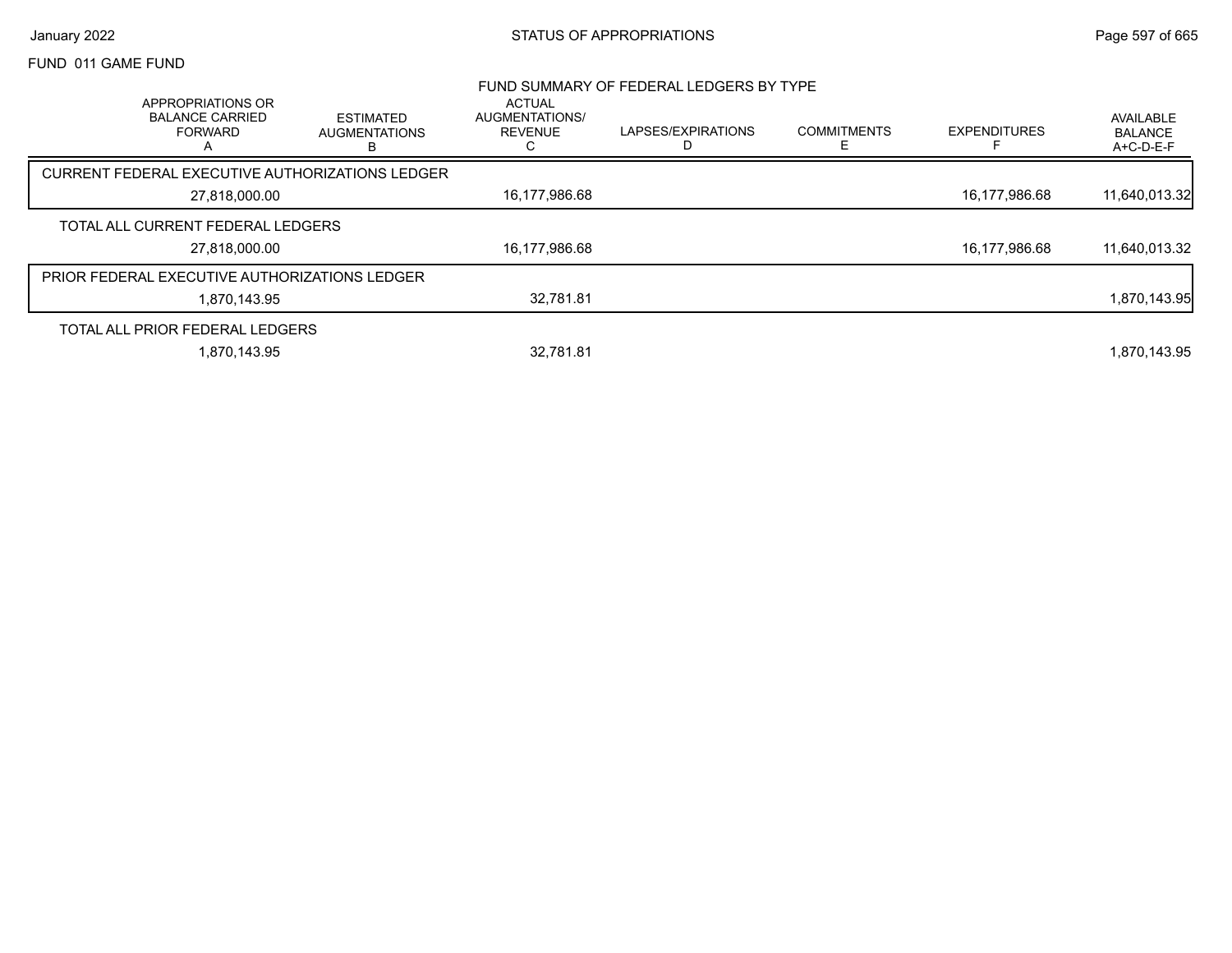#### FUND 012 FISH FUND

|                                                                    |                                               |                                            | FUND SUMMARY OF FEDERAL LEDGERS BY TYPE |                    |                     |                                          |
|--------------------------------------------------------------------|-----------------------------------------------|--------------------------------------------|-----------------------------------------|--------------------|---------------------|------------------------------------------|
| APPROPRIATIONS OR<br><b>BALANCE CARRIED</b><br><b>FORWARD</b><br>A | <b>ESTIMATED</b><br><b>AUGMENTATIONS</b><br>в | ACTUAL<br>AUGMENTATIONS/<br><b>REVENUE</b> | LAPSES/EXPIRATIONS                      | <b>COMMITMENTS</b> | <b>EXPENDITURES</b> | AVAILABLE<br><b>BALANCE</b><br>A+C-D-E-F |
| CURRENT FEDERAL EXECUTIVE AUTHORIZATIONS LEDGER                    |                                               |                                            |                                         |                    |                     |                                          |
| 11,246,000.00                                                      |                                               | 6,097,845.74                               |                                         |                    | 6,014,793.74        | 5,231,206.26                             |
| TOTAL ALL CURRENT FEDERAL LEDGERS                                  |                                               |                                            |                                         |                    |                     |                                          |
| 11.246.000.00                                                      |                                               | 6,097,845.74                               |                                         |                    | 6,014,793.74        | 5,231,206.26                             |
| <b>PRIOR FEDERAL EXECUTIVE AUTHORIZATIONS LEDGER</b>               |                                               |                                            |                                         |                    |                     |                                          |
| 925.396.17                                                         |                                               |                                            |                                         |                    |                     | 925,396.17                               |
| TOTAL ALL PRIOR FEDERAL LEDGERS                                    |                                               |                                            |                                         |                    |                     |                                          |
| 925.396.17                                                         |                                               |                                            |                                         |                    |                     | 925,396.17                               |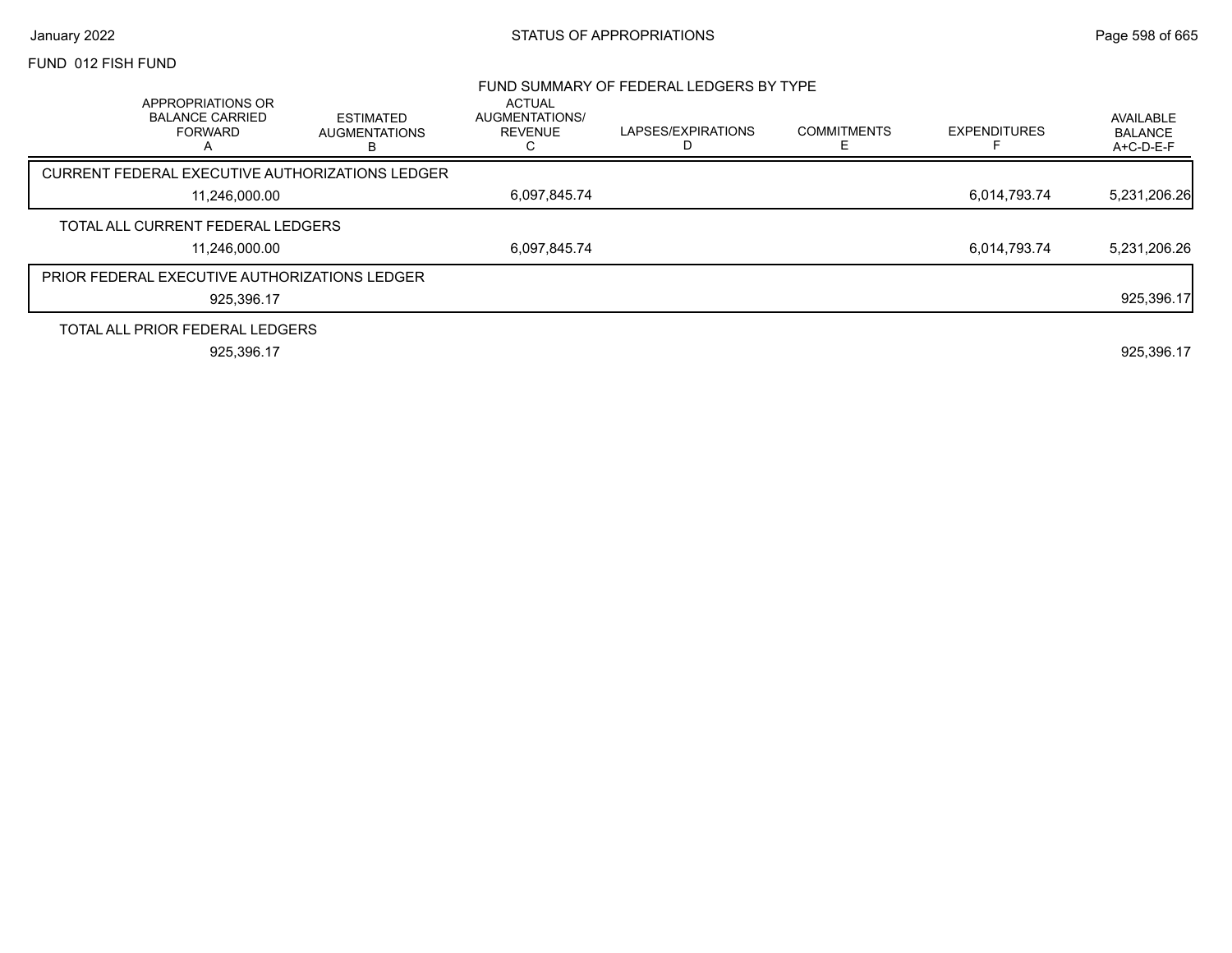# FUND 023 VOCATIONAL REHABILITATION FUND

| APPROPRIATIONS OR<br><b>BALANCE CARRIED</b><br><b>FORWARD</b> | <b>ESTIMATED</b><br><b>AUGMENTATIONS</b><br>B | <b>ACTUAL</b><br>AUGMENTATIONS/<br><b>REVENUE</b> | FUND SUMMARY OF FEDERAL LEDGERS BY TYPE<br>LAPSES/EXPIRATIONS | <b>COMMITMENTS</b> | <b>EXPENDITURES</b> | AVAILABLE<br><b>BALANCE</b><br>$A+C-D-E-F$ |
|---------------------------------------------------------------|-----------------------------------------------|---------------------------------------------------|---------------------------------------------------------------|--------------------|---------------------|--------------------------------------------|
| CURRENT FEDERAL EXECUTIVE AUTHORIZATIONS LEDGER               |                                               |                                                   |                                                               |                    |                     |                                            |
| 125,000,000.00                                                |                                               | 40,186,719.17                                     |                                                               | 35,670,028.99      | 43,821,818.48       | 45,508,152.53                              |
| TOTAL ALL CURRENT FEDERAL LEDGERS                             |                                               |                                                   |                                                               |                    |                     |                                            |
| 125,000,000.00                                                |                                               | 40,186,719.17                                     |                                                               | 35,670,028.99      | 43,821,818.48       | 45,508,152.53                              |
| <b>PRIOR FEDERAL EXECUTIVE AUTHORIZATIONS LEDGER</b>          |                                               |                                                   |                                                               |                    |                     |                                            |
| 106,077,049.55                                                |                                               | 6,500,735.43                                      |                                                               | 805,138.71         | 2.611.129.30        | 102,660,781.54                             |
| TOTAL ALL PRIOR FEDERAL LEDGERS                               |                                               |                                                   |                                                               |                    |                     |                                            |
| 106.077.049.55                                                |                                               | 6.500.735.43                                      |                                                               | 805.138.71         | 2.611.129.30        | 102.660.781.54                             |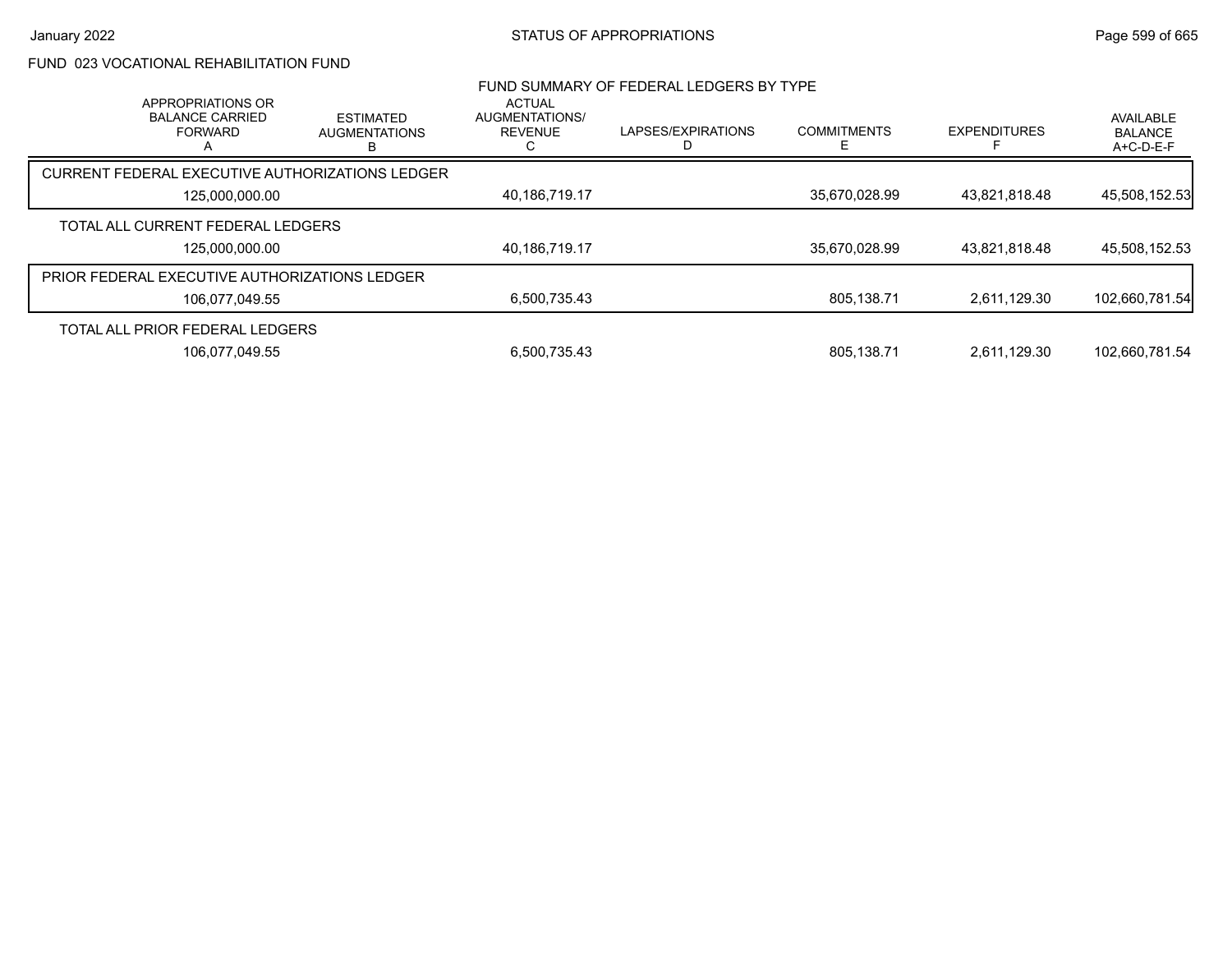# FUND 024 PHARMACEUTICAL ASSISTANCE FUND

| APPROPRIATIONS OR<br><b>BALANCE CARRIED</b><br><b>FORWARD</b> | <b>ESTIMATED</b><br><b>AUGMENTATIONS</b>        | <b>ACTUAL</b><br>AUGMENTATIONS/<br>REVENUE<br>С | FUND SUMMARY OF FEDERAL LEDGERS BY TYPE<br>LAPSES/EXPIRATIONS | <b>COMMITMENTS</b> | <b>EXPENDITURES</b> | AVAILABLE<br><b>BALANCE</b><br>A+C-D-E-F |
|---------------------------------------------------------------|-------------------------------------------------|-------------------------------------------------|---------------------------------------------------------------|--------------------|---------------------|------------------------------------------|
|                                                               | CURRENT FEDERAL EXECUTIVE AUTHORIZATIONS LEDGER |                                                 |                                                               |                    |                     |                                          |
| 60,000.00                                                     |                                                 |                                                 |                                                               |                    |                     | 60,000.00                                |
| TOTAL ALL CURRENT FEDERAL LEDGERS                             |                                                 |                                                 |                                                               |                    |                     |                                          |
| 60,000.00                                                     |                                                 |                                                 |                                                               |                    |                     | 60,000.00                                |
| PRIOR FEDERAL EXECUTIVE AUTHORIZATIONS LEDGER                 |                                                 |                                                 |                                                               |                    |                     |                                          |
| 15,206.38                                                     |                                                 | 9,954.36                                        |                                                               |                    | 9,954.36            | 5,252.02                                 |
| TOTAL ALL PRIOR FEDERAL LEDGERS                               |                                                 |                                                 |                                                               |                    |                     |                                          |
| 15,206.38                                                     |                                                 | 9,954.36                                        |                                                               |                    | 9,954.36            | 5,252.02                                 |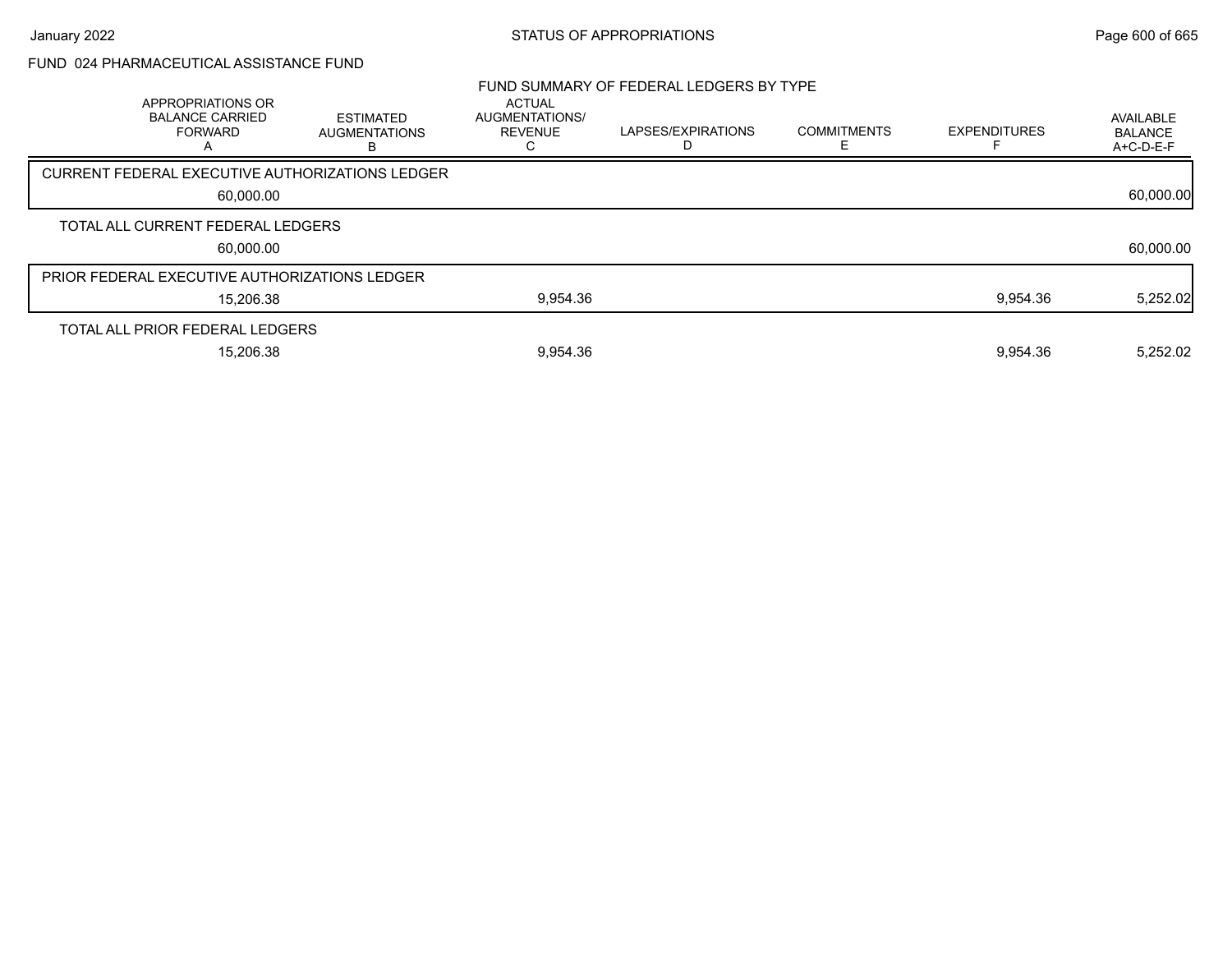#### FUND 025 BOAT FUND

|                                                                               |                                               |                                                        | FUND SUMMARY OF FEDERAL LEDGERS BY TYPE |                    |                     |                                          |
|-------------------------------------------------------------------------------|-----------------------------------------------|--------------------------------------------------------|-----------------------------------------|--------------------|---------------------|------------------------------------------|
| APPROPRIATIONS OR<br><b>BALANCE CARRIED</b><br><b>FORWARD</b><br>$\mathsf{A}$ | <b>ESTIMATED</b><br><b>AUGMENTATIONS</b><br>В | <b>ACTUAL</b><br>AUGMENTATIONS/<br><b>REVENUE</b><br>C | LAPSES/EXPIRATIONS                      | <b>COMMITMENTS</b> | <b>EXPENDITURES</b> | AVAILABLE<br><b>BALANCE</b><br>A+C-D-E-F |
| CURRENT FEDERAL EXECUTIVE AUTHORIZATIONS LEDGER                               |                                               |                                                        |                                         |                    |                     |                                          |
| 5,684,000.00                                                                  |                                               | 3,442,997.26                                           |                                         |                    | 3,442,997.26        | 2,241,002.74                             |
| TOTAL ALL CURRENT FEDERAL LEDGERS                                             |                                               |                                                        |                                         |                    |                     |                                          |
| 5,684,000.00                                                                  |                                               | 3,442,997.26                                           |                                         |                    | 3,442,997.26        | 2,241,002.74                             |
| <b>PRIOR FEDERAL EXECUTIVE AUTHORIZATIONS LEDGER</b>                          |                                               |                                                        |                                         |                    |                     |                                          |
| 2,211,325.00                                                                  |                                               |                                                        |                                         |                    |                     | 2,211,325.00                             |
| TOTAL ALL PRIOR FEDERAL LEDGERS                                               |                                               |                                                        |                                         |                    |                     |                                          |
| 2,211,325.00                                                                  |                                               |                                                        |                                         |                    |                     | 2,211,325.00                             |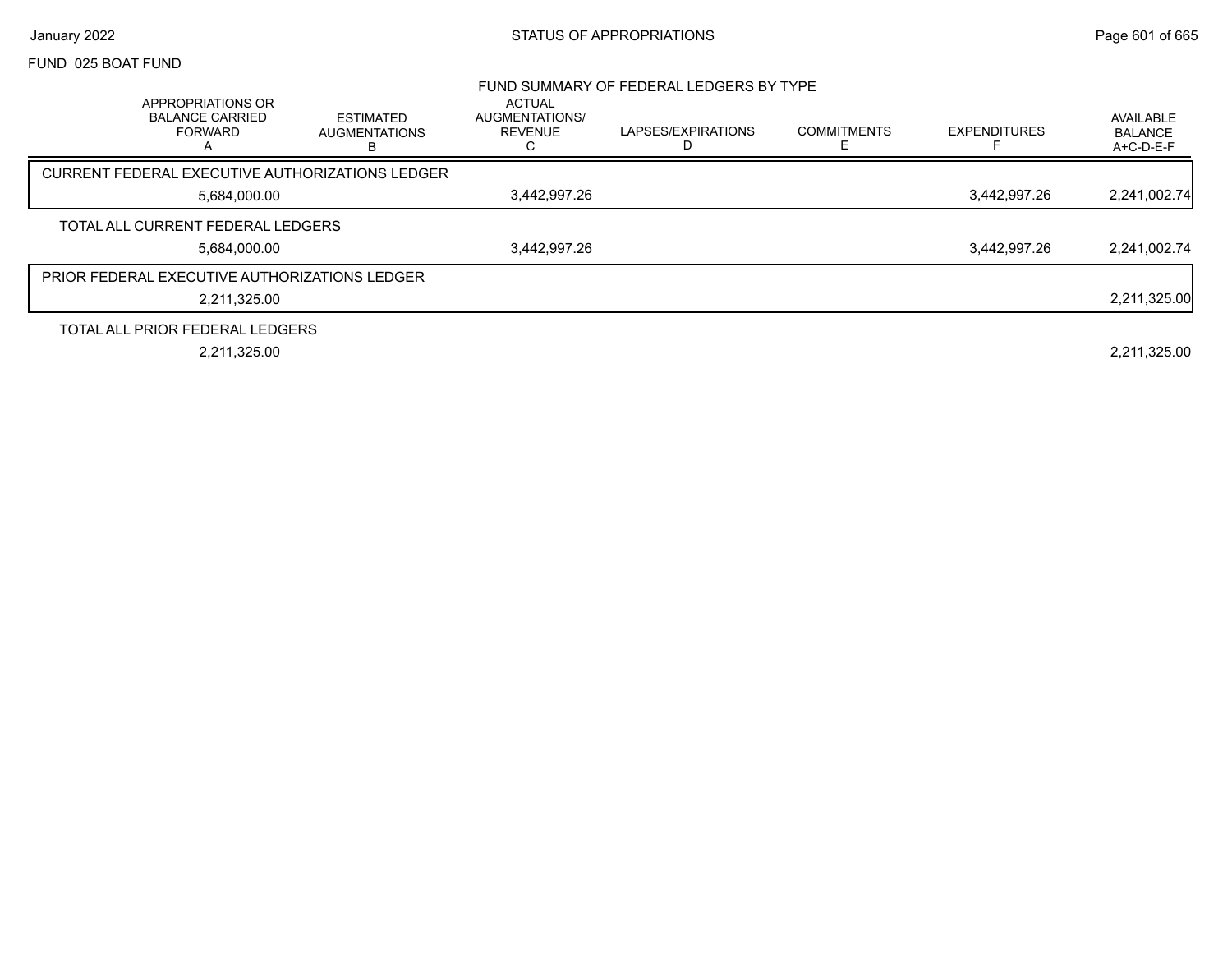# FUND 026 ADMINISTRATION FUND

|                                                      | APPROPRIATIONS OR                        |                                                 | <b>ACTUAL</b>                           | FUND SUMMARY OF FEDERAL LEDGERS BY TYPE |                    |                     |                                          |
|------------------------------------------------------|------------------------------------------|-------------------------------------------------|-----------------------------------------|-----------------------------------------|--------------------|---------------------|------------------------------------------|
|                                                      | <b>BALANCE CARRIED</b><br><b>FORWARD</b> | <b>ESTIMATED</b><br><b>AUGMENTATIONS</b><br>в   | <b>AUGMENTATIONS/</b><br><b>REVENUE</b> | LAPSES/EXPIRATIONS                      | <b>COMMITMENTS</b> | <b>EXPENDITURES</b> | AVAILABLE<br><b>BALANCE</b><br>A+C-D-E-F |
|                                                      |                                          | CURRENT FEDERAL EXECUTIVE AUTHORIZATIONS LEDGER |                                         |                                         |                    |                     |                                          |
|                                                      | 468,474,027.00                           |                                                 | 103,679,019.01                          |                                         | 60,713,287.84      | 155,690,359.68      | 252,070,379.48                           |
|                                                      | TOTAL ALL CURRENT FEDERAL LEDGERS        |                                                 |                                         |                                         |                    |                     |                                          |
|                                                      | 468,474,027.00                           |                                                 | 103,679,019.01                          |                                         | 60,713,287.84      | 155,690,359.68      | 252,070,379.48                           |
| <b>PRIOR FEDERAL EXECUTIVE AUTHORIZATIONS LEDGER</b> |                                          |                                                 |                                         |                                         |                    |                     |                                          |
|                                                      | 144,888,379.74                           |                                                 | 73,885,750.06                           |                                         | 10,269,630.03      | 42.816.977.73       | 91,801,771.98                            |
|                                                      | TOTAL ALL PRIOR FEDERAL LEDGERS          |                                                 |                                         |                                         |                    |                     |                                          |
|                                                      | 144.888.379.74                           |                                                 | 73.885.750.06                           |                                         | 10.269.630.03      | 42.816.977.73       | 91.801.771.98                            |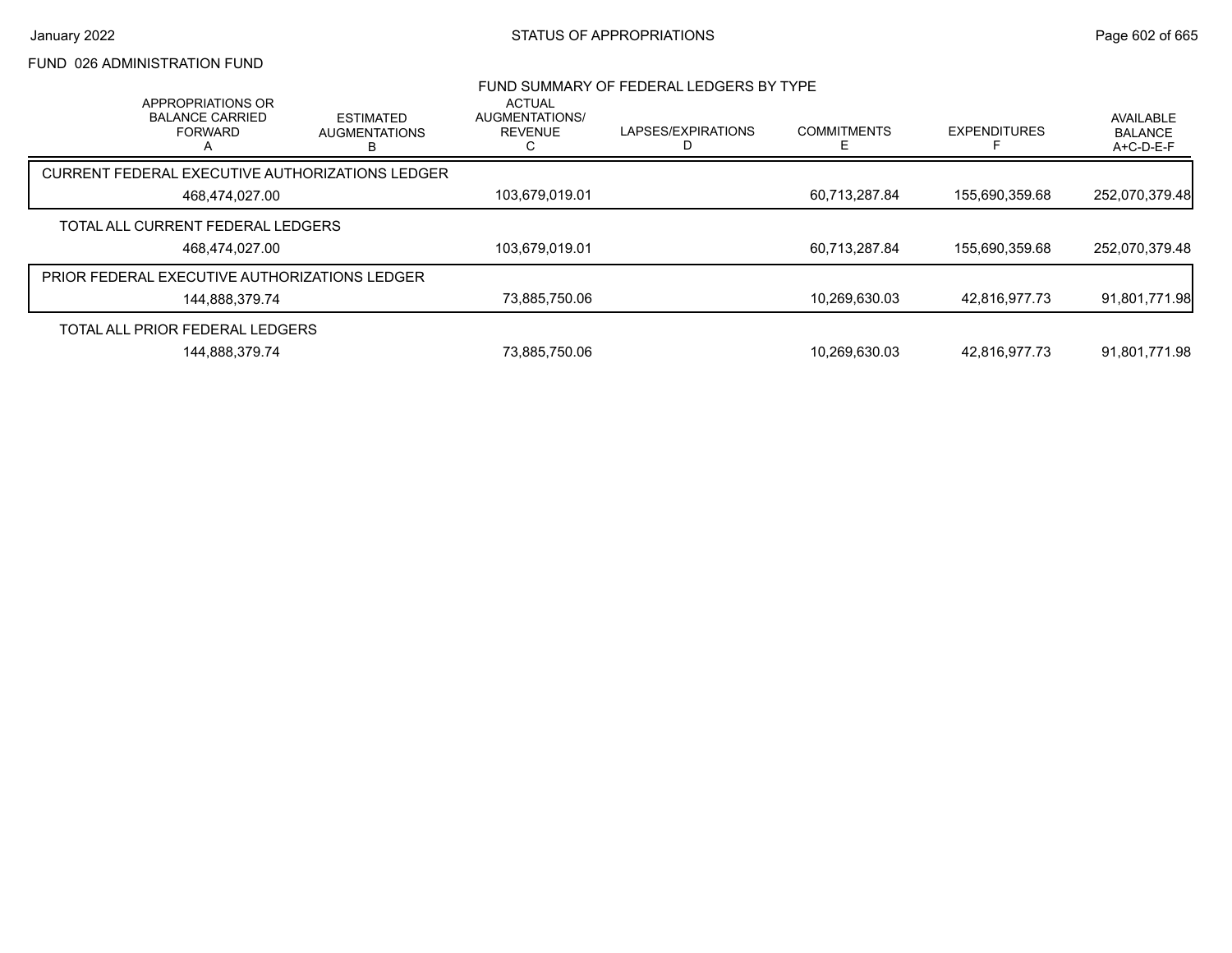# FUND 033 EMPLOYMENT FUND FOR THE BLIND

| APPROPRIATIONS OR<br><b>BALANCE CARRIED</b><br>FORWARD | ESTIMATED<br>AUGMENTATIONS | ACTUAL<br>AUGMENTATIONS/<br>REVENUE | FUND SUMMARY OF FEDERAL LEDGERS BY TYPE<br>LAPSES/EXPIRATIONS | <b>COMMITMENTS</b> | <b>EXPENDITURES</b> | AVAILABLE<br><b>BALANCE</b><br>A+C-D-E-F |
|--------------------------------------------------------|----------------------------|-------------------------------------|---------------------------------------------------------------|--------------------|---------------------|------------------------------------------|
| <b>PRIOR FEDERAL EXECUTIVE AUTHORIZATIONS LEDGER</b>   |                            |                                     |                                                               |                    |                     |                                          |
| 396.601.00                                             |                            | 396.600.97                          |                                                               |                    | 396.600.97          | 0.03                                     |
| TOTAL ALL PRIOR FEDERAL LEDGERS                        |                            |                                     |                                                               |                    |                     |                                          |
| 396,601.00                                             |                            | 396,600.97                          |                                                               |                    | 396,600.97          | 0.03                                     |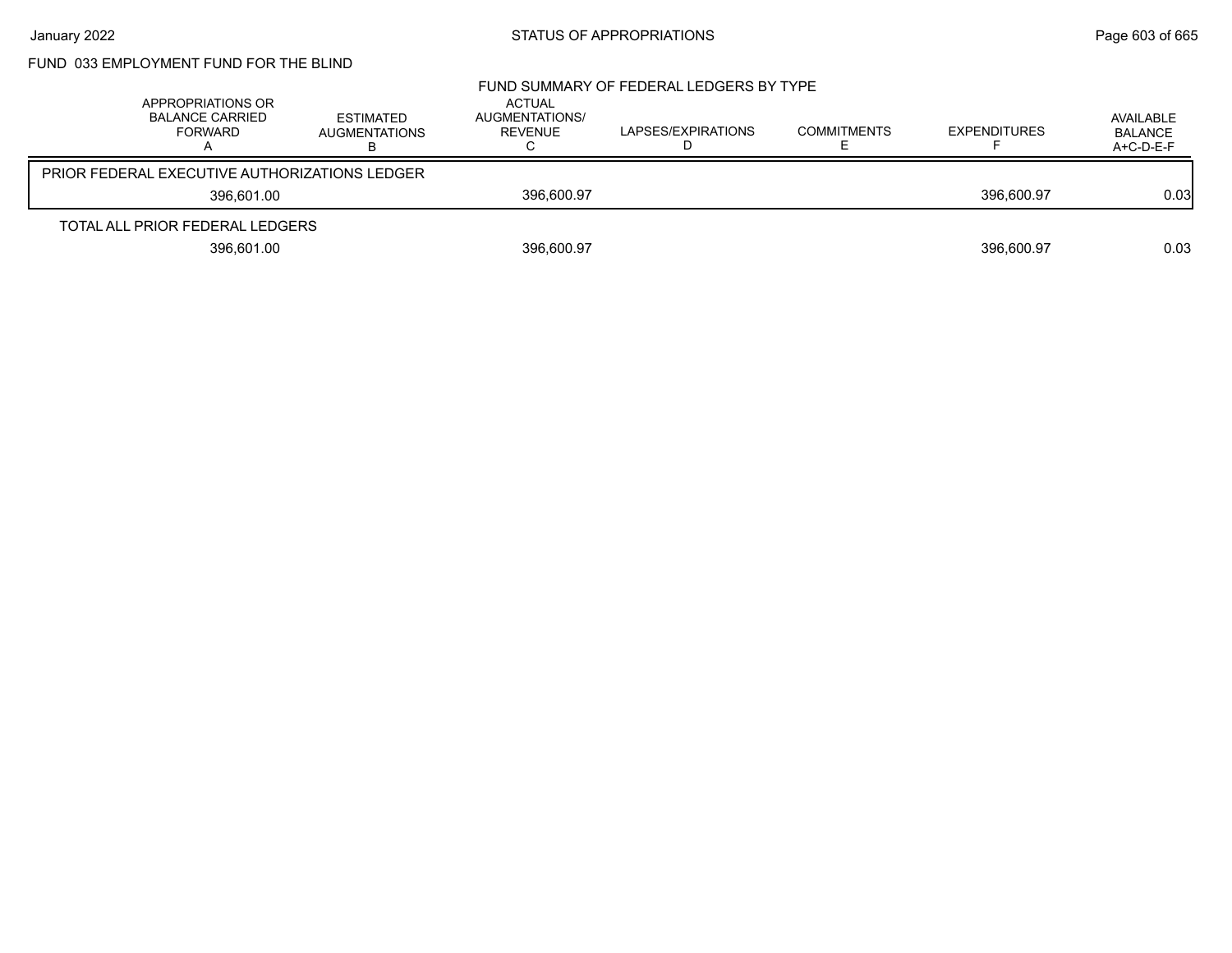|--|

|                                   | <b>APPROPRIATIONS OR</b><br><b>BALANCE CARRIED</b><br><b>FORWARD</b> | <b>ESTIMATED</b><br><b>AUGMENTATIONS</b> | <b>ACTUAL</b><br>AUGMENTATIONS/<br><b>REVENUE</b> | FUND SUMMARY OF FEDERAL LEDGERS BY TYPE<br>LAPSES/EXPIRATIONS<br>D | <b>COMMITMENTS</b> | <b>EXPENDITURES</b> | AVAILABLE<br><b>BALANCE</b><br>$A+C-D-E-F$ |
|-----------------------------------|----------------------------------------------------------------------|------------------------------------------|---------------------------------------------------|--------------------------------------------------------------------|--------------------|---------------------|--------------------------------------------|
|                                   | <b>CURRENT FEDERAL APPROPRIATIONS LEDGER</b>                         |                                          |                                                   |                                                                    |                    |                     |                                            |
|                                   | 63,800,000.00                                                        |                                          | 23,778,223.69                                     |                                                                    | 7,627,806.22       | 25,314,845.57       | 30,857,348.21                              |
|                                   | <b>CURRENT FEDERAL EXECUTIVE AUTHORIZATIONS LEDGER</b>               |                                          |                                                   |                                                                    |                    |                     |                                            |
| TOTAL ALL CURRENT FEDERAL LEDGERS |                                                                      |                                          |                                                   |                                                                    |                    |                     |                                            |
| 63,800,000.00                     |                                                                      | 23,778,223.69                            |                                                   | 7,627,806.22                                                       | 25,314,845.57      | 30,857,348.21       |                                            |
|                                   | PRIOR FEDERAL EXECUTIVE AUTHORIZATIONS LEDGER                        |                                          |                                                   |                                                                    |                    |                     |                                            |
|                                   | 33,374,563.48                                                        |                                          | 48,073.99                                         |                                                                    |                    | 39,469.61           | 33,335,093.87                              |
|                                   | TOTAL ALL PRIOR FEDERAL LEDGERS                                      |                                          |                                                   |                                                                    |                    |                     |                                            |
|                                   | 33,374,563.48                                                        |                                          | 48,073.99                                         |                                                                    |                    | 39,469.61           | 33,335,093.87                              |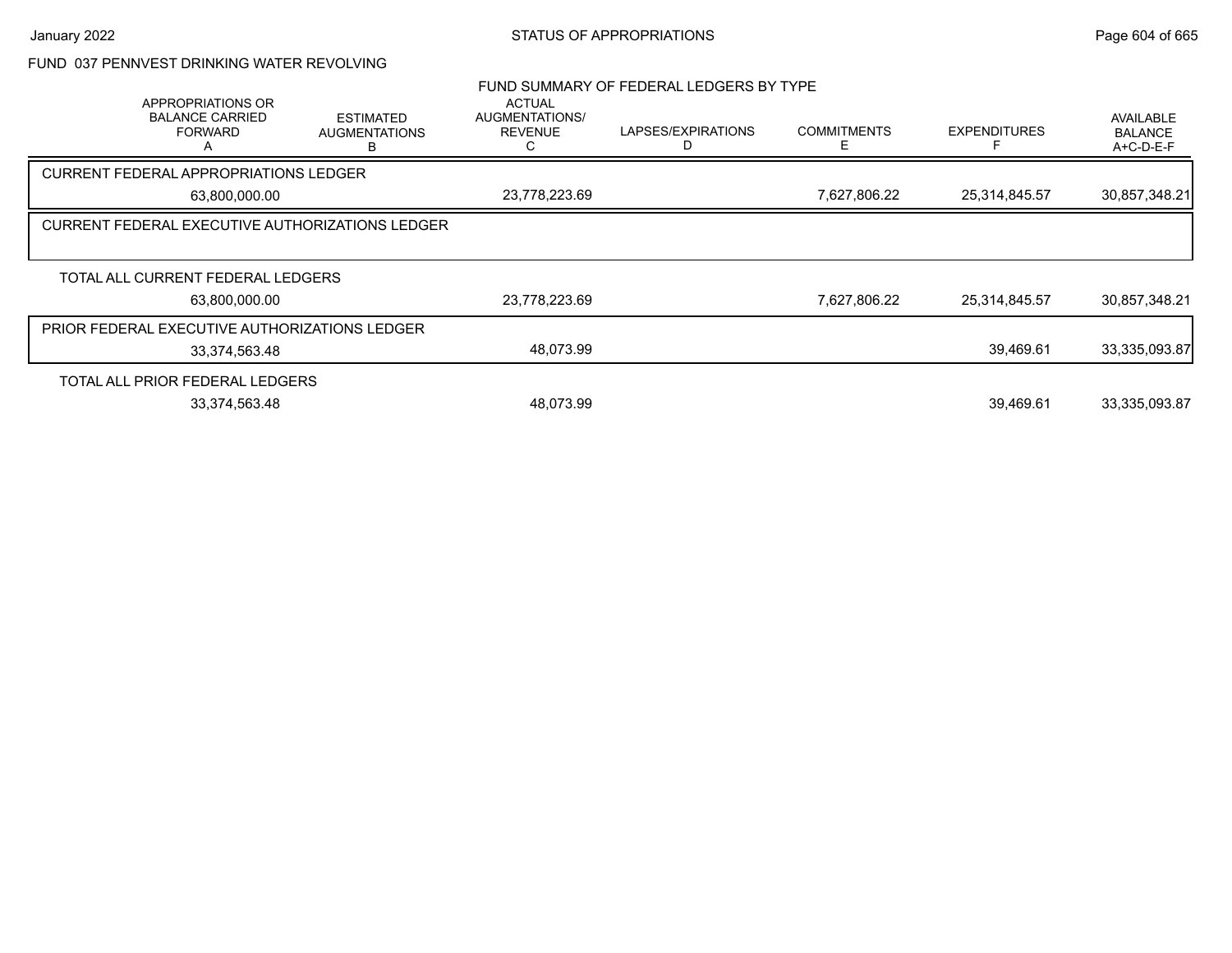# FUND 071 TOBACCO SETTLEMENT FUND

| APPROPRIATIONS OR                                    |                                                 | <b>ACTUAL</b>                    | FUND SUMMARY OF FEDERAL LEDGERS BY TYPE |                         |                     |                                          |
|------------------------------------------------------|-------------------------------------------------|----------------------------------|-----------------------------------------|-------------------------|---------------------|------------------------------------------|
| <b>BALANCE CARRIED</b><br><b>FORWARD</b>             | <b>ESTIMATED</b><br><b>AUGMENTATIONS</b><br>в   | AUGMENTATIONS/<br><b>REVENUE</b> | LAPSES/EXPIRATIONS                      | <b>COMMITMENTS</b><br>F | <b>EXPENDITURES</b> | AVAILABLE<br><b>BALANCE</b><br>A+C-D-E-F |
|                                                      | CURRENT FEDERAL EXECUTIVE AUTHORIZATIONS LEDGER |                                  |                                         |                         |                     |                                          |
| 177,133,000.00                                       |                                                 | $-3,690,263.63$                  |                                         |                         | $-2,207,190.50$     | 179,340,190.50                           |
| TOTAL ALL CURRENT FEDERAL LEDGERS                    |                                                 |                                  |                                         |                         |                     |                                          |
| 177,133,000.00                                       |                                                 | $-3,690,263.63$                  |                                         |                         | $-2,207,190.50$     | 179,340,190.50                           |
| <b>PRIOR FEDERAL EXECUTIVE AUTHORIZATIONS LEDGER</b> |                                                 |                                  |                                         |                         |                     |                                          |
| 72,827,033.85                                        |                                                 | 41,359,955.51                    |                                         |                         | 69,709,764.11       | 3,117,269.74                             |
| TOTAL ALL PRIOR FEDERAL LEDGERS                      |                                                 |                                  |                                         |                         |                     |                                          |
| 72,827,033.85                                        |                                                 | 41,359,955.51                    |                                         |                         | 69,709,764.11       | 3,117,269.74                             |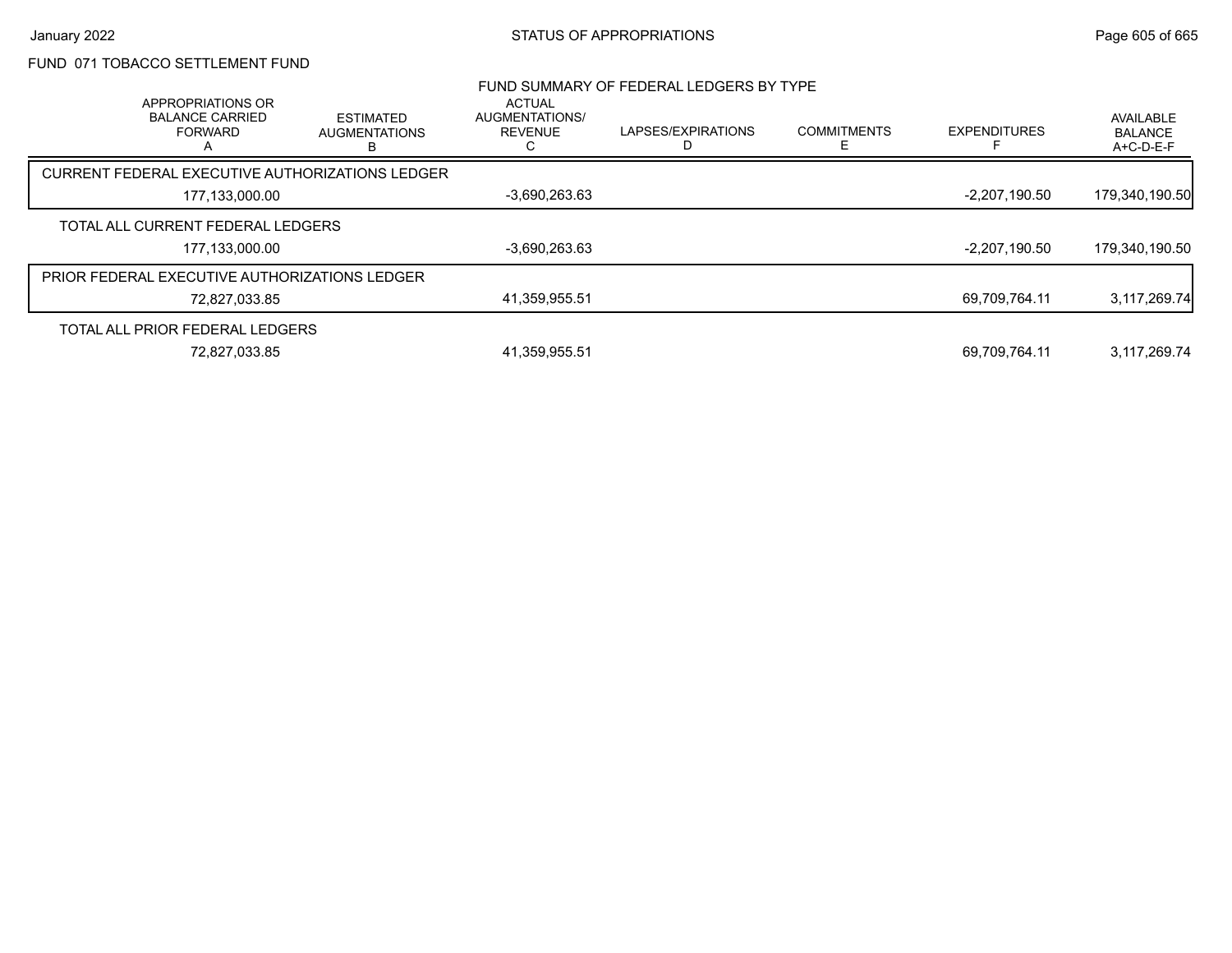# FUND 085 REHABILITATION CENTER FUND

| APPROPRIATIONS OR<br><b>BALANCE CARRIED</b><br><b>FORWARD</b> | <b>ESTIMATED</b><br><b>AUGMENTATIONS</b> | ACTUAL<br>AUGMENTATIONS/<br>REVENUE | FUND SUMMARY OF FEDERAL LEDGERS BY TYPE<br>LAPSES/EXPIRATIONS | <b>COMMITMENTS</b> | <b>EXPENDITURES</b> | AVAILABLE<br><b>BALANCE</b><br>$A+C-D-E-F$ |
|---------------------------------------------------------------|------------------------------------------|-------------------------------------|---------------------------------------------------------------|--------------------|---------------------|--------------------------------------------|
| PRIOR FEDERAL EXECUTIVE AUTHORIZATIONS LEDGER                 |                                          |                                     |                                                               |                    |                     |                                            |
| 1,371,193.00                                                  |                                          | 529.898.50                          |                                                               |                    | 761.748.50          | 609,444.50                                 |
| TOTAL ALL PRIOR FEDERAL LEDGERS                               |                                          |                                     |                                                               |                    |                     |                                            |
| 1,371,193.00                                                  |                                          | 529,898.50                          |                                                               |                    | 761,748.50          | 609,444.50                                 |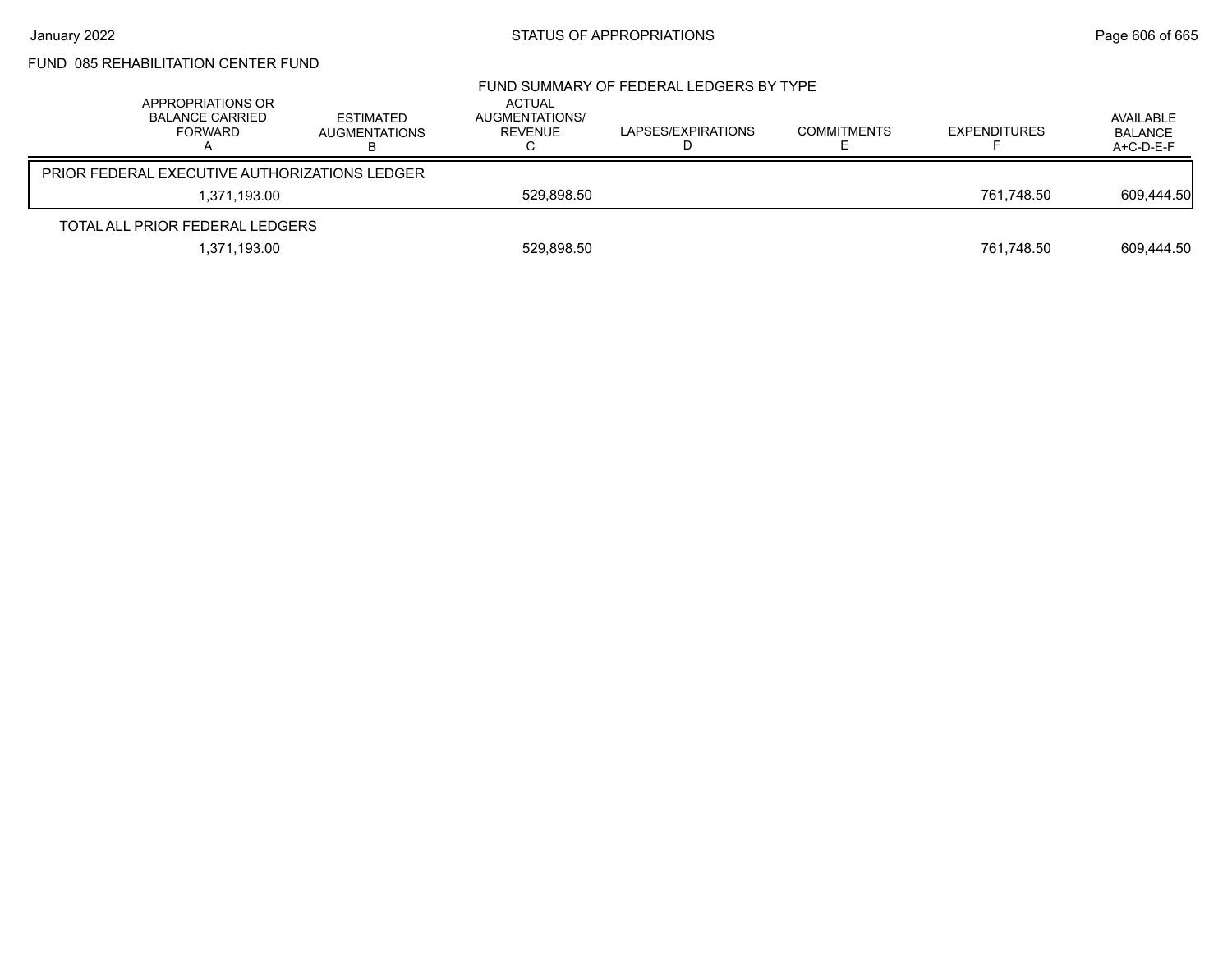|  |  | FUND 109 PENNVEST WATER POLLUTION CONTROL RE |  |  |  |  |
|--|--|----------------------------------------------|--|--|--|--|
|--|--|----------------------------------------------|--|--|--|--|

|                                                               |                                          |                                                   | FUND SUMMARY OF FEDERAL LEDGERS BY TYPE |                    |                     |                                          |
|---------------------------------------------------------------|------------------------------------------|---------------------------------------------------|-----------------------------------------|--------------------|---------------------|------------------------------------------|
| APPROPRIATIONS OR<br><b>BALANCE CARRIED</b><br><b>FORWARD</b> | <b>ESTIMATED</b><br><b>AUGMENTATIONS</b> | <b>ACTUAL</b><br>AUGMENTATIONS/<br><b>REVENUE</b> | LAPSES/EXPIRATIONS                      | <b>COMMITMENTS</b> | <b>EXPENDITURES</b> | AVAILABLE<br><b>BALANCE</b><br>A+C-D-E-F |
| <b>CURRENT FEDERAL APPROPRIATIONS LEDGER</b>                  |                                          |                                                   |                                         |                    |                     |                                          |
| 123,525,000.00                                                |                                          | 62,874,560.94                                     |                                         | 40,789,523.68      | 62,939,000.00       | 19,796,476.32                            |
| CURRENT FEDERAL EXECUTIVE AUTHORIZATIONS LEDGER               |                                          |                                                   |                                         |                    |                     |                                          |
| TOTAL ALL CURRENT FEDERAL LEDGERS                             |                                          |                                                   |                                         |                    |                     |                                          |
| 123,525,000.00                                                |                                          | 62,874,560.94                                     |                                         | 40,789,523.68      | 62,939,000.00       | 19,796,476.32                            |
| PRIOR FEDERAL EXECUTIVE AUTHORIZATIONS LEDGER                 |                                          |                                                   |                                         |                    |                     |                                          |
| 64,253,000.00                                                 |                                          |                                                   |                                         |                    |                     | 64,253,000.00                            |
| TOTAL ALL PRIOR FEDERAL LEDGERS                               |                                          |                                                   |                                         |                    |                     |                                          |
| 64,253,000.00                                                 |                                          |                                                   |                                         |                    |                     | 64,253,000.00                            |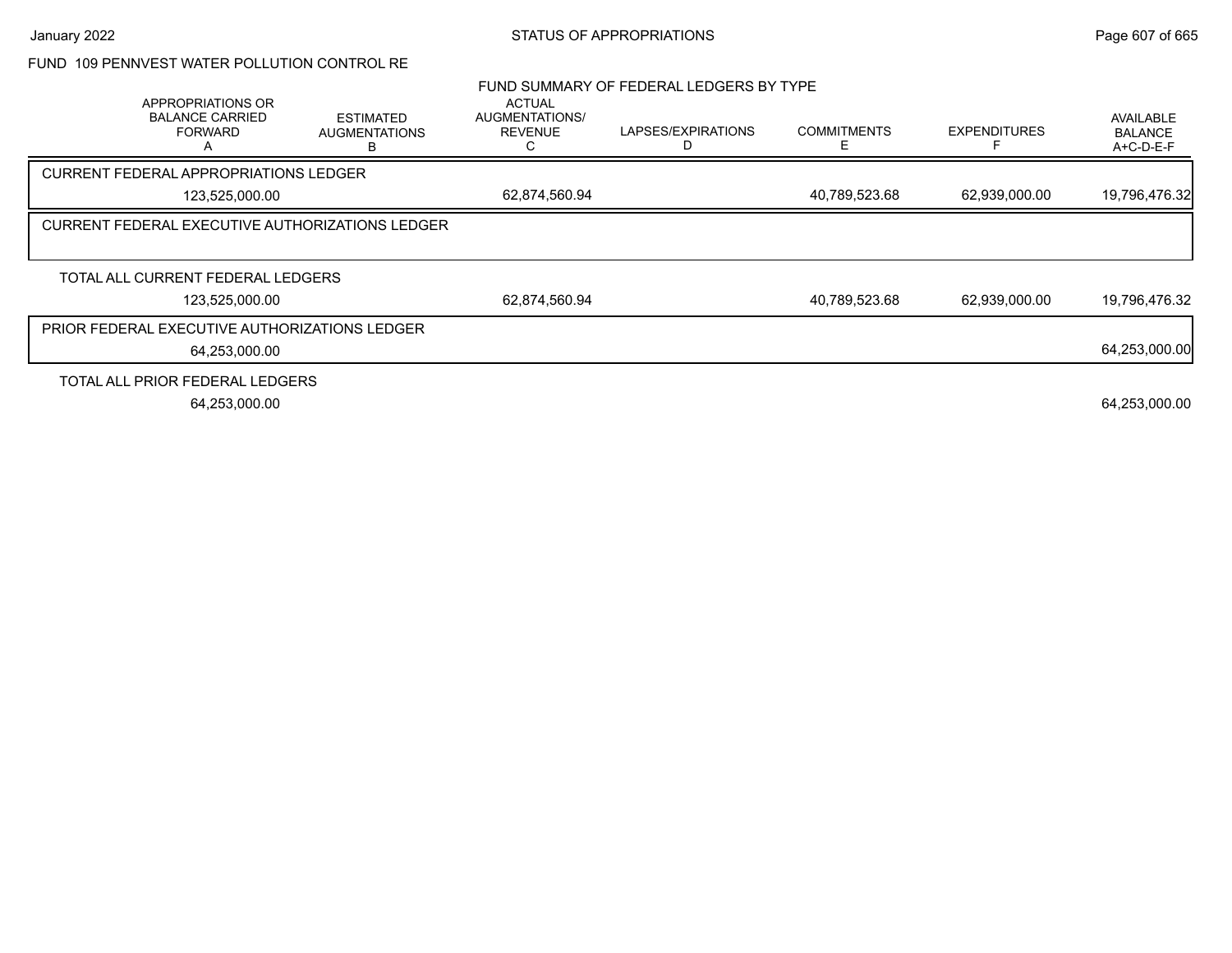## FUND 118 STORAGE TANK FUND

|                                                                    |                                               |                                                   | FUND SUMMARY OF FEDERAL LEDGERS BY TYPE |                    |                     |                                            |
|--------------------------------------------------------------------|-----------------------------------------------|---------------------------------------------------|-----------------------------------------|--------------------|---------------------|--------------------------------------------|
| APPROPRIATIONS OR<br><b>BALANCE CARRIED</b><br><b>FORWARD</b><br>n | <b>ESTIMATED</b><br><b>AUGMENTATIONS</b><br>в | <b>ACTUAL</b><br>AUGMENTATIONS/<br><b>REVENUE</b> | LAPSES/EXPIRATIONS                      | <b>COMMITMENTS</b> | <b>EXPENDITURES</b> | AVAILABLE<br><b>BALANCE</b><br>$A+C-D-E-F$ |
| CURRENT FEDERAL EXECUTIVE AUTHORIZATIONS LEDGER                    |                                               |                                                   |                                         |                    |                     |                                            |
| 4.740.000.00                                                       |                                               | 631,283.47                                        |                                         |                    | 840.755.37          | 3,899,244.63                               |
| TOTAL ALL CURRENT FEDERAL LEDGERS                                  |                                               |                                                   |                                         |                    |                     |                                            |
| 4.740.000.00                                                       |                                               | 631,283.47                                        |                                         |                    | 840.755.37          | 3,899,244.63                               |
| <b>PRIOR FEDERAL EXECUTIVE AUTHORIZATIONS LEDGER</b>               |                                               |                                                   |                                         |                    |                     |                                            |
| 2.464.400.88                                                       |                                               | -367.241.07                                       |                                         |                    | -320.321.16         | 2,784,722.04                               |
| TOTAL ALL PRIOR FEDERAL LEDGERS                                    |                                               |                                                   |                                         |                    |                     |                                            |
| 2.464.400.88                                                       |                                               | -367.241.07                                       |                                         |                    | $-320.321.16$       | 2.784.722.04                               |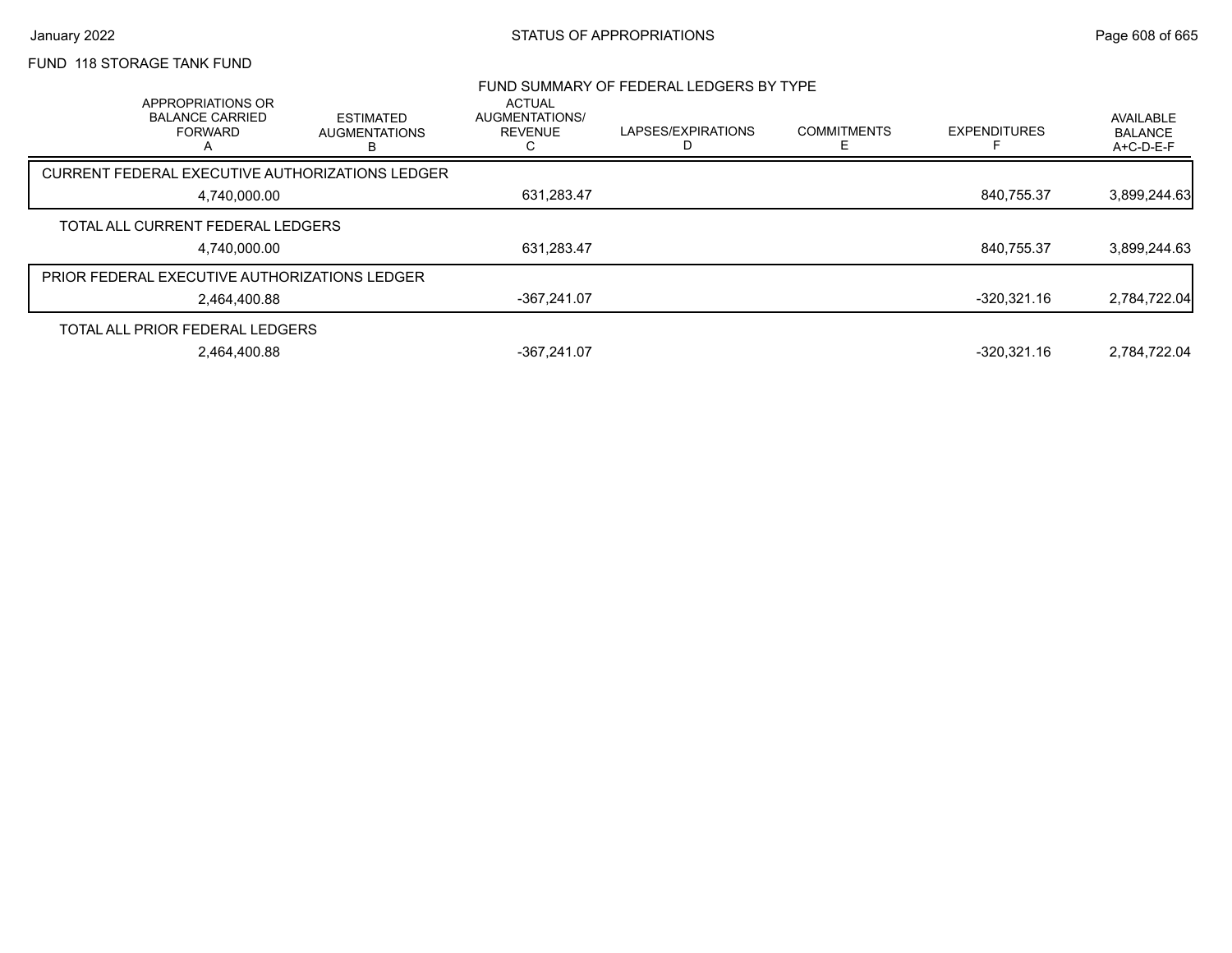# FUND 131 ACID MINE DRAINAGE ABATEMENT&TREATM

| APPROPRIATIONS OR                               |                                               | <b>ACTUAL</b>                    | FUND SUMMARY OF FEDERAL LEDGERS BY TYPE |                    |                     |                                          |
|-------------------------------------------------|-----------------------------------------------|----------------------------------|-----------------------------------------|--------------------|---------------------|------------------------------------------|
| <b>BALANCE CARRIED</b><br><b>FORWARD</b>        | <b>ESTIMATED</b><br><b>AUGMENTATIONS</b><br>в | AUGMENTATIONS/<br><b>REVENUE</b> | LAPSES/EXPIRATIONS                      | <b>COMMITMENTS</b> | <b>EXPENDITURES</b> | AVAILABLE<br><b>BALANCE</b><br>A+C-D-E-F |
| CURRENT FEDERAL EXECUTIVE AUTHORIZATIONS LEDGER |                                               |                                  |                                         |                    |                     |                                          |
| 25,014,000.00                                   |                                               | 2,878,711.74                     |                                         | 4.993.092.71       | 2.879.496.74        | 17, 141, 410. 55                         |
| TOTAL ALL CURRENT FEDERAL LEDGERS               |                                               |                                  |                                         |                    |                     |                                          |
| 25,014,000.00                                   |                                               | 2,878,711.74                     |                                         | 4,993,092.71       | 2,879,496.74        | 17, 141, 410.55                          |
| PRIOR FEDERAL EXECUTIVE AUTHORIZATIONS LEDGER   |                                               |                                  |                                         |                    |                     |                                          |
| 17,143,370.42                                   |                                               | 3,102,431.67                     |                                         | 624.102.11         | 3.100.265.45        | 13,419,002.86                            |
| TOTAL ALL PRIOR FEDERAL LEDGERS                 |                                               |                                  |                                         |                    |                     |                                          |
| 17.143.370.42                                   |                                               | 3.102.431.67                     |                                         | 624.102.11         | 3.100.265.45        | 13.419.002.86                            |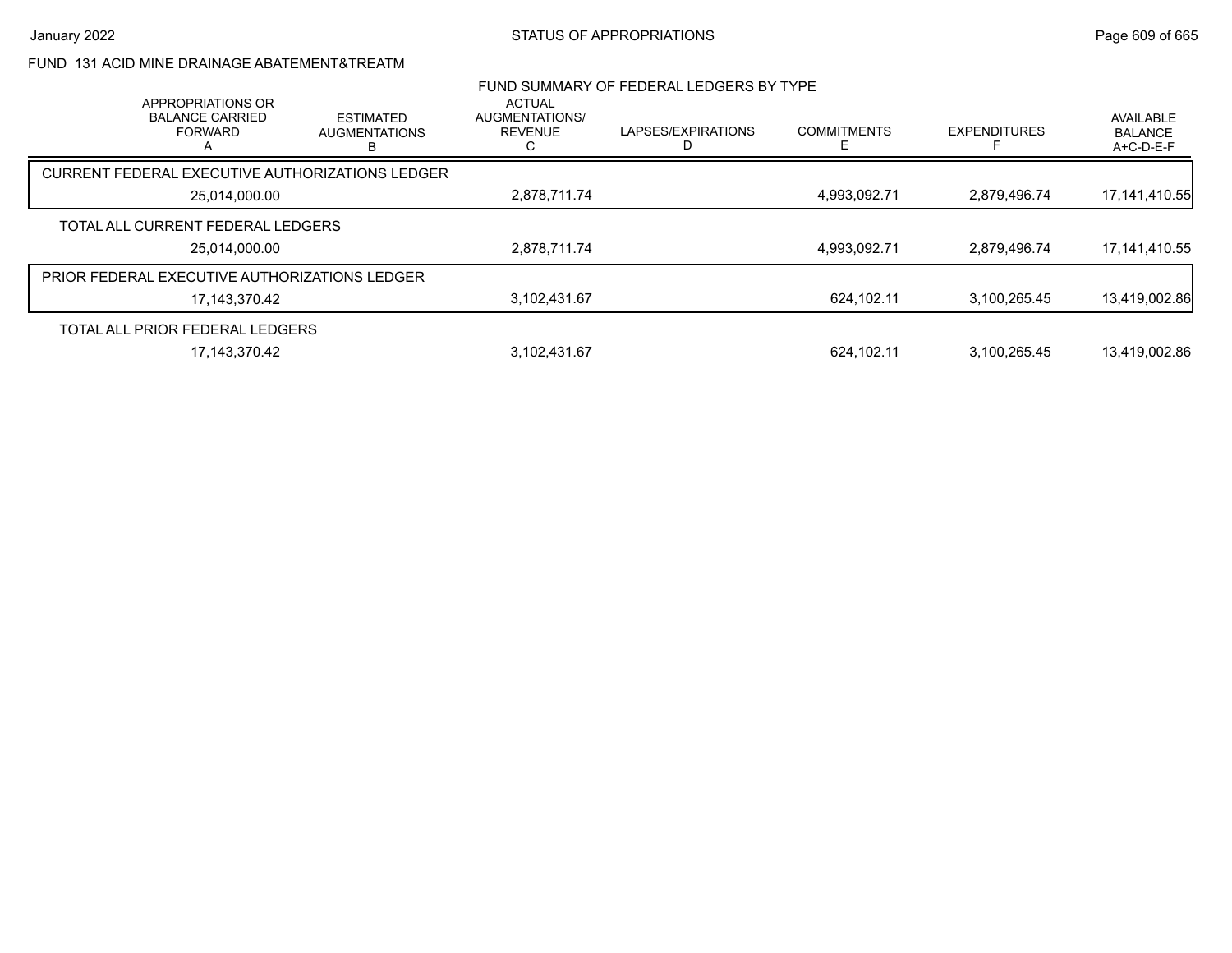# FUND 139 HOME INVESTMENT TRUST FUND

|              | <b>APPROPRIATIONS OR</b>                      |                                                        | <b>ACTUAL</b>                         | FUND SUMMARY OF FEDERAL LEDGERS BY TYPE |                         |                     |                                                 |
|--------------|-----------------------------------------------|--------------------------------------------------------|---------------------------------------|-----------------------------------------|-------------------------|---------------------|-------------------------------------------------|
|              | <b>BALANCE CARRIED</b><br><b>FORWARD</b><br>A | <b>ESTIMATED</b><br><b>AUGMENTATIONS</b><br>В          | AUGMENTATIONS/<br><b>REVENUE</b><br>C | LAPSES/EXPIRATIONS<br>D                 | <b>COMMITMENTS</b><br>Е | <b>EXPENDITURES</b> | <b>AVAILABLE</b><br><b>BALANCE</b><br>A+C-D-E-F |
|              | <b>CURRENT FEDERAL APPROPRIATIONS LEDGER</b>  |                                                        |                                       |                                         |                         |                     |                                                 |
| 4,000,000.00 |                                               |                                                        | 479,364.25                            |                                         |                         | 499,625.78          | 3,500,374.22                                    |
|              |                                               | <b>CURRENT FEDERAL EXECUTIVE AUTHORIZATIONS LEDGER</b> |                                       |                                         |                         |                     |                                                 |
|              | 500,000.00                                    |                                                        | 2,627.46                              |                                         | 90,149.70               | 4,559.12            | 405,291.18                                      |
|              | TOTAL ALL CURRENT FEDERAL LEDGERS             |                                                        |                                       |                                         |                         |                     |                                                 |
| 4,500,000.00 |                                               | 481,991.71                                             |                                       | 90,149.70                               | 504,184.90              | 3,905,665.40        |                                                 |
|              | PRIOR FEDERAL APPROPRIATIONS LEDGER           |                                                        |                                       |                                         |                         |                     |                                                 |
| 3,059,937.17 |                                               |                                                        | 907,674.99                            |                                         |                         | 33,895.30           | 3,026,041.87                                    |
|              | PRIOR FEDERAL EXECUTIVE AUTHORIZATIONS LEDGER |                                                        |                                       |                                         |                         |                     |                                                 |
|              | 10,464,161.00                                 |                                                        |                                       |                                         |                         |                     | 10,464,161.00                                   |
|              | TOTAL ALL PRIOR FEDERAL LEDGERS               |                                                        |                                       |                                         |                         |                     |                                                 |
|              | 13,524,098.17                                 |                                                        | 907,674.99                            |                                         |                         | 33,895.30           | 13,490,202.87                                   |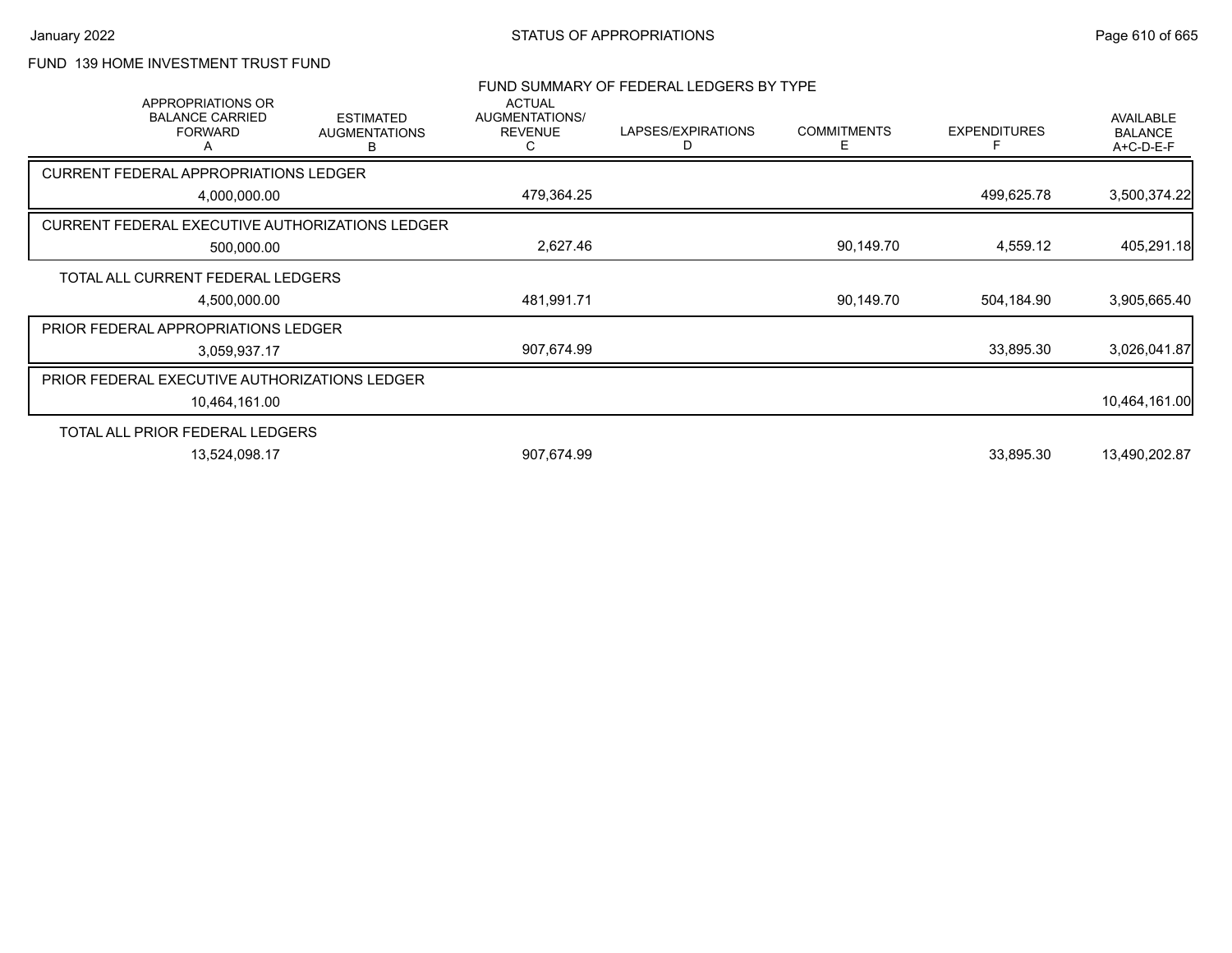# FUND 141 PORT OF PITTSBURGH COMMISSION FUND

|              |                                                               |                                          |                                            | FUND SUMMARY OF FEDERAL LEDGERS BY TYPE |                    |                     |                                          |
|--------------|---------------------------------------------------------------|------------------------------------------|--------------------------------------------|-----------------------------------------|--------------------|---------------------|------------------------------------------|
|              | APPROPRIATIONS OR<br><b>BALANCE CARRIED</b><br><b>FORWARD</b> | <b>ESTIMATED</b><br><b>AUGMENTATIONS</b> | <b>ACTUAL</b><br>AUGMENTATIONS/<br>REVENUE | LAPSES/EXPIRATIONS                      | <b>COMMITMENTS</b> | <b>EXPENDITURES</b> | AVAILABLE<br><b>BALANCE</b><br>A+C-D-E-F |
|              | CURRENT FEDERAL EXECUTIVE AUTHORIZATIONS LEDGER               |                                          |                                            |                                         |                    |                     |                                          |
| 4,500,000.00 |                                                               |                                          |                                            |                                         | 82.218.76          | 103.410.24          | 4,314,371.00                             |
|              | TOTAL ALL CURRENT FEDERAL LEDGERS                             |                                          |                                            |                                         |                    |                     |                                          |
|              | 4.500.000.00                                                  |                                          |                                            |                                         | 82.218.76          | 103.410.24          | 4,314,371.00                             |
|              | PRIOR FEDERAL EXECUTIVE AUTHORIZATIONS LEDGER                 |                                          |                                            |                                         |                    |                     |                                          |
|              | 14,542,754.89                                                 |                                          |                                            |                                         | 1,407,419.77       | 1.601.677.80        | 11,533,657.32                            |
|              | TOTAL ALL PRIOR FEDERAL LEDGERS                               |                                          |                                            |                                         |                    |                     |                                          |
|              | 14,542,754.89                                                 |                                          |                                            |                                         | 1,407,419.77       | 1,601,677.80        | 11,533,657.32                            |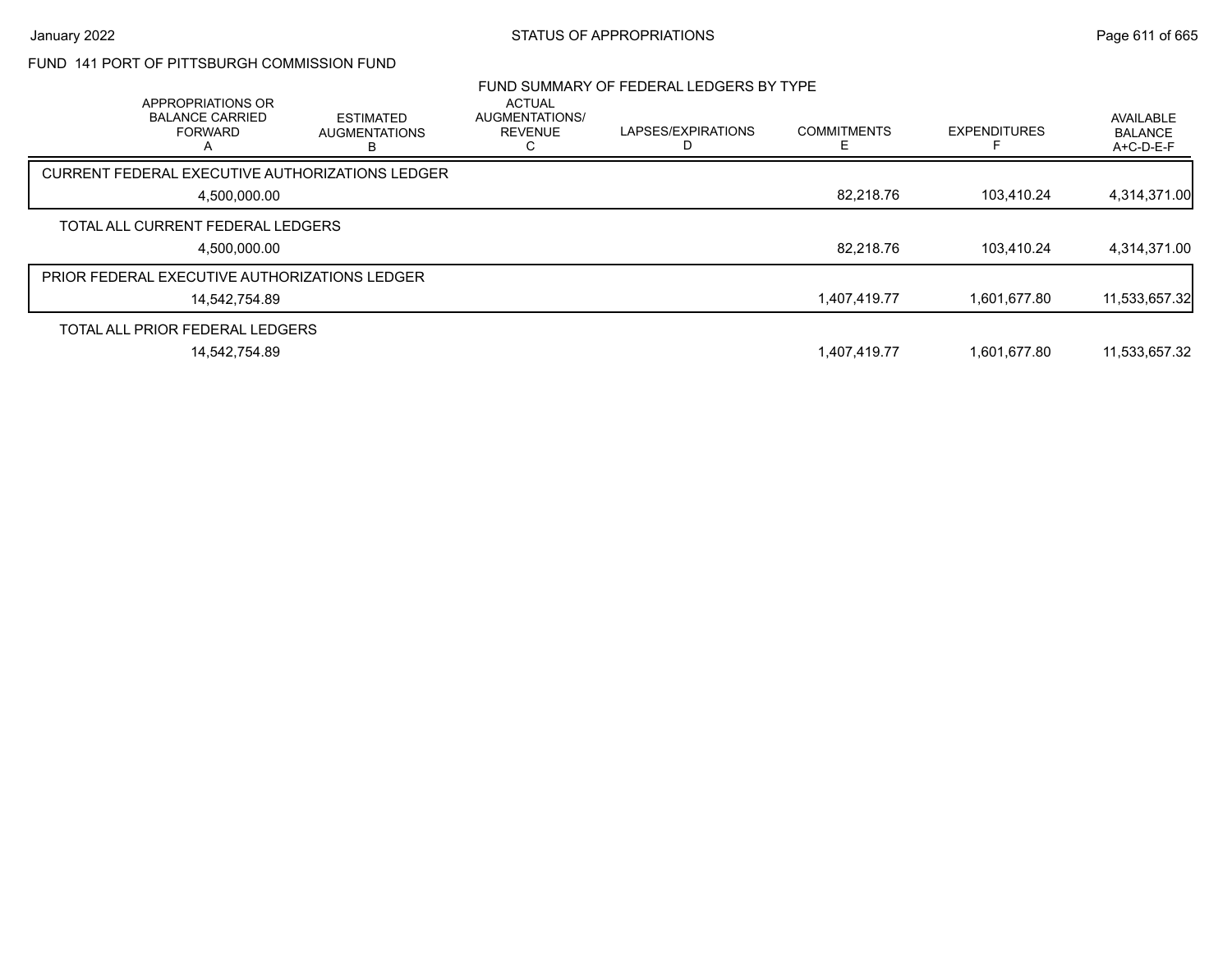# FUND 148 SELF-INSURANCE GUARANTY FUND

| APPROPRIATIONS OR<br>BALANCE CARRIED<br>FORWARD | <b>ESTIMATED</b><br><b>AUGMENTATIONS</b> | <b>ACTUAL</b><br>AUGMENTATIONS/<br>REVENUE | FUND SUMMARY OF FEDERAL LEDGERS BY TYPE<br>LAPSES/EXPIRATIONS | <b>COMMITMENTS</b> | EXPENDITURES | AVAILABLE<br>BALANCE<br>$A+C-D-E-F$ |
|-------------------------------------------------|------------------------------------------|--------------------------------------------|---------------------------------------------------------------|--------------------|--------------|-------------------------------------|
| FEDERAL RESTRICTED RECEIPTS LEDGER              |                                          |                                            |                                                               |                    |              |                                     |
|                                                 | 0.01                                     |                                            |                                                               |                    |              | 0.01                                |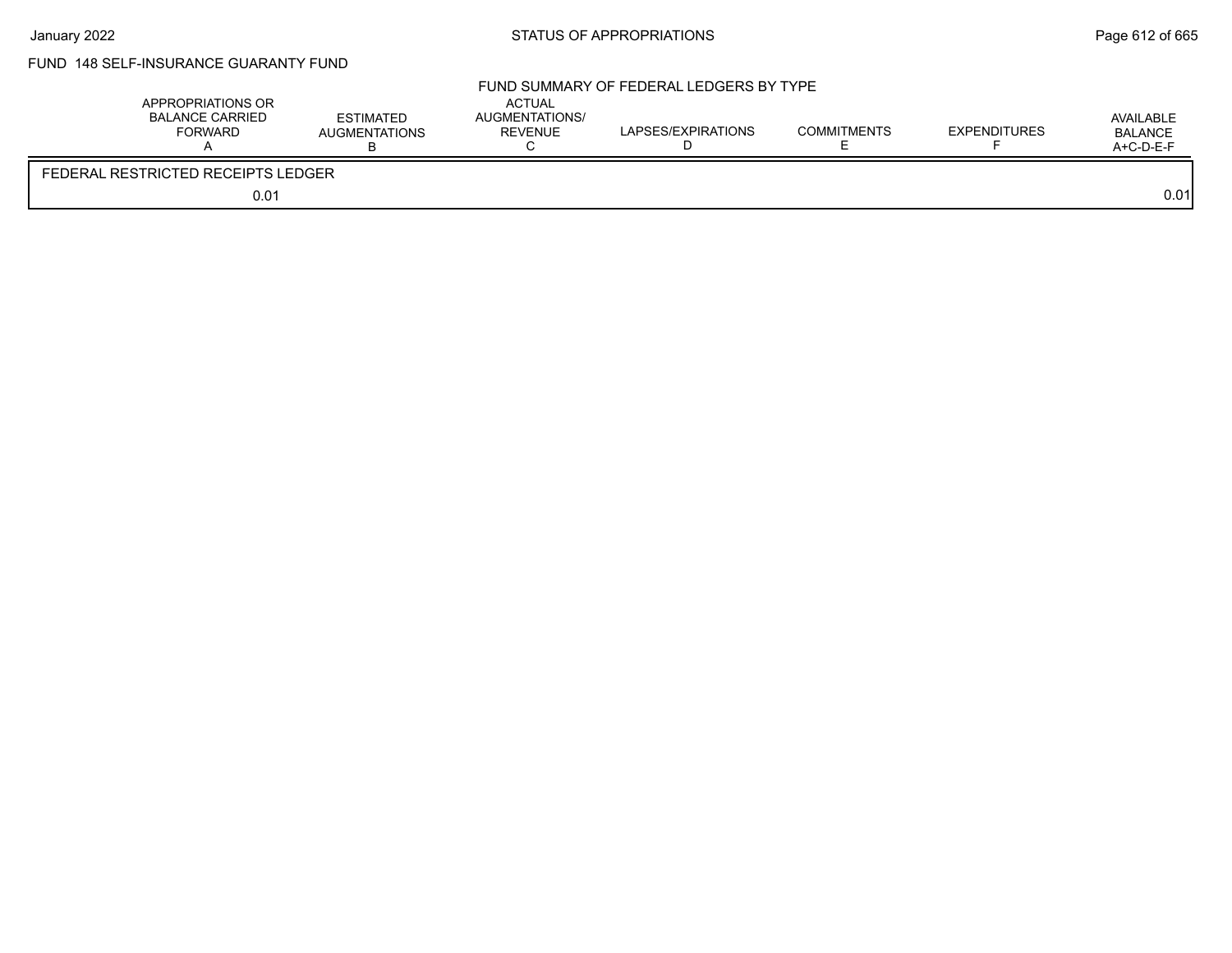# FUND 187 PUBLIC TRANSPORTATION TRUST FUND

| APPROPRIATIONS OR<br><b>BALANCE CARRIED</b><br>FORWARD | ESTIMATED<br><b>AUGMENTATIONS</b> | ACTUAL<br>AUGMENTATIONS/<br>REVENUE | FUND SUMMARY OF FEDERAL LEDGERS BY TYPE<br>LAPSES/EXPIRATIONS | <b>COMMITMENTS</b> | <b>EXPENDITURES</b> | AVAILABLE<br><b>BALANCE</b><br>$A+C-D-E-F$ |
|--------------------------------------------------------|-----------------------------------|-------------------------------------|---------------------------------------------------------------|--------------------|---------------------|--------------------------------------------|
| <b>PRIOR FEDERAL EXECUTIVE AUTHORIZATIONS LEDGER</b>   |                                   |                                     |                                                               |                    |                     |                                            |
| 9.812.508.00                                           |                                   |                                     |                                                               |                    |                     | 9,812,508.00                               |
| TOTAL ALL PRIOR FEDERAL LEDGERS                        |                                   |                                     |                                                               |                    |                     |                                            |
| 9.812.508.00                                           |                                   |                                     |                                                               |                    |                     | 9,812,508.00                               |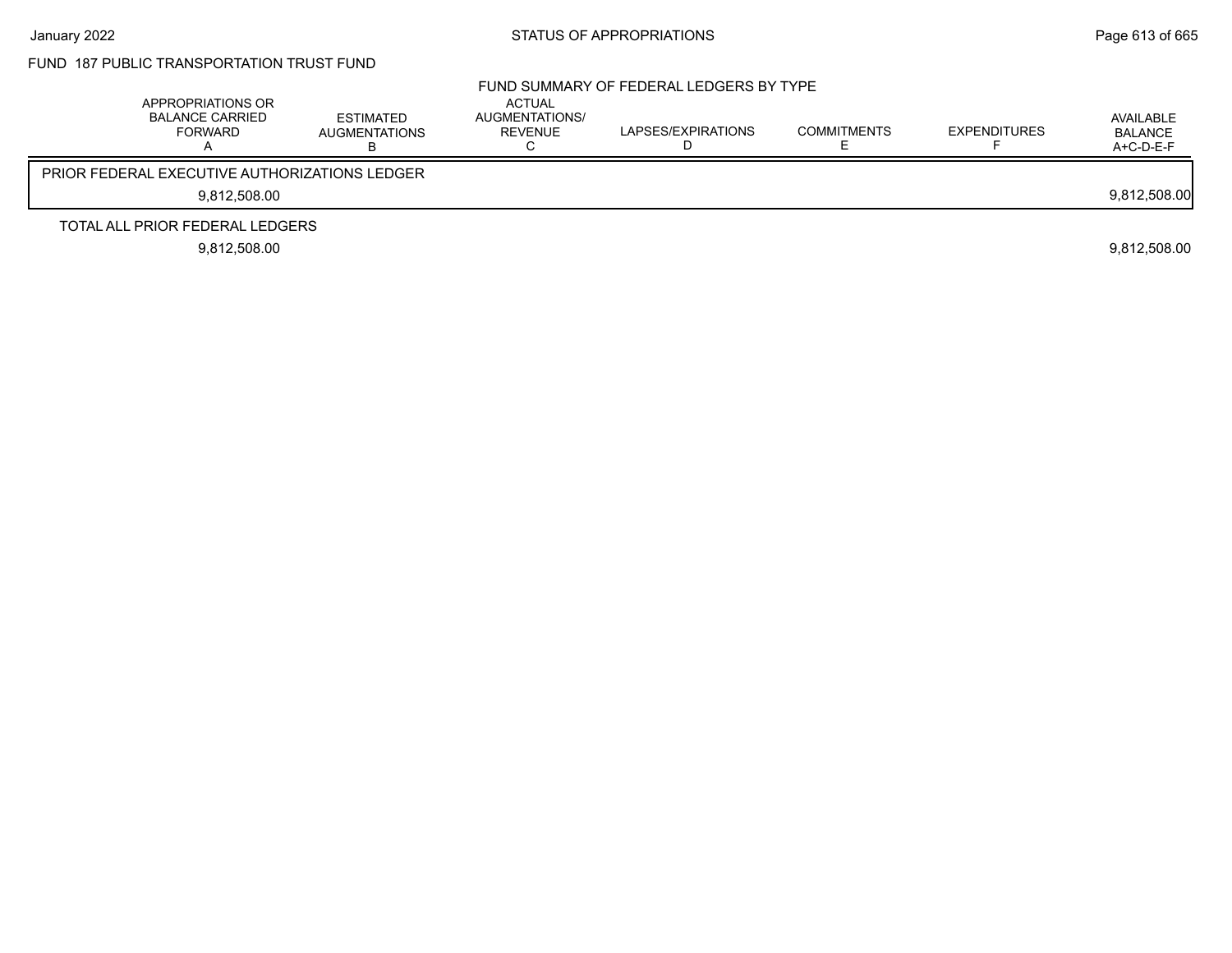# January 2022 **STATUS OF APPROPRIATIONS** STATUS OF APPROPRIATIONS

| FUND_208 INSURANCE REG AND OVERSIGHT FUND |
|-------------------------------------------|
|-------------------------------------------|

| APPROPRIATIONS OR<br><b>BALANCE CARRIED</b><br>FORWARD | ESTIMATED<br><b>AUGMENTATIONS</b> | ACTUAL<br>AUGMENTATIONS/<br>REVENUE | FUND SUMMARY OF FEDERAL LEDGERS BY TYPE<br>LAPSES/EXPIRATIONS | <b>COMMITMENTS</b> | <b>EXPENDITURES</b> | AVAILABLE<br>BALANCE<br>A+C-D-E-F |
|--------------------------------------------------------|-----------------------------------|-------------------------------------|---------------------------------------------------------------|--------------------|---------------------|-----------------------------------|
| <b>PRIOR FEDERAL EXECUTIVE AUTHORIZATIONS LEDGER</b>   |                                   |                                     |                                                               |                    |                     |                                   |
| 63.000.00                                              |                                   | 65,000.00                           |                                                               |                    | 55.000.00           | 8,000.00                          |
| TOTAL ALL PRIOR FEDERAL LEDGERS                        |                                   |                                     |                                                               |                    |                     |                                   |
| 63,000.00                                              |                                   | 65,000.00                           |                                                               |                    | 55,000.00           | 8,000.00                          |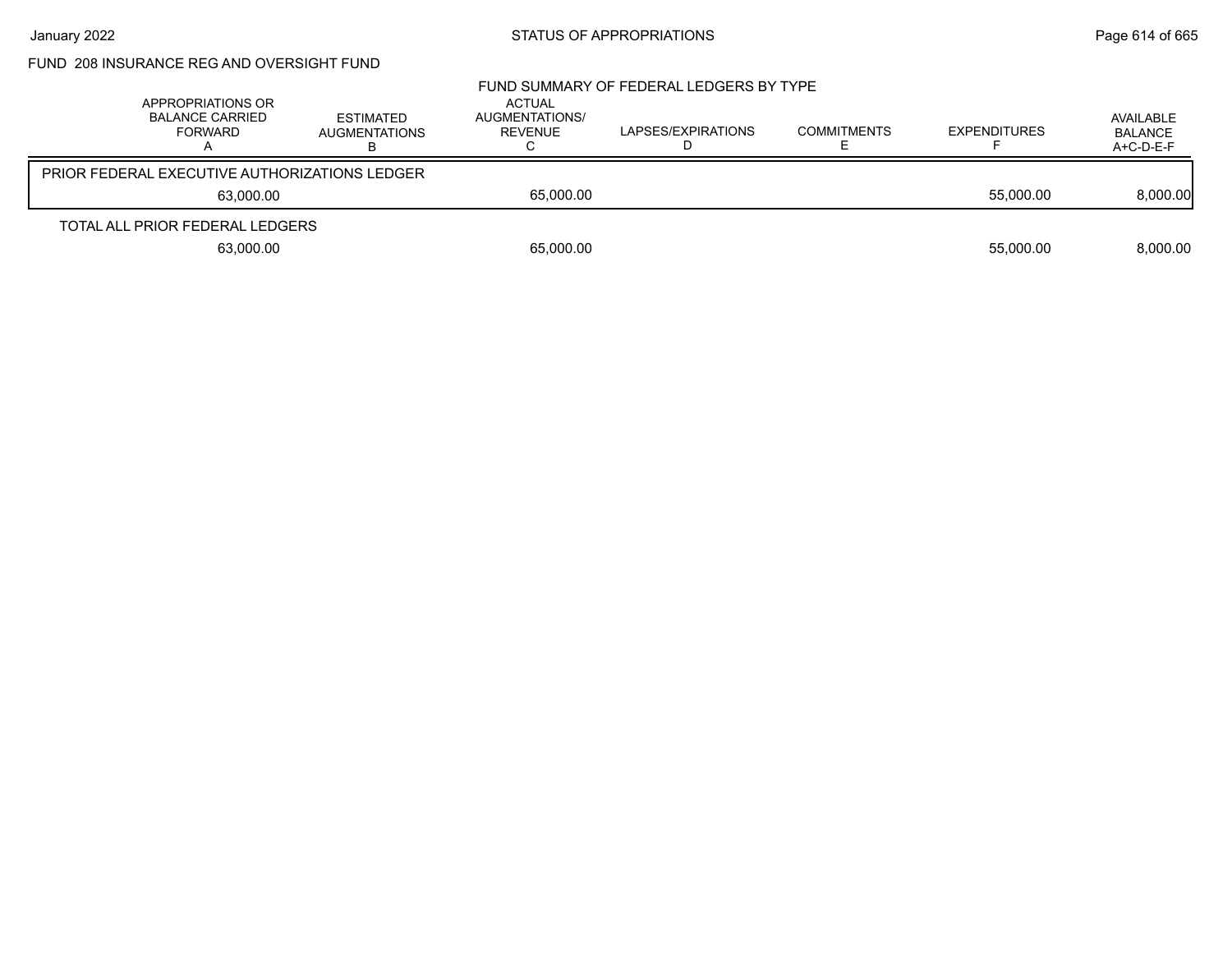# January 2022 **STATUS OF APPROPRIATIONS** STATUS OF APPROPRIATIONS

# FUND 223 SCHOOL SAFETY AND SECURITY FUND

|               | APPROPRIATIONS OR<br><b>BALANCE CARRIED</b><br>FORWARD | ESTIMATED<br><b>AUGMENTATIONS</b> | ACTUAL<br>AUGMENTATIONS/<br>REVENUE | FUND SUMMARY OF FEDERAL LEDGERS BY TYPE<br>LAPSES/EXPIRATIONS | <b>COMMITMENTS</b> | <b>EXPENDITURES</b> | AVAILABLE<br><b>BALANCE</b><br>A+C-D-E-F |
|---------------|--------------------------------------------------------|-----------------------------------|-------------------------------------|---------------------------------------------------------------|--------------------|---------------------|------------------------------------------|
|               | <b>PRIOR FEDERAL EXECUTIVE AUTHORIZATIONS LEDGER</b>   |                                   |                                     |                                                               |                    |                     |                                          |
| 31.118.460.77 |                                                        | 24.048.468.28                     |                                     | 9.013.837.52                                                  | 22.079.481.61      | 25.141.64           |                                          |
|               | TOTAL ALL PRIOR FEDERAL LEDGERS                        |                                   |                                     |                                                               |                    |                     |                                          |
|               | 31,118,460.77                                          |                                   | 24,048,468.28                       |                                                               | 9,013,837.52       | 22,079,481.61       | 25,141.64                                |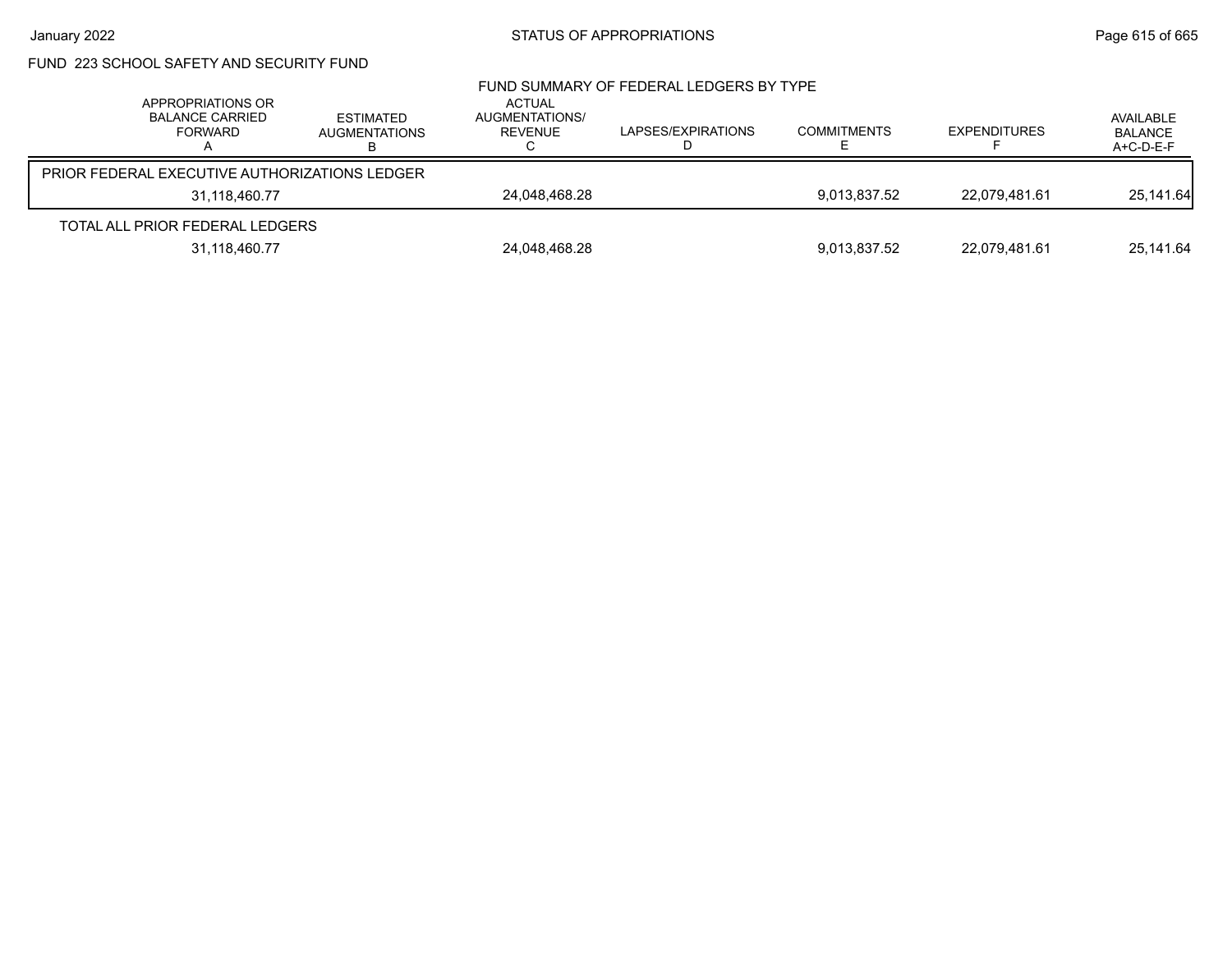# January 2022 **STATUS OF APPROPRIATIONS** STATUS OF APPROPRIATIONS

## FUND 224 PA HEALTH INSURANCE EXCHANGE FUND

| APPROPRIATIONS OR                                    |                                                 | <b>ACTUAL</b>                    | FUND SUMMARY OF FEDERAL LEDGERS BY TYPE |                    |                     |                                          |
|------------------------------------------------------|-------------------------------------------------|----------------------------------|-----------------------------------------|--------------------|---------------------|------------------------------------------|
| <b>BALANCE CARRIED</b><br><b>FORWARD</b>             | <b>ESTIMATED</b><br><b>AUGMENTATIONS</b><br>в   | AUGMENTATIONS/<br><b>REVENUE</b> | LAPSES/EXPIRATIONS                      | <b>COMMITMENTS</b> | <b>EXPENDITURES</b> | AVAILABLE<br><b>BALANCE</b><br>A+C-D-E-F |
|                                                      | CURRENT FEDERAL EXECUTIVE AUTHORIZATIONS LEDGER |                                  |                                         |                    |                     |                                          |
| 6,298,000.00                                         |                                                 | 3,776,447.95                     |                                         |                    | 3.776.447.95        | 2,521,552.05                             |
| TOTAL ALL CURRENT FEDERAL LEDGERS                    |                                                 |                                  |                                         |                    |                     |                                          |
| 6,298,000.00                                         |                                                 | 3,776,447.95                     |                                         |                    | 3,776,447.95        | 2,521,552.05                             |
| <b>PRIOR FEDERAL EXECUTIVE AUTHORIZATIONS LEDGER</b> |                                                 |                                  |                                         |                    |                     |                                          |
| 2,026,093.08                                         |                                                 | 2,025,734.98                     |                                         |                    | 2,025,734.98        | 358.10                                   |
| TOTAL ALL PRIOR FEDERAL LEDGERS                      |                                                 |                                  |                                         |                    |                     |                                          |
| 2,026,093.08                                         |                                                 | 2,025,734.98                     |                                         |                    | 2,025,734.98        | 358.10                                   |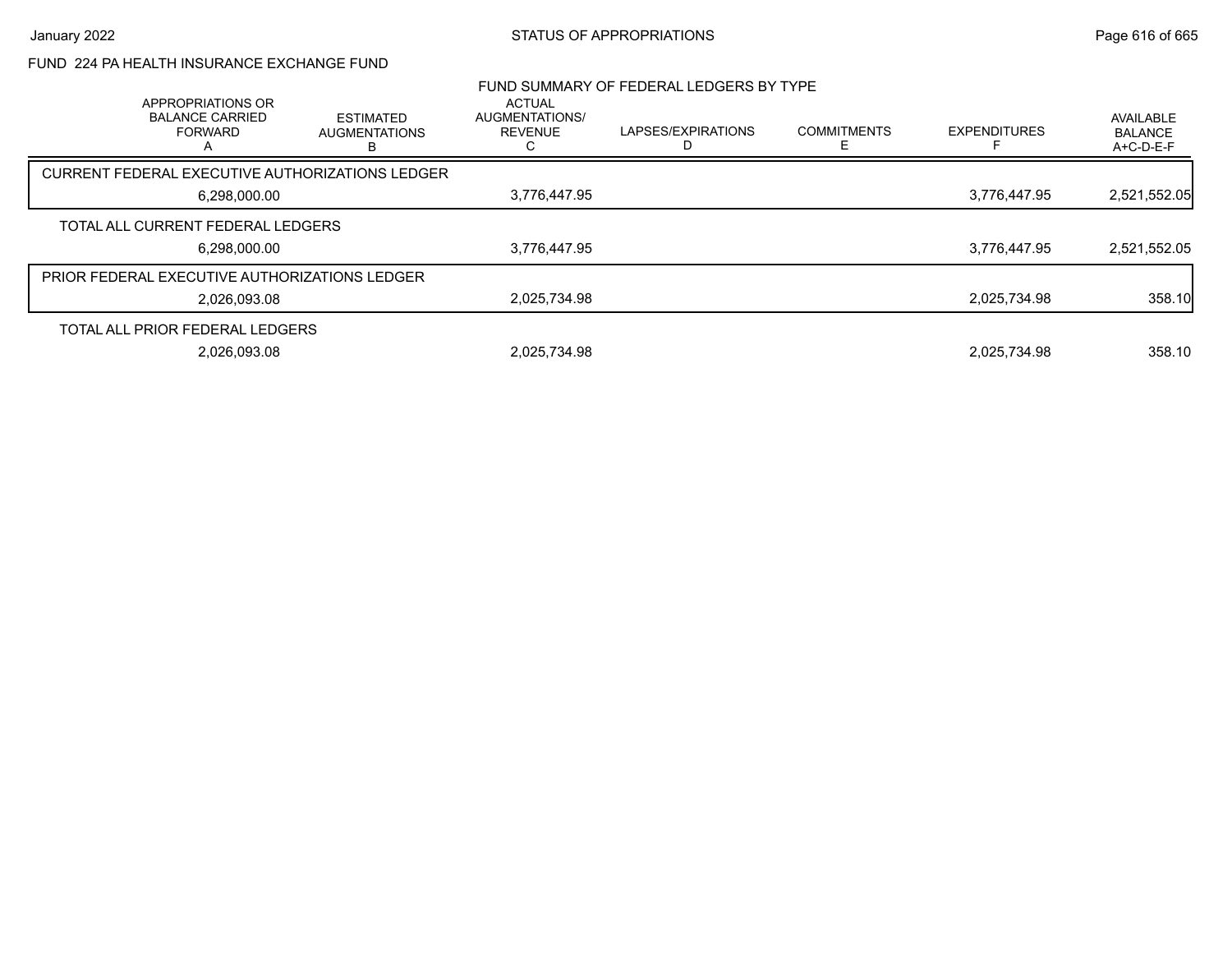## FUND 226 PA RURAL HEALTH REDESIGN CTR FUND

| APPROPRIATIONS OR<br><b>BALANCE CARRIED</b><br><b>FORWARD</b> | <b>ESTIMATED</b><br><b>AUGMENTATIONS</b><br>в | ACTUAL<br><b>AUGMENTATIONS/</b><br><b>REVENUE</b> | FUND SUMMARY OF FEDERAL LEDGERS BY TYPE<br>LAPSES/EXPIRATIONS | <b>COMMITMENTS</b><br>⊢ | <b>EXPENDITURES</b> | AVAILABLE<br><b>BALANCE</b><br>A+C-D-E-F |
|---------------------------------------------------------------|-----------------------------------------------|---------------------------------------------------|---------------------------------------------------------------|-------------------------|---------------------|------------------------------------------|
| CURRENT FEDERAL EXECUTIVE AUTHORIZATIONS LEDGER               |                                               |                                                   |                                                               |                         |                     |                                          |
| 1,235,000.00                                                  |                                               | 1,155,694.98                                      |                                                               |                         | 1,203,038.11        | 31,961.89                                |
| TOTAL ALL CURRENT FEDERAL LEDGERS                             |                                               |                                                   |                                                               |                         |                     |                                          |
| 1,235,000.00                                                  |                                               | 1,155,694.98                                      |                                                               |                         | 1,203,038.11        | 31,961.89                                |
| PRIOR FEDERAL EXECUTIVE AUTHORIZATIONS LEDGER                 |                                               |                                                   |                                                               |                         |                     |                                          |
| 356,931.69                                                    |                                               | 942.277.84                                        |                                                               |                         | 328.041.16          | 28,890.53                                |
| TOTAL ALL PRIOR FEDERAL LEDGERS                               |                                               |                                                   |                                                               |                         |                     |                                          |
| 356.931.69                                                    |                                               | 942.277.84                                        |                                                               |                         | 328.041.16          | 28.890.53                                |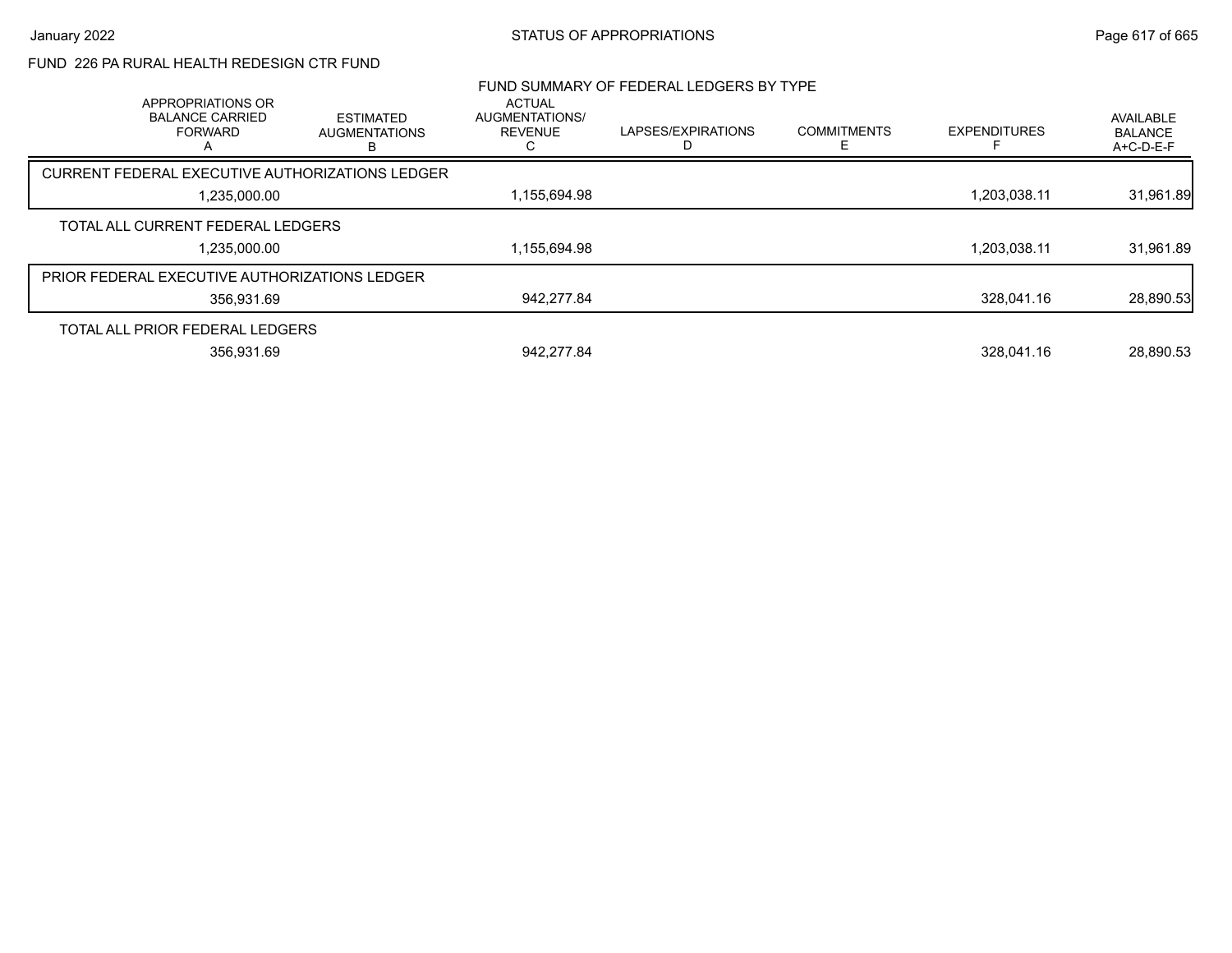## FUND 228 UC-FEMA ONA /LOST WAGES FUND

| APPROPRIATIONS OR                               |                                               | <b>ACTUAL</b>                    | FUND SUMMARY OF FEDERAL LEDGERS BY TYPE |                    |                     |                                          |
|-------------------------------------------------|-----------------------------------------------|----------------------------------|-----------------------------------------|--------------------|---------------------|------------------------------------------|
| <b>BALANCE CARRIED</b><br><b>FORWARD</b>        | <b>ESTIMATED</b><br><b>AUGMENTATIONS</b><br>R | AUGMENTATIONS/<br><b>REVENUE</b> | LAPSES/EXPIRATIONS                      | <b>COMMITMENTS</b> | <b>EXPENDITURES</b> | AVAILABLE<br><b>BALANCE</b><br>A+C-D-E-F |
| CURRENT FEDERAL EXECUTIVE AUTHORIZATIONS LEDGER |                                               |                                  |                                         |                    |                     |                                          |
| 1,000,000.00                                    |                                               | -432,906.94                      |                                         |                    | 82,668.51           | 917,331.49                               |
| TOTAL ALL CURRENT FEDERAL LEDGERS               |                                               |                                  |                                         |                    |                     |                                          |
| 1,000,000.00                                    |                                               | -432,906.94                      |                                         |                    | 82,668.51           | 917,331.49                               |
| PRIOR FEDERAL EXECUTIVE AUTHORIZATIONS LEDGER   |                                               |                                  |                                         |                    |                     |                                          |
| 109,596,663.47                                  |                                               | 3,651,265.64                     |                                         | 32.257.62          | 2.573.905.67        | 106,990,500.18                           |
| TOTAL ALL PRIOR FEDERAL LEDGERS                 |                                               |                                  |                                         |                    |                     |                                          |
| 109,596,663.47                                  |                                               | 3,651,265.64                     |                                         | 32.257.62          | 2.573.905.67        | 106,990,500.18                           |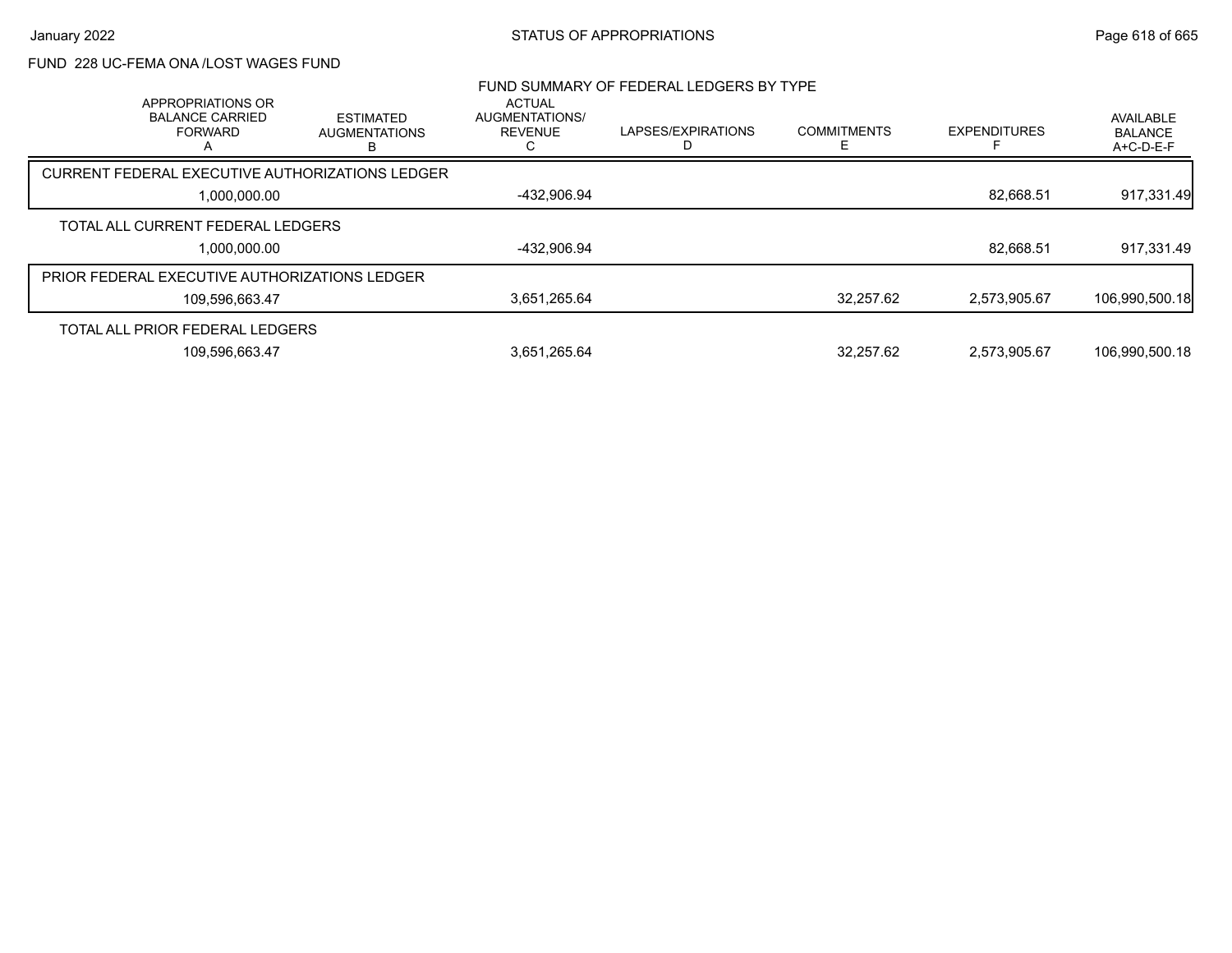#### CURRENT FEDERAL APPROPRIATIONS LEDGER

|                             | APPROPRIATIONS OR<br><b>BALANCE CARRIED</b><br><b>FORWARD</b><br>A | <b>ESTIMATED</b><br><b>AUGMENTATIONS</b><br>в | <b>ACTUAL</b><br>AUGMENTATIONS/<br><b>REVENUE</b><br>U | LAPSES/EXPIRATIONS<br>D | <b>COMMITMENTS</b> | <b>EXPENDITURES</b> | AVAILABLE<br><b>BALANCE</b><br>A+C-D-E-F |
|-----------------------------|--------------------------------------------------------------------|-----------------------------------------------|--------------------------------------------------------|-------------------------|--------------------|---------------------|------------------------------------------|
| <b>BA 20 - State Police</b> |                                                                    |                                               |                                                        |                         |                    |                     |                                          |
| <b>GENERAL GOVERNMENT</b>   |                                                                    |                                               |                                                        |                         |                    |                     |                                          |
| 2021<br>71069               | <b>Motor Carrier Safety</b><br>8,335,000.00                        |                                               | 1,618,274.67                                           |                         | 309.064.67         | 5,028,857.92        | 2,997,077.41                             |
|                             |                                                                    |                                               |                                                        |                         |                    |                     |                                          |
| <b>DEPT TOTAL</b>           |                                                                    |                                               |                                                        |                         |                    |                     |                                          |
|                             | 8,335,000.00                                                       |                                               | 1,618,274.67                                           |                         | 309,064.67         | 5,028,857.92        | 2,997,077.41                             |
| <b>LEDGER TOTAL</b>         |                                                                    |                                               |                                                        |                         |                    |                     |                                          |
|                             | 8.335.000.00                                                       |                                               | 1,618,274.67                                           |                         | 309,064.67         | 5,028,857.92        | 2,997,077.41                             |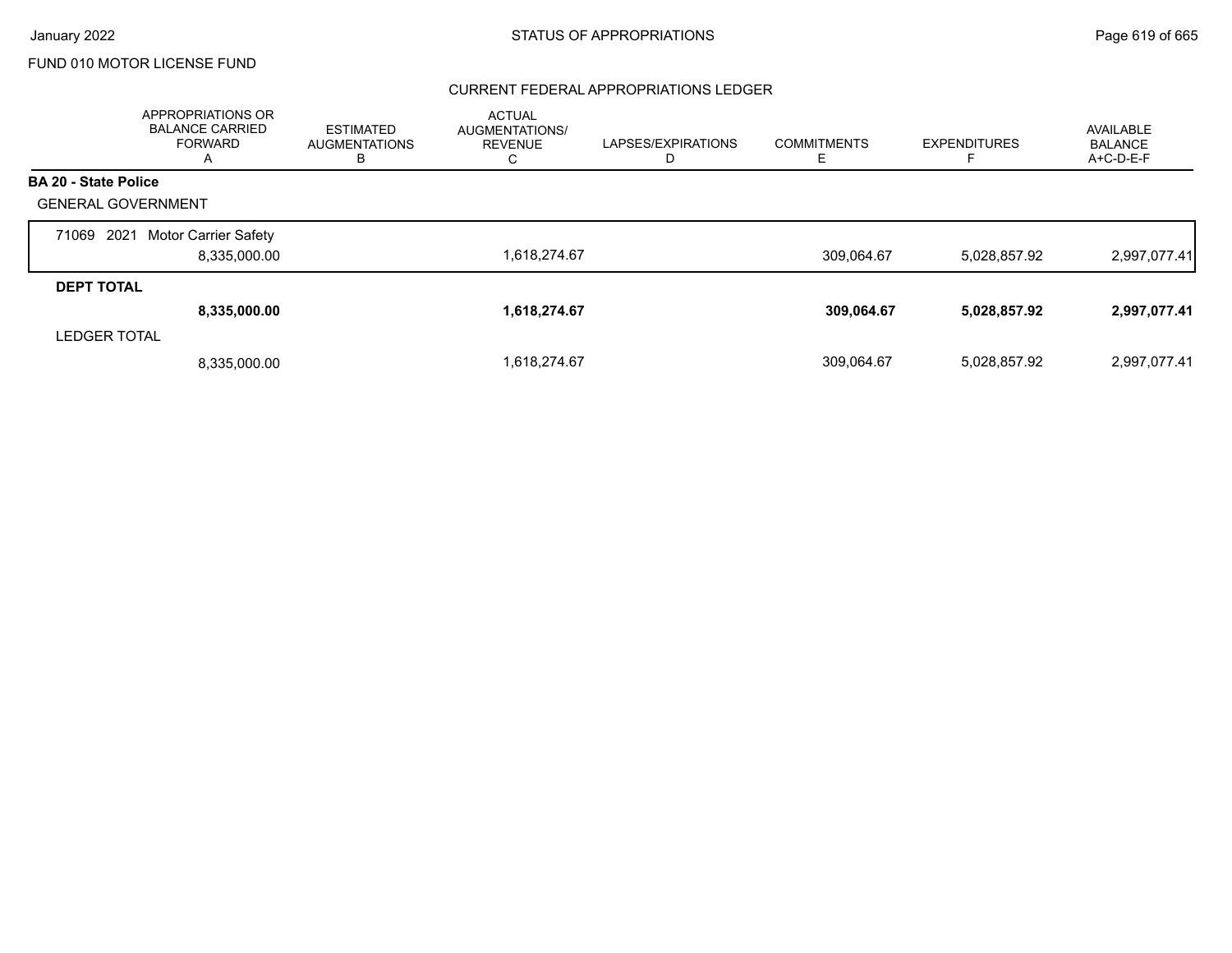|                                                            | APPROPRIATIONS OR<br><b>BALANCE CARRIED</b><br><b>FORWARD</b><br>A | <b>ESTIMATED</b><br><b>AUGMENTATIONS</b><br>В | <b>ACTUAL</b><br><b>AUGMENTATIONS/</b><br><b>REVENUE</b><br>C | LAPSES/EXPIRATIONS<br>D | <b>COMMITMENTS</b><br>Е | <b>EXPENDITURES</b><br>F. | <b>AVAILABLE</b><br><b>BALANCE</b><br>A+C-D-E-F |
|------------------------------------------------------------|--------------------------------------------------------------------|-----------------------------------------------|---------------------------------------------------------------|-------------------------|-------------------------|---------------------------|-------------------------------------------------|
| <b>BA 18 - Revenue</b>                                     |                                                                    |                                               |                                                               |                         |                         |                           |                                                 |
| <b>GENERAL GOVERNMENT</b>                                  |                                                                    |                                               |                                                               |                         |                         |                           |                                                 |
|                                                            | 82456 2021 Federal Fuel Tax Evasion Project<br>150,000.00          |                                               |                                                               |                         |                         |                           | 150,000.00                                      |
| <b>DEPT TOTAL</b>                                          |                                                                    |                                               |                                                               |                         |                         |                           |                                                 |
|                                                            | 150,000.00                                                         |                                               |                                                               |                         |                         |                           | 150,000.00                                      |
| <b>BA 78 - Transportation</b><br><b>GENERAL GOVERNMENT</b> |                                                                    |                                               |                                                               |                         |                         |                           |                                                 |
|                                                            | 82275 2021 Aviation Planning<br>600,000.00                         |                                               | 337,716.03                                                    |                         | 177,955.03              | 377,993.09                | 44,051.88                                       |
| 82277 2021                                                 | <b>Highway Safety Maintainance</b><br>28,540,000.00                |                                               | 1,107,136.20                                                  |                         | 11,490,378.30           | 2,985,758.09              | 14,063,863.61                                   |
| 82473 2021                                                 | Motor Carrier Safety Improvements<br>4,000,000.00                  |                                               |                                                               |                         | 334,525.00              | 23,371.94                 | 3,642,103.06                                    |
| <b>GRANTS AND SUBSIDIES</b>                                |                                                                    |                                               |                                                               |                         |                         |                           |                                                 |
|                                                            | 82276 2021 Airport Development<br>40,000,000.00                    |                                               | 3,073,573.30                                                  |                         | 10,534,273.38           | 3,886,197.59              | 25,579,529.03                                   |
| 87687 2021                                                 | <b>COVID-Airport Operations</b><br>3,500,000.00                    |                                               | 120,000.00                                                    |                         | 359,307.49              | 258,692.51                | 2,882,000.00                                    |
| <b>DEPT TOTAL</b>                                          |                                                                    |                                               |                                                               |                         |                         |                           |                                                 |
| <b>LEDGER TOTAL</b>                                        | 76,640,000.00                                                      |                                               | 4,638,425.53                                                  |                         | 22,896,439.20           | 7,532,013.22              | 46,211,547.58                                   |
|                                                            | 76,790,000.00                                                      |                                               | 4,638,425.53                                                  |                         | 22,896,439.20           | 7,532,013.22              | 46,361,547.58                                   |
|                                                            | TOTAL TOTAL ALL CURRENT FEDERAL LEDGERS                            |                                               |                                                               |                         |                         |                           |                                                 |
|                                                            | 85,125,000.00                                                      |                                               | 6,256,700.20                                                  |                         | 23,205,503.87           | 12,560,871.14             | 49,358,624.99                                   |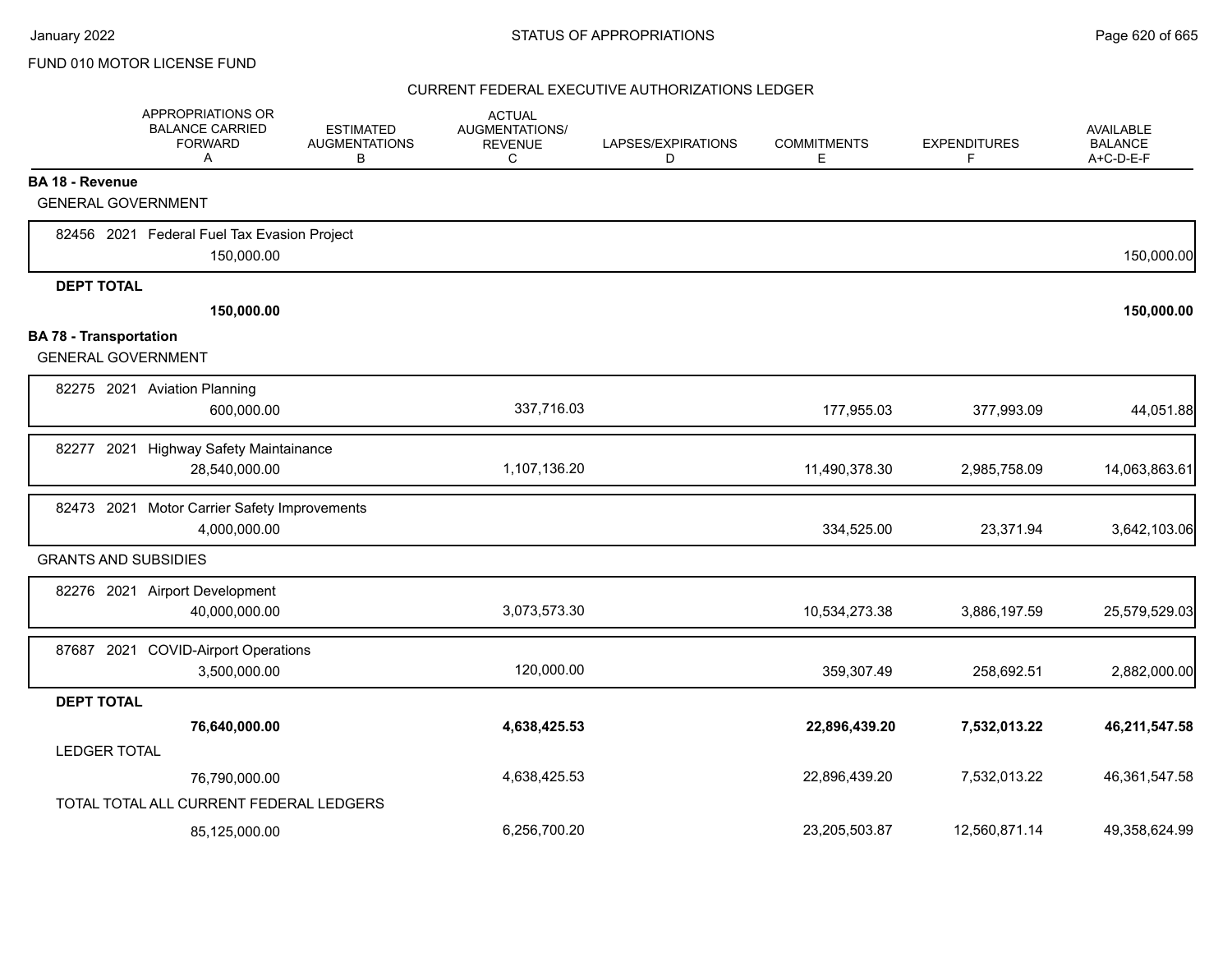### PRIOR FEDERAL APPROPRIATIONS LEDGER

|                             | APPROPRIATIONS OR<br><b>BALANCE CARRIED</b><br><b>FORWARD</b><br>Α | <b>ESTIMATED</b><br><b>AUGMENTATIONS</b><br>В | <b>ACTUAL</b><br>AUGMENTATIONS/<br><b>REVENUE</b><br>C | LAPSES/EXPIRATIONS<br>D | <b>COMMITMENTS</b><br>Е | <b>EXPENDITURES</b><br>F | AVAILABLE<br><b>BALANCE</b><br>A+C-D-E-F |
|-----------------------------|--------------------------------------------------------------------|-----------------------------------------------|--------------------------------------------------------|-------------------------|-------------------------|--------------------------|------------------------------------------|
| <b>BA 20 - State Police</b> |                                                                    |                                               |                                                        |                         |                         |                          |                                          |
| <b>GENERAL GOVERNMENT</b>   |                                                                    |                                               |                                                        |                         |                         |                          |                                          |
| 71069                       | 2018 Motor Carrier Safety<br>5,922.21                              |                                               |                                                        |                         |                         |                          | 5,922.21                                 |
| 71069                       | 2019 Motor Carrier Safety<br>1,438,317.78                          |                                               |                                                        |                         |                         |                          | 1,438,317.78                             |
| 2020<br>71069               | <b>Motor Carrier Safety</b><br>1,835,529.11                        |                                               | 4, 154, 318.97                                         |                         | 178,954.66              | 882,907.44               | 773,667.01                               |
| <b>DEPT TOTAL</b>           |                                                                    |                                               |                                                        |                         |                         |                          |                                          |
|                             | 3,279,769.10                                                       |                                               | 4,154,318.97                                           |                         | 178,954.66              | 882,907.44               | 2,217,907.00                             |
| <b>LEDGER TOTAL</b>         |                                                                    |                                               |                                                        |                         |                         |                          |                                          |
|                             | 3,279,769.10                                                       |                                               | 4, 154, 318.97                                         |                         | 178,954.66              | 882,907.44               | 2,217,907.00                             |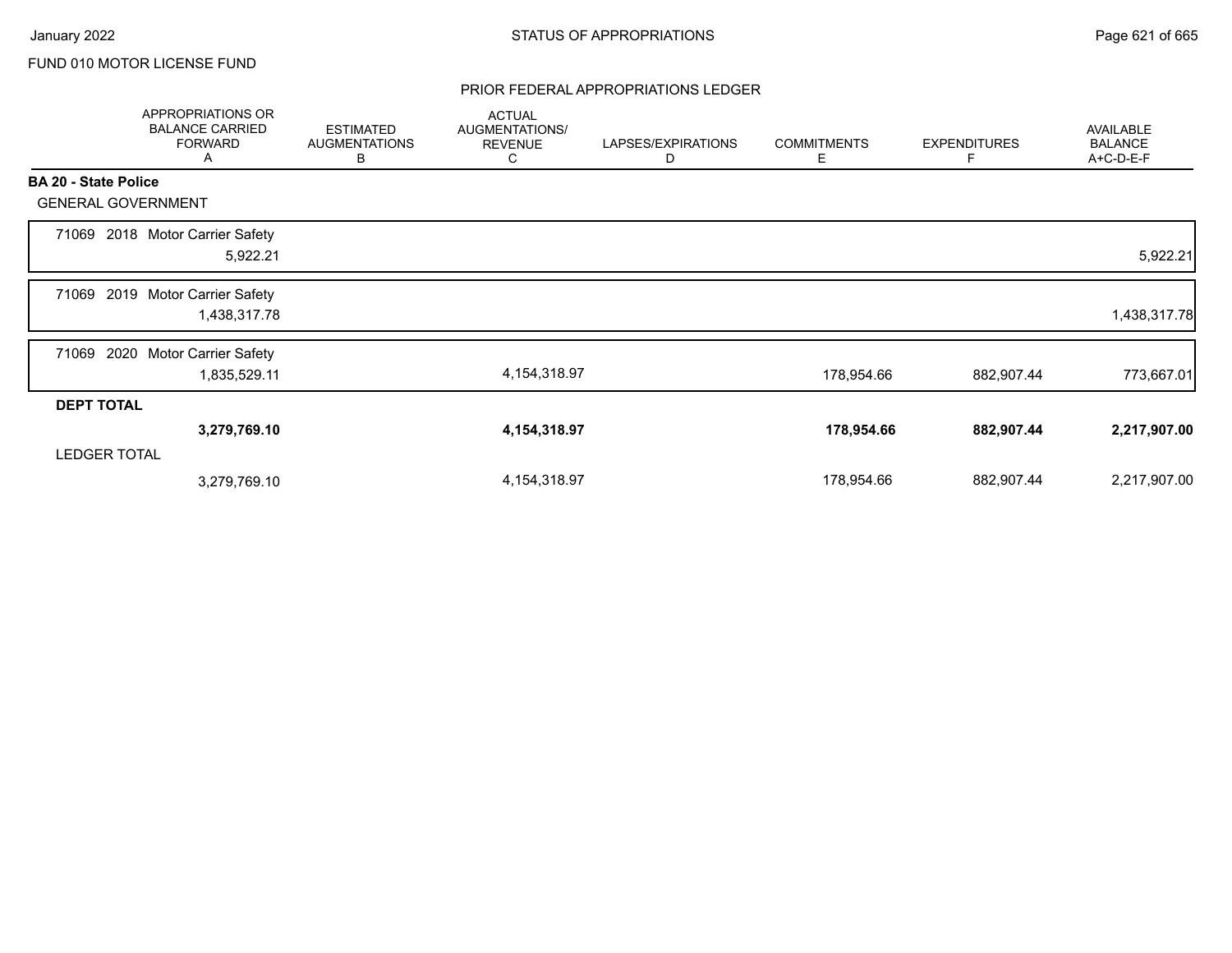|                                                            | APPROPRIATIONS OR<br><b>BALANCE CARRIED</b><br><b>FORWARD</b><br>A | <b>ESTIMATED</b><br><b>AUGMENTATIONS</b><br>в | <b>ACTUAL</b><br>AUGMENTATIONS/<br><b>REVENUE</b><br>C | LAPSES/EXPIRATIONS<br>D | <b>COMMITMENTS</b><br>Е | <b>EXPENDITURES</b><br>F | AVAILABLE<br><b>BALANCE</b><br>A+C-D-E-F |
|------------------------------------------------------------|--------------------------------------------------------------------|-----------------------------------------------|--------------------------------------------------------|-------------------------|-------------------------|--------------------------|------------------------------------------|
|                                                            | <b>BA 38 - Conservation &amp; Natural Resourc</b>                  |                                               |                                                        |                         |                         |                          |                                          |
| <b>GENERAL GOVERNMENT</b>                                  |                                                                    |                                               |                                                        |                         |                         |                          |                                          |
|                                                            | 80560 2017 Delaware Canal State Park Improvement<br>130,636.89     |                                               |                                                        |                         |                         |                          | 130,636.89                               |
| <b>DEPT TOTAL</b>                                          |                                                                    |                                               |                                                        |                         |                         |                          |                                          |
|                                                            | 130,636.89                                                         |                                               |                                                        |                         |                         |                          | 130,636.89                               |
| BA 18 - Revenue                                            |                                                                    |                                               |                                                        |                         |                         |                          |                                          |
| <b>GENERAL GOVERNMENT</b>                                  |                                                                    |                                               |                                                        |                         |                         |                          |                                          |
|                                                            | 82456 2020 Federal Fuel Tax Evasion Project<br>21,782.50           |                                               |                                                        |                         |                         |                          | 21,782.50                                |
| <b>DEPT TOTAL</b>                                          |                                                                    |                                               |                                                        |                         |                         |                          |                                          |
|                                                            | 21,782.50                                                          |                                               |                                                        |                         |                         |                          | 21,782.50                                |
| <b>BA 78 - Transportation</b><br><b>GENERAL GOVERNMENT</b> |                                                                    |                                               |                                                        |                         |                         |                          |                                          |
|                                                            | 82275 2019 Aviation Planning<br>184,576.40                         |                                               |                                                        |                         |                         |                          | 184,576.40                               |
|                                                            | 82275 2020 Aviation Planning<br>354,171.72                         |                                               | 224,460.11                                             |                         |                         |                          | 354,171.72                               |
|                                                            | 82277 2016 Highway Safety Maintainance<br>68,451.20                |                                               |                                                        |                         |                         |                          | 68,451.20                                |
|                                                            | 82277 2017 Highway Safety Maintainance<br>45,649.42                |                                               |                                                        |                         |                         |                          | 45,649.42                                |
|                                                            | 82277 2018 Highway Safety Maintainance<br>18,276,765.08            |                                               |                                                        |                         |                         |                          | 18,276,765.08                            |
|                                                            | 82277 2019 Highway Safety Maintainance<br>13,337,833.56            |                                               |                                                        |                         |                         |                          | 13,337,833.56                            |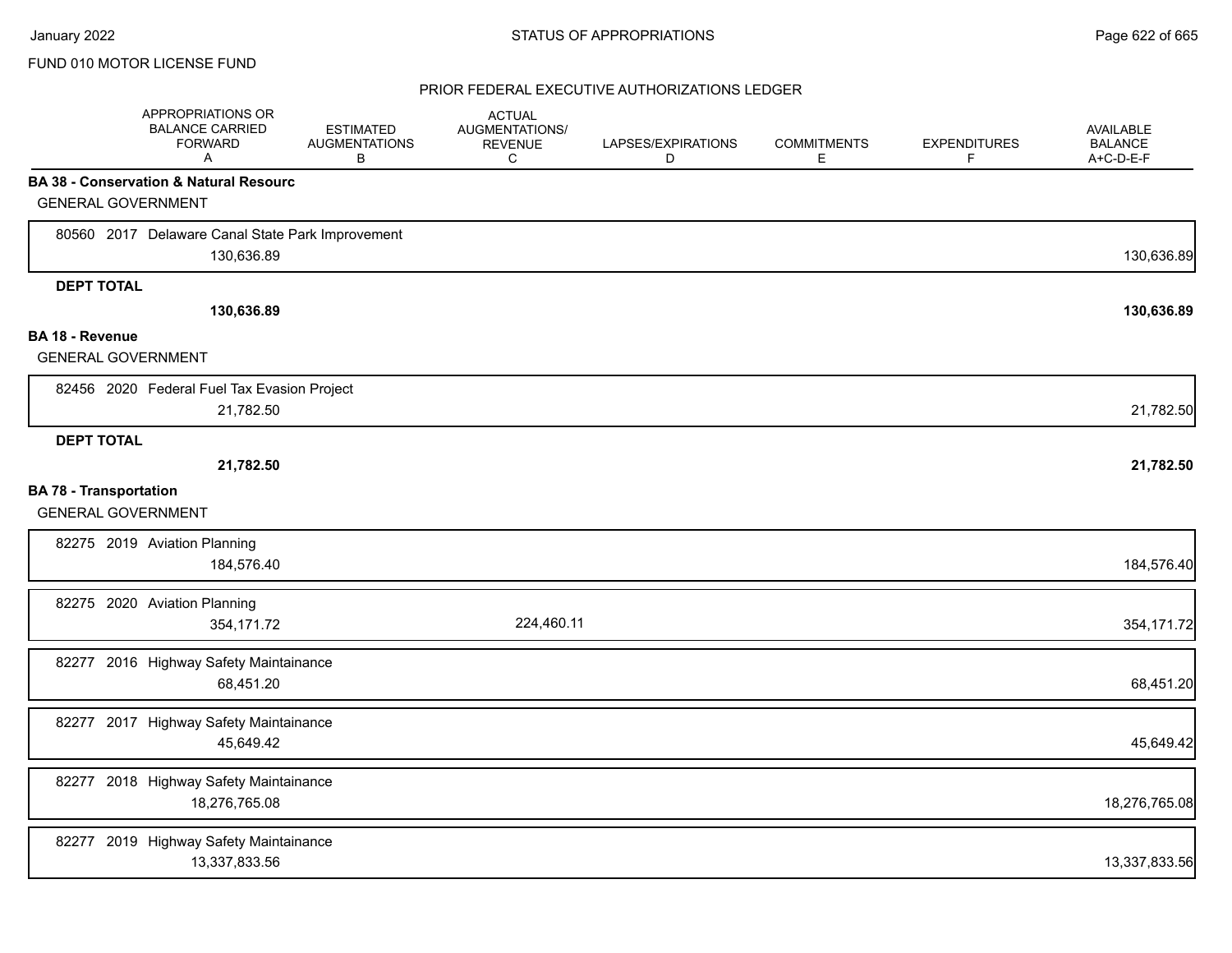|                     | APPROPRIATIONS OR<br><b>BALANCE CARRIED</b><br><b>FORWARD</b><br>A | <b>ESTIMATED</b><br><b>AUGMENTATIONS</b><br>В | <b>ACTUAL</b><br><b>AUGMENTATIONS/</b><br><b>REVENUE</b><br>С | LAPSES/EXPIRATIONS<br>D | <b>COMMITMENTS</b><br>Е | <b>EXPENDITURES</b><br>F | <b>AVAILABLE</b><br><b>BALANCE</b><br>A+C-D-E-F |
|---------------------|--------------------------------------------------------------------|-----------------------------------------------|---------------------------------------------------------------|-------------------------|-------------------------|--------------------------|-------------------------------------------------|
| 82277               | 2020 Highway Safety Maintainance                                   |                                               |                                                               |                         |                         |                          |                                                 |
|                     | 14,484,652.95                                                      |                                               | 8,450,230.14                                                  |                         | 4,489,300.56            | 5,275,222.23             | 4,720,130.16                                    |
|                     | 82473 2019 Motor Carrier Safety Improvements                       |                                               |                                                               |                         |                         |                          |                                                 |
|                     | 2,366,184.37                                                       |                                               |                                                               |                         |                         |                          | 2,366,184.37                                    |
|                     | 82473 2020 Motor Carrier Safety Improvements                       |                                               |                                                               |                         |                         |                          |                                                 |
|                     | 3,735,542.71                                                       |                                               | 85,680.00                                                     |                         |                         | 48,501.59                | 3,687,041.12                                    |
|                     | <b>GRANTS AND SUBSIDIES</b>                                        |                                               |                                                               |                         |                         |                          |                                                 |
|                     | 82276 2019 Airport Development                                     |                                               |                                                               |                         |                         |                          |                                                 |
|                     | 25,698,598.02                                                      |                                               |                                                               |                         |                         |                          | 25,698,598.02                                   |
|                     | 82276 2020 Airport Development                                     |                                               |                                                               |                         |                         |                          |                                                 |
|                     | 28,736,642.46                                                      |                                               | 6,175,269.08                                                  |                         | 581,099.08              | 4,288,660.66             | 23,866,882.72                                   |
|                     | 87686 2020 COVID-Airport Development                               |                                               |                                                               |                         |                         |                          |                                                 |
|                     | 65, 113, 791.04                                                    |                                               | 306,850.48                                                    |                         | 574,805.10              | 264,249.49               | 64,274,736.45                                   |
|                     | 87687 2020 COVID-Airport Operations                                |                                               |                                                               |                         |                         |                          |                                                 |
|                     | 450,288.30                                                         |                                               | 89,532.58                                                     |                         | 3,789.72                | 89,532.58                | 356,966.00                                      |
| <b>DEPT TOTAL</b>   |                                                                    |                                               |                                                               |                         |                         |                          |                                                 |
|                     | 172,853,147.23                                                     |                                               | 15,332,022.39                                                 |                         | 5,648,994.46            | 9,966,166.55             | 157,237,986.22                                  |
| <b>LEDGER TOTAL</b> |                                                                    |                                               |                                                               |                         |                         |                          |                                                 |
|                     | 173,005,566.62                                                     |                                               | 15,332,022.39                                                 |                         | 5,648,994.46            | 9,966,166.55             | 157,390,405.61                                  |
|                     | TOTAL TOTAL ALL PRIOR FEDERAL LEDGERS                              |                                               |                                                               |                         |                         |                          |                                                 |
|                     | 176,285,335.72                                                     |                                               | 19,486,341.36                                                 |                         | 5,827,949.12            | 10,849,073.99            | 159,608,312.61                                  |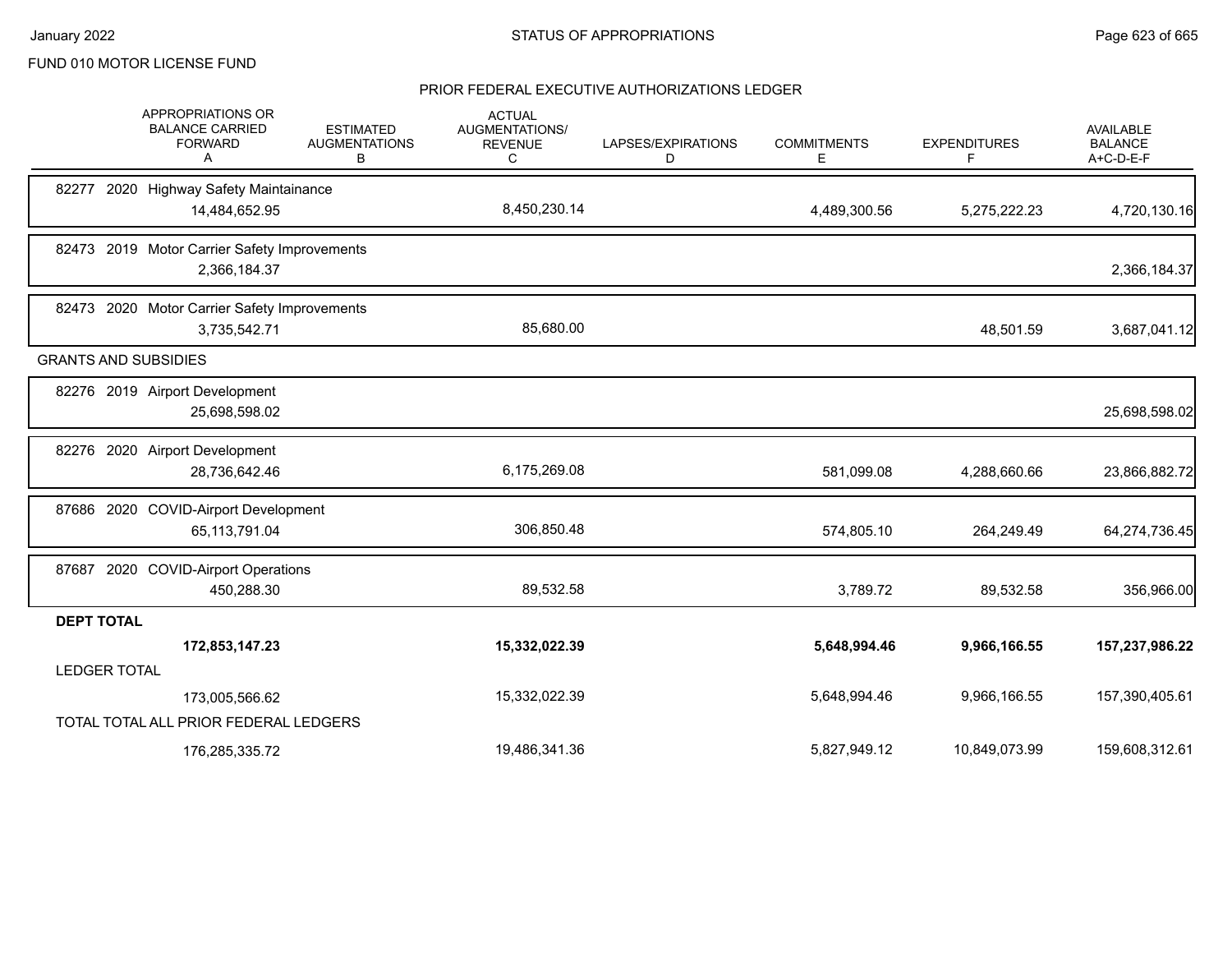### FEDERAL RESTRICTED RECEIPTS LEDGER

|                               | <b>APPROPRIATIONS OR</b><br><b>BALANCE CARRIED</b><br><b>FORWARD</b><br>A | <b>ESTIMATED</b><br><b>AUGMENTATIONS</b><br>в | <b>ACTUAL</b><br>AUGMENTATIONS/<br><b>REVENUE</b><br>С | LAPSES/EXPIRATIONS<br>D | <b>COMMITMENTS</b><br>Е | <b>EXPENDITURES</b> | AVAILABLE<br><b>BALANCE</b><br>A+C-D-E-F |
|-------------------------------|---------------------------------------------------------------------------|-----------------------------------------------|--------------------------------------------------------|-------------------------|-------------------------|---------------------|------------------------------------------|
| <b>BA 78 - Transportation</b> |                                                                           |                                               |                                                        |                         |                         |                     |                                          |
| <b>GENERAL GOVERNMENT</b>     |                                                                           |                                               |                                                        |                         |                         |                     |                                          |
| 2021<br>40080                 | <b>Highway Safety Program</b>                                             |                                               |                                                        |                         |                         |                     |                                          |
|                               | 3,005.08                                                                  |                                               |                                                        |                         |                         |                     | 3,005.08                                 |
| <b>DEPT TOTAL</b>             |                                                                           |                                               |                                                        |                         |                         |                     |                                          |
|                               | 3,005.08                                                                  |                                               |                                                        |                         |                         |                     | 3,005.08                                 |
| <b>LEDGER TOTAL</b>           |                                                                           |                                               |                                                        |                         |                         |                     |                                          |
|                               | 3,005.08                                                                  |                                               |                                                        |                         |                         |                     | 3,005.08                                 |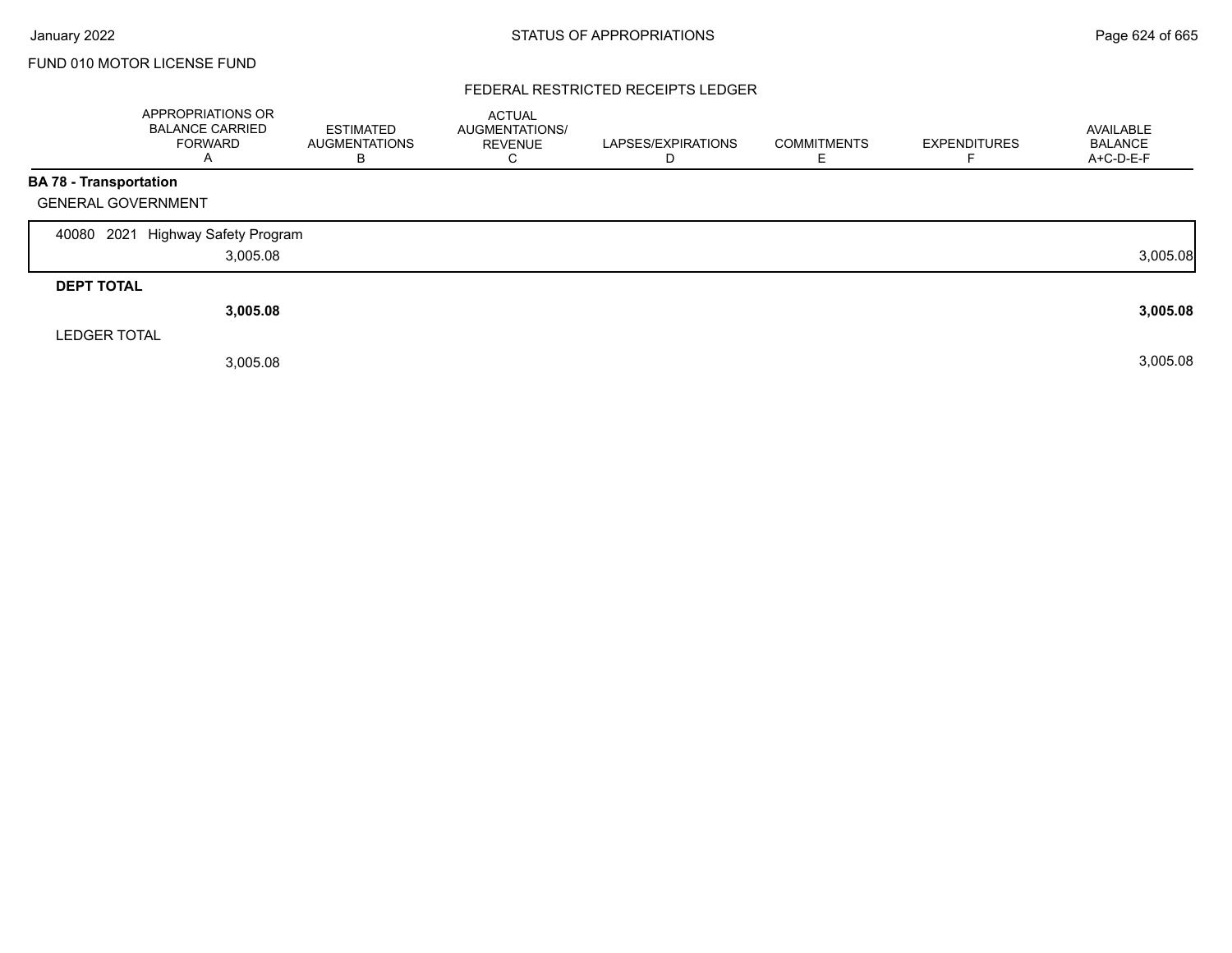### FUND 011 GAME FUND

|                   | <b>APPROPRIATIONS OR</b><br><b>BALANCE CARRIED</b><br><b>FORWARD</b><br>А | <b>ESTIMATED</b><br><b>AUGMENTATIONS</b><br>B | <b>ACTUAL</b><br>AUGMENTATIONS/<br><b>REVENUE</b><br>С | LAPSES/EXPIRATIONS<br>D | <b>COMMITMENTS</b><br>Е | <b>EXPENDITURES</b><br>F | <b>AVAILABLE</b><br><b>BALANCE</b><br>A+C-D-E-F |
|-------------------|---------------------------------------------------------------------------|-----------------------------------------------|--------------------------------------------------------|-------------------------|-------------------------|--------------------------|-------------------------------------------------|
|                   | <b>BA 23 - Game Commission</b>                                            |                                               |                                                        |                         |                         |                          |                                                 |
|                   | <b>GENERAL GOVERNMENT</b>                                                 |                                               |                                                        |                         |                         |                          |                                                 |
| 82835 2021        | Pittman - Robertson Act<br>25,000,000.00                                  |                                               | 14,460,186.05                                          |                         |                         | 14,460,186.05            | 10,539,813.95                                   |
| 82836             | 2021<br>Miscellaneous Wildlife Grants<br>2,818,000.00                     |                                               | 1,717,800.63                                           |                         |                         | 1,717,800.63             | 1,100,199.37                                    |
| <b>DEPT TOTAL</b> |                                                                           |                                               |                                                        |                         |                         |                          |                                                 |
|                   | 27,818,000.00                                                             |                                               | 16,177,986.68                                          |                         |                         | 16,177,986.68            | 11,640,013.32                                   |
|                   | <b>LEDGER TOTAL</b>                                                       |                                               |                                                        |                         |                         |                          |                                                 |
|                   | 27,818,000.00                                                             |                                               | 16,177,986.68                                          |                         |                         | 16,177,986.68            | 11,640,013.32                                   |
|                   | TOTAL TOTAL ALL CURRENT FEDERAL LEDGERS                                   |                                               |                                                        |                         |                         |                          |                                                 |
|                   | 27,818,000.00                                                             |                                               | 16,177,986.68                                          |                         |                         | 16,177,986.68            | 11,640,013.32                                   |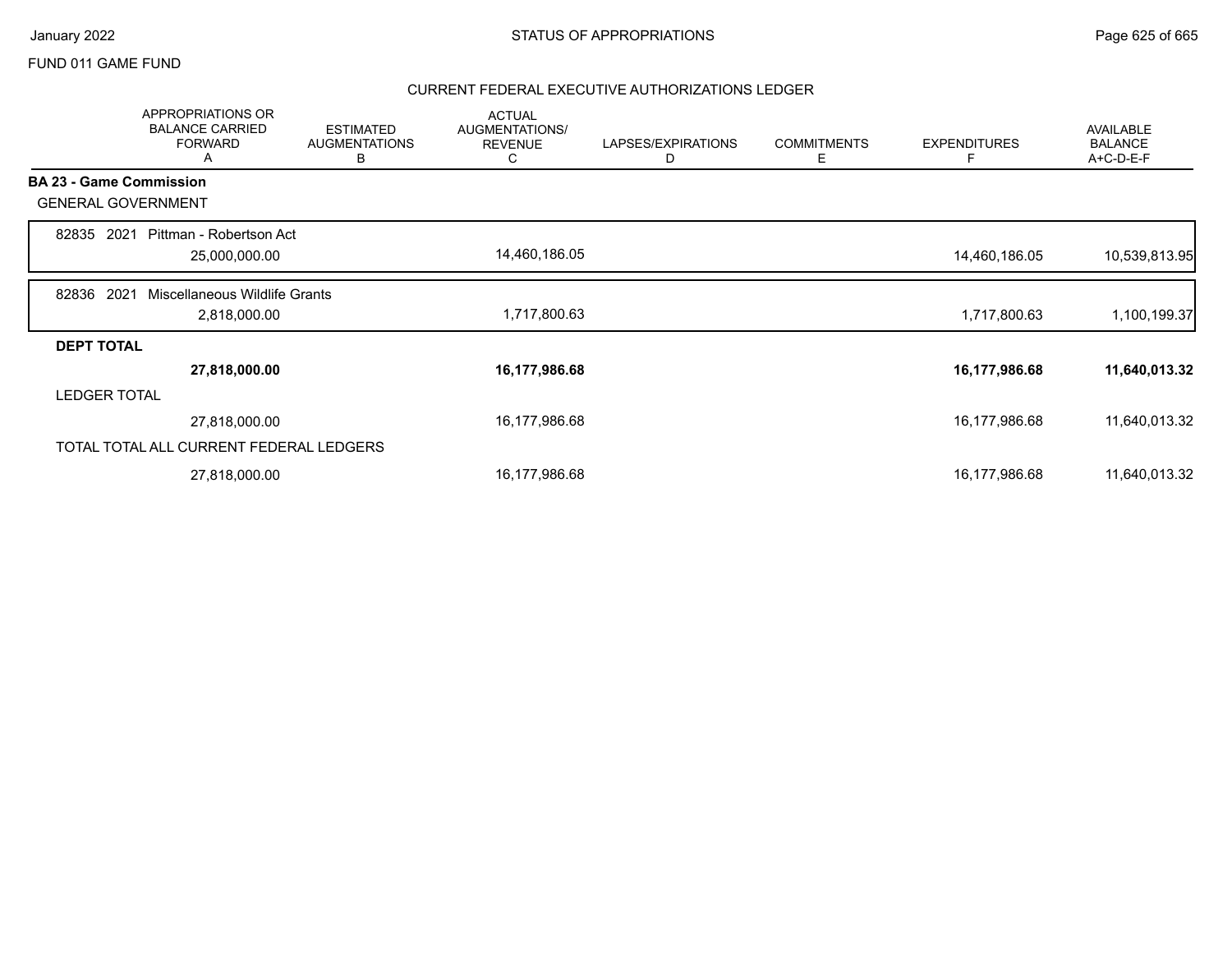### FUND 011 GAME FUND

|                                | APPROPRIATIONS OR<br><b>BALANCE CARRIED</b><br><b>FORWARD</b><br>A | <b>ESTIMATED</b><br><b>AUGMENTATIONS</b><br>в | <b>ACTUAL</b><br>AUGMENTATIONS/<br><b>REVENUE</b><br>◡ | LAPSES/EXPIRATIONS<br>D | <b>COMMITMENTS</b><br>Ε | <b>EXPENDITURES</b><br>Е | <b>AVAILABLE</b><br><b>BALANCE</b><br>A+C-D-E-F |
|--------------------------------|--------------------------------------------------------------------|-----------------------------------------------|--------------------------------------------------------|-------------------------|-------------------------|--------------------------|-------------------------------------------------|
| <b>BA 23 - Game Commission</b> |                                                                    |                                               |                                                        |                         |                         |                          |                                                 |
| <b>GENERAL GOVERNMENT</b>      |                                                                    |                                               |                                                        |                         |                         |                          |                                                 |
| 82836                          | 2020 Miscellaneous Wildlife Grants                                 |                                               |                                                        |                         |                         |                          |                                                 |
|                                | 1,870,143.95                                                       |                                               | 32,781.81                                              |                         |                         |                          | 1,870,143.95                                    |
| <b>DEPT TOTAL</b>              |                                                                    |                                               |                                                        |                         |                         |                          |                                                 |
|                                | 1,870,143.95                                                       |                                               | 32,781.81                                              |                         |                         |                          | 1,870,143.95                                    |
| <b>LEDGER TOTAL</b>            |                                                                    |                                               |                                                        |                         |                         |                          |                                                 |
|                                | 1,870,143.95                                                       |                                               | 32,781.81                                              |                         |                         |                          | 1,870,143.95                                    |
|                                | TOTAL TOTAL ALL PRIOR FEDERAL LEDGERS                              |                                               |                                                        |                         |                         |                          |                                                 |
|                                | 1,870,143.95                                                       |                                               | 32,781.81                                              |                         |                         |                          | 1,870,143.95                                    |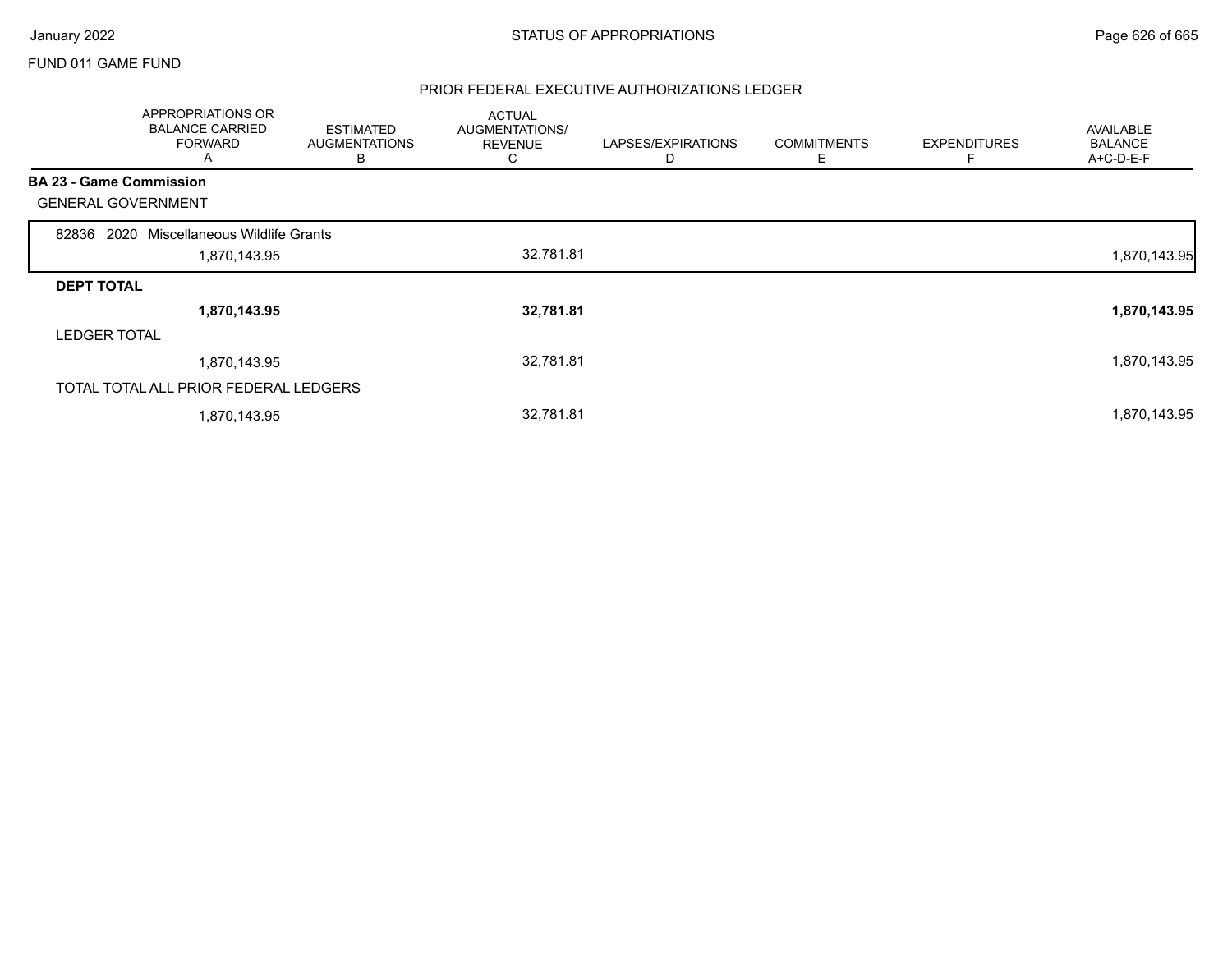### FUND 012 FISH FUND

|                     | <b>APPROPRIATIONS OR</b><br><b>BALANCE CARRIED</b><br><b>FORWARD</b><br>Α | <b>ESTIMATED</b><br><b>AUGMENTATIONS</b><br>В | <b>ACTUAL</b><br>AUGMENTATIONS/<br><b>REVENUE</b><br>◡ | LAPSES/EXPIRATIONS<br>D | <b>COMMITMENTS</b><br>Ε | <b>EXPENDITURES</b> | <b>AVAILABLE</b><br><b>BALANCE</b><br>A+C-D-E-F |
|---------------------|---------------------------------------------------------------------------|-----------------------------------------------|--------------------------------------------------------|-------------------------|-------------------------|---------------------|-------------------------------------------------|
|                     | <b>BA 22 - Fish &amp; Boat Commission</b>                                 |                                               |                                                        |                         |                         |                     |                                                 |
|                     | <b>GENERAL GOVERNMENT</b>                                                 |                                               |                                                        |                         |                         |                     |                                                 |
| 82845               | 2021<br>Miscellaneous Fish Grants                                         |                                               |                                                        |                         |                         |                     |                                                 |
|                     | 11,246,000.00                                                             |                                               | 6,097,845.74                                           |                         |                         | 6,014,793.74        | 5,231,206.26                                    |
| <b>DEPT TOTAL</b>   |                                                                           |                                               |                                                        |                         |                         |                     |                                                 |
|                     | 11,246,000.00                                                             |                                               | 6,097,845.74                                           |                         |                         | 6,014,793.74        | 5,231,206.26                                    |
| <b>LEDGER TOTAL</b> |                                                                           |                                               |                                                        |                         |                         |                     |                                                 |
|                     | 11,246,000.00                                                             |                                               | 6,097,845.74                                           |                         |                         | 6,014,793.74        | 5,231,206.26                                    |
|                     | TOTAL TOTAL ALL CURRENT FEDERAL LEDGERS                                   |                                               |                                                        |                         |                         |                     |                                                 |
|                     | 11,246,000.00                                                             |                                               | 6,097,845.74                                           |                         |                         | 6,014,793.74        | 5,231,206.26                                    |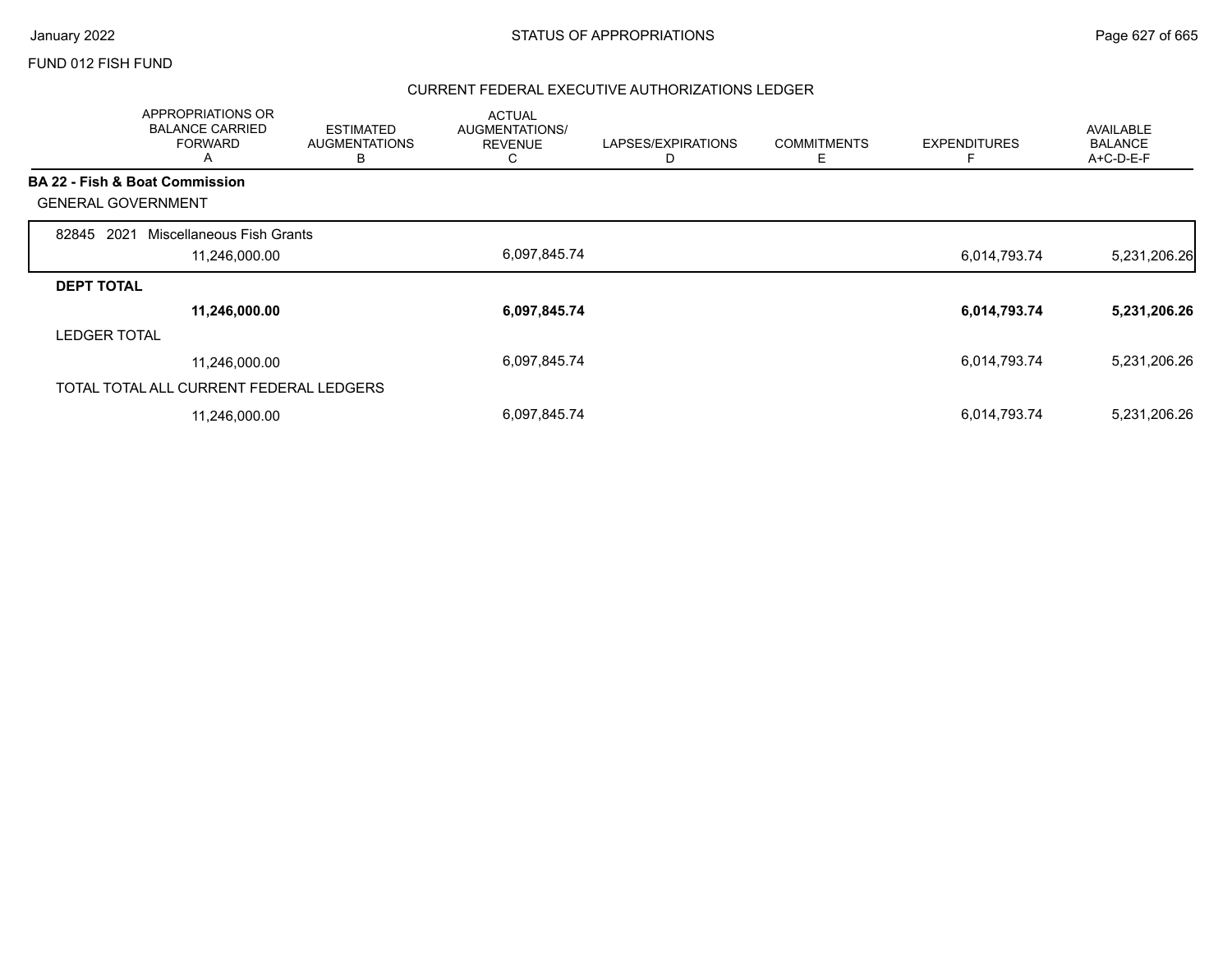Г

### FUND 012 FISH FUND

|                           | APPROPRIATIONS OR<br><b>BALANCE CARRIED</b><br><b>FORWARD</b><br>A | <b>ESTIMATED</b><br><b>AUGMENTATIONS</b><br>В | <b>ACTUAL</b><br>AUGMENTATIONS/<br><b>REVENUE</b><br>C | LAPSES/EXPIRATIONS<br>D | <b>COMMITMENTS</b><br>Е | <b>EXPENDITURES</b><br>F | AVAILABLE<br><b>BALANCE</b><br>A+C-D-E-F |
|---------------------------|--------------------------------------------------------------------|-----------------------------------------------|--------------------------------------------------------|-------------------------|-------------------------|--------------------------|------------------------------------------|
|                           | BA 22 - Fish & Boat Commission                                     |                                               |                                                        |                         |                         |                          |                                          |
| <b>GENERAL GOVERNMENT</b> |                                                                    |                                               |                                                        |                         |                         |                          |                                          |
| 2020<br>82845             | Miscellaneous Fish Grants                                          |                                               |                                                        |                         |                         |                          |                                          |
|                           | 925,396.17                                                         |                                               |                                                        |                         |                         |                          | 925,396.17                               |
| <b>DEPT TOTAL</b>         |                                                                    |                                               |                                                        |                         |                         |                          |                                          |
|                           | 925,396.17                                                         |                                               |                                                        |                         |                         |                          | 925,396.17                               |
| <b>LEDGER TOTAL</b>       |                                                                    |                                               |                                                        |                         |                         |                          |                                          |
|                           | 925,396.17                                                         |                                               |                                                        |                         |                         |                          | 925,396.17                               |
|                           | TOTAL TOTAL ALL PRIOR FEDERAL LEDGERS                              |                                               |                                                        |                         |                         |                          |                                          |
|                           | 925,396.17                                                         |                                               |                                                        |                         |                         |                          | 925,396.17                               |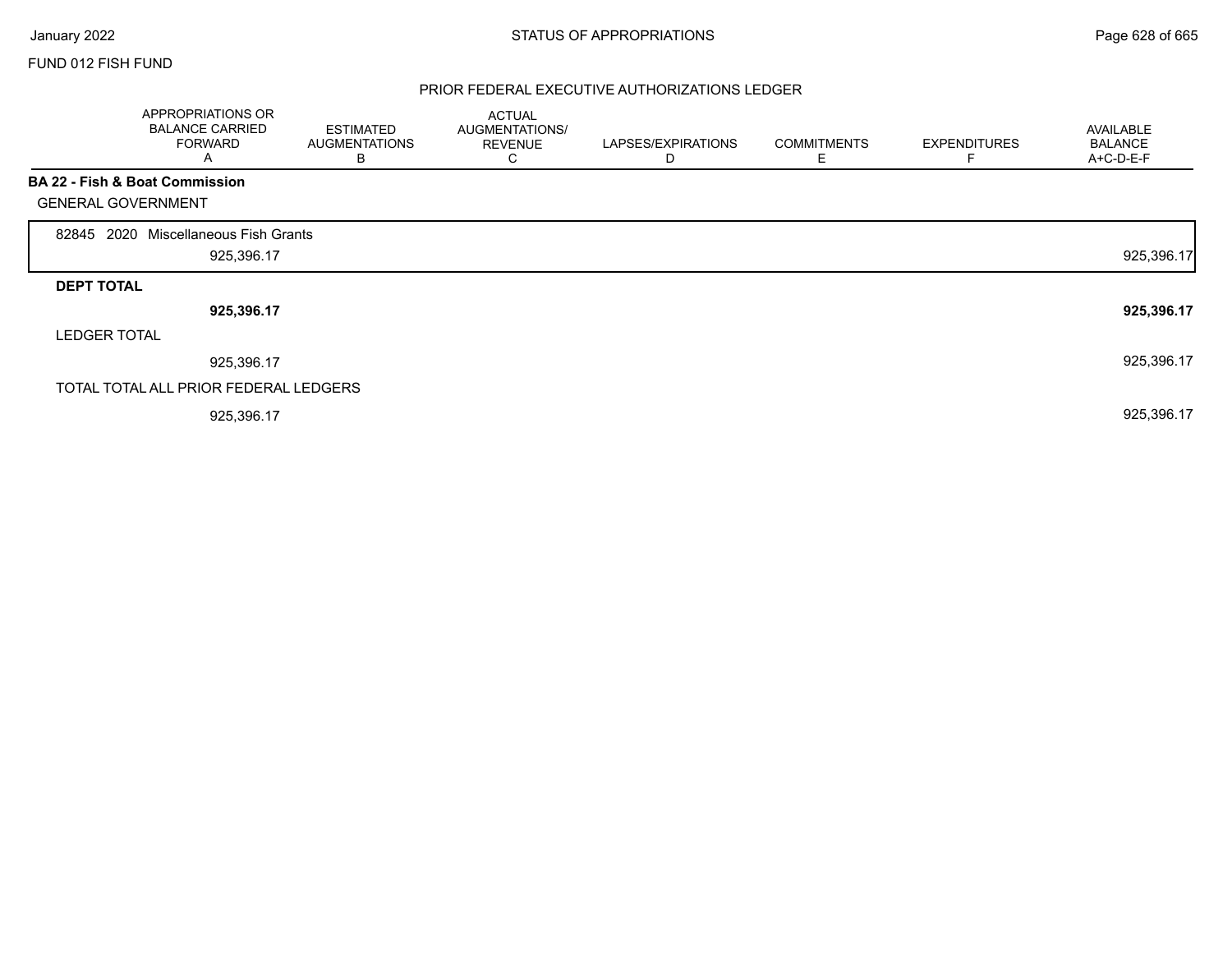# FUND 023 VOCATIONAL REHABILITATION FUND

|                           | <b>APPROPRIATIONS OR</b><br><b>BALANCE CARRIED</b><br><b>FORWARD</b><br>A | <b>ESTIMATED</b><br><b>AUGMENTATIONS</b><br>в | <b>ACTUAL</b><br>AUGMENTATIONS/<br><b>REVENUE</b><br>◡ | LAPSES/EXPIRATIONS | <b>COMMITMENTS</b><br>Е | <b>EXPENDITURES</b><br>E | <b>AVAILABLE</b><br><b>BALANCE</b><br>A+C-D-E-F |
|---------------------------|---------------------------------------------------------------------------|-----------------------------------------------|--------------------------------------------------------|--------------------|-------------------------|--------------------------|-------------------------------------------------|
| BA 12 - Labor & Industry  |                                                                           |                                               |                                                        |                    |                         |                          |                                                 |
| <b>GENERAL GOVERNMENT</b> |                                                                           |                                               |                                                        |                    |                         |                          |                                                 |
| 82293<br>2021             | <b>Vocational Rehabilitation Services</b>                                 |                                               |                                                        |                    |                         |                          |                                                 |
|                           | 125,000,000.00                                                            |                                               | 40,186,719.17                                          |                    | 35,670,028.99           | 43,821,818.48            | 45,508,152.53                                   |
| <b>DEPT TOTAL</b>         |                                                                           |                                               |                                                        |                    |                         |                          |                                                 |
|                           | 125,000,000.00                                                            |                                               | 40,186,719.17                                          |                    | 35,670,028.99           | 43,821,818.48            | 45,508,152.53                                   |
| <b>LEDGER TOTAL</b>       |                                                                           |                                               |                                                        |                    |                         |                          |                                                 |
|                           | 125.000.000.00                                                            |                                               | 40,186,719.17                                          |                    | 35,670,028.99           | 43,821,818.48            | 45.508.152.53                                   |
|                           | TOTAL TOTAL ALL CURRENT FEDERAL LEDGERS                                   |                                               |                                                        |                    |                         |                          |                                                 |
|                           | 125,000,000.00                                                            |                                               | 40,186,719.17                                          |                    | 35,670,028.99           | 43,821,818.48            | 45,508,152.53                                   |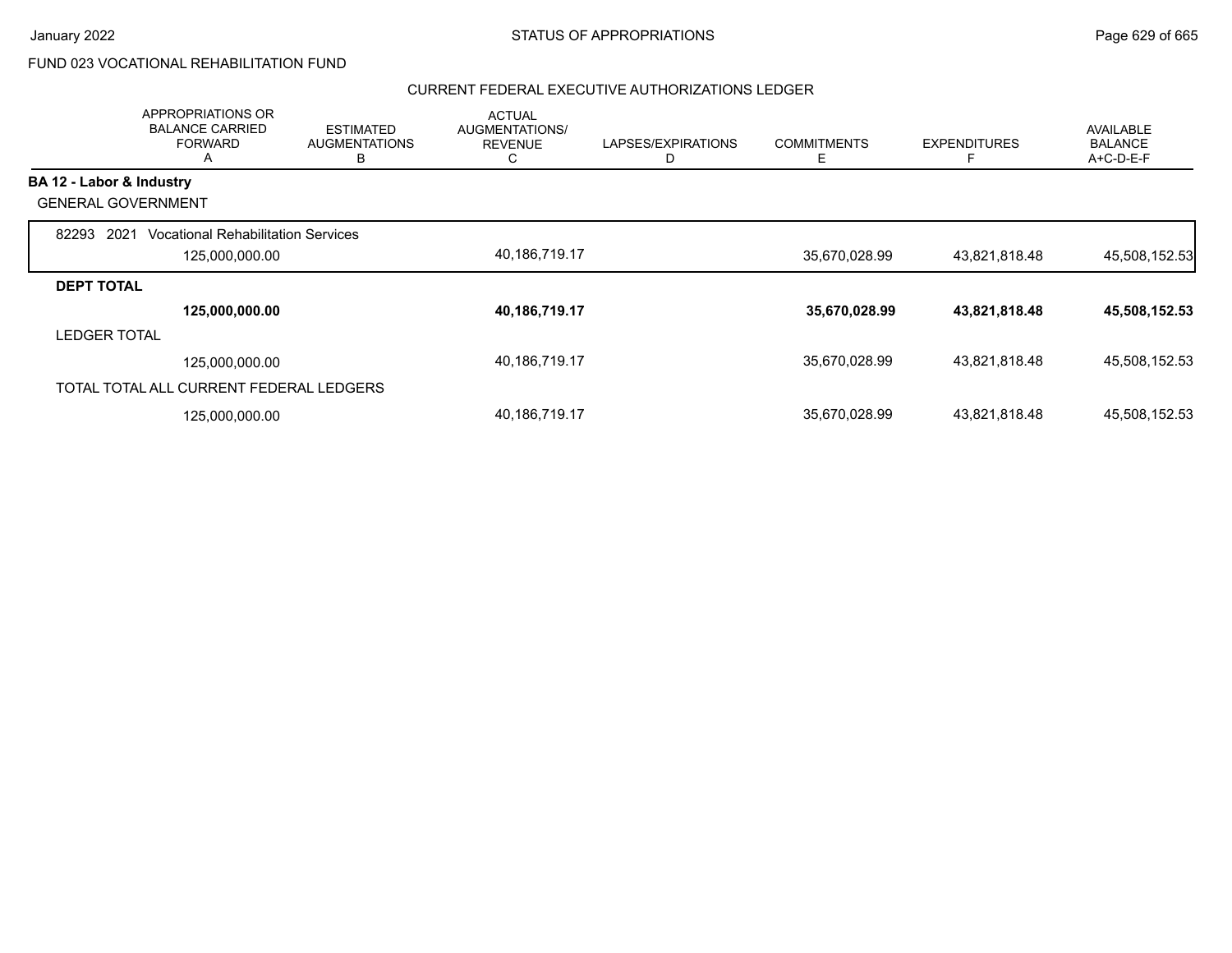# FUND 023 VOCATIONAL REHABILITATION FUND

|                          | APPROPRIATIONS OR<br><b>BALANCE CARRIED</b><br><b>FORWARD</b><br>Α | <b>ESTIMATED</b><br><b>AUGMENTATIONS</b><br>в | <b>ACTUAL</b><br><b>AUGMENTATIONS/</b><br><b>REVENUE</b><br>С | LAPSES/EXPIRATIONS<br>D | <b>COMMITMENTS</b><br>Е | <b>EXPENDITURES</b><br>F | <b>AVAILABLE</b><br><b>BALANCE</b><br>A+C-D-E-F |
|--------------------------|--------------------------------------------------------------------|-----------------------------------------------|---------------------------------------------------------------|-------------------------|-------------------------|--------------------------|-------------------------------------------------|
| BA 12 - Labor & Industry |                                                                    |                                               |                                                               |                         |                         |                          |                                                 |
|                          | <b>GENERAL GOVERNMENT</b>                                          |                                               |                                                               |                         |                         |                          |                                                 |
|                          | 82293 2015 Vocational Rehabilitation Services                      |                                               | 67,074.81                                                     |                         |                         | $-3,285.04$              | 3,285.04                                        |
|                          | 82293 2016 Vocational Rehabilitation Services                      |                                               |                                                               |                         |                         |                          |                                                 |
|                          | 107.49                                                             |                                               | $-67,074.81$                                                  |                         |                         | $-6,141.68$              | 6,249.17                                        |
|                          | 82293 2017 Vocational Rehabilitation Services<br>152.15            |                                               |                                                               |                         |                         | $-153,528.15$            | 153,680.30                                      |
|                          | 82293 2018 Vocational Rehabilitation Services<br>14.99             |                                               |                                                               |                         |                         | $-56.66$                 | 71.65                                           |
| 82293                    | 2019 Vocational Rehabilitation Services<br>73,163,319.60           |                                               | 10,773.90                                                     |                         | 1,928.99                | $-1,841.36$              | 73, 163, 231. 97                                |
|                          | 82293 2020 Vocational Rehabilitation Services<br>32,913,455.32     |                                               | 6,490,387.75                                                  |                         | 803,209.72              | 2,778,154.29             | 29,332,091.31                                   |
| <b>DEPT TOTAL</b>        |                                                                    |                                               |                                                               |                         |                         |                          |                                                 |
|                          | 106,077,049.55                                                     |                                               | 6,501,161.65                                                  |                         | 805,138.71              | 2,613,301.40             | 102,658,609.44                                  |
| <b>LEDGER TOTAL</b>      |                                                                    |                                               |                                                               |                         |                         |                          |                                                 |
|                          | 106,077,049.55                                                     |                                               | 6,501,161.65                                                  |                         | 805,138.71              | 2,613,301.40             | 102,658,609.44                                  |
|                          | TOTAL TOTAL ALL PRIOR FEDERAL LEDGERS                              |                                               |                                                               |                         |                         |                          |                                                 |
|                          | 106,077,049.55                                                     |                                               | 6,501,161.65                                                  |                         | 805,138.71              | 2,613,301.40             | 102,658,609.44                                  |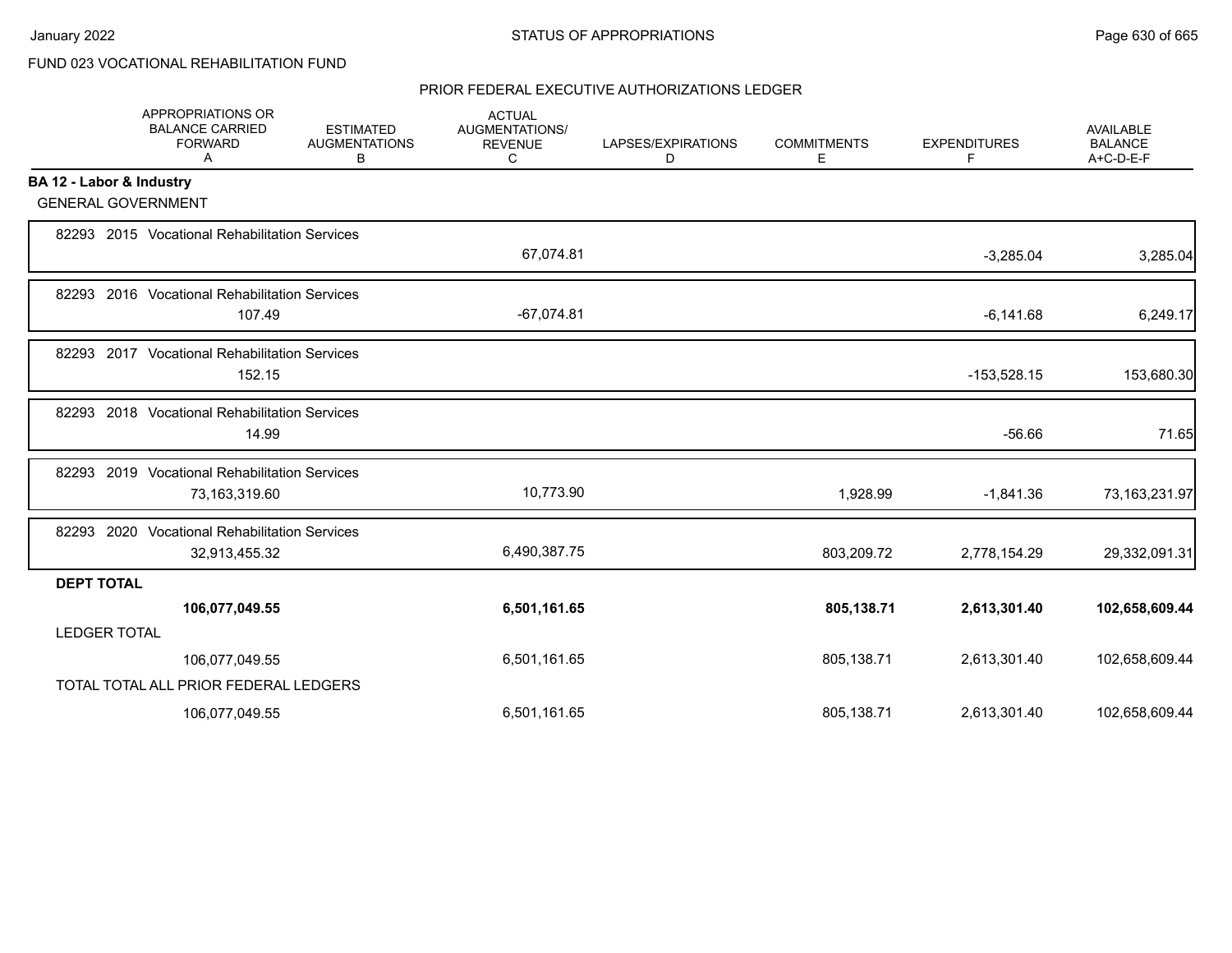# FUND 024 PHARMACEUTICAL ASSISTANCE FUND

|                             | APPROPRIATIONS OR<br><b>BALANCE CARRIED</b><br><b>FORWARD</b><br>A | <b>ESTIMATED</b><br><b>AUGMENTATIONS</b><br>в | <b>ACTUAL</b><br>AUGMENTATIONS/<br><b>REVENUE</b><br>С | LAPSES/EXPIRATIONS<br>D | <b>COMMITMENTS</b><br>E | <b>EXPENDITURES</b> | AVAILABLE<br><b>BALANCE</b><br>A+C-D-E-F |
|-----------------------------|--------------------------------------------------------------------|-----------------------------------------------|--------------------------------------------------------|-------------------------|-------------------------|---------------------|------------------------------------------|
| BA 10 - Aging               |                                                                    |                                               |                                                        |                         |                         |                     |                                          |
| <b>GRANTS AND SUBSIDIES</b> |                                                                    |                                               |                                                        |                         |                         |                     |                                          |
| 80597<br>2021               | <b>Diabetes Prevention</b><br>60,000.00                            |                                               |                                                        |                         |                         |                     | 60,000.00                                |
| <b>DEPT TOTAL</b>           |                                                                    |                                               |                                                        |                         |                         |                     |                                          |
|                             | 60,000.00                                                          |                                               |                                                        |                         |                         |                     | 60,000.00                                |
| <b>LEDGER TOTAL</b>         |                                                                    |                                               |                                                        |                         |                         |                     |                                          |
|                             | 60,000.00                                                          |                                               |                                                        |                         |                         |                     | 60,000.00                                |
|                             | TOTAL TOTAL ALL CURRENT FEDERAL LEDGERS                            |                                               |                                                        |                         |                         |                     |                                          |
|                             | 60,000.00                                                          |                                               |                                                        |                         |                         |                     | 60,000.00                                |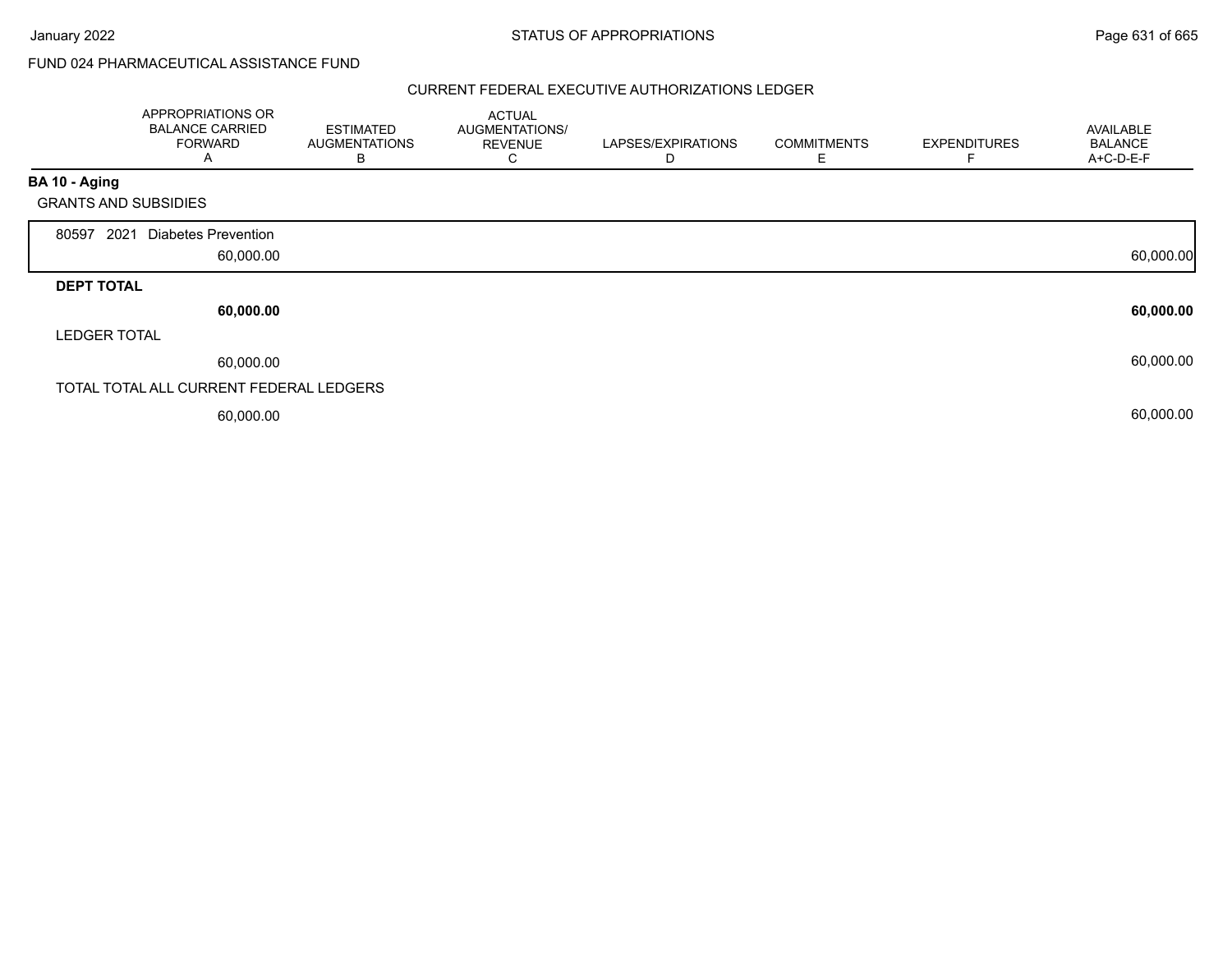# FUND 024 PHARMACEUTICAL ASSISTANCE FUND

|                             | APPROPRIATIONS OR<br><b>BALANCE CARRIED</b><br><b>FORWARD</b><br>Α | <b>ESTIMATED</b><br><b>AUGMENTATIONS</b><br>В | <b>ACTUAL</b><br>AUGMENTATIONS/<br><b>REVENUE</b><br>С | LAPSES/EXPIRATIONS<br>D | <b>COMMITMENTS</b><br>Е | <b>EXPENDITURES</b><br>E | AVAILABLE<br><b>BALANCE</b><br>A+C-D-E-F |
|-----------------------------|--------------------------------------------------------------------|-----------------------------------------------|--------------------------------------------------------|-------------------------|-------------------------|--------------------------|------------------------------------------|
| BA 10 - Aging               |                                                                    |                                               |                                                        |                         |                         |                          |                                          |
| <b>GRANTS AND SUBSIDIES</b> |                                                                    |                                               |                                                        |                         |                         |                          |                                          |
| 2020<br>80597               | Diabetes Prevention                                                |                                               |                                                        |                         |                         |                          |                                          |
|                             | 15,206.38                                                          |                                               | 9,954.36                                               |                         |                         | 9,954.36                 | 5,252.02                                 |
| <b>DEPT TOTAL</b>           |                                                                    |                                               |                                                        |                         |                         |                          |                                          |
|                             | 15,206.38                                                          |                                               | 9,954.36                                               |                         |                         | 9,954.36                 | 5,252.02                                 |
| <b>LEDGER TOTAL</b>         |                                                                    |                                               |                                                        |                         |                         |                          |                                          |
|                             | 15,206.38                                                          |                                               | 9,954.36                                               |                         |                         | 9,954.36                 | 5,252.02                                 |
|                             | TOTAL TOTAL ALL PRIOR FEDERAL LEDGERS                              |                                               |                                                        |                         |                         |                          |                                          |
|                             | 15,206.38                                                          |                                               | 9,954.36                                               |                         |                         | 9,954.36                 | 5,252.02                                 |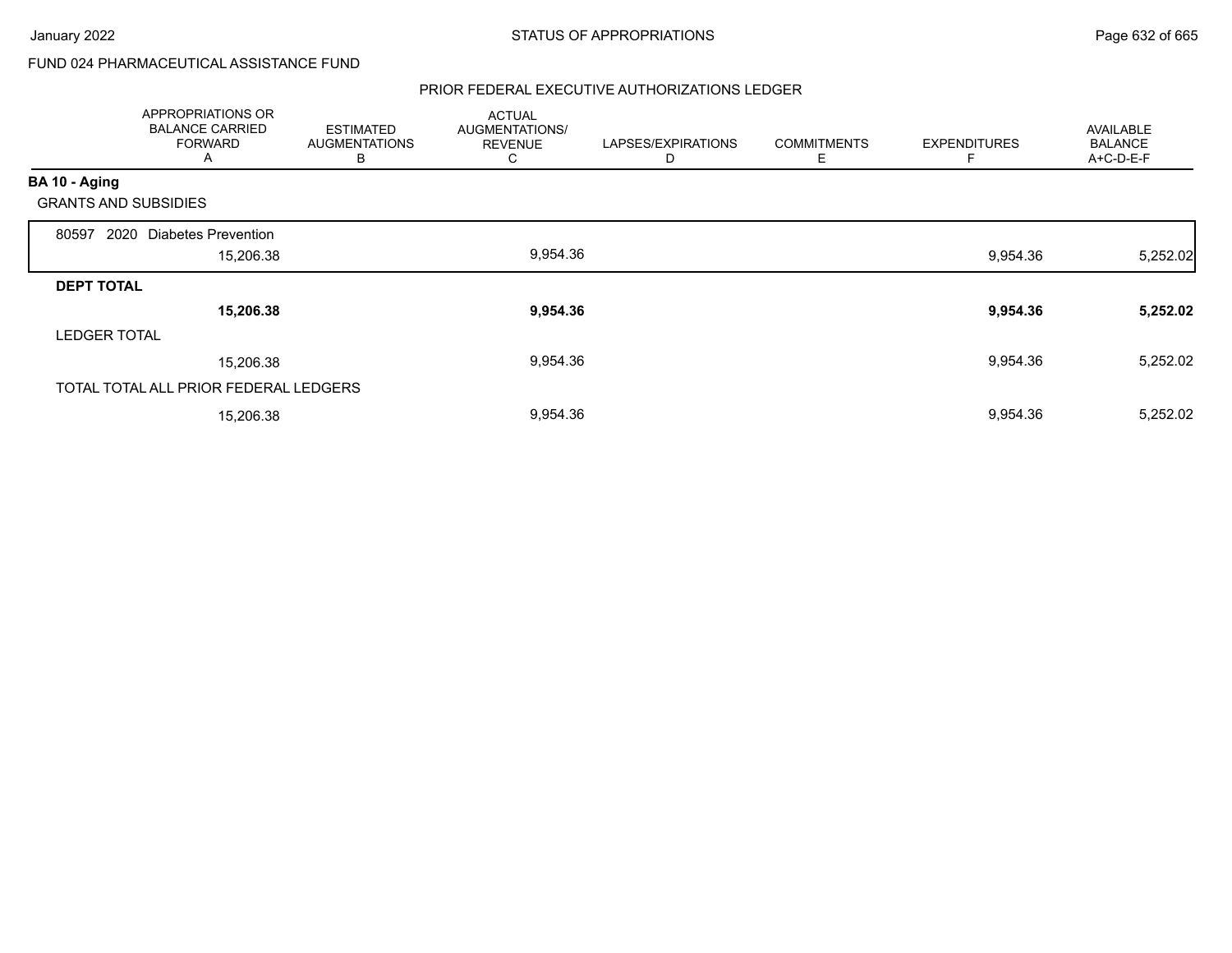#### FUND 025 BOAT FUND

|                                           | APPROPRIATIONS OR<br><b>BALANCE CARRIED</b><br><b>FORWARD</b><br>A | <b>ESTIMATED</b><br><b>AUGMENTATIONS</b><br>B | <b>ACTUAL</b><br>AUGMENTATIONS/<br><b>REVENUE</b><br>C | LAPSES/EXPIRATIONS | <b>COMMITMENTS</b><br>Ε | <b>EXPENDITURES</b> | <b>AVAILABLE</b><br><b>BALANCE</b><br>A+C-D-E-F |
|-------------------------------------------|--------------------------------------------------------------------|-----------------------------------------------|--------------------------------------------------------|--------------------|-------------------------|---------------------|-------------------------------------------------|
| <b>BA 22 - Fish &amp; Boat Commission</b> |                                                                    |                                               |                                                        |                    |                         |                     |                                                 |
| <b>GENERAL GOVERNMENT</b>                 |                                                                    |                                               |                                                        |                    |                         |                     |                                                 |
| 2021<br>82846                             | Miscellaneous Boat Grants                                          |                                               |                                                        |                    |                         |                     |                                                 |
|                                           | 5,684,000.00                                                       |                                               | 3,442,997.26                                           |                    |                         | 3,442,997.26        | 2,241,002.74                                    |
| <b>DEPT TOTAL</b>                         |                                                                    |                                               |                                                        |                    |                         |                     |                                                 |
|                                           | 5,684,000.00                                                       |                                               | 3,442,997.26                                           |                    |                         | 3,442,997.26        | 2,241,002.74                                    |
| <b>LEDGER TOTAL</b>                       |                                                                    |                                               |                                                        |                    |                         |                     |                                                 |
|                                           | 5,684,000.00                                                       |                                               | 3,442,997.26                                           |                    |                         | 3,442,997.26        | 2,241,002.74                                    |
| TOTAL TOTAL ALL CURRENT FEDERAL LEDGERS   |                                                                    |                                               |                                                        |                    |                         |                     |                                                 |
|                                           | 5,684,000.00                                                       |                                               | 3,442,997.26                                           |                    |                         | 3,442,997.26        | 2,241,002.74                                    |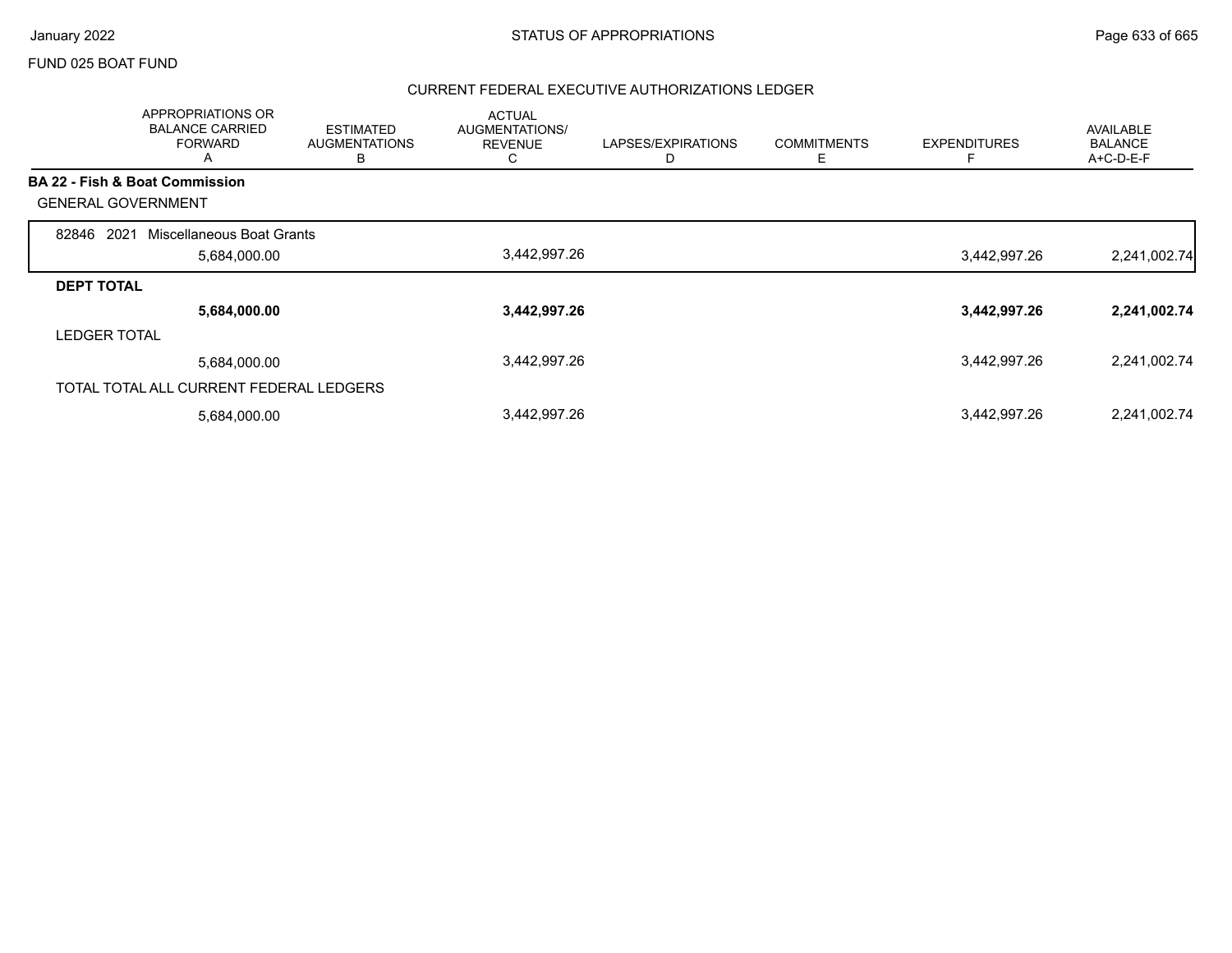Г

### FUND 025 BOAT FUND

|                           | APPROPRIATIONS OR<br><b>BALANCE CARRIED</b><br><b>FORWARD</b><br>A | <b>ESTIMATED</b><br><b>AUGMENTATIONS</b><br>В | <b>ACTUAL</b><br>AUGMENTATIONS/<br><b>REVENUE</b><br>C. | LAPSES/EXPIRATIONS<br>D | <b>COMMITMENTS</b><br>Ε | <b>EXPENDITURES</b><br>F | AVAILABLE<br><b>BALANCE</b><br>A+C-D-E-F |
|---------------------------|--------------------------------------------------------------------|-----------------------------------------------|---------------------------------------------------------|-------------------------|-------------------------|--------------------------|------------------------------------------|
|                           | BA 22 - Fish & Boat Commission                                     |                                               |                                                         |                         |                         |                          |                                          |
| <b>GENERAL GOVERNMENT</b> |                                                                    |                                               |                                                         |                         |                         |                          |                                          |
| 2020<br>82846             | Miscellaneous Boat Grants                                          |                                               |                                                         |                         |                         |                          |                                          |
|                           | 2,211,325.00                                                       |                                               |                                                         |                         |                         |                          | 2,211,325.00                             |
| <b>DEPT TOTAL</b>         |                                                                    |                                               |                                                         |                         |                         |                          |                                          |
|                           | 2,211,325.00                                                       |                                               |                                                         |                         |                         |                          | 2,211,325.00                             |
| <b>LEDGER TOTAL</b>       |                                                                    |                                               |                                                         |                         |                         |                          |                                          |
|                           | 2,211,325.00                                                       |                                               |                                                         |                         |                         |                          | 2,211,325.00                             |
|                           | TOTAL TOTAL ALL PRIOR FEDERAL LEDGERS                              |                                               |                                                         |                         |                         |                          |                                          |
|                           | 2,211,325.00                                                       |                                               |                                                         |                         |                         |                          | 2,211,325.00                             |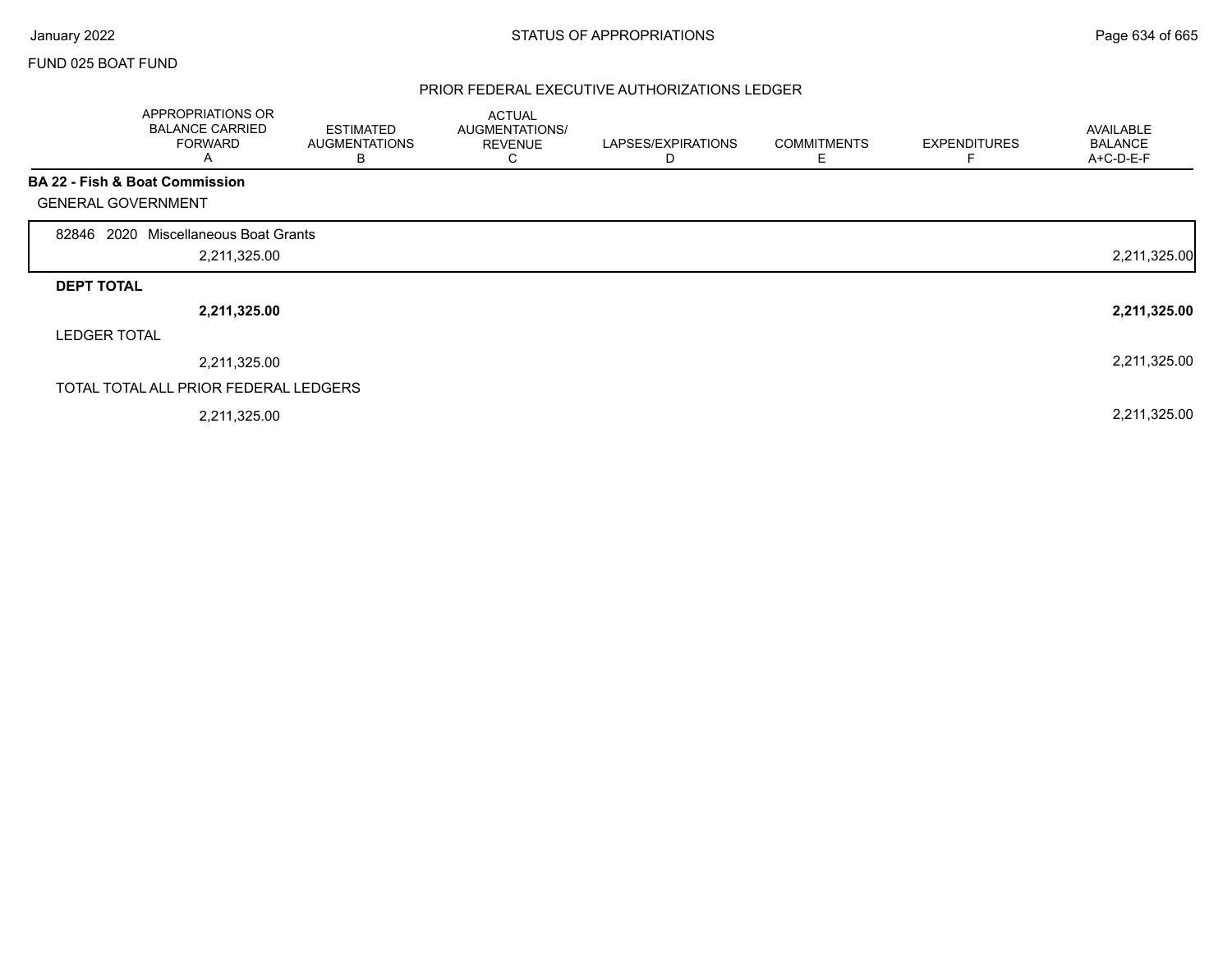## FUND 026 ADMINISTRATION FUND

|                             | <b>APPROPRIATIONS OR</b><br><b>BALANCE CARRIED</b><br><b>FORWARD</b><br>A | <b>ESTIMATED</b><br><b>AUGMENTATIONS</b><br>В | <b>ACTUAL</b><br>AUGMENTATIONS/<br><b>REVENUE</b><br>С | LAPSES/EXPIRATIONS<br>D | <b>COMMITMENTS</b><br>Е | <b>EXPENDITURES</b><br>F | <b>AVAILABLE</b><br><b>BALANCE</b><br>A+C-D-E-F |
|-----------------------------|---------------------------------------------------------------------------|-----------------------------------------------|--------------------------------------------------------|-------------------------|-------------------------|--------------------------|-------------------------------------------------|
| BA 12 - Labor & Industry    |                                                                           |                                               |                                                        |                         |                         |                          |                                                 |
| <b>GENERAL GOVERNMENT</b>   |                                                                           |                                               |                                                        |                         |                         |                          |                                                 |
|                             | 89553 2021 Administration of Unemploy Compensation (F)                    |                                               |                                                        |                         |                         |                          |                                                 |
|                             | 241,000,000.00                                                            |                                               | 45,823,725.83                                          |                         | 16,471,180.94           | 81,514,371.53            | 143,014,447.53                                  |
|                             | 89554 2021 Workforce Development (F)                                      |                                               |                                                        |                         |                         |                          |                                                 |
|                             | 93,219,000.00                                                             |                                               | 27,678,860.08                                          |                         | 13,956,169.03           | 30,287,320.02            | 48,975,510.95                                   |
| <b>GRANTS AND SUBSIDIES</b> |                                                                           |                                               |                                                        |                         |                         |                          |                                                 |
|                             | 87642 2021 COVID-Administration of UnemploymntComp                        |                                               |                                                        |                         |                         |                          |                                                 |
|                             | 23,477,141.00                                                             |                                               | 2,493,083.05                                           |                         | 3,276,826.66            | 11,500,835.37            | 8,699,478.97                                    |
| 87643 2021                  | <b>COVID-FPUC Administration</b>                                          |                                               |                                                        |                         |                         |                          |                                                 |
|                             | 12,000.00                                                                 |                                               |                                                        |                         | 42,471.00               |                          | $-30,471.00$                                    |
| 87644 2021                  | <b>COVID-PUA Administration</b>                                           |                                               |                                                        |                         |                         |                          |                                                 |
|                             | 82,763,324.00                                                             |                                               | 21,965,455.42                                          |                         | 18,200,383.91           | 25,809,306.90            | 38,753,633.19                                   |
| 87648 2021                  | <b>COVID-PEUC Administration</b>                                          |                                               |                                                        |                         |                         |                          |                                                 |
|                             | 28,002,562.00                                                             |                                               | 5,717,894.63                                           |                         | 8,766,256.30            | 6,578,525.86             | 12,657,779.84                                   |
| <b>DEPT TOTAL</b>           |                                                                           |                                               |                                                        |                         |                         |                          |                                                 |
|                             | 468,474,027.00                                                            |                                               | 103,679,019.01                                         |                         | 60,713,287.84           | 155,690,359.68           | 252,070,379.48                                  |
| <b>LEDGER TOTAL</b>         |                                                                           |                                               |                                                        |                         |                         |                          |                                                 |
|                             | 468,474,027.00                                                            |                                               | 103,679,019.01                                         |                         | 60,713,287.84           | 155,690,359.68           | 252,070,379.48                                  |
|                             | TOTAL TOTAL ALL CURRENT FEDERAL LEDGERS                                   |                                               |                                                        |                         |                         |                          |                                                 |
|                             | 468,474,027.00                                                            |                                               | 103,679,019.01                                         |                         | 60,713,287.84           | 155,690,359.68           | 252,070,379.48                                  |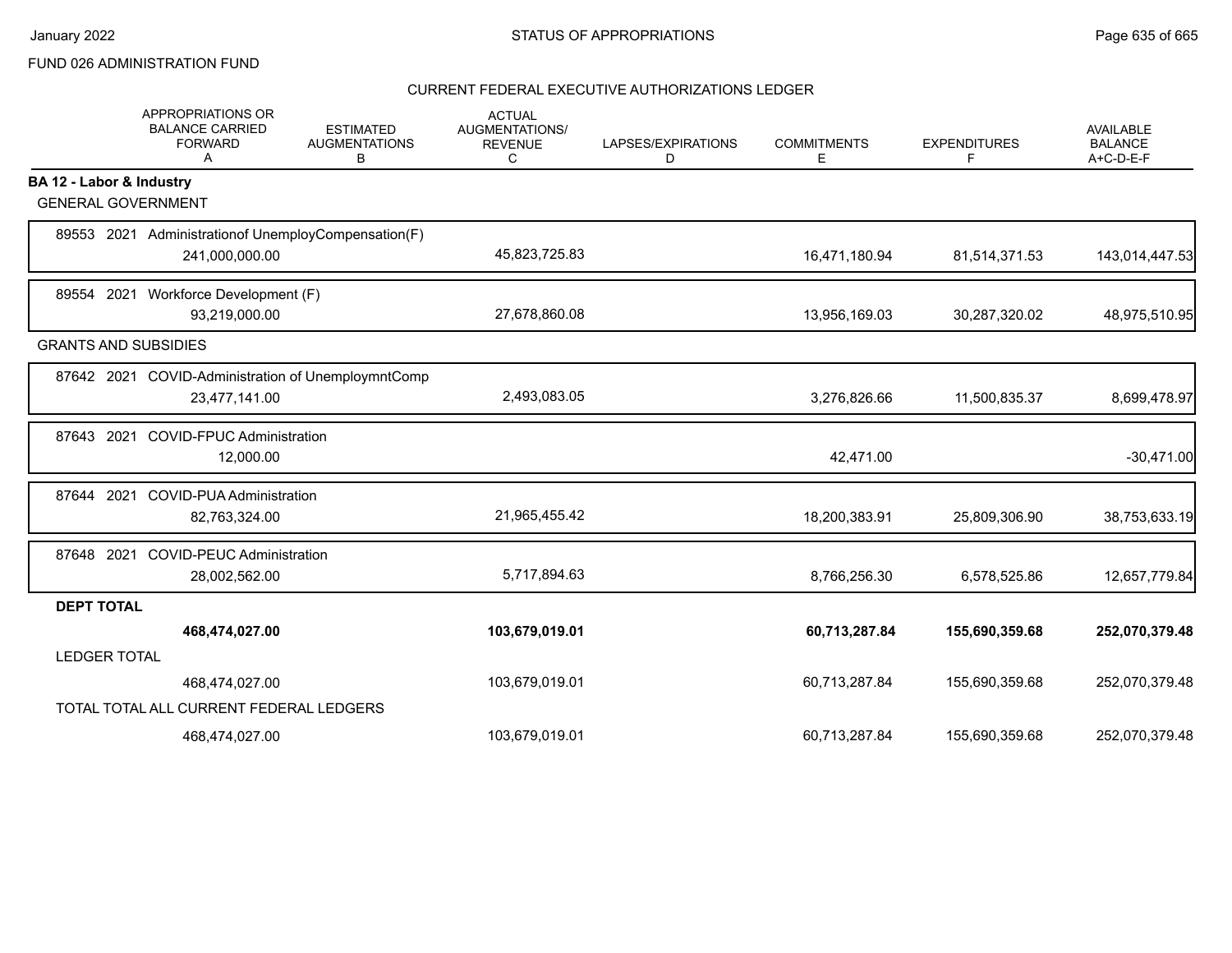# FUND 026 ADMINISTRATION FUND

|                          | APPROPRIATIONS OR<br><b>BALANCE CARRIED</b><br><b>FORWARD</b><br>$\mathsf{A}$ | <b>ESTIMATED</b><br><b>AUGMENTATIONS</b><br>B | <b>ACTUAL</b><br>AUGMENTATIONS/<br><b>REVENUE</b><br>С | LAPSES/EXPIRATIONS<br>D | <b>COMMITMENTS</b><br>E. | <b>EXPENDITURES</b><br>F | <b>AVAILABLE</b><br><b>BALANCE</b><br>A+C-D-E-F |
|--------------------------|-------------------------------------------------------------------------------|-----------------------------------------------|--------------------------------------------------------|-------------------------|--------------------------|--------------------------|-------------------------------------------------|
| BA 12 - Labor & Industry |                                                                               |                                               |                                                        |                         |                          |                          |                                                 |
|                          | <b>GENERAL GOVERNMENT</b>                                                     |                                               |                                                        |                         |                          |                          |                                                 |
|                          | 89553 2019 Administration of Unemploy Compensation (F)<br>2,594,604.84        |                                               | -22,850,072.20                                         |                         | 61,353.03                | $-9,451.29$              | 2,542,703.10                                    |
|                          | 89553 2020 Administrationof UnemployCompensation(F)<br>26,784,149.38          |                                               | 37,317,771.70                                          |                         | 2,090,038.83             | -26,206,060.70           | 50,900,171.25                                   |
|                          | 89554 2019 Workforce Development (F)                                          |                                               | 10,720.33                                              |                         |                          | $-3,799.72$              | 3,799.72                                        |
|                          | 89554 2020 Workforce Development (F)<br>39,467,944.81                         |                                               | 4,855,881.46                                           |                         | 191,329.03               | 3,897,419.45             | 35,379,196.33                                   |
|                          | <b>GRANTS AND SUBSIDIES</b>                                                   |                                               |                                                        |                         |                          |                          |                                                 |
|                          | 87642 2019 COVID-Administration of UnemploymntComp<br>0.73                    |                                               | $-2,190,001.09$                                        |                         |                          |                          | 0.73                                            |
|                          | 87642 2020 COVID-Administration of UnemploymntComp<br>37,104,540.65           |                                               | 22,212,578.20                                          |                         | 549,226.62               | 35, 352, 675.64          | 1,202,638.39                                    |
|                          | 87643 2019 COVID-FPUC Administration<br>994.36                                |                                               |                                                        |                         |                          |                          | 994.36                                          |
|                          | 87643 2020 COVID-FPUC Administration<br>173,352.43                            |                                               | 92,855.79                                              |                         |                          | 92,855.79                | 80,496.64                                       |
|                          | 87644 2019 COVID-PUA Administration<br>9,657.15                               |                                               |                                                        |                         | 9,518.76                 |                          | 138.39                                          |
|                          | 87644 2020 COVID-PUA Administration<br>33,780,004.23                          |                                               | 29,515,101.12                                          |                         | 7,147,315.10             | 25,068,515.27            | 1,564,173.86                                    |
|                          | 87648 2019 COVID-PEUC Administration<br>47.65                                 |                                               |                                                        |                         |                          |                          | 47.65                                           |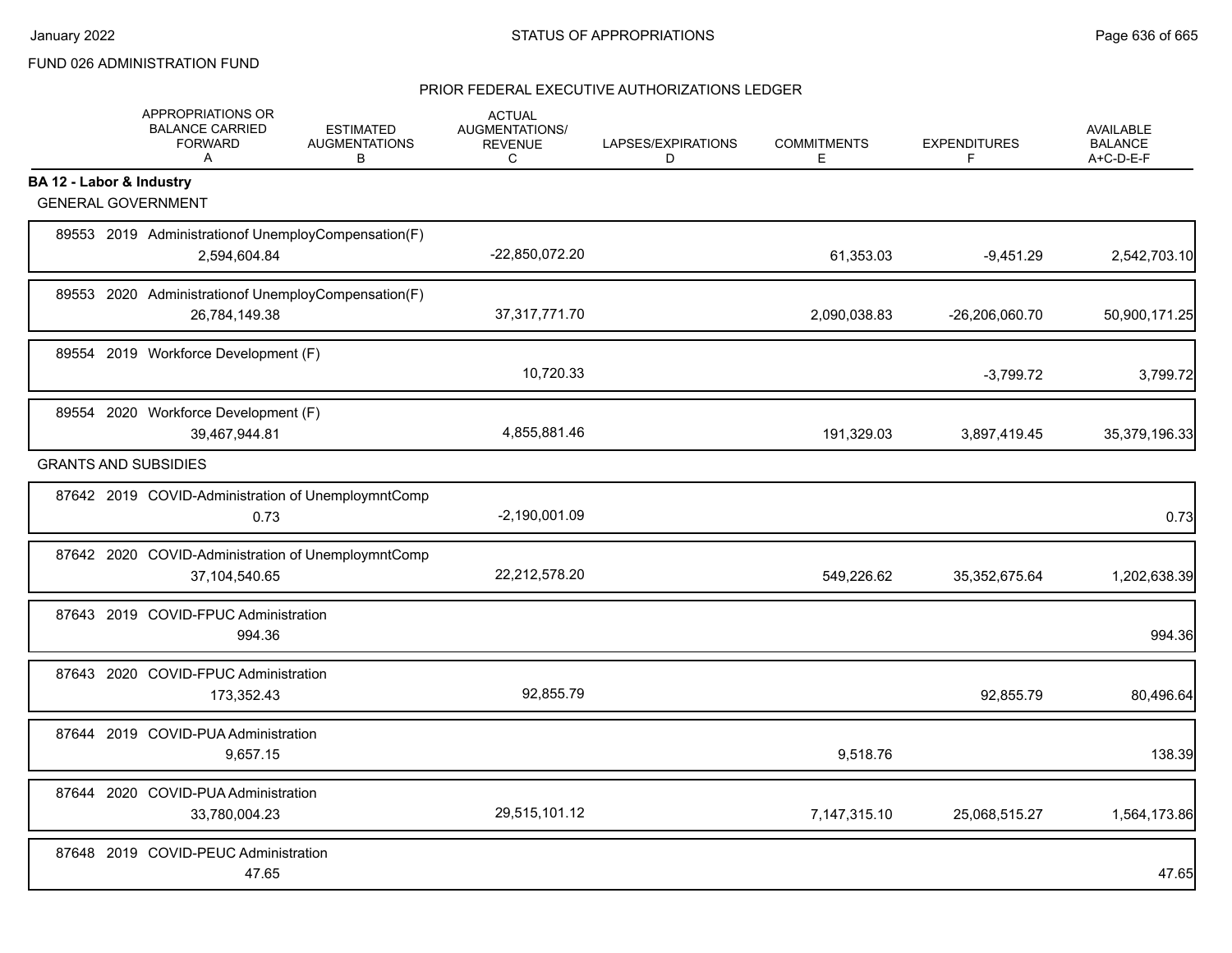## FUND 026 ADMINISTRATION FUND

| <b>APPROPRIATIONS OR</b><br><b>BALANCE CARRIED</b><br><b>FORWARD</b><br>A | <b>ESTIMATED</b><br><b>AUGMENTATIONS</b><br>в | <b>ACTUAL</b><br>AUGMENTATIONS/<br><b>REVENUE</b> | LAPSES/EXPIRATIONS | <b>COMMITMENTS</b><br>Е | <b>EXPENDITURES</b> | AVAILABLE<br><b>BALANCE</b><br>A+C-D-E-F |
|---------------------------------------------------------------------------|-----------------------------------------------|---------------------------------------------------|--------------------|-------------------------|---------------------|------------------------------------------|
| 2020 COVID-PEUC Administration<br>87648                                   |                                               |                                                   |                    |                         |                     |                                          |
| 4,973,083.51                                                              |                                               | 4,926,278.45                                      |                    | 220.848.66              | 4,626,218.26        | 126,016.59                               |
| <b>DEPT TOTAL</b>                                                         |                                               |                                                   |                    |                         |                     |                                          |
| 144,888,379.74                                                            |                                               | 73,891,113.76                                     |                    | 10,269,630.03           | 42,818,372.70       | 91,800,377.01                            |
| <b>LEDGER TOTAL</b>                                                       |                                               |                                                   |                    |                         |                     |                                          |
| 144,888,379.74                                                            |                                               | 73,891,113.76                                     |                    | 10,269,630.03           | 42,818,372.70       | 91,800,377.01                            |
| TOTAL TOTAL ALL PRIOR FEDERAL LEDGERS                                     |                                               |                                                   |                    |                         |                     |                                          |
| 144,888,379.74                                                            |                                               | 73,891,113.76                                     |                    | 10,269,630.03           | 42,818,372.70       | 91,800,377.01                            |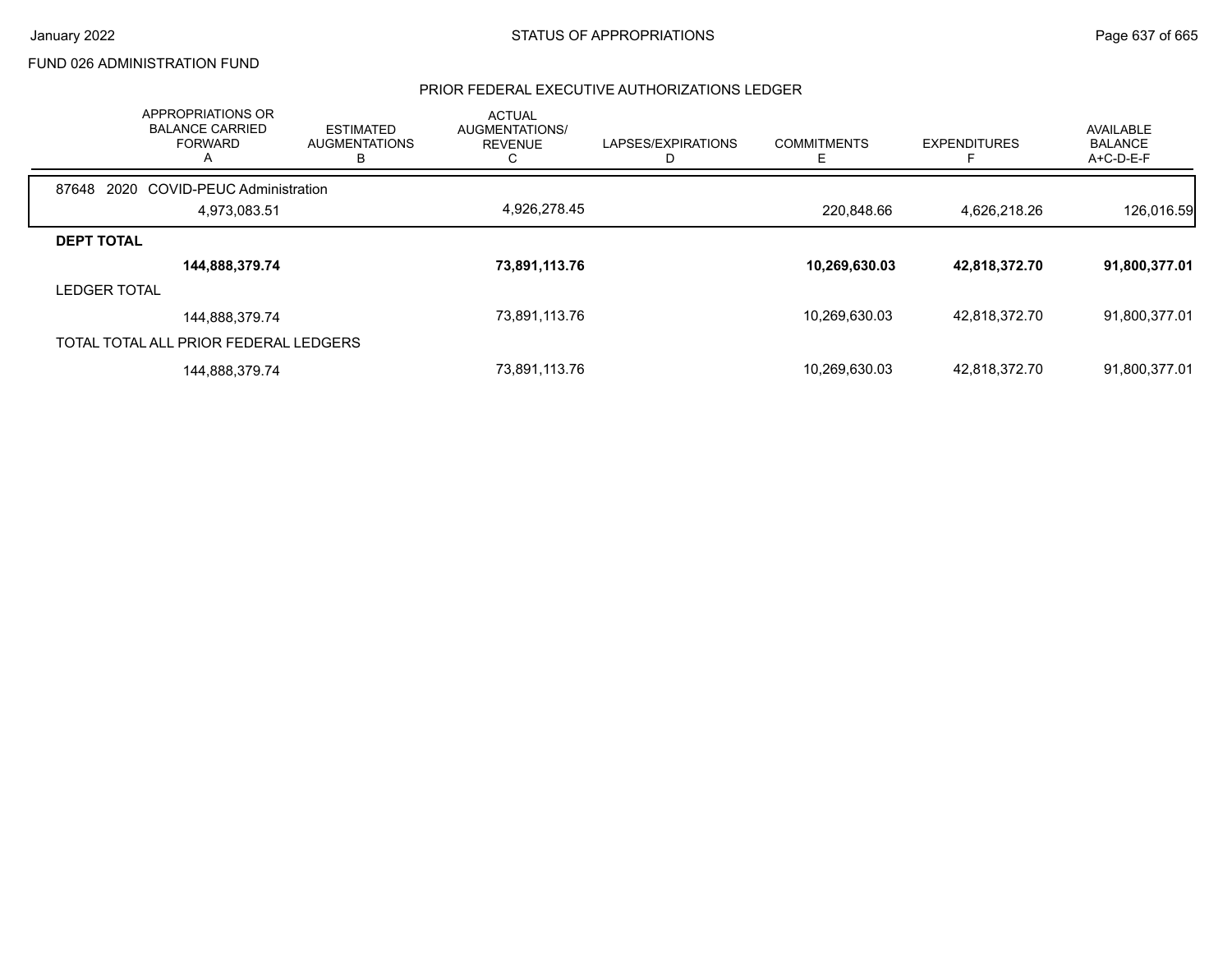# FUND 033 EMPLOYMENT FUND FOR THE BLIND

|                          | APPROPRIATIONS OR<br><b>BALANCE CARRIED</b><br><b>FORWARD</b><br>A | <b>ESTIMATED</b><br>AUGMENTATIONS<br>В | <b>ACTUAL</b><br>AUGMENTATIONS/<br><b>REVENUE</b><br>U | LAPSES/EXPIRATIONS<br>D | <b>COMMITMENTS</b><br>Е | <b>EXPENDITURES</b> | <b>AVAILABLE</b><br><b>BALANCE</b><br>$A+C-D-E-F$ |
|--------------------------|--------------------------------------------------------------------|----------------------------------------|--------------------------------------------------------|-------------------------|-------------------------|---------------------|---------------------------------------------------|
| BA 12 - Labor & Industry |                                                                    |                                        |                                                        |                         |                         |                     |                                                   |
|                          | <b>GENERAL GOVERNMENT</b>                                          |                                        |                                                        |                         |                         |                     |                                                   |
|                          | 87434 2020 COVID-Business Enterprise Program                       |                                        |                                                        |                         |                         |                     |                                                   |
|                          | 396,601.00                                                         |                                        | 396,600.97                                             |                         |                         | 396,600.97          | 0.03                                              |
| <b>DEPT TOTAL</b>        |                                                                    |                                        |                                                        |                         |                         |                     |                                                   |
|                          | 396,601.00                                                         |                                        | 396,600.97                                             |                         |                         | 396,600.97          | 0.03                                              |
| <b>LEDGER TOTAL</b>      |                                                                    |                                        |                                                        |                         |                         |                     |                                                   |
|                          | 396,601.00                                                         |                                        | 396,600.97                                             |                         |                         | 396,600.97          | 0.03                                              |
|                          | TOTAL TOTAL ALL PRIOR FEDERAL LEDGERS                              |                                        |                                                        |                         |                         |                     |                                                   |
|                          | 396,601.00                                                         |                                        | 396,600.97                                             |                         |                         | 396,600.97          | 0.03                                              |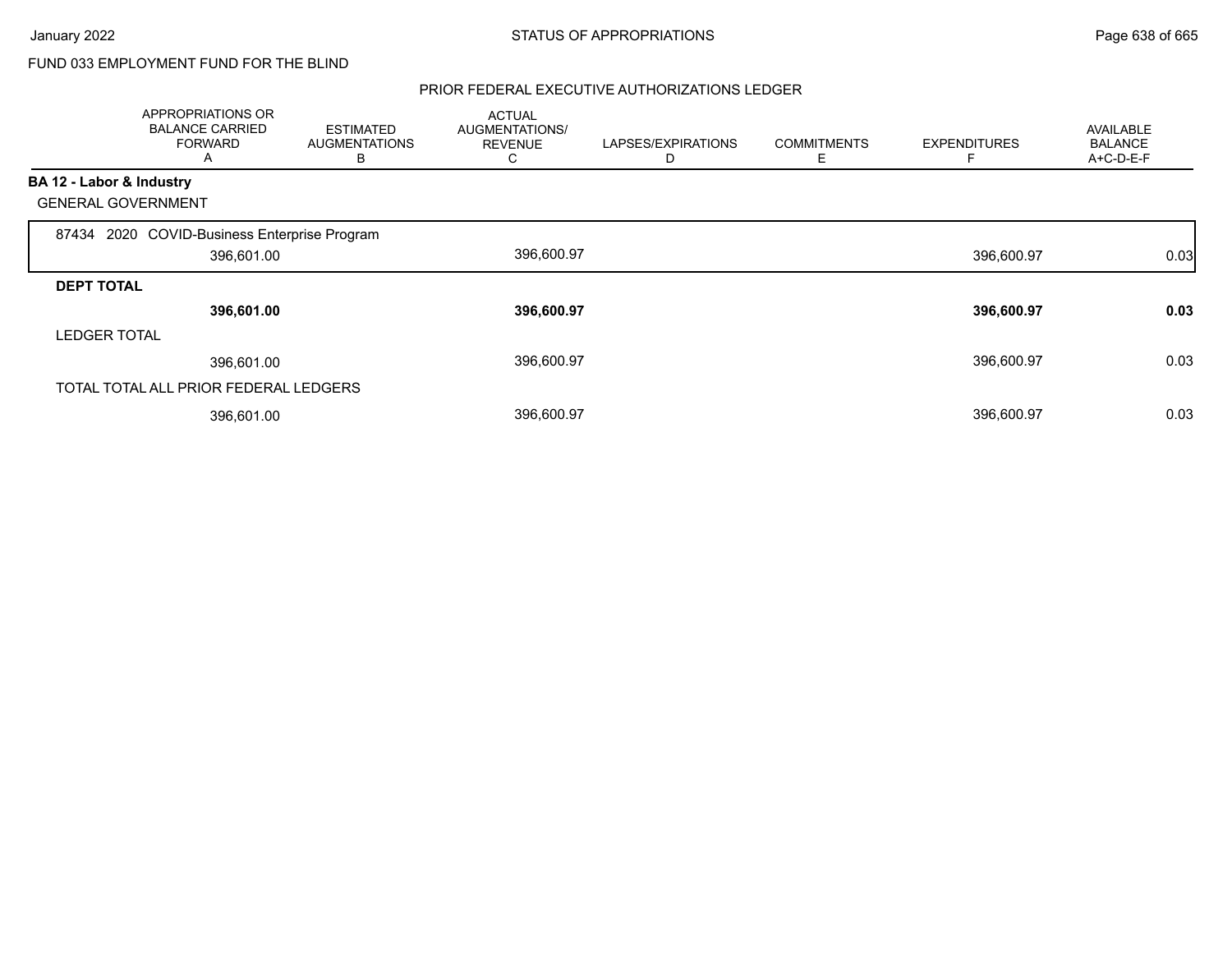# FUND 037 PENNVEST DRINKING WATER REVOLVING

### CURRENT FEDERAL APPROPRIATIONS LEDGER

|                             | <b>APPROPRIATIONS OR</b><br><b>BALANCE CARRIED</b><br><b>FORWARD</b><br>A | <b>ESTIMATED</b><br><b>AUGMENTATIONS</b><br>В | <b>ACTUAL</b><br>AUGMENTATIONS/<br><b>REVENUE</b><br>C | LAPSES/EXPIRATIONS<br>D | <b>COMMITMENTS</b><br>E. | <b>EXPENDITURES</b><br>F | <b>AVAILABLE</b><br><b>BALANCE</b><br>A+C-D-E-F |
|-----------------------------|---------------------------------------------------------------------------|-----------------------------------------------|--------------------------------------------------------|-------------------------|--------------------------|--------------------------|-------------------------------------------------|
|                             | <b>BA 33 - PA Infrastructure Investment</b>                               |                                               |                                                        |                         |                          |                          |                                                 |
| <b>GRANTS AND SUBSIDIES</b> |                                                                           |                                               |                                                        |                         |                          |                          |                                                 |
|                             | 71131 2021 Local Assistance-Source Water Pollution<br>8,500,000.00        |                                               | 311,221.56                                             |                         |                          | 311,221.56               | 8,188,778.44                                    |
| 71132 2021                  | Assistance to State Programs<br>7,000,000.00                              |                                               | 922,770.82                                             |                         |                          | 922,770.82               | 6,077,229.18                                    |
| 71133 2021                  | Technical Assistance to Small Systems<br>1,750,000.00                     |                                               | 13,529.06                                              |                         |                          | 13,529.06                | 1,736,470.94                                    |
| 71134 2021                  | Loan Program Administration<br>2,532,000.00                               |                                               | 594,806.15                                             |                         | 188,710.12               | 657,524.13               | 1,685,765.75                                    |
| 71135 2021                  | Drinking Water Projects Revolving Loan<br>44,018,000.00                   |                                               | 21,935,896.10                                          |                         | 7,439,096.10             | 23,409,800.00            | 13,169,103.90                                   |
| <b>DEPT TOTAL</b>           |                                                                           |                                               |                                                        |                         |                          |                          |                                                 |
|                             | 63,800,000.00                                                             |                                               | 23,778,223.69                                          |                         | 7,627,806.22             | 25,314,845.57            | 30,857,348.21                                   |
| <b>LEDGER TOTAL</b>         |                                                                           |                                               |                                                        |                         |                          |                          |                                                 |
|                             | 63,800,000.00                                                             |                                               | 23,778,223.69                                          |                         | 7,627,806.22             | 25,314,845.57            | 30,857,348.21                                   |
|                             | TOTAL TOTAL ALL CURRENT FEDERAL LEDGERS                                   |                                               |                                                        |                         |                          |                          |                                                 |
|                             | 63,800,000.00                                                             |                                               | 23,778,223.69                                          |                         | 7,627,806.22             | 25,314,845.57            | 30,857,348.21                                   |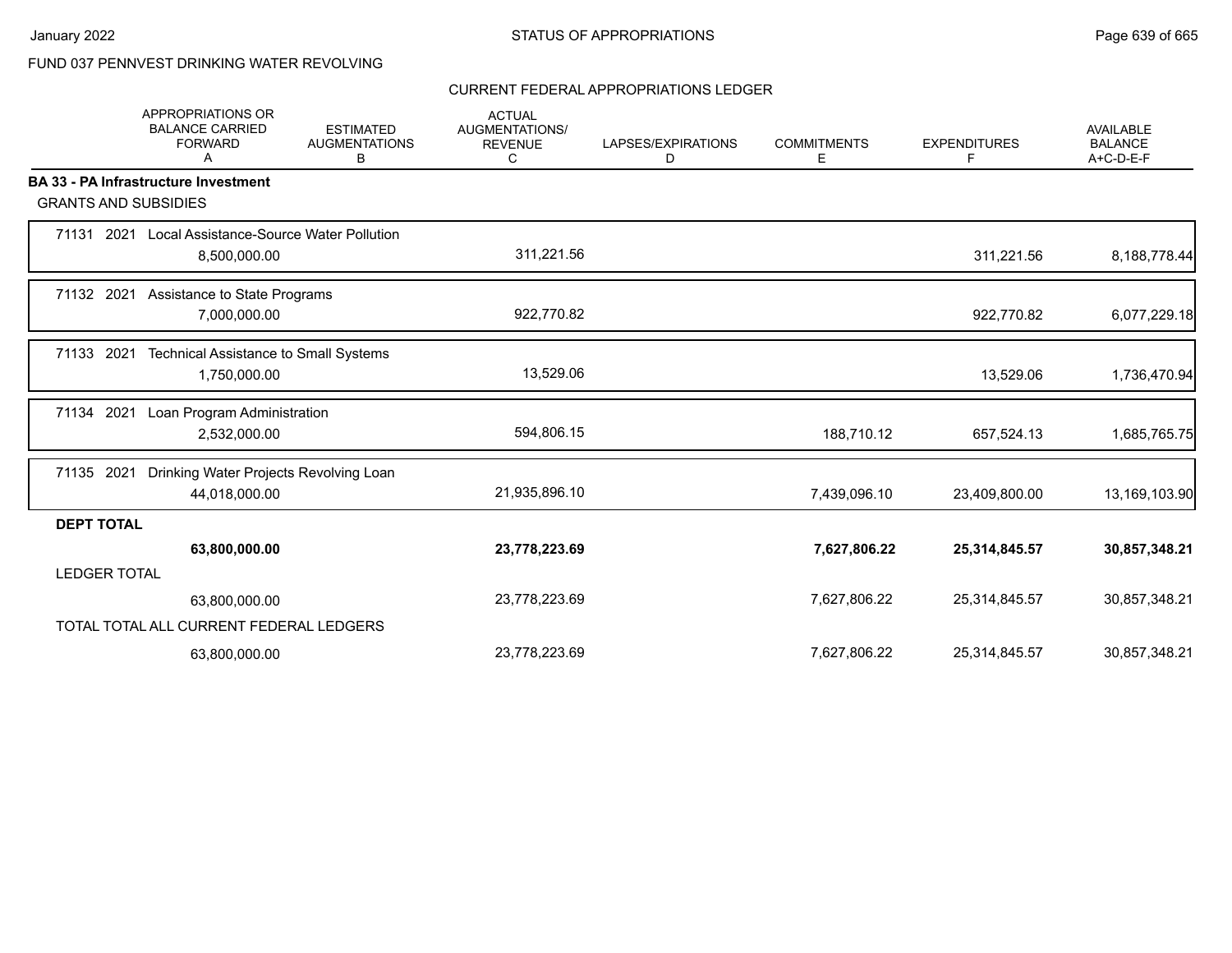# FUND 037 PENNVEST DRINKING WATER REVOLVING

|                   | APPROPRIATIONS OR<br><b>BALANCE CARRIED</b><br><b>FORWARD</b><br>A | <b>ESTIMATED</b><br><b>AUGMENTATIONS</b><br>В | <b>ACTUAL</b><br>AUGMENTATIONS/<br><b>REVENUE</b><br>C | LAPSES/EXPIRATIONS<br>D | <b>COMMITMENTS</b><br>Е | <b>EXPENDITURES</b><br>F | <b>AVAILABLE</b><br><b>BALANCE</b><br>A+C-D-E-F |
|-------------------|--------------------------------------------------------------------|-----------------------------------------------|--------------------------------------------------------|-------------------------|-------------------------|--------------------------|-------------------------------------------------|
|                   | <b>BA 33 - PA Infrastructure Investment</b>                        |                                               |                                                        |                         |                         |                          |                                                 |
|                   | <b>GRANTS AND SUBSIDIES</b>                                        |                                               |                                                        |                         |                         |                          |                                                 |
|                   | 80176 2020 Local Assistance-Source Water Pollut(F)<br>4,186,227.37 |                                               |                                                        |                         |                         |                          | 4,186,227.37                                    |
|                   | 80177 2020 Assistance To State Programs (F)<br>3,513,727.58        |                                               |                                                        |                         |                         |                          | 3,513,727.58                                    |
| 80178 2020        | Technical Assistance to Small System<br>935,594.71                 |                                               |                                                        |                         |                         |                          | 935,594.71                                      |
|                   | 80180 2020 Drinking Water Projects Revolving Loan<br>23,974,670.00 |                                               |                                                        |                         |                         |                          | 23,974,670.00                                   |
|                   | 80181 2019 Loan Program Administration (F)<br>28.67                |                                               |                                                        |                         |                         |                          | 28.67                                           |
|                   | 80181 2020 Loan Program Administration (F)<br>764,315.15           |                                               | 48,073.99                                              |                         |                         | 39,469.61                | 724,845.54                                      |
| <b>DEPT TOTAL</b> |                                                                    |                                               |                                                        |                         |                         |                          |                                                 |
|                   | 33,374,563.48                                                      |                                               | 48,073.99                                              |                         |                         | 39,469.61                | 33,335,093.87                                   |
|                   | <b>LEDGER TOTAL</b>                                                |                                               |                                                        |                         |                         |                          |                                                 |
|                   | 33,374,563.48                                                      |                                               | 48,073.99                                              |                         |                         | 39,469.61                | 33,335,093.87                                   |
|                   | TOTAL TOTAL ALL PRIOR FEDERAL LEDGERS                              |                                               |                                                        |                         |                         |                          |                                                 |
|                   | 33,374,563.48                                                      |                                               | 48,073.99                                              |                         |                         | 39,469.61                | 33,335,093.87                                   |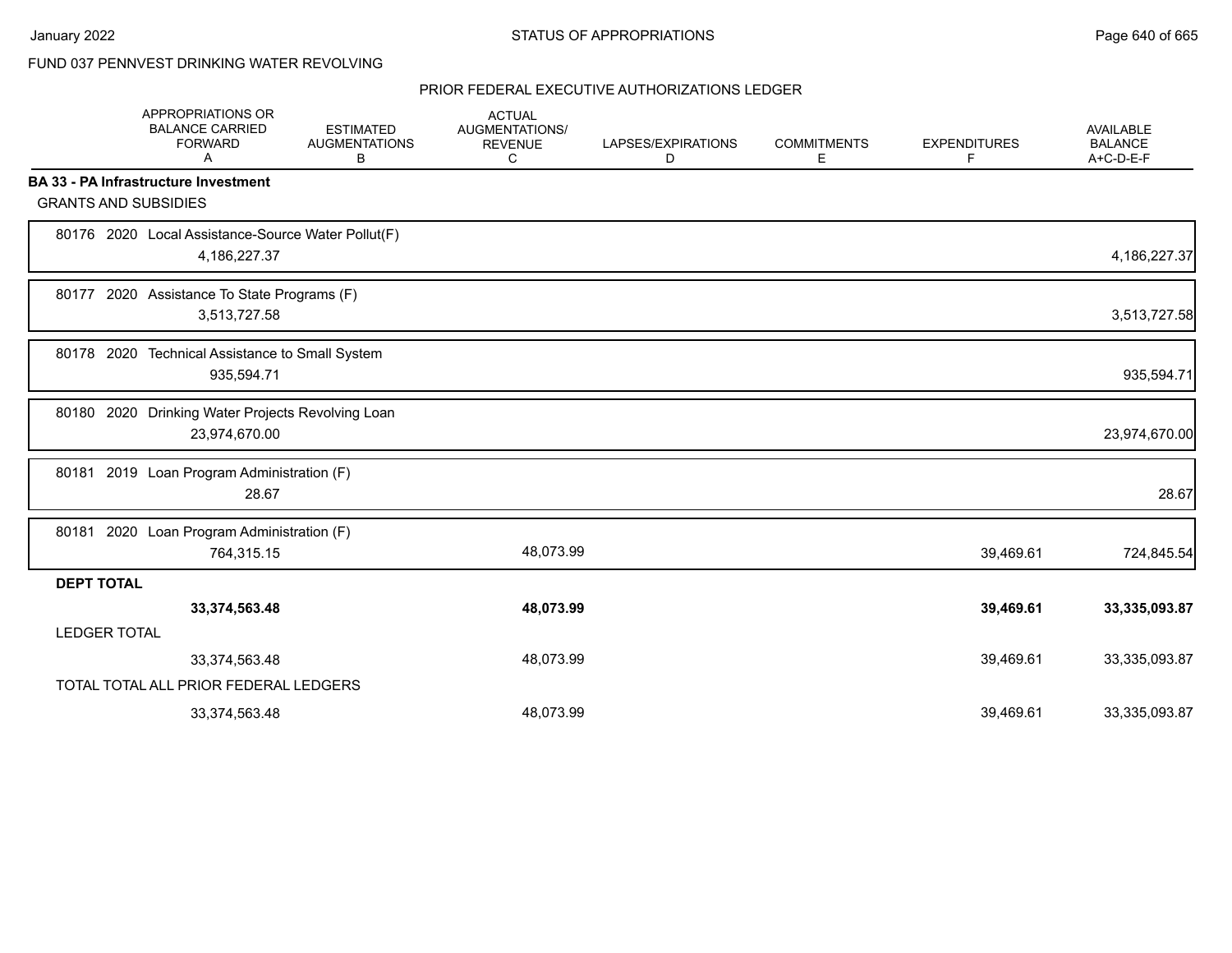# FUND 071 TOBACCO SETTLEMENT FUND

|                               | <b>APPROPRIATIONS OR</b><br><b>BALANCE CARRIED</b><br><b>FORWARD</b><br>Α | <b>ESTIMATED</b><br><b>AUGMENTATIONS</b><br>В | <b>ACTUAL</b><br>AUGMENTATIONS/<br><b>REVENUE</b><br>С | LAPSES/EXPIRATIONS<br>D | <b>COMMITMENTS</b><br>Е | <b>EXPENDITURES</b><br>F | AVAILABLE<br><b>BALANCE</b><br>A+C-D-E-F |
|-------------------------------|---------------------------------------------------------------------------|-----------------------------------------------|--------------------------------------------------------|-------------------------|-------------------------|--------------------------|------------------------------------------|
| <b>BA 21 - Human Services</b> |                                                                           |                                               |                                                        |                         |                         |                          |                                          |
| <b>GRANTS AND SUBSIDIES</b>   |                                                                           |                                               |                                                        |                         |                         |                          |                                          |
| 82068<br>2021                 | Medical Assistance-Uncompensated Care                                     |                                               |                                                        |                         |                         |                          |                                          |
|                               | 33,161,000.00                                                             |                                               | 2,408,776.87                                           |                         |                         | 2,554,059.15             | 30,606,940.85                            |
| 2021<br>82069                 | Med Assist-Workers with Disabilities                                      |                                               |                                                        |                         |                         |                          |                                          |
|                               | 135,953,000.00                                                            |                                               | $-6,099,040.50$                                        |                         |                         | -4,761,249.65            | 140,714,249.65                           |
| 2021<br>87639                 | <b>COVID-MA-Workers with Disabilities</b>                                 |                                               |                                                        |                         |                         |                          |                                          |
|                               | 8,019,000.00                                                              |                                               |                                                        |                         |                         |                          | 8,019,000.00                             |
| <b>DEPT TOTAL</b>             |                                                                           |                                               |                                                        |                         |                         |                          |                                          |
|                               | 177,133,000.00                                                            |                                               | $-3,690,263.63$                                        |                         |                         | $-2,207,190.50$          | 179,340,190.50                           |
| <b>LEDGER TOTAL</b>           |                                                                           |                                               |                                                        |                         |                         |                          |                                          |
|                               | 177,133,000.00                                                            |                                               | $-3,690,263.63$                                        |                         |                         | $-2,207,190.50$          | 179,340,190.50                           |
|                               | TOTAL TOTAL ALL CURRENT FEDERAL LEDGERS                                   |                                               |                                                        |                         |                         |                          |                                          |
|                               | 177,133,000.00                                                            |                                               | $-3,690,263.63$                                        |                         |                         | $-2,207,190.50$          | 179,340,190.50                           |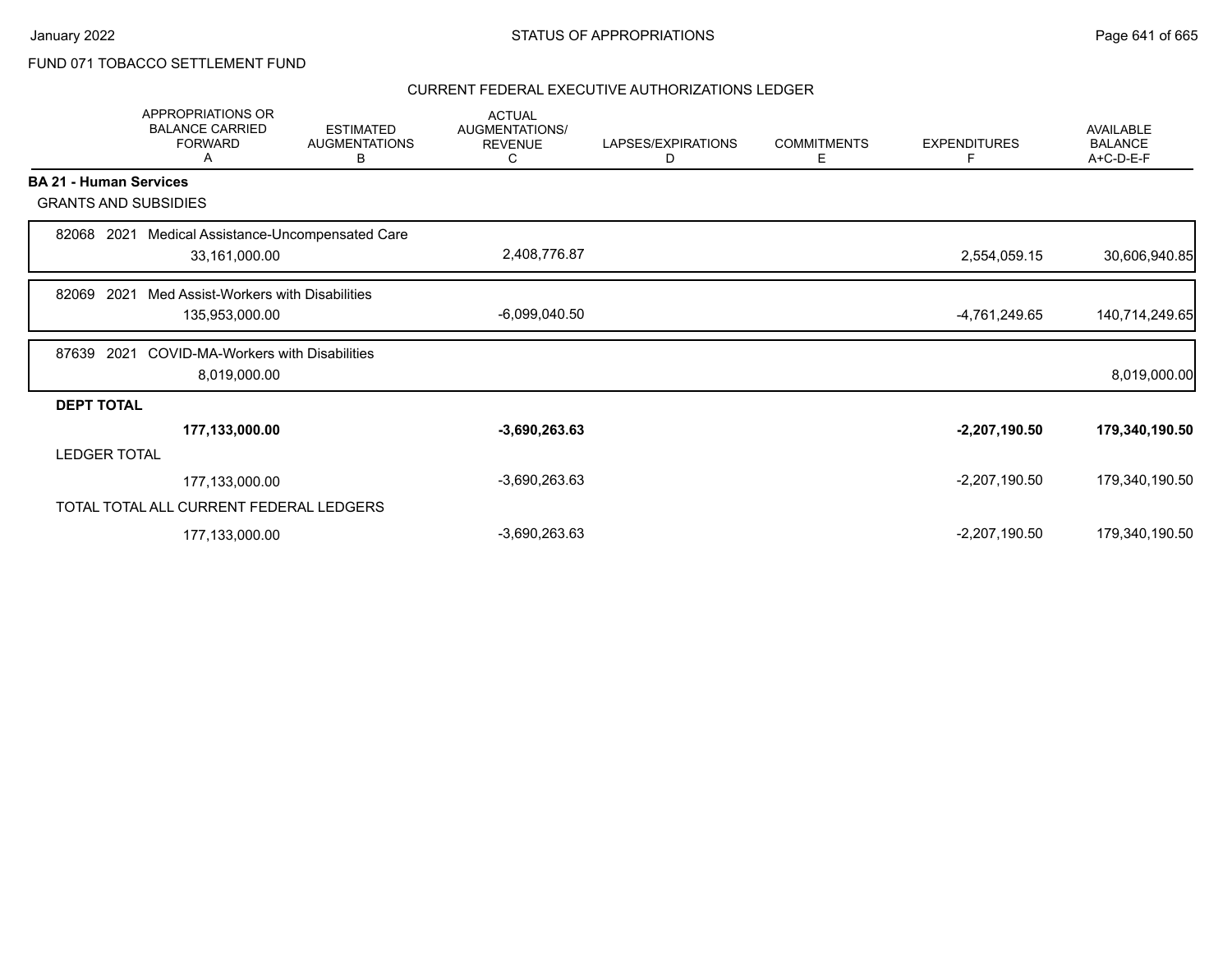# FUND 071 TOBACCO SETTLEMENT FUND

|                               | APPROPRIATIONS OR<br><b>BALANCE CARRIED</b><br><b>FORWARD</b><br>Α | <b>ESTIMATED</b><br><b>AUGMENTATIONS</b><br>В | <b>ACTUAL</b><br><b>AUGMENTATIONS/</b><br><b>REVENUE</b><br>C | LAPSES/EXPIRATIONS<br>D | <b>COMMITMENTS</b><br>Е | <b>EXPENDITURES</b><br>F | <b>AVAILABLE</b><br><b>BALANCE</b><br>$A+C-D-E-F$ |
|-------------------------------|--------------------------------------------------------------------|-----------------------------------------------|---------------------------------------------------------------|-------------------------|-------------------------|--------------------------|---------------------------------------------------|
| <b>BA 21 - Human Services</b> |                                                                    |                                               |                                                               |                         |                         |                          |                                                   |
| <b>GRANTS AND SUBSIDIES</b>   |                                                                    |                                               |                                                               |                         |                         |                          |                                                   |
| 82068                         | 2019 Medical Assistance-Uncompensated Care<br>14,419.03            |                                               |                                                               |                         |                         |                          | 14,419.03                                         |
|                               |                                                                    |                                               |                                                               |                         |                         |                          |                                                   |
| 2020<br>82068                 | Medical Assistance-Uncompensated Care<br>37,201,000.00             |                                               | 35,595,054.44                                                 |                         |                         | 34,733,756.26            | 2,467,243.74                                      |
| 2020<br>82069                 | Med Assist-Workers with Disabilities                               |                                               |                                                               |                         |                         |                          |                                                   |
|                               | 30,510,232.37                                                      |                                               | 1,312,105.04                                                  |                         |                         | 30,510,113.27            | 119.10                                            |
| 87640                         | 2020 COVID-MA-Uncompensated Care                                   |                                               |                                                               |                         |                         |                          |                                                   |
|                               | 5,101,382.45                                                       |                                               | 4,452,796.03                                                  |                         |                         | 4,465,894.58             | 635,487.87                                        |
| <b>DEPT TOTAL</b>             |                                                                    |                                               |                                                               |                         |                         |                          |                                                   |
|                               | 72,827,033.85                                                      |                                               | 41,359,955.51                                                 |                         |                         | 69,709,764.11            | 3,117,269.74                                      |
| <b>LEDGER TOTAL</b>           |                                                                    |                                               |                                                               |                         |                         |                          |                                                   |
|                               | 72,827,033.85                                                      |                                               | 41,359,955.51                                                 |                         |                         | 69,709,764.11            | 3,117,269.74                                      |
|                               | TOTAL TOTAL ALL PRIOR FEDERAL LEDGERS                              |                                               |                                                               |                         |                         |                          |                                                   |
|                               | 72,827,033.85                                                      |                                               | 41,359,955.51                                                 |                         |                         | 69,709,764.11            | 3,117,269.74                                      |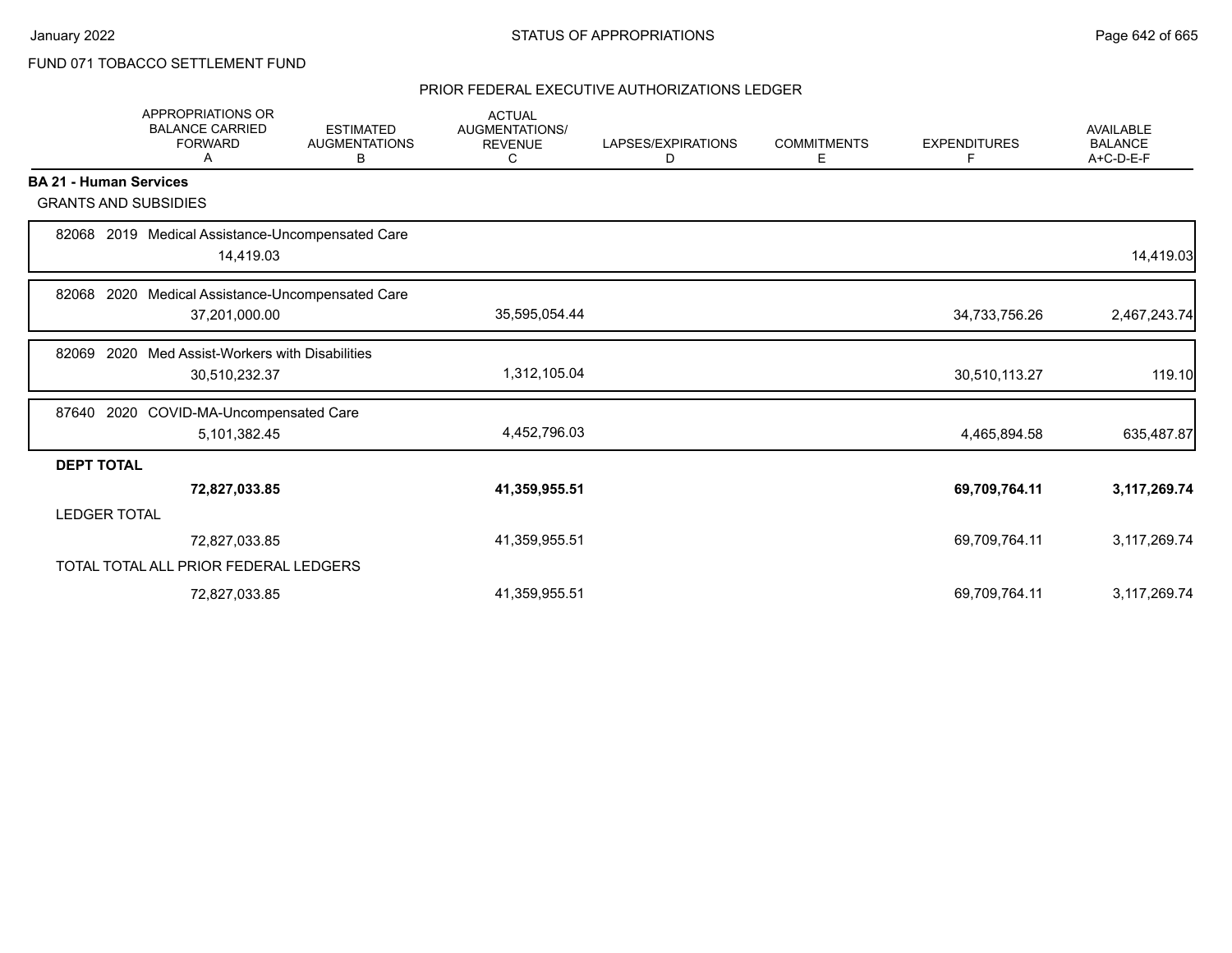# FUND 085 REHABILITATION CENTER FUND

|                          | APPROPRIATIONS OR<br><b>BALANCE CARRIED</b><br><b>FORWARD</b><br>A | <b>ESTIMATED</b><br><b>AUGMENTATIONS</b><br>B | <b>ACTUAL</b><br>AUGMENTATIONS/<br><b>REVENUE</b><br>◡ | LAPSES/EXPIRATIONS | <b>COMMITMENTS</b><br>Ε | <b>EXPENDITURES</b> | AVAILABLE<br><b>BALANCE</b><br>A+C-D-E-F |
|--------------------------|--------------------------------------------------------------------|-----------------------------------------------|--------------------------------------------------------|--------------------|-------------------------|---------------------|------------------------------------------|
| BA 12 - Labor & Industry |                                                                    |                                               |                                                        |                    |                         |                     |                                          |
|                          | <b>GENERAL GOVERNMENT</b>                                          |                                               |                                                        |                    |                         |                     |                                          |
|                          | 87662 2020 COVID-Hiram G. Andrews Center                           |                                               |                                                        |                    |                         |                     |                                          |
|                          | 1,371,193.00                                                       |                                               | 529,898.50                                             |                    |                         | 761,748.50          | 609,444.50                               |
| <b>DEPT TOTAL</b>        |                                                                    |                                               |                                                        |                    |                         |                     |                                          |
|                          | 1,371,193.00                                                       |                                               | 529,898.50                                             |                    |                         | 761,748.50          | 609,444.50                               |
| <b>LEDGER TOTAL</b>      |                                                                    |                                               |                                                        |                    |                         |                     |                                          |
|                          | 1,371,193.00                                                       |                                               | 529,898.50                                             |                    |                         | 761,748.50          | 609,444.50                               |
|                          | TOTAL TOTAL ALL PRIOR FEDERAL LEDGERS                              |                                               |                                                        |                    |                         |                     |                                          |
|                          | 1,371,193.00                                                       |                                               | 529,898.50                                             |                    |                         | 761,748.50          | 609,444.50                               |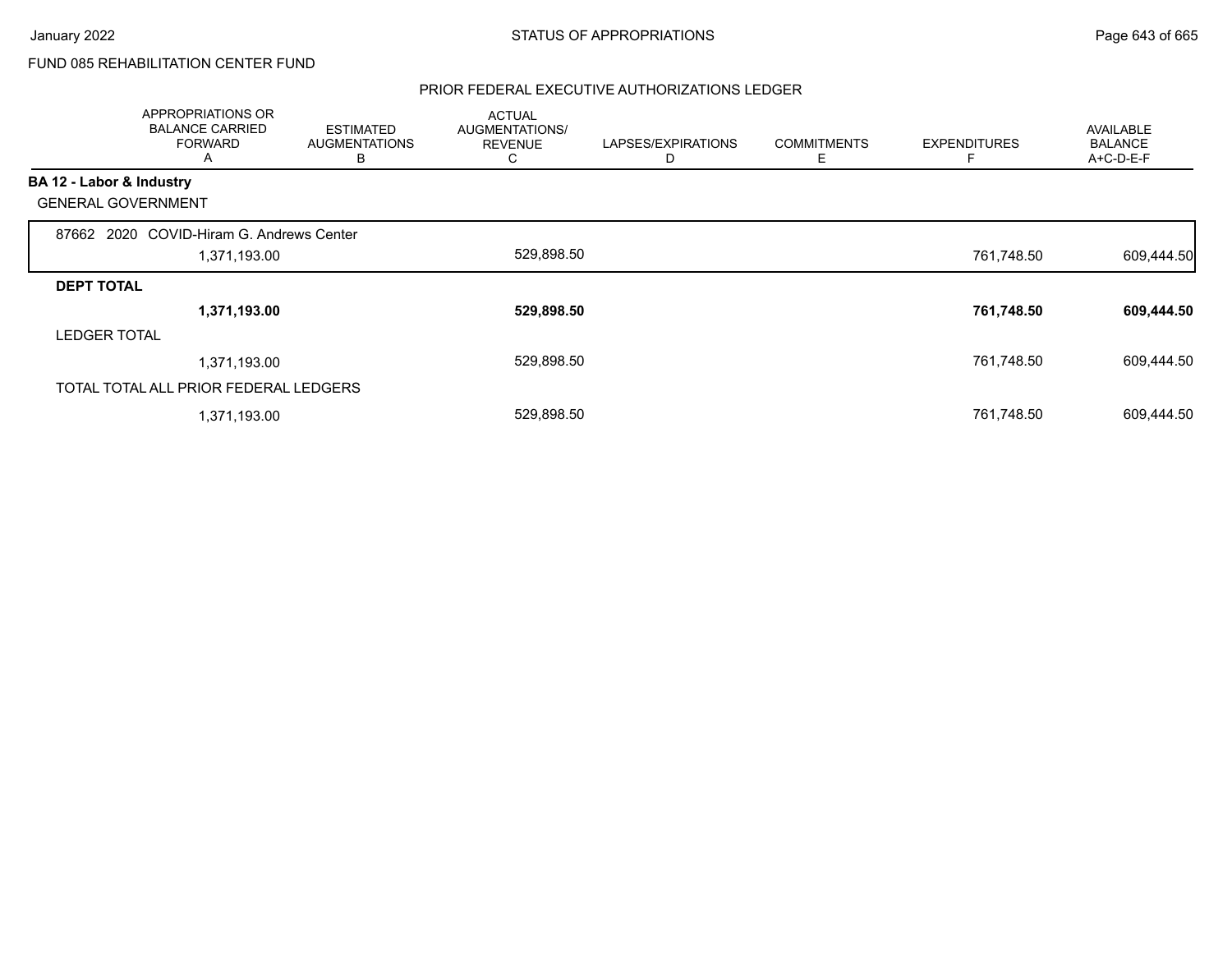# FUND 109 PENNVEST WATER POLLUTION CONTROL RE

### CURRENT FEDERAL APPROPRIATIONS LEDGER

|                     | <b>APPROPRIATIONS OR</b><br><b>BALANCE CARRIED</b><br><b>FORWARD</b><br>Α | <b>ESTIMATED</b><br><b>AUGMENTATIONS</b><br>В | <b>ACTUAL</b><br>AUGMENTATIONS/<br><b>REVENUE</b><br>C | LAPSES/EXPIRATIONS<br>D | <b>COMMITMENTS</b><br>Е | <b>EXPENDITURES</b><br>F | <b>AVAILABLE</b><br><b>BALANCE</b><br>A+C-D-E-F |
|---------------------|---------------------------------------------------------------------------|-----------------------------------------------|--------------------------------------------------------|-------------------------|-------------------------|--------------------------|-------------------------------------------------|
|                     | <b>BA 33 - PA Infrastructure Investment</b>                               |                                               |                                                        |                         |                         |                          |                                                 |
|                     | <b>GRANTS AND SUBSIDIES</b>                                               |                                               |                                                        |                         |                         |                          |                                                 |
| 71136               | Sewage Projects Revolving Loan Fund<br>2021                               |                                               |                                                        |                         |                         |                          |                                                 |
|                     | 121,145,000.00                                                            |                                               | 62,874,560.94                                          |                         | 40,789,523.68           | 62,939,000.00            | 17,416,476.32                                   |
| 71137               | 2021<br>Sewer Overflow and Stormwater Grants                              |                                               |                                                        |                         |                         |                          |                                                 |
|                     | 2,380,000.00                                                              |                                               |                                                        |                         |                         |                          | 2,380,000.00                                    |
| <b>DEPT TOTAL</b>   |                                                                           |                                               |                                                        |                         |                         |                          |                                                 |
|                     | 123,525,000.00                                                            |                                               | 62,874,560.94                                          |                         | 40,789,523.68           | 62,939,000.00            | 19,796,476.32                                   |
| <b>LEDGER TOTAL</b> |                                                                           |                                               |                                                        |                         |                         |                          |                                                 |
|                     | 123,525,000.00                                                            |                                               | 62,874,560.94                                          |                         | 40,789,523.68           | 62,939,000.00            | 19,796,476.32                                   |
|                     | TOTAL TOTAL ALL CURRENT FEDERAL LEDGERS                                   |                                               |                                                        |                         |                         |                          |                                                 |
|                     | 123,525,000.00                                                            |                                               | 62,874,560.94                                          |                         | 40,789,523.68           | 62,939,000.00            | 19,796,476.32                                   |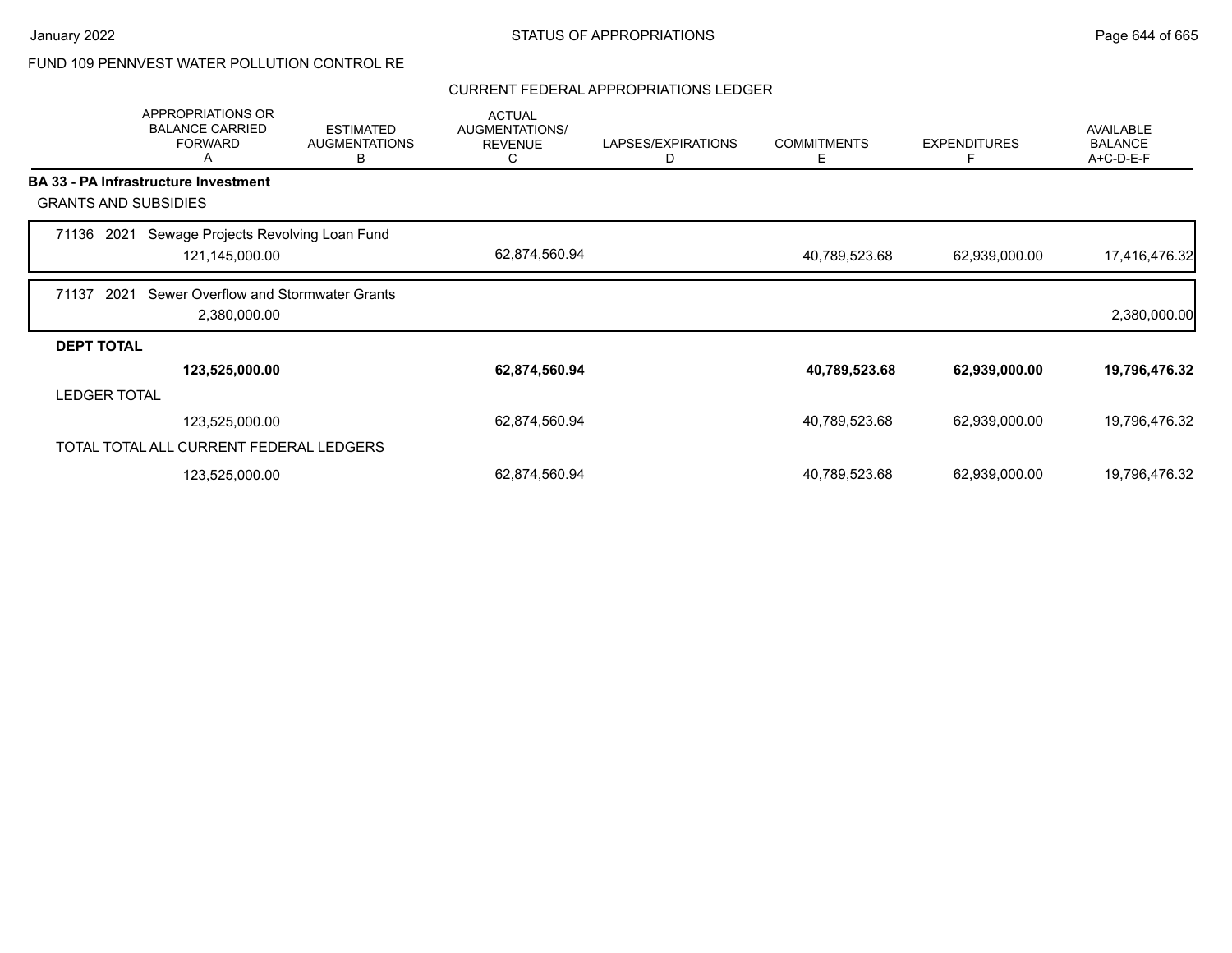## FUND 109 PENNVEST WATER POLLUTION CONTROL RE

|                             | APPROPRIATIONS OR<br><b>BALANCE CARRIED</b><br><b>FORWARD</b><br>A | <b>ESTIMATED</b><br><b>AUGMENTATIONS</b><br>в | <b>ACTUAL</b><br>AUGMENTATIONS/<br><b>REVENUE</b><br>C | LAPSES/EXPIRATIONS | <b>COMMITMENTS</b><br>Е | <b>EXPENDITURES</b> | AVAILABLE<br><b>BALANCE</b><br>A+C-D-E-F |
|-----------------------------|--------------------------------------------------------------------|-----------------------------------------------|--------------------------------------------------------|--------------------|-------------------------|---------------------|------------------------------------------|
|                             | <b>BA 33 - PA Infrastructure Investment</b>                        |                                               |                                                        |                    |                         |                     |                                          |
| <b>GRANTS AND SUBSIDIES</b> |                                                                    |                                               |                                                        |                    |                         |                     |                                          |
| 80183                       | 2020 Sewage Projects Revolving Loan Fund (F)<br>64,253,000.00      |                                               |                                                        |                    |                         |                     | 64,253,000.00                            |
| <b>DEPT TOTAL</b>           |                                                                    |                                               |                                                        |                    |                         |                     |                                          |
|                             | 64,253,000.00                                                      |                                               |                                                        |                    |                         |                     | 64,253,000.00                            |
| <b>LEDGER TOTAL</b>         |                                                                    |                                               |                                                        |                    |                         |                     |                                          |
|                             | 64,253,000.00                                                      |                                               |                                                        |                    |                         |                     | 64,253,000.00                            |
|                             | TOTAL TOTAL ALL PRIOR FEDERAL LEDGERS                              |                                               |                                                        |                    |                         |                     |                                          |
|                             | 64,253,000.00                                                      |                                               |                                                        |                    |                         |                     | 64,253,000.00                            |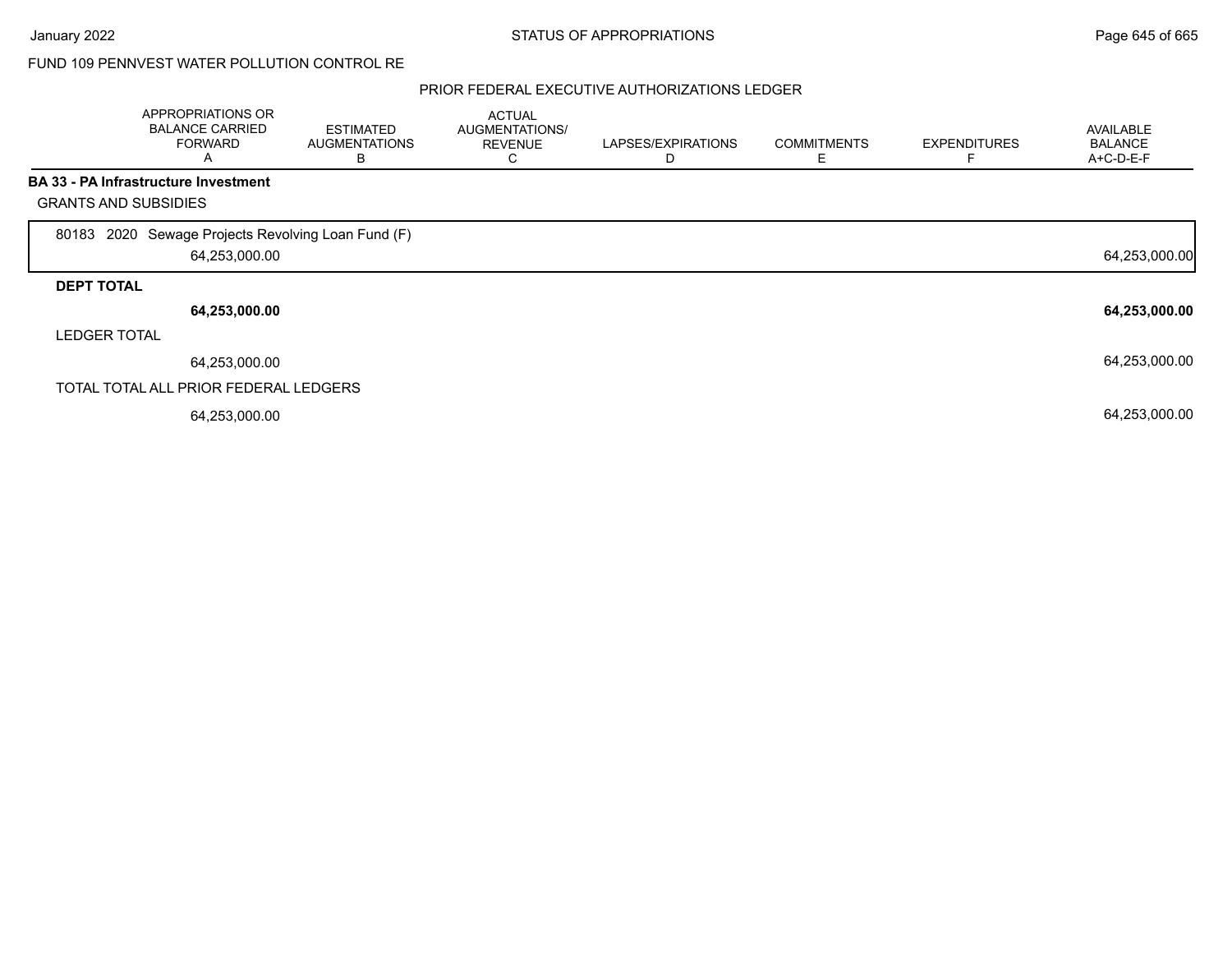## FUND 118 STORAGE TANK FUND

|                     | APPROPRIATIONS OR<br><b>BALANCE CARRIED</b><br><b>FORWARD</b><br>A | <b>ESTIMATED</b><br><b>AUGMENTATIONS</b><br>в | <b>ACTUAL</b><br>AUGMENTATIONS/<br><b>REVENUE</b><br>C | LAPSES/EXPIRATIONS<br>D | <b>COMMITMENTS</b><br>Е | <b>EXPENDITURES</b><br>F | <b>AVAILABLE</b><br><b>BALANCE</b><br>A+C-D-E-F |
|---------------------|--------------------------------------------------------------------|-----------------------------------------------|--------------------------------------------------------|-------------------------|-------------------------|--------------------------|-------------------------------------------------|
|                     | <b>BA 35 - Environmental Protection</b>                            |                                               |                                                        |                         |                         |                          |                                                 |
|                     | <b>GENERAL GOVERNMENT</b>                                          |                                               |                                                        |                         |                         |                          |                                                 |
| 82123               | Underground Storage Tanks<br>2021                                  |                                               |                                                        |                         |                         |                          |                                                 |
|                     | 1,750,000.00                                                       |                                               | 276,224.67                                             |                         |                         | 187,431.04               | 1,562,568.96                                    |
| 82124               | 2021<br>Leaking Underground Storage Tanks                          |                                               |                                                        |                         |                         |                          |                                                 |
|                     | 2,990,000.00                                                       |                                               | 355,058.80                                             |                         |                         | 653,324.33               | 2,336,675.67                                    |
| <b>DEPT TOTAL</b>   |                                                                    |                                               |                                                        |                         |                         |                          |                                                 |
|                     | 4,740,000.00                                                       |                                               | 631,283.47                                             |                         |                         | 840,755.37               | 3,899,244.63                                    |
| <b>LEDGER TOTAL</b> |                                                                    |                                               |                                                        |                         |                         |                          |                                                 |
|                     | 4,740,000.00                                                       |                                               | 631,283.47                                             |                         |                         | 840,755.37               | 3,899,244.63                                    |
|                     | TOTAL TOTAL ALL CURRENT FEDERAL LEDGERS                            |                                               |                                                        |                         |                         |                          |                                                 |
|                     | 4,740,000.00                                                       |                                               | 631,283.47                                             |                         |                         | 840,755.37               | 3,899,244.63                                    |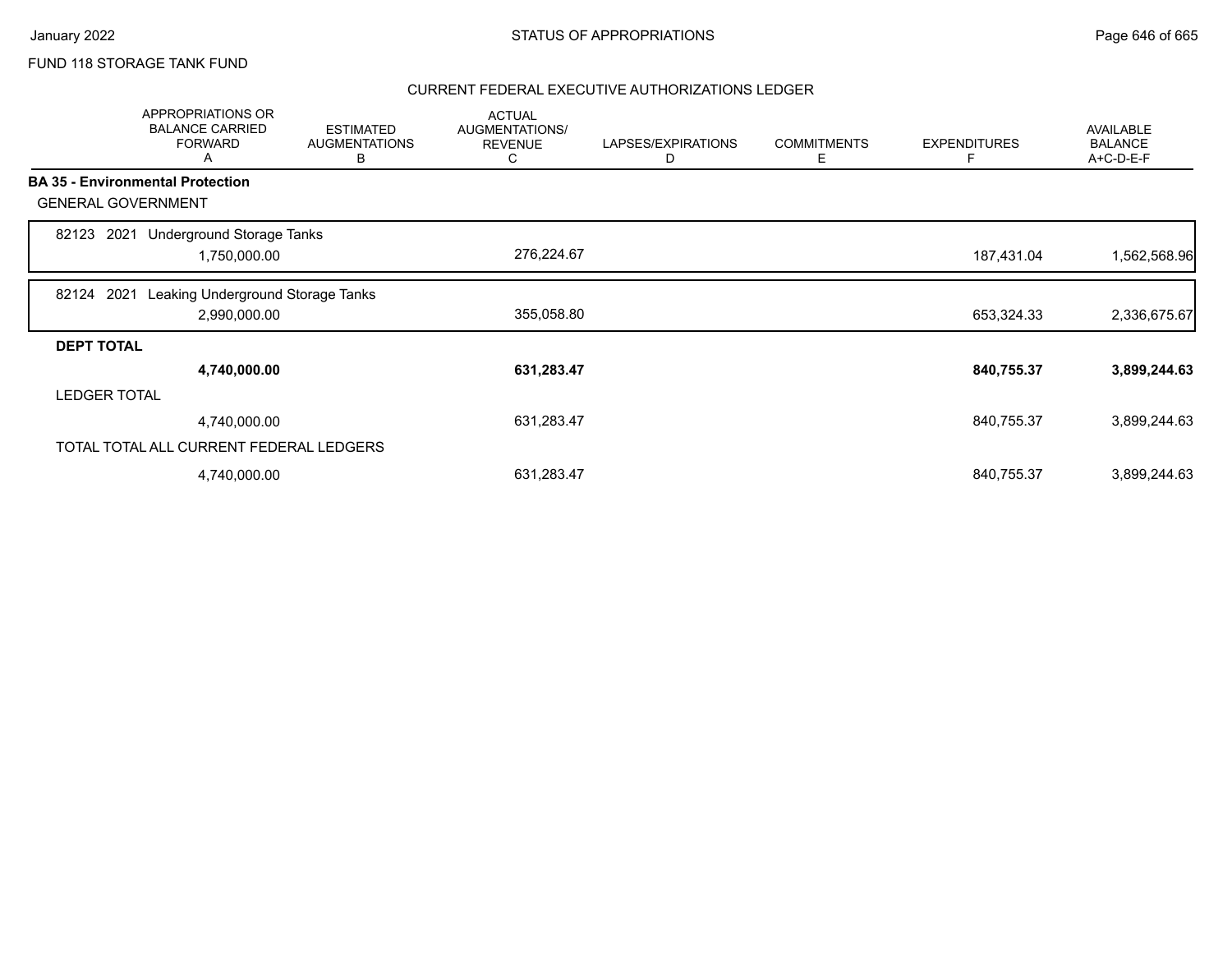# FUND 118 STORAGE TANK FUND

|                     | <b>APPROPRIATIONS OR</b><br><b>BALANCE CARRIED</b><br><b>FORWARD</b><br>A | <b>ESTIMATED</b><br><b>AUGMENTATIONS</b><br>В | <b>ACTUAL</b><br>AUGMENTATIONS/<br><b>REVENUE</b><br>С | LAPSES/EXPIRATIONS<br>D | <b>COMMITMENTS</b><br>Е | <b>EXPENDITURES</b><br>F | <b>AVAILABLE</b><br><b>BALANCE</b><br>A+C-D-E-F |
|---------------------|---------------------------------------------------------------------------|-----------------------------------------------|--------------------------------------------------------|-------------------------|-------------------------|--------------------------|-------------------------------------------------|
|                     | <b>BA 35 - Environmental Protection</b>                                   |                                               |                                                        |                         |                         |                          |                                                 |
|                     | <b>GENERAL GOVERNMENT</b>                                                 |                                               |                                                        |                         |                         |                          |                                                 |
| 82123               | 2020 Underground Storage Tanks                                            |                                               |                                                        |                         |                         |                          |                                                 |
|                     | 1,289,502.91                                                              |                                               | -70,469.93                                             |                         |                         |                          | 1,289,502.91                                    |
| 82124               | Leaking Underground Storage Tanks<br>2020                                 |                                               |                                                        |                         |                         |                          |                                                 |
|                     | 1,174,897.97                                                              |                                               | $-296,771.14$                                          |                         |                         | $-320,321.16$            | 1,495,219.13                                    |
| <b>DEPT TOTAL</b>   |                                                                           |                                               |                                                        |                         |                         |                          |                                                 |
|                     | 2,464,400.88                                                              |                                               | $-367,241.07$                                          |                         |                         | $-320,321.16$            | 2,784,722.04                                    |
| <b>LEDGER TOTAL</b> |                                                                           |                                               |                                                        |                         |                         |                          |                                                 |
|                     | 2,464,400.88                                                              |                                               | $-367,241.07$                                          |                         |                         | $-320,321.16$            | 2,784,722.04                                    |
|                     | TOTAL TOTAL ALL PRIOR FEDERAL LEDGERS                                     |                                               |                                                        |                         |                         |                          |                                                 |
|                     | 2,464,400.88                                                              |                                               | -367,241.07                                            |                         |                         | $-320,321.16$            | 2,784,722.04                                    |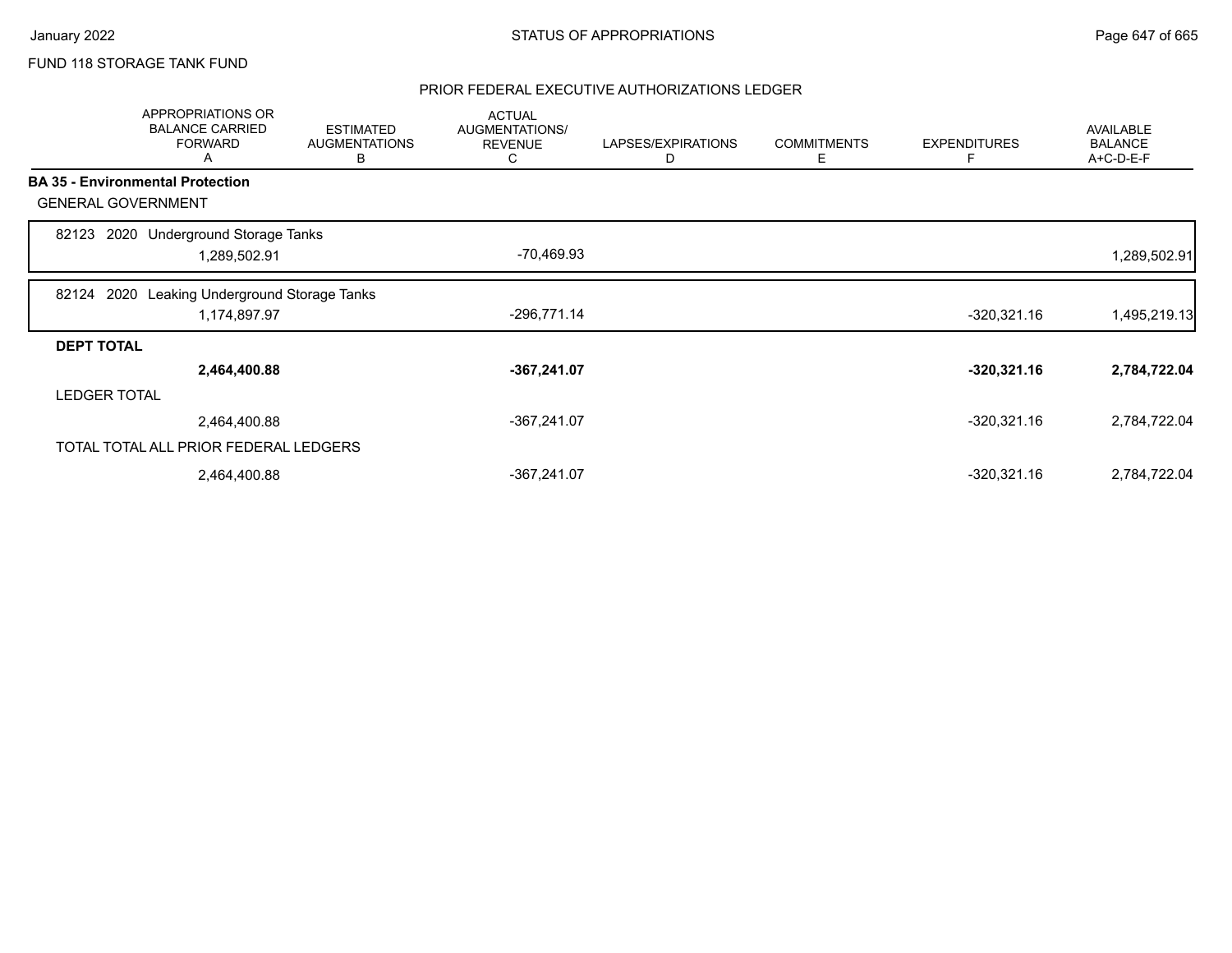## FUND 131 ACID MINE DRAINAGE ABATEMENT&TREATM

|                           | APPROPRIATIONS OR<br><b>BALANCE CARRIED</b><br><b>FORWARD</b><br>$\mathsf{A}$ | <b>ESTIMATED</b><br><b>AUGMENTATIONS</b><br>в | <b>ACTUAL</b><br>AUGMENTATIONS/<br><b>REVENUE</b><br>◡ | LAPSES/EXPIRATIONS | <b>COMMITMENTS</b><br>Ε | <b>EXPENDITURES</b><br>F | AVAILABLE<br><b>BALANCE</b><br>$A+C-D-E-F$ |
|---------------------------|-------------------------------------------------------------------------------|-----------------------------------------------|--------------------------------------------------------|--------------------|-------------------------|--------------------------|--------------------------------------------|
|                           | <b>BA 35 - Environmental Protection</b>                                       |                                               |                                                        |                    |                         |                          |                                            |
| <b>GENERAL GOVERNMENT</b> |                                                                               |                                               |                                                        |                    |                         |                          |                                            |
| 2021<br>82126             | Acid Mine Drainage-Abatement & Treatment                                      |                                               |                                                        |                    |                         |                          |                                            |
|                           | 25,014,000.00                                                                 |                                               | 2,878,711.74                                           |                    | 4,993,092.71            | 2,879,496.74             | 17,141,410.55                              |
| <b>DEPT TOTAL</b>         |                                                                               |                                               |                                                        |                    |                         |                          |                                            |
|                           | 25,014,000.00                                                                 |                                               | 2,878,711.74                                           |                    | 4,993,092.71            | 2,879,496.74             | 17,141,410.55                              |
| <b>LEDGER TOTAL</b>       |                                                                               |                                               |                                                        |                    |                         |                          |                                            |
|                           | 25,014,000.00                                                                 |                                               | 2,878,711.74                                           |                    | 4,993,092.71            | 2,879,496.74             | 17, 141, 410.55                            |
|                           | TOTAL TOTAL ALL CURRENT FEDERAL LEDGERS                                       |                                               |                                                        |                    |                         |                          |                                            |
|                           | 25,014,000.00                                                                 |                                               | 2,878,711.74                                           |                    | 4,993,092.71            | 2,879,496.74             | 17, 141, 410.55                            |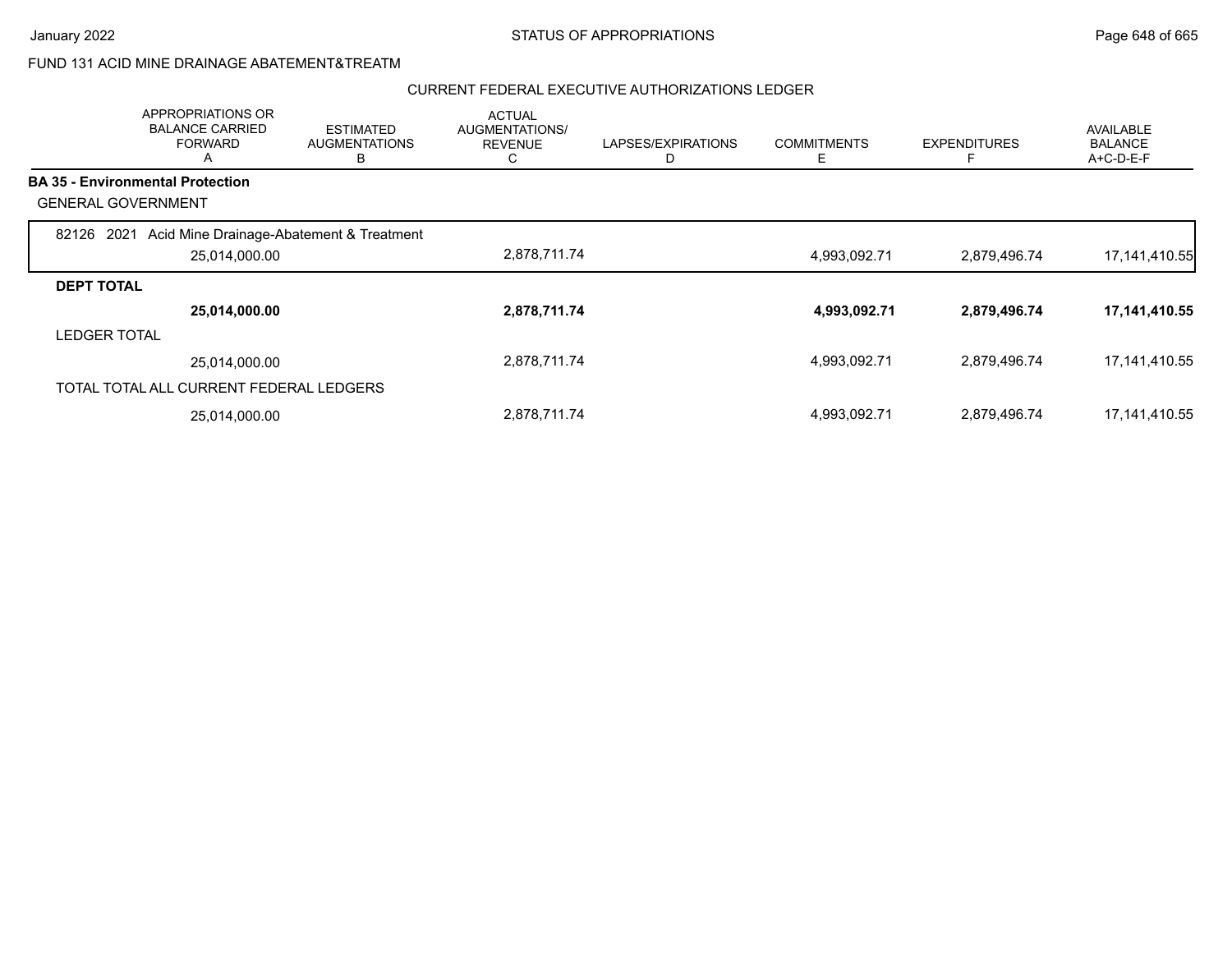### FUND 131 ACID MINE DRAINAGE ABATEMENT&TREATM

|                     | APPROPRIATIONS OR<br><b>BALANCE CARRIED</b><br><b>FORWARD</b><br>A | <b>ESTIMATED</b><br><b>AUGMENTATIONS</b><br>в | <b>ACTUAL</b><br><b>AUGMENTATIONS/</b><br><b>REVENUE</b><br>C | LAPSES/EXPIRATIONS<br>D | <b>COMMITMENTS</b><br>Е | <b>EXPENDITURES</b><br>F | <b>AVAILABLE</b><br><b>BALANCE</b><br>A+C-D-E-F |
|---------------------|--------------------------------------------------------------------|-----------------------------------------------|---------------------------------------------------------------|-------------------------|-------------------------|--------------------------|-------------------------------------------------|
|                     | <b>BA 35 - Environmental Protection</b>                            |                                               |                                                               |                         |                         |                          |                                                 |
|                     | <b>GENERAL GOVERNMENT</b>                                          |                                               |                                                               |                         |                         |                          |                                                 |
| 82126               | 2019 Acid Mine Drainage-Abatement & Treatment                      |                                               |                                                               |                         |                         |                          |                                                 |
|                     | 758,393.39                                                         |                                               | 201,193.79                                                    |                         | 8,007.77                | 201,193.79               | 549,191.83                                      |
| 82126               | Acid Mine Drainage-Abatement & Treatment<br>2020                   |                                               |                                                               |                         |                         |                          |                                                 |
|                     | 16,384,977.03                                                      |                                               | 2,901,237.88                                                  |                         | 616,094.34              | 2,899,071.66             | 12,869,811.03                                   |
| <b>DEPT TOTAL</b>   |                                                                    |                                               |                                                               |                         |                         |                          |                                                 |
|                     | 17,143,370.42                                                      |                                               | 3,102,431.67                                                  |                         | 624,102.11              | 3,100,265.45             | 13,419,002.86                                   |
| <b>LEDGER TOTAL</b> |                                                                    |                                               |                                                               |                         |                         |                          |                                                 |
|                     | 17,143,370.42                                                      |                                               | 3,102,431.67                                                  |                         | 624,102.11              | 3,100,265.45             | 13,419,002.86                                   |
|                     | TOTAL TOTAL ALL PRIOR FEDERAL LEDGERS                              |                                               |                                                               |                         |                         |                          |                                                 |
|                     | 17,143,370.42                                                      |                                               | 3,102,431.67                                                  |                         | 624,102.11              | 3,100,265.45             | 13,419,002.86                                   |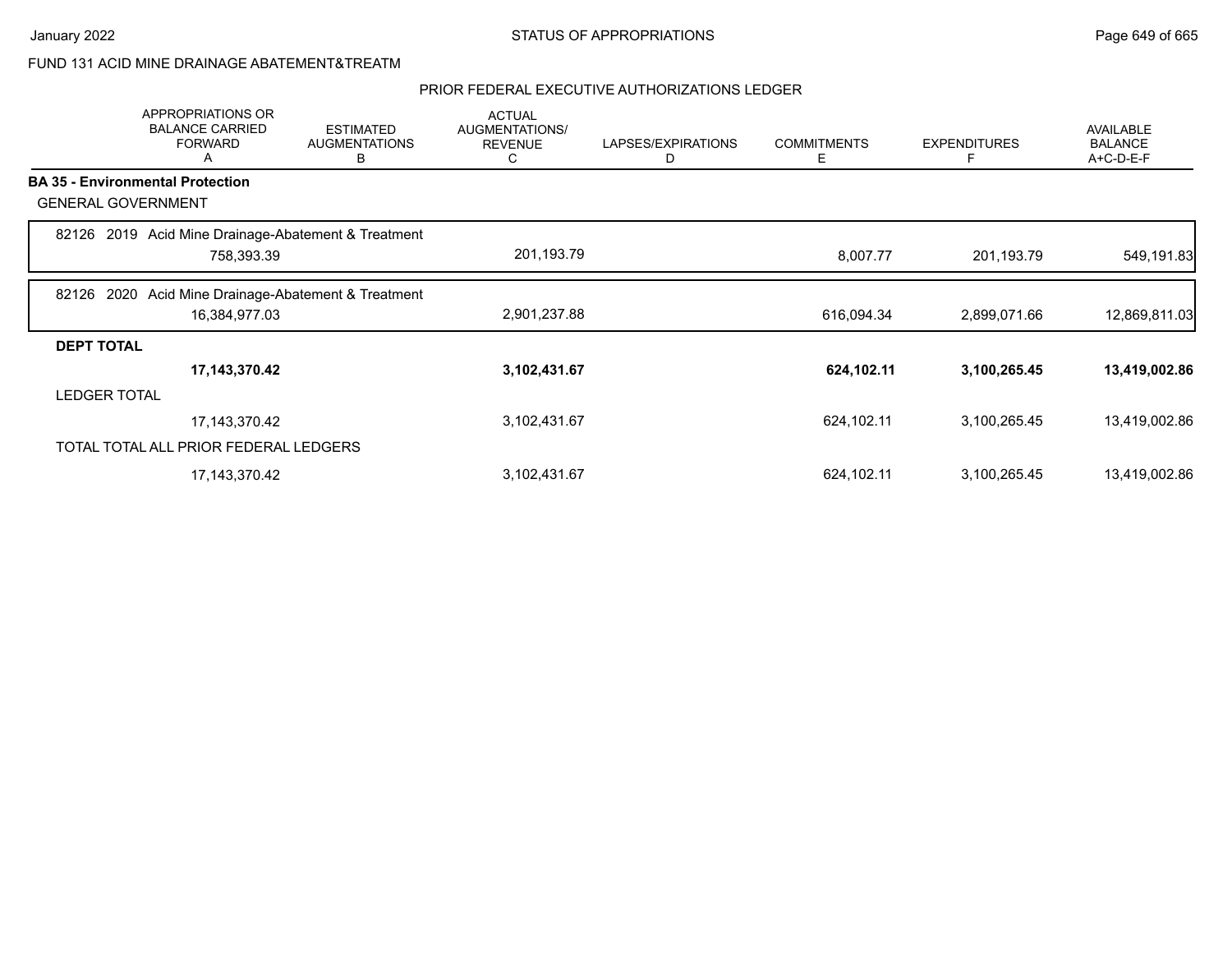### CURRENT FEDERAL APPROPRIATIONS LEDGER

|                           | APPROPRIATIONS OR<br><b>BALANCE CARRIED</b><br>FORWARD<br>A | <b>ESTIMATED</b><br><b>AUGMENTATIONS</b><br>в | <b>ACTUAL</b><br>AUGMENTATIONS/<br><b>REVENUE</b> | LAPSES/EXPIRATIONS | <b>COMMITMENTS</b> | <b>EXPENDITURES</b> | AVAILABLE<br><b>BALANCE</b><br>A+C-D-E-F |
|---------------------------|-------------------------------------------------------------|-----------------------------------------------|---------------------------------------------------|--------------------|--------------------|---------------------|------------------------------------------|
|                           | <b>BA 24 - Community &amp; Economic Develop</b>             |                                               |                                                   |                    |                    |                     |                                          |
| <b>GENERAL GOVERNMENT</b> |                                                             |                                               |                                                   |                    |                    |                     |                                          |
| 71042 2021                | Affordable Housing Act Administration<br>4.000.000.00       |                                               | 479.364.25                                        |                    |                    | 499.625.78          | 3,500,374.22                             |
| <b>DEPT TOTAL</b>         |                                                             |                                               |                                                   |                    |                    |                     |                                          |
|                           | 4,000,000.00                                                |                                               | 479,364.25                                        |                    |                    | 499,625.78          | 3,500,374.22                             |
| <b>LEDGER TOTAL</b>       |                                                             |                                               |                                                   |                    |                    |                     |                                          |
|                           | 4,000,000.00                                                |                                               | 479.364.25                                        |                    |                    | 499.625.78          | 3,500,374.22                             |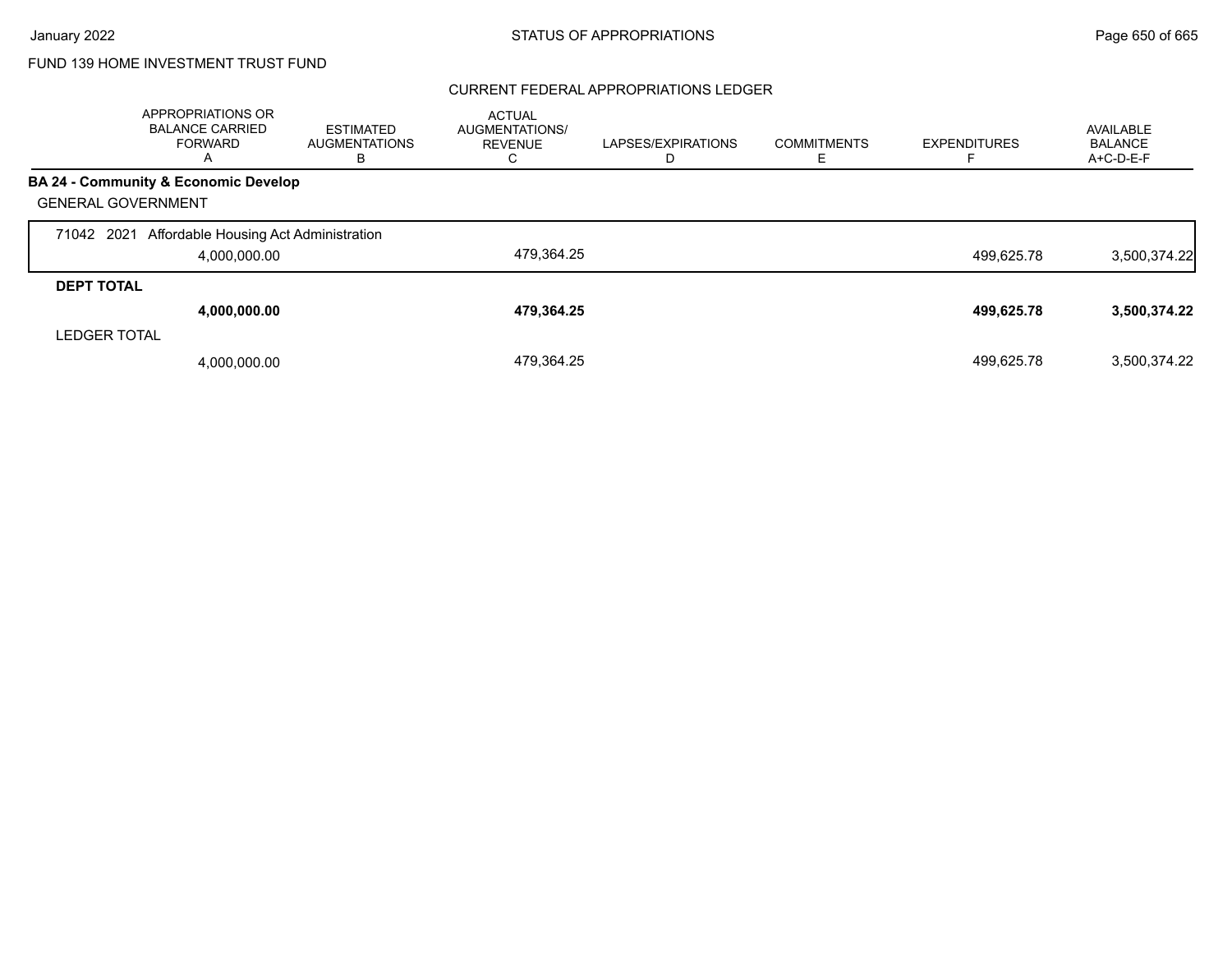|                                      | <b>APPROPRIATIONS OR</b><br><b>BALANCE CARRIED</b><br><b>FORWARD</b><br>A | <b>ESTIMATED</b><br><b>AUGMENTATIONS</b><br>в | <b>ACTUAL</b><br><b>AUGMENTATIONS/</b><br><b>REVENUE</b><br>C | LAPSES/EXPIRATIONS<br>D | <b>COMMITMENTS</b><br>Е | <b>EXPENDITURES</b><br>F | <b>AVAILABLE</b><br><b>BALANCE</b><br>A+C-D-E-F |
|--------------------------------------|---------------------------------------------------------------------------|-----------------------------------------------|---------------------------------------------------------------|-------------------------|-------------------------|--------------------------|-------------------------------------------------|
| BA 24 - Community & Economic Develop |                                                                           |                                               |                                                               |                         |                         |                          |                                                 |
| <b>GRANTS AND SUBSIDIES</b>          |                                                                           |                                               |                                                               |                         |                         |                          |                                                 |
| 87433<br>2021                        |                                                                           | COVID-HOME InvstmtPrtnrshpPgmNon-entitIm      |                                                               |                         |                         |                          |                                                 |
|                                      | 500,000.00                                                                |                                               | 2,627.46                                                      |                         | 90,149.70               | 4,559.12                 | 405,291.18                                      |
| <b>DEPT TOTAL</b>                    |                                                                           |                                               |                                                               |                         |                         |                          |                                                 |
|                                      | 500,000.00                                                                |                                               | 2,627.46                                                      |                         | 90,149.70               | 4,559.12                 | 405,291.18                                      |
| <b>LEDGER TOTAL</b>                  |                                                                           |                                               |                                                               |                         |                         |                          |                                                 |
|                                      | 500,000.00                                                                |                                               | 2,627.46                                                      |                         | 90.149.70               | 4,559.12                 | 405,291.18                                      |
|                                      | TOTAL TOTAL ALL CURRENT FEDERAL LEDGERS                                   |                                               |                                                               |                         |                         |                          |                                                 |
|                                      | 4,500,000.00                                                              |                                               | 481,991.71                                                    |                         | 90,149.70               | 504,184.90               | 3,905,665.40                                    |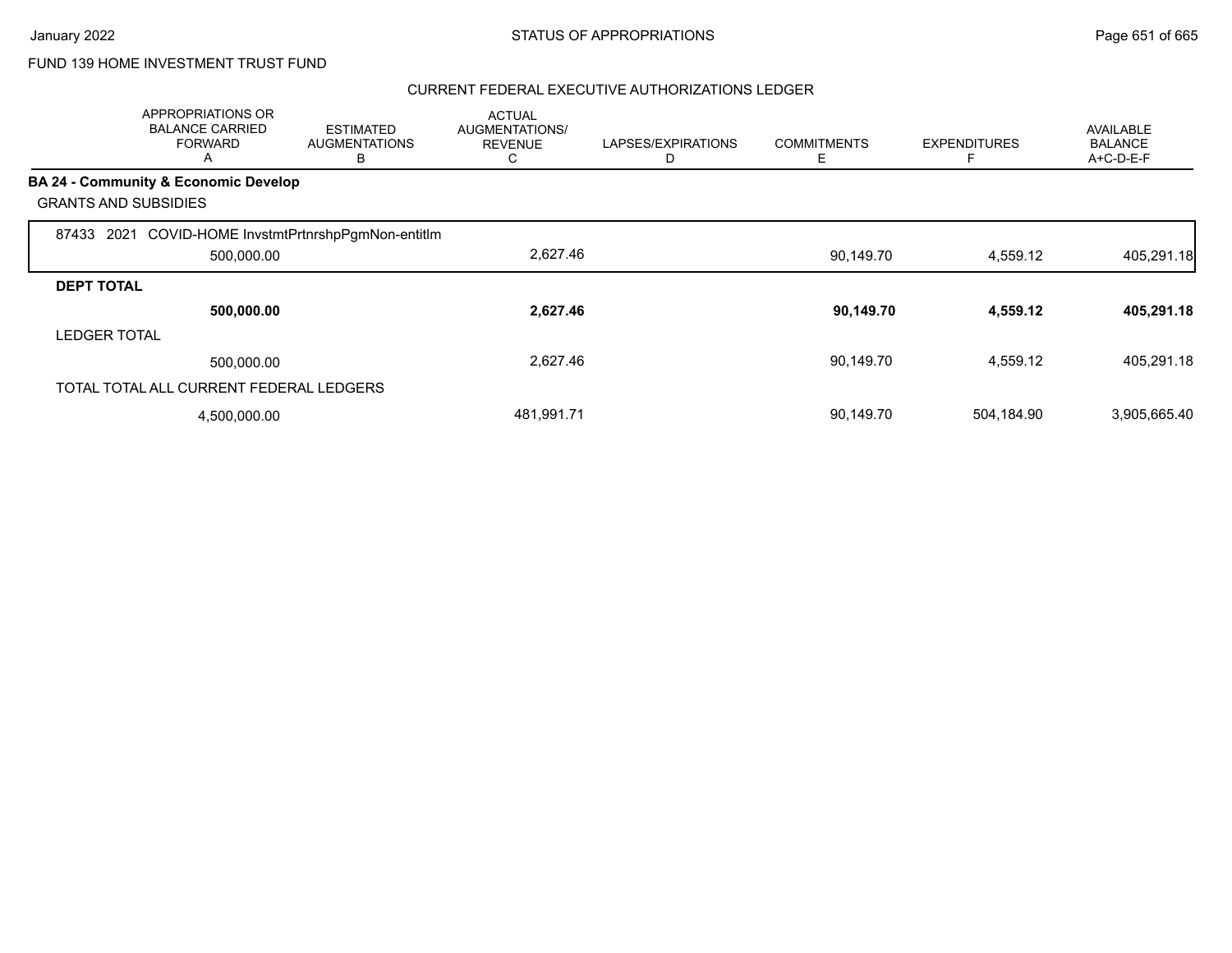### PRIOR FEDERAL APPROPRIATIONS LEDGER

|                     | APPROPRIATIONS OR<br><b>BALANCE CARRIED</b><br><b>FORWARD</b><br>Α | <b>ESTIMATED</b><br><b>AUGMENTATIONS</b><br>B | <b>ACTUAL</b><br>AUGMENTATIONS/<br><b>REVENUE</b><br>С | LAPSES/EXPIRATIONS<br>D | <b>COMMITMENTS</b><br>Е | <b>EXPENDITURES</b> | <b>AVAILABLE</b><br><b>BALANCE</b><br>A+C-D-E-F |
|---------------------|--------------------------------------------------------------------|-----------------------------------------------|--------------------------------------------------------|-------------------------|-------------------------|---------------------|-------------------------------------------------|
|                     | <b>BA 24 - Community &amp; Economic Develop</b>                    |                                               |                                                        |                         |                         |                     |                                                 |
|                     | <b>GENERAL GOVERNMENT</b>                                          |                                               |                                                        |                         |                         |                     |                                                 |
|                     | 71042 2019 Affordable Housing Act Administration                   |                                               |                                                        |                         |                         |                     |                                                 |
|                     |                                                                    |                                               | 92,466.26                                              |                         |                         |                     |                                                 |
| 71042 2020          | Affordable Housing Act Administration                              |                                               |                                                        |                         |                         |                     |                                                 |
|                     | 3,059,937.17                                                       |                                               | 815,208.73                                             |                         |                         | 33,895.30           | 3,026,041.87                                    |
| <b>DEPT TOTAL</b>   |                                                                    |                                               |                                                        |                         |                         |                     |                                                 |
|                     | 3,059,937.17                                                       |                                               | 907,674.99                                             |                         |                         | 33,895.30           | 3,026,041.87                                    |
| <b>LEDGER TOTAL</b> |                                                                    |                                               |                                                        |                         |                         |                     |                                                 |
|                     | 3,059,937.17                                                       |                                               | 907,674.99                                             |                         |                         | 33,895.30           | 3,026,041.87                                    |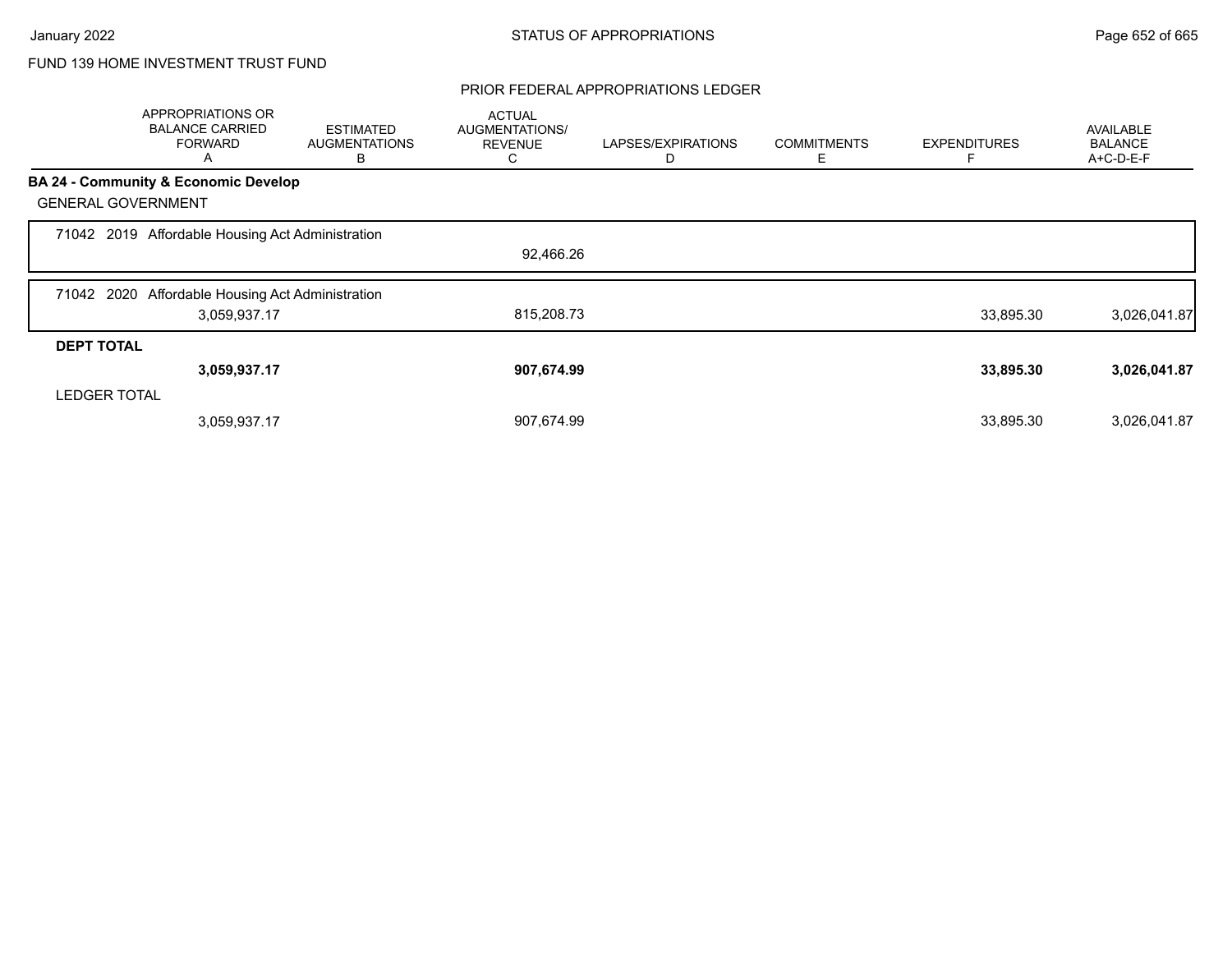|                             | APPROPRIATIONS OR<br><b>BALANCE CARRIED</b><br><b>FORWARD</b><br>A | <b>ESTIMATED</b><br><b>AUGMENTATIONS</b><br>B | <b>ACTUAL</b><br>AUGMENTATIONS/<br><b>REVENUE</b><br>С | LAPSES/EXPIRATIONS<br>D | <b>COMMITMENTS</b><br>Ε | <b>EXPENDITURES</b> | <b>AVAILABLE</b><br><b>BALANCE</b><br>A+C-D-E-F |
|-----------------------------|--------------------------------------------------------------------|-----------------------------------------------|--------------------------------------------------------|-------------------------|-------------------------|---------------------|-------------------------------------------------|
|                             | <b>BA 24 - Community &amp; Economic Develop</b>                    |                                               |                                                        |                         |                         |                     |                                                 |
| <b>GRANTS AND SUBSIDIES</b> |                                                                    |                                               |                                                        |                         |                         |                     |                                                 |
| 87433                       | 2020 COVID-HOME InvstmtPrtnrshpPgmNon-entitIm<br>10,464,161.00     |                                               |                                                        |                         |                         |                     | 10,464,161.00                                   |
| <b>DEPT TOTAL</b>           |                                                                    |                                               |                                                        |                         |                         |                     |                                                 |
|                             | 10,464,161.00                                                      |                                               |                                                        |                         |                         |                     | 10,464,161.00                                   |
| <b>LEDGER TOTAL</b>         |                                                                    |                                               |                                                        |                         |                         |                     |                                                 |
|                             | 10,464,161.00                                                      |                                               |                                                        |                         |                         |                     | 10,464,161.00                                   |
|                             | TOTAL TOTAL ALL PRIOR FEDERAL LEDGERS                              |                                               |                                                        |                         |                         |                     |                                                 |
|                             | 13,524,098.17                                                      |                                               | 907,674.99                                             |                         |                         | 33,895.30           | 13,490,202.87                                   |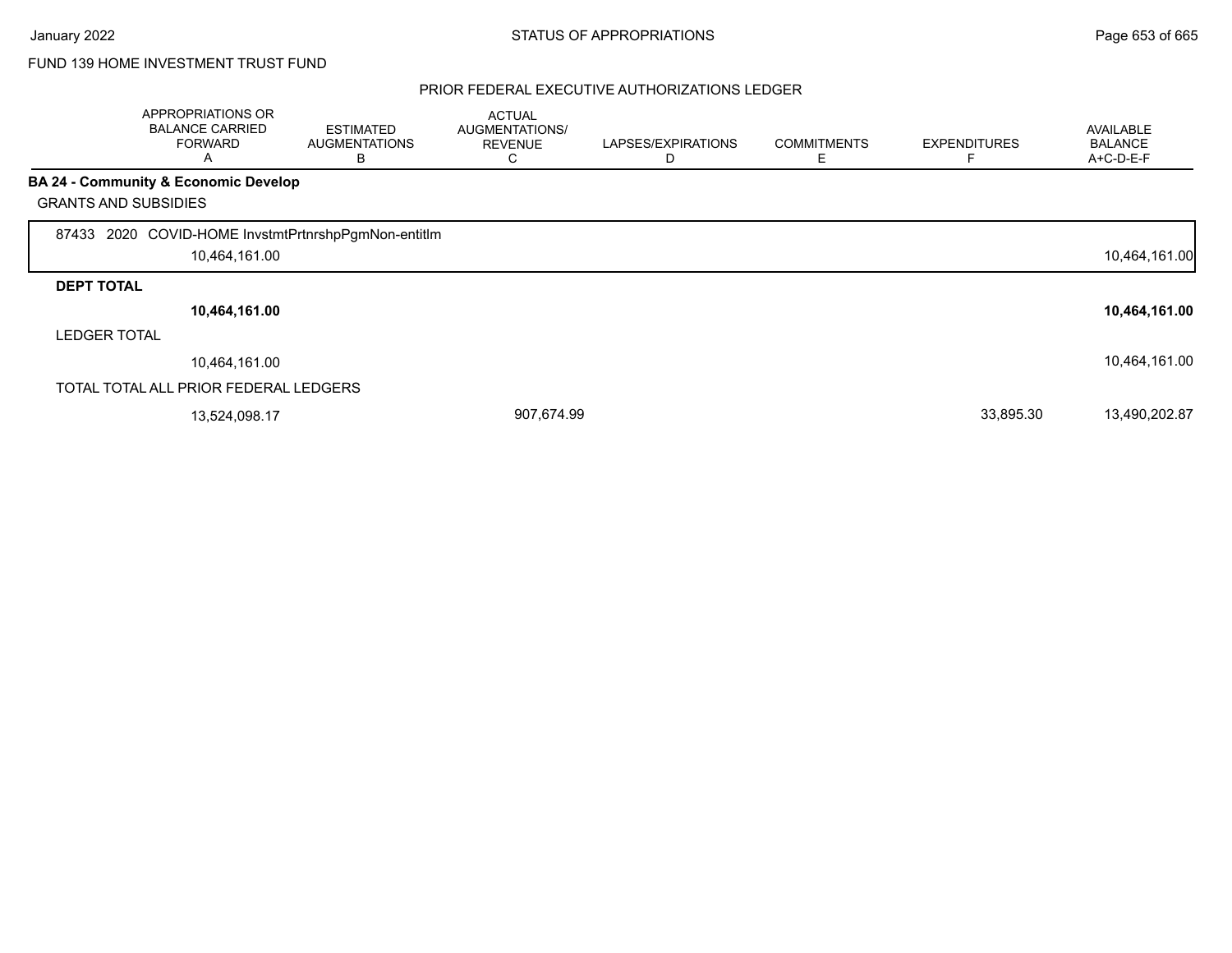### FUND 141 PORT OF PITTSBURGH COMMISSION FUND

|                                    | APPROPRIATIONS OR<br><b>BALANCE CARRIED</b><br><b>FORWARD</b><br>A | <b>ESTIMATED</b><br><b>AUGMENTATIONS</b><br>B | <b>ACTUAL</b><br>AUGMENTATIONS/<br><b>REVENUE</b><br>С | LAPSES/EXPIRATIONS<br>D | <b>COMMITMENTS</b><br>Ε | <b>EXPENDITURES</b> | AVAILABLE<br><b>BALANCE</b><br>A+C-D-E-F |
|------------------------------------|--------------------------------------------------------------------|-----------------------------------------------|--------------------------------------------------------|-------------------------|-------------------------|---------------------|------------------------------------------|
| <b>BA 88 - PA Port Authorities</b> |                                                                    |                                               |                                                        |                         |                         |                     |                                          |
| <b>GENERAL GOVERNMENT</b>          |                                                                    |                                               |                                                        |                         |                         |                     |                                          |
| 89491<br>2021                      | <b>CMAQ Clean Diesel</b>                                           |                                               |                                                        |                         |                         |                     |                                          |
|                                    | 4,500,000.00                                                       |                                               |                                                        |                         | 82,218.76               | 103,410.24          | 4,314,371.00                             |
| <b>DEPT TOTAL</b>                  |                                                                    |                                               |                                                        |                         |                         |                     |                                          |
|                                    | 4,500,000.00                                                       |                                               |                                                        |                         | 82,218.76               | 103,410.24          | 4,314,371.00                             |
| <b>LEDGER TOTAL</b>                |                                                                    |                                               |                                                        |                         |                         |                     |                                          |
|                                    | 4,500,000.00                                                       |                                               |                                                        |                         | 82,218.76               | 103,410.24          | 4,314,371.00                             |
|                                    | TOTAL TOTAL ALL CURRENT FEDERAL LEDGERS                            |                                               |                                                        |                         |                         |                     |                                          |
|                                    | 4,500,000.00                                                       |                                               |                                                        |                         | 82,218.76               | 103,410.24          | 4,314,371.00                             |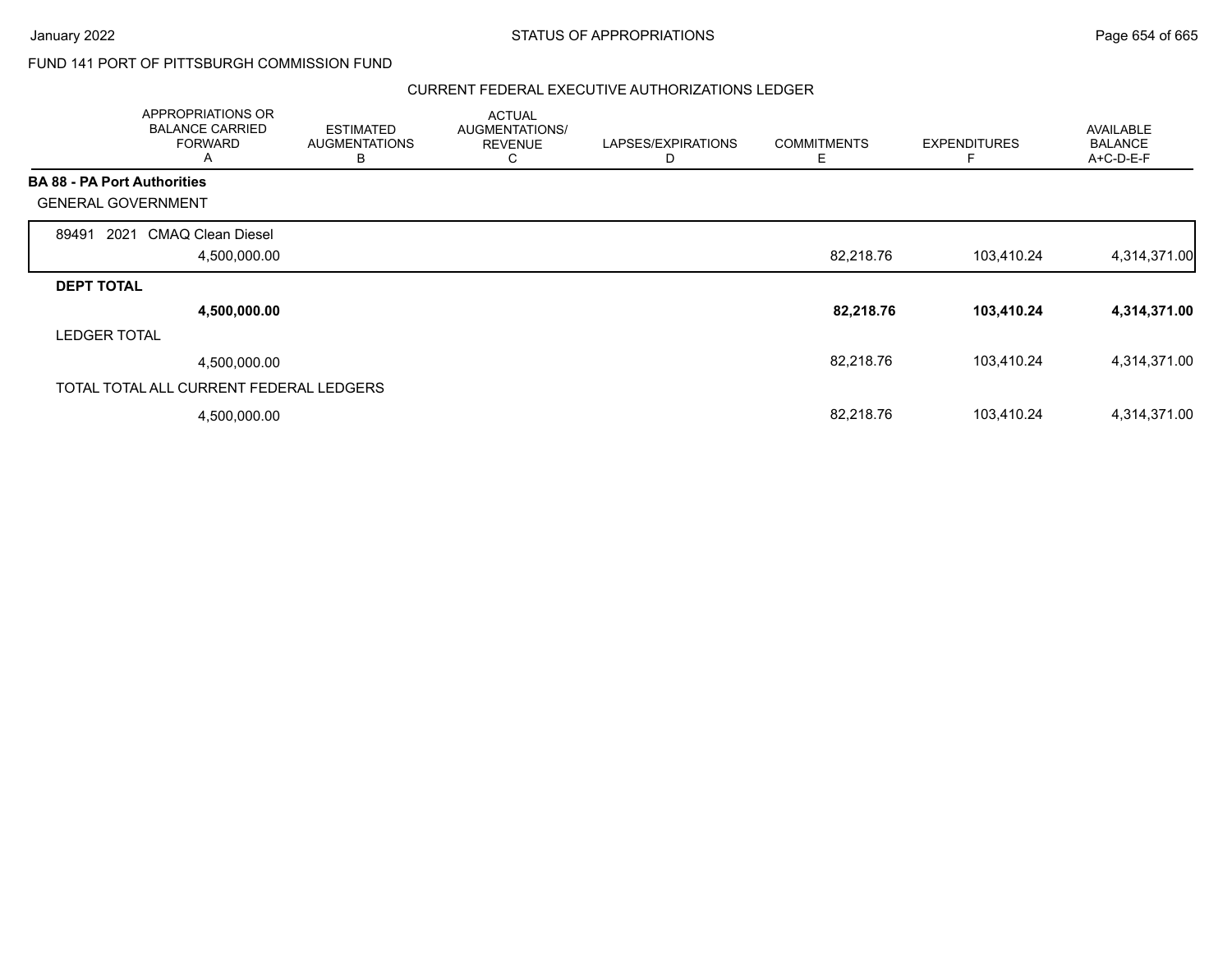## FUND 141 PORT OF PITTSBURGH COMMISSION FUND

|                                    | APPROPRIATIONS OR<br><b>BALANCE CARRIED</b><br><b>FORWARD</b><br>Α | <b>ESTIMATED</b><br><b>AUGMENTATIONS</b><br>В | <b>ACTUAL</b><br>AUGMENTATIONS/<br><b>REVENUE</b><br>C | LAPSES/EXPIRATIONS<br>D | <b>COMMITMENTS</b><br>Е | <b>EXPENDITURES</b><br>F | <b>AVAILABLE</b><br><b>BALANCE</b><br>A+C-D-E-F |
|------------------------------------|--------------------------------------------------------------------|-----------------------------------------------|--------------------------------------------------------|-------------------------|-------------------------|--------------------------|-------------------------------------------------|
| <b>BA 88 - PA Port Authorities</b> |                                                                    |                                               |                                                        |                         |                         |                          |                                                 |
| <b>GENERAL GOVERNMENT</b>          |                                                                    |                                               |                                                        |                         |                         |                          |                                                 |
| 89491                              | 2017 CMAQ Clean Diesel                                             |                                               |                                                        |                         |                         |                          |                                                 |
|                                    | 3,269,220.77                                                       |                                               |                                                        |                         | 233,425.06              |                          | 3,035,795.71                                    |
| 89491                              | 2018 CMAQ Clean Diesel                                             |                                               |                                                        |                         |                         |                          |                                                 |
|                                    | 3,721,966.15                                                       |                                               |                                                        |                         | 218,435.01              |                          | 3,503,531.14                                    |
| 89491                              | 2019 CMAQ Clean Diesel                                             |                                               |                                                        |                         |                         |                          |                                                 |
|                                    | 3,551,567.97                                                       |                                               |                                                        |                         | 186,353.12              | 1,549,880.89             | 1,815,333.96                                    |
| 89491                              | 2020 CMAQ Clean Diesel                                             |                                               |                                                        |                         |                         |                          |                                                 |
|                                    | 4,000,000.00                                                       |                                               |                                                        |                         | 769,206.58              | 51,796.91                | 3,178,996.51                                    |
| <b>DEPT TOTAL</b>                  |                                                                    |                                               |                                                        |                         |                         |                          |                                                 |
|                                    | 14,542,754.89                                                      |                                               |                                                        |                         | 1,407,419.77            | 1,601,677.80             | 11,533,657.32                                   |
| <b>LEDGER TOTAL</b>                |                                                                    |                                               |                                                        |                         |                         |                          |                                                 |
|                                    | 14,542,754.89                                                      |                                               |                                                        |                         | 1,407,419.77            | 1,601,677.80             | 11,533,657.32                                   |
|                                    | TOTAL TOTAL ALL PRIOR FEDERAL LEDGERS                              |                                               |                                                        |                         |                         |                          |                                                 |
|                                    | 14,542,754.89                                                      |                                               |                                                        |                         | 1,407,419.77            | 1,601,677.80             | 11,533,657.32                                   |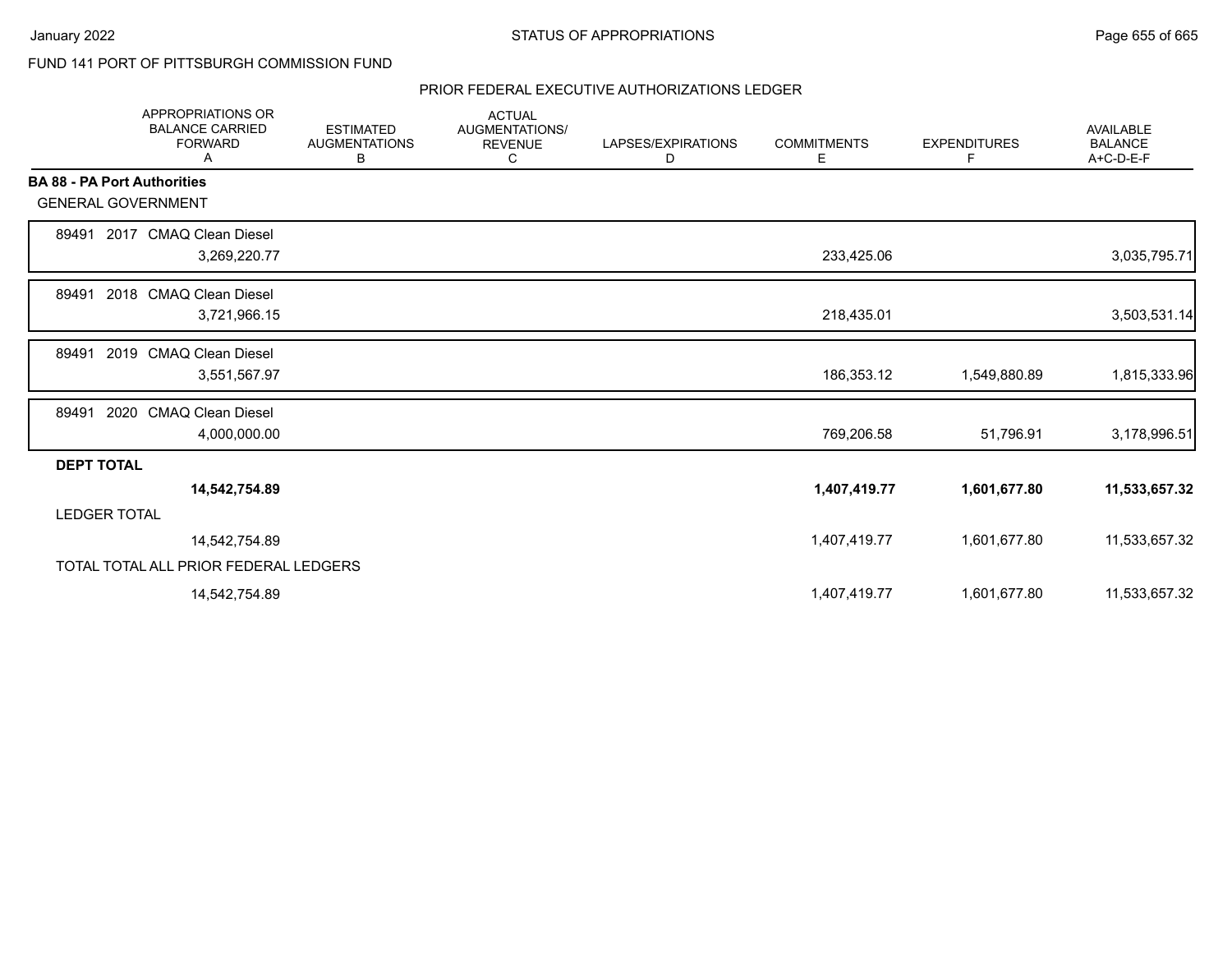# FUND 148 SELF-INSURANCE GUARANTY FUND

### FEDERAL RESTRICTED RECEIPTS LEDGER

|                           | APPROPRIATIONS OR<br><b>BALANCE CARRIED</b><br><b>FORWARD</b><br>A | ESTIMATED<br><b>AUGMENTATIONS</b><br>B | <b>ACTUAL</b><br>AUGMENTATIONS/<br><b>REVENUE</b><br>С | LAPSES/EXPIRATIONS<br>D | <b>COMMITMENTS</b> | <b>EXPENDITURES</b> | AVAILABLE<br><b>BALANCE</b><br>A+C-D-E-F |
|---------------------------|--------------------------------------------------------------------|----------------------------------------|--------------------------------------------------------|-------------------------|--------------------|---------------------|------------------------------------------|
| BA 12 - Labor & Industry  |                                                                    |                                        |                                                        |                         |                    |                     |                                          |
| <b>GENERAL GOVERNMENT</b> |                                                                    |                                        |                                                        |                         |                    |                     |                                          |
| 40144 2021 C & K Coal     |                                                                    |                                        |                                                        |                         |                    |                     |                                          |
|                           | 0.01                                                               |                                        |                                                        |                         |                    |                     | 0.01                                     |
| <b>DEPT TOTAL</b>         |                                                                    |                                        |                                                        |                         |                    |                     |                                          |
|                           | 0.01                                                               |                                        |                                                        |                         |                    |                     | 0.01                                     |
| <b>LEDGER TOTAL</b>       |                                                                    |                                        |                                                        |                         |                    |                     |                                          |
|                           | 0.01                                                               |                                        |                                                        |                         |                    |                     | 0.01                                     |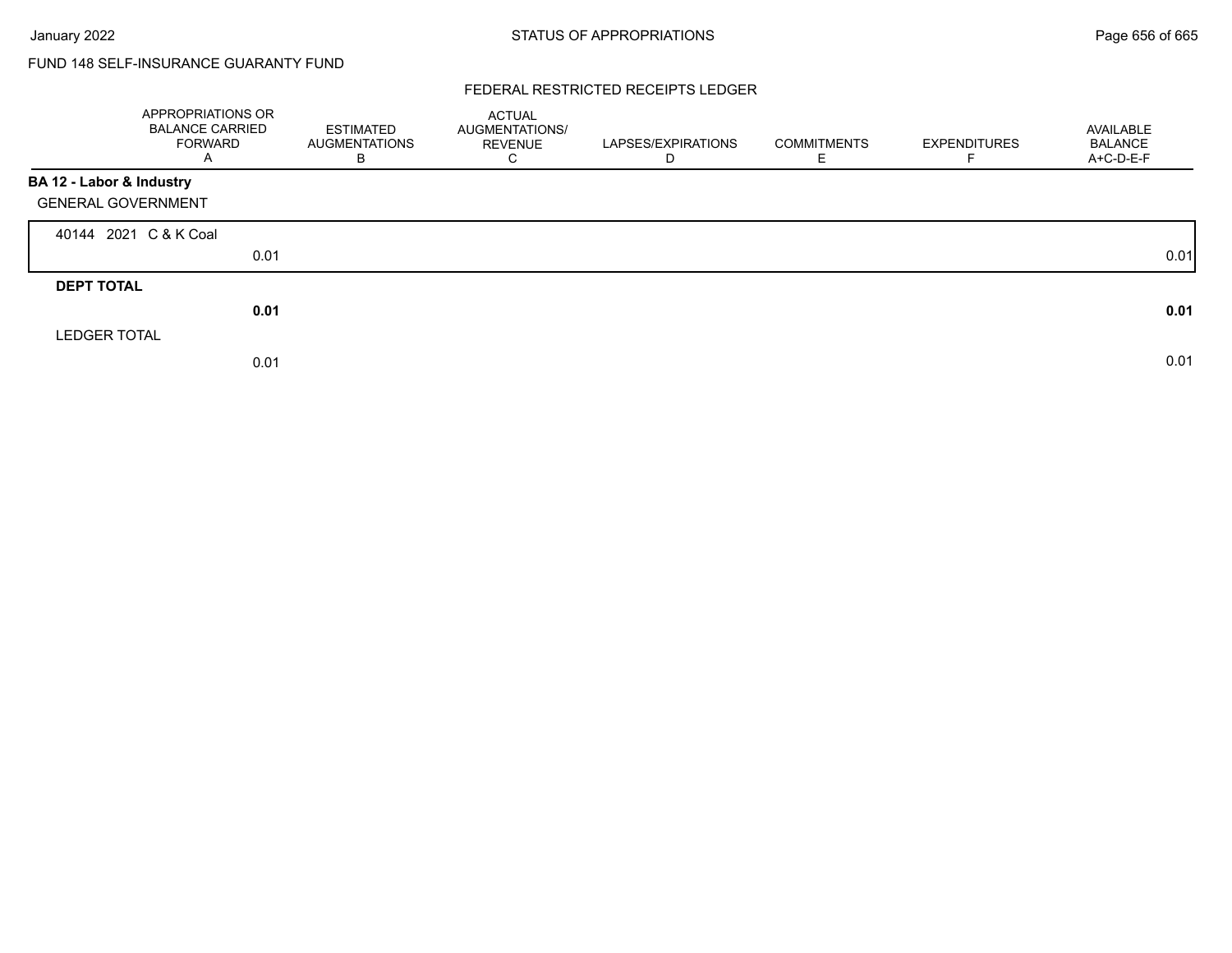## FUND 187 PUBLIC TRANSPORTATION TRUST FUND

|                               | APPROPRIATIONS OR<br><b>BALANCE CARRIED</b><br><b>FORWARD</b><br>A | <b>ESTIMATED</b><br><b>AUGMENTATIONS</b><br>В | <b>ACTUAL</b><br>AUGMENTATIONS/<br><b>REVENUE</b><br>С | LAPSES/EXPIRATIONS<br>D | <b>COMMITMENTS</b><br>Е | <b>EXPENDITURES</b> | <b>AVAILABLE</b><br><b>BALANCE</b><br>A+C-D-E-F |
|-------------------------------|--------------------------------------------------------------------|-----------------------------------------------|--------------------------------------------------------|-------------------------|-------------------------|---------------------|-------------------------------------------------|
| <b>BA 78 - Transportation</b> |                                                                    |                                               |                                                        |                         |                         |                     |                                                 |
| <b>GRANTS AND SUBSIDIES</b>   |                                                                    |                                               |                                                        |                         |                         |                     |                                                 |
| 80903                         | 2020 Passenger Rail Capital (F)<br>9,812,508.00                    |                                               |                                                        |                         |                         |                     | 9,812,508.00                                    |
| <b>DEPT TOTAL</b>             |                                                                    |                                               |                                                        |                         |                         |                     |                                                 |
|                               | 9,812,508.00                                                       |                                               |                                                        |                         |                         |                     | 9,812,508.00                                    |
| <b>LEDGER TOTAL</b>           |                                                                    |                                               |                                                        |                         |                         |                     |                                                 |
|                               | 9,812,508.00                                                       |                                               |                                                        |                         |                         |                     | 9,812,508.00                                    |
|                               | TOTAL TOTAL ALL PRIOR FEDERAL LEDGERS                              |                                               |                                                        |                         |                         |                     |                                                 |
|                               | 9,812,508.00                                                       |                                               |                                                        |                         |                         |                     | 9,812,508.00                                    |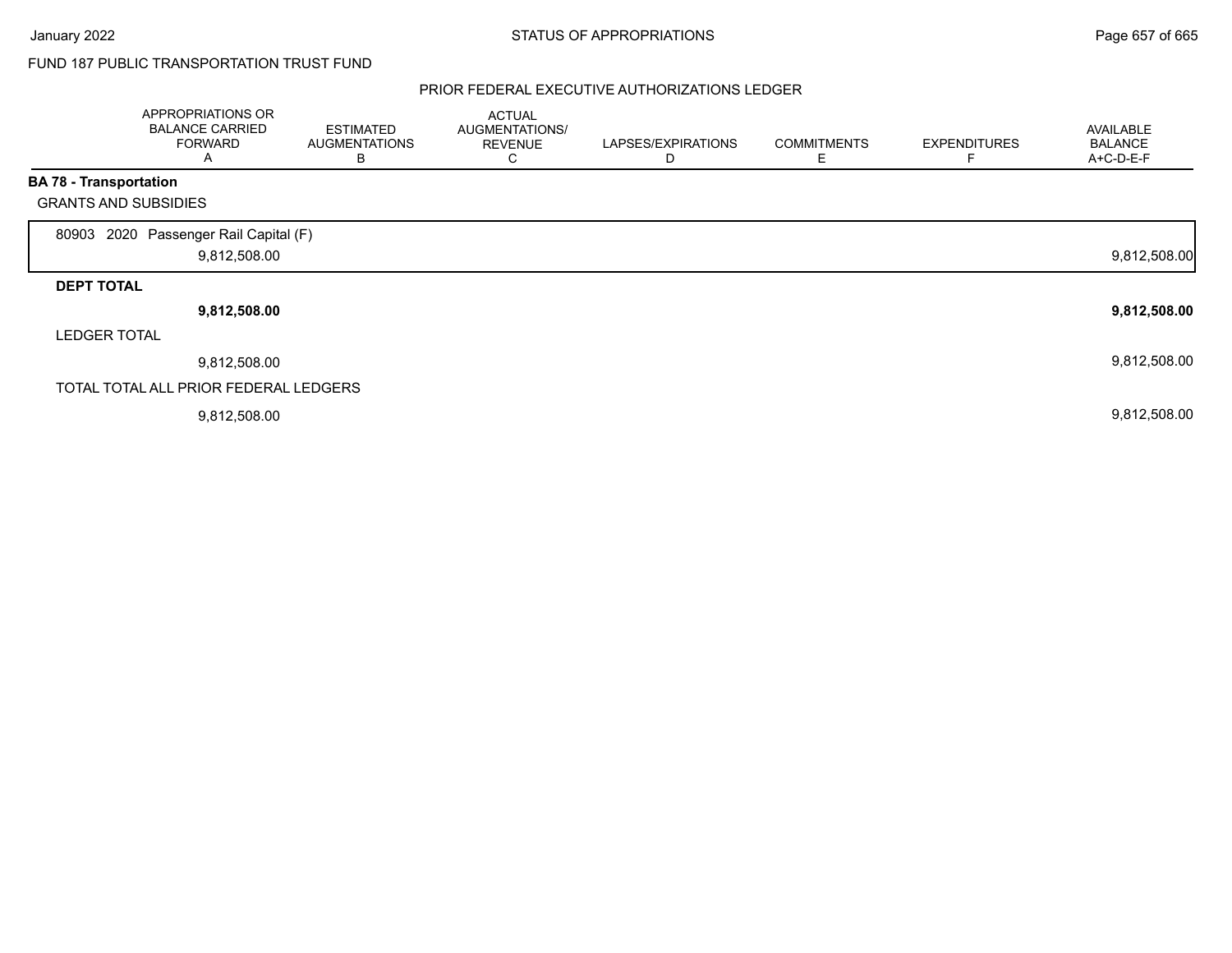## FUND 208 INSURANCE REG AND OVERSIGHT FUND

|                          | APPROPRIATIONS OR<br><b>BALANCE CARRIED</b><br><b>FORWARD</b><br>A | <b>ESTIMATED</b><br><b>AUGMENTATIONS</b><br>В | <b>ACTUAL</b><br>AUGMENTATIONS/<br><b>REVENUE</b><br>◡ | LAPSES/EXPIRATIONS<br>D | <b>COMMITMENTS</b><br>Ε | <b>EXPENDITURES</b> | <b>AVAILABLE</b><br><b>BALANCE</b><br>A+C-D-E-F |
|--------------------------|--------------------------------------------------------------------|-----------------------------------------------|--------------------------------------------------------|-------------------------|-------------------------|---------------------|-------------------------------------------------|
| <b>BA 79 - Insurance</b> |                                                                    |                                               |                                                        |                         |                         |                     |                                                 |
|                          | <b>GENERAL GOVERNMENT</b>                                          |                                               |                                                        |                         |                         |                     |                                                 |
| 80993                    | 2020 SOR-MH SUD Parity Rights Outreach                             |                                               |                                                        |                         |                         |                     |                                                 |
|                          | 63,000.00                                                          |                                               | 65,000.00                                              |                         |                         | 55,000.00           | 8,000.00                                        |
| <b>DEPT TOTAL</b>        |                                                                    |                                               |                                                        |                         |                         |                     |                                                 |
|                          | 63,000.00                                                          |                                               | 65,000.00                                              |                         |                         | 55,000.00           | 8,000.00                                        |
| <b>LEDGER TOTAL</b>      |                                                                    |                                               |                                                        |                         |                         |                     |                                                 |
|                          | 63,000.00                                                          |                                               | 65,000.00                                              |                         |                         | 55,000.00           | 8,000.00                                        |
|                          | TOTAL TOTAL ALL PRIOR FEDERAL LEDGERS                              |                                               |                                                        |                         |                         |                     |                                                 |
|                          | 63,000.00                                                          |                                               | 65,000.00                                              |                         |                         | 55,000.00           | 8,000.00                                        |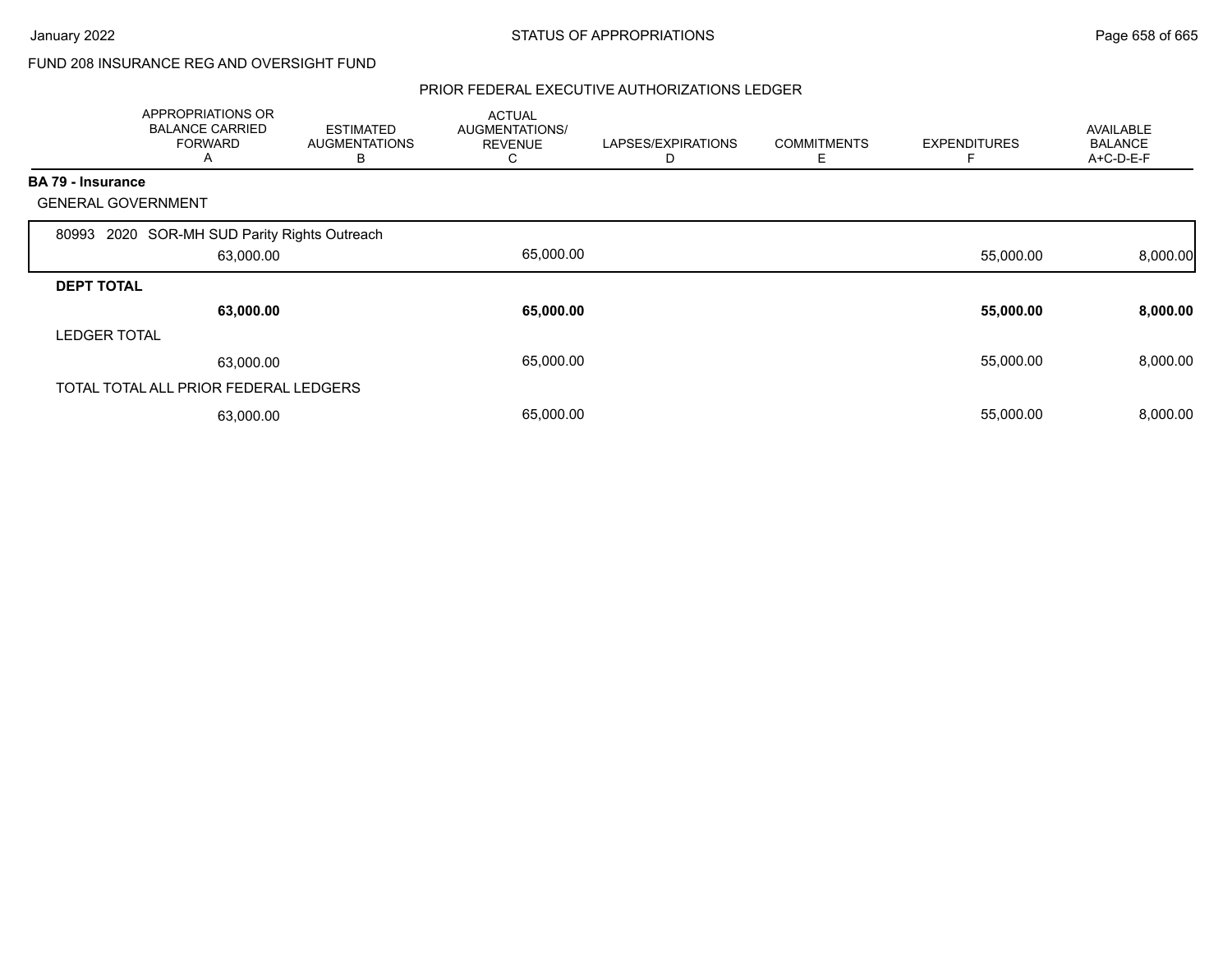# FUND 223 SCHOOL SAFETY AND SECURITY FUND

|                                  | <b>APPROPRIATIONS OR</b><br><b>BALANCE CARRIED</b><br><b>FORWARD</b><br>A | <b>ESTIMATED</b><br><b>AUGMENTATIONS</b><br>в | <b>ACTUAL</b><br><b>AUGMENTATIONS/</b><br><b>REVENUE</b><br>◡ | LAPSES/EXPIRATIONS<br>D | <b>COMMITMENTS</b><br>Е | <b>EXPENDITURES</b><br>F | AVAILABLE<br><b>BALANCE</b><br>$A+C-D-E-F$ |
|----------------------------------|---------------------------------------------------------------------------|-----------------------------------------------|---------------------------------------------------------------|-------------------------|-------------------------|--------------------------|--------------------------------------------|
| <b>BA 81 - Executive Offices</b> |                                                                           |                                               |                                                               |                         |                         |                          |                                            |
| <b>GRANTS AND SUBSIDIES</b>      |                                                                           |                                               |                                                               |                         |                         |                          |                                            |
| 87634                            | 2020 COVID-ESSER-CommissionCrime&Delinquency                              |                                               |                                                               |                         |                         |                          |                                            |
|                                  | 31,166,552.59                                                             |                                               | 24,096,560.10                                                 |                         | 9,013,837.52            | 22,127,573.43            | 25,141.64                                  |
| <b>DEPT TOTAL</b>                |                                                                           |                                               |                                                               |                         |                         |                          |                                            |
|                                  | 31,166,552.59                                                             |                                               | 24,096,560.10                                                 |                         | 9,013,837.52            | 22, 127, 573. 43         | 25,141.64                                  |
| <b>LEDGER TOTAL</b>              |                                                                           |                                               |                                                               |                         |                         |                          |                                            |
|                                  | 31,166,552.59                                                             |                                               | 24,096,560.10                                                 |                         | 9,013,837.52            | 22,127,573.43            | 25,141.64                                  |
|                                  | TOTAL TOTAL ALL PRIOR FEDERAL LEDGERS                                     |                                               |                                                               |                         |                         |                          |                                            |
|                                  | 31,166,552.59                                                             |                                               | 24,096,560.10                                                 |                         | 9,013,837.52            | 22, 127, 573. 43         | 25,141.64                                  |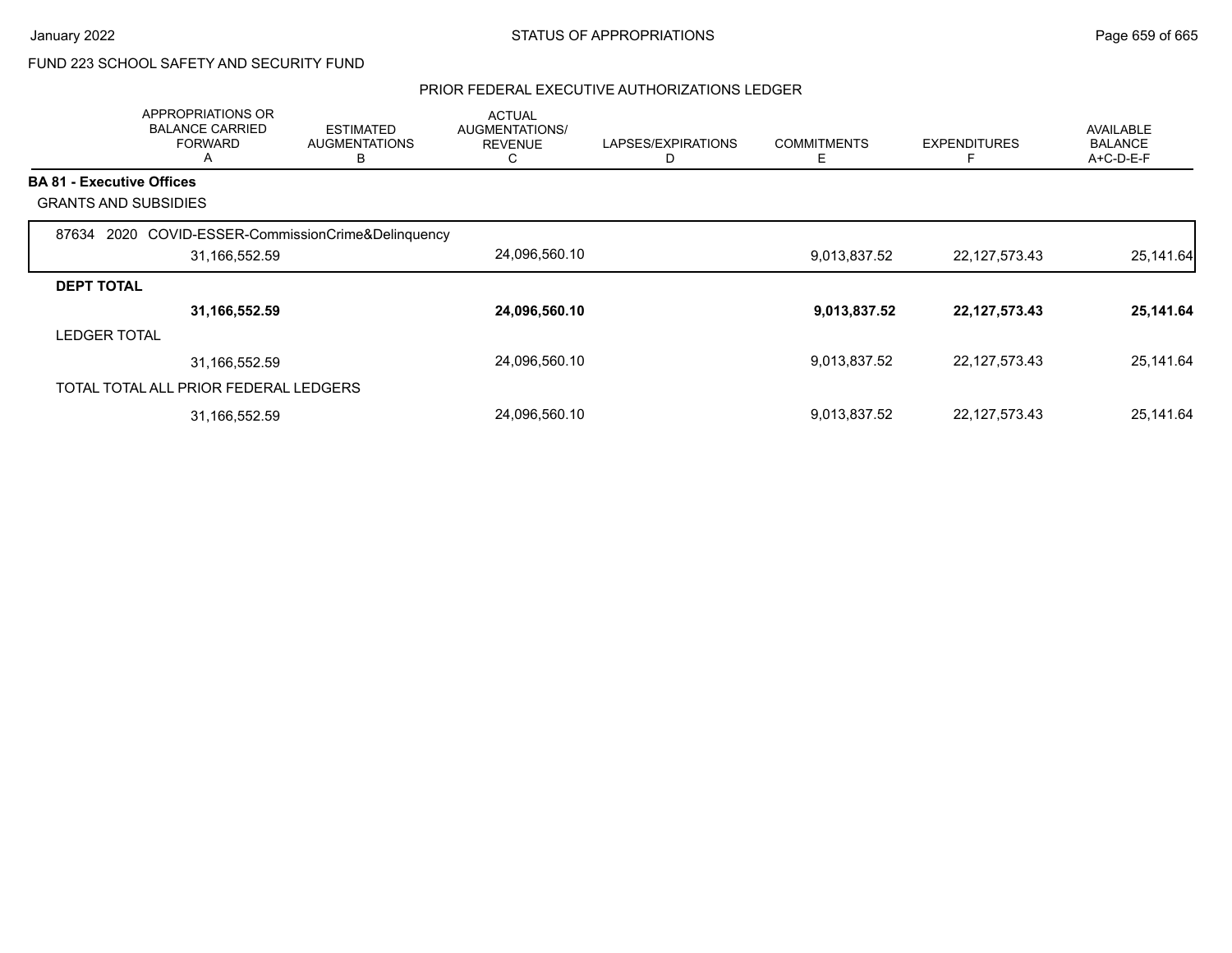### FUND 224 PA HEALTH INSURANCE EXCHANGE FUND

|                          | <b>APPROPRIATIONS OR</b><br><b>BALANCE CARRIED</b><br><b>FORWARD</b><br>А | <b>ESTIMATED</b><br><b>AUGMENTATIONS</b><br>B | <b>ACTUAL</b><br>AUGMENTATIONS/<br><b>REVENUE</b><br>C | LAPSES/EXPIRATIONS<br>D | <b>COMMITMENTS</b><br>Е | <b>EXPENDITURES</b><br>F | <b>AVAILABLE</b><br><b>BALANCE</b><br>A+C-D-E-F |
|--------------------------|---------------------------------------------------------------------------|-----------------------------------------------|--------------------------------------------------------|-------------------------|-------------------------|--------------------------|-------------------------------------------------|
| <b>BA 79 - Insurance</b> |                                                                           |                                               |                                                        |                         |                         |                          |                                                 |
|                          | <b>GENERAL GOVERNMENT</b>                                                 |                                               |                                                        |                         |                         |                          |                                                 |
| 80598                    | Transitioning to State Based Exchanged<br>2021<br>5,190,000.00            |                                               | 3,776,447.95                                           |                         |                         | 3,776,447.95             | 1,413,552.05                                    |
| 87449                    | <b>COVID-State Exchange Modernization</b><br>2021<br>1,108,000.00         |                                               |                                                        |                         |                         |                          | 1,108,000.00                                    |
| <b>DEPT TOTAL</b>        |                                                                           |                                               |                                                        |                         |                         |                          |                                                 |
|                          | 6,298,000.00                                                              |                                               | 3,776,447.95                                           |                         |                         | 3,776,447.95             | 2,521,552.05                                    |
| <b>LEDGER TOTAL</b>      |                                                                           |                                               |                                                        |                         |                         |                          |                                                 |
|                          | 6,298,000.00                                                              |                                               | 3,776,447.95                                           |                         |                         | 3,776,447.95             | 2,521,552.05                                    |
|                          | TOTAL TOTAL ALL CURRENT FEDERAL LEDGERS                                   |                                               |                                                        |                         |                         |                          |                                                 |
|                          | 6,298,000.00                                                              |                                               | 3,776,447.95                                           |                         |                         | 3,776,447.95             | 2,521,552.05                                    |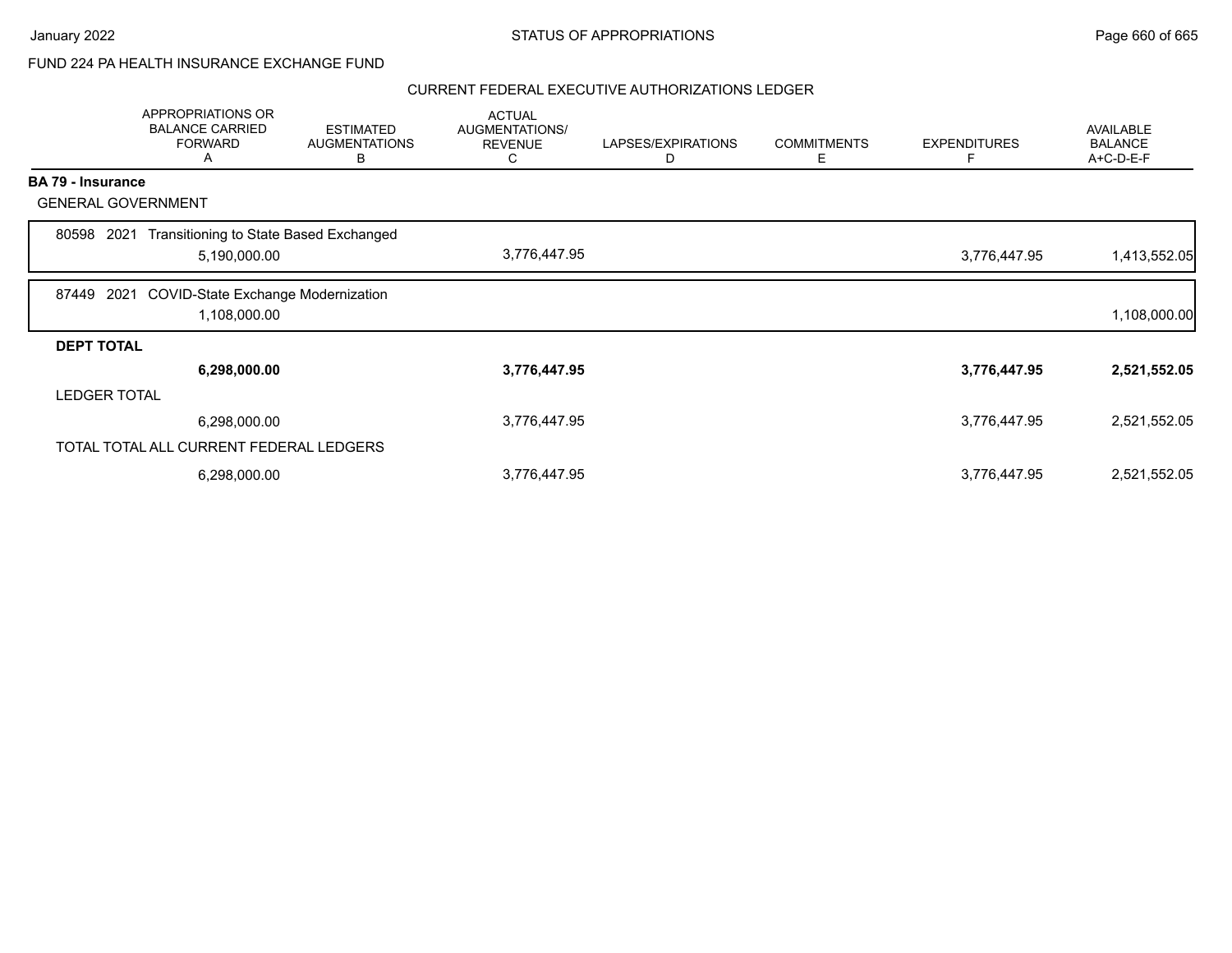### FUND 224 PA HEALTH INSURANCE EXCHANGE FUND

|                     | APPROPRIATIONS OR<br><b>BALANCE CARRIED</b><br><b>FORWARD</b><br>A | <b>ESTIMATED</b><br><b>AUGMENTATIONS</b><br>в | <b>ACTUAL</b><br>AUGMENTATIONS/<br><b>REVENUE</b><br>Ü | LAPSES/EXPIRATIONS<br>D | <b>COMMITMENTS</b><br>Ε | <b>EXPENDITURES</b> | AVAILABLE<br><b>BALANCE</b><br>A+C-D-E-F |
|---------------------|--------------------------------------------------------------------|-----------------------------------------------|--------------------------------------------------------|-------------------------|-------------------------|---------------------|------------------------------------------|
| BA 79 - Insurance   |                                                                    |                                               |                                                        |                         |                         |                     |                                          |
|                     | <b>GENERAL GOVERNMENT</b>                                          |                                               |                                                        |                         |                         |                     |                                          |
| 80598               | Transitioning to State Based Exchanged<br>2020                     |                                               |                                                        |                         |                         |                     |                                          |
|                     | 2,026,093.08                                                       |                                               | 2,025,734.98                                           |                         |                         | 2,025,734.98        | 358.10                                   |
| <b>DEPT TOTAL</b>   |                                                                    |                                               |                                                        |                         |                         |                     |                                          |
|                     | 2,026,093.08                                                       |                                               | 2,025,734.98                                           |                         |                         | 2,025,734.98        | 358.10                                   |
| <b>LEDGER TOTAL</b> |                                                                    |                                               |                                                        |                         |                         |                     |                                          |
|                     | 2,026,093.08                                                       |                                               | 2,025,734.98                                           |                         |                         | 2,025,734.98        | 358.10                                   |
|                     | TOTAL TOTAL ALL PRIOR FEDERAL LEDGERS                              |                                               |                                                        |                         |                         |                     |                                          |
|                     | 2,026,093.08                                                       |                                               | 2,025,734.98                                           |                         |                         | 2,025,734.98        | 358.10                                   |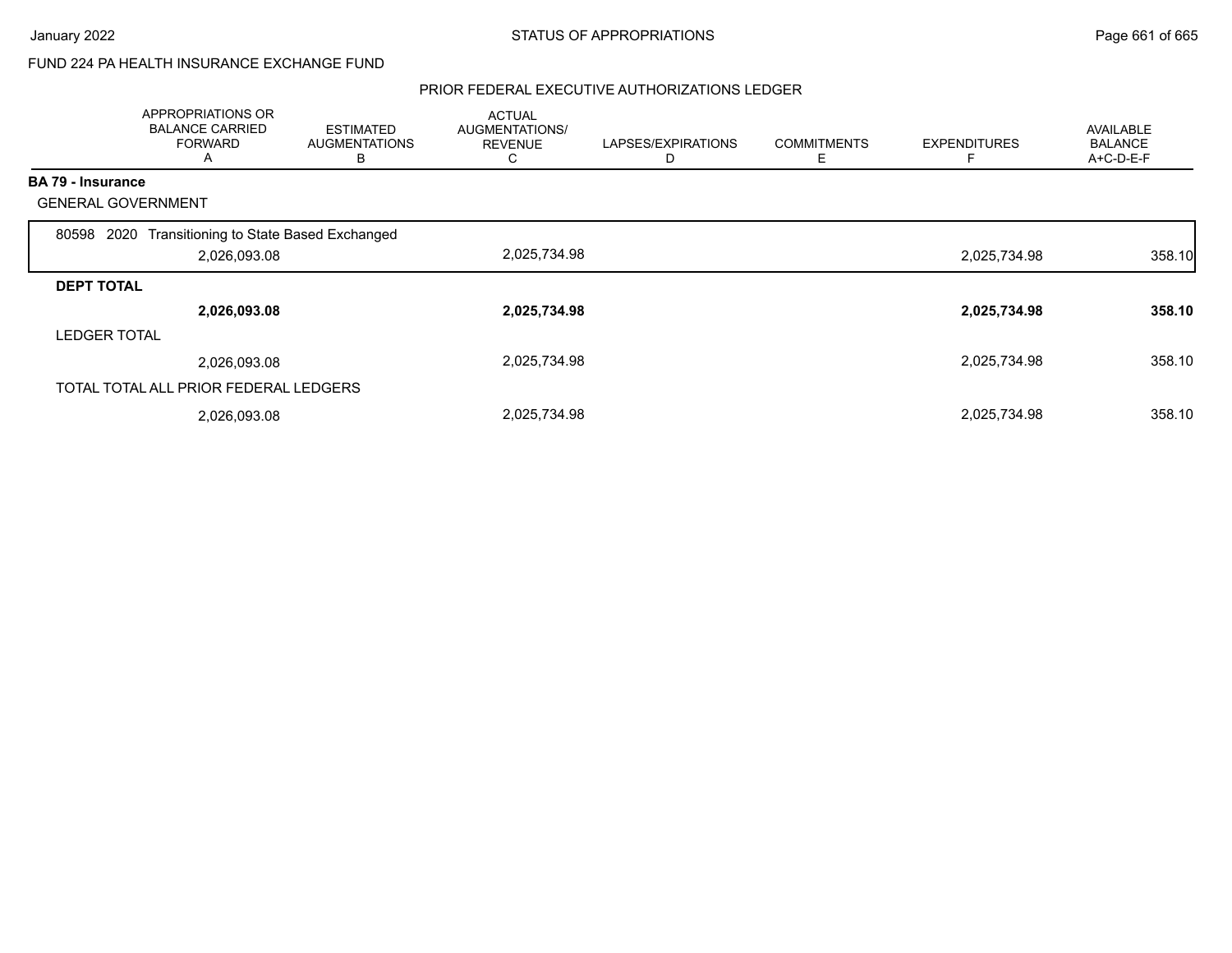## FUND 226 PA RURAL HEALTH REDESIGN CTR FUND

|                     | APPROPRIATIONS OR<br><b>BALANCE CARRIED</b><br><b>FORWARD</b><br>A | <b>ESTIMATED</b><br><b>AUGMENTATIONS</b><br>в | <b>ACTUAL</b><br>AUGMENTATIONS/<br><b>REVENUE</b><br>C | LAPSES/EXPIRATIONS | <b>COMMITMENTS</b><br>Е | <b>EXPENDITURES</b> | AVAILABLE<br><b>BALANCE</b><br>A+C-D-E-F |
|---------------------|--------------------------------------------------------------------|-----------------------------------------------|--------------------------------------------------------|--------------------|-------------------------|---------------------|------------------------------------------|
| BA 67 - Health      |                                                                    |                                               |                                                        |                    |                         |                     |                                          |
|                     | <b>GENERAL GOVERNMENT</b>                                          |                                               |                                                        |                    |                         |                     |                                          |
| 80994               | <b>CMMI PA Rural Health Model</b><br>2021                          |                                               |                                                        |                    |                         |                     |                                          |
|                     | 1,235,000.00                                                       |                                               | 1,155,694.98                                           |                    |                         | 1,203,038.11        | 31,961.89                                |
| <b>DEPT TOTAL</b>   |                                                                    |                                               |                                                        |                    |                         |                     |                                          |
|                     | 1,235,000.00                                                       |                                               | 1,155,694.98                                           |                    |                         | 1,203,038.11        | 31,961.89                                |
| <b>LEDGER TOTAL</b> |                                                                    |                                               |                                                        |                    |                         |                     |                                          |
|                     | 1,235,000.00                                                       |                                               | 1,155,694.98                                           |                    |                         | 1,203,038.11        | 31,961.89                                |
|                     | TOTAL TOTAL ALL CURRENT FEDERAL LEDGERS                            |                                               |                                                        |                    |                         |                     |                                          |
|                     | 1,235,000.00                                                       |                                               | 1,155,694.98                                           |                    |                         | 1,203,038.11        | 31,961.89                                |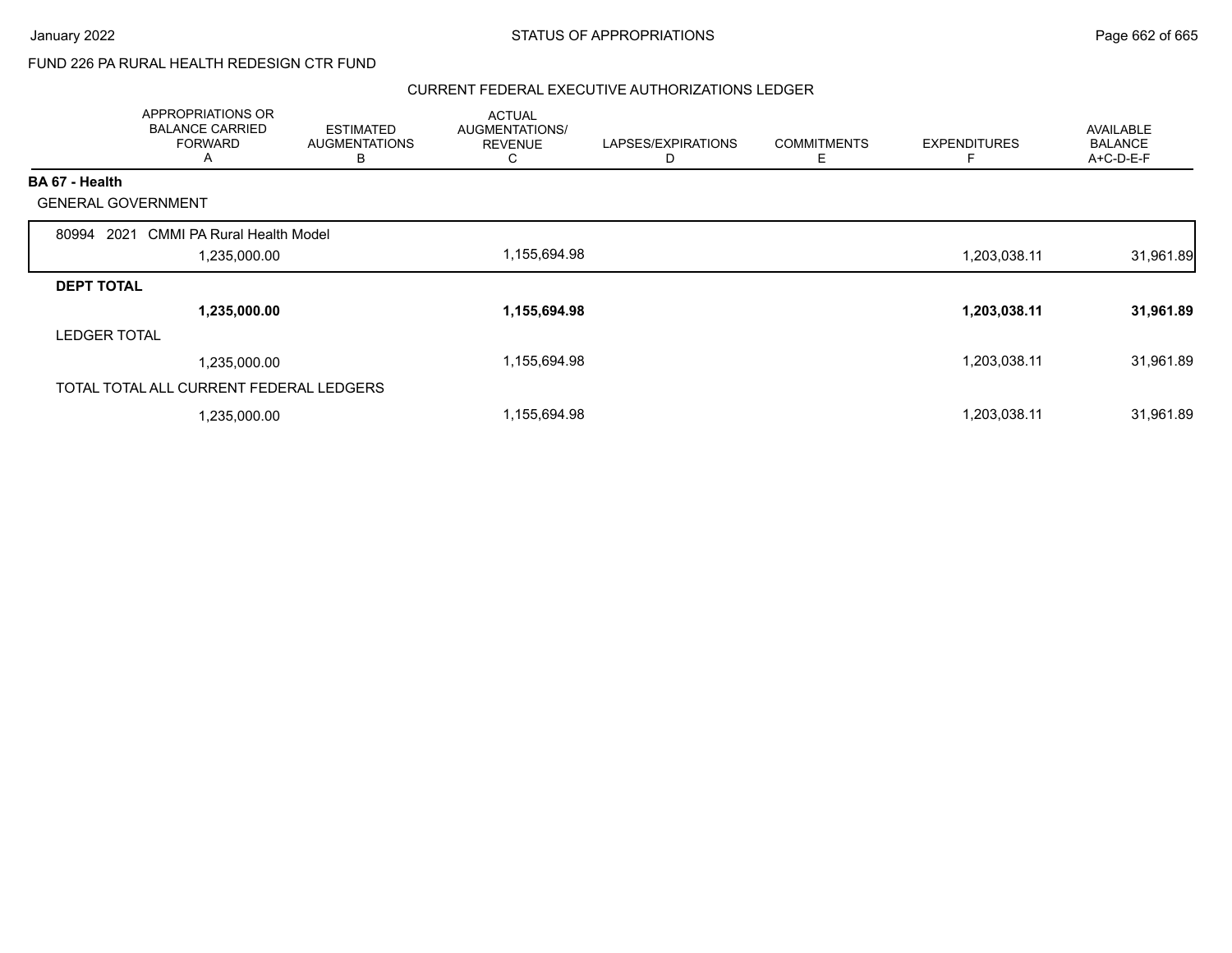## FUND 226 PA RURAL HEALTH REDESIGN CTR FUND

|                     | <b>APPROPRIATIONS OR</b><br><b>BALANCE CARRIED</b><br><b>FORWARD</b><br>A | <b>ESTIMATED</b><br><b>AUGMENTATIONS</b><br>B | <b>ACTUAL</b><br>AUGMENTATIONS/<br><b>REVENUE</b><br>C. | LAPSES/EXPIRATIONS<br>D | <b>COMMITMENTS</b><br>Ε | <b>EXPENDITURES</b> | <b>AVAILABLE</b><br><b>BALANCE</b><br>A+C-D-E-F |
|---------------------|---------------------------------------------------------------------------|-----------------------------------------------|---------------------------------------------------------|-------------------------|-------------------------|---------------------|-------------------------------------------------|
| BA 67 - Health      |                                                                           |                                               |                                                         |                         |                         |                     |                                                 |
|                     | <b>GENERAL GOVERNMENT</b>                                                 |                                               |                                                         |                         |                         |                     |                                                 |
| 80994               | 2020 CMMI PA Rural Health Model                                           |                                               |                                                         |                         |                         |                     |                                                 |
|                     | 356,931.69                                                                |                                               | 942,277.84                                              |                         |                         | 328,041.16          | 28,890.53                                       |
| <b>DEPT TOTAL</b>   |                                                                           |                                               |                                                         |                         |                         |                     |                                                 |
|                     | 356,931.69                                                                |                                               | 942,277.84                                              |                         |                         | 328,041.16          | 28,890.53                                       |
| <b>LEDGER TOTAL</b> |                                                                           |                                               |                                                         |                         |                         |                     |                                                 |
|                     | 356,931.69                                                                |                                               | 942,277.84                                              |                         |                         | 328,041.16          | 28,890.53                                       |
|                     | TOTAL TOTAL ALL PRIOR FEDERAL LEDGERS                                     |                                               |                                                         |                         |                         |                     |                                                 |
|                     | 356,931.69                                                                |                                               | 942,277.84                                              |                         |                         | 328,041.16          | 28,890.53                                       |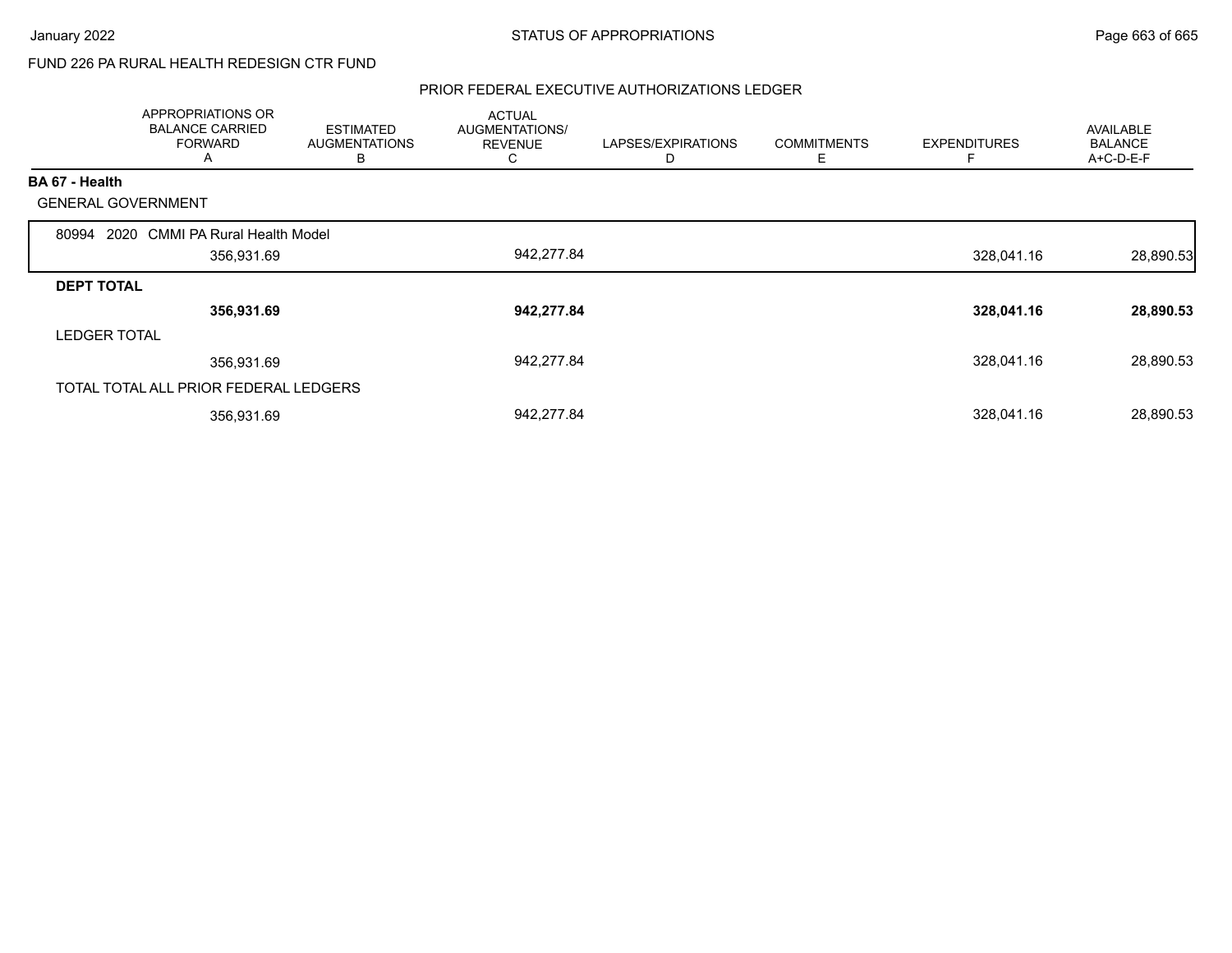## FUND 228 UC-FEMA ONA /LOST WAGES FUND

|                          | APPROPRIATIONS OR<br><b>BALANCE CARRIED</b><br><b>FORWARD</b><br>Α | <b>ESTIMATED</b><br><b>AUGMENTATIONS</b><br>в | <b>ACTUAL</b><br>AUGMENTATIONS/<br><b>REVENUE</b><br>C | LAPSES/EXPIRATIONS<br>D | <b>COMMITMENTS</b><br>Ε | <b>EXPENDITURES</b> | <b>AVAILABLE</b><br><b>BALANCE</b><br>A+C-D-E-F |
|--------------------------|--------------------------------------------------------------------|-----------------------------------------------|--------------------------------------------------------|-------------------------|-------------------------|---------------------|-------------------------------------------------|
| BA 12 - Labor & Industry |                                                                    |                                               |                                                        |                         |                         |                     |                                                 |
|                          | <b>GRANTS AND SUBSIDIES</b>                                        |                                               |                                                        |                         |                         |                     |                                                 |
| 87694                    | 2021 COVID-UC-FEMA ONA/Lost Wages                                  |                                               |                                                        |                         |                         |                     |                                                 |
|                          | 1,000,000.00                                                       |                                               | -432,906.94                                            |                         |                         | 82,668.51           | 917,331.49                                      |
| <b>DEPT TOTAL</b>        |                                                                    |                                               |                                                        |                         |                         |                     |                                                 |
|                          | 1,000,000.00                                                       |                                               | -432,906.94                                            |                         |                         | 82,668.51           | 917,331.49                                      |
| <b>LEDGER TOTAL</b>      |                                                                    |                                               |                                                        |                         |                         |                     |                                                 |
|                          | 1,000,000.00                                                       |                                               | -432,906.94                                            |                         |                         | 82,668.51           | 917,331.49                                      |
|                          | TOTAL TOTAL ALL CURRENT FEDERAL LEDGERS                            |                                               |                                                        |                         |                         |                     |                                                 |
|                          | 1,000,000.00                                                       |                                               | -432,906.94                                            |                         |                         | 82,668.51           | 917,331.49                                      |